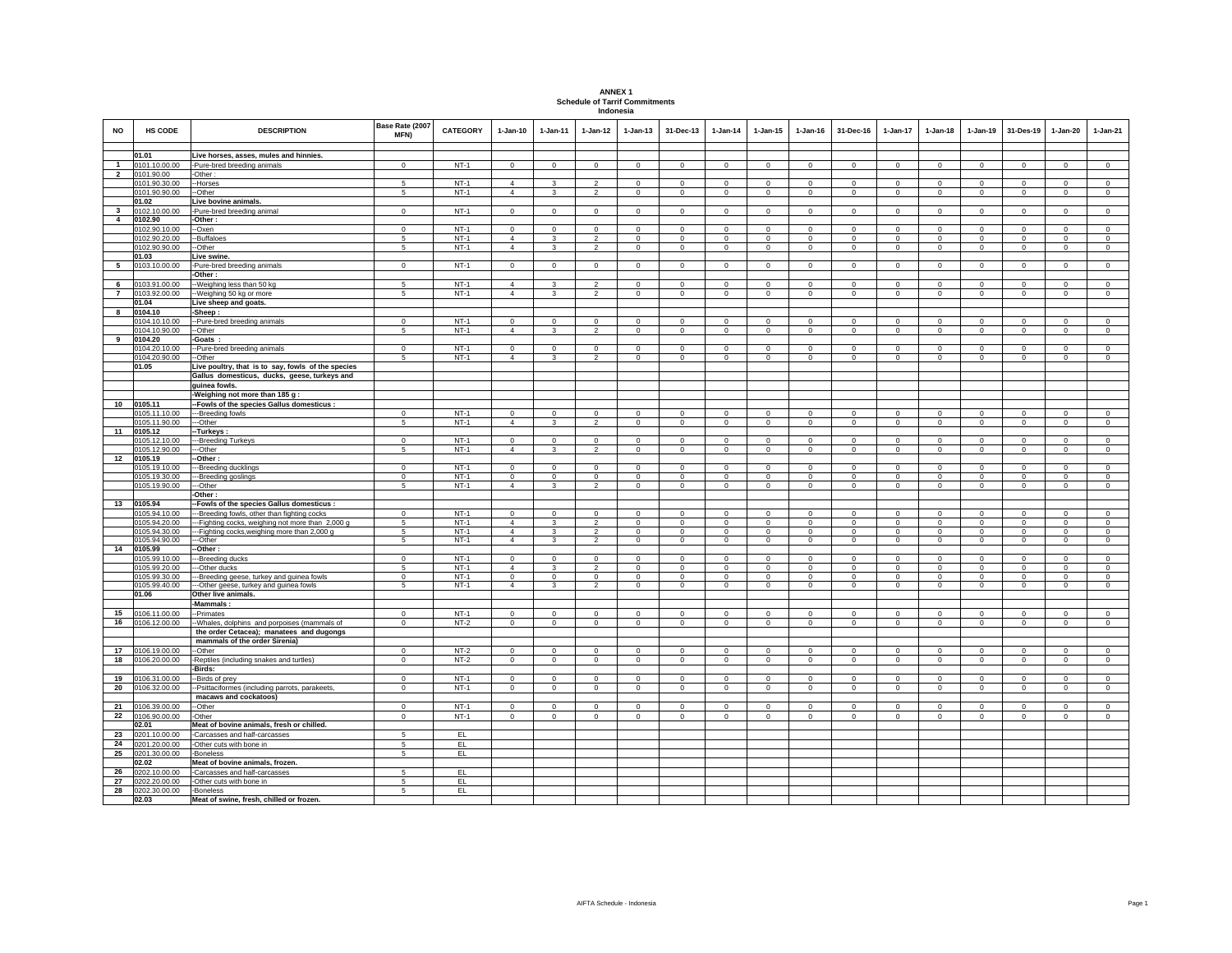| <b>NO</b> | HS CODE                           | <b>DESCRIPTION</b>                                                                            | Base Rate (2007<br>MFN)   | <b>CATEGORY</b>  | $1-Jan-10$                       | $1-Jan-11$                              | $1-Jan-12$                       | $1 - Jan-13$                  | 31-Dec-13                     | $1 - Jan-14$               | $1 - Jan-15$                   | $1 - Jan-16$                | 31-Dec-16                  | $1-Jan-17$                       | $1-Jan-18$                 | 1-Jan-19                   | 31-Des-19                     | 1-Jan-20                      | $1-Jan-21$                  |
|-----------|-----------------------------------|-----------------------------------------------------------------------------------------------|---------------------------|------------------|----------------------------------|-----------------------------------------|----------------------------------|-------------------------------|-------------------------------|----------------------------|--------------------------------|-----------------------------|----------------------------|----------------------------------|----------------------------|----------------------------|-------------------------------|-------------------------------|-----------------------------|
|           |                                   | -Fresh or chilled :                                                                           |                           |                  |                                  |                                         |                                  |                               |                               |                            |                                |                             |                            |                                  |                            |                            |                               |                               |                             |
| 29        | 0203.11.00.00                     | --Carcasses and half-carcasses                                                                | $\sqrt{5}$                | $NT-1$           | $\overline{4}$                   | 3                                       | $\overline{2}$                   | $\Omega$                      | $\mathbf 0$                   | $\mathbf 0$                | $\Omega$                       | $\mathbf 0$                 | $\mathbf{0}$               | $\mathbf{0}$                     | $\circ$                    | $\mathbf 0$                | $\Omega$                      | $\Omega$                      | $\circ$                     |
| 30        | 0203.12.00.00                     | --Hams, shoulders and cuts thereof, with bone in                                              | 5                         | $NT-1$           | $\overline{4}$                   | $\mathbf{3}$                            | $\overline{2}$                   | $\overline{0}$                | $\mathbf 0$                   | $\mathbf 0$                | $\mathbf 0$                    | $\mathbf 0$                 | $\mathbf 0$                | $\overline{0}$                   | $\mathbf 0$                | $\mathbf 0$                | $\mathbf 0$                   | $\mathsf 0$                   | $\mathsf 0$                 |
| 31        | 0203.19.00.00                     | --Other                                                                                       | 5                         | $NT-1$           | $\overline{4}$                   | 3                                       | $\overline{2}$                   | $\mathbf 0$                   | $\mathbf 0$                   | $\Omega$                   | $\mathbf 0$                    | $\Omega$                    | $\mathbf 0$                | $\mathbf 0$                      | $\circ$                    | $\Omega$                   | $\Omega$                      | $\mathbf 0$                   | $\circ$                     |
|           |                                   | -Frozen:<br>--Carcasses and half-carcasses                                                    | 5                         | $NT-1$           | $\overline{4}$                   | 3                                       |                                  | $\mathbf 0$                   |                               | $\mathbf 0$                | $\mathbf 0$                    | $\mathbf 0$                 |                            |                                  | $\circ$                    | $\mathbf 0$                | $\mathbf{0}$                  | $\mathbf 0$                   |                             |
| 33        | 32 0203.21.00.00<br>0203.22.00.00 | --Hams, shoulders and cuts thereof, with bone in                                              | -5                        | $NT-1$           | $\overline{4}$                   | 3                                       | $\overline{2}$<br>$\overline{2}$ | $^{\circ}$                    | $\mathbf 0$<br>$\mathbf{0}$   | $\mathbf 0$                | $^{\circ}$                     | $^{\circ}$                  | $\mathbf 0$<br>$\circ$     | $\mathbf 0$<br>$\mathbf 0$       | $^{\circ}$                 | $\mathbf 0$                | $\mathbf 0$                   | $\circ$                       | $\mathbf 0$<br>$^{\circ}$   |
| 34        | 0203.29.00.00                     | --Other                                                                                       | 5                         | $NT-1$           | $\overline{4}$                   | 3                                       | $\frac{2}{3}$                    | $\mathsf 0$                   | $\mathbf 0$                   | $\mathbf 0$                | $\mathbf 0$                    | $\mathbf 0$                 | $\mathsf 0$                | $\mathbf 0$                      | $\mathsf 0$                | $\mathbf 0$                | $\mathbf 0$                   | $\mathbf 0$                   | $\mathbf 0$                 |
|           | 02.04                             | Meat of sheep or goats, fresh, chilled or frozen.                                             |                           |                  |                                  |                                         |                                  |                               |                               |                            |                                |                             |                            |                                  |                            |                            |                               |                               |                             |
| 35        | 0204.10.00.00                     | -Carcasses and half-carcasses of lamb, fresh                                                  | 5                         | $NT-2$           | $\overline{4}$                   | $\overline{4}$                          | 3                                | $\overline{3}$                | $\overline{\mathbf{3}}$       | $\overline{2}$             | $\overline{2}$                 | $\mathbf{1}$                | $\mathbf 0$                | $\overline{0}$                   | $\circ$                    | $\overline{0}$             | $^{\circ}$                    | $\mathbf 0$                   | $\overline{0}$              |
|           |                                   | or chilled                                                                                    |                           |                  |                                  |                                         |                                  |                               |                               |                            |                                |                             |                            |                                  |                            |                            |                               |                               |                             |
|           |                                   | -Other meat of sheep, fresh or chilled :                                                      |                           |                  |                                  |                                         |                                  |                               |                               |                            |                                |                             |                            |                                  |                            |                            |                               |                               |                             |
| 36        | 0204.21.00.00                     | --Carcasses and half-carcasses                                                                | 5                         | $NT-2$           | $\overline{4}$                   | $\overline{4}$                          | $\mathbf{3}$                     | 3                             | 3                             | $\overline{2}$             | $\overline{2}$                 | $\mathbf{1}$                | $\mathbf 0$                | $\mathbf 0$                      | $\mathbf 0$                | $\mathbf 0$                | $\mathbf 0$                   | $\mathbf 0$                   | $\mathbf{0}$                |
| 37        | 0204.22.00.00                     | --Other cuts with bone in                                                                     | 5<br>$5^{\circ}$          | $NT-1$<br>$NT-1$ | $\overline{4}$<br>$\overline{4}$ | $\mathbf{R}$<br>$\overline{\mathbf{3}}$ | $\overline{2}$<br>$\overline{2}$ | $\mathbf 0$<br>$\overline{0}$ | $\mathbf 0$<br>$\overline{0}$ | $\mathbb O$<br>$\Omega$    | $\mathbf{0}$<br>$\overline{0}$ | $\mathbf 0$<br>$\Omega$     | $\mathsf 0$                | $\overline{0}$<br>$\overline{0}$ | $\mathsf 0$                | $\mathbf 0$<br>$\Omega$    | $\mathbf 0$<br>$\overline{0}$ | $\Omega$<br>$\Omega$          | $\circ$<br>$\overline{0}$   |
| 38<br>39  | 0204.23.00.00<br>0204.30.00.00    | --Boneless<br>-Carcasses and half-carcasses of lamb, frozen                                   | 5                         | $NT-1$           | $\overline{4}$                   | $\overline{3}$                          | $\overline{2}$                   | $\mathbf 0$                   | $\circ$                       | $\mathbf 0$                | $\mathbf{0}$                   | $\mathbf 0$                 | $\circ$<br>$\mathbf{0}$    | $\mathbf 0$                      | $\mathbf 0$<br>$\circ$     | $\mathbf 0$                | $\mathbf 0$                   | $\mathbf{0}$                  | $\circ$                     |
|           |                                   | -Other meat of sheep, frozen :                                                                |                           |                  |                                  |                                         |                                  |                               |                               |                            |                                |                             |                            |                                  |                            |                            |                               |                               |                             |
| 40        | 0204.41.00.00                     | --Carcasses and half-carcasses                                                                | 5                         | $NT-2$           | $\overline{4}$                   | $\Delta$                                | 3                                | 3                             | 3                             | $\overline{2}$             | $\overline{2}$                 |                             | $\mathbf 0$                | $\mathbf 0$                      | $\mathsf 0$                | $\mathbf 0$                | $^{\circ}$                    | $\mathbf 0$                   | $\mathbf 0$                 |
|           | 41 0204.42.00.00                  | --Other cuts with bone in                                                                     | 5                         | $NT-2$           | $\overline{4}$                   | $\Delta$                                | 3                                | 3                             | 3                             | $\overline{2}$             | $\overline{2}$                 | $\overline{1}$              | $\mathbf 0$                | $\mathbf 0$                      | $\circ$                    | $\mathbf 0$                | $\mathbf 0$                   | $\mathbf 0$                   | $\circ$                     |
| 42        | 0204.43.00.00                     | --Boneless                                                                                    | 5                         | $NT-1$           | $\overline{4}$                   | 3                                       | $\overline{2}$                   | 0                             | $\,0\,$                       | $\mathbf{0}$               | $\mathbf 0$                    | $\mathbf 0$                 | $\mathbf{0}$               | $\mathbf 0$                      | $\circ$                    | $\mathbf 0$                | $\,0\,$                       | $\mathbf 0$                   | $\mathbf 0$                 |
| 43        | 0204.50.00.00                     | -Meat of goats                                                                                | -5                        | $NT-1$           | $\overline{4}$                   | 3                                       | $\overline{2}$                   | $\mathbf 0$                   | $\mathbf{0}$                  | $\mathbf 0$                | $^{\circ}$                     | $^{\circ}$                  | $\circ$                    | $\mathbf 0$                      | $\circ$                    | $\mathbf 0$                | $\mathbf 0$                   | $\circ$                       | $^{\circ}$                  |
| 44        | 0205.00.00.00                     | Meat of horses, asses, mules or hinnies, fresh,                                               | 5                         | $NT-1$           | $\overline{4}$                   | 3                                       | $\overline{2}$                   | $\mathbf 0$                   | $\mathsf 0$                   | $\mathbf 0$                | $\mathbf 0$                    | $\mathbf 0$                 | $\mathsf 0$                | $\mathsf 0$                      | $\mathsf 0$                | $\mathbf 0$                | $\mathbb O$                   | $\mathbf 0$                   | $\circ$                     |
|           | 02.06                             | chilled or frozen.<br>Edible offal of bovine animals, swine, sheep,                           |                           |                  |                                  |                                         |                                  |                               |                               |                            |                                |                             |                            |                                  |                            |                            |                               |                               |                             |
|           |                                   | goats, horses, asses, mules or hinnies, fresh,                                                |                           |                  |                                  |                                         |                                  |                               |                               |                            |                                |                             |                            |                                  |                            |                            |                               |                               |                             |
|           |                                   | chilled or frozen.                                                                            |                           |                  |                                  |                                         |                                  |                               |                               |                            |                                |                             |                            |                                  |                            |                            |                               |                               |                             |
| 45        | 0206.10.00.00                     | -Of bovine animals, fresh or chilled                                                          | 5                         | $NT-1$           | $\overline{4}$                   | $\mathbf{3}$                            | $\overline{2}$                   | $\mathbf 0$                   | $\mathsf 0$                   | $\mathbb O$                | $\mathbf 0$                    | $\mathbf 0$                 | $\mathsf 0$                | $\overline{0}$                   | $\mathbf 0$                | $\mathbf 0$                | $\mathbf 0$                   | $\mathbf 0$                   | $\overline{0}$              |
|           |                                   | -Of bovine animals, frozen :                                                                  |                           |                  |                                  |                                         |                                  |                               |                               |                            |                                |                             |                            |                                  |                            |                            |                               |                               |                             |
| 46        | 0206.21.00.00                     | --Tongues                                                                                     | $\sqrt{5}$                | $NT-1$           | $\overline{4}$                   | 3                                       | $\overline{2}$                   | $\overline{0}$                | $\overline{0}$                | $\overline{0}$             | $\overline{0}$                 | $\Omega$                    | $\Omega$                   | $\overline{0}$                   | $\overline{0}$             | $\overline{0}$             | $\overline{0}$                | $\Omega$                      | $\overline{0}$              |
| 47        | 0206.22.00.00                     | -Livers                                                                                       | 5                         | $NT-1$           | $\overline{4}$                   | 3                                       | $\overline{2}$                   | $\mathbf{0}$                  | $\circ$                       | $\mathbf 0$                | $\mathbf{0}$                   | $\mathbf 0$                 | $\mathbf{0}$               | $\mathbf{0}$                     | $\circ$                    | $\mathbf 0$                | $\Omega$                      | $\mathbf{0}$                  | $\circ$                     |
| 48<br>49  | 0206.29.00.00<br>0206.30.00.00    | --Other<br>-Of swine, fresh or chilled                                                        | 5<br>5                    | $NT-1$<br>$NT-1$ | $\overline{4}$<br>$\overline{4}$ | 3<br>3                                  | $\overline{2}$<br>$\overline{2}$ | $\mathbf 0$<br>0              | $\mathbf{0}$<br>$\mathsf 0$   | $^{\circ}$<br>$^{\circ}$   | $\mathbf 0$<br>$\mathbf 0$     | $\mathbf 0$<br>$\mathbf 0$  | $\mathbf 0$<br>$\mathbf 0$ | $\mathbf 0$<br>$\mathbf 0$       | $\circ$<br>$\mathbf 0$     | $\Omega$<br>$\mathbf 0$    | $\Omega$<br>$\mathbf 0$       | $\mathbf 0$<br>$\mathbf 0$    | $\circ$<br>$\mathbf 0$      |
|           |                                   | -Of swine, frozen :                                                                           |                           |                  |                                  |                                         |                                  |                               |                               |                            |                                |                             |                            |                                  |                            |                            |                               |                               |                             |
|           | 50 0206.41.00.00                  | --Livers                                                                                      | -5                        | $NT-1$           | $\overline{4}$                   | 3                                       | $\overline{2}$                   | $\mathbf 0$                   | $\mathsf 0$                   | $^{\circ}$                 | $\mathbf 0$                    | $\mathbf 0$                 | $\mathbf 0$                | $\mathbf 0$                      | $\Omega$                   | $\mathbf 0$                | $^{\circ}$                    | $\mathbf 0$                   | $\mathbf 0$                 |
| 51        | 0206.49.00.00                     | --Other                                                                                       | -5                        | $NT-1$           | $\overline{4}$                   | 3                                       | $\overline{2}$                   | $\mathbf 0$                   | $\mathbf{0}$                  | $^{\circ}$                 | $^{\circ}$                     | $^{\circ}$                  | $\Omega$                   | $\mathbf 0$                      | $\Omega$                   | $\Omega$                   | $\mathbf 0$                   | $\Omega$                      | $^{\circ}$                  |
| 52        | 0206.80.00.00                     | -Other, fresh or chilled                                                                      | 5                         | $NT-1$           | $\overline{4}$                   | 3                                       | $\overline{2}$                   | $\mathbf 0$                   | $\mathsf 0$                   | $\mathbf 0$                | $^{\circ}$                     | $^{\circ}$                  | $\Omega$                   | $\mathbf 0$                      | $\Omega$                   | $\mathbf 0$                | $\mathbf 0$                   | $\Omega$                      | $\mathbf 0$                 |
| 53        | 0206.90.00.00                     | -Other, frozen                                                                                | 5                         | $NT-1$           | $\overline{4}$                   | 3                                       | $\overline{2}$                   | $\mathbf 0$                   | $\circ$                       | $\mathbf 0$                | $\mathbf 0$                    | $\mathsf 0$                 | $\mathbf 0$                | $\mathbf 0$                      | $\mathbf 0$                | $\mathbb O$                | $\mathbb O$                   | $\mathsf 0$                   | $\mathsf 0$                 |
|           | 02.07                             | Meat and edible offal, of the poultry of heading 01.05,<br>fresh, chilled or frozen.          |                           |                  |                                  |                                         |                                  |                               |                               |                            |                                |                             |                            |                                  |                            |                            |                               |                               |                             |
|           |                                   | -Of fowls of the species Gallus domesticus:                                                   |                           |                  |                                  |                                         |                                  |                               |                               |                            |                                |                             |                            |                                  |                            |                            |                               |                               |                             |
| 54        | 0207.11.00.00                     | --Not cut in pieces, fresh or chilled                                                         | $\sqrt{5}$                | $NT-2$           | $\overline{4}$                   | $\overline{4}$                          | $\mathbf{3}$                     | $\mathbf{3}$                  | $\mathbf{3}$                  | $\overline{2}$             | $\mathcal{L}$                  | $\overline{1}$              | $\circ$                    | $\circ$                          | $\mathbf 0$                | $\mathbf 0$                | $\mathbf 0$                   | $\mathbf{0}$                  | $\mathsf 0$                 |
| 55        | 0207.12.00.00                     | -- Not cut in pieces, frozen                                                                  | $\sqrt{5}$                | $NT-2$           | $\Delta$                         | $\Delta$                                | $\mathbf{3}$                     | 3                             | $\mathbf{3}$                  | $\overline{2}$             | $\mathcal{L}$                  | $\overline{1}$              | $\circ$                    | $\circ$                          | $\circ$                    | $\Omega$                   | $\mathbf 0$                   | $\Omega$                      | $\circ$                     |
| 56        | 0207.13.00.00                     | --Cuts and offal, fresh or chilled                                                            | 5                         | $NT-2$           | $\overline{4}$                   | $\overline{4}$                          | $\mathbf{3}$                     | $\mathbf{3}$                  | $\mathbf{3}$                  | $\overline{2}$             | $\overline{2}$                 | $\overline{1}$              | $\circ$                    | $\circ$                          | $\circ$                    | $\mathbf 0$                | $\mathbb O$                   | $\mathbf 0$                   | $\mathsf 0$                 |
| 57        | 0207.14                           | --Cuts and offal, frozen:                                                                     | 5                         | EL.              |                                  |                                         |                                  |                               |                               |                            |                                |                             |                            |                                  |                            |                            |                               |                               |                             |
|           | 0207.14.10.00<br>0207.14.20.00    | ---Wings<br>---Thighs                                                                         | 25                        | EL               |                                  |                                         |                                  |                               |                               |                            |                                |                             |                            |                                  |                            |                            |                               |                               |                             |
|           | 0207.14.30.00                     | --Livers                                                                                      | -5                        | EL.              |                                  |                                         |                                  |                               |                               |                            |                                |                             |                            |                                  |                            |                            |                               |                               |                             |
|           | 0207.14.90.00                     | ---Other                                                                                      | 5                         | EL               |                                  |                                         |                                  |                               |                               |                            |                                |                             |                            |                                  |                            |                            |                               |                               |                             |
|           |                                   | -Of turkeys:                                                                                  |                           |                  |                                  |                                         |                                  |                               |                               |                            |                                |                             |                            |                                  |                            |                            |                               |                               |                             |
| 58        | 0207.24.00.00                     | --Not cut in pieces, fresh or chilled                                                         | 5                         | $NT-1$           | $\overline{4}$                   | 3                                       | $\overline{2}$                   | $\mathbf 0$                   | $\mathbf 0$                   | $\mathbf 0$                | $\mathbf 0$                    | $\mathbf 0$                 | $\mathbf 0$                | $\mathsf 0$                      | $\circ$                    | $^{\circ}$                 | $\mathbf 0$                   | $\mathbf 0$                   | $\mathsf 0$                 |
| 59<br>60  | 0207.25.00.00                     | -- Not cut in pieces, frozen                                                                  | 5<br>5                    | $NT-1$<br>$NT-1$ | $\overline{4}$<br>$\overline{4}$ | $\overline{\mathbf{3}}$<br>3            | $\overline{2}$                   | $\mathsf{O}$<br>$\mathbf 0$   | $\mathbf 0$<br>$\mathsf 0$    | $\mathbf 0$<br>$\mathbf 0$ | $\mathsf{O}$<br>$\mathbf 0$    | $\mathsf{O}$<br>$\mathbf 0$ | $\mathbf 0$<br>$\mathsf 0$ | $\mathsf 0$<br>$\mathsf 0$       | $\mathsf 0$<br>$\mathsf 0$ | $\mathbf 0$<br>$^{\circ}$  | $\mathbf 0$<br>$^{\circ}$     | $\overline{0}$<br>$\mathbf 0$ | $\mathsf{O}$<br>$\mathbf 0$ |
| 61        | 0207.26.00.00<br>0207.27          | -Cuts and offal, fresh or chilled<br>--Cuts and offal, frozen:                                |                           |                  |                                  |                                         | $\overline{2}$                   |                               |                               |                            |                                |                             |                            |                                  |                            |                            |                               |                               |                             |
|           | 0207.27.10.00                     | ---Livers                                                                                     | $\sqrt{5}$                | $NT-1$           | $\overline{4}$                   | 3                                       | $\overline{2}$                   | $\Omega$                      | $\mathbf 0$                   | $\Omega$                   | $\Omega$                       | $\Omega$                    | $\Omega$                   | $\mathbf{0}$                     | $\Omega$                   | $\Omega$                   | $\Omega$                      | $\Omega$                      | $\Omega$                    |
|           | 0207.27.90.00                     | ---Other                                                                                      | 5                         | $NT-1$           | $\overline{4}$                   | $\mathbf{3}$                            | $\overline{2}$                   | $\mathbf 0$                   | $\overline{0}$                | $\circ$                    | $\mathbf 0$                    | $\mathbf 0$                 | $\mathbf 0$                | $\overline{0}$                   | $\mathbf 0$                | $\mathbf 0$                | $\circ$                       | $\mathbf 0$                   | $\mathbf 0$                 |
|           |                                   | -Of ducks, geese or guinea fowls :                                                            |                           |                  |                                  |                                         |                                  |                               |                               |                            |                                |                             |                            |                                  |                            |                            |                               |                               |                             |
| 62        | 0207.32                           | -Not cut in pieces, fresh or chilled :                                                        | 5                         |                  | $\overline{4}$                   | $\Delta$                                | 3                                | $\overline{\mathbf{3}}$       | 3                             | $\mathfrak{p}$             | $\mathfrak{p}$                 |                             | $\Omega$                   | $\Omega$                         |                            |                            | $\Omega$                      | $\Omega$                      |                             |
|           | 0207.32.10.00<br>0207.32.20.00    | ---Of ducks<br>--Of geese or guinea fowls                                                     | 5                         | $NT-2$<br>$NT-2$ | $\overline{4}$                   | $\overline{4}$                          | $\mathbf{3}$                     | 3                             | 3                             | $\overline{2}$             | $\overline{2}$                 |                             | $\mathbf 0$                | $\mathbf 0$                      | $\mathsf 0$<br>$\circ$     | $\mathbf 0$<br>$\mathbf 0$ | $\mathbf 0$                   | $\mathbf 0$                   | $\mathsf 0$<br>$\mathbf 0$  |
| 63        | 0207.33                           | -Not cut in pieces, frozen :                                                                  |                           |                  |                                  |                                         |                                  |                               |                               |                            |                                |                             |                            |                                  |                            |                            |                               |                               |                             |
|           | 0207.33.10.00                     | ---Of ducks                                                                                   | -5                        | $NT-2$           | $\overline{4}$                   | $\Delta$                                | $\overline{\mathbf{3}}$          | 3                             | 3                             | $\overline{2}$             | $\overline{2}$                 | $\mathbf{1}$                | $\Omega$                   | $\overline{0}$                   | $\overline{0}$             | $\overline{0}$             | $\overline{0}$                | $\Omega$                      | $\Omega$                    |
|           | 0207.33.20.00                     | --- Of geese or guinea fowls                                                                  | 5                         | $NT-2$           | $\overline{4}$                   | $\overline{4}$                          | $\mathbf{3}$                     | 3                             | 3                             | $\mathcal{P}$              | $\overline{2}$                 |                             | $\mathsf 0$                | $\mathbf 0$                      | $\mathsf 0$                | $\mathbf 0$                | $\mathbf 0$                   | $\Omega$                      | $\mathsf 0$                 |
|           | 64 0207.34.00.00                  | --Fatty livers, fresh or chilled                                                              | -5                        | $NT-2$           | $\overline{4}$                   | $\overline{4}$                          | $\mathbf{3}$                     | 3                             | $\mathbf{3}$                  | $\overline{\phantom{a}}$   | $\mathcal{P}$                  | $\overline{1}$              | $\mathbf 0$                | $\circ$                          | $\circ$                    | $\Omega$                   | $\Omega$                      | $\Omega$                      | $\circ$                     |
| 66        | 65 0207.35.00.00<br>0207.36       | --Other, fresh or chilled<br>-Other, frozen :                                                 | 5                         | $NT-2$           | $\overline{4}$                   | $\overline{4}$                          | $\mathbf{3}$                     | 3                             | 3                             | $\overline{2}$             | $\overline{2}$                 | $\mathbf{1}$                | $\circ$                    | $\circ$                          | $\circ$                    | $\mathbf 0$                | $\mathbf 0$                   | $\mathbf 0$                   | $\circ$                     |
|           | 0207.36.10.00                     | ---Fatty livers                                                                               | 5                         | $NT-1$           | $\overline{4}$                   | 3                                       | $\overline{2}$                   | $\mathbf 0$                   | $\mathbf 0$                   | $\Omega$                   | $\Omega$                       | $\Omega$                    | $\Omega$                   | $\mathbf 0$                      | $\Omega$                   | $\mathbf 0$                | $\mathbf 0$                   | $\Omega$                      | $\circ$                     |
|           | 0207.36.90.00                     | ---Other                                                                                      | 5                         | $NT-1$           | $\overline{4}$                   | 3                                       | $\overline{2}$                   | $\mathbf 0$                   | $\mathbf 0$                   | $\mathbf 0$                | $\mathbf 0$                    | $\mathbf 0$                 | $\mathsf 0$                | $\mathbf 0$                      | $\mathsf 0$                | $\mathbf 0$                | $\mathbf 0$                   | $\mathsf 0$                   | $\circ$                     |
|           | 02.08                             | Other meat and edible meat offal, fresh,                                                      |                           |                  |                                  |                                         |                                  |                               |                               |                            |                                |                             |                            |                                  |                            |                            |                               |                               |                             |
|           |                                   | chilled or frozen.                                                                            |                           |                  |                                  |                                         |                                  |                               |                               |                            |                                |                             |                            |                                  |                            |                            |                               |                               |                             |
| 67        | 0208.10.00.00                     | -Of rabbits or hares                                                                          | 5                         | $NT-1$           | $\overline{4}$                   | $\mathbf{3}$                            | $\overline{2}$                   | $\mathsf{O}$                  | $\mathbf 0$                   | $\circ$                    | $\mathbf 0$                    | $\Omega$                    | $\mathbf 0$                | $\mathbf{0}$                     | $\mathsf 0$                | $\Omega$                   | $\mathbf 0$                   | $\Omega$                      | $\mathbf 0$                 |
| 68        | 0208.30.00.00                     | -Of primates                                                                                  | $\sqrt{5}$<br>$5^{\circ}$ | ST               | 4.50<br>$\Delta$                 | 4.50<br>$\Delta$                        | 4.50                             | 4.50<br>$\mathbf{R}$          | 4.50                          | 4.50<br>$\mathcal{L}$      | 4.50<br>$\mathfrak{D}$         | 4.50<br>$\overline{1}$      | $\overline{4}$<br>$\Omega$ | $\overline{4}$                   | $\overline{4}$<br>$\Omega$ | $\overline{4}$<br>$\Omega$ | $\mathbf 0$<br>$\Omega$       | $\mathbf 0$<br>$\Omega$       | $\mathbf 0$<br>$\Omega$     |
| 69        | 0208.40.00.00                     | -Of whales, dolphins and porpoises (mammals of<br>the order Cetacea); of manatees and dugongs |                           | $NT-2$           |                                  |                                         | $\mathbf{3}$                     |                               | $\mathbf{3}$                  |                            |                                |                             |                            | $\mathbf{0}$                     |                            |                            |                               |                               |                             |
|           |                                   | (mammals of the order Sirenia)                                                                |                           |                  |                                  |                                         |                                  |                               |                               |                            |                                |                             |                            |                                  |                            |                            |                               |                               |                             |
|           |                                   | 70 0208.50.00.00 -Of reptiles (including snakes and turtles)                                  | 5                         | $NT-2$           | $\overline{4}$                   | $\overline{4}$                          | $\mathbf{3}$                     |                               |                               |                            |                                |                             | $\Omega$                   | $\Omega$                         | $\Omega$                   |                            |                               |                               |                             |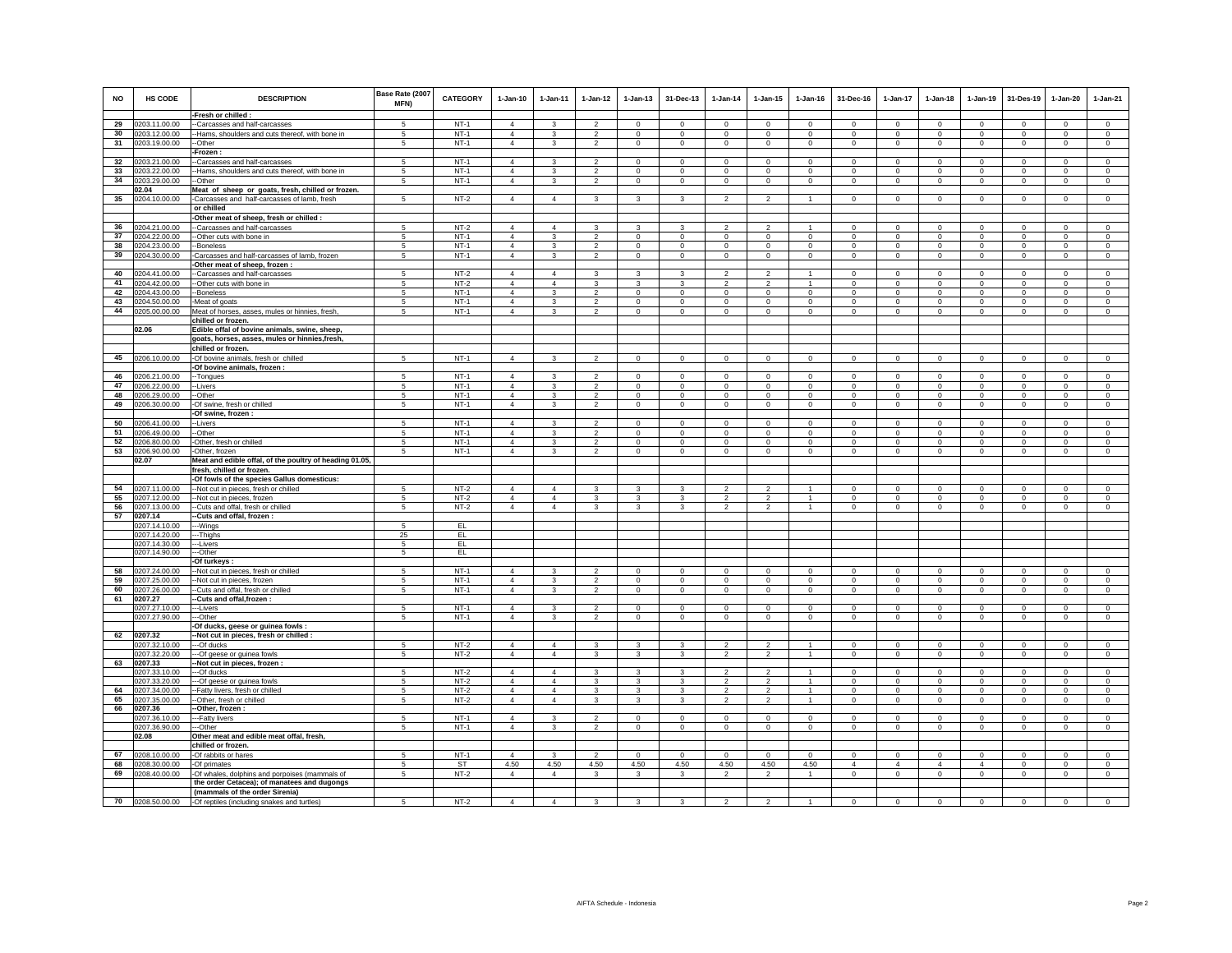| <b>NO</b> | <b>HS CODE</b>              | <b>DESCRIPTION</b>                                                                                  | Base Rate (2007<br>MFN) | <b>CATEGORY</b> | $1-Jan-10$     | $1-Jan-11$        | $1 - Jan-12$                               | $1 - Jan-13$   | 31-Dec-13      | $1 - Jan-14$            | $1 - Jan-15$            | $1 - Jan-16$   | 31-Dec-16               | 1-Jan-17        | $1-Jan-18$      | 1-Jan-19       | 31-Des-19      | $1-Jan-20$     | $1-Jan-21$     |
|-----------|-----------------------------|-----------------------------------------------------------------------------------------------------|-------------------------|-----------------|----------------|-------------------|--------------------------------------------|----------------|----------------|-------------------------|-------------------------|----------------|-------------------------|-----------------|-----------------|----------------|----------------|----------------|----------------|
| 71        | 0208.90.00                  | -Other:                                                                                             |                         |                 |                |                   |                                            |                |                |                         |                         |                |                         |                 |                 |                |                |                |                |
|           | 0208.90.00.10               | --Frogs' legs                                                                                       | 5                       | $NT-2$          | $\overline{4}$ | $\overline{4}$    | $\mathbf{3}$                               | $\mathbf{3}$   | 3              | $\mathcal{P}$           | $\mathfrak{p}$          |                | $\mathsf 0$             | $\mathbf 0$     | $\mathbf 0$     | $\Omega$       | $\Omega$       | $\Omega$       | $\mathsf 0$    |
|           | 0208.90.00.90               | --Other                                                                                             | 5                       | $NT-1$          | $\overline{4}$ | 3                 | $\overline{2}$                             | $\mathbf 0$    | $\mathbf{0}$   | $\mathbf 0$             | $\mathbf 0$             | $\circ$        | $\mathbf 0$             | $\mathbf 0$     | $\circ$         | $\mathbf 0$    | $\circ$        | $\mathbf 0$    | $\circ$        |
|           | 72 0209.00.00.00            | Pig fat, free of lean meat, and poultry fat,                                                        | $5\overline{5}$         | $NT-1$          | $\overline{4}$ | $\mathbf{3}$      | $\overline{2}$                             | $\mathbf 0$    | $\mathbf{0}$   | $\circ$                 | $\mathbf 0$             | $\mathbf 0$    | $\circ$                 | $\circ$         | $\mathbf 0$     | $\,0\,$        | $\circ$        | $\circ$        | $\mathbf 0$    |
|           |                             | not rendered or otherwise extracted, fresh, chilled,                                                |                         |                 |                |                   |                                            |                |                |                         |                         |                |                         |                 |                 |                |                |                |                |
|           |                             | frozen, salted, in brine, dried or smoked.                                                          |                         |                 |                |                   |                                            |                |                |                         |                         |                |                         |                 |                 |                |                |                |                |
|           | 02.10                       | Meat and edible meat offal, salted, in brine, dried                                                 |                         |                 |                |                   |                                            |                |                |                         |                         |                |                         |                 |                 |                |                |                |                |
|           |                             | or smoked; edible flours and meals of meat or<br>meat offal.                                        |                         |                 |                |                   |                                            |                |                |                         |                         |                |                         |                 |                 |                |                |                |                |
|           |                             | -Meat of swine :                                                                                    |                         |                 |                |                   |                                            |                |                |                         |                         |                |                         |                 |                 |                |                |                |                |
| 73        | 0210.11.00.00               | -Hams, shoulders and cuts thereof, with bone in                                                     | 5                       | $NT-1$          | $\Delta$       | $\mathcal{R}$     | $\mathcal{P}$                              | $\mathbf{0}$   | $\Omega$       | $\Omega$                | $\Omega$                | $\Omega$       | $\Omega$                | $\Omega$        | $\mathbf 0$     | $\Omega$       | $\mathbf 0$    | $\Omega$       | $\overline{0}$ |
| 74        | 0210.12.00.00               | -Bellies (streaky) and cuts thereof                                                                 | 5                       | $NT-1$          | $\overline{4}$ | $\mathbf{3}$      | $\overline{2}$                             | $\mathbf{0}$   | $\mathbf 0$    | $\circ$                 | $\mathbf{0}$            | $\circ$        | $\mathbf{0}$            | $\mathbf 0$     | $\mathbf 0$     | $\mathbf 0$    | $\circ$        | $\mathbf{0}$   | $\circ$        |
| 75        | 0210.19                     | --Other:                                                                                            |                         |                 |                |                   |                                            |                |                |                         |                         |                |                         |                 |                 |                |                |                |                |
|           | 0210.19.10.00               | ---Bacon                                                                                            | 5                       | $NT-1$          | $\overline{4}$ | 3                 | $\mathfrak{D}$                             | $\mathbf{0}$   | $\mathbf{0}$   | $\circ$                 | $\Omega$                | $\circ$        | $\mathbf 0$             | $\Omega$        | $\Omega$        | $\Omega$       | $\mathbf{0}$   | $\mathbf 0$    | $\circ$        |
|           | 0210.19.20.00               | ---Hams, boneless                                                                                   | 5                       | $NT-1$          | $\Delta$       | 3                 | $\overline{\mathbf{2}}$                    | $\circ$        | $\mathbf 0$    | $^{\circ}$              | 0                       | $^{\circ}$     | $\Omega$                | $\mathbf 0$     | $\circ$         | $\mathbf 0$    | $\circ$        | $^{\circ}$     | $\circ$        |
|           | 0210.19.90.00               | --Other                                                                                             | 5                       | $NT-1$          | $\overline{4}$ | $\mathbf{3}$      | $\overline{2}$                             | $\mathsf 0$    | $\mathbf{0}$   | $\mathsf 0$             | $\mathsf 0$             | $\circ$        | $\mathbf 0$             | $\mathbf 0$     | $\mathbf 0$     | $\circ$        | $\circ$        | $\mathsf 0$    | $\mathsf 0$    |
| 76        | 0210.20.00.00               | -Meat of bovine animals                                                                             | 5                       | $NT-2$          | $\overline{4}$ | $\overline{4}$    | $\mathbf{3}$                               | 3              | 3              | $\overline{2}$          | $\overline{2}$          |                | $\mathbf 0$             | $\mathbf 0$     | $\mathbf 0$     | $\mathbf 0$    | $\mathbf 0$    | $\mathbf 0$    | $\mathbf 0$    |
|           |                             | -Other, including edible flours and meals of meat                                                   |                         |                 |                |                   |                                            |                |                |                         |                         |                |                         |                 |                 |                |                |                |                |
|           |                             | or meat offal :                                                                                     |                         |                 |                |                   |                                            |                |                |                         |                         |                |                         |                 |                 |                |                |                |                |
| 77        | 0210.91.00.00               | --Of primates                                                                                       | $\overline{5}$          | $NT-1$          | $\overline{4}$ | $\mathbf{3}$      | $\overline{2}$                             | $\mathbf{0}$   | $\overline{0}$ | $\mathbf 0$             | $\mathbf{0}$            | $\mathbf 0$    | $\mathbf{0}$            | $\overline{0}$  | $\mathbf 0$     | $\mathbf 0$    | $\overline{0}$ | $\circ$        | $\overline{0}$ |
| 78        | 0210.92.00.00               | -- Of whales, dolphins and porpoises                                                                | $\overline{5}$          | $NT-2$          | $\overline{4}$ | $\overline{4}$    | $\overline{\mathbf{3}}$                    | $\overline{3}$ | $\overline{3}$ | $\overline{2}$          | $\overline{2}$          | $\overline{1}$ | $\overline{0}$          | $\overline{0}$  | $\overline{0}$  | $\overline{0}$ | $\overline{0}$ | $\overline{0}$ | $\overline{0}$ |
|           |                             | (mammals of the order Cetacea); of manatees                                                         |                         |                 |                |                   |                                            |                |                |                         |                         |                |                         |                 |                 |                |                |                |                |
|           |                             | and dugongs (mammals of the order Sirenia)                                                          |                         |                 |                |                   |                                            |                |                |                         |                         |                |                         |                 |                 |                |                |                |                |
|           | 79 0210.93.00.00            | -Of reptiles (including snakes and turtles)                                                         | 5                       | $NT-2$          | $\overline{4}$ | $\overline{4}$    | $\mathbf{3}$                               | 3              | 3              | $\overline{2}$          | $\overline{2}$          | $\mathbf{1}$   | $\mathbf 0$             | $\mathbf 0$     | $\mathbf 0$     | $\mathbf 0$    | $\mathbf 0$    | $\mathsf 0$    | $\mathbf{0}$   |
|           | 80 0210.99<br>0210.99.10.00 | -Other :                                                                                            | -5                      | $NT-1$          | $\overline{4}$ |                   |                                            | $\Omega$       | $\overline{0}$ | $\Omega$                | $\Omega$                | $\Omega$       |                         | $\Omega$        | $\Omega$        | $\overline{0}$ | $\overline{0}$ | $\Omega$       | $\overline{0}$ |
|           | 0210.99.20.00               | -- Freeze dried chicken dice<br>-Dried pork skin                                                    | 5                       | $NT-1$          | $\overline{4}$ | 3<br>$\mathbf{3}$ | $\overline{\phantom{a}}$<br>$\overline{a}$ | $\mathsf 0$    | $\mathbf 0$    | 0                       | $\mathsf 0$             | $\mathsf 0$    | $\Omega$<br>$\mathsf 0$ | $\mathbf 0$     | $\mathbf 0$     | $\mathbf 0$    | $\mathbf 0$    | $\mathsf 0$    | $\mathsf 0$    |
|           | 0210.99.90.00               | --Other                                                                                             | 5                       | $NT-1$          | $\overline{4}$ | $\mathbf{3}$      | $\overline{2}$                             | $\mathbf 0$    | $\mathbf{0}$   | $\mathbf{0}$            | $\mathbf 0$             | $\circ$        | $\circ$                 | $\circ$         | $\circ$         | $\mathbf 0$    | $\circ$        | $\circ$        | $\circ$        |
|           | 03.01                       | Live fish.                                                                                          |                         |                 |                |                   |                                            |                |                |                         |                         |                |                         |                 |                 |                |                |                |                |
| 81        | 0301.10                     | -Ornamental fish:                                                                                   |                         |                 |                |                   |                                            |                |                |                         |                         |                |                         |                 |                 |                |                |                |                |
|           | 0301.10.10.00               | --Fish fry                                                                                          | $\Omega$                | $NT-2$          | $\Omega$       | $\Omega$          | $\Omega$                                   | $\Omega$       | $\Omega$       | $\Omega$                | $\Omega$                | $\Omega$       | $\Omega$                | $\Omega$        | $\Omega$        | $\Omega$       | $\Omega$       | $\Omega$       | $\Omega$       |
|           | 0301.10.20.00               | --Other, marine fish                                                                                | 5                       | $NT-2$          | $\overline{4}$ | $\overline{4}$    | $\mathbf{3}$                               | 3              | 3              | $\overline{2}$          | $\overline{2}$          | $\overline{1}$ | $\mathbf 0$             | $\circ$         | $\circ$         | $\mathbf 0$    | $\circ$        | $\mathbf 0$    | $\circ$        |
|           | 0301.10.30.00               | -Other, freshwater fish                                                                             | 5                       | $NT-2$          | $\overline{4}$ | $\overline{4}$    | 3                                          | 3              | 3              | $\overline{\mathbf{2}}$ | $\overline{2}$          | $\overline{1}$ | $\mathbf{0}$            | $\mathsf 0$     | $\mathbf{0}$    | $\circ$        | $\mathbf 0$    | $\mathbf 0$    | $\mathbf 0$    |
|           |                             | Other live fish:                                                                                    |                         |                 |                |                   |                                            |                |                |                         |                         |                |                         |                 |                 |                |                |                |                |
|           | 82 0301.91.00.00            | -Trout (Salmo trutta, Oncorhynchus mykiss,                                                          | $\overline{0}$          | $NT-2$          | $\mathbf 0$    | $\overline{0}$    | $\overline{0}$                             | $\overline{0}$ | $\overline{0}$ | $\overline{0}$          | $\mathsf 0$             | $\mathsf 0$    | $\mathbf 0$             | $\overline{0}$  | $\mathbf 0$     | $\overline{0}$ | $\mathbf 0$    | $\mathsf 0$    | $\overline{0}$ |
|           |                             | Oncorhynchus clarki, Oncorhynchus aguabonita,                                                       |                         |                 |                |                   |                                            |                |                |                         |                         |                |                         |                 |                 |                |                |                |                |
|           |                             | Oncorhynchus gilae, Oncorhynchus apache and                                                         |                         |                 |                |                   |                                            |                |                |                         |                         |                |                         |                 |                 |                |                |                |                |
| 83        |                             | Oncorhynchus chrysogaster)                                                                          | $\overline{0}$          | $NT-2$          | $\circ$        | $\circ$           | $\overline{0}$                             | $\overline{0}$ | $\overline{0}$ | $\mathbf 0$             | $\mathbf{0}$            | $\circ$        | $\mathbf{0}$            | $\overline{0}$  | $\overline{0}$  | $\overline{0}$ | $\overline{0}$ | $\circ$        | $\overline{0}$ |
| 84        | 0301.92.00.00<br>0301.93    | -Eels (Anguilla spp.)<br>-Carp:                                                                     |                         |                 |                |                   |                                            |                |                |                         |                         |                |                         |                 |                 |                |                |                |                |
|           | 0301.93.10.00               | --Breeding, other than fry                                                                          | $\Omega$                | $NT-2$          | $\mathbf 0$    | $\Omega$          | $\Omega$                                   | $\circ$        | $\mathbf 0$    | $\Omega$                | $\Omega$                | $\Omega$       | $\mathbf 0$             | $\mathbf 0$     | $\mathbf 0$     | $\mathbf 0$    | $\Omega$       | $\circ$        | $\Omega$       |
|           | 0301.93.90.00               | --Other                                                                                             | 10                      | ST              | 9              | 8                 | $\overline{7}$                             | $\overline{7}$ | $\overline{7}$ | 6                       | 6                       | 5              | 5                       | $5\overline{5}$ | $5\overline{5}$ | 5              | 5              | 5              | 5              |
| 85        | 0301.94.00.00               | -Bluefin tunas (Thunnus thynnus)                                                                    | 10                      | ST              | 9              | 8                 | $\overline{7}$                             | $\overline{7}$ | $\overline{7}$ | 6                       | 6                       | 5              | 5                       | 5               | 5               | 5              | $\sqrt{5}$     | 5              | 5              |
| 86        | 0301.95.00.00               | -Southern bluefin tunas (Thunnus maccoyii)                                                          | 10                      | ST              | 9              | 8                 | $\overline{7}$                             | $\overline{7}$ | $\overline{7}$ | 6                       | 6                       | $\sqrt{5}$     | 5                       | 5               | $5\phantom{.0}$ | $\sqrt{5}$     | $\sqrt{5}$     | $\mathbf 5$    | $\sqrt{5}$     |
| 87        | 0301.99                     | -Other :                                                                                            |                         |                 |                |                   |                                            |                |                |                         |                         |                |                         |                 |                 |                |                |                |                |
|           |                             | -Milkfish or lapu lapu fry:                                                                         |                         |                 |                |                   |                                            |                |                |                         |                         |                |                         |                 |                 |                |                |                |                |
|           | 0301.99.11.00               | ---Breeding                                                                                         | $\mathbf{0}$            | $NT-2$          | $\mathbf{0}$   | $\mathbf 0$       | $\mathbf{0}$                               | $\mathbf 0$    | $\mathbf 0$    | $\mathbf 0$             | $\mathbf 0$             | $\mathbf 0$    | $\mathbf 0$             | $\circ$         | $\mathbf{0}$    | $\mathbf 0$    | $\overline{0}$ | $\mathbf 0$    | $\mathsf 0$    |
|           | 0301.99.19.00               | ---Other<br>--Other fish fry                                                                        | $\mathbf 0$             | $NT-2$          | $\circ$        | $\circ$           | $\circ$                                    | $\mathsf 0$    | $\mathbf 0$    | $\circ$                 | $\mathbf 0$             | $\circ$        | $\circ$                 | $\mathbf 0$     | $\circ$         | $\,0\,$        | $\mathbf 0$    | $\mathbf 0$    | $\mathbf 0$    |
|           | 0301.99.21.00               | ---Breeding                                                                                         | $^{\circ}$              | $NT-2$          | $\mathbf 0$    | $\mathbf 0$       | $\mathbf 0$                                | $\mathbf 0$    | $\mathbf 0$    | $^{\circ}$              | $\mathbf 0$             | $\mathbf 0$    | $\mathbf 0$             | $\mathbf 0$     | $\mathbf{0}$    | $\mathbf 0$    | $\overline{0}$ | $\mathbf 0$    | $\mathbf{0}$   |
|           | 0301.99.29.00               | ----Other                                                                                           | 10                      | ST              | 9              | 8                 | $\overline{7}$                             | $\overline{7}$ | $\overline{7}$ | 6                       | 6                       | 5              | 5                       | 5               | 5               | 5              | 5              | 5              | 5              |
|           |                             | -Other marine fish :                                                                                |                         |                 |                |                   |                                            |                |                |                         |                         |                |                         |                 |                 |                |                |                |                |
|           | 0301.99.31.00               | --Milk fish breeder                                                                                 | 10                      | <b>ST</b>       | 9              | 8                 | $\overline{7}$                             | $\overline{7}$ | $\overline{7}$ | 6                       | 6                       | 5              | 5                       | 5               | 5               | 5              | 5              | 5              | 5              |
|           | 0301.99.39                  | --Other:                                                                                            |                         |                 |                |                   |                                            |                |                |                         |                         |                |                         |                 |                 |                |                |                |                |
|           | 0301.99.39.10               | -- Kerapu (Cromileptes altivelis; Epinephelus heniochus;                                            | 15                      | <b>ST</b>       | 14             | 13                | 12                                         | 11             | 11             | 10                      | $\overline{\mathbf{8}}$ | 6              | 5                       | 5               | 5               | $\overline{5}$ | $\overline{5}$ | 5              | 5              |
|           |                             | Epinephelus Merra; Epinephelus tauvina;                                                             |                         |                 |                |                   |                                            |                |                |                         |                         |                |                         |                 |                 |                |                |                |                |
|           |                             | Cephalophodis Boenack ; Plectropomus Leoparbus)                                                     |                         |                 |                |                   |                                            |                |                |                         |                         |                |                         |                 |                 |                |                |                |                |
|           | 0301.99.39.90               | -----Other                                                                                          | 10                      | <b>ST</b>       | 9              | 8                 | $\overline{7}$                             | $\overline{7}$ | $\overline{7}$ | 6                       | 6                       | 5              | 5                       | 5               | 5               | 5              | 5              | 5              | 5              |
|           | 0301.99.40<br>0301.99.40.10 | --Other freshwater fish:<br>---Tilapia (Tilapia Nilotica)                                           | 15                      | <b>ST</b>       | 14             | 13                | 12                                         | 11             | 11             | 10                      | 8                       | 6              | 5                       | 5               | 5               | 5              | 5              | 5              | 5              |
|           | 0301.99.40.90               | ---Other                                                                                            | 10                      | ST              | $\mathsf g$    | 8                 | $\overline{7}$                             | $\overline{7}$ | $\overline{7}$ | 6                       | 6                       | 5              | 5                       | 5               | 5               | -5             | 5              | 5              |                |
|           | 03.02                       | Fish, fresh or chilled, excluding fish fillets and.                                                 |                         |                 |                |                   |                                            |                |                |                         |                         |                |                         |                 |                 |                |                |                |                |
|           |                             | other fish meat of heading 03.04                                                                    |                         |                 |                |                   |                                            |                |                |                         |                         |                |                         |                 |                 |                |                |                |                |
|           |                             | -Salmonidae, excluding livers and roes :                                                            |                         |                 |                |                   |                                            |                |                |                         |                         |                |                         |                 |                 |                |                |                |                |
| 88        | 0302.11.00.00               | -Trout (Salmo trutta, Oncorhynchus mykiss,                                                          | 5                       | HSL C           | 4.85           | 4.75              | 4.65                                       | 4.55           | 4.55           | 4.45                    | 4.35                    | 4.25           | 4.25                    | 4.15            | $\overline{4}$  | 3.85           | 3.75           | 3.75           | 3.75           |
|           |                             | Oncorhynchus clarki, Oncorhynchus aguabonita,                                                       |                         |                 |                |                   |                                            |                |                |                         |                         |                |                         |                 |                 |                |                |                |                |
|           |                             | Oncorhynchus gilae, Oncorhynchus apache, and                                                        |                         |                 |                |                   |                                            |                |                |                         |                         |                |                         |                 |                 |                |                |                |                |
|           |                             | Oncorhynchus chrysogaster)                                                                          |                         |                 |                |                   |                                            |                |                |                         |                         |                |                         |                 |                 |                |                |                |                |
| 89        | 0302.12.00.00               | -Pacific salmon (Oncorhynchus nerka,                                                                | 5                       | ST              | 4.50           | 4.50              | 4.50                                       | 4.50           | 4.50           | 4.50                    | 4.50                    | 4.50           | $\overline{4}$          | $\overline{4}$  | $\overline{4}$  | $\overline{4}$ | $\mathbf 0$    | $\mathbf 0$    | $\mathbf 0$    |
|           |                             | Oncorhynchus gorbuscha, Oncorhynchus keta,                                                          |                         |                 |                |                   |                                            |                |                |                         |                         |                |                         |                 |                 |                |                |                |                |
|           |                             | Oncorhynchus tschawytscha, Oncorhynchus kisutch,                                                    |                         |                 |                |                   |                                            |                |                |                         |                         |                |                         |                 |                 |                |                |                |                |
|           |                             | Oncorhynchus masou, and Onchorhynchus rhodurus),<br>Atlantic salmon (Salmo salar) and Danube salmon |                         |                 |                |                   |                                            |                |                |                         |                         |                |                         |                 |                 |                |                |                |                |
|           |                             | (Hucho hucho)                                                                                       |                         |                 |                |                   |                                            |                |                |                         |                         |                |                         |                 |                 |                |                |                |                |
|           | 90 0302.19.00.00            | --Other                                                                                             | 5                       | $NT-2$          | $\overline{4}$ | $\overline{4}$    | $\mathbf{3}$                               | $\mathbf{R}$   | $\mathbf{R}$   | $\mathfrak{p}$          | $\mathfrak{p}$          |                | $\mathsf 0$             | $\Omega$        | $\Omega$        |                | $\Omega$       | $\Omega$       | $\Omega$       |
|           |                             | -Flat fish (Pleuronectidae, Bothidae, Cynoglossidae,                                                |                         |                 |                |                   |                                            |                |                |                         |                         |                |                         |                 |                 |                |                |                |                |
|           |                             |                                                                                                     |                         |                 |                |                   |                                            |                |                |                         |                         |                |                         |                 |                 |                |                |                |                |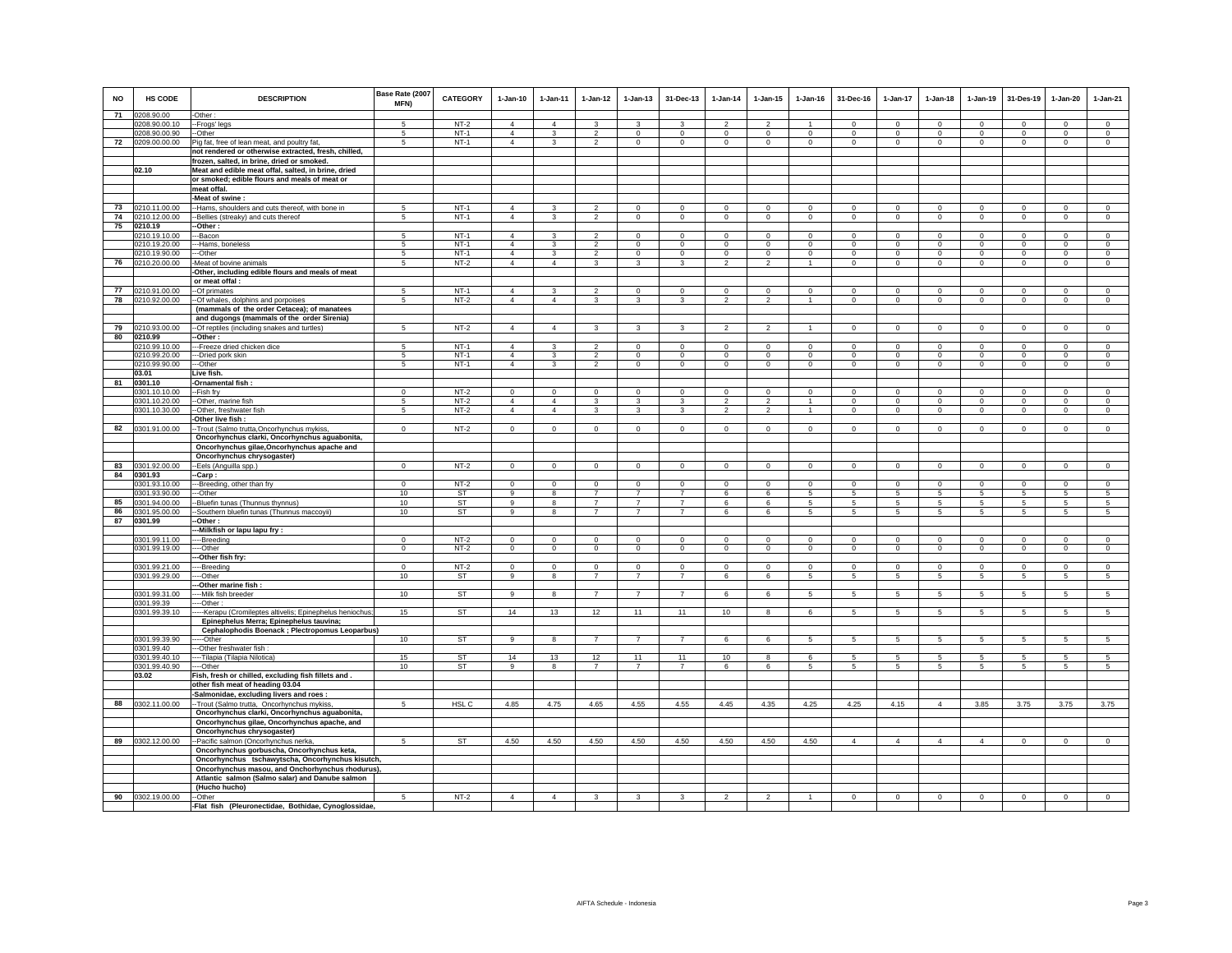| <b>NO</b> | HS CODE                            | <b>DESCRIPTION</b>                                                                                     | Base Rate (2007<br>MFN) | <b>CATEGORY</b>  | $1 - Jan-10$                     | $1-Jan-11$                       | $1-Jan-12$        | $1 - Jan-13$            | 31-Dec-13               | $1 - Jan-14$                     | $1 - Jan-15$                     | $1 - Jan-16$   | 31-Dec-16           | $1-Jan-17$          | $1-Jan-18$                       | $1-Jan-19$              | 31-Des-19                  | 1-Jan-20                | $1-Jan-21$              |
|-----------|------------------------------------|--------------------------------------------------------------------------------------------------------|-------------------------|------------------|----------------------------------|----------------------------------|-------------------|-------------------------|-------------------------|----------------------------------|----------------------------------|----------------|---------------------|---------------------|----------------------------------|-------------------------|----------------------------|-------------------------|-------------------------|
|           |                                    | Soleidae, Scophthalmidae and Citharidae), excluding                                                    |                         |                  |                                  |                                  |                   |                         |                         |                                  |                                  |                |                     |                     |                                  |                         |                            |                         |                         |
|           |                                    | livers and roes:                                                                                       |                         |                  |                                  |                                  |                   |                         |                         |                                  |                                  |                |                     |                     |                                  |                         |                            |                         |                         |
|           | 91 0302.21.00.00                   | --Halibut (Reinhardtius hippoglossoides, Hippoglossus                                                  | 5                       | $NT-2$           | $\overline{4}$                   | $\overline{4}$                   | 3                 |                         | 3                       | $\overline{2}$                   | $\overline{2}$                   |                | $\mathbf 0$         | $\mathbf 0$         | $\mathbf 0$                      | $^{\circ}$              | $\circ$                    | 0                       | $\mathbf 0$             |
|           | 92 0302.22.00.00                   | hippoglosus, Hippoglossus stenolepis)<br>--Plaice (Pleuronectes platessa)                              | -5                      | $NT-2$           | $\overline{4}$                   | $\overline{4}$                   | 3                 | 3                       | $\mathbf{3}$            | $\overline{2}$                   | $\mathcal{P}$                    |                | $\Omega$            | $\mathbf{0}$        | $\Omega$                         | $\Omega$                | $\Omega$                   | $\Omega$                | $^{\circ}$              |
| 93        | 0302.23.00.00                      | --Sole (Solea spp.)                                                                                    | -5                      | $NT-2$           | $\overline{4}$                   | $\Delta$                         | 3                 | 3                       | 3                       | $\overline{2}$                   | $\overline{2}$                   | -1             | $\Omega$            | $\mathbf 0$         | $\Omega$                         | $\Omega$                | $\mathbf 0$                | $\Omega$                | $^{\circ}$              |
| 94        | 0302.29.00.00                      | --Other                                                                                                | 5                       | $NT-2$           | $\overline{4}$                   | 4                                | $\mathbf{3}$      | 3                       | $\mathbf{3}$            | $\overline{2}$                   | $\overline{2}$                   | -1             | $\Omega$            | $\mathbf 0$         | $\circ$                          | $\mathbf 0$             | $\mathbf 0$                | $\Omega$                | $^{\circ}$              |
|           |                                    | Tunas (of the genus Thunnus), skipjack or                                                              |                         |                  |                                  |                                  |                   |                         |                         |                                  |                                  |                |                     |                     |                                  |                         |                            |                         |                         |
|           |                                    | stripe-bellied bonito (Euthynnus ('Katsuwonus) pelamis),                                               |                         |                  |                                  |                                  |                   |                         |                         |                                  |                                  |                |                     |                     |                                  |                         |                            |                         |                         |
|           |                                    | excluding livers and roes :                                                                            |                         |                  |                                  |                                  |                   |                         |                         |                                  |                                  |                |                     |                     |                                  |                         |                            |                         |                         |
| 95        | 0302.31.00.00                      | --Albacore or longfinned tunas (Thunnus alalunga)                                                      | 5                       | HSL C            | 4.85                             | 4.75                             | 4.65              | 4.55                    | 4.55                    | 4.45                             | 4.35                             | 4.25           | 4.25                | 4.15                | $\overline{4}$                   | 3.85                    | 3.75                       | 3.75                    | 3.75                    |
| 96<br>97  | 0302.32.00.00                      | -- Yellowfin tunas (Thunnus albacares)                                                                 | 5<br>5                  | HSL C<br>HSL C   | 4.85<br>4.85                     | 4.75<br>4.75                     | 4.65<br>4.65      | 4.55<br>4.55            | 4.55<br>4.55            | 4.45<br>4.45                     | 4.35<br>4.35                     | 4.25           | 4.25                | 4.15<br>4.15        | $\overline{4}$<br>$\overline{4}$ | 3.85                    | 3.75<br>3.75               | 3.75                    | 3.75<br>3.75            |
| 98        | 0302.33.00.00<br>0302.34.00.00     | -Skipjack or stripe-bellied bonito<br>--Bigeye tunas (Thunnus obesus)                                  | 5                       | HSL C            | 4.85                             | 4.75                             | 4.65              | 4.55                    | 4.55                    | 4.45                             | 4.35                             | 4.25<br>4.25   | 4.25<br>4.25        | 4.15                | $\overline{4}$                   | 3.85<br>3.85            | 3.75                       | 3.75<br>3.75            | 3.75                    |
| 99        | 0302.35.00.00                      | --Bluefin tunas (Thunnus thynnus)                                                                      | 5                       | HSL C            | 4.85                             | 4.75                             | 4.65              | 4.55                    | 4.55                    | 4.45                             | 4.35                             | 4.25           | 4.25                | 4.15                | $\overline{4}$                   | 3.85                    | 3.75                       | 3.75                    | 3.75                    |
| 100       | 0302.36.00.00                      | --Southern bluefin tunas (Thunnus maccoyii)                                                            | 5                       | HSL C            | 4.85                             | 4.75                             | 4.65              | 4.55                    | 4.55                    | 4.45                             | 4.35                             | 4.25           | 4.25                | 4.15                | $\overline{4}$                   | 3.85                    | 3.75                       | 3.75                    | 3.75                    |
| 101       | 0302.39.00.00                      | --Other                                                                                                | 5                       | HSL C            | 4.85                             | 4.75                             | 4.65              | 4.55                    | 4.55                    | 4.45                             | 4.35                             | 4.25           | 4.25                | 4.15                | $\overline{4}$                   | 3.85                    | 3.75                       | 3.75                    | 3.75                    |
| 102       | 0302.40.00.00                      | -Herrings (Clupea harengus, Clupea pallasii),                                                          | 5                       | $NT-2$           | $\overline{4}$                   | $\overline{4}$                   | $\mathbf{3}$      | $\mathbf{3}$            | $\mathbf{3}$            | $\overline{2}$                   | $\overline{2}$                   | $\overline{1}$ | $\mathbf 0$         | $\overline{0}$      | $\circ$                          | $\mathbf 0$             | $\circ$                    | $\circ$                 | $\circ$                 |
|           |                                    | excluding livers and roes                                                                              |                         |                  |                                  |                                  |                   |                         |                         |                                  |                                  |                |                     |                     |                                  |                         |                            |                         |                         |
|           | 103 0302.50.00.00                  | -Cod (Gadus morhua, Gadus ogac,                                                                        | -5                      | $NT-2$           | $\overline{4}$                   | $\overline{4}$                   | $\mathbf{3}$      | $\mathbf{3}$            | $\mathbf{3}$            | $\overline{2}$                   | $\overline{2}$                   | $\overline{1}$ | $^{\circ}$          | $\overline{0}$      | $\circ$                          | $\circ$                 | $\circ$                    | $^{\circ}$              | $\circ$                 |
|           |                                    | Gadus macrocephalus), excluding livers and roes                                                        |                         |                  |                                  |                                  |                   |                         |                         |                                  |                                  |                |                     |                     |                                  |                         |                            |                         |                         |
|           |                                    | -Other fish, excluding livers and roes:                                                                |                         |                  |                                  |                                  |                   |                         |                         |                                  |                                  |                |                     |                     |                                  |                         |                            |                         |                         |
| 104       | 0302.61.00.00                      | --Sardines (Sardina pilchardus, Sardinops spp.)                                                        | 5                       | $NT-2$           | $\overline{4}$                   | $\overline{4}$                   | 3                 | 3                       | 3                       | $\overline{2}$                   | $\overline{2}$                   | $\mathbf{1}$   | $\mathbf 0$         | $\mathbf 0$         | $\circ$                          | $\mathbf 0$             | $^{\circ}$                 | $\mathbf 0$             | $\mathsf 0$             |
|           |                                    | sardinella (Sardinella spp.), brisling or sprats<br>(Sprattus sprattus)                                |                         |                  |                                  |                                  |                   |                         |                         |                                  |                                  |                |                     |                     |                                  |                         |                            |                         |                         |
| 105       | 0302.62.00.00                      | --Haddock (Melanogrammus aeglefinus)                                                                   | 5                       | $NT-2$           | $\overline{4}$                   | $\overline{4}$                   | $\mathbf{3}$      | $\overline{\mathbf{3}}$ | 3                       | $\overline{2}$                   | $\overline{\phantom{a}}$         | $\mathbf{1}$   | $\mathbf 0$         | $\overline{0}$      | $\mathsf 0$                      | $\mathbf 0$             | $\mathbf 0$                | $\mathbf 0$             | $\Omega$                |
| 106       | 0302.63.00.00                      | --Coalfish (Pollachius virens)                                                                         | 5                       | $NT-2$           | $\overline{4}$                   | $\Delta$                         | $\mathbf{3}$      | $\overline{\mathbf{3}}$ | $\mathbf{3}$            | $\overline{2}$                   | $\overline{2}$                   | $\overline{1}$ | $\mathbf{0}$        | $\overline{0}$      | $\circ$                          | $\Omega$                | $\mathbf 0$                | $\Omega$                | $\Omega$                |
| 107       | 0302.64.00.00                      | -Mackerel (Scomber scombrus, Scomber australasic                                                       | 5                       | $NT-2$           | $\overline{4}$                   | $\overline{4}$                   | $\overline{3}$    | $\overline{3}$          | $\overline{\mathbf{3}}$ | $\overline{2}$                   | $\overline{2}$                   | $\overline{1}$ | $\overline{0}$      | $\overline{0}$      | $\circ$                          | $^{\circ}$              | $\overline{0}$             | $\mathbf 0$             | $\overline{0}$          |
|           |                                    | Scomber japonicus)                                                                                     |                         |                  |                                  |                                  |                   |                         |                         |                                  |                                  |                |                     |                     |                                  |                         |                            |                         |                         |
| 108       | 0302.65.00.00                      | --Dogfish and other sharks                                                                             | 5                       | $NT-2$           | $\overline{a}$                   |                                  | 3                 | 3                       | 3                       | $\mathcal{P}$                    | $\mathcal{P}$                    |                | $\Omega$            | $\Omega$            | $\Omega$                         | $\Omega$                | $\Omega$                   | $\Omega$                | $\Omega$                |
| 109       | 0302.66.00.00                      | --Eels (Anguilla spp.)                                                                                 | 5                       | $NT-2$           | $\overline{4}$                   | $\overline{4}$                   | 3                 | 3                       | 3                       | $\overline{2}$                   | $\overline{2}$                   | $\overline{1}$ | $\mathbf 0$         | $\mathbf 0$         | $\mathbf 0$                      | $\mathbf 0$             | $^{\circ}$                 | $\mathbf 0$             | $\mathbf{0}$            |
| 110       | 0302.67.00.00                      | -Swordfish (Xiphias gladius)                                                                           | 5<br>5                  | $NT-2$           | $\overline{4}$<br>$\overline{4}$ | $\overline{4}$<br>$\overline{4}$ | 3                 | 3                       | 3                       | $\overline{2}$                   | $\overline{2}$                   | $\overline{1}$ | $\circ$             | $\mathbf 0$         | $\circ$<br>$\circ$               | $^{\circ}$              | $^{\circ}$<br>$\mathbf{0}$ | $^{\circ}$              | $^{\circ}$              |
|           | 111 0302.68.00.00<br>112 0302.69   | -Toothfish (Dissostichus spp.)<br>-Other:                                                              |                         | $NT-2$           |                                  |                                  | $\mathbf{3}$      | $\mathbf{3}$            | 3                       | $\overline{2}$                   | $\overline{a}$                   |                | $\mathbf 0$         | $\overline{0}$      |                                  | $\,0\,$                 |                            | $\mathbf 0$             | $\mathbf 0$             |
|           | 0302.69.10                         | --Marine Fish                                                                                          |                         |                  |                                  |                                  |                   |                         |                         |                                  |                                  |                |                     |                     |                                  |                         |                            |                         |                         |
|           | 0302.69.10.10                      | -- Kerapu (Cromileptes altivelis; Epinephelus heniochus;                                               | 15                      | ST               | 14                               | 13                               | 12                | 11                      | 11                      | 10                               | 8                                | 6              | 5                   | 5                   | 5                                | 5                       | 5                          | 5                       | 5                       |
|           |                                    | Epinephelus Merra; Epinephelus tauvina; Cephalophodis                                                  |                         |                  |                                  |                                  |                   |                         |                         |                                  |                                  |                |                     |                     |                                  |                         |                            |                         |                         |
|           |                                    | Boenack ; Plectropomus Leoparbus)                                                                      |                         |                  |                                  |                                  |                   |                         |                         |                                  |                                  |                |                     |                     |                                  |                         |                            |                         |                         |
|           | 0302.69.10.90                      | ----Other                                                                                              | $\sqrt{5}$              | $NT-2$           | $\overline{4}$                   | $\overline{4}$                   | $\mathbf{3}$      | $\mathbf{3}$            | $\mathbf{3}$            | $\overline{2}$                   | $\overline{2}$                   | $\overline{1}$ | $\Omega$            | $\circ$             | $\Omega$                         | $\mathbf 0$             | $\mathbf 0$                | $\Omega$                | $\circ$                 |
|           | 0302.69.20<br>0302.69.20.10        | ---Freshwater fish<br>----Tilapia (Tilapia Nilotica)                                                   | 15                      | ST               | 14                               | 13                               | 12                | 11                      | 11                      | 10                               | 8                                | 6              | 5                   | 5                   | 5                                | 5                       | 5                          | 5                       | 5                       |
|           | 0302.69.20.90                      | ----Other                                                                                              | 5                       | $NT-2$           | $\overline{4}$                   | $\overline{4}$                   | $\mathbf{3}$      | 3                       | $\mathbf{3}$            | $\overline{2}$                   | $\overline{2}$                   | $\mathbf{1}$   | $\Omega$            | $\mathbf{0}$        | $^{\circ}$                       | $\mathbf{0}$            | $\mathbf{0}$               | $\Omega$                | $\mathbf{0}$            |
| 113       | 0302.70.00.00                      | -Livers and roes                                                                                       | $\sqrt{5}$              | $NT-2$           | $\overline{4}$                   | $\overline{4}$                   | 3                 | 3                       | $\mathbf{3}$            | $\overline{2}$                   | $\mathfrak{p}$                   | -1             | $\mathbf{0}$        | $\mathbf{0}$        | $\Omega$                         | $\mathbf 0$             | $\mathbf 0$                | $\Omega$                | $\Omega$                |
|           | 03.03                              | Fish, frozen, excluding fish fillets and                                                               |                         |                  |                                  |                                  |                   |                         |                         |                                  |                                  |                |                     |                     |                                  |                         |                            |                         |                         |
|           |                                    | other fish meat of heading 03.04.                                                                      |                         |                  |                                  |                                  |                   |                         |                         |                                  |                                  |                |                     |                     |                                  |                         |                            |                         |                         |
|           |                                    | -Pacific salmon (Oncorhynchus nerka, Oncorhynchus                                                      |                         |                  |                                  |                                  |                   |                         |                         |                                  |                                  |                |                     |                     |                                  |                         |                            |                         |                         |
|           |                                    | gorbuscha, Oncorhynchus keta, Oncorhynchus tschawytscha,                                               |                         |                  |                                  |                                  |                   |                         |                         |                                  |                                  |                |                     |                     |                                  |                         |                            |                         |                         |
|           |                                    | Oncorhynchus kisutch, Oncorhynchus masou and                                                           |                         |                  |                                  |                                  |                   |                         |                         |                                  |                                  |                |                     |                     |                                  |                         |                            |                         |                         |
| 114       | 0303.11.00.00                      | Oncorhynchus rhodurus), excluding livers and roes<br>--Sockeye salmon (red salmon) (Oncorhyncus nerka) | 5                       | $NT-2$           | $\Delta$                         | $\Delta$                         | $\mathbf{3}$      | 3                       | 3                       | $\mathcal{P}$                    | $\mathfrak{p}$                   |                | $\Omega$            | $\Omega$            | $\Omega$                         | $\Omega$                | $\Omega$                   | $\Omega$                | $\circ$                 |
| 115       | 0303.19.00.00                      | --Other                                                                                                | 5                       | $NT-2$           | $\overline{4}$                   | $\overline{4}$                   | $\mathbf{3}$      | 3                       | 3                       | $\mathcal{P}$                    | $\overline{2}$                   | $\mathbf{1}$   | $\mathsf 0$         | $\mathbf 0$         | $\mathsf 0$                      | $\Omega$                | $\mathbf 0$                | $\mathsf 0$             | $\Omega$                |
|           |                                    | -Other salmonidae, excluding livers and roes:                                                          |                         |                  |                                  |                                  |                   |                         |                         |                                  |                                  |                |                     |                     |                                  |                         |                            |                         |                         |
|           | 116 0303.21.00.00                  | --Trout (Salmo trutta, Oncorhynchus mykiss,                                                            | 5                       | $NT-2$           | $\overline{4}$                   | $\overline{4}$                   | 3                 | 3                       | 3                       | $\overline{2}$                   | $\overline{2}$                   |                | $^{\circ}$          | $^{\circ}$          | 0                                | $^{\circ}$              | $^{\circ}$                 | 0                       | $^{\circ}$              |
|           |                                    | Oncorhynchus clarki, Oncorhynchus aguabonita,                                                          |                         |                  |                                  |                                  |                   |                         |                         |                                  |                                  |                |                     |                     |                                  |                         |                            |                         |                         |
|           |                                    | Oncorhynchus gilae, Oncorhynchus apache and                                                            |                         |                  |                                  |                                  |                   |                         |                         |                                  |                                  |                |                     |                     |                                  |                         |                            |                         |                         |
|           |                                    | Oncorhynchus chrysogaster)                                                                             |                         |                  |                                  |                                  |                   |                         |                         |                                  |                                  |                |                     |                     |                                  |                         |                            |                         |                         |
| 117       | 0303.22.00.00<br>118 0303.29.00.00 | -Atlantic salmon (Salmo salar) and Danube salmon D442<br>-Other                                        | 5<br>5                  | $NT-2$<br>$NT-2$ | $\overline{4}$<br>$\overline{4}$ | $\overline{a}$<br>$\overline{4}$ | 3<br>$\mathbf{3}$ | 3<br>3                  | 3<br>$\mathbf{3}$       | $\mathfrak{p}$<br>$\overline{2}$ | $\mathfrak{p}$<br>$\overline{2}$ | $\mathbf{1}$   | $\Omega$<br>$\circ$ | $\Omega$<br>$\circ$ | $\Omega$<br>$\mathbf 0$          | $\Omega$<br>$\mathbb O$ | $\Omega$<br>$\mathbb O$    | $\Omega$<br>$\mathsf 0$ | $\Omega$<br>$\mathbf 0$ |
|           |                                    | -Flat fish (Pleuronectidae, Bothidae, Cynoglossidae,                                                   |                         |                  |                                  |                                  |                   |                         |                         |                                  |                                  |                |                     |                     |                                  |                         |                            |                         |                         |
|           |                                    | Soleidae, Scophthalmidae and Citharidae), excluding                                                    |                         |                  |                                  |                                  |                   |                         |                         |                                  |                                  |                |                     |                     |                                  |                         |                            |                         |                         |
|           |                                    | livers and roes:                                                                                       |                         |                  |                                  |                                  |                   |                         |                         |                                  |                                  |                |                     |                     |                                  |                         |                            |                         |                         |
| 119       | 0303.31.00.00                      | --Halibut (Reinhardtius hippoglossoides,                                                               | $5 -$                   | $NT-2$           | 4                                | $\Delta$                         | $\mathbf{3}$      | $\mathbf{3}$            | $\mathbf{3}$            | $\mathcal{P}$                    | $\overline{2}$                   | $\overline{1}$ | $\circ$             | $\circ$             | $\circ$                          | $\mathbf 0$             | $\mathbf 0$                | $^{\circ}$              | $\mathsf 0$             |
|           |                                    | Hippoglossus hippoglossus, Hippoglossus stenolepis)                                                    |                         |                  |                                  |                                  |                   |                         |                         |                                  |                                  |                |                     |                     |                                  |                         |                            |                         |                         |
| 120       | 0303.32.00.00                      | -- Plaice (Pleuronectes platessa)                                                                      | 5.                      | $NT-2$           | $\overline{4}$                   | $\Delta$                         | $\mathbf{3}$      | 3                       | 3                       | $\mathcal{D}$                    | $\mathfrak{p}$                   |                | $\Omega$            | $\Omega$            | $\Omega$                         | $\Omega$                | $\Omega$                   | $\Omega$                | $\circ$                 |
| 121       | 0303.33.00.00                      | --Sole (Solea spp.)                                                                                    | 5                       | $NT-2$           | $\overline{4}$                   | $\overline{4}$                   | $\mathbf{3}$      | 3                       | 3                       | $\mathfrak{p}$                   | $\mathfrak{p}$                   | $\mathbf{1}$   | $\mathsf 0$         | $\mathbf 0$         | $\mathbf 0$                      | $\Omega$                | $\Omega$                   | $\Omega$                | $\mathsf 0$             |
| 122       | 0303.39.00.00                      | --Other<br>-Tunas (of the genus Thunnus), skipjack or stripe-bellied                                   |                         | $NT-2$           | $\overline{4}$                   | $\overline{4}$                   | 3                 | 3                       | 3                       | $\mathcal{P}$                    | $\mathfrak{p}$                   |                | $\Omega$            | $\Omega$            | $\Omega$                         | $\Omega$                | $\Omega$                   | $\Omega$                | $\Omega$                |
|           |                                    | bonito (Euthynnus(Katsuwonus) pelamis), excluding :                                                    |                         |                  |                                  |                                  |                   |                         |                         |                                  |                                  |                |                     |                     |                                  |                         |                            |                         |                         |
|           |                                    | livers and roes                                                                                        |                         |                  |                                  |                                  |                   |                         |                         |                                  |                                  |                |                     |                     |                                  |                         |                            |                         |                         |
| 123       | 0303.41.00.00                      | -- Albacore or longfinned tunas (Thunnus alalunga)                                                     | 5                       | EL.              |                                  |                                  |                   |                         |                         |                                  |                                  |                |                     |                     |                                  |                         |                            |                         |                         |
| 124       | 0303.42.00.00                      | -Yellow fin tunas (Thunnus albacares)                                                                  | 5                       | EL.              |                                  |                                  |                   |                         |                         |                                  |                                  |                |                     |                     |                                  |                         |                            |                         |                         |
| 125       | 0303.43.00.00                      | -Skipjack or stripe-bellied bonito                                                                     | 5                       | HSL C            | 4.85                             | 4.75                             | 4.65              | 4.55                    | 4.55                    | 4.45                             | 4.35                             | 4.25           | 4.25                | 4.15                | $\overline{4}$                   | 3.85                    | 3.75                       | 3.75                    | 3.75                    |
| 126       | 0303.44.00.00                      | --Bigeye tunas (Thunnus obesus)                                                                        | 5                       | HSL C            | 4.85                             | 4.75                             | 4.65              | 4.55                    | 4.55                    | 4.45                             | 4.35                             | 4.25           | 4.25                | 4.15                | $\overline{4}$                   | 3.85                    | 3.75                       | 3.75                    | 3.75                    |
|           | 127 0303.45.00.00                  | --Bluefin tunas (Thunnus thynnus)                                                                      | 5                       | HSL C            | 4.85                             | 4.75                             | 4.65              | 4.55                    | 4.55                    | 4.45                             | 4.35                             | 4.25           | 4.25                | 4.15                | $\overline{4}$<br>$\Delta$       | 3.85                    | 3.75                       | 3.75                    | 3.75                    |
|           | 128 0303.46.00.00                  | --Southern bluefin tunas (Thunnus maccoyii)                                                            | 5                       | HSL C            | 4.85                             | 4.75                             | 4.65              | 4.55                    | 4.55                    | 4.45                             | 4.35                             | 4.25           | 4.25                | 4.15                |                                  | 3.85                    | 3.75                       | 3.75                    | 3.75                    |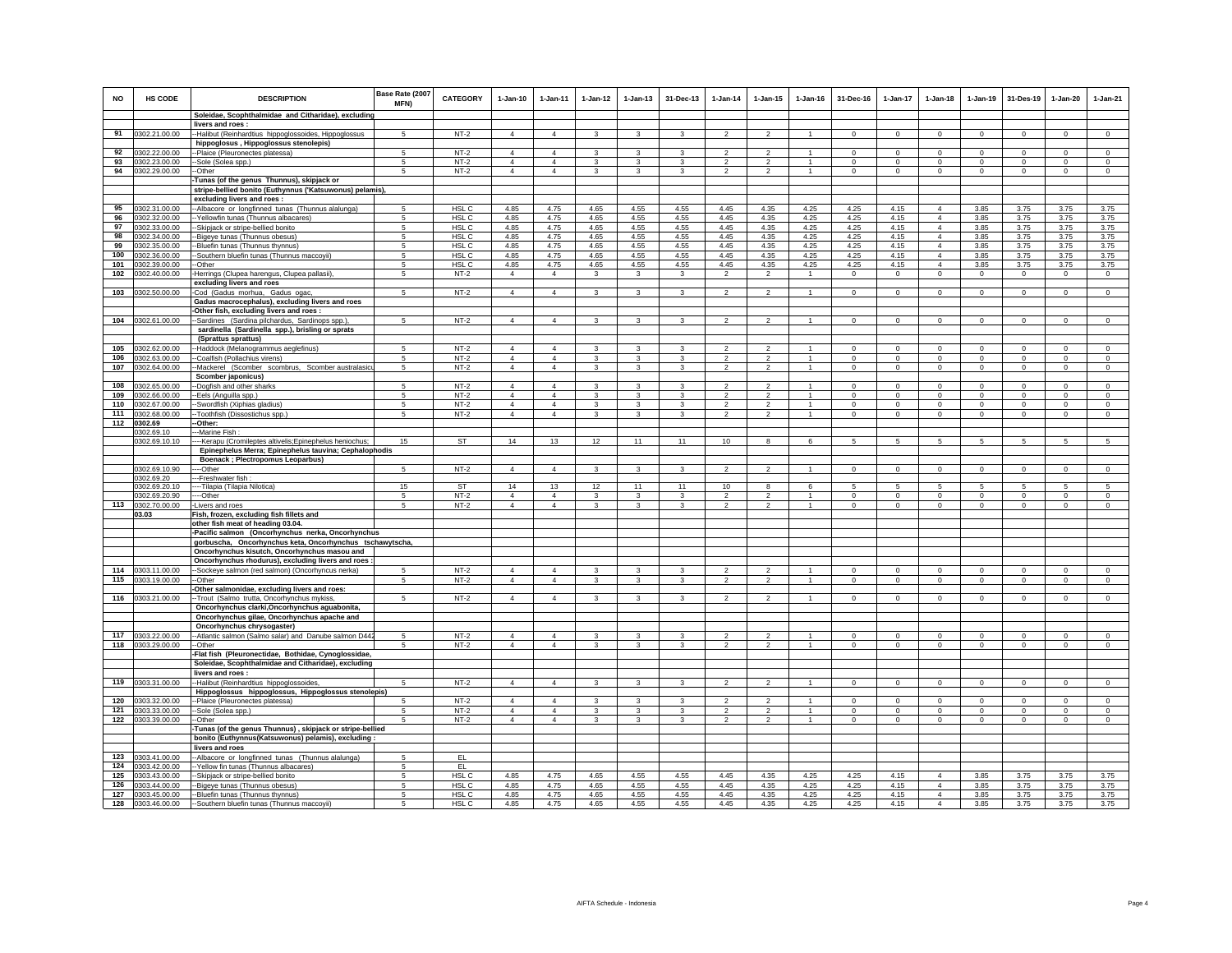| <b>NO</b>  | <b>HS CODE</b>                 | <b>DESCRIPTION</b>                                                                                                 | Base Rate (2007<br>MFN) | <b>CATEGORY</b>     | $1-Jan-10$                       | $1 - Jan-11$                     | $1 - Jan-12$                            | $1 - Jan-13$                     | 31-Dec-13                      | $1 - Jan-14$                     | $1 - Jan-15$                     | $1 - Jan-16$                   | 31-Dec-16                        | $1 - Jan-17$                     | $1-Jan-18$           | $1-Jan-19$                       | 31-Des-19              | $1-Jan-20$             | $1-Jan-21$                  |
|------------|--------------------------------|--------------------------------------------------------------------------------------------------------------------|-------------------------|---------------------|----------------------------------|----------------------------------|-----------------------------------------|----------------------------------|--------------------------------|----------------------------------|----------------------------------|--------------------------------|----------------------------------|----------------------------------|----------------------|----------------------------------|------------------------|------------------------|-----------------------------|
| 129        | 0303.49.00.00                  | --Other                                                                                                            | 5                       | HSL C               | 4.85                             | 4.75                             | 4.65                                    | 4.55                             | 4.55                           | 4.45                             | 4.35                             | 4.25                           | 4.25                             | 4.15                             | $\overline{4}$       | 3.85                             | 3.75                   | 3.75                   | 3.75                        |
|            |                                | Herrings (Clupea harengus, Clupea pallasii) and<br>cod (Gadus morhua, Gadus ogac, Gadus macrocephalus),            |                         |                     |                                  |                                  |                                         |                                  |                                |                                  |                                  |                                |                                  |                                  |                      |                                  |                        |                        |                             |
|            |                                | excluding livers and roes:                                                                                         |                         |                     |                                  |                                  |                                         |                                  |                                |                                  |                                  |                                |                                  |                                  |                      |                                  |                        |                        |                             |
| 130        | 0303.51.00.00                  | -Herrings (Clupea harengus, Clupea pallasii)                                                                       | 5                       | $NT-2$              | $\overline{4}$                   | $\overline{4}$                   | 3                                       | 3                                | 3                              | $\overline{2}$                   | $\overline{2}$                   |                                | $\mathbf 0$                      | $\mathbf 0$                      | $\mathbf 0$          | $\mathbf 0$                      | $^{\circ}$             | $\mathbf 0$            | $\mathbf 0$                 |
|            | 131 0303.52.00.00              | -Cod (Gadus morhua, Gadus ogac, Gadus macrocep                                                                     | 5                       | $NT-2$              | $\overline{4}$                   | $\overline{4}$                   | $\mathbf{3}$                            | 3                                | 3                              | $\overline{2}$                   | $\overline{2}$                   | $\overline{1}$                 | $\overline{0}$                   | $\mathbf{0}$                     | $\circ$              | $\mathbf 0$                      | $\mathbf{0}$           | $\mathbf{0}$           | $\circ$                     |
|            |                                | Swordfish (Xiphias gladius) and toothfish (Dissostichus spp.),                                                     |                         |                     |                                  |                                  |                                         |                                  |                                |                                  |                                  |                                |                                  |                                  |                      |                                  |                        |                        |                             |
| 132        | 0303.61.00.00                  | excluding livers and roes:<br>-Swordfish (Xiphias gladius)                                                         | 5                       | $NT-2$              | $\overline{4}$                   | 4                                | 3                                       | 3                                | 3                              | $\mathfrak{p}$                   | $\overline{2}$                   |                                | $\Omega$                         | $\Omega$                         | $\Omega$             | $\Omega$                         | $\Omega$               | $\Omega$               | $\mathbf 0$                 |
| 133        | 0303.62.00.00                  | -Toothfish (Dissostichus spp.)                                                                                     | 5                       | $NT-2$              | $\overline{4}$                   | $\overline{4}$                   | $\mathbf{3}$                            | 3                                | 3                              | $\overline{2}$                   | $\overline{a}$                   | $\mathbf{1}$                   | $\circ$                          | $\circ$                          | $\mathbf 0$          | $\mathbf 0$                      | $\circ$                | $\mathbf 0$            | $\mathsf 0$                 |
|            |                                | Other fish, excluding livers and roes:                                                                             |                         |                     |                                  |                                  |                                         |                                  |                                |                                  |                                  |                                |                                  |                                  |                      |                                  |                        |                        |                             |
| 134        | 0303.71.00.00                  | -Sardines (Sardina pilchardus, Sardinops spp.), sardin                                                             | 5                       | $NT-2$              | $\overline{4}$                   | $\overline{4}$                   | $\mathbf{3}$                            | 3                                | 3                              | $\overline{2}$                   | $\overline{2}$                   | $\mathbf{1}$                   | $\mathsf 0$                      | $\mathsf 0$                      | $\mathbf 0$          | $\mathbf 0$                      | $\mathbf 0$            | $\mathsf 0$            | $\mathsf 0$                 |
|            |                                | (Sardinella spp.), brisling or sprats (Sprattus sprattus)                                                          |                         |                     |                                  |                                  |                                         |                                  |                                |                                  |                                  |                                |                                  |                                  |                      |                                  |                        |                        |                             |
| 135        | 0303.72.00.00                  | --Haddock (Melanogrammus aeglefinus)                                                                               | 5                       | $NT-2$              | $\overline{4}$                   | $\overline{4}$                   | $\mathbf{3}$                            | 3                                | 3                              | $\overline{2}$                   | $\mathfrak{D}$                   | $\overline{1}$                 | $\mathbf{0}$                     | $\mathbf 0$                      | $\mathbf{0}$         | $\mathbf 0$                      | $\mathbf 0$            | $\mathbf{0}$           | $\Omega$                    |
| 136<br>137 | 0303.73.00.00<br>0303.74.00.00 | -Coalfish (Pollachius virens)                                                                                      | 5<br>5                  | $NT-2$<br>$NT-2$    | $\Delta$<br>$\overline{4}$       | $\Delta$<br>$\overline{4}$       | $\mathbf{3}$<br>$\overline{\mathbf{3}}$ | $\overline{3}$<br>$\overline{3}$ | $\mathbf{3}$<br>$\overline{3}$ | $\mathcal{P}$<br>$\overline{2}$  | $\mathfrak{p}$<br>$\overline{2}$ | $\mathbf{1}$<br>$\overline{1}$ | $\Omega$<br>$\mathbf 0$          | $\mathbf 0$<br>$\overline{0}$    | $\Omega$<br>$\circ$  | $\Omega$                         | $\Omega$<br>$\circ$    | $\Omega$<br>$\circ$    | $\Omega$<br>$\circ$         |
|            |                                | -Mackerel (Scomber scombrus, Scomber australasic<br>Scomber japonicus)                                             |                         |                     |                                  |                                  |                                         |                                  |                                |                                  |                                  |                                |                                  |                                  |                      | $\mathbf 0$                      |                        |                        |                             |
| 138        | 0303.75.00.00                  | -Dogfish and other sharks                                                                                          | 5                       | $NT-2$              | 4                                | 4                                | 3                                       | 3                                | 3                              | $\mathcal{P}$                    | $\mathfrak{p}$                   |                                | $\Omega$                         | $\Omega$                         | $\Omega$             | $\Omega$                         | $\Omega$               | $\Omega$               | $\Omega$                    |
| 139        | 0303.76.00.00                  | --Eels (Anguilla spp.)                                                                                             | 5                       | $NT-2$              | $\overline{4}$                   | $\overline{4}$                   | 3                                       | 3                                | 3                              | $\overline{2}$                   | $\overline{2}$                   |                                | $\mathbf 0$                      | $\mathbf 0$                      | $\mathbf 0$          | $^{\circ}$                       | $^{\circ}$             | $\mathbf 0$            | $\mathbf 0$                 |
| 140        | 0303.77.00.00                  | -Sea bass (Dicentrarchus labrax, Dicentrarchus punctatu                                                            | 5                       | $NT-2$              | $\overline{4}$                   | $\overline{4}$                   | 3                                       | 3                                | 3                              | $\overline{2}$                   | $\overline{2}$                   |                                | $\mathbf 0$                      | $\mathbf 0$                      | $\circ$              | $\mathbf 0$                      | $\circ$                | $\mathbf 0$            | $\circ$                     |
|            | 141 0303.78.00.00              | -Hake (Merluccius spp., Urophycis spp.)                                                                            | 5                       | $NT-2$              | $\overline{4}$                   | $\overline{4}$                   | $\mathbf{3}$                            | $\mathbf{3}$                     | $\mathbf{3}$                   | $\overline{2}$                   | $\overline{a}$                   | $\overline{1}$                 | $\overline{0}$                   | $\mathsf 0$                      | $\mathbf{0}$         | $\circ$                          | $\circ$                | $\mathbf 0$            | $\mathbf 0$                 |
|            | 142 0303.79                    | -Other :                                                                                                           |                         |                     |                                  |                                  |                                         |                                  |                                |                                  |                                  |                                |                                  |                                  |                      |                                  |                        |                        |                             |
|            | 0303.79.10<br>0303.79.10.10    | Marine Fish<br>-Kerapu (Cromileptes altivelis; Epinephelus heniochus;                                              | 15                      | <b>ST</b>           | 14                               | 13                               | 12                                      | 11                               | 11                             | 10                               | 8                                | 6                              | 5                                | 5                                | 5                    | 5                                | 5                      | 5                      | 5                           |
|            |                                | Epinephelus Merra; Epinephelus tauvina; Cephalophodis                                                              |                         |                     |                                  |                                  |                                         |                                  |                                |                                  |                                  |                                |                                  |                                  |                      |                                  |                        |                        |                             |
|            |                                | Boenack: Plectropomus Leoparbus)                                                                                   |                         |                     |                                  |                                  |                                         |                                  |                                |                                  |                                  |                                |                                  |                                  |                      |                                  |                        |                        |                             |
|            | 0303.79.10.90                  | ---Other                                                                                                           | 5                       | $NT-2$              | $\overline{4}$                   | $\overline{4}$                   | 3                                       | 3                                | 3                              | $\overline{2}$                   | $\overline{2}$                   | $\mathbf{1}$                   | $\Omega$                         | $\overline{0}$                   | $\Omega$             | $\overline{0}$                   | $\overline{0}$         | $\Omega$               | $\overline{0}$              |
|            | 0303.79.20                     | --Freshwater fish:                                                                                                 |                         |                     |                                  |                                  |                                         |                                  |                                |                                  |                                  |                                |                                  |                                  |                      |                                  |                        |                        |                             |
|            | 0303.79.20.10<br>0303.79.20.90 | ---Tilapia (Tilapia Nilotica)<br>---Lain-lain                                                                      | 15<br>-5                | <b>ST</b><br>$NT-2$ | 14<br>$\Delta$                   | 13<br>$\overline{4}$             | 12                                      | 11<br>3                          | 11<br>$\mathbf{3}$             | 10<br>$\overline{c}$             | 8<br>$\overline{2}$              | 6<br>$\overline{1}$            | 5<br>$\Omega$                    | 5<br>$\mathbf 0$                 | 5<br>$\Omega$        | 5<br>$\,0\,$                     | 5<br>$\mathbf 0$       | 5<br>$\Omega$          | 5<br>$\mathbf 0$            |
|            | 143 0303.80                    | Livers and roes:                                                                                                   |                         |                     |                                  |                                  | $\mathbf{3}$                            |                                  |                                |                                  |                                  |                                |                                  |                                  |                      |                                  |                        |                        |                             |
|            | 0303.80.10.00                  | -Livers                                                                                                            | 5                       | $NT-2$              | $\overline{4}$                   | 4                                | 3                                       | 3                                | 3                              | $\overline{2}$                   | $\overline{2}$                   |                                | $\mathbf 0$                      | $\mathbf 0$                      | $\mathbf 0$          | $\mathbf 0$                      | $\mathbf 0$            | $\mathbf 0$            | $\mathsf 0$                 |
|            | 0303.80.20.00                  | -Roes                                                                                                              | $\mathbf 0$             | $NT-2$              | $\circ$                          | $\mathbf 0$                      | $\circ$                                 | $\mathbf 0$                      | $\mathbf 0$                    | $\mathbf 0$                      | $\mathbf 0$                      | $\mathbf 0$                    | $\mathbf 0$                      | $\circ$                          | $\mathbf 0$          | $\mathbf 0$                      | $\circ$                | $^{\circ}$             | $\mathbf 0$                 |
|            | 03.04                          | Fish fillets and other fish meat (whether or not minced)                                                           |                         |                     |                                  |                                  |                                         |                                  |                                |                                  |                                  |                                |                                  |                                  |                      |                                  |                        |                        |                             |
|            |                                | fresh, chilled or frozen.<br>-Fresh or chilled :                                                                   |                         |                     |                                  |                                  |                                         |                                  |                                |                                  |                                  |                                |                                  |                                  |                      |                                  |                        |                        |                             |
| 144        | 0304.11.00.00                  | -Swordfish (Xiphias gladius)                                                                                       | 15                      | EL.                 |                                  |                                  |                                         |                                  |                                |                                  |                                  |                                |                                  |                                  |                      |                                  |                        |                        |                             |
| 145        | 0304.12.00.00                  | -- Toothfish (Dissostichus spp.)                                                                                   | 15                      | EL.                 |                                  |                                  |                                         |                                  |                                |                                  |                                  |                                |                                  |                                  |                      |                                  |                        |                        |                             |
| 146        | 0304.19.00.00                  | --Other                                                                                                            | 15                      | EL.                 |                                  |                                  |                                         |                                  |                                |                                  |                                  |                                |                                  |                                  |                      |                                  |                        |                        |                             |
|            |                                | -Frozen fillets :                                                                                                  |                         |                     |                                  |                                  |                                         |                                  |                                |                                  |                                  |                                |                                  |                                  |                      |                                  |                        |                        |                             |
| 147        | 0304.21.00.00                  | -Swordfish (Xiphias gladius)                                                                                       | 15                      | EL.                 |                                  |                                  |                                         |                                  |                                |                                  |                                  |                                |                                  |                                  |                      |                                  |                        |                        |                             |
| 148<br>149 | 0304.22.00.00<br>0304.29.00.00 | -Toothfish (Dissostichus spp.)<br>-Other                                                                           | 15<br>15                | EL.<br>EL           |                                  |                                  |                                         |                                  |                                |                                  |                                  |                                |                                  |                                  |                      |                                  |                        |                        |                             |
|            |                                | Other:                                                                                                             |                         |                     |                                  |                                  |                                         |                                  |                                |                                  |                                  |                                |                                  |                                  |                      |                                  |                        |                        |                             |
| 150        | 0304.91.00.00                  | -Swordfish (Xiphias gladius)                                                                                       | 15                      | EL.                 |                                  |                                  |                                         |                                  |                                |                                  |                                  |                                |                                  |                                  |                      |                                  |                        |                        |                             |
| 151        | 0304.92.00.00                  | -Toothfish (Dissostichus spp.)                                                                                     | 15                      | EL                  |                                  |                                  |                                         |                                  |                                |                                  |                                  |                                |                                  |                                  |                      |                                  |                        |                        |                             |
|            | 152 0304.99.00.00              | -Other                                                                                                             | 15                      | EL                  |                                  |                                  |                                         |                                  |                                |                                  |                                  |                                |                                  |                                  |                      |                                  |                        |                        |                             |
|            | 03.05                          | Fish, dried, salted or in brine; smoked fish, whether or                                                           |                         |                     |                                  |                                  |                                         |                                  |                                |                                  |                                  |                                |                                  |                                  |                      |                                  |                        |                        |                             |
|            |                                | not cooked before or during the smoking process;<br>flours, meals and pellets of fish, fit for human 'consumption. |                         |                     |                                  |                                  |                                         |                                  |                                |                                  |                                  |                                |                                  |                                  |                      |                                  |                        |                        |                             |
| 153        | 0305.10.00.00                  | -Flours, meals and pellets of fish, fit for human consumpt                                                         | $\Omega$                | HSL C               | $\Omega$                         | $\mathbf 0$                      | $\Omega$                                | $\mathbf{0}$                     | $\mathbf{0}$                   | $\Omega$                         | $\mathbf{0}$                     | $\mathbf 0$                    | $\mathbf{0}$                     | $\Omega$                         | $\mathbf 0$          | $\mathbf 0$                      | $\Omega$               | $\Omega$               | $\circ$                     |
| 154        | 0305.20                        | -Livers and roes of fish, dried, smoked, salted or in brine :                                                      |                         |                     |                                  |                                  |                                         |                                  |                                |                                  |                                  |                                |                                  |                                  |                      |                                  |                        |                        |                             |
|            | 0305.20.10.00                  | --Of freshwater fish, dried, salted or in brine                                                                    | 5                       | HSL C               | 4.85                             | 4.75                             | 4.65                                    | 4.55                             | 4.55                           | 4.45                             | 4.35                             | 4.25                           | 4.25                             | 4.15                             | $\overline{4}$       | 3.85                             | 3.75                   | 3.75                   | 3.75                        |
|            | 0305.20.90.00                  | -Other                                                                                                             | 5                       | HSL C               | 4.85                             | 4.75                             | 4.65                                    | 4.55                             | 4.55                           | 4.45                             | 4.35                             | 4.25                           | 4.25                             | 4.15                             | $\overline{4}$       | 3.85                             | 3.75                   | 3.75                   | 3.75                        |
| 155        | 0305.30.00.00                  | -Fish fillets, dried, salted or in brine, but not smoked<br>Smoked fish, including fillets :                       | 5                       | HSL C               | 4.85                             | 4.75                             | 4.65                                    | 4.55                             | 4.55                           | 4.45                             | 4.35                             | 4.25                           | 4.25                             | 4.15                             | $\overline{4}$       | 3.85                             | 3.75                   | 3.75                   | 3.75                        |
| 156        | 0305.41.00.00                  | -Pacific salmon (Oncorhynchus nerka, Oncorhynchus                                                                  | 5                       | $NT-2$              | $\overline{4}$                   | $\Delta$                         | 3                                       | $\mathbf{3}$                     | $\mathbf{3}$                   | $\mathcal{P}$                    | $\mathcal{P}$                    | $\mathbf{1}$                   | $\Omega$                         | $\circ$                          | $\mathbf 0$          | $\mathbf 0$                      | $\mathbf 0$            | $\Omega$               | $\mathbf{0}$                |
|            |                                | tschawytscha, gorbuscha, Oncorhynchus keta,                                                                        |                         |                     |                                  |                                  |                                         |                                  |                                |                                  |                                  |                                |                                  |                                  |                      |                                  |                        |                        |                             |
|            |                                | Oncorhynchus Oncorhynchus kisutch, Oncorhynchus                                                                    |                         |                     |                                  |                                  |                                         |                                  |                                |                                  |                                  |                                |                                  |                                  |                      |                                  |                        |                        |                             |
|            |                                | masou and Oncorhynchus rhodurus), Atlantic salmon                                                                  |                         |                     |                                  |                                  |                                         |                                  |                                |                                  |                                  |                                |                                  |                                  |                      |                                  |                        |                        |                             |
|            |                                | (Salmo salar) and Danube salmon (Hucho hucho)                                                                      |                         |                     |                                  |                                  |                                         |                                  |                                |                                  |                                  |                                |                                  |                                  |                      |                                  |                        |                        |                             |
| 157<br>158 | 0305.42.00.00<br>0305.49.00.00 | -Herrings (Clupea harengus, Clupea pallasii<br>--Other                                                             | -5<br>5                 | $NT-2$<br>$NT-2$    | $\overline{4}$<br>$\overline{4}$ | $\overline{4}$<br>$\overline{4}$ | 3<br>$\overline{3}$                     | 3<br>$\overline{3}$              | 3<br>$\mathbf{3}$              | $\overline{2}$<br>$\mathfrak{p}$ | $\overline{2}$<br>$\mathfrak{p}$ | $\overline{1}$                 | $\mathbf 0$<br>$\circ$           | $\mathbf 0$<br>$\mathsf{O}$      | $\Omega$<br>$\Omega$ | $^{\circ}$<br>$\Omega$           | $^{\circ}$<br>$\Omega$ | $^{\circ}$<br>$\Omega$ | $\mathbf 0$<br>$\mathbf{0}$ |
|            |                                | -Dried fish, whether or not salted but not smoked :                                                                |                         |                     |                                  |                                  |                                         |                                  |                                |                                  |                                  |                                |                                  |                                  |                      |                                  |                        |                        |                             |
| 159        | 0305.51.00.00                  | -Cod (Gadus morhua, Gadus ogac, Gadus                                                                              | 5                       | $NT-2$              | $\overline{4}$                   | $\overline{4}$                   | $\mathbf{3}$                            | 3                                | 3                              | $\overline{2}$                   | $\overline{2}$                   | $\overline{1}$                 | $\mathbf 0$                      | $\mathbf 0$                      | $\mathbf 0$          | $\mathbf 0$                      | $\mathbf 0$            | $\mathsf 0$            | $\mathsf 0$                 |
|            |                                | macrocephalus)                                                                                                     |                         |                     |                                  |                                  |                                         |                                  |                                |                                  |                                  |                                |                                  |                                  |                      |                                  |                        |                        |                             |
|            | 160 0305.59                    | -Other :                                                                                                           |                         |                     |                                  |                                  |                                         |                                  |                                |                                  |                                  |                                |                                  |                                  |                      |                                  |                        |                        |                             |
|            | 0305.59.10.00                  | ---Sharks' fins                                                                                                    | -5                      | <b>ST</b>           | 4.50                             | 4.50                             | 4.50                                    | 4.50                             | 4.50                           | 4.50                             | 4.50                             | 4.50                           | $\overline{4}$                   | 4                                | $\overline{4}$       | $\overline{4}$                   | 3.75                   | 3.75                   | 3.75                        |
|            | 0305.59.20.00<br>0305.59.90.00 | -- Marine fish, including anchovies (ikan bilis)<br>--Other                                                        | -5                      | ST<br>ST            | 4.50<br>4.50                     | 4.50<br>4.50                     | 4.50<br>4.50                            | 4.50<br>4.50                     | 4.50<br>4.50                   | 4.50<br>4.50                     | 4.50<br>4.50                     | 4.50<br>4.50                   | $\overline{4}$<br>$\overline{4}$ | $\overline{4}$<br>$\overline{4}$ | $\overline{4}$<br>4  | $\overline{4}$<br>$\overline{4}$ | 3.75<br>3.75           | 3.75<br>3.75           | 3.75<br>3.75                |
|            |                                | -Fish, salted but not dried or smoked and fish in brine :                                                          |                         |                     |                                  |                                  |                                         |                                  |                                |                                  |                                  |                                |                                  |                                  |                      |                                  |                        |                        |                             |
| 161        | 0305.61.00.00                  | -Herrings (Clupea harengus, Clupea pallasii)                                                                       | 5                       | $NT-2$              | $\overline{4}$                   | $\overline{4}$                   | $\overline{\mathbf{3}}$                 | 3                                | 3                              | $\overline{2}$                   | $\overline{2}$                   | $\mathbf{1}$                   | $\mathbf 0$                      | $\mathbf 0$                      | $\mathbf 0$          | $\mathbf 0$                      | $\mathbf 0$            | $\mathbf 0$            | $\mathbf 0$                 |
| 162        | 0305.62.00.00                  | -Cod (Gadus morhua, Gadus ogac, Gadus macrocephalu                                                                 | 5                       | $NT-2$              | $\Delta$                         | $\Delta$                         | $\mathbf{3}$                            | 3                                | 3                              | $\overline{2}$                   | $\overline{2}$                   | $\mathbf{1}$                   | $\mathbf 0$                      | $\mathbf 0$                      | $\Omega$             | $\Omega$                         | $\circ$                | $\mathbf 0$            | $\mathsf 0$                 |
| 163        | 0305.63.00.00                  | -Anchovies (Engraulis spp.)                                                                                        | 5                       | $NT-2$              | $\overline{4}$                   | $\Delta$                         | $\mathbf{3}$                            | $\mathbf{3}$                     | $\mathbf{R}$                   | $\mathfrak{p}$                   | $\mathfrak{p}$                   | $\mathbf{1}$                   | $\Omega$                         | $\mathbf{0}$                     | $\mathbf{0}$         | $\Omega$                         | $\mathbf{0}$           | $\Omega$               | $\mathbf{0}$                |
| 164        | 0305.69                        | --Other:                                                                                                           |                         |                     |                                  |                                  |                                         |                                  |                                |                                  |                                  |                                |                                  |                                  |                      |                                  |                        |                        |                             |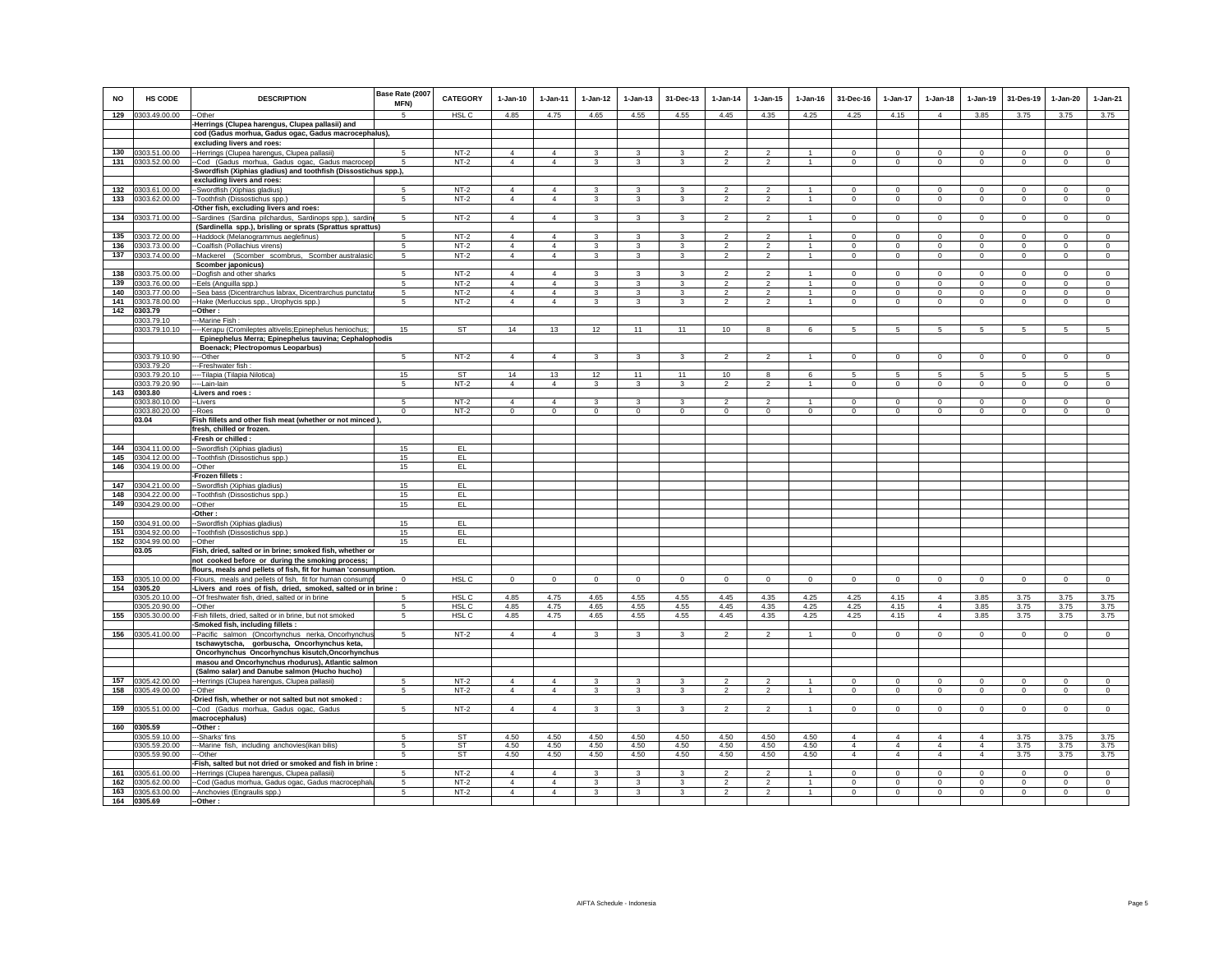| <b>NO</b> | HS CODE                        | <b>DESCRIPTION</b>                                                                                                       | Base Rate (2007<br>MFN) | <b>CATEGORY</b>  | $1-Jan-10$                       | $1-Jan-11$                       | $1-Jan-12$                     | $1-Jan-13$         | 31-Dec-13      | $1-Jan-14$                       | $1-Jan-15$                       | $1 - Jan-16$       | 31-Dec-16               | $1-Jan-17$              | $1-Jan-18$              | $1-Jan-19$              | 31-Des-19               | $1-Jan-20$                 | $1-Jan-21$              |
|-----------|--------------------------------|--------------------------------------------------------------------------------------------------------------------------|-------------------------|------------------|----------------------------------|----------------------------------|--------------------------------|--------------------|----------------|----------------------------------|----------------------------------|--------------------|-------------------------|-------------------------|-------------------------|-------------------------|-------------------------|----------------------------|-------------------------|
|           | 0305.69.10.00                  | ---Marine fish, including sharks' fins                                                                                   | 5                       | $NT-2$           | $\Delta$                         | $\Delta$                         | $\mathbf{\hat{z}}$             | $\mathbf{\hat{z}}$ | $\mathbf{R}$   | $\mathfrak{p}$                   | $\mathfrak{D}$                   |                    | $\Omega$                | $\Omega$                | $\Omega$                | $\Omega$                | $\Omega$                | $\Omega$                   | $\circ$                 |
|           | 0305.69.90.00                  | --Other                                                                                                                  | 5                       | $NT-2$           | $\overline{4}$                   | $\overline{4}$                   | 3                              | 3                  | 3              | $\overline{2}$                   | $\overline{2}$                   | $\mathbf{1}$       | $\circ$                 | $\mathbf 0$             | $\circ$                 | $\mathbf 0$             | $\circ$                 | $\mathbf 0$                | $\mathbf 0$             |
|           | 03.06                          | Crustaceans, whether in shell or not, live, fresh, chilled,<br>frozen, dried, salted or in brine; crustaceans, in shell, |                         |                  |                                  |                                  |                                |                    |                |                                  |                                  |                    |                         |                         |                         |                         |                         |                            |                         |
|           |                                | cooked by steaming or by boiling in water, whether or not                                                                |                         |                  |                                  |                                  |                                |                    |                |                                  |                                  |                    |                         |                         |                         |                         |                         |                            |                         |
|           |                                | chilled, frozen, dried, salted or in brine; flours, meals and                                                            |                         |                  |                                  |                                  |                                |                    |                |                                  |                                  |                    |                         |                         |                         |                         |                         |                            |                         |
|           |                                | pellets of crustaceans, fit for human consumption.                                                                       |                         |                  |                                  |                                  |                                |                    |                |                                  |                                  |                    |                         |                         |                         |                         |                         |                            |                         |
|           |                                | -Frozen:                                                                                                                 |                         |                  |                                  |                                  |                                |                    |                |                                  |                                  |                    |                         |                         |                         |                         |                         |                            |                         |
| 165       | 0306.11.00.00                  | -Rock lobsters and other sea crawfish (Palinurus spp                                                                     | $5\phantom{.0}$         | HSL <sub>C</sub> | 4.85                             | 4.75                             | 4.65                           | 4.55               | 4.55           | 4.45                             | 4.35                             | 4.25               | 4.25                    | 4.15                    | $\overline{4}$          | 3.85                    | 3.75                    | 3.75                       | 3.75                    |
| 166       | 0306.12.00.00                  | Panulirus spp., Jasus spp.)                                                                                              | 5                       | HSL C            | 4.85                             | 4.75                             | 4.65                           | 4.55               | 4.55           | 4.45                             | 4.35                             | 4.25               | 4.25                    | 4.15                    | $\overline{4}$          | 3.85                    | 3.75                    | 3.75                       | 3.75                    |
| 167       | 0306.13.00.00                  | -Lobsters (Homarus spp.)<br>--Shrimps and prawns                                                                         | 5                       | HSL C            | 4.85                             | 4.75                             | 4.65                           | 4.55               | 4.55           | 4.45                             | 4.35                             | 4.25               | 4.25                    | 4.15                    | $\overline{4}$          | 3.85                    | 3.75                    | 3.75                       | 3.75                    |
| 168       | 0306.14.00.00                  | --Crabs                                                                                                                  | 5                       | EL               |                                  |                                  |                                |                    |                |                                  |                                  |                    |                         |                         |                         |                         |                         |                            |                         |
| 169       | 0306.19.00.00                  | -Other, including flours, meals and pellets of crustaceans                                                               | 5                       | EL.              |                                  |                                  |                                |                    |                |                                  |                                  |                    |                         |                         |                         |                         |                         |                            |                         |
|           |                                | fit for human consumption                                                                                                |                         |                  |                                  |                                  |                                |                    |                |                                  |                                  |                    |                         |                         |                         |                         |                         |                            |                         |
|           | 170 0306.21                    | -Not frozen :                                                                                                            |                         |                  |                                  |                                  |                                |                    |                |                                  |                                  |                    |                         |                         |                         |                         |                         |                            |                         |
|           |                                | -Rock lobster and other sea crawfish (Palinurus spp.,<br>Panulirus spp., Jasus spp.):                                    |                         |                  |                                  |                                  |                                |                    |                |                                  |                                  |                    |                         |                         |                         |                         |                         |                            |                         |
|           | 0306.21.10.00                  | --Breeding                                                                                                               | $\mathbf{0}$            | $NT-2$           | $\Omega$                         | $^{\circ}$                       | $\circ$                        | $\mathbf{0}$       | $\mathbf{0}$   | $^{\circ}$                       | $^{\circ}$                       | $^{\circ}$         | $\Omega$                | $\Omega$                | $\Omega$                | $\mathbf 0$             | $\circ$                 | $\Omega$                   | $\circ$                 |
|           | 0306.21.20.00                  | -Other, live                                                                                                             | 5                       | $NT-2$           | $\overline{4}$                   | $\overline{4}$                   | 3                              | 3                  | $\mathbf{3}$   | $\mathfrak{p}$                   | $\overline{2}$                   | $\mathbf{1}$       | $\circ$                 | $\mathbf{0}$            | $\circ$                 | $\mathbf 0$             | $\circ$                 | $\mathbf{0}$               | $\circ$                 |
|           | 0306.21.30.00                  | --Fresh or chilled                                                                                                       | 5                       | $NT-2$           | $\overline{4}$                   | $\overline{4}$                   | 3                              | 3                  | 3              | $\overline{2}$                   | $\overline{2}$                   |                    | $\circ$                 | 0                       | $\mathbf 0$             | $\mathbf 0$             | $\mathbf 0$             | $\mathbf 0$                | $\circ$                 |
|           | 0306.21.91.00                  | --Other :<br>--- In airtight containers                                                                                  | -5                      | $NT-2$           | $\overline{4}$                   | $\overline{4}$                   | $\overline{\mathbf{3}}$        | 3                  | 3              | っ                                | $\overline{2}$                   | $\mathbf{1}$       | $\Omega$                | $\Omega$                | $\Omega$                | $\Omega$                | $\overline{0}$          | $\Omega$                   | $\overline{0}$          |
|           | 0306.21.99.00                  | $-Other$                                                                                                                 | 5                       | $NT-2$           | $\overline{4}$                   | $\overline{4}$                   | 3                              | 3                  | 3              | $\mathfrak{p}$                   | $\overline{a}$                   | $\mathbf{1}$       | $\mathsf 0$             | $\mathbf 0$             | $\mathbf 0$             | $\mathbf 0$             | $\mathbf 0$             | $\mathsf 0$                | $\mathsf 0$             |
| 171       | 0306.22                        | -Lobsters (Homarus spp.) :                                                                                               |                         |                  |                                  |                                  |                                |                    |                |                                  |                                  |                    |                         |                         |                         |                         |                         |                            |                         |
|           | 0306.22.10.00                  | --Breeding                                                                                                               | $\Omega$                | EL.              |                                  |                                  |                                |                    |                |                                  |                                  |                    |                         |                         |                         |                         |                         |                            |                         |
|           | 0306.22.20.00<br>0306.22.30.00 | --Other, live<br>-Fresh or chilled                                                                                       | -5<br>5                 | EL<br>EL         |                                  |                                  |                                |                    |                |                                  |                                  |                    |                         |                         |                         |                         |                         |                            |                         |
|           |                                | -Dried :                                                                                                                 |                         |                  |                                  |                                  |                                |                    |                |                                  |                                  |                    |                         |                         |                         |                         |                         |                            |                         |
|           | 0306.22.41.00                  | -- In airtight containers                                                                                                | 5                       | EL.              |                                  |                                  |                                |                    |                |                                  |                                  |                    |                         |                         |                         |                         |                         |                            |                         |
|           | 0306.22.49.00                  | --Other                                                                                                                  | $\sqrt{5}$              | EL.              |                                  |                                  |                                |                    |                |                                  |                                  |                    |                         |                         |                         |                         |                         |                            |                         |
|           |                                | -Other                                                                                                                   | 5                       |                  |                                  |                                  |                                |                    |                |                                  |                                  |                    |                         |                         |                         |                         |                         |                            |                         |
|           | 0306.22.91.00<br>0306.22.99.00 | -- In airtight containers<br>--Other                                                                                     | 5                       | EL.<br>EL.       |                                  |                                  |                                |                    |                |                                  |                                  |                    |                         |                         |                         |                         |                         |                            |                         |
| 172       | 0306.23                        | -Shrimps and prawns:                                                                                                     |                         |                  |                                  |                                  |                                |                    |                |                                  |                                  |                    |                         |                         |                         |                         |                         |                            |                         |
|           | 0306.23.10.00                  | -Breeding                                                                                                                | $\mathbf{0}$            | EL               |                                  |                                  |                                |                    |                |                                  |                                  |                    |                         |                         |                         |                         |                         |                            |                         |
|           | 0306.23.20.00                  | -Other, live                                                                                                             | 5<br>5                  | EL.<br>EL        |                                  |                                  |                                |                    |                |                                  |                                  |                    |                         |                         |                         |                         |                         |                            |                         |
|           | 0306.23.30.00                  | --Fresh or chilled<br>-Dried :                                                                                           |                         |                  |                                  |                                  |                                |                    |                |                                  |                                  |                    |                         |                         |                         |                         |                         |                            |                         |
|           | 0306.23.41.00                  | -- In airtight containers                                                                                                | 5                       | EL.              |                                  |                                  |                                |                    |                |                                  |                                  |                    |                         |                         |                         |                         |                         |                            |                         |
|           | 0306.23.49.00                  | --Other                                                                                                                  | 5                       | EL.              |                                  |                                  |                                |                    |                |                                  |                                  |                    |                         |                         |                         |                         |                         |                            |                         |
|           |                                | -Other:                                                                                                                  |                         |                  |                                  |                                  |                                |                    |                |                                  |                                  |                    |                         |                         |                         |                         |                         |                            |                         |
|           | 0306.23.91.00<br>306.23.99.00  | -- In airtight containers<br>--Other                                                                                     | 5<br>5                  | EL<br>EL         |                                  |                                  |                                |                    |                |                                  |                                  |                    |                         |                         |                         |                         |                         |                            |                         |
| 173       | 0306.24                        | Crabs:                                                                                                                   |                         |                  |                                  |                                  |                                |                    |                |                                  |                                  |                    |                         |                         |                         |                         |                         |                            |                         |
|           | 0306.24.10.00                  | --Live                                                                                                                   | 5                       | EL               |                                  |                                  |                                |                    |                |                                  |                                  |                    |                         |                         |                         |                         |                         |                            |                         |
|           | 0306.24.20.00                  | -Fresh or chilled                                                                                                        | 5                       | EL.              |                                  |                                  |                                |                    |                |                                  |                                  |                    |                         |                         |                         |                         |                         |                            |                         |
|           | 0306.24.91.00                  | --Other:<br>-- In airtight containers                                                                                    | -5                      | EL.              |                                  |                                  |                                |                    |                |                                  |                                  |                    |                         |                         |                         |                         |                         |                            |                         |
|           | 0306.24.99.00                  | --Other                                                                                                                  | 5                       | EL.              |                                  |                                  |                                |                    |                |                                  |                                  |                    |                         |                         |                         |                         |                         |                            |                         |
|           | 174 0306.29                    | -Other, including flours, meals and pellets of crustaceans,                                                              |                         |                  |                                  |                                  |                                |                    |                |                                  |                                  |                    |                         |                         |                         |                         |                         |                            |                         |
|           |                                | fit for human consumption :                                                                                              |                         |                  |                                  |                                  |                                |                    |                |                                  |                                  |                    |                         |                         |                         |                         |                         |                            |                         |
|           | 0306.29.10.00<br>0306.29.20.00 | --Live<br>--Fresh or chilled                                                                                             | 5<br>5                  | EL<br>EL.        |                                  |                                  |                                |                    |                |                                  |                                  |                    |                         |                         |                         |                         |                         |                            |                         |
|           |                                | -Other:                                                                                                                  |                         |                  |                                  |                                  |                                |                    |                |                                  |                                  |                    |                         |                         |                         |                         |                         |                            |                         |
|           | 0306.29.91.00                  | -- In airtight containers                                                                                                | 5                       | EL.              |                                  |                                  |                                |                    |                |                                  |                                  |                    |                         |                         |                         |                         |                         |                            |                         |
|           | 0306.29.99.00                  | ---Other                                                                                                                 | 5 <sup>1</sup>          | EL               |                                  |                                  |                                |                    |                |                                  |                                  |                    |                         |                         |                         |                         |                         |                            |                         |
|           | 03.07                          | Molluscs, whether in shell or not, live, fresh, chilled,<br>frozen, dried, salted or in brine; aquatic invertebrates     |                         |                  |                                  |                                  |                                |                    |                |                                  |                                  |                    |                         |                         |                         |                         |                         |                            |                         |
|           |                                | other than crustaceans and molluscs, live, fresh,                                                                        |                         |                  |                                  |                                  |                                |                    |                |                                  |                                  |                    |                         |                         |                         |                         |                         |                            |                         |
|           |                                | chilled, frozen, dried, salted or in brine ; flours, meals, and                                                          |                         |                  |                                  |                                  |                                |                    |                |                                  |                                  |                    |                         |                         |                         |                         |                         |                            |                         |
|           |                                | pellets of aquatic invertebrates other than crustaceans,                                                                 |                         |                  |                                  |                                  |                                |                    |                |                                  |                                  |                    |                         |                         |                         |                         |                         |                            |                         |
|           |                                | fit for human consumption                                                                                                |                         |                  |                                  |                                  |                                |                    |                |                                  |                                  |                    |                         |                         |                         |                         |                         |                            |                         |
|           | 175 0307.10<br>0307.10.10.00   | -Oysters:<br>-Live                                                                                                       | 5                       | $NT-2$           | $\overline{4}$                   | $\overline{4}$                   | 3                              | 3                  | 3              | $\overline{2}$                   | $\overline{a}$                   | -1                 | $\mathsf 0$             | $\mathbf 0$             | $\mathbf 0$             | $\mathbf 0$             | $\mathbf 0$             | $\mathsf 0$                | $\mathsf 0$             |
|           | 0307.10.20.00                  | -Fresh, chilled or frozen                                                                                                | 5                       | $NT-2$           | $\overline{4}$                   | $\overline{4}$                   | $\overline{\mathbf{3}}$        | 3                  | 3              | $\overline{2}$                   | $\overline{2}$                   | $\mathbf{1}$       | $\circ$                 | $\mathbf 0$             | $\circ$                 | $\mathbf 0$             | $\mathbf 0$             | $\mathbf 0$                | $\circ$                 |
|           | 0307.10.30.00                  | -Dried, salted or in brine                                                                                               | 5                       | $NT-2$           | $\overline{4}$                   | 4                                | $\overline{\mathbf{3}}$        | $\overline{3}$     | $\overline{3}$ | $\overline{2}$                   | $\overline{2}$                   | $\overline{1}$     | $\circ$                 | $\overline{0}$          | $\mathbf 0$             | $\,0\,$                 | $\,0\,$                 | $\mathbf 0$                | $\mathsf 0$             |
|           |                                | Scallops, including queen scallops, of the genera Pecten,                                                                |                         |                  |                                  |                                  |                                |                    |                |                                  |                                  |                    |                         |                         |                         |                         |                         |                            |                         |
| 176       | 0307.21                        | <b>Chlamys or Placopecten</b><br>-Live, Fresh or chilled                                                                 |                         |                  |                                  |                                  |                                |                    |                |                                  |                                  |                    |                         |                         |                         |                         |                         |                            |                         |
|           | 0307.21.10.00                  | --Live                                                                                                                   | 5                       | $NT-2$           | $\overline{4}$                   | $\overline{4}$                   | 3                              | 3                  | 3              | $\overline{2}$                   | $\overline{2}$                   |                    | $^{\circ}$              | $\mathbf 0$             | $^{\circ}$              | $^{\circ}$              | $\mathbf 0$             | $\mathbf 0$                | $\mathbf 0$             |
|           | 0307.21.20.00                  | ---Fresh or chilled                                                                                                      | 5                       | $NT-2$           | $\overline{4}$                   | $\overline{4}$                   | $\mathbf{3}$                   | $\mathbf{3}$       | 3              | $\overline{2}$                   | $\overline{2}$                   | $\overline{1}$     | $\circ$                 | $\mathbf{0}$            | $\circ$                 | $\circ$                 | $\circ$                 | $\circ$                    | $\circ$                 |
| 177       | 0307.29                        | -Other:                                                                                                                  |                         |                  |                                  |                                  |                                |                    |                |                                  |                                  |                    |                         |                         |                         |                         |                         |                            |                         |
|           | 0307.29.10.00<br>0307.29.20.00 | --Frozen<br>--- Dried, salted or in brine                                                                                | $\sqrt{5}$<br>5         | $NT-2$<br>$NT-2$ | $\overline{4}$<br>$\overline{4}$ | $\overline{4}$<br>$\overline{4}$ | $\overline{3}$<br>$\mathbf{3}$ | 3<br>$\mathbf{3}$  | 3<br>3         | $\mathfrak{p}$<br>$\overline{2}$ | $\overline{2}$<br>$\overline{a}$ | -1<br>$\mathbf{1}$ | $\Omega$<br>$\mathbf 0$ | $\Omega$<br>$\mathsf 0$ | $\Omega$<br>$\mathsf 0$ | $\Omega$<br>$\mathbf 0$ | $\Omega$<br>$\mathbf 0$ | $\mathbf 0$<br>$\mathsf 0$ | $\Omega$<br>$\mathsf 0$ |
|           |                                | -Mussels (Mytilus spp., Perna spp.) :                                                                                    |                         |                  |                                  |                                  |                                |                    |                |                                  |                                  |                    |                         |                         |                         |                         |                         |                            |                         |
|           |                                |                                                                                                                          |                         |                  |                                  |                                  |                                |                    |                |                                  |                                  |                    |                         |                         |                         |                         |                         |                            |                         |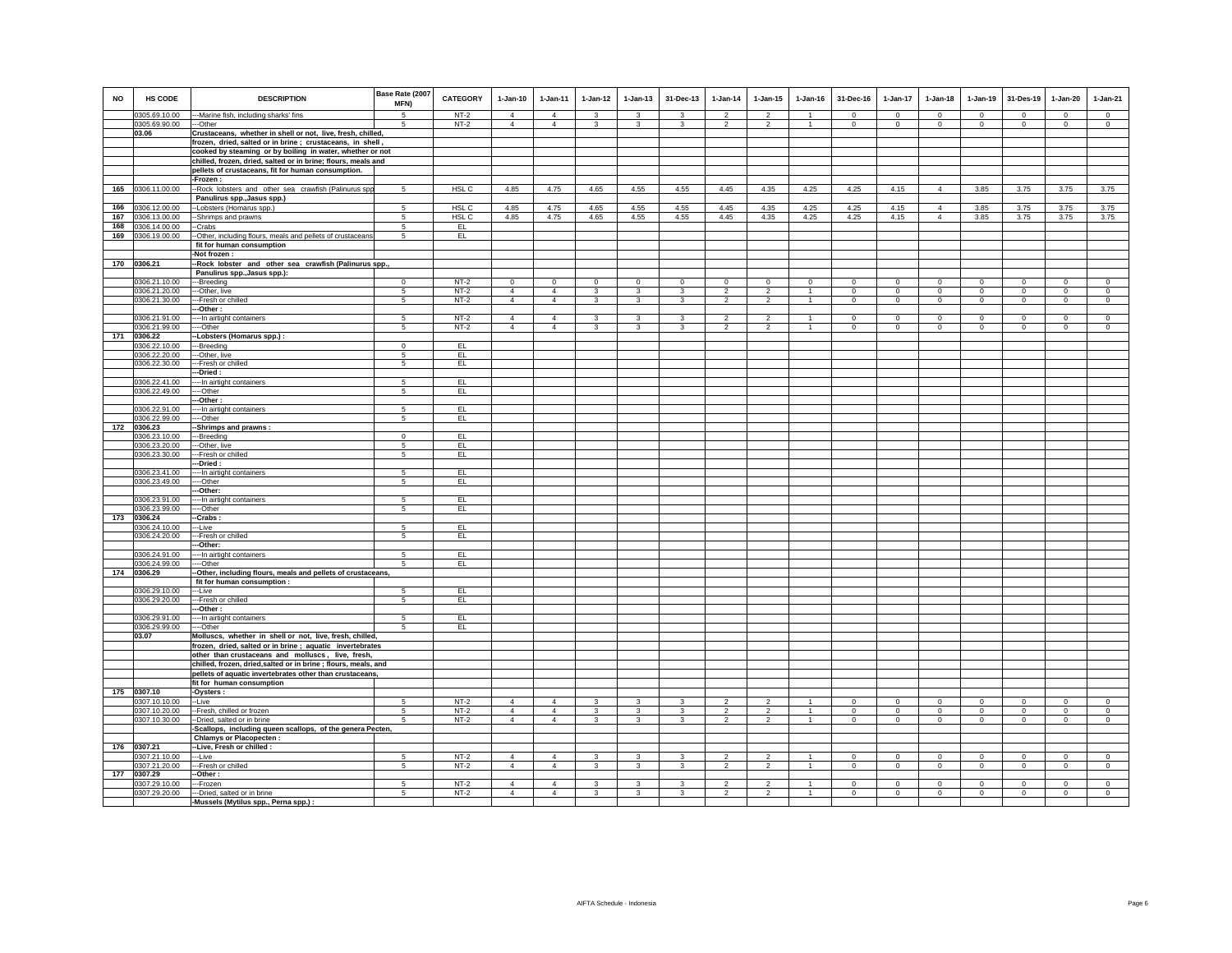| <b>NO</b> | HS CODE                        | <b>DESCRIPTION</b>                                                                             | Base Rate (2007<br>MFN) | <b>CATEGORY</b>  | $1-Jan-10$                       | $1 - Jan-11$                     | $1 - Jan-12$                     | $1 - Jan-13$            | 31-Dec-13           | $1 - Jan-14$                     | $1 - Jan-15$                     | $1 - Jan-16$                   | 31-Dec-16               | 1-Jan-17                      | $1-Jan-18$                 | $1-Jan-19$                 | 31-Des-19                  | 1-Jan-20                 | $1-Jan-21$                |
|-----------|--------------------------------|------------------------------------------------------------------------------------------------|-------------------------|------------------|----------------------------------|----------------------------------|----------------------------------|-------------------------|---------------------|----------------------------------|----------------------------------|--------------------------------|-------------------------|-------------------------------|----------------------------|----------------------------|----------------------------|--------------------------|---------------------------|
| 178       | 0307.31<br>0307.31.10.00       | --Live, Fresh or chilled :                                                                     | 5                       | $NT-2$           | $\overline{4}$                   | $\overline{4}$                   | $\mathbf{3}$                     | $\mathbf{3}$            | 3                   | $\mathcal{L}$                    | $\mathfrak{D}$                   |                                | $\Omega$                | $\mathbf{0}$                  | $\mathbf{0}$               | $\mathbf 0$                | $\Omega$                   | $\mathbf 0$              | $\circ$                   |
|           | 0307.31.20.00                  | --Live<br>---Fresh or chilled                                                                  | $\sqrt{5}$              | $NT-2$           | 4                                | $\overline{4}$                   | $\mathbf{3}$                     | $\mathbf{3}$            | $\mathbf{3}$        | $\overline{2}$                   | $\overline{2}$                   | $\mathbf{1}$                   | $\mathsf 0$             | $\mathbf 0$                   | $\mathsf 0$                | $\mathsf 0$                | $\mathbf 0$                | $\mathbf 0$              | $\mathsf 0$               |
| 179       | 0307.39                        | --Other :                                                                                      |                         |                  |                                  |                                  |                                  |                         |                     |                                  |                                  |                                |                         |                               |                            |                            |                            |                          |                           |
|           | 0307.39.10.00                  | ---Frozen                                                                                      | -5                      | $NT-2$           | $\overline{4}$                   | 4                                | 3                                | 3                       | 3                   | $\mathfrak{p}$                   | $\mathcal{P}$                    |                                | $\Omega$                | $\Omega$                      | $\Omega$                   | $\Omega$                   | $\Omega$                   | $\Omega$                 | $\Omega$                  |
|           | 0307.39.20.00                  | --Dried, salted or in brine                                                                    | 5                       | $NT-2$           | $\overline{4}$                   | $\overline{4}$                   | 3                                | 3                       | 3                   | $\overline{2}$                   | $\overline{2}$                   |                                | $\mathsf 0$             | $\mathbf 0$                   | $\mathsf 0$                | $\mathbf 0$                | $\mathbf 0$                | $\mathbf 0$              | $\mathbf 0$               |
|           |                                | -Cuttle fish (Sepia officinalis, Rossia macrosoma,                                             |                         |                  |                                  |                                  |                                  |                         |                     |                                  |                                  |                                |                         |                               |                            |                            |                            |                          |                           |
|           |                                | Sepiola spp.) and squid (Ommastrephes spp.,                                                    |                         |                  |                                  |                                  |                                  |                         |                     |                                  |                                  |                                |                         |                               |                            |                            |                            |                          |                           |
|           |                                | Loligo spp., Nototodarus spp., Sepioteuthis spp.) :                                            |                         |                  |                                  |                                  |                                  |                         |                     |                                  |                                  |                                |                         |                               |                            |                            |                            |                          |                           |
| 180       | 0307.41                        | --Live, fresh or chilled :                                                                     |                         |                  |                                  |                                  |                                  |                         |                     |                                  |                                  |                                |                         |                               |                            |                            |                            |                          |                           |
|           | 0307.41.10.00                  | ---Live                                                                                        | 5                       | $NT-2$           | $\overline{4}$                   | $\overline{4}$                   | 3                                | $\mathbf{3}$            | 3                   | $\overline{2}$                   | $\overline{2}$                   |                                | $\mathsf 0$             | $\mathbf 0$                   | $\mathsf 0$                | $\mathbf 0$                | $\mathbf 0$                | $\mathbf 0$              | $\mathbf 0$               |
|           | 0307.41.20.00                  | ---Fresh or chilled                                                                            | 5                       | $NT-2$           | $\overline{4}$                   | $\overline{4}$                   | 3                                | 3                       | 3                   | $\overline{2}$                   | $\overline{2}$                   | $\mathbf{1}$                   | $\circ$                 | $\mathbf 0$                   | $\circ$                    | $\circ$                    | $\mathbf 0$                | $\circ$                  | $\circ$                   |
|           | 181 0307.49                    | -Other:                                                                                        |                         | $NT-2$           | $\Delta$                         | $\Delta$                         |                                  |                         | 3                   |                                  |                                  | $\mathbf{1}$                   | $\Omega$                | $\Omega$                      | $\Omega$                   | $\circ$                    | $\Omega$                   |                          | $\Omega$                  |
|           | 0307.49.10.00<br>0307.49.20.00 | --Frozen<br>---Dried, salted or in brine                                                       | -5<br>5                 | $NT-2$           | $\overline{4}$                   | $\overline{4}$                   | 3<br>$\overline{\mathbf{3}}$     | 3<br>$\mathbf{3}$       | 3                   | $\mathcal{P}$<br>$\overline{2}$  | $\overline{2}$<br>$\overline{2}$ |                                | $\mathsf 0$             | $\overline{0}$                | $\mathsf 0$                | $\mathbf 0$                | $\mathbb O$                | $\Omega$<br>$\mathbf 0$  | $\mathbf 0$               |
|           |                                | -Octopus (Octopus spp.) :                                                                      |                         |                  |                                  |                                  |                                  |                         |                     |                                  |                                  |                                |                         |                               |                            |                            |                            |                          |                           |
| 182       | 0307.51                        | -- Live, fresh or chilled :                                                                    |                         |                  |                                  |                                  |                                  |                         |                     |                                  |                                  |                                |                         |                               |                            |                            |                            |                          |                           |
|           | 0307.51.10.00                  | ---Live                                                                                        | 5                       | $NT-2$           | $\overline{4}$                   | $\overline{4}$                   | 3                                | $\overline{\mathbf{3}}$ | 3                   | $\overline{2}$                   | $\overline{\phantom{a}}$         |                                | $\Omega$                | $\overline{0}$                | $\overline{0}$             | $\overline{0}$             | $\overline{0}$             | $\overline{0}$           | $\overline{0}$            |
|           | 0307.51.20.00                  | --- Fresh or chilled                                                                           | 5                       | $NT-2$           | $\overline{4}$                   | $\overline{4}$                   | 3                                | $\overline{\mathbf{3}}$ | $\mathbf{3}$        | $\mathfrak{p}$                   | $\overline{2}$                   |                                | $\circ$                 | $\mathbf{0}$                  | $\circ$                    | $\mathbf 0$                | $\mathbf 0$                | $\circ$                  | $\circ$                   |
| 183       | 0307.59                        | --Other:                                                                                       |                         |                  |                                  |                                  |                                  |                         |                     |                                  |                                  |                                |                         |                               |                            |                            |                            |                          |                           |
|           | 0307.59.10.00                  | ---Frozen                                                                                      | 5                       | $NT-2$           | $\Delta$                         | $\overline{4}$                   | 3                                | 3                       | $\mathbf{3}$        | $\overline{2}$                   | $\mathcal{P}$                    |                                | $\circ$                 | $\mathbf 0$                   | $\circ$                    | $\circ$                    | $\mathbf 0$                | $\circ$                  | $\circ$                   |
|           | 0307.59.20.00                  | --Dried, salted or in brine                                                                    | 5                       | $NT-2$           | $\overline{4}$                   | $\overline{4}$                   | $\mathbf{3}$                     | $\mathbf{3}$            | $\mathbf{3}$        | $\overline{\mathbf{2}}$          | $\overline{2}$                   | $\overline{1}$                 | $\mathsf 0$             | $\mathbf 0$                   | $\mathsf 0$                | $\mathsf 0$                | $\mathbf 0$                | $\mathbf 0$              | $\overline{0}$            |
| 184       | 0307.60                        | -Snails, other than sea snails:                                                                |                         |                  |                                  |                                  |                                  |                         |                     |                                  |                                  |                                |                         |                               |                            |                            |                            |                          |                           |
|           | 0307.60.10.00                  | --Live                                                                                         | 5                       | $NT-2$           | $\overline{4}$                   | 4                                | 3                                | 3                       | 3                   | $\overline{2}$                   | $\overline{2}$                   |                                | $\Omega$                | $\mathbf 0$                   | $\mathbf 0$                | $\mathbf 0$                | $\mathbf 0$                | $\mathbf 0$              | $\mathbf 0$               |
|           | 0307.60.20.00<br>0307.60.30.00 | --Fresh, chilled or frozen<br>--Dried, salted or in brine                                      | 5<br>5                  | $NT-2$<br>$NT-2$ | 4<br>$\overline{4}$              | $\overline{4}$<br>$\overline{4}$ | 3<br>$\overline{3}$              | 3<br>$\mathbf{3}$       | 3<br>3              | $\overline{2}$<br>$\overline{2}$ | $\overline{2}$<br>$\overline{2}$ | $\mathbf{1}$<br>$\overline{1}$ | $\circ$<br>$\circ$      | $\mathbf 0$<br>$\mathbf 0$    | $\mathbf 0$<br>$\mathsf 0$ | $\mathbf 0$<br>$\mathbf 0$ | $\mathbf 0$<br>$\mathbf 0$ | $\mathbf{0}$<br>$\Omega$ | $\overline{0}$<br>$\circ$ |
|           |                                | -Other, including flours, meals and pellets of aquatic                                         |                         |                  |                                  |                                  |                                  |                         |                     |                                  |                                  |                                |                         |                               |                            |                            |                            |                          |                           |
|           |                                | invertebrates other than crustaceans, fit for human                                            |                         |                  |                                  |                                  |                                  |                         |                     |                                  |                                  |                                |                         |                               |                            |                            |                            |                          |                           |
|           |                                | consumption :                                                                                  |                         |                  |                                  |                                  |                                  |                         |                     |                                  |                                  |                                |                         |                               |                            |                            |                            |                          |                           |
| 185       | 0307.91                        | --Live, fresh or chilled :                                                                     |                         |                  |                                  |                                  |                                  |                         |                     |                                  |                                  |                                |                         |                               |                            |                            |                            |                          |                           |
|           | 0307.91.10.00                  | ---Live                                                                                        | -5                      | $NT-2$           | $\overline{4}$                   | $\overline{4}$                   | 3                                | 3                       | 3                   | $\overline{2}$                   | $\overline{2}$                   | $\mathbf{1}$                   | $\Omega$                | $\mathbf 0$                   | $\circ$                    | $\circ$                    | $\circ$                    | $\Omega$                 | $\mathbf{0}$              |
|           | 0307.91.20.00                  | ---Fresh or chilled                                                                            | 5                       | $NT-2$           | $\overline{4}$                   | 4                                | 3                                | 3                       | 3                   | $\overline{2}$                   | $\overline{2}$                   |                                | $\overline{0}$          | $\overline{0}$                | $\overline{0}$             | $\overline{0}$             | $\overline{0}$             | $\overline{0}$           | $\overline{0}$            |
| 186       | 0307.99                        | -Other:                                                                                        |                         |                  |                                  |                                  |                                  |                         |                     |                                  |                                  |                                |                         |                               |                            |                            |                            |                          |                           |
|           | 0307.99.10.00                  | --Frozen                                                                                       | 5                       | $NT-2$           | $\overline{4}$<br>$\overline{4}$ | $\overline{4}$<br>$\overline{4}$ | $\mathbf{3}$                     | $\mathbf{3}$            | 3                   | $\mathfrak{p}$                   | $\mathfrak{D}$                   | $\overline{1}$                 | $\circ$                 | $\mathbf 0$                   | $\mathsf 0$                | $\mathbf 0$                | $\mathbf 0$                | $\mathbf 0$<br>$\Omega$  | $\mathbf 0$               |
|           | 0307.99.20.00<br>0307.99.90.00 | ---Beches-de-mer (trepang), dried, salted or in brine<br>---Other                              | 5<br>5                  | $NT-2$<br>$NT-2$ | $\overline{4}$                   | $\overline{4}$                   | $\overline{\mathbf{3}}$<br>3     | $\overline{3}$<br>3     | $\overline{3}$<br>3 | $\overline{2}$<br>$\overline{2}$ | $\overline{2}$<br>$\overline{2}$ |                                | $\circ$<br>$\circ$      | $\overline{0}$<br>$\mathbf 0$ | $\overline{0}$<br>$\circ$  | $\mathbf 0$<br>$\mathbf 0$ | $\circ$<br>$\circ$         | $\circ$                  | $\circ$<br>$\circ$        |
|           | 04.01                          | Milk and cream, not concentrated nor containing                                                |                         |                  |                                  |                                  |                                  |                         |                     |                                  |                                  |                                |                         |                               |                            |                            |                            |                          |                           |
|           |                                | added sugar or other sweetening matter.                                                        |                         |                  |                                  |                                  |                                  |                         |                     |                                  |                                  |                                |                         |                               |                            |                            |                            |                          |                           |
| 187       | 0401.10.00.00                  | -Of a fat content, by weight, not exceeding 1%                                                 | 5                       | EL.              |                                  |                                  |                                  |                         |                     |                                  |                                  |                                |                         |                               |                            |                            |                            |                          |                           |
| 188       | 0401.20.00.00                  | -Of a fat content, by weight, exceeding 1 % but not                                            | 5                       | EL <sub>1</sub>  |                                  |                                  |                                  |                         |                     |                                  |                                  |                                |                         |                               |                            |                            |                            |                          |                           |
|           |                                | exceeding 6%                                                                                   |                         |                  |                                  |                                  |                                  |                         |                     |                                  |                                  |                                |                         |                               |                            |                            |                            |                          |                           |
| 189       | 0401.30.00.00                  | -Of a fat content, by weight, exceeding 6%                                                     | 5                       | EL.              |                                  |                                  |                                  |                         |                     |                                  |                                  |                                |                         |                               |                            |                            |                            |                          |                           |
|           | 04.02                          | Milk and cream, concentrated or containing added                                               |                         |                  |                                  |                                  |                                  |                         |                     |                                  |                                  |                                |                         |                               |                            |                            |                            |                          |                           |
|           |                                | sugar or other sweetening matter.                                                              |                         |                  |                                  |                                  |                                  |                         |                     |                                  |                                  |                                |                         |                               |                            |                            |                            |                          |                           |
| 190       | 0402.10                        | -In powder, granules or other solid forms, of a fat content,<br>by weight, not exceeding 1.5%: |                         |                  |                                  |                                  |                                  |                         |                     |                                  |                                  |                                |                         |                               |                            |                            |                            |                          |                           |
|           | 0402.10.30.00                  | -- In containers of a gross weight of 20 kg or more                                            | 5                       | EL               |                                  |                                  |                                  |                         |                     |                                  |                                  |                                |                         |                               |                            |                            |                            |                          |                           |
|           | 0402.10.90.00                  | --Other                                                                                        | 5                       | EL.              |                                  |                                  |                                  |                         |                     |                                  |                                  |                                |                         |                               |                            |                            |                            |                          |                           |
|           |                                | -In powder, granules or other solid forms,                                                     |                         |                  |                                  |                                  |                                  |                         |                     |                                  |                                  |                                |                         |                               |                            |                            |                            |                          |                           |
|           |                                | of a fat content, by weight, exceeding 1.5% :                                                  |                         |                  |                                  |                                  |                                  |                         |                     |                                  |                                  |                                |                         |                               |                            |                            |                            |                          |                           |
|           | 191 0402.21                    | -Not containing added sugar or other sweetening                                                |                         |                  |                                  |                                  |                                  |                         |                     |                                  |                                  |                                |                         |                               |                            |                            |                            |                          |                           |
|           |                                | matter:                                                                                        |                         |                  |                                  |                                  |                                  |                         |                     |                                  |                                  |                                |                         |                               |                            |                            |                            |                          |                           |
|           | 0402.21.20.00                  | --- In containers of a gross weight of 20 kg or more                                           | 5                       | EL.              |                                  |                                  |                                  |                         |                     |                                  |                                  |                                |                         |                               |                            |                            |                            |                          |                           |
| 192       | 0402.21.90.00<br>0402.29       | --Other<br>-Other                                                                              | 5                       | EL.              |                                  |                                  |                                  |                         |                     |                                  |                                  |                                |                         |                               |                            |                            |                            |                          |                           |
|           | 0402.29.20.00                  | --- In containers of a gross weight of 20 kg or more                                           | $\overline{5}$          | EL               |                                  |                                  |                                  |                         |                     |                                  |                                  |                                |                         |                               |                            |                            |                            |                          |                           |
|           | 0402.29.90.00                  | ---Other                                                                                       | 5                       | EL.              |                                  |                                  |                                  |                         |                     |                                  |                                  |                                |                         |                               |                            |                            |                            |                          |                           |
|           |                                | -Other:                                                                                        |                         |                  |                                  |                                  |                                  |                         |                     |                                  |                                  |                                |                         |                               |                            |                            |                            |                          |                           |
|           | 193 0402.91.00.00              | --Not containing added sugar or other sweetening<br>matter                                     | 5                       | EL.              |                                  |                                  |                                  |                         |                     |                                  |                                  |                                |                         |                               |                            |                            |                            |                          |                           |
| 194       | 0402.99.00.00                  | --Other                                                                                        | 10                      | EL.              |                                  |                                  |                                  |                         |                     |                                  |                                  |                                |                         |                               |                            |                            |                            |                          |                           |
|           | 04.03                          | Buttermilk, curdled milk and cream, yoghurt, kephir and other                                  |                         |                  |                                  |                                  |                                  |                         |                     |                                  |                                  |                                |                         |                               |                            |                            |                            |                          |                           |
|           |                                | fermented or acidified milk and cream, whether or not                                          |                         |                  |                                  |                                  |                                  |                         |                     |                                  |                                  |                                |                         |                               |                            |                            |                            |                          |                           |
|           |                                | concentrated or containing added sugar or other sweetening                                     |                         |                  |                                  |                                  |                                  |                         |                     |                                  |                                  |                                |                         |                               |                            |                            |                            |                          |                           |
| 195       | 0403.10                        | matter or flavoured or containing added fruit, nuts or cocoa.<br>-Yoghurt :                    |                         |                  |                                  |                                  |                                  |                         |                     |                                  |                                  |                                |                         |                               |                            |                            |                            |                          |                           |
|           |                                | --Containing fruit, nuts, cocoa or flavoring matter; liquid yoghurt :                          |                         |                  |                                  |                                  |                                  |                         |                     |                                  |                                  |                                |                         |                               |                            |                            |                            |                          |                           |
|           | 0403.10.11.00                  | --- In liquid form, including condensed form                                                   | 10 <sup>1</sup>         | $NT-1$           | 7.5                              | 5                                | 5                                | 2.5                     | $\Omega$            | $\Omega$                         | $\Omega$                         | $\Omega$                       | $\Omega$                | $\Omega$                      | $\Omega$                   | $\Omega$                   | $\Omega$                   | $\Omega$                 | $\Omega$                  |
|           | 0403.10.19.00                  | ---Other                                                                                       | 10                      | $NT-1$           | 7.5                              | $5\phantom{.0}$                  | 5                                | 2.5                     | $\mathbf 0$         | $\mathsf 0$                      | $\circ$                          | $\mathbf 0$                    | $\circ$                 | $\mathsf 0$                   | $\mathbf 0$                | $\mathbf 0$                | 0                          | $\mathbf{0}$             | $\circ$                   |
|           |                                | --Other:                                                                                       |                         |                  |                                  |                                  |                                  |                         |                     |                                  |                                  |                                |                         |                               |                            |                            |                            |                          |                           |
|           | 0403.10.91.00                  | -- In condensed form                                                                           | 10                      | $NT-1$           | 7.5                              | 5                                | 5                                | 2.5                     | $\mathbf{0}$        | $\mathbf 0$                      | $\mathbf 0$                      | $\mathbf 0$                    | $\circ$                 | $\mathbf 0$                   | $\mathbf 0$                | $\mathbf{0}$               | 0                          | $\circ$                  | $\mathbf 0$               |
|           | 0403.10.99.00                  | --Other                                                                                        | 10                      | $NT-1$           | 7.5                              | $5\overline{5}$                  | 5                                | 2.5                     | $\mathbf 0$         | $\mathbf 0$                      | $\mathsf 0$                      | $\mathbf 0$                    | $\circ$                 | $\mathsf 0$                   | $\circ$                    | $\circ$                    | $\Omega$                   | $\circ$                  | $\mathbf{0}$              |
| 196       | 0403.90                        | -Other:                                                                                        |                         |                  |                                  |                                  |                                  |                         |                     |                                  |                                  |                                |                         |                               |                            |                            |                            |                          |                           |
|           | 0403.90.10.00                  | --Buttermilk                                                                                   | 5                       | $NT-1$           | $\overline{4}$                   | 3                                | $\overline{2}$<br>$\overline{2}$ | $\mathbf 0$<br>$\Omega$ | $\mathbf 0$         | $\circ$                          | $\mathbf 0$<br>$\Omega$          | $\mathbf 0$                    | $\mathbf 0$<br>$\Omega$ | $\mathbf 0$                   | $\mathbf 0$<br>$\Omega$    | $\mathbf 0$                | $\mathbf 0$<br>$\Omega$    | $\mathbf 0$<br>$\Omega$  | $\mathbf 0$<br>$\Omega$   |
|           | 0403.90.90.00<br>04.04         | --Other<br>Whey, whether or not concentrated or containing                                     | 5                       | $NT-1$           | $\overline{4}$                   | $\mathbf{3}$                     |                                  |                         | $^{\circ}$          | $\mathsf 0$                      |                                  | $\mathbf 0$                    |                         | $\mathbf 0$                   |                            | $\mathbf 0$                |                            |                          |                           |
|           |                                |                                                                                                |                         |                  |                                  |                                  |                                  |                         |                     |                                  |                                  |                                |                         |                               |                            |                            |                            |                          |                           |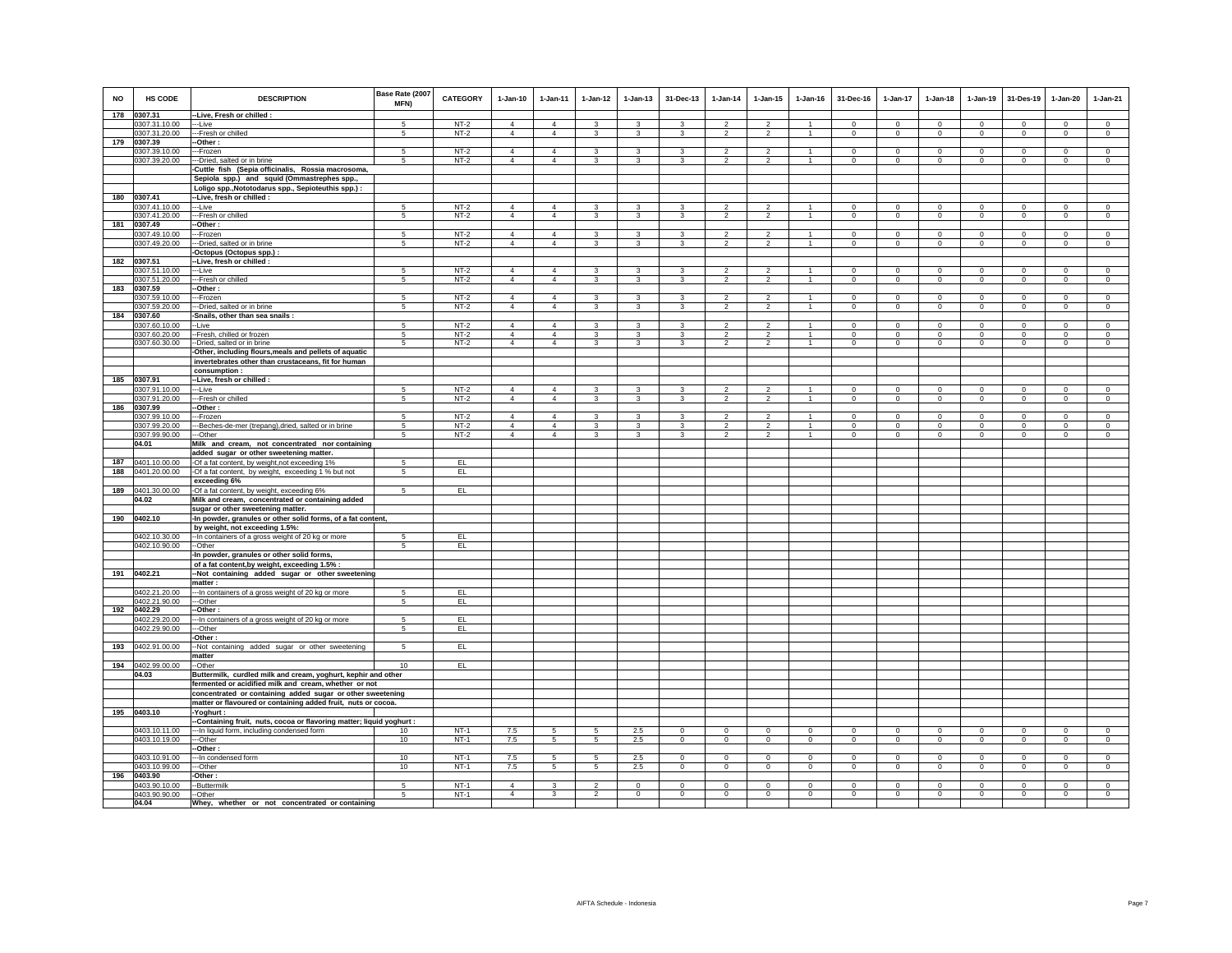| <b>NO</b>  | HS CODE                        | <b>DESCRIPTION</b>                                                                                                  | Base Rate (2007<br>MFN) | <b>CATEGORY</b>  | $1-Jan-10$                       | $1-Jan-11$        | $1-Jan-12$                       | $1-Jan-13$              | 31-Dec-13               | $1-Jan-14$              | $1-Jan-15$           | $1 - Jan-16$           | 31-Dec-16                        | $1-Jan-17$                       | $1-Jan-18$                       | $1-Jan-19$                       | 31-Des-19               | $1-Jan-20$           | $1-Jan-21$             |
|------------|--------------------------------|---------------------------------------------------------------------------------------------------------------------|-------------------------|------------------|----------------------------------|-------------------|----------------------------------|-------------------------|-------------------------|-------------------------|----------------------|------------------------|----------------------------------|----------------------------------|----------------------------------|----------------------------------|-------------------------|----------------------|------------------------|
|            |                                | added sugar or other sweetening matter; products                                                                    |                         |                  |                                  |                   |                                  |                         |                         |                         |                      |                        |                                  |                                  |                                  |                                  |                         |                      |                        |
|            |                                | consisting of natural milk constituents, whether or not<br>containing added sugar or other sweetening matter,       |                         |                  |                                  |                   |                                  |                         |                         |                         |                      |                        |                                  |                                  |                                  |                                  |                         |                      |                        |
|            |                                | not elsewhere specified or included.                                                                                |                         |                  |                                  |                   |                                  |                         |                         |                         |                      |                        |                                  |                                  |                                  |                                  |                         |                      |                        |
|            | 197 0404.10                    | -Whey and modified whey, whether or not concentrated                                                                |                         |                  |                                  |                   |                                  |                         |                         |                         |                      |                        |                                  |                                  |                                  |                                  |                         |                      |                        |
|            |                                | or containing added sugar or other sweetening matter :                                                              |                         |                  |                                  |                   |                                  |                         |                         |                         |                      |                        |                                  |                                  |                                  |                                  |                         |                      |                        |
|            |                                | -Fit for human cosumption :                                                                                         |                         |                  |                                  |                   |                                  |                         |                         |                         |                      |                        |                                  |                                  |                                  |                                  |                         |                      |                        |
|            | 0404.10.11.00                  | --Whey                                                                                                              | 5                       | EL               |                                  |                   |                                  |                         |                         |                         |                      |                        |                                  |                                  |                                  |                                  |                         |                      |                        |
|            | 0404.10.19.00                  | --Other                                                                                                             | 5                       | EL               |                                  |                   |                                  |                         |                         |                         |                      |                        |                                  |                                  |                                  |                                  |                         |                      |                        |
|            | 0404.10.91.00                  | -Fit for animal feeding:<br>--Whey                                                                                  | 5                       | EL.              |                                  |                   |                                  |                         |                         |                         |                      |                        |                                  |                                  |                                  |                                  |                         |                      |                        |
|            | 0404.10.99.00                  | --Other                                                                                                             | 5                       | EL               |                                  |                   |                                  |                         |                         |                         |                      |                        |                                  |                                  |                                  |                                  |                         |                      |                        |
| 198        | 0404.90.00.00                  | -Other                                                                                                              | 5                       | $NT-1$           | $\Delta$                         | $\mathbf{3}$      | $\overline{2}$                   | $\circ$                 | $\mathbf{0}$            | $\circ$                 | $\circ$              | $\mathbf{0}$           | $\circ$                          | $\circ$                          | $\mathsf 0$                      | $\circ$                          | $\circ$                 | $\circ$              | $\circ$                |
|            | 04.05                          | Butter and other fats and oils derived from milk;                                                                   |                         |                  |                                  |                   |                                  |                         |                         |                         |                      |                        |                                  |                                  |                                  |                                  |                         |                      |                        |
|            |                                | dairy spreads.                                                                                                      |                         |                  |                                  |                   |                                  |                         |                         |                         |                      |                        |                                  |                                  |                                  |                                  |                         |                      |                        |
| 199        | 0405.10.00.00                  | -Butter                                                                                                             | 5                       | EL.              |                                  |                   |                                  |                         |                         |                         |                      |                        |                                  |                                  |                                  |                                  |                         |                      |                        |
| 200<br>201 | 0405.20.00.00                  | -Dairy spreads                                                                                                      | 5                       | EL.              |                                  |                   |                                  |                         |                         |                         |                      |                        |                                  |                                  |                                  |                                  |                         |                      |                        |
|            | 0405.90<br>0405.90.10.00       | -Other:<br>-- Anhydrous butterfat                                                                                   | 5                       | $NT-1$           | $\Delta$                         | $\mathbf{3}$      | $\mathcal{P}$                    | $\mathbf 0$             | $\mathbf 0$             | $\Omega$                | $\mathbf 0$          | $\Omega$               | $\Omega$                         | $\Omega$                         | $\Omega$                         | $\mathbf 0$                      | $\Omega$                | $\Omega$             | $\mathbf 0$            |
|            | 0405.90.20.00                  | -Butter oil                                                                                                         | 5                       | $NT-1$           | $\overline{4}$                   | 3                 | $\overline{2}$                   | $\overline{0}$          | $\overline{0}$          | $\mathbf 0$             | $\mathbf 0$          | $\mathbf 0$            | $\overline{0}$                   | $\overline{0}$                   | $\mathbf{0}$                     | $\overline{0}$                   | $\mathbf 0$             | $\mathbf{0}$         | $\overline{0}$         |
|            | 0405.90.30.00                  | -Ghee                                                                                                               | 5                       | $NT-1$           | $\overline{4}$                   | $\mathbf{3}$      | $\overline{2}$                   | $\circ$                 | $\mathbf 0$             | $\mathbf 0$             | $\mathbf 0$          | $\mathbf 0$            | $\circ$                          | $\mathbf 0$                      | $\circ$                          | $\mathbf 0$                      | $\mathbf 0$             | $\mathbf 0$          | $\mathbf 0$            |
|            | 0405.90.90.00                  | -Other                                                                                                              | 5                       | $NT-1$           | $\overline{4}$                   | 3                 | $\boldsymbol{2}$                 | $\mathbf 0$             | $\mathbf 0$             | 0                       | 0                    | $\circ$                | $\mathbf 0$                      | $\mathbf 0$                      | $\mathbf 0$                      | $\mathbf 0$                      | $\mathbf 0$             | 0                    | 0                      |
|            | 04.06                          | Cheese and curd.                                                                                                    |                         |                  |                                  |                   |                                  |                         |                         |                         |                      |                        |                                  |                                  |                                  |                                  |                         |                      |                        |
| 202        | 0406.10                        | Fresh (unripened or uncured)cheese including whey                                                                   |                         |                  |                                  |                   |                                  |                         |                         |                         |                      |                        |                                  |                                  |                                  |                                  |                         |                      |                        |
|            | 0406.10.10.00                  | cheese and curd :<br>--Fresh (unripened or uncured) cheese, including whey                                          | 5                       | $NT-1$           | $\overline{4}$                   | $\mathbf{3}$      | $\overline{2}$                   | $\circ$                 | $\mathbf{0}$            | $\mathbf 0$             | $\mathbf 0$          | $^{\circ}$             | $\Omega$                         | $\mathbf 0$                      | $\overline{0}$                   | $\overline{0}$                   | $\overline{0}$          | $\mathbf 0$          | $\mathbf 0$            |
|            |                                | cheese                                                                                                              |                         |                  |                                  |                   |                                  |                         |                         |                         |                      |                        |                                  |                                  |                                  |                                  |                         |                      |                        |
|            | 0406.10.90.00                  | -Other                                                                                                              | 5                       | $NT-1$           | $\overline{4}$                   | $\mathbf{3}$      | $\overline{2}$                   | $\mathbf 0$             | $\mathbf 0$             | $\mathbf 0$             | $\mathbf 0$          | $\mathbf 0$            | $\mathsf 0$                      | $\mathbf 0$                      | $\mathsf 0$                      | $\mathsf 0$                      | $\mathbf 0$             | $\mathbf 0$          | $\mathbf 0$            |
| 203        | 0406.20                        | -Grated or powdered cheese, of all kinds :                                                                          |                         |                  |                                  |                   |                                  |                         |                         |                         |                      |                        |                                  |                                  |                                  |                                  |                         |                      |                        |
|            | 0406.20.10.00                  | -In packages of a gross weight exceeding 20 kg                                                                      | 5                       | $NT-1$           | $\overline{4}$                   | $\mathbf{3}$      | $\overline{2}$                   | $\mathbf{0}$            | $\overline{0}$          | $\mathbf{0}$            | $\mathbf 0$          | $\mathbf 0$            | $\mathbf{0}$                     | $\mathbf 0$                      | $\mathbf 0$                      | $\circ$                          | $\circ$                 | $\mathbf{0}$         | $\mathbf 0$            |
| 204        | 0406.20.90.00                  | -Other                                                                                                              | 5                       | $NT-1$           | $\Delta$                         | 3                 | $\overline{2}$                   | $\Omega$                | $\mathbf{0}$            | $^{\circ}$              | $\Omega$             | $\Omega$               | $\Omega$                         | $\mathbf 0$                      | $\Omega$                         | $\mathbf{0}$                     | $\mathbf 0$             | $\Omega$             | $^{\circ}$<br>$\Omega$ |
| 205        | 0406.30.00.00<br>0406.40.00.00 | Processed cheese, not grated or powdered<br>Blue-veined cheese and other cheese containing veins                    | 5<br>5                  | $NT-1$<br>ST     | $\overline{4}$<br>4.50           | 3<br>4.50         | $\overline{2}$<br>4.50           | $^{\circ}$<br>4.50      | $\mathbf{0}$<br>4.50    | $\Omega$<br>4.50        | $\Omega$<br>4.50     | $\Omega$<br>4.50       | $\Omega$<br>$\overline{4}$       | $\mathbf 0$<br>$\overline{4}$    | $\circ$<br>$\overline{4}$        | $\circ$<br>$\overline{4}$        | $^{\circ}$<br>3.75      | $\Omega$<br>3.75     | 3.75                   |
|            |                                | produced by Penicillium roqueforti                                                                                  |                         |                  |                                  |                   |                                  |                         |                         |                         |                      |                        |                                  |                                  |                                  |                                  |                         |                      |                        |
|            | 206 0406.90.00.00              | -Other cheese                                                                                                       | 5                       | EL.              |                                  |                   |                                  |                         |                         |                         |                      |                        |                                  |                                  |                                  |                                  |                         |                      |                        |
|            | 04.07                          | Birds' eggs, in shell, fresh, preserved or cooked.                                                                  |                         |                  |                                  |                   |                                  |                         |                         |                         |                      |                        |                                  |                                  |                                  |                                  |                         |                      |                        |
|            |                                | -For hatching, including for breeding:                                                                              |                         |                  |                                  |                   |                                  |                         |                         |                         |                      |                        |                                  |                                  |                                  |                                  |                         |                      |                        |
| 207        | 0407.00.11.00                  | -Hens' eggs                                                                                                         | 5                       | EL               |                                  |                   |                                  |                         |                         |                         |                      |                        |                                  |                                  |                                  |                                  |                         |                      |                        |
|            | 0407.00.12.00<br>0407.00.19.00 | -Ducks' eggs<br>-Other                                                                                              | -5<br>5                 | EL.<br>EL        |                                  |                   |                                  |                         |                         |                         |                      |                        |                                  |                                  |                                  |                                  |                         |                      |                        |
|            |                                | -Other                                                                                                              |                         |                  |                                  |                   |                                  |                         |                         |                         |                      |                        |                                  |                                  |                                  |                                  |                         |                      |                        |
|            | 0407.00.91.00                  | Hens' eggs                                                                                                          | -5                      | EL.              |                                  |                   |                                  |                         |                         |                         |                      |                        |                                  |                                  |                                  |                                  |                         |                      |                        |
|            | 0407.00.92.00                  | -Ducks' eggs                                                                                                        | 5                       | EL.              |                                  |                   |                                  |                         |                         |                         |                      |                        |                                  |                                  |                                  |                                  |                         |                      |                        |
|            | 0407.00.99.00                  | --Other                                                                                                             | 5                       | EL               |                                  |                   |                                  |                         |                         |                         |                      |                        |                                  |                                  |                                  |                                  |                         |                      |                        |
|            | 04.08                          | Birds' eggs, not in shell, and egg yolks, fresh, dried,                                                             |                         |                  |                                  |                   |                                  |                         |                         |                         |                      |                        |                                  |                                  |                                  |                                  |                         |                      |                        |
|            |                                | cooked by steaming or by boiling in water, moulded,<br>frozen or otherwise preserved whether or not containing      |                         |                  |                                  |                   |                                  |                         |                         |                         |                      |                        |                                  |                                  |                                  |                                  |                         |                      |                        |
|            |                                | added sugar or other sweetening matter.                                                                             |                         |                  |                                  |                   |                                  |                         |                         |                         |                      |                        |                                  |                                  |                                  |                                  |                         |                      |                        |
|            |                                | -Egg yolks:                                                                                                         |                         |                  |                                  |                   |                                  |                         |                         |                         |                      |                        |                                  |                                  |                                  |                                  |                         |                      |                        |
| 208        | 0408.11.00.00                  | --Dried                                                                                                             | 5                       | <b>ST</b>        | -5                               | 5                 | 5                                | 5                       | 5                       | 5                       | 5                    | 5                      | 5                                | 5                                | 5                                | 5                                |                         | 5                    | 5                      |
| 209        | 0408.19.00.00                  | -Other                                                                                                              | 5                       | $NT-1$           | $\overline{4}$                   | $\mathbf{3}$      | $\overline{a}$                   | $\mathsf 0$             | $\mathbf 0$             | $\overline{0}$          | $\mathbf 0$          | $\mathbf 0$            | $\mathbf 0$                      | $\mathbf 0$                      | $\mathsf 0$                      | $\mathbf 0$                      | $\overline{0}$          | $\circ$              | $\circ$                |
|            |                                | Other:                                                                                                              |                         |                  |                                  |                   |                                  |                         |                         |                         |                      |                        |                                  |                                  |                                  |                                  |                         |                      |                        |
| 210        | 0408.91.00.00<br>0408.99.00.00 | Dried                                                                                                               | 5<br>$\,$ 5 $\,$        | ST<br>ST         | 4.50<br>4.50                     | 4.50<br>4.50      | 4.50<br>4.50                     | 4.50<br>4.50            | 4.50<br>4.50            | 4.50<br>4.50            | 4.50<br>4.50         | 4.50<br>4.50           | $\overline{4}$<br>$\overline{4}$ | $\overline{4}$<br>$\overline{4}$ | $\overline{4}$<br>$\overline{4}$ | $\overline{4}$<br>$\overline{4}$ | 3.75<br>3.75            | 3.75<br>3.75         | 3.75<br>3.75           |
| 211<br>212 | 0409.00.00.00                  | -Other<br>Natural honey.                                                                                            | 5                       | EL.              |                                  |                   |                                  |                         |                         |                         |                      |                        |                                  |                                  |                                  |                                  |                         |                      |                        |
|            | 04.10                          | Edible products of animal origin, not elsewhere                                                                     |                         |                  |                                  |                   |                                  |                         |                         |                         |                      |                        |                                  |                                  |                                  |                                  |                         |                      |                        |
|            |                                | specified or included.                                                                                              |                         |                  |                                  |                   |                                  |                         |                         |                         |                      |                        |                                  |                                  |                                  |                                  |                         |                      |                        |
| 213        | 0410.00.10.00                  | -Birds' nests                                                                                                       | 5                       | $NT-1$           | $\overline{4}$                   | $\mathbf{3}$      | $\mathfrak{p}$                   | $\Omega$                | $\mathbf 0$             | $\Omega$                | $\Omega$             | $\Omega$               | $\Omega$                         | $\mathbf{0}$                     | $\mathbf 0$                      | $\mathbf 0$                      | $\Omega$                | $\mathbf 0$          | $\mathbf 0$            |
|            | 0410.00.90.00                  | -Other                                                                                                              | 5                       | $NT-1$           | $\overline{4}$                   | $\mathbf{3}$      | $\overline{a}$                   | $\mathbf 0$             | $\mathsf 0$             | $\mathbf 0$             | $\Omega$             | $\Omega$               | $\mathsf 0$                      | $\mathbf 0$                      | $\mathsf 0$                      | $\mathbf 0$                      | $\mathbf 0$             | $\mathbf 0$          | $\mathbf 0$            |
|            | 214 0501.00.00.00              | Human hair, unworked, whether or not washed or scoure                                                               | -5                      | ST               | 4.50                             | 4.50              | 4.50                             | 4.50                    | 4.50                    | 4.50                    | 4.50                 | 4.50                   | $\overline{4}$                   | $\overline{4}$                   | $\overline{4}$                   | $\overline{4}$                   | 3.75                    | 3.75                 | 3.75                   |
|            | 05.02                          | waste of human hair.<br>Pigs', hogs' or boars' bristles and hair; badger hair and                                   |                         |                  |                                  |                   |                                  |                         |                         |                         |                      |                        |                                  |                                  |                                  |                                  |                         |                      |                        |
|            |                                | other brush making hair; waste of such bristles and hair.                                                           |                         |                  |                                  |                   |                                  |                         |                         |                         |                      |                        |                                  |                                  |                                  |                                  |                         |                      |                        |
|            | 215 0502.10.00.00              | -Pigs', hogs' or boars' bristles and hair and waste thereo                                                          | -5                      | $NT-1$           | $\overline{4}$                   | $\mathbf{3}$      | $\mathfrak{p}$                   | $\Omega$                | $\mathsf 0$             | $\Omega$                | $\mathbf 0$          | $\Omega$               | $\Omega$                         | $\mathsf 0$                      | $\Omega$                         | $\circ$                          | $\mathbf 0$             | $\Omega$             | $\Omega$               |
| 216        | 0502.90.00.00                  | -Other                                                                                                              | 5                       | $NT-1$           | $\overline{4}$                   | 3                 | $\overline{2}$                   | $\mathbf 0$             | $\mathsf 0$             | $\mathbf 0$             | $\mathbf 0$          | $^{\circ}$             | $\mathbf 0$                      | $\mathsf 0$                      | $\mathsf 0$                      | $\mathbf 0$                      | $\mathbf 0$             | $\mathbf 0$          | $\mathbf 0$            |
| 217        | 0504.00.00.00                  | Guts, bladders and stomachs of animals (other than fish).                                                           | 5                       | $NT-1$           | $\overline{4}$                   | 3                 | $\overline{2}$                   | $\mathbf 0$             | $\mathbf 0$             | $\mathbf 0$             | $\mathbf 0$          | $\mathbf 0$            | $\mathbf 0$                      | $\mathbf 0$                      | $\circ$                          | $\circ$                          | $\mathbf 0$             | $\mathbf 0$          | $\circ$                |
|            |                                | whole and pieces thereof, fresh, chilled, frozen, salted, .                                                         |                         |                  |                                  |                   |                                  |                         |                         |                         |                      |                        |                                  |                                  |                                  |                                  |                         |                      |                        |
|            | 05.05                          | in brine, dried or smoked                                                                                           |                         |                  |                                  |                   |                                  |                         |                         |                         |                      |                        |                                  |                                  |                                  |                                  |                         |                      |                        |
|            |                                | Skins and other parts of birds, with their feathers or<br>down, feathers and parts of feathers (whether or not with |                         |                  |                                  |                   |                                  |                         |                         |                         |                      |                        |                                  |                                  |                                  |                                  |                         |                      |                        |
|            |                                | trimmed edges) and down, not further worked than                                                                    |                         |                  |                                  |                   |                                  |                         |                         |                         |                      |                        |                                  |                                  |                                  |                                  |                         |                      |                        |
|            |                                | cleaned, disinfected or treated for preservation; powder                                                            |                         |                  |                                  |                   |                                  |                         |                         |                         |                      |                        |                                  |                                  |                                  |                                  |                         |                      |                        |
|            |                                | and waste of feathers or part of feathers.                                                                          |                         |                  |                                  |                   |                                  |                         |                         |                         |                      |                        |                                  |                                  |                                  |                                  |                         |                      |                        |
| 218        | 0505.10                        | -Feathers of a kind used for stuffing; down :                                                                       |                         |                  |                                  |                   |                                  |                         |                         |                         |                      |                        |                                  |                                  |                                  |                                  |                         |                      |                        |
|            | 0505.10.10.00<br>0505.10.90.00 | --Duck feathers<br>--Other                                                                                          | 5<br>5                  | $NT-1$<br>$NT-1$ | $\overline{4}$<br>$\overline{4}$ | $\mathbf{3}$<br>3 | $\overline{2}$<br>$\overline{2}$ | $\Omega$<br>$\mathbf 0$ | $\Omega$<br>$\mathbf 0$ | $\mathbf 0$<br>$\Omega$ | $\Omega$<br>$\Omega$ | $^{\circ}$<br>$\Omega$ | $\Omega$<br>$\Omega$             | $\Omega$<br>$\mathbf 0$          | $\mathbf{0}$<br>$\mathbf 0$      | $\mathbf 0$<br>$\mathbf 0$       | $\mathbf 0$<br>$\Omega$ | $\Omega$<br>$\Omega$ | $^{\circ}$<br>$\Omega$ |
|            |                                |                                                                                                                     |                         |                  |                                  |                   |                                  |                         |                         |                         |                      |                        |                                  |                                  |                                  |                                  |                         |                      |                        |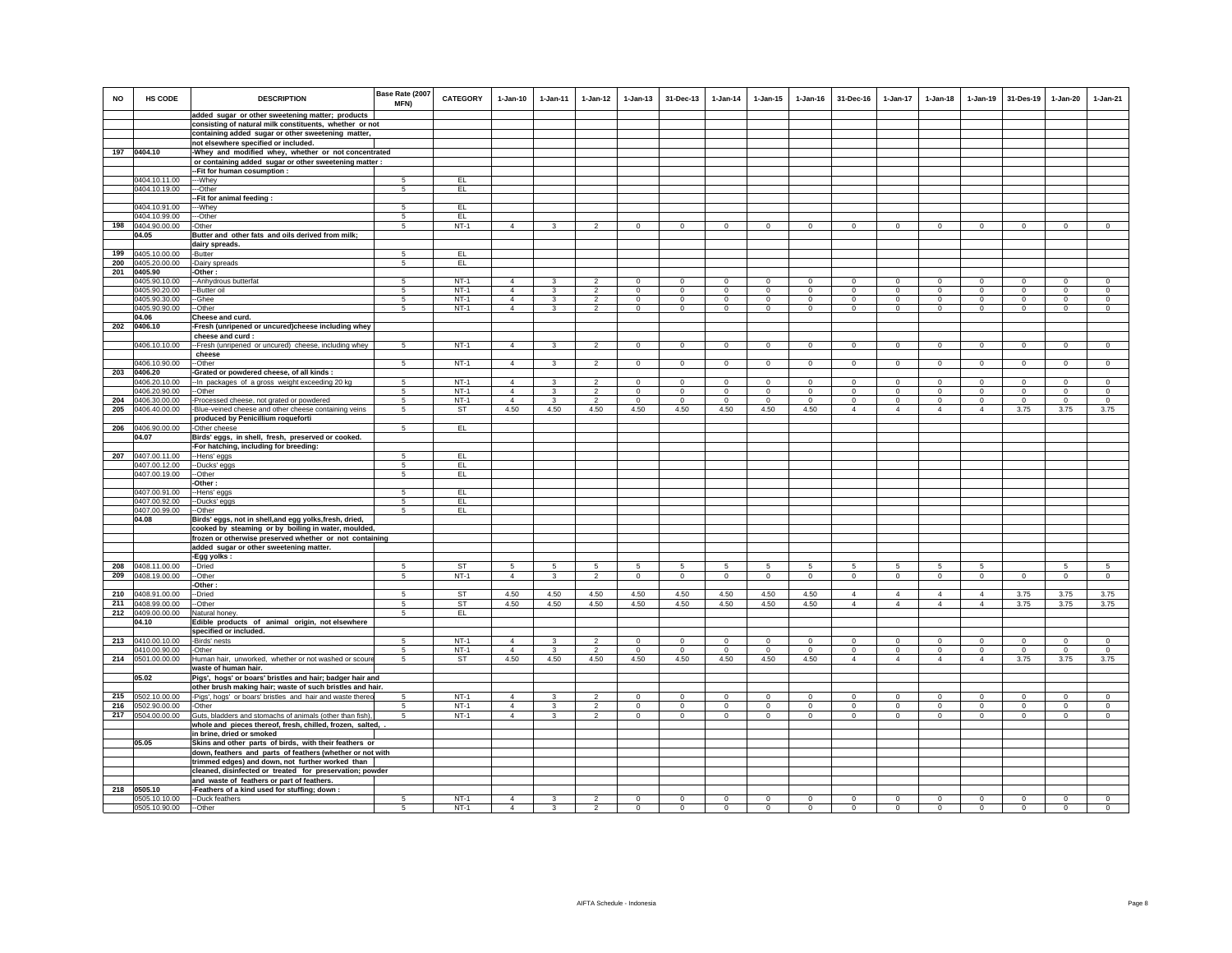| <b>NO</b> | HS CODE                        | <b>DESCRIPTION</b>                                                       | Base Rate (2007<br><b>MFN)</b> | <b>CATEGORY</b>  | $1-Jan-10$                       | $1 - Jan-11$                           | $1 - Jan-12$                     | $1 - Jan-13$            | 31-Dec-13                   | $1 - Jan-14$                  | $1 - Jan-15$            | $1 - Jan-16$            | 31-Dec-16                | $1 - Jan-17$              | $1-Jan-18$               | $1-Jan-19$                    | 31-Des-19           | $1-Jan-20$              | $1-Jan-21$              |
|-----------|--------------------------------|--------------------------------------------------------------------------|--------------------------------|------------------|----------------------------------|----------------------------------------|----------------------------------|-------------------------|-----------------------------|-------------------------------|-------------------------|-------------------------|--------------------------|---------------------------|--------------------------|-------------------------------|---------------------|-------------------------|-------------------------|
| 219       | 0505.90                        | -Other:                                                                  | 5                              |                  |                                  | $\mathbf{\hat{z}}$                     | $\mathfrak{p}$                   |                         | $\Omega$                    | $\Omega$                      |                         | $\Omega$                |                          | $\Omega$                  |                          | $\Omega$                      | $\Omega$            |                         |                         |
|           | 0505.90.10.00<br>0505.90.90.00 | -Duck feathers<br>--Other                                                | 5                              | $NT-1$<br>$NT-1$ | $\overline{4}$<br>$\overline{4}$ | 3                                      | $\overline{2}$                   | $\Omega$<br>$\mathbf 0$ | $^{\circ}$                  | $\mathbf 0$                   | $\Omega$<br>$\mathbf 0$ | $\circ$                 | $\Omega$<br>$\mathbf{0}$ | $\circ$                   | $\Omega$<br>$\mathbf{0}$ | $^{\circ}$                    | $\circ$             | $\Omega$<br>$\mathbf 0$ | $\circ$<br>$\mathsf 0$  |
|           | 05.06                          | Bones and horn-cores, unworked, defatted, simply                         |                                |                  |                                  |                                        |                                  |                         |                             |                               |                         |                         |                          |                           |                          |                               |                     |                         |                         |
|           |                                | prepared (but not cut to shape), treated with acid                       |                                |                  |                                  |                                        |                                  |                         |                             |                               |                         |                         |                          |                           |                          |                               |                     |                         |                         |
|           |                                | or degelatinised; powder and waste of these products.                    |                                |                  |                                  |                                        |                                  |                         |                             |                               |                         |                         |                          |                           |                          |                               |                     |                         |                         |
| 220       | 0506.10.00.00                  | -Ossein and bones treated with acid                                      | -5                             | $NT-1$           | $\overline{4}$                   | 3                                      | $\mathcal{P}$                    | $\Omega$                | $\Omega$                    | $\Omega$                      | $^{\circ}$              | $\Omega$                | $\Omega$                 | $\Omega$                  | $\Omega$                 | $\Omega$                      | $\Omega$            | $\Omega$                | $\Omega$                |
| 221       | 0506.90.00.00                  | -Other                                                                   | 5                              | ST               | 4.50                             | 4.50                                   | 4.50                             | 4.50                    | 4.50                        | 4.50                          | 4.50                    | 4.50                    | $\overline{4}$           | $\overline{4}$            | $\overline{4}$           | $\overline{4}$                | 3.75                | 3.75                    | 3.75                    |
|           | 05.07                          | Ivory, tortoise-shell, whalebone and whalebone hair,                     |                                |                  |                                  |                                        |                                  |                         |                             |                               |                         |                         |                          |                           |                          |                               |                     |                         |                         |
|           |                                | horns, antlers, hooves, nails, claws and beaks, unworked                 |                                |                  |                                  |                                        |                                  |                         |                             |                               |                         |                         |                          |                           |                          |                               |                     |                         |                         |
|           |                                | or simply prepared but not cut to shape; powder and waste                |                                |                  |                                  |                                        |                                  |                         |                             |                               |                         |                         |                          |                           |                          |                               |                     |                         |                         |
|           |                                | of these products.                                                       |                                |                  |                                  |                                        |                                  |                         |                             |                               |                         |                         |                          |                           |                          |                               |                     |                         |                         |
| 222       | 0507.10                        | -Ivory; ivory powder and waste:                                          |                                |                  |                                  |                                        |                                  |                         |                             |                               |                         |                         |                          |                           |                          |                               |                     |                         |                         |
|           | 0507.10.10.00                  | -- Rhinoceros horns; ivory powder and waste<br>--Other                   | -5<br>5                        | $NT-1$           | $\overline{4}$<br>$\overline{4}$ | 3<br>3                                 | $\mathfrak{p}$<br>$\mathfrak{p}$ | $\mathbf 0$             | $\Omega$                    | $\Omega$                      | $\mathbf 0$             | $\Omega$                | $\mathbf 0$              | $\Omega$                  | $\Omega$                 | $\Omega$                      | $\Omega$            | $\Omega$                | $\circ$                 |
|           | 0507.10.90.00<br>223 0507.90   | -Other:                                                                  |                                | $NT-1$           |                                  |                                        |                                  | $\mathbf 0$             | $\mathbf 0$                 | $\mathbf 0$                   | $\mathbf 0$             | $\mathbf 0$             | $\mathbf 0$              | 0                         | $\mathbf 0$              | $\mathbf 0$                   | $\mathbf 0$         | $\mathbf 0$             | $\mathbf 0$             |
|           | 0507.90.10.00                  | -Horns, antlers, hooves, nails, claws and beaks                          | 5                              | $NT-1$           | $\overline{4}$                   | 3                                      | $\overline{\mathbf{2}}$          | $\circ$                 | $\mathbf{0}$                | $^{\circ}$                    | $\Omega$                | $^{\circ}$              | $^{\circ}$               | $\mathbf 0$               | $^{\circ}$               | $\circ$                       | $\overline{0}$      | $^{\circ}$              | $\mathbf{0}$            |
|           | 0507.90.20.00                  | --Tortoise-shell                                                         | -5                             | <b>ST</b>        | 4.50                             | 4.50                                   | 4.50                             | 4.50                    | 4.50                        | 4.50                          | 4.50                    | 4.50                    | $\overline{4}$           | 4                         | $\overline{4}$           | $\overline{4}$                | $^{\circ}$          | $\mathbf 0$             | $\mathbf 0$             |
|           | 0507.90.90.00                  | --Other                                                                  | 5                              | $NT-1$           | $\overline{4}$                   | $\mathbf{3}$                           | $\mathfrak{D}$                   | $\mathsf 0$             | $\mathbf 0$                 | $\mathbf 0$                   | $\mathbf 0$             | $\mathbf 0$             | $\mathsf 0$              | $\mathbf 0$               | $\mathbf 0$              | $\mathbf 0$                   | $\mathbf 0$         | $\mathbf 0$             | $\mathbf 0$             |
|           | 05.08                          | Coral and similar material, unworked or simply prepared                  |                                |                  |                                  |                                        |                                  |                         |                             |                               |                         |                         |                          |                           |                          |                               |                     |                         |                         |
|           |                                | but not otherwise worked; shells of molluscs, crustaceans                |                                |                  |                                  |                                        |                                  |                         |                             |                               |                         |                         |                          |                           |                          |                               |                     |                         |                         |
|           |                                | or echinoderms and cuttle-bone, unworked or simply                       |                                |                  |                                  |                                        |                                  |                         |                             |                               |                         |                         |                          |                           |                          |                               |                     |                         |                         |
|           |                                | prepared but not cut to shape, powder and waste thereof.                 |                                |                  |                                  |                                        |                                  |                         |                             |                               |                         |                         |                          |                           |                          |                               |                     |                         |                         |
| 224       | 0508.00.10.00                  | -Coral and similar material                                              |                                | $NT-2$           | $\Omega$                         | $\Omega$                               | $\Omega$                         | $\Omega$                | $\Omega$                    | $\Omega$                      | $\Omega$                | $\Omega$                | $\Omega$                 | $\Omega$                  | $\Omega$                 | $\Omega$                      | $\Omega$            | $\Omega$                |                         |
|           | 0508.00.20.00                  | -Shells of molluscs, crustaceans or echinoderms                          | $^{\circ}$                     | $NT-2$           | $\circ$                          | $\circ$                                | $\circ$                          | $\mathbf 0$             | $\mathbf 0$                 | $\mathbf 0$                   | $\mathbf 0$             | $\circ$                 | $\mathbf 0$              | $\circ$                   | $\circ$                  | $\mathbf 0$                   | $\circ$             | $\mathbf 0$             | $\circ$                 |
|           | 0508.00.90.00<br>05.10         | -Other<br>Ambergris, castoreum, civet and musk; cantharides;             | $\Omega$                       | $NT-2$           | $\mathbf{0}$                     | $^{\circ}$                             | $\mathbf 0$                      | $\mathbf 0$             | $\mathbf{0}$                | $\mathbf 0$                   | $\mathbf 0$             | $\circ$                 | $\mathbf{0}$             | $\mathbf{0}$              | $\mathbf{0}$             | $\mathbf{0}$                  | $\mathbf{0}$        | $\circ$                 | $\mathbf 0$             |
|           |                                | bile, whether or not dried; glands and other animal products             |                                |                  |                                  |                                        |                                  |                         |                             |                               |                         |                         |                          |                           |                          |                               |                     |                         |                         |
|           |                                | used in the preparation of pharmaceutical products, fresh,               |                                |                  |                                  |                                        |                                  |                         |                             |                               |                         |                         |                          |                           |                          |                               |                     |                         |                         |
|           |                                | chilled, frozen or otherwise provisionally preserved.                    |                                |                  |                                  |                                        |                                  |                         |                             |                               |                         |                         |                          |                           |                          |                               |                     |                         |                         |
|           | 225 0510.00.10.00              | -Cantharides                                                             |                                | $NT-1$           | $\overline{4}$                   | $\mathcal{R}$                          | $\mathfrak{p}$                   | $\Omega$                | $\mathbf 0$                 | $\Omega$                      | $\Omega$                | $\Omega$                | $\Omega$                 | $\mathbf 0$               | $\Omega$                 | $\mathbf 0$                   | $\mathbf 0$         | $\Omega$                | $\Omega$                |
|           | 0510.00.20.00                  | -Musk                                                                    | 5                              | $NT-1$           | $\Delta$                         | 3                                      | $\mathfrak{p}$                   | $\Omega$                | $\mathbf 0$                 | $\Omega$                      | $\Omega$                | $\Omega$                | $\Omega$                 | $\mathbf 0$               | $\Omega$                 | $\Omega$                      | $\mathbf 0$         | $\Omega$                | $\Omega$                |
|           | 0510.00.90.00                  | -Other                                                                   | 5                              | $NT-1$           | $\overline{4}$                   | $\mathbf{3}$                           | $\mathfrak{p}$                   | $\mathsf 0$             | $\mathbf{0}$                | $\mathsf 0$                   | $\mathsf 0$             | $\mathsf 0$             | $\mathbf 0$              | $\mathbf 0$               | $\mathbf 0$              | $\mathbb O$                   | $\circ$             | $\mathsf 0$             | $\mathsf 0$             |
|           | 05.11                          | Animal products not elsewhere specified or included;                     |                                |                  |                                  |                                        |                                  |                         |                             |                               |                         |                         |                          |                           |                          |                               |                     |                         |                         |
|           |                                | dead animals of Chapter 1 or 3, unfit for human consumption.             |                                |                  |                                  |                                        |                                  |                         |                             |                               |                         |                         |                          |                           |                          |                               |                     |                         |                         |
|           | 226 0511.10.00.00              | -Bovine semen                                                            |                                | $NT-1$           | $\mathbf{0}$                     | $\circ$                                | $\mathbf{0}$                     | $\mathbf{0}$            | $\mathbf{0}$                | $\circ$                       | $\mathbf 0$             | $\circ$                 | $\mathbf 0$              | $\mathbf{0}$              | $\circ$                  | $\circ$                       | $\mathbf{0}$        | $\mathbf 0$             | $\circ$                 |
|           |                                | Other:                                                                   |                                |                  |                                  |                                        |                                  |                         |                             |                               |                         |                         |                          |                           |                          |                               |                     |                         |                         |
|           | 227 0511.91                    | -Product of fish or crustaceans, molluscs or other aquatic               |                                |                  |                                  |                                        |                                  |                         |                             |                               |                         |                         |                          |                           |                          |                               |                     |                         |                         |
|           | 0511.91.10.00                  | invertabrates; dead animals of Chapter 3:                                | 5                              | <b>ST</b>        | 4.50                             | 4.50                                   | 4.50                             | 4.50                    | 4.50                        | 4.50                          | 4.50                    | 4.50                    | $\overline{4}$           | $\overline{\mathbf{4}}$   | $\Delta$                 | $\overline{\mathbf{4}}$       | $\Omega$            | $\Omega$                | $\Omega$                |
|           | 0511.91.20.00                  | --Dead animals of Chapter 3<br>--Roes                                    | 10                             | ST               | 9                                | 8                                      | $\overline{7}$                   | $\overline{7}$          | $\overline{7}$              | 6                             | 6                       | 5                       | 5                        | 5                         | 5                        | 5                             | 5                   | 5                       | 5                       |
|           | 0511.91.30.00                  | --- Artemia egg (Brine shrimp egg)                                       | $\mathbf{0}$                   | $NT-2$           | $\circ$                          | $\mathbf 0$                            | $\mathbf 0$                      | $\mathsf 0$             | $\mathbf 0$                 | $\mathbf 0$                   | $\mathsf 0$             | $\Omega$                | $\circ$                  | $\overline{0}$            | $\mathbf 0$              | $\mathbb O$                   | $\mathbf 0$         | $\mathbf{0}$            | $\Omega$                |
|           | 0511.91.40.00                  | --Fish bladder                                                           | 5                              | $NT-2$           | $\overline{4}$                   | $\overline{4}$                         | $\overline{3}$                   | 3                       | 3                           | $\mathfrak{p}$                | $\mathfrak{p}$          | $\mathbf{1}$            | $\Omega$                 | $\mathbf{0}$              | $\Omega$                 | $\Omega$                      | $\Omega$            | $\Omega$                | $\Omega$                |
|           | 0511.91.90.00                  | ---Other                                                                 | 5                              | $NT-2$           | $\overline{4}$                   | $\overline{4}$                         | 3                                | 3                       | 3                           | $\overline{2}$                | $\mathbf 2$             | $\mathbf{1}$            | $\mathbf 0$              | $\mathbf 0$               | $^{\circ}$               | $^{\circ}$                    | $\circ$             | $\mathbf 0$             | $\mathbf 0$             |
|           | 228 0511.99                    | -Other :                                                                 |                                |                  |                                  |                                        |                                  |                         |                             |                               |                         |                         |                          |                           |                          |                               |                     |                         |                         |
|           |                                | --Domestic animal semen :                                                |                                |                  |                                  |                                        |                                  |                         |                             |                               |                         |                         |                          |                           |                          |                               |                     |                         |                         |
|           | 0511.99.11.00                  | --Of swine, sheep or goats                                               | $\Omega$                       | $NT-1$           | $\Omega$                         | $\Omega$                               | $\Omega$                         | $\Omega$                | $\Omega$                    | $\Omega$                      | $\Omega$                | $\Omega$                | $\Omega$                 | $\Omega$                  | $\Omega$                 | $\Omega$                      | $\Omega$            | $\Omega$                | $\Omega$                |
|           | 0511.99.19.00                  | --Other                                                                  | $\Omega$<br>$\Omega$           | $NT-1$           | $\mathbf 0$                      | $\mathbf 0$                            | $\mathbf 0$                      | $\mathbf 0$<br>$\Omega$ | $\mathbf 0$                 | $\mathbf 0$                   | $\mathbf 0$<br>$\Omega$ | $\mathbf 0$             | $\mathsf 0$              | $\mathbf 0$               | $\mathbf 0$              | $\mathbf 0$                   | $\mathbf 0$         | $\mathsf 0$             | $\mathsf 0$             |
|           | 0511.99.20.00<br>0511.99.90.00 | --Silk worm egg<br>---Other                                              | 5                              | $NT-1$<br>$NT-1$ | $\circ$<br>$\overline{4}$        | $\mathbf 0$<br>$\overline{\mathbf{3}}$ | $\circ$<br>$\overline{2}$        | $\overline{0}$          | $\mathbf 0$<br>$\mathbf{0}$ | $\mathbf 0$<br>$\overline{0}$ | $\Omega$                | $\mathbf 0$<br>$\Omega$ | $\mathbf 0$<br>$\circ$   | $\circ$<br>$\overline{0}$ | $\mathbf 0$<br>$\Omega$  | $\mathbf 0$<br>$\overline{0}$ | $\circ$<br>$\Omega$ | $\mathbf 0$<br>$\Omega$ | $\mathbf 0$<br>$\Omega$ |
|           | 06.01                          | Bulbs, tubers, tuberous roots, corms, crowns and rhizomes,               |                                |                  |                                  |                                        |                                  |                         |                             |                               |                         |                         |                          |                           |                          |                               |                     |                         |                         |
|           |                                | dormant, in growth or in flower, chicory plants and roots                |                                |                  |                                  |                                        |                                  |                         |                             |                               |                         |                         |                          |                           |                          |                               |                     |                         |                         |
|           |                                | other than roots of heading 12.12.                                       |                                |                  |                                  |                                        |                                  |                         |                             |                               |                         |                         |                          |                           |                          |                               |                     |                         |                         |
| 229       | 0601.10.00.00                  | -Bulbs, tubers, tuberous roots, corms, crowns and                        | 10                             | ST               | 9                                | 8                                      | $\overline{7}$                   | $\overline{7}$          | $\overline{7}$              | 6                             | 6                       | 5                       | 5                        | $5\overline{5}$           | $5\overline{5}$          | $5\overline{5}$               | 5                   | 5                       | 5                       |
|           |                                | rhizomes, dormant                                                        |                                |                  |                                  |                                        |                                  |                         |                             |                               |                         |                         |                          |                           |                          |                               |                     |                         |                         |
|           | 230 0601.20                    | -Bulbs, tubers, tuberous roots, corms, crowns and rhizomes,              |                                |                  |                                  |                                        |                                  |                         |                             |                               |                         |                         |                          |                           |                          |                               |                     |                         |                         |
|           |                                | in growth or in flower; chicory plants and roots :                       |                                |                  |                                  |                                        |                                  |                         |                             |                               |                         |                         |                          |                           |                          |                               |                     |                         |                         |
|           | 0601.20.10.00                  | -- Chicory plants                                                        | 10                             | <b>ST</b>        | 9                                | 8                                      | $\overline{7}$                   | $\overline{7}$          | $\overline{7}$              | 6                             | 6                       | 5                       | 5                        | 5.                        | 5.                       | -5                            | -5                  | 5                       | 5                       |
|           | 0601.20.20.00                  | --Chicory roots                                                          | 5<br>10                        | ST<br><b>ST</b>  | 4.50<br>9                        | 4.50<br>8                              | 4.50<br>$\overline{7}$           | 4.50<br>$\overline{7}$  | 4.50<br>$\overline{7}$      | 4.50<br>6                     | 4.50<br>6               | 4.50<br>5.              | $\overline{4}$<br>5      | $\overline{4}$<br>5       | $\overline{4}$<br>5      | $\overline{4}$<br>5           | $\mathbf{0}$<br>5   | $\circ$<br>5            | $\circ$<br>5.           |
|           | 0601.20.90.00<br>06.02         | -Other<br>Other live plants (including their roots), cuttings and slips; |                                |                  |                                  |                                        |                                  |                         |                             |                               |                         |                         |                          |                           |                          |                               |                     |                         |                         |
|           |                                | mushroom spawn.                                                          |                                |                  |                                  |                                        |                                  |                         |                             |                               |                         |                         |                          |                           |                          |                               |                     |                         |                         |
| 231       | 0602.10                        | -Unrooted cuttings and slips :                                           |                                |                  |                                  |                                        |                                  |                         |                             |                               |                         |                         |                          |                           |                          |                               |                     |                         |                         |
|           | 0602.10.10.00                  | --Orchid cuttings and slips                                              | 25                             | <b>ST</b>        | 20                               | 18                                     | 16                               | 14                      | 14                          | 12                            | 10                      | $\overline{7}$          | 5                        | 5                         | 5                        | 5                             | 5                   | 5                       | 5                       |
|           | 0602.10.20.00                  | --Rubber wood                                                            | $\Omega$                       | <b>ST</b>        | $\Omega$                         | $^{\circ}$                             | $\circ$                          | $\mathbf 0$             | $\mathbf{0}$                | $\mathbf 0$                   | $\circ$                 | $\circ$                 | $\circ$                  | $\circ$                   | $\Omega$                 | $\mathbf 0$                   | $\circ$             | $\mathbf{0}$            | $\mathbf 0$             |
|           | 0602.10.90.00                  | -Other                                                                   | 10                             | <b>ST</b>        | 9                                | 8                                      | $\overline{7}$                   | $\overline{7}$          | $\overline{7}$              | 6                             | 6                       | -5                      | 5                        | $5\phantom{.0}$           | 5                        | -5                            | 5                   | 5                       | 5                       |
| 232       | 0602.20.00.00                  | Trees, shrubs and bushes, grafted or not, of kinds which                 | 10                             | ST               | 9                                | 8                                      | $\overline{7}$                   | $\overline{7}$          | $\overline{7}$              | 6                             | 6                       | 5                       | 5                        | 5                         | 5                        | 5                             | 5                   | 5                       | 5                       |
|           |                                | bear edible fruit or nuts                                                |                                |                  |                                  |                                        |                                  |                         |                             |                               |                         |                         |                          |                           |                          |                               |                     |                         |                         |
| 233       | 0602.30.00.00                  | -Rhododendrons and azaleas, grafted or not                               | 10                             | ST               | 9                                |                                        | $\overline{7}$                   | $\overline{7}$          | $\overline{7}$              | 6                             | 6                       |                         | 5                        | 5                         | 5                        | 5                             | 5                   | 5                       | 5                       |
| 234       | 0602.40.00.00                  | -Roses, grafted or not                                                   | 10                             | ST               | 9                                | 8                                      | $\overline{7}$                   | $\overline{7}$          | $\overline{7}$              | 6                             | 6                       | 5                       | 5                        | $\overline{5}$            | 5                        | 5                             | 5                   | 5                       | 5                       |
| 235       | 0602.90                        | -Other:                                                                  |                                |                  |                                  |                                        |                                  |                         |                             |                               |                         |                         |                          |                           |                          |                               |                     |                         |                         |
|           | 0602.90.10.00<br>0602.90.20.00 | -Rooted orchid cuttings and slips                                        | 25<br>$^{\circ}$               | EL               |                                  |                                        |                                  |                         |                             |                               |                         |                         |                          |                           |                          |                               |                     |                         |                         |
|           | 0602.90.30.00                  | --Orchid seedlings<br>-- Aquarium plants                                 | 5                              | EL<br>EL         |                                  |                                        |                                  |                         |                             |                               |                         |                         |                          |                           |                          |                               |                     |                         |                         |
|           | 0602.90.40.00                  | --Budded rubber stumps                                                   | 10                             | EL               |                                  |                                        |                                  |                         |                             |                               |                         |                         |                          |                           |                          |                               |                     |                         |                         |
|           | 0602.90.50.00                  | --Rubber seedlings                                                       | 10                             | EL               |                                  |                                        |                                  |                         |                             |                               |                         |                         |                          |                           |                          |                               |                     |                         |                         |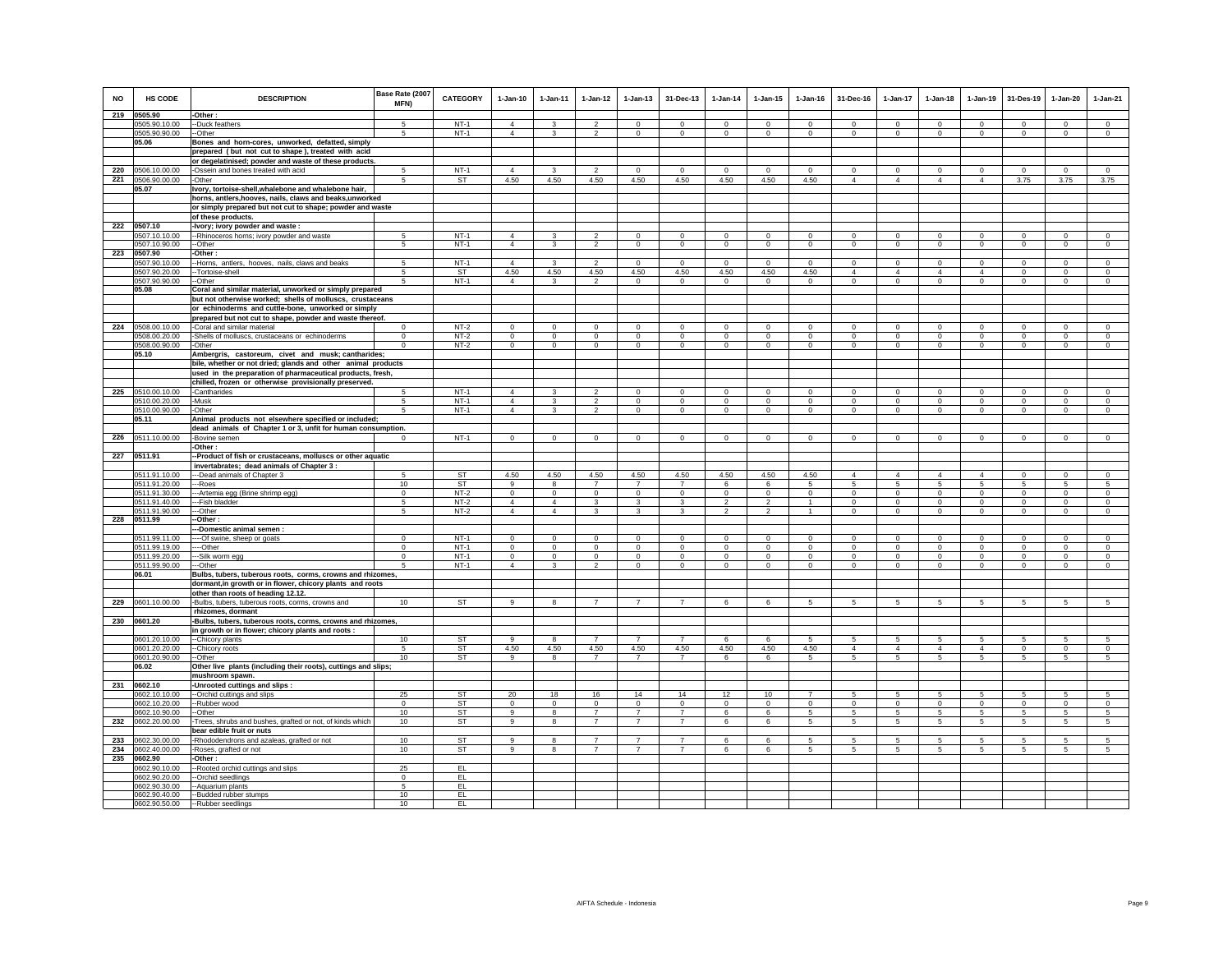| <b>NO</b> | HS CODE       | <b>DESCRIPTION</b>                                            | Base Rate (2007 | <b>CATEGORY</b> | $1 - Jan-10$    | $1 - Jan-11$    | $1 - Jan-12$    | $1 - Jan-13$ | 31-Dec-13    | $1 - Jan-14$ | 1-Jan-15     | $1 - Jan-16$   | 31-Dec-16      | $1 - Jan-17$    | $1 - Jan-18$   | 1-Jan-19       | 31-Des-19      | 1-Jan-20     | $1-Jan-21$     |
|-----------|---------------|---------------------------------------------------------------|-----------------|-----------------|-----------------|-----------------|-----------------|--------------|--------------|--------------|--------------|----------------|----------------|-----------------|----------------|----------------|----------------|--------------|----------------|
|           |               |                                                               | MFN)            |                 |                 |                 |                 |              |              |              |              |                |                |                 |                |                |                |              |                |
|           | 0602.90.60.00 | -Rubber budwood                                               | $\Omega$        | EL.             |                 |                 |                 |              |              |              |              |                |                |                 |                |                |                |              |                |
|           | 0602.90.90.00 | -Other                                                        | 10              | EL.             |                 |                 |                 |              |              |              |              |                |                |                 |                |                |                |              |                |
|           | 06.03         | Cut flowers and flower buds of a kind suitable for bouquets   |                 |                 |                 |                 |                 |              |              |              |              |                |                |                 |                |                |                |              |                |
|           |               | or for ornamental purposes, fresh, dried, dyed, bleached,     |                 |                 |                 |                 |                 |              |              |              |              |                |                |                 |                |                |                |              |                |
|           |               |                                                               |                 |                 |                 |                 |                 |              |              |              |              |                |                |                 |                |                |                |              |                |
|           |               | impregnated or otherwise prepared.                            |                 |                 |                 |                 |                 |              |              |              |              |                |                |                 |                |                |                |              |                |
|           |               | Fresh:                                                        |                 |                 |                 |                 |                 |              |              |              |              |                |                |                 |                |                |                |              |                |
| 236       | 0603.11.00.00 | -Roses                                                        | 25              | EL.             |                 |                 |                 |              |              |              |              |                |                |                 |                |                |                |              |                |
| 237       | 0603.12.00.00 | -Carnations                                                   | 25              | EL <sub>1</sub> |                 |                 |                 |              |              |              |              |                |                |                 |                |                |                |              |                |
| 238       | 0603.13.00.00 | -Orchids                                                      | 25              | EL.             |                 |                 |                 |              |              |              |              |                |                |                 |                |                |                |              |                |
| 239       | 0603.14.00.00 | -Chrysanthemums                                               | 25              | EL.             |                 |                 |                 |              |              |              |              |                |                |                 |                |                |                |              |                |
| 240       | 0603.19.00.00 | -Other                                                        | 25              | EL              |                 |                 |                 |              |              |              |              |                |                |                 |                |                |                |              |                |
| 241       | 0603.90.00.00 | Other                                                         | 25              | EL.             |                 |                 |                 |              |              |              |              |                |                |                 |                |                |                |              |                |
|           | 06.04         | Foliage, branches and other parts of plants, without flowers  |                 |                 |                 |                 |                 |              |              |              |              |                |                |                 |                |                |                |              |                |
|           |               | or flower buds, and grasses, mosses and lichens, being        |                 |                 |                 |                 |                 |              |              |              |              |                |                |                 |                |                |                |              |                |
|           |               | goods of a kind suitable for bouquets or ornamental           |                 |                 |                 |                 |                 |              |              |              |              |                |                |                 |                |                |                |              |                |
|           |               | purposes, fresh, dried, dyed, bleached, impregnated or        |                 |                 |                 |                 |                 |              |              |              |              |                |                |                 |                |                |                |              |                |
|           |               |                                                               |                 |                 |                 |                 |                 |              |              |              |              |                |                |                 |                |                |                |              |                |
|           |               | otherwise prepared.                                           |                 |                 |                 |                 |                 |              |              |              |              |                |                |                 |                |                |                |              |                |
| 242       | 0604.10.00.00 | -Mosses and lichens                                           | 15              | EL.             |                 |                 |                 |              |              |              |              |                |                |                 |                |                |                |              |                |
|           |               | -Other :                                                      |                 |                 |                 |                 |                 |              |              |              |              |                |                |                 |                |                |                |              |                |
| 243       | 0604.91.00.00 | -Fresh                                                        | 15              | EL.             |                 |                 |                 |              |              |              |              |                |                |                 |                |                |                |              |                |
| 244       | 0604.99.00.00 | -Other                                                        | 15              | EL              |                 |                 |                 |              |              |              |              |                |                |                 |                |                |                |              |                |
|           | 07.01         | Potatoes, fresh or chilled.                                   |                 |                 |                 |                 |                 |              |              |              |              |                |                |                 |                |                |                |              |                |
| 245       | 0701.10.00.00 | Seed                                                          | $\mathbf{0}$    | $NT-1$          | $\circ$         | $\circ$         | $\circ$         | $\mathbf 0$  | $\mathbf{0}$ | $\circ$      | $\mathsf 0$  | $\mathbf 0$    | $\circ$        | $\mathbf 0$     | $\overline{0}$ | $\overline{0}$ | $\circ$        | $\mathsf 0$  | $\overline{0}$ |
| 246       | 0701.90.00.00 | Other                                                         | 25              | EL.             |                 |                 |                 |              |              |              |              |                |                |                 |                |                |                |              |                |
| 247       | 0702.00.00.00 | Tomatoes, fresh or chilled.                                   | 5               | EL              |                 |                 |                 |              |              |              |              |                |                |                 |                |                |                |              |                |
|           | 07.03         | Onions, shallots, garlic, leeks and other alliaceous          |                 |                 |                 |                 |                 |              |              |              |              |                |                |                 |                |                |                |              |                |
|           |               | vegetables, fresh or chilled.                                 |                 |                 |                 |                 |                 |              |              |              |              |                |                |                 |                |                |                |              |                |
|           | 248 0703.10   | -Onions and shallots :                                        |                 |                 |                 |                 |                 |              |              |              |              |                |                |                 |                |                |                |              |                |
|           |               | -Onions :                                                     |                 |                 |                 |                 |                 |              |              |              |              |                |                |                 |                |                |                |              |                |
|           | 0703.10.11.00 | --Bulbs for propagation                                       | $\overline{0}$  | EL              |                 |                 |                 |              |              |              |              |                |                |                 |                |                |                |              |                |
|           | 0703.10.19.00 | -Other                                                        | 5               | EL              |                 |                 |                 |              |              |              |              |                |                |                 |                |                |                |              |                |
|           |               | -Shallots:                                                    |                 |                 |                 |                 |                 |              |              |              |              |                |                |                 |                |                |                |              |                |
|           |               |                                                               | $\Omega$        |                 |                 |                 |                 |              |              |              |              |                |                |                 |                |                |                |              |                |
|           | 0703.10.21.00 | -Bulbs for propagation                                        | 25              | EL.<br>EL       |                 |                 |                 |              |              |              |              |                |                |                 |                |                |                |              |                |
|           | 0703.10.29.00 | --Other                                                       |                 |                 |                 |                 |                 |              |              |              |              |                |                |                 |                |                |                |              |                |
| 249       | 0703.20       | <b>Garlic:</b>                                                |                 |                 |                 |                 |                 |              |              |              |              |                |                |                 |                |                |                |              |                |
|           | 0703.20.10.00 | -Bulbs for propagation                                        | $\mathbf 0$     | EL.             |                 |                 |                 |              |              |              |              |                |                |                 |                |                |                |              |                |
|           | 0703.20.90.00 | -Other                                                        | 5               | EL.             |                 |                 |                 |              |              |              |              |                |                |                 |                |                |                |              |                |
| 250       | 0703.90       | -Leeks and other alliaceous vegetables :                      |                 |                 |                 |                 |                 |              |              |              |              |                |                |                 |                |                |                |              |                |
|           | 0703.90.10.00 | --Bulbs for propagation                                       | $\overline{0}$  | $NT-1$          | $\Omega$        | $\Omega$        | $\Omega$        | $\Omega$     | $\Omega$     | $\Omega$     | $\Omega$     | $\Omega$       | $\Omega$       | $\Omega$        | $\Omega$       | $\overline{0}$ | $\Omega$       | $\Omega$     | $\overline{0}$ |
|           | 0703.90.90.00 | --Other                                                       | 5               | ST              | 4.50            | 4.50            | 4.50            | 4.50         | 4.50         | 4.50         | 4.50         | 4.50           | $\overline{4}$ | $\overline{4}$  | $\overline{4}$ | $\overline{4}$ | 3.75           | 3.75         | 3.75           |
|           | 07.04         | Cabbages, cauliflowers, kohlrabi, kale and similar edible     |                 |                 |                 |                 |                 |              |              |              |              |                |                |                 |                |                |                |              |                |
|           |               | brassicas, fresh or chilled.                                  |                 |                 |                 |                 |                 |              |              |              |              |                |                |                 |                |                |                |              |                |
| 251       | 0704.10       | -Cauliflowers and headed broccoli :                           |                 |                 |                 |                 |                 |              |              |              |              |                |                |                 |                |                |                |              |                |
|           | 0704.10.10.00 | --Cauliflowers                                                | 5               | EL              |                 |                 |                 |              |              |              |              |                |                |                 |                |                |                |              |                |
|           | 0704.10.20.00 | -Headed broccoli                                              | 5               | EL              |                 |                 |                 |              |              |              |              |                |                |                 |                |                |                |              |                |
| 252       | 0704.20.00.00 | Brussels sprouts                                              | 5               | $NT-1$          | $\overline{4}$  | 3               | $\overline{2}$  | $\mathsf 0$  | $\mathsf 0$  | $\circ$      | $\mathbb O$  | $\mathbf 0$    | $\Omega$       | $\mathbf 0$     | $\mathbf 0$    | $\mathsf 0$    | $\circ$        | $\mathsf 0$  | $\mathbf 0$    |
|           | 253 0704.90   | -Other :                                                      |                 |                 |                 |                 |                 |              |              |              |              |                |                |                 |                |                |                |              |                |
|           | 0704.90.10.00 | -Cabbages                                                     | $\sqrt{5}$      | <b>ST</b>       | 5               | 5               | $5\phantom{.0}$ | 5            | 5            | 5            | 5            | 5              | 5              | $5\phantom{.0}$ | 5              | $\sqrt{5}$     |                | 5            | $\sqrt{5}$     |
|           | 0704.90.90.00 | --Other                                                       | 5               | ST              | $5\phantom{.0}$ | $5\phantom{.0}$ | $5\phantom{.0}$ | 5            | 5            | 5            | 5            | $\sqrt{5}$     | 5              | 5               | 5              | 5              |                | 5            | 5              |
|           | 07.05         | Lettuce (Lactuca sativa) and chicory (Cichorium spp.),        |                 |                 |                 |                 |                 |              |              |              |              |                |                |                 |                |                |                |              |                |
|           |               | fresh or chilled.                                             |                 |                 |                 |                 |                 |              |              |              |              |                |                |                 |                |                |                |              |                |
|           |               | -Lettuce:                                                     |                 |                 |                 |                 |                 |              |              |              |              |                |                |                 |                |                |                |              |                |
| 254       | 0705.11.00.00 | -Cabbage lettuce (head lettuce)                               | 5               | NT-1            | $\overline{4}$  | 3               | $\overline{2}$  | $\circ$      | $\mathbf 0$  | $^{\circ}$   | $\circ$      | $\mathbf 0$    | $^{\circ}$     | $\circ$         | $\mathbf 0$    | $\circ$        | $\mathbf 0$    | $\circ$      | $\circ$        |
| 255       | 0705.19.00.00 | -Other                                                        | 5               | $NT-1$          | $\overline{4}$  | $\mathbf{3}$    | $\overline{a}$  | $\circ$      | $\mathbf 0$  | $\mathbf 0$  | $\circ$      | $\mathbf 0$    | $\mathbf 0$    | $\circ$         | $\mathbf 0$    | $\mathbf{0}$   | $\mathbf 0$    | $\circ$      | $\circ$        |
|           |               | : Chicory                                                     |                 |                 |                 |                 |                 |              |              |              |              |                |                |                 |                |                |                |              |                |
| 256       | 0705.21.00.00 | -Witloof chicory (Cichorium intybus var. foliosum)            | 5               | $NT-1$          | $\Delta$        | 3               | $\overline{2}$  | $^{\circ}$   | $\Omega$     | $\Omega$     | $^{\circ}$   | $^{\circ}$     | $\Omega$       | $\Omega$        | $\Omega$       | $\circ$        | $\Omega$       | $\Omega$     | $\circ$        |
| 257       | 0705.29.00.00 | -Other                                                        | 5               | $NT-1$          | $\overline{4}$  | 3               | $\overline{2}$  | $\mathbf 0$  | $^{\circ}$   | $\circ$      | $\mathbf{0}$ | $\,$ 0         | $^{\circ}$     | $\mathsf 0$     | $\mathbf{0}$   | $\,0\,$        | $\circ$        | $\mathbf{0}$ | $\mathsf 0$    |
|           | 07.06         | Carrots, turnips, salad beetroot, salsify, celeriac,          |                 |                 |                 |                 |                 |              |              |              |              |                |                |                 |                |                |                |              |                |
|           |               |                                                               |                 |                 |                 |                 |                 |              |              |              |              |                |                |                 |                |                |                |              |                |
|           |               | radishes and similar edible roots, fresh or chilled.          |                 |                 |                 |                 |                 |              |              |              |              |                |                |                 |                |                |                |              |                |
| 258       | 0706.10       | Carrots and turnips:                                          |                 |                 |                 |                 |                 |              |              |              |              |                |                |                 |                |                |                |              |                |
|           | 0706.10.10.00 | -Carrots                                                      | 25              | EL              |                 |                 |                 |              |              |              |              |                |                |                 |                |                |                |              |                |
|           | 0706.10.20.00 | -Turnips                                                      | 5               | EL              |                 |                 |                 |              |              |              |              |                |                |                 |                |                |                |              |                |
| 259       | 0706.90.00.00 | -Other                                                        | 5               | EL              |                 |                 |                 |              |              |              |              |                |                |                 |                |                |                |              |                |
| 260       | 0707.00.00.00 | Cucumbers and gherkins, fresh or chilled.                     | -5              | EL.             |                 |                 |                 |              |              |              |              |                |                |                 |                |                |                |              |                |
|           | 07.08         | Leguminous vegetable, shelled or unshelled, fresh or chilled. |                 |                 |                 |                 |                 |              |              |              |              |                |                |                 |                |                |                |              |                |
| 261       | 0708.10.00.00 | -Peas (Pisum sativum)                                         | 5               | EL.             |                 |                 |                 |              |              |              |              |                |                |                 |                |                |                |              |                |
| 262       | 0708.20.00.00 | -Beans (Vigna spp., Phaseolus spp.)                           | 5               | EL.             |                 |                 |                 |              |              |              |              |                |                |                 |                |                |                |              |                |
| 263       | 0708.90.00.00 | -Other leguminous vegetables                                  | 5               | EL.             |                 |                 |                 |              |              |              |              |                |                |                 |                |                |                |              |                |
|           | 07.09         | Other vegetables, fresh or chilled.                           |                 |                 |                 |                 |                 |              |              |              |              |                |                |                 |                |                |                |              |                |
| 264       | 0709.20.00.00 | -Asparagus                                                    | -5              | $NT-1$          | $\overline{4}$  | $\mathbf{3}$    | $\overline{2}$  | $\circ$      | $^{\circ}$   | $\mathbf{0}$ | $\circ$      | $\overline{0}$ | $\mathbf{0}$   | $\circ$         | $\mathbf{0}$   | $\overline{0}$ | $\overline{0}$ | $\mathbf{0}$ | $\overline{0}$ |
| 265       | 0709.30.00.00 | -Aubergines (egg-plants)                                      | 5               | EL              |                 |                 |                 |              |              |              |              |                |                |                 |                |                |                |              |                |
| 266       | 0709.40.00.00 | Celery other than celeriac                                    | 5               | HSL C           | 4.85            | 4.75            | 4.65            | 4.55         | 4.55         | 4.45         | 4.35         | 4.25           | 4.25           | 4.15            | $\overline{4}$ | 3.85           | 3.75           | 3.75         | 3.75           |
|           |               | Mushrooms and truffles :                                      |                 |                 |                 |                 |                 |              |              |              |              |                |                |                 |                |                |                |              |                |
| 267       | 0709.51.00.00 | -Mushrooms of the genus Agaricus                              | 5               | $NT-1$          | $\overline{4}$  | 3               | $\overline{2}$  | $\mathbf 0$  | $\mathbf 0$  | $\mathbf 0$  | $\mathbf 0$  | $\mathbf 0$    | $\mathbf 0$    | $\mathbf 0$     | $\mathbf 0$    | $\mathbf 0$    | $\mathbf 0$    | $\mathbf 0$  | $\mathsf 0$    |
| 268       | 0709.59.00.00 | --Other                                                       | 5               | $NT-1$          | $\overline{4}$  | $\mathbf{3}$    | $\overline{2}$  | $\circ$      | $\mathsf 0$  | $\circ$      | $\Omega$     | $\mathbf 0$    | $\mathbf 0$    | $\mathbf 0$     | $\Omega$       | $\mathbf 0$    | $\circ$        | $\mathsf 0$  | $\mathsf 0$    |
|           |               |                                                               |                 |                 |                 |                 |                 |              |              |              |              |                |                |                 |                |                |                |              |                |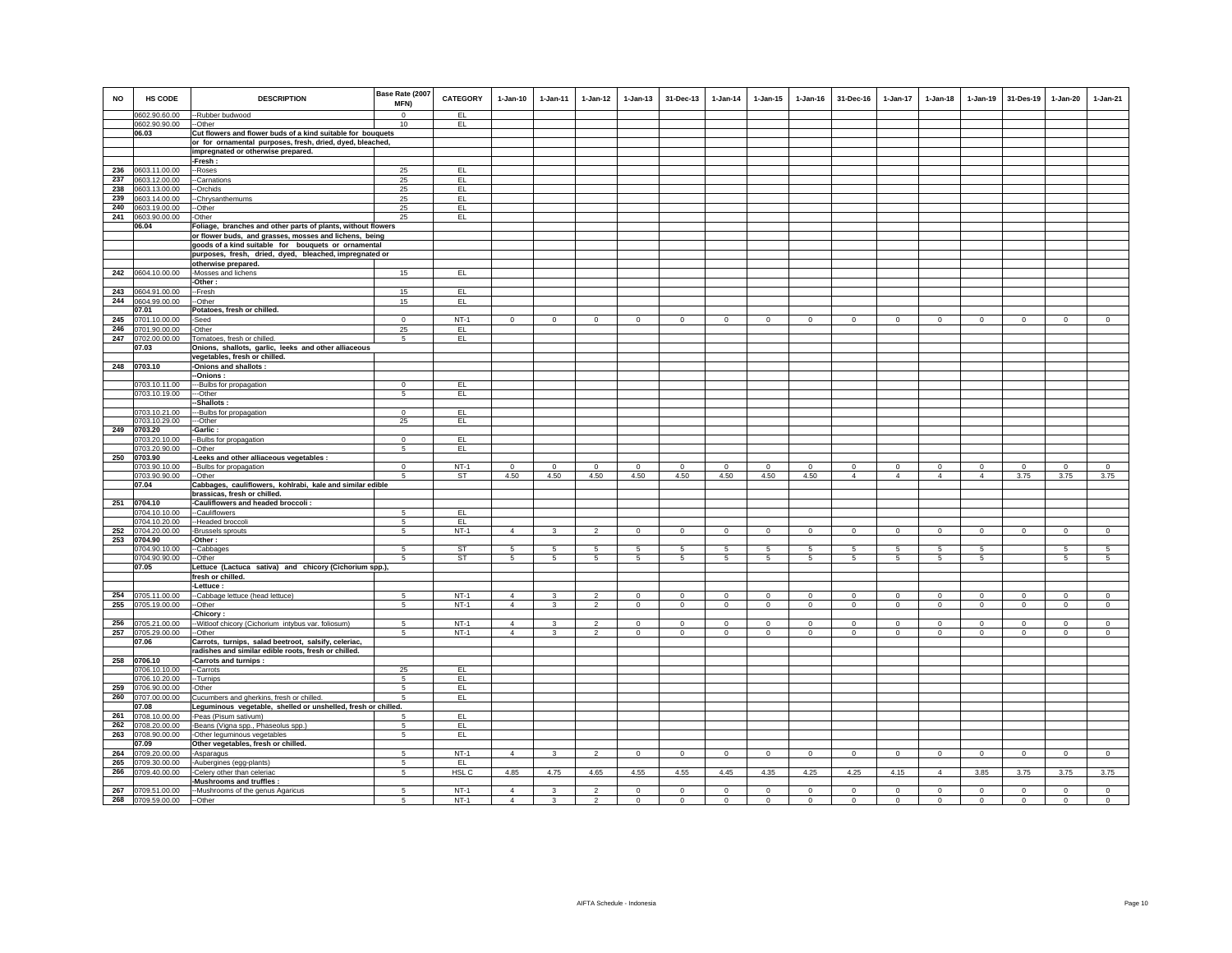| <b>NO</b>  | HS CODE                        | <b>DESCRIPTION</b>                                                   | Base Rate (2007<br>MFN) | <b>CATEGORY</b>  | $1-Jan-10$                 | $1-Jan-11$              | $1 - Jan-12$             | 1-Jan-13                 | 31-Dec-13                  | $1-Jan-14$                     | $1-Jan-15$               | $1$ -Jan-16              | 31-Dec-16                  | 1-Jan-17                   | $1-Jan-18$                 | 1-Jan-19                   | 31-Des-19                    | 1-Jan-20                | $1-Jan-21$          |
|------------|--------------------------------|----------------------------------------------------------------------|-------------------------|------------------|----------------------------|-------------------------|--------------------------|--------------------------|----------------------------|--------------------------------|--------------------------|--------------------------|----------------------------|----------------------------|----------------------------|----------------------------|------------------------------|-------------------------|---------------------|
| 269        | 0709.60                        | -Fruits of the genus Capsicum or of the genus Pimenta:               |                         |                  |                            |                         |                          |                          |                            |                                |                          |                          |                            |                            |                            |                            |                              |                         |                     |
|            | 0709.60.10.00                  | --Chillies, other than giant chillies                                |                         | EL               |                            |                         |                          |                          |                            |                                |                          |                          |                            |                            |                            |                            |                              |                         |                     |
| 270        | 0709.60.90.00                  | -Other                                                               | 5                       | EL               |                            |                         |                          |                          |                            |                                |                          |                          |                            |                            |                            |                            |                              |                         |                     |
|            | 0709.70.00.00                  | -Spinach, New Zealand spinach and orache spinach<br>(garden spinach) | 5                       | $NT-1$           | $\overline{4}$             | $\mathbf{3}$            | $\overline{2}$           | $^{\circ}$               | $\mathbf{0}$               | $^{\circ}$                     | $^{\circ}$               | $^{\circ}$               | $\Omega$                   | $^{\circ}$                 | $^{\circ}$                 | $\mathbf{0}$               | $\circ$                      | $\Omega$                | $\circ$             |
| 271        | 0709.90                        | -Other:                                                              |                         |                  |                            |                         |                          |                          |                            |                                |                          |                          |                            |                            |                            |                            |                              |                         |                     |
|            | 0709.90.10.00                  | -Globe artichokes                                                    | 5                       | $NT-1$           | $\overline{4}$             | 3                       |                          | $\mathbf 0$              | $\bf{0}$                   | $\mathbf 0$                    | $\mathbf 0$              | $\mathbf 0$              | $\mathbf 0$                | 0                          | $\mathbf 0$                | $\mathbf 0$                | $^{\circ}$                   | 0                       | $\mathbf 0$         |
|            | 0709.90.90.00                  | -Other                                                               | -5                      | $NT-1$           | $\overline{4}$             | $\overline{\mathbf{3}}$ | $\overline{2}$           | $\mathbf 0$              | $\mathbf 0$                | $\mathbf 0$                    | $\mathbf 0$              | $\circ$                  | $\circ$                    | $\mathbf 0$                | $\mathbf 0$                | $\mathbf 0$                | $\circ$                      | $\mathbf 0$             | $\Omega$            |
|            | 07.10                          | Vegetable (uncooked or cooked by steaming or boiling                 |                         |                  |                            |                         |                          |                          |                            |                                |                          |                          |                            |                            |                            |                            |                              |                         |                     |
|            |                                | in water), frozen.                                                   |                         |                  |                            |                         |                          |                          |                            |                                |                          |                          |                            |                            |                            |                            |                              |                         |                     |
| 272        | 0710.10.00.00                  | -Potatoes                                                            | 5                       | EL.              |                            |                         |                          |                          |                            |                                |                          |                          |                            |                            |                            |                            |                              |                         |                     |
|            |                                | -Leguminous vegetable, shelled or unshelled :                        |                         |                  |                            |                         |                          |                          |                            |                                |                          |                          |                            |                            |                            |                            |                              |                         |                     |
| 273        | 0710.21.00.00                  | -Peas (Pisum sativum)                                                | 5                       | EL.              |                            |                         |                          |                          |                            |                                |                          |                          |                            |                            |                            |                            |                              |                         |                     |
| 274<br>275 | 0710.22.00.00<br>0710.29.00.00 | -Beans (Vigna spp., Phaseolus spp.)<br>-Other                        | 5<br>5                  | EL.<br>ST        | 5                          | 5                       | 5                        | 5                        | 5                          | 5                              | 5                        | 5                        | 5                          | 5                          | 5                          | 5                          |                              | 5                       | 5                   |
| 276        | 0710.30.00.00                  | Spinach, New Zealand spinach and orache                              | $\sqrt{5}$              | $NT-1$           | $\overline{4}$             | 3                       | $\overline{2}$           | $\mathbf 0$              | $\mathbf 0$                | $\mathbf 0$                    | $\mathbf 0$              | $\mathbf 0$              | $\mathbf 0$                | $\mathbf 0$                | $\mathbf 0$                | $\mathbf 0$                | $\mathbf 0$                  | $\mathbf 0$             | $\circ$             |
|            |                                | spinach (garden spinach)                                             |                         |                  |                            |                         |                          |                          |                            |                                |                          |                          |                            |                            |                            |                            |                              |                         |                     |
| 277        | 0710.40.00.00                  | -Sweet corn                                                          | -5                      | EL               |                            |                         |                          |                          |                            |                                |                          |                          |                            |                            |                            |                            |                              |                         |                     |
| 278        | 0710.80.00.00                  | -Other vegetables                                                    | 5                       | EL.              |                            |                         |                          |                          |                            |                                |                          |                          |                            |                            |                            |                            |                              |                         |                     |
| 279        | 0710.90.00.00                  | -Mixtures of vegetables                                              | 5                       | $NT-1$           | $\overline{4}$             | 3                       | $\mathfrak{p}$           | $\mathbf 0$              | $\mathbf 0$                | $\mathbf 0$                    | $\mathbf 0$              | $\mathbf 0$              | $\circ$                    | $\mathbf 0$                | $\circ$                    | $\mathbf 0$                | $\circ$                      | $\mathbf 0$             | $\Omega$            |
|            | 07.11                          | Vegetables provisionally preserved (for example, by                  |                         |                  |                            |                         |                          |                          |                            |                                |                          |                          |                            |                            |                            |                            |                              |                         |                     |
|            |                                | sulphur dioxide gas, in brine, in sulphur water or in other          |                         |                  |                            |                         |                          |                          |                            |                                |                          |                          |                            |                            |                            |                            |                              |                         |                     |
|            |                                | preservative solutions), but unsuitable in that state                |                         |                  |                            |                         |                          |                          |                            |                                |                          |                          |                            |                            |                            |                            |                              |                         |                     |
| 280        | 0711.20                        | for immediate consumption.<br>-Olives:                               |                         |                  |                            |                         |                          |                          |                            |                                |                          |                          |                            |                            |                            |                            |                              |                         |                     |
|            | 0711.20.10.00                  | --Preserved by sulphur dioxide gas                                   | 5                       | $NT-1$           | $\overline{4}$             | 3                       | $\mathfrak{p}$           | $\Omega$                 | $\Omega$                   | $\Omega$                       | $\Omega$                 | $\Omega$                 | $\Omega$                   | $\Omega$                   | $\Omega$                   | $\Omega$                   | $\Omega$                     | $\Omega$                | $\Omega$            |
|            | 0711.20.90.00                  | --Other                                                              | 5                       | $NT-1$           | $\overline{4}$             | $\mathbf{3}$            | $\overline{2}$           | $\mathbf 0$              | $\overline{0}$             | $\overline{0}$                 | $\mathbf 0$              | $\mathbf 0$              | $\circ$                    | $\circ$                    | $\mathbf 0$                | $\overline{0}$             | $\circ$                      | $\circ$                 | $\circ$             |
| 281        | 0711.40                        | <b>Cucumbers and gherkins:</b>                                       |                         |                  |                            |                         |                          |                          |                            |                                |                          |                          |                            |                            |                            |                            |                              |                         |                     |
|            | 0711.40.10.00                  | -Preserved by sulphur dioxide gas                                    | -5                      | $NT-1$           | $\overline{4}$             | 3                       | $\mathfrak{p}$           | $\Omega$                 | $\Omega$                   | $\Omega$                       | $^{\circ}$               | $\Omega$                 | $\Omega$                   | $\Omega$                   | $\Omega$                   | $\Omega$                   | $\Omega$                     | $\Omega$                | $\Omega$            |
|            | 0711.40.90.00                  | -Other                                                               | 5                       | ST               | 4.50                       | 4.50                    | 4.50                     | 4.50                     | 4.50                       | 4.50                           | 4.50                     | 4.50                     | $\overline{4}$             | $\overline{4}$             | $\overline{4}$             | $\overline{4}$             | 3.75                         | 3.75                    | 3.75                |
|            | 0711.51                        | Mushrooms and truffles :                                             |                         |                  |                            |                         |                          |                          |                            |                                |                          |                          |                            |                            |                            |                            |                              |                         |                     |
| 282        | 0711.51.10.00                  | -Mushrooms of the genus Agaricus :                                   | -5                      | $NT-1$           | $\overline{4}$             | 3                       | $\overline{\phantom{a}}$ | $\Omega$                 | $\Omega$                   | $\overline{0}$                 | $\Omega$                 | $\Omega$                 | $\Omega$                   | $\Omega$                   | $\Omega$                   | $\Omega$                   | $\overline{0}$               | $\Omega$                | $\overline{0}$      |
|            | 0711.51.90.00                  | ---Preserved by sulphur dioxide gas<br>--Other                       | 5                       | $NT-1$           | $\overline{4}$             | $\mathbf{3}$            | $\overline{2}$           | $\mathbf 0$              | $\mathbf 0$                | $\mathsf 0$                    | $\mathsf 0$              | $\mathsf 0$              | $\mathsf 0$                | $\mathbf 0$                | $\mathbf 0$                | $\mathbf 0$                | $\mathbf 0$                  | $\mathsf 0$             | $\mathsf 0$         |
| 283        | 0711.59                        | -Other:                                                              |                         |                  |                            |                         |                          |                          |                            |                                |                          |                          |                            |                            |                            |                            |                              |                         |                     |
|            | 0711.59.10.00                  | -Preserved by sulphur dioxide gas                                    | 5                       | $NT-1$           | $\overline{4}$             | $\mathbf{3}$            | $\overline{a}$           | $\mathbf 0$              | $\mathbf 0$                | $\mathbf 0$                    | $\mathbf 0$              | $\mathbf 0$              | $\circ$                    | 0                          | $\mathbf{0}$               | $\mathbf 0$                | $\mathbf 0$                  | $\mathbf 0$             | $\circ$             |
|            | 0711.59.90.00                  | --Other                                                              | 5                       | $NT-1$           | $\overline{4}$             | 3                       | $\overline{a}$           | 0                        | $\mathbf 0$                | $\mathbf{0}$                   | 0                        | $\mathbf 0$              | $^{\circ}$                 | $\mathbf 0$                | $\mathbf{0}$               | $\mathbf 0$                | $\mathbf 0$                  | $\mathbf 0$             | $\circ$             |
| 284        | 0711.90                        | Other vegetables; mixtures of vegetables :                           |                         |                  |                            |                         |                          |                          |                            |                                |                          |                          |                            |                            |                            |                            |                              |                         |                     |
|            | 0711.90.10.00                  | -Sweet corn                                                          | 5                       | $NT-1$           | $\overline{4}$             | 3                       | $\mathfrak{p}$           | $\mathbf 0$              | $^{\circ}$                 | $\Omega$                       | $\mathbf 0$              | $\Omega$                 | $\circ$                    | $\mathbf 0$                | $\mathbf 0$                | $\mathbf 0$                | $^{\circ}$                   | $\circ$                 | $\mathbf 0$         |
|            | 0711.90.20.00<br>0711.90.30.00 | --Chillies<br>-Capers                                                | -5<br>-5                | ST<br>$NT-1$     | 4.50<br>$\Delta$           | 4.50<br>3               | 4.50<br>$\mathcal{P}$    | 4.50<br>$\Omega$         | 4.50<br>$\Omega$           | 4.50<br>$\Omega$               | 4.50<br>$\Omega$         | 4.50<br>$\Omega$         | $\overline{4}$<br>$\Omega$ | $\overline{4}$<br>$\Omega$ | $\overline{4}$<br>$\Omega$ | $\overline{4}$<br>$\Omega$ | 3.75<br>$\Omega$             | 3.75<br>$\Omega$        | 3.75<br>$\Omega$    |
|            | 0711.90.40.00                  | -Onions, preserved by sulphur dioxide gas                            | 5                       | $NT-1$           | $\overline{4}$             | 3                       | $\overline{2}$           | $\mathbf 0$              | $\mathbf 0$                | $\circ$                        | $\mathbf 0$              | $\circ$                  | $\circ$                    | $\mathbf 0$                | $\mathbf 0$                | $\mathbf 0$                | $\mathbf 0$                  | $\mathbf 0$             | $\circ$             |
|            | 0711.90.50.00                  | -Onions, preserved other than by sulphur dioxide gas                 | 5                       | $NT-1$           | $\Delta$                   | 3                       | $\overline{2}$           | $\mathbf 0$              | $\mathbf 0$                | $\mathbf{0}$                   | $\mathbf 0$              | $\circ$                  | $\Omega$                   | $\mathbf 0$                | $\Omega$                   | $\mathbf 0$                | $\circ$                      | $\mathbf 0$             | $\circ$             |
|            | 0711.90.60.00                  | -Other, preserved by sulphur dioxide gas                             | 5                       | $NT-1$           | $\Delta$                   | 3                       | $\overline{2}$           | $^{\circ}$               | $^{\circ}$                 | $\mathbf 0$                    | $^{\circ}$               | $^{\circ}$               | $^{\circ}$                 | $^{\circ}$                 | $^{\circ}$                 | $\circ$                    | $\overline{\phantom{0}}$     | $^{\circ}$              | $\mathbf{0}$        |
|            | 0711.90.90.00                  | -Other                                                               | -5                      | ST               | 4.50                       | 4.50                    | 4.50                     | 4.50                     | 4.50                       | 4.50                           | 4.50                     | 4.50                     | $\overline{4}$             | $\overline{4}$             | $\overline{4}$             | $\overline{4}$             | 3.75                         | 3.75                    | 3.75                |
|            | 07.12                          | Dried vegetables, whole, cut, sliced, broken or in powder,           |                         |                  |                            |                         |                          |                          |                            |                                |                          |                          |                            |                            |                            |                            |                              |                         |                     |
| 285        | 0712.20.00.00                  | but not further prepared.<br>-Onions                                 | 5                       | EL.              |                            |                         |                          |                          |                            |                                |                          |                          |                            |                            |                            |                            |                              |                         |                     |
|            |                                | -Mushrooms, wood ears (Auricularia spp.), jelly fungi                |                         |                  |                            |                         |                          |                          |                            |                                |                          |                          |                            |                            |                            |                            |                              |                         |                     |
|            |                                | (Tremella spp.) and truffles :                                       |                         |                  |                            |                         |                          |                          |                            |                                |                          |                          |                            |                            |                            |                            |                              |                         |                     |
| 286        | 0712.31.00.00                  | --Mushrooms of the genus Agaricus                                    | -5                      | $NT-1$           | $\overline{4}$             | $\mathbf{3}$            | $\overline{\phantom{a}}$ | $\Omega$                 | $\Omega$                   | $\Omega$                       | $\Omega$                 | $\Omega$                 | $\Omega$                   | $\Omega$                   | $\Omega$                   | $\Omega$                   | $\overline{0}$               | $\Omega$                | $\overline{0}$      |
| 287        | 0712.32.00.00                  | -Wood ears (Auricularia spp.)                                        | 5                       | $NT-1$           | $\overline{4}$             | $\mathbf{3}$            | $\overline{2}$           | $\mathbf{0}$             | $\mathbf{0}$               | $\mathbf{0}$                   | $\Omega$                 | $\Omega$                 | $\Omega$                   | $\Omega$                   | $\Omega$                   | $\Omega$                   | $\Omega$                     | $\Omega$                | $\circ$             |
| 288        | 0712.33.00.00                  | -Jelly fungi (Tremella spp.)                                         | 5                       | $NT-1$           | $\overline{4}$             | $\mathbf{3}$            | $\overline{2}$           | $\mathbf 0$              | $\mathbf{0}$               | $\circ$                        | $\mathbf 0$              | $\circ$                  | $\circ$                    | $\circ$                    | $\circ$                    | $\mathbf 0$                | $\mathbf{0}$                 | $\mathbf 0$             | $\circ$             |
| 289        | 0712.39                        | -Other:                                                              |                         |                  |                            |                         |                          |                          |                            |                                |                          |                          |                            |                            |                            |                            |                              |                         |                     |
|            | 0712.39.10.00<br>0712.39.20.00 | --Truffles                                                           | 5                       | $NT-1$<br>$NT-1$ | $\overline{4}$<br>$\Delta$ | 3                       | $\overline{2}$           | $^{\circ}$<br>$^{\circ}$ | $^{\circ}$<br>$\mathbf{0}$ | $\overline{0}$<br>$\mathbf{0}$ | $^{\circ}$<br>$^{\circ}$ | $^{\circ}$<br>$^{\circ}$ | $\Omega$<br>$\Omega$       | $^{\circ}$<br>$\mathbf{0}$ | $\Omega$<br>$^{\circ}$     | $^{\circ}$<br>$\circ$      | $^{\circ}$<br>$\overline{0}$ | $\circ$<br>$\mathbf{0}$ | $^{\circ}$          |
|            | 0712.39.90.00                  | -Shiitake (dong-gu)<br>-Other                                        | 5<br>5                  | ST               | 4.50                       | 3<br>4.50               | $\overline{2}$<br>4.50   | 4.50                     | 4.50                       | 4.50                           | 4.50                     | 4.50                     | $\overline{4}$             | 4                          | $\overline{4}$             | $\overline{4}$             | 3.75                         | 3.75                    | $\mathbf 0$<br>3.75 |
| 290        | 0712.90                        | Other vegetables; mixtures of vegetables :                           |                         |                  |                            |                         |                          |                          |                            |                                |                          |                          |                            |                            |                            |                            |                              |                         |                     |
|            | 0712.90.10.00                  | -Garlic                                                              | 5                       | EL.              |                            |                         |                          |                          |                            |                                |                          |                          |                            |                            |                            |                            |                              |                         |                     |
|            | 0712.90.90.00                  | --Other                                                              | $\overline{5}$          | EL               |                            |                         |                          |                          |                            |                                |                          |                          |                            |                            |                            |                            |                              |                         |                     |
|            | 07.13                          | Dried leguminous vegetables, shelled, whether or                     |                         |                  |                            |                         |                          |                          |                            |                                |                          |                          |                            |                            |                            |                            |                              |                         |                     |
|            |                                | not skinned or split.                                                |                         |                  |                            |                         |                          |                          |                            |                                |                          |                          |                            |                            |                            |                            |                              |                         |                     |
| 291        | 0713.10                        | -Peas (Pisum sativum)                                                |                         |                  |                            |                         |                          |                          |                            |                                |                          |                          |                            |                            |                            |                            |                              |                         |                     |
|            | 0713.10.10.00<br>0713.10.90.00 | -Suitable for sowing<br>-Other                                       | $^{\circ}$<br>-5        | EL.<br>EL        |                            |                         |                          |                          |                            |                                |                          |                          |                            |                            |                            |                            |                              |                         |                     |
| 292        | 0713.20                        | -Chickpeas (garbanzos) :                                             |                         |                  |                            |                         |                          |                          |                            |                                |                          |                          |                            |                            |                            |                            |                              |                         |                     |
|            | 0713.20.10.00                  | -Suitable for sowing                                                 | $\Omega$                | $NT-1$           | $\Omega$                   | $\Omega$                | $\Omega$                 | $\Omega$                 | $\Omega$                   | $\Omega$                       | $\Omega$                 | $\Omega$                 | $\Omega$                   | $\Omega$                   | $\Omega$                   | $\Omega$                   | $\mathbf 0$                  | $\Omega$                | $\mathbb O$         |
|            | 0713.20.90.00                  | -Other                                                               | 5                       | $NT-1$           | $\overline{4}$             | $\mathbf{3}$            | $\overline{2}$           | $\mathsf 0$              | $\mathbf 0$                | $\circ$                        | $\mathbf 0$              | $\mathbf 0$              | $\circ$                    | $\mathsf 0$                | $\mathbf 0$                | $\mathbf 0$                | $\mathbf 0$                  | $\circ$                 | $\circ$             |
|            |                                | Beans (Vigna spp., Phaseolus spp.) :                                 |                         |                  |                            |                         |                          |                          |                            |                                |                          |                          |                            |                            |                            |                            |                              |                         |                     |
|            | 293 0713.31                    | -Beans of the species Vigna mungo (L.)Hepper or                      |                         |                  |                            |                         |                          |                          |                            |                                |                          |                          |                            |                            |                            |                            |                              |                         |                     |
|            |                                | Vigna radiata (L.) Wilczek :                                         |                         |                  |                            |                         |                          |                          |                            |                                |                          |                          |                            |                            |                            |                            |                              |                         |                     |
|            | 0713.31.10.00                  | ---Suitable for sowing                                               | $\Omega$                | $NT-1$           | $\Omega$                   | $\Omega$                | $\Omega$                 | $\Omega$                 | $\Omega$                   | $\Omega$                       | $\Omega$                 | $\Omega$                 | $\Omega$                   | $\Omega$                   | $\Omega$                   | $\Omega$                   | $\Omega$                     | $\Omega$                | $\Omega$            |
| 294        | 0713.31.90.00<br>0713.32       | --Other<br>-Small red (Adzuki) beans (Phaseolus or Vigna angularis): | 5                       | ST               | 4.50                       | 4.50                    | 4.50                     | 4.50                     | 4.50                       | 4.50                           | 4.50                     | 4.50                     | $\overline{4}$             | $\overline{4}$             | $\overline{4}$             | $\overline{4}$             | 3.75                         | 3.75                    | 3.75                |
|            | 0713.32.10.00                  | -Suitable for sowing                                                 | 0                       | $NT-1$           | $\mathbf 0$                | $\mathbf 0$             | $\overline{0}$           | $\overline{0}$           | $\overline{0}$             | $\overline{0}$                 | $\mathbf 0$              | $\mathbf 0$              | $\mathbf 0$                | $\overline{0}$             | $\mathbf 0$                | $\overline{0}$             | $\overline{0}$               | $\overline{0}$          | $\mathbf 0$         |
|            | 0713.32.90.00                  | ---Other                                                             | $\sqrt{5}$              | $NT-1$           | $\Delta$                   | $\mathbf{3}$            | $\mathcal{P}$            | $\mathbf{0}$             | $\Omega$                   | $\Omega$                       | $\Omega$                 | $\Omega$                 | $\circ$                    | $\Omega$                   | $\Omega$                   | $\Omega$                   | $\Omega$                     | $\Omega$                | $\Omega$            |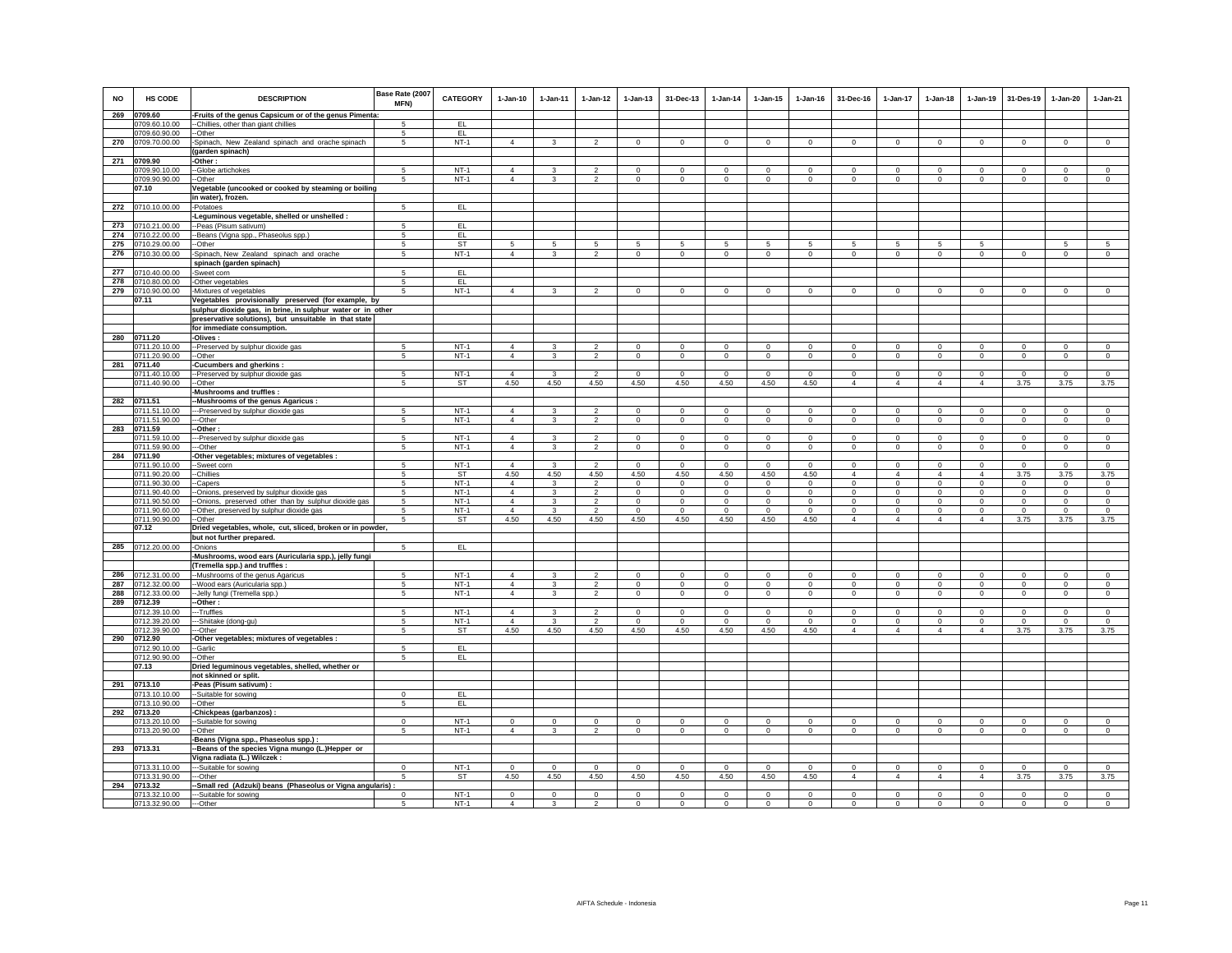| <b>NO</b>  | <b>HS CODE</b>                 | <b>DESCRIPTION</b>                                               | Base Rate (2007<br>MFN) | <b>CATEGORY</b>     | $1-Jan-10$                 | $1-Jan-11$       | $1-Jan-12$                       | $1-Jan-13$              | 31-Dec-13               | $1-Jan-14$              | $1 - Jan-15$            | $1-Jan-16$           | 31-Dec-16                 | 1-Jan-17                      | $1-Jan-18$                    | $1-Jan-19$                    | 31-Des-19               | $1-Jan-20$              | $1-Jan-21$              |
|------------|--------------------------------|------------------------------------------------------------------|-------------------------|---------------------|----------------------------|------------------|----------------------------------|-------------------------|-------------------------|-------------------------|-------------------------|----------------------|---------------------------|-------------------------------|-------------------------------|-------------------------------|-------------------------|-------------------------|-------------------------|
| 295        | 0713.33                        | -Kidney beans, including white pea beans (Phaseolus vulgaris)    |                         |                     |                            |                  |                                  |                         |                         |                         |                         |                      |                           |                               |                               |                               |                         |                         |                         |
|            | 0713.33.10.00                  | --Suitable for sowing                                            | $\Omega$                | $NT-1$              | $\Omega$                   | $\Omega$         | $\Omega$                         | $\Omega$                | $\Omega$                | $\Omega$                | $\Omega$                | $\Omega$             | $\Omega$                  | $\Omega$                      | $\Omega$                      | $\Omega$                      | $\Omega$                | $\mathbf 0$             | $\Omega$                |
|            | 0713.33.90.00                  | --Other                                                          | $\sqrt{5}$              | $NT-1$              | $\overline{4}$             | $\mathbf{3}$     | $\overline{2}$                   | $\mathbf 0$             | $\mathbf 0$             | $\circ$                 | $\mathbf 0$             | $\circ$              | $\circ$                   | $\mathbf 0$                   | $\circ$                       | $\mathbf 0$                   | $\mathbf 0$             | $\mathbf 0$             | $\mathsf 0$             |
| 296        | 0713.39                        | -Other:                                                          |                         |                     |                            |                  |                                  |                         |                         |                         |                         |                      |                           |                               |                               |                               |                         |                         |                         |
|            | 0713.39.10.00                  | -Suitable for sowing                                             | $\Omega$                | $NT-1$              | $\Omega$                   | $\Omega$         | $\overline{0}$                   | $\Omega$                | $\Omega$                | $\mathbf{0}$            | $\Omega$                | $\Omega$             | $^{\circ}$                | $\circ$                       | $\Omega$                      | $\overline{0}$                | $\mathbf{0}$            | $\Omega$                | $\mathbf 0$             |
|            | 0713.39.90.00                  | -Other                                                           | 5                       | ST                  | 4.50                       | 4.50             | 4.50                             | 4.50                    | 4.50                    | 4.50                    | 4.50                    | 4.50                 | $\overline{4}$            | $\overline{4}$                | $\overline{4}$                | $\overline{4}$                | 3.75                    | 3.75                    | 3.75                    |
| 297        | 0713.40                        | <b>Lentils</b>                                                   |                         |                     |                            |                  |                                  |                         |                         |                         |                         |                      |                           |                               |                               |                               |                         |                         |                         |
|            | 0713.40.10.00<br>0713.40.90.00 | -Suitable for sowing                                             | $\mathbf 0$             | $NT-1$<br><b>ST</b> | $\Omega$<br>4.50           | $\Omega$<br>4.50 | $\mathbf 0$<br>4.50              | $\Omega$<br>4.50        | $\mathbf 0$<br>4.50     | $\Omega$                | $\Omega$<br>4.50        | $\Omega$             | $\circ$<br>$\overline{4}$ | $\mathbf 0$<br>$\overline{4}$ | $\mathbf 0$<br>$\overline{4}$ | $\mathbf 0$<br>$\overline{4}$ | $\mathbf 0$<br>3.75     | $\mathbf 0$<br>3.75     | $\Omega$<br>3.75        |
|            | 298 0713.50                    | --Other<br>-Broad beans (Vicia faba var.major) and horse beans   | 5                       |                     |                            |                  |                                  |                         |                         | 4.50                    |                         | 4.50                 |                           |                               |                               |                               |                         |                         |                         |
|            |                                | Vicia faba var. equina, Vicia faba var. minor)                   |                         |                     |                            |                  |                                  |                         |                         |                         |                         |                      |                           |                               |                               |                               |                         |                         |                         |
|            | 0713.50.10.00                  | -Suitable for sowing                                             | $\mathbf 0$             | $NT-1$              | $\mathsf 0$                | $\mathsf 0$      | $\circ$                          | $\mathbf 0$             | $\mathsf 0$             | $\circ$                 | $\mathsf 0$             | $\mathbf{0}$         | $\mathbf 0$               | $\mathbf 0$                   | $\mathbf 0$                   | $\mathbf 0$                   | $\mathbf 0$             | $\mathsf 0$             | $\mathsf 0$             |
|            | 0713.50.90.00                  | -Other                                                           | 5                       | $NT-1$              | $\Delta$                   | $\mathbf{3}$     | $\overline{2}$                   | $\circ$                 | $\overline{0}$          | $\overline{0}$          | $\circ$                 | $\mathbf 0$          | $\circ$                   | $\circ$                       | $\mathbf 0$                   | $\overline{0}$                | $\mathbf 0$             | $\overline{0}$          | $\,0\,$                 |
| 299        | 0713.90                        | -Other:                                                          |                         |                     |                            |                  |                                  |                         |                         |                         |                         |                      |                           |                               |                               |                               |                         |                         |                         |
|            | 0713.90.10.00                  | -Suitable for sowing                                             | $\overline{0}$          | $NT-1$              | $\overline{0}$             | $\overline{0}$   | $\overline{0}$                   | $\overline{0}$          | $\overline{0}$          | $\overline{0}$          | $\mathbf 0$             | $\mathbf 0$          | $\mathbf 0$               | $\overline{\mathbf{0}}$       | 0                             | $\mathbf 0$                   | $\overline{\mathbf{0}}$ | $\overline{0}$          | $\overline{0}$          |
|            | 0713.90.90.00                  | -Other                                                           | -5                      | $NT-1$              | $\overline{4}$             | 3                | 2                                | $\mathbf 0$             | $\mathbf 0$             | $\mathsf 0$             | $\mathbf 0$             | $\Omega$             | $\circ$                   | $\mathbf 0$                   | $\Omega$                      | $\Omega$                      | $\mathbf 0$             | $\mathbf 0$             | $\Omega$                |
|            | 07.14                          | Manioc, arrowroot, salep, Jerusalem artichokes, sweet potatoes   |                         |                     |                            |                  |                                  |                         |                         |                         |                         |                      |                           |                               |                               |                               |                         |                         |                         |
|            |                                | and similar roots and tubers with high starch or inulin          |                         |                     |                            |                  |                                  |                         |                         |                         |                         |                      |                           |                               |                               |                               |                         |                         |                         |
|            |                                | content, fresh, chilled, frozen or dried, whether or not sliced  |                         |                     |                            |                  |                                  |                         |                         |                         |                         |                      |                           |                               |                               |                               |                         |                         |                         |
|            |                                | or in the form of pellets; sago pith.                            |                         |                     |                            |                  |                                  |                         |                         |                         |                         |                      |                           |                               |                               |                               |                         |                         |                         |
|            | 300 0714.10                    | -Manioc (cassava) :                                              |                         |                     |                            |                  |                                  |                         |                         |                         |                         |                      |                           |                               |                               |                               |                         |                         |                         |
|            |                                | -Sliced or in form of pellets :                                  |                         |                     |                            |                  |                                  |                         |                         |                         |                         |                      |                           |                               |                               |                               |                         |                         |                         |
|            | 0714.10.11.00                  | --Dried chips                                                    | -5                      | $NT-1$              | $\overline{4}$             | 3                | $\overline{2}$                   | $\mathbf 0$             | $\Omega$                | $\circ$                 | $^{\circ}$              | $\mathbf{0}$         | $\Omega$                  | $\mathbf{0}$                  | $\mathbf{0}$                  | $\circ$                       | $\mathbf 0$             | $\Omega$                | $\mathsf 0$             |
|            | 0714.10.19.00                  | -Other                                                           | -5                      | $NT-1$              | $\overline{4}$             | $\mathbf{3}$     | $\mathfrak{p}$                   | $\mathbf 0$             | $\Omega$                | $\Omega$                | $^{\circ}$              | $\circ$              | $\Omega$                  | $\Omega$                      | $\Omega$                      | $\Omega$                      | $\circ$                 | $\Omega$                | $\Omega$                |
|            | 0714.10.90.00                  | -Other                                                           | 5                       | $NT-1$              | $\overline{4}$             | 3                | $\overline{2}$                   | $\mathbf 0$             | $\mathbf 0$             | $\circ$                 | $\mathbf 0$             | $\mathbf 0$          | $\circ$                   | $\circ$                       | $\circ$                       | $\mathbf 0$                   | $\circ$                 | $\mathbf 0$             | $\circ$                 |
| 301        | 0714.20.00.00                  | Sweet potatoes                                                   | $\sqrt{5}$              | $NT-1$              | $\overline{4}$             | $\mathbf{3}$     | $\overline{2}$                   | $\mathbf 0$             | $\,0\,$                 | $\mathbf 0$             | $\mathsf 0$             | $\mathsf 0$          | $\mathbf 0$               | $\mathbf 0$                   | $\mathbf 0$                   | $\,0\,$                       | $\,0\,$                 | $\mathbf 0$             | $\mathsf 0$             |
| 302        | 0714.90                        | -Other:                                                          |                         |                     |                            |                  |                                  |                         |                         |                         |                         |                      |                           |                               |                               |                               |                         |                         |                         |
|            | 0714.90.10.00                  | -Sago pith                                                       | 5                       | $NT-1$              | $\overline{4}$             | $\mathbf{3}$     | $\overline{2}$                   | $\mathsf 0$             | $\mathsf 0$             | $\mathbf 0$             | $\mathsf 0$             | $\Omega$             | $\mathsf 0$               | $\mathbf 0$                   | $\mathbf 0$                   | $\mathbf 0$                   | $\mathbf 0$             | $\mathsf 0$             | $\mathsf 0$             |
|            | 0714.90.90.00<br>08.01         | -Other<br>Coconuts, Brazil nuts and cashew nuts, fresh or dried, | 5                       | ST                  | 4.50                       | 4.50             | 4.50                             | 4.50                    | 4.50                    | 4.50                    | 4.50                    | 4.50                 | $\overline{4}$            | $\overline{4}$                | $\overline{4}$                | $\overline{4}$                | 3.75                    | 3.75                    | 3.75                    |
|            |                                | whether or not shelled or peeled.                                |                         |                     |                            |                  |                                  |                         |                         |                         |                         |                      |                           |                               |                               |                               |                         |                         |                         |
|            |                                | -Coconuts:                                                       |                         |                     |                            |                  |                                  |                         |                         |                         |                         |                      |                           |                               |                               |                               |                         |                         |                         |
| 303        | 0801.11.00.00                  | -Desiccated                                                      | -5                      | $NT-1$              | $\overline{4}$             | 3                | $\overline{a}$                   | $\mathbf 0$             | $\mathbf{0}$            | $\Omega$                | $\circ$                 | $\circ$              | $\Omega$                  | $\mathbf 0$                   | $\circ$                       | $\mathbf 0$                   | $\circ$                 | $\circ$                 | $\mathsf 0$             |
| 304        | 0801.19.00.00                  | -Other                                                           | 5                       | ST                  | 4.50                       | 4.50             | 4.50                             | 4.50                    | 4.50                    | 4.50                    | 4.50                    | 4.50                 | $\overline{4}$            | $\overline{4}$                | $\overline{4}$                | $\overline{4}$                | 3.75                    | 3.75                    | 3.75                    |
|            |                                | Brazil nuts:                                                     |                         |                     |                            |                  |                                  |                         |                         |                         |                         |                      |                           |                               |                               |                               |                         |                         |                         |
| 305        | 0801.21.00.00                  | -In shell                                                        | -5                      | $NT-1$              | $\Delta$                   | $\mathbf{R}$     | $\mathfrak{D}$                   | $\mathbf 0$             | $\mathbf 0$             | $^{\circ}$              | $\mathbf 0$             | $\Omega$             | $\circ$                   | $\mathbf 0$                   | $\mathbf 0$                   | $\mathbf 0$                   | $^{\circ}$              | $\mathbf 0$             | $\mathbb O$             |
| 306        | 0801.22.00.00                  | -Shelled                                                         | 5                       | $NT-1$              | $\overline{4}$             | $\mathbf{3}$     | $\overline{2}$                   | $\mathsf 0$             | $\mathbf 0$             | $\mathsf 0$             | $\mathsf 0$             | $\mathbf 0$          | $\mathsf 0$               | $\mathsf{O}$                  | $\mathbf 0$                   | $\mathbf 0$                   | $\mathbf 0$             | $\mathbf 0$             | $\mathsf 0$             |
|            |                                | -Cashew nuts                                                     |                         |                     |                            |                  |                                  |                         |                         |                         |                         |                      |                           |                               |                               |                               |                         |                         |                         |
| 307        | 0801.31.00.00                  | --In shell                                                       | -5                      | $NT-1$              | $\overline{4}$             | $\mathbf{3}$     | $\mathfrak{p}$                   | $\Omega$                | $\Omega$                | $\Omega$                | $\Omega$                | $\Omega$             | $\Omega$                  | $\Omega$                      | $\Omega$                      | $\Omega$                      | $\Omega$                | $\Omega$                | $\circ$                 |
| 308        | 0801.32.00.00                  | -Shelled                                                         | 5                       | $NT-1$              | $\overline{4}$             | $\mathbf{3}$     | $\overline{a}$                   | $\mathsf 0$             | $\mathbf 0$             | $\mathsf 0$             | $\mathsf 0$             | $\mathbf 0$          | $\mathbf 0$               | $\mathbf 0$                   | $\mathbf 0$                   | $\mathbf 0$                   | $\mathbf 0$             | $\mathsf 0$             | $\mathsf 0$             |
|            | 08.02                          | Other nuts, fresh or dried, whether or not shelled or peeled.    |                         |                     |                            |                  |                                  |                         |                         |                         |                         |                      |                           |                               |                               |                               |                         |                         |                         |
|            |                                | -Almonds                                                         |                         |                     |                            |                  |                                  |                         |                         |                         |                         |                      |                           |                               |                               |                               |                         |                         |                         |
| 309        | 0802.11.00.00                  | -In shell                                                        | 5                       | $NT-1$              | $\overline{4}$             | 3                | $\overline{\mathbf{c}}$          | $\mathbf 0$             | $\mathbf 0$             | $\mathbf 0$             | $\mathbf 0$             | $\mathbf 0$          | $\mathbf 0$               | 0                             | $\mathbf 0$                   | $\mathbf 0$                   | $\mathbf 0$             | $\mathbf 0$             | $\,0\,$                 |
| 310        | 0802.12.00.00                  | -Shelled                                                         | 5                       | ST                  | 4.50                       | 4.50             | 4.50                             | 4.50                    | 4.50                    | 4.50                    | 4.50                    | 4.50                 | $\overline{4}$            | $\overline{4}$                | $\overline{4}$                | $\overline{4}$                | 3.75                    | 3.75                    | 3.75                    |
|            |                                | Hazelnut atau filberts (Corylus spp.) :                          |                         |                     |                            |                  |                                  |                         |                         |                         |                         |                      |                           |                               |                               |                               |                         |                         |                         |
| 311        | 0802.21.00.00                  | -In shell                                                        | -5                      | $NT-1$              | $\overline{4}$             | 3                | $\mathfrak{p}$                   | $\Omega$                | $\Omega$                | $\Omega$                | $\Omega$                | $\Omega$             | $\Omega$                  | $\mathbf{0}$                  | $\Omega$                      | $\mathbf 0$                   | $\mathbf 0$             | $\Omega$                | $\mathbf{0}$            |
| 312        | 0802.22.00.00                  | -Shelled                                                         | 5                       | $NT-1$              | $\overline{4}$             | 3                | $\overline{a}$                   | $\mathbf 0$             | $\mathbf 0$             | $\mathbf 0$             | $\mathbf 0$             | $\circ$              | $\circ$                   | $\mathbf 0$                   | $\circ$                       | $\mathbf 0$                   | $\mathbf 0$             | $\mathbf 0$             | $\circ$                 |
|            |                                | Walnuts                                                          |                         |                     |                            |                  |                                  |                         |                         |                         |                         |                      |                           |                               |                               |                               |                         |                         |                         |
| 313        | 0802.31.00.00                  | -In shell                                                        | 5                       | $NT-1$              | $\overline{4}$<br>$\Delta$ | $\mathbf{3}$     | $\overline{2}$                   | $\mathsf 0$             | $\mathsf 0$             | $\mathbf 0$             | $\mathsf 0$             | $\mathbf 0$          | $\circ$                   | $\mathbf{0}$                  | $\mathbf 0$                   | $\mathbf 0$                   | $\mathbf 0$             | $\mathsf 0$             | $\mathbf{0}$            |
| 314<br>315 | 0802.32.00.00                  | -Shelled                                                         | 5<br>5                  | $NT-1$<br>$NT-1$    | $\overline{4}$             | 3<br>3           | $\overline{a}$<br>$\mathfrak{p}$ | $\mathbf 0$<br>$\Omega$ | $\mathbf 0$<br>$\Omega$ | $\mathbf 0$<br>$\Omega$ | $\mathbf 0$<br>$\Omega$ | $\Omega$<br>$\Omega$ | $\circ$<br>$\Omega$       | $\mathsf 0$<br>$\mathbf 0$    | $\Omega$<br>$\Omega$          | $^{\circ}$<br>$\Omega$        | $^{\circ}$<br>$\Omega$  | $\mathbf 0$<br>$\Omega$ | $\mathbf 0$<br>$\Omega$ |
| 316        | 0802.40.00.00<br>0802.50.00.00 | Chestnuts (Castanea spp.)<br>-Pistachios                         | 5                       | ST                  | 4.50                       | 4.50             | 4.50                             | 4.50                    | 4.50                    | 4.50                    | 4.50                    | 4.50                 | $\overline{4}$            | $\overline{4}$                | $\overline{4}$                | $\overline{4}$                | 3.75                    | 3.75                    | 3.75                    |
| 317        | 0802.60.00.00                  | Macadamia nuts                                                   | 5                       | $NT-1$              | $\overline{4}$             | $\mathbf{3}$     | $\overline{2}$                   | $\mathbf 0$             | $\mathsf 0$             | $\mathsf 0$             | $\mathsf 0$             | $\mathsf 0$          | $\mathsf 0$               | $\mathbf 0$                   | $\mathbf 0$                   | $\mathbf 0$                   | $\circ$                 | $\mathsf 0$             | $\mathsf 0$             |
|            | 318 0802.90                    | -Other:                                                          |                         |                     |                            |                  |                                  |                         |                         |                         |                         |                      |                           |                               |                               |                               |                         |                         |                         |
|            | 0802.90.10.00                  | --Areca nuts (betel nuts)                                        | -5                      | $NT-1$              | $\overline{4}$             | 3                | $\overline{2}$                   | $\mathbf{0}$            | $^{\circ}$              | $\mathbf{0}$            | $^{\circ}$              | $^{\circ}$           | $^{\circ}$                | $^{\circ}$                    | $\Omega$                      | $\mathbf{0}$                  | $\overline{0}$          | $^{\circ}$              | $^{\circ}$              |
|            | 0802.90.90.00                  | -Other                                                           | 5                       | $NT-1$              | $\overline{4}$             | 3                | $\overline{2}$                   | $\overline{0}$          | $\overline{0}$          | $\overline{0}$          | $\overline{0}$          | $\overline{0}$       | $\overline{0}$            | $\overline{0}$                | $\overline{0}$                | $\overline{0}$                | $\overline{0}$          | $\overline{0}$          | $\overline{0}$          |
|            | 08.03                          | Bananas, including plantains, fresh or dried.                    |                         |                     |                            |                  |                                  |                         |                         |                         |                         |                      |                           |                               |                               |                               |                         |                         |                         |
| 319        | 0803.00.10.00                  | Pisang mas, pisang rastali, pisang berangan and pisang           | 5                       | EL                  |                            |                  |                                  |                         |                         |                         |                         |                      |                           |                               |                               |                               |                         |                         |                         |
|            | 0803.00.90.00                  | -Other                                                           | 5                       | EL                  |                            |                  |                                  |                         |                         |                         |                         |                      |                           |                               |                               |                               |                         |                         |                         |
|            | 08.04                          | Dates, figs, pineapples, avocados, guavas, mangoes and           |                         |                     |                            |                  |                                  |                         |                         |                         |                         |                      |                           |                               |                               |                               |                         |                         |                         |
|            |                                | mangosteens, fresh or dried.                                     |                         |                     |                            |                  |                                  |                         |                         |                         |                         |                      |                           |                               |                               |                               |                         |                         |                         |
| 320        | 0804.10.00.00                  | -Dates                                                           | 5                       | ST                  | 4.50                       | 4.50             | 4.50                             | 4.50                    | 4.50                    | 4.50                    | 4.50                    | 4.50                 | $\overline{4}$            | $\overline{4}$                | $\overline{4}$                | $\overline{4}$                | 3.75                    | 3.75                    | 3.75                    |
| 321        | 0804.20.00.00                  | -Figs                                                            | 5                       | $NT-1$              | $\overline{4}$             | 3                | $\overline{2}$                   | $\mathbf 0$             | $\mathbf{0}$            | $\mathbf{0}$            | $\mathbf 0$             | $\circ$              | $\circ$                   | $\mathbf 0$                   | $\circ$                       | $\mathbf 0$                   | $\mathbf{0}$            | $\circ$                 | $\circ$                 |
| 322        | 0804.30.00.00                  | -Pineapples                                                      | 5                       | EL                  |                            |                  |                                  |                         |                         |                         |                         |                      |                           |                               |                               |                               |                         |                         |                         |
| 323        | 0804.40.00.00                  | -Avocados                                                        | 5                       | HSL C               | 4.85                       | 4.75             | 4.65                             | 4.55                    | 4.55                    | 4.45                    | 4.35                    | 4.25                 | 4.25                      | 4.15                          | $\overline{4}$                | 3.85                          | 3.75                    | 3.75                    | 3.75                    |
|            | 324 0804.50                    | -Guavas, mangoes and mangoesteens :                              |                         |                     |                            |                  |                                  |                         |                         |                         |                         |                      |                           |                               |                               |                               |                         |                         |                         |
|            | 0804.50.10.00                  | -Guavas                                                          | 5                       | EL                  |                            |                  |                                  |                         |                         |                         |                         |                      |                           |                               |                               |                               |                         |                         |                         |
|            | 0804.50.20.00                  | -Mangoes                                                         | 25                      | EL                  |                            |                  |                                  |                         |                         |                         |                         |                      |                           |                               |                               |                               |                         |                         |                         |
|            | 0804.50.30.00<br>08.05         | -Mangoesteens                                                    | 5                       | EL                  |                            |                  |                                  |                         |                         |                         |                         |                      |                           |                               |                               |                               |                         |                         |                         |
| 325        | 0805.10.00                     | Citrus fruit, fresh or dried.<br>-Oranges                        |                         |                     |                            |                  |                                  |                         |                         |                         |                         |                      |                           |                               |                               |                               |                         |                         |                         |
|            | 0805.10.00.10                  | --Fresh                                                          | 5                       | EL                  |                            |                  |                                  |                         |                         |                         |                         |                      |                           |                               |                               |                               |                         |                         |                         |
|            | 0805.10.00.20                  | -Dried                                                           | 5                       | EL                  |                            |                  |                                  |                         |                         |                         |                         |                      |                           |                               |                               |                               |                         |                         |                         |
| 326        | 0805.20.00.00                  | -Mandarins (including tangerines and satsumas);                  | 25                      | EL                  |                            |                  |                                  |                         |                         |                         |                         |                      |                           |                               |                               |                               |                         |                         |                         |
|            |                                | clementines, wilkings and similar citrus hybrids                 |                         |                     |                            |                  |                                  |                         |                         |                         |                         |                      |                           |                               |                               |                               |                         |                         |                         |
| 327        | 0805.40.00.00                  | -Grapefruit, including pomelos                                   | 5                       | EL                  |                            |                  |                                  |                         |                         |                         |                         |                      |                           |                               |                               |                               |                         |                         |                         |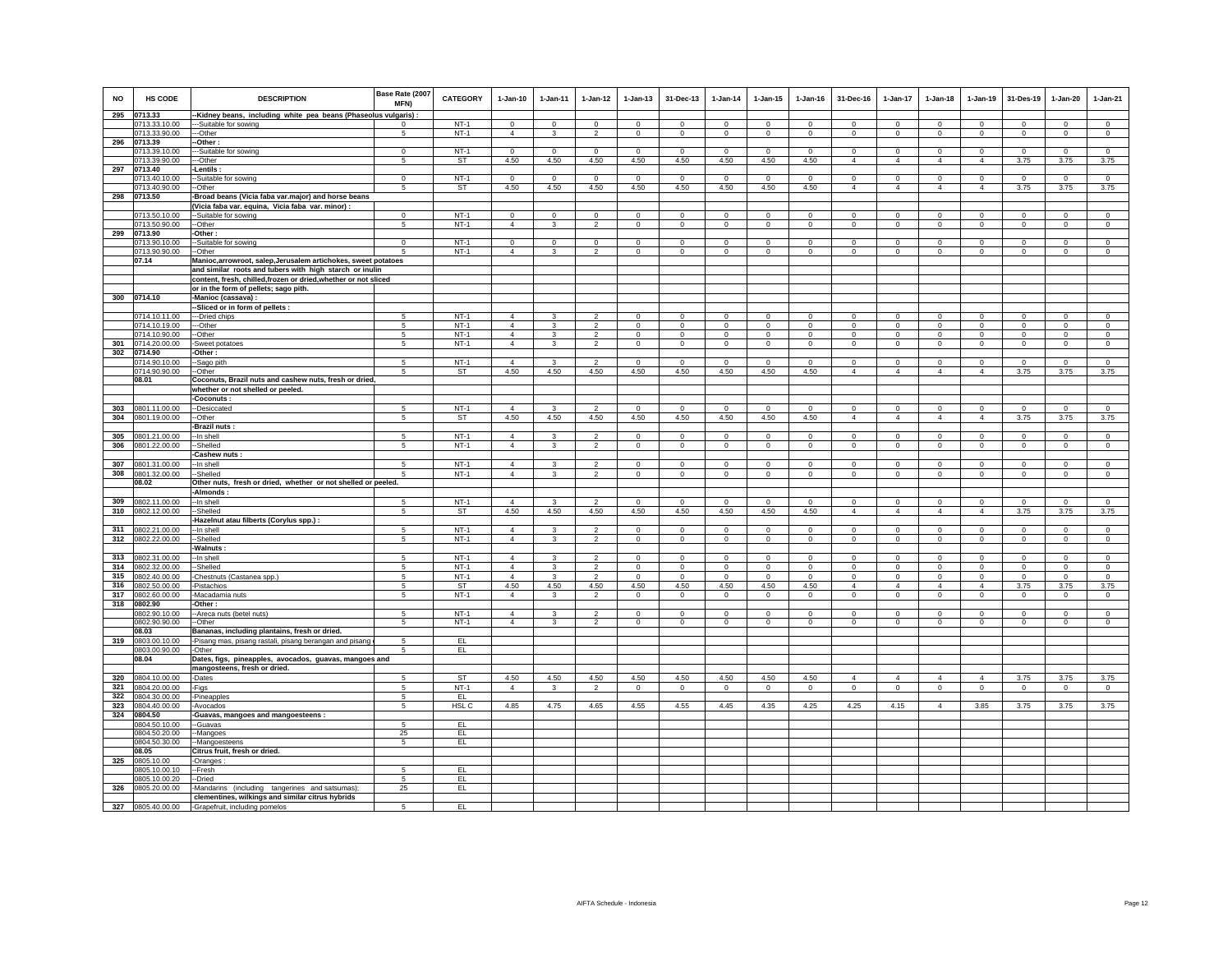| <b>NO</b>  | HS CODE                        | <b>DESCRIPTION</b>                                                                                                              | Base Rate (2007<br>MFN) | <b>CATEGORY</b>  | $1-Jan-10$     | $1-Jan-11$              | $1 - Jan-12$            | $1-Jan-13$                     | 31-Dec-13                      | $1-Jan-14$                    | $1$ -Jan-15                    | $1 - Jan-16$   | 31-Dec-16                  | $1-Jan-17$     | $1-Jan-18$                       | $1-Jan-19$              | 31-Des-19      | $1-Jan-20$                 | $1-Jan-21$     |
|------------|--------------------------------|---------------------------------------------------------------------------------------------------------------------------------|-------------------------|------------------|----------------|-------------------------|-------------------------|--------------------------------|--------------------------------|-------------------------------|--------------------------------|----------------|----------------------------|----------------|----------------------------------|-------------------------|----------------|----------------------------|----------------|
| 328        | 0805.50.00.00                  | -Lemons (Citrus limon, Citrus limonum) and limes (Citrus                                                                        | 5                       | EL.              |                |                         |                         |                                |                                |                               |                                |                |                            |                |                                  |                         |                |                            |                |
|            | 0805.90.00.00                  | aurantifolia, Citrus latifolia)                                                                                                 | 5                       | EL.              |                |                         |                         |                                |                                |                               |                                |                |                            |                |                                  |                         |                |                            |                |
| 329        | 08.06                          | -Other<br>Grapes, fresh or dried.                                                                                               |                         |                  |                |                         |                         |                                |                                |                               |                                |                |                            |                |                                  |                         |                |                            |                |
| 330        | 0806.10.00.00                  | -Fresh                                                                                                                          | -5                      | EL.              |                |                         |                         |                                |                                |                               |                                |                |                            |                |                                  |                         |                |                            |                |
| 331        | 0806.20.00.00                  | -Dried                                                                                                                          | -5                      | EL               |                |                         |                         |                                |                                |                               |                                |                |                            |                |                                  |                         |                |                            |                |
|            | 08.07                          | Melons (including watermelons) and papaws (papayas), fresh.                                                                     |                         |                  |                |                         |                         |                                |                                |                               |                                |                |                            |                |                                  |                         |                |                            |                |
|            |                                | -Melons (including watermelons) :                                                                                               |                         |                  |                |                         |                         |                                |                                |                               |                                |                |                            |                |                                  |                         |                |                            |                |
| 332<br>333 | 0807.11.00.00<br>0807.19.00.00 | -Watermelons<br>-Other                                                                                                          | -5<br>$\sqrt{5}$        | EL<br>EL         |                |                         |                         |                                |                                |                               |                                |                |                            |                |                                  |                         |                |                            |                |
| 334        | 0807.20                        | -Papaws (papayas) :                                                                                                             |                         |                  |                |                         |                         |                                |                                |                               |                                |                |                            |                |                                  |                         |                |                            |                |
|            | 0807.20.10.00                  | -Mardi backcross solo (betik solo)                                                                                              | 5                       | EL.              |                |                         |                         |                                |                                |                               |                                |                |                            |                |                                  |                         |                |                            |                |
|            | 0807.20.90.00                  | -Other                                                                                                                          | 5                       | EL.              |                |                         |                         |                                |                                |                               |                                |                |                            |                |                                  |                         |                |                            |                |
| 335        | 08.08                          | Apples, pears and quinces, fresh.                                                                                               |                         |                  |                |                         |                         |                                |                                |                               |                                |                |                            |                |                                  |                         |                |                            |                |
| 336        | 0808.10.00.00<br>0808.20.00.00 | -Apples<br>-Pears and quinces                                                                                                   | 5<br>5                  | EL<br>$NT-1$     | $\overline{4}$ | $\mathbf{3}$            | $\overline{2}$          | $\mathbf 0$                    | $\mathbf 0$                    | $\circ$                       | $\mathbf 0$                    | $\mathsf 0$    | $\Omega$                   | $\circ$        | $\circ$                          | $\circ$                 | $\circ$        | $\Omega$                   | $\mathsf 0$    |
|            | 08.09                          | Apricots, cherries, peaches (including nectarines)                                                                              |                         |                  |                |                         |                         |                                |                                |                               |                                |                |                            |                |                                  |                         |                |                            |                |
|            |                                | plums and sloes, fresh.                                                                                                         |                         |                  |                |                         |                         |                                |                                |                               |                                |                |                            |                |                                  |                         |                |                            |                |
| 337        | 0809.10.00.00                  | -Apricots                                                                                                                       | 5                       | $NT-1$           | $\overline{4}$ | 3                       | $\mathfrak{p}$          | $\mathbf 0$                    | $\mathbf 0$                    | $\mathbf 0$                   | $\mathbf 0$                    | $\mathbf 0$    | $\circ$                    | $\mathbf 0$    | $\mathbf 0$                      | $^{\circ}$              | $^{\circ}$     | $\mathbf 0$                | $\mathbf 0$    |
| 338        | 0809.20.00.00                  | -Cherries                                                                                                                       | $\overline{5}$          | EL               | $\Delta$       |                         | $\overline{2}$          |                                |                                |                               |                                | $\Omega$       |                            | $\Omega$       | $\Omega$                         |                         | $\Omega$       |                            | $\Omega$       |
| 339<br>340 | 0809.30.00.00<br>0809.40.00.00 | -Peaches, including nectarines<br>-Plums and sloes                                                                              | 5<br>$5\overline{)}$    | $NT-1$<br>$NT-1$ | $\overline{4}$ | $\mathbf{3}$<br>3       | $\overline{2}$          | $\mathbf{0}$<br>$\overline{0}$ | $\mathbf{0}$<br>$\overline{0}$ | $\mathbf 0$<br>$\overline{0}$ | $\mathbf{0}$<br>$\overline{0}$ | $\overline{0}$ | $\Omega$<br>$\overline{0}$ | $\overline{0}$ | $\overline{0}$                   | $\Omega$<br>$\mathbf 0$ | $\overline{0}$ | $\Omega$<br>$\overline{0}$ | $\overline{0}$ |
|            | 08.10                          | Other fruit, fresh.                                                                                                             |                         |                  |                |                         |                         |                                |                                |                               |                                |                |                            |                |                                  |                         |                |                            |                |
| 341        | 0810.10.00.00                  | -Strawberries                                                                                                                   | -5                      | ST               | 4.50           | 4.50                    | 4.50                    | 4.50                           | 4.50                           | 4.50                          | 4.50                           | 4.50           | $\overline{4}$             | $\overline{4}$ | $\overline{4}$                   | $\overline{4}$          | $\Omega$       | $\Omega$                   | $\Omega$       |
| 342        | 0810.20.00.00                  | Raspberries, blackberries, mulberries, and loganberries                                                                         | 5                       | $NT-2$           | $\overline{4}$ | $\overline{4}$          | $\mathbf{3}$            | 3                              | 3                              | $\overline{2}$                | $\overline{a}$                 | $\mathbf{1}$   | $^{\circ}$                 | $\mathbf 0$    | $\mathbf 0$                      | $\mathbf 0$             | $\mathbf 0$    | $\mathbf 0$                | $\mathsf 0$    |
| 343        | 0810.40.00.00                  | Cranberries, bilberries and other fruits of the genus Vaco                                                                      | 5                       | $NT-1$           | $\Delta$       | 3                       | $\overline{2}$          | $\mathbf 0$                    | $\mathbf 0$                    | $\mathbf 0$                   | $\mathbf 0$                    | $\mathbf 0$    | $\Omega$                   | 0              | $\Omega$                         | $\mathbf 0$             | $\mathbf 0$    | $\mathbf 0$                | $\mathbf 0$    |
| 344<br>345 | 0810.50.00.00<br>0810.60.00.00 | -Kiwi fruit<br>-Durians                                                                                                         | -5<br>5                 | $NT-1$<br>EL.    | $\overline{4}$ | $\mathbf{3}$            | $\overline{2}$          | $\circ$                        | $\mathbf{0}$                   | $\mathbf{0}$                  | 0                              | $\mathbf 0$    | $\circ$                    | $\circ$        | $\circ$                          | $\circ$                 | $\mathbf{0}$   | $^{\circ}$                 | $\mathbf{0}$   |
| 346        | 0810.90                        | Other:                                                                                                                          |                         |                  |                |                         |                         |                                |                                |                               |                                |                |                            |                |                                  |                         |                |                            |                |
|            | 0810.90.10.00                  | -Longans                                                                                                                        | 5                       | HSL C            | 4.85           | 4.75                    | 4.65                    | 4.55                           | 4.55                           | 4.45                          | 4.35                           | 4.25           | 4.25                       | 4.15           | $\overline{4}$                   | 3.85                    | 3.75           | 3.75                       | 3.75           |
|            | 0810.90.20.00                  | -lychees                                                                                                                        | 5                       | HSL C            | 4.85           | 4.75                    | 4.65                    | 4.55                           | 4.55                           | 4.45                          | 4.35                           | 4.25           | 4.25                       | 4.15           | $\overline{4}$                   | 3.85                    | 3.75           | 3.75                       | 3.75           |
|            | 0810.90.30.00<br>0810.90.40    | -Rambutan<br>-Langsat; starfruits                                                                                               | 5                       | HSL C            | 4.85           | 4.75                    | 4.65                    | 4.55                           | 4.55                           | 4.45                          | 4.35                           | 4.25           | 4.25                       | 4.15           | $\overline{4}$                   | 3.85                    | 3.75           | 3.75                       | 3.75           |
|            | 0810.90.40.10                  | -Langsat                                                                                                                        | 5                       | HSL C            | 4.85           | 4.75                    | 4.65                    | 4.55                           | 4.55                           | 4.45                          | 4.35                           | 4.25           | 4.25                       | 4.15           | $\overline{4}$                   | 3.85                    | 3.75           | 3.75                       | 3.75           |
|            | 0810.90.40.20                  | -Starfruit                                                                                                                      | 5                       | HSL C            | 4.85           | 4.75                    | 4.65                    | 4.55                           | 4.55                           | 4.45                          | 4.35                           | 4.25           | 4.25                       | 4.15           | $\overline{4}$                   | 3.85                    | 3.75           | 3.75                       | 3.75           |
|            | 0810.90.50.00                  | Jackfruits (cempedak and nangka)                                                                                                | 5                       | HSL <sub>C</sub> | 4.85           | 4.75                    | 4.65                    | 4.55                           | 4.55                           | 4.45                          | 4.35                           | 4.25           | 4.25                       | 4.15           | $\overline{4}$                   | 3.85                    | 3.75           | 3.75                       | 3.75           |
|            | 0810.90.60.00<br>0810.90.70.00 | -Tamarinds<br>-Mata kucing                                                                                                      | -5<br>-5                | HSL C<br>HSL C   | 4.85<br>4.85   | 4.75<br>4.75            | 4.65<br>4.65            | 4.55<br>4.55                   | 4.55<br>4.55                   | 4.45<br>4.45                  | 4.35<br>4.35                   | 4.25<br>4.25   | 4.25<br>4.25               | 4.15<br>4.15   | $\overline{4}$<br>$\overline{4}$ | 3.85<br>3.85            | 3.75<br>3.75   | 3.75<br>3.75               | 3.75<br>3.75   |
|            | 0810.90.80.00                  | Black, white or red currants and gooseberries                                                                                   | -5                      | $NT-1$           | $\overline{4}$ | 3                       | $\overline{2}$          | $\mathbf{0}$                   | $\Omega$                       | $\Omega$                      | $\Omega$                       | $\Omega$       | $\Omega$                   | $\circ$        | $\circ$                          | $\Omega$                | $\circ$        | $\Omega$                   | $\circ$        |
|            | 0810.90.90.00                  | -Other                                                                                                                          | 5                       | HSL C            | 4.85           | 4.75                    | 4.65                    | 4.55                           | 4.55                           | 4.45                          | 4.35                           | 4.25           | 4.25                       | 4.15           | $\overline{4}$                   | 3.85                    | 3.75           | 3.75                       | 3.75           |
|            | 08.11                          | Fruit and nuts, uncooked or cooked by steaming or boiling                                                                       |                         |                  |                |                         |                         |                                |                                |                               |                                |                |                            |                |                                  |                         |                |                            |                |
|            |                                | in water, frozen, whether or not containing added sugar or<br>other sweetening matter.                                          |                         |                  |                |                         |                         |                                |                                |                               |                                |                |                            |                |                                  |                         |                |                            |                |
| 347        | 0811.10.00.00                  | -Strawberries                                                                                                                   | 5                       | $NT-1$           | $\Delta$       | 3                       |                         | $\Omega$                       | $\Omega$                       | $\Omega$                      | $\Omega$                       | $\Omega$       | $\Omega$                   | $\Omega$       | $\Omega$                         | $\Omega$                | $\Omega$       | $\Omega$                   | $\mathbf{0}$   |
| 348        | 0811.20.00.00                  | -Raspberries, blackberries, mulberries, loganberries,                                                                           | 5                       | $NT-1$           | $\overline{4}$ | 3                       | $\overline{a}$          | $\mathbf 0$                    | $\mathbf 0$                    | $\mathbf 0$                   | $\mathbf 0$                    | $\circ$        | $\circ$                    | $\mathbf 0$    | $\circ$                          | $\mathbf 0$             | $\mathbf{0}$   | $\mathbf 0$                | $\mathbf 0$    |
|            |                                | white or red currants and gooseberries                                                                                          |                         |                  |                |                         |                         |                                |                                |                               |                                |                |                            |                |                                  |                         |                |                            |                |
| 349        | 0811.90.00.00                  | -Other                                                                                                                          | 5                       | $NT-1$           | $\Delta$       | $\overline{\mathbf{3}}$ | $\mathcal{L}$           | $\mathbf{0}$                   | $\Omega$                       | $\mathbf 0$                   | $\Omega$                       | $\Omega$       | $\Omega$                   | $\mathbf 0$    | $\Omega$                         | $\Omega$                | $\Omega$       | $\Omega$                   | $\circ$        |
|            | 08.12                          | Fruit and nuts provisionally preserved (for example, by sulphur<br>dioxide gas, in brine, in sulphur water or in other          |                         |                  |                |                         |                         |                                |                                |                               |                                |                |                            |                |                                  |                         |                |                            |                |
|            |                                | preservative solutions ), but unsuitable in that state                                                                          |                         |                  |                |                         |                         |                                |                                |                               |                                |                |                            |                |                                  |                         |                |                            |                |
|            |                                | for immediate consumption.                                                                                                      |                         |                  |                |                         |                         |                                |                                |                               |                                |                |                            |                |                                  |                         |                |                            |                |
|            | 350 0812.10.00.00              | -Cherries                                                                                                                       | -5                      | EL               |                |                         |                         |                                |                                |                               |                                |                |                            |                |                                  |                         |                |                            |                |
| 351        | 0812.90.00.00<br>08.13         | -Other<br>Fruit, dried, other than that of headings 08.01 to 08.06;                                                             | 5                       | EL               |                |                         |                         |                                |                                |                               |                                |                |                            |                |                                  |                         |                |                            |                |
|            |                                | mixtures of nuts or dried fruits of this Chapter.                                                                               |                         |                  |                |                         |                         |                                |                                |                               |                                |                |                            |                |                                  |                         |                |                            |                |
| 352        | 0813.10.00.00                  | -Apricots                                                                                                                       | -5                      | EL               |                |                         |                         |                                |                                |                               |                                |                |                            |                |                                  |                         |                |                            |                |
| 353        | 0813.20.00.00                  | Prunes                                                                                                                          | 5                       | $NT-1$           | $\overline{4}$ | 3                       | $\overline{c}$          | $\mathsf 0$                    | $\mathbf 0$                    | $\mathbf 0$                   | $\mathsf 0$                    | $\circ$        | $\mathbf 0$                | $\mathbf 0$    | $\mathbf 0$                      | $\mathbf 0$             | $\mathbf 0$    | $\circ$                    | $\circ$        |
| 354        | 0813.30.00.00                  | Apples                                                                                                                          | 5                       | $NT-1$           | $\overline{4}$ | 3                       | $\overline{2}$          | $\mathsf 0$                    | $\mathsf 0$                    | $\circ$                       | $\mathsf 0$                    | $\circ$        | $\circ$                    | $\circ$        | $\circ$                          | $\mathbf 0$             | $\mathbf 0$    | $\mathsf 0$                | $\mathsf 0$    |
| 355        | 0813.40<br>0813.40.10.00       | Other fruit<br>--Longans                                                                                                        | 5                       | $NT-1$           | $\Delta$       | $\mathbf{R}$            | $\mathcal{L}$           | $\mathbf{0}$                   | $\Omega$                       | $\Omega$                      | $\Omega$                       | $\Omega$       | $\Omega$                   | $\Omega$       | $\Omega$                         | $\Omega$                | $\Omega$       | $\Omega$                   | $\Omega$       |
|            | 0813.40.20.00                  | -Tamarinds                                                                                                                      | 5                       | $NT-1$           | $\overline{4}$ | 3                       | $\mathfrak{p}$          | $\mathbf{0}$                   | $\Omega$                       | $\Omega$                      | $\Omega$                       | $\Omega$       | $\Omega$                   | $\mathbf{0}$   | $\Omega$                         | $\Omega$                | $\Omega$       | $\Omega$                   | $\Omega$       |
|            | 0813.40.90.00                  | -Other                                                                                                                          | 5                       | $NT-1$           | $\overline{4}$ | 3                       | $\overline{2}$          | $\mathbf 0$                    | $\mathbf 0$                    | $\mathbf 0$                   | $\mathbf 0$                    | $\mathbf 0$    | $^{\circ}$                 | 0              | $\mathbf 0$                      | $\mathbf 0$             | $\mathbf 0$    | $\mathbf 0$                | $\mathbf 0$    |
| 356        | 0813.50                        | Mixtures of nuts or dried fruits of this Chapter :                                                                              |                         | $NT-1$           |                |                         |                         |                                |                                |                               |                                |                |                            |                |                                  |                         |                |                            |                |
|            | 0813.50.10.00                  | -- Of which cashew nuts or Brazil nuts or dried fruit predor<br>by weight                                                       | $5\overline{5}$         |                  | $\overline{4}$ | 3                       | $\overline{2}$          | $\overline{0}$                 | $\overline{0}$                 | $\overline{0}$                | $^{\circ}$                     | $\overline{0}$ | $\Omega$                   | $\overline{0}$ | $\overline{0}$                   | $\overline{0}$          | $\overline{0}$ | $^{\circ}$                 | $\overline{0}$ |
|            | 0813.50.20.00                  | -- Of which dates or nuts other than cashew nuts or                                                                             | 5                       | $NT-1$           | $\overline{4}$ | 3                       | $\overline{2}$          | $\mathbf 0$                    | $\mathbf 0$                    | $\mathbf 0$                   | $\mathbf 0$                    | $\mathbf 0$    | $\circ$                    | $\mathbf 0$    | $\circ$                          | $\mathbf 0$             | $\mathbf 0$    | $\mathbf 0$                | $\mathsf 0$    |
|            |                                | Brazil nuts predominate by weight                                                                                               |                         |                  |                |                         |                         |                                |                                |                               |                                |                |                            |                |                                  |                         |                |                            |                |
|            | 0813.50.90.00                  | --Other                                                                                                                         | 5                       | $NT-1$           | $\Delta$       | $\overline{\mathbf{3}}$ | $\overline{2}$          | $\mathbf{0}$                   | $\mathbf 0$                    | $\mathsf 0$                   | $\mathbf{0}$                   | $\circ$        | $\Omega$                   | $\mathbf 0$    | $\circ$                          | $\circ$                 | $\mathbf 0$    | $\Omega$                   | $\overline{0}$ |
|            | 08.14                          | Peel of citrus fruit or melons (including watermelons), fresh,<br>frozen, dried or provisionally preserved in brine, in sulphur |                         |                  |                |                         |                         |                                |                                |                               |                                |                |                            |                |                                  |                         |                |                            |                |
|            |                                | water or in other preservative solutions.                                                                                       |                         |                  |                |                         |                         |                                |                                |                               |                                |                |                            |                |                                  |                         |                |                            |                |
| 357        | 0814.00.00.10                  | -Fresh                                                                                                                          |                         | $NT-1$           | $\overline{a}$ | 3                       | $\overline{2}$          | $^{\circ}$                     | $^{\circ}$                     | $^{\circ}$                    | $\mathbf 0$                    | $^{\circ}$     | $\mathbf 0$                | $\mathbf 0$    | 0                                | $^{\circ}$              | $^{\circ}$     | $^{\circ}$                 | $^{\circ}$     |
|            | 0814.00.00.20                  | -Frozen                                                                                                                         | 5                       | $NT-1$           | $\Delta$       | 3                       | $\overline{\mathbf{c}}$ | $\mathbf{0}$                   | $\Omega$                       | $^{\circ}$                    | $\Omega$                       | $\Omega$       | $^{\circ}$                 | $\Omega$       | $\Omega$                         | $\Omega$                | $\mathbf 0$    | $\Omega$                   | $^{\circ}$     |
|            | 0814.00.00.30                  | -Dried                                                                                                                          | 5                       | $NT-1$           | $\overline{4}$ | 3                       | $\overline{2}$          | $\mathbf 0$                    | $\mathbf 0$                    | $\circ$<br>$\circ$            | $^{\circ}$                     | $^{\circ}$     | $\Omega$                   | $\mathbf 0$    | $\circ$<br>$\mathbf 0$           | $\Omega$                | $\circ$        | $\mathbf 0$                | $\circ$        |
|            | 0814.00.00.90<br>09.01         | -Other<br>Coffee,<br>whether or not roasted or decaffeinated;                                                                   | 5                       | $NT-1$           | $\overline{4}$ | $\mathbf{3}$            | $\overline{a}$          | $\mathsf 0$                    | $\mathbf 0$                    |                               | 0                              | $\mathbf 0$    | $^{\circ}$                 | $\mathbf 0$    |                                  | $\mathbf 0$             | $\mathbf 0$    | $\mathbf 0$                | $\mathbf 0$    |
|            |                                |                                                                                                                                 |                         |                  |                |                         |                         |                                |                                |                               |                                |                |                            |                |                                  |                         |                |                            |                |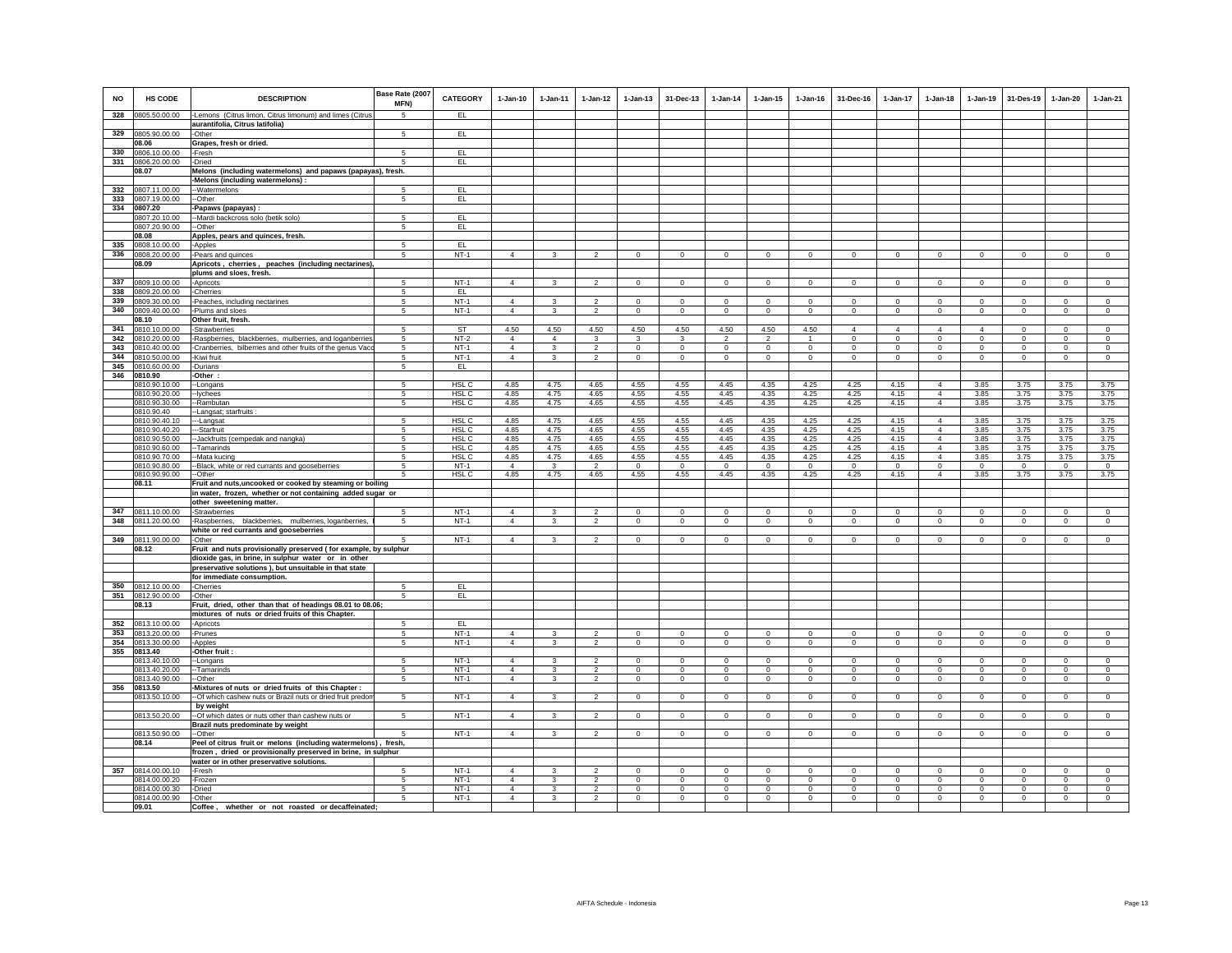| <b>NO</b> | <b>HS CODE</b>           | <b>DESCRIPTION</b>                                            | Base Rate (2007<br><b>MFN)</b> | <b>CATEGORY</b>  | $1-Jan-10$     | $1 - Jan-11$  | $1 - Jan-12$   | $1 - Jan-13$   | 31-Dec-13       | $1 - Jan-14$   | $1 - Jan-15$ | $1 - Jan-16$ | 31-Dec-16      | $1 - Jan-17$   | $1-Jan-18$     | $1-Jan-19$     | 31-Des-19      | 1-Jan-20       | 1-Jan-21       |
|-----------|--------------------------|---------------------------------------------------------------|--------------------------------|------------------|----------------|---------------|----------------|----------------|-----------------|----------------|--------------|--------------|----------------|----------------|----------------|----------------|----------------|----------------|----------------|
|           |                          | coffee husks and skins; coffee substitutes containing         |                                |                  |                |               |                |                |                 |                |              |              |                |                |                |                |                |                |                |
|           |                          | coffee in any proportion.                                     |                                |                  |                |               |                |                |                 |                |              |              |                |                |                |                |                |                |                |
| 358       | 0901.11                  | -Coffee, not roasted :<br>-Not decaffeinated :                |                                |                  |                |               |                |                |                 |                |              |              |                |                |                |                |                |                |                |
|           | 0901.11.10.00            | --Arabica WIB or Robusta OIB                                  | 5                              | $NT-1$           | $\overline{4}$ | 3             | $\overline{2}$ | $\mathbf 0$    | $\mathbf 0$     | $^{\circ}$     | $\mathbf 0$  | $^{\circ}$   | $\mathbf 0$    | $\mathbf 0$    | $\circ$        | $\mathbf 0$    | $\circ$        | $\mathbf 0$    | $\circ$        |
|           | 0901.11.90.00            | --Other                                                       | $\mathbf 0$                    | $NT-1$           | $\circ$        | $\circ$       | $\mathbf 0$    | $\mathbf{0}$   | $\mathbf{0}$    | $\mathbf 0$    | $\mathbf 0$  | $\mathbf 0$  | $\circ$        | $\circ$        | $\mathbf{0}$   | $\mathbf{0}$   | $\,0\,$        | $\mathsf 0$    | $\mathbf 0$    |
| 359       | 0901.12                  | -Decaffeinated:                                               |                                |                  |                |               |                |                |                 |                |              |              |                |                |                |                |                |                |                |
|           | 0901.12.10.00            | --Arabica WIB or Robusta OIB                                  | 5                              | $NT-1$           | $\overline{4}$ | 3             | $\overline{2}$ | $\overline{0}$ | $\overline{0}$  | $\overline{0}$ | $\mathbf 0$  | $\mathbf 0$  | $\overline{0}$ | $\overline{0}$ | $\overline{0}$ | $\overline{0}$ | $\overline{0}$ | $\overline{0}$ | $\overline{0}$ |
|           | 0901.12.90.00            | -Other                                                        | $\Omega$                       | $NT-1$           | $\mathbf 0$    | $\mathbf 0$   | $\circ$        | $\mathbf 0$    | $\mathbf 0$     | $\mathbf 0$    | $\mathbf 0$  | $\Omega$     | $\mathbf 0$    | $\mathbf 0$    | $\circ$        | $\mathbf 0$    | $\circ$        | $\mathbf 0$    | $\Omega$       |
|           |                          | Coffee, roasted :                                             |                                |                  |                |               |                |                |                 |                |              |              |                |                |                |                |                |                |                |
| 360       | 0901.21                  | -Not decaffeinated                                            |                                |                  |                |               |                |                |                 |                |              |              |                |                |                |                |                |                |                |
|           | 0901.21.10.00            | ---Unground                                                   | 5                              | ST               | 4.50           | 4.50          | 4.50           | 4.50           | 4.50            | 4.50           | 4.50         | 4.50         | $\overline{4}$ | $\overline{4}$ | $\overline{4}$ | $\overline{4}$ | 3.75           | 3.75           | 3.75           |
|           | 0901.21.20.00            | ---Ground                                                     | 5                              | $NT-1$           | $\overline{4}$ | $\mathbf{3}$  | $\overline{2}$ | $\circ$        | $\overline{0}$  | $\overline{0}$ | $\mathbf 0$  | $\mathbf 0$  | $\circ$        | $\circ$        | $\mathbf 0$    | $\circ$        | $\overline{0}$ | $\overline{0}$ | $\circ$        |
|           | 361 0901.22              | -Decaffeinated:                                               |                                |                  |                |               |                |                |                 |                |              |              |                |                |                |                |                |                |                |
|           | 0901.22.10.00            | -- Unground                                                   | -5                             | $NT-1$           | $\overline{4}$ | 3             | $\mathcal{P}$  | $\circ$        | $^{\circ}$      | $\Omega$       | $^{\circ}$   | $\Omega$     | $\Omega$       | $\Omega$       | $\Omega$       | $\Omega$       | $\Omega$       | $\Omega$       | $\Omega$       |
|           | 0901.22.20.00            | -Ground                                                       | 5                              | $NT-1$           | $\overline{4}$ | 3             | $\overline{2}$ | $\mathsf 0$    | $\mathsf 0$     | $\mathbf 0$    | $\mathbf 0$  | $\mathbf 0$  | $\mathsf 0$    | $\mathbf 0$    | $\mathbf 0$    | $\mathbf 0$    | $\mathbf 0$    | $\mathbf 0$    | $\Omega$       |
| 362       | 0901.90                  | -Other :                                                      |                                |                  |                |               |                |                |                 |                |              |              |                |                |                |                |                |                |                |
|           | 0901.90.10.00            | --Coffee husks and skins                                      | $5^{\circ}$                    | $NT-1$           | $\Delta$       | $\mathcal{R}$ | $\mathcal{P}$  | $\Omega$       | $\mathbf{0}$    | $\Omega$       | $\Omega$     | $\Omega$     | $\Omega$       | $^{\circ}$     | $\Omega$       | $\Omega$       | $^{\circ}$     | $\Omega$       | $\Omega$       |
|           | 0901.90.20.00            | -Coffee substitutes containing coffee                         | 5                              | $NT-1$           | $\overline{4}$ |               | $\mathfrak{p}$ | $\Omega$       | $\Omega$        | $\Omega$       | $\Omega$     | $\Omega$     | $\mathbf{0}$   | $\mathbf{0}$   | $\mathbf 0$    | $\Omega$       | $\Omega$       | $\Omega$       | $\Omega$       |
|           | 09.02                    | Tea, whether or not flavoured.                                |                                |                  |                |               |                |                |                 |                |              |              |                |                |                |                |                |                |                |
|           | 363 0902.10              | -Green tea (not fermented) in immediate packings of           |                                |                  |                |               |                |                |                 |                |              |              |                |                |                |                |                |                |                |
|           |                          | a content not exceeding 3 kg :                                |                                |                  |                |               |                |                |                 |                |              |              |                |                |                |                |                |                |                |
|           | 0902.10.10.00            | -Leaves                                                       | -5                             | EL               |                |               |                |                |                 |                |              |              |                |                |                |                |                |                |                |
|           | 0902.10.90.00            | -Other                                                        | 5                              | EL               |                |               |                |                |                 |                |              |              |                |                |                |                |                |                |                |
| 364       | 0902.20                  | Other green tea (not fermented) :                             |                                |                  |                |               |                |                |                 |                |              |              |                |                |                |                |                |                |                |
|           | 0902.20.10.00            | -Leaves<br>-Other                                             | -5<br>-5                       | EL.<br><b>ST</b> | 4.50           | 4.50          | 4.50           | 4.50           | 4.50            | 4.50           | 4.50         | 4.50         | $\overline{4}$ | $\overline{4}$ | $\overline{4}$ | $\overline{4}$ | 3.75           | 3.75           | 3.75           |
| 365       | 0902.20.90.00<br>0902.30 | -Black tea (fermented) and partly fermented tea, in immediate |                                |                  |                |               |                |                |                 |                |              |              |                |                |                |                |                |                |                |
|           |                          | packings of a content not exceeding 3 kg:                     |                                |                  |                |               |                |                |                 |                |              |              |                |                |                |                |                |                |                |
|           | 0902.30.10.00            | --Leaves                                                      |                                | ST               | 5              |               | 5              | 5              | 5               | 5              | 5            |              | 5              | 5              | 5              | 5              |                | 5              |                |
|           | 0902.30.90.00            | --Other                                                       | -5                             | ST               | -5             | 5             | 5              | $\sqrt{5}$     | $5\overline{5}$ | 5              | 5            | -5           | 5              | 5              | 5              | 5              |                | 5              | 5              |
| 366       | 0902.40                  | -Other black tea (fermented) and other partly fermented tea : |                                |                  |                |               |                |                |                 |                |              |              |                |                |                |                |                |                |                |
|           | 0902.40.10.00            | -Leaves                                                       |                                | $NT-1$           | $\overline{4}$ | 3             | $\overline{2}$ | $\mathbf 0$    | $\mathbf 0$     | $\mathbf 0$    | $\mathbf 0$  | $\mathbf 0$  | $\mathbf 0$    | $\mathbf 0$    | $\circ$        | $\mathbf 0$    | $\mathbf 0$    | $\mathbf 0$    | $\mathbf 0$    |
|           | 0902.40.90.00            | -Other                                                        | 5                              | ST               | 5              | 5             | 5              | 5              | 5               | 5              | 5            | 5            | 5              | 5              | 5              | 5              |                | 5              | 5              |
| 367       | 0903.00.00.00            | Mate.                                                         | 5                              | $NT-1$           | $\mathbf{A}$   | $\mathbf{3}$  | 2              | $\mathbf 0$    | $\mathbf 0$     | $\mathbf 0$    | $\mathsf 0$  | $\mathbf 0$  | $\circ$        | $\mathbf 0$    | $\mathbf 0$    | $\Omega$       | $\mathbf{0}$   | $\mathbf 0$    | $\mathbf 0$    |
|           | 09.04                    | Pepper of the genus Piper; dried or crushed or ground fruits  |                                |                  |                |               |                |                |                 |                |              |              |                |                |                |                |                |                |                |
|           |                          | of the genus Capsicum or of the genus Pimenta.                |                                |                  |                |               |                |                |                 |                |              |              |                |                |                |                |                |                |                |
|           |                          | -Pepper:                                                      |                                |                  |                |               |                |                |                 |                |              |              |                |                |                |                |                |                |                |
| 368       | 0904.11                  | -Neither crushed nor ground :                                 |                                |                  |                |               |                |                |                 |                |              |              |                |                |                |                |                |                |                |
|           | 0904.11.10.00            | --White                                                       | -5                             | $NT-1$           | $\overline{4}$ | 3             | $\overline{2}$ | $\mathbf 0$    | $\mathbf{0}$    | $\mathbf 0$    | $\mathbf 0$  | $\circ$      | $\mathbf 0$    | $\circ$        | $\Omega$       | $\mathbf 0$    | $\circ$        | $\mathbf 0$    | $\circ$        |
|           | 0904.11.20.00            | --Black                                                       | -5                             | $NT-1$           | $\overline{4}$ | 3             | $\overline{2}$ | $\Omega$       | $\Omega$        | $^{\circ}$     | $\Omega$     | $\Omega$     | $\overline{0}$ | $\overline{0}$ | $\overline{0}$ | $\overline{0}$ | $\overline{0}$ | $\Omega$       | $\overline{0}$ |
|           | 0904.11.90.00            | --Other                                                       | 5                              | $NT-1$           | $\overline{4}$ | $\mathbf{3}$  | $\mathcal{P}$  | $\mathbf{0}$   | $\circ$         | $\circ$        | $\mathbf 0$  | $\circ$      | $\mathbf{0}$   | $\mathsf 0$    | $\circ$        | $\mathbf 0$    | $\circ$        | $\mathbf 0$    | $\circ$        |
| 369       | 0904.12                  | -Crushed or ground:                                           |                                |                  |                |               |                |                |                 |                |              |              |                |                |                |                |                |                |                |
|           | 0904.12.10.00            | --White                                                       | 5                              | $NT-1$           | $\overline{4}$ | 3             | $\mathfrak{p}$ | $\mathbf 0$    | $\mathbf 0$     | $\mathbf 0$    | $\mathbf 0$  | $\mathbf 0$  | $\Omega$       | $\circ$        | $^{\circ}$     | $^{\circ}$     | $\overline{0}$ | $\mathbf 0$    | $\Omega$       |
|           | 0904.12.20.00            | --Black                                                       | -5                             | $NT-1$           | $\Delta$       | 3             | $\overline{2}$ | $\mathbf 0$    | $^{\circ}$      | $\Omega$       | $^{\circ}$   | $\Omega$     | $\Omega$       | $\circ$        | $\Omega$       | $\Omega$       | $\Omega$       | $\Omega$       | $\Omega$       |
|           | 0904.12.90.00            | ---Other                                                      | 5                              | $NT-1$           | $\overline{4}$ | $\mathbf{3}$  | $\overline{2}$ | $\mathsf 0$    | $\mathbf 0$     | $\mathsf 0$    | $\mathsf 0$  | $\mathsf 0$  | $\mathbf 0$    | $\circ$        | $\mathbf 0$    | $\mathbf 0$    | $\mathbf 0$    | $\mathsf 0$    | $\mathsf 0$    |
|           | 370 0904.20              | -Fruits of the genus Capsicum or of the genus Pimenta         |                                |                  |                |               |                |                |                 |                |              |              |                |                |                |                |                |                |                |
|           | 0904.20.10.00            | dried or crushed or ground :<br>--Chillies, dried             | -5                             | HSL <sub>C</sub> | 4.85           | 4.75          | 4.65           | 4.55           | 4.55            | 4.45           | 4.35         | 4.25         | 4.25           | 4.15           | $\overline{4}$ | 3.85           | 3.75           | 3.75           | 3.75           |
|           | 0904.20.20.00            | -Chillies, crushed or ground                                  | 5                              | EL               |                |               |                |                |                 |                |              |              |                |                |                |                |                |                |                |
|           | 0904.20.90.00            | -Other                                                        | 5                              | EL.              |                |               |                |                |                 |                |              |              |                |                |                |                |                |                |                |
|           | 09.05                    | Vanilla.                                                      |                                |                  |                |               |                |                |                 |                |              |              |                |                |                |                |                |                |                |
| 371       | 0905.00.00.10            | <b>Whole</b>                                                  | 5                              | $NT-1$           | $\overline{4}$ | $\mathbf{R}$  | $\mathfrak{p}$ | $\circ$        | $\bf{0}$        | $\mathbf 0$    | $\circ$      | $\Omega$     | $\mathsf 0$    | $\mathbf{0}$   | $\Omega$       | $\Omega$       | $\mathbf 0$    | $\circ$        | $\mathsf{O}$   |
|           | 0905.00.00.90            | -Other                                                        | 5                              | $NT-1$           | $\overline{4}$ | $\mathbf{3}$  | $\overline{2}$ | $\mathbf{0}$   | $\mathbf{0}$    | $\mathbf{0}$   | $\mathbf{0}$ | $\circ$      | $\mathbf{0}$   | $\circ$        | $\mathbf 0$    | $\mathbf 0$    | $\Omega$       | $\mathbf{0}$   | $\circ$        |
|           | 09.06                    | Cinnamon and cinnamon-tree flowers.                           |                                |                  |                |               |                |                |                 |                |              |              |                |                |                |                |                |                |                |
|           |                          | -Neither crushed nor ground :                                 |                                |                  |                |               |                |                |                 |                |              |              |                |                |                |                |                |                |                |
| 372       | 0906.11.00.00            | --Cinnamon (Cinnamomum zeylanicum Blume)                      | 5                              | $NT-1$           | $\overline{4}$ | 3             | $\mathcal{P}$  | $\mathbf 0$    | $\mathbf 0$     | $^{\circ}$     | $\mathbf 0$  | $\mathbf 0$  | $\mathbf 0$    | $\mathbf 0$    | $\Omega$       | $\mathbf 0$    | $\mathbf 0$    | $\mathbf 0$    | $\mathbf 0$    |
| 373       | 0906.19.00.00            | -Other                                                        | 5                              | $NT-1$           | $\overline{4}$ | 3             | $\overline{2}$ | $\mathbf 0$    | $\mathbf{0}$    | $\mathbf 0$    | $\mathbf 0$  | $\circ$      | $\Omega$       | $\circ$        | $\mathbf{0}$   | $\mathbf{0}$   | $\circ$        | $\mathbf 0$    | $\mathbf 0$    |
| 374       | 0906.20.00.00            | -Crushed or ground                                            | 5                              | $NT-1$           | $\overline{4}$ | 3             | $\overline{2}$ | $\mathbf 0$    | $\mathbf{0}$    | $\circ$        | $\mathbf 0$  | $\circ$      | $\mathbf 0$    | $\mathsf 0$    | $\circ$        | $\mathbf 0$    | $\mathbf 0$    | $\circ$        | $\mathbf 0$    |
|           | 09.07                    | Cloves (whole fruit, cloves and stems).                       |                                |                  |                |               |                |                |                 |                |              |              |                |                |                |                |                |                |                |
| 375       | 0907.00.00.10            | -Whole fruit                                                  | 5                              | $NT-1$           | $\overline{4}$ | 3             | $\mathfrak{p}$ | $\mathsf 0$    | $\mathbf 0$     | $\Omega$       | $\Omega$     | $\Omega$     | $\Omega$       | $\mathbf 0$    | $\Omega$       | $\mathbb O$    | $\mathbf 0$    | $\Omega$       | $\mathsf 0$    |
|           | 0907.00.00.20            | Cloves and stems                                              | 5                              | $NT-1$           | $\overline{4}$ | 3             | $\overline{2}$ | $\mathbf 0$    | $\mathbf 0$     | $\mathbf 0$    | $\mathbf 0$  | $\mathbf 0$  | $\mathbf 0$    | $\mathbf 0$    | $\mathbf 0$    | $\mathbf 0$    | $\mathbf 0$    | $\mathbf 0$    | $\mathbf 0$    |
|           | 09.08                    | Nutmeg, mace and cardamoms.                                   |                                |                  |                |               |                |                |                 |                |              |              |                |                |                |                |                |                |                |
| 376       | 0908.10.00               | Nutmeg                                                        |                                |                  |                |               |                |                |                 |                |              |              |                |                |                |                |                |                |                |
|           | 0908.10.00.10            | --In shell                                                    | 5                              | $NT-1$           | $\overline{4}$ | з             | $\mathcal{D}$  | $\Omega$       | $\Omega$        | $\Omega$       | $\Omega$     | $\Omega$     | $\Omega$       | $\Omega$       | $\Omega$       | $\Omega$       | $\Omega$       | $\Omega$       | $\Omega$       |
|           | 0908.10.00.20            | --Shelled                                                     | 5                              | $NT-1$           | $\overline{4}$ | 3             | $\mathfrak{p}$ | $\mathbf 0$    | $\mathbf 0$     | $\Omega$       | $\Omega$     | $\Omega$     | $\mathbf 0$    | $\mathbf 0$    | $\Omega$       | $\Omega$       | $\mathbf 0$    | $\Omega$       | $\mathbf 0$    |
| 377       | 0908.20.00.00            | -Mace                                                         | 5                              | $NT-1$           | $\overline{4}$ | $\mathbf{3}$  | $\overline{2}$ | $\mathbf{0}$   | $\mathbf 0$     | $^{\circ}$     | $\mathbf 0$  | $\circ$      | $\mathbf 0$    | $\circ$        | $\circ$        | $\mathbf 0$    | $\circ$        | $\mathbf 0$    | $\circ$        |
| 378       | 0908.30.00.00            | -Cardamoms                                                    | 5                              | EL.              |                |               |                |                |                 |                |              |              |                |                |                |                |                |                |                |
|           | 09.09                    | Seeds of anise, badian, fennel, coriander, cumin or caraway;  |                                |                  |                |               |                |                |                 |                |              |              |                |                |                |                |                |                |                |
|           |                          | juniper berries.                                              |                                |                  |                |               |                |                |                 |                |              |              |                |                |                |                |                |                |                |
| 379       | 0909.10                  | -Seeds of anise or badian:                                    |                                |                  |                |               |                |                |                 |                |              |              |                |                |                |                |                |                |                |
|           | 0909.10.10.00            | -Of anise                                                     |                                | HSL C            | 4.85           | 4.75          | 4.65           | 4.55           | 4.55            | 4.45           | 4.35         | 4.25         | 4.25           | 4.15           | $\overline{4}$ | 3.85           | 3.75           | 3.75           | 3.75           |
|           | 0909.10.20.00            | -Of badian                                                    | 5                              | HSL C            | 4.85           | 4.75          | 4.65           | 4.55           | 4.55            | 4.45           | 4.35         | 4.25         | 4.25           | 4.15           | $\overline{4}$ | 3.85           | 3.75           | 3.75           | 3.75           |
| 380       | 0909.20.00.00            | -Seeds of coriander                                           | 5                              | EL               |                |               |                |                |                 |                |              |              |                |                |                |                |                |                |                |
| 381       | 0909.30.00.00            | -Seeds of cumin                                               | 5                              | EL               |                |               |                |                |                 |                |              |              |                |                |                |                |                |                |                |
| 382       | 0909.40.00.00            | -Seeds of caraway                                             | 5                              | EL               |                |               |                |                |                 |                |              |              |                |                |                |                |                |                |                |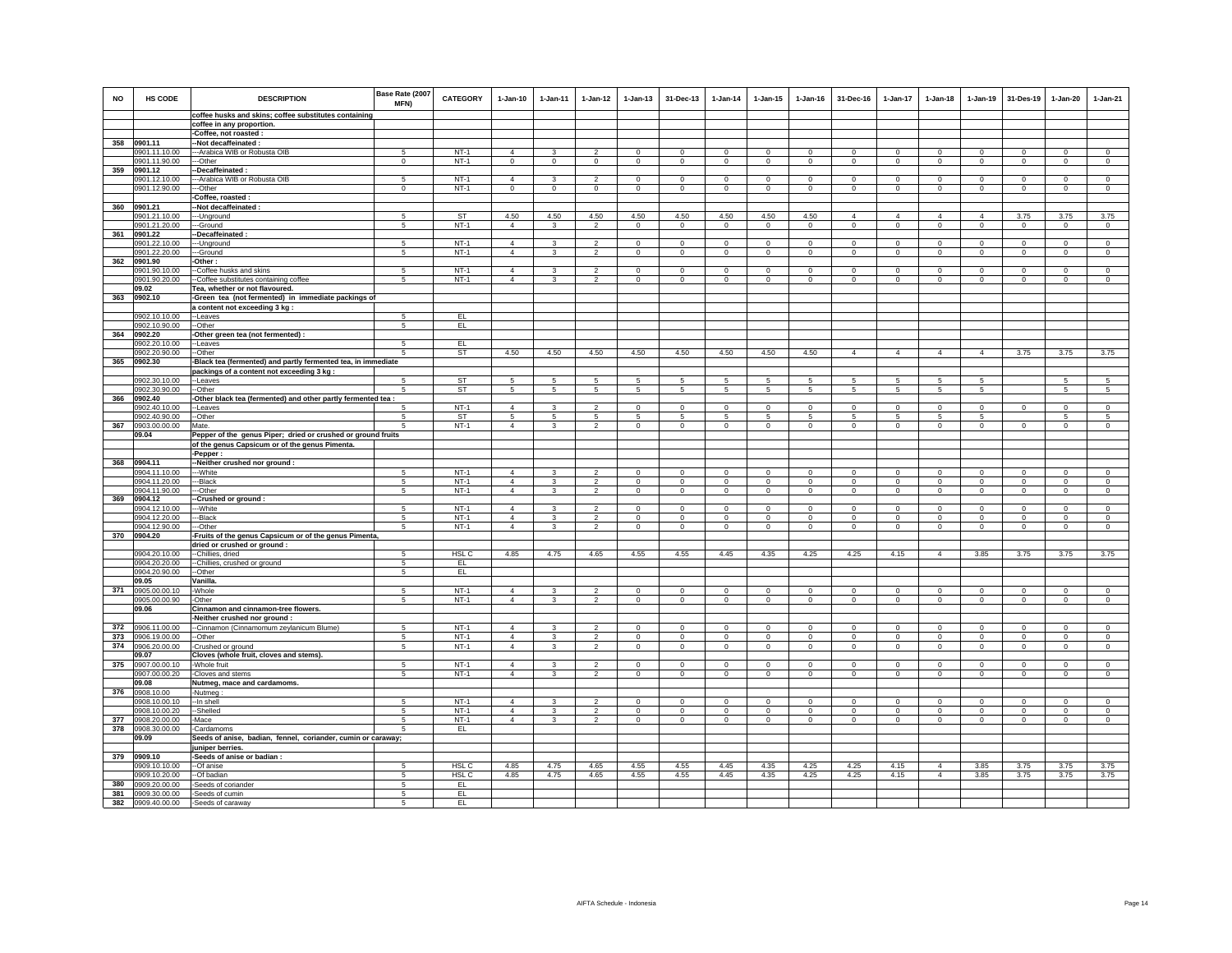| <b>NO</b>  | <b>HS CODE</b>                 | <b>DESCRIPTION</b>                                           | Base Rate (2007<br>MFN)   | <b>CATEGORY</b>  | $1-Jan-10$      | $1-Jan-11$              | $1-Jan-12$              | $1-Jan-13$      | 31-Dec-13       | $1-Jan-14$  | $1 - Jan-15$    | $1-Jan-16$  | 31-Dec-16           | 1-Jan-17            | $1-Jan-18$                        | $1-Jan-19$     | 31-Des-19   | $1-Jan-20$      | $1-Jan-21$     |
|------------|--------------------------------|--------------------------------------------------------------|---------------------------|------------------|-----------------|-------------------------|-------------------------|-----------------|-----------------|-------------|-----------------|-------------|---------------------|---------------------|-----------------------------------|----------------|-------------|-----------------|----------------|
| 383        | 0909.50.00.00                  | -Seeds of fennel; juniper berries                            | $\sqrt{5}$                | <b>ST</b>        | 4.50            | 4.50                    | 4.50                    | 4.50            | 4.50            | 4.50        | 4.50            | 4.50        | $\overline{4}$      | $\overline{4}$      | $\overline{4}$                    | $\overline{4}$ | 3.75        | 3.75            | 3.75           |
|            | 09.10                          | Ginger, saffron, turmeric (curcuma), thyme, bay leaves,      |                           |                  |                 |                         |                         |                 |                 |             |                 |             |                     |                     |                                   |                |             |                 |                |
|            |                                | curry and other spices.                                      |                           |                  |                 |                         |                         |                 |                 |             |                 |             |                     |                     |                                   |                |             |                 |                |
| 384        | 0910.10.00.00                  | -Ginger                                                      | 5                         | EL               |                 |                         |                         |                 |                 |             |                 |             |                     |                     |                                   |                |             |                 |                |
| 385        | 0910.20.00.00                  | -Saffron                                                     | 5<br>5                    | ST               | 4.50<br>5       | 4.50<br>$5\overline{5}$ | 4.50<br>$5\overline{5}$ | 4.50            | 4.50            | 4.50<br>5   | 4.50            | 4.50<br>5   | $\overline{4}$<br>5 | $\overline{4}$<br>5 | $\overline{4}$<br>$5\overline{5}$ | $\overline{4}$ | 3.75        | 3.75            | 3.75           |
|            | 386 0910.30.00.00              | -Turmeric (Curcuma)<br>-Other spices :                       |                           | ST               |                 |                         |                         | $5\phantom{.0}$ | 5               |             | $5\phantom{.0}$ |             |                     |                     |                                   | 5              |             | $5\phantom{.0}$ | $\sqrt{5}$     |
|            | 387 0910.91.00.00              | -- Mixtures reffered to in Note 1(b) to this Chapter         | 5                         | EL               |                 |                         |                         |                 |                 |             |                 |             |                     |                     |                                   |                |             |                 |                |
| 388        | 0910.99                        | -Other :                                                     |                           |                  |                 |                         |                         |                 |                 |             |                 |             |                     |                     |                                   |                |             |                 |                |
|            | 0910.99.10.00                  | -- Thyme; bay leaves                                         | 5                         | EL               |                 |                         |                         |                 |                 |             |                 |             |                     |                     |                                   |                |             |                 |                |
|            | 0910.99.20.00                  | --Curry                                                      | 5                         | ST               | 4.50            | 4.50                    | 4.50                    | 4.50            | 4.50            | 4.50        | 4.50            | 4.50        | $\overline{4}$      | $\overline{4}$      | $\overline{4}$                    | $\overline{4}$ | 3.75        | 3.75            | 3.75           |
|            | 0910.99.90.00<br>10.01         | ---Other<br>Wheat and meslin.                                | $\overline{5}$            | <b>ST</b>        | $5\overline{)}$ | -5                      | $\overline{5}$          | $\overline{5}$  | $5\overline{)}$ | 5           | $5\overline{)}$ | 5           | $5\overline{)}$     | $5\overline{)}$     | $5\overline{)}$                   | $\overline{5}$ |             | $\overline{5}$  | $\overline{5}$ |
| 389        | 1001.10.00.00                  | -Durum wheat                                                 | $\Omega$                  | $NT-1$           | $\mathbf 0$     | $\mathbf 0$             | $\circ$                 | $\mathbf{0}$    | $\mathbf 0$     | $\mathbf 0$ | $\mathbf 0$     | $\Omega$    | $\mathbf 0$         | $\circ$             | $\mathbf 0$                       | $\mathbf 0$    | $\mathbb O$ | $\mathsf 0$     | $\mathsf 0$    |
| 390        | 1001.90                        | -Other:                                                      |                           |                  |                 |                         |                         |                 |                 |             |                 |             |                     |                     |                                   |                |             |                 |                |
|            |                                | -- For human consumption :                                   |                           |                  |                 |                         |                         |                 |                 |             |                 |             |                     |                     |                                   |                |             |                 |                |
|            | 1001.90.11.00                  | ---Meslin                                                    | 5                         | EL               |                 |                         |                         |                 |                 |             |                 |             |                     |                     |                                   |                |             |                 |                |
|            | 1001.90.19.00                  | ---Other                                                     | $\mathbf 0$               | HSL <sub>C</sub> | $\circ$         | $\circ$                 | $\overline{0}$          | $\overline{0}$  | $\overline{0}$  | $\circ$     | $\mathbf 0$     | $\mathsf 0$ | $\mathbf 0$         | $\overline{0}$      | $\mathbf 0$                       | $\overline{0}$ | $\circ$     | $\circ$         | $\overline{0}$ |
|            | 1001.90.91.00                  | -Other:<br>---Meslin                                         | 5                         | EL               |                 |                         |                         |                 |                 |             |                 |             |                     |                     |                                   |                |             |                 |                |
|            | 1001.90.99.00                  | --Other                                                      | $\Omega$                  | EL               |                 |                         |                         |                 |                 |             |                 |             |                     |                     |                                   |                |             |                 |                |
| 391        | 1002.00.00.00                  | Rye.                                                         | 5                         | $NT-1$           | $\overline{4}$  |                         | $\mathcal{P}$           | $\Omega$        | $\mathbf 0$     | $\Omega$    | $\Omega$        | $\Omega$    | $\Omega$            | $\mathbf{0}$        | $\circ$                           | $\mathbf 0$    | $\Omega$    | $\Omega$        | $\mathbf 0$    |
| 392        | 1003.00.00.00                  | Barley.                                                      | $\mathbf 0$               | $NT-1$           | $\mathsf 0$     | $\mathbf 0$             | $\circ$                 | $\mathbf 0$     | $\circ$         | $\mathbf 0$ | $\mathbf 0$     | $\Omega$    | $\mathbf 0$         | $\circ$             | $\mathbf 0$                       | $\mathbb O$    | $\mathbb O$ | $\mathsf 0$     | $\mathsf 0$    |
|            | 393 1004.00.00.00              | Oats.                                                        | $\sqrt{5}$                | ST               | 4.50            | 4.50                    | 4.50                    | 4.50            | 4.50            | 4.50        | 4.50            | 4.50        | $\overline{4}$      | $\overline{4}$      | $\overline{4}$                    | $\overline{4}$ | 3.75        | 3.75            | 3.75           |
|            | 10.05<br>394 1005.10.00.00     | Maize (corn).<br>-Seed                                       | $\mathbf 0$               | $NT-1$           | $\mathbf 0$     | $\mathbf 0$             | $\circ$                 | 0               | $\,0\,$         | $\mathbf 0$ | $\mathbf 0$     | $\mathbf 0$ | $\mathbf 0$         | $\mathbf 0$         | $\mathbf 0$                       | $\,0\,$        | $\mathbf 0$ | $\mathbf 0$     | $\mathbf 0$    |
| 395        | 1005.90                        | -Other:                                                      |                           |                  |                 |                         |                         |                 |                 |             |                 |             |                     |                     |                                   |                |             |                 |                |
|            | 1005.90.10.00                  | -- Popcorn                                                   | 5                         | EL.              |                 |                         |                         |                 |                 |             |                 |             |                     |                     |                                   |                |             |                 |                |
|            | 1005.90.90.00                  | --Other                                                      | 5                         | EL               |                 |                         |                         |                 |                 |             |                 |             |                     |                     |                                   |                |             |                 |                |
|            | 10.06                          | Rice.                                                        |                           |                  |                 |                         |                         |                 |                 |             |                 |             |                     |                     |                                   |                |             |                 |                |
| 396<br>397 | 1006.10.00.00<br>1006.20       | -Rice in the husk (paddy or rough)<br>-Husked (brown) rice : | Rp 450/kg                 | EL               |                 |                         |                         |                 |                 |             |                 |             |                     |                     |                                   |                |             |                 |                |
|            | 1006.20.10.00                  | -- Thai Hom Mali rice                                        | Rp 450/kg                 | EL.              |                 |                         |                         |                 |                 |             |                 |             |                     |                     |                                   |                |             |                 |                |
|            | 1006.20.90.00                  | --Other                                                      | Rp 450/kg                 | EL.              |                 |                         |                         |                 |                 |             |                 |             |                     |                     |                                   |                |             |                 |                |
| 398        | 1006.30                        | -Semi-milled or wholly milled rice, whether                  |                           |                  |                 |                         |                         |                 |                 |             |                 |             |                     |                     |                                   |                |             |                 |                |
|            |                                | or not polished or glazed :                                  |                           |                  |                 |                         |                         |                 |                 |             |                 |             |                     |                     |                                   |                |             |                 |                |
|            |                                | --Fragrant rice:                                             |                           |                  |                 |                         |                         |                 |                 |             |                 |             |                     |                     |                                   |                |             |                 |                |
|            | 1006.30.15.00<br>1006.30.19.00 | --- Thai Hom Mali rice<br>---Other                           | Rp 450/kg<br>Rp 450/kg    | EL<br>EL         |                 |                         |                         |                 |                 |             |                 |             |                     |                     |                                   |                |             |                 |                |
|            | 1006.30.20.00                  | --Parboiled rice                                             | Rp 450/kg                 | EL               |                 |                         |                         |                 |                 |             |                 |             |                     |                     |                                   |                |             |                 |                |
|            | 1006.30.30.00                  | --Glutinous rice (pulot)                                     | Rp 450/kg                 | EL.              |                 |                         |                         |                 |                 |             |                 |             |                     |                     |                                   |                |             |                 |                |
|            | 1006.30.90.00                  | --Other                                                      | Rp 450/kg                 | EL               |                 |                         |                         |                 |                 |             |                 |             |                     |                     |                                   |                |             |                 |                |
| 399<br>400 | 1006.40.00.00<br>1007.00.00.00 | -Broken Rice<br>Grain sorghum.                               | Rp 450/kg<br>$\mathbf{0}$ | EL<br>$NT-1$     | $\mathbf 0$     | $\circ$                 | $\circ$                 | $\mathbf 0$     | $\mathbf 0$     | $\mathbf 0$ | $\circ$         | $\circ$     | $\circ$             | $\mathbf 0$         | $\mathbf 0$                       | $\mathbb O$    | $\mathbb O$ | $\mathbf 0$     | $\mathbf 0$    |
|            | 10.08                          | Buckwheat, millet and canary seed; other cereals.            |                           |                  |                 |                         |                         |                 |                 |             |                 |             |                     |                     |                                   |                |             |                 |                |
| 401        | 1008.10.00.00                  | -Buckwheat                                                   | 5                         | $NT-1$           | $\overline{4}$  | 3                       | $\overline{2}$          | $\mathbf 0$     | $\mathsf 0$     | $\mathbf 0$ | $\mathbf 0$     | $\mathbf 0$ | $\mathbf 0$         | $\mathsf 0$         | $\mathsf 0$                       | $\mathbf 0$    | $\mathbf 0$ | $\circ$         | $\mathbf 0$    |
| 402        | 1008.20.00.00                  | -Millet                                                      | 5                         | $NT-1$           | $\overline{4}$  | 3                       | $\overline{2}$          | 0               | $\mathbf 0$     | $\mathbf 0$ | $\mathbf 0$     | $\mathbf 0$ | $\mathbf 0$         | $\mathbf 0$         | $\mathbf 0$                       | $\mathbf 0$    | $\mathbf 0$ | $\mathbf 0$     | $\mathbf 0$    |
| 403        | 1008.30.00.00                  | -Canary seed                                                 | $\sqrt{5}$                | $NT-1$           | $\overline{4}$  | $\mathbf{3}$            | $\overline{2}$          | $\mathsf 0$     | $\,0\,$         | $\,0\,$     | $\mathsf 0$     | $\mathbf 0$ | $\circ$             | $\mathbf 0$         | $\mathsf 0$                       | $\,0\,$        | $\mathbf 0$ | $\mathbf 0$     | $\mathbf{0}$   |
| 404        | 1008.90.00.00<br>11.01         | -Other cereals<br>Wheat or meslin flour.                     | 5                         | $NT-1$           | $\overline{4}$  | $\mathbf{3}$            | $\overline{2}$          | $\mathbf 0$     | $\circ$         | $\mathbf 0$ | $\mathbf 0$     | $\circ$     | $\circ$             | $\overline{0}$      | $\mathbf 0$                       | $\mathbb O$    | $\mathbf 0$ | $\mathsf 0$     | $\circ$        |
| 405        | 1101.00.10.00                  | -Wheat flour                                                 | 5                         | EL               |                 |                         |                         |                 |                 |             |                 |             |                     |                     |                                   |                |             |                 |                |
|            | 1101.00.20.00                  | -Meslin flour                                                | 5                         | EL.              |                 |                         |                         |                 |                 |             |                 |             |                     |                     |                                   |                |             |                 |                |
|            | 11.02                          | Cereal flours other than of wheat or meslin.                 |                           |                  |                 |                         |                         |                 |                 |             |                 |             |                     |                     |                                   |                |             |                 |                |
|            | 406 1102.10.00.00              | -Rye flour                                                   | 5                         | $NT-1$           | $\overline{4}$  | $\mathbf{3}$            | $\overline{2}$          | $\circ$         | $\mathbf 0$     | $\circ$     | $\circ$         | $\mathbf 0$ | $\overline{0}$      | $\circ$             | $\circ$                           | $\mathbf 0$    | $\mathbf 0$ | $\overline{0}$  | $\mathbf 0$    |
|            | 407 1102.20.00.00              | -Maize (corn) flour                                          | 5                         | EL.              |                 |                         |                         |                 |                 |             |                 |             |                     |                     |                                   |                |             |                 |                |
| 408        | 1102.90.00<br>1102.90.00.10    | -Other:<br>--Rice flour                                      | Rp 450/kg                 | EL               |                 |                         |                         |                 |                 |             |                 |             |                     |                     |                                   |                |             |                 |                |
|            | 1102.90.00.90                  | --Other                                                      | $^{\circ}$                | $NT-1$           | $\circ$         | $\circ$                 | $\overline{0}$          | $\circ$         | $\circ$         | $\circ$     | $\circ$         | $\circ$     | $\circ$             | $\circ$             | $\circ$                           | $\mathbb O$    | $\mathbb O$ | $\circ$         | $\Omega$       |
|            | 11.03                          | Cereal groats, meal and pellets.                             |                           |                  |                 |                         |                         |                 |                 |             |                 |             |                     |                     |                                   |                |             |                 |                |
|            |                                | -Groats and meals :                                          |                           |                  |                 |                         |                         |                 |                 |             |                 |             |                     |                     |                                   |                |             |                 |                |
| 409        | 1103.11                        | -- Of wheat:                                                 |                           |                  |                 |                         |                         |                 |                 |             |                 |             |                     |                     |                                   |                |             |                 |                |
|            | 1103.11.20.00<br>1103.11.90.00 | --- Durum or hard wheat semolina<br>---Other                 | 5<br>5                    | EL<br>EL         |                 |                         |                         |                 |                 |             |                 |             |                     |                     |                                   |                |             |                 |                |
| 410        | 1103.13.00.00                  | --Of maize (corn)                                            | 5                         | $NT-1$           | $\overline{4}$  | 3                       | $\overline{2}$          | $\circ$         | $\mathsf 0$     | $\mathbf 0$ | $\mathbf 0$     | $\mathbf 0$ | $\mathbf 0$         | $\mathbf 0$         | $\mathsf{O}$                      | $\mathbf 0$    | $\mathbb O$ | $\mathbf 0$     | $\mathbf{0}$   |
| 411        | 1103.19                        | -Of other cereals                                            |                           |                  |                 |                         |                         |                 |                 |             |                 |             |                     |                     |                                   |                |             |                 |                |
|            | 1103.19.10.00                  | ---Of meslin                                                 | $\mathbf 0$               | EL               |                 |                         |                         |                 |                 |             |                 |             |                     |                     |                                   |                |             |                 |                |
|            | 1103.19.20.00<br>1103.19.90.00 | ---Of rice                                                   | 5<br>5                    | EL<br>EL         |                 |                         |                         |                 |                 |             |                 |             |                     |                     |                                   |                |             |                 |                |
| 412        | 1103.20.00.00                  | ---Other<br>-Pellets                                         | 5                         | EL               |                 |                         |                         |                 |                 |             |                 |             |                     |                     |                                   |                |             |                 |                |
|            | 11.04                          | Cereal grains otherwise worked (for example, hulled,         |                           |                  |                 |                         |                         |                 |                 |             |                 |             |                     |                     |                                   |                |             |                 |                |
|            |                                | rolled, flaked, pearled, sliced or kibbled), except rice of  |                           |                  |                 |                         |                         |                 |                 |             |                 |             |                     |                     |                                   |                |             |                 |                |
|            |                                | heading 10.06; germ of cereals, whole, rolled, flaked        |                           |                  |                 |                         |                         |                 |                 |             |                 |             |                     |                     |                                   |                |             |                 |                |
|            |                                | or ground.                                                   |                           |                  |                 |                         |                         |                 |                 |             |                 |             |                     |                     |                                   |                |             |                 |                |
|            | 413 1104.12.00.00              | -Rolled or flaked grains :<br>--Of oats                      | 5                         | EL.              |                 |                         |                         |                 |                 |             |                 |             |                     |                     |                                   |                |             |                 |                |
|            | 414 1104.19                    | -- Of other cereals :                                        |                           |                  |                 |                         |                         |                 |                 |             |                 |             |                     |                     |                                   |                |             |                 |                |
|            |                                |                                                              |                           |                  |                 |                         |                         |                 |                 |             |                 |             |                     |                     |                                   |                |             |                 |                |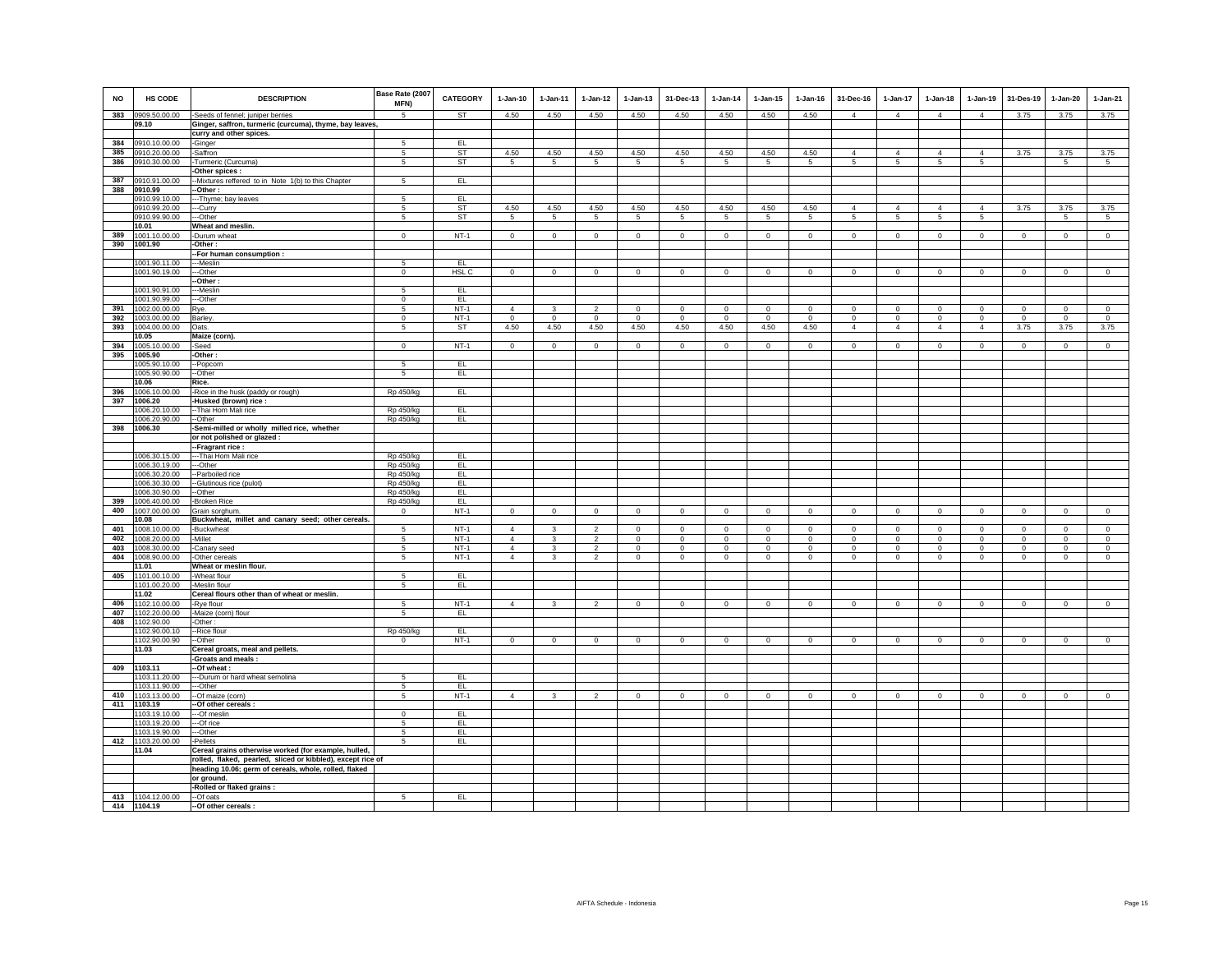| <b>NO</b> | <b>HS CODE</b>                     | <b>DESCRIPTION</b>                                                                                   | Base Rate (2007<br>MFN) | <b>CATEGORY</b>  | $1-Jan-10$     | $1 - Jan-11$ | $1 - Jan-12$   | $1 - Jan-13$ | 31-Dec-13    | $1 - Jan-14$ | $1 - Jan-15$ | $1 - Jan-16$ | 31-Dec-16      | 1-Jan-17       | $1 - Jan-18$                     | $1 - Jan-19$   | 31-Des-19   | $1-Jan-20$  | $1-Jan-21$   |
|-----------|------------------------------------|------------------------------------------------------------------------------------------------------|-------------------------|------------------|----------------|--------------|----------------|--------------|--------------|--------------|--------------|--------------|----------------|----------------|----------------------------------|----------------|-------------|-------------|--------------|
|           | 1104.19.10.00                      | ---Of maize (corn)<br>---Other                                                                       | $\overline{5}$<br>5     | EL.              |                |              |                |              |              |              |              |              |                |                |                                  |                |             |             |              |
|           | 1104.19.90.00                      | -Other worked grains (for example, hulled, pearled,                                                  |                         | EL.              |                |              |                |              |              |              |              |              |                |                |                                  |                |             |             |              |
|           |                                    | sliced or kibbled) :                                                                                 |                         |                  |                |              |                |              |              |              |              |              |                |                |                                  |                |             |             |              |
|           | 415 1104.22.00.00                  | -Of oats                                                                                             | -5                      | EL               |                |              |                |              |              |              |              |              |                |                |                                  |                |             |             |              |
| 416       | 1104.23.00.00                      | -Of maize (corn)                                                                                     | 5                       | EL               |                |              |                |              |              |              |              |              |                |                |                                  |                |             |             |              |
| 417       | 1104.29                            | -Of other cereals                                                                                    |                         |                  |                |              |                |              |              |              |              |              |                |                |                                  |                |             |             |              |
|           | 1104.29.20.00                      | ---Of barley                                                                                         | 5                       | $NT-1$           | $\overline{4}$ |              |                | $\mathbf 0$  | $\mathbf 0$  | $\mathbf 0$  | $^{\circ}$   | $^{\circ}$   | $\mathbf 0$    | 0              | $\mathbf 0$                      | $\mathbf 0$    | $\mathbf 0$ | $\mathbf 0$ | $^{\circ}$   |
|           | 1104.29.90.00                      | --Other                                                                                              | 5                       | $NT-1$           | $\Delta$       | $\mathbf{R}$ | $\mathfrak{D}$ | $\mathbf 0$  | $\Omega$     | $\Omega$     | $\Omega$     | $\Omega$     | $\Omega$       | $\mathbf 0$    | $\Omega$                         | $\mathbf 0$    | $\Omega$    | $\Omega$    | $\Omega$     |
| 418       | 1104.30.00.00                      | Germ of cereals, whole, rolled, flaked or ground                                                     | 5                       | ST               | 4.50           | 4.50         | 4.50           | 4.50         | 4.50         | 4.50         | 4.50         | 4.50         | $\overline{4}$ | $\overline{4}$ | $\overline{4}$                   | $\overline{4}$ | 3.75        | 3.75        | 3.75         |
|           | 11.05                              | Flour, meal, powder, flakes, granules and pellets of potatoes.                                       |                         |                  |                |              |                |              |              |              |              |              |                |                |                                  |                |             |             |              |
| 419       | 1105.10.00.00                      | -Flour, meal and powder                                                                              |                         | EL               |                |              |                |              |              |              |              |              |                |                |                                  |                |             |             |              |
| 420       | 1105.20.00.00                      | -Flakes, granules and pellets                                                                        |                         | EL               |                |              |                |              |              |              |              |              |                |                |                                  |                |             |             |              |
|           | 11.06                              | Flour, meal and powder of the dried leguminous vegetables                                            |                         |                  |                |              |                |              |              |              |              |              |                |                |                                  |                |             |             |              |
|           |                                    | of heading 07.13, of sago or of roots or tubers<br>of heading 07.14 or of the products of Chapter 8. |                         |                  |                |              |                |              |              |              |              |              |                |                |                                  |                |             |             |              |
| 421       | 1106.10.00.00                      | -Of the dried leguminous vegetables of heading 07.13                                                 | 5                       | EL.              |                |              |                |              |              |              |              |              |                |                |                                  |                |             |             |              |
| 422       | 1106.20                            | -Of sago or of roots or tubers of heading 07.14 :                                                    |                         |                  |                |              |                |              |              |              |              |              |                |                |                                  |                |             |             |              |
|           | 1106.20.10.00                      | --Of manioc (cassava)                                                                                | 5                       | EL.              |                |              |                |              |              |              |              |              |                |                |                                  |                |             |             |              |
|           |                                    | -Of sago:                                                                                            |                         |                  |                |              |                |              |              |              |              |              |                |                |                                  |                |             |             |              |
|           | 1106.20.21.00                      | -Meal                                                                                                | 5                       | EL               |                |              |                |              |              |              |              |              |                |                |                                  |                |             |             |              |
|           | 1106.20.29.00                      | --Other                                                                                              | 5                       | EL               |                |              |                |              |              |              |              |              |                |                |                                  |                |             |             |              |
|           | 1106.20.90.00                      | -Other                                                                                               | 5                       | EL               |                |              |                |              |              |              |              |              |                |                |                                  |                |             |             |              |
| 423       | 1106.30.00.00                      | -Of the products of Chapter 8                                                                        | 5                       | ST               | 4.50           | 4.50         | 4.50           | 4.50         | 4.50         | 4.50         | 4.50         | 4.50         | $\Delta$       | $\overline{4}$ | $\Delta$                         | $\Delta$       | 3.75        | 3.75        | 3.75         |
|           | 11.07                              | Malt, whether or not roasted.                                                                        |                         |                  |                |              |                |              |              |              |              |              |                |                |                                  |                |             |             |              |
| 424       | 1107.10.00.00                      | -Not roasted                                                                                         | 5                       | EL.              |                |              |                |              |              |              |              |              |                |                |                                  |                |             |             |              |
| 425       | 1107.20.00.00                      | -Roasted                                                                                             | 5                       | EL               |                |              |                |              |              |              |              |              |                |                |                                  |                |             |             |              |
|           | 11.08                              | Starches; inulin.                                                                                    |                         |                  |                |              |                |              |              |              |              |              |                |                |                                  |                |             |             |              |
|           |                                    | -Starches:                                                                                           |                         |                  |                |              |                |              |              |              |              |              |                |                |                                  |                |             |             |              |
| 427       | 426 1108.11.00.00<br>1108.12.00.00 | --Wheat starch                                                                                       | -5<br>10                | EL<br>EL         |                |              |                |              |              |              |              |              |                |                |                                  |                |             |             |              |
| 428       | 1108.13.00.00                      | -Maize (corn) starch<br>-Potato starch                                                               | 5                       | EL.              |                |              |                |              |              |              |              |              |                |                |                                  |                |             |             |              |
| 429       | 1108.14.00.00                      | -Manioc (cassava) starch                                                                             | 10                      | EL.              |                |              |                |              |              |              |              |              |                |                |                                  |                |             |             |              |
| 430       | 1108.19                            | -Other starches :                                                                                    |                         |                  |                |              |                |              |              |              |              |              |                |                |                                  |                |             |             |              |
|           | 1108.19.10.00                      | --Sago                                                                                               | -5                      | EL               |                |              |                |              |              |              |              |              |                |                |                                  |                |             |             |              |
|           | 1108.19.90.00                      | --Other                                                                                              | -5                      | EL               |                |              |                |              |              |              |              |              |                |                |                                  |                |             |             |              |
| 431       | 1108.20.00.00                      | -Inulin                                                                                              | 5                       | EL               |                |              |                |              |              |              |              |              |                |                |                                  |                |             |             |              |
| 432       | 1109.00.00.00                      | Wheat gluten, whether or not dried.                                                                  | 5                       | EL.              |                |              |                |              |              |              |              |              |                |                |                                  |                |             |             |              |
|           | 12.01                              | Soya beans, whether or not broken.                                                                   |                         |                  |                |              |                |              |              |              |              |              |                |                |                                  |                |             |             |              |
|           | 433 1201.00.10.00                  | -Suitable for sowing                                                                                 | $\Omega$                | EL               |                |              |                |              |              |              |              |              |                |                |                                  |                |             |             |              |
|           | 1201.00.90.00                      | -Other                                                                                               | 10                      | EL.              |                |              |                |              |              |              |              |              |                |                |                                  |                |             |             |              |
|           | 12.02                              | Ground-nuts, not roasted or otherwise cooked, whether or                                             |                         |                  |                |              |                |              |              |              |              |              |                |                |                                  |                |             |             |              |
|           |                                    | not shelled or broken.                                                                               |                         |                  |                |              |                |              |              |              |              |              |                |                |                                  |                |             |             |              |
| 434       | 1202.10                            | -In shell:                                                                                           |                         | HSL <sub>C</sub> | 4.85           | 4.75         | 4.65           | 4.55         | 4.55         |              | 4.35         | 4.25         | 4.25           | 4.15           |                                  | 3.85           | 3.75        | 3.75        | 3.75         |
|           | 1202.10.10.00<br>1202.10.90.00     | -Suitable for sowing<br>-Other                                                                       | 5<br>5                  | HSL C            | 4.85           | 4.75         | 4.65           | 4.55         | 4.55         | 4.45<br>4.45 | 4.35         | 4.25         | 4.25           | 4.15           | $\overline{4}$<br>$\overline{4}$ | 3.85           | 3.75        | 3.75        | 3.75         |
| 435       | 1202.20.00.00                      | Shelled, whether or not broken                                                                       | 5                       | HSL C            | 4.85           | 4.75         | 4.65           | 4.55         | 4.55         | 4.45         | 4.35         | 4.25         | 4.25           | 4.15           | $\overline{4}$                   | 3.85           | 3.75        | 3.75        | 3.75         |
| 436       | 1203.00.00.00                      | Copra                                                                                                | 5                       | $NT-1$           | $\Delta$       | 3            | $\mathfrak{p}$ | $\Omega$     | $^{\circ}$   | $\Omega$     | $\Omega$     | $\Omega$     | $\Omega$       | $\Omega$       | $\Omega$                         | $\mathbf 0$    | $\Omega$    | $\Omega$    | $^{\circ}$   |
| 437       | 1204.00.00.00                      | Linseed, whether or not broken                                                                       | 5                       | $NT-1$           | $\overline{4}$ | 3            | $\overline{2}$ | $\mathbf 0$  | $\circ$      | $\mathsf 0$  | $\Omega$     | $\Omega$     | $\Omega$       | $\circ$        | $\Omega$                         | $\mathbf 0$    | $\Omega$    | $\mathbf 0$ | $\mathbb O$  |
|           | 12.05                              | Rape or colza seeds, whether or not broken.                                                          |                         |                  |                |              |                |              |              |              |              |              |                |                |                                  |                |             |             |              |
| 438       | 1205.10.00.00                      | -Low erucic acid rape or colza seeds                                                                 | 5                       | ST               | 4.50           | 4.50         | 4.50           | 4.50         | 4.50         | 4.50         | 4.50         | 4.50         | $\overline{4}$ | $\overline{4}$ | $\overline{4}$                   | $\overline{4}$ | 3.75        | 3.75        | 3.75         |
|           | 439 1205.90.00.00                  | -Other                                                                                               | 5                       | HSL C            | 4.85           | 4.75         | 4.65           | 4.55         | 4.55         | 4.45         | 4.35         | 4.25         | 4.25           | 4.15           | $\overline{4}$                   | 3.85           | 3.75        | 3.75        | 3.75         |
|           | 440 1206.00.00.00                  | Sunflower seeds, whether or not broken.                                                              | 5                       | $NT-1$           | $\overline{4}$ | 3            | $\overline{2}$ | $\mathbf 0$  | $\,0\,$      | $\circ$      | $\mathbf 0$  | $\mathbf{0}$ | $\mathbf{0}$   | $\mathsf 0$    | $\mathsf 0$                      | $\mathsf 0$    | $\mathbf 0$ | $\mathsf 0$ | $\circ$      |
|           | 12.07                              | Other oil seeds and oleaginous fruits, whether or not broken.                                        |                         |                  |                |              |                |              |              |              |              |              |                |                |                                  |                |             |             |              |
| 441       | 1207.20.00.00                      | -Cotton seeds                                                                                        | 5                       | $NT-1$           | $\overline{4}$ | 3            | $\overline{2}$ | $\mathbf 0$  | $\mathbf 0$  | $\mathbf 0$  | $\mathbf 0$  | $\,0\,$      | $\mathbf 0$    | $\mathbf 0$    | $\mathbf 0$                      | $\mathbf 0$    | $\mathbf 0$ | $\mathbf 0$ | $\,0\,$      |
| 442       | 1207.40.00.00                      | Sesamum seeds                                                                                        | 5                       | HSL C            | 4.85           | 4.75         | 4.65           | 4.55         | 4.55         | 4.45         | 4.35         | 4.25         | 4.25           | 4.15           | $\overline{4}$                   | 3.85           | 3.75        | 3.75        | 3.75         |
| 443       | 1207.50.00.00                      | -Mustard seeds                                                                                       | 5                       | $NT-1$           | $\overline{4}$ | 3            | $\overline{2}$ | $\mathbf 0$  | $\mathbf 0$  | $\mathbf 0$  | $\mathbf 0$  | $\mathbf 0$  | $\mathbf{0}$   | $\mathbf 0$    | $\mathsf 0$                      | $\mathbf 0$    | $\mathbf 0$ | $^{\circ}$  | 0            |
|           |                                    | Other:                                                                                               |                         |                  |                |              |                |              |              |              |              |              |                |                |                                  |                |             |             |              |
| 444       | 1207.91.00.00                      | -Poppy seeds<br>-Other :                                                                             | 5                       | EL               |                |              |                |              |              |              |              |              |                |                |                                  |                |             |             |              |
|           | 445 1207.99<br>1207.99.20.00       | --Palm nuts and kernels                                                                              | 5                       | $NT-1$           | $\Delta$       | 3            | $\overline{2}$ | $\mathbf 0$  | $\mathbf 0$  | $\mathsf 0$  | $\mathbf 0$  | $^{\circ}$   | $\mathbf 0$    | $\mathbf 0$    | $\mathbf 0$                      | $\,$ 0         | $\mathbf 0$ | $\mathbf 0$ | $\mathbf 0$  |
|           | 1207.99.30.00                      | --Safflower seeds                                                                                    | 5                       | $NT-1$           | $\Delta$       | 3            | $\mathbf 2$    | $\mathsf 0$  | $\mathbf 0$  | $\mathbf 0$  | $\Omega$     | $\Omega$     | $\Omega$       | $\mathsf 0$    | $\Omega$                         | $\mathbf 0$    | $\mathbf 0$ | $\Omega$    | $\mathbf 0$  |
|           | 1207.99.90.00                      | ---Other                                                                                             | 5                       | $NT-1$           | $\overline{4}$ | $\mathbf{3}$ | $\overline{2}$ | $\mathbf{0}$ | $\circ$      | $\circ$      | $\circ$      | $\mathbf 0$  | $\circ$        | $\circ$        | $\circ$                          | $\circ$        | $\circ$     | $\circ$     | $\circ$      |
|           | 12.08                              | Flours and meals of oil seeds or oleaginous fruits,                                                  |                         |                  |                |              |                |              |              |              |              |              |                |                |                                  |                |             |             |              |
|           |                                    | other than those of mustard.                                                                         |                         |                  |                |              |                |              |              |              |              |              |                |                |                                  |                |             |             |              |
|           | 446 1208.10.00.00                  | -Of soya beans                                                                                       | $\mathbf 0$             | $NT-1$           | $^{\circ}$     | $\circ$      | $\circ$        | $\mathbf 0$  | $\mathbf 0$  | $\mathbf 0$  | $\circ$      | $^{\circ}$   | $^{\circ}$     | $\mathbf 0$    | $\mathbf 0$                      | $\mathbf 0$    | $\circ$     | $\circ$     | $^{\circ}$   |
| 447       | 1208.90.00.00                      | -Other                                                                                               | 5                       | EL.              |                |              |                |              |              |              |              |              |                |                |                                  |                |             |             |              |
|           | 12.09                              | Seeds, fruit and spores, of a kind used for sowing.                                                  |                         |                  |                |              |                |              |              |              |              |              |                |                |                                  |                |             |             |              |
| 448       | 1209.10.00.00                      | -Sugar beet seed                                                                                     | $\mathbf{0}$            | $NT-1$           | $\Omega$       | $\mathbf{0}$ | $\circ$        | $\mathbf 0$  | $\mathbf{0}$ | $\circ$      | $\circ$      | $\mathbf 0$  | $\Omega$       | $\mathbf{0}$   | $\circ$                          | $\circ$        | $\circ$     | $\circ$     | $\mathbf{0}$ |
|           |                                    | Seeds of forage plants :                                                                             |                         |                  |                |              |                |              |              |              |              |              |                |                |                                  |                |             |             |              |
| 449       | 1209.21.00.00                      | -Lucerne (alfalfa) seed                                                                              | $\mathbf{0}$            | $NT-1$           | $\Omega$       | $\Omega$     | $\mathbf{0}$   | $\mathbf{0}$ | $\mathbf{0}$ | $\mathbf{0}$ | $\circ$      | $\mathbf 0$  | $\Omega$       | $\mathbf{0}$   | $\Omega$                         | $\circ$        | $\circ$     | $\Omega$    | $\mathbf 0$  |
| 450       | 1209.22.00.00                      | -Clover (Trifolium spp.) seed                                                                        | $\mathbf 0$             | $NT-1$           | $\circ$        | $\circ$      | $\mathbf 0$    | $\mathbf 0$  | $\mathbf{0}$ | $\mathbf 0$  | $\circ$      | $\mathbf 0$  | $\mathbf 0$    | $\mathbf 0$    | $\circ$                          | $\mathbf 0$    | $\circ$     | $\mathbf 0$ | $\mathbf 0$  |
| 451       | 1209.23.00.00                      | -Fescue seed                                                                                         | $\mathsf 0$             | $NT-1$           | $\mathbf 0$    | $\mathbf 0$  | $\mathsf 0$    | $\mathsf 0$  | $\mathbf 0$  | $\mathbf 0$  | $\circ$      | $\mathbf 0$  | $\mathbf 0$    | $\mathsf 0$    | $\mathsf 0$                      | $\mathbf 0$    | $\mathbf 0$ | $\mathbf 0$ | $\mathbf 0$  |
|           | 452 1209.24.00.00                  | --Kentucky blue grass (Poa pratensis L.) seed                                                        | $\mathbf 0$             | $NT-1$           | $\circ$        | $\circ$      | $\mathbf{0}$   | $\mathbf 0$  | $\mathbf 0$  | $\mathbf 0$  | $\circ$      | $\mathbf 0$  | $\circ$        | $\mathbf 0$    | $\mathbf 0$                      | $\mathbf 0$    | $\mathbf 0$ | $\mathbf 0$ | $\mathbf 0$  |
|           | 453 1209.25.00.00                  | --Rye grass (Lolium multiflorum Lam., Lolium perenne L.)                                             | $\Omega$                | $NT-1$           | $\Omega$       | $\Omega$     | $\Omega$       | $\Omega$     | $\Omega$     | $\Omega$     | $\Omega$     | $\Omega$     | $\Omega$       | $\Omega$       | $\Omega$                         | $\Omega$       | $\Omega$    | $\Omega$    | $\Omega$     |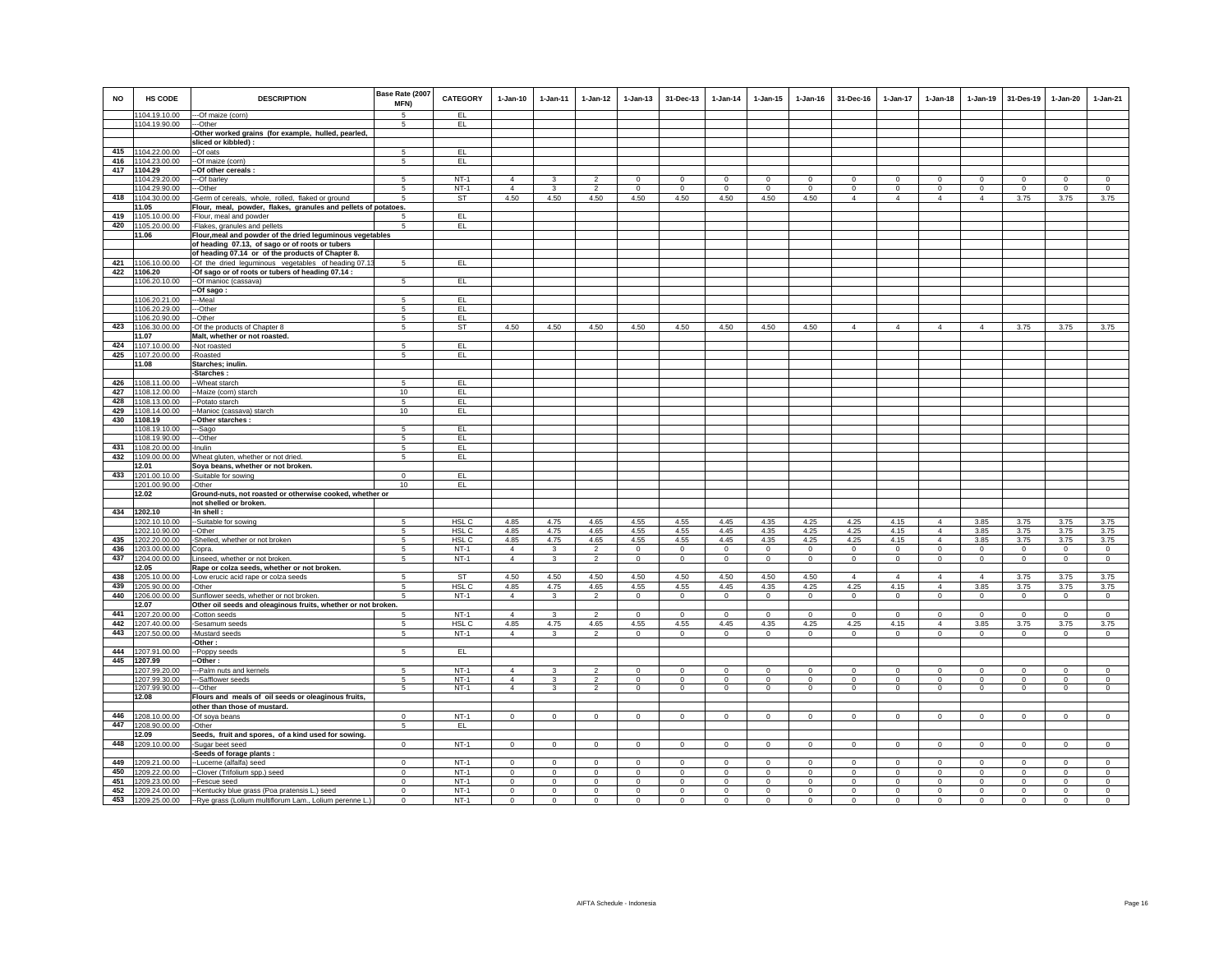| <b>NO</b> | HS CODE                        | <b>DESCRIPTION</b>                                                                                             | Base Rate (2007<br>MFN) | <b>CATEGORY</b>  | $1-Jan-10$                       | 1-Jan-11                              | $1 - Jan-12$                     | $1 - Jan-13$            | 31-Dec-13               | $1-Jan-14$              | $1 - Jan-15$            | $1 - Jan-16$            | 31-Dec-16               | $1-Jan-17$                 | $1-Jan-18$              | $1-Jan-19$             | 31-Des-19              | $1-Jan-20$              | $1-Jan-21$              |
|-----------|--------------------------------|----------------------------------------------------------------------------------------------------------------|-------------------------|------------------|----------------------------------|---------------------------------------|----------------------------------|-------------------------|-------------------------|-------------------------|-------------------------|-------------------------|-------------------------|----------------------------|-------------------------|------------------------|------------------------|-------------------------|-------------------------|
| 454       | 1209.29.00.00                  | -Other                                                                                                         | $\Omega$                | $NT-1$           | $\Omega$                         | $\Omega$                              | $\overline{0}$                   | $\Omega$                | $\Omega$                | $\Omega$                | $\Omega$                | $\Omega$                | $\Omega$                | $\Omega$                   | $\Omega$                | $\Omega$               | $\overline{0}$         | $\Omega$                | $\overline{0}$          |
| 455       | 1209.30.00.00                  | Seeds of herbaceous plants cultivated principally                                                              | $\circ$                 | $NT-1$           | $\circ$                          | $\mathbf{0}$                          | $\mathbf{0}$                     | $\mathbf{0}$            | $\Omega$                | $\circ$                 | $\mathbf{0}$            | $\circ$                 | $\circ$                 | $\mathbf{0}$               | $\circ$                 | $\mathbf 0$            | $\circ$                | $\mathbf{0}$            | $\circ$                 |
|           |                                | for their flowers                                                                                              |                         |                  |                                  |                                       |                                  |                         |                         |                         |                         |                         |                         |                            |                         |                        |                        |                         |                         |
|           |                                | -Other:                                                                                                        |                         |                  |                                  |                                       |                                  |                         |                         |                         |                         |                         |                         |                            |                         |                        |                        |                         |                         |
| 457       | 456 1209.91.00.00<br>1209.99   | -Vegetable seeds<br>-Other :                                                                                   | $\mathbf{0}$            | $NT-1$           | $\mathbf{0}$                     | $\mathbf{0}$                          | $\circ$                          | $\mathbf 0$             | $\mathbf{0}$            | $\circ$                 | $\mathbf 0$             | $\circ$                 | $\circ$                 | $\mathbf{0}$               | $\circ$                 | $\circ$                | $\mathbf{0}$           | $\mathbf{0}$            | $\circ$                 |
|           | 1209.99.10.00                  | --Rubber seeds, kenaf seeds                                                                                    | $^{\circ}$              | $NT-1$           | $\Omega$                         | $^{\circ}$                            | $\mathbf 0$                      | 0                       | $^{\circ}$              | 0                       | 0                       | $^{\circ}$              | $\Omega$                | $^{\circ}$                 | $^{\circ}$              | $\mathbf{0}$           | $^{\circ}$             | $^{\circ}$              | $\mathbf 0$             |
|           | 1209.99.90.00                  | -Other                                                                                                         | $\mathbf{0}$            | $NT-1$           | $\circ$                          | $\circ$                               | $\circ$                          | $\mathsf 0$             | $\mathbf 0$             | $\circ$                 | $\mathbf 0$             | $\circ$                 | $\circ$                 | $\mathbf 0$                | $\circ$                 | $\mathbf 0$            | $\mathbf 0$            | $\mathbf 0$             | $\mathsf 0$             |
|           | 12.10                          | Hop cones, fresh or dried, whether or not ground,                                                              |                         |                  |                                  |                                       |                                  |                         |                         |                         |                         |                         |                         |                            |                         |                        |                        |                         |                         |
| 458       | 1210.10.00.00                  | powdered or in the form of pellets; lupulin.<br>-Hop cones, neither ground nor powdered nor                    | 5                       | $NT-1$           | $\Delta$                         | $\mathbf{3}$                          | $\overline{2}$                   | $\mathsf 0$             | $\mathbf 0$             | $\mathsf 0$             | $\mathbf 0$             | $\Omega$                | $\Omega$                | $\mathbf 0$                | $\Omega$                | $\mathbf 0$            | $\mathbf 0$            | $\Omega$                | $\circ$                 |
|           |                                | in the form of pellets                                                                                         |                         |                  |                                  |                                       |                                  |                         |                         |                         |                         |                         |                         |                            |                         |                        |                        |                         |                         |
| 459       | 1210.20.00.00                  | -Hop cones, ground, powdered or in the form                                                                    | 5                       | $NT-1$           | $\overline{4}$                   | $\overline{\mathbf{3}}$               | 2                                | $\mathbf{0}$            | $\mathbf{0}$            | $\circ$                 | $\mathbf{0}$            | $\mathbf 0$             | $\circ$                 | $\circ$                    | $\circ$                 | $\mathbf 0$            | $\mathbf 0$            | $\mathbf{0}$            | $\circ$                 |
|           | 12.11                          | of pellets; lupulin<br>Plants and parts of plants (including seeds and fruits),                                |                         |                  |                                  |                                       |                                  |                         |                         |                         |                         |                         |                         |                            |                         |                        |                        |                         |                         |
|           |                                | of a kind used primarily in perfumery, in pharmacy or                                                          |                         |                  |                                  |                                       |                                  |                         |                         |                         |                         |                         |                         |                            |                         |                        |                        |                         |                         |
|           |                                | for insecticidal, fungicidal or similar purposes, fresh or                                                     |                         |                  |                                  |                                       |                                  |                         |                         |                         |                         |                         |                         |                            |                         |                        |                        |                         |                         |
|           |                                | dried, whether or not cut, crushed or powdered.                                                                |                         |                  |                                  |                                       |                                  |                         |                         |                         |                         |                         |                         |                            |                         |                        |                        |                         |                         |
| 460       | 1211.20<br>211.20.10.00        | -Ginseng roots:<br>-In Cut, crushed or powdered forms                                                          | 5                       | $NT-1$           | $\overline{4}$                   | 3                                     | $\overline{2}$                   | $\mathbf 0$             | $\mathbf 0$             | $\mathbf 0$             | $\mathbf 0$             | $\mathbf 0$             | $\mathbf 0$             | 0                          | $\mathbf 0$             | $\mathbf 0$            | $\mathbf 0$            | $\mathbf 0$             | $\Omega$                |
|           | 1211.20.90.00                  | --Other                                                                                                        | 5                       | $NT-1$           | $\overline{4}$                   | $\mathbf{3}$                          | 2                                | $\mathbf 0$             | $\mathbf{0}$            | $\circ$                 | $\mathbf 0$             | $\circ$                 | $\overline{0}$          | $\circ$                    | $\circ$                 | $\mathbf 0$            | $\mathbf{0}$           | $\circ$                 | $\circ$                 |
| 461       | 1211.30                        | -Coca leaf :                                                                                                   |                         |                  |                                  |                                       |                                  |                         |                         |                         |                         |                         |                         |                            |                         |                        |                        |                         |                         |
|           | 1211.30.10.00<br>1211.30.90.00 | -- In Cut, crushed or powdered form<br>--Other                                                                 | 5<br>5                  | EL.<br>EL        |                                  |                                       |                                  |                         |                         |                         |                         |                         |                         |                            |                         |                        |                        |                         |                         |
|           | 462 1211.40.00.00              | -Poppy straw                                                                                                   | 5                       | $NT-1$           | $\overline{4}$                   | 3                                     | $\overline{2}$                   | $\mathbf 0$             | $\mathbf 0$             | $\mathbf 0$             | $\mathbf 0$             | $\mathbf 0$             | $\mathbf 0$             | $\Omega$                   | $\Omega$                | $\mathbf 0$            | $\circ$                | $\mathbf 0$             | $\mathbf 0$             |
|           | 463 1211.90                    | -Other :                                                                                                       |                         |                  |                                  |                                       |                                  |                         |                         |                         |                         |                         |                         |                            |                         |                        |                        |                         |                         |
|           |                                | -Of a kind used primarily in pharmacy :                                                                        |                         |                  |                                  |                                       |                                  |                         |                         |                         |                         |                         |                         |                            |                         |                        |                        |                         |                         |
|           | 1211.90.11.00<br>1211.90.12.00 | -Cannabis, in cut, crushed or powdered form<br>-Cannabis, in other form                                        | -5<br>5                 | EL.<br>EL.       |                                  |                                       |                                  |                         |                         |                         |                         |                         |                         |                            |                         |                        |                        |                         |                         |
|           | 1211.90.13.00                  | ---Rauwolfia serpentina roots                                                                                  | 5                       | EL               |                                  |                                       |                                  |                         |                         |                         |                         |                         |                         |                            |                         |                        |                        |                         |                         |
|           | 1211.90.14.00                  | --Other, in cut, crushed or powdered form                                                                      | 5                       | ST               | 4.50                             | 4.50                                  | 4.50                             | 4.50                    | 4.50                    | 4.50                    | 4.50                    | 4.50                    | $\overline{4}$          | $\overline{4}$             | $\overline{4}$          | $\Delta$               | 3.75                   | 3.75                    | 3.75                    |
|           | 1211.90.19.00                  | --Other<br>-Other:                                                                                             | 5                       | ST               | 4.50                             | 4.50                                  | 4.50                             | 4.50                    | 4.50                    | 4.50                    | 4.50                    | 4.50                    | $\overline{4}$          | $\overline{4}$             | $\overline{4}$          | $\overline{4}$         | 3.75                   | 3.75                    | 3.75                    |
|           | 1211.90.91.00                  | --Pyrethrum, in cut, crushed or powdered form                                                                  | 5                       | EL               |                                  |                                       |                                  |                         |                         |                         |                         |                         |                         |                            |                         |                        |                        |                         |                         |
|           | 1211.90.92.00                  | -Pyrethrum, in other form                                                                                      | -5                      | EL               |                                  |                                       |                                  |                         |                         |                         |                         |                         |                         |                            |                         |                        |                        |                         |                         |
|           | 1211.90.94.00<br>1211.90.95.00 | -Sandalwood<br>-Gaharu wood chips                                                                              | 5<br>$\sqrt{5}$         | EL.<br>EL        |                                  |                                       |                                  |                         |                         |                         |                         |                         |                         |                            |                         |                        |                        |                         |                         |
|           | 1211.90.96.00                  | ---Liquorice roots                                                                                             | 5                       | $NT-1$           | $\overline{4}$                   | $\overline{\mathbf{3}}$               | $\overline{2}$                   | $\mathbf{0}$            | $\mathbf{0}$            | $\mathbf{0}$            | $\mathbf{0}$            | $\Omega$                | $\circ$                 | $\mathbf{0}$               | $\mathbf 0$             | $\Omega$               | $\Omega$               | $\mathbf{0}$            | $\circ$                 |
|           | 1211.90.99.00                  | ---Other                                                                                                       | 5                       | EL               |                                  |                                       |                                  |                         |                         |                         |                         |                         |                         |                            |                         |                        |                        |                         |                         |
|           | 12.12                          | Locust beans, seaweeds and other algae, sugar beet<br>and sugar cane, fresh, chilled, frozen or dried, whether |                         |                  |                                  |                                       |                                  |                         |                         |                         |                         |                         |                         |                            |                         |                        |                        |                         |                         |
|           |                                | or not ground; fruit stones and kernels and other vegetable                                                    |                         |                  |                                  |                                       |                                  |                         |                         |                         |                         |                         |                         |                            |                         |                        |                        |                         |                         |
|           |                                | products (including unroasted chicory roots of the variety                                                     |                         |                  |                                  |                                       |                                  |                         |                         |                         |                         |                         |                         |                            |                         |                        |                        |                         |                         |
|           |                                | Cichorium intybus sativum) of a kind used primarily for                                                        |                         |                  |                                  |                                       |                                  |                         |                         |                         |                         |                         |                         |                            |                         |                        |                        |                         |                         |
|           | 464 1212.20                    | human consumption, not elsewhere specified or included.<br>-Seaweeds and other algae :                         |                         |                  |                                  |                                       |                                  |                         |                         |                         |                         |                         |                         |                            |                         |                        |                        |                         |                         |
|           |                                | --Fresh, chilled or dried, of a kind used in dyeing, tanning,                                                  |                         |                  |                                  |                                       |                                  |                         |                         |                         |                         |                         |                         |                            |                         |                        |                        |                         |                         |
|           |                                | perfumery, pharmacy, or for insecticidal, fungicidal                                                           |                         |                  |                                  |                                       |                                  |                         |                         |                         |                         |                         |                         |                            |                         |                        |                        |                         |                         |
|           | 1212.20.11.00                  | or similar purposes :<br>--- Of a kind used in pharmacy                                                        | 5                       | ST               | 4.50                             | 4.50                                  | 4.50                             | 4.50                    | 4.50                    | 4.50                    | 4.50                    | 4.50                    | $\overline{4}$          | $\overline{4}$             | $\overline{4}$          | $\overline{4}$         | 3.75                   | 3.75                    | 3.75                    |
|           | 1212.20.19.00                  | ---Other                                                                                                       | 5                       | ST               | 4.50                             | 4.50                                  | 4.50                             | 4.50                    | 4.50                    | 4.50                    | 4.50                    | 4.50                    | $\overline{4}$          | $\overline{4}$             | $\overline{4}$          | $\overline{4}$         | 3.75                   | 3.75                    | 3.75                    |
|           | 1212.20.20.00                  | --Other, fresh, chilled or dried unfit for human consumpt                                                      | 5                       | $NT-1$           | $\overline{4}$                   | 3                                     | $\overline{2}$                   | $\mathbf{0}$            | $\overline{0}$          | $\overline{0}$          | $\circ$                 | $\mathbf{0}$            | $\Omega$                | $\overline{0}$             | $\overline{0}$          | $\overline{0}$         | $\overline{0}$         | $\overline{0}$          | $\overline{0}$          |
|           | 1212.20.90.00                  | -Other<br>Other:                                                                                               | 5                       | ST               | 4.50                             | 4.50                                  | 4.50                             | 4.50                    | 4.50                    | 4.50                    | 4.50                    | 4.50                    | $\overline{4}$          | $\overline{4}$             | $\overline{4}$          | $\overline{4}$         | $\circ$                | $\mathbf 0$             | $\mathsf 0$             |
| 465       | 1212.91.00.00                  | -Sugar beet                                                                                                    | 5                       | $NT-1$           | $\overline{4}$                   | $\mathbf{3}$                          | $\overline{2}$                   | $\mathbf 0$             | $\mathsf 0$             | $\circ$                 | $\mathsf 0$             | $\mathsf 0$             | $\mathbf 0$             | $\circ$                    | $\mathbf 0$             | $\mathbf 0$            | $\circ$                | $\mathbf 0$             | $\mathsf 0$             |
|           | 466 1212.99                    | -Other :                                                                                                       |                         |                  |                                  |                                       |                                  |                         |                         |                         |                         |                         |                         |                            |                         |                        |                        |                         |                         |
|           | 1212.99.11.00                  | -Sugar cane :<br>--Suitable for sowing                                                                         | 5                       | $NT-1$           | $\Delta$                         | $\mathbf{3}$                          | $\mathfrak{D}$                   | $\mathbf{0}$            | $\Omega$                | $\Omega$                | $\mathbf{0}$            | $\Omega$                | $\circ$                 | $\Omega$                   | $\Omega$                | $\mathbf 0$            | $\Omega$               | $\mathbf{0}$            | $\circ$                 |
|           | 1212.99.19.00                  | --Other                                                                                                        | 5                       | $NT-1$           | $\overline{4}$                   | 3                                     | $\mathfrak{p}$                   | $\mathbf 0$             | $\mathbf 0$             | $\mathbf 0$             | $\mathbf 0$             | $\Omega$                | $\Omega$                | $\mathbf 0$                | $\Omega$                | $\Omega$               | $\Omega$               | $\Omega$                | $\mathbf 0$             |
|           | 1212.99.20.00                  | -Locust bean seeds                                                                                             | 5                       | $NT-1$           | $\overline{4}$                   | 3                                     | $\overline{2}$                   | $\mathbf 0$             | $\mathbf 0$             | $\,0\,$                 | $\mathbf 0$             | $\mathbf 0$             | $^{\circ}$              | 0                          | $^{\circ}$              | $\mathbf 0$            | $\mathbf 0$            | $\mathbf 0$             | $\mathbf 0$             |
|           | 1212.99.30.00<br>1212.99.90.00 | --Melon seeds<br>-Other                                                                                        | -5<br>5                 | $NT-1$<br>$NT-1$ | $\overline{4}$<br>$\overline{4}$ | 3<br>$\mathbf{3}$                     | $\mathfrak{D}$<br>$\overline{2}$ | $\Omega$<br>$\mathsf 0$ | $\Omega$<br>$\mathsf 0$ | $\Omega$<br>$\mathsf 0$ | $\Omega$<br>$\mathbf 0$ | $\Omega$<br>$\mathsf 0$ | $\Omega$<br>$\mathsf 0$ | $\circ$<br>$\mathbf 0$     | $\Omega$<br>$\mathbf 0$ | $\circ$<br>$\mathbf 0$ | $\circ$<br>$\mathbf 0$ | $\Omega$<br>$\mathbf 0$ | $\Omega$<br>$\mathsf 0$ |
| 467       | 1213.00.00.00                  | Cereal straw and husks, unprepared, whether or not cho                                                         | -5                      | ST               | 4.50                             | 4.50                                  | 4.50                             | 4.50                    | 4.50                    | 4.50                    | 4.50                    | 4.50                    | $\overline{4}$          | $\overline{4}$             | $\overline{4}$          | $\overline{4}$         | 3.75                   | 3.75                    | 3.75                    |
|           |                                | ground, pressed or in the form of pellets.                                                                     |                         |                  |                                  |                                       |                                  |                         |                         |                         |                         |                         |                         |                            |                         |                        |                        |                         |                         |
|           | 12.14                          | Swedes, mangolds, fodder roots, hay, lucerne (alfalfa), clover,                                                |                         |                  |                                  |                                       |                                  |                         |                         |                         |                         |                         |                         |                            |                         |                        |                        |                         |                         |
|           |                                | sainfoin, forage kale, lupines, vetches and similar forage<br>products, whether or not in the form of pellets. |                         |                  |                                  |                                       |                                  |                         |                         |                         |                         |                         |                         |                            |                         |                        |                        |                         |                         |
| 468       | 1214.10.00.00                  | -Lucerne (alfalfa) meal and pellets                                                                            | 5                       | $NT-1$           | $\Delta$                         | $\mathbf{R}$                          | $\mathfrak{D}$                   | $\mathbf{0}$            | $\Omega$                | $\Omega$                | $\mathbf{0}$            | $\Omega$                | $\circ$                 | $\mathbf{0}$               | $\mathbf 0$             | $\Omega$               | $\Omega$               | $\Omega$                | $\Omega$                |
| 469       | 1214.90.00.00                  | -Other                                                                                                         | 5                       | $NT-1$           | $\overline{4}$                   | $\mathbf{3}$                          | $\overline{2}$                   | $\mathbf 0$             | $\mathbf 0$             | $\circ$                 | $\mathbf 0$             | $\circ$                 | $\circ$                 | $\circ$                    | $\circ$                 | $\circ$                | $\mathbf{0}$           | $\mathbf 0$             | $\circ$                 |
|           | 13.01                          | Lac, natural gums, resins, gum-resins and oleoresins                                                           |                         |                  |                                  |                                       |                                  |                         |                         |                         |                         |                         |                         |                            |                         |                        |                        |                         |                         |
| 470       | 1301.20.00.00                  | (for example, balsams).<br>-Gum Arabic                                                                         | 5                       | $NT-1$           | $\overline{4}$                   | 3                                     | $\overline{2}$                   | 0                       | $\mathbf 0$             | $\mathbf{0}$            | 0                       | $\mathbf{0}$            | $^{\circ}$              | $^{\circ}$                 | $^{\circ}$              | 0                      | $^{\circ}$             | $\circ$                 | $^{\circ}$              |
| 471       | 1301.90                        | -Other:                                                                                                        |                         |                  |                                  |                                       |                                  |                         |                         |                         |                         |                         |                         |                            |                         |                        |                        |                         |                         |
|           | 1301.90.10.00                  | --Gum benjamin                                                                                                 | 5                       | ST               | 5                                | 5                                     | 5                                | 5                       | 5                       | 5                       | 5                       | 5                       | 5                       | 5                          | 5                       | 5                      |                        | 5                       |                         |
|           | 1301.90.20.00<br>1301.90.30.00 | --Gum damar<br>--Cannabis resin                                                                                | 5<br>5                  | ST<br>$NT-1$     | $5^{\circ}$<br>$\Delta$          | $\sqrt{5}$<br>$\overline{\mathbf{3}}$ | $\overline{5}$<br>$\overline{2}$ | 5<br>$\mathbf{0}$       | 5<br>$\Omega$           | 5<br>$\mathbf{0}$       | 5<br>$\Omega$           | 5<br>$\Omega$           | 5<br>$\Omega$           | $5\phantom{.0}$<br>$\circ$ | 5<br>$\Omega$           | 5<br>$\Omega$          | $\Omega$               | $\sqrt{5}$<br>$\Omega$  | 5<br>$\Omega$           |
|           |                                |                                                                                                                |                         |                  |                                  |                                       |                                  |                         |                         |                         |                         |                         |                         |                            |                         |                        |                        |                         |                         |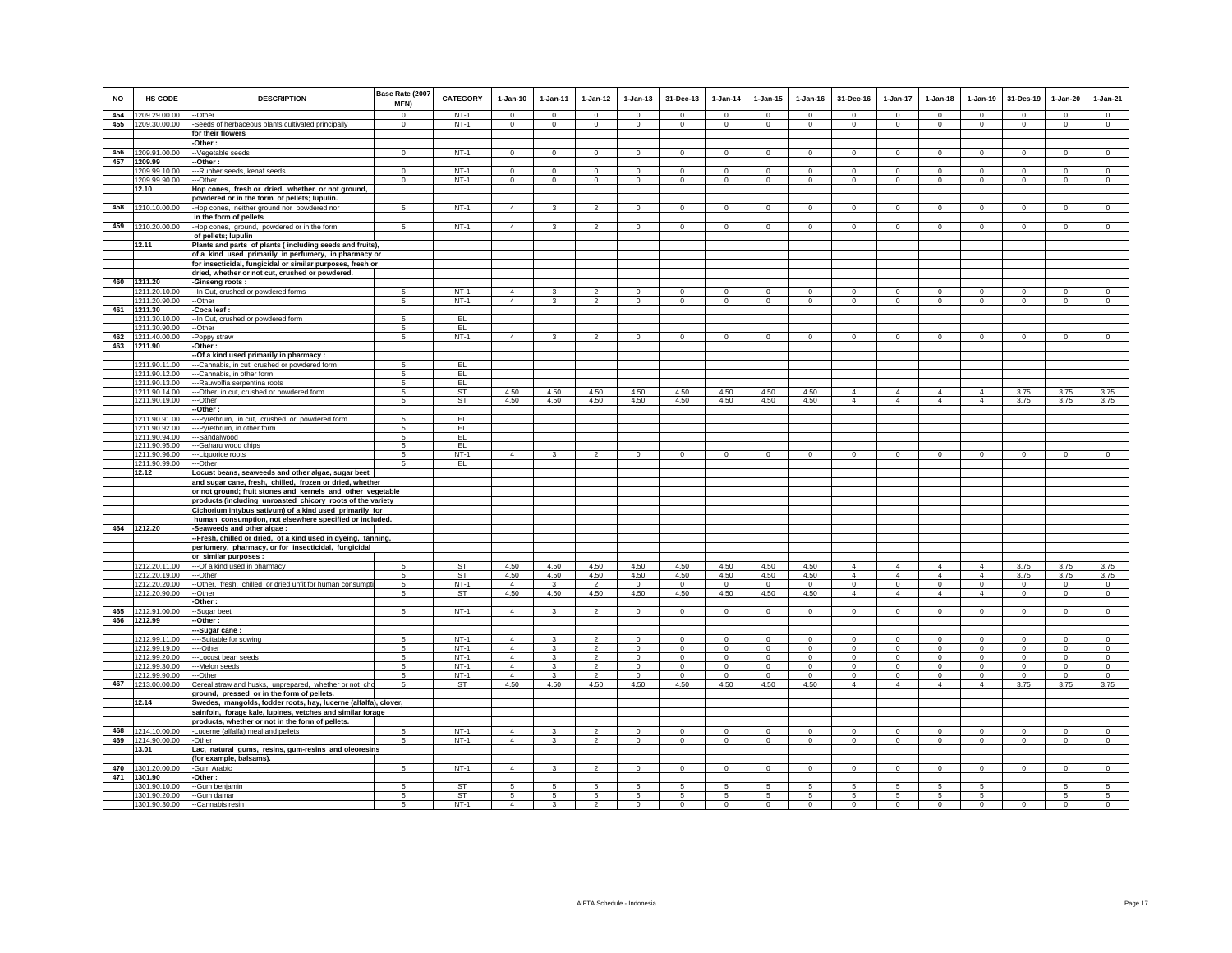| <b>NO</b> | <b>HS CODE</b>                 | <b>DESCRIPTION</b>                                                                                         | Base Rate (2007<br><b>MFN)</b><br>$\overline{5}$ | <b>CATEGORY</b><br><b>ST</b> | $1-Jan-10$<br>$\sqrt{5}$         | $1 - Jan-11$<br>-5             | $1 - Jan-12$<br>-5               | $1 - Jan-13$<br>-5  | 31-Dec-13<br>$5^{\circ}$     | $1 - Jan-14$<br>-5               | $1 - Jan-15$<br>-5  | $1 - Jan-16$<br>$\sqrt{5}$ | 31-Dec-16<br>-5                  | $1 - Jan-17$<br>$5^{\circ}$      | $1-Jan-18$<br>$\sqrt{5}$      | $1 - Jan-19$                     | 31-Des-19                 | $1-Jan-20$<br>$\sqrt{5}$ | $1-Jan-21$<br>$\overline{5}$  |
|-----------|--------------------------------|------------------------------------------------------------------------------------------------------------|--------------------------------------------------|------------------------------|----------------------------------|--------------------------------|----------------------------------|---------------------|------------------------------|----------------------------------|---------------------|----------------------------|----------------------------------|----------------------------------|-------------------------------|----------------------------------|---------------------------|--------------------------|-------------------------------|
|           | 1301.90.90.00<br>13.02         | --Other<br>Vegetable saps and extracts; pectic substances,                                                 |                                                  |                              |                                  |                                |                                  |                     |                              |                                  |                     |                            |                                  |                                  |                               | -5                               |                           |                          |                               |
|           |                                | pectinates and pectates; agar-agar and other mucilages                                                     |                                                  |                              |                                  |                                |                                  |                     |                              |                                  |                     |                            |                                  |                                  |                               |                                  |                           |                          |                               |
|           |                                | and thickeners, whether or not modified, derived from                                                      |                                                  |                              |                                  |                                |                                  |                     |                              |                                  |                     |                            |                                  |                                  |                               |                                  |                           |                          |                               |
|           |                                | vegetable products.                                                                                        |                                                  |                              |                                  |                                |                                  |                     |                              |                                  |                     |                            |                                  |                                  |                               |                                  |                           |                          |                               |
|           |                                | Vegetable saps and extracts :                                                                              |                                                  |                              |                                  |                                |                                  |                     |                              |                                  |                     |                            |                                  |                                  |                               |                                  |                           |                          |                               |
| 472       | 1302.11<br>1302.11.10.00       | -Opium:<br>--Pulvis opii                                                                                   | $\mathbf 0$                                      | EL                           |                                  |                                |                                  |                     |                              |                                  |                     |                            |                                  |                                  |                               |                                  |                           |                          |                               |
|           | 1302.11.90.00                  | --Other                                                                                                    | 5                                                | EL                           |                                  |                                |                                  |                     |                              |                                  |                     |                            |                                  |                                  |                               |                                  |                           |                          |                               |
| 473       | 1302.12.00.00                  | -- Of liquorice                                                                                            | 5                                                | $NT-1$                       | $\Delta$                         | $\mathbf{R}$                   | $\mathcal{P}$                    | $\Omega$            | $\Omega$                     | $\Omega$                         | $\Omega$            | $\Omega$                   | $\Omega$                         | $\Omega$                         | $\Omega$                      | $\Omega$                         | $\mathbf 0$               | $\Omega$                 | $\circ$                       |
| 474       | 1302.13.00.00                  | -Of hops                                                                                                   | 5                                                | $NT-1$                       | $\overline{4}$                   | $\mathbf{3}$                   | $\overline{2}$                   | $\mathbf{0}$        | $\mathbf 0$                  | $\mathbf 0$                      | $\Omega$            | $\Omega$                   | $\Omega$                         | $\mathbf 0$                      | $\Omega$                      | $\mathbf 0$                      | $\mathbf 0$               | $\Omega$                 | $\mathsf 0$                   |
| 475       | 1302.19                        | -Other:                                                                                                    |                                                  |                              |                                  |                                |                                  |                     |                              |                                  |                     |                            |                                  |                                  |                               |                                  |                           |                          |                               |
|           | 1302.19.20.00<br>1302.19.30.00 | ---Extracts and tinctures of cannabis<br>---Other medicinal extracts                                       | -5                                               | ST<br>ST                     | 4.50<br>4.50                     | 4.50<br>4.50                   | 4.50<br>4.50                     | 4.50<br>4.50        | 4.50<br>4.50                 | 4.50<br>4.50                     | 4.50<br>4.50        | 4.50<br>4.50               | $\overline{4}$<br>$\overline{4}$ | $\overline{4}$<br>$\overline{4}$ | 4<br>$\overline{4}$           | $\overline{4}$<br>$\overline{4}$ | $\Omega$<br>3.75          | $\Omega$<br>3.75         | $\Omega$<br>3.75              |
|           | 1302.19.40.00                  | -- Vegetable saps and extracts of pyrethrum or of the root:                                                | -5                                               | $NT-1$                       | $\overline{4}$                   | 3                              | $\overline{2}$                   | $\mathbf 0$         | $\overline{0}$               | $\overline{0}$                   | $\overline{0}$      | $\Omega$                   | $\overline{0}$                   | $\overline{0}$                   | $\Omega$                      | $\overline{0}$                   | $\overline{0}$            | $\overline{0}$           | $\overline{0}$                |
|           |                                | of plants containing rotenone                                                                              |                                                  |                              |                                  |                                |                                  |                     |                              |                                  |                     |                            |                                  |                                  |                               |                                  |                           |                          |                               |
|           | 1302.19.50.00                  | --- Japan (or Chinese) lacquer (natural lacquer)                                                           | 5                                                | <b>ST</b>                    | 4.50                             | 4.50                           | 4.50                             | 4.50                | 4.50                         | 4.50                             | 4.50                | 4.50                       | $\overline{4}$                   | $\overline{4}$                   | $\overline{4}$                | $\overline{4}$                   | 3.75                      | 3.75                     | 3.75                          |
|           | 1302.19.90.00                  | ---Other                                                                                                   | 5                                                | <b>ST</b>                    | 4.50                             | 4.50                           | 4.50                             | 4.50                | 4.50                         | 4.50                             | 4.50                | 4.50                       | $\overline{4}$                   | $\overline{4}$                   | $\Delta$                      | $\Delta$                         | 3.75                      | 3.75                     | 3.75                          |
| 476       | 1302.20.00.00                  | -Pectic substances, pectinates and pectates<br>-Mucilages and thickeners, whether or not modified, derived | 5                                                | $NT-1$                       | $\overline{4}$                   | 3                              | $\overline{2}$                   | $\mathbf 0$         | $\mathbf 0$                  | $\mathbf 0$                      | $\Omega$            | $\Omega$                   | $\mathbf 0$                      | $\mathsf 0$                      | $\mathbf 0$                   | $\mathbf 0$                      | $\mathbf 0$               | $\circ$                  | $\circ$                       |
|           |                                | from vegetable products :                                                                                  |                                                  |                              |                                  |                                |                                  |                     |                              |                                  |                     |                            |                                  |                                  |                               |                                  |                           |                          |                               |
| 477       | 1302.31.00.00                  | -Agar-agar                                                                                                 | 5                                                | $NT-2$                       | $\overline{4}$                   | $\Delta$                       | 3                                | 3                   | 3                            | $\overline{\phantom{a}}$         | $\mathcal{P}$       |                            | $\mathbf 0$                      | $\mathbf 0$                      | $^{\circ}$                    | $^{\circ}$                       | $^{\circ}$                | $\mathbf 0$              | $\mathbf 0$                   |
| 478       | 1302.32.00.00                  | -Mucilages and thickeners, whether or not modified,                                                        | 5                                                | ST                           | 4.50                             | 4.50                           | 4.50                             | 4.50                | 4.50                         | 4.50                             | 4.50                | 4.50                       | $\overline{4}$                   | $\overline{4}$                   | $\overline{4}$                | $\overline{4}$                   | 3.75                      | 3.75                     | 3.75                          |
|           |                                | derived from locust beans, locust bean seeds or guar seeds                                                 |                                                  |                              |                                  |                                |                                  |                     |                              |                                  |                     |                            |                                  |                                  |                               |                                  |                           |                          |                               |
| 479       | 1302.39                        | -Other:                                                                                                    |                                                  |                              |                                  |                                |                                  |                     |                              |                                  |                     |                            |                                  |                                  |                               |                                  |                           |                          |                               |
|           | 1302.39.10.00<br>1302.39.90.00 | --Carageenan<br>--Other                                                                                    |                                                  | $NT-2$<br>ST                 | $\overline{4}$<br>4.50           | $\overline{4}$<br>4.50         | 3<br>4.50                        | 3<br>4.50           | 3<br>4.50                    | $\mathfrak{p}$<br>4.50           | 2<br>4.50           | 4.50                       | $\mathbf 0$<br>$\overline{4}$    | $\mathbf 0$<br>$\overline{4}$    | $\mathbf 0$<br>$\overline{4}$ | $\mathbf 0$<br>$\overline{4}$    | $^{\circ}$<br>3.75        | $\mathbf 0$<br>3.75      | $\circ$<br>3.75               |
|           | 14.01                          | Vegetable materials of a kind used primarily for plaiting                                                  |                                                  |                              |                                  |                                |                                  |                     |                              |                                  |                     |                            |                                  |                                  |                               |                                  |                           |                          |                               |
|           |                                | (for example, bamboos, rattans, reeds, rushes, osier,                                                      |                                                  |                              |                                  |                                |                                  |                     |                              |                                  |                     |                            |                                  |                                  |                               |                                  |                           |                          |                               |
|           |                                | raffia, cleaned, bleached or dyed cereal straw, and lime bark).                                            |                                                  |                              |                                  |                                |                                  |                     |                              |                                  |                     |                            |                                  |                                  |                               |                                  |                           |                          |                               |
| 480       | 1401.10.00.00                  | -Bamboos                                                                                                   |                                                  | <b>ST</b>                    | 4.50                             | 4.50                           | 4.50                             | 4.50                | 4.50                         | 4.50                             | 4.50                | 4.50                       | $\Delta$                         | $\Delta$                         | $\Delta$                      | $\Delta$                         | 3.75                      | 3.75                     | 3.75                          |
|           | 481 1401.20.00.00              | -Rattans                                                                                                   | $\Omega$                                         | $NT-1$                       | $\Omega$                         | $\Omega$                       | $\Omega$                         | $\mathbf 0$         | $^{\circ}$                   | $\Omega$                         | $\Omega$            | $\Omega$                   | $\mathbf 0$                      | $\mathbf 0$                      | $\mathbf 0$                   | $\mathbf 0$                      | $\circ$                   | $\mathbf 0$              | $\circ$                       |
| 482       | 1401.90.00.00<br>14.04         | -Other<br>Vegetable products not elsewhere specified or included.                                          | $\mathbf{0}$                                     | $NT-1$                       | $\mathbf 0$                      | $\mathbf{0}$                   | $\mathbf{0}$                     | $\mathsf 0$         | $\mathbf 0$                  | $\mathbf{0}$                     | $\mathbf 0$         | $\circ$                    | $\mathbf 0$                      | $\mathsf 0$                      | $\mathbf 0$                   | $\mathbf 0$                      | $\mathbf 0$               | $\mathbf 0$              | $\mathbf 0$                   |
| 483       | 1404.20.00.00                  | Cotton linters                                                                                             | $\mathbf 0$                                      | $NT-1$                       | $\circ$                          | $^{\circ}$                     | $\mathbf 0$                      | 0                   | $\mathbf 0$                  | 0                                | 0                   | $\mathbf{0}$               | 0                                | 0                                | $\mathbf{0}$                  | $\mathbf 0$                      | $\mathbf 0$               | 0                        | $\mathbf 0$                   |
| 484       | 1404.90                        | -Other:                                                                                                    |                                                  |                              |                                  |                                |                                  |                     |                              |                                  |                     |                            |                                  |                                  |                               |                                  |                           |                          |                               |
|           | 1404.90.10.00                  | -Betel leaves, biri leaves and betel-nut leaves                                                            | 5                                                | $NT-1$                       | $\overline{4}$                   | $\mathbf{3}$                   | $\mathfrak{p}$                   | $\mathbf 0$         | $\mathsf 0$                  | $^{\circ}$                       | $\mathbf 0$         | $\mathbf 0$                | $\mathbf 0$                      | $\mathbf 0$                      | $\mathbf 0$                   | $\mathbf 0$                      | $^{\circ}$                | $\mathbf 0$              | $\mathbf 0$                   |
|           | 1404.90.20.00                  | -Barks of a kind used primarily in tanning                                                                 | $\mathbf 0$                                      | $NT-1$                       | $\mathbf 0$                      | $\mathbf 0$                    | $\circ$                          | $\mathsf 0$         | $\mathsf 0$                  | $\mathbf 0$                      | $\mathbf 0$         | $\mathbb O$                | $\mathbf 0$                      | $\mathbf 0$                      | $\mathbf 0$                   | $\mathbf 0$                      | $\mathbf 0$               | $\mathbf 0$              | $\mathsf 0$                   |
| 485       | 1404.90.90.00<br>1501.00.00.00 | --Other                                                                                                    | 5<br>5                                           | <b>ST</b><br>$NT-1$          | 4.50<br>$\overline{4}$           | 4.50<br>$\mathbf{\mathcal{R}}$ | 4.50<br>$\mathfrak{D}$           | 4.50<br>$\Omega$    | 4.50<br>$\Omega$             | 4.50<br>$\Omega$                 | 4.50<br>$\Omega$    | 4.50<br>$\Omega$           | $\Delta$<br>$\Omega$             | $\mathbf{A}$<br>$\Omega$         | $\Delta$<br>$\Omega$          | $\Delta$<br>$\Omega$             | 3.75<br>$\Omega$          | 3.75<br>$\Omega$         | 3.75<br>$\Omega$              |
|           |                                | Pig fat (including lard) and poultry fat, other than that of<br>heading 02.09 or 15.03.                    |                                                  |                              |                                  |                                |                                  |                     |                              |                                  |                     |                            |                                  |                                  |                               |                                  |                           |                          |                               |
|           | 15.02                          | Fats of bovine animals, sheep or goats, other than those                                                   |                                                  |                              |                                  |                                |                                  |                     |                              |                                  |                     |                            |                                  |                                  |                               |                                  |                           |                          |                               |
|           |                                | of heading 15.03.                                                                                          |                                                  |                              |                                  |                                |                                  |                     |                              |                                  |                     |                            |                                  |                                  |                               |                                  |                           |                          |                               |
|           |                                | Tallow:                                                                                                    |                                                  |                              |                                  |                                |                                  |                     |                              |                                  |                     |                            |                                  |                                  |                               |                                  |                           |                          |                               |
| 486       | 1502.00.11.00                  | -Edible                                                                                                    | -5                                               | $NT-1$<br>$NT-1$             | $\overline{4}$                   |                                | $\overline{2}$<br>$\overline{2}$ | $^{\circ}$          | 0                            | 0                                | $^{\circ}$          | 0                          | $^{\circ}$                       | 0                                | $^{\circ}$                    | 0                                | 0                         | $^{\circ}$               | $^{\circ}$                    |
|           | 1502.00.19.00                  | -Other<br>Other                                                                                            | 5                                                |                              | $\overline{4}$                   | $\mathbf{3}$                   |                                  | $\mathsf 0$         | $\circ$                      | $\mathsf 0$                      | $\mathsf 0$         | $\mathsf 0$                | $\mathsf 0$                      | $\circ$                          | $\mathbf 0$                   | $\mathbb O$                      | $\mathbf 0$               | $\mathsf 0$              | $\mathsf 0$                   |
|           | 1502.00.91.00                  | -Edible                                                                                                    | 10                                               | ST                           | 9                                | 8                              | $\overline{7}$                   | $\overline{z}$      | $\overline{7}$               | 6                                | 6                   | 5                          | 5                                | 5                                | 5.                            | 5                                | 5                         | 5                        | 5                             |
|           | 1502.00.99.00                  | -Other                                                                                                     | 10                                               | <b>ST</b>                    | $\mathbf{9}$                     | 8                              | $\overline{7}$                   | $\overline{7}$      | $\overline{7}$               | 6                                | $6\overline{6}$     | $\sqrt{5}$                 | $5\phantom{.0}$                  | $5\overline{)}$                  | $5\overline{5}$               | $\overline{5}$                   | $\sqrt{5}$                | 5                        | $\sqrt{5}$                    |
|           | 15.03                          | Lard stearin, lard oil, oleostearin, oleo-oil and tallow oil,                                              |                                                  |                              |                                  |                                |                                  |                     |                              |                                  |                     |                            |                                  |                                  |                               |                                  |                           |                          |                               |
|           |                                | not emulsified or mixed or otherwise prepared.                                                             |                                                  |                              |                                  |                                |                                  |                     |                              |                                  |                     |                            |                                  |                                  |                               |                                  |                           |                          |                               |
| 487       | 1503.00.10.00<br>1503.00.90.00 | -Lard stearin and oleostearin<br>-Other                                                                    | 5<br>5                                           | $NT-1$<br>$NT-1$             | $\overline{4}$<br>$\overline{4}$ | 3                              | $\mathfrak{p}$<br>$\overline{2}$ | $\Omega$<br>$\circ$ | $\Omega$<br>$^{\circ}$       | $\Omega$<br>$\mathbf 0$          | $\Omega$<br>$\circ$ | $\Omega$<br>$\mathbf{0}$   | $\Omega$<br>$\mathbf{0}$         | $\Omega$<br>$\circ$              | $\Omega$<br>$^{\circ}$        | $\Omega$<br>$\mathbf{0}$         | $\Omega$<br>$\mathbf{0}$  | $\Omega$<br>$\mathbf{0}$ | $\Omega$<br>$\circ$           |
|           | 15.04                          | Fats and oils and their fractions, of fish or marine mammals,                                              |                                                  |                              |                                  |                                |                                  |                     |                              |                                  |                     |                            |                                  |                                  |                               |                                  |                           |                          |                               |
|           |                                | whether or not refined, but not chemically modified.                                                       |                                                  |                              |                                  |                                |                                  |                     |                              |                                  |                     |                            |                                  |                                  |                               |                                  |                           |                          |                               |
| 488       | 1504.10                        | -Fish-liver oils and their fractions :                                                                     |                                                  |                              |                                  |                                |                                  |                     |                              |                                  |                     |                            |                                  |                                  |                               |                                  |                           |                          |                               |
|           | 1504.10.10.00                  | -- Fit for human consumption                                                                               | 5                                                | $NT-2$<br>$NT-2$             | $\overline{4}$<br>$\overline{4}$ | 4<br>$\mathbf{A}$              | 3<br>$\mathbf{3}$                | $\overline{3}$      | 3<br>$\overline{\mathbf{3}}$ | $\overline{2}$                   | $\overline{2}$      | $\overline{1}$             | $\mathbf 0$<br>$\circ$           | $\mathbf 0$<br>$\overline{0}$    | $\mathbf 0$<br>$\mathbf 0$    | $^{\circ}$<br>$\mathbb O$        | $^{\circ}$<br>$\mathbf 0$ | $\theta$<br>$\mathsf 0$  | $\mathbf 0$<br>$\overline{0}$ |
| 489       | 1504.10.90.00<br>1504.20       | --Other<br>-Fats and oils and their fractions, of fish, other than liver oils :                            |                                                  |                              |                                  |                                |                                  |                     |                              |                                  |                     |                            |                                  |                                  |                               |                                  |                           |                          |                               |
|           | 1504.20.10.00                  | --Solid fractions, not chemically modified                                                                 |                                                  | <b>ST</b>                    | 4.50                             | 4.50                           | 4.50                             | 4.50                | 4.50                         | 4.50                             | 4.50                | 4.50                       | $\overline{4}$                   | $\overline{4}$                   | 4                             | $\overline{4}$                   | 3.75                      | 3.75                     | 3.75                          |
|           | 1504.20.90.00                  | -Other                                                                                                     | 5                                                | ST                           | 4.50                             | 4.50                           | 4.50                             | 4.50                | 4.50                         | 4.50                             | 4.50                | 4.50                       | $\overline{4}$                   | $\overline{4}$                   | $\overline{4}$                | $\overline{4}$                   | 3.75                      | 3.75                     | 3.75                          |
| 490       | 1504.30                        | -Fats and oils and their fractions, of marine mammals                                                      |                                                  |                              |                                  |                                |                                  |                     |                              |                                  |                     |                            |                                  |                                  |                               |                                  |                           |                          |                               |
|           | 1504.30.10.00                  | -Solid fractions, not chemically modified                                                                  | -5<br>5                                          | $NT-2$                       | $\overline{4}$                   | 4<br>$\overline{4}$            | 3                                | 3                   | 3                            | $\mathfrak{p}$<br>$\mathfrak{p}$ | $\mathfrak{p}$      |                            | $\Omega$                         | $\mathbf{0}$                     | $\Omega$                      | $\Omega$                         | $\mathbf 0$               | $\Omega$                 | $\circ$<br>$\Omega$           |
|           | 1504.30.90.00<br>15.05         | -Other<br>Wool grease and fatty substances derived therefrom                                               |                                                  | $NT-2$                       | $\overline{4}$                   |                                | 3                                | 3                   | 3                            |                                  | $\overline{2}$      |                            | $\mathsf 0$                      | $\mathbf 0$                      | $\mathbf 0$                   | $\mathbf 0$                      | $\mathbf 0$               | $\mathbf 0$              |                               |
|           |                                | (including lanolin).                                                                                       |                                                  |                              |                                  |                                |                                  |                     |                              |                                  |                     |                            |                                  |                                  |                               |                                  |                           |                          |                               |
| 491       | 1505.00.10.00                  | -Lanolin                                                                                                   | 5                                                | $NT-2$                       | $\overline{4}$                   | $\Delta$                       | 3                                | $\overline{3}$      | $\mathbf{3}$                 | $\mathcal{P}$                    | $\mathfrak{p}$      |                            | $\mathbf 0$                      | $\mathbf 0$                      | $\Omega$                      | $\Omega$                         | $\mathbf 0$               | $\Omega$                 | $\mathbf 0$                   |
|           | 1505.00.90.00                  | -Other                                                                                                     | 10                                               | <b>ST</b>                    | 9                                | $\mathbf{R}$                   | $\overline{7}$                   | $\overline{7}$      | $\overline{7}$               | 6                                | 6                   | $\overline{5}$             | 5                                | 5                                | 5                             | 5                                | 5                         | 5                        | 5                             |
| 492       | 1506.00.00.00                  | Other animal fats and oils and their fractions,                                                            | $5\overline{5}$                                  | $NT-1$                       | $\overline{4}$                   | $\mathbf{3}$                   | $\overline{2}$                   | $\mathbf 0$         | $\mathbf{0}$                 | $\circ$                          | $\mathbf 0$         | $\circ$                    | $\mathbf 0$                      | $\circ$                          | $\circ$                       | $\mathbf 0$                      | $\mathbf 0$               | $\mathbf 0$              | $\mathbf 0$                   |
|           |                                | whether or not refined, but not chemically modified.                                                       |                                                  |                              |                                  |                                |                                  |                     |                              |                                  |                     |                            |                                  |                                  |                               |                                  |                           |                          |                               |
|           | 15.07                          | Soya-bean oil and its fractions, whether or not refined,<br>but not chemically modified.                   |                                                  |                              |                                  |                                |                                  |                     |                              |                                  |                     |                            |                                  |                                  |                               |                                  |                           |                          |                               |
| 493       | 1507.10.00.00                  | Crude oil, whether or not degummed                                                                         | $\Omega$                                         | $NT-1$                       | $\Omega$                         | $\Omega$                       | $\Omega$                         | $\Omega$            | $\Omega$                     | $\circ$                          | $^{\circ}$          | $\,0\,$                    | $\Omega$                         | $\Omega$                         | $\Omega$                      | $^{\circ}$                       | $\Omega$                  | $\Omega$                 | $\Omega$                      |
| 494       | 1507.90                        | -Other:                                                                                                    |                                                  |                              |                                  |                                |                                  |                     |                              |                                  |                     |                            |                                  |                                  |                               |                                  |                           |                          |                               |
|           | 1507.90.10.00                  | --Fraction of unrefined soya-bean oil                                                                      | $^{\circ}$                                       | $NT-1$                       | $^{\circ}$                       | $\mathbf 0$                    | $\circ$                          | 0                   | $\mathbf 0$                  | 0                                | 0                   | $\mathbf 0$                | $\mathbf 0$                      | $\mathbf 0$                      | $\mathbf 0$                   | $\mathbf 0$                      | $\circ$                   | 0                        | $\Omega$                      |
|           | 1507.90.20.00                  | -Refined oil                                                                                               | $\Omega$                                         | $NT-1$                       | $\Omega$                         | $\Omega$                       | $\circ$                          | $\Omega$            | $\Omega$                     | $\Omega$                         | $\Omega$            | $\Omega$                   | $\Omega$                         | $\Omega$                         | $\Omega$                      | $\Omega$                         | $\Omega$                  | $\Omega$                 | $\Omega$                      |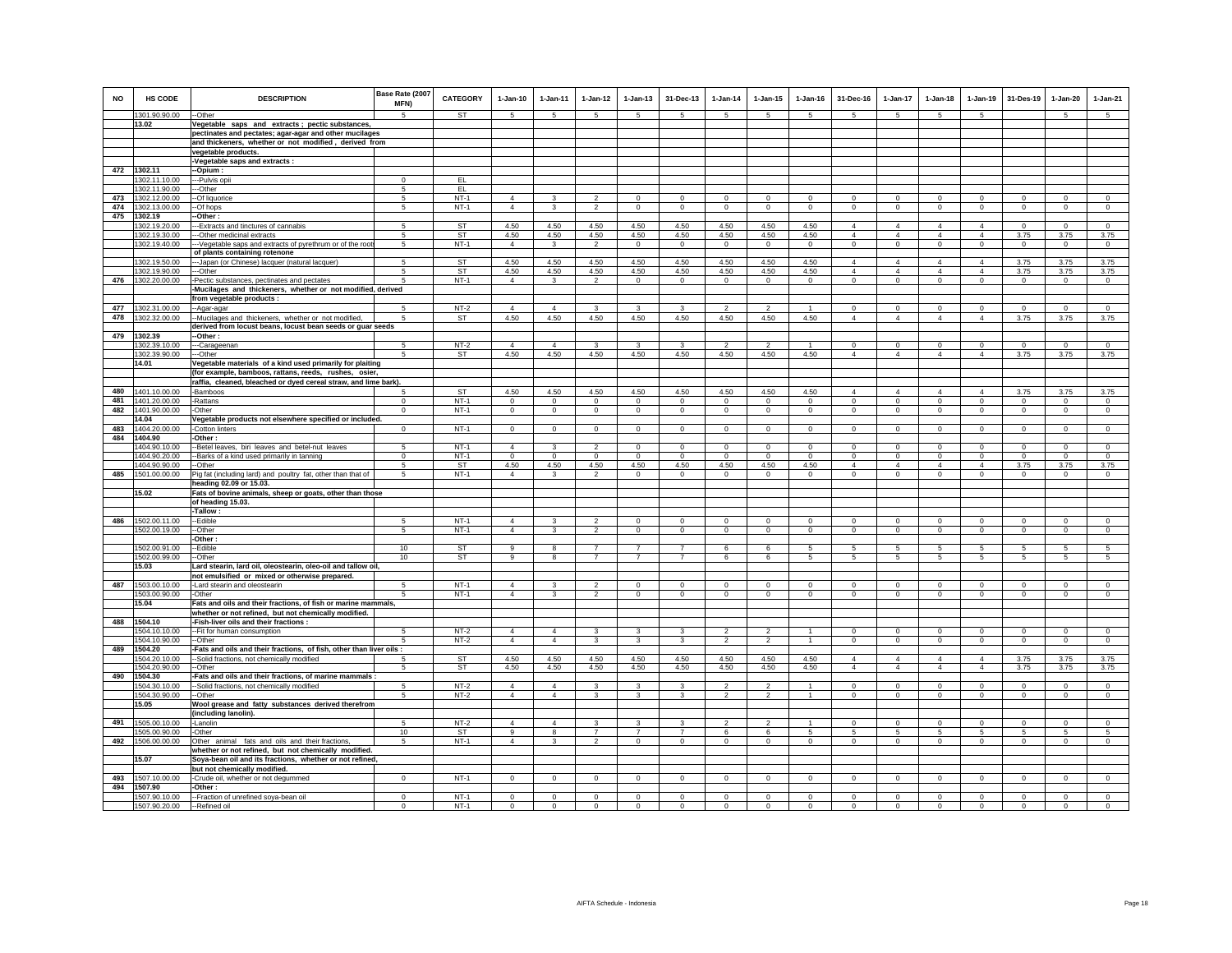| <b>NO</b> | <b>HS CODE</b>                 | <b>DESCRIPTION</b>                                                                                        | Base Rate (2007<br>MFN)     | CATEGORY         | $1-Jan-10$                       | 1-Jan-11                | $1 - Jan-12$                     | $1 - Jan-13$                  | 31-Dec-13               | $1-Jan-14$                    | $1-Jan-15$                 | $1 - Jan-16$               | 31-Dec-16              | $1-Jan-17$                    | $1-Jan-18$              | $1-Jan-19$                   | 31-Des-19                     | $1-Jan-20$                 | $1-Jan-21$                    |
|-----------|--------------------------------|-----------------------------------------------------------------------------------------------------------|-----------------------------|------------------|----------------------------------|-------------------------|----------------------------------|-------------------------------|-------------------------|-------------------------------|----------------------------|----------------------------|------------------------|-------------------------------|-------------------------|------------------------------|-------------------------------|----------------------------|-------------------------------|
|           | 1507.90.90.00                  | --Other                                                                                                   | $\Omega$                    | $NT-1$           | $\Omega$                         | $\Omega$                | $\Omega$                         | $\Omega$                      | $\Omega$                | $\Omega$                      | $\Omega$                   | $\Omega$                   | $\Omega$               | $\Omega$                      | $\Omega$                | $\Omega$                     | $\Omega$                      | $\Omega$                   | $\Omega$                      |
|           | 15.08                          | Ground-nut oil and its fractions, whether or not refined,                                                 |                             |                  |                                  |                         |                                  |                               |                         |                               |                            |                            |                        |                               |                         |                              |                               |                            |                               |
| 495       | 1508.10.00.00                  | but not chemically modified.<br>-Crude oil                                                                | $\mathbf 0$                 | $NT-1$           | $\Omega$                         | $\Omega$                | $\Omega$                         | $\Omega$                      | $\Omega$                | $\Omega$                      | $\Omega$                   | $\Omega$                   | $\Omega$               | $\Omega$                      | $\Omega$                | $\Omega$                     | $\Omega$                      | $\Omega$                   | $\Omega$                      |
| 496       | 1508.90                        | -Other:                                                                                                   |                             |                  |                                  |                         |                                  |                               |                         |                               |                            |                            |                        |                               |                         |                              |                               |                            |                               |
|           |                                | -Fractions of unrefined ground-nut oil:                                                                   |                             |                  |                                  |                         |                                  |                               |                         |                               |                            |                            |                        |                               |                         |                              |                               |                            |                               |
|           | 1508.90.11.00                  | -Solid fractions, not chemically modified                                                                 | $\Omega$                    | $NT-1$           | $\Omega$                         | $^{\circ}$              | $\mathbf 0$                      | $\Omega$                      | $\Omega$                | $\circ$                       | $\Omega$                   | $^{\circ}$                 | $\Omega$               | $\Omega$                      | $\Omega$                | $\Omega$                     | $\circ$                       | $\Omega$                   | $\circ$                       |
|           | 1508.90.19.00                  | --Other                                                                                                   | $\mathbf 0$                 | $NT-1$           | $\Omega$                         | $\mathbf 0$             | $\mathbf 0$                      | $\mathbf 0$                   | $\mathbf 0$             | $\mathbf 0$                   | $\mathbf 0$                | $\circ$                    | $\circ$                | $\mathbf 0$                   | $\mathbf 0$             | $\mathbf 0$                  | $\mathbf 0$                   | $\mathbf 0$                | $\circ$                       |
|           |                                | Refined oil:                                                                                              |                             |                  |                                  |                         |                                  |                               |                         |                               |                            |                            |                        |                               |                         |                              |                               |                            |                               |
|           | 1508.90.21.00                  | -Solid fractions, not chemically modified                                                                 | $\Omega$                    | $NT-1$           | $\Omega$                         | $\Omega$                | $\Omega$                         | $\Omega$                      | $\Omega$                | $\Omega$                      | $\Omega$                   | $\Omega$                   | $\Omega$               | $\Omega$                      | $\Omega$                | $\Omega$                     | $\Omega$                      | $\Omega$                   | $\Omega$                      |
|           | 1508.90.29.00                  | --Other<br>-Other:                                                                                        | $\mathbf 0$                 | $NT-1$           | $\circ$                          | $\mathsf 0$             | $\circ$                          | $\mathsf 0$                   | $\mathsf 0$             | $\mathsf 0$                   | $\mathsf 0$                | $\circ$                    | $\circ$                | $\mathbf 0$                   | $\circ$                 | $\mathbf 0$                  | $\mathbf 0$                   | $\circ$                    | $\circ$                       |
|           | 1508.90.91.00                  | --Solid fractions, not chemically modified                                                                | $\Omega$                    | NT-1             | $\Omega$                         | $\mathbf 0$             | $\mathbf 0$                      | $\mathbf 0$                   | $\mathbf 0$             | $\circ$                       | $\mathbf 0$                | $\Omega$                   | $\Omega$               | $\Omega$                      | $\Omega$                | $\mathbf 0$                  | $\mathbf 0$                   | $\mathbf 0$                | $\circ$                       |
|           | 1508.90.99.00                  | --Other                                                                                                   | $\mathbf{0}$                | $NT-1$           | $\mathbf{0}$                     | $\mathbf{0}$            | $\mathbf{0}$                     | $\mathbf{0}$                  | $\mathbf{0}$            | $\mathbf 0$                   | $\mathbf 0$                | $\mathbf{0}$               | $\circ$                | $\mathbf{0}$                  | $\mathbf{0}$            | $\circ$                      | $\mathbf 0$                   | $\mathbf 0$                | $\mathbf 0$                   |
|           | 15.09                          | Olive oil and its fractions, whether or not refined,                                                      |                             |                  |                                  |                         |                                  |                               |                         |                               |                            |                            |                        |                               |                         |                              |                               |                            |                               |
|           |                                | but not chemically modified.                                                                              |                             |                  |                                  |                         |                                  |                               |                         |                               |                            |                            |                        |                               |                         |                              |                               |                            |                               |
| 497       | 1509.10                        | Virgin:                                                                                                   |                             |                  |                                  |                         |                                  |                               |                         |                               |                            |                            |                        |                               |                         |                              |                               |                            |                               |
|           | 1509.10.10.00                  | -- In packing of net weight not exceeding 30 kg                                                           | $\mathbf 0$                 | $NT-1$           | $^{\circ}$                       | $\mathbf 0$             | $\mathbf 0$                      | $\mathsf 0$                   | $^{\circ}$              | $\overline{0}$                | $\mathbf 0$                | $^{\circ}$                 | $^{\circ}$             | $\mathbf 0$                   | 0                       | $^{\circ}$                   | $\mathbf 0$                   | $^{\circ}$                 | $\mathbb O$                   |
|           | 1509.10.90.00                  | --Other                                                                                                   | $\overline{0}$              | $NT-1$           | $\overline{0}$                   | $\overline{0}$          | $\overline{0}$                   | $\overline{0}$                | $\overline{0}$          | $\overline{0}$                | $\overline{0}$             | $\overline{0}$             | $\overline{0}$         | $\overline{0}$                | $\overline{0}$          | $\overline{0}$               | $\overline{0}$                | $\Omega$                   | $\overline{0}$                |
| 498       | 1509.90                        | -Other:<br>-Fractions of unrefined oil:                                                                   |                             |                  |                                  |                         |                                  |                               |                         |                               |                            |                            |                        |                               |                         |                              |                               |                            |                               |
|           | 1509.90.11.00                  | -- In packing of net weight not exceeding 30 kg                                                           | $\Omega$                    | $NT-1$           |                                  | $\Omega$                | $\Omega$                         | $\Omega$                      | $\Omega$                | $\Omega$                      | $\Omega$                   |                            |                        | $\Omega$                      |                         | $\Omega$                     | $\Omega$                      |                            | $\Omega$                      |
|           | 1509.90.19.00                  | --Other                                                                                                   | $\mathbf 0$                 | $NT-1$           | $\mathbf 0$                      | $\mathbf 0$             | $\circ$                          | $\mathbf 0$                   | $\mathbf 0$             | $\circ$                       | $\mathbf 0$                | $\mathbf 0$                | $\mathbf 0$            | $\circ$                       | $\mathbf 0$             | $\mathbf 0$                  | $\circ$                       | $\circ$                    | $\mathbf 0$                   |
|           |                                | -Refined oil :                                                                                            |                             |                  |                                  |                         |                                  |                               |                         |                               |                            |                            |                        |                               |                         |                              |                               |                            |                               |
|           | 1509.90.21.00                  | -- In packing of net weight not exceeding 30 kg                                                           | $\Omega$                    | $NT-1$           | $\Omega$                         | $\Omega$                | $\Omega$                         | $\Omega$                      | $\Omega$                | $\Omega$                      | $\Omega$                   | $\Omega$                   | $\Omega$               | $\Omega$                      | $\Omega$                | $\Omega$                     | $\Omega$                      | $\Omega$                   | $\Omega$                      |
|           | 1509.90.29.00                  | -Other                                                                                                    | $\mathbf 0$                 | $NT-1$           | $\mathbf 0$                      | $\mathbf 0$             | $\mathbf 0$                      | $\mathbf 0$                   | $\mathbf 0$             | $\mathbf 0$                   | $\mathbf 0$                | $\circ$                    | $\circ$                | $\mathbf 0$                   | $\mathbf 0$             | $\mathbf 0$                  | $\mathbf 0$                   | $\mathbf 0$                | $\mathbf 0$                   |
|           |                                | -Other:                                                                                                   |                             |                  |                                  |                         |                                  |                               |                         |                               |                            |                            |                        |                               |                         |                              |                               |                            |                               |
|           | 1509.90.91.00<br>1509.90.99.00 | --In packing of net weight not exceeding 30 kg<br>--Other                                                 | $\Omega$<br>$\Omega$        | $NT-1$<br>$NT-1$ | $\Omega$<br>$\Omega$             | $\Omega$<br>$\Omega$    | $\circ$<br>$\overline{0}$        | $\Omega$<br>$\overline{0}$    | $\Omega$<br>$\Omega$    | $\Omega$<br>$\Omega$          | $\Omega$<br>$\Omega$       | $\Omega$<br>$\Omega$       | $\Omega$<br>$\Omega$   | $\Omega$<br>$\Omega$          | $\Omega$<br>$\Omega$    | $\Omega$<br>$\Omega$         | $\mathbf 0$<br>$\Omega$       | $\Omega$<br>$\Omega$       | $\Omega$<br>$\Omega$          |
|           | 15.10                          | Other oils and their fractions, obtained solely from olives,                                              |                             |                  |                                  |                         |                                  |                               |                         |                               |                            |                            |                        |                               |                         |                              |                               |                            |                               |
|           |                                | whether or not refined, but not chemically modified,                                                      |                             |                  |                                  |                         |                                  |                               |                         |                               |                            |                            |                        |                               |                         |                              |                               |                            |                               |
|           |                                | including blends of these oils or fractions with oils                                                     |                             |                  |                                  |                         |                                  |                               |                         |                               |                            |                            |                        |                               |                         |                              |                               |                            |                               |
|           |                                | or fractions of heading 15.09.                                                                            |                             |                  |                                  |                         |                                  |                               |                         |                               |                            |                            |                        |                               |                         |                              |                               |                            |                               |
| 499       | 1510.00.10.00                  | -Crude oil                                                                                                | 5                           | $NT-1$           | $\Delta$                         | 3                       | $\overline{2}$                   | $\mathbf 0$                   | $\mathbf 0$             | $\mathbf 0$                   | $\mathbf 0$                | $\mathbf 0$                | $\circ$                | 0                             | $\mathbf 0$             | $\mathbf 0$                  | $\mathbf 0$                   | $\mathbf 0$                | $\mathbf 0$                   |
|           |                                | -Other:                                                                                                   |                             |                  |                                  |                         |                                  |                               |                         |                               |                            |                            |                        |                               |                         |                              |                               |                            |                               |
|           | 1510.00.91.00                  | -Fraction of unrefined oil                                                                                | 5                           | $NT-1$           | $\overline{4}$                   | $\mathbf{3}$            | $\overline{2}$                   | $\mathsf 0$                   | $\mathsf 0$             | $\circ$                       | $\mathsf 0$                | $\circ$                    | $\mathsf 0$            | $\mathbf 0$                   | $\mathbf 0$             | $\mathbf 0$                  | $\mathbf 0$                   | $\mathsf 0$                | $\circ$                       |
|           | 1510.00.92.00<br>1510.00.99.00 | -Refined oil                                                                                              | 5<br>$5\overline{)}$        | $NT-1$<br>$NT-1$ | $\overline{4}$<br>$\overline{4}$ | 3<br>$\overline{3}$     | $\overline{2}$<br>$\overline{2}$ | $\mathbf 0$<br>$\overline{0}$ | $\mathbf 0$<br>$\,0\,$  | $\mathbf 0$<br>$\mathsf 0$    | $\mathbf 0$<br>$\mathsf 0$ | $\mathbf 0$<br>$\circ$     | $\circ$<br>$\mathbf 0$ | $\mathbf 0$<br>$\overline{0}$ | $\circ$<br>$\mathsf 0$  | $\mathbf 0$<br>$\mathbf 0$   | $\mathbf 0$<br>$\,0\,$        | $\mathbf 0$<br>$\mathsf 0$ | $\mathbf 0$<br>$\mathsf 0$    |
|           | 15.11                          | -Other<br>Palm oil and its fractions, whether or not refined,                                             |                             |                  |                                  |                         |                                  |                               |                         |                               |                            |                            |                        |                               |                         |                              |                               |                            |                               |
|           |                                | but not chemically modified.                                                                              |                             |                  |                                  |                         |                                  |                               |                         |                               |                            |                            |                        |                               |                         |                              |                               |                            |                               |
| 500       | 1511.10.00.00                  | -Crude oil                                                                                                | $\Omega$                    | $NT-1$           | $\Omega$                         | $\Omega$                | $\Omega$                         | $\mathbf{0}$                  | $\Omega$                | $\Omega$                      | $\Omega$                   | $\Omega$                   | $\Omega$               | $\Omega$                      | $\Omega$                | $\Omega$                     | $\Omega$                      | $\Omega$                   | $\Omega$                      |
| 501       | 1511.90                        | -Other :                                                                                                  |                             |                  |                                  |                         |                                  |                               |                         |                               |                            |                            |                        |                               |                         |                              |                               |                            |                               |
|           | 1511.90.10.00                  | -- Fractions of unrefined oil, not chemically modified                                                    | $\mathbf{0}$                | $NT-1$           | $\circ$                          | $\circ$                 | $\circ$                          | $\mathbf 0$                   | $\mathbf 0$             | $\circ$                       | $\mathbf 0$                | $\circ$                    | $\Omega$               | $\mathbf{0}$                  | $\circ$                 | $\circ$                      | $\mathbf{0}$                  | $\mathbf{0}$               | $\circ$                       |
|           | 1511.90.90                     | -Other:                                                                                                   |                             |                  |                                  |                         | $\Omega$                         |                               |                         | $\Omega$                      |                            |                            |                        | $\Omega$                      |                         |                              | $\Omega$                      |                            |                               |
|           | 1511.90.90.10<br>1511.90.90.20 | --Of palm oil,refined, bleached and deodorised (RBD)<br>-Of olein, refined, bleached and deodorised (RBD) | $\mathbf 0$<br>$\mathbf{0}$ | $NT-1$<br>$NT-1$ | $\Omega$<br>$\circ$              | $\Omega$<br>$\circ$     | $\circ$                          | $\Omega$<br>$\mathbf 0$       | $\Omega$<br>$\mathbf 0$ | $\mathbf 0$                   | $\Omega$<br>$\mathbf 0$    | $\Omega$<br>$\circ$        | $\Omega$<br>$\circ$    | $\circ$                       | $\Omega$<br>$\circ$     | $\Omega$<br>$\mathbf 0$      | $\circ$                       | $\Omega$<br>$\mathbf 0$    | $\Omega$<br>$\circ$           |
|           | 1511.90.90.30                  | -- Of stearin, refined, bleached and deodorised (RB                                                       | $\mathbf{0}$                | $NT-1$           | $\mathbf{0}$                     | $\mathbf 0$             | $\mathbf 0$                      | $\mathsf 0$                   | $\mathbf{0}$            | $\circ$                       | $\mathbf 0$                | $\mathbf{0}$               | $\circ$                | $\mathsf 0$                   | $\mathbf{0}$            | $^{\circ}$                   | $\mathbf 0$                   | $\mathbf 0$                | $\circ$                       |
|           | 1511.90.90.90                  | --Other                                                                                                   | $\Omega$                    | $NT-1$           | $\mathbf{0}$                     | $\Omega$                | $\circ$                          | $\circ$                       | $\Omega$                | $\circ$                       | $\mathbf{0}$               | $\circ$                    | $\Omega$               | $\circ$                       | $\circ$                 | $\Omega$                     | $\circ$                       | $\Omega$                   | $\circ$                       |
|           | 15.12                          | Sunflower-seed, safflower or cotton-seed oil and fractions                                                |                             |                  |                                  |                         |                                  |                               |                         |                               |                            |                            |                        |                               |                         |                              |                               |                            |                               |
|           |                                | thereof, whether or not refined, but not chemically modified                                              |                             |                  |                                  |                         |                                  |                               |                         |                               |                            |                            |                        |                               |                         |                              |                               |                            |                               |
|           |                                | -Sunflower-seed or safflower oil and fractions thereof :                                                  |                             |                  |                                  |                         |                                  |                               |                         |                               |                            |                            |                        |                               |                         |                              |                               |                            |                               |
| 502       | 1512.11.00.00<br>503 1512.19   | --Crude oil<br>-Other:                                                                                    | $\mathbf 0$                 | $NT-1$           | $\circ$                          | $\circ$                 | $\circ$                          | $\mathbf 0$                   | $\mathbf 0$             | $\circ$                       | $\mathbf 0$                | $\circ$                    | $\circ$                | $\mathbf 0$                   | $\circ$                 | $\circ$                      | $\circ$                       | $\mathbf 0$                | $\circ$                       |
|           | 1512.19.10.00                  | --Fraction of unrefined sunflower-seed or safflower oil                                                   | $\Omega$                    | $NT-1$           | $\circ$                          | $\Omega$                | $\circ$                          | $\mathbf{0}$                  | $\mathbf 0$             | $\circ$                       | $\Omega$                   | $\Omega$                   | $\Omega$               | $\mathbf{0}$                  | $\Omega$                | $\Omega$                     | $\circ$                       | $\Omega$                   | $\circ$                       |
|           | 1512.19.20.00                  | -Refined oil                                                                                              | $\mathbf 0$                 | $NT-1$           | $\mathbf 0$                      | $\mathbf 0$             | $\mathbf 0$                      | $\mathbf 0$                   | $\mathbf 0$             | $\mathbf 0$                   | $\mathbf 0$                | $\mathbf 0$                | $\circ$                | $\mathbf 0$                   | 0                       | $\mathbf 0$                  | $^{\circ}$                    | $\mathbf 0$                | $\mathbf 0$                   |
|           | 1512.19.90.00                  | -Other                                                                                                    | $\mathbf{0}$                | $NT-1$           | $\Omega$                         | $\mathbf{0}$            | $\circ$                          | $\mathbf 0$                   | $\mathbf 0$             | $\circ$                       | $\Omega$                   | $\Omega$                   | $\circ$                | $\mathbf 0$                   | $\Omega$                | $\mathbf 0$                  | $\circ$                       | $\mathbf 0$                | $\Omega$                      |
|           |                                | -Cotton-seed oil and its fractions :                                                                      |                             |                  |                                  |                         |                                  |                               |                         |                               |                            |                            |                        |                               |                         |                              |                               |                            |                               |
| 504       | 1512.21.00.00                  | -Crude oil, whether or not gossypol has been removed                                                      | 10                          | ST               | $\mathbf{g}$                     | $\mathbf{g}$            | $\overline{7}$                   | $\overline{7}$                | $\overline{7}$          | 6                             | 6                          | 5                          | 5                      | 5                             | 5                       | 5                            | 5                             | 5                          | 5                             |
| 505       | 1512.29<br>1512.29.10.00       | -Other:<br>--Fraction of unrefined cotton-seed oil                                                        | 10                          | <b>ST</b>        | 9                                | 8                       | $\overline{7}$                   | $\overline{7}$                | $\overline{7}$          | 6                             | 6                          | 5                          | 5                      | 5                             | 5                       | 5                            | 5                             | 5                          | 5                             |
|           | 1512.29.20.00                  | --Refined oil                                                                                             | 10                          | ST               | 9                                | 8                       | $\overline{7}$                   | $\overline{7}$                | $\overline{7}$          | 6                             | 6                          | 5                          | 5                      | 5                             | 5                       | 5                            | 5                             | 5                          | 5                             |
|           | 1512.29.90.00                  | -Other                                                                                                    | 10                          | <b>ST</b>        | 9                                | 8                       | $\overline{7}$                   | $\overline{7}$                | $\overline{7}$          | 6                             | 6                          | 5                          | 5                      | $5\phantom{.0}$               | $5\phantom{.0}$         | 5                            | $\sqrt{5}$                    | 5                          | $\sqrt{5}$                    |
|           | 15.13                          | Coconut (copra), palm kernel or babassu oil and fractions                                                 |                             |                  |                                  |                         |                                  |                               |                         |                               |                            |                            |                        |                               |                         |                              |                               |                            |                               |
|           |                                | thereof, whether or not refined, but not chemically modified.                                             |                             |                  |                                  |                         |                                  |                               |                         |                               |                            |                            |                        |                               |                         |                              |                               |                            |                               |
|           |                                | -Coconut (copra) oil and its fractions :                                                                  |                             |                  |                                  |                         |                                  |                               |                         |                               |                            |                            |                        |                               |                         |                              |                               |                            |                               |
| 506       | 1513.11.00.00                  | -Crude oil                                                                                                | $\mathbf 0$                 | $NT-1$           | $\circ$                          | $\mathbf 0$             | $\mathbf 0$                      | $\mathbf 0$                   | $\mathbf 0$             | $\,0\,$                       | $\mathbf 0$                | $\mathbf 0$                | $\circ$                | $\mathbf 0$                   | $\circ$                 | $\mathbf 0$                  | $\circ$                       | $\mathbf 0$                | $\mathbf 0$                   |
| 507       | 1513.19                        | -Other :                                                                                                  |                             |                  |                                  |                         |                                  |                               |                         |                               |                            |                            |                        |                               |                         |                              |                               |                            |                               |
|           | 1513.19.10.00<br>1513.19.20.00 | --Fraction of unrefined coconut oil<br>--Refined oil                                                      | $\Omega$<br>$\mathbf 0$     | $NT-1$<br>$NT-1$ | $\Omega$<br>$\mathsf 0$          | $\Omega$<br>$\mathsf 0$ | $\overline{0}$<br>$\mathbf 0$    | $\overline{0}$<br>$\mathsf 0$ | $\Omega$<br>$\mathbf 0$ | $\overline{0}$<br>$\mathbf 0$ | $\Omega$<br>$\mathsf 0$    | $\overline{0}$<br>$\Omega$ | $\Omega$<br>$^{\circ}$ | $\overline{0}$<br>$\mathbf 0$ | $\Omega$<br>$\mathbf 0$ | $\overline{0}$<br>$^{\circ}$ | $\overline{0}$<br>$\mathbf 0$ | $\Omega$<br>$\mathbf 0$    | $\overline{0}$<br>$\mathbf 0$ |
|           | 1513.19.90.00                  | ---Other                                                                                                  | $\mathbf{0}$                | $NT-1$           | $\mathbf{0}$                     | $\mathbf{0}$            | $\circ$                          | $\mathbf 0$                   | $\mathbf{0}$            | $\circ$                       | $\mathbf 0$                | $\circ$                    | $\circ$                | $\mathbf{0}$                  | $\circ$                 | $\circ$                      | $\mathbf{0}$                  | $\mathbf{0}$               | $\circ$                       |
|           |                                | Palm kernel or babassu oil and fraction thereof:                                                          |                             |                  |                                  |                         |                                  |                               |                         |                               |                            |                            |                        |                               |                         |                              |                               |                            |                               |
| 508       | 1513.21.00.00                  | --Crude oil                                                                                               | $\mathbf{0}$                | $NT-1$           | $\Omega$                         | $\circ$                 | $\circ$                          | $\mathbf{0}$                  | $^{\circ}$              | $\mathbf{0}$                  | $^{\circ}$                 | $^{\circ}$                 | $\Omega$               | $^{\circ}$                    | $^{\circ}$              | $\overline{0}$               | $\mathbf{0}$                  | $^{\circ}$                 | $^{\circ}$                    |
| 509       | 1513.29                        | -Other:                                                                                                   |                             |                  |                                  |                         |                                  |                               |                         |                               |                            |                            |                        |                               |                         |                              |                               |                            |                               |
|           |                                | -Fraction of unrefined palm kernel and babassu oil:                                                       |                             |                  |                                  |                         |                                  |                               |                         |                               |                            |                            |                        |                               |                         |                              |                               |                            |                               |
|           | 1513.29.11.00                  | ----Solid fractions, not chemically modified, of palm kernel                                              | $\overline{0}$              | $NT-1$           | $\overline{0}$                   | $\overline{0}$          | $\overline{0}$                   | $\overline{0}$                | $\mathbf 0$             | $\overline{0}$                | $\overline{0}$             | $\overline{0}$             | $\overline{0}$         | $\overline{\mathbf{0}}$       | $\overline{0}$          | $\overline{0}$               | $\overline{0}$                | $\overline{0}$             | $\overline{0}$                |
|           |                                | stearin or of babassu oil                                                                                 |                             |                  |                                  |                         |                                  |                               |                         |                               |                            |                            |                        |                               |                         |                              |                               |                            |                               |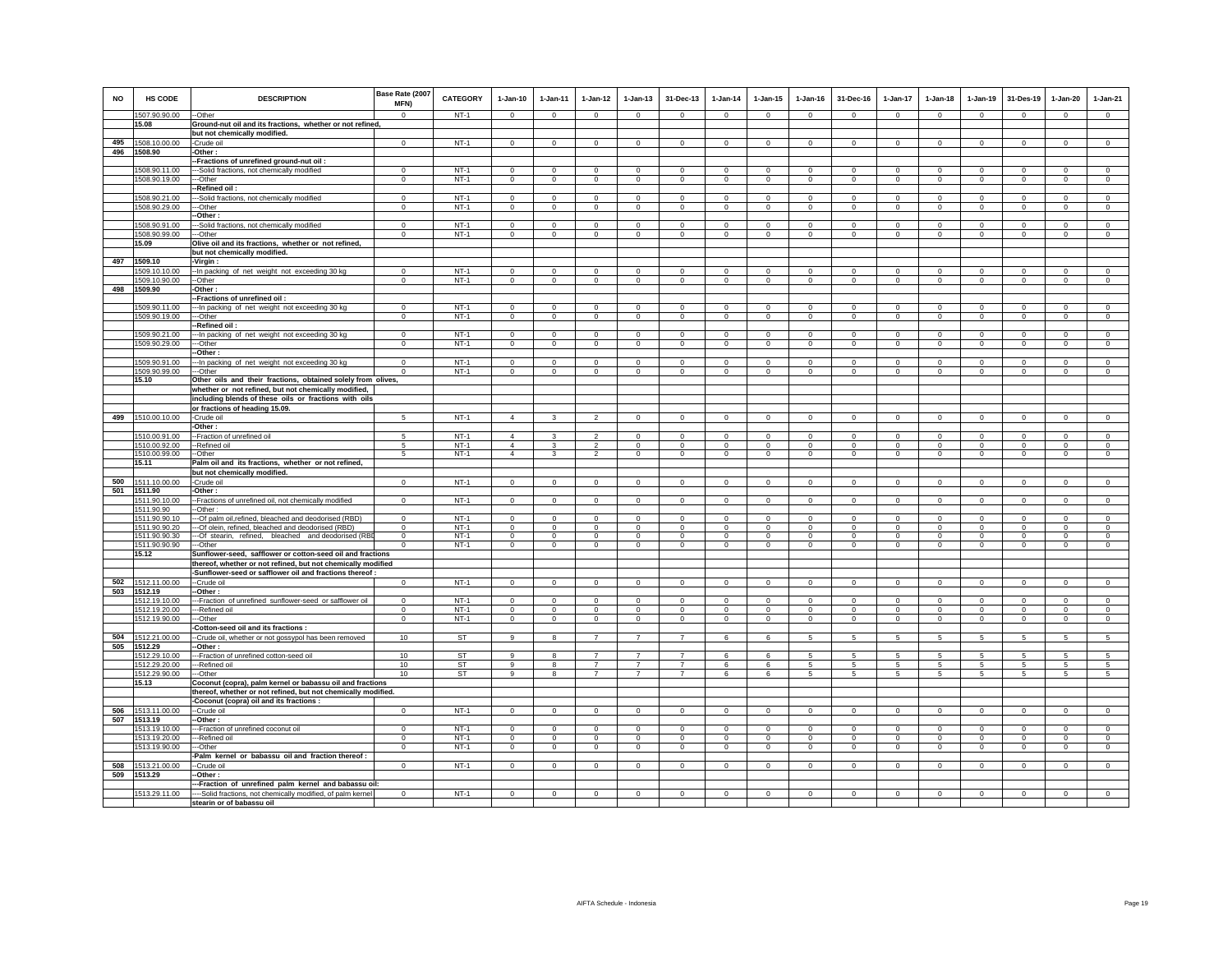| <b>NO</b> | HS CODE                        | <b>DESCRIPTION</b>                                                                                       | Base Rate (2007<br>MFN) | <b>CATEGORY</b>        | $1-Jan-10$          | $1-Jan-11$                   | $1 - Jan-12$                     | $1$ -Jan-13                      | 31-Dec-13                        | $1 - Jan-14$   | $1-Jan-15$      | $1 - Jan-16$            | 31-Dec-16                         | 1-Jan-17                           | $1-Jan-18$           | $1-Jan-19$                | 31-Des-19                      | $1-Jan-20$                   | $1-Jan-21$                   |
|-----------|--------------------------------|----------------------------------------------------------------------------------------------------------|-------------------------|------------------------|---------------------|------------------------------|----------------------------------|----------------------------------|----------------------------------|----------------|-----------------|-------------------------|-----------------------------------|------------------------------------|----------------------|---------------------------|--------------------------------|------------------------------|------------------------------|
|           | 1513.29.19.00                  | --Other                                                                                                  | $\Omega$                | $NT-1$                 | $\circ$             | $\circ$                      | $\circ$                          | $\mathbf{0}$                     | $\mathbf 0$                      | $\circ$        | $\mathbf{0}$    | $\circ$                 | $\circ$                           | $\circ$                            | $\circ$              | $\mathbf 0$               | $\circ$                        | $\circ$                      | $\circ$                      |
|           | 1513.29.21.00                  | -Refined oil:<br>--Solid fractions, not chemically modified, of palm kernel<br>stearin or of babassu oil | $\mathbf 0$             | $NT-1$                 | $\circ$             | $\circ$                      | $\circ$                          | $\mathbf 0$                      | $\overline{0}$                   | $\overline{0}$ | $\mathbf 0$     | $\mathbf 0$             | $\mathbf 0$                       | $\circ$                            | $\circ$              | $\overline{0}$            | $\overline{0}$                 | $\circ$                      | $\circ$                      |
|           | 1513.29.29.00                  | -Other                                                                                                   | $\overline{0}$          | $NT-1$                 | $\overline{0}$      | $\overline{0}$               | $\overline{0}$                   | $\overline{0}$                   | $\overline{0}$                   | $\overline{0}$ | $\overline{0}$  | $\overline{0}$          | $\overline{0}$                    | $\overline{0}$                     | $\overline{0}$       | $\overline{0}$            | $\overline{0}$                 | $\overline{0}$               | $\overline{0}$               |
|           | 1513.29.91.00                  | -Other<br>--Solid fractions, not chemically modified, of palm kerne                                      | $\mathbf 0$             | $NT-1$                 | $\circ$             | $\circ$                      | $\circ$                          | $\mathbf 0$                      | $\mathbf 0$                      | $\mathbf 0$    | $\mathbf 0$     | $\mathbf 0$             | $\circ$                           | $\mathbf 0$                        | $\circ$              | $\mathbf 0$               | $\mathbf 0$                    | $\mathbf 0$                  | $\mathbf 0$                  |
|           | 1513.29.99.00                  | stearin or of babassu oil<br>---Other                                                                    | $\mathbf 0$             | $NT-1$                 | $\mathsf 0$         | $\mathsf 0$                  | $\circ$                          | $\mathbf 0$                      | $\mathbf 0$                      | $\circ$        | $\mathsf 0$     | $\circ$                 | $\mathbf 0$                       | $\mathbf 0$                        | $\mathbf 0$          | $\mathbf 0$               | $\mathbf 0$                    | $\mathsf 0$                  | $\overline{0}$               |
|           | 15.14                          | Rape, colza or mustard oil and fractions thereof,                                                        |                         |                        |                     |                              |                                  |                                  |                                  |                |                 |                         |                                   |                                    |                      |                           |                                |                              |                              |
|           |                                | whether or not refined, but not chemically modified.                                                     |                         |                        |                     |                              |                                  |                                  |                                  |                |                 |                         |                                   |                                    |                      |                           |                                |                              |                              |
| 510       | 1514.11.00.00                  | -Low erucic acid rape or colza oil and its fractions :<br>--Crude oil                                    | 10                      | <b>ST</b>              | 9                   | 8                            | $\overline{7}$                   | $\overline{7}$                   | $\overline{7}$                   | 6              | 6               | $\sqrt{5}$              | 5                                 | $5\phantom{.0}$                    | $5\phantom{.0}$      | $\sqrt{5}$                | $\sqrt{5}$                     | $\sqrt{5}$                   | $\sqrt{5}$                   |
| 511       | 1514.19                        | -Other:                                                                                                  |                         |                        |                     |                              |                                  |                                  |                                  |                |                 |                         |                                   |                                    |                      |                           |                                |                              |                              |
|           | 1514.19.10.00<br>1514.19.20.00 | --Fraction of unrefined oil                                                                              | 10<br>10                | <b>ST</b><br><b>ST</b> | 9<br>$\alpha$       | $\overline{\mathbf{8}}$<br>8 | $\overline{7}$<br>$\overline{7}$ | $\overline{7}$<br>$\overline{7}$ | $\overline{7}$<br>$\overline{7}$ | 6<br>6         | 6<br>6          | 5<br>5                  | 5                                 | 5<br>$5\phantom{.0}$               | 5<br>$5\phantom{.0}$ | $\sqrt{5}$<br>$\,$ 5 $\,$ | 5<br>$\sqrt{5}$                | 5<br>$\sqrt{5}$              | 5<br>5                       |
|           | 1514.19.90.00                  | -Refined oil<br>--Other                                                                                  | 10                      | <b>ST</b>              | 9                   | 8                            | $\overline{7}$                   | $\overline{7}$                   | $\overline{7}$                   | 6              | 6               | 5                       | $5\phantom{.0}$<br>5              | 5                                  | 5                    | 5                         | 5                              | 5                            | 5                            |
|           |                                | -Other:                                                                                                  |                         |                        |                     |                              |                                  |                                  |                                  |                |                 |                         |                                   |                                    |                      |                           |                                |                              |                              |
|           | 512 1514.91<br>1514.91.10.00   | -Crude oil :<br>--Rape or colza oil and its fraction                                                     | 10 <sup>1</sup>         | ST                     | $\alpha$            | 8                            | 7                                |                                  |                                  | 6              | 6               | 5                       | -5                                | 5                                  | -5                   | 5                         | 5                              | 5                            | 5                            |
|           | 514.91.90.00                   | -Other                                                                                                   | 10                      | <b>ST</b>              | $\overline{9}$      | $\mathbf{g}$                 | $\overline{7}$                   | $\overline{7}$                   | $\overline{7}$                   | 6              | 6               | 5                       | 5                                 | 5 <sup>5</sup>                     | 5                    | 5                         | $\overline{5}$                 | $\overline{5}$               | $\overline{5}$               |
| 513       | 1514.99<br>1514.99.10.00       | -Other:<br>--Fraction of unrefined oil                                                                   | 10                      | <b>ST</b>              | $\mathbf{q}$        | 8                            | $\overline{7}$                   | $\overline{7}$                   | $\overline{7}$                   | 6              | 6               | 5                       | 5                                 | 5                                  | 5                    | 5                         | 5                              | 5                            | 5                            |
|           | 1514.99.20.00                  | -Refined oil                                                                                             | 10                      | ST                     | $\overline{9}$      | 8                            | $\overline{7}$                   | $\overline{7}$                   | $\overline{7}$                   | 6              | $6\overline{6}$ | 5                       | -5                                | $\sqrt{5}$                         | $5\overline{5}$      | $\overline{5}$            | 5                              | $\overline{5}$               | $\overline{5}$               |
|           |                                | -Other:                                                                                                  |                         |                        |                     |                              |                                  |                                  |                                  |                |                 |                         |                                   |                                    |                      |                           |                                |                              |                              |
|           | 1514.99.91.00<br>1514.99.99.00 | --Rape or colza oil and its fraction<br>--Other                                                          | 10<br>10                | ST<br><b>ST</b>        | 9                   | 8                            | $\overline{ }$<br>$\overline{7}$ | $\overline{7}$<br>$\overline{7}$ | $\overline{7}$                   | 6<br>6         | 6<br>6          | -5                      | 5                                 | 5<br>5                             | 5<br>5               | 5<br>5                    | 5<br>5                         | 5<br>5                       | 5                            |
|           | 15.15                          | Other fixed vegetable fats and oils (including jojoba oil)                                               |                         |                        |                     |                              |                                  |                                  |                                  |                |                 |                         |                                   |                                    |                      |                           |                                |                              |                              |
|           |                                | and their factions, whether or not refined, but not chemically<br>modified.                              |                         |                        |                     |                              |                                  |                                  |                                  |                |                 |                         |                                   |                                    |                      |                           |                                |                              |                              |
|           |                                | -Linseed oil and its fraction :                                                                          |                         |                        |                     |                              |                                  |                                  |                                  |                |                 |                         |                                   |                                    |                      |                           |                                |                              |                              |
|           | 514 1515.11.00.00              | --Crude oil                                                                                              | $\mathbf 0$             | $NT-1$                 | $\Omega$            | $\mathbf 0$                  | $\mathbf 0$                      | $\mathbf 0$                      | $\mathbf 0$                      | $\,0\,$        | $\mathbf 0$     | $\mathbf 0$             | $\mathbf 0$                       | $\Omega$                           | $\Omega$             | $\mathbf 0$               | $\mathbf 0$                    | $\mathbf 0$                  | $\circ$                      |
| 515       | 1515.19.00.00                  | --Other<br>-Maize (corn) oil and its fractions :                                                         | $\overline{0}$          | $NT-1$                 | $\circ$             | $\mathsf 0$                  | $\overline{0}$                   | $\overline{0}$                   | $\mathsf 0$                      | $\overline{0}$ | $\overline{0}$  | $\overline{0}$          | $\mathsf 0$                       | $\overline{0}$                     | $\mathbf 0$          | $\mathbf 0$               | $\overline{0}$                 | $\mathsf 0$                  | $\overline{0}$               |
| 516       | 1515.21.00.00                  | --Crude oil                                                                                              | $\mathbf 0$             | $NT-1$                 | $\mathsf 0$         | $\mathsf 0$                  | $\mathbf 0$                      | $\mathsf 0$                      | $\mathsf 0$                      | $\mathsf 0$    | $\mathsf 0$     | $\mathsf 0$             | $\mathsf 0$                       | $\mathbf 0$                        | $\mathbf 0$          | $\mathbf 0$               | $\mathbf 0$                    | $\mathsf 0$                  | $\mathsf 0$                  |
|           | 517 1515.29                    | -Other:                                                                                                  |                         |                        |                     |                              |                                  |                                  |                                  |                |                 |                         |                                   |                                    |                      |                           |                                |                              |                              |
|           | 1515.29.11.00                  | --Fraction of unrefined maize (corn) oil:<br>--Solid fractions, not chemically modified                  | $^{\circ}$              | $NT-1$                 | $\mathbf{0}$        | $\mathbf 0$                  | $\mathbf 0$                      | $\mathbf 0$                      | $\mathbf 0$                      | $\,0\,$        | $\mathbf 0$     | $\mathbf{0}$            | $^{\circ}$                        | $\mathbf 0$                        | $\mathbf{0}$         | $^{\circ}$                | $\mathbf 0$                    | $\mathbf 0$                  | $\mathbf 0$                  |
|           | 1515.29.19.00                  | --Other                                                                                                  | $\Omega$                | $NT-1$                 | $\circ$             | $\circ$                      | $\mathbf 0$                      | $\mathbf 0$                      | $\mathbf{0}$                     | $\mathsf 0$    | $\mathbf{0}$    | $\circ$                 | $\circ$                           | $\mathbf 0$                        | $\circ$              | $\circ$                   | $\circ$                        | $\mathbf{0}$                 | $\mathsf 0$                  |
|           |                                | -Other :                                                                                                 |                         |                        | $\mathbf 0$         |                              |                                  | $\mathbf 0$                      |                                  | $\mathbf 0$    | $\mathbf 0$     |                         |                                   |                                    | $^{\circ}$           |                           |                                |                              | $\overline{0}$               |
|           | 1515.29.91.00<br>1515.29.99.00 | -Solid fractions, not chemically modified<br>--Other                                                     | $\mathbf 0$<br>$\Omega$ | $NT-1$<br>$NT-1$       | $\Omega$            | $\mathbf 0$<br>$\circ$       | $\overline{0}$<br>$\overline{0}$ | $\mathbf{0}$                     | $\mathbf 0$<br>$\mathbf{0}$      | $\circ$        | $\mathbf{0}$    | $\mathbf 0$<br>$\Omega$ | $\mathbf 0$<br>$\Omega$           | 0<br>$\circ$                       | $\Omega$             | $\mathbf 0$<br>$\circ$    | $\overline{0}$<br>$\mathbf{0}$ | $\mathbf 0$<br>$\circ$       | $\overline{0}$               |
| 518       | 1515.30                        | -Castor oil and its fractions :                                                                          |                         |                        |                     |                              |                                  |                                  |                                  |                |                 |                         |                                   |                                    |                      |                           |                                |                              |                              |
|           | 1515.30.10.00<br>1515.30.90.00 | --Crude oil<br>--Other                                                                                   | 10<br>10                | ST<br>ST               | 9<br>9              | 8<br>8                       | $\overline{7}$<br>$\overline{7}$ | $\overline{7}$<br>$\overline{7}$ | $\overline{7}$<br>$\overline{7}$ | 6<br>6         | 6<br>6          | 5<br>-5                 | 5<br>-5                           | 5<br>5                             | 5<br>5               | 5<br>5                    | 5<br>$\sqrt{5}$                | 5<br>5                       | $\overline{5}$<br>5          |
|           | 519 1515.50                    | Sesame oil and its fractions :                                                                           |                         |                        |                     |                              |                                  |                                  |                                  |                |                 |                         |                                   |                                    |                      |                           |                                |                              |                              |
|           | 1515.50.10.00                  | -Crude oil                                                                                               | 10                      | <b>ST</b><br><b>ST</b> | 9                   | 8                            | $\overline{7}$<br>$\overline{7}$ | $\overline{7}$<br>$\overline{7}$ | $\overline{7}$<br>$\overline{7}$ | 6              | 6               | 5                       | 5                                 | 5                                  | 5                    | 5                         | 5                              | 5                            | 5                            |
|           | 1515.50.20.00<br>1515.50.90.00 | -Fraction of unrefined sesame oil<br>--Other                                                             | 10<br>10                | <b>ST</b>              | 9<br>$\alpha$       | 8<br>8                       | $\overline{7}$                   | $\overline{7}$                   | $\overline{7}$                   | 6<br>6         | 6<br>6          | 5<br>5                  | $5\phantom{.0}$<br>5 <sup>1</sup> | $5\phantom{.0}$<br>$5\overline{5}$ | $5\phantom{.0}$<br>5 | 5<br>5                    | 5<br>5                         | $\sqrt{5}$<br>$\overline{5}$ | $\sqrt{5}$<br>5 <sup>5</sup> |
| 520       | 1515.90                        | -Other:                                                                                                  |                         |                        |                     |                              |                                  |                                  |                                  |                |                 |                         |                                   |                                    |                      |                           |                                |                              |                              |
|           | 1515.90.11.00                  | -Tengkawang oil :<br>--Crude oil                                                                         | 10                      | ST                     | 9                   | 8                            | $\overline{7}$                   |                                  | $\overline{7}$                   | 6              | 6               | 5                       | 5                                 | 5                                  | 5                    | 5                         | 5                              | 5                            | 5                            |
|           | 1515.90.12.00                  | --Fraction of unrefined oil                                                                              | 10 <sup>1</sup>         | <b>ST</b>              | 9                   | 8                            | $\overline{7}$                   | $\overline{7}$                   | $\overline{7}$                   | 6              | 6               | -5                      | -5                                | 5                                  | 5                    | 5                         | 5                              | 5                            | 5                            |
|           | 1515.90.19.00                  | -Other                                                                                                   | 10                      | <b>ST</b>              | 9                   | 8                            | $\overline{7}$                   | $\overline{7}$                   | $\overline{7}$                   | 6              | 6               | 5                       | 5                                 | 5                                  | $5\phantom{.0}$      | $\,$ 5 $\,$               | 5                              | 5                            | 5                            |
|           | 1515.90.91.00                  | -Other:<br>--Crude oil                                                                                   | 5                       | $NT-1$                 | $\Delta$            | 3                            | $\mathfrak{p}$                   | $\Omega$                         | $\mathbf 0$                      | $\Omega$       | $\Omega$        | $\Omega$                | $\Omega$                          | $\mathbf 0$                        | $\Omega$             | $\Omega$                  | $\mathbf 0$                    | $\circ$                      | $\overline{0}$               |
|           | 1515.90.92.00                  | --Fraction of unrefined oil                                                                              | 5                       | $NT-1$                 | $\overline{4}$      | $\mathbf{3}$                 | $\overline{2}$                   | $\mathbf 0$                      | $\mathbf 0$                      | $\mathsf 0$    | $\mathsf 0$     | $\mathsf 0$             | $\mathbf 0$                       | $\mathbf 0$                        | $\mathbf 0$          | $\mathbf 0$               | $\mathbf 0$                    | $\mathsf 0$                  | $\mathsf 0$                  |
|           | 1515.90.99.00<br>15.16         | --Other<br>Animal or vegetable fats and oils and their fractions,                                        | -5                      | $NT-1$                 | $\overline{4}$      | 3                            | $\mathfrak{p}$                   | $\mathbf 0$                      | $\mathbf 0$                      | $\circ$        | $\mathbf 0$     | $\circ$                 | $\Omega$                          | $\mathbf 0$                        | $\Omega$             | $\mathbf 0$               | $\circ$                        | $\mathbf 0$                  | $\circ$                      |
|           |                                | partly or wholly hydrogenated, inter-esterified, re-esterified                                           |                         |                        |                     |                              |                                  |                                  |                                  |                |                 |                         |                                   |                                    |                      |                           |                                |                              |                              |
|           |                                | or elaidinised, whether or not refined, but not further prepared.                                        |                         |                        |                     |                              |                                  |                                  |                                  |                |                 |                         |                                   |                                    |                      |                           |                                |                              |                              |
| 521       | 1516.10<br>1516.10.10.00       | -Animal fats and oils and their fractions :<br>-- In packing of 10 kg net weight or more                 | 5                       | $NT-1$                 | $\overline{4}$      | 3                            | $\overline{2}$                   | $\mathbf 0$                      | $\bf{0}$                         | $\mathbf 0$    | $\mathbf 0$     | $\mathbf 0$             | $\mathbf 0$                       | $\mathsf 0$                        | $\mathbf 0$          | $\mathbf 0$               | $\mathbf 0$                    | $\mathbf 0$                  | $\mathbb O$                  |
|           | 1516.10.90.00                  | --Other                                                                                                  | 10                      | ST                     | $_{9}$              | $^{\circ}$                   | $\overline{7}$                   | $\overline{7}$                   | $\overline{7}$                   | 6              | $6\overline{6}$ | -5                      | $5 -$                             | $5\overline{)}$                    | 5                    | 5                         | 5                              | $\sqrt{5}$                   | $\sqrt{5}$                   |
|           | 522 1516.20                    | Vegetable fats and oils and their fractions :<br>-Re-esterified fats and oils and their fraction :       |                         |                        |                     |                              |                                  |                                  |                                  |                |                 |                         |                                   |                                    |                      |                           |                                |                              |                              |
|           | 1516.20.11.00                  | ---Of soya bean                                                                                          | 10                      | ST                     |                     |                              |                                  |                                  |                                  |                | 6               |                         |                                   | 5                                  |                      |                           | 5                              | 5                            |                              |
|           | 1516.20.12.00                  | --Of palm oil, crude                                                                                     | 10                      | ST                     | 9                   | 8                            | $\overline{7}$                   | $\overline{7}$                   | $\overline{7}$                   | 6              | 6               | -5                      | 5                                 | 5                                  | 5                    | 5                         | -5                             | $5\phantom{.0}$              | 5                            |
|           | 1516.20.13.00<br>1516.20.14.00 | -- Of palm oil, other than crude<br>--Of coconut                                                         | 10<br>10                | <b>ST</b><br>ST        | $\overline{9}$<br>9 | 8<br>8                       | $\overline{7}$<br>$\overline{7}$ | $\overline{7}$<br>$\overline{7}$ | $\overline{7}$<br>$\overline{7}$ | 6<br>6         | 6<br>6          | 5<br>5                  | 5<br>5                            | 5<br>5                             | 5<br>5               | 5<br>5                    | 5<br>5                         | 5<br>5                       | 5<br>5                       |
|           | 1516.20.15.00                  | --Of palm kernel oil                                                                                     | 10                      | ST                     | $\alpha$            | 8                            | $\overline{7}$                   | $\overline{7}$                   | $\overline{7}$                   | 6              | 6               | 5                       | 5                                 | $5\overline{)}$                    | 5                    | 5                         | 5                              | 5                            | 5                            |
|           | 1516.20.16.00                  | --Of ground-nuts                                                                                         | 10                      | <b>ST</b>              | $\overline{9}$      | $\overline{8}$               | $\overline{7}$                   | $\overline{7}$                   | $\overline{7}$<br>$\overline{7}$ | $\overline{6}$ | 6               | 5                       | $\overline{5}$                    | 5                                  | 5                    | 5                         | 5                              | 5                            | $\overline{5}$               |
|           | 1516.20.17.00<br>1516.20.18.00 | --Of linseed<br>--Of Olives                                                                              | 10<br>10                | ST<br>ST               | 9<br>9              | 8<br>8                       | $\overline{7}$<br>$\overline{7}$ | $\overline{7}$<br>$\overline{7}$ | $\overline{7}$                   | 6<br>6         | 6<br>6          | 5<br>-5                 | 5<br>-5                           | 5<br>5                             | 5<br>5               | 5<br>5                    | 5<br>5                         | 5<br>5                       | 5<br>5                       |
|           | 1516.20.19.00                  | --Other                                                                                                  | 10                      | <b>ST</b>              | $\mathbf{g}$        | 8                            | $\overline{7}$                   | $\overline{7}$                   | $\overline{7}$                   | 6              | 6               | 5                       | 5                                 | 5                                  | $5\phantom{.0}$      | $\sqrt{5}$                | $\,$ 5 $\,$                    | 5                            | 5                            |
|           | 1516.20.21.00                  | -Hydrogenated fats in flakes :<br>--- Of ground-nuts, soya beans, palm oil or coconuts                   | 10                      | <b>ST</b>              | 9                   | 8                            | $\overline{7}$                   | $\overline{7}$                   | $\overline{7}$                   | 6              | 6               | 5                       | $5 -$                             | $5\overline{5}$                    | 5                    | -5                        | $\overline{5}$                 | 5                            | 5                            |
|           |                                |                                                                                                          |                         |                        |                     |                              |                                  |                                  |                                  |                |                 |                         |                                   |                                    |                      |                           |                                |                              |                              |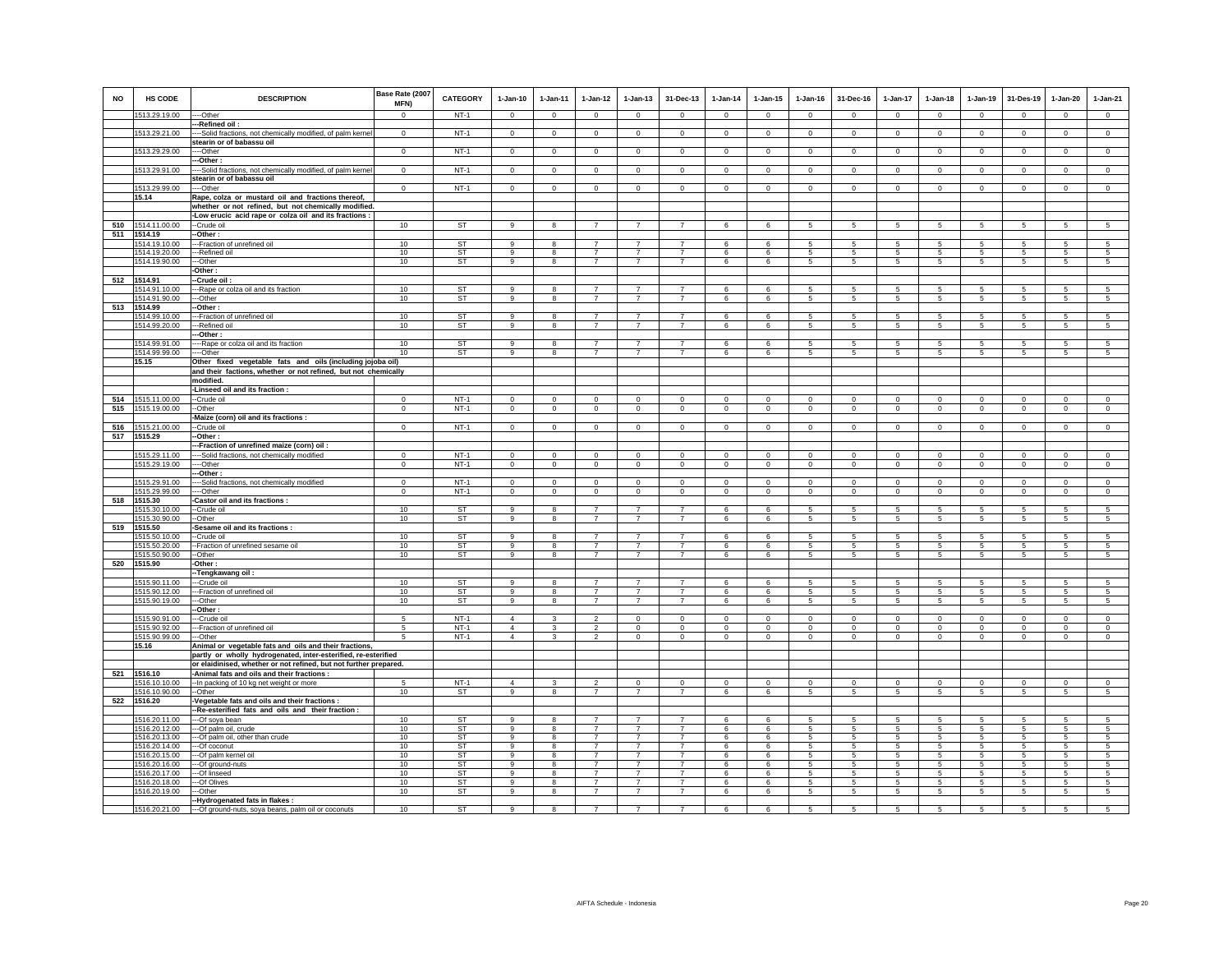| <b>NO</b> | HS CODE                        | <b>DESCRIPTION</b>                                                                                      | Base Rate (2007<br><b>MFN)</b> | <b>CATEGORY</b>  | $1-Jan-10$                       | $1-Jan-11$                   | $1-Jan-12$                       | $1 - Jan-13$                     | 31-Dec-13                        | $1-Jan-14$             | $1 - Jan-15$               | $1 - Jan-16$               | 31-Dec-16                  | $1-Jan-17$                     | $1-Jan-18$                  | $1-Jan-19$             | 31-Des-19                  | $1-Jan-20$              | $1-Jan-21$              |
|-----------|--------------------------------|---------------------------------------------------------------------------------------------------------|--------------------------------|------------------|----------------------------------|------------------------------|----------------------------------|----------------------------------|----------------------------------|------------------------|----------------------------|----------------------------|----------------------------|--------------------------------|-----------------------------|------------------------|----------------------------|-------------------------|-------------------------|
|           | 1516.20.22.00                  | --Of linseed                                                                                            | 10                             | ST               | $\mathbf{Q}$                     |                              |                                  |                                  |                                  | 6                      |                            |                            |                            | 5                              |                             |                        | 5                          |                         | 5                       |
|           | 1516.20.23.00<br>1516.20.29.00 | --Of olives<br>--Other                                                                                  | 10<br>10                       | ST<br><b>ST</b>  | 9<br>9                           | 8<br>8                       | $\overline{7}$<br>$\overline{7}$ | $\overline{7}$<br>$\overline{7}$ | $\overline{7}$<br>$\overline{7}$ | 6<br>6                 | 6<br>6                     | 5<br>-5                    | 5<br>5                     | $\sqrt{5}$<br>5                | 5<br>5                      | 5<br>5                 | $\sqrt{5}$<br>-5           | 5<br>5                  | $\sqrt{5}$<br>5         |
|           | 1516.20.30.00                  | -Refined, bleached and deodorised (RBD) palm                                                            | 10                             | ST               | 9                                | 8                            | $\overline{7}$                   | $\overline{7}$                   | $\overline{7}$                   | 6                      | 6                          | 5                          | 5                          | 5                              | 5                           | 5                      | 5                          | 5                       | 5                       |
|           |                                | kernel stearin                                                                                          |                                |                  |                                  |                              |                                  |                                  |                                  |                        |                            |                            |                            |                                |                             |                        |                            |                         |                         |
|           | 1516.20.40.00                  | --Hydrogenated and refined, bleached and deodorised (RI                                                 | 10                             | <b>ST</b>        | 9                                | 8                            | $\overline{7}$                   | $\overline{7}$                   | $\overline{7}$                   | 6                      | 6                          | $\sqrt{5}$                 | $\sqrt{5}$                 | $5\phantom{.0}$                | $5\overline{)}$             | 5                      | $\,$ 5                     | 5                       | $5\overline{)}$         |
|           |                                | palm kernel stearin or olein                                                                            |                                |                  |                                  |                              |                                  |                                  |                                  |                        |                            |                            |                            |                                |                             |                        |                            |                         |                         |
|           | 1516.20.50.00                  | --Palm stearin, crude, with an iodine value not exceeding                                               | 10                             | <b>ST</b>        | 9                                | 8                            | $\overline{7}$                   | $\overline{7}$                   | 7                                | 6                      | 6                          | 5                          | 5                          | 5                              | 5                           | 5                      | -5                         | 5                       | 5                       |
|           | 1516.20.60.00                  | -Palm kernel stearin, crude                                                                             | 10                             | ST               | 9                                | 8                            | $\overline{7}$                   | $\overline{7}$                   | $\overline{7}$                   | 6                      | 6                          | 5                          | 5                          | 5                              | 5                           | 5                      | $\sqrt{5}$                 | 5                       | 5                       |
|           | 1516.20.70.00                  | -Refined, bleached and deodorised (RBD)                                                                 | 10                             | ST               | 9                                | 8                            | $\overline{7}$                   | $\overline{7}$                   | $\overline{7}$                   | 6                      | 6                          | 5                          | 5                          | 5                              | 5                           | 5                      | $\sqrt{5}$                 | 5                       | 5                       |
|           |                                | palm stearin with an iodine value not                                                                   |                                |                  |                                  |                              |                                  |                                  |                                  |                        |                            |                            |                            |                                |                             |                        |                            |                         |                         |
|           |                                | exceeding 48                                                                                            |                                |                  |                                  |                              |                                  |                                  |                                  |                        |                            |                            |                            |                                |                             |                        |                            |                         |                         |
|           | 1516.20.80.00                  | -- Other palm stearin with an iodine value not exceeding -                                              | 10                             | ST               | $\alpha$                         | $\mathbf{R}$                 | $\overline{7}$                   | $\overline{7}$                   | $\overline{7}$                   | 6                      | 6                          | 5                          | 5                          | 5                              | $\overline{5}$              | 5                      | 5                          | 5                       | 5                       |
|           |                                | -Other :                                                                                                |                                |                  |                                  |                              |                                  |                                  |                                  |                        |                            |                            |                            |                                |                             |                        |                            |                         |                         |
|           | 1516.20.91.00                  | --Of ground-nuts, palm oil or coconuts                                                                  | 10                             | <b>ST</b>        | 9                                | 8                            | $\overline{7}$                   |                                  | $\overline{7}$                   | 6                      | 6                          | 5                          | 5                          | 5                              | 5                           | 5                      | 5                          | 5                       | 5                       |
|           | 1516.20.92.00                  | --Of linseed                                                                                            | 10                             | ST               | 9                                | 8                            | $\overline{7}$                   | $\overline{7}$                   | $\overline{7}$                   | 6                      | 6                          | $\sqrt{5}$                 | $\sqrt{5}$                 | $5\overline{5}$                | 5                           | 5                      | $\sqrt{5}$                 | 5                       | 5                       |
|           | 1516.20.93.00                  | --Of olives                                                                                             | 10 <sup>1</sup>                | ST               | $\alpha$                         | $\mathbf{R}$                 | $\overline{7}$                   | $\overline{7}$                   | $\overline{7}$                   | 6                      | 6                          | 5                          | 5                          | 5                              | 5                           | 5                      | -5                         | 5                       | 5                       |
|           | 1516.20.99.00                  | --Other                                                                                                 | 10                             | ST               | 9                                | 8                            | $\overline{7}$                   | $\overline{7}$                   | $\overline{7}$                   | 6                      | 6                          | 5                          | 5                          | 5                              | 5                           | 5                      | 5                          | 5                       | 5                       |
|           | 15.17                          | Margarine; edible mixtures or preparations of animal or                                                 |                                |                  |                                  |                              |                                  |                                  |                                  |                        |                            |                            |                            |                                |                             |                        |                            |                         |                         |
|           |                                | vegetable fats or oils or of fractions of different fats or oils                                        |                                |                  |                                  |                              |                                  |                                  |                                  |                        |                            |                            |                            |                                |                             |                        |                            |                         |                         |
|           |                                | of this Chapter, other than edible fats or oils or their<br>fractions of heading 15.16.                 |                                |                  |                                  |                              |                                  |                                  |                                  |                        |                            |                            |                            |                                |                             |                        |                            |                         |                         |
| 523       | 1517.10.00.00                  |                                                                                                         | 5                              | $NT-1$           | $\overline{4}$                   | $\mathbf{R}$                 | $\overline{2}$                   | $\mathsf 0$                      | $\mathsf 0$                      | $\mathbb O$            | $\Omega$                   | $\mathbf 0$                | $\mathsf 0$                | $\circ$                        | $\mathsf 0$                 | $\mathsf 0$            | $\mathbf 0$                | $\mathsf 0$             | $\mathbf 0$             |
| 524       | 1517.90                        | -Margarine, excluding liquid margarine<br>-Other:                                                       |                                |                  |                                  |                              |                                  |                                  |                                  |                        |                            |                            |                            |                                |                             |                        |                            |                         |                         |
|           | 1517.90.10.00                  | -- Imitation ghee                                                                                       | 5                              | $NT-1$           | $\overline{4}$                   | 3                            | $\overline{2}$                   | $\mathbf{0}$                     | $\mathbf{0}$                     | $\circ$                | $\mathbf 0$                | $\mathbf{0}$               | $\circ$                    | $\mathbf{0}$                   | $\mathbf{0}$                | $\mathbf{0}$           | $\mathbf{0}$               | $\circ$                 | $\mathbf{0}$            |
|           | 1517.90.20.00                  | --Liquid margarine                                                                                      | 5                              | $NT-1$           | $\overline{4}$                   | 3                            | $\overline{\mathbf{2}}$          | $\circ$                          | $\overline{0}$                   | $^{\circ}$             | $^{\circ}$                 | $^{\circ}$                 | $\mathbf{0}$               | $\circ$                        | 0                           | $\mathbf 0$            | $\mathbf 0$                | $\circ$                 | $\mathbf{0}$            |
|           | 1517.90.30.00                  | -Mould release preparations                                                                             | 5                              | $NT-1$           | $\overline{4}$                   | 3                            | $\overline{2}$                   | $\mathsf 0$                      | $\mathbf{0}$                     | $\mathbf 0$            | $\mathbf 0$                | $\mathbf 0$                | $\mathbf 0$                | $\mathsf 0$                    | $\mathsf 0$                 | $\mathsf 0$            | $\mathbf 0$                | $\circ$                 | $\circ$                 |
|           |                                | -Imitation lard; shortening :                                                                           |                                |                  |                                  |                              |                                  |                                  |                                  |                        |                            |                            |                            |                                |                             |                        |                            |                         |                         |
|           | 1517.90.43.00                  | --Shortening                                                                                            | 5                              | $NT-1$           | $\overline{4}$                   | 3                            | $\overline{\phantom{a}}$         | $\Omega$                         | $^{\circ}$                       | $\Omega$               | $\Omega$                   | $\Omega$                   | $\Omega$                   | $\overline{0}$                 | $\Omega$                    | $\Omega$               | $\mathbf 0$                | $\mathbf 0$             | $\overline{0}$          |
|           | 1517.90.44.00                  | -Imitation lard                                                                                         | $\mathbf{5}$                   | $NT-1$           | $\overline{4}$                   | $\mathbf{R}$                 | $\mathcal{L}$                    | $\Omega$                         | $\Omega$                         | $\Omega$               | $\Omega$                   | $\mathbf 0$                | $\mathbf{0}$               | $\circ$                        | $\mathbf{0}$                | $\mathbf{0}$           | $\Omega$                   | $\Omega$                | $\circ$                 |
|           | 1517.90.50                     | -Other mixtures or preparations of vegetable fats or oils or                                            |                                |                  |                                  |                              |                                  |                                  |                                  |                        |                            |                            |                            |                                |                             |                        |                            |                         |                         |
|           |                                | of their fractions :                                                                                    |                                |                  |                                  |                              |                                  |                                  |                                  |                        |                            |                            |                            |                                |                             |                        |                            |                         |                         |
|           | 1517.90.50.00                  | -Solid mixtures or preparations                                                                         | -5                             | $NT-1$           | $\overline{4}$                   | 3                            | $\overline{2}$                   | $\Omega$                         | $\overline{0}$                   | $\Omega$               | $\Omega$                   | $\Omega$                   | $\Omega$                   | $\overline{0}$                 | $\Omega$                    | $\overline{0}$         | $\overline{0}$             | $\overline{0}$          | $\overline{0}$          |
|           |                                | -Liquid mixtures or preparations :                                                                      |                                |                  |                                  |                              |                                  |                                  |                                  |                        |                            |                            |                            |                                |                             |                        |                            |                         |                         |
|           | 1517.90.61.00                  | -- In which ground-nut oil predominates                                                                 | 5<br>$\sqrt{2}$                | $NT-1$           | $\overline{4}$<br>$\Delta$       | $\mathbf{R}$<br>$\mathbf{R}$ | $\mathcal{L}$                    | $\mathbf 0$                      | $\mathbf 0$                      | $\mathbf 0$            | $\circ$<br>$\Omega$        | $\mathbf 0$<br>$\Omega$    | $\mathbf 0$                | $\mathsf 0$                    | $\mathsf 0$                 | $\mathbf 0$            | $\mathbf 0$                | $\mathbf 0$             | $\mathsf 0$<br>$\Omega$ |
|           | 1517.90.62.00<br>1517.90.63.00 | --- In which palm oil predominates                                                                      | 5                              | $NT-1$<br>$NT-1$ | $\overline{4}$                   | 3                            | $\overline{2}$<br>$\mathfrak{p}$ | $\mathsf 0$<br>$\mathbf{0}$      | $\mathsf 0$<br>$\mathbf{0}$      | $\Omega$<br>$\Omega$   | $\Omega$                   | $\Omega$                   | $\Omega$<br>$\Omega$       | $\overline{0}$<br>$\mathbf{0}$ | $\mathsf 0$<br>$\mathbf{0}$ | $\mathsf 0$<br>$\circ$ | $\Omega$<br>$\Omega$       | $\mathbf 0$<br>$\Omega$ | $\circ$                 |
|           | 1517.90.64.00                  | ----In which crude palm kernel oil predominates<br>--- In which refined, bleached and deodorized (RBD)  | 5                              | $NT-1$           | $\overline{4}$                   | 3                            | $\overline{2}$                   | $\mathbf 0$                      | $\mathbf{0}$                     | $^{\circ}$             | $\mathbf 0$                | $\mathbf 0$                | $\mathbf 0$                | $\circ$                        | $\mathbf 0$                 | $\mathbf{0}$           | $\mathbf 0$                | $\mathbf 0$             | $\mathsf 0$             |
|           |                                | palm kernel oil predominates                                                                            |                                |                  |                                  |                              |                                  |                                  |                                  |                        |                            |                            |                            |                                |                             |                        |                            |                         |                         |
|           | 1517.90.65.00                  | -- In which crude palm kernel olein predominates                                                        | $5 -$                          | $NT-1$           | $\overline{4}$                   | 3                            | $\mathfrak{p}$                   | $\Omega$                         | $\circ$                          | $\Omega$               | $\Omega$                   | $\Omega$                   | $\Omega$                   | $\circ$                        | $\Omega$                    | $\circ$                | $\Omega$                   | $\circ$                 | $\Omega$                |
|           | 1517.90.66.00                  | -- In which refined, bleached and deoderised (RBD)                                                      | 5                              | $NT-1$           | 4                                | 3                            | $\overline{2}$                   | $\mathbf 0$                      | $\mathbf 0$                      | $\circ$                | $\mathbf 0$                | $\mathbf 0$                | $\mathbf 0$                | $\mathbf 0$                    | $\mathbf 0$                 | $\mathbf 0$            | $\mathbf 0$                | $\mathbf 0$             | $\circ$                 |
|           |                                | balm kernel olein predominates                                                                          |                                |                  |                                  |                              |                                  |                                  |                                  |                        |                            |                            |                            |                                |                             |                        |                            |                         |                         |
|           | 1517.90.67.00                  | --- In which soya-bean oil predominates                                                                 | 5                              | $NT-1$           | $\Delta$                         | $\mathcal{R}$                | $\mathcal{P}$                    | $\Omega$                         | $\Omega$                         | $\Omega$               | $\Omega$                   | $\Omega$                   | $\Omega$                   | $\Omega$                       | $\Omega$                    | $\Omega$               | $\Omega$                   | $\Omega$                | $\Omega$                |
|           | 1517.90.68.00                  | --- In which illipenut oil predominates                                                                 | 5                              | NT-1             | $\overline{4}$                   | $\mathbf{3}$                 | $\overline{2}$                   | $\mathbf 0$                      | $\mathbf{0}$                     | $\mathbf 0$            | $\mathbf 0$                | $\mathbf 0$                | $\mathbf 0$                | $\mathbf{0}$                   | $\mathbf 0$                 | $\circ$                | $\mathbf 0$                | $\mathbf 0$             | $\circ$                 |
|           | 1517.90.69.00                  | ---Other                                                                                                | 5                              | $NT-1$           | $\overline{4}$                   | 3                            | $\overline{2}$                   | $\mathbf 0$                      | $^{\circ}$                       | $^{\circ}$             | $\mathbf 0$                | $\mathbf 0$                | $\mathbf 0$                | $\mathsf 0$                    | $\mathbf 0$                 | $\mathbf 0$            | $\mathbf 0$                | $\mathbf 0$             | $\mathbf 0$             |
|           | 1517.90.90.00                  | --Other                                                                                                 | 5                              | $NT-1$           | $\overline{4}$                   | 3                            | $\overline{2}$                   | $\circ$                          | $\mathbf 0$                      | $^{\circ}$             | $\circ$                    | $^{\circ}$                 | $\circ$                    | $\circ$                        | $\circ$                     | $\circ$                | $^{\circ}$                 | $\circ$                 | $\Omega$                |
|           | 15.18                          | Animal or vegetable fats and oils and their fractions, boiled,                                          |                                |                  |                                  |                              |                                  |                                  |                                  |                        |                            |                            |                            |                                |                             |                        |                            |                         |                         |
|           |                                | oxidised, dehydrated, sulphurised, blown, polymerised                                                   |                                |                  |                                  |                              |                                  |                                  |                                  |                        |                            |                            |                            |                                |                             |                        |                            |                         |                         |
|           |                                | by heat in vacuum or in inert gas, or otherwise chemically                                              |                                |                  |                                  |                              |                                  |                                  |                                  |                        |                            |                            |                            |                                |                             |                        |                            |                         |                         |
|           |                                | modified, excluding those of heading 15.16; inedible                                                    |                                |                  |                                  |                              |                                  |                                  |                                  |                        |                            |                            |                            |                                |                             |                        |                            |                         |                         |
|           |                                | mixtures or preparations of animal or vegetable fats or oils or                                         |                                |                  |                                  |                              |                                  |                                  |                                  |                        |                            |                            |                            |                                |                             |                        |                            |                         |                         |
|           |                                | of fractions of different fats or oils of this Chapter,                                                 |                                |                  |                                  |                              |                                  |                                  |                                  |                        |                            |                            |                            |                                |                             |                        |                            |                         |                         |
|           |                                | not elsewhere specified or included.<br>-Animal or vegetable fats and oils and their fractions, boiled, |                                |                  |                                  |                              |                                  |                                  |                                  |                        |                            |                            |                            |                                |                             |                        |                            |                         |                         |
|           |                                | oxidised, dehydrated, sulphurised, blown, polymerised by                                                |                                |                  |                                  |                              |                                  |                                  |                                  |                        |                            |                            |                            |                                |                             |                        |                            |                         |                         |
|           |                                | heat in vacuum or in inert gas or otherwise chemically                                                  |                                |                  |                                  |                              |                                  |                                  |                                  |                        |                            |                            |                            |                                |                             |                        |                            |                         |                         |
|           |                                | modified excluding those of heading 15.16:                                                              |                                |                  |                                  |                              |                                  |                                  |                                  |                        |                            |                            |                            |                                |                             |                        |                            |                         |                         |
| 525       | 1518.00.12.00                  | --Animal fats and oils                                                                                  | -5                             | $NT-1$           | $\overline{4}$                   | 3                            | $\overline{\phantom{a}}$         | $\Omega$                         | $\Omega$                         | $\Omega$               | $\Omega$                   | $\Omega$                   | $\Omega$                   | $\Omega$                       | $\Omega$                    | $\circ$                | $^{\circ}$                 | $\circ$                 | $\Omega$                |
|           | 1518.00.14.00                  | -Ground-nut, soya-bean, palm or coconut oil                                                             | 5                              | $NT-1$           | $\overline{4}$                   | 3                            | $\overline{2}$                   | $\mathbf 0$                      | $\,0\,$                          | $\circ$                | $\mathbf 0$                | $\mathbf 0$                | $\mathbf 0$                | $\mathbf 0$                    | $\mathbf 0$                 | $\mathbf 0$            | $\mathbf 0$                | $\mathbf 0$             | $\overline{0}$          |
|           | 1518.00.15.00                  | -Linseed oil and its fractions                                                                          | $\overline{5}$                 | $NT-1$           | $\Delta$                         | $\mathcal{R}$                | $\mathcal{L}$                    | $\mathbf 0$                      | $\mathbf 0$                      | $^{\circ}$             | $\Omega$                   | $\Omega$                   | $\circ$                    | $\circ$                        | $\mathbf 0$                 | $\mathbf 0$            | $\mathbf 0$                | $\mathbf 0$             | $\circ$                 |
|           | 1518.00.16.00                  | --Olive oil and its fractions                                                                           | $\overline{5}$                 | $NT-1$           | $\overline{4}$                   | $\mathbf{3}$                 | $\mathcal{P}$                    | $\mathbf{0}$                     | $\Omega$                         | $\Omega$               | $\Omega$                   | $\Omega$                   | $\Omega$                   | $\mathbf{0}$                   | $\mathbf{0}$                | $\circ$                | $\Omega$                   | $\Omega$                | $\circ$                 |
|           | 1518.00.19.00                  | --Other                                                                                                 | 5                              | $NT-1$           | $\overline{4}$                   | 3                            | $\overline{2}$                   | $\mathbf 0$                      | $\mathbf 0$                      | $\circ$                | $\mathbf 0$                | $\mathbf 0$                | $\mathbf 0$                | $\mathbf 0$                    | $\mathbf 0$                 | $\mathbf 0$            | $\mathbf 0$                | $\mathbf 0$             | $\circ$                 |
|           | 1518.00.20.00                  | -Inedible mixtures or preparations of animal fats or oils                                               | 5                              | $NT-1$           | $\overline{4}$                   | 3                            | $\overline{2}$                   | $\mathbf 0$                      | $\mathbf 0$                      | $\mathbf 0$            | $\mathbf 0$                | $\mathbf 0$                | $\mathbf 0$                | $\circ$                        | $\mathbf 0$                 | $\circ$                | $\mathbf 0$                | $\circ$                 | $\circ$                 |
|           |                                | or of fractions of different fats or oils                                                               |                                |                  |                                  |                              |                                  |                                  |                                  |                        |                            |                            |                            |                                |                             |                        |                            |                         |                         |
|           |                                | Inedible mixtures or preparations of vegetable fats or oils or                                          |                                |                  |                                  |                              |                                  |                                  |                                  |                        |                            |                            |                            |                                |                             |                        |                            |                         |                         |
|           |                                | of fractions of different fats or oils :                                                                |                                |                  |                                  |                              |                                  |                                  |                                  |                        |                            |                            |                            |                                |                             |                        |                            |                         |                         |
|           | 1518.00.31.00                  | --Of palm oil (including palm kernels)                                                                  |                                | $NT-1$           | $\overline{4}$                   | $\mathbf{3}$                 | $\mathcal{P}$                    | $\Omega$                         | $\mathbf 0$                      | $^{\circ}$             | $\Omega$                   | $^{\circ}$                 | $^{\circ}$                 | $\circ$                        | $\mathbf 0$                 | $\mathbf 0$            | $\mathbf 0$                | $\mathbf 0$             | $\circ$                 |
|           | 1518.00.32.00                  | -- Of ground-nuts, soya-beans or coconuts                                                               | -5                             | $NT-1$           | $\Delta$                         | 3                            | $\overline{\phantom{a}}$         | $\Omega$                         | $\mathsf 0$                      | $\Omega$               | $\Omega$                   | $\Omega$                   | $^{\circ}$                 | $\overline{0}$                 | $\Omega$                    | $\Omega$               | $\Omega$                   | $\mathbf 0$             | $\Omega$                |
|           | 1518.00.33.00<br>1518.00.34.00 | --Of linseed<br>--Of olives                                                                             | 5<br>5                         | $NT-1$<br>$NT-1$ | $\overline{4}$<br>$\overline{4}$ | 3<br>$\mathbf{3}$            | $\mathfrak{p}$<br>$\overline{2}$ | $\mathsf 0$<br>$\mathbf 0$       | $\mathsf 0$<br>$\mathbf{0}$      | $\circ$<br>$\mathbf 0$ | $\mathbf 0$<br>$\mathbf 0$ | $\mathbf 0$<br>$\mathbf 0$ | $\mathbf 0$<br>$\mathbf 0$ | $\mathsf 0$<br>$\circ$         | $\mathsf 0$<br>$\mathbf 0$  | $\mathsf 0$<br>$\circ$ | $\mathbf 0$<br>$\mathbf 0$ | $\mathsf 0$<br>$\circ$  | $\mathsf 0$<br>$\circ$  |
|           | 1518.00.39.00                  | -Other                                                                                                  | 5                              | $NT-1$           | $\overline{4}$                   | 3                            | $\overline{\mathbf{2}}$          | $\circ$                          | $^{\circ}$                       | 0                      | 0                          | $^{\circ}$                 | $^{\circ}$                 | 0                              | 0                           | $\mathbf{0}$           | $\overline{0}$             | $\overline{0}$          | $^{\circ}$              |
|           | 1518.00.60.00                  | Inedible mixture or preparation of animal fats or oils or                                               | -5                             | $NT-1$           | $\overline{4}$                   | 3                            | $\overline{2}$                   | $\mathsf 0$                      | $\mathsf 0$                      | $\mathbf 0$            | $\mathbf 0$                | $\mathbf 0$                | $\mathsf 0$                | $\mathsf 0$                    | $\mathsf 0$                 | $\mathsf 0$            | $\mathbf 0$                | $\circ$                 | $\mathbf 0$             |
|           |                                | fraction thereof and vegetable fats or oil or fractions thereof                                         |                                |                  |                                  |                              |                                  |                                  |                                  |                        |                            |                            |                            |                                |                             |                        |                            |                         |                         |
|           | 15.20                          | Glycerol, crude; glycerol waters and glycerol lyes.                                                     |                                |                  |                                  |                              |                                  |                                  |                                  |                        |                            |                            |                            |                                |                             |                        |                            |                         |                         |
| 526       | 1520.00.10.00                  | -Crude glycerol                                                                                         | 5                              | $NT-1$           | $\overline{4}$                   | $\mathcal{R}$                | $\mathcal{P}$                    | $\Omega$                         | $\mathbf 0$                      | $^{\circ}$             | $\Omega$                   | $\Omega$                   | $\Omega$                   | $\mathsf 0$                    | $\Omega$                    | $\Omega$               | $\mathbf 0$                | $\circ$                 | $\mathsf 0$             |
|           | 1520.00.90.00                  | -Other                                                                                                  | 5                              | $NT-1$           | $\overline{4}$                   | 3                            | $\overline{\phantom{a}}$         | $\overline{0}$                   | $\overline{0}$                   | $\overline{0}$         | $\overline{0}$             | $\overline{0}$             | $\overline{0}$             | $\overline{0}$                 | $\overline{0}$              | $\overline{0}$         | $\overline{0}$             | $\overline{0}$          | $\overline{0}$          |
|           | 15.21                          | Vegetable waxes (other than triglycerides), beeswax, other                                              |                                |                  |                                  |                              |                                  |                                  |                                  |                        |                            |                            |                            |                                |                             |                        |                            |                         |                         |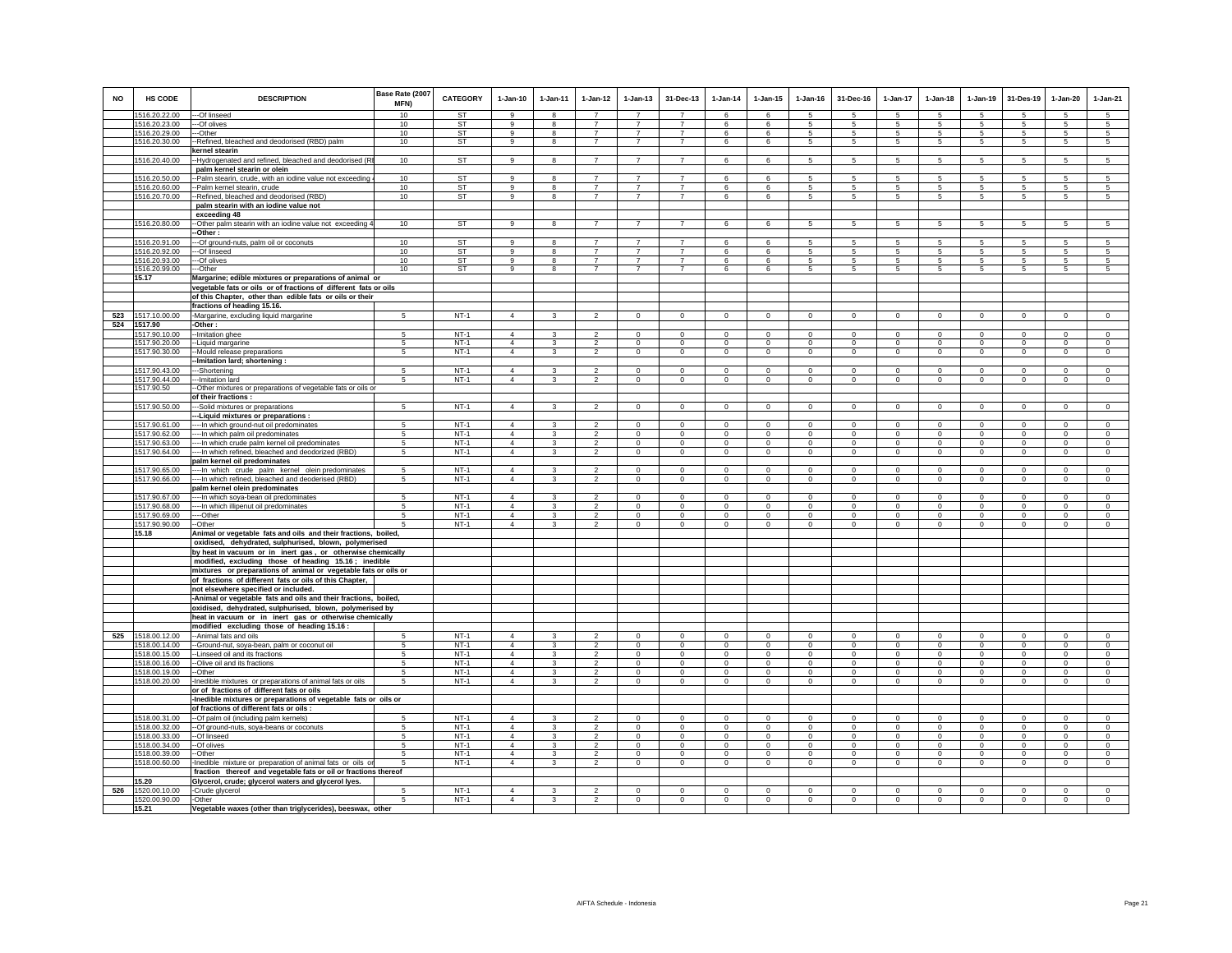| NO  | <b>HS CODE</b>                 | <b>DESCRIPTION</b>                                                  | Base Rate (2007<br>MFN) | <b>CATEGORY</b>  | $1-Jan-10$                       | 1-Jan-11                     | $1 - Jan-12$                     | $1 - Jan-13$               | 31-Dec-13                   | $1-Jan-14$             | $1 - Jan-15$               | $1 - Jan-16$               | 31-Dec-16           | 1-Jan-17                | $1-Jan-18$                 | $1-Jan-19$                 | 31-Des-19                 | $1-Jan-20$                 | $1-Jan-21$              |
|-----|--------------------------------|---------------------------------------------------------------------|-------------------------|------------------|----------------------------------|------------------------------|----------------------------------|----------------------------|-----------------------------|------------------------|----------------------------|----------------------------|---------------------|-------------------------|----------------------------|----------------------------|---------------------------|----------------------------|-------------------------|
| 527 | 1521.10.00.00                  | insect waxes and spermaceti, whether or not refined or coloured.    |                         | $NT-1$           | $\overline{4}$                   | $\mathbf{3}$                 | $\overline{2}$                   | $\circ$                    | $\mathbf{0}$                | $\circ$                | $\Omega$                   | $\mathbf 0$                | $\Omega$            | $\mathbf{0}$            | $\circ$                    | $\mathbf 0$                | $\mathbf 0$               | $\Omega$                   | $\circ$                 |
| 528 | 1521.90                        | -Vegetable waxes<br>-Other:                                         | -5                      |                  |                                  |                              |                                  |                            |                             |                        |                            |                            |                     |                         |                            |                            |                           |                            |                         |
|     | 1521.90.10.00                  | -- Beeswax and other insect waxes                                   | 5                       | $NT-1$           | $\overline{4}$                   | 3                            | $\mathfrak{p}$                   | $\Omega$                   | $\mathbf 0$                 | $\Omega$               | $\Omega$                   | $\Omega$                   | $\Omega$            | $\Omega$                | $\Omega$                   | $\Omega$                   | $\Omega$                  | $\Omega$                   | $\Omega$                |
|     | 1521.90.20.00                  | --Spermaceti                                                        | 5                       | $NT-1$           | $\overline{4}$                   | $\mathbf{3}$                 | $\overline{2}$                   | $\mathbf{0}$               | $\mathbf{0}$                | $\circ$                | $\mathbf{0}$               | $\,0\,$                    | $\mathbf{0}$        | $\mathbf{0}$            | $\mathbf{0}$               | $\circ$                    | $\overline{0}$            | $\circ$                    | $\mathbf 0$             |
|     | 15.22                          | Degras; residues resulting from the treatment of fatty substances   |                         |                  |                                  |                              |                                  |                            |                             |                        |                            |                            |                     |                         |                            |                            |                           |                            |                         |
|     |                                | or animal or vegetable waxes.                                       |                         |                  |                                  |                              |                                  |                            |                             |                        |                            |                            |                     |                         |                            |                            |                           |                            |                         |
| 529 | 1522.00.10.00                  | -Degras                                                             | -5                      | $NT-1$           | $\overline{4}$                   | 3                            | $\mathfrak{p}$                   | $\Omega$                   | $\Omega$                    | $\Omega$               | $\Omega$                   | $\Omega$                   | $\Omega$            | $\Omega$                | $\Omega$                   | $\Omega$                   | $\Omega$                  | $\Omega$                   | $\circ$                 |
|     | 1522.00.90.00                  | -Other                                                              | 5                       | $NT-1$           | $\overline{4}$                   | 3                            | $\overline{2}$                   | $\overline{0}$             | $\overline{0}$              | 0                      | $\overline{0}$             | $\mathbf 0$                | $\overline{0}$      | $\overline{0}$          | $\overline{0}$             | $\overline{0}$             | $\overline{0}$            | $\mathbf 0$                | $\overline{0}$          |
|     | 16.01                          | Sausages and similar products, of meat, meat offal or blood;        |                         |                  |                                  |                              |                                  |                            |                             |                        |                            |                            |                     |                         |                            |                            |                           |                            |                         |
|     |                                | food preparations based on these products.<br>-Sausages:            |                         |                  |                                  |                              |                                  |                            |                             |                        |                            |                            |                     |                         |                            |                            |                           |                            |                         |
| 530 | 1601.00.00.11                  | --Containing pork                                                   | 10                      | $NT-1$           | 7.5                              | 5                            | 5                                | 2.5                        | $\Omega$                    | $\Omega$               | $\Omega$                   | $\Omega$                   | $\Omega$            | $\Omega$                | $\Omega$                   | $\Omega$                   | $\Omega$                  | $\Omega$                   | $\circ$                 |
|     | 1601.00.00.19                  | --Other                                                             | 10                      | $NT-1$           | 7.5                              | 5                            | 5                                | 2.5                        | $\mathbf 0$                 | $\mathsf 0$            | $\mathbf 0$                | $\Omega$                   | $\mathbf 0$         | $\mathsf 0$             | $\mathsf 0$                | $\mathbf 0$                | $\mathbf 0$               | $\mathsf 0$                | $\mathsf 0$             |
|     | 1601.00.00.90                  | -Other                                                              | 10                      | $NT-1$           | 7.5                              | $5\overline{5}$              | $5\phantom{.0}$                  | 2.5                        | $\mathbf 0$                 | $\mathbf 0$            | $\circ$                    | $\mathbf 0$                | $\circ$             | $\mathbf{0}$            | $\mathbf 0$                | $\mathbf 0$                | $\mathbf{0}$              | $\mathbf 0$                | $\mathbf 0$             |
|     | 16.02                          | Other prepared or preserved meat, meat offal or blood.              |                         |                  |                                  |                              |                                  |                            |                             |                        |                            |                            |                     |                         |                            |                            |                           |                            |                         |
| 531 | 1602.10                        | -Homogenised preparations :                                         |                         |                  |                                  |                              |                                  |                            |                             |                        |                            |                            |                     |                         |                            |                            |                           |                            |                         |
|     | 1602.10.10.00                  | --Containing pork, in airtight containers                           | 5                       | $NT-1$           | $\overline{4}$                   | 3                            | $\overline{2}$                   | $\overline{0}$             | $\overline{0}$              | $\overline{0}$         | $\mathbf 0$                | $\overline{0}$             | $\mathbf 0$         | $\overline{0}$          | $\mathbf{0}$               | $\mathbf 0$                | $\overline{0}$            | $\mathbf 0$                | $\overline{0}$          |
| 532 | 1602.10.90.00<br>1602.20.00.00 | --Other<br>-Of liver of any animal                                  | 5<br>5                  | $NT-1$<br>$NT-1$ | $\overline{4}$<br>$\overline{4}$ | 3<br>$\mathbf{3}$            | $\overline{2}$<br>$\overline{2}$ | $\mathbf 0$<br>$\mathbf 0$ | $\mathbf 0$<br>$\mathbf{0}$ | $\mathbf 0$<br>$\circ$ | $\mathbf 0$<br>$\mathbf 0$ | $\mathbf 0$<br>$\mathbb O$ | $\Omega$<br>$\circ$ | $\mathbf 0$<br>$\circ$  | $\mathbf 0$<br>$\mathsf 0$ | $\mathbf 0$<br>$\mathbf 0$ | $\mathbf 0$<br>$\circ$    | $\mathbf 0$<br>$\mathsf 0$ | $\Omega$<br>$\mathsf 0$ |
|     |                                | -Of poultry of heading 01.05 :                                      |                         |                  |                                  |                              |                                  |                            |                             |                        |                            |                            |                     |                         |                            |                            |                           |                            |                         |
| 533 | 1602.31.00.00                  | --Of turkeys                                                        | 5                       | $NT-1$           | $\overline{4}$                   | $\mathbf{3}$                 | $\overline{a}$                   | $\mathsf{O}$               | $\mathbf 0$                 | $\mathsf 0$            | $\mathbf 0$                | $\mathbf 0$                | $\mathbf 0$         | $\mathbf 0$             | $\mathsf{O}$               | $\mathbf 0$                | $\mathbf 0$               | $\mathsf 0$                | $\mathbb O$             |
| 534 | 1602.32                        | -- Of fowls of the species Gallus domesticus :                      |                         |                  |                                  |                              |                                  |                            |                             |                        |                            |                            |                     |                         |                            |                            |                           |                            |                         |
|     | 1602.32.10.00                  | --- Chicken curry, in airtight containers                           | 5                       | $NT-1$           | $\overline{4}$                   | $\mathbf{3}$                 | $\mathfrak{p}$                   | $\mathbf 0$                | $\mathbf 0$                 | $\mathsf 0$            | $\mathbf 0$                | $\Omega$                   | $\mathbf 0$         | $\mathbf 0$             | $\mathbf 0$                | $\mathbf 0$                | $\mathbf 0$               | $\mathsf 0$                | $\mathsf 0$             |
|     | 1602.32.90.00                  | ---Other                                                            | 5                       | $NT-1$           | $\Delta$                         | $\mathbf{3}$                 | $\overline{2}$                   | $\circ$                    | $\mathbf 0$                 | $\circ$                | $\circ$                    | $\Omega$                   | $\circ$             | $\mathbf{0}$            | $\circ$                    | $\mathbf 0$                | $\circ$                   | $\mathbf 0$                | $\circ$                 |
| 535 | 1602.39.00.00                  | --Other                                                             | 5                       | <b>ST</b>        | 4.50                             | 4.50                         | 4.50                             | 4.50                       | 4.50                        | 4.50                   | 4.50                       | 4.50                       | $\overline{4}$      | $\overline{4}$          | $\overline{4}$             | $\overline{4}$             | 3.75                      | 3.75                       | 3.75                    |
|     | 1602.41                        | Of swine<br>-Hams and cuts thereof:                                 |                         |                  |                                  |                              |                                  |                            |                             |                        |                            |                            |                     |                         |                            |                            |                           |                            |                         |
| 536 | 1602.41.10.00                  | -- In airtight containers                                           | 5                       | $NT-1$           | $\Delta$                         | $\mathbf{R}$                 | $\mathfrak{p}$                   | $\mathbf 0$                | $\mathsf 0$                 | $\Omega$               | $\mathbf 0$                | $\Omega$                   | $\Omega$            | $\Omega$                | $\Omega$                   | $\Omega$                   | $\Omega$                  | $\Omega$                   | $\Omega$                |
|     | 1602.41.90.00                  | --Other                                                             | 5                       | $NT-1$           | $\overline{4}$                   | 3                            | $\overline{2}$                   | $\mathbf 0$                | $\mathbf 0$                 | $\mathbf 0$            | $\mathbf 0$                | $^{\circ}$                 | $\mathbf 0$         | $\mathbf 0$             | $\mathbf 0$                | $\mathbf 0$                | $^{\circ}$                | $\mathbf 0$                | $\mathbf 0$             |
| 537 | 1602.42                        | -Shoulders and cuts thereof:                                        |                         |                  |                                  |                              |                                  |                            |                             |                        |                            |                            |                     |                         |                            |                            |                           |                            |                         |
|     | 1602.42.10.00                  | --- In airtight containers                                          | $\sqrt{5}$              | $NT-1$           | $\mathbf{A}$                     | $\mathbf{3}$                 | $\overline{2}$                   | $\Omega$                   | $\mathbf{0}$                | $\Omega$               | $\Omega$                   | $\Omega$                   | $\Omega$            | $\Omega$                | $\Omega$                   | $\Omega$                   | $\mathbf 0$               | $\Omega$                   | $\circ$                 |
|     | 1602.42.90.00                  | ---Other                                                            | 5                       | $NT-1$           | $\overline{4}$                   | $\mathbf{3}$                 | $\overline{a}$                   | $\mathbf 0$                | $\mathbf 0$                 | $\circ$                | $\mathbf 0$                | $\mathbb O$                | $\mathbf 0$         | $\mathbf 0$             | $\mathsf 0$                | $\mathbf 0$                | $\circ$                   | $\mathsf 0$                | $\mathsf 0$             |
| 538 | 1602.49                        | -Other, including mixtures :                                        |                         |                  |                                  |                              |                                  |                            |                             |                        |                            |                            |                     |                         |                            |                            |                           |                            |                         |
|     | 1602.49.11.00                  | --Luncheon meat:<br>---- In airtight containers                     | 5                       | $NT-1$           | $\overline{4}$                   | 3                            | $\overline{2}$                   | $\Omega$                   | $\mathbf 0$                 | $\circ$                | $\Omega$                   | $\Omega$                   | $\Omega$            | $\Omega$                | $\Omega$                   | $\mathbf 0$                | $\circ$                   | $\circ$                    | $\mathbf 0$             |
|     | 1602.49.19.00                  | ---Other                                                            | 5                       | $NT-1$           | $\overline{4}$                   | $\mathbf{3}$                 | $\overline{2}$                   | $\mathbf 0$                | $\overline{0}$              | $\overline{0}$         | $\mathbf 0$                | $\mathbb O$                | $\overline{0}$      | $\overline{0}$          | $\overline{0}$             | $\overline{0}$             | $\overline{0}$            | $\mathsf 0$                | $\overline{0}$          |
|     |                                | -Other                                                              |                         |                  |                                  |                              |                                  |                            |                             |                        |                            |                            |                     |                         |                            |                            |                           |                            |                         |
|     | 1602.49.91.00                  | --- In airtight containers                                          | 5                       | $NT-1$           | $\overline{4}$                   | 3                            | $\overline{2}$                   | $\mathbf 0$                | $\mathbf 0$                 | $\overline{0}$         | $\mathbf 0$                | $^{\circ}$                 | $^{\circ}$          | $\mathbf 0$             | $\mathbf 0$                | $\mathbf 0$                | $\mathbf 0$               | $\circ$                    | $\mathbb O$             |
|     | 1602.49.99.00                  | ----Other                                                           | -5                      | $NT-1$           | $\overline{4}$                   | $\overline{\mathbf{3}}$      | $\overline{2}$                   | $\overline{0}$             | $\Omega$                    | $\overline{0}$         | $\Omega$                   | $\Omega$                   | $\Omega$            | $\overline{0}$          | $\overline{0}$             | $\mathbf 0$                | $\overline{0}$            | $\Omega$                   | $\Omega$                |
| 539 | 1602.50.00.00                  | -Of bovine animals                                                  | 10                      | $NT-1$           | 7.5                              | $5\overline{)}$              | $\overline{5}$                   | 2.5                        | $\overline{0}$              | $\overline{0}$         | $\overline{0}$             | $\Omega$                   | $\overline{0}$      | $\overline{0}$          | $\overline{0}$             | $\overline{0}$             | $\overline{0}$            | $\mathsf 0$                | $\overline{0}$          |
| 540 | 1602.90                        | -Other, including preparations of blood of any animal               |                         |                  |                                  |                              |                                  |                            |                             |                        |                            |                            |                     |                         |                            |                            |                           |                            |                         |
|     | 1602.90.10.00<br>1602.90.90.00 | -- Mutton curry, in airtight containers<br>--Other                  | 5<br>5                  | $NT-1$<br>$NT-1$ | $\overline{4}$<br>$\overline{4}$ | $\mathbf{3}$<br>$\mathbf{3}$ | $\mathfrak{p}$<br>$\overline{2}$ | $\Omega$<br>$\circ$        | $\mathbf 0$<br>$\mathbf 0$  | $\Omega$<br>$\circ$    | $\Omega$<br>$\circ$        | $\Omega$<br>$\mathbf 0$    | $\Omega$<br>$\circ$ | $\Omega$<br>$\mathbf 0$ | $\Omega$<br>$\circ$        | $\Omega$<br>$\mathbf 0$    | $\Omega$<br>$\mathbf{0}$  | $\Omega$<br>$\mathbf 0$    | $\Omega$<br>$\circ$     |
|     | 16.03                          | Extracts and juices of meat, fish or crustaceans,                   |                         |                  |                                  |                              |                                  |                            |                             |                        |                            |                            |                     |                         |                            |                            |                           |                            |                         |
|     |                                | molluscs or other aquatic invertebrates                             |                         |                  |                                  |                              |                                  |                            |                             |                        |                            |                            |                     |                         |                            |                            |                           |                            |                         |
| 541 | 1603.00.10.00                  | -Of chicken, with herbs                                             | $\sqrt{5}$              | $NT-1$           | $\overline{4}$                   | 3                            | $\mathfrak{p}$                   | $\Omega$                   | $\Omega$                    | $\Omega$               | $\Omega$                   | $\Omega$                   | $\Omega$            | $\Omega$                | $\Omega$                   | $\Omega$                   | $\Omega$                  | $\Omega$                   | $\Omega$                |
|     | 1603.00.20.00                  | -Of chicken, without herbs                                          | 5                       | $NT-1$           | $\overline{4}$                   | 3                            | $\overline{2}$                   | 0                          | $\mathbf 0$                 | $\mathbf 0$            | $\mathbf 0$                | $^{\circ}$                 | $^{\circ}$          | $\mathbf 0$             | $\mathbf 0$                | $\mathbf 0$                | $\mathbf 0$               | $\mathbf 0$                | $\mathbf 0$             |
|     | 1603.00.30.00                  | -Other, with herbs                                                  | $\sqrt{5}$<br>5         | $NT-1$<br>$NT-1$ | $\Delta$<br>$\overline{4}$       | $\mathbf{3}$                 | $\mathcal{P}$                    | $\mathbf 0$                | $\mathbf 0$                 | $\mathbf 0$            | $\mathbf 0$                | $\Omega$                   | $\Omega$            | $\mathbf 0$             | $\Omega$                   | $\mathbf 0$                | $^{\circ}$<br>$\mathbf 0$ | $\Omega$                   | $\Omega$<br>$\Omega$    |
|     | 1603.00.90.00<br>16.04         | -Other<br>Prepared or preserved fish; caviar and caviar substitutes |                         |                  |                                  | $\mathbf{3}$                 | $\overline{2}$                   | $\mathbf 0$                | $\mathbf 0$                 | $\mathsf 0$            | $\mathbf 0$                | $\mathbf 0$                | $\mathbf 0$         | $\overline{0}$          | $\mathbf 0$                | $\mathbf 0$                |                           | $\mathbf 0$                |                         |
|     |                                | prepared from fish eggs.                                            |                         |                  |                                  |                              |                                  |                            |                             |                        |                            |                            |                     |                         |                            |                            |                           |                            |                         |
|     |                                | -Fish, whole or in pieces, but not minced :                         |                         |                  |                                  |                              |                                  |                            |                             |                        |                            |                            |                     |                         |                            |                            |                           |                            |                         |
| 542 | 1604.11                        | -Salmon:                                                            |                         |                  |                                  |                              |                                  |                            |                             |                        |                            |                            |                     |                         |                            |                            |                           |                            |                         |
|     | 1604.11.10.00                  | --- In airtight containers                                          | 5                       | $NT-2$           | $\overline{4}$                   | $\overline{4}$               | 3                                | 3                          | 3                           | $\overline{2}$         | $\overline{2}$             |                            | $\Omega$            | $\mathbf 0$             | $\circ$                    | $\mathbf 0$                | $\circ$                   | $\mathbf 0$                | $\circ$                 |
|     | 1604.11.90.00                  | ---Other                                                            | 5                       | $NT-2$           | $\overline{4}$                   | $\overline{4}$               | 3                                | 3                          | $\overline{3}$              | $\overline{2}$         | $\overline{2}$             | $\overline{1}$             | $\overline{0}$      | $\mathbf 0$             | $\overline{0}$             | $\overline{0}$             | $\overline{0}$            | $\overline{0}$             | $\overline{0}$          |
| 543 | 1604.12<br>1604.12.10.00       | -Herrings<br>--- In airtight containers                             | 10                      | $NT-2$           | 7.5                              | 6                            | 5                                | $\overline{4}$             | $\overline{4}$              | 3                      | $\overline{2}$             |                            | $\mathbf 0$         | $\mathsf 0$             | $\mathbf 0$                | $\,0\,$                    | $\mathbf 0$               | $\mathbf 0$                | $\mathbb O$             |
|     | 1604.12.90.00                  | ---Other                                                            | 5                       | $NT-2$           | $\Delta$                         | $\overline{4}$               | $\mathbf{3}$                     | 3                          | 3                           | $\overline{2}$         | $\overline{2}$             | $\overline{1}$             | $\Omega$            | $\mathbf 0$             | $\circ$                    | $\mathbf 0$                | $\circ$                   | $\Omega$                   | $\Omega$                |
| 544 | 1604.13                        | -Sardines, sardinella and brisling or sprats:                       |                         |                  |                                  |                              |                                  |                            |                             |                        |                            |                            |                     |                         |                            |                            |                           |                            |                         |
|     |                                | -Sardines                                                           |                         |                  |                                  |                              |                                  |                            |                             |                        |                            |                            |                     |                         |                            |                            |                           |                            |                         |
|     | 1604.13.11.00                  | ---- In airtight containers                                         | 10                      | HSL C            | 9.75                             | 9.50                         | 9.25                             | 9                          | 9                           | 8.75                   | 8.50                       | 8.25                       | 8.25                | 8                       | 7.85                       | 7.75                       | 7.50                      | 7.50                       | 7.50                    |
|     | 1604.13.19.00                  | ----Other                                                           | 5                       | HSL C            | 4.85                             | 4.75                         | 4.65                             | 4.55                       | 4.55                        | 4.45                   | 4.35                       | 4.25                       | 4.25                | 4.15                    | $\overline{4}$             | 3.85                       | 3.75                      | 3.75                       | 3.75                    |
|     |                                | --Other                                                             |                         |                  |                                  |                              |                                  |                            |                             |                        |                            |                            |                     |                         |                            |                            |                           |                            |                         |
|     | 1604.13.91.00<br>1604.13.99.00 | --- In airtight containers<br>--Other                               | 10<br>5                 | HSL C<br>HSL C   | 9.75<br>4.85                     | 9.50<br>4.75                 | 9.25<br>4.65                     | 9<br>4.55                  | 9<br>4.55                   | 8.75<br>4.45           | 8.50<br>4.35               | 8.25<br>4.25               | 8.25<br>4.25        | 8<br>4.15               | 7.85<br>$\overline{4}$     | 7.75<br>3.85               | 7.50<br>3.75              | 7.50<br>3.75               | 7.50<br>3.75            |
| 545 | 1604.14                        | -Tunas, skipjack and bonito (Sarda spp.) :                          |                         |                  |                                  |                              |                                  |                            |                             |                        |                            |                            |                     |                         |                            |                            |                           |                            |                         |
|     | 1604.14.10.00                  | --- In airtight containers                                          | 10                      | EL               |                                  |                              |                                  |                            |                             |                        |                            |                            |                     |                         |                            |                            |                           |                            |                         |
|     | 1604.14.90.00                  | ---Other                                                            | 5                       | EL               |                                  |                              |                                  |                            |                             |                        |                            |                            |                     |                         |                            |                            |                           |                            |                         |
| 546 | 1604.15                        | -Mackerel                                                           |                         |                  |                                  |                              |                                  |                            |                             |                        |                            |                            |                     |                         |                            |                            |                           |                            |                         |
|     | 1604.15.10.00                  | --- In airtight containers                                          | 10                      | HSL C            | 9.75                             | 9.50                         | 9.25                             | 9                          | $\overline{9}$              | 8.75                   | 8.50                       | 8.25                       | 8.25                | 8                       | 7.85                       | 7.75                       | 7.50                      | 7.50                       | 7.50                    |
| 547 | 1604.15.90.00<br>1604.16       | ---Other<br>-Anchovies                                              | 5                       | HSL C            | 4.85                             | 4.75                         | 4.65                             | 4.55                       | 4.55                        | 4.45                   | 4.35                       | 4.25                       | 4.25                | 4.15                    | $\overline{4}$             | 3.85                       | 3.75                      | 3.75                       | 3.75                    |
|     | 1604.16.10.00                  | --- In airtight containers                                          | -5                      | HSL C            | 4.85                             | 4.75                         | 4.65                             | 4.55                       | 4.55                        | 4.45                   | 4.35                       | 4.25                       | 4.25                | 4.15                    | $\overline{4}$             | 3.85                       | 3.75                      | 3.75                       | 3.75                    |
|     | 1604.16.90.00                  | ---Other                                                            | 5                       | HSL C            | 4.85                             | 4.75                         | 4.65                             | 4.55                       | 4.55                        | 4.45                   | 4.35                       | 4.25                       | 4.25                | 4.15                    | $\overline{4}$             | 3.85                       | 3.75                      | 3.75                       | 3.75                    |
| 548 | 1604.19                        | -- Other:                                                           |                         |                  |                                  |                              |                                  |                            |                             |                        |                            |                            |                     |                         |                            |                            |                           |                            |                         |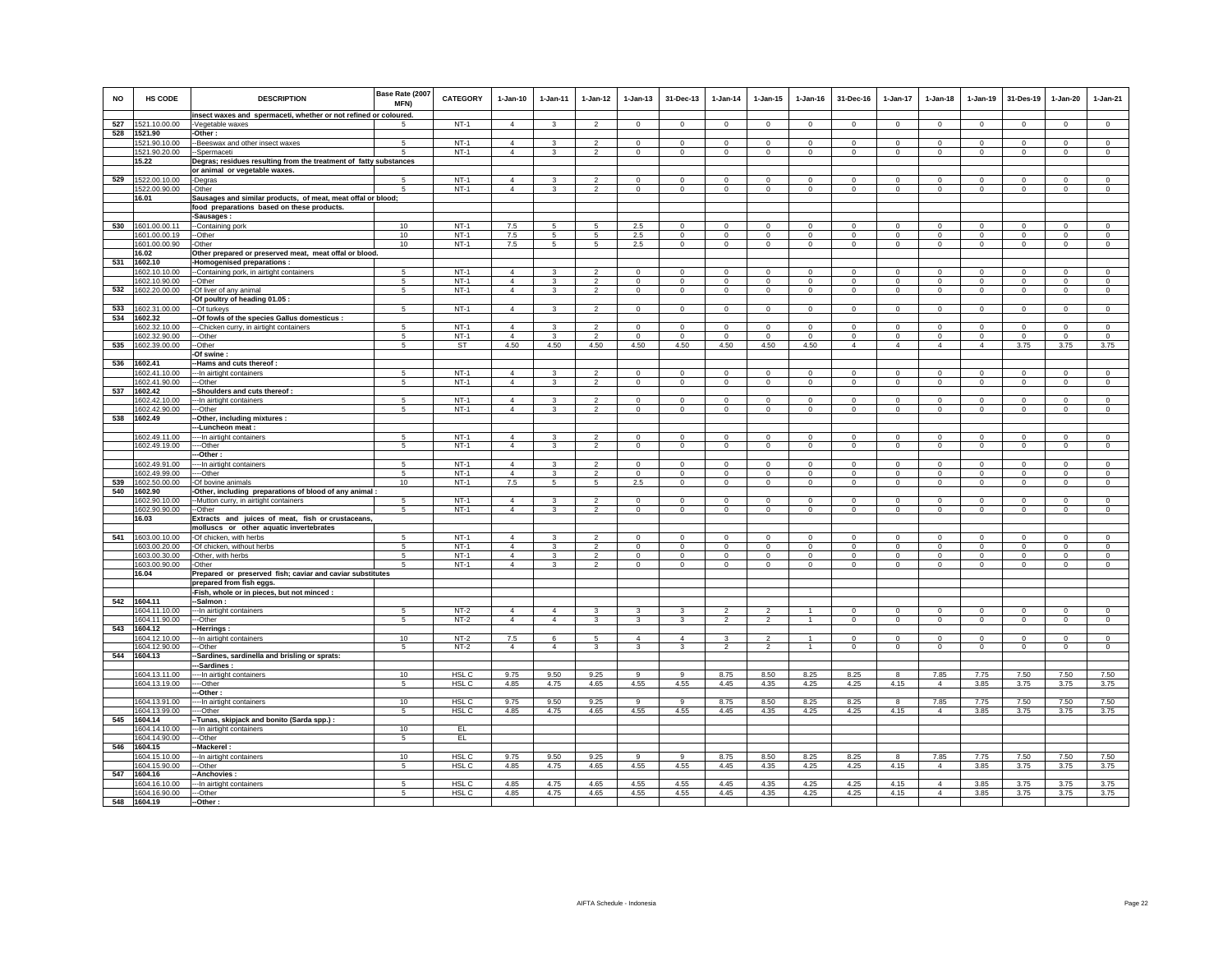| <b>NO</b>  | <b>HS CODE</b>                 | <b>DESCRIPTION</b>                                                                                      | Base Rate (2007<br>MFN) | <b>CATEGORY</b>  | $1-Jan-10$     | $1-Jan-11$              | $1-Jan-12$              | $1-Jan-13$     | 31-Dec-13      | $1-Jan-14$   | $1 - Jan-15$ | $1-Jan-16$   | 31-Dec-16    | $1-Jan-17$   | $1-Jan-18$                       | $1-Jan-19$   | 31-Des-19    | $1-Jan-20$     | $1-Jan-21$     |
|------------|--------------------------------|---------------------------------------------------------------------------------------------------------|-------------------------|------------------|----------------|-------------------------|-------------------------|----------------|----------------|--------------|--------------|--------------|--------------|--------------|----------------------------------|--------------|--------------|----------------|----------------|
|            | 1604.19.20.00                  | -Horse mackerel, in airtight containers                                                                 | 5                       | HSL C            | 4.85           | 4.75                    | 4.65                    | 4.55           | 4.55           | 4.45         | 4.35         | 4.25         | 4.25         | 4.15         | $\overline{4}$                   | 3.85         | 3.75         | 3.75           | 3.75           |
|            | 1604.19.30.00                  | --Other, in airtight containers                                                                         | 5                       | HSL C            | 4.85           | 4.75                    | 4.65                    | 4.55           | 4.55           | 4.45         | 4.35         | 4.25         | 4.25         | 4.15         | $\overline{4}$                   | 3.85         | 3.75         | 3.75           | 3.75           |
|            | 1604.19.90.00                  | ---Other                                                                                                | 5                       | HSL <sub>C</sub> | 4.85           | 4.75                    | 4.65                    | 4.55           | 4.55           | 4.45         | 4.35         | 4.25         | 4.25         | 4.15         | $\overline{4}$                   | 3.85         | 3.75         | 3.75           | 3.75           |
|            | 549 1604.20                    | Other prepared or preserved fish :                                                                      |                         |                  |                |                         |                         |                |                |              |              |              |              |              |                                  |              |              |                |                |
|            |                                | -Sharks' fins, prepared and ready for use :                                                             |                         |                  | 4.85           | 4.75                    |                         | 4.55           | 4.55           | 4.45         |              |              | 4.25         |              | $\overline{4}$                   |              | 3.75         |                | 3.75           |
|            | 1604.20.11.00<br>1604.20.19.00 | -- In airtight containers<br>-Other                                                                     | 5<br>5                  | HSL C<br>HSL C   | 4.85           | 4.75                    | 4.65<br>4.65            | 4.55           | 4.55           | 4.45         | 4.35<br>4.35 | 4.25<br>4.25 | 4.25         | 4.15<br>4.15 | $\overline{4}$                   | 3.85<br>3.85 | 3.75         | 3.75<br>3.75   | 3.75           |
|            |                                | -Fish sausages :                                                                                        |                         |                  |                |                         |                         |                |                |              |              |              |              |              |                                  |              |              |                |                |
|            | 1604.20.21.00                  | --In airtight containers                                                                                | 5                       | HSL <sub>C</sub> | 4.85           | 4.75                    | 4.65                    | 4.55           | 4.55           | 4.45         | 4.35         | 4.25         | 4.25         | 4.15         | $\overline{4}$                   | 3.85         | 3.75         | 3.75           | 3.75           |
|            | 1604.20.29.00                  | -Other                                                                                                  | 5                       | HSL C            | 4.85           | 4.75                    | 4.65                    | 4.55           | 4.55           | 4.45         | 4.35         | 4.25         | 4.25         | 4.15         | $\overline{4}$                   | 3.85         | 3.75         | 3.75           | 3.75           |
|            |                                | -Other                                                                                                  |                         |                  |                |                         |                         |                |                |              |              |              |              |              |                                  |              |              |                |                |
|            | 1604.20.91.00<br>1604.20.99.00 | -- In airtight containers<br>--Other                                                                    | 5<br>5                  | HSL C<br>HSL C   | 4.85<br>4.85   | 4.75<br>4.75            | 4.65<br>4.65            | 4.55<br>4.55   | 4.55<br>4.55   | 4.45<br>4.45 | 4.35<br>4.35 | 4.25<br>4.25 | 4.25<br>4.25 | 4.15<br>4.15 | $\overline{4}$<br>$\overline{4}$ | 3.85<br>3.85 | 3.75<br>3.75 | 3.75<br>3.75   | 3.75<br>3.75   |
| 550        | 1604.30                        | Caviar and caviar substitutes :                                                                         |                         |                  |                |                         |                         |                |                |              |              |              |              |              |                                  |              |              |                |                |
|            | 1604.30.10.00                  | -- In airtight containers                                                                               | 5                       | HSL <sub>C</sub> | 4.85           | 4.75                    | 4.65                    | 4.55           | 4.55           | 4.45         | 4.35         | 4.25         | 4.25         | 4.15         | $\overline{4}$                   | 3.85         | 3.75         | 3.75           | 3.75           |
|            | 1604.30.90.00                  | --Other                                                                                                 | 5                       | HSL C            | 4.85           | 4.75                    | 4.65                    | 4.55           | 4.55           | 4.45         | 4.35         | 4.25         | 4.25         | 4.15         | $\overline{4}$                   | 3.85         | 3.75         | 3.75           | 3.75           |
|            | 16.05                          | Crustaceans, molluscs and other aquatic invertebrates                                                   |                         |                  |                |                         |                         |                |                |              |              |              |              |              |                                  |              |              |                |                |
| 551        | 1605.10                        | prepared or preserved.<br>-Crabs:                                                                       |                         |                  |                |                         |                         |                |                |              |              |              |              |              |                                  |              |              |                |                |
|            | 1605.10.10.00                  | -- In airtight containers                                                                               | 5                       | HSL <sub>C</sub> | 4.85           | 4.75                    | 4.65                    | 4.55           | 4.55           | 4.45         | 4.35         | 4.25         | 4.25         | 4.15         | $\overline{4}$                   | 3.85         | 3.75         | 3.75           | 3.75           |
|            | 1605.10.90.00                  | --Other                                                                                                 | 5                       | HSL C            | 4.85           | 4.75                    | 4.65                    | 4.55           | 4.55           | 4.45         | 4.35         | 4.25         | 4.25         | 4.15         | $\overline{4}$                   | 3.85         | 3.75         | 3.75           | 3.75           |
| 552        | 1605.20                        | Shrimps and prawns:                                                                                     |                         |                  |                |                         |                         |                |                |              |              |              |              |              |                                  |              |              |                |                |
|            |                                | Shrimps paste:                                                                                          |                         |                  |                |                         |                         |                |                |              |              |              |              |              |                                  |              |              |                |                |
|            | 1605.20.11.00<br>1605.20.19.00 | -In airtight containers<br>-Other                                                                       | 5<br>5                  | HSL C<br>HSL C   | 4.85<br>4.85   | 4.75<br>4.75            | 4.65<br>4.65            | 4.55<br>4.55   | 4.55<br>4.55   | 4.45<br>4.45 | 4.35<br>4.35 | 4.25<br>4.25 | 4.25<br>4.25 | 4.15<br>4.15 | $\overline{4}$<br>$\overline{4}$ | 3.85<br>3.85 | 3.75<br>3.75 | 3.75<br>3.75   | 3.75<br>3.75   |
|            |                                | -Other :                                                                                                |                         |                  |                |                         |                         |                |                |              |              |              |              |              |                                  |              |              |                |                |
|            | 1605.20.91.00                  | -- In airtight containers                                                                               | 5                       | HSL <sub>C</sub> | 4.85           | 4.75                    | 4.65                    | 4.55           | 4.55           | 4.45         | 4.35         | 4.25         | 4.25         | 4.15         | $\overline{4}$                   | 3.85         | 3.75         | 3.75           | 3.75           |
|            | 1605.20.99.00                  | --Other                                                                                                 | 5                       | HSL <sub>C</sub> | 4.85           | 4.75                    | 4.65                    | 4.55           | 4.55           | 4.45         | 4.35         | 4.25         | 4.25         | 4.15         | $\overline{4}$                   | 3.85         | 3.75         | 3.75           | 3.75           |
| 553        | 1605.30.00.00                  | -Lobster                                                                                                | 5                       | HSL C            | 4.85           | 4.75                    | 4.65                    | 4.55           | 4.55           | 4.45         | 4.35         | 4.25         | 4.25         | 4.15         | $\overline{4}$                   | 3.85         | 3.75         | 3.75           | 3.75           |
| 554        | 1605.40                        | Other crustaceans :                                                                                     |                         | HSL C            | 4.85           | 4.75                    | 4.65                    | 4.55           | 4.55           | 4.45         | 4.35         |              | 4.25         | 4.15         | $\Delta$                         |              | 3.75         |                | 3.75           |
|            | 1605.40.10.00<br>1605.40.90.00 | -In airtight containers<br>--Other                                                                      | 5<br>5                  | HSL C            | 4.85           | 4.75                    | 4.65                    | 4.55           | 4.55           | 4.45         | 4.35         | 4.25<br>4.25 | 4.25         | 4.15         | $\overline{4}$                   | 3.85<br>3.85 | 3.75         | 3.75<br>3.75   | 3.75           |
| 555        | 1605.90                        | Other:                                                                                                  |                         |                  |                |                         |                         |                |                |              |              |              |              |              |                                  |              |              |                |                |
|            | 1605.90.10.00                  | -Abalone                                                                                                | 5                       | HSL C            | 4.85           | 4.75                    | 4.65                    | 4.55           | 4.55           | 4.45         | 4.35         | 4.25         | 4.25         | 4.15         | $\overline{4}$                   | 3.85         | 3.75         | 3.75           | 3.75           |
|            | 1605.90.90.00                  | -Other                                                                                                  | 5                       | HSL <sub>C</sub> | 4.85           | 4.75                    | 4.65                    | 4.55           | 4.55           | 4.45         | 4.35         | 4.25         | 4.25         | 4.15         | $\mathbf{A}$                     | 3.85         | 3.75         | 3.75           | 3.75           |
|            | 17.01                          | Cane or beet sugar and chemically pure sucrose                                                          |                         |                  |                |                         |                         |                |                |              |              |              |              |              |                                  |              |              |                |                |
|            |                                | in solid form.<br>-Raw sugar not containing added flavouring or colouring matter:                       |                         |                  |                |                         |                         |                |                |              |              |              |              |              |                                  |              |              |                |                |
| 556        | 1701.11.00                     | -Cane Sugar:                                                                                            |                         |                  |                |                         |                         |                |                |              |              |              |              |              |                                  |              |              |                |                |
|            | 1701.11.00.10                  | -- ICUMSA minimal 1200                                                                                  | Rp 550/kg               | EL               |                |                         |                         |                |                |              |              |              |              |              |                                  |              |              |                |                |
|            | 1701.11.00.90                  | -Other                                                                                                  | Rp 790/kg               | EL               |                |                         |                         |                |                |              |              |              |              |              |                                  |              |              |                |                |
| 557        | 1701.12.00.00                  | -Beet suga                                                                                              | Rp 790/kg               | EL               |                |                         |                         |                |                |              |              |              |              |              |                                  |              |              |                |                |
| 558        | 1701.91.00.00                  | Other :<br>-Containing added flavouring or colouring matter                                             | Rp 790/kg               | EL               |                |                         |                         |                |                |              |              |              |              |              |                                  |              |              |                |                |
| 559        | 1701.99                        | -Other :                                                                                                |                         |                  |                |                         |                         |                |                |              |              |              |              |              |                                  |              |              |                |                |
|            |                                | -Refined sugar:                                                                                         |                         |                  |                |                         |                         |                |                |              |              |              |              |              |                                  |              |              |                |                |
|            | 1701.99.11.00                  | --White                                                                                                 | Rp 790/kg               | EL               |                |                         |                         |                |                |              |              |              |              |              |                                  |              |              |                |                |
|            | 1701.99.19.00                  | --Other                                                                                                 | Rp 790/kg               | EL.              |                |                         |                         |                |                |              |              |              |              |              |                                  |              |              |                |                |
|            | 1701.99.90.00<br>17.02         | -Other<br>Other sugars, including chemically pure lactose,                                              | Rp 790/kg               | EL.              |                |                         |                         |                |                |              |              |              |              |              |                                  |              |              |                |                |
|            |                                | maltose, glucose and fructose, in solid form; sugar                                                     |                         |                  |                |                         |                         |                |                |              |              |              |              |              |                                  |              |              |                |                |
|            |                                | syrups not containing added flavouring or colouring matter;                                             |                         |                  |                |                         |                         |                |                |              |              |              |              |              |                                  |              |              |                |                |
|            |                                | artificial honey, whether or not mixed with natural honey;                                              |                         |                  |                |                         |                         |                |                |              |              |              |              |              |                                  |              |              |                |                |
|            |                                | caramel.                                                                                                |                         |                  |                |                         |                         |                |                |              |              |              |              |              |                                  |              |              |                |                |
| 560        | 1702.11.00.00                  | -Lactose and lactose syrup :                                                                            | 5                       | $NT-1$           | $\overline{4}$ | 3                       | $\overline{2}$          | $\mathbf 0$    | $\mathsf 0$    | $\mathsf 0$  | $\mathsf 0$  | $\mathsf 0$  | $\circ$      | $\mathsf{O}$ | $\mathbf 0$                      | $\mathbf 0$  | $\mathsf{O}$ | $\mathbf 0$    | $\mathsf{O}$   |
|            |                                | -Containing by weight 99% or more lactose, expressed<br>anhydrous lactose, calculated on the dry matter |                         |                  |                |                         |                         |                |                |              |              |              |              |              |                                  |              |              |                |                |
| 561        | 1702.19.00.00                  | -Other                                                                                                  | 5                       | $NT-1$           | $\overline{4}$ |                         | $\mathfrak{p}$          | $\Omega$       | $\circ$        | $\Omega$     | $\Omega$     | $\Omega$     | $\Omega$     | $\Omega$     | $\Omega$                         | $\Omega$     | $\Omega$     | $\Omega$       | $\Omega$       |
| 562        | 1702.20.00.00                  | Maple sugar and maple syrup                                                                             | 5                       | $NT-1$           | $\overline{4}$ | $\mathcal{R}$           | $\overline{2}$          | $\mathbf{0}$   | $\circ$        | $\mathbf 0$  | $\mathbf{0}$ | $\circ$      | $\Omega$     | $\circ$      | $\mathbf{0}$                     | $\mathbf 0$  | $\Omega$     | $\Omega$       | $\Omega$       |
|            | 563 1702.30                    | Glucose and glucose syrup, not containing fructose                                                      |                         |                  |                |                         |                         |                |                |              |              |              |              |              |                                  |              |              |                |                |
|            |                                | or containing in the dry state less than 20%                                                            |                         |                  |                |                         |                         |                |                |              |              |              |              |              |                                  |              |              |                |                |
|            | 1702.30.10.00                  | by weight of fructose :<br>--Glucose                                                                    | -5                      | $NT-1$           | $\overline{4}$ | 3                       | $\mathcal{P}$           | $\Omega$       | $\Omega$       | $\Omega$     | $\Omega$     | $\Omega$     | $\Omega$     | $\Omega$     | $\Omega$                         | $\Omega$     | $\Omega$     | $\Omega$       | $\Omega$       |
|            | 1702.30.20.00                  | --Glucose syrup                                                                                         | 5                       | $NT-1$           | $\overline{4}$ | $\mathbf{3}$            | $\overline{2}$          | $\mathbf 0$    | $\mathbf 0$    | $\mathbf 0$  | $\mathbf 0$  | $\circ$      | $\mathbf 0$  | $\mathbf 0$  | $\mathbf 0$                      | $\mathbf 0$  | $\mathbf 0$  | $\mathbf 0$    | $\mathbf 0$    |
| 564        | 1702.40.00.00                  | Glucose and glucose syrup, containing in the dry state                                                  | 5                       | $NT-1$           | $\overline{4}$ | 3                       | $\overline{2}$          | $\mathbf 0$    | $\mathbf 0$    | $\mathbf 0$  | $\mathbf 0$  | $\circ$      | $\mathbf 0$  | $\mathbf 0$  | $\mathbf 0$                      | $\circ$      | $\mathbf 0$  | $\mathbf 0$    | $\mathbf 0$    |
|            |                                | at least 20 % but less than 50% by weight of fructose,                                                  |                         |                  |                |                         |                         |                |                |              |              |              |              |              |                                  |              |              |                |                |
|            |                                | excluding invert sugar                                                                                  |                         |                  |                |                         |                         |                |                |              |              |              |              |              |                                  |              |              |                |                |
| 565<br>566 | 1702.50.00.00<br>1702.60       | -Chemically pure fructose<br>-Other fructose and fructose syrup, containing in the dry state            |                         | $NT-1$           | $\overline{4}$ | $\mathbf{3}$            | $\overline{2}$          | $\mathbf 0$    | $\overline{0}$ | $\mathsf 0$  | $\mathsf 0$  | $\mathsf 0$  | $\mathbf 0$  | $\mathsf 0$  | $\mathbf 0$                      | $\mathbf 0$  | $\mathbf 0$  | $\overline{0}$ | $\overline{0}$ |
|            |                                | more than 50 % by weight of fructose, excluding invert sugar :                                          |                         |                  |                |                         |                         |                |                |              |              |              |              |              |                                  |              |              |                |                |
|            | 1702.60.10.00                  | --Fructose                                                                                              |                         | $NT-1$           | $\overline{4}$ |                         | 2                       | $\Omega$       | $\mathbf 0$    | $\Omega$     | $\Omega$     | $\Omega$     | $\Omega$     | $\Omega$     | $\Omega$                         | $\Omega$     | $\Omega$     | $\Omega$       | $\Omega$       |
|            | 1702.60.20.00                  | --Fructose syrup                                                                                        | -5                      | $NT-1$           | $\overline{4}$ | 3                       | $\overline{2}$          | $^{\circ}$     | $\mathbf{0}$   | $^{\circ}$   | $\mathbf{0}$ | $\circ$      | $^{\circ}$   | $^{\circ}$   | $^{\circ}$                       | $^{\circ}$   | $^{\circ}$   | $\circ$        | $\circ$        |
| 567        | 1702.90                        | -Other, including invert sugar and other sugar and sugar syrup                                          |                         |                  |                |                         |                         |                |                |              |              |              |              |              |                                  |              |              |                |                |
|            | 1702.90.10.00                  | blends containing in the dry state 50% by weight of fructose :<br>--Maltose                             |                         | $NT-1$           | $\overline{4}$ |                         | $\overline{\mathbf{c}}$ | 0              | $\overline{0}$ | $\mathbf 0$  | 0            | 0            | $\mathbf 0$  | $\mathbf 0$  | 0                                | $\mathbf 0$  | $^{\circ}$   | $\overline{0}$ | $\mathbf 0$    |
|            | 1702.90.20.00                  | -- Artificial honey, whether or not mixed with natural honey                                            |                         | $NT-1$           | $\overline{4}$ | $\overline{\mathbf{3}}$ | $\overline{2}$          | $\overline{0}$ | $\mathbf 0$    | $\circ$      | $\mathsf 0$  | $\Omega$     | $\circ$      | $\mathbf 0$  | $\mathbf 0$                      | $\Omega$     | $\Omega$     | $\mathbf 0$    | $\Omega$       |
|            |                                |                                                                                                         |                         |                  |                |                         |                         |                |                |              |              |              |              |              |                                  |              |              |                |                |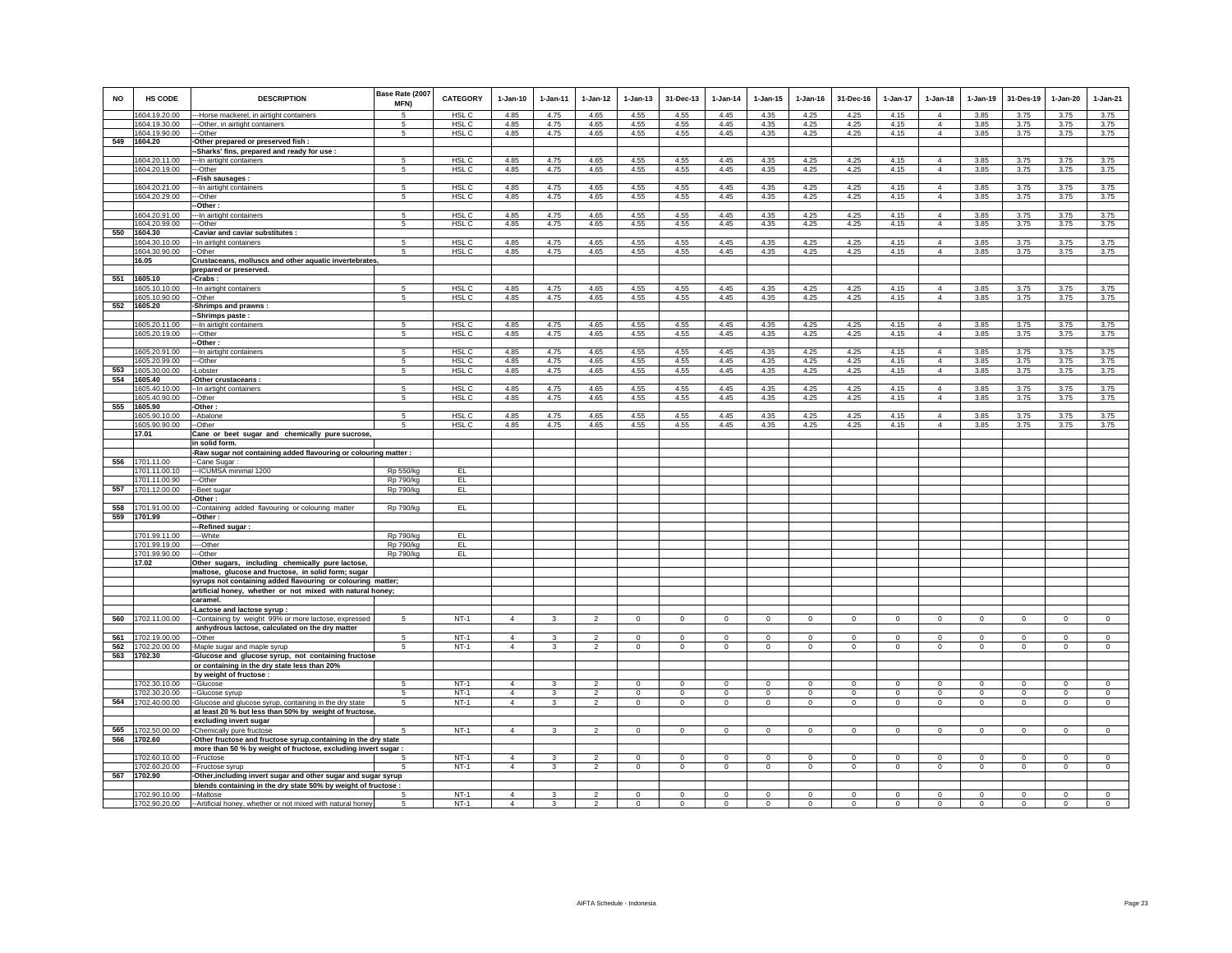| <b>NO</b> | <b>HS CODE</b>                 | <b>DESCRIPTION</b>                                                                                                       | Base Rate (2007<br>MFN) | <b>CATEGORY</b>  | $1-Jan-10$                       | $1-Jan-11$    | $1 - Jan-12$             | $1 - Jan-13$   | 31-Dec-13                  | $1-Jan-14$                 | $1 - Jan-15$              | $1 - Jan-16$             | 31-Dec-16               | $1-Jan-17$          | $1 - Jan-18$               | 1-Jan-19               | 31-Des-19                | $1-Jan-20$             | $1-Jan-21$             |
|-----------|--------------------------------|--------------------------------------------------------------------------------------------------------------------------|-------------------------|------------------|----------------------------------|---------------|--------------------------|----------------|----------------------------|----------------------------|---------------------------|--------------------------|-------------------------|---------------------|----------------------------|------------------------|--------------------------|------------------------|------------------------|
|           | 1702.90.30.00                  | -- Flavoured or coloured sugars (excluding maltose)                                                                      | $\sqrt{5}$              | $NT-1$           | $\overline{4}$                   | $\mathbf{3}$  | $\mathcal{L}$            | $\Omega$       | $\Omega$                   | $\Omega$                   | $\Omega$                  | $\Omega$                 | $\Omega$                | $\Omega$            | $\Omega$                   | $\Omega$               | $\Omega$                 | $\Omega$               | $\Omega$               |
|           | 1702.90.40.00                  | --Caramel                                                                                                                | -5<br>5                 | $NT-1$           | $\overline{4}$<br>$\overline{4}$ | 3             | $\mathcal{P}$            | $\Omega$       | $\Omega$                   | $\Omega$                   | $\Omega$                  | $\Omega$                 | $\Omega$                | $\Omega$            | $\Omega$                   | $\Omega$               | $\Omega$                 | $\Omega$               | $\Omega$               |
|           | 1702.90.90.00<br>17.03         | --Other<br>Molasses resulting from the extraction or refining of sugar.                                                  |                         | $NT-1$           |                                  | 3             | $\overline{2}$           | 0              | $\overline{0}$             | $\mathbf{0}$               | $\mathbf{0}$              | $\mathbf{0}$             | $\mathbf{0}$            | $\mathbf{0}$        | $\mathbf 0$                | $\mathbf{0}$           | 0                        | $\overline{0}$         | $\overline{0}$         |
| 568       | 1703.10                        | -Cane molasses:                                                                                                          |                         |                  |                                  |               |                          |                |                            |                            |                           |                          |                         |                     |                            |                        |                          |                        |                        |
|           | 1703.10.10.00                  | -Containing added flavouring or colouring matter                                                                         | 5                       | $NT-1$           | $\overline{4}$                   | 3             | $\mathfrak{p}$           | $\mathbf 0$    | $\mathsf 0$                | $\mathbf 0$                | $\mathbf 0$               | $\mathbf 0$              | $\mathbf 0$             | $\mathbf 0$         | $\mathbf 0$                | $\mathbf 0$            | $\mathbf 0$              | $\mathbf 0$            | $\mathbf 0$            |
|           | 1703.10.90.00                  | -Other                                                                                                                   | 5                       | $NT-1$           | $\overline{4}$                   | 3             | $\overline{2}$           | $\mathbf 0$    | $\mathbf 0$                | $\mathbf 0$                | $\circ$                   | $\mathbf 0$              | $\mathbf 0$             | $\circ$             | $\mathbf 0$                | $\circ$                | $\mathbf 0$              | $\circ$                | $\circ$                |
| 569       | 1703.90                        | -Other:                                                                                                                  |                         |                  |                                  |               |                          |                |                            |                            |                           |                          |                         |                     |                            |                        |                          |                        |                        |
|           | 1703.90.10.00                  | --Containing added flavouring or colouring matter                                                                        | 5                       | <b>ST</b>        | 4.50                             | 4.50          | 4.50                     | 4.50           | 4.50                       | 4.50                       | 4.50                      | 4.50                     | 4                       | $\overline{4}$      | $\overline{4}$             | $\overline{4}$         | 3.75                     | 3.75                   | 3.75                   |
|           | 1703.90.90.00                  | --Other                                                                                                                  | -5                      | ST               | 4.50                             | 4.50          | 4.50                     | 4.50           | 4.50                       | 4.50                       | 4.50                      | 4.50                     | $\overline{4}$          | $\overline{4}$      | $\overline{4}$             | $\overline{4}$         | 3.75                     | 3.75                   | 3.75                   |
|           | 17.04                          | Sugar confectionery (including white chocolate),<br>not containing cocoa.                                                |                         |                  |                                  |               |                          |                |                            |                            |                           |                          |                         |                     |                            |                        |                          |                        |                        |
| 570       | 1704.10.00.00                  | -Chewing gum, whether or not sugar-coated                                                                                | 10                      | $NT-1$           | 7.5                              | 5             | 5                        | $2.5\,$        | $\mathbf 0$                | 0                          | 0                         | 0                        | $\mathbf 0$             | $\mathbf 0$         | $^{\circ}$                 | $\mathbf 0$            | $^{\circ}$               | 0                      | $\mathbf 0$            |
| 571       | 1704.90                        | -Other:                                                                                                                  |                         |                  |                                  |               |                          |                |                            |                            |                           |                          |                         |                     |                            |                        |                          |                        |                        |
|           | 1704.90.10.00                  | -Medicated sweets                                                                                                        | 10                      | $NT-1$           | 7.5                              | 5             | 5                        | 2.5            | $\mathbf 0$                | $^{\circ}$                 | $\mathbf 0$               | $\mathbf 0$              | $\mathbf 0$             | $\Omega$            | $\Omega$                   | $\mathbf 0$            | $\Omega$                 | $^{\circ}$             | $\mathbf 0$            |
|           | 1704.90.20.00                  | -- White chocolate                                                                                                       | 10                      | $NT-1$           | 7.5                              | 5             | 5                        | 2.5            | $\overline{0}$             | $\,0\,$                    | $\mathbf 0$               | $^{\circ}$               | $\,0\,$                 | $\overline{0}$      | $\mathbf 0$                | $\overline{0}$         | $^{\circ}$               | $\mathbf 0$            | $\mathbf 0$            |
|           | 1704.90.90.00                  | -Other                                                                                                                   | 10                      | <b>ST</b>        | $\alpha$                         | $\mathbf{R}$  | $\overline{7}$           | $\overline{7}$ | $\overline{7}$             | $\epsilon$                 | $\epsilon$                | 5                        | 5                       | $\mathbf{5}$        | $\overline{5}$             | $\mathbf{5}$           | 5                        | 5                      | $\overline{5}$         |
| 572       | 1801.00.00.00                  | Cocoa beans, whole or broken, raw or roasted.                                                                            | 5                       | $NT-1$           | $\overline{4}$<br>$\overline{4}$ | 3<br>3        | $\mathfrak{p}$           | $\Omega$       | $\mathbf 0$                | $\Omega$                   | $\Omega$                  | $\Omega$                 | $\Omega$                | $\Omega$            | $\Omega$                   | $\circ$                | $\Omega$<br>$\Omega$     | $\Omega$               | $\Omega$               |
| 573       | 1802.00.00.00<br>18.03         | Cocoa shells, husks, skins and other cocoa waste.<br>Cocoa paste, whether or not defatted.                               | 5                       | $NT-1$           |                                  |               | $\overline{2}$           | $\mathsf 0$    | $\mathsf 0$                | $\mathbf 0$                | $\mathbf 0$               | $\mathbf 0$              | $\mathbf 0$             | $\mathbf 0$         | $\mathbf 0$                | $\mathbf 0$            |                          | $\mathbf 0$            | $\mathbf 0$            |
| 574       | 1803.10.00.00                  | -Not defatted                                                                                                            | 15                      | $NT-1$           | 12.5                             | 10            | 7.5                      | 5              | $\mathbf 0$                | $\mathbf 0$                | 0                         | $\mathbf 0$              | $^{\circ}$              | $\mathbf 0$         | $\Omega$                   | $\circ$                | $\Omega$                 | $\mathbf 0$            | $\mathbf 0$            |
| 575       | 1803.20.00.00                  | -Wholly or partly defatted                                                                                               | 15                      | $NT-1$           | 12.5                             | 10            | 7.5                      | 5              | $\,0\,$                    | $\mathbf 0$                | 0                         | $\mathbf 0$              | $\mathbf 0$             | $\,0\,$             | $\mathbf 0$                | $\mathbf 0$            | $\mathbf 0$              | $\mathbf 0$            | $\mathbf 0$            |
| 576       | 1804.00.00.00                  | Cocoa butter, fat and oil.                                                                                               | 15                      | ST               | 14                               | 13            | 12                       | 11             | 11                         | 10                         | 8                         | 6                        | 5                       | 5                   | 5                          | 5                      | 5                        | 5                      | 5                      |
| 577       | 1805.00.00.00                  | Cocoa powder, not containing added sugar or other                                                                        | 15                      | $NT-1$           | 12.5                             | 10            | $7.5\,$                  | $\sqrt{5}$     | $\circ$                    | $\mathbf{0}$               | $\mathbf 0$               | $^{\circ}$               | $\mathbf{0}$            | $\mathbf 0$         | $\mathbf{0}$               | $\mathbf 0$            | $\mathbf{0}$             | $\circ$                | $\mathbf 0$            |
|           |                                | sweetening matter.                                                                                                       |                         |                  |                                  |               |                          |                |                            |                            |                           |                          |                         |                     |                            |                        |                          |                        |                        |
|           | 18.06                          | Chocolate and other food preparations containing cocoa.                                                                  |                         |                  |                                  |               |                          |                |                            |                            |                           |                          |                         |                     |                            |                        |                          |                        |                        |
| 578       | 1806.10.00.00                  | -Cocoa powder, containing added sugar or                                                                                 | 15                      | $NT-1$           | 12.5                             | 10            | 7.5                      | 5              | $\mathsf 0$                | $\mathbf 0$                | $\mathbf 0$               | $^{\circ}$               | $\mathbf 0$             | $\mathsf 0$         | $\mathbf 0$                | $\mathbf 0$            | $^{\circ}$               | $^{\circ}$             | $\mathbf 0$            |
| 579       | 1806.20                        | other sweetening matter<br>-Other preparations in blocks, slabs or bars weighing more                                    |                         |                  |                                  |               |                          |                |                            |                            |                           |                          |                         |                     |                            |                        |                          |                        |                        |
|           |                                | than 2 kg or in liquid, paste, powder, granular or other bulk                                                            |                         |                  |                                  |               |                          |                |                            |                            |                           |                          |                         |                     |                            |                        |                          |                        |                        |
|           |                                | form in containers or immediate packings, of a content                                                                   |                         |                  |                                  |               |                          |                |                            |                            |                           |                          |                         |                     |                            |                        |                          |                        |                        |
|           |                                | exceeding 2 kg:                                                                                                          |                         |                  |                                  |               |                          |                |                            |                            |                           |                          |                         |                     |                            |                        |                          |                        |                        |
|           | 1806.20.10.00                  | --Chocolate confectionary in blocks, slabs or bars                                                                       | 15                      | $NT-1$           | 12.5                             | 10            | 7.5                      | 5              | $\mathbf 0$                | $^{\circ}$                 | 0                         | $\mathbf 0$              | $\mathbf 0$             | $\circ$             | $\circ$                    | $\circ$                | $\mathbf 0$              | $\mathbf 0$            | $\mathbf 0$            |
|           | 1806.20.90.00                  | --Other                                                                                                                  | 15                      | $NT-1$           | 12.5                             | 10            | 7.5                      | $\sqrt{5}$     | $\mathbf 0$                | $\mathbf 0$                | 0                         | 0                        | $^{\circ}$              | $\circ$             | $\mathbf{0}$               | $\mathsf 0$            | $\mathbf 0$              | $\mathbf 0$            | $\circ$                |
| 580       | 1806.31                        | Other, in blocks, slabs or bars :<br>-Filled :                                                                           |                         |                  |                                  |               |                          |                |                            |                            |                           |                          |                         |                     |                            |                        |                          |                        |                        |
|           | 1806.31.10.00                  | -Chocolate confectionary in blocks, slabs or bars                                                                        | 15                      | ST               | 14                               | 13            | 12                       | 11             | 11                         | 10                         | 8                         | 6                        |                         | 5                   |                            | 5                      |                          | 5                      | 5                      |
|           | 1806.31.90.00                  | ---Other                                                                                                                 | 15                      | <b>ST</b>        | 14                               | 13            | 12                       | 11             | 11                         | 10                         | 8                         | 6                        | -5                      | $5\phantom{.0}$     | 5                          | 5                      | -5                       | 5                      | 5                      |
| 581       | 1806.32                        | -Not filled                                                                                                              |                         |                  |                                  |               |                          |                |                            |                            |                           |                          |                         |                     |                            |                        |                          |                        |                        |
|           | 1806.32.10.00                  | -Chocolate confectionary in blocks, slabs                                                                                | 15                      | $NT-1$           | 12.5                             | 10            | 7.5                      | 5              | $\mathbf 0$                | $\Omega$                   | $\Omega$                  | $\Omega$                 | $\Omega$                | $\mathsf 0$         | $\mathsf 0$                | $\mathbf 0$            | $\Omega$                 | $\mathbf 0$            | $\Omega$               |
|           |                                | or bars                                                                                                                  |                         |                  |                                  |               |                          |                |                            |                            |                           |                          |                         |                     | $\mathbf{0}$               | $\mathbf{0}$           | $^{\circ}$               |                        | $\circ$                |
| 582       | 1806.32.90.00<br>1806.90       | -Other<br>Other:                                                                                                         | 15                      | $NT-1$           | 12.5                             | 10            | 7.5                      | $\sqrt{5}$     | $\mathbf 0$                | $\,0\,$                    | 0                         | $\mathbf 0$              | $\mathbf 0$             | $\overline{0}$      |                            |                        |                          | $\overline{0}$         |                        |
|           | 1806.90.10.00                  | Chocolate confectionary in tablets or pastilles                                                                          | 15                      | $NT-1$           | 12.5                             | 10            | 7.5                      | 5              | $\overline{0}$             | $^{\circ}$                 | $^{\circ}$                | $^{\circ}$               | $\mathbf 0$             | $\overline{0}$      | $^{\circ}$                 | $^{\circ}$             | $^{\circ}$               | $\overline{0}$         | $\overline{0}$         |
|           | 1806.90.20.00                  | -Food preparations of flour, meal, starch or malt extract,                                                               | -5                      | $NT-1$           | $\overline{4}$                   | 3             | $\mathcal{P}$            | $\Omega$       | $\Omega$                   | $\Omega$                   | $\Omega$                  | 0                        | $\Omega$                | $\mathbf 0$         | $\Omega$                   | $\Omega$               | $\Omega$                 | $\mathbf 0$            | $\Omega$               |
|           |                                | containing 40 % or more but less than 50 % by weight                                                                     |                         |                  |                                  |               |                          |                |                            |                            |                           |                          |                         |                     |                            |                        |                          |                        |                        |
|           |                                | of cocoa; food preparations of goods of headings                                                                         |                         |                  |                                  |               |                          |                |                            |                            |                           |                          |                         |                     |                            |                        |                          |                        |                        |
|           |                                | 04.01 to 04.04, containing 5 % or more but less than 10 %                                                                |                         |                  |                                  |               |                          |                |                            |                            |                           |                          |                         |                     |                            |                        |                          |                        |                        |
|           |                                | by weight of cocoa, specially prepared for infant use,<br>not put up for retail sale                                     |                         |                  |                                  |               |                          |                |                            |                            |                           |                          |                         |                     |                            |                        |                          |                        |                        |
|           | 1806.90.90.00                  | --Other                                                                                                                  | -5                      | $NT-1$           | $\overline{4}$                   | $\mathbf{3}$  | $\overline{2}$           | $\mathbf 0$    | $\mathbf 0$                | $^{\circ}$                 | $^{\circ}$                | $^{\circ}$               | $\circ$                 | $^{\circ}$          | $\mathbf 0$                | $^{\circ}$             | $\mathbf 0$              | $\circ$                | $\circ$                |
|           | 19.01                          | Malt extract; food preparations of flour, groats, meal, starch                                                           |                         |                  |                                  |               |                          |                |                            |                            |                           |                          |                         |                     |                            |                        |                          |                        |                        |
|           |                                | or malt extract, not containing cocoa or containing less than                                                            |                         |                  |                                  |               |                          |                |                            |                            |                           |                          |                         |                     |                            |                        |                          |                        |                        |
|           |                                | 40 % by weight of cocoa calculated on a totally defatted                                                                 |                         |                  |                                  |               |                          |                |                            |                            |                           |                          |                         |                     |                            |                        |                          |                        |                        |
|           |                                | basis, not elsewhere specified or included; food preparations                                                            |                         |                  |                                  |               |                          |                |                            |                            |                           |                          |                         |                     |                            |                        |                          |                        |                        |
|           |                                | of goods of headings 04.01 to 04.04, not containing cocoa<br>or containing less than 5% by weight of cocoa calculated on |                         |                  |                                  |               |                          |                |                            |                            |                           |                          |                         |                     |                            |                        |                          |                        |                        |
|           |                                | a totaly defatted basis, not elsewhere specified or included.                                                            |                         |                  |                                  |               |                          |                |                            |                            |                           |                          |                         |                     |                            |                        |                          |                        |                        |
| 583       | 1901.10                        | -Preparations for infant use, put up for retail sale                                                                     |                         |                  |                                  |               |                          |                |                            |                            |                           |                          |                         |                     |                            |                        |                          |                        |                        |
|           | 1901.10.10.00                  | --Of malt extract                                                                                                        | 5                       | $NT-1$           | $\overline{4}$                   | 3             | $\overline{\phantom{a}}$ | $\overline{0}$ | $\overline{0}$             | $^{\circ}$                 | $\overline{0}$            | $\mathbf 0$              | $\overline{0}$          | $\Omega$            | $\overline{0}$             | $\mathbf 0$            | $\Omega$                 | $^{\circ}$             | $^{\circ}$             |
|           | 1901.10.20.00                  | --Of goods of headings 04.01 to 04.04                                                                                    | -5                      | $NT-1$           | $\overline{4}$                   | 3             | $\mathcal{P}$            | $\Omega$       | $\Omega$                   | $\Omega$                   | $\Omega$                  | $\Omega$                 | $\Omega$                | $\Omega$            | $\Omega$                   | $\Omega$               | $\Omega$                 | $\Omega$               | $\Omega$               |
|           | 1901.10.30.00                  | --Of soya-bean powder                                                                                                    | 5                       | $NT-1$           | $\overline{4}$                   | 3             | $\overline{2}$           | $\mathbf 0$    | $\overline{0}$             | $\mathbf 0$                | $\mathbf 0$               | $\mathbf 0$              | $\mathbf{0}$            | $\,0\,$             | $\mathbf 0$                | $\mathbf{0}$           | $\mathbf 0$              | $\mathbf 0$            | $\mathbf{0}$           |
|           | 1901.10.90.00                  | -Other                                                                                                                   | 5                       | $NT-1$           | $\Delta$                         | 3             | $\mathcal{P}$            | $\mathbf 0$    | $\overline{0}$             | $\Omega$                   | $\mathbf 0$               | $\Omega$                 | $\Omega$                | $\circ$             | $\Omega$                   | $\mathbf 0$            | $\Omega$                 | $\mathbf 0$            | $\circ$                |
| 584       | 1901.20                        | Mixes and doughs for the preparation of baker's wares<br>of heading 19.05 :                                              |                         |                  |                                  |               |                          |                |                            |                            |                           |                          |                         |                     |                            |                        |                          |                        |                        |
|           | 1901.20.10.00                  | --Of flour, groats, meal, starch or malt extract,                                                                        | 10                      | $NT-1$           | 7.5                              | -5            | 5                        | 2.5            | $\mathbf 0$                | $\mathbf 0$                | $\mathbf 0$               | $\mathbf 0$              | $\mathbf 0$             | $\circ$             | $\mathbf 0$                | $\circ$                | $\mathbf 0$              | $\mathbf 0$            | $\mathbf 0$            |
|           |                                | not containing cocoa                                                                                                     |                         |                  |                                  |               |                          |                |                            |                            |                           |                          |                         |                     |                            |                        |                          |                        |                        |
|           | 1901.20.20.00                  | -- Of flour, groats, meal, starch or malt extract,                                                                       | 10                      | $NT-1$           | 7.5                              | 5             | 5 <sub>5</sub>           | 2.5            | $\circ$                    | $\mathbf 0$                | $\circ$                   | $\mathbf 0$              | $\Omega$                | $\mathbf{0}$        | $\mathbf{0}$               | $\circ$                | $\mathbf 0$              | $\circ$                | $\circ$                |
|           |                                | containing cocoa                                                                                                         |                         |                  |                                  |               |                          |                |                            |                            |                           |                          |                         |                     |                            |                        |                          |                        |                        |
|           | 1901.20.30.00<br>1901.20.40.00 | --Other, not containing cocoa<br>-Other, containing cocoa                                                                | 10<br>10 <sup>1</sup>   | $NT-1$<br>$NT-1$ | 7.5<br>7.5                       | 5<br>5        | 5<br>5                   | $2.5\,$<br>2.5 | $\mathbf 0$<br>$\mathbf 0$ | $\mathbf{0}$<br>$^{\circ}$ | $\mathbf 0$<br>$^{\circ}$ | $^{\circ}$<br>$^{\circ}$ | $\mathbf 0$<br>$\Omega$ | $\circ$<br>$\Omega$ | $^{\circ}$<br>$\mathbf{0}$ | $\mathbf 0$<br>$\circ$ | $^{\circ}$<br>$^{\circ}$ | $\mathbf 0$<br>$\circ$ | $\mathbf 0$<br>$\circ$ |
| 585       | 1901.90                        | -Other:                                                                                                                  |                         |                  |                                  |               |                          |                |                            |                            |                           |                          |                         |                     |                            |                        |                          |                        |                        |
|           | 1901.90.10.00                  | -Infant food, not put up for retail sale                                                                                 | 5                       | $NT-1$           | $\overline{4}$                   | 3             | $\mathfrak{p}$           | $\mathbf 0$    | $^{\circ}$                 | $\Omega$                   | $\mathbf 0$               | $\Omega$                 | $\mathbf 0$             | $\Omega$            | $\Omega$                   | $\Omega$               | $\Omega$                 | $^{\circ}$             | $\Omega$               |
|           | 1901.90.20.00                  | --Malt extract                                                                                                           | 5                       | $NT-1$           | $\Delta$                         | $\mathcal{R}$ | $\mathcal{L}$            | $\Omega$       | $\mathbf 0$                | $^{\circ}$                 | $\Omega$                  | $\Omega$                 | $\Omega$                | $\circ$             | $\Omega$                   | $\Omega$               | $\Omega$                 | $\mathbf 0$            | $\Omega$               |
|           |                                | --Other, of goods of heading 04.01 to 04.04                                                                              |                         |                  |                                  |               |                          |                |                            |                            |                           |                          |                         |                     |                            |                        |                          |                        |                        |
|           | 1901.90.31.00                  | ---Filled milk                                                                                                           | 5                       | $NT-1$           | $\Delta$                         | $\mathbf{R}$  | $\mathfrak{p}$           | $\Omega$       | $\Omega$                   | $\Omega$                   | $\Omega$                  | $\Omega$                 | $\Omega$                | $\Omega$            | $\Omega$                   | $\Omega$               | $\Omega$                 | $\Omega$               | $\Omega$               |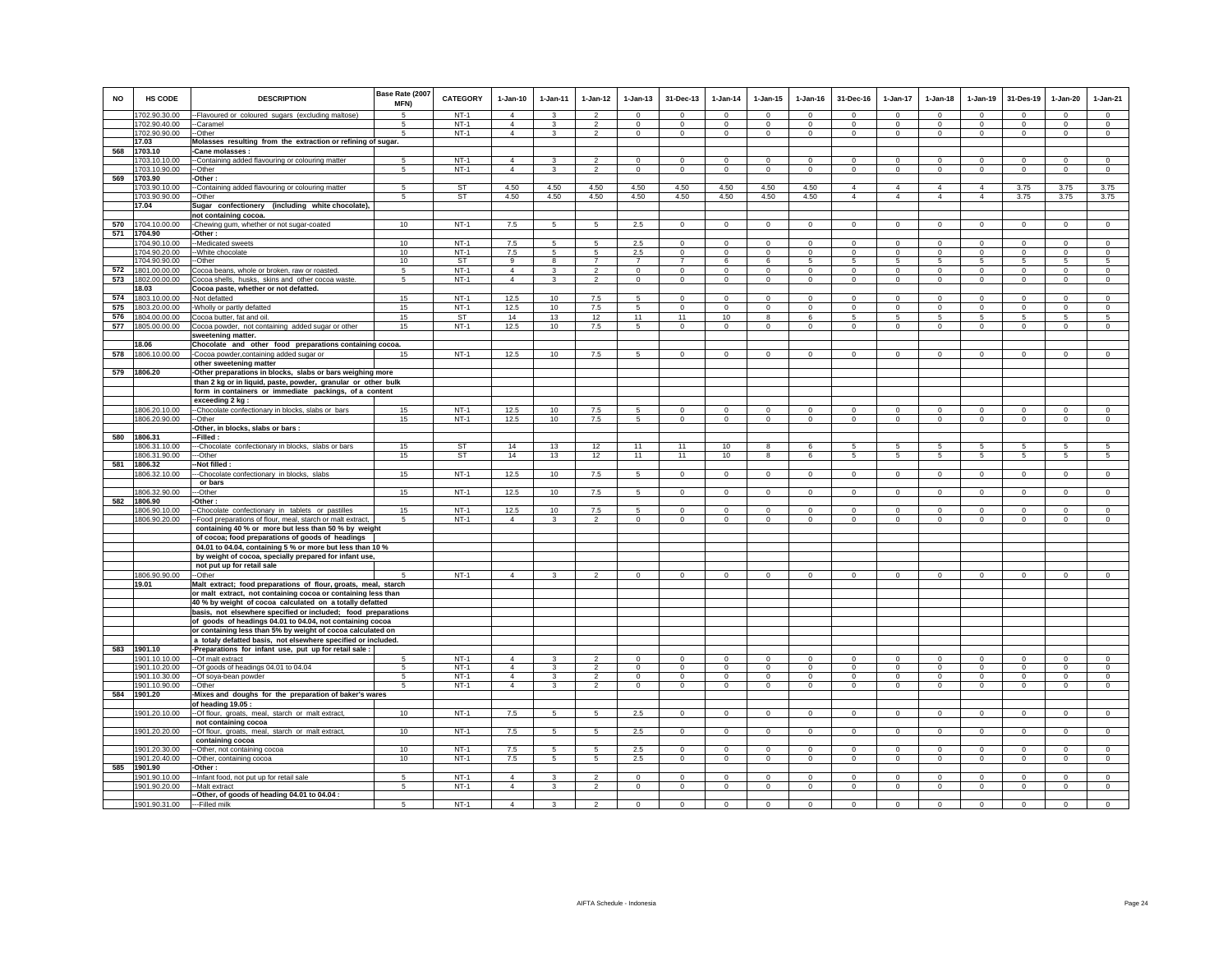| <b>NO</b> | <b>HS CODE</b>           | <b>DESCRIPTION</b>                                                                    | Base Rate (2007<br>MFN) | <b>CATEGORY</b> | $1-Jan-10$     | $1 - Jan-11$            | $1 - Jan-12$             | $1 - Jan-13$                  | 31-Dec-13                    | $1 - Jan-14$   | $1 - Jan-15$ | 1-Jan-16     | 31-Dec-16      | $1 - Jan-17$   | $1-Jan-18$     | $1 - Jan-19$   | 31-Des-19      | $1-Jan-20$  | $1-Jan-21$     |
|-----------|--------------------------|---------------------------------------------------------------------------------------|-------------------------|-----------------|----------------|-------------------------|--------------------------|-------------------------------|------------------------------|----------------|--------------|--------------|----------------|----------------|----------------|----------------|----------------|-------------|----------------|
|           | 1901.90.39.00            | --Other                                                                               | -5                      | $NT-1$          | $\overline{4}$ | $\mathbf{3}$            | $\overline{\phantom{a}}$ | $\Omega$                      | $\Omega$                     | $\Omega$       | $\Omega$     | $\Omega$     | $\Omega$       | $\Omega$       | $\Omega$       | $\Omega$       | $\Omega$       | $\Omega$    | $\Omega$       |
|           |                          | -Other soya-based preparations :                                                      |                         |                 |                |                         |                          |                               |                              |                |              |              |                |                |                |                |                |             |                |
|           | 1901.90.41.00            | --- In powder form                                                                    | 5                       | $NT-1$          | $\overline{4}$ | 3                       | $\overline{2}$           | $\circ$                       | $\mathbf 0$                  | $^{\circ}$     | $^{\circ}$   | $^{\circ}$   | $^{\circ}$     | 0              | $^{\circ}$     | $^{\circ}$     | $\overline{0}$ | $\circ$     | $^{\circ}$     |
|           | 1901.90.49.00            | --- In other form                                                                     | 5                       | $NT-1$          | $\overline{4}$ | 3                       | $\overline{\mathbf{2}}$  | $\mathbf 0$                   | $\overline{0}$               | $\mathbf 0$    | 0            | $\mathbf{0}$ | $^{\circ}$     | $\mathbf 0$    | $\mathbf 0$    | $\mathbf 0$    | $\mathbf 0$    | $^{\circ}$  | $\mathbf 0$    |
|           | 1901.90.90               | -Other                                                                                |                         |                 |                |                         |                          |                               |                              |                |              |              |                |                |                |                |                |             |                |
|           | 1901.90.90.10            | ---Kerupuk of shrimps                                                                 |                         | $NT-2$          | 4              | $\Delta$                | 3                        | 3                             | 3                            | 2              |              |              | $\mathbf 0$    | $\mathbf 0$    | $^{\circ}$     | $^{\circ}$     | $^{\circ}$     | 0           | $^{\circ}$     |
|           | 1901.90.90.90<br>19.02   | ---Other                                                                              |                         | $NT-1$          | $\Delta$       | 3                       | $\overline{2}$           | $\overline{0}$                | $\mathbf 0$                  | $\mathbf 0$    | $\mathbf 0$  | $\Omega$     | $\mathbf 0$    | $\overline{0}$ | $\mathbf 0$    | 0              | $\mathbf 0$    | $\Omega$    | $\Omega$       |
|           |                          | Pasta, whether or not cooked or stuffed (with meat or other                           |                         |                 |                |                         |                          |                               |                              |                |              |              |                |                |                |                |                |             |                |
|           |                          | substances) or otherwise prepared, such as spaghetti,                                 |                         |                 |                |                         |                          |                               |                              |                |              |              |                |                |                |                |                |             |                |
|           |                          | macaroni, noodles, lasagne, gnocchi, ravioli, cannelloni;                             |                         |                 |                |                         |                          |                               |                              |                |              |              |                |                |                |                |                |             |                |
|           |                          | couscous, whether or not prepared.                                                    |                         |                 |                |                         |                          |                               |                              |                |              |              |                |                |                |                |                |             |                |
| 586       | 1902.11.00.00            | -Uncooked pasta, not stuffed or otherwise prepared                                    | 5                       | ST              | 4.50           | 4.50                    | 4.50                     | 4.50                          | 4.50                         | 4.50           | 4.50         | 4.50         | $\overline{4}$ | $\overline{4}$ | $\overline{4}$ | $\overline{4}$ | 3.75           | 3.75        | 3.75           |
| 587       | 1902.19                  | -Containing eggs<br>-Other :                                                          |                         |                 |                |                         |                          |                               |                              |                |              |              |                |                |                |                |                |             |                |
|           | 1902.19.20.00            | -Rice vermicelli (bee hoon)                                                           | 5                       | $NT-1$          | $\overline{4}$ |                         |                          | $\Omega$                      | $\Omega$                     | $\Omega$       | $\Omega$     | $\Omega$     | $\Omega$       | $\Omega$       | $\Omega$       | $\Omega$       | $\Omega$       | $\Omega$    | $\Omega$       |
|           | 1902.19.90.00            | --Other                                                                               | 5                       | $NT-1$          | $\overline{4}$ | 3                       | $\overline{2}$           | $\mathbf 0$                   | $^{\circ}$                   | $\mathbf 0$    | 0            | $^{\circ}$   | $\mathbf 0$    | $\mathbf 0$    | 0              | $^{\circ}$     | $^{\circ}$     | $^{\circ}$  | $^{\circ}$     |
| 588       | 1902.20                  | -Stuffed pasta, whether or not cooked or otherwise prepared :                         |                         |                 |                |                         |                          |                               |                              |                |              |              |                |                |                |                |                |             |                |
|           | 1902.20.10.00            | -Stuffed with meat or meat offal                                                      | 5                       | $NT-1$          | $\overline{4}$ | 3                       | $\overline{\phantom{a}}$ | $\Omega$                      | $\Omega$                     | $\Omega$       | $\Omega$     | $\Omega$     | $\Omega$       | $\overline{0}$ | $\Omega$       | $\Omega$       | $\overline{0}$ | $\Omega$    | $\Omega$       |
|           | 1902.20.90.00            | -Other                                                                                | 5                       | $NT-1$          | $\overline{4}$ | 3                       | $\mathfrak{p}$           | $\mathbf 0$                   | $\mathbf 0$                  | $\mathbf 0$    | $\mathbf 0$  | $\mathbf 0$  | $\mathbf 0$    | $\mathbf 0$    | $\mathbf 0$    | $\mathbf 0$    | $^{\circ}$     | $\mathbf 0$ | $\mathbf 0$    |
| 589       | 1902.30                  | Other pasta :                                                                         |                         |                 |                |                         |                          |                               |                              |                |              |              |                |                |                |                |                |             |                |
|           | 1902.30.10.00            | -Instant noodles                                                                      | 5                       | $NT-1$          | $\overline{4}$ | 3                       | $\overline{\phantom{a}}$ | $\Omega$                      | $\Omega$                     | $^{\circ}$     | $\Omega$     | $\Omega$     | $\Omega$       | $^{\circ}$     | $\Omega$       | $^{\circ}$     | $^{\circ}$     | $\Omega$    | $\Omega$       |
|           | 1902.30.20.00            | -Instant rice vermicelli                                                              |                         | ST              | 4.50           | 4.50                    | 4.50                     | 4.50                          | 4.50                         | 4.50           | 4.50         | 4.50         | $\overline{4}$ | $\overline{4}$ | $\overline{4}$ | $\overline{4}$ | 3.75           | 3.75        | 3.75           |
|           | 1902.30.90.00            | -Other                                                                                |                         | ST              | 4.50           | 4.50                    | 4.50                     | 4.50                          | 4.50                         | 4.50           | 4.50         | 4.50         | $\overline{4}$ | 4              | $\overline{a}$ | $\overline{4}$ | 3.75           | 3.75        | 3.75           |
| 590       | 1902.40.00.00            | -Couscous                                                                             | -5                      | $NT-1$          | $\overline{4}$ | $\mathbf{3}$            | $\mathfrak{p}$           | $^{\circ}$                    | $^{\circ}$                   | $^{\circ}$     | 0            | $^{\circ}$   | $^{\circ}$     | $\mathbf 0$    | $\mathbf 0$    | $^{\circ}$     | $^{\circ}$     | $^{\circ}$  | $^{\circ}$     |
| 591       | 1903.00.00.00            | Tapioca and substitutes therefor prepared from starch,                                |                         | <b>NT-1</b>     | $\overline{4}$ | 3                       | $\overline{a}$           | $\mathsf 0$                   | $\mathbf 0$                  | $\mathbf 0$    | $\mathbf 0$  | $\,0\,$      | $\mathbf 0$    | $\mathsf 0$    | $\mathbf 0$    | $\mathbf 0$    | $\mathbf 0$    | $\mathbf 0$ | $\mathbf 0$    |
|           |                          | in the form of flakes, grains, pearls, sifting or in similar forms                    |                         |                 |                |                         |                          |                               |                              |                |              |              |                |                |                |                |                |             |                |
|           | 19.04                    | Prepared foods obtained by the swelling or roasting of cereals                        |                         |                 |                |                         |                          |                               |                              |                |              |              |                |                |                |                |                |             |                |
|           |                          | or cereal products (for example, corn flakes); cereals ( other                        |                         |                 |                |                         |                          |                               |                              |                |              |              |                |                |                |                |                |             |                |
|           |                          | than maize (corn)) in grain form or in the form of flakes or                          |                         |                 |                |                         |                          |                               |                              |                |              |              |                |                |                |                |                |             |                |
|           |                          | other worked grains (except flour, groats and meal),                                  |                         |                 |                |                         |                          |                               |                              |                |              |              |                |                |                |                |                |             |                |
|           |                          | pre-cooked or otherwise prepared, not elsewhere specified<br>or included.             |                         |                 |                |                         |                          |                               |                              |                |              |              |                |                |                |                |                |             |                |
| 592       | 1904.10.00.00            |                                                                                       | -5                      | ST              | 4.50           | 4.50                    | 4.50                     | 4.50                          | 4.50                         | 4.50           | 4.50         | 4.50         | $\overline{4}$ | $\overline{4}$ | $\overline{4}$ | $\overline{4}$ | 3.75           | 3.75        | 3.75           |
|           |                          | -Prepared foods obtained by the swelling or roasting<br>of cereals or cereal products |                         |                 |                |                         |                          |                               |                              |                |              |              |                |                |                |                |                |             |                |
| 593       | 1904.20.00.00            | -Prepared foods obtained from unroasted cereal flakes                                 |                         | $NT-1$          | $\overline{4}$ | $\mathbf{3}$            | $\overline{2}$           | $\mathsf 0$                   | $\mathsf 0$                  | $\mathbf 0$    | 0            | $\mathbf 0$  | $\mathsf 0$    | $\mathbf 0$    | $\mathbf 0$    | $\mathbf 0$    | $\mathbf 0$    | $\mathbf 0$ | $\mathbf 0$    |
|           |                          | from mixtures of unroasted cereal flakes and roasted cereal                           |                         |                 |                |                         |                          |                               |                              |                |              |              |                |                |                |                |                |             |                |
|           |                          | flakes or swelled cereals                                                             |                         |                 |                |                         |                          |                               |                              |                |              |              |                |                |                |                |                |             |                |
| 594       | 1904.30.00.00            | -Bulgur wheat                                                                         | 5                       | $NT-1$          | $\overline{4}$ | 3                       | $\overline{2}$           | $\mathbf 0$                   | $\mathbf 0$                  | $\mathbf 0$    | $\mathbf 0$  | $\mathbf 0$  | $\mathbf 0$    | $\mathbf 0$    | $^{\circ}$     | $^{\circ}$     | $\mathbf 0$    | $\mathbf 0$ | $\Omega$       |
| 595       | 1904.90                  | -Other:                                                                               |                         |                 |                |                         |                          |                               |                              |                |              |              |                |                |                |                |                |             |                |
|           | 1904.90.10.00            | -Rice preparations, including pre-cooked rice                                         | 5                       | <b>NT-1</b>     | 4              |                         |                          | $\Omega$                      | $\Omega$                     | $\Omega$       | $\Omega$     | $\Omega$     | $\Omega$       | $\Omega$       | $\Omega$       | $\Omega$       | $\Omega$       | $\Omega$    | $\Omega$       |
|           | 1904.90.90.00            | --Other                                                                               |                         | $NT-1$          | $\overline{4}$ |                         | $\overline{2}$           | $\mathbf 0$                   | $\mathbf 0$                  | $\mathbf 0$    | $\mathbf 0$  | $\mathbf 0$  | $\mathbf 0$    | $\mathbf 0$    | $^{\circ}$     | $^{\circ}$     | $^{\circ}$     | $\mathbf 0$ | $\mathbf 0$    |
|           | 19.05                    | Bread, pastry, cakes, biscuits and other bakers' wares,                               |                         |                 |                |                         |                          |                               |                              |                |              |              |                |                |                |                |                |             |                |
|           |                          | whether or not containing cocoa; communion wafers,                                    |                         |                 |                |                         |                          |                               |                              |                |              |              |                |                |                |                |                |             |                |
|           |                          | empty cachets of a kind suitable for pharmaceutical use,                              |                         |                 |                |                         |                          |                               |                              |                |              |              |                |                |                |                |                |             |                |
|           |                          | sealing wafers, rice paper and similar products.                                      |                         |                 |                |                         |                          |                               |                              |                |              |              |                |                |                |                |                |             |                |
| 596       | 1905.10.00.00            | -Crispbread                                                                           | 5                       | $NT-1$          | $\overline{4}$ | 3                       | $\mathcal{P}$            | $\mathsf 0$                   | $\mathsf 0$                  | $\circ$        | $\mathbf 0$  | $\circ$      | $\mathsf 0$    | $\mathbf 0$    | $\mathbf 0$    | $\mathbf 0$    | $\mathbf 0$    | $\circ$     | $\circ$        |
| 597       | 1905.20.00.00            | -Gingerbread and the like                                                             | 5                       | $NT-1$          | $\overline{4}$ | 3                       | $\mathcal{L}$            | $\circ$                       | $^{\circ}$                   | $\Omega$       | $\mathbf 0$  | $\Omega$     | $\mathbf 0$    | $\mathsf 0$    | $\mathbf 0$    | $\mathbf 0$    | $^{\circ}$     | $\Omega$    | $\Omega$       |
|           |                          | -Sweet biscuits; waffles and wafers :                                                 |                         |                 |                |                         |                          |                               |                              |                |              |              |                |                |                |                |                |             |                |
| 598       | 1905.31<br>1905.31.10.00 | -Sweet biscuits :                                                                     | 10                      | <b>ST</b>       | $\alpha$       | $\mathbf{R}$            |                          | $\overline{7}$                |                              | $\mathbf{6}$   | 6            | 5            | 5              | 5              | 5              | -5             | 5              | 5           | 5              |
|           | 1905.31.20.00            | ---Not containing cocoa<br>---Containing cocoa                                        | 10                      | $NT-1$          | 7.5            | 5                       | 5                        | 2.5                           | $\mathbf 0$                  | $\mathbf 0$    | $\mathbf 0$  | $\circ$      | $\mathbf{0}$   | $\mathbf 0$    | $\mathbf{0}$   | $^{\circ}$     | $\circ$        | $\mathbf 0$ | $\overline{0}$ |
|           | 599 1905.32.00.00        | --Waffles and wafers                                                                  | 10                      | <b>NT-1</b>     | 7.5            | $5\phantom{.0}$         | 5                        | 2.5                           | $\overline{0}$               | $\mathbf 0$    | $\mathbf 0$  | $\mathbf 0$  | $\mathbf 0$    | $\mathbf 0$    | $\mathbf 0$    | $\mathbf 0$    | $\mathbf 0$    | $\mathbf 0$ | $\mathbf 0$    |
| 600       | 1905.40.00.00            | -Rusks, toasted bread and similar toasted products                                    | 10                      | <b>NT-1</b>     | 7.5            | 5                       | 5                        | 2.5                           | $\overline{0}$               | $\mathbf{0}$   | 0            | $\mathbf{0}$ | $\mathbf{0}$   | $\mathbf{0}$   | $\mathbf{0}$   | $\mathbf{0}$   | $\mathbf{0}$   | $\mathbf 0$ | $\mathbf 0$    |
| 601       | 1905.90                  | -Other:                                                                               |                         |                 |                |                         |                          |                               |                              |                |              |              |                |                |                |                |                |             |                |
|           | 1905.90.10.00            | -Unsweetened teething biscuits                                                        | 10                      | $NT-1$          | 7.5            | -5                      | 5                        | 2.5                           | $\Omega$                     | $\Omega$       | $\Omega$     | $\Omega$     | $\Omega$       | $\Omega$       | $\Omega$       | $\Omega$       | $\Omega$       | $\Omega$    | $\Omega$       |
|           | 1905.90.20.00            | -Other unsweetened biscuits                                                           | 10                      | $NT-1$          | 7.5            | 5                       | 5                        | 2.5                           | $^{\circ}$                   | $\mathbf 0$    | $^{\circ}$   | $^{\circ}$   | $\mathbf 0$    | 0              | 0              | $^{\circ}$     | $^{\circ}$     | $^{\circ}$  | $^{\circ}$     |
|           | 1905.90.30.00            | -Cakes                                                                                | -5                      | $NT-1$          | $\Delta$       | $\overline{\mathbf{3}}$ | $\overline{2}$           | $\overline{0}$                | $\Omega$                     | $\overline{0}$ | $\Omega$     | $\Omega$     | $\Omega$       | $\overline{0}$ | $\Omega$       | $\Omega$       | $\overline{0}$ | $\Omega$    | $\Omega$       |
|           | 1905.90.40.00            | -Pastries                                                                             | 5                       | $NT-1$          | $\overline{4}$ | $\mathbf{R}$            | $\mathfrak{p}$           | $\Omega$                      | $\Omega$                     | $\Omega$       | $\Omega$     | $\Omega$     | $\mathbf{0}$   | $\mathbf{0}$   | $\Omega$       | $\Omega$       | $\Omega$       | $\Omega$    | $\mathbf{0}$   |
|           | 1905.90.50.00            | -Flourless bakers' wares                                                              | 5                       | $NT-1$          | $\overline{4}$ | 3                       | $\overline{2}$           | $\mathbf 0$                   | $\mathbf 0$                  | $\mathbf 0$    | $\mathbf 0$  | $\mathbf 0$  | $\mathbf 0$    | $\mathbf 0$    | $\mathbf 0$    | $\mathbf 0$    | $^{\circ}$     | $\mathbf 0$ | $\mathbf 0$    |
|           | 1905.90.60.00            | -Empty cachets and similar products of a kind suitable                                | 5                       | $NT-1$          | $\overline{4}$ | 3                       | $\overline{2}$           | $\mathbf 0$                   | $\mathbf{0}$                 | $\mathbf 0$    | $\mathbf 0$  | $\mathbf 0$  | $\mathbf 0$    | $\circ$        | $\circ$        | $\mathbf 0$    | $\circ$        | $\mathbf 0$ | $\circ$        |
|           |                          | for pharmaceutical use                                                                |                         |                 |                |                         |                          |                               |                              |                |              |              |                |                |                |                |                |             |                |
|           | 1905.90.70.00            | --Communion wafers, sealing wafers, rice paper                                        | 5                       | $NT-1$          | $\overline{4}$ | 3                       | $\overline{\mathbf{c}}$  | $\mathbf 0$                   | $\mathbf 0$                  | $\mathbf 0$    | $\mathbf{0}$ | $\mathbf 0$  | $\mathbf 0$    | $\mathbf 0$    | $\mathbf 0$    | $\circ$        | $\circ$        | $\mathbf 0$ | $\mathsf 0$    |
|           |                          | and similar products                                                                  | 5                       |                 | $\overline{4}$ | 3                       | $\overline{2}$           |                               |                              |                | $\Omega$     | $\Omega$     |                |                |                |                |                |             | $\Omega$       |
|           | 1905.90.80.00            | -Other crisp savoury food products                                                    |                         | $NT-1$          | 9              |                         |                          | $\mathbf 0$<br>$\overline{7}$ | $^{\circ}$<br>$\overline{7}$ | $\mathbf 0$    |              |              | $\mathbf 0$    | $\circ$        | $\mathbf{0}$   | $^{\circ}$     | $\mathbf 0$    | $\mathbf 0$ | 5              |
|           | 1905.90.90.00<br>20.01   | -Other<br>Vegetables, fruit, nuts and other edible parts of plants,                   | 10                      | <b>ST</b>       |                | 8                       | $\overline{7}$           |                               |                              | 6              | 6            | 5            | 5              | 5              | 5              | 5              | $\sqrt{5}$     | 5           |                |
|           |                          | prepared or preserved by vinegar or acetic acid.                                      |                         |                 |                |                         |                          |                               |                              |                |              |              |                |                |                |                |                |             |                |
|           | 602 2001.10.00.00        |                                                                                       | 5                       | ST              | 4.50           | 4.50                    | 4.50                     | 4.50                          | 4.50                         | 4.50           | 4.50         | 4.50         | $\overline{4}$ | $\overline{4}$ | $\overline{4}$ | $\overline{4}$ | 3.75           | 3.75        | 3.75           |
|           | 603 2001.90              | -Cucumbers and gherkins<br>-Other:                                                    |                         |                 |                |                         |                          |                               |                              |                |              |              |                |                |                |                |                |             |                |
|           | 2001.90.10.00            | --Onions                                                                              |                         | $NT-1$          | $\Delta$       |                         |                          | 0                             | 0                            | 0              | 0            | 0            | 0              | 0              | 0              | 0              | 0              | 0           | 0              |
|           | 2001.90.90.00            | -Other                                                                                | 5                       | $NT-1$          | $\overline{4}$ | $\mathbf{3}$            | $\overline{2}$           | $\mathbf 0$                   | $\mathbf{0}$                 | $\circ$        | $\mathbf 0$  | $\circ$      | $\mathbf 0$    | $\circ$        | $\circ$        | $\mathbf 0$    | $\mathbf{0}$   | $\circ$     | $\circ$        |
|           | 20.02                    | Tomatoes prepared or preserved otherwise than by vinegar                              |                         |                 |                |                         |                          |                               |                              |                |              |              |                |                |                |                |                |             |                |
|           |                          | or acetic acid.                                                                       |                         |                 |                |                         |                          |                               |                              |                |              |              |                |                |                |                |                |             |                |
| 604       | 2002.10                  | -Tomatoes, whole or in pieces :                                                       |                         |                 |                |                         |                          |                               |                              |                |              |              |                |                |                |                |                |             |                |
|           | 2002.10.10.00            | -- Cooked otherwise than by steaming or boiling                                       |                         | $NT-1$          | $\overline{4}$ |                         |                          | $\Omega$                      |                              | $\Omega$       | $\Omega$     | $\Omega$     | $\Omega$       | $\Omega$       | $\Omega$       |                | $\Omega$       | $\Omega$    | $\Omega$       |
|           |                          | in water                                                                              |                         |                 |                |                         |                          |                               |                              |                |              |              |                |                |                |                |                |             |                |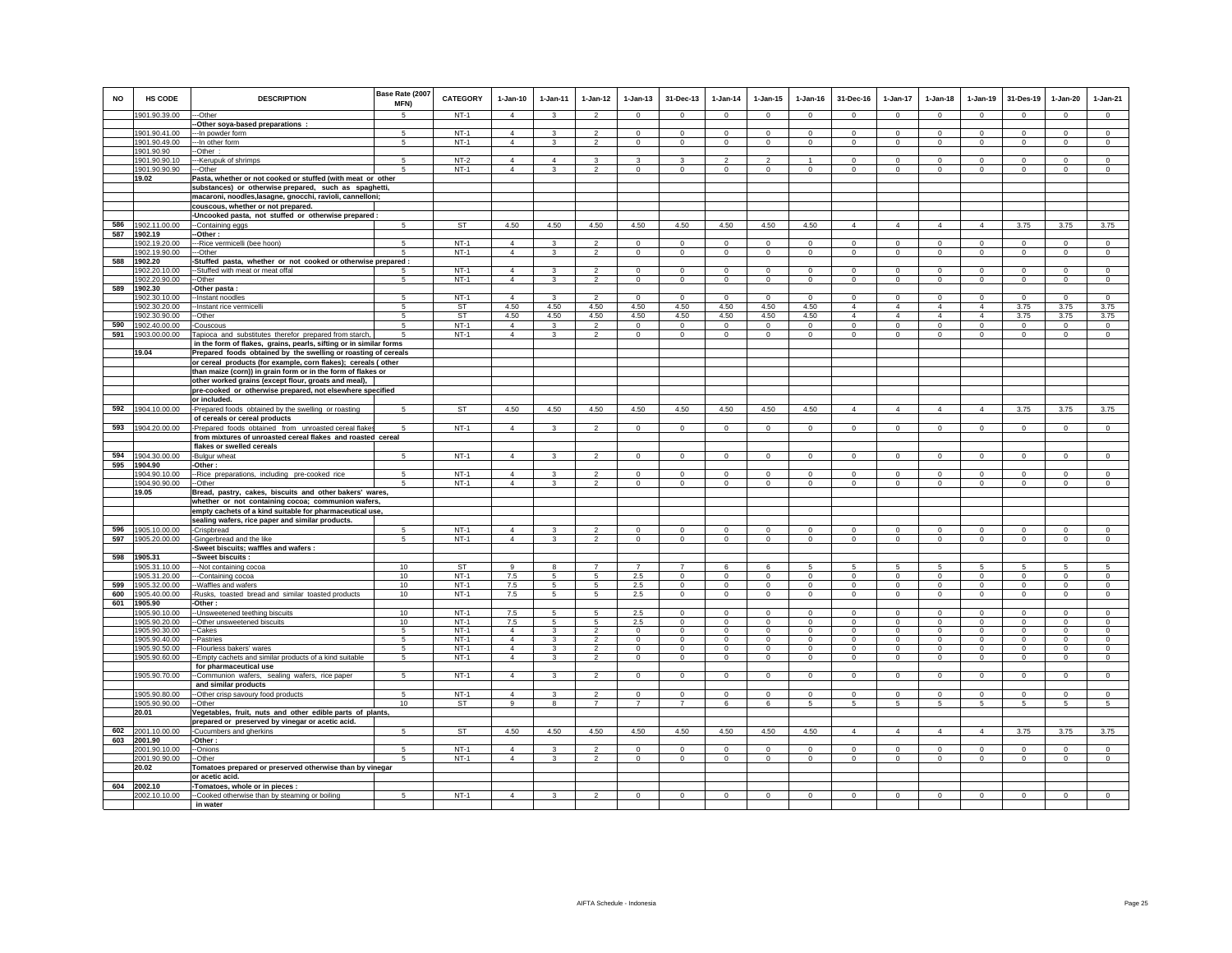| NO         | <b>HS CODE</b>                 | <b>DESCRIPTION</b>                                                                                                    | Base Rate (2007<br>MFN) | <b>CATEGORY</b>  | $1-Jan-10$                       | $1-Jan-11$     | $1 - Jan-12$                              | $1-Jan-13$                 | 31-Dec-13                  | $1-Jan-14$               | $1-Jan-15$                 | $1-Jan-16$               | 31-Dec-16                  | 1-Jan-17                   | $1-Jan-18$               | $1-Jan-19$                 | 31-Des-19                | $1-Jan-20$                 | $1-Jan-21$               |
|------------|--------------------------------|-----------------------------------------------------------------------------------------------------------------------|-------------------------|------------------|----------------------------------|----------------|-------------------------------------------|----------------------------|----------------------------|--------------------------|----------------------------|--------------------------|----------------------------|----------------------------|--------------------------|----------------------------|--------------------------|----------------------------|--------------------------|
|            | 2002.10.90.00                  | -Other                                                                                                                | 5                       | $NT-1$           | $\overline{4}$                   | 3              | $\overline{2}$                            | 0                          | $\mathbf 0$                | $\overline{0}$           | $^{\circ}$                 | $^{\circ}$               | $^{\circ}$                 | $\mathbf{0}$               | $^{\circ}$               | $^{\circ}$                 | $\mathbf{0}$             | $\mathbf{0}$               | $\circ$                  |
| 605        | 2002.90                        | -Other:                                                                                                               |                         |                  |                                  |                |                                           |                            |                            |                          |                            |                          |                            |                            |                          |                            |                          |                            |                          |
|            | 2002.90.10.00<br>2002.90.90.00 | -Tomato paste<br>-Other                                                                                               | 5<br>5                  | $NT-1$<br>NT-1   | $\overline{4}$<br>$\overline{4}$ | 3<br>3         | $\mathfrak{p}$<br>$\overline{2}$          | $\Omega$<br>$\mathbf 0$    | $\Omega$<br>$\mathbf{0}$   | $\Omega$<br>$\mathbf{0}$ | $\Omega$<br>0              | $\Omega$<br>$\mathbf{0}$ | $\Omega$<br>$\mathbf{0}$   | $\Omega$<br>$\mathbf{0}$   | $\Omega$<br>$\mathbf{0}$ | $\Omega$<br>$\overline{0}$ | $\Omega$<br>$\mathbf{0}$ | $\Omega$<br>$\mathbf{0}$   | $\Omega$<br>$\mathbf{0}$ |
|            | 20.03                          | Mushrooms and truffles, prepared or preserved otherwise                                                               |                         |                  |                                  |                |                                           |                            |                            |                          |                            |                          |                            |                            |                          |                            |                          |                            |                          |
|            |                                | than by vinegar or acetic acid.                                                                                       |                         |                  |                                  |                |                                           |                            |                            |                          |                            |                          |                            |                            |                          |                            |                          |                            |                          |
| 606        | 2003.10.00.00                  | Mushrooms of the genus Agaricus                                                                                       | 5<br>5                  | $NT-1$           | $\overline{4}$                   | 3              | $\overline{2}$                            | $\mathbf 0$                | $\mathbf 0$                | $\mathbf 0$              | $\mathbf 0$                | $\circ$                  | $\circ$                    | $\mathbf 0$                | $\mathbf 0$              | $\mathbf 0$                | $^{\circ}$               | $\mathbf 0$                | $\circ$                  |
| 607<br>608 | 2003.20.00.00<br>2003.90.00.00 | Truffles<br>-Other                                                                                                    | 5                       | $NT-1$<br>$NT-1$ | $\overline{4}$<br>$\overline{4}$ | 3<br>3         | $\overline{\mathbf{c}}$<br>$\overline{a}$ | $\mathbf 0$<br>$\mathbf 0$ | $\mathbf 0$<br>$\mathbf 0$ | 0<br>$\circ$             | $\mathbf 0$<br>$\mathbf 0$ | $\mathbf 0$<br>$\circ$   | $\mathbf 0$<br>$\circ$     | 0<br>$\circ$               | 0<br>$\circ$             | $\mathbf 0$<br>$\mathbf 0$ | $\mathbf 0$<br>$\circ$   | $\mathbf 0$<br>$\mathbf 0$ | $\mathbf 0$<br>$\circ$   |
|            | 20.04                          | Other vegetables prepared or preserved otherwise than                                                                 |                         |                  |                                  |                |                                           |                            |                            |                          |                            |                          |                            |                            |                          |                            |                          |                            |                          |
|            |                                | by vinegar or acetic acid, frozen, other than products                                                                |                         |                  |                                  |                |                                           |                            |                            |                          |                            |                          |                            |                            |                          |                            |                          |                            |                          |
| 609        | 2004.10.00.00                  | of heading 20.06.<br>-Potatoes                                                                                        | $5 -$                   | $NT-1$           | $\overline{4}$                   | 3              | $\overline{2}$                            | $\mathbf 0$                | $\mathbf 0$                | $\circ$                  | $\mathbf 0$                | $\mathbf 0$              | $\circ$                    | $\mathbf 0$                | $\mathbf 0$              | $\mathbf 0$                | $\circ$                  | $\mathbf 0$                | $\overline{0}$           |
| 610        | 2004.90                        | -Other vegetables and mixtures of vegetables :                                                                        |                         |                  |                                  |                |                                           |                            |                            |                          |                            |                          |                            |                            |                          |                            |                          |                            |                          |
|            | 2004.90.10.00                  | -Infant food                                                                                                          | 5                       | ST               | 4.50                             | 4.50           | 4.50                                      | 4.50                       | 4.50                       | 4.50                     | 4.50                       | 4.50                     | $\overline{4}$             | $\overline{4}$             | $\overline{4}$           | $\overline{4}$             | 3.75                     | 3.75                       | 3.75                     |
|            | 2004.90.90.00<br>20.05         | --Other                                                                                                               | 5                       | $NT-1$           | $\overline{4}$                   | 3              | $\overline{\mathbf{c}}$                   | 0                          | $\mathbf 0$                | $^{\circ}$               | 0                          | $\mathbf{0}$             | $^{\circ}$                 | $\mathsf 0$                | $\mathbf 0$              | $\,0\,$                    | $\mathbf{0}$             | $\circ$                    | $\mathbf{0}$             |
|            |                                | Other vegetables prepared or preserved otherwise<br>than by vinegar or acetic acid, not frozen, other than            |                         |                  |                                  |                |                                           |                            |                            |                          |                            |                          |                            |                            |                          |                            |                          |                            |                          |
|            |                                | products of heading 20.06.                                                                                            |                         |                  |                                  |                |                                           |                            |                            |                          |                            |                          |                            |                            |                          |                            |                          |                            |                          |
| 611        | 2005.10.00.00                  | -Homogenised vegetables                                                                                               | $\sqrt{5}$              | $NT-1$           | $\overline{4}$                   | 3              | $\overline{a}$                            | $\mathbf 0$                | $\mathbf 0$                | $\mathbf 0$              | $\mathbf 0$                | $\mathbf 0$              | $\mathbf 0$                | $\mathbf 0$                | $\mathbf 0$              | $\mathbf 0$                | $\mathbf 0$              | $\mathbf 0$                | $\mathsf 0$              |
|            | 612 2005.20<br>2005.20.10.00   | -Potatoes:<br>-- Chips and sticks                                                                                     | 5                       | $NT-1$           | $\overline{4}$                   | 3              | $\overline{2}$                            | $\overline{0}$             | $\overline{0}$             | $\overline{0}$           | $\overline{0}$             | $\overline{0}$           | $\overline{0}$             | $\overline{0}$             | $\overline{0}$           | $\overline{0}$             | $\overline{0}$           | $\overline{0}$             | $\overline{0}$           |
|            | 2005.20.90.00                  | --Other                                                                                                               | 5                       | $NT-1$           | $\overline{4}$                   | $\mathbf{3}$   | $\overline{2}$                            | $\Omega$                   | $\Omega$                   | $\Omega$                 | $\Omega$                   | $\Omega$                 | $\Omega$                   | $\mathbf 0$                | $\Omega$                 | $\Omega$                   | $\mathbf 0$              | $\Omega$                   | $\mathsf 0$              |
| 613        | 2005.40.00.00                  | -Peas (Pisum sativum)                                                                                                 | 5                       | ST               | 4.50                             | 4.50           | 4.50                                      | 4.50                       | 4.50                       | 4.50                     | 4.50                       | 4.50                     | $\overline{4}$             | $\overline{4}$             | $\overline{4}$           | $\overline{4}$             | 3.75                     | 3.75                       | 3.75                     |
| 614        |                                | -Beans (Vigna spp., Phaseolus spp.) :                                                                                 |                         | $NT-1$           | $\Delta$                         |                |                                           |                            |                            |                          |                            |                          |                            |                            | $\Omega$                 |                            |                          |                            |                          |
| 615        | 2005.51.00.00<br>2005.59.00.00 | -Beans, shelled<br>-Other                                                                                             | 5<br>-5                 | <b>ST</b>        | 4.50                             | 3<br>4.50      | 2<br>4.50                                 | $\Omega$<br>4.50           | $\Omega$<br>4.50           | $\Omega$<br>4.50         | $\Omega$<br>4.50           | $\Omega$<br>4.50         | $\Omega$<br>$\overline{4}$ | $\Omega$<br>$\overline{4}$ | 4                        | $\Omega$<br>$\overline{4}$ | $\Omega$<br>3.75         | $\Omega$<br>3.75           | $\Omega$<br>3.75         |
| 616        | 2005.60.00.00                  | -Asparagus                                                                                                            | 5                       | $NT-1$           | $\overline{4}$                   | 3              | $\overline{2}$                            | $\mathsf 0$                | $\mathbf 0$                | $\mathbf 0$              | $\mathsf 0$                | $\mathsf 0$              | $\mathsf 0$                | $\mathbf 0$                | $\mathbf 0$              | $\mathbf 0$                | $\mathbf 0$              | $\mathbf 0$                | $\mathsf 0$              |
| 617        | 2005.70.00.00                  | Olives                                                                                                                | 5                       | $NT-1$           | $\overline{4}$                   | 3              | $\mathfrak{p}$                            | $\mathbf 0$                | $\mathbf 0$                | $\mathbf 0$              | $\mathbf 0$                | $\mathbf 0$              | $\mathbf 0$                | 0                          | $\Omega$                 | $\mathbf 0$                | $\mathbf 0$              | $\mathbf 0$                | $\Omega$                 |
| 618        | 2005.80.00.00                  | -Sweet corn (Zea mays var. saccharata)<br>-Other vegetables and mixtures of vegetables :                              | 5                       | $NT-1$           | $\overline{4}$                   | 3              | $\overline{2}$                            | $\circ$                    | $\mathbf{0}$               | $\circ$                  | $\circ$                    | $\circ$                  | $\circ$                    | $\circ$                    | $\circ$                  | $\circ$                    | $\circ$                  | $\circ$                    | $\circ$                  |
| 619        | 2005.91.00.00                  | -Bamboo shoots                                                                                                        | -5                      | $NT-1$           | $\Delta$                         | $\mathbf{R}$   | $\mathfrak{D}$                            | $\Omega$                   | $\Omega$                   | $\Omega$                 | $\Omega$                   | $\Omega$                 | $\Omega$                   | $\Omega$                   | $\Omega$                 | $\Omega$                   | $\Omega$                 | $\Omega$                   | $\Omega$                 |
| 620        | 2005.99.00.00                  | --Other                                                                                                               | -5                      | $NT-1$           | $\Delta$                         | $\mathbf{R}$   | $\mathfrak{D}$                            | $\Omega$                   | $\Omega$                   | $\Omega$                 | $\Omega$                   | $\Omega$                 | $\Omega$                   | $\Omega$                   | $\Omega$                 | $\Omega$                   | $\Omega$                 | $\Omega$                   | $\Omega$                 |
| 621        | 2006.00.00.00                  | Vegetables, fruit, nuts, fruit-peel and other parts of plants<br>preserved by sugar (drained, glace or crystallised). | 5                       | $NT-1$           | $\overline{4}$                   | $\mathbf{3}$   | $\overline{2}$                            | $\mathsf 0$                | $\mathbf 0$                | $\mathsf 0$              | $\mathsf 0$                | $\mathbf 0$              | $\mathsf 0$                | $\mathbf 0$                | $\mathbf 0$              | $\mathbf 0$                | $\mathbf 0$              | $\mathsf 0$                | $\mathsf 0$              |
|            | 20.07                          | Jams, fruit jellies, marmalades, fruit or nut puree and                                                               |                         |                  |                                  |                |                                           |                            |                            |                          |                            |                          |                            |                            |                          |                            |                          |                            |                          |
|            |                                | fruit or nut pastes, obtained by cooking, whether or                                                                  |                         |                  |                                  |                |                                           |                            |                            |                          |                            |                          |                            |                            |                          |                            |                          |                            |                          |
| 622        | 2007.10.00.00                  | not containing added sugar or other sweetening matter                                                                 | 5                       | $NT-1$           | $\overline{4}$                   | $\mathbf{3}$   | $\mathfrak{p}$                            | $\mathsf 0$                | $\mathbf 0$                | $\mathsf 0$              | $\mathsf 0$                | $\mathsf 0$              | $\Omega$                   | $\mathbf 0$                | $\mathbf 0$              | $\mathbf 0$                | $\mathbf 0$              | $\mathbf 0$                | $\circ$                  |
|            |                                | -Homogenised preparations<br>Other:                                                                                   |                         |                  |                                  |                |                                           |                            |                            |                          |                            |                          |                            |                            |                          |                            |                          |                            |                          |
| 623        | 2007.91.00.00                  | -Citrus fruit                                                                                                         | -5                      | $NT-1$           | $\overline{4}$                   | 3              | $\mathfrak{p}$                            | $\mathbf 0$                | $\mathbf 0$                | $\mathsf 0$              | $\mathbf 0$                | $\mathbf 0$              | $\Omega$                   | $\mathbf 0$                | 0                        | $\mathbf 0$                | $\mathbf 0$              | $\mathbf 0$                | $\circ$                  |
|            | 624 2007.99<br>2007.99.10.00   | -Other :<br>--- Fruit grains and pastes other than of mango,                                                          | 5                       | <b>ST</b>        | $5\phantom{.0}$                  | 5              | 5                                         | 5                          | $\sqrt{5}$                 | $\mathbf 5$              | 5                          | 5                        | 5                          | 5                          | 5                        | 5                          |                          | 5                          | 5                        |
|            |                                | pineapple or strawberries                                                                                             |                         |                  |                                  |                |                                           |                            |                            |                          |                            |                          |                            |                            |                          |                            |                          |                            |                          |
|            | 2007.99.90.00                  | --Other                                                                                                               | 5                       | ST               | 5                                | 5              | 5                                         | 5                          | 5                          | 5                        | 5                          | 5                        | 5                          | 5                          | 5                        | 5                          |                          | 5                          | 5                        |
|            | 20.08                          | Fruit, nuts and other edible parts of plants, otherwise<br>prepared or preserved, whether or not containing           |                         |                  |                                  |                |                                           |                            |                            |                          |                            |                          |                            |                            |                          |                            |                          |                            |                          |
|            |                                | added sugar or other sweetening matter or spirit,                                                                     |                         |                  |                                  |                |                                           |                            |                            |                          |                            |                          |                            |                            |                          |                            |                          |                            |                          |
|            |                                | not elsewhere specified or included.                                                                                  |                         |                  |                                  |                |                                           |                            |                            |                          |                            |                          |                            |                            |                          |                            |                          |                            |                          |
|            |                                | Nuts, ground-nuts and other seeds.                                                                                    |                         |                  |                                  |                |                                           |                            |                            |                          |                            |                          |                            |                            |                          |                            |                          |                            |                          |
| 625        | 2008.11                        | whether or not mixed together :<br>-Ground-nuts:                                                                      |                         |                  |                                  |                |                                           |                            |                            |                          |                            |                          |                            |                            |                          |                            |                          |                            |                          |
|            | 2008.11.10.00                  | ---Roasted nut                                                                                                        | -5                      | $NT-1$           | $\Delta$                         | $\mathbf{R}$   | $\overline{2}$                            | $\Omega$                   | $\Omega$                   | $\Omega$                 | $\Omega$                   | $\Omega$                 | $\Omega$                   | $\Omega$                   | $\Omega$                 | $\Omega$                   | $\Omega$                 | $\Omega$                   | $\Omega$                 |
|            | 2008.11.20.00                  | --Peanut butter                                                                                                       | -5                      | $NT-1$           | $\overline{4}$                   | 3              | $\overline{2}$                            | $\mathbf 0$                | $\Omega$                   | $\Omega$                 | $\Omega$                   | $\Omega$                 | $\circ$                    | $\mathbf 0$                | $\mathbf 0$              | $\mathbf 0$                | $\mathbf 0$              | $\mathbf 0$                | $\circ$                  |
| 626        | 2008.11.90.00<br>2008.19       | --Other<br>-Other, including mixtures :                                                                               | 5                       | ST               | 4.50                             | 4.50           | 4.50                                      | 4.50                       | 4.50                       | 4.50                     | 4.50                       | 4.50                     | $\overline{4}$             | $\overline{4}$             | $\overline{4}$           | $\overline{4}$             | 3.75                     | 3.75                       | 3.75                     |
|            | 2008.19.10.00                  | -Cashew nuts                                                                                                          | 5                       | $NT-1$           | $\overline{4}$                   | 3              | $\overline{2}$                            | $^{\circ}$                 | $\mathsf 0$                | $\Omega$                 | $\Omega$                   | $\Omega$                 | $\Omega$                   | $^{\circ}$                 | $\Omega$                 | $^{\circ}$                 | $\Omega$                 | $\mathsf 0$                | $\Omega$                 |
|            | 2008.19.90.00                  | --Other                                                                                                               | 5                       | ST               | 4.50                             | 4.50           | 4.50                                      | 4.50                       | 4.50                       | 4.50                     | 4.50                       | 4.50                     | $\overline{4}$             | $\overline{4}$             | $\overline{4}$           | $\overline{4}$             | 3.75                     | 3.75                       | 3.75                     |
| 627<br>628 | 2008.20.00.00<br>2008.30       | Pineapples<br>Citrus fruit                                                                                            | 5                       | $NT-1$           | $\overline{4}$                   | $\mathbf{3}$   | $\overline{2}$                            | $\mathbf 0$                | $\mathbf{0}$               | $\circ$                  | $\mathbf 0$                | $\mathbf 0$              | $\circ$                    | $\mathbf 0$                | $\circ$                  | $\mathbf 0$                | $\mathbf{0}$             | $\circ$                    | $\circ$                  |
|            | 2008.30.10.00                  | -Containing added sugar or other sweetening matter                                                                    | 10                      | $NT-1$           | 7.5                              | $\overline{5}$ | 5                                         | 2.5                        | $\mathsf 0$                | $\overline{0}$           | $\Omega$                   | $\Omega$                 | $\Omega$                   | $\mathbf 0$                | $\Omega$                 | $\mathsf 0$                | $\overline{0}$           | $\mathsf 0$                | $\overline{0}$           |
|            |                                | or spirits                                                                                                            |                         |                  |                                  |                |                                           |                            |                            |                          |                            |                          |                            |                            |                          |                            |                          |                            |                          |
| 629        | 2008.30.90.00<br>2008.40       | -Other<br>Pears:                                                                                                      | 10                      | $NT-1$           | 7.5                              | 5              | 5                                         | 2.5                        | $\mathbf 0$                | $\mathbb O$              | $\mathbf 0$                | $\mathbf 0$              | $\mathbf 0$                | $\mathbf 0$                | $\mathbf 0$              | $\,0\,$                    | $\mathbf 0$              | $\mathsf 0$                | $\,0\,$                  |
|            | 2008.40.10.00                  | -Containing added sugar or other sweetening matter                                                                    | 5                       | $NT-1$           | $\overline{4}$                   | 3              | $\overline{2}$                            | $\mathbf 0$                | $\overline{0}$             | $\overline{0}$           | $\mathbf 0$                | $\Omega$                 | $\Omega$                   | $\overline{0}$             | $\circ$                  | $\overline{0}$             | $\overline{0}$           | $\circ$                    | $\overline{0}$           |
|            |                                | or spirits                                                                                                            |                         |                  |                                  |                |                                           |                            |                            |                          |                            |                          |                            |                            |                          |                            |                          |                            |                          |
| 630        | 2008.40.90.00<br>2008.50       | -Other<br>-Apricots                                                                                                   | 5                       | $NT-1$           | $\overline{4}$                   | 3              | $\mathcal{P}$                             | $\mathbf 0$                | $\mathbf 0$                | $\mathsf 0$              | $\mathbf 0$                | $\mathbf 0$              | $\mathbf 0$                | 0                          | $\mathbf 0$              | $\mathbf 0$                | $\mathbf 0$              | $\mathbf 0$                | $\mathsf 0$              |
|            | 2008.50.10.00                  | --Containing added sugar or other sweetening matter                                                                   | 5                       | $NT-1$           | $\overline{4}$                   | $\mathbf{3}$   | $\overline{2}$                            | $\mathbf 0$                | $\mathbf 0$                | $\overline{0}$           | $\mathbf 0$                | $\mathsf 0$              | $\mathbf 0$                | $\overline{0}$             | $\mathbf 0$              | $\mathbf 0$                | $\overline{0}$           | $\mathsf 0$                | $\overline{0}$           |
|            |                                | or spirits                                                                                                            |                         |                  | $\overline{4}$                   |                |                                           |                            |                            |                          |                            |                          |                            |                            |                          |                            |                          |                            |                          |
| 631        | 2008.50.90.00<br>2008.60       | -Other<br>-Cherries                                                                                                   | 5                       | NT-1             |                                  | 3              | $\overline{2}$                            | $\mathbf 0$                | $\mathbf 0$                | $\mathbf 0$              | $\mathbf 0$                | $^{\circ}$               | $^{\circ}$                 | $\mathbf 0$                | $\circ$                  | $\mathbf 0$                | $\mathbf 0$              | $\mathbf 0$                | $\circ$                  |
|            | 2008.60.10.00                  | -Containing added sugar or other sweetening matter                                                                    | 5                       | $NT-1$           | $\Delta$                         | 3              | $\overline{2}$                            | $^{\circ}$                 | $^{\circ}$                 | $^{\circ}$               | $^{\circ}$                 | $^{\circ}$               | $\Omega$                   | $^{\circ}$                 | $^{\circ}$               | $\overline{0}$             | $\circ$                  | $\circ$                    | $\circ$                  |
|            | 2008.60.90.00                  | or spirits<br>-Other                                                                                                  | 5                       | $NT-1$           | $\overline{4}$                   | 3              | $\overline{2}$                            | $\mathbf 0$                | $\mathbf 0$                | $\mathbf 0$              | $\mathbf 0$                | $\mathbf 0$              | $\mathbf 0$                | $\mathsf 0$                | $\mathbf 0$              | $\mathbf 0$                | $\mathbf 0$              | $\circ$                    | $\mathsf 0$              |
| 632        | 2008.70                        | -Peaches, including nectarines :                                                                                      |                         |                  |                                  |                |                                           |                            |                            |                          |                            |                          |                            |                            |                          |                            |                          |                            |                          |
|            |                                |                                                                                                                       |                         |                  |                                  |                |                                           |                            |                            |                          |                            |                          |                            |                            |                          |                            |                          |                            |                          |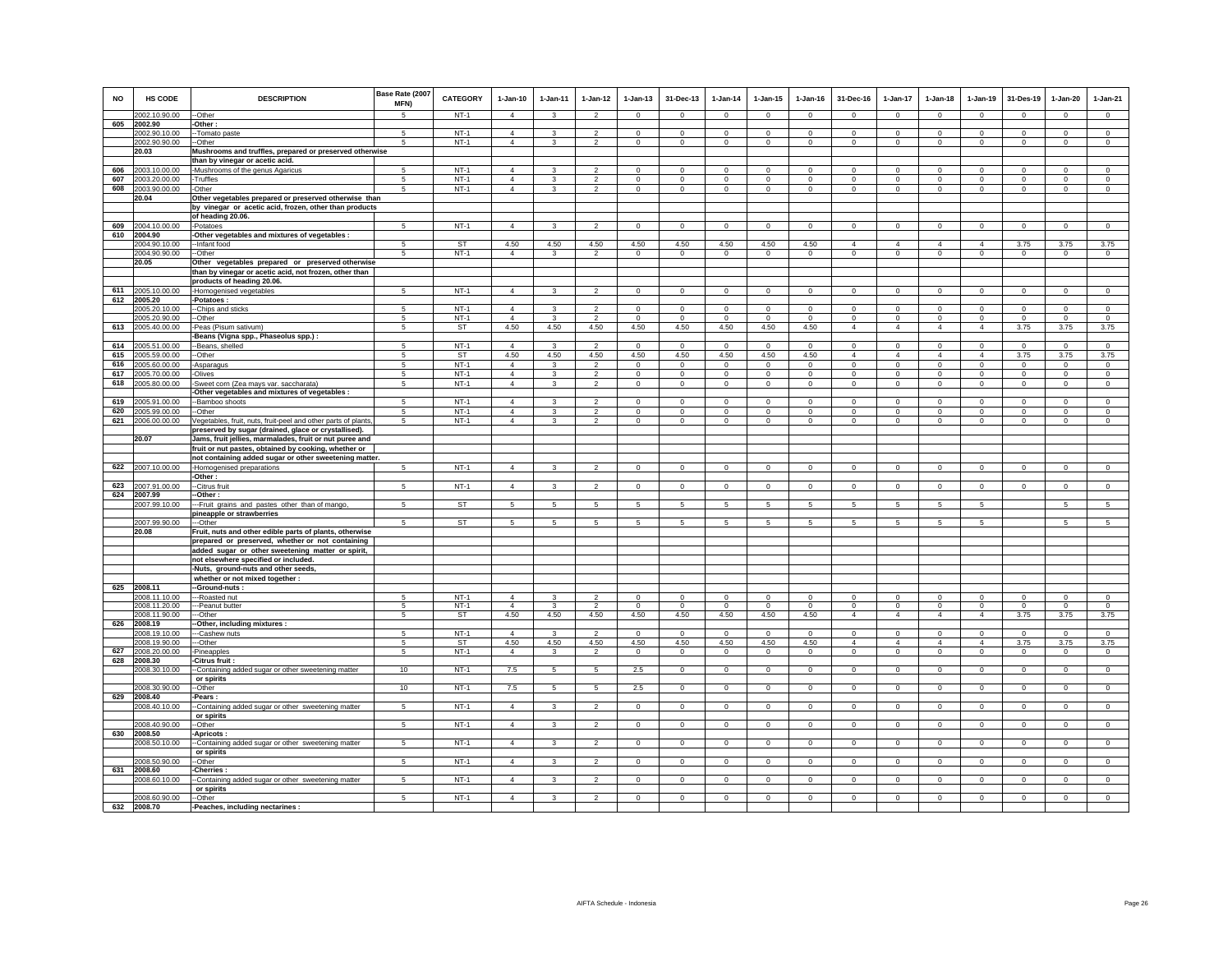| NO         | <b>HS CODE</b>                 | <b>DESCRIPTION</b>                                                                                                              | Base Rate (2007<br>MFN) | <b>CATEGORY</b>     | $1-Jan-10$                       | $1-Jan-11$          | $1-Jan-12$                                | $1-Jan-13$                    | 31-Dec-13                     | $1-Jan-14$                 | $1-Jan-15$                 | $1-Jan-16$                 | 31-Dec-16                  | 1-Jan-17                      | $1-Jan-18$                 | $1-Jan-19$                 | 31-Des-19                  | $1-Jan-20$                 | $1-Jan-21$                 |
|------------|--------------------------------|---------------------------------------------------------------------------------------------------------------------------------|-------------------------|---------------------|----------------------------------|---------------------|-------------------------------------------|-------------------------------|-------------------------------|----------------------------|----------------------------|----------------------------|----------------------------|-------------------------------|----------------------------|----------------------------|----------------------------|----------------------------|----------------------------|
|            | 2008.70.10.00                  | -Containing added sugar or other sweetening matter                                                                              | 5                       | $NT-1$              | $\overline{4}$                   | 3                   | $\overline{2}$                            | 0                             | $\mathbf 0$                   | $\mathbf{0}$               | $^{\circ}$                 | $^{\circ}$                 | $^{\circ}$                 | $\mathbf{0}$                  | $^{\circ}$                 | 0                          | $\mathbf 0$                | $\circ$                    | $\circ$                    |
|            |                                | or spirits                                                                                                                      |                         |                     |                                  |                     |                                           |                               |                               |                            |                            |                            |                            |                               |                            |                            |                            |                            |                            |
| 633        | 2008.70.90.00<br>2008.80       | -Other<br>-Strawberries:                                                                                                        | -5                      | $NT-1$              | $\overline{4}$                   | $\mathbf{3}$        | $\overline{2}$                            | $\mathbf 0$                   | $\mathbf 0$                   | $\Omega$                   | $\mathbf 0$                | $\Omega$                   | $\Omega$                   | $\Omega$                      | $\Omega$                   | $\Omega$                   | $\mathbf 0$                | $\mathbf 0$                | $\mathsf 0$                |
|            | 2008.80.10.00                  | --Containing added sugar or other sweetening matter                                                                             | 5                       | $NT-1$              | $\overline{4}$                   | 3                   | $\overline{2}$                            | $\mathbf{0}$                  | $\overline{0}$                | $\overline{0}$             | $\mathbf 0$                | $\mathbf{0}$               | $\mathbf{0}$               | $\overline{0}$                | $\mathbf{0}$               | $\overline{0}$             | $\overline{0}$             | $\mathbf{0}$               | $\overline{0}$             |
|            |                                | or spirits                                                                                                                      |                         |                     |                                  |                     |                                           |                               |                               |                            |                            |                            |                            |                               |                            |                            |                            |                            |                            |
|            | 2008.80.90.00                  | -Other<br>-Other, including mixtures other than those of                                                                        | 5                       | $NT-1$              | $\overline{4}$                   | 3                   | $\overline{2}$                            | $\mathbf 0$                   | $\mathbf 0$                   | $\mathbf 0$                | $\mathbf 0$                | $\mathbf 0$                | $\circ$                    | $\mathbf 0$                   | $\mathbf 0$                | $\mathbf 0$                | $\mathbf 0$                | $\mathbf 0$                | $\circ$                    |
|            |                                | subheading 2008.19:                                                                                                             |                         |                     |                                  |                     |                                           |                               |                               |                            |                            |                            |                            |                               |                            |                            |                            |                            |                            |
| 634        | 2008.91.00.00                  | -Palm hearts                                                                                                                    | 5                       | $NT-1$              | $\Delta$                         | $\mathbf{3}$        | $\overline{2}$                            | $\mathsf 0$                   | $\mathsf 0$                   | $\mathsf 0$                | $\mathsf 0$                | $\mathbf 0$                | $\circ$                    | $\mathbf 0$                   | $\mathbf 0$                | $\mathbf 0$                | $\mathbf 0$                | $\mathsf 0$                | $\mathsf 0$                |
| 635        | 2008.92<br>2008.92.10.00       | -Mixtures:<br>--Of stems, roots and other edible parts of plants                                                                | 5                       | $NT-1$              | $\overline{4}$                   | 3                   | $\overline{2}$                            | $\mathbf 0$                   | $\mathbf 0$                   | $\mathbf 0$                | $\mathbf 0$                | $\mathbf 0$                | $\mathbf 0$                | $\mathbf 0$                   | $\mathbf 0$                | $\mathbf 0$                | $^{\circ}$                 | $\mathbf 0$                | $\mathbf 0$                |
|            | 2008.92.20.00                  | --Other, containing added sugar or other sweetening                                                                             | 5                       | $NT-1$              | $\overline{4}$                   | 3                   | $\overline{2}$                            | $\mathbf 0$                   | $\mathbf 0$                   | $\mathbf{0}$               | 0                          | $^{\circ}$                 | $\circ$                    | 0                             | $^{\circ}$                 | $\overline{0}$             | $\mathbf{0}$               | $\mathbf{0}$               | $\mathbf{0}$               |
|            |                                | matter or spirits                                                                                                               |                         |                     |                                  |                     |                                           |                               |                               |                            |                            |                            |                            |                               |                            |                            |                            |                            |                            |
| 636        | 2008.92.90.00<br>2008.99       | -Other<br>Other:                                                                                                                | 5                       | $NT-1$              | $\overline{4}$                   | $\mathbf{3}$        | $\overline{2}$                            | $\mathbf 0$                   | $\mathbf 0$                   | $\mathsf 0$                | $\mathsf 0$                | $\mathsf 0$                | $\mathbf 0$                | $\mathbf 0$                   | $\mathbf 0$                | $\mathbf 0$                | $\mathsf 0$                | $\mathsf 0$                | $\mathsf 0$                |
|            | 2008.99.10.00                  | --Lychees                                                                                                                       | $\sqrt{5}$              | <b>ST</b>           | 4.50                             | 4.50                | 4.50                                      | 4.50                          | 4.50                          | 4.50                       | 4.50                       | 4.50                       | $\overline{4}$             | $\overline{4}$                | $\Delta$                   | $\overline{4}$             | 3.75                       | 3.75                       | 3.75                       |
|            | 2008.99.20.00                  | --Longans                                                                                                                       | 5<br>-5                 | $NT-1$              | $\overline{4}$<br>$\overline{4}$ | 3<br>$\mathbf{3}$   | $\overline{2}$<br>$\mathfrak{p}$          | $\overline{0}$<br>$\Omega$    | $\overline{0}$<br>$\Omega$    | $\overline{0}$<br>$\Omega$ | $\overline{0}$<br>$\Omega$ | $\overline{0}$<br>$\Omega$ | $\overline{0}$<br>$\Omega$ | $\overline{0}$                | $\overline{0}$<br>$\Omega$ | $\overline{0}$<br>$\Omega$ | $\overline{0}$<br>$\Omega$ | $\overline{0}$<br>$\Omega$ | $\overline{0}$<br>$\Omega$ |
|            | 2008.99.30.00<br>2008.99.40.00 | -- Of stems, roots and other edible parts of plants<br>--Other, containing added sugar or other                                 | 5                       | $NT-1$<br>ST        | 4.50                             | 4.50                | 4.50                                      | 4.50                          | 4.50                          | 4.50                       | 4.50                       | 4.50                       | $\overline{4}$             | $\mathbf 0$<br>$\overline{4}$ | $\overline{4}$             | $\overline{4}$             | 3.75                       | 3.75                       | 3.75                       |
|            |                                | sweetening matter or spirits                                                                                                    |                         |                     |                                  |                     |                                           |                               |                               |                            |                            |                            |                            |                               |                            |                            |                            |                            |                            |
|            | 2008.99.90.00                  | -Other                                                                                                                          | -5                      | ST                  | 4.50                             | 4.50                | 4.50                                      | 4.50                          | 4.50                          | 4.50                       | 4.50                       | 4.50                       | $\overline{4}$             | $\overline{4}$                | $\overline{4}$             | $\overline{4}$             | 3.75                       | 3.75                       | 3.75                       |
|            | 20.09                          | Fruit juices (including grape must) and vegetable juices,<br>unfermented and not containing added spirit, whether               |                         |                     |                                  |                     |                                           |                               |                               |                            |                            |                            |                            |                               |                            |                            |                            |                            |                            |
|            |                                | or not containing added sugar or other sweetening matter.                                                                       |                         |                     |                                  |                     |                                           |                               |                               |                            |                            |                            |                            |                               |                            |                            |                            |                            |                            |
|            |                                | -Orange juice :                                                                                                                 |                         |                     |                                  |                     |                                           |                               |                               |                            |                            |                            |                            |                               |                            |                            |                            |                            |                            |
| 637<br>638 | 2009.11.00.00<br>2009.12.00.00 | -Frozen<br>-- Not frozen, of a Brix value not exceeding 20                                                                      | 5<br>10                 | $NT-1$<br>$NT-1$    | $\overline{4}$<br>7.5            | 3<br>$\overline{5}$ | $\mathfrak{p}$<br>5                       | $\Omega$<br>2.5               | $\Omega$<br>$\Omega$          | $\Omega$<br>$\Omega$       | $\Omega$<br>$\Omega$       | $\Omega$<br>$\Omega$       | $\Omega$<br>$\Omega$       | $\Omega$<br>$\mathbf{0}$      | $\Omega$<br>$\mathbf 0$    | $\Omega$<br>$\mathbf 0$    | $\Omega$<br>$\Omega$       | $\Omega$<br>$\Omega$       | $\circ$<br>$\circ$         |
| 639        | 2009.19.00.00                  | -Other                                                                                                                          | 5                       | ST                  | 4.50                             | 4.50                | 4.50                                      | 4.50                          | 4.50                          | 4.50                       | 4.50                       | 4.50                       | $\overline{4}$             | $\overline{4}$                | $\overline{4}$             | $\overline{4}$             | 3.75                       | 3.75                       | 3.75                       |
|            |                                | Grapefruit (including pomelo) juice :                                                                                           |                         |                     |                                  |                     |                                           |                               |                               |                            |                            |                            |                            |                               |                            |                            |                            |                            |                            |
| 640<br>641 | 2009.21.00.00<br>2009.29.00.00 | -Of a Brix value not exceeding 20<br>--Other                                                                                    | 10<br>5                 | ST<br>$NT-1$        | $\mathbf{q}$<br>$\Delta$         | 8<br>3              | $\overline{7}$<br>$\overline{\mathbf{c}}$ | $\overline{7}$<br>$\mathbf 0$ | $\overline{7}$<br>$\mathbf 0$ | 6<br>$\mathbf{0}$          | 6<br>0                     | 5<br>$\circ$               | 5<br>$^{\circ}$            | 5<br>$\mathbf 0$              | 5<br>$^{\circ}$            | 5<br>$\mathbf{0}$          | 5<br>$\mathbf 0$           | 5<br>0                     | 5<br>$\mathbf 0$           |
|            |                                | Juice of any other single citrus fruit :                                                                                        |                         |                     |                                  |                     |                                           |                               |                               |                            |                            |                            |                            |                               |                            |                            |                            |                            |                            |
| 642        | 2009.31.00.00                  | -Of a Brix value not exceeding 20                                                                                               | 10                      | $NT-1$              | 7.5                              | 5                   | 5                                         | 2.5                           | $\mathbf 0$                   | $\mathbf 0$                | $\mathsf 0$                | $\circ$                    | $\mathsf 0$                | $\mathbf 0$                   | $\mathbf 0$                | $\mathsf 0$                | $\mathbf 0$                | $\mathsf 0$                | $\circ$                    |
| 643        | 2009.39.00.00                  | -Other<br>-Pineapple juice :                                                                                                    | -5                      | $NT-1$              | $\overline{4}$                   | 3                   | $\overline{2}$                            | $\mathbf 0$                   | $\mathbf 0$                   | $\mathbf 0$                | $\mathbf 0$                | $\mathbf 0$                | $\Omega$                   | $\mathbf 0$                   | $\Omega$                   | $\mathbf 0$                | $^{\circ}$                 | $\mathbf 0$                | $\Omega$                   |
| 644        | 2009.41.00.00                  | -Of a Brix value not exceeding 20                                                                                               | 10                      | $NT-1$              | 7.5                              | $\overline{5}$      | 5                                         | $2.5\,$                       | $\mathbf 0$                   | $\mathbb O$                | $\mathsf 0$                | $\mathbf 0$                | $\mathsf 0$                | $\mathbf 0$                   | $\mathsf 0$                | $\,0\,$                    | $\mathbf 0$                | $\mathbf 0$                | $\mathbb O$                |
| 645        | 2009.49.00.00                  | -Other                                                                                                                          | 5                       | $NT-1$              | $\Delta$                         | 3                   | $\overline{2}$                            | $\mathbf 0$                   | $\mathbf 0$                   | $\mathbf 0$                | $\mathbf 0$                | $\Omega$                   | $\Omega$                   | $\mathbf 0$                   | $\Omega$                   | $\Omega$                   | $\Omega$                   | $\mathbf 0$                | $\mathbf 0$                |
| 646        | 2009.50.00.00                  | Tomato juice<br>Grape juice (including grape must) :                                                                            | 10                      | $NT-1$              | 7.5                              | 5                   | 5                                         | 2.5                           | $\mathbf{0}$                  | $\circ$                    | $\mathbf{0}$               | $\circ$                    | $\circ$                    | $\mathbf{0}$                  | $\circ$                    | $\mathbf 0$                | $\overline{0}$             | $\mathbf{0}$               | $\circ$                    |
| 647        | 2009.61.00.00                  | --Of a Brix value not exceeding 20                                                                                              | 10                      | $NT-1$              | 7.5                              | 5                   | 5                                         | 2.5                           | $\mathbf{0}$                  | $\Omega$                   | $\Omega$                   | $\Omega$                   | $\Omega$                   | $\mathbf{0}$                  | $\Omega$                   | $\Omega$                   | $\Omega$                   | $\Omega$                   | $\circ$                    |
| 648        | 2009.69.00.00                  | -Other                                                                                                                          | 5                       | $NT-1$              | $\overline{4}$                   | 3                   | $\overline{2}$                            | $\mathbf 0$                   | $\mathbf 0$                   | $\mathbf 0$                | $\mathbf 0$                | $\circ$                    | $\circ$                    | $\mathbf 0$                   | $\circ$                    | $\mathbf 0$                | $\circ$                    | $\mathbf 0$                | $\circ$                    |
| 649        | 2009.71.00.00                  | Apple juice :<br>-Of a Brix value not exceeding 20                                                                              | 10                      | $NT-1$              | 7.5                              | -5                  | 5                                         | 2.5                           | $\Omega$                      | $\Omega$                   | $\Omega$                   | $\Omega$                   | $\Omega$                   | $\Omega$                      | $\Omega$                   | $\Omega$                   | $\mathbf 0$                | $\Omega$                   | $\circ$                    |
| 650        | 2009.79.00.00                  | -Other                                                                                                                          | 5                       | $NT-1$              | $\overline{4}$                   | $\mathbf{3}$        | $\mathfrak{p}$                            | $\mathbf 0$                   | $\mathbf 0$                   | $\circ$                    | $\mathbf 0$                | $\circ$                    | $\Omega$                   | $\mathbf 0$                   | $\Omega$                   | $\mathbf 0$                | $\Omega$                   | $\mathbf 0$                | $\Omega$                   |
| 651        | 2009.80                        | Juice of any other single fruit or vegetable:                                                                                   |                         |                     |                                  |                     |                                           |                               |                               |                            |                            |                            |                            |                               |                            |                            |                            |                            |                            |
|            | 2009.80.10.00<br>2009.80.90.00 | Blackcurrant juice<br>--Other                                                                                                   | 10<br>10                | $NT-1$<br><b>ST</b> | 7.5<br>$\mathbf{q}$              | 5<br>8              | 5<br>$\overline{7}$                       | $2.5\,$<br>$\overline{7}$     | $\Omega$<br>$\overline{7}$    | $\Omega$<br>6              | $\Omega$<br>6              | $\Omega$<br>5              | $\Omega$<br>-5             | $\Omega$<br>5                 | $\Omega$<br>-5             | $\Omega$<br>-5             | $\Omega$<br>5              | $\Omega$<br>5              | $\Omega$<br>-5             |
| 652        | 2009.90.00.00                  | -Mixtures of juices                                                                                                             | 10                      | $NT-1$              | 7.5                              | 5                   | 5                                         | 2.5                           | $\mathsf 0$                   | $\circ$                    | $\mathsf 0$                | $\mathsf 0$                | $\mathbf 0$                | $\mathbf 0$                   | $\mathbf 0$                | $\mathsf 0$                | $\mathbf 0$                | $\mathbf 0$                | $\mathsf 0$                |
|            | 21.01                          | Extracts, essences and concentrates, of coffee, tea or mate                                                                     |                         |                     |                                  |                     |                                           |                               |                               |                            |                            |                            |                            |                               |                            |                            |                            |                            |                            |
|            |                                | and preparations with a basis of these products or with<br>a basis of coffee, tea or mate; roasted chicory and other            |                         |                     |                                  |                     |                                           |                               |                               |                            |                            |                            |                            |                               |                            |                            |                            |                            |                            |
|            |                                | roasted coffee substitutes, and extracts, essences and                                                                          |                         |                     |                                  |                     |                                           |                               |                               |                            |                            |                            |                            |                               |                            |                            |                            |                            |                            |
|            |                                | concentrates thereof.                                                                                                           |                         |                     |                                  |                     |                                           |                               |                               |                            |                            |                            |                            |                               |                            |                            |                            |                            |                            |
|            |                                | Extracts, essences and concentrates of coffee and<br>preparation with a basis of these extracts, essences                       |                         |                     |                                  |                     |                                           |                               |                               |                            |                            |                            |                            |                               |                            |                            |                            |                            |                            |
|            |                                | or concentrates or with a basis of coffee :                                                                                     |                         |                     |                                  |                     |                                           |                               |                               |                            |                            |                            |                            |                               |                            |                            |                            |                            |                            |
| 653        | 2101.11                        | --Extracts, essences and concentrates :                                                                                         |                         | $NT-1$              | $\overline{4}$                   | $\mathbf{3}$        | $\mathfrak{p}$                            | $\Omega$                      | $\Omega$                      | $\Omega$                   | $\Omega$                   |                            | $\Omega$                   | $\Omega$                      | $\Omega$                   |                            | $\overline{0}$             |                            | $\overline{0}$             |
|            | 2101.11.10.00<br>2101.11.90.00 | --- Instant coffee<br>--Other                                                                                                   | -5<br>5                 | $NT-1$              | $\overline{4}$                   | 3                   | $\mathfrak{p}$                            | $\mathbf 0$                   | $\Omega$                      | $\Omega$                   | $\mathbf 0$                | $\Omega$<br>$\Omega$       | $\Omega$                   | $\mathbf 0$                   | $\Omega$                   | $\Omega$<br>$\Omega$       | $\Omega$                   | $\Omega$<br>$\Omega$       | $\mathbf 0$                |
| 654        | 2101.12.00.00                  | -Preparations with a basis of extracts, essences or                                                                             | 5                       | $NT-1$              | $\overline{4}$                   | 3                   | $\overline{2}$                            | $\mathbf 0$                   | $\mathbf 0$                   | $\mathbf 0$                | $\mathbf 0$                | $^{\circ}$                 | $\circ$                    | $\mathbf 0$                   | $\circ$                    | $\mathbf 0$                | $\circ$                    | $\circ$                    | $^{\circ}$                 |
|            | 655 2101.20                    | concentrates or with a basis of coffee                                                                                          |                         |                     |                                  |                     |                                           |                               |                               |                            |                            |                            |                            |                               |                            |                            |                            |                            |                            |
|            |                                | Extracts, essences and cocentrates, of tea or mate, and<br>preparations with a basis of these extracts, essences or             |                         |                     |                                  |                     |                                           |                               |                               |                            |                            |                            |                            |                               |                            |                            |                            |                            |                            |
|            |                                | concentrates or with a basis of tea or mate:                                                                                    |                         |                     |                                  |                     |                                           |                               |                               |                            |                            |                            |                            |                               |                            |                            |                            |                            |                            |
|            | 2101.20.10.00                  | -Tea preparations consisting of a mixture of tea, milk pov                                                                      | 5                       | $NT-2$              | $\overline{4}$                   | $\overline{4}$      | 3                                         | 3                             | 3                             | $\mathfrak{p}$             | $\mathfrak{p}$             |                            | $\mathbf 0$                | $\mathbf 0$                   | $\mathbf 0$                | $\mathbf 0$                | $\mathbf 0$                | $\mathbf 0$                | $\mathbf 0$                |
|            | 2101.20.90.00                  | and sugar<br>--Other                                                                                                            | 5                       | $NT-2$              | $\overline{4}$                   | $\overline{4}$      | $\overline{3}$                            | $\overline{3}$                | 3                             | $\overline{\phantom{a}}$   | $\mathfrak{p}$             | $\mathbf{1}$               | $\Omega$                   | $\Omega$                      | $\Omega$                   | $\Omega$                   | $\overline{0}$             | $\Omega$                   | $\overline{0}$             |
| 656        | 2101.30.00.00                  | -Roasted chicory and other roasted coffee substitutes                                                                           | 5                       | $NT-1$              | $\Delta$                         | $\mathbf{3}$        | $\mathfrak{D}$                            | $\mathsf 0$                   | $\Omega$                      | $\mathsf 0$                | $\mathsf 0$                | $\circ$                    | $\mathsf 0$                | $\mathbf 0$                   | $\mathbf 0$                | $\Omega$                   | $\mathbf 0$                | $\Omega$                   | $\Omega$                   |
|            |                                | extracts, essences and concentrates thereof                                                                                     |                         |                     |                                  |                     |                                           |                               |                               |                            |                            |                            |                            |                               |                            |                            |                            |                            |                            |
|            | 21.02                          | Yeasts (active or inactive); other single-cell micro-organisms,<br>dead (but not including vaccines of heading 30.02); prepared |                         |                     |                                  |                     |                                           |                               |                               |                            |                            |                            |                            |                               |                            |                            |                            |                            |                            |
|            |                                | baking powders.                                                                                                                 |                         |                     |                                  |                     |                                           |                               |                               |                            |                            |                            |                            |                               |                            |                            |                            |                            |                            |
| 657        | 2102.10                        | -Active yeasts :                                                                                                                |                         |                     |                                  |                     |                                           |                               |                               |                            |                            |                            |                            |                               |                            |                            |                            |                            |                            |
|            | 2102.10.10.00<br>2102.10.90.00 | --Bread yeasts<br>--Other                                                                                                       | -5                      | $NT-1$<br>$NT-1$    | $\overline{4}$<br>$\Delta$       | 3<br>3              | $\overline{2}$                            | $\mathbf 0$<br>$\overline{0}$ | $\mathbf 0$<br>$\Omega$       | $\mathbf 0$<br>$\Omega$    | 0<br>$\Omega$              | $\mathbf 0$<br>$\Omega$    | $\mathbf 0$<br>$\Omega$    | 0<br>$\Omega$                 | $\mathbf 0$<br>$\Omega$    | $\circ$<br>$\Omega$        | $\circ$<br>$\Omega$        | $\mathbf 0$<br>$\Omega$    | $\Omega$                   |
|            |                                |                                                                                                                                 |                         |                     |                                  |                     |                                           |                               |                               |                            |                            |                            |                            |                               |                            |                            |                            |                            |                            |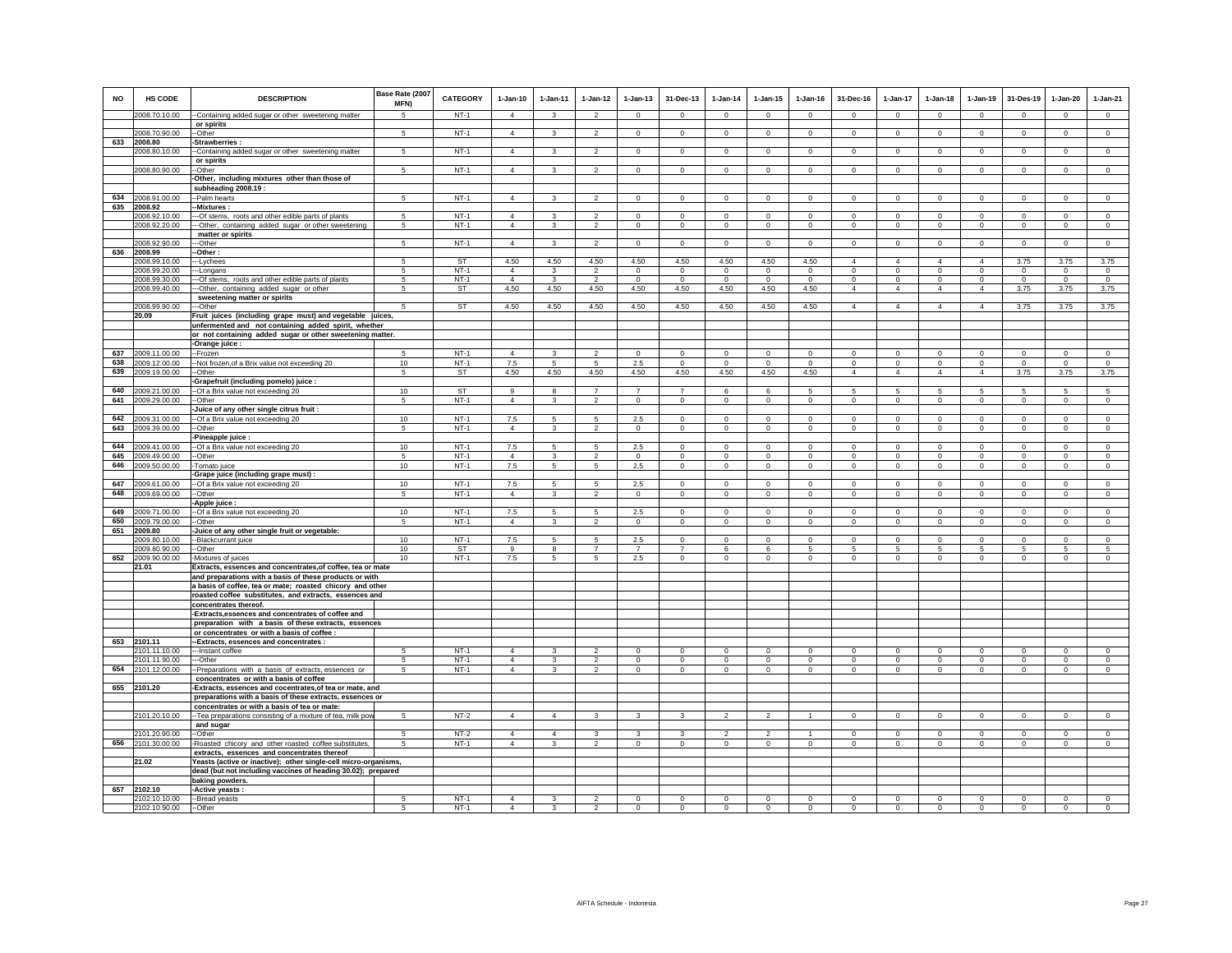|            |                                |                                                                                                           | Base Rate (2007     |                  |                            |                                |                |                               |                             |                               |                               |                        |                        |                               |                            |                            |                            |                         |                               |
|------------|--------------------------------|-----------------------------------------------------------------------------------------------------------|---------------------|------------------|----------------------------|--------------------------------|----------------|-------------------------------|-----------------------------|-------------------------------|-------------------------------|------------------------|------------------------|-------------------------------|----------------------------|----------------------------|----------------------------|-------------------------|-------------------------------|
| <b>NO</b>  | HS CODE                        | <b>DESCRIPTION</b>                                                                                        | MFN)                | <b>CATEGORY</b>  | $1-Jan-10$                 | $1-Jan-11$                     | $1 - Jan-12$   | $1-Jan-13$                    | 31-Dec-13                   | $1-Jan-14$                    | $1-Jan-15$                    | $1-Jan-16$             | 31-Dec-16              | 1-Jan-17                      | $1-Jan-18$                 | $1-Jan-19$                 | 31-Des-19                  | $1-Jan-20$              | $1-Jan-21$                    |
| 658        | 2102.20.00.00                  | -Inactive yeasts; other single-cell micro-organisms, dea                                                  | 5                   | $NT-1$           | $\Delta$                   | $\mathbf{3}$                   | $\overline{2}$ | $\mathbf 0$                   | $\mathbf 0$                 | $\mathbf 0$                   | $\mathbf 0$                   | $\Omega$               | $\Omega$               | $\mathbf 0$                   | $\Omega$                   | $\mathbf 0$                | $\overline{0}$             | $\mathbf 0$             | $\mathsf 0$                   |
| 659        | 2102.30.00.00                  | -Prepared baking powders                                                                                  | 5                   | $NT-1$           | $\Delta$                   | $\mathbf{3}$                   | $\overline{2}$ | $\mathsf 0$                   | $\mathbf 0$                 | $\mathsf 0$                   | $\mathbf 0$                   | $\Omega$               | $\Omega$               | $\mathbf 0$                   | $\Omega$                   | $\Omega$                   | $\mathbf 0$                | $\circ$                 | $\circ$                       |
|            | 21.03                          | Sauces and preparation therefor; mixed condiments                                                         |                     |                  |                            |                                |                |                               |                             |                               |                               |                        |                        |                               |                            |                            |                            |                         |                               |
|            |                                | and mixed seasonings; mustard flour and meal and<br>prepared mustard.                                     |                     |                  |                            |                                |                |                               |                             |                               |                               |                        |                        |                               |                            |                            |                            |                         |                               |
| 660        | 2103.10.00.00                  | -Soya sauce                                                                                               | 10                  | ST               | 9                          | 8                              | $\overline{7}$ | $\overline{z}$                | $\overline{7}$              | 6                             | 6                             | 5                      | 5                      | 5                             | 5                          | -5                         | 5                          | 5                       | $\sqrt{5}$                    |
| 661        | 2103.20.00.00                  | -Tomato ketchup and other tomato sauces                                                                   | 5                   | $NT-1$           | $\overline{4}$             | 3                              | $\overline{2}$ | $\mathbf 0$                   | $\mathbf 0$                 | $^{\circ}$                    | $\mathbf 0$                   | $^{\circ}$             | $\circ$                | $\mathbf 0$                   | $\circ$                    | $\mathbf 0$                | $\circ$                    | $\mathbf 0$             | $\circ$                       |
| 662        | 2103.30.00.00                  | -Mustard flour and meal and prepared mustard                                                              | 5                   | ST               | 4.50                       | 4.50                           | 4.50           | 4.50                          | 4.50                        | 4.50                          | 4.50                          | 4.50                   | $\overline{4}$         | $\overline{4}$                | $\overline{4}$             | $\overline{4}$             | 3.75                       | 3.75                    | 3.75                          |
| 663        | 2103.90                        | -Other :<br>-Chilli sauce                                                                                 |                     | <b>ST</b>        | 4.50                       | 4.50                           | 4.50           | 4.50                          | 4.50                        | 4.50                          | 4.50                          | 4.50                   | $\overline{4}$         | $\overline{4}$                | $\overline{4}$             | $\overline{4}$             | 3.75                       |                         |                               |
|            | 2103.90.10.00<br>2103.90.20.00 | -Mixed condiments and mixed seasonings, including                                                         | 5<br>5              | ST               | 4.50                       | 4.50                           | 4.50           | 4.50                          | 4.50                        | 4.50                          | 4.50                          | 4.50                   | $\overline{4}$         | $\overline{4}$                | $\overline{4}$             | $\overline{4}$             | 3.75                       | 3.75<br>3.75            | 3.75<br>3.75                  |
|            |                                | belachan (blachan)                                                                                        |                     |                  |                            |                                |                |                               |                             |                               |                               |                        |                        |                               |                            |                            |                            |                         |                               |
|            | 2103.90.30.00                  | --Fish sauce                                                                                              | 5                   | $NT-1$           | $\Delta$                   | $\mathbf{R}$                   | $\overline{2}$ | $\Omega$                      | $\Omega$                    | $\Omega$                      | $\Omega$                      | $\Omega$               | $\Omega$               | $\overline{0}$                | $\Omega$                   | $\Omega$                   | $\Omega$                   | $\Omega$                | $\overline{0}$                |
|            | 2103.90.90.00                  | -Other                                                                                                    | $\sqrt{5}$          | <b>ST</b>        | 4.50                       | 4.50                           | 4.50           | 4.50                          | 4.50                        | 4.50                          | 4.50                          | 4.50                   | $\overline{4}$         | $\overline{4}$                | $\overline{4}$             | $\overline{4}$             | 3.75                       | 3.75                    | 3.75                          |
|            | 21.04                          | Soups and broths and preparations therefor; homogenised<br>composite food preparations.                   |                     |                  |                            |                                |                |                               |                             |                               |                               |                        |                        |                               |                            |                            |                            |                         |                               |
|            | 664 2104.10                    | -Soups and broths and preparations therefor :                                                             |                     |                  |                            |                                |                |                               |                             |                               |                               |                        |                        |                               |                            |                            |                            |                         |                               |
|            | 2104.10.10.00                  | -Containing meat                                                                                          | 5                   | $NT-1$           | $\overline{4}$             | 3                              | $\overline{2}$ | $^{\circ}$                    | $\Omega$                    | $\circ$                       | $^{\circ}$                    | $\circ$                | $\Omega$               | $\Omega$                      | $\Omega$                   | $\mathbf 0$                | $\circ$                    | $\Omega$                | $\circ$                       |
|            | 2104.10.90.00                  | --Other                                                                                                   | 5                   | $NT-1$           | $\overline{4}$             | 3                              | $\overline{2}$ | $\overline{0}$                | $\overline{0}$              | $\overline{0}$                | $\overline{0}$                | $\overline{0}$         | $\overline{0}$         | $\overline{0}$                | $\overline{0}$             | $\overline{0}$             | $\overline{0}$             | $\overline{0}$          | $\overline{0}$                |
| 665        | 2104.20                        | Homogenised composite food preparations :                                                                 |                     |                  |                            |                                | $\mathfrak{D}$ |                               |                             |                               |                               |                        |                        |                               |                            |                            |                            |                         |                               |
|            | 2104.20.10.00<br>2104.20.90.00 | -Containing meat<br>--Other                                                                               | 5<br>$\overline{5}$ | $NT-1$<br>$NT-1$ | $\overline{4}$<br>$\Delta$ | $\mathbf{3}$<br>$\overline{3}$ | $\overline{2}$ | $\mathsf 0$<br>$\overline{0}$ | $\mathbf 0$<br>$\mathbf{0}$ | $\mathbb O$<br>$\overline{0}$ | $\mathsf 0$<br>$\overline{0}$ | $\circ$<br>$\mathbf 0$ | $\mathsf 0$<br>$\circ$ | $\mathbf 0$<br>$\overline{0}$ | $\mathbf 0$<br>$\mathbf 0$ | $\mathbf 0$<br>$\mathbf 0$ | $\mathbf 0$<br>$\mathbf 0$ | $\circ$<br>$\circ$      | $\mathbb O$<br>$\overline{0}$ |
| 666        | 2105.00.00.00                  | Ice cream and other edible ice, whether or not containin                                                  | 5                   | $NT-1$           | $\overline{4}$             | $\mathbf{3}$                   | $\overline{2}$ | $\mathsf 0$                   | $\mathsf 0$                 | $\mathsf 0$                   | $\mathsf 0$                   | $\mathbf 0$            | $\mathbf 0$            | $\mathsf 0$                   | $\mathbf 0$                | $\mathbf 0$                | $\mathbf 0$                | $\mathsf 0$             | $\circ$                       |
|            |                                | cocoa                                                                                                     |                     |                  |                            |                                |                |                               |                             |                               |                               |                        |                        |                               |                            |                            |                            |                         |                               |
|            | 21.06                          | Food preparations not elsewhere specified or included.                                                    |                     |                  |                            |                                |                |                               |                             |                               |                               |                        |                        |                               |                            |                            |                            |                         |                               |
| 667<br>668 | 2106.10.00.00<br>2106.90       | -Protein concentrates and textured protein substances<br>-Other :                                         | $5\overline{5}$     | $NT-1$           | $\overline{4}$             | 3                              | $\overline{2}$ | $\mathbf{0}$                  | $\mathbf 0$                 | $\mathbf 0$                   | $\mathbf 0$                   | $\mathbf 0$            | $\mathbf 0$            | $\mathbf 0$                   | $\mathbf{0}$               | $\mathbf 0$                | $\mathbf 0$                | $\mathbf 0$             | $\circ$                       |
|            | 2106.90.10.00                  | --Dried bean curd and bean curd sticks                                                                    | 5                   | $NT-1$           | $\overline{4}$             | $\mathbf{3}$                   | $\overline{2}$ | $\Omega$                      | $\overline{0}$              | $\Omega$                      | $\Omega$                      | $\Omega$               | $\Omega$               | $\overline{0}$                | $\Omega$                   | $^{\circ}$                 | $\overline{0}$             | $\Omega$                | $\overline{0}$                |
|            | 2106.90.20.00                  | Flavoured or coloured syrups                                                                              | -5                  | ST               | 4.50                       | 4.50                           | 4.50           | 4.50                          | 4.50                        | 4.50                          | 4.50                          | 4.50                   | $\overline{4}$         | $\overline{4}$                | 4                          | $\overline{4}$             | 3.75                       | 3.75                    | 3.75                          |
|            | 2106.90.30.00                  | -Non-dairy creamer                                                                                        | 5                   | ST               | 4.50                       | 4.50                           | 4.50           | 4.50                          | 4.50                        | 4.50                          | 4.50                          | 4.50                   | $\overline{4}$         | $\overline{4}$                | $\overline{4}$             | $\overline{4}$             | 3.75                       | 3.75                    | 3.75                          |
|            | 2106.90.40.00                  | Autolysed yeast preparations                                                                              | 5                   | $NT-1$           | $\Delta$                   | 3                              | $\mathcal{P}$  | $\Omega$                      | $\mathbf 0$                 | $\mathbf{0}$                  | $\Omega$                      | $\Omega$               | $\circ$                | $\circ$                       | $\Omega$                   | $\Omega$                   | $\circ$                    | $\circ$                 | $\Omega$                      |
|            |                                | Non-alcoholic preparations of a kind used for the<br>manufacture of beverages:                            |                     |                  |                            |                                |                |                               |                             |                               |                               |                        |                        |                               |                            |                            |                            |                         |                               |
|            | 2106.90.51.00                  | ---Preparations of a kind used as raw material for the                                                    | $\sqrt{5}$          | $NT-1$           | $\overline{4}$             | $\mathbf{3}$                   | $\overline{2}$ | $\mathbf 0$                   | $\mathbf 0$                 | $\circ$                       | $\mathbf 0$                   | $\Omega$               | $\Omega$               | $\mathbf 0$                   | $\Omega$                   | $\mathbf 0$                | $\mathbf 0$                | $\mathbf 0$             | $\circ$                       |
|            |                                | manufacture of composite concentrates                                                                     |                     |                  |                            |                                |                |                               |                             |                               |                               |                        |                        |                               |                            |                            |                            |                         |                               |
|            | 2106.90.52.00                  | -Composite concentrates for simple dilution with water t                                                  | 5                   | $NT-1$           | $\overline{4}$             | 3                              | $\overline{2}$ | $\mathbf 0$                   | $\mathbf{0}$                | $\circ$                       | $\mathbf 0$                   | $\circ$                | $\Omega$               | $\mathbf{0}$                  | $\circ$                    | $\mathbf{0}$               | $\circ$                    | $\mathbf{0}$            | $\mathsf 0$                   |
|            | 2106.90.53.00                  | make beverages<br>-Ginseng based products                                                                 | -5                  | $NT-1$           | $\overline{4}$             | 3                              | っ              | $\mathbf{0}$                  | $\Omega$                    | $\Omega$                      | $\Omega$                      | $\Omega$               | $\Omega$               | $\Omega$                      | $\Omega$                   | $\Omega$                   | $\Omega$                   | $\mathbf{0}$            | $\Omega$                      |
|            | 2106.90.59.00                  | -Other                                                                                                    | 5                   | $NT-1$           | $\overline{4}$             | $\mathbf{3}$                   | $\overline{2}$ | $\mathsf 0$                   | $\mathsf 0$                 | $\mathbf 0$                   | $\mathbf 0$                   | $\mathbf 0$            | $\mathsf 0$            | $\mathbf 0$                   | $\mathbf 0$                | $\mathbf 0$                | $\mathbf 0$                | $\mathsf 0$             | $\mathbf 0$                   |
|            | 2106.90.61.00                  | -- Of a kind used for the manufacture of alcoholic                                                        | 150                 | EL               |                            |                                |                |                               |                             |                               |                               |                        |                        |                               |                            |                            |                            |                         |                               |
|            |                                | beverages, in liquid form                                                                                 |                     |                  |                            |                                |                |                               |                             |                               |                               |                        |                        |                               |                            |                            |                            |                         |                               |
|            | 2106.90.62.00                  | -- Of a kind used for the manufacture of alcoholic<br>beverages, in other form                            | 150                 | EL.              |                            |                                |                |                               |                             |                               |                               |                        |                        |                               |                            |                            |                            |                         |                               |
|            |                                | -Composite concentrates for simple dilution with                                                          |                     |                  |                            |                                |                |                               |                             |                               |                               |                        |                        |                               |                            |                            |                            |                         |                               |
|            |                                | water to make beverages :                                                                                 |                     |                  |                            |                                |                |                               |                             |                               |                               |                        |                        |                               |                            |                            |                            |                         |                               |
|            | 2106.90.64.00                  | -Of a kind used for the manufacture of alcoholic                                                          | 150                 | EL               |                            |                                |                |                               |                             |                               |                               |                        |                        |                               |                            |                            |                            |                         |                               |
|            | 2106.90.65.00                  | beverages, in liquid form<br>-- Of a kind used for the manufacture of alcoholic                           | 150                 | EL               |                            |                                |                |                               |                             |                               |                               |                        |                        |                               |                            |                            |                            |                         |                               |
|            |                                | beverages, in other form                                                                                  |                     |                  |                            |                                |                |                               |                             |                               |                               |                        |                        |                               |                            |                            |                            |                         |                               |
|            | 2106.90.69.00                  | -Other                                                                                                    | 150                 | EL               |                            |                                |                |                               |                             |                               |                               |                        |                        |                               |                            |                            |                            |                         |                               |
|            | 2106.90.70.00                  | -Food supplements                                                                                         | $\sqrt{5}$          | <b>ST</b>        | 4.50                       | 4.50                           | 4.50           | 4.50                          | 4.50                        | 4.50                          | 4.50                          | 4.50                   | $\overline{4}$         | $\Delta$                      | $\overline{4}$             | $\overline{4}$             | 3.75                       | 3.75                    | 3.75                          |
|            | 2106.90.80.00                  | -Other mixtures of chemicals with foodstuffs or<br>other substances with nutritive value, of a kind       | 5                   | $NT-1$           | $\overline{4}$             | 3                              | $\overline{2}$ | $\mathbf 0$                   | $\mathbf 0$                 | $\circ$                       | $\mathbf 0$                   | $\circ$                | $\circ$                | $\mathbf 0$                   | $\mathbf 0$                | $\mathbf 0$                | $\mathbf{0}$               | $\circ$                 | $\circ$                       |
|            |                                | used for food processing                                                                                  |                     |                  |                            |                                |                |                               |                             |                               |                               |                        |                        |                               |                            |                            |                            |                         |                               |
|            |                                | -Other:                                                                                                   |                     |                  |                            |                                |                |                               |                             |                               |                               |                        |                        |                               |                            |                            |                            |                         |                               |
|            | 2106.90.91.00                  | -Fortificant premixes                                                                                     | 5                   | $NT-1$           | $\overline{4}$             | $\mathbf{3}$                   | $\mathfrak{p}$ | $\mathbf{0}$                  | $\mathsf 0$                 | $\circ$                       | $\mathbf{0}$                  | $\circ$                | $\circ$                | $\mathbf{0}$                  | $\circ$                    | $\circ$                    | $\circ$                    | $\mathsf 0$             | $\circ$                       |
|            | 2106.90.92.00                  | -Ginseng based preparations                                                                               | 5                   | EL<br>$NT-1$     | $\Delta$                   | $\mathbf{R}$                   | $\mathfrak{D}$ | $\Omega$                      |                             | $\Omega$                      | $\Omega$                      | $\Omega$               | $\Omega$               | $\Omega$                      | $\Omega$                   |                            |                            |                         | $\Omega$                      |
|            | 2106.90.93.00<br>2106.90.94.00 | --Food preparations for lactase deficient infants<br>--Other infant food preparations                     | 5<br>$\sqrt{5}$     | $NT-1$           | $\overline{4}$             | $\mathbf{3}$                   | $\mathfrak{p}$ | $\Omega$                      | $\mathbf 0$<br>$\Omega$     | $\overline{0}$                | $\Omega$                      | $\Omega$               | $\Omega$               | $\overline{0}$                | $\Omega$                   | $\mathbf 0$<br>$\Omega$    | $^{\circ}$<br>$\Omega$     | $\mathbf 0$<br>$\Omega$ | $\overline{0}$                |
|            | 2106.90.95.00                  | --Seri kaya                                                                                               | $\sqrt{5}$          | EL.              |                            |                                |                |                               |                             |                               |                               |                        |                        |                               |                            |                            |                            |                         |                               |
|            | 2106.90.99.00                  | --Other                                                                                                   | 5                   | ST               | 4.50                       | 4.50                           | 4.50           | 4.50                          | 4.50                        | 4.50                          | 4.50                          | 4.50                   | $\overline{4}$         | $\overline{4}$                | $\overline{4}$             | $\overline{4}$             | 3.75                       | 3.75                    | 3.75                          |
|            | 22.01                          | Waters, including natural or artificial mineral waters                                                    |                     |                  |                            |                                |                |                               |                             |                               |                               |                        |                        |                               |                            |                            |                            |                         |                               |
|            |                                | and aerated waters, not containing added sugar or<br>other sweetening matter nor flavoured; ice and snow. |                     |                  |                            |                                |                |                               |                             |                               |                               |                        |                        |                               |                            |                            |                            |                         |                               |
| 669        | 2201.10.00.00                  | Mineral waters and aerated waters                                                                         | -5                  | $NT-1$           | $\overline{4}$             | $\mathbf{3}$                   |                | $\mathsf 0$                   | $\mathbf 0$                 | $\circ$                       | $\mathbf 0$                   | $\circ$                | $\Omega$               | $\mathbf 0$                   | $\mathbf 0$                | $\mathbf 0$                | $\circ$                    | $\mathsf 0$             | $\mathsf 0$                   |
| 670        | 2201.90                        | Other:                                                                                                    |                     |                  |                            |                                |                |                               |                             |                               |                               |                        |                        |                               |                            |                            |                            |                         |                               |
|            | 2201.90.10.00                  | -Ice and snow                                                                                             | -5                  | $NT-1$           | $\Lambda$                  | $\mathbf{3}$                   | $\mathcal{P}$  | $\Omega$                      | $\mathbf 0$                 | $\Omega$                      | $\Omega$                      | $\Omega$               | $\Omega$               | $\Omega$                      | $\Omega$                   | $\mathbf 0$                | $\circ$                    | $\mathbf 0$             | $\Omega$                      |
|            | 2201.90.90.00<br>22.02         | --Other<br>Waters, including mineral waters and aerated waters,                                           | $^{\circ}$          | $NT-1$           | $\circ$                    | $\mathbf{0}$                   | $\overline{0}$ | $\mathbf 0$                   | $\mathbf 0$                 | $\circ$                       | $\mathbf 0$                   | $\circ$                | $\circ$                | $\overline{0}$                | $\circ$                    | $\mathbf 0$                | $\circ$                    | $\circ$                 | $\overline{0}$                |
|            |                                | containing added sugar or other sweetening matter or                                                      |                     |                  |                            |                                |                |                               |                             |                               |                               |                        |                        |                               |                            |                            |                            |                         |                               |
|            |                                | flavoured, and other non-alcoholic beverages,                                                             |                     |                  |                            |                                |                |                               |                             |                               |                               |                        |                        |                               |                            |                            |                            |                         |                               |
|            |                                | not including fruit or vegetable juices of heading 20.09.                                                 |                     |                  |                            |                                |                |                               |                             |                               |                               |                        |                        |                               |                            |                            |                            |                         |                               |
|            | 671 2202.10                    | -Waters, including mineral waters and aerated waters,                                                     |                     |                  |                            |                                |                |                               |                             |                               |                               |                        |                        |                               |                            |                            |                            |                         |                               |
|            |                                | containing added sugar or other sweetening matter<br>or flavoured :                                       |                     |                  |                            |                                |                |                               |                             |                               |                               |                        |                        |                               |                            |                            |                            |                         |                               |
|            | 2202.10.10.00                  | --Sparkling mineral waters or aerated waters, flavoured                                                   | 10                  | ST               |                            |                                |                |                               |                             | 6                             | 6                             |                        |                        |                               | 5                          |                            | $\mathbf 5$                | $\mathbf 5$             | 5                             |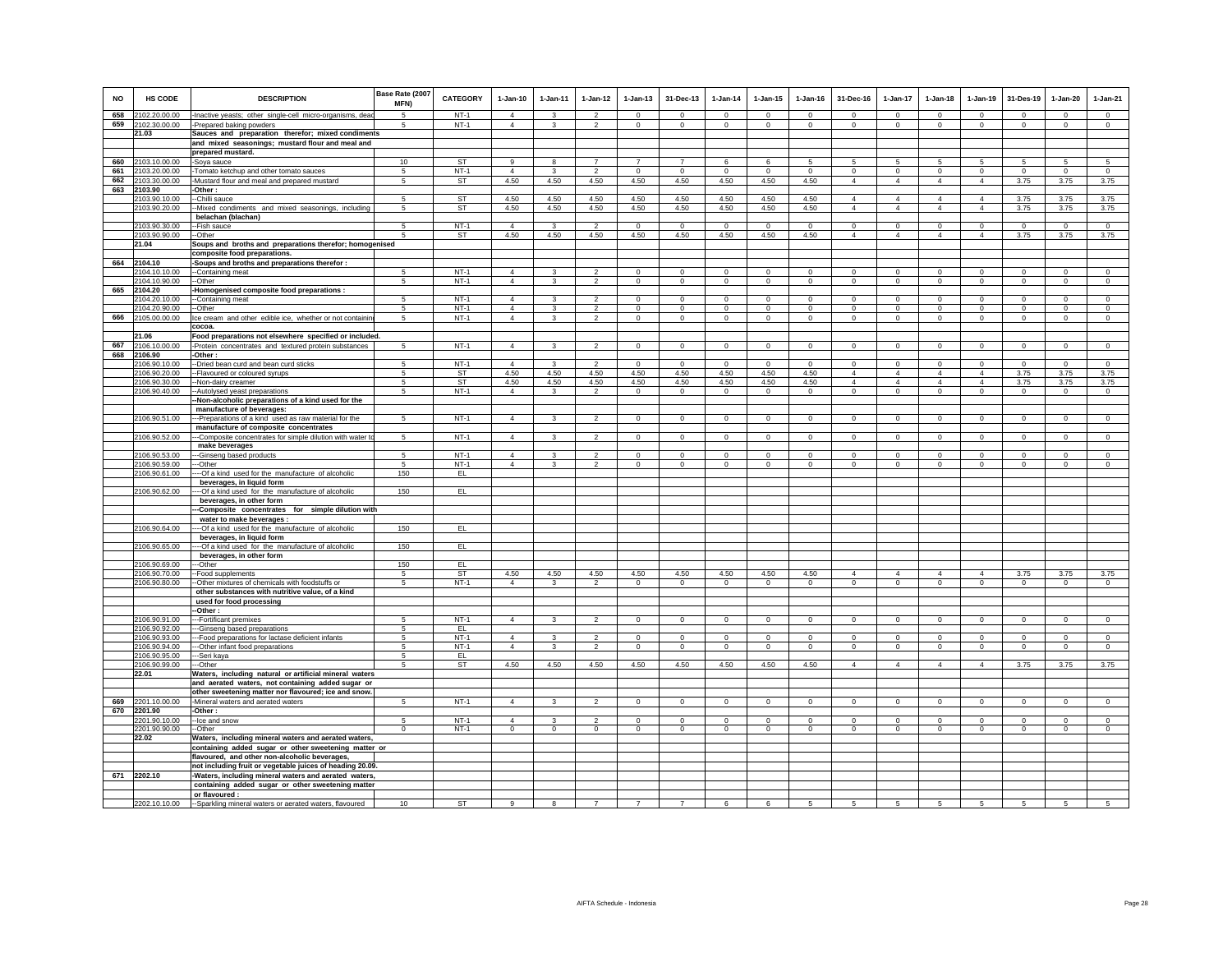| <b>NO</b> | <b>HS CODE</b>                 | <b>DESCRIPTION</b>                                                                                                | Base Rate (2007<br>MFN) | <b>CATEGORY</b> | $1-Jan-10$ | $1-Jan-11$ | $1 - Jan-12$                      | $1-Jan-13$            | 31-Dec-13                     | $1-Jan-14$       | $1 - Jan-15$     | $1-Jan-16$      | 31-Dec-16        | 1-Jan-17     | $1-Jan-18$       | $1-Jan-19$       | 31-Des-19        | 1-Jan-20         | $1-Jan-21$                 |
|-----------|--------------------------------|-------------------------------------------------------------------------------------------------------------------|-------------------------|-----------------|------------|------------|-----------------------------------|-----------------------|-------------------------------|------------------|------------------|-----------------|------------------|--------------|------------------|------------------|------------------|------------------|----------------------------|
|           | 2202.10.90.00                  | --Other                                                                                                           | 10                      | ST              | 9          | 8          | $\overline{7}$                    | $\overline{7}$        | $\overline{7}$                | 6                | 6                | 5               | 5                | 5            | $\sqrt{5}$       | 5                | 5                | 5                | $5\overline{5}$            |
| 672       | 2202.90                        | -Other:                                                                                                           |                         |                 |            |            |                                   |                       |                               |                  |                  |                 |                  |              |                  |                  |                  |                  |                            |
|           | 2202.90.10.00                  | -- Flavoured UHT milk drink                                                                                       | 10                      | <b>ST</b>       | 9          | 8<br>5     | $\overline{7}$                    | $\overline{7}$        | $\overline{7}$                | 6                | 6                | 5<br>$^{\circ}$ | $\sqrt{5}$       | 5            | 5                | 5                | 5                | $\overline{5}$   | 5                          |
|           | 2202.90.20.00<br>2202.90.30.00 | --Soya milk drink                                                                                                 | 10<br>10                | $NT-1$<br>ST    | 7.5<br>9   | $\bf{8}$   | $5\overline{5}$<br>$\overline{7}$ | 2.5<br>$\overline{7}$ | $\mathbf 0$<br>$\overline{7}$ | $\mathbf 0$<br>6 | $\mathbf 0$<br>6 | -5              | $\mathbf 0$<br>5 | $\circ$<br>5 | $\mathbf 0$<br>5 | $\mathbf 0$<br>5 | $\mathbf 0$<br>5 | $\mathbf 0$<br>5 | $\circ$<br>$5\phantom{.0}$ |
|           |                                | --Non-aerated beverages ready for immediate consumpt<br>without dilution                                          |                         |                 |            |            |                                   |                       |                               |                  |                  |                 |                  |              |                  |                  |                  |                  |                            |
|           | 2202.90.90.00                  | --Other                                                                                                           | 10                      | ST              | 9          | 8          | $\overline{7}$                    | $\overline{7}$        | $\overline{7}$                | 6                | 6                | 5               | 5                | 5            | 5                | 5                | 5                | 5                | 5                          |
|           | 22.03                          | Beer made from malt.                                                                                              |                         |                 |            |            |                                   |                       |                               |                  |                  |                 |                  |              |                  |                  |                  |                  |                            |
| 673       | 2203.00.10.00                  | -Stout and porter                                                                                                 | 40                      | EL.             |            |            |                                   |                       |                               |                  |                  |                 |                  |              |                  |                  |                  |                  |                            |
|           | 2203.00.90.00                  | -Other, including ale                                                                                             | 40                      | EL              |            |            |                                   |                       |                               |                  |                  |                 |                  |              |                  |                  |                  |                  |                            |
|           | 22.04                          | Wine of fresh grapes, including fortified wines;                                                                  |                         |                 |            |            |                                   |                       |                               |                  |                  |                 |                  |              |                  |                  |                  |                  |                            |
|           |                                | grape must other than that of heading 20.09.                                                                      |                         |                 |            |            |                                   |                       |                               |                  |                  |                 |                  |              |                  |                  |                  |                  |                            |
| 674       | 2204.10.00.00                  | -Sparkling wine                                                                                                   | 150                     | EL.             |            |            |                                   |                       |                               |                  |                  |                 |                  |              |                  |                  |                  |                  |                            |
|           |                                | -Other wine; grape must with fermentation prevented or<br>arrested by the addition of alcohol :                   |                         |                 |            |            |                                   |                       |                               |                  |                  |                 |                  |              |                  |                  |                  |                  |                            |
|           | 675 2204.21                    | -- In containers holding 2 I or less :                                                                            |                         |                 |            |            |                                   |                       |                               |                  |                  |                 |                  |              |                  |                  |                  |                  |                            |
|           |                                | --Wine :                                                                                                          |                         |                 |            |            |                                   |                       |                               |                  |                  |                 |                  |              |                  |                  |                  |                  |                            |
|           | 2204.21.11.00                  | ---- Of an alcoholic strength by volume not exceeding 15°                                                         | 150                     | EL.             |            |            |                                   |                       |                               |                  |                  |                 |                  |              |                  |                  |                  |                  |                            |
|           | 2204.21.12.00                  | ---- Of an alcoholic strength by volume exceeding 15%                                                             | 150                     | EL.             |            |            |                                   |                       |                               |                  |                  |                 |                  |              |                  |                  |                  |                  |                            |
|           |                                | ---Grape must with fermentation prevented or arrested                                                             |                         |                 |            |            |                                   |                       |                               |                  |                  |                 |                  |              |                  |                  |                  |                  |                            |
|           | 2204.21.21.00                  | by the addition of alcohol :                                                                                      | 90                      | EL              |            |            |                                   |                       |                               |                  |                  |                 |                  |              |                  |                  |                  |                  |                            |
|           | 2204.21.22.00                  | ---- Of an alcoholic strength by volume not exceeding 15<br>---- Of an alcoholic strength by volume exceeding 15% | 90                      | EL.             |            |            |                                   |                       |                               |                  |                  |                 |                  |              |                  |                  |                  |                  |                            |
| 676       | 2204.29                        | --Other:                                                                                                          |                         |                 |            |            |                                   |                       |                               |                  |                  |                 |                  |              |                  |                  |                  |                  |                            |
|           |                                | --Wine :                                                                                                          |                         |                 |            |            |                                   |                       |                               |                  |                  |                 |                  |              |                  |                  |                  |                  |                            |
|           | 2204.29.11.00                  | ---- Of an alcoholic strength by volume not exceeding 15                                                          | 150                     | EL.             |            |            |                                   |                       |                               |                  |                  |                 |                  |              |                  |                  |                  |                  |                            |
|           | 2204.29.12.00                  | ---- Of an alcoholic strength by volume exceeding 15%                                                             | 150                     | EL.             |            |            |                                   |                       |                               |                  |                  |                 |                  |              |                  |                  |                  |                  |                            |
|           |                                | -Grape must with fermentation prevented or arrested                                                               |                         |                 |            |            |                                   |                       |                               |                  |                  |                 |                  |              |                  |                  |                  |                  |                            |
|           |                                | by the addition of alcohol :                                                                                      | 90                      | EL              |            |            |                                   |                       |                               |                  |                  |                 |                  |              |                  |                  |                  |                  |                            |
|           | 2204.29.21.00<br>2204.29.22.00 | ---- Of an alcoholic strength by volume not exceeding 15<br>---- Of an_alcoholic_strength_by_volume_exceeding 15% | 90                      | EL.             |            |            |                                   |                       |                               |                  |                  |                 |                  |              |                  |                  |                  |                  |                            |
| 677       | 2204.30                        | -Other grape must :                                                                                               |                         |                 |            |            |                                   |                       |                               |                  |                  |                 |                  |              |                  |                  |                  |                  |                            |
|           | 2204.30.10.00                  | -- Of an alcoholic strength by volume not exceeding 15%                                                           | 150                     | EL.             |            |            |                                   |                       |                               |                  |                  |                 |                  |              |                  |                  |                  |                  |                            |
|           |                                | 2204.30.20.00 -Of an alcoholic strength by volume exceeding 15%                                                   | 150                     | EL              |            |            |                                   |                       |                               |                  |                  |                 |                  |              |                  |                  |                  |                  |                            |
|           | 22.05                          | Vermouth and other wine of fresh grapes flavoured                                                                 |                         |                 |            |            |                                   |                       |                               |                  |                  |                 |                  |              |                  |                  |                  |                  |                            |
|           |                                | with plants or aromatic substances.                                                                               |                         |                 |            |            |                                   |                       |                               |                  |                  |                 |                  |              |                  |                  |                  |                  |                            |
| 678       | 2205.10                        | -In containers holding 2 I or less :                                                                              |                         |                 |            |            |                                   |                       |                               |                  |                  |                 |                  |              |                  |                  |                  |                  |                            |
|           | 2205.10.10.00<br>2205.10.20.00 | --Of an alcoholic strength by volume not exceeding 15%<br>--Of an alcoholic strength by volume exceeding 15%      | 150<br>150              | EL.<br>EL       |            |            |                                   |                       |                               |                  |                  |                 |                  |              |                  |                  |                  |                  |                            |
| 679       | 2205.90                        | -Other:                                                                                                           |                         |                 |            |            |                                   |                       |                               |                  |                  |                 |                  |              |                  |                  |                  |                  |                            |
|           | 2205.90.10.00                  | -- Of an alcoholic strength by volume not exceeding 15%                                                           | 150                     | EL.             |            |            |                                   |                       |                               |                  |                  |                 |                  |              |                  |                  |                  |                  |                            |
|           | 2205.90.20.00                  | --Of an alcoholic strength by volume exceeding 15% \                                                              | 150                     | EL.             |            |            |                                   |                       |                               |                  |                  |                 |                  |              |                  |                  |                  |                  |                            |
|           | 22.06                          | Other fermented beverages (for example, cider, perry, mead);                                                      |                         |                 |            |            |                                   |                       |                               |                  |                  |                 |                  |              |                  |                  |                  |                  |                            |
|           |                                | mixtures of fermented beverages and mixtures of fermented                                                         |                         |                 |            |            |                                   |                       |                               |                  |                  |                 |                  |              |                  |                  |                  |                  |                            |
|           |                                | beverages and non-alcoholic beverages, not elsewhere                                                              |                         |                 |            |            |                                   |                       |                               |                  |                  |                 |                  |              |                  |                  |                  |                  |                            |
| 680       | 2206.00.10.00                  | specified or included.<br>-Cider and perry                                                                        | 150                     | EL.             |            |            |                                   |                       |                               |                  |                  |                 |                  |              |                  |                  |                  |                  |                            |
|           | 2206.00.20.00                  | -Sake (rice wine)                                                                                                 | 150                     | EL.             |            |            |                                   |                       |                               |                  |                  |                 |                  |              |                  |                  |                  |                  |                            |
|           | 2206.00.30.00                  | -Toddy                                                                                                            | 150                     | EL.             |            |            |                                   |                       |                               |                  |                  |                 |                  |              |                  |                  |                  |                  |                            |
|           | 2206.00.40.00                  | -Shandy                                                                                                           | 90                      | EL.             |            |            |                                   |                       |                               |                  |                  |                 |                  |              |                  |                  |                  |                  |                            |
|           | 2206.00.90.00                  | -Other, including mead                                                                                            | 150                     | EL.             |            |            |                                   |                       |                               |                  |                  |                 |                  |              |                  |                  |                  |                  |                            |
|           | 22.07                          | Undenatured ethyl alcohol of an alcoholic strength by volume                                                      |                         |                 |            |            |                                   |                       |                               |                  |                  |                 |                  |              |                  |                  |                  |                  |                            |
|           |                                | of 80% vol or higher; ethyl alcohol and other spirits, denatured,<br>of any strength.                             |                         |                 |            |            |                                   |                       |                               |                  |                  |                 |                  |              |                  |                  |                  |                  |                            |
| 681       |                                | 2207.10.00.00 -Undenatured ethyl alcohol of an alcoholic strength                                                 | 30                      | EL              |            |            |                                   |                       |                               |                  |                  |                 |                  |              |                  |                  |                  |                  |                            |
|           |                                | by volume of 80% vol or higher                                                                                    |                         |                 |            |            |                                   |                       |                               |                  |                  |                 |                  |              |                  |                  |                  |                  |                            |
| 682       | 2207.20                        | -Ethyl alcohol and other spirits, denatured, of any strength :                                                    |                         |                 |            |            |                                   |                       |                               |                  |                  |                 |                  |              |                  |                  |                  |                  |                            |
|           |                                | -- Denatured ethyl alcohol, including methylated spirits :                                                        |                         |                 |            |            |                                   |                       |                               |                  |                  |                 |                  |              |                  |                  |                  |                  |                            |
|           | 2207.20.11.00                  | --- Ethyl alcohol of an alcoholic strength by volume                                                              | 30                      | EL              |            |            |                                   |                       |                               |                  |                  |                 |                  |              |                  |                  |                  |                  |                            |
|           |                                | exceeding 99% vol                                                                                                 |                         |                 |            |            |                                   |                       |                               |                  |                  |                 |                  |              |                  |                  |                  |                  |                            |
|           | 2207.20.19.00<br>2207.20.90.00 | ---Other<br>--Other                                                                                               | 30<br>30                | EL.<br>EL.      |            |            |                                   |                       |                               |                  |                  |                 |                  |              |                  |                  |                  |                  |                            |
|           | 22.08                          | Undenatured ethyl alcohol of an alcoholic strength                                                                |                         |                 |            |            |                                   |                       |                               |                  |                  |                 |                  |              |                  |                  |                  |                  |                            |
|           |                                | by volume of less than 80 % vol; spirits, liqueurs                                                                |                         |                 |            |            |                                   |                       |                               |                  |                  |                 |                  |              |                  |                  |                  |                  |                            |
|           |                                | and other spirituous beverages.                                                                                   |                         |                 |            |            |                                   |                       |                               |                  |                  |                 |                  |              |                  |                  |                  |                  |                            |
| 683       | 2208.20                        | -Spirits obtained by distilling grape wine or grape marc:                                                         |                         |                 |            |            |                                   |                       |                               |                  |                  |                 |                  |              |                  |                  |                  |                  |                            |
|           | 2208.20.10.00                  | --Brandy of an alcoholic strength by volume not exceedin                                                          | 150                     | EL.             |            |            |                                   |                       |                               |                  |                  |                 |                  |              |                  |                  |                  |                  |                            |
|           |                                | 46% vol                                                                                                           |                         |                 |            |            |                                   |                       |                               |                  |                  |                 |                  |              |                  |                  |                  |                  |                            |
|           | 2208.20.20.00                  | --Brandy of an alcoholic strength by volume exceeding<br>46% vol                                                  | 150                     | EL.             |            |            |                                   |                       |                               |                  |                  |                 |                  |              |                  |                  |                  |                  |                            |
|           | 2208.20.30.00                  | --Other, of an alcoholic strength by volume not exceedin                                                          | 150                     | EL.             |            |            |                                   |                       |                               |                  |                  |                 |                  |              |                  |                  |                  |                  |                            |
|           |                                | 46% vol                                                                                                           |                         |                 |            |            |                                   |                       |                               |                  |                  |                 |                  |              |                  |                  |                  |                  |                            |
|           | 2208.20.40.00                  | --Other, of an alcoholic strength by volume exceeding                                                             | 150                     | EL              |            |            |                                   |                       |                               |                  |                  |                 |                  |              |                  |                  |                  |                  |                            |
|           |                                | 46% vol                                                                                                           |                         |                 |            |            |                                   |                       |                               |                  |                  |                 |                  |              |                  |                  |                  |                  |                            |
| 684       | 2208.30                        | -Whiskies:                                                                                                        |                         |                 |            |            |                                   |                       |                               |                  |                  |                 |                  |              |                  |                  |                  |                  |                            |
|           | 2208.30.10.00                  | --Of an alcoholic strength by volume not exceeding 469                                                            | 150                     | EL              |            |            |                                   |                       |                               |                  |                  |                 |                  |              |                  |                  |                  |                  |                            |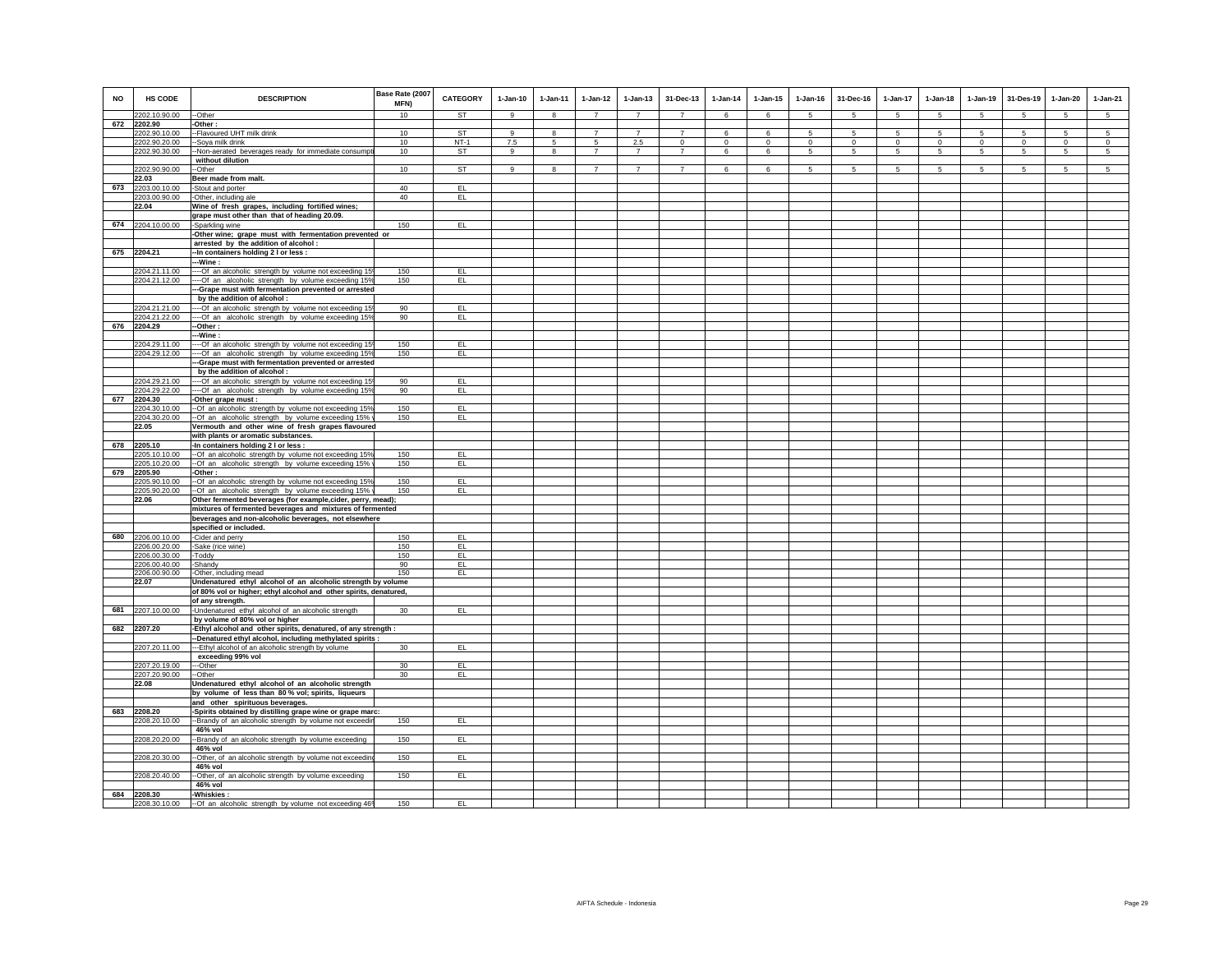| <b>NO</b> | <b>HS CODE</b>                     | <b>DESCRIPTION</b>                                                                                                | Base Rate (2007<br>MFN) | <b>CATEGORY</b> | $1-Jan-10$     | $1-Jan-11$   | $1-Jan-12$     | $1-Jan-13$   | 31-Dec-13    | $1-Jan-14$   | $1-Jan-15$  | $1-Jan-16$     | 31-Dec-16      | $1-Jan-17$     | $1-Jan-18$     | $1-Jan-19$     | 31-Des-19    | $1-Jan-20$  | $1-Jan-21$  |
|-----------|------------------------------------|-------------------------------------------------------------------------------------------------------------------|-------------------------|-----------------|----------------|--------------|----------------|--------------|--------------|--------------|-------------|----------------|----------------|----------------|----------------|----------------|--------------|-------------|-------------|
|           | 2208.30.20.00                      | --Of an alcoholic strength by volume exceeding 46%                                                                | 150                     | EL.             |                |              |                |              |              |              |             |                |                |                |                |                |              |             |             |
|           | 685 2208.40                        | -Rum and other spirits obtained by destilling                                                                     |                         |                 |                |              |                |              |              |              |             |                |                |                |                |                |              |             |             |
|           |                                    | fermented sugar-cane products :                                                                                   |                         |                 |                |              |                |              |              |              |             |                |                |                |                |                |              |             |             |
|           | 2208.40.10.00<br>2208.40.20.00     | -Of an alcoholic strength by volume not exceeding 469                                                             | 150<br>150              | EL.<br>EL.      |                |              |                |              |              |              |             |                |                |                |                |                |              |             |             |
| 686       | 2208.50                            | --Of an alcoholic strength by volume exceeding 46%<br>-Gin and Geneva :                                           |                         |                 |                |              |                |              |              |              |             |                |                |                |                |                |              |             |             |
|           | 2208.50.10.00                      | -- Of an alcoholic strength by volume not exceeding 469                                                           | 150                     | EL              |                |              |                |              |              |              |             |                |                |                |                |                |              |             |             |
|           | 2208.50.20.00                      | --Of an alcoholic strength by volume exceeding 46%                                                                | 150                     | EL.             |                |              |                |              |              |              |             |                |                |                |                |                |              |             |             |
| 687       | 2208.60                            | -Vodka:                                                                                                           |                         |                 |                |              |                |              |              |              |             |                |                |                |                |                |              |             |             |
|           | 2208.60.10.00                      | -- Of an alcoholic strength by volume not exceeding 469                                                           | 150                     | EL              |                |              |                |              |              |              |             |                |                |                |                |                |              |             |             |
|           | 2208.60.20.00                      | --Of an alcoholic strength by volume exceeding 46%                                                                | 150                     | EL.             |                |              |                |              |              |              |             |                |                |                |                |                |              |             |             |
| 688       | 2208.70                            | -Liqueurs and Cordials:                                                                                           |                         |                 |                |              |                |              |              |              |             |                |                |                |                |                |              |             |             |
|           | 2208.70.10.00<br>2208.70.20.00     | -- Of an alcoholic strength by volume not exceeding 579                                                           | 150<br>150              | EL<br>EL        |                |              |                |              |              |              |             |                |                |                |                |                |              |             |             |
| 689       | 2208.90                            | --Of an alcoholic strength by volume exceeding 57%<br>Other:                                                      |                         |                 |                |              |                |              |              |              |             |                |                |                |                |                |              |             |             |
|           | 2208.90.10.00                      | -Medicated samsu of an alcoholic strength by volume                                                               | 150                     | EL.             |                |              |                |              |              |              |             |                |                |                |                |                |              |             |             |
|           |                                    | not exceeding 40% vol                                                                                             |                         |                 |                |              |                |              |              |              |             |                |                |                |                |                |              |             |             |
|           | 2208.90.20.00                      | -Medicated samsu of an alcoholic strength by volume                                                               | 150                     | EL              |                |              |                |              |              |              |             |                |                |                |                |                |              |             |             |
|           |                                    | exceeding 40% vol                                                                                                 |                         |                 |                |              |                |              |              |              |             |                |                |                |                |                |              |             |             |
|           | 2208.90.30.00                      | -Other samsu of an alcoholic strength by volume                                                                   | 150                     | EL              |                |              |                |              |              |              |             |                |                |                |                |                |              |             |             |
|           |                                    | not exceeding 40% vol                                                                                             |                         |                 |                |              |                |              |              |              |             |                |                |                |                |                |              |             |             |
|           | 2208.90.40.00                      | -Other samsu of an alcoholic strength by volume<br>exceeding 40% vol                                              | 150                     | EL              |                |              |                |              |              |              |             |                |                |                |                |                |              |             |             |
|           | 2208.90.50.00                      | -- Arrack or pineapple spirit of an alcoholic strength by volu                                                    | 150                     | EL.             |                |              |                |              |              |              |             |                |                |                |                |                |              |             |             |
|           |                                    | not exceeding 40% vol                                                                                             |                         |                 |                |              |                |              |              |              |             |                |                |                |                |                |              |             |             |
|           | 2208.90.60.00                      | -Arrack or pineapple spirit of an alcoholic strength by                                                           | 150                     | EL              |                |              |                |              |              |              |             |                |                |                |                |                |              |             |             |
|           |                                    | volume exceeding 40% vol                                                                                          |                         |                 |                |              |                |              |              |              |             |                |                |                |                |                |              |             |             |
|           | 2208.90.70.00                      | -Bitters and similar beverages of an alcoholic strengt                                                            | 150                     | EL.             |                |              |                |              |              |              |             |                |                |                |                |                |              |             |             |
|           |                                    | not exceeding 57% vol                                                                                             |                         |                 |                |              |                |              |              |              |             |                |                |                |                |                |              |             |             |
|           | 2208.90.80.00                      | -Bitters and similar beverages of an alcoholic streng                                                             | 150                     | EL              |                |              |                |              |              |              |             |                |                |                |                |                |              |             |             |
|           |                                    | by volume exceeding 57% vol                                                                                       |                         |                 |                |              |                |              |              |              |             |                |                |                |                |                |              |             |             |
|           | 2208.90.90.00<br>690 2209.00.00.00 | --Other                                                                                                           | 150<br>5                | EL.<br>$NT-1$   | $\overline{4}$ | 3            |                | $\Omega$     | $\Omega$     | $\Omega$     | $\Omega$    | $\Omega$       | $\Omega$       | $\Omega$       | $\Omega$       | $\mathbf 0$    | $\Omega$     | $\Omega$    | $\Omega$    |
|           | 23.01                              | Vinegar and substitutes for vinegar obtained from acetic a<br>Flours, meals and pellets, of meat or               |                         |                 |                |              |                |              |              |              |             |                |                |                |                |                |              |             |             |
|           |                                    | meat offal, of fish or of crustaceans, molluscs or other                                                          |                         |                 |                |              |                |              |              |              |             |                |                |                |                |                |              |             |             |
|           |                                    | aquatic invertebrates, unfit for human consumption; greaves.                                                      |                         |                 |                |              |                |              |              |              |             |                |                |                |                |                |              |             |             |
| 691       | 2301.10.00.00                      | -Flours, meals and pellets, of meat or meat offal; greave                                                         | $\Omega$                | $NT-2$          | $\Omega$       | $\Omega$     | $\Omega$       | $\Omega$     | $\Omega$     | $\Omega$     | $\Omega$    | $\Omega$       | $\Omega$       | $\Omega$       | $\Omega$       | $\Omega$       | $\Omega$     | $\Omega$    | $\Omega$    |
| 692       | 2301.20.00.00                      | -Flours, meals and pellets, of fish or of crustaceans,                                                            | $\mathsf 0$             | $NT-2$          | $\mathsf 0$    | $\circ$      | $\mathbf 0$    | $\mathbf 0$  | $\mathsf 0$  | $\mathbf 0$  | $\mathbf 0$ | $\mathbf 0$    | $\mathsf 0$    | $\mathsf 0$    | $\mathbf 0$    | $\mathbf 0$    | $\mathbf 0$  | $\mathsf 0$ | $\circ$     |
|           |                                    | molluscs or other aquatic invertebrates                                                                           |                         |                 |                |              |                |              |              |              |             |                |                |                |                |                |              |             |             |
|           | 23.02                              | Bran, sharps and other residues, whether or not                                                                   |                         |                 |                |              |                |              |              |              |             |                |                |                |                |                |              |             |             |
|           |                                    | in the form of pellets, derived from the sifting, milling or<br>other working of cereals or of leguminous plants. |                         |                 |                |              |                |              |              |              |             |                |                |                |                |                |              |             |             |
| 693       | 2302.10.00.00                      | -Of maize (corn)                                                                                                  | 5                       | $NT-1$          | $\overline{4}$ | $\mathbf{3}$ | $\mathfrak{p}$ | $\Omega$     | $\Omega$     | $\Omega$     | $\Omega$    | $\Omega$       | $\Omega$       | $\Omega$       | $\Omega$       | $\Omega$       | $\Omega$     | $\Omega$    | $\Omega$    |
| 694       | 2302.30.00.00                      | -Of wheat                                                                                                         | $\mathsf 0$             | $NT-1$          | $\mathsf 0$    | $\circ$      | $\circ$        | $\mathbf 0$  | $\mathbf 0$  | $\mathbf 0$  | $\mathsf 0$ | $\mathbf 0$    | $\mathsf 0$    | $\mathbf 0$    | $\mathbf 0$    | $\mathbf 0$    | $\mathsf 0$  | $\circ$     | $\circ$     |
| 695       | 2302.40                            | -Of other cereals :                                                                                               |                         |                 |                |              |                |              |              |              |             |                |                |                |                |                |              |             |             |
|           | 2302.40.10.00                      | --Of rice                                                                                                         | 5                       | <b>ST</b>       | 4.50           | 4.50         | 4.50           | 4.50         | 4.50         | 4.50         | 4.50        | 4.50           | $\overline{4}$ | $\overline{4}$ | $\overline{4}$ | $\overline{4}$ | 3.75         | 3.75        | 3.75        |
|           | 2302.40.90.00                      | --Other                                                                                                           | $\Omega$                | $NT-1$          | $\Omega$       | $\Omega$     | $\Omega$       | $\Omega$     | $\Omega$     | $\Omega$     | $\Omega$    | $\Omega$       | $\Omega$       | $\Omega$       | $\Omega$       | $\overline{0}$ | $\Omega$     | $\Omega$    | $\Omega$    |
| 696       | 2302.50.00.00                      | -Of leguminous plants                                                                                             | $\mathbf 0$             | $NT-1$          | $\mathbf 0$    | $\circ$      | $\circ$        | $\circ$      | $\mathbf 0$  | $\mathbf 0$  | $\mathbf 0$ | $\mathbf 0$    | $\mathbf 0$    | $\circ$        | $\mathbf 0$    | $\mathbf{0}$   | $\mathbf 0$  | $\mathbf 0$ | $\circ$     |
|           | 23.03                              | Residues of starch manufacture and similar residues,                                                              |                         |                 |                |              |                |              |              |              |             |                |                |                |                |                |              |             |             |
|           |                                    | beet-pulp, bagasse and other waste of sugar manufacture,                                                          |                         |                 |                |              |                |              |              |              |             |                |                |                |                |                |              |             |             |
|           |                                    | brewing or distilling dregs and waste, whether or not<br>in the form of pellets.                                  |                         |                 |                |              |                |              |              |              |             |                |                |                |                |                |              |             |             |
|           | 697 2303.10                        | -Residues of starch manufacture and similar residues:                                                             |                         |                 |                |              |                |              |              |              |             |                |                |                |                |                |              |             |             |
|           | 2303.10.10.00                      | -- Of manioc (cassava) or sago                                                                                    | 5                       | $NT-1$          | $\overline{4}$ | $\mathbf{3}$ | $\mathfrak{p}$ | $\Omega$     | $\mathsf 0$  | $\Omega$     | $\Omega$    | $\Omega$       | $\Omega$       | $\Omega$       | $\Omega$       | $\Omega$       | $\Omega$     | $\Omega$    | $\Omega$    |
|           | 2303.10.90.00                      | --Other                                                                                                           | $\mathbf 0$             | NT-1            | $\mathbf 0$    | $\circ$      | $\mathbf 0$    | $\mathbf{0}$ | $\mathbf{0}$ | $\mathbf 0$  | $\mathbf 0$ | $\mathbf 0$    | $\mathbf 0$    | $\mathbf{0}$   | $^{\circ}$     | $\mathbf 0$    | $\mathbf 0$  | $\mathbf 0$ | $\mathbf 0$ |
| 698       | 2303.20.00.00                      | -Beet pulp, bagasse and other waste of sugar manufactur                                                           | 5                       | $NT-1$          | $\Delta$       | 3            | $\overline{2}$ | $\circ$      | $\mathbf 0$  | $\circ$      | $^{\circ}$  | $^{\circ}$     | $\circ$        | $\circ$        | $\Omega$       | $\mathbf 0$    | $\Omega$     | $^{\circ}$  | $^{\circ}$  |
| 699       | 2303.30.00.00                      | -Brewing or distilling dregs and waste                                                                            | 5                       | $NT-1$          | $\overline{4}$ | 3            | $\overline{a}$ | $\mathbf{0}$ | $\Omega$     | $\circ$      | $\mathbf 0$ | $\mathbf 0$    | $\mathbf 0$    | $\mathbf{0}$   | $\mathbf{0}$   | $\,0\,$        | $\Omega$     | $^{\circ}$  | $\mathbf 0$ |
| 700       | 2304.00.00.00                      | Oil-cake and other solid residues, whether or not ground                                                          | $\circ$                 | $NT-1$          | $\circ$        | $\circ$      | $\overline{0}$ | $\mathbf 0$  | $\mathbf 0$  | $\Omega$     | $\mathbf 0$ | $\Omega$       | $\circ$        | $\mathbf 0$    | $\circ$        | $\circ$        | $\Omega$     | $\Omega$    | $\Omega$    |
|           |                                    | in the form of pellets, resulting from the extraction<br>of soya-bean oil.                                        |                         |                 |                |              |                |              |              |              |             |                |                |                |                |                |              |             |             |
|           | 701 2305.00.00.00                  | Oil-cake and other solid residues, whether or not ground                                                          | $\Omega$                | $NT-1$          | $\mathbf 0$    | $\mathbf 0$  | $\mathbf 0$    | $\Omega$     | $\mathbf 0$  | $\mathbf 0$  | $\mathbf 0$ | $\mathbf 0$    | $\mathbf 0$    | $\mathbf 0$    | $\mathbf 0$    | $\mathbf 0$    | $\mathbf 0$  | $\mathbf 0$ | $\circ$     |
|           |                                    | in the form of pellets, resulting from the extraction                                                             |                         |                 |                |              |                |              |              |              |             |                |                |                |                |                |              |             |             |
|           |                                    | of ground-nut oil.                                                                                                |                         |                 |                |              |                |              |              |              |             |                |                |                |                |                |              |             |             |
|           | 23.06                              | Oil-cake and other solid residues, whether or not ground                                                          |                         |                 |                |              |                |              |              |              |             |                |                |                |                |                |              |             |             |
|           |                                    | or in the form of pellets, resulting from the extraction                                                          |                         |                 |                |              |                |              |              |              |             |                |                |                |                |                |              |             |             |
|           |                                    | of vegetable fats or oils, other than those of heading                                                            |                         |                 |                |              |                |              |              |              |             |                |                |                |                |                |              |             |             |
|           |                                    | 23.04 or 23.05.                                                                                                   |                         |                 |                |              |                |              |              |              |             |                |                |                |                |                |              |             |             |
|           | 702 2306.10.00.00                  | -Of cotton seeds                                                                                                  | $\Omega$                | $NT-1$          | $^{\circ}$     | $^{\circ}$   | $\circ$        | $\Omega$     | $\Omega$     | $\Omega$     | $^{\circ}$  | $^{\circ}$     | $\Omega$       | $\Omega$       | $^{\circ}$     | $\mathbf{0}$   | $^{\circ}$   | $^{\circ}$  | $^{\circ}$  |
| 703       | 2306.20.00.00                      | -Of linseed                                                                                                       | $\mathbf 0$             | $NT-1$          | $\mathbf{0}$   | $\circ$      | $\mathbf 0$    | $\mathbf{0}$ | $\mathbf{0}$ | $\mathbf{0}$ | $\mathbf 0$ | $\overline{0}$ | $\mathbf{0}$   | $\mathbf{0}$   | $\mathbf{0}$   | $\,0\,$        | $\mathbf{0}$ | $^{\circ}$  | $\mathbf 0$ |
| 704       | 2306.30.00.00                      | -Of sunflower seeds<br>Of rape or colza seeds :                                                                   | $\Omega$                | $NT-1$          | $\mathbf{0}$   | $\circ$      | $\mathbf 0$    | $\mathbf 0$  | $\mathbf{0}$ | $\circ$      | $\mathsf 0$ | $\circ$        | $\circ$        | $\mathbf 0$    | $\circ$        | $\circ$        | $\mathbf 0$  | $\circ$     | $\circ$     |
| 705       | 2306.41.00.00                      | -Of low erucic acid rape or colza seeds                                                                           | 5                       | <b>ST</b>       | 4.50           | 4.50         | 4.50           | 4.50         | 4.50         | 4.50         | 4.50        | 4.50           | $\overline{4}$ | $\overline{4}$ | $\overline{4}$ | $\overline{4}$ | 3.75         | 3.75        | 3.75        |
| 706       | 2306.49.00.00                      | -Other                                                                                                            | 5                       | $NT-1$          | $\Delta$       | $\mathbf{3}$ | $\mathfrak{p}$ | $\mathbf 0$  | $\mathbf 0$  | $\mathbf 0$  | $\mathbf 0$ | $\mathbf 0$    | $\mathbf 0$    | $\circ$        | $\mathbf 0$    | $^{\circ}$     | $\mathbf 0$  | $\mathbf 0$ | $\circ$     |
| 707       | 2306.50.00.00                      | -Of coconut or copra                                                                                              | $\mathbf 0$             | $NT-1$          | $\Omega$       | $\circ$      | $\overline{0}$ | $\mathbf 0$  | $\mathbf 0$  | $\mathbf 0$  | $\Omega$    | $^{\circ}$     | $\Omega$       | $\overline{0}$ | $\mathbf 0$    | $\mathbf 0$    | $\circ$      | $\Omega$    | $\mathbf 0$ |
| 708       | 2306.60.00.00                      | -Of palm nuts or kernels                                                                                          | $\mathsf 0$             | $NT-1$          | $\overline{0}$ | $\mathsf 0$  | $\overline{0}$ | $\mathbf 0$  | $\Omega$     | $\Omega$     | $\Omega$    | $\mathbf 0$    | $\Omega$       | $\mathbf 0$    | $\Omega$       | $\mathbf 0$    | $\Omega$     | $\Omega$    | $\mathbf 0$ |
| 709       | 2306.90                            | -Other:                                                                                                           |                         |                 |                |              |                |              |              |              |             |                |                |                |                |                |              |             |             |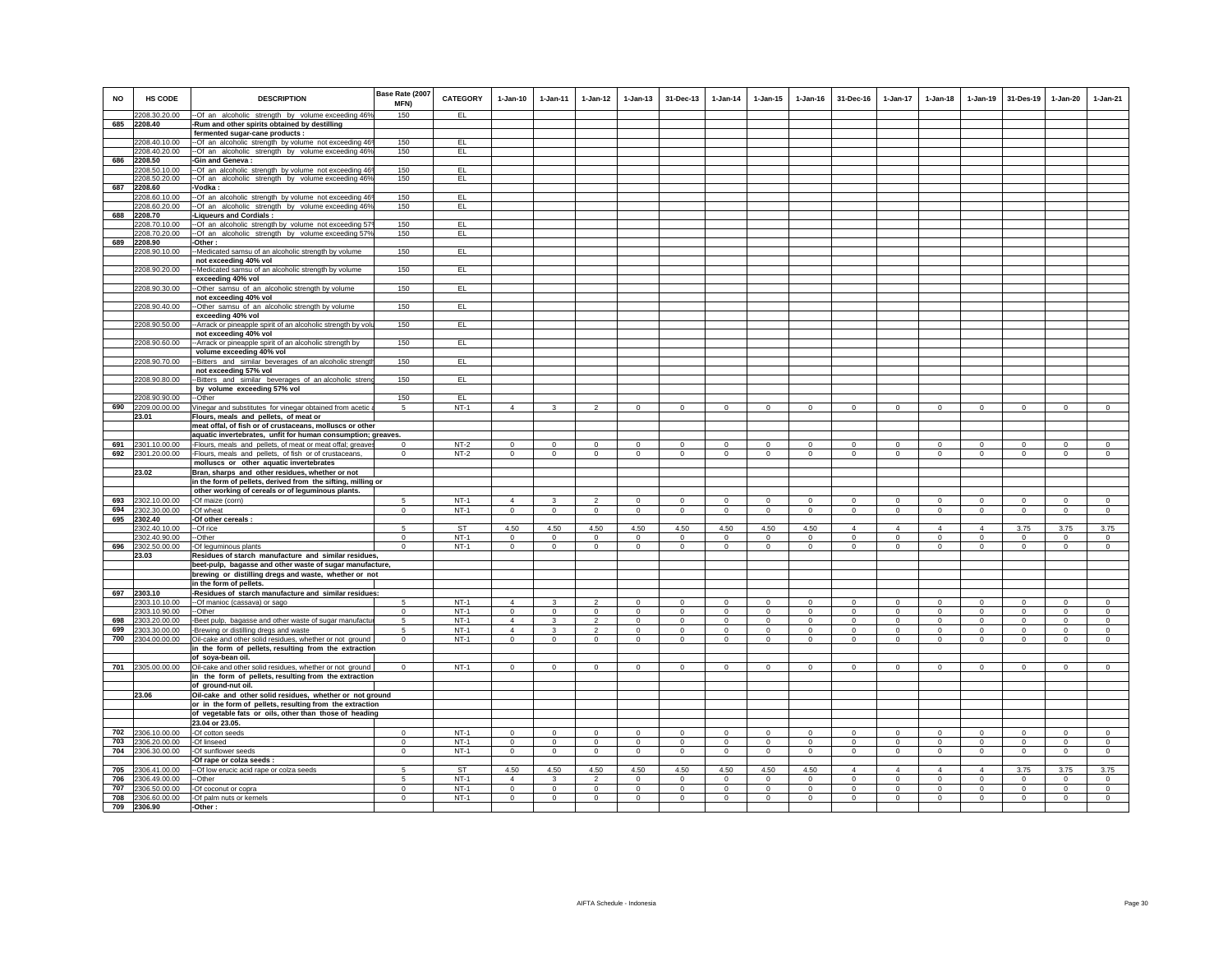| NO  | HS CODE                        | <b>DESCRIPTION</b>                                                                        | Base Rate (2007<br><b>MFN)</b> | <b>CATEGORY</b>        | $1-Jan-10$                 | $1-Jan-11$              | 1-Jan-12                         | 1-Jan-13                   | 31-Dec-13                     | 1-Jan-14                | 1-Jan-15             | 1-Jan-16                | 31-Dec-16                     | 1-Jan-17                      | 1-Jan-18                      | 1-Jan-19                      | 31-Des-19               | 1-Jan-20                      | $1-Jan-21$                    |
|-----|--------------------------------|-------------------------------------------------------------------------------------------|--------------------------------|------------------------|----------------------------|-------------------------|----------------------------------|----------------------------|-------------------------------|-------------------------|----------------------|-------------------------|-------------------------------|-------------------------------|-------------------------------|-------------------------------|-------------------------|-------------------------------|-------------------------------|
|     | 2306.90.20.00                  | -- Of maize (corn) germ                                                                   | $\Omega$                       | $NT-1$                 | $\Omega$                   | $\Omega$                | $\Omega$                         | $\Omega$                   | $\Omega$                      | $\Omega$                | $\Omega$             | $\Omega$                | $\Omega$                      | $\Omega$                      | $\mathbf{0}$                  | $\Omega$                      | $\Omega$                | $\Omega$                      | $\circ$                       |
|     | 2306.90.90.00                  | --Other                                                                                   | $^{\circ}$                     | $NT-1$                 | $^{\circ}$                 | $\mathbf 0$             | $^{\circ}$                       | $\mathbf 0$                | $^{\circ}$                    | $^{\circ}$              | $^{\circ}$           | $^{\circ}$              | $\mathbf 0$                   | $\circ$                       | $\mathbf 0$                   | $^{\circ}$                    | $\mathbf 0$             | $\mathbf 0$                   | $\circ$                       |
|     | 710 2307.00.00.00              | Wine lees; argol.                                                                         | 5                              | $NT-1$                 | $\overline{4}$             | $\mathbf{3}$            | $\overline{2}$                   | $\mathbf 0$                | $\mathbf{0}$                  | $\mathbf 0$             | $\mathbf 0$          | $\mathbf 0$             | $\mathbf{0}$                  | $\mathbf 0$                   | $\mathbf 0$                   | $\mathbf 0$                   | $\mathbf 0$             | $\circ$                       | $\mathbf{0}$                  |
| 711 | 2308.00.00.00                  | Vegetable materials and vegetable waste, vegetable                                        | 5                              | $NT-1$                 | $\overline{4}$             | 3                       | $\overline{2}$                   | $\mathbf 0$                | $\mathbf 0$                   | 0                       | 0                    | 0                       | $\mathbf 0$                   | $\mathbf 0$                   | $\mathbf 0$                   | $\mathbf 0$                   | $\mathbf 0$             | $\mathbf 0$                   | $\mathbf{0}$                  |
|     |                                | esidues and by-products, whether or not in the form                                       |                                |                        |                            |                         |                                  |                            |                               |                         |                      |                         |                               |                               |                               |                               |                         |                               |                               |
|     |                                | of pellets, of a kind used in animal feeding, not elsewhere                               |                                |                        |                            |                         |                                  |                            |                               |                         |                      |                         |                               |                               |                               |                               |                         |                               |                               |
|     |                                | specified or included.                                                                    |                                |                        |                            |                         |                                  |                            |                               |                         |                      |                         |                               |                               |                               |                               |                         |                               |                               |
|     | 23.09                          | Preparations of a kind used in animal feeding.                                            |                                |                        |                            |                         |                                  |                            |                               |                         |                      |                         |                               |                               |                               |                               |                         |                               |                               |
| 712 | 2309.10                        | -Dog or cat food, put up for retail sale :                                                |                                |                        | $\overline{4}$             |                         |                                  |                            | $\overline{0}$                |                         | $\Omega$             |                         |                               |                               |                               | $\overline{0}$                | $\overline{0}$          | $\overline{0}$                |                               |
|     | 309.10.10.00                   | -Containing meat                                                                          | 5<br>5                         | $NT-1$<br>$NT-1$       | $\overline{4}$             | 3<br>3                  | 2<br>$\overline{2}$              | $\overline{0}$             | $\mathbf 0$                   | $\Omega$<br>$\mathbf 0$ | $\mathbf 0$          | $\Omega$<br>$\mathbf 0$ | $\overline{0}$                | $\overline{0}$<br>$\circ$     | $\overline{0}$                |                               |                         | $\mathbf 0$                   | $\overline{0}$<br>$\mathsf 0$ |
|     | 2309.10.90.00<br>713 2309.90   | --Other<br>-Other:                                                                        |                                |                        |                            |                         |                                  | $\mathsf 0$                |                               |                         |                      |                         | $\mathbf 0$                   |                               | $\mathbf 0$                   | $\mathsf 0$                   | $\mathbf 0$             |                               |                               |
|     |                                | -Complete feed:                                                                           |                                |                        |                            |                         |                                  |                            |                               |                         |                      |                         |                               |                               |                               |                               |                         |                               |                               |
|     | 2309.90.11.00                  | -Of kind suitable for poultry                                                             | 5                              | $NT-1$                 | $\overline{4}$             | 3                       | $\mathfrak{p}$                   | $\mathbf 0$                | $\mathbf 0$                   | $\mathbf 0$             | $\mathbf 0$          | $\mathbf 0$             | $\mathbf 0$                   | $\mathbf 0$                   | $\mathsf 0$                   | $\mathsf 0$                   | $\mathbf 0$             | $\mathsf 0$                   | $\mathsf 0$                   |
|     | 2309.90.12.00                  | --Of kind suitable for swine                                                              | 5                              | $NT-1$                 | $\overline{4}$             | 3                       | $\overline{2}$                   | $\mathbf 0$                | $\,0\,$                       | $\mathbf 0$             | $\mathbf 0$          | $\mathbf 0$             | $\mathbf 0$                   | $\mathbf 0$                   | $\mathbf 0$                   | $\mathbf 0$                   | $\mathbf 0$             | $\mathbf 0$                   | $\mathbf 0$                   |
|     | 2309.90.13.00                  | --Of kind suitable for prawn                                                              | $\sqrt{2}$                     | $NT-1$                 | $\Delta$                   | $\mathcal{R}$           | $\mathfrak{D}$                   | $\Omega$                   | $\Omega$                      | $\Omega$                | $\Omega$             | $\Omega$                | $\Omega$                      | $\circ$                       | $\Omega$                      | $\Omega$                      | $\Omega$                | $\Omega$                      | $\Omega$                      |
|     | 2309.90.19.00                  | --Other                                                                                   | 5                              | $NT-1$                 | $\overline{4}$             | 3                       | $\mathfrak{p}$                   | $\mathbf 0$                | $\mathbf 0$                   | $^{\circ}$              | $\mathbf 0$          | $\mathbf 0$             | $\mathbf 0$                   | $\mathbf{0}$                  | $\mathbf 0$                   | $\mathbf 0$                   | $\Omega$                | $\mathbf 0$                   | $\circ$                       |
|     | 2309.90.20.00                  | -Premixes, feed supplements or feed additives                                             | $\mathbf 0$                    | $NT-1$                 | $\mathbf{0}$               | $\mathbf 0$             | $\mathbf 0$                      | $\mathbf 0$                | $\mathbf{0}$                  | $\,0\,$                 | $\mathbf 0$          | $\mathbf 0$             | $\mathbf{0}$                  | $\circ$                       | $\mathbf 0$                   | $\mathbf 0$                   | $\mathbf 0$             | $\circ$                       | $\circ$                       |
|     | 2309.90.30.00                  | -Other, containing meat                                                                   | $\Omega$                       | $NT-1$                 | $\Omega$                   | $\Omega$                | $\Omega$                         | $\mathbf 0$                | $\mathbf{0}$                  | $^{\circ}$              | $^{\circ}$           | $\Omega$                | $\mathbf{0}$                  | $\mathsf 0$                   | $\mathbf 0$                   | $\mathbf{0}$                  | $\Omega$                | $\mathbf{0}$                  | $\Omega$                      |
|     | 2309.90.90.00                  | -Other                                                                                    | $\mathbf 0$                    | $NT-1$                 | $\mathbf 0$                | $\mathbf 0$             | $\mathbf 0$                      | $\mathbf 0$                | $\mathbf 0$                   | $\mathbf 0$             | $\mathbf 0$          | $\mathbf 0$             | $\mathbf 0$                   | $\mathsf 0$                   | $\mathbf 0$                   | $\mathbf 0$                   | $\mathbf 0$             | $\mathbf 0$                   | $\circ$                       |
|     | 24.01                          | Unmanufactured tobacco; tobacco refuse.                                                   |                                |                        |                            |                         |                                  |                            |                               |                         |                      |                         |                               |                               |                               |                               |                         |                               |                               |
| 714 | 2401.10                        | -Tobacco, not stemmed / stripped :                                                        |                                | $NT-1$                 | $\Delta$                   |                         | $\mathcal{L}$                    |                            | $\Omega$                      | $\Omega$                |                      |                         |                               | $\Omega$                      |                               | $\Omega$                      | $\Omega$                | $\Omega$                      | $\Omega$                      |
|     | 2401.10.10.00                  | -- Virginia type, flue-cured                                                              | $\sqrt{2}$<br>5                | $NT-1$                 | $\overline{4}$             | $\mathcal{R}$           | $\mathcal{P}$                    | $\Omega$<br>$\Omega$       | $\Omega$                      | $\Omega$                | $\Omega$<br>$\Omega$ | $\Omega$<br>$\Omega$    | $\Omega$                      |                               | $\Omega$                      |                               | $\Omega$                | $\Omega$                      |                               |
|     | 2401.10.20.00<br>2401.10.30.00 | -- Virginia type, other than flue-cured<br>-Other, flue-cured                             | 5                              | ST                     | 4.50                       | 4.50                    | 4.50                             | 4.50                       | 4.50                          | 4.50                    | 4.50                 | 4.50                    | $\mathbf 0$<br>$\overline{4}$ | $\circ$<br>$\overline{4}$     | $\mathbf 0$<br>$\overline{4}$ | $\circ$<br>$\overline{4}$     | 3.75                    | 3.75                          | $\circ$<br>3.75               |
|     | 2401.10.90.00                  | -Other, other than flue-cured                                                             | 5                              | <b>ST</b>              | 4.50                       | 4.50                    | 4.50                             | 4.50                       | 4.50                          | 4.50                    | 4.50                 | 4.50                    | $\overline{4}$                | $\overline{4}$                | $\overline{4}$                | $\overline{4}$                | 3.75                    | 3.75                          | 3.75                          |
| 715 | 2401.20                        | Tobacco, partly or wholly stemmed/stripped :                                              |                                |                        |                            |                         |                                  |                            |                               |                         |                      |                         |                               |                               |                               |                               |                         |                               |                               |
|     | 2401.20.10.00                  | -Virginia type, flue-cured                                                                | 5                              | $NT-1$                 | $\overline{4}$             | $\mathbf{3}$            | $\mathfrak{p}$                   | $\mathbf 0$                | $^{\circ}$                    | $^{\circ}$              | $^{\circ}$           | $^{\circ}$              | $^{\circ}$                    | $\mathbf 0$                   | $\mathbf 0$                   | $\mathbf 0$                   | $\mathbf 0$             | $\mathbf 0$                   | $\circ$                       |
|     | 2401.20.20.00                  | -- Virginia type, other than flue-cured                                                   | 5                              | $NT-1$                 | $\overline{4}$             | $\overline{\mathbf{3}}$ | $\overline{2}$                   | $\overline{0}$             | $\overline{0}$                | $\overline{0}$          | $\overline{0}$       | $\overline{0}$          | $\overline{0}$                | $\overline{0}$                | $\overline{0}$                | $\overline{0}$                | $\overline{0}$          | $\overline{0}$                | $\overline{0}$                |
|     | 2401.20.30.00                  | -Oriental type                                                                            | 5                              | $NT-1$                 | $\overline{4}$             | $\mathbf{3}$            | $\overline{a}$                   | $\mathsf 0$                | $\mathsf 0$                   | $\mathbf 0$             | $\mathbf 0$          | $\mathbf 0$             | $\mathsf 0$                   | $\mathbf{0}$                  | $\mathsf 0$                   | $\mathsf 0$                   | $\mathbf 0$             | $\mathsf 0$                   | $\mathsf 0$                   |
|     | 2401.20.40.00                  | -Burley type                                                                              | 5                              | $NT-1$                 | $\overline{4}$             | 3                       | $\overline{2}$                   | $\mathbf 0$                | $\mathbf 0$                   | $\mathbf 0$             | $\mathbf 0$          | $\mathbf 0$             | $\mathbf 0$                   | $\mathbf 0$                   | $\mathbf 0$                   | $\mathbf 0$                   | $\mathbf 0$             | $\circ$                       | $\circ$                       |
|     | 2401.20.50.00                  | --Other, flue-cured                                                                       | -5                             | $NT-1$                 | $\overline{4}$             | 3                       | $\overline{2}$                   | $\Omega$                   | $\overline{0}$                | $^{\circ}$              | $\Omega$             | $\Omega$                | $^{\circ}$                    | $\overline{0}$                | $\Omega$                      | $\overline{0}$                | $\Omega$                | $\Omega$                      | $\Omega$                      |
|     | 2401.20.90.00                  | -Other, other than flue-cured                                                             | 5                              | $NT-1$                 | $\overline{4}$             | $\mathbf{3}$            | $\overline{2}$                   | $\mathsf 0$                | $\mathsf 0$                   | $\mathbf 0$             | $\mathbf 0$          | $\mathbf 0$             | $\mathsf 0$                   | $\mathsf 0$                   | $\mathsf 0$                   | $\mathsf 0$                   | $\mathbf 0$             | $\mathsf 0$                   | $\mathsf 0$                   |
| 716 | 2401.30                        | Tobacco refuse :                                                                          |                                |                        |                            |                         |                                  |                            |                               |                         |                      |                         |                               |                               |                               |                               |                         |                               |                               |
|     | 2401.30.10.00<br>2401.30.90.00 | --Tobacco stems                                                                           | $\overline{5}$<br>5            | $NT-1$                 | $\Delta$<br>$\overline{4}$ | $\mathbf{3}$<br>3       | $\overline{2}$<br>$\overline{2}$ | $\Omega$<br>$\overline{0}$ | $\mathbf 0$<br>$\overline{0}$ | $\Omega$<br>$\Omega$    | $\Omega$<br>$\Omega$ | $\Omega$<br>$\Omega$    | $\mathbf 0$<br>$\Omega$       | $\mathsf 0$<br>$\overline{0}$ | $\Omega$<br>$\overline{0}$    | $\mathbf 0$<br>$\overline{0}$ | $\mathbf 0$<br>$\Omega$ | $\mathbf 0$<br>$\overline{0}$ | $\circ$<br>$\overline{0}$     |
|     | 24.02                          | $-Other$                                                                                  |                                | $NT-1$                 |                            |                         |                                  |                            |                               |                         |                      |                         |                               |                               |                               |                               |                         |                               |                               |
|     |                                | Cigars, cheroots, cigarillos and cigarettes, of tobacco<br>or tobacco substitutes.        |                                |                        |                            |                         |                                  |                            |                               |                         |                      |                         |                               |                               |                               |                               |                         |                               |                               |
| 717 | 2402.10.00.00                  | -Cigars, cheroots and cigarillos, containing tobacco                                      | 15                             | ST                     | 14                         | 13                      | 12                               | 11                         | 11                            | 10                      | 8                    | 6                       | 5                             | $5\overline{5}$               | 5                             | 5                             | 5                       | $5\overline{5}$               | 5                             |
| 718 | 2402.20                        | -Cigarettes containing tobacco:                                                           |                                |                        |                            |                         |                                  |                            |                               |                         |                      |                         |                               |                               |                               |                               |                         |                               |                               |
|     | 2402.20.10.00                  | Beedies                                                                                   | 15                             | <b>ST</b>              | 14                         | 13                      | 12                               | 11                         | 11                            | 10                      | 8                    | 6                       | 5                             | 5                             | 5                             | 5                             | $\sqrt{5}$              | 5                             | 5                             |
|     | 2402.20.90                     | -Other:                                                                                   |                                |                        |                            |                         |                                  |                            |                               |                         |                      |                         |                               |                               |                               |                               |                         |                               |                               |
|     | 2402.20.90.10                  | -Clove cigarettes                                                                         | 15                             | <b>ST</b>              | 14                         | 13                      | 12                               | 11                         | 11                            | 10                      | 8                    | $\epsilon$              | 5                             | 5                             | 5                             | 5                             | -5                      | 5                             | 5                             |
|     | 2402.20.90.90                  | --Other                                                                                   | 15                             | ST                     | 14                         | 13                      | 12                               | 11                         | 11                            | 10                      | 8                    | 6                       | 5                             | 5                             | 5                             | 5                             | $\sqrt{5}$              | 5                             | 5                             |
| 719 | 2402.90                        | Other:                                                                                    |                                |                        |                            |                         |                                  |                            |                               |                         |                      |                         |                               |                               |                               |                               |                         |                               |                               |
|     | 2402.90.10.00                  | -Cigars, cheroots and cigarillos of tobacco substitutes                                   | 15<br>15                       | <b>ST</b><br><b>ST</b> | 14<br>14                   | 13<br>13                | 12<br>12                         | 11<br>11                   | 11<br>11                      | 10                      | 8                    | 6                       | 5<br>5                        | 5<br>5                        | 5<br>5                        | 5<br>5                        | -5<br>5                 | 5<br>5                        | 5<br>5                        |
|     | 2402.90.20.00<br>24.03         | -Cigarettes of tobacco substitutes<br>Other manufactured tobacco and manufactured tobacco |                                |                        |                            |                         |                                  |                            |                               | 10                      | 8                    | 6                       |                               |                               |                               |                               |                         |                               |                               |
|     |                                | substitutes; "homogenised" or "reconstituted" tobacco;                                    |                                |                        |                            |                         |                                  |                            |                               |                         |                      |                         |                               |                               |                               |                               |                         |                               |                               |
|     |                                | tobacco extracts and essences.                                                            |                                |                        |                            |                         |                                  |                            |                               |                         |                      |                         |                               |                               |                               |                               |                         |                               |                               |
| 720 | 2403.10                        | -Smoking tobacco, whether or not containing tobacco                                       |                                |                        |                            |                         |                                  |                            |                               |                         |                      |                         |                               |                               |                               |                               |                         |                               |                               |
|     |                                | substitutes in any proportion :                                                           |                                |                        |                            |                         |                                  |                            |                               |                         |                      |                         |                               |                               |                               |                               |                         |                               |                               |
|     |                                | -Packed for retail sale:                                                                  |                                |                        |                            |                         |                                  |                            |                               |                         |                      |                         |                               |                               |                               |                               |                         |                               |                               |
|     | 2403.10.11.00                  | --Blended tobacco                                                                         | 15                             | ST                     | 14                         | 13                      | 12                               | 11                         | 11                            | 10                      | 8                    | 6                       | 5                             | 5                             | 5                             | 5                             | -5                      | 5                             | 5                             |
|     | 2403.10.19.00                  | ---Other                                                                                  | 15                             | <b>ST</b>              | 14                         | 13                      | 12                               | 11                         | 11                            | 10                      | 8                    | 6                       | 5                             | 5                             | 5                             | $\sqrt{5}$                    | $\sqrt{5}$              | $5\overline{5}$               | $5\overline{5}$               |
|     |                                | -Other manufactured tobacco for cigarette making                                          |                                |                        |                            |                         |                                  |                            |                               |                         |                      |                         |                               |                               |                               |                               |                         |                               |                               |
|     | 2403.10.21.00                  | --Blended tobacco                                                                         | 15                             | ST                     | 14                         | 13                      | 12                               | 11                         | 11                            | 10                      | 8                    | 6                       | 5                             | 5                             | 5                             | 5                             | 5                       | 5                             | 5                             |
|     | 2403.10.29.00<br>2403.10.90.00 | --Other                                                                                   | 15<br>15                       | <b>ST</b><br><b>ST</b> | 14<br>14                   | 13<br>13                | 12<br>12                         | 11<br>11                   | 11<br>11                      | 10<br>10                | 8<br>$\overline{8}$  | 6<br>6                  | 5<br>$\overline{5}$           | $5\overline{5}$<br>5          | 5<br>5                        | 5<br>$\overline{5}$           | 5<br>5                  | 5<br>5                        | 5<br>$\overline{5}$           |
|     |                                | -Other<br>Other:                                                                          |                                |                        |                            |                         |                                  |                            |                               |                         |                      |                         |                               |                               |                               |                               |                         |                               |                               |
| 721 | 2403.91.00.00                  | "Homogenised" or "reconstituted" tobacco                                                  | 15                             | ST                     | 14                         | 13                      | 12                               | 11                         | 11                            | 10                      | 8                    | 6                       | 5                             | 5                             | 5                             | 5                             | -5                      | 5                             | -5                            |
| 722 | 2403.99                        | -Other :                                                                                  |                                |                        |                            |                         |                                  |                            |                               |                         |                      |                         |                               |                               |                               |                               |                         |                               |                               |
|     | 2403.99.10.00                  | -Tobacco extracts and essences                                                            | -5                             | <b>ST</b>              | 4.50                       | 4.50                    | 4.50                             | 4.50                       | 4.50                          | 4.50                    | 4.50                 | 4.50                    | $\overline{4}$                | $\overline{4}$                | $\overline{4}$                | $\overline{4}$                | $\Omega$                | $\Omega$                      | $\Omega$                      |
|     | 2403.99.30.00                  | -Manufactured tobacco substitutes                                                         | 15                             | ST                     | 14                         | 13                      | 12                               | 11                         | 11                            | 10                      | 8                    | 6                       | 5                             | 5                             | 5                             | 5                             | -5                      | 5                             | 5                             |
|     | 2403.99.40.00                  | -Snuff                                                                                    | 15                             | ST                     | 14                         | 13                      | 12                               | 11                         | 11                            | 10                      | 8                    | 6                       | 5                             | $\overline{5}$                | 5                             | 5                             | -5                      | 5                             | 5                             |
|     | 2403.99.50.00                  | --Other smokeless tobacco, including chewing                                              | 15                             | <b>ST</b>              | 14                         | 13                      | 12                               | 11                         | 11                            | 10                      | $\overline{8}$       | 6                       | 5                             | $5^{\circ}$                   | 5                             | $\overline{5}$                | 5                       | 5                             | $\overline{5}$                |
|     |                                | and sucking tobacco                                                                       |                                |                        |                            |                         |                                  |                            |                               |                         |                      |                         |                               |                               |                               |                               |                         |                               |                               |
|     | 2403.99.60.00                  | --Ang Hoon                                                                                | 15                             | <b>ST</b>              | 14                         | 13                      | 12                               | 11                         | 11                            | 10                      | 8                    | 6                       | 5                             | 5                             | 5                             | 5                             | 5                       | 5                             | 5                             |
|     | 2403.99.90.00                  | --Other                                                                                   | 15                             | ST                     | 14                         | 13                      | 12                               | 11                         | 11                            | 10                      | 8                    | 6                       | 5                             | 5                             | 5                             | 5                             | -5                      | 5                             | 5                             |
|     | 25.01                          | Salt(including table salt and denatured salt) and                                         |                                |                        |                            |                         |                                  |                            |                               |                         |                      |                         |                               |                               |                               |                               |                         |                               |                               |
|     |                                | pure sodium chloride, whether or not in aqueous solution                                  |                                |                        |                            |                         |                                  |                            |                               |                         |                      |                         |                               |                               |                               |                               |                         |                               |                               |
|     |                                | or containing added anti-caking or free-flowing agents;                                   |                                |                        |                            |                         |                                  |                            |                               |                         |                      |                         |                               |                               |                               |                               |                         |                               |                               |
|     | 723 2501.00.10.00              | sea water.<br>Table salt                                                                  | 10                             | <b>ST</b>              | $\mathbf{q}$               | $\mathbf{g}$            | $\overline{7}$                   | $\overline{7}$             | $\overline{7}$                | 6                       | 6                    | 5                       | 5                             | 5                             | 5                             | $\overline{5}$                | 5                       | 5                             | $\overline{5}$                |
|     |                                | -Other salt containing at least 94.7% of sodium                                           |                                |                        |                            |                         |                                  |                            |                               |                         |                      |                         |                               |                               |                               |                               |                         |                               |                               |
|     |                                | chloride calculated on a dry basis:                                                       |                                |                        |                            |                         |                                  |                            |                               |                         |                      |                         |                               |                               |                               |                               |                         |                               |                               |
|     |                                | 2501.00.41.00 - In package of a net weight of less than45 kg                              | $^{\circ}$                     | $NT-1$                 | $\Omega$                   |                         | $\Omega$                         | $\Omega$                   | $\Omega$                      | $\Omega$                |                      | $\Omega$                | $\Omega$                      | $\Omega$                      | $\Omega$                      | $\Omega$                      | $\Omega$                | $\Omega$                      | $\Omega$                      |
|     |                                |                                                                                           |                                |                        |                            |                         |                                  |                            |                               |                         |                      |                         |                               |                               |                               |                               |                         |                               |                               |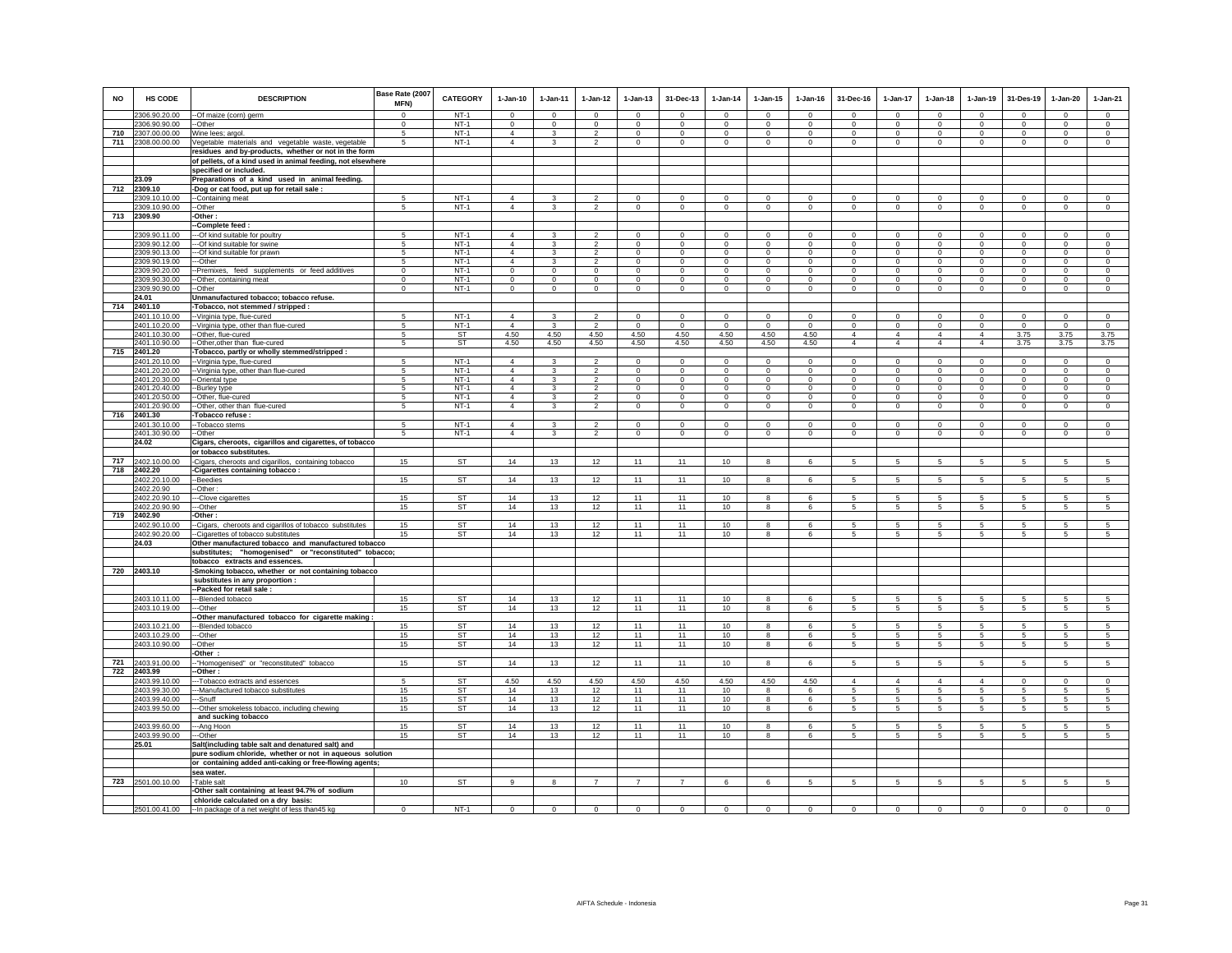| <b>NO</b> | <b>HS CODE</b>                     | <b>DESCRIPTION</b>                                                                                                     | Base Rate (2007<br>MFN) | <b>CATEGORY</b> | $1-Jan-10$             | 1-Jan-11     | $1 - Jan-12$           | $1 - Jan-13$      | 31-Dec-13            | $1-Jan-14$          | $1 - Jan-15$        | $1 - Jan-16$    | 31-Dec-16      | 1-Jan-17        | $1-Jan-18$       | $1-Jan-19$     | 31-Des-19        | $1-Jan-20$                | $1-Jan-21$                  |
|-----------|------------------------------------|------------------------------------------------------------------------------------------------------------------------|-------------------------|-----------------|------------------------|--------------|------------------------|-------------------|----------------------|---------------------|---------------------|-----------------|----------------|-----------------|------------------|----------------|------------------|---------------------------|-----------------------------|
|           | 2501.00.49.00                      | --Other                                                                                                                | $\Omega$                | $NT-1$          | $\Omega$               | $\Omega$     | $\Omega$               | $\Omega$          | $\Omega$             | $\Omega$            | $\Omega$            | $\Omega$        | $\Omega$       | $\Omega$        | $\Omega$         | $\Omega$       | $\Omega$         | $\Omega$                  | $\overline{0}$              |
|           | 2501.00.50.00                      | -Sea water                                                                                                             | 15                      | ST              | 14<br>14               | 13           | 12                     | 11                | 11<br>11             | 10                  | 8                   | 6               | 5              | -5              | 5                | 5<br>5         | -5               | $\sqrt{5}$                | $5\overline{5}$             |
|           | 2501.00.90.00<br>724 2502.00.00.00 | -Other<br>Unroasted iron pyrites.                                                                                      | 15<br>5                 | ST<br>$NT-1$    | $\overline{4}$         | 13<br>3      | 12<br>$\overline{2}$   | 11<br>$\mathbf 0$ | $^{\circ}$           | 10<br>$^{\circ}$    | 8<br>0              | 6<br>$^{\circ}$ | 5<br>$\circ$   | 5<br>$^{\circ}$ | 5<br>$\mathbf 0$ | $\mathbf 0$    | 5<br>$\Omega$    | $\sqrt{5}$<br>$\mathbf 0$ | $5\phantom{.0}$<br>$\Omega$ |
| 725       | 2503.00.00.00                      | Sulphur of all kinds, other than sublimed sulphur,                                                                     | $\mathbf 0$             | $NT-1$          | $\Omega$               | $\mathbf 0$  | $\circ$                | $\mathsf 0$       | $\,0\,$              | $^{\circ}$          | $\mathbf 0$         | $\mathbf 0$     | $\mathsf 0$    | $\mathsf 0$     | $\mathbf 0$      | $\mathbf 0$    | $\mathbf 0$      | $\,0\,$                   | $\Omega$                    |
|           |                                    | precipitated sulphur and colloidal sulphur.                                                                            |                         |                 |                        |              |                        |                   |                      |                     |                     |                 |                |                 |                  |                |                  |                           |                             |
|           | 25.04                              | Natural graphite.                                                                                                      |                         |                 |                        |              |                        |                   |                      |                     |                     |                 |                |                 |                  |                |                  |                           |                             |
| 726       | 2504.10.00.00                      | -In powder or in flakes                                                                                                | 5                       | $NT-1$          | $\overline{4}$         | 3            | $\mathfrak{p}$         | $\mathbf 0$       | $^{\circ}$           | $\Omega$            | $\Omega$            | $\Omega$        | $\mathbf 0$    | $\Omega$        | $\Omega$         | $\mathbf 0$    | $\Omega$         | $^{\circ}$                | $\mathbf 0$                 |
| 727       | 2504.90.00.00                      | -Other                                                                                                                 | 5                       | $NT-1$          | $\overline{4}$         | 3            | $\overline{2}$         | $\circ$           | $\mathbf{0}$         | $\mathbf 0$         | $\circ$             | $\mathbf 0$     | $\mathbf 0$    | $\circ$         | $\circ$          | $\circ$        | $\mathbf 0$      | $\mathbf 0$               | $\mathbf 0$                 |
|           | 25.05                              | Natural sands of all kinds, whether or not coloured,                                                                   |                         |                 |                        |              |                        |                   |                      |                     |                     |                 |                |                 |                  |                |                  |                           |                             |
|           |                                    | other than metal-bearing sands of Chapter 26.                                                                          |                         |                 |                        |              |                        |                   |                      |                     |                     |                 |                |                 |                  |                |                  |                           |                             |
| 728       | 2505.10.00.00                      | -Silica sands and quartz sands                                                                                         | $\Omega$                | $NT-1$          | $\Omega$               | $\Omega$     | $\Omega$               | $\Omega$          | $\Omega$             | $\Omega$            | $\Omega$            | $\Omega$        | $\mathbf 0$    | $\Omega$        | $\Omega$         | $\Omega$       | $\Omega$         | $\Omega$                  | $\Omega$                    |
| 729       | 2505.90.00.00                      | -Other                                                                                                                 | 5                       | <b>ST</b>       | 4.50                   | 4.50         | 4.50                   | 4.50              | 4.50                 | 4.50                | 4.50                | 4.50            | $\overline{4}$ | $\overline{4}$  | $\overline{4}$   | $\overline{4}$ | 3.75             | 3.75                      | 3.75                        |
|           | 25.06                              | Quartz (other than natural sands); quartzite, whether                                                                  |                         |                 |                        |              |                        |                   |                      |                     |                     |                 |                |                 |                  |                |                  |                           |                             |
|           |                                    | or not roughly trimmed or merely cut, by sawing or                                                                     |                         |                 |                        |              |                        |                   |                      |                     |                     |                 |                |                 |                  |                |                  |                           |                             |
|           |                                    | otherwise, into blocks or slabs of a rectangular                                                                       |                         |                 |                        |              |                        |                   |                      |                     |                     |                 |                |                 |                  |                |                  |                           |                             |
|           |                                    | (including square) shape.                                                                                              | -5                      | <b>ST</b>       |                        |              | 4.50                   | 4.50              |                      |                     |                     |                 | $\overline{4}$ | $\overline{4}$  | 4                | $\overline{4}$ |                  |                           | 3.75                        |
| 731       | 730 2506.10.00.00<br>2506.20.00.00 | -Quartz<br>-Quartzite                                                                                                  | -5                      | $NT-1$          | 4.50<br>$\overline{4}$ | 4.50<br>3    |                        |                   | 4.50<br>$\mathbf{0}$ | 4.50<br>$\mathbf 0$ | 4.50<br>$\mathbf 0$ | 4.50<br>$\circ$ | $\mathbf 0$    | $\circ$         | $\mathbf 0$      | $\Omega$       | 3.75<br>$\Omega$ | 3.75<br>$\,0\,$           | $\overline{0}$              |
| 732       | 2507.00.00.00                      | Kaolin and other kaolinic clays, whether or not calcined.                                                              | -5                      | ST              | 4.50                   | 4.50         | $\overline{2}$<br>4.50 | $\circ$<br>4.50   | 4.50                 | 4.50                | 4.50                | 4.50            | $\overline{4}$ | $\overline{4}$  | $\overline{4}$   | $\overline{4}$ | 3.75             | 3.75                      | 3.75                        |
|           | 25.08                              | Other clays (not including expanded clays of heading 68.06),                                                           |                         |                 |                        |              |                        |                   |                      |                     |                     |                 |                |                 |                  |                |                  |                           |                             |
|           |                                    | andalusite, kyanite and sillimanite, whether or not                                                                    |                         |                 |                        |              |                        |                   |                      |                     |                     |                 |                |                 |                  |                |                  |                           |                             |
|           |                                    | calcined; mullite; chamotte or dinas earths.                                                                           |                         |                 |                        |              |                        |                   |                      |                     |                     |                 |                |                 |                  |                |                  |                           |                             |
| 733       | 2508.10.00.00                      | -Bentonite                                                                                                             | $\mathbf 0$             | $NT-1$          | $\mathbf 0$            | $\Omega$     | $\mathbf 0$            | $\mathbf 0$       | $^{\circ}$           | $\mathbf 0$         | $\mathbf 0$         | $\mathbf 0$     | $\mathbf 0$    | $\circ$         | $\Omega$         | $\mathbf 0$    | $\Omega$         | $^{\circ}$                | $\mathbf 0$                 |
| 734       | 2508.30.00.00                      | -Fire-clay                                                                                                             | 5                       | $NT-1$          | $\overline{4}$         | $\mathbf{3}$ | $\overline{2}$         | $\overline{0}$    | $\,0\,$              | $\mathbf 0$         | $\overline{0}$      | $\mathsf 0$     | $\overline{0}$ | $\overline{0}$  | $\overline{0}$   | $\overline{0}$ | $\mathbf 0$      | $\,$ 0                    | $\overline{0}$              |
| 735       | 2508.40.00.00                      | -Other clays                                                                                                           | 5                       | <b>ST</b>       | 4.50                   | 4.50         | 4.50                   | 4.50              | 4.50                 | 4.50                | 4.50                | 4.50            | $\overline{4}$ | $\overline{4}$  | $\overline{4}$   | $\overline{4}$ | 3.75             | 3.75                      | 3.75                        |
| 736       | 2508.50.00.00                      | -Andalusite, kyanite and sillimanite                                                                                   | 5                       | $NT-1$          | $\overline{4}$         | 3            | $\overline{2}$         | $\mathbf{0}$      | $\Omega$             | $\Omega$            | $\mathbf 0$         | $\Omega$        | $\Omega$       | $\circ$         | $\circ$          | $\mathbf 0$    | $\Omega$         | $\mathbf 0$               | $\mathbf 0$                 |
| 737       | 2508.60.00.00                      | -Mullite                                                                                                               | 5                       | $NT-1$          | $\overline{4}$         | 3            | $\overline{2}$         | $\mathbf{0}$      | $\Omega$             | $\mathbf 0$         | $\circ$             | $\mathbf{0}$    | $\Omega$       | $\circ$         | $\circ$          | $\mathbf 0$    | $\mathbf 0$      | $\Omega$                  | $\Omega$                    |
| 738       | 2508.70.00.00                      | -Chamotte or dinas earths                                                                                              | 5                       | $NT-1$          | $\overline{4}$         | 3            | $\overline{2}$         | $\mathbf 0$       | $\Omega$             | $\Omega$            | $\Omega$            | $\Omega$        | $\mathbf 0$    | $\Omega$        | $\mathbf 0$      | $\mathbf 0$    | $\Omega$         | $\Omega$                  | $\Omega$                    |
| 739       | 2509.00.00.00                      | Chalk.                                                                                                                 | 5                       | ST              | 4.50                   | 4.50         | 4.50                   | 4.50              | 4.50                 | 4.50                | 4.50                | 4.50            | $\overline{4}$ | $\overline{4}$  | $\overline{4}$   | $\overline{4}$ | 3.75             | 3.75                      | 3.75                        |
|           | 25.10                              | Natural calcium phosphates, natural aluminium calcium                                                                  |                         |                 |                        |              |                        |                   |                      |                     |                     |                 |                |                 |                  |                |                  |                           |                             |
|           |                                    | phosphates and phosphatic chalk.                                                                                       |                         |                 |                        |              |                        |                   |                      |                     |                     |                 |                |                 |                  |                |                  |                           |                             |
| 740       | 2510.10<br>2510.10.10.00           | Unground :<br>-Apatite                                                                                                 | $\Omega$                | $NT-1$          | $\Omega$               | $\Omega$     | $\Omega$               | $\Omega$          | $\Omega$             | $\Omega$            | $\mathbf 0$         | $\Omega$        | $\Omega$       | $\Omega$        | $\Omega$         | $\Omega$       | $\Omega$         | $\Omega$                  | $\Omega$                    |
|           | 2510.10.90.00                      | -Other                                                                                                                 | $\Omega$                | $NT-1$          | $\Omega$               | $\Omega$     | $\Omega$               | $\mathsf 0$       | $\mathsf 0$          | $\mathbf 0$         | $\mathsf 0$         | $\mathbf 0$     | $\circ$        | $\circ$         | $\mathbf 0$      | $\mathbf 0$    | $\Omega$         | $\mathbf 0$               | $\mathbf 0$                 |
| 741       | 2510.20                            | Ground                                                                                                                 |                         |                 |                        |              |                        |                   |                      |                     |                     |                 |                |                 |                  |                |                  |                           |                             |
|           | 2510.20.10.00                      | --Apatite                                                                                                              | $\Omega$                | $NT-1$          | $\Omega$               | $\Omega$     | $\Omega$               | $\Omega$          | $\Omega$             | $\Omega$            | $\Omega$            | $\Omega$        | $\Omega$       | $\Omega$        | $\Omega$         | $\Omega$       | $\Omega$         | $\Omega$                  | $\Omega$                    |
|           | 2510.20.90.00                      | --Other                                                                                                                | $\Omega$                | $NT-1$          | $\Omega$               | $\Omega$     | $\Omega$               | $\mathbf{0}$      | $\Omega$             | $\Omega$            | $\Omega$            | $\Omega$        | $\Omega$       | $\Omega$        | $\circ$          | $\Omega$       | $\Omega$         | $\Omega$                  | $\Omega$                    |
|           | 25.11                              | Natural barium sulphate (barytes); natural barium carbonate                                                            |                         |                 |                        |              |                        |                   |                      |                     |                     |                 |                |                 |                  |                |                  |                           |                             |
|           |                                    | (witherite), whether or not calcined, other than barium oxide                                                          |                         |                 |                        |              |                        |                   |                      |                     |                     |                 |                |                 |                  |                |                  |                           |                             |
|           |                                    | of heading 28.16.                                                                                                      |                         |                 |                        |              |                        |                   |                      |                     |                     |                 |                |                 |                  |                |                  |                           |                             |
| 742       | 2511.10.00.00                      | -Natural barium sulphate (barytes)                                                                                     | 5                       | ST              | 4.50                   | 4.50         | 4.50                   | 4.50              | 4.50                 | 4.50                | 4.50                | 4.50            | $\overline{4}$ | $\overline{4}$  | $\overline{4}$   | $\overline{4}$ | 3.75             | 3.75                      | 3.75                        |
| 743       | 2511.20.00.00                      | Natural barium carbonate (witherite)                                                                                   | 5                       | $NT-1$          | $\overline{4}$         | $\mathbf{3}$ | $\overline{2}$         | $\mathbf 0$       | $\mathbf 0$          | $\mathbf 0$         | $\mathbf 0$         | $\mathbf 0$     | $\mathbf 0$    | $\mathbf 0$     | $\mathbf 0$      | $\mathbf 0$    | $\,0\,$          | $\,0\,$                   | $\circ$                     |
| 744       | 2512.00.00.00                      | Siliceous fossil meals (for example, kieselguhr, tripol<br>and diatomite) and similar siliceous earths, whether or     | 5                       | ST              | 4.50                   | 4.50         | 4.50                   | 4.50              | 4.50                 | 4.50                | 4.50                | 4.50            | $\overline{4}$ | $\overline{4}$  | $\overline{4}$   | $\overline{4}$ | 3.75             | 3.75                      | 3.75                        |
|           |                                    | not calcined, of an apparent specific gravity of 1 or less.                                                            |                         |                 |                        |              |                        |                   |                      |                     |                     |                 |                |                 |                  |                |                  |                           |                             |
|           | 25.13                              | Pumice stone; emery; natural corundum, natural garnet                                                                  |                         |                 |                        |              |                        |                   |                      |                     |                     |                 |                |                 |                  |                |                  |                           |                             |
|           |                                    | and other natural abrasives, whether or not heat-treated.                                                              |                         |                 |                        |              |                        |                   |                      |                     |                     |                 |                |                 |                  |                |                  |                           |                             |
| 745       | 2513.10.00.00                      | -Pumice stone                                                                                                          |                         | <b>ST</b>       | 4.50                   | 4.50         | 4.50                   | 4.50              | 4.50                 | 4.50                | 4.50                | 4.50            | $\overline{4}$ | $\overline{4}$  | $\overline{4}$   | $\overline{4}$ | 3.75             | 3.75                      | 3.75                        |
| 746       | 2513.20.00.00                      | -Emery, natural corundum, natural garnet and other                                                                     | 5                       | ST              | 4.50                   | 4.50         | 4.50                   | 4.50              | 4.50                 | 4.50                | 4.50                | 4.50            | $\overline{4}$ | $\overline{4}$  | $\overline{4}$   | $\overline{4}$ | 3.75             | 3.75                      | 3.75                        |
|           |                                    | natural abrasives                                                                                                      |                         |                 |                        |              |                        |                   |                      |                     |                     |                 |                |                 |                  |                |                  |                           |                             |
|           | 747 2514.00.00.00                  | Slate, whether or not roughly trimmed or merely cut,                                                                   | $\mathbf{5}$            | <b>ST</b>       | 4.50                   | 4.50         | 4.50                   | 4.50              | 4.50                 | 4.50                | 4.50                | 4.50            | $\Delta$       | $\Delta$        | $\overline{4}$   | $\overline{4}$ | 3.75             | 3.75                      | 3.75                        |
|           |                                    | by sawing or otherwise, into blocks or slabs                                                                           |                         |                 |                        |              |                        |                   |                      |                     |                     |                 |                |                 |                  |                |                  |                           |                             |
|           |                                    | of a rectangular (including square) shape.                                                                             |                         |                 |                        |              |                        |                   |                      |                     |                     |                 |                |                 |                  |                |                  |                           |                             |
|           | 25.15                              | Marble, travertine, ecaussine and other calcareous                                                                     |                         |                 |                        |              |                        |                   |                      |                     |                     |                 |                |                 |                  |                |                  |                           |                             |
|           |                                    | monumental or building stone of an apparent specific gravity                                                           |                         |                 |                        |              |                        |                   |                      |                     |                     |                 |                |                 |                  |                |                  |                           |                             |
|           |                                    | of 2.5 or more, and alabaster, whether or not roughly trimmed<br>or merely cut, by sawing or otherwise, into blocks or |                         |                 |                        |              |                        |                   |                      |                     |                     |                 |                |                 |                  |                |                  |                           |                             |
|           |                                    | slabs of a rectangular (including square) shape.                                                                       |                         |                 |                        |              |                        |                   |                      |                     |                     |                 |                |                 |                  |                |                  |                           |                             |
|           |                                    | -Marble and travertine :                                                                                               |                         |                 |                        |              |                        |                   |                      |                     |                     |                 |                |                 |                  |                |                  |                           |                             |
| 748       | 2515.11.00.00                      | -Crude or roughly trimmed                                                                                              |                         | $NT-1$          | $\overline{4}$         |              | $\mathfrak{p}$         | $\mathsf 0$       | $\mathsf 0$          | $\mathbf 0$         | $\mathsf 0$         | $\mathsf 0$     | $\circ$        | $\mathsf 0$     | $\mathbf 0$      | $\mathbf 0$    | $\mathbf 0$      | $\mathbf 0$               | $\mathbf 0$                 |
|           | 749 2515.12                        | Merely cut, by sawing or otherwise, into blocks or slabs                                                               |                         |                 |                        |              |                        |                   |                      |                     |                     |                 |                |                 |                  |                |                  |                           |                             |
|           |                                    | of a rectangular (including square) shape :                                                                            |                         |                 |                        |              |                        |                   |                      |                     |                     |                 |                |                 |                  |                |                  |                           |                             |
|           | 2515.12.10.00                      | ---Blocks                                                                                                              | 5                       | <b>ST</b>       | 4.50                   | 4.50         | 4.50                   | 4.50              | 4.50                 | 4.50                | 4.50                | 4.50            | $\Delta$       | $\Delta$        | $\Delta$         | $\Delta$       | 3.75             | 3.75                      | 3.75                        |
|           | 2515.12.20.00                      | --Slabs                                                                                                                | 5                       | <b>ST</b>       | 4.50                   | 4.50         | 4.50                   | 4.50              | 4.50                 | 4.50                | 4.50                | 4.50            | $\overline{4}$ | $\overline{4}$  | $\overline{4}$   | $\overline{4}$ | 3.75             | 3.75                      | 3.75                        |
| 750       | 2515.20.00.00                      | -Ecaussine and other calcareous monumental or                                                                          |                         | $NT-1$          | $\overline{4}$         | 3            | $\overline{2}$         | $\Omega$          | $\Omega$             | $\Omega$            | $\Omega$            | $\Omega$        | $\Omega$       | $\Omega$        | $\Omega$         | $\Omega$       | $\Omega$         | $\Omega$                  | $\Omega$                    |
|           |                                    | building stone; alabaster                                                                                              |                         |                 |                        |              |                        |                   |                      |                     |                     |                 |                |                 |                  |                |                  |                           |                             |
|           | 25.16                              | Granite, porphyry, basalt, sandstone and other monumental                                                              |                         |                 |                        |              |                        |                   |                      |                     |                     |                 |                |                 |                  |                |                  |                           |                             |
|           |                                    | or building stone, whether or not roughly trimmed or                                                                   |                         |                 |                        |              |                        |                   |                      |                     |                     |                 |                |                 |                  |                |                  |                           |                             |
|           |                                    | merely cut, by sawing or otherwise, into blocks or<br>slabs of a rectangular (including square) shape.                 |                         |                 |                        |              |                        |                   |                      |                     |                     |                 |                |                 |                  |                |                  |                           |                             |
|           |                                    | -Granite:                                                                                                              |                         |                 |                        |              |                        |                   |                      |                     |                     |                 |                |                 |                  |                |                  |                           |                             |
| 751       | 2516.11.00.00                      | -Crude or roughly trimmed                                                                                              |                         | <b>ST</b>       | 4.50                   | 4.50         | 4.50                   | 4.50              | 4.50                 | 4.50                | 4.50                | 4.50            | $\overline{4}$ | $\overline{4}$  | 4                | 4              | 3.75             | 3.75                      | 3.75                        |
|           | 752 2516.12                        | -Merely cut, by sawing or otherwise, into blocks or slabs                                                              |                         |                 |                        |              |                        |                   |                      |                     |                     |                 |                |                 |                  |                |                  |                           |                             |
|           |                                    | of a rectangular (including square) shape :                                                                            |                         |                 |                        |              |                        |                   |                      |                     |                     |                 |                |                 |                  |                |                  |                           |                             |
|           |                                    |                                                                                                                        |                         |                 |                        |              |                        |                   |                      |                     |                     |                 |                |                 |                  |                |                  |                           |                             |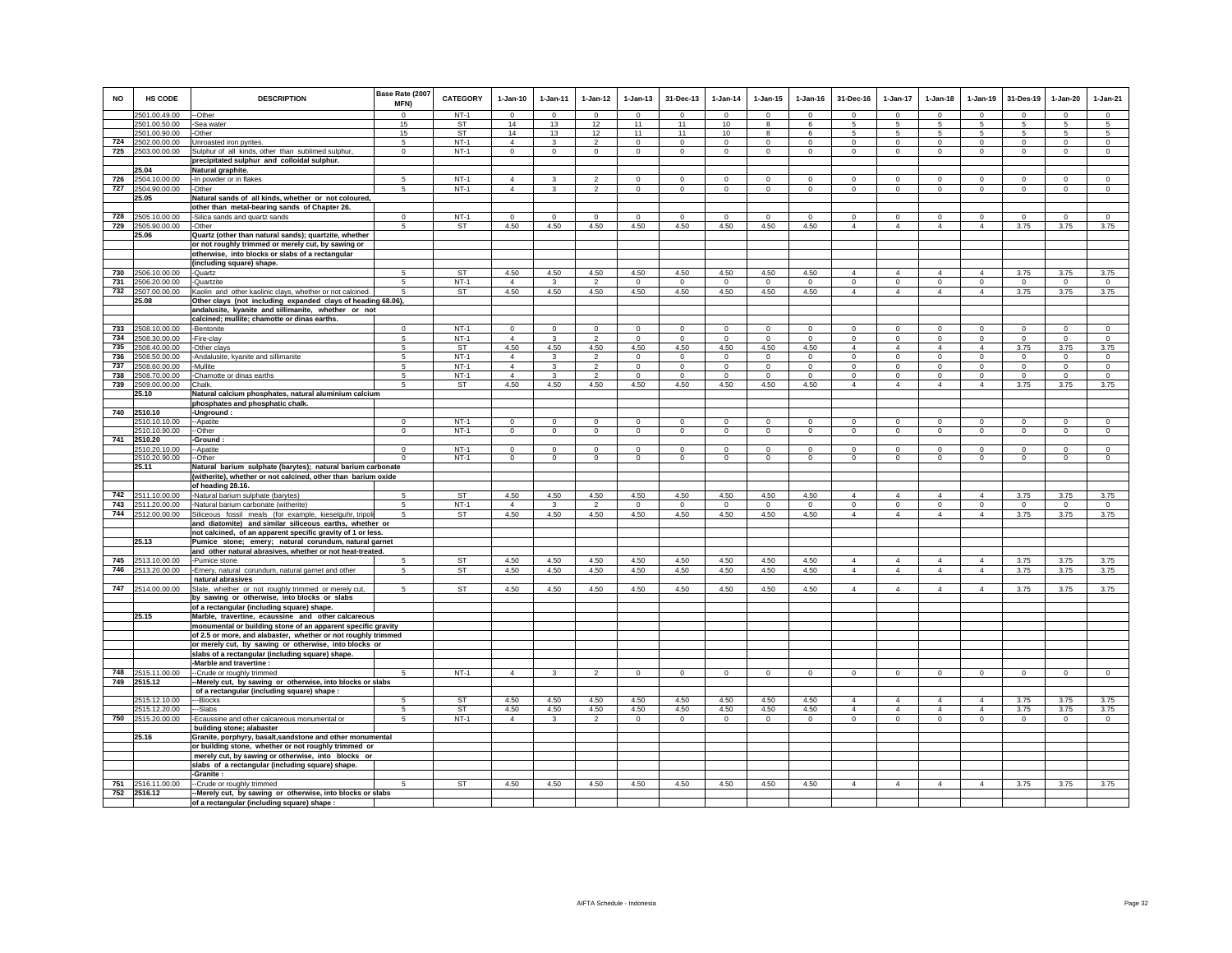| <b>NO</b> | <b>HS CODE</b>    | <b>DESCRIPTION</b>                                            | Base Rate (2007<br>MFN) | <b>CATEGORY</b> | $1-Jan-10$     | $1 - Jan-11$ | $1 - Jan-12$   | $1 - Jan-13$ | 31-Dec-13      | $1 - Jan-14$   | $1 - Jan-15$ | $1 - Jan-16$ | 31-Dec-16      | $1 - Jan-17$   | $1-Jan-18$     | $1-Jan-19$     | 31-Des-19    | $1-Jan-20$   | $1-Jan-21$   |
|-----------|-------------------|---------------------------------------------------------------|-------------------------|-----------------|----------------|--------------|----------------|--------------|----------------|----------------|--------------|--------------|----------------|----------------|----------------|----------------|--------------|--------------|--------------|
|           | 2516.12.10.00     | --Blocks                                                      | 5                       | <b>ST</b>       | 4.50           | 4.50         | 4.50           | 4.50         | 4.50           | 4.50           | 4.50         | 4.50         | $\overline{4}$ | $\overline{4}$ | $\overline{4}$ | $\overline{4}$ | 3.75         | 3.75         | 3.75         |
|           | 2516.12.20.00     | --Slabs                                                       | 5                       | <b>ST</b>       | 4.50           | 4.50         | 4.50           | 4.50         | 4.50           | 4.50           | 4.50         | 4.50         | $\overline{4}$ | $\overline{4}$ | $\overline{4}$ | $\overline{4}$ | 3.75         | 3.75         | 3.75         |
|           | 753 2516.20.00.00 | -Sandstone                                                    | 5                       | ST              | 4.50           | 4.50         | 4.50           | 4.50         | 4.50           | 4.50           | 4.50         | 4.50         | $\overline{4}$ | $\overline{4}$ | $\overline{4}$ | $\overline{4}$ | 3.75         | 3.75         | 3.75         |
|           | 754 2516.90.00.00 | -Other monumental or building stone                           | 5                       | ST              | 4.50           | 4.50         | 4.50           | 4.50         | 4.50           | 4.50           | 4.50         | 4.50         | $\overline{4}$ | $\overline{4}$ | $\overline{4}$ | $\overline{4}$ | 3.75         | 3.75         | 3.75         |
|           | 25.17             | Pebbles, gravel, broken or crushed stone, of a kind           |                         |                 |                |              |                |              |                |                |              |              |                |                |                |                |              |              |              |
|           |                   | commonly used for concrete aggregates, for road metalling     |                         |                 |                |              |                |              |                |                |              |              |                |                |                |                |              |              |              |
|           |                   | or for railway or other ballast, shingle and flint, whether   |                         |                 |                |              |                |              |                |                |              |              |                |                |                |                |              |              |              |
|           |                   | or not heat-treated; macadam of slag, dross or similar        |                         |                 |                |              |                |              |                |                |              |              |                |                |                |                |              |              |              |
|           |                   | industrial waste, whether or not incorporating the materials  |                         |                 |                |              |                |              |                |                |              |              |                |                |                |                |              |              |              |
|           |                   | cited in the first parts of the heading;tarred macadam;       |                         |                 |                |              |                |              |                |                |              |              |                |                |                |                |              |              |              |
|           |                   | granules chipings and powder, of stones of heading            |                         |                 |                |              |                |              |                |                |              |              |                |                |                |                |              |              |              |
|           |                   | 25.15 or 25.16, whether or not heat-treated.                  |                         |                 |                |              |                |              |                |                |              |              |                |                |                |                |              |              |              |
| 755       | 2517.10.00.00     | -Pebbles, gravel, broken or crushed stone, of a kind comn     | 5                       | ST              | 4.50           | 4.50         | 4.50           | 4.50         | 4.50           | 4.50           | 4.50         | 4.50         | $\overline{4}$ | $\overline{4}$ | $\overline{4}$ | $\overline{4}$ | 3.75         | 3.75         | 3.75         |
|           |                   | used for concrete aggregates, for road metalling or for       |                         |                 |                |              |                |              |                |                |              |              |                |                |                |                |              |              |              |
|           |                   | railway or other ballast, shingle and flint, whether or not   |                         |                 |                |              |                |              |                |                |              |              |                |                |                |                |              |              |              |
|           |                   | heat-treated                                                  |                         |                 |                |              |                |              |                |                |              |              |                |                |                |                |              |              |              |
|           | 756 2517.20.00.00 | -Macadam of slag, dross or similar industrial waste,          | $5\overline{5}$         | $NT-1$          | $\overline{4}$ | $\mathbf{3}$ | $\overline{2}$ | $\mathbf{0}$ | $\mathbf{0}$   | $\mathbf{0}$   | $\mathbf 0$  | $\circ$      | $\mathbf 0$    | $\mathbf{0}$   | $\circ$        | $\circ$        | $\mathbf{0}$ | $\mathbf 0$  | $\circ$      |
|           |                   | whether or not incorporating the materials cited in           |                         |                 |                |              |                |              |                |                |              |              |                |                |                |                |              |              |              |
|           |                   |                                                               |                         |                 |                |              |                |              |                |                |              |              |                |                |                |                |              |              |              |
|           |                   | sub heading 2517.10                                           |                         |                 |                |              |                |              |                |                |              |              |                |                |                |                |              |              |              |
| 757       | 2517.30.00.00     | Tarred macadam                                                | $5\overline{5}$         | $NT-1$          | $\overline{4}$ | $\mathbf{3}$ | $\overline{2}$ | $\mathbf{0}$ | $\mathbf{0}$   | $\circ$        | $\mathbf 0$  | $\circ$      | $\Omega$       | $\circ$        | $\circ$        | $\circ$        | $\circ$      | $\Omega$     | $\mathsf 0$  |
|           |                   | Granules, chippings and powder, of stones of heading          |                         |                 |                |              |                |              |                |                |              |              |                |                |                |                |              |              |              |
|           |                   | 25.15 or 25.16, whether or not heat-treated :                 |                         |                 |                |              |                |              |                |                |              |              |                |                |                |                |              |              |              |
|           | 758 2517.41.00.00 | --Of marble                                                   | 5                       | $NT-1$          | $\overline{4}$ | 3            | $\mathfrak{p}$ | 0            | $\mathbf 0$    | $\mathbf 0$    | 0            | $^{\circ}$   | $^{\circ}$     | $\mathbf 0$    | 0              | $^{\circ}$     | $^{\circ}$   | $^{\circ}$   | $\mathbf 0$  |
|           | 759 2517.49.00.00 | --Other                                                       | 5                       | $NT-1$          | $\overline{4}$ | 3            | $\overline{2}$ | $\mathsf 0$  | $\mathbf 0$    | $\mathbf 0$    | $\mathsf 0$  | $\mathbf 0$  | $\mathbf{0}$   | $\mathsf 0$    | $\mathbf{0}$   | $\mathbf 0$    | $\mathbf 0$  | $\mathbf 0$  | $\circ$      |
|           | 25.18             | Dolomite, whether or not calcined or sintered,                |                         |                 |                |              |                |              |                |                |              |              |                |                |                |                |              |              |              |
|           |                   | including dolomite roughly trimmed or merely cut,             |                         |                 |                |              |                |              |                |                |              |              |                |                |                |                |              |              |              |
|           |                   | by sawing or otherwise, into blocks or slabs of a rectangular |                         |                 |                |              |                |              |                |                |              |              |                |                |                |                |              |              |              |
|           |                   | (including square) shape; dolomite ramming mix.               |                         |                 |                |              |                |              |                |                |              |              |                |                |                |                |              |              |              |
| 760       | 2518.10.00.00     | -Dolomite, not calcined or sintered                           | $\Omega$                | $NT-1$          | $\mathbf 0$    | $\Omega$     | $\mathbf 0$    | $\mathbf 0$  | $\mathbf 0$    | $\mathbf 0$    | $\mathbf 0$  | $\mathbf 0$  | $\mathbf 0$    | $\mathbf 0$    | $\mathbf 0$    | $^{\circ}$     | $^{\circ}$   | $\mathbf 0$  | $\mathbf 0$  |
| 761       | 2518.20.00.00     | -Calcined or sintered dolomite                                | $\Omega$                | $NT-1$          | $\Omega$       | $\mathbf 0$  | $\circ$        | $\mathbf 0$  | $\mathbf{0}$   | $^{\circ}$     | $\circ$      | $^{\circ}$   | $\mathbf 0$    | $\mathbf 0$    | $\mathbf 0$    | $\mathbf 0$    | $\circ$      | $\circ$      | $\circ$      |
| 762       | 2518.30.00.00     | -Dolomite ramming mix                                         | $\Omega$                | $NT-1$          | $^{\circ}$     | $^{\circ}$   | $\mathbf 0$    | $\mathbf 0$  | $\mathbf 0$    | $\mathbf 0$    | $\mathbf 0$  | $\,0\,$      | $\mathbf 0$    | $\mathbf 0$    | $\mathbf 0$    | $\mathbf 0$    | $\mathbf 0$  | $\mathbf 0$  | $\mathbf 0$  |
|           | 25.19             | Natural magnesium carbonate (magnesite); fused magnesia;      |                         |                 |                |              |                |              |                |                |              |              |                |                |                |                |              |              |              |
|           |                   | dead-burned (sintered) magnesia, whether or not containing    |                         |                 |                |              |                |              |                |                |              |              |                |                |                |                |              |              |              |
|           |                   | small quantities of other oxides added before sintering;      |                         |                 |                |              |                |              |                |                |              |              |                |                |                |                |              |              |              |
|           |                   | other magnesium oxide, whether or not pure.                   |                         |                 |                |              |                |              |                |                |              |              |                |                |                |                |              |              |              |
| 763       | 2519.10.00.00     | -Natural magnesium carbonate (magnesite)                      | $\Omega$                | $NT-1$          | $\mathbf 0$    | $\mathbf 0$  | $\mathbf 0$    | $\mathsf 0$  | $\mathsf 0$    | $\mathbf 0$    | $\mathbf 0$  | $\mathbf 0$  | $\mathbf 0$    | $\mathsf 0$    | $\mathbf 0$    | $\mathbf 0$    | $\mathbf 0$  | $\mathbf 0$  | $\mathsf 0$  |
| 764       | 2519.90.00.00     | -Other                                                        |                         | $NT-1$          | $\circ$        | $\mathbf 0$  | $\mathbf 0$    | $\mathbf 0$  | $\mathbf{0}$   | $\mathbf 0$    | $\mathbf 0$  | $\mathbf 0$  | $\circ$        | $\mathbf 0$    | $\mathbf 0$    | $\,0\,$        | $\mathbf 0$  | $\mathbf 0$  | $\Omega$     |
|           | 25.20             | Gypsum; anhydrite; plasters (consisting of calcined gypsum    |                         |                 |                |              |                |              |                |                |              |              |                |                |                |                |              |              |              |
|           |                   | or calcium sulphate) whether or not coloured, with or         |                         |                 |                |              |                |              |                |                |              |              |                |                |                |                |              |              |              |
|           |                   | without small quantities of accelerators or retarders.        |                         |                 |                |              |                |              |                |                |              |              |                |                |                |                |              |              |              |
| 765       | 2520.10.00.00     | -Gypsum; anhydrite                                            | 5                       | $NT-1$          | $\overline{4}$ | 3            | $\overline{2}$ | $\mathsf 0$  | $\mathbf 0$    | $\mathsf 0$    | $\mathsf 0$  | $\mathbb O$  | $\mathsf 0$    | $\mathbf 0$    | $\mathbf 0$    | $\mathbf 0$    | $\mathbf 0$  | $\mathsf 0$  | $\Omega$     |
| 766       | 2520.20           | -Plasters:                                                    |                         |                 |                |              |                |              |                |                |              |              |                |                |                |                |              |              |              |
|           | 2520.20.10.00     | -- Of a kind suitable for use in dentistry                    | 5                       | $NT-1$          | $\overline{4}$ | 3            | $\overline{2}$ | $\circ$      | $\mathbf{0}$   | $^{\circ}$     | $\circ$      | $^{\circ}$   | $\mathbf{0}$   | $\circ$        | $\Omega$       | $\circ$        | $\mathbf{0}$ | $\circ$      | $^{\circ}$   |
|           | 2520.20.90.00     | -Other                                                        | 5                       | $NT-1$          | $\overline{4}$ | 3            | $\overline{2}$ | $\mathbf 0$  | $\mathbf{0}$   | $\overline{0}$ | $\mathbf 0$  | $\circ$      | $\Omega$       | $\mathbf 0$    | $\mathbf{0}$   | $\mathbf{0}$   | $\circ$      | $\mathbf{0}$ | $\Omega$     |
| 767       | 2521.00.00.00     | Limestone flux; limestone and other calcareous stone, of a    | 5                       | $NT-1$          | $\overline{4}$ | 3            | $\mathcal{P}$  | $\mathbf 0$  | $\mathbf 0$    | $\Omega$       | $\mathbf 0$  | $\Omega$     | $\Omega$       | $\circ$        | $\Omega$       | $\Omega$       | $\Omega$     | $\Omega$     | $\Omega$     |
|           |                   | used for the manufacture of lime or cement.                   |                         |                 |                |              |                |              |                |                |              |              |                |                |                |                |              |              |              |
|           | 25.22             | Quicklime, slaked lime and hydraulic lime, other than         |                         |                 |                |              |                |              |                |                |              |              |                |                |                |                |              |              |              |
|           |                   | calcium oxide and hydroxide of heading 28.25.                 |                         |                 |                |              |                |              |                |                |              |              |                |                |                |                |              |              |              |
| 768       | 2522.10.00.00     | -Quicklime                                                    | 5                       | $NT-1$          | $\overline{4}$ | $\mathbf{R}$ | $\mathcal{P}$  | $\Omega$     | $\mathbf 0$    | $\mathbf 0$    | $\circ$      | $\Omega$     | $\mathbf 0$    | $\mathbf 0$    | $\mathbf 0$    | $\Omega$       | $\mathbf 0$  | $\mathbf 0$  | $\Omega$     |
| 769       | 2522.20.00.00     | -Slaked lime                                                  | 5                       | $NT-1$          | $\overline{4}$ | 3            | $\mathfrak{p}$ | $\Omega$     | $^{\circ}$     | $\circ$        | $\circ$      | $\Omega$     | $\mathbf 0$    | $\mathbf 0$    | $\Omega$       | $\Omega$       | $^{\circ}$   | $\Omega$     | $\Omega$     |
| 770       | 2522.30.00.00     | -Hydraulic lime                                               | 5                       | $NT-1$          | $\overline{4}$ | $\mathbf{R}$ | $\mathfrak{p}$ | $\Omega$     | $\Omega$       | $\mathbf{0}$   | $\mathbf{0}$ | $\Omega$     | $\Omega$       | $\mathbf{0}$   | $\mathbf{0}$   | $\Omega$       | $\Omega$     | $\Omega$     | $\Omega$     |
|           | 25.23             | Portland cement, aluminous cement, slag cement,               |                         |                 |                |              |                |              |                |                |              |              |                |                |                |                |              |              |              |
|           |                   | supersulphate cement and similar hydraulic cements,           |                         |                 |                |              |                |              |                |                |              |              |                |                |                |                |              |              |              |
|           |                   | whether or not coloured or in the form of clinkers.           |                         |                 |                |              |                |              |                |                |              |              |                |                |                |                |              |              |              |
|           | 771 2523.10       | -Cement clinkers :                                            |                         |                 |                |              |                |              |                |                |              |              |                |                |                |                |              |              |              |
|           | 2523.10.10.00     | -Of a kind used in the manufacture of white cement            | $\Omega$                | $NT-1$          | $\Omega$       | $\Omega$     | $^{\circ}$     | $\mathbf 0$  | $^{\circ}$     | $^{\circ}$     | $^{\circ}$   | $^{\circ}$   | $^{\circ}$     | $\mathbf 0$    | $^{\circ}$     | $^{\circ}$     | $\circ$      | $\Omega$     | $\mathbf{0}$ |
|           | 2523.10.90.00     | -Other                                                        | $\mathbf 0$             | $NT-1$          | $\circ$        | $\mathbf 0$  | $\circ$        | $\mathbf 0$  | $\mathbf{0}$   | $\circ$        | $\mathbf 0$  | $\circ$      | $\mathbf 0$    | $\circ$        | $\circ$        | $\mathbf 0$    | $\circ$      | $\mathbf 0$  | $\mathbf 0$  |
|           |                   | Portland cement:                                              |                         |                 |                |              |                |              |                |                |              |              |                |                |                |                |              |              |              |
| 772       | 2523.21.00.00     | -White cement, whether or not artificially coloured           | $\mathbf 0$             | $NT-1$          | $\circ$        | $\mathbf 0$  | $\mathbf 0$    | $\mathsf 0$  | $\mathbf 0$    | $\mathbf 0$    | $\mathbf 0$  | $\circ$      | $\mathbf 0$    | $\mathsf 0$    | $\mathbf 0$    | $\mathsf 0$    | $\mathbf 0$  | $\mathbf 0$  | $\mathbf 0$  |
| 773       | 2523.29           | -Other :                                                      |                         |                 |                |              |                |              |                |                |              |              |                |                |                |                |              |              |              |
|           | 2523.29.10.00     | --Coloured cement                                             | $\Omega$                | $NT-1$          | $\Omega$       | $\Omega$     | $\Omega$       | $\Omega$     | $\Omega$       | $\Omega$       | $\Omega$     | $\Omega$     | $\Omega$       | $\Omega$       | $\Omega$       | $\Omega$       | $\Omega$     | $\Omega$     | $\Omega$     |
|           | 2523.29.90.00     | --Other                                                       | $\Omega$                | $NT-1$          | $\Omega$       | $\Omega$     | $\Omega$       | $\mathbf 0$  | $\mathbf 0$    | $\Omega$       | $\Omega$     | $\Omega$     | $\mathbf 0$    | $\mathbf 0$    | $\Omega$       | $\Omega$       | $\Omega$     | $\Omega$     | $\mathbf 0$  |
|           | 774 2523.30.00.00 | -Aluminous cement                                             | $^{\circ}$              | $NT-1$          | $^{\circ}$     | $^{\circ}$   | $^{\circ}$     | $\mathbf 0$  | $\mathbf 0$    | $^{\circ}$     | $\circ$      | $^{\circ}$   | $\mathbf 0$    | $\mathbf 0$    | $^{\circ}$     | $\mathbf 0$    | $\circ$      | $\circ$      | $\circ$      |
| 775       | 2523.90.00.00     | Other hydraulic cements                                       | $\mathbf 0$             | $NT-1$          | $\mathbf{0}$   | $\mathbf 0$  | $\circ$        | $\mathbf 0$  | $\overline{0}$ | $\mathbf 0$    | $\mathbf 0$  | $\mathbf 0$  | $\mathbf 0$    | $\circ$        | $\mathbf 0$    | $\circ$        | $\circ$      | $\mathbf 0$  | $\mathbf 0$  |
|           | 25.24             | Asbestos.                                                     |                         |                 |                |              |                |              |                |                |              |              |                |                |                |                |              |              |              |
| 776       | 2524.10.00.00     | -Crocidolite                                                  | $^{\circ}$              | $NT-1$          | $\Omega$       | $\mathbf{0}$ | $\mathsf 0$    | $\mathsf 0$  | $\mathbf 0$    | $\mathbf 0$    | $\mathbf 0$  | $\mathsf 0$  | $\mathbf{0}$   | $\mathsf 0$    | $\mathbf{0}$   | $\mathbf 0$    | $\mathbf 0$  | $\mathsf 0$  | $\mathbf 0$  |
| 777       | 2524.90.00        | Other:                                                        |                         |                 |                |              |                |              |                |                |              |              |                |                |                |                |              |              |              |
|           | 2524.90.00.10     | --Chrysotile                                                  | $^{\circ}$              | $NT-1$          | $^{\circ}$     | $^{\circ}$   | $^{\circ}$     | 0            | $^{\circ}$     | $^{\circ}$     | 0            | $^{\circ}$   | $^{\circ}$     | 0              | 0              | $^{\circ}$     | $^{\circ}$   | $^{\circ}$   | $^{\circ}$   |
|           | 2524.90.00.90     | -Other                                                        | $\mathbf{0}$            | $NT-1$          | $\circ$        | $\mathbf 0$  | $\mathsf 0$    | $\mathsf 0$  | $\overline{0}$ | $\mathbf 0$    | $\mathbf 0$  | $\mathbf 0$  | $\mathbf 0$    | $\mathsf 0$    | $\mathbf 0$    | $\mathbf 0$    | $\mathbf 0$  | $\mathbf 0$  | $\mathbf{0}$ |
|           | 25.25             | Mica, including splittings; mica waste.                       |                         |                 |                |              |                |              |                |                |              |              |                |                |                |                |              |              |              |
| 778       | 2525.10.00.00     | -Crude mica and mica rifted into sheets or splittings         | 5                       | $NT-1$          | $\Delta$       | $\mathbf{R}$ | $\mathcal{P}$  | $\Omega$     | $\Omega$       | $\Omega$       | $\Omega$     | $\Omega$     | $\Omega$       | $\Omega$       | $\Omega$       | $\Omega$       | $\Omega$     | $\Omega$     | $\Omega$     |
| 779       | 2525.20.00.00     | -Mica powder                                                  | 5                       | <b>ST</b>       | 4.50           | 4.50         | 4.50           | 4.50         | 4.50           | 4.50           | 4.50         | 4.50         | $\overline{4}$ | $\overline{4}$ | $\overline{4}$ | $\Delta$       | 3.75         | 3.75         | 3.75         |
| 780       | 2525.30.00.00     | -Mica waste                                                   | 5                       | $NT-1$          | $\overline{4}$ | 3            | $\overline{2}$ | $\mathbf 0$  | $\mathbf 0$    | $\mathbf 0$    | $\mathbf 0$  | $\mathbf 0$  | $\mathbf 0$    | $\mathbf 0$    | $\circ$        | $\mathbf 0$    | $\circ$      | $\mathbf 0$  | $\circ$      |
|           | 25.26             | Natural steatite, whether or not roughly trimmed or           |                         |                 |                |              |                |              |                |                |              |              |                |                |                |                |              |              |              |
|           |                   | merely cut, by sawing or otherwise into blocks or             |                         |                 |                |              |                |              |                |                |              |              |                |                |                |                |              |              |              |
|           |                   |                                                               |                         |                 |                |              |                |              |                |                |              |              |                |                |                |                |              |              |              |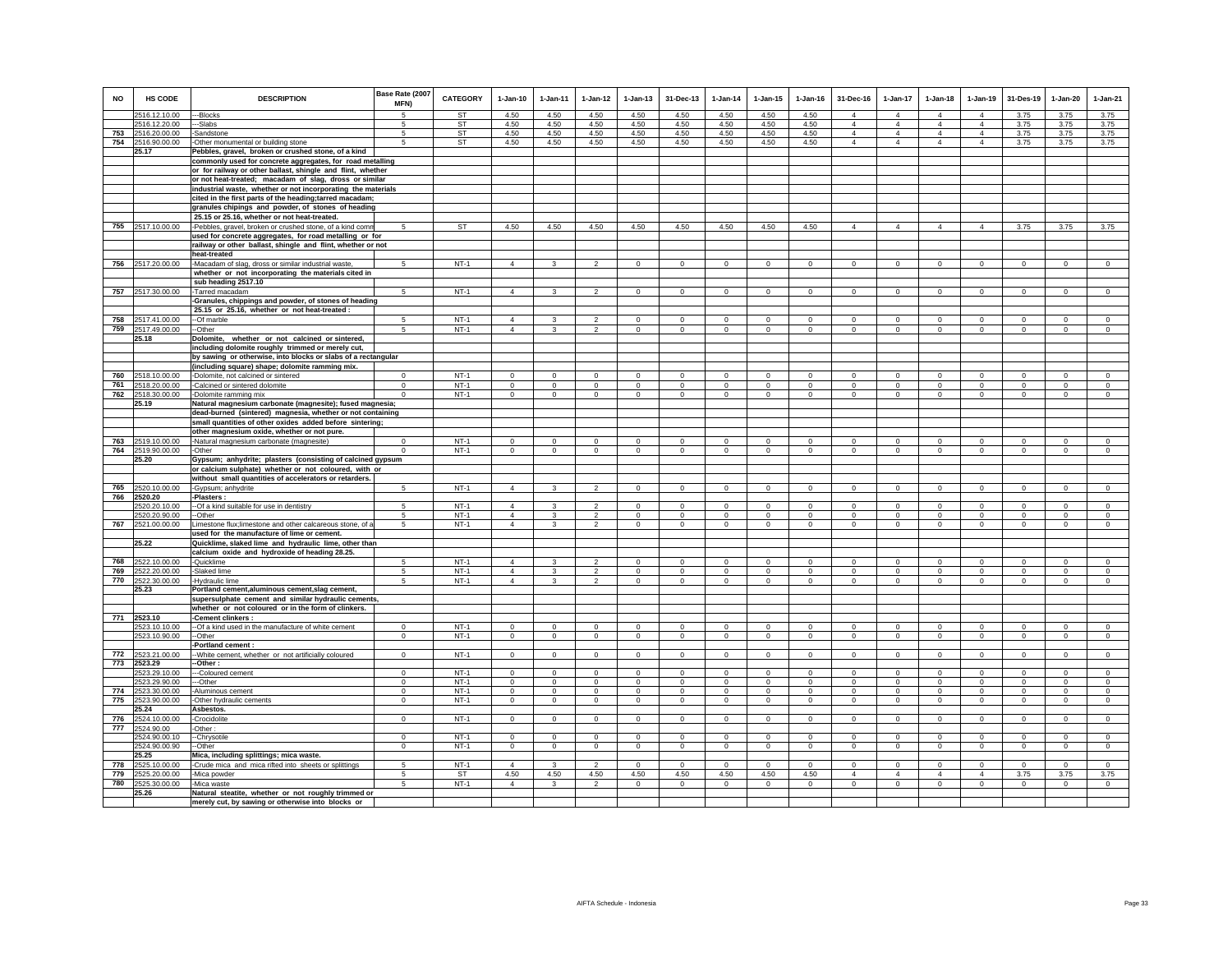| <b>NO</b>  | <b>HS CODE</b>                 | <b>DESCRIPTION</b>                                                                                              | Base Rate (2007<br>MFN) | <b>CATEGORY</b>  | $1-Jan-10$                       | $1-Jan-11$                 | $1-Jan-12$                       | $1 - Jan-13$               | 31-Dec-13                  | $1-Jan-14$              | $1 - Jan-15$               | $1-Jan-16$               | 31-Dec-16                  | 1-Jan-17                      | $1-Jan-18$              | 1-Jan-19                 | 31-Des-19                    | $1-Jan-20$                 | $1-Jan-21$              |
|------------|--------------------------------|-----------------------------------------------------------------------------------------------------------------|-------------------------|------------------|----------------------------------|----------------------------|----------------------------------|----------------------------|----------------------------|-------------------------|----------------------------|--------------------------|----------------------------|-------------------------------|-------------------------|--------------------------|------------------------------|----------------------------|-------------------------|
| 781        | 2526.10.00.00                  | slabs of a rectangular (including square) shape; talc.<br>-Not crushed, not powdered                            | 5                       | $NT-1$           | $\Delta$                         | 3                          | $\mathcal{P}$                    | $\Omega$                   | $\mathbf 0$                | $\mathbf 0$             | $\Omega$                   | $\Omega$                 | $\Omega$                   | $\mathsf 0$                   | $\Omega$                | $\Omega$                 | $\mathbf 0$                  | $\Omega$                   | $\circ$                 |
| 782        | 2526.20                        | -Crushed or powdered :                                                                                          |                         |                  |                                  |                            |                                  |                            |                            |                         |                            |                          |                            |                               |                         |                          |                              |                            |                         |
|            | 2526.20.10.00                  | -- Talc powder                                                                                                  | 5                       | ST               | 4.50                             | 4.50                       | 4.50                             | 4.50                       | 4.50                       | 4.50                    | 4.50                       | 4.50                     | $\overline{4}$             | $\overline{4}$                | 4                       | $\overline{4}$           | 3.75                         | 3.75                       | 3.75                    |
|            | 2526.20.90.00                  | --Other                                                                                                         | 5                       | $NT-1$           | $\overline{4}$                   | 3                          | $\overline{2}$                   | $\circ$                    | $^{\circ}$                 | $^{\circ}$              | $\circ$                    | $^{\circ}$               | $\mathbf 0$                | $\circ$                       | $\circ$                 | $\mathbf 0$              | $\mathbf{0}$                 | $^{\circ}$                 | $\circ$                 |
|            | 25.28                          | Natural borates and concentrates thereof (whether or<br>not calcined), but not including borates separated from |                         |                  |                                  |                            |                                  |                            |                            |                         |                            |                          |                            |                               |                         |                          |                              |                            |                         |
|            |                                | natural brine; natural boric acid containing                                                                    |                         |                  |                                  |                            |                                  |                            |                            |                         |                            |                          |                            |                               |                         |                          |                              |                            |                         |
|            |                                | not more than 85% of H3BO3 calculated on the dry weight.                                                        |                         |                  |                                  |                            |                                  |                            |                            |                         |                            |                          |                            |                               |                         |                          |                              |                            |                         |
| 783        | 2528.10.00.00                  | -Natural sodium borates and concentrates thereof                                                                |                         | $NT-1$           | $\overline{4}$                   | 3                          | $\overline{2}$                   | $\mathbf 0$                | $\mathbf 0$                | $\mathbf 0$             | $\mathbf 0$                | $\mathbf 0$              | $\mathbf 0$                | $\circ$                       | $\mathbf 0$             | $\mathbf 0$              | $\mathbf 0$                  | $\mathbf 0$                | $\mathsf 0$             |
|            |                                | (whether or not calcined)                                                                                       |                         |                  |                                  |                            |                                  |                            |                            |                         |                            |                          |                            |                               |                         |                          |                              |                            |                         |
| 784        | 2528.90.00.00<br>25.29         | -Other<br>Felspar; leucite; nepheline and nepheline syenite; flourspar.                                         | -5                      | $NT-1$           | $\overline{4}$                   | 3                          | $\overline{2}$                   | $\mathbf 0$                | $\mathbf 0$                | $\circ$                 | $\mathbf 0$                | $\mathbf 0$              | $\mathbf 0$                | $\circ$                       | $\circ$                 | $\mathbf 0$              | $\circ$                      | $\mathbf 0$                | $\circ$                 |
| 785        | 2529.10.00.00                  | -Felspar                                                                                                        | $\Omega$                | $NT-1$           | $\circ$                          | $\mathbf 0$                | $\mathsf 0$                      | $\mathsf 0$                | $\mathbf 0$                | $\mathbf 0$             | $\mathsf 0$                | $\circ$                  | $\circ$                    | $\mathbf 0$                   | $\mathbf 0$             | $\mathbf 0$              | $\overline{0}$               | $\mathsf 0$                | $\mathsf 0$             |
|            |                                | -Fluorspar:                                                                                                     |                         |                  |                                  |                            |                                  |                            |                            |                         |                            |                          |                            |                               |                         |                          |                              |                            |                         |
| 786        | 2529.21.00.00                  | -Containing by weight 97% or less of calcium fluoride                                                           | $\Omega$                | $NT-1$           | $\Omega$                         | $\Omega$                   | $\Omega$                         | $\Omega$                   | $\Omega$                   | $\Omega$                | $\Omega$                   | $\Omega$                 | $\Omega$                   | $\mathbf 0$                   | $\mathbf 0$             | $\Omega$                 | $\Omega$                     | $\Omega$                   | $\mathbf 0$             |
| 787        | 2529.22.00.00                  | -Containing by weight more than 97 % of calcium fluor                                                           | $\Omega$                | $NT-1$           | $\Omega$                         | $\Omega$                   | $\Omega$                         | $\Omega$                   | $\Omega$                   | $\Omega$                | $\Omega$                   | $\Omega$                 | $\Omega$                   | $\Omega$                      | $\Omega$                | $\Omega$                 | $\Omega$                     | $\Omega$                   | $\Omega$                |
| 788        | 2529.30.00.00<br>25.30         | -Leucite; nepheline and nepheline syenite                                                                       | $^{\circ}$              | $NT-1$           | $^{\circ}$                       | $^{\circ}$                 | $^{\circ}$                       | $\mathbf 0$                | $\mathbf 0$                | $^{\circ}$              | $\mathbf 0$                | $\circ$                  | $\mathbf 0$                | $\mathbf 0$                   | $\circ$                 | $\mathbf 0$              | $\circ$                      | $\mathbf 0$                | $\mathbf 0$             |
| 789        | 2530.10.00.00                  | Mineral substances not elsewhere specified or included.<br>-Vermiculite, perlite and chlorites, unexpanded      | -5                      | $NT-1$           | $\overline{4}$                   | 3                          | $\overline{2}$                   | $\circ$                    | $\mathbf{0}$               | 0                       | $\circ$                    | $^{\circ}$               | $\mathbf{0}$               | $\circ$                       | $^{\circ}$              | $^{\circ}$               | $\mathbf{0}$                 | $\circ$                    | $^{\circ}$              |
| 790        | 2530.20                        | -Kieserite, epsomite (natural magnesium                                                                         |                         |                  |                                  |                            |                                  |                            |                            |                         |                            |                          |                            |                               |                         |                          |                              |                            |                         |
|            |                                | sulphates):                                                                                                     |                         |                  |                                  |                            |                                  |                            |                            |                         |                            |                          |                            |                               |                         |                          |                              |                            |                         |
|            | 2530.20.10.00                  | -Kieserite                                                                                                      | $^{\circ}$              | $NT-1$           | $\mathbf 0$                      | $^{\circ}$                 | $^{\circ}$                       | 0                          | $\mathbf 0$                | $^{\circ}$              | $^{\circ}$                 | $^{\circ}$               | $^{\circ}$                 | $\mathbf 0$                   | $\mathbf 0$             | $\mathbf 0$              | $^{\circ}$                   | $^{\circ}$                 | $\mathbf 0$             |
| 791        | 2530.20.20.00                  | -Epsomite                                                                                                       | 5<br>5                  | $NT-1$<br>ST     | $\overline{4}$<br>4.50           | 3<br>4.50                  | $\overline{2}$<br>4.50           | $\mathbf 0$<br>4.50        | $\,0\,$<br>4.50            | $\overline{0}$<br>4.50  | $\mathbf 0$<br>4.50        | $\mathbf 0$<br>4.50      | $\mathbf 0$<br>$\Delta$    | $\mathsf 0$<br>$\overline{4}$ | $\mathbf 0$<br>$\Delta$ | $\mathbf 0$<br>$\Delta$  | $\mathbf 0$<br>3.75          | $\mathbf 0$                | $\mathbf 0$<br>3.75     |
|            | 2530.90.00.00<br>26.01         | Other<br>Iron ores and concentrates, including roasted iron pyrites.                                            |                         |                  |                                  |                            |                                  |                            |                            |                         |                            |                          |                            |                               |                         |                          |                              | 3.75                       |                         |
|            |                                | -Iron ores and concentrates, other than roasted iron pyrites :                                                  |                         |                  |                                  |                            |                                  |                            |                            |                         |                            |                          |                            |                               |                         |                          |                              |                            |                         |
|            | 792 2601.11.00.00              | -- Non-agglomerated                                                                                             | $\Omega$                | $NT-1$           | $\Omega$                         | $\Omega$                   | $\Omega$                         | $\Omega$                   | $\Omega$                   | $\Omega$                | $\Omega$                   | $\Omega$                 | $\Omega$                   | $\Omega$                      | $\Omega$                | $\Omega$                 | $\Omega$                     | $\Omega$                   | $\Omega$                |
|            | 793 2601.12.00.00              | --Agglomerated                                                                                                  | $^{\circ}$              | $NT-1$           | $\mathbf 0$                      | $\mathbf 0$                | $\mathbf 0$                      | $\mathbf 0$                | $\mathbf{0}$               | $\mathbf 0$             | $\mathbf 0$                | $\circ$                  | $\mathsf 0$                | $\mathbf 0$                   | $\mathbf{0}$            | $\mathbf 0$              | $\mathbf 0$                  | $\mathbf 0$                | $\mathsf 0$             |
| 794<br>795 | 2601.20.00.00<br>2602.00.00.00 | -Roasted iron pyrites<br>Manganese ores and concentrates, including ferruginou                                  | $\mathbf 0$<br>$\,0\,$  | $NT-1$<br>$NT-1$ | $\circ$<br>$\mathbf 0$           | $\mathbf 0$<br>$\mathbf 0$ | $\mathbf 0$<br>$\mathbf 0$       | $\mathbf 0$<br>$\mathbf 0$ | $\mathbf 0$<br>$\mathbf 0$ | $\mathbf 0$<br>$\bf{0}$ | $\mathbf 0$<br>$\mathbf 0$ | $\mathbf 0$<br>$\,0\,$   | $\mathbf 0$<br>$\mathbf 0$ | $\circ$<br>$\mathbf 0$        | $\circ$<br>$\mathbf 0$  | $\mathbf 0$<br>$\,0\,$   | $\mathbf 0$<br>$\mathbf 0$   | $\mathbf 0$<br>$\mathbf 0$ | $\circ$<br>$\mathbf 0$  |
|            |                                | manganese ores and concentrates with a manganese                                                                |                         |                  |                                  |                            |                                  |                            |                            |                         |                            |                          |                            |                               |                         |                          |                              |                            |                         |
|            |                                | content of 20% or more, calculated on the dry weight.                                                           |                         |                  |                                  |                            |                                  |                            |                            |                         |                            |                          |                            |                               |                         |                          |                              |                            |                         |
| 796        | 2603.00.00.00                  | Copper ores and concentrates.                                                                                   | $\mathsf 0$             | $NT-1$           | $\mathbf 0$                      | $\Omega$                   | $\mathbf 0$                      | $\Omega$                   | $\mathbf 0$                | 0                       | 0                          | $\mathbf 0$              | $\circ$                    | $\mathbf 0$                   | $\mathbf 0$             | $\mathbf 0$              | $\mathbf 0$                  | $\Omega$                   | $\Omega$                |
| 797        | 2604.00.00.00                  | Nickel ores and concentrates.                                                                                   | 5                       | $NT-1$           | $\overline{4}$                   | 3                          | $\mathfrak{p}$                   | $\mathbf 0$                | $\Omega$                   | $\Omega$                | 0                          | $\mathbf 0$              | $\mathbf 0$                | $\mathbf 0$                   | $\Omega$                | $\mathbf 0$              | $\circ$                      | $\Omega$                   | $\Omega$                |
| 798<br>799 | 2605.00.00.00                  | Cobalt ores and concentrates.                                                                                   | 5<br>5                  | $NT-1$           | $\overline{4}$<br>$\overline{4}$ | 3<br>$\mathcal{R}$         | $\overline{2}$<br>$\mathfrak{D}$ | $\mathsf 0$<br>$\Omega$    | $\mathbf 0$<br>$^{\circ}$  | $\mathbf 0$<br>$\Omega$ | $\mathsf 0$<br>$\Omega$    | $\mathbb O$<br>$\Omega$  | $\mathbf 0$                | $\circ$                       | $\mathbf 0$<br>$\Omega$ | $\mathbf 0$<br>$\Omega$  | $\mathbf 0$<br>$^{\circ}$    | $\mathsf 0$<br>$\Omega$    | $\mathsf 0$<br>$\Omega$ |
| 800        | 2606.00.00.00<br>2607.00.00.00 | Aluminium ores and concentrates.<br>ead ores and concentrates.                                                  | 5                       | $NT-1$<br>$NT-1$ | $\Delta$                         | 3                          | $\mathfrak{p}$                   | $\Omega$                   | $\Omega$                   | $\Omega$                | $\Omega$                   | $\Omega$                 | $\mathbf 0$<br>$\Omega$    | $\mathbf 0$<br>$\mathbf 0$    | $\Omega$                | $\Omega$                 | $\Omega$                     | $\Omega$                   | $\Omega$                |
| 801        | 2608.00.00.00                  | Zinc ores and concentrates                                                                                      | 5                       | $NT-1$           | $\overline{4}$                   | $\mathbf{3}$               | $\mathfrak{D}$                   | $\Omega$                   | $\Omega$                   | $\Omega$                | $\Omega$                   | $\Omega$                 | $\Omega$                   | $\Omega$                      | $\Omega$                | $\Omega$                 | $\Omega$                     | $\Omega$                   | $\Omega$                |
| 802        | 2609.00.00.00                  | Tin ores and concentrates                                                                                       | 5                       | $NT-1$           | $\overline{4}$                   | $\mathbf{\hat{z}}$         | $\mathfrak{p}$                   | $\Omega$                   | $\Omega$                   | $\Omega$                | $\Omega$                   | $\Omega$                 | $\Omega$                   | $\Omega$                      | $\Omega$                | $\Omega$                 | $\Omega$                     | $\Omega$                   | $\Omega$                |
| 803        | 2610.00.00.00                  | Chromium ores and concentrates                                                                                  | -5                      | $NT-1$           | $\overline{4}$                   | 3                          | $\mathcal{P}$                    | $\circ$                    | $\mathbf 0$                | $\Omega$                | $\circ$                    | $\Omega$                 | $\mathsf 0$                | $\mathbf 0$                   | $\mathbf 0$             | $\mathbf 0$              | $\Omega$                     | $\Omega$                   | $\Omega$                |
| 804        | 2611.00.00.00<br>26.12         | Tungsten ores and concentrates.<br>Uranium or thorium ores and concentrates.                                    | 5                       | $NT-1$           | $\overline{4}$                   | 3                          | $\overline{2}$                   | $\mathbf 0$                | $\overline{0}$             | $\mathbf 0$             | $\mathbf 0$                | $\mathbf 0$              | $\mathbf 0$                | $\mathbf 0$                   | $\Omega$                | $\,0\,$                  | $\circ$                      | $\mathbf 0$                | $\mathbf 0$             |
| 805        | 2612.10.00.00                  | Uranium ores and concentrates                                                                                   | 5                       | $NT-1$           | $\overline{4}$                   | 3                          | $\overline{2}$                   | $\mathbf 0$                | $\mathbf 0$                | $\bf{0}$                | $\mathbf 0$                | $\,0\,$                  | $\mathbf 0$                | 0                             | $\mathbf 0$             | $\mathbf 0$              | $\mathbf 0$                  | $\mathbf 0$                | $\mathbf 0$             |
| 806        | 2612.20.00.00                  | Thorium ores and concentrates                                                                                   | 5                       | $NT-1$           | $\overline{4}$                   | 3                          | $\overline{\mathbf{2}}$          | $\mathbf 0$                | $\mathbf 0$                | 0                       | 0                          | $\mathbf 0$              | $\mathbf 0$                | 0                             | $\mathbf 0$             | $\mathbf 0$              | $\mathbf 0$                  | 0                          | 0                       |
|            | 26.13                          | Molybdenum ores and concentrates.                                                                               |                         |                  |                                  |                            |                                  |                            |                            |                         |                            |                          |                            |                               |                         |                          |                              |                            |                         |
| 807        | 2613.10.00.00                  | -Roasted                                                                                                        | 5                       | $NT-1$           | $\overline{4}$                   |                            | $\mathfrak{p}$                   | $\Omega$                   | $\Omega$                   | $\Omega$                | $\Omega$                   | $\Omega$                 | $\Omega$                   | $\Omega$                      | $\Omega$                | $\mathbf 0$              | $\Omega$                     | $\Omega$                   | $\Omega$                |
| 808        | 2613.90.00.00<br>26.14         | Other<br>Titanium ores and concentrates.                                                                        | 5                       | $NT-1$           | $\overline{4}$                   | 3                          | $\overline{2}$                   | $\mathbf 0$                | $\mathbf 0$                | $\mathbf 0$             | $\mathbf 0$                | $\mathbf 0$              | $\mathbf 0$                | $\mathbf 0$                   | $\mathbf 0$             | $\mathbf 0$              | $^{\circ}$                   | $\mathbf 0$                | $\mathbf 0$             |
| 809        | 2614.00.10.00                  | -Ilmenite ores and concentrates                                                                                 | 5                       | $NT-1$           | $\Delta$                         | $\mathbf{z}$               | $\mathcal{P}$                    | $\Omega$                   | $\mathbf 0$                | $\Omega$                | $\Omega$                   | $\Omega$                 | $\Omega$                   | $\Omega$                      | $\Omega$                | $\Omega$                 | $^{\circ}$                   | $\mathbf 0$                | $\Omega$                |
|            | 2614.00.90.00                  | -Other                                                                                                          | 5                       | $NT-1$           | $\overline{4}$                   | 3                          | $\overline{2}$                   | $\mathsf 0$                | $\mathsf 0$                | $\circ$                 | $\mathsf 0$                | $\Omega$                 | $\mathbf 0$                | $\overline{0}$                | $\Omega$                | $\mathbf 0$              | $\mathbf 0$                  | $\mathsf 0$                | $\overline{0}$          |
|            | 26.15                          | Niobium, tantalum, vanadium or zirconium ores                                                                   |                         |                  |                                  |                            |                                  |                            |                            |                         |                            |                          |                            |                               |                         |                          |                              |                            |                         |
|            | 810 2615.10.00.00              | and concentrates.<br>-Zirconium ores and concentrates                                                           | 5                       | $NT-1$           | $\overline{4}$                   |                            | $\overline{2}$                   | 0                          | $\mathbf 0$                | $\mathbf 0$             | 0                          | $\mathbf 0$              | $\mathbf 0$                | $\mathbf 0$                   | $\mathbf 0$             | $^{\circ}$               | $^{\circ}$                   | 0                          | $\mathbf 0$             |
|            | 811 2615.90.00.00              | -Other                                                                                                          | 5                       | $NT-1$           | $\overline{4}$                   | 3                          | $\overline{2}$                   | $\mathbf 0$                | $\mathbf 0$                | $\mathbf 0$             | $\mathbf 0$                | $\mathbf 0$              | $\mathbf 0$                | $\mathbf 0$                   | $\circ$                 | $\mathbf 0$              | $\circ$                      | $\mathbf 0$                | $\circ$                 |
|            | 26.16                          | Precious metal ores and concentrates.                                                                           |                         |                  |                                  |                            |                                  |                            |                            |                         |                            |                          |                            |                               |                         |                          |                              |                            |                         |
| 812        | 2616.10.00.00                  | -Silver ores and concentrates                                                                                   | 5                       | $NT-1$           | $\Delta$                         | $\mathcal{R}$              | $\mathcal{P}$                    | $\Omega$                   | $\Omega$                   | $\Omega$                | $\Omega$                   | $\Omega$                 | $\Omega$                   | $\Omega$                      | $\Omega$                | $\Omega$                 | $\Omega$                     | $\Omega$                   | $\Omega$                |
| 813        | 2616.90.00.00                  | -Other                                                                                                          | 5                       | $NT-1$           | $\overline{4}$                   | 3                          | $\overline{2}$                   | $\mathbf 0$                | $\mathbf{0}$               | $\mathbf 0$             | $\circ$                    | $\circ$                  | $\Omega$                   | $\mathsf 0$                   | $\mathbf 0$             | $\mathbf 0$              | $\circ$                      | $\mathbf 0$                | $\circ$                 |
| 814        | 26.17<br>2617.10.00.00         | Other ores and concentrates.<br>-Antimony ores and concentrates                                                 | 5                       | $NT-1$           | $\overline{a}$                   |                            | $\mathfrak{p}$                   | $\mathbf 0$                | $\mathbf 0$                | $\Omega$                | $\Omega$                   | $\Omega$                 | $\mathbf 0$                | $\mathbf 0$                   | $\mathbf 0$             | $\mathbf 0$              | $\Omega$                     | $\mathbf 0$                | $\Omega$                |
| 815        | 2617.90.00.00                  | -Other                                                                                                          | 5                       | $NT-1$           | $\overline{4}$                   | 3                          | $\overline{2}$                   | 0                          | $\mathbf 0$                | $^{\circ}$              | 0                          | $^{\circ}$               | 0                          | $\mathsf 0$                   | 0                       | $\mathbf 0$              | $\mathbf 0$                  | $^{\circ}$                 | $\mathbf 0$             |
| 816        | 2618.00.00.00                  | Granulated slag (slag sand) from the manufacture                                                                | 5                       | $NT-1$           | $\overline{4}$                   | $\mathbf{3}$               | $\overline{a}$                   | $\mathbf 0$                | $\overline{0}$             | $\mathbf 0$             | $\mathbf 0$                | $\,0\,$                  | $\mathbf 0$                | $\mathsf 0$                   | $\mathbf 0$             | $\mathbf 0$              | $\mathbf 0$                  | $\mathbf 0$                | $\mathbf 0$             |
|            |                                | of iron or steel.                                                                                               |                         |                  |                                  |                            |                                  |                            |                            |                         |                            |                          |                            |                               |                         |                          |                              |                            |                         |
|            | 817 2619.00.00.00              | Slag, dross (other than granulated slag), scalings and oth<br>waste from the manufacture of iron or steel.      | $\mathsf 0$             | $NT-1$           | $^{\circ}$                       | $^{\circ}$                 | $\mathbf 0$                      | $\mathsf 0$                | $\mathsf 0$                | $\circ$                 | $\mathbf 0$                | $\Omega$                 | $\mathbf 0$                | $\mathsf 0$                   | $\mathbf 0$             | $^{\circ}$               | $\mathbf 0$                  | $\mathbf 0$                | $\overline{0}$          |
|            | 26.20                          | Slag, ash and residues (other than from the manufacture                                                         |                         |                  |                                  |                            |                                  |                            |                            |                         |                            |                          |                            |                               |                         |                          |                              |                            |                         |
|            |                                | of iron or steel), containing metals, arsenic or their                                                          |                         |                  |                                  |                            |                                  |                            |                            |                         |                            |                          |                            |                               |                         |                          |                              |                            |                         |
|            |                                | compounds.                                                                                                      |                         |                  |                                  |                            |                                  |                            |                            |                         |                            |                          |                            |                               |                         |                          |                              |                            |                         |
|            |                                | -Containing mainly zinc :                                                                                       |                         |                  |                                  |                            |                                  |                            |                            |                         |                            |                          |                            |                               |                         |                          |                              |                            |                         |
| 818<br>819 | 2620.11.00.00<br>2620.19.00.00 | -Hard zinc spelter<br>-Other                                                                                    | -5<br>-5                | $NT-1$<br>$NT-1$ | $\overline{4}$<br>$\overline{4}$ | 3                          | $\overline{2}$<br>$\overline{2}$ | $\Omega$<br>$\mathbf{0}$   | $^{\circ}$<br>$\mathbf{0}$ | $^{\circ}$              | $\Omega$<br>$\circ$        | $^{\circ}$<br>$^{\circ}$ | $\Omega$<br>$\mathbf 0$    | $^{\circ}$<br>$\circ$         | $\Omega$<br>$^{\circ}$  | $^{\circ}$<br>$^{\circ}$ | $\mathbf{0}$<br>$\mathbf{0}$ | $\Omega$<br>$\circ$        | $^{\circ}$<br>$\circ$   |
|            |                                | Containing mainly lead:                                                                                         |                         |                  |                                  | 3                          |                                  |                            |                            | $\circ$                 |                            |                          |                            |                               |                         |                          |                              |                            |                         |
| 820        | 2620.21.00.00                  | -Leaded gasoline sludges and leaded anti-knock                                                                  | 5                       | $NT-1$           | $\overline{4}$                   | 3                          | $\overline{2}$                   | $\mathbf 0$                | $\mathbf{0}$               | $\mathbf 0$             | $\mathbf 0$                | $\circ$                  | $\mathbf 0$                | $\mathbf 0$                   | $\circ$                 | $\circ$                  | $\mathbf 0$                  | $\mathbf 0$                | $\circ$                 |
|            |                                | compound sludges                                                                                                |                         |                  |                                  |                            |                                  |                            |                            |                         |                            |                          |                            |                               |                         |                          |                              |                            |                         |
|            | 821 2620.29.00.00              | --Other                                                                                                         | 5                       | $NT-1$           | $\Delta$                         | 3                          | $\mathfrak{p}$                   | $\Omega$                   | $\Omega$                   | $\Omega$                | $\Omega$                   | $\Omega$                 | $\Omega$                   | $\Omega$                      | $\Omega$                | $\Omega$                 | $\circ$                      | $\Omega$                   | $\Omega$                |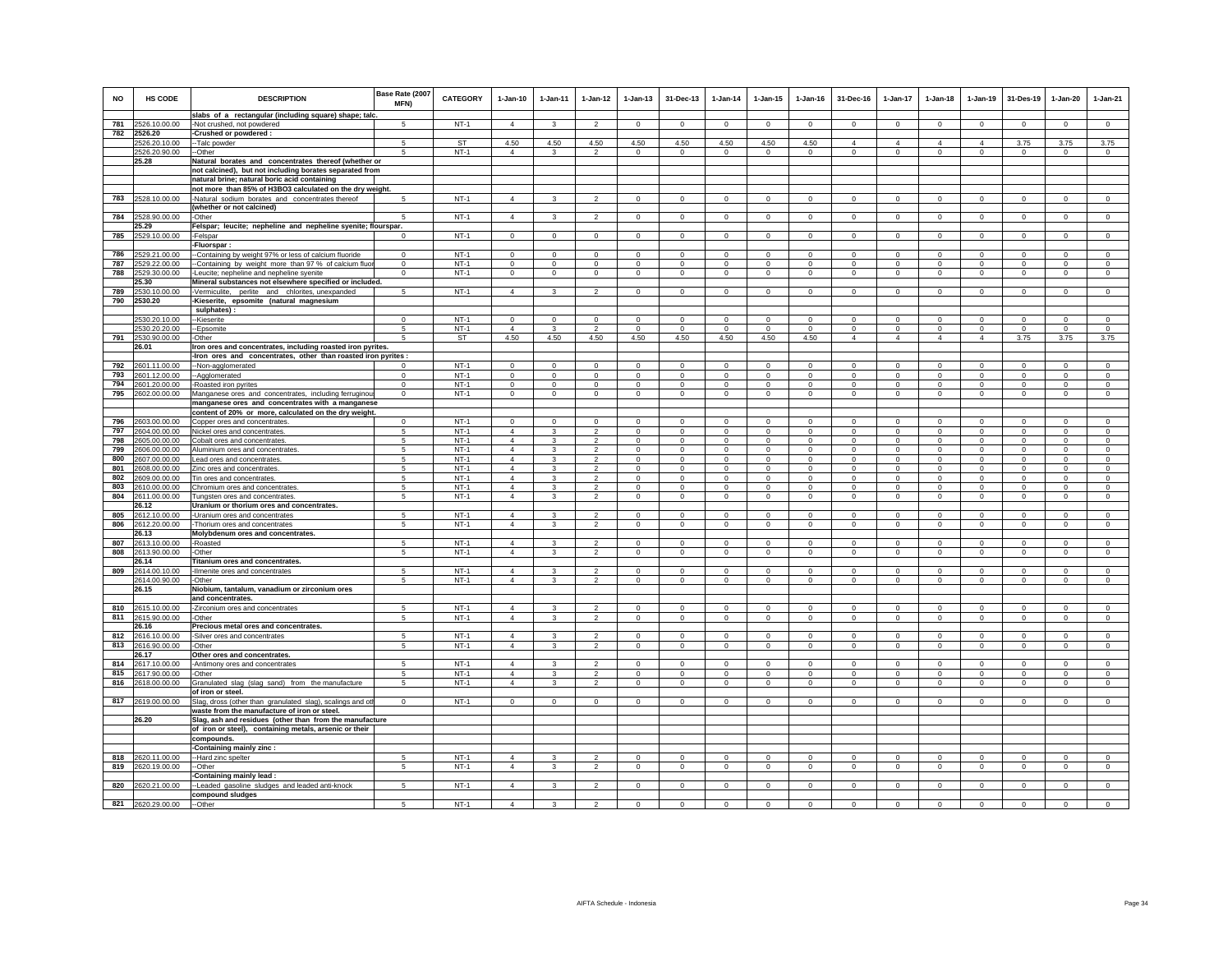| <b>NO</b>  | HS CODE                        | <b>DESCRIPTION</b>                                                                         | Base Rate (2007<br>MFN) | CATEGORY         | $1-Jan-10$                       | 1-Jan-11                | $1 - Jan-12$                     | $1 - Jan-13$               | 31-Dec-13                   | $1-Jan-14$           | $1 - Jan-15$               | $1 - Jan-16$            | 31-Dec-16               | $1-Jan-17$                 | $1-Jan-18$                  | $1-Jan-19$                 | 31-Des-19                  | $1-Jan-20$                 | $1-Jan-21$              |
|------------|--------------------------------|--------------------------------------------------------------------------------------------|-------------------------|------------------|----------------------------------|-------------------------|----------------------------------|----------------------------|-----------------------------|----------------------|----------------------------|-------------------------|-------------------------|----------------------------|-----------------------------|----------------------------|----------------------------|----------------------------|-------------------------|
| 822        | 2620.30.00.00                  |                                                                                            | 5                       | $NT-1$           | $\overline{4}$                   | $\mathbf{3}$            | $\overline{2}$                   | $\Omega$                   | $\Omega$                    | $\Omega$             | $\Omega$                   | $\Omega$                | $\Omega$                | $\Omega$                   | $\Omega$                    | $\Omega$                   | $\Omega$                   | $\Omega$                   | $\overline{0}$          |
| 823        | 2620.40.00.00                  | -Containing mainly copper<br>-Containing mainly aluminium                                  | 5                       | $NT-1$           | $\overline{4}$                   | $\overline{\mathbf{3}}$ | $\overline{2}$                   | $\mathbf{0}$               | $\Omega$                    | $\Omega$             | $\Omega$                   | $\Omega$                | $\Omega$                | $\mathbf{0}$               | $\Omega$                    | $\Omega$                   | $\Omega$                   | $\Omega$                   | $\circ$                 |
| 824        | 2620.60.00.00                  | -Containing arsenic, mercury, thallium, or their mixtures                                  | 5                       | $NT-1$           | $\overline{4}$                   | $\mathbf{3}$            | $\overline{2}$                   | $\mathbf 0$                | $\mathsf 0$                 | $\mathsf 0$          | $\mathsf 0$                | $\mathsf 0$             | $\mathbf 0$             | $\mathbf 0$                | $\mathbf 0$                 | $\mathbf 0$                | $\mathbf 0$                | $\mathsf 0$                | $\circ$                 |
|            |                                | of a kind used for the extraction of arsenic or those                                      |                         |                  |                                  |                         |                                  |                            |                             |                      |                            |                         |                         |                            |                             |                            |                            |                            |                         |
|            |                                | metals or for the manufacture of their chemical compounds                                  |                         |                  |                                  |                         |                                  |                            |                             |                      |                            |                         |                         |                            |                             |                            |                            |                            |                         |
|            |                                | -Other:                                                                                    |                         |                  |                                  |                         |                                  |                            |                             |                      |                            |                         |                         |                            |                             |                            |                            |                            |                         |
|            | 825 2620.91.00.00              | -Containing antimony, beryllium, cadmium, chromium                                         | 5                       | $NT-1$           | $\overline{4}$                   | 3                       | $\overline{2}$                   | $\mathbf 0$                | $\mathbf 0$                 | $\circ$              | $^{\circ}$                 | $\circ$                 | $\Omega$                | $\mathbf 0$                | $\circ$                     | $\mathbf 0$                | $\mathbf 0$                | $\circ$                    | $\mathsf 0$             |
|            |                                | or their mixtures                                                                          |                         |                  |                                  |                         |                                  |                            |                             |                      |                            |                         |                         |                            |                             |                            |                            |                            |                         |
|            | 826 2620.99.00.00              | -Other                                                                                     | 5                       | $NT-1$           | $\overline{4}$                   | $\mathbf{3}$            | $\overline{2}$                   | $\mathbf{0}$               | $\mathsf 0$                 | $\circ$              | $\mathsf 0$                | $\mathsf 0$             | $\circ$                 | $\circ$                    | $\circ$                     | $\circ$                    | $\circ$                    | $\mathsf 0$                | $\circ$                 |
|            | 26.21                          | Other slag and ash, including seaweed ash (kelp);                                          |                         |                  |                                  |                         |                                  |                            |                             |                      |                            |                         |                         |                            |                             |                            |                            |                            |                         |
|            |                                | ash and residues from the incineration of municipal waste.                                 |                         |                  | $\overline{4}$                   |                         | $\overline{2}$                   |                            | $\mathbf 0$                 | $^{\circ}$           |                            | $\mathbf 0$             |                         | $\mathbf 0$                |                             |                            |                            | $\mathbf 0$                |                         |
| 827<br>828 | 2621.10.00.00<br>2621.90.00.00 | -Ash and residues from the incineration of municipal wa<br>-Other                          | 5<br>$\sqrt{5}$         | $NT-1$<br>$NT-1$ | $\overline{4}$                   | 3<br>$\mathbf{3}$       | $\overline{2}$                   | $\mathbf 0$<br>$\mathbf 0$ | $\mathbf 0$                 | $\mathbf 0$          | $^{\circ}$<br>$\mathbf 0$  | $\mathbf 0$             | $\circ$<br>$\circ$      | $\mathsf 0$                | $\mathbf 0$<br>$\mathbf{0}$ | $\mathbf 0$<br>$\mathbf 0$ | $\mathbf 0$<br>$\mathbf 0$ | $\mathbf 0$                | $\mathbf 0$<br>$\circ$  |
|            | 27.01                          | Coal; briquettes, ovoids and similar solid                                                 |                         |                  |                                  |                         |                                  |                            |                             |                      |                            |                         |                         |                            |                             |                            |                            |                            |                         |
|            |                                | fuels manufactured from coal.                                                              |                         |                  |                                  |                         |                                  |                            |                             |                      |                            |                         |                         |                            |                             |                            |                            |                            |                         |
|            |                                | -Coal, whether or not pulverised, but not                                                  |                         |                  |                                  |                         |                                  |                            |                             |                      |                            |                         |                         |                            |                             |                            |                            |                            |                         |
|            |                                | agglomerated:                                                                              |                         |                  |                                  |                         |                                  |                            |                             |                      |                            |                         |                         |                            |                             |                            |                            |                            |                         |
| 829        | 2701.11.00.00                  | --Anthracite                                                                               | 5                       | $NT-1$           | $\overline{4}$                   | 3                       | $\overline{2}$                   | $\mathbf 0$                | $\mathbf 0$                 | $\circ$              | $\mathbf 0$                | $\mathbf 0$             | $^{\circ}$              | 0                          | $\mathbf{0}$                | $\mathbf 0$                | $\mathbf 0$                | $\mathbf 0$                | $\circ$                 |
| 830        | 2701.12                        | -Bituminous coal:                                                                          |                         |                  |                                  |                         |                                  |                            |                             |                      |                            |                         |                         |                            |                             |                            |                            |                            |                         |
|            | 2701.12.10.00                  | -Coking coal                                                                               | 5                       | $NT-1$           | $\Delta$                         | 3                       | $\overline{2}$                   | $\mathbf 0$                | $\mathbf 0$                 | $\,0\,$              | $\mathbf 0$                | $\mathbf 0$             | $^{\circ}$              | $\mathbf 0$                | $^{\circ}$                  | $\mathbf 0$                | $\mathbf 0$                | $\mathbf 0$                | $\mathbf 0$             |
| 831        | 2701.12.90.00<br>2701.19.00.00 | --Other<br>-Other coal                                                                     | -5<br>5                 | $NT-1$<br>$NT-1$ | $\overline{4}$<br>$\overline{4}$ | 3<br>$\mathbf{3}$       | $\mathfrak{p}$<br>$\overline{2}$ | $\Omega$<br>$\mathsf 0$    | $\mathbf{0}$<br>$\mathsf 0$ | $\Omega$<br>$\circ$  | $\Omega$<br>$\mathsf 0$    | $\Omega$<br>$\mathsf 0$ | $\Omega$<br>$\mathsf 0$ | $\Omega$<br>$\mathbf 0$    | $\Omega$<br>$\mathbf 0$     | $\Omega$<br>$\mathbf 0$    | $\circ$<br>$\mathbf 0$     | $\Omega$<br>$\mathsf 0$    | $\Omega$<br>$\mathsf 0$ |
| 832        | 2701.20.00.00                  | -Briquettes, ovoids and similar solid fuels                                                | 5                       | $NT-1$           | $\overline{4}$                   | $\mathbf{3}$            | $\mathfrak{p}$                   | $\mathsf 0$                | $\mathbf 0$                 | $\mathbf 0$          | $\mathbf 0$                | $\mathbf 0$             | $\circ$                 | $\mathbf 0$                | $\mathbf 0$                 | $\mathbf 0$                | $\mathbf 0$                | $\mathbf 0$                | $\Omega$                |
|            |                                | manufactured from coal                                                                     |                         |                  |                                  |                         |                                  |                            |                             |                      |                            |                         |                         |                            |                             |                            |                            |                            |                         |
|            | 27.02                          | Lignite, whether or not agglomerated,                                                      |                         |                  |                                  |                         |                                  |                            |                             |                      |                            |                         |                         |                            |                             |                            |                            |                            |                         |
|            |                                | excluding jet.                                                                             |                         |                  |                                  |                         |                                  |                            |                             |                      |                            |                         |                         |                            |                             |                            |                            |                            |                         |
| 833        | 2702.10.00.00                  | -Lignite, whether or not pulverised, but not                                               | 5                       | <b>ST</b>        | 4.50                             | 4.50                    | 4.50                             | 4.50                       | 4.50                        | 4.50                 | 4.50                       | 4.50                    | $\overline{4}$          | $\overline{4}$             | $\overline{4}$              | $\overline{4}$             | 3.75                       | 3.75                       | 3.75                    |
|            |                                | agglomerated                                                                               |                         |                  |                                  |                         |                                  |                            |                             |                      |                            |                         |                         |                            |                             |                            |                            |                            |                         |
| 834        | 2702.20.00.00                  | -Agglomerated lignite                                                                      | $5^{\circ}$             | $NT-1$           | $\overline{4}$                   | $\mathbf{3}$            | $\overline{a}$                   | $\mathbf 0$                | $\mathbf 0$                 | $\mathsf 0$          | $\mathsf 0$                | $\mathsf 0$             | $\mathbf 0$             | $\mathbf 0$                | $\mathbf 0$                 | $\mathbf 0$                | $\mathbf 0$                | $\mathsf 0$                | $\mathsf 0$             |
|            | 27.03                          | Peat (including peat litter), whether or not                                               |                         |                  |                                  |                         |                                  |                            |                             |                      |                            |                         |                         |                            |                             |                            |                            |                            |                         |
| 835        |                                | agglomerated.                                                                              |                         | $NT-1$           | $\overline{4}$                   |                         |                                  |                            |                             |                      |                            |                         |                         |                            |                             |                            |                            |                            |                         |
|            | 2703.00.10.00                  | -Peat, whether or not compressed into bales,<br>but not agglomerated                       | $\sqrt{5}$              |                  |                                  | 3                       | $\overline{2}$                   | $\mathbf 0$                | $\mathbf 0$                 | $\,0\,$              | $\mathbf 0$                | $\mathbf 0$             | $\mathbf 0$             | 0                          | $\mathbf 0$                 | $\mathbf 0$                | $\mathbf 0$                | $\mathbf 0$                | $\mathbf 0$             |
|            | 2703.00.20.00                  | Agglomerated peat                                                                          | 5                       | <b>ST</b>        | 4.50                             | 4.50                    | 4.50                             | 4.50                       | 4.50                        | 4.50                 | 4.50                       | 4.50                    | $\overline{4}$          | $\overline{4}$             | $\overline{4}$              | $\overline{4}$             | 3.75                       | 3.75                       | 3.75                    |
|            | 27.04                          | Coke and semi-coke of coal, of lignite or of                                               |                         |                  |                                  |                         |                                  |                            |                             |                      |                            |                         |                         |                            |                             |                            |                            |                            |                         |
|            |                                | peat, whether or not agglomerated; retort                                                  |                         |                  |                                  |                         |                                  |                            |                             |                      |                            |                         |                         |                            |                             |                            |                            |                            |                         |
|            |                                | carbon.                                                                                    |                         |                  |                                  |                         |                                  |                            |                             |                      |                            |                         |                         |                            |                             |                            |                            |                            |                         |
| 836        | 2704.00.10.00                  | -Coke and semi-coke of coal                                                                | $\mathbf 0$             | $NT-1$           | $\Omega$                         | $\mathbf 0$             | $\circ$                          | $\Omega$                   | $\mathbf 0$                 | $\Omega$             | $\Omega$                   | $\Omega$                | $\Omega$                | $\Omega$                   | $\Omega$                    | $^{\circ}$                 | $\mathbf 0$                | $\Omega$                   | $\mathbf 0$             |
|            | 2704.00.20.00                  | -Coke and semi-coke of lignite or of peat                                                  | $\Omega$<br>$\Omega$    | $NT-1$<br>$NT-1$ | $\Omega$                         | $\Omega$                | $\overline{0}$<br>$\mathbf 0$    | $\Omega$                   | $\Omega$<br>$\mathbf 0$     | $\Omega$<br>$\Omega$ | $\Omega$                   | $\Omega$<br>$\Omega$    | $\Omega$                | $\Omega$                   | $\Omega$                    | $\Omega$<br>$\Omega$       | $\Omega$<br>$^{\circ}$     | $\Omega$                   | $\Omega$                |
| 837        | 2704.00.30.00<br>2705.00.00.00 | -Retort carbon<br>Coal gas, water gas, producer gas and similar                            | 5                       | $NT-1$           | $\circ$<br>$\overline{4}$        | $\mathbf 0$<br>3        | $\overline{2}$                   | $\mathbf 0$<br>$\mathbf 0$ | $\mathbf 0$                 | $\mathbf 0$          | $\mathbf 0$<br>$\mathbf 0$ | $\mathbf 0$             | $\circ$<br>$\circ$      | $\mathbf 0$<br>$\mathbf 0$ | $\mathbf 0$<br>$\mathbf{0}$ | $^{\circ}$                 | $\mathbf 0$                | $\mathbf 0$<br>$\mathbf 0$ | $\circ$<br>$\mathbf 0$  |
|            |                                | gases, other than petroleum gases and other                                                |                         |                  |                                  |                         |                                  |                            |                             |                      |                            |                         |                         |                            |                             |                            |                            |                            |                         |
|            |                                | gaseous hydrocarbons.                                                                      |                         |                  |                                  |                         |                                  |                            |                             |                      |                            |                         |                         |                            |                             |                            |                            |                            |                         |
| 838        | 2706.00.00.00                  | Tar distilled from coal, from lignite or from                                              | -5                      | $NT-1$           | $\overline{4}$                   | $\mathbf{3}$            | $\overline{2}$                   | $\mathbf 0$                | $\overline{0}$              | $\mathbf 0$          | $\mathbf 0$                | $\mathbf 0$             | $\Omega$                | $\mathbf 0$                | $\Omega$                    | $\overline{0}$             | $\circ$                    | $\Omega$                   | $\mathsf 0$             |
|            |                                | peat, and other mineral tars, whether or not                                               |                         |                  |                                  |                         |                                  |                            |                             |                      |                            |                         |                         |                            |                             |                            |                            |                            |                         |
|            |                                | dehydrated or partially distilled, including                                               |                         |                  |                                  |                         |                                  |                            |                             |                      |                            |                         |                         |                            |                             |                            |                            |                            |                         |
|            |                                | reconstituted tars.                                                                        |                         |                  |                                  |                         |                                  |                            |                             |                      |                            |                         |                         |                            |                             |                            |                            |                            |                         |
|            | 27.07                          | Oils and other products of the distillation                                                |                         |                  |                                  |                         |                                  |                            |                             |                      |                            |                         |                         |                            |                             |                            |                            |                            |                         |
|            |                                | of high temperature coal tar; similar<br>products in which the weight of the aromatic      |                         |                  |                                  |                         |                                  |                            |                             |                      |                            |                         |                         |                            |                             |                            |                            |                            |                         |
|            |                                | constituents exceeds that of the non-aromatic                                              |                         |                  |                                  |                         |                                  |                            |                             |                      |                            |                         |                         |                            |                             |                            |                            |                            |                         |
|            |                                | constituents.                                                                              |                         |                  |                                  |                         |                                  |                            |                             |                      |                            |                         |                         |                            |                             |                            |                            |                            |                         |
| 839        | 2707.10.00.00                  | -Benzol (benzene)                                                                          | 5                       | $NT-1$           | $\overline{4}$                   | $\mathbf{3}$            | $\mathfrak{p}$                   | $\mathsf 0$                | $\mathbf 0$                 | $\mathbf 0$          | $\mathsf 0$                | $\Omega$                | $\mathsf 0$             | $\Omega$                   | $\Omega$                    | $\Omega$                   | $\Omega$                   | $\Omega$                   | $\mathsf 0$             |
| 840        | 2707.20.00.00                  | Toluol (toluene)                                                                           | -5                      | $NT-1$           | $\overline{4}$                   | 3                       | $\mathfrak{p}$                   | $\mathbf 0$                | $\Omega$                    | $\mathbf 0$          | $\mathbf 0$                | $\Omega$                | $\Omega$                | $\Omega$                   | $\Omega$                    | $\Omega$                   | $\Omega$                   | $\Omega$                   | $\circ$                 |
| 841        | 2707.30.00.00                  | -Xylol (xylenes)                                                                           | 5                       | $NT-1$           | $\overline{4}$                   | $\mathbf{3}$            | $\overline{a}$                   | $\mathsf 0$                | $\mathbf 0$                 | $\mathbb O$          | $\mathsf 0$                | $\mathbf 0$             | $\mathbf 0$             | $\mathbf 0$                | $\mathbf 0$                 | $\mathbf 0$                | $\mathbf 0$                | $\mathsf 0$                | $\mathsf 0$             |
| 842        | 2707.40.00.00                  | -Naphthalene                                                                               | 5                       | $NT-1$           | $\Delta$                         | 3                       | $\overline{2}$                   | $\mathbf 0$                | $\Omega$                    | $\mathbf 0$          | $\mathbf 0$                | $\mathbf 0$             | $\Omega$                | $\Omega$                   | $\Omega$                    | $\mathbf 0$                | $\mathbf 0$                | $\Omega$                   | $\circ$                 |
| 843        | 2707.50.00.00                  | -Other aromatic hydrocarbon mixtures of which<br>65 % or more by volume (including losses) | 5                       | $NT-1$           | $\overline{4}$                   | 3                       | $\overline{2}$                   | $\mathbf 0$                | $\mathbf 0$                 | $\mathbf{0}$         | 0                          | $\mathbf{0}$            | $\circ$                 | $\mathbf{0}$               | $\circ$                     | $\circ$                    | $\circ$                    | $^{\circ}$                 | $^{\circ}$              |
|            |                                | distils at 250°C by the ASTM D 86 method                                                   |                         |                  |                                  |                         |                                  |                            |                             |                      |                            |                         |                         |                            |                             |                            |                            |                            |                         |
|            |                                | Other:                                                                                     |                         |                  |                                  |                         |                                  |                            |                             |                      |                            |                         |                         |                            |                             |                            |                            |                            |                         |
| 844        | 2707.91.00.00                  | -Creosote oils                                                                             | 5                       | $NT-1$           | $\overline{4}$                   | 3                       | $\overline{2}$                   | $\mathbf 0$                | $\mathbf 0$                 | $\circ$              | $\mathbf 0$                | $\circ$                 | $\circ$                 | $\mathbf 0$                | $\mathbf 0$                 | $\mathbf 0$                | $\mathbf 0$                | $\mathbf 0$                | $\mathsf 0$             |
| 845        | 2707.99                        | -Other:                                                                                    |                         |                  |                                  |                         |                                  |                            |                             |                      |                            |                         |                         |                            |                             |                            |                            |                            |                         |
|            | 2707.99.20.00                  | --Carbon black feedstock                                                                   | -5                      | $NT-1$           | $\Delta$                         | $\mathbf{3}$            | $\overline{2}$                   | $\Omega$                   | $\Omega$                    | $\Omega$             | $\Omega$                   | $\Omega$                | $\Omega$                | $\overline{0}$             | $\Omega$                    | $\overline{0}$             | $\Omega$                   | $\Omega$                   | $\overline{0}$          |
|            | 2707.99.90.00                  | --Other                                                                                    | -5                      | ST               | 4.50                             | 4.50                    | 4.50                             | 4.50                       | 4.50                        | 4.50                 | 4.50                       | 4.50                    | $\overline{4}$          | $\overline{4}$             | $\overline{4}$              | $\overline{4}$             | 3.75                       | 3.75                       | 3.75                    |
|            | 27.08                          | Pitch and pitch coke, obtained from coal tar                                               |                         |                  |                                  |                         |                                  |                            |                             |                      |                            |                         |                         |                            |                             |                            |                            |                            |                         |
| 846        | 2708.10.00.00                  | or from other mineral tars.<br>-Pitch                                                      | 5                       | ST               | 4.50                             | 4.50                    | 4.50                             | 4.50                       | 4.50                        | 4.50                 | 4.50                       | 4.50                    | $\overline{4}$          | $\overline{4}$             | $\overline{4}$              | $\overline{4}$             | 3.75                       | 3.75                       | 3.75                    |
| 847        | 2708.20.00.00                  | -Pitch coke                                                                                | 5                       | $NT-1$           | $\overline{4}$                   | 3                       | $\overline{2}$                   | $\circ$                    | $\mathbf{0}$                | $\circ$              | $\circ$                    | $\circ$                 | $\circ$                 | $\circ$                    | $\circ$                     | $\circ$                    | $\mathbf{0}$               | $\mathbf{0}$               | $\circ$                 |
|            | 27.09                          | Petroleum oils and oils obtained from                                                      |                         |                  |                                  |                         |                                  |                            |                             |                      |                            |                         |                         |                            |                             |                            |                            |                            |                         |
|            |                                | bituminous minerals, crude.                                                                |                         |                  |                                  |                         |                                  |                            |                             |                      |                            |                         |                         |                            |                             |                            |                            |                            |                         |
| 848        | 2709.00.10.00                  | -Crude petroleum oil                                                                       | $\Omega$                | $NT-1$           | $\Omega$                         | $\Omega$                | $\Omega$                         | $\Omega$                   | $\Omega$                    | $\Omega$             | $\Omega$                   | $\Omega$                | $\Omega$                | $\Omega$                   | $\Omega$                    | $\Omega$                   | $\Omega$                   | $\Omega$                   | $\Omega$                |
|            | 2709.00.20.00                  | -Condensate                                                                                | $\mathbf 0$             | $NT-1$           | $\mathbf 0$                      | $\mathbf 0$             | $\mathsf 0$                      | $\mathsf 0$                | $\bf{0}$                    | $\mathbf 0$          | 0                          | $\mathbf 0$             | $\mathbf 0$             | $\mathsf 0$                | 0                           | $^{\circ}$                 | $^{\circ}$                 | $\mathbf 0$                | $\mathbf 0$             |
|            | 2709.00.90.00                  | -Other                                                                                     | $\mathbf{0}$            | $NT-1$           | $\Omega$                         | $\mathbf{0}$            | $\overline{0}$                   | $\mathbf 0$                | $\mathbf 0$                 | $\mathbf 0$          | $\mathbf 0$                | $\Omega$                | $\Omega$                | $\overline{0}$             | $\Omega$                    | $\mathbf 0$                | $\circ$                    | $\circ$                    | $\Omega$                |
|            | 27.10                          | Petroleum oils and oils obtained from<br>bituminous minerals, other than crude:            |                         |                  |                                  |                         |                                  |                            |                             |                      |                            |                         |                         |                            |                             |                            |                            |                            |                         |
|            |                                |                                                                                            |                         |                  |                                  |                         |                                  |                            |                             |                      |                            |                         |                         |                            |                             |                            |                            |                            |                         |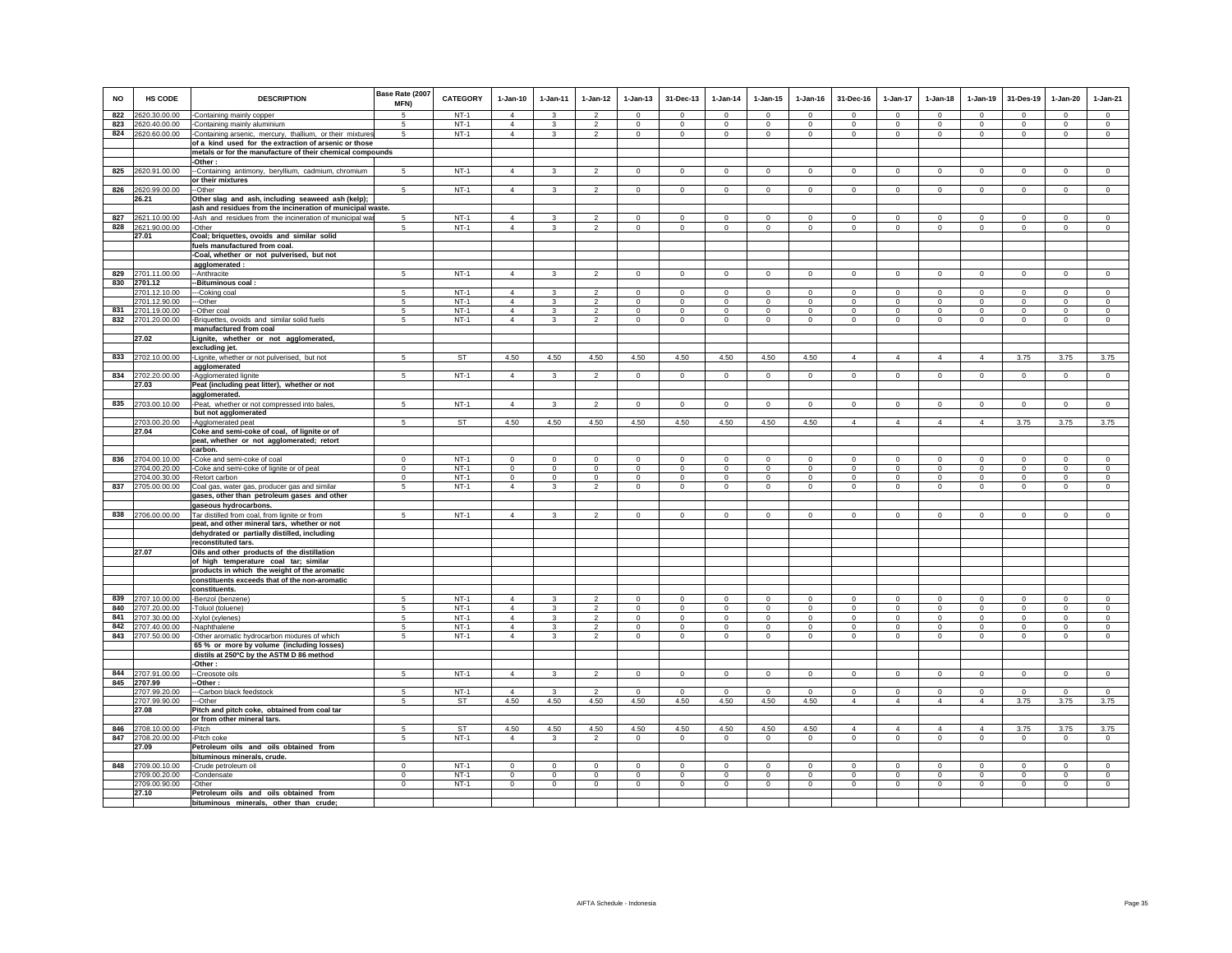|            |                                |                                                                                      | Base Rate (2007             |                  |                          |                         |                                  |                            |                            |                            |                            |                            |                          |                         |                        |                               |                         |                            |                            |
|------------|--------------------------------|--------------------------------------------------------------------------------------|-----------------------------|------------------|--------------------------|-------------------------|----------------------------------|----------------------------|----------------------------|----------------------------|----------------------------|----------------------------|--------------------------|-------------------------|------------------------|-------------------------------|-------------------------|----------------------------|----------------------------|
| <b>NO</b>  | HS CODE                        | <b>DESCRIPTION</b>                                                                   | MFN)                        | <b>CATEGORY</b>  | $1-Jan-10$               | $1-Jan-11$              | $1-Jan-12$                       | $1$ -Jan-13                | 31-Dec-13                  | $1 - Jan-14$               | $1$ -Jan-15                | 1-Jan-16                   | 31-Dec-16                | $1-Jan-17$              | $1-Jan-18$             | $1-Jan-19$                    | 31-Des-19               | 1-Jan-20                   | 1-Jan-21                   |
|            |                                | preparations not elsewhere specified or                                              |                             |                  |                          |                         |                                  |                            |                            |                            |                            |                            |                          |                         |                        |                               |                         |                            |                            |
|            |                                | included, containing by weight 70 % or more                                          |                             |                  |                          |                         |                                  |                            |                            |                            |                            |                            |                          |                         |                        |                               |                         |                            |                            |
|            |                                | of petroleum oils or of oils obtained from                                           |                             |                  |                          |                         |                                  |                            |                            |                            |                            |                            |                          |                         |                        |                               |                         |                            |                            |
|            |                                | bituminous minerals, these oils being the                                            |                             |                  |                          |                         |                                  |                            |                            |                            |                            |                            |                          |                         |                        |                               |                         |                            |                            |
|            |                                | basic constituents of the preparations;                                              |                             |                  |                          |                         |                                  |                            |                            |                            |                            |                            |                          |                         |                        |                               |                         |                            |                            |
|            |                                | waste oils.                                                                          |                             |                  |                          |                         |                                  |                            |                            |                            |                            |                            |                          |                         |                        |                               |                         |                            |                            |
|            |                                | -Petroleum oils and oils obtained from<br>bituminous minerals (other than crude) and |                             |                  |                          |                         |                                  |                            |                            |                            |                            |                            |                          |                         |                        |                               |                         |                            |                            |
|            |                                | preparations not elsewhere specified or                                              |                             |                  |                          |                         |                                  |                            |                            |                            |                            |                            |                          |                         |                        |                               |                         |                            |                            |
|            |                                | included, containing by weight 70 % or more                                          |                             |                  |                          |                         |                                  |                            |                            |                            |                            |                            |                          |                         |                        |                               |                         |                            |                            |
|            |                                | of petroleum oils or of oils obtained from                                           |                             |                  |                          |                         |                                  |                            |                            |                            |                            |                            |                          |                         |                        |                               |                         |                            |                            |
|            |                                | bituminous minerals, these oils being the                                            |                             |                  |                          |                         |                                  |                            |                            |                            |                            |                            |                          |                         |                        |                               |                         |                            |                            |
|            |                                | basic constituents of the preparations,                                              |                             |                  |                          |                         |                                  |                            |                            |                            |                            |                            |                          |                         |                        |                               |                         |                            |                            |
|            |                                | other than waste oils :                                                              |                             |                  |                          |                         |                                  |                            |                            |                            |                            |                            |                          |                         |                        |                               |                         |                            |                            |
| 849        | 2710.11                        | -Light oils and preparations:                                                        |                             |                  |                          |                         |                                  |                            |                            |                            |                            |                            |                          |                         |                        |                               |                         |                            |                            |
|            |                                | -Motor spirit :                                                                      |                             |                  |                          |                         |                                  |                            |                            |                            |                            |                            |                          |                         |                        |                               |                         |                            |                            |
|            | 2710.11.11.00<br>2710.11.12.00 | --Premium leaded<br>--Premium unleaded                                               | $^{\circ}$<br>$\Omega$      | $NT-1$<br>$NT-1$ | $\mathbf{0}$<br>$\Omega$ | $\mathbf 0$<br>$\Omega$ | $\mathbf 0$<br>$\mathbf 0$       | $\mathbf 0$<br>$\Omega$    | $\mathbf{0}$<br>$\Omega$   | $\,0\,$<br>$^{\circ}$      | $\mathbf 0$<br>$\Omega$    | $\mathbf 0$<br>$\Omega$    | $^{\circ}$<br>$^{\circ}$ | $\mathbf 0$<br>$\Omega$ | $^{\circ}$<br>$\Omega$ | $^{\circ}$<br>$\Omega$        | $\mathbf 0$<br>$\Omega$ | $\mathbf 0$<br>$\Omega$    | $\mathbf 0$<br>$\Omega$    |
|            | 2710.11.13.00                  | --Regular leaded                                                                     | $\overline{0}$              | $NT-1$           | $\mathbf 0$              | $\overline{0}$          | $\overline{0}$                   | $\overline{0}$             | $\mathbf 0$                | $\mathbf 0$                | $\mathbf 0$                | $\mathbf 0$                | $\mathbf 0$              | 0                       | 0                      | $\mathbf 0$                   | $\overline{0}$          | $\mathbf 0$                | $\circ$                    |
|            | 2710.11.14.00                  | --Regular unleaded                                                                   | $\mathbf 0$                 | $NT-1$           | $\Omega$                 | $\circ$                 | $\mathbf 0$                      | $\mathbf 0$                | $\mathbf 0$                | $\mathbf 0$                | $\mathbf 0$                | $\mathbf 0$                | $\circ$                  | $\mathbf 0$             | $\mathbf 0$            | $\mathbf 0$                   | $\mathbf 0$             | $\mathbf 0$                | $\Omega$                   |
|            | 2710.11.15.00                  | --Other, leaded                                                                      | $\Omega$                    | $NT-1$           | $\Omega$                 | $\Omega$                | $\mathsf 0$                      | $\Omega$                   | $\Omega$                   | $\Omega$                   | $\Omega$                   | $\Omega$                   | $\Omega$                 | $\Omega$                | $\Omega$               | $\Omega$                      | $\Omega$                | $\Omega$                   | $\Omega$                   |
|            | 2710.11.16.00                  | --Other, unleaded                                                                    | $\Omega$                    | $NT-1$           | $\mathbf 0$              | $\mathbf 0$             | $\mathbf 0$                      | $\mathbf 0$                | $\mathbf 0$                | $\mathbf 0$                | $\mathbf 0$                | $\Omega$                   | $\Omega$                 | $\mathbf 0$             | $\Omega$               | $\Omega$                      | $\mathbf 0$             | $\mathbf 0$                | $\circ$                    |
|            | 2710.11.20.00                  | -Aviation spirit                                                                     | $\mathbf{0}$                | $NT-1$<br>$NT-1$ | $\mathbf{0}$<br>$\Omega$ | $\circ$                 | $\mathbf 0$                      | $\mathbf 0$                | $\mathbf 0$<br>$\Omega$    | $\circ$                    | $\mathbf 0$                | $^{\circ}$                 | $\circ$<br>$\Omega$      | $\mathbf 0$             | $\circ$                | $\mathbf 0$                   | $\circ$                 | $\circ$                    | $\circ$                    |
|            | 2710.11.30.00<br>2710.11.40.00 | -Tetrapropylene                                                                      | $\Omega$<br>$\mathbf 0$     | $NT-1$           | $\circ$                  | $^{\circ}$<br>$\circ$   | $\mathbf 0$<br>$\mathbf 0$       | $\mathbf 0$<br>$\mathbf 0$ | $\mathbf 0$                | $^{\circ}$<br>$\circ$      | $^{\circ}$<br>$^{\circ}$   | $^{\circ}$<br>$^{\circ}$   | $\circ$                  | $\Omega$<br>$\mathbf 0$ | $\Omega$<br>$^{\circ}$ | $\Omega$<br>$^{\circ}$        | $\circ$<br>$^{\circ}$   | $\Omega$<br>$\circ$        | $\circ$<br>$\circ$         |
|            | 2710.11.50.00                  | -White spirit<br>-Low aromatic solvents containing by weight                         | $\mathbf 0$                 | $NT-1$           | $\mathsf 0$              | $\mathbf 0$             | $\mathsf 0$                      | $\mathsf 0$                | $\mathbf 0$                | $\Omega$                   | $\mathsf 0$                | $\Omega$                   | $\mathsf 0$              | $\mathbf 0$             | $\Omega$               | $\mathbf 0$                   | $\mathbf 0$             | $\Omega$                   | $\mathbb O$                |
|            |                                | less than 1% aromatic content                                                        |                             |                  |                          |                         |                                  |                            |                            |                            |                            |                            |                          |                         |                        |                               |                         |                            |                            |
|            | 2710.11.60.00                  | --Other solvent spirits                                                              | $^{\circ}$                  | $NT-1$           | $\Omega$                 | $\mathbf 0$             | $\overline{0}$                   | $\mathsf 0$                | $\mathbf 0$                | $\Omega$                   | $\mathsf 0$                | $\Omega$                   | $\Omega$                 | $\mathbf 0$             | $\Omega$               | $\mathbf 0$                   | $\mathbf 0$             | $\Omega$                   | $\overline{0}$             |
|            | 2710.11.70.00                  | -Naphtha, reformate or preparations for                                              | $\mathbf 0$                 | $NT-1$           | $\circ$                  | $\mathbf{0}$            | $\mathbf{0}$                     | $\mathbf{0}$               | $\Omega$                   | $\circ$                    | $\mathbf{0}$               | $\mathbf 0$                | $\circ$                  | $\mathbf{0}$            | $\mathbf 0$            | $\mathbf 0$                   | $\circ$                 | $\Omega$                   | $\circ$                    |
|            |                                | preparing spirits                                                                    |                             |                  |                          |                         |                                  |                            |                            |                            |                            |                            |                          |                         |                        |                               |                         |                            |                            |
|            | 2710.11.90.00                  | --Other                                                                              | $\mathbf{0}$                | NT-1             | $\mathbf{0}$             | $\mathbf{0}$            | $\overline{0}$                   | $\mathbf 0$                | $\mathbf 0$                | $\circ$                    | $\mathbf 0$                | $\circ$                    | $\mathbf{0}$             | $\mathbf{0}$            | $\mathbf{0}$           | $\circ$                       | $\mathbf{0}$            | $\circ$                    | $\circ$                    |
| 850        | 2710.19                        | -Other :                                                                             |                             |                  |                          |                         |                                  |                            |                            |                            |                            |                            |                          |                         |                        |                               |                         |                            |                            |
|            | 2710.19.13.00                  | -Medium oils and preparations :<br>--Aviation turbine fuel (jet fuel) having a       | $\mathbf{0}$                | $NT-1$           | $\circ$                  | $\circ$                 | $\mathbf 0$                      | $\mathbf 0$                | $\mathbf 0$                | $\circ$                    | $\mathbf 0$                | $\circ$                    | $\circ$                  | $\mathbf 0$             | $\circ$                | $\circ$                       | $\mathbf{0}$            | $\mathbf 0$                | $\mathsf 0$                |
|            |                                | flash point of not less than 23°C                                                    |                             |                  |                          |                         |                                  |                            |                            |                            |                            |                            |                          |                         |                        |                               |                         |                            |                            |
|            | 2710.19.14.00                  | -Aviation turbine fuel (jet fuel) having a                                           | $\mathbf 0$                 | $NT-1$           | $\Omega$                 | $\circ$                 | $\mathbf 0$                      | $\mathbf 0$                | $\mathbf 0$                | $\mathbf 0$                | $\mathbf 0$                | $\mathbf 0$                | $\circ$                  | $\mathbf 0$             | $\mathbf 0$            | $\mathbf 0$                   | $\mathbf 0$             | $\mathbf 0$                | $\Omega$                   |
|            |                                | flash point of less than 23°C                                                        |                             |                  |                          |                         |                                  |                            |                            |                            |                            |                            |                          |                         |                        |                               |                         |                            |                            |
|            | 2710.19.16.00                  | --Kerosene                                                                           | $\Omega$                    | $NT-1$           | $\circ$                  | $\Omega$                | $\mathbf{0}$                     | $\mathbf{0}$               | $\Omega$                   | $\Omega$                   | $\Omega$                   | $\Omega$                   | $\Omega$                 | $\Omega$                | $\mathbf 0$            | $\mathbf 0$                   | $\Omega$                | $\mathbf{0}$               | $\circ$                    |
|            | 2710.19.19.00                  | ---Other                                                                             | $^{\circ}$                  | $NT-1$           | $\mathbf 0$              | $\mathbf 0$             | $\overline{0}$                   | $\overline{0}$             | $\mathbf 0$                | $\mathbf 0$                | $\overline{0}$             | $\mathbf 0$                | $\circ$                  | $\overline{0}$          | $\mathbf{0}$           | $\mathbf 0$                   | $\overline{0}$          | $\mathbf 0$                | $\overline{0}$             |
|            | 2710.19.20.00<br>2710.19.30.00 | -Topped crudes<br>-Carbon black feedstock oil                                        | $\mathbf 0$<br>$\mathbf{0}$ | $NT-1$<br>$NT-1$ | $\circ$<br>$\circ$       | $\circ$<br>$\mathbf{0}$ | $\circ$<br>$\circ$               | $\mathbf 0$<br>$\circ$     | $\mathbf 0$<br>$\mathbf 0$ | $\mathbf 0$<br>$\mathbf 0$ | $\mathbf 0$<br>$\mathbf 0$ | $\mathbf 0$<br>$\mathbf 0$ | $\circ$<br>$\circ$       | $\mathbf 0$<br>$\circ$  | $\circ$<br>$\mathbf 0$ | $\mathbf 0$<br>$\overline{0}$ | $\circ$<br>$\mathbf 0$  | $\mathbf 0$<br>$\mathbf 0$ | $\circ$<br>$\mathbf 0$     |
|            |                                | -Lubricating oils and greases :                                                      |                             |                  |                          |                         |                                  |                            |                            |                            |                            |                            |                          |                         |                        |                               |                         |                            |                            |
|            | 2710.19.41.00                  | --Lubricating oil feedstock                                                          | $\mathbf 0$                 | $NT-1$           | $\mathbf 0$              | $^{\circ}$              | $\mathbf 0$                      | $\mathbf 0$                | $\mathbf 0$                | $^{\circ}$                 | $\mathbf 0$                | $^{\circ}$                 | $\mathbf 0$              | $\mathbf 0$             | $\mathbf 0$            | $\mathbf 0$                   | $\mathbf 0$             | $\mathbf 0$                | $\mathbf 0$                |
|            | 2710.19.42.00                  | -- Lubricating oils for aircraft engines                                             | 10                          | HSL C            | 9.75                     | 9.50                    | 9.25                             | 9                          | 9                          | 8.75                       | 8.50                       | 8.25                       | 8.25                     | 8                       | 7.85                   | 7.75                          | 7.50                    | 7.50                       | 7.50                       |
|            | 2710.19.43.00                  | --Other lubricating oils                                                             | 10                          | HSL C            | 9.75                     | 9.50                    | 9.25                             | 9                          | 9                          | 8.75                       | 8.50                       | 8.25                       | 8.25                     | 8                       | 7.85                   | 7.75                          | 7.50                    | 7.50                       | 7.50                       |
|            | 2710.19.44.00                  | -- Lubricating greases                                                               | 10                          | HSL C            | 9.75                     | 9.50                    | 9.25                             | 9                          | $\overline{9}$             | 8.75                       | 8.50                       | 8.25                       | 8.25                     | 8                       | 7.85                   | 7.75                          | 7.50                    | 7.50                       | 7.50                       |
|            | 2710.19.50.00<br>2710.19.60.00 | -Hydraulic brake fluid<br>-- Transformer and circuit breakers oils                   | 10<br>$\mathbf{0}$          | HSL C<br>$NT-1$  | 9.75<br>$\mathbf 0$      | 9.50<br>$\mathbf{0}$    | 9.25<br>$\mathbf 0$              | 9<br>$\mathsf 0$           | 9<br>$\mathbf 0$           | 8.75                       | 8.50<br>$\mathbf 0$        | 8.25<br>$\mathbf 0$        | 8.25<br>$\circ$          | 8<br>$\mathbf 0$        | 7.85<br>$\mathbf 0$    | 7.75<br>$\circ$               | 7.50<br>$\mathbf 0$     | 7.50<br>$\circ$            | 7.50<br>$\mathbf 0$        |
|            |                                | -Fuel oils:                                                                          |                             |                  |                          |                         |                                  |                            |                            | $\overline{0}$             |                            |                            |                          |                         |                        |                               |                         |                            |                            |
|            | 2710.19.71.00                  | --High speed diesel fuel                                                             | $\mathbf 0$                 | $NT-1$           | $\mathbf 0$              | $\mathbf 0$             | $\mathsf 0$                      | $\mathsf 0$                | $\mathbf 0$                | $\circ$                    | $\mathsf 0$                | $\circ$                    | $\mathbf 0$              | $\mathbf 0$             | $\mathbf 0$            | $\mathbf 0$                   | $\mathbf 0$             | $\mathsf 0$                | $\mathbb O$                |
|            | 2710.19.72.00                  | --Other diesel fuel                                                                  | $\mathbf{0}$                | $NT-1$           | $\Omega$                 | $\circ$                 | $\mathbf 0$                      | $\mathbf 0$                | $\mathbf 0$                | $\mathbf 0$                | $\mathbf 0$                | $\Omega$                   | $\circ$                  | $\mathbf 0$             | $\Omega$               | $\mathbf 0$                   | $\mathbf 0$             | $\mathbf 0$                | $\Omega$                   |
|            | 2710.19.79.00                  | ---Other fuel oils                                                                   | $\mathbf{0}$                | $NT-1$           | $\Omega$                 | $\circ$                 | $\mathbf 0$                      | $\mathbf 0$                | $\Omega$                   | $\Omega$                   | $\mathsf 0$                | $\Omega$                   | $\Omega$                 | $\mathbf 0$             | $\Omega$               | $^{\circ}$                    | $\mathbf 0$             | $\Omega$                   | $\Omega$                   |
|            | 2710.19.90.00                  | --Other                                                                              | $\circ$                     | $NT-1$           | $\circ$                  | $\Omega$                | $\mathbf{0}$                     | $\mathbf{0}$               | $\Omega$                   | $\mathbf{0}$               | $\mathbf{0}$               | $\Omega$                   | $\Omega$                 | $\mathbf{0}$            | $\Omega$               | $\mathbf 0$                   | $\mathbf 0$             | $\Omega$                   | $\circ$                    |
|            | 851 2710.91.00.00              | -Waste oils :<br>-Containing polychlorinated biphenyls                               | $\Omega$                    | $NT-1$           | $\Omega$                 | $\mathbf 0$             | $\mathbf 0$                      | $\mathbf 0$                | $\mathbf 0$                | $\mathbf 0$                | $\mathsf 0$                | $\Omega$                   | $\mathbf 0$              | $\mathbf 0$             | $\mathsf 0$            | $\mathbf 0$                   | $\mathbf 0$             | $\mathbf 0$                | $\mathsf 0$                |
|            |                                | (PCBs), polychlorinated terphenyls (PCTs)                                            |                             |                  |                          |                         |                                  |                            |                            |                            |                            |                            |                          |                         |                        |                               |                         |                            |                            |
|            |                                | or polybrominated biphenyls (PBBs)                                                   |                             |                  |                          |                         |                                  |                            |                            |                            |                            |                            |                          |                         |                        |                               |                         |                            |                            |
|            | 852 2710.99.00.00              | -Other                                                                               | $\mathbf 0$                 | $NT-1$           | $\circ$                  | $\circ$                 | $\circ$                          | $\mathbf 0$                | $^{\circ}$                 | $\mathbf 0$                | 0                          | $\mathbf 0$                | $^{\circ}$               | $^{\circ}$              | $\circ$                | $\circ$                       | $\mathbf 0$             | $\circ$                    | $\mathsf 0$                |
|            | 27.11                          | Petroleum gases and other gaseous hydro-                                             |                             |                  |                          |                         |                                  |                            |                            |                            |                            |                            |                          |                         |                        |                               |                         |                            |                            |
|            |                                | carbons.                                                                             |                             |                  |                          |                         |                                  |                            |                            |                            |                            |                            |                          |                         |                        |                               |                         |                            |                            |
|            |                                | <b>Liquefied</b>                                                                     |                             |                  |                          |                         |                                  |                            |                            |                            |                            |                            |                          |                         |                        |                               |                         |                            |                            |
| 853<br>854 | 2711.11.00.00                  | -Natural gas                                                                         |                             | ST               | 4.50<br>$\overline{4}$   | 4.50                    | 4.50                             | 4.50                       | 4.50<br>$\mathbf 0$        | 4.50                       | 4.50                       | 4.50                       | $\overline{4}$           | $\overline{4}$          | $\overline{4}$         | $\overline{4}$<br>$^{\circ}$  | 3.75                    | 3.75                       | 3.75                       |
| 855        | 2711.12.00.00<br>2711.13.00.00 | -Propane                                                                             | 5<br>$\sqrt{5}$             | $NT-1$           | $\overline{4}$           | 3<br>$\mathbf{3}$       | $\overline{2}$<br>$\overline{2}$ | $\mathbf 0$<br>$\mathbf 0$ |                            | $^{\circ}$                 | $^{\circ}$                 | $^{\circ}$                 | $\circ$                  | $\mathbf 0$<br>$\circ$  | $\mathbf 0$            |                               | $\mathbf 0$             | $^{\circ}$                 | $\mathbf 0$<br>$\mathsf 0$ |
| 856        | 2711.14                        | -Butanes<br>-Ethylene, propylene, butylene and butadiene :                           |                             | $NT-1$           |                          |                         |                                  |                            | $\overline{0}$             | $\mathbf 0$                | $\mathbf 0$                | $\mathbf 0$                | $\circ$                  |                         | $\mathbf 0$            | $\mathbf 0$                   | $\mathbf 0$             | $\mathbf 0$                |                            |
|            | 2711.14.10.00                  | -Ethylene                                                                            | $\mathbf 0$                 | $NT-1$           | $\mathbf{0}$             | $\Omega$                | $\mathsf 0$                      | $\mathsf 0$                | $\mathbf 0$                | $\Omega$                   | $\mathbf 0$                | $\Omega$                   | $^{\circ}$               | $\mathbf 0$             | $\mathbf 0$            | $\Omega$                      | $\mathbf 0$             | $\circ$                    | $\mathsf 0$                |
|            | 2711.14.90.00                  | --Other                                                                              | 5                           | NT-1             | $\overline{4}$           | 3                       | $\overline{2}$                   | $\mathbf 0$                | $^{\circ}$                 | $^{\circ}$                 | $^{\circ}$                 | $^{\circ}$                 | $^{\circ}$               | $\mathbf 0$             | $^{\circ}$             | $^{\circ}$                    | $\mathbf 0$             | $^{\circ}$                 | $\circ$                    |
|            | 857 2711.19.00.00              | -Other                                                                               | $5\overline{5}$             | $NT-1$           | $\overline{4}$           | $\mathbf{3}$            | $\overline{2}$                   | $\overline{0}$             | $\overline{0}$             | $\overline{0}$             | $\mathbf 0$                | $\mathbf 0$                | $\mathbf{0}$             | $\circ$                 | $\circ$                | $\overline{0}$                | $\overline{0}$          | $\circ$                    | $\circ$                    |
|            |                                | -In gaseous state :                                                                  |                             |                  |                          |                         |                                  |                            |                            |                            |                            |                            |                          |                         |                        |                               |                         |                            |                            |
|            | 858 2711.21.00.00              | -Natural gas                                                                         | 5                           | $NT-1$           | $\overline{4}$           | 3                       | 2                                | $^{\circ}$                 | $\Omega$                   | $^{\circ}$                 | $^{\circ}$                 | $^{\circ}$                 | $\Omega$                 | $^{\circ}$              | $^{\circ}$             | $^{\circ}$                    | $^{\circ}$              | $\Omega$                   | $^{\circ}$                 |
|            | 859 2711.29.00.00              | -Other                                                                               | 5                           | $NT-1$           | $\overline{4}$           | $\mathbf{3}$            | $\mathfrak{p}$                   | $\mathbf 0$                | $\mathbf 0$                | $\Omega$                   | $\mathbf 0$                | $\circ$                    | $\Omega$                 | $\mathsf 0$             | $\Omega$               | $\mathbf 0$                   | $\circ$                 | $\mathbf{0}$               | $\circ$                    |
|            | 27.12                          | Petroleum jelly; paraffin wax, micro-<br>crystalline petroleum wax, slack wax,       |                             |                  |                          |                         |                                  |                            |                            |                            |                            |                            |                          |                         |                        |                               |                         |                            |                            |
|            |                                | ozokerite, lignite wax, peat wax, other                                              |                             |                  |                          |                         |                                  |                            |                            |                            |                            |                            |                          |                         |                        |                               |                         |                            |                            |
|            |                                | mineral waxes, and similar products obtained                                         |                             |                  |                          |                         |                                  |                            |                            |                            |                            |                            |                          |                         |                        |                               |                         |                            |                            |
|            |                                | by synthesis or by other processes, whether                                          |                             |                  |                          |                         |                                  |                            |                            |                            |                            |                            |                          |                         |                        |                               |                         |                            |                            |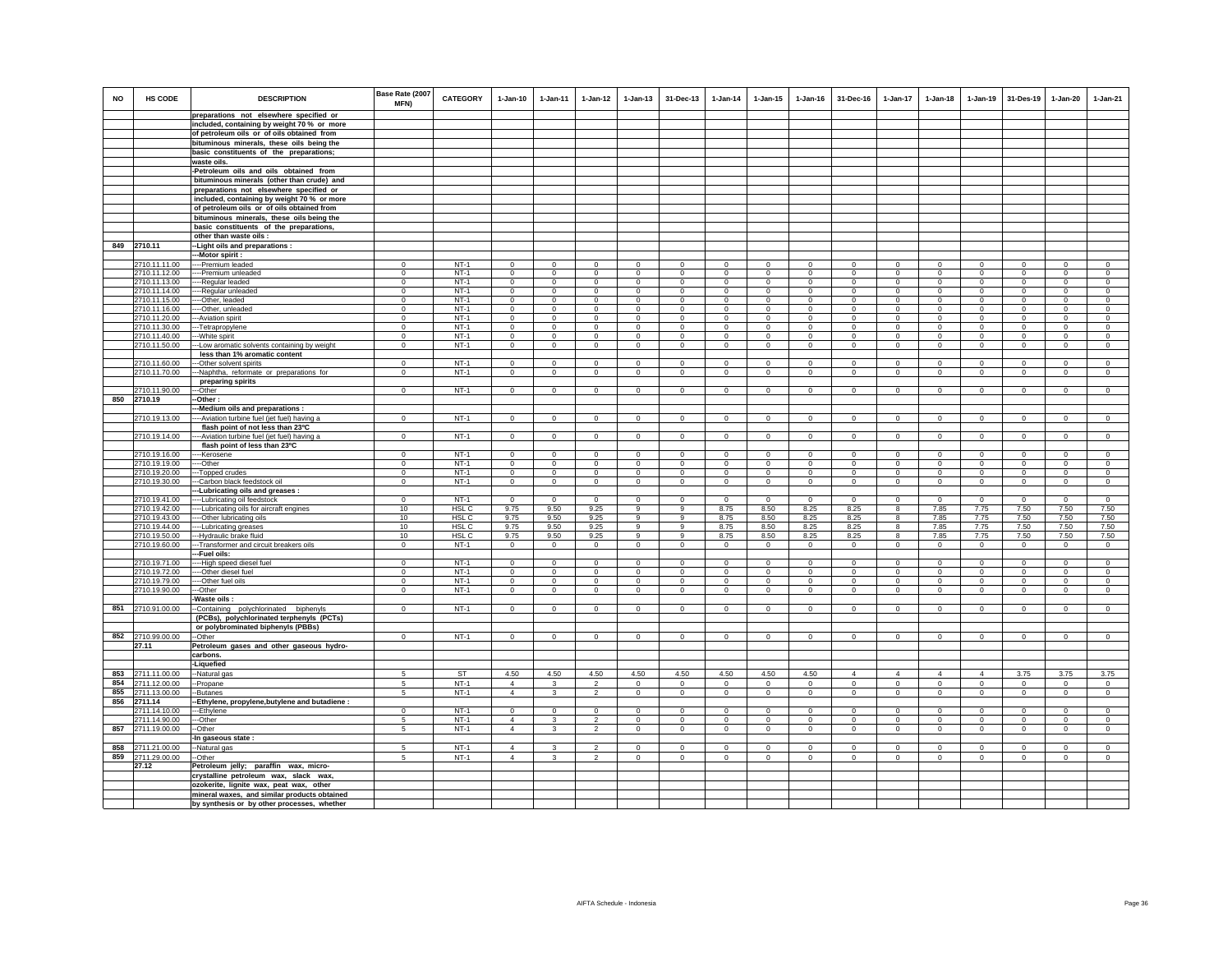| <b>NO</b>  | HS CODE                        | <b>DESCRIPTION</b>                                                                            | Base Rate (2007<br>MFN) | <b>CATEGORY</b>  | $1-Jan-10$                 | $1-Jan-11$                   | $1-Jan-12$                       | $1-Jan-13$                  | 31-Dec-13               | $1-Jan-14$           | $1 - Jan-15$         | $1-Jan-16$           | 31-Dec-16                  | 1-Jan-17                   | $1-Jan-18$                    | 1-Jan-19                   | 31-Des-19               | 1-Jan-20                 | $1-Jan-21$              |
|------------|--------------------------------|-----------------------------------------------------------------------------------------------|-------------------------|------------------|----------------------------|------------------------------|----------------------------------|-----------------------------|-------------------------|----------------------|----------------------|----------------------|----------------------------|----------------------------|-------------------------------|----------------------------|-------------------------|--------------------------|-------------------------|
| 860        | 2712.10.00.00                  | or not coloured.<br>-Petroleum jelly                                                          | 5                       | <b>ST</b>        | 4.50                       | 4.50                         | 4.50                             | 4.50                        | 4.50                    | 4.50                 | 4.50                 | 4.50                 | $\Delta$                   | $\Delta$                   | $\Delta$                      | $\Delta$                   | 3.75                    | 3.75                     | 3.75                    |
| 861        | 2712.20.00.00                  | -Paraffin wax containing by weight less than                                                  | 5                       | $NT-1$           | $\overline{4}$             | $\mathbf{3}$                 | $\mathfrak{p}$                   | $\mathbf{0}$                | $\mathbf{0}$            | $\Omega$             | $\Omega$             | $\Omega$             | $\mathbf{0}$               | $\mathbf{0}$               | $\mathbf{0}$                  | $\circ$                    | $\mathbf 0$             | $\circ$                  | $\circ$                 |
|            |                                | 0.75% of oil                                                                                  |                         |                  |                            |                              |                                  |                             |                         |                      |                      |                      |                            |                            |                               |                            |                         |                          |                         |
| 862        | 2712.90                        | -Other:                                                                                       |                         |                  |                            |                              |                                  |                             |                         |                      |                      |                      |                            |                            |                               |                            |                         |                          |                         |
|            | 2712.90.10.00                  | --Paraffin wax                                                                                | $\mathbf 0$             | $NT-1$           | $^{\circ}$                 | $^{\circ}$                   | $\mathbf 0$                      | $^{\circ}$                  | $^{\circ}$              | $^{\circ}$           | $\Omega$             | $\Omega$             | $\circ$                    | $^{\circ}$                 | $^{\circ}$                    | $^{\circ}$                 | $^{\circ}$              | $^{\circ}$               | $\circ$                 |
|            | 2712.90.90.00                  | --Other                                                                                       | 5                       | ST               | 4.50                       | 4.50                         | 4.50                             | 4.50                        | 4.50                    | 4.50                 | 4.50                 | 4.50                 | $\overline{4}$             | 4                          | $\overline{4}$                | $\overline{4}$             | 3.75                    | 3.75                     | 3.75                    |
|            | 27.13                          | Petroleum coke, petroleum bitumen and other                                                   |                         |                  |                            |                              |                                  |                             |                         |                      |                      |                      |                            |                            |                               |                            |                         |                          |                         |
|            |                                | residues of petroleum oils or of oils                                                         |                         |                  |                            |                              |                                  |                             |                         |                      |                      |                      |                            |                            |                               |                            |                         |                          |                         |
|            |                                | obtained from bituminous minerals.                                                            |                         |                  |                            |                              |                                  |                             |                         |                      |                      |                      |                            |                            |                               |                            |                         |                          |                         |
| 863        | 2713.11.00.00                  | -Petroleum coke :<br>--Not calcined                                                           | 5                       | $NT-1$           | $\overline{4}$             | $\overline{\mathbf{3}}$      | $\overline{2}$                   | $\Omega$                    | $\mathbf{0}$            | $\Omega$             | $\Omega$             | $\Omega$             | $\circ$                    | $\circ$                    | $\mathbf 0$                   | $\mathsf 0$                | $\mathbf 0$             | $\mathbf{0}$             | $\circ$                 |
| 864        | 2713.12.00.00                  | --Calcined                                                                                    | -5                      | <b>ST</b>        | 4.50                       | 4.50                         | 4.50                             | 4.50                        | 4.50                    | 4.50                 | 4.50                 | 4.50                 | $\Delta$                   | $\Delta$                   | $\Delta$                      | $\Delta$                   | 3.75                    | 3.75                     | 3.75                    |
| 865        | 2713.20.00.00                  | -Petroleum bitumen                                                                            | -5                      | $NT-1$           | $\overline{4}$             | $\mathbf{3}$                 | $\mathfrak{p}$                   | $\Omega$                    | $\Omega$                | $\Omega$             | $\Omega$             | $\Omega$             | $\Omega$                   | $\mathbf{0}$               | $\Omega$                      | $\Omega$                   | $\Omega$                | $\Omega$                 | $\Omega$                |
| 866        | 2713.90.00.00                  | -Other residues of petroleum oils or of oils                                                  | $\mathsf 0$             | $NT-1$           | $\mathsf 0$                | $\circ$                      | $\mathbf 0$                      | $\mathbf 0$                 | $\mathsf 0$             | $\mathsf 0$          | $\mathsf 0$          | $\mathbb O$          | $\mathbf 0$                | $\mathbf 0$                | $\mathsf 0$                   | $\mathsf 0$                | $\mathbf 0$             | $\mathsf 0$              | $\mathsf 0$             |
|            |                                | obtained from bituminous minerals                                                             |                         |                  |                            |                              |                                  |                             |                         |                      |                      |                      |                            |                            |                               |                            |                         |                          |                         |
|            | 27.14                          | Bitumen and asphalt, natural; bituminous or                                                   |                         |                  |                            |                              |                                  |                             |                         |                      |                      |                      |                            |                            |                               |                            |                         |                          |                         |
|            |                                | oil shale and tar sands; asphaltites and                                                      |                         |                  |                            |                              |                                  |                             |                         |                      |                      |                      |                            |                            |                               |                            |                         |                          |                         |
|            |                                | asphaltic rocks.                                                                              |                         |                  |                            |                              |                                  |                             |                         |                      |                      |                      |                            |                            |                               |                            |                         |                          |                         |
| 867        | 2714.10.00.00                  | -Bituminous or oil shale and tar sands                                                        | 5                       | $NT-1$           | $\overline{4}$             | $\overline{\mathbf{3}}$      | $\overline{2}$                   | $\mathbf 0$                 | $\mathbf{0}$            | $\mathbf 0$          | $\Omega$             | $\circ$              | $\Omega$                   | $\mathsf 0$                | $\Omega$                      | $\mathsf 0$                | $\mathbf{0}$            | $\mathsf 0$              | $\Omega$                |
| 868        | 2714.90.00.00                  | -Other                                                                                        | -5                      | $NT-1$           | $\overline{4}$             | $\mathbf{3}$                 | $\overline{2}$                   | $\mathbf{0}$                | $\circ$                 | $\Omega$             | $\Omega$             | $\Omega$             | $\mathbf{0}$               | $\mathbf{0}$               | $\mathbf{0}$                  | $\circ$                    | $\circ$                 | $\circ$                  | $\circ$                 |
| 869        | 2715.00.00.00                  | Bituminous mixtures based on natural asphalt,<br>on natural bitumen, on petroleum bitumen, on | 5                       | ST               | 4.50                       | 4.50                         | 4.50                             | 4.50                        | 4.50                    | 4.50                 | 4.50                 | 4.50                 | $\overline{4}$             | $\overline{4}$             | $\overline{4}$                | $\overline{4}$             | 3.75                    | 3.75                     | 3.75                    |
|            |                                | mineral tar or on mineral tar pitch (for                                                      |                         |                  |                            |                              |                                  |                             |                         |                      |                      |                      |                            |                            |                               |                            |                         |                          |                         |
|            |                                | example, bituminous mastics, cut-backs).                                                      |                         |                  |                            |                              |                                  |                             |                         |                      |                      |                      |                            |                            |                               |                            |                         |                          |                         |
|            | 870 2716.00.00.00              | Electrical energy.                                                                            | $\mathsf 0$             | $NT-1$           | $\Omega$                   | $\mathsf 0$                  | $\overline{0}$                   | $\mathsf 0$                 | $\mathsf 0$             | $\circ$              | $\Omega$             | $\Omega$             | $\mathsf 0$                | $\overline{0}$             | $\mathsf 0$                   | $\overline{0}$             | $\mathbf 0$             | $\overline{0}$           | $\overline{0}$          |
|            |                                | <b>I. CHEMICAL ELEMENTS</b>                                                                   |                         |                  |                            |                              |                                  |                             |                         |                      |                      |                      |                            |                            |                               |                            |                         |                          |                         |
|            | 28.01                          | Fluorine, chlorine, bromine and iodine.                                                       |                         |                  |                            |                              |                                  |                             |                         |                      |                      |                      |                            |                            |                               |                            |                         |                          |                         |
| 871        | 2801.10.00.00                  | -Chlorine                                                                                     | $\sqrt{2}$              | $NT-1$           | $\Delta$                   | 3                            | $\mathfrak{p}$                   | $\Omega$                    | $\Omega$                | $\Omega$             | $\Omega$             | $\Omega$             | $\Omega$                   | $\Omega$                   | $\Omega$                      | $\Omega$                   | $\Omega$                | $\Omega$                 | $\Omega$                |
| 872        | 2801.20.00.00                  | -lodine                                                                                       | $\mathbf 0$             | $NT-1$           | $\circ$                    | $\circ$                      | $\mathbf 0$                      | $\mathbf 0$                 | $\mathbf 0$             | $^{\circ}$           | $^{\circ}$           | $\mathbf 0$          | $\mathbf 0$                | $\mathbf 0$                | $\mathbf 0$                   | $\circ$                    | $\mathbf 0$             | $\circ$                  | $\circ$                 |
| 873        | 2801.30.00.00                  | -Fluorine; bromine                                                                            | $\,0\,$                 | $NT-1$           | $\mathbf 0$                | $\,0\,$                      | $\mathbf 0$                      | $\mathbf 0$                 | $\mathbf 0$             | $\bf{0}$             | $\mathbf 0$          | $\,0\,$              | $\mathbf 0$                | $\mathbf 0$                | $\mathbf 0$                   | $\mathbf 0$                | $\mathbf 0$             | $\mathbf 0$              | $\mathbf 0$             |
| 874        | 2802.00.00.00                  | Sulphur, sublimed or precipitated; colloidal<br>sulphur.                                      | $^{\circ}$              | $NT-1$           | $\circ$                    | $^{\circ}$                   | $\circ$                          | $\mathbf 0$                 | 0                       | $\mathbf 0$          | 0                    | $\mathbf{0}$         | $\circ$                    | $\circ$                    | $\mathbf 0$                   | $\mathbf 0$                | $\circ$                 | $\mathbf 0$              | $\Omega$                |
|            | 28.03                          | Carbon (carbon blacks and other forms of<br>carbon not elsewhere specified or included).      |                         |                  |                            |                              |                                  |                             |                         |                      |                      |                      |                            |                            |                               |                            |                         |                          |                         |
| 875        | 2803.00.10.00                  | -Rubber grade carbon black                                                                    | 5                       | ST               | 4.50                       | 4.50                         | 4.50                             | 4.50                        | 4.50                    | 4.50                 | 4.50                 | 4.50                 | $\overline{4}$             | $\overline{4}$             | $\overline{4}$                | $\overline{4}$             | 3.75                    | 3.75                     | 3.75                    |
|            | 2803.00.20.00                  | -Acetylene black                                                                              | -5                      | $NT-1$           | $\Delta$                   | $\mathbf{3}$                 | $\overline{2}$                   | $\Omega$                    | $\Omega$                | $\Omega$             | $\Omega$             | $\Omega$             | $\Omega$                   | $\circ$                    | $\Omega$                      | $\circ$                    | $\Omega$                | $\Omega$                 | $\Omega$                |
|            | 2803.00.30.00                  | -Other carbon blacks                                                                          | -5                      | ST               | 4.50                       | 4.50                         | 4.50                             | 4.50                        | 4.50                    | 4.50                 | 4.50                 | 4.50                 | $\overline{4}$             | $\overline{4}$             | $\overline{4}$                | $\overline{4}$             | 3.75                    | 3.75                     | 3.75                    |
|            | 2803.00.90.00                  | -Other                                                                                        | 5                       | ST               | 4.50                       | 4.50                         | 4.50                             | 4.50                        | 4.50                    | 4.50                 | 4.50                 | 4.50                 | $\overline{4}$             | $\overline{4}$             | $\overline{4}$                | $\overline{4}$             | 3.75                    | 3.75                     | 3.75                    |
|            | 28.04                          | Hydrogen, rare gases and other non-metals.                                                    |                         |                  |                            |                              |                                  |                             |                         |                      |                      |                      |                            |                            |                               |                            |                         |                          |                         |
| 876        | 2804.10.00.00                  | -Hydrogen                                                                                     | 5                       | $NT-1$           | $\overline{4}$             | $\mathbf{3}$                 | $\overline{2}$                   | $\overline{0}$              | $\overline{0}$          | $\overline{0}$       | $\mathbf{0}$         | $\mathbf{0}$         | $\mathbf{0}$               | $\mathbf{0}$               | $\overline{0}$                | $\mathbf{0}$               | $\overline{0}$          | $\overline{0}$           | $\mathbf{0}$            |
| 877        | 2804.21.00.00                  | Rare gases :<br>-Argon                                                                        | -5                      | $NT-1$           | $\overline{4}$             | 3                            | $\mathfrak{p}$                   | $\Omega$                    | $\Omega$                | $\Omega$             | $\Omega$             | $\Omega$             | $\Omega$                   | $\Omega$                   | $\Omega$                      | $\Omega$                   | $\Omega$                | $\Omega$                 | $\Omega$                |
| 878        | 2804.29.00.00                  | -Other                                                                                        | 5                       | $NT-1$           | $\overline{4}$             | $\mathbf{3}$                 | $\overline{2}$                   | $\mathsf 0$                 | $\mathsf 0$             | $\circ$              | $\mathsf 0$          | $\circ$              | $\mathsf 0$                | $\mathbf 0$                | $\mathsf 0$                   | $\mathsf 0$                | $\mathbf 0$             | $\mathsf 0$              | $\mathsf 0$             |
| 879        | 2804.30.00.00                  | -Nitrogen                                                                                     | 5                       | $NT-1$           | $\overline{4}$             | $\mathbf{3}$                 | $\mathfrak{p}$                   | $\mathsf 0$                 | $\mathbf 0$             | $\circ$              | $\mathbf 0$          | $\Omega$             | $\mathbf 0$                | $\mathsf 0$                | $\mathbf 0$                   | $\mathsf 0$                | $\mathbf 0$             | $\circ$                  | $\mathsf 0$             |
| 880        | 2804.40.00.00                  | -Oxygen                                                                                       | 5                       | $NT-1$           | $\overline{4}$             | $\mathbf{3}$                 | $\overline{2}$                   | $\mathbf 0$                 | $\mathbf 0$             | $^{\circ}$           | $\mathbf 0$          | $^{\circ}$           | $\mathbf 0$                | $\mathbf 0$                | $\mathbf 0$                   | $\mathbf 0$                | $\mathbf 0$             | $\mathbf 0$              | $\circ$                 |
| 881        | 2804.50.00.00                  | -Boron; tellurium                                                                             | 5                       | $NT-1$           | $\overline{4}$             | $\overline{3}$               | $\overline{2}$                   | $\mathbf 0$                 | $\mathbf{0}$            | $\mathbf 0$          | $\mathbf 0$          | $\mathbf 0$          | $\circ$                    | $\overline{0}$             | $\mathbf 0$                   | $\mathsf 0$                | $\mathbf 0$             | $\circ$                  | $\mathbf 0$             |
|            |                                | Silicon:                                                                                      |                         |                  |                            |                              |                                  |                             |                         |                      |                      |                      |                            |                            |                               |                            |                         |                          |                         |
| 882        | 2804.61.00.00                  | --Containing by weight not less than 99.99%                                                   | 5                       | $NT-1$           | $\overline{4}$             | $\mathbf{3}$                 | $\overline{2}$                   | $\mathbf 0$                 | $\mathbf{0}$            | $\overline{0}$       | $\Omega$             | $\Omega$             | $\Omega$                   | $\overline{0}$             | $\Omega$                      | $\overline{0}$             | $\circ$                 | $\overline{0}$           | $\overline{0}$          |
|            |                                | of silicon                                                                                    |                         |                  |                            |                              |                                  |                             |                         |                      |                      |                      |                            |                            |                               |                            |                         |                          |                         |
| 883<br>884 | 2804.69.00.00<br>2804.70.00.00 | -Other<br>-Phosphorus                                                                         | $\Omega$<br>5           | $NT-1$<br>ST     | $\Omega$<br>4.50           | $\Omega$<br>4.50             | $\Omega$<br>4.50                 | $\Omega$<br>4.50            | $\Omega$<br>4.50        | $\Omega$<br>4.50     | $\Omega$<br>4.50     | $\Omega$<br>4.50     | $\Omega$<br>$\overline{4}$ | $\Omega$<br>$\overline{4}$ | $\mathbf 0$<br>$\overline{4}$ | $\Omega$<br>$\overline{4}$ | $\Omega$<br>3.75        | $\Omega$<br>3.75         | $\circ$<br>3.75         |
| 885        | 2804.80.00.00                  | -Arsenic                                                                                      | 5                       | <b>NT-1</b>      | $\overline{4}$             | $\mathbf{3}$                 | $\overline{2}$                   | $\mathbf 0$                 | $\mathbf 0$             | $\mathbf 0$          | $\mathbf 0$          | $\circ$              | $\mathbf 0$                | $\mathbf 0$                | $\mathbf 0$                   | $\circ$                    | $\circ$                 | $\circ$                  | $\circ$                 |
| 886        | 2804.90.00.00                  | -Selenium                                                                                     | 5                       | $NT-1$           | $\overline{4}$             | 3                            | $\overline{2}$                   | $\mathbf 0$                 | $\mathbf 0$             | 0                    | 0                    | $\mathbf{0}$         | $\mathbf 0$                | $\circ$                    | $\mathbf 0$                   | $\mathbf 0$                | $\circ$                 | $\mathbf 0$              | $\circ$                 |
|            | 28.05                          | Alkali or alkaline-earth metals; rare-earth                                                   |                         |                  |                            |                              |                                  |                             |                         |                      |                      |                      |                            |                            |                               |                            |                         |                          |                         |
|            |                                | metals, scandium and yttrium, whether or not                                                  |                         |                  |                            |                              |                                  |                             |                         |                      |                      |                      |                            |                            |                               |                            |                         |                          |                         |
|            |                                | intermixed or interalloyed; mercury.                                                          |                         |                  |                            |                              |                                  |                             |                         |                      |                      |                      |                            |                            |                               |                            |                         |                          |                         |
|            |                                | -Alkali or alkaline-earth metals :                                                            |                         |                  |                            |                              |                                  |                             |                         |                      |                      |                      |                            |                            |                               |                            |                         |                          |                         |
| 887        | 2805.11.00.00                  | -Sodium                                                                                       | 5                       | ST               | 4.50                       | 4.50                         | 4.50                             | 4.50                        | 4.50                    | 4.50                 | 4.50                 | 4.50                 | $\overline{4}$             | $\overline{4}$             | $\overline{4}$                | $\overline{4}$             | 3.75                    | 3.75                     | 3.75                    |
| 888<br>889 | 2805.12.00.00                  | --Calcium                                                                                     | -5<br>5                 | $NT-1$<br>$NT-1$ | $\overline{4}$<br>$\Delta$ | $\overline{\mathbf{3}}$      | $\overline{2}$                   | $\mathbf{0}$                | $\mathbf 0$<br>$\Omega$ | $\Omega$<br>$\Omega$ | $\Omega$<br>$\Omega$ | $\Omega$<br>$\Omega$ | $\mathbf{0}$<br>$\Omega$   | $\mathbf 0$                | $\mathbf{0}$<br>$\Omega$      | $\mathsf 0$<br>$\Omega$    | $\mathbf{0}$            | $\mathbf{0}$<br>$\Omega$ | $\mathbf{0}$<br>$\circ$ |
| 890        | 2805.19.00.00<br>2805.30.00.00 | --Other<br>-Rare-earth metals, scandium and yttrium                                           | -5                      | $NT-1$           | $\overline{4}$             | $\mathbf{3}$<br>$\mathbf{3}$ | $\overline{a}$<br>$\overline{2}$ | $\mathbf 0$<br>$\mathbf{0}$ | $\mathbf 0$             | $\mathbf{0}$         | $\mathbf{0}$         | $\Omega$             | $\Omega$                   | $\mathbf 0$<br>$\mathbf 0$ | $\mathbf{0}$                  | $\circ$                    | $\mathbf 0$<br>$\Omega$ | $\circ$                  | $\circ$                 |
|            |                                | whether or not intermixed or interalloyed                                                     |                         |                  |                            |                              |                                  |                             |                         |                      |                      |                      |                            |                            |                               |                            |                         |                          |                         |
| 891        | 2805.40.00.00                  | -Mercury                                                                                      | $\Omega$                | $NT-1$           | $\Omega$                   | $\Omega$                     | $\Omega$                         | $\Omega$                    | $\Omega$                | $\Omega$             | $\Omega$             | $\Omega$             | $\Omega$                   | $\Omega$                   | $\Omega$                      | $\Omega$                   | $\Omega$                | $\Omega$                 | $\Omega$                |
|            |                                | <b>II. INORGANIC ACIDS AND INORGANIC OXYGEN</b>                                               |                         |                  |                            |                              |                                  |                             |                         |                      |                      |                      |                            |                            |                               |                            |                         |                          |                         |
|            |                                | <b>COMPOUNDS OF NON-METALS</b>                                                                |                         |                  |                            |                              |                                  |                             |                         |                      |                      |                      |                            |                            |                               |                            |                         |                          |                         |
|            | 28.06                          | Hydrogen chloride (hydrochloric acid);                                                        |                         |                  |                            |                              |                                  |                             |                         |                      |                      |                      |                            |                            |                               |                            |                         |                          |                         |
|            |                                | chlorosulphuric acid.                                                                         |                         |                  |                            |                              |                                  |                             |                         |                      |                      |                      |                            |                            |                               |                            |                         |                          |                         |
| 892        | 2806.10.00.00                  | -Hydrogen chloride (hydrochloric acid)                                                        | -5                      | <b>ST</b>        | 4.50                       | 4.50                         | 4.50                             | 4.50                        | 4.50                    | 4.50                 | 4.50                 | 4.50                 | $\overline{4}$             | 4                          | $\overline{4}$                | $\overline{4}$             | 3.75                    | 3.75                     | 3.75                    |
| 893        | 2806.20.00.00                  | -Chlorosulphuric acid                                                                         | 5                       | $NT-1$           | $\overline{4}$             | 3                            | $\overline{2}$                   | $\mathbf 0$                 | $\mathbf 0$             | $\circ$              | $\mathbf 0$          | $\circ$              | $\mathbf 0$                | $\mathbf 0$                | $\mathbf 0$                   | $\mathbf 0$                | $\mathbf 0$             | $\circ$                  | $\circ$                 |
| 894        | 2807.00.00.00                  | Sulphuric acid; oleum.                                                                        | 5                       | $NT-1$           | $\overline{4}$             | $\mathbf{3}$                 | $\overline{c}$                   | $\mathsf 0$                 | $\mathbf 0$             | $^{\circ}$           | $\circ$              | $\mathbf 0$          | $\mathbf 0$                | $\mathbf 0$                | $\mathsf 0$                   | $\mathsf 0$                | $\,$ 0                  | $\,$ 0                   | $\mathbf 0$             |
| 895        | 2808.00.00.00<br>28.09         | Nitric acid; sulphonitric acids.                                                              | 5                       | ST               | 4.50                       | 4.50                         | 4.50                             | 4.50                        | 4.50                    | 4.50                 | 4.50                 | 4.50                 | $\overline{4}$             | $\overline{4}$             | $\overline{4}$                | $\overline{4}$             | 3.75                    | 3.75                     | 3.75                    |
|            |                                | Diphosphorus pentaoxide; phosphoric acid;<br>polyphosphoric acids, whether or not             |                         |                  |                            |                              |                                  |                             |                         |                      |                      |                      |                            |                            |                               |                            |                         |                          |                         |
|            |                                | chemically defined.                                                                           |                         |                  |                            |                              |                                  |                             |                         |                      |                      |                      |                            |                            |                               |                            |                         |                          |                         |
|            |                                |                                                                                               |                         |                  |                            |                              |                                  |                             |                         |                      |                      |                      |                            |                            |                               |                            |                         |                          |                         |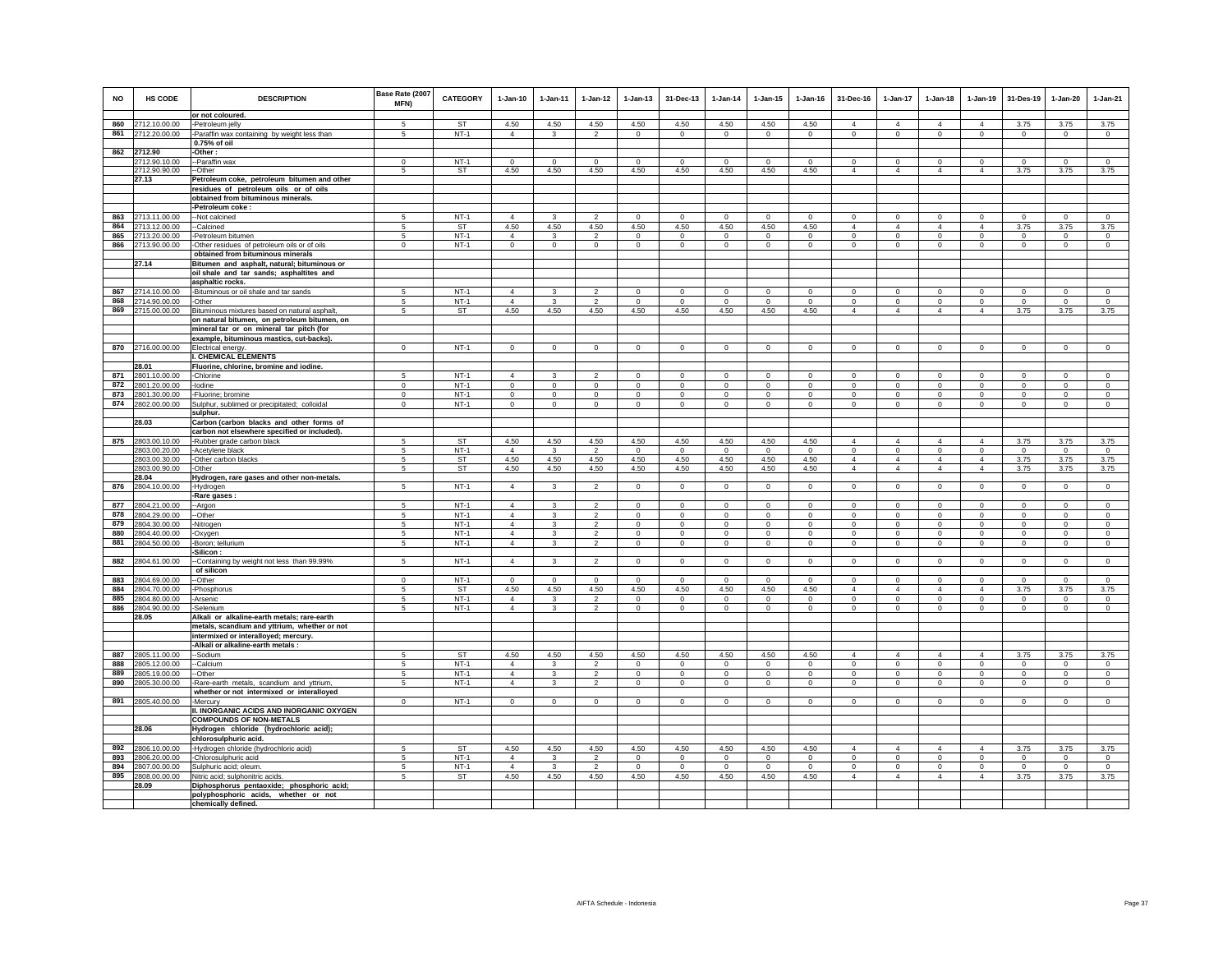| <b>NO</b>  | HS CODE                        | <b>DESCRIPTION</b>                                            | Base Rate (2007<br>MFN)  | <b>CATEGORY</b>        | $1-Jan-10$              | $1-Jan-11$               | $1-Jan-12$                       | $1-Jan-13$                 | 31-Dec-13                        | $1-Jan-14$                | $1-Jan-15$       | $1-Jan-16$                | 31-Dec-16              | $1-Jan-17$                | $1-Jan-18$                 | $1-Jan-19$                  | 31-Des-19              | $1-Jan-20$                 | $1-Jan-21$              |
|------------|--------------------------------|---------------------------------------------------------------|--------------------------|------------------------|-------------------------|--------------------------|----------------------------------|----------------------------|----------------------------------|---------------------------|------------------|---------------------------|------------------------|---------------------------|----------------------------|-----------------------------|------------------------|----------------------------|-------------------------|
| 896        | 2809.10.00.00                  | -Diphosphorus pentaoxide                                      | $\Omega$                 | $NT-1$                 | $\mathsf 0$             | $\Omega$                 | $\Omega$                         | $\mathbf 0$                | $\mathbf 0$                      | $\mathbf 0$               | $\mathsf 0$      | $\mathsf 0$               | $\Omega$               | $\Omega$                  | $\mathbf 0$                | $\mathbf 0$                 | $\Omega$               | $\mathbf 0$                | $\mathbf 0$             |
| 897        | 2809.20                        | -Phosphoric acid and polyphosphoric acids :                   |                          |                        |                         |                          |                                  |                            |                                  |                           |                  |                           |                        |                           |                            |                             |                        |                            |                         |
|            | 2809.20.30.00                  | --Food grade<br>-Other                                        | $^{\circ}$<br>$^{\circ}$ | $NT-1$<br>$NT-1$       | $\mathbf 0$<br>$\Omega$ | $^{\circ}$<br>$^{\circ}$ | $\mathsf 0$<br>$^{\circ}$        | $\mathbf 0$<br>$\mathbf 0$ | $\mathbf 0$<br>$\overline{0}$    | $\mathbf 0$<br>$^{\circ}$ | $\circ$          | $\mathsf 0$<br>$^{\circ}$ | $\mathbf 0$<br>$\circ$ | $\mathbb O$<br>$^{\circ}$ | $\mathbf 0$<br>$\mathbf 0$ | $\mathbf{0}$<br>$\mathbf 0$ | $\Omega$<br>$^{\circ}$ | $\mathbf 0$                | $\mathbf 0$<br>$\Omega$ |
| 898        | 2809.20.90.00<br>2810.00.00.00 | Oxide of boron; boric acids.                                  | 5                        | $NT-1$                 | $\overline{4}$          | 3                        | $\overline{2}$                   | $\mathbf 0$                | $\,0\,$                          | $\mathbf 0$               | 0<br>$\mathsf 0$ | $^{\circ}$                | $\mathsf 0$            | $\mathbf 0$               | $\mathbf 0$                | $\mathbf 0$                 | $\mathbf 0$            | $\mathbf 0$<br>$\mathbf 0$ | $\mathbf 0$             |
|            | 28.11                          | Other inorganic acids and other inorganic                     |                          |                        |                         |                          |                                  |                            |                                  |                           |                  |                           |                        |                           |                            |                             |                        |                            |                         |
|            |                                | oxygen compounds of non-metals.                               |                          |                        |                         |                          |                                  |                            |                                  |                           |                  |                           |                        |                           |                            |                             |                        |                            |                         |
|            |                                | -Other inorganic acids :                                      |                          |                        |                         |                          |                                  |                            |                                  |                           |                  |                           |                        |                           |                            |                             |                        |                            |                         |
| 899        | 2811.11.00.00                  | -Hydrogen fluoride (hydrofluoric acid)                        | 5                        | $NT-1$                 | $\overline{4}$          | 3                        | $\overline{2}$                   | $\mathbf 0$                | $\mathbf{0}$                     | $\mathbf 0$               | $\mathbf 0$      | $\mathbf 0$               | $\mathbf 0$            | $\circ$                   | $\mathbf 0$                | $\circ$                     | $\mathbf 0$            | $\mathbf 0$                | $\mathbf 0$             |
| 900        | 2811.19                        | --Other :                                                     |                          |                        |                         |                          |                                  |                            |                                  |                           |                  |                           |                        |                           |                            |                             |                        |                            |                         |
|            | 2811.19.10.00                  | ---Arsenic acid                                               | $\Omega$                 | $NT-1$                 | $\Omega$                | $\Omega$                 | $\Omega$                         | $\overline{0}$             | $\overline{0}$                   | $\Omega$                  | $\overline{0}$   | $\Omega$                  | $\Omega$               | $\Omega$                  | $\overline{0}$             | $\overline{0}$              | $\overline{0}$         | $\overline{0}$             | $\overline{0}$          |
|            | 2811.19.90.00                  | --Other                                                       | $\mathsf 0$              | $NT-1$                 | $\mathbf 0$             | $\mathbf 0$              | $\circ$                          | $\mathbf 0$                | $\mathbf 0$                      | $\circ$                   | $\mathbf 0$      | $\mathsf 0$               | $\mathbf 0$            | $\mathbf 0$               | $\mathbf 0$                | $\mathbf 0$                 | $\mathbf 0$            | $\mathbf 0$                | $\mathbf 0$             |
|            |                                | -Other inorganic oxygen compounds of non-                     |                          |                        |                         |                          |                                  |                            |                                  |                           |                  |                           |                        |                           |                            |                             |                        |                            |                         |
|            |                                | metals:                                                       |                          |                        |                         |                          |                                  |                            |                                  |                           |                  |                           |                        |                           |                            |                             |                        |                            |                         |
| 901<br>902 | 2811.21.00.00<br>2811.22       | --Carbon dioxide<br>-Silicon dioxide                          | 5                        | $NT-1$                 | $\overline{4}$          | $\mathbf{3}$             | $\overline{2}$                   | $\mathbf 0$                | $\mathbf{0}$                     | $\mathbf 0$               | $\mathbf 0$      | $\circ$                   | $\mathbf 0$            | $\circ$                   | $\mathbf 0$                | $\circ$                     | $\mathbf 0$            | $\mathbf 0$                | $^{\circ}$              |
|            | 2811.22.10.00                  | -Silica powder                                                | $\circ$                  | $NT-1$                 | $\Omega$                | $\circ$                  | $\Omega$                         | $\mathbf{0}$               | $\mathbf{0}$                     | $\Omega$                  | $\mathbf{0}$     | $\Omega$                  | $\circ$                | $\circ$                   | $\Omega$                   | $\circ$                     | $\circ$                | $\circ$                    | $\mathbf 0$             |
|            | 2811.22.90.00                  | --Other                                                       | $\overline{0}$           | $NT-1$                 | $\overline{0}$          | $\overline{0}$           | $\overline{0}$                   | $\overline{0}$             | $\overline{0}$                   | $\overline{0}$            | $\overline{0}$   | $\overline{0}$            | $\overline{0}$         | $\overline{0}$            | $\overline{0}$             | $\overline{0}$              | $\overline{0}$         | $\overline{0}$             | $\overline{0}$          |
| 903        | 2811.29                        | Other:                                                        |                          |                        |                         |                          |                                  |                            |                                  |                           |                  |                           |                        |                           |                            |                             |                        |                            |                         |
|            | 2811.29.10.00                  | -Diarsenic pentaoxide                                         | 5                        | $NT-1$                 | $\overline{4}$          | 3                        | $\overline{2}$                   | $\circ$                    | $\mathbf{0}$                     | $^{\circ}$                | $\mathbf 0$      | $\Omega$                  | $^{\circ}$             | $^{\circ}$                | $\mathbf 0$                | $\Omega$                    | $\Omega$               | $^{\circ}$                 | $\mathbf 0$             |
|            | 2811.29.90.00                  | --Other                                                       | 5                        | $NT-1$                 | $\overline{4}$          | $\overline{\mathbf{3}}$  | $\overline{2}$                   | $\circ$                    | $\mathbf 0$                      | $\circ$                   | $\mathbf{0}$     | $\circ$                   | $\Omega$               | $\circ$                   | $\mathbf{0}$               | $\circ$                     | $\mathbf 0$            | $\Omega$                   | $\Omega$                |
|            |                                | III. HALOGEN OR SULPHUR COMPOUNDS OF                          |                          |                        |                         |                          |                                  |                            |                                  |                           |                  |                           |                        |                           |                            |                             |                        |                            |                         |
|            |                                | <b>NON METALLS</b>                                            |                          |                        |                         |                          |                                  |                            |                                  |                           |                  |                           |                        |                           |                            |                             |                        |                            |                         |
|            | 28.12                          | Halides and halide oxides of non-metals.                      |                          |                        |                         |                          |                                  |                            |                                  |                           |                  |                           |                        |                           |                            |                             |                        |                            |                         |
| 904        | 2812.10.00.00                  | -Chlorides and chloride oxides                                | 5                        | <b>ST</b>              | 4.50                    | 4.50                     | 4.50                             | 4.50                       | 4.50                             | 4.50                      | 4.50             | 4.50                      | $\overline{4}$         | $\overline{4}$            | $\overline{4}$             | $\overline{4}$              | 3.75                   | 3.75                       | 3.75                    |
| 905        | 2812.90.00.00                  | -Other                                                        | $\Omega$                 | $NT-1$                 | $\circ$                 | $^{\circ}$               | $^{\circ}$                       | $^{\circ}$                 | $\mathbf{0}$                     | $^{\circ}$                | $^{\circ}$       | $\circ$                   | $\mathsf 0$            | $\circ$                   | $\mathbf 0$                | $\circ$                     | $^{\circ}$             | $\mathbf 0$                | $\circ$                 |
|            | 28.13                          | Sulphides of non-metal; commercial phosphorus<br>trisulphide. |                          |                        |                         |                          |                                  |                            |                                  |                           |                  |                           |                        |                           |                            |                             |                        |                            |                         |
| 906        | 2813.10.00.00                  | -Carbon disulphide                                            | 5                        | $NT-1$                 | $\overline{4}$          | 3                        | $\overline{2}$                   | $\mathbf 0$                | $\mathbf 0$                      | $\mathbf 0$               | $\mathbf 0$      | $\circ$                   | $\mathbf 0$            | $\mathbf 0$               | $\mathbf 0$                | $\mathbf 0$                 | $\mathbf 0$            | $\mathbf 0$                | $\overline{0}$          |
| 907        | 2813.90.00.00                  | -Other                                                        | 5                        | $NT-1$                 | $\overline{4}$          | $\overline{\mathbf{3}}$  | $\overline{2}$                   | $\mathbf 0$                | $\mathbf 0$                      | $\mathsf 0$               | $\mathsf 0$      | $\mathsf 0$               | $\mathsf 0$            | $\circ$                   | $\mathbf 0$                | $\mathbf 0$                 | $\mathbf 0$            | $\mathbb O$                | $\mathbf 0$             |
|            |                                | IV. INORGANIC BASES AND OXIDES, HYDROXIDES                    |                          |                        |                         |                          |                                  |                            |                                  |                           |                  |                           |                        |                           |                            |                             |                        |                            |                         |
|            |                                | AND PEROXIDES OF METAL                                        |                          |                        |                         |                          |                                  |                            |                                  |                           |                  |                           |                        |                           |                            |                             |                        |                            |                         |
|            | 28.14                          | Ammonia, anhydrous or in aqueous solution.                    |                          |                        |                         |                          |                                  |                            |                                  |                           |                  |                           |                        |                           |                            |                             |                        |                            |                         |
| 908        | 2814.10.00.00                  | -Anhydrous ammonia                                            | 5                        | $NT-1$                 | $\overline{4}$          |                          | $\overline{2}$                   | $\mathbf 0$                | $\mathsf 0$                      | $\Omega$                  | $\Omega$         | $\Omega$                  | $\overline{0}$         | $\mathbf 0$               | $\Omega$                   | $\Omega$                    | $\Omega$               | $\mathbf 0$                | $\mathbf 0$             |
| 909        | 2814.20.00.00                  | -Ammonia in aqueous solution                                  | $\mathbf 0$              | $NT-1$                 | $\circ$                 | $\circ$                  | $\circ$                          | $\mathbf{0}$               | $\circ$                          | $\circ$                   | $\mathbf{0}$     | $\circ$                   | $\circ$                | $\mathbf 0$               | $\mathbf{0}$               | $\mathbf 0$                 | $\mathbf 0$            | $\Omega$                   | $\mathbf 0$             |
|            | 28.15                          | Sodium hydroxide (caustic soda); potassium                    |                          |                        |                         |                          |                                  |                            |                                  |                           |                  |                           |                        |                           |                            |                             |                        |                            |                         |
|            |                                | hydroxide (caustic potash); peroxides of                      |                          |                        |                         |                          |                                  |                            |                                  |                           |                  |                           |                        |                           |                            |                             |                        |                            |                         |
|            |                                | sodium or potassium.                                          |                          |                        |                         |                          |                                  |                            |                                  |                           |                  |                           |                        |                           |                            |                             |                        |                            |                         |
|            |                                | -Sodium hydroxide (caustic soda) :                            |                          |                        |                         |                          |                                  |                            |                                  |                           |                  |                           |                        |                           |                            |                             |                        |                            |                         |
| 910<br>911 | 2815.11.00.00<br>2815.12.00.00 | --Solid                                                       | 10<br>10                 | <b>ST</b><br><b>ST</b> | 9<br>$\overline{9}$     | 8<br>8                   | $\overline{7}$<br>$\overline{7}$ | $\overline{7}$             | $\overline{7}$<br>$\overline{7}$ | 6                         | 6                | 5                         | 5                      | 5                         | 5                          | 5                           | 5                      | $\sqrt{5}$                 | 5                       |
|            |                                | -- In aqueous solution (soda lye or liquid<br>soda)           |                          |                        |                         |                          |                                  | $\overline{7}$             |                                  | 6                         | 6                | $\overline{5}$            | $5\phantom{.0}$        | $\overline{5}$            | $5\phantom{.0}$            | $5\phantom{.0}$             | $\overline{5}$         | $\overline{5}$             | $\overline{5}$          |
| 912        | 2815.20.00.00                  | Potassium hydroxide (caustic potash)                          | 5                        | <b>ST</b>              | 4.50                    | 4.50                     | 4.50                             | 4.50                       | 4.50                             | 4.50                      | 4.50             | 4.50                      | $\overline{4}$         | $\overline{4}$            | $\overline{4}$             | $\overline{4}$              | 3.75                   | 3.75                       | 3.75                    |
| 913        | 2815.30.00.00                  | -Peroxides of sodium or potassium                             | 5                        | $NT-1$                 | $\overline{4}$          | 3                        | $\overline{2}$                   | $\mathbf 0$                | $\circ$                          | $\mathsf 0$               | $\circ$          | $\mathsf 0$               | $\mathsf 0$            | $\mathbb O$               | $\mathbf 0$                | $\mathbf 0$                 | $\mathbf 0$            | $\mathbb O$                | $\mathbf 0$             |
|            | 28.16                          | Hydroxide and peroxide of magnesium; oxides,                  |                          |                        |                         |                          |                                  |                            |                                  |                           |                  |                           |                        |                           |                            |                             |                        |                            |                         |
|            |                                | hydroxides and peroxides of strontium or                      |                          |                        |                         |                          |                                  |                            |                                  |                           |                  |                           |                        |                           |                            |                             |                        |                            |                         |
|            |                                | barium.                                                       |                          |                        |                         |                          |                                  |                            |                                  |                           |                  |                           |                        |                           |                            |                             |                        |                            |                         |
| 914        | 2816.10.00.00                  | -Hydroxide and peroxide of magnesium                          | 5                        | <b>ST</b>              | 4.50                    | 4.50                     | 4.50                             | 4.50                       | 4.50                             | 4.50                      | 4.50             | 4.50                      | $\Delta$               | $\overline{4}$            | $\overline{4}$             | $\overline{4}$              | 3.75                   | 3.75                       | 3.75                    |
| 915        | 2816.40.00.00                  | -Oxides, hydroxides and peroxides, of                         | 5                        | $NT-1$                 | $\overline{4}$          | 3                        | $\overline{2}$                   | $\mathbf 0$                | $\mathsf 0$                      | $\mathbf 0$               | $\mathbf 0$      | $\circ$                   | $\Omega$               | $\mathbf 0$               | $\mathbf{0}$               | $\mathbf 0$                 | $\mathbf 0$            | $\mathbf 0$                | $\Omega$                |
|            |                                | strontium or barium                                           |                          |                        |                         |                          |                                  |                            |                                  |                           |                  |                           |                        |                           |                            |                             |                        |                            |                         |
|            | 28.17                          | Zinc oxide; zinc peroxide.                                    |                          |                        |                         |                          |                                  | $\overline{7}$             |                                  |                           |                  |                           |                        |                           |                            |                             |                        |                            |                         |
| 916        | 2817.00.10.00<br>2817.00.20.00 | -Zinc oxide<br>-Zinc peroxide                                 | 10<br>5                  | ST<br>ST               | 9<br>4.50               | 4.50                     | $\overline{7}$<br>4.50           | 4.50                       | $\overline{7}$<br>4.50           | 6<br>4.50                 | 6<br>4.50        | 5<br>4.50                 | 5<br>$\overline{4}$    | 5<br>$\overline{4}$       | 5<br>4                     | 5<br>$\overline{4}$         | 5<br>$^{\circ}$        | 5<br>$\mathbf{0}$          | 5<br>$^{\circ}$         |
|            | 28.18                          | Artificial corundum, whether or not                           |                          |                        |                         |                          |                                  |                            |                                  |                           |                  |                           |                        |                           |                            |                             |                        |                            |                         |
|            |                                | chemically defined; aluminium oxide;                          |                          |                        |                         |                          |                                  |                            |                                  |                           |                  |                           |                        |                           |                            |                             |                        |                            |                         |
|            |                                | aluminium hydroxide                                           |                          |                        |                         |                          |                                  |                            |                                  |                           |                  |                           |                        |                           |                            |                             |                        |                            |                         |
| 917        | 2818.10.00.00                  | -Artificial corundum, whether or not                          | $\mathsf 0$              | $NT-1$                 | $\mathsf 0$             | $\mathsf 0$              | $\mathsf 0$                      | $\mathbf 0$                | $\mathbf 0$                      | $\mathbf 0$               | $\mathsf 0$      | $\mathsf 0$               | $\mathbf 0$            | $\mathbb O$               | $\mathbf 0$                | $\mathbf 0$                 | $\mathbf 0$            | $\mathbb O$                | $\mathbf 0$             |
|            |                                | chemically defined                                            |                          |                        |                         |                          |                                  |                            |                                  |                           |                  |                           |                        |                           |                            |                             |                        |                            |                         |
| 918        | 2818.20.00.00                  | -Aluminium oxide, other than artificial                       | $\mathbf 0$              | $NT-1$                 | $\circ$                 | $\mathbf 0$              | $\mathbf 0$                      | $\mathsf 0$                | $\mathbf 0$                      | $\mathsf 0$               | $\mathbf 0$      | $\mathbf 0$               | $\mathbf 0$            | $\mathbf 0$               | $\mathbf 0$                | $\mathsf 0$                 | $\mathbf 0$            | $\mathbf 0$                | $\mathsf 0$             |
|            |                                | corundum                                                      |                          |                        |                         |                          |                                  |                            |                                  |                           |                  |                           |                        |                           |                            |                             |                        |                            |                         |
| 919        | 2818.30.00.00                  | -aluminium hydroxide                                          | $\overline{0}$           | $NT-1$                 | $\circ$                 | $\overline{0}$           | $\mathbf 0$                      | $\overline{0}$             | $\overline{0}$                   | $\mathsf 0$               | $\overline{0}$   | $\mathsf 0$               | $\overline{0}$         | $\overline{0}$            | $\overline{0}$             | $\overline{0}$              | $\overline{0}$         | $\overline{0}$             | $\overline{0}$          |
|            | 28.19                          | Chromium oxides and hidroxides.                               |                          |                        |                         |                          |                                  |                            |                                  |                           |                  |                           |                        |                           |                            |                             |                        |                            |                         |
| 920        | 2819.10.00.00                  | -Chromium trioxide                                            | 5                        | $NT-1$                 | $\overline{4}$          | $\mathbf{3}$             | $\overline{2}$                   | $\mathbf 0$                | $\circ$                          | $\mathbf 0$               | $\circ$          | $\mathsf 0$               | $\mathsf 0$            | $\mathbf 0$               | $\mathbf 0$                | $\mathbf 0$                 | $\mathbf 0$            | $\mathbf 0$                | $\mathbf 0$             |
| 921        | 2819.90.00.00<br>28.20         | -Other                                                        | $5 -$                    | ST                     | 4.50                    | 4.50                     | 4.50                             | 4.50                       | 4.50                             | 4.50                      | 4.50             | 4.50                      | $\overline{4}$         | $\overline{4}$            | $\overline{4}$             | $\overline{4}$              | 3.75                   | 3.75                       | 3.75                    |
|            | 922 2820.10.00.00              | Manganese oxides.<br>-Manganese dioxide                       | 5                        | $NT-1$                 | $\overline{4}$          | 3                        | $\overline{2}$                   | $\mathbf 0$                | $\mathbf{0}$                     | $\mathbf{0}$              | $\circ$          | $\Omega$                  | $\circ$                | $\circ$                   | $\mathbf 0$                | $\circ$                     | $\circ$                | $\circ$                    | $\mathbf 0$             |
|            | 923 2820.90.00.00              | -Other                                                        | 5                        | <b>ST</b>              | 4.50                    | 4.50                     | 4.50                             | 4.50                       | 4.50                             | 4.50                      | 4.50             | 4.50                      | $\overline{4}$         | $\overline{4}$            | $\overline{4}$             | $\overline{4}$              | 3.75                   | 3.75                       | 3.75                    |
|            | 28.21                          | Iron oxides and hydroxides; earth colours                     |                          |                        |                         |                          |                                  |                            |                                  |                           |                  |                           |                        |                           |                            |                             |                        |                            |                         |
|            |                                | containing 70% or more by weight of combined                  |                          |                        |                         |                          |                                  |                            |                                  |                           |                  |                           |                        |                           |                            |                             |                        |                            |                         |
|            |                                | iron evaluated as Fe2O3.                                      |                          |                        |                         |                          |                                  |                            |                                  |                           |                  |                           |                        |                           |                            |                             |                        |                            |                         |
| 924        | 2821.10.00.00                  | -Iron oxides and hydroxides                                   | 5                        | ST                     | 4.50                    | 4.50                     | 4.50                             | 4.50                       | 4.50                             | 4.50                      | 4.50             | 4.50                      | $\overline{4}$         | $\overline{a}$            | $\overline{a}$             | $\overline{4}$              | 3.75                   | 3.75                       | 3.75                    |
| 925        | 2821.20.00.00                  | -Earth colours                                                | 5                        | <b>ST</b>              | 4.50                    | 4.50                     | 4.50                             | 4.50                       | 4.50                             | 4.50                      | 4.50             | 4.50                      | $\overline{4}$         | $\overline{4}$            | $\overline{4}$             | $\overline{4}$              | 3.75                   | 3.75                       | 3.75                    |
| 926        | 2822.00.00.00                  | Cobalt oxides and hydroxides; commercial                      | $\mathbf 0$              | $NT-1$                 | $\circ$                 | $\circ$                  | $\circ$                          | $\mathbf 0$                | $\mathbf 0$                      | $\circ$                   | $\mathbf 0$      | $\circ$                   | $\mathbf 0$            | $\mathbf 0$               | $\mathbf 0$                | $\circ$                     | $\mathbf 0$            | $\mathbf 0$                | $\mathbf 0$             |
|            |                                | cobalt oxides.                                                |                          |                        |                         |                          |                                  |                            |                                  |                           |                  |                           |                        |                           |                            |                             |                        |                            |                         |
|            | 927 2823.00.00.00              | Titanium oxides.                                              | $\Omega$                 | $NT-1$                 | $\Omega$                | $\Omega$                 | $\circ$                          | $\overline{0}$             | $\overline{0}$                   | $\mathbf 0$               | $\overline{0}$   | $\Omega$                  | $\Omega$               | $\mathbf 0$               | $\Omega$                   | $\Omega$                    | $\Omega$               | $\overline{0}$             | $\overline{0}$          |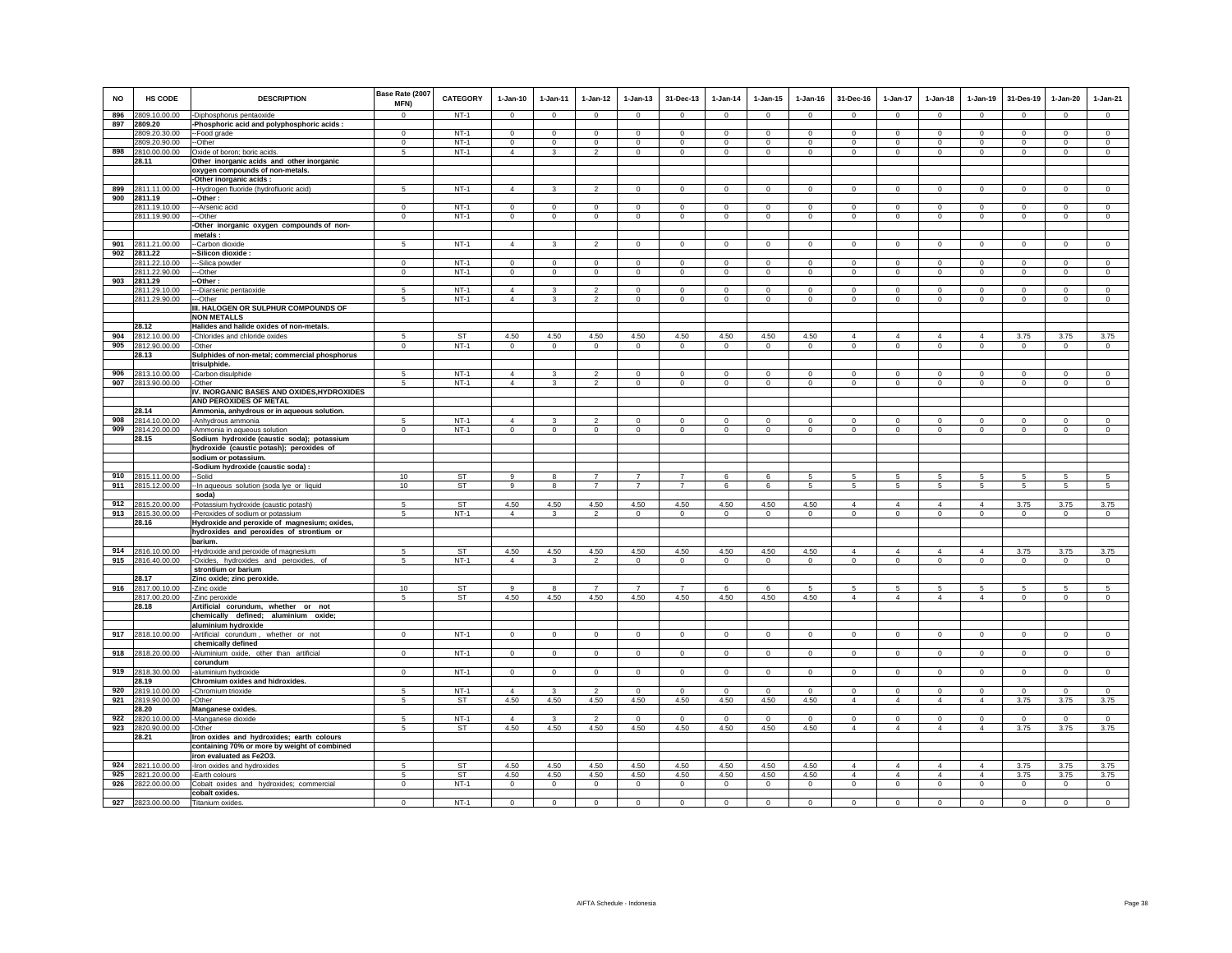| NO         | <b>HS CODE</b>                 | <b>DESCRIPTION</b>                            | Base Rate (2007<br>MFN) | <b>CATEGORY</b>  | $1-Jan-10$                       | $1-Jan-11$           | $1 - Jan-12$                    | $1 - Jan-13$            | 31-Dec-13                | $1-Jan-14$              | $1 - Jan-15$            | $1 - Jan-16$            | 31-Dec-16               | $1-Jan-17$                 | $1-Jan-18$              | $1-Jan-19$              | 31-Des-19                     | $1 - Jan-20$             | $1-Jan-21$              |
|------------|--------------------------------|-----------------------------------------------|-------------------------|------------------|----------------------------------|----------------------|---------------------------------|-------------------------|--------------------------|-------------------------|-------------------------|-------------------------|-------------------------|----------------------------|-------------------------|-------------------------|-------------------------------|--------------------------|-------------------------|
|            | 28.24                          | Lead oxides; red lead and orange lead.        |                         |                  |                                  |                      |                                 |                         |                          |                         |                         |                         |                         |                            |                         |                         |                               |                          |                         |
| 928        | 2824.10.00.00                  | -Lead monoxide (litharge, massicot)           | 5                       | $NT-1$           | $\overline{4}$                   | 3                    | $\mathfrak{p}$                  | $\Omega$                | $\Omega$                 | $\Omega$                | $\Omega$                | $\Omega$                | $\Omega$                | $\Omega$                   | $\Omega$                | $\Omega$                | $\Omega$                      | $\Omega$                 | $\circ$                 |
| 929        | 2824.90.00.00                  | -Other                                        | 5                       | $NT-1$           | $\overline{4}$                   | $\mathbf{3}$         | $\overline{2}$                  | $\mathsf 0$             | $\mathsf 0$              | $\mathbf 0$             | $\mathsf 0$             | $\mathbf 0$             | $\mathsf 0$             | $\mathbf 0$                | $\mathsf 0$             | $\mathsf 0$             | $\mathbf 0$                   | $\mathsf 0$              | $\mathbf 0$             |
|            | 28.25                          | Hydrazine and hydroxylamine and their         |                         |                  |                                  |                      |                                 |                         |                          |                         |                         |                         |                         |                            |                         |                         |                               |                          |                         |
|            |                                | inorganic salts; other inorganic bases; other |                         |                  |                                  |                      |                                 |                         |                          |                         |                         |                         |                         |                            |                         |                         |                               |                          |                         |
|            |                                | metal oxides, hydroxides and peroxides.       |                         |                  |                                  |                      |                                 |                         |                          |                         |                         |                         |                         |                            |                         |                         |                               |                          |                         |
| 930        | 2825.10.00.00                  | -Hydrazine and hydroxylamine and their        | $^{\circ}$              | $NT-1$           | $^{\circ}$                       | $^{\circ}$           | $\mathbf{0}$                    | $\circ$                 | $\mathbf 0$              | 0                       | 0                       | 0                       | $\circ$                 | $\mathbf 0$                | $\circ$                 | $\mathbf 0$             | $\mathbf 0$                   | $\mathbf 0$              | $\circ$                 |
|            |                                | inorganic salts                               |                         |                  |                                  |                      |                                 |                         |                          |                         |                         |                         |                         |                            |                         |                         |                               |                          |                         |
| 931        | 2825.20.00.00                  | -Lithium oxide and hydroxide                  | -5                      | <b>ST</b>        | 4.50                             | 4.50                 | 4.50                            | 4.50                    | 4.50                     | 4.50                    | 4.50                    | 4.50                    | $\overline{4}$          | $\overline{4}$             | $\overline{4}$          | $\overline{a}$          | 3.75                          | 3.75                     | 3.75                    |
| 932        | 2825.30.00.00                  | Vanadium oxides and hydroxides                | 5                       | $NT-1$           | $\overline{4}$                   | $\mathbf{3}$         | $\overline{2}$                  | $\mathsf 0$             | $\mathbf 0$              | $\mathbf 0$             | $\mathbf 0$             | $\mathbf 0$             | $\circ$                 | $\mathbf 0$                | $\mathsf 0$             | $\mathsf 0$             | $\mathbf 0$                   | $\mathsf 0$              | $\mathsf 0$             |
| 933        | 2825.40.00.00                  | Nickel oxides and hydroxides                  | 5                       | $NT-1$           | $\overline{4}$                   | 3                    | $\mathcal{P}$                   | $\mathbf 0$             | $\mathbf 0$              | $\circ$                 | $\mathbf 0$             | $\mathbf 0$             | $\mathbf 0$             | $\circ$                    | $\mathbf 0$             | $\mathsf 0$             | $\mathbf 0$                   | $\circ$                  | $\circ$                 |
| 934        | 2825.50.00.00                  | Copper oxides and hydroxides                  | 5                       | $NT-1$           | $\overline{4}$                   | $\mathbf{3}$         | $\overline{2}$                  | $\mathsf 0$             | $\mathsf 0$              | $\mathbf 0$             | $\mathbf 0$             | $\mathbf 0$             | $\circ$                 | $\mathsf 0$                | $\mathsf 0$             | $\mathsf 0$             | $\mathbf 0$                   | $\mathbf 0$              | $\mathsf 0$             |
| 935        | 2825.60.00.00                  | Germanium oxides and zirconium dioxide        | 5                       | $NT-1$           | $\overline{4}$<br>$\overline{4}$ | 3<br>3               | $\overline{2}$<br>$\mathcal{P}$ | $\mathbf 0$             | $\mathbf 0$              | $^{\circ}$              | $\mathbf 0$             | $\mathbf 0$<br>$\Omega$ | $\mathbf 0$             | $\mathbf 0$                | $\mathbf 0$             | $\circ$                 | $\mathbf 0$                   | $\mathbf 0$              | $\circ$                 |
| 936<br>937 | 2825.70.00.00                  | Molybdenum oxides and hydroxides              | 5<br>$\sqrt{2}$         | $NT-1$<br>$NT-1$ | $\Delta$                         | $\mathcal{R}$        | $\overline{\phantom{a}}$        | $\mathbf 0$<br>$\Omega$ | $\mathbf{0}$<br>$\Omega$ | $\mathbf 0$<br>$\Omega$ | $\mathbf 0$<br>$\Omega$ | $\Omega$                | $\mathbf 0$<br>$\Omega$ | $\mathsf 0$<br>$\mathsf 0$ | $\mathbf 0$<br>$\Omega$ | $\mathsf 0$<br>$\Omega$ | $\mathbf 0$<br>$\Omega$       | $\mathbf{0}$<br>$\Omega$ | $\mathbf 0$<br>$\Omega$ |
| 938        | 2825.80.00.00<br>2825.90.00.00 | -Antimony oxides<br>-Other                    | 5                       | <b>ST</b>        | 4.50                             | 4.50                 | 4.50                            | 4.50                    | 4.50                     | 4.50                    | 4.50                    | 4.50                    | $\overline{4}$          | $\overline{4}$             | $\overline{4}$          | $\overline{4}$          | 3.75                          | 3.75                     | 3.75                    |
|            |                                | V. SALTS AND PEROXYSALTS, OF INORGANIC        |                         |                  |                                  |                      |                                 |                         |                          |                         |                         |                         |                         |                            |                         |                         |                               |                          |                         |
|            |                                | <b>ACIDS AND METALS</b>                       |                         |                  |                                  |                      |                                 |                         |                          |                         |                         |                         |                         |                            |                         |                         |                               |                          |                         |
|            | 28.26                          | Fluorides; fluorosilicates, fluoroaluminates  |                         |                  |                                  |                      |                                 |                         |                          |                         |                         |                         |                         |                            |                         |                         |                               |                          |                         |
|            |                                | and other complex fluorine salt.              |                         |                  |                                  |                      |                                 |                         |                          |                         |                         |                         |                         |                            |                         |                         |                               |                          |                         |
|            |                                | -Fluorides:                                   |                         |                  |                                  |                      |                                 |                         |                          |                         |                         |                         |                         |                            |                         |                         |                               |                          |                         |
| 939        | 2826.12.00.00                  | -Of aluminium                                 | 5                       | $NT-1$           | $\Delta$                         | 3                    | $\overline{2}$                  | $\Omega$                | $\mathbf 0$              | $^{\circ}$              | $\Omega$                | $\Omega$                | $\circ$                 | $\mathbf 0$                | $\circ$                 | $\circ$                 | $\mathbf 0$                   | $\Omega$                 | $\Omega$                |
| 940        | 2826.19.00.00                  | -Other                                        | 5                       | <b>ST</b>        | 4.50                             | 4.50                 | 4.50                            | 4.50                    | 4.50                     | 4.50                    | 4.50                    | 4.50                    | $\overline{4}$          | $\overline{4}$             | $\overline{4}$          | $\overline{4}$          | 3.75                          | 3.75                     | 3.75                    |
| 941        | 2826.30.00.00                  | -Sodium hexafluoroaluminate (synthetic        | $\overline{5}$          | $NT-1$           | $\overline{4}$                   | $\mathbf{3}$         | $\overline{2}$                  | $\mathbf 0$             | $\mathbf{0}$             | $\circ$                 | $\circ$                 | $\Omega$                | $\mathbf{0}$            | $\circ$                    | $\mathsf 0$             | $\mathsf 0$             | $\mathsf 0$                   | $\circ$                  | $\circ$                 |
|            |                                | cryolite)                                     |                         |                  |                                  |                      |                                 |                         |                          |                         |                         |                         |                         |                            |                         |                         |                               |                          |                         |
| 942        | 2826.90.00.00                  | -Other                                        | 5                       | $NT-1$           | 4                                | 3                    | $\mathfrak{p}$                  | $\mathbf 0$             | $\mathsf 0$              | $^{\circ}$              | $\mathbf 0$             | $\mathbf 0$             | $\mathbf 0$             | $\mathbf{0}$               | $\mathbf 0$             | $\mathsf 0$             | $\mathbf 0$                   | $\mathsf 0$              | $\mathsf 0$             |
|            | 28.27                          | Chlorides, chloride oxides and chloride       |                         |                  |                                  |                      |                                 |                         |                          |                         |                         |                         |                         |                            |                         |                         |                               |                          |                         |
|            |                                | hydroxides; bromides and bromide oxides;      |                         |                  |                                  |                      |                                 |                         |                          |                         |                         |                         |                         |                            |                         |                         |                               |                          |                         |
|            |                                | iodides and iodide oxides.                    |                         |                  |                                  |                      |                                 |                         |                          |                         |                         |                         |                         |                            |                         |                         |                               |                          |                         |
| 943        | 2827.10.00.00                  | -Ammonium chloride                            | $\Omega$                | $NT-1$           | $\mathbf 0$                      | $\Omega$             | $\overline{0}$                  | $\circ$                 | $\overline{0}$           | $\mathbf 0$             | $\mathbf 0$             | $\Omega$                | $\mathsf 0$             | $\overline{0}$             | $\mathsf 0$             | $\overline{0}$          | $\mathbf 0$                   | $\overline{0}$           | $\overline{0}$          |
| 944        | 2827.20                        | -Calcium chloride :                           |                         |                  |                                  |                      |                                 |                         |                          |                         |                         |                         |                         |                            |                         |                         |                               |                          |                         |
|            | 2827.20.10.00                  | -Commercial grades                            | 5                       | $NT-1$           | $\overline{4}$                   | $\mathbf{3}$         | $\mathfrak{p}$                  | $\Omega$                | $\mathbf 0$              | $\Omega$                | $\Omega$                | $\Omega$                | $\mathsf 0$             | $\mathsf 0$                | $\mathsf 0$             | $\mathsf 0$             | $\Omega$                      | $\circ$                  | $\mathsf 0$             |
|            | 2827.20.90.00                  | -Other                                        | 5                       | ST               | 4.50                             | 4.50                 | 4.50                            | 4.50                    | 4.50                     | 4.50                    | 4.50                    | 4.50                    | $\overline{4}$          | $\overline{4}$             | $\overline{4}$          | $\overline{4}$          | 3.75                          | 3.75                     | 3.75                    |
| 945        |                                | -Other chlorides :                            |                         | $NT-1$           | $\Delta$                         |                      |                                 | $\Omega$                | $\Omega$                 |                         | $\Omega$                | $\Omega$                | $\Omega$                | $\mathbf{0}$               | $\Omega$                | $\circ$                 | $\Omega$                      | $\Omega$                 | $\Omega$                |
| 946        | 2827.31.00.00                  | -Of magnesium                                 | -5                      |                  |                                  | 3                    | $\mathcal{P}$                   |                         |                          | $\Omega$                |                         | 4.50                    | $\overline{4}$          | $\overline{4}$             | $\overline{4}$          | $\overline{4}$          |                               |                          |                         |
| 947        | 2827.32.00.00<br>2827.35.00.00 | -Of aluminium<br>-Of nickel                   | -5<br>5                 | ST<br>$NT-1$     | 4.50<br>$\overline{4}$           | 4.50<br>$\mathbf{3}$ | 4.50<br>$\overline{2}$          | 4.50<br>$\mathsf 0$     | 4.50<br>$\mathbf{0}$     | 4.50<br>$\circ$         | 4.50                    | $\mathsf 0$             | $\mathsf 0$             | $\mathbf 0$                |                         | $\,0\,$                 | 3.75<br>$\mathsf 0$           | 3.75                     | 3.75<br>$\circ$         |
| 948        | 2827.39.00                     | Other:                                        |                         |                  |                                  |                      |                                 |                         |                          |                         | $\mathsf 0$             |                         |                         |                            | $\mathsf 0$             |                         |                               | $\mathbf 0$              |                         |
|            | 2827.39.00.10                  | -Of zinc                                      | 10                      | <b>ST</b>        | 9                                | 8                    | $\overline{7}$                  | $\overline{7}$          | $\overline{7}$           | 6                       | 6                       | 5                       | 5                       | $\sqrt{5}$                 | 5                       | 5                       | 5                             | 5                        | 5                       |
|            | 2827.39.00.90                  | --Other                                       | 5                       | <b>ST</b>        | 4.50                             | 4.50                 | 4.50                            | 4.50                    | 4.50                     | 4.50                    | 4.50                    | 4.50                    | $\overline{4}$          | $\overline{4}$             | $\overline{4}$          | $\overline{4}$          | 3.75                          | 3.75                     | 3.75                    |
|            |                                | Chloride oxides and chloride hydroxides       |                         |                  |                                  |                      |                                 |                         |                          |                         |                         |                         |                         |                            |                         |                         |                               |                          |                         |
| 949        | 2827.41.00.00                  | -Of copper                                    | 5                       | ST               | 4.50                             | 4.50                 | 4.50                            | 4.50                    | 4.50                     | 4.50                    | 4.50                    | 4.50                    | $\overline{4}$          | $\overline{4}$             | $\overline{4}$          | $\overline{4}$          | 3.75                          | 3.75                     | 3.75                    |
| 950        | 2827.49.00.00                  | --Other                                       | 5                       | ST               | 4.50                             | 4.50                 | 4.50                            | 4.50                    | 4.50                     | 4.50                    | 4.50                    | 4.50                    | $\overline{4}$          | $\overline{4}$             | $\overline{4}$          | $\overline{4}$          | 3.75                          | 3.75                     | 3.75                    |
|            |                                | -Bromides and bromide oxides :                |                         |                  |                                  |                      |                                 |                         |                          |                         |                         |                         |                         |                            |                         |                         |                               |                          |                         |
| 951        | 2827.51.00.00                  | -Bromides of sodium or of potassium           | 5                       | ST               | 4.50                             | 4.50                 | 4.50                            | 4.50                    | 4.50                     | 4.50                    | 4.50                    | 4.50                    | $\overline{4}$          | $\overline{4}$             | $\overline{4}$          | $\overline{4}$          | 3.75                          | 3.75                     | 3.75                    |
| 952        | 2827.59.00.00                  | -Other                                        | 5                       | ST               | 4.50                             | 4.50                 | 4.50                            | 4.50                    | 4.50                     | 4.50                    | 4.50                    | 4.50                    | $\overline{4}$          | $\overline{4}$             | $\overline{4}$          | $\overline{4}$          | 3.75                          | 3.75                     | 3.75                    |
| 953        | 2827.60.00.00                  | -lodides and iodide oxides                    | 5                       | ST               | 4.50                             | 4.50                 | 4.50                            | 4.50                    | 4.50                     | 4.50                    | 4.50                    | 4.50                    | $\overline{4}$          | $\overline{4}$             | $\overline{4}$          | $\overline{4}$          | 3.75                          | 3.75                     | 3.75                    |
|            | 28.28                          | calcium<br>Hypochlorites; commercial          |                         |                  |                                  |                      |                                 |                         |                          |                         |                         |                         |                         |                            |                         |                         |                               |                          |                         |
|            |                                | hypochlorite; chlorites; hypobromites.        |                         |                  |                                  |                      |                                 |                         |                          |                         |                         |                         |                         |                            |                         |                         |                               |                          |                         |
| 954        | 2828.10.00.00                  | Commercial calcium hypochlorite and other     | 5                       | $NT-1$           | $\overline{4}$                   | $\mathbf{3}$         | $\overline{2}$                  | $\mathbf 0$             | $\mathsf 0$              | $\mathbf 0$             | $\mathbf 0$             | $\mathbf 0$             | $\mathbf 0$             | $\mathsf 0$                | $\mathsf 0$             | $\mathsf 0$             | $\mathbf 0$                   | $\mathsf 0$              | $\mathsf 0$             |
|            |                                | calcium hypoclorites                          |                         |                  |                                  |                      |                                 |                         |                          |                         |                         |                         |                         |                            |                         |                         |                               |                          |                         |
|            | 955 2828.90                    | -Other:                                       | $\overline{5}$          | $NT-1$           | $\Delta$                         | $\mathcal{R}$        | $\mathcal{L}$                   | $\Omega$                | $\Omega$                 | $\Omega$                | $\Omega$                | $\Omega$                | $\Omega$                | $\mathbf 0$                | $\Omega$                | $\Omega$                |                               | $\mathbf 0$              | $\circ$                 |
|            | 2828.90.10.00<br>2828.90.90.00 | -Sodium hypochlorite<br>--Other               | 5                       | $NT-1$           | $\overline{4}$                   | 3                    | $\overline{2}$                  | $\overline{0}$          | $\overline{0}$           | $\overline{0}$          | $\overline{0}$          | $\overline{0}$          | $\overline{0}$          | $\overline{0}$             | $\overline{0}$          | $\overline{0}$          | $\mathbf 0$<br>$\overline{0}$ | $\overline{0}$           | $\overline{0}$          |
|            | 28.29                          | Chlorates and perchlorates; bromates and      |                         |                  |                                  |                      |                                 |                         |                          |                         |                         |                         |                         |                            |                         |                         |                               |                          |                         |
|            |                                | perbromates; iodates and periodates.          |                         |                  |                                  |                      |                                 |                         |                          |                         |                         |                         |                         |                            |                         |                         |                               |                          |                         |
|            |                                | -Chlorates:                                   |                         |                  |                                  |                      |                                 |                         |                          |                         |                         |                         |                         |                            |                         |                         |                               |                          |                         |
| 956        | 2829.11.00.00                  | --Of sodium                                   | -5                      | <b>ST</b>        | 4.50                             | 4.50                 | 4.50                            | 4.50                    | 4.50                     | 4.50                    | 4.50                    | 4.50                    | $\overline{4}$          | $\overline{4}$             | $\overline{4}$          | $\overline{4}$          | 3.75                          | 3.75                     | 3.75                    |
| 957        | 2829.19.00.00                  | -Other                                        | 5                       | <b>ST</b>        | 4.50                             | 4.50                 | 4.50                            | 4.50                    | 4.50                     | 4.50                    | 4.50                    | 4.50                    | $\overline{4}$          | $\overline{4}$             | $\overline{4}$          | $\overline{4}$          | 3.75                          | 3.75                     | 3.75                    |
| 958        | 2829.90.00.00                  | -Other                                        | $\overline{5}$          | ST               | 4.50                             | 4.50                 | 4.50                            | 4.50                    | 4.50                     | 4.50                    | 4.50                    | 4.50                    | $\overline{4}$          | $\overline{4}$             | $\overline{4}$          | $\overline{4}$          | 3.75                          | 3.75                     | 3.75                    |
|            | 28.30                          | Sulphides; polysulphides, whether or not      |                         |                  |                                  |                      |                                 |                         |                          |                         |                         |                         |                         |                            |                         |                         |                               |                          |                         |
|            |                                | chemically defined.                           |                         |                  |                                  |                      |                                 |                         |                          |                         |                         |                         |                         |                            |                         |                         |                               |                          |                         |
| 959        | 2830.10.00.00                  | Sodium sulphides                              | 5                       | $NT-1$           | $\overline{4}$                   | 3                    | $\overline{2}$                  | $\mathbf 0$             | $\mathbf 0$              | $\mathbf 0$             | $\circ$                 | $\mathbf 0$             | $\bf{0}$                | $\mathbf 0$                | $\mathbf 0$             | $\mathsf 0$             | $\,$ 0                        | $\,$ 0                   | $\mathbf 0$             |
| 960        | 2830.90.00.00                  | -Other                                        | 5                       | $NT-1$           | $\overline{4}$                   | 3                    | $\overline{2}$                  | $\mathbf 0$             | $\mathbf 0$              | $\mathbf 0$             | $\mathbf 0$             | $\circ$                 | $\mathbf 0$             | $\mathsf 0$                | $\mathbf 0$             | $\circ$                 | $\mathbf 0$                   | $\mathbf{0}$             | $\circ$                 |
|            | 28.31                          | Dithionites and sulphoxylates.                |                         |                  |                                  |                      |                                 |                         |                          |                         |                         |                         |                         |                            |                         |                         |                               |                          |                         |
| 961        | 2831.10.00.00                  | -Of sodium                                    | $\sqrt{2}$              | <b>ST</b>        | 4.50                             | 4.50                 | 4.50                            | 4.50                    | 4.50                     | 4.50                    | 4.50                    | 4.50                    | $\Delta$                | $\Delta$                   | $\Delta$                | $\Delta$                | 3.75                          | 3.75                     | 3.75                    |
| 962        | 2831.90.00.00                  | -Other                                        | 5                       | $NT-1$           | $\overline{4}$                   | 3                    | $\overline{2}$                  | $\Omega$                | $\mathbf{0}$             | $\mathbf 0$             | $\mathbf 0$             | $\Omega$                | $\mathbf 0$             | $\mathbf 0$                | $\mathbf 0$             | $\mathsf 0$             | $\circ$                       | $\mathbf{0}$             | $\circ$                 |
|            | 28.32                          | Sulphites; thiosulphates.                     |                         |                  |                                  |                      |                                 |                         |                          |                         |                         |                         |                         |                            |                         |                         |                               |                          |                         |
| 963        | 2832.10.00.00                  | -Sodium sulphites                             | 5                       | ST               | 4.50                             | 4.50                 | 4.50                            | 4.50                    | 4.50                     | 4.50                    | 4.50                    | 4.50                    | $\overline{4}$          | $\overline{4}$             | $\overline{4}$          | $\overline{4}$          | 3.75                          | 3.75                     | 3.75                    |
| 964        | 2832.20.00.00                  | -Other sulphites                              | $\mathbf 0$             | $NT-1$           | $^{\circ}$                       | $^{\circ}$           | $\circ$                         | $\mathbf 0$             | $^{\circ}$               | $^{\circ}$              | $\circ$                 | $\mathbf 0$             | 0                       | $\mathbf 0$                | $\mathbf 0$             | $\mathbf 0$             | $\mathbf 0$                   | $\mathbf 0$              | $^{\circ}$              |
| 965        | 2832.30.00.00                  | Thiosulphates                                 | 5                       | ST               | 4.50                             | 4.50                 | 4.50                            | 4.50                    | 4.50                     | 4.50                    | 4.50                    | 4.50                    | $\overline{4}$          | $\overline{4}$             | $\overline{4}$          | $\overline{4}$          | 3.75                          | 3.75                     | 3.75                    |
|            | 28.33                          | Sulphates; alums; peroxosulphates             |                         |                  |                                  |                      |                                 |                         |                          |                         |                         |                         |                         |                            |                         |                         |                               |                          |                         |
|            |                                | (persulphates)                                |                         |                  |                                  |                      |                                 |                         |                          |                         |                         |                         |                         |                            |                         |                         |                               |                          |                         |
| 966        | 2833.11.00.00                  | -Sodium sulphates :<br>--Disodium sulphate    | 5                       | $NT-1$           | $\overline{a}$                   | $\mathbf{3}$         | $\mathfrak{p}$                  | $\Omega$                | $\Omega$                 | $\Omega$                | $\Omega$                | $\Omega$                | $\Omega$                | $\Omega$                   | $\Omega$                | $\Omega$                | $\circ$                       | $\Omega$                 | $\Omega$                |
|            |                                |                                               |                         |                  |                                  |                      |                                 |                         |                          |                         |                         |                         |                         |                            |                         |                         |                               |                          |                         |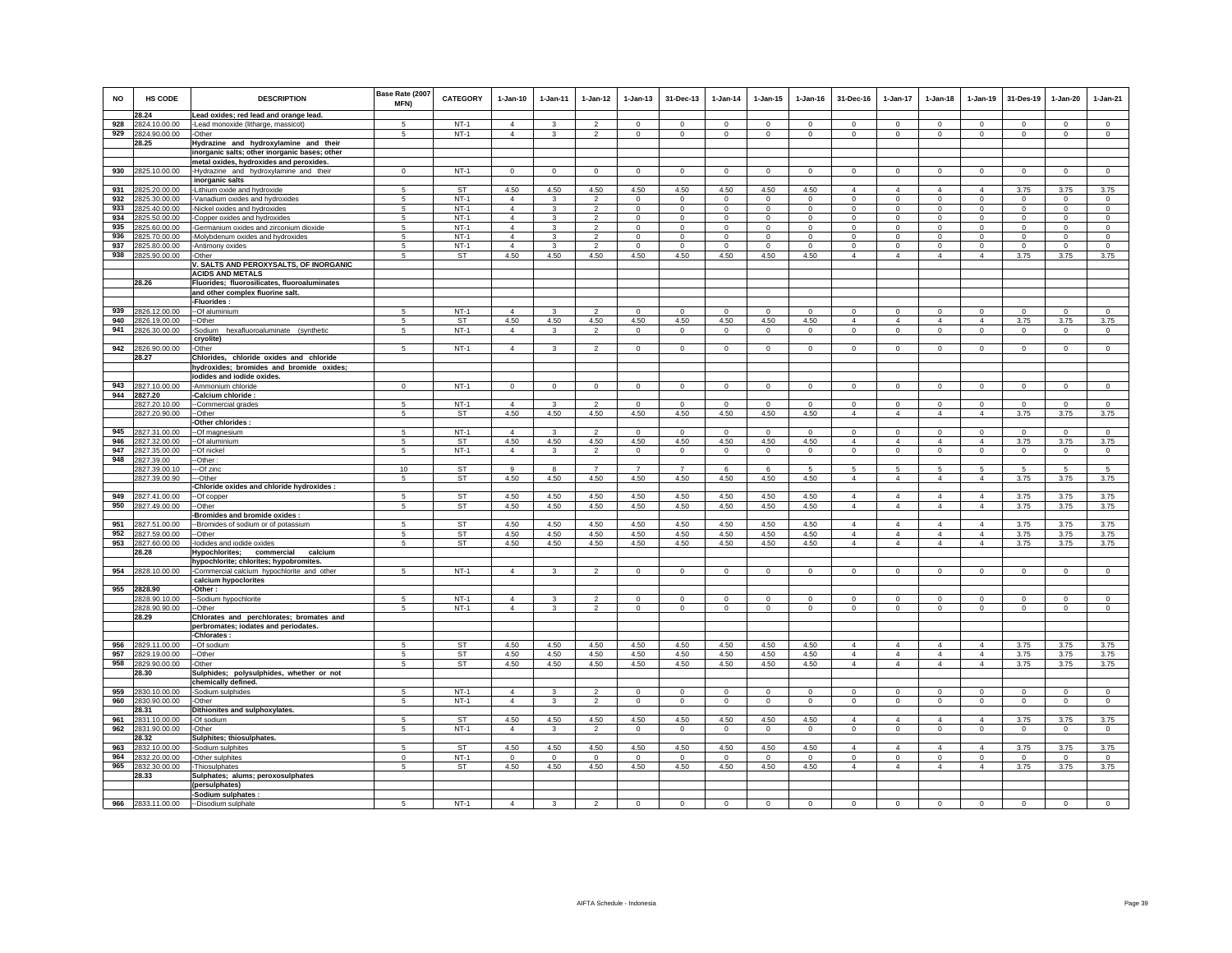| <b>NO</b>    | <b>HS CODE</b>                      | <b>DESCRIPTION</b>                                                                  | Base Rate (2007<br>MFN) | <b>CATEGORY</b>        | $1-Jan-10$             | $1-Jan-11$         | $1-Jan-12$             | $1-Jan-13$             | 31-Dec-13              | 1-Jan-14            | $1-Jan-15$           | 1-Jan-16           | 31-Dec-16                        | 1-Jan-17                         | $1-Jan-18$                       | $1-Jan-19$                       | 31-Des-19           | $1-Jan-20$             | $1-Jan-21$          |
|--------------|-------------------------------------|-------------------------------------------------------------------------------------|-------------------------|------------------------|------------------------|--------------------|------------------------|------------------------|------------------------|---------------------|----------------------|--------------------|----------------------------------|----------------------------------|----------------------------------|----------------------------------|---------------------|------------------------|---------------------|
| 967          | 2833.19.00.00                       | -Other                                                                              | 5                       | <b>ST</b>              | 4.50                   | 4.50               | 4.50                   | 4.50                   | 4.50                   | 4.50                | 4.50                 | 4.50               | $\overline{4}$                   | $\overline{4}$                   | $\overline{4}$                   | $\overline{4}$                   | 3.75                | 3.75                   | 3.75                |
|              |                                     | Other sulphates :                                                                   |                         |                        |                        |                    |                        |                        |                        |                     |                      |                    |                                  |                                  |                                  |                                  |                     |                        |                     |
| 968          | 2833.21.00.00                       | --Of magnessium                                                                     | $\Omega$                | $NT-1$                 | $^{\circ}$             | $\Omega$           | $\mathbf 0$            | $\mathbf 0$            | $\mathsf 0$            | $\mathbf 0$         | $\circ$              | $^{\circ}$         | $\mathbf 0$                      | $\mathbf 0$                      | $\mathbf 0$                      | $\mathbf 0$                      | $\Omega$            | $\mathbf 0$            | $\overline{0}$      |
| 969          | 2833.22<br>2833.22.10.00            | -Of aluminium<br>--Commercial grades                                                | 10                      | ST                     | 9                      |                    | $\overline{7}$         |                        | $\overline{7}$         | 6                   | 6                    | 5                  |                                  | 5                                |                                  | 5                                |                     | 5                      | 5                   |
|              | 2833.22.90.00                       | --Other                                                                             | 10                      | ST                     | 9                      | 8                  | $\overline{7}$         | $\overline{7}$         | $\overline{7}$         | 6                   | 6                    | $\sqrt{5}$         | 5                                | 5                                | 5                                | 5                                | 5                   | $\sqrt{5}$             | 5                   |
| 970          | 2833.24.00.00                       | -Of nickel                                                                          | 5                       | $NT-1$                 | $\overline{4}$         | 3                  | $\overline{2}$         | $\mathbf 0$            | $\mathbf 0$            | $^{\circ}$          | 0                    | $^{\circ}$         | $\circ$                          | $^{\circ}$                       | $\mathbf 0$                      | $^{\circ}$                       | $^{\circ}$          | $\mathbf 0$            | $\mathbf 0$         |
| 971          | 2833.25.00.00                       | -Of copper                                                                          | 5                       | $NT-1$                 | $\overline{4}$         | 3                  | $\overline{2}$         | $\mathbf 0$            | $\,0\,$                | $\mathbf 0$         | $\mathbf 0$          | $^{\circ}$         | $\mathsf 0$                      | $^{\circ}$                       | $\mathbf 0$                      | $^{\circ}$                       | $^{\circ}$          | $\,0\,$                | $\mathbf 0$         |
| 972          | 2833.27.00.00                       | Of barium                                                                           | 5                       | $NT-1$                 | $\overline{4}$         | 3                  | $\overline{2}$         | $\mathbf 0$            | $\circ$                | $^{\circ}$          | $\mathbf 0$          | $\circ$            | $\mathsf 0$                      | $\mathbf 0$                      | $\mathbf 0$                      | $\mathbf 0$                      | $\mathbf 0$         | $\mathbf 0$            | $\mathbf 0$         |
| 973          | 2833.29<br>2833.29.10.00            | Other:<br>-Of chromium or zinc                                                      | -5                      | <b>ST</b>              | 4.50                   | 4.50               | 4.50                   | 4.50                   | 4.50                   | 4.50                | 4.50                 | 4.50               | $\overline{4}$                   | $\overline{4}$                   | $\Delta$                         | $\overline{4}$                   | 3.75                | 3.75                   | 3.75                |
|              | 2833.29.20.00                       | -Tribasic lead sulphate                                                             | 5                       | <b>ST</b>              | 4.50                   | 4.50               | 4.50                   | 4.50                   | 4.50                   | 4.50                | 4.50                 | 4.50               | $\overline{4}$                   | $\overline{4}$                   | $\overline{4}$                   | $\overline{4}$                   | 3.75                | 3.75                   | 3.75                |
|              | 2833.29.90.00                       | -Other                                                                              | 5                       | <b>ST</b>              | 4.50                   | 4.50               | 4.50                   | 4.50                   | 4.50                   | 4.50                | 4.50                 | 4.50               | $\Delta$                         | $\overline{4}$                   | $\Delta$                         | $\overline{4}$                   | 3.75                | 3.75                   | 3.75                |
| 974          | 2833.30.00.00                       | -Alums                                                                              | 5                       | ST                     | 4.50                   | 4.50               | 4.50                   | 4.50                   | 4.50                   | 4.50                | 4.50                 | 4.50               | 4                                | 4                                | $\overline{4}$                   | 4                                | 3.75                | 3.75                   | 3.75                |
| 975          | 2833.40.00.00<br>28.34              | -Peroxosulphates (persulphates)                                                     | 5                       | $NT-1$                 | $\overline{4}$         | 3                  | $\overline{2}$         | $\mathbf 0$            | $\,0\,$                | $\mathbf 0$         | $\circ$              | $\mathbf 0$        | $\mathsf 0$                      | $\Omega$                         | $\mathbf 0$                      | $\mathbf 0$                      | $\Omega$            | $\circ$                | $\circ$             |
| 976          | 2834.10.00.00                       | Nitrites; nitrates.<br>-Nitrites                                                    | 5                       | $NT-1$                 | $\overline{4}$         | $\mathbf{3}$       | $\overline{2}$         | $\circ$                | $\overline{0}$         | $\circ$             | $\circ$              | $\mathbf 0$        | $\circ$                          | $\overline{0}$                   | $\circ$                          | $\circ$                          | $\circ$             | $\circ$                | $\mathbf 0$         |
|              |                                     | -Nitrates                                                                           |                         |                        |                        |                    |                        |                        |                        |                     |                      |                    |                                  |                                  |                                  |                                  |                     |                        |                     |
| 977          | 2834.21.00.00                       | -Of potassium                                                                       | 5                       | <b>ST</b>              | 4.50                   | 4.50               | 4.50                   | 4.50                   | 4.50                   | 4.50                | 4.50                 | 4.50               | $\overline{4}$                   | $\overline{4}$                   | $\overline{4}$                   | $\overline{4}$                   | 3.75                | 3.75                   | 3.75                |
| 978          | 2834.29.00.00                       | --Other                                                                             | 5                       | ST                     | 4.50                   | 4.50               | 4.50                   | 4.50                   | 4.50                   | 4.50                | 4.50                 | 4.50               | $\overline{4}$                   | $\overline{4}$                   | $\overline{4}$                   | $\overline{4}$                   | 3.75                | 3.75                   | 3.75                |
|              | 28.35                               | Phosphinates (hypophosphites), phosphonates                                         |                         |                        |                        |                    |                        |                        |                        |                     |                      |                    |                                  |                                  |                                  |                                  |                     |                        |                     |
|              |                                     | (phosphites), and phosphates; polyphosphates,<br>whether or not chemically defined. |                         |                        |                        |                    |                        |                        |                        |                     |                      |                    |                                  |                                  |                                  |                                  |                     |                        |                     |
|              | 979 2835.10.00.00                   | -Phosphinates (hypophosphites) and                                                  | 5                       | $NT-1$                 | $\overline{4}$         | 3                  | $\overline{2}$         | $\mathbf 0$            | $\,0\,$                | $\mathbf 0$         | $\mathsf 0$          | $\mathbf 0$        | $\mathbf 0$                      | $\mathbf 0$                      | $\mathbf 0$                      | $\mathbf 0$                      | $\mathbf 0$         | $\mathbf 0$            | $\mathbf 0$         |
|              |                                     | phosphonates (phosphites)                                                           |                         |                        |                        |                    |                        |                        |                        |                     |                      |                    |                                  |                                  |                                  |                                  |                     |                        |                     |
|              |                                     | -Phosphates:                                                                        |                         |                        |                        |                    |                        |                        |                        |                     |                      |                    |                                  |                                  |                                  |                                  |                     |                        |                     |
| 980<br>981   | 2835.22.00.00                       | -- Of mono- or disodium                                                             | 5<br>5                  | <b>ST</b>              | 4.50<br>$\overline{4}$ | 4.50<br>3          | 4.50<br>$\overline{2}$ | 4.50<br>$\Omega$       | 4.50                   | 4.50<br>$\Omega$    | 4.50                 | 4.50               | $\Delta$<br>$\Omega$             | $\overline{4}$                   | $\Delta$                         | $\overline{4}$                   | 3.75<br>$\Omega$    | 3.75                   | 3.75<br>$\Omega$    |
| 982          | 2835.24.00.00<br>2835.25            | -Of potassium<br>-Calsium hydrogenorthophosphate ("dicalcium                        |                         | $NT-1$                 |                        |                    |                        |                        | $\mathsf 0$            |                     | $\mathsf 0$          | $\mathsf 0$        |                                  | $\mathbf 0$                      | $\mathbf 0$                      | $\mathbf 0$                      |                     | $\mathbf 0$            |                     |
|              |                                     | phosphate") :                                                                       |                         |                        |                        |                    |                        |                        |                        |                     |                      |                    |                                  |                                  |                                  |                                  |                     |                        |                     |
|              | 2835.25.10.00                       | --Feed grade                                                                        | -5                      | $NT-1$                 | $\overline{4}$         |                    | $\overline{2}$         | $\Omega$               | $\mathbf 0$            | $\Omega$            | $\Omega$             | $\Omega$           | $\Omega$                         | $\Omega$                         | $\Omega$                         | $\Omega$                         | $\Omega$            | $\Omega$               | $\Omega$            |
|              | 2835.25.90.00                       | -Other                                                                              | -5                      | $NT-1$                 | $\overline{4}$         | 3                  | $\overline{2}$         | 0                      | $\Omega$               | $\Omega$            | $^{\circ}$           | $\Omega$           | $\Omega$                         | $\Omega$                         | $\Omega$                         | $^{\circ}$                       | $\Omega$            | $\Omega$               | $\mathbf 0$         |
| 983<br>984   | 2835.26.00.00<br>2835.29.00.00      | -Other phosphates of calcium<br>Other                                               | 5<br>5                  | ST<br>ST               | 4.50<br>4.50           | 4.50<br>4.50       | 4.50<br>4.50           | 4.50<br>4.50           | 4.50<br>4.50           | 4.50<br>4.50        | 4.50<br>4.50         | 4.50<br>4.50       | $\overline{4}$<br>$\overline{4}$ | $\overline{4}$<br>$\overline{4}$ | $\overline{4}$<br>$\overline{4}$ | $\overline{4}$<br>$\overline{4}$ | 3.75<br>3.75        | 3.75<br>3.75           | 3.75<br>3.75        |
|              |                                     | Polyphosphates:                                                                     |                         |                        |                        |                    |                        |                        |                        |                     |                      |                    |                                  |                                  |                                  |                                  |                     |                        |                     |
| 985          | 2835.31.00.00                       | Sodium<br>(sodium<br>triphosphate                                                   | 10                      | ST                     | 9                      | 8                  | $\overline{7}$         | $\overline{7}$         | $\overline{7}$         | 6                   | 6                    | 5                  | 5                                | $\overline{5}$                   | 5                                | 5                                | 5                   | $\sqrt{5}$             | $\overline{5}$      |
|              |                                     | tripolyphosphate)                                                                   |                         |                        |                        |                    |                        |                        |                        |                     |                      |                    |                                  |                                  |                                  |                                  |                     |                        |                     |
| 986          | 2835.39<br>2835.39.10.00            | -Other:                                                                             | 5                       | $NT-1$                 | $\overline{4}$         | $\mathbf{3}$       | $\overline{2}$         | $\Omega$               | $\Omega$               | $\Omega$            | $\Omega$             | $\Omega$           | $\mathbf 0$                      | $\Omega$                         | $\mathbf 0$                      | $\mathbf 0$                      | $\Omega$            | $\Omega$               | $\Omega$            |
|              | 2835.39.90.00                       | -- Tetrasodium pyrophosphate<br>---Other                                            | 5                       | ST                     | 4.50                   | 4.50               | 4.50                   | 4.50                   | 4.50                   | 4.50                | 4.50                 | 4.50               | $\overline{4}$                   | $\overline{4}$                   | $\overline{4}$                   | $\overline{4}$                   | 3.75                | 3.75                   | 3.75                |
|              | 28.36                               | Carbonates; peroxocarbonates (percarbonates);                                       |                         |                        |                        |                    |                        |                        |                        |                     |                      |                    |                                  |                                  |                                  |                                  |                     |                        |                     |
|              |                                     | commercial ammonium carbonate containing                                            |                         |                        |                        |                    |                        |                        |                        |                     |                      |                    |                                  |                                  |                                  |                                  |                     |                        |                     |
| 987          | 2836.20.00.00                       | ammonium carbamate.<br>-Disodium carbonate                                          | 5                       | <b>ST</b>              | 4.50                   | 4.50               | 4.50                   | 4.50                   | 4.50                   | 4.50                | 4.50                 | 4.50               | $\overline{4}$                   | $\overline{4}$                   | $\overline{4}$                   | $\overline{4}$                   | 3.75                | 3.75                   | 3.75                |
| 988          | 2836.30.00.00                       | Sodium hydrogencarbonate (sodium bicarbonate)                                       | $\mathsf 0$             | $NT-1$                 | $\mathsf 0$            | $\circ$            | $\mathbf 0$            | $\mathbf 0$            | $\mathbf 0$            | $\mathbf 0$         | $\mathbf 0$          | $\circ$            | $\mathbf 0$                      | $\mathbf 0$                      | $\mathbf 0$                      | $\mathbf 0$                      | $\mathbf 0$         | $\mathbf 0$            | $\mathbf 0$         |
| 989          | 2836.40.00.00                       | Potassium carbonates                                                                | 5                       | ST                     | 4.50                   | 4.50               | 4.50                   | 4.50                   | 4.50                   | 4.50                | 4.50                 | 4.50               | $\overline{4}$                   | $\overline{4}$                   | $\overline{4}$                   | $\overline{4}$                   | 3.75                | 3.75                   | 3.75                |
| 990          | 2836.50                             | Calsium carbonate :                                                                 |                         |                        |                        |                    |                        |                        |                        |                     |                      |                    |                                  |                                  |                                  |                                  |                     |                        |                     |
|              | 2836.50.10.00<br>2836.50.90.00      | -Food or pharmaceutical grade<br>-Other                                             | -5<br>10                | <b>ST</b><br><b>ST</b> | 4.50<br>9              | 4.50<br>8          | 4.50<br>$\overline{7}$ | 4.50<br>$\overline{7}$ | 4.50<br>$\overline{7}$ | 4.50<br>6           | 4.50<br>6            | 4.50<br>5          | $\Delta$<br>5                    | $\Delta$<br>5                    | $\Delta$<br>5                    | $\Delta$<br>5                    | 3.75<br>5           | 3.75<br>$\overline{5}$ | 3.75<br>5           |
| 991          | 2836.60.00.00                       | Barium carbonate                                                                    | 5                       | $NT-1$                 | $\overline{4}$         | 3                  | $\mathfrak{p}$         | $\mathbf 0$            | $\mathbf{0}$           | $\mathbf 0$         | $\mathbf 0$          | $\circ$            | $\Omega$                         | $\Omega$                         | $\mathbf 0$                      | $\mathbf 0$                      | $\Omega$            | $^{\circ}$             | $\mathbf 0$         |
|              |                                     | Other:                                                                              |                         |                        |                        |                    |                        |                        |                        |                     |                      |                    |                                  |                                  |                                  |                                  |                     |                        |                     |
| 992          | 2836.91.00.00                       | -Lithium carbonates                                                                 | -5                      | $NT-1$                 | $\overline{4}$         | 3                  | $\overline{2}$         | $\mathbf 0$            | $\mathbf 0$            | $\mathbf 0$         | $\mathbf 0$          | $\circ$            | $\mathbf 0$                      | $\mathbf 0$                      | $\Omega$                         | $\circ$                          | $\Omega$            | $\mathbf 0$            | $\mathbf 0$         |
| 993          | 2836.92.00.00                       | -Strontium carbonate                                                                | 5                       | $NT-1$                 | $\overline{4}$         | 3                  | $\overline{2}$         | 0                      | $\,0\,$                | $\overline{0}$      | 0                    | $^{\circ}$         | $\mathsf 0$                      | $^{\circ}$                       | $^{\circ}$                       | $\mathbf 0$                      | $^{\circ}$          | $\mathbf 0$            | $\mathbf 0$         |
| 994          | 2836.99.00.00<br>28.37              | -Other<br>Cyanides, cyanide oxides and complex cyanides.                            | 5                       | <b>ST</b>              | 4.50                   | 4.50               | 4.50                   | 4.50                   | 4.50                   | 4.50                | 4.50                 | 4.50               | $\overline{4}$                   | $\overline{4}$                   | $\overline{4}$                   | $\overline{4}$                   | 3.75                | 3.75                   | 3.75                |
|              |                                     | Cyanides and cyanide oxides :                                                       |                         |                        |                        |                    |                        |                        |                        |                     |                      |                    |                                  |                                  |                                  |                                  |                     |                        |                     |
| 995          | 2837.11.00.00                       | -Of sodium                                                                          | 5                       | ST                     | 4.50                   | 4.50               | 4.50                   | 4.50                   | 4.50                   | 4.50                | 4.50                 | 4.50               | $\overline{4}$                   | $\overline{a}$                   | 4                                | $\overline{4}$                   | 3.75                | 3.75                   | 3.75                |
| 996          | 2837.19.00.00                       | -Other                                                                              | 5                       | $NT-1$                 | $\overline{4}$         |                    | $\overline{2}$         | 0                      | $\,0\,$                | $\mathbf 0$         | 0                    | $\mathbf 0$        | 0                                | $\mathbf 0$                      | $\mathsf 0$                      | $\mathsf 0$                      | $\mathbf 0$         | $\mathbf 0$            | $\bf{0}$            |
| 997          | 2837.20.00.00<br>28.39              | Complex cyanides                                                                    | 5                       | $NT-1$                 | $\overline{4}$         | $\mathbf{3}$       | $\overline{2}$         | $\circ$                | $\mathbf{0}$           | $\circ$             | $\circ$              | $\circ$            | $\circ$                          | $\circ$                          | $\circ$                          | $\circ$                          | $\mathbf 0$         | $\mathbf 0$            | $\circ$             |
|              |                                     | Silicates; commercial alkali metal silicates.<br>-Of sodium :                       |                         |                        |                        |                    |                        |                        |                        |                     |                      |                    |                                  |                                  |                                  |                                  |                     |                        |                     |
| 998          | 2839.11.00.00                       | -Sodium metasilicates                                                               | 5                       | $NT-1$                 | $\overline{4}$         | 3                  | $\overline{2}$         | $\mathbf 0$            | $\mathsf 0$            | $\circ$             | $\mathsf 0$          | $\Omega$           | $\overline{0}$                   | $\mathbf 0$                      | $\Omega$                         | $\mathbf 0$                      | $\mathbf 0$         | $\mathbf 0$            | $\mathbf 0$         |
| 999          | 2839.19                             | -Other:                                                                             |                         |                        |                        |                    |                        |                        |                        |                     |                      |                    |                                  |                                  |                                  |                                  |                     |                        |                     |
|              | 2839.19.10.00                       | -Sodium silicates                                                                   |                         | ST                     | 4.50                   | 4.50               | 4.50                   | 4.50                   | 4.50                   | 4.50                | 4.50                 | 4.50               | $\overline{4}$                   | $\overline{4}$                   | 4                                | $\overline{4}$                   | 3.75                | 3.75                   | 3.75                |
|              | 2839.19.90.00<br>1000 2839.90.00.00 | --Other<br>-Other                                                                   | 5<br>$^{\circ}$         | ST<br>$NT-1$           | 4.50<br>$^{\circ}$     | 4.50<br>$^{\circ}$ | 4.50<br>$^{\circ}$     | 4.50<br>$\mathbf{0}$   | 4.50<br>$\overline{0}$ | 4.50<br>$^{\circ}$  | 4.50<br>$\mathbf{0}$ | 4.50<br>$^{\circ}$ | $\overline{4}$<br>$\circ$        | $\overline{4}$<br>$\circ$        | $\overline{4}$<br>$\mathbf 0$    | $\overline{4}$<br>$\circ$        | 3.75<br>$^{\circ}$  | 3.75<br>$\mathbf{0}$   | 3.75<br>$\circ$     |
|              | 28.40                               | Borates; peroxoborates (perborates).                                                |                         |                        |                        |                    |                        |                        |                        |                     |                      |                    |                                  |                                  |                                  |                                  |                     |                        |                     |
|              |                                     | Disodium tetraborate (refined borax) :                                              |                         |                        |                        |                    |                        |                        |                        |                     |                      |                    |                                  |                                  |                                  |                                  |                     |                        |                     |
| 1001         | 2840.11.00.00                       | -Anhydrous                                                                          | 5                       | $NT-1$                 | $\overline{4}$         | 3                  | $\overline{2}$         | $\mathbf 0$            | $\mathbf 0$            | $\mathbf 0$         | $\mathbf 0$          | $\circ$            | $\mathbf 0$                      | $\mathbf 0$                      | $\mathbf 0$                      | $\mathbf 0$                      | $\mathbf 0$         | $\mathbf 0$            | $\mathbf 0$         |
| 1002         | 2840.19.00.00                       | -Other                                                                              | 5                       | $NT-1$                 | $\overline{4}$         | 3                  | $\overline{2}$         | $\mathbf 0$            | $\mathbf 0$            | $\mathbf 0$         | $\mathsf 0$          | $\circ$            | $\Omega$                         | $\mathbf 0$                      | $\Omega$                         | $\mathbf 0$                      | $\mathbf 0$         | $\mathbf 0$            | $\mathbf 0$         |
| 1003<br>1004 | 2840.20.00.00<br>2840.30.00.00      | -Other borates<br>Peroxoborates (perborates)                                        | 5<br>5                  | $NT-1$<br>ST           | $\overline{4}$<br>4.50 | 3<br>4.50          | $\overline{2}$<br>4.50 | $\circ$<br>4.50        | $\mathbf 0$<br>4.50    | $\mathbf 0$<br>4.50 | $\mathbf{0}$<br>4.50 | $\circ$<br>4.50    | $\mathbf 0$<br>$\overline{4}$    | $\circ$<br>$\overline{4}$        | $\circ$<br>$\overline{4}$        | $\circ$<br>$\overline{4}$        | $\mathbf 0$<br>3.75 | $\mathbf 0$<br>3.75    | $\mathbf 0$<br>3.75 |
|              | 28.41                               | Salts of oxometallic or peroxometallic acids.                                       |                         |                        |                        |                    |                        |                        |                        |                     |                      |                    |                                  |                                  |                                  |                                  |                     |                        |                     |
| 1005         | 2841.30.00.00                       | -Sodium dichromate                                                                  | 5                       | <b>ST</b>              | 4.50                   | 4.50               | 4.50                   | 4.50                   | 4.50                   | 4.50                | 4.50                 | 4.50               | $\overline{4}$                   | $\overline{4}$                   | $\overline{4}$                   | $\overline{4}$                   | 3.75                | 3.75                   | 3.75                |
|              | 1006 2841.50.00.00                  | -Other chromates and dichromates;                                                   | 5                       | ST                     | 4.50                   | 4.50               | 4.50                   | 4.50                   | 4.50                   | 4.50                | 4.50                 | 4.50               | $\Delta$                         | 4                                | $\Delta$                         | $\overline{4}$                   | 3.75                | 3.75                   | 3.75                |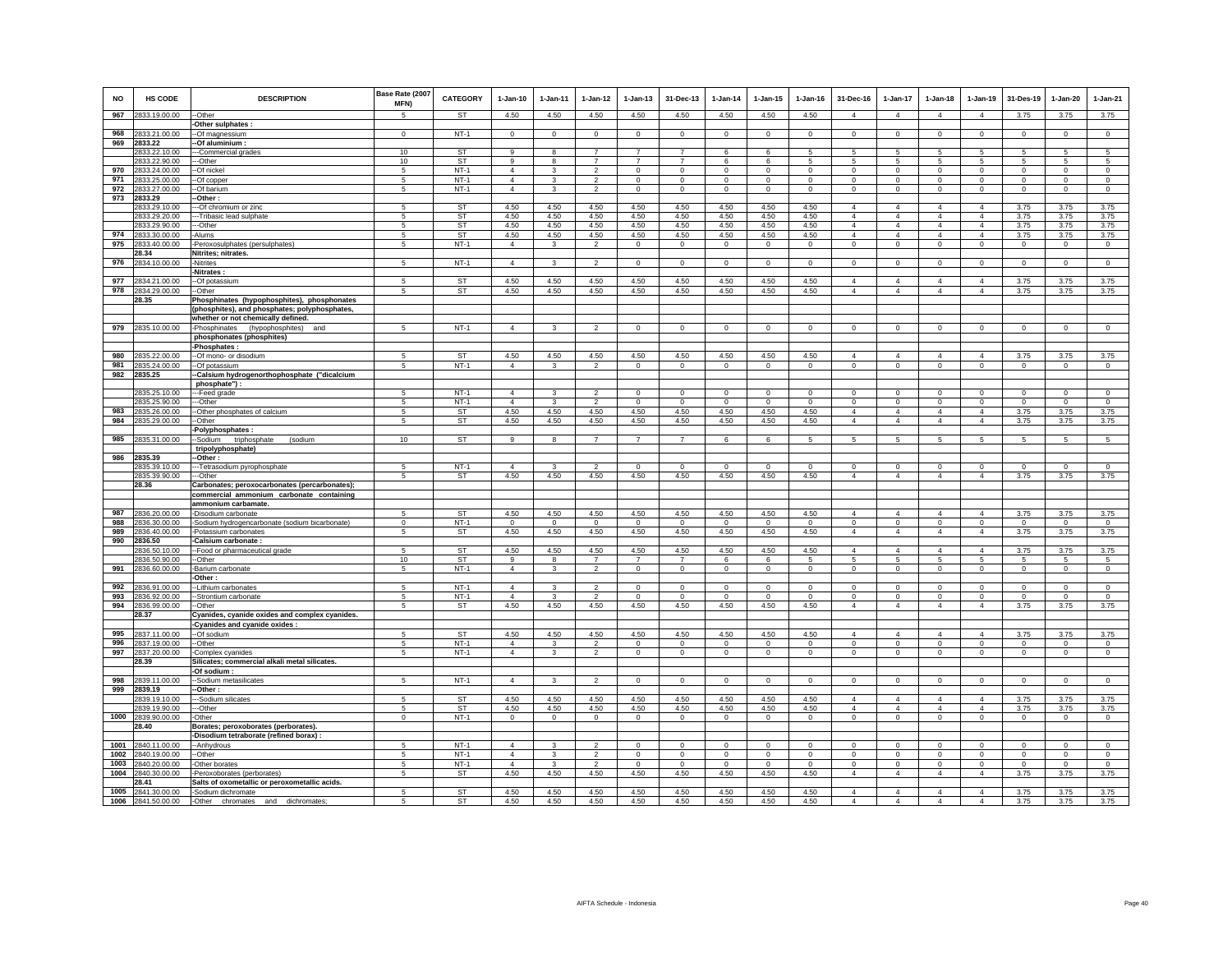| <b>NO</b> | HS CODE                       | <b>DESCRIPTION</b>                                                   | Base Rate (2007<br>MFN) | <b>CATEGORY</b>  | $1-Jan-10$                       | $1-Jan-11$              | $1-Jan-12$     | $1-Jan-13$     | 31-Dec-13      | $1-Jan-14$     | $1 - Jan-15$   | $1 - Jan-16$   | 31-Dec-16      | $1-Jan-17$     | $1-Jan-18$     | $1-Jan-19$     | 31-Des-19      | $1-Jan-20$     | $1-Jan-21$     |
|-----------|-------------------------------|----------------------------------------------------------------------|-------------------------|------------------|----------------------------------|-------------------------|----------------|----------------|----------------|----------------|----------------|----------------|----------------|----------------|----------------|----------------|----------------|----------------|----------------|
|           |                               | peroxochromates                                                      |                         |                  |                                  |                         |                |                |                |                |                |                |                |                |                |                |                |                |                |
|           |                               | -Manganites, manganates and permanganates :                          |                         |                  |                                  |                         |                |                |                |                |                |                |                |                |                |                |                |                |                |
|           | 1007 2841.61.00.00            | -Potassium permanganate                                              | -5                      | $NT-1$           | $\overline{4}$                   | 3                       | $\mathfrak{p}$ | $\Omega$       | $\Omega$       | $\Omega$       | $\Omega$       | $\Omega$       | $\Omega$       | $\Omega$       | $\Omega$       | $\Omega$       | $\Omega$       | $\Omega$       | $\Omega$       |
|           | 1008 2841.69.00.00            | -Other                                                               | 5                       | $NT-1$           | $\overline{4}$                   | 3                       | $\overline{2}$ | $\mathbf 0$    | $\mathbf 0$    | $\circ$        | $\mathbf 0$    | $\circ$        | $\circ$        | $\mathbf 0$    | $\circ$        | $\mathbf 0$    | $\circ$        | $\mathbf 0$    | $\circ$        |
|           | 1009 2841.70.00.00            | -Molybdates                                                          | 5                       | ST               | 4.50                             | 4.50                    | 4.50           | 4.50           | 4.50           | 4.50           | 4.50           | 4.50           | $\overline{4}$ | $\overline{4}$ | $\overline{4}$ | $\overline{4}$ | 3.75           | 3.75           | 3.75           |
|           | 1010 2841.80.00.00            | -Tungstates (wolframates)                                            | 5                       | $NT-1$           | $\overline{4}$<br>$\Delta$       | 3                       | $\overline{2}$ | $\mathbf{0}$   | $\mathbf{0}$   | $\overline{0}$ | $\mathbf{0}$   | $\circ$        | $\Omega$       | $\mathbf{0}$   | $\Omega$       | $\circ$        | $\circ$        | $\mathbf{0}$   | $^{\circ}$     |
|           | 1011 2841.90.00.00            | -Other                                                               | 5                       | $NT-1$           |                                  | 3                       | $\overline{2}$ | $\mathbf 0$    | $\mathbf 0$    | $\circ$        | 0              | $\mathbf 0$    | $\circ$        | $\mathsf 0$    | $\mathbf{0}$   | $\mathbf 0$    | $\mathbf 0$    | $\mathbf 0$    | $\mathbf 0$    |
|           | 28.42                         | Other salts of inorganic acids or peroxoacids                        |                         |                  |                                  |                         |                |                |                |                |                |                |                |                |                |                |                |                |                |
|           |                               | including aluminosilicates whether or not                            |                         |                  |                                  |                         |                |                |                |                |                |                |                |                |                |                |                |                |                |
|           |                               | chemically defined), other than azides.                              | 5                       | $NT-1$           |                                  |                         | $\overline{2}$ |                | $\mathbf 0$    | $\circ$        |                | $\circ$        |                |                |                |                | $\mathbf 0$    | $\circ$        |                |
|           | 1012 2842.10.00.00            | Double or complex silicates, including                               |                         |                  | $\overline{4}$                   | 3                       |                | $\mathsf 0$    |                |                | $\mathbf 0$    |                | $\mathbf 0$    | $\mathbf 0$    | $\mathbf 0$    | $\mathbf 0$    |                |                | $\mathsf 0$    |
|           |                               | aluminosilicates whether or not chemically                           |                         |                  |                                  |                         |                |                |                |                |                |                |                |                |                |                |                |                |                |
|           |                               | defined                                                              |                         |                  |                                  |                         |                |                |                |                |                |                |                |                |                |                |                |                |                |
|           | 1013 2842.90<br>2842.90.10.00 | -Other:                                                              | -5                      | $NT-1$           | $\overline{4}$                   | $\mathbf{3}$            | $\mathfrak{p}$ | $\Omega$       | $\Omega$       | $\Omega$       | $\Omega$       | $\Omega$       | $\Omega$       | $\Omega$       | $\Omega$       | $\Omega$       | $\Omega$       | $\Omega$       | $\Omega$       |
|           | 2842.90.20.00                 | -Sodium arsenite<br>--Copper or chromium salts                       | $\sqrt{5}$              | $NT-1$           | $\overline{4}$                   | 3                       | $\overline{2}$ | $\mathbf 0$    | $\mathbf 0$    | $\Omega$       | $\Omega$       | $\Omega$       | $\circ$        | $\mathbf 0$    | $\circ$        | $\mathbf 0$    | $\circ$        | $\mathbf 0$    | $\circ$        |
|           | 2842.90.90.00                 | --Other                                                              | 5                       | ST               | 4.50                             | 4.50                    | 4.50           | 4.50           | 4.50           | 4.50           | 4.50           | 4.50           | $\overline{4}$ | $\overline{4}$ | $\overline{4}$ | $\overline{4}$ | 3.75           | 3.75           | 3.75           |
|           | 28.43                         | Colloidal precious metals; inorganic or                              |                         |                  |                                  |                         |                |                |                |                |                |                |                |                |                |                |                |                |                |
|           |                               | organic compounds of precious metals, whether                        |                         |                  |                                  |                         |                |                |                |                |                |                |                |                |                |                |                |                |                |
|           |                               | or not chemically defined; amalgams of                               |                         |                  |                                  |                         |                |                |                |                |                |                |                |                |                |                |                |                |                |
|           |                               | precious metals.                                                     |                         |                  |                                  |                         |                |                |                |                |                |                |                |                |                |                |                |                |                |
| 1014      | 2843.10.00.00                 | -Colloidal precious metals                                           | 5                       | $NT-1$           | $\overline{4}$                   | $\mathbf{3}$            | $\overline{a}$ | $\mathsf 0$    | $\mathsf 0$    | $\mathsf 0$    | $\mathsf 0$    | $\mathsf 0$    | $\circ$        | $\mathbf 0$    | $\mathbf 0$    | $\mathbf 0$    | $\mathbf 0$    | $\mathsf 0$    | $\mathsf 0$    |
|           |                               | Silver compounds :                                                   |                         |                  |                                  |                         |                |                |                |                |                |                |                |                |                |                |                |                |                |
| 1015      | 2843.21.00.00                 | -Silver nitrate                                                      | 5                       | <b>ST</b>        | 4.50                             | 4.50                    | 4.50           | 4.50           | 4.50           | 4.50           | 4.50           | 4.50           | $\overline{4}$ | 4              | $\overline{4}$ | $\overline{4}$ | 3.75           | 3.75           | 3.75           |
| 1016      | 2843.29.00.00                 | -Other                                                               | $5\overline{)}$         | ST               | 4.50                             | 4.50                    | 4.50           | 4.50           | 4.50           | 4.50           | 4.50           | 4.50           | $\overline{4}$ | $\overline{4}$ | $\overline{4}$ | $\overline{4}$ | 3.75           | 3.75           | 3.75           |
| 1017      | 2843.30.00.00                 | -Gold compounds                                                      | 5                       | $NT-1$           | $\Delta$                         | $\mathbf{3}$            | $\overline{2}$ | $\mathbf 0$    | $\circ$        | $\circ$        | $\Omega$       | $\circ$        | $\circ$        | $\overline{0}$ | $\circ$        | $\mathbf 0$    | $\circ$        | $\circ$        | $\circ$        |
|           | 1018 2843.90.00.00            | -Other compounds; amalgams                                           | $\mathbf 0$             | $NT-1$           | $\overline{0}$                   | $\overline{0}$          | $\overline{0}$ | $\overline{0}$ | $\overline{0}$ | $\overline{0}$ | $\overline{0}$ | $\Omega$       | $\Omega$       | $\overline{0}$ | $\overline{0}$ | $\Omega$       | $\overline{0}$ | $\overline{0}$ | $\overline{0}$ |
|           |                               | <b>VI. MISCELLANEOUS</b>                                             |                         |                  |                                  |                         |                |                |                |                |                |                |                |                |                |                |                |                |                |
|           | 28.44                         | Radioactive chemical elements and radioactive                        |                         |                  |                                  |                         |                |                |                |                |                |                |                |                |                |                |                |                |                |
|           |                               | isotopes (including the fissile or fertile                           |                         |                  |                                  |                         |                |                |                |                |                |                |                |                |                |                |                |                |                |
|           |                               | chemical elements and isotopes) and their                            |                         |                  |                                  |                         |                |                |                |                |                |                |                |                |                |                |                |                |                |
|           |                               | compounds, mixtures and residues containing                          |                         |                  |                                  |                         |                |                |                |                |                |                |                |                |                |                |                |                |                |
|           |                               | these products.                                                      |                         |                  |                                  |                         |                |                |                |                |                |                |                |                |                |                |                |                |                |
|           | 1019 2844.10                  | -Natural uranium and its compounds; alloys,                          |                         |                  |                                  |                         |                |                |                |                |                |                |                |                |                |                |                |                |                |
|           |                               | dispersions (including cermets), ceramic                             |                         |                  |                                  |                         |                |                |                |                |                |                |                |                |                |                |                |                |                |
|           |                               | products and mixtures containing natural                             |                         |                  |                                  |                         |                |                |                |                |                |                |                |                |                |                |                |                |                |
|           |                               | uranium or natural uranium compounds :                               |                         |                  |                                  |                         |                |                |                |                |                |                |                |                |                |                |                |                |                |
|           | 2844.10.10.00                 | -Natural uranium and its compounds                                   |                         | $NT-1$           | $\overline{4}$                   |                         | $\mathcal{P}$  | $\mathbf 0$    | $\Omega$       | $\Omega$       | $\Omega$       | $\Omega$       | $\Omega$       | $\Omega$       | $\Omega$       | $\mathbf 0$    | $\mathbf 0$    | $\Omega$       | $\Omega$       |
|           | 2844.10.90.00                 | --Other                                                              | $\sqrt{5}$              | $NT-1$           | $\Delta$                         | $\overline{\mathbf{3}}$ | $\overline{2}$ | $\mathbf 0$    | $\Omega$       | $\mathsf 0$    | $\Omega$       | $\Omega$       | $\Omega$       | $\circ$        | $\Omega$       | $\Omega$       | $\circ$        | $\Omega$       | $\Omega$       |
|           | 1020 2844.20                  | -Uranium enriched in U 235 and its compounds;                        |                         |                  |                                  |                         |                |                |                |                |                |                |                |                |                |                |                |                |                |
|           |                               | plutonium and its compounds; alloys,                                 |                         |                  |                                  |                         |                |                |                |                |                |                |                |                |                |                |                |                |                |
|           |                               | dispersions (including cermets), ceramic                             |                         |                  |                                  |                         |                |                |                |                |                |                |                |                |                |                |                |                |                |
|           |                               | products and mixtures containing uranium                             |                         |                  |                                  |                         |                |                |                |                |                |                |                |                |                |                |                |                |                |
|           |                               | enriched in U 235, plutonium or compounds of                         |                         |                  |                                  |                         |                |                |                |                |                |                |                |                |                |                |                |                |                |
|           | 2844.20.10.00                 | these products :<br>-- Uranium and its compounds; plutonium and      | 5                       | $NT-1$           | $\Delta$                         | $\mathbf{3}$            | $\overline{2}$ | $\mathbf{0}$   | $\mathbf{0}$   | $\circ$        | $\mathbf{0}$   | $\mathbf{0}$   | $^{\circ}$     | $\mathbf{0}$   | $\mathbf{0}$   | $\mathbf{0}$   | $\overline{0}$ | $\circ$        | $\circ$        |
|           |                               | its compounds                                                        |                         |                  |                                  |                         |                |                |                |                |                |                |                |                |                |                |                |                |                |
|           | 2844.20.90.00                 | -Other                                                               | 5                       | $NT-1$           | $\overline{4}$                   | $\mathbf{3}$            | $\mathfrak{p}$ | $\mathsf 0$    | $\mathsf 0$    | $\mathsf 0$    | $\mathsf 0$    | $\mathsf 0$    | $\mathsf 0$    | $\mathbf 0$    | $\mathbf 0$    | $\mathbf 0$    | $\mathbf 0$    | $\mathsf 0$    | $\mathsf 0$    |
|           | 1021 2844.30                  | Uranium depleted in U 235 and its compounds;                         |                         |                  |                                  |                         |                |                |                |                |                |                |                |                |                |                |                |                |                |
|           |                               | thorium and its compounds; alloys,                                   |                         |                  |                                  |                         |                |                |                |                |                |                |                |                |                |                |                |                |                |
|           |                               | dispersions (including cermets), ceramic                             |                         |                  |                                  |                         |                |                |                |                |                |                |                |                |                |                |                |                |                |
|           |                               | product and mixtures containing uranium                              |                         |                  |                                  |                         |                |                |                |                |                |                |                |                |                |                |                |                |                |
|           |                               | depleted in U 235, thorium or compounds of                           |                         |                  |                                  |                         |                |                |                |                |                |                |                |                |                |                |                |                |                |
|           |                               | these products:                                                      |                         |                  |                                  |                         |                |                |                |                |                |                |                |                |                |                |                |                |                |
|           | 2844.30.10.00                 | -- Uranium and its compounds; thorium and its                        | 5                       | NT-1             | $\overline{4}$                   | 3                       | $\mathfrak{p}$ | $\Omega$       | $\Omega$       | $\Omega$       | $\Omega$       | $\Omega$       | $\Omega$       | $\Omega$       | $\Omega$       | $\Omega$       | $\Omega$       | $\Omega$       | $\Omega$       |
|           |                               | compounds                                                            |                         |                  |                                  |                         |                |                |                |                |                |                |                |                |                |                |                |                |                |
|           | 2844.30.90.00                 | -Other                                                               | 5                       | $NT-1$           | $\overline{4}$                   | 3                       | $\overline{2}$ | $\mathbf{0}$   | $\Omega$       | $\circ$        | $\mathbf{0}$   | $^{\circ}$     | $^{\circ}$     | $^{\circ}$     | $\Omega$       | $\mathbf{0}$   | $\mathbf{0}$   | $^{\circ}$     | $^{\circ}$     |
|           | 1022 2844.40                  | Radioactive elements and isotopes and                                |                         |                  |                                  |                         |                |                |                |                |                |                |                |                |                |                |                |                |                |
|           |                               | compounds other than those of sub heading                            |                         |                  |                                  |                         |                |                |                |                |                |                |                |                |                |                |                |                |                |
|           |                               | 2844.10, 2844.20 or 2844.30; alloys,                                 |                         |                  |                                  |                         |                |                |                |                |                |                |                |                |                |                |                |                |                |
|           |                               | dispersions (including cermets), ceramic                             |                         |                  |                                  |                         |                |                |                |                |                |                |                |                |                |                |                |                |                |
|           |                               | products and mixtures containing these                               |                         |                  |                                  |                         |                |                |                |                |                |                |                |                |                |                |                |                |                |
|           |                               | elements, isotopes or compounds; radioactive                         |                         |                  |                                  |                         |                |                |                |                |                |                |                |                |                |                |                |                |                |
|           |                               | residues :                                                           |                         |                  |                                  |                         |                |                |                |                |                |                |                |                |                |                |                |                |                |
|           |                               | -Radioactive elements and isotopes and                               |                         |                  |                                  |                         |                |                |                |                |                |                |                |                |                |                |                |                |                |
|           |                               | compounds; radioactive residues :                                    |                         |                  |                                  |                         |                |                |                |                |                |                |                |                |                |                |                |                |                |
|           | 2844.40.11.00                 | --Radium and its salts                                               | $\Omega$                | $NT-1$           | $\circ$                          | $\Omega$                | $\mathbf{0}$   | $\mathbf{0}$   | $\Omega$       | $\Omega$       | $\mathbf{0}$   | $\Omega$       | $\Omega$       | $\Omega$       | $\mathbf 0$    | $\Omega$       | $\Omega$       | $\Omega$       | $\circ$        |
|           | 2844.40.19.00                 | ---Other                                                             | 5                       | $NT-1$           | $\overline{4}$                   | $\mathbf{3}$            | $\overline{2}$ | $\mathbf 0$    | $\mathbf{0}$   | $\mathsf 0$    | $\mathsf 0$    | $\mathbf{0}$   | $\mathbf 0$    | $\mathbf 0$    | $\mathbf 0$    | $\mathbf 0$    | $\circ$        | $\mathbf 0$    | $\circ$        |
|           | 2844.40.90.00                 | --Other                                                              | 5                       | $NT-1$<br>$NT-1$ | $\overline{4}$<br>$\overline{4}$ | 3                       | $\overline{2}$ | $\mathbf 0$    | $\mathbf{0}$   | $\circ$        | $\mathbf 0$    | $\circ$        | $\circ$        | $\mathbf 0$    | $\circ$        | $\mathbf 0$    | $\mathbf{0}$   | $\mathbf{0}$   | $\circ$        |
|           | 1023 2844.50.00.00            | Spent (irradiated) fuel elements (cartridges)<br>of nuclear reactors | 5                       |                  |                                  | 3                       | $\overline{a}$ | $\mathbf 0$    | $^{\circ}$     | $\mathbf{0}$   | 0              | $\overline{0}$ | $\circ$        | $\mathsf 0$    | $^{\circ}$     | $\mathbf{0}$   | $\,0\,$        | $\circ$        | $^{\circ}$     |
|           | 28.45                         | Isotopes other than those of heading 28.44;                          |                         |                  |                                  |                         |                |                |                |                |                |                |                |                |                |                |                |                |                |
|           |                               | compounds, inorganic or organic, of such                             |                         |                  |                                  |                         |                |                |                |                |                |                |                |                |                |                |                |                |                |
|           |                               | isotopes, whether or not chemically defined.                         |                         |                  |                                  |                         |                |                |                |                |                |                |                |                |                |                |                |                |                |
|           |                               | 1024 2845.10.00.00 - Heavy water (deuterium oxide)                   | $\Omega$                | $NT-1$           | $\circ$                          | $\mathsf 0$             | $\mathsf 0$    | $\mathbf{0}$   | $\Omega$       | $\Omega$       | $\mathbf{0}$   | $\mathbf{0}$   | $\circ$        | $\mathbf{0}$   | $\circ$        | $\mathbf 0$    | $\mathbf 0$    | $\mathbf{0}$   | $\circ$        |
|           |                               |                                                                      |                         |                  |                                  |                         |                |                |                |                |                |                |                |                |                |                |                |                |                |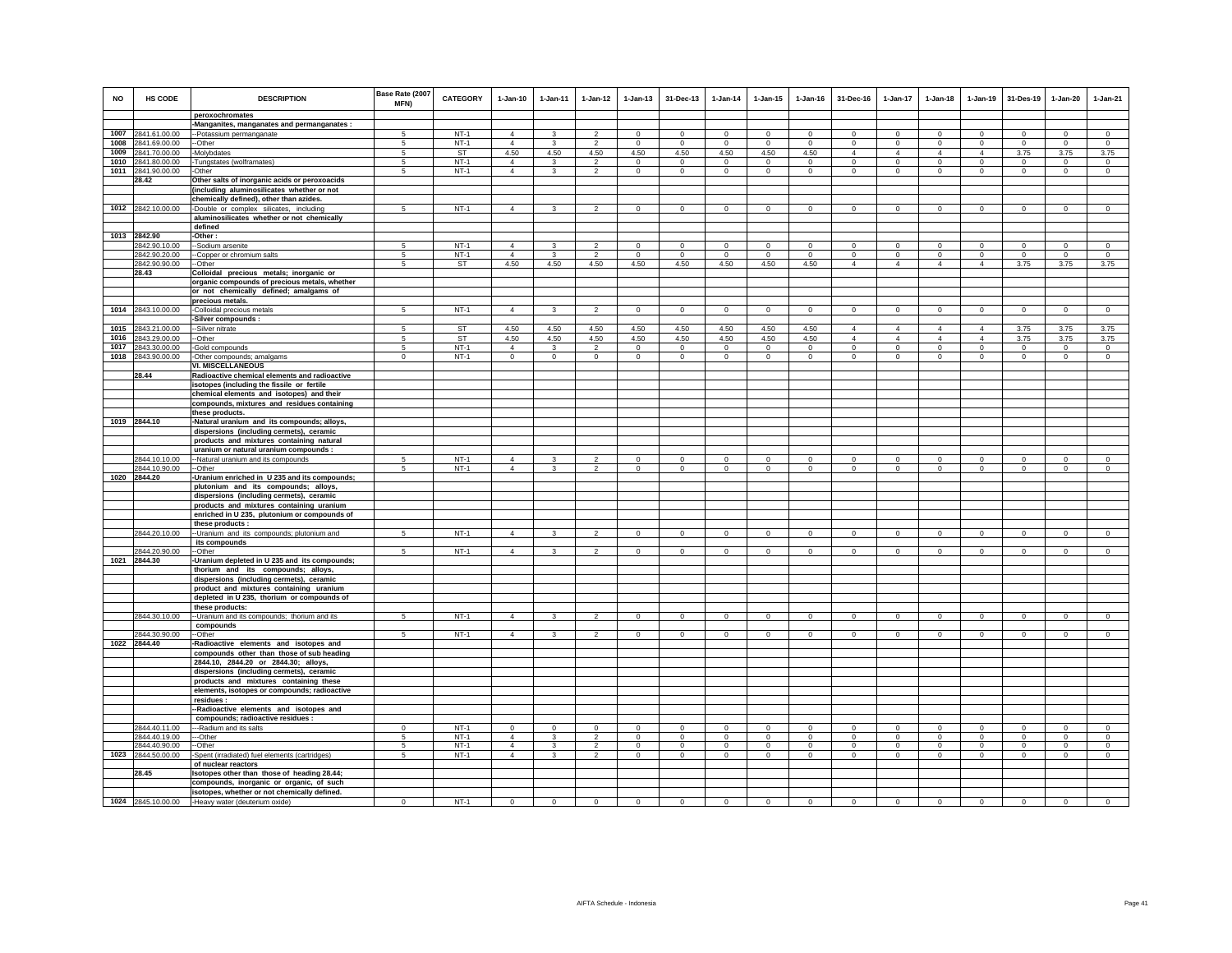| <b>NO</b> | <b>HS CODE</b>                           | <b>DESCRIPTION</b>                                                                         | Base Rate (2007<br><b>MFN)</b><br>$\Omega$ | <b>CATEGORY</b>             | $1-Jan-10$     | $1-Jan-11$<br>$\Omega$      | $1-Jan-12$<br>$\Omega$     | $1 - Jan-13$               | 31-Dec-13                        | $1-Jan-14$                 | $1 - Jan-15$               | $1 - Jan-16$               | 31-Dec-16      | $1-Jan-17$                 | $1-Jan-18$                  | $1-Jan-19$<br>$\Omega$ | 31-Des-19              | $1-Jan-20$                 | $1-Jan-21$                 |
|-----------|------------------------------------------|--------------------------------------------------------------------------------------------|--------------------------------------------|-----------------------------|----------------|-----------------------------|----------------------------|----------------------------|----------------------------------|----------------------------|----------------------------|----------------------------|----------------|----------------------------|-----------------------------|------------------------|------------------------|----------------------------|----------------------------|
|           | 1025 2845.90.00.00<br>28.46              | -Other                                                                                     |                                            | $NT-1$                      | $\mathbf 0$    |                             |                            | $\mathsf 0$                | $\mathsf 0$                      | $\mathbf 0$                | $\mathsf 0$                | $\mathbb O$                | $\mathsf 0$    | $\circ$                    | $\mathbf 0$                 |                        | $\mathbf 0$            | $\mathsf 0$                | $\mathsf 0$                |
|           |                                          | Compounds, inorganic or organic, of rare-earth<br>metals, of yttrium or of scandium, or of |                                            |                             |                |                             |                            |                            |                                  |                            |                            |                            |                |                            |                             |                        |                        |                            |                            |
|           |                                          | mixtures of these metals.                                                                  |                                            |                             |                |                             |                            |                            |                                  |                            |                            |                            |                |                            |                             |                        |                        |                            |                            |
|           | 1026 2846.10.00.00                       | -Cerium compounds                                                                          | 5                                          | $NT-1$                      | $\overline{4}$ | 3                           | $\overline{2}$             | $\Omega$                   | $\mathbf 0$                      | $\mathbf 0$                | $\mathbf 0$                | $\circ$                    | $\mathbf{0}$   | $\Omega$                   | $\Omega$                    | $\mathbf 0$            | $\circ$                | $\Omega$                   | $\mathbf{0}$               |
|           | 1027 2846.90.00.00                       | -Other                                                                                     | 5                                          | $NT-1$                      | $\overline{4}$ | $\mathbf{3}$                | $\overline{2}$             | $\mathsf 0$                | $\mathbf{0}$                     | $\mathbf 0$                | $\mathbf 0$                | $\mathbf 0$                | $\circ$        | $\circ$                    | $\mathbf 0$                 | $\mathbb O$            | $\mathbf 0$            | $\mathsf 0$                | $\mathsf 0$                |
|           | 28.47                                    | Hydrogen peroxide, whether or not solidified                                               |                                            |                             |                |                             |                            |                            |                                  |                            |                            |                            |                |                            |                             |                        |                        |                            |                            |
|           |                                          | with urea.                                                                                 |                                            |                             |                |                             |                            |                            |                                  |                            |                            |                            |                |                            |                             |                        |                        |                            |                            |
| 1028      | 2847.00.10.00                            | -In liquid form                                                                            | 5                                          | ST                          | 4.50           | 4.50                        | 4.50                       | 4.50                       | 4.50                             | 4.50                       | 4.50                       | 4.50                       | $\overline{4}$ | 4                          | $\overline{a}$              | $\overline{4}$         | 3.75                   | 3.75                       | 3.75                       |
|           | 2847.00.90.00                            | -Other                                                                                     | 5                                          | $NT-1$                      | $\overline{4}$ |                             |                            | $\mathbf 0$                | $\mathbf 0$                      | 0                          | 0                          | $\mathbf 0$                | $\mathbf 0$    | $\mathsf 0$                | 0                           | $\mathbf 0$            | $\mathbf 0$            | $\bf{0}$                   | $\mathbf 0$                |
| 1029      | 2848.00.00.00                            | Phosphides, whether or not chemically defined                                              | 5                                          | $NT-1$                      | $\overline{4}$ | $\mathbf{3}$                | $\overline{2}$             | $\circ$                    | $\mathbf{0}$                     | $\circ$                    | $\mathbf 0$                | $\circ$                    | $\circ$        | $\circ$                    | $\mathbf 0$                 | $\mathbb O$            | $\circ$                | $\mathbf{0}$               | $\mathsf 0$                |
|           | 28.49                                    | excluding ferrophosphorus.<br>Carbides, whether or not chemically defined.                 |                                            |                             |                |                             |                            |                            |                                  |                            |                            |                            |                |                            |                             |                        |                        |                            |                            |
| 1030      | 2849.10.00.00                            | -Of calcium                                                                                | 10                                         | <b>ST</b>                   | $\mathbf{q}$   |                             | $\overline{7}$             | $\overline{7}$             | $\overline{7}$                   | 6                          | 6                          | 5                          | 5              | 5                          | 5                           | 5                      | 5                      | 5                          | 5                          |
| 1031      | 2849.20.00.00                            | -Of Silicone                                                                               | 5                                          | $NT-1$                      | $\overline{4}$ | $\mathbf{\hat{z}}$          | $\mathcal{L}$              | $\Omega$                   | $\Omega$                         | $\Omega$                   | $\Omega$                   | $\Omega$                   | $\Omega$       | $\Omega$                   | $\mathbf 0$                 | $\mathbf 0$            | $\Omega$               | $\Omega$                   | $\circ$                    |
|           | 1032 2849.90.00.00                       | -Other                                                                                     | 5                                          | $NT-1$                      | $\overline{4}$ | $\mathbf{3}$                | $\overline{2}$             | $\mathsf 0$                | $\mathsf 0$                      | $\circ$                    | $\circ$                    | $\mathbb O$                | $\mathbf 0$    | $\mathbf 0$                | $\mathbf 0$                 | $\mathbf 0$            | $\mathbf 0$            | $\mathsf 0$                | $\mathsf 0$                |
|           | 1033 2850.00.00.00                       | Hydrides, nitrides, azides, silicides and                                                  | 5                                          | $NT-1$                      | $\overline{4}$ | 3                           | $\overline{2}$             | $\mathsf 0$                | $\mathbf 0$                      | $\circ$                    | $\mathbf 0$                | $\circ$                    | $\mathbf 0$    | $\circ$                    | $\Omega$                    | $\mathbf 0$            | $\mathbf{0}$           | $\mathbf 0$                | $\circ$                    |
|           |                                          | borides, whether or not chemically defined,                                                |                                            |                             |                |                             |                            |                            |                                  |                            |                            |                            |                |                            |                             |                        |                        |                            |                            |
|           |                                          | other than compounds which are also carbides                                               |                                            |                             |                |                             |                            |                            |                                  |                            |                            |                            |                |                            |                             |                        |                        |                            |                            |
|           |                                          | of heading 28.49.                                                                          |                                            |                             |                |                             |                            |                            |                                  |                            |                            |                            |                |                            |                             |                        |                        |                            |                            |
|           | 28.52                                    | Compounds, inorganic or organic, of mercury,                                               |                                            |                             |                |                             |                            |                            |                                  |                            |                            |                            |                |                            |                             |                        |                        |                            |                            |
|           |                                          | excluding amalgams.                                                                        |                                            |                             |                |                             |                            |                            |                                  |                            |                            |                            |                |                            |                             |                        |                        |                            |                            |
|           | 1034 2852.00.10.00                       | -Mercury sulphate                                                                          |                                            | $rac{\text{ST}}{\text{ST}}$ | 4.50           | 4.50                        | 4.50                       | 4.50                       | 4.50                             | 4.50                       | 4.50                       | 4.50                       | $\overline{4}$ | $\overline{4}$             | $\overline{4}$              | $\overline{4}$         | 3.75                   | 3.75                       | 3.75                       |
|           | 2852.00.20.00                            | -Mercury compounds of a kind used as<br>luminophores                                       | 5                                          |                             | 4.50           | 4.50                        | 4.50                       | 4.50                       | 4.50                             | 4.50                       | 4.50                       | 4.50                       | 4              | $\overline{4}$             | $\overline{4}$              | $\overline{4}$         | 3.75                   | 3.75                       | 3.75                       |
|           | 2852.00.90.00                            | -Other                                                                                     | 5                                          | ST                          | 4.50           | 4.50                        | 4.50                       | 4.50                       | 4.50                             | 4.50                       | 4.50                       | 4.50                       | $\overline{4}$ | $\overline{4}$             | $\overline{4}$              | $\overline{4}$         | 3.75                   | 3.75                       | 3.75                       |
|           | 1035 2853.00.00.00                       | Other inorganic compounds (including                                                       | $5 -$                                      | $NT-1$                      | $\overline{4}$ | 3                           | $\mathfrak{p}$             | $\Omega$                   | $\Omega$                         | $\Omega$                   | $\Omega$                   | $\Omega$                   | $\mathbf 0$    | $\mathbf 0$                | $\circ$                     | $\Omega$               | $\Omega$               | $\mathbf 0$                | $\circ$                    |
|           |                                          | distilled or conductivity water and water                                                  |                                            |                             |                |                             |                            |                            |                                  |                            |                            |                            |                |                            |                             |                        |                        |                            |                            |
|           |                                          | of similar purity); liquid air (whether or                                                 |                                            |                             |                |                             |                            |                            |                                  |                            |                            |                            |                |                            |                             |                        |                        |                            |                            |
|           |                                          | not rare gases have been removed);                                                         |                                            |                             |                |                             |                            |                            |                                  |                            |                            |                            |                |                            |                             |                        |                        |                            |                            |
|           |                                          | compressed air; amalgams, other than                                                       |                                            |                             |                |                             |                            |                            |                                  |                            |                            |                            |                |                            |                             |                        |                        |                            |                            |
|           |                                          | amalgams of precious metals.                                                               |                                            |                             |                |                             |                            |                            |                                  |                            |                            |                            |                |                            |                             |                        |                        |                            |                            |
|           |                                          | . HYDROCARBONS AND THEIR HALOGENATED,                                                      |                                            |                             |                |                             |                            |                            |                                  |                            |                            |                            |                |                            |                             |                        |                        |                            |                            |
|           |                                          | SULPHONATED, NITRATED OR NITROSATED DERIVATIVES                                            |                                            |                             |                |                             |                            |                            |                                  |                            |                            |                            |                |                            |                             |                        |                        |                            |                            |
| 1036      | 29.01<br>2901.10.00.00                   | Acyclic hydrocarbons.<br>-Saturated                                                        | $\mathsf 0$                                | $NT-1$                      | $\mathbf 0$    | $\mathbf 0$                 | $\mathbf 0$                | $\mathsf 0$                | $\mathsf 0$                      | $\mathbf 0$                | $\circ$                    | $\circ$                    | $\mathsf 0$    | $\mathbf 0$                | $\mathbf 0$                 | $\mathbf 0$            | $\mathbf 0$            | $\circ$                    | $\mathsf 0$                |
|           |                                          | Unsaturated:                                                                               |                                            |                             |                |                             |                            |                            |                                  |                            |                            |                            |                |                            |                             |                        |                        |                            |                            |
|           | 1037 2901.21.00.00                       | -Ethylene                                                                                  | $\Omega$                                   | $NT-1$                      | $\Omega$       | $\Omega$                    | $\circ$                    | $\mathbf{0}$               | $\mathbf{0}$                     | $\Omega$                   | $\Omega$                   | $\Omega$                   | $\Omega$       | $\mathbf 0$                | $\circ$                     | $\mathbf 0$            | $\mathbf 0$            | $\Omega$                   | $\Omega$                   |
|           | 1038 2901.22.00.00                       | -Propene (propylene)                                                                       | $\mathbf{0}$                               | $NT-1$                      | $\mathbb O$    | $\mathbf 0$                 | $\mathbf 0$                | $\mathsf 0$                | $\mathbf 0$                      | $\mathbf 0$                | $\mathsf 0$                | $\mathbb O$                | $\mathsf 0$    | $\overline{0}$             | $\mathbf 0$                 | $\mathbf 0$            | $\,0\,$                | $\mathbf 0$                | $\mathsf 0$                |
|           | 1039 2901.23.00.00                       | -Butene (butylene) and isomers thereof                                                     | $\Omega$                                   | $NT-1$                      | $\circ$        | $\circ$                     | $\mathbf{0}$               | $\mathbf{0}$               | $\mathbf{0}$                     | $\circ$                    | $\mathbf{0}$               | $\circ$                    | $\mathbf{0}$   | $\circ$                    | $\circ$                     | $\mathbf 0$            | $\circ$                | $\Omega$                   | $\circ$                    |
|           | 1040 2901.24.00.00                       | -Buta-1,3-diene and isoprene                                                               | $\mathsf 0$                                | $NT-1$                      | $\mathbf 0$    | $\mathbf 0$                 | $\mathbf 0$                | $\mathsf 0$                | $\mathbf 0$                      | $\mathsf 0$                | $\mathsf 0$                | $\circ$                    | $\mathbf 0$    | $\mathbf 0$                | $\mathbf 0$                 | $\mathbf 0$            | $\mathbf 0$            | $\mathsf 0$                | $\mathsf 0$                |
|           | 1041 2901.29                             | -Other:                                                                                    |                                            |                             |                |                             |                            |                            |                                  |                            |                            |                            |                |                            |                             |                        |                        |                            |                            |
|           | 2901.29.10.00                            | --Acetylene                                                                                |                                            | $NT-1$                      | $\overline{4}$ |                             | $\overline{2}$             | $\mathbf 0$                | $\mathbf 0$                      | $^{\circ}$                 | $\circ$                    | $\mathbf 0$                | $\mathbf 0$    | $\mathbf 0$                | $^{\circ}$                  | $^{\circ}$             | $^{\circ}$             | $\circ$                    | $\mathbf 0$                |
|           | 2901.29.90.00                            | ---Other                                                                                   | $\Omega$                                   | $NT-1$                      | $\Omega$       | $^{\circ}$                  | $\mathbf{0}$               | $\circ$                    | $\mathbf{0}$                     | $\mathbf{0}$               | $\circ$                    | $^{\circ}$                 | $\mathbf 0$    | $\circ$                    | $\circ$                     | $\mathbf 0$            | $\mathbf{0}$           | $\circ$                    | $\circ$                    |
|           | 29.02                                    | Cyclic hydrocarbons.<br>Cyclanes, cyclenes and cycloterpenes :                             |                                            |                             |                |                             |                            |                            |                                  |                            |                            |                            |                |                            |                             |                        |                        |                            |                            |
|           | 1042 2902.11.00.00                       | --Cyclohexane                                                                              | $\mathbf 0$                                | $NT-1$                      | $\mathbf 0$    | $\mathbf 0$                 | $\mathbf 0$                | $\mathbf 0$                | $\mathbf 0$                      | $\circ$                    | $\mathbf 0$                | $\mathbf 0$                | $\mathbf 0$    | $\mathbf 0$                | $\mathbf 0$                 | $\mathbf 0$            | $^{\circ}$             | $\mathbf 0$                | $\mathbf 0$                |
|           | 1043 2902.19.00.00                       | -Other                                                                                     | $\mathbf 0$                                | $NT-1$                      | $\mathbf 0$    | $\mathbf 0$                 | $\mathbf 0$                | $\mathsf 0$                | $\mathbf 0$                      | $\Omega$                   | $\circ$                    | $\Omega$                   | $\mathsf 0$    | $\mathbf 0$                | $\mathbf 0$                 | $\mathbf 0$            | $\mathbf 0$            | $\mathbf 0$                | $\mathbf 0$                |
|           | 1044 2902.20.00.00                       | -Benzene                                                                                   | $\mathbf 0$                                | $NT-1$                      | $\circ$        | $\mathbf 0$                 | $\circ$                    | $\mathbf 0$                | $\mathbf 0$                      | $\mathbf 0$                | $\mathbf 0$                | $\mathbf 0$                | $\circ$        | $\circ$                    | $\circ$                     | $\mathbf 0$            | $\circ$                | $\mathbf 0$                | $\mathbf 0$                |
|           | 1045 2902.30.00.00                       | -Toluene                                                                                   | $\mathbf 0$                                | $NT-1$                      | $\circ$        | $\mathsf 0$                 | $\mathsf 0$                | $\mathsf 0$                | $\mathbf 0$                      | $\mathbf 0$                | $\mathsf 0$                | $\mathbf 0$                | $\mathbf 0$    | $\overline{0}$             | $\mathsf 0$                 | $\mathbf 0$            | $\,0\,$                | $\mathbf 0$                | $\mathbf 0$                |
|           |                                          | : Xylenes                                                                                  |                                            |                             |                |                             |                            |                            |                                  |                            |                            |                            |                |                            |                             |                        |                        |                            |                            |
|           | 1046 2902.41.00.00                       | -o-Xylene                                                                                  | $\Omega$                                   | $NT-1$                      | $\Omega$       | $\Omega$                    | $\overline{0}$             | $\overline{0}$             | $\mathbf 0$                      | $\overline{0}$             | $\Omega$                   | $\Omega$                   | $\mathsf 0$    | $\overline{0}$             | $\overline{0}$              | $\Omega$               | $\overline{0}$         | $\Omega$                   | $\overline{0}$             |
| 1047      | 2902.42.00.00                            | -m-Xylene                                                                                  | $\mathbf 0$                                | $NT-1$                      | $\circ$        | $\circ$                     | $\mathbf{0}$               | $\mathbf{0}$               | $\Omega$                         | $\mathbf 0$                | $\mathbf{0}$               | $\mathbf 0$                | $\mathbf{0}$   | $\mathbf{0}$               | $\mathbf 0$                 | $\mathbf 0$            | $\Omega$               | $\mathbf{0}$               | $\circ$                    |
| 1048      | 2902.43.00.00                            | -p-Xylene                                                                                  | $\mathbf 0$                                | $NT-1$                      | $\mathbf 0$    | $\circ$                     | $\mathbf 0$                | $\mathsf 0$                | $\mathbf 0$                      | $\mathbf 0$                | $\mathsf 0$                | $\mathsf 0$                | $\mathbf 0$    | $\overline{0}$             | $\mathbf 0$                 | $\mathbf 0$            | $\mathbf 0$            | $\mathsf 0$                | $\mathsf 0$                |
| 1049      | 2902.44.00.00                            | -Mixed xylene isomers                                                                      | $\Omega$                                   | $NT-1$                      | $\Omega$       | $\Omega$                    | $\Omega$                   | $\mathbf 0$                | $\Omega$                         | $\Omega$                   | $\mathbf 0$                | $\Omega$                   | $\mathbf 0$    | $\mathbf 0$                | $\mathbf 0$                 | $\Omega$               | $\circ$                | $\Omega$                   | $\circ$                    |
|           | 1050 2902.50.00.00<br>1051 2902.60.00.00 | Styrene                                                                                    | 5<br>$\Omega$                              | ST<br>$NT-1$                | 5<br>$\Omega$  | $5\overline{5}$<br>$\Omega$ | 5                          | 5                          | 5                                | 5                          | 5                          | 5                          | 5<br>$\Omega$  | 5                          | $5\overline{5}$<br>$\Omega$ | 5                      |                        | 5                          | 5                          |
|           | 1052 2902.70.00.00                       | -Ethylbenzene<br>-Cumene                                                                   | $\mathbf 0$                                | $NT-1$                      | $\mathbf 0$    | $\circ$                     | $\mathbf 0$<br>$\mathbf 0$ | $\mathbf 0$<br>$\mathbf 0$ | $\overline{0}$<br>$\overline{0}$ | $\mathbf 0$<br>$\mathbf 0$ | $\mathbf 0$<br>$\mathbf 0$ | $\mathbf 0$<br>$\mathbf 0$ | $\mathbf 0$    | $\mathbf 0$<br>$\mathsf 0$ | $\circ$                     | $\mathbf 0$<br>$\,0\,$ | $\mathbf 0$<br>$\circ$ | $\mathbf 0$<br>$\mathbf 0$ | $\mathbf 0$<br>$\mathbf 0$ |
|           | 1053 2902.90                             | Other:                                                                                     |                                            |                             |                |                             |                            |                            |                                  |                            |                            |                            |                |                            |                             |                        |                        |                            |                            |
|           | 2902.90.10.00                            | -Dodecylbenzene                                                                            | -5                                         | $NT-1$                      | $\overline{4}$ | 3                           |                            | $\Omega$                   | $\mathbf 0$                      | $\Omega$                   | $\mathbf 0$                | $\mathbf 0$                | $\mathbf 0$    | $\mathbf 0$                | $\mathbf 0$                 | $\mathbf 0$            | 0                      | $\circ$                    | $\Omega$                   |
|           | 2902.90.20.00                            | -Other alkylbenzenes                                                                       | 5                                          | $NT-1$                      | $\overline{4}$ |                             | $\overline{2}$             | 0                          | $\mathbf 0$                      | 0                          | $\mathbf 0$                | $\mathbf 0$                | $\mathbf 0$    | 0                          | $\mathbf 0$                 | $\mathbf 0$            | $\mathbf 0$            | $\mathbf 0$                | $\mathbf 0$                |
|           | 2902.90.90.00                            | -Other                                                                                     | $\Omega$                                   | $NT-1$                      | $\Omega$       | $\Omega$                    | $\circ$                    | $\mathsf 0$                | $\mathbf{0}$                     | $\mathsf 0$                | $\mathsf 0$                | $\circ$                    | $\Omega$       | $\circ$                    | $\circ$                     | $\mathbb O$            | $\mathbf 0$            | $\circ$                    | $\circ$                    |
|           | 29.03                                    | Halogenated derivatives of hydrocarbons.                                                   |                                            |                             |                |                             |                            |                            |                                  |                            |                            |                            |                |                            |                             |                        |                        |                            |                            |
|           |                                          | -Saturated chlorinated derivatives of acyclic                                              |                                            |                             |                |                             |                            |                            |                                  |                            |                            |                            |                |                            |                             |                        |                        |                            |                            |
|           |                                          | hydrocarbons:                                                                              |                                            |                             |                |                             |                            |                            |                                  |                            |                            |                            |                |                            |                             |                        |                        |                            |                            |
|           | 1054 2903.11                             | --Chloromethane (methyl chloride) and                                                      |                                            |                             |                |                             |                            |                            |                                  |                            |                            |                            |                |                            |                             |                        |                        |                            |                            |
|           | 2903.11.10.00                            | chloro ethane (ethyl chloride) :<br>--- Methyl chloride                                    | -5                                         | $NT-1$                      | $\overline{4}$ | 3                           | $\overline{2}$             | $\Omega$                   | $\Omega$                         | $\overline{0}$             | $\Omega$                   | $\Omega$                   | $\Omega$       | $^{\circ}$                 | $\Omega$                    | $\Omega$               | $\circ$                | $\Omega$                   | $\Omega$                   |
|           | 2903.11.90.00                            | --Other                                                                                    | -5                                         | $NT-1$                      | $\overline{4}$ | 3                           | $\overline{\mathbf{2}}$    | $\circ$                    | $\circ$                          | $\mathbf{0}$               | $^{\circ}$                 | $^{\circ}$                 | $\Omega$       | $\circ$                    | $\circ$                     | $\mathbf 0$            | $\circ$                | $\circ$                    | $\circ$                    |
|           | 1055 2903.12.00.00                       | -Dichloromethane (methylene chloride)                                                      | 5                                          | ST                          | 4.50           | 4.50                        | 4.50                       | 4.50                       | 4.50                             | 4.50                       | 4.50                       | 4.50                       | $\overline{4}$ | $\overline{4}$             | $\overline{4}$              | $\overline{4}$         | 3.75                   | 3.75                       | 3.75                       |
| 1056      | 2903.13.00.00                            | -Chloroform (trichloromethane)                                                             | 5                                          | ST                          | 4.50           | 4.50                        | 4.50                       | 4.50                       | 4.50                             | 4.50                       | 4.50                       | 4.50                       | $\overline{4}$ | $\overline{4}$             | $\overline{4}$              | $\overline{4}$         | 3.75                   | 3.75                       | 3.75                       |
| 1057      | 2903.14.00.00                            | -Carbon tetrachloride                                                                      | 5                                          | $NT-1$                      | $\overline{4}$ | $\mathbf{3}$                | $\overline{2}$             | $\mathsf 0$                | $\mathsf 0$                      | $\mathbf 0$                | $\mathbf 0$                | $\mathbf 0$                | $\mathsf 0$    | $\mathbf 0$                | $\mathbf 0$                 | $\mathbf 0$            | $\mathbf 0$            | $\mathsf 0$                | $\mathsf 0$                |
|           | 1058 2903.15.00.00                       | -Ethylene dichloride (ISO) (1,2-                                                           | $5 -$                                      | $NT-1$                      | $\overline{4}$ | $\mathbf{3}$                | $\overline{2}$             | $\mathbf 0$                | $\mathbf{0}$                     | $\circ$                    | $\mathsf 0$                | $\Omega$                   | $\mathbf 0$    | $\mathbf 0$                | $\mathbf 0$                 | $\Omega$               | $\mathbf 0$            | $\mathbf 0$                | $\circ$                    |
|           |                                          | dichloroethane)                                                                            |                                            |                             |                |                             |                            |                            |                                  |                            |                            |                            |                |                            |                             |                        |                        |                            |                            |
|           | 1059 2903.19.00                          | -Other:                                                                                    |                                            |                             |                |                             |                            |                            |                                  |                            |                            |                            |                |                            |                             |                        |                        |                            |                            |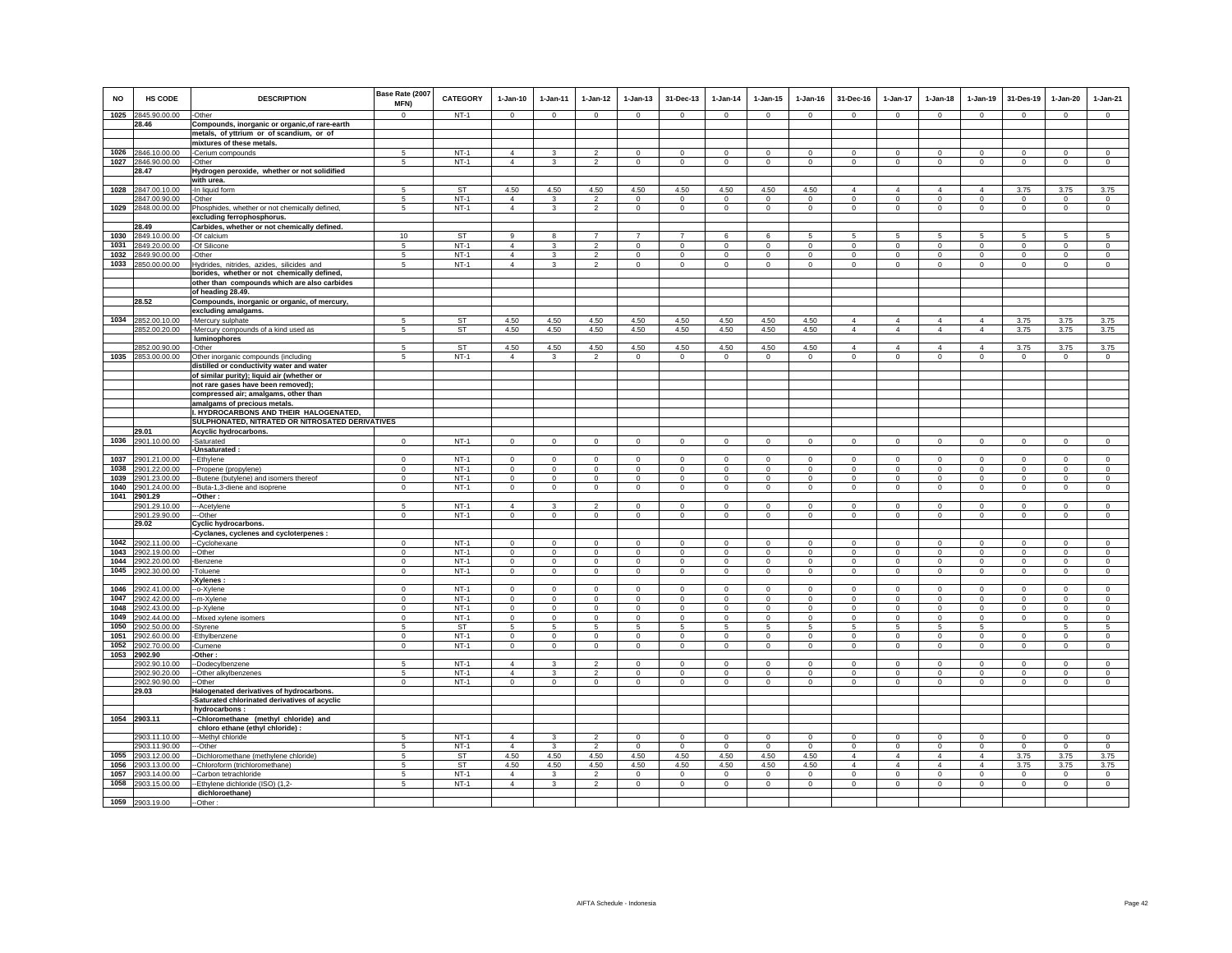| <b>NO</b>    | <b>HS CODE</b>                           | <b>DESCRIPTION</b>                                                                   | Base Rate (2007<br><b>MFN)</b> | <b>CATEGORY</b>  | $1-Jan-10$<br>$\overline{4}$ | $1-Jan-11$          | $1 - Jan-12$<br>$\mathfrak{p}$ | $1-Jan-13$<br>$\Omega$   | 31-Dec-13<br>$\Omega$       | $1-Jan-14$<br>$\Omega$ | $1 - Jan-15$<br>$\Omega$ | $1 - Jan-16$<br>$\Omega$ | 31-Dec-16                     | $1-Jan-17$<br>$\Omega$        | $1-Jan-18$<br>$\Omega$        | $1-Jan-19$<br>$\Omega$        | 31-Des-19<br>$\Omega$ | $1-Jan-20$<br>$\Omega$   | $1-Jan-21$<br>$\Omega$       |
|--------------|------------------------------------------|--------------------------------------------------------------------------------------|--------------------------------|------------------|------------------------------|---------------------|--------------------------------|--------------------------|-----------------------------|------------------------|--------------------------|--------------------------|-------------------------------|-------------------------------|-------------------------------|-------------------------------|-----------------------|--------------------------|------------------------------|
|              | 2903.19.00.10<br>2903.19.00.90           | --- 1,1,1-trichloroethane (methyl chloroform)<br>--Other                             | $^{\circ}$                     | $NT-1$<br>$NT-1$ | $\circ$                      | $\circ$             | $\circ$                        | $\mathbf 0$              | $\mathbf{0}$                | $\mathbf{0}$           | $\mathbf 0$              | $\circ$                  | $\Omega$<br>$\mathbf 0$       | $\circ$                       | $\circ$                       | $\mathbf 0$                   | $\mathbf{0}$          | $\circ$                  | $\mathbf{0}$                 |
|              |                                          | -Unsaturated chlorinated derivatives of<br>acyclic hydrocarbons :                    |                                |                  |                              |                     |                                |                          |                             |                        |                          |                          |                               |                               |                               |                               |                       |                          |                              |
|              | 1060 2903.21                             | -Vinyl chloride (chloroethylene) :                                                   |                                |                  |                              |                     |                                |                          |                             |                        |                          |                          |                               |                               |                               |                               |                       |                          |                              |
|              | 2903.21.10.00                            | --Vinyl chloride monomer                                                             |                                | <b>ST</b>        | 4.50                         | 4.50                | 4.50                           | 4.50                     | 4.50                        | 4.50                   | 4.50                     | 4.50                     | $\overline{4}$                | $\overline{4}$                | $\overline{4}$                | $\overline{4}$                | 3.75                  | 3.75                     | 3.75                         |
|              | 2903.21.90.00                            | --Other                                                                              | 5                              | ST               | 4.50                         | 4.50                | 4.50                           | 4.50                     | 4.50                        | 4.50                   | 4.50                     | 4.50                     | $\overline{4}$                | $\Delta$                      | $\Delta$                      | $\Delta$                      | 3.75                  | 3.75                     | 3.75                         |
| 1061         | 2903.22.00.00                            | -Trichloroethylene                                                                   | $\Omega$                       | $NT-1$           | $\Omega$                     | $^{\circ}$          | $^{\circ}$                     | $\Omega$                 | $\mathbf 0$                 | $\Omega$               | $\Omega$                 | $\Omega$                 | $\Omega$                      | $\mathbf 0$                   | $\Omega$                      | $\Omega$                      | $\mathbf{0}$          | $\Omega$                 | $^{\circ}$                   |
| 1062         | 2903.23.00.00                            | -Tetrachloroethylene (perchloroethylene)                                             | 5<br>5                         | ST               | 4.50                         | 4.50                | 4.50                           | 4.50                     | 4.50                        | 4.50                   | 4.50                     | 4.50                     | $\overline{4}$                | $\overline{4}$                | $\overline{4}$                | $\overline{4}$                | 3.75                  | 3.75                     | 3.75                         |
| 1063         | 2903.29.00.00                            | -Other<br>-Fluorinated, brominated or iodinated                                      |                                | <b>ST</b>        | 4.50                         | 4.50                | 4.50                           | 4.50                     | 4.50                        | 4.50                   | 4.50                     | 4.50                     | $\overline{4}$                | $\overline{4}$                | $\overline{4}$                | $\overline{4}$                | 3.75                  | 3.75                     | 3.75                         |
|              |                                          | derivatives of acyclic hydrocarbons :                                                |                                |                  |                              |                     |                                |                          |                             |                        |                          |                          |                               |                               |                               |                               |                       |                          |                              |
|              | 1064 2903.31.00.00                       | -Ethylene dibromide (ISO) (1,2-dibromoethane)                                        | 5                              | $NT-1$           | $\overline{4}$               | 3                   | $\overline{2}$                 | $\mathbf 0$              | $^{\circ}$                  | $^{\circ}$             | $^{\circ}$               | $\mathbf 0$              | $\mathbf 0$                   | $\mathbf 0$                   | $\mathbf 0$                   | $\mathbf 0$                   | $\mathbf 0$           | $\mathbf 0$              | $\circ$                      |
|              | 1065 2903.39.00.00                       | -Other                                                                               | 5                              | $NT-1$           | $\overline{4}$               | 3                   | $\overline{2}$                 | $\mathbf 0$              | $\mathbf{0}$                | $\mathbf 0$            | $\mathbf 0$              | $\mathbf 0$              | $\mathbf 0$                   | $\mathbf 0$                   | $\mathbf 0$                   | $\,0\,$                       | $\mathbf 0$           | $\mathbf 0$              | $\mathbf 0$                  |
|              |                                          | -Halogenated derivatives of acyclic                                                  |                                |                  |                              |                     |                                |                          |                             |                        |                          |                          |                               |                               |                               |                               |                       |                          |                              |
|              |                                          | hydrocarbons containing two or more<br>different halogens :                          |                                |                  |                              |                     |                                |                          |                             |                        |                          |                          |                               |                               |                               |                               |                       |                          |                              |
|              | 1066 2903.41.00.00                       | -- Trichlorofluoromethane                                                            | 5                              | $NT-1$           | $\overline{4}$               |                     | $\mathfrak{p}$                 | $\Omega$                 | $\mathbf 0$                 | $\mathbf 0$            | 0                        | $\Omega$                 | $\mathbf 0$                   | $\mathbf 0$                   | $\Omega$                      | $\mathbf 0$                   | $^{\circ}$            | $\Omega$                 | $\Omega$                     |
| 1067         | 2903.42.00.00                            | -Dichlorodifluoromethane                                                             | 5                              | $NT-1$           | $\overline{4}$               | 3                   | $\overline{2}$                 | $\mathsf 0$              | $\mathbf{0}$                | $\mathbf 0$            | $\mathsf 0$              | $\mathsf 0$              | $\circ$                       | $\circ$                       | $\mathbf 0$                   | $\mathbf 0$                   | $\mathbf 0$           | $\mathsf 0$              | $\mathsf 0$                  |
| 1068         | 2903.43.00.00                            | -- Trichlorotrifluoroethanes                                                         | 5                              | $NT-1$           | $\overline{4}$               | $\mathcal{R}$       | $\overline{2}$                 | $\mathsf 0$              | $\mathbf{0}$                | $\mathbf 0$            | $\mathsf 0$              | $\Omega$                 | $\circ$                       | $\mathbf 0$                   | $\mathbf 0$                   | $\Omega$                      | $\circ$               | $\circ$                  | $\Omega$                     |
| 1069         | 2903.44.00.00                            | -Dichlorotetrafluoroethanes and chloropenta-<br>fluoroethane                         | 5                              | $NT-1$           | $\overline{4}$               | 3                   | $\overline{2}$                 | $\mathsf 0$              | $\mathbf 0$                 | $\mathbf 0$            | $\mathbf 0$              | $\Omega$                 | $\mathbf 0$                   | $\mathsf 0$                   | $\mathbf 0$                   | $\mathbf 0$                   | $^{\circ}$            | $\mathbf 0$              | $\circ$                      |
|              | 1070 2903.45.00.00                       | -Other derivatives perhalogenated only with                                          | 5                              | $NT-1$           | $\overline{4}$               | $\mathbf{\hat{z}}$  | $\mathcal{L}$                  | $\Omega$                 | $\Omega$                    | $\Omega$               | $\Omega$                 | $\Omega$                 | $\mathbf{0}$                  | $\circ$                       | $\mathbf 0$                   | $\mathbf 0$                   | $\Omega$              | $\Omega$                 | $\circ$                      |
|              | 1071 2903.46.00.00                       | fluorine and chlorine<br>-Bromochlorodifluoromethane, bromotrifluoro-                | 5                              | $NT-1$           | $\overline{4}$               | $\mathbf{R}$        | $\overline{\phantom{a}}$       | $\Omega$                 | $\Omega$                    | $\Omega$               | $\Omega$                 | $\Omega$                 | $\Omega$                      | $\Omega$                      | $\Omega$                      | $\mathbf 0$                   | $\Omega$              | $\Omega$                 | $\mathsf 0$                  |
|              |                                          | methane and dibromotetrafluoroethanes                                                |                                |                  |                              |                     |                                |                          |                             |                        |                          |                          |                               |                               |                               |                               |                       |                          |                              |
| 1072<br>1073 | 2903.47.00.00<br>2903.49.00.00           | -Other perhalogenated derivatives<br>-Other                                          | 5                              | $NT-1$<br>ST     | $\overline{4}$<br>4.50       | 3<br>4.50           | $\overline{2}$<br>4.50         | $\mathbf 0$<br>4.50      | $\mathbf 0$<br>4.50         | $\mathbf 0$<br>4.50    | $\mathbf 0$<br>4.50      | $\,0\,$<br>4.50          | $\mathbf 0$<br>$\overline{4}$ | $\mathbf 0$<br>$\overline{4}$ | $\mathbf 0$<br>$\overline{4}$ | $\mathbf 0$<br>$\overline{4}$ | $\mathbf 0$<br>3.75   | $\mathbf 0$<br>3.75      | $\mathbf 0$<br>3.75          |
|              |                                          | Halogenated derivatives of cyclanic,                                                 |                                |                  |                              |                     |                                |                          |                             |                        |                          |                          |                               |                               |                               |                               |                       |                          |                              |
|              |                                          | cyclenic or cycloterpenic hydrocarbons :                                             |                                |                  |                              |                     |                                |                          |                             |                        |                          |                          |                               |                               |                               |                               |                       |                          |                              |
| 1074         | 2903.51.00.00                            | -1, 2, 3, 4, 5, 6-Hexachlorocyclohexane<br>(HCH (ISO)), including lindane (ISO, INN) | 5                              | $NT-1$           | $\overline{4}$               | 3                   | $\mathfrak{p}$                 | $\mathbf 0$              | $\mathbf 0$                 | $\mathbf 0$            | $\mathbf 0$              | $\circ$                  | $\mathbf 0$                   | $\mathbf 0$                   | $\mathbf 0$                   | $\mathbf 0$                   | $\circ$               | $\mathbf 0$              | $\mathsf 0$                  |
|              | 1075 2903.52.00.00                       | -- Aldrin (ISO), chlordane (ISO) and heptachlor                                      | 5                              | $NT-1$           | $\overline{4}$               | $\mathbf{3}$        | 2                              | $\mathsf 0$              | $\mathbf 0$                 | $\mathbf 0$            | $\mathsf 0$              | $\mathbf 0$              | $\mathbf 0$                   | $\mathsf{O}$                  | $\mathbf 0$                   | $\mathbf 0$                   | $\mathbf 0$           | $\mathsf 0$              | $\mathbf 0$                  |
|              | 1076 2903.59.00.00                       | (ISO)                                                                                | 5                              | $NT-1$           | $\overline{4}$               | 3                   | $\overline{2}$                 | $\Omega$                 | $\Omega$                    | $\Omega$               | $\Omega$                 | $\Omega$                 | $\Omega$                      |                               | $\Omega$                      | $\Omega$                      | $\Omega$              | $\Omega$                 | $\mathbf{0}$                 |
|              |                                          | -Other<br>-Halogenated derivatives of aromatic                                       |                                |                  |                              |                     |                                |                          |                             |                        |                          |                          |                               | $\circ$                       |                               |                               |                       |                          |                              |
|              |                                          | hydrocarbons:                                                                        |                                |                  |                              |                     |                                |                          |                             |                        |                          |                          |                               |                               |                               |                               |                       |                          |                              |
| 1077         | 2903.61.00.00                            | --Chlorobenzene, o-dichlorobenzene and<br>p-dichlorobenzene                          | 5                              | ST               | 4.50                         | 4.50                | 4.50                           | 4.50                     | 4.50                        | 4.50                   | 4.50                     | 4.50                     | $\overline{4}$                | $\overline{4}$                | $\overline{4}$                | $\overline{4}$                | 3.75                  | 3.75                     | 3.75                         |
|              | 1078 2903.62.00.00                       | -Hexachlorobenzene (ISO) and DDT (ISO)                                               | 5                              | $NT-1$           | $\overline{4}$               | $\mathbf{3}$        | $\overline{2}$                 | $\mathbf 0$              | $\mathbf{0}$                | $\mathbf 0$            | $\mathbf 0$              | $\mathbf 0$              | $\mathbf 0$                   | $\mathbf 0$                   | $\mathbf 0$                   | $\circ$                       | $\circ$               | $\mathbf 0$              | $\mathbf 0$                  |
|              |                                          | (clofenotane (INN), 1,1,1-trichloro-2,                                               |                                |                  |                              |                     |                                |                          |                             |                        |                          |                          |                               |                               |                               |                               |                       |                          |                              |
|              | 1079 2903.69.00.00                       | 2-bis(p-chlorophenyl)ethane)<br>-Other                                               | $\mathsf 0$                    | $NT-1$           | $\mathbf 0$                  | $\mathbf 0$         | $\mathbf 0$                    | $\mathsf 0$              | $\mathsf 0$                 | $\mathbf 0$            | $\mathsf 0$              | $\mathbb O$              | $\mathsf 0$                   | $\mathbf 0$                   | $\mathbf 0$                   | $\mathbf 0$                   | $\mathbf 0$           | $\mathsf 0$              | $\circ$                      |
|              | 29.04                                    | Sulphonated, nitrated or nitrosated                                                  |                                |                  |                              |                     |                                |                          |                             |                        |                          |                          |                               |                               |                               |                               |                       |                          |                              |
|              |                                          | derivatives of hydrocarbons, whether or not<br>halogenated.                          |                                |                  |                              |                     |                                |                          |                             |                        |                          |                          |                               |                               |                               |                               |                       |                          |                              |
| 1080         | 2904.10.00.00                            | -Derivatives containing only sulpho groups,                                          | $\Omega$                       | $NT-1$           | $\mathbf 0$                  | $\mathbf 0$         | $\mathbf 0$                    | $\mathbf 0$              | $\mathbf 0$                 | $\mathbf 0$            | $\mathbf 0$              | $\mathbb O$              | $\mathbf 0$                   | $\mathbf 0$                   | $\mathbf 0$                   | $^{\circ}$                    | $\mathbf 0$           | $\mathbf 0$              | $\mathbf 0$                  |
| 1081         | 2904.20.00.00                            | their salts and ethyl esters<br>-Derivatives containing only nitro or only           | $\overline{5}$                 | ST               | 4.50                         | 4.50                | 4.50                           | 4.50                     | 4.50                        | 4.50                   | 4.50                     | 4.50                     | $\overline{4}$                | $\overline{4}$                | $\overline{4}$                | $\overline{4}$                | 3.75                  | 3.75                     | 3.75                         |
|              |                                          | nitroso groups                                                                       |                                |                  |                              |                     |                                |                          |                             |                        |                          |                          |                               |                               |                               |                               |                       |                          |                              |
|              | 1082 2904.90.00.00                       | -Other<br>II. ALCOHOLS AND THEIR HALOGENATED,                                        | 5                              | ST               | 4.50                         | 4.50                | 4.50                           | 4.50                     | 4.50                        | 4.50                   | 4.50                     | 4.50                     | $\overline{4}$                | $\overline{4}$                | $\overline{4}$                | $\overline{4}$                | 3.75                  | 3.75                     | 3.75                         |
|              |                                          | SULPHONATED, NITRATED OR NITROSATED                                                  |                                |                  |                              |                     |                                |                          |                             |                        |                          |                          |                               |                               |                               |                               |                       |                          |                              |
|              |                                          | <b>DERIVATIVES</b>                                                                   |                                |                  |                              |                     |                                |                          |                             |                        |                          |                          |                               |                               |                               |                               |                       |                          |                              |
|              | 29.05                                    | Acyclic alcohols and their halogenated,<br>sulphonated, nitrated or nitrosated       |                                |                  |                              |                     |                                |                          |                             |                        |                          |                          |                               |                               |                               |                               |                       |                          |                              |
|              |                                          | derivatives.                                                                         |                                |                  |                              |                     |                                |                          |                             |                        |                          |                          |                               |                               |                               |                               |                       |                          |                              |
|              |                                          | -Saturated monohydric alcohols :                                                     |                                |                  |                              |                     |                                |                          |                             |                        |                          |                          |                               |                               |                               |                               |                       |                          |                              |
| 1083         | 2905.11.00.00                            | -Methanol (methyl alcohol)                                                           | 5                              | <b>ST</b>        | 4.50                         | 4.50                | 4.50                           | 4.50                     | 4.50                        | 4.50                   | 4.50                     | 4.50                     | $\overline{4}$                | $\overline{4}$                | $\overline{4}$                | $\overline{4}$                | 3.75                  | 3.75                     | 3.75                         |
| 1084         | 2905.12.00.00                            | -Propan-1-ol(propyl alcohol) and propan-2-ol.<br>(isopropyl alcohol)                 | $\mathbf 0$                    | $NT-1$           | $\mathbf 0$                  | $^{\circ}$          | $\mathbf 0$                    | $^{\circ}$               | 0                           | 0                      | $^{\circ}$               | $^{\circ}$               | $\mathbf 0$                   | $\mathsf 0$                   | $\mathbf 0$                   | $\mathbf 0$                   | $\overline{0}$        | 0                        | $\mathbf 0$                  |
| 1085         | 2905.13.00.00                            | -Butan-1-ol (n-butyl alcohol)                                                        | 5                              | $NT-1$           | $\Delta$                     | $\mathbf{R}$        | $\mathfrak{p}$                 | $\Omega$                 | $\Omega$                    | $\Omega$               | $\Omega$                 | $\Omega$                 | $\Omega$                      | $\Omega$                      | $\Omega$                      | $\Omega$                      | $\Omega$              | $\Omega$                 | $\mathbf 0$                  |
| 1086         | 2905.14.00.00                            | -Other butanols                                                                      | $\mathsf 0$                    | $NT-1$           | $\mathbf 0$                  | $\mathbf 0$         | $\mathbf 0$                    | $\mathsf 0$              | $\mathbf 0$                 | $\mathbf 0$            | $\mathsf 0$              | $\mathbb O$              | $\mathsf 0$                   | $\mathbf 0$                   | $\mathbf 0$                   | $\mathbf 0$                   | $\mathbf 0$           | $\circ$                  | $\mathsf 0$                  |
|              | 1087 2905.16.00.00                       | -Octanol (octyl alcohol) and isomers thereof                                         | $\Omega$                       | $NT-1$           | $\Omega$                     | $\Omega$            | $\Omega$                       | $\Omega$                 | $\Omega$                    | $\Omega$               | $\Omega$                 | $\Omega$                 | $\mathbf 0$                   | $\mathbf 0$                   | $\mathbf 0$                   | $\mathbf 0$                   | $\Omega$              | $\Omega$                 | $\mathsf 0$                  |
|              | 1088 2905.17.00.00                       | -Dodecan-1-ol (lauryl alcohol)<br>hexadecan-1-ol (cetyl alcohol) and                 | 5                              | ST               | 4.50                         | 4.50                | 4.50                           | 4.50                     | 4.50                        | 4.50                   | 4.50                     | 4.50                     | $\overline{4}$                | $\overline{4}$                | $\overline{4}$                | $\overline{4}$                | 3.75                  | 3.75                     | 3.75                         |
|              |                                          | octadecan-1-ol (stearyl alcohol)                                                     |                                |                  |                              |                     |                                |                          |                             |                        |                          |                          |                               |                               |                               |                               |                       |                          |                              |
|              | 1089 2905.19.00.00                       | -Other                                                                               | $\mathbf 0$                    | $NT-1$           | $\Omega$                     | $\Omega$            | $\Omega$                       | $\circ$                  | $\circ$                     | $\circ$                | $\circ$                  | $\mathsf 0$              | $\mathbf 0$                   | $\circ$                       | $\mathbf 0$                   | $\mathbb O$                   | $\circ$               | $\mathbf{0}$             | $\mathsf 0$                  |
| 1090         | 2905.22.00.00                            | Unsaturated monohydric alcohols :<br>-Acyclic terpene alcohols                       | 5                              | ST               | 4.50                         | 4.50                | 4.50                           | 4.50                     | 4.50                        | 4.50                   | 4.50                     | 4.50                     | $\overline{4}$                | 4                             | 4                             | $\overline{4}$                | 3.75                  | 3.75                     | 3.75                         |
|              | 1091 2905.29.00.00                       | --Other                                                                              | 5                              | ST               | 4.50                         | 4.50                | 4.50                           | 4.50                     | 4.50                        | 4.50                   | 4.50                     | 4.50                     | $\overline{4}$                | $\overline{4}$                | $\overline{4}$                | $\overline{4}$                | 3.75                  | 3.75                     | 3.75                         |
|              |                                          | -Diols :                                                                             |                                |                  |                              |                     |                                |                          |                             |                        |                          |                          |                               |                               |                               |                               |                       |                          |                              |
| 1092         | 2905.31.00.00                            | -Ethylene glycol (ethanediol)                                                        | $\Omega$                       | $NT-1$           | $\Omega$                     | $\Omega$            | $\mathbf 0$                    | $\mathbf 0$              | $\mathbf 0$                 | $^{\circ}$             | $^{\circ}$               | $\Omega$                 | $\Omega$                      | $\mathbf 0$                   | $\mathbf 0$                   | $\mathbf 0$                   | $^{\circ}$            | $\mathbf 0$              | $\mathsf 0$                  |
|              | 1093 2905.32.00.00<br>1094 2905.39.00.00 | -Propylene glycol (propane-1, 2- diol)<br>--Other                                    | $\Omega$<br>$\mathbf{0}$       | $NT-1$<br>$NT-1$ | $\Omega$<br>$\circ$          | $\Omega$<br>$\circ$ | $\Omega$<br>$\circ$            | $\Omega$<br>$\mathbf{0}$ | $\mathbf 0$<br>$\mathbf{0}$ | $\Omega$<br>$\Omega$   | $\Omega$<br>$\mathbf{0}$ | $\Omega$<br>$\mathbf 0$  | $\Omega$<br>$\mathbf{0}$      | $\mathbf 0$<br>$\circ$        | $\Omega$<br>$\mathbf 0$       | $\Omega$<br>$\mathbf 0$       | $\Omega$<br>$\Omega$  | $\Omega$<br>$\mathbf{0}$ | $\mathbf{0}$<br>$\mathbf{0}$ |
|              |                                          |                                                                                      |                                |                  |                              |                     |                                |                          |                             |                        |                          |                          |                               |                               |                               |                               |                       |                          |                              |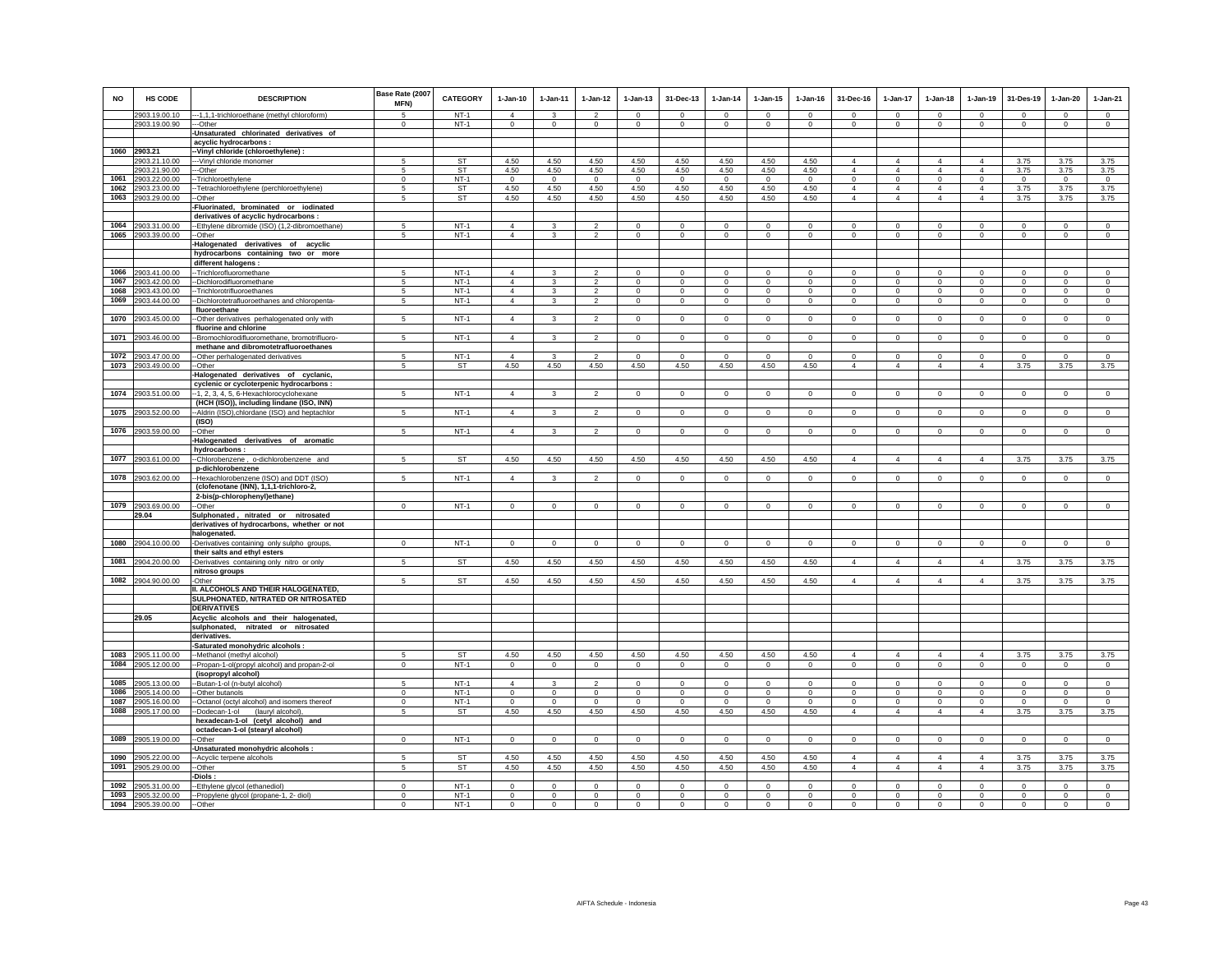| <b>NO</b> | <b>HS CODE</b>                           | <b>DESCRIPTION</b><br>-Other polyhydric alcohols :                                    | Base Rate (2007<br><b>MFN)</b> | <b>CATEGORY</b> | $1-Jan-10$     | $1-Jan-11$   | $1-Jan-12$     | $1 - Jan-13$   | 31-Dec-13      | $1-Jan-14$     | $1 - Jan-15$            | $1 - Jan-16$   | 31-Dec-16                        | $1-Jan-17$                       | $1-Jan-18$                       | $1-Jan-19$                       | 31-Des-19      | $1-Jan-20$     | $1-Jan-21$     |
|-----------|------------------------------------------|---------------------------------------------------------------------------------------|--------------------------------|-----------------|----------------|--------------|----------------|----------------|----------------|----------------|-------------------------|----------------|----------------------------------|----------------------------------|----------------------------------|----------------------------------|----------------|----------------|----------------|
|           | 1095 2905.41.00.00                       | --2-Ethyl-2-(hydroxymethyl) propane-1, 3-diol                                         | $\Omega$                       | $NT-1$          | $\Omega$       | $\Omega$     | $\Omega$       | $\Omega$       | $\Omega$       | $\Omega$       | $\Omega$                | $\Omega$       | $\Omega$                         | $\Omega$                         | $\Omega$                         | $\Omega$                         | $\Omega$       | $\Omega$       | $\Omega$       |
|           |                                          | (trimethylolpropane)                                                                  |                                |                 |                |              |                |                |                |                |                         |                |                                  |                                  |                                  |                                  |                |                |                |
|           | 1096 2905.42.00.00                       | --Pentaerythritol                                                                     | $\Omega$                       | $NT-1$          | $\Omega$       | $\Omega$     | $\Omega$       | $\Omega$       | $\Omega$       | $\Omega$       | $\Omega$                | $\mathbf 0$    | $\Omega$                         | $\Omega$                         | $\Omega$                         | $\Omega$                         | $\Omega$       | $\Omega$       | $\mathbf 0$    |
|           | 1097 2905.43.00.00                       | -Mannitol                                                                             | 5                              | $NT-1$          | $\overline{4}$ | 3            | $\overline{2}$ | $\mathbf 0$    | $\mathbf{0}$   | 0              | $\circ$                 | $^{\circ}$     | $\mathbf 0$                      | $\circ$                          | $\Omega$                         | $\mathbf 0$                      | $\circ$        | $\circ$        | $\circ$        |
| 1098      | 2905.44.00.00                            | -D-glucitol (sorbitol)                                                                | 10                             | <b>ST</b>       | 9              | 8            | $\overline{7}$ | $\overline{7}$ | $\overline{7}$ | 6              | 6                       | 5              | 5                                | $5\phantom{.0}$                  | 5                                | 5                                | $\sqrt{5}$     | 5              | $\sqrt{5}$     |
|           | 1099 2905.45.00.00                       | -Glycerol                                                                             | 10                             | ST              | 9              | 8            | $\overline{7}$ | $\overline{7}$ | $\overline{7}$ | 6              | 6                       | 5              | 5                                | 5                                | 5                                | 5                                | 5              | 5              | 5              |
|           | 1100 2905.49.00.00                       | -Other                                                                                | 5                              | <b>ST</b>       | 4.50           | 4.50         | 4.50           | 4.50           | 4.50           | 4.50           | 4.50                    | 4.50           | $\overline{4}$                   | $\overline{4}$                   | $\overline{4}$                   | $\overline{4}$                   | 3.75           | 3.75           | 3.75           |
|           |                                          | Halogenated, sulphonated, nitrated or<br>nitrosated derivatives of acyclic alcohols : |                                |                 |                |              |                |                |                |                |                         |                |                                  |                                  |                                  |                                  |                |                |                |
|           | 1101 2905.51.00.00                       | -Ethchlorvynol (INN)                                                                  | 5                              | $NT-1$          | $\overline{4}$ | 3            | $\mathfrak{D}$ | $\mathbf 0$    | $\mathbf 0$    | $^{\circ}$     | $\mathbf 0$             | $\mathbf 0$    | $\mathbf 0$                      | $\mathbf 0$                      | $^{\circ}$                       | $\mathbf 0$                      | $\mathbf 0$    | $\mathbf 0$    | $\Omega$       |
|           | 1102 2905.59.00.00                       | --Other                                                                               | 5                              | $NT-1$          | $\overline{4}$ | $\mathbf{3}$ | $\overline{2}$ | $\mathsf 0$    | $\mathsf 0$    | $\mathbf 0$    | $\mathsf 0$             | $\mathbf 0$    | $\mathbf 0$                      | $\mathbf 0$                      | $\mathbf 0$                      | $\mathbf 0$                      | $\mathbf 0$    | $\circ$        | $\circ$        |
|           | 29.06                                    | Cyclic alcohols and their halogenated,                                                |                                |                 |                |              |                |                |                |                |                         |                |                                  |                                  |                                  |                                  |                |                |                |
|           |                                          | sulphonated, nitrated or nitrosated                                                   |                                |                 |                |              |                |                |                |                |                         |                |                                  |                                  |                                  |                                  |                |                |                |
|           |                                          | derivatives.                                                                          |                                |                 |                |              |                |                |                |                |                         |                |                                  |                                  |                                  |                                  |                |                |                |
|           |                                          | -Cyclanic, cyclenic or cycloterpenic :                                                |                                |                 |                |              |                |                |                |                |                         |                |                                  |                                  |                                  |                                  |                |                |                |
|           | 1103 2906.11.00.00                       | --Menthol                                                                             | 5                              | ST              | 4.50           | 4.50         | 4.50           | 4.50           | 4.50           | 4.50           | 4.50                    | 4.50           | $\overline{4}$                   | $\overline{4}$                   | $\overline{4}$                   | $\overline{4}$                   | 3.75           | 3.75           | 3.75           |
|           | 1104 2906.12.00.00                       | --Cyclohexanol, methylcyclohexanols and<br>dimethylcyclohexanols                      | 5                              | <b>ST</b>       | 4.50           | 4.50         | 4.50           | 4.50           | 4.50           | 4.50           | 4.50                    | 4.50           | $\overline{4}$                   | $\overline{4}$                   | $\overline{4}$                   | $\overline{4}$                   | 3.75           | 3.75           | 3.75           |
|           | 1105 2906.13.00.00                       | -Sterols and inositols                                                                | 5                              | $NT-1$          | $\overline{4}$ | 3            | $\overline{2}$ | $^{\circ}$     | $\mathbf{0}$   | $\mathbf{0}$   | $\Omega$                | $\Omega$       | $\Omega$                         | $\mathbf{0}$                     | $^{\circ}$                       | $\circ$                          | $\overline{0}$ | $\Omega$       | $\mathbf{0}$   |
|           | 1106 2906.19.00.00                       | -Other                                                                                | 5                              | ST              | 4.50           | 4.50         | 4.50           | 4.50           | 4.50           | 4.50           | 4.50                    | 4.50           | $\overline{4}$                   | $\overline{4}$                   | $\overline{4}$                   | $\overline{4}$                   | 3.75           | 3.75           | 3.75           |
|           |                                          | Aromatic:                                                                             |                                |                 |                |              |                |                |                |                |                         |                |                                  |                                  |                                  |                                  |                |                |                |
|           | 1107 2906.21.00.00                       | -Benzyl alcohol                                                                       | 5                              | <b>ST</b>       | 4.50           | 4.50         | 4.50           | 4.50           | 4.50           | 4.50           | 4.50                    | 4.50           | $\overline{4}$                   | $\overline{4}$                   | $\overline{4}$                   | $\overline{4}$                   | 3.75           | 3.75           | 3.75           |
|           | 1108 2906.29.00.00                       | --Other                                                                               | 5                              | <b>ST</b>       | 4.50           | 4.50         | 4.50           | 4.50           | 4.50           | 4.50           | 4.50                    | 4.50           | $\overline{4}$                   | $\overline{4}$                   | $\overline{4}$                   | $\overline{4}$                   | 3.75           | 3.75           | 3.75           |
|           |                                          | III. PHENOLS, PHENOL-ALCOHOLS,                                                        |                                |                 |                |              |                |                |                |                |                         |                |                                  |                                  |                                  |                                  |                |                |                |
|           |                                          | AND THEIR HALOGENATED, SULPHONATED,<br>NITRATED OR NITROSATED DERIVATIVES             |                                |                 |                |              |                |                |                |                |                         |                |                                  |                                  |                                  |                                  |                |                |                |
|           | 29.07                                    | Phenols; phenol-alcohols.                                                             |                                |                 |                |              |                |                |                |                |                         |                |                                  |                                  |                                  |                                  |                |                |                |
|           |                                          | -Monophenols :                                                                        |                                |                 |                |              |                |                |                |                |                         |                |                                  |                                  |                                  |                                  |                |                |                |
|           | 1109 2907.11.00.00                       | --Phenol (hydroxybenzene) and its salts                                               | 5                              | ST              | 4.50           | 4.50         | 4.50           | 4.50           | 4.50           | 4.50           | 4.50                    | 4.50           | $\overline{4}$                   | $\overline{4}$                   | $\overline{4}$                   | $\overline{4}$                   | 3.75           | 3.75           | 3.75           |
|           | 1110 2907.12.00.00                       | -Cresols and their salts                                                              | 5                              | ST              | 4.50           | 4.50         | 4.50           | 4.50           | 4.50           | 4.50           | 4.50                    | 4.50           | $\overline{4}$                   | $\overline{4}$                   | $\overline{4}$                   | $\overline{4}$                   | 3.75           | 3.75           | 3.75           |
|           | 1111 2907.13.00.00                       | -Octylphenol, nonylphenol and their isomers;                                          | 5                              | $NT-1$          | $\overline{4}$ | $\mathbf{3}$ | $\overline{2}$ | $\overline{0}$ | $\overline{0}$ | $\overline{0}$ | $\overline{0}$          | $\overline{0}$ | $\circ$                          | $\circ$                          | $\circ$                          | $\circ$                          | $\overline{0}$ | $\overline{0}$ | $\overline{0}$ |
|           | 1112 2907.15.00.00                       | salts thereof<br>-Naphthols and their salts                                           | 5                              | <b>ST</b>       | 4.50           | 4.50         | 4.50           | 4.50           | 4.50           | 4.50           | 4.50                    | 4.50           | $\overline{4}$                   | $\overline{4}$                   | $\overline{4}$                   | $\overline{4}$                   | 3.75           | 3.75           | 3.75           |
|           | 1113 2907.19.00.00                       | -Other                                                                                | 5                              | <b>ST</b>       | 4.50           | 4.50         | 4.50           | 4.50           | 4.50           | 4.50           | 4.50                    | 4.50           | $\overline{4}$                   | $\overline{4}$                   | $\overline{4}$                   | $\overline{4}$                   | 3.75           | 3.75           | 3.75           |
|           |                                          | Polyphenols; phenol-alcohols :                                                        |                                |                 |                |              |                |                |                |                |                         |                |                                  |                                  |                                  |                                  |                |                |                |
|           | 1114 2907.21.00.00                       | -Resorcinol and its salts                                                             | 5                              | $NT-1$          | $\overline{4}$ | 3            | $\overline{2}$ | $\mathbf 0$    | $^{\circ}$     | $\mathbf 0$    | $\mathbf 0$             | $\mathbf 0$    | $\mathbf 0$                      | $\mathbf 0$                      | $\mathbf 0$                      | $\mathbf 0$                      | $\mathbf 0$    | $\mathbf 0$    | $\circ$        |
|           | 1115 2907.22.00.00                       | --Hydroquinone (quinol) and its salts                                                 | 5                              | ST              | 4.50           | 4.50         | 4.50           | 4.50           | 4.50           | 4.50           | 4.50                    | 4.50           | $\overline{4}$                   | $\overline{4}$                   | $\overline{4}$                   | $\overline{4}$                   | 3.75           | 3.75           | 3.75           |
|           | 1116 2907.23.00.00                       | --4,4'-Isopropylidenediphenol (bisphenol A,                                           | $\mathbf 0$                    | $NT-1$          | $\circ$        | $\circ$      | $\circ$        | $\mathbf 0$    | $\mathbf 0$    | $\circ$        | $\mathbf 0$             | $\circ$        | $\circ$                          | $\mathsf 0$                      | $\mathbf 0$                      | $\mathbf 0$                      | $\circ$        | $\circ$        | $\circ$        |
|           | 1117 2907.29.00.00                       | diphenylolpropane) and its salts<br>-Other                                            | 5                              | ST              | 4.50           | 4.50         | 4.50           | 4.50           | 4.50           | 4.50           | 4.50                    | 4.50           | $\overline{4}$                   | $\overline{4}$                   | $\overline{4}$                   | $\overline{4}$                   | 3.75           | 3.75           | 3.75           |
|           | 29.08                                    | Halogenated, sulphonated, nitrated or                                                 |                                |                 |                |              |                |                |                |                |                         |                |                                  |                                  |                                  |                                  |                |                |                |
|           |                                          | nitrosated derivatives of phenols or                                                  |                                |                 |                |              |                |                |                |                |                         |                |                                  |                                  |                                  |                                  |                |                |                |
|           |                                          | phenol-alcohols.                                                                      |                                |                 |                |              |                |                |                |                |                         |                |                                  |                                  |                                  |                                  |                |                |                |
|           |                                          | -Derivatives containing only halogen                                                  |                                |                 |                |              |                |                |                |                |                         |                |                                  |                                  |                                  |                                  |                |                |                |
|           |                                          | subtituents and their salts:                                                          |                                |                 |                |              |                |                |                |                |                         |                |                                  |                                  |                                  |                                  |                |                |                |
|           | 1118 2908.11.00.00<br>1119 2908.19.00.00 | -Pentachlorophenol (ISO)<br>-Other                                                    | 5<br>5                         | <b>ST</b><br>ST | 4.50<br>4.50   | 4.50<br>4.50 | 4.50<br>4.50   | 4.50<br>4.50   | 4.50<br>4.50   | 4.50<br>4.50   | 4.50<br>4.50            | 4.50<br>4.50   | $\overline{4}$<br>$\overline{4}$ | $\overline{4}$<br>$\overline{4}$ | $\overline{4}$<br>$\overline{4}$ | $\overline{4}$<br>$\overline{4}$ | 3.75<br>3.75   | 3.75<br>3.75   | 3.75<br>3.75   |
|           |                                          | Other:                                                                                |                                |                 |                |              |                |                |                |                |                         |                |                                  |                                  |                                  |                                  |                |                |                |
|           | 1120 2908.91.00.00                       | -Dinoseb (ISO) and its salts                                                          | 5                              | $NT-1$          | $\overline{4}$ | 3            | $\overline{2}$ | $\mathbf 0$    | $\bf{0}$       | $^{\circ}$     | $\mathbf 0$             | $\mathbf 0$    | $\mathbf 0$                      | $\mathbf 0$                      | $^{\circ}$                       | $^{\circ}$                       | $\mathbf 0$    | $\mathbf 0$    | $\mathbf 0$    |
|           | 1121 2908.99.00.00                       | -Other                                                                                | 5                              | $NT-1$          | $\overline{4}$ | 3            | $\overline{2}$ | $\mathbf 0$    | $\mathbf 0$    | $\mathbf 0$    | $\mathbf 0$             | $\mathbf 0$    | $\mathbf 0$                      | $\circ$                          | $\mathbf 0$                      | $\mathbf 0$                      | $\mathbf 0$    | $\mathbf 0$    | $\mathbf 0$    |
|           |                                          | IV. ETHERS, ALCOHOL PEROXIDES, ETHER                                                  |                                |                 |                |              |                |                |                |                |                         |                |                                  |                                  |                                  |                                  |                |                |                |
|           |                                          | PEROXIDES, KETONE PEROXIDES, EPOXIDES                                                 |                                |                 |                |              |                |                |                |                |                         |                |                                  |                                  |                                  |                                  |                |                |                |
|           |                                          | WITH A THREE-MEMBERED RING,<br><b>ACETALS AND HEMIACETALS, AND THEIR</b>              |                                |                 |                |              |                |                |                |                |                         |                |                                  |                                  |                                  |                                  |                |                |                |
|           |                                          | HALOGENATED, SULPHONATED, NITRATED                                                    |                                |                 |                |              |                |                |                |                |                         |                |                                  |                                  |                                  |                                  |                |                |                |
|           |                                          | OR NITROSATED DERIVATIVES                                                             |                                |                 |                |              |                |                |                |                |                         |                |                                  |                                  |                                  |                                  |                |                |                |
|           | 29.09                                    | Ethers, ether-alcohols, ether-phenols, ether-                                         |                                |                 |                |              |                |                |                |                |                         |                |                                  |                                  |                                  |                                  |                |                |                |
|           |                                          | alcohol-phenols, alcohol peroxides, ether                                             |                                |                 |                |              |                |                |                |                |                         |                |                                  |                                  |                                  |                                  |                |                |                |
|           |                                          | peroxides, ketone peroxides (whether or not                                           |                                |                 |                |              |                |                |                |                |                         |                |                                  |                                  |                                  |                                  |                |                |                |
|           |                                          | chemically defined), and their halogenated,                                           |                                |                 |                |              |                |                |                |                |                         |                |                                  |                                  |                                  |                                  |                |                |                |
|           |                                          | sulphonated, nitrated or nitrosated                                                   |                                |                 |                |              |                |                |                |                |                         |                |                                  |                                  |                                  |                                  |                |                |                |
|           |                                          | derivatives.<br>-Acyclic ethers and their halogenated,                                |                                |                 |                |              |                |                |                |                |                         |                |                                  |                                  |                                  |                                  |                |                |                |
|           |                                          | sulfonated, nitrated or nitrosated                                                    |                                |                 |                |              |                |                |                |                |                         |                |                                  |                                  |                                  |                                  |                |                |                |
|           |                                          | derivatives:                                                                          |                                |                 |                |              |                |                |                |                |                         |                |                                  |                                  |                                  |                                  |                |                |                |
|           | 1122 2909.11.00.00                       | --Diethyl ether                                                                       | 5                              | $NT-1$          | $\overline{4}$ | $\mathbf{3}$ | $\overline{2}$ | $\circ$        | $\mathbf 0$    | $\mathbf 0$    | $\mathsf 0$             | $\mathsf 0$    | $\mathbf 0$                      | $\mathsf 0$                      | $\mathbf 0$                      | $\mathbb O$                      | $\overline{0}$ | $\mathsf 0$    | $\overline{0}$ |
|           | 1123 2909.19                             | -Other:                                                                               |                                | $NT-1$          | $\overline{4}$ |              |                | $\mathbf 0$    | $\mathbf 0$    | $\Omega$       |                         | $\Omega$       |                                  | $\Omega$                         | $\mathbf 0$                      | $\Omega$                         | $\Omega$       | $\Omega$       | $\Omega$       |
|           | 2909.19.10.00<br>2909.19.90.00           | -- Methyl tertiary butyl ether<br>--Other                                             | 5                              | $NT-1$          | $\overline{4}$ | $\mathbf{3}$ | $\overline{2}$ | $\mathbf 0$    | $\mathbf{0}$   | $\mathbf 0$    | $\Omega$<br>$\mathbf 0$ | $\circ$        | $\Omega$<br>$\mathbf 0$          | $\circ$                          | $\circ$                          | $\mathbf 0$                      | $\circ$        | $\mathbf 0$    | $\circ$        |
|           | 1124 2909.20.00.00                       | -Cyclanic, cyclenic or cycloterpenic ethers                                           | 5                              | $NT-1$          | $\overline{4}$ | 3            | $\overline{2}$ | 0              | $\mathbf 0$    | $\circ$        | 0                       | $\mathbf{0}$   | $\mathbf 0$                      | $\mathbf 0$                      | $\mathbf{0}$                     | $\mathbf 0$                      | $\mathbf 0$    | $\circ$        | $\circ$        |
|           |                                          | and their halogenated, sulphonated, nitrated                                          |                                |                 |                |              |                |                |                |                |                         |                |                                  |                                  |                                  |                                  |                |                |                |
|           |                                          | or nitrosated derivatives                                                             |                                |                 |                |              |                |                |                |                |                         |                |                                  |                                  |                                  |                                  |                |                |                |
|           | 1125 2909.30.00.00                       | -Aromatic ethers and their halogenated,                                               |                                | ST              | 4.50           | 4.50         | 4.50           | 4.50           | 4.50           | 4.50           | 4.50                    | 4.50           | $\overline{4}$                   | $\overline{4}$                   | $\overline{4}$                   | $\overline{4}$                   | 3.75           | 3.75           | 3.75           |
|           |                                          | sulphonated, nitrated or nitrosated                                                   |                                |                 |                |              |                |                |                |                |                         |                |                                  |                                  |                                  |                                  |                |                |                |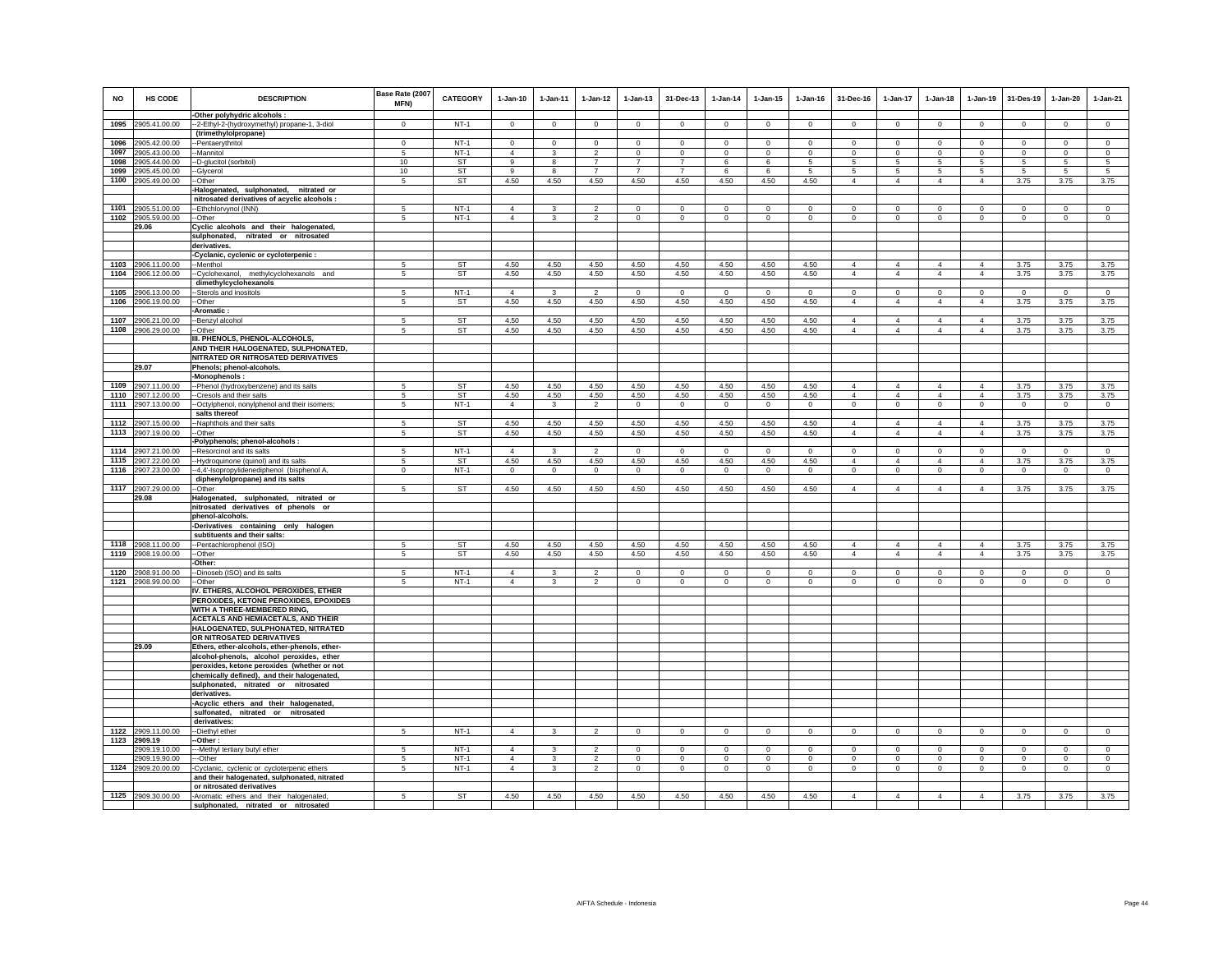| <b>NO</b>    | HS CODE                             | <b>DESCRIPTION</b>                                                                          | Base Rate (2007<br><b>MFN)</b> | <b>CATEGORY</b>     | $1-Jan-10$                 | $1 - Jan-11$          | $1-Jan-12$               | $1-Jan-13$       | 31-Dec-13           | $1-Jan-14$             | $1 - Jan-15$     | $1 - Jan-16$     | 31-Dec-16                  | $1-Jan-17$                       | $1-Jan-18$                     | $1-Jan-19$                       | 31-Des-19               | $1 - Jan-20$     | $1-Jan-21$       |
|--------------|-------------------------------------|---------------------------------------------------------------------------------------------|--------------------------------|---------------------|----------------------------|-----------------------|--------------------------|------------------|---------------------|------------------------|------------------|------------------|----------------------------|----------------------------------|--------------------------------|----------------------------------|-------------------------|------------------|------------------|
|              |                                     | -Ether-alcohols and their halogenated,                                                      |                                |                     |                            |                       |                          |                  |                     |                        |                  |                  |                            |                                  |                                |                                  |                         |                  |                  |
|              |                                     | sulphonated, nitrated or nitrosated<br>derivatives:                                         |                                |                     |                            |                       |                          |                  |                     |                        |                  |                  |                            |                                  |                                |                                  |                         |                  |                  |
|              | 1126 2909.41.00.00                  | -2,2'-oxydiethanol (diethylene glycol, digol)                                               | $\mathbf 0$                    | $NT-1$              | $^{\circ}$                 | $\mathbf 0$           | $\mathbf 0$              | $\mathbf 0$      | $\mathbf 0$         | $^{\circ}$             | $\mathbf 0$      | $\mathbf 0$      | $\mathbf 0$                | $\mathsf 0$                      | $\mathbf 0$                    | $\mathsf 0$                      | $\mathbf 0$             | $\mathbf 0$      | $\mathsf 0$      |
|              | 1127 2909.43.00.00                  | -Monobutyl ethers of ethylene glycol or of                                                  | 5                              | ST                  | 4.50                       | 4.50                  | 4.50                     | 4.50             | 4.50                | 4.50                   | 4.50             | 4.50             | $\overline{4}$             | $\overline{4}$                   | $\overline{4}$                 | $\overline{4}$                   | 3.75                    | 3.75             | 3.75             |
|              |                                     | diethylene glycol                                                                           |                                |                     |                            |                       |                          |                  |                     |                        |                  |                  |                            |                                  |                                |                                  |                         |                  |                  |
| 1128         | 2909.44.00.00                       | -Other monoalkylethers of ethylene glycol or                                                | 5                              | <b>ST</b>           | 4.50                       | 4.50                  | 4.50                     | 4.50             | 4.50                | 4.50                   | 4.50             | 4.50             | $\overline{4}$             | $\overline{4}$                   | $\overline{4}$                 | $\overline{4}$                   | 3.75                    | 3.75             | 3.75             |
|              |                                     | of diethylene glycol                                                                        |                                |                     |                            |                       |                          |                  |                     |                        |                  |                  |                            |                                  |                                |                                  |                         |                  |                  |
| 1129         | 2909.49.00.00                       | -Other                                                                                      | $\overline{5}$                 | ST                  | 4.50                       | 4.50                  | 4.50                     | 4.50             | 4.50                | 4.50                   | 4.50             | 4.50             | $\overline{4}$             | $\overline{4}$                   | $\overline{4}$                 | $\overline{4}$                   | 3.75                    | 3.75             | 3.75             |
| 1130         | 2909.50.00.00                       | Ether-phenols, ether-alcohol-phenols and<br>their halogenated, sulphonated, nitrated or     | 5                              | ST                  | 4.50                       | 4.50                  | 4.50                     | 4.50             | 4.50                | 4.50                   | 4.50             | 4.50             | $\overline{4}$             | $\overline{4}$                   | $\overline{4}$                 | $\overline{4}$                   | 3.75                    | 3.75             | 3.75             |
|              |                                     | nitrosated derivatives                                                                      |                                |                     |                            |                       |                          |                  |                     |                        |                  |                  |                            |                                  |                                |                                  |                         |                  |                  |
|              | 1131 2909.60.00.00                  | -Alcohol peroxides, ether peroxides, ketone                                                 | 5                              | $NT-1$              | $\overline{4}$             | $\mathbf{3}$          | $\overline{2}$           | $\mathsf 0$      | $\mathbf 0$         | $\mathbf 0$            | $\mathsf 0$      | $\mathbf 0$      | $\mathbf 0$                | $\mathsf 0$                      | $\mathsf 0$                    | $\overline{0}$                   | $\mathbf 0$             | $\mathsf 0$      | $\overline{0}$   |
|              |                                     | peroxides and their halogenated, sulphonated,                                               |                                |                     |                            |                       |                          |                  |                     |                        |                  |                  |                            |                                  |                                |                                  |                         |                  |                  |
|              |                                     | nitrated or nitrosated derivatives                                                          |                                |                     |                            |                       |                          |                  |                     |                        |                  |                  |                            |                                  |                                |                                  |                         |                  |                  |
|              | 29.10                               | Epoxides, epoxyalcohols, epoxyphenols and                                                   |                                |                     |                            |                       |                          |                  |                     |                        |                  |                  |                            |                                  |                                |                                  |                         |                  |                  |
|              |                                     | epoxyethers, with a three-membered ring, and<br>their halogenated, sulphonated, nitrated or |                                |                     |                            |                       |                          |                  |                     |                        |                  |                  |                            |                                  |                                |                                  |                         |                  |                  |
|              |                                     | nitrosated derivatives.                                                                     |                                |                     |                            |                       |                          |                  |                     |                        |                  |                  |                            |                                  |                                |                                  |                         |                  |                  |
|              | 1132 2910.10.00.00                  | -Oxirane (ethylene oxide)                                                                   | -5                             | $NT-1$              | $\overline{4}$             | 3                     | $\mathfrak{p}$           | $\Omega$         | $\Omega$            | $\Omega$               | $\Omega$         | $\Omega$         | $\Omega$                   | $\Omega$                         | $\Omega$                       | $\mathbf 0$                      | $\mathbf 0$             | $\circ$          | $\circ$          |
| 1133         | 2910.20.00.00                       | Methyloxirane (propylene oxide)                                                             | $\mathsf 0$                    | $NT-1$              | $\mathbf 0$                | $\mathbf 0$           | $\mathbf 0$              | $\mathsf 0$      | $\mathbf 0$         | $\mathbf 0$            | $\mathbf 0$      | $\mathbf 0$      | $\mathsf 0$                | $\mathsf 0$                      | $\mathsf 0$                    | $\mathsf 0$                      | $\mathbf 0$             | $\mathsf 0$      | $\mathsf 0$      |
| 1134         | 2910.30.00.00                       | 1-Chloro-2, 3-epoxypropane (epichlorohydrin)                                                | $\mathsf 0$                    | $NT-1$              | $\mathbf 0$                | $\mathbf 0$           | $\mathbf 0$              | $\mathsf 0$      | $\mathbf 0$         | $\mathbf 0$            | $\Omega$         | $\Omega$         | $\circ$                    | $\mathsf 0$                      | $\mathsf 0$                    | $\mathsf 0$                      | $\mathbf 0$             | $\mathsf 0$      | $\mathsf 0$      |
| 1135         | 2910.40.00.00                       | -Dieldrin (ISO, INN)                                                                        | 5                              | ST                  | 4.50                       | 4.50                  | 4.50                     | 4.50             | 4.50                | 4.50                   | 4.50             | 4.50             | $\overline{4}$             | $\overline{4}$<br>$\overline{4}$ | $\overline{4}$                 | $\overline{4}$<br>$\overline{4}$ | 3.75                    | 3.75             | 3.75             |
| 1136         | 2910.90.00.00<br>1137 2911.00.00.00 | -Other<br>Acetals and hemiacetals, whether or not with                                      | 5<br>5                         | <b>ST</b><br>$NT-1$ | 4.50<br>$\Delta$           | 4.50<br>$\mathcal{R}$ | 4.50<br>$\mathcal{P}$    | 4.50<br>$\Omega$ | 4.50<br>$\Omega$    | 4.50<br>$\mathbf 0$    | 4.50<br>$\Omega$ | 4.50<br>$\Omega$ | $\overline{4}$<br>$\Omega$ | $\circ$                          | $\overline{4}$<br>$\mathbf{0}$ | $\circ$                          | 3.75<br>$\circ$         | 3.75<br>$\circ$  | 3.75<br>$\Omega$ |
|              |                                     | other oxygen function, and their halogenated,                                               |                                |                     |                            |                       |                          |                  |                     |                        |                  |                  |                            |                                  |                                |                                  |                         |                  |                  |
|              |                                     | sulphonated, nitrated or nitrosated derivative                                              |                                |                     |                            |                       |                          |                  |                     |                        |                  |                  |                            |                                  |                                |                                  |                         |                  |                  |
|              |                                     | V. ALDEHYDE-FUNCTION COMPOUNDS                                                              |                                |                     |                            |                       |                          |                  |                     |                        |                  |                  |                            |                                  |                                |                                  |                         |                  |                  |
|              | 29.12                               | Aldehydes, whether or not with other oxygen                                                 |                                |                     |                            |                       |                          |                  |                     |                        |                  |                  |                            |                                  |                                |                                  |                         |                  |                  |
|              |                                     | function; cyclic polymers of aldehydes;                                                     |                                |                     |                            |                       |                          |                  |                     |                        |                  |                  |                            |                                  |                                |                                  |                         |                  |                  |
|              |                                     | paraformaldehyde.<br>-Acyclic aldehydes without other oxygen                                |                                |                     |                            |                       |                          |                  |                     |                        |                  |                  |                            |                                  |                                |                                  |                         |                  |                  |
|              |                                     | function:                                                                                   |                                |                     |                            |                       |                          |                  |                     |                        |                  |                  |                            |                                  |                                |                                  |                         |                  |                  |
| 1138         | 2912.11                             | -Methanal (formaldehyde) :                                                                  |                                |                     |                            |                       |                          |                  |                     |                        |                  |                  |                            |                                  |                                |                                  |                         |                  |                  |
|              | 2912.11.10.00                       | --Formalin                                                                                  |                                | $NT-1$              | $\overline{4}$             |                       | $\mathcal{D}$            | $\circ$          | $\mathbf 0$         | $^{\circ}$             | $\circ$          | $\mathbf 0$      | $\circ$                    | $\mathbf 0$                      | $\mathbf 0$                    | $\mathbf 0$                      | $\mathbf 0$             | $\mathbf 0$      | $\mathsf 0$      |
| 1139         | 2912.11.90.00<br>2912.12.00.00      | --Other                                                                                     | 5<br>$\overline{5}$            | $NT-1$<br>ST        | $\Delta$<br>4.50           | $\mathcal{R}$<br>4.50 | $\mathcal{P}$<br>4.50    | $\Omega$<br>4.50 | $\Omega$<br>4.50    | $\Omega$<br>4.50       | $\Omega$<br>4.50 | $\Omega$<br>4.50 | $\Omega$<br>$\overline{4}$ | $\circ$<br>$\overline{4}$        | $\Omega$<br>$\overline{4}$     | $\Omega$<br>$\overline{4}$       | $\Omega$<br>3.75        | $\Omega$<br>3.75 | $\Omega$<br>3.75 |
| 1140         | 2912.19.00.00                       | --Ethanal (acetaldehyde)<br>-Other                                                          | 5                              | ST                  | 4.50                       | 4.50                  | 4.50                     | 4.50             | 4.50                | 4.50                   | 4.50             | 4.50             | $\overline{4}$             | $\overline{4}$                   | $\overline{4}$                 | $\overline{4}$                   | 3.75                    | 3.75             | 3.75             |
|              |                                     | -Cyclic aldehydes without other oxygen                                                      |                                |                     |                            |                       |                          |                  |                     |                        |                  |                  |                            |                                  |                                |                                  |                         |                  |                  |
|              |                                     | function:                                                                                   |                                |                     |                            |                       |                          |                  |                     |                        |                  |                  |                            |                                  |                                |                                  |                         |                  |                  |
|              | 1141 2912.21.00.00                  | -Benzaldehyde                                                                               | 5                              | $NT-1$              | $\overline{4}$             | 3                     | $\overline{2}$           | $\mathbf 0$      | $\mathbf 0$         | $\mathbf 0$            | $\bf{0}$         | $\mathbf 0$      | $\mathbf 0$                | $\mathbf 0$                      | $\mathbf 0$                    | $\mathbf 0$                      | $\mathbf 0$             | $\mathbf 0$      | $\mathbf 0$      |
| 1143         | 1142 2912.29.00.00                  | -Other                                                                                      | 5                              | $NT-1$<br>$NT-1$    | $\Delta$<br>$\overline{4}$ | 3                     | $\overline{\mathbf{2}}$  | 0                | $\mathbf 0$         | $^{\circ}$<br>$\Omega$ | $^{\circ}$       | $^{\circ}$       | $^{\circ}$                 | $\mathbf 0$                      | 0                              | $\mathbf 0$                      | $\mathbf{0}$<br>$\circ$ | $\mathbf 0$      | $^{\circ}$       |
|              | 2912.30.00.00                       | -Aldehyde-alcohols<br>Aldehyde-ethers, aldehyde-phenols and                                 | 5                              |                     |                            | 3                     | $\overline{2}$           | $\mathsf 0$      | $\mathbf 0$         |                        | $\mathbf 0$      | $\mathbf 0$      | $\mathsf 0$                | $\mathsf 0$                      | $\mathsf 0$                    | $\mathsf 0$                      |                         | $\mathbf 0$      | $\mathsf{O}$     |
|              |                                     | aldehydes with other oxygen function :                                                      |                                |                     |                            |                       |                          |                  |                     |                        |                  |                  |                            |                                  |                                |                                  |                         |                  |                  |
| 1144         | 2912.41.00.00                       | -Vanillin (4-hydroxy-3-methoxybenzaldehyde)                                                 | 5                              | $NT-1$              | $\overline{4}$             | $\mathbf{3}$          | $\mathcal{P}$            | $\circ$          | $\mathsf 0$         | $\mathbf 0$            | $\mathbf 0$      | $\mathbf 0$      | $\circ$                    | $\mathsf 0$                      | $\mathsf 0$                    | $\mathsf 0$                      | $\mathbf 0$             | $\mathbf 0$      | $\mathsf 0$      |
| 1145         | 2912.42.00.00                       | -Ethylvanillin (3-ethoxy-4-hydroxybenzalde-                                                 | $\overline{5}$                 | $NT-1$              | $\overline{4}$             | $\mathbf{R}$          | $\overline{2}$           | $\mathbf{0}$     | $\mathbf 0$         | $\mathbb O$            | $\mathsf 0$      | $\mathbf 0$      | $\mathsf 0$                | $\overline{0}$                   | $\mathbf{0}$                   | $\circ$                          | $\mathbf 0$             | $\mathsf 0$      | $\circ$          |
|              |                                     | hyde)                                                                                       |                                |                     |                            |                       |                          |                  |                     |                        |                  |                  |                            |                                  |                                |                                  |                         |                  |                  |
| 1146<br>1147 | 2912.49.00.00<br>2912.50.00.00      | -Other                                                                                      | 5<br>5                         | ST<br>$NT-1$        | 4.50<br>$\overline{4}$     | 4.50<br>3             | 4.50<br>$\mathcal{P}$    | 4.50<br>$\Omega$ | 4.50<br>$\mathbf 0$ | 4.50<br>$\Omega$       | 4.50<br>$\Omega$ | 4.50<br>$\Omega$ | $\overline{4}$<br>$\Omega$ | $\overline{4}$<br>$\mathbf{0}$   | $\overline{4}$<br>$\mathbf{0}$ | $\overline{4}$<br>$\circ$        | 3.75<br>$\Omega$        | 3.75<br>$\circ$  | 3.75<br>$\Omega$ |
| 1148         | 2912.60.00.00                       | -Cyclic polymers of aldehydes<br>-Paraformaldehyde                                          | $\Omega$                       | NT-1                | $\mathbf 0$                | $\Omega$              | $\mathbf 0$              | $\circ$          | $\mathbf 0$         | $\Omega$               | $\Omega$         | $\Omega$         | $\mathsf 0$                | $\mathsf 0$                      | $\mathsf 0$                    | $\mathsf 0$                      | $\mathbf 0$             | $\mathbf 0$      | $\mathsf 0$      |
|              | 1149 2913.00.00.00                  | Halogenated, sulphonated, nitrated or                                                       | 5                              | ST                  | 4.50                       | 4.50                  | 4.50                     | 4.50             | 4.50                | 4.50                   | 4.50             | 4.50             | $\overline{4}$             | $\overline{4}$                   | $\overline{4}$                 | $\overline{4}$                   | 3.75                    | 3.75             | 3.75             |
|              |                                     | nitrosated derivatives of products of                                                       |                                |                     |                            |                       |                          |                  |                     |                        |                  |                  |                            |                                  |                                |                                  |                         |                  |                  |
|              |                                     | heading 29.12.                                                                              |                                |                     |                            |                       |                          |                  |                     |                        |                  |                  |                            |                                  |                                |                                  |                         |                  |                  |
|              |                                     | VI. KETONE-FUNCTION COMPOUNDS AND<br>QUINONE-FUNCTION COMPOUNDS                             |                                |                     |                            |                       |                          |                  |                     |                        |                  |                  |                            |                                  |                                |                                  |                         |                  |                  |
|              | 29.14                               | Ketones and quinones, whether or not with                                                   |                                |                     |                            |                       |                          |                  |                     |                        |                  |                  |                            |                                  |                                |                                  |                         |                  |                  |
|              |                                     | other oxygen function, and their halogenated,                                               |                                |                     |                            |                       |                          |                  |                     |                        |                  |                  |                            |                                  |                                |                                  |                         |                  |                  |
|              |                                     | sulphonated, nitrated or nitrosated                                                         |                                |                     |                            |                       |                          |                  |                     |                        |                  |                  |                            |                                  |                                |                                  |                         |                  |                  |
|              |                                     | derivatives.                                                                                |                                |                     |                            |                       |                          |                  |                     |                        |                  |                  |                            |                                  |                                |                                  |                         |                  |                  |
|              |                                     | -Acyclic ketones without other oxygen                                                       |                                |                     |                            |                       |                          |                  |                     |                        |                  |                  |                            |                                  |                                |                                  |                         |                  |                  |
| 1150         | 2914.11.00.00                       | function:<br>--Acetone                                                                      |                                | ST                  | 4.50                       | 4.50                  | 4.50                     | 4.50             | 4.50                | 4.50                   | 4.50             | 4.50             | $\overline{4}$             | $\overline{4}$                   | $\overline{4}$                 | $\overline{4}$                   | 3.75                    | 3.75             | 3.75             |
| 1151         | 2914.12.00.00                       | -Butanone (methyl ethyl ketone)                                                             | 5                              | $NT-1$              | $\overline{4}$             | 3                     | $\mathcal{P}$            | $\mathbf 0$      | $\mathbf 0$         | $\Omega$               | $\Omega$         | $\Omega$         | $\mathbf 0$                | $\circ$                          | $\mathbf 0$                    | $\circ$                          | $\mathbf 0$             | $\Omega$         | $\circ$          |
|              | 1152 2914.13.00.00                  | -4-Methylpentan-2-one (methyl isobuthyl                                                     | 5                              | ST                  | 4.50                       | 4.50                  | 4.50                     | 4.50             | 4.50                | 4.50                   | 4.50             | 4.50             | $\overline{4}$             | $\overline{4}$                   | $\overline{4}$                 | $\overline{4}$                   | 3.75                    | 3.75             | 3.75             |
|              |                                     | ketone)                                                                                     |                                |                     |                            |                       |                          |                  |                     |                        |                  |                  |                            |                                  |                                |                                  |                         |                  |                  |
|              | 1153 2914.19.00.00                  | -Other                                                                                      | 5                              | $NT-1$              | $\overline{4}$             | 3                     | $\overline{2}$           | $\mathbf 0$      | $\mathbf{0}$        | $\circ$                | $\circ$          | $\circ$          | $\circ$                    | $\circ$                          | $\mathbf 0$                    | $\circ$                          | $\circ$                 | $\circ$          | $\circ$          |
|              |                                     | Cyclanic, cyclenic or cycloterpenic ketones                                                 |                                |                     |                            |                       |                          |                  |                     |                        |                  |                  |                            |                                  |                                |                                  |                         |                  |                  |
| 1154         | 2914.21.00.00                       | without other oxygen function :<br>-Camphor                                                 | 5                              | ST                  | 4.50                       | 4.50                  | 4.50                     | 4.50             | 4.50                | 4.50                   | 4.50             | 4.50             | $\overline{4}$             | $\overline{4}$                   | $\overline{4}$                 | $\overline{4}$                   | 3.75                    | 3.75             | 3.75             |
| 1155         | 2914.22.00.00                       | -Cyclohexanone and methylcyclohexanones                                                     | 5                              | $NT-1$              | $\overline{4}$             | $\mathbf{3}$          | $\overline{\phantom{a}}$ | $\mathsf 0$      | $\mathbf 0$         | $\mathbb O$            | $\mathbf 0$      | $\mathbf 0$      | $\mathsf 0$                | $\circ$                          | $\mathsf 0$                    | $\mathsf 0$                      | $\mathsf 0$             | $\circ$          | $\mathsf 0$      |
| 1156         | 2914.23.00.00                       | -Ionones and methylionones                                                                  | 5                              | $NT-1$              | $\overline{4}$             | 3                     | $\overline{2}$           | $\mathsf 0$      | $\mathbf 0$         | $\mathbf 0$            | $\mathbf 0$      | $\Omega$         | $\mathbf 0$                | $\circ$                          | $\mathsf 0$                    | $\mathsf 0$                      | $\mathbf 0$             | $\mathbf 0$      | $\circ$          |
|              | 1157 2914.29.00.00                  | -Other                                                                                      | 5                              | <b>ST</b>           | 4.50                       | 4.50                  | 4.50                     | 4.50             | 4.50                | 4.50                   | 4.50             | 4.50             | $\overline{4}$             | $\overline{4}$                   | $\overline{4}$                 | $\overline{4}$                   | 3.75                    | 3.75             | 3.75             |
|              |                                     | -Aromatic ketones without other oxygen                                                      |                                |                     |                            |                       |                          |                  |                     |                        |                  |                  |                            |                                  |                                |                                  |                         |                  |                  |
|              |                                     | function:                                                                                   |                                |                     |                            |                       |                          |                  |                     |                        |                  |                  |                            |                                  |                                |                                  |                         |                  |                  |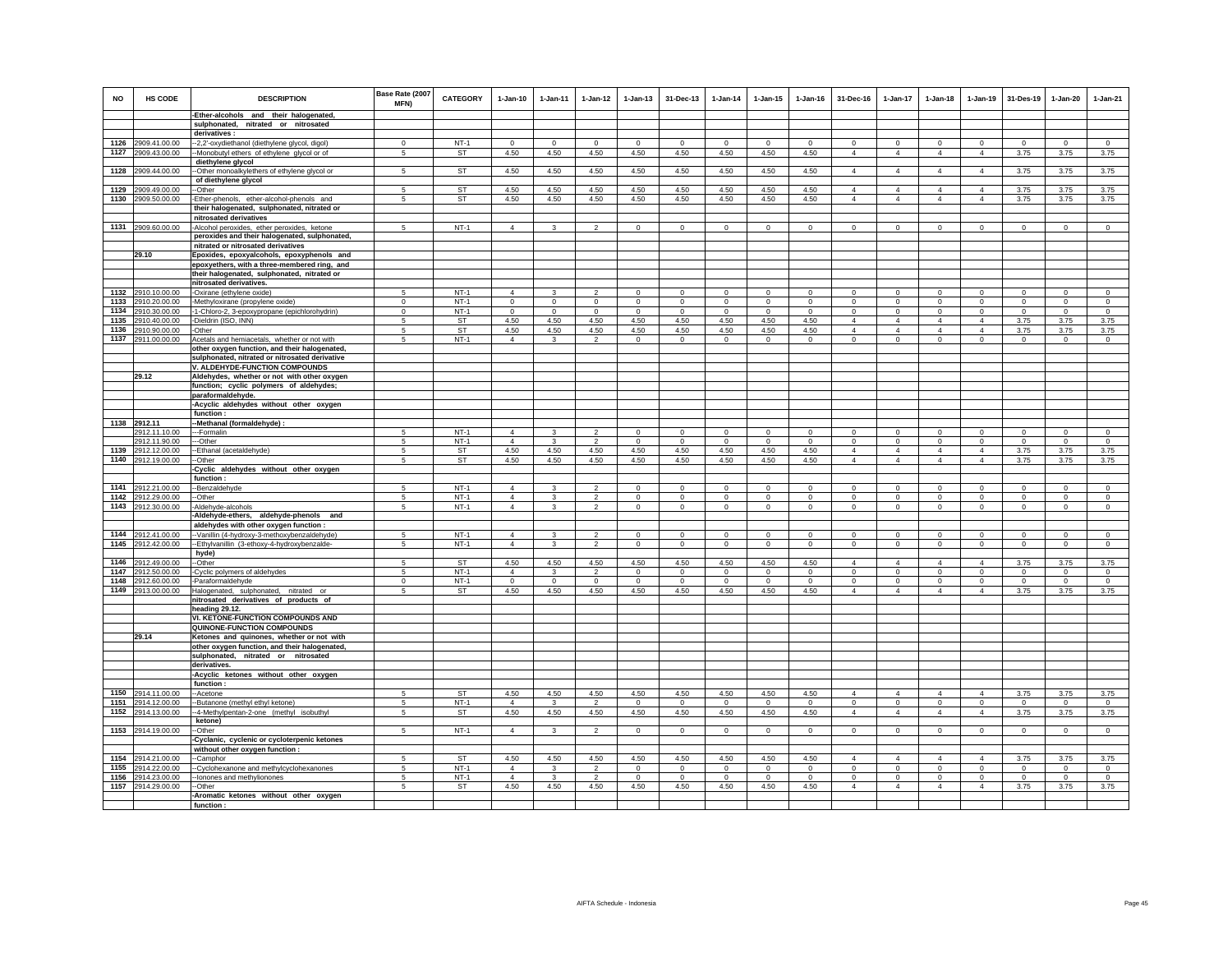| <b>NO</b>    | HS CODE                                  | <b>DESCRIPTION</b>                                                     | Base Rate (2007<br>MFN) | <b>CATEGORY</b>     | $1-Jan-10$                       | $1-Jan-11$           | $1-Jan-12$                       | $1-Jan-13$             | 31-Dec-13                      | $1-Jan-14$               | $1-Jan-15$                 | $1-Jan-16$               | 31-Dec-16                     | 1-Jan-17                      | $1-Jan-18$                    | $1-Jan-19$                    | 31-Des-19               | $1-Jan-20$                 | $1-Jan-21$           |
|--------------|------------------------------------------|------------------------------------------------------------------------|-------------------------|---------------------|----------------------------------|----------------------|----------------------------------|------------------------|--------------------------------|--------------------------|----------------------------|--------------------------|-------------------------------|-------------------------------|-------------------------------|-------------------------------|-------------------------|----------------------------|----------------------|
| 1158         | 2914.31.00.00                            | -Phenylacetone (Phenylpropan-2-one)                                    | -5                      | $NT-1$              | $\overline{4}$                   | $\mathbf{R}$         | $\overline{2}$                   | $\mathbf 0$            | $\Omega$                       | $\Omega$                 | $\Omega$                   | $\Omega$                 | $\Omega$                      | $^{\circ}$                    | $\circ$                       | $\Omega$                      | $\Omega$                | $\mathbf 0$                | $\Omega$             |
| 1159         | 2914.39.00.00                            | -Other                                                                 | 5                       | <b>ST</b>           | 4.50                             | 4.50                 | 4.50                             | 4.50                   | 4.50                           | 4.50                     | 4.50                       | 4.50                     | $\Delta$                      | $\overline{4}$                | $\overline{4}$                | $\Delta$                      | 3.75                    | 3.75                       | 3.75                 |
| 1160         | 2914.40.00.00                            | -Ketone-alcohols and ketone-aldehydes                                  | 5                       | <b>ST</b>           | 4.50                             | 4.50                 | 4.50                             | 4.50                   | 4.50                           | 4.50                     | 4.50                       | 4.50                     | $\overline{4}$                | $\overline{4}$                | $\overline{4}$                | $\overline{4}$                | 3.75                    | 3.75                       | 3.75                 |
|              | 1161 2914.50.00.00                       | Ketone-phenols and ketones with other oxygen                           | 5                       | <b>ST</b>           | 4.50                             | 4.50                 | 4.50                             | 4.50                   | 4.50                           | 4.50                     | 4.50                       | 4.50                     | $\overline{4}$                | $\overline{4}$                | $\overline{4}$                | $\overline{4}$                | 3.75                    | 3.75                       | 3.75                 |
|              |                                          | function                                                               |                         |                     |                                  |                      |                                  |                        |                                |                          |                            |                          |                               |                               |                               |                               |                         |                            |                      |
|              |                                          | -Quinones                                                              |                         | $NT-1$              |                                  |                      |                                  |                        |                                |                          |                            |                          |                               |                               |                               |                               |                         |                            |                      |
|              | 1162 2914.61.00.00                       | -- Anthraquinone                                                       | 5                       | $NT-1$              | $\overline{4}$<br>$\overline{4}$ | 3                    | $\overline{2}$                   | $\mathbf 0$            | $\mathbf{0}$                   | $\mathbf{0}$             | $\mathbf{0}$               | $\mathbf 0$              | $\mathbf 0$                   | $\mathbf 0$                   | $\Omega$                      | $\Omega$                      | $\Omega$<br>$\Omega$    | $\mathbf 0$                | $\Omega$<br>$\Omega$ |
|              | 1163 2914.69.00.00<br>1164 2914.70.00.00 | -Other<br>-Halogenated, sulphonated, nitrated or                       | 5<br>5                  | $NT-1$              | $\overline{4}$                   | 3<br>3               | $\overline{2}$<br>$\overline{2}$ | $\mathbf 0$<br>$\circ$ | $\overline{0}$<br>$\mathbf{0}$ | $^{\circ}$<br>$^{\circ}$ | $^{\circ}$<br>$\mathbf{0}$ | $^{\circ}$<br>$^{\circ}$ | $\circ$<br>$\circ$            | $\mathbf 0$<br>$\circ$        | $\mathbf 0$<br>$\circ$        | $\mathbf 0$<br>$\circ$        | $\mathbf 0$             | $\mathbf 0$<br>$\mathbf 0$ | $\Omega$             |
|              |                                          | nitrosated derivatives                                                 |                         |                     |                                  |                      |                                  |                        |                                |                          |                            |                          |                               |                               |                               |                               |                         |                            |                      |
|              |                                          | VII.CARBOXYLIC ACIDS AND THEIR ANHYDRIDES,                             |                         |                     |                                  |                      |                                  |                        |                                |                          |                            |                          |                               |                               |                               |                               |                         |                            |                      |
|              |                                          | HALIDES, PEROXIDES AND PEROXYACIDS                                     |                         |                     |                                  |                      |                                  |                        |                                |                          |                            |                          |                               |                               |                               |                               |                         |                            |                      |
|              |                                          | AND THEIR HALOGENATED, SULPHONATED,                                    |                         |                     |                                  |                      |                                  |                        |                                |                          |                            |                          |                               |                               |                               |                               |                         |                            |                      |
|              |                                          | NITRATED OR NITROSATED DERIVATIVES                                     |                         |                     |                                  |                      |                                  |                        |                                |                          |                            |                          |                               |                               |                               |                               |                         |                            |                      |
|              | 29.15                                    | Saturated acyclic monocarboxylic acids and                             |                         |                     |                                  |                      |                                  |                        |                                |                          |                            |                          |                               |                               |                               |                               |                         |                            |                      |
|              |                                          | their anhydrides, halides, peroxides and                               |                         |                     |                                  |                      |                                  |                        |                                |                          |                            |                          |                               |                               |                               |                               |                         |                            |                      |
|              |                                          | peroxyacids; their halogenated, sulphonated,                           |                         |                     |                                  |                      |                                  |                        |                                |                          |                            |                          |                               |                               |                               |                               |                         |                            |                      |
|              |                                          | nitrated, or nitrosated derivatives.                                   |                         |                     |                                  |                      |                                  |                        |                                |                          |                            |                          |                               |                               |                               |                               |                         |                            |                      |
|              |                                          | -Formic acids; its salts and esters :                                  |                         |                     |                                  |                      |                                  |                        |                                |                          |                            |                          |                               |                               |                               |                               |                         |                            |                      |
|              | 1165 2915.11.00.00                       | --Formic acid                                                          | 5                       | $NT-1$              | $\overline{4}$                   | 3                    | $\overline{2}$                   | $\mathbf{0}$           | $\overline{0}$                 | $\mathbf{0}$             | $\mathbf{0}$               | $\circ$                  | $\circ$                       | $\circ$                       | $\mathbf{0}$                  | $\Omega$                      | $\mathbf{0}$            | $\circ$                    | $\mathbf{0}$         |
| 1166         | 2915.12.00.00                            | --Salts of formic acid                                                 | -5                      | $NT-1$              | $\overline{4}$                   | 3                    | $\overline{2}$                   | $\mathbf 0$            | $\boldsymbol{0}$               | $^{\circ}$               | $\mathbf 0$                | $^{\circ}$               | $\mathbf 0$                   | $^{\circ}$                    | $^{\circ}$                    | $\mathbf 0$                   | $\,0\,$                 | $\,0\,$                    | $\mathbf 0$          |
|              | 1167 2915.13.00.00                       | -Esters of formic acid<br>Acetic acid and its salts; acetic anhydride: | -5                      | $NT-1$              | $\overline{4}$                   | 3                    | $\overline{2}$                   | $\mathbf 0$            | $\circ$                        | $\circ$                  | $\mathbf 0$                | $\circ$                  | $\mathsf 0$                   | $\Omega$                      | $\mathbf 0$                   | $\mathbf 0$                   | $\mathbb O$             | $\circ$                    | $\mathbf 0$          |
| 1168         | 2915.21.00.00                            | -Acetic acid                                                           | 5                       | ST                  | 4.50                             | 4.50                 | 4.50                             | 4.50                   | 4.50                           | 4.50                     | 4.50                       | 4.50                     | $\overline{4}$                | $\overline{a}$                | $\overline{\mathbf{4}}$       | 4                             | 3.75                    | 3.75                       | 3.75                 |
| 1169         | 2915.24.00.00                            | -Acetic anhydride                                                      | $\mathbf 0$             | $NT-1$              | $\circ$                          | $\circ$              | $\circ$                          | $\mathbf 0$            | $\mathbf 0$                    | $\mathbf 0$              | $\mathbf 0$                | $\circ$                  | $\mathbf 0$                   | $\mathbf 0$                   | $\mathbf 0$                   | $\mathbf 0$                   | $^{\circ}$              | $\mathbf 0$                | $\mathbf 0$          |
|              | 1170 2915.29.00.00                       | -Other                                                                 | $\mathbf 0$             | $NT-1$              | $\circ$                          | $\mathbf 0$          | $\mathbf 0$                      | $\mathsf 0$            | $\,0\,$                        | $\mathsf 0$              | $\mathbf 0$                | $\mathbf 0$              | $\mathsf 0$                   | $\mathbf 0$                   | $\mathsf 0$                   | $\mathsf 0$                   | $\mathbf 0$             | $\mathbf 0$                | $\mathbf 0$          |
|              |                                          | Esters of acetic acid :                                                |                         |                     |                                  |                      |                                  |                        |                                |                          |                            |                          |                               |                               |                               |                               |                         |                            |                      |
|              | 1171 2915.31.00.00                       | -Ethyl acetate                                                         | 5                       | <b>ST</b>           | 4.50                             | 4.50                 | 4.50                             | 4.50                   | 4.50                           | 4.50                     | 4.50                       | 4.50                     | $\overline{4}$                | $\overline{4}$                | $\overline{4}$                | $\overline{4}$                | 3.75                    | 3.75                       | 3.75                 |
| 1172         | 2915.32.00.00                            | Vinyl acetate                                                          | 5                       | $NT-1$              | $\overline{4}$                   | $\mathbf{3}$         | $\overline{2}$                   | $\mathbf 0$            | $\mathsf 0$                    | $\mathbf 0$              | $\mathsf 0$                | $\mathsf 0$              | $\Omega$                      | $\mathbf 0$                   | $\mathbf 0$                   | $\mathbf 0$                   | $\mathbf 0$             | $\Omega$                   | $\Omega$             |
| 1173         | 2915.33.00.00                            | -n-Butyl acetate                                                       | 5                       | $NT-1$              | $\overline{4}$                   | 3                    | $\overline{2}$                   | $\mathbf 0$            | $\Omega$                       | $\mathbf 0$              | $\circ$                    | $\circ$                  | $\mathbf 0$                   | $\Omega$                      | $\mathbf 0$                   | $\circ$                       | $\Omega$                | $^{\circ}$                 | $\mathbf 0$          |
| 1174         | 2915.36.00.00                            | -Dinoseb (ISO) acetate                                                 | 5                       | ST                  | 4.50                             | 4.50                 | 4.50                             | 4.50                   | 4.50                           | 4.50                     | 4.50                       | 4.50                     | $\overline{4}$                | $\overline{4}$                | $\overline{4}$                | $\overline{4}$                | 3.75                    | 3.75                       | 3.75                 |
|              | 1175 2915.39.00.00                       | -Other                                                                 | 5                       | ST                  | 4.50                             | 4.50                 | 4.50                             | 4.50                   | 4.50                           | 4.50                     | 4.50                       | 4.50                     | $\overline{4}$                | $\overline{4}$                | $\overline{4}$                | $\overline{4}$                | 3.75                    | 3.75                       | 3.75                 |
|              | 1176 2915.40.00.00                       | -Mono-, di- or trichloroacetic acids, their                            | 5                       | <b>ST</b>           | 4.50                             | 4.50                 | 4.50                             | 4.50                   | 4.50                           | 4.50                     | 4.50                       | 4.50                     | $\overline{4}$                | $\overline{4}$                | $\overline{4}$                | $\overline{4}$                | 3.75                    | 3.75                       | 3.75                 |
|              |                                          | salts and esters                                                       |                         |                     |                                  |                      |                                  |                        |                                |                          |                            |                          |                               |                               |                               |                               |                         |                            |                      |
|              | 1177 2915.50.00.00                       | Propionic acids, its salts and esters                                  | 5                       | <b>ST</b><br>$NT-1$ | 4.50                             | 4.50                 | 4.50<br>$\overline{2}$           | 4.50                   | 4.50                           | 4.50                     | 4.50                       | 4.50                     | 4                             | 4                             | $\overline{4}$                | $\overline{4}$                | 3.75                    | 3.75                       | 3.75                 |
|              | 1178 2915.60.00.00                       | Butanoic acids, pentanoic acids, their salts<br>and esters             | 5                       |                     | $\overline{4}$                   | $\mathbf{3}$         |                                  | $\mathbf 0$            | $\circ$                        | $\mathsf 0$              | $\circ$                    | $\mathbf 0$              | $\mathsf 0$                   | $\mathbb O$                   | $\mathbf 0$                   | $\mathbf 0$                   | $\mathbf 0$             | $\mathbb O$                | $\circ$              |
|              | 1179 2915.70                             | -Palmitic acid, stearic acid, their salts and                          |                         |                     |                                  |                      |                                  |                        |                                |                          |                            |                          |                               |                               |                               |                               |                         |                            |                      |
|              |                                          | esters:                                                                |                         |                     |                                  |                      |                                  |                        |                                |                          |                            |                          |                               |                               |                               |                               |                         |                            |                      |
|              | 2915.70.10.00                            | -- Palmitic acid, its salts and esters                                 | 5                       | $NT-1$              | $\Delta$                         |                      | $\mathcal{L}$                    | $\Omega$               | $\mathbf{0}$                   | $\Omega$                 | $\Omega$                   | $\Omega$                 | $\Omega$                      | $\Omega$                      | $\Omega$                      | $\Omega$                      | $\Omega$                | $\mathbf 0$                | $\Omega$             |
|              | 2915.70.20.00                            | -Stearic acid                                                          | 5                       | $NT-1$              | $\overline{4}$                   |                      | $\mathfrak{p}$                   | $\mathbf 0$            | $\Omega$                       | $\Omega$                 | $\Omega$                   | $\Omega$                 | $\mathbf 0$                   | $\mathbf 0$                   | $\mathbf 0$                   | $\mathbf 0$                   | $\Omega$                | $\Omega$                   | $\mathbf 0$          |
|              | 2915.70.30.00                            | --Salts and esters of stearic acid                                     | 5                       | ST                  | 4.50                             | 4.50                 | 4.50                             | 4.50                   | 4.50                           | 4.50                     | 4.50                       | 4.50                     | $\overline{4}$                | $\overline{4}$                | $\overline{4}$                | $\overline{4}$                | 3.75                    | 3.75                       | 3.75                 |
|              | 1180 2915.90                             | -Other :                                                               |                         |                     |                                  |                      |                                  |                        |                                |                          |                            |                          |                               |                               |                               |                               |                         |                            |                      |
|              | 2915.90.10.00                            | -Acetyl chloride                                                       | $\Omega$                | $NT-1$              | $\Omega$                         | $\Omega$             | $\Omega$                         | $\Omega$               | $\Omega$                       | $\Omega$                 | $\Omega$                   | $\Omega$                 | $\Omega$                      | $\Omega$                      | $\Omega$                      | $\Omega$                      | $\Omega$                | $\Omega$                   | $\Omega$             |
|              | 2915.90.20.00                            | -Lauric acid, myristic acid, their salts and                           | $\Omega$                | $NT-1$              | $\circ$                          | $\Omega$             | $\circ$                          | $\mathbf 0$            | $\mathsf 0$                    | $\mathbf 0$              | $\mathbf 0$                | $\circ$                  | $\mathbf 0$                   | $\mathbf 0$                   | $\mathbf 0$                   | $\mathbf 0$                   | $\mathbf 0$             | $\mathbf 0$                | $\mathbf 0$          |
|              |                                          | esters                                                                 | $\overline{0}$          | $NT-1$              | $\mathbf{0}$                     | $\Omega$             | $\mathbf{0}$                     | $\overline{0}$         | $\overline{0}$                 | $\mathbf{0}$             | $\overline{0}$             | $^{\circ}$               | $^{\circ}$                    | $\mathbf{0}$                  | $\overline{0}$                | $\mathbf{0}$                  | $\Omega$                | $\overline{0}$             | $\overline{0}$       |
|              | 2915.90.90.00<br>29.16                   | --Other<br>Unsaturated acyclic monocarboxylic acids,                   |                         |                     |                                  |                      |                                  |                        |                                |                          |                            |                          |                               |                               |                               |                               |                         |                            |                      |
|              |                                          | cyclic monocarboxylic acids, their anhydrides,                         |                         |                     |                                  |                      |                                  |                        |                                |                          |                            |                          |                               |                               |                               |                               |                         |                            |                      |
|              |                                          | halides, peroxides and peroxyacids;                                    |                         |                     |                                  |                      |                                  |                        |                                |                          |                            |                          |                               |                               |                               |                               |                         |                            |                      |
|              |                                          | their halogenated, sulphonated, nitrated or                            |                         |                     |                                  |                      |                                  |                        |                                |                          |                            |                          |                               |                               |                               |                               |                         |                            |                      |
|              |                                          | nitrosated derivatives.                                                |                         |                     |                                  |                      |                                  |                        |                                |                          |                            |                          |                               |                               |                               |                               |                         |                            |                      |
|              |                                          | -Unsaturated acyclic monocarboxylic acids,                             |                         |                     |                                  |                      |                                  |                        |                                |                          |                            |                          |                               |                               |                               |                               |                         |                            |                      |
|              |                                          | their anhydrides, halides, peroxides, peroxy                           |                         |                     |                                  |                      |                                  |                        |                                |                          |                            |                          |                               |                               |                               |                               |                         |                            |                      |
|              |                                          | acids and their derivatives :                                          |                         |                     |                                  |                      |                                  |                        |                                |                          |                            |                          |                               |                               |                               |                               |                         |                            |                      |
| 1181         | 2916.11.00.00                            | -Acrylic acid and its salts                                            | $\Omega$                | $NT-1$              | $\mathbf 0$                      | $\Omega$             | $\Omega$                         | $\Omega$               | $\mathbf 0$                    | $\Omega$                 | $\mathbf 0$                | $\circ$                  | $\mathbf 0$                   | $\Omega$                      | $\Omega$                      | $\mathbf 0$                   | $\Omega$                | $^{\circ}$                 | $\circ$              |
| 1182         | 2916.12.00.00                            | -Esters of acrylic acid                                                | $^{\circ}$              | $NT-1$              | $\mathsf 0$                      | $^{\circ}$           | $\mathbf 0$                      | $\mathbf 0$            | $\mathbf 0$                    | $^{\circ}$               | $\mathbf 0$                | 0                        | $\mathbf 0$                   | $\mathbf 0$                   | $\mathbf 0$                   | $\mathbf 0$                   | $^{\circ}$              | $\mathbf 0$                | $\mathbf 0$          |
| 1183         | 2916.13.00.00                            | -Methacrylic acid and its salts                                        | $\mathbf 0$             | $NT-1$              | $\overline{0}$                   | $\mathbf 0$          | $\mathbf 0$                      | $\mathsf 0$            | $\,0\,$                        | $\mathsf 0$              | $\mathbf 0$                | $\mathbf 0$              | $\mathsf 0$                   | $\mathbf 0$                   | $\mathsf 0$                   | $\mathsf 0$                   | $\mathbf 0$             | $\mathbf 0$                | $\mathbf 0$          |
|              | 1184 2916.14<br>2916.14.10.00            | -Esters of methacrylic acid:<br>-- Methyl methacrylate                 | 5                       | <b>ST</b>           | 4.50                             | 4.50                 | 4.50                             | 4.50                   | 4.50                           | 4.50                     | 4.50                       | 4.50                     | $\overline{4}$                | $\overline{4}$                | $\overline{4}$                | $\overline{4}$                | 3.75                    | 3.75                       | 3.75                 |
|              | 2916.14.90.00                            | --Other                                                                | $\Omega$                | $NT-1$              | $\Omega$                         | $\Omega$             | $\Omega$                         | $\Omega$               | $\Omega$                       | $\Omega$                 | $\Omega$                   | $\Omega$                 | $\Omega$                      | $\Omega$                      | $\Omega$                      | $\Omega$                      | $\Omega$                | $\mathbf 0$                | $\circ$              |
|              | 1185 2916.15.00.00                       | --Oleic, linoleic or linolenic acids, their                            | 5                       | $NT-1$              | $\overline{4}$                   | 3                    | $\overline{2}$                   | $\mathbf 0$            | $\mathbf{0}$                   | $^{\circ}$               | $\mathbf 0$                | $^{\circ}$               | $\circ$                       | $\circ$                       | $\mathbf 0$                   | $\circ$                       | $\mathbf 0$             | $\circ$                    | $\circ$              |
|              |                                          | salts and esters                                                       |                         |                     |                                  |                      |                                  |                        |                                |                          |                            |                          |                               |                               |                               |                               |                         |                            |                      |
|              | 1186 2916.19.00.00                       | -Other                                                                 | -5                      | <b>ST</b>           | 4.50                             | 4.50                 | 4.50                             | 4.50                   | 4.50                           | 4.50                     | 4.50                       | 4.50                     | $\overline{4}$                | $\overline{4}$                | $\overline{4}$                | $\overline{4}$                | 3.75                    | 3.75                       | 3.75                 |
|              | 1187 2916.20.00.00                       | -Cyclanic, cyclenic or cycloterpenic mono-                             | 5                       | <b>ST</b>           | 4.50                             | 4.50                 | 4.50                             | 4.50                   | 4.50                           | 4.50                     | 4.50                       | 4.50                     | $\overline{4}$                | $\overline{4}$                | $\overline{4}$                | $\overline{4}$                | 3.75                    | 3.75                       | 3.75                 |
|              |                                          | carboxylic acids, their anhydrides, halides,                           |                         |                     |                                  |                      |                                  |                        |                                |                          |                            |                          |                               |                               |                               |                               |                         |                            |                      |
|              |                                          | peroxides, peroxyacids and their derivatives                           |                         |                     |                                  |                      |                                  |                        |                                |                          |                            |                          |                               |                               |                               |                               |                         |                            |                      |
|              |                                          | -Aromatic monocarboxylic acids, their                                  |                         |                     |                                  |                      |                                  |                        |                                |                          |                            |                          |                               |                               |                               |                               |                         |                            |                      |
|              |                                          | anhydrides, halides, peroxides, peroxyacids                            |                         |                     |                                  |                      |                                  |                        |                                |                          |                            |                          |                               |                               |                               |                               |                         |                            |                      |
|              |                                          | and their derivatives :                                                |                         |                     |                                  |                      |                                  |                        |                                |                          |                            |                          |                               |                               |                               |                               |                         |                            |                      |
| 1188         | 2916.31.00.00                            | -Benzoic acid, its salts and esters                                    | 5                       | <b>ST</b>           | 4.50                             | 4.50                 | 4.50                             | 4.50                   | 4.50                           | 4.50                     | 4.50                       | 4.50                     | $\overline{4}$                | $\overline{4}$                | $\overline{4}$                | $\overline{4}$                | 3.75                    | 3.75                       | 3.75                 |
| 1189<br>1190 | 2916.32.00.00                            | -Benzoyl peroxide and benzoyl chloride                                 | $\mathbf{0}$            | $NT-1$<br>$NT-1$    | $\circ$<br>$\overline{4}$        | $\circ$              | $\circ$                          | $\mathbf 0$            | $\mathbf 0$                    | $\circ$                  | $\circ$                    | $\circ$                  | $\circ$                       | $\circ$                       | $\mathbf{0}$                  | $\mathbf 0$                   | $\mathbf 0$<br>$\Omega$ | $\Omega$<br>$\mathbf 0$    | $\mathbf 0$          |
|              | 2916.34.00.00                            | -Phenylacetic acid and its salt                                        | 5<br>5                  | ST                  | 4.50                             | $\mathbf{3}$<br>4.50 | $\overline{2}$<br>4.50           | $\mathbf 0$<br>4.50    | $\mathsf 0$<br>4.50            | $\mathsf 0$<br>4.50      | $\mathsf 0$<br>4.50        | $\mathsf 0$<br>4.50      | $\mathbf 0$<br>$\overline{4}$ | $\mathbf 0$<br>$\overline{4}$ | $\mathbf 0$<br>$\overline{4}$ | $\mathbf 0$<br>$\overline{4}$ | 3.75                    | 3.75                       | $\mathbf 0$          |
|              | 1191 2916.35.00.00<br>1192 2916.36.00.00 | -- Esters of phenylacetic acid<br>--Binapacryl (ISO)                   | 5                       | ST                  | 4.50                             | 4.50                 | 4.50                             | 4.50                   | 4.50                           | 4.50                     | 4.50                       | 4.50                     | $\overline{4}$                | $\overline{4}$                | 4                             | $\overline{4}$                | 3.75                    | 3.75                       | 3.75<br>3.75         |
|              |                                          |                                                                        |                         |                     |                                  |                      |                                  |                        |                                |                          |                            |                          |                               |                               |                               |                               |                         |                            |                      |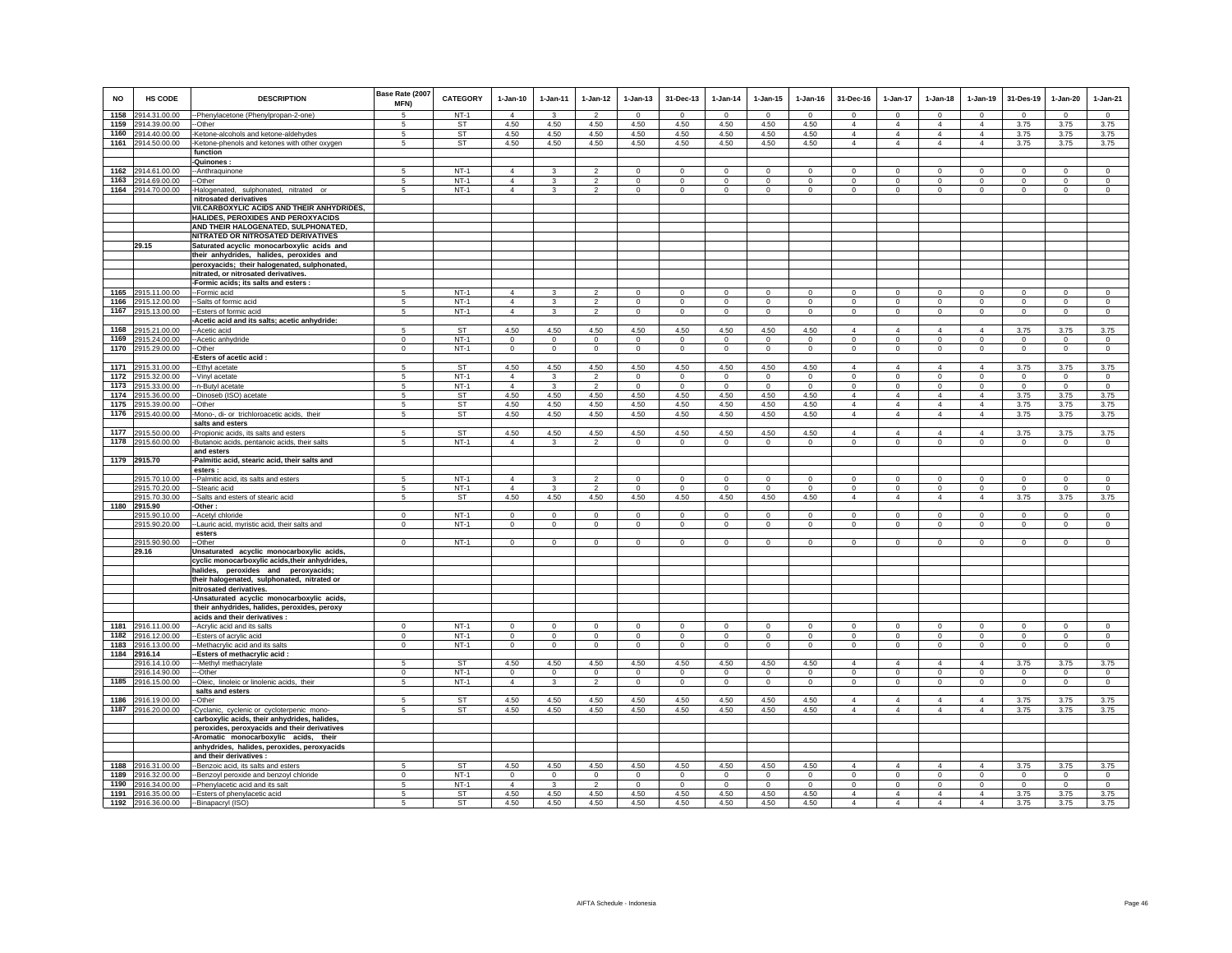| <b>NO</b> | <b>HS CODE</b>                      | <b>DESCRIPTION</b>                                                                   | Base Rate (2007<br>MFN) | <b>CATEGORY</b>  | $1-Jan-10$              | $1 - Jan-11$           | $1 - Jan-12$        | $1 - Jan-13$               | 31-Dec-13                  | $1 - Jan-14$            | $1 - Jan-15$           | $1 - Jan-16$           | 31-Dec-16                      | $1 - Jan-17$                   | $1 - Jan-18$                   | $1-Jan-19$                 | 31-Des-19                  | $1 - Jan-20$           | $1-Jan-21$          |
|-----------|-------------------------------------|--------------------------------------------------------------------------------------|-------------------------|------------------|-------------------------|------------------------|---------------------|----------------------------|----------------------------|-------------------------|------------------------|------------------------|--------------------------------|--------------------------------|--------------------------------|----------------------------|----------------------------|------------------------|---------------------|
|           | 1193 2916.39<br>2916.39.10.00       | -Other:<br>-- 2,4-Dichlorophenyl acetic acid and its                                 | -5                      | <b>ST</b>        | 4.50                    | 4.50                   | 4.50                | 4.50                       | 4.50                       | 4.50                    | 4.50                   | 4.50                   | $\overline{4}$                 | $\overline{4}$                 | $\overline{4}$                 | $\overline{4}$             | 3.75                       | 3.75                   | 3.75                |
|           |                                     | salts and esters                                                                     |                         |                  |                         |                        |                     |                            |                            |                         |                        |                        |                                |                                |                                |                            |                            |                        |                     |
|           | 2916.39.90.00<br>29.17              | -Other<br>Polycarboxylic acids, their anhydrides,                                    | 5                       | ST               | 4.50                    | 4.50                   | 4.50                | 4.50                       | 4.50                       | 4.50                    | 4.50                   | 4.50                   | $\overline{4}$                 | $\overline{4}$                 | $\overline{4}$                 | $\overline{4}$             | 3.75                       | 3.75                   | 3.75                |
|           |                                     | halides, peroxides and peroxyacids; their                                            |                         |                  |                         |                        |                     |                            |                            |                         |                        |                        |                                |                                |                                |                            |                            |                        |                     |
|           |                                     | halogenated, sulphonated, nitrated or                                                |                         |                  |                         |                        |                     |                            |                            |                         |                        |                        |                                |                                |                                |                            |                            |                        |                     |
|           |                                     | nitrosated derivatives.<br>-Acyclic polycarboxylic acids, their                      |                         |                  |                         |                        |                     |                            |                            |                         |                        |                        |                                |                                |                                |                            |                            |                        |                     |
|           |                                     | anhydrides, halides, peroxides, peroxyacids                                          |                         |                  |                         |                        |                     |                            |                            |                         |                        |                        |                                |                                |                                |                            |                            |                        |                     |
|           |                                     | and their derivatives :                                                              |                         |                  |                         |                        |                     |                            |                            |                         |                        |                        |                                |                                |                                |                            |                            |                        |                     |
|           | 1194 2917.11.00.00<br>1195 2917.12  | --Oxalic acid, its salts and esters                                                  | 5                       | <b>ST</b>        | 4.50                    | 4.50                   | 4.50                | 4.50                       | 4.50                       | 4.50                    | 4.50                   | 4.50                   | $\overline{4}$                 | $\overline{4}$                 | $\overline{4}$                 | $\overline{4}$             | 3.75                       | 3.75                   | 3.75                |
|           | 2917.12.10.00                       | -Adipic acid, its salts and esters :<br>--Dioctyl adipate                            | $\Omega$                | $NT-1$           | $\Omega$                | $\Omega$               | $\Omega$            | $\Omega$                   | $\overline{0}$             | $\Omega$                | $\Omega$               | $\Omega$               | $\Omega$                       | $\overline{0}$                 | $\overline{0}$                 | $\overline{0}$             | $\overline{0}$             | $\overline{0}$         | $\overline{0}$      |
|           | 2917.12.90.00                       | --Other                                                                              | $\Omega$                | $NT-1$           | $\mathbf 0$             | $\Omega$               | $\mathbf 0$         | $\mathsf 0$                | $\mathbf 0$                | $\Omega$                | $\Omega$               | $\Omega$               | $\mathsf 0$                    | $\mathsf 0$                    | $\mathsf 0$                    | $\mathsf 0$                | $\mathbf 0$                | $\mathbf 0$            | $\mathbf 0$         |
|           | 1196 2917.13.00.00                  | --Azelaic acid, sebacic acid, their salts and                                        | $\overline{5}$          | $NT-1$           | $\overline{4}$          | $\mathbf{3}$           | $\overline{2}$      | $\mathsf 0$                | $\mathbf{0}$               | $\circ$                 | $\circ$                | $\circ$                | $\circ$                        | $\circ$                        | $\mathbf 0$                    | $\mathsf 0$                | $\mathsf 0$                | $\circ$                | $\circ$             |
| 1197      | 2917.14.00.00                       | esters<br>Maleic anhydride                                                           | 5                       | $NT-1$           | $\overline{4}$          | 3                      | $\overline{2}$      | $\mathbf 0$                | $\mathbf 0$                | $\mathbf 0$             | $\mathbf 0$            | $\mathbf 0$            | $\mathbf 0$                    | $\mathbf 0$                    | $\mathbf 0$                    | $\circ$                    | $\circ$                    | $\circ$                | $\circ$             |
| 1198      | 2917.19.00.00                       | -Other                                                                               | 5                       | ST               | 4.50                    | 4.50                   | 4.50                | 4.50                       | 4.50                       | 4.50                    | 4.50                   | 4.50                   | $\overline{4}$                 | $\overline{4}$                 | $\overline{4}$                 | $\overline{4}$             | 3.75                       | 3.75                   | 3.75                |
|           | 1199 2917.20.00.00                  | Cyclanic, cyclenic or cycloterpenic                                                  | $\Omega$                | $NT-1$           | $\Omega$                | $\Omega$               | $\mathbf 0$         | $^{\circ}$                 | $\mathbf{0}$               | $\circ$                 | $^{\circ}$             | $\Omega$               | $\circ$                        | $\circ$                        | $\mathbf{0}$                   | $\mathsf 0$                | $\Omega$                   | $\circ$                | $\Omega$            |
|           |                                     | polycarboxylic acids, their anhydrides,                                              |                         |                  |                         |                        |                     |                            |                            |                         |                        |                        |                                |                                |                                |                            |                            |                        |                     |
|           |                                     | halides, peroxides, peroxyacids and their<br>derivatives                             |                         |                  |                         |                        |                     |                            |                            |                         |                        |                        |                                |                                |                                |                            |                            |                        |                     |
|           |                                     | -Aromatic polycarboxylic acids, their                                                |                         |                  |                         |                        |                     |                            |                            |                         |                        |                        |                                |                                |                                |                            |                            |                        |                     |
|           |                                     | anhydrides, halides, peroxides, peroxyacids                                          |                         |                  |                         |                        |                     |                            |                            |                         |                        |                        |                                |                                |                                |                            |                            |                        |                     |
| 1200      | 2917.32.00.00                       | and their derivatives :                                                              | 10                      | ST               | $\alpha$                | $\mathbf{R}$           | $\overline{7}$      | $\overline{7}$             | $\overline{7}$             | $\mathbf{6}$            | $\mathbf{6}$           | 5                      | 5                              | 5                              | $\overline{5}$                 | $\overline{5}$             | 5                          | 5                      | $\overline{5}$      |
| 1201      | 2917.33.00.00                       | --Dioctyl orthophthalates<br>-Dinonyl or didecyl orthophthalates                     | 10                      | ST               | 9                       | 8                      | $\overline{7}$      | $\overline{7}$             | $\overline{7}$             | 6                       | 6                      | $\overline{5}$         | 5                              | $5 -$                          | 5                              | 5                          | 5                          | $5 -$                  | 5                   |
| 1202      | 2917.34.00.00                       | -Other esters of orthophthalic acid                                                  | 10                      | <b>ST</b>        | 9                       | 8                      | $\overline{7}$      | $\overline{7}$             | $\overline{7}$             | 6                       | 6                      | $\overline{5}$         | 5                              | 5                              | 5                              | 5                          | 5                          | 5                      | 5                   |
| 1203      | 2917.35.00.00                       | -Phthalic anhydride                                                                  | 5                       | ST               | 4.50                    | 4.50                   | 4.50                | 4.50                       | 4.50                       | 4.50                    | 4.50                   | 4.50                   | $\overline{4}$                 | $\overline{4}$                 | $\overline{4}$                 | $\overline{4}$             | 3.75                       | 3.75                   | 3.75                |
| 1204      | 2917.36.00.00<br>1205 2917.37.00.00 | -Terephthalic acid and its salts<br>-Dimethyl terephtalate                           | $\Omega$<br>$\mathsf 0$ | $NT-1$<br>$NT-1$ | $\Omega$<br>$\mathbf 0$ | $\Omega$<br>$^{\circ}$ | $\Omega$<br>$\circ$ | $\mathbf 0$<br>$\mathsf 0$ | $\mathbf 0$<br>$\mathbf 0$ | $\Omega$<br>$\mathbb O$ | $\Omega$<br>$^{\circ}$ | $\Omega$<br>$^{\circ}$ | $\mathbf 0$<br>$\mathsf 0$     | $\Omega$<br>$\circ$            | $\mathbf 0$<br>$\mathsf 0$     | $\mathbf 0$<br>$\mathsf 0$ | $\mathbf 0$<br>$\mathbf 0$ | $\circ$<br>$\mathbf 0$ | $\circ$<br>$\circ$  |
|           | 1206 2917.39                        | -Other :                                                                             |                         |                  |                         |                        |                     |                            |                            |                         |                        |                        |                                |                                |                                |                            |                            |                        |                     |
|           | 2917.39.10.00                       | -Trioctyltrimellitate                                                                | $\Omega$                | $NT-1$           | $\Omega$                | $\Omega$               | $\mathbf 0$         | $\Omega$                   | $\Omega$                   | $^{\circ}$              | $\Omega$               | $\Omega$               | $\Omega$                       | $\mathsf 0$                    | $\Omega$                       | $\mathsf 0$                | $^{\circ}$                 | $\mathsf 0$            | $\Omega$            |
|           | 2917.39.20.00                       | -Other phthalic plasticizers and esters of<br>phthalic anhydride                     | $\mathbf 0$             | $NT-1$           | $\mathbf 0$             | $\mathbf 0$            | $\mathbf 0$         | $\mathbf 0$                | $\mathbf 0$                | $\mathbf 0$             | $\mathbf 0$            | $\mathbf 0$            | $\mathbf 0$                    | $\mathbf 0$                    | $\mathbf 0$                    | $\mathbf 0$                | $\mathbf 0$                | $\circ$                | $\circ$             |
|           | 2917.39.90.00                       | -Other                                                                               | $\Omega$                | $NT-1$           | $\Omega$                | $\Omega$               | $\circ$             | $\Omega$                   | $\Omega$                   | $\mathbf 0$             | $\Omega$               | $\Omega$               | $\mathbf 0$                    | $\circ$                        | $\Omega$                       | $\Omega$                   | $\Omega$                   | $\mathbf{0}$           | $\circ$             |
|           | 29.18                               | Carboxylic acids with additional oxygen<br>function and their anhydrides, halides,   |                         |                  |                         |                        |                     |                            |                            |                         |                        |                        |                                |                                |                                |                            |                            |                        |                     |
|           |                                     | peroxides and peroxyacids; their halogenated,                                        |                         |                  |                         |                        |                     |                            |                            |                         |                        |                        |                                |                                |                                |                            |                            |                        |                     |
|           |                                     | sulphonated, nitrated or nitrosated                                                  |                         |                  |                         |                        |                     |                            |                            |                         |                        |                        |                                |                                |                                |                            |                            |                        |                     |
|           |                                     | derivatives.                                                                         |                         |                  |                         |                        |                     |                            |                            |                         |                        |                        |                                |                                |                                |                            |                            |                        |                     |
|           |                                     | -Carboxylic acids with alcohol function but<br>without other oxygen function, their  |                         |                  |                         |                        |                     |                            |                            |                         |                        |                        |                                |                                |                                |                            |                            |                        |                     |
|           |                                     | anhydrides, halides, peroxides, peroxyacids                                          |                         |                  |                         |                        |                     |                            |                            |                         |                        |                        |                                |                                |                                |                            |                            |                        |                     |
|           |                                     | and their derivatives :                                                              |                         |                  |                         |                        |                     |                            |                            |                         |                        |                        |                                |                                |                                |                            |                            |                        |                     |
| 1208      | 1207 2918.11.00.00<br>2918.12.00.00 | -- Lactic acid, its salts and esters<br>Tartaric acid                                | 5<br>$\circ$            | ST<br>$NT-1$     | 4.50<br>$\circ$         | 4.50<br>$\mathbf 0$    | 4.50<br>$\mathbf 0$ | 4.50<br>$\Omega$           | 4.50<br>$\mathbf 0$        | 4.50<br>$\Omega$        | 4.50<br>$\Omega$       | 4.50<br>$\Omega$       | $\overline{4}$<br>$\mathbf{0}$ | $\overline{4}$<br>$\mathbf{0}$ | $\overline{4}$<br>$\mathbf{0}$ | $\overline{4}$<br>$\circ$  | $\Omega$<br>$\mathbf 0$    | $\mathsf 0$<br>$\circ$ | $\Omega$<br>$\circ$ |
| 1209      | 2918.13.00.00                       | -Salts and esters of tartaric acid                                                   | 5                       | $NT-1$           | $\overline{4}$          | $\mathbf{3}$           | $\overline{2}$      | $\mathsf 0$                | $\mathbf 0$                | $\mathbf 0$             | $\mathbf 0$            | $\circ$                | $\mathsf 0$                    | $\mathsf 0$                    | $\mathsf 0$                    | $\mathsf 0$                | $\mathbf 0$                | $\mathsf 0$            | $\mathsf 0$         |
| 1210      | 2918.14.00.00                       | -Citric acid                                                                         | 10                      | ST               | 9                       | 8                      | $\overline{7}$      | $\overline{7}$             | $\overline{7}$             | 6                       | 6                      | 5                      | 5                              | 5                              | 5                              | 5                          | $\sqrt{5}$                 | 5                      | -5                  |
|           | 1211 2918.15                        | -Salts and esters of citric acid :                                                   | 10                      | <b>ST</b>        | $\alpha$                | $\mathbf{R}$           | $\overline{7}$      | $\overline{7}$             | $\overline{7}$             | 6                       | $\epsilon$             | 5                      | 5                              | 5                              | 5                              | 5                          | 5                          | 5                      | 5 <sup>7</sup>      |
|           | 2918.15.10.00<br>2918.15.90.00      | --Calcium citrate<br>--Other                                                         | 5                       | <b>ST</b>        | 4.50                    | 4.50                   | 4.50                | 4.50                       | 4.50                       | 4.50                    | 4.50                   | 4.50                   | $\overline{4}$                 | $\overline{4}$                 | $\overline{4}$                 | $\overline{4}$             | 3.75                       | 3.75                   | 3.75                |
| 1212      | 2918.16.00.00                       | -Gluconic acid, its salts and esters                                                 | $5 -$                   | ST               | 4.50                    | 4.50                   | 4.50                | 4.50                       | 4.50                       | 4.50                    | 4.50                   | 4.50                   | $\overline{4}$                 | $\overline{4}$                 | $\overline{4}$                 | $\overline{4}$             | 3.75                       | 3.75                   | 3.75                |
|           | 1213 2918.18.00.00                  | --Chlorobenzilate (ISO)                                                              | 5                       | ST               | 4.50                    | 4.50                   | 4.50                | 4.50                       | 4.50                       | 4.50                    | 4.50                   | 4.50                   | $\overline{4}$                 | $\overline{4}$                 | $\overline{4}$                 | $\overline{4}$             | 3.75                       | 3.75                   | 3.75                |
|           | 1214 2918.19.00.00                  | -Other<br>Carboxylic acids with phenol function but                                  | 5                       | ST               | 4.50                    | 4.50                   | 4.50                | 4.50                       | 4.50                       | 4.50                    | 4.50                   | 4.50                   | $\overline{4}$                 | $\overline{4}$                 | $\overline{4}$                 | $\overline{4}$             | 3.75                       | 3.75                   | 3.75                |
|           |                                     | without other oxygen function, their                                                 |                         |                  |                         |                        |                     |                            |                            |                         |                        |                        |                                |                                |                                |                            |                            |                        |                     |
|           |                                     | anhydrides, halides, peroxides, peroxyacids                                          |                         |                  |                         |                        |                     |                            |                            |                         |                        |                        |                                |                                |                                |                            |                            |                        |                     |
| 1215      | 2918.21.00.00                       | and their derivatives :<br>-Salicylic acid and its salts                             | $\mathbf 0$             | $NT-1$           | $\mathbf 0$             | $\Omega$               | $\mathbf 0$         | $\mathbf 0$                | $\mathbf 0$                | $\mathbf 0$             | $\mathbf 0$            | $\mathbf 0$            | $\mathbf 0$                    | $\mathbf 0$                    | $\mathbf 0$                    | $\mathbf 0$                | $\mathbf 0$                | $\circ$                | $\circ$             |
| 1216      | 2918.22.00.00                       | -- o-Acetylsalicylic acid, its salts and esters                                      | 5                       | $NT-1$           | $\overline{4}$          | $\mathbf{3}$           | $\overline{2}$      | $\mathsf 0$                | $\mathbf 0$                | $^{\circ}$              | $\mathsf 0$            | $\mathbf 0$            | $\mathbf 0$                    | $\mathsf 0$                    | $\mathsf 0$                    | $\mathsf 0$                | $\,$ 0                     | $\,$ 0                 | $\mathbf 0$         |
| 1217      | 2918.23.00.00                       | -Other esters of salicylic acid and their                                            | $\mathbf 0$             | $NT-1$           | $\circ$                 | $\mathbf 0$            | $\circ$             | $\mathbf 0$                | $\mathbf 0$                | $\mathbf 0$             | $\mathbf 0$            | $\mathbf 0$            | $\circ$                        | $\circ$                        | $\mathbf 0$                    | $\circ$                    | $\mathbf 0$                | $\mathbf 0$            | $\circ$             |
|           |                                     | salts                                                                                |                         |                  |                         |                        |                     |                            |                            |                         |                        |                        |                                |                                |                                |                            |                            |                        |                     |
|           | 1218 2918.29<br>2918.29.10.00       | -Other :<br>-- Alkyl sulphonic ester of phenol                                       | 10 <sup>1</sup>         | <b>ST</b>        | 9                       | 8                      | $\overline{7}$      | $\overline{7}$             | $\overline{7}$             | 6                       | -6                     | 5                      | 5                              | $\sqrt{5}$                     | 5                              | -5                         | -5                         | 5                      | -5                  |
|           | 2918.29.90.00                       | --Other                                                                              | $5 -$                   | ST               | 4.50                    | 4.50                   | 4.50                | 4.50                       | 4.50                       | 4.50                    | 4.50                   | 4.50                   | $\overline{4}$                 | $\overline{4}$                 | $\overline{4}$                 | $\overline{4}$             | 3.75                       | 3.75                   | 3.75                |
|           | 1219 2918.30.00.00                  | -Carboxylic acids with aldehyde or ketone                                            | 5                       | $NT-1$           | $\overline{4}$          | 3                      | $\overline{2}$      | $\mathbf{0}$               | $\mathbf 0$                | $\circ$                 | $\mathbf 0$            | $\mathbf{0}$           | $\mathbf 0$                    | $\circ$                        | $\mathbf 0$                    | $\mathsf 0$                | $\mathbf{0}$               | $\mathbf{0}$           | $\mathbf{0}$        |
|           |                                     | function but without other oxygen function,<br>their anhydrides, halides, peroxides, |                         |                  |                         |                        |                     |                            |                            |                         |                        |                        |                                |                                |                                |                            |                            |                        |                     |
|           |                                     | peroxyacids and their derivatives                                                    |                         |                  |                         |                        |                     |                            |                            |                         |                        |                        |                                |                                |                                |                            |                            |                        |                     |
|           |                                     | -Other:                                                                              |                         |                  |                         |                        |                     |                            |                            |                         |                        |                        |                                |                                |                                |                            |                            |                        |                     |
|           | 1220 2918.91.00.00                  | -2,4,5-T (ISO) (2,4,5-trichlorophenoxyacetic<br>acid), its salt and esters           | 5                       | <b>ST</b>        | 4.50                    | 4.50                   | 4.50                | 4.50                       | 4.50                       | 4.50                    | 4.50                   | 4.50                   | $\overline{4}$                 | $\overline{4}$                 | $\overline{4}$                 | $\overline{4}$             | 3.75                       | 3.75                   | 3.75                |
|           | 1221 2918.99.00.00                  | -Other                                                                               | 5                       | <b>ST</b>        | 4.50                    | 4.50                   | 4.50                | 4.50                       | 4.50                       | 4.50                    | 4.50                   | 4.50                   | $\overline{4}$                 | $\overline{4}$                 | $\overline{4}$                 | $\overline{4}$             | 3.75                       | 3.75                   | 3.75                |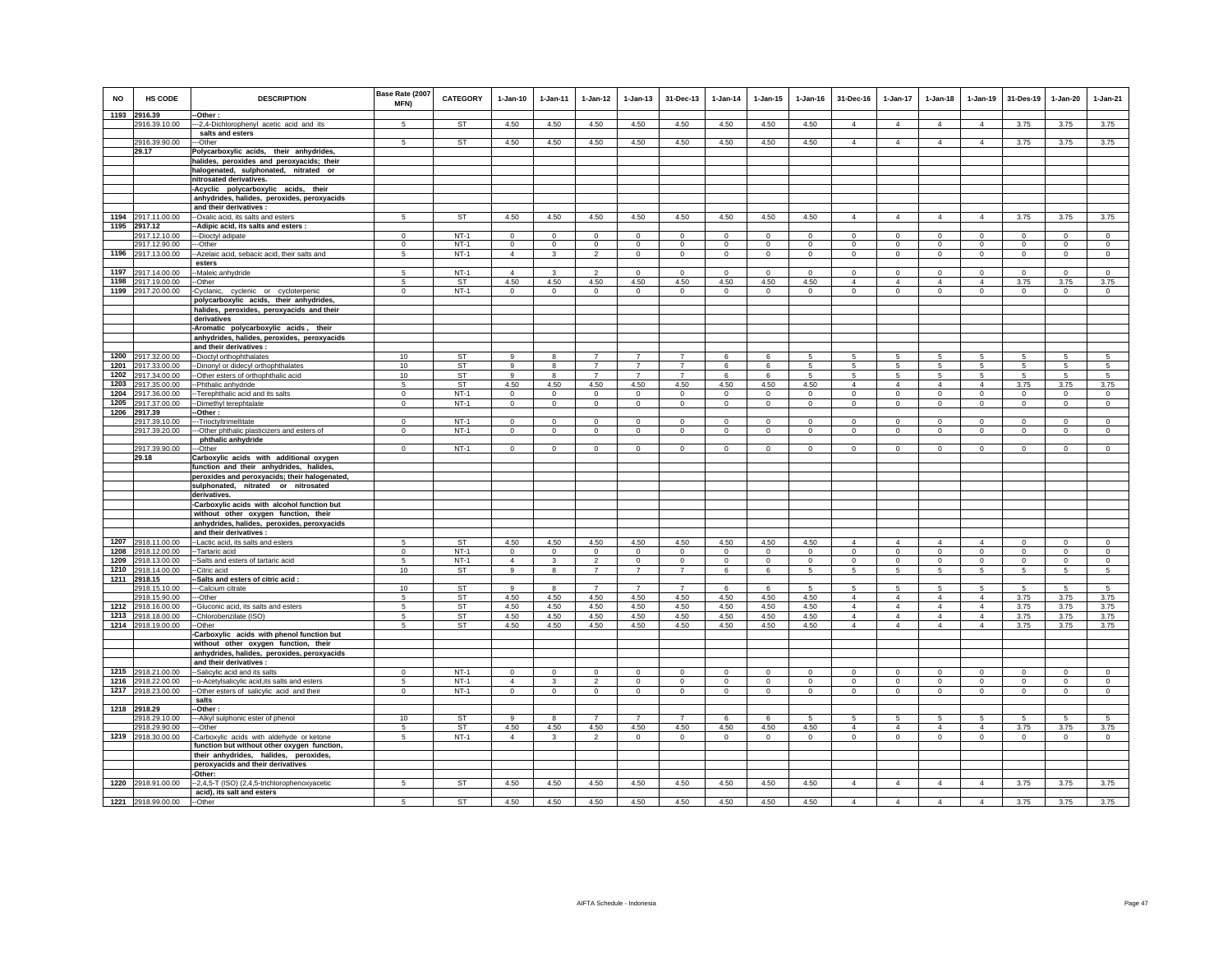| <b>NO</b>    | HS CODE                        | <b>DESCRIPTION</b>                                                               | Base Rate (2007      | <b>CATEGORY</b>  | $1-Jan-10$                       | $1-Jan-11$              | $1 - Jan-12$               | $1-Jan-13$       | 31-Dec-13                 | $1-Jan-14$                 | $1-Jan-15$                | $1$ -Jan-16          | 31-Dec-16                  | $1-Jan-17$                 | $1-Jan-18$                | $1-Jan-19$                    | 31-Des-19               | $1-Jan-20$             | $1-Jan-21$           |
|--------------|--------------------------------|----------------------------------------------------------------------------------|----------------------|------------------|----------------------------------|-------------------------|----------------------------|------------------|---------------------------|----------------------------|---------------------------|----------------------|----------------------------|----------------------------|---------------------------|-------------------------------|-------------------------|------------------------|----------------------|
|              |                                |                                                                                  | MFN)                 |                  |                                  |                         |                            |                  |                           |                            |                           |                      |                            |                            |                           |                               |                         |                        |                      |
|              |                                | VIII. ESTERS OF INORGANIC ACIDS OF NON-                                          |                      |                  |                                  |                         |                            |                  |                           |                            |                           |                      |                            |                            |                           |                               |                         |                        |                      |
|              |                                | METALS AND THEIR SALTS, AND THEIR HALOGE-<br>NATED, SULPHONATED, NITRATED OR     |                      |                  |                                  |                         |                            |                  |                           |                            |                           |                      |                            |                            |                           |                               |                         |                        |                      |
|              |                                | NITROSATED DERIVATIVES.                                                          |                      |                  |                                  |                         |                            |                  |                           |                            |                           |                      |                            |                            |                           |                               |                         |                        |                      |
|              | 29.19                          | Phosphoric esters and their salts, including                                     |                      |                  |                                  |                         |                            |                  |                           |                            |                           |                      |                            |                            |                           |                               |                         |                        |                      |
|              |                                | lactophosphates; their halogenated,                                              |                      |                  |                                  |                         |                            |                  |                           |                            |                           |                      |                            |                            |                           |                               |                         |                        |                      |
|              |                                | sulphonated, nitrated or nitrosated                                              |                      |                  |                                  |                         |                            |                  |                           |                            |                           |                      |                            |                            |                           |                               |                         |                        |                      |
|              |                                | derivatives.                                                                     |                      |                  |                                  |                         |                            |                  |                           |                            |                           |                      |                            |                            |                           |                               |                         |                        |                      |
|              | 1222 2919.10.00.00             | -Tris(2,3-dibromopropyl) phosphate                                               | 5                    | $NT-1$           | $\overline{4}$<br>$\overline{4}$ | 3                       | $\overline{2}$             | $\mathbf 0$      | $^{\circ}$                | $^{\circ}$                 | $^{\circ}$                | $^{\circ}$           | $\circ$                    | 0                          | $\mathbf 0$               | $\mathbf 0$                   | $\mathbf 0$             | $\mathbf 0$            | $\circ$              |
|              | 1223 2919.90.00.00<br>29.20    | -Other<br>Esters of other inorganic acids of non-                                | 5                    | $NT-1$           |                                  | $\mathbf{3}$            | $\overline{2}$             | $\mathbf 0$      | $\mathbf 0$               | $\mathbf 0$                | $\mathbf 0$               | $\mathbf 0$          | $\mathbf 0$                | $\mathsf 0$                | $\mathbf 0$               | $\mathbf 0$                   | $\mathbf 0$             | $\mathbf 0$            | $\mathbf 0$          |
|              |                                | metals (excluding esters of hydrogen halides)                                    |                      |                  |                                  |                         |                            |                  |                           |                            |                           |                      |                            |                            |                           |                               |                         |                        |                      |
|              |                                | and their salts; their halogenated,                                              |                      |                  |                                  |                         |                            |                  |                           |                            |                           |                      |                            |                            |                           |                               |                         |                        |                      |
|              |                                | sulphonated, nitrated or nitrosated                                              |                      |                  |                                  |                         |                            |                  |                           |                            |                           |                      |                            |                            |                           |                               |                         |                        |                      |
|              |                                | derivatives.                                                                     |                      |                  |                                  |                         |                            |                  |                           |                            |                           |                      |                            |                            |                           |                               |                         |                        |                      |
|              |                                | -Thiophosphoric esters(phosphorothioates) and                                    |                      |                  |                                  |                         |                            |                  |                           |                            |                           |                      |                            |                            |                           |                               |                         |                        |                      |
|              |                                | their salts; their halogenated, sulphonated,                                     |                      |                  |                                  |                         |                            |                  |                           |                            |                           |                      |                            |                            |                           |                               |                         |                        |                      |
|              | 1224 2920.11.00.00             | nitrated or nitrosated derivatives :                                             | $\Omega$             | $NT-1$           | $\Omega$                         | $\circ$                 | $\mathbf 0$                | $\mathbf 0$      | $\overline{0}$            | $\overline{0}$             | $\Omega$                  | $\mathsf 0$          | $\circ$                    | $\Omega$                   | $\Omega$                  | $\overline{0}$                | $\mathbf 0$             | $\Omega$               | $\mathsf 0$          |
|              |                                | -Parathion (ISO) and parathion-methyl (ISO)<br>(methyl-parathion)                |                      |                  |                                  |                         |                            |                  |                           |                            |                           |                      |                            |                            |                           |                               |                         |                        |                      |
|              | 1225 2920.19.00.00             | -Other                                                                           | $\mathbf 0$          | $NT-1$           | $\mathsf 0$                      | $\circ$                 | $\circ$                    | $\mathbf 0$      | $\mathbf{0}$              | $\circ$                    | $\mathsf 0$               | $\mathsf 0$          | $\mathbf 0$                | $\circ$                    | $\mathbf 0$               | $\circ$                       | $\circ$                 | $\circ$                | $\mathsf 0$          |
|              | 1226 2920.90                   | Other:                                                                           |                      |                  |                                  |                         |                            |                  |                           |                            |                           |                      |                            |                            |                           |                               |                         |                        |                      |
|              | 2920.90.10.00                  | -Dimethyl sulphate                                                               | $^{\circ}$           | $NT-1$           | $\mathbf 0$                      | $\mathbf 0$             | $\mathsf 0$                | $\mathsf 0$      | $\mathbf 0$               | $\mathbf 0$                | $\mathbf 0$               | $\mathbf 0$          | $\mathbf 0$                | $\mathbf 0$                | $\mathbf 0$               | $^{\circ}$                    | $\mathbf 0$             | $\mathbf 0$            | $\mathbb O$          |
|              | 2920.90.90.00                  | --Other                                                                          | $\mathbf 0$          | $NT-1$           | $\circ$                          | $\circ$                 | $\overline{0}$             | $\mathbf 0$      | $\circ$                   | $\circ$                    | $\mathbf{0}$              | $\circ$              | $\circ$                    | $\circ$                    | $\circ$                   | $\mathbf 0$                   | $\mathbf 0$             | $\mathsf 0$            | $\circ$              |
|              | 29.21                          | IX. NITROGEN-FUNCTION COMPOUNDS<br>Amine-function compounds.                     |                      |                  |                                  |                         |                            |                  |                           |                            |                           |                      |                            |                            |                           |                               |                         |                        |                      |
|              |                                | -Acyclic monoamines and their derivatives;                                       |                      |                  |                                  |                         |                            |                  |                           |                            |                           |                      |                            |                            |                           |                               |                         |                        |                      |
|              |                                | salts thereof :                                                                  |                      |                  |                                  |                         |                            |                  |                           |                            |                           |                      |                            |                            |                           |                               |                         |                        |                      |
|              | 1227 2921.11.00.00             | -Methylamine, di- or trimethylamine and                                          | 5                    | ST               | 4.50                             | 4.50                    | 4.50                       | 4.50             | 4.50                      | 4.50                       | 4.50                      | 4.50                 | $\overline{4}$             | $\overline{4}$             | $\overline{4}$            | $\overline{4}$                | 3.75                    | 3.75                   | 3.75                 |
|              |                                | their salts                                                                      |                      |                  |                                  |                         |                            |                  |                           |                            |                           |                      |                            |                            |                           |                               |                         |                        |                      |
|              | 1228 2921.19.00.00             | -Other                                                                           | $\mathbf{0}$         | $NT-1$           | $^{\circ}$                       | $\circ$                 | $\circ$                    | $\mathbf 0$      | $\mathbf 0$               | $\mathbf{0}$               | 0                         | $\mathbf{0}$         | $\circ$                    | $\circ$                    | $\circ$                   | $\overline{0}$                | $\mathbf{0}$            | $^{\circ}$             | $\mathbf 0$          |
|              |                                | Acyclic polyamines and their derivatives;<br>salts thereof :                     |                      |                  |                                  |                         |                            |                  |                           |                            |                           |                      |                            |                            |                           |                               |                         |                        |                      |
| 1229         | 2921.21.00.00                  | -Ethylenediamine and its salts                                                   | 5                    | $NT-1$           | $\overline{4}$                   | 3                       | $\mathfrak{p}$             | $\mathsf 0$      | $\mathbf 0$               | $\mathbf 0$                | $\mathbf 0$               | $\mathsf 0$          | $\mathbf 0$                | $\mathbf 0$                | $\mathbf 0$               | $\mathbf 0$                   | $\mathbf 0$             | $\circ$                | $\Omega$             |
| 1230         | 2921.22.00.00                  | -Hexamethylenediamine and its salts                                              | 5                    | $NT-1$           | $\overline{4}$                   | 3                       | $\mathfrak{p}$             | $\mathbf 0$      | $\mathbf 0$               | $\Omega$                   | $\mathbf 0$               | $\mathbf 0$          | $\Omega$                   | $\mathbf 0$                | $\Omega$                  | $\mathbf 0$                   | $\Omega$                | $\mathbf 0$            | $\Omega$             |
|              | 1231 2921.29.00.00             | -Other                                                                           | 5                    | $NT-1$           | $\overline{4}$                   | $\mathbf{3}$            | $\overline{2}$             | $\mathsf 0$      | $\mathsf 0$               | $\mathbb O$                | $\mathsf 0$               | $\mathsf 0$          | $\circ$                    | $\circ$                    | $\mathbf 0$               | $\mathbf 0$                   | $\mathbf 0$             | $\mathbf 0$            | $\mathsf 0$          |
|              | 1232 2921.30.00.00             | -Cyclanic, cyclenic or cycloterpenic mono- or                                    | 5                    | ST               | 4.50                             | 4.50                    | 4.50                       | 4.50             | 4.50                      | 4.50                       | 4.50                      | 4.50                 | $\overline{4}$             | $\overline{4}$             | $\overline{4}$            | $\overline{4}$                | 3.75                    | 3.75                   | 3.75                 |
|              |                                | polyamines, and their derivatives; salts                                         |                      |                  |                                  |                         |                            |                  |                           |                            |                           |                      |                            |                            |                           |                               |                         |                        |                      |
|              |                                | thereof                                                                          |                      |                  |                                  |                         |                            |                  |                           |                            |                           |                      |                            |                            |                           |                               |                         |                        |                      |
|              |                                | -Aromatic monoamines and their derivatives;<br>salts thereof :                   |                      |                  |                                  |                         |                            |                  |                           |                            |                           |                      |                            |                            |                           |                               |                         |                        |                      |
| 1233         | 2921.41.00.00                  | --Aniline and its salts                                                          | 5                    | ST               | 4.50                             | 4.50                    | 4.50                       | 4.50             | 4.50                      | 4.50                       | 4.50                      | 4.50                 | $\overline{4}$             | $\overline{4}$             | $\overline{4}$            | $\overline{4}$                | 3.75                    | 3.75                   | 3.75                 |
| 1234         | 2921.42.00.00                  | -- Aniline derivatives and their salts                                           | 5                    | ST               | 4.50                             | 4.50                    | 4.50                       | 4.50             | 4.50                      | 4.50                       | 4.50                      | 4.50                 | $\overline{4}$             | $\overline{4}$             | $\overline{4}$            | $\overline{4}$                | 3.75                    | 3.75                   | 3.75                 |
|              | 1235 2921.43.00.00             | -- Toluidines and their derivatives; salts                                       | 5                    | ST               | 4.50                             | 4.50                    | 4.50                       | 4.50             | 4.50                      | 4.50                       | 4.50                      | 4.50                 | $\overline{4}$             | $\overline{4}$             | $\overline{4}$            | $\overline{4}$                | 3.75                    | 3.75                   | 3.75                 |
|              |                                | thereof                                                                          |                      |                  |                                  |                         |                            |                  |                           |                            |                           |                      |                            |                            |                           |                               |                         |                        |                      |
|              | 1236 2921.44.00.00             | -Diphenylamine and its derivatives; salts<br>thereof                             | 5                    | ST               | 4.50                             | 4.50                    | 4.50                       | 4.50             | 4.50                      | 4.50                       | 4.50                      | 4.50                 | $\overline{4}$             | $\overline{4}$             | $\overline{4}$            | $\overline{4}$                | 3.75                    | 3.75                   | 3.75                 |
|              | 1237 2921.45.00.00             | -1-Naphthylamine (alpha-naphthylamine)                                           | 5                    | ST               | 4.50                             | 4.50                    | 4.50                       | 4.50             | 4.50                      | 4.50                       | 4.50                      | 4.50                 | $\overline{4}$             | $\overline{4}$             | $\overline{4}$            | $\overline{4}$                | 3.75                    | 3.75                   | 3.75                 |
|              |                                | 2-naphthylamine (beta-naphthylamine) and                                         |                      |                  |                                  |                         |                            |                  |                           |                            |                           |                      |                            |                            |                           |                               |                         |                        |                      |
|              |                                | their derivatives; salts thereof                                                 |                      |                  |                                  |                         |                            |                  |                           |                            |                           |                      |                            |                            |                           |                               |                         |                        |                      |
|              | 1238 2921.46.00.00             | -- Amfetamine (INN), benzfetamine (INN)                                          | 5                    | EL               |                                  |                         |                            |                  |                           |                            |                           |                      |                            |                            |                           |                               |                         |                        |                      |
|              |                                | dexamfetamine(INN), etilamfetamine (INN),                                        |                      |                  |                                  |                         |                            |                  |                           |                            |                           |                      |                            |                            |                           |                               |                         |                        |                      |
|              |                                | fencamfamin (INN), lefetamine (INN),<br>levamfetamine (INN), mefenorex (INN) and |                      |                  |                                  |                         |                            |                  |                           |                            |                           |                      |                            |                            |                           |                               |                         |                        |                      |
|              |                                | phentermine (INN); salts thereof                                                 |                      |                  |                                  |                         |                            |                  |                           |                            |                           |                      |                            |                            |                           |                               |                         |                        |                      |
|              | 1239 2921.49.00.00             | --Other                                                                          | 5                    | ST               | 4.50                             | 4.50                    | 4.50                       | 4.50             | 4.50                      | 4.50                       | 4.50                      | 4.50                 | $\overline{4}$             | $\overline{4}$             | $\overline{4}$            | $\overline{4}$                | 3.75                    | 3.75                   | 3.75                 |
|              |                                | Aromatic polyamines and their derivatives;                                       |                      |                  |                                  |                         |                            |                  |                           |                            |                           |                      |                            |                            |                           |                               |                         |                        |                      |
|              |                                | salts thereof :                                                                  |                      |                  |                                  |                         |                            |                  |                           |                            |                           |                      |                            |                            |                           |                               |                         |                        |                      |
|              | 1240 2921.51.00.00             | -- o-, m-, p-Phenylenediamine, diaminotoluenes                                   | 5                    | ST               | 4.50                             | 4.50                    | 4.50                       | 4.50             | 4.50                      | 4.50                       | 4.50                      | 4.50                 | $\overline{4}$             | $\overline{4}$             | $\overline{4}$            | $\overline{4}$                | 3.75                    | 3.75                   | 3.75                 |
|              |                                | and their derivatives; salts thereof                                             |                      |                  |                                  |                         |                            |                  |                           |                            |                           |                      |                            |                            |                           |                               |                         |                        |                      |
|              | 1241 2921.59.00.00<br>29.22    | -Other<br>Oxygen-function amino-compounds.                                       | -5                   | ST               | 4.50                             | 4.50                    | 4.50                       | 4.50             | 4.50                      | 4.50                       | 4.50                      | 4.50                 | $\overline{4}$             | $\overline{4}$             | $\overline{4}$            | $\overline{4}$                | 3.75                    | 3.75                   | 3.75                 |
|              |                                | -Amino-alcohols, other than those containing                                     |                      |                  |                                  |                         |                            |                  |                           |                            |                           |                      |                            |                            |                           |                               |                         |                        |                      |
|              |                                | more than one kind of oxygen function, their                                     |                      |                  |                                  |                         |                            |                  |                           |                            |                           |                      |                            |                            |                           |                               |                         |                        |                      |
|              |                                | ethers and esters; salts thereof :                                               |                      |                  |                                  |                         |                            |                  |                           |                            |                           |                      |                            |                            |                           |                               |                         |                        |                      |
| 1242         | 2922.11.00.00                  | -Monoethanolamine and its salts                                                  | $\sqrt{5}$           | $NT-1$           | $\Delta$                         | $\mathbf{3}$            | $\mathfrak{p}$             | $\mathbf 0$      | $\mathbf 0$               | $\Omega$                   | $\Omega$                  | $\Omega$             | $\Omega$                   | $\mathbf 0$                | $\Omega$                  | $\Omega$                      | $\mathbf 0$             | $\mathbf 0$            | $\mathbf 0$          |
| 1243         | 2922.12.00.00                  | -Diethanolamine and its salts                                                    | 5                    | $NT-1$           | $\Delta$                         | 3                       | $\overline{2}$             | $\Omega$         | $\Omega$                  | $\Omega$                   | $\Omega$                  | $\Omega$             | $\Omega$                   | $\mathbf 0$                | $\Omega$                  | $^{\circ}$                    | $^{\circ}$              | $\Omega$               | $\Omega$             |
| 1244<br>1245 | 2922.13.00.00<br>2922.14.00.00 | -Triethanolamine and its salts                                                   | -5<br>$\Omega$       | ST<br>$NT-1$     | 4.50<br>$\Omega$                 | 4.50<br>$\Omega$        | 4.50<br>$\Omega$           | 4.50<br>$\Omega$ | 4.50<br>$\Omega$          | 4.50<br>$\Omega$           | 4.50<br>$\Omega$          | 4.50<br>$\Omega$     | $\overline{4}$<br>$\Omega$ | $\overline{4}$<br>$\circ$  | $\overline{4}$<br>$\circ$ | $\overline{4}$<br>$\mathbf 0$ | 3.75<br>$\circ$         | 3.75<br>$\Omega$       | 3.75<br>$\circ$      |
|              | 1246 2922.19                   | -Dextropropoxyphene (INN) and its salts<br>-Other:                               |                      |                  |                                  |                         |                            |                  |                           |                            |                           |                      |                            |                            |                           |                               |                         |                        |                      |
|              | 2922.19.10.00                  | -- Ethambutol and its salts, esters and other                                    | 5                    | ST               | 4.50                             | 4.50                    | 4.50                       | 4.50             | 4.50                      | 4.50                       | 4.50                      | 4.50                 | $\overline{4}$             | $\overline{4}$             | $\overline{4}$            | $\overline{4}$                | 3.75                    | 3.75                   | 3.75                 |
|              |                                | derivatives suitable for the production of                                       |                      |                  |                                  |                         |                            |                  |                           |                            |                           |                      |                            |                            |                           |                               |                         |                        |                      |
|              |                                | antituberculosis preparations                                                    |                      |                  |                                  |                         |                            |                  |                           |                            |                           |                      |                            |                            |                           |                               |                         |                        |                      |
|              | 2922.19.20.00<br>2922.19.90.00 | -D-2-Amino-n-Butyl-Alcohol                                                       | $\Omega$<br>$\Omega$ | $NT-1$<br>$NT-1$ | $\Omega$<br>$\Omega$             | $\Omega$<br>$\mathbf 0$ | $\mathbf 0$<br>$\mathbb O$ | $^{\circ}$       | $^{\circ}$<br>$\mathbf 0$ | $\mathsf 0$<br>$\mathbf 0$ | $^{\circ}$<br>$\mathbf 0$ | $\Omega$<br>$\Omega$ | $\Omega$                   | $\mathbf 0$<br>$\mathbf 0$ | $\Omega$<br>$\Omega$      | $\Omega$<br>$\Omega$          | $\Omega$<br>$\mathbf 0$ | $\circ$<br>$\mathbf 0$ | $\Omega$<br>$\Omega$ |
|              |                                | ---Other                                                                         |                      |                  |                                  |                         |                            | $\mathbf 0$      |                           |                            |                           |                      | $\circ$                    |                            |                           |                               |                         |                        |                      |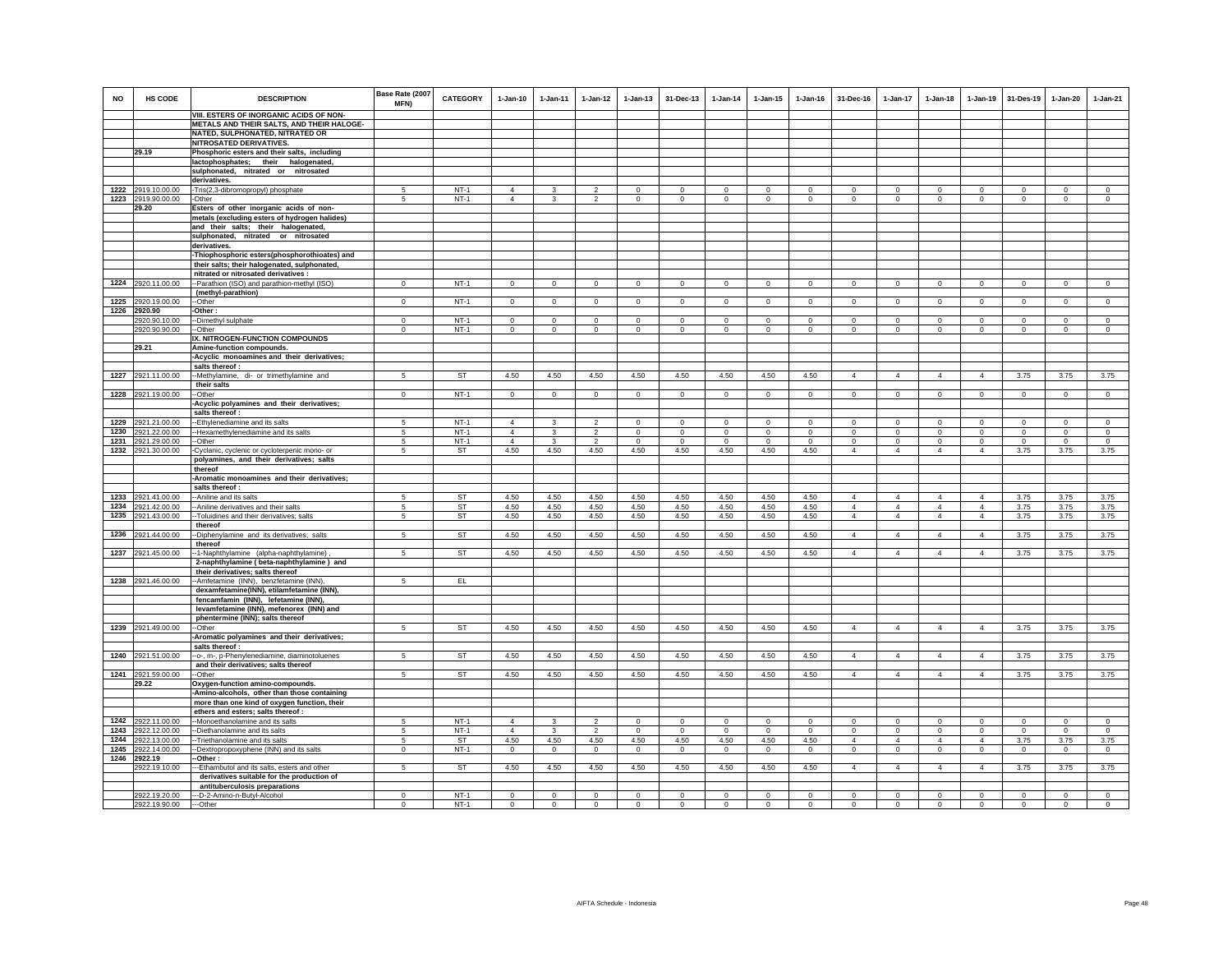| <b>NO</b> | <b>HS CODE</b>                     | <b>DESCRIPTION</b>                                                                      | Base Rate (2007<br>MFN) | <b>CATEGORY</b> | $1-Jan-10$             | $1 - Jan-11$         | $1 - Jan-12$           | $1 - Jan-13$        | 31-Dec-13           | $1 - Jan-14$        | $1 - Jan-15$        | $1 - Jan-16$     | 31-Dec-16                     | $1 - Jan-17$                  | $1 - Jan-18$                  | $1 - Jan-19$                  | 31-Des-19           | 1-Jan-20            | $1-Jan-21$          |
|-----------|------------------------------------|-----------------------------------------------------------------------------------------|-------------------------|-----------------|------------------------|----------------------|------------------------|---------------------|---------------------|---------------------|---------------------|------------------|-------------------------------|-------------------------------|-------------------------------|-------------------------------|---------------------|---------------------|---------------------|
|           |                                    | -Amino-naphthols and other amino-phenols,                                               |                         |                 |                        |                      |                        |                     |                     |                     |                     |                  |                               |                               |                               |                               |                     |                     |                     |
|           |                                    | other than those containing more than one<br>kind of oxygen function, their ethers and  |                         |                 |                        |                      |                        |                     |                     |                     |                     |                  |                               |                               |                               |                               |                     |                     |                     |
|           |                                    | esters; salts thereof :                                                                 |                         |                 |                        |                      |                        |                     |                     |                     |                     |                  |                               |                               |                               |                               |                     |                     |                     |
|           | 1247 2922.21.00.00                 | -- Aminohydroxynaphthalenesulphonic acids and                                           | 5                       | ST              | 4.50                   | 4.50                 | 4.50                   | 4.50                | 4.50                | 4.50                | 4.50                | 4.50             | $\overline{4}$                | $\overline{4}$                | $\overline{4}$                | $\overline{4}$                | 3.75                | 3.75                | 3.75                |
|           |                                    | their salts                                                                             |                         |                 |                        |                      |                        |                     |                     |                     |                     |                  |                               |                               |                               |                               |                     |                     |                     |
|           | 1248 2922.29.00.00                 | -Other                                                                                  | $^{\circ}$              | $NT-1$          | $^{\circ}$             | $^{\circ}$           | $^{\circ}$             | $\circ$             | $\overline{0}$      | $\mathbf{0}$        | $\circ$             | $\circ$          | $\circ$                       | $\circ$                       | $^{\circ}$                    | $\circ$                       | $\circ$             | $\overline{0}$      | $\circ$             |
|           |                                    | -Amino-aldehydes, amino-ketones and amino-                                              |                         |                 |                        |                      |                        |                     |                     |                     |                     |                  |                               |                               |                               |                               |                     |                     |                     |
|           |                                    | quinones, other than those containing more                                              |                         |                 |                        |                      |                        |                     |                     |                     |                     |                  |                               |                               |                               |                               |                     |                     |                     |
|           |                                    | than one kind of oxygen function; salts<br>thereof:                                     |                         |                 |                        |                      |                        |                     |                     |                     |                     |                  |                               |                               |                               |                               |                     |                     |                     |
| 1249      | 2922.31.00.00                      | -Amfepramone (INN), methadone (INN) and                                                 | 5                       | EL.             |                        |                      |                        |                     |                     |                     |                     |                  |                               |                               |                               |                               |                     |                     |                     |
|           |                                    | normethadone (INN); salts thereof                                                       |                         |                 |                        |                      |                        |                     |                     |                     |                     |                  |                               |                               |                               |                               |                     |                     |                     |
| 1250      | 2922.39.00.00                      | -Other                                                                                  | 5                       | $NT-1$          | $\overline{4}$         | 3                    | $\overline{2}$         | $\mathbf 0$         | $\mathbf 0$         | $^{\circ}$          | 0                   | $^{\circ}$       | 0                             | $\mathbf 0$                   | $\mathbf 0$                   | $\circ$                       | $\mathbf 0$         | $\mathbf 0$         | $\circ$             |
|           |                                    | -Amino acids, other than those containing more                                          |                         |                 |                        |                      |                        |                     |                     |                     |                     |                  |                               |                               |                               |                               |                     |                     |                     |
|           |                                    | than one kind of oxygen function, and their                                             |                         |                 |                        |                      |                        |                     |                     |                     |                     |                  |                               |                               |                               |                               |                     |                     |                     |
|           |                                    | esters; salts thereof :                                                                 | 5                       | <b>ST</b>       | 4.50                   | 4.50                 | 4.50                   | 4.50                | 4.50                |                     | 4.50                | 4.50             | $\overline{4}$                | $\overline{4}$                | $\overline{4}$                | $\overline{4}$                | 3.75                | 3.75                | 3.75                |
|           | 1251 2922.41.00.00<br>1252 2922.42 | -- Lysine and its esters; salts thereof<br>--Glutamic acid and its salts :              |                         |                 |                        |                      |                        |                     |                     | 4.50                |                     |                  |                               |                               |                               |                               |                     |                     |                     |
|           | 2922.42.10.00                      | --Glutamic acid                                                                         | $\sqrt{2}$              | $NT-1$          | $\overline{4}$         | $\mathbf{R}$         | $\mathfrak{D}$         | $\mathbf 0$         | $^{\circ}$          | $\Omega$            | $\Omega$            | $\Omega$         | 0                             | $\mathbf 0$                   | $\mathbf 0$                   | $\mathsf 0$                   | $\mathbf 0$         | $\mathbf 0$         | $\mathsf 0$         |
|           | 2922.42.20.00                      | --Monosodium glutamate                                                                  | 5                       | $NT-1$          | $\overline{4}$         | 3                    | $\overline{2}$         | $\mathbf 0$         | $\mathbf 0$         | $\mathbf 0$         | $\mathbf 0$         | $^{\circ}$       | $\mathbf 0$                   | $\mathbf{0}$                  | $\mathbf 0$                   | $\mathbf 0$                   | $\circ$             | $\circ$             | $\circ$             |
|           | 2922.42.90.00                      | --Other salts                                                                           | 5                       | ST              | 4.50                   | 4.50                 | 4.50                   | 4.50                | 4.50                | 4.50                | 4.50                | 4.50             | $\overline{4}$                | $\overline{4}$                | $\overline{4}$                | $\overline{4}$                | 3.75                | 3.75                | 3.75                |
|           | 1253 2922.43.00.00                 | -- Anthranilic acid and its salts                                                       | 5                       | <b>ST</b>       | 4.50                   | 4.50                 | 4.50                   | 4.50                | 4.50                | 4.50                | 4.50                | 4.50             | $\overline{4}$                | $\overline{4}$                | $\overline{4}$                | $\overline{4}$                | 3.75                | 3.75                | 3.75                |
| 1255      | 1254 2922.44.00.00<br>2922.49      | Tilidine (INN) and its salts<br>-Other:                                                 | $\mathbf{0}$            | $NT-1$          | $\circ$                | $\Omega$             | $\overline{0}$         | $\mathsf 0$         | $\mathbf{0}$        | $\circ$             | $\circ$             | $\circ$          | $\mathbf{0}$                  | $\circ$                       | $\mathbf{0}$                  | $\mathsf 0$                   | $\circ$             | $\circ$             | $\circ$             |
|           | 2922.49.10.00                      | -Mefenamic acid and its salts                                                           | 5                       | $NT-1$          | 4                      | 3                    | $\overline{2}$         | $\mathbf 0$         | $\mathbf 0$         | $\mathbf 0$         | $^{\circ}$          | $^{\circ}$       | $^{\circ}$                    | $\mathbf 0$                   | $\mathbf 0$                   | $\mathbf 0$                   | $\mathbf 0$         | $\mathbf 0$         | $\circ$             |
|           | 2922.49.90.00                      | -Other                                                                                  | $\overline{0}$          | $NT-1$          | $\mathbf{0}$           | $\circ$              | $\overline{0}$         | $\mathbf 0$         | $\overline{0}$      | $\circ$             | $\mathbf 0$         | $\mathbf{0}$     | $\circ$                       | $\circ$                       | $\mathbf 0$                   | $\mathbf 0$                   | $\mathbf 0$         | $\circ$             | $\circ$             |
|           | 1256 2922.50                       | -Amino-alcohol-phenols, amino-acid-phenols and                                          |                         |                 |                        |                      |                        |                     |                     |                     |                     |                  |                               |                               |                               |                               |                     |                     |                     |
|           |                                    | other amino-compounds with oxygen function :                                            |                         |                 |                        |                      |                        |                     |                     |                     |                     |                  |                               |                               |                               |                               |                     |                     |                     |
|           | 2922.50.10.00                      | --p-Aminosalicylic acid and its salts, esters                                           | $\Omega$                | NT-1            | $\Omega$               | $\Omega$             | $\Omega$               | $\Omega$            | $\mathbf 0$         | $\circ$             | $\Omega$            | $\mathbf 0$      | $\Omega$                      | $\mathbf 0$                   | $\mathbf 0$                   | $\mathbf 0$                   | $\mathbf 0$         | $\mathbf 0$         | $\circ$             |
|           | 2922.50.90.00                      | and other derivatives<br>--Other                                                        | $\mathsf 0$             | $NT-1$          | $\mathbf{0}$           | $\mathbf 0$          | $^{\circ}$             | $\mathbf 0$         | $\mathbf 0$         | $^{\circ}$          | $\circ$             | $\mathbf 0$      | $\mathbf 0$                   | $\mathsf 0$                   | $\mathsf 0$                   | $\mathsf 0$                   | $\mathbf 0$         | $\mathbf 0$         | $\mathsf 0$         |
|           | 29.23                              | Quarternary ammonium salts and hydroxides;                                              |                         |                 |                        |                      |                        |                     |                     |                     |                     |                  |                               |                               |                               |                               |                     |                     |                     |
|           |                                    | lecithins and other phosphoaminolipids,                                                 |                         |                 |                        |                      |                        |                     |                     |                     |                     |                  |                               |                               |                               |                               |                     |                     |                     |
|           |                                    | whether or not chemically defined.                                                      |                         |                 |                        |                      |                        |                     |                     |                     |                     |                  |                               |                               |                               |                               |                     |                     |                     |
|           | 1257 2923.10.00.00                 | -Choline and its salts                                                                  | $\Omega$                | $NT-1$          | $\Omega$               | $\Omega$             | $\circ$                | $\mathbf 0$         | $\mathbf 0$         | $\circ$             | $\mathbf 0$         | $\mathbf 0$      | $\mathbf 0$                   | $\circ$                       | $\mathbf 0$                   | $\mathsf 0$                   | $\mathbf 0$         | $\mathbf 0$         | $\mathbf 0$         |
| 1258      | 2923.20                            | Lecithins and other phosphoaminolipids :                                                |                         |                 |                        |                      |                        |                     |                     |                     |                     |                  |                               |                               |                               |                               |                     |                     |                     |
|           | 2923.20.10.00                      | --Lecithins, whether or not chemically<br>defined                                       | $\mathsf 0$             | $NT-1$          | $\mathbf 0$            | $\mathbf 0$          | $\mathbf 0$            | $\mathsf 0$         | $\mathsf 0$         | $\mathbb O$         | $\mathbf 0$         | $\mathbf 0$      | $\mathbf 0$                   | $\mathsf 0$                   | $\mathsf 0$                   | $\mathsf 0$                   | $\mathbf 0$         | $\mathsf 0$         | $\mathsf 0$         |
|           | 2923.20.90.00                      | --Other                                                                                 | $\Omega$                | $NT-1$          | $\Omega$               | $\Omega$             | $\mathbf 0$            | $\Omega$            | $^{\circ}$          | $\Omega$            | $\Omega$            | $\Omega$         | $\Omega$                      | $\overline{0}$                | $\Omega$                      | $\Omega$                      | $\mathbf 0$         | $\overline{0}$      | $\Omega$            |
| 1259      | 2923.90.00.00                      | -Other                                                                                  | $\mathsf 0$             | $NT-1$          | $\mathbf 0$            | $\mathbf 0$          | $\mathbf 0$            | $\overline{0}$      | $\mathbf 0$         | $\mathbf 0$         | $\mathbf 0$         | $\Omega$         | $\mathsf 0$                   | $\overline{0}$                | $\mathsf 0$                   | $\mathbf 0$                   | $\mathbf 0$         | $\mathbf 0$         | $\overline{0}$      |
|           | 29.24                              | Carboxyamide-function compounds; amide-                                                 |                         |                 |                        |                      |                        |                     |                     |                     |                     |                  |                               |                               |                               |                               |                     |                     |                     |
|           |                                    | function compounds of carbonic acid.                                                    |                         |                 |                        |                      |                        |                     |                     |                     |                     |                  |                               |                               |                               |                               |                     |                     |                     |
|           |                                    | -Acyclic amides (including acyclic carbamates)<br>and their derivatives; salts thereof: |                         |                 |                        |                      |                        |                     |                     |                     |                     |                  |                               |                               |                               |                               |                     |                     |                     |
| 1260      | 2924.11.00.00                      | --Meprobamate (INN)                                                                     | 5                       | EL.             |                        |                      |                        |                     |                     |                     |                     |                  |                               |                               |                               |                               |                     |                     |                     |
|           | 1261 2924.12.00                    | -Fluoroacetamide (ISO), monocrotophos (ISO)                                             |                         |                 |                        |                      |                        |                     |                     |                     |                     |                  |                               |                               |                               |                               |                     |                     |                     |
|           |                                    | and phosphamidon (ISO) :                                                                |                         |                 |                        |                      |                        |                     |                     |                     |                     |                  |                               |                               |                               |                               |                     |                     |                     |
|           | 2924.12.00.10                      | --- Monocrotophos                                                                       | 10                      | <b>ST</b>       | 9                      | 8                    | $\overline{7}$         | $\overline{7}$      | $\overline{7}$      | 6                   | 6                   | 5                | 5                             | 5                             | 5                             | 5                             | 5                   | 5                   | 5                   |
|           | 2924.12.00.90                      | -Other                                                                                  | 5                       | ST              | 4.50                   | 4.50                 | 4.50                   | 4.50                | 4.50                | 4.50                | 4.50                | 4.50             | $\overline{4}$                | $\overline{4}$                | $\overline{4}$                | $\overline{4}$                | 3.75                | 3.75                | 3.75                |
|           | 1262 2924.19.00.00                 | -Other<br>Cyclic amides (including cyclic carbamates)                                   | 5                       | ST              | 4.50                   | 4.50                 | 4.50                   | 4.50                | 4.50                | 4.50                | 4.50                | 4.50             | $\overline{4}$                | $\overline{4}$                | $\overline{4}$                | $\overline{4}$                | 3.75                | 3.75                | 3.75                |
|           |                                    | and their derivatives; salts thereof :                                                  |                         |                 |                        |                      |                        |                     |                     |                     |                     |                  |                               |                               |                               |                               |                     |                     |                     |
|           | 1263 2924.21                       | -Ureines and their derivatives; salts                                                   |                         |                 |                        |                      |                        |                     |                     |                     |                     |                  |                               |                               |                               |                               |                     |                     |                     |
|           |                                    | thereof:                                                                                |                         |                 |                        |                      |                        |                     |                     |                     |                     |                  |                               |                               |                               |                               |                     |                     |                     |
|           | 2924.21.10.00                      | ---4-Ethoxyphenylurea (dulcin)                                                          | 5                       | $NT-1$          | $\Delta$               | $\mathcal{R}$        | $\mathcal{L}$          | $\Omega$            | $\Omega$            | $\Omega$            | $\Omega$            | $\Omega$         | $\Omega$                      | $\overline{0}$                | $\Omega$                      | $\Omega$                      | $\Omega$            | $\Omega$            | $\Omega$            |
|           | 2924.21.20.00<br>2924.21.90.00     | -- Diuron and monouron<br>--Other                                                       | 5<br>5                  | $NT-1$<br>ST    | $\overline{4}$<br>4.50 | $\mathbf{3}$<br>4.50 | $\overline{2}$<br>4.50 | $\mathbf 0$<br>4.50 | $\mathbf 0$<br>4.50 | $\mathbf 0$<br>4.50 | $\mathbf 0$<br>4.50 | $\Omega$<br>4.50 | $\mathbf 0$<br>$\overline{4}$ | $\mathbf 0$<br>$\overline{4}$ | $\mathsf 0$<br>$\overline{4}$ | $\mathsf 0$<br>$\overline{4}$ | $\mathbf 0$<br>3.75 | $\mathbf 0$<br>3.75 | $\mathsf 0$<br>3.75 |
|           | 1264 2924.23.00.00                 | -2-Acetamidobenzoic acid (N-acetylanthranilic acid)                                     | 5                       | $NT-1$          | $\overline{4}$         | $\mathbf{3}$         | $\overline{2}$         | $\mathbf 0$         | $\overline{0}$      | $\circ$             | $\mathbf 0$         | $\mathbf 0$      | $\circ$                       | $\circ$                       | $\mathbf 0$                   | $\mathbf 0$                   | $\mathbf 0$         | $\overline{0}$      | $\circ$             |
|           |                                    | and its salts                                                                           |                         |                 |                        |                      |                        |                     |                     |                     |                     |                  |                               |                               |                               |                               |                     |                     |                     |
|           | 1265 2924.24.00.00                 | -Ethinamate (INN)                                                                       | 5                       | EL.             |                        |                      |                        |                     |                     |                     |                     |                  |                               |                               |                               |                               |                     |                     |                     |
|           | 1266 2924.29                       | -Other :                                                                                |                         |                 |                        |                      |                        |                     |                     |                     |                     |                  |                               |                               |                               |                               |                     |                     |                     |
|           | 2924.29.10.00                      | -Aspartame                                                                              | 5                       | ST              | 4.50                   | 4.50                 | 4.50                   | 4.50                | 4.50                | 4.50                | 4.50                | 4.50             | $\overline{4}$                | $\overline{4}$                | $\overline{4}$                | $\overline{4}$                | 3.75                | 3.75                | 3.75                |
|           | 2924.29.20.00                      | -Butylphenylmethyl carbamate;<br>methyl                                                 | 10                      | ST              | $\mathsf g$            | 8                    | $\overline{7}$         | $\overline{7}$      | $\overline{7}$      | 6                   | 6                   | 5                | 5                             | 5                             | 5                             | 5                             | $\sqrt{5}$          | 5                   | $\sqrt{5}$          |
|           | 2924.29.90                         | isopropyl phenyl carbamate<br>--Other:                                                  |                         |                 |                        |                      |                        |                     |                     |                     |                     |                  |                               |                               |                               |                               |                     |                     |                     |
|           | 2924.29.90.10                      | ---Asetaminophen (paracetamol)                                                          | 15                      | ST              | 14                     | 13                   | 12                     | 11                  | 11                  | 10                  | 8                   | 6                | 5                             | 5                             | 5                             | 5                             | -5                  | 5                   | 5                   |
|           |                                    | salicylamide; ethoxybenzamide                                                           |                         |                 |                        |                      |                        |                     |                     |                     |                     |                  |                               |                               |                               |                               |                     |                     |                     |
|           | 2924.29.90.90                      | ---Other                                                                                | 5                       | <b>ST</b>       | 4.50                   | 4.50                 | 4.50                   | 4.50                | 4.50                | 4.50                | 4.50                | 4.50             | $\overline{4}$                | $\overline{4}$                | $\overline{4}$                | $\overline{4}$                | 3.75                | 3.75                | 3.75                |
|           | 29.25                              | Carboxyimide-function compounds (including                                              |                         |                 |                        |                      |                        |                     |                     |                     |                     |                  |                               |                               |                               |                               |                     |                     |                     |
|           |                                    | saccharin and its salts ) and imine function<br>compounds                               |                         |                 |                        |                      |                        |                     |                     |                     |                     |                  |                               |                               |                               |                               |                     |                     |                     |
|           |                                    | -Imides and their derivatives; salts thereof :                                          |                         |                 |                        |                      |                        |                     |                     |                     |                     |                  |                               |                               |                               |                               |                     |                     |                     |
|           | 1267 2925.11.00.00                 | --Saccharin and its salts                                                               | 10                      | ST              | 9                      | 8                    | $\overline{7}$         | $\overline{7}$      | $\overline{7}$      | 6                   | 6                   | 5                | 5                             | 5                             | 5                             | 5                             | 5                   | 5                   | -5                  |
|           | 1268 2925.12.00.00                 | --Glutethimide (INN)                                                                    | 5                       | <b>ST</b>       | 4.50                   | 4.50                 | 4.50                   | 4.50                | 4.50                | 4.50                | 4.50                | 4.50             | $\overline{4}$                | $\overline{4}$                | $\overline{4}$                | $\overline{4}$                | 3.75                | 3.75                | 3.75                |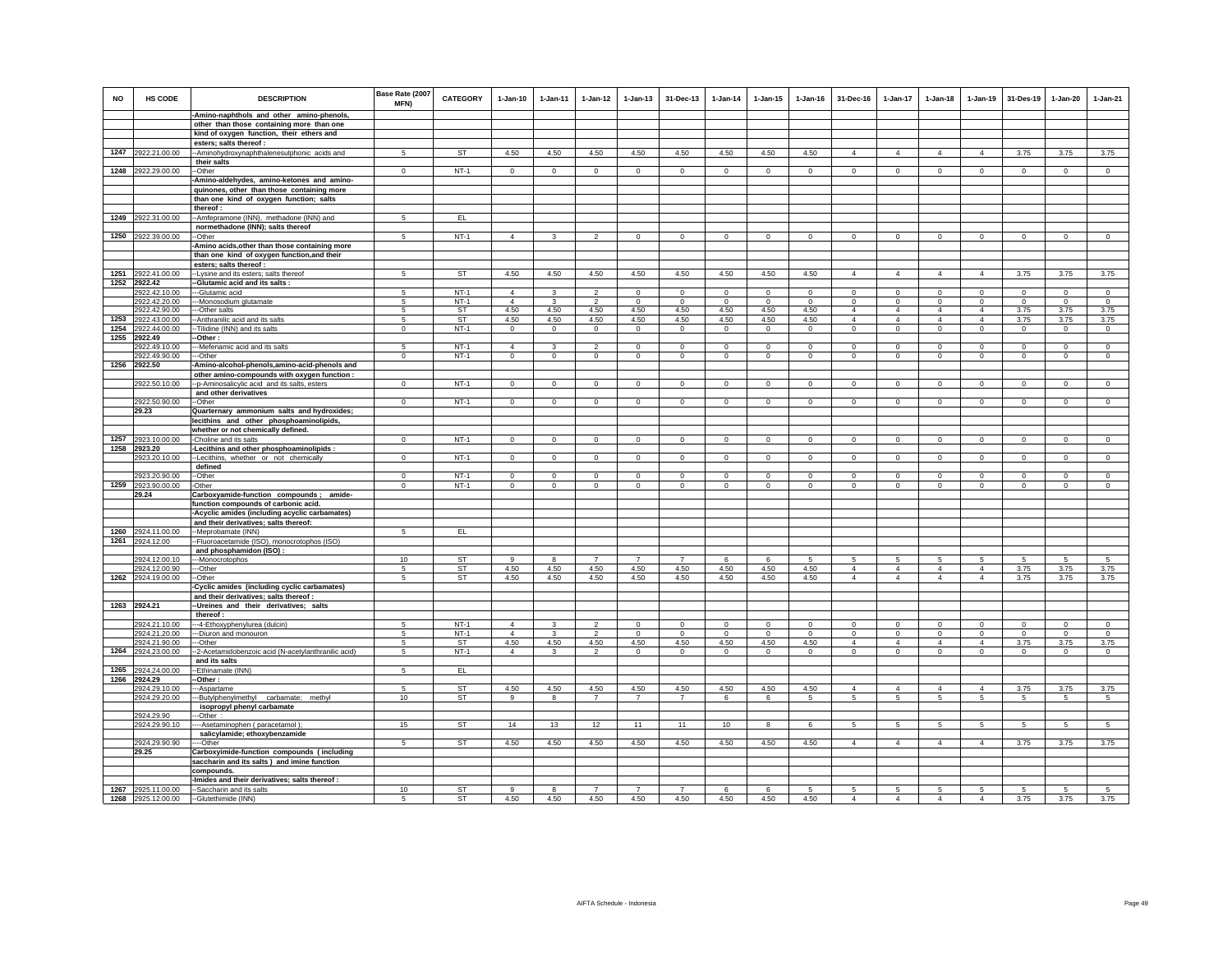|      |                                     |                                                                     | Base Rate (2007          |                  |                         |                         |                         |                         |                             |                     |                           |                         |                         |                            |                                   |                                   |                    |                         |                         |
|------|-------------------------------------|---------------------------------------------------------------------|--------------------------|------------------|-------------------------|-------------------------|-------------------------|-------------------------|-----------------------------|---------------------|---------------------------|-------------------------|-------------------------|----------------------------|-----------------------------------|-----------------------------------|--------------------|-------------------------|-------------------------|
| NO   | <b>HS CODE</b>                      | <b>DESCRIPTION</b>                                                  | MFN)                     | CATEGORY         | $1-Jan-10$              | $1-Jan-11$              | $1-Jan-12$              | $1-Jan-13$              | 31-Dec-13                   | 1-Jan-14            | $1-Jan-15$                | $1-Jan-16$              | 31-Dec-16               | 1-Jan-17                   | $1-Jan-18$                        | 1-Jan-19                          | 31-Des-19          | $1-Jan-20$              | $1-Jan-21$              |
| 1269 | 2925.19.00.00                       | --Other                                                             | $\sqrt{5}$               | <b>ST</b>        | 4.50                    | 4.50                    | 4.50                    | 4.50                    | 4.50                        | 4.50                | 4.50                      | 4.50                    | $\overline{4}$          | $\overline{4}$             | $\overline{4}$                    | $\overline{4}$                    | 3.75               | 3.75                    | 3.75                    |
|      |                                     | -Imines and their derivatives; salts thereof :                      |                          |                  |                         |                         |                         |                         |                             |                     |                           |                         |                         |                            |                                   |                                   |                    |                         |                         |
| 1270 | 2925.21.00.00                       | --Chlordimeform (ISO)                                               | -5                       | <b>ST</b>        | 4.50                    | 4.50                    | 4.50                    | 4.50                    | 4.50                        | 4.50                | 4.50                      | 4.50                    | $\overline{4}$          | $\overline{4}$             | $\overline{4}$                    | $\overline{4}$                    | 3.75               | 3.75                    | 3.75                    |
|      | 1271 2925.29.00.00                  | --Other                                                             | 5                        | ST               | 4.50                    | 4.50                    | 4.50                    | 4.50                    | 4.50                        | 4.50                | 4.50                      | 4.50                    | $\overline{4}$          | $\overline{4}$             | $\overline{4}$                    | $\overline{4}$                    | 3.75               | 3.75                    | 3.75                    |
|      | 29.26                               | Nitrile-function compounds.                                         | 5                        | $NT-1$           | $\overline{4}$          |                         | $\mathcal{P}$           | $\Omega$                | $\Omega$                    | $\Omega$            | $\Omega$                  | $\Omega$                | $\Omega$                | $\Omega$                   | $\Omega$                          | $\Omega$                          | $\Omega$           | $\Omega$                | $\Omega$                |
| 1272 | 2926.10.00.00<br>1273 2926.20.00.00 | -Acrylonitrile<br>-1-Cyanoguanidine (dicyandiamide)                 | 5                        | $NT-1$           | $\overline{4}$          | 3                       | $\overline{2}$          | $\mathbf 0$             | $\mathsf 0$                 | $^{\circ}$          | $\circ$                   | $\mathbf 0$             | $\mathbf 0$             | $\mathbf 0$                | $\mathbf 0$                       | $\mathbf 0$                       | $^{\circ}$         | $\mathsf 0$             | $\mathsf 0$             |
|      | 1274 2926.30.00.00                  | -Fenproporex (INN) and its salts; methadone                         | 5                        | ST               | 4.50                    | 4.50                    | 4.50                    | 4.50                    | 4.50                        | 4.50                | 4.50                      | 4.50                    | $\overline{4}$          | $\overline{4}$             | $\overline{4}$                    | $\overline{4}$                    | 3.75               | 3.75                    | 3.75                    |
|      |                                     | (INN) intermediate (4-cyano-2-dimethelamino-                        |                          |                  |                         |                         |                         |                         |                             |                     |                           |                         |                         |                            |                                   |                                   |                    |                         |                         |
|      |                                     | 4,4-diphenylbutane)                                                 |                          |                  |                         |                         |                         |                         |                             |                     |                           |                         |                         |                            |                                   |                                   |                    |                         |                         |
|      | 1275 2926.90.00.00                  | -Other                                                              | 5                        | <b>ST</b>        | 4.50                    | 4.50                    | 4.50                    | 4.50                    | 4.50                        | 4.50                | 4.50                      | 4.50                    | $\overline{4}$          | $\overline{4}$             | $\overline{4}$                    | $\overline{4}$                    | 3.75               | 3.75                    | 3.75                    |
|      | 29.27                               | Diazo-, azo- or azoxy-compounds.                                    |                          |                  |                         |                         |                         |                         |                             |                     |                           |                         |                         |                            |                                   |                                   |                    |                         |                         |
| 1276 | 2927.00.10.00<br>2927.00.90.00      | -Azodicarbonamide<br>-Other                                         | 10<br>5                  | <b>ST</b><br>ST  | 9<br>4.50               | 8<br>4.50               | $\overline{7}$<br>4.50  | $\overline{7}$<br>4.50  | $\overline{7}$<br>4.50      | 6<br>4.50           | 6<br>4.50                 | 5<br>4.50               | 5<br>$\overline{4}$     | 5<br>$\overline{4}$        | $5\overline{5}$<br>$\overline{4}$ | $5\overline{5}$<br>$\overline{4}$ | 5<br>3.75          | 5<br>3.75               | $5\overline{5}$<br>3.75 |
|      | 29.28                               | Organic derivatives of hydrazine or of                              |                          |                  |                         |                         |                         |                         |                             |                     |                           |                         |                         |                            |                                   |                                   |                    |                         |                         |
|      |                                     | hydroxylamine.                                                      |                          |                  |                         |                         |                         |                         |                             |                     |                           |                         |                         |                            |                                   |                                   |                    |                         |                         |
| 1277 | 2928.00.10.00                       | -Linuron                                                            | 5                        | $NT-1$           | $\Delta$                | 3                       | $\overline{2}$          | $\mathbf 0$             | $\mathsf 0$                 | $\Omega$            | $\Omega$                  | $\Omega$                | $^{\circ}$              | $\mathbf 0$                | $\Omega$                          | $\mathbf 0$                       | $\mathbf 0$        | $\Omega$                | $\mathbf 0$             |
|      | 2928.00.90.00                       | -Other                                                              | 5                        | ST               | 4.50                    | 4.50                    | 4.50                    | 4.50                    | 4.50                        | 4.50                | 4.50                      | 4.50                    | $\overline{4}$          | $\overline{4}$             | $\overline{4}$                    | $\overline{4}$                    | 3.75               | 3.75                    | 3.75                    |
|      | 29.29                               | Compounds with other nitrogen function.                             |                          |                  |                         |                         |                         |                         |                             |                     |                           |                         |                         |                            |                                   |                                   |                    |                         |                         |
|      | 1278 2929.10.00.00<br>1279 2929.90  | -Isocyanates                                                        | $\mathbf 0$              | $NT-1$           | $\mathbf 0$             | $\mathbf 0$             | $\circ$                 | 0                       | $\mathbf 0$                 | $^{\circ}$          | $\mathbf 0$               | $\mathbf 0$             | $\mathbf 0$             | $\mathbf 0$                | $\mathsf 0$                       | $\mathbf 0$                       | $\mathbf 0$        | $\mathsf 0$             | $\mathbf 0$             |
|      | 2929.90.10.00                       | -Other:<br>--Sodium cyclamate                                       | 5                        | $NT-1$           | $\overline{4}$          | 3                       | $\overline{2}$          | $\mathbf 0$             | $\overline{0}$              | $^{\circ}$          | $^{\circ}$                | $^{\circ}$              | $\circ$                 | $\mathbf{0}$               | $\circ$                           | $\mathbf{0}$                      | $\,0\,$            | $\mathbf{0}$            | $\mathbf{0}$            |
|      | 2929.90.20.00                       | --Other cyclamate                                                   | 5                        | $NT-1$           | $\overline{4}$          | 3                       | $\overline{2}$          | $\circ$                 | $\circ$                     | $\Omega$            | $^{\circ}$                | $\Omega$                | $\mathbf 0$             | $\mathbf 0$                | $\Omega$                          | $\mathbf 0$                       | $\circ$            | $\circ$                 | $\circ$                 |
|      | 2929.90.90.00                       | --Other                                                             | 5                        | ST               | 4.50                    | 4.50                    | 4.50                    | 4.50                    | 4.50                        | 4.50                | 4.50                      | 4.50                    | $\overline{4}$          | $\overline{4}$             | $\overline{4}$                    | $\overline{4}$                    | 3.75               | 3.75                    | 3.75                    |
|      |                                     | X. ORGANO-INORGANIC COMPOUNDS                                       |                          |                  |                         |                         |                         |                         |                             |                     |                           |                         |                         |                            |                                   |                                   |                    |                         |                         |
|      |                                     | HETEROCYCLIC COMPOUNDS, NUCLEIC ACIDS                               |                          |                  |                         |                         |                         |                         |                             |                     |                           |                         |                         |                            |                                   |                                   |                    |                         |                         |
|      | 29.30                               | AND THEIR SALTS, AND SULPHONAMIDES<br>Organo-sulphur compounds.     |                          |                  |                         |                         |                         |                         |                             |                     |                           |                         |                         |                            |                                   |                                   |                    |                         |                         |
| 1280 | 2930.20.00.00                       | -Thiocarbamates and dithiocarbamates                                | 5                        | <b>ST</b>        | 4.50                    | 4.50                    | 4.50                    | 4.50                    | 4.50                        | 4.50                | 4.50                      | 4.50                    | $\Delta$                | $\Delta$                   | $\Delta$                          | $\overline{4}$                    | 3.75               | 3.75                    | 3.75                    |
| 1281 | 2930.30.00.00                       | -Thiuram mono-, di- or tetrasulphides                               | 5                        | $NT-1$           | $\overline{4}$          | 3                       | $\overline{2}$          | $\mathbf 0$             | $\mathbf 0$                 | $\mathbf 0$         | $\mathbf 0$               | $\mathbf 0$             | $\mathsf 0$             | $\mathbf 0$                | $\mathsf 0$                       | $\mathbf 0$                       | $\mathbf 0$        | $\mathsf 0$             | $\mathsf 0$             |
| 1282 | 2930.40.00.00                       | -Methionine                                                         | $\Omega$                 | $NT-1$           | $\Omega$                | $\mathbf 0$             | $\Omega$                | $\mathbf 0$             | $\mathsf 0$                 | $\Omega$            | $\Omega$                  | $\Omega$                | $\mathbf 0$             | $\mathbf 0$                | $\circ$                           | $\Omega$                          | $\Omega$           | $\Omega$                | $\mathsf 0$             |
|      | 1283 2930.50.00.00                  | -Captafol (ISO) and methamidophos (ISO)                             | 5                        | ST               | 4.50                    | 4.50                    | 4.50                    | 4.50                    | 4.50                        | 4.50                | 4.50                      | 4.50                    | $\overline{4}$          | $\overline{4}$             | $\overline{4}$                    | $\overline{4}$                    | 3.75               | 3.75                    | 3.75                    |
|      | 1284 2930.90.00.00                  | -Other                                                              | 5                        | ST               | 4.50                    | 4.50                    | 4.50                    | 4.50                    | 4.50                        | 4.50                | 4.50                      | 4.50                    | $\overline{4}$          | $\overline{4}$             | $\overline{4}$                    | $\overline{4}$                    | 3.75               | 3.75                    | 3.75                    |
| 1285 | 29.31<br>2931.00.10.00              | Other organo-inorganic compounds.<br>-Tetraethyl lead               | -5                       | <b>ST</b>        | 4.50                    | 4.50                    | 4.50                    | 4.50                    | 4.50                        | 4.50                | 4.50                      | 4.50                    | $\Delta$                | $\overline{4}$             | $\Delta$                          | $\overline{4}$                    | $\Omega$           | $\Omega$                | $\Omega$                |
|      | 2931.00.20.00                       | -N-(phosphonomethyl)glycine and salts thereof                       | 5                        | $NT-1$           | $\overline{4}$          | 3                       | $\overline{2}$          | $\mathbf 0$             | $\mathbf{0}$                | $^{\circ}$          | $^{\circ}$                | $^{\circ}$              | $\mathbf 0$             | $\mathbf 0$                | $\circ$                           | $\mathbf 0$                       | $^{\circ}$         | $\circ$                 | $\circ$                 |
|      | 2931.00.30.00                       | -Ethephone                                                          | -5                       | $NT-1$           | $\overline{4}$          | $\mathbf{R}$            | $\mathcal{L}$           | $\Omega$                | $\mathbf 0$                 | $\mathbf 0$         | $\Omega$                  | $\Omega$                | $\Omega$                | $\mathbf{0}$               | $\Omega$                          | $\mathbf 0$                       | $\mathbf 0$        | $\Omega$                | $\Omega$                |
|      | 2931.00.40.00                       | -Organo-arsenic compounds                                           | -5                       | $NT-1$           | $\overline{4}$          | 3                       | $\overline{2}$          | $\mathsf 0$             | $\,0\,$                     | $\mathbf 0$         | $\circ$                   | $\Omega$                | $\circ$                 | $\mathbf 0$                | $\circ$                           | $\mathbf 0$                       | $\mathbf 0$        | $^{\circ}$              | $\Omega$                |
|      | 2931.00.90.00                       | -Other                                                              | 5                        | $NT-1$           | $\overline{4}$          | $\overline{\mathbf{3}}$ | $\overline{2}$          | $\overline{0}$          | $\overline{0}$              | $\overline{0}$      | $\overline{0}$            | $\overline{0}$          | $\overline{0}$          | $\overline{0}$             | $\overline{0}$                    | $\overline{0}$                    | $\overline{0}$     | $\overline{0}$          | $\overline{0}$          |
|      | 29.32                               | Heterocyclic compounds with oxygen                                  |                          |                  |                         |                         |                         |                         |                             |                     |                           |                         |                         |                            |                                   |                                   |                    |                         |                         |
|      |                                     | hetero-atom(s) only.<br>-Compounds containing an unfused furan ring |                          |                  |                         |                         |                         |                         |                             |                     |                           |                         |                         |                            |                                   |                                   |                    |                         |                         |
|      |                                     | (whether or not hydrogenated) in the                                |                          |                  |                         |                         |                         |                         |                             |                     |                           |                         |                         |                            |                                   |                                   |                    |                         |                         |
|      |                                     | structure :                                                         |                          |                  |                         |                         |                         |                         |                             |                     |                           |                         |                         |                            |                                   |                                   |                    |                         |                         |
| 1286 | 2932.11.00.00                       | -- Tetrahydrofuran                                                  | 5                        | $NT-1$           | $\overline{4}$          | 3                       | $\overline{2}$          | $\mathbf 0$             | $\,0\,$                     | $\mathbf{0}$        | $\mathbf 0$               | $\mathbf 0$             | $\mathbf 0$             | $\mathbf 0$                | $\circ$                           | $\mathbf{0}$                      | $\mathbf 0$        | $\mathbf{0}$            | $\mathsf 0$             |
| 1287 | 2932.12.00.00                       | --2-Furaldehyde (furfuraldehyde)                                    | 5                        | $NT-1$           | $\overline{4}$          | $\mathbf{3}$            | $\overline{2}$          | $\mathbf 0$             | $\circ$                     | $\Omega$            | $\Omega$                  | $\circ$                 | $\mathbf{0}$            | $\mathbf 0$                | $\circ$                           | $\mathbf 0$                       | $\mathbb O$        | $\circ$                 | $\circ$                 |
| 1288 | 2932.13.00.00                       | -- Furfuryl alcohol and tetrahydrofurfuryl<br>alcohol               | 5                        | $NT-1$           | $\overline{4}$          | $\mathbf{3}$            | $\overline{2}$          | $\mathbf 0$             | $\circ$                     | $\circ$             | $\mathbf 0$               | $\mathsf 0$             | $\mathsf 0$             | $\circ$                    | $\mathbf 0$                       | $\circ$                           | $\circ$            | $\mathbf 0$             | $\mathsf 0$             |
| 1289 | 2932.19.00.00                       | --Other                                                             | 5                        | <b>ST</b>        | 4.50                    | 4.50                    | 4.50                    | 4.50                    | 4.50                        | 4.50                | 4.50                      | 4.50                    | $\overline{4}$          | $\overline{4}$             | $\overline{4}$                    | $\overline{4}$                    | 3.75               | 3.75                    | 3.75                    |
|      |                                     | <b>Lactones:</b>                                                    |                          |                  |                         |                         |                         |                         |                             |                     |                           |                         |                         |                            |                                   |                                   |                    |                         |                         |
| 1290 | 2932.21.00.00                       | --Coumarin, methylcoumarins and ethyl-                              | 5                        | $NT-1$           | $\overline{4}$          | $\mathbf{3}$            | $\overline{2}$          | $\mathbf 0$             | $\mathbf 0$                 | $\mathbf 0$         | $\overline{0}$            | $\mathbf 0$             | $\mathbf 0$             | $\overline{0}$             | $\mathbf 0$                       | $\mathbf 0$                       | $\circ$            | $\mathbf 0$             | $\overline{0}$          |
|      |                                     | coumarins                                                           |                          |                  |                         |                         |                         |                         |                             |                     |                           |                         |                         |                            |                                   |                                   |                    |                         |                         |
| 1291 | 2932.29.00.00                       | --Other lactones                                                    | 5                        | <b>ST</b>        | 4.50                    | 4.50                    | 4.50                    | 4.50                    | 4.50                        | 4.50                | 4.50                      | 4.50                    | $\overline{4}$          | $\overline{4}$             | $\overline{4}$                    | $\overline{4}$                    | 3.75               | 3.75                    | 3.75                    |
| 1292 | 2932.91.00.00                       | -Other:<br>--Isosafrole                                             | $\Omega$                 | $NT-1$           | $\Omega$                | $\Omega$                | $\Omega$                | $\Omega$                | $\mathbf 0$                 | $\Omega$            | $\Omega$                  | $\Omega$                | $\mathbf 0$             | $\mathbf 0$                | $\circ$                           | $\Omega$                          | $\Omega$           | $\Omega$                | $\circ$                 |
| 1293 | 2932.92.00.00                       | --1-(1,3-Benzodioxol-5-yl) propan-2-one                             | $\Omega$                 | $NT-1$           | $\Omega$                | $\Omega$                | $\Omega$                | $\Omega$                | $\mathbf 0$                 | $\Omega$            | $\Omega$                  | $\Omega$                | $\Omega$                | $\mathbf 0$                | $\Omega$                          | $\Omega$                          | $\Omega$           | $\Omega$                | $\circ$                 |
|      | 1294 2932.93.00.00                  | --Piperonal                                                         | 5                        | $NT-1$           | $\overline{4}$          | 3                       | $\overline{2}$          | $\mathbf 0$             | $\mathbf{0}$                | $^{\circ}$          | $^{\circ}$                | $^{\circ}$              | $\mathbf 0$             | $\mathbf 0$                | $\circ$                           | $\mathbf 0$                       | $^{\circ}$         | $\circ$                 | $\circ$                 |
|      | 1295 2932.94.00.00                  | -Safrole                                                            | $\Omega$                 | $NT-1$           | $\circ$                 | $\mathbf 0$             | $\overline{0}$          | 0                       | $\mathbf 0$                 | $\mathbf 0$         | $\mathbf 0$               | $\mathbf 0$             | $\mathbf 0$             | $\circ$                    | $\mathbf 0$                       | $\mathbf 0$                       | $\circ$            | $\mathbf 0$             | $\mathbf 0$             |
|      | 1296 2932.95.00.00                  | -Tetrahydrocannabinols (all isomers)                                | $\mathbf{0}$             | EL.              |                         |                         |                         |                         |                             |                     |                           |                         |                         |                            |                                   |                                   |                    |                         |                         |
|      | 1297 2932.99                        | -Other:                                                             |                          |                  |                         |                         |                         |                         |                             |                     |                           |                         |                         |                            |                                   |                                   |                    |                         |                         |
|      | 2932.99.10.00<br>2932.99.90.00      | --Carbofuran<br>---Other                                            | $\Omega$<br>$\mathbf{0}$ | $NT-1$<br>$NT-1$ | $\Omega$<br>$\mathbf 0$ | $\Omega$<br>$\mathbf 0$ | $\Omega$<br>$\mathsf 0$ | $\Omega$<br>$\mathbf 0$ | $\mathbf{0}$<br>$\mathsf 0$ | $\Omega$<br>$\,0\,$ | $^{\circ}$<br>$\mathbf 0$ | $\Omega$<br>$\mathbf 0$ | $\Omega$<br>$\mathbf 0$ | $\mathbf 0$<br>$\mathbf 0$ | $\Omega$<br>$\mathbf 0$           | $\Omega$<br>$\mathbf 0$           | $\Omega$<br>$\,$ 0 | $\Omega$<br>$\mathbf 0$ | $\circ$<br>$\mathbf 0$  |
|      | 29.33                               | Heterocyclic compounds with nitrogen                                |                          |                  |                         |                         |                         |                         |                             |                     |                           |                         |                         |                            |                                   |                                   |                    |                         |                         |
|      |                                     | hetero-atom(s) only.                                                |                          |                  |                         |                         |                         |                         |                             |                     |                           |                         |                         |                            |                                   |                                   |                    |                         |                         |
|      |                                     | -Compounds containing an unfused pyrazole                           |                          |                  |                         |                         |                         |                         |                             |                     |                           |                         |                         |                            |                                   |                                   |                    |                         |                         |
|      |                                     | ring (whether or not hydrogenated) in the                           |                          |                  |                         |                         |                         |                         |                             |                     |                           |                         |                         |                            |                                   |                                   |                    |                         |                         |
|      |                                     | structure                                                           |                          |                  |                         |                         |                         |                         |                             |                     |                           |                         |                         |                            |                                   |                                   |                    |                         |                         |
| 1298 | 2933.11<br>2933.11.10.00            | --Phenazone (antipyrin) and its derivatives :                       |                          | $NT-1$           | $\overline{4}$          |                         |                         | $\Omega$                | $\Omega$                    | $\Omega$            |                           | $\Omega$                | $\Omega$                | $\Omega$                   | $\Omega$                          | $\Omega$                          | $\Omega$           | $\Omega$                | $\Omega$                |
|      | 2933.11.90.00                       | ---Dipyrone (analgin)<br>---Other                                   | $\mathbf{0}$             | $NT-1$           | $\circ$                 | $\circ$                 | $\circ$                 | $\mathbf 0$             | $\overline{0}$              | $\,0\,$             | $\mathbf 0$               | $\mathbf 0$             | $\circ$                 | $\circ$                    | $\mathbf 0$                       | $\,0\,$                           | $\,0\,$            | $\mathbf 0$             | $\mathbf 0$             |
|      | 1299 2933.19.00.00                  | -Other                                                              | 0                        | $NT-1$           | $\mathbf 0$             | 0                       | $\mathbf{0}$            | 0                       | $\mathbf 0$                 | 0                   | 0                         | 0                       | $\mathbf 0$             | $\mathbf 0$                | $\mathbf 0$                       | $\mathbf 0$                       | $\,0\,$            | $\circ$                 | $\mathbf 0$             |
|      |                                     | -Compounds containing an unfused imidazole                          |                          |                  |                         |                         |                         |                         |                             |                     |                           |                         |                         |                            |                                   |                                   |                    |                         |                         |
|      |                                     | ring (whether or not hydrogenated) in the                           |                          |                  |                         |                         |                         |                         |                             |                     |                           |                         |                         |                            |                                   |                                   |                    |                         |                         |
|      |                                     | structure :                                                         |                          |                  |                         |                         |                         |                         |                             |                     |                           |                         |                         |                            |                                   |                                   |                    |                         |                         |
|      | 1300 2933.21.00.00                  | --Hydantoin and its derivatives                                     | $\Omega$                 | $NT-1$           | $\Omega$                | $\mathsf 0$             | $\mathsf 0$             | $\mathbf 0$             | $\mathsf 0$                 | $\mathbf 0$         | $\Omega$                  | $\mathbf 0$             | $\mathsf 0$             | $\mathsf 0$                | $\mathbf 0$                       | $\mathbf 0$                       | $\mathbf 0$        | $\Omega$                | $\circ$                 |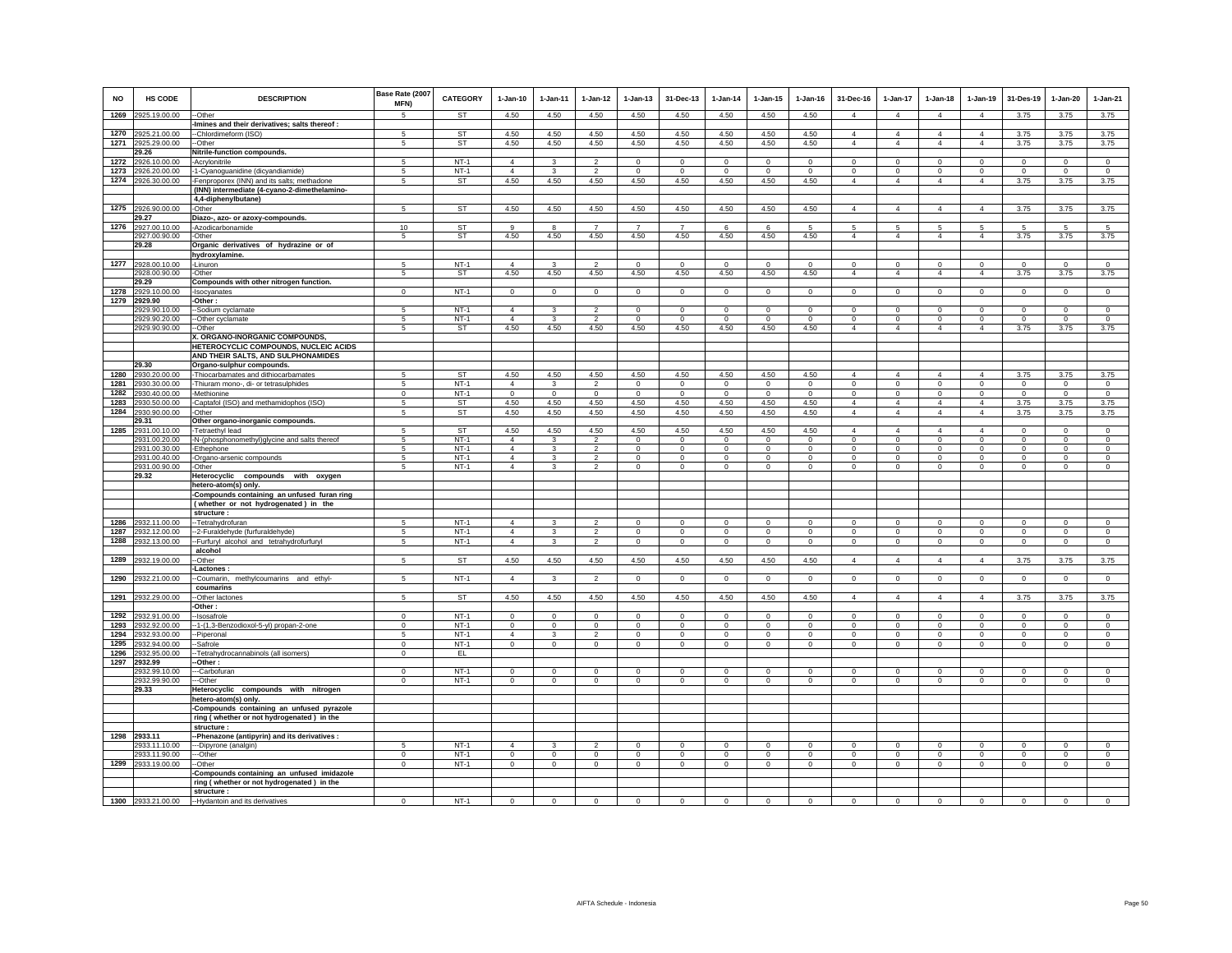| <b>NO</b> | <b>HS CODE</b>     | <b>DESCRIPTION</b>                             | Base Rate (2007<br>MFN) | <b>CATEGORY</b> | $1-Jan-10$     | $1-Jan-11$   | $1-Jan-12$     | $1-Jan-13$     | 31-Dec-13      | $1-Jan-14$     | $1-Jan-15$   | $1-Jan-16$   | 31-Dec-16      | 1-Jan-17       | $1-Jan-18$     | $1-Jan-19$     | 31-Des-19      | $1-Jan-20$   | $1-Jan-21$     |
|-----------|--------------------|------------------------------------------------|-------------------------|-----------------|----------------|--------------|----------------|----------------|----------------|----------------|--------------|--------------|----------------|----------------|----------------|----------------|----------------|--------------|----------------|
|           | 1301 2933.29       | -Other:                                        |                         |                 |                |              |                |                |                |                |              |              |                |                |                |                |                |              |                |
|           | 2933.29.10.00      | --Cimetidine                                   | 5                       | <b>ST</b>       | 4.50           | 4.50         | 4.50           | 4.50           | 4.50           | 4.50           | 4.50         | 4.50         | $\overline{4}$ | $\overline{4}$ | $\overline{4}$ | $\overline{4}$ | 3.75           | 3.75         | 3.75           |
|           | 2933.29.90.00      | --Other                                        | 5                       | <b>ST</b>       | 4.50           | 4.50         | 4.50           | 4.50           | 4.50           | 4.50           | 4.50         | 4.50         | $\overline{4}$ | $\overline{4}$ | $\overline{4}$ | $\overline{4}$ | 3.75           | 3.75         | 3.75           |
|           |                    | -Compounds containing an unfused pyridine      |                         |                 |                |              |                |                |                |                |              |              |                |                |                |                |                |              |                |
|           |                    | ring (whether or not hydrogenated) in the      |                         |                 |                |              |                |                |                |                |              |              |                |                |                |                |                |              |                |
|           |                    | structure :                                    |                         |                 |                |              |                |                |                |                |              |              |                |                |                |                |                |              |                |
|           | 1302 2933.31.00.00 | -Pyridine and its salts                        | $\Omega$                | $NT-1$          | $\mathbf{0}$   | $\mathbf 0$  | $\mathbf 0$    | $\mathbf 0$    | $\mathbf{0}$   | $\mathbf 0$    | $\mathbf 0$  | $\mathbf 0$  | $\mathbf{0}$   | $\mathbf 0$    | $\mathbf{0}$   | $\mathbf 0$    | $\circ$        | $\mathbf 0$  | $\mathbf{0}$   |
|           | 1303 2933.32.00.00 | -Piperidine and its salts                      | $\Omega$                | $NT-1$          | $\circ$        | $\mathbf{0}$ | $\mathbf 0$    | $\mathbf 0$    | $\mathbf{0}$   | $\circ$        | 0            | $\mathbf 0$  | $\circ$        | $\circ$        | $\circ$        | $\mathbf 0$    | $\mathbf{0}$   | $\circ$      | $\circ$        |
|           | 1304 2933.33.00.00 | -Alfentanil (INN), anileridine (INN),          | $\mathbf 0$             | EL              |                |              |                |                |                |                |              |              |                |                |                |                |                |              |                |
|           |                    | bezitramide (INN), bromazepam (INN),           |                         |                 |                |              |                |                |                |                |              |              |                |                |                |                |                |              |                |
|           |                    | difenoxin (INN), diphenoxylate (INN),          |                         |                 |                |              |                |                |                |                |              |              |                |                |                |                |                |              |                |
|           |                    | dipipanone(INN),fentanyl (INN),ketobemidone    |                         |                 |                |              |                |                |                |                |              |              |                |                |                |                |                |              |                |
|           |                    | (INN), methylphenidate (INN), pentazocine      |                         |                 |                |              |                |                |                |                |              |              |                |                |                |                |                |              |                |
|           |                    | (INN), pethidine (INN), pethidine (INN)        |                         |                 |                |              |                |                |                |                |              |              |                |                |                |                |                |              |                |
|           |                    | intermediate A, phencyclidine (INN)(PCP),      |                         |                 |                |              |                |                |                |                |              |              |                |                |                |                |                |              |                |
|           |                    | phenoperidine (INN), pipradol (INN),           |                         |                 |                |              |                |                |                |                |              |              |                |                |                |                |                |              |                |
|           |                    | piritramide (INN), propiram (INN) and          |                         |                 |                |              |                |                |                |                |              |              |                |                |                |                |                |              |                |
|           |                    | trimeperidine (INN); salts thereof             |                         |                 |                |              |                |                |                |                |              |              |                |                |                |                |                |              |                |
|           | 1305 2933.39       | --Other:                                       |                         |                 |                |              |                |                |                |                |              |              |                |                |                |                |                |              |                |
|           |                    |                                                | $\Omega$                |                 | $\Omega$       | $\Omega$     |                |                |                |                |              |              | $\Omega$       |                | $\Omega$       | $\Omega$       |                | $\Omega$     |                |
|           | 2933.39.10.00      | ---Chlorpheniramine and isoniazid              |                         | $NT-1$          |                |              | $\mathbf 0$    | $\mathbf 0$    | $\mathbf 0$    | $\mathbf 0$    | $\mathbf 0$  | $\mathbf 0$  |                | 0              |                |                | $\mathbf 0$    |              | $\mathbf 0$    |
|           | 2933.39.20.00      | --Isonicotinic acid hydrazide, and its salts,  | $^{\circ}$              | $NT-1$          | $\circ$        | $^{\circ}$   | $\overline{0}$ | $\circ$        | $\mathbf{0}$   | $\overline{0}$ | 0            | $\mathbf{0}$ | $\circ$        | $\circ$        | $\circ$        | $\circ$        | $\circ$        | $\circ$      | $\mathbf 0$    |
|           |                    | esters and derivatives, pharmaceutical         |                         |                 |                |              |                |                |                |                |              |              |                |                |                |                |                |              |                |
|           |                    | grade                                          |                         |                 |                |              |                |                |                |                |              |              |                |                |                |                |                |              |                |
|           | 2933.39.30.00      | ---Paraquat salts                              | $^{\circ}$              | $NT-1$          | $\mathbf 0$    | $\mathbf 0$  | $\mathbf 0$    | $\mathbf 0$    | $\bf{0}$       | $^{\circ}$     | 0            | $\mathbf 0$  | $\mathbf 0$    | 0              | 0              | $\mathbf 0$    | $\mathbf 0$    | $\mathbf 0$  | $\mathbf 0$    |
|           | 2933.39.90.00      | ---Other                                       | $\mathbf 0$             | $NT-1$          | $\circ$        | $\circ$      | $\circ$        | $\mathbf 0$    | $\mathbf{0}$   | $\circ$        | $\mathbf 0$  | $\Omega$     | $\circ$        | $\overline{0}$ | $\circ$        | $\mathbf 0$    | $\circ$        | $\circ$      | $\Omega$       |
|           |                    | -Compounds containing in the structure a       |                         |                 |                |              |                |                |                |                |              |              |                |                |                |                |                |              |                |
|           |                    | quinoline or isoquinoline ring-system          |                         |                 |                |              |                |                |                |                |              |              |                |                |                |                |                |              |                |
|           |                    | (whether or not hydrogenated), not further     |                         |                 |                |              |                |                |                |                |              |              |                |                |                |                |                |              |                |
|           |                    | fused:                                         |                         |                 |                |              |                |                |                |                |              |              |                |                |                |                |                |              |                |
|           | 1306 2933.41.00.00 | --Levorphanol (INN) and its salts              | $^{\circ}$              | EL              |                |              |                |                |                |                |              |              |                |                |                |                |                |              |                |
|           | 1307 2933.49.00.00 | --Other                                        | $\mathbf{0}$            | $NT-1$          | $\circ$        | $\mathbf{0}$ | $\circ$        | $\mathbf{0}$   | $\overline{0}$ | $\mathbf{0}$   | $\mathbf{0}$ | $\circ$      | $\mathbf{0}$   | $\circ$        | $\overline{0}$ | $\circ$        | $\mathbf{0}$   | $\mathbf{0}$ | $\mathbf{0}$   |
|           |                    | Compounds containing a pyrimidine ring         |                         |                 |                |              |                |                |                |                |              |              |                |                |                |                |                |              |                |
|           |                    | (whether or not hydrogenated) or piperazine    |                         |                 |                |              |                |                |                |                |              |              |                |                |                |                |                |              |                |
|           |                    | ring in the structure :                        |                         |                 |                |              |                |                |                |                |              |              |                |                |                |                |                |              |                |
|           | 1308 2933.52.00.00 | -Malonylurea (barbituric acid) and its salts   | $\mathbf 0$             | $NT-1$          | $\circ$        | $\circ$      | $\circ$        | $\mathbf{0}$   | $\mathbf{0}$   | $\circ$        | $\mathsf 0$  | $\mathsf 0$  | $\circ$        | $\circ$        | $\circ$        | $\mathbb O$    | $\circ$        | $\circ$      | $\circ$        |
|           | 1309 2933.53.00.00 | -- Allobarbital (INN), amobarbital (INN), bar- | $\mathbf 0$             | EL.             |                |              |                |                |                |                |              |              |                |                |                |                |                |              |                |
|           |                    | bital (INN), butalbital(INN), butobarbital,    |                         |                 |                |              |                |                |                |                |              |              |                |                |                |                |                |              |                |
|           |                    | cyclobarbital (INN), methylphenobarbital       |                         |                 |                |              |                |                |                |                |              |              |                |                |                |                |                |              |                |
|           |                    | (INN), pentobarbital (INN), phenobarbital      |                         |                 |                |              |                |                |                |                |              |              |                |                |                |                |                |              |                |
|           |                    | (INN), secbutabarbital (INN), secobarbital     |                         |                 |                |              |                |                |                |                |              |              |                |                |                |                |                |              |                |
|           |                    | (INN) and vinylbital (INN); salts thereof      |                         |                 |                |              |                |                |                |                |              |              |                |                |                |                |                |              |                |
|           | 1310 2933.54.00.00 | --Other derivatives of malonylurea             | $\mathbf{0}$            | $NT-1$          | $\circ$        | $\circ$      | $\circ$        | $\circ$        | $\circ$        | $\circ$        | $\circ$      | $\circ$      | $\circ$        | $\circ$        | $\circ$        | $\mathbf 0$    | $\circ$        | $\circ$      | $\circ$        |
|           |                    | (barbituric acid); salts thereof               |                         |                 |                |              |                |                |                |                |              |              |                |                |                |                |                |              |                |
|           | 1311 2933.55.00.00 | --Loprazolam (INN), mecloqualone (INN), metha- | $\Omega$                | EL.             |                |              |                |                |                |                |              |              |                |                |                |                |                |              |                |
|           |                    | qualone (INN) and zipeprol (INN); salts        |                         |                 |                |              |                |                |                |                |              |              |                |                |                |                |                |              |                |
|           |                    | thereof                                        |                         |                 |                |              |                |                |                |                |              |              |                |                |                |                |                |              |                |
|           | 1312 2933.59       | -Other:                                        |                         |                 |                |              |                |                |                |                |              |              |                |                |                |                |                |              |                |
|           | 2933.59.10.00      | --Diazinon                                     | 10                      | <b>ST</b>       | $\alpha$       | $\mathbf{R}$ | $\overline{7}$ | $\overline{7}$ | $\overline{7}$ | 6              | 6            | -5           | 5              | 5              | -5             | 5              | 5              | 5            | 5              |
|           | 2933.59.90.00      | --Other                                        | $\mathbf 0$             | <b>ST</b>       | $\mathbf 0$    | $\mathbf 0$  | $\mathbf 0$    | $\mathsf 0$    | $\overline{0}$ | $\mathsf 0$    | $\mathsf 0$  | $\mathsf 0$  | $\mathsf 0$    | $\overline{0}$ | $\mathbf 0$    | $\mathbb O$    | $\mathbf 0$    | $\mathsf 0$  | $\mathsf 0$    |
|           |                    | Compounds containing an unfused triazine       |                         |                 |                |              |                |                |                |                |              |              |                |                |                |                |                |              |                |
|           |                    | ring (whether or not hydrogenated) in the      |                         |                 |                |              |                |                |                |                |              |              |                |                |                |                |                |              |                |
|           |                    | structure :                                    |                         |                 |                |              |                |                |                |                |              |              |                |                |                |                |                |              |                |
|           | 1313 2933.61.00.00 | --Melamine                                     | 5                       | $NT-1$          | $\overline{4}$ | 3            | $\overline{2}$ | $\mathbf 0$    | $\overline{0}$ | $\circ$        | $\circ$      | $\circ$      | $\circ$        | $\overline{0}$ | $\mathbf 0$    | $\overline{0}$ | $\overline{0}$ | $\circ$      | $\overline{0}$ |
|           | 1314 2933.69.00.00 | --Other                                        | 5                       | <b>ST</b>       | 4.50           | 4.50         | 4.50           | 4.50           | 4.50           | 4.50           | 4.50         | 4.50         | $\overline{4}$ | $\overline{4}$ | $\overline{4}$ | $\overline{4}$ | 3.75           | 3.75         | 3.75           |
|           |                    | -Lactams:                                      |                         |                 |                |              |                |                |                |                |              |              |                |                |                |                |                |              |                |
|           | 1315 2933.71.00.00 | -6-Hexanelactam (epsilon-caprolactam)          | $\mathbf{0}$            | $NT-1$          | $\circ$        | $\circ$      | $\mathbf{0}$   | $\circ$        | $\circ$        | $\circ$        | $\mathbf{0}$ | $\circ$      | $\mathbf{0}$   | $\mathbf{0}$   | $\circ$        | $\circ$        | $\circ$        | $\mathbf{0}$ | $\circ$        |
|           | 1316 2933.72.00.00 |                                                |                         | EL              |                |              |                |                |                |                |              |              |                |                |                |                |                |              |                |
|           |                    | --Clobazam (INN) and methyprylon (INN)         | $\mathbf{0}$            |                 | $\Omega$       |              | $\Omega$       |                |                | $\Omega$       | $\Omega$     | $\Omega$     |                |                |                |                |                |              |                |
|           | 1317 2933.79.00.00 | --Other lactams                                | $\mathbf 0$             | $NT-1$          |                | $\mathbf 0$  |                | $\mathbf 0$    | $\mathbf 0$    |                |              |              | $\mathbf 0$    | $\mathsf 0$    | $\mathbf 0$    | $\mathbf 0$    | $\mathbf 0$    | $\mathsf 0$  | $\mathbf 0$    |
|           |                    | Other :                                        |                         |                 |                |              |                |                |                |                |              |              |                |                |                |                |                |              |                |
|           | 1318 2933.91.00.00 | -Alprazolam (INN), camazepam (INN),            | $\overline{0}$          | EL              |                |              |                |                |                |                |              |              |                |                |                |                |                |              |                |
|           |                    | chlordiazepoxide (INN), clonazepam (INN),      |                         |                 |                |              |                |                |                |                |              |              |                |                |                |                |                |              |                |
|           |                    | clorazepate, delorazepam(INN), diazepam(INN),  |                         |                 |                |              |                |                |                |                |              |              |                |                |                |                |                |              |                |
|           |                    | estazolam (INN), ethyl loflazepate (INN),      |                         |                 |                |              |                |                |                |                |              |              |                |                |                |                |                |              |                |
|           |                    | fludiazepam (INN), flunitrazepam (INN),        |                         |                 |                |              |                |                |                |                |              |              |                |                |                |                |                |              |                |
|           |                    | flurazepam (INN), halazepam (INN), lorazepam   |                         |                 |                |              |                |                |                |                |              |              |                |                |                |                |                |              |                |
|           |                    | (INN), lormetazepam (INN), mazindol (INN),     |                         |                 |                |              |                |                |                |                |              |              |                |                |                |                |                |              |                |
|           |                    | medazepam (INN), midazolam (INN),              |                         |                 |                |              |                |                |                |                |              |              |                |                |                |                |                |              |                |
|           |                    | nimetazepam(INN),nitrazepam(INN),nordazepam    |                         |                 |                |              |                |                |                |                |              |              |                |                |                |                |                |              |                |
|           |                    | (INN), oxazepam (INN), pinazepam (INN),        |                         |                 |                |              |                |                |                |                |              |              |                |                |                |                |                |              |                |
|           |                    | prazepam (INN), pyrovalerone (INN),            |                         |                 |                |              |                |                |                |                |              |              |                |                |                |                |                |              |                |
|           |                    | temazepam (INN), tetrazepam (INN) and          |                         |                 |                |              |                |                |                |                |              |              |                |                |                |                |                |              |                |
|           |                    | triazolam (INN); salts thereof                 |                         |                 |                |              |                |                |                |                |              |              |                |                |                |                |                |              |                |
|           | 1319 2933.99       | --Other:                                       |                         |                 |                |              |                |                |                |                |              |              |                |                |                |                |                |              |                |
|           | 2933.99.10.00      | --- Mebendazole and parbendazole               | $\Omega$                | $NT-1$          | $\Omega$       | $\Omega$     | $^{\circ}$     | $\circ$        | $^{\circ}$     | $^{\circ}$     | $^{\circ}$   | $^{\circ}$   | $\Omega$       | 0              | $\Omega$       | $^{\circ}$     | 0              | $^{\circ}$   | $^{\circ}$     |
|           | 2933.99.90.00      | ---Other                                       | $^{\circ}$              | $NT-1$          | $\Omega$       | $^{\circ}$   | $^{\circ}$     | $\mathbf{0}$   | $^{\circ}$     | $^{\circ}$     | $\mathbf{0}$ | $^{\circ}$   | $\mathbf{0}$   | $\mathbf 0$    | $^{\circ}$     | $^{\circ}$     | $\circ$        | $\mathbf 0$  | $^{\circ}$     |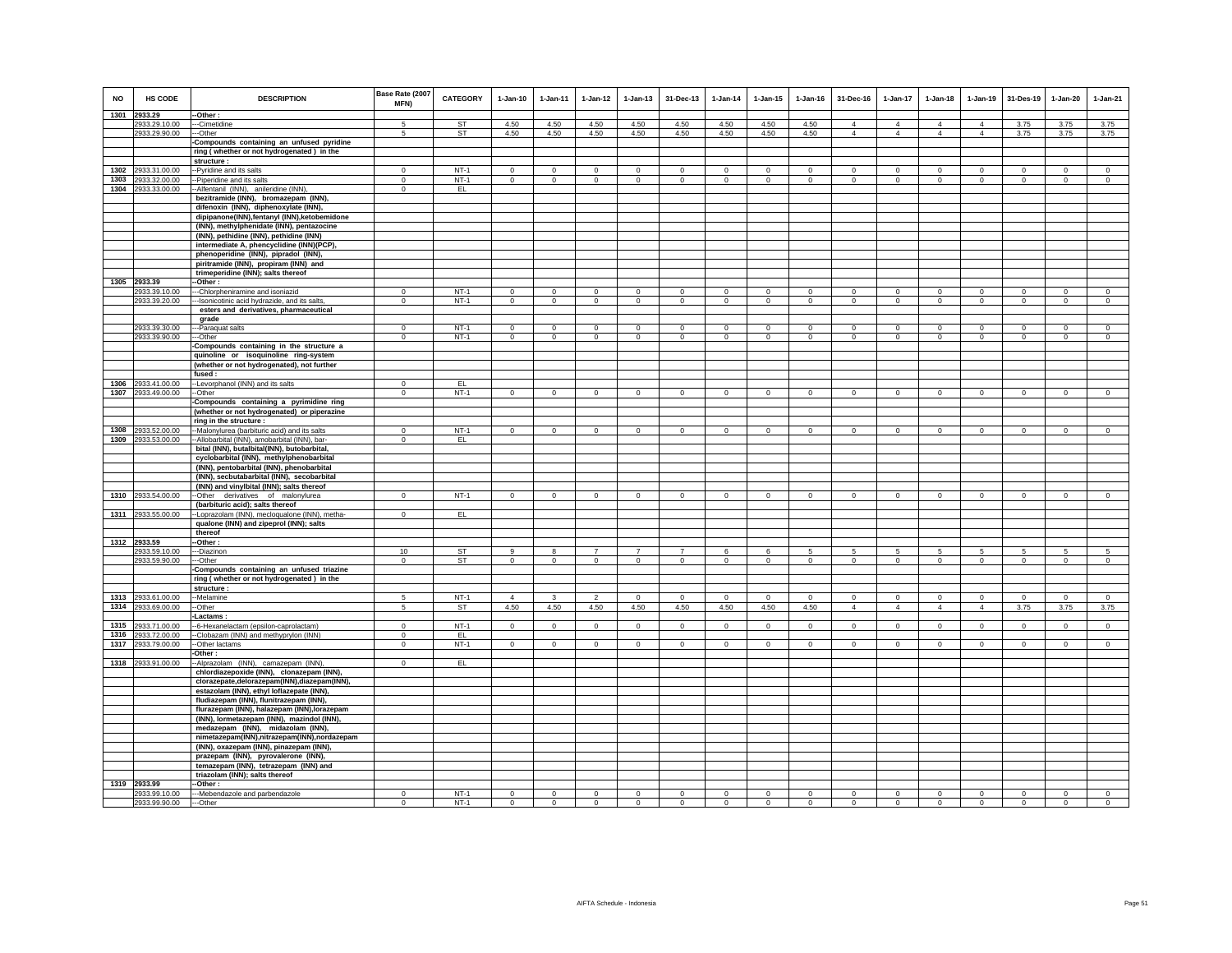| <b>NO</b> | HS CODE                             | <b>DESCRIPTION</b>                                                                      | Base Rate (2007<br>MFN) | <b>CATEGORY</b> | $1-Jan-10$          | $1 - Jan-11$            | $1 - Jan-12$            | $1 - Jan-13$        | 31-Dec-13            | $1-Jan-14$              | $1 - Jan-15$        | $1 - Jan-16$     | 31-Dec-16                     | $1-Jan-17$                    | $1-Jan-18$                    | $1-Jan-19$                    | 31-Des-19            | 1-Jan-20           | $1-Jan-21$         |
|-----------|-------------------------------------|-----------------------------------------------------------------------------------------|-------------------------|-----------------|---------------------|-------------------------|-------------------------|---------------------|----------------------|-------------------------|---------------------|------------------|-------------------------------|-------------------------------|-------------------------------|-------------------------------|----------------------|--------------------|--------------------|
|           | 29.34                               | Nucleic acids and their salts, whether or not                                           |                         |                 |                     |                         |                         |                     |                      |                         |                     |                  |                               |                               |                               |                               |                      |                    |                    |
|           |                                     | chemically defined; other heterocyclic                                                  |                         |                 |                     |                         |                         |                     |                      |                         |                     |                  |                               |                               |                               |                               |                      |                    |                    |
|           |                                     | compounds.                                                                              | $\mathbf{0}$            |                 |                     |                         |                         |                     | $\mathbf{0}$         |                         |                     |                  | $\mathbf{0}$                  | $\mathbf{0}$                  | $\mathbf{0}$                  |                               |                      | $\circ$            |                    |
|           | 1320 2934.10.00.00                  | -Compounds containing an unfused thiazole                                               |                         | $NT-1$          | $\mathbf 0$         | $\mathbf 0$             | $\circ$                 | $\mathbf 0$         |                      | $\mathbf 0$             | $\mathbf 0$         | $\mathbf 0$      |                               |                               |                               | $\mathbf 0$                   | $\circ$              |                    | $\circ$            |
|           |                                     | ring (whether or not hydrogenated) in the<br>structure                                  |                         |                 |                     |                         |                         |                     |                      |                         |                     |                  |                               |                               |                               |                               |                      |                    |                    |
|           | 1321 2934.20.00.00                  | Compounds containing in the structure a                                                 | $\circ$                 | $NT-1$          | $\circ$             | $\mathbf{0}$            | $\circ$                 | $\mathbf 0$         | $\mathbf 0$          | $\circ$                 | $\mathbf 0$         | $\circ$          | $\Omega$                      | $\circ$                       | $\mathbf 0$                   | $\circ$                       | $\circ$              | $\mathbf{0}$       | $\circ$            |
|           |                                     | benzothiazole ring-system ( whether or not                                              |                         |                 |                     |                         |                         |                     |                      |                         |                     |                  |                               |                               |                               |                               |                      |                    |                    |
|           |                                     | hydrogenated ), not further fused                                                       |                         |                 |                     |                         |                         |                     |                      |                         |                     |                  |                               |                               |                               |                               |                      |                    |                    |
|           | 1322 2934.30.00.00                  | Compounds containing in the structure a                                                 | $\mathbf 0$             | $NT-1$          | $\mathbf 0$         | $\mathbf 0$             | $\mathbf 0$             | $\mathbf 0$         | $\mathbf 0$          | $\mathbf 0$             | $\mathbf 0$         | $\mathbf 0$      | $\circ$                       | $\mathbf 0$                   | $\mathbf 0$                   | $\mathbf 0$                   | $^{\circ}$           | $\mathbf 0$        | $\circ$            |
|           |                                     | phenothiazine ring-system (whether or not                                               |                         |                 |                     |                         |                         |                     |                      |                         |                     |                  |                               |                               |                               |                               |                      |                    |                    |
|           |                                     | hydrogenated ), not further fused                                                       |                         |                 |                     |                         |                         |                     |                      |                         |                     |                  |                               |                               |                               |                               |                      |                    |                    |
|           |                                     | -Other:                                                                                 |                         |                 |                     |                         |                         |                     |                      |                         |                     |                  |                               |                               |                               |                               |                      |                    |                    |
|           | 1323 2934.91.00.00                  | -Aminorex (INN), brotizolam (INN).                                                      | $\mathbf 0$             | EL.             |                     |                         |                         |                     |                      |                         |                     |                  |                               |                               |                               |                               |                      |                    |                    |
|           |                                     | clotiazepam (INN), cloxazolam (INN)                                                     |                         |                 |                     |                         |                         |                     |                      |                         |                     |                  |                               |                               |                               |                               |                      |                    |                    |
|           |                                     | dextromoramide (INN), haloxazolam (INN),                                                |                         |                 |                     |                         |                         |                     |                      |                         |                     |                  |                               |                               |                               |                               |                      |                    |                    |
|           |                                     | ketazolam (INN), mesocarb (INN), oxazolam                                               |                         |                 |                     |                         |                         |                     |                      |                         |                     |                  |                               |                               |                               |                               |                      |                    |                    |
|           |                                     | (INN), pemoline(INN), phendimetrazine(INN),<br>phenmetrazine (INN) and sufentanil(INN); |                         |                 |                     |                         |                         |                     |                      |                         |                     |                  |                               |                               |                               |                               |                      |                    |                    |
|           |                                     | salts thereof                                                                           |                         |                 |                     |                         |                         |                     |                      |                         |                     |                  |                               |                               |                               |                               |                      |                    |                    |
|           | 1324 2934.99                        | Other:                                                                                  |                         |                 |                     |                         |                         |                     |                      |                         |                     |                  |                               |                               |                               |                               |                      |                    |                    |
|           | 2934.99.10.00                       | -Nucleic acid and its salts                                                             | $\Omega$                | $NT-1$          | $\Omega$            | $\Omega$                | $\Omega$                | $\Omega$            | $\Omega$             | $\Omega$                | $\Omega$            | $\Omega$         | $\Omega$                      | $\Omega$                      | $\Omega$                      | $\Omega$                      | $\Omega$             | $\Omega$           | $\Omega$           |
|           | 2934.99.20.00                       | -Sultones; sultams; diltiazem                                                           | -5                      | $NT-1$          | $\Delta$            | $\overline{\mathbf{3}}$ | $\overline{2}$          | $\mathbf{0}$        | $\Omega$             | $\circ$                 | $\mathbf{0}$        | $\Omega$         | $\Omega$                      | $\circ$                       | $\Omega$                      | $\Omega$                      | $\mathbf 0$          | $\Omega$           | $\circ$            |
|           | 2934.99.30.00                       | --6-Amino penicillanic acid                                                             | $\overline{0}$          | $NT-1$          | $\overline{0}$      | $\overline{0}$          | $\overline{0}$          | $\overline{0}$      | $\overline{0}$       | $\overline{0}$          | $\overline{0}$      | $\overline{0}$   | $\overline{0}$                | $\overline{0}$                | $\overline{0}$                | $\overline{0}$                | $\overline{0}$       | $\overline{0}$     | $\overline{0}$     |
|           | 2934.99.90.00                       | --Other                                                                                 | $\mathbf 0$             | $NT-1$          | $\Omega$            | $\circ$                 | $\mathbf 0$             | $\mathbf 0$         | $\mathbf 0$          | $\mathbf 0$             | $\mathbf 0$         | $\Omega$         | $\Omega$                      | $\mathbf 0$                   | $\Omega$                      | $\Omega$                      | $\Omega$             | $\Omega$           | $\circ$            |
|           | 1325 2935.00.00.00                  | Sulphonamides.                                                                          | $\circ$                 | $NT-1$          | $\circ$             | $\mathsf 0$             | $\circ$                 | $\mathbf 0$         | $\mathsf 0$          | $\circ$                 | $\mathsf 0$         | $\mathbf{0}$     | $\mathbf 0$                   | $\mathbf 0$                   | $\mathbf 0$                   | $\mathbf 0$                   | $\mathbf 0$          | $\mathbf 0$        | $\circ$            |
|           |                                     | XI. PROVITAMINS, VITAMINS AND HORMONES                                                  |                         |                 |                     |                         |                         |                     |                      |                         |                     |                  |                               |                               |                               |                               |                      |                    |                    |
|           | 29.36                               | Provitamins and vitamins, natural or                                                    |                         |                 |                     |                         |                         |                     |                      |                         |                     |                  |                               |                               |                               |                               |                      |                    |                    |
|           |                                     | reproduced by synthesis (including natural<br>concentrates), derivatives thereof used   |                         |                 |                     |                         |                         |                     |                      |                         |                     |                  |                               |                               |                               |                               |                      |                    |                    |
|           |                                     | primarily as vitamins, and intermixtures of                                             |                         |                 |                     |                         |                         |                     |                      |                         |                     |                  |                               |                               |                               |                               |                      |                    |                    |
|           |                                     | the foregoing, whether or not in any solvent.                                           |                         |                 |                     |                         |                         |                     |                      |                         |                     |                  |                               |                               |                               |                               |                      |                    |                    |
|           |                                     | -Vitamins and their derivatives, unmixed :                                              |                         |                 |                     |                         |                         |                     |                      |                         |                     |                  |                               |                               |                               |                               |                      |                    |                    |
| 1326      | 2936.21.00.00                       | -Vitamins A and their derivatives                                                       | $^{\circ}$              | $NT-1$          | $\mathbf 0$         | $\mathbf 0$             | $\mathsf 0$             | $\mathsf 0$         | $\mathbf 0$          | $\circ$                 | $\mathbf 0$         | $\Omega$         | $^{\circ}$                    | $\mathbf 0$                   | $\mathbf 0$                   | $^{\circ}$                    | $\mathbf 0$          | $\mathbf 0$        | $\mathbb O$        |
| 1327      | 2936.22.00.00                       | -Vitamins B1 and its derivatives                                                        | $\mathbf 0$             | $NT-1$          | $\Omega$            | $\mathbf 0$             | $\mathsf 0$             | $\mathsf 0$         | $\mathbf 0$          | $\Omega$                | $\Omega$            | $\Omega$         | $\mathbf 0$                   | $\mathbf 0$                   | $\Omega$                      | $^{\circ}$                    | $^{\circ}$           | $\circ$            | $\mathbf 0$        |
| 1328      | 2936.23.00.00                       | -Vitamin B2 and its derivatives                                                         | $\Omega$                | $NT-1$          | $\Omega$            | $\Omega$                | $\circ$                 | $\mathbf{0}$        | $\Omega$             | $\Omega$                | $\Omega$            | $\Omega$         | $\Omega$                      | $\mathbf{0}$                  | $\Omega$                      | $\Omega$                      | $\Omega$             | $\Omega$           | $\circ$            |
| 1329      | 2936.24.00.00                       | -D-or DL-Pantothenic acid (vitamin B3 or                                                | $\mathbf 0$             | $NT-1$          | $\circ$             | $\circ$                 | $\circ$                 | $\mathbf{0}$        | $\mathbf 0$          | $\circ$                 | $\mathbf{0}$        | $\mathbf 0$      | $\circ$                       | $\mathbf 0$                   | $\mathbf 0$                   | $\circ$                       | $\circ$              | $\mathbf{0}$       | $\circ$            |
|           |                                     | vitamin B5) and its derivatives                                                         |                         |                 |                     |                         |                         |                     |                      |                         |                     |                  |                               |                               |                               |                               |                      |                    |                    |
| 1330      | 2936.25.00.00                       | -Vitamin B6 and its derivatives                                                         | 5                       | $NT-1$          | $\overline{4}$      | 3                       | $\overline{2}$          | $\mathbf 0$         | $\mathbf 0$          | $\mathbf 0$             | $\mathbf 0$         | $\mathbf 0$      | $^{\circ}$                    | $\mathbf 0$                   | $^{\circ}$                    | $\mathbf 0$                   | $\overline{0}$       | $\mathbf 0$        | $\circ$            |
| 1332      | 1331 2936.26.00.00                  | -Vitamin B12 and its derivatives                                                        | $\mathbf 0$             | $NT-1$          | $\mathbf 0$         | $\mathbf 0$             | $\mathbf 0$<br>4.50     | $\mathbf 0$<br>4.50 | $\mathbf{0}$         | $\circ$                 | $\mathbf 0$         | $\mathbf 0$      | $\circ$<br>$\overline{4}$     | $\mathbf 0$<br>$\overline{4}$ | $\circ$<br>$\overline{4}$     | $\circ$<br>$\overline{4}$     | $\circ$              | $\circ$            | $\circ$            |
|           | 2936.27.00.00<br>1333 2936.28.00.00 | -Vitamin C and its derivatives<br>-Vitamin E and its derivatives                        | 5<br>$\Omega$           | ST<br>$NT-1$    | 4.50<br>$\Omega$    | 4.50<br>$\Omega$        | $\circ$                 | $^{\circ}$          | 4.50<br>$\mathbf{0}$ | 4.50<br>$\mathbf{0}$    | 4.50<br>$^{\circ}$  | 4.50<br>$\Omega$ | $\Omega$                      | $\mathbf 0$                   | $\Omega$                      | $\Omega$                      | 3.75<br>$\mathbf{0}$ | 3.75<br>$^{\circ}$ | 3.75<br>$^{\circ}$ |
| 1334      | 2936.29.00.00                       | -Other vitamins and their derivatives                                                   | $\Omega$                | $NT-1$          | $\Omega$            | $\Omega$                | $\Omega$                | $\mathbf 0$         | $\mathbf 0$          | $\Omega$                | $\Omega$            | $\Omega$         | $\Omega$                      | $\Omega$                      | $\Omega$                      | $\Omega$                      | $\Omega$             | $\mathbf 0$        | $\Omega$           |
| 1335      | 2936.90.00.00                       | -Other, including natural concentrates                                                  | $\mathbf 0$             | $NT-1$          | $\circ$             | $\mathbf 0$             | $\mathsf 0$             | $\mathsf 0$         | $\mathbf 0$          | $\mathbf 0$             | $\mathsf 0$         | $\circ$          | $\mathsf 0$                   | $\mathbf 0$                   | $\mathbf 0$                   | $\mathbf 0$                   | $\mathbf 0$          | $\circ$            | $\circ$            |
|           | 29.37                               | Hormones, prostaglandins, thromboxanes and                                              |                         |                 |                     |                         |                         |                     |                      |                         |                     |                  |                               |                               |                               |                               |                      |                    |                    |
|           |                                     | leukotrienes, natural or reproduced by                                                  |                         |                 |                     |                         |                         |                     |                      |                         |                     |                  |                               |                               |                               |                               |                      |                    |                    |
|           |                                     | synthesis; derivatives and structural                                                   |                         |                 |                     |                         |                         |                     |                      |                         |                     |                  |                               |                               |                               |                               |                      |                    |                    |
|           |                                     | analogues thereof, including chain modified                                             |                         |                 |                     |                         |                         |                     |                      |                         |                     |                  |                               |                               |                               |                               |                      |                    |                    |
|           |                                     | polypeptides used primarily as hormones.                                                |                         |                 |                     |                         |                         |                     |                      |                         |                     |                  |                               |                               |                               |                               |                      |                    |                    |
|           |                                     | -Polypeptide hormones, protein hormones and                                             |                         |                 |                     |                         |                         |                     |                      |                         |                     |                  |                               |                               |                               |                               |                      |                    |                    |
|           |                                     | glycoprtein hormones, their derivatives and<br>structural analogues :                   |                         |                 |                     |                         |                         |                     |                      |                         |                     |                  |                               |                               |                               |                               |                      |                    |                    |
|           | 1336 2937.11.00.00                  | -Somatotropin, its derivatives and structural                                           | $\mathbf 0$             | $NT-1$          | $\circ$             | $\mathbf 0$             | $\circ$                 | $\mathbf 0$         | $\mathbf 0$          | $\mathbf 0$             | $\mathbf 0$         | $\circ$          | $\circ$                       | $\mathbf 0$                   | $\circ$                       | $\mathbf 0$                   | $\circ$              | $\mathbf 0$        | $\circ$            |
|           |                                     | analogues                                                                               |                         |                 |                     |                         |                         |                     |                      |                         |                     |                  |                               |                               |                               |                               |                      |                    |                    |
|           | 1337 2937.12.00.00                  | -Insulin and its salts                                                                  | $^{\circ}$              | $NT-1$          | $^{\circ}$          | $^{\circ}$              | $\mathbf 0$             | $^{\circ}$          | 0                    | $\mathbf 0$             | $^{\circ}$          | $\overline{0}$   | $^{\circ}$                    | $\mathbf 0$                   | $\mathbf 0$                   | $\mathbf 0$                   | $\mathbf 0$          | $^{\circ}$         | $\mathbf 0$        |
|           | 1338 2937.19.00.00                  | -Other                                                                                  | -5                      | ST              | 4.50                | 4.50                    | 4.50                    | 4.50                | 4.50                 | 4.50                    | 4.50                | 4.50             | $\overline{4}$                | $\overline{4}$                | $\overline{4}$                | $\overline{4}$                | 3.75                 | 3.75               | 3.75               |
|           |                                     | Steroidal hormones, their derivatives and                                               |                         |                 |                     |                         |                         |                     |                      |                         |                     |                  |                               |                               |                               |                               |                      |                    |                    |
|           |                                     | structural analogues :                                                                  |                         |                 |                     |                         |                         |                     |                      |                         |                     |                  |                               |                               |                               |                               |                      |                    |                    |
| 1339      | 2937.21.00.00                       | -Cortisone, hydrocortisone,<br>prednisone                                               | $\mathbf 0$             | $NT-1$          | $\mathsf 0$         | $\mathbf 0$             | $\mathbf 0$             | $\mathsf 0$         | $\mathbf 0$          | $\mathbf 0$             | $\mathsf 0$         | $\mathbf 0$      | $\mathsf 0$                   | $\mathbf 0$                   | $\mathbf 0$                   | $\mathbf 0$                   | $\mathbf 0$          | $\mathsf 0$        | $\circ$            |
|           |                                     | (dehydrocortisone) and prednisolone                                                     |                         |                 |                     |                         |                         |                     |                      |                         |                     |                  |                               |                               |                               |                               |                      |                    |                    |
|           |                                     | (dehydrohydrocortisone)                                                                 |                         |                 |                     |                         |                         |                     |                      |                         |                     |                  |                               |                               |                               |                               |                      |                    |                    |
| 1340      | 2937.22.00.00                       | -- Halogenated derivatives of corticosteroidal                                          | $\Omega$                | $NT-1$          | $\Omega$            | $\Omega$                | $\Omega$                | $\Omega$            | $\Omega$             | $\Omega$                | $\Omega$            | $\Omega$         | $\Omega$                      | $\circ$                       | $\Omega$                      | $\Omega$                      | $\Omega$             | $\Omega$           | $\Omega$           |
| 1341      |                                     | hormones                                                                                | $\Omega$                | $NT-1$          |                     | $\Omega$                |                         |                     |                      | $\Omega$                |                     | $\Omega$         |                               |                               |                               |                               |                      | $\circ$            |                    |
|           | 2937.23.00.00<br>1342 2937.29.00.00 | -- Oestrogens and progestogens<br>--Other                                               | 5                       | ST              | $\mathbf 0$<br>4.50 | 4.50                    | $\circ$<br>4.50         | $\mathsf 0$<br>4.50 | $\mathsf 0$<br>4.50  | 4.50                    | $\mathsf 0$<br>4.50 | 4.50             | $\mathsf 0$<br>$\overline{4}$ | $\mathbf 0$<br>$\overline{4}$ | $\mathbf 0$<br>$\overline{4}$ | $\mathbf 0$<br>$\overline{4}$ | $\mathbf 0$<br>3.75  | 3.75               | $\circ$<br>3.75    |
|           |                                     | -Catecholamine hormones, their derivatives and                                          |                         |                 |                     |                         |                         |                     |                      |                         |                     |                  |                               |                               |                               |                               |                      |                    |                    |
|           |                                     | structural analogues :                                                                  |                         |                 |                     |                         |                         |                     |                      |                         |                     |                  |                               |                               |                               |                               |                      |                    |                    |
| 1343      | 2937.31.00.00                       | -Epinephrine                                                                            | 5                       | $NT-2$          | $\overline{4}$      | $\overline{4}$          | 3                       | 3                   | 3                    | $\overline{\mathbf{2}}$ | $\overline{c}$      | $\mathbf{1}$     | $^{\circ}$                    | 0                             | $^{\circ}$                    | 0                             | $\mathbf{0}$         | 0                  | $\mathbf{0}$       |
| 1344      | 2937.39.00.00                       | --Other                                                                                 | 5                       | $NT-1$          | $\overline{4}$      | 3                       | $\overline{\mathbf{c}}$ | $\mathbf 0$         | $\mathbf 0$          | $\mathbf 0$             | $\mathbf 0$         | $\mathbf 0$      | $\Omega$                      | 0                             | $\mathbf 0$                   | $\circ$                       | $\,0\,$              | $\mathbf 0$        | $\mathbf 0$        |
| 1345      | 2937.40.00.00                       | -Amino-acid derivatives                                                                 | -5                      | $NT-1$          | $\overline{4}$      | 3                       | $\overline{2}$          | $\mathsf 0$         | $\mathsf 0$          | $\Omega$                | $\mathbf 0$         | $\Omega$         | $\Omega$                      | $\mathbf 0$                   | $\Omega$                      | $\mathbf 0$                   | $\circ$              | $\mathbf 0$        | $\Omega$           |
| 1346      | 2937.50.00.00                       | thromboxanes<br>-Prostaglandins,<br>and                                                 | 5                       | $NT-1$          | $\overline{4}$      | $\mathbf{3}$            | $\overline{a}$          | $\mathsf 0$         | $\mathbf 0$          | $\mathsf 0$             | $\mathsf 0$         | $\circ$          | $\mathsf 0$                   | $\mathbf 0$                   | $\mathbf 0$                   | $\mathbf 0$                   | $\mathbf 0$          | $\mathsf 0$        | $\mathsf 0$        |
|           |                                     | leukotrienes, their derivatives and                                                     |                         |                 |                     |                         |                         |                     |                      |                         |                     |                  |                               |                               |                               |                               |                      |                    |                    |
|           |                                     | structural analogues                                                                    |                         |                 |                     |                         |                         |                     |                      |                         |                     |                  |                               |                               |                               |                               |                      |                    |                    |
|           | 1347 2937.90.00.00                  | -Other<br>XII. GLYCOSIDES AND VEGETABLE ALKALOIDS,                                      | 5                       | <b>ST</b>       | 4.50                | 4.50                    | 4.50                    | 4.50                | 4.50                 | 4.50                    | 4.50                | 4.50             | $\overline{4}$                | $\overline{4}$                | $\Delta$                      | $\overline{4}$                | 3.75                 | 3.75               | 3.75               |
|           |                                     |                                                                                         |                         |                 |                     |                         |                         |                     |                      |                         |                     |                  |                               |                               |                               |                               |                      |                    |                    |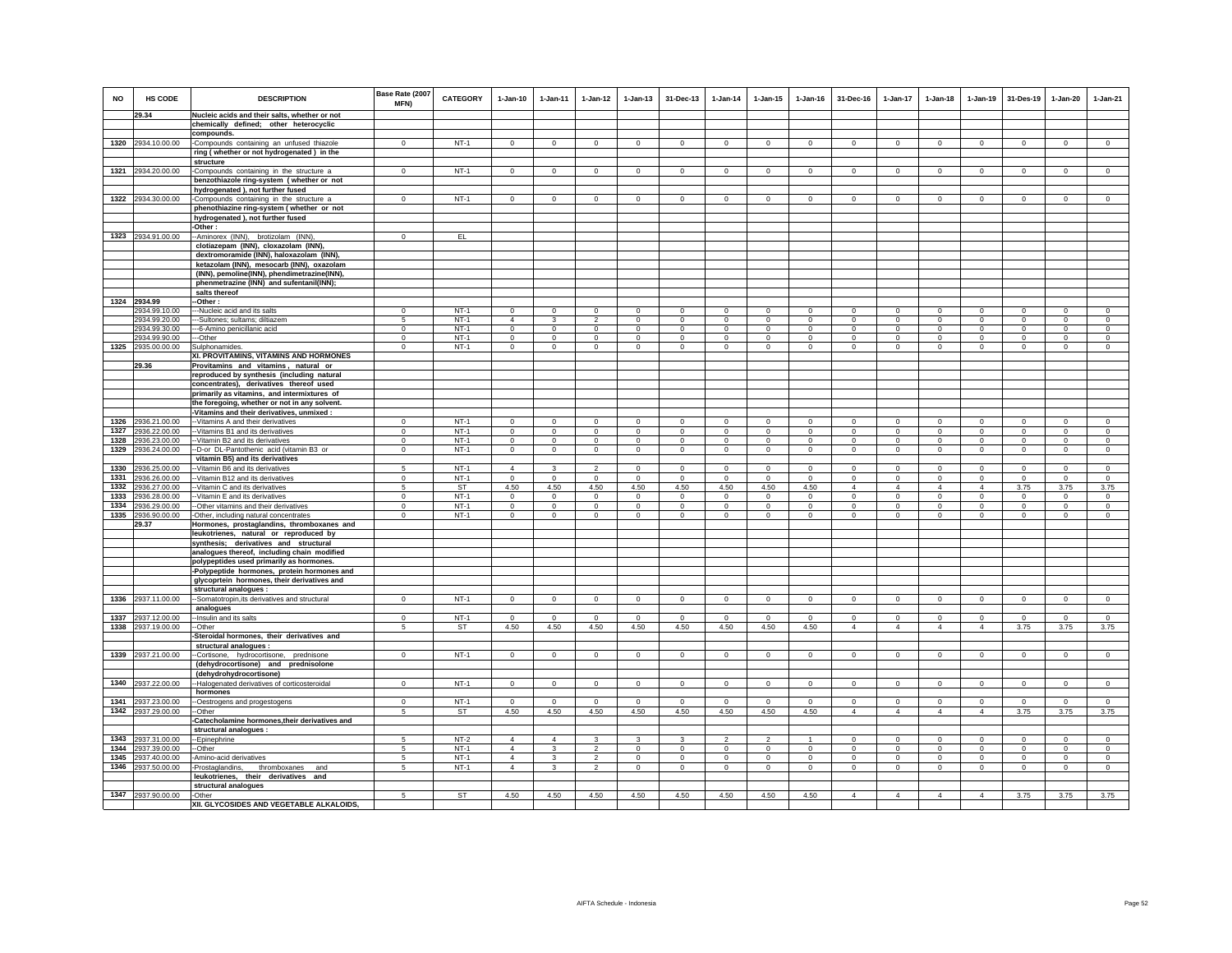| <b>NO</b> | HS CODE                        | <b>DESCRIPTION</b><br>NATURAL OR REPRODUCED BY SYNTHESIS,                                    | Base Rate (2007<br>MFN) | <b>CATEGORY</b>  | $1-Jan-10$         | $1 - Jan-11$        | $1-Jan-12$         | $1 - Jan-13$                | 31-Dec-13                | $1-Jan-14$             | $1-Jan-15$                  | $1$ -Jan-16              | 31-Dec-16           | $1-Jan-17$              | $1-Jan-18$             | $1-Jan-19$              | 31-Des-19          | 1-Jan-20            | $1-Jan-21$         |
|-----------|--------------------------------|----------------------------------------------------------------------------------------------|-------------------------|------------------|--------------------|---------------------|--------------------|-----------------------------|--------------------------|------------------------|-----------------------------|--------------------------|---------------------|-------------------------|------------------------|-------------------------|--------------------|---------------------|--------------------|
|           |                                | AND THEIR SALTS, ETHERS, ESTERS                                                              |                         |                  |                    |                     |                    |                             |                          |                        |                             |                          |                     |                         |                        |                         |                    |                     |                    |
|           |                                | AND OTHER DERIVATIVES                                                                        |                         |                  |                    |                     |                    |                             |                          |                        |                             |                          |                     |                         |                        |                         |                    |                     |                    |
|           | 29.38                          | Glycosides, natural or reproduced by synthesis                                               |                         |                  |                    |                     |                    |                             |                          |                        |                             |                          |                     |                         |                        |                         |                    |                     |                    |
|           |                                | and their salts, ethers, esters and other                                                    |                         |                  |                    |                     |                    |                             |                          |                        |                             |                          |                     |                         |                        |                         |                    |                     |                    |
|           |                                | derivatives.                                                                                 |                         |                  |                    |                     |                    |                             |                          |                        |                             |                          |                     |                         |                        |                         |                    |                     |                    |
|           | 1348 2938.10.00.00             | -Rutoside (rutin) and its derivatives                                                        | $\Omega$                | $NT-1$           | $\Omega$           | $\mathbf{0}$        | $\mathbf 0$        | $\mathbf 0$                 | $\Omega$                 | $\mathbf 0$            | $^{\circ}$                  | $\mathbf{0}$             | $\Omega$            | $\mathbf{0}$            | $\mathbf{0}$           | $\circ$                 | $\mathbf 0$        | $\Omega$            | $\circ$            |
|           | 1349 2938.90.00.00             | Other                                                                                        | $\Omega$                | $NT-1$           | $\circ$            | $\overline{0}$      | $\circ$            | $\mathbf{0}$                | $\mathbf{0}$             | $\Omega$               | $\Omega$                    | $\circ$                  | $\circ$             | $\mathbf 0$             | $\circ$                | $\circ$                 | $\circ$            | $\Omega$            | $\circ$            |
|           | 29.39                          | Vegetable alkaloids, natural or reproduced by                                                |                         |                  |                    |                     |                    |                             |                          |                        |                             |                          |                     |                         |                        |                         |                    |                     |                    |
|           |                                | synthesis, and their salts, ethers, esters                                                   |                         |                  |                    |                     |                    |                             |                          |                        |                             |                          |                     |                         |                        |                         |                    |                     |                    |
|           |                                | and other derivatives.<br>-Alkaloids of opium and their derivatives;                         |                         |                  |                    |                     |                    |                             |                          |                        |                             |                          |                     |                         |                        |                         |                    |                     |                    |
|           |                                | salts thereof :                                                                              |                         |                  |                    |                     |                    |                             |                          |                        |                             |                          |                     |                         |                        |                         |                    |                     |                    |
|           | 1350 2939.11.00.00             | --Concentrate of poppy straw; buprenorphine                                                  | 5 <sup>1</sup>          | EL               |                    |                     |                    |                             |                          |                        |                             |                          |                     |                         |                        |                         |                    |                     |                    |
|           |                                | (INN), codeine, dihydrocodeine (INN),                                                        |                         |                  |                    |                     |                    |                             |                          |                        |                             |                          |                     |                         |                        |                         |                    |                     |                    |
|           |                                | ethylmorphine, etorphine (INN), heroin,                                                      |                         |                  |                    |                     |                    |                             |                          |                        |                             |                          |                     |                         |                        |                         |                    |                     |                    |
|           |                                | hydrocodone (INN), hydromorphone (INN),                                                      |                         |                  |                    |                     |                    |                             |                          |                        |                             |                          |                     |                         |                        |                         |                    |                     |                    |
|           |                                | morphine, nicomorphine (INN), oxycodone                                                      |                         |                  |                    |                     |                    |                             |                          |                        |                             |                          |                     |                         |                        |                         |                    |                     |                    |
|           |                                | (INN), oxymorphone (INN), pholcodine (INN),                                                  |                         |                  |                    |                     |                    |                             |                          |                        |                             |                          |                     |                         |                        |                         |                    |                     |                    |
|           | 1351 2939.19.00.00             | thebacon (INN) and thebaine; salts thereof                                                   | $\Omega$                | EL               |                    |                     |                    |                             |                          |                        |                             |                          |                     |                         |                        |                         |                    |                     |                    |
| 1352      | 2939.20.00.00                  | -Other<br>-Alkaloids of chinchona and their derivatives;                                     | 5                       | $NT-1$           | $\overline{4}$     | $\mathbf{3}$        | $\overline{2}$     | $\mathbf 0$                 | $\overline{0}$           | $\circ$                | $\mathbf 0$                 | $\overline{0}$           | $\Omega$            | $\overline{0}$          | $\circ$                | $\overline{0}$          | $\overline{0}$     | $\overline{0}$      | $\overline{0}$     |
|           |                                | salts thereof                                                                                |                         |                  |                    |                     |                    |                             |                          |                        |                             |                          |                     |                         |                        |                         |                    |                     |                    |
| 1353      | 2939.30.00.00                  | Caffeine and its salts                                                                       | 5                       | ST               | 4.50               | 4.50                | 4.50               | 4.50                        | 4.50                     | 4.50                   | 4.50                        | 4.50                     | $\overline{4}$      | $\overline{4}$          | $\overline{4}$         | $\overline{4}$          | 3.75               | 3.75                | 3.75               |
|           |                                | <b>Ephedrines and their salts:</b>                                                           |                         |                  |                    |                     |                    |                             |                          |                        |                             |                          |                     |                         |                        |                         |                    |                     |                    |
| 1354      | 2939.41.00.00                  | -Ephedrine and its salts                                                                     | $\mathbf 0$             | $NT-2$           | $\circ$            | $\mathbf 0$         | $\circ$            | $\mathbf 0$                 | $\mathbf 0$              | $\mathbf 0$            | $\mathbf 0$                 | $\mathbf 0$              | $\circ$             | $\mathbf 0$             | $\circ$                | $\mathbf 0$             | $\mathbf 0$        | $\mathbf 0$         | $\circ$            |
| 1355      | 2939.42.00.00                  | -Pseudoephedrine (INN) and its salts                                                         | $\,0\,$                 | $NT-2$           | $\mathsf 0$        | $\mathsf 0$         | $\overline{0}$     | $\mathbf 0$                 | $\overline{0}$           | $\mathbf 0$            | $\mathsf 0$                 | $\mathbf 0$              | $\circ$             | $\mathsf 0$             | $\mathbf 0$            | $\mathbf 0$             | $\,0\,$            | $\mathbf 0$         | $\circ$            |
| 1356      | 2939.43.00.00                  | -Cathine (INN) and its salts                                                                 | $\mathbf 0$             | $NT-1$           | $\circ$            | $\circ$             | $\overline{0}$     | $\overline{0}$              | $\circ$                  | $\overline{0}$         | $\overline{0}$              | $\circ$                  | $\circ$             | $\overline{0}$          | $\overline{0}$         | $\mathbf 0$             | $\overline{0}$     | $\mathsf 0$         | $\circ$            |
|           | 1357 2939.49.00                | -Other:                                                                                      |                         |                  |                    |                     |                    |                             |                          |                        |                             |                          |                     |                         |                        |                         |                    |                     |                    |
|           | 2939.49.00.10<br>2939.49.00.90 | --Phenylpropanolamine HCI (PPA)<br>--Other                                                   | $\Omega$<br>$\circ$     | $NT-2$<br>$NT-1$ | $\circ$<br>$\circ$ | $\Omega$<br>$\circ$ | $\circ$<br>$\circ$ | $\mathbf{0}$<br>$\mathbf 0$ | $\Omega$<br>$\mathbf{0}$ | $\mathbf 0$<br>$\circ$ | $\mathbf{0}$<br>$\mathbf 0$ | $\Omega$<br>$\mathbf{0}$ | $\Omega$<br>$\circ$ | $\mathbf{0}$<br>$\circ$ | $\circ$<br>$\mathbf 0$ | $\Omega$<br>$\mathbf 0$ | $\circ$<br>$\circ$ | $\Omega$<br>$\circ$ | $\circ$<br>$\circ$ |
|           |                                | Theophylline and<br>aminophylline                                                            |                         |                  |                    |                     |                    |                             |                          |                        |                             |                          |                     |                         |                        |                         |                    |                     |                    |
|           |                                | (theophylline-ethylenediamine) and their                                                     |                         |                  |                    |                     |                    |                             |                          |                        |                             |                          |                     |                         |                        |                         |                    |                     |                    |
|           |                                | derivatives; salts thereof :                                                                 |                         |                  |                    |                     |                    |                             |                          |                        |                             |                          |                     |                         |                        |                         |                    |                     |                    |
| 1358      | 2939.51.00.00                  | -Fenetylline(INN) and its salts                                                              | -5                      | ST               | 4.50               | 4.50                | 4.50               | 4.50                        | 4.50                     | 4.50                   | 4.50                        | 4.50                     | $\overline{4}$      | $\overline{4}$          | $\overline{4}$         | $\overline{4}$          | 3.75               | 3.75                | 3.75               |
| 1359      | 2939.59.00.00                  | -Other                                                                                       | 5                       | ST               | 4.50               | 4.50                | 4.50               | 4.50                        | 4.50                     | 4.50                   | 4.50                        | 4.50                     | $\overline{4}$      | $\overline{4}$          | $\overline{4}$         | $\overline{4}$          | 3.75               | 3.75                | 3.75               |
|           |                                | Alkaloids of rye ergot and their derivatives;                                                |                         |                  |                    |                     |                    |                             |                          |                        |                             |                          |                     |                         |                        |                         |                    |                     |                    |
| 1360      |                                | salts thereof :                                                                              | $\Omega$                | $NT-1$           | $\Omega$           | $\Omega$            | $\circ$            | $\Omega$                    | $\Omega$                 | $\Omega$               | $\Omega$                    | $\Omega$                 | $\Omega$            | $\Omega$                | $\Omega$               | $\Omega$                | $\Omega$           | $\Omega$            | $\Omega$           |
| 1361      | 2939.61.00.00<br>2939.62.00.00 | -Ergometrine (INN) and its salts<br>-Ergotamine (INN) and its salts                          | $^{\circ}$              | $NT-1$           | $\mathsf 0$        | $\mathbf{0}$        | $\mathsf 0$        | $\mathsf 0$                 | $\mathbf 0$              | $\mathbf 0$            | $\mathsf 0$                 | $\mathbf 0$              | $\mathbf 0$         | $\mathbf 0$             | $\mathbf 0$            | $\mathbf 0$             | $\overline{0}$     | $\mathbf 0$         | $\mathbf 0$        |
| 1362      | 2939.63.00.00                  | --Lysergic acid and its salts                                                                | $\mathbf 0$             | $NT-1$           | $\Omega$           | $\circ$             | $\mathbf 0$        | $\mathbf{0}$                | $\Omega$                 | $\Omega$               | $\Omega$                    | $\Omega$                 | $\Omega$            | $\mathbf 0$             | $\Omega$               | $\Omega$                | $\Omega$           | $\Omega$            | $\Omega$           |
| 1363      | 2939.69.00.00                  | --Other                                                                                      | $\Omega$                | $NT-1$           | $\Omega$           | $\Omega$            | $\Omega$           | $\Omega$                    | $\Omega$                 | $\Omega$               | $\Omega$                    | $\Omega$                 | $\Omega$            | $\mathbf 0$             | $\Omega$               | $\Omega$                | $\Omega$           | $\Omega$            | $\Omega$           |
|           |                                | -Other:                                                                                      |                         |                  |                    |                     |                    |                             |                          |                        |                             |                          |                     |                         |                        |                         |                    |                     |                    |
|           | 1364 2939.91                   | -Cocaine, ecgonine, levometamfetamine,                                                       |                         |                  |                    |                     |                    |                             |                          |                        |                             |                          |                     |                         |                        |                         |                    |                     |                    |
|           |                                | metamfetamine(INN), metamfetamine racemate;                                                  |                         |                  |                    |                     |                    |                             |                          |                        |                             |                          |                     |                         |                        |                         |                    |                     |                    |
|           | 2939.91.10.00                  | salts, esters and other derivatives thereof:                                                 |                         | EL.              |                    |                     |                    |                             |                          |                        |                             |                          |                     |                         |                        |                         |                    |                     |                    |
|           | 2939.91.90.00                  | --Cocaine and its derivatives<br>--Other                                                     | 5<br>$\mathbf{0}$       | EL               |                    |                     |                    |                             |                          |                        |                             |                          |                     |                         |                        |                         |                    |                     |                    |
| 1365      | 2939.99                        | -Other:                                                                                      |                         |                  |                    |                     |                    |                             |                          |                        |                             |                          |                     |                         |                        |                         |                    |                     |                    |
|           | 2939.99.10.00                  | --Nicotine sulphate                                                                          | $\mathbf 0$             | $NT-1$           | $\mathbf 0$        | $\mathbf 0$         | $\mathbf 0$        | $\mathbf 0$                 | $\mathbf 0$              | $^{\circ}$             | $\mathbf 0$                 | $^{\circ}$               | $\circ$             | $\mathbf 0$             | $\mathbf 0$            | $\mathbf 0$             | $\mathbf 0$        | $\mathbf 0$         | $\mathbf 0$        |
|           | 2939.99.90.00                  | ---Other                                                                                     | $\overline{0}$          | $NT-1$           | $\overline{0}$     | $\overline{0}$      | $\overline{0}$     | $\overline{0}$              | $\overline{0}$           | $\overline{0}$         | $\overline{0}$              | $\overline{0}$           | $\Omega$            | $\overline{0}$          | $\overline{0}$         | $\overline{0}$          | $\overline{0}$     | $\overline{0}$      | $\overline{0}$     |
|           |                                | XIII. OTHER ORGANIC COMPOUNDS                                                                |                         |                  |                    |                     |                    |                             |                          |                        |                             |                          |                     |                         |                        |                         |                    |                     |                    |
|           | 1366 2940.00.00.00             | Sugars, chemically pure, other than sucrose,                                                 | 5                       | $NT-1$           | $\Delta$           | $\mathcal{R}$       | $\mathcal{L}$      | $\mathbf 0$                 | $\mathbf 0$              | $\mathsf 0$            | $\mathsf 0$                 | $\mathsf 0$              | $\mathsf 0$         | $\mathbf 0$             | $\mathbf 0$            | $\mathbf 0$             | $\mathbf 0$        | $\mathsf 0$         | $\mathsf 0$        |
|           |                                | lactose, maltose, glucose and fructose; sugar<br>ethers, sugar acetals and sugar esters, and |                         |                  |                    |                     |                    |                             |                          |                        |                             |                          |                     |                         |                        |                         |                    |                     |                    |
|           |                                | their salts, other than products of heading                                                  |                         |                  |                    |                     |                    |                             |                          |                        |                             |                          |                     |                         |                        |                         |                    |                     |                    |
|           |                                | 29.37, 29.38 or 29.39.                                                                       |                         |                  |                    |                     |                    |                             |                          |                        |                             |                          |                     |                         |                        |                         |                    |                     |                    |
|           | 29.41                          | Antibiotics.                                                                                 |                         |                  |                    |                     |                    |                             |                          |                        |                             |                          |                     |                         |                        |                         |                    |                     |                    |
|           | 1367 2941.10                   | -Penicillins and their derivatives with a                                                    |                         |                  |                    |                     |                    |                             |                          |                        |                             |                          |                     |                         |                        |                         |                    |                     |                    |
|           |                                | penicillanic acid structure: salts thereof :                                                 |                         |                  |                    |                     |                    |                             |                          |                        |                             |                          |                     |                         |                        |                         |                    |                     |                    |
|           |                                | -Amoxicillins and its salts :                                                                |                         |                  |                    |                     |                    |                             |                          |                        |                             |                          |                     |                         |                        |                         |                    |                     |                    |
|           | 2941.10.11.00                  | -Non-sterile                                                                                 | 7.5<br>-5               | <b>ST</b><br>ST  | 6<br>4.50          | 6<br>4.50           | 6<br>4.50          | 6<br>4.50                   | 6                        | 5<br>4.50              | 5                           | 5                        | 5<br>$\overline{4}$ | 5<br>$\overline{4}$     | 5<br>$\overline{4}$    | -5<br>$\overline{4}$    | 5                  | 5                   | -5                 |
|           | 2941.10.19.00<br>2941.10.20.00 | --Other<br>-- Ampicillin and its salts                                                       | 7.5                     | <b>ST</b>        | 6                  | 6                   | 6                  | 6                           | 4.50<br>6                | 5                      | 4.50<br>5                   | 4.50<br>-5               | 5                   | $5^{-}$                 | 5                      | -5                      | 3.75<br>5          | 3.75<br>5           | 3.75<br>5          |
|           | 2941.10.90.00                  | -Other                                                                                       | 5                       | ST               | 4.50               | 4.50                | 4.50               | 4.50                        | 4.50                     | 4.50                   | 4.50                        | 4.50                     | 4                   | $\overline{4}$          | $\overline{4}$         | $\overline{4}$          | 3.75               | 3.75                | 3.75               |
| 1368      | 2941.20.00.00                  | -Streptomycins and their derivatives; salts                                                  | $\mathbf 0$             | $NT-1$           | $\mathbf 0$        | $\circ$             | $\overline{0}$     | $\mathbf 0$                 | $\overline{0}$           | $\overline{0}$         | $\circ$                     | $\mathbf 0$              | $\mathbf 0$         | $\mathsf 0$             | $\mathsf 0$            | $\mathbf 0$             | $\overline{0}$     | $\overline{0}$      | $\mathbf 0$        |
|           |                                | thereof                                                                                      |                         |                  |                    |                     |                    |                             |                          |                        |                             |                          |                     |                         |                        |                         |                    |                     |                    |
| 1369      | 2941.30.00.00                  | Tetracyclines and their derivatives; salts<br>thereof                                        | 5                       | ST               | 4.50               | 4.50                | 4.50               | 4.50                        | 4.50                     | 4.50                   | 4.50                        | 4.50                     | $\overline{4}$      | $\overline{4}$          | $\overline{4}$         | $\overline{4}$          | 3.75               | 3.75                | 3.75               |
| 1370      | 2941.40.00.00                  | Chloramphenicol and its derivatives; salts<br>thereof                                        | 5                       | ST               | 4.50               | 4.50                | 4.50               | 4.50                        | 4.50                     | 4.50                   | 4.50                        | 4.50                     | $\overline{4}$      | $\overline{4}$          | $\overline{4}$         | $\overline{4}$          | 3.75               | 3.75                | 3.75               |
| 1371      | 2941.50.00.00                  | Erythromycin and its derivatives; salts<br>thereof                                           | 5                       | ST               | 4.50               | 4.50                | 4.50               | 4.50                        | 4.50                     | 4.50                   | 4.50                        | 4.50                     | $\overline{4}$      | $\overline{4}$          | $\overline{4}$         | $\overline{4}$          | 3.75               | 3.75                | 3.75               |
|           | 1372 2941.90.00.00             | -Other                                                                                       | $\mathbf 0$             | $NT-1$           | $\mathbf 0$        | $\mathbf 0$         | $\mathsf 0$        | $\mathsf 0$                 | $\mathsf 0$              | $\mathbf 0$            | $\mathsf 0$                 | $\mathbf 0$              | $\mathsf 0$         | $\mathbf 0$             | $\mathbf 0$            | $\mathbf 0$             | $\mathbf 0$        | $\mathsf 0$         | $\mathsf 0$        |
|           | 1373 2942.00.00.00             | Other organic compounds                                                                      | 5                       | ST               | 4.50               | 4.50                | 4.50               | 4.50                        | 4.50                     | 4.50                   | 4.50                        | 4.50                     | $\overline{4}$      | $\overline{4}$          | $\Delta$               | $\Delta$                | 3.75               | 3.75                | 3.75               |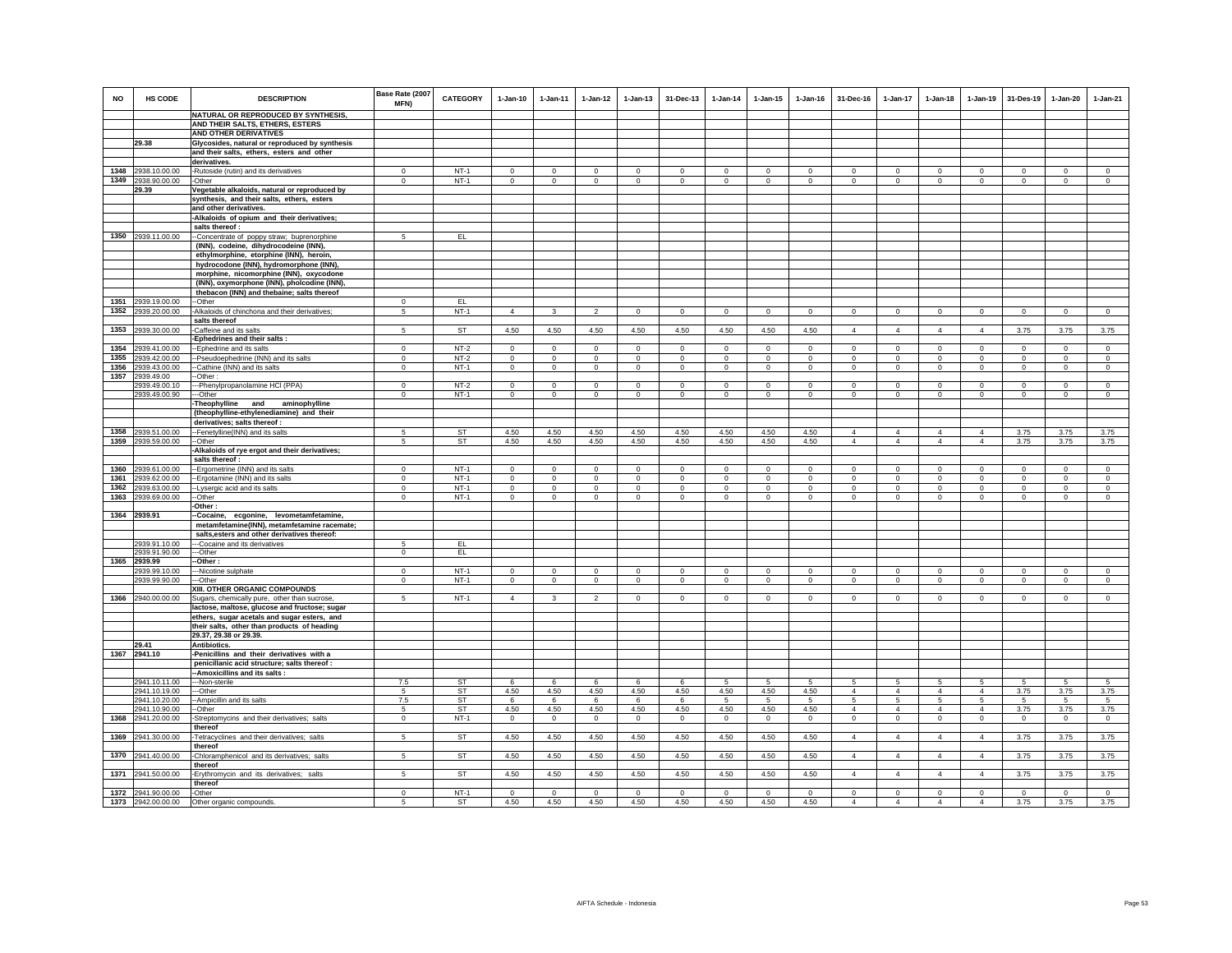| NO   | HS CODE            | <b>DESCRIPTION</b>                                                                           | Base Rate (2007<br>MFN) | <b>CATEGORY</b> | $1-Jan-10$     | $1 -$ lan-11   | $1-Jan-12$     | $1 - Jan-13$   | 31-Dec-13      | $1 - Jan-14$   | $1 - Jan-15$   | $1 - Jan-16$   | 31-Dec-16       | $1 - Jan-17$    | $1-Jan-18$      | $1 - Jan-19$   | 31-Des-19      | $1-Jan-20$     | $1-Jan-21$     |
|------|--------------------|----------------------------------------------------------------------------------------------|-------------------------|-----------------|----------------|----------------|----------------|----------------|----------------|----------------|----------------|----------------|-----------------|-----------------|-----------------|----------------|----------------|----------------|----------------|
|      | 30.01              | Glands and other organs for organo-                                                          |                         |                 |                |                |                |                |                |                |                |                |                 |                 |                 |                |                |                |                |
|      |                    | therapeutic uses, dried, whether or not                                                      |                         |                 |                |                |                |                |                |                |                |                |                 |                 |                 |                |                |                |                |
|      |                    | powdered; extracts of glands or other organs                                                 |                         |                 |                |                |                |                |                |                |                |                |                 |                 |                 |                |                |                |                |
|      |                    | or of their secretions for organo-therapeutic<br>uses; heparin and its salts; other human or |                         |                 |                |                |                |                |                |                |                |                |                 |                 |                 |                |                |                |                |
|      |                    | animal substances prepared for therapeutic or                                                |                         |                 |                |                |                |                |                |                |                |                |                 |                 |                 |                |                |                |                |
|      |                    | prophylactic uses, not elsewhere specified or                                                |                         |                 |                |                |                |                |                |                |                |                |                 |                 |                 |                |                |                |                |
|      |                    | included.                                                                                    |                         |                 |                |                |                |                |                |                |                |                |                 |                 |                 |                |                |                |                |
|      | 1374 3001.20.00.00 | -Extracts of glands or other organs or of                                                    | $\mathbf{0}$            | $NT-1$          | $\circ$        | $\mathbf{0}$   | $\circ$        | $\circ$        | $\mathbf{0}$   | $\circ$        | $\circ$        | $\circ$        | $\circ$         | $\circ$         | $\circ$         | $\circ$        | $\circ$        | $\mathbf{0}$   | $\circ$        |
|      |                    | their secretions                                                                             |                         |                 |                |                |                |                |                |                |                |                |                 |                 |                 |                |                |                |                |
| 1375 | 3001.90.00.00      | -Other                                                                                       | $\mathbf 0$             | $NT-1$          | $\Omega$       | $\mathbf 0$    | $\circ$        | $\mathsf 0$    | $\Omega$       | $\mathbf 0$    | $\mathbf 0$    | $\mathbf 0$    | $\circ$         | $\mathbf 0$     | $\mathbf 0$     | $\mathbf 0$    | $\mathbf 0$    | $\circ$        | $\circ$        |
|      | 30.02              | Human blood; animal blood prepared for                                                       |                         |                 |                |                |                |                |                |                |                |                |                 |                 |                 |                |                |                |                |
|      |                    | therapeutic, prophylactic or diagnostic uses;                                                |                         |                 |                |                |                |                |                |                |                |                |                 |                 |                 |                |                |                |                |
|      |                    | antisera and other blood fractions and                                                       |                         |                 |                |                |                |                |                |                |                |                |                 |                 |                 |                |                |                |                |
|      |                    | modified immunological products, whether or                                                  |                         |                 |                |                |                |                |                |                |                |                |                 |                 |                 |                |                |                |                |
|      |                    | not obtained by means of biotechnological                                                    |                         |                 |                |                |                |                |                |                |                |                |                 |                 |                 |                |                |                |                |
|      |                    | processes; vaccines, toxins, cultures of                                                     |                         |                 |                |                |                |                |                |                |                |                |                 |                 |                 |                |                |                |                |
|      |                    | micro-organisms(excluding yeasts) and similar                                                |                         |                 |                |                |                |                |                |                |                |                |                 |                 |                 |                |                |                |                |
|      | 1376 3002.10       | products.                                                                                    |                         |                 |                |                |                |                |                |                |                |                |                 |                 |                 |                |                |                |                |
|      |                    | -Antisera and other blood fractions and                                                      |                         |                 |                |                |                |                |                |                |                |                |                 |                 |                 |                |                |                |                |
|      |                    | modified immunological products, whether or<br>not obtained by means of biotechnological     |                         |                 |                |                |                |                |                |                |                |                |                 |                 |                 |                |                |                |                |
|      |                    | processes                                                                                    |                         |                 |                |                |                |                |                |                |                |                |                 |                 |                 |                |                |                |                |
|      | 3002.10.10.00      | -Plasma protein solution                                                                     | $\Omega$                | $NT-1$          | $\Omega$       | $\Omega$       | $\mathbf{0}$   | $\mathbf 0$    | $\mathbf 0$    | $\Omega$       | $\mathbf 0$    | $\Omega$       | $\Omega$        | $\Omega$        | $\Omega$        | $\Omega$       | $\mathbf 0$    | $\Omega$       | $\Omega$       |
|      | 3002.10.20.00      | -- Antisera and modified immunological                                                       | $\mathbf 0$             | $NT-1$          | $\mathbf{0}$   | $\mathsf 0$    | $\mathsf 0$    | $\mathsf 0$    | $\mathsf 0$    | $\mathsf 0$    | $\mathsf 0$    | $\mathsf 0$    | $\mathsf 0$     | $\mathbf 0$     | $\mathbf 0$     | $\mathbf 0$    | $\mathbf 0$    | $\mathsf 0$    | $\mathsf 0$    |
|      |                    | products whether or not obtained by means                                                    |                         |                 |                |                |                |                |                |                |                |                |                 |                 |                 |                |                |                |                |
|      |                    | of biotechnological processes                                                                |                         |                 |                |                |                |                |                |                |                |                |                 |                 |                 |                |                |                |                |
|      | 3002.10.90.00      | --Other                                                                                      | $\overline{0}$          | $NT-1$          | $\overline{0}$ | $\Omega$       | $\overline{0}$ | $\overline{0}$ | $\overline{0}$ | $\overline{0}$ | $\overline{0}$ | $\overline{0}$ | $\Omega$        | $\overline{0}$  | $\overline{0}$  | $\overline{0}$ | $\overline{0}$ | $\overline{0}$ | $\overline{0}$ |
|      | 1377 3002.20       | Vaccines for human medicine :                                                                |                         |                 |                |                |                |                |                |                |                |                |                 |                 |                 |                |                |                |                |
|      | 3002.20.10.00      | -Tetanus toxoid                                                                              |                         | $NT-1$          | $\overline{4}$ | 3              | $\mathfrak{p}$ | $\mathbf 0$    | $\Omega$       | $\Omega$       | $\Omega$       | $\Omega$       | $\Omega$        | $\Omega$        | $\Omega$        | $\Omega$       | $\Omega$       | $\Omega$       | $\Omega$       |
|      | 3002.20.20.00      | -Pertussis, measles, meningitis, or polio                                                    | $\mathbf{0}$            | NT-1            | $\mathbf{0}$   | $\mathbf{0}$   | $\circ$        | $\mathbf 0$    | $\mathbf{0}$   | $\circ$        | $\mathbf 0$    | $\circ$        | $\mathbf{0}$    | $\mathbf{0}$    | $\circ$         | $\circ$        | $\mathbf{0}$   | $\mathbf{0}$   | $\circ$        |
|      | 3002.20.90         | vaccine<br>-Other:                                                                           |                         |                 |                |                |                |                |                |                |                |                |                 |                 |                 |                |                |                |                |
|      | 3002.20.90.10      | -Hepatitis vaccine                                                                           | 5                       | $NT-1$          | $\overline{4}$ | 3              | $\mathfrak{p}$ | $\mathbf 0$    | $\mathbf 0$    | $\mathbf 0$    | $\mathbf 0$    | $\mathbf 0$    | $\circ$         | $\mathbf 0$     | $\mathbf 0$     | $\mathbf 0$    | $^{\circ}$     | $\mathbf 0$    | $\circ$        |
|      | 3002.20.90.90      | -Other                                                                                       | 5                       | $NT-1$          | $\overline{4}$ | 3              | $\overline{2}$ | $\mathbf 0$    | $\mathbf 0$    | $\mathbf 0$    | $\mathbf 0$    | $\mathbf 0$    | $\circ$         | $\mathbf 0$     | $\circ$         | $\mathbf 0$    | $\mathbf 0$    | $\mathbf 0$    | $\mathbf 0$    |
| 1378 | 3002.30.00.00      | -Vaccines for veterinary medicine                                                            | -5                      | <b>ST</b>       | 4.50           | 4.50           | 4.50           | 4.50           | 4.50           | 4.50           | 4.50           | 4.50           | $\overline{4}$  | $\overline{4}$  | $\overline{4}$  | $\overline{4}$ | 3.75           | 3.75           | 3.75           |
| 1379 | 3002.90.00.00      | -Other                                                                                       | 5                       | $NT-1$          | $\Delta$       | 3              | $\overline{2}$ | $\Omega$       | $\mathbf 0$    | $\Omega$       | $\Omega$       | $\Omega$       | $\Omega$        | $\mathbf 0$     | $\circ$         | $\Omega$       | $\Omega$       | $\Omega$       | $\Omega$       |
|      | 30.03              | Medicaments (excluding goods of heading 30.02,                                               |                         |                 |                |                |                |                |                |                |                |                |                 |                 |                 |                |                |                |                |
|      |                    | 30.05 or 30.06) consisting of two or more                                                    |                         |                 |                |                |                |                |                |                |                |                |                 |                 |                 |                |                |                |                |
|      |                    | constituents which have been mixed together                                                  |                         |                 |                |                |                |                |                |                |                |                |                 |                 |                 |                |                |                |                |
|      |                    | for therapeutic or prophylactic uses, not put                                                |                         |                 |                |                |                |                |                |                |                |                |                 |                 |                 |                |                |                |                |
|      |                    | up in measured doses or in forms or packings                                                 |                         |                 |                |                |                |                |                |                |                |                |                 |                 |                 |                |                |                |                |
|      | 1380 3003.10       | for retail sale.<br>-Containing penicillins or derivatives                                   |                         |                 |                |                |                |                |                |                |                |                |                 |                 |                 |                |                |                |                |
|      |                    | thereof, with a penicillanic acid structure,                                                 |                         |                 |                |                |                |                |                |                |                |                |                 |                 |                 |                |                |                |                |
|      |                    | or streptomycins or their derivatives :                                                      |                         |                 |                |                |                |                |                |                |                |                |                 |                 |                 |                |                |                |                |
|      | 3003.10.10.00      | -Containing amoxicillin (INN) or its salts                                                   | 7.5                     | <b>ST</b>       | 6              | 6              | 6              | 6              | 6              | 5              | 5              | 5              | 5               | 5               | 5               | 5              | 5              | 5              | 5              |
|      | 3003.10.20.00      | --Containing ampicillin (INN) or its salts                                                   | 7.5                     | ST              | 6              | 6              | 6              | 6              | 6              | 5              | 5              | 5              | $5\overline{5}$ | $5\overline{5}$ | $5\overline{5}$ | 5              | 5              | 5              | $\sqrt{5}$     |
|      | 3003.10.90.00      | --Other                                                                                      | 5                       | $NT-1$          | $\Delta$       | $\overline{3}$ | $\overline{2}$ | $\overline{0}$ | $\circ$        | $\overline{0}$ | $\overline{0}$ | $\circ$        | $\circ$         | $\overline{0}$  | $\overline{0}$  | $\circ$        | $\overline{0}$ | $\circ$        | $\circ$        |
|      | 1381 3003.20.00.00 | -Containing other antibiotics                                                                | $5\overline{)}$         | $NT-1$          | $\overline{4}$ | $\overline{3}$ | $\overline{2}$ | $\overline{0}$ | $\overline{0}$ | $\overline{0}$ | $\overline{0}$ | $\overline{0}$ | $\overline{0}$  | $\overline{0}$  | $\overline{0}$  | $\overline{0}$ | $\overline{0}$ | $\overline{0}$ | $\overline{0}$ |
|      |                    | -Containing hormones or other products of                                                    |                         |                 |                |                |                |                |                |                |                |                |                 |                 |                 |                |                |                |                |
|      |                    | heading 29.37 but not containing antibiotics :                                               |                         |                 |                |                |                |                |                |                |                |                |                 |                 |                 |                |                |                |                |
| 1382 | 3003.31.00.00      | --Containing insulin                                                                         | 5                       | $NT-1$          | $\overline{4}$ | 3              | $\mathfrak{p}$ | $\Omega$       | $\Omega$       | $\Omega$       | $\Omega$       | $\Omega$       | $\Omega$        | $\Omega$        | $\Omega$        | $\Omega$       | $\Omega$       | $\Omega$       | $\Omega$       |
| 1383 | 3003.39.00.00      | --Other                                                                                      | 5                       | ST              | 4.50           | 4.50           | 4.50           | 4.50           | 4.50           | 4.50           | 4.50           | 4.50           | $\overline{4}$  | $\overline{4}$  | $\overline{4}$  | $\overline{4}$ | 3.75           | 3.75           | 3.75           |
|      | 1384 3003.40.00    | Containing alkaloids or derivatives thereof                                                  |                         |                 |                |                |                |                |                |                |                |                |                 |                 |                 |                |                |                |                |
|      |                    | but not containing hormones or other<br>products of heading 29.37 or antibiotics :           |                         |                 |                |                |                |                |                |                |                |                |                 |                 |                 |                |                |                |                |
|      | 3003.40.00.10      | -- Containing Quinine and its salt                                                           | -5                      | $NT-1$          | $\overline{4}$ | 3              | 2              | $^{\circ}$     | $\Omega$       | $\Omega$       | $^{\circ}$     | $\Omega$       | $\Omega$        | $\Omega$        | $\Omega$        | $\Omega$       | $\Omega$       | $\Omega$       | $\Omega$       |
|      | 3003.40.00.90      | -Other                                                                                       | 5                       | $NT-1$          | $\overline{4}$ | 3              | $\mathfrak{p}$ | $\mathbf 0$    | $\mathbf 0$    | $\mathbf 0$    | $\mathbf 0$    | $\mathbf 0$    | $\Omega$        | $\mathbf 0$     | $\Omega$        | $\mathbf 0$    | $^{\circ}$     | $\mathbf 0$    | $\Omega$       |
| 1385 | 3003.90.00.00      | -Other                                                                                       | 5                       | NT-1            | $\overline{4}$ | 3              | $\overline{2}$ | $\circ$        | $\mathbf{0}$   | $\circ$        | $\mathbf 0$    | $\circ$        | $\overline{0}$  | $\circ$         | $\circ$         | $\circ$        | $\circ$        | $\circ$        | $\circ$        |
|      | 30.04              | Medicaments (excluding goods of heading 30.02,                                               |                         |                 |                |                |                |                |                |                |                |                |                 |                 |                 |                |                |                |                |
|      |                    | 30.05 or 30.06) consisting of mixed or                                                       |                         |                 |                |                |                |                |                |                |                |                |                 |                 |                 |                |                |                |                |
|      |                    | unmixed products for therapeutic or                                                          |                         |                 |                |                |                |                |                |                |                |                |                 |                 |                 |                |                |                |                |
|      |                    | prophylactic uses, put up in measured doses                                                  |                         |                 |                |                |                |                |                |                |                |                |                 |                 |                 |                |                |                |                |
|      |                    | (including those in the form of transdermal                                                  |                         |                 |                |                |                |                |                |                |                |                |                 |                 |                 |                |                |                |                |
|      |                    | administration system) or in forms or                                                        |                         |                 |                |                |                |                |                |                |                |                |                 |                 |                 |                |                |                |                |
|      |                    | packings for retail sale.                                                                    |                         |                 |                |                |                |                |                |                |                |                |                 |                 |                 |                |                |                |                |
|      | 1386 3004.10       | -Containing penicillins or derivatives                                                       |                         |                 |                |                |                |                |                |                |                |                |                 |                 |                 |                |                |                |                |
|      |                    | thereof, with a penicillanic acid structure,                                                 |                         |                 |                |                |                |                |                |                |                |                |                 |                 |                 |                |                |                |                |
|      |                    | or streptomycins or their derivatives :<br>-Containing penicillins or derivatives            |                         |                 |                |                |                |                |                |                |                |                |                 |                 |                 |                |                |                |                |
|      |                    | thereof:                                                                                     |                         |                 |                |                |                |                |                |                |                |                |                 |                 |                 |                |                |                |                |
|      | 3004.10.15.00      | -Containing penicillin G (excluding                                                          | 5                       | $NT-1$          | $\overline{4}$ | $\mathbf{3}$   | $\overline{2}$ | $\mathbf 0$    | $\mathsf 0$    | $\mathsf 0$    | $\mathsf 0$    | $\mathsf 0$    | $\mathbf 0$     | $\mathbf 0$     | $\mathbf 0$     | $\mathbf 0$    | $\mathbf 0$    | $\mathsf 0$    | $\mathsf 0$    |
|      |                    | penicillin G benzathin), phenoxymethyl                                                       |                         |                 |                |                |                |                |                |                |                |                |                 |                 |                 |                |                |                |                |
|      |                    | penicillin or salts thereof                                                                  |                         |                 |                |                |                |                |                |                |                |                |                 |                 |                 |                |                |                |                |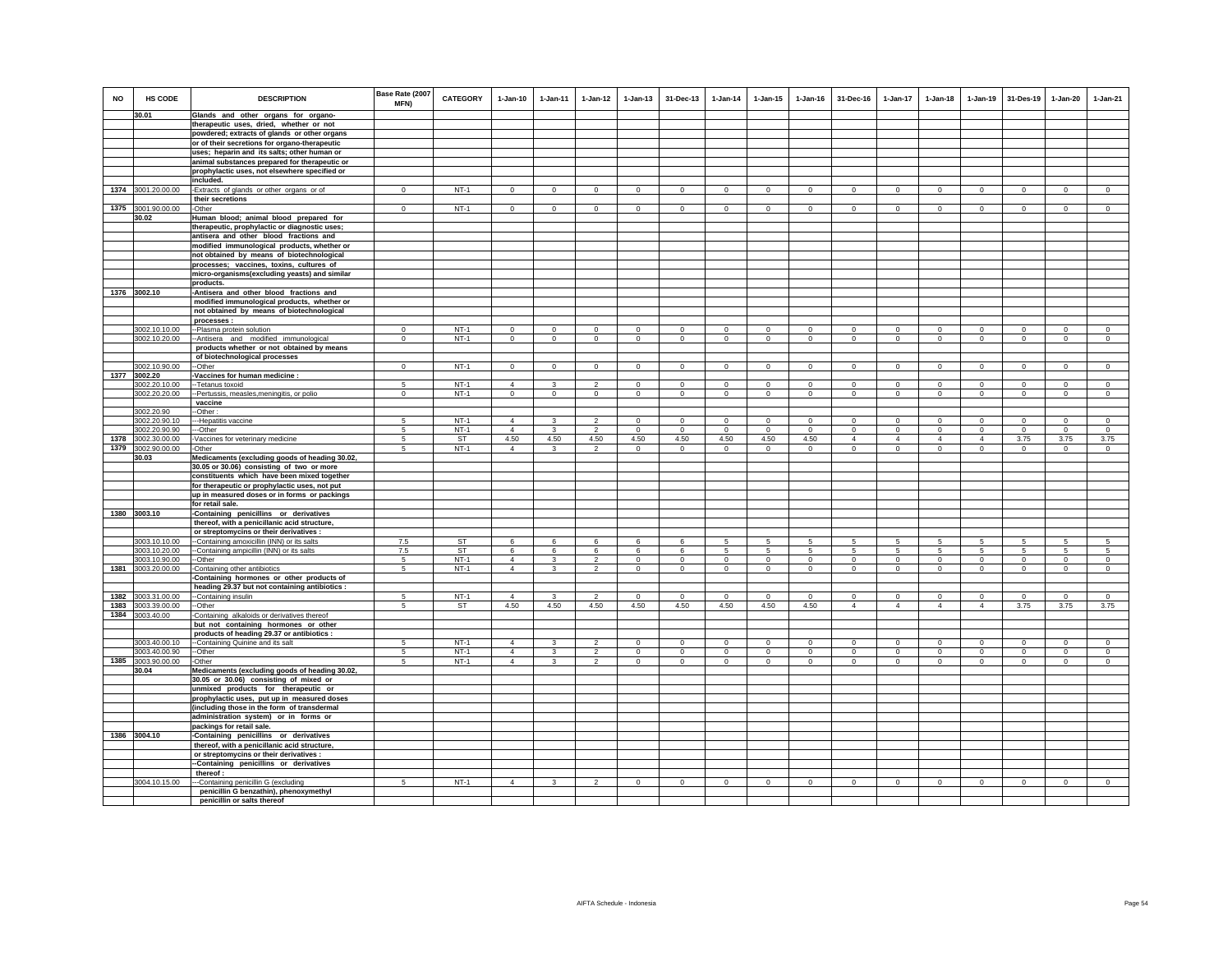| <b>NO</b> | <b>HS CODE</b>                 | <b>DESCRIPTION</b>                                                                                                | Base Rate (2007<br>MFN) | CATEGORY         | $1-Jan-10$                | 1-Jan-11                | $1 - Jan-12$              | $1 - Jan-13$               | 31-Dec-13                  | $1 - Jan-14$                | $1 - Jan-15$               | $1 - Jan-16$               | 31-Dec-16                  | $1 - Jan-17$           | $1-Jan-18$                 | $1-Jan-19$                 | 31-Des-19                  | $1 - Jan-20$               | $1-Jan-21$             |
|-----------|--------------------------------|-------------------------------------------------------------------------------------------------------------------|-------------------------|------------------|---------------------------|-------------------------|---------------------------|----------------------------|----------------------------|-----------------------------|----------------------------|----------------------------|----------------------------|------------------------|----------------------------|----------------------------|----------------------------|----------------------------|------------------------|
|           | 3004.10.16.00                  | --Containing ampicillin, amoxycillin or salts                                                                     | 7.5                     | <b>ST</b>        | 6                         | 6                       | 6                         | 6                          | 6                          | -5                          | -5                         | $\sqrt{5}$                 | -5                         | $5^{\circ}$            | -5                         | -5                         | 5                          | -5                         | $5^{\circ}$            |
|           |                                | thereof, of a kind taken orally                                                                                   |                         |                  |                           |                         |                           |                            |                            |                             |                            |                            |                            |                        |                            |                            |                            |                            |                        |
|           | 3004.10.19.00                  | --Other<br>-Containing streptomycins or their                                                                     | 5                       | $NT-1$           | $\overline{4}$            | $\overline{\mathbf{3}}$ | $\overline{2}$            | $\mathsf 0$                | $\mathsf 0$                | $\mathbf 0$                 | $\mathbf 0$                | $\circ$                    | $\mathbf 0$                | $\mathsf 0$            | $\mathbf 0$                | $\mathsf 0$                | $\mathsf 0$                | $\mathsf 0$                | $\mathbf 0$            |
|           |                                | derivatives:                                                                                                      |                         |                  |                           |                         |                           |                            |                            |                             |                            |                            |                            |                        |                            |                            |                            |                            |                        |
|           | 3004.10.21.00                  | -- In ointment form                                                                                               | -5                      | $NT-1$           | $\overline{4}$            | -3                      | $\mathfrak{p}$            | $\Omega$                   | $\Omega$                   | $\Omega$                    | $\Omega$                   | $\Omega$                   | $\Omega$                   | $\Omega$               | $\Omega$                   | $\Omega$                   | $\Omega$                   | $\Omega$                   | $\overline{0}$         |
|           | 3004.10.29.00                  | -Other                                                                                                            | 5                       | $NT-1$           | $\overline{4}$            | 3                       | $\mathfrak{p}$            | $\mathsf 0$                | $\mathbf 0$                | $\mathbf 0$                 | $\mathsf 0$                | $\mathsf 0$                | $\mathsf 0$                | $\mathbf 0$            | $\mathsf 0$                | $\mathsf 0$                | $\mathbf 0$                | $\mathbf 0$                | $\mathsf 0$            |
| 1387      | 3004.20                        | -Containing other antibiotics :                                                                                   |                         |                  |                           |                         |                           |                            |                            |                             |                            |                            |                            |                        |                            |                            |                            |                            |                        |
|           |                                | -Containing erythromycin or derivatives                                                                           |                         |                  |                           |                         |                           |                            |                            |                             |                            |                            |                            |                        |                            |                            |                            |                            |                        |
|           | 3004.20.31.00                  | thereof:<br>--- Of a kind taken orally                                                                            | -5                      | $NT-1$           | $\overline{4}$            | $\mathbf{3}$            | $\mathfrak{p}$            | $\mathbf{0}$               | $\Omega$                   | $\Omega$                    | $\Omega$                   | $\Omega$                   | $\Omega$                   | $\mathbf{0}$           | $\mathbf{0}$               | $\mathbf 0$                | $\mathbf 0$                | $\Omega$                   | $\circ$                |
|           | 3004.20.32.00                  | --- In ointment form                                                                                              | 5                       | $NT-1$           | $\overline{4}$            | 3                       | $\overline{2}$            | $\overline{0}$             | $\overline{0}$             | $\mathbf 0$                 | $\overline{0}$             | $\circ$                    | $\overline{0}$             | $\overline{0}$         | $\overline{0}$             | $\overline{0}$             | $\mathbf 0$                | $\overline{0}$             | $\overline{0}$         |
|           | 3004.20.39.00                  | ---Other                                                                                                          | 5                       | $NT-1$           | $\overline{4}$            | $\mathbf{3}$            | $\overline{2}$            | $\mathbf 0$                | $\mathbf{0}$               | $\mathbf{0}$                | $\mathbf 0$                | $\circ$                    | $\circ$                    | $\circ$                | $\mathbf 0$                | $\circ$                    | $\circ$                    | $\circ$                    | $\circ$                |
|           |                                | -Containing tetracyclins or chloramphenicols                                                                      |                         |                  |                           |                         |                           |                            |                            |                             |                            |                            |                            |                        |                            |                            |                            |                            |                        |
|           |                                | or derivatives thereof :                                                                                          |                         |                  |                           |                         |                           |                            |                            |                             |                            |                            |                            |                        |                            |                            |                            |                            |                        |
|           | 3004.20.71.00                  | -- Of a kind taken orally or in ointment form                                                                     | 5                       | $NT-1$           | $\overline{4}$            | $\mathbf{3}$            | $\overline{2}$            | $\mathsf 0$                | $\mathsf 0$                | $\mathbf 0$                 | $\mathsf 0$                | $\mathbb O$                | $\mathsf 0$                | $\mathsf 0$            | $\mathsf 0$                | $\mathsf 0$                | $\mathbf 0$                | $\mathsf 0$                | $\mathsf 0$            |
|           | 3004.20.79.00                  | ---Other                                                                                                          | 5                       | $NT-1$           | $\Delta$                  | 3                       | $\overline{2}$            | $\mathbf 0$                | $\mathbf 0$                | $\mathbf 0$                 | $\mathbf 0$                | $\mathbf 0$                | $\mathbf 0$                | $\circ$                | $\mathbf 0$                | $\circ$                    | $\mathbf 0$                | $\mathbf 0$                | $\circ$                |
|           | 3004.20.91.00                  | -Other:<br>--- Of a kind taken orally or in ointment form                                                         | 5                       | $NT-1$           | $\Delta$                  | $\mathbf{R}$            | $\mathfrak{D}$            | $\Omega$                   | $\Omega$                   | $\Omega$                    | $\Omega$                   | $\Omega$                   | $\Omega$                   | $\overline{0}$         | $\Omega$                   | $\Omega$                   | $\Omega$                   | $\Omega$                   | $\Omega$               |
|           | 3004.20.99.00                  | --Other                                                                                                           | 5                       | $NT-1$           | $\overline{4}$            | $\mathbf{3}$            | $\overline{2}$            | $\mathbf 0$                | $\mathbf 0$                | $\mathbf 0$                 | $\mathbf 0$                | $\mathbf 0$                | $\mathbf 0$                | $\mathbf 0$            | $\mathbf 0$                | $\circ$                    | $\mathbf 0$                | $\mathbf 0$                | $\circ$                |
|           |                                | -Containing hormones or other products of<br>heading 29.37 but not containing anti-                               |                         |                  |                           |                         |                           |                            |                            |                             |                            |                            |                            |                        |                            |                            |                            |                            |                        |
|           |                                | biotics:                                                                                                          |                         |                  |                           |                         |                           |                            |                            |                             |                            |                            |                            |                        |                            |                            |                            |                            |                        |
|           | 1388 3004.31.00.00             | --Containing insulin                                                                                              | 5                       | $NT-1$           | $\overline{4}$            | 3                       | $\overline{2}$            | $\mathbf 0$                | $\mathbf 0$                | $\circ$                     | $\circ$                    | $\circ$                    | $\circ$                    | $\circ$                | $\mathbf 0$                | $\circ$                    | $\circ$                    | $\circ$                    | $\circ$                |
|           | 1389 3004.32                   | -Containing corticosteroid hormones, their<br>derivatives or structural analogues :                               |                         |                  |                           |                         |                           |                            |                            |                             |                            |                            |                            |                        |                            |                            |                            |                            |                        |
|           | 3004.32.40.00                  | -Containing hydrocortisone sodium succinate                                                                       | 5                       | $NT-1$           | $\overline{4}$            | $\mathbf{3}$            | $\overline{2}$            | $\mathsf 0$                | $\mathsf 0$                | $\mathsf 0$                 | $\mathsf 0$                | $\mathsf 0$                | $\mathsf 0$                | $\mathbf 0$            | $\mathsf 0$                | $\mathsf 0$                | $\mathbf 0$                | $\circ$                    | $\overline{0}$         |
|           |                                | or fluocinolone acetonide                                                                                         |                         |                  |                           |                         |                           |                            |                            |                             |                            |                            |                            |                        |                            |                            |                            |                            |                        |
|           | 3004.32.90.00                  | --Other                                                                                                           | 5                       | $NT-1$           | $\Delta$                  | 3                       | $\mathcal{L}$             | $\mathbf{0}$               | $\mathbf{0}$               | $\overline{0}$              | $\mathbf 0$                | $\Omega$                   | $\mathbf 0$                | $\circ$                | $\Omega$                   | $\Omega$                   | $\mathbf{0}$               | $\mathbf{0}$               | $\circ$                |
| 1390      | 3004.39.00.00                  | -Other                                                                                                            | 5                       | $NT-1$           | $\Delta$                  | $\mathbf{3}$            | $\overline{2}$            | $\mathsf 0$                | $\Omega$                   | $\Omega$                    | $\circ$                    | $\mathbf 0$                | $\mathbf 0$                | $\mathbf 0$            | $\mathsf 0$                | $\circ$                    | $\mathbf 0$                | $\Omega$                   | $\circ$                |
|           | 1391 3004.40                   | -Containing alkaloids or derivatives thereof                                                                      |                         |                  |                           |                         |                           |                            |                            |                             |                            |                            |                            |                        |                            |                            |                            |                            |                        |
|           |                                | but not containing hormones, other products<br>of heading 29.37 or antibiotics :                                  |                         |                  |                           |                         |                           |                            |                            |                             |                            |                            |                            |                        |                            |                            |                            |                            |                        |
|           | 3004.40.10.00                  | --Containing morphine or its derivatives, for                                                                     | $5\phantom{.0}$         | EL.              |                           |                         |                           |                            |                            |                             |                            |                            |                            |                        |                            |                            |                            |                            |                        |
|           |                                | injection                                                                                                         |                         |                  |                           |                         |                           |                            |                            |                             |                            |                            |                            |                        |                            |                            |                            |                            |                        |
|           | 3004.40.20.00                  | --Containing quinine hydrochloride or                                                                             | 5                       | $NT-1$           | $\overline{4}$            | $\overline{\mathbf{3}}$ | $\overline{2}$            | $\mathsf 0$                | $\mathsf 0$                | $\circ$                     | $\mathbf 0$                | $\mathsf 0$                | $\mathbf 0$                | $\circ$                | $\mathbf 0$                | $\mathsf 0$                | $\mathsf 0$                | $\mathbf 0$                | $\mathbf 0$            |
|           |                                | dihydrochloride, for injection                                                                                    |                         |                  |                           |                         |                           |                            |                            |                             |                            |                            |                            |                        |                            |                            |                            |                            |                        |
|           | 3004.40.30.00                  | -Containing quinine sulphate or bisulphate,                                                                       | 5                       | $NT-1$           | $\overline{4}$            | $\mathbf{3}$            | $\overline{a}$            | $\mathsf 0$                | $\mathbf 0$                | $\circ$                     | $\mathbf 0$                | $\circ$                    | $\mathsf 0$                | $\mathbf 0$            | $\mathsf 0$                | $\mathsf 0$                | $\,$ 0                     | $\mathsf 0$                | $\mathbf 0$            |
|           | 3004.40.40.00                  | of a kind taken orally<br>-- Containing quinine or its salts and other anti-                                      | 5                       | $NT-1$           | $\overline{4}$            | $\overline{\mathbf{3}}$ | $\overline{2}$            | $\overline{0}$             | $\overline{0}$             | $\overline{0}$              | $\overline{0}$             | $\overline{0}$             | $\overline{0}$             | $\overline{0}$         | $\overline{0}$             | $\overline{0}$             | $\overline{0}$             | $\overline{0}$             | $\overline{0}$         |
|           |                                | malarial subtances, other than goods of sub-                                                                      |                         |                  |                           |                         |                           |                            |                            |                             |                            |                            |                            |                        |                            |                            |                            |                            |                        |
|           |                                | headings 3004.40.20 or 3004.40.30                                                                                 |                         |                  |                           |                         |                           |                            |                            |                             |                            |                            |                            |                        |                            |                            |                            |                            |                        |
|           | 3004.40.50.00                  | -- Containing papaverine or berberine                                                                             | 5                       | EL               |                           |                         |                           |                            |                            |                             |                            |                            |                            |                        |                            |                            |                            |                            |                        |
|           | 3004.40.60.00                  | --Containing theophylline                                                                                         | 5                       | $NT-1$           | $\overline{4}$            | 3                       | $\overline{2}$            | $^{\circ}$                 | $^{\circ}$                 | $^{\circ}$                  | $\circ$                    | $^{\circ}$                 | $\circ$                    | $^{\circ}$             | $\mathbf{0}$               | $^{\circ}$                 | $^{\circ}$                 | $^{\circ}$                 | $^{\circ}$             |
|           | 3004.40.70.00                  | -Containing atropin sulphate                                                                                      | -5                      | $NT-1$           | $\overline{4}$            | 3                       | $\mathfrak{p}$            | $\Omega$                   | $\Omega$                   | $\Omega$                    | $\Omega$                   | $\Omega$                   | $\Omega$                   | $\overline{0}$         | $\Omega$                   | $\overline{0}$             | $\Omega$                   | $\overline{0}$             | $\overline{0}$         |
|           | 3004.40.90<br>3004.40.90.10    | -Other:<br>-Containing morphine or its derivatives,                                                               | $\,$ 5 $\,$             | EL.              |                           |                         |                           |                            |                            |                             |                            |                            |                            |                        |                            |                            |                            |                            |                        |
|           |                                | for taking orally                                                                                                 |                         |                  |                           |                         |                           |                            |                            |                             |                            |                            |                            |                        |                            |                            |                            |                            |                        |
|           | 3004.40.90.90                  | ---Other                                                                                                          | 5                       | <b>ST</b>        | 4.50                      | 4.50                    | 4.50                      | 4.50                       | 4.50                       | 4.50                        | 4.50                       | 4.50                       | $\overline{4}$             | $\overline{4}$         | $\overline{4}$             | $\overline{4}$             | 3.75                       | 3.75                       | 3.75                   |
| 1392      | 3004.50                        | -Other medicaments containing vitamins or                                                                         |                         |                  |                           |                         |                           |                            |                            |                             |                            |                            |                            |                        |                            |                            |                            |                            |                        |
|           |                                | other products of heading 29.36 :                                                                                 |                         |                  |                           |                         |                           |                            |                            |                             |                            |                            |                            |                        |                            |                            |                            |                            |                        |
|           | 3004.50.10.00                  | --Of a kind suitable for children, in syrup<br>form                                                               | 5                       | $NT-1$           | $\overline{4}$            | $\mathbf{3}$            | $\overline{2}$            | $\mathbf 0$                | $\mathbf{0}$               | $\mathbf{0}$                | $\mathbf{0}$               | $\circ$                    | $\overline{0}$             | $\circ$                | $\mathbf 0$                | $\circ$                    | $\overline{0}$             | $\circ$                    | $\circ$                |
|           |                                | -Other, containing more than one vitamin:                                                                         |                         |                  |                           |                         |                           |                            |                            |                             |                            |                            |                            |                        |                            |                            |                            |                            |                        |
|           | 3004.50.81.00                  | -Containing vitamin B complex                                                                                     | 5                       | $NT-1$           | $\overline{4}$            | 3                       | $\overline{2}$            | $\mathbf 0$                | $\mathbf 0$                | $\mathbf{0}$                | $\mathbf 0$                | $\circ$                    | $\mathbf 0$                | $\mathbf 0$            | $\mathbf 0$                | $\mathsf 0$                | $\circ$                    | $\circ$                    | $\circ$                |
|           | 3004.50.89.00                  | --Other                                                                                                           | 5                       | $NT-1$           | $\overline{4}$            | $\mathbf{3}$            | $\mathfrak{p}$            | $\mathbf 0$                | $^{\circ}$                 | $\Omega$                    | $\Omega$                   | $\Omega$                   | $\mathbf 0$                | $\mathbf 0$            | $\mathbf 0$                | $\mathsf 0$                | $\,$ 0                     | $\mathbf 0$                | $\mathbf 0$            |
|           | 3004.50.90.00                  | --Other                                                                                                           | 5                       | ST               | 4.50                      | 4.50                    | 4.50                      | 4.50                       | 4.50                       | 4.50                        | 4.50                       | 4.50                       | $\overline{4}$             | $\overline{4}$         | $\overline{4}$             | $\overline{4}$             | 3.75                       | 3.75                       | 3.75                   |
| 1393      | 3004.90                        | -Other:                                                                                                           | $\mathbf 0$             | $NT-1$           | $\Omega$                  | $\Omega$                |                           |                            | $\mathsf 0$                |                             | $\mathbf 0$                |                            |                            | $\circ$                | $\mathbf 0$                | $\mathsf 0$                |                            |                            | $\mathbf 0$            |
|           | 3004.90.10.00<br>3004.90.20.00 | -Specialised medicines for cancer, AIDS or<br>other intractable diseases<br>-Closed sterile water for inhalation, | 5                       | $NT-1$           | $\overline{4}$            | $\mathbf{3}$            | $\circ$<br>$\overline{2}$ | $\mathbf 0$<br>$\mathbf 0$ | $\mathbf{0}$               | $\mathbf 0$<br>$\mathbf{0}$ | $\mathbf 0$                | $\mathbf 0$<br>$\circ$     | $\mathbf 0$<br>$\mathbf 0$ | $\circ$                | $\mathbf 0$                | $\circ$                    | $\mathbf 0$<br>$\circ$     | $\mathbf 0$<br>$\circ$     | $\circ$                |
|           |                                | pharmaceutical grade                                                                                              |                         |                  |                           |                         |                           |                            |                            |                             |                            |                            |                            |                        |                            |                            |                            |                            |                        |
|           | 3004.90.30.00                  | -Antisentics                                                                                                      | 5                       | $NT-1$           | $\overline{4}$            | $\mathbf{3}$            | $\overline{2}$            | $\mathbf{0}$               | $\mathbf 0$                | $\mathsf 0$                 | $\mathbf 0$                | $\mathsf 0$                | $\mathbf{0}$               | $\mathbf 0$            | $\mathbf{0}$               | $\mathsf 0$                | $\mathsf 0$                | $\circ$                    | $\circ$                |
|           |                                | Anaesthetics:                                                                                                     |                         |                  |                           |                         |                           |                            |                            |                             |                            |                            |                            |                        |                            |                            |                            |                            |                        |
|           | 3004.90.41.00                  | --Containing procaine hydrochloride                                                                               | 5                       | $NT-1$           | $\Delta$                  | $\mathbf{3}$            | $\overline{\phantom{a}}$  | $\mathbf 0$                | $^{\circ}$                 | $\Omega$                    | $\Omega$                   | $\Omega$                   | $\mathbf 0$                | $\mathbf 0$            | $\mathbf 0$                | $\mathbf 0$                | $\mathbf 0$                | $\mathbf 0$                | $\circ$                |
|           | 3004.90.49.00                  | --Other                                                                                                           | 5                       | <b>ST</b>        | 4.50                      | 4.50                    | 4.50                      | 4.50                       | 4.50                       | 4.50                        | 4.50                       | 4.50                       | $\overline{4}$             | $\overline{4}$         | $\overline{4}$             | $\overline{4}$             | 3.75                       | 3.75                       | 3.75                   |
|           |                                | -Analgesics, antipyretics and other medica-<br>ments for the treatment of coughs or colds                         |                         |                  |                           |                         |                           |                            |                            |                             |                            |                            |                            |                        |                            |                            |                            |                            |                        |
|           |                                | whether or not containing antihistamines :                                                                        |                         |                  |                           |                         |                           |                            |                            |                             |                            |                            |                            |                        |                            |                            |                            |                            |                        |
|           | 3004.90.51.00                  | ---Containing acetylsalicylic acid,                                                                               | 5                       | ST               | 4.50                      | 4.50                    | 4.50                      | 4.50                       | 4.50                       | 4.50                        | 4.50                       | 4.50                       | $\overline{4}$             | 4                      | $\overline{4}$             | $\overline{4}$             | $\circ$                    | $\circ$                    | $\circ$                |
|           |                                | paracetamol or dipyrone (INN)                                                                                     |                         |                  |                           |                         |                           |                            |                            |                             |                            |                            |                            |                        |                            |                            |                            |                            |                        |
|           | 3004.90.59.00                  | --Other                                                                                                           | 5                       | $NT-1$           | $\Delta$                  | 3                       | $\overline{c}$            | 0                          | $^{\circ}$                 | 0                           | $^{\circ}$                 | $^{\circ}$                 | $\circ$                    | $\mathbf 0$            | $^{\circ}$                 | $\mathbf{0}$               | $^{\circ}$                 | $\mathbf{0}$               | $^{\circ}$             |
|           | 3004.90.60.00<br>3004.90.70.00 | -Antimalarials<br>-- Anthelmintic                                                                                 | 5<br>$\mathbf 0$        | $NT-1$<br>$NT-1$ | $\overline{4}$<br>$\circ$ | 3<br>$\circ$            | $\overline{2}$<br>$\circ$ | $\mathsf 0$<br>$\mathbf 0$ | $\mathsf 0$<br>$\mathbf 0$ | $\mathbf 0$<br>$\mathbf 0$  | $\mathbf 0$<br>$\mathbf 0$ | $\mathbf 0$<br>$\mathbf 0$ | $\mathsf 0$<br>$\mathbf 0$ | $\mathbf 0$<br>$\circ$ | $\mathsf 0$<br>$\mathbf 0$ | $\mathsf 0$<br>$\mathbf 0$ | $\mathbf 0$<br>$\mathbf 0$ | $\mathsf 0$<br>$\mathbf 0$ | $\mathsf 0$<br>$\circ$ |
|           | 3004.90.80.00                  | -- Transdermal therapeutic systems patches                                                                        | 5                       | $NT-1$           | $\overline{4}$            | $\overline{\mathbf{3}}$ | $\overline{2}$            | $\mathsf 0$                | $\mathsf 0$                | $\mathbf 0$                 | $\mathsf 0$                | $\mathbb O$                | $\mathsf 0$                | $\overline{0}$         | $\overline{0}$             | $\overline{0}$             | $\mathbf 0$                | $\mathsf 0$                | $\overline{0}$         |
|           |                                | for the treatment of cancer or heart                                                                              |                         |                  |                           |                         |                           |                            |                            |                             |                            |                            |                            |                        |                            |                            |                            |                            |                        |
|           |                                |                                                                                                                   |                         |                  |                           |                         |                           |                            |                            |                             |                            |                            |                            |                        |                            |                            |                            |                            |                        |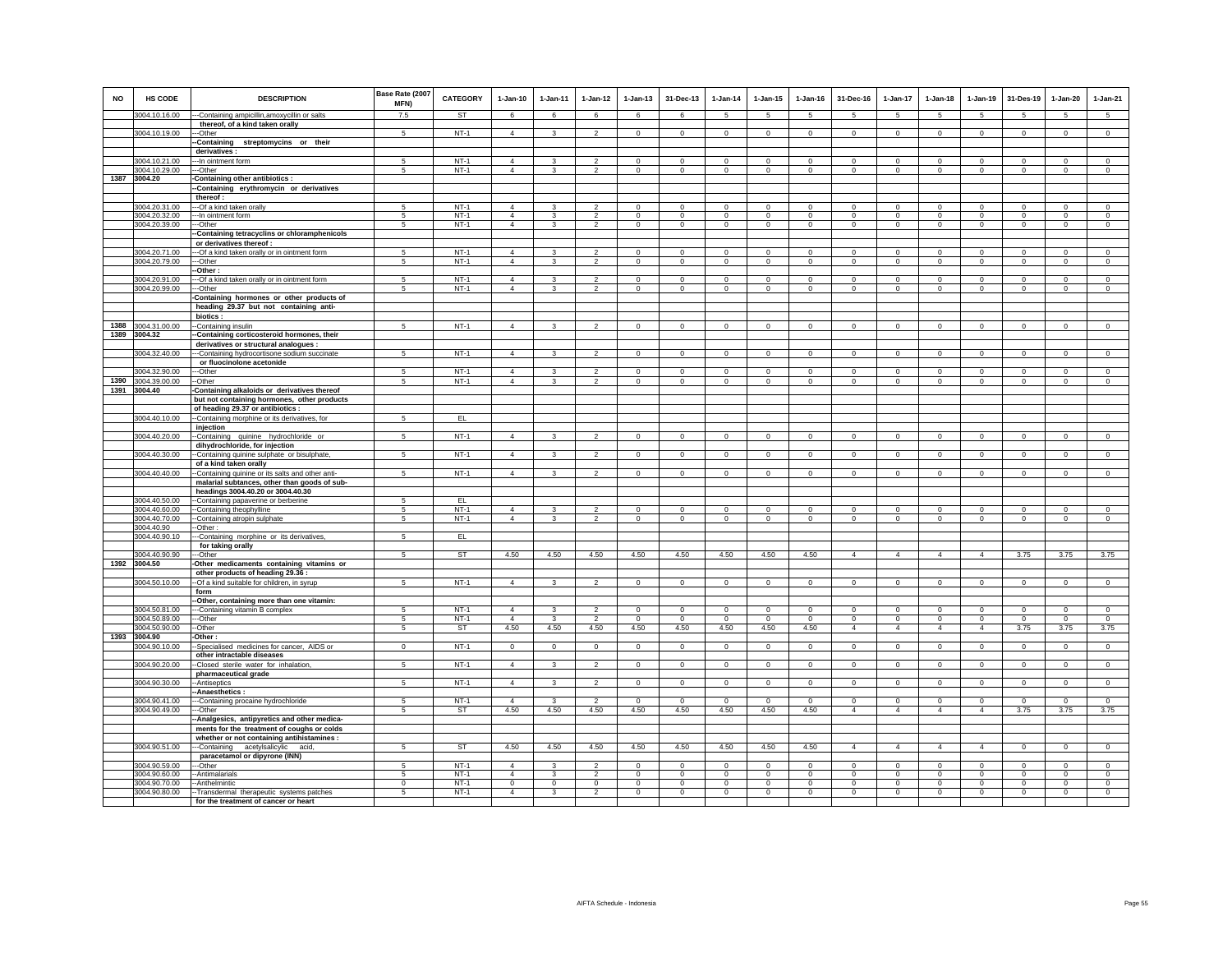| <b>NO</b> | HS CODE                     | <b>DESCRIPTION</b>                                                                             | Base Rate (2007<br>MFN) | <b>CATEGORY</b> | $1-Jan-10$     | $1 - Jan-11$   | $1 - Jan-12$   | $1 - Jan-13$   | 31-Dec-13      | $1 - Jan-14$   | $1 - Jan-15$ | 1-Jan-16       | 31-Dec-16      | 1-Jan-17                | $1 - Jan-18$   | $1 - Jan-19$   | 31-Des-19      | 1-Jan-20       | $1-Jan-21$     |
|-----------|-----------------------------|------------------------------------------------------------------------------------------------|-------------------------|-----------------|----------------|----------------|----------------|----------------|----------------|----------------|--------------|----------------|----------------|-------------------------|----------------|----------------|----------------|----------------|----------------|
|           |                             | diseases                                                                                       |                         |                 |                |                |                |                |                |                |              |                |                |                         |                |                |                |                |                |
|           |                             | -Other:                                                                                        |                         |                 |                |                |                |                |                |                |              |                |                |                         |                |                |                |                |                |
|           | 3004.90.91.00               | ---Sodium chloride solution or glucose<br>solution                                             |                         | ST              | 4.50           | 4.50           | 4.50           | 4.50           | 4.50           | 4.50           | 4.50         | 4.50           | 4              | $\overline{\mathbf{4}}$ | $\overline{4}$ | $\overline{4}$ | 3.75           | 3.75           | 3.75           |
|           | 3004.90.92.00               | --Sorbitol                                                                                     | -5                      | $NT-1$          | $\overline{4}$ | 3              | $\overline{2}$ | $\mathbf 0$    | $\mathbf{0}$   | $^{\circ}$     | $^{\circ}$   | $\mathbf{0}$   | $\mathbf 0$    | $\mathbf{0}$            | $\mathbf{0}$   | $\circ$        | $\circ$        | $\circ$        | $\circ$        |
|           | 3004.90.93.00               | --Other, containing salbutamol (INN)                                                           | 5                       | $NT-1$          | $\overline{4}$ | 3              | $\overline{2}$ | $\mathbf 0$    | $\mathbf 0$    | $\circ$        | $\mathbf 0$  | $\circ$        | $\mathbf 0$    | $\mathbf 0$             | $\circ$        | $\circ$        | $\circ$        | $\mathbf 0$    | $\circ$        |
|           | 3004.90.99                  | --Other:                                                                                       |                         |                 |                |                |                |                |                |                |              |                |                |                         |                |                |                |                |                |
|           | 3004.90.99.10               | ----Containing phenobarbital, diazepam                                                         | $\mathbf{5}$            | EL              |                |                |                |                |                |                |              |                |                |                         |                |                |                |                |                |
|           |                             | chlorpromazine                                                                                 |                         |                 |                |                |                |                |                |                |              |                |                |                         |                |                |                |                |                |
|           | 3004.90.99.90               | ---Other                                                                                       | 5                       | <b>ST</b>       | 4.50           | 4.50           | 4.50           | 4.50           | 4.50           | 4.50           | 4.50         | 4.50           | $\overline{4}$ | $\overline{4}$          | $\overline{4}$ | $\overline{4}$ | 3.75           | 3.75           | 3.75           |
|           | 30.05                       | Wadding, gauze, bandages and similar articles                                                  |                         |                 |                |                |                |                |                |                |              |                |                |                         |                |                |                |                |                |
|           |                             | (for example, dressings, adhesive plasters,<br>poultices), impregnated or coated with          |                         |                 |                |                |                |                |                |                |              |                |                |                         |                |                |                |                |                |
|           |                             | pharmaceutical substances or put up in forms                                                   |                         |                 |                |                |                |                |                |                |              |                |                |                         |                |                |                |                |                |
|           |                             | or packings for retail sale for medical,                                                       |                         |                 |                |                |                |                |                |                |              |                |                |                         |                |                |                |                |                |
|           |                             | surgical, dental or veterinary purposes.                                                       |                         |                 |                |                |                |                |                |                |              |                |                |                         |                |                |                |                |                |
|           | 1394 3005.10                | -Adhesive dressings and other articles having                                                  |                         |                 |                |                |                |                |                |                |              |                |                |                         |                |                |                |                |                |
|           |                             | an adhesive layer :                                                                            |                         |                 |                |                |                |                |                |                |              |                |                |                         |                |                |                |                |                |
|           | 3005.10.10.00               | -- Impregnated or coated with pharmaceutical                                                   |                         | $NT-1$          | $\Delta$       |                |                | $\Omega$       | $\Omega$       | $\Omega$       | $\Omega$     | $\Omega$       | $\Omega$       | $\Omega$                | $\Omega$       | $\Omega$       | $\Omega$       | $\Omega$       | $\Omega$       |
|           | 3005.10.90.00               | substances<br>--Other                                                                          | 5                       | $NT-1$          | $\overline{4}$ |                | $\mathcal{P}$  | $\mathbf 0$    | $\mathsf 0$    | $\mathbf 0$    | $\mathbf 0$  | $\mathbf 0$    | $\mathbf 0$    | $\mathbf 0$             | $\mathbf{0}$   | $\mathbf 0$    | $\mathbf 0$    | $\mathbf 0$    | $^{\circ}$     |
|           | 1395 3005.90                | -Other:                                                                                        |                         |                 |                |                |                |                |                |                |              |                |                |                         |                |                |                |                |                |
|           | 3005.90.10.00               | --Bandages                                                                                     | -5                      | <b>ST</b>       | 4.50           | 4.50           | 4.50           | 4.50           | 4.50           | 4.50           | 4.50         | 4.50           | $\overline{4}$ | $\overline{4}$          | 4              | $\overline{4}$ | 3.75           | 3.75           | 3.75           |
|           | 3005.90.20.00               | --Gauze                                                                                        | 5                       | $NT-1$          | $\overline{4}$ | 3              | $\mathcal{P}$  | $^{\circ}$     | $^{\circ}$     | $^{\circ}$     | $^{\circ}$   | $\mathbf 0$    | $^{\circ}$     | $\mathsf 0$             | $\mathbf 0$    | $\mathbf 0$    | $\mathbf 0$    | $^{\circ}$     | $\mathbf{0}$   |
|           | 3005.90.90.00               | --Other                                                                                        | 5                       | ST              | 4.50           | 4.50           | 4.50           | 4.50           | 4.50           | 4.50           | 4.50         | 4.50           | $\overline{4}$ | $\overline{4}$          | $\overline{4}$ | $\overline{4}$ | 3.75           | 3.75           | 3.75           |
|           | 30.06                       | Pharmaceutical goods specified in Note 4 to                                                    |                         |                 |                |                |                |                |                |                |              |                |                |                         |                |                |                |                |                |
|           |                             | this Chapter.                                                                                  |                         |                 |                |                |                |                |                |                |              |                |                |                         |                |                |                |                |                |
|           | 1396 3006.10                | -Sterile surgical catgut, similar sterile                                                      |                         |                 |                |                |                |                |                |                |              |                |                |                         |                |                |                |                |                |
|           |                             | suture materials (including sterile<br>absorbable surgical or dental yarns) and                |                         |                 |                |                |                |                |                |                |              |                |                |                         |                |                |                |                |                |
|           |                             | sterile tissue adhesives for surgical wound                                                    |                         |                 |                |                |                |                |                |                |              |                |                |                         |                |                |                |                |                |
|           |                             | closure; sterile laminaria and sterile                                                         |                         |                 |                |                |                |                |                |                |              |                |                |                         |                |                |                |                |                |
|           |                             | laminaria tents; sterile absorbable surgical                                                   |                         |                 |                |                |                |                |                |                |              |                |                |                         |                |                |                |                |                |
|           |                             | or dental haemostatics; sterile surgical or                                                    |                         |                 |                |                |                |                |                |                |              |                |                |                         |                |                |                |                |                |
|           |                             | dental adhesion barriers, whether or not                                                       |                         |                 |                |                |                |                |                |                |              |                |                |                         |                |                |                |                |                |
|           | 3006.10.10.00               | absorbable:                                                                                    | $\Omega$                | $NT-1$          |                | $\Omega$       | $\mathbf 0$    |                | $\Omega$       |                | $\Omega$     | $\Omega$       | $\Omega$       | $\Omega$                | $\Omega$       |                | $\mathbf 0$    |                | $\Omega$       |
|           |                             | --Sterile absorbable surgical or dental yarn;<br>sterile surgical or dental adhesion barriers, |                         |                 | $\circ$        |                |                | $\mathbf 0$    |                | $\mathbf 0$    |              |                |                |                         |                | $\mathbf 0$    |                | $\circ$        |                |
|           |                             | whether or not absorbable                                                                      |                         |                 |                |                |                |                |                |                |              |                |                |                         |                |                |                |                |                |
|           | 3006.10.90.00               | --Other                                                                                        | $\Omega$                | $NT-1$          | $\Omega$       | $\Omega$       | $\Omega$       | $\Omega$       | $\Omega$       | $\Omega$       | $\Omega$     | $\Omega$       | $\Omega$       | $\mathbf 0$             | $\Omega$       | $\mathbf 0$    | $\Omega$       | $\Omega$       | $\Omega$       |
|           | 1397 3006.20.00.00          | -Blood-grouping reagents                                                                       | $\mathbf 0$             | $NT-1$          | $\circ$        | $\mathbf 0$    | $\circ$        | $\mathsf 0$    | $\circ$        | $\mathsf 0$    | $\mathsf 0$  | $\mathbf{0}$   | $\mathbf{0}$   | $\mathsf 0$             | $\mathsf 0$    | $\mathsf 0$    | $\mathsf 0$    | $\mathbf 0$    | $\mathbf 0$    |
|           | 1398 3006.30                | -Opacifying preparations for X-ray                                                             |                         |                 |                |                |                |                |                |                |              |                |                |                         |                |                |                |                |                |
|           |                             | examinations; diagnostic reagents designed                                                     |                         |                 |                |                |                |                |                |                |              |                |                |                         |                |                |                |                |                |
|           | 3006.30.10.00               | to be administered to the patient :<br>--Barium sulfate, of a kind taken orally                | $\Omega$                | $NT-1$          | $\mathbf 0$    | $\mathbf 0$    | $^{\circ}$     | $\mathbf 0$    | $\mathbf 0$    | $\Omega$       | $\Omega$     | $\Omega$       | $^{\circ}$     | $\mathbf 0$             | $\mathbf 0$    | $\mathbf 0$    | $\mathbf 0$    | $\mathbf 0$    | $\Omega$       |
|           | 3006.30.20.00               | -Reagents of microbial origin, of a kind                                                       | 5                       | ST              | 4.50           | 4.50           | 4.50           | 4.50           | 4.50           | 4.50           | 4.50         | 4.50           | $\overline{4}$ | $\overline{4}$          | $\overline{4}$ | $\overline{4}$ | 3.75           | 3.75           | 3.75           |
|           |                             | suitable for veterinary biological diagnosis                                                   |                         |                 |                |                |                |                |                |                |              |                |                |                         |                |                |                |                |                |
|           | 3006.30.30.00               | -- Other microbial diagnostic reagents                                                         | $\Omega$                | $NT-1$          | $\Omega$       | $\Omega$       | $\Omega$       | $\Omega$       | $\mathbf{0}$   | $\Omega$       | $\Omega$     | $\Omega$       | $\Omega$       | $\mathbf{0}$            | $\circ$        | $\mathbf 0$    | $\circ$        | $\circ$        | $\mathbf 0$    |
|           | 3006.30.90.00               | --Other                                                                                        | $\mathbf 0$             | $NT-1$          | $\mathbf{0}$   | $\mathbf{0}$   | $\mathbf{0}$   | $\overline{0}$ | $\overline{0}$ | $\mathbf{0}$   | $\mathbf 0$  | $\mathbf 0$    | $\mathbf 0$    | $\overline{0}$          | $\mathbf{0}$   | $\overline{0}$ | $\mathbf{0}$   | $\mathbf{0}$   | $\overline{0}$ |
|           | 1399 3006.40                | -Dental cements and other dental fillings;                                                     |                         |                 |                |                |                |                |                |                |              |                |                |                         |                |                |                |                |                |
|           | 3006.40.10.00               | bone reconstruction cements :<br>-- Dental cements and other dental fillings                   | $\Omega$                | $NT-1$          | $\Omega$       | $\Omega$       | $^{\circ}$     | $\circ$        | $^{\circ}$     | 0              | 0            | $^{\circ}$     | $\Omega$       | $\circ$                 | $^{\circ}$     | $^{\circ}$     | $^{\circ}$     | $\Omega$       | $\mathbf{0}$   |
|           | 3006.40.20.00               | -- Bone reconstruction cements                                                                 | 5                       | $NT-1$          | $\overline{4}$ | 3              | $\overline{2}$ | $\mathsf 0$    | $\mathsf 0$    | $\mathbf 0$    | $\mathbf 0$  | $\mathbf 0$    | $\mathbf 0$    | $\mathsf 0$             | $\mathbf 0$    | $\mathbf 0$    | $\mathbf 0$    | $\mathbf 0$    | $\mathbf 0$    |
|           | 1400 3006.50.00.00          | -First-aid boxes and kits                                                                      | $\mathbf{0}$            | $NT-1$          | $\overline{0}$ | $\circ$        | $\circ$        | $\mathbf 0$    | $\mathbf{0}$   | $\circ$        | $\mathbf 0$  | $\mathbf 0$    | $\circ$        | $\mathbf 0$             | $\circ$        | $\mathbf 0$    | $\circ$        | $\circ$        | $\circ$        |
| 1401      | 3006.60.00.00               | -Chemical contraceptive preparations based                                                     | $\mathbf 0$             | $NT-1$          | $\circ$        | $\mathbf 0$    | $\mathbf 0$    | $\mathsf 0$    | $\,0\,$        | $\mathbf 0$    | $\mathsf 0$  | $\mathbf 0$    | $\circ$        | $\mathsf 0$             | $\mathsf 0$    | $\mathsf 0$    | $\mathsf 0$    | $\mathbf{0}$   | $\mathbf 0$    |
|           |                             | on hormones, on other products of heading                                                      |                         |                 |                |                |                |                |                |                |              |                |                |                         |                |                |                |                |                |
|           |                             | 29.37 or on spermicides                                                                        | 5                       |                 |                |                |                |                |                |                |              |                | $\overline{4}$ | $\overline{4}$          | $\overline{4}$ | $\overline{4}$ |                |                |                |
|           | 1402 3006.70.00.00          | -Gel preparations designed to be used in<br>human or veterinary medicine as a lubricant        |                         | <b>ST</b>       | 4.50           | 4.50           | 4.50           | 4.50           | 4.50           | 4.50           | 4.50         | 4.50           |                |                         |                |                | 3.75           | 3.75           | 3.75           |
|           |                             | for parts of the body for surgical                                                             |                         |                 |                |                |                |                |                |                |              |                |                |                         |                |                |                |                |                |
|           |                             | operations or physical examinations or as a                                                    |                         |                 |                |                |                |                |                |                |              |                |                |                         |                |                |                |                |                |
|           |                             | coupling agent between the body and medical                                                    |                         |                 |                |                |                |                |                |                |              |                |                |                         |                |                |                |                |                |
|           |                             | instruments                                                                                    |                         |                 |                |                |                |                |                |                |              |                |                |                         |                |                |                |                |                |
|           |                             | -Other:                                                                                        |                         |                 |                |                |                |                |                |                |              |                |                |                         |                |                |                |                |                |
|           | 1403 3006.91.00.00          | -- Appliances identifiable for ostomy use                                                      | 5                       | HSL C           | 4.85           | 4.75           | 4.65           | 4.55           | 4.55           | 4.45           | 4.35         | 4.25           | 4.25           | 4.15                    | $\overline{4}$ | 3.85           | 3.75           | 3.75           | 3.75           |
|           | 1404 3006.92.00.00<br>31.01 | -- Waste pharmaceuticals                                                                       | 15                      | EL.             |                |                |                |                |                |                |              |                |                |                         |                |                |                |                |                |
|           |                             | Animal or vegetable fertilisers, whether or<br>not mixed together or chemically treated;       |                         |                 |                |                |                |                |                |                |              |                |                |                         |                |                |                |                |                |
|           |                             | fertilisers produced by the mixing or                                                          |                         |                 |                |                |                |                |                |                |              |                |                |                         |                |                |                |                |                |
|           |                             | chemical treatment of animal or vegetable                                                      |                         |                 |                |                |                |                |                |                |              |                |                |                         |                |                |                |                |                |
|           |                             | products.                                                                                      |                         |                 |                |                |                |                |                |                |              |                |                |                         |                |                |                |                |                |
|           |                             | -Of solely vegetable origin :                                                                  |                         |                 |                |                |                |                |                |                |              |                |                |                         |                |                |                |                |                |
|           | 1405 3101.00.11.00          | --Supplement fertilizers in liquid form, not                                                   | -5                      | $NT-1$          | $\overline{4}$ | $\mathbf{3}$   | $\overline{2}$ | $\mathbf 0$    | $\overline{0}$ | $\overline{0}$ | $\mathbf 0$  | $\mathbf 0$    | $\mathbf 0$    | $\mathbf 0$             | $\mathbf 0$    | $\circ$        | $\circ$        | $\mathbf 0$    | $\overline{0}$ |
|           | 3101.00.19.00               | chemically treated                                                                             |                         | $NT-1$          |                |                |                |                |                |                |              |                |                |                         |                |                |                |                |                |
|           |                             | --Other<br>-Other:                                                                             | $\mathbf 0$             |                 | $\overline{0}$ | $\overline{0}$ | $\overline{0}$ | $\overline{0}$ | $\overline{0}$ | $\overline{0}$ | $\mathbf 0$  | $\overline{0}$ | $\overline{0}$ | $\overline{0}$          | $\overline{0}$ | $\overline{0}$ | $\overline{0}$ | $\overline{0}$ | $\overline{0}$ |
|           |                             |                                                                                                |                         |                 |                |                |                |                |                |                |              |                |                |                         |                |                |                |                |                |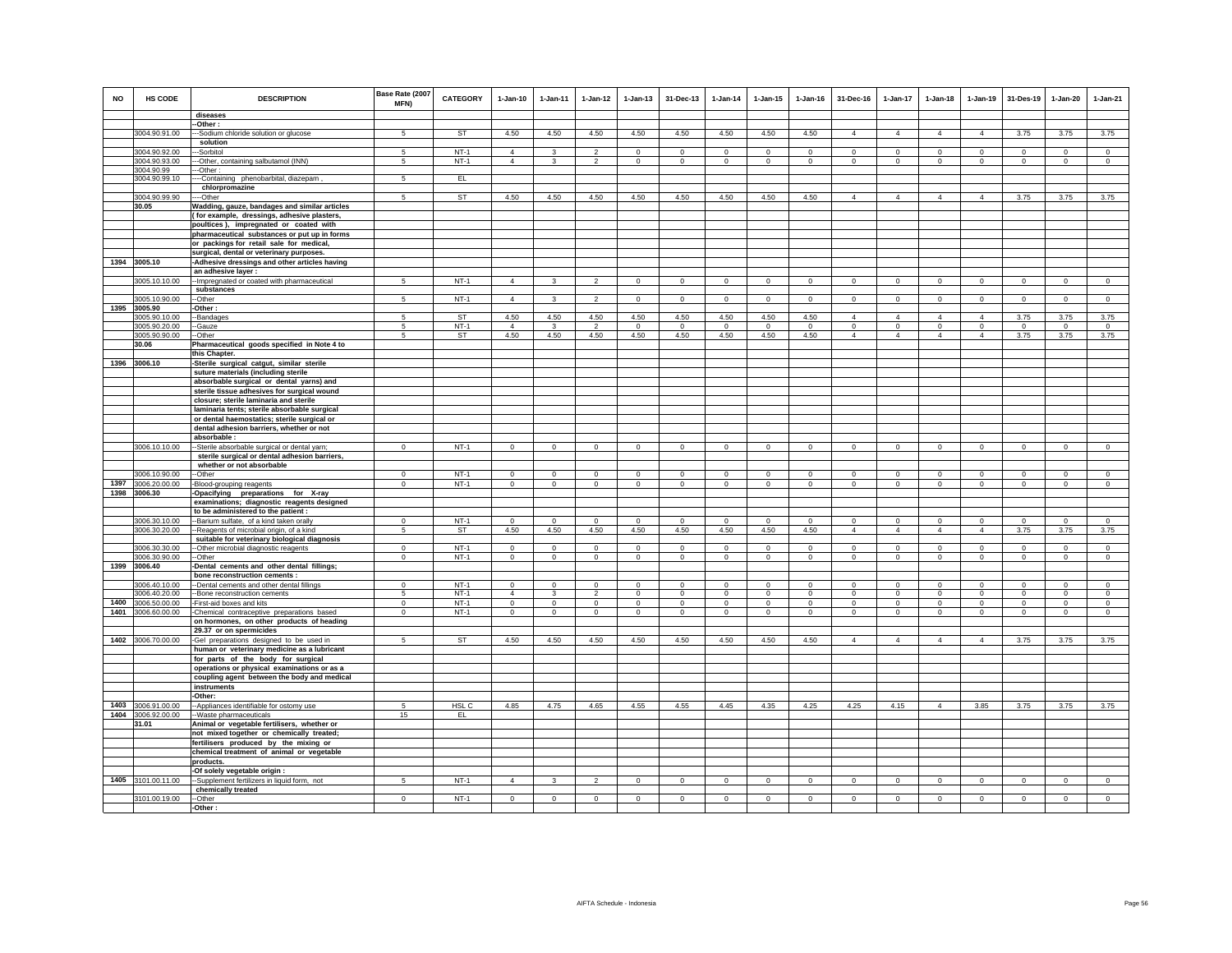| <b>NO</b> | <b>HS CODE</b>                           | <b>DESCRIPTION</b>                                                                        | Base Rate (2007<br>MFN)    | CATEGORY         | $1-Jan-10$              | 1-Jan-11                   | $1 - Jan-12$               | $1 - Jan-13$               | 31-Dec-13                  | $1 - Jan-14$           | $1 - Jan-15$               | $1 - Jan-16$               | 31-Dec-16              | $1-Jan-17$                 | $1-Jan-18$                 | $1-Jan-19$                 | 31-Des-19                              | $1-Jan-20$                 | $1-Jan-21$                 |
|-----------|------------------------------------------|-------------------------------------------------------------------------------------------|----------------------------|------------------|-------------------------|----------------------------|----------------------------|----------------------------|----------------------------|------------------------|----------------------------|----------------------------|------------------------|----------------------------|----------------------------|----------------------------|----------------------------------------|----------------------------|----------------------------|
|           | 3101.00.91.00                            | -Supplement fertilizers in liquid form, not                                               | $\sqrt{5}$                 | $NT-1$           | $\overline{4}$          | $\mathbf{3}$               | $\overline{2}$             | $\Omega$                   | $\Omega$                   | $\Omega$               | $\Omega$                   | $\Omega$                   | $\Omega$               | $\Omega$                   | $\Omega$                   | $\Omega$                   | $\Omega$                               | $\Omega$                   | $\overline{0}$             |
|           |                                          | chemically treated                                                                        |                            |                  |                         |                            |                            |                            |                            |                        |                            |                            |                        |                            |                            |                            |                                        |                            |                            |
|           | 3101.00.99.00<br>31.02                   | --Other<br>Mineral or chemical fertilisers, nitrogenous.                                  | $\mathbf{0}$               | $NT-1$           | $\circ$                 | $\mathbf 0$                | $^{\circ}$                 | $^{\circ}$                 | $\mathbf{0}$               | $^{\circ}$             | $^{\circ}$                 | $^{\circ}$                 | $^{\circ}$             | 0                          | $^{\circ}$                 | $^{\circ}$                 | $^{\circ}$                             | $\circ$                    | $\mathsf 0$                |
|           | 1406 3102.10.00.00                       | -Urea, whether or not in aqueous solution                                                 | $^{\circ}$                 | $NT-1$           | $^{\circ}$              | $\circ$                    | $\overline{0}$             | $\mathbf{0}$               | $\mathbf{0}$               | $\mathbf{0}$           | $^{\circ}$                 | $\mathbf{0}$               | $^{\circ}$             | $\circ$                    | $^{\circ}$                 | $\circ$                    | $\circ$                                | $\mathbf{0}$               | $\circ$                    |
|           |                                          | -Ammonium sulphate; double salts and mixtures                                             |                            |                  |                         |                            |                            |                            |                            |                        |                            |                            |                        |                            |                            |                            |                                        |                            |                            |
|           |                                          | of ammonium sulphate and ammonium nitrate :                                               |                            |                  |                         |                            |                            |                            |                            |                        |                            |                            |                        |                            |                            |                            |                                        |                            |                            |
| 1407      | 3102.21.00.00                            | -Ammonium sulphate                                                                        | $\mathbf 0$                | $NT-1$           | $\mathsf 0$             | $\mathbf 0$                | $\mathsf 0$                | $\mathsf 0$                | $\mathbf 0$                | $\mathsf 0$            | $\mathsf 0$                | $\mathsf 0$                | $\mathsf 0$            | $\mathbf 0$                | $\mathbf 0$                | $\mathbf 0$                | $\mathbf 0$                            | $\mathsf 0$                | $\mathsf 0$                |
| 1408      | 3102.29.00.00                            | -Other                                                                                    | $\mathbf 0$                | $NT-1$           | $\Omega$                | $\mathbf 0$                | $\mathbf 0$                | $\mathbf 0$                | $\mathbf 0$                | $\mathbf 0$            | $\mathbf 0$                | $\mathbf 0$                | $\mathbf 0$            | $\mathbf 0$                | $\mathbf 0$                | $\mathbf 0$                | $^{\circ}$                             | $\mathbf 0$                | $\mathbf 0$                |
| 1409      | 3102.30.00.00                            | -Ammonium nitrate, whether or not in aqueous                                              | $\mathbf 0$                | $NT-1$           | $\circ$                 | $\circ$                    | $\circ$                    | $\mathbf 0$                | $\mathbf 0$                | $\circ$                | $\mathbf 0$                | $\circ$                    | $\circ$                | $\circ$                    | $\circ$                    | $\mathbf 0$                | $\circ$                                | $\mathbf 0$                | $\mathbf 0$                |
|           |                                          | solution                                                                                  |                            |                  |                         |                            |                            |                            |                            |                        |                            |                            |                        |                            |                            |                            |                                        |                            |                            |
| 1410      | 3102.40.00.00                            | Mixtures of ammonium nitrate with calcium                                                 | $\Omega$                   | $NT-1$           | $\circ$                 | $\circ$                    | $\mathsf 0$                | $\mathsf 0$                | $\mathsf 0$                | $\mathbb O$            | $\mathsf 0$                | $\mathbf 0$                | $\Omega$               | $\mathbf 0$                | $\mathbf 0$                | $\mathbf 0$                | $\mathbf 0$                            | $\mathbf 0$                | $\overline{0}$             |
|           |                                          | carbonate or other inorganic non-fertilising<br>substances                                |                            |                  |                         |                            |                            |                            |                            |                        |                            |                            |                        |                            |                            |                            |                                        |                            |                            |
| 1411      | 3102.50.00.00                            | -Sodium nitrate                                                                           | $\Omega$                   | $NT-1$           | $\circ$                 | $\mathbf 0$                | $\circ$                    | $\mathbf 0$                | $\Omega$                   | $\Omega$               | $\mathbf 0$                | $\Omega$                   | $\circ$                | $\mathbf 0$                | $\mathbf 0$                | $\Omega$                   | $^{\circ}$                             | $\Omega$                   | $\circ$                    |
| 1412      | 3102.60.00.00                            | -Double salts and mixtures of calcium nitrate                                             | $^{\circ}$                 | $NT-1$           | $\mathbf{0}$            | $\mathsf 0$                | $\circ$                    | $\mathbf 0$                | $\mathsf 0$                | $\circ$                | $\mathbf 0$                | $\mathbf{0}$               | $\circ$                | $\mathbf 0$                | $\mathbf{0}$               | $\mathbf 0$                | $\mathbf 0$                            | $\mathbf 0$                | $\circ$                    |
|           |                                          | and ammonium nitrate                                                                      |                            |                  |                         |                            |                            |                            |                            |                        |                            |                            |                        |                            |                            |                            |                                        |                            |                            |
|           | 1413 3102.80.00.00                       | -Mixtures of urea and ammonium nitrate in                                                 | $^{\circ}$                 | $NT-1$           | $\overline{0}$          | $\circ$                    | $\overline{0}$             | $\circ$                    | $\overline{0}$             | $\overline{0}$         | $\mathbf 0$                | $\mathbf 0$                | $\circ$                | $\overline{0}$             | $\circ$                    | $\overline{0}$             | $\overline{0}$                         | $\circ$                    | $\circ$                    |
|           |                                          | aqueous or ammoniacal solution                                                            |                            |                  |                         |                            |                            |                            |                            |                        |                            |                            |                        |                            |                            |                            |                                        |                            |                            |
|           | 1414 3102.90.00.00                       | -Other, including mixtures not specified in                                               | $^{\circ}$                 | $NT-1$           | $\mathbf{0}$            | $\circ$                    | $\circ$                    | $\mathbf{0}$               | $\mathbf{0}$               | $^{\circ}$             | $^{\circ}$                 | $^{\circ}$                 | $^{\circ}$             | $\mathbf{0}$               | $^{\circ}$                 | $^{\circ}$                 | $\mathbf{0}$                           | $\circ$                    | $\mathbf 0$                |
|           |                                          | the foregoing subheadings                                                                 |                            |                  |                         |                            |                            |                            |                            |                        |                            |                            |                        |                            |                            |                            |                                        |                            |                            |
| 1415      | 31.03                                    | Mineral or chemical fertilisers, phosphatic.                                              |                            |                  |                         |                            |                            |                            |                            |                        |                            |                            |                        |                            |                            |                            |                                        |                            |                            |
|           | 3103.10<br>103.10.10.00                  | Superphosphates:<br>--Feed grade                                                          | $\Omega$                   | $NT-1$           | $\Omega$                | $\Omega$                   | $\Omega$                   | $\Omega$                   | $\mathbf 0$                | $\Omega$               | $\Omega$                   | $\Omega$                   | $\Omega$               | $\mathbf 0$                | $\Omega$                   | $^{\circ}$                 | $^{\circ}$                             | $\Omega$                   | $\overline{0}$             |
|           | 3103.10.90.00                            | $-Other$                                                                                  | $\Omega$                   | $NT-1$           | $\overline{0}$          | $\Omega$                   | $\overline{0}$             | $\overline{0}$             | $\Omega$                   | $\overline{0}$         | $\overline{0}$             | $\Omega$                   | $\Omega$               | $\overline{0}$             | $\Omega$                   | $\Omega$                   | $\overline{0}$                         | $\Omega$                   | $\overline{0}$             |
| 1416      | 3103.90                                  | -Other:                                                                                   |                            |                  |                         |                            |                            |                            |                            |                        |                            |                            |                        |                            |                            |                            |                                        |                            |                            |
|           | 3103.90.10.00                            | -Calcined phosphatic fertiliser                                                           | $\mathbf 0$                | $NT-1$           | $\circ$                 | $\mathbf 0$                | $\circ$                    | $\mathbf 0$                | $\mathbf 0$                | $\mathbf 0$            | $\mathbf 0$                | $^{\circ}$                 | $\circ$                | $\mathbf 0$                | $\circ$                    | $\mathbf 0$                | $\mathbf 0$                            | $\mathbf 0$                | $\circ$                    |
|           | 3103.90.90.00                            | -Other                                                                                    | $^{\circ}$                 | $NT-1$           | $^{\circ}$              | $\mathbf{0}$               | $\circ$                    | $\mathbf 0$                | $\mathbf{0}$               | $\mathbf{0}$           | 0                          | $\mathbf 0$                | $\circ$                | $\mathbf 0$                | $^{\circ}$                 | $\mathbf 0$                | $\mathbf 0$                            | $\circ$                    | $\mathbf 0$                |
|           | 31.04                                    | Mineral or chemical fertilisers, potassic.                                                |                            |                  |                         |                            |                            |                            |                            |                        |                            |                            |                        |                            |                            |                            |                                        |                            |                            |
| 1418      | 1417 3104.20.00.00<br>3104.30.00.00      | Potassium chloride<br>Potassium sulphate                                                  | $\mathbf 0$<br>$\mathbf 0$ | $NT-1$<br>$NT-1$ | $\mathsf 0$<br>$\Omega$ | $\mathbf 0$<br>$\mathbf 0$ | $\mathsf 0$<br>$\mathbf 0$ | $\mathsf 0$<br>$\mathbf 0$ | $\mathbf 0$<br>$\mathbf 0$ | $\circ$<br>$\mathbf 0$ | $\mathsf 0$<br>$\mathbf 0$ | $\mathsf 0$<br>$\mathbf 0$ | $\mathsf 0$<br>$\circ$ | $\mathbf 0$<br>$\mathbf 0$ | $\mathbf 0$<br>$\mathbf 0$ | $\mathbf 0$<br>$\mathbf 0$ | $\mathbf 0$<br>$^{\circ}$              | $\mathsf 0$<br>$\mathbf 0$ | $\mathsf 0$<br>$\mathbf 0$ |
| 1419      | 3104.90.00.00                            | Other                                                                                     | $\mathbf 0$                | $NT-1$           | $\circ$                 | $\mathbf 0$                | $\circ$                    | $\mathbf 0$                | $\mathbf 0$                | $\mathbf 0$            | $\mathbf 0$                | $\mathbf 0$                | $\circ$                | $\mathbf 0$                | $\mathbf 0$                | $\mathbf 0$                | $\mathbf 0$                            | 0                          | $\circ$                    |
|           | 31.05                                    | Mineral or chemical fertilisers containing                                                |                            |                  |                         |                            |                            |                            |                            |                        |                            |                            |                        |                            |                            |                            |                                        |                            |                            |
|           |                                          | two or three of the fertilising elements                                                  |                            |                  |                         |                            |                            |                            |                            |                        |                            |                            |                        |                            |                            |                            |                                        |                            |                            |
|           |                                          | nitrogen, phosphorus and potassium; other                                                 |                            |                  |                         |                            |                            |                            |                            |                        |                            |                            |                        |                            |                            |                            |                                        |                            |                            |
|           |                                          | fertilisers; goods of this Chapter in tablets                                             |                            |                  |                         |                            |                            |                            |                            |                        |                            |                            |                        |                            |                            |                            |                                        |                            |                            |
|           |                                          | or similar forms or in packages of a gross                                                |                            |                  |                         |                            |                            |                            |                            |                        |                            |                            |                        |                            |                            |                            |                                        |                            |                            |
|           |                                          | weight not exceeding 10 kg.                                                               |                            |                  |                         |                            |                            |                            |                            |                        |                            |                            |                        |                            |                            |                            |                                        |                            |                            |
|           | 1420 3105.10.00.00                       | -Goods of this Chapter in tablets or similar                                              | $^{\circ}$                 | $NT-1$           | $\mathbf 0$             | $\mathbf{0}$               | $^{\circ}$                 | $\mathbf 0$                | $\mathbf{0}$               | $\mathbf{0}$           | $\mathbf{0}$               | $\mathbf{0}$               | $\circ$                | $^{\circ}$                 | $^{\circ}$                 | $^{\circ}$                 | $\mathbf{0}$                           | $\circ$                    | $\mathbf 0$                |
|           |                                          | forms or in packages of a gross weight not<br>exceeding 10 kg                             |                            |                  |                         |                            |                            |                            |                            |                        |                            |                            |                        |                            |                            |                            |                                        |                            |                            |
|           | 1421 3105.20.00.00                       | -Mineral or chemical fertilisers containing                                               | $^{\circ}$                 | $NT-1$           | $\mathbf{0}$            | $\circ$                    | $\circ$                    | $\mathbf 0$                | $\mathbf{0}$               | $\overline{0}$         | $\mathbf 0$                | $\mathbf 0$                | $\circ$                | $\circ$                    | $\mathbf 0$                | $\overline{0}$             | $\mathbf 0$                            | $\circ$                    | $\mathsf 0$                |
|           |                                          | the three fertilising elements nitrogen,                                                  |                            |                  |                         |                            |                            |                            |                            |                        |                            |                            |                        |                            |                            |                            |                                        |                            |                            |
|           |                                          | phosphorus and potassium                                                                  |                            |                  |                         |                            |                            |                            |                            |                        |                            |                            |                        |                            |                            |                            |                                        |                            |                            |
| 1422      | 3105.30.00.00                            | -Diammonium hydrogenorthophosphate                                                        | $^{\circ}$                 | $NT-1$           | $\mathbf 0$             | $\mathbf 0$                | 0                          | $\mathbf 0$                | $\mathbf 0$                | $\mathbf 0$            | $\mathbf 0$                | $\mathbf 0$                | $\mathbf 0$            | 0                          | 0                          | $\mathbf 0$                | $\mathbf 0$                            | $\mathbf 0$                | $\circ$                    |
|           |                                          | (diammonium phosphate)                                                                    |                            |                  |                         |                            |                            |                            |                            |                        |                            |                            |                        |                            |                            |                            |                                        |                            |                            |
|           | 1423 3105.40.00.00                       | -Ammonium<br>dihydrogenorthophosphate                                                     | $\mathbf 0$                | $NT-1$           | $\mathsf 0$             | $\mathsf 0$                | $\overline{0}$             | $\mathbf 0$                | $\mathsf 0$                | $\overline{0}$         | $\mathsf 0$                | $\mathbf 0$                | $^{\circ}$             | $\mathbf 0$                | $\mathbf 0$                | $\mathbf 0$                | $\overline{0}$                         | $\mathsf 0$                | $\overline{0}$             |
|           |                                          | (monoammonium phosphate)and mixtures thereof<br>with diammonium hydrogenorthophosphate    |                            |                  |                         |                            |                            |                            |                            |                        |                            |                            |                        |                            |                            |                            |                                        |                            |                            |
|           |                                          | (diammonium phosphate)                                                                    |                            |                  |                         |                            |                            |                            |                            |                        |                            |                            |                        |                            |                            |                            |                                        |                            |                            |
|           |                                          | -Other mineral or chemical fertilisers                                                    |                            |                  |                         |                            |                            |                            |                            |                        |                            |                            |                        |                            |                            |                            |                                        |                            |                            |
|           |                                          | containing the two fertilising elements                                                   |                            |                  |                         |                            |                            |                            |                            |                        |                            |                            |                        |                            |                            |                            |                                        |                            |                            |
|           |                                          | nitrogen and phosphorus :                                                                 |                            |                  |                         |                            |                            |                            |                            |                        |                            |                            |                        |                            |                            |                            |                                        |                            |                            |
|           | 1424 3105.51.00.00                       | --Containing nitrates and phosphates                                                      | $\Omega$                   | $NT-1$           | $\Omega$                | $^{\circ}$                 | $\mathbf{0}$               | $^{\circ}$                 | $^{\circ}$                 | $\mathbf{0}$           | $^{\circ}$                 | $^{\circ}$                 | $\Omega$               | $^{\circ}$                 | $\Omega$                   | $\mathbf{0}$               | $^{\circ}$                             | $^{\circ}$                 | $^{\circ}$                 |
|           | 1425 3105.59.00.00<br>1426 3105.60.00.00 | -Other                                                                                    | $\Omega$<br>$\Omega$       | $NT-1$<br>$NT-1$ | $\mathbf 0$<br>$\circ$  | 0<br>$\circ$               | $\mathbf 0$<br>$\circ$     | 0<br>$\mathbf 0$           | $\mathbf 0$<br>$\mathbf 0$ | $\bf{0}$               | 0<br>$^{\circ}$            | $\mathbf 0$<br>$\circ$     | $\Omega$<br>$\Omega$   | $\mathbf 0$<br>$\circ$     | 0<br>$\circ$               | $\circ$<br>$\circ$         | $\overline{\mathbf{0}}$<br>$\mathbf 0$ | $\mathbf 0$<br>$\mathbf 0$ | $\circ$<br>$\circ$         |
|           |                                          | Mineral or chemical fertilisers containing<br>the two fertilising elements phosphorus and |                            |                  |                         |                            |                            |                            |                            | $\mathbf 0$            |                            |                            |                        |                            |                            |                            |                                        |                            |                            |
|           |                                          | potassium                                                                                 |                            |                  |                         |                            |                            |                            |                            |                        |                            |                            |                        |                            |                            |                            |                                        |                            |                            |
|           | 1427 3105.90.00.00                       | Other                                                                                     | $\mathbf 0$                | $NT-1$           | $\mathbf 0$             | $\mathbf 0$                | $\circ$                    | $\mathsf 0$                | $\mathbf 0$                | $\circ$                | $\mathbf 0$                | $\circ$                    | $^{\circ}$             | $\mathbf 0$                | $\mathbf 0$                | $\mathbf 0$                | $\mathbf 0$                            | $\circ$                    | $\mathbb O$                |
|           | 32.01                                    | Tanning extracts of vegetable origin; tannins                                             |                            |                  |                         |                            |                            |                            |                            |                        |                            |                            |                        |                            |                            |                            |                                        |                            |                            |
|           |                                          | and their salts, ethers, esters and other                                                 |                            |                  |                         |                            |                            |                            |                            |                        |                            |                            |                        |                            |                            |                            |                                        |                            |                            |
|           |                                          | derivatives.                                                                              |                            |                  |                         |                            |                            |                            |                            |                        |                            |                            |                        |                            |                            |                            |                                        |                            |                            |
|           | 1428 3201.10.00.00                       | -Quebracho extract                                                                        | $\Omega$                   | $NT-1$           | $\circ$                 | $\Omega$                   | $\Omega$                   | $\mathbf{0}$               | $\Omega$                   | $\mathbf 0$            | $\Omega$                   | $\Omega$                   | $\Omega$               | $\Omega$                   | $\Omega$                   | $\mathbf 0$                | $\Omega$                               | $\Omega$                   | $\circ$                    |
| 1429      | 3201.20.00.00<br>1430 3201.90            | Wattle extract<br>-Other:                                                                 | $\mathbf 0$                | $NT-1$           | $\circ$                 | $\mathsf 0$                | $\mathbf 0$                | $\mathbf 0$                | $\mathsf 0$                | $\circ$                | $\mathsf 0$                | $\mathsf 0$                | $\mathbf 0$            | $\mathbf 0$                | $\mathbf 0$                | $\mathbf 0$                | $\mathbf 0$                            | $\mathsf 0$                | $\circ$                    |
|           | 3201.90.10.00                            | -Gambie                                                                                   | 5                          | $NT-1$           | $\overline{4}$          | 3                          | $\overline{2}$             | $\mathbf 0$                | $\mathbf 0$                | $^{\circ}$             | $^{\circ}$                 | $^{\circ}$                 | $\circ$                | $^{\circ}$                 | $^{\circ}$                 | $^{\circ}$                 | $\circ$                                | $\circ$                    | $^{\circ}$                 |
|           | 3201.90.90.00                            | --Other                                                                                   | $^{\circ}$                 | $NT-1$           | $\mathbf{0}$            | $\mathbf{0}$               | $\overline{0}$             | $\mathbf 0$                | $\overline{0}$             | $\mathbf 0$            | 0                          | $\mathbf 0$                | $\circ$                | $\circ$                    | $\mathbf 0$                | $\mathbf 0$                | $\circ$                                | $\circ$                    | $\mathbf 0$                |
|           | 32.02                                    | Synthetic organic tanning substances;                                                     |                            |                  |                         |                            |                            |                            |                            |                        |                            |                            |                        |                            |                            |                            |                                        |                            |                            |
|           |                                          | inorganic tanning substances; tanning                                                     |                            |                  |                         |                            |                            |                            |                            |                        |                            |                            |                        |                            |                            |                            |                                        |                            |                            |
|           |                                          | preparations, whether or not containing                                                   |                            |                  |                         |                            |                            |                            |                            |                        |                            |                            |                        |                            |                            |                            |                                        |                            |                            |
|           |                                          | natural tanning substances; enzymatic                                                     |                            |                  |                         |                            |                            |                            |                            |                        |                            |                            |                        |                            |                            |                            |                                        |                            |                            |
|           |                                          | preparations for pre-tanning.                                                             | 5                          | <b>ST</b>        | 4.50                    | 4.50                       | 4.50                       |                            | 4.50                       |                        | 4.50                       |                            | $\Delta$               | $\overline{4}$             | $\Delta$                   | $\Delta$                   | 3.75                                   |                            | 3.75                       |
|           | 1431 3202.10.00.00<br>1432 3202.90.00.00 | -Synthetic organic tanning substances<br>-Other                                           | 5                          | <b>ST</b>        | 4.50                    | 4.50                       | 4.50                       | 4.50<br>4.50               | 4.50                       | 4.50<br>4.50           | 4.50                       | 4.50<br>4.50               | $\overline{4}$         | $\overline{4}$             | $\overline{4}$             | $\overline{4}$             | 3.75                                   | 3.75<br>3.75               | 3.75                       |
|           | 32.03                                    | Colouring matter of vegetable or animal                                                   |                            |                  |                         |                            |                            |                            |                            |                        |                            |                            |                        |                            |                            |                            |                                        |                            |                            |
|           |                                          |                                                                                           |                            |                  |                         |                            |                            |                            |                            |                        |                            |                            |                        |                            |                            |                            |                                        |                            |                            |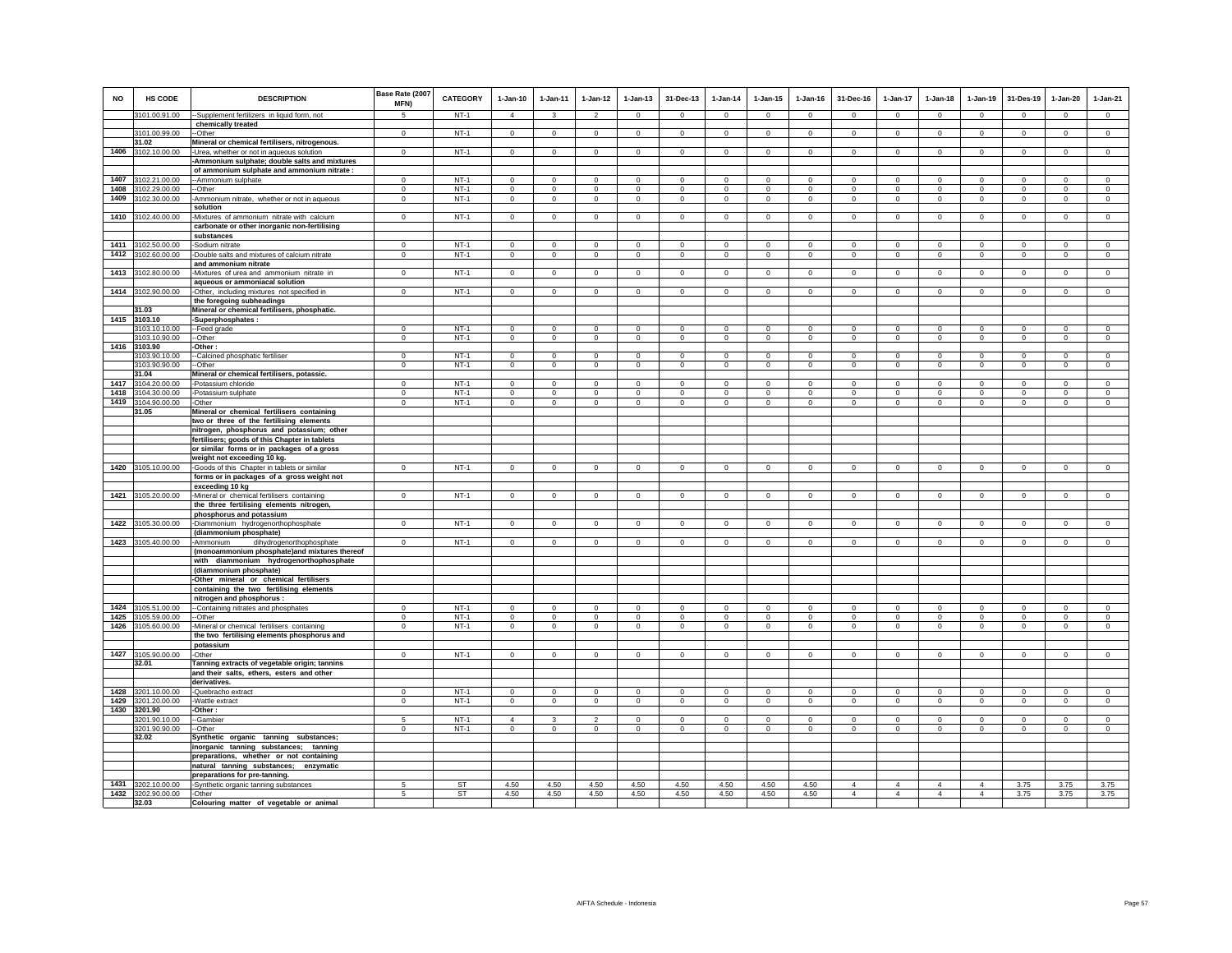| <b>NO</b> | <b>HS CODE</b>                      | <b>DESCRIPTION</b>                                                                          | Base Rate (2007<br>MFN) | <b>CATEGORY</b>  | $1-Jan-10$                     | $1 - Jan-11$                | $1 - Jan-12$                  | $1 - Jan-13$          | 31-Dec-13                  | $1 - Jan-14$ | $1 - Jan-15$          | $1 - Jan-16$              | 31-Dec-16                        | $1 - Jan-17$                     | $1 - Jan-18$                     | $1 - Jan-19$                     | 31-Des-19                   | $1 - Jan-20$          | $1-Jan-21$             |
|-----------|-------------------------------------|---------------------------------------------------------------------------------------------|-------------------------|------------------|--------------------------------|-----------------------------|-------------------------------|-----------------------|----------------------------|--------------|-----------------------|---------------------------|----------------------------------|----------------------------------|----------------------------------|----------------------------------|-----------------------------|-----------------------|------------------------|
|           |                                     | origin (including dyeing extracts but<br>excluding animal black), whether or not            |                         |                  |                                |                             |                               |                       |                            |              |                       |                           |                                  |                                  |                                  |                                  |                             |                       |                        |
|           |                                     | chemicallly defined; preparations as specified                                              |                         |                  |                                |                             |                               |                       |                            |              |                       |                           |                                  |                                  |                                  |                                  |                             |                       |                        |
|           |                                     | in Note 3 to this Chapter based on colouring                                                |                         |                  |                                |                             |                               |                       |                            |              |                       |                           |                                  |                                  |                                  |                                  |                             |                       |                        |
|           |                                     | matter of vegetable or animal origin.                                                       |                         |                  |                                |                             |                               |                       |                            |              |                       |                           |                                  |                                  |                                  |                                  |                             |                       |                        |
|           | 1433 3203.00.10.00                  | -Of a kind used in the food or drink                                                        | $\mathbf{0}$            | $NT-1$           | $\mathbf{0}$                   | $\overline{0}$              | $\mathbf{0}$                  | $\mathbf{0}$          | $\overline{0}$             | $\circ$      | $\circ$               | $\circ$                   | $\mathbf{0}$                     | $\mathbf{0}$                     | $\overline{0}$                   | $\overline{0}$                   | $\overline{0}$              | $\circ$               | $\overline{0}$         |
|           | 3203.00.90.00                       | industries<br>-Other                                                                        | $\mathbf{0}$            | $NT-1$           | $\circ$                        | $\circ$                     | $\mathbf{0}$                  | $\mathbf 0$           | $\mathbf{0}$               | $\mathbf{0}$ | $\mathbf{0}$          | $\mathbf{0}$              | $\mathbf{0}$                     | $\mathbf{0}$                     | $\mathsf 0$                      | $\mathbf{0}$                     | $\overline{0}$              | $\mathbf{0}$          | $\mathsf 0$            |
|           | 32.04                               | Synthetic organic colouring matter, whether                                                 |                         |                  |                                |                             |                               |                       |                            |              |                       |                           |                                  |                                  |                                  |                                  |                             |                       |                        |
|           |                                     | or not chemically defined; preparations as                                                  |                         |                  |                                |                             |                               |                       |                            |              |                       |                           |                                  |                                  |                                  |                                  |                             |                       |                        |
|           |                                     | specified in Note 3 to this Chapter based on                                                |                         |                  |                                |                             |                               |                       |                            |              |                       |                           |                                  |                                  |                                  |                                  |                             |                       |                        |
|           |                                     | synthetic organic colouring matter; synthetic                                               |                         |                  |                                |                             |                               |                       |                            |              |                       |                           |                                  |                                  |                                  |                                  |                             |                       |                        |
|           |                                     | organic products of a kind used as                                                          |                         |                  |                                |                             |                               |                       |                            |              |                       |                           |                                  |                                  |                                  |                                  |                             |                       |                        |
|           |                                     | fluorescent brightening agents or as<br>luminophores, whether or not chemically             |                         |                  |                                |                             |                               |                       |                            |              |                       |                           |                                  |                                  |                                  |                                  |                             |                       |                        |
|           |                                     | defined.                                                                                    |                         |                  |                                |                             |                               |                       |                            |              |                       |                           |                                  |                                  |                                  |                                  |                             |                       |                        |
|           |                                     | -Synthetic organic colouring matter and                                                     |                         |                  |                                |                             |                               |                       |                            |              |                       |                           |                                  |                                  |                                  |                                  |                             |                       |                        |
|           |                                     | preparations based thereon as specified in                                                  |                         |                  |                                |                             |                               |                       |                            |              |                       |                           |                                  |                                  |                                  |                                  |                             |                       |                        |
|           |                                     | Note 3 to this Chapter :                                                                    |                         |                  |                                |                             |                               |                       |                            |              |                       |                           |                                  |                                  |                                  |                                  |                             |                       |                        |
|           | 1434 3204.11                        | --Disperse dyes and preparations based<br>thereon:                                          |                         |                  |                                |                             |                               |                       |                            |              |                       |                           |                                  |                                  |                                  |                                  |                             |                       |                        |
|           | 3204.11.10.00                       | ---Crude                                                                                    | $^{\circ}$              | $NT-1$           | $^{\circ}$                     | $^{\circ}$                  | $\mathbf{0}$                  | $^{\circ}$            | $\mathbf{0}$               | $\mathbf{0}$ | $^{\circ}$            | $^{\circ}$                | $^{\circ}$                       | $\circ$                          | $\mathbf 0$                      | $\mathbf 0$                      | $\circ$                     | $^{\circ}$            | $\mathbf 0$            |
|           | 3204.11.90.00                       | ---Other                                                                                    | 5                       | <b>ST</b>        | 4.50                           | 4.50                        | 4.50                          | 4.50                  | 4.50                       | 4.50         | 4.50                  | 4.50                      | $\overline{4}$                   | $\overline{4}$                   | $\overline{4}$                   | $\overline{4}$                   | 3.75                        | 3.75                  | 3.75                   |
|           | 1435 3204.12                        | -Acid dyes, whether or not premetallised,                                                   |                         |                  |                                |                             |                               |                       |                            |              |                       |                           |                                  |                                  |                                  |                                  |                             |                       |                        |
|           |                                     | and preparations based thereon; mordant                                                     |                         |                  |                                |                             |                               |                       |                            |              |                       |                           |                                  |                                  |                                  |                                  |                             |                       |                        |
|           | 3204.12.10.00                       | dyes and preparations based thereon:                                                        | $\mathbf 0$             | $NT-1$           | $\Omega$                       | $\circ$                     | $\mathbf 0$                   | $\Omega$              | $\mathbf{0}$               | $\Omega$     | $\Omega$              | $\Omega$                  | $\Omega$                         | $\Omega$                         | $\Omega$                         | $\mathbf 0$                      | $\mathbf 0$                 | $\circ$               | $\circ$                |
|           | 3204.12.90.00                       | ---Acid dyes<br>---Other                                                                    | $\mathbf 0$             | $NT-1$           | $\mathbf 0$                    | $\circ$                     | $\mathbf 0$                   | $\mathbf 0$           | $\mathbf 0$                | $\circ$      | $\mathbf 0$           | $\mathbb O$               | $\mathbf 0$                      | $\mathbf 0$                      | $\mathsf 0$                      | $\mathbf 0$                      | $\mathbf 0$                 | $\mathsf 0$           | $\mathsf 0$            |
| 1436      | 3204.13.00.00                       | -- Basic dyes and preparations based thereon                                                | 5                       | ST               | 4.50                           | 4.50                        | 4.50                          | 4.50                  | 4.50                       | 4.50         | 4.50                  | 4.50                      | $\overline{4}$                   | $\overline{4}$                   | $\overline{4}$                   | $\overline{4}$                   | 3.75                        | 3.75                  | 3.75                   |
| 1437      | 3204.14.00.00                       | --Direct dyes and preparations based thereon                                                | $\Omega$                | $NT-1$           | $\Omega$                       | $\Omega$                    | 0                             | $\mathbf 0$           | $\mathbf 0$                | $\Omega$     | $\Omega$              | $\Omega$                  | $\Omega$                         | $\mathbf 0$                      | $\Omega$                         | $\mathbf 0$                      | $\mathbf 0$                 | $\mathbf 0$           | $\mathbf 0$            |
| 1438      | 3204.15.00.00                       | -- Vat dyes (including those usable in that                                                 | 5                       | ST               | 4.50                           | 4.50                        | 4.50                          | 4.50                  | 4.50                       | 4.50         | 4.50                  | 4.50                      | $\overline{4}$                   | $\overline{4}$                   | $\overline{4}$                   | $\overline{4}$                   | 3.75                        | 3.75                  | 3.75                   |
|           |                                     | state as pigments) and preparations based<br>thereon                                        |                         |                  |                                |                             |                               |                       |                            |              |                       |                           |                                  |                                  |                                  |                                  |                             |                       |                        |
|           | 1439 3204.16.00.00                  | -- Reactive dyes and preparations based                                                     | 5                       | <b>ST</b>        | 4.50                           | 4.50                        | 4.50                          | 4.50                  | 4.50                       | 4.50         | 4.50                  | 4.50                      | $\overline{4}$                   | $\overline{4}$                   | $\overline{4}$                   | $\overline{4}$                   | 3.75                        | 3.75                  | 3.75                   |
|           |                                     | thereon                                                                                     |                         |                  |                                |                             |                               |                       |                            |              |                       |                           |                                  |                                  |                                  |                                  |                             |                       |                        |
| 1440      | 3204.17                             | -Pigments and preparations based thereon :                                                  |                         |                  |                                |                             |                               |                       |                            |              |                       |                           |                                  |                                  |                                  |                                  |                             |                       |                        |
|           | 3204.17.00.10                       | ---Synthetic organic pigment in powder form                                                 | $\mathbf 0$             | NT-1             | $^{\circ}$                     | $^{\circ}$                  | $\mathbf 0$                   | $\mathbf 0$           | $\mathbf 0$                | $\circ$      | $\mathbf 0$           | $^{\circ}$                | 0                                | $\mathbf 0$                      | $\mathbf 0$                      | $\mathbf 0$                      | $\mathbf 0$                 | $\mathbf 0$           | $\mathbf 0$            |
| 1441      | 3204.17.00.90                       | ---Other                                                                                    | $\sqrt{5}$<br>5         | ST<br>ST         | 4.50                           | 4.50                        | 4.50                          | 4.50                  | 4.50                       | 4.50         | 4.50                  | 4.50                      | $\overline{4}$<br>$\overline{4}$ | $\overline{4}$<br>$\overline{4}$ | $\Delta$<br>$\overline{4}$       | $\overline{4}$<br>$\overline{4}$ | 3.75                        | 3.75                  | 3.75                   |
|           | 3204.19.00.00                       | -Other, including mixtures of colouring<br>matter of two or more of the subheadings         |                         |                  | 4.50                           | 4.50                        | 4.50                          | 4.50                  | 4.50                       | 4.50         | 4.50                  | 4.50                      |                                  |                                  |                                  |                                  | 3.75                        | 3.75                  | 3.75                   |
|           |                                     | 3204.11 to 3204.19                                                                          |                         |                  |                                |                             |                               |                       |                            |              |                       |                           |                                  |                                  |                                  |                                  |                             |                       |                        |
| 1442      | 3204.20.00.00                       | -Synthetic organic products of a kind used as                                               | 5                       | ST               | 4.50                           | 4.50                        | 4.50                          | 4.50                  | 4.50                       | 4.50         | 4.50                  | 4.50                      | $\overline{4}$                   | $\overline{4}$                   | $\overline{4}$                   | $\overline{4}$                   | 3.75                        | 3.75                  | 3.75                   |
|           |                                     | fluorescent brightening agents                                                              |                         |                  |                                |                             |                               |                       |                            |              |                       |                           |                                  |                                  |                                  |                                  |                             |                       |                        |
| 1443      | 3204.90.00.00<br>1444 3205.00.00.00 | -Other                                                                                      | 5<br>5                  | ST<br>ST         | 4.50<br>4.50                   | 4.50<br>4.50                | 4.50<br>4.50                  | 4.50<br>4.50          | 4.50<br>4.50               | 4.50<br>4.50 | 4.50<br>4.50          | 4.50<br>4.50              | $\overline{4}$<br>$\overline{4}$ | $\overline{4}$<br>$\overline{4}$ | $\overline{4}$<br>$\overline{4}$ | $\overline{4}$<br>$\overline{4}$ | 3.75<br>3.75                | 3.75<br>3.75          | 3.75<br>3.75           |
|           |                                     | Colour lakes; preparations as specified in<br>Note 3 to this Chapter based on colour lakes. |                         |                  |                                |                             |                               |                       |                            |              |                       |                           |                                  |                                  |                                  |                                  |                             |                       |                        |
|           | 32.06                               | Other colouring matter; preparations as                                                     |                         |                  |                                |                             |                               |                       |                            |              |                       |                           |                                  |                                  |                                  |                                  |                             |                       |                        |
|           |                                     | specified in Note 3 to this Chapter, other                                                  |                         |                  |                                |                             |                               |                       |                            |              |                       |                           |                                  |                                  |                                  |                                  |                             |                       |                        |
|           |                                     | than those of heading 32.03, 32.04 or 32.05;                                                |                         |                  |                                |                             |                               |                       |                            |              |                       |                           |                                  |                                  |                                  |                                  |                             |                       |                        |
|           |                                     | inorganic products of a kind used as<br>luminophores, whether or not chemically             |                         |                  |                                |                             |                               |                       |                            |              |                       |                           |                                  |                                  |                                  |                                  |                             |                       |                        |
|           |                                     | defined.                                                                                    |                         |                  |                                |                             |                               |                       |                            |              |                       |                           |                                  |                                  |                                  |                                  |                             |                       |                        |
|           |                                     | -Pigments and preparations based on titanium                                                |                         |                  |                                |                             |                               |                       |                            |              |                       |                           |                                  |                                  |                                  |                                  |                             |                       |                        |
|           |                                     | dioxide                                                                                     |                         |                  |                                |                             |                               |                       |                            |              |                       |                           |                                  |                                  |                                  |                                  |                             |                       |                        |
|           | 1445 3206.11                        | -Containing 80% or more by weight of                                                        |                         |                  |                                |                             |                               |                       |                            |              |                       |                           |                                  |                                  |                                  |                                  |                             |                       |                        |
|           |                                     | titanium dioxide calculated on the dry<br>matter:                                           |                         |                  |                                |                             |                               |                       |                            |              |                       |                           |                                  |                                  |                                  |                                  |                             |                       |                        |
|           | 3206.11.10.00                       | ---Pigments                                                                                 | $\Omega$                | $NT-1$           | $\Omega$                       | $\Omega$                    | $\Omega$                      | $\Omega$              | $\Omega$                   | $\Omega$     | $\Omega$              | $\Omega$                  | $\Omega$                         | $\Omega$                         | $\mathbf 0$                      | $\Omega$                         | $\Omega$                    | $\Omega$              | $\mathbf 0$            |
|           | 3206.11.90.00                       | --Other                                                                                     | 5                       | ST               | 4.50                           | 4.50                        | 4.50                          | 4.50                  | 4.50                       | 4.50         | 4.50                  | 4.50                      | $\overline{4}$                   | $\overline{4}$                   | $\overline{4}$                   | $\overline{4}$                   | 3.75                        | 3.75                  | 3.75                   |
| 1446      | 3206.19                             | -Other :                                                                                    |                         |                  |                                |                             |                               |                       |                            |              |                       |                           |                                  |                                  |                                  |                                  |                             |                       |                        |
|           | 3206.19.10.00<br>3206.19.90.00      | --Pigments<br>-Other                                                                        | $^{\circ}$<br>5         | $NT-1$<br>$NT-1$ | $\mathbf{0}$<br>$\overline{4}$ | $\mathbf 0$<br>$\mathbf{3}$ | $\mathbf 0$<br>$\overline{a}$ | $^{\circ}$<br>$\circ$ | $^{\circ}$<br>$\mathbf{0}$ | 0<br>$\circ$ | $^{\circ}$<br>$\circ$ | $^{\circ}$<br>$\mathbf 0$ | $\Omega$<br>$\circ$              | $\mathbf{0}$<br>$\mathsf 0$      | $\mathbf{0}$<br>$\circ$          | $\overline{0}$<br>$\mathbf 0$    | $\mathbf 0$<br>$\mathbf{0}$ | $^{\circ}$<br>$\circ$ | $\mathbf 0$<br>$\circ$ |
| 1447      | 3206.20                             | Pigments and preparations based on chromium                                                 |                         |                  |                                |                             |                               |                       |                            |              |                       |                           |                                  |                                  |                                  |                                  |                             |                       |                        |
|           |                                     | compounds:                                                                                  |                         |                  |                                |                             |                               |                       |                            |              |                       |                           |                                  |                                  |                                  |                                  |                             |                       |                        |
|           | 3206.20.10.00                       | -Chrome yellow, chrome green, molybdate                                                     | $\sqrt{5}$              | <b>ST</b>        | 4.50                           | 4.50                        | 4.50                          | 4.50                  | 4.50                       | 4.50         | 4.50                  | 4.50                      | $\overline{4}$                   | $\overline{4}$                   | $\overline{4}$                   | $\overline{4}$                   | 3.75                        | 3.75                  | 3.75                   |
|           |                                     | orange, or red based on chromium compounds                                                  |                         |                  |                                |                             |                               |                       |                            |              |                       |                           |                                  |                                  |                                  |                                  |                             |                       |                        |
|           | 3206.20.90.00                       | --Other                                                                                     | $5\phantom{.0}$         | <b>ST</b>        | 4.50                           | 4.50                        | 4.50                          | 4.50                  | 4.50                       | 4.50         | 4.50                  | 4.50                      | $\overline{4}$                   | $\overline{4}$                   | $\overline{4}$                   | $\overline{4}$                   | 3.75                        | 3.75                  | 3.75                   |
|           |                                     | -Other colouring matter and other<br>preparations:                                          |                         |                  |                                |                             |                               |                       |                            |              |                       |                           |                                  |                                  |                                  |                                  |                             |                       |                        |
|           | 1448 3206.41                        | -- Ultramarine and preparations based thereon :                                             |                         |                  |                                |                             |                               |                       |                            |              |                       |                           |                                  |                                  |                                  |                                  |                             |                       |                        |
|           | 3206.41.10.00                       | ---Preparations                                                                             | 5                       | $NT-1$           | $\Delta$                       | 3                           | $\overline{2}$                | $\Omega$              | $\Omega$                   | $\mathbf{0}$ | $\Omega$              | $\Omega$                  | $\Omega$                         | $\circ$                          | $^{\circ}$                       | $\mathbf{0}$                     | $\circ$                     | $\Omega$              | $\circ$                |
|           | 3206.41.90.00                       | ---Other                                                                                    | 5                       | ST               | 4.50                           | 4.50                        | 4.50                          | 4.50                  | 4.50                       | 4.50         | 4.50                  | 4.50                      | $\overline{4}$                   | $\overline{4}$                   | $\overline{4}$                   | $\overline{4}$                   | 3.75                        | 3.75                  | 3.75                   |
| 1449      | 3206.42                             | -Litophone and other pigments and<br>preparations based on zinc sulphide :                  |                         |                  |                                |                             |                               |                       |                            |              |                       |                           |                                  |                                  |                                  |                                  |                             |                       |                        |
|           | 3206.42.10.00                       | ---Preparations                                                                             | 5                       | $NT-1$           | $\Delta$                       | $\mathbf{3}$                | $\mathfrak{p}$                | $\Omega$              | $\Omega$                   | $\Omega$     | $\Omega$              | $\Omega$                  | $\Omega$                         | $\Omega$                         | $\Omega$                         | $\Omega$                         | $\mathbf 0$                 | $\Omega$              | $\circ$                |
|           |                                     |                                                                                             |                         |                  |                                |                             |                               |                       |                            |              |                       |                           |                                  |                                  |                                  |                                  |                             |                       |                        |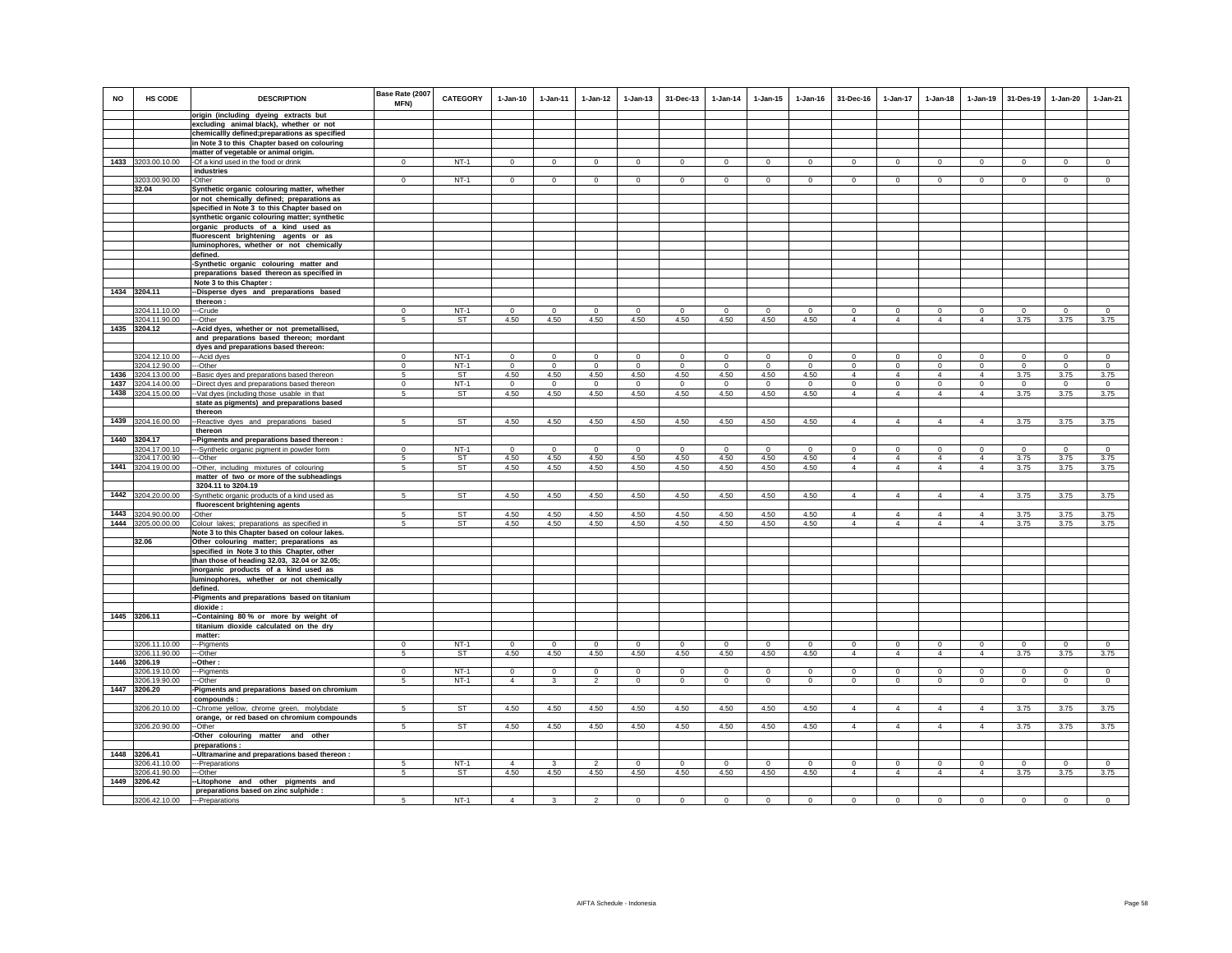| <b>NO</b> | <b>HS CODE</b>                 | <b>DESCRIPTION</b>                                                                    | Base Rate (2007<br>MFN) | <b>CATEGORY</b>  | $1-Jan-10$                       | $1-Jan-11$     | $1 - Jan-12$                               | $1-Jan-13$                   | 31-Dec-13           | $1-Jan-14$                   | $1-Jan-15$                | $1-Jan-16$           | 31-Dec-16                    | $1-Jan-17$                    | $1-Jan-18$                 | $1-Jan-19$             | 31-Des-19                    | $1-Jan-20$                   | $1-Jan-21$                 |
|-----------|--------------------------------|---------------------------------------------------------------------------------------|-------------------------|------------------|----------------------------------|----------------|--------------------------------------------|------------------------------|---------------------|------------------------------|---------------------------|----------------------|------------------------------|-------------------------------|----------------------------|------------------------|------------------------------|------------------------------|----------------------------|
|           | 3206.42.90.00                  | --Other                                                                               | 5                       | $NT-1$           | $\overline{4}$                   | $\mathbf{3}$   | $\overline{2}$                             | $^{\circ}$                   | $\mathbf{0}$        | $\mathbf{0}$                 | $\mathbf{0}$              | $\circ$              | $^{\circ}$                   | $\circ$                       | $^{\circ}$                 | $\mathbf 0$            | $\mathbf{0}$                 | $\mathbf{0}$                 | $\mathbf{0}$               |
|           | 1450 3206.49<br>3206.49.10.00  | -Other:<br>--Preparations                                                             | 5                       | $NT-1$           | $\overline{4}$                   | 3              | $\mathfrak{p}$                             | $\Omega$                     | $\Omega$            | $\Omega$                     | $\Omega$                  | $\Omega$             | $\mathbf 0$                  | $\mathbf 0$                   | $\circ$                    | $\Omega$               | $\Omega$                     | $\Omega$                     | $\circ$                    |
|           | 3206.49.90.00                  | --Other                                                                               | 5                       | ST               | 4.50                             | 4.50           | 4.50                                       | 4.50                         | 4.50                | 4.50                         | 4.50                      | 4.50                 | $\overline{4}$               | $\overline{4}$                | $\overline{4}$             | $\overline{4}$         | 3.75                         | 3.75                         | 3.75                       |
|           | 1451 3206.50                   | -Inorganic products of a kind used as                                                 |                         |                  |                                  |                |                                            |                              |                     |                              |                           |                      |                              |                               |                            |                        |                              |                              |                            |
|           |                                | luminophores :                                                                        |                         |                  |                                  |                |                                            |                              |                     |                              |                           |                      |                              |                               |                            |                        |                              |                              |                            |
|           | 3206.50.10.00                  | -Preparations                                                                         | 5                       | $NT-1$           | $\overline{4}$                   | $\mathbf{3}$   | $\overline{2}$                             | $\mathbf 0$                  | $\mathsf 0$         | $\mathbf 0$                  | $\mathbf 0$               | $\mathbf 0$          | $\mathsf 0$                  | $\mathbf 0$                   | $\mathbf 0$                | $\mathbf 0$            | $\mathbf 0$                  | $\mathbf 0$                  | $\mathsf 0$                |
|           | 3206.50.90.00<br>32.07         | -Other<br>Prepared pigments, prepared opacifiers and                                  | 5                       | ST               | 4.50                             | 4.50           | 4.50                                       | 4.50                         | 4.50                | 4.50                         | 4.50                      | 4.50                 | $\overline{4}$               | $\overline{4}$                | $\overline{4}$             | $\overline{4}$         | $\circ$                      | $\mathbf 0$                  | $\mathbf 0$                |
|           |                                | prepared colours, vitrifiable enamels and                                             |                         |                  |                                  |                |                                            |                              |                     |                              |                           |                      |                              |                               |                            |                        |                              |                              |                            |
|           |                                | glazes, engobes (slips), liquid lustres and                                           |                         |                  |                                  |                |                                            |                              |                     |                              |                           |                      |                              |                               |                            |                        |                              |                              |                            |
|           |                                | similar preparations, of a kind used in the                                           |                         |                  |                                  |                |                                            |                              |                     |                              |                           |                      |                              |                               |                            |                        |                              |                              |                            |
|           |                                | ceramic, enamelling or glass industry; glass                                          |                         |                  |                                  |                |                                            |                              |                     |                              |                           |                      |                              |                               |                            |                        |                              |                              |                            |
|           |                                | frit and other glass, in the form of powder,<br>granules or flakes.                   |                         |                  |                                  |                |                                            |                              |                     |                              |                           |                      |                              |                               |                            |                        |                              |                              |                            |
|           | 1452 3207.10.00.00             | -Prepared pigments, prepared opacifiers,                                              | -5                      | <b>ST</b>        | 4.50                             | 4.50           | 4.50                                       | 4.50                         | 4.50                | 4.50                         | 4.50                      | 4.50                 | $\overline{4}$               | $\overline{4}$                | $\overline{4}$             | $\overline{4}$         | 3.75                         | 3.75                         | 3.75                       |
|           |                                | prepared colours and similar preparations                                             |                         |                  |                                  |                |                                            |                              |                     |                              |                           |                      |                              |                               |                            |                        |                              |                              |                            |
|           | 1453 3207.20                   | -Vitrifiable enamels and glazes, engobes                                              |                         |                  |                                  |                |                                            |                              |                     |                              |                           |                      |                              |                               |                            |                        |                              |                              |                            |
|           |                                | (slips) and similar preparations :                                                    |                         |                  |                                  |                |                                            |                              |                     |                              |                           |                      |                              |                               |                            |                        |                              |                              |                            |
|           | 3207.20.10.00<br>3207.20.90.00 | --Enamel frits<br>--Other                                                             | -5<br>5                 | $NT-1$<br>$NT-1$ | $\overline{4}$<br>$\overline{4}$ | 3<br>3         | $\overline{\phantom{a}}$<br>$\overline{2}$ | $^{\circ}$<br>$\overline{0}$ | 0<br>$\overline{0}$ | $^{\circ}$<br>$\overline{0}$ | $\circ$<br>$\overline{0}$ | $\Omega$<br>$\Omega$ | $^{\circ}$<br>$\overline{0}$ | $\mathbf 0$<br>$\overline{0}$ | $\Omega$<br>$\overline{0}$ | $^{\circ}$<br>$\Omega$ | $^{\circ}$<br>$\overline{0}$ | $^{\circ}$<br>$\overline{0}$ | $\Omega$<br>$\overline{0}$ |
|           | 1454 3207.30.00.00             | -Liquid lustres and similar preparations                                              | 5                       | $NT-1$           | $\overline{4}$                   | $\mathbf{3}$   | $\mathfrak{p}$                             | $\mathbf{0}$                 | $\mathbf{0}$        | $\mathbf 0$                  | $\mathbf{0}$              | $\mathbf 0$          | $\mathbf{0}$                 | $\circ$                       | $\circ$                    | $\mathbf 0$            | $\circ$                      | $\mathbf{0}$                 | $\circ$                    |
|           | 1455 3207.40.00.00             | -Glass frit and other glass, in the form of                                           | 5                       | $NT-1$           | $\overline{4}$                   | 3              | $\overline{2}$                             | $\mathsf 0$                  | $\mathsf 0$         | $\circ$                      | $\mathsf 0$               | $\mathbb O$          | $\mathbf 0$                  | $\mathbf 0$                   | $\mathbf 0$                | $\mathbf 0$            | $\mathbf 0$                  | $\Omega$                     | $\mathsf 0$                |
|           |                                | powder, granules or flakes                                                            |                         |                  |                                  |                |                                            |                              |                     |                              |                           |                      |                              |                               |                            |                        |                              |                              |                            |
|           | 32.08                          | Paints and varnishes (including enamels and                                           |                         |                  |                                  |                |                                            |                              |                     |                              |                           |                      |                              |                               |                            |                        |                              |                              |                            |
|           |                                | lacquers) based on synthetic polymers or<br>chemically modified natural polymers,     |                         |                  |                                  |                |                                            |                              |                     |                              |                           |                      |                              |                               |                            |                        |                              |                              |                            |
|           |                                | dispersed or dissolved in a non aqueous                                               |                         |                  |                                  |                |                                            |                              |                     |                              |                           |                      |                              |                               |                            |                        |                              |                              |                            |
|           |                                | medium; solutions as defined in Note 4 to                                             |                         |                  |                                  |                |                                            |                              |                     |                              |                           |                      |                              |                               |                            |                        |                              |                              |                            |
|           |                                | this Chapter.                                                                         |                         |                  |                                  |                |                                            |                              |                     |                              |                           |                      |                              |                               |                            |                        |                              |                              |                            |
|           | 1456 3208.10                   | -Based on polyesters :                                                                |                         |                  |                                  |                |                                            |                              |                     |                              |                           |                      |                              |                               |                            |                        |                              |                              |                            |
|           | 3208.10.11.00                  | --Varnishes (including lacquers) :<br>---Of a kind used in dentistry                  | 10                      | <b>ST</b>        | $\overline{9}$                   | 8              | $\overline{7}$                             | $\overline{7}$               | $\overline{7}$      | 6                            | 6                         | -5                   | 5                            | 5                             | 5                          | 5                      | 5                            | 5                            | 5                          |
|           | 3208.10.19.00                  | ---Other                                                                              | 10                      | <b>ST</b>        | $\overline{9}$                   | 8              | $\overline{7}$                             | $\overline{7}$               | $\overline{7}$      | 6                            | 6                         | 5                    | 5                            | 5                             | 5                          | 5                      | 5                            | 5                            | 5                          |
|           | 3208.10.90.00                  | --Other                                                                               | 10                      | <b>ST</b>        | 9                                | 8              | $\overline{7}$                             | $\overline{7}$               | $\overline{7}$      | 6                            | 6                         | 5                    | 5                            | $5\phantom{.0}$               | $5\phantom{.0}$            | $5\phantom{.0}$        | $5\phantom{.0}$              | $\sqrt{5}$                   | $\sqrt{5}$                 |
|           | 1457 3208.20                   | Based on acrylic or vinyl polymers :                                                  |                         |                  |                                  |                |                                            |                              |                     |                              |                           |                      |                              |                               |                            |                        |                              |                              |                            |
|           | 3208.20.40.00                  | -- Anti-fouling or anti-corrosive paints for                                          | 15                      | <b>ST</b>        | 14                               | 13             | 12                                         | 11                           | 11                  | 10                           | 8                         | 6                    | 5                            | $5\overline{)}$               | 5                          | 5                      | $5\overline{)}$              | $5\overline{)}$              | $5\phantom{.0}$            |
|           | 3208.20.70.00                  | ships' hulls<br>-Varnishes (including lacquers), of a kind                            | 10                      | ST               | 9                                | 8              | $\overline{7}$                             | $\overline{7}$               | $\overline{7}$      | 6                            | 6                         | -5                   | 5                            | $5\overline{5}$               | $5\overline{5}$            | 5                      | 5                            | 5                            | 5                          |
|           |                                | used in dentistry                                                                     |                         |                  |                                  |                |                                            |                              |                     |                              |                           |                      |                              |                               |                            |                        |                              |                              |                            |
|           | 3208.20.90.00                  | -Other                                                                                | 10 <sup>10</sup>        | <b>ST</b>        | 9                                | $\mathbf{R}$   | $\overline{7}$                             | $\overline{7}$               | $\overline{7}$      | 6                            | 6                         | 5                    | 5                            | 5                             | 5                          | 5                      | 5                            | 5                            | 5                          |
|           | 1458 3208.90                   | -Other:                                                                               |                         |                  |                                  |                |                                            |                              |                     |                              |                           |                      |                              |                               |                            |                        |                              |                              |                            |
|           |                                | -Varnishes (including lacquers), exceeding<br>100°C heat-resistant :                  |                         |                  |                                  |                |                                            |                              |                     |                              |                           |                      |                              |                               |                            |                        |                              |                              |                            |
|           | 3208.90.11.00                  | -- Of a kind used in dentistry                                                        | 10                      | <b>ST</b>        | $\mathbf{q}$                     | 8              | $\overline{7}$                             | $\overline{7}$               | $\overline{7}$      | 6                            | 6                         | 5                    | 5                            | $5\phantom{.0}$               | 5                          | $\sqrt{5}$             | $\sqrt{5}$                   | 5                            | 5                          |
|           | 3208.90.19.00                  | -Other                                                                                | 10                      | <b>ST</b>        | $\overline{9}$                   | 8              | $\overline{7}$                             | $\overline{7}$               | $\overline{7}$      | 6                            | 6                         | 5                    | 5                            | 5                             | 5                          | 5                      | 5                            | 5                            | 5                          |
|           |                                | -Varnishes (including lacquers), not                                                  |                         |                  |                                  |                |                                            |                              |                     |                              |                           |                      |                              |                               |                            |                        |                              |                              |                            |
|           |                                | exceeding 100°C heat-resistant :                                                      | 10                      | <b>ST</b>        | $\alpha$                         | $\mathbf{R}$   | $\overline{7}$                             | $\overline{7}$               | $\overline{7}$      | -6                           | $\kappa$                  | 5                    | 5                            | 5                             | 5                          | 5                      | 5                            | $\overline{5}$               | $\mathbf{5}$               |
|           | 3208.90.21.00<br>3208.90.29.00 | --- Of a kind used in dentistry<br>---Other                                           | 5                       | <b>ST</b>        | 4.50                             | 4.50           | 4.50                                       | 4.50                         | 4.50                | 4.50                         | 4.50                      | 4.50                 | $\overline{4}$               | $\overline{4}$                | $\overline{4}$             | $\overline{4}$         | 3.75                         | 3.75                         | 3.75                       |
|           | 3208.90.90.00                  | --Other                                                                               | 15                      | ST               | 14                               | 13             | 12                                         | 11                           | 11                  | 10                           | 8                         | 6                    | $5\phantom{.0}$              | $5\phantom{.0}$               | 5                          | 5                      | $5\overline{5}$              | $5\phantom{.0}$              | $5\phantom{.0}$            |
|           | 32.09                          | Paints and varnishes (including enamels and                                           |                         |                  |                                  |                |                                            |                              |                     |                              |                           |                      |                              |                               |                            |                        |                              |                              |                            |
|           |                                | lacquers) based on synthetic polymers or                                              |                         |                  |                                  |                |                                            |                              |                     |                              |                           |                      |                              |                               |                            |                        |                              |                              |                            |
|           |                                | chemically modified natural polymers,<br>dispersed or dissolved in an aqueous medium. |                         |                  |                                  |                |                                            |                              |                     |                              |                           |                      |                              |                               |                            |                        |                              |                              |                            |
|           | 1459 3209.10                   | -Based on acrylic or vinyl polymers :                                                 |                         |                  |                                  |                |                                            |                              |                     |                              |                           |                      |                              |                               |                            |                        |                              |                              |                            |
|           | 3209.10.10.00                  | -- Varnishes (including lacquers)                                                     | 10                      | <b>ST</b>        | 9                                | 8              | $\overline{7}$                             | $\overline{z}$               | $\overline{7}$      | -6                           | 6                         | 5                    | 5                            | 5                             | 5                          | 5                      | 5                            | 5                            | 5                          |
|           | 3209.10.40.00                  | --Leather paints                                                                      | -5                      | <b>ST</b>        | 4.50                             | 4.50           | 4.50                                       | 4.50                         | 4.50                | 4.50                         | 4.50                      | 4.50                 | $\overline{4}$               | $\overline{4}$                | $\overline{4}$             | $\overline{4}$         | 3.75                         | 3.75                         | 3.75                       |
|           | 3209.10.50.00                  | -- Anti-fouling or anti-corrosive paints for<br>ships' hulls                          | 10                      | <b>ST</b>        | 9                                | $\mathbf{g}$   | $\overline{7}$                             | $\overline{7}$               | $\overline{7}$      | 6                            | 6                         | 5                    | 5                            | 5 <sup>5</sup>                | 5                          | 5                      | 5                            | 5                            | 5                          |
|           | 3209.10.90.00                  | --Other                                                                               | 10                      | <b>ST</b>        | 9                                | 8              | $\overline{7}$                             | $\overline{7}$               | $\overline{7}$      | 6                            | 6                         | 5                    | 5                            | 5                             | 5                          | 5                      | 5                            | 5                            | $\sqrt{5}$                 |
|           | 1460 3209.90.00.00             | -Other                                                                                | 15                      | <b>ST</b>        | 14                               | 13             | 12                                         | 11                           | 11                  | 10                           | 8                         | 6                    | $\overline{5}$               | $5\phantom{.0}$               | $5\phantom{.0}$            | $\sqrt{5}$             | $\sqrt{5}$                   | $\sqrt{5}$                   | $\sqrt{5}$                 |
|           | 32.10                          | Other paints and varnishes (including enamels,                                        |                         |                  |                                  |                |                                            |                              |                     |                              |                           |                      |                              |                               |                            |                        |                              |                              |                            |
|           |                                | lacquers and distempers); prepared water                                              |                         |                  |                                  |                |                                            |                              |                     |                              |                           |                      |                              |                               |                            |                        |                              |                              |                            |
|           |                                | pigments of a kind used for finishing leather.                                        |                         |                  |                                  |                |                                            |                              |                     |                              |                           |                      |                              |                               |                            |                        |                              |                              |                            |
|           | 1461 3210.00.11.00             | -Varnishes (including lacquers) :<br>-Exceeding 100°C heat-resistance                 | 10                      | <b>ST</b>        | 9                                | 8              | $\overline{7}$                             | $\overline{7}$               | $\overline{7}$      | 6                            | 6                         | -5                   | 5                            | $5\phantom{.0}$               | 5                          | $\,$ 5 $\,$            | $\sqrt{5}$                   | 5                            | 5                          |
|           | 3210.00.19.00                  | $-Other$                                                                              | 5                       | <b>ST</b>        | 4.50                             | 4.50           | 4.50                                       | 4.50                         | 4.50                | 4.50                         | 4.50                      | 4.50                 | $\overline{4}$               | $\overline{4}$                | $\Delta$                   | $\overline{4}$         | 3.75                         | 3.75                         | 3.75                       |
|           | 3210.00.20.00                  | -Distempers                                                                           | 15                      | <b>ST</b>        | 14                               | 13             | 12                                         | 11                           | 11                  | 10                           | 8                         | 6                    | 5                            | 5                             | 5                          | 5                      | 5                            | 5                            | 5                          |
|           | 3210.00.30.00                  | -Prepared water pigments of a kind used                                               | $\mathbf{0}$            | ST               | $\Omega$                         | $\overline{0}$ | $\overline{0}$                             | $\circ$                      | $\overline{0}$      | $\overline{0}$               | $\circ$                   | $\mathbf 0$          | $\overline{0}$               | $\circ$                       | $\circ$                    | $\circ$                | $\overline{0}$               | $\circ$                      | $\circ$                    |
|           | 3210.00.50.00                  | <b>\for finishing leather</b><br>-Polyurethane tar coating                            | 15                      | <b>ST</b>        | 14                               | 13             | 12                                         | 11                           | 11                  | 10                           | 8                         | -6                   | 5                            | 5                             | 5                          | 5                      | 5                            | 5                            | 5                          |
|           | 3210.00.90.00                  | -Other                                                                                | 15                      | ST               | 14                               | 13             | 12                                         | 11                           | 11                  | 10                           | 8                         | 6                    | 5                            | 5                             | 5                          | -5                     | 5                            | 5                            | 5                          |
|           | 1462 3211.00.00.00             | Prepared driers                                                                       | $5 -$                   | $NT-1$           | $\overline{4}$                   | 3              | $\overline{2}$                             | $\mathsf 0$                  | $\mathbf 0$         | $\mathbf 0$                  | $\mathsf 0$               | $\Omega$             | $\mathbf 0$                  | $\mathbf 0$                   | $\mathbf 0$                | $\mathbf 0$            | $\circ$                      | $\circ$                      | $\circ$                    |
|           | 32.12                          | Pigments (including metallic powders and                                              |                         |                  |                                  |                |                                            |                              |                     |                              |                           |                      |                              |                               |                            |                        |                              |                              |                            |
|           |                                | flakes) dispersed in non-aqueous media, in                                            |                         |                  |                                  |                |                                            |                              |                     |                              |                           |                      |                              |                               |                            |                        |                              |                              |                            |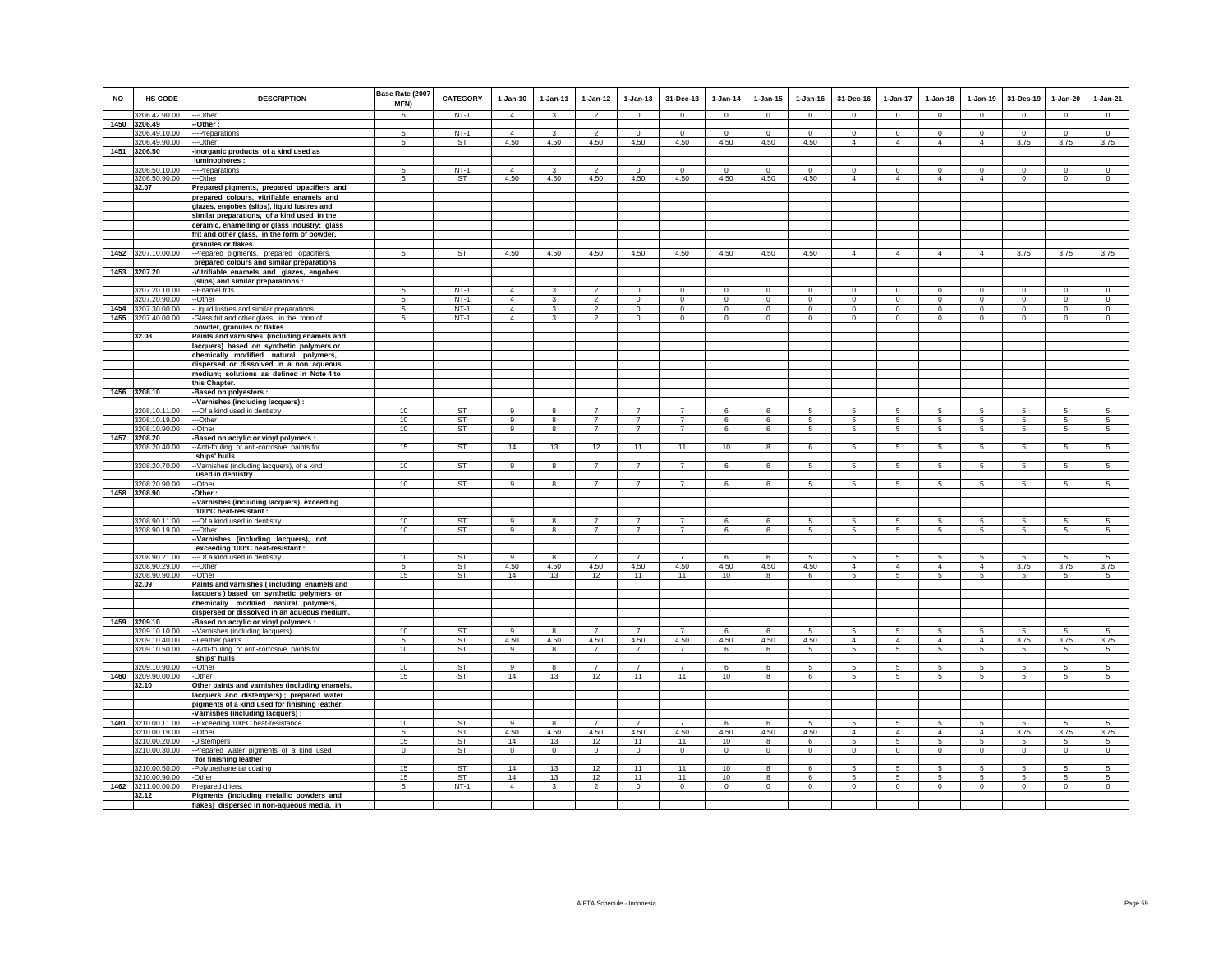| <b>NO</b> | <b>HS CODE</b>                      | <b>DESCRIPTION</b>                                                                          | Base Rate (2007<br>MFN) | <b>CATEGORY</b>        | $1-Jan-10$     | $1 - Jan-11$ | $1 - Jan-12$             | $1 - Jan-13$   | 31-Dec-13      | $1 - Jan-14$ | $1 - Jan-15$ | $1 - Jan-16$ | 31-Dec-16                        | $1 - Jan-17$                     | $1 - Jan-18$                     | $1 - Jan-19$                     | 31-Des-19      | $1 - Jan-20$ | $1-Jan-21$     |
|-----------|-------------------------------------|---------------------------------------------------------------------------------------------|-------------------------|------------------------|----------------|--------------|--------------------------|----------------|----------------|--------------|--------------|--------------|----------------------------------|----------------------------------|----------------------------------|----------------------------------|----------------|--------------|----------------|
|           |                                     | liquid or paste form, of a kind used in the<br>manufacture of paints (including enamels);   |                         |                        |                |              |                          |                |                |              |              |              |                                  |                                  |                                  |                                  |                |              |                |
|           |                                     | stamping foils; dyes and other colouring                                                    |                         |                        |                |              |                          |                |                |              |              |              |                                  |                                  |                                  |                                  |                |              |                |
|           |                                     | matter put up in forms or packings for retail                                               |                         |                        |                |              |                          |                |                |              |              |              |                                  |                                  |                                  |                                  |                |              |                |
|           |                                     | sale.                                                                                       |                         |                        |                |              |                          |                |                |              |              |              |                                  |                                  |                                  |                                  |                |              |                |
|           | 1463 3212.10.00.00<br>1464 3212.90  | -Stamping foils<br>-Other :                                                                 | 5                       | $NT-1$                 | $\overline{4}$ | $\mathbf{3}$ | $\overline{2}$           | $\mathbf{0}$   | $\mathbf{0}$   | $\circ$      | $\mathbf 0$  | $\mathbf 0$  | $\mathbf{0}$                     | $\mathbf{0}$                     | $\mathbf{0}$                     | $\overline{0}$                   | $\overline{0}$ | $\circ$      | $\overline{0}$ |
|           |                                     | -Pigments (including metallic powders and                                                   |                         |                        |                |              |                          |                |                |              |              |              |                                  |                                  |                                  |                                  |                |              |                |
|           |                                     | flakes) dispersed in non-aqueous media, in                                                  |                         |                        |                |              |                          |                |                |              |              |              |                                  |                                  |                                  |                                  |                |              |                |
|           |                                     | liquid or paste form, of a kind used in the                                                 |                         |                        |                |              |                          |                |                |              |              |              |                                  |                                  |                                  |                                  |                |              |                |
|           |                                     | manufacture of paints (including enamels) :                                                 |                         |                        |                |              |                          |                |                |              |              |              |                                  |                                  |                                  |                                  |                |              |                |
|           | 3212.90.11.00<br>3212.90.12.00      | --Aluminium paste<br>--Other, for leather                                                   | 5                       | ST<br><b>ST</b>        | 4.50<br>4.50   | 4.50<br>4.50 | 4.50<br>4.50             | 4.50<br>4.50   | 4.50<br>4.50   | 4.50<br>4.50 | 4.50<br>4.50 | 4.50<br>4.50 | $\overline{4}$<br>$\overline{4}$ | $\overline{4}$<br>$\overline{4}$ | $\overline{4}$<br>$\Delta$       | $\overline{4}$<br>$\Delta$       | 3.75<br>3.75   | 3.75<br>3.75 | 3.75<br>3.75   |
|           | 3212.90.19.00                       | --Other                                                                                     | 10                      | <b>ST</b>              | $\overline{9}$ | $^{\circ}$   | $\overline{7}$           | $\overline{7}$ | $\overline{7}$ | 6            | 6            | -5           | 5                                | 5                                | 5                                | -5                               | 5              | 5            | 5              |
|           |                                     | -Dyes or other colouring matter put up in                                                   |                         |                        |                |              |                          |                |                |              |              |              |                                  |                                  |                                  |                                  |                |              |                |
|           |                                     | forms or packings for retail sale :                                                         |                         |                        |                |              |                          |                |                |              |              |              | $\overline{4}$                   | $\overline{4}$                   | $\overline{4}$                   |                                  |                |              |                |
|           | 3212.90.21.00<br>3212.90.29.00      | --- Of a kind used in the food or drink industries<br>--Other                               | 5<br>5                  | ST<br><b>ST</b>        | 4.50<br>4.50   | 4.50<br>4.50 | 4.50<br>4.50             | 4.50<br>4.50   | 4.50<br>4.50   | 4.50<br>4.50 | 4.50<br>4.50 | 4.50<br>4.50 | $\overline{4}$                   | $\overline{4}$                   | $\overline{4}$                   | $\overline{4}$<br>$\overline{4}$ | 3.75<br>3.75   | 3.75<br>3.75 | 3.75<br>3.75   |
|           | 32.13                               | Artists', students' or signboard painters'                                                  |                         |                        |                |              |                          |                |                |              |              |              |                                  |                                  |                                  |                                  |                |              |                |
|           |                                     | colours, modifying tints, amusement colours                                                 |                         |                        |                |              |                          |                |                |              |              |              |                                  |                                  |                                  |                                  |                |              |                |
|           |                                     | and the like, in tablets, tubes, jars, bottles,<br>pans or in similar forms or packings.    |                         |                        |                |              |                          |                |                |              |              |              |                                  |                                  |                                  |                                  |                |              |                |
|           | 1465 3213.10.00.00                  | -Colours in sets                                                                            | 5                       | $NT-1$                 | $\overline{4}$ | 3            | $\overline{2}$           | $\mathsf 0$    | $\mathbf 0$    | $\mathbf 0$  | $\mathbf 0$  | $\mathbf 0$  | $\mathbf 0$                      | $\mathbf 0$                      | $\mathbf 0$                      | $\mathbf 0$                      | $\mathbf 0$    | $\mathbf 0$  | $\mathbb O$    |
|           | 1466 3213.90.00.00                  | -Other                                                                                      | 5                       | $NT-1$                 | $\overline{4}$ | 3            | $\overline{2}$           | $\mathbf 0$    | $\mathbf 0$    | $\mathbf 0$  | $\mathbf 0$  | $\mathbf 0$  | $\circ$                          | $\circ$                          | $\circ$                          | $\mathbf 0$                      | $\circ$        | $\mathbf 0$  | $\mathbf 0$    |
|           | 32.14                               | Glaziers' putty, grafting putty, resin                                                      |                         |                        |                |              |                          |                |                |              |              |              |                                  |                                  |                                  |                                  |                |              |                |
|           |                                     | cements, caulking compounds and other mastics;                                              |                         |                        |                |              |                          |                |                |              |              |              |                                  |                                  |                                  |                                  |                |              |                |
|           |                                     | painters' fillings; non-refractory surfacing<br>preparations for facades; indoor walls,     |                         |                        |                |              |                          |                |                |              |              |              |                                  |                                  |                                  |                                  |                |              |                |
|           |                                     | floors, ceilings or the like.                                                               |                         |                        |                |              |                          |                |                |              |              |              |                                  |                                  |                                  |                                  |                |              |                |
|           | 1467 3214.10.00.00                  | -Glaziers' putty, grafting putty, resin                                                     | 5.                      | ST                     | 4.50           | 4.50         | 4.50                     | 4.50           | 4.50           | 4.50         | 4.50         | 4.50         | $\overline{4}$                   | $\overline{4}$                   | 4                                | $\overline{4}$                   | 3.75           | 3.75         | 3.75           |
|           |                                     | cements, caulking compounds and other                                                       |                         |                        |                |              |                          |                |                |              |              |              |                                  |                                  |                                  |                                  |                |              |                |
|           |                                     | mastics; painters' fillings                                                                 |                         |                        |                |              |                          |                |                |              |              |              |                                  |                                  |                                  |                                  |                |              |                |
|           | 1468 3214.90.00.00<br>32.15         | -Other<br>Printing ink, writing or drawing ink and                                          | -5                      | $NT-1$                 | $\overline{4}$ | $\mathbf{3}$ | $\overline{2}$           | $\Omega$       | $\Omega$       | $\mathbf 0$  | $\Omega$     | $\mathbf 0$  | $\Omega$                         | $\Omega$                         | $\Omega$                         | $\Omega$                         | $\Omega$       | $\Omega$     | $\mathbf 0$    |
|           |                                     | other inks, whether or not concentrated or                                                  |                         |                        |                |              |                          |                |                |              |              |              |                                  |                                  |                                  |                                  |                |              |                |
|           |                                     | solid.                                                                                      |                         |                        |                |              |                          |                |                |              |              |              |                                  |                                  |                                  |                                  |                |              |                |
|           |                                     | -Printing ink:                                                                              |                         |                        |                |              |                          |                |                |              |              |              |                                  |                                  |                                  |                                  |                |              |                |
| 1469      | 3215.11<br>3215.11.10.00            | -Black :<br>--Ultra-violet curable inks                                                     | 10                      | <b>ST</b>              | 9              | 8            | $\overline{7}$           |                |                | 6            | 6            | 5            | 5                                | 5                                | 5                                | 5                                | 5              | 5            | 5              |
|           | 3215.11.90.00                       | -Other                                                                                      | 10                      | <b>ST</b>              | 9              | 8            | $\overline{7}$           | $\overline{7}$ | $\overline{7}$ | -6           | 6            | 5            | -5                               | $5\overline{)}$                  | $5\overline{5}$                  | 5                                | 5              | 5            | $\sqrt{5}$     |
| 1470      | 3215.19.00.00                       | -Other                                                                                      | 10                      | ST                     | 9              | 8            | $\overline{7}$           | $\overline{7}$ | $\overline{7}$ | 6            | 6            | 5            | 5                                | $\sqrt{5}$                       | 5                                | $\,$ 5 $\,$                      | $\,$ 5 $\,$    | $\mathbf 5$  | 5              |
|           | 1471 3215.90                        | -Other:                                                                                     |                         |                        |                |              |                          |                |                |              |              |              |                                  |                                  |                                  |                                  |                |              |                |
|           | 3215.90.10.00                       | -Carbon mass of a kind used to manufacture<br>one-time carbon paper                         | 5                       | ST                     | 4.50           | 4.50         | 4.50                     | 4.50           | 4.50           | 4.50         | 4.50         | 4.50         | $\overline{4}$                   | $\overline{4}$                   | $\overline{4}$                   | $\overline{4}$                   | 3.75           | 3.75         | 3.75           |
|           | 3215.90.60.00                       | -Drawing ink and writing ink                                                                | 10                      | ST                     | 9              | 8            | $\overline{7}$           | $\overline{7}$ | $\overline{7}$ | 6            | 6            | -5           | 5                                | 5                                | 5                                | 5                                | 5              | 5            | 5              |
|           | 3215.90.90.00                       | --Other                                                                                     | 10                      | <b>ST</b>              | 9              | 8            | $\overline{7}$           | $\overline{7}$ | $\overline{7}$ | 6            | 6            | 5            | 5                                | $5\phantom{.0}$                  | 5                                | 5                                | 5              | 5            | 5              |
|           | 33.01                               | Essential oils (terpeneless or not), including                                              |                         |                        |                |              |                          |                |                |              |              |              |                                  |                                  |                                  |                                  |                |              |                |
|           |                                     | concretes and absolutes; resinoids; extracted<br>oleoresins; concentrates of essential oils |                         |                        |                |              |                          |                |                |              |              |              |                                  |                                  |                                  |                                  |                |              |                |
|           |                                     | in fats, in fixed oils, in waxes or the                                                     |                         |                        |                |              |                          |                |                |              |              |              |                                  |                                  |                                  |                                  |                |              |                |
|           |                                     | like, obtained by enfleurage or maceration;                                                 |                         |                        |                |              |                          |                |                |              |              |              |                                  |                                  |                                  |                                  |                |              |                |
|           |                                     | terpenic by-products of the deterpenation                                                   |                         |                        |                |              |                          |                |                |              |              |              |                                  |                                  |                                  |                                  |                |              |                |
|           |                                     | of essential oils; aqueous distillates and<br>aqueous solutions of essential oils.          |                         |                        |                |              |                          |                |                |              |              |              |                                  |                                  |                                  |                                  |                |              |                |
|           |                                     | -Essential oils of citrus fruit :                                                           |                         |                        |                |              |                          |                |                |              |              |              |                                  |                                  |                                  |                                  |                |              |                |
| 1472      | 3301.12.00.00                       | -- Of orange                                                                                | 5                       | $NT-1$                 | $\Delta$       | $\mathbf{R}$ | $\mathfrak{D}$           | $\mathbf{0}$   | $\Omega$       | $\Omega$     | $\mathbf{0}$ | $\Omega$     | $\circ$                          | $\Omega$                         | $\mathbf 0$                      | $\Omega$                         | $\Omega$       | $\Omega$     | $\Omega$       |
| 1473      | 3301.13.00.00                       | --Of lemon                                                                                  | 5                       | $NT-1$                 | $\overline{4}$ | 3            | $\overline{2}$           | $\mathbf 0$    | $\mathbf 0$    | $\circ$      | $\mathbf 0$  | $\Omega$     | $\circ$                          | $\mathbf 0$                      | $\mathbf 0$                      | $\mathbf 0$                      | $\mathbf 0$    | $\mathbf 0$  | $\circ$        |
| 1474      | 3301.19.00.00                       | --Other                                                                                     | 5                       | $NT-1$                 | $\overline{4}$ | 3            | $\mathfrak{p}$           | $\mathbf 0$    | $\mathbf 0$    | $\circ$      | $\mathbf 0$  | $\circ$      | $\Omega$                         | $\mathbf 0$                      | $\Omega$                         | $\mathbf 0$                      | $\circ$        | $\mathbf 0$  | $\circ$        |
|           | 1475 3301.24.00.00                  | -Essential oils other than those of citrus:<br>-Of peppermint (Mentha piperita)             | $\Omega$                | $NT-1$                 | $\mathbf 0$    | $\mathbf 0$  | $\mathbf 0$              | $\mathbf 0$    | $\mathbf 0$    | $^{\circ}$   | $\mathbf 0$  | $\mathbf 0$  | $\circ$                          | $\mathbf 0$                      | $\circ$                          | $\mathbf 0$                      | $\mathbf 0$    | $\mathbf 0$  | $\mathbf 0$    |
|           | 1476 3301.25.00.00                  | -Of other mints                                                                             | 5                       | ST                     | 4.50           | 4.50         | 4.50                     | 4.50           | 4.50           | 4.50         | 4.50         | 4.50         | $\overline{4}$                   | $\overline{4}$                   | $\overline{4}$                   | $\overline{4}$                   | 3.75           | 3.75         | 3.75           |
|           | 1477 3301.29                        | -Other :                                                                                    |                         |                        |                |              |                          |                |                |              |              |              |                                  |                                  |                                  |                                  |                |              |                |
|           |                                     | -Pharmaceutical grade:                                                                      |                         |                        |                |              |                          |                |                |              |              |              |                                  |                                  |                                  |                                  |                |              |                |
|           | 3301.29.11.00                       | -Of lemon grass, citronella, nutmeg,<br>cinnamon, ginger, cardamom, fennel or               | 5                       | ST                     | 4.50           | 4.50         | 4.50                     | 4.50           | 4.50           | 4.50         | 4.50         | 4.50         | $\overline{4}$                   | 4                                | 4                                | $\overline{4}$                   | 3.75           | 3.75         | 3.75           |
|           |                                     | palmrose                                                                                    |                         |                        |                |              |                          |                |                |              |              |              |                                  |                                  |                                  |                                  |                |              |                |
|           | 3301.29.12.00                       | --Of sandalwood                                                                             | -5                      | $NT-1$                 | $\mathbf{A}$   | $\mathbf{3}$ | $\overline{\phantom{a}}$ | $\Omega$       | $\mathbf 0$    | $\Omega$     | $\Omega$     | $\Omega$     | $\mathbf 0$                      | $\mathbf 0$                      | $\mathbf 0$                      | $\mathbf 0$                      | $\mathbf 0$    | $\Omega$     | $\mathbb O$    |
|           | 3301.29.19.00                       | ---Other                                                                                    | -5                      | ST                     | 4.50           | 4.50         | 4.50                     | 4.50           | 4.50           | 4.50         | 4.50         | 4.50         | $\overline{4}$                   | $\overline{4}$                   | $\overline{4}$                   | $\overline{4}$                   | 3.75           | 3.75         | 3.75           |
|           | 3301.29.91.00                       | -Other<br>--Of lemon grass, citronella, nutmeg,                                             | 5                       | ST                     | 4.50           | 4.50         | 4.50                     | 4.50           | 4.50           | 4.50         | 4.50         | 4.50         | $\overline{4}$                   | 4                                | $\overline{4}$                   | $\overline{4}$                   | 3.75           | 3.75         | 3.75           |
|           |                                     | cinnamon, ginger, cardamom, fennel or                                                       |                         |                        |                |              |                          |                |                |              |              |              |                                  |                                  |                                  |                                  |                |              |                |
|           |                                     | palmrose                                                                                    |                         |                        |                |              |                          |                |                |              |              |              |                                  |                                  |                                  |                                  |                |              |                |
|           | 3301.29.92.00                       | ---Of sandalwood                                                                            | -5                      | $NT-1$                 | $\Delta$       | 3            | $\mathfrak{p}$           | $\Omega$       | $\Omega$       | $\Omega$     | $\Omega$     | $\Omega$     | $\Omega$                         | $\Omega$                         | $\Omega$                         | $\Omega$                         | $\circ$        | $\Omega$     | $\circ$        |
|           | 3301.29.99.00<br>1478 3301.30.00.00 | --Other<br>-Resinoids                                                                       | 5<br>5                  | <b>ST</b><br><b>ST</b> | 4.50<br>4.50   | 4.50<br>4.50 | 4.50<br>4.50             | 4.50<br>4.50   | 4.50<br>4.50   | 4.50<br>4.50 | 4.50<br>4.50 | 4.50<br>4.50 | $\overline{4}$<br>$\overline{4}$ | 4<br>$\overline{4}$              | $\overline{4}$<br>$\overline{4}$ | $\overline{4}$<br>$\Delta$       | 3.75<br>3.75   | 3.75<br>3.75 | 3.75<br>3.75   |
|           |                                     |                                                                                             |                         |                        |                |              |                          |                |                |              |              |              |                                  |                                  |                                  |                                  |                |              |                |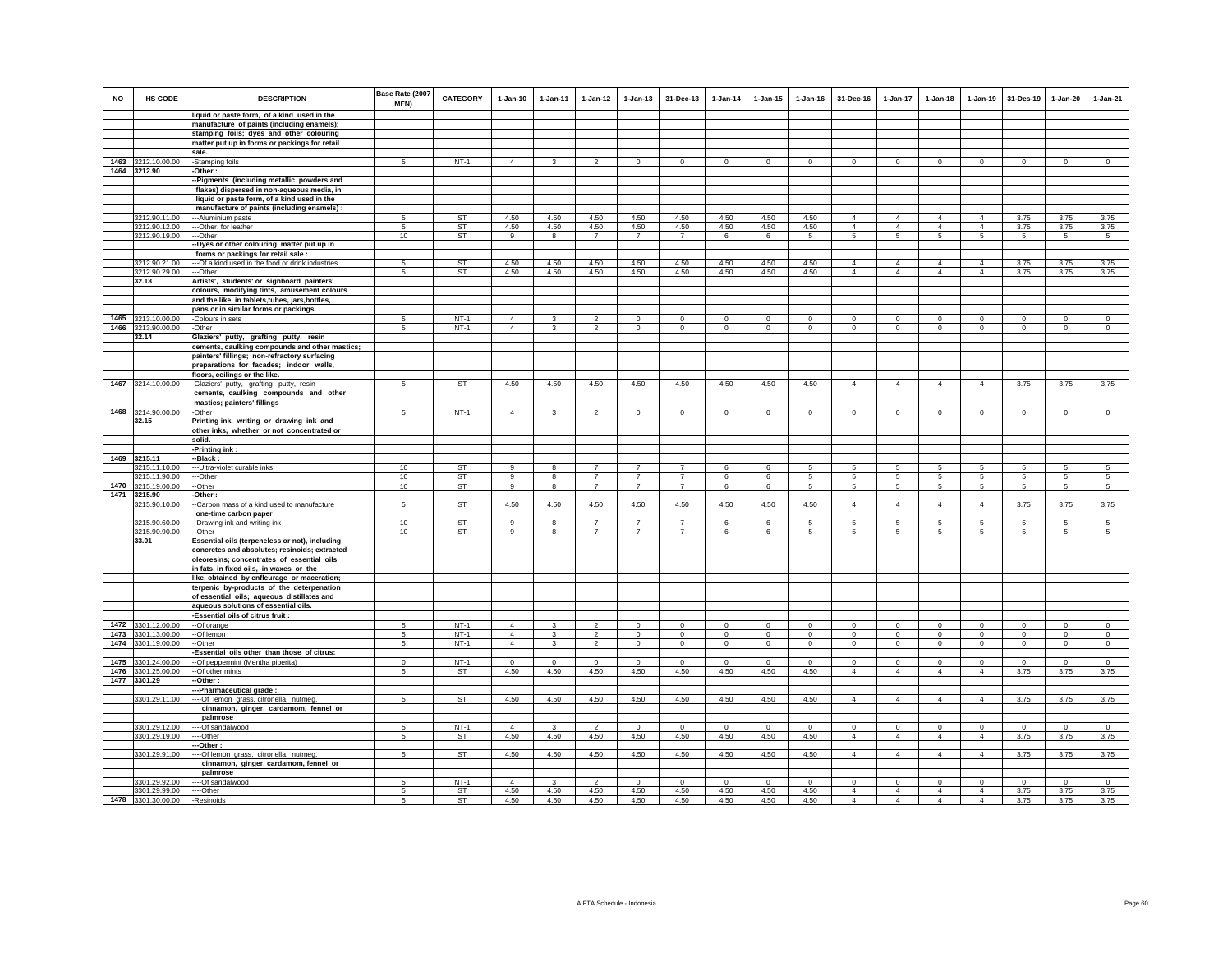| <b>NO</b> | <b>HS CODE</b><br>1479 3301.90 | <b>DESCRIPTION</b><br>-Other:                                                                 | Base Rate (2007<br>MFN) | CATEGORY  | $1-Jan-10$     | $1-Jan-11$              | $1-Jan-12$     | $1-Jan-13$                       | 31-Dec-13                        | $1-Jan-14$      | 1-Jan-15        | $1-Jan-16$     | 31-Dec-16       | 1-Jan-17        | $1-Jan-18$      | $1-Jan-19$     | 31-Des-19       | $1-Jan-20$      | $1-Jan-21$      |
|-----------|--------------------------------|-----------------------------------------------------------------------------------------------|-------------------------|-----------|----------------|-------------------------|----------------|----------------------------------|----------------------------------|-----------------|-----------------|----------------|-----------------|-----------------|-----------------|----------------|-----------------|-----------------|-----------------|
|           | 3301.90.10.00                  | -- Aqueous distillates and aqueous solutions                                                  | 10                      | ST        | 9              |                         | $\overline{7}$ | $\overline{7}$                   | $\overline{7}$                   | 6               | 6               | 5              | 5               | 5               | 5               | 5              | 5               | 5               | -5              |
|           |                                | of essential oils suitable for medicinal                                                      |                         |           |                |                         |                |                                  |                                  |                 |                 |                |                 |                 |                 |                |                 |                 |                 |
|           |                                | use                                                                                           |                         |           |                |                         |                |                                  |                                  |                 |                 |                |                 |                 |                 |                |                 |                 |                 |
|           | 3301.90.90.00<br>33.02         | -Other<br>Mixtures of odoriferous substances and                                              | -5                      | <b>ST</b> | 4.50           | 4.50                    | 4.50           | 4.50                             | 4.50                             | 4.50            | 4.50            | 4.50           | $\overline{4}$  | $\overline{4}$  | $\overline{4}$  | $\overline{4}$ | 3.75            | 3.75            | 3.75            |
|           |                                | mixtures (including alcoholic solutions) with                                                 |                         |           |                |                         |                |                                  |                                  |                 |                 |                |                 |                 |                 |                |                 |                 |                 |
|           |                                | a basis of one or more of these subtances,                                                    |                         |           |                |                         |                |                                  |                                  |                 |                 |                |                 |                 |                 |                |                 |                 |                 |
|           |                                | of a kind used as raw materials in industry;                                                  |                         |           |                |                         |                |                                  |                                  |                 |                 |                |                 |                 |                 |                |                 |                 |                 |
|           |                                | other preparations based on odoriferous                                                       |                         |           |                |                         |                |                                  |                                  |                 |                 |                |                 |                 |                 |                |                 |                 |                 |
|           |                                | subtances, of a kind used for the manufacture                                                 |                         |           |                |                         |                |                                  |                                  |                 |                 |                |                 |                 |                 |                |                 |                 |                 |
|           | 1480 3302.10                   | of beverages.<br>-Of a kind used in the food or drink                                         |                         |           |                |                         |                |                                  |                                  |                 |                 |                |                 |                 |                 |                |                 |                 |                 |
|           |                                | industries:                                                                                   |                         |           |                |                         |                |                                  |                                  |                 |                 |                |                 |                 |                 |                |                 |                 |                 |
|           | 3302.10.10.00                  | --Odoriferous alcoholic preparations of a                                                     | 150                     | EL        |                |                         |                |                                  |                                  |                 |                 |                |                 |                 |                 |                |                 |                 |                 |
|           |                                | kind used in the manufacture of alcoholic                                                     |                         |           |                |                         |                |                                  |                                  |                 |                 |                |                 |                 |                 |                |                 |                 |                 |
|           |                                | beverages, in liquid form                                                                     |                         |           |                |                         |                |                                  |                                  |                 |                 |                |                 |                 |                 |                |                 |                 |                 |
|           | 3302.10.20.00                  | -Odoriferous alcoholic preparations of a<br>kind used in the manufacture of alcoholic         | 150                     | EL.       |                |                         |                |                                  |                                  |                 |                 |                |                 |                 |                 |                |                 |                 |                 |
|           |                                | beverages, in other forms                                                                     |                         |           |                |                         |                |                                  |                                  |                 |                 |                |                 |                 |                 |                |                 |                 |                 |
|           | 3302.10.90.00                  | --Other                                                                                       | 5                       | <b>ST</b> | 4.50           | 4.50                    | 4.50           | 4.50                             | 4.50                             | 4.50            | 4.50            | 4.50           | $\overline{4}$  | $\overline{4}$  | $\overline{4}$  | $\overline{4}$ | 3.75            | 3.75            | 3.75            |
|           | 1481 3302.90.00.00             | -Other                                                                                        | 5                       | <b>ST</b> | 4.50           | 4.50                    | 4.50           | 4.50                             | 4.50                             | 4.50            | 4.50            | 4.50           | $\overline{4}$  | $\overline{4}$  | $\overline{4}$  | $\overline{4}$ | 3.75            | 3.75            | 3.75            |
|           | 1482 3303.00.00.00             | Perfumes and toilet waters                                                                    | 10                      | ST        | 9              | $\bf8$                  | $\overline{7}$ | $\overline{7}$                   | $\overline{7}$                   | 6               | 6               | 5              | $\sqrt{5}$      | $\overline{5}$  | $\overline{5}$  | $\overline{5}$ | $\sqrt{5}$      | $5\phantom{.0}$ | $5\phantom{.0}$ |
|           | 33.04                          | Beauty or make-up preparations and                                                            |                         |           |                |                         |                |                                  |                                  |                 |                 |                |                 |                 |                 |                |                 |                 |                 |
|           |                                | preparations for the care of the skin (other<br>than medicaments), including sunscreen or sun |                         |           |                |                         |                |                                  |                                  |                 |                 |                |                 |                 |                 |                |                 |                 |                 |
|           |                                | tan preparations; manicure or pedicure                                                        |                         |           |                |                         |                |                                  |                                  |                 |                 |                |                 |                 |                 |                |                 |                 |                 |
|           |                                | preparations.                                                                                 |                         |           |                |                         |                |                                  |                                  |                 |                 |                |                 |                 |                 |                |                 |                 |                 |
|           | 1483 3304.10.00.00             | -Lip make-up preparations                                                                     | 10                      | <b>ST</b> | 9              | 8                       | $\overline{7}$ | $\overline{7}$                   | $\overline{7}$                   | 6               | 6               | 5              | 5               | 5               | 5               | $\sqrt{5}$     | 5               | 5               | 5               |
|           | 1484 3304.20.00.00             | -Eye make-up preparations                                                                     | 10                      | ST        | 9              | 8                       | $\overline{7}$ | $\overline{7}$                   | $\overline{7}$                   | 6               | 6               | 5              | 5               | 5               | 5               | 5              | 5               | $5\overline{5}$ | $5\overline{5}$ |
|           | 1485 3304.30.00.00             | -Manicure or pedicure preparation                                                             | 10                      | <b>ST</b> | 9              | 8                       | 7              | $\overline{7}$                   | $\overline{7}$                   | 6               | 6               | $\overline{5}$ | $5\phantom{.0}$ | $5\overline{5}$ | $\overline{5}$  | 5              | 5               | $5\phantom{.0}$ | 5 <sub>5</sub>  |
|           | 1486 3304.91.00.00             | -Other :<br>-Powders, whether or not compressed                                               | 10                      | ST        | 9              | 8                       | $\overline{7}$ | $\overline{7}$                   | $\overline{7}$                   |                 | 6               |                | 5               | $5^{\circ}$     | 5               | 5              | $\sqrt{5}$      |                 | 5               |
| 1487      | 3304.99                        | -Other :                                                                                      |                         |           |                |                         |                |                                  |                                  | 6               |                 | 5              |                 |                 |                 |                |                 | 5               |                 |
|           | 3304.99.10.00                  | --Face and skin creams and lotions                                                            | 10                      | ST        | 9              | 8                       | $\overline{7}$ |                                  | $\overline{7}$                   | 6               | 6               | 5              | 5               | 5               | 5               | $\sqrt{5}$     | 5               | 5               | 5               |
|           | 3304.99.20.00                  | -- Anti-acne creams                                                                           | 10                      | <b>ST</b> | $\alpha$       | 8                       | $\overline{7}$ | $\overline{7}$                   | $\overline{7}$                   | 6               | 6               | 5              | 5               | 5               | 5               | 5              | 5               | 5               | 5               |
|           | 3304.99.90.00                  | ---Other                                                                                      | 10                      | <b>ST</b> | $\overline{9}$ | $\overline{\mathbf{8}}$ | $\overline{7}$ | $\overline{7}$                   | $\overline{7}$                   | $6\overline{6}$ | $6\overline{6}$ | $\overline{5}$ | $\overline{5}$  | $5\overline{)}$ | $5\overline{)}$ | $\overline{5}$ | $5\overline{)}$ | $5\overline{5}$ | $5\overline{)}$ |
| 1488      | 33.05<br>3305.10.00.00         | Preparations for use on the hair.                                                             | 10                      | ST        | 9              | 8                       | $\overline{7}$ | $\overline{7}$                   | $\overline{7}$                   | 6               | 6               | -5             | 5               | 5               | 5               | 5              | 5               | 5               | $5\overline{5}$ |
| 1489      | 3305.20.00.00                  | -Shampoos<br>-Preparations for permanent waving or                                            | 10                      | ST        | 9              | 8                       | $\overline{7}$ | $\overline{7}$                   | $\overline{7}$                   | 6               | 6               | -5             | 5               | 5               | 5               | 5              | 5               | $5\overline{5}$ | $5\overline{5}$ |
|           |                                | straightening                                                                                 |                         |           |                |                         |                |                                  |                                  |                 |                 |                |                 |                 |                 |                |                 |                 |                 |
|           | 1490 3305.30.00.00             | -Hair lacquers                                                                                | 10                      | <b>ST</b> | 9              | 8                       | $\overline{7}$ | $\overline{7}$                   | $\overline{7}$                   | 6               | 6               | 5              | 5               | $5\overline{5}$ | 5               | 5              | 5               | $5\overline{5}$ | $5\overline{5}$ |
|           | 1491 3305.90.00.00             | -Other                                                                                        | 10                      | <b>ST</b> | 9              | 8                       | $\overline{7}$ | $\overline{7}$                   | $\overline{7}$                   | 6               | 6               | 5              | 5               | $5^{\circ}$     | 5               | $\sqrt{5}$     | 5               | $5\phantom{.0}$ | 5               |
|           | 33.06                          | Preparations for oral or dental hygiene,<br>including denture fixative pastes and             |                         |           |                |                         |                |                                  |                                  |                 |                 |                |                 |                 |                 |                |                 |                 |                 |
|           |                                | powders; yarn used to clean between the teeth                                                 |                         |           |                |                         |                |                                  |                                  |                 |                 |                |                 |                 |                 |                |                 |                 |                 |
|           |                                | (dental floss), in individual retail packages.                                                |                         |           |                |                         |                |                                  |                                  |                 |                 |                |                 |                 |                 |                |                 |                 |                 |
|           | 1492 3306.10                   | -Dentifrices :                                                                                |                         |           |                |                         |                |                                  |                                  |                 |                 |                |                 |                 |                 |                |                 |                 |                 |
|           | 3306.10.10.00                  | -- Prophylactic pastes and powders                                                            | 10                      | <b>ST</b> | $\mathbf{Q}$   | 8                       | $\overline{7}$ | $\overline{7}$                   |                                  | 6               | 6               | 5              | 5               | 5               | 5               | $\sqrt{5}$     | 5               | 5.              | -5              |
|           | 3306.10.90.00                  | --Other                                                                                       | 10                      | <b>ST</b> | $\alpha$       | $\mathbf{R}$            | $\overline{7}$ | $\overline{7}$                   | $\overline{7}$                   | $\epsilon$      | 6               | 5              | $\mathbf{5}$    | 5               | 5 <sup>5</sup>  | 5              | 5               | $\mathbf{5}$    | 5               |
|           | 1493 3306.20.00.00             | Yarn used to clean between the teeth (dental<br>floss)                                        | 5                       | $NT-1$    | $\overline{4}$ | $\mathbf{3}$            | $\overline{2}$ | $\mathbf{0}$                     | $\Omega$                         | $\circ$         | $\Omega$        | $\Omega$       | $\Omega$        | $\mathbf{0}$    | $\circ$         | $\Omega$       | $\Omega$        | $\Omega$        | $\Omega$        |
|           | 1494 3306.90.00.00             | -Other                                                                                        | 10                      | ST        | 9              |                         |                |                                  |                                  | 6               | 6               |                |                 | 5               |                 | 5              | 5               | 5               | -5              |
|           | 33.07                          | Pre-shave, shaving or after-shave                                                             |                         |           |                |                         |                |                                  |                                  |                 |                 |                |                 |                 |                 |                |                 |                 |                 |
|           |                                | preparations, personal deodorants, bath                                                       |                         |           |                |                         |                |                                  |                                  |                 |                 |                |                 |                 |                 |                |                 |                 |                 |
|           |                                | preparation, depilatories and other perfumery,                                                |                         |           |                |                         |                |                                  |                                  |                 |                 |                |                 |                 |                 |                |                 |                 |                 |
|           |                                | cosmetic or toilet preparations, not elsewhere<br>specified or included; prepared room        |                         |           |                |                         |                |                                  |                                  |                 |                 |                |                 |                 |                 |                |                 |                 |                 |
|           |                                | deodorisers, whether or not perfumed or having                                                |                         |           |                |                         |                |                                  |                                  |                 |                 |                |                 |                 |                 |                |                 |                 |                 |
|           |                                | desinfectant properties.                                                                      |                         |           |                |                         |                |                                  |                                  |                 |                 |                |                 |                 |                 |                |                 |                 |                 |
| 1495      | 3307.10.00.00                  | -Pre-shave, shaving or after-shave                                                            | 10                      | ST        | 9              | 8                       | $\overline{7}$ | $\overline{7}$                   | $\overline{7}$                   | 6               | 6               | -5             | -5              | 5               | 5               | 5              | $\overline{5}$  | 5               | 5               |
|           |                                | preparations                                                                                  |                         |           |                |                         |                |                                  |                                  |                 |                 |                |                 |                 |                 |                |                 |                 |                 |
|           | 1496 3307.20.00.00             | -Personal deodorants and antiperspirants                                                      | 10                      | <b>ST</b> | 9              | 8                       | $\overline{7}$ | $\overline{7}$<br>$\overline{7}$ | $\overline{7}$<br>$\overline{7}$ | 6               | 6               | -5             | 5               | 5               | 5 <sup>1</sup>  | $\sqrt{5}$     | 5               | 5               | 5               |
|           | 1497 3307.30.00.00             | -Perfumed bath salts and other bath<br>preparations                                           | 10 <sub>1</sub>         | ST        | 9              | 8                       | $\overline{7}$ |                                  |                                  | 6               | 6               | 5              | 5               | 5               | 5               | $\sqrt{5}$     | 5               | 5               | 5               |
|           |                                | -Preparations for perfuming or deodorizing                                                    |                         |           |                |                         |                |                                  |                                  |                 |                 |                |                 |                 |                 |                |                 |                 |                 |
|           |                                | rooms, including odoriferous preparations                                                     |                         |           |                |                         |                |                                  |                                  |                 |                 |                |                 |                 |                 |                |                 |                 |                 |
|           |                                | used during religious rites :                                                                 |                         |           |                |                         |                |                                  |                                  |                 |                 |                |                 |                 |                 |                |                 |                 |                 |
|           | 1498 3307.41.00.00             | --"Agarbatti" and other odoriferous                                                           | 10                      | ST        | 9              | 8                       | $\overline{7}$ | $\overline{7}$                   | $\overline{7}$                   | 6               | 6               | 5              | 5               | 5               | 5               | 5              | 5               | $5\overline{5}$ | $5\overline{5}$ |
|           | 1499 3307.49                   | preparations which operate by burning<br>-Other :                                             |                         |           |                |                         |                |                                  |                                  |                 |                 |                |                 |                 |                 |                |                 |                 |                 |
|           | 3307.49.10.00                  | ---Room perfuming preparations                                                                | 10                      | <b>ST</b> | 9              | 8                       | $\overline{7}$ | 7                                | $\overline{7}$                   | 6               | 6               | -5             | -5              | 5               | 5               | 5              | 5               | 5               | 5               |
|           | 3307.49.90.00                  | ---Other                                                                                      | 10                      | ST        | 9              | 8                       | $\overline{7}$ | $\overline{7}$                   | $\overline{7}$                   | 6               | 6               | 5              | 5               | 5               | 5               | 5              | 5               | 5               | 5               |
|           | 1500 3307.90                   | -Other :                                                                                      |                         |           |                |                         |                |                                  |                                  |                 |                 |                |                 |                 |                 |                |                 |                 |                 |
|           | 3307.90.10.00                  | -- Animal toilet preparations                                                                 | 10                      | <b>ST</b> | $\mathbf{Q}$   | 8                       | $\overline{7}$ | $\overline{7}$                   | $\overline{7}$                   | 6               | 6               | 5              | 5               | 5               | 5               | $\sqrt{5}$     | 5               | 5               | -5              |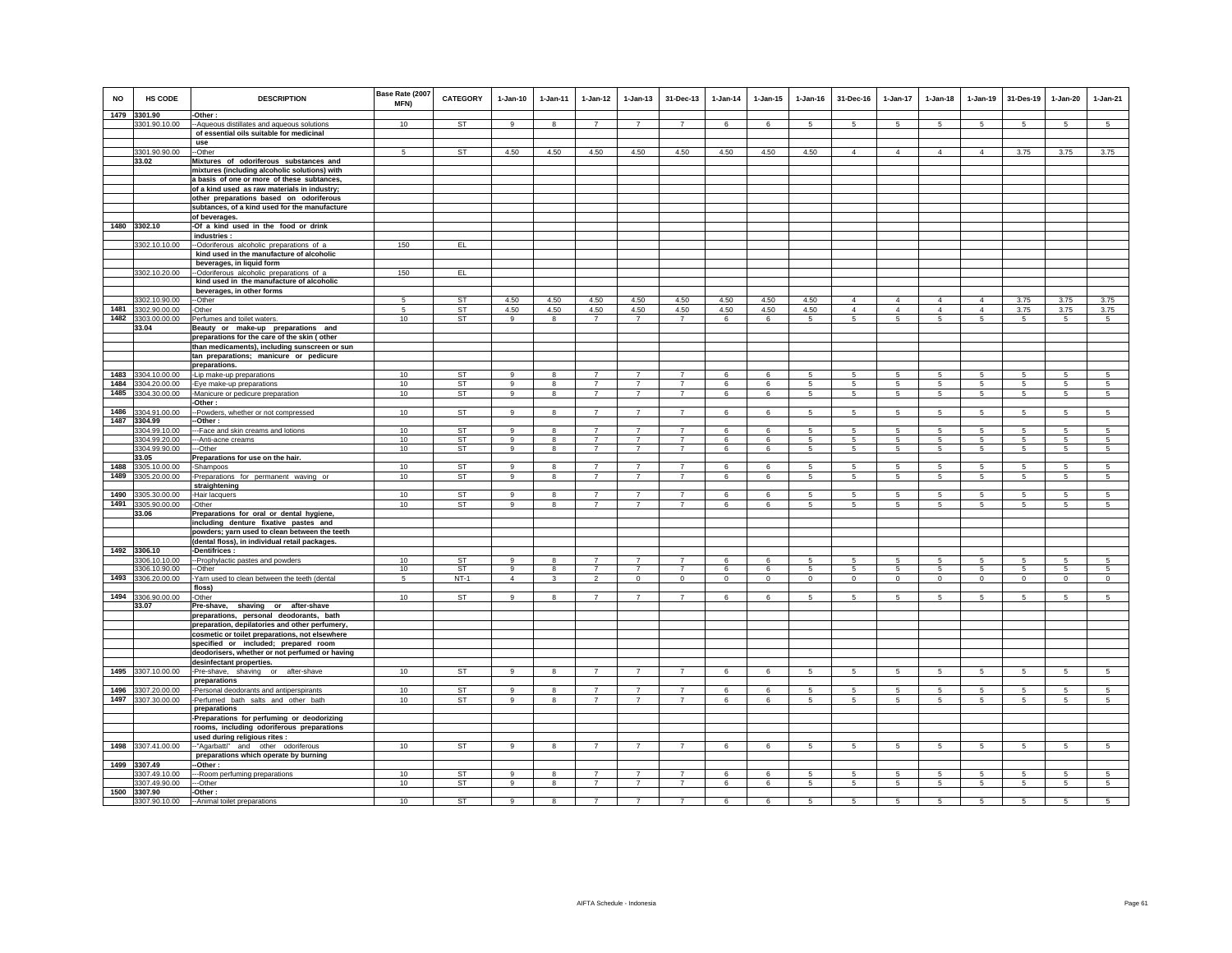| <b>NO</b> | HS CODE                        | <b>DESCRIPTION</b>                                                                                                     | Base Rate (2007<br>MFN) | <b>CATEGORY</b>     | $1-Jan-10$                       | $1-Jan-11$                     | $1-Jan-12$                       | $1-Jan-13$                       | 31-Dec-13                        | $1-Jan-14$       | $1-Jan-15$       | $1-Jan-16$       | 31-Dec-16                        | 1-Jan-17                      | $1-Jan-18$       | $1-Jan-19$                       | 31-Des-19        | $1-Jan-20$                   | $1-Jan-21$          |
|-----------|--------------------------------|------------------------------------------------------------------------------------------------------------------------|-------------------------|---------------------|----------------------------------|--------------------------------|----------------------------------|----------------------------------|----------------------------------|------------------|------------------|------------------|----------------------------------|-------------------------------|------------------|----------------------------------|------------------|------------------------------|---------------------|
|           | 3307.90.20.00                  | --Contact lens solution                                                                                                | 10                      | ST                  | q                                | 8                              | $\overline{7}$                   | $\overline{7}$                   | $\overline{7}$                   | 6                | 6                | 5                | 5                                | 5                             | 5                | -5                               | 5                | 5                            | 5                   |
|           | 3307.90.30.00                  | --Papers and tissues, impregnated or coated                                                                            | 10                      | ST                  | $\mathsf g$                      | 8                              | $\overline{7}$                   | $\overline{7}$                   | $\overline{7}$                   | 6                | 6                | 5                | $5\phantom{.0}$                  | 5                             | 5                | 5                                | 5                | 5                            | $5\phantom{.0}$     |
|           |                                | with perfume or cosmetics                                                                                              |                         |                     |                                  |                                |                                  |                                  |                                  |                  |                  |                  |                                  |                               |                  |                                  |                  |                              |                     |
|           | 3307.90.40.00                  | --Other perfumery or cosmetics, including<br>depilatories                                                              | 10                      | <b>ST</b>           | 9                                | 8                              | $\overline{7}$                   | $\overline{7}$                   | $\overline{7}$                   | 6                | 6                | 5                | 5                                | 5                             | 5                | 5                                | 5                | 5                            | 5 <sup>5</sup>      |
|           | 3307.90.90.00                  | --Other                                                                                                                | 10                      | <b>ST</b>           | $\overline{9}$                   | 8                              | $\overline{7}$                   | $\overline{7}$                   | $\overline{7}$                   | 6                | 6                | 5                | 5                                | 5                             | 5                | 5                                | 5                | 5                            | 5                   |
|           | 34.01                          | Soap; organic surface-active products and                                                                              |                         |                     |                                  |                                |                                  |                                  |                                  |                  |                  |                  |                                  |                               |                  |                                  |                  |                              |                     |
|           |                                | preparations for use as soap, in the form of                                                                           |                         |                     |                                  |                                |                                  |                                  |                                  |                  |                  |                  |                                  |                               |                  |                                  |                  |                              |                     |
|           |                                | bars, cakes, moulded pieces or shapes, whether                                                                         |                         |                     |                                  |                                |                                  |                                  |                                  |                  |                  |                  |                                  |                               |                  |                                  |                  |                              |                     |
|           |                                | or not containing soap;organic surface-active<br>products and preparations for washing the                             |                         |                     |                                  |                                |                                  |                                  |                                  |                  |                  |                  |                                  |                               |                  |                                  |                  |                              |                     |
|           |                                | skin in the form of liquid or cream and put                                                                            |                         |                     |                                  |                                |                                  |                                  |                                  |                  |                  |                  |                                  |                               |                  |                                  |                  |                              |                     |
|           |                                | up for retail sale, whether or not containing                                                                          |                         |                     |                                  |                                |                                  |                                  |                                  |                  |                  |                  |                                  |                               |                  |                                  |                  |                              |                     |
|           |                                | soap; paper, wadding, felt and nonwoven,                                                                               |                         |                     |                                  |                                |                                  |                                  |                                  |                  |                  |                  |                                  |                               |                  |                                  |                  |                              |                     |
|           |                                | impregnated, coated or covered with soap or                                                                            |                         |                     |                                  |                                |                                  |                                  |                                  |                  |                  |                  |                                  |                               |                  |                                  |                  |                              |                     |
|           |                                | detergent.<br>-Soap and organic surface-active products and                                                            |                         |                     |                                  |                                |                                  |                                  |                                  |                  |                  |                  |                                  |                               |                  |                                  |                  |                              |                     |
|           |                                | preparations, in the form of bars, cakes,                                                                              |                         |                     |                                  |                                |                                  |                                  |                                  |                  |                  |                  |                                  |                               |                  |                                  |                  |                              |                     |
|           |                                | moulded pieces or shapes, and paper, wadding,                                                                          |                         |                     |                                  |                                |                                  |                                  |                                  |                  |                  |                  |                                  |                               |                  |                                  |                  |                              |                     |
|           |                                | felt and nonwovens, impregnated, coated or                                                                             |                         |                     |                                  |                                |                                  |                                  |                                  |                  |                  |                  |                                  |                               |                  |                                  |                  |                              |                     |
|           | 1501 3401.11                   | covered with soap or detergent :                                                                                       |                         |                     |                                  |                                |                                  |                                  |                                  |                  |                  |                  |                                  |                               |                  |                                  |                  |                              |                     |
|           |                                | -- For toilet use (including medicated<br>products):                                                                   |                         |                     |                                  |                                |                                  |                                  |                                  |                  |                  |                  |                                  |                               |                  |                                  |                  |                              |                     |
|           | 3401.11.10.00                  | ---Medicated products                                                                                                  | 10                      | ST                  | 9                                | 8                              | $\overline{7}$                   | $\overline{7}$                   | $\overline{7}$                   | 6                | 6                | 5                | 5                                | 5                             | 5                | 5                                | 5                | 5                            | -5                  |
|           | 3401.11.20.00                  | ---Bath soap                                                                                                           | 15                      | <b>ST</b>           | 14                               | 13                             | 12                               | 11                               | 11                               | 10               | 8                | 6                | 5                                | 5                             | 5                | 5                                | 5                | $5\phantom{.0}$              | $5\phantom{.0}$     |
|           | 3401.11.30.00                  | ---Other, of felt or nonwovens, impregnated,                                                                           | 10                      | <b>ST</b>           | 9                                | 8                              | $\overline{7}$                   | $\overline{7}$                   | $\overline{7}$                   | 6                | 6                | 5                | 5                                | 5                             | 5                | $\sqrt{5}$                       | $\sqrt{5}$       | $5\phantom{.0}$              | $5\overline{)}$     |
|           | 3401.11.90.00                  | coated or covered with soap or detergent<br>--Other                                                                    | 15                      | <b>ST</b>           | 14                               | 13                             | 12                               | 11                               | 11                               | 10               | 8                | 6                | 5                                | 5                             | 5                | $\sqrt{5}$                       | $\,$ 5 $\,$      | $5\phantom{.0}$              | $5\phantom{.0}$     |
| 1502      | 3401.19                        | --Other :                                                                                                              |                         |                     |                                  |                                |                                  |                                  |                                  |                  |                  |                  |                                  |                               |                  |                                  |                  |                              |                     |
|           | 3401.19.10.00                  | --- Of felt or nonwovens, impregnated, coated                                                                          | 10                      | <b>ST</b>           | $\overline{9}$                   | 8                              | $\overline{7}$                   | $\overline{7}$                   | $\overline{7}$                   | 6                | 6                | 5                | $\sqrt{5}$                       | 5                             | 5                | $5\overline{5}$                  | $5\overline{5}$  | 5                            | $5\overline{)}$     |
|           |                                | or covered with soap or detergent                                                                                      |                         |                     |                                  |                                |                                  |                                  |                                  |                  |                  |                  |                                  |                               |                  |                                  |                  |                              |                     |
|           | 3401.19.90.00<br>1503 3401.20  | ---Other<br>-Soap in other forms:                                                                                      | 10                      | ST                  | $\overline{9}$                   | 8                              | $\overline{7}$                   | $\overline{7}$                   | $\overline{7}$                   | 6                | 6                | 5                | 5                                | 5                             | 5                | 5                                | -5               | -5                           | 5                   |
|           | 3401.20.10.00                  | -- Of a kind used for flotation de-inking of                                                                           | 10                      | <b>ST</b>           | 9                                | 8                              | $\overline{7}$                   | $\overline{7}$                   | $\overline{7}$                   | 6                | 6                | $\sqrt{5}$       | 5                                | 5                             | $\overline{5}$   | $\overline{5}$                   | $\overline{5}$   | $5\phantom{.0}$              | $5\overline{5}$     |
|           |                                | recycled paper                                                                                                         |                         |                     |                                  |                                |                                  |                                  |                                  |                  |                  |                  |                                  |                               |                  |                                  |                  |                              |                     |
|           | 3401.20.90.00                  | --Other                                                                                                                | 10                      | ST                  | 9                                | 8                              | $\overline{7}$                   | $\overline{7}$                   | $\overline{7}$                   | 6                | 6                | 5                | 5                                | 5                             | 5                | 5                                | 5                | 5                            | 5                   |
|           | 1504 3401.30.00.00             | -Organic surface-active products and<br>preparations for washing the skin, in the                                      | 10                      | ST                  | $\mathsf g$                      | 8                              | $\overline{7}$                   | $\overline{7}$                   | $\overline{7}$                   | 6                | 6                | 5                | 5                                | 5                             | 5                | $\sqrt{5}$                       | 5                | 5                            | 5                   |
|           |                                | form of liquid or cream and put up for                                                                                 |                         |                     |                                  |                                |                                  |                                  |                                  |                  |                  |                  |                                  |                               |                  |                                  |                  |                              |                     |
|           |                                | retail sale, whether or not containing soap                                                                            |                         |                     |                                  |                                |                                  |                                  |                                  |                  |                  |                  |                                  |                               |                  |                                  |                  |                              |                     |
|           | 34.02                          | Organic surface-active agents (other than                                                                              |                         |                     |                                  |                                |                                  |                                  |                                  |                  |                  |                  |                                  |                               |                  |                                  |                  |                              |                     |
|           |                                | soap); surface-active preparations, washing<br>preparations (including auxiliary washing                               |                         |                     |                                  |                                |                                  |                                  |                                  |                  |                  |                  |                                  |                               |                  |                                  |                  |                              |                     |
|           |                                | preparations) and cleaning preparations,                                                                               |                         |                     |                                  |                                |                                  |                                  |                                  |                  |                  |                  |                                  |                               |                  |                                  |                  |                              |                     |
|           |                                | whether or not containing soap, other than                                                                             |                         |                     |                                  |                                |                                  |                                  |                                  |                  |                  |                  |                                  |                               |                  |                                  |                  |                              |                     |
|           |                                | those of heading 34.01.                                                                                                |                         |                     |                                  |                                |                                  |                                  |                                  |                  |                  |                  |                                  |                               |                  |                                  |                  |                              |                     |
|           |                                | -Organic surface-active agents, whether or not                                                                         |                         |                     |                                  |                                |                                  |                                  |                                  |                  |                  |                  |                                  |                               |                  |                                  |                  |                              |                     |
| 1505      | 3402.11                        | put up for retail sale :<br>-- Anionic:                                                                                |                         |                     |                                  |                                |                                  |                                  |                                  |                  |                  |                  |                                  |                               |                  |                                  |                  |                              |                     |
|           | 3402.11.10.00                  | ---Sulphated fatty alcohols                                                                                            | 5                       | <b>ST</b>           | 4.50                             | 4.50                           | 4.50                             | 4.50                             | 4.50                             | 4.50             | 4.50             | 4.50             | $\Delta$                         | $\Delta$                      | $\Delta$         | $\mathbf{A}$                     | 3.75             | 3.75                         | 3.75                |
|           | 3402.11.20.00                  | --- Wetting agents used in the manufacture of                                                                          | 10                      | <b>ST</b>           | $\mathsf g$                      | 8                              | $\overline{7}$                   | $\overline{7}$                   | $\overline{7}$                   | 6                | 6                | 5                | 5                                | $5\overline{)}$               | 5                | $\sqrt{5}$                       | $5\phantom{.0}$  | 5                            | $5\phantom{.0}$     |
|           | 3402.11.90.00                  | herbicide<br>---Other                                                                                                  | 10                      | ST                  | 9                                | 8                              | 7                                | $\overline{7}$                   | $\overline{7}$                   | 6                | 6                | 5                | $5\overline{5}$                  | 5                             | $5\overline{5}$  | $5\overline{5}$                  | $5\overline{5}$  | $5\overline{5}$              | $5\overline{5}$     |
| 1506      | 3402.12                        | -Cationic:                                                                                                             |                         |                     |                                  |                                |                                  |                                  |                                  |                  |                  |                  |                                  |                               |                  |                                  |                  |                              |                     |
|           | 3402.12.10.00                  | -Wetting agents used in the manufacture of                                                                             | 5                       | $NT-1$              | $\overline{4}$                   | $\mathbf{3}$                   | $\overline{2}$                   | $\mathsf 0$                      | $\mathbf{0}$                     | $\mathsf 0$      | $\mathsf 0$      | $\mathbf 0$      | $\mathsf 0$                      | $\mathbf 0$                   | $\circ$          | $\circ$                          | $\circ$          | $\mathbf 0$                  | $\circ$             |
|           |                                | herbicide                                                                                                              |                         |                     |                                  |                                |                                  |                                  |                                  |                  |                  |                  |                                  |                               |                  |                                  |                  |                              |                     |
| 1507      | 3402.12.90.00<br>3402.13.00.00 | --Other                                                                                                                | 5<br>10                 | $NT-1$<br><b>ST</b> | $\overline{4}$<br>$\overline{9}$ | $\mathbf{3}$<br>$\overline{8}$ | $\overline{2}$<br>$\overline{7}$ | $\mathbf{0}$<br>$\overline{7}$   | $^{\circ}$<br>$\overline{7}$     | $\mathbf 0$<br>6 | $\mathbf 0$<br>6 | $\mathbf 0$<br>5 | $\circ$<br>5                     | $\overline{0}$<br>$5^{\circ}$ | $\mathbf 0$<br>5 | $\overline{0}$<br>$\overline{5}$ | $\mathbf 0$<br>5 | $^{\circ}$<br>$\overline{5}$ | $\overline{0}$<br>5 |
| 1508      | 3402.19.00.00                  | --Non-ionic<br>--Other                                                                                                 | 5                       | ST                  | 5                                | $5\phantom{.0}$                | 5                                | 5                                | 5                                | 5                | 5                | 5                | 5                                | 5                             | 5                | $\sqrt{5}$                       |                  | 5                            | 5                   |
| 1509      | 3402.20                        | -Preparations put up for retail sale :                                                                                 |                         |                     |                                  |                                |                                  |                                  |                                  |                  |                  |                  |                                  |                               |                  |                                  |                  |                              |                     |
|           |                                | -In liquid form:                                                                                                       |                         |                     |                                  |                                |                                  |                                  |                                  |                  |                  |                  |                                  |                               |                  |                                  |                  |                              |                     |
|           | 3402.20.11.00                  | --- Anionic surface-active preparations                                                                                | 5                       | ST                  | 4.50                             | 4.50                           | 4.50                             | 4.50                             | 4.50                             | 4.50             | 4.50             | 4.50             | $\overline{4}$<br>$\overline{4}$ | $\overline{4}$                | $\overline{4}$   | $\overline{4}$                   | $\mathbf 0$      | $\circ$                      | $\circ$             |
|           | 3402.20.12.00                  | -- Anionic washing preparations or cleaning preparations,<br>including bleaching, cleansing or degreasing preparations | 5                       | ST                  | 4.50                             | 4.50                           | 4.50                             | 4.50                             | 4.50                             | 4.50             | 4.50             | 4.50             |                                  | $\overline{4}$                | $\overline{4}$   | $\overline{4}$                   | 3.75             | 3.75                         | 3.75                |
|           | 3402.20.13.00                  | --Other surface-active preparations                                                                                    |                         | ST                  | 4.50                             | 4.50                           | 4.50                             | 4.50                             | 4.50                             | 4.50             | 4.50             | 4.50             | $\overline{a}$                   | $\overline{4}$                | $\overline{4}$   | $\overline{4}$                   | 3.75             | 3.75                         | 3.75                |
|           | 3402.20.19.00                  | -- Other washing preparations or cleaning preparations,                                                                | 5                       | <b>ST</b>           | 4.50                             | 4.50                           | 4.50                             | 4.50                             | 4.50                             | 4.50             | 4.50             | 4.50             | $\overline{4}$                   | $\overline{4}$                | $\overline{4}$   | $\overline{4}$                   | 3.75             | 3.75                         | 3.75                |
|           |                                | including bleaching, cleansing or degreasing preparations                                                              |                         |                     |                                  |                                |                                  |                                  |                                  |                  |                  |                  |                                  |                               |                  |                                  |                  |                              |                     |
|           | 3402.20.91.00                  | -Other:<br>--- Anionic surface-active preparations                                                                     | 10                      | ST                  | 9                                | 8                              | $\overline{7}$                   | $\overline{7}$                   | $\overline{7}$                   | 6                | 6                | 5                | 5                                | 5                             | 5                | $\sqrt{5}$                       | 5                | 5                            | 5                   |
|           | 3402.20.92.00                  | --- Anionic washing preparations and cleaning preparatio                                                               | 10                      | ST                  | 9                                | 8                              | $\overline{7}$                   | $\overline{7}$                   | $\overline{7}$                   | 6                | 6                | 5                | 5                                | 5                             | 5                | 5                                | 5                | $5\overline{5}$              | 5                   |
|           |                                | including bleaching, cleansing or degreasing preparations                                                              |                         |                     |                                  |                                |                                  |                                  |                                  |                  |                  |                  |                                  |                               |                  |                                  |                  |                              |                     |
|           | 3402.20.93.00<br>3402.20.99.00 | -Other surface-active preparations<br>--Other washing preparations and cleaning preparation                            | 10<br>10                | <b>ST</b><br>ST     | 9<br>9                           | 8<br>8                         | $\overline{7}$<br>$\overline{7}$ | $\overline{7}$<br>$\overline{7}$ | $\overline{7}$<br>$\overline{7}$ | 6<br>6           | 6<br>6           | 5<br>5           | 5<br>5                           | 5<br>5                        | 5<br>5           | 5<br>5                           | 5<br>5           | 5<br>$5\overline{5}$         | 5<br>5              |
|           |                                | including bleaching, cleansing or degreasing preparations                                                              |                         |                     |                                  |                                |                                  |                                  |                                  |                  |                  |                  |                                  |                               |                  |                                  |                  |                              |                     |
|           | 1510 3402.90                   | -Other:                                                                                                                |                         |                     |                                  |                                |                                  |                                  |                                  |                  |                  |                  |                                  |                               |                  |                                  |                  |                              |                     |
|           |                                | -In liquid form:                                                                                                       |                         |                     |                                  |                                |                                  |                                  |                                  |                  |                  |                  |                                  |                               |                  |                                  |                  |                              |                     |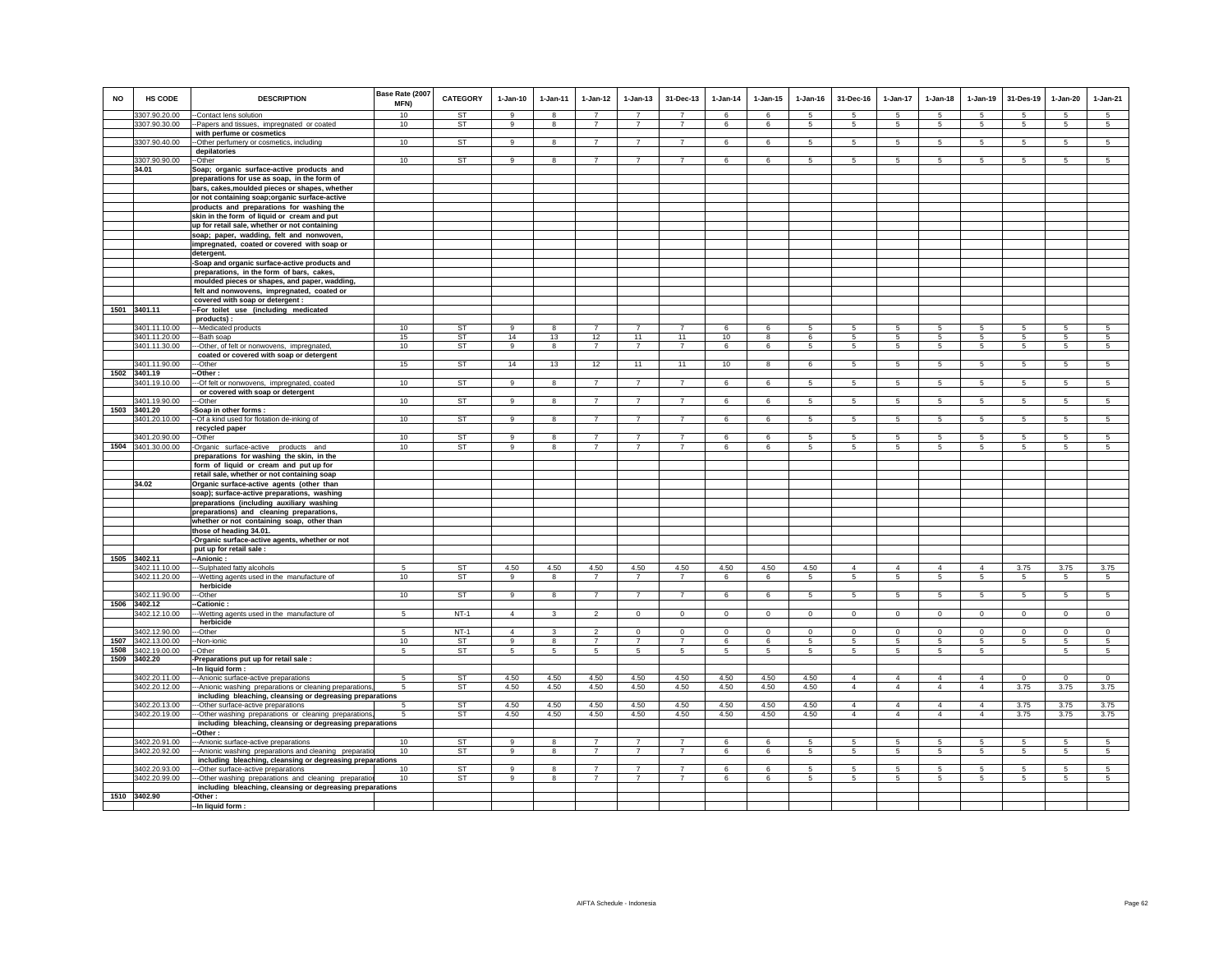| <b>NO</b> | HS CODE            | <b>DESCRIPTION</b>                                         | Base Rate (2007<br><b>MFN)</b> | <b>CATEGORY</b> | $1-Jan-10$      | $1-Jan-11$      | $1 - Jan-12$   | $1 - Jan-13$   | 31-Dec-13      | $1 - Jan-14$ | $1 - Jan-15$   | $1 - Jan-16$ | 31-Dec-16      | 1-Jan-17        | $1-Jan-18$      | 1-Jan-19       | 31-Des-19      | 1-Jan-20     | $1-Jan-21$     |
|-----------|--------------------|------------------------------------------------------------|--------------------------------|-----------------|-----------------|-----------------|----------------|----------------|----------------|--------------|----------------|--------------|----------------|-----------------|-----------------|----------------|----------------|--------------|----------------|
|           |                    | --- Anionic surface-active preparations :                  |                                |                 |                 |                 |                |                |                |              |                |              |                |                 |                 |                |                |              |                |
|           | 3402.90.11.00      | ---Wetting agents                                          | $\Omega$                       | ST              | $\mathbf 0$     | $\Omega$        | $\Omega$       | $\Omega$       | $\Omega$       | $\mathbf 0$  | $\mathsf 0$    | $\mathbb O$  | $\mathsf 0$    | $\Omega$        | $\mathbf 0$     | $\Omega$       | $\Omega$       | $\Omega$     | $\mathsf 0$    |
|           | 3402.90.12.00      | ---Other                                                   | $^{\circ}$                     | ST              | $\circ$         | $\mathbf 0$     | $\mathbf 0$    | $\mathbf 0$    | $\mathbf 0$    | $\mathbf 0$  | $\mathbf 0$    | $\circ$      | $\mathbf 0$    | $\circ$         | $\circ$         | $\mathbf 0$    | $\circ$        | $\mathbf 0$  | $\circ$        |
|           | 3402.90.13.00      | --- Anionic washing preparations or cleaning preparations  | 5                              | <b>ST</b>       | 4.50            | 4.50            | 4.50           | 4.50           | 4.50           | 4.50         | 4.50           | 4.50         | $\overline{4}$ | $\overline{4}$  | $\overline{4}$  | $\overline{4}$ | 3.75           | 3.75         | 3.75           |
|           |                    | including bleaching, cleansing or degreasing preparations  |                                |                 |                 |                 |                |                |                |              |                |              |                |                 |                 |                |                |              |                |
|           |                    | -Other surface-active preparations :                       |                                |                 |                 |                 |                |                |                |              |                |              |                |                 |                 |                |                |              |                |
|           | 3402.90.14.00      | ---Wetting agents                                          | $^{\circ}$                     | <b>ST</b>       | $\mathbf 0$     | $^{\circ}$      | $\mathbf 0$    | $\mathbf 0$    | $\mathbf 0$    | $\mathbf 0$  | $\mathbf 0$    | $\mathbf 0$  | $\mathsf 0$    | $\mathbf 0$     | $\mathbf 0$     | $\mathbf 0$    | $\mathbf 0$    | $\circ$      | $\mathbf 0$    |
|           | 3402.90.15.00      | ---Other                                                   | $\Omega$                       | <b>ST</b>       | $\Omega$        | $\Omega$        | $\mathbf 0$    | $\circ$        | $\Omega$       | $\Omega$     | $\Omega$       | $\Omega$     | $\Omega$       | $\mathbf 0$     | $\mathbf 0$     | $\Omega$       | $\Omega$       | $\Omega$     | $\Omega$       |
|           | 3402.90.19.00      | --- Other washing preparations or cleaning preparations,   | 5                              | <b>ST</b>       | 4.50            | 4.50            | 4.50           | 4.50           | 4.50           | 4.50         | 4.50           | 4.50         | $\overline{4}$ | $\overline{4}$  | $\overline{4}$  | $\overline{4}$ | 3.75           | 3.75         | 3.75           |
|           |                    | including bleaching, cleansing or degreasing preparations  |                                |                 |                 |                 |                |                |                |              |                |              |                |                 |                 |                |                |              |                |
|           |                    | -Other:                                                    |                                |                 |                 |                 |                |                |                |              |                |              |                |                 |                 |                |                |              |                |
|           |                    | -- Anionic surface-active preparations :                   |                                |                 |                 |                 |                |                |                |              |                |              |                |                 |                 |                |                |              |                |
|           | 3402.90.91.00      | ---Wetting agents                                          | $\Omega$                       | <b>ST</b>       | $\Omega$        | $\Omega$        | $\Omega$       | $\Omega$       | $\Omega$       | $\Omega$     | $\Omega$       | $\Omega$     | $\Omega$       | $\Omega$        | $\Omega$        | $\Omega$       | $\Omega$       | $\Omega$     | $\Omega$       |
|           | 3402.90.92.00      | --Other                                                    | $\mathbf 0$                    | <b>ST</b>       | $\mathbf 0$     | $\mathbf 0$     | $\mathbf 0$    | $\mathsf 0$    | $\mathbf 0$    | $\circ$      | $\mathsf 0$    | $\circ$      | $\mathsf 0$    | $\mathbf 0$     | $\mathbf 0$     | $\mathbf 0$    | $\mathbf 0$    | $\mathsf 0$  | $\circ$        |
|           | 3402.90.93.00      | -- Anionic washing preparations or cleaning preparations   | 10                             | <b>ST</b>       | 9               | 8               | $\overline{7}$ | $\overline{7}$ | $\overline{7}$ | 6            | 6              | 5            | 5              | $5\overline{5}$ | 5               | 5              | 5              | 5            | 5              |
|           |                    |                                                            |                                |                 |                 |                 |                |                |                |              |                |              |                |                 |                 |                |                |              |                |
|           |                    | including bleaching, cleansing and degreasing preparations |                                |                 |                 |                 |                |                |                |              |                |              |                |                 |                 |                |                |              |                |
|           |                    | --Other surface-active preparations :                      |                                |                 |                 |                 |                |                |                |              |                |              |                |                 |                 | $\Omega$       |                |              |                |
|           | 3402.90.94.00      | ---- Wetting agents                                        | $\Omega$                       | <b>ST</b>       | $\Omega$        | $\Omega$        | $\Omega$       | $\Omega$       | $\Omega$       | $\Omega$     | $\Omega$       | $\Omega$     | $\Omega$       | $\Omega$        | $\Omega$        |                | $\Omega$       | $\Omega$     | $\Omega$       |
|           | 3402.90.95.00      | ----Other                                                  | $^{\circ}$                     | ST              | $\mathbf 0$     | $\mathbf 0$     | $\mathbf 0$    | $\mathsf 0$    | $\mathsf 0$    | $^{\circ}$   | $\mathsf 0$    | $\mathsf 0$  | $\mathbf 0$    | $\mathbf 0$     | $\mathbf 0$     | $\mathbf 0$    | $\mathbf 0$    | $\mathsf 0$  | $\mathbf 0$    |
|           | 3402.90.99.00      | -- Other washing preparations or cleaning preparations,    | 10                             | ST              | 9               | 8               | $\overline{7}$ | $\overline{7}$ | $\overline{7}$ | 6            | 6              | 5            | 5              | $5\phantom{.0}$ | $5\phantom{.0}$ | 5              | 5              | 5            | $\sqrt{5}$     |
|           |                    | including bleaching, cleansing or degreasing preparations  |                                |                 |                 |                 |                |                |                |              |                |              |                |                 |                 |                |                |              |                |
|           | 34.03              | Lubricating preparations (including cutting-               |                                |                 |                 |                 |                |                |                |              |                |              |                |                 |                 |                |                |              |                |
|           |                    | oil preparations, bolt or nut release                      |                                |                 |                 |                 |                |                |                |              |                |              |                |                 |                 |                |                |              |                |
|           |                    | preparations, anti-rust or anti-corrosion                  |                                |                 |                 |                 |                |                |                |              |                |              |                |                 |                 |                |                |              |                |
|           |                    | preparations and mould release preparations,               |                                |                 |                 |                 |                |                |                |              |                |              |                |                 |                 |                |                |              |                |
|           |                    | based on lubricants) and preparations of a                 |                                |                 |                 |                 |                |                |                |              |                |              |                |                 |                 |                |                |              |                |
|           |                    | kind used for the oil or grease treatment of               |                                |                 |                 |                 |                |                |                |              |                |              |                |                 |                 |                |                |              |                |
|           |                    | textile materials, leather, furskins or other              |                                |                 |                 |                 |                |                |                |              |                |              |                |                 |                 |                |                |              |                |
|           |                    | materials, but excluding preparations                      |                                |                 |                 |                 |                |                |                |              |                |              |                |                 |                 |                |                |              |                |
|           |                    | containing, as basic constituents, 70 % or                 |                                |                 |                 |                 |                |                |                |              |                |              |                |                 |                 |                |                |              |                |
|           |                    | more by weight of petroleum oils or of oils                |                                |                 |                 |                 |                |                |                |              |                |              |                |                 |                 |                |                |              |                |
|           |                    |                                                            |                                |                 |                 |                 |                |                |                |              |                |              |                |                 |                 |                |                |              |                |
|           |                    | obtained from bituminous minerals.                         |                                |                 |                 |                 |                |                |                |              |                |              |                |                 |                 |                |                |              |                |
|           |                    | -Containing petroleum oils or oils obtained                |                                |                 |                 |                 |                |                |                |              |                |              |                |                 |                 |                |                |              |                |
|           |                    | from bituminous minerals :                                 |                                |                 |                 |                 |                |                |                |              |                |              |                |                 |                 |                |                |              |                |
|           | 1511 3403.11       | -Preparations for the treatment of textile                 |                                |                 |                 |                 |                |                |                |              |                |              |                |                 |                 |                |                |              |                |
|           |                    | materials, leather, furskins or other                      |                                |                 |                 |                 |                |                |                |              |                |              |                |                 |                 |                |                |              |                |
|           |                    | materials:                                                 |                                |                 |                 |                 |                |                |                |              |                |              |                |                 |                 |                |                |              |                |
|           |                    | --In liquid form :                                         |                                |                 |                 |                 |                |                |                |              |                |              |                |                 |                 |                |                |              |                |
|           | 3403.11.11.00      | --- Lubricating oil preparation                            | 7.5                            | <b>ST</b>       | $\epsilon$      | $\epsilon$      | $\mathbf{6}$   | $\mathbf{f}$   | $\kappa$       | 5            | $\overline{5}$ | 5            | 5              | 5               | 5               | 5              | -5             | 5            | $\overline{5}$ |
|           | 3403.11.19.00      | ---Other                                                   | $\mathbf 0$                    | $NT-1$          | $\circ$         | $\circ$         | $\circ$        | $\mathbf 0$    | $\mathbf{0}$   | $\mathbf 0$  | $\mathbf 0$    | $\circ$      | $\mathbf 0$    | $\circ$         | $\circ$         | $\mathbf 0$    | $\circ$        | $\mathbf 0$  | $\circ$        |
|           | 3403.11.90.00      | ---Other                                                   | 7.5                            | $NT-1$          | 5               | 5               | $2.5\,$        | 2.5            | $\mathsf 0$    | $\mathbf 0$  | $\mathsf 0$    | $\mathbf 0$  | $\mathbf 0$    | $\mathsf 0$     | $\mathbf 0$     | $\mathbf 0$    | $\mathbf 0$    | $\mathbf 0$  | $\mathbf 0$    |
|           | 1512 3403.19       | -Other :                                                   |                                |                 |                 |                 |                |                |                |              |                |              |                |                 |                 |                |                |              |                |
|           |                    | --In liquid form:                                          |                                |                 |                 |                 |                |                |                |              |                |              |                |                 |                 |                |                |              |                |
|           | 3403.19.11.00      | --Oil for aircraft engines                                 | 7.5                            | $NT-1$          | -5              | -5              | 2.5            | 2.5            | $\mathbf{0}$   | $\Omega$     | $\Omega$       | $\Omega$     | $\Omega$       | $\mathbf{0}$    | $\Omega$        | $\mathbf 0$    | $\Omega$       | $\Omega$     | $\circ$        |
|           | 3403.19.12.00      | ---Other preparations containing silicone oil              | 7.5                            | $NT-1$          | 5               | 5               | 2.5            | 2.5            | $^{\circ}$     | $^{\circ}$   | $\mathbf 0$    | $\mathbf 0$  | $\mathbf 0$    | $\mathbf 0$     | $\mathbf 0$     | $\mathbf 0$    | $\circ$        | $^{\circ}$   | $\mathbf 0$    |
|           | 3403.19.19.00      | ---Other                                                   | 7.5                            | <b>ST</b>       | 6               | 6               | 6              | 6              | 6              | 5            | 5              | 5            | 5              | $5\phantom{.0}$ | 5               | 5              | -5             | 5            | 5              |
|           | 3403.19.90.00      | ---Other                                                   | 7.5                            | ST              | 6               | 6               | 6              | 6              | 6              | 5            | 5              | 5            | 5              | 5               | 5               | 5              | 5              | 5            | 5              |
|           |                    | -Other:                                                    |                                |                 |                 |                 |                |                |                |              |                |              |                |                 |                 |                |                |              |                |
|           | 1513 3403.91       | -Preparations for the treatment of textile                 |                                |                 |                 |                 |                |                |                |              |                |              |                |                 |                 |                |                |              |                |
|           |                    | materials, leather, furskins or other                      |                                |                 |                 |                 |                |                |                |              |                |              |                |                 |                 |                |                |              |                |
|           |                    | materials                                                  |                                |                 |                 |                 |                |                |                |              |                |              |                |                 |                 |                |                |              |                |
|           |                    |                                                            |                                |                 |                 |                 |                |                |                |              |                |              |                |                 |                 |                |                |              |                |
|           |                    | --In liquid form :                                         |                                |                 |                 |                 |                |                |                |              |                |              |                |                 |                 |                |                |              |                |
|           | 3403.91.11.00      | ---Preparations containing silicone oil                    | $\mathbf 0$                    | $NT-1$          | $\mathbf 0$     | $\mathbf 0$     | $\mathbf 0$    | $\mathbf 0$    | $\mathbf 0$    | $\mathbf 0$  | $\mathbf 0$    | $\mathbf 0$  | $\mathbf 0$    | $\mathbf 0$     | $\circ$         | $\mathbf 0$    | $^{\circ}$     | $\mathbf 0$  | $\mathbf 0$    |
|           | 3403.91.19.00      | ---Other                                                   | $^{\circ}$                     | $NT-1$          | $\mathbf 0$     | $\mathbf 0$     | $\mathbf 0$    | $\mathbf 0$    | $\bf{0}$       | $\mathbf 0$  | $\mathbf 0$    | $\mathbf 0$  | $\mathsf 0$    | $\mathsf 0$     | $\mathbf 0$     | $\mathbf 0$    | $\,0\,$        | $\mathbf 0$  | $\mathbf 0$    |
|           | 3403.91.90.00      | $-$ -Other                                                 | $\Omega$                       | $NT-1$          | $\circ$         | $\circ$         | $\circ$        | $\overline{0}$ | $\mathbf{0}$   | $\circ$      | $\mathsf 0$    | $\circ$      | $\circ$        | $\overline{0}$  | $\overline{0}$  | $\overline{0}$ | $\overline{0}$ | $\circ$      | $\circ$        |
|           | 1514 3403.99       | -Other:                                                    |                                |                 |                 |                 |                |                |                |              |                |              |                |                 |                 |                |                |              |                |
|           |                    | --In liquid form:                                          |                                |                 |                 |                 |                |                |                |              |                |              |                |                 |                 |                |                |              |                |
|           | 3403.99.11.00      | ----Oil for aircraft engines                               | 7.5                            | $NT-1$          | 5               |                 | 2.5            | 2.5            | $\Omega$       | $\Omega$     | $\Omega$       | $\Omega$     | $\Omega$       | $\Omega$        | $\Omega$        | $\Omega$       | $\Omega$       | $\Omega$     | $\Omega$       |
|           | 3403.99.12.00      | ---- Other preparations containing silicone oil            | 7.5                            | $NT-1$          | $5\phantom{.0}$ | $5\phantom{.0}$ | 2.5            | 2.5            | $\overline{0}$ | $\mathbf 0$  | $\mathbf 0$    | $\mathbf 0$  | $\mathbf 0$    | $\circ$         | $\mathbf{0}$    | $\circ$        | $\circ$        | $\circ$      | $\mathbf 0$    |
|           | 3403.99.19.00      | --Other                                                    | 7.5                            | $NT-1$          | 5               | 5               | 2.5            | 2.5            | $\circ$        | $\Omega$     | $\Omega$       | $\Omega$     | $\mathbf{0}$   | $\circ$         | $\circ$         | $\mathbf 0$    | $\circ$        | $\mathbf{0}$ | $\circ$        |
|           | 3403.99.90.00      | --Other                                                    | 7.5                            | <b>ST</b>       | 6               | 6               | 6              | 6              | 6              | 5            | 5              | 5            | 5              | 5 <sup>5</sup>  | 5               | 5              | 5              | 5            | 5              |
|           | 34.04              | Artificial waxes and prepared waxes.                       |                                |                 |                 |                 |                |                |                |              |                |              |                |                 |                 |                |                |              |                |
|           | 1515 3404.20.00.00 | -Of poly(oxyethylene) (polyethylene glycol)                | $\mathbf 0$                    | $NT-1$          | $\overline{0}$  | $\mathbf 0$     | $\circ$        | $\mathbf 0$    | $\mathsf 0$    | $\mathbf 0$  | $\mathbf 0$    | $\mathbf 0$  | $\circ$        | $\mathsf 0$     | $\mathbf 0$     | $\mathbf 0$    | $\mathbf 0$    | $\mathbf 0$  | $\mathsf 0$    |
|           | 1516 3404.90.00.00 | -Other                                                     | 5                              | ST              | 4.50            | 4.50            | 4.50           | 4.50           | 4.50           | 4.50         | 4.50           | 4.50         | $\overline{4}$ | $\overline{4}$  | $\overline{4}$  | $\overline{4}$ | 3.75           | 3.75         | 3.75           |
|           | 34.05              | Polishes and creams, for footwear, furniture,              |                                |                 |                 |                 |                |                |                |              |                |              |                |                 |                 |                |                |              |                |
|           |                    | floors, coachwork, glass or metal, scouring                |                                |                 |                 |                 |                |                |                |              |                |              |                |                 |                 |                |                |              |                |
|           |                    | pastes and powders and similar preparations                |                                |                 |                 |                 |                |                |                |              |                |              |                |                 |                 |                |                |              |                |
|           |                    |                                                            |                                |                 |                 |                 |                |                |                |              |                |              |                |                 |                 |                |                |              |                |
|           |                    | (whether or not in the form of paper, wadding,             |                                |                 |                 |                 |                |                |                |              |                |              |                |                 |                 |                |                |              |                |
|           |                    | felt, nonwovens, cellular plastics or cellular             |                                |                 |                 |                 |                |                |                |              |                |              |                |                 |                 |                |                |              |                |
|           |                    | rubber, impregnated, coated or covered                     |                                |                 |                 |                 |                |                |                |              |                |              |                |                 |                 |                |                |              |                |
|           |                    | with such preparations), excluding waxes of                |                                |                 |                 |                 |                |                |                |              |                |              |                |                 |                 |                |                |              |                |
|           |                    | heading 34.04.                                             |                                |                 |                 |                 |                |                |                |              |                |              |                |                 |                 |                |                |              |                |
|           | 1517 3405.10.00.00 | -Polishes, creams and similar preparations                 | 15                             | <b>ST</b>       | 14              | 13              | 12             | 11             | 11             | 10           | 8              | 6            | 5              | 5               | 5               | 5              | 5              | 5            | 5              |
|           |                    | for footwear or leather                                    |                                |                 |                 |                 |                |                |                |              |                |              |                |                 |                 |                |                |              |                |
|           | 1518 3405.20.00.00 | -Polishes, creams and similar preparations for             | 15                             | <b>ST</b>       | 14              | 13              | 12             | 11             | 11             | 10           | $\mathbf{a}$   |              | 5              | 5               | 5               | 5              | 5              | 5            | $\overline{5}$ |
|           |                    | the maintenance of wooden furniture, floors                |                                |                 |                 |                 |                |                |                |              |                |              |                |                 |                 |                |                |              |                |
|           |                    |                                                            |                                |                 |                 |                 |                |                |                |              |                |              |                |                 |                 |                |                |              |                |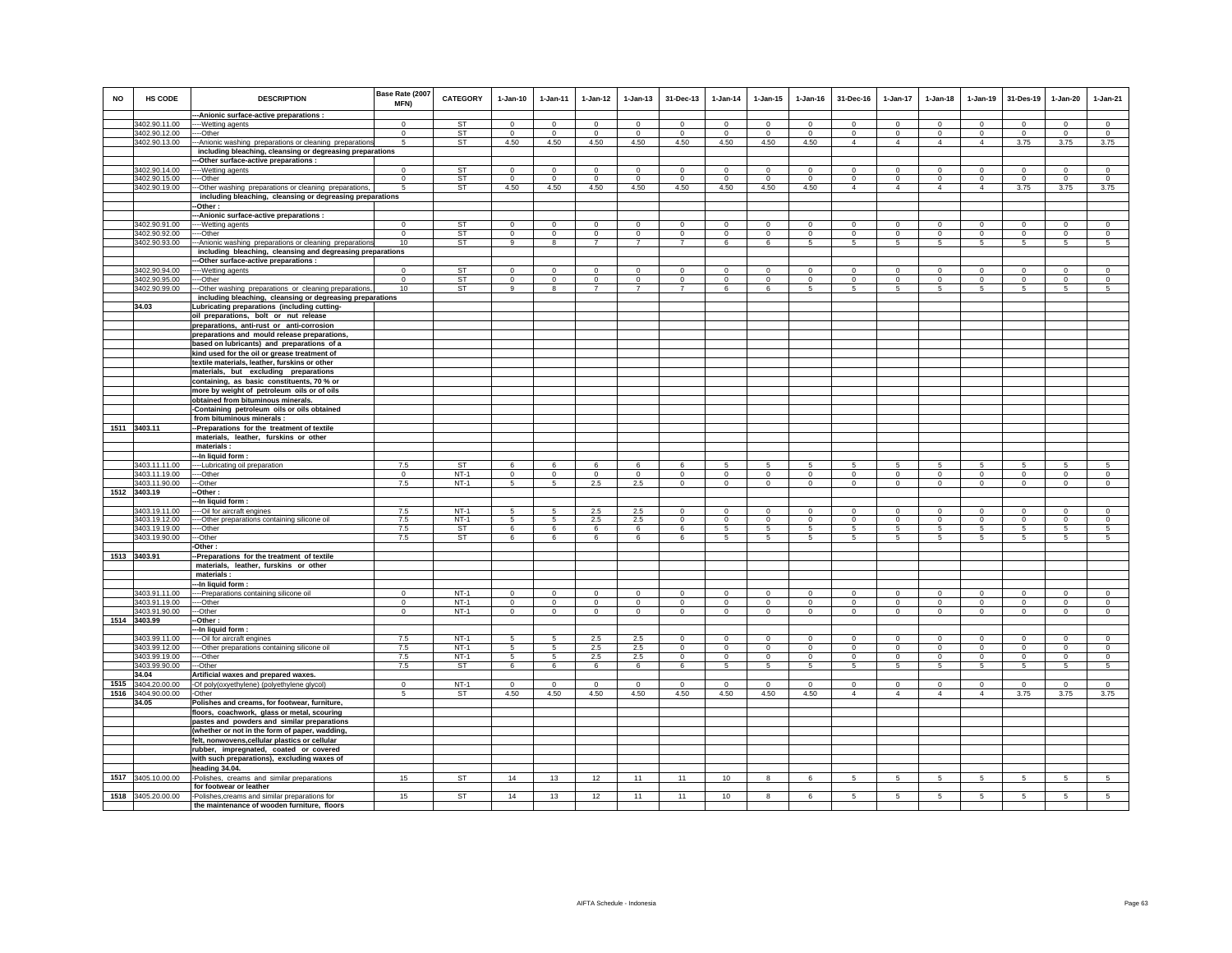| <b>NO</b> | HS CODE                        | <b>DESCRIPTION</b><br>or other woodwork                                                      | Base Rate (2007<br>MFN) | CATEGORY               | $1-Jan-10$             | 1-Jan-11             | $1 - Jan-12$           | $1 - Jan-13$        | 31-Dec-13           | $1-Jan-14$      | $1 - Jan-15$        | $1 - Jan-16$        | 31-Dec-16                        | $1-Jan-17$                       | $1-Jan-18$                       | $1 - Jan-19$                     | 31-Des-19           | $1-Jan-20$          | $1-Jan-21$      |
|-----------|--------------------------------|----------------------------------------------------------------------------------------------|-------------------------|------------------------|------------------------|----------------------|------------------------|---------------------|---------------------|-----------------|---------------------|---------------------|----------------------------------|----------------------------------|----------------------------------|----------------------------------|---------------------|---------------------|-----------------|
|           | 1519 3405.30.00.00             | -Polishes and similar preparations for                                                       | 15                      | ST                     | 14                     | 13                   | 12                     | 11                  | 11                  | 10              | 8                   | 6                   | $5\overline{5}$                  | 5                                | 5                                | 5                                | 5                   | 5                   | 5               |
|           |                                | coachwork, other than metal polishes                                                         |                         |                        |                        |                      |                        |                     |                     |                 |                     |                     |                                  |                                  |                                  |                                  |                     |                     |                 |
|           | 1520 3405.40                   | Scouring pastes and powders and other                                                        |                         |                        |                        |                      |                        |                     |                     |                 |                     |                     |                                  |                                  |                                  |                                  |                     |                     |                 |
|           |                                | scouring preparations :                                                                      |                         | ST                     |                        |                      |                        |                     |                     |                 |                     |                     |                                  |                                  | $\overline{4}$                   |                                  |                     |                     |                 |
|           | 3405.40.10.00<br>3405.40.90.00 | -Scouring pastes and powders<br>-Other                                                       | 5<br>5                  | <b>ST</b>              | 4.50<br>4.50           | 4.50<br>4.50         | 4.50<br>4.50           | 4.50<br>4.50        | 4.50<br>4.50        | 4.50<br>4.50    | 4.50<br>4.50        | 4.50<br>4.50        | $\overline{4}$<br>$\overline{4}$ | 4<br>$\overline{4}$              | $\overline{4}$                   | $\overline{4}$<br>$\overline{4}$ | 3.75<br>3.75        | 3.75<br>3.75        | 3.75<br>3.75    |
| 1521      | 3405.90                        | Other:                                                                                       |                         |                        |                        |                      |                        |                     |                     |                 |                     |                     |                                  |                                  |                                  |                                  |                     |                     |                 |
|           | 3405.90.10.00                  | -Metal polishers                                                                             | 15                      | <b>ST</b>              | 14                     | 13                   | 12                     | 11                  | 11                  | 10              | 8                   | 6                   | 5                                | 5                                | 5                                | 5                                | 5                   | 5                   | 5               |
| 1522      | 3405.90.90.00                  | -Other                                                                                       | 15<br>15                | <b>ST</b><br><b>ST</b> | 14<br>14               | 13<br>13             | 12<br>12               | 11<br>11            | 11<br>11            | 10<br>$10$      | 8<br>$\bf{8}$       | 6<br>6              | -5<br>5                          | 5<br>$\overline{5}$              | 5<br>$\overline{5}$              | -5<br>$\overline{5}$             | 5<br>5              | 5<br>5              | 5<br>5          |
|           | 3406.00.00.00<br>34.07         | Candles, tapers and the like.<br>Modelling pastes, including those put up for                |                         |                        |                        |                      |                        |                     |                     |                 |                     |                     |                                  |                                  |                                  |                                  |                     |                     |                 |
|           |                                | children's amusement; preparations known as                                                  |                         |                        |                        |                      |                        |                     |                     |                 |                     |                     |                                  |                                  |                                  |                                  |                     |                     |                 |
|           |                                | "dental wax" or as "dental impression                                                        |                         |                        |                        |                      |                        |                     |                     |                 |                     |                     |                                  |                                  |                                  |                                  |                     |                     |                 |
|           |                                | compounds", put up in sets, in packings for<br>retail sale or in plates, horseshoe shapes,   |                         |                        |                        |                      |                        |                     |                     |                 |                     |                     |                                  |                                  |                                  |                                  |                     |                     |                 |
|           |                                | sticks or similar forms; other preparations                                                  |                         |                        |                        |                      |                        |                     |                     |                 |                     |                     |                                  |                                  |                                  |                                  |                     |                     |                 |
|           |                                | for use in dentistry, with a basis of plaster                                                |                         |                        |                        |                      |                        |                     |                     |                 |                     |                     |                                  |                                  |                                  |                                  |                     |                     |                 |
|           |                                | (of calcined gypsum or calcium sulphate).                                                    |                         |                        |                        |                      |                        |                     |                     |                 |                     |                     |                                  |                                  |                                  |                                  |                     |                     |                 |
|           | 1523 3407.00.10.00             | -Modelling pastes, including those put up for<br>children's amusement                        | 5                       | $NT-1$                 | $\overline{4}$         | $\mathbf{3}$         | $\mathfrak{p}$         | $\mathsf 0$         | $\mathsf 0$         | $\Omega$        | $\mathsf 0$         | $\mathsf 0$         | $\Omega$                         | $\mathbf 0$                      | $\mathbf 0$                      | $\mathbf 0$                      | $\mathbb O$         | $\mathsf 0$         | $\mathsf 0$     |
|           | 3407.00.20.00                  | -Preparations known as "dental wax" or                                                       | 5                       | $NT-1$                 | $\overline{4}$         | $\mathbf{3}$         | $\overline{2}$         | $\mathbf 0$         | $\mathsf 0$         | $\mathbb O$     | $\mathsf 0$         | $\mathbf 0$         | $\mathsf 0$                      | $\mathbf 0$                      | $\mathbf 0$                      | $\mathbf 0$                      | $\mathbf 0$         | $\mathsf 0$         | $\mathsf 0$     |
|           |                                | "dental impression compounds", put up in                                                     |                         |                        |                        |                      |                        |                     |                     |                 |                     |                     |                                  |                                  |                                  |                                  |                     |                     |                 |
|           |                                | sets, in packings for retail sale or in                                                      |                         |                        |                        |                      |                        |                     |                     |                 |                     |                     |                                  |                                  |                                  |                                  |                     |                     |                 |
|           |                                | plates, horseshoe shapes, sticks or similar<br>forms                                         |                         |                        |                        |                      |                        |                     |                     |                 |                     |                     |                                  |                                  |                                  |                                  |                     |                     |                 |
|           | 3407.00.30.00                  | -Other preparations for use in dentistry,                                                    | 5                       | $NT-1$                 | $\overline{4}$         | 3                    | $\overline{2}$         | $\overline{0}$      | $\Omega$            | $\Omega$        | $\Omega$            | $\Omega$            | $\Omega$                         | $\Omega$                         | $\Omega$                         | $\Omega$                         | $\Omega$            | $\Omega$            | $\overline{0}$  |
|           |                                | with a basis of plaster (of calcined gypsum                                                  |                         |                        |                        |                      |                        |                     |                     |                 |                     |                     |                                  |                                  |                                  |                                  |                     |                     |                 |
|           |                                | or calcium sulphate)                                                                         |                         |                        |                        |                      |                        |                     |                     |                 |                     |                     |                                  |                                  |                                  |                                  |                     |                     |                 |
|           | 35.01                          | Casein, caseinates and other casein                                                          |                         |                        |                        |                      |                        |                     |                     |                 |                     |                     |                                  |                                  |                                  |                                  |                     |                     |                 |
|           | 1524 3501.10.00.00             | derivatives; casein glues.<br>Casein                                                         | $\mathbf{0}$            | $NT-1$                 | $\mathbf{0}$           | $\mathbf{0}$         | $\circ$                | $\mathbf 0$         | $\mathbf{0}$        | $\circ$         | $\mathbf 0$         | $\mathsf 0$         | $\Omega$                         | $\circ$                          | $\mathbf 0$                      | $\circ$                          | $\circ$             | $\overline{0}$      | $\mathsf 0$     |
|           | 1525 3501.90                   | Other:                                                                                       |                         |                        |                        |                      |                        |                     |                     |                 |                     |                     |                                  |                                  |                                  |                                  |                     |                     |                 |
|           | 3501.90.10.00                  | -Caseinates and other casein derivatives                                                     |                         | $NT-1$                 | $\overline{4}$         |                      | $\mathfrak{p}$         | $\mathbf 0$         | $\mathbf 0$         | $\mathbf 0$     | $\mathbf 0$         | $\mathbf 0$         | $\mathbf 0$                      | $\mathbf 0$                      | $\Omega$                         | $\mathbf 0$                      | $\mathbf 0$         | $\mathbf 0$         | $\Omega$        |
|           | 3501.90.20.00<br>35.02         | -Casein glues<br>Albumins (including concentrates of two or                                  | 5                       | $NT-1$                 | $\overline{4}$         | $\overline{3}$       | $\overline{2}$         | $\mathbf 0$         | $\mathsf 0$         | $\mathsf 0$     | $\mathsf 0$         | $\mathsf 0$         | $\circ$                          | $\overline{0}$                   | $\Omega$                         | $\mathbf 0$                      | $\mathbf 0$         | $\mathsf 0$         | $\mathsf 0$     |
|           |                                | more whey proteins, containing by weight more                                                |                         |                        |                        |                      |                        |                     |                     |                 |                     |                     |                                  |                                  |                                  |                                  |                     |                     |                 |
|           |                                | than 80% whey proteins, calculated on the dry                                                |                         |                        |                        |                      |                        |                     |                     |                 |                     |                     |                                  |                                  |                                  |                                  |                     |                     |                 |
|           |                                | matter), albuminates and other albumin<br>derivatives.                                       |                         |                        |                        |                      |                        |                     |                     |                 |                     |                     |                                  |                                  |                                  |                                  |                     |                     |                 |
|           |                                | -Egg albumin :                                                                               |                         |                        |                        |                      |                        |                     |                     |                 |                     |                     |                                  |                                  |                                  |                                  |                     |                     |                 |
|           | 1526 3502.11.00.00             | --Dried                                                                                      | 5                       | <b>ST</b>              | 4.50                   | 4.50                 | 4.50                   | 4.50                | 4.50                | 4.50            | 4.50                | 4.50                | $\overline{4}$                   | $\overline{4}$                   | $\overline{4}$                   | $\overline{4}$                   | 3.75                | 3.75                | 3.75            |
| 1527      | 3502.19.00.00                  | --Other                                                                                      | 5                       | <b>ST</b>              | 4.50                   | 4.50                 | 4.50                   | 4.50                | 4.50                | 4.50            | 4.50                | 4.50                | $\overline{4}$                   | $\overline{4}$                   | $\overline{4}$                   | $\overline{4}$                   | 3.75                | 3.75                | 3.75            |
| 1528      | 3502.20.00.00                  | Milk albumin, including concentrates of two<br>or more whey proteins                         | 5                       | $NT-1$                 | $\overline{4}$         | $\mathbf{3}$         | $\overline{2}$         | $\bf{0}$            | $\overline{0}$      | $\overline{0}$  | $\mathbf 0$         | $\mathbf 0$         | $\circ$                          | $\mathsf 0$                      | $\mathsf 0$                      | $\overline{0}$                   | $\overline{0}$      | $\mathbf{0}$        | $\overline{0}$  |
|           | 1529 3502.90.00.00             | -Other                                                                                       | 5                       | $NT-1$                 | $\overline{4}$         | $\mathbf{3}$         | $\overline{2}$         | $\mathbf 0$         | $\mathsf 0$         | $\circ$         | $\mathsf 0$         | $\mathsf 0$         | $\mathbf 0$                      | $\circ$                          | $\mathbf 0$                      | $\circ$                          | $\circ$             | $\circ$             | $\overline{0}$  |
|           | 35.03                          | Gelatin (including gelatin in rectangular                                                    |                         |                        |                        |                      |                        |                     |                     |                 |                     |                     |                                  |                                  |                                  |                                  |                     |                     |                 |
|           |                                | (including square) sheets, whether or not                                                    |                         |                        |                        |                      |                        |                     |                     |                 |                     |                     |                                  |                                  |                                  |                                  |                     |                     |                 |
|           |                                | surface-worked or coloured) and gelatin<br>derivatives; isinglass; other glues of animal     |                         |                        |                        |                      |                        |                     |                     |                 |                     |                     |                                  |                                  |                                  |                                  |                     |                     |                 |
|           |                                | origin, excluding casein glues of heading                                                    |                         |                        |                        |                      |                        |                     |                     |                 |                     |                     |                                  |                                  |                                  |                                  |                     |                     |                 |
|           |                                | 35.01.                                                                                       |                         |                        |                        |                      |                        |                     |                     |                 |                     |                     |                                  |                                  |                                  |                                  |                     |                     |                 |
|           | 1530 3503.00.10.00             | -Glues                                                                                       | 5                       | $NT-1$                 | $\Delta$               | $\mathbf{3}$         | $\overline{2}$         | $\mathsf 0$         | $\mathsf 0$         | $\mathbb O$     | $\mathsf 0$         | $\Omega$            | $\mathbf 0$                      | $\mathbf 0$                      | $\mathbf 0$                      | $\mathbf 0$                      | $\Omega$            | $\mathsf 0$         | $\mathsf 0$     |
|           | 3503.00.20.00                  | -Gelatin in powder form with bloating level<br>of A-250 or B-230 or higher on the Bloom      | 5                       | ST                     | 4.50                   | 4.50                 | 4.50                   | 4.50                | 4.50                | 4.50            | 4.50                | 4.50                | $\overline{4}$                   | $\overline{4}$                   | $\overline{4}$                   | $\overline{4}$                   | 3.75                | 3.75                | 3.75            |
|           |                                | scale                                                                                        |                         |                        |                        |                      |                        |                     |                     |                 |                     |                     |                                  |                                  |                                  |                                  |                     |                     |                 |
|           | 3503.00.30.00                  | -Isinglass                                                                                   | -5                      | <b>ST</b>              | 4.50                   | 4.50                 | 4.50                   | 4.50                | 4.50                | 4.50            | 4.50                | 4.50                | $\overline{4}$                   | $\overline{4}$                   | $\overline{4}$                   | $\overline{4}$                   | 3.75                | 3.75                | 3.75            |
| 1531      | 3503.00.90.00<br>3504.00.00.00 | -Other<br>Peptones and their derivatives; other protein                                      | 5<br>5                  | ST<br>$NT-1$           | 4.50<br>$\overline{4}$ | 4.50<br>$\mathbf{3}$ | 4.50<br>$\overline{2}$ | 4.50<br>$\mathsf 0$ | 4.50<br>$\mathbf 0$ | 4.50<br>$\circ$ | 4.50<br>$\mathbf 0$ | 4.50<br>$\mathsf 0$ | $\overline{4}$<br>$\mathsf 0$    | $\overline{4}$<br>$\mathsf 0$    | $\overline{4}$<br>$\mathbf 0$    | $\overline{4}$<br>$\mathbf 0$    | 3.75<br>$\mathbf 0$ | 3.75<br>$\mathbf 0$ | 3.75<br>$\circ$ |
|           |                                | substances and their derivatives, not                                                        |                         |                        |                        |                      |                        |                     |                     |                 |                     |                     |                                  |                                  |                                  |                                  |                     |                     |                 |
|           |                                | elsewhere specified or included; hide powder,                                                |                         |                        |                        |                      |                        |                     |                     |                 |                     |                     |                                  |                                  |                                  |                                  |                     |                     |                 |
|           |                                | whether or not chromed.                                                                      |                         |                        |                        |                      |                        |                     |                     |                 |                     |                     |                                  |                                  |                                  |                                  |                     |                     |                 |
|           | 35.05                          | Dextrins and other modified starches (for<br>example, pregelatinised or esterified           |                         |                        |                        |                      |                        |                     |                     |                 |                     |                     |                                  |                                  |                                  |                                  |                     |                     |                 |
|           |                                | starches); glues based on starches or on                                                     |                         |                        |                        |                      |                        |                     |                     |                 |                     |                     |                                  |                                  |                                  |                                  |                     |                     |                 |
|           |                                | dextrins or other modified starches.                                                         |                         |                        |                        |                      |                        |                     |                     |                 |                     |                     |                                  |                                  |                                  |                                  |                     |                     |                 |
|           | 1532 3505.10                   | -Dextrins and other modified starches :                                                      |                         |                        |                        |                      |                        |                     |                     |                 |                     |                     |                                  |                                  |                                  |                                  |                     |                     |                 |
|           | 3505.10.10.00<br>3505.10.90.00 | -- Dextrins, soluble or roasted starches<br>--Other                                          | 5<br>-5                 | ST<br><b>ST</b>        | 4.50<br>4.50           | 4.50<br>4.50         | 4.50<br>4.50           | 4.50<br>4.50        | 4.50<br>4.50        | 4.50<br>4.50    | 4.50<br>4.50        | 4.50<br>4.50        | $\overline{4}$<br>$\overline{4}$ | $\overline{4}$<br>$\overline{4}$ | $\overline{4}$<br>$\overline{4}$ | $\overline{4}$<br>$\overline{4}$ | 3.75<br>3.75        | 3.75<br>3.75        | 3.75<br>3.75    |
| 1533      | 3505.20.00.00                  | -Glues                                                                                       | 5                       | ST                     | 4.50                   | 4.50                 | 4.50                   | 4.50                | 4.50                | 4.50            | 4.50                | 4.50                | $\overline{4}$                   | $\overline{4}$                   | $\overline{4}$                   | $\overline{4}$                   | 3.75                | 3.75                | 3.75            |
|           | 35.06                          | Prepared glues and other prepared adhesives,                                                 |                         |                        |                        |                      |                        |                     |                     |                 |                     |                     |                                  |                                  |                                  |                                  |                     |                     |                 |
|           |                                | not elsewhere specified or included; products<br>suitable for use as glues or adhesives, put |                         |                        |                        |                      |                        |                     |                     |                 |                     |                     |                                  |                                  |                                  |                                  |                     |                     |                 |
|           |                                | up for retail sale as glues or adhesives, not                                                |                         |                        |                        |                      |                        |                     |                     |                 |                     |                     |                                  |                                  |                                  |                                  |                     |                     |                 |
|           |                                | exceeding a net weight of 1 kg.                                                              |                         |                        |                        |                      |                        |                     |                     |                 |                     |                     |                                  |                                  |                                  |                                  |                     |                     |                 |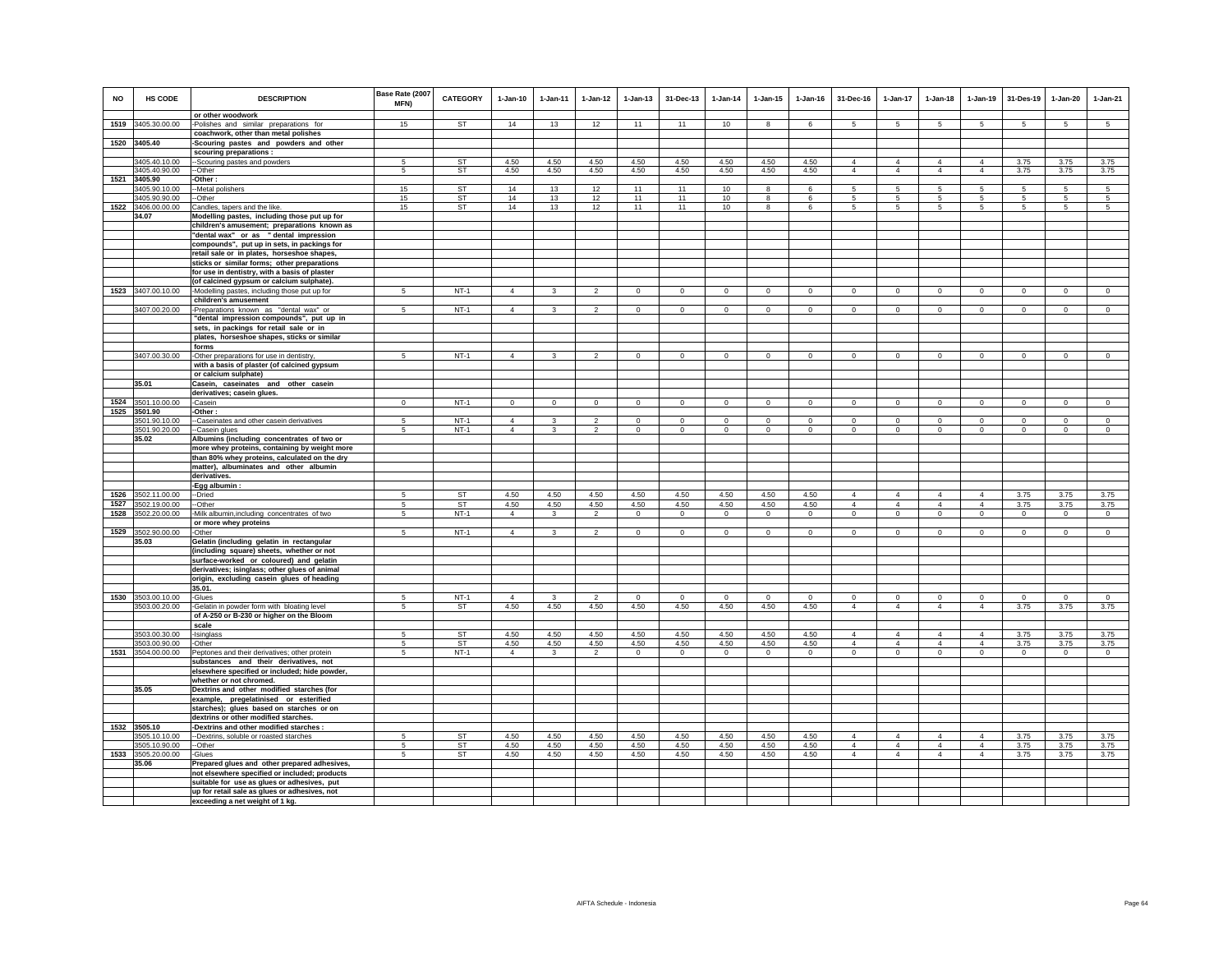| <b>NO</b>    | <b>HS CODE</b>                     | <b>DESCRIPTION</b>                                                                               | Base Rate (2007<br>MFN) | <b>CATEGORY</b>  | $1-Jan-10$     | 1-Jan-11                | $1 - Jan-12$              | $1 - Jan-13$   | 31-Dec-13                   | $1-Jan-14$              | $1 - Jan-15$            | $1 - Jan-16$            | 31-Dec-16       | 1-Jan-17        | $1-Jan-18$      | $1-Jan-19$                 | 31-Des-19                  | $1-Jan-20$      | $1-Jan-21$      |
|--------------|------------------------------------|--------------------------------------------------------------------------------------------------|-------------------------|------------------|----------------|-------------------------|---------------------------|----------------|-----------------------------|-------------------------|-------------------------|-------------------------|-----------------|-----------------|-----------------|----------------------------|----------------------------|-----------------|-----------------|
|              | 1534 3506.10.00.00                 | -Products suitable for use as glues or                                                           | 5                       | ST               | 4.50           | 4.50                    | 4.50                      | 4.50           | 4.50                        | 4.50                    | 4.50                    | 4.50                    | $\Delta$        | $\mathbf{A}$    | $\mathbf{A}$    | $\overline{4}$             | 3.75                       | 3.75            | 3.75            |
|              |                                    | adhesives, put up for retail sale as glues<br>or adhesives, not exceeding a net weight of        |                         |                  |                |                         |                           |                |                             |                         |                         |                         |                 |                 |                 |                            |                            |                 |                 |
|              |                                    | 1 kg                                                                                             |                         |                  |                |                         |                           |                |                             |                         |                         |                         |                 |                 |                 |                            |                            |                 |                 |
|              |                                    | -Other:                                                                                          |                         |                  |                |                         |                           |                |                             |                         |                         |                         |                 |                 |                 |                            |                            |                 |                 |
|              | 1535 3506.91.00.00                 | --Adhesives based on polymers of heading<br>39.01 to 39.13 or on rubber                          | 5                       | ST               | 4.50           | 4.50                    | 4.50                      | 4.50           | 4.50                        | 4.50                    | 4.50                    | 4.50                    | $\overline{4}$  | $\overline{4}$  | 4               | $\overline{4}$             | 3.75                       | 3.75            | 3.75            |
|              | 1536 3506.99.00.00                 | -Other                                                                                           | 5                       | <b>ST</b>        | 4.50           | 4.50                    | 4.50                      | 4.50           | 4.50                        | 4.50                    | 4.50                    | 4.50                    | $\overline{4}$  | $\overline{4}$  | $\overline{4}$  | $\overline{4}$             | 3.75                       | 3.75            | 3.75            |
|              | 35.07                              | Enzymes; prepared enzymes not elsewhere                                                          |                         |                  |                |                         |                           |                |                             |                         |                         |                         |                 |                 |                 |                            |                            |                 |                 |
|              |                                    | specified or included.                                                                           |                         |                  | $\overline{4}$ |                         |                           | $\Omega$       |                             |                         |                         |                         | $\Omega$        | $\Omega$        | $\Omega$        |                            |                            | $\Omega$        | $\Omega$        |
| 1537<br>1538 | 3507.10.00.00<br>3507.90.00.00     | -Rennet and concentrates thereof<br>-Other                                                       | -5<br>$\mathbf{0}$      | $NT-1$<br>$NT-1$ | $\circ$        | 3<br>$\circ$            | $\mathfrak{p}$<br>$\circ$ | $\mathbf 0$    | $\mathbf{0}$<br>$\mathbf 0$ | $\Omega$<br>$\mathbf 0$ | $\mathbf{0}$<br>$\circ$ | $\Omega$<br>$\mathbf 0$ | $\mathsf 0$     | $\mathsf 0$     | $\mathbf 0$     | $\mathbf 0$<br>$\mathbf 0$ | $\mathbf 0$<br>$\mathbf 0$ | $\mathbf 0$     | $\mathbf 0$     |
| 1539         | 3601.00.00.00                      | Propellent powders.                                                                              | 5                       | $NT-1$           | $\overline{4}$ | 3                       | $\overline{2}$            | $\mathsf 0$    | $\mathbf 0$                 | $\Omega$                | $\mathbb O$             | $\mathbf 0$             | $\mathbf 0$     | $\mathsf 0$     | $\mathbf 0$     | $\mathbf 0$                | $\mathbf 0$                | $\mathbf 0$     | $\mathbf 0$     |
| 1540         | 3602.00.00.00                      | Prepared explosives, other than propellent                                                       | 5                       | ST               | 4.50           | 4.50                    | 4.50                      | 4.50           | 4.50                        | 4.50                    | 4.50                    | 4.50                    | $\overline{4}$  | $\overline{4}$  | $\overline{4}$  | $\overline{4}$             | 3.75                       | 3.75            | 3.75            |
|              | 36.03                              | Safety fuses; detonating fuses; percussion or<br>detonating caps; igniters; electric detonators. |                         |                  |                |                         |                           |                |                             |                         |                         |                         |                 |                 |                 |                            |                            |                 |                 |
| 1541         | 3603.00.10.00                      | -Semi-fuses, elemented caps, signal tubes                                                        | 5                       | $NT-1$           | $\Delta$       | $\mathbf{R}$            | $\overline{2}$            | $\mathbf 0$    | $\mathbf{0}$                | $\Omega$                | $\Omega$                | $\Omega$                | $\mathbf 0$     | $\Omega$        | $\Omega$        | $\mathbf 0$                | $\Omega$                   | $\mathbf 0$     | $\overline{0}$  |
|              | 3603.00.20.00                      | -Safety fuses or detonating fuses                                                                | 5                       | <b>ST</b>        | 4.50           | 4.50                    | 4.50                      | 4.50           | 4.50                        | 4.50                    | 4.50                    | 4.50                    | $\overline{4}$  | $\overline{4}$  | $\overline{4}$  | $\overline{4}$             | 3.75                       | 3.75            | 3.75            |
|              | 3603.00.90.00                      | -Other                                                                                           | 5                       | ST               | 4.50           | 4.50                    | 4.50                      | 4.50           | 4.50                        | 4.50                    | 4.50                    | 4.50                    | $\overline{4}$  | $\overline{4}$  | $\overline{4}$  | $\overline{4}$             | 3.75                       | 3.75            | 3.75            |
|              | 36.04                              | Fireworks, signalling flares, rain rockets,                                                      |                         |                  |                |                         |                           |                |                             |                         |                         |                         |                 |                 |                 |                            |                            |                 |                 |
|              |                                    | fog signals and other pyrotechnic articles.                                                      |                         |                  |                |                         |                           |                |                             |                         |                         |                         |                 |                 |                 |                            |                            |                 |                 |
|              | 1542 3604.10.00.00<br>1543 3604.90 | -Fireworks<br>-Other:                                                                            | 15                      | ST               | 14             | 13                      | 12                        | 11             | 11                          | 10                      | 8                       | 6                       | 5               | 5               | $5\phantom{.0}$ | $5\phantom{.0}$            | $5\phantom{.0}$            | 5               | $\overline{5}$  |
|              | 3604.90.10.00                      | -Distress signal equipment                                                                       | 5                       | $NT-1$           | $\overline{4}$ | 3                       | $\overline{2}$            | $\mathbf 0$    | $\mathbf{0}$                | $^{\circ}$              | $\circ$                 | $\mathbf 0$             | $\mathbf 0$     | $\circ$         | $\mathbf 0$     | $\circ$                    | $\mathbf 0$                | $\mathbf 0$     | $\mathbf 0$     |
|              | 3604.90.20.00                      | -Miniature pyrotechnic munitions and                                                             | 5                       | $NT-1$           | $\Delta$       | $\mathcal{R}$           | $\mathcal{L}$             | $\circ$        | $\circ$                     | $\mathbf 0$             | $\circ$                 | $\mathbf{0}$            | $\mathbf 0$     | $\circ$         | $\circ$         | $\circ$                    | $\mathbf 0$                | $\mathbf 0$     | $\mathbf 0$     |
|              |                                    | percussion caps for toys                                                                         |                         |                  |                |                         |                           |                |                             |                         |                         |                         |                 |                 |                 |                            |                            |                 |                 |
|              | 3604.90.90.00                      | --Other                                                                                          | $\overline{a}$          | $NT-1$           | $\Delta$       | $\mathbf{R}$            | $\overline{\phantom{a}}$  | $\overline{0}$ | $\mathbf 0$                 | $\mathbf 0$             | $\overline{0}$          | $\Omega$                | $\Omega$        | $\circ$         | $\Omega$        | $\mathbf 0$                | $\Omega$                   | $\mathbf 0$     | $\overline{0}$  |
|              | 1544 3605.00.00.00                 | Matches, other than pyrotechnic articles of                                                      | 15                      | ST               | 14             | 13                      | 12                        | 11             | 11                          | 10                      | 8                       | 6                       | 5               | $5\phantom{.0}$ | 5               | 5                          | 5                          | 5               | 5               |
|              |                                    | heading 36.04.                                                                                   |                         |                  |                |                         |                           |                |                             |                         |                         |                         |                 |                 |                 |                            |                            |                 |                 |
|              | 36.06                              | Ferro-cerium and other pyrophoric alloys in<br>all forms; articles of combustible materials      |                         |                  |                |                         |                           |                |                             |                         |                         |                         |                 |                 |                 |                            |                            |                 |                 |
|              |                                    | as specified in Note 2 to this Chapter.                                                          |                         |                  |                |                         |                           |                |                             |                         |                         |                         |                 |                 |                 |                            |                            |                 |                 |
|              | 1545 3606.10.00.00                 | -Liquid or liquified-gas fuels in containers                                                     | 10                      | ST               | 9              | 8                       | $\overline{7}$            | $\overline{7}$ | $\overline{7}$              | 6                       | 6                       | 5                       | $5\overline{5}$ | $5\overline{5}$ | $5\overline{5}$ | $5\overline{5}$            | 5                          | $5\overline{5}$ | $5\overline{5}$ |
|              |                                    | of a kind used for filling or refilling-                                                         |                         |                  |                |                         |                           |                |                             |                         |                         |                         |                 |                 |                 |                            |                            |                 |                 |
|              |                                    | cigarette or similar lighters and of a                                                           |                         |                  |                |                         |                           |                |                             |                         |                         |                         |                 |                 |                 |                            |                            |                 |                 |
|              |                                    | capacity not exceeding 300 cm <sup>3</sup>                                                       |                         |                  |                |                         |                           |                |                             |                         |                         |                         |                 |                 |                 |                            |                            |                 |                 |
|              | 1546 3606.90                       | -Other:                                                                                          |                         |                  |                |                         |                           |                |                             |                         |                         |                         |                 |                 |                 |                            |                            |                 |                 |
|              | 3606.90.10.00                      | -Solid or semi-solid fuels, solidified                                                           | 10                      | <b>ST</b>        | 9              | 8                       | $\overline{7}$            | $\overline{7}$ | $\overline{7}$              | 6                       | 6                       | 5                       | 5               | 5               | 5               | 5                          | 5                          | 5               | 5               |
|              |                                    | alcohol and other similar prepared fuels                                                         | 5                       | <b>ST</b>        | 4.50           | 4.50                    | 4.50                      | 4.50           | 4.50                        | 4.50                    | 4.50                    | 4.50                    | $\Delta$        | $\mathbf{A}$    | $\Delta$        | $\Delta$                   | 3.75                       | 3.75            | 3.75            |
|              | 3606.90.20.00<br>3606.90.30.00     | --Lighter flints<br>-Other ferro-cerium and other pyrophoric                                     | 5                       | <b>ST</b>        | 4.50           | 4.50                    | 4.50                      | 4.50           | 4.50                        | 4.50                    | 4.50                    | 4.50                    | $\overline{4}$  | $\overline{4}$  | $\overline{4}$  | $\overline{4}$             | 3.75                       | 3.75            | 3.75            |
|              |                                    | alloys in all forms                                                                              |                         |                  |                |                         |                           |                |                             |                         |                         |                         |                 |                 |                 |                            |                            |                 |                 |
|              | 3606.90.40.00                      | -Resin torches, firelighters and the like                                                        | 10                      | <b>ST</b>        | 9              | 8                       | $\overline{7}$            | $\overline{7}$ | $\overline{7}$              | 6                       | 6                       | 5                       | 5               | 5               | 5               | 5                          | 5                          | 5               | 5               |
|              | 3606.90.90.00                      | -Other                                                                                           | 10                      | <b>ST</b>        | 9              | 8                       | $\overline{7}$            | $\overline{7}$ | $\overline{7}$              | 6                       | 6                       | 5                       | 5               | -5              | 5               | 5                          | 5                          | 5               | 5               |
|              | 37.01                              | Photographic plates and film in the flat,                                                        |                         |                  |                |                         |                           |                |                             |                         |                         |                         |                 |                 |                 |                            |                            |                 |                 |
|              |                                    | sensitised, unexposed, of any material other<br>than paper, paperboard or textiles; instant      |                         |                  |                |                         |                           |                |                             |                         |                         |                         |                 |                 |                 |                            |                            |                 |                 |
|              |                                    | print film in the flat, sensitised, unexposed,                                                   |                         |                  |                |                         |                           |                |                             |                         |                         |                         |                 |                 |                 |                            |                            |                 |                 |
|              |                                    | whether or not in packs.                                                                         |                         |                  |                |                         |                           |                |                             |                         |                         |                         |                 |                 |                 |                            |                            |                 |                 |
|              | 1547 3701.10.00.00                 | -For X-ray                                                                                       | $\mathbf{0}$            | $NT-1$           | $\mathbf 0$    | $\circ$                 | $\mathbf 0$               | $\mathsf 0$    | $\mathbf{0}$                | $\mathbf 0$             | $\mathbf 0$             | $\mathbf 0$             | $\mathbf 0$     | $\circ$         | $\mathsf 0$     | $\mathbf 0$                | $^{\circ}$                 | $\mathbf 0$     | $\mathbb O$     |
|              | 1548 3701.20.00.00                 | -Instant print film                                                                              | 5                       | $NT-1$           | $\overline{4}$ | $\overline{\mathbf{3}}$ | $\overline{2}$            | $\mathbf 0$    | $\mathbf 0$                 | $\mathsf 0$             | $\mathsf 0$             | $\mathsf 0$             | $\mathsf 0$     | $\circ$         | $\mathbf 0$     | $\mathsf{O}$               | $\mathbf 0$                | $\mathbf 0$     | $\mathbb O$     |
|              | 1549 3701.30.00.00                 | -Other plates and film, with any side                                                            | $\Omega$                | $NT-1$           | $\circ$        | $\circ$                 | $\circ$                   | $\mathbf 0$    | $\mathbf{0}$                | $\circ$                 | $\mathsf 0$             | $\mathsf 0$             | $\mathbf 0$     | $\circ$         | $\mathbf 0$     | $\mathbf 0$                | $\Omega$                   | $^{\circ}$      | $\Omega$        |
|              |                                    | exceeding 255 mm                                                                                 |                         |                  |                |                         |                           |                |                             |                         |                         |                         |                 |                 |                 |                            |                            |                 |                 |
|              | 1550 3701.91.00.00                 | -Other:                                                                                          | 5                       | $NT-1$           | $\Delta$       |                         | $\mathcal{P}$             | $\Omega$       | $\Omega$                    | $\Omega$                | $\Omega$                | $\Omega$                | $\Omega$        | $\Omega$        | $\Omega$        | $\mathbf 0$                | $\Omega$                   | $\Omega$        | $\Omega$        |
|              | 1551 3701.99.00.00                 | -For colour photography (polychrome)<br>-Other                                                   | $\mathbf{0}$            | $NT-1$           | $\mathbf 0$    | $\mathbf 0$             | $\circ$                   | $\circ$        | $\mathbf{0}$                | $\mathbf 0$             | $\mathbf 0$             | $\mathbf 0$             | $\mathbf 0$     | $\circ$         | $\circ$         | $\circ$                    | $\mathbf 0$                | $\mathbf 0$     | $\mathbf 0$     |
|              | 37.02                              | Photographic film in rolls, sensitised,                                                          |                         |                  |                |                         |                           |                |                             |                         |                         |                         |                 |                 |                 |                            |                            |                 |                 |
|              |                                    | unexposed, of any material other than paper,                                                     |                         |                  |                |                         |                           |                |                             |                         |                         |                         |                 |                 |                 |                            |                            |                 |                 |
|              |                                    | paperboard or textiles; instant print film                                                       |                         |                  |                |                         |                           |                |                             |                         |                         |                         |                 |                 |                 |                            |                            |                 |                 |
|              |                                    | in rolls, sensitised, unexposed.                                                                 |                         |                  |                |                         |                           |                |                             |                         |                         |                         |                 |                 |                 |                            |                            |                 |                 |
|              | 1552 3702.10.00.00                 | -For X-ray                                                                                       | $\Omega$                | $NT-1$           | $\mathbf{0}$   | $\Omega$                | $\mathbf 0$               | $\circ$        | $\mathbf 0$                 | $\mathbf 0$             | $\mathbb O$             | $\mathbf 0$             | $\mathbf 0$     | $\circ$         | $\Omega$        | $\mathbf 0$                | $\mathbf 0$                | $\mathbf 0$     | $\Omega$        |
|              |                                    | -Other film, without perforations, of a width                                                    |                         |                  |                |                         |                           |                |                             |                         |                         |                         |                 |                 |                 |                            |                            |                 |                 |
|              |                                    | not exceeding 105 mm :                                                                           |                         |                  |                |                         |                           |                |                             |                         |                         |                         |                 |                 |                 |                            |                            |                 |                 |
| 1553         | 3702.31.00.00<br>1554 3702.32      | -For colour photography (polychrome)<br>-Other, with silver halide emulsion :                    |                         | ST               | 4.50           | 4.50                    | 4.50                      | 4.50           | 4.50                        | 4.50                    | 4.50                    | 4.50                    | $\overline{4}$  | $\overline{4}$  | 4               | $\overline{4}$             | 3.75                       | 3.75            | 3.75            |
|              | 3702.32.40.00                      | --Of a kind suitable for use in medical                                                          | -5                      | ST               | 4.50           | 4.50                    | 4.50                      | 4.50           | 4.50                        | 4.50                    | 4.50                    | 4.50                    | $\overline{4}$  | $\overline{4}$  | $\overline{4}$  | $\overline{4}$             | 3.75                       | 3.75            | 3.75            |
|              |                                    | surgical, dental or veterinary sciences or                                                       |                         |                  |                |                         |                           |                |                             |                         |                         |                         |                 |                 |                 |                            |                            |                 |                 |
|              |                                    | in the printing industry                                                                         |                         |                  |                |                         |                           |                |                             |                         |                         |                         |                 |                 |                 |                            |                            |                 |                 |
|              | 3702.32.90.00                      | --Other                                                                                          | 5                       | <b>ST</b>        | 4.50           | 4.50                    | 4.50                      | 4.50           | 4.50                        | 4.50                    | 4.50                    | 4.50                    | $\overline{4}$  | $\overline{4}$  | $\overline{4}$  | $\overline{4}$             | 3.75                       | 3.75            | 3.75            |
|              | 1555 3702.39                       | -Other :                                                                                         |                         |                  |                |                         |                           |                |                             |                         |                         |                         |                 |                 |                 |                            |                            |                 |                 |
|              | 3702.39.30.00                      | -- Infra red transparent film                                                                    | $\Omega$                | $NT-1$           | $\mathbf 0$    | $\circ$                 | $\circ$                   | $\circ$        | $\mathbf{0}$                | $\circ$                 | $\circ$                 | $\mathbf 0$             | $\mathbf 0$     | $\circ$         | $\mathbf 0$     | $\circ$                    | $\mathbf 0$                | $\mathbf 0$     | $\mathbf 0$     |
|              | 3702.39.50.00                      | --Of a kind suitable for use in medical,<br>surgical, dental or veterinary sciences or           | 5                       | ST               | 4.50           | 4.50                    | 4.50                      | 4.50           | 4.50                        | 4.50                    | 4.50                    | 4.50                    | $\overline{4}$  | $\overline{4}$  | 4               | $\overline{4}$             | 3.75                       | 3.75            | 3.75            |
|              |                                    | in the printing industry                                                                         |                         |                  |                |                         |                           |                |                             |                         |                         |                         |                 |                 |                 |                            |                            |                 |                 |
|              | 3702.39.90.00                      | ---Other                                                                                         |                         | <b>ST</b>        | 4.50           | 4.50                    | 4.50                      | 4.50           | 4.50                        | 4.50                    | 4.50                    | 4.50                    | $\overline{4}$  | $\overline{4}$  | $\overline{4}$  | $\overline{4}$             | 3.75                       | 3.75            | 3.75            |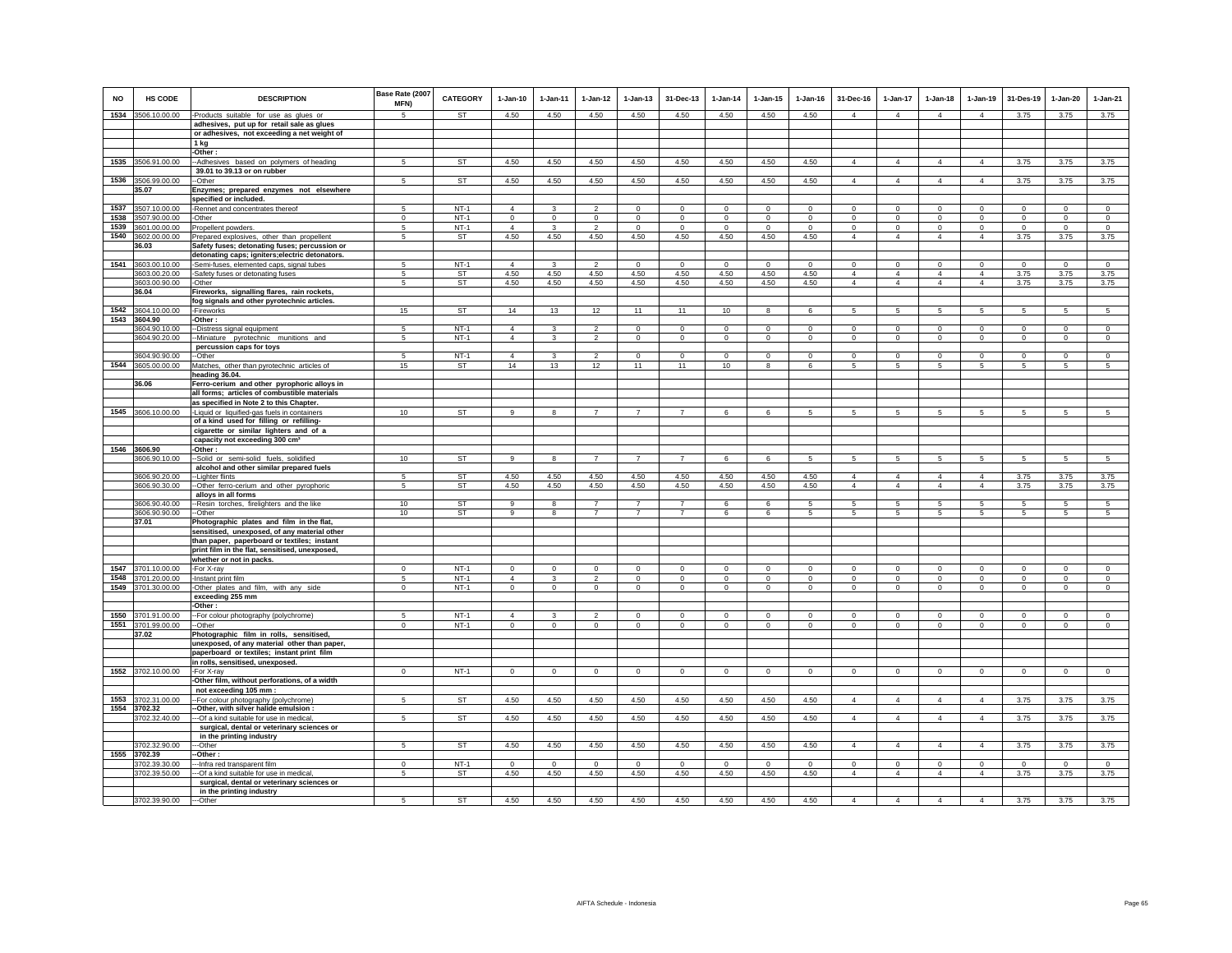| <b>NO</b> | HS CODE                       | <b>DESCRIPTION</b>                                                      | Base Rate (2007<br><b>MFN)</b> | <b>CATEGORY</b> | $1-Jan-10$     | $1 - Jan-11$ | $1 - Jan-12$   | $1 - Jan-13$   | 31-Dec-13      | $1-Jan-14$  | $1 - Jan-15$ | $1$ -Jan-16    | 31-Dec-16       | $1-Jan-17$      | $1-Jan-18$      | $1-Jan-19$     | 31-Des-19       | 1-Jan-20       | $1-Jan-21$      |
|-----------|-------------------------------|-------------------------------------------------------------------------|--------------------------------|-----------------|----------------|--------------|----------------|----------------|----------------|-------------|--------------|----------------|-----------------|-----------------|-----------------|----------------|-----------------|----------------|-----------------|
|           |                               | -Other film, without perforations, of a width<br>exceeding 105 mm :     |                                |                 |                |              |                |                |                |             |              |                |                 |                 |                 |                |                 |                |                 |
|           | 1556 3702.41                  | -Of a width exceeding 610 mm and of a length                            |                                |                 |                |              |                |                |                |             |              |                |                 |                 |                 |                |                 |                |                 |
|           |                               | exceeding 200 m, for colour photography                                 |                                |                 |                |              |                |                |                |             |              |                |                 |                 |                 |                |                 |                |                 |
|           |                               | (polychrome):                                                           |                                |                 |                |              |                |                |                |             |              |                |                 |                 |                 |                |                 |                |                 |
|           | 3702.41.30.00                 | --Of a kind suitable for use in medical,                                | $\mathbf{0}$                   | $NT-1$          | $\Omega$       | $\mathbf 0$  | $\mathsf 0$    | $\mathbf 0$    | $\mathbf 0$    | $\circ$     | $\mathbf 0$  | $\mathsf 0$    | $\Omega$        | $\Omega$        | $\mathbf{0}$    | $\circ$        | $\mathbf 0$     | $\Omega$       | $\overline{0}$  |
|           |                               | surgical, dental or veterinary sciences or                              |                                |                 |                |              |                |                |                |             |              |                |                 |                 |                 |                |                 |                |                 |
|           |                               | in the printing industry                                                |                                |                 |                |              |                |                |                |             |              |                |                 |                 |                 |                |                 |                |                 |
|           | 3702.41.90.00                 | -Other                                                                  | $\mathbf 0$                    | $NT-1$          | $\mathbf 0$    | $\mathbf 0$  | $\mathbf 0$    | $\mathbf 0$    | $\mathbf 0$    | $\,0\,$     | $\mathbf 0$  | $\mathbf 0$    | $\mathbf 0$     | $\mathbf 0$     | $\mathbf 0$     | $\mathbf 0$    | $\mathbf 0$     | $\mathbf 0$    | $\mathbf 0$     |
|           | 1557 3702.42                  | --Of a width exceeding 610 mm and of a length                           |                                |                 |                |              |                |                |                |             |              |                |                 |                 |                 |                |                 |                |                 |
|           |                               | exceeding 200 m, other than for colour                                  |                                |                 |                |              |                |                |                |             |              |                |                 |                 |                 |                |                 |                |                 |
|           |                               | photography:                                                            |                                |                 |                |              |                |                |                |             |              |                |                 |                 |                 |                |                 |                |                 |
|           | 3702.42.40.00                 | --- Of a kind suitable for use in medical                               | 5                              | ST              | 4.50           | 4.50         | 4.50           | 4.50           | 4.50           | 4.50        | 4.50         | 4.50           | $\overline{4}$  | $\overline{4}$  | $\overline{4}$  | $\overline{4}$ | 3.75            | 3.75           | 3.75            |
|           |                               | surgical, dental or veterinary sciences or                              |                                |                 |                |              |                |                |                |             |              |                |                 |                 |                 |                |                 |                |                 |
|           | 3702.42.90.00                 | in the printing industry<br>--Other                                     | $^{\circ}$                     | $NT-1$          | $\mathbf{0}$   | $\mathbf{0}$ | $\mathsf 0$    | $\mathbf 0$    | $\mathbf 0$    | $\mathsf 0$ | $\mathbf 0$  | $\mathbf 0$    | $\Omega$        | 0               | $\mathbf{0}$    | $\mathbf 0$    | $\mathbf 0$     | $\mathbf 0$    | $\mathsf 0$     |
| 1558      | 3702.43                       | -Of a width exceeding 610 mm and of a length                            |                                |                 |                |              |                |                |                |             |              |                |                 |                 |                 |                |                 |                |                 |
|           |                               | not exceeding 200 m :                                                   |                                |                 |                |              |                |                |                |             |              |                |                 |                 |                 |                |                 |                |                 |
|           | 3702.43.30.00                 | -- Infra red transparent film                                           | $\Omega$                       | $NT-1$          | $\Omega$       | $\Omega$     | $\mathbf 0$    | $\Omega$       | $\mathbf 0$    | $\Omega$    | $\Omega$     | $\Omega$       | $\Omega$        | 0               | $\Omega$        | $\mathbf 0$    | $\Omega$        | $\Omega$       | $\Omega$        |
|           | 3702.43.50.00                 | --- Of a kind suitable for use in medical                               | 5                              | <b>ST</b>       | 4.50           | 4.50         | 4.50           | 4.50           | 4.50           | 4.50        | 4.50         | 4.50           | $\overline{4}$  | $\overline{4}$  | $\overline{4}$  | $\overline{4}$ | 3.75            | 3.75           | 3.75            |
|           |                               | surgical, dental or veterinary sciences or                              |                                |                 |                |              |                |                |                |             |              |                |                 |                 |                 |                |                 |                |                 |
|           |                               | in the printing industry                                                |                                |                 |                |              |                |                |                |             |              |                |                 |                 |                 |                |                 |                |                 |
|           | 3702.43.90.00                 | --Other                                                                 | 5                              | <b>ST</b>       | 4.50           | 4.50         | 4.50           | 4.50           | 4.50           | 4.50        | 4.50         | 4.50           | $\overline{4}$  | $\overline{4}$  | $\overline{4}$  | $\overline{4}$ | 3.75            | 3.75           | 3.75            |
|           | 1559 3702.44                  | -Of a width exceeding 105 mm but not<br>exceeding 610 mm :              |                                |                 |                |              |                |                |                |             |              |                |                 |                 |                 |                |                 |                |                 |
|           | 3702.44.30.00                 | -Infra red transparent film                                             | $^{\circ}$                     | $NT-1$          | $\mathbf{0}$   | $\mathbf 0$  | $\mathsf 0$    | $\mathbf 0$    | $\mathsf 0$    | $\mathsf 0$ | $\mathbf 0$  | $\mathbf{0}$   | $^{\circ}$      | $\mathbf 0$     | $\mathbf 0$     | $\mathbf 0$    | $\mathbf 0$     | $\mathsf 0$    | $\mathsf 0$     |
|           | 3702.44.50.00                 | -Of a kind suitable for use in medical                                  | 5                              | ST              | 4.50           | 4.50         | 4.50           | 4.50           | 4.50           | 4.50        | 4.50         | 4.50           | $\overline{4}$  | $\overline{4}$  | $\overline{4}$  | $\overline{4}$ | 3.75            | 3.75           | 3.75            |
|           |                               | surgical, dental or veterinary sciences or                              |                                |                 |                |              |                |                |                |             |              |                |                 |                 |                 |                |                 |                |                 |
|           |                               | in the printing industry                                                |                                |                 |                |              |                |                |                |             |              |                |                 |                 |                 |                |                 |                |                 |
|           | 3702.44.90.00                 | ---Other                                                                | 5                              | <b>ST</b>       | 4.50           | 4.50         | 4.50           | 4.50           | 4.50           | 4.50        | 4.50         | 4.50           | $\overline{4}$  | $\overline{4}$  | $\overline{4}$  | $\overline{4}$ | 3.75            | 3.75           | 3.75            |
|           |                               | -Other film, for colour photography                                     |                                |                 |                |              |                |                |                |             |              |                |                 |                 |                 |                |                 |                |                 |
|           |                               | (polychrome):                                                           |                                |                 |                |              |                |                |                |             |              |                |                 |                 |                 |                |                 |                |                 |
|           | 1560 3702.51                  | -Of a width not exceeding 16 mm and of                                  |                                |                 |                |              |                |                |                |             |              |                |                 |                 |                 |                |                 |                |                 |
|           | 3702.51.40.00                 | a length not exceeding 14 m :<br>-Of a kind suitable for use in medical | 5                              | ST              | 4.50           | 4.50         | 4.50           | 4.50           | 4.50           | 4.50        | 4.50         | 4.50           | $\overline{4}$  | 4               | $\overline{4}$  | $\overline{4}$ | 3.75            | 3.75           | 3.75            |
|           |                               | surgical, dental or veterinary sciences or                              |                                |                 |                |              |                |                |                |             |              |                |                 |                 |                 |                |                 |                |                 |
|           |                               | in the printing industry                                                |                                |                 |                |              |                |                |                |             |              |                |                 |                 |                 |                |                 |                |                 |
|           | 3702.51.90.00                 | -Other                                                                  | 10                             | <b>ST</b>       | $\mathbf{9}$   | 8            | $\overline{7}$ | $\overline{7}$ | $\overline{7}$ | 6           | 6            | 5              | 5               | 5               | 5               | 5              | 5               | 5              | $\sqrt{5}$      |
|           | 1561 3702.52                  | -Of a width not exceeding 16 mm and of                                  |                                |                 |                |              |                |                |                |             |              |                |                 |                 |                 |                |                 |                |                 |
|           |                               | a length exceeding 14 m :                                               |                                |                 |                |              |                |                |                |             |              |                |                 |                 |                 |                |                 |                |                 |
|           | 3702.52.20.00                 | -- Of a kind suitable for use in cinemato-                              | 10                             | <b>ST</b>       | 9              | 8            | $\overline{7}$ | $\overline{7}$ | $\overline{7}$ | 6           | 6            | 5              | 5               | 5               | 5               | 5              | 5               | 5              | 5               |
|           |                               | graphy                                                                  |                                |                 |                |              |                |                |                |             |              |                |                 |                 |                 |                |                 |                |                 |
|           | 3702.52.50.00                 | -- Of a kind suitable for use in medical,                               | 5                              | <b>ST</b>       | 4.50           | 4.50         | 4.50           | 4.50           | 4.50           | 4.50        | 4.50         | 4.50           | $\overline{4}$  | $\overline{4}$  | $\overline{4}$  | $\overline{4}$ | 3.75            | 3.75           | 3.75            |
|           |                               | surgical, dental or veterinary sciences or<br>in the printing industry  |                                |                 |                |              |                |                |                |             |              |                |                 |                 |                 |                |                 |                |                 |
|           | 702.52.90.00                  | -Other                                                                  | 5                              | <b>ST</b>       | 4.50           | 4.50         | 4.50           | 4.50           | 4.50           | 4.50        | 4.50         | 4.50           | $\overline{4}$  | $\overline{4}$  | $\overline{4}$  | $\overline{4}$ | $\mathbf 0$     | $\mathbf 0$    | $\mathsf 0$     |
| 1562      | 3702.53                       | -Of a width exceeding 16 mm but not                                     |                                |                 |                |              |                |                |                |             |              |                |                 |                 |                 |                |                 |                |                 |
|           |                               | exceeding 35 mm and of a length not                                     |                                |                 |                |              |                |                |                |             |              |                |                 |                 |                 |                |                 |                |                 |
|           |                               | exceeding 30 m, for slides :                                            |                                |                 |                |              |                |                |                |             |              |                |                 |                 |                 |                |                 |                |                 |
|           | 3702.53.40.00                 | -- Of a kind suitable for use in medical                                | 10                             | <b>ST</b>       | 9              | 8            | $\overline{7}$ | $\overline{7}$ | $\overline{7}$ | 6           | 6            | -5             | $5\overline{5}$ | $\sqrt{5}$      | $5\overline{5}$ | 5              | $\overline{5}$  | $\overline{5}$ | $5\overline{)}$ |
|           |                               | surgical, dental or veterinary sciences or                              |                                |                 |                |              |                |                |                |             |              |                |                 |                 |                 |                |                 |                |                 |
|           | 3702.53.90.00                 | in the printing industry<br>--Other                                     | 10                             | ST              | 9              | 8            | $\overline{7}$ | $\overline{7}$ | $\overline{7}$ | 6           | 6            | 5              | 5               | $5\phantom{.0}$ | $5\phantom{.0}$ | 5              | 5               | $\sqrt{5}$     | 5               |
|           | 1563 3702.54                  | -Of a width exceeding 16 mm but not                                     |                                |                 |                |              |                |                |                |             |              |                |                 |                 |                 |                |                 |                |                 |
|           |                               | exceeding 35 mm and of a length not                                     |                                |                 |                |              |                |                |                |             |              |                |                 |                 |                 |                |                 |                |                 |
|           |                               | exceeding 30 m, other than for slides :                                 |                                |                 |                |              |                |                |                |             |              |                |                 |                 |                 |                |                 |                |                 |
|           | 3702.54.40.00                 | -Of a kind suitable for use in medical,                                 | 10                             | ST              | 9              | 8            | $\overline{7}$ | $\overline{7}$ |                | 6           | 6            |                | 5               | 5               | 5               | 5              | 5               | 5              | 5               |
|           |                               | surgical, dental or veterinary sciences or                              |                                |                 |                |              |                |                |                |             |              |                |                 |                 |                 |                |                 |                |                 |
|           |                               | in the printing industry                                                |                                |                 |                |              |                |                |                |             |              |                |                 |                 |                 |                |                 |                |                 |
|           | 3702.54.90.00<br>1564 3702.55 | --Other<br>-Of a width exceeding 16mm but not exceeding                 | 10                             | <b>ST</b>       | 9              | 8            | $\overline{7}$ | $\overline{7}$ | $\overline{7}$ | 6           | 6            | 5              | 5               | 5 <sup>5</sup>  | 5               | $\overline{5}$ | $\overline{5}$  | 5              | $\overline{5}$  |
|           |                               | 35 mm and of a length exceeding 30 m :                                  |                                |                 |                |              |                |                |                |             |              |                |                 |                 |                 |                |                 |                |                 |
|           | 3702.55.20.00                 | --- Of a kind suitable for use in cinemato-                             | 10                             | ST              | 9              | 8            | $\overline{7}$ | $\overline{7}$ | $\overline{7}$ | 6           | 6            | 5              | $\sqrt{5}$      | $5\phantom{.0}$ | $5\phantom{.0}$ | 5              | $5\phantom{.0}$ | $\sqrt{5}$     | 5               |
|           |                               | graphy                                                                  |                                |                 |                |              |                |                |                |             |              |                |                 |                 |                 |                |                 |                |                 |
|           | 3702.55.50.00                 | -Of a kind suitable for use in medical                                  | 5                              | <b>ST</b>       | 4.50           | 4.50         | 4.50           | 4.50           | 4.50           | 4.50        | 4.50         | 4.50           | $\overline{4}$  | $\overline{4}$  | $\overline{4}$  | $\overline{4}$ | 3.75            | 3.75           | 3.75            |
|           |                               | surgical, dental or veterinary sciences or                              |                                |                 |                |              |                |                |                |             |              |                |                 |                 |                 |                |                 |                |                 |
|           |                               | in the printing industry                                                |                                |                 |                |              |                |                |                |             |              |                |                 |                 |                 |                |                 |                |                 |
|           | 3702.55.90.00                 | -Other                                                                  | $\sqrt{5}$                     | ST              | 4.50           | 4.50         | 4.50           | 4.50           | 4.50           | 4.50        | 4.50         | 4.50           | $\overline{4}$  | $\overline{4}$  | $\overline{4}$  | $\overline{4}$ | $\overline{0}$  | $\mathbf 0$    | $\overline{0}$  |
| 1565      | 3702.56                       | -Of a width exceeding 35 mm :                                           |                                |                 |                |              |                |                |                |             |              |                |                 |                 |                 |                |                 |                |                 |
|           | 3702.56.20.00                 | -- Of a kind suitable for use in cinemato-                              | 10                             | <b>ST</b>       | $\overline{9}$ | $\mathbf{g}$ | $\overline{7}$ | $\overline{7}$ | $\overline{7}$ | 6           | 6            | $\overline{5}$ | $\overline{5}$  | 5               | 5               | $\overline{5}$ | 5               | $\overline{5}$ | $\overline{5}$  |
|           | 3702.56.50.00                 | graphy<br>--- Of a kind suitable for use in medical                     | 5                              | ST              | 4.50           | 4.50         | 4.50           | 4.50           | 4.50           | 4.50        | 4.50         | 4.50           | $\overline{4}$  | 4               | $\overline{4}$  | $\overline{4}$ | 3.75            | 3.75           | 3.75            |
|           |                               | surgical, dental or veterinary sciences or                              |                                |                 |                |              |                |                |                |             |              |                |                 |                 |                 |                |                 |                |                 |
|           |                               | in the printing industry                                                |                                |                 |                |              |                |                |                |             |              |                |                 |                 |                 |                |                 |                |                 |
|           | 3702.56.90.00                 | -Other                                                                  | 5                              | <b>ST</b>       | 4.50           | 4.50         | 4.50           | 4.50           | 4.50           | 4.50        | 4.50         | 4.50           | $\overline{4}$  | $\overline{4}$  | $\overline{4}$  | $\overline{4}$ | $\mathbf 0$     | $\mathsf 0$    | $\mathsf 0$     |
|           |                               | -Other:                                                                 |                                |                 |                |              |                |                |                |             |              |                |                 |                 |                 |                |                 |                |                 |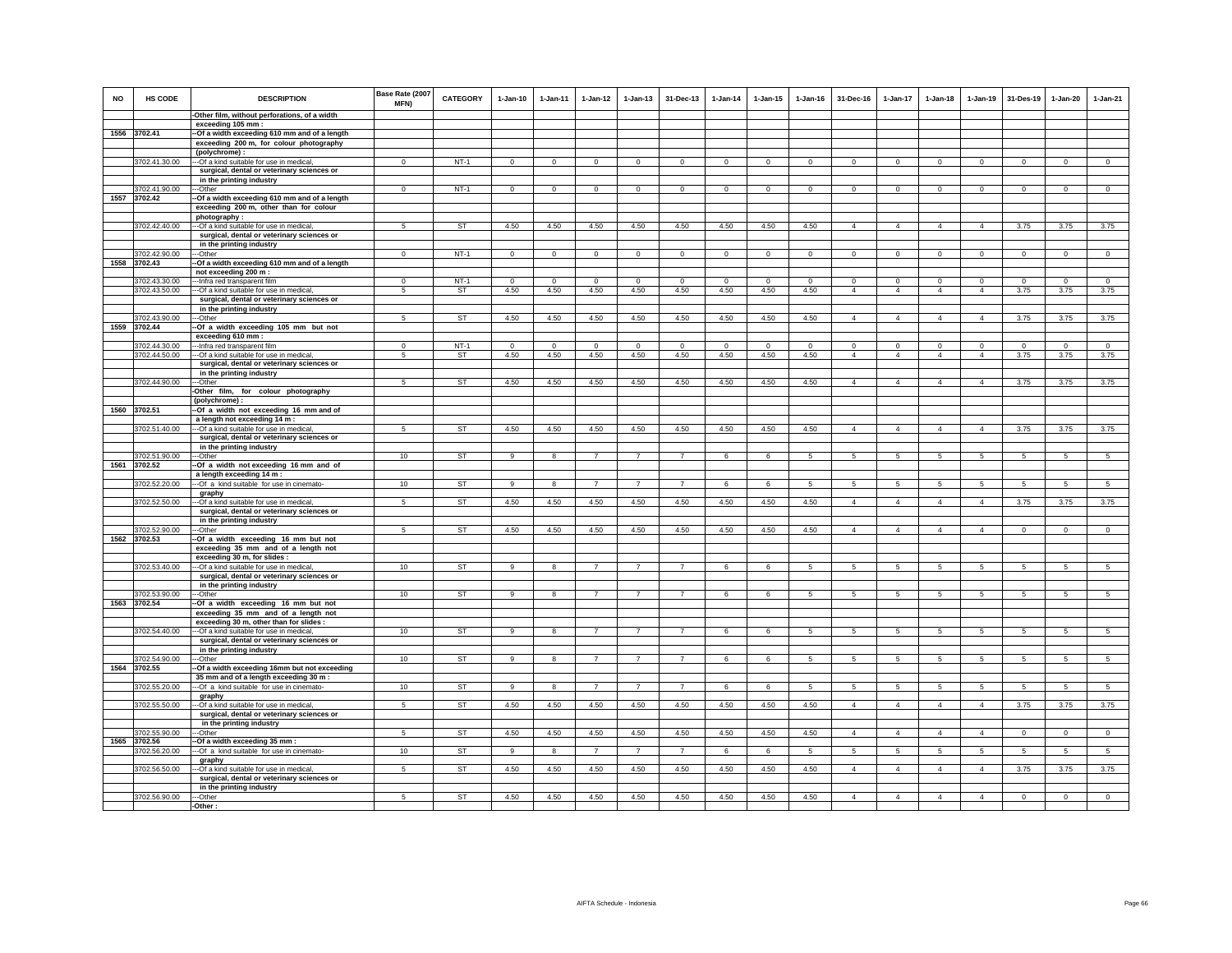| <b>NO</b> | <b>HS CODE</b>     | <b>DESCRIPTION</b>                                                      | Base Rate (2007<br>MFN) | <b>CATEGORY</b> | $1-Jan-10$     | $1-Jan-11$   | $1-Jan-12$     | $1-Jan-13$     | 31-Dec-13      | $1-Jan-14$     | $1 - Jan-15$           | $1-Jan-16$     | 31-Dec-16       | 1-Jan-17        | $1-Jan-18$      | $1-Jan-19$      | 31-Des-19      | $1-Jan-20$     | $1-Jan-21$      |
|-----------|--------------------|-------------------------------------------------------------------------|-------------------------|-----------------|----------------|--------------|----------------|----------------|----------------|----------------|------------------------|----------------|-----------------|-----------------|-----------------|-----------------|----------------|----------------|-----------------|
|           | 1566 3702.91       | -Of a width not exceeding 16 mm :                                       |                         |                 |                |              |                |                |                |                |                        |                |                 |                 |                 |                 |                |                |                 |
|           | 3702.91.40.00      | --- Infra red transparent film                                          | $\Omega$                | $NT-1$          | $\Omega$       | $\Omega$     | $\circ$        | $\Omega$       | $\mathbf 0$    | $\Omega$       | $\Omega$               | $\Omega$       | $\Omega$        | $\circ$         | $\Omega$        | $\Omega$        | $\mathbf 0$    | $\Omega$       | $\mathsf 0$     |
|           | 3702.91.50.00      | --- Of a kind suitable for use in medical,                              | 5                       | ST              | 4.50           | 4.50         | 4.50           | 4.50           | 4.50           | 4.50           | 4.50                   | 4.50           | $\overline{4}$  | $\overline{4}$  | $\overline{4}$  | $\overline{4}$  | 3.75           | 3.75           | 3.75            |
|           |                    | surgical, dental or veterinary sciences or                              |                         |                 |                |              |                |                |                |                |                        |                |                 |                 |                 |                 |                |                |                 |
|           |                    | in the printing industry                                                |                         |                 |                |              |                |                |                |                |                        |                |                 |                 |                 |                 |                |                |                 |
|           | 3702.91.90.00      | --Other                                                                 | 5                       | <b>ST</b>       | 4.50           | 4.50         | 4.50           | 4.50           | 4.50           | 4.50           | 4.50                   | 4.50           | $\overline{4}$  | $\overline{4}$  | $\overline{4}$  | $\overline{4}$  | 3.75           | 3.75           | 3.75            |
|           | 1567 3702.93       | -Of a width exceeding 16mm but not exceeding                            |                         |                 |                |              |                |                |                |                |                        |                |                 |                 |                 |                 |                |                |                 |
|           |                    | 35 mm and of a length not exceeding 30 m :                              |                         |                 |                |              |                |                |                |                |                        |                |                 |                 |                 |                 |                |                |                 |
|           | 3702.93.40.00      | -- Infra red transparent film                                           | $^{\circ}$              | <b>ST</b>       | $^{\circ}$     | $^{\circ}$   | $\circ$        | 0              | $\mathbf 0$    | $\circ$        | 0                      | $\mathbf 0$    | $\mathbf 0$     | $\mathbf 0$     | $\mathbf 0$     | $\mathbf 0$     | $\mathbf 0$    | $\circ$        | $\mathbf 0$     |
|           | 3702.93.50.00      | --Of a kind suitable for use in medical,                                | 10                      | <b>ST</b>       | 9              | 8            | $\overline{7}$ | $\overline{7}$ | $\overline{7}$ | 6              | 6                      | 5              | 5               | $5\phantom{.0}$ | 5               | $\overline{5}$  | 5              | 5              | 5               |
|           |                    | surgical, dental or veterinary sciences or                              |                         |                 |                |              |                |                |                |                |                        |                |                 |                 |                 |                 |                |                |                 |
|           |                    | in the printing industry                                                |                         | ST              |                |              |                | $\overline{7}$ | $\overline{7}$ |                |                        |                |                 |                 |                 |                 |                |                |                 |
|           | 3702.93.90.00      | ---Other                                                                | 10                      |                 | 9              | 8            | $\overline{7}$ |                |                | 6              | 6                      | -5             | 5               | 5               | $5\overline{5}$ | $5\overline{5}$ | 5              | 5              | 5               |
|           | 1568 3702.94       | -Of a width exceeding 16mm but not exceeding                            |                         |                 |                |              |                |                |                |                |                        |                |                 |                 |                 |                 |                |                |                 |
|           | 3702.94.20.00      | 35 mm and of a length exceeding 30 m :                                  | $\mathbf{0}$            | $NT-1$          | $\Omega$       | $\Omega$     | $\mathbf{0}$   | $\mathbf 0$    | $\mathbf{0}$   | $\mathbf 0$    |                        | $\circ$        | $\Omega$        | $\circ$         | $\mathbf{0}$    | $^{\circ}$      | $\mathbf 0$    | $\mathbf{0}$   | $\mathbf{0}$    |
|           | 3702.94.40.00      | -- Infra red transparent film<br>-Of a kind suitable for use in medical | 5                       | $NT-1$          | $\overline{4}$ | $\mathbf{3}$ | $\overline{2}$ | $\mathsf 0$    | $\mathbf{0}$   | $\mathsf 0$    | $\circ$<br>$\mathsf 0$ | $\mathsf 0$    | $\mathbf 0$     | $\mathbf 0$     | $\mathbf 0$     | $\mathbf 0$     | $\mathbf 0$    | $\mathsf 0$    | $\mathsf 0$     |
|           |                    | surgical, dental or veterinary sciences or                              |                         |                 |                |              |                |                |                |                |                        |                |                 |                 |                 |                 |                |                |                 |
|           |                    | in the printing industry                                                |                         |                 |                |              |                |                |                |                |                        |                |                 |                 |                 |                 |                |                |                 |
|           | 3702.94.90.00      | ---Other                                                                | 5                       | $NT-1$          | $\overline{4}$ | 3            | $\overline{2}$ | $\Omega$       | $\overline{0}$ | $\overline{0}$ | $\Omega$               | $\Omega$       | $\Omega$        | $\overline{0}$  | $\Omega$        | $\overline{0}$  | $\overline{0}$ | $\Omega$       | $\overline{0}$  |
|           | 1569 3702.95       | -Of a width exceeding 35 mm :                                           |                         |                 |                |              |                |                |                |                |                        |                |                 |                 |                 |                 |                |                |                 |
|           | 3702.95.20.00      | --- Of a kind suitable for use in cinemato-                             | 10                      | ST              | 9              |              |                |                | $\overline{7}$ | 6              | 6                      |                | 5               | 5               | 5               | 5               | 5              | 5              | 5               |
|           |                    |                                                                         |                         |                 |                |              |                |                |                |                |                        |                |                 |                 |                 |                 |                |                |                 |
|           | 3702.95.40.00      | graphy<br>--- Infra red transparent film                                | $\Omega$                | $NT-1$          | $\Omega$       | $\Omega$     | $\mathbf 0$    | $\Omega$       | $\circ$        | $\mathbf 0$    | $\Omega$               | $\Omega$       | $\Omega$        | $\circ$         | $\Omega$        | $\mathbf 0$     | $\mathbf 0$    | $\circ$        | $\circ$         |
|           | 3702.95.50.00      | -- Other, of length of 120 m or more                                    | -5                      | $NT-1$          | $\overline{4}$ | 3            | 2              | $^{\circ}$     | $\mathbf 0$    | $\Omega$       | $^{\circ}$             | $\Omega$       | $\Omega$        | $\mathbf 0$     | $\Omega$        | $\Omega$        | $\Omega$       | $\Omega$       | $\Omega$        |
|           | 3702.95.60.00      | --Of a kind suitable for use in medical                                 | 5                       | $NT-1$          | $\overline{4}$ | 3            | $\overline{2}$ | $\mathsf 0$    | $\mathbf 0$    | $\mathbf 0$    | $\mathsf 0$            | $\mathsf 0$    | $\circ$         | $\circ$         | $\mathbf 0$     | $\mathbf 0$     | $\mathbf 0$    | $\mathbf 0$    | $\mathsf 0$     |
|           |                    | surgical, dental or veterinary sciences or                              |                         |                 |                |              |                |                |                |                |                        |                |                 |                 |                 |                 |                |                |                 |
|           |                    | in the printing industry                                                |                         |                 |                |              |                |                |                |                |                        |                |                 |                 |                 |                 |                |                |                 |
|           | 3702.95.90.00      | --Other                                                                 | 10                      | <b>ST</b>       | 9              | 8            | $\overline{7}$ | $\overline{7}$ | $\overline{7}$ | 6              | 6                      | 5              | 5               | 5               | 5               | 5               | 5              | 5              | 5               |
|           | 37.03              | Photographic paper, paperboard and textiles,                            |                         |                 |                |              |                |                |                |                |                        |                |                 |                 |                 |                 |                |                |                 |
|           |                    | sensitised, unexposed.                                                  |                         |                 |                |              |                |                |                |                |                        |                |                 |                 |                 |                 |                |                |                 |
|           | 1570 3703.10.00.00 | -In rolls of a width exceeding 610 mm                                   | 5                       | $NT-1$          | $\overline{4}$ | 3            | $\overline{2}$ | $\mathbf 0$    | $\mathbf 0$    | $\mathbf 0$    | $\circ$                | $^{\circ}$     | $\mathbf 0$     | $\mathbf 0$     | $\circ$         | $\mathbf 0$     | $\circ$        | $\mathbf 0$    | $\circ$         |
|           | 1571 3703.20.00.00 | -Other, for colour photography (polychrome)                             | 5                       | $NT-1$          | $\overline{4}$ | 3            | $\overline{2}$ | $\mathbf 0$    | $\circ$        | $\mathbf{0}$   | $\mathbf 0$            | $\mathbf 0$    | $\mathbf{0}$    | $\circ$         | $\mathbf 0$     | $\circ$         | $\circ$        | $\circ$        | $\mathbf 0$     |
|           | 1572 3703.90.00.00 | -Other                                                                  | 5                       | $NT-1$          | $\overline{4}$ | $\mathbf{3}$ | $\overline{2}$ | $\circ$        | $\circ$        | $\mathbf{0}$   | 0                      | $\circ$        | $\circ$         | $\circ$         | $\circ$         | $\circ$         | $\circ$        | $\mathbf{0}$   | $\mathbf 0$     |
|           | 37.04              | Photographic plates, film, paper, paperboard                            |                         |                 |                |              |                |                |                |                |                        |                |                 |                 |                 |                 |                |                |                 |
|           |                    | and textiles, exposed but not developed.                                |                         |                 |                |              |                |                |                |                |                        |                |                 |                 |                 |                 |                |                |                 |
|           | 1573 3704.00.10.00 | -Plate and film for X-ray                                               | 10                      | ST              | $\mathsf g$    | 8            | $\overline{7}$ | $\overline{7}$ | $\overline{7}$ | 6              | 6                      | 5              | 5               | 5               | 5               | 5               | 5              | 5              | 5               |
|           | 3704.00.90.00      | -Other                                                                  | 5                       | <b>ST</b>       | 4.50           | 4.50         | 4.50           | 4.50           | 4.50           | 4.50           | 4.50                   | 4.50           | $\overline{4}$  | $\overline{4}$  | $\overline{4}$  | $\overline{4}$  | 3.75           | 3.75           | 3.75            |
|           | 37.05              | Photographic plates, and film, exposed and                              |                         |                 |                |              |                |                |                |                |                        |                |                 |                 |                 |                 |                |                |                 |
|           |                    | developed, other than cinematographic film.                             |                         |                 |                |              |                |                |                |                |                        |                |                 |                 |                 |                 |                |                |                 |
|           | 1574 3705.10.00.00 | -For offset reproduction                                                | 10                      | ST              | 9              | $\mathbf{R}$ | $\overline{7}$ | $\overline{7}$ | $\overline{7}$ | 6              | 6                      | 5              | 5               | 5               | 5               | 5               | 5              | 5              | $5\overline{5}$ |
|           | 1575 3705.90       | -Other:                                                                 |                         |                 |                |              |                |                |                |                |                        |                |                 |                 |                 |                 |                |                |                 |
|           | 3705.90.10.00      | --For X-ray                                                             | 10                      | <b>ST</b>       | 9              |              | $\overline{7}$ | $\overline{7}$ | $\overline{7}$ | 6              | 6                      | 5              | 5               | 5               | 5               | 5               | 5              | 5              | 5               |
|           | 3705.90.20.00      | -Microfilm                                                              | 10                      | <b>ST</b>       | $\alpha$       | 8            | $\overline{7}$ | $\overline{7}$ | $\overline{7}$ | 6              | 6                      | -5             | 5               | 5               | 5               | 5               | 5              | 5              | 5               |
|           | 3705.90.90.00      | -Other                                                                  | 10                      | ST              | 9              | -8           | $\overline{7}$ | $\overline{7}$ | $\overline{7}$ | 6              | 6                      | -5             | 5               | 5               | $5\overline{5}$ | 5               | 5              | 5              | 5               |
|           | 37.06              | Cinematographic film, exposed and developed,                            |                         |                 |                |              |                |                |                |                |                        |                |                 |                 |                 |                 |                |                |                 |
|           |                    | whether or not incorporating sound track or                             |                         |                 |                |              |                |                |                |                |                        |                |                 |                 |                 |                 |                |                |                 |
|           |                    | consisting only of sound track.                                         |                         |                 |                |              |                |                |                |                |                        |                |                 |                 |                 |                 |                |                |                 |
|           | 1576 3706.10       | -Of a width of 35 mm or more :                                          |                         |                 |                |              |                |                |                |                |                        |                |                 |                 |                 |                 |                |                |                 |
|           | 3706.10.10.00      | -Newsreels, travelogues, technical and                                  | 10                      | <b>ST</b>       | $\overline{9}$ | 8            | $\overline{7}$ | $\overline{7}$ | $\overline{7}$ | 6              | $6\overline{6}$        | $\overline{5}$ | 5               | 5 <sup>5</sup>  | 5               | $\overline{5}$  | $\overline{5}$ | 5              | $\overline{5}$  |
|           |                    | scientific films                                                        |                         |                 |                |              |                |                |                |                |                        |                |                 |                 |                 |                 |                |                |                 |
|           | 3706.10.30.00      | --Other documentary films                                               | 10                      | <b>ST</b>       | 9              |              |                |                |                | 6              | 6                      | 5              | 5               | 5               | 5               | 5               | 5              | 5              | 5               |
|           | 3706.10.40.00      | -Other, consisting only of sound track                                  | 10                      | <b>ST</b>       | 9              | 8            | $\overline{7}$ | $\overline{7}$ | $\overline{7}$ | 6              | 6                      | $\sqrt{5}$     | 5               | 5               | 5               | 5               | $\sqrt{5}$     | 5              | 5               |
|           | 3706.10.90.00      | -Other                                                                  | 10                      | <b>ST</b>       | 9              | 8            | $\overline{7}$ | $\overline{7}$ | $\overline{7}$ | 6              | 6                      | 5              | 5               | 5               | 5               | $\overline{5}$  | 5              | 5              | 5               |
|           | 1577 3706.90       | -Other:                                                                 |                         |                 |                |              | $\overline{7}$ |                |                |                |                        |                |                 |                 |                 |                 |                |                |                 |
|           | 3706.90.10.00      | -Newsreels, travelogues, technical and                                  | 10                      | <b>ST</b>       | 9              |              |                |                | $\overline{7}$ | 6              | 6                      |                | 5               | 5               | 5               | 5               | 5              | 5              | 5               |
|           |                    | scientific films                                                        | 10                      |                 | $\mathbf{q}$   |              | $\overline{7}$ | $\overline{7}$ | $\overline{7}$ | 6              | 6                      |                | 5               | 5 <sub>1</sub>  | 5               | 5               | -5             | $\overline{5}$ | $\sqrt{5}$      |
|           | 3706.90.30.00      | -Other documentary films                                                |                         | <b>ST</b>       |                | 8            |                |                |                |                |                        | -5             |                 |                 |                 |                 |                |                |                 |
|           | 3706.90.40.00      | -- Other, consisting only of sound track                                | 10                      | ST              | 9              | 8            | $\overline{7}$ | $\overline{7}$ | $\overline{7}$ | 6              | 6                      | 5              | 5               | 5               | $5\overline{5}$ | 5               | 5              | 5              | 5               |
|           | 3706.90.90.00      | --Other                                                                 | 10                      | ST              | 9              | 8            | $\overline{7}$ | $\overline{7}$ | $\overline{7}$ | 6              | 6                      | 5              | $5\phantom{.0}$ | 5               | 5               | 5               | 5              | 5              | 5               |
|           | 37.07              | Chemical preparations for photographic uses                             |                         |                 |                |              |                |                |                |                |                        |                |                 |                 |                 |                 |                |                |                 |
|           |                    | (other than varnishes, glues, adhesives and                             |                         |                 |                |              |                |                |                |                |                        |                |                 |                 |                 |                 |                |                |                 |
|           |                    | similar preparations); unmixed products for                             |                         |                 |                |              |                |                |                |                |                        |                |                 |                 |                 |                 |                |                |                 |
|           |                    | photographic uses, put up in measured portions                          |                         |                 |                |              |                |                |                |                |                        |                |                 |                 |                 |                 |                |                |                 |
|           |                    | or put up for retail sale in a form ready                               |                         |                 |                |              |                |                |                |                |                        |                |                 |                 |                 |                 |                |                |                 |
|           |                    | for use.                                                                |                         |                 |                |              |                |                |                |                |                        |                |                 |                 |                 |                 |                |                |                 |
|           | 1578 3707.10.00.00 | -Sensitising emulsions                                                  | 5                       | $NT-1$          | $\overline{4}$ | 3            | $\overline{2}$ | $\circ$        | $\mathbf{0}$   | $\mathbf{0}$   | $\circ$                | $\circ$        | $\circ$         | $\circ$         | $\circ$         | $\mathbf 0$     | $\circ$        | $\circ$        | $\mathsf 0$     |
|           | 1579 3707.90       | $-Other$ :                                                              |                         |                 |                |              | $\mathcal{L}$  |                |                |                |                        |                |                 |                 |                 |                 |                |                |                 |
|           | 3707.90.10.00      | -Flashlight materials                                                   | 5                       | $NT-1$          | $\overline{4}$ | $\mathbf{3}$ |                | $\Omega$       | $\Omega$       | $\Omega$       | $\Omega$               | $\Omega$       | $\Omega$        | $\Omega$        | $\Omega$        | $\Omega$        | $\Omega$       | $\Omega$       | $\circ$         |
|           | 3707.90.90.00      | --Other                                                                 | 5                       | ST              | 4.50           | 4.50         | 4.50           | 4.50           | 4.50           | 4.50           | 4.50                   | 4.50           | $\overline{4}$  | $\overline{4}$  | $\overline{4}$  | $\overline{4}$  | $\overline{0}$ | $\mathbf{0}$   | $\mathsf 0$     |
|           | 38.01              | Artificial graphite; colloidal or semi-                                 |                         |                 |                |              |                |                |                |                |                        |                |                 |                 |                 |                 |                |                |                 |
|           |                    | colloidal graphite; preparations based on                               |                         |                 |                |              |                |                |                |                |                        |                |                 |                 |                 |                 |                |                |                 |
|           |                    | graphite or other carbon in the form of                                 |                         |                 |                |              |                |                |                |                |                        |                |                 |                 |                 |                 |                |                |                 |
|           |                    | pastes, blocks, plates or other semi-                                   |                         |                 |                |              |                |                |                |                |                        |                |                 |                 |                 |                 |                |                |                 |
|           |                    | manufactures.                                                           |                         |                 |                |              |                |                |                |                |                        |                |                 |                 |                 |                 |                |                |                 |
|           | 1580 3801.10.00.00 | -Artificial graphite                                                    | 5                       | $NT-1$          | $\overline{4}$ | 3            | $\overline{2}$ | $\mathbf 0$    | $\mathbf 0$    | $\mathbf 0$    | $\mathbf 0$            | $\mathbf 0$    | $\mathsf 0$     | $\mathbf 0$     | $\mathbf 0$     | $\mathbf 0$     | $\mathbf 0$    | $\mathbf 0$    | $\mathbf 0$     |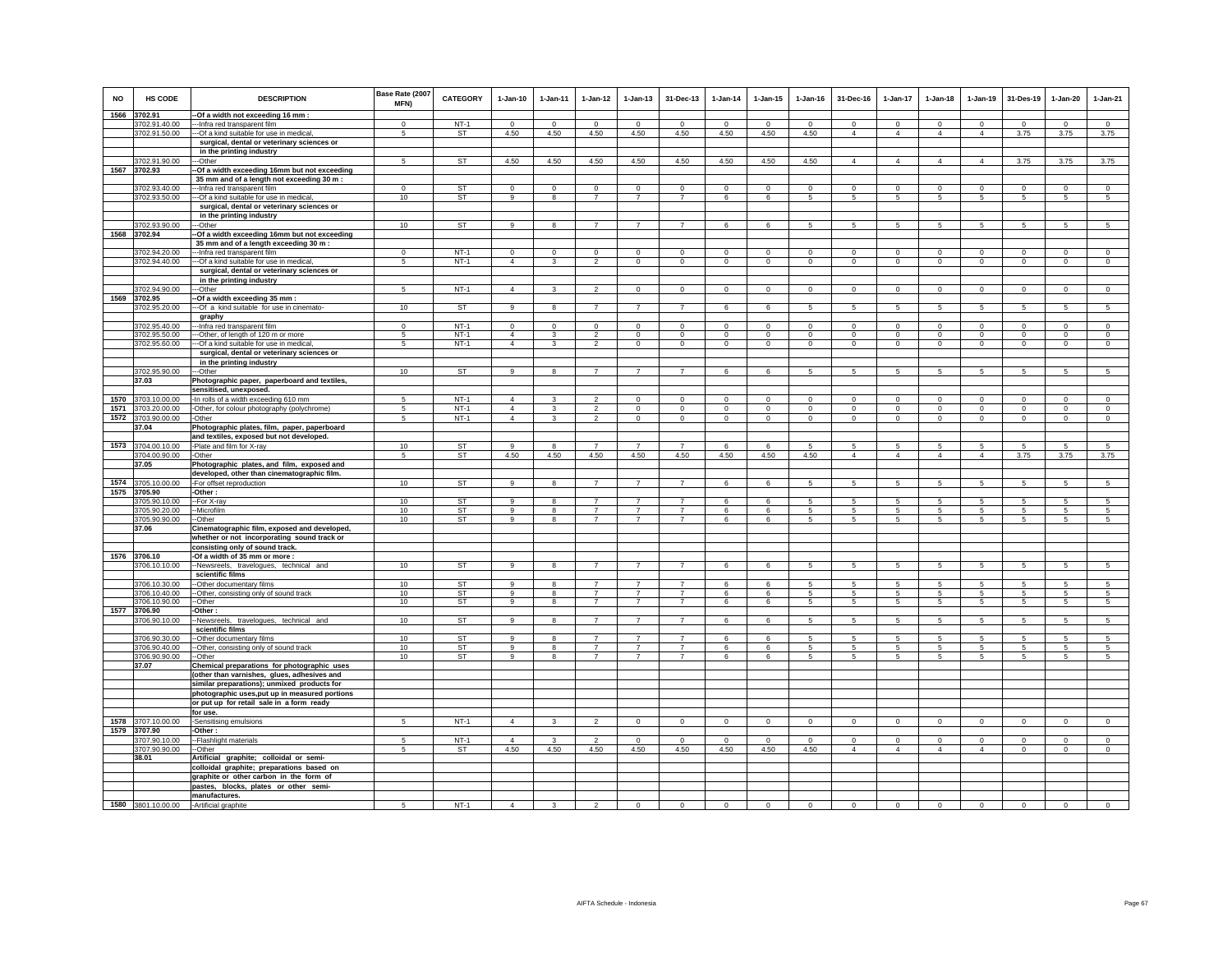| <b>NO</b> | HS CODE                        | <b>DESCRIPTION</b>                                                                          | Base Rate (2007<br>MFN) | <b>CATEGORY</b>                      | $1-Jan-10$             | $1-Jan-11$    | $1-Jan-12$                       | $1-Jan-13$                    | 31-Dec-13              | $1-Jan-14$           | $1 - Jan-15$         | $1-Jan-16$           | 31-Dec-16                 | 1-Jan-17                  | $1-Jan-18$                | $1-Jan-19$                    | 31-Des-19       | $1-Jan-20$      | $1-Jan-21$      |
|-----------|--------------------------------|---------------------------------------------------------------------------------------------|-------------------------|--------------------------------------|------------------------|---------------|----------------------------------|-------------------------------|------------------------|----------------------|----------------------|----------------------|---------------------------|---------------------------|---------------------------|-------------------------------|-----------------|-----------------|-----------------|
| 1581      | 3801.20.00.00                  | -Colloidal or semi-colloidal graphite                                                       | 5                       | $NT-1$                               | $\Delta$               | $\mathcal{R}$ | $\mathcal{L}$                    | $\Omega$                      | $\Omega$               | $\Omega$             | $\Omega$             | $\Omega$             | $\Omega$                  | $\circ$                   | $\Omega$                  | $\Omega$                      | $\Omega$        | $\Omega$        | $\Omega$        |
| 1582      | 3801.30.00.00                  | -Carbonaceous pastes for electrodes and                                                     | 5                       | $NT-1$                               | $\overline{4}$         | $\mathbf{3}$  | $\overline{2}$                   | $\mathsf 0$                   | $\mathbf 0$            | $\circ$              | $\mathsf 0$          | $\Omega$             | $\mathbf 0$               | $\overline{0}$            | $\overline{0}$            | $\overline{0}$                | $\mathbf 0$     | $\overline{0}$  | $\mathsf 0$     |
|           | 1583 3801.90.00.00             | similar pastes for furnace linings<br>-Other                                                | 5                       | ST                                   | 4.50                   | 4.50          | 4.50                             | 4.50                          | 4.50                   | 4.50                 | 4.50                 | 4.50                 | $\overline{4}$            | $\overline{4}$            | $\overline{4}$            | $\overline{4}$                | 3.75            | 3.75            | 3.75            |
|           | 38.02                          | Activated carbon; activated natural mineral                                                 |                         |                                      |                        |               |                                  |                               |                        |                      |                      |                      |                           |                           |                           |                               |                 |                 |                 |
|           |                                | products; animal black, including spent                                                     |                         |                                      |                        |               |                                  |                               |                        |                      |                      |                      |                           |                           |                           |                               |                 |                 |                 |
|           |                                | animal black.                                                                               |                         |                                      |                        |               |                                  |                               |                        |                      |                      |                      |                           |                           |                           |                               |                 |                 |                 |
|           | 1584 3802.10.00.00<br>3802.90  | Activated carbon                                                                            | 10                      | <b>ST</b>                            | 9                      | 8             | $\overline{7}$                   | $\overline{7}$                | $\overline{7}$         | 6                    | 6                    | 5                    | 5                         | 5                         | 5                         | $5\overline{)}$               | $\overline{5}$  | $\overline{5}$  | $5\overline{5}$ |
| 1585      | 3802.90.10.00                  | -Other:<br>-Activated bauxite                                                               |                         | $NT-1$                               | 4                      |               |                                  | $\Omega$                      | $\Omega$               | $\Omega$             | $\Omega$             | $\Omega$             | $\Omega$                  | $\Omega$                  | $\Omega$                  | $\Omega$                      | $\Omega$        | $\Omega$        | $\circ$         |
|           | 3802.90.20.00                  | -Activated clays and activated earths                                                       | -5                      | ST                                   | 4.50                   | 4.50          | 4.50                             | 4.50                          | 4.50                   | 4.50                 | 4.50                 | 4.50                 | $\overline{4}$            | $\overline{4}$            | $\overline{4}$            | $\overline{4}$                | 3.75            | 3.75            | 3.75            |
|           | 3802.90.90.00                  | --Other                                                                                     | $5\overline{5}$         | $NT-1$                               | $\overline{4}$         | 3             | $\overline{2}$                   | $\overline{0}$                | $\overline{0}$         | $\overline{0}$       | $\overline{0}$       | $\mathbf 0$          | $\overline{0}$            | $\overline{0}$            | $\overline{0}$            | $\overline{0}$                | $\overline{0}$  | $\overline{0}$  | $\overline{0}$  |
| 1586      | 3803.00.00.00                  | Tall oil, whether or not refined.                                                           | 5                       | ST                                   | 4.50                   | 4.50          | 4.50                             | 4.50                          | 4.50                   | 4.50                 | 4.50                 | 4.50                 | $\overline{4}$            | $\overline{4}$            | $\overline{4}$            | $\overline{4}$                | 3.75            | 3.75            | 3.75            |
|           | 38.04                          | Residual lyes from the manufacture of wood                                                  |                         |                                      |                        |               |                                  |                               |                        |                      |                      |                      |                           |                           |                           |                               |                 |                 |                 |
|           |                                | pulp, whether or not concentrated, desugared<br>or chemically treated, including lignin     |                         |                                      |                        |               |                                  |                               |                        |                      |                      |                      |                           |                           |                           |                               |                 |                 |                 |
|           |                                | sulphonates, but excluding tall oil of                                                      |                         |                                      |                        |               |                                  |                               |                        |                      |                      |                      |                           |                           |                           |                               |                 |                 |                 |
|           |                                | heading 38.03.                                                                              |                         |                                      |                        |               |                                  |                               |                        |                      |                      |                      |                           |                           |                           |                               |                 |                 |                 |
| 1587      | 3804.00.10.00                  | -Concentrated sulphite lye                                                                  |                         | $NT-1$                               | 4                      | 3             |                                  | $\mathbf 0$                   | $\mathbf 0$            | $\Omega$             | $\Omega$             | $\Omega$             | $\mathbf 0$               | $\Omega$                  | $\mathbf 0$               | $\mathbf 0$                   | $\mathbf 0$     | $\mathbf 0$     | $\mathbf 0$     |
|           | 3804.00.90.00<br>38.05         | -Other                                                                                      | $5 -$                   | $NT-1$                               | $\overline{4}$         | 3             | $\mathcal{L}$                    | $\mathbf 0$                   | $\Omega$               | $\mathbf 0$          | $\Omega$             | $\Omega$             | $\circ$                   | $\circ$                   | $\mathbf 0$               | $\Omega$                      | $\circ$         | $\circ$         | $\circ$         |
|           |                                | Gum, wood or sulphate turpentine and other<br>terpenic oils produced by the distillation or |                         |                                      |                        |               |                                  |                               |                        |                      |                      |                      |                           |                           |                           |                               |                 |                 |                 |
|           |                                | other treatment of coniferous woods; crude                                                  |                         |                                      |                        |               |                                  |                               |                        |                      |                      |                      |                           |                           |                           |                               |                 |                 |                 |
|           |                                | dipentene; sulphite turpentine and other                                                    |                         |                                      |                        |               |                                  |                               |                        |                      |                      |                      |                           |                           |                           |                               |                 |                 |                 |
|           |                                | crude para-cymene; pine oil containing alpha-                                               |                         |                                      |                        |               |                                  |                               |                        |                      |                      |                      |                           |                           |                           |                               |                 |                 |                 |
| 1588      |                                | terpineol as the main constituent.                                                          |                         |                                      |                        |               |                                  |                               |                        |                      |                      |                      |                           |                           |                           |                               |                 |                 |                 |
| 1589      | 3805.10.00.00<br>3805.90.00.00 | -Gum, wood or sulphate turpentine oils<br>-Other                                            | -5<br>5                 | ST<br>$NT-1$                         | 4.50<br>$\overline{4}$ | 4.50<br>3     | 4.50<br>$\overline{\phantom{a}}$ | 4.50<br>$\overline{0}$        | 4.50<br>$\overline{0}$ | 4.50<br>$\mathbf{0}$ | 4.50<br>$\mathbf{0}$ | 4.50<br>$\mathbf{0}$ | $\overline{4}$<br>$\circ$ | $\overline{4}$<br>$\circ$ | $\overline{4}$<br>$\circ$ | $\overline{4}$<br>$\mathsf 0$ | 3.75<br>$\circ$ | 3.75<br>$\circ$ | 3.75<br>$\circ$ |
|           | 38.06                          | Rosin and resin acids, and derivatives                                                      |                         |                                      |                        |               |                                  |                               |                        |                      |                      |                      |                           |                           |                           |                               |                 |                 |                 |
|           |                                | thereof;rosin spirit and rosin oils;run gums.                                               |                         |                                      |                        |               |                                  |                               |                        |                      |                      |                      |                           |                           |                           |                               |                 |                 |                 |
| 1590      | 3806.10.00.00                  | -Rosin and resin acids                                                                      | 5                       | $NT-1$                               | $\overline{4}$         | $\mathbf{3}$  | $\mathcal{P}$                    | $\circ$                       | $\mathbf 0$            | $\mathbf 0$          | $\mathbf 0$          | $\mathbf 0$          | $\mathbf 0$               | $\mathbb O$               | $\mathsf 0$               | $\circ$                       | $\mathbf 0$     | $\mathbf 0$     | $\mathsf 0$     |
|           | 1591 3806.20.00.00             | -Salts of rosin, of resin acids or of<br>derivatives of rosin or resin acids, other         | 5                       | $NT-1$                               | $\overline{4}$         | 3             | $\overline{2}$                   | $\mathsf 0$                   | $\mathbf{0}$           | $\mathbf 0$          | $\mathsf 0$          | $\circ$              | $\circ$                   | $\circ$                   | $\mathbf 0$               | $\circ$                       | $\mathbf 0$     | $\circ$         | $\circ$         |
|           |                                | than salts of rosin adducts                                                                 |                         |                                      |                        |               |                                  |                               |                        |                      |                      |                      |                           |                           |                           |                               |                 |                 |                 |
| 1592      | 3806.30                        | -Ester gums:                                                                                |                         |                                      |                        |               |                                  |                               |                        |                      |                      |                      |                           |                           |                           |                               |                 |                 |                 |
|           | 3806.30.10.00                  | -- In blocks                                                                                | 10                      | ST                                   | 9                      | 8             |                                  | $\overline{7}$                | $\overline{7}$         | 6                    | 6                    | 5                    | 5                         | 5                         | 5                         | 5                             | 5               | 5               | 5               |
|           | 3806.30.90.00                  | -- In other forms                                                                           | 5                       | ST                                   | 4.50                   | 4.50          | 4.50                             | 4.50                          | 4.50                   | 4.50                 | 4.50                 | 4.50                 | $\overline{4}$            | $\overline{4}$            | $\overline{4}$            | $\overline{4}$                | $\overline{0}$  | $\overline{0}$  | $\overline{0}$  |
| 1593      | 3806.90<br>806.90.10.00        | Other:<br>-Run gums in blocks                                                               | 10                      | <b>ST</b>                            | 9                      | 8             | $\overline{7}$                   | $\overline{7}$                | $\overline{7}$         | 6                    | 6                    |                      | 5                         | 5                         | 5                         | 5                             | 5               | 5               | 5               |
|           | 3806.90.90.00                  | -Other                                                                                      | 5                       | ST                                   | 4.50                   | 4.50          | 4.50                             | 4.50                          | 4.50                   | 4.50                 | 4.50                 | 4.50                 | $\overline{4}$            | $\overline{4}$            | $\overline{4}$            | $\overline{4}$                | 3.75            | 3.75            | 3.75            |
|           | 1594 3807.00.00.00             | Wood tar; wood tar oils; wood creosote; wood                                                | $5\phantom{.0}$         | $NT-1$                               | $\Delta$               | 3             | $\overline{2}$                   | $\mathsf 0$                   | $\overline{0}$         | $\Omega$             | $\Omega$             | $\Omega$             | $\Omega$                  | $\overline{0}$            | $\mathbf 0$               | $\overline{0}$                | $\circ$         | $\mathbf 0$     | $\circ$         |
|           |                                | naphtha; vegetable pitch; brewers' pitch and                                                |                         |                                      |                        |               |                                  |                               |                        |                      |                      |                      |                           |                           |                           |                               |                 |                 |                 |
|           |                                | similar preparations based on rosin, resin<br>acids or on vegetable pitch.                  |                         |                                      |                        |               |                                  |                               |                        |                      |                      |                      |                           |                           |                           |                               |                 |                 |                 |
|           | 38.08                          | Insecticides, rodenticides, fungicides,                                                     |                         |                                      |                        |               |                                  |                               |                        |                      |                      |                      |                           |                           |                           |                               |                 |                 |                 |
|           |                                | herbicides, anti-sprouting products and plant                                               |                         |                                      |                        |               |                                  |                               |                        |                      |                      |                      |                           |                           |                           |                               |                 |                 |                 |
|           |                                | growth regulators, disinfectants and similar                                                |                         |                                      |                        |               |                                  |                               |                        |                      |                      |                      |                           |                           |                           |                               |                 |                 |                 |
|           |                                | products, put up in forms or packings for                                                   |                         |                                      |                        |               |                                  |                               |                        |                      |                      |                      |                           |                           |                           |                               |                 |                 |                 |
|           |                                | retail sale or as preparations or articles<br>(for example, sulphur-treated bands, wicks    |                         |                                      |                        |               |                                  |                               |                        |                      |                      |                      |                           |                           |                           |                               |                 |                 |                 |
|           |                                | and candles, fly-papers).                                                                   |                         |                                      |                        |               |                                  |                               |                        |                      |                      |                      |                           |                           |                           |                               |                 |                 |                 |
|           | 1595 3808.50                   | -Goods specified in Subheading Note 1                                                       |                         |                                      |                        |               |                                  |                               |                        |                      |                      |                      |                           |                           |                           |                               |                 |                 |                 |
|           |                                | to this Chapter:                                                                            |                         |                                      |                        |               |                                  |                               |                        |                      |                      |                      |                           |                           |                           |                               |                 |                 |                 |
|           | 3808.50.11.00                  | -Insecticides:<br>--- Intermediate preparations for the                                     | 10                      | HSL C                                | 9.75                   | 9.50          | 9.25                             | 9                             | 9                      | 8.75                 | 8.50                 | 8.25                 | 8.25                      | 8                         | 7.85                      | 7.75                          | 7.50            | 7.50            | 7.50            |
|           |                                | manufacture of insecticides                                                                 |                         |                                      |                        |               |                                  |                               |                        |                      |                      |                      |                           |                           |                           |                               |                 |                 |                 |
|           | 3808.50.12.00                  | -- In the form of mosquito coils or mosquito                                                | 10                      | HSL <sub>C</sub>                     | 9.75                   | 9.50          | 9.25                             | 9                             | $\mathbf{q}$           | 8.75                 | 8.50                 | 8.25                 | 8.25                      | 8                         | 7.85                      | 7.75                          | 7.50            | 7.50            | 7.50            |
|           |                                | coil powder                                                                                 |                         |                                      |                        |               |                                  |                               |                        |                      |                      |                      |                           |                           |                           |                               |                 |                 |                 |
|           | 3808.50.13.00<br>3808.50.19.00 | -In aerosol containers<br>--Other                                                           | 10<br>10                | HSL <sub>C</sub><br>HSL <sub>C</sub> | 9.75<br>9.75           | 9.50<br>9.50  | 9.25<br>9.25                     | $\overline{9}$<br>$\mathsf g$ | 9<br>9                 | 8.75<br>8.75         | 8.50<br>8.50         | 8.25<br>8.25         | 8.25<br>8.25              | 8<br>$\bf{8}$             | 7.85<br>7.85              | 7.75<br>7.75                  | 7.50<br>7.50    | 7.50<br>7.50    | 7.50<br>7.50    |
|           | 3808.50.20.00                  | -Fungicides                                                                                 | $5 -$                   | ST                                   | 4.50                   | 4.50          | 4.50                             | 4.50                          | 4.50                   | 4.50                 | 4.50                 | 4.50                 | $\overline{4}$            | $\overline{4}$            | $\overline{4}$            | $\overline{4}$                | 3.75            | 3.75            | 3.75            |
|           | 3808.50.30.00                  | -Herbicides, anti-sprouting products and                                                    | 10                      | ST                                   | 9                      | 8             | $\overline{7}$                   | $\overline{7}$                | $\overline{7}$         | 6                    | 6                    | 5                    | $5\phantom{.0}$           | $5\phantom{.0}$           | 5                         | $5\phantom{.0}$               | 5               | $\overline{5}$  | 5               |
|           |                                | plant-growth regulators                                                                     |                         |                                      |                        |               |                                  |                               |                        |                      |                      |                      |                           |                           |                           |                               |                 |                 |                 |
|           | 3808.50.40.00                  | -Disinfectants<br>-Other:                                                                   | 10                      | <b>ST</b>                            | 9                      | 8             | $\overline{7}$                   | $\overline{7}$                | $\overline{7}$         | 6                    | 6                    | 5                    | 5                         | $5\overline{5}$           | 5                         | 5                             | 5               | 5               | 5               |
|           | 3808.50.91.00                  | --Wood preservatives, being preparations                                                    | 5                       | ST                                   | 4.50                   | 4.50          | 4.50                             | 4.50                          | 4.50                   | 4.50                 | 4.50                 | 4.50                 | $\overline{4}$            | $\overline{4}$            | $\overline{4}$            | $\overline{4}$                | 3.75            | 3.75            | 3.75            |
|           |                                | other than surface coatings, containing                                                     |                         |                                      |                        |               |                                  |                               |                        |                      |                      |                      |                           |                           |                           |                               |                 |                 |                 |
|           |                                | insecticides or fungicides                                                                  |                         |                                      |                        |               |                                  |                               |                        |                      |                      |                      |                           |                           |                           |                               |                 |                 |                 |
|           | 3808.50.99.00                  | --Other                                                                                     | 5                       | $NT-1$                               | $\overline{4}$         | 3             | $\overline{2}$                   | $\overline{0}$                | $\overline{0}$         | $\overline{0}$       | $\overline{0}$       | $\overline{0}$       | $\overline{0}$            | $\overline{0}$            | $\overline{0}$            | $\overline{0}$                | $\overline{0}$  | $\overline{0}$  | $\overline{0}$  |
|           | 1596 3808.91                   | -Other:<br>-Insecticides :                                                                  |                         |                                      |                        |               |                                  |                               |                        |                      |                      |                      |                           |                           |                           |                               |                 |                 |                 |
|           | 3808.91.10.00                  | -- Intermediate preparations for the                                                        | 10                      | HSL C                                | 9.75                   | 9.50          | 9.25                             | 9                             | 9                      | 8.75                 | 8.50                 | 8.25                 | 8.25                      | 8                         | 7.85                      | 7.75                          | 7.50            | 7.50            | 7.50            |
|           |                                | manufacture of insecticides                                                                 |                         |                                      |                        |               |                                  |                               |                        |                      |                      |                      |                           |                           |                           |                               |                 |                 |                 |
|           | 3808.91.20.00                  | -In the form of mosquito coils or mosquito                                                  | 10                      | HSL <sub>C</sub>                     | 9.75                   | 9.50          | 9.25                             | $\overline{9}$                | $\overline{9}$         | 8.75                 | 8.50                 | 8.25                 | 8.25                      | 8                         | 7.85                      | 7.75                          | 7.50            | 7.50            | 7.50            |
|           |                                | coil powder<br>3808.91.30.00 -- In aerosol containers                                       | 10                      | HSL C                                | 9.75                   | 9.50          | 9.25                             | $\alpha$                      | 9                      | 8.75                 | 8.50                 | 8.25                 | 8.25                      | 8                         | 7.85                      | 7.75                          | 7.50            | 7.50            | 7.50            |
|           |                                |                                                                                             |                         |                                      |                        |               |                                  |                               |                        |                      |                      |                      |                           |                           |                           |                               |                 |                 |                 |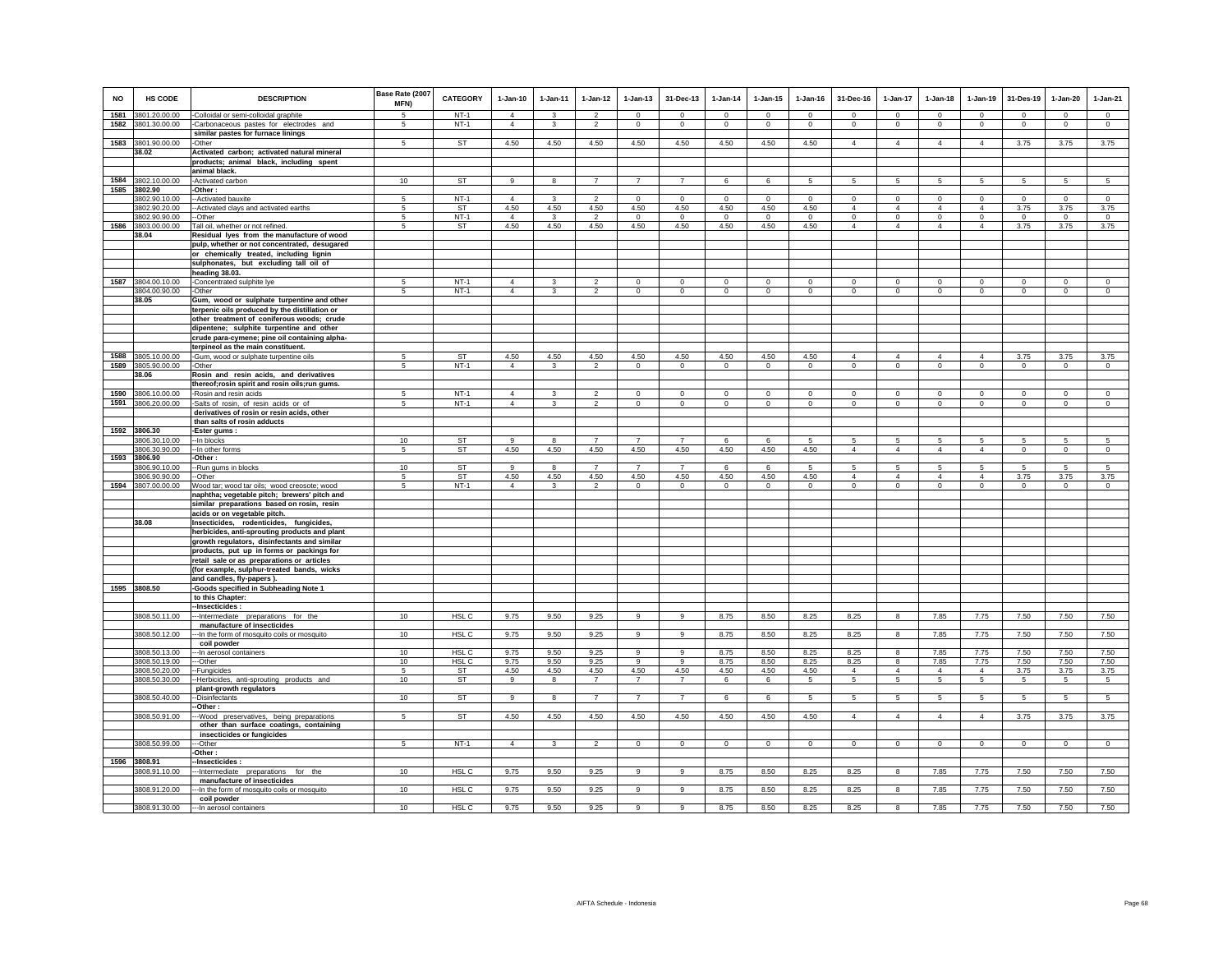| <b>NO</b>    | <b>HS CODE</b>                      | <b>DESCRIPTION</b>                                                                     | Base Rate (2007<br>MFN) | <b>CATEGORY</b>        | $1-Jan-10$                       | $1 - Jan-11$             | $1 - Jan-12$                     | $1 - Jan-13$              | 31-Dec-13                 | $1 - Jan-14$              | $1 - Jan-15$                   | $1 - Jan-16$              | 31-Dec-16                        | $1-Jan-17$                       | $1-Jan-18$                 | $1-Jan-19$                       | 31-Des-19                 | $1-Jan-20$                     | $1-Jan-21$                |
|--------------|-------------------------------------|----------------------------------------------------------------------------------------|-------------------------|------------------------|----------------------------------|--------------------------|----------------------------------|---------------------------|---------------------------|---------------------------|--------------------------------|---------------------------|----------------------------------|----------------------------------|----------------------------|----------------------------------|---------------------------|--------------------------------|---------------------------|
|              | 3808.91.90.00                       | ---Other                                                                               | 10                      | HSL <sub>C</sub>       | 9.75                             | 9.50                     | 9.25                             | $\mathbf{g}$              | $\mathbf{q}$              | 8.75                      | 8.50                           | 8.25                      | 8.25                             | $\mathbf{8}$                     | 7.85                       | 7.75                             | 7.50                      | 7.50                           | 7.50                      |
| 1597<br>1598 | 3808.92.00.00<br>3808.93.00.00      | -- Fungicides<br>-Herbicides, anti-sprouting products and                              | 5<br>10                 | <b>ST</b><br>ST        | 4.50<br>9                        | 4.50<br>$\mathbf{g}$     | 4.50<br>$\overline{7}$           | 4.50<br>$\overline{7}$    | 4.50<br>$\overline{7}$    | 4.50<br>6                 | 4.50<br>6                      | 4.50<br>5                 | $\overline{4}$<br>5              | $\overline{4}$<br>5              | $\overline{4}$<br>5        | $\overline{4}$<br>5              | 3.75<br>5                 | 3.75<br>$5\phantom{.0}$        | 3.75<br>5                 |
|              |                                     | plant-growth regulators                                                                |                         |                        |                                  |                          |                                  |                           |                           |                           |                                |                           |                                  |                                  |                            |                                  |                           |                                |                           |
|              | 1599 3808.94.00.00                  | --Disinfectants                                                                        | 10                      | ST                     | 9                                | 8                        | $\overline{7}$                   | $\overline{7}$            | $\overline{7}$            | 6                         | 6                              | 5                         | $5\phantom{.0}$                  | 5                                | 5                          | 5                                | 5                         | 5                              | 5                         |
|              | 1600 3808.99                        | -Other :                                                                               |                         |                        |                                  |                          |                                  |                           |                           |                           |                                |                           |                                  |                                  |                            |                                  |                           |                                |                           |
|              | 3808.99.10.00                       | -- Wood preservatives, containing insecticides                                         | 5                       | <b>ST</b>              | 4.50                             | 4.50                     | 4.50                             | 4.50                      | 4.50                      | 4.50                      | 4.50                           | 4.50                      | $\overline{4}$                   | $\overline{4}$                   | $\overline{4}$             | $\overline{4}$                   | 3.75                      | 3.75                           | 3.75                      |
|              |                                     | or fungicides                                                                          |                         |                        |                                  |                          |                                  |                           |                           |                           |                                |                           |                                  |                                  |                            |                                  |                           |                                |                           |
|              | 3808.99.90.00                       | --Other                                                                                | 5                       | $NT-1$                 | $\overline{4}$                   | 3                        | $\overline{2}$                   | $\mathbf 0$               | $\mathbf 0$               | $\circ$                   | $\mathbf 0$                    | $\mathbf 0$               | $\mathbf 0$                      | $\circ$                          | $\circ$                    | $\mathbf 0$                      | $\circ$                   | $\mathbf 0$                    | $\mathbf{0}$              |
|              | 38.09                               | Finishing agents, dye carriers to accelerate                                           |                         |                        |                                  |                          |                                  |                           |                           |                           |                                |                           |                                  |                                  |                            |                                  |                           |                                |                           |
|              |                                     | the dyeing or fixing of dyestuffs and other                                            |                         |                        |                                  |                          |                                  |                           |                           |                           |                                |                           |                                  |                                  |                            |                                  |                           |                                |                           |
|              |                                     | products and preparations (for example,                                                |                         |                        |                                  |                          |                                  |                           |                           |                           |                                |                           |                                  |                                  |                            |                                  |                           |                                |                           |
|              |                                     | dressings and mordants), of a kind used in the                                         |                         |                        |                                  |                          |                                  |                           |                           |                           |                                |                           |                                  |                                  |                            |                                  |                           |                                |                           |
|              |                                     | textile, paper, leather or like industries,<br>not elsewhere specified or included.    |                         |                        |                                  |                          |                                  |                           |                           |                           |                                |                           |                                  |                                  |                            |                                  |                           |                                |                           |
|              | 1601 3809.10.00.00                  | -With a basis of amylaceous substances                                                 | 5                       | $NT-1$                 | $\overline{4}$                   | 3                        | $\overline{2}$                   | $\mathbf 0$               | $\mathbf 0$               | $\mathbf{0}$              | $\mathbf 0$                    | $\circ$                   | $\mathbf 0$                      | $\mathbf 0$                      | $\mathbf 0$                | $\mathsf 0$                      | $\circ$                   | $\mathsf 0$                    | $\mathsf 0$               |
|              |                                     | -Other:                                                                                |                         |                        |                                  |                          |                                  |                           |                           |                           |                                |                           |                                  |                                  |                            |                                  |                           |                                |                           |
|              | 1602 3809.91.00.00                  | -Of a kind used in the textile or like industries                                      | 5                       | <b>ST</b>              | 4.50                             | 4.50                     | 4.50                             | 4.50                      | 4.50                      | 4.50                      | 4.50                           | 4.50                      | $\overline{4}$                   | $\overline{4}$                   | $\overline{4}$             | $\overline{4}$                   | 3.75                      | 3.75                           | 3.75                      |
|              | 1603 3809.92.00.00                  | -Of a kind used in the paper or like                                                   | 5                       | $NT-1$                 | $\overline{4}$                   | 3                        | $\overline{2}$                   | $\circ$                   | $\overline{0}$            | $\overline{0}$            | $\overline{0}$                 | $\mathbf 0$               | $\circ$                          | $\circ$                          | $\mathsf 0$                | $\circ$                          | $\overline{0}$            | $\overline{0}$                 | $\overline{0}$            |
|              |                                     | industries                                                                             |                         |                        |                                  |                          |                                  |                           |                           |                           |                                |                           |                                  |                                  |                            |                                  |                           |                                |                           |
|              | 1604 3809.93.00.00                  | -Of a kind used in the leather or like                                                 | $\mathbf 0$             | $NT-1$                 | $\circ$                          | $\circ$                  | $\circ$                          | $\circ$                   | $\overline{0}$            | $\circ$                   | $\mathsf 0$                    | $\mathsf 0$               | $\circ$                          | $\circ$                          | $\mathbf 0$                | $\circ$                          | $\circ$                   | $\mathsf 0$                    | $\mathsf 0$               |
|              |                                     | industries                                                                             |                         |                        |                                  |                          |                                  |                           |                           |                           |                                |                           |                                  |                                  |                            |                                  |                           |                                |                           |
|              | 38.10                               | Pickling preparations for metal surfaces;                                              |                         |                        |                                  |                          |                                  |                           |                           |                           |                                |                           |                                  |                                  |                            |                                  |                           |                                |                           |
|              |                                     | fluxes and other auxiliary preparations for                                            |                         |                        |                                  |                          |                                  |                           |                           |                           |                                |                           |                                  |                                  |                            |                                  |                           |                                |                           |
|              |                                     | soldering, brazing or welding; soldering,                                              |                         |                        |                                  |                          |                                  |                           |                           |                           |                                |                           |                                  |                                  |                            |                                  |                           |                                |                           |
|              |                                     | brazing or welding powders and pastes                                                  |                         |                        |                                  |                          |                                  |                           |                           |                           |                                |                           |                                  |                                  |                            |                                  |                           |                                |                           |
|              |                                     | consisting of metal and other materials;                                               |                         |                        |                                  |                          |                                  |                           |                           |                           |                                |                           |                                  |                                  |                            |                                  |                           |                                |                           |
|              |                                     | preparations of a kind used as cores or                                                |                         |                        |                                  |                          |                                  |                           |                           |                           |                                |                           |                                  |                                  |                            |                                  |                           |                                |                           |
|              | 1605 3810.10.00.00                  | coatings for welding electrodes or rods.<br>-Pickling preparations for metal surfaces; | $\Omega$                | $NT-1$                 | $\mathbf{0}$                     | $\mathbf 0$              | $\mathbf 0$                      | $\mathbf 0$               | $\mathbf 0$               | $\mathbf 0$               | $\mathbf 0$                    | $\mathbf 0$               | $\mathbf 0$                      | $\Omega$                         | $\mathbf{0}$               | $\Omega$                         | $\mathbf 0$               | $\Omega$                       | $\mathbf 0$               |
|              |                                     | soldering, brazing or welding powders and                                              |                         |                        |                                  |                          |                                  |                           |                           |                           |                                |                           |                                  |                                  |                            |                                  |                           |                                |                           |
|              |                                     | pastes consisting of metal and other                                                   |                         |                        |                                  |                          |                                  |                           |                           |                           |                                |                           |                                  |                                  |                            |                                  |                           |                                |                           |
|              |                                     | materials                                                                              |                         |                        |                                  |                          |                                  |                           |                           |                           |                                |                           |                                  |                                  |                            |                                  |                           |                                |                           |
|              | 1606 3810.90.00.00                  | -Other                                                                                 | $\Omega$                | $NT-1$                 | $\Omega$                         | $\circ$                  | $\mathbf{0}$                     | $\mathsf 0$               | $\mathbf{0}$              | $\mathbf{0}$              | $\circ$                        | $\mathsf 0$               | $\circ$                          | $\mathbf 0$                      | $\mathbf 0$                | $\circ$                          | $\circ$                   | $\Omega$                       | $\mathsf 0$               |
|              | 38.11                               | Anti-knock preparations, oxidation inhibitors,                                         |                         |                        |                                  |                          |                                  |                           |                           |                           |                                |                           |                                  |                                  |                            |                                  |                           |                                |                           |
|              |                                     | gum inhibitors, viscosity improvers, anti-                                             |                         |                        |                                  |                          |                                  |                           |                           |                           |                                |                           |                                  |                                  |                            |                                  |                           |                                |                           |
|              |                                     | corrosive preparations and other prepared                                              |                         |                        |                                  |                          |                                  |                           |                           |                           |                                |                           |                                  |                                  |                            |                                  |                           |                                |                           |
|              |                                     | additives, for mineral oils (including                                                 |                         |                        |                                  |                          |                                  |                           |                           |                           |                                |                           |                                  |                                  |                            |                                  |                           |                                |                           |
|              |                                     | gasoline) or for other liquids used for the                                            |                         |                        |                                  |                          |                                  |                           |                           |                           |                                |                           |                                  |                                  |                            |                                  |                           |                                |                           |
|              |                                     | same purposes as mineral oils.                                                         |                         |                        |                                  |                          |                                  |                           |                           |                           |                                |                           |                                  |                                  |                            |                                  |                           |                                |                           |
| 1607         | 3811.11.00.00                       | -Anti-knock preparations :                                                             | 5                       | $NT-1$                 | $\overline{4}$                   | 3                        | $\mathcal{P}$                    | $\mathbf{0}$              | $\mathbf 0$               | $\mathbf 0$               | $\Omega$                       | $\Omega$                  | $\mathbf{0}$                     | $\circ$                          | $\mathbf 0$                | $\mathbf 0$                      | $\mathbf 0$               | $\Omega$                       | $\circ$                   |
|              | 1608 3811.19.00.00                  | --Based on lead compounds<br>--Other                                                   | 5                       | ST                     | 4.50                             | 4.50                     | 4.50                             | 4.50                      | 4.50                      | 4.50                      | 4.50                           | 4.50                      | $\overline{4}$                   | $\overline{4}$                   | $\overline{4}$             | $\overline{4}$                   | 3.75                      | 3.75                           | 3.75                      |
|              |                                     | -Additives for lubricating oils :                                                      |                         |                        |                                  |                          |                                  |                           |                           |                           |                                |                           |                                  |                                  |                            |                                  |                           |                                |                           |
|              | 1609 3811.21                        | -Containing petroleum oils or oils obtained                                            |                         |                        |                                  |                          |                                  |                           |                           |                           |                                |                           |                                  |                                  |                            |                                  |                           |                                |                           |
|              |                                     | from bituminous minerals :                                                             |                         |                        |                                  |                          |                                  |                           |                           |                           |                                |                           |                                  |                                  |                            |                                  |                           |                                |                           |
|              | 3811.21.10.00                       | --Put up for retail sale                                                               | 5                       | ST                     | 4.50                             | 4.50                     | 4.50                             | 4.50                      | 4.50                      | 4.50                      | 4.50                           | 4.50                      | $\overline{4}$                   | $\overline{4}$                   | $\overline{4}$             | $\overline{4}$                   | 3.75                      | 3.75                           | 3.75                      |
|              | 3811.21.90.00                       | --Other                                                                                | $\mathbf 0$             | $NT-1$                 | $\mathbf 0$                      | $\Omega$                 | $\mathbf 0$                      | $\Omega$                  | $\circ$                   | $\Omega$                  | $\Omega$                       | $\Omega$                  | $\mathbf 0$                      | $\mathbf 0$                      | $\mathbf 0$                | $\mathbf 0$                      | $\circ$                   | $\Omega$                       | $\Omega$                  |
|              | 1610 3811.29.00.00                  | -Other                                                                                 | $\mathbf 0$             | $NT-1$                 | $\mathbf 0$                      | $\mathbf 0$              | $\mathbf 0$                      | $\mathsf 0$               | $\mathbf{0}$              | $\circ$                   | $\mathbf 0$                    | $\mathsf 0$               | $\mathbf 0$                      | $\mathbf 0$                      | $\circ$                    | $\mathbf 0$                      | $\mathbf 0$               | $\mathsf 0$                    | $\circ$                   |
|              | 1611 3811.90                        | Other:                                                                                 |                         |                        |                                  |                          |                                  |                           |                           |                           |                                |                           |                                  |                                  |                            |                                  |                           |                                |                           |
|              | 3811.90.10.00<br>3811.90.90.00      | -- Rust preventatives and corrosion inhibitors                                         | -5<br>$5^{\circ}$       | <b>ST</b><br><b>ST</b> | 4.50<br>4.50                     | 4.50<br>4.50             | 4.50<br>4.50                     | 4.50<br>4.50              | 4.50<br>4.50              | 4.50<br>4.50              | 4.50<br>4.50                   | 4.50<br>4.50              | $\overline{4}$<br>$\overline{4}$ | $\overline{4}$<br>$\overline{4}$ | $\Delta$<br>$\overline{4}$ | $\overline{4}$<br>$\overline{4}$ | 3.75<br>3.75              | 3.75<br>3.75                   | 3.75<br>3.75              |
|              | 38.12                               | --Other<br>Prepared rubber accelerators; compound                                      |                         |                        |                                  |                          |                                  |                           |                           |                           |                                |                           |                                  |                                  |                            |                                  |                           |                                |                           |
|              |                                     | plasticisers for rubber or plastics, not                                               |                         |                        |                                  |                          |                                  |                           |                           |                           |                                |                           |                                  |                                  |                            |                                  |                           |                                |                           |
|              |                                     | elsewhere specified or included; anti-                                                 |                         |                        |                                  |                          |                                  |                           |                           |                           |                                |                           |                                  |                                  |                            |                                  |                           |                                |                           |
|              |                                     | oxidising preparations and other compound                                              |                         |                        |                                  |                          |                                  |                           |                           |                           |                                |                           |                                  |                                  |                            |                                  |                           |                                |                           |
|              |                                     | stabilisers for rubber or plastics.                                                    |                         |                        |                                  |                          |                                  |                           |                           |                           |                                |                           |                                  |                                  |                            |                                  |                           |                                |                           |
|              | 1612 3812.10.00.00                  | -Prepared rubber accelerators                                                          | -5                      | ST                     | 4.50                             | 4.50                     | 4.50                             | 4.50                      | 4.50                      | 4.50                      | 4.50                           | 4.50                      | $\overline{4}$                   | $\overline{4}$                   | $\overline{4}$             | $\overline{4}$                   | 3.75                      | 3.75                           | 3.75                      |
|              | 1613 3812.20.00.00                  | -Compound plasticisers for rubber or plastics                                          | -5                      | ST                     | 4.50                             | 4.50                     | 4.50                             | 4.50                      | 4.50                      | 4.50                      | 4.50                           | 4.50                      | $\overline{4}$                   | $\overline{4}$                   | $\overline{4}$             | $\overline{4}$                   | 3.75                      | 3.75                           | 3.75                      |
|              | 1614 3812.30                        | -Anti-oxidising preparations and other                                                 |                         |                        |                                  |                          |                                  |                           |                           |                           |                                |                           |                                  |                                  |                            |                                  |                           |                                |                           |
|              |                                     | compound stabilisers for rubber or plastics :                                          |                         |                        |                                  |                          |                                  |                           |                           |                           |                                |                           |                                  |                                  |                            |                                  |                           |                                |                           |
|              | 3812.30.10.00                       | --White carbon                                                                         | -5                      | <b>ST</b>              | 4.50                             | 4.50                     | 4.50                             | 4.50                      | 4.50                      | 4.50                      | 4.50                           | 4.50                      | $\overline{4}$                   | $\overline{4}$                   | $\overline{4}$             | $\overline{4}$                   | 3.75                      | 3.75                           | 3.75                      |
|              | 3812.30.90.00<br>1615 3813.00.00.00 | --Other                                                                                | $\Omega$<br>5           | $NT-1$<br>$NT-1$       | $\overline{0}$<br>$\overline{4}$ | $\Omega$<br>$\mathbf{3}$ | $\overline{0}$<br>$\overline{2}$ | $\overline{0}$<br>$\circ$ | $\overline{0}$<br>$\circ$ | $\overline{0}$<br>$\circ$ | $\overline{0}$<br>$\mathbf{0}$ | $\overline{0}$<br>$\circ$ | $\Omega$<br>$\mathbf{0}$         | $\overline{0}$<br>$\mathbf{0}$   | $\overline{0}$<br>$\circ$  | $\overline{0}$<br>$\mathbf 0$    | $\overline{0}$<br>$\circ$ | $\overline{0}$<br>$\mathbf{0}$ | $\overline{0}$<br>$\circ$ |
|              |                                     | Preparations and charges for fire-<br>extinguishers; charged fire-extinguishing        |                         |                        |                                  |                          |                                  |                           |                           |                           |                                |                           |                                  |                                  |                            |                                  |                           |                                |                           |
|              |                                     | grenades.                                                                              |                         |                        |                                  |                          |                                  |                           |                           |                           |                                |                           |                                  |                                  |                            |                                  |                           |                                |                           |
|              | 1616 3814.00.00.00                  | Organic composite solvents and thinners, not                                           | 5                       | ST                     | 4.50                             | 4.50                     | 4.50                             | 4.50                      | 4.50                      | 4.50                      | 4.50                           | 4.50                      | 4                                | $\overline{4}$                   | $\overline{4}$             | $\overline{4}$                   | 3.75                      | 3.75                           | 3.75                      |
|              |                                     | elsewhere specified or included; prepared                                              |                         |                        |                                  |                          |                                  |                           |                           |                           |                                |                           |                                  |                                  |                            |                                  |                           |                                |                           |
|              |                                     | paint or varnish removers.                                                             |                         |                        |                                  |                          |                                  |                           |                           |                           |                                |                           |                                  |                                  |                            |                                  |                           |                                |                           |
|              | 38.15                               | Reaction initiators, reaction accelerators                                             |                         |                        |                                  |                          |                                  |                           |                           |                           |                                |                           |                                  |                                  |                            |                                  |                           |                                |                           |
|              |                                     | and catalytic preparations, not elsewhere                                              |                         |                        |                                  |                          |                                  |                           |                           |                           |                                |                           |                                  |                                  |                            |                                  |                           |                                |                           |
|              |                                     | specified or included.                                                                 |                         |                        |                                  |                          |                                  |                           |                           |                           |                                |                           |                                  |                                  |                            |                                  |                           |                                |                           |
|              |                                     | -Supported catalysts :                                                                 |                         |                        |                                  |                          |                                  |                           |                           |                           |                                |                           |                                  |                                  |                            |                                  |                           |                                |                           |
|              | 1617 3815.11.00.00                  | -- With nickel or nickel compounds as the                                              | 5                       | <b>ST</b>              | 4.50                             | 4.50                     | 4.50                             | 4.50                      | 4.50                      | 4.50                      | 4.50                           | 4.50                      | $\overline{4}$                   | $\overline{4}$                   | $\overline{4}$             | $\overline{4}$                   | 3.75                      | 3.75                           | 3.75                      |
|              |                                     | active substance                                                                       |                         |                        |                                  |                          |                                  |                           |                           |                           |                                |                           |                                  |                                  |                            |                                  |                           |                                |                           |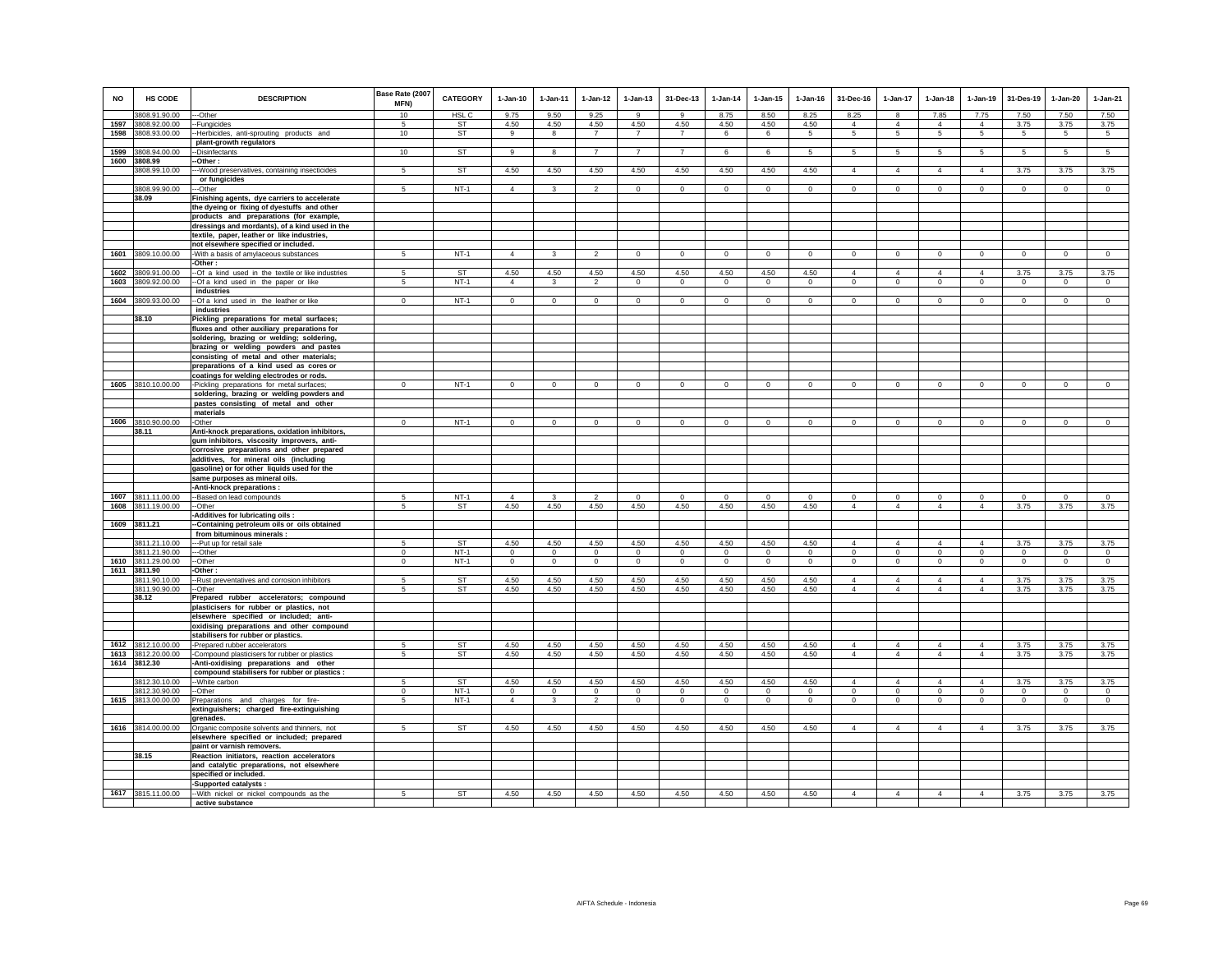| NO   | HS CODE                        | <b>DESCRIPTION</b>                                                                          | Base Rate (2007<br>MFN) | <b>CATEGORY</b> | $1-Jan-10$     | $1-Jan-11$   | $1-Jan-12$     | $1-Jan-13$     | 31-Dec-13      | $1-Jan-14$   | $1 - Jan-15$ | $1-Jan-16$   | 31-Dec-16                        | 1-Jan-17                   | $1-Jan-18$                       | $1-Jan-19$                       | 31-Des-19        | $1-Jan-20$      | 1-Jan-21        |
|------|--------------------------------|---------------------------------------------------------------------------------------------|-------------------------|-----------------|----------------|--------------|----------------|----------------|----------------|--------------|--------------|--------------|----------------------------------|----------------------------|----------------------------------|----------------------------------|------------------|-----------------|-----------------|
|      | 1618 3815.12.00.00             | -With precious metal or precious metal                                                      | 5                       | $NT-1$          | $\overline{4}$ | 3            | $\overline{2}$ | $\mathsf 0$    | $\mathbf{0}$   | $\circ$      | $\mathbf{0}$ | $\Omega$     | $\mathbf{0}$                     | $\circ$                    | $\mathbf{0}$                     | $\circ$                          | $\circ$          | $\circ$         | $\mathbf{0}$    |
|      | 1619 3815.19.00.00             | compounds as the active substance<br>--Other                                                | 5                       | <b>ST</b>       | 4.50           | 4.50         | 4.50           | 4.50           | 4.50           | 4.50         | 4.50         | 4.50         | $\overline{4}$                   | $\overline{4}$             | $\overline{4}$                   | $\overline{4}$                   | 3.75             | 3.75            | 3.75            |
|      | 1620 3815,90,00,00             | -Other                                                                                      | 5                       | <b>ST</b>       | 4.50           | 4.50         | 4.50           | 4.50           | 4.50           | 4.50         | 4.50         | 4.50         | $\overline{4}$                   | $\mathbf{A}$               | $\overline{4}$                   | $\Delta$                         | 3.75             | 3.75            | 3.75            |
|      | 38.16                          | Refractory cements, mortars, concretes and                                                  |                         |                 |                |              |                |                |                |              |              |              |                                  |                            |                                  |                                  |                  |                 |                 |
|      |                                | similar compositions, other than products of<br>heading 38.01.                              |                         |                 |                |              |                |                |                |              |              |              |                                  |                            |                                  |                                  |                  |                 |                 |
|      | 1621 3816.00.10.00             | -Refractory cements                                                                         | 5                       | <b>ST</b>       | 4.50           | 4.50         | 4.50           | 4.50           | 4.50           | 4.50         | 4.50         | 4.50         | $\overline{4}$                   | $\overline{4}$             | $\overline{4}$                   | $\overline{4}$                   | 3.75             | 3.75            | 3.75            |
|      | 3816.00.90.00                  | -Other                                                                                      | 5                       | <b>ST</b>       | 4.50           | 4.50         | 4.50           | 4.50           | 4.50           | 4.50         | 4.50         | 4.50         | $\overline{4}$                   | $\overline{4}$             | $\overline{4}$                   | $\overline{4}$                   | 3.75             | 3.75            | 3.75            |
|      | 1622 3817.00.00.00             | Mixed<br>alkylbenzenes and mixed<br>alkylnaphthalenes, other than those of heading          | 5                       | ST              | 4.50           | 4.50         | 4.50           | 4.50           | 4.50           | 4.50         | 4.50         | 4.50         | $\overline{4}$                   | $\overline{4}$             | $\overline{4}$                   | $\overline{4}$                   | 3.75             | 3.75            | 3.75            |
|      |                                | 27.07 or 29.02.                                                                             |                         |                 |                |              |                |                |                |              |              |              |                                  |                            |                                  |                                  |                  |                 |                 |
|      | 1623 3818.00.00.00             | Chemical elements doped for use in electro-                                                 | $\Omega$                | $NT-1$          | $\circ$        | $\mathbf 0$  | $\circ$        | $\Omega$       | $\Omega$       | $\mathbf 0$  | $\Omega$     | $\Omega$     | $\Omega$                         | $\circ$                    | $\mathbf{0}$                     | $\circ$                          | $\,$ 0           | $\mathbf 0$     | $\circ$         |
|      |                                | nics, in the form of discs, wafers or similar<br>forms; chemical compounds doped for use in |                         |                 |                |              |                |                |                |              |              |              |                                  |                            |                                  |                                  |                  |                 |                 |
|      |                                | electronics.                                                                                |                         |                 |                |              |                |                |                |              |              |              |                                  |                            |                                  |                                  |                  |                 |                 |
|      | 1624 3819.00.00.00             | Hydraulic brake fluids and other prepared                                                   | 5                       | $NT-1$          | $\overline{4}$ | 3            | $\overline{2}$ | $\Omega$       | $\circ$        | $\Omega$     | $\Omega$     | $\Omega$     | $\Omega$                         | $\circ$                    | $\Omega$                         | $\circ$                          | $\Omega$         | $\circ$         | $\circ$         |
|      |                                | liquids for hydraulic transmission, not<br>containing or containing less than 70% by        |                         |                 |                |              |                |                |                |              |              |              |                                  |                            |                                  |                                  |                  |                 |                 |
|      |                                | weight of petroleum oils or oils obtained                                                   |                         |                 |                |              |                |                |                |              |              |              |                                  |                            |                                  |                                  |                  |                 |                 |
|      |                                | from bituminous minerals.                                                                   |                         |                 |                |              |                |                |                |              |              |              |                                  |                            |                                  |                                  |                  |                 |                 |
|      | 1625 3820.00.00.00             | Anti-freezing preparations and prepared<br>de-icina fluids.                                 | 5                       | $NT-1$          | $\overline{4}$ | 3            | $\overline{2}$ | $\mathbf 0$    | $\mathbf{0}$   | $\mathbf 0$  | $\mathbf 0$  | $\mathbf 0$  | $\mathbf 0$                      | $\circ$                    | $\mathbf 0$                      | $\mathbf 0$                      | $\mathbf 0$      | $\mathbf 0$     | $\mathbf{0}$    |
|      | 38.21                          | Prepared culture media for the development or                                               |                         |                 |                |              |                |                |                |              |              |              |                                  |                            |                                  |                                  |                  |                 |                 |
|      |                                | maintenance of micro-organisms (including                                                   |                         |                 |                |              |                |                |                |              |              |              |                                  |                            |                                  |                                  |                  |                 |                 |
|      |                                | viruses and the like) or of plant, human or<br>animal cells.                                |                         |                 |                |              |                |                |                |              |              |              |                                  |                            |                                  |                                  |                  |                 |                 |
|      | 1626 3821.00.10.00             | -Prepared culture media for the development of                                              | 5                       | $NT-1$          | $\overline{4}$ | $\mathbf{R}$ | $\mathfrak{D}$ | $\mathsf 0$    | $\mathsf 0$    | $\mathbb O$  | $\mathbf 0$  | $\Omega$     | $\Omega$                         | $\mathbf 0$                | $\Omega$                         | $\mathbf{0}$                     | $\mathbf 0$      | $\mathsf 0$     | $\mathsf 0$     |
|      |                                | micro-organisms                                                                             |                         |                 |                |              |                |                |                |              |              |              |                                  |                            |                                  |                                  |                  |                 |                 |
|      | 3821.00.90.00<br>38.22         | -Other<br>Diagnostic or laboratory reagents on a                                            | $\mathbf{5}$            | <b>ST</b>       | 4.50           | 4.50         | 4.50           | 4.50           | 4.50           | 4.50         | 4.50         | 4.50         | $\Delta$                         | $\Delta$                   | $\Delta$                         | $\Delta$                         | 3.75             | 3.75            | 3.75            |
|      |                                | backing, prepared diagnostic or laboratory                                                  |                         |                 |                |              |                |                |                |              |              |              |                                  |                            |                                  |                                  |                  |                 |                 |
|      |                                | reagents whether or not on a backing, other                                                 |                         |                 |                |              |                |                |                |              |              |              |                                  |                            |                                  |                                  |                  |                 |                 |
|      |                                | than those of heading 30.02 or 30.06;<br>certified reference materials.                     |                         |                 |                |              |                |                |                |              |              |              |                                  |                            |                                  |                                  |                  |                 |                 |
|      | 1627 3822.00.10.00             | Plates, sheets, film, foil and strip of                                                     | 15                      | ST              | 14             | 13           | 12             | 11             | 11             | 10           | 8            | 6            | 5                                | 5                          | 5                                | 5                                | $\sqrt{5}$       | 5               | $\overline{5}$  |
|      |                                | plastics impregnated or coated with                                                         |                         |                 |                |              |                |                |                |              |              |              |                                  |                            |                                  |                                  |                  |                 |                 |
|      | 3822.00.20.00                  | diagnostic or laboratory reagents<br>-Paperboard, cellulose wadding and web of              | 5                       | <b>ST</b>       | 4.50           | 4.50         | 4.50           | 4.50           | 4.50           | 4.50         | 4.50         | 4.50         | $\overline{4}$                   | $\overline{4}$             | $\overline{4}$                   | $\overline{4}$                   | $\circ$          | $\circ$         | $\circ$         |
|      |                                | cellulose fibres impregnated or coated with                                                 |                         |                 |                |              |                |                |                |              |              |              |                                  |                            |                                  |                                  |                  |                 |                 |
|      |                                | diagnostic or laboratory reagents                                                           |                         |                 |                |              |                |                |                |              |              |              |                                  |                            |                                  |                                  |                  |                 |                 |
|      | 3822.00.30.00<br>3822.00.90.00 | -Sterilisation indicator strips and tapes<br>-Other                                         | 5<br>5                  | <b>ST</b><br>ST | 4.50<br>4.50   | 4.50<br>4.50 | 4.50<br>4.50   | 4.50<br>4.50   | 4.50<br>4.50   | 4.50<br>4.50 | 4.50<br>4.50 | 4.50<br>4.50 | $\overline{4}$<br>$\overline{4}$ | $\Delta$<br>$\overline{4}$ | $\overline{4}$<br>$\overline{4}$ | $\overline{4}$<br>$\overline{4}$ | 3.75<br>$\Omega$ | 3.75<br>$\circ$ | 3.75<br>$\circ$ |
|      | 38.23                          | Industrial monocarboxylic fatty acids; acid                                                 |                         |                 |                |              |                |                |                |              |              |              |                                  |                            |                                  |                                  |                  |                 |                 |
|      |                                | oils from refining; industrial fatty alcohols.                                              |                         |                 |                |              |                |                |                |              |              |              |                                  |                            |                                  |                                  |                  |                 |                 |
|      |                                | -Industrial monocarboxylic fatty acids; acid<br>oils from refining:                         |                         |                 |                |              |                |                |                |              |              |              |                                  |                            |                                  |                                  |                  |                 |                 |
| 1628 | 3823.11.00.00                  | -Stearic acid                                                                               | 5                       | $NT-1$          | $\overline{4}$ | 3            | $\mathfrak{p}$ | $\mathbf{0}$   | $\mathbf 0$    | $\Omega$     | $\Omega$     | $\Omega$     | $\Omega$                         | $\mathbf{0}$               | $\mathbf{0}$                     | $\mathsf 0$                      | $\circ$          | $\circ$         | $\circ$         |
| 1629 | 3823.12.00.00                  | -Oleic acid                                                                                 | 5                       | <b>ST</b>       | 4.50           | 4.50         | 4.50           | 4.50           | 4.50           | 4.50         | 4.50         | 4.50         | $\overline{4}$                   | $\overline{4}$             | $\overline{4}$                   | $\overline{4}$                   | 3.75             | 3.75            | 3.75            |
| 1630 | 3823.13.00.00<br>1631 3823.19  | -Tall oil fatty acids<br>-Other:                                                            | 5                       | $NT-1$          | $\overline{4}$ | $\mathbf{3}$ | $\overline{2}$ | $\mathsf 0$    | $\circ$        | $\circ$      | $\mathsf 0$  | $\mathbf 0$  | $\mathsf 0$                      | $\circ$                    | $\mathbf 0$                      | $\mathsf 0$                      | $\mathsf 0$      | $\circ$         | $\circ$         |
|      | 3823.19.10.00                  | --Acid oils from refining                                                                   | 15                      | <b>ST</b>       | 14             | 13           | 12             | 11             | 11             | 10           | $\mathbf{R}$ | $\epsilon$   | 5                                | 5                          | $\overline{5}$                   | $\overline{5}$                   | -5               | 5               | $\overline{5}$  |
|      | 3823.19.90.00                  | -Other                                                                                      | 5                       | ST              | 4.50           | 4.50         | 4.50           | 4.50           | 4.50           | 4.50         | 4.50         | 4.50         | $\overline{4}$                   | $\overline{4}$             | $\overline{4}$                   | $\overline{4}$                   | 3.75             | 3.75            | 3.75            |
| 1632 | 3823.70<br>3823.70.10.00       | -Industrial fatty alcohols :<br>-- In the form of wax                                       | 5                       | ST              | 4.50           | 4.50         | 4.50           | 4.50           | 4.50           | 4.50         | 4.50         | 4.50         | $\overline{4}$                   | $\overline{4}$             | $\overline{4}$                   | $\overline{4}$                   | 3.75             | 3.75            | 3.75            |
|      | 3823.70.90.00                  | -Other                                                                                      | 5                       | <b>ST</b>       | 4.50           | 4.50         | 4.50           | 4.50           | 4.50           | 4.50         | 4.50         | 4.50         | $\overline{4}$                   | $\overline{4}$             | $\overline{4}$                   | $\overline{4}$                   | 3.75             | 3.75            | 3.75            |
|      | 38.24                          | Prepared binders for foundry moulds or cores;<br>chemical products and preparations of the  |                         |                 |                |              |                |                |                |              |              |              |                                  |                            |                                  |                                  |                  |                 |                 |
|      |                                | chemical or allied industries (including those                                              |                         |                 |                |              |                |                |                |              |              |              |                                  |                            |                                  |                                  |                  |                 |                 |
|      |                                | consisting of mixtures of natural products),                                                |                         |                 |                |              |                |                |                |              |              |              |                                  |                            |                                  |                                  |                  |                 |                 |
| 1633 | 3824.10.00.00                  | not elsewhere specified or included.<br>-Prepared binders for foundry moulds or cores       | $\sqrt{2}$              | <b>ST</b>       | 4.50           | 4.50         | 4.50           | 4.50           | 4.50           | 4.50         | 4.50         | 4.50         | $\overline{4}$                   | $\mathbf{A}$               | $\overline{4}$                   | $\Delta$                         | 3.75             | 3.75            | 3.75            |
| 1634 | 3824.30.00.00                  | -Non-agglomerated metal carbides mixed                                                      | $\sqrt{5}$              | $NT-1$          | $\overline{4}$ | 3            | $\overline{2}$ | $\mathsf 0$    | $\,0\,$        | $\mathbf{0}$ | $\mathbf{0}$ | $\mathbf{0}$ | $\mathbf 0$                      | $\overline{0}$             | $\mathbf 0$                      | $\overline{0}$                   | $\mathsf 0$      | $\mathbf 0$     | $\overline{0}$  |
|      |                                | together or with metallic binders                                                           |                         |                 |                |              |                |                |                |              |              |              |                                  |                            |                                  |                                  |                  |                 |                 |
| 1635 | 3824.40.00.00                  | -Prepared additives for cements, mortars or<br>concretes                                    | $5\phantom{.0}$         | <b>ST</b>       | 4.50           | 4.50         | 4.50           | 4.50           | 4.50           | 4.50         | 4.50         | 4.50         | $\overline{4}$                   | $\overline{4}$             | $\overline{4}$                   | $\overline{4}$                   | 3.75             | 3.75            | 3.75            |
| 1636 | 3824.50.00.00                  | -Non-refractory mortars and concretes                                                       | 5                       | $NT-1$          | $\overline{4}$ | 3            | $\overline{2}$ | $\mathsf 0$    | $\mathsf 0$    | $^{\circ}$   | $\mathbf 0$  | $\mathbf 0$  | $\mathbf 0$                      | $\mathsf 0$                | $\mathbf 0$                      | $\mathsf 0$                      | $\mathsf 0$      | $\mathsf 0$     | $\mathsf 0$     |
|      | 1637 3824.60.00.00             | -Sorbitol other than that of subheading                                                     | 10                      | <b>ST</b>       | 9              | 8            | $\overline{7}$ | $\overline{7}$ | $\overline{7}$ | 6            | 6            | 5            | $5\overline{5}$                  | $5\overline{5}$            | 5                                | 5                                | 5                | $5\overline{5}$ | $5\overline{5}$ |
|      |                                | 2905.44                                                                                     |                         |                 |                |              |                |                |                |              |              |              |                                  |                            |                                  |                                  |                  |                 |                 |
|      |                                | Mixtures containing halogenated<br>derivatives of methane, ethane or propane:               |                         |                 |                |              |                |                |                |              |              |              |                                  |                            |                                  |                                  |                  |                 |                 |
|      | 1638 3824.71.00.00             | -Containing chlorofluorocarbons (CFCs),                                                     | 5                       | $NT-1$          | $\overline{4}$ | $\mathbf{3}$ | $\overline{2}$ | $\mathbf 0$    | $\mathbf{0}$   | $\circ$      | $\mathsf 0$  | $\mathsf 0$  | $\circ$                          | $\circ$                    | $\mathbf 0$                      | $\mathsf 0$                      | $\circ$          | $\circ$         | $\circ$         |
|      |                                | whether or not containing hydrofluorocarbons<br>(HCFCs), perfluorocarbons (PFCs) or         |                         |                 |                |              |                |                |                |              |              |              |                                  |                            |                                  |                                  |                  |                 |                 |
|      |                                | hydrofluorocarbons (HFCs)                                                                   |                         |                 |                |              |                |                |                |              |              |              |                                  |                            |                                  |                                  |                  |                 |                 |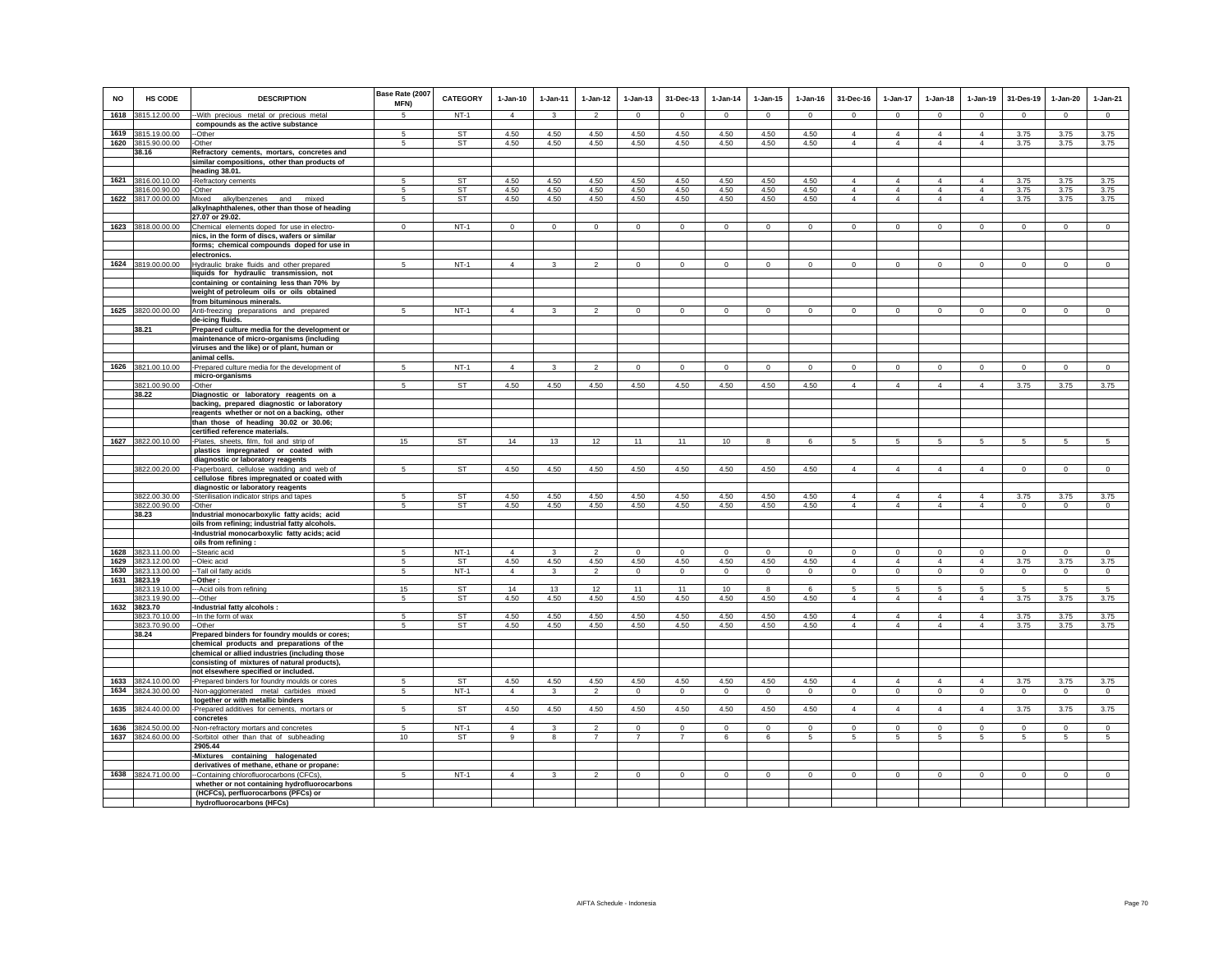| <b>NO</b>    | HS CODE                        | <b>DESCRIPTION</b>                                                                          | Base Rate (2007<br>MFN) | <b>CATEGORY</b>  | $1-Jan-10$                       | $1-Jan-11$    | $1 - Jan-12$                    | $1-Jan-13$                 | 31-Dec-13              | $1-Jan-14$              | $1-Jan-15$                 | $1-Jan-16$            | 31-Dec-16                  | $1-Jan-17$                 | $1-Jan-18$           | $1-Jan-19$                 | 31-Des-19                  | $1-Jan-20$                 | $1-Jan-21$                |
|--------------|--------------------------------|---------------------------------------------------------------------------------------------|-------------------------|------------------|----------------------------------|---------------|---------------------------------|----------------------------|------------------------|-------------------------|----------------------------|-----------------------|----------------------------|----------------------------|----------------------|----------------------------|----------------------------|----------------------------|---------------------------|
|              | 1639 3824.72.00.00             | -Containing bromochlorodifluoromethane,                                                     | $\overline{5}$          | <b>ST</b>        | 4.50                             | 4.50          | 4.50                            | 4.50                       | 4.50                   | 4.50                    | 4.50                       | 4.50                  | $\Delta$                   | $\Delta$                   | $\mathbf{A}$         | $\Delta$                   | 3.75                       | 3.75                       | 3.75                      |
|              |                                | bromotrifluoromethane or<br>dibromotetrafluoroethanes                                       |                         |                  |                                  |               |                                 |                            |                        |                         |                            |                       |                            |                            |                      |                            |                            |                            |                           |
|              | 1640 3824.73.00.00             | -Containing hydrobromofluorocarbons (HBFCs)                                                 | 5                       | <b>ST</b>        | 4.50                             | 4.50          | 4.50                            | 4.50                       | 4.50                   | 4.50                    | 4.50                       | 4.50                  | $\overline{4}$             | $\overline{4}$             | $\overline{4}$       | $\overline{4}$             | 3.75                       | 3.75                       | 3.75                      |
|              | 1641 3824.74.00.00             | -Containing hydrochlorofluorocarbons                                                        | 5                       | $NT-1$           | $\overline{4}$                   | 3             | $\overline{2}$                  | $\mathbf{0}$               | $\overline{0}$         | $\circ$                 | $\circ$                    | $\circ$               | $\circ$                    | $\mathbf{0}$               | $\mathbf{0}$         | $\mathbf{0}$               | $\mathbf{0}$               | $\circ$                    | $\circ$                   |
|              |                                | (HCFCs), whether or not containing                                                          |                         |                  |                                  |               |                                 |                            |                        |                         |                            |                       |                            |                            |                      |                            |                            |                            |                           |
|              |                                | perfluorocarbons (PFCs) or                                                                  |                         |                  |                                  |               |                                 |                            |                        |                         |                            |                       |                            |                            |                      |                            |                            |                            |                           |
|              |                                | hydrofluorocarbons(HFCs), but not containing<br>chlorofluorocarbons (CFCs)                  |                         |                  |                                  |               |                                 |                            |                        |                         |                            |                       |                            |                            |                      |                            |                            |                            |                           |
| 1642         | 3824.75.00.00                  | -Containing carbon tetrachloride                                                            | 5                       | ST               | 4.50                             | 4.50          | 4.50                            | 4.50                       | 4.50                   | 4.50                    | 4.50                       | 4.50                  | $\overline{4}$             | $\overline{4}$             | 4                    | $\overline{4}$             | $\mathbf 0$                | $^{\circ}$                 | $\mathbf 0$               |
| 1643         | 3824.76.00.00                  | -Containing 1,1,1-trichloroethane (methyl                                                   | 5                       | ST               | 4.50                             | 4.50          | 4.50                            | 4.50                       | 4.50                   | 4.50                    | 4.50                       | 4.50                  | $\overline{4}$             | $\overline{4}$             | $\overline{4}$       | $\overline{4}$             | $\mathbf 0$                | $\mathbf 0$                | $\mathbf 0$               |
|              |                                | chloroform)                                                                                 |                         |                  |                                  |               |                                 |                            |                        |                         |                            |                       |                            |                            |                      |                            |                            |                            |                           |
|              | 1644 3824.77.00.00             | -Containing bromomethane (methylbromide) or                                                 | 5                       | <b>ST</b>        | 4.50                             | 4.50          | 4.50                            | 4.50                       | 4.50                   | 4.50                    | 4.50                       | 4.50                  | $\overline{4}$             | $\overline{4}$             | $\overline{4}$       | $\overline{4}$             | 3.75                       | 3.75                       | 3.75                      |
|              |                                | bromochloromethane                                                                          |                         |                  |                                  |               |                                 |                            |                        |                         |                            |                       |                            |                            |                      |                            |                            |                            |                           |
|              | 1645 3824.78.00.00             | -Containing perfluorocarbons (PFCs) or<br>hydrofluorocarbons (HFCs), but not                | 5                       | <b>ST</b>        | 4.50                             | 4.50          | 4.50                            | 4.50                       | 4.50                   | 4.50                    | 4.50                       | 4.50                  | $\overline{4}$             | $\overline{4}$             | $\overline{4}$       | $\overline{4}$             | $\overline{0}$             | $\overline{0}$             | $\overline{0}$            |
|              |                                | containing chlorofluorocarbons (CFCs) or                                                    |                         |                  |                                  |               |                                 |                            |                        |                         |                            |                       |                            |                            |                      |                            |                            |                            |                           |
|              |                                | hydrochlorofluorocarbons (HCFCs)                                                            |                         |                  |                                  |               |                                 |                            |                        |                         |                            |                       |                            |                            |                      |                            |                            |                            |                           |
|              | 1646 3824.79.00.00             | --Other                                                                                     | 5                       | <b>ST</b>        | 4.50                             | 4.50          | 4.50                            | 4.50                       | 4.50                   | 4.50                    | 4.50                       | 4.50                  | 4                          | $\overline{4}$             | $\overline{4}$       | $\overline{4}$             | 3.75                       | 3.75                       | 3.75                      |
|              |                                | Mixtures and preparations containing oxirane                                                |                         |                  |                                  |               |                                 |                            |                        |                         |                            |                       |                            |                            |                      |                            |                            |                            |                           |
|              |                                | (ethylene oxide), polybrominated biphenyls                                                  |                         |                  |                                  |               |                                 |                            |                        |                         |                            |                       |                            |                            |                      |                            |                            |                            |                           |
|              |                                | (PBBs), polychlorinated biphenyls (PCBs),<br>polychlorinated terphenyls (PCTs) or tris(2,3- |                         |                  |                                  |               |                                 |                            |                        |                         |                            |                       |                            |                            |                      |                            |                            |                            |                           |
|              |                                | dibromopropyl) phosphate :                                                                  |                         |                  |                                  |               |                                 |                            |                        |                         |                            |                       |                            |                            |                      |                            |                            |                            |                           |
| 1647         | 3824.81.00.00                  | -Containing oxirane (ethylene oxide)                                                        | 5                       | ST               | 4.50                             | 4.50          | 4.50                            | 4.50                       | 4.50                   | 4.50                    | 4.50                       | 4.50                  | $\overline{4}$             | 4                          | 4                    | 4                          | $\mathbf 0$                | $^{\circ}$                 | $\mathbf 0$               |
| 1648         | 3824.82.00.00                  | -Containing polychlorinated biphenyls                                                       | 5                       | <b>ST</b>        | 4.50                             | 4.50          | 4.50                            | 4.50                       | 4.50                   | 4.50                    | 4.50                       | 4.50                  | $\overline{4}$             | $\overline{4}$             | $\overline{4}$       | $\overline{4}$             | $\mathbf 0$                | $\mathbb O$                | $\mathbf 0$               |
|              |                                | (PCBs), polychlorinated terphenyls (PCTs) or                                                |                         |                  |                                  |               |                                 |                            |                        |                         |                            |                       |                            |                            |                      |                            |                            |                            |                           |
|              |                                | polybrominated biphenyls (PBBs)                                                             | 5                       |                  |                                  |               |                                 |                            |                        |                         |                            |                       | $\Delta$                   | $\overline{4}$             | $\overline{4}$       | $\overline{4}$             | $\Omega$                   |                            | $\overline{0}$            |
| 1649<br>1650 | 3824.83.00.00<br>3824.90       | --Containing tris(2,3-dibromopropyl) phosphat<br>-Other:                                    |                         | <b>ST</b>        | 4.50                             | 4.50          | 4.50                            | 4.50                       | 4.50                   | 4.50                    | 4.50                       | 4.50                  |                            |                            |                      |                            |                            | $\overline{0}$             |                           |
|              | 3824.90.10.00                  | -Ink removers, stencil correctors, and other                                                | 5                       | <b>ST</b>        | 4.50                             | 4.50          | 4.50                            | 4.50                       | 4.50                   | 4.50                    | 4.50                       | 4.50                  | $\Delta$                   | $\mathbf{A}$               | $\mathbf{A}$         | $\Delta$                   | $\Omega$                   | $\Omega$                   | $\Omega$                  |
|              |                                | correcting fluids, put up in packings for                                                   |                         |                  |                                  |               |                                 |                            |                        |                         |                            |                       |                            |                            |                      |                            |                            |                            |                           |
|              |                                | retail sale                                                                                 |                         |                  |                                  |               |                                 |                            |                        |                         |                            |                       |                            |                            |                      |                            |                            |                            |                           |
|              | 3824.90.20.00                  | -Mixtures of chemicals, of a kind used in the<br>manufacture of foodstuff                   | 5                       | <b>ST</b>        | 4.50                             | 4.50          | 4.50                            | 4.50                       | 4.50                   | 4.50                    | 4.50                       | 4.50                  | $\overline{4}$             | $\overline{4}$             | $\overline{4}$       | $\overline{4}$             | 3.75                       | 3.75                       | 3.75                      |
|              | 3824.90.30.00                  | -Copying pastes with a basis of gelatin                                                     | 10                      | ST               | 9                                | 8             | $\overline{7}$                  | $\overline{7}$             | $\overline{7}$         | 6                       | 6                          | 5                     | 5                          | $5\phantom{.0}$            | 5                    | 5                          | 5                          | 5                          | 5                         |
|              |                                | whether presented in bulk or ready for use                                                  |                         |                  |                                  |               |                                 |                            |                        |                         |                            |                       |                            |                            |                      |                            |                            |                            |                           |
|              |                                | (for example on a paper or textile backing)                                                 |                         |                  |                                  |               |                                 |                            |                        |                         |                            |                       |                            |                            |                      |                            |                            |                            |                           |
|              | 3824.90.40.00                  | --Composite inorganic solvents                                                              | 5                       | <b>ST</b>        | 4.50                             | 4.50          | 4.50                            | 4.50                       | 4.50                   | 4.50                    | 4.50                       | 4.50                  | $\Delta$                   | $\overline{4}$             | $\Delta$             | $\Delta$                   | $\Omega$                   | $\mathbf 0$                | $\Omega$                  |
|              | 3824.90.50.00                  | --Acetone oil                                                                               | 5                       | <b>ST</b>        | 4.50                             | 4.50          | 4.50                            | 4.50                       | 4.50                   | 4.50                    | 4.50                       | 4.50                  | $\overline{4}$             | $\overline{4}$             | $\overline{4}$       | $\overline{4}$             | $\Omega$                   | $\mathbf 0$                | $\mathbf 0$               |
|              | 3824.90.60.00                  | --Preparations or mixtures containing mono-<br>sodium glutamate                             | 5                       | <b>ST</b>        | 4.50                             | 4.50          | 4.50                            | 4.50                       | 4.50                   | 4.50                    | 4.50                       | 4.50                  | $\overline{4}$             | $\overline{4}$             | $\overline{4}$       | $\overline{4}$             | $\Omega$                   | $\Omega$                   | $\Omega$                  |
|              | 3824.90.90.00                  | -Other                                                                                      | 5                       | <b>ST</b>        | 4.50                             | 4.50          | 4.50                            | 4.50                       | 4.50                   | 4.50                    | 4.50                       | 4.50                  | $\overline{4}$             | $\overline{4}$             | $\overline{4}$       | $\overline{4}$             | 3.75                       | 3.75                       | 3.75                      |
|              | 38.25                          | Residual products of the chemical or allied                                                 |                         |                  |                                  |               |                                 |                            |                        |                         |                            |                       |                            |                            |                      |                            |                            |                            |                           |
|              |                                | industries, not elsewhere specified or                                                      |                         |                  |                                  |               |                                 |                            |                        |                         |                            |                       |                            |                            |                      |                            |                            |                            |                           |
|              |                                | included; municipal waste; sewage sludge;                                                   |                         |                  |                                  |               |                                 |                            |                        |                         |                            |                       |                            |                            |                      |                            |                            |                            |                           |
|              |                                | other wastes specified in Note 6 to this<br>Chapter.                                        |                         |                  |                                  |               |                                 |                            |                        |                         |                            |                       |                            |                            |                      |                            |                            |                            |                           |
| 1651         | 3825.10.00.00                  | -Municipal waste                                                                            | 5                       | $NT-1$           | $\overline{4}$                   | 3             | $\overline{2}$                  | $\mathbf 0$                | $\mathbf 0$            | $\mathbf 0$             | $\mathsf 0$                | $\mathsf 0$           | $\mathbf 0$                | $\circ$                    | $\mathbf 0$          | $\mathbf 0$                | $\mathbf 0$                | $\mathbf 0$                | $\mathbf 0$               |
| 1652         | 3825.20.00.00                  | -Sewage sludge                                                                              | 5                       | $NT-1$           | $\overline{4}$                   | $\mathcal{R}$ | $\overline{2}$                  | $\mathbf 0$                | $\circ$                | $\circ$                 | $\circ$                    | $\mathbf 0$           | $\circ$                    | $\circ$                    | $\mathbf 0$          | $\mathbf 0$                | $\Omega$                   | $\mathbb O$                | $\circ$                   |
| 1653         | 3825.30.00.00                  | -Clinical waste                                                                             | $\mathbf 0$             | $NT-1$           | $\Omega$                         | $\mathbf{0}$  | $\circ$                         | $\mathsf{O}$               | $\circ$                | $\mathsf 0$             | $\mathsf 0$                | $\mathsf 0$           | $\mathsf 0$                | $\circ$                    | $\mathsf{O}$         | $\mathsf{O}$               | $\Omega$                   | $\mathbb O$                | $\mathsf{O}$              |
|              |                                | Waste organic solvents :                                                                    |                         |                  |                                  |               |                                 |                            |                        |                         |                            |                       |                            |                            |                      |                            |                            |                            |                           |
| 1654<br>1655 | 3825.41.00.00<br>3825.49.00.00 | --Halogenated<br>-Other                                                                     | 5<br>5                  | $NT-1$<br>$NT-1$ | $\overline{4}$<br>$\overline{4}$ | $\mathcal{R}$ | $\mathcal{L}$<br>$\overline{2}$ | $\Omega$<br>$\circ$        | $\circ$<br>$\circ$     | $\Omega$<br>$\mathbf 0$ | $\Omega$<br>$\mathbf{0}$   | $\Omega$<br>$\circ$   | $\Omega$<br>$\Omega$       | $\Omega$<br>$\mathbf 0$    | $\Omega$<br>$\Omega$ | $\Omega$<br>$\mathbf 0$    | $\Omega$<br>$\Omega$       | $\Omega$<br>$\Omega$       | $\Omega$<br>$\Omega$      |
| 1656         | 3825.50.00.00                  | -Wastes of metal pickling liquors, hydraulic                                                | $5\overline{5}$         | $NT-1$           | $\overline{4}$                   | 3             | $\overline{2}$                  | $\circ$                    | $\mathbf{0}$           | $\circ$                 | $\mathbf 0$                | $\circ$               | $\Omega$                   | $\circ$                    | $\mathbf 0$          | $\circ$                    | $\Omega$                   | $^{\circ}$                 | $\Omega$                  |
|              |                                | fluids, brake fluids and anti-freeze fluids                                                 |                         |                  |                                  |               |                                 |                            |                        |                         |                            |                       |                            |                            |                      |                            |                            |                            |                           |
|              |                                | -Other wastes from chemical or allied                                                       |                         |                  |                                  |               |                                 |                            |                        |                         |                            |                       |                            |                            |                      |                            |                            |                            |                           |
|              |                                | industries:                                                                                 |                         |                  |                                  |               |                                 |                            |                        |                         |                            |                       |                            |                            |                      |                            |                            |                            |                           |
| 1658         | 1657 3825.61.00.00             | -Mainly containing organic constituents<br>--Other                                          |                         | $NT-1$<br>$NT-1$ | $\overline{4}$<br>$\Delta$       | 3             | $\overline{c}$                  | 0                          | $\mathbf 0$<br>$\circ$ | $^{\circ}$              | 0                          | $^{\circ}$            | $^{\circ}$<br>$\mathbf{0}$ | $^{\circ}$<br>$\mathbf{0}$ | 0<br>$\mathbf 0$     | $^{\circ}$<br>$\mathbf{0}$ | $^{\circ}$<br>$\mathbf{0}$ | $\mathbf 0$<br>$\mathbb O$ | $^{\circ}$<br>$\mathbb O$ |
| 1659         | 3825.69.00.00<br>3825.90.00.00 | Other                                                                                       | 5<br>5                  | $NT-1$           | $\overline{4}$                   | 3             | $\overline{c}$<br>$\mathcal{P}$ | $\mathbf 0$<br>$\mathbf 0$ | $\circ$                | $^{\circ}$<br>$\Omega$  | $\mathbf 0$<br>$\mathsf 0$ | $^{\circ}$<br>$\circ$ | $\circ$                    | $\mathbf 0$                | $\Omega$             | $\mathbf 0$                | $\Omega$                   | $\mathbf 0$                | $\Omega$                  |
|              |                                | <b>PRIMARY FORMS</b>                                                                        |                         |                  |                                  |               |                                 |                            |                        |                         |                            |                       |                            |                            |                      |                            |                            |                            |                           |
|              | 39.01                          | Polymers of ethylene, in primary forms.                                                     |                         |                  |                                  |               |                                 |                            |                        |                         |                            |                       |                            |                            |                      |                            |                            |                            |                           |
|              | 1660 3901.10                   | -Polyethylene having a specific gravity of                                                  |                         |                  |                                  |               |                                 |                            |                        |                         |                            |                       |                            |                            |                      |                            |                            |                            |                           |
|              |                                | less than 0.94 :                                                                            |                         |                  |                                  |               |                                 |                            |                        |                         |                            |                       |                            |                            |                      |                            |                            |                            |                           |
|              | 3901.10.30.00<br>3901.10.90    | -- In the form of liquids or pastes<br>--Other:                                             | 5                       | HSL <sub>C</sub> | 4.85                             | 4.75          | 4.65                            | 4.55                       | 4.55                   | 4.45                    | 4.35                       | 4.25                  | 4.25                       | 4.15                       | $\overline{4}$       | 3.85                       | 3.75                       | 3.75                       | 3.75                      |
|              | 3901.10.90.10                  | --Granule                                                                                   | 10                      | HSL C            | 9.75                             | 9.50          | 9.25                            | 9                          | $\,9$                  | 8.75                    | 8.50                       | 8.25                  | 8.25                       | 8                          | 7.85                 | 7.75                       | 7.50                       | 7.50                       | 7.50                      |
|              | 3901.10.90.90                  | --Other                                                                                     | 10                      | HSL C            | 9.75                             | 9.50          | 9.25                            | 9                          | 9                      | 8.75                    | 8.50                       | 8.25                  | 8.25                       | 8                          | 7.85                 | 7.75                       | 7.50                       | 7.50                       | 7.50                      |
|              | 1661 3901.20.00.00             | -Polyethylene having a specific gravity of                                                  | 10                      | HSL <sub>C</sub> | 9.75                             | 9.50          | 9.25                            | $\overline{9}$             | $\overline{9}$         | 8.75                    | 8.50                       | 8.25                  | 8.25                       | $\bf8$                     | 7.85                 | 7.75                       | 7.50                       | 7.50                       | 7.50                      |
|              |                                | 0.94 or more                                                                                |                         |                  |                                  |               |                                 |                            |                        |                         |                            |                       |                            |                            |                      |                            |                            |                            |                           |
|              | 1662 3901.30<br>3901.30.30.00  | -Ethylene-vinyl acetate copolymers :<br>-- In the form of liquids or pastes                 |                         | $NT-1$           | $\overline{4}$                   |               |                                 |                            | $^{\circ}$             | $\Omega$                | $\Omega$                   | $\Omega$              | $\Omega$                   | $\Omega$                   | $\Omega$             | $\Omega$                   | $\Omega$                   | $^{\circ}$                 | $\Omega$                  |
|              | 3901.30.90.00                  | --Other                                                                                     | 5                       | $NT-1$           | $\overline{4}$                   | 3             | $\mathfrak{D}$                  | $\Omega$                   | $\mathbf 0$            | $\mathsf 0$             | $\overline{0}$             | $\mathsf 0$           | $\Omega$                   | $\mathbf 0$                | $\mathbf 0$          | $\mathbf 0$                | $\Omega$                   | $\mathbf 0$                | $\Omega$                  |
|              | 1663 3901.90                   | -Other:                                                                                     |                         |                  |                                  |               |                                 |                            |                        |                         |                            |                       |                            |                            |                      |                            |                            |                            |                           |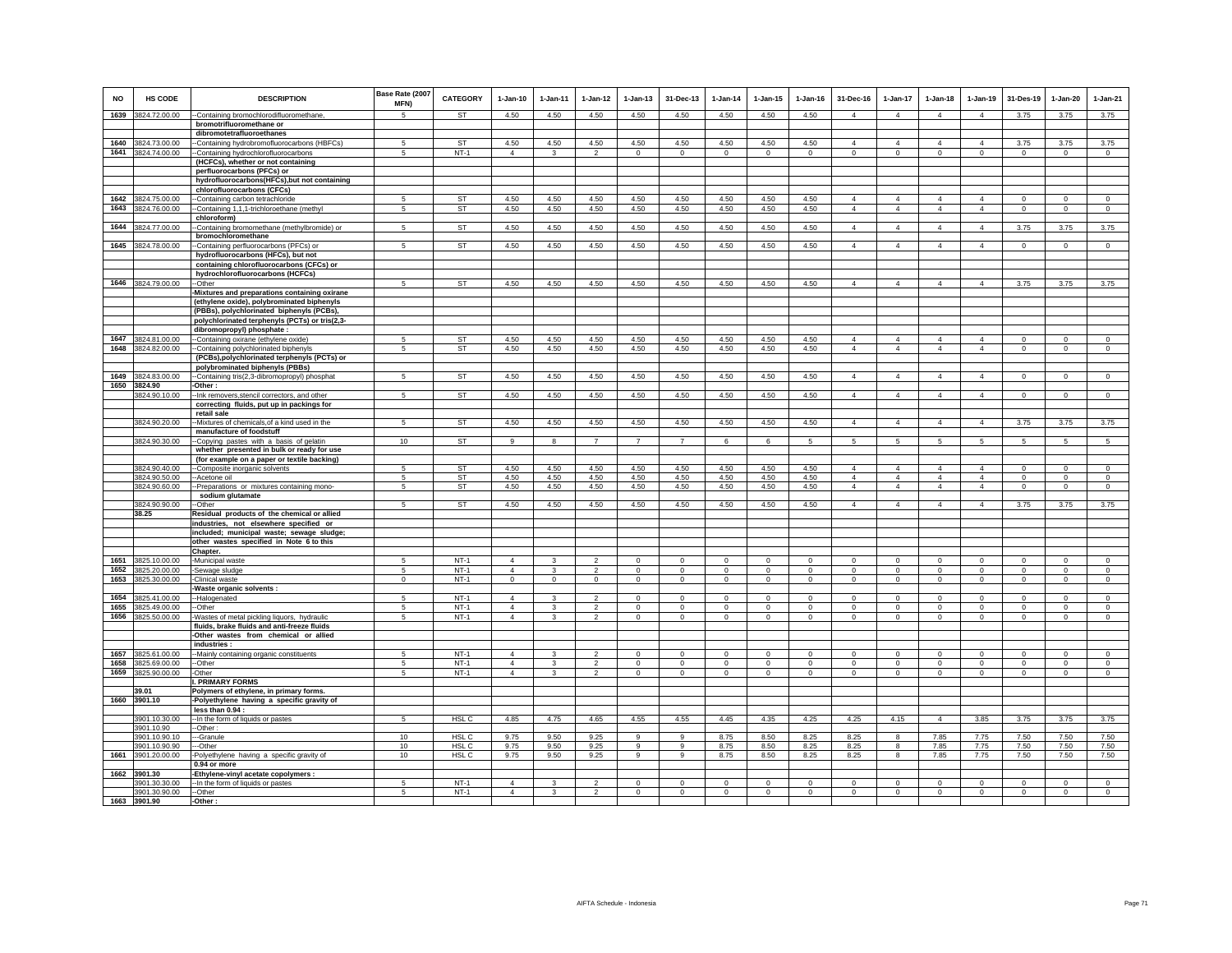| <b>NO</b>    | <b>HS CODE</b>                 | <b>DESCRIPTION</b>                                                                  | Base Rate (2007<br>MFN) | CATEGORY                  | $1-Jan-10$                       | $1 - Jan-11$                   | $1 - Jan-12$                     | $1 - Jan-13$                     | 31-Dec-13                        | $1 - Jan-14$                  | $1 - Jan-15$                  | $1 - Jan-16$               | 31-Dec-16                     | $1-Jan-17$                    | $1 - Jan-18$                  | $1-Jan-19$                    | 31-Des-19               | $1 - Jan-20$               | $1-Jan-21$                |
|--------------|--------------------------------|-------------------------------------------------------------------------------------|-------------------------|---------------------------|----------------------------------|--------------------------------|----------------------------------|----------------------------------|----------------------------------|-------------------------------|-------------------------------|----------------------------|-------------------------------|-------------------------------|-------------------------------|-------------------------------|-------------------------|----------------------------|---------------------------|
|              | 3901.90.30.00<br>3901.90.90.00 | -- In the form of liquids or pastes<br>--Other                                      | 5<br>5                  | $NT-1$<br>$NT-1$          | $\overline{4}$<br>$\overline{4}$ | $\mathbf{3}$<br>3              | $\overline{2}$<br>$\overline{2}$ | $\Omega$<br>$\mathbf 0$          | $\Omega$<br>$\mathbf 0$          | $\Omega$<br>$\mathbf 0$       | $\Omega$<br>$\mathbf 0$       | $\Omega$<br>$\mathbf 0$    | $\Omega$<br>$\mathbf 0$       | $\Omega$<br>$\mathbf 0$       | $\Omega$<br>$\mathbf 0$       | $\Omega$<br>$\circ$           | $\Omega$<br>$\mathbf 0$ | $\Omega$<br>$\circ$        | $\Omega$<br>$\circ$       |
|              | 39.02                          | Polymers of propylene or of other olefins, in                                       |                         |                           |                                  |                                |                                  |                                  |                                  |                               |                               |                            |                               |                               |                               |                               |                         |                            |                           |
|              |                                | primary forms.                                                                      |                         |                           |                                  |                                |                                  |                                  |                                  |                               |                               |                            |                               |                               |                               |                               |                         |                            |                           |
|              | 1664 3902.10                   | -Polypropylene :<br>-Powder                                                         |                         |                           |                                  |                                |                                  | 9                                | $\overline{9}$                   |                               |                               |                            |                               | 8                             |                               |                               |                         |                            | 7.50                      |
|              | 3902.10.10.00<br>3902.10.20.00 | -Granules                                                                           | 10<br>10                | HSL <sub>C</sub><br>HSL C | 9.75<br>9.75                     | 9.50<br>9.50                   | 9.25<br>9.25                     | 9                                | 9                                | 8.75<br>8.75                  | 8.50<br>8.50                  | 8.25<br>8.25               | 8.25<br>8.25                  | 8                             | 7.85<br>7.85                  | 7.75<br>7.75                  | 7.50<br>7.50            | 7.50<br>7.50               | 7.50                      |
|              | 3902.10.90.00                  | --Other                                                                             | 10                      | HSL C                     | 9.75                             | 9.50                           | 9.25                             | $\mathsf g$                      | 9                                | 8.75                          | 8.50                          | 8.25                       | 8.25                          | 8                             | 7.85                          | 7.75                          | 7.50                    | 7.50                       | 7.50                      |
| 1665         | 3902.20                        | -Polyisobutylene:                                                                   |                         |                           |                                  |                                |                                  |                                  |                                  |                               |                               |                            |                               |                               |                               |                               |                         |                            |                           |
|              | 3902.20.30.00                  | -- In the form of liquids or pastes                                                 | 5                       | $NT-1$                    | $\overline{4}$<br>$\overline{4}$ | 3                              | $\overline{2}$<br>$\overline{2}$ | $\overline{0}$                   | $\overline{0}$                   | $\overline{0}$                | $\overline{0}$                | $\overline{0}$             | $\mathbf 0$                   | $\overline{0}$                | $\overline{0}$                | $\overline{0}$                | $\overline{0}$          | $\overline{0}$             | $\overline{0}$            |
|              | 3902.20.90.00<br>1666 3902.30  | --Other<br>-Propylene copolymers :                                                  | 5                       | $NT-1$                    |                                  | $\mathbf{3}$                   |                                  | $\mathbf 0$                      | $\mathbf 0$                      | $\mathbf 0$                   | $\circ$                       | $\circ$                    | $\mathbf{0}$                  | $\circ$                       | $\mathbf 0$                   | $\mathsf 0$                   | $\circ$                 | $\circ$                    | $\circ$                   |
|              | 3902.30.30.00                  | -In the form of liquids or pastes                                                   | 5                       | $NT-1$                    | $\overline{4}$                   | $\mathbf{3}$                   | $\overline{2}$                   | $\mathbf 0$                      | $\mathbf 0$                      | $\circ$                       | $\mathbf 0$                   | $\mathbf 0$                | $\circ$                       | $\mathbf 0$                   | $\mathbf 0$                   | $\,0\,$                       | $\circ$                 | $\mathbf 0$                | $\mathbf 0$               |
|              | 3902.30.90                     | Other:                                                                              |                         |                           |                                  |                                |                                  |                                  |                                  |                               |                               |                            |                               |                               |                               |                               |                         |                            |                           |
|              | 3902.30.90.10                  | -Granule                                                                            | 5                       | $NT-1$<br>$NT-1$          | $\overline{4}$<br>$\overline{4}$ | $\mathbf{3}$                   | $\overline{2}$<br>$\overline{2}$ | $\mathbf 0$<br>$\mathsf 0$       | 0<br>$\circ$                     | $\mathbf 0$<br>$\mathbf 0$    | $\mathbf 0$<br>$\mathsf 0$    | $\mathbf 0$<br>$\Omega$    | 0<br>$\mathbf{0}$             | $\mathbf 0$<br>$\circ$        | $\mathbf 0$<br>$\mathbf 0$    | $\mathbf 0$<br>$\overline{0}$ | $\mathbf 0$<br>$\circ$  | $\mathbf 0$<br>$\circ$     | $\mathbf 0$<br>$\circ$    |
|              | 3902.30.90.90<br>1667 3902.90  | --Other<br>-Other:                                                                  |                         |                           |                                  |                                |                                  |                                  |                                  |                               |                               |                            |                               |                               |                               |                               |                         |                            |                           |
|              | 3902.90.30.00                  | -- In the form of liquids or pastes                                                 | 5                       | $NT-1$                    | $\overline{4}$                   | 3                              | $\mathcal{L}$                    | $\Omega$                         | $\Omega$                         | $\Omega$                      | $\Omega$                      | $\Omega$                   | $\Omega$                      | $\mathbf{0}$                  | $\Omega$                      | $\circ$                       | $\Omega$                | $\Omega$                   | $\circ$                   |
|              | 3902.90.90.00                  | --Other                                                                             | $\,$ 5 $\,$             | ST                        | 4.50                             | 4.50                           | 4.50                             | 4.50                             | 4.50                             | 4.50                          | 4.50                          | 4.50                       | $\overline{4}$                | $\overline{4}$                | $\overline{4}$                | $\overline{4}$                | 3.75                    | 3.75                       | 3.75                      |
|              | 39.03                          | Polymers of styrene, in primary forms.                                              |                         |                           |                                  |                                |                                  |                                  |                                  |                               |                               |                            |                               |                               |                               |                               |                         |                            |                           |
| 1668         | 3903.11.00.00                  | -Polystyrene :<br>-Expansible                                                       | 10                      | ST                        | $\alpha$                         | 8                              | $\overline{7}$                   | $\overline{7}$                   | $\overline{7}$                   | 6                             | 6                             | 5                          | 5                             | 5                             | 5                             | $\sqrt{5}$                    | $\sqrt{5}$              | $\overline{5}$             | $5\phantom{.0}$           |
| 1669         | 3903.19.00.00                  | -Other                                                                              | 10                      | HSL C                     | 9.75                             | 9.50                           | 9.25                             | 9                                | 9                                | 8.75                          | 8.50                          | 8.25                       | 8.25                          | 8                             | 7.85                          | 7.75                          | 7.50                    | 7.50                       | 7.50                      |
| 1670         | 3903.20                        | Styrene-acrylonitrile (SAN) copolymers :                                            |                         |                           |                                  |                                |                                  |                                  |                                  |                               |                               |                            |                               |                               |                               |                               |                         |                            |                           |
|              | 3903.20.30.00<br>3903.20.90.00 | -In dispersion                                                                      | 5<br>5                  | $NT-1$<br>$NT-1$          | $\overline{4}$<br>$\overline{4}$ | $\mathbf{3}$<br>$\overline{3}$ | $\mathfrak{p}$<br>$\overline{2}$ | $\mathbf 0$<br>$\mathbf 0$       | $^{\circ}$<br>$\mathbf 0$        | $\mathbf 0$<br>$\overline{0}$ | $\mathbf 0$<br>$\overline{0}$ | $\mathbf 0$<br>$\mathsf 0$ | $\mathbf 0$<br>$\mathbf 0$    | $\mathbf 0$<br>$\overline{0}$ | $\mathbf 0$<br>$\mathbf 0$    | $\mathbf 0$<br>$\overline{0}$ | $\mathbf 0$<br>$\,$ 0   | $\mathbf 0$<br>$\mathbf 0$ | $\circ$<br>$\overline{0}$ |
|              | 1671 3903.30                   | --Other<br>-Acrylonitrile-butadiene-styrene (ABS)                                   |                         |                           |                                  |                                |                                  |                                  |                                  |                               |                               |                            |                               |                               |                               |                               |                         |                            |                           |
|              |                                | copolymers :                                                                        |                         |                           |                                  |                                |                                  |                                  |                                  |                               |                               |                            |                               |                               |                               |                               |                         |                            |                           |
|              | 3903.30.30.00                  | -- In dispersion                                                                    | 5                       | $NT-1$                    | $\overline{4}$                   | 3                              | $\overline{2}$                   | $\mathbf 0$                      | $^{\circ}$                       | $^{\circ}$                    | $\mathbf 0$                   | $\mathbf 0$                | $\mathbf 0$                   | $\mathbf 0$                   | $\mathbf 0$                   | $\mathbf 0$                   | $\mathbf 0$             | $\mathbf 0$                | $\mathbf 0$               |
| 1672         | 3903.30.90.00<br>3903.90       | --Other<br>-Other:                                                                  | 5                       | $NT-1$                    | $\overline{4}$                   | 3                              | $\overline{2}$                   | $\mathbf{0}$                     | $\overline{0}$                   | $\mathbf{0}$                  | $\circ$                       | $\circ$                    | $\mathbf{0}$                  | $\overline{0}$                | $\mathbf 0$                   | $\mathbf{0}$                  | $\overline{0}$          | $\overline{0}$             | $\mathbf{0}$              |
|              | 3903.90.30.00                  | -In dispersion                                                                      | 10                      | ST                        | 9                                | $\mathbf{R}$                   | $\overline{7}$                   | $\overline{7}$                   | $\overline{7}$                   | 6                             | 6                             | -5                         | 5                             | 5                             | 5                             | 5                             | -5                      | 5                          | 5                         |
|              | 3903.90.90.00                  | --Other                                                                             | 10                      | ST                        | $\mathsf g$                      | 8                              | $\overline{7}$                   | $\overline{7}$                   | $\overline{7}$                   | 6                             | 6                             | 5                          | 5                             | 5                             | 5                             | 5                             | $\sqrt{5}$              | 5                          | 5                         |
|              | 39.04                          | Polymers of vinyl chloride or of other                                              |                         |                           |                                  |                                |                                  |                                  |                                  |                               |                               |                            |                               |                               |                               |                               |                         |                            |                           |
|              | 1673 3904.10                   | halogenated olefins, in primary forms.<br>-Poly(vinyl chloride), not mixed with any |                         |                           |                                  |                                |                                  |                                  |                                  |                               |                               |                            |                               |                               |                               |                               |                         |                            |                           |
|              |                                | other substances :                                                                  |                         |                           |                                  |                                |                                  |                                  |                                  |                               |                               |                            |                               |                               |                               |                               |                         |                            |                           |
|              | 3904.10.10.00                  | -- Homopolymers, suspension type                                                    | 10                      | <b>ST</b>                 | 9                                | 8                              |                                  |                                  |                                  | 6                             | 6                             | 5                          | 5                             | 5                             | 5                             | 5                             | 5                       | 5                          | 5                         |
|              | 3904.10.90.00                  | -Other                                                                              | 10                      | ST                        | 9                                | 8                              | $\overline{7}$                   | $\overline{7}$                   | $\overline{7}$                   | 6                             | 6                             | 5                          | 5                             | 5                             | 5                             | 5                             | 5                       | 5                          | 5                         |
|              | 1674 3904.21.00.00             | -Other poly(vinyl chloride):<br>-Non-plasticised                                    | 10                      | ST                        | $\alpha$                         | $\mathbf{R}$                   | $\overline{7}$                   | $\overline{7}$                   | $\overline{7}$                   | 6                             | 6                             | 5                          | 5                             | 5                             | 5                             | 5                             | 5                       | 5                          | -5                        |
| 1675         | 3904.22.00.00                  | -Plasticised                                                                        | 10                      | ST                        | 9                                | -8                             | $\overline{7}$                   | $\overline{7}$                   | $\overline{7}$                   | -6                            | 6                             | -5                         | 5                             | 5                             | 5                             | 5                             | -5                      | 5                          | 5                         |
| 1676         | 3904.30.00.00                  | Vinyl chloride-vinyl acetate copolymers                                             | 5                       | ST                        | 4.50                             | 4.50                           | 4.50                             | 4.50                             | 4.50                             | 4.50                          | 4.50                          | 4.50                       | $\overline{4}$                | $\overline{4}$                | $\overline{4}$                | $\overline{4}$                | $\mathbf 0$             | $\mathsf 0$                | $\mathsf 0$               |
| 1677         | 3904.40.00.00                  | Other vinyl chloride copolymers                                                     | 5                       | ST                        | 4.50                             | 4.50                           | 4.50                             | 4.50                             | 4.50                             | 4.50                          | 4.50                          | 4.50                       | $\overline{4}$                | $\overline{4}$                | $\overline{4}$                | $\overline{4}$                | $\mathbf 0$             | $\mathsf 0$                | $\circ$                   |
| 1678         | 3904.50<br>3904.50.40.00       | Vinylidene chloride polymers :<br>-- In dispersion                                  | $\overline{5}$          | $NT-1$                    | $\Delta$                         | $\mathcal{R}$                  | $\overline{2}$                   | $\Omega$                         | $\mathbf 0$                      | $\Omega$                      | $\Omega$                      | $\Omega$                   | $\Omega$                      | $\mathsf 0$                   | $\Omega$                      | $\circ$                       | $\mathbf 0$             | $\mathsf 0$                | $\circ$                   |
|              | 3904.50.90.00                  | --Other                                                                             | $\overline{5}$          | $NT-1$                    | $\overline{4}$                   | 3                              | $\overline{2}$                   | $\Omega$                         | $\mathsf 0$                      | $\Omega$                      | $\Omega$                      | $\Omega$                   | $\Omega$                      | $\overline{0}$                | $\Omega$                      | $\Omega$                      | $\Omega$                | $\mathbf 0$                | $\overline{0}$            |
|              |                                | -Fluoro-polymers :                                                                  |                         |                           |                                  |                                |                                  |                                  |                                  |                               |                               |                            |                               |                               |                               |                               |                         |                            |                           |
| 1679         | 3904.61.00.00                  | -Polytetrafluoroethylene                                                            | 5                       | $NT-1$                    | $\overline{4}$                   | 3                              | $\overline{2}$                   | $\mathbf 0$                      | $\mathbf 0$                      | $\mathbf 0$                   | $\mathbf 0$                   | $\mathbf 0$                | $\mathbf 0$                   | $\circ$                       | $\mathbf 0$                   | $\circ$                       | $\circ$                 | $\mathbf 0$                | $\circ$                   |
|              | 1680 3904.69<br>3904.69.30.00  | -Other:<br>--In dispersion                                                          | 5                       | $NT-1$                    | $\overline{4}$                   | 3                              | $\overline{2}$                   | $\circ$                          | $\mathbf 0$                      | $\mathbf 0$                   | $^{\circ}$                    | $^{\circ}$                 | $^{\circ}$                    | $\mathbf{0}$                  | 0                             | $\mathbf{0}$                  | $\mathbf{0}$            | $\mathbf{0}$               | $^{\circ}$                |
|              | 3904.69.90.00                  | -Other                                                                              | 5                       | $NT-1$                    | $\overline{4}$                   | $\mathbf{3}$                   | $\overline{2}$                   | $\mathsf 0$                      | $\mathbf 0$                      | $\mathbf 0$                   | $\mathsf 0$                   | $\mathsf 0$                | $\mathsf 0$                   | $\mathbf 0$                   | $\mathsf 0$                   | $\mathsf 0$                   | $\mathsf 0$             | $\mathbf 0$                | $\mathbf 0$               |
| 1681         | 3904.90                        | Other:                                                                              |                         |                           |                                  |                                |                                  |                                  |                                  |                               |                               |                            |                               |                               |                               |                               |                         |                            |                           |
|              | 3904.90.30.00<br>3904.90.90.00 | -In dispersion<br>-Other                                                            | 5<br>$\overline{5}$     | <b>ST</b><br>$NT-1$       | 4.50<br>$\Delta$                 | 4.50<br>3                      | 4.50<br>$\overline{2}$           | 4.50<br>$\Omega$                 | 4.50<br>$\overline{0}$           | 4.50<br>$\Omega$              | 4.50<br>$\Omega$              | 4.50<br>$\Omega$           | $\overline{4}$<br>$\Omega$    | $\overline{4}$<br>$\circ$     | $\overline{4}$<br>$\Omega$    | $\overline{4}$<br>$\Omega$    | 3.75<br>$\Omega$        | 3.75<br>$\Omega$           | 3.75<br>$\Omega$          |
|              | 39.05                          | Polymers of vinyl acetate or of other vinyl                                         |                         |                           |                                  |                                |                                  |                                  |                                  |                               |                               |                            |                               |                               |                               |                               |                         |                            |                           |
|              |                                | esters, in primary forms; other vinyl polymers                                      |                         |                           |                                  |                                |                                  |                                  |                                  |                               |                               |                            |                               |                               |                               |                               |                         |                            |                           |
|              |                                | in primary forms.                                                                   |                         |                           |                                  |                                |                                  |                                  |                                  |                               |                               |                            |                               |                               |                               |                               |                         |                            |                           |
| 1682         | 3905.12.00.00                  | -Poly(vinyl acetate) :<br>-- In aqueous dispersions                                 | 10                      | ST                        | 9                                | 8                              | $\overline{7}$                   | $\overline{7}$                   | $\overline{7}$                   | 6                             | 6                             | 5                          | 5                             | 5                             | 5                             | 5                             | 5                       | 5                          | 5                         |
| 1683         | 3905.19.00.00                  | -Other                                                                              | 5                       | ST                        | 4.50                             | 4.50                           | 4.50                             | 4.50                             | 4.50                             | 4.50                          | 4.50                          | 4.50                       | $\overline{4}$                | $\overline{4}$                | $\overline{4}$                | $\overline{4}$                | $\mathbf 0$             | $\overline{0}$             | $\circ$                   |
|              |                                | Vinyl acetate copolymers :                                                          |                         |                           |                                  |                                |                                  |                                  |                                  |                               |                               |                            |                               |                               |                               |                               |                         |                            |                           |
| 1684         | 3905.21.00.00                  | -- In aqueous dispersions                                                           | 10                      | ST                        | 9                                | -8                             | $\overline{7}$                   | $\overline{7}$                   | $\overline{7}$                   | 6                             | 6                             | -5                         | 5                             | 5                             | 5                             | 5                             | -5                      | 5                          | 5                         |
| 1685<br>1686 | 3905.29.00.00<br>3905.30       | -Other                                                                              | 5                       | ST                        | 4.50                             | 4.50                           | 4.50                             | 4.50                             | 4.50                             | 4.50                          | 4.50                          | 4.50                       | $\overline{4}$                | $\overline{4}$                | $\overline{4}$                | $\overline{4}$                | $\mathbf 0$             | $\mathsf 0$                | $\mathbf 0$               |
|              |                                | -Poly(vinyl alcohol), whether or not<br>containing unhydrolysed acetate groups :    |                         |                           |                                  |                                |                                  |                                  |                                  |                               |                               |                            |                               |                               |                               |                               |                         |                            |                           |
|              | 3905.30.10.00                  | -- In dispersion                                                                    | $\overline{5}$          | <b>ST</b>                 | 4.50                             | 4.50                           | 4.50                             | 4.50                             | 4.50                             | 4.50                          | 4.50                          | 4.50                       | $\overline{4}$                | $\Delta$                      | $\Delta$                      | $\Delta$                      | 3.75                    | 3.75                       | 3.75                      |
|              | 3905.30.90.00                  | $-Other$                                                                            | -5                      | $NT-1$                    | $\overline{4}$                   | 3                              | $\mathcal{P}$                    | $\Omega$                         | $\mathbf 0$                      | $\Omega$                      | $\Omega$                      | $\Omega$                   | $\Omega$                      | $\overline{0}$                | $\Omega$                      | $\overline{0}$                | $\Omega$                | $\mathbf 0$                | $\circ$                   |
|              |                                | -Other:                                                                             |                         |                           |                                  |                                |                                  |                                  |                                  |                               |                               |                            |                               |                               |                               |                               |                         |                            |                           |
| 1687<br>1688 | 3905.91.00.00<br>3905.99.00.00 | -Copolymers<br>-Other                                                               | 5<br>5                  | ST<br>$NT-1$              | 4.50<br>$\overline{4}$           | 4.50<br>3                      | 4.50<br>$\overline{2}$           | 4.50<br>$\mathbf 0$              | 4.50<br>$\mathbf 0$              | 4.50<br>$\circ$               | 4.50<br>$\mathbf 0$           | 4.50<br>$\mathbf 0$        | $\overline{4}$<br>$\mathbf 0$ | $\overline{4}$<br>$\circ$     | $\overline{4}$<br>$\mathbf 0$ | $\overline{4}$<br>$\mathsf 0$ | 3.75<br>$\mathbf 0$     | 3.75<br>$\mathbf 0$        | 3.75<br>$\circ$           |
|              | 39.06                          | Acrylic polymers in primary forms.                                                  |                         |                           |                                  |                                |                                  |                                  |                                  |                               |                               |                            |                               |                               |                               |                               |                         |                            |                           |
| 1689         | 3906.10                        | -Poly(methyl methacrylate) :                                                        |                         |                           |                                  |                                |                                  |                                  |                                  |                               |                               |                            |                               |                               |                               |                               |                         |                            |                           |
|              | 3906.10.10.00<br>3906.10.90.00 | -In dispersion<br>--Other                                                           | 10<br>10                | ST<br><b>ST</b>           | 9<br>g                           | 8<br>8                         | $\overline{7}$<br>$\overline{7}$ | $\overline{7}$<br>$\overline{7}$ | $\overline{7}$<br>$\overline{7}$ | 6<br>6                        | 6<br>6                        | -5<br>5                    | 5<br>5                        | 5<br>5                        | 5<br>5                        | 5<br>5                        | -5<br>5                 | 5<br>5                     | $5 -$<br>5                |
| 1690         | 3906.90                        | -Other:                                                                             |                         |                           |                                  |                                |                                  |                                  |                                  |                               |                               |                            |                               |                               |                               |                               |                         |                            |                           |
|              |                                |                                                                                     |                         |                           |                                  |                                |                                  |                                  |                                  |                               |                               |                            |                               |                               |                               |                               |                         |                            |                           |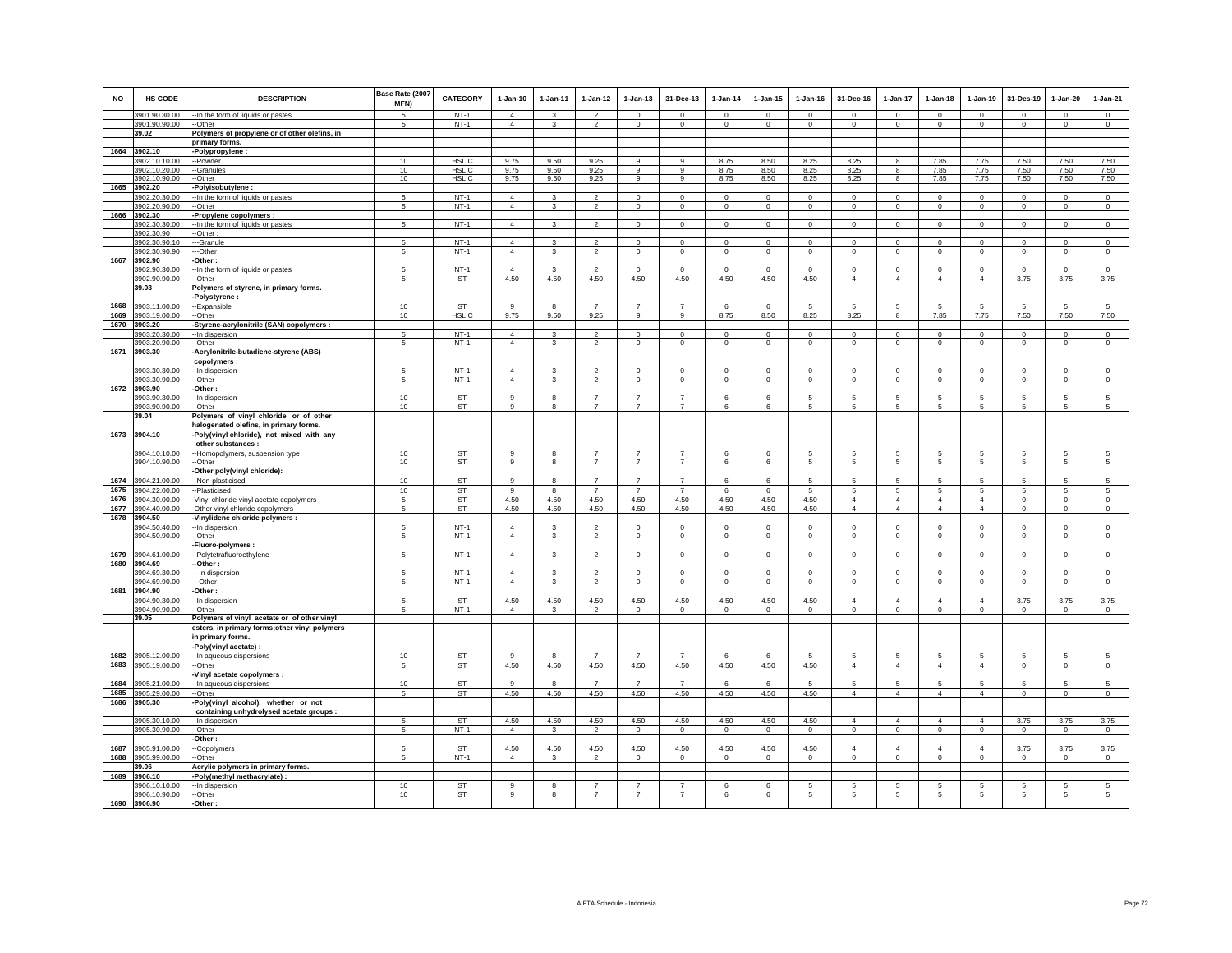| <b>NO</b> | HS CODE                             | <b>DESCRIPTION</b>                                                                          | Base Rate (2007<br>MFN) | <b>CATEGORY</b>  | $1-Jan-10$                       | 1-Jan-11                     | $1 - Jan-12$                               | $1 - Jan-13$            | 31-Dec-13                        | $1-Jan-14$              | $1 - Jan-15$            | $1 - Jan-16$               | 31-Dec-16                     | 1-Jan-17                      | $1-Jan-18$                       | 1-Jan-19                         | 31-Des-19               | $1-Jan-20$                | $1-Jan-21$                     |
|-----------|-------------------------------------|---------------------------------------------------------------------------------------------|-------------------------|------------------|----------------------------------|------------------------------|--------------------------------------------|-------------------------|----------------------------------|-------------------------|-------------------------|----------------------------|-------------------------------|-------------------------------|----------------------------------|----------------------------------|-------------------------|---------------------------|--------------------------------|
|           | 3906.90.11.00                       | -Copolymers                                                                                 | 5                       | HSL C            | 4.85                             | 4.75                         | 4.65                                       | 4.55                    | 4.55                             | 4.45                    | 4.35                    | 4.25                       | 4.25                          | 4.15                          | $\overline{4}$                   | 3.85                             | 3.75                    | 3.75                      | 3.75                           |
|           | 3906.90.19.00                       | --In dispersion<br>---Other                                                                 | 5                       | HSL C            | 4.85                             | 4.75                         | 4.65                                       | 4.55                    | 4.55                             | 4.45                    | 4.35                    | 4.25                       | 4.25                          | 4.15                          | $\overline{4}$                   | 3.85                             | 3.75                    | 3.75                      | 3.75                           |
|           |                                     | -Other:                                                                                     |                         |                  |                                  |                              |                                            |                         |                                  |                         |                         |                            |                               |                               |                                  |                                  |                         |                           |                                |
|           | 3906.90.91.00                       | -- In dispersion                                                                            | -5                      | HSL C            | 4.85                             | 4.75                         | 4.65                                       | 4.55                    | 4.55                             | 4.45                    | 4.35                    | 4.25                       | 4.25                          | 4.15                          | $\overline{4}$                   | 3.85                             | 3.75                    | 3.75                      | 3.75                           |
|           | 3906.90.99.00                       | -Other                                                                                      | 5                       | HSL <sub>C</sub> | 4.85                             | 4.75                         | 4.65                                       | 4.55                    | 4.55                             | 4.45                    | 4.35                    | 4.25                       | 4.25                          | 4.15                          | $\overline{4}$                   | 3.85                             | 3.75                    | 3.75                      | 3.75                           |
|           | 39.07                               | Polyacetals, other polyethers and epoxide                                                   |                         |                  |                                  |                              |                                            |                         |                                  |                         |                         |                            |                               |                               |                                  |                                  |                         |                           |                                |
|           |                                     | resins, in primary forms; polycarbonates,<br>alkyd resins, polyallyl esters and other       |                         |                  |                                  |                              |                                            |                         |                                  |                         |                         |                            |                               |                               |                                  |                                  |                         |                           |                                |
|           |                                     | polyesters, in primary forms.                                                               |                         |                  |                                  |                              |                                            |                         |                                  |                         |                         |                            |                               |                               |                                  |                                  |                         |                           |                                |
| 1691      | 3907.10.00.00                       | -Polyacetals                                                                                | $\Omega$                | $NT-1$           | $\Omega$                         | $\Omega$                     | $\Omega$                                   | $\mathbf{0}$            | $\Omega$                         | $\Omega$                | $\mathbf{0}$            | $\Omega$                   | $\Omega$                      | $\Omega$                      | $\Omega$                         | $\mathbf{0}$                     | $\Omega$                | $\Omega$                  | $\mathbf{0}$                   |
|           | 1692 3907.20.00.00                  | -Other polyethers                                                                           | 5                       | $NT-1$           | $\overline{4}$                   | 3                            | $\overline{2}$                             | $\circ$                 | $\mathbf 0$                      | $\mathbf 0$             | $\mathsf 0$             | $\mathsf 0$                | $\mathsf 0$                   | $\circ$                       | $\mathbf 0$                      | $\mathbf 0$                      | $\mathbb O$             | $\mathbf 0$               | $\mathbf 0$                    |
|           | 1693 3907.30                        | -Epoxide resins                                                                             |                         |                  |                                  |                              |                                            |                         |                                  |                         |                         |                            |                               |                               |                                  |                                  |                         |                           |                                |
|           | 3907.30.20.00<br>3907.30.30.00      | -Powder coatings<br>-In liquid or paste form                                                | 5<br>-5                 | $NT-1$<br>$NT-1$ | $\overline{4}$<br>$\overline{4}$ | 3<br>3                       | $\overline{2}$<br>$\overline{2}$           | $\circ$<br>$\Omega$     | $\overline{0}$<br>$\overline{0}$ | $\mathbf 0$<br>$\Omega$ | $\circ$<br>$\Omega$     | $\mathbf 0$<br>$\Omega$    | $\mathbf 0$<br>$\overline{0}$ | $\mathbf{0}$<br>$\Omega$      | $\mathbf 0$<br>$\Omega$          | $\mathbf{0}$<br>$\Omega$         | $^{\circ}$<br>$\Omega$  | $\circ$<br>$\overline{0}$ | $\mathbf{0}$<br>$\overline{0}$ |
|           | 3907.30.90.00                       | -Other                                                                                      | 5                       | <b>ST</b>        | 4.50                             | 4.50                         | 4.50                                       | 4.50                    | 4.50                             | 4.50                    | 4.50                    | 4.50                       | $\overline{4}$                | $\overline{4}$                | 4                                | $\overline{4}$                   | 3.75                    | 3.75                      | 3.75                           |
| 1694      | 3907.40.00.00                       | Polycarbonates                                                                              | 5                       | ST               | 4.50                             | 4.50                         | 4.50                                       | 4.50                    | 4.50                             | 4.50                    | 4.50                    | 4.50                       | $\overline{4}$                | $\overline{4}$                | $\overline{4}$                   | $\overline{4}$                   | $\mathbf 0$             | $\mathbf 0$               | $\mathbf 0$                    |
| 1695      | 3907.50.00.00                       | -Alkyd resins                                                                               | -5                      | ST               | 4.50                             | 4.50                         | 4.50                                       | 4.50                    | 4.50                             | 4.50                    | 4.50                    | 4.50                       | $\overline{4}$                | $\overline{4}$                | $\overline{4}$                   | $\overline{4}$                   | $\mathbf 0$             | $\mathbf 0$               | $\circ$                        |
|           | 1696 3907.60                        | -Poly(ethylene terephthalate) :                                                             |                         |                  |                                  |                              |                                            |                         |                                  |                         |                         |                            |                               |                               |                                  |                                  |                         |                           |                                |
|           | 3907.60.10.00                       | -- In dispersion                                                                            | 5                       | <b>ST</b>        | 5                                | 5                            | -5                                         | 5                       | 5                                | 5                       | 5                       | 5                          | 5                             | 5                             | 5.                               | 5                                |                         | 5                         | 5                              |
|           | 3907.60.90.00<br>1697 3907.70.00.00 | --Other<br>-Poly(lactic acid)                                                               | $^{\circ}$<br>5         | $NT-1$<br>ST     | $\circ$<br>4.50                  | $\circ$<br>4.50              | $^{\circ}$<br>4.50                         | $\circ$<br>4.50         | $\mathbf 0$<br>4.50              | $^{\circ}$<br>4.50      | $^{\circ}$<br>4.50      | $^{\circ}$<br>4.50         | $^{\circ}$<br>$\overline{4}$  | $\circ$<br>$\overline{4}$     | 0<br>$\overline{4}$              | $\circ$<br>$\overline{4}$        | $\Omega$<br>$\mathbf 0$ | $\mathbf 0$<br>$\circ$    | $\mathbf 0$<br>$\mathbf 0$     |
|           |                                     | Other polyesters:                                                                           |                         |                  |                                  |                              |                                            |                         |                                  |                         |                         |                            |                               |                               |                                  |                                  |                         |                           |                                |
|           | 1698 3907.91                        | -Unsaturated:                                                                               |                         |                  |                                  |                              |                                            |                         |                                  |                         |                         |                            |                               |                               |                                  |                                  |                         |                           |                                |
|           | 3907.91.20.00                       | -- In chip form                                                                             | 5                       | $NT-1$           | $\overline{4}$                   | 3                            | $\mathcal{P}$                              | $\Omega$                | $\Omega$                         | $\Omega$                | $\Omega$                | $\Omega$                   | $\Omega$                      | $\Omega$                      | $\Omega$                         | $\Omega$                         | $\Omega$                | $\Omega$                  | $\mathbf 0$                    |
|           | 3907.91.90.00                       | --Other                                                                                     | -5                      | ST               | 4.50                             | 4.50                         | 4.50                                       | 4.50                    | 4.50                             | 4.50                    | 4.50                    | 4.50                       | $\overline{4}$                | $\overline{4}$                | $\overline{4}$                   | $\overline{4}$                   | 3.75                    | 3.75                      | 3.75                           |
| 1699      | 3907.99                             | -Other:                                                                                     | 5                       | <b>ST</b>        | 4.50                             | 4.50                         | 4.50                                       | 4.50                    | 4.50                             | 4.50                    | 4.50                    | 4.50                       | $\Delta$                      | $\mathbf{A}$                  | $\Delta$                         | $\Delta$                         | 3.75                    | 3.75                      | 3.75                           |
|           | 3907.99.40.00<br>3907.99.90.00      | --Polyester based powder coating<br>--Other                                                 | $\mathbf 0$             | $NT-1$           | $\circ$                          | $\Omega$                     | $\circ$                                    | $\mathbf 0$             | $\mathsf 0$                      | $\mathbf 0$             | $\mathsf 0$             | $\mathsf 0$                | $\mathbf 0$                   | $\mathbf 0$                   | $\mathbf 0$                      | $\mathbf 0$                      | $\mathbf 0$             | $\mathbb O$               | $\mathbf 0$                    |
|           | 39.08                               | Polyamides in primary forms.                                                                |                         |                  |                                  |                              |                                            |                         |                                  |                         |                         |                            |                               |                               |                                  |                                  |                         |                           |                                |
|           | 1700 3908.10                        | -Polyamide-6, -11, -12, -6,6, -6,9, -6,10 or                                                |                         |                  |                                  |                              |                                            |                         |                                  |                         |                         |                            |                               |                               |                                  |                                  |                         |                           |                                |
|           |                                     | $-6,12:$                                                                                    |                         |                  |                                  |                              |                                            |                         |                                  |                         |                         |                            |                               |                               |                                  |                                  |                         |                           |                                |
|           | 3908.10.10.00<br>3908.10.90.00      | -Polyamide-6<br>-Other                                                                      | $\Omega$<br>$\mathbf 0$ | $NT-1$<br>$NT-1$ | $\Omega$<br>$\mathsf 0$          | $\Omega$<br>$\mathsf 0$      | $\Omega$<br>$\mathsf 0$                    | $\Omega$<br>$\mathbf 0$ | $\Omega$<br>$\mathbf 0$          | $\Omega$<br>$\mathbf 0$ | $\Omega$<br>$\mathsf 0$ | $\Omega$<br>$\mathbf 0$    | $\Omega$<br>$\circ$           | $\Omega$<br>$\mathsf 0$       | $\Omega$<br>$\mathbf 0$          | $\Omega$<br>$\mathbf 0$          | $\Omega$<br>$\mathbf 0$ | $\Omega$<br>$\mathbb O$   | $\mathbf 0$<br>$\mathbf 0$     |
| 1701      | 3908.90.00.00                       | -Other                                                                                      | $\circ$                 | $NT-1$           | $\mathbf{0}$                     | $\mathbf{0}$                 | $\overline{0}$                             | $\circ$                 | $\circ$                          | $\circ$                 | $\circ$                 | $\mathbf{0}$               | $\circ$                       | $\overline{0}$                | $\circ$                          | $\circ$                          | $\mathbf 0$             | $\circ$                   | $\circ$                        |
|           | 39.09                               | Amino-resins, phenolic resins and poly-                                                     |                         |                  |                                  |                              |                                            |                         |                                  |                         |                         |                            |                               |                               |                                  |                                  |                         |                           |                                |
|           |                                     | urethanes, in primary forms.                                                                |                         |                  |                                  |                              |                                            |                         |                                  |                         |                         |                            |                               |                               |                                  |                                  |                         |                           |                                |
|           | 1702 3909.10                        | Urea resins, thiourea resins :                                                              |                         |                  |                                  |                              |                                            |                         |                                  |                         |                         |                            |                               |                               |                                  |                                  |                         |                           |                                |
|           | 3909.10.10.00<br>3909.10.90.00      | -Moulding compounds<br>--Other                                                              | 5<br>5                  | $NT-1$<br>$NT-1$ | $\overline{4}$<br>$\overline{4}$ | $\mathbf{3}$<br>$\mathbf{3}$ | $\overline{\phantom{a}}$<br>$\overline{2}$ | $\mathsf 0$<br>$\circ$  | $\mathsf 0$<br>$\mathbf{0}$      | $\Omega$<br>$\circ$     | $\mathsf 0$<br>$\circ$  | $\mathsf 0$<br>$\mathbf 0$ | $\mathsf 0$<br>$\circ$        | $\mathbf 0$<br>$\overline{0}$ | $\mathbf 0$<br>$\circ$           | $\mathbf 0$<br>$\mathbf{0}$      | $\Omega$<br>$\circ$     | $\mathbf 0$<br>$\circ$    | $\mathbf 0$<br>$\circ$         |
|           | 1703 3909.20                        | Melamine resins :                                                                           |                         |                  |                                  |                              |                                            |                         |                                  |                         |                         |                            |                               |                               |                                  |                                  |                         |                           |                                |
|           | 3909.20.10.00                       | -Moulding compound                                                                          | 5                       | $NT-1$           | $\overline{4}$                   | 3                            | $\overline{2}$                             | $\mathbf{0}$            | $\Omega$                         | $\Omega$                | $\Omega$                | $\Omega$                   | $\Omega$                      | $\Omega$                      | $\Omega$                         | $\Omega$                         | $\Omega$                | $\Omega$                  | $\Omega$                       |
|           | 3909.20.90.00                       | -Other                                                                                      | 5                       | <b>ST</b>        | 4.50                             | 4.50                         | 4.50                                       | 4.50                    | 4.50                             | 4.50                    | 4.50                    | 4.50                       | $\overline{4}$                | $\overline{4}$                | $\overline{4}$                   | $\overline{4}$                   | 3.75                    | 3.75                      | 3.75                           |
|           | 1704 3909.30                        | Other amino-resins :                                                                        |                         |                  |                                  |                              |                                            |                         |                                  |                         | $\overline{0}$          |                            |                               |                               |                                  |                                  |                         |                           |                                |
|           | 3909.30.10.00<br>3909.30.90.00      | --Moulding compound<br>-Other                                                               | -5<br>5                 | $NT-1$<br>ST     | $\Delta$<br>4.50                 | $\mathbf{R}$<br>4.50         | $\overline{\phantom{a}}$<br>4.50           | $\overline{0}$<br>4.50  | $\Omega$<br>4.50                 | $\Omega$<br>4.50        | 4.50                    | $\Omega$<br>4.50           | $\Omega$<br>$\overline{4}$    | $\Omega$<br>$\overline{4}$    | $\overline{0}$<br>$\overline{4}$ | $\overline{0}$<br>$\overline{4}$ | $\Omega$<br>3.75        | $\mathbf 0$<br>3.75       | $\Omega$<br>3.75               |
|           | 1705 3909.40                        | -Phenolic resins :                                                                          |                         |                  |                                  |                              |                                            |                         |                                  |                         |                         |                            |                               |                               |                                  |                                  |                         |                           |                                |
|           | 3909.40.10.00                       | -Moulding compound other than phenol                                                        | 5                       | ST               | 4.50                             | 4.50                         | 4.50                                       | 4.50                    | 4.50                             | 4.50                    | 4.50                    | 4.50                       | $\overline{4}$                | 4                             | 4                                | 4                                | 3.75                    | 3.75                      | 3.75                           |
|           |                                     | formaldehyde                                                                                |                         |                  |                                  |                              |                                            |                         |                                  |                         |                         |                            |                               |                               |                                  |                                  |                         |                           |                                |
|           | 3909.40.90.00                       | -Other                                                                                      | 5                       | <b>ST</b>        | 4.50                             | 4.50                         | 4.50                                       | 4.50                    | 4.50                             | 4.50                    | 4.50                    | 4.50                       | $\Delta$                      | $\Delta$                      | $\Delta$                         | $\Delta$                         | 3.75                    | 3.75                      | 3.75                           |
| 1706      | 3909.50.00.00<br>39.10              | -Polvurethanes<br>Silicones in primary forms.                                               | 5                       | ST               | 4.50                             | 4.50                         | 4.50                                       | 4.50                    | 4.50                             | 4.50                    | 4.50                    | 4.50                       | $\overline{4}$                | $\overline{4}$                | $\overline{4}$                   | $\overline{4}$                   | 3.75                    | 3.75                      | 3.75                           |
|           | 1707 3910.00.20.00                  | -In dispersions or in the form of solutions                                                 | 5                       | ST               | 4.50                             | 4.50                         | 4.50                                       | 4.50                    | 4.50                             | 4.50                    | 4.50                    | 4.50                       | $\overline{4}$                | $\overline{4}$                | 4                                | 4                                | 3.75                    | 3.75                      | 3.75                           |
|           | 3910.00.90.00                       | -Other                                                                                      | $\Omega$                | $NT-1$           | $\circ$                          | $^{\circ}$                   | $^{\circ}$                                 | $\circ$                 | $\mathbf{0}$                     | $^{\circ}$              | $^{\circ}$              | $^{\circ}$                 | $\Omega$                      | $\circ$                       | $\overline{0}$                   | $\mathbf 0$                      | $\Omega$                | $^{\circ}$                | $\mathbb O$                    |
|           | 39.11                               | Petroleum resins, coumarone-indene resins,                                                  |                         |                  |                                  |                              |                                            |                         |                                  |                         |                         |                            |                               |                               |                                  |                                  |                         |                           |                                |
|           |                                     | polyterpenes, polysulphides, polysulphones and                                              |                         |                  |                                  |                              |                                            |                         |                                  |                         |                         |                            |                               |                               |                                  |                                  |                         |                           |                                |
|           |                                     | other products specified in Note 3 to this<br>Chapter, not elsewhere specified or included, |                         |                  |                                  |                              |                                            |                         |                                  |                         |                         |                            |                               |                               |                                  |                                  |                         |                           |                                |
|           |                                     | in primary forms.                                                                           |                         |                  |                                  |                              |                                            |                         |                                  |                         |                         |                            |                               |                               |                                  |                                  |                         |                           |                                |
|           | 1708 3911.10                        | -Petroleum resins, coumarone, indene or                                                     |                         |                  |                                  |                              |                                            |                         |                                  |                         |                         |                            |                               |                               |                                  |                                  |                         |                           |                                |
|           |                                     | coumarone-indene resins, and polyterpenes :                                                 |                         |                  |                                  |                              |                                            |                         |                                  |                         |                         |                            |                               |                               |                                  |                                  |                         |                           |                                |
|           | 3911.10.10.00                       | -In the form of liquids or pastes                                                           | 5                       | $NT-1$           | $\overline{4}$                   | 3                            | $\overline{2}$                             | $\mathsf 0$             | $\mathsf 0$                      | $\mathbf 0$             | $\mathsf 0$             | $\mathsf 0$                | $\mathsf 0$                   | $\mathsf 0$                   | $\mathbf 0$                      | $\mathbf 0$                      | $\mathbf 0$             | $\mathbf 0$               | $\mathbf 0$                    |
|           | 3911.10.90.00                       | --Other                                                                                     |                         | $NT-1$           | $\overline{4}$                   | 3                            | $\mathfrak{p}$                             | $\circ$                 | $\mathbf 0$                      | $\Omega$                | $\mathbf 0$             | $\Omega$                   | $\mathbf 0$                   | $\mathbf 0$                   | $\mathbf 0$                      | $\mathbf 0$                      | $^{\circ}$              | $^{\circ}$                | $\mathbf 0$                    |
|           | 1709 3911.90.00.00<br>39.12         | -Other<br>Cellulose and its chemical derivatives, not                                       | 5                       | ST               | 4.50                             | 4.50                         | 4.50                                       | 4.50                    | 4.50                             | 4.50                    | 4.50                    | 4.50                       | $\overline{4}$                | $\overline{4}$                | $\overline{4}$                   | $\overline{4}$                   | 3.75                    | 3.75                      | 3.75                           |
|           |                                     | elsewhere specified or included, in primary                                                 |                         |                  |                                  |                              |                                            |                         |                                  |                         |                         |                            |                               |                               |                                  |                                  |                         |                           |                                |
|           |                                     | forms.                                                                                      |                         |                  |                                  |                              |                                            |                         |                                  |                         |                         |                            |                               |                               |                                  |                                  |                         |                           |                                |
|           |                                     | -Cellulose acetates :                                                                       |                         |                  |                                  |                              |                                            |                         |                                  |                         |                         |                            |                               |                               |                                  |                                  |                         |                           |                                |
|           | 1710 3912.11.00.00                  | -Non-plasticised                                                                            | 5                       | $NT-1$           | $\overline{4}$                   |                              | $\mathcal{P}$                              | $\mathbf 0$             | $\mathbf 0$                      | $\Omega$                | $\Omega$                | $\mathbf 0$                | $\mathbf 0$                   | $\Omega$                      | $\mathbf 0$                      | $\mathbf 0$                      | $\Omega$                | $^{\circ}$                | $\mathbf 0$                    |
|           | 1711 3912.12.00.00                  | -Plasticised                                                                                | 5                       | $NT-1$           | $\overline{4}$                   | $\mathbf{3}$                 | $\overline{2}$                             | $\mathbf 0$             | $\overline{0}$                   | $\mathbf 0$             | $\mathbf 0$             | $\mathsf 0$                | $\mathbf 0$                   | $\circ$                       | $\circ$                          | $\mathbf 0$                      | $\mathbb O$             | $\circ$                   | $\circ$                        |
|           | 1712 3912.20                        | -Cellulose nitrates (including collodions) :<br>Non-plasticised:                            |                         |                  |                                  |                              |                                            |                         |                                  |                         |                         |                            |                               |                               |                                  |                                  |                         |                           |                                |
|           | 3912.20.11.00                       | -Water-based semi-finished nitrocellulose                                                   | 5                       | ST               | 4.50                             | 4.50                         | 4.50                                       | 4.50                    | 4.50                             | 4.50                    | 4.50                    | 4.50                       | $\overline{4}$                | 4                             | 4                                | $\overline{4}$                   | 3.75                    | 3.75                      | 3.75                           |
|           | 3912.20.19.00                       | --Other                                                                                     | 5                       | ST               | 4.50                             | 4.50                         | 4.50                                       | 4.50                    | 4.50                             | 4.50                    | 4.50                    | 4.50                       | $\overline{4}$                | $\overline{4}$                | 4                                | $\overline{4}$                   | 3.75                    | 3.75                      | 3.75                           |
|           | 3912.20.20.00                       | --Plasticised                                                                               | $\sqrt{5}$              | $NT-1$           | $\overline{4}$                   | $\mathcal{R}$                | $\mathcal{P}$                              | $\mathbf 0$             | $\mathbf 0$                      | $\mathbf{0}$            | $\mathsf 0$             | $\Omega$                   | $\mathsf 0$                   | $\circ$                       | $\overline{0}$                   | $\mathbf 0$                      | $\mathbf{0}$            | $\mathbf{0}$              | $\Omega$                       |
|           |                                     | -Cellulose ethers :                                                                         |                         |                  |                                  |                              |                                            |                         |                                  |                         |                         |                            |                               |                               |                                  |                                  |                         |                           |                                |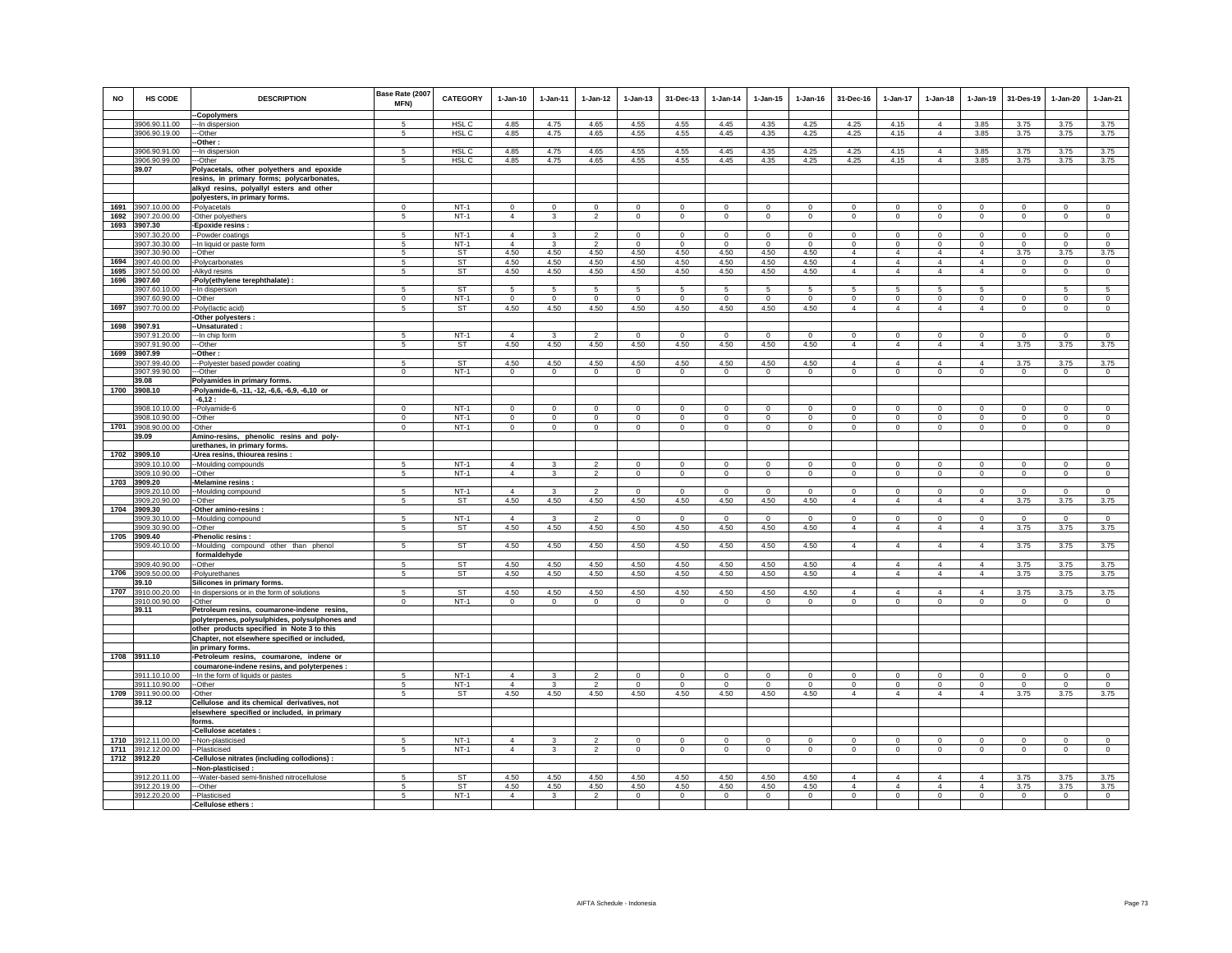| <b>NO</b> | <b>HS CODE</b>                      | <b>DESCRIPTION</b>                                                                        | Base Rate (2007<br>MFN) | <b>CATEGORY</b> | $1-Jan-10$     | $1-Jan-11$              | $1-Jan-12$      | $1-Jan-13$     | 31-Dec-13      | $1-Jan-14$     | $1-Jan-15$      | $1-Jan-16$     | 31-Dec-16           | $1-Jan-17$           | $1-Jan-18$                    | $1-Jan-19$           | 31-Des-19       | $1-Jan-20$           | $1-Jan-21$           |
|-----------|-------------------------------------|-------------------------------------------------------------------------------------------|-------------------------|-----------------|----------------|-------------------------|-----------------|----------------|----------------|----------------|-----------------|----------------|---------------------|----------------------|-------------------------------|----------------------|-----------------|----------------------|----------------------|
| 1713      | 3912.31.00.00                       | -Carboxymethylcellulose and its salts                                                     | -5                      | <b>ST</b>       | 5              | -5                      | -5              | 5              | -5             | -5             | 5               | -5             | 5<br>$\overline{4}$ | $5\overline{5}$      | $5^{\circ}$<br>$\overline{4}$ | -5<br>$\overline{4}$ |                 | -5                   | $\sqrt{5}$           |
|           | 1714 3912.39.00.00<br>1715 3912.90  | --Other<br>-Other:                                                                        | 5                       | <b>ST</b>       | 4.50           | 4.50                    | 4.50            | 4.50           | 4.50           | 4.50           | 4.50            | 4.50           |                     | $\overline{4}$       |                               |                      | 3.75            | 3.75                 | 3.75                 |
|           | 3912.90.20                          | -In the form of granules                                                                  |                         |                 |                |                         |                 |                |                |                |                 |                |                     |                      |                               |                      |                 |                      |                      |
|           | 3912.90.20.10                       | --Regenerated cellulose                                                                   | $^{\circ}$              | $NT-1$          | $\Omega$       | $\mathbf 0$             | $\mathbf 0$     | $\mathbf 0$    | $\Omega$       | $\mathbf 0$    | $\Omega$        | $\Omega$       | $\mathbf 0$         | $\mathbf 0$          | $\mathbf{0}$                  | $\mathbf 0$          | $\mathbf 0$     | $\Omega$             | $\Omega$             |
|           | 3912.90.20.90                       | --Other                                                                                   | -5                      | <b>ST</b>       | 4.50           | 4.50                    | 4.50            | 4.50           | 4.50           | 4.50           | 4.50            | 4.50           | $\overline{4}$      | $\overline{4}$       | $\overline{4}$                | $\overline{4}$       | 3.75            | 3.75                 | 3.75                 |
|           | 3912.90.90.00                       | -Other                                                                                    | $\mathbf 0$             | $NT-1$          | $\circ$        | $\circ$                 | $\circ$         | $\mathbf 0$    | $\mathbf 0$    | $\circ$        | $\mathbf 0$     | $\mathbf 0$    | $\circ$             | $\mathbf 0$          | $\circ$                       | $\mathbf 0$          | $\circ$         | $\circ$              | $\circ$              |
|           | 39.13                               | Natural polymers (for example, alginic acid)                                              |                         |                 |                |                         |                 |                |                |                |                 |                |                     |                      |                               |                      |                 |                      |                      |
|           |                                     | and modified natural polymers (for example,<br>hardened proteins, chemical derivatives of |                         |                 |                |                         |                 |                |                |                |                 |                |                     |                      |                               |                      |                 |                      |                      |
|           |                                     | natural rubber), not elsewhere specified or                                               |                         |                 |                |                         |                 |                |                |                |                 |                |                     |                      |                               |                      |                 |                      |                      |
|           |                                     | included, in primary forms.                                                               |                         |                 |                |                         |                 |                |                |                |                 |                |                     |                      |                               |                      |                 |                      |                      |
| 1716      | 3913.10.00.00                       | -Alginic acid, its salts and esters                                                       |                         | $NT-1$          | $\overline{4}$ | 3                       | $\mathfrak{p}$  | $\mathbf 0$    | $\Omega$       | $\Omega$       | $\Omega$        | $\Omega$       | $\Omega$            | $\Omega$             | $\Omega$                      | $\Omega$             | $\circ$         | $\Omega$             | $\Omega$             |
|           | 1717 3913.90.00.00                  | -Other                                                                                    | 5                       | ST              | 5              | $5\phantom{.0}$         | $5\phantom{.0}$ | 5              | 5              | 5              | 5               | 5              | 5                   | 5                    | 5                             | 5                    |                 | 5                    | 5                    |
|           | 39.14                               | Ion-exchangers based on polymers of headings                                              |                         |                 |                |                         |                 |                |                |                |                 |                |                     |                      |                               |                      |                 |                      |                      |
|           |                                     | 39.01 to 39.13, in primary forms.                                                         |                         |                 |                |                         |                 |                |                |                |                 |                |                     |                      |                               |                      |                 |                      |                      |
|           | 1718 3914.00.10.00                  | -Of a kind used in separating mercury or other<br>metals from waste water                 | 15                      | HSL C           | 14.75          | 14.50                   | 14              | 13.75          | 13.75          | 13.50          | 13              | 12.75          | 12.75               | 12.50                | 12.25                         | 12                   | 11.25           | 11.25                | 11.25                |
|           | 3914.00.90.00                       | -Other                                                                                    | 15                      | HSL C           | 14.75          | 14.50                   | 14              | 13.75          | 13.75          | 13.50          | 13              | 12.75          | 12.75               | 12.50                | 12.25                         | 12                   | 11.25           | 11.25                | 11.25                |
|           |                                     | II. WASTE, PARINGS AND SCRAP; SEMI-                                                       |                         |                 |                |                         |                 |                |                |                |                 |                |                     |                      |                               |                      |                 |                      |                      |
|           |                                     | <b>MANUFACTURE: ARTICLES</b>                                                              |                         |                 |                |                         |                 |                |                |                |                 |                |                     |                      |                               |                      |                 |                      |                      |
|           | 39.15                               | Waste, parings and scrap, of plastics.                                                    |                         |                 |                |                         |                 |                |                |                |                 |                |                     |                      |                               |                      |                 |                      |                      |
| 1719      | 3915.10.00.00                       | -Of polymers of ethylene                                                                  | 5                       | $NT-1$          | $\Delta$       | $\mathbf{R}$            | $\mathcal{L}$   | $\mathsf 0$    | $\mathsf 0$    | $\Omega$       | $\mathsf 0$     | $\Omega$       | $\mathsf 0$         | $\mathbf 0$          | $\mathbf 0$                   | $\mathbf 0$          | $\mathbf 0$     | $\mathsf 0$          | $\circ$              |
| 1720      | 3915.20.00.00                       | -Of polymers of styrene                                                                   | -5                      | $NT-1$          | $\overline{4}$ | 3                       | $\overline{2}$  | $\mathbf 0$    | $\Omega$       | $\mathbf 0$    | $\mathbf 0$     | $\Omega$       | $\Omega$            | $\mathbf 0$          | $\mathbf 0$                   | $\Omega$             | $^{\circ}$      | $\mathbf 0$          | $\circ$              |
|           | 1721 3915.30.00.00<br>1722 3915.90  | -Of polymers of vinyl chloride<br>-Of other plastics :                                    | 5                       | $NT-1$          | $\overline{4}$ | $\mathbf{3}$            | $\overline{2}$  | $\mathbf 0$    | $\mathbf 0$    | $\mathsf 0$    | $\mathbf 0$     | $\mathbf{0}$   | $\circ$             | $\mathbf 0$          | $\mathbf 0$                   | $\mathbf 0$          | $\,0\,$         | $\mathsf 0$          | $\mathsf 0$          |
|           | 3915.90.10.00                       | -Of copolymers of vinyl acetate and vinyl                                                 | -5                      | $NT-1$          | $\overline{4}$ | 3                       | $\overline{2}$  | $\Omega$       | $\Omega$       | $\overline{0}$ | $\Omega$        | $\Omega$       | $\Omega$            | $\overline{0}$       | $\Omega$                      | $\Omega$             | $\overline{0}$  | $\Omega$             | $\overline{0}$       |
|           |                                     | chloride in which the vinyl acetate monomer                                               |                         |                 |                |                         |                 |                |                |                |                 |                |                     |                      |                               |                      |                 |                      |                      |
|           |                                     | predominates                                                                              |                         |                 |                |                         |                 |                |                |                |                 |                |                     |                      |                               |                      |                 |                      |                      |
|           | 3915.90.90.00<br>39.16              | --Other                                                                                   | -5                      | $NT-1$          | $\overline{4}$ | 3                       | $\mathfrak{p}$  | $\mathbf 0$    | $\mathbf 0$    | $\mathbf 0$    | $\mathbf 0$     | $\mathbf 0$    | $\circ$             | $\mathbf 0$          | $\mathbf 0$                   | $\mathbf 0$          | $\mathbf 0$     | $\mathbf 0$          | $\Omega$             |
|           |                                     | Monofilament of which any cross-sectional<br>dimension exceeds 1 mm, rods, sticks and     |                         |                 |                |                         |                 |                |                |                |                 |                |                     |                      |                               |                      |                 |                      |                      |
|           |                                     | profile shapes, whether or not surface-worked                                             |                         |                 |                |                         |                 |                |                |                |                 |                |                     |                      |                               |                      |                 |                      |                      |
|           |                                     | but not otherwise worked, of plastics.                                                    |                         |                 |                |                         |                 |                |                |                |                 |                |                     |                      |                               |                      |                 |                      |                      |
|           | 1723 3916.10                        | -Of polymers of ethylene :                                                                |                         |                 |                |                         |                 |                |                |                |                 |                |                     |                      |                               |                      |                 |                      |                      |
|           | 3916.10.10.00                       | -Monofilament                                                                             | 10                      | ST              | 9              | 8                       | $\overline{7}$  | $\overline{7}$ | $\overline{7}$ | 6              | 6               | 5              | -5                  | 5                    | 5                             | 5                    | 5               | 5                    | -5                   |
| 1724      | 3916.10.20.00<br>3916.20            | -Rods, sticks and profile shapes<br>Of polymers of vinyl chloride :                       | 10                      | ST              | 9              | $\overline{\mathbf{8}}$ | $\overline{7}$  | $\overline{7}$ | $\overline{7}$ | 6              | $6\overline{6}$ | 5              | 5                   | 5                    | 5                             | 5                    | 5               | 5                    | 5                    |
|           | 3916.20.10.00                       | -Monofilament                                                                             | 10                      | <b>ST</b>       | $\alpha$       | 8                       | $\overline{7}$  | $\overline{7}$ | $\overline{7}$ | 6              | 6               |                | 5                   | 5                    | 5                             | 5                    | 5               | 5                    | 5                    |
|           | 3916.20.20.00                       | -Rods, sticks and profile shapes                                                          | 10                      | <b>ST</b>       | 9              | 8                       | $\overline{7}$  | $\overline{7}$ | $\overline{7}$ | 6              | $6\overline{6}$ | 5              | 5 <sub>1</sub>      | $\overline{5}$       | 5                             | $\overline{5}$       | 5               | 5                    | 5                    |
|           | 1725 3916.90                        | -Of other plastics :                                                                      |                         |                 |                |                         |                 |                |                |                |                 |                |                     |                      |                               |                      |                 |                      |                      |
|           | 3916.90.40.00                       | -- Of hardened proteins                                                                   |                         | <b>ST</b>       | 4.50           | 4.50                    | 4.50            | 4.50           | 4.50           | 4.50           | 4.50            | 4.50           | $\overline{4}$      | 4                    | 4                             | $\overline{4}$       | 3.75            | 3.75                 | 3.75                 |
|           | 3916.90.90.00<br>39.17              | -Other<br>Tubes, pipes and hoses, and fittings therefor                                   | 10                      | ST              | 9              | 8                       | $\overline{7}$  | $\overline{7}$ | $\overline{7}$ | 6              | 6               | 5              | $\overline{5}$      | 5                    | $5\phantom{.0}$               | 5                    | 5               | $5\phantom{.0}$      | 5                    |
|           |                                     | for example, joints, elbows, flanges), of<br>plastics.                                    |                         |                 |                |                         |                 |                |                |                |                 |                |                     |                      |                               |                      |                 |                      |                      |
|           | 1726 3917.10                        | -Artificial guts (sausage casings) of                                                     |                         |                 |                |                         |                 |                |                |                |                 |                |                     |                      |                               |                      |                 |                      |                      |
|           |                                     | hardened protein or of cellulosic materials:                                              |                         |                 |                |                         |                 |                |                |                |                 |                |                     |                      |                               |                      |                 |                      |                      |
|           | 3917.10.10.00                       | -- Of hardened proteins                                                                   | $\sqrt{5}$              | $NT-1$          | $\overline{4}$ | $\mathbf{3}$            | $\mathcal{P}$   | $\Omega$       | $\Omega$       | $\Omega$       | $\Omega$        | $\Omega$       | $\Omega$            | $\mathbf 0$          | $\Omega$                      | $\Omega$             | $\mathbf 0$     | $\Omega$             | $\overline{0}$       |
|           | 3917.10.90.00                       | --Other<br>Tubes,pipes and hoses, rigid:                                                  | 5                       | ST              | 4.50           | 4.50                    | 4.50            | 4.50           | 4.50           | 4.50           | 4.50            | 4.50           | $\overline{4}$      | $\overline{4}$       | $\overline{4}$                | $\overline{4}$       | 3.75            | 3.75                 | 3.75                 |
|           | 1727 3917.21.00.00                  | -Of polymers of ethylene                                                                  | 20                      | HSL C           | 19.50          | 19                      | 18.50           | 18             | 18             | 17.50          | 17              | 16.50          | 16.50               | 16                   | 15.75                         | 15.50                | 15              | 15                   | 15                   |
| 1728      | 3917.22.00.00                       | -Of polymers of propylene                                                                 | 20                      | ST              | 18             | 15                      | 13              | 12             | 12             | 10             | 8               | 6              | 5                   | 5                    | $5\overline{5}$               | 5                    | 5               | 5                    | 5                    |
| 1729      | 3917.23.00.00                       | -Of polymers of vinyl chloride                                                            | 20                      | ST              | 18             | 15                      | 13              | 12             | 12             | 10             | 8               | 6              | 5                   | 5                    | 5                             | 5                    | 5               | 5                    | 5                    |
|           | 1730 3917.29.00.00                  | -- Of other plastics                                                                      | 20                      | ST              | 18             | 15                      | 13              | 12             | 12             | 10             | 8               | 6              | $5\phantom{.0}$     | $5\phantom{.0}$      | $5\phantom{.0}$               | $\sqrt{5}$           | $\sqrt{5}$      | $\sqrt{5}$           | 5                    |
| 1731      | 3917.31.00.00                       | Other tubes, pipes and hoses :<br>-Flexible tubes, pipes and hoses, having a              | 20                      | ST              | 18             | 15                      | 13              | 12             | 12             | 10             | 8               | 6              | 5                   | 5                    | 5                             | 5                    | 5               | 5                    | 5                    |
|           |                                     | minimum burst pressure of 27.6 MPa                                                        |                         |                 |                |                         |                 |                |                |                |                 |                |                     |                      |                               |                      |                 |                      |                      |
|           | 1732 3917.32                        | -Other, not reinforced or otherwise combined                                              |                         |                 |                |                         |                 |                |                |                |                 |                |                     |                      |                               |                      |                 |                      |                      |
|           |                                     | with other materials, without fittings :                                                  |                         |                 |                |                         |                 |                |                |                |                 |                |                     |                      |                               |                      |                 |                      |                      |
|           | 3917.32.10.00                       | --Sausage and ham casings                                                                 | 15                      | ST              | 14             | 13                      | 12              | 11             | 11             | 10             | 8               | $\epsilon$     | 5                   | 5                    | 5                             | 5                    | 5               | 5                    | 5                    |
|           | 3917.32.90.00<br>1733 3917.33.00.00 | --Other                                                                                   | 20                      | ST<br><b>ST</b> | 18<br>14       | 15<br>13                | 13<br>12        | 12<br>11       | 12<br>11       | 10             | 8               | 6              | 5                   | 5<br>$5\phantom{.0}$ | 5<br>$5\phantom{.0}$          | 5<br>5               | 5<br>$\sqrt{5}$ | 5<br>$5\phantom{.0}$ | 5<br>$5\phantom{.0}$ |
|           |                                     | -Other, not reinforced or otherwise combined<br>with other materials, with fittings       | 15                      |                 |                |                         |                 |                |                | 10             | 8               | 6              | 5                   |                      |                               |                      |                 |                      |                      |
|           | 1734 3917.39.00.00                  | --Other                                                                                   | 15                      | <b>ST</b>       | 14             | 13                      | 12              | 11             | 11             | 10             | 8               | -6             | -5                  | 5                    | -5                            | -5                   | -5              | 5                    | 5                    |
|           | 1735 3917.40.00.00                  | Fittinas                                                                                  | 5                       | ST              | 4.50           | 4.50                    | 4.50            | 4.50           | 4.50           | 4.50           | 4.50            | 4.50           | $\overline{4}$      | $\overline{4}$       | $\overline{4}$                | $\overline{4}$       | 3.75            | 3.75                 | 3.75                 |
|           | 39.18                               | Floor coverings of plastics, whether or not                                               |                         |                 |                |                         |                 |                |                |                |                 |                |                     |                      |                               |                      |                 |                      |                      |
|           |                                     | self-adhesive, in rolls or in the form of                                                 |                         |                 |                |                         |                 |                |                |                |                 |                |                     |                      |                               |                      |                 |                      |                      |
|           |                                     | tiles; wall or ceiling coverings of plastics,<br>as defined in Note 9 to this Chapter.    |                         |                 |                |                         |                 |                |                |                |                 |                |                     |                      |                               |                      |                 |                      |                      |
|           | 1736 3918.10                        | -Of polymers of vinyl chloride :                                                          |                         |                 |                |                         |                 |                |                |                |                 |                |                     |                      |                               |                      |                 |                      |                      |
|           |                                     | -Floor covering:                                                                          |                         |                 |                |                         |                 |                |                |                |                 |                |                     |                      |                               |                      |                 |                      |                      |
|           | 3918.10.11.00                       | ---Tiles                                                                                  | 20                      | HSL C           | 19.50          | 19                      | 18.50           | 18             | 18             | 17.50          | 17              | 16.50          | 16.50               | 16                   | 15.75                         | 15.50                | 15              | 15                   | 15                   |
|           | 3918.10.19.00<br>3918.10.90.00      | --Other<br>--Other                                                                        | 20<br>20                | HSL C<br>HSL C  | 19.50<br>19.50 | 19<br>19                | 18.50<br>18.50  | 18<br>18       | 18<br>18       | 17.50<br>17.50 | 17<br>17        | 16.50<br>16.50 | 16.50<br>16.50      | 16<br>16             | 15.75<br>15.75                | 15.50<br>15.50       | 15<br>15        | 15<br>15             | 15<br>15             |
|           | 1737 3918.90                        | -Of other plastics :                                                                      |                         |                 |                |                         |                 |                |                |                |                 |                |                     |                      |                               |                      |                 |                      |                      |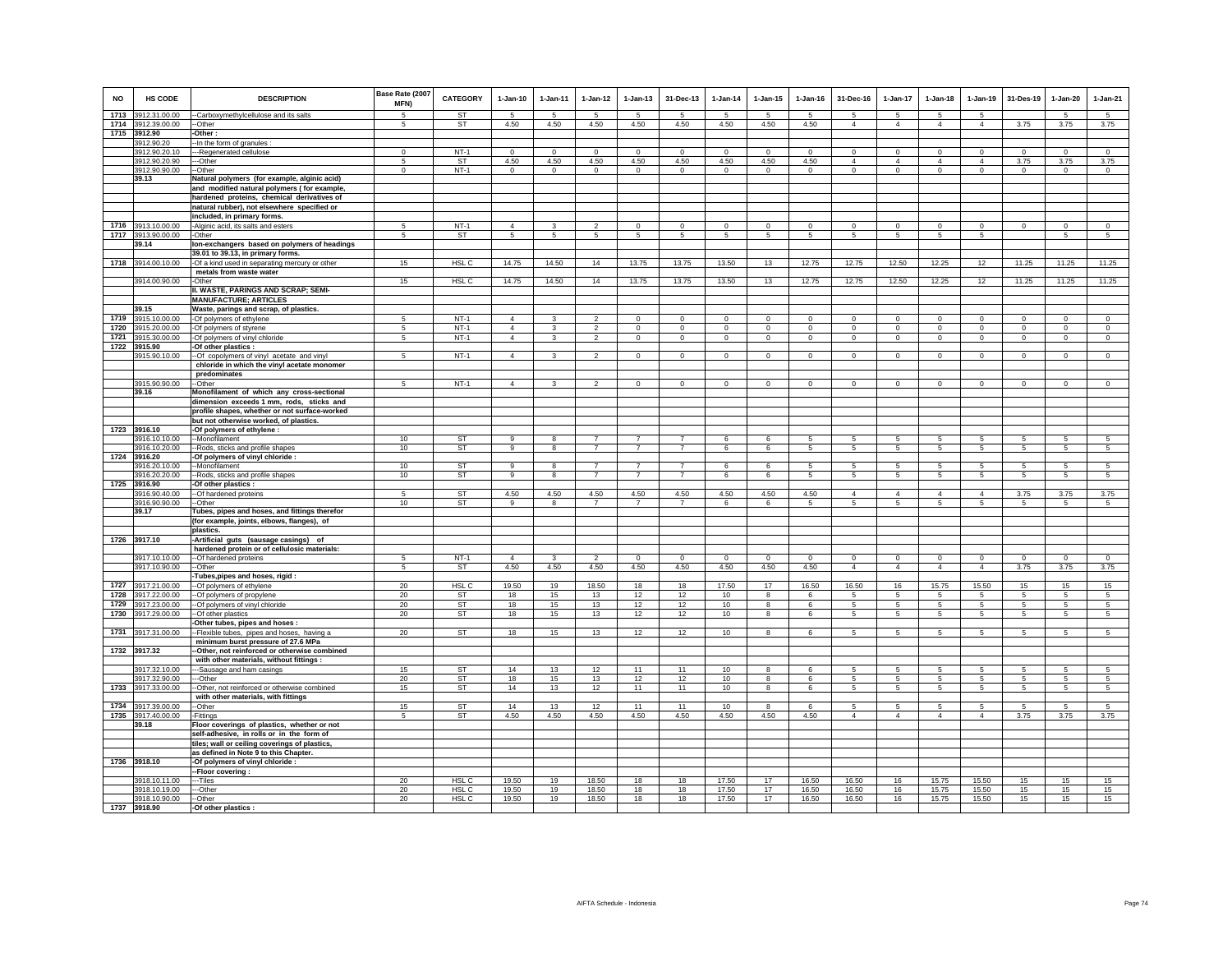| <b>NO</b> | HS CODE                        | <b>DESCRIPTION</b>                                                               | Base Rate (2007<br>MFN) | <b>CATEGORY</b>           | $1-Jan-10$     | $1 - Jan-11$ | $1 - Jan-12$   | $1 - Jan-13$   | 31-Dec-13      | $1-Jan-14$      | $1 - Jan-15$                    | $1 - Jan-16$   | 31-Dec-16           | $1-Jan-17$          | $1-Jan-18$          | $1-Jan-19$          | 31-Des-19 | $1-Jan-20$      | $1-Jan-21$      |
|-----------|--------------------------------|----------------------------------------------------------------------------------|-------------------------|---------------------------|----------------|--------------|----------------|----------------|----------------|-----------------|---------------------------------|----------------|---------------------|---------------------|---------------------|---------------------|-----------|-----------------|-----------------|
|           | 3918.90.11.00                  | -- Floor covering:                                                               | 5                       | <b>ST</b>                 | 4.50           | 4.50         | 4.50           | 4.50           | 4.50           | 4.50            | 4.50                            | 4.50           | $\Delta$            | $\overline{4}$      | $\overline{4}$      | $\overline{4}$      | 3.75      | 3.75            | 3.75            |
|           | 3918.90.13.00                  | ---Tiles, of polyethylene<br>---Other, of polyethylene                           | -5                      | ST                        | 4.50           | 4.50         | 4.50           | 4.50           | 4.50           | 4.50            | 4.50                            | 4.50           | $\overline{4}$      | $\overline{4}$      | $\overline{4}$      | $\overline{4}$      | 3.75      | 3.75            | 3.75            |
|           | 3918.90.19.00                  | --Other                                                                          | 15                      | ST                        | 14             | 13           | 12             | 11             | 11             | 10              | 8                               | 6              | 5                   | -5                  | $5\overline{5}$     | 5                   | 5         | 5               | 5               |
|           |                                | -Other:                                                                          |                         |                           |                |              |                |                |                |                 |                                 |                |                     |                     |                     |                     |           |                 |                 |
|           | 3918.90.91.00                  | --Of polyethylene                                                                | 5                       | <b>ST</b>                 | 4.50           | 4.50         | 4.50           | 4.50           | 4.50           | 4.50            | 4.50                            | 4.50           | $\overline{4}$      | $\overline{4}$      | $\overline{4}$      | $\overline{4}$      | 3.75      | 3.75            | 3.75            |
|           | 3918.90.99.00                  | --Other                                                                          | 15                      | ST                        | 14             | 13           | 12             | 11             | 11             | 10              | 8                               | 6              | 5                   | 5                   | 5                   | 5                   | 5         | 5               | 5               |
|           | 39.19                          | Self-adhesive plates, sheets, film, foil,                                        |                         |                           |                |              |                |                |                |                 |                                 |                |                     |                     |                     |                     |           |                 |                 |
|           |                                | tape, strip and other flat shapes, of                                            |                         |                           |                |              |                |                |                |                 |                                 |                |                     |                     |                     |                     |           |                 |                 |
|           | 1738 3919.10                   | plastics, whether or not in rolls.<br>-In rolls of a width not exceeding 20 cm : |                         |                           |                |              |                |                |                |                 |                                 |                |                     |                     |                     |                     |           |                 |                 |
|           | 3919.10.10.00                  | -- Of polymers of vinyl chloride                                                 | 10                      | HSL <sub>C</sub>          | 9.75           | 9.50         | 9.25           | 9              | 9              | 8.75            | 8.50                            | 8.25           | 8.25                | 8                   | 7.85                | 7.75                | 7.50      | 7.50            | 7.50            |
|           |                                | -Of polyethylene :                                                               |                         |                           |                |              |                |                |                |                 |                                 |                |                     |                     |                     |                     |           |                 |                 |
|           | 3919.10.21.00                  | -- Tape of a kind used in the manufacture of                                     | -5                      | HSL <sub>C</sub>          | 4.85           | 4.75         | 4.65           | 4.55           | 4.55           | 4.45            | 4.35                            | 4.25           | 4.25                | 4.15                | $\overline{4}$      | 3.85                | 3.75      | 3.75            | 3.75            |
|           |                                | telephonic or electric wires                                                     |                         |                           |                |              |                |                |                |                 |                                 |                |                     |                     |                     |                     |           |                 |                 |
|           | 3919.10.29.00                  | --Other                                                                          | 5                       | HSL C                     | 4.85           | 4.75         | 4.65           | 4.55           | 4.55           | 4.45            | 4.35                            | 4.25           | 4.25                | 4.15                | $\overline{4}$      | 3.85                | 3.75      | 3.75            | 3.75            |
|           | 3919.10.90.00                  | -Other                                                                           | 10                      | HSL C                     | 9.75           | 9.50         | 9.25           | 9              | 9              | 8.75            | 8.50                            | 8.25           | 8.25                | 8                   | 7.85                | 7.75                | 7.50      | 7.50            | 7.50            |
|           | 1739 3919.90<br>3919.90.10.00  | -Other:                                                                          | 15                      | HSL C                     | 14.75          | 14.50        | 14             | 13.75          | 13.75          | 13.50           | 13                              | 12.75          | 12.75               | 12.50               | 12.25               | 12                  | 11.25     | 11.25           | 11.25           |
|           | 3919.90.90.00                  | -Of polymers of vinyl chloride<br>--Other                                        | 15                      | HSL C                     | 14.75          | 14.50        | 14             | 13.75          | 13.75          | 13.50           | 13                              | 12.75          | 12.75               | 12.50               | 12.25               | 12                  | 11.25     | 11.25           | 11.25           |
|           | 39.20                          | Other plates, sheets, film, foil and strip,                                      |                         |                           |                |              |                |                |                |                 |                                 |                |                     |                     |                     |                     |           |                 |                 |
|           |                                | of plastics, non-cellular and not reinforced,                                    |                         |                           |                |              |                |                |                |                 |                                 |                |                     |                     |                     |                     |           |                 |                 |
|           |                                | laminated, supported or similarly combined                                       |                         |                           |                |              |                |                |                |                 |                                 |                |                     |                     |                     |                     |           |                 |                 |
|           |                                | with other materials.                                                            |                         |                           |                |              |                |                |                |                 |                                 |                |                     |                     |                     |                     |           |                 |                 |
|           | 1740 3920.10.00.00             | -Of polymers of ethylene                                                         | 15                      | <b>ST</b>                 | 14             | 13           | 12             | 11             | 11             | 10              | 8                               | 6              | $\overline{5}$      | $5\phantom{.0}$     | 5                   | 5                   | 5         | $5\phantom{.0}$ | $\sqrt{5}$      |
| 1741      | 3920.20.00                     | Of polymers of propylene :                                                       |                         |                           |                |              |                |                |                |                 |                                 |                |                     |                     |                     |                     |           |                 |                 |
|           | 3920.20.00.10<br>3920.20.00.90 | -Film BOPP<br>--Other                                                            | 20<br>20                | HSL <sub>C</sub><br>HSL C | 19.50<br>19.50 | 19<br>19     | 18.50<br>18.50 | 18<br>18       | 18<br>18       | 17.50<br>17.50  | 17<br>17                        | 16.50<br>16.50 | 16.50<br>16.50      | 16<br>16            | 15.75<br>15.75      | 15.50<br>15.50      | 15<br>15  | 15<br>15        | 15<br>15        |
|           | 1742 3920.30                   | -Of polymers of styrene :                                                        |                         |                           |                |              |                |                |                |                 |                                 |                |                     |                     |                     |                     |           |                 |                 |
|           | 3920.30.10.00                  | -- Of a kind used as an adhesive by melting                                      | 15                      | ST                        | 14             | 13           | 12             | 11             | 11             | 10              | 8                               | 6              | 5                   | $5\phantom{.0}$     | 5                   | 5                   | 5         | $\overline{5}$  | 5               |
|           | 3920.30.90.00                  | --Other                                                                          | 15                      | ST                        | 14             | 13           | 12             | 11             | 11             | 10              | 8                               | 6              | $5\overline{5}$     | $5\overline{5}$     | $5\overline{5}$     | $5\overline{5}$     | 5         | $\sqrt{5}$      | $5\overline{5}$ |
|           |                                | Of polymers of vinyl chloride :                                                  |                         |                           |                |              |                |                |                |                 |                                 |                |                     |                     |                     |                     |           |                 |                 |
| 1743      | 3920.43.00.00                  | -Containing by weight not less than 6% of                                        | 15                      | HSL C                     | 14.75          | 14.50        | 14             | 13.75          | 13.75          | 13.50           | 13                              | 12.75          | 12.75               | 12.50               | 12.25               | 12                  | 11.25     | 11.25           | 11.25           |
|           |                                | plasticisers                                                                     |                         |                           |                |              |                |                |                |                 |                                 |                |                     |                     |                     |                     |           |                 |                 |
| 1744      | 920.49.00.00                   | -Other<br>-Of acrylic polymers :                                                 | 15                      | ST                        | 14             | 13           | 12             | 11             | 11             | 10              | 8                               | 6              | 5                   | 5                   | 5                   | 5                   | 5         | 5               | 5               |
| 1745      | 3920.51.00.00                  | -Of poly(methyl methacrylate)                                                    | 15                      | ST                        | 14             | 13           | 12             | 11             | 11             | 10              | 8                               | 6              | 5                   | 5                   | 5                   | 5                   | 5         | 5               | 5               |
|           | 1746 3920.59.00.00             | -Other                                                                           | 15                      | ST                        | 14             | 13           | 12             | 11             | 11             | 10              | 8                               | 6              | 5                   | $5\overline{5}$     | 5                   | 5                   | 5         | 5               | 5               |
|           |                                | -Of polycarbonates, alkyd resins, polyallyl                                      |                         |                           |                |              |                |                |                |                 |                                 |                |                     |                     |                     |                     |           |                 |                 |
|           |                                | esters or other polyesters :                                                     |                         |                           |                |              |                |                |                |                 |                                 |                |                     |                     |                     |                     |           |                 |                 |
|           | 1747 3920.61.00.00             | -- Of polycarbonates                                                             | 15                      | ST                        | 14             | 13           | 12             | 11             | 11             | 10              | $\mathbf{a}$                    | 6              | 5                   | 5                   | 5                   | 5                   | 5         | 5               | 5               |
|           | 1748 3920.62                   | -Of poly(ethylene terephthalate) :<br>--Film                                     |                         | HSL C                     |                | 14.50        | 14             | 13.75          |                |                 |                                 |                |                     |                     | 12.25               | 12                  | 11.25     |                 | 11.25           |
|           | 3920.62.10.00<br>3920.62.90.00 | --Other                                                                          | 15<br>15                | HSL C                     | 14.75<br>14.75 | 14.50        | 14             | 13.75          | 13.75<br>13.75 | 13.50<br>13.50  | 13<br>13                        | 12.75<br>12.75 | 12.75<br>12.75      | 12.50<br>12.50      | 12.25               | 12                  | 11.25     | 11.25<br>11.25  | 11.25           |
|           | 1749 3920.63.00.00             | -Of unsaturated polyesters                                                       | 15                      | HSL <sub>C</sub>          | 14.75          | 14.50        | 14             | 13.75          | 13.75          | 13.50           | 13                              | 12.75          | 12.75               | 12.50               | 12.25               | 12                  | 11.25     | 11.25           | 11.25           |
| 1750      | 3920.69.00.00                  | -Of other polyesters                                                             | 10                      | ST                        | $\overline{9}$ | 8            | $\overline{7}$ | $\overline{7}$ | $\overline{7}$ | 6               | 6                               | 5              | $5\overline{)}$     | $5\overline{)}$     | $5\overline{5}$     | $5\overline{5}$     | 5         | 5               | $5\overline{5}$ |
|           |                                | Of cellulose or its chemical derivatives :                                       |                         |                           |                |              |                |                |                |                 |                                 |                |                     |                     |                     |                     |           |                 |                 |
|           | 1751 3920.71                   | -Of regenerated cellulose :                                                      |                         |                           |                |              |                |                |                |                 |                                 |                |                     |                     |                     |                     |           |                 |                 |
|           | 3920.71.10.00                  | --Cellophane film                                                                | 20                      | <b>ST</b>                 | 18             | 15           | 13             | 12             | 12             | 10              | $\mathbf{8}$                    | 6              | 5<br>$\overline{4}$ | 5                   | 5                   | 5                   | -5        | $\sqrt{5}$      | 5<br>3.75       |
|           | 3920.71.20.00<br>3920.71.90.00 | ---Viscose tear-off ribbon: foil<br>---Other                                     | -5<br>20                | <b>ST</b><br><b>ST</b>    | 4.50<br>18     | 4.50<br>15   | 4.50<br>13     | 4.50<br>12     | 4.50<br>12     | 4.50<br>10      | 4.50<br>$\overline{\mathbf{8}}$ | 4.50<br>6      | 5                   | $\overline{4}$<br>5 | $\overline{4}$<br>5 | $\overline{4}$<br>5 | 3.75<br>5 | 3.75<br>5       | $5\overline{)}$ |
|           | 1752 3920.73.00.00             | --Of cellulose acetate                                                           | 20                      | ST                        | 18             | 15           | 13             | 12             | 12             | 10              | 8                               | 6              | 5                   | 5                   | $5\overline{5}$     | $5\overline{5}$     | 5         | 5               | $5\overline{5}$ |
|           | 1753 3920.79.00.00             | -Of other cellulose derivatives                                                  | 15                      | <b>ST</b>                 | 14             | 13           | 12             | 11             | 11             | 10              | 8                               | 6              | 5                   | 5                   | $5\phantom{.0}$     | $5\phantom{.0}$     | 5         | $\sqrt{5}$      | $5\overline{5}$ |
|           |                                | Of other plastics :                                                              |                         |                           |                |              |                |                |                |                 |                                 |                |                     |                     |                     |                     |           |                 |                 |
|           | 1754 3920.91                   | -Of poly(vinyl butyral) :                                                        |                         |                           |                |              |                |                |                |                 |                                 |                |                     |                     |                     |                     |           |                 |                 |
|           | 3920.91.10.00                  | --Film of a kind used in safety glass, of                                        | 5                       | <b>ST</b>                 | 4.50           | 4.50         | 4.50           | 4.50           | 4.50           | 4.50            | 4.50                            | 4.50           | $\overline{4}$      | $\overline{4}$      | $\overline{4}$      | $\overline{4}$      | 3.75      | 3.75            | 3.75            |
|           |                                | a thickness exceeding 0.38 mm but not                                            |                         |                           |                |              |                |                |                |                 |                                 |                |                     |                     |                     |                     |           |                 |                 |
|           |                                | exceeding 0.76 mm and of a width not<br>exceeding 2 m                            |                         |                           |                |              |                |                |                |                 |                                 |                |                     |                     |                     |                     |           |                 |                 |
|           | 3920.91.90.00                  | --Other                                                                          | 15                      | <b>ST</b>                 | 14             | 13           | 12             | 11             | 11             | 10              | 8                               | 6              | 5                   | 5 <sup>5</sup>      | 5                   | 5                   | 5         | 5               | 5               |
| 1755      | 3920.92                        | -Of polyamides :                                                                 |                         |                           |                |              |                |                |                |                 |                                 |                |                     |                     |                     |                     |           |                 |                 |
|           | 3920.92.10.00                  | ---Of polyamides-6                                                               | 25                      | EL                        |                |              |                |                |                |                 |                                 |                |                     |                     |                     |                     |           |                 |                 |
|           | 3920.92.20.00                  | --Of a kind used as an adhesive by melting                                       | 30                      | EL                        |                |              |                |                |                |                 |                                 |                |                     |                     |                     |                     |           |                 |                 |
|           | 3920.92.90.00                  | -Other                                                                           | 30                      | EL.                       |                |              |                |                |                |                 |                                 |                |                     |                     |                     |                     |           |                 |                 |
| 1756      | 3920.93                        | -Of amino-resins :                                                               | 15                      |                           | 14             | 13           |                | 11             | 11             | 10              | 8                               | 6              | 5                   | 5                   |                     | 5                   | 5         | 5               | 5               |
|           | 3920.93.10.00<br>3920.93.90.00 | --Of a kind used as an adhesive by melting<br>--Other                            | 15                      | <b>ST</b><br><b>ST</b>    | 14             | 13           | 12<br>12       | 11             | 11             | 10              | 8                               | 6              | 5                   | 5                   | 5                   | 5                   | 5         | 5               | $\overline{5}$  |
| 1757      | 3920.94                        | -Of phenolic resins :                                                            |                         |                           |                |              |                |                |                |                 |                                 |                |                     |                     |                     |                     |           |                 |                 |
|           | 3920.94.10.00                  | ---Phenol formaldehyde (bakelite) sheets                                         | 5                       | ST                        | 4.50           | 4.50         | 4.50           | 4.50           | 4.50           | 4.50            | 4.50                            | 4.50           | $\overline{4}$      | $\overline{4}$      | $\overline{4}$      | $\overline{4}$      | 3.75      | 3.75            | 3.75            |
|           | 3920.94.90.00                  | ---Other                                                                         | 15                      | ST                        | 14             | 13           | 12             | 11             | 11             | 10              | 8                               | 6              | 5                   | 5                   | 5                   | 5                   | 5         | $\overline{5}$  | $5\overline{5}$ |
|           | 1758 3920.99.00                | -Of other plastics :                                                             |                         |                           |                |              |                |                |                |                 |                                 |                |                     |                     |                     |                     |           |                 |                 |
|           | 3920.99.00.10                  | -Corrugated sheets and plates                                                    | 20                      | <b>ST</b>                 | 18             | 15           | 13             | 12             | 12             | 10 <sup>1</sup> | 8                               | 6              | 5                   | 5                   | 5                   | $5\overline{5}$     | 5         | 5               | 5               |
|           | 3920.99.00.90<br>39.21         | --Other<br>Other plates, sheets, film, foil and strip,                           | 10                      | <b>ST</b>                 | g              | 8            | $\overline{7}$ | $\overline{7}$ | $\overline{7}$ | 6               | 6                               | 5              | 5                   | 5                   | 5                   | 5                   | 5         | 5               | 5               |
|           |                                | of plastics.                                                                     |                         |                           |                |              |                |                |                |                 |                                 |                |                     |                     |                     |                     |           |                 |                 |
|           |                                | -Cellular                                                                        |                         |                           |                |              |                |                |                |                 |                                 |                |                     |                     |                     |                     |           |                 |                 |
|           |                                |                                                                                  |                         |                           |                |              |                |                |                |                 |                                 |                |                     |                     |                     |                     |           |                 |                 |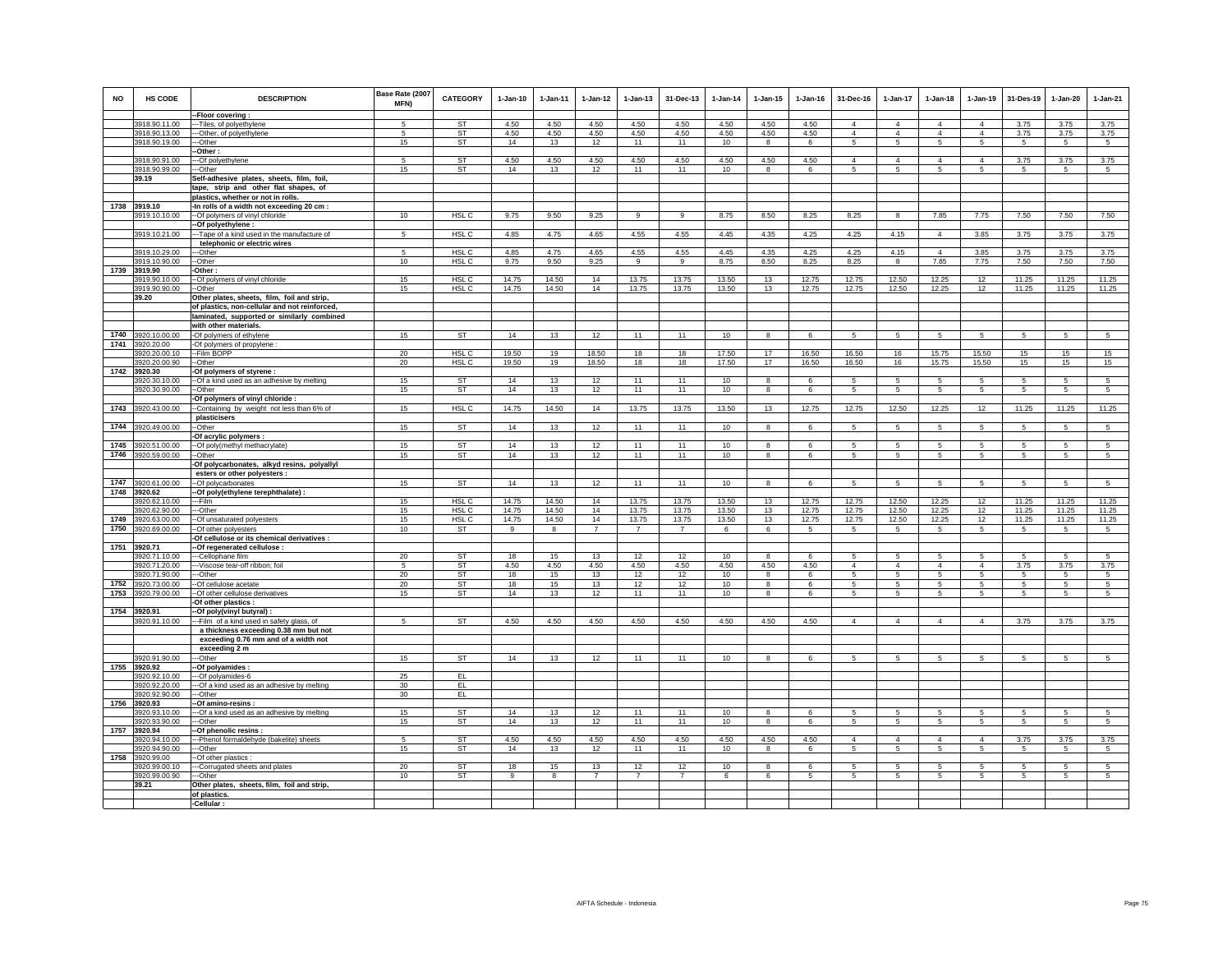| <b>NO</b> | HS CODE                            | <b>DESCRIPTION</b>                                                                        | Base Rate (2007<br><b>MFN)</b> | <b>CATEGORY</b>  | $1-Jan-10$     | $1 - Jan-11$ | $1 - Jan-12$   | $1 - Jan-13$ | 31-Dec-13 | $1 - Jan-14$    | $1 - Jan-15$   | $1 - Jan-16$   | 31-Dec-16      | $1-Jan-17$     | $1 - Jan-18$   | $1 - Jan-19$   | 31-Des-19   | $1-Jan-20$ | $1-Jan-21$     |
|-----------|------------------------------------|-------------------------------------------------------------------------------------------|--------------------------------|------------------|----------------|--------------|----------------|--------------|-----------|-----------------|----------------|----------------|----------------|----------------|----------------|----------------|-------------|------------|----------------|
|           | 1759 3921.11<br>3921.11.10.00      | -Of polymers of styrene :                                                                 | 20                             | ST               | 18             | 15           | 13             | 12           | 12        | 10              | 8              | 6              | 5              | 5              | 5              | 5              | $\sqrt{5}$  | 5          | 5              |
|           | 3921.11.90.00                      | ---Plates and sheets<br>--Other                                                           | 20                             | ST               | 18             | 15           | 13             | 12           | 12        | 10              | 8              | 6              | 5              | 5              | 5              | 5              | -5          | 5          | 5              |
|           | 1760 3921.12.00.00                 | -Of polymers of vinyl chloride                                                            | 20                             | <b>ST</b>        | 18             | 15           | 13             | 12           | 12        | 10              | 8              | 6              | 5              | $\mathbf 5$    | 5              | 5              | 5           | 5          | 5              |
| 1761      | 3921.13.00.00                      | -Of polyurethanes                                                                         | 20                             | ST               | 18             | 15           | 13             | 12           | 12        | 10              | 8              | 6              | 5              | 5              | 5              | 5              | $\sqrt{5}$  | 5          | 5              |
| 1762      | 3921.14                            | -Of regenerated cellulose :                                                               |                                |                  |                |              |                |              |           |                 |                |                |                |                |                |                |             |            |                |
|           | 3921.14.10.00                      | --Plates and sheets                                                                       | 20                             | <b>ST</b>        | 18             | 15           | 13             | 12           | 12        | 10              | 8              | 6              | 5              | 5              | 5              | 5              | 5           | 5          | 5              |
| 1763      | 3921.14.90.00<br>3921.19           | --Other<br>-Of other plastic                                                              | 20                             | <b>ST</b>        | 18             | 15           | 13             | 12           | 12        | 10              | 8              | $\epsilon$     | 5              | $\overline{5}$ | $\overline{5}$ | 5 <sup>7</sup> | 5           | 5          | $\overline{5}$ |
|           | 3921.19.10.00                      | --Plates and sheets                                                                       | 20                             | ST               | 18             | 15           | 13             | 12           | 12        | 10              | 8              | 6              | 5              | 5              | 5              | 5              | 5           | 5          | 5              |
|           | 3921.19.90.00                      | --Other                                                                                   | 20                             | <b>ST</b>        | 18             | 15           | 13             | 12           | 12        | 10              | 8              | 6              | 5              | 5              | 5              | 5              | -5          | 5          | 5              |
|           | 1764 3921.90                       | -Other :                                                                                  |                                |                  |                |              |                |              |           |                 |                |                |                |                |                |                |             |            |                |
|           | 3921.90.20.00                      | -Plates and sheets                                                                        | 15                             | HSL C            | 14.75          | 14.50        | 14             | 13.75        | 13.75     | 13.50           | 13             | 12.75          | 12.75          | 12.50          | 12.25          | 12             | 11.25       | 11.25      | 11.25          |
|           | 3921.90.90.00<br>39.22             | -Other                                                                                    | 15                             | HSL C            | 14.75          | 14.50        | 14             | 13.75        | 13.75     | 13.50           | 13             | 12.75          | 12.75          | 12.50          | 12.25          | 12             | 11.25       | 11.25      | 11.25          |
|           |                                    | Baths, shower-baths, sinks, wash-basins,<br>bidets, lavatory pans, seats and covers,      |                                |                  |                |              |                |              |           |                 |                |                |                |                |                |                |             |            |                |
|           |                                    | flushing cisterns and similar sanitary ware,                                              |                                |                  |                |              |                |              |           |                 |                |                |                |                |                |                |             |            |                |
|           |                                    | of plastics.                                                                              |                                |                  |                |              |                |              |           |                 |                |                |                |                |                |                |             |            |                |
|           | 1765 3922.10.00.00                 | -Baths, shower-baths, sinks and wash-basins                                               | 15                             | ST               | 14             | 13           | 12             | 11           | 11        | 10 <sup>1</sup> | 8              | 6              | 5              | 5              | 5              | 5              | 5           | 5          | -5             |
|           | 1766 3922.20                       | -Lavatory seats and covers:                                                               |                                |                  |                |              |                |              |           |                 |                |                |                |                |                |                |             |            |                |
|           | 3922.20.10.00                      | --Lavatory covers                                                                         | 15                             | <b>ST</b>        | 14             | 13           | 12             | 11           | 11        | 10 <sup>1</sup> | 8              | 6              | 5              | 5              | 5              | 5              | -5          | 5          | 5              |
|           | 3922.20.20.00<br>1767 3922.90      | -Lavatory seats<br>Other:                                                                 | 15                             | ST               | 14             | 13           | 12             | 11           | 11        | 10              | 8              | 6              | 5              | 5              | 5              | 5              | -5          | 5          | 5              |
|           |                                    | -Flushing water closets (lavatory pans),                                                  |                                |                  |                |              |                |              |           |                 |                |                |                |                |                |                |             |            |                |
|           |                                    | urinals or flushing cisterns :                                                            |                                |                  |                |              |                |              |           |                 |                |                |                |                |                |                |             |            |                |
|           | 3922.90.11.00                      | --Parts of flushing cisterns                                                              | 15                             | <b>ST</b>        | 14             | 13           | 12             | 11           | 11        | 10              | R              | 6              | 5              | 5              | 5              | 5              | $\sqrt{5}$  | 5          | -5             |
|           | 3922.90.19.00                      | ---Other                                                                                  | 5                              | ST               | 4.50           | 4.50         | 4.50           | 4.50         | 4.50      | 4.50            | 4.50           | 4.50           | $\overline{4}$ | $\overline{4}$ | $\overline{4}$ | $\overline{4}$ | 3.75        | 3.75       | 3.75           |
|           | 3922.90.90.00                      | --Other                                                                                   | 15                             | ST               | 14             | 13           | 12             | 11           | 11        | 10              | 8              | 6              | 5              | 5              | 5              | 5              | 5           | 5          | -5             |
|           | 39.23                              | Articles for the conveyance or packing of<br>goods, of plastics; stoppers, lids, caps and |                                |                  |                |              |                |              |           |                 |                |                |                |                |                |                |             |            |                |
|           |                                    | other closures, of plastics.                                                              |                                |                  |                |              |                |              |           |                 |                |                |                |                |                |                |             |            |                |
| 1768      | 3923.10.00.00                      | -Boxes, cases, crates and similar articles                                                | 20                             | HSL C            | 19.50          | 19           | 18.50          | 18           | 18        | 17.50           | 17             | 16.50          | 16.50          | 16             | 15.75          | 15.50          | 15          | 15         | 15             |
|           |                                    | -Sacks and bags (including cones) :                                                       |                                |                  |                |              |                |              |           |                 |                |                |                |                |                |                |             |            |                |
|           | 1769 3923.21                       | -Of polymers of ethylene :                                                                |                                |                  |                |              |                |              |           |                 |                |                |                |                |                |                |             |            |                |
|           | 3923.21.10.00                      | --- Aseptic bags reinforced with aluminium<br>foil (other than retort pouch)              | 20                             | HSL <sub>C</sub> | 19.50          | 19           | 18.50          | 18           | 18        | 17.50           | 17             | 16.50          | 16.50          | 16             | 15.75          | 15.50          | 15          | 15         | 15             |
|           | 3923.21.90.00                      | --Other                                                                                   | 20                             | HSL C            | 19.50          | 19           | 18.50          | 18           | 18        | 17.50           | 17             | 16.50          | 16.50          | 16             | 15.75          | 15.50          | 15          | 15         | 15             |
|           | 1770 3923.29.00.00                 | -Of other plastics                                                                        | 15                             | HSL C            | 14.75          | 14.50        | 14             | 13.75        | 13.75     | 13.50           | 13             | 12.75          | 12.75          | 12.50          | 12.25          | 12             | 11.25       | 11.25      | 11.25          |
|           | 1771 3923.30                       | -Carboys, bottles, flasks and similar                                                     |                                |                  |                |              |                |              |           |                 |                |                |                |                |                |                |             |            |                |
|           |                                    | articles:                                                                                 |                                |                  |                |              |                |              |           |                 |                |                |                |                |                |                |             |            |                |
|           | 3923.30.10.00<br>3923.30.90.00     | -Toothpaste tubes<br>--Other                                                              | 20<br>20                       | HSL C<br>HSL C   | 19.50<br>19.50 | 19<br>19     | 18.50<br>18.50 | 18<br>18     | 18<br>18  | 17.50<br>17.50  | 17<br>17       | 16.50<br>16.50 | 16.50<br>16.50 | 16<br>16       | 15.75<br>15.75 | 15.50<br>15.50 | 15<br>15    | 15<br>15   | 15<br>15       |
|           | 1772 3923.40.00.00                 | -Spools, cops, bobbins and similar supports                                               | $\Omega$                       | $NT-1$           | $\mathbf{0}$   | $\mathbf{0}$ | $\mathbf{0}$   | $\mathbf 0$  | $\,0\,$   | $\overline{0}$  | $\circ$        | $\Omega$       | $\mathbf 0$    | $\mathbf 0$    | $\mathbf 0$    | $\circ$        | $\mathbf 0$ | $\circ$    | $\circ$        |
|           | 1773 3923.50.00.00                 | -Stoppers, lids, caps and other closures                                                  | 15                             | <b>ST</b>        | 14             | 13           | 12             | 11           | 11        | 10              | 8              | $\epsilon$     | 5              | 5              | $\mathbf{5}$   | 5              | 5           | $\sqrt{5}$ | 5              |
|           | 1774 3923.90.00.00                 | -Other                                                                                    | 20                             | HSL C            | 19.50          | 19           | 18.50          | 18           | 18        | 17.50           | 17             | 16.50          | 16.50          | 16             | 15.75          | 15.50          | 15          | 15         | 15             |
|           | 39.24                              | Tableware, kitchenware, other household                                                   |                                |                  |                |              |                |              |           |                 |                |                |                |                |                |                |             |            |                |
|           | 1775 3924.10.00.00                 | articles and toilet articles, of plastics.<br>-Tableware and kitchenware                  | 15                             | HSL C            | 14.75          | 14.50        | 14             | 13.75        | 13.75     | 13.50           | 13             | 12.75          | 12.75          | 12.50          | 12.25          | 12             | 11.25       | 11.25      | 11.25          |
|           | 1776 3924.90                       | -Other:                                                                                   |                                |                  |                |              |                |              |           |                 |                |                |                |                |                |                |             |            |                |
|           | 3924.90.10.00                      | -Bed pans, urinals (portable type) or                                                     | 15                             | <b>ST</b>        | 14             | 13           | 12             | 11           | 11        | 10              | 8              | 6              | 5              | 5              | 5              | -5             | -5          | 5          | $\overline{5}$ |
|           |                                    | chamber-pots                                                                              |                                |                  |                |              |                |              |           |                 |                |                |                |                |                |                |             |            |                |
|           | 3924.90.90.00<br>39.25             | -Other<br>Builders' ware of plastics, not elsewhere                                       | 15                             | <b>ST</b>        | 14             | 13           | 12             | 11           | 11        | 10              | 8              | 6              | 5              | 5              | 5              | 5              | $\sqrt{5}$  | 5          | $\sqrt{5}$     |
|           |                                    | specified or included.                                                                    |                                |                  |                |              |                |              |           |                 |                |                |                |                |                |                |             |            |                |
| 1777      | 3925.10.00.00                      | -Reservoirs, tanks, vats and similar                                                      | 20                             | HSL <sub>C</sub> | 19.50          | 19           | 18.50          | 18           | 18        | 17.50           | 17             | 16.50          | 16.50          | 16             | 15.75          | 15.50          | 15          | 15         | 15             |
|           |                                    | containers, of a capacity exceeding 300 I                                                 |                                |                  |                |              |                |              |           |                 |                |                |                |                |                |                |             |            |                |
|           | 1778 3925.20.00.00                 | -Doors, windows and their frames and                                                      | 20                             | HSL <sub>C</sub> | 19.50          | 19           | 18.50          | 18           | 18        | 17.50           | 17             | 16.50          | 16.50          | 16             | 15.75          | 15.50          | 15          | 15         | 15             |
|           | 1779 3925.30.00.00                 | thresholds for doors<br>-Shutters, blinds (including Venetian blinds)                     | 20                             | HSL C            | 19.50          | 19           | 18.50          | 18           | 18        | 17.50           | 17             | 16.50          | 16.50          | 16             | 15.75          | 15.50          | 15          | 15         | 15             |
|           |                                    | and similar articles and parts thereof                                                    |                                |                  |                |              |                |              |           |                 |                |                |                |                |                |                |             |            |                |
|           | 1780 3925.90.00.00                 | -Other                                                                                    | 20                             | HSL C            | 19.50          | 19           | 18.50          | 18           | 18        | 17.50           | 17             | 16.50          | 16.50          | 16             | 15.75          | 15.50          | 15          | 15         | 15             |
|           | 39.26                              | Other articles of plastics and articles of                                                |                                |                  |                |              |                |              |           |                 |                |                |                |                |                |                |             |            |                |
|           |                                    | other materials of headings 39.01 to 39.14.                                               |                                |                  |                |              |                |              |           |                 |                |                |                |                |                |                |             |            |                |
|           | 1781 3926.10.00.00<br>1782 3926.20 | -Office or school supplies<br>-Articles of apparel and clothing accessories               | 20                             | HSL C            | 19.50          | 19           | 18.50          | 18           | 18        | 17.50           | 17             | 16.50          | 16.50          | 16             | 15.75          | 15.50          | 15          | 15         | 15             |
|           |                                    | (including gloves, mittens and mitts) :                                                   |                                |                  |                |              |                |              |           |                 |                |                |                |                |                |                |             |            |                |
|           | 3926.20.60.00                      | -- Articles of apparel used for protection                                                | 20                             | <b>ST</b>        | 18             | 15           | 13             | 12           | 12        | 10              | $\overline{8}$ | 6              | 5              | 5              | 5              | 5              | 5           | 5          | 5              |
|           |                                    | from chemical substances, radiation or fire                                               |                                |                  |                |              |                |              |           |                 |                |                |                |                |                |                |             |            |                |
|           | 3926.20.90.00                      | -Other                                                                                    | 15                             | HSL C            | 14.75          | 14.50        | 14             | 13.75        | 13.75     | 13.50           | 13             | 12.75          | 12.75          | 12.50          | 12.25          | 12             | 11.25       | 11.25      | 11.25          |
|           | 1783 3926.30.00.00                 | Fittings for furniture, coachwork or the like                                             | 20                             | ST               | 18             | 15           | 13             | 12           | 12        | 10              | 8              | 6              | 5              | 5              | 5              | 5              | 5           | 5          | 5              |
|           | 1784 3926.40.00.00<br>1785 3926.90 | Statuettes and other ornamental articles<br>-Other :                                      | 20                             | HSL C            | 19.50          | 19           | 18.50          | 18           | 18        | 17.50           | 17             | 16.50          | 16.50          | 16             | 15.75          | 15.50          | 15          | 15         | 15             |
|           | 3926.90.10.00                      | -Floats for fishing nets                                                                  | 20                             | HSL C            | 19.50          | 19           | 18.50          | 18           | 18        | 17.50           | 17             | 16.50          | 16.50          | 16             | 15.75          | 15.50          | 15          | 15         | 15             |
|           | 3926.90.20.00                      | -Fans and handscreens, frames and handles                                                 | 20                             | HSL C            | 19.50          | 19           | 18.50          | 18           | 18        | 17.50           | 17             | 16.50          | 16.50          | 16             | 15.75          | 15.50          | 15          | 15         | 15             |
|           |                                    | therefor, and parts thereof                                                               |                                |                  |                |              |                |              |           |                 |                |                |                |                |                |                |             |            |                |
|           |                                    | -- Hygienic, medical and surgical articles :                                              |                                |                  |                |              |                |              |           |                 |                |                |                |                |                |                |             |            |                |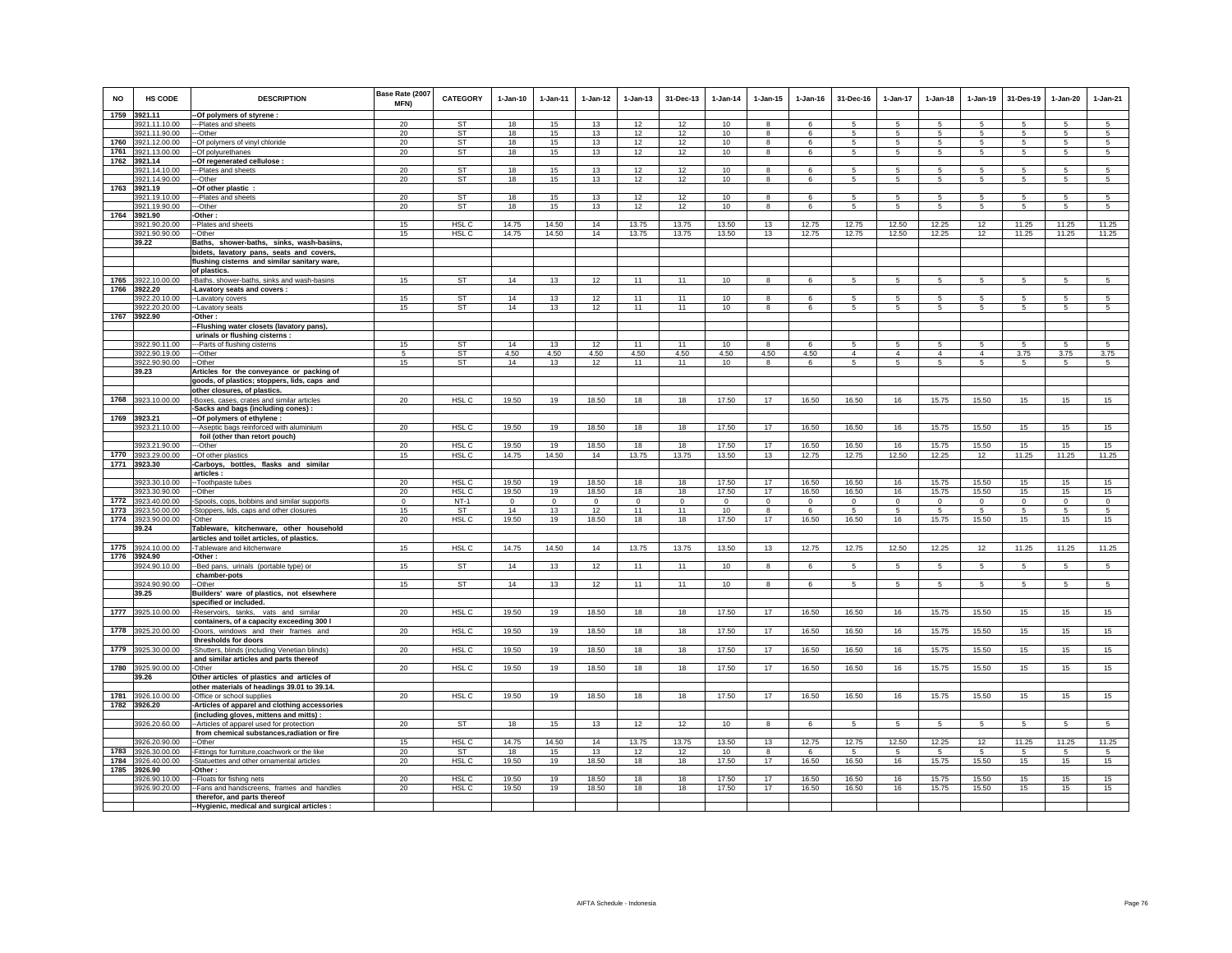| NO   | HS CODE                        | <b>DESCRIPTION</b>                                                                         | Base Rate (2007<br>MFN) | <b>CATEGORY</b>           | $1-Jan-10$                       | $1-Jan-11$                   | $1-Jan-12$                       | $1-Jan-13$                    | 31-Dec-13                     | $1-Jan-14$                    | $1-Jan-15$                   | $1-Jan-16$                    | 31-Dec-16                  | $1-Jan-17$                    | $1-Jan-18$                    | $1-Jan-19$                    | 31-Des-19                     | $1-Jan-20$                    | $1-Jan-21$                |
|------|--------------------------------|--------------------------------------------------------------------------------------------|-------------------------|---------------------------|----------------------------------|------------------------------|----------------------------------|-------------------------------|-------------------------------|-------------------------------|------------------------------|-------------------------------|----------------------------|-------------------------------|-------------------------------|-------------------------------|-------------------------------|-------------------------------|---------------------------|
|      | 3926.90.32.00                  | --Plastic moulds with denture imprints                                                     | 20                      | HSL C                     | 19.50                            | 19                           | 18.50                            | 18                            | 18                            | 17.50                         | 17                           | 16.50                         | 16.50                      | 16                            | 15.75                         | 15.50                         | 15                            | 15                            | 15                        |
|      | 3926.90.39.00                  | --Other                                                                                    | 20                      | HSL C                     | 19.50                            | 19                           | 18.50                            | 18                            | 18                            | 17.50                         | 17                           | 16.50                         | 16.50                      | 16                            | 15.75                         | 15.50                         | 15                            | 15                            | 15                        |
|      | 3926.90.41.00                  | -Safety and protective devices :<br>--Police shields                                       | 20                      | HSL <sub>C</sub>          | 19.50                            | 19                           | 18.50                            | 18                            | 18                            | 17.50                         | 17                           | 16.50                         | 16.50                      | 16                            | 15.75                         | 15.50                         | 15                            | 15                            | 15                        |
|      | 3926.90.42.00                  | -Protective masks and similar articles for                                                 | 20                      | HSL C                     | 19.50                            | 19                           | 18.50                            | 18                            | 18                            | 17.50                         | 17                           | 16.50                         | 16.50                      | 16                            | 15.75                         | 15.50                         | 15                            | 15                            | 15                        |
|      |                                | use in welding and similar work                                                            |                         |                           |                                  |                              |                                  |                               |                               |                               |                              |                               |                            |                               |                               |                               |                               |                               |                           |
| 1785 | 3926.90.44.00                  | -Life saving cushions for the protection of                                                | 20                      | HSL C                     | 19.50                            | 19                           | 18.50                            | 18                            | 18                            | 17.50                         | $17$                         | 16.50                         | 16.50                      | 16                            | 15.75                         | 15.50                         | 15                            | 15                            | 15                        |
|      |                                | persons falling from heights                                                               |                         |                           |                                  |                              |                                  |                               |                               |                               |                              |                               |                            |                               |                               |                               |                               |                               |                           |
|      | 3926.90.45.00<br>3926.90.49.00 | ---Reflected light nails<br>---Other                                                       | 20<br>20                | HSL C<br>HSL <sub>C</sub> | 19.50<br>19.50                   | 19<br>19                     | 18.50<br>18.50                   | 18<br>18                      | 18<br>18                      | 17.50<br>17.50                | 17<br>17                     | 16.50<br>16.50                | 16.50<br>16.50             | 16<br>16                      | 15.75<br>15.75                | 15.50<br>15.50                | 15<br>15                      | 15<br>15                      | 15<br>15                  |
|      |                                | Articles for industrial uses :                                                             |                         |                           |                                  |                              |                                  |                               |                               |                               |                              |                               |                            |                               |                               |                               |                               |                               |                           |
|      | 3926.90.53.00                  | -Transmission or conveyor belts or belting                                                 | 5                       | HSL <sub>C</sub>          | 4.85                             | 4.75                         | 4.65                             | 4.55                          | 4.55                          | 4.45                          | 4.35                         | 4.25                          | 4.25                       | 4.15                          | $\overline{4}$                | 3.85                          | 3.75                          | 3.75                          | 3.75                      |
|      | 3926.90.55.00                  | -Plastic J-hooks and bunch blocks for                                                      | 20                      | HSL C                     | 19.50                            | 19                           | 18.50                            | 18                            | 18                            | 17.50                         | 17                           | 16.50                         | 16.50                      | 16                            | 15.75                         | 15.50                         | 15                            | 15                            | 15                        |
|      |                                | detonators                                                                                 |                         |                           |                                  |                              |                                  |                               |                               |                               |                              |                               |                            |                               |                               |                               |                               |                               |                           |
|      | 3926.90.59.00<br>3926.90.60.00 | --Other<br>--Poultry feeders                                                               | 10<br>20                | HSL C<br>HSL C            | 9.75<br>19.50                    | 9.50<br>19                   | 9.25<br>18.50                    | 9<br>18                       | $\overline{9}$<br>18          | 8.75<br>17.50                 | 8.50<br>17                   | 8.25<br>16.50                 | 8.25<br>16.50              | 8<br>16                       | 7.85<br>15.75                 | 7.75<br>15.50                 | 7.50<br>15                    | 7.50<br>15                    | 7.50<br>15                |
|      | 3926.90.70.00                  | -Corset busks and similar supports for                                                     | 20                      | HSL C                     | 19.50                            | 19                           | 18.50                            | 18                            | 18                            | 17.50                         | 17                           | 16.50                         | 16.50                      | 16                            | 15.75                         | 15.50                         | 15                            | 15                            | 15                        |
|      |                                | articles of apparel or clothing accessories                                                |                         |                           |                                  |                              |                                  |                               |                               |                               |                              |                               |                            |                               |                               |                               |                               |                               |                           |
|      | 3926.90.80.00                  | -Cards for jewellery or small objects of                                                   | 20                      | HSL <sub>C</sub>          | 19.50                            | 19                           | 18.50                            | 18                            | 18                            | 17.50                         | 17                           | 16.50                         | 16.50                      | 16                            | 15.75                         | 15.50                         | 15                            | 15                            | 15                        |
|      |                                | personal adornment; beads; shoe lasts                                                      |                         |                           |                                  |                              |                                  |                               |                               |                               |                              |                               |                            |                               |                               |                               |                               |                               |                           |
|      | 3926.90.90.00                  | --Other                                                                                    | 20                      | HSL C                     | 19.50                            | 19                           | 18.50                            | 18                            | 18                            | 17.50                         | 17                           | 16.50                         | 16.50                      | 16                            | 15.75                         | 15.50                         | 15                            | 15                            | 15                        |
|      | 40.01                          | Natural rubber, balata, gutta-percha, guayule,                                             |                         |                           |                                  |                              |                                  |                               |                               |                               |                              |                               |                            |                               |                               |                               |                               |                               |                           |
|      |                                | chicle and similar natural gums, in primary<br>forms or in plates, sheets or strip.        |                         |                           |                                  |                              |                                  |                               |                               |                               |                              |                               |                            |                               |                               |                               |                               |                               |                           |
|      | 1786 4001.10                   | -Natural rubber latex, whether or not                                                      |                         |                           |                                  |                              |                                  |                               |                               |                               |                              |                               |                            |                               |                               |                               |                               |                               |                           |
|      |                                | pre-vulcanised:                                                                            |                         |                           |                                  |                              |                                  |                               |                               |                               |                              |                               |                            |                               |                               |                               |                               |                               |                           |
|      |                                | -Exceeding 0.5% ammonia content:                                                           |                         |                           |                                  |                              |                                  |                               |                               |                               |                              |                               |                            |                               |                               |                               |                               |                               |                           |
|      | 4001.10.11.00                  | --Centrifuge concentrate                                                                   | 5                       | ST                        | 4.50                             | 4.50                         | 4.50                             | 4.50                          | 4.50                          | 4.50                          | 4.50                         | 4.50                          | $\overline{4}$             | 4                             | $\overline{4}$                | $\overline{4}$                | $\mathbf 0$                   | $\mathbf 0$                   | $\mathsf 0$               |
|      | 4001.10.19.00                  | ---Other                                                                                   | 5                       | <b>ST</b>                 | 4.50                             | 4.50                         | 4.50                             | 4.50                          | 4.50                          | 4.50                          | 4.50                         | 4.50                          | $\overline{4}$             | $\overline{4}$                | $\overline{4}$                | $\overline{4}$                | $\circ$                       | $\circ$                       | $\circ$                   |
|      | 4001.10.21.00                  | -Not exceeding 0.5% ammonia content :<br>-Centrifuge concentrate                           | 5                       | <b>ST</b>                 | 4.50                             | 4.50                         | 4.50                             | 4.50                          | 4.50                          | 4.50                          | 4.50                         | 4.50                          | $\overline{4}$             | $\overline{4}$                | $\overline{4}$                | $\overline{4}$                | $\mathbf 0$                   | $\mathbf{0}$                  | $\circ$                   |
|      | 4001.10.29.00                  | ---Other                                                                                   | 5                       | ST                        | 4.50                             | 4.50                         | 4.50                             | 4.50                          | 4.50                          | 4.50                          | 4.50                         | 4.50                          | $\overline{4}$             | $\overline{4}$                | $\overline{4}$                | $\overline{4}$                | $\circ$                       | $\mathbf 0$                   | $\circ$                   |
|      |                                | -Natural rubber in other forms :                                                           |                         |                           |                                  |                              |                                  |                               |                               |                               |                              |                               |                            |                               |                               |                               |                               |                               |                           |
|      | 1787 4001.21                   | -Smoked sheets:                                                                            |                         |                           |                                  |                              |                                  |                               |                               |                               |                              |                               |                            |                               |                               |                               |                               |                               |                           |
|      | 4001.21.10.00                  | -RSS Grade 1                                                                               | -5                      | $NT-1$                    | $\overline{4}$                   | 3                            | $\mathfrak{p}$                   | $\Omega$                      | $\Omega$                      | $\Omega$                      | $\Omega$                     | $\Omega$                      | $\Omega$                   | $\Omega$                      | $\Omega$                      | $\mathbf{0}$                  | $\Omega$                      | $\Omega$                      | $\Omega$                  |
|      | 4001.21.20.00<br>4001.21.30.00 | --RSS Grade 2<br>---RSS Grade 3                                                            | 5<br>-5                 | $NT-1$<br>$NT-1$          | $\overline{4}$<br>$\overline{4}$ | 3<br>$\overline{\mathbf{3}}$ | $\overline{2}$<br>$\overline{2}$ | $\mathbf 0$<br>$\overline{0}$ | $\mathbf 0$<br>$\overline{0}$ | $\mathbf 0$<br>$\overline{0}$ | $^{\circ}$<br>$\overline{0}$ | $\mathbf 0$<br>$\overline{0}$ | $\mathbf 0$<br>$\Omega$    | $\mathbf 0$<br>$\overline{0}$ | $\mathbf 0$<br>$\overline{0}$ | $\mathbf 0$<br>$\overline{0}$ | $\mathbf 0$<br>$\overline{0}$ | $\mathbf 0$<br>$\overline{0}$ | $\circ$<br>$\overline{0}$ |
|      | 4001.21.40.00                  | -RSS Grade 4                                                                               | 5                       | $NT-1$                    | $\Delta$                         | $\mathbf{3}$                 | $\mathfrak{p}$                   | $\mathbf{0}$                  | $\mathbf{0}$                  | $\mathbf 0$                   | $\Omega$                     | $\mathbf 0$                   | $\mathbf{0}$               | $\mathbf{0}$                  | $\mathbf{0}$                  | $\circ$                       | $\mathbf 0$                   | $\Omega$                      | $\circ$                   |
|      | 4001.21.50.00                  | --RSS Grade 5                                                                              | 5                       | ST                        | 4.50                             | 4.50                         | 4.50                             | 4.50                          | 4.50                          | 4.50                          | 4.50                         | 4.50                          | $\overline{4}$             | $\overline{4}$                | $\overline{4}$                | $\overline{4}$                | 3.75                          | 3.75                          | 3.75                      |
|      | 4001.21.90.00                  | --Other                                                                                    | 5                       | $NT-1$                    | $\mathbf{A}$                     | $\mathbf{3}$                 | $\overline{a}$                   | $\mathbf 0$                   | $\,0\,$                       | $\circ$                       | $\mathbf 0$                  | $\mathsf 0$                   | $\mathbf 0$                | $\circ$                       | $\mathbf{0}$                  | $\mathsf 0$                   | $\mathbf 0$                   | $\mathbf 0$                   | $\circ$                   |
| 1788 | 4001.22                        | -Technically Specified Natural Rubber (TSNR):                                              |                         |                           |                                  |                              |                                  |                               |                               |                               |                              |                               |                            |                               |                               |                               |                               |                               |                           |
|      | 4001.22.10.00                  | $-TSNR 10$                                                                                 | -5<br>5                 | $NT-1$<br>$NT-1$          | $\Delta$<br>$\Delta$             | $\mathbf{3}$<br>$\mathbf{3}$ | $\mathfrak{D}$<br>$\overline{2}$ | $\Omega$<br>$\mathsf 0$       | $\Omega$                      | $\Omega$<br>$\mathbf 0$       | $\Omega$<br>$\mathsf 0$      | $\Omega$<br>$\Omega$          | $\Omega$                   | $\Omega$<br>$\mathbf 0$       | $\Omega$<br>$\mathbf{0}$      | $\Omega$<br>$\mathbf{0}$      | $\mathbf 0$                   | $\circ$                       | $\circ$<br>$\circ$        |
|      | 4001.22.20.00<br>4001.22.30.00 | --TSNR 20<br>--TSNR L                                                                      | 5                       | $NT-1$                    | $\overline{4}$                   | $\mathbf{3}$                 | $\overline{\phantom{a}}$         | $\overline{0}$                | $\mathbf 0$<br>$\Omega$       | $\overline{0}$                | $\overline{0}$               | $\Omega$                      | $\mathbf 0$<br>$\Omega$    | $\overline{0}$                | $\overline{0}$                | $\overline{0}$                | $\mathbf 0$<br>$\Omega$       | $\circ$<br>$\overline{0}$     | $\overline{0}$            |
|      | 4001.22.40.00                  | --TSNR C'                                                                                  | 5                       | $NT-1$                    | $\overline{4}$                   | 3                            | $\overline{2}$                   | $\mathbf 0$                   | $\mathbf 0$                   | $\circ$                       | $\mathbf 0$                  | $\mathbf 0$                   | $\mathbf 0$                | 0                             | $\mathbf 0$                   | $\mathbf 0$                   | $\mathbf 0$                   | 0                             | $\mathbf 0$               |
|      | 4001.22.50.00                  | --TSNR GP                                                                                  | 5                       | $NT-1$                    | $\overline{4}$                   | 3                            | $\overline{2}$                   | $^{\circ}$                    | $^{\circ}$                    | $\mathbf{0}$                  | $\circ$                      | $^{\circ}$                    | $\mathbf{0}$               | $\circ$                       | $^{\circ}$                    | $^{\circ}$                    | $^{\circ}$                    | $\circ$                       | $^{\circ}$                |
|      | 4001.22.90.00                  | -Other                                                                                     | 5                       | $NT-1$                    | $\overline{4}$                   | 3                            | $\overline{a}$                   | $\mathsf 0$                   | $\mathsf 0$                   | $\mathbf 0$                   | 0                            | $^{\circ}$                    | $\mathsf 0$                | $\overline{0}$                | $\mathsf 0$                   | $\mathsf 0$                   | $\mathbf 0$                   | $\mathbf 0$                   | $\mathsf 0$               |
| 1789 | 4001.29                        | Other-                                                                                     |                         |                           | $\Delta$                         |                              | $\mathfrak{D}$                   |                               |                               |                               |                              |                               |                            |                               |                               |                               |                               |                               |                           |
|      | 4001.29.10.00<br>4001.29.20.00 | --Air-dried sheet<br>--- I atex crepe                                                      | 5<br>-5                 | $NT-1$<br>$NT-1$          | $\overline{4}$                   | 3<br>$\mathbf{3}$            | $\overline{2}$                   | $\Omega$<br>$\Omega$          | $\mathbf 0$<br>$\Omega$       | $\Omega$<br>$\Omega$          | $\Omega$<br>$\Omega$         | $\Omega$<br>$\Omega$          | $\Omega$<br>$\Omega$       | $\mathbf 0$<br>$\overline{0}$ | $\Omega$<br>$\overline{0}$    | $\mathbf 0$<br>$\overline{0}$ | $\mathbf 0$<br>$\Omega$       | $\mathbf 0$<br>$\Omega$       | $\mathbf 0$<br>$\Omega$   |
|      | 4001.29.30.00                  | -Sole crepe                                                                                | 5                       | $NT-1$                    | $\overline{4}$                   | $\mathbf{3}$                 | $\overline{a}$                   | $\mathbf 0$                   | $\mathbf 0$                   | $\mathsf 0$                   | $\mathsf 0$                  | $\mathsf 0$                   | $\mathbf 0$                | $\mathbf 0$                   | $\mathbf 0$                   | $\mathsf 0$                   | $\mathbf 0$                   | $\mathbf 0$                   | $\mathbf 0$               |
|      | 4001.29.40.00                  | -- Remilled crepe, including flat bark crepe                                               | 5                       | $NT-1$                    | $\overline{4}$                   | $\mathbf{3}$                 | $\overline{2}$                   | $\mathbf 0$                   | $\mathbf{0}$                  | $\mathbf 0$                   | $\mathbf 0$                  | $\mathbf 0$                   | $\circ$                    | $\circ$                       | $\mathbf{0}$                  | $\circ$                       | $\circ$                       | $\circ$                       | $\mathbf{0}$              |
|      | 4001.29.50.00                  | --Other crepe                                                                              | -5                      | $NT-1$                    | $\overline{4}$                   | $\mathbf{3}$                 | $\overline{\phantom{a}}$         | $\Omega$                      | $\Omega$                      | $\Omega$                      | $\Omega$                     | $\Omega$                      | $\Omega$                   | $\overline{0}$                | $\Omega$                      | $\overline{0}$                | $\Omega$                      | $\overline{0}$                | $\Omega$                  |
|      | 4001.29.60.00                  | -Superior processing rubber                                                                | -5                      | $NT-1$                    | $\overline{4}$<br>$\overline{4}$ | 3                            | $\mathfrak{p}$<br>$\overline{2}$ | $\mathbf 0$                   | $\mathbf 0$                   | 0                             | $\mathbf 0$                  | $\Omega$                      | $\mathbf 0$                | $\mathbf 0$<br>$\overline{0}$ | $\mathbf 0$                   | $\mathbf 0$                   | $\mathbf 0$                   | $\mathbf 0$                   | $\circ$                   |
|      | 4001.29.70.00<br>4001.29.80.00 | --Skim rubber<br>--- Scrap (tree, earth or smoked) and cup lump                            | 5<br>5                  | $NT-1$<br>$NT-1$          | $\mathbf{A}$                     | $\mathbf{3}$<br>$\mathbf{R}$ | $\overline{2}$                   | $\mathbf 0$<br>$\Omega$       | $\overline{0}$<br>$\Omega$    | $\mathbf 0$<br>$\Omega$       | $\mathsf 0$<br>$\Omega$      | $\mathbf 0$<br>$\Omega$       | $\mathbf{0}$<br>$\Omega$   | $\overline{0}$                | $\mathbf 0$<br>$\Omega$       | $\mathsf 0$<br>$\Omega$       | $\,$ 0<br>$\Omega$            | $\mathbf 0$<br>$\Omega$       | $\mathbf{0}$<br>$\Omega$  |
|      | 4001.29.90.00                  | ---Other                                                                                   | $\overline{5}$          | $NT-1$                    | $\overline{4}$                   | 3                            | $\mathfrak{p}$                   | $\mathbf 0$                   | $\Omega$                      | $\mathbf 0$                   | $\mathbf 0$                  | $\Omega$                      | $\mathbf 0$                | $\mathbf 0$                   | $\mathbf 0$                   | $\mathbf 0$                   | $\Omega$                      | $\mathbf 0$                   | $\Omega$                  |
|      | 1790 4001.30                   | -Balata, gutta-percha, guayule, chicle and                                                 |                         |                           |                                  |                              |                                  |                               |                               |                               |                              |                               |                            |                               |                               |                               |                               |                               |                           |
|      |                                | similar natural gums :                                                                     |                         |                           |                                  |                              |                                  |                               |                               |                               |                              |                               |                            |                               |                               |                               |                               |                               |                           |
|      |                                | Jelutong:                                                                                  |                         |                           |                                  |                              |                                  |                               |                               |                               |                              |                               |                            |                               |                               |                               |                               |                               |                           |
|      | 4001.30.11.00<br>4001.30.19.00 | -- In primary form<br>--Other                                                              | 5<br>5                  | $NT-1$<br>$NT-1$          | $\overline{4}$<br>$\overline{4}$ | 3<br>$\mathbf{3}$            | $\mathfrak{p}$<br>$\overline{2}$ | $\mathbf 0$<br>$\mathsf 0$    | $\mathbf 0$<br>$\mathsf 0$    | $\mathbf 0$<br>$\mathsf 0$    | $\mathbf 0$<br>$\mathsf 0$   | $\mathbf 0$<br>$\circ$        | $\mathbf 0$<br>$\mathsf 0$ | $\mathbf 0$<br>$\circ$        | $\mathbf 0$<br>$\mathsf 0$    | $\mathbf 0$<br>$\mathsf 0$    | $\mathbf 0$<br>$\mathbf 0$    | $\mathbf 0$<br>$\mathsf 0$    | $\circ$<br>$\mathsf 0$    |
|      |                                | -Other                                                                                     |                         |                           |                                  |                              |                                  |                               |                               |                               |                              |                               |                            |                               |                               |                               |                               |                               |                           |
|      | 4001.30.91.00                  | --- In primary form                                                                        | 5                       | $NT-1$                    | $\Delta$                         | $\mathbf{3}$                 | $\mathfrak{p}$                   | $\mathbf{0}$                  | $\Omega$                      | $\Omega$                      | $\Omega$                     | $\Omega$                      | $\Omega$                   | $\mathbf{0}$                  | $\mathbf{0}$                  | $\mathbf{0}$                  | $\mathbf 0$                   | $\Omega$                      | $\circ$                   |
|      | 4001.30.99.00                  | ---Other                                                                                   | 5                       | <b>NT-1</b>               | $\overline{4}$                   | 3                            | $\overline{2}$                   | $^{\circ}$                    | $^{\circ}$                    | $^{\circ}$                    | $\circ$                      | $^{\circ}$                    | $\mathbf{0}$               | $^{\circ}$                    | $\mathbf{0}$                  | $^{\circ}$                    | $^{\circ}$                    | $^{\circ}$                    | $\circ$                   |
|      | 40.02                          | Synthetic rubber and factice derived from                                                  |                         |                           |                                  |                              |                                  |                               |                               |                               |                              |                               |                            |                               |                               |                               |                               |                               |                           |
|      |                                | oils, in primary forms or in plates, sheets                                                |                         |                           |                                  |                              |                                  |                               |                               |                               |                              |                               |                            |                               |                               |                               |                               |                               |                           |
|      |                                | or strip; mixtures of any product of heading                                               |                         |                           |                                  |                              |                                  |                               |                               |                               |                              |                               |                            |                               |                               |                               |                               |                               |                           |
|      |                                | 40.01 with any product of this heading, in<br>primary forms or in plates, sheets or strip. |                         |                           |                                  |                              |                                  |                               |                               |                               |                              |                               |                            |                               |                               |                               |                               |                               |                           |
|      |                                | -Styrene-butadiene rubber (SBR); carboxylated                                              |                         |                           |                                  |                              |                                  |                               |                               |                               |                              |                               |                            |                               |                               |                               |                               |                               |                           |
|      |                                | styrene-butadiene rubber (XSBR) :                                                          |                         |                           |                                  |                              |                                  |                               |                               |                               |                              |                               |                            |                               |                               |                               |                               |                               |                           |
| 1791 | 4002.11.00.00                  | --Latex                                                                                    | -5                      | $NT-1$                    | $\Delta$                         | $\mathbf{3}$                 | $\mathfrak{p}$                   | $\Omega$                      | $\Omega$                      | $\Omega$                      | $\Omega$                     | $\Omega$                      | $\Omega$                   | $\mathbf{0}$                  | $\mathbf{0}$                  | $\circ$                       | $\Omega$                      | $\Omega$                      | $\Omega$                  |
| 1792 | 4002.19.00.00                  | -Other                                                                                     | 5                       | ST                        | 4.50                             | 4.50                         | 4.50                             | 4.50                          | 4.50                          | 4.50                          | 4.50                         | 4.50                          | $\overline{4}$             | $\overline{4}$                | $\overline{4}$                | $\overline{4}$                | 3.75                          | 3.75                          | 3.75                      |
| 1793 | 4002.20.00.00                  | -Butadiene rubber (BR)                                                                     | 5                       | $NT-1$                    | $\overline{4}$                   | 3                            | $\overline{a}$                   | $\mathbf 0$                   | $\mathbf 0$                   | $\mathbf 0$                   | $\mathbf 0$                  | $\mathbf 0$                   | $\mathbf 0$                | $\mathbf 0$                   | $\mathbf 0$                   | $\mathbf 0$                   | $\mathbf 0$                   | $\mathbf 0$                   | $\mathbf 0$               |
|      |                                | -Isobutene-isoprene (butyl) rubber (IIR);                                                  |                         |                           |                                  |                              |                                  |                               |                               |                               |                              |                               |                            |                               |                               |                               |                               |                               |                           |
|      |                                | halo-isobutene-isoprene rubber (CIIR or                                                    |                         |                           |                                  |                              |                                  |                               |                               |                               |                              |                               |                            |                               |                               |                               |                               |                               |                           |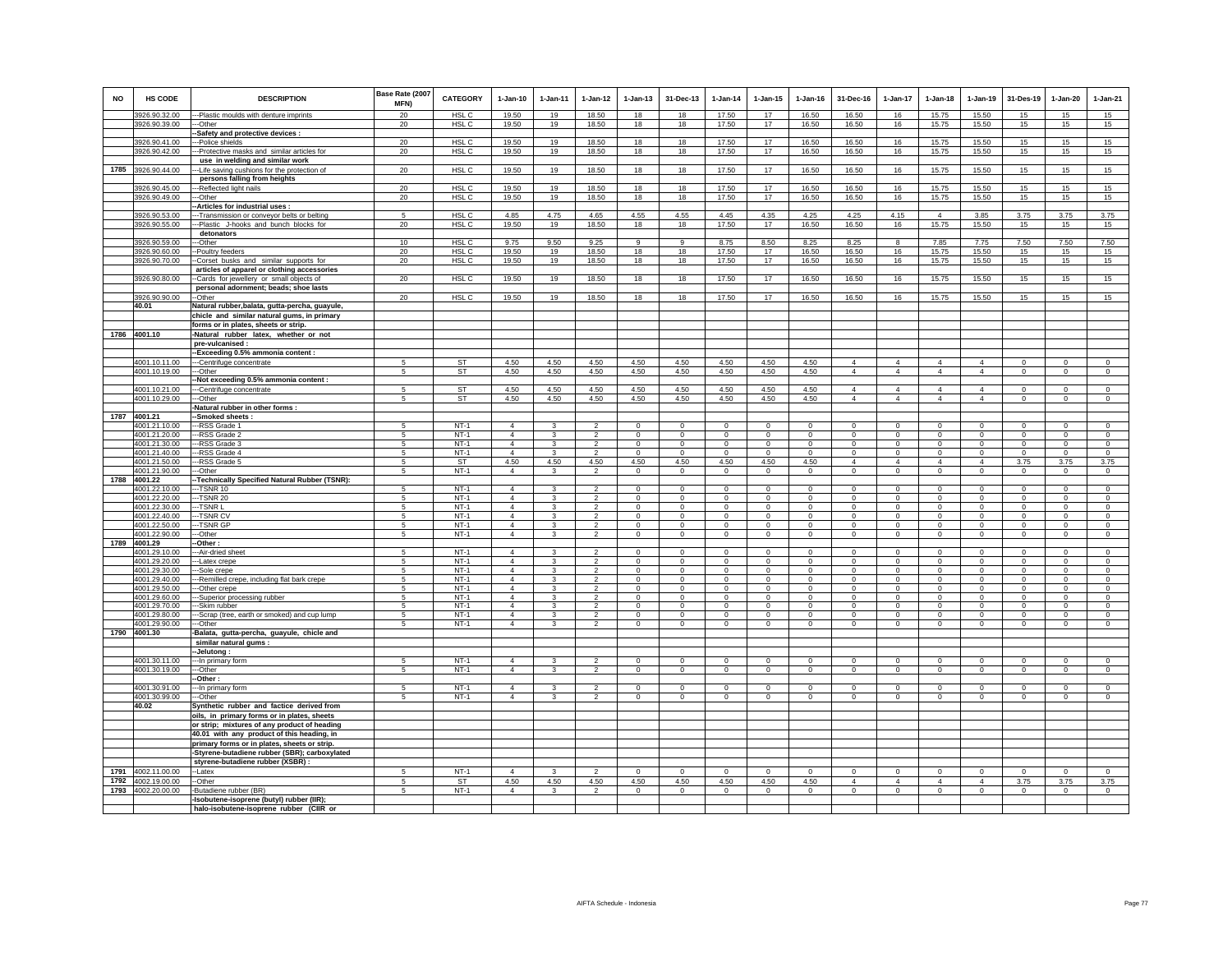| <b>NO</b> | HS CODE                        | <b>DESCRIPTION</b>                                                                      | Base Rate (2007<br>MFN) | <b>CATEGORY</b>  | $1-Jan-10$                       | $1 - Jan-11$            | $1-Jan-12$                       | $1 - Jan-13$               | 31-Dec-13                 | $1-Jan-14$              | $1 - Jan-15$               | $1 - Jan-16$           | 31-Dec-16               | 1-Jan-17                | $1-Jan-18$             | $1 - Jan-19$            | 31-Des-19               | $1-Jan-20$                 | $1-Jan-21$              |
|-----------|--------------------------------|-----------------------------------------------------------------------------------------|-------------------------|------------------|----------------------------------|-------------------------|----------------------------------|----------------------------|---------------------------|-------------------------|----------------------------|------------------------|-------------------------|-------------------------|------------------------|-------------------------|-------------------------|----------------------------|-------------------------|
| 1794      |                                | $BIR$ ):                                                                                | 5                       | $NT-1$           | $\overline{4}$                   | 3                       | $\overline{2}$                   | $\mathbf{0}$               | $\mathbf 0$               | $\Omega$                | $\mathbf{0}$               | $\Omega$               | $\Omega$                | $\Omega$                | $\mathbf{0}$           | $\mathbf 0$             | $\mathbf 0$             | $\mathbf 0$                | $\circ$                 |
| 1795      | 4002.31.00.00<br>4002.39.00.00 | -Isobutene-isoprene (butyl) rubber (IIR)<br>--Other                                     | 5                       | $NT-1$           | $\overline{4}$                   | $\mathbf{3}$            | $\overline{2}$                   | $\mathbf 0$                | $\mathbf 0$               | $\circ$                 | $\mathbf 0$                | $\mathsf 0$            | $\mathsf 0$             | $\mathbf 0$             | $\mathbf 0$            | $\mathbf 0$             | $\mathbf 0$             | $\mathbf 0$                | $\mathbf 0$             |
|           |                                | -Chloroprene (chlorobutadiene) rubber (CR) :                                            |                         |                  |                                  |                         |                                  |                            |                           |                         |                            |                        |                         |                         |                        |                         |                         |                            |                         |
| 1796      | 4002.41.00.00                  | --Latex                                                                                 | 5                       | $NT-1$           | $\overline{4}$                   | $\mathbf{3}$            | $\overline{2}$                   | $\mathbf 0$                | $\mathsf 0$               | $\mathbf 0$             | $\mathbf 0$                | $\mathbf 0$            | $\mathbf 0$             | $\mathbf 0$             | $\mathbf 0$            | $\mathbf 0$             | $\mathbf 0$             | $\mathbf 0$                | $\mathbf 0$             |
|           | 1797 4002.49.00.00             | -Other                                                                                  | 5                       | $NT-1$           | $\overline{4}$                   | $\mathbf{3}$            | $\overline{2}$                   | $\circ$                    | $\mathbf{0}$              | $\circ$                 | $\mathbf 0$                | $\circ$                | $\circ$                 | $\circ$                 | $\mathbf{0}$           | $\circ$                 | $\mathbf 0$             | $\circ$                    | $\circ$                 |
|           |                                | -Acrylonitrile-butadiene rubber (NBR) :                                                 |                         |                  |                                  |                         |                                  |                            |                           |                         |                            |                        |                         |                         |                        |                         |                         |                            |                         |
| 1798      | 4002.51.00.00                  | -Latex                                                                                  | -5                      | $NT-1$           | $\Delta$                         | $\mathbf{R}$            | $\overline{2}$                   | $\Omega$                   | $\,0\,$                   | $\Omega$                | $\mathbf 0$                | $\Omega$               | $\Omega$                | $\Omega$                | $\Omega$               | $\Omega$                | $\Omega$                | $\mathbf 0$                | $\mathbf 0$             |
| 1799      | 4002.59.00.00                  | -Other                                                                                  | 5                       | $NT-1$           | $\overline{4}$                   | 3                       | $\overline{2}$                   | $\circ$                    | $\,0\,$                   | $^{\circ}$              | $\mathbf 0$                | $\circ$                | $\circ$                 | $\mathbf 0$             | $\mathbf 0$            | $\mathsf 0$             | $\mathbf 0$             | $\,0\,$                    | $\mathbf 0$             |
| 1800      | 4002.60                        | Isoprene rubber (IR) :                                                                  |                         |                  |                                  |                         |                                  |                            |                           |                         |                            |                        |                         |                         |                        |                         |                         |                            |                         |
|           | 4002.60.10.00<br>4002.60.90.00 | -- In primary forms<br>--Other                                                          | 5<br>5                  | $NT-1$<br>$NT-1$ | $\overline{4}$<br>$\overline{4}$ | 3                       | $\mathcal{P}$<br>$\overline{2}$  | $\mathsf 0$                | $\mathbf 0$<br>$\,0\,$    | $\Omega$<br>$\mathbf 0$ | $\Omega$<br>$\mathbf 0$    | $\Omega$<br>$\circ$    | $\Omega$<br>$\mathbf 0$ | $\Omega$<br>$\mathbf 0$ | $\mathbf 0$            | $\Omega$<br>$\mathbf 0$ | $\Omega$<br>$\mathbf 0$ | $\mathbf 0$<br>$\,0\,$     | $\Omega$<br>$^{\circ}$  |
|           | 1801 4002.70.00.00             | -Ethylene-propylene-non-conjugated diene                                                | 5                       | $NT-1$           | $\overline{4}$                   | $\overline{\mathbf{3}}$ | $\overline{2}$                   | $\mathbf 0$                | $\mathbf 0$               | $\mathsf 0$             | $\circ$                    | $\mathsf 0$            | $\mathsf 0$             | $\circ$                 | $\mathbf 0$            | $\mathbf 0$             | $\mathbf 0$             | $\mathbf 0$                | $\mathbb O$             |
|           |                                | rubber (EPDM)                                                                           |                         |                  |                                  |                         |                                  |                            |                           |                         |                            |                        |                         |                         |                        |                         |                         |                            |                         |
|           | 1802 4002.80                   | -Mixtures of any product of heading 40.01                                               |                         |                  |                                  |                         |                                  |                            |                           |                         |                            |                        |                         |                         |                        |                         |                         |                            |                         |
|           |                                | with any product of this heading :                                                      |                         |                  |                                  |                         |                                  |                            |                           |                         |                            |                        |                         |                         |                        |                         |                         |                            |                         |
|           | 4002.80.10.00                  | --Mixture of natural rubber latex with                                                  | 5                       | $NT-1$           | $\Delta$                         | 3                       | $\overline{2}$                   | $\mathbf 0$                | $\mathbf{0}$              | $\circ$                 | $\mathbf 0$                | $\circ$                | $\Omega$                | $\mathbf{0}$            | $\Omega$               | $\mathbf{0}$            | $\circ$                 | $\circ$                    | $\Omega$                |
|           |                                | synthetic rubber latex                                                                  |                         |                  |                                  |                         |                                  |                            |                           |                         |                            |                        |                         |                         |                        |                         |                         |                            |                         |
|           | 4002.80.90.00                  | -Other<br>Other:                                                                        | 5                       | $NT-1$           | $\overline{4}$                   | 3                       | $\overline{2}$                   | $\Omega$                   | $\circ$                   | $\overline{0}$          | $\overline{0}$             | $\Omega$               | $\mathbf 0$             | $\circ$                 | $\circ$                | $\mathbf 0$             | $\circ$                 | $\circ$                    | $\circ$                 |
| 1803      | 4002.91                        | -Latex:                                                                                 |                         |                  |                                  |                         |                                  |                            |                           |                         |                            |                        |                         |                         |                        |                         |                         |                            |                         |
|           | 4002.91.10.00                  | -Of poly(methyl-methacrylate) graft natural                                             | 5                       | <b>ST</b>        | 4.50                             | 4.50                    | 4.50                             | 4.50                       | 4.50                      | 4.50                    | 4.50                       | 4.50                   | 4                       | $\overline{4}$          | $\overline{4}$         | $\overline{4}$          | 3.75                    | 3.75                       | 3.75                    |
|           |                                | rubber                                                                                  |                         |                  |                                  |                         |                                  |                            |                           |                         |                            |                        |                         |                         |                        |                         |                         |                            |                         |
|           | 4002.91.90.00                  | -Other                                                                                  | 5                       | <b>ST</b>        | 4.50                             | 4.50                    | 4.50                             | 4.50                       | 4.50                      | 4.50                    | 4.50                       | 4.50                   | $\overline{4}$          | $\overline{4}$          | $\overline{4}$         | $\overline{4}$          | 3.75                    | 3.75                       | 3.75                    |
| 1804      | 4002.99                        | -Other:                                                                                 |                         |                  |                                  |                         |                                  |                            |                           |                         |                            |                        |                         |                         |                        |                         |                         |                            |                         |
|           | 4002.99.10.00                  | -- Of poly(methyl-methacrylate) graft natural                                           | 5                       | ST               | 4.50                             | 4.50                    | 4.50                             | 4.50                       | 4.50                      | 4.50                    | 4.50                       | 4.50                   | 4                       | $\overline{4}$          | $\overline{4}$         | $\overline{4}$          | 3.75                    | 3.75                       | 3.75                    |
|           | 4002.99.90.00                  | rubber<br>-Other                                                                        | -5                      | <b>ST</b>        | 4.50                             | 4.50                    | 4.50                             | 4.50                       | 4.50                      | 4.50                    | 4.50                       | 4.50                   | $\overline{4}$          | $\overline{4}$          | $\overline{4}$         | $\overline{4}$          | 3.75                    | 3.75                       | 3.75                    |
| 1805      | 4003.00.00.00                  | Reclaimed rubber in primary forms or in                                                 | -5                      | ST               | 4.50                             | 4.50                    | 4.50                             | 4.50                       | 4.50                      | 4.50                    | 4.50                       | 4.50                   | $\overline{4}$          | $\overline{4}$          | $\overline{4}$         | $\overline{4}$          | 3.75                    | 3.75                       | 3.75                    |
|           |                                | plates, sheets or strip.                                                                |                         |                  |                                  |                         |                                  |                            |                           |                         |                            |                        |                         |                         |                        |                         |                         |                            |                         |
| 1806      | 4004.00.00.00                  | Waste, parings and scrap of rubber (other than                                          | 5                       | $NT-1$           | $\overline{4}$                   | 3                       | $\overline{2}$                   | $\mathbf 0$                | $\mathbf 0$               | $\circ$                 | $\mathbf 0$                | $\circ$                | $\circ$                 | $\circ$                 | $\mathbf 0$            | $\mathbf 0$             | $\mathbf 0$             | $\mathbb O$                | $\mathbf 0$             |
|           |                                | hard rubber) and powders and granules obtained                                          |                         |                  |                                  |                         |                                  |                            |                           |                         |                            |                        |                         |                         |                        |                         |                         |                            |                         |
|           |                                | therefrom.                                                                              |                         |                  |                                  |                         |                                  |                            |                           |                         |                            |                        |                         |                         |                        |                         |                         |                            |                         |
|           | 40.05                          | Compounded rubber, unvulcanised, in primary<br>forms or in plates, sheets or strip.     |                         |                  |                                  |                         |                                  |                            |                           |                         |                            |                        |                         |                         |                        |                         |                         |                            |                         |
| 1807      | 4005.10.00.00                  | -Compounded with carbon black or silica                                                 | 5                       | <b>ST</b>        | 4.50                             | 4.50                    | 4.50                             | 4.50                       | 4.50                      | 4.50                    | 4.50                       | 4.50                   | $\overline{4}$          | $\overline{4}$          | $\overline{4}$         | $\overline{4}$          | 3.75                    | 3.75                       | 3.75                    |
| 1808      | 4005.20.00.00                  | -Solutions: dispersions other than those of                                             | 5                       | $NT-1$           | $\overline{4}$                   | $\overline{\mathbf{3}}$ | $\overline{2}$                   | $\circ$                    | $\mathbf 0$               | $\circ$                 | $\mathbf{0}$               | $\circ$                | $\circ$                 | $\circ$                 | $\circ$                | $\circ$                 | $\mathbf 0$             | $\Omega$                   | $\mathbf 0$             |
|           |                                | subheading 4005.10                                                                      |                         |                  |                                  |                         |                                  |                            |                           |                         |                            |                        |                         |                         |                        |                         |                         |                            |                         |
|           |                                | -Other :                                                                                |                         |                  |                                  |                         |                                  |                            |                           |                         |                            |                        |                         |                         |                        |                         |                         |                            |                         |
|           | 1809 4005.91.00.00             | -Plates, sheets and strip                                                               | 5                       | $NT-1$           | $\overline{4}$                   | 3                       | $\overline{2}$                   | $\circ$                    | $\mathbf{0}$              | $\mathbf{0}$            | $\mathbf{0}$               | $\circ$                | $\mathbf 0$             | $\circ$                 | $\mathbf 0$            | $\circ$                 | $\Omega$                | $\mathbf 0$                | $\circ$                 |
|           | 1810 4005.99.00.00             | --Other                                                                                 | 5                       | <b>ST</b>        | 4.50                             | 4.50                    | 4.50                             | 4.50                       | 4.50                      | 4.50                    | 4.50                       | 4.50                   | $\overline{4}$          | $\overline{4}$          | $\overline{4}$         | $\overline{4}$          | 3.75                    | 3.75                       | 3.75                    |
|           | 40.06                          | Other forms (for example, rods, tubes and<br>profile shapes) and articles (for example, |                         |                  |                                  |                         |                                  |                            |                           |                         |                            |                        |                         |                         |                        |                         |                         |                            |                         |
|           |                                | discs and rings), of unvulcanised rubber.                                               |                         |                  |                                  |                         |                                  |                            |                           |                         |                            |                        |                         |                         |                        |                         |                         |                            |                         |
|           | 1811 4006.10.00.00             | "Camel-back" strips for retreading rubber                                               | 5                       | $NT-1$           | $\overline{4}$                   | $\mathbf{3}$            | $\overline{2}$                   | $\overline{0}$             | $\overline{0}$            | $\mathsf 0$             | $\overline{0}$             | $\mathbf 0$            | $\mathsf 0$             | $\mathbb O$             | $\mathbf 0$            | $\mathbf 0$             | $\mathbf 0$             | $\circ$                    | $\overline{0}$          |
|           |                                | tyres                                                                                   |                         |                  |                                  |                         |                                  |                            |                           |                         |                            |                        |                         |                         |                        |                         |                         |                            |                         |
|           | 1812 4006.90.00.00             | -Other                                                                                  | 5                       | <b>ST</b>        | 4.50                             | 4.50                    | 4.50                             | 4.50                       | 4.50                      | 4.50                    | 4.50                       | 4.50                   | 4                       | $\overline{4}$          | $\overline{4}$         | $\overline{4}$          | 3.75                    | 3.75                       | 3.75                    |
|           | 1813 4007.00.00.00             | Vulcanised rubber thread and cord.                                                      | 5                       | $NT-1$           | $\overline{4}$                   | 3                       | $\overline{2}$                   | $\circ$                    | $\mathbf 0$               | $\circ$                 | $\mathbf 0$                | $\circ$                | $\mathbf 0$             | $\circ$                 | $\mathbf 0$            | $\circ$                 | $\mathbf 0$             | $\mathbf 0$                | $^{\circ}$              |
|           | 40.08                          | Plates, sheets, strip, rods and profile<br>shapes, of vulcanised rubber other than      |                         |                  |                                  |                         |                                  |                            |                           |                         |                            |                        |                         |                         |                        |                         |                         |                            |                         |
|           |                                | hard rubber.                                                                            |                         |                  |                                  |                         |                                  |                            |                           |                         |                            |                        |                         |                         |                        |                         |                         |                            |                         |
|           |                                | -Of cellular rubber :                                                                   |                         |                  |                                  |                         |                                  |                            |                           |                         |                            |                        |                         |                         |                        |                         |                         |                            |                         |
|           | 1814 4008.11.00.00             | --Plates, sheets, and strip                                                             | 10                      | ST               | 9                                |                         | $\overline{7}$                   | $\overline{7}$             | $\overline{7}$            | 6                       | 6                          | 5                      | 5                       | 5                       | 5                      | 5                       | 5                       | 5                          | 5                       |
|           | 1815 4008.19.00.00             | --Other                                                                                 | 10                      | ST               | 9                                | 8                       | $\overline{7}$                   | $\overline{7}$             | $\overline{7}$            | 6                       | 6                          | 5                      | 5                       | $5\phantom{.0}$         | 5                      | 5                       | 5                       | $\sqrt{5}$                 | 5                       |
|           |                                | -Of non-cellular rubber :                                                               |                         |                  |                                  |                         |                                  |                            |                           |                         |                            |                        |                         |                         |                        |                         |                         |                            |                         |
|           | 1816 4008.21.00.00             | -Plates, sheets and strip                                                               | 10                      | <b>ST</b>        | 9                                | 8                       | $\overline{7}$                   | $\overline{7}$             | $\overline{7}$            | 6                       | 6                          | 5                      | 5                       | -5                      | 5                      | 5                       | 5                       | 5                          | 5                       |
|           | 1817 4008.29.00.00<br>40.09    | -Other<br>Tubes, pipes and hoses, of vulcanised rubber                                  | 10                      | <b>ST</b>        | 9                                | 8                       | $\overline{7}$                   | $\overline{7}$             | $\overline{7}$            | 6                       | 6                          | 5                      | $5\overline{5}$         | $5\overline{5}$         | 5                      | 5                       | 5                       | $\overline{5}$             | 5                       |
|           |                                | other than hard rubber, with or without their                                           |                         |                  |                                  |                         |                                  |                            |                           |                         |                            |                        |                         |                         |                        |                         |                         |                            |                         |
|           |                                | fittings (for example, joints, elbows,                                                  |                         |                  |                                  |                         |                                  |                            |                           |                         |                            |                        |                         |                         |                        |                         |                         |                            |                         |
|           |                                | flanges).                                                                               |                         |                  |                                  |                         |                                  |                            |                           |                         |                            |                        |                         |                         |                        |                         |                         |                            |                         |
|           |                                | -Not reinforced or otherwise combined with                                              |                         |                  |                                  |                         |                                  |                            |                           |                         |                            |                        |                         |                         |                        |                         |                         |                            |                         |
|           |                                | other materials :                                                                       |                         |                  |                                  |                         |                                  |                            |                           |                         |                            |                        |                         |                         |                        |                         |                         |                            |                         |
|           | 1818 4009.11.00.00             | -Without fittings                                                                       | 5                       | <b>ST</b>        | 4.50                             | 4.50                    | 4.50                             | 4.50                       | 4.50                      | 4.50                    | 4.50                       | 4.50                   | $\Delta$                | $\Delta$                | $\Delta$               | $\Delta$                | 3.75                    | 3.75                       | 3.75                    |
|           | 1819 4009.12.00.00             | -With fittings                                                                          | 5                       | <b>ST</b>        | 4.50                             | 4.50                    | 4.50                             | 4.50                       | 4.50                      | 4.50                    | 4.50                       | 4.50                   | $\overline{4}$          | $\overline{4}$          | $\overline{4}$         | $\overline{4}$          | 3.75                    | 3.75                       | 3.75                    |
|           |                                | -Reinforced or otherwise combined only with<br>metal :                                  |                         |                  |                                  |                         |                                  |                            |                           |                         |                            |                        |                         |                         |                        |                         |                         |                            |                         |
|           | 1820 4009.21                   | -Without fittings :                                                                     |                         |                  |                                  |                         |                                  |                            |                           |                         |                            |                        |                         |                         |                        |                         |                         |                            |                         |
|           | 4009.21.10.00                  | --Mining slurry suction and discharge hose                                              | 5                       | $NT-1$           | $\overline{4}$                   | 3                       | $\overline{2}$                   | $^{\circ}$                 | $^{\circ}$                | $\mathbf{0}$            | $^{\circ}$                 | $\Omega$               | $^{\circ}$              | $^{\circ}$              | $^{\circ}$             | $^{\circ}$              | $^{\circ}$              | $^{\circ}$                 | $^{\circ}$              |
|           | 4009.21.90.00                  | --Other                                                                                 | 5                       | <b>ST</b>        | 4.50                             | 4.50                    | 4.50                             | 4.50                       | 4.50                      | 4.50                    | 4.50                       | 4.50                   | $\overline{4}$          | $\overline{4}$          | $\overline{4}$         | $\overline{4}$          | 3.75                    | 3.75                       | 3.75                    |
| 1821      | 4009.22                        | With fittings:                                                                          |                         |                  |                                  |                         |                                  |                            |                           |                         |                            |                        |                         |                         |                        |                         |                         |                            |                         |
|           | 4009.22.10.00<br>4009.22.90.00 | -Mining slurry suction and discharge hose<br>-Other                                     | 5<br>5                  | $NT-1$<br>$NT-1$ | $\overline{4}$<br>$\overline{4}$ | $\mathbf{R}$            | $\overline{2}$<br>$\overline{2}$ | $\mathbf 0$<br>$\mathbf 0$ | $^{\circ}$<br>$\mathbf 0$ | $\mathbf 0$<br>$\circ$  | $\mathbf 0$<br>$\mathbf 0$ | $\mathbf 0$<br>$\circ$ | $\mathbf 0$<br>$\Omega$ | $^{\circ}$<br>$\circ$   | $\mathbf 0$<br>$\circ$ | $\mathbf 0$<br>$\circ$  | $^{\circ}$<br>$\Omega$  | $\mathbf 0$<br>$\mathbb O$ | $\mathbf 0$<br>$\Omega$ |
|           |                                | -Reinforced or otherwise combined only with                                             |                         |                  |                                  |                         |                                  |                            |                           |                         |                            |                        |                         |                         |                        |                         |                         |                            |                         |
|           |                                | textile materials :                                                                     |                         |                  |                                  |                         |                                  |                            |                           |                         |                            |                        |                         |                         |                        |                         |                         |                            |                         |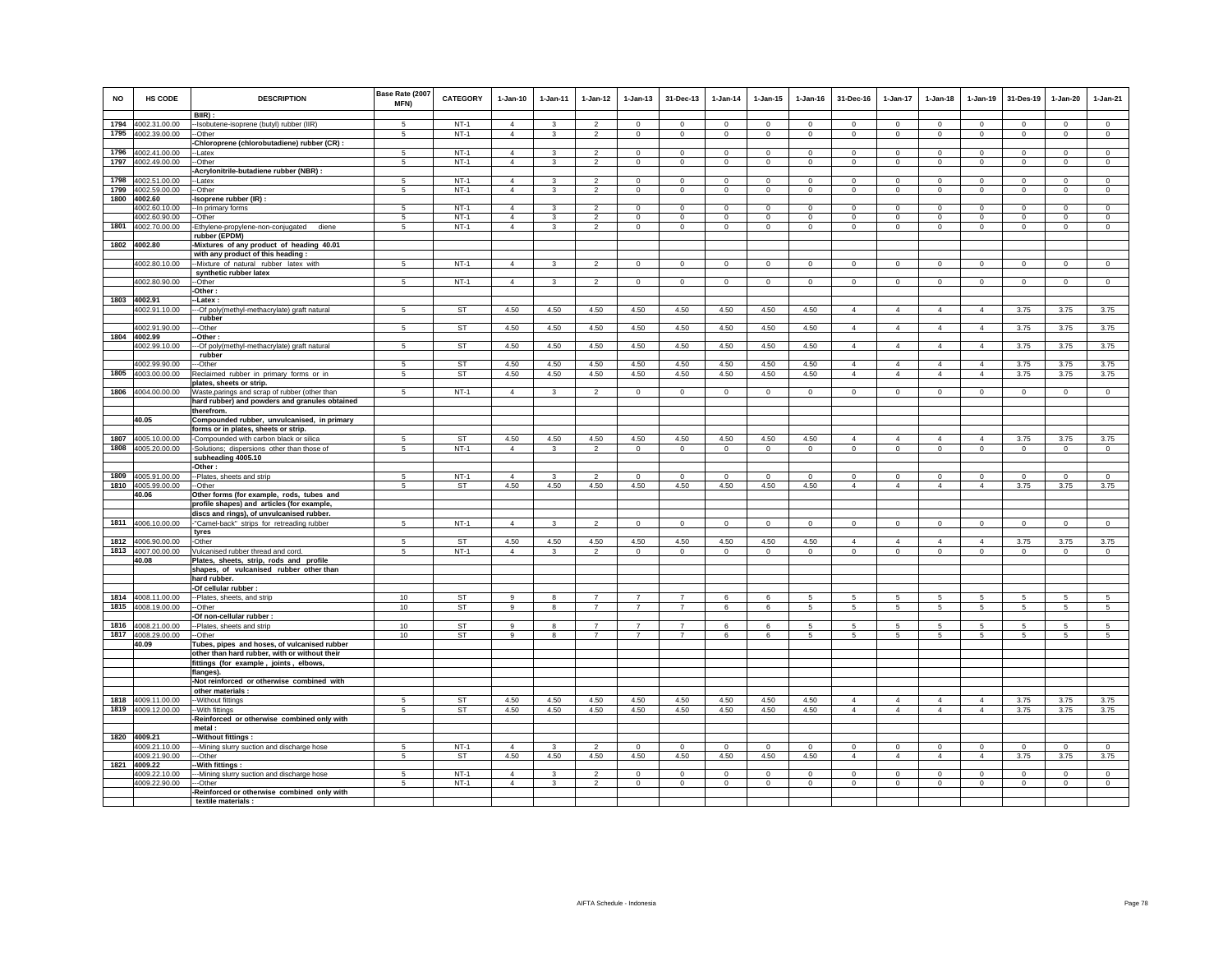| <b>NO</b> | <b>HS CODE</b>                           | <b>DESCRIPTION</b>                                                                     | Base Rate (2007<br>MFN) | <b>CATEGORY</b> | $1-Jan-10$        | $1 - Jan-11$   | $1 - Jan-12$      | $1 - Jan-13$      | 31-Dec-13           | $1 - Jan-14$      | $1 - Jan-15$     | $1 - Jan-16$     | 31-Dec-16                    | $1 - Jan-17$               | $1-Jan-18$                    | $1-Jan-19$                    | 31-Des-19       | $1-Jan-20$       | $1-Jan-21$     |
|-----------|------------------------------------------|----------------------------------------------------------------------------------------|-------------------------|-----------------|-------------------|----------------|-------------------|-------------------|---------------------|-------------------|------------------|------------------|------------------------------|----------------------------|-------------------------------|-------------------------------|-----------------|------------------|----------------|
|           | 1822 4009.31<br>4009.31.10.00            | -Without fittings :                                                                    | -5                      | $NT-1$          | $\overline{4}$    | $\mathbf{3}$   | $\mathcal{P}$     | $\Omega$          | $\Omega$            | $\Omega$          | $\Omega$         | $\Omega$         | $\Omega$                     | $\Omega$                   | $\Omega$                      | $\Omega$                      | $\Omega$        | $\Omega$         | $\circ$        |
|           | 4009.31.90.00                            | --Mining slurry suction and discharge hose<br>---Other                                 | 5                       | $NT-1$          | $\overline{4}$    | 3              | $\overline{2}$    | $\mathbf 0$       | $\Omega$            | $\Omega$          | $\mathbf 0$      | $\Omega$         | $\mathbf 0$                  | $\circ$                    | $\Omega$                      | $\Omega$                      | $\Omega$        | $\Omega$         | $\circ$        |
|           | 1823 4009.32                             | -With fittings :                                                                       |                         |                 |                   |                |                   |                   |                     |                   |                  |                  |                              |                            |                               |                               |                 |                  |                |
|           | 4009.32.10.00                            | --- Mining slurry suction and discharge hose                                           | -5                      | $NT-1$          | $\overline{4}$    | 3              | $\overline{2}$    | $\Omega$          | $\Omega$            | $\Omega$          | $\Omega$         | $\Omega$         | $\Omega$                     | $^{\circ}$                 | $\Omega$                      | $\Omega$                      | $^{\circ}$      | $\Omega$         | $^{\circ}$     |
|           | 4009.32.90.00                            | -Other                                                                                 | -5                      | <b>ST</b>       | 4.50              | 4.50           | 4.50              | 4.50              | 4.50                | 4.50              | 4.50             | 4.50             | $\overline{4}$               | $\overline{4}$             | $\overline{4}$                | $\overline{4}$                | 3.75            | 3.75             | 3.75           |
|           |                                          | Reinforced or otherwise combined other                                                 |                         |                 |                   |                |                   |                   |                     |                   |                  |                  |                              |                            |                               |                               |                 |                  |                |
|           |                                          | materials:                                                                             |                         |                 |                   |                |                   |                   |                     |                   |                  |                  |                              |                            |                               |                               |                 |                  |                |
|           | 1824 4009.41                             | -Without fittings :                                                                    |                         | $NT-1$          | $\overline{4}$    |                | $\overline{2}$    | $\Omega$          |                     | $\Omega$          | $\Omega$         | $\Omega$         |                              |                            |                               |                               |                 |                  | $\overline{0}$ |
|           | 4009.41.10.00<br>4009.41.90.00           | --Mining slurry suction and discharge hose<br>---Other                                 | -5<br>5                 | <b>ST</b>       | 4.50              | 3<br>4.50      | 4.50              | 4.50              | $\mathbf 0$<br>4.50 | 4.50              | 4.50             | 4.50             | $^{\circ}$<br>$\overline{4}$ | $\circ$<br>$\overline{4}$  | $\mathbf 0$<br>$\overline{4}$ | $\mathbf 0$<br>$\overline{4}$ | $\circ$<br>3.75 | $\Omega$<br>3.75 | 3.75           |
|           | 1825 4009.42                             | -With fittings :                                                                       |                         |                 |                   |                |                   |                   |                     |                   |                  |                  |                              |                            |                               |                               |                 |                  |                |
|           | 4009.42.10.00                            | --Mining slurry suction and discharge hose                                             |                         | $NT-1$          | $\Delta$          |                | $\mathcal{D}$     | $\Omega$          | $\Omega$            | $\Omega$          | $\Omega$         | $\Omega$         | $\Omega$                     | $\Omega$                   | $\Omega$                      | $\Omega$                      | $\Omega$        | $\Omega$         | $\Omega$       |
|           | 4009.42.90.00                            | --Other                                                                                | 5                       | ST              | 4.50              | 4.50           | 4.50              | 4.50              | 4.50                | 4.50              | 4.50             | 4.50             | $\overline{4}$               | $\overline{4}$             | $\overline{4}$                | $\overline{4}$                | 3.75            | 3.75             | 3.75           |
|           | 40.10                                    | Conveyor or transmission belts or belting, of                                          |                         |                 |                   |                |                   |                   |                     |                   |                  |                  |                              |                            |                               |                               |                 |                  |                |
|           |                                          | vulcanised rubber.                                                                     |                         |                 |                   |                |                   |                   |                     |                   |                  |                  |                              |                            |                               |                               |                 |                  |                |
|           |                                          | Conveyor belts or belting:                                                             |                         |                 |                   |                |                   |                   |                     |                   |                  |                  |                              |                            |                               |                               |                 |                  |                |
|           | 1826 4010.11<br>4010.11.10.00            | -Reinforced only with metal :<br>--- Of a width exceeding 20 cm                        | 5                       | $NT-1$          | $\overline{4}$    | $\mathbf{3}$   | $\mathcal{P}$     | $\Omega$          | $\mathbf 0$         | $^{\circ}$        | $\Omega$         | $^{\circ}$       | $\mathbf 0$                  | $\mathbf 0$                | 0                             | $^{\circ}$                    | $^{\circ}$      | $^{\circ}$       | $\Omega$       |
|           | 4010.11.90.00                            | --Other                                                                                | 5                       | $NT-1$          | $\overline{4}$    | $\overline{3}$ | $\overline{2}$    | $\mathsf 0$       | $\mathbf 0$         | $\mathbf 0$       | $\mathsf 0$      | $\Omega$         | $\Omega$                     | $\overline{0}$             | $\mathbf 0$                   | $\mathbf 0$                   | $\mathbf 0$     | $\mathsf 0$      | $\overline{0}$ |
|           | 1827 4010.12                             | -Reinforced only with textile materials :                                              |                         |                 |                   |                |                   |                   |                     |                   |                  |                  |                              |                            |                               |                               |                 |                  |                |
|           | 4010.12.10.00                            | --Of a width exceeding 20 cm                                                           | 5                       | <b>ST</b>       | 4.50              | 4.50           | 4.50              | 4.50              | 4.50                | 4.50              | 4.50             | 4.50             | $\overline{4}$               | $\overline{4}$             | $\overline{4}$                | $\overline{4}$                | 3.75            | 3.75             | 3.75           |
|           | 4010.12.90.00                            | --Other                                                                                | 5                       | $NT-1$          | $\overline{4}$    | 3              | $\overline{2}$    | $\mathbf 0$       | $\mathbf 0$         | $\circ$           | $\mathbf 0$      | $\Omega$         | $\mathbf 0$                  | $\mathbf 0$                | $\Omega$                      | $\mathbf 0$                   | $\circ$         | $\circ$          | $\circ$        |
|           | 1828 4010.19                             | -Other:                                                                                |                         |                 |                   |                |                   |                   |                     |                   |                  |                  |                              |                            |                               |                               |                 |                  |                |
|           | 4010.19.10.00<br>4010.19.90.00           | --Of a width exceeding 20 cm<br>--Other                                                | -5<br>5                 | ST              | 4.50<br>4.50      | 4.50<br>4.50   | 4.50<br>4.50      | 4.50<br>4.50      | 4.50<br>4.50        | 4.50<br>4.50      | 4.50<br>4.50     | 4.50<br>4.50     | $\Delta$<br>$\overline{4}$   | $\Delta$<br>$\overline{4}$ | $\Delta$<br>$\overline{4}$    | $\Delta$<br>$\overline{4}$    | 3.75<br>3.75    | 3.75<br>3.75     | 3.75<br>3.75   |
|           |                                          | Transmission belts or belting:                                                         |                         | ST              |                   |                |                   |                   |                     |                   |                  |                  |                              |                            |                               |                               |                 |                  |                |
|           | 1829 4010.31.00.00                       | -Endless transmission belts of trapezoidal                                             | 5                       | <b>ST</b>       | 4.50              | 4.50           | 4.50              | 4.50              | 4.50                | 4.50              | 4.50             | 4.50             | $\overline{4}$               | $\overline{4}$             | $\overline{4}$                | $\overline{4}$                | 3.75            | 3.75             | 3.75           |
|           |                                          | cross-section (V-belts), V-ribbed, of an                                               |                         |                 |                   |                |                   |                   |                     |                   |                  |                  |                              |                            |                               |                               |                 |                  |                |
|           |                                          | outside circumference exceeding 60 cm but                                              |                         |                 |                   |                |                   |                   |                     |                   |                  |                  |                              |                            |                               |                               |                 |                  |                |
|           |                                          | not exceeding 180 cm                                                                   |                         |                 |                   |                |                   |                   |                     |                   |                  |                  |                              |                            |                               |                               |                 |                  |                |
|           | 1830 4010.32.00.00                       | -Endless transmission belts of trapezoidal                                             | 5                       | $NT-1$          | $\overline{4}$    | 3              | $\overline{2}$    | $\overline{0}$    | $\mathsf 0$         | $\overline{0}$    | $\Omega$         | $\Omega$         | $\mathsf 0$                  | $\overline{0}$             | $\mathbf 0$                   | $\Omega$                      | $\overline{0}$  | $\Omega$         | $\overline{0}$ |
|           |                                          | cross-section (V-belts), other than V-ribbed,                                          |                         |                 |                   |                |                   |                   |                     |                   |                  |                  |                              |                            |                               |                               |                 |                  |                |
|           |                                          | of an outside circumference exceeding 60 cm<br>but not exceeding 180 cm                |                         |                 |                   |                |                   |                   |                     |                   |                  |                  |                              |                            |                               |                               |                 |                  |                |
|           | 1831 4010.33.00.00                       | -- Endless transmission belts of trapezoidal                                           | 5                       | $NT-1$          | $\overline{4}$    | 3              | $\overline{2}$    | $\mathsf 0$       | $^{\circ}$          | $\mathbf 0$       | $\mathbf 0$      | $\circ$          | $\mathbf{0}$                 | $\circ$                    | $\mathbf 0$                   | $\mathbf 0$                   | $\circ$         | $\mathbf 0$      | $\mathbf{0}$   |
|           |                                          | cross-section (V-belts), V-ribbed, of an                                               |                         |                 |                   |                |                   |                   |                     |                   |                  |                  |                              |                            |                               |                               |                 |                  |                |
|           |                                          | outside circumference exceeding 180 cm but                                             |                         |                 |                   |                |                   |                   |                     |                   |                  |                  |                              |                            |                               |                               |                 |                  |                |
|           |                                          | not exceeding 240 cm                                                                   |                         |                 |                   |                |                   |                   |                     |                   |                  |                  |                              |                            |                               |                               |                 |                  |                |
|           | 1832 4010.34.00.00                       | -Endless transmission belts of trapezoidal                                             | 5                       | <b>ST</b>       | 4.50              | 4.50           | 4.50              | 4.50              | 4.50                | 4.50              | 4.50             | 4.50             | $\overline{4}$               | $\overline{4}$             | $\overline{4}$                | $\overline{4}$                | 3.75            | 3.75             | 3.75           |
|           |                                          | cross-section (V-belts), other than V-ribbed,<br>of an outside circumference exceeding |                         |                 |                   |                |                   |                   |                     |                   |                  |                  |                              |                            |                               |                               |                 |                  |                |
|           |                                          | 180 cm but not exceeding 240 cm                                                        |                         |                 |                   |                |                   |                   |                     |                   |                  |                  |                              |                            |                               |                               |                 |                  |                |
|           | 1833 4010.35.00.00                       | -Endless synchronous belts, of an outside                                              | 5                       | $NT-1$          | $\overline{4}$    | 3              | $\overline{2}$    | $\mathsf 0$       | $\mathbf 0$         | $\mathbf 0$       | $\mathbf 0$      | $\circ$          | $\mathsf 0$                  | $\mathbf 0$                | $\mathbf 0$                   | $\mathbf 0$                   | $\mathbf 0$     | $\mathbf 0$      | $\mathsf 0$    |
|           |                                          | circumference exceeding 60 cm but not                                                  |                         |                 |                   |                |                   |                   |                     |                   |                  |                  |                              |                            |                               |                               |                 |                  |                |
|           |                                          | exceeding 150 cm                                                                       |                         |                 |                   |                |                   |                   |                     |                   |                  |                  |                              |                            |                               |                               |                 |                  |                |
|           | 1834 4010.36.00.00                       | -Endless synchronous belts, of an outside                                              | 5                       | $NT-1$          | $\Delta$          | $\mathcal{R}$  | $\overline{2}$    | $\mathbf{0}$      | $\mathbf 0$         | $\mathbf 0$       | $\Omega$         | $\circ$          | $\Omega$                     | $\circ$                    | $\mathbf 0$                   | $\Omega$                      | $\circ$         | $\Omega$         | $\Omega$       |
|           |                                          | circumference exceeding 150 cm but not                                                 |                         |                 |                   |                |                   |                   |                     |                   |                  |                  |                              |                            |                               |                               |                 |                  |                |
|           | 1835 4010.39.00.00                       | exceeding 198 cm<br>-Other                                                             | 5                       | <b>ST</b>       | 4.50              | 4.50           | 4.50              | 4.50              | 4.50                | 4.50              | 4.50             | 4.50             | $\overline{4}$               | $\overline{4}$             | $\overline{4}$                | $\overline{4}$                | 3.75            | 3.75             | 3.75           |
|           | 40.11                                    | New pneumatic tyres, of rubber.                                                        |                         |                 |                   |                |                   |                   |                     |                   |                  |                  |                              |                            |                               |                               |                 |                  |                |
|           | 1836 4011.10.00.00                       | -Of a kind used on motor cars (including                                               | 15                      | <b>ST</b>       | 14                | 13             | 12                | 11                | 11                  | 10                | 8                | 6                | 5                            | 5                          | 5                             | 5                             | 5               | 5                | 5              |
|           |                                          | station wagons and racing cars)                                                        |                         |                 |                   |                |                   |                   |                     |                   |                  |                  |                              |                            |                               |                               |                 |                  |                |
|           | 1837 4011.20                             | -Of a kind used on buses or lorries :                                                  |                         |                 |                   |                |                   |                   |                     |                   |                  |                  |                              |                            |                               |                               |                 |                  |                |
|           | 4011.20.10.00                            | -Of a width not exceeding 450 mm                                                       | 15                      | <b>ST</b>       | 14                | 13             | 12                | 11                | 11                  | 10                | $\mathbf{R}$     | $\epsilon$       | 5                            | 5                          | 5                             | -5                            | 5               | 5                | 5              |
|           | 4011.20.90.00                            | -Other                                                                                 | 15                      | ST              | 14                | 13             | 12                | 11                | 11                  | 10                | 8                | 6                | 5                            | 5                          | 5                             | 5                             | 5               | 5                | 5              |
|           | 1838 4011.30.00.00<br>1839 4011.40.00.00 | -Of a kind used on aircraft<br>-Of a kind used on motorcycles                          | $\mathbf 0$<br>15       | $NT-1$<br>ST    | $\mathbf 0$<br>14 | $\Omega$<br>13 | $\mathbf 0$<br>12 | $\mathbf 0$<br>11 | $^{\circ}$<br>11    | $\mathbf 0$<br>10 | $\mathbf 0$<br>8 | $\mathbf 0$<br>6 | $\mathbf 0$<br>5             | $\mathbf 0$<br>5           | $\mathbf 0$<br>5              | $\mathbf 0$<br>5              | $^{\circ}$<br>5 | $\mathbf 0$<br>5 | $\Omega$<br>5  |
|           | 1840 4011.50.00.00                       | -Of a kind used on bicycles                                                            | 10                      | ST              | 9                 | 8              | $\overline{7}$    | $\overline{7}$    | $\overline{7}$      | 6                 | 6                | 5                | 5                            | $5\overline{5}$            | 5                             | 5                             | 5               | 5                | 5              |
|           |                                          | -Other, having a "herring-bone" or similar                                             |                         |                 |                   |                |                   |                   |                     |                   |                  |                  |                              |                            |                               |                               |                 |                  |                |
|           |                                          | tread:                                                                                 |                         |                 |                   |                |                   |                   |                     |                   |                  |                  |                              |                            |                               |                               |                 |                  |                |
|           | 1841 4011.61.00.00                       | -- Of a kind used on agricultural or forestry                                          | 15                      | <b>ST</b>       | 14                | 13             | 12                | 11                | 11                  | 10                | 8                | 6                | 5                            | $5\phantom{.0}$            | 5                             | $\overline{5}$                | $\sqrt{5}$      | 5                | $\overline{5}$ |
|           |                                          | vehicles and machines                                                                  |                         |                 |                   |                |                   |                   |                     |                   |                  |                  |                              |                            |                               |                               |                 |                  |                |
|           | 1842 4011.62.00.00                       | -Of a kind used on construction or industrial                                          | 15                      | <b>ST</b>       | 14                | 13             | 12                | 11                | 11                  | 10                | 8                | 6                | 5                            | 5                          | 5                             | $\sqrt{5}$                    | $\sqrt{5}$      | 5                | 5              |
|           |                                          | handling vehicles and machines and having<br>a rim size not exceeding 61 cm            |                         |                 |                   |                |                   |                   |                     |                   |                  |                  |                              |                            |                               |                               |                 |                  |                |
|           | 1843 4011.63.00.00                       | -- Of a kind used on construction or industrial                                        | 15                      | ST              | 14                | 13             | 12                | 11                | 11                  | 10                | 8                | 6                | 5                            | 5                          | $5\overline{5}$               | 5                             | 5               | 5                | 5              |
|           |                                          | handling vehicles and machines and having a                                            |                         |                 |                   |                |                   |                   |                     |                   |                  |                  |                              |                            |                               |                               |                 |                  |                |
|           |                                          | rim size exceeding 61 cm                                                               |                         |                 |                   |                |                   |                   |                     |                   |                  |                  |                              |                            |                               |                               |                 |                  |                |
|           | 1844 4011.69.00.00                       | -Other                                                                                 | 15                      | <b>ST</b>       | 14                | 13             | 12                | 11                | 11                  | 10                | 8                | 6                | 5                            | $5\overline{5}$            | 5                             | 5                             | $5\phantom{.0}$ | 5                | 5              |
|           |                                          | Other:                                                                                 |                         |                 |                   |                |                   |                   |                     |                   |                  |                  |                              |                            |                               |                               |                 |                  |                |
|           | 1845 4011.92.00.00                       | -Of a kind used on agricultural or forestry<br>vehicles and machines                   | 15                      | <b>ST</b>       | 14                | 13             | 12                | 11                | 11                  | 10                | 8                | 6                | 5                            | 5                          | $5\overline{5}$               | $5\overline{5}$               | 5               | 5                | 5              |
|           | 1846 4011.93.00.00                       | -- Of a kind used on construction or industrial                                        | 15                      | <b>ST</b>       | 14                | 13             | 12                | 11                | 11                  | 10                | 8                | 6                | 5                            | 5                          | 5                             | 5                             | 5               | 5                | 5              |
|           |                                          | handling vehicles and machines and having a                                            |                         |                 |                   |                |                   |                   |                     |                   |                  |                  |                              |                            |                               |                               |                 |                  |                |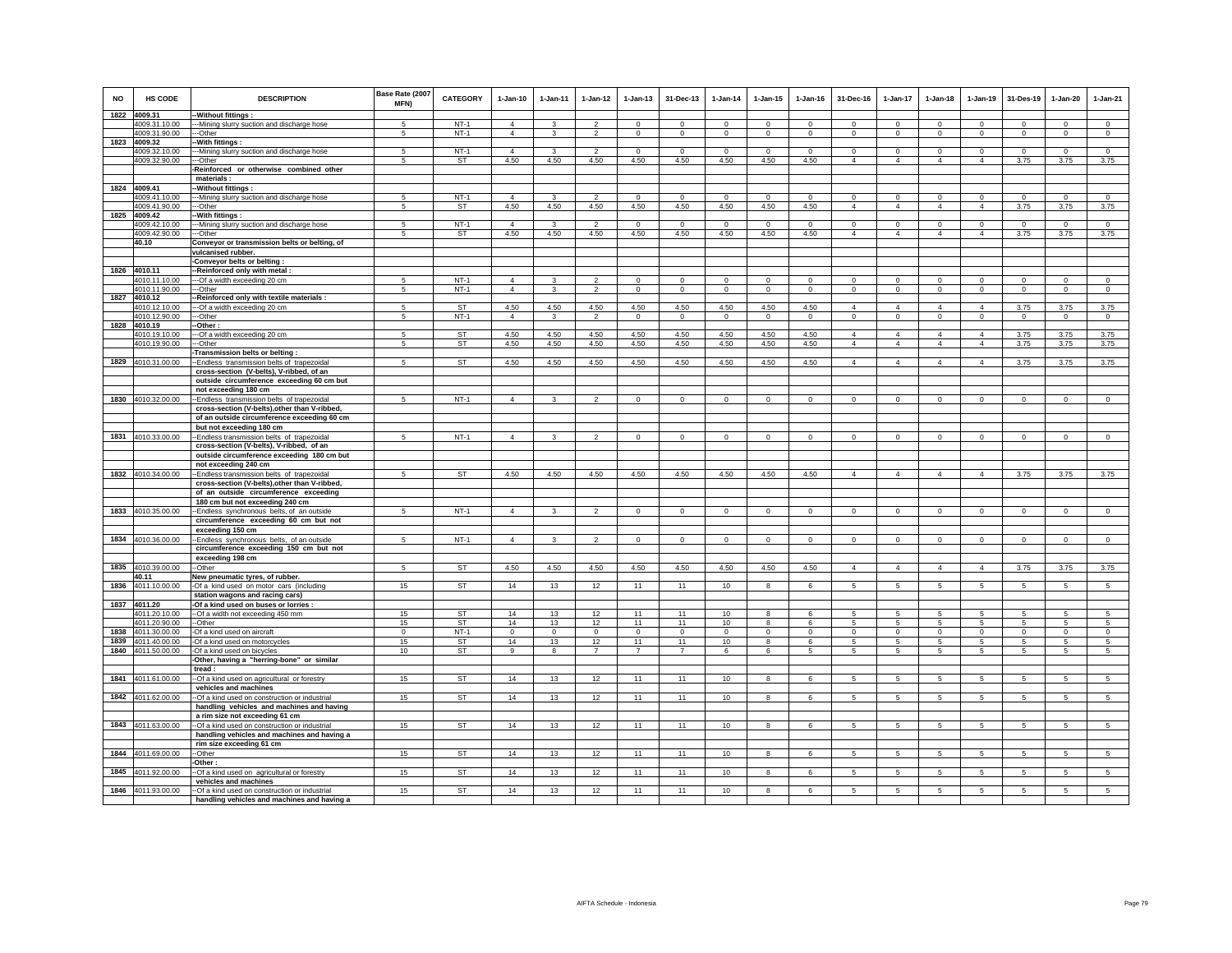| NO   | <b>HS CODE</b>                 | <b>DESCRIPTION</b>                                                                              | Base Rate (2007<br>MFN) | <b>CATEGORY</b> | $1 - Jan-10$ | 1-Jan-11 | $1 - Jan-12$ | $1 - Jan-13$ | 31-Dec-13 | $1-Jan-14$ | $1 - Jan-15$                 | $1 - Jan-16$ | 31-Dec-16                          | 1-Jan-17                           | $1 - Jan-18$    | $1-Jan-19$       | 31-Des-19       | $1-Jan-20$          | $1-Jan-21$      |
|------|--------------------------------|-------------------------------------------------------------------------------------------------|-------------------------|-----------------|--------------|----------|--------------|--------------|-----------|------------|------------------------------|--------------|------------------------------------|------------------------------------|-----------------|------------------|-----------------|---------------------|-----------------|
|      | 1847 4011.94                   | rim size not exceeding 61 cm<br>-Of a kind used on construction or industrial                   |                         |                 |              |          |              |              |           |            |                              |              |                                    |                                    |                 |                  |                 |                     |                 |
|      |                                | handling vehicles and machines and having a                                                     |                         |                 |              |          |              |              |           |            |                              |              |                                    |                                    |                 |                  |                 |                     |                 |
|      |                                | rim size exceeding 61 cm :                                                                      |                         |                 |              |          |              |              |           |            |                              |              |                                    |                                    |                 |                  |                 |                     |                 |
|      | 4011.94.10.00                  | --- Of a kind used on earth moving machinery                                                    | 15                      | ST              | 14           | 13       | 12           | 11           | 11        | 10         | 8                            |              |                                    | 5                                  | 5               | 5                | 5               | 5                   | 5               |
|      | 4011.94.90.00                  | ---Other                                                                                        | 15                      | ST              | 14           | 13       | 12           | 11           | 11        | 10         | 8                            | 6            | 5                                  | $5\phantom{.0}$                    | $\sqrt{5}$      | 5                | 5               | $\sqrt{5}$          | 5               |
| 1848 | 4011.99                        | -Other:                                                                                         |                         |                 |              |          |              |              |           |            |                              |              |                                    |                                    |                 |                  |                 |                     |                 |
|      | 4011.99.10.00                  | --Of a kind used on vehicles of Chapter 87                                                      | 15                      | <b>ST</b>       | 14           | 13       | 12           | 11           | 11        | 10         | 8                            | 6            | 5                                  | 5                                  | 5               | 5                | 5               | 5                   | 5               |
|      | 4011.99.20.00<br>4011.99.30.00 | --Of a kind used on earth moving machinery                                                      | 15<br>15                | ST<br>ST        | 14<br>14     | 13<br>13 | 12<br>12     | 11<br>11     | 11<br>11  | 10<br>10   | 8<br>8                       | 6<br>6       | 5<br>5                             | 5<br>$5\overline{5}$               | 5<br>5          | 5<br>5           | 5<br>5          | 5<br>5              | 5<br>5          |
|      | 4011.99.90.00                  | ---Other, of a width exceeding 450 mm<br>---Other                                               | 15                      | <b>ST</b>       | 14           | 13       | 12           | 11           | 11        | 10         | $\overline{\mathbf{8}}$      | 6            | 5                                  | 5                                  | 5               | 5                | 5               | 5                   | 5               |
|      | 40.12                          | Retreaded or used pneumatic tyres of rubber;                                                    |                         |                 |              |          |              |              |           |            |                              |              |                                    |                                    |                 |                  |                 |                     |                 |
|      |                                | solid or cushion tyres, tyre treads and tyre                                                    |                         |                 |              |          |              |              |           |            |                              |              |                                    |                                    |                 |                  |                 |                     |                 |
|      |                                | flaps, of rubber.                                                                               |                         |                 |              |          |              |              |           |            |                              |              |                                    |                                    |                 |                  |                 |                     |                 |
|      |                                | -Retreaded tyres                                                                                |                         |                 |              |          |              |              |           |            |                              |              |                                    |                                    |                 |                  |                 |                     |                 |
| 1849 | 4012.11.00.00                  | --Of a kind used on motor cars (including                                                       | 15                      | <b>ST</b>       | 14           | 13       | 12           | 11           | 11        | 10         | 8                            | 6            | 5                                  | $5\phantom{.0}$                    | $\overline{5}$  | $5\phantom{.0}$  | $5\phantom{.0}$ | $\overline{5}$      | 5               |
| 1850 | 4012.12                        | station wagons and racing cars)<br>-Of a kind used on buses or lorries :                        |                         |                 |              |          |              |              |           |            |                              |              |                                    |                                    |                 |                  |                 |                     |                 |
|      | 4012.12.10.00                  | --Of a width not exceeding 450 mm                                                               | 15                      | <b>ST</b>       | 14           | 13       | 12           | 11           | 11        | 10         | 8                            | 6            | 5                                  | 5                                  | 5               | 5                | 5               | 5                   | 5               |
|      | 4012.12.90.00                  | ---Other                                                                                        | 15                      | <b>ST</b>       | 14           | 13       | 12           | 11           | 11        | 10         | 8                            | 6            | $5\overline{5}$                    | 5                                  | 5               | 5                | 5               | 5                   | 5               |
| 1851 | 4012.13.00.00                  | --Of a kind used on aircraft                                                                    | 15                      | <b>ST</b>       | 14           | 13       | 12           | 11           | 11        | 10         | 8                            | 6            | $5\overline{5}$                    | $5\phantom{.0}$                    | 5               | 5                | 5               | $\overline{5}$      | 5               |
|      | 1852 4012.19                   | -Other:                                                                                         |                         |                 |              |          |              |              |           |            |                              |              |                                    |                                    |                 |                  |                 |                     |                 |
|      | 4012.19.10.00                  | --- Of a kind used on motorcycles                                                               | 15                      | <b>ST</b>       | 14           | 13       | 12           | 11           | 11        | 10         | 8                            | 6            | 5                                  | 5                                  | 5               | 5                | 5               | 5                   | 5               |
|      | 4012.19.20.00                  | --- Of a kind used on bicycles                                                                  | 15                      | ST<br>ST        | 14<br>14     | 13       | 12           | 11<br>11     | 11<br>11  | 10         | 8                            | 6            | 5<br>5                             | 5                                  | 5<br>5          | 5                | 5               | 5                   | 5               |
|      | 4012.19.30.00<br>4012.19.40.00 | --- Of a kind used on earth moving machinery<br>--- Of a kind used on other vehicles of         | 15<br>15                | <b>ST</b>       | 14           | 13<br>13 | 12<br>12     | 11           | 11        | 10<br>10   | 8<br>8                       | 6            | $5\phantom{.0}$                    | 5<br>$5\phantom{.0}$               | $\overline{5}$  | 5<br>$\sqrt{5}$  | 5<br>$\sqrt{5}$ | 5<br>$\overline{5}$ | 5<br>5          |
|      |                                | Chapter 87                                                                                      |                         |                 |              |          |              |              |           |            |                              |              |                                    |                                    |                 |                  |                 |                     |                 |
|      | 4012.19.90.00                  | --Other                                                                                         | 15                      | ST              | 14           | 13       | 12           | 11           | 11        | 10         | 8                            | 6            | -5                                 | 5                                  | 5               | 5                | $\sqrt{5}$      | 5                   | 5               |
| 1853 | 4012.20                        | -Used pneumatic tyres :                                                                         |                         |                 |              |          |              |              |           |            |                              |              |                                    |                                    |                 |                  |                 |                     |                 |
|      | 4012.20.10.00                  | -- Of a kind used on motor cars (including station wagor                                        | 15                      | <b>ST</b>       | 14           | 13       | 12           | 11           | 11        | 10         | $\overline{\mathbf{8}}$      | 6            | 5                                  | $5\overline{)}$                    | $\overline{5}$  | $\overline{5}$   | $\overline{5}$  | $\overline{5}$      | $\overline{5}$  |
|      |                                | racing cars)<br>-- Of a kind used on buses or lorries :                                         |                         |                 |              |          |              |              |           |            |                              |              |                                    |                                    |                 |                  |                 |                     |                 |
|      | 4012.20.21.00                  | --- Of a width not exceeding 450 mm                                                             | 15                      | ST              | 14           | 13       | 12           | 11           | 11        | 10         | 8                            | 6            | 5                                  | 5                                  | 5               | 5                | 5               | 5                   | 5               |
|      | 4012.20.29.00                  | ---Other                                                                                        | 15                      | ST              | 14           | 13       | 12           | 11           | 11        | 10         | 8                            | 6            | $5\phantom{.0}$                    | $5\phantom{.0}$                    | $\overline{5}$  | 5                | 5               | $5\phantom{.0}$     | 5               |
|      | 4012.20.30.00                  | --Of a kind used on aircraft                                                                    | 15                      | <b>ST</b>       | 14           | 13       | 12           | 11           | 11        | 10         | 8                            | -6           | 5                                  | 5                                  | 5               | 5                | 5               | 5                   | 5               |
|      | 4012.20.40.00                  | -- Of a kind used on motorcycles                                                                | 15                      | <b>ST</b>       | 14           | 13       | 12           | 11           | 11        | 10         | 8                            | 6            | 5                                  | 5                                  | 5               | 5                | 5               | 5                   | 5               |
|      | 4012.20.50.00<br>4012.20.60.00 | --Of a kind used on bicycles                                                                    | 15<br>15                | ST<br><b>ST</b> | 14<br>14     | 13<br>13 | 12<br>12     | 11<br>11     | 11<br>11  | 10<br>10   | 8<br>$\overline{\mathbf{8}}$ | 6<br>6       | 5<br>5                             | 5<br>5                             | 5<br>5          | 5<br>5           | 5<br>5          | 5<br>5              | 5<br>-5         |
|      | 4012.20.70.00                  | -- Of a kind used on earth moving machinery<br>--Of a kind used on other vehicles of chapter 87 | 15                      | ST              | 14           | 13       | 12           | 11           | 11        | 10         | 8                            | 6            | 5                                  | 5                                  | 5               | 5                | 5               | 5                   | 5               |
|      |                                | --Other:                                                                                        |                         |                 |              |          |              |              |           |            |                              |              |                                    |                                    |                 |                  |                 |                     |                 |
|      | 4012.20.91.00                  | ---Buffed tyres                                                                                 | 15                      | <b>ST</b>       | 14           | 13       | 12           | 11           | 11        | 10         | 8                            | 6            | 5                                  | 5                                  | 5               | 5                | 5               | 5                   | 5               |
|      | 4012.20.99.00                  | --Other                                                                                         | 15                      | ST              | 14           | 13       | 12           | 11           | 11        | 10         | 8                            | 6            | $5\phantom{.0}$                    | $5\phantom{.0}$                    | $\sqrt{5}$      | 5                | 5               | $\sqrt{5}$          | 5               |
| 1854 | 4012.90                        | -Other:<br>-Solid tyres :                                                                       |                         |                 |              |          |              |              |           |            |                              |              |                                    |                                    |                 |                  |                 |                     |                 |
|      | 4012.90.11.00                  | --Not exceeding 100 mm in external                                                              | 15                      | ST              | 14           | 13       | 12           | 11           | 11        | 10         | 8                            | 6            | 5                                  | 5                                  | 5               | 5                | 5               | 5                   | 5               |
|      |                                | diameter                                                                                        |                         |                 |              |          |              |              |           |            |                              |              |                                    |                                    |                 |                  |                 |                     |                 |
|      | 4012.90.12.00                  | ---Exceeding 100 mm but not exceeding                                                           | 15                      | <b>ST</b>       | 14           | 13       | 12           | 11           | 11        | 10         | 8                            | 6            | 5                                  | 5                                  | 5               | $\overline{5}$   | 5               | $\overline{5}$      | 5               |
|      | 4012.90.13.00                  | 250 mm in external diameter<br>--Exceeding 250 mm in external diameter,                         | 15                      | <b>ST</b>       | 14           | 13       | 12           | 11           | 11        | 10         | 8                            | 6            | 5                                  | 5                                  | 5               | 5                | 5               | 5                   | 5               |
|      |                                | of a width not exceeding 450 mm,                                                                |                         |                 |              |          |              |              |           |            |                              |              |                                    |                                    |                 |                  |                 |                     |                 |
|      |                                | for use on vehicles of heading 87.09                                                            |                         |                 |              |          |              |              |           |            |                              |              |                                    |                                    |                 |                  |                 |                     |                 |
|      | 4012.90.14.00                  | --Other solid tyres exceeding 250 mm in<br>external diameter, of a width not exceeding          | 15                      | ST              | 14           | 13       | 12           | 11           | 11        | 10         | 8                            | 6            | 5                                  | 5                                  | 5               | 5                | $5\phantom{.0}$ | 5                   | 5               |
|      |                                | 450 mm                                                                                          |                         |                 |              |          |              |              |           |            |                              |              |                                    |                                    |                 |                  |                 |                     |                 |
|      | 4012.90.15.00                  | -Other solid tyres exceeding 250 mm in                                                          | 15                      | <b>ST</b>       | 14           | 13       | 12           | 11           | 11        | 10         | 8                            | 6            | 5                                  | 5                                  | 5               | 5                | 5               | 5                   | 5               |
|      |                                | external diameter, of a width exceeding                                                         |                         |                 |              |          |              |              |           |            |                              |              |                                    |                                    |                 |                  |                 |                     |                 |
|      |                                | 450 mm, for use on vehicles of heading                                                          |                         |                 |              |          |              |              |           |            |                              |              |                                    |                                    |                 |                  |                 |                     |                 |
|      |                                | 87.09                                                                                           |                         |                 |              |          |              |              |           |            |                              | $\epsilon$   |                                    |                                    |                 |                  | 5               |                     |                 |
|      | 4012.90.16.00                  | -- Other solid tyres exceeding 250 mm in<br>external diameter, of a width exceeding             | 15                      | <b>ST</b>       | 14           | 13       | 12           | 11           | 11        | 10         | $\mathbf{g}$                 |              | 5                                  | 5                                  | $\overline{5}$  | $\overline{5}$   |                 | 5                   | $\overline{5}$  |
|      |                                | 450 mm                                                                                          |                         |                 |              |          |              |              |           |            |                              |              |                                    |                                    |                 |                  |                 |                     |                 |
|      | 4012.90.19.00                  | --Other                                                                                         | 15                      | ST              | 14           | 13       | 12           | 11           | 11        | 10         | 8                            | 6            | 5                                  | 5                                  | 5               | 5                | 5               | 5                   | 5               |
|      |                                | -Cushion tyres:                                                                                 |                         |                 |              |          |              |              |           |            |                              |              |                                    |                                    |                 |                  |                 |                     |                 |
|      | 4012.90.21.00                  | --- Of a width not exceeding 450 mm                                                             | 15                      | <b>ST</b>       | 14           | 13       | 12           | 11           | 11        | 10         | 8                            | -6           | -5                                 | 5                                  | -5              | -5               | 5               | 5                   | -5              |
|      | 4012.90.22.00                  | --- Of a width exceeding 450 mm                                                                 | 15                      | ST              | 14           | 13       | 12           | 11           | 11        | 10         | 8                            | 6            | 5                                  | 5                                  | 5               | 5                | 5               | 5                   | 5               |
|      | 4012.90.29.00<br>4012.90.70.00 | --Other                                                                                         | 15<br>15                | ST<br><b>ST</b> | 14<br>14     | 13<br>13 | 12<br>12     | 11<br>11     | 11<br>11  | 10<br>10   | 8<br>$\bf8$                  | 6<br>6       | $5\overline{5}$<br>$5\phantom{.0}$ | $5\overline{5}$<br>$5\overline{)}$ | 5<br>$\sqrt{5}$ | 5<br>$\,$ 5 $\,$ | 5<br>5          | 5<br>$\mathbf 5$    | 5<br>$\sqrt{5}$ |
|      |                                | -Replaceable tyre treads of a width not<br>exceeding 450 mm                                     |                         |                 |              |          |              |              |           |            |                              |              |                                    |                                    |                 |                  |                 |                     |                 |
|      | 4012.90.80.00                  | -- Tyre flaps                                                                                   | 15                      | ST              | 14           | 13       | 12           | 11           | 11        | 10         | 8                            | 6            | 5                                  | 5                                  | 5               | 5                | 5               | 5                   | 5               |
|      | 4012.90.90.00                  | --Other                                                                                         | 15                      | ST              | 14           | 13       | 12           | 11           | 11        | 10         | 8                            | 6            | 5                                  | 5                                  | 5               | 5                | 5               | 5                   | $5\overline{5}$ |
|      | 40.13                          | Inner tubes, of rubber.                                                                         |                         |                 |              |          |              |              |           |            |                              |              |                                    |                                    |                 |                  |                 |                     |                 |
|      | 1855 4013.10                   | -Of a kind used on motor cars (including                                                        |                         |                 |              |          |              |              |           |            |                              |              |                                    |                                    |                 |                  |                 |                     |                 |
|      |                                | station wagons and racing cars), buses or<br>lorries:                                           |                         |                 |              |          |              |              |           |            |                              |              |                                    |                                    |                 |                  |                 |                     |                 |
|      |                                | -- Of a kind used on motor cars (including                                                      |                         |                 |              |          |              |              |           |            |                              |              |                                    |                                    |                 |                  |                 |                     |                 |
|      |                                | station wagons and racing cars):                                                                |                         |                 |              |          |              |              |           |            |                              |              |                                    |                                    |                 |                  |                 |                     |                 |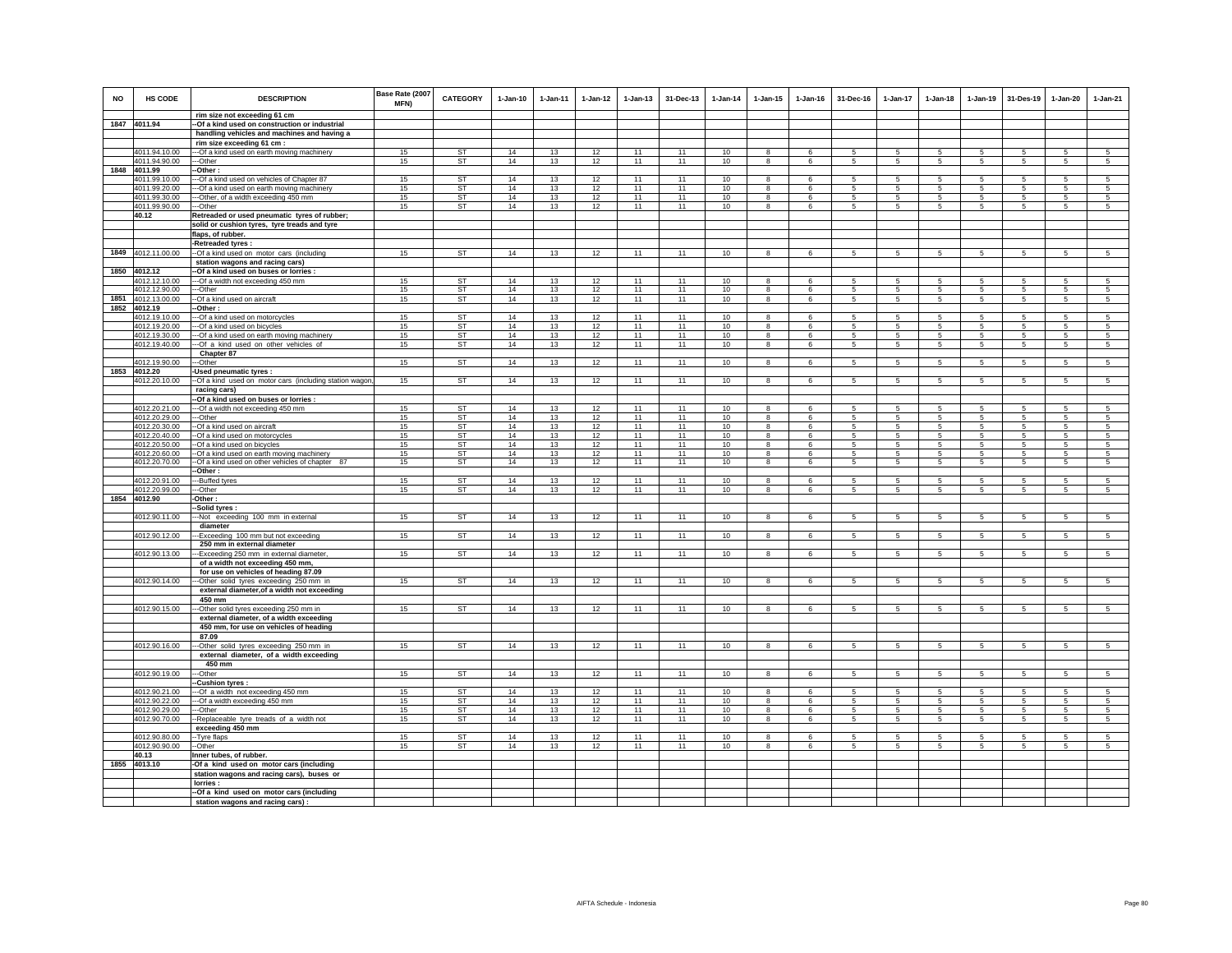| <b>NO</b>    | HS CODE                            | <b>DESCRIPTION</b>                                                 | Base Rate (2007<br>MFN) | <b>CATEGORY</b> | $1-Jan-10$             | $1-Jan-11$   | $1 - Jan-12$                     | $1 - Jan-13$                     | 31-Dec-13                        | $1-Jan-14$       | $1 - Jan-15$     | $1 - Jan-16$     | 31-Dec-16                  | $1-Jan-17$                     | $1-Jan-18$                 | $1-Jan-19$                | 31-Des-19        | $1 - Jan-20$    | $1-Jan-21$      |
|--------------|------------------------------------|--------------------------------------------------------------------|-------------------------|-----------------|------------------------|--------------|----------------------------------|----------------------------------|----------------------------------|------------------|------------------|------------------|----------------------------|--------------------------------|----------------------------|---------------------------|------------------|-----------------|-----------------|
|              | 4013.10.11.00                      | -- Suitable for fitting to tyres of width not                      | 15                      | <b>ST</b>       | 14                     | 13           | 12                               | 11                               | 11                               | 10               | $\mathbf{g}$     | 6                | -5                         | 5                              | $\sqrt{5}$                 | -5                        | -5               | $\overline{5}$  | $5\overline{)}$ |
|              | 4013.10.19.00                      | exceeding 450 mm<br>-Suitable for fitting to tyres of width        | 15                      | ST              | 14                     | 13           | 12                               | 11                               | 11                               | 10               | 8                | 6                | 5                          | 5                              | 5                          | 5                         | 5                | 5               | 5               |
|              |                                    | exceeding 450 mm                                                   |                         |                 |                        |              |                                  |                                  |                                  |                  |                  |                  |                            |                                |                            |                           |                  |                 |                 |
|              |                                    | -Of a kind used on buses or lorries :                              |                         |                 |                        |              |                                  |                                  |                                  |                  |                  |                  |                            |                                |                            |                           |                  |                 |                 |
|              | 4013.10.21.00                      | -Suitable for fitting to tyres of width not                        | 15                      | ST              | 14                     | 13           | 12                               | 11                               | 11                               | 10               | 8                | 6                | 5                          | 5                              | 5                          | 5                         | 5                | 5               | $\overline{5}$  |
|              | 4013.10.29.00                      | exceeding 450 mm<br>-Suitable for fitting to tyres of width        | 15                      | <b>ST</b>       | 14                     | 13           | 12                               | 11                               | 11                               | 10               | 8                | 6                | 5                          | $5\overline{5}$                | 5                          | -5                        | 5                | 5               | $5\phantom{.0}$ |
|              |                                    | exceeding 450 mm                                                   |                         |                 |                        |              |                                  |                                  |                                  |                  |                  |                  |                            |                                |                            |                           |                  |                 |                 |
|              | 1856 4013.20.00.00                 | -Of a kind used on bicycles                                        | 15                      | ST              | 14                     | 13           | 12                               | 11                               | 11                               | 10               | 8                | 6                | 5                          | 5                              | 5                          | $\overline{5}$            | $\sqrt{5}$       | 5               | $\overline{5}$  |
|              | 1857 4013.90                       | -Other:<br>-Of a kind used on earth moving machinery :             |                         |                 |                        |              |                                  |                                  |                                  |                  |                  |                  |                            |                                |                            |                           |                  |                 |                 |
|              | 4013.90.11.00                      | --Suitable for fitting to tyres of width not                       | 10                      | <b>ST</b>       | 9                      | 8            | 7                                | $\overline{7}$                   | $\overline{7}$                   | 6                | 6                | 5                | $5\overline{5}$            | $5\overline{5}$                | $5\overline{5}$            | $5\overline{5}$           | 5                | 5               | 5               |
|              |                                    | exceeding 450 mm                                                   |                         |                 |                        |              |                                  |                                  |                                  |                  |                  |                  |                            |                                |                            |                           |                  |                 |                 |
|              | 4013.90.19.00                      | -Suitable for fitting to tyres of width                            | 10                      | ST              | 9                      | 8            | $\overline{7}$                   | $\overline{7}$                   | $\overline{7}$                   | 6                | 6                | 5                | 5                          | 5                              | 5                          | 5                         | 5                | 5               | 5               |
|              | 4013.90.20.00                      | exceeding 450 mm<br>-Of a kind used on motorcycles                 | 15                      | <b>ST</b>       | 14                     | 13           | 12                               | 11                               | 11                               | 10               | 8                | 6                | 5                          | 5                              | 5                          | 5                         | $\sqrt{5}$       | 5               | 5               |
|              |                                    | -Of a kind used on other vehicles of Chapter                       |                         |                 |                        |              |                                  |                                  |                                  |                  |                  |                  |                            |                                |                            |                           |                  |                 |                 |
|              |                                    | 87:                                                                |                         |                 |                        |              |                                  |                                  |                                  |                  |                  |                  |                            |                                |                            |                           |                  |                 |                 |
|              | 4013.90.31.00                      | --Suitable for fitting to tyres of width not<br>exceeding 450 mm   | 15                      | <b>ST</b>       | 14                     | 13           | 12                               | 11                               | 11                               | 10               | 8                | 6                | 5                          | 5                              | 5                          | 5                         | 5                | 5               | 5               |
|              | 4013.90.39.00                      | -Suitable for fitting to tyres of width                            | 15                      | ST              | 14                     | 13           | 12                               | 11                               | 11                               | 10               | 8                | 6                | 5                          | 5                              | 5                          | 5                         | $\sqrt{5}$       | 5               | $5\phantom{.0}$ |
|              |                                    | exceeding 450 mm                                                   |                         |                 |                        |              |                                  |                                  |                                  |                  |                  |                  |                            |                                |                            |                           |                  |                 |                 |
|              | 4013.90.40.00                      | -Of a kind used on aircraft<br>Other:                              | $\mathbf 0$             | $NT-1$          | $\Omega$               | $^{\circ}$   | $\mathsf 0$                      | $\mathbf 0$                      | $\mathbf 0$                      | $\,0\,$          | $\mathbf 0$      | $\mathbf 0$      | $\mathbf 0$                | $\circ$                        | $\mathbf 0$                | $\mathsf 0$               | $\mathsf 0$      | $\mathsf 0$     | $\overline{0}$  |
|              | 4013.90.91.00                      | -Suitable for fitting to tyres of width not                        | 15                      | ST              | 14                     | 13           | 12                               | 11                               | 11                               | 10               | 8                | 6                | 5                          | 5                              | 5                          | 5                         | 5                | 5               | $\overline{5}$  |
|              |                                    | exceeding 450 mm                                                   |                         |                 |                        |              |                                  |                                  |                                  |                  |                  |                  |                            |                                |                            |                           |                  |                 |                 |
|              | 4013.90.99.00                      | --Suitable for fitting to tyres of width                           | 15                      | <b>ST</b>       | 14                     | 13           | 12                               | 11                               | 11                               | 10               | $\mathbf{a}$     | 6                | 5                          | 5                              | 5                          | 5                         | 5                | 5               | $\overline{5}$  |
|              | 40.14                              | exceeding 450 mm<br>Hygienic or pharmaceutical articles(including  |                         |                 |                        |              |                                  |                                  |                                  |                  |                  |                  |                            |                                |                            |                           |                  |                 |                 |
|              |                                    | teats), of vulcanised rubber other than hard                       |                         |                 |                        |              |                                  |                                  |                                  |                  |                  |                  |                            |                                |                            |                           |                  |                 |                 |
|              |                                    | rubber, with or without fittings of hardened                       |                         |                 |                        |              |                                  |                                  |                                  |                  |                  |                  |                            |                                |                            |                           |                  |                 |                 |
| 1858         | 4014.10.00.00                      | rubber.                                                            |                         | $NT-1$          | $\overline{4}$         |              |                                  |                                  |                                  |                  |                  |                  |                            |                                |                            |                           |                  |                 |                 |
|              | 1859 4014.90                       | Sheath contraceptives<br>-Other:                                   | 5                       |                 |                        | 3            | $\overline{2}$                   | $\mathsf 0$                      | $\mathbf 0$                      | 0                | 0                | 0                | $\mathsf 0$                | $\mathsf 0$                    | 0                          | $\mathsf 0$               | $\mathsf 0$      | $\mathsf 0$     | $\mathsf 0$     |
|              | 4014.90.10.00                      | -Teats for feeding bottles and similar                             | 5                       | $NT-1$          | $\overline{4}$         | 3            | $\mathfrak{D}$                   | $\Omega$                         | $\mathsf 0$                      | $^{\circ}$       | $\mathbf 0$      | $\mathbf 0$      | $\mathbf 0$                | $\mathbf 0$                    | $\mathbf 0$                | $\mathbf 0$               | $\mathbf 0$      | $\mathbf 0$     | $\mathsf 0$     |
|              | 4014.90.40.00                      | articles                                                           | 5                       | <b>ST</b>       | 4.50                   | 4.50         | 4.50                             | 4.50                             | 4.50                             | 4.50             | 4.50             | 4.50             | $\overline{4}$             | $\overline{4}$                 | $\overline{4}$             | $\Delta$                  | 3.75             | 3.75            | 3.75            |
|              | 4014.90.90.00                      | -Stoppers for pharmaceutical use<br>$-Other$                       | 5                       | <b>ST</b>       | 4.50                   | 4.50         | 4.50                             | 4.50                             | 4.50                             | 4.50             | 4.50             | 4.50             | $\overline{4}$             | $\overline{4}$                 | $\overline{4}$             | $\overline{4}$            | 3.75             | 3.75            | 3.75            |
|              | 40.15                              | Articles of apparel and clothing accessories                       |                         |                 |                        |              |                                  |                                  |                                  |                  |                  |                  |                            |                                |                            |                           |                  |                 |                 |
|              |                                    | (including gloves, mittens and mitts), for all                     |                         |                 |                        |              |                                  |                                  |                                  |                  |                  |                  |                            |                                |                            |                           |                  |                 |                 |
|              |                                    | purposes, of vulcanised rubber other than<br>hard rubber.          |                         |                 |                        |              |                                  |                                  |                                  |                  |                  |                  |                            |                                |                            |                           |                  |                 |                 |
|              |                                    | -Gloves, mittens and mitts :                                       |                         |                 |                        |              |                                  |                                  |                                  |                  |                  |                  |                            |                                |                            |                           |                  |                 |                 |
| 1860         | 4015.11.00.00                      | -Surgical                                                          | -5                      | ST              | 4.50                   | 4.50         | 4.50                             | 4.50                             | 4.50                             | 4.50             | 4.50             | 4.50             | $\overline{4}$             | $\overline{4}$                 | $\overline{4}$             | $\overline{4}$            | 3.75             | 3.75            | 3.75            |
| 1861<br>1862 | 4015.19.00.00<br>4015.90.00.00     | --Other<br>-Other                                                  | 5<br>5                  | $NT-1$<br>ST    | $\overline{4}$<br>4.50 | 3<br>4.50    | $\mathfrak{p}$<br>4.50           | $\Omega$<br>4.50                 | $\Omega$<br>4.50                 | $\Omega$<br>4.50 | $\Omega$<br>4.50 | $\Omega$<br>4.50 | $\Omega$<br>$\overline{4}$ | $\mathbf{0}$<br>$\overline{4}$ | $\Omega$<br>$\overline{4}$ | $\circ$<br>$\overline{4}$ | $\Omega$<br>3.75 | $\circ$<br>3.75 | $\circ$<br>3.75 |
|              | 40.16                              | Other articles of vulcanised rubber other                          |                         |                 |                        |              |                                  |                                  |                                  |                  |                  |                  |                            |                                |                            |                           |                  |                 |                 |
|              |                                    | than hard rubber.                                                  |                         |                 |                        |              |                                  |                                  |                                  |                  |                  |                  |                            |                                |                            |                           |                  |                 |                 |
| 1863         | 4016.10.00.00                      | -Of cellular rubber                                                | 10 <sub>1</sub>         | <b>ST</b>       | 9                      | 8            | $\overline{7}$                   | $\overline{7}$                   | $\overline{7}$                   | $\,$ 6 $\,$      | 6                | 5                | 5                          | $\overline{5}$                 | $\overline{5}$             | $\overline{5}$            | $\sqrt{5}$       | 5               | $\overline{5}$  |
| 1864         | 4016.91                            | -Other:<br>-Floor coverings and mats :                             |                         |                 |                        |              |                                  |                                  |                                  |                  |                  |                  |                            |                                |                            |                           |                  |                 |                 |
|              | 4016.91.10.00                      | --Mats                                                             | 10                      | ST              | 9                      | 8            | $\overline{7}$                   | $\overline{7}$                   | $\overline{7}$                   | 6                | 6                | 5                | 5                          | 5                              | 5                          | 5                         | -5               | 5               | $\sqrt{5}$      |
|              | 4016.91.90.00                      | --Other                                                            | 10                      | ST              | 9                      | 8            | $\overline{7}$                   | $\overline{7}$                   | $\overline{7}$                   | 6                | 6                | 5                | 5                          | 5                              | 5                          | 5                         | 5                | 5               | 5               |
|              | 1865 4016.92<br>4016.92.10.00      | -Erasers<br>-Eraser tips                                           | 10                      | <b>ST</b>       | 9                      | 8            | $\overline{7}$                   | $\overline{7}$                   | $\overline{7}$                   | 6                | 6                | 5                | 5                          | 5                              | 5                          | 5                         | -5               | 5               | 5               |
|              | 4016.92.90.00                      | --Other                                                            | 10                      | ST              | 9                      | 8            | $\overline{7}$                   | $\overline{7}$                   | $\overline{7}$                   | 6                | 6                | 5                | 5                          | 5                              | 5                          | 5                         | $\sqrt{5}$       | $\sqrt{5}$      | 5               |
|              | 1866 4016.93                       | -Gaskets, washers and other seals :                                |                         |                 |                        |              |                                  |                                  |                                  |                  |                  |                  |                            |                                |                            |                           |                  |                 |                 |
|              | 4016.93.10.00                      | ---Packing of a kind used for electrolytic<br>capacitors           | 5                       | <b>ST</b>       | 4.50                   | 4.50         | 4.50                             | 4.50                             | 4.50                             | 4.50             | 4.50             | 4.50             | $\overline{4}$             | $\overline{4}$                 | $\overline{4}$             | $\overline{4}$            | 3.75             | 3.75            | 3.75            |
|              | 4016.93.90.00                      | --Other                                                            | 5                       | <b>ST</b>       | 4.50                   | 4.50         | 4.50                             | 4.50                             | 4.50                             | 4.50             | 4.50             | 4.50             | $\overline{4}$             | $\overline{4}$                 | $\overline{4}$             | $\overline{4}$            | 3.75             | 3.75            | 3.75            |
|              | 1867 4016.94.00.00                 | --Boat or dock fenders, whether or not                             | 5                       | ST              | 4.50                   | 4.50         | 4.50                             | 4.50                             | 4.50                             | 4.50             | 4.50             | 4.50             | $\overline{4}$             | $\overline{4}$                 | $\overline{4}$             | $\overline{4}$            | 3.75             | 3.75            | 3.75            |
|              |                                    | inflatable                                                         |                         |                 |                        |              |                                  |                                  |                                  |                  |                  |                  |                            |                                |                            |                           |                  |                 |                 |
|              | 1868 4016.95.00.00<br>1869 4016.99 | -Other inflatable articles<br>-Other:                              | 10                      | ST              | 9                      | 8            | $\overline{7}$                   | $\overline{7}$                   | $\overline{7}$                   | 6                | 6                | 5                | 5                          | 5                              | 5                          | 5                         | 5                | 5               | $\sqrt{5}$      |
|              |                                    | -Parts and accessories for vehicles of                             |                         |                 |                        |              |                                  |                                  |                                  |                  |                  |                  |                            |                                |                            |                           |                  |                 |                 |
|              |                                    | Chapter 87:                                                        |                         |                 |                        |              |                                  |                                  |                                  |                  |                  |                  |                            |                                |                            |                           |                  |                 |                 |
|              | 4016.99.11.00                      | --For vehicles of headings 87.02, 87.03, 87.04,<br>87.05 and 87.11 | 10                      | ST              | 9                      | 8            | $\overline{7}$                   | $\overline{7}$                   | $\overline{7}$                   | 6                | 6                | $\overline{5}$   | 5                          | $\sqrt{5}$                     | 5                          | $\sqrt{5}$                | $\,$ 5           | 5               | $5\overline{)}$ |
|              | 4016.99.12.00                      | --- For vehicles of headings 87.09, 87.13,87.15                    | 10                      | <b>ST</b>       | $\overline{9}$         | $\mathbf{g}$ | $\overline{7}$                   | $\overline{7}$                   | $\overline{7}$                   | $\overline{6}$   | 6                | $\overline{5}$   | 5                          | 5                              | 5                          | $\overline{5}$            | 5                | 5               | $5\overline{)}$ |
|              |                                    | and 87.16                                                          |                         |                 |                        |              |                                  |                                  |                                  |                  |                  |                  |                            |                                |                            |                           |                  |                 |                 |
|              | 4016.99.17.00<br>4016.99.19.00     | ---For bicycles of heading 87.12<br>--Other                        | 10<br>10                | ST<br><b>ST</b> | 9<br>$\alpha$          | 8            | $\overline{7}$<br>$\overline{7}$ | $\overline{7}$<br>$\overline{7}$ | $\overline{7}$<br>$\overline{7}$ | 6<br>6           | 6<br>6           | 5<br>5           | 5<br>5                     | 5<br>$\,$ 5 $\,$               | 5<br>5                     | 5<br>5                    | -5<br>$\sqrt{5}$ | 5<br>5          | 5<br>5          |
|              | 4016.99.20.00                      | --Parts and accessories of rotochutes of                           | 5                       | ST              | 4.50                   | 4.50         | 4.50                             | 4.50                             | 4.50                             | 4.50             | 4.50             | 4.50             | $\overline{4}$             | $\overline{4}$                 | $\overline{4}$             | $\overline{4}$            | 3.75             | 3.75            | 3.75            |
|              |                                    | heading 88.04                                                      |                         |                 |                        |              |                                  |                                  |                                  |                  |                  |                  |                            |                                |                            |                           |                  |                 |                 |
|              | 4016.99.30.00                      | ---Rubber bands                                                    | 5                       | <b>ST</b>       | 4.50                   | 4.50         | 4.50                             | 4.50                             | 4.50                             | 4.50             | 4.50             | 4.50             | $\overline{4}$             | $\Delta$                       | $\overline{4}$             | $\Delta$                  | 3.75             | 3.75            | 3.75            |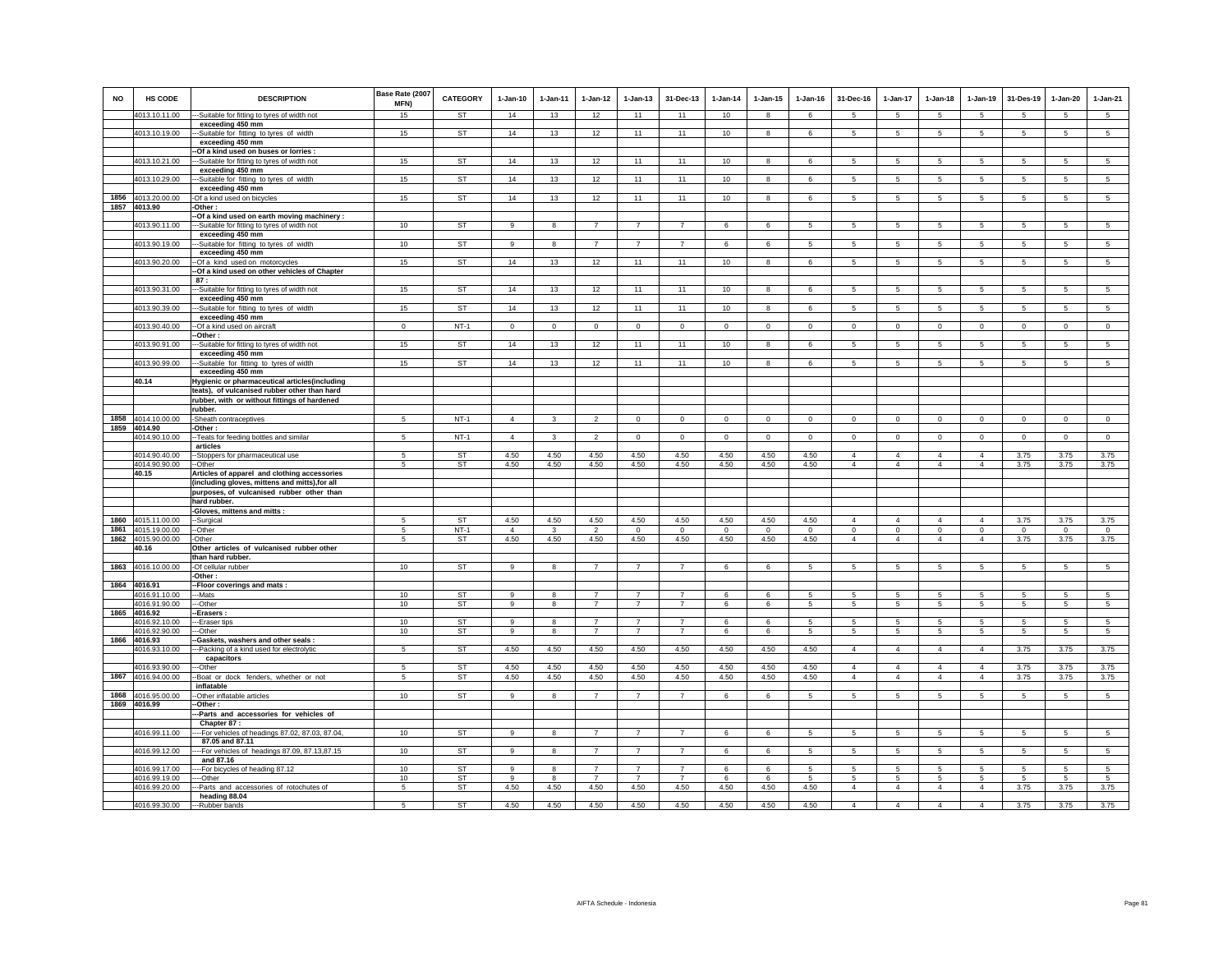| <b>NO</b> | HS CODE                        | <b>DESCRIPTION</b>                                                                          | Base Rate (2007<br>MFN) | <b>CATEGORY</b> | $1-Jan-10$     | 1-Jan-11     | $1 - Jan-12$             | $1 - Jan-13$   | 31-Dec-13      | $1-Jan-14$     | $1 - Jan-15$   | $1 - Jan-16$ | 31-Dec-16                        | $1-Jan-17$                       | $1-Jan-18$                       | $1 - Jan-19$                     | 31-Des-19    | $1-Jan-20$   | $1-Jan-21$     |
|-----------|--------------------------------|---------------------------------------------------------------------------------------------|-------------------------|-----------------|----------------|--------------|--------------------------|----------------|----------------|----------------|----------------|--------------|----------------------------------|----------------------------------|----------------------------------|----------------------------------|--------------|--------------|----------------|
|           |                                | -Other articles of a kind used in machinery                                                 |                         |                 |                |              |                          |                |                |                |                |              |                                  |                                  |                                  |                                  |              |              |                |
|           |                                | or mechanical or electrical appliances, or                                                  |                         |                 |                |              |                          |                |                |                |                |              |                                  |                                  |                                  |                                  |              |              |                |
|           |                                | for other technical uses :                                                                  |                         |                 |                |              |                          |                |                |                |                |              |                                  |                                  |                                  |                                  |              |              |                |
|           | 4016.99.51.00                  | --Rubber rollers                                                                            | 5                       | ST              | 4.50           | 4.50         | 4.50                     | 4.50           | 4.50           | 4.50           | 4.50           | 4.50         | 4                                | $\overline{4}$                   | $\overline{4}$                   | $\overline{4}$                   | 3.75         | 3.75         | 3.75           |
|           | 4016.99.59.00<br>4016.99.60.00 | --Other<br>-Rail pads                                                                       | 5<br>-5                 | ST<br><b>ST</b> | 4.50<br>4.50   | 4.50<br>4.50 | 4.50<br>4.50             | 4.50<br>4.50   | 4.50<br>4.50   | 4.50<br>4.50   | 4.50<br>4.50   | 4.50<br>4.50 | $\overline{4}$<br>$\overline{4}$ | $\overline{4}$<br>$\overline{4}$ | $\overline{4}$<br>$\overline{4}$ | $\overline{4}$<br>$\overline{4}$ | 3.75<br>3.75 | 3.75<br>3.75 | 3.75<br>3.75   |
|           | 4016.99.70.00                  | -Structural bearings including bridge                                                       | -5                      | ST              | 4.50           | 4.50         | 4.50                     | 4.50           | 4.50           | 4.50           | 4.50           | 4.50         | $\overline{4}$                   | $\overline{4}$                   | $\overline{4}$                   | $\overline{4}$                   | 3.75         | 3.75         | 3.75           |
|           |                                | bearings                                                                                    |                         |                 |                |              |                          |                |                |                |                |              |                                  |                                  |                                  |                                  |              |              |                |
|           | 4016.99.80.00                  | -Rubber grommets and rubber covers for                                                      | $\overline{5}$          | <b>ST</b>       | 4.50           | 4.50         | 4.50                     | 4.50           | 4.50           | 4.50           | 4.50           | 4.50         | $\overline{4}$                   | $\overline{4}$                   | $\overline{4}$                   | $\overline{4}$                   | 3.75         | 3.75         | 3.75           |
|           |                                | automotive wiring harnesses                                                                 |                         |                 |                |              |                          |                |                |                |                |              |                                  |                                  |                                  |                                  |              |              |                |
|           | 4016.99.90.00                  | --Other                                                                                     | 10                      | <b>ST</b>       | $\mathbf{q}$   | 8            | $\overline{7}$           | $\overline{7}$ | $\overline{7}$ | -6             | 6              | 5            | 5                                | 5                                | 5                                | -5                               | 5            | 5            | 5              |
|           | 1870 4017.00.00.00             | Hard rubber (for example, ebonite) in all                                                   | 5                       | ST              | 4.50           | 4.50         | 4.50                     | 4.50           | 4.50           | 4.50           | 4.50           | 4.50         | $\overline{4}$                   | $\overline{4}$                   | $\overline{4}$                   | $\overline{4}$                   | 3.75         | 3.75         | 3.75           |
|           |                                | forms, including waste and scrap; articles                                                  |                         |                 |                |              |                          |                |                |                |                |              |                                  |                                  |                                  |                                  |              |              |                |
|           |                                | of hard rubber.                                                                             |                         |                 |                |              |                          |                |                |                |                |              |                                  |                                  |                                  |                                  |              |              |                |
|           | 41.01                          | Raw hides and skins of bovine (including                                                    |                         |                 |                |              |                          |                |                |                |                |              |                                  |                                  |                                  |                                  |              |              |                |
|           |                                | buffalo) or equine animals (fresh, or salted,                                               |                         |                 |                |              |                          |                |                |                |                |              |                                  |                                  |                                  |                                  |              |              |                |
|           |                                | dried, limed, pickled or otherwise preserved,                                               |                         |                 |                |              |                          |                |                |                |                |              |                                  |                                  |                                  |                                  |              |              |                |
|           |                                | but not tanned, parchment-dressed or further                                                |                         |                 |                |              |                          |                |                |                |                |              |                                  |                                  |                                  |                                  |              |              |                |
|           | 1871 4101.20.00.00             | prepared), whether or not dehaired or split.                                                | $\mathbf{0}$            | $NT-1$          | $\mathsf 0$    | $\circ$      | $\circ$                  | $\mathbf 0$    | $\mathbf{0}$   | $\mathsf 0$    | $\mathbf 0$    | $\mathbf{0}$ | $\circ$                          | $\mathbf{0}$                     | $\mathbf 0$                      | $^{\circ}$                       | $\circ$      | $\mathbf 0$  | $\mathsf 0$    |
|           |                                | -Whole hides and skins, of a weight per skin<br>not exceeding 8 kg when simply dried, 10 kg |                         |                 |                |              |                          |                |                |                |                |              |                                  |                                  |                                  |                                  |              |              |                |
|           |                                | when dry-salted, or 16 kg when fresh,                                                       |                         |                 |                |              |                          |                |                |                |                |              |                                  |                                  |                                  |                                  |              |              |                |
|           |                                | wet-salted or otherwise preserved                                                           |                         |                 |                |              |                          |                |                |                |                |              |                                  |                                  |                                  |                                  |              |              |                |
|           | 1872 4101.50.00.00             | -Whole hides and skins, of a weight exceeding                                               | $\Omega$                | $NT-1$          | $\Omega$       | $\Omega$     | $\Omega$                 | $\Omega$       | $\Omega$       | $\circ$        | $\mathsf 0$    | $\Omega$     | $\Omega$                         | $\Omega$                         | $\Omega$                         | $\Omega$                         | $\Omega$     | $\Omega$     | $\Omega$       |
|           |                                | 16 kg                                                                                       |                         |                 |                |              |                          |                |                |                |                |              |                                  |                                  |                                  |                                  |              |              |                |
|           | 1873 4101.90.00.00             | -Other, including butts, bends and bellies                                                  | $\mathbf 0$             | $NT-1$          | $^{\circ}$     | $\circ$      | $\circ$                  | $\mathbf 0$    | $\mathbf 0$    | $\mathbf 0$    | $^{\circ}$     | $^{\circ}$   | $\circ$                          | $\mathbf 0$                      | $\circ$                          | $\mathbf 0$                      | $\circ$      | $\circ$      | $^{\circ}$     |
|           | 41.02                          | Raw skins of sheep or lambs (fresh, or                                                      |                         |                 |                |              |                          |                |                |                |                |              |                                  |                                  |                                  |                                  |              |              |                |
|           |                                | salted, dried, limed, pickled or otherwise                                                  |                         |                 |                |              |                          |                |                |                |                |              |                                  |                                  |                                  |                                  |              |              |                |
|           |                                | preserved, but not tanned, parchment-dressed                                                |                         |                 |                |              |                          |                |                |                |                |              |                                  |                                  |                                  |                                  |              |              |                |
|           |                                | or further prepared), whether or not with wool                                              |                         |                 |                |              |                          |                |                |                |                |              |                                  |                                  |                                  |                                  |              |              |                |
|           |                                | on or split, other than those excluded by Note                                              |                         |                 |                |              |                          |                |                |                |                |              |                                  |                                  |                                  |                                  |              |              |                |
|           |                                | 1 (c) to this Chapter.                                                                      |                         |                 |                |              |                          |                |                |                |                |              |                                  |                                  |                                  |                                  |              |              |                |
|           | 1874 4102.10.00.00             | -With wool on                                                                               | $\mathbf 0$             | $NT-1$          | $\mathbf 0$    | $\mathbf 0$  | $\mathbf 0$              | $\mathbf 0$    | $\mathbf 0$    | $\mathbf 0$    | $\mathbf 0$    | $\mathbf 0$  | $\circ$                          | $\mathbf 0$                      | $\mathbf 0$                      | $\mathbf 0$                      | $\mathbf 0$  | $\mathbf 0$  | $\circ$        |
|           | 1875 4102.21.00.00             | Without wool on :<br>--Pickled                                                              | $\Omega$                | $NT-1$          | $\Omega$       | $\Omega$     | $\circ$                  | $\mathbf{0}$   | $\Omega$       | $\mathbf 0$    | $\Omega$       | $\Omega$     | $\Omega$                         | $\mathbf{0}$                     | $\mathbf 0$                      | $\Omega$                         | $\mathbf{0}$ | $\Omega$     | $\circ$        |
|           | 1876 4102.29.00.00             | --Other                                                                                     | $\mathbf 0$             | $NT-1$          | $\Omega$       | $\circ$      | $\overline{0}$           | $\overline{0}$ | $\Omega$       | $\overline{0}$ | $\mathsf 0$    | $\Omega$     | $\mathbf 0$                      | $\overline{0}$                   | $\mathbf 0$                      | $\mathbf 0$                      | $\mathbf 0$  | $\Omega$     | $\overline{0}$ |
|           | 41.03                          | Other raw hides and skins (fresh, salted,                                                   |                         |                 |                |              |                          |                |                |                |                |              |                                  |                                  |                                  |                                  |              |              |                |
|           |                                | dried, limed, pickled or otherwise preserved,                                               |                         |                 |                |              |                          |                |                |                |                |              |                                  |                                  |                                  |                                  |              |              |                |
|           |                                | but not tanned, parchment-dressed or further                                                |                         |                 |                |              |                          |                |                |                |                |              |                                  |                                  |                                  |                                  |              |              |                |
|           |                                | prepared), whether or not dehaired or split,                                                |                         |                 |                |              |                          |                |                |                |                |              |                                  |                                  |                                  |                                  |              |              |                |
|           |                                | other than those excluded by Note 1 (b) or                                                  |                         |                 |                |              |                          |                |                |                |                |              |                                  |                                  |                                  |                                  |              |              |                |
|           |                                | Note 1 (c) to this Chapter.                                                                 |                         |                 |                |              |                          |                |                |                |                |              |                                  |                                  |                                  |                                  |              |              |                |
|           | 1877 4103.20.00.00             | -Of reptiles                                                                                | $\Omega$                | $NT-1$          | $\Omega$       | $\mathbf{0}$ | $\mathsf 0$              | $\mathbf 0$    | $\Omega$       | $\mathbf 0$    | $\mathbf 0$    | $\mathbf{0}$ | $\Omega$                         | $\mathbf 0$                      | $\Omega$                         | $\mathbf 0$                      | $\mathbf 0$  | $\Omega$     | $\circ$        |
| 1878      | 4103.30.00.00                  | -Of swine                                                                                   | $\circ$                 | $NT-1$          | $\circ$        | $\circ$      | $\circ$                  | $\mathbf{0}$   | $\mathbf{0}$   | $\circ$        | $\mathbf{0}$   | $\circ$      | $\circ$                          | $\circ$                          | $\circ$                          | $\circ$                          | $\circ$      | $\circ$      | $\circ$        |
|           | 1879 4103.90.00.00             | -Other                                                                                      | $\mathbf 0$             | $NT-1$          | $\mathbf 0$    | $\circ$      | $\mathsf 0$              | $\mathbf 0$    | $\mathbf 0$    | $\mathbf 0$    | $\mathbf 0$    | $\mathbf 0$  | $\circ$                          | $\mathbf 0$                      | $\mathbf 0$                      | $\mathbf 0$                      | $\circ$      | $\mathbf 0$  | $\mathbf 0$    |
|           | 41.04                          | Tanned or crust hides and skins of bovine                                                   |                         |                 |                |              |                          |                |                |                |                |              |                                  |                                  |                                  |                                  |              |              |                |
|           |                                | (including buffalo) or equine animals, without                                              |                         |                 |                |              |                          |                |                |                |                |              |                                  |                                  |                                  |                                  |              |              |                |
|           |                                | hair on, whether or not split, but not further<br>prepared.                                 |                         |                 |                |              |                          |                |                |                |                |              |                                  |                                  |                                  |                                  |              |              |                |
|           |                                | -In the wet state (including wet-blue) :                                                    |                         |                 |                |              |                          |                |                |                |                |              |                                  |                                  |                                  |                                  |              |              |                |
|           | 1880 4104.11.00                | -Full grains, unsplit; grains splits                                                        |                         |                 |                |              |                          |                |                |                |                |              |                                  |                                  |                                  |                                  |              |              |                |
|           | 4104.11.00.10                  | -- Bovine leather, vegetable pre-tanned                                                     | $\Omega$                | $NT-1$          | $\Omega$       | $\Omega$     | $\mathbf 0$              | $\mathbf 0$    | $\mathbf 0$    | $\Omega$       | $\mathbf 0$    | $\Omega$     | $\Omega$                         | $\Omega$                         | $\Omega$                         | $\Omega$                         | $\Omega$     | $\mathbf 0$  | $\circ$        |
|           | 4104.11.00.90                  | --Other                                                                                     | $^{\circ}$              | $NT-1$          | $\circ$        | $\circ$      | $\circ$                  | $\mathbf 0$    | $\mathbf{0}$   | $\mathbf 0$    | $\mathbf 0$    | $\mathbf 0$  | $\circ$                          | $\mathbf{0}$                     | $\mathbf{0}$                     | $\mathbf{0}$                     | $\mathbf 0$  | $\mathbf{0}$ | $\mathbf 0$    |
|           | 1881 4104.19.00.00             | --Other                                                                                     | $\mathbf{0}$            | $NT-1$          | $\circ$        | $\mathbf{0}$ | $\circ$                  | $\mathbf 0$    | $\circ$        | $\overline{0}$ | $\mathbf 0$    | $\circ$      | $\circ$                          | $\circ$                          | $\mathbf 0$                      | $\circ$                          | $\circ$      | $\circ$      | $\mathbf 0$    |
|           |                                | In the dry state (crust):                                                                   |                         |                 |                |              |                          |                |                |                |                |              |                                  |                                  |                                  |                                  |              |              |                |
| 1882      | 4104.41.00.00                  | -Full grains, unsplit; grains splits                                                        | $\Omega$                | $NT-1$          | $\Omega$       | $\Omega$     | $\mathbf{0}$             | $\mathbf{0}$   | $\Omega$       | $\mathbf{0}$   | $\Omega$       | $\Omega$     | $\Omega$                         | $\mathbf{0}$                     | $\Omega$                         | $\mathbf 0$                      | $\circ$      | $\Omega$     | $\circ$        |
| 1883      | 4104.49.00.00                  | -Other                                                                                      | $\mathbf 0$             | $NT-1$          | $\circ$        | $\circ$      | $\mathbf 0$              | $\mathbf 0$    | $\mathbf 0$    | $\mathbf 0$    | $\mathbf 0$    | $\mathbf 0$  | $\circ$                          | $\mathbf 0$                      | $\mathbf 0$                      | $\mathbf 0$                      | $\mathbf 0$  | $\mathbf 0$  | $\mathbf 0$    |
|           | 41.05                          | Tanned or crust skins of sheep or lambs,<br>without wool on, whether or not split, but not  |                         |                 |                |              |                          |                |                |                |                |              |                                  |                                  |                                  |                                  |              |              |                |
|           |                                | further prepared.                                                                           |                         |                 |                |              |                          |                |                |                |                |              |                                  |                                  |                                  |                                  |              |              |                |
|           | 1884 4105.10.00.00             | -In the wet state (including wet-blue)                                                      | $\Omega$                | $NT-1$          | $\Omega$       | $\mathbf 0$  | $\mathbf{0}$             | $\mathbf{0}$   | $\Omega$       | $\mathbf 0$    | $\mathbf{0}$   | $\mathbf 0$  | $\Omega$                         | $\Omega$                         | $\mathbf 0$                      | $\Omega$                         | $\mathbf 0$  | $\Omega$     | $\mathbf 0$    |
|           | 1885 4105.30.00.00             | -In the dry state (crust)                                                                   | $\mathbf 0$             | $NT-1$          | $\Omega$       | $\mathsf 0$  | $\overline{0}$           | $\overline{0}$ | $\Omega$       | $\overline{0}$ | $\overline{0}$ | $\Omega$     | $\mathsf 0$                      | $\overline{0}$                   | $\overline{0}$                   | $\Omega$                         | $\mathbf 0$  | $\Omega$     | $\overline{0}$ |
|           | 41.06                          | Tanned or crust hides and skins of other                                                    |                         |                 |                |              |                          |                |                |                |                |              |                                  |                                  |                                  |                                  |              |              |                |
|           |                                | animals, without wool or hair on, whether or                                                |                         |                 |                |              |                          |                |                |                |                |              |                                  |                                  |                                  |                                  |              |              |                |
|           |                                | not split, but not further prepared.                                                        |                         |                 |                |              |                          |                |                |                |                |              |                                  |                                  |                                  |                                  |              |              |                |
|           |                                | -Of goats or kids:                                                                          |                         |                 |                |              |                          |                |                |                |                |              |                                  |                                  |                                  |                                  |              |              |                |
| 1886      | 4106.21.00.00                  | -- In the wet state (including wet-blue)                                                    | $\mathbf{0}$            | $NT-1$          | $\mathbf{0}$   | $\mathbf{0}$ | $\circ$                  | $\mathbf 0$    | $\mathbf 0$    | $\mathbf 0$    | $\mathbf 0$    | $\mathbf{0}$ | $\Omega$                         | $\mathbf 0$                      | $\mathbf{0}$                     | $\mathbf{0}$                     | $\circ$      | $\mathbf 0$  | $\mathbf 0$    |
| 1887      | 4106.22.00.00                  | -- In the dry state (crust)                                                                 | $^{\circ}$              | $NT-1$          | $\Omega$       | $\mathbf{0}$ | $\circ$                  | $\mathbf 0$    | $\circ$        | $\overline{0}$ | $\mathbf 0$    | $\mathbf 0$  | $\Omega$                         | $\mathbf 0$                      | $\circ$                          | $\circ$                          | $\circ$      | $\circ$      | $\mathbf 0$    |
|           |                                | -Of swine:                                                                                  |                         |                 |                |              |                          |                |                |                |                |              |                                  |                                  |                                  |                                  |              |              |                |
| 1888      | 4106.31.00.00                  | -In the wet state (including wet-blue)                                                      | $\circ$                 | $NT-1$          | $\circ$        | $\Omega$     | $\mathbf{0}$             | $\mathbf{0}$   | $\mathbf 0$    | $\circ$        | $\Omega$       | $\circ$      | $\Omega$                         | $\mathbf{0}$                     | $\circ$                          | $\circ$                          | $\circ$      | $\mathbf{0}$ | $\circ$        |
| 1889      | 4106.32.00.00                  | -In the dry state (crust)                                                                   | $\mathbf 0$             | $NT-1$          | $\mathbf 0$    | $\mathbf 0$  | $\mathsf 0$              | $\mathbf 0$    | $\mathbf 0$    | $\mathbf 0$    | $\mathbf 0$    | $\mathbf 0$  | $\circ$                          | $\mathbf 0$                      | $\mathbf 0$                      | $\mathbf 0$                      | $^{\circ}$   | $\mathbf 0$  | $\mathbf 0$    |
| 1890      | 4106.40.00.00                  | -Of reptiles                                                                                | $\mathbf 0$             | $NT-1$          | $\mathsf 0$    | $\mathsf 0$  | $\mathbf 0$              | $\mathsf 0$    | $\mathbf 0$    | $\mathsf 0$    | $\mathsf 0$    | $\mathsf 0$  | $\mathsf 0$                      | $\mathbf 0$                      | $\mathbf 0$                      | $\mathbf 0$                      | $\mathbf 0$  | $\mathsf 0$  | $\mathsf 0$    |
|           | 1891 4106.91.00.00             | -Other :<br>-- In the wet state (including wet-blue)                                        | 5                       | $NT-1$          | $\overline{4}$ | $\mathbf{3}$ | $\overline{2}$           | $\mathbf 0$    | $\mathbf 0$    | $\circ$        | $\mathbf 0$    | $\mathbf 0$  | $\mathbf 0$                      | $\mathbf 0$                      | $\mathbf 0$                      | $\mathbf 0$                      | $\mathbf 0$  | $\mathbf 0$  | $\Omega$       |
|           | 1892 4106.92.00.00             | -- In the dry state (crust)                                                                 | 5                       | $NT-1$          | $\Delta$       | $\mathbf{R}$ | $\overline{\phantom{a}}$ | $\Omega$       | $\Omega$       | $\Omega$       | $\Omega$       | $\Omega$     | $\Omega$                         | $\Omega$                         | $\Omega$                         | $\Omega$                         | $\Omega$     | $\Omega$     | $\Omega$       |
|           |                                |                                                                                             |                         |                 |                |              |                          |                |                |                |                |              |                                  |                                  |                                  |                                  |              |              |                |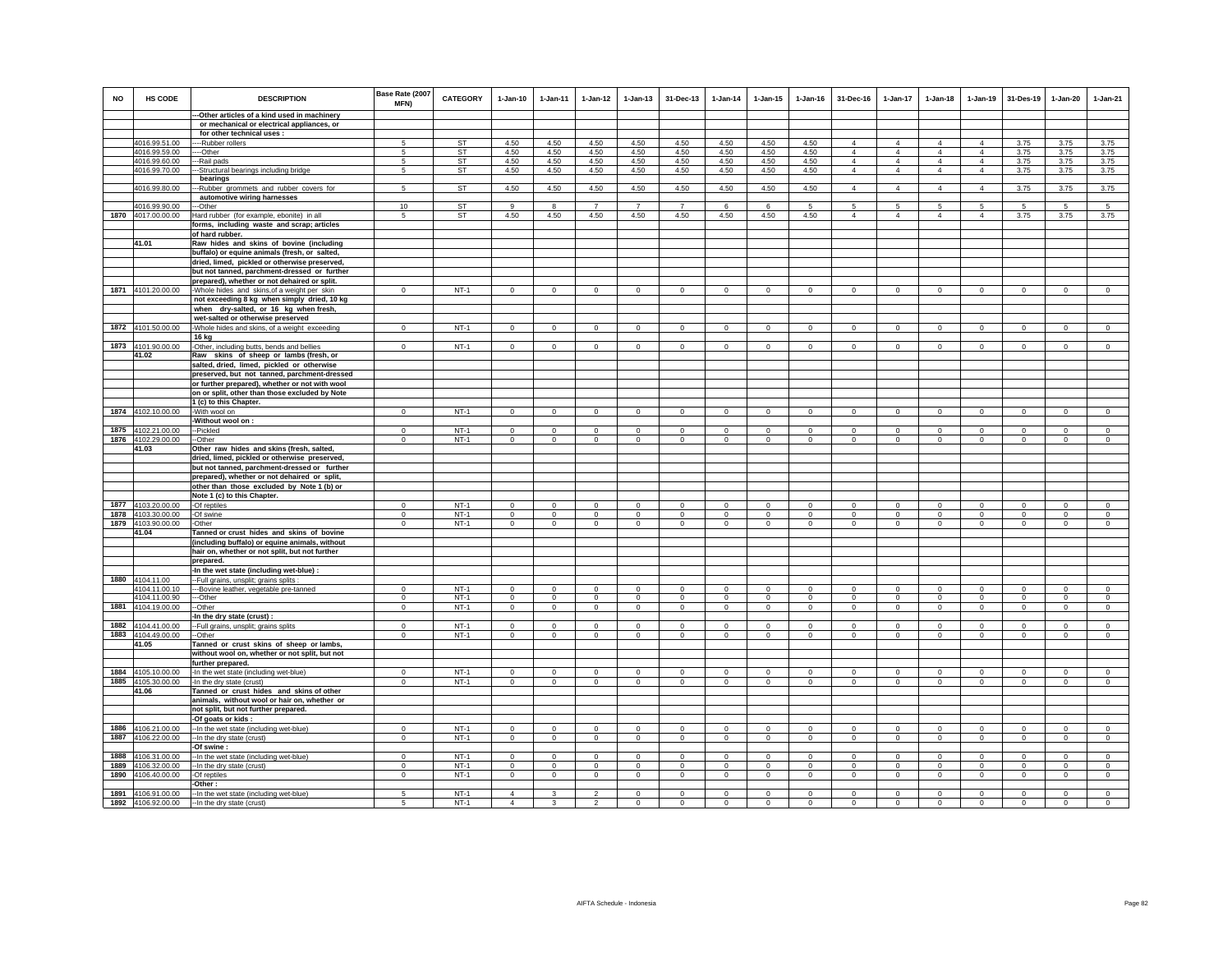| <b>NO</b> | HS CODE                        | <b>DESCRIPTION</b>                                                                            | Base Rate (2007<br>MFN) | <b>CATEGORY</b> | $1-Jan-10$     | $1-Jan-11$     | $1-Jan-12$                       | $1-Jan-13$                       | 31-Dec-13                        | $1-Jan-14$   | $1 - Jan-15$ | $1 - Jan-16$ | 31-Dec-16            | 1-Jan-17             | $1-Jan-18$     | $1-Jan-19$     | 31-Des-19   | $1-Jan-20$   | $1-Jan-21$     |
|-----------|--------------------------------|-----------------------------------------------------------------------------------------------|-------------------------|-----------------|----------------|----------------|----------------------------------|----------------------------------|----------------------------------|--------------|--------------|--------------|----------------------|----------------------|----------------|----------------|-------------|--------------|----------------|
|           | 41.07                          | Leather further prepared after tanning or                                                     |                         |                 |                |                |                                  |                                  |                                  |              |              |              |                      |                      |                |                |             |              |                |
|           |                                | crusting, including parchment-dressed leather,                                                |                         |                 |                |                |                                  |                                  |                                  |              |              |              |                      |                      |                |                |             |              |                |
|           |                                | of bovine (including buffalo) or equine<br>animals, without hair on, whether or not           |                         |                 |                |                |                                  |                                  |                                  |              |              |              |                      |                      |                |                |             |              |                |
|           |                                | split, other than leather of heading 41.14.                                                   |                         |                 |                |                |                                  |                                  |                                  |              |              |              |                      |                      |                |                |             |              |                |
|           |                                | -Whole hides and skins :                                                                      |                         |                 |                |                |                                  |                                  |                                  |              |              |              |                      |                      |                |                |             |              |                |
| 1893      | 4107.11.00.00                  | --Full grains, unsplit                                                                        | $\Omega$                | $NT-1$          | $\Omega$       | $\circ$        | $\Omega$                         | $\Omega$                         | $\Omega$                         | $\Omega$     | $\circ$      | $^{\circ}$   | $\Omega$             | $\Omega$             | $\Omega$       | $\mathbf 0$    | $\circ$     | $\Omega$     | $\Omega$       |
| 1894      | 4107.12.00.00                  | --Grain splits                                                                                | $\mathsf 0$             | $NT-1$          | $\mathbf 0$    | $\mathbf 0$    | $\mathsf 0$                      | $\mathsf 0$                      | $\mathbf 0$                      | $\mathbf 0$  | $\mathsf 0$  | $\mathbf 0$  | $\mathbf 0$          | $\mathbf 0$          | $\mathbf 0$    | $\mathbf 0$    | $\circ$     | $\mathbf 0$  | $\mathbf 0$    |
| 1895      | 4107.19.00.00                  | --Other                                                                                       | $\mathbf 0$             | $NT-1$          | $\mathbf 0$    | $\mathbb O$    | $\mathsf 0$                      | $\circ$                          | $\mathbf{0}$                     | $\mathbf 0$  | $\circ$      | $\mathbf 0$  | $\mathbf 0$          | $\mathbf 0$          | $\circ$        | $\mathbf 0$    | $\mathbf 0$ | $\circ$      | $\circ$        |
| 1896      | 4107.91.00.00                  | Other, including sides :<br>-- Full grains, unsplit                                           | $^{\circ}$              | $NT-1$          | $\Omega$       | $\mathbf 0$    | $\Omega$                         | $\Omega$                         | $\mathbf 0$                      | $\Omega$     | $\mathbf 0$  | $^{\circ}$   | $\Omega$             | $\mathbf 0$          | $\Omega$       | $\mathbf 0$    | $\Omega$    | $\Omega$     | $\Omega$       |
| 1897      | 4107.92.00.00                  | --Grain splits                                                                                | $\,0\,$                 | $NT-1$          | $\mathbf 0$    | $\mathbb O$    | $\overline{0}$                   | $\mathbf 0$                      | $\mathbf 0$                      | $\mathbf 0$  | $\mathbf 0$  | $\mathbf 0$  | $\mathsf 0$          | $\overline{0}$       | $\mathsf 0$    | $\,$ 0         | $\mathbf 0$ | $\Omega$     | $\mathbf 0$    |
| 1898      | 4107.99.00.00                  | --Other                                                                                       | $\mathbf 0$             | $NT-1$          | $\mathbf 0$    | $\mathbf 0$    | $\circ$                          | $\circ$                          | $\mathbf 0$                      | $\Omega$     | $\Omega$     | $\Omega$     | $\circ$              | $\mathbf 0$          | $\circ$        | $\mathbf 0$    | $\mathbf 0$ | $\Omega$     | $\Omega$       |
| 1899      | 4112.00.00.00                  | Leather further prepared after tanning or                                                     | $\mathbf 0$             | $NT-1$          | $\mathbf 0$    | $\mathbf 0$    | $\mathsf 0$                      | $\circ$                          | $\Omega$                         | $\mathbf{0}$ | $\Omega$     | $\mathbf 0$  | $\circ$              | $\mathbf 0$          | $\Omega$       | $\mathbf 0$    | $\Omega$    | $\Omega$     | $\Omega$       |
|           |                                | crusting, including parchment-dressed leather,                                                |                         |                 |                |                |                                  |                                  |                                  |              |              |              |                      |                      |                |                |             |              |                |
|           |                                | of sheep or lamb, without wool on, whether or                                                 |                         |                 |                |                |                                  |                                  |                                  |              |              |              |                      |                      |                |                |             |              |                |
|           | 41.13                          | not split, other than leather of heading 41.14.<br>Leather further prepared after tanning or  |                         |                 |                |                |                                  |                                  |                                  |              |              |              |                      |                      |                |                |             |              |                |
|           |                                | crusting, including parchment-dressed leather,                                                |                         |                 |                |                |                                  |                                  |                                  |              |              |              |                      |                      |                |                |             |              |                |
|           |                                | of other animals, without wool or hair on,<br>whether or not split, other than leather of     |                         |                 |                |                |                                  |                                  |                                  |              |              |              |                      |                      |                |                |             |              |                |
|           |                                | heading 41.14.                                                                                |                         |                 |                |                |                                  |                                  |                                  |              |              |              |                      |                      |                |                |             |              |                |
| 1900      | 4113.10.00.00                  | -Of Goats or kids                                                                             | $\mathbf 0$             | $NT-1$          | $\Omega$       | $\mathbf 0$    | $\mathbf 0$                      | $\mathbf 0$                      | $\mathbf 0$                      | $\mathbf 0$  | $\mathbf 0$  | $\mathbf 0$  | $\mathbf 0$          | $\mathbf 0$          | $\mathbf 0$    | $\mathbf 0$    | $\mathbf 0$ | $\mathbf 0$  | $\mathbf 0$    |
| 1901      | 4113.20.00.00                  | -Of swine                                                                                     | $\circ$                 | $NT-1$          | $\mathbf 0$    | $\circ$        | $\mathsf 0$                      | $\mathbf 0$                      | $\mathbf 0$                      | $\mathbf 0$  | $\mathbf 0$  | $\mathbf 0$  | $\mathsf 0$          | $\mathbf 0$          | $\mathsf 0$    | $\,$ 0         | $\mathbf 0$ | $\mathbf 0$  | $\mathbf 0$    |
| 1902      | 4113.30.00.00                  | -Of reptiles                                                                                  | 5                       | $NT-1$          | $\overline{4}$ | $\mathbf{3}$   | $\overline{2}$                   | $\circ$                          | $\mathbf 0$                      | $\mathbf 0$  | $\mathbf 0$  | $\mathbf 0$  | $\circ$              | $\mathbf 0$          | $\mathbf 0$    | $\mathbf 0$    | $^{\circ}$  | $\mathbf 0$  | $\mathbf 0$    |
|           | 1903 4113.90.00.00<br>41.14    | -Other<br>Chamois (including combination chamois)                                             | $5\overline{)}$         | $NT-1$          | $\overline{4}$ | $\mathbf{3}$   | $\overline{2}$                   | $\mathsf 0$                      | $\mathbf{0}$                     | $\mathsf 0$  | $\mathbf 0$  | $\mathbf 0$  | $\mathsf 0$          | $\overline{0}$       | $\mathsf 0$    | $\mathsf 0$    | $\circ$     | $\mathbf{0}$ | $\mathbf 0$    |
|           |                                | leather; patent leather and patent laminated                                                  |                         |                 |                |                |                                  |                                  |                                  |              |              |              |                      |                      |                |                |             |              |                |
|           |                                | leather; metallised leather.                                                                  |                         |                 |                |                |                                  |                                  |                                  |              |              |              |                      |                      |                |                |             |              |                |
|           | 1904 4114.10.00.00             | -Chamois (including combination chamois)<br>leather                                           | $5 -$                   | $NT-1$          | $\overline{4}$ | 3              | $\mathfrak{p}$                   | $\circ$                          | $\mathbf 0$                      | $\Omega$     | $\Omega$     | $\Omega$     | $\Omega$             | $\mathbf 0$          | $\Omega$       | $\circ$        | $\mathbf 0$ | $\circ$      | $\Omega$       |
|           | 1905 4114.20.00.00             | -Patent leather and patent laminated leather;<br>metallised leather                           | 5                       | ST              | 4.50           | 4.50           | 4.50                             | 4.50                             | 4.50                             | 4.50         | 4.50         | 4.50         | $\overline{4}$       | $\overline{4}$       | $\overline{4}$ | $\overline{4}$ | 3.75        | 3.75         | 3.75           |
|           | 41.15                          | Composition leather with a basis of leather                                                   |                         |                 |                |                |                                  |                                  |                                  |              |              |              |                      |                      |                |                |             |              |                |
|           |                                | or leather fiber, in slabs, sheets or strip,                                                  |                         |                 |                |                |                                  |                                  |                                  |              |              |              |                      |                      |                |                |             |              |                |
|           |                                | whether or not in rolls; parings and other waste<br>of leather or of composition leather, not |                         |                 |                |                |                                  |                                  |                                  |              |              |              |                      |                      |                |                |             |              |                |
|           |                                | suitable for the manufacture of leather                                                       |                         |                 |                |                |                                  |                                  |                                  |              |              |              |                      |                      |                |                |             |              |                |
|           |                                | articles; leather dust, powder and flour.                                                     |                         |                 |                |                |                                  |                                  |                                  |              |              |              |                      |                      |                |                |             |              |                |
| 1906      | 4115.10.00.00                  | -Composition leather with a basis of leather                                                  | 5                       | <b>ST</b>       | 4.50           | 4.50           | 4.50                             | 4.50                             | 4.50                             | 4.50         | 4.50         | 4.50         | $\overline{4}$       | $\overline{4}$       | $\overline{4}$ | $\overline{4}$ | 3.75        | 3.75         | 3.75           |
|           |                                | or leather fibre, in slabs, sheets or strip,                                                  |                         |                 |                |                |                                  |                                  |                                  |              |              |              |                      |                      |                |                |             |              |                |
|           | 1907 4115.20.00.00             | whether or not in rolls                                                                       | 5 <sup>5</sup>          | $NT-1$          | $\overline{4}$ | $\overline{3}$ | $\overline{2}$                   | $\circ$                          | $\mathbf{0}$                     | $\circ$      | $\circ$      | $\circ$      | $\circ$              | $\mathbf{0}$         | $\circ$        | $\circ$        | $\circ$     | $\circ$      | $\circ$        |
|           |                                | -Parings and other waste of leather or of<br>composition leather, not suitable for the        |                         |                 |                |                |                                  |                                  |                                  |              |              |              |                      |                      |                |                |             |              |                |
|           |                                | manufacture of leather articles; leather                                                      |                         |                 |                |                |                                  |                                  |                                  |              |              |              |                      |                      |                |                |             |              |                |
|           |                                | dust, powder and flour                                                                        |                         |                 |                |                |                                  |                                  |                                  |              |              |              |                      |                      |                |                |             |              |                |
|           | 1908 4201.00.00.00             | Saddlery and harness for any animal                                                           | 15                      | ST              | 14             | 13             | 12                               | 11                               | 11                               | 10           | 8            | 6            | $5\overline{5}$      | 5                    | 5              | 5              | 5           | $5^{\circ}$  | 5 <sub>5</sub> |
|           |                                | (including traces, leads, knee pads, muzzles,                                                 |                         |                 |                |                |                                  |                                  |                                  |              |              |              |                      |                      |                |                |             |              |                |
|           |                                | saddle cloths, saddle bags, dog coats and the                                                 |                         |                 |                |                |                                  |                                  |                                  |              |              |              |                      |                      |                |                |             |              |                |
|           | 42.02                          | like), of any material.<br>Trunks, suit-cases, vanity-cases, executive-                       |                         |                 |                |                |                                  |                                  |                                  |              |              |              |                      |                      |                |                |             |              |                |
|           |                                | cases, brief-cases, school satchels, spectacle                                                |                         |                 |                |                |                                  |                                  |                                  |              |              |              |                      |                      |                |                |             |              |                |
|           |                                | cases, binocular cases, camera cases, musical                                                 |                         |                 |                |                |                                  |                                  |                                  |              |              |              |                      |                      |                |                |             |              |                |
|           |                                | instrument cases, gun cases, holsters and                                                     |                         |                 |                |                |                                  |                                  |                                  |              |              |              |                      |                      |                |                |             |              |                |
|           |                                | similar containers; travelling-bags, insulated                                                |                         |                 |                |                |                                  |                                  |                                  |              |              |              |                      |                      |                |                |             |              |                |
|           |                                | food or beverages bags, toilet bags,<br>rucksacks, handbags, shopping-bags, wallets,          |                         |                 |                |                |                                  |                                  |                                  |              |              |              |                      |                      |                |                |             |              |                |
|           |                                | purses, map cases, cigarette cases, tobacco                                                   |                         |                 |                |                |                                  |                                  |                                  |              |              |              |                      |                      |                |                |             |              |                |
|           |                                | pouches, tool bags, sports bags, bottle                                                       |                         |                 |                |                |                                  |                                  |                                  |              |              |              |                      |                      |                |                |             |              |                |
|           |                                | cases, jewellery boxes, powder-boxes, cutlery                                                 |                         |                 |                |                |                                  |                                  |                                  |              |              |              |                      |                      |                |                |             |              |                |
|           |                                | cases and similar containers, of leather or                                                   |                         |                 |                |                |                                  |                                  |                                  |              |              |              |                      |                      |                |                |             |              |                |
|           |                                | of composition leather, of sheeting of                                                        |                         |                 |                |                |                                  |                                  |                                  |              |              |              |                      |                      |                |                |             |              |                |
|           |                                | plastics, of textile materials, of vulcanised                                                 |                         |                 |                |                |                                  |                                  |                                  |              |              |              |                      |                      |                |                |             |              |                |
|           |                                | fibre or of paper board, or wholly or mainly<br>covered with such materials or with paper.    |                         |                 |                |                |                                  |                                  |                                  |              |              |              |                      |                      |                |                |             |              |                |
|           |                                | -Trunks, suit-cases, vanity-cases, executive-                                                 |                         |                 |                |                |                                  |                                  |                                  |              |              |              |                      |                      |                |                |             |              |                |
|           |                                | cases, brief-cases, school satchels and                                                       |                         |                 |                |                |                                  |                                  |                                  |              |              |              |                      |                      |                |                |             |              |                |
|           |                                | similar containers :                                                                          |                         |                 |                |                |                                  |                                  |                                  |              |              |              |                      |                      |                |                |             |              |                |
|           | 1909 4202.11                   | -With outer surface of leather, of                                                            |                         |                 |                |                |                                  |                                  |                                  |              |              |              |                      |                      |                |                |             |              |                |
|           |                                | composition leather or of patent leather :                                                    |                         |                 |                |                |                                  |                                  |                                  |              |              |              |                      |                      |                |                |             |              |                |
|           | 4202.11.10.00<br>4202.11.90.00 | ---Travel goods<br>---Other                                                                   | 10<br>10                | <b>ST</b><br>ST | 9<br>9         | 8<br>8         | $\overline{7}$<br>$\overline{7}$ | $\overline{7}$<br>$\overline{7}$ | $\overline{7}$<br>$\overline{7}$ | 6<br>6       | 6<br>6       | 5<br>5       | 5<br>$5\phantom{.0}$ | 5<br>$5\phantom{.0}$ | 5<br>5         | 5<br>5         | 5<br>5      | 5<br>5       | 5<br>-5        |
|           | 1910 4202.12                   | -With outer surface of plastics or of textile                                                 |                         |                 |                |                |                                  |                                  |                                  |              |              |              |                      |                      |                |                |             |              |                |
|           |                                | materials:                                                                                    |                         |                 |                |                |                                  |                                  |                                  |              |              |              |                      |                      |                |                |             |              |                |
|           | 4202.12.10.00                  | --School satchels                                                                             | 15                      | <b>ST</b>       | 14             | 13             | 12                               | 11                               | 11                               | 10           | 8            | 6            | 5                    | 5                    | 5              | 5              | 5           | 5            | 5              |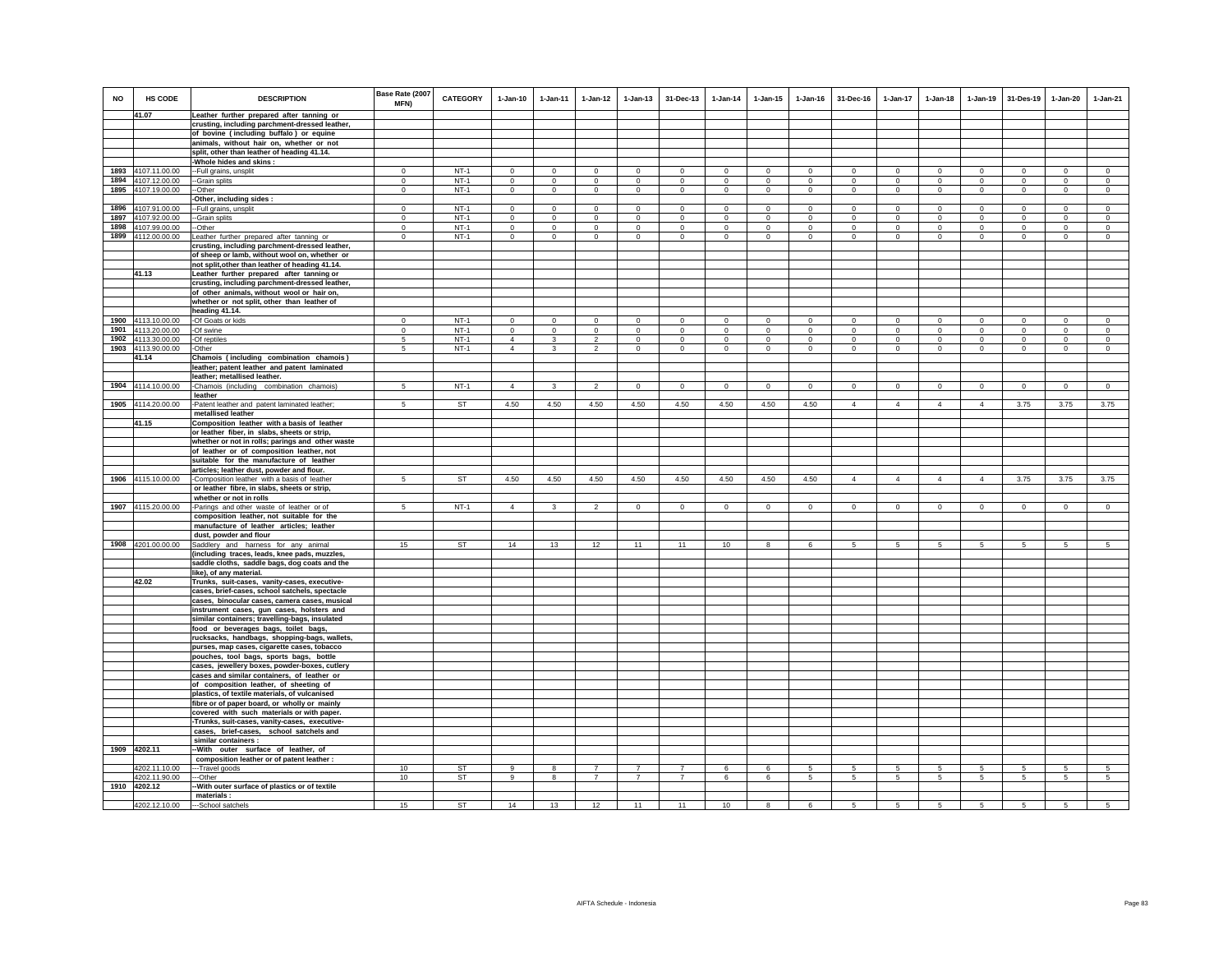| <b>NO</b> | <b>HS CODE</b>     | <b>DESCRIPTION</b>                                                                           | Base Rate (2007<br>MFN) | CATEGORY  | $1-Jan-10$     | 1-Jan-11                | $1 - Jan-12$                     | $1 - Jan-13$                     | 31-Dec-13                        | $1-Jan-14$   | $1 - Jan-15$ | $1 - Jan-16$   | 31-Dec-16       | $1-Jan-17$      | $1-Jan-18$      | $1 - Jan-19$    | 31-Des-19       | $1-Jan-20$      | $1-Jan-21$      |
|-----------|--------------------|----------------------------------------------------------------------------------------------|-------------------------|-----------|----------------|-------------------------|----------------------------------|----------------------------------|----------------------------------|--------------|--------------|----------------|-----------------|-----------------|-----------------|-----------------|-----------------|-----------------|-----------------|
|           | 4202.12.90.00      | --Other                                                                                      | 15                      | <b>ST</b> | 14             | 13                      | 12                               | 11                               | 11                               | 10           | $\mathbf{R}$ | 6              | 5               | 5               | 5 <sup>1</sup>  | -5              | 5               | 5               | 5 <sup>5</sup>  |
|           | 1911 4202.19       | -Other:                                                                                      |                         |           |                |                         |                                  |                                  |                                  |              |              |                |                 |                 |                 |                 |                 |                 |                 |
|           | 4202.19.10.00      | --School satchels, of vulcanised fibre                                                       | 10                      | ST        | $\mathbf{q}$   | 8                       | $\overline{7}$                   | $\overline{7}$                   | $\overline{7}$                   | 6            | 6            | 5              | -5              | 5               | -5              | -5              | 5               | 5               | $\sqrt{5}$      |
|           | 4202.19.90.00      | --Other                                                                                      | 15                      | ST        | 14             | 13                      | 12                               | 11                               | 11                               | 10           | 8            | 6              | 5               | 5               | 5               | 5               | 5               | 5               | $5\overline{5}$ |
|           |                    | -Handbags, whether or not with shoulder strap,                                               |                         |           |                |                         |                                  |                                  |                                  |              |              |                |                 |                 |                 |                 |                 |                 |                 |
|           |                    | including those without handle :                                                             |                         |           |                |                         | $\overline{7}$                   |                                  | $\overline{7}$                   |              |              |                |                 |                 |                 |                 |                 |                 |                 |
|           | 1912 4202.21.00.00 | -With outer surface of leather, of                                                           | 10                      | <b>ST</b> | 9              | 8                       |                                  | $\overline{7}$                   |                                  | 6            | 6            | 5              | 5               | 5               | $5\phantom{.0}$ | $\sqrt{5}$      | 5               | 5               | 5               |
|           | 4202.22.00.00      | composition leather or of patent leather                                                     | 15                      | <b>ST</b> | 14             | 13                      | 12                               | 11                               | 11                               | 10           |              |                |                 | 5               | $5\phantom{.0}$ | $\,$ 5 $\,$     | $\sqrt{5}$      | 5               | $\sqrt{5}$      |
| 1913      |                    | -With outer surface of plastic sheeting or<br>of textile materials                           |                         |           |                |                         |                                  |                                  |                                  |              | 8            | 6              | $\overline{5}$  |                 |                 |                 |                 |                 |                 |
| 1914      | 4202.29.00.00      | -Other                                                                                       | 15                      | ST        | 14             | 13                      | 12                               | 11                               | 11                               | 10           | 8            | 6              | 5               | $5\overline{)}$ | 5               | $\overline{5}$  | $\sqrt{5}$      | $\sqrt{5}$      | $5\overline{)}$ |
|           |                    | -Articles of a kind normally carried in the                                                  |                         |           |                |                         |                                  |                                  |                                  |              |              |                |                 |                 |                 |                 |                 |                 |                 |
|           |                    | pocket or in the handbag                                                                     |                         |           |                |                         |                                  |                                  |                                  |              |              |                |                 |                 |                 |                 |                 |                 |                 |
| 1915      | 4202.31.00.00      | -- With outer surface of leather, of                                                         | 10                      | <b>ST</b> | 9              | 8                       | $\overline{7}$                   | $\overline{7}$                   | $\overline{7}$                   | 6            | 6            | 5              | 5               | $5\phantom{.0}$ | 5               | 5               | 5               | 5               | 5               |
|           |                    | composition leather or of patent leather                                                     |                         |           |                |                         |                                  |                                  |                                  |              |              |                |                 |                 |                 |                 |                 |                 |                 |
| 1916      | 4202.32.00.00      | -With outer surface of plastic sheeting or                                                   | 15                      | ST        | 14             | 13                      | 12                               | 11                               | 11                               | 10           | 8            | 6              | 5               | $5\phantom{.0}$ | 5               | $5\phantom{.0}$ | 5               | $5\phantom{.0}$ | 5               |
|           |                    | of textile materials                                                                         |                         |           |                |                         |                                  |                                  |                                  |              |              |                |                 |                 |                 |                 |                 |                 |                 |
| 1917      | 4202.39.00.00      | -Other                                                                                       | 15                      | ST        | 14             | 13                      | 12                               | 11                               | 11                               | 10           | 8            | 6              | $5\overline{5}$ | $5\overline{5}$ | $5\overline{5}$ | 5               | 5               | 5               | 5               |
|           |                    | Other:                                                                                       |                         |           |                |                         |                                  |                                  |                                  |              |              |                |                 |                 |                 |                 |                 |                 |                 |
|           | 1918 4202.91       | -With outer surface of leather, of                                                           |                         |           |                |                         |                                  |                                  |                                  |              |              |                |                 |                 |                 |                 |                 |                 |                 |
|           |                    | composition leather or of patent leather :                                                   |                         |           |                |                         |                                  |                                  |                                  |              |              |                |                 |                 |                 |                 |                 |                 |                 |
|           | 4202.91.10.00      | -Sport bags                                                                                  | 10                      | <b>ST</b> | 9              | 8                       | $\overline{7}$                   | $\overline{7}$                   | $\overline{7}$                   | 6            | 6            | 5              | -5              | 5               | 5               | 5               | 5               | 5               | 5               |
|           | 4202.91.90.00      | --Other                                                                                      | 10                      | ST        | 9              | $\bf{8}$                | $\overline{7}$                   | $\overline{7}$                   | $\overline{7}$                   | 6            | 6            | 5              | $5\phantom{.0}$ | $5\phantom{.0}$ | $5\phantom{.0}$ | $5\phantom{.0}$ | $\sqrt{5}$      | $\sqrt{5}$      | $\sqrt{5}$      |
|           | 1919 4202.92       | -With outer surface of plastic sheeting or                                                   |                         |           |                |                         |                                  |                                  |                                  |              |              |                |                 |                 |                 |                 |                 |                 |                 |
|           |                    | of textile materials :                                                                       |                         |           |                |                         |                                  |                                  |                                  |              |              |                |                 |                 |                 |                 |                 |                 |                 |
|           | 4202.92.10.00      | -- Toilet bags, of plastic sheeting                                                          | 15                      | <b>ST</b> | 14             | 13                      | 12                               | 11                               | 11                               | 10           | 8            | 6              | -5              | 5               | 5               | 5               | -5              | 5               | 5               |
|           | 4202.92.90.00      | --Other                                                                                      | 15                      | <b>ST</b> | 14             | 13                      | 12                               | 11                               | 11                               | 10           | 8            | 6              | 5               | 5 <sup>5</sup>  | 5               | 5               | 5               | 5               | $5\phantom{.0}$ |
| 1920      | 4202.99            | -Other:                                                                                      |                         | <b>ST</b> | 14             |                         |                                  |                                  |                                  |              |              |                |                 |                 |                 |                 |                 |                 |                 |
|           | 4202.99.10.00      | -- With outer surface of vulcanised fibre<br>of paper board                                  | 15                      |           |                | 13                      | 12                               | 11                               | 11                               | 10           | 8            | 6              | $5\overline{5}$ | $5\overline{5}$ | $5^{\circ}$     | $5\overline{5}$ | $5\phantom{.0}$ | $5\overline{5}$ | $5\overline{5}$ |
|           | 4202.99.90.00      | -Other                                                                                       | 15                      | ST        | 14             | 13                      | 12                               | 11                               | 11                               | 10           | 8            | 6              | 5               | 5               | 5               | 5               | 5               | 5               | 5               |
|           | 42.03              | Articles of apparel and clothing accessories,                                                |                         |           |                |                         |                                  |                                  |                                  |              |              |                |                 |                 |                 |                 |                 |                 |                 |
|           |                    | of leather or of composition leather.                                                        |                         |           |                |                         |                                  |                                  |                                  |              |              |                |                 |                 |                 |                 |                 |                 |                 |
| 1921      | 4203.10.00.00      | -Articles of apparel                                                                         | 10                      | <b>ST</b> | 9              | 8                       | $\overline{7}$                   | $\overline{7}$                   | $\overline{7}$                   | 6            | 6            | 5              | $5\overline{5}$ | $5\overline{5}$ | $5\overline{5}$ | 5               | 5               | 5               | $5\phantom{.0}$ |
|           |                    | -Gloves, mittens and mitts :                                                                 |                         |           |                |                         |                                  |                                  |                                  |              |              |                |                 |                 |                 |                 |                 |                 |                 |
| 1922      | 4203.21.00.00      | -Specially designed for use in sports                                                        | 10                      | <b>ST</b> | $\alpha$       | 8                       | $\overline{7}$                   | $\overline{7}$                   | $\overline{7}$                   | 6            | 6            | 5              | 5               | $5\overline{)}$ | 5               | $5\overline{5}$ | $\overline{5}$  | $\overline{5}$  | $\overline{5}$  |
| 1923      | 4203.29            | -Other gloves, mittens and mitts :                                                           |                         |           |                |                         |                                  |                                  |                                  |              |              |                |                 |                 |                 |                 |                 |                 |                 |
|           | 4203.29.10.00      | --Protective work gloves                                                                     | 10                      | <b>ST</b> | $\alpha$       | $\mathbf{R}$            | $\overline{7}$                   | $\overline{7}$                   | $\overline{7}$                   | ĥ.           | 6            | $\overline{5}$ | 5               | 5               | 5               | 5               | 5               | 5               | 5               |
|           | 4203.29.90.00      | --Other                                                                                      | 10                      | ST        | 9              | 8                       | $\overline{7}$                   | $\overline{7}$                   | $\overline{7}$                   | 6            | 6            | 5              | 5               | 5               | 5               | 5               | 5               | 5               | -5              |
|           | 1924 4203.30.00.00 | -Belts and bandoliers                                                                        | 10                      | ST        | 9              | 8                       | $\overline{7}$                   | $\overline{7}$                   | $\overline{7}$                   | 6            | 6            | 5              | $5\overline{5}$ | 5               | $5\overline{5}$ | 5               | 5               | 5               | 5               |
| 1925      | 4203.40.00.00      | -Other clothing accessories                                                                  | 10                      | ST        | 9              | 8                       | $\overline{7}$                   | $\overline{7}$                   | $\overline{7}$                   | 6            | 6            | 5              | $5\phantom{.0}$ | $5\phantom{.0}$ | $5\phantom{.0}$ | 5               | $5\phantom{.0}$ | $\sqrt{5}$      | 5               |
|           | 42.05              | Other articles of leather or of composition                                                  |                         |           |                |                         |                                  |                                  |                                  |              |              |                |                 |                 |                 |                 |                 |                 |                 |
|           |                    | leather.                                                                                     |                         |           |                |                         |                                  |                                  |                                  |              |              |                |                 |                 |                 |                 |                 |                 |                 |
| 1926      | 4205.00.10.00      | -Boot laces : mats                                                                           | 10                      | <b>ST</b> | 9              | 8                       | $\overline{7}$                   | $\overline{7}$                   | $\overline{7}$                   | 6            | 6            | 5              | 5               | 5               | 5               | 5               | 5               | 5               | 5               |
|           | 4205.00.20.00      | -Industrial safety belt and harnesses                                                        | 10                      | ST        | 9<br>$\alpha$  | 8                       | $\overline{7}$<br>$\overline{7}$ | $\overline{7}$<br>$\overline{7}$ | $\overline{7}$<br>$\overline{7}$ | 6            | 6            | 5              | 5               | 5               | 5               | 5               | 5               | 5               | 5               |
|           | 4205.00.30.00      | -Leather strings or cords of a kind used                                                     | 10                      | <b>ST</b> |                | 8                       |                                  |                                  |                                  | 6            | 6            | 5              | $5 -$           | $5\phantom{.0}$ | 5               | 5               | 5               | 5               | 5               |
|           | 4205.00.40.00      | for jewelry or articles of personal adornment<br>-Other articles of a kind used in machinery | 5                       | $NT-1$    | $\Delta$       | $\mathbf{3}$            | $\mathfrak{D}$                   | $\mathbf{0}$                     | $\Omega$                         | $\mathbf{0}$ | $\mathbf{0}$ | $\Omega$       | $\circ$         | $\mathbf{0}$    | $\mathbf 0$     | $\mathbf 0$     | $\mathbf 0$     | $\mathbf{0}$    | $\circ$         |
|           |                    | or mechanical appliances or for other                                                        |                         |           |                |                         |                                  |                                  |                                  |              |              |                |                 |                 |                 |                 |                 |                 |                 |
|           |                    | technical uses                                                                               |                         |           |                |                         |                                  |                                  |                                  |              |              |                |                 |                 |                 |                 |                 |                 |                 |
|           | 4205.00.90.00      | -Other                                                                                       | 10                      | ST        | 9              | 8                       | $\overline{7}$                   | $\overline{7}$                   | $\overline{7}$                   | 6            | 6            | 5              | 5               | 5               | 5               | 5               | 5               | 5               | -5              |
|           | 1927 4206.00.00.00 | Articles of gut (other than silk-worm gut)                                                   | 5                       | $NT-1$    | $\overline{4}$ | 3                       | $\overline{2}$                   | $\mathbf 0$                      | $\mathbf 0$                      | $\mathbf 0$  | $\mathbf 0$  | $\mathbf 0$    | $\mathbf 0$     | $\mathbf 0$     | $\mathbf 0$     | $\mathbf 0$     | $\,0\,$         | $\mathbf 0$     | $\mathbf 0$     |
|           |                    | Of goldbeater's skin, of bladders or of                                                      |                         |           |                |                         |                                  |                                  |                                  |              |              |                |                 |                 |                 |                 |                 |                 |                 |
|           |                    | tendons.                                                                                     |                         |           |                |                         |                                  |                                  |                                  |              |              |                |                 |                 |                 |                 |                 |                 |                 |
|           | 43.01              | Raw furskins (including heads, tails, paws and                                               |                         |           |                |                         |                                  |                                  |                                  |              |              |                |                 |                 |                 |                 |                 |                 |                 |
|           |                    | other pieces or cuttings, suitable for                                                       |                         |           |                |                         |                                  |                                  |                                  |              |              |                |                 |                 |                 |                 |                 |                 |                 |
|           |                    | furriers' use), other than raw hides and                                                     |                         |           |                |                         |                                  |                                  |                                  |              |              |                |                 |                 |                 |                 |                 |                 |                 |
|           |                    | skins of heading 41.01, 41.02 or 41.03.                                                      |                         |           |                |                         |                                  |                                  |                                  |              |              |                |                 |                 |                 |                 |                 |                 |                 |
|           | 1928 4301.10.00.00 | -Of mink, whole, with or without head, tail or                                               | 5                       | $NT-1$    | $\overline{4}$ | $\mathbf{3}$            | $\overline{2}$                   | $\mathsf 0$                      | $\mathbf 0$                      | $\circ$      | $\mathbf 0$  | $\Omega$       | $\circ$         | $\mathbf 0$     | $\circ$         | $\mathbf 0$     | $\mathbf 0$     | $\mathbf 0$     | $\mathsf 0$     |
|           |                    | paws                                                                                         |                         |           |                |                         |                                  |                                  |                                  |              |              |                |                 |                 |                 |                 |                 |                 |                 |
|           | 1929 4301.30.00.00 | -Of lamb, the following : Astrakhan,                                                         | 5                       | $NT-1$    | $\overline{4}$ | $\overline{\mathbf{3}}$ | $\overline{2}$                   | $\mathbf{0}$                     | $\mathbf 0$                      | $\circ$      | $\mathbf{0}$ | $\mathbf 0$    | $\circ$         | $\circ$         | $\circ$         | $\mathbf 0$     | $\mathbf 0$     | $\Omega$        | $\circ$         |
|           |                    | broadtail, Caracul, Persian and similar lamb,                                                |                         |           |                |                         |                                  |                                  |                                  |              |              |                |                 |                 |                 |                 |                 |                 |                 |
|           |                    | Indian, Chinese, Mongolian or Tibetan lamb,                                                  |                         |           |                |                         |                                  |                                  |                                  |              |              |                |                 |                 |                 |                 |                 |                 |                 |
|           |                    | whole, with or without head, tail or paws                                                    |                         |           |                |                         |                                  |                                  |                                  |              |              |                |                 |                 |                 |                 |                 |                 |                 |
| 1930      | 4301.60.00.00      | -Of fox, whole, with or without head, tail or                                                | 5                       | $NT-1$    | $\overline{4}$ | 3                       | $\overline{2}$                   | $\mathbf 0$                      | $\mathbf 0$                      | $\circ$      | $\mathbf 0$  | $\circ$        | $\circ$         | $\mathbf 0$     | $\circ$         | $\mathbf 0$     | $\mathbf{0}$    | $\mathbf 0$     | $\circ$         |
|           |                    | paws                                                                                         |                         | $NT-1$    | $\overline{4}$ |                         |                                  |                                  |                                  |              |              |                |                 |                 |                 |                 |                 |                 |                 |
|           | 1931 4301.80.00.00 | -Other furskins, whole, with or without head,<br>tail or paws                                | 5                       |           |                | 3                       | $\overline{2}$                   | $\mathbf 0$                      | $\mathbf 0$                      | $\mathbf{0}$ | $\circ$      | $\circ$        | $\circ$         | $\mathbf{0}$    | $\circ$         | $\circ$         | $\mathbf{0}$    | $\circ$         | $\circ$         |
|           | 1932 4301.90.00.00 |                                                                                              | 5                       | $NT-1$    | $\overline{4}$ | $\mathbf{3}$            | $\overline{2}$                   | $\mathbf 0$                      | $\mathbf{0}$                     | $\circ$      | $\circ$      | $\circ$        | $\circ$         | $\circ$         | $\circ$         | $\mathbf{0}$    | $\circ$         | $\mathbf{0}$    | $\circ$         |
|           |                    | Heads, tails, paws and other pieces or<br>cuttings, suitable for furriers' use               |                         |           |                |                         |                                  |                                  |                                  |              |              |                |                 |                 |                 |                 |                 |                 |                 |
|           | 43.02              | Tanned or dressed furskins (including heads,                                                 |                         |           |                |                         |                                  |                                  |                                  |              |              |                |                 |                 |                 |                 |                 |                 |                 |
|           |                    | tails, paws and other pieces or cuttings),                                                   |                         |           |                |                         |                                  |                                  |                                  |              |              |                |                 |                 |                 |                 |                 |                 |                 |
|           |                    | unassembled, or assembled (without the                                                       |                         |           |                |                         |                                  |                                  |                                  |              |              |                |                 |                 |                 |                 |                 |                 |                 |
|           |                    | addition of other materials) other than those                                                |                         |           |                |                         |                                  |                                  |                                  |              |              |                |                 |                 |                 |                 |                 |                 |                 |
|           |                    | of heading 43.03.                                                                            |                         |           |                |                         |                                  |                                  |                                  |              |              |                |                 |                 |                 |                 |                 |                 |                 |
|           |                    |                                                                                              |                         |           |                |                         |                                  |                                  |                                  |              |              |                |                 |                 |                 |                 |                 |                 |                 |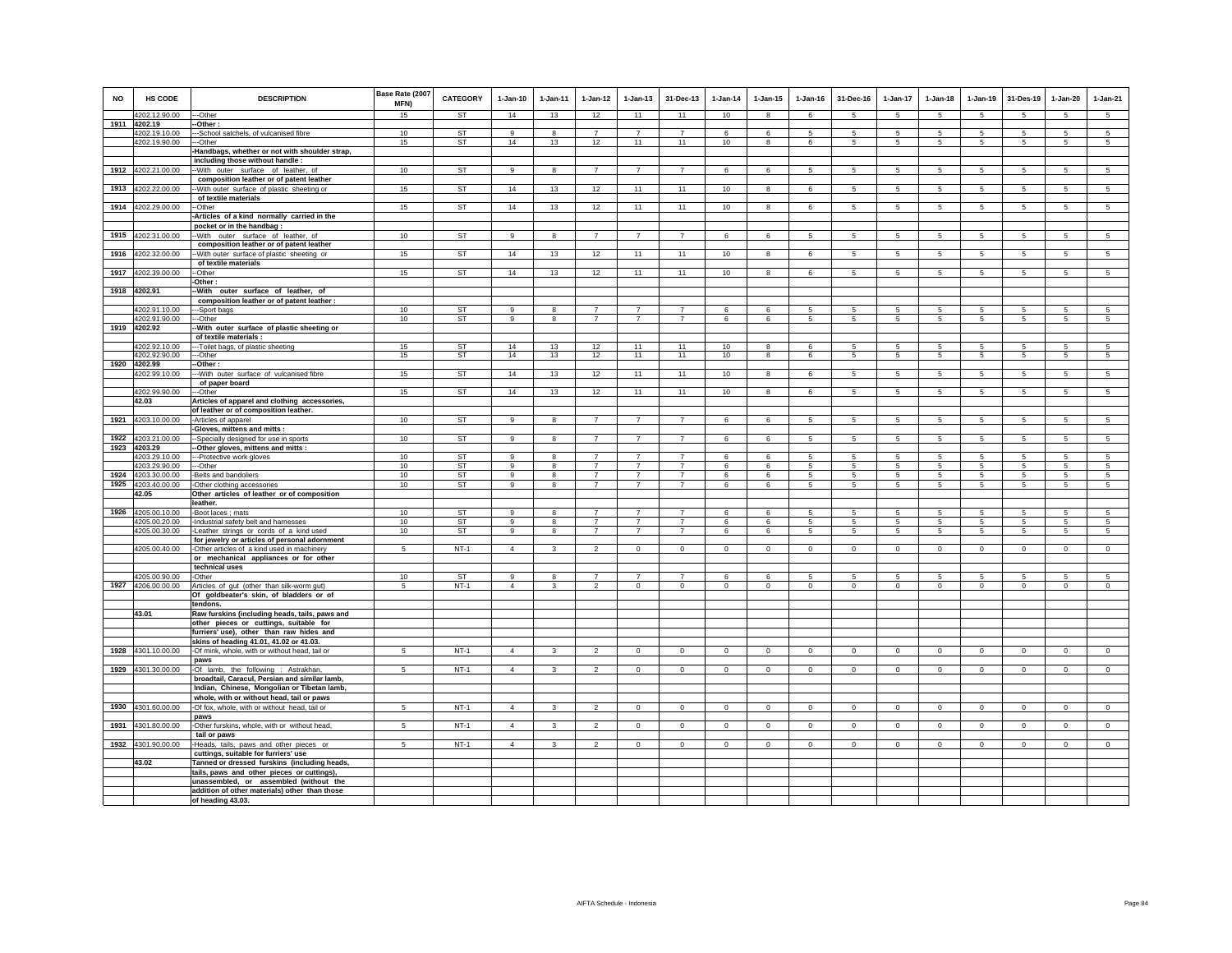| <b>NO</b> | HS CODE                                  | <b>DESCRIPTION</b>                                                                     | Base Rate (2007<br>MFN)     | <b>CATEGORY</b>  | $1-Jan-10$                 | $1 - Jan-11$               | $1 - Jan-12$               | $1 - Jan-13$               | 31-Dec-13               | $1 - Jan-14$               | $1 - Jan-15$               | $1 - Jan-16$     | 31-Dec-16               | $1-Jan-17$                    | $1 - Jan-18$               | 1-Jan-19               | 31-Des-19                  | $1-Jan-20$                 | $1-Jan-21$             |
|-----------|------------------------------------------|----------------------------------------------------------------------------------------|-----------------------------|------------------|----------------------------|----------------------------|----------------------------|----------------------------|-------------------------|----------------------------|----------------------------|------------------|-------------------------|-------------------------------|----------------------------|------------------------|----------------------------|----------------------------|------------------------|
|           |                                          | -Whole skins, with or without head, tail or                                            |                             |                  |                            |                            |                            |                            |                         |                            |                            |                  |                         |                               |                            |                        |                            |                            |                        |
|           |                                          | paws, not assembled :                                                                  |                             |                  |                            |                            |                            |                            |                         |                            |                            |                  |                         |                               |                            |                        |                            |                            |                        |
|           | 1933 4302.11.00.00                       | --Of mink                                                                              | 5                           | $NT-1$           | $\overline{4}$             | 3                          | $\mathfrak{p}$             | $\Omega$                   | $\mathbf 0$             | $\Omega$                   | $\mathbf 0$                | $\mathbf 0$      | $\Omega$                | $\Omega$                      | $\mathbf 0$                | $\Omega$               | $\Omega$                   | $\Omega$                   | $\circ$                |
|           | 1934 4302.19.00.00                       | --Other                                                                                | 5                           | $NT-1$           | $\overline{4}$             | 3                          | $\overline{2}$             | $\mathbf 0$                | $\,0\,$                 | $\mathbf 0$                | $\mathbf 0$                | $^{\circ}$       | $\mathbf 0$             | $\mathbf 0$                   | $\mathbf 0$                | $\mathsf 0$            | $\mathbf 0$                | $\mathsf 0$                | $\mathsf 0$            |
|           | 1935 4302.20.00.00                       | -Heads, tails, paws and other pieces or                                                | 5                           | $NT-1$           | $\overline{4}$             | 3                          | $\overline{2}$             | $\mathbf{0}$               | $\mathbf{0}$            | $\circ$                    | $\circ$                    | $\circ$          | $\mathbf{0}$            | $\mathbf{0}$                  | $\mathbf{0}$               | $\circ$                | $\circ$                    | $\circ$                    | $\circ$                |
|           |                                          | cuttings, not assembled.                                                               |                             |                  |                            |                            |                            |                            |                         |                            |                            |                  |                         |                               |                            |                        |                            |                            |                        |
|           | 1936 4302.30.00.00                       | -Whole skins and pieces or cuttings thereof,<br>assembled                              | 5                           | <b>ST</b>        | 4.50                       | 4.50                       | 4.50                       | 4.50                       | 4.50                    | 4.50                       | 4.50                       | 4.50             | $\overline{4}$          | $\overline{4}$                | $\overline{4}$             | $\overline{4}$         | 3.75                       | 3.75                       | 3.75                   |
|           |                                          |                                                                                        |                             |                  |                            |                            |                            |                            |                         |                            |                            |                  |                         |                               |                            |                        |                            |                            |                        |
|           | 43.03                                    | Articles of apparel, clothing accessories and<br>other articles of furskin.            |                             |                  |                            |                            |                            |                            |                         |                            |                            |                  |                         |                               |                            |                        |                            |                            |                        |
|           |                                          |                                                                                        | 10                          | ST               | 9                          | 8                          | $\overline{7}$             | $\overline{7}$             | $\overline{7}$          |                            | 6                          |                  | 5                       | 5                             | 5                          | 5                      | 5                          |                            |                        |
|           | 1937 4303.10.00.00<br>1938 4303.90       | -Articles of apparel and clothing accessories                                          |                             |                  |                            |                            |                            |                            |                         | 6                          |                            | 5                |                         |                               |                            |                        |                            | $\sqrt{5}$                 | 5                      |
|           | 4303.90.20.00                            | -Other:<br>-- Article for industrial uses                                              | 5                           | <b>ST</b>        | 4.50                       | 4.50                       | 4.50                       | 4.50                       | 4.50                    | 4.50                       | 4.50                       | 4.50             | $\Delta$                | $\mathbf{A}$                  | $\Delta$                   | $\Delta$               | 3.75                       | 3.75                       | 3.75                   |
|           | 4303.90.90.00                            | --Other                                                                                | 10                          | <b>ST</b>        | 9                          | 8                          | $\overline{7}$             | $\overline{7}$             | $\overline{7}$          | 6                          | 6                          | 5                | 5                       | $5\phantom{.0}$               | $\overline{5}$             | 5                      | 5                          | $5\phantom{.0}$            | $5\phantom{.0}$        |
|           | 43.04                                    | Artificial fur and articles thereof.                                                   |                             |                  |                            |                            |                            |                            |                         |                            |                            |                  |                         |                               |                            |                        |                            |                            |                        |
|           | 1939 4304.00.10.00                       | -Artificial fur                                                                        | 15                          | ST               | 14                         | 13                         | 12                         | 11                         | 11                      | 10                         | 8                          | 6                | 5                       | 5                             | 5                          | 5                      | 5                          | 5                          | 5                      |
|           | 4304.00.20.00                            | -Article for industrial uses                                                           | -5                          | $NT-1$           | $\overline{4}$             | 3                          | $\overline{2}$             | $\mathbf{0}$               | $\overline{0}$          | $\circ$                    | $\mathbf 0$                | $\mathbf{0}$     | $\mathbf{0}$            | $\overline{0}$                | $\mathbf{0}$               | $\overline{0}$         | $\mathbf 0$                | $\overline{0}$             | $\mathbf{0}$           |
|           |                                          | -Other:                                                                                |                             |                  |                            |                            |                            |                            |                         |                            |                            |                  |                         |                               |                            |                        |                            |                            |                        |
|           | 4304.00.91.00                            | -Sport bags                                                                            | 15                          | <b>ST</b>        | 14                         | 13                         | 12                         | 11                         | 11                      | 10                         | 8                          | 6                | 5                       | 5                             | 5                          | 5                      | $\sqrt{5}$                 | 5                          | 5                      |
|           | 4304.00.99.00                            | --Other                                                                                | 15                          | ST               | 14                         | 13                         | 12                         | 11                         | 11                      | 10                         | 8                          | 6                | 5                       | 5                             | 5                          | 5                      | 5                          | 5                          | -5                     |
|           | 44.01                                    | Fuel wood, in logs, in billets, in twigs, in                                           |                             |                  |                            |                            |                            |                            |                         |                            |                            |                  |                         |                               |                            |                        |                            |                            |                        |
|           |                                          | faggots or in similar forms; wood in chips or                                          |                             |                  |                            |                            |                            |                            |                         |                            |                            |                  |                         |                               |                            |                        |                            |                            |                        |
|           |                                          | particles; sawdust and wood waste and scrap,                                           |                             |                  |                            |                            |                            |                            |                         |                            |                            |                  |                         |                               |                            |                        |                            |                            |                        |
|           |                                          | whether or not agglomerated in logs,                                                   |                             |                  |                            |                            |                            |                            |                         |                            |                            |                  |                         |                               |                            |                        |                            |                            |                        |
|           |                                          | briquettes, pellets or similar forms.                                                  |                             |                  |                            |                            |                            |                            |                         |                            |                            |                  |                         |                               |                            |                        |                            |                            |                        |
|           | 1940 4401.10.00.00                       | -Fuel wood, in logs, in billets, in twigs, in                                          | $\mathbf{0}$                | $NT-1$           | $\mathbf 0$                | $\mathbf 0$                | $\circ$                    | $\circ$                    | $\mathbf{0}$            | $\circ$                    | $\mathbf 0$                | $\circ$          | $\mathbf 0$             | $\circ$                       | $\mathbf{0}$               | $\circ$                | $\circ$                    | $\circ$                    | $\circ$                |
|           |                                          | faggots or in similar forms                                                            |                             |                  |                            |                            |                            |                            |                         |                            |                            |                  |                         |                               |                            |                        |                            |                            |                        |
|           |                                          | -Wood in chips or particles :                                                          |                             |                  |                            |                            |                            |                            |                         |                            |                            |                  |                         |                               |                            |                        |                            |                            |                        |
|           | 1941 4401.21.00.00<br>1942 4401.22.00.00 | -Coniferous                                                                            | $\Omega$                    | $NT-1$<br>$NT-1$ | $\Omega$                   | $\Omega$                   | $\Omega$                   | $\Omega$                   | $\mathbf 0$             | $\Omega$                   | $\Omega$<br>$\mathbf 0$    | $\Omega$         | $\Omega$                | $\Omega$                      | $\Omega$                   | $\circ$                | $\Omega$                   | $\Omega$                   | $\Omega$               |
|           | 1943 4401.30.00.00                       | -Non-coniferous                                                                        | $\mathbf 0$<br>$\mathbf 0$  | $NT-1$           | $\mathsf 0$<br>$\mathsf 0$ | $\mathsf 0$<br>$\mathsf 0$ | $\mathsf 0$<br>$\mathsf 0$ | $\mathbf 0$<br>$\mathbf 0$ | $\circ$<br>$\mathbf 0$  | $\mathbf 0$                |                            | $^{\circ}$       | $\mathbf 0$             | $\mathsf 0$<br>$\mathsf 0$    | $\mathsf 0$                | $\mathsf 0$<br>$\circ$ | $\mathbf 0$                | $\mathsf 0$<br>$\circ$     | $\mathsf 0$            |
|           |                                          | -Sawdust and wood waste and scrap, whether or<br>not agglomerated in logs, briquettes, |                             |                  |                            |                            |                            |                            |                         | $\mathbf 0$                | $\mathbf 0$                | $\mathbf 0$      | $\mathbf 0$             |                               | $\mathbf 0$                |                        | $\mathbf 0$                |                            | $\circ$                |
|           |                                          | pellets or similar forms                                                               |                             |                  |                            |                            |                            |                            |                         |                            |                            |                  |                         |                               |                            |                        |                            |                            |                        |
|           | 44.02                                    | Wood charcoal (including shell or nut                                                  |                             |                  |                            |                            |                            |                            |                         |                            |                            |                  |                         |                               |                            |                        |                            |                            |                        |
|           |                                          | charcoal), whether or not agglomerated.                                                |                             |                  |                            |                            |                            |                            |                         |                            |                            |                  |                         |                               |                            |                        |                            |                            |                        |
|           | 1944 4402.10.00.00                       | -Of bamboo                                                                             | $\Omega$                    | $NT-1$           | $\Omega$                   | $\Omega$                   | $\Omega$                   | $\Omega$                   | $\mathbf 0$             | $\Omega$                   | $\Omega$                   | $\Omega$         | $\Omega$                | $\Omega$                      | $\Omega$                   | $\circ$                | $\Omega$                   | $\Omega$                   | $\circ$                |
| 1945      | 4402.90.00.00                            | -Other                                                                                 | $\Omega$                    | $NT-1$           | $\mathbf 0$                | $\mathbf 0$                | $\Omega$                   | $\mathbf 0$                | $\mathbf 0$             | $\Omega$                   | $\mathbf 0$                | $\mathbf 0$      | $\mathbf 0$             | $\Omega$                      | $\mathbf 0$                | $\circ$                | $\mathbf 0$                | $\circ$                    | $\mathbf 0$            |
|           | 44.03                                    | Wood in the rough, whether or not stripped of                                          |                             |                  |                            |                            |                            |                            |                         |                            |                            |                  |                         |                               |                            |                        |                            |                            |                        |
|           |                                          | bark or sapwood, or roughly squared.                                                   |                             |                  |                            |                            |                            |                            |                         |                            |                            |                  |                         |                               |                            |                        |                            |                            |                        |
|           | 1946 4403.10                             | -Treated with paint, stains, creosote or other                                         |                             |                  |                            |                            |                            |                            |                         |                            |                            |                  |                         |                               |                            |                        |                            |                            |                        |
|           |                                          | preservatives :                                                                        |                             |                  |                            |                            |                            |                            |                         |                            |                            |                  |                         |                               |                            |                        |                            |                            |                        |
|           | 4403.10.10.00                            | -Baulks, sawlogs and veneer logs                                                       | $\mathbf 0$                 | $NT-1$           | $\mathbf 0$                | $\mathbf 0$                | $\circ$                    | $\mathbf 0$                | $\mathbf{0}$            | $\mathbf 0$                | $\mathbf 0$                | $^{\circ}$       | $^{\circ}$              | $\mathbf 0$                   | $\mathbf 0$                | $\mathbf 0$            | $\mathbf 0$                | $\mathbf 0$                | $\circ$                |
|           | 4403.10.90.00                            | --Other                                                                                | $\mathsf 0$                 | $NT-1$           | $\mathsf 0$                | $\mathsf 0$                | $\mathbf 0$                | $\mathsf 0$                | $\,0\,$                 | $\,$ 0                     | 0                          | 0                | $\mathbf 0$             | $\mathbf 0$                   | $\mathbf 0$                | $\mathsf 0$            | $\,$ 0                     | $\,$ 0                     | $\mathbf 0$            |
|           | 1947 4403.20                             | -Other, coniferous :                                                                   |                             |                  |                            |                            |                            |                            |                         |                            |                            |                  |                         |                               |                            |                        |                            |                            |                        |
|           | 4403.20.10.00                            | --Baulks, sawlogs and veneer logs                                                      | $\mathbf 0$                 | $NT-1$           | $\mathbf{0}$               | $\mathsf 0$                | $\circ$                    | $\mathbf 0$                | $\overline{0}$          | $\circ$                    | $\mathbf 0$                | $\mathbf 0$      | $\mathbf 0$             | $\overline{0}$                | $\mathsf 0$                | $\overline{0}$         | $\mathbf 0$                | $\mathsf 0$                | $\circ$                |
|           | 4403.20.90                               | -Other:                                                                                |                             |                  |                            |                            |                            |                            |                         |                            |                            |                  | $\mathbf 0$             |                               |                            |                        |                            |                            |                        |
|           | 4403.20.90.10<br>4403.20.90.90           | --- Pulpwood<br>--Other                                                                | $\mathbf{0}$<br>$\mathbf 0$ | $NT-1$<br>$NT-1$ | $\mathbf 0$<br>$\Omega$    | $^{\circ}$<br>$\mathbf 0$  | $\circ$<br>$\mathbf 0$     | 0<br>$\mathbf 0$           | $\mathbf{0}$<br>$\,0\,$ | $\mathbf 0$<br>$\mathbf 0$ | 0<br>$\mathbf 0$           | $\mathbf 0$<br>0 | $\Omega$                | $\circ$<br>$\mathbf 0$        | $\mathbf 0$<br>$\mathbf 0$ | $\circ$<br>$\mathbf 0$ | $\mathbf 0$<br>$\mathbf 0$ | $\mathbf 0$<br>$\mathbf 0$ | $\circ$<br>$\circ$     |
|           |                                          | -Other, of tropical wood specified in Sub-                                             |                             |                  |                            |                            |                            |                            |                         |                            |                            |                  |                         |                               |                            |                        |                            |                            |                        |
|           |                                          | heading Note 1 to this Chapter :                                                       |                             |                  |                            |                            |                            |                            |                         |                            |                            |                  |                         |                               |                            |                        |                            |                            |                        |
|           | 1948 4403.41                             | -Dark Red Meranti, Light Red Meranti and                                               |                             |                  |                            |                            |                            |                            |                         |                            |                            |                  |                         |                               |                            |                        |                            |                            |                        |
|           |                                          | <b>Meranti Bakau:</b>                                                                  |                             |                  |                            |                            |                            |                            |                         |                            |                            |                  |                         |                               |                            |                        |                            |                            |                        |
|           | 4403.41.10.00                            | ---Baulks, sawlogs and veneer logs                                                     | $\mathbf 0$                 | $NT-1$           | $\circ$                    | $\mathbf 0$                | $\circ$                    | $\mathsf 0$                | $\mathbf 0$             | $\mathbf 0$                | $\mathbf 0$                | $\mathbf 0$      | $\mathbf 0$             | $\mathsf 0$                   | $\mathbf 0$                | $\mathsf 0$            | $\mathbf 0$                | $\mathbf 0$                | $\mathbf 0$            |
|           | 4403.41.90                               | --Other:                                                                               |                             |                  |                            |                            |                            |                            |                         |                            |                            |                  |                         |                               |                            |                        |                            |                            |                        |
|           | 4403.41.90.10                            | ----Pulpwood                                                                           | $\mathbf 0$                 | $NT-1$           | $\mathbf 0$                | $\mathsf 0$                | $\circ$                    | $\mathbf 0$                | $\circ$                 | $\mathsf 0$                | $\mathbf 0$                | $\mathbf 0$      | $\mathbf 0$             | $\mathsf 0$                   | $\mathsf 0$                | $\mathsf 0$            | $\mathbf 0$                | $\mathsf 0$                | $\mathbf 0$            |
|           | 4403.41.90.90                            | ---Other                                                                               | $\mathbf{0}$                | $NT-1$           | $\circ$                    | $\circ$                    | $\circ$                    | $\mathbf 0$                | $\mathbf{0}$            | $\circ$                    | $\circ$                    | $\circ$          | $\circ$                 | $\mathbf{0}$                  | $\mathbf 0$                | $\circ$                | $\circ$                    | $\circ$                    | $\circ$                |
|           | 1949 4403.49                             | -Other:                                                                                |                             |                  |                            |                            |                            |                            |                         |                            |                            |                  |                         |                               |                            |                        |                            |                            |                        |
|           | 4403.49.10.00                            | -Baulks, sawlogs and veneer logs                                                       | $\mathbf 0$                 | $NT-1$           | $\circ$                    | $\mathsf 0$                | $\circ$                    | $\mathbf 0$                | $\circ$                 | $\mathsf 0$                | $\mathbf 0$                | $\mathbf 0$      | $\mathbf 0$             | $\circ$                       | $\mathbf 0$                | $\mathsf 0$            | $\mathsf 0$                | $\circ$                    | $\mathsf 0$            |
|           | 4403.49.90                               | --Other                                                                                | $\Omega$                    | $NT-1$           | $\Omega$                   | $\Omega$                   |                            | $\mathbf 0$                |                         |                            |                            | $\Omega$         |                         |                               | $\Omega$                   |                        |                            |                            |                        |
|           | 4403.49.90.10<br>4403.49.90.90           | ---Pulpwood<br>---Other                                                                | $\circ$                     | $NT-1$           | $\circ$                    | $\mathbf{0}$               | $\mathbf 0$<br>$\circ$     | $\circ$                    | $\,0\,$<br>$\circ$      | $\mathbf 0$<br>$\circ$     | $\mathbf 0$<br>$\mathbf 0$ | $\mathbf 0$      | $\circ$<br>$\mathbf{0}$ | $\mathbf 0$<br>$\overline{0}$ | $\mathbf{0}$               | $\mathbf 0$<br>$\circ$ | $\mathbf 0$<br>$\mathbf 0$ | $\mathbf 0$<br>$\mathbf 0$ | $\mathsf 0$<br>$\circ$ |
|           |                                          | -Other :                                                                               |                             |                  |                            |                            |                            |                            |                         |                            |                            |                  |                         |                               |                            |                        |                            |                            |                        |
|           | 1950 4403.91                             | -Of oak (Quercus spp.) :                                                               |                             |                  |                            |                            |                            |                            |                         |                            |                            |                  |                         |                               |                            |                        |                            |                            |                        |
|           | 4403.91.10.00                            | --Baulks, sawlogs and veneer logs                                                      | $^{\circ}$                  | $NT-1$           | $\mathbf{0}$               | $^{\circ}$                 | $\overline{0}$             | $\mathbf{0}$               | $\mathbf{0}$            | $\mathbf{0}$               | $\mathbf{0}$               | $^{\circ}$       | $^{\circ}$              | $\mathbf 0$                   | $\circ$                    | $\mathbf{0}$           | $\mathbf{0}$               | $\overline{0}$             | $\circ$                |
|           | 4403.91.90                               | --Other:                                                                               |                             |                  |                            |                            |                            |                            |                         |                            |                            |                  |                         |                               |                            |                        |                            |                            |                        |
|           | 4403.91.90.10                            | --Pulpwood                                                                             | $\Omega$                    | $NT-1$           | $\mathbf 0$                | $\mathbf 0$                | $\mathbf 0$                | $\mathbf 0$                | $\mathsf 0$             | $\mathbf 0$                | $\mathbf 0$                | $\mathbf 0$      | $\circ$                 | $\circ$                       | $\mathbf 0$                | $\mathsf 0$            | $\mathbf 0$                | $\circ$                    | $\mathsf 0$            |
|           | 4403.91.90.90                            | ---Other                                                                               | $\mathbf{0}$                | $NT-1$           | $\mathbf 0$                | $\mathbf 0$                | $\circ$                    | $\mathbf 0$                | $\mathbf 0$             | $\mathbf 0$                | $\mathbf 0$                | $\mathbf 0$      | $\mathbf 0$             | $\mathbf{0}$                  | $\mathbf 0$                | $\mathbf 0$            | $\mathbf 0$                | $\mathbf 0$                | $\circ$                |
| 1951      | 4403.92                                  | -Of beech (Fagus spp.) :                                                               |                             |                  |                            |                            |                            |                            |                         |                            |                            |                  |                         |                               |                            |                        |                            |                            |                        |
|           | 4403.92.10.00                            | --Baulks, sawlogs and veneer logs                                                      | $\circ$                     | $NT-1$           | $\circ$                    | $\circ$                    | $\circ$                    | $\circ$                    | $\circ$                 | $\circ$                    | $\mathbf 0$                | $\circ$          | $\Omega$                | $\circ$                       | $\circ$                    | $\circ$                | $\circ$                    | $\circ$                    | $\circ$                |
|           | 4403.92.90                               | ---Other:                                                                              |                             |                  |                            |                            |                            |                            |                         |                            |                            |                  |                         |                               |                            |                        |                            |                            |                        |
|           | 4403.92.90.10                            | ---Pulpwood                                                                            | $\mathbf{0}$                | $NT-1$           | $\mathbf 0$                | $^{\circ}$                 | $\circ$                    | $\mathbf 0$                | $\mathbf{0}$            | $\circ$                    | $\mathbf 0$                | $\mathbf 0$      | $\mathbf 0$             | $\circ$                       | $\mathbf 0$                | $\circ$                | $\circ$                    | $\mathbf{0}$               | $\circ$                |
|           | 4403.92.90.90                            | --Other                                                                                | $\Omega$                    | $NT-1$           | $\Omega$                   | $\Omega$                   | $\Omega$                   | $\mathbf 0$                | $\overline{0}$          | $\Omega$                   | $\mathbf 0$                | $\Omega$         | $\Omega$                | $\overline{0}$                | $\mathsf 0$                | $\mathsf 0$            | $\circ$                    | $\overline{0}$             | $\Omega$               |
|           | 1952 4403.99                             | -Other:                                                                                |                             |                  |                            |                            |                            |                            |                         |                            |                            |                  |                         |                               |                            |                        |                            |                            |                        |
|           | 4403.99.10.00                            | -Baulks, sawlogs and veneer logs                                                       | $\mathbf{0}$                | $NT-1$           | $\mathbf 0$                | $\mathbf 0$                | $\circ$                    | $\mathbf 0$                | $\mathbf 0$             | $\mathbf 0$                | $\mathbf 0$                | $\mathbf 0$      | $\circ$                 | $\mathbf 0$                   | $\mathbf 0$                | $\mathbf 0$            | $\mathbf 0$                | $\mathbf 0$                | $\circ$                |
|           | 4403.99.90<br>4403.99.90.10              | --Other:<br>----Pulpwood                                                               | $\mathbf{0}$                | $NT-1$           | $\mathbf{0}$               | $\mathbf{0}$               | $\Omega$                   | $\Omega$                   | $\Omega$                | $\Omega$                   | $\Omega$                   | $\mathbf 0$      | $\Omega$                | $\Omega$                      | $\mathbf{0}$               | $\mathbf{0}$           | $\mathbf 0$                | $\Omega$                   | $\circ$                |
|           |                                          |                                                                                        |                             |                  |                            |                            |                            |                            |                         |                            |                            |                  |                         |                               |                            |                        |                            |                            |                        |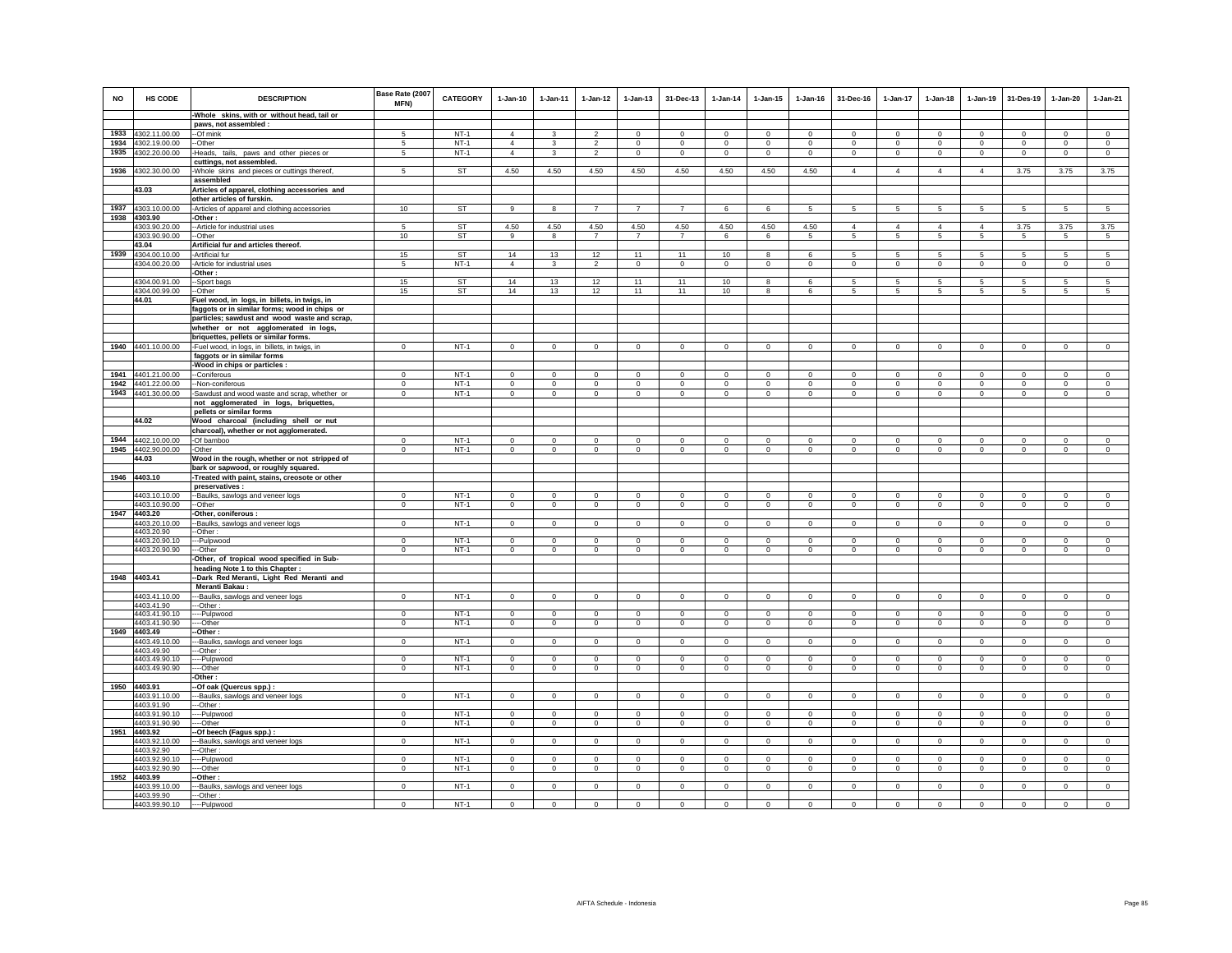| <b>NO</b> | <b>HS CODE</b>                           | <b>DESCRIPTION</b>                                                                     | Base Rate (2007<br>MFN)     | <b>CATEGORY</b>  | $1-Jan-10$                  | $1-Jan-11$              | $1 - Jan-12$                 | 1-Jan-13                     | 31-Dec-13                     | $1-Jan-14$                   | $1-Jan-15$                 | $1 - Jan-16$              | 31-Dec-16                    | $1-Jan-17$             | $1-Jan-18$                 | $1-Jan-19$                 | 31-Des-19                   | $1-Jan-20$                   | $1-Jan-21$                 |
|-----------|------------------------------------------|----------------------------------------------------------------------------------------|-----------------------------|------------------|-----------------------------|-------------------------|------------------------------|------------------------------|-------------------------------|------------------------------|----------------------------|---------------------------|------------------------------|------------------------|----------------------------|----------------------------|-----------------------------|------------------------------|----------------------------|
|           | 4403.99.90.90                            | ---Other                                                                               | $\Omega$                    | $NT-1$           | $\circ$                     | $\Omega$                | $\Omega$                     | $\mathbf{0}$                 | $\mathbf 0$                   | $\circ$                      | $\mathbf{0}$               | $\circ$                   | $\mathbf{0}$                 | $\circ$                | $\circ$                    | $\Omega$                   | $\circ$                     | $\circ$                      | $\mathbf{0}$               |
|           | 44.04                                    | Hoopwood; split poles; piles, pickets and<br>stakes of wood, pointed but not sawn      |                             |                  |                             |                         |                              |                              |                               |                              |                            |                           |                              |                        |                            |                            |                             |                              |                            |
|           |                                          | lengthwise; wooden sticks, roughly trimmed                                             |                             |                  |                             |                         |                              |                              |                               |                              |                            |                           |                              |                        |                            |                            |                             |                              |                            |
|           |                                          | but not turned, bent or otherwise worked,                                              |                             |                  |                             |                         |                              |                              |                               |                              |                            |                           |                              |                        |                            |                            |                             |                              |                            |
|           |                                          | suitable for the manufacture of walking-                                               |                             |                  |                             |                         |                              |                              |                               |                              |                            |                           |                              |                        |                            |                            |                             |                              |                            |
|           |                                          | sticks, umbrellas, tool handles or the like;                                           |                             |                  |                             |                         |                              |                              |                               |                              |                            |                           |                              |                        |                            |                            |                             |                              |                            |
|           |                                          | chipwood and the like.                                                                 | $\Omega$                    |                  |                             | $\Omega$                |                              |                              |                               |                              | $\Omega$                   | $\Omega$                  |                              | $\Omega$               |                            |                            |                             |                              |                            |
|           | 1953 4404.10.00.00<br>1954 4404.20.00.00 | -Coniferous<br>-Non-coniferous                                                         | $\mathbf{0}$                | $NT-1$<br>$NT-1$ | $\mathbf 0$<br>$\circ$      | $\mathbf 0$             | $\mathbf 0$<br>$\mathbf 0$   | $\mathsf 0$<br>$\mathsf 0$   | $\mathsf 0$<br>$\overline{0}$ | $\mathbf 0$<br>$\mathbf 0$   | $\mathsf 0$                | $\mathsf 0$               | $\mathsf 0$<br>$\circ$       | $\mathsf 0$            | $\mathbf 0$<br>$\mathbf 0$ | $\mathbf 0$<br>$\mathbf 0$ | $\mathbf 0$<br>$\mathbf 0$  | $\mathsf 0$<br>$\mathbf{0}$  | $\mathsf 0$<br>$\mathsf 0$ |
|           | 1955 4405.00.00.00                       | Wood wool; wood flour.                                                                 | 5                           | $NT-2$           | $\Delta$                    | $\Delta$                | $\overline{3}$               | $\mathbf{3}$                 | $\mathbf{R}$                  | $\mathcal{L}$                | $\mathfrak{D}$             | $\overline{1}$            | $\Omega$                     | $\circ$                | $\Omega$                   | $\Omega$                   | $\Omega$                    | $\Omega$                     | $\Omega$                   |
|           | 44.06                                    | Railway or tramway sleepers (cross-ties)                                               |                             |                  |                             |                         |                              |                              |                               |                              |                            |                           |                              |                        |                            |                            |                             |                              |                            |
|           |                                          | of wood.                                                                               |                             |                  |                             |                         |                              |                              |                               |                              |                            |                           |                              |                        |                            |                            |                             |                              |                            |
|           | 1956 4406.10.00.00                       | -Not impregnated                                                                       | 5                           | $NT-2$           | $\overline{4}$              | $\overline{4}$          | $\mathbf{3}$                 | 3                            | 3                             | $\overline{\phantom{a}}$     | $\mathfrak{p}$             | $\mathbf{1}$              | $\Omega$                     | $\Omega$               | $\Omega$                   | $\mathbf 0$                | $\Omega$                    | $\Omega$                     | $\Omega$                   |
|           | 1957 4406.90.00.00                       | -Other                                                                                 | 5                           | $NT-2$           | $\overline{4}$              | 4                       | $\mathbf{3}$                 | 3                            | 3                             | $\overline{2}$               | $\overline{2}$             | $\mathbf{1}$              | $\circ$                      | $\circ$                | $\circ$                    | $\mathbf 0$                | $\mathbf{0}$                | $\circ$                      | $\circ$                    |
|           | 44.07                                    | Wood sawn or chipped lengthwise, sliced or<br>peeled, whether or not planed, sanded or |                             |                  |                             |                         |                              |                              |                               |                              |                            |                           |                              |                        |                            |                            |                             |                              |                            |
|           |                                          | end-jointed, of a thickness exceeding 6 mm.                                            |                             |                  |                             |                         |                              |                              |                               |                              |                            |                           |                              |                        |                            |                            |                             |                              |                            |
|           | 1958 4407.10                             | -Coniferous:                                                                           |                             |                  |                             |                         |                              |                              |                               |                              |                            |                           |                              |                        |                            |                            |                             |                              |                            |
|           | 4407.10.00.10                            | --Planed                                                                               | $\Omega$                    | $NT-1$           | $\mathbf 0$                 | $\mathbf 0$             | $\mathbf 0$                  | $\Omega$                     | $\mathsf 0$                   | $\mathbf 0$                  | $\Omega$                   | $\mathsf 0$               | $\mathbf 0$                  | $\overline{0}$         | $\Omega$                   | $\mathbf 0$                | $\mathbf 0$                 | $\mathbf 0$                  | $\Omega$                   |
|           | 4407.10.00.20                            | --Sanded or end-jointed                                                                | $\overline{0}$              | $NT-1$           | $\overline{0}$              | $\overline{0}$          | $\overline{0}$               | $\overline{0}$               | $\overline{0}$                | $\overline{0}$               | $\overline{0}$             | $\overline{0}$            | $\overline{0}$               | $\overline{0}$         | $\overline{0}$             | $\overline{0}$             | $\overline{0}$              | $\overline{0}$               | $\overline{0}$             |
|           | 4407.10.00.90                            | --Other                                                                                | $\mathbf 0$                 | $NT-1$           | $\circ$                     | $\mathbf{0}$            | $\circ$                      | $\mathsf 0$                  | $\mathbf 0$                   | $\mathbf 0$                  | $\mathbf 0$                | $\Omega$                  | $\mathbf 0$                  | $\mathbf 0$            | $\circ$                    | $\mathbf 0$                | $\mathbf 0$                 | $\Omega$                     | $\circ$                    |
|           |                                          | -Of tropical wood specified in Subheading Note                                         |                             |                  |                             |                         |                              |                              |                               |                              |                            |                           |                              |                        |                            |                            |                             |                              |                            |
|           | 1959 4407.21.00                          | 1 to this Chapter :                                                                    |                             |                  |                             |                         |                              |                              |                               |                              |                            |                           |                              |                        |                            |                            |                             |                              |                            |
|           | 4407.21.00.10                            | -Mahogany (Switenia spp.) :<br>--Planed                                                | $\mathbf 0$                 | $NT-1$           | $\mathbf 0$                 | $\mathbf 0$             | $\mathbf 0$                  | $\mathsf 0$                  | $\overline{0}$                | $\circ$                      | $\mathsf 0$                | $\mathsf 0$               | $\mathsf 0$                  | $\overline{0}$         | $\mathbf 0$                | $\overline{0}$             | $\mathbf 0$                 | $\circ$                      | $\mathsf 0$                |
|           | 4407.21.00.20                            | -Sanded or end-jointed                                                                 | $\mathbf 0$                 | $NT-1$           | $\mathbf 0$                 | $\mathbf 0$             | $\overline{0}$               | $\mathbf 0$                  | $\,0\,$                       | $\mathbf 0$                  | $\mathbf 0$                | $\mathbf 0$               | $\mathbf 0$                  | $\mathbf 0$            | $\mathbf 0$                | $\mathbf 0$                | $\mathbf 0$                 | $\mathbf 0$                  | $\mathbf 0$                |
|           | 4407.21.00.90                            | --Other                                                                                | $\Omega$                    | $NT-1$           | $\Omega$                    | $\circ$                 | $\circ$                      | $\circ$                      | $\overline{0}$                | $\Omega$                     | $\circ$                    | $\Omega$                  | $\circ$                      | $\overline{0}$         | $\Omega$                   | $\mathbf 0$                | $\circ$                     | $\circ$                      | $\circ$                    |
|           | 1960 4407.22.00                          | -Virola, Imbuia and Balsa                                                              |                             |                  |                             |                         |                              |                              |                               |                              |                            |                           |                              |                        |                            |                            |                             |                              |                            |
|           | 4407.22.00.10                            | ---Planed                                                                              | $^{\circ}$                  | $NT-1$           | $^{\circ}$                  | $^{\circ}$              | $^{\circ}$                   | $\mathsf 0$                  | $\mathbf 0$                   | $^{\circ}$                   | $\mathbf 0$                | $\mathbf 0$               | $\mathbf 0$                  | $\mathbf 0$            | $\mathbf{0}$               | $\mathbf 0$                | $\mathbf 0$                 | $\mathsf 0$                  | $\mathbf 0$                |
|           | 4407.22.00.20<br>4407.22.00.90           | --Sanded or end-jointed<br>-Other                                                      | $\Omega$<br>$\mathbf{0}$    | $NT-1$<br>$NT-1$ | $\Omega$<br>$\mathbf 0$     | $\Omega$<br>$\mathbf 0$ | $\circ$<br>$\Omega$          | $\circ$<br>$\mathsf 0$       | $\mathbf{0}$<br>$\mathsf 0$   | $^{\circ}$<br>$\Omega$       | $\circ$<br>$\mathbf 0$     | $^{\circ}$<br>$\mathbf 0$ | $\mathbf{0}$<br>$\mathbf{0}$ | $\circ$<br>$\mathbf 0$ | $\Omega$<br>$\mathbf 0$    | $^{\circ}$<br>$\mathbf 0$  | $\mathbf{0}$<br>$\circ$     | $^{\circ}$<br>$\mathsf 0$    | $\mathbf 0$<br>$\Omega$    |
|           | 1961 4407.25                             | -Dark Red Meranti, Light Red Meranti and                                               |                             |                  |                             |                         |                              |                              |                               |                              |                            |                           |                              |                        |                            |                            |                             |                              |                            |
|           |                                          | <b>Meranti Bakau:</b>                                                                  |                             |                  |                             |                         |                              |                              |                               |                              |                            |                           |                              |                        |                            |                            |                             |                              |                            |
|           | 4407.25.10                               | --Dark Red Meranti or Light Red Meranti:                                               |                             |                  |                             |                         |                              |                              |                               |                              |                            |                           |                              |                        |                            |                            |                             |                              |                            |
|           | 4407.25.10.10                            | ---Planed                                                                              | $\Omega$                    | $NT-1$           | $\overline{0}$              | $\overline{0}$          | $\overline{0}$               | $\overline{0}$               | $\overline{0}$                | $\overline{0}$               | $\overline{0}$             | $\overline{0}$            | $\Omega$                     | $\overline{0}$         | $\overline{0}$             | $\overline{0}$             | $\overline{0}$              | $\overline{0}$               | $\overline{0}$             |
|           | 4407.25.10.20                            | ---Sanded or end-jointed                                                               | $^{\circ}$                  | $NT-1$<br>$NT-1$ | $\mathbf 0$<br>$\Omega$     | $^{\circ}$              | $\mathbf 0$                  | $\mathbf 0$                  | $\bf{0}$                      | $\bf{0}$                     | $\mathbf 0$                | $\mathbf 0$               | $\mathbf 0$                  | 0                      | $\mathbf 0$                | $\mathbf 0$                | $\mathbf 0$                 | $\mathbf 0$                  | $\mathbf 0$                |
|           | 4407.25.10.90<br>4407.25.20              | ---Other<br>-Meranti Bakau:                                                            | $^{\circ}$                  |                  |                             | $\circ$                 | $\mathbf{0}$                 | $\circ$                      | $\mathbf{0}$                  | $\circ$                      | $\mathbf 0$                | $\mathbf 0$               | $\circ$                      | $\circ$                | $\circ$                    | $\circ$                    | $\circ$                     | $\mathbf{0}$                 | $\mathbf 0$                |
|           | 4407.25.20.10                            | ---Planed                                                                              | $\mathsf 0$                 | $NT-1$           | $\mathbf 0$                 | $\mathbf 0$             | $\mathbf 0$                  | $\circ$                      | $\mathbf 0$                   | $\mathbf 0$                  | $\mathbf 0$                | $\circ$                   | $\mathsf 0$                  | $\mathbf 0$            | $\mathbf 0$                | $\mathbf 0$                | $\mathbf 0$                 | $\circ$                      | $\mathbf 0$                |
|           | 4407.25.20.20                            | ---Sanded or end-jointed                                                               | $\Omega$                    | $NT-1$           | $\Omega$                    | $\Omega$                | $\mathbf 0$                  | $\Omega$                     | $\Omega$                      | $\Omega$                     | $\Omega$                   | $\Omega$                  | $\Omega$                     | $\overline{0}$         | $\Omega$                   | $\Omega$                   | $\Omega$                    | $\Omega$                     | $\Omega$                   |
|           | 4407.25.20.90                            | --Other                                                                                | $\overline{0}$              | $NT-1$           | $\overline{0}$              | $\overline{0}$          | $\overline{0}$               | $\overline{0}$               | $\overline{0}$                | $\overline{0}$               | $\overline{0}$             | $\overline{0}$            | $\overline{0}$               | $\overline{0}$         | $\overline{0}$             | $\overline{0}$             | $\overline{0}$              | $\overline{0}$               | $\overline{0}$             |
|           | 1962 4407.26.00                          | -White Lauan, White Meranti, White Seraya,                                             |                             |                  |                             |                         |                              |                              |                               |                              |                            |                           |                              |                        |                            |                            |                             |                              |                            |
|           | 4407.26.00.10                            | Yellow Meranti, and Alan:<br>--Planed                                                  | $\Omega$                    | $NT-1$           | $\Omega$                    | $\Omega$                | $\circ$                      | $\mathbf 0$                  | $\mathbf{0}$                  | $\mathbf 0$                  | $\circ$                    | $\circ$                   | $\Omega$                     | $\mathbf 0$            | $\Omega$                   | $\mathbf 0$                | $\circ$                     | $\circ$                      | $^{\circ}$                 |
|           | 4407.26.00.20                            | -Sanded or end-jointed                                                                 | $\overline{0}$              | $NT-1$           | $\overline{0}$              | $\overline{0}$          | $\overline{0}$               | $\overline{0}$               | $\overline{0}$                | $\overline{0}$               | $\overline{0}$             | $\overline{0}$            | $\overline{0}$               | $\overline{0}$         | $\overline{0}$             | $\overline{0}$             | $\overline{0}$              | $\overline{0}$               | $\overline{0}$             |
|           | 4407.26.00.90                            | --Other                                                                                | $\mathbf 0$                 | $NT-1$           | $\circ$                     | $\mathbf 0$             | $\circ$                      | $\mathsf 0$                  | $\mathbf 0$                   | $\mathbf 0$                  | $\mathbf 0$                | $\Omega$                  | $\mathbf{0}$                 | $\mathsf 0$            | $\circ$                    | $\mathbf 0$                | $\circ$                     | $\circ$                      | $\mathbf 0$                |
|           | 1963 4407.27.00                          | -Sapelli                                                                               |                             |                  |                             |                         |                              |                              |                               |                              |                            |                           |                              |                        |                            |                            |                             |                              |                            |
|           | 4407.27.00.10                            | ---Planed                                                                              | $\overline{0}$              | $NT-1$           | $\Omega$                    | $\overline{0}$          | $\overline{0}$               | $\overline{0}$               | $\overline{0}$                | $\overline{0}$               | $\overline{0}$             | $\overline{0}$            | $\Omega$                     | $\overline{0}$         | $\overline{0}$             | $\overline{0}$             | $\overline{0}$              | $\overline{0}$               | $\overline{0}$             |
|           | 4407.27.00.20<br>4407.27.00.90           | --Sanded or end-jointed<br>--Other                                                     | $\mathsf 0$<br>$\mathbf 0$  | $NT-1$<br>$NT-1$ | $\mathbf 0$<br>$\mathbf{0}$ | $\mathbf 0$<br>$\circ$  | $\mathbf 0$<br>$\circ$       | $\mathsf 0$<br>$\mathbf 0$   | $\mathbf 0$<br>$\mathbf{0}$   | $\circ$<br>$\mathbf{0}$      | $\mathsf 0$<br>$\mathbf 0$ | $\mathsf 0$<br>$\circ$    | $\mathbf 0$<br>$\mathbf 0$   | $\mathbf 0$<br>$\circ$ | $\mathbf 0$<br>$\circ$     | $\mathbf 0$<br>$\mathbf 0$ | $\mathbf 0$<br>$\mathbf{0}$ | $\mathsf 0$<br>$\mathbf 0$   | $\mathsf 0$<br>$\circ$     |
|           | 1964 4407.28.00                          | -Iroko:                                                                                |                             |                  |                             |                         |                              |                              |                               |                              |                            |                           |                              |                        |                            |                            |                             |                              |                            |
|           | 4407.28.00.10                            | -Planed                                                                                | $\mathsf 0$                 | $NT-1$           | $\mathbf 0$                 | $\mathbf 0$             | $\mathbf 0$                  | $\mathsf 0$                  | $\mathbf 0$                   | $\circ$                      | $\mathsf 0$                | $\mathsf 0$               | $\mathsf 0$                  | $\mathbf 0$            | $\mathbf 0$                | $\mathbf 0$                | $\mathbf 0$                 | $\mathsf 0$                  | $\mathsf 0$                |
|           | 4407.28.00.20                            | -Sanded or end-jointed                                                                 | $\Omega$                    | $NT-1$           | $\mathbf 0$                 | $\Omega$                | $\mathbf 0$                  | $\mathbf 0$                  | $\mathbf 0$                   | $\Omega$                     | $\mathbf 0$                | $\Omega$                  | $\mathbf 0$                  | $\mathbf 0$            | $\mathbf 0$                | $\mathbf 0$                | $^{\circ}$                  | $\mathbf 0$                  | $\Omega$                   |
|           | 4407.28.00.90                            | --Other                                                                                | $^{\circ}$                  | $NT-1$           | $\circ$                     | $\circ$                 | $\circ$                      | $\circ$                      | $\circ$                       | $\circ$                      | $\mathsf 0$                | $\Omega$                  | $^{\circ}$                   | $\overline{0}$         | $\mathbf 0$                | $\circ$                    | $\circ$                     | $\circ$                      | $\mathsf 0$                |
|           | 1965 4407.29                             | --Other:                                                                               |                             |                  |                             |                         |                              |                              |                               |                              |                            |                           |                              |                        |                            |                            |                             |                              |                            |
|           | 4407.29.11                               | ---Jelutong (Dyera spp.):<br>---Planed, Sanded or end-jointed :                        |                             |                  |                             |                         |                              |                              |                               |                              |                            |                           |                              |                        |                            |                            |                             |                              |                            |
|           | 4407.29.11.10                            | ----Planed                                                                             | $\mathbf{0}$                | $NT-1$           | $\mathbf{0}$                | $^{\circ}$              | $\mathbf 0$                  | $\mathbf 0$                  | $\mathbf{0}$                  | $\circ$                      | $\mathbf 0$                | $\mathbf 0$               | $\mathbf{0}$                 | $\mathbf 0$            | $\mathbf{0}$               | $\,0\,$                    | $\circ$                     | $\mathbf 0$                  | $\mathbf 0$                |
|           | 4407.29.11.20                            | ---Sanded or end-jointed                                                               | $\mathbf 0$                 | $NT-1$           | $\mathbf 0$                 | $\mathbf 0$             | $\mathbf 0$                  | $\mathbf{0}$                 | $\circ$                       | $\Omega$                     | $\mathbf{0}$               | $\circ$                   | $\mathbf{0}$                 | $\circ$                | $\circ$                    | $\mathbf 0$                | $\circ$                     | $\circ$                      | $\circ$                    |
|           | 4407.29.19.00                            | ---Other                                                                               | $\mathbf 0$                 | $NT-1$           | $\circ$                     | $\mathbf 0$             | $\circ$                      | $\mathbf 0$                  | $\mathbf 0$                   | $\mathbf 0$                  | $\mathbf 0$                | $\mathbf 0$               | $\mathbf 0$                  | $\circ$                | $\circ$                    | $\mathbf 0$                | $\circ$                     | $\mathbf 0$                  | $\mathbf 0$                |
|           |                                          | --Kapur (Dryobalanops spp.) :                                                          |                             |                  |                             |                         |                              |                              |                               |                              |                            |                           |                              |                        |                            |                            |                             |                              |                            |
|           | 4407.29.21<br>4407.29.21.10              | ---Planed, Sanded or end-jointed<br>----Planed                                         | $\Omega$                    | $NT-1$           | $\Omega$                    | $\Omega$                | $\Omega$                     | $\Omega$                     | $\Omega$                      | $\Omega$                     | $\Omega$                   | $\Omega$                  | $\Omega$                     | $\Omega$               | $\Omega$                   | $\Omega$                   | $\Omega$                    | $\Omega$                     | $\Omega$                   |
|           | 4407.29.21.20                            | ----Sanded or end-jointed                                                              | $^{\circ}$                  | $NT-1$           | $\mathbf{0}$                | $^{\circ}$              | $\mathbf 0$                  | $\mathbf 0$                  | $\mathbf 0$                   | $\mathbf 0$                  | $\mathbf 0$                | $\mathbf 0$               | $\mathbf{0}$                 | 0                      | $\mathbf{0}$               | $^{\circ}$                 | $\mathbf 0$                 | $\mathbf 0$                  | $\mathbf 0$                |
|           | 4407.29.29.00                            | ---Other                                                                               | $\mathbf{0}$                | $NT-1$           | $\mathbf 0$                 | $\mathbf{0}$            | $\mathsf 0$                  | $\mathbf 0$                  | $\mathbf 0$                   | $\circ$                      | $\mathbf 0$                | $\mathbf 0$               | $\mathbf 0$                  | $\mathbf 0$            | $\mathbf{0}$               | $\mathbf 0$                | $\,0\,$                     | $\mathbf 0$                  | $\mathbf 0$                |
|           |                                          | -Kempas (Koompassia spp.) :                                                            |                             |                  |                             |                         |                              |                              |                               |                              |                            |                           |                              |                        |                            |                            |                             |                              |                            |
|           | 4407.29.31                               | ---Planed, Sanded or end-jointed :                                                     |                             |                  |                             |                         |                              |                              |                               |                              |                            |                           |                              |                        |                            |                            |                             |                              |                            |
|           | 4407.29.31.10                            | ----Planed                                                                             | $\Omega$                    | $NT-1$           | $\Omega$                    | $\Omega$                | $\mathbf 0$                  | $\mathbf 0$                  | $^{\circ}$                    | $\Omega$                     | $\Omega$                   | $\Omega$                  | $\mathbf 0$                  | $\circ$                | $\Omega$                   | $\mathbf 0$                | $\mathbf 0$                 | $\mathbf 0$                  | $\Omega$                   |
|           | 4407.29.31.20                            | --Sanded or end-jointed<br>----Other                                                   | $\mathbf{0}$<br>$\mathbf 0$ | $NT-1$<br>$NT-1$ | $\circ$<br>$\mathbf{0}$     | $\circ$<br>$\mathbf{0}$ | $\mathbf{0}$<br>$\mathbf{0}$ | $\mathbf{0}$<br>$\mathbf{0}$ | $\mathbf{0}$<br>$\mathbf{0}$  | $\mathbf{0}$<br>$\mathbf{0}$ | $\mathbf{0}$               | $\circ$                   | $\mathbf{0}$<br>$\mathbf{0}$ | $\circ$<br>$\circ$     | $\circ$<br>$\circ$         | $\mathbf 0$<br>$\circ$     | $\circ$<br>$\mathbf{0}$     | $\mathbf{0}$<br>$\mathbf{0}$ | $\circ$                    |
|           | 4407.29.39.00                            | --Keruing (Dipterocarpus spp.)                                                         |                             |                  |                             |                         |                              |                              |                               |                              | $\mathbf 0$                | $\mathbf 0$               |                              |                        |                            |                            |                             |                              | $\circ$                    |
|           | 4407.29.41                               | --Planed, Sanded or end-jointed                                                        |                             |                  |                             |                         |                              |                              |                               |                              |                            |                           |                              |                        |                            |                            |                             |                              |                            |
|           | 4407.29.41.10                            | --Planed                                                                               | $^{\circ}$                  | $NT-1$           | $\mathbf 0$                 | $\Omega$                | $\circ$                      | $\mathbf 0$                  | $\mathbf 0$                   | $\circ$                      | $\mathbf 0$                | $\mathbf 0$               | $\mathbf 0$                  | $\mathbf 0$            | $\mathbf 0$                | $\mathbf 0$                | $^{\circ}$                  | $\mathbf 0$                  | $\mathbf 0$                |
|           | 4407.29.41.20                            | -----Sanded or end-jointed                                                             | $\mathbf{0}$                | $NT-1$           | $\overline{0}$              | $\mathbf 0$             | $\overline{0}$               | $\mathbf 0$                  | $\overline{0}$                | $\mathbf 0$                  | $\mathbf 0$                | $\circ$                   | $\overline{0}$               | $\overline{0}$         | $\overline{0}$             | $\mathbf 0$                | $\overline{0}$              | $\mathbf 0$                  | $\mathbf{0}$               |
|           | 4407.29.49.00                            | ---Other                                                                               | $\Omega$                    | $NT-1$           | $\Omega$                    | $\Omega$                | $\overline{0}$               | $\overline{0}$               | $\overline{0}$                | $\Omega$                     | $\Omega$                   | $\Omega$                  | $\Omega$                     | $\overline{0}$         | $\overline{0}$             | $\Omega$                   | $\overline{0}$              | $\Omega$                     | $\Omega$                   |
|           |                                          | ---Ramin (Gonystylus spp.) :                                                           |                             |                  |                             |                         |                              |                              |                               |                              |                            |                           |                              |                        |                            |                            |                             |                              |                            |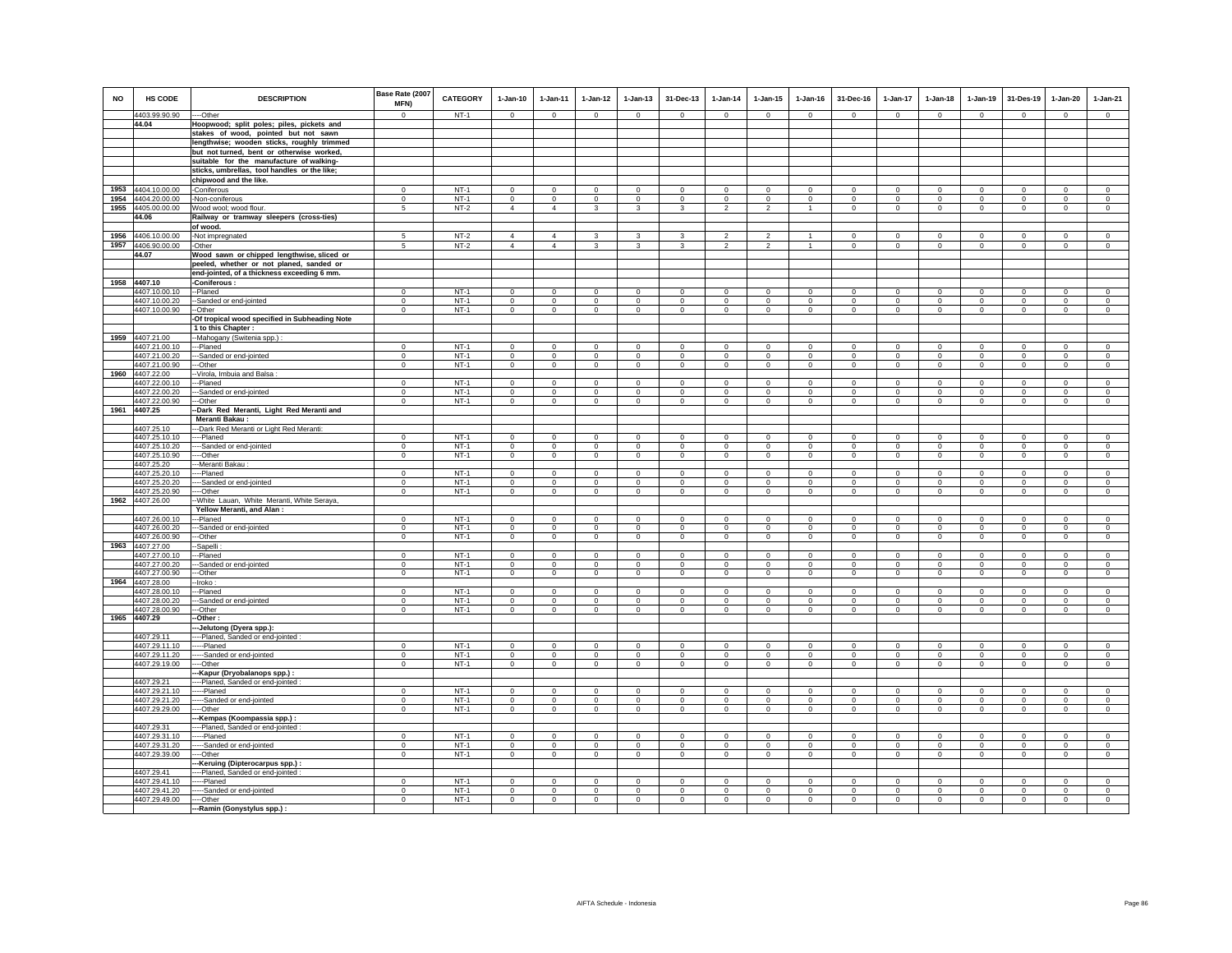| <b>NO</b> | <b>HS CODE</b>                 | <b>DESCRIPTION</b>                             | Base Rate (2007<br><b>MFN)</b> | <b>CATEGORY</b>  | $1-Jan-10$               | $1-Jan-11$              | $1-Jan-12$              | $1 - Jan-13$            | 31-Dec-13                        | $1-Jan-14$             | $1 - Jan-15$            | $1 - Jan-16$            | 31-Dec-16                     | $1-Jan-17$                    | $1-Jan-18$               | $1-Jan-19$              | 31-Des-19                     | $1-Jan-20$                    | $1-Jan-21$                    |
|-----------|--------------------------------|------------------------------------------------|--------------------------------|------------------|--------------------------|-------------------------|-------------------------|-------------------------|----------------------------------|------------------------|-------------------------|-------------------------|-------------------------------|-------------------------------|--------------------------|-------------------------|-------------------------------|-------------------------------|-------------------------------|
|           | 4407.29.51                     | ---Planed, Sanded or end-jointed :             |                                |                  |                          |                         |                         |                         |                                  |                        |                         |                         |                               |                               |                          |                         |                               |                               |                               |
|           | 4407.29.51.10<br>4407.29.51.20 | ----Planed<br>---Sanded or end-jointed         | $\mathbf{0}$<br>$\Omega$       | $NT-1$<br>$NT-1$ | $\mathbf{0}$<br>$\Omega$ | $\mathbf 0$<br>$\Omega$ | $\mathbf 0$<br>$\Omega$ | $\mathbf 0$<br>$\Omega$ | $\overline{0}$<br>$\overline{0}$ | $\mathbf 0$<br>$\circ$ | $\mathbf 0$<br>$\Omega$ | $\mathbf 0$<br>$\Omega$ | $\mathbf 0$<br>$\overline{0}$ | $\mathbf 0$<br>$\overline{0}$ | $\mathbf{0}$<br>$\Omega$ | $\mathbf 0$<br>$\Omega$ | $\mathbf 0$<br>$\overline{0}$ | $\mathbf 0$<br>$\overline{0}$ | $\mathbf 0$<br>$\overline{0}$ |
|           | 4407.29.59.00                  | -Other                                         | $\overline{0}$                 | $NT-1$           | $\mathbf 0$              | $\mathbf 0$             | $\overline{0}$          | $\mathsf 0$             | $\mathbf 0$                      | $\mathsf 0$            | $\mathsf 0$             | $\mathsf 0$             | $\mathbf 0$                   | $\overline{0}$                | $\mathbf 0$              | $\mathbf 0$             | $\mathbf 0$                   | $\mathsf 0$                   | $\mathsf 0$                   |
|           |                                |                                                |                                |                  |                          |                         |                         |                         |                                  |                        |                         |                         |                               |                               |                          |                         |                               |                               |                               |
|           | 4407.29.61                     | -Teak (Tectona spp.) :                         |                                |                  |                          |                         |                         |                         |                                  |                        |                         |                         |                               |                               |                          |                         |                               |                               |                               |
|           | 4407.29.61.10                  | ---Planed, Sanded or end-jointed<br>----Planed | $\overline{0}$                 | $NT-1$           | $\overline{0}$           | $\overline{0}$          | $\overline{0}$          | $\overline{0}$          | $\overline{0}$                   | $\overline{0}$         | $\overline{0}$          | $\overline{0}$          | $\overline{0}$                | $\overline{0}$                | $\overline{0}$           | $\overline{0}$          | $\overline{0}$                | $\overline{0}$                | $\overline{0}$                |
|           | 4407.29.61.20                  | -----Sanded or end-jointed                     | $\mathbf 0$                    | $NT-1$           | $\Omega$                 | $\Omega$                | $\Omega$                | $\mathbf{0}$            | $\mathbf{0}$                     | $\Omega$               | $\Omega$                | $\Omega$                | $\mathbf{0}$                  | $\circ$                       | $\Omega$                 | $\Omega$                | $\Omega$                      | $\Omega$                      | $\mathbf 0$                   |
|           | 4407.29.69.00                  | ---Other                                       | $\mathbf 0$                    | $NT-1$           | $\mathbf{0}$             | $\overline{0}$          | $\overline{0}$          | $\circ$                 | $\mathbf{0}$                     | $\overline{0}$         | $\circ$                 | $\mathbf 0$             | $\overline{0}$                | $\circ$                       | $\circ$                  | $\circ$                 | $\overline{0}$                | $\circ$                       | $\mathbf 0$                   |
|           | 4407.29.70                     | --Balau (Shorea spp.) :                        |                                |                  |                          |                         |                         |                         |                                  |                        |                         |                         |                               |                               |                          |                         |                               |                               |                               |
|           | 4407.29.70.10                  | --Planed                                       | $\Omega$                       | $NT-1$           | $\mathbf 0$              | $\Omega$                | $\Omega$                | $\Omega$                | $\mathbf 0$                      | $\Omega$               | $\circ$                 | $\Omega$                | $\mathbf 0$                   | $\Omega$                      | $\mathbf 0$              | $\mathbf 0$             | $\mathbf 0$                   | $\circ$                       | $\mathbf 0$                   |
|           | 4407.29.70.20                  | --Sanded or end-jointed                        | $\Omega$                       | $NT-1$           | $\Omega$                 | $\circ$                 | $\circ$                 | $\circ$                 | $\mathbf{0}$                     | $\circ$                | $\circ$                 | $\Omega$                | $\circ$                       | $\circ$                       | $\circ$                  | $\mathbb O$             | $\mathbf 0$                   | $\circ$                       | $\circ$                       |
|           | 4407.29.70.90                  | ---Other                                       | $\Omega$                       | $NT-1$           | $\Omega$                 | $\Omega$                | $\Omega$                | $\overline{0}$          | $\mathbf 0$                      | $\Omega$               | $\mathsf 0$             | $\Omega$                | $\Omega$                      | $\overline{0}$                | $\overline{0}$           | $\Omega$                | $\Omega$                      | $\mathbf 0$                   | $\Omega$                      |
|           | 4407.29.80                     | --Mengkulang (Heritiera spp.)                  |                                |                  |                          |                         |                         |                         |                                  |                        |                         |                         |                               |                               |                          |                         |                               |                               |                               |
|           | 4407.29.80.10                  | ---Planed                                      | $\Omega$                       | $NT-1$           | $\Omega$                 | $\Omega$                | $\mathbf{0}$            | $\Omega$                | $\mathbf{0}$                     | $\mathbf{0}$           | $\circ$                 | $^{\circ}$              | $^{\circ}$                    | $\circ$                       | $\Omega$                 | $^{\circ}$              | $\mathbf{0}$                  | $^{\circ}$                    | $^{\circ}$                    |
|           | 4407.29.80.20                  | --Sanded or end-jointed                        | $\Omega$                       | $NT-1$           | $\Omega$                 | $\Omega$                | $\mathbf 0$             | $\mathbf 0$             | $\mathbf 0$                      | $^{\circ}$             | $\circ$                 | $\circ$                 | $\Omega$                      | $\mathbf 0$                   | $\Omega$                 | $\mathbf{0}$            | $\overline{0}$                | $\Omega$                      | $\mathbf{0}$                  |
|           | 4407.29.80.90                  | --Other                                        | $\mathbf 0$                    | $NT-1$           | $\circ$                  | $\mathbf 0$             | $\circ$                 | $\mathsf 0$             | $\mathbf 0$                      | $\mathbf 0$            | $\mathbf 0$             | $\mathbf 0$             | $\mathbf 0$                   | $\mathbf 0$                   | $\mathbf 0$              | $\mathbf 0$             | $\circ$                       | $\mathbf 0$                   | $\mathbf 0$                   |
|           |                                | -Other:                                        |                                |                  |                          |                         |                         |                         |                                  |                        |                         |                         |                               |                               |                          |                         |                               |                               |                               |
|           | 4407.29.91                     | --Jongkong (Dactylocladus spp)<br>and          |                                |                  |                          |                         |                         |                         |                                  |                        |                         |                         |                               |                               |                          |                         |                               |                               |                               |
|           |                                | Merbau (Intsia spp.), planed, sanded or        |                                |                  |                          |                         |                         |                         |                                  |                        |                         |                         |                               |                               |                          |                         |                               |                               |                               |
|           |                                | end-jointed :                                  |                                |                  |                          |                         |                         |                         |                                  |                        |                         |                         |                               |                               |                          |                         |                               |                               |                               |
|           | 4407.29.91.10                  | -----Planed                                    | $\Omega$                       | $NT-1$           | $\Omega$                 | $\Omega$                | $\Omega$                | $\mathbf{0}$            | $\Omega$                         | $\Omega$               | $\Omega$                | $\Omega$                | $\Omega$                      | $\Omega$                      | $\Omega$                 | $\Omega$                | $\Omega$                      | $\Omega$                      | $\Omega$                      |
|           | 4407.29.91.20                  | -----Sanded or end-jointed                     | $\mathbf 0$                    | $NT-1$           | $\Omega$                 | $^{\circ}$              | $\overline{0}$          | $^{\circ}$              | $\mathbf{0}$                     | $\mathbf{0}$           | $\circ$                 | $\mathbf{0}$            | $\circ$                       | $\circ$                       | $^{\circ}$               | $^{\circ}$              | $\circ$                       | $\mathbf{0}$                  | $\mathbf 0$                   |
|           | 4407.29.92.00                  | --Jongkong (Dactylocladus spp) and             | $\overline{0}$                 | $NT-1$           | $\overline{0}$           | $\overline{0}$          | $\overline{0}$          | $\overline{0}$          | $\overline{0}$                   | $\overline{0}$         | $\overline{0}$          | $\overline{0}$          | $\overline{0}$                | $\overline{0}$                | $\overline{0}$           | $\overline{0}$          | $\overline{0}$                | $\overline{0}$                | $\overline{0}$                |
|           |                                | Merbau (Intsia spp.), other                    |                                |                  |                          |                         |                         |                         |                                  |                        |                         |                         |                               |                               |                          |                         |                               |                               |                               |
|           | 4407.29.99.00                  | ---Other                                       | $\mathbf 0$                    | $NT-1$           | $\circ$                  | $\mathbf 0$             | $\circ$                 | $\mathbf 0$             | $\mathbf{0}$                     | $\mathbf 0$            | $\mathbf 0$             | $\mathbf 0$             | $\mathbf 0$                   | $\circ$                       | $\circ$                  | $\mathbf 0$             | $\circ$                       | $\mathbf 0$                   | $\Omega$                      |
|           |                                | -Other:                                        |                                |                  |                          |                         |                         |                         |                                  |                        |                         |                         |                               |                               |                          |                         |                               |                               |                               |
|           | 1966 4407.91.00                | -Of oak (Quercus spp.)                         |                                |                  |                          |                         |                         |                         |                                  |                        |                         |                         |                               |                               |                          |                         |                               |                               |                               |
|           | 4407.91.00.10                  | ---Planed                                      | $\Omega$                       | $NT-1$           | $\mathbf 0$              | $\Omega$                | $\Omega$                | $\Omega$                | $\Omega$                         | $\Omega$               | $\Omega$                | $\Omega$                | $\mathbf 0$                   | $\mathbf 0$                   | $\mathbf 0$              | $\Omega$                | $\Omega$                      | $\mathbf 0$                   | $\Omega$                      |
|           | 4407.91.00.20                  | --Sanded or end-jointed                        | $\mathbf 0$                    | $NT-1$           | $\mathbf 0$              | $\mathbf 0$             | $\mathbf 0$             | $\mathsf 0$             | $\mathbf 0$                      | $\mathbf 0$            | $\mathsf 0$             | $\mathsf 0$             | $\mathbf 0$                   | $\mathbf 0$                   | $\mathbf 0$              | $\mathbf 0$             | $\,0\,$                       | $\mathsf 0$                   | $\mathbf 0$                   |
|           | 4407.91.00.90                  | --Other                                        | $\Omega$                       | $NT-1$           | $\Omega$                 | $^{\circ}$              | $\mathbf{0}$            | $^{\circ}$              | $\mathbf{0}$                     | $\circ$                | $\mathbf 0$             | $\mathbf{0}$            | $^{\circ}$                    | $\circ$                       | $^{\circ}$               | $\mathbf 0$             | $\circ$                       | $^{\circ}$                    | $\circ$                       |
|           | 1967 4407.92.00                | -Of beech (Fagus spp.) :                       |                                |                  |                          |                         |                         |                         |                                  |                        |                         |                         |                               |                               |                          |                         |                               |                               |                               |
|           | 4407.92.00.10                  | --Planed                                       | $^{\circ}$                     | $NT-1$           | $\mathbf 0$              | $\mathbf 0$             | $\mathbf 0$             | $\mathbf 0$             | $\pmb{0}$                        | $\mathbf 0$            | $\mathbf 0$             | $\mathbf 0$             | $\mathbf 0$                   | $\mathsf 0$                   | $\mathsf 0$              | $\mathbf 0$             | $\mathbf 0$                   | $\mathbf 0$                   | $\circ$                       |
|           | 4407.92.00.20                  | -Sanded or end-jointed                         | $\mathbf 0$                    | $NT-1$           | $\circ$                  | $\circ$                 | $\circ$                 | $\mathbf 0$             | $\mathbf 0$                      | $\mathbf 0$            | $\mathbf 0$             | $\circ$                 | $\circ$                       | $\mathbf 0$                   | $\circ$                  | $\mathbf 0$             | $\circ$                       | $\mathbf 0$                   | $\circ$                       |
|           | 4407.92.00.90                  | ---Other                                       | $\Omega$                       | $NT-1$           | $\Omega$                 | $\Omega$                | $\overline{0}$          | $\overline{0}$          | $\circ$                          | $\Omega$               | $\overline{0}$          | $\Omega$                | $\Omega$                      | $\overline{0}$                | $\Omega$                 | $\Omega$                | $\Omega$                      | $\Omega$                      | $\overline{0}$                |
|           | 1968 4407.93.00                | -- Of maple (Acer spp.)                        |                                |                  |                          |                         |                         |                         |                                  |                        |                         |                         |                               |                               |                          |                         |                               |                               |                               |
|           | 4407.93.00.10                  | ---Planed                                      | $\mathbf 0$                    | $NT-1$           | $\circ$                  | $\mathbf 0$             | $\circ$                 | $\mathbf 0$             | $\mathbf 0$                      | $\mathbf 0$            | $\mathbf 0$             | $\circ$                 | $\mathbf 0$                   | $\mathbf 0$                   | $\circ$                  | $\mathbf 0$             | $\circ$                       | $\mathbf 0$                   | $\circ$                       |
|           | 4407.93.00.20                  | --Sanded or end-jointed                        | $\mathbf{0}$                   | $NT-1$<br>$NT-1$ | $\Omega$                 | $\mathbf{0}$            | $\circ$                 | $\mathbf 0$             | $\overline{0}$                   | $\circ$                | $\mathbf 0$             | $\mathbf 0$             | $\mathbf{0}$                  | $\mathbf 0$                   | $\mathbf{0}$             | $\,0\,$                 | $\circ$                       | $\circ$                       | $\mathbf 0$                   |
|           | 4407.93.00.90                  | -Other                                         | $\mathbf 0$                    |                  | $\circ$                  | $\circ$                 | $\circ$                 | $\mathbf{0}$            | $\mathbf{0}$                     | $\circ$                | $\mathbf{0}$            | $\circ$                 | $\mathbf{0}$                  | $\circ$                       | $\mathbf 0$              | $\mathbb O$             | $\circ$                       | $\circ$                       | $\circ$                       |
|           | 1969 4407.94.00                | -Of cherry (Prunus spp)<br>---Planed           | $\mathbf 0$                    | $NT-1$           | $\mathbf 0$              | $\mathbf 0$             | $\overline{0}$          | $\mathbf 0$             | $\overline{0}$                   | $\mathbf 0$            | $\mathbf 0$             | $\,0\,$                 | $\circ$                       | $\overline{0}$                | $\mathbf 0$              | $\overline{0}$          | $\overline{0}$                | $\mathbf 0$                   | $\overline{0}$                |
|           | 4407.94.00.10<br>4407.94.00.20 | --Sanded or end-jointed                        | $\Omega$                       | $NT-1$           | $\Omega$                 | $\Omega$                | $\overline{0}$          | $\overline{0}$          | $\Omega$                         | $\Omega$               | $\Omega$                | $\Omega$                | $\Omega$                      | $\overline{0}$                | $\overline{0}$           | $\Omega$                | $\overline{0}$                | $\Omega$                      | $\overline{0}$                |
|           | 4407.94.00.90                  | --Other                                        | $\mathbf 0$                    | $NT-1$           | $\circ$                  | $\circ$                 | $\mathbf 0$             | $\mathbf 0$             | $\mathbf{0}$                     | $\mathbf 0$            | $\mathbf 0$             | $\circ$                 | $\mathbf 0$                   | $\circ$                       | $\circ$                  | $\mathbf 0$             | $\mathbf 0$                   | $\mathbf 0$                   | $\circ$                       |
|           | 1970 4407.95.00                | -Of ash (Fraxinus spp.) :                      |                                |                  |                          |                         |                         |                         |                                  |                        |                         |                         |                               |                               |                          |                         |                               |                               |                               |
|           | 4407.95.00.10                  | ---Planed                                      | $\Omega$                       | $NT-1$           | $\Omega$                 | $\Omega$                | $^{\circ}$              | $\Omega$                | $^{\circ}$                       | $^{\circ}$             | $\Omega$                | $^{\circ}$              | $\Omega$                      | $\circ$                       | $\Omega$                 | $\Omega$                | $\mathbf{0}$                  | $^{\circ}$                    | $^{\circ}$                    |
|           | 4407.95.00.20                  | -Sanded or end-jointed                         | $\Omega$                       | $NT-1$           | $\Omega$                 | $\Omega$                | $\Omega$                | $\circ$                 | $\mathbf 0$                      | $^{\circ}$             | $^{\circ}$              | $^{\circ}$              | $\Omega$                      | $\mathbf 0$                   | $\Omega$                 | $\Omega$                | $\Omega$                      | $^{\circ}$                    | $\Omega$                      |
|           | 4407.95.00.90                  | --Other                                        | $\mathbf 0$                    | $NT-1$           | $\mathsf 0$              | $\mathbf 0$             | $\mathbf 0$             | $\mathsf 0$             | $\mathbf 0$                      | $\mathbf 0$            | $\mathsf 0$             | $\mathsf 0$             | $\mathsf 0$                   | $\mathsf 0$                   | $\mathbf 0$              | $\mathbf 0$             | $\,0\,$                       | $\mathsf 0$                   | $\mathbf 0$                   |
| 1971      | 4407.99.00                     | -Other:                                        |                                |                  |                          |                         |                         |                         |                                  |                        |                         |                         |                               |                               |                          |                         |                               |                               |                               |
|           | 4407.99.00.10                  | ---Planed                                      | $\Omega$                       | $NT-1$           | $\Omega$                 | $\Omega$                | $\Omega$                | $\Omega$                | $\mathbf 0$                      | $\Omega$               | $\Omega$                | $\Omega$                | $\Omega$                      | $\Omega$                      | $\Omega$                 | $\Omega$                | $\Omega$                      | $\Omega$                      | $\Omega$                      |
|           | 4407.99.00.20                  | --Sanded or end-jointed                        | $\mathsf 0$                    | $NT-1$           | $\mathbf 0$              | $\mathbf 0$             | $\mathbf 0$             | $\mathsf 0$             | $\mathsf 0$                      | 0                      | $\mathsf 0$             | $\mathbb O$             | $\mathbf 0$                   | $\mathbf 0$                   | $\mathbf 0$              | $\mathbf 0$             | $\mathbf 0$                   | $\mathbf 0$                   | $\mathsf 0$                   |
|           | 4407.99.00.90                  | ---Other                                       | $\mathbf 0$                    | $NT-1$           | $\circ$                  | $\circ$                 | $\circ$                 | $\mathbf{0}$            | $\mathbf{0}$                     | $\circ$                | $\mathbf 0$             | $\circ$                 | $\mathbf 0$                   | $\circ$                       | $\circ$                  | $\mathbf 0$             | $\mathbf{0}$                  | $\mathbf 0$                   | $\circ$                       |
|           | 44.08                          | Sheets for veneering (including those obtained |                                |                  |                          |                         |                         |                         |                                  |                        |                         |                         |                               |                               |                          |                         |                               |                               |                               |
|           |                                | by slicing laminated wood), for plywood or for |                                |                  |                          |                         |                         |                         |                                  |                        |                         |                         |                               |                               |                          |                         |                               |                               |                               |
|           |                                | similar laminated wood and other wood,         |                                |                  |                          |                         |                         |                         |                                  |                        |                         |                         |                               |                               |                          |                         |                               |                               |                               |
|           |                                | sawn lengthwise, sliced or peeled, whether or  |                                |                  |                          |                         |                         |                         |                                  |                        |                         |                         |                               |                               |                          |                         |                               |                               |                               |
|           |                                | not planned, sanded, spliced or end-jointed,of |                                |                  |                          |                         |                         |                         |                                  |                        |                         |                         |                               |                               |                          |                         |                               |                               |                               |
|           |                                | a thickness not exceeding 6 mm.                |                                |                  |                          |                         |                         |                         |                                  |                        |                         |                         |                               |                               |                          |                         |                               |                               |                               |
|           | 1972 4408.10                   | -Coniferous:                                   |                                |                  |                          |                         |                         |                         |                                  |                        |                         |                         |                               |                               |                          |                         |                               |                               |                               |
|           | 4408.10.10.00                  | -- Cedar wood slats of a kind used for pencil  | $\Omega$                       | $NT-1$           | $\Omega$                 | $\Omega$                | $\overline{0}$          | $\overline{0}$          | $\overline{0}$                   | $\overline{0}$         | $\overline{0}$          | $\overline{0}$          | $\overline{0}$                | $\overline{0}$                | $\overline{0}$           | $\overline{0}$          | $\overline{0}$                | $\Omega$                      | $\Omega$                      |
|           |                                | manufacture; radiata pinewood of a kind for    |                                |                  |                          |                         |                         |                         |                                  |                        |                         |                         |                               |                               |                          |                         |                               |                               |                               |
|           | 4408.10.30.00                  | blockboard manufacture<br>--Face veneer sheets | $\Omega$                       | $NT-1$           | $\Omega$                 | $\Omega$                | $\circ$                 | $\mathbf 0$             | $\mathbf{0}$                     | $\circ$                | $\mathbf 0$             | $\circ$                 | $\mathbf 0$                   | $\circ$                       | $\Omega$                 | $\mathbf 0$             | $\circ$                       | $\mathbf 0$                   | $\circ$                       |
|           | 4408.10.90.00                  | -Other                                         | $\overline{0}$                 | $NT-1$           | $\overline{0}$           | $\Omega$                | $\mathbf{0}$            | $\mathbf 0$             | $\mathbf{0}$                     | $^{\circ}$             | $\circ$                 | $\circ$                 | $\Omega$                      | $\circ$                       | $\circ$                  | $\mathbf 0$             | $\overline{0}$                | $\Omega$                      | $\circ$                       |
|           |                                | Of the tropical wood specified in Subheading   |                                |                  |                          |                         |                         |                         |                                  |                        |                         |                         |                               |                               |                          |                         |                               |                               |                               |
|           |                                | Note 1 to this Chapter :                       |                                |                  |                          |                         |                         |                         |                                  |                        |                         |                         |                               |                               |                          |                         |                               |                               |                               |
|           | 1973 4408.31.00.00             | -Dark Red Meranti, Light Red Meranti and       | $\mathbf 0$                    | $NT-1$           | $\circ$                  | $\mathbf 0$             | $\circ$                 | $\mathbf 0$             | $^{\circ}$                       | $\circ$                | $\mathbf 0$             | $\mathbf 0$             | $\mathbf 0$                   | $\circ$                       | $\circ$                  | $\mathbf 0$             | $\circ$                       | $\mathbf 0$                   | $\circ$                       |
|           |                                | Meranti Bakau                                  |                                |                  |                          |                         |                         |                         |                                  |                        |                         |                         |                               |                               |                          |                         |                               |                               |                               |
|           | 1974 4408.39                   | -Other:                                        |                                |                  |                          |                         |                         |                         |                                  |                        |                         |                         |                               |                               |                          |                         |                               |                               |                               |
|           | 4408.39.10.00                  | -- Jelutong wood slats of a kind used for      | $\mathbf 0$                    | $NT-1$           | $\circ$                  | $\circ$                 | $\mathbf{0}$            | $\mathbf{0}$            | $\circ$                          | $\circ$                | $\mathbf{0}$            | $\circ$                 | $\mathbf{0}$                  | $\circ$                       | $\circ$                  | $\mathbf 0$             | $\circ$                       | $\circ$                       | $\circ$                       |
|           |                                | pencil manufacture                             |                                |                  |                          |                         |                         |                         |                                  |                        |                         |                         |                               |                               |                          |                         |                               |                               |                               |
|           | 4408.39.90.00                  | --Other                                        | $\mathbf 0$                    | $NT-1$           | $\circ$                  | $\mathbf 0$             | $\circ$                 | $\mathbf{0}$            | $\mathbf{0}$                     | $\mathbf 0$            | $\mathbf 0$             | $\circ$                 | $\mathbf 0$                   | $\circ$                       | $\circ$                  | $\mathbf 0$             | $\circ$                       | $\mathbf 0$                   | $\circ$                       |
|           | 1975 4408.90.00.00             | -Other                                         | $\mathbf{0}$                   | $NT-1$           | $\circ$                  | $\mathbf{0}$            | $\mathbf{0}$            | $\mathbf{0}$            | $\mathbf{0}$                     | $\mathbf{0}$           | 0                       | $\mathbf 0$             | $\circ$                       | $\circ$                       | $\circ$                  | $\,0\,$                 | $\circ$                       | $\circ$                       | $\mathbf 0$                   |
|           | 44.09                          | Wood (including strips and friezes for         |                                |                  |                          |                         |                         |                         |                                  |                        |                         |                         |                               |                               |                          |                         |                               |                               |                               |
|           |                                | parquet flooring, not assembled) continuously  |                                |                  |                          |                         |                         |                         |                                  |                        |                         |                         |                               |                               |                          |                         |                               |                               |                               |
|           |                                | shaped (tongued, grooved, rebated, chamfered,  |                                |                  |                          |                         |                         |                         |                                  |                        |                         |                         |                               |                               |                          |                         |                               |                               |                               |
|           |                                | V-jointed, beaded, moulded, rounded or the     |                                |                  |                          |                         |                         |                         |                                  |                        |                         |                         |                               |                               |                          |                         |                               |                               |                               |
|           |                                | like) along any of its edges, ends or faces,   |                                |                  |                          |                         |                         |                         |                                  |                        |                         |                         |                               |                               |                          |                         |                               |                               |                               |
|           |                                |                                                |                                |                  |                          |                         |                         |                         |                                  |                        |                         |                         |                               |                               |                          |                         |                               |                               |                               |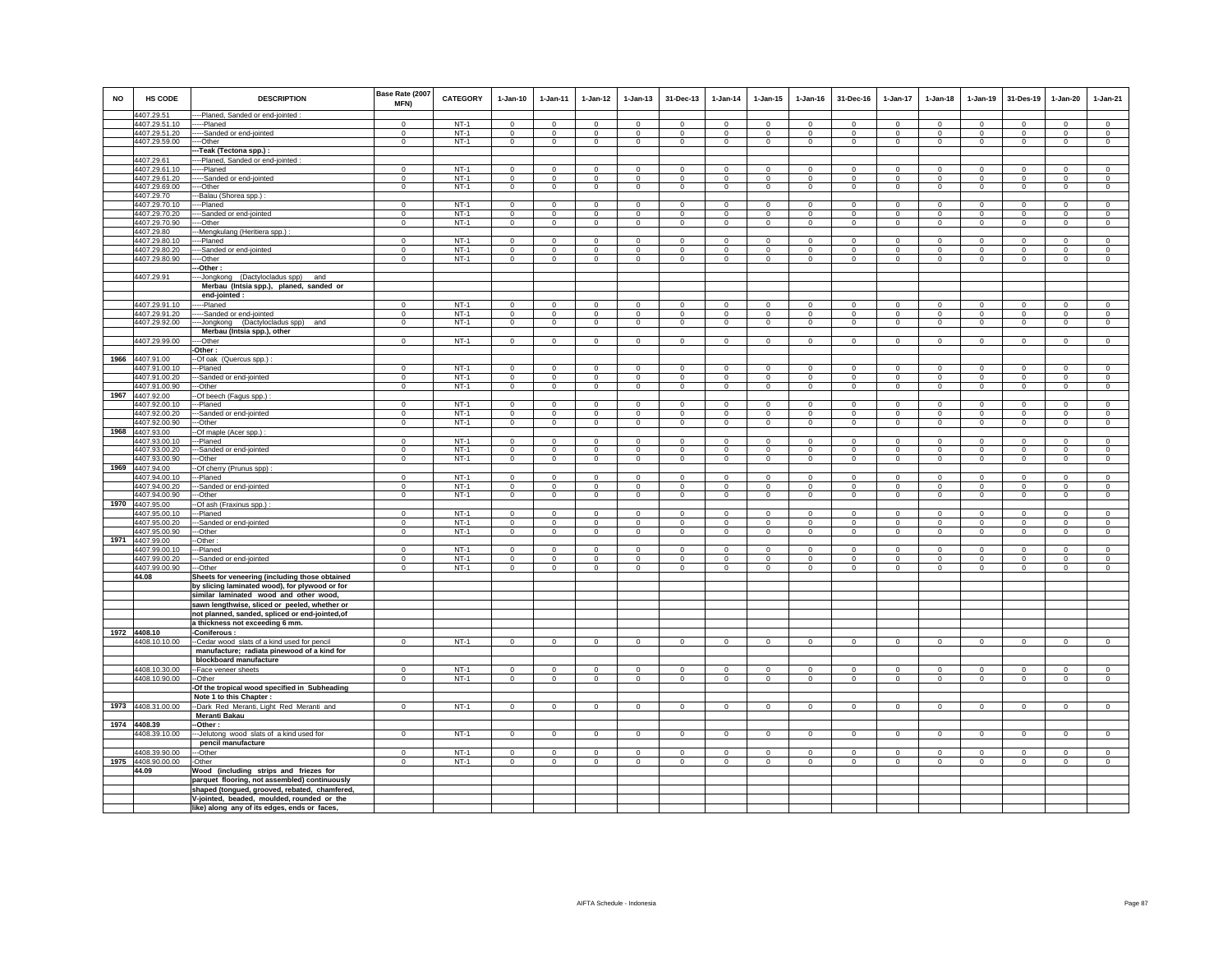| NO   | <b>HS CODE</b>                           | <b>DESCRIPTION</b>                                                                     | Base Rate (2007<br>MFN) | <b>CATEGORY</b> | $1-Jan-10$          | $1-Jan-11$     | $1$ -Jan-12                      | $1-Jan-13$                       | 31-Dec-13                        | $1-Jan-14$     | $1 - Jan-15$   | $1 - Jan-16$   | 31-Dec-16           | $1-Jan-17$      | $1-Jan-18$      | $1-Jan-19$      | 31-Des-19                | $1-Jan-20$      | $1-Jan-21$     |
|------|------------------------------------------|----------------------------------------------------------------------------------------|-------------------------|-----------------|---------------------|----------------|----------------------------------|----------------------------------|----------------------------------|----------------|----------------|----------------|---------------------|-----------------|-----------------|-----------------|--------------------------|-----------------|----------------|
|      |                                          | whether or not planed, sanded or end-jointed.                                          |                         | $NT-1$          |                     |                |                                  |                                  |                                  |                |                |                |                     |                 |                 |                 |                          |                 | $\overline{0}$ |
|      | 1976 4409.10.00.00                       | -Coniferous<br>-Non-coniferous:                                                        | $\mathbf 0$             |                 | $\mathsf 0$         | $\mathsf 0$    | $\mathsf 0$                      | $\mathsf 0$                      | $\mathsf 0$                      | $\mathbf 0$    | $\mathbf 0$    | $\mathbf 0$    | $\mathsf 0$         | $\overline{0}$  | $\mathsf 0$     | $\mathbf 0$     | $\mathbf 0$              | $\mathsf 0$     |                |
|      | 1977 4409.21.00.00                       | --Of bamboo                                                                            | $\circ$                 | $NT-1$          | $\Omega$            | $\mathbf{0}$   | $\Omega$                         | $\Omega$                         | $\Omega$                         | $\Omega$       | $\Omega$       | $\Omega$       | $\Omega$            | $\mathbf{0}$    | $\circ$         | $\mathbf 0$     | $\Omega$                 | $\Omega$        | $\circ$        |
|      | 1978 4409.29.00.00                       | --Other                                                                                | $\Omega$                | $NT-1$          | $\mathbf 0$         | $\Omega$       | $\Omega$                         | $\mathbf 0$                      | $\Omega$                         | $\Omega$       | $\mathbf 0$    | $\mathbf 0$    | $\mathbf 0$         | $\mathbf 0$     | $\mathbf 0$     | $\Omega$        | $\Omega$                 | $\mathsf 0$     | $\circ$        |
|      | 44.10                                    | Particle board, oriented strand board (OSB)                                            |                         |                 |                     |                |                                  |                                  |                                  |                |                |                |                     |                 |                 |                 |                          |                 |                |
|      |                                          | and similar board (for example, waferboard)                                            |                         |                 |                     |                |                                  |                                  |                                  |                |                |                |                     |                 |                 |                 |                          |                 |                |
|      |                                          | or wood or other ligneous materials,                                                   |                         |                 |                     |                |                                  |                                  |                                  |                |                |                |                     |                 |                 |                 |                          |                 |                |
|      |                                          | whether or not agglomerated with resins                                                |                         |                 |                     |                |                                  |                                  |                                  |                |                |                |                     |                 |                 |                 |                          |                 |                |
|      |                                          | or other organic binding substances.                                                   |                         |                 |                     |                |                                  |                                  |                                  |                |                |                |                     |                 |                 |                 |                          |                 |                |
|      | 1979 4410.11.00.00                       | -Of wood:<br>--Particle board                                                          | 5                       | <b>ST</b>       | 4.50                | 4.50           | 4.50                             | 4.50                             | 4.50                             | 4.50           | 4.50           | 4.50           | $\overline{4}$      | $\overline{4}$  | $\overline{4}$  | $\overline{4}$  | 3.75                     | 3.75            | 3.75           |
|      | 1980 4410.12.00.00                       | --Oriented strand board (OSB)                                                          | 5                       | ST              | 4.50                | 4.50           | 4.50                             | 4.50                             | 4.50                             | 4.50           | 4.50           | 4.50           | $\overline{4}$      | $\overline{4}$  | $\overline{4}$  | $\overline{4}$  | $\mathbf 0$              | $\Omega$        | $\mathsf 0$    |
|      | 1981 4410.19.00.00                       | --Other                                                                                | 5                       | <b>ST</b>       | 4.50                | 4.50           | 4.50                             | 4.50                             | 4.50                             | 4.50           | 4.50           | 4.50           | $\overline{4}$      | $\overline{4}$  | $\overline{4}$  | $\overline{4}$  | $\mathbf 0$              | $\Omega$        | $\circ$        |
|      | 1982 4410.90.00.00                       | -Other                                                                                 | 5                       | $NT-2$          | $\overline{4}$      | $\overline{4}$ | $\mathbf{3}$                     | $\mathbf{3}$                     | 3                                | $\overline{2}$ | $\overline{2}$ | $\mathbf{1}$   | $\circ$             | $\mathbf 0$     | $\circ$         | $\mathbf 0$     | $\mathbf 0$              | $\circ$         | $\circ$        |
|      | 44.11                                    | Fibreboard of wood or other ligneous                                                   |                         |                 |                     |                |                                  |                                  |                                  |                |                |                |                     |                 |                 |                 |                          |                 |                |
|      |                                          | materials, whether or not bonded with resins                                           |                         |                 |                     |                |                                  |                                  |                                  |                |                |                |                     |                 |                 |                 |                          |                 |                |
|      |                                          | or other organic substances.                                                           |                         |                 |                     |                |                                  |                                  |                                  |                |                |                |                     |                 |                 |                 |                          |                 |                |
|      | 1983 4411.12.00.00                       | -Medium density fibreboard (MDF)<br>--Of a thickness not exceeding 5 mm                | 5                       | $NT-2$          | $\overline{4}$      | $\Delta$       | $\mathbf{3}$                     | 3                                | $\mathbf{3}$                     | $\overline{2}$ | $\mathcal{L}$  | $\overline{1}$ | $\Omega$            | $\mathsf 0$     | $\Omega$        | $\Omega$        | $\mathbf 0$              | $\Omega$        | $\overline{0}$ |
| 1984 | 4411.13.00.00                            | --Of a thickness exceeding 5 mm but not                                                | 5                       | $NT-2$          | $\overline{4}$      | $\overline{4}$ | $\mathbf{3}$                     | $\overline{3}$                   | $\mathbf{3}$                     | $\overline{2}$ | $\overline{2}$ | $\overline{1}$ | $\circ$             | $\overline{0}$  | $\mathsf 0$     | $\mathbf 0$     | $\mathbf 0$              | $\mathbf 0$     | $\circ$        |
|      |                                          | exceeding 9 mm                                                                         |                         |                 |                     |                |                                  |                                  |                                  |                |                |                |                     |                 |                 |                 |                          |                 |                |
|      | 1985 4411.14.00.00                       | -- Of a thickness exceeding 9 mm                                                       | 5                       | $NT-2$          | $\overline{4}$      | $\Delta$       | $\mathbf{3}$                     | 3                                | 3                                | $\overline{2}$ | $\mathfrak{p}$ |                | $\mathbf{0}$        | $\mathbf{0}$    | $\circ$         | $\mathbf 0$     | $\mathbf 0$              | $\mathbf{0}$    | $\circ$        |
|      |                                          | -Other:                                                                                |                         |                 |                     |                |                                  |                                  |                                  |                |                |                |                     |                 |                 |                 |                          |                 |                |
|      | 1986 4411.92.00.00                       | --Of a density exceeding 0.8 g/cm3                                                     | 5                       | $NT-2$          | $\overline{4}$      | $\overline{4}$ | $\mathbf{3}$                     | 3                                | 3                                | $\overline{2}$ | $\mathfrak{p}$ | $\overline{1}$ | $\mathbf 0$         | $\mathbf 0$     | $\circ$         | $\mathbf 0$     | $\mathbf 0$              | $\Omega$        | $\circ$        |
|      | 1987 4411.93.00.00                       | -- Of a density exceeding 0.5 g/cm3 but not<br>exceeding 0.8 g/cm3                     | $\sqrt{5}$              | $NT-2$          | $\overline{4}$      | $\overline{4}$ | $\mathbf{3}$                     | 3                                | $\mathbf{3}$                     | $\overline{2}$ | $\overline{2}$ | $\overline{1}$ | $\mathbf{0}$        | $\mathbf 0$     | $\circ$         | $\mathbf 0$     | $\mathbf 0$              | $\mathbf{0}$    | $\mathsf 0$    |
|      | 1988 4411.94.00.00                       | --Of a density not exceeding 0.5 g/cm3                                                 | 5                       | ST              | 4.50                | 4.50           | 4.50                             | 4.50                             | 4.50                             | 4.50           | 4.50           | 4.50           | $\overline{4}$      | 4               | 3.75            | $\overline{4}$  | 3.75                     | 3.75            | 3.75           |
|      | 44.12                                    | Plywood, veneered panels and similar laminated                                         |                         |                 |                     |                |                                  |                                  |                                  |                |                |                |                     |                 |                 |                 |                          |                 |                |
|      |                                          | wood.                                                                                  |                         |                 |                     |                |                                  |                                  |                                  |                |                |                |                     |                 |                 |                 |                          |                 |                |
|      | 1989 4412.10.00.00                       | -Of bamboo                                                                             | 10                      | <b>ST</b>       | 9                   | 8              | $\overline{7}$                   | $\overline{7}$                   | $\overline{7}$                   | 6              | 6              | 5              | 5                   | $5\phantom{.0}$ | $5\phantom{.0}$ | $\overline{5}$  | $\sqrt{5}$               | $\sqrt{5}$      | $\sqrt{5}$     |
|      |                                          | -Other plywood consisting solely of sheets                                             |                         |                 |                     |                |                                  |                                  |                                  |                |                |                |                     |                 |                 |                 |                          |                 |                |
|      |                                          | of wood, (other than bamboo) each ply not                                              |                         |                 |                     |                |                                  |                                  |                                  |                |                |                |                     |                 |                 |                 |                          |                 |                |
|      | 1990 4412.31.00.00                       | exceeding 6 mm thickness :<br>-- With at least one outer ply of tropical               | 10                      | <b>ST</b>       | $\overline{9}$      | 8              | $\overline{7}$                   | $\overline{7}$                   | $\overline{7}$                   | 6              | 6              | 5              | 5                   | 5               | 5               | -5              | 5                        | 5               | 5              |
|      |                                          | wood specified in Subheading Note 1                                                    |                         |                 |                     |                |                                  |                                  |                                  |                |                |                |                     |                 |                 |                 |                          |                 |                |
|      |                                          | to this Chapter                                                                        |                         |                 |                     |                |                                  |                                  |                                  |                |                |                |                     |                 |                 |                 |                          |                 |                |
|      | 1991 4412.32.00.00                       | --Other, with at least one outer ply of                                                | 10                      | ST              | 9                   | 8              | $\overline{7}$                   | $\overline{7}$                   | $\overline{7}$                   | 6              | 6              | 5              | 5                   | $\overline{5}$  | -5              | 5               | 5                        | 5               | 5              |
|      |                                          | non-coniferous wood                                                                    |                         |                 |                     |                |                                  |                                  |                                  |                |                |                |                     |                 |                 |                 |                          |                 |                |
|      | 1992 4412.39.00.00                       | --Other                                                                                | 10                      | ST              | 9                   | $\mathbf{R}$   | $\overline{7}$                   | $\overline{7}$                   | $\overline{7}$                   | 6              | 6              | 5              | 5                   | $5\overline{)}$ | 5               | 5               | $\overline{5}$           | $\overline{5}$  | $\overline{5}$ |
|      | 1993 4412.94.00.00                       | -Other:<br>--Blockboard, laminboard and battenboard                                    | 10                      | <b>ST</b>       | 9                   | 8              | $\overline{7}$                   | $\overline{7}$                   | $\overline{7}$                   | 6              | 6              | 5              | 5                   | 5               | 5               | 5               | 5                        | 5               | 5              |
|      | 1994 4412.99.00.00                       | --Other                                                                                | 10                      | <b>ST</b>       | 9                   | 8              | $\overline{7}$                   | $\overline{7}$                   | $\overline{7}$                   | 6              | 6              | 5              | 5                   | 5               | 5               | 5               | 5                        | 5               | 5              |
|      | 1995 4413.00.00.00                       | Densified wood, in blocks, plates, strips or                                           | 10                      | ST              | 9                   | 8              | $\overline{7}$                   | $\overline{7}$                   | $\overline{7}$                   | 6              | 6              | 5              | 5                   | 5               | $5\overline{5}$ | 5               | 5                        | 5               | 5              |
|      |                                          | profile shapes.                                                                        |                         |                 |                     |                |                                  |                                  |                                  |                |                |                |                     |                 |                 |                 |                          |                 |                |
|      | 1996 4414.00.00.00                       | Wooden frames for paintings, photographs,                                              | 10                      | <b>ST</b>       | 9                   |                | $\overline{7}$                   | $\overline{7}$                   | $\overline{7}$                   | 6              | 6              | 5              | 5                   | 5               | 5               | 5               | 5                        | 5               | 5              |
|      |                                          | mirrors or similar objects.                                                            |                         |                 |                     |                |                                  |                                  |                                  |                |                |                |                     |                 |                 |                 |                          |                 |                |
|      | 44.15                                    | Packing cases, boxes, crates, drums and                                                |                         |                 |                     |                |                                  |                                  |                                  |                |                |                |                     |                 |                 |                 |                          |                 |                |
|      |                                          | similar packings, of wood; Cable-drums of<br>wood; pallets, box pallets and other load |                         |                 |                     |                |                                  |                                  |                                  |                |                |                |                     |                 |                 |                 |                          |                 |                |
|      |                                          | boards, of wood; pallet collars of wood.                                               |                         |                 |                     |                |                                  |                                  |                                  |                |                |                |                     |                 |                 |                 |                          |                 |                |
|      | 1997 4415.10.00.00                       | -Cases, boxes, crates, drums and similar                                               | 10                      | ST              | 9                   | 8              |                                  |                                  | $\overline{7}$                   | 6              | 6              | 5              | 5                   | 5               | -5              | 5               | $\sqrt{5}$               | 5               | 5              |
|      |                                          | packings; cable-drums                                                                  |                         |                 |                     |                |                                  |                                  |                                  |                |                |                |                     |                 |                 |                 |                          |                 |                |
|      | 1998 4415.20.00.00                       | -Pallets, box pallets and other load boards ;                                          | 10                      | ST              | 9                   | 8              | $\overline{7}$                   | $\overline{7}$                   | $\overline{7}$                   | 6              | 6              | 5              | 5                   | 5               | 5               | 5               | 5                        | 5               | 5              |
|      | 44.16                                    | pallet collars<br>Casks, barrels, vats, tubs and other coopers                         |                         |                 |                     |                |                                  |                                  |                                  |                |                |                |                     |                 |                 |                 |                          |                 |                |
|      |                                          | products and parts thereof, of wood, including                                         |                         |                 |                     |                |                                  |                                  |                                  |                |                |                |                     |                 |                 |                 |                          |                 |                |
|      |                                          | staves.                                                                                |                         |                 |                     |                |                                  |                                  |                                  |                |                |                |                     |                 |                 |                 |                          |                 |                |
| 1999 | 4416.00.10.00                            | -Staves                                                                                | 10                      | <b>ST</b>       | $\mathbf{Q}$        | $\mathbf{R}$   | $\overline{7}$                   | $\overline{7}$                   | $\overline{7}$                   | 6              | 6              | 5              | 5                   | 5               | 5.              | 5               | 5                        | 5               | 5              |
|      | 4416.00.90.00                            | -Other                                                                                 | 10                      | <b>ST</b>       | $\mathbf{g}$        | 8              | $\overline{7}$                   | $\overline{7}$                   | $\overline{7}$                   | 6              | 6              | 5              | 5                   | 5               | 5               | 5               | 5                        | 5               | 5              |
|      | 2000 4417.00.00.00                       | Tools, tool bodies, tool handles, broom or                                             | 10                      | <b>ST</b>       | 9                   |                | $\overline{7}$                   | $\overline{7}$                   | $\overline{7}$                   | $\epsilon$     | 6              | $\overline{5}$ | 5                   | 5               | 5               | 5               | 5                        | 5               | $\overline{5}$ |
|      |                                          | brush bodies and handles, of wood; boot or<br>shoe lasts and trees, of wood.           |                         |                 |                     |                |                                  |                                  |                                  |                |                |                |                     |                 |                 |                 |                          |                 |                |
|      | 44.18                                    | Builders' joinery and carpentry of wood,                                               |                         |                 |                     |                |                                  |                                  |                                  |                |                |                |                     |                 |                 |                 |                          |                 |                |
|      |                                          | including cellular wood panels, assembled                                              |                         |                 |                     |                |                                  |                                  |                                  |                |                |                |                     |                 |                 |                 |                          |                 |                |
|      |                                          | flooring panels, shingles and shakes.                                                  |                         |                 |                     |                |                                  |                                  |                                  |                |                |                |                     |                 |                 |                 |                          |                 |                |
|      | 2001 4418.10.00.00                       | -Windows, French-windows and their frames                                              | 10                      | ST              | 9                   | 8              | $\overline{7}$                   | $\overline{7}$                   | $\overline{7}$                   | 6              | 6              | 5              | 5                   | 5               | $\sqrt{5}$      | 5               | $\sqrt{5}$               | 5               | 5              |
|      | 2002 4418.20.00.00                       | -Doors and their frames and thresholds                                                 | 10                      | ST              | 9                   | 8              | $\overline{7}$                   | $\overline{7}$                   | $\overline{7}$                   | 6              | 6              | 5              | 5                   | 5               | 5               | 5               | $\sqrt{5}$               | 5               | 5              |
|      | 2003 4418.40.00.00<br>2004 4418.50.00.00 | -Shuttering for concrete constructional work                                           | 10<br>10                | ST              | $\overline{9}$<br>9 | 8              | $\overline{7}$<br>$\overline{7}$ | $\overline{7}$<br>$\overline{7}$ | $\overline{7}$<br>$\overline{7}$ | 6              | 6              | 5              | 5<br>$\overline{5}$ | 5               | $\sqrt{5}$      | 5               | $\sqrt{5}$<br>$\sqrt{5}$ | 5               | 5              |
| 2005 | 4418.60.00.00                            | -Shingles and shakes<br>-Posts and beams                                               | 10                      | ST<br>ST        | $\mathbf{g}$        | 8              | $\overline{7}$                   | $\overline{7}$                   | $\overline{7}$                   | 6<br>6         | 6<br>6         | 5<br>5         | 5                   | 5<br>5          | $\sqrt{5}$<br>5 | $\sqrt{5}$<br>5 | 5                        | $\sqrt{5}$<br>5 | 5<br>5         |
|      |                                          | -Assembled flooring panels :                                                           |                         |                 |                     |                |                                  |                                  |                                  |                |                |                |                     |                 |                 |                 |                          |                 |                |
|      | 2006 4418.71.00.00                       | -- For mosaic floors                                                                   | 10                      | ST              | 9                   |                | $\overline{7}$                   | $\overline{7}$                   | $\overline{7}$                   | 6              | 6              | 5              | 5                   | 5               | 5               | 5               | 5                        | 5               |                |
|      | 2007 4418.72.00.00                       | --Other, multilayer                                                                    | 10                      | <b>ST</b>       | 9                   | $\mathbf{R}$   | $\overline{7}$                   | $\overline{7}$                   | $\overline{7}$                   | 6              | $\mathbf{6}$   | 5              | 5                   | 5               | 5               | 5               | 5                        | $\overline{5}$  | $\mathbf{r}$   |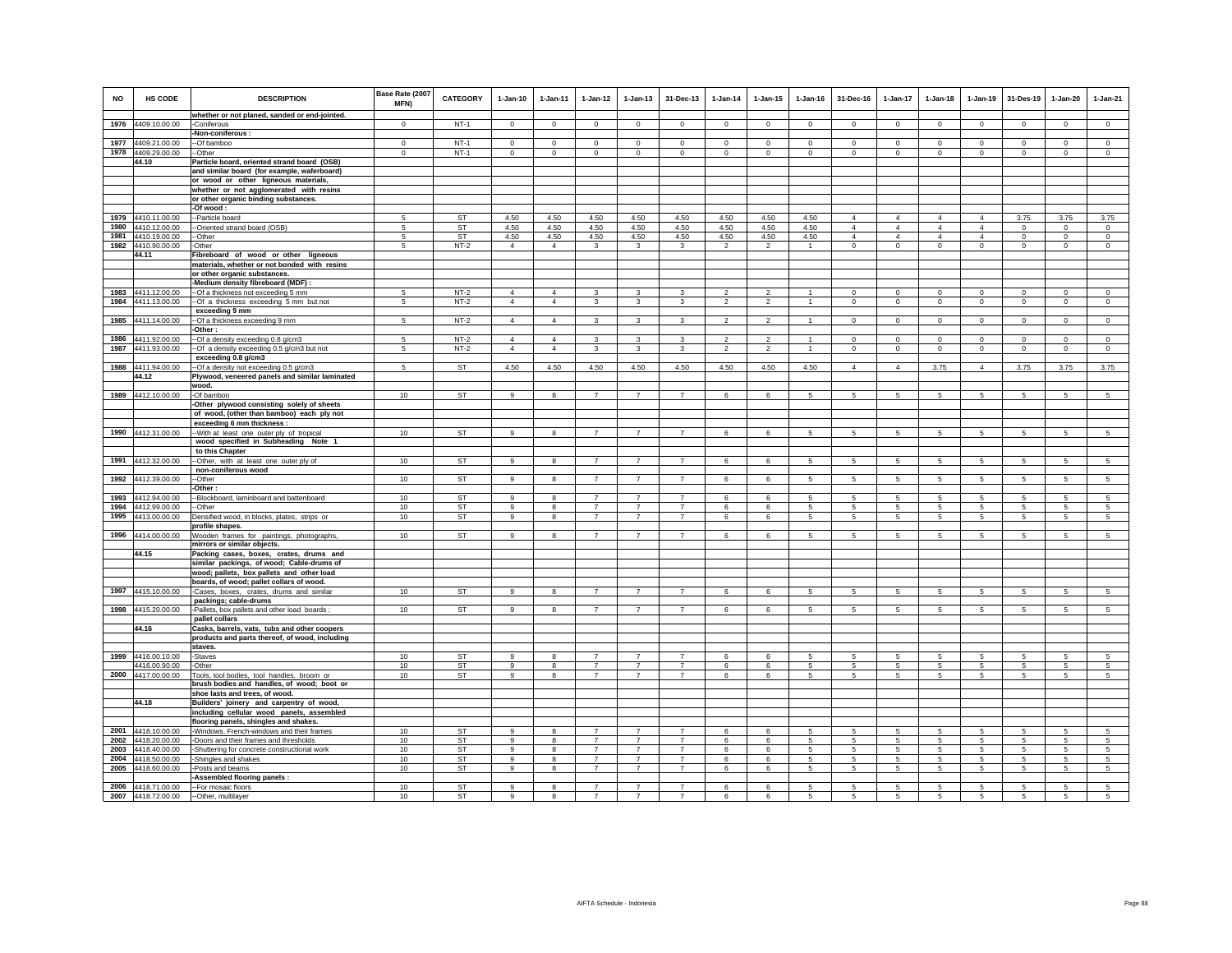| <b>NO</b> | <b>HS CODE</b>                      | <b>DESCRIPTION</b>                                                                             | Base Rate (2007<br>MFN) | <b>CATEGORY</b>        | $1-Jan-10$     | $1-Jan-11$              | $1-Jan-12$                       | $1 - Jan-13$                     | 31-Dec-13                        | $1 - Jan-14$ | $1 - Jan-15$         | $1 - Jan-16$ | 31-Dec-16                          | $1-Jan-17$           | $1 - Jan-18$                  | $1-Jan-19$          | 31-Des-19           | $1 - Jan-20$        | $1-Jan-21$      |
|-----------|-------------------------------------|------------------------------------------------------------------------------------------------|-------------------------|------------------------|----------------|-------------------------|----------------------------------|----------------------------------|----------------------------------|--------------|----------------------|--------------|------------------------------------|----------------------|-------------------------------|---------------------|---------------------|---------------------|-----------------|
| 2008      | 4418.79.00.00                       | --Other                                                                                        | 10                      | <b>ST</b>              | 9              | 8                       | $\overline{7}$                   | $\overline{7}$                   | $\overline{7}$                   | 6            | 6                    | 5            | 5                                  | 5                    | 5                             | 5                   | 5                   | 5                   | 5               |
|           | 2009 4418.90                        | -Other:                                                                                        |                         |                        |                |                         |                                  |                                  |                                  |              |                      |              |                                    |                      |                               |                     |                     |                     |                 |
|           | 4418.90.10.00                       | --Cellular wood panels                                                                         | 10                      | ST                     | $\alpha$       | $\mathbf{R}$            | $\overline{ }$                   | $\overline{z}$                   | $\overline{7}$                   | 6            | 6                    |              | 5                                  | 5                    | 5                             | 5                   | 5                   | 5                   | 5               |
|           | 4418.90.90.00                       | -Other                                                                                         | 10                      | ST                     | 9              | 8                       | $\overline{7}$                   | $\overline{7}$                   | $\overline{7}$                   | 6            | 6                    | 5            | $5\phantom{.0}$                    | 5                    | $5\phantom{.0}$               | 5                   | 5                   | $\sqrt{5}$          | 5               |
|           | 2010 4419.00.00.00<br>44.20         | Tableware and kitchenware, of wood.<br>Wood marquetry and inlaid wood; caskets and             | 10                      | ST                     | 9              | 8                       | $\overline{7}$                   | $\overline{7}$                   | $\overline{7}$                   | 6            | 6                    | 5            | $5\overline{5}$                    | $5\phantom{.0}$      | $5\overline{5}$               | 5                   | 5                   | 5                   | 5               |
|           |                                     | cases for jewellery or cutlery, and similar                                                    |                         |                        |                |                         |                                  |                                  |                                  |              |                      |              |                                    |                      |                               |                     |                     |                     |                 |
|           |                                     | articles, of wood; statuettes and other                                                        |                         |                        |                |                         |                                  |                                  |                                  |              |                      |              |                                    |                      |                               |                     |                     |                     |                 |
|           |                                     | ornaments, of wood; wooden articles of                                                         |                         |                        |                |                         |                                  |                                  |                                  |              |                      |              |                                    |                      |                               |                     |                     |                     |                 |
|           |                                     | furniture not falling in Chapter 94.                                                           |                         |                        |                |                         |                                  |                                  |                                  |              |                      |              |                                    |                      |                               |                     |                     |                     |                 |
|           | 2011 4420.10.00.00                  | -Statuettes and other ornaments, of wood                                                       | 10                      | <b>ST</b>              | 9              | 8                       | $\overline{7}$                   | $\overline{7}$                   | $\overline{7}$                   | 6            | 6                    | 5            | $5\overline{5}$                    | $5\phantom{.0}$      | $5\phantom{.0}$               | 5                   | 5                   | 5                   | 5               |
|           | 2012 4420.90                        | -Other:                                                                                        |                         |                        |                |                         |                                  |                                  |                                  |              |                      |              |                                    |                      |                               |                     |                     |                     |                 |
|           | 4420.90.10.00                       | --Wooden articles of furniture not falling                                                     | 10                      | ST                     | $_{9}$         | $\overline{\mathbf{8}}$ | $\overline{7}$                   | $\overline{7}$                   | $\overline{7}$                   | 6            | 6                    | 5            | 5                                  | $5\overline{)}$      | 5                             | $5\overline{5}$     | $5\overline{5}$     | 5                   | $5\overline{)}$ |
|           |                                     | in Chapter 94                                                                                  |                         |                        | 9              | 8                       | $\overline{7}$                   | $\overline{7}$                   | $\overline{7}$                   |              |                      | 5            |                                    |                      |                               |                     |                     |                     |                 |
|           | 4420.90.90.00<br>44.21              | --Other<br>Other articles of wood.                                                             | 10                      | ST                     |                |                         |                                  |                                  |                                  | 6            | 6                    |              | 5                                  | 5                    | $5\overline{5}$               | 5                   | 5                   | 5                   | 5               |
|           | 2013 4421.10.00.00                  | -Clothes hangers                                                                               | 10                      | ST                     | 9              | 8                       | $\overline{7}$                   | 7                                | 7                                | 6            | 6                    | 5            | $5\overline{5}$                    | $5\overline{5}$      | $5\overline{5}$               | $5\overline{5}$     | $5\overline{5}$     | $5\overline{5}$     | $5\overline{5}$ |
|           | 2014 4421.90                        | -Other :                                                                                       |                         |                        |                |                         |                                  |                                  |                                  |              |                      |              |                                    |                      |                               |                     |                     |                     |                 |
|           | 4421.90.10.00                       | Spools, cops and bobbins, sewing thread                                                        | $\mathbf 0$             | $NT-1$                 | $\mathsf 0$    | $\circ$                 | $\overline{0}$                   | $\mathbf 0$                      | $\overline{0}$                   | $\mathsf 0$  | $\mathsf 0$          | $\mathsf 0$  | $\Omega$                           | $\overline{0}$       | $\mathbf 0$                   | $\mathbf 0$         | $\overline{0}$      | $\mathsf 0$         | $\overline{0}$  |
|           |                                     | reels and the like                                                                             |                         |                        |                |                         |                                  |                                  |                                  |              |                      |              |                                    |                      |                               |                     |                     |                     |                 |
|           | 4421.90.20.00                       | -Match splints                                                                                 | 10                      | ST                     | 9<br>$\alpha$  | $\overline{\mathbf{8}}$ | $\overline{7}$<br>$\overline{7}$ | $\overline{7}$<br>$\overline{7}$ | $\overline{7}$<br>$\overline{7}$ | 6            | 6                    | 5            | 5                                  | 5                    | 5                             | 5                   | 5                   | 5                   | 5               |
|           | 4421.90.30.00<br>4421.90.40.00      | -Wooden pegs or pins for footwear<br>-Candy-sticks, ice-cream sticks and ice-cream             | 10<br>10                | <b>ST</b><br><b>ST</b> | $\mathbf{g}$   | 8<br>8                  | $\overline{7}$                   | $\overline{7}$                   | $\overline{7}$                   | 6<br>6       | 6<br>$6\overline{6}$ | 5<br>5       | $5\overline{5}$<br>$5\phantom{.0}$ | 5<br>$5\overline{)}$ | $5\overline{5}$<br>$\sqrt{5}$ | 5<br>$\overline{5}$ | 5<br>$\sqrt{5}$     | 5<br>$\overline{5}$ | $\sqrt{5}$<br>5 |
|           |                                     | spoons                                                                                         |                         |                        |                |                         |                                  |                                  |                                  |              |                      |              |                                    |                      |                               |                     |                     |                     |                 |
|           | 4421.90.70.00                       | -Fans and handscreens, frames and handles                                                      | 10                      | ST                     | 9              | 8                       | $\overline{7}$                   | $\overline{7}$                   | $\overline{7}$                   | 6            | 6                    | 5            | 5                                  | 5                    | 5                             | 5                   | 5                   | 5                   | 5               |
|           |                                     | therefor and parts of such frames and                                                          |                         |                        |                |                         |                                  |                                  |                                  |              |                      |              |                                    |                      |                               |                     |                     |                     |                 |
|           |                                     | handles                                                                                        |                         | <b>ST</b>              | 9              | 8                       | $\overline{7}$                   | $\overline{7}$                   | $\overline{7}$                   |              |                      |              |                                    |                      |                               |                     |                     |                     |                 |
|           | 4421.90.80.00                       | --Toothpicks<br>-Other:                                                                        | 10                      |                        |                |                         |                                  |                                  |                                  | 6            | 6                    | -5           | 5                                  | 5                    | 5                             | 5                   | 5                   | 5                   | 5               |
|           | 4421.90.91.00                       | -Horse and bullock gear                                                                        | 10                      | <b>ST</b>              | 9              | 8                       | $\overline{7}$                   | $\overline{7}$                   | $\overline{7}$                   | 6            | 6                    | 5            | 5                                  | 5                    | 5                             | 5                   | 5                   | 5                   | 5               |
|           | 4421.90.92.00                       | --Beads                                                                                        | 10                      | ST                     | 9              | 8                       | $\overline{7}$                   | $\overline{7}$                   |                                  | 6            | 6                    |              | 5                                  | 5                    | 5                             | 5                   | 5                   | 5                   |                 |
|           | 4421.90.99.00                       | --Other                                                                                        | 10                      | <b>ST</b>              | -9             | 8                       | $\overline{7}$                   | $\overline{7}$                   | $\overline{7}$                   | 6            | 6                    | -5           | 5                                  | $5\phantom{.0}$      | $5\overline{5}$               | 5                   | 5                   | $5\overline{5}$     | $5\overline{5}$ |
|           | 45.01                               | Natural cork, raw or simply prepared; waste<br>cork; crushed, granulated or ground cork.       |                         |                        |                |                         |                                  |                                  |                                  |              |                      |              |                                    |                      |                               |                     |                     |                     |                 |
| 2015      | 4501.10.00.00                       | -Natural cork, raw or simply prepared                                                          | $\overline{a}$          | $NT-1$                 | $\Delta$       |                         | $\mathfrak{p}$                   | $\Omega$                         | $\Omega$                         | $\Omega$     | $\Omega$             | $\Omega$     | $\Omega$                           | $\Omega$             | $\mathbf 0$                   | $\Omega$            | $\Omega$            | $\Omega$            | $\Omega$        |
|           | 2016 4501.90.00.00                  | -Other                                                                                         | 5                       | $NT-1$                 | $\overline{4}$ | $\mathbf{3}$            | $\overline{2}$                   | $\mathsf 0$                      | $\mathbf 0$                      | $\circ$      | $\mathsf 0$          | $\Omega$     | $\mathsf 0$                        | $\mathbf 0$          | $\mathbf 0$                   | $\mathbf 0$         | $\mathbf 0$         | $\circ$             | $\mathsf 0$     |
|           | 2017 4502.00.00.00                  | Natural cork, debacked or roughly squared, or                                                  | 5                       | $NT-1$                 | $\overline{4}$ | 3                       | $\overline{2}$                   | $\mathbf 0$                      | $\mathbf 0$                      | $\circ$      | $\mathbf 0$          | $\circ$      | $\circ$                            | $\circ$              | $\circ$                       | $\mathbf 0$         | $\mathbf{0}$        | $\mathbf 0$         | $\circ$         |
|           |                                     | in rectangular (including square) blocks,                                                      |                         |                        |                |                         |                                  |                                  |                                  |              |                      |              |                                    |                      |                               |                     |                     |                     |                 |
|           |                                     | plates, sheets or strip, (including sharp-                                                     |                         |                        |                |                         |                                  |                                  |                                  |              |                      |              |                                    |                      |                               |                     |                     |                     |                 |
|           | 45.03                               | edged blanks for corks or stoppers).<br>Articles of natural cork.                              |                         |                        |                |                         |                                  |                                  |                                  |              |                      |              |                                    |                      |                               |                     |                     |                     |                 |
|           | 2018 4503.10.00.00                  | -Corks and stoppers                                                                            | 5                       | $NT-1$                 | $\overline{4}$ | 3                       | $\overline{2}$                   | $\mathsf 0$                      | $\mathsf 0$                      | $\mathbb O$  | $\mathsf 0$          | $\mathsf 0$  | $\Omega$                           | $\mathbf 0$          | $\Omega$                      | $\mathbf 0$         | $\mathbf 0$         | $\mathsf 0$         | $\mathsf 0$     |
| 2019      | 4503.90.00.00                       | -Other                                                                                         | 5                       | $NT-1$                 | $\overline{4}$ | $\mathbf{3}$            | $\mathfrak{p}$                   | $\mathsf 0$                      | $\mathsf 0$                      | $\circ$      | $\mathsf 0$          | $\mathsf 0$  | $\circ$                            | $\mathbf 0$          | $\circ$                       | $\circ$             | $\circ$             | $\mathsf 0$         | $\circ$         |
|           | 45.04                               | Agglomerated cork (with or without a binding                                                   |                         |                        |                |                         |                                  |                                  |                                  |              |                      |              |                                    |                      |                               |                     |                     |                     |                 |
|           | 2020 4504.10.00.00                  | substance) and articles of agglomerated cork.                                                  | 5                       | <b>ST</b>              | 4.50           | 4.50                    |                                  |                                  |                                  |              |                      |              | $\overline{4}$                     | $\overline{4}$       | $\overline{4}$                | $\overline{4}$      |                     |                     |                 |
|           |                                     | -Blocks, plates, sheets and strip; tiles of<br>any shape; solid cylinders, including discs     |                         |                        |                |                         | 4.50                             | 4.50                             | 4.50                             | 4.50         | 4.50                 | 4.50         |                                    |                      |                               |                     | 3.75                | 3.75                | 3.75            |
|           | 2021 4504.90.00.00                  | -Other                                                                                         | 5                       | <b>ST</b>              | 4.50           | 4.50                    | 4.50                             | 4.50                             | 4.50                             | 4.50         | 4.50                 | 4.50         | $\overline{4}$                     | $\overline{4}$       | $\Delta$                      | $\overline{4}$      | 3.75                | 3.75                | 3.75            |
|           | 46.01                               | Plaits and similar products of plaiting                                                        |                         |                        |                |                         |                                  |                                  |                                  |              |                      |              |                                    |                      |                               |                     |                     |                     |                 |
|           |                                     | materials, whether or not assembled into                                                       |                         |                        |                |                         |                                  |                                  |                                  |              |                      |              |                                    |                      |                               |                     |                     |                     |                 |
|           |                                     | strips; plaiting materials, plaits and similar                                                 |                         |                        |                |                         |                                  |                                  |                                  |              |                      |              |                                    |                      |                               |                     |                     |                     |                 |
|           |                                     | products of plaiting materials, bound together<br>in parallel strands or woven, in sheet form, |                         |                        |                |                         |                                  |                                  |                                  |              |                      |              |                                    |                      |                               |                     |                     |                     |                 |
|           |                                     | whether or not being finished articles (for                                                    |                         |                        |                |                         |                                  |                                  |                                  |              |                      |              |                                    |                      |                               |                     |                     |                     |                 |
|           |                                     | example, mats, matting, screens).                                                              |                         |                        |                |                         |                                  |                                  |                                  |              |                      |              |                                    |                      |                               |                     |                     |                     |                 |
|           |                                     | -Mats, matting and screens of vegetable                                                        |                         |                        |                |                         |                                  |                                  |                                  |              |                      |              |                                    |                      |                               |                     |                     |                     |                 |
|           |                                     | materials:                                                                                     |                         |                        | $\alpha$       |                         |                                  |                                  | $\overline{7}$                   |              |                      |              |                                    |                      |                               |                     |                     |                     |                 |
| 2023      | 2022 4601.21.00.00<br>4601.22.00.00 | -Of bamboo<br>-Of rattan                                                                       | 10 <sup>1</sup><br>10   | ST<br>ST               | $\mathbf{g}$   | 8<br>$\mathbf{g}$       | $\overline{7}$<br>$\overline{7}$ | $\overline{7}$<br>$\overline{7}$ | $\overline{7}$                   | 6<br>6       | 6<br>6               | 5<br>5       | -5<br>5                            | 5<br>5               | 5<br>5                        | -5<br>5             | 5<br>$\overline{5}$ | 5<br>5              | 5<br>5          |
| 2024      | 4601.29.00.00                       | -Other                                                                                         | 10                      | <b>ST</b>              | 9              | 8                       | $\overline{7}$                   | $\overline{7}$                   | $\overline{7}$                   | 6            | 6                    | 5            | 5                                  | 5                    | 5                             | 5                   | 5                   | 5                   | 5               |
|           |                                     | Other:                                                                                         |                         |                        |                |                         |                                  |                                  |                                  |              |                      |              |                                    |                      |                               |                     |                     |                     |                 |
| 2025      | 4601.92                             | -Of bamboo:                                                                                    |                         |                        |                |                         |                                  |                                  |                                  |              |                      |              |                                    |                      |                               |                     |                     |                     |                 |
|           | 4601.92.10.00                       | -Plaits and similar products of plaiting                                                       | 10                      | ST                     | 9              | 8                       | $\overline{7}$                   | $\overline{7}$                   | $\overline{7}$                   | 6            | 6                    | 5            | 5                                  | $\overline{5}$       | 5                             | $\,$ 5 $\,$         | $\overline{5}$      | 5                   | $5\overline{)}$ |
|           |                                     | materials, whether or not assembled into<br>strips                                             |                         |                        |                |                         |                                  |                                  |                                  |              |                      |              |                                    |                      |                               |                     |                     |                     |                 |
|           | 4601.92.90.00                       | --Other                                                                                        | 10                      | <b>ST</b>              | 9              | 8                       | $\overline{7}$                   | $\overline{7}$                   | $\overline{7}$                   | 6            | 6                    | 5            | 5                                  | 5 <sub>5</sub>       | 5                             | 5                   | 5                   | 5                   | 5               |
|           | 2026 4601.93                        | --Of rattan                                                                                    |                         |                        |                |                         |                                  |                                  |                                  |              |                      |              |                                    |                      |                               |                     |                     |                     |                 |
|           | 4601.93.10.00                       | --Plaits and similar products of plaiting                                                      | 10                      | ST                     | 9              | 8                       | $\overline{7}$                   | $\overline{7}$                   | $\overline{7}$                   | 6            | 6                    | 5            | $5\overline{5}$                    | $5^{\circ}$          | $5\phantom{.0}$               | 5                   | $5\overline{5}$     | 5                   | $5\overline{5}$ |
|           |                                     | materials, whether or not assembled into                                                       |                         |                        |                |                         |                                  |                                  |                                  |              |                      |              |                                    |                      |                               |                     |                     |                     |                 |
|           | 4601.93.90.00                       | strips<br>-Other                                                                               | 10                      | <b>ST</b>              | 9              | 8                       | 7                                | $\overline{7}$                   | 7                                | 6            | 6                    | 5            | -5                                 | 5                    | -5                            | 5                   | 5                   | 5                   | $5\overline{5}$ |
|           | 2027 4601.94                        | Of vegetable materials :                                                                       |                         |                        |                |                         |                                  |                                  |                                  |              |                      |              |                                    |                      |                               |                     |                     |                     |                 |
|           | 4601.94.10.00                       | -Plaits and similar products of plaiting                                                       | 10                      | <b>ST</b>              | $\alpha$       | 8                       | $\overline{7}$                   | $\overline{7}$                   | $\overline{7}$                   | 6            | 6                    | 5            | 5                                  | 5                    | 5                             | 5                   | 5                   | 5                   | 5               |
|           |                                     | materials, whether or not assembled into                                                       |                         |                        |                |                         |                                  |                                  |                                  |              |                      |              |                                    |                      |                               |                     |                     |                     |                 |
|           |                                     | <b>Strips</b>                                                                                  |                         |                        |                |                         |                                  |                                  |                                  |              |                      |              |                                    |                      |                               |                     |                     |                     |                 |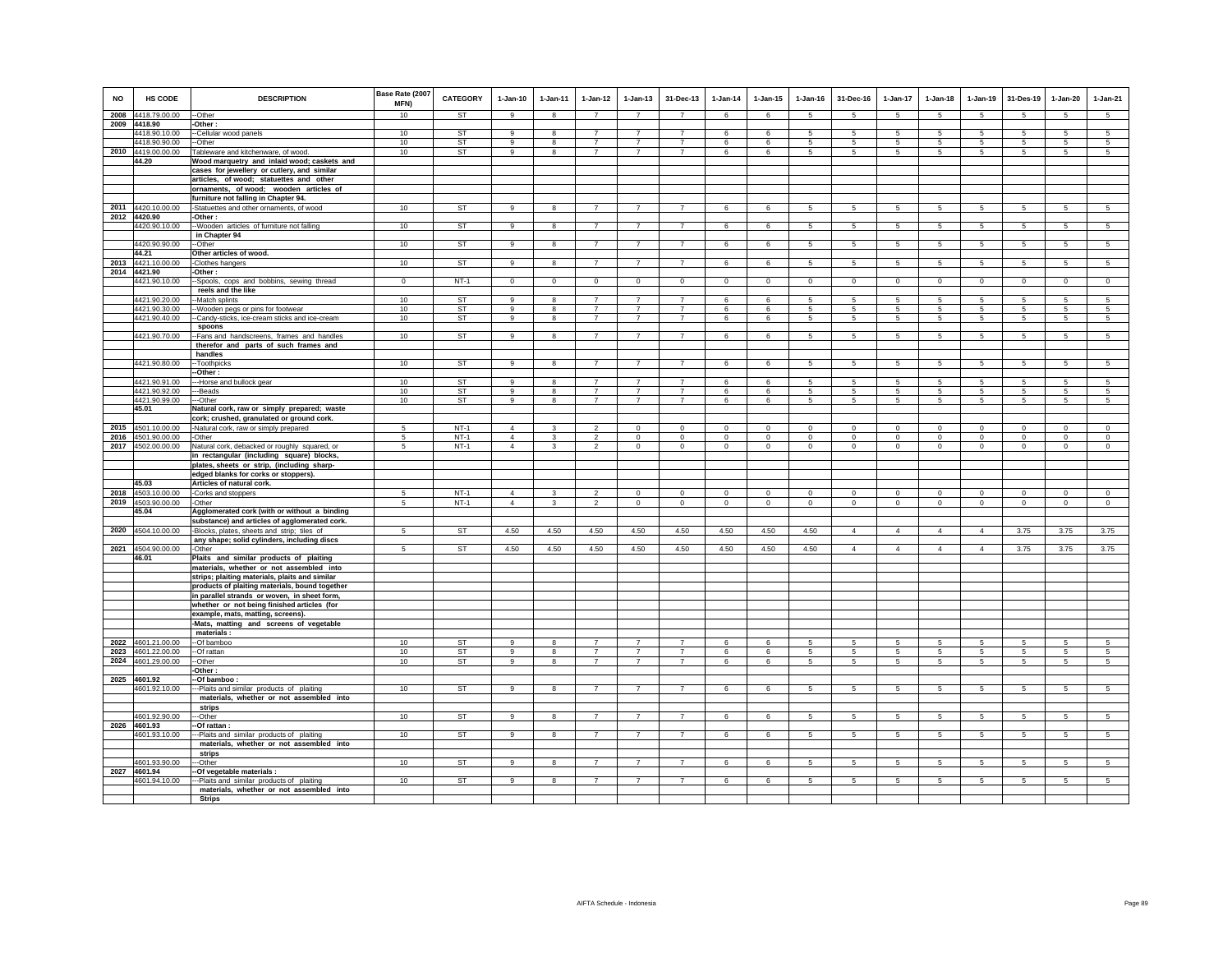| <b>NO</b> | HS CODE                                  | <b>DESCRIPTION</b>                                                               | Base Rate (2007<br>MFN) | <b>CATEGORY</b> | $1-Jan-10$<br>$\mathbf{g}$ | $1 - Jan-11$ | $1 - Jan-12$<br>$\overline{7}$ | $1 - Jan-13$<br>$\overline{7}$ | 31-Dec-13<br>$\overline{7}$ | $1 - Jan-14$<br>6 | $1 - Jan-15$<br>6   | $1 - Jan-16$<br>5 | 31-Dec-16<br>-5 | $1 - Jan-17$<br>$5^{\circ}$ | $1-Jan-18$<br>$\sqrt{5}$ | $1 - Jan-19$   | 31-Des-19<br>-5 | $1-Jan-20$<br>-5 | $1-Jan-21$<br>-5 |
|-----------|------------------------------------------|----------------------------------------------------------------------------------|-------------------------|-----------------|----------------------------|--------------|--------------------------------|--------------------------------|-----------------------------|-------------------|---------------------|-------------------|-----------------|-----------------------------|--------------------------|----------------|-----------------|------------------|------------------|
|           | 4601.94.90.00<br>2028 4601.99            | ---Other                                                                         | 10                      | <b>ST</b>       |                            | 8            |                                |                                |                             |                   |                     |                   |                 |                             |                          | -5             |                 |                  |                  |
|           |                                          | -Other:                                                                          | 10                      | ST              | $\mathsf g$                | 8            | $\overline{7}$                 | $\overline{7}$                 | $\overline{7}$              | 6                 | 6                   | 5                 | 5               | 5                           | 5                        | 5              | 5               | 5                | 5                |
|           | 4601.99.10.00<br>4601.99.20.00           | --- Mats and matting<br>---Plaits and similar products of plaiting               | 10                      | <b>ST</b>       | 9                          | 8            | $\overline{7}$                 | $\overline{7}$                 | $\overline{7}$              | 6                 | 6                   | 5                 | 5               | 5                           | 5                        | 5              | 5               | 5                | 5                |
|           |                                          | materials, whether or not assembled or not                                       |                         |                 |                            |              |                                |                                |                             |                   |                     |                   |                 |                             |                          |                |                 |                  |                  |
|           |                                          | assembled into strips                                                            |                         |                 |                            |              |                                |                                |                             |                   |                     |                   |                 |                             |                          |                |                 |                  |                  |
|           | 4601.99.90.00                            | --Other                                                                          | 10                      | ST              | 9                          |              | $\overline{7}$                 |                                | 7                           | 6                 | 6                   | 5                 | 5               | 5                           | 5                        | 5              | 5               | 5                | 5                |
|           | 46.02                                    | Basketwork, wickerwork and other articles,                                       |                         |                 |                            |              |                                |                                |                             |                   |                     |                   |                 |                             |                          |                |                 |                  |                  |
|           |                                          | made directly to shape from plaiting                                             |                         |                 |                            |              |                                |                                |                             |                   |                     |                   |                 |                             |                          |                |                 |                  |                  |
|           |                                          | materials or made up from goods of heading                                       |                         |                 |                            |              |                                |                                |                             |                   |                     |                   |                 |                             |                          |                |                 |                  |                  |
|           |                                          | 46.01; articles of loofah.                                                       |                         |                 |                            |              |                                |                                |                             |                   |                     |                   |                 |                             |                          |                |                 |                  |                  |
|           |                                          | -Of vegetable materials :                                                        |                         |                 |                            |              |                                |                                |                             |                   |                     |                   |                 |                             |                          |                |                 |                  |                  |
|           | 2029 4602.11.00.00                       | --Of bamboo                                                                      | 10                      | <b>ST</b>       | $\mathbf{Q}$               |              | $\overline{7}$                 | $\overline{7}$                 |                             | $\mathbf{6}$      | $\mathbf{6}$        | 5                 | 5               | 5                           | 5                        | 5              | 5               | 5                | $\overline{5}$   |
|           | 2030 4602.12.00.00                       | --Of rattan                                                                      | 10                      | ST              | 9                          | 8            | $\overline{7}$                 | $\overline{7}$                 | $\overline{7}$              | 6                 | 6                   | -5                | 5               | 5                           | 5                        | 5              | 5               | 5                | 5                |
|           | 2031 4602.19.00.00                       | --Other                                                                          | 10                      | ST              | 9                          | 8            | $\overline{7}$                 | $\overline{7}$                 | $\overline{7}$              | 6                 | 6                   | -5                | 5               | 5                           | -5                       | 5              | 5               | 5                | 5                |
|           | 2032 4602.90.00.00                       | -Other                                                                           | 10                      | ST              | 9                          | 8            | $\overline{7}$                 | $\overline{7}$                 | $\overline{7}$              | 6                 | 6                   | 5                 | 5               | 5                           | 5                        | 5              | 5               | 5                | 5                |
|           | 2033 4701.00.00.00                       | Mechanical wood pulp.                                                            | $\mathbf 0$             | $NT-1$          | $\mathbf 0$                | $\mathbf 0$  | $\mathbf 0$                    | $\mathbf 0$                    | $\mathbf 0$                 | $\mathbf 0$       | $\mathbf 0$         | $\,0\,$           | $\mathbf 0$     | $\mathbf 0$                 | $\mathbf 0$              | $\,0\,$        | $\mathbf 0$     | $\mathbf 0$      | $\mathbf 0$      |
|           | 2034 4702.00.00.00                       | Chemical wood pulp, dissolving grades.                                           | $^{\circ}$              | $NT-1$          | $\Omega$                   | $^{\circ}$   | $\circ$                        | $\circ$                        | $\mathbf{0}$                | $^{\circ}$        | 0                   | $\circ$           | $\mathbf 0$     | $\circ$                     | $\circ$                  | $\mathbf 0$    | $\mathbf{0}$    | $\circ$          | $\circ$          |
|           | 47.03                                    | Chemical wood pulp, soda or sulphate, other                                      |                         |                 |                            |              |                                |                                |                             |                   |                     |                   |                 |                             |                          |                |                 |                  |                  |
|           |                                          | than dissolving grades.                                                          |                         |                 |                            |              |                                |                                |                             |                   |                     |                   |                 |                             |                          |                |                 |                  |                  |
|           |                                          | -Unbleached:                                                                     |                         |                 |                            |              |                                |                                |                             |                   |                     |                   |                 |                             |                          |                |                 |                  |                  |
|           | 2035 4703.11.00.00                       | --Coniferous                                                                     | $\mathbf{0}$            | $NT-1$          | $\mathbf 0$                | $\mathbf 0$  | $\mathbf 0$                    | $\Omega$                       | $\Omega$                    | $\Omega$          | $\Omega$            | $\Omega$          | $\mathbf{0}$    | $\Omega$                    | $\Omega$                 | $\mathbf 0$    | $\Omega$        | $\Omega$         | $\circ$          |
|           | 2036 4703.19.00.00                       | --Non-coniferous                                                                 | $\mathbf 0$             | $NT-1$          | $\circ$                    | $\mathbf 0$  | $\circ$                        | $\mathsf 0$                    | $\mathbf{0}$                | $\mathbf{0}$      | $\mathsf 0$         | $\circ$           | $\circ$         | $\circ$                     | $\circ$                  | $\mathbf 0$    | $\mathbf 0$     | $\circ$          | $\mathsf 0$      |
|           |                                          | -Semi-bleached or bleached :                                                     |                         |                 |                            |              |                                |                                |                             |                   |                     |                   |                 |                             |                          |                |                 |                  |                  |
|           | 2037 4703.21.00.00                       | -Coniferous                                                                      | $\mathsf 0$             | $NT-1$          | $\Omega$                   | $\Omega$     | $\Omega$                       | $\Omega$                       | $\mathbf 0$                 | $\mathbf 0$       | $\ddot{\mathbf{0}}$ | $\mathbf 0$       | $\mathbf 0$     | $\mathbf 0$                 | $\Omega$                 | $\Omega$       | $\mathbf 0$     | $\mathbf 0$      | $\mathbf 0$      |
|           | 2038 4703.29.00.00                       | -Non-coniferous                                                                  | $\mathbf{0}$            | $NT-1$          | $\circ$                    | $\mathbf{0}$ | $\mathbf{0}$                   | $\mathbf{0}$                   | $\mathbf{0}$                | $\mathbf{0}$      | $\mathbf{0}$        | $\circ$           | $\mathbf{0}$    | $\mathbf{0}$                | $\mathbf{0}$             | $\mathbf{0}$   | $\mathbf{0}$    | $\mathbf{0}$     | $\mathbf{0}$     |
|           | 47.04                                    | Chemical wood pulp, sulphite, other than                                         |                         |                 |                            |              |                                |                                |                             |                   |                     |                   |                 |                             |                          |                |                 |                  |                  |
|           |                                          | dissolving grades.                                                               |                         |                 |                            |              |                                |                                |                             |                   |                     |                   |                 |                             |                          |                |                 |                  |                  |
|           |                                          | -Unbleached:                                                                     |                         |                 |                            |              |                                |                                |                             |                   |                     |                   |                 |                             |                          |                |                 |                  |                  |
|           | 2039 4704.11.00.00                       | --Coniferous                                                                     | $\mathbf 0$             | $NT-1$          | $\circ$                    | $\mathbf 0$  | $\mathbf 0$                    | $\mathbf 0$                    | $\mathbf 0$                 | $\mathbf 0$       | $\circ$             | $\mathbf 0$       | $\mathbf 0$     | $\circ$                     | $\circ$                  | $\mathbf 0$    | $\circ$         | $\circ$          | $\circ$          |
|           | 2040 4704.19.00.00                       | -Non-coniferous                                                                  | $\mathbf 0$             | <b>NT-1</b>     | $\circ$                    | $\mathbf 0$  | $\overline{0}$                 | $\mathbf 0$                    | $\overline{0}$              | $\mathbf 0$       | $\mathbf 0$         | $\mathbf 0$       | $\circ$         | $\circ$                     | $\mathbf 0$              | $\,0\,$        | $\mathbf 0$     | $\mathbf 0$      | $\mathbf 0$      |
|           |                                          | Semi-bleached or bleached :                                                      |                         |                 |                            |              |                                |                                |                             |                   |                     |                   |                 |                             |                          |                |                 |                  |                  |
|           | 2041 4704.21.00.00                       | -Coniferous                                                                      | $\Omega$                | $NT-1$          | $\Omega$                   | $\Omega$     | $\Omega$                       | $\Omega$                       | $\mathbf{0}$                | $\Omega$          | $\mathbf 0$         | $\circ$           | $\Omega$        | $\circ$                     | $\Omega$                 | $\mathbf{0}$   | $\Omega$        | $\Omega$         | $\mathsf 0$      |
|           | 2042 4704.29.00.00                       | -Non-Coniferous                                                                  | $\mathbf{0}$            | $NT-1$          | $\mathbf 0$                | $\Omega$     | $\mathbf 0$                    | $\Omega$                       | $\mathbf{0}$                | $\Omega$          | $\mathbf 0$         | $\Omega$          | $\Omega$        | $\mathbf{0}$                | $\Omega$                 | $\Omega$       | $\Omega$        | $\Omega$         | $\Omega$         |
|           | 2043 4705.00.00.00                       | Wood pulp obtained by a combination of                                           | $\mathsf 0$             | $NT-1$          | $\mathbf 0$                | $\mathbf 0$  | $\mathbf 0$                    | $\mathsf 0$                    | $\mathsf 0$                 | $\circ$           | $\circ$             | $\circ$           | $\mathsf 0$     | $\mathbf{0}$                | $\mathbf 0$              | $\mathbf 0$    | $\mathbf 0$     | $\circ$          | $\Omega$         |
|           |                                          | mechanical and chemical pulping processes.                                       |                         |                 |                            |              |                                |                                |                             |                   |                     |                   |                 |                             |                          |                |                 |                  |                  |
|           | 47.06                                    | Pulps of fibres derived from recovered (waste                                    |                         |                 |                            |              |                                |                                |                             |                   |                     |                   |                 |                             |                          |                |                 |                  |                  |
|           |                                          | and scrap) paper or paperboard or of other                                       |                         |                 |                            |              |                                |                                |                             |                   |                     |                   |                 |                             |                          |                |                 |                  |                  |
|           |                                          | fibrous cellulosic material.                                                     | $\Omega$                | $NT-1$          | $\Omega$                   | $\Omega$     | $\Omega$                       | $\Omega$                       | $\Omega$                    | $\Omega$          | $\Omega$            | $\Omega$          | $\Omega$        | $\mathbf 0$                 | $\Omega$                 | $\Omega$       | $\Omega$        | $\Omega$         | $\mathbf{0}$     |
|           | 2044 4706.10.00.00<br>2045 4706.20.00.00 | -Cotton linters pulp                                                             | $\mathbf{0}$            | $NT-1$          | $\circ$                    | $\circ$      | $\circ$                        | $\circ$                        | $\circ$                     | $\circ$           | $\mathbf{0}$        | $\circ$           | $\mathbf{0}$    | $\circ$                     | $\circ$                  | $\mathbf 0$    | $\circ$         | $\circ$          | $\circ$          |
|           |                                          | -Pulps of fibres derived from recovered (waste<br>and scrap) paper or paperboard |                         |                 |                            |              |                                |                                |                             |                   |                     |                   |                 |                             |                          |                |                 |                  |                  |
|           | 2046 4706.30.00.00                       | -Other, of bamboo                                                                | $\mathbf 0$             | $NT-1$          | $\circ$                    | $\circ$      | $\circ$                        | $\circ$                        | $\mathbf{0}$                | $\mathbf{0}$      | $\mathbf 0$         | $\circ$           | $\overline{0}$  | $\circ$                     | $\circ$                  | $\circ$        | $\circ$         | $\circ$          | $\mathsf 0$      |
|           |                                          | -Other :                                                                         |                         |                 |                            |              |                                |                                |                             |                   |                     |                   |                 |                             |                          |                |                 |                  |                  |
|           | 2047 4706.91.00.00                       | -Mechanical                                                                      | $\Omega$                | $NT-1$          | $\Omega$                   | $\Omega$     | $\mathbf 0$                    | $\mathbf 0$                    | $\mathbf 0$                 | $^{\circ}$        | $\mathbf 0$         | $\,0\,$           | $\mathbf 0$     | $\mathbf 0$                 | $\mathbf 0$              | $\mathbf 0$    | $\mathbf 0$     | $\mathbf 0$      | $\mathbf 0$      |
|           | 2048 4706.92.00.00                       | -Chemical                                                                        | $^{\circ}$              | $NT-1$          | $^{\circ}$                 | 0            | 0                              | 0                              | $\mathbf 0$                 | 0                 | 0                   | $\mathbf 0$       | 0               | 0                           | 0                        | $\mathbf 0$    | $\mathbf{0}$    | 0                | $\mathbf 0$      |
|           | 2049 4706.93.00.00                       | -Semi chemical                                                                   | $\mathbf 0$             | $NT-1$          | $\circ$                    | $\mathbf 0$  | $\mathbf 0$                    | $\mathsf 0$                    | $\mathbf{0}$                | $\mathbf{0}$      | $\mathbf{0}$        | $\mathbf 0$       | $\mathbf{0}$    | $\circ$                     | $\mathbf{0}$             | $\mathbb O$    | $\circ$         | $\mathsf 0$      | $\mathsf 0$      |
|           | 47.07                                    | Recovered (waste and scrap) paper or paper-                                      |                         |                 |                            |              |                                |                                |                             |                   |                     |                   |                 |                             |                          |                |                 |                  |                  |
|           |                                          | board.                                                                           |                         |                 |                            |              |                                |                                |                             |                   |                     |                   |                 |                             |                          |                |                 |                  |                  |
|           | 2050 4707.10.00                          | Unbleached kraft paper or paperboard or                                          |                         |                 |                            |              |                                |                                |                             |                   |                     |                   |                 |                             |                          |                |                 |                  |                  |
|           |                                          | corrugated paper or paperboard :                                                 |                         |                 |                            |              |                                |                                |                             |                   |                     |                   |                 |                             |                          |                |                 |                  |                  |
|           | 4707.10.00.10                            | -- For paper making purposes                                                     | $\Omega$                | $NT-1$          | $\Omega$                   | $\Omega$     | $\mathbf 0$                    | $\mathbf{0}$                   | $\mathbf 0$                 | $\circ$           | $\circ$             | $\circ$           | $\circ$         | $\circ$                     | $\mathbf 0$              | $\Omega$       | $\mathbf 0$     | $\circ$          | $\circ$          |
|           | 4707.10.00.90                            | --Other                                                                          | 15                      | ST              | 14                         | 13           | 12                             | 11                             | 11                          | 10                | 8                   | 6                 | 5               | $5\overline{5}$             | $5\overline{5}$          | 5              | 5               | 5                | 5                |
|           | 2051 4707.20.00                          | -Other paper or paperboard made mainly of                                        |                         |                 |                            |              |                                |                                |                             |                   |                     |                   |                 |                             |                          |                |                 |                  |                  |
|           |                                          | bleached chemical pulp, not coloured in the                                      |                         |                 |                            |              |                                |                                |                             |                   |                     |                   |                 |                             |                          |                |                 |                  |                  |
|           |                                          | mass:                                                                            |                         |                 |                            |              |                                |                                |                             |                   |                     |                   |                 |                             |                          |                |                 |                  |                  |
|           | 4707.20.00.10                            | -For paper making purposes                                                       | $^{\circ}$              | $NT-1$          | $\Omega$                   | $^{\circ}$   | 0                              | $^{\circ}$                     | $^{\circ}$                  | 0                 | $^{\circ}$          | $\mathbf 0$       | $^{\circ}$      | $\mathbf 0$                 | $^{\circ}$               | $^{\circ}$     | $\overline{0}$  | $^{\circ}$       | $\mathbf 0$      |
|           | 4707.20.00.90                            | -Other                                                                           | 15                      | ST              | 14                         | 13           | 12                             | 11                             | 11                          | 10                | 8                   | 6                 | 5               | 5                           | 5                        | $\overline{5}$ | 5               | 5                | 5                |
|           | 2052 4707.30.00                          | -Paper or paperboard made mainly of mechanical                                   |                         |                 |                            |              |                                |                                |                             |                   |                     |                   |                 |                             |                          |                |                 |                  |                  |
|           |                                          | pulp (for example, newspapers, journals and                                      |                         |                 |                            |              |                                |                                |                             |                   |                     |                   |                 |                             |                          |                |                 |                  |                  |
|           |                                          | similar printed matter) :                                                        |                         |                 |                            |              |                                |                                |                             |                   |                     |                   |                 |                             |                          |                |                 |                  |                  |
|           | 4707.30.00.10                            | -- For paper making purposes                                                     | $\Omega$                | $NT-1$          | $\Omega$                   | $\Omega$     | $\Omega$                       | $\Omega$                       | $\Omega$                    | $\Omega$          | $\Omega$            | $\Omega$          | $\Omega$        | $\Omega$                    | $\Omega$                 | $\Omega$       | $\Omega$        | $\Omega$         | $\overline{0}$   |
|           | 4707.30.00.90                            | --Other                                                                          | 15                      | ST              | 14                         | 13           | 12                             | 11                             | 11                          | 10                | 8                   | 6                 | 5               | 5                           | 5                        | 5              | 5               | 5                | 5                |
|           | 2053 4707.90.00                          | -Other, including unsorted waste and scrap                                       |                         |                 |                            |              |                                |                                |                             |                   |                     |                   |                 |                             |                          |                |                 |                  |                  |
|           | 4707.90.00.10                            | -- For paper making purposes                                                     | $^{\circ}$              | $NT-1$          | $\mathbf{0}$               | $\mathbf{0}$ | $\mathbf{0}$                   | $\mathbf{0}$                   | $\mathbf{0}$                | $\mathbf{0}$      | $\mathbf 0$         | $\mathbf 0$       | $\mathbf{0}$    | $\mathbf{0}$                | $\mathbf{0}$             | $\mathbf 0$    | $\mathbf{0}$    | $\circ$          | $\mathbf 0$      |
|           | 4707.90.00.90<br>48.01                   | --Other<br>Newsprint, in rolls or sheets.                                        | 15                      | ST              | 14                         | 13           | 12                             | 11                             | 11                          | 10                | 8                   | 6                 | 5               | 5                           | $5\phantom{.0}$          | $\sqrt{5}$     | 5               | $5\phantom{.0}$  | $\sqrt{5}$       |
|           |                                          |                                                                                  | 5                       |                 | 4.50                       |              | 4.50                           | 4.50                           |                             | 4.50              | 4.50                | 4.50              | $\overline{4}$  | $\overline{4}$              | $\overline{4}$           | $\overline{4}$ |                 |                  |                  |
|           | 2054 4801.00.10.00<br>4801.00.90.00      | -Weighing not more than 55 g/m2                                                  | 5                       | <b>ST</b><br>ST | 4.50                       | 4.50<br>4.50 | 4.50                           | 4.50                           | 4.50<br>4.50                | 4.50              | 4.50                | 4.50              | $\overline{4}$  | $\overline{4}$              | $\overline{4}$           | $\overline{4}$ | 3.75<br>3.75    | 3.75<br>3.75     | 3.75<br>3.75     |
|           | 48.02                                    | -Other<br>Uncoated paper and paperboard, of a kind used                          |                         |                 |                            |              |                                |                                |                             |                   |                     |                   |                 |                             |                          |                |                 |                  |                  |
|           |                                          | for writing, printing or other graphic                                           |                         |                 |                            |              |                                |                                |                             |                   |                     |                   |                 |                             |                          |                |                 |                  |                  |
|           |                                          | purposes, and non perforated punchs-card and                                     |                         |                 |                            |              |                                |                                |                             |                   |                     |                   |                 |                             |                          |                |                 |                  |                  |
|           |                                          | punch tape paper, in rolls or rectangular                                        |                         |                 |                            |              |                                |                                |                             |                   |                     |                   |                 |                             |                          |                |                 |                  |                  |
|           |                                          | (including square) sheets, of any size, other                                    |                         |                 |                            |              |                                |                                |                             |                   |                     |                   |                 |                             |                          |                |                 |                  |                  |
|           |                                          | than of heading 48.01 or 48.03; hand-made paper                                  |                         |                 |                            |              |                                |                                |                             |                   |                     |                   |                 |                             |                          |                |                 |                  |                  |
|           |                                          |                                                                                  |                         |                 |                            |              |                                |                                |                             |                   |                     |                   |                 |                             |                          |                |                 |                  |                  |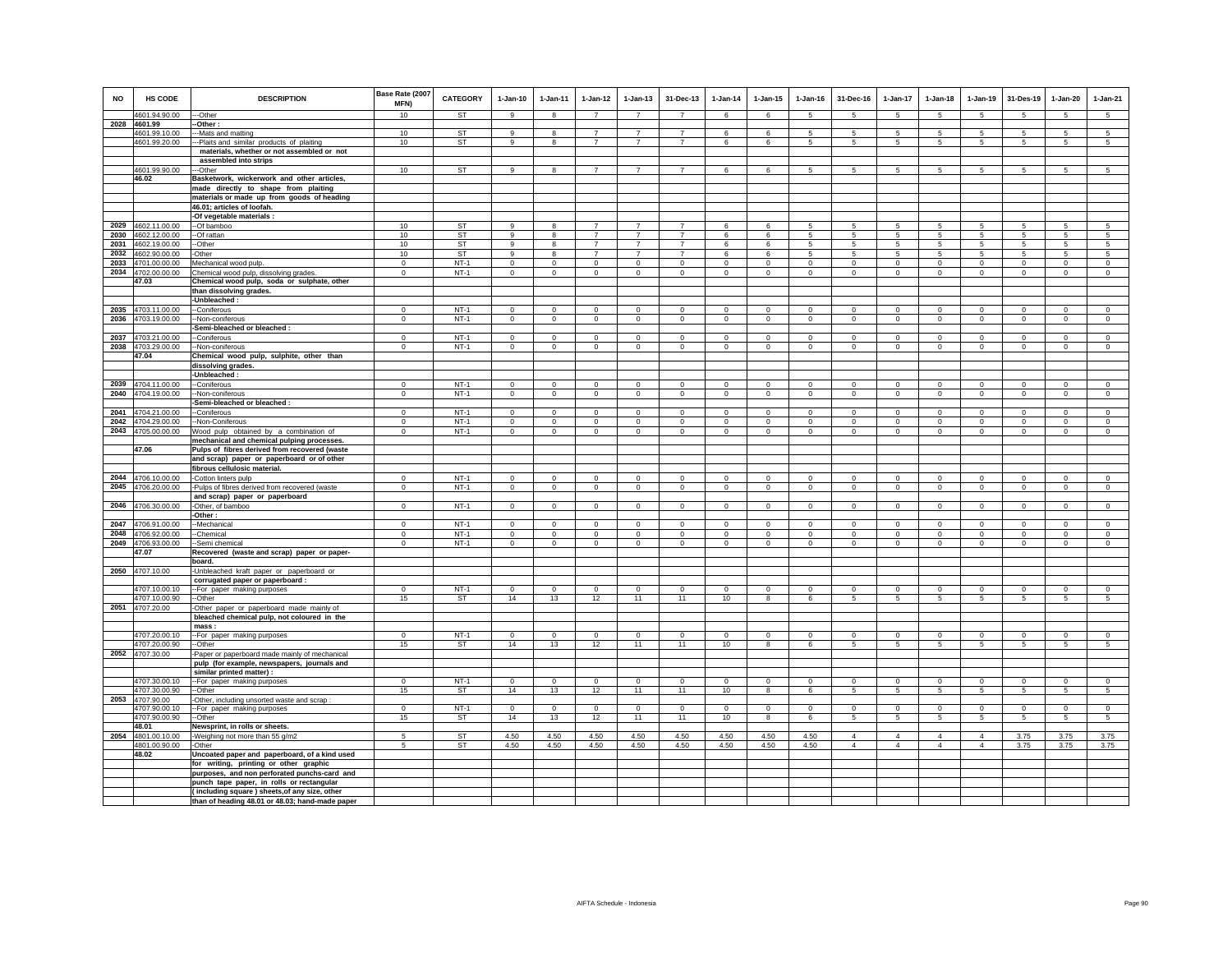| NO   | <b>HS CODE</b>     | <b>DESCRIPTION</b>                                              | Base Rate (2007<br>MFN) | <b>CATEGORY</b> | $1-Jan-10$     | $1-Jan-11$   | $1-Jan-12$     | $1-Jan-13$     | 31-Dec-13      | $1-Jan-14$ | $1-Jan-15$  | $1-Jan-16$  | 31-Dec-16      | 1-Jan-17       | $1-Jan-18$     | $1-Jan-19$     | 31-Des-19      | 1-Jan-20     | $1-Jan-21$     |
|------|--------------------|-----------------------------------------------------------------|-------------------------|-----------------|----------------|--------------|----------------|----------------|----------------|------------|-------------|-------------|----------------|----------------|----------------|----------------|----------------|--------------|----------------|
|      |                    | and paperboard.                                                 |                         |                 |                |              |                |                |                |            |             |             |                |                |                |                |                |              |                |
| 2055 | 4802.10.00.00      | -Hand-made paper and paperboard                                 | $\sqrt{5}$              | <b>ST</b>       | 4.50           | 4.50         | 4.50           | 4.50           | 4.50           | 4.50       | 4.50        | 4.50        | $\overline{4}$ | $\overline{4}$ | $\Delta$       | $\overline{4}$ | 3.75           | 3.75         | 3.75           |
| 2056 | 4802.20.00.00      | -Paper and paperboard of a kind used as a base                  | 5                       | <b>ST</b>       | 4.50           | 4.50         | 4.50           | 4.50           | 4.50           | 4.50       | 4.50        | 4.50        | $\overline{4}$ | $\overline{4}$ | $\overline{4}$ | $\overline{4}$ | 3.75           | 3.75         | 3.75           |
|      |                    | for photo-sensitive, heat-sensitive or                          |                         |                 |                |              |                |                |                |            |             |             |                |                |                |                |                |              |                |
|      |                    | electro-sensitive paper or paperboard                           |                         |                 |                |              |                |                |                |            |             |             |                |                |                |                |                |              |                |
|      | 2057 4802.40.00.00 | -Wallpaper base                                                 | $\sqrt{5}$              | $NT-1$          | $\overline{4}$ | 3            | $\mathfrak{D}$ | $\circ$        | $\mathbf 0$    | $\Omega$   | $\mathbf 0$ | $\Omega$    | $\Omega$       | $\Omega$       | $\Omega$       | $\Omega$       | $\Omega$       | $\mathbf 0$  | $\Omega$       |
|      |                    | -Other paper and paperboard, not containing                     |                         |                 |                |              |                |                |                |            |             |             |                |                |                |                |                |              |                |
|      |                    | fibres obtained by a mechanical process or                      |                         |                 |                |              |                |                |                |            |             |             |                |                |                |                |                |              |                |
|      |                    | chemi-mechanical process or of which not more                   |                         |                 |                |              |                |                |                |            |             |             |                |                |                |                |                |              |                |
|      |                    | than 10% by weight of the total fibre content                   |                         |                 |                |              |                |                |                |            |             |             |                |                |                |                |                |              |                |
|      |                    | consists of such fibres :                                       |                         |                 |                |              |                |                |                |            |             |             |                |                |                |                |                |              |                |
| 2058 | 4802.54            | Weighing less than 40 g/m2 :                                    |                         |                 |                |              |                |                |                |            |             |             |                |                |                |                |                |              |                |
|      | 4802.54.10.00      | -Carbonising base paper, Weighing                               | 5                       | <b>ST</b>       | 4.50           | 4.50         | 4.50           | 4.50           | 4.50           | 4.50       | 4.50        | 4.50        | $\overline{4}$ | $\overline{4}$ | $\overline{4}$ | $\overline{4}$ | 3.75           | 3.75         | 3.75           |
|      |                    | less than 20 g/m2, in rolls of more than                        |                         |                 |                |              |                |                |                |            |             |             |                |                |                |                |                |              |                |
|      |                    | 15 cm or in rectangular (including square)                      |                         |                 |                |              |                |                |                |            |             |             |                |                |                |                |                |              |                |
|      |                    | sheets with one side 36 cm or more and                          |                         |                 |                |              |                |                |                |            |             |             |                |                |                |                |                |              |                |
|      |                    | the other side 15 cm or more in the                             |                         |                 |                |              |                |                |                |            |             |             |                |                |                |                |                |              |                |
|      |                    | unfolded state                                                  |                         |                 |                |              |                |                |                |            |             |             |                |                |                |                |                |              |                |
|      | 4802.54.90         | ---Other:                                                       |                         |                 |                |              |                |                |                |            |             |             |                |                |                |                |                |              |                |
|      | 4802.54.90.10      | ----Aluminium base paper                                        | 5                       | NT-1            | $\Delta$       | 3            | 2              | 0              | $\mathbf 0$    | $\Omega$   | $^{\circ}$  | $\Omega$    | $\Omega$       | 0              | $\circ$        | $^{\circ}$     | $^{\circ}$     | $\circ$      | $\circ$        |
|      | 4802.54.90.90      | ----Other                                                       | 5                       | ST              | 4.50           | 4.50         | 4.50           | 4.50           | 4.50           | 4.50       | 4.50        | 4.50        | $\overline{4}$ | $\overline{4}$ | $\overline{4}$ | $\overline{4}$ | 3.75           | 3.75         | 3.75           |
|      | 2059 4802.55       | -Weighing 40 g/m2 or more but not more than                     |                         |                 |                |              |                |                |                |            |             |             |                |                |                |                |                |              |                |
|      |                    | 150 g/m2, in rolls :                                            |                         |                 |                |              |                |                |                |            |             |             |                |                |                |                |                |              |                |
|      |                    | -Fancy paper and paperboard including                           |                         |                 |                |              |                |                |                |            |             |             |                |                |                |                |                |              |                |
|      |                    | paper and paperboard with watermarks,                           |                         |                 |                |              |                |                |                |            |             |             |                |                |                |                |                |              |                |
|      |                    | a granitized felt finish, a fibre finish,                       |                         |                 |                |              |                |                |                |            |             |             |                |                |                |                |                |              |                |
|      |                    | a vellum antique finish or a blend of                           |                         |                 |                |              |                |                |                |            |             |             |                |                |                |                |                |              |                |
|      |                    | specks:                                                         |                         |                 |                |              |                |                |                |            |             |             |                |                |                |                |                |              |                |
|      | 4802.55.21.00      | ---- In rolls of width of 15 cm or less                         | 5                       | $NT-1$          | $\Delta$       | $\mathbf{3}$ | $\overline{2}$ | $\mathbf 0$    | $\circ$        | $\circ$    | $\Omega$    | $\Omega$    | $\Omega$       | $\Omega$       | $\Omega$       | $\mathbf 0$    | $\overline{0}$ | $\Omega$     | $\overline{0}$ |
|      | 4802.55.29.00      | ----Other                                                       | 5                       | $NT-1$          | $\overline{4}$ | $\mathbf{3}$ | $\overline{2}$ | $\circ$        | $\mathbf{0}$   | $\circ$    | $\circ$     | $\mathbf 0$ | $\circ$        | $\mathbf 0$    | $\circ$        | $\mathbf 0$    | $\mathbf{0}$   | $\mathbf{0}$ | $\circ$        |
|      | 4802.55.90.00      | ---Other                                                        | 5                       | $NT-1$          | $\overline{4}$ | $\mathbf{3}$ | $\mathfrak{D}$ | $\circ$        | $\Omega$       | $\Omega$   | $\Omega$    | $\Omega$    | $\Omega$       | $\Omega$       | $\Omega$       | $\Omega$       | $\circ$        | $\Omega$     | $\Omega$       |
|      | 2060 4802.56       | -- Weighing 40 gr/m2 or more but not more than                  |                         |                 |                |              |                |                |                |            |             |             |                |                |                |                |                |              |                |
|      |                    | 150 g/m2, in sheets with one side not                           |                         |                 |                |              |                |                |                |            |             |             |                |                |                |                |                |              |                |
|      |                    | exceeding 435 mm and the other side not                         |                         |                 |                |              |                |                |                |            |             |             |                |                |                |                |                |              |                |
|      |                    | exceeding 297 mm in the unfolded state:                         |                         |                 |                |              |                |                |                |            |             |             |                |                |                |                |                |              |                |
|      |                    | -Fancy paper and paperboard including                           |                         |                 |                |              |                |                |                |            |             |             |                |                |                |                |                |              |                |
|      |                    | paper and paperboard with watermarks,                           |                         |                 |                |              |                |                |                |            |             |             |                |                |                |                |                |              |                |
|      |                    | a granitized felt finish, a fibre finish,                       |                         |                 |                |              |                |                |                |            |             |             |                |                |                |                |                |              |                |
|      |                    | a vellum antique finish or a blend of                           |                         |                 |                |              |                |                |                |            |             |             |                |                |                |                |                |              |                |
|      | 4802.56.21.00      | specks:<br>---- In rectangular (including square)               | 5                       | $NT-1$          | $\Delta$       | $\mathbf{3}$ | $\overline{2}$ | $\overline{0}$ | $\circ$        | $\circ$    | $\mathbf 0$ | $\mathbf 0$ | $\circ$        | $\circ$        | $\overline{0}$ | $\circ$        | $\overline{0}$ | $\circ$      | $\overline{0}$ |
|      |                    | sheets with one side 36 cm or less and                          |                         |                 |                |              |                |                |                |            |             |             |                |                |                |                |                |              |                |
|      |                    | the other side 15 cm or less in the                             |                         |                 |                |              |                |                |                |            |             |             |                |                |                |                |                |              |                |
|      |                    | unfolded state                                                  |                         |                 |                |              |                |                |                |            |             |             |                |                |                |                |                |              |                |
|      | 4802.56.29.00      | ---Other                                                        | 5                       | $NT-1$          | $\Delta$       | 3            | $\mathfrak{p}$ | $\Omega$       | $\mathbf 0$    | $\Omega$   | $\Omega$    | $\Omega$    | $\Omega$       | $\Omega$       | $\Omega$       | $\mathbf 0$    | $\Omega$       | $\Omega$     | $\circ$        |
|      | 4802.56.90.00      | ---Other                                                        | 5                       | $NT-1$          | $\overline{4}$ | 3            | $\overline{2}$ | $\circ$        | $\overline{0}$ | $^{\circ}$ | $\mathbf 0$ | $^{\circ}$  | $\Omega$       | $\mathbf 0$    | $\mathbf 0$    | $\circ$        | $\circ$        | $\circ$      | $\mathbf{0}$   |
| 2061 | 4802.57.00.00      | --Other, weighing 40 g/m2 or more but not more                  | 5                       | $NT-1$          | $\mathbf{A}$   | $\mathbf{3}$ | $\mathfrak{p}$ | $\circ$        | $\circ$        | $\circ$    | $\Omega$    | $\mathbf 0$ | $\Omega$       | $\circ$        | $\circ$        | $\circ$        | $\circ$        | $\circ$      | $\Omega$       |
|      |                    | than $150$ g/m2                                                 |                         |                 |                |              |                |                |                |            |             |             |                |                |                |                |                |              |                |
|      | 2062 4802.58       | -Weighing more than 150 g/m2 :                                  |                         |                 |                |              |                |                |                |            |             |             |                |                |                |                |                |              |                |
|      |                    | -Fancy paper and paperboard including                           |                         |                 |                |              |                |                |                |            |             |             |                |                |                |                |                |              |                |
|      |                    | paper and paperboard with watermarks,                           |                         |                 |                |              |                |                |                |            |             |             |                |                |                |                |                |              |                |
|      |                    | a granitized felt finish, a fibre finish,                       |                         |                 |                |              |                |                |                |            |             |             |                |                |                |                |                |              |                |
|      |                    | a vellum antique finish or a blend of                           |                         |                 |                |              |                |                |                |            |             |             |                |                |                |                |                |              |                |
|      |                    | specks :                                                        | 5                       |                 |                |              |                |                |                |            |             | 5           |                |                |                | $\overline{5}$ |                | 5            | 5              |
|      | 4802.58.21.00      | ---- In rolls of a width of 15 cm or less                       |                         | <b>ST</b>       | 5              | 5            | 5              | 5              | 5              | 5          | 5           |             | 5              | 5              | 5              |                |                |              |                |
|      |                    | or in rectangular (including square)                            |                         |                 |                |              |                |                |                |            |             |             |                |                |                |                |                |              |                |
|      |                    | sheets with one side 36 cm or less and                          |                         |                 |                |              |                |                |                |            |             |             |                |                |                |                |                |              |                |
|      |                    | the other side 15 cm or less in the<br>unfolded state           |                         |                 |                |              |                |                |                |            |             |             |                |                |                |                |                |              |                |
|      | 4802.58.29.00      | --Other                                                         | 5                       | ST              | -5             | 5            | 5              | 5              | 5              | 5          | 5           | 5           | 5              | 5              | 5              | 5              |                | 5            | 5              |
|      | 4802.58.90.00      | --Other                                                         | 5                       | $NT-1$          | $\Delta$       | $\mathbf{3}$ | $\mathfrak{D}$ | $\mathbf 0$    | $\mathbf{0}$   | $\circ$    | $\mathbf 0$ | $\mathbf 0$ | $\mathbf 0$    | $\mathbf{0}$   | $\mathbf{0}$   | $\mathbf 0$    | $\mathbf 0$    | $\mathbf{0}$ | $\mathbf{0}$   |
|      |                    | Other paper and paperboard, of which more                       |                         |                 |                |              |                |                |                |            |             |             |                |                |                |                |                |              |                |
|      |                    | than 10% by weight of the total fibre content                   |                         |                 |                |              |                |                |                |            |             |             |                |                |                |                |                |              |                |
|      |                    | consists of fibres obtained by a mechanical                     |                         |                 |                |              |                |                |                |            |             |             |                |                |                |                |                |              |                |
|      |                    | or chemi-mechanical process :                                   |                         |                 |                |              |                |                |                |            |             |             |                |                |                |                |                |              |                |
| 2063 | 4802.61            | $-$ In rolls:                                                   |                         |                 |                |              |                |                |                |            |             |             |                |                |                |                |                |              |                |
|      | 4802.61.10.00      | --- Fancy paper and paperboard including paper and              | 5 <sup>5</sup>          | $NT-1$          | $\overline{4}$ | $\mathbf{3}$ | $\overline{2}$ | $\circ$        | $\mathbf{0}$   | $\circ$    | $\circ$     | $\mathbf 0$ | $\circ$        | $\mathbf{0}$   | $\circ$        | $\circ$        | $\circ$        | $\circ$      | $\circ$        |
|      |                    | paperboard with watermarks, a granitized felt finish,           |                         |                 |                |              |                |                |                |            |             |             |                |                |                |                |                |              |                |
|      |                    | a fibre finish, a vellum antique finish or a blend of           |                         |                 |                |              |                |                |                |            |             |             |                |                |                |                |                |              |                |
|      |                    | specks, in rolls of a width of 15 cm or less                    |                         |                 |                |              |                |                |                |            |             |             |                |                |                |                |                |              |                |
|      | 4802.61.20.00      | --- Other fancy paper and paperboard including paper and        | 5                       | $NT-1$          | $\overline{4}$ | $\mathbf{3}$ | $\overline{2}$ | $\mathbf{0}$   | $\mathbf{0}$   | $\circ$    | $\circ$     | $\mathbf 0$ | $\Omega$       | $\mathbf{0}$   | $\circ$        | $\mathbf{0}$   | $\mathbf{0}$   | $\circ$      | $\Omega$       |
|      |                    | paperboard with watermarks, a granitized felt finish,           |                         |                 |                |              |                |                |                |            |             |             |                |                |                |                |                |              |                |
|      |                    | a fibre finish, a vellum antique finish or a blend of<br>specks |                         |                 |                |              |                |                |                |            |             |             |                |                |                |                |                |              |                |
|      | 4802.61.90.00      | --Other                                                         | 5                       | <b>ST</b>       | 4.50           | 4.50         | 4.50           | 4.50           | 4.50           | 4.50       | 4.50        | 4.50        | $\overline{4}$ | $\overline{4}$ | $\overline{4}$ | $\overline{4}$ | 3.75           | 3.75         | 3.75           |
|      |                    |                                                                 |                         |                 |                |              |                |                |                |            |             |             |                |                |                |                |                |              |                |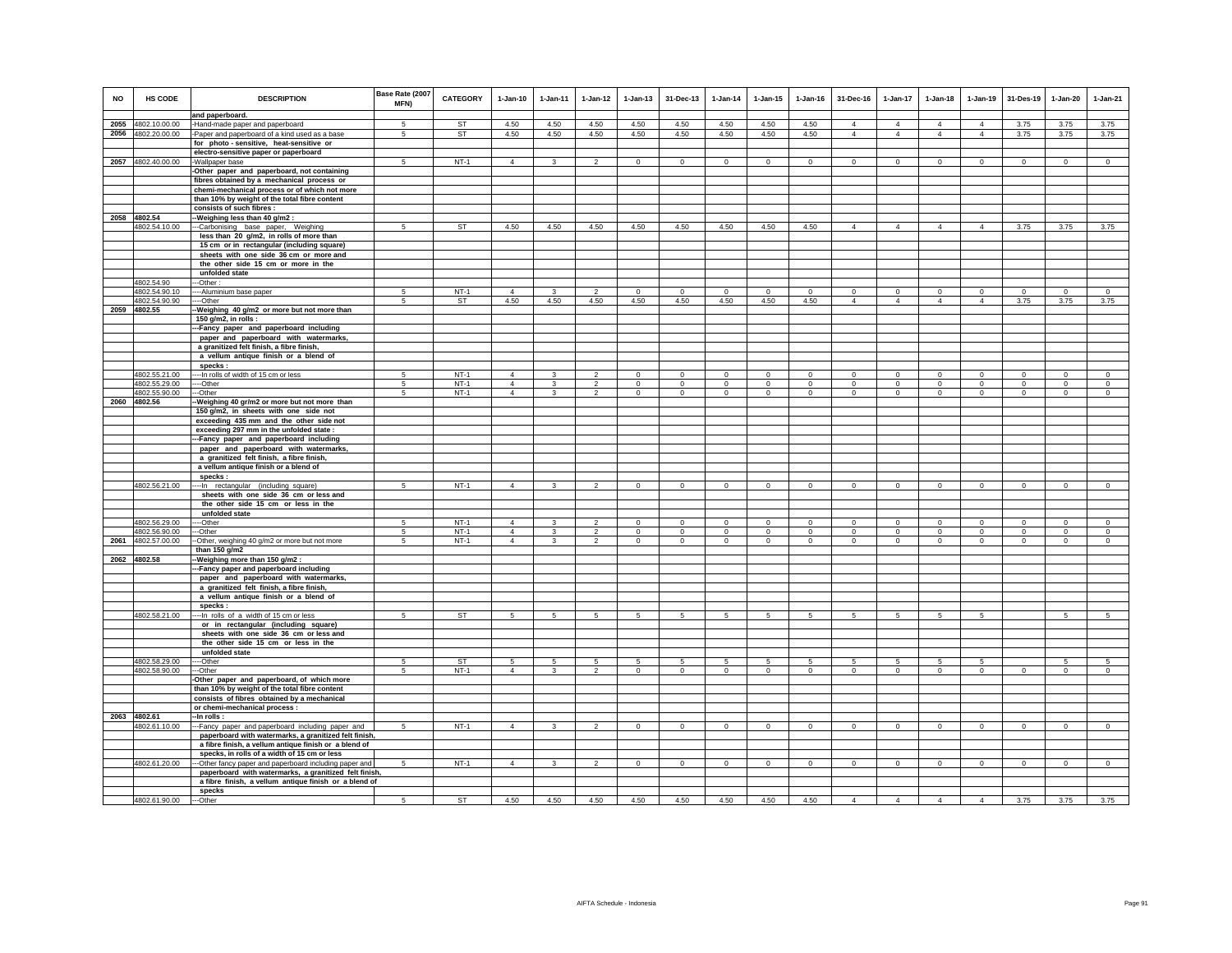| <b>NO</b> | <b>HS CODE</b><br>2064 4802.62 | <b>DESCRIPTION</b><br>-In sheets with one side not exceeding 435 mm                          | Base Rate (2007<br><b>MFN)</b> | <b>CATEGORY</b> | $1-Jan-10$     | $1 - Jan-11$  | $1 - Jan-12$             | $1 - Jan-13$   | 31-Dec-13      | $1-Jan-14$     | $1 - Jan-15$ | $1 - Jan-16$   | 31-Dec-16                      | $1-Jan-17$                | $1-Jan-18$                | $1 - Jan-19$                  | 31-Des-19      | $1-Jan-20$   | $1-Jan-21$     |
|-----------|--------------------------------|----------------------------------------------------------------------------------------------|--------------------------------|-----------------|----------------|---------------|--------------------------|----------------|----------------|----------------|--------------|----------------|--------------------------------|---------------------------|---------------------------|-------------------------------|----------------|--------------|----------------|
|           |                                |                                                                                              |                                |                 |                |               |                          |                |                |                |              |                |                                |                           |                           |                               |                |              |                |
|           |                                | and the other side not exceeding 297 mm in<br>the unfolded state:                            |                                |                 |                |               |                          |                |                |                |              |                |                                |                           |                           |                               |                |              |                |
|           | 4802.62.10.00                  |                                                                                              | 5                              | $NT-1$          | $\overline{4}$ | $\mathbf{R}$  | $\overline{2}$           | $\mathbf 0$    | $\Omega$       | $\mathbf 0$    | $\Omega$     | $\circ$        | $\mathbf{0}$                   | $\Omega$                  | $\mathbf 0$               | $\Omega$                      | $^{\circ}$     | $\Omega$     | $\Omega$       |
|           |                                | --Fancy paper and paperboard including<br>paper and paperboard with watermarks,              |                                |                 |                |               |                          |                |                |                |              |                |                                |                           |                           |                               |                |              |                |
|           |                                | a granitized felt finish, a fibre finish,                                                    |                                |                 |                |               |                          |                |                |                |              |                |                                |                           |                           |                               |                |              |                |
|           |                                | a vellum antique finish or a blend of                                                        |                                |                 |                |               |                          |                |                |                |              |                |                                |                           |                           |                               |                |              |                |
|           |                                | specks, in rectangular (includng square)                                                     |                                |                 |                |               |                          |                |                |                |              |                |                                |                           |                           |                               |                |              |                |
|           |                                | sheets with one side 36 cm or less and                                                       |                                |                 |                |               |                          |                |                |                |              |                |                                |                           |                           |                               |                |              |                |
|           |                                | the other side 15 cm or less in the                                                          |                                |                 |                |               |                          |                |                |                |              |                |                                |                           |                           |                               |                |              |                |
|           |                                | unfolded state                                                                               |                                |                 |                |               |                          |                |                |                |              |                |                                |                           |                           |                               |                |              |                |
|           | 4802.62.20.00                  | --Fancy paper and paperboard including                                                       | $5 -$                          | $NT-1$          | $\overline{4}$ | 3             | $\mathcal{P}$            | $\mathbf{0}$   | $\Omega$       | $\Omega$       | $\Omega$     | $\Omega$       | $\mathbf 0$                    | $\Omega$                  | $\Omega$                  | $\Omega$                      | $\circ$        | $\Omega$     | $\Omega$       |
|           |                                | paper and paperboard with watermarks,                                                        |                                |                 |                |               |                          |                |                |                |              |                |                                |                           |                           |                               |                |              |                |
|           |                                | a granitized felt finish, a fibre finish,                                                    |                                |                 |                |               |                          |                |                |                |              |                |                                |                           |                           |                               |                |              |                |
|           |                                | a vellum antique finish or a blend of                                                        |                                |                 |                |               |                          |                |                |                |              |                |                                |                           |                           |                               |                |              |                |
|           |                                | specks                                                                                       |                                |                 |                |               |                          |                |                |                |              |                |                                |                           |                           |                               |                |              |                |
|           | 4802.62.90.00                  | -Other                                                                                       | 5                              | <b>ST</b>       | 4.50           | 4.50          | 4.50                     | 4.50           | 4.50           | 4.50           | 4.50         | 4.50           | $\overline{4}$                 | 4                         | $\overline{4}$            | $\overline{4}$                | 3.75           | 3.75         | 3.75           |
|           | 2065 4802.69.00.00             | -Other                                                                                       | 5                              | <b>ST</b>       | 4.50           | 4.50          | 4.50                     | 4.50           | 4.50           | 4.50           | 4.50         | 4.50           | $\overline{4}$                 | $\overline{4}$            | $\overline{4}$            | $\overline{4}$                | 3.75           | 3.75         | 3.75           |
|           | 48.03                          | Toilet or facial tissue stock, towel or napkin                                               |                                |                 |                |               |                          |                |                |                |              |                |                                |                           |                           |                               |                |              |                |
|           |                                | stock and similar paper of a kind used for                                                   |                                |                 |                |               |                          |                |                |                |              |                |                                |                           |                           |                               |                |              |                |
|           |                                | household or sanitary purposes, cellulose                                                    |                                |                 |                |               |                          |                |                |                |              |                |                                |                           |                           |                               |                |              |                |
|           |                                | wadding and webs of cellulose fibres, whether                                                |                                |                 |                |               |                          |                |                |                |              |                |                                |                           |                           |                               |                |              |                |
|           |                                | or not creped, crinkled, embossed, perforated,                                               |                                |                 |                |               |                          |                |                |                |              |                |                                |                           |                           |                               |                |              |                |
|           |                                | surface-coloured, surface-decorated or printed,                                              |                                |                 |                |               |                          |                |                |                |              |                |                                |                           |                           |                               |                |              |                |
|           |                                | in rolls or sheets.                                                                          |                                |                 |                |               |                          |                |                |                |              |                |                                |                           |                           |                               |                |              |                |
|           | 2066 4803.00.30.00             | - Of Cellulose wadding or of webs of cellulose                                               | -5                             | $NT-1$          | $\overline{4}$ | 3             | $\overline{2}$           | $\circ$        | $\mathbf{0}$   | $\mathbf{0}$   | $^{\circ}$   | $\circ$        | $\circ$                        | $\circ$                   | $\circ$                   | $\circ$                       | $\mathbf{0}$   | $^{\circ}$   | $\mathbf{0}$   |
|           |                                | <b>Fibres</b>                                                                                |                                |                 |                |               |                          |                |                |                |              |                |                                |                           |                           |                               |                |              |                |
|           | 4803.00.90.00                  | -Other                                                                                       | 5                              | $NT-1$          | $\overline{4}$ | 3             | $\mathfrak{p}$           | $\mathbf{0}$   | $\mathbf{0}$   | $\circ$        | $\Omega$     | $\Omega$       | $\Omega$                       | $\mathsf 0$               | $\circ$                   | $\circ$                       | $\circ$        | $\Omega$     | $\circ$        |
|           | 48.04                          | Uncoated kraft paper and paperboard, in rolls                                                |                                |                 |                |               |                          |                |                |                |              |                |                                |                           |                           |                               |                |              |                |
|           |                                | Or sheets, other than that of heading 48.02 or                                               |                                |                 |                |               |                          |                |                |                |              |                |                                |                           |                           |                               |                |              |                |
|           |                                | 48.03.                                                                                       |                                |                 |                |               |                          |                |                |                |              |                |                                |                           |                           |                               |                |              |                |
|           |                                | -Kraftliner                                                                                  |                                |                 |                |               |                          |                |                |                |              |                |                                |                           |                           |                               |                |              |                |
|           | 2067 4804.11                   | --Unbleached:                                                                                |                                |                 |                |               |                          |                |                |                |              |                |                                |                           |                           |                               |                |              |                |
|           | 4804.11.10.00                  | --- Of a kind used in the manufacture of gypsum                                              | 5                              | ST              | 4.50           | 4.50          | 4.50                     | 4.50           | 4.50           | 4.50           | 4.50         | 4.50           | $\overline{4}$                 | $\overline{4}$            | $\overline{4}$            | $\overline{4}$                | 3.75           | 3.75         | 3.75           |
|           |                                | boards                                                                                       |                                | <b>ST</b>       |                |               |                          |                |                |                |              |                |                                |                           |                           |                               |                |              |                |
|           | 4804.11.90.00<br>2068 4804.19  | --Other<br>-Other:                                                                           | -5                             |                 | 4.50           | 4.50          | 4.50                     | 4.50           | 4.50           | 4.50           | 4.50         | 4.50           | $\overline{4}$                 | $\overline{4}$            | $\overline{4}$            | $\overline{4}$                | 3.75           | 3.75         | 3.75           |
|           | 4804.19.10.00                  | -Of a kind used in the manufacture of gypsum                                                 | 5                              | $NT-1$          | $\overline{4}$ | 3             | $\overline{2}$           | $\mathsf 0$    | $\overline{0}$ | $\mathsf 0$    | $\mathsf 0$  | $\mathsf 0$    | $\mathbf 0$                    | $\overline{0}$            | $\mathbf 0$               | $\mathbf 0$                   | $\circ$        | $\mathsf 0$  | $\mathsf 0$    |
|           |                                | boards                                                                                       |                                |                 |                |               |                          |                |                |                |              |                |                                |                           |                           |                               |                |              |                |
|           | 4804.19.90.00                  | --Other                                                                                      | 5                              | $NT-1$          | $\overline{4}$ | $\mathbf{R}$  | $\overline{2}$           | $\mathbf{0}$   | $\mathbf{0}$   | $\mathbf 0$    | $\mathbf{0}$ | $\mathbf 0$    | $\mathbf{0}$                   | $\mathbf 0$               | $\circ$                   | $\mathbf 0$                   | $\overline{0}$ | $\mathsf 0$  | $\overline{0}$ |
|           |                                | -Sack kraft paper:                                                                           |                                |                 |                |               |                          |                |                |                |              |                |                                |                           |                           |                               |                |              |                |
|           | 2069 4804.21                   | -- Unbleached :                                                                              |                                |                 |                |               |                          |                |                |                |              |                |                                |                           |                           |                               |                |              |                |
|           | 4804.21.10.00                  | --- Of a kind used for for making cement bags                                                | 5                              | NT-1            | $\overline{4}$ | 3             | $\overline{2}$           | $\mathbf 0$    | $\mathbf{0}$   | $\mathbf 0$    | $\circ$      | $^{\circ}$     | $\mathbf 0$                    | $\mathbf 0$               | $\circ$                   | $\mathbf 0$                   | $\mathbf{0}$   | $\mathbf 0$  | $\circ$        |
|           |                                | --Other :                                                                                    |                                |                 |                |               |                          |                |                |                |              |                |                                |                           |                           |                               |                |              |                |
|           | 4804.21.91.00                  | --- Of a kind used in the manufacture of gypsum                                              | 5                              | $NT-1$          | $\Delta$       | $\mathcal{R}$ | $\overline{2}$           | $\Omega$       | $\circ$        | $\mathbf{0}$   | $\Omega$     | $\Omega$       | $\Omega$                       | $\circ$                   | $\circ$                   | $\circ$                       | $\circ$        | $\mathbf{0}$ | $\mathsf 0$    |
|           |                                | boards                                                                                       |                                |                 |                |               |                          |                |                |                |              |                |                                |                           |                           |                               |                |              |                |
|           | 4804.21.99.00                  | --Other                                                                                      | 5                              | $NT-1$          | $\overline{4}$ | 3             | $\overline{2}$           | $\mathbf 0$    | $\mathbf 0$    | $\mathbf 0$    | $\mathbf 0$  | $\mathbf 0$    | $\mathsf 0$                    | $\mathsf 0$               | $\mathbf 0$               | $\mathbf 0$                   | $\,0\,$        | $\mathbf 0$  | $\mathbf 0$    |
|           | 2070 4804.29                   | -Other:                                                                                      |                                |                 |                |               |                          |                |                |                |              |                |                                |                           |                           |                               |                |              |                |
|           | 4804.29.10.00                  | --Of a kind used in the manufacture of gypsum                                                | 5                              | $NT-1$          | $\overline{4}$ | 3             | $\overline{2}$           | $\overline{0}$ | $\overline{0}$ | $\overline{0}$ | $\circ$      | $\overline{0}$ | $\circ$                        | $\overline{0}$            | $\overline{0}$            | $\overline{0}$                | $\overline{0}$ | $\circ$      | $\overline{0}$ |
|           |                                | boards                                                                                       |                                |                 |                |               |                          |                |                |                |              |                |                                |                           |                           |                               |                |              |                |
|           | 4804.29.90.00                  | ---Other                                                                                     | 5                              | $NT-1$          | $\overline{4}$ | 3             | $\overline{\phantom{a}}$ | $\mathbf 0$    | $\Omega$       | $\Omega$       | $\mathbf 0$  | $\Omega$       | $\mathbf 0$                    | $\circ$                   | $\Omega$                  | $\mathbf 0$                   | $\Omega$       | $\mathbf 0$  | $\Omega$       |
|           |                                | Other kraft paper or paperboard weighing                                                     |                                |                 |                |               |                          |                |                |                |              |                |                                |                           |                           |                               |                |              |                |
|           | 2071 4804.31                   | 150 g/m2 or less :<br>-Unbleached:                                                           |                                |                 |                |               |                          |                |                |                |              |                |                                |                           |                           |                               |                |              |                |
|           |                                |                                                                                              |                                | <b>ST</b>       | 4.50           | 4.50          | 4.50                     | 4.50           | 4.50           | 4.50           | 4.50         | 4.50           |                                |                           |                           |                               | 3.75           | 3.75         | 3.75           |
|           | 4804.31.10.00<br>4804.31.30.00 | -- Electrical grade insulating kraft paper<br>--Of a wet strength of 40 g to 60 g, of a kind | 5<br>5                         | $NT-1$          | $\overline{4}$ | $\mathbf{3}$  | $\mathcal{L}$            | $\circ$        | $\mathbf 0$    | $\circ$        | $\Omega$     | $\circ$        | $\overline{4}$<br>$\mathbf{0}$ | $\overline{4}$<br>$\circ$ | $\overline{4}$<br>$\circ$ | $\overline{4}$<br>$\mathbf 0$ | $\circ$        | $\circ$      | $\Omega$       |
|           |                                | used in the manufacture of plywood                                                           |                                |                 |                |               |                          |                |                |                |              |                |                                |                           |                           |                               |                |              |                |
|           |                                | adhesive tape                                                                                |                                |                 |                |               |                          |                |                |                |              |                |                                |                           |                           |                               |                |              |                |
|           | 4804.31.90.00                  | --Other                                                                                      | 5                              | $NT-1$          | $\overline{4}$ | $\mathbf{R}$  | $\mathcal{L}$            | $\Omega$       | $\mathbf{0}$   | $\Omega$       | $\Omega$     | $\Omega$       | $\mathbf{0}$                   | $\Omega$                  | $\mathbf 0$               | $\mathbf 0$                   | $\Omega$       | $\Omega$     | $\circ$        |
|           | 2072 4804.39                   | --Other :                                                                                    |                                |                 |                |               |                          |                |                |                |              |                |                                |                           |                           |                               |                |              |                |
|           | 4804.39.10.00                  | --Of a wet strength of 40 g to 60 g, of a kind                                               | $\mathbf{0}$                   | $NT-1$          | $\mathbf{0}$   | $\circ$       | $\overline{0}$           | $\circ$        | $\overline{0}$ | $\overline{0}$ | $\mathbf 0$  | $\mathbf 0$    | $\overline{0}$                 | $\circ$                   | $\mathbf{0}$              | $\mathbf 0$                   | $\overline{0}$ | $\circ$      | $\mathbf 0$    |
|           |                                | used in the manufacture of plywood                                                           |                                |                 |                |               |                          |                |                |                |              |                |                                |                           |                           |                               |                |              |                |
|           |                                | adhesive tape                                                                                |                                |                 |                |               |                          |                |                |                |              |                |                                |                           |                           |                               |                |              |                |
|           | 4804.39.90.00                  | -Other                                                                                       | 5                              | $NT-1$          | $\overline{4}$ | 3             | $\mathfrak{p}$           | $\mathsf 0$    | $\mathsf 0$    | $\mathbf 0$    | $\mathbf 0$  | $\mathsf 0$    | $\mathsf 0$                    | $\mathbf 0$               | $\mathbf 0$               | $\mathbf 0$                   | $\mathbf 0$    | $\circ$      | $\Omega$       |
|           |                                | Other kraft paper and paperboard weighing                                                    |                                |                 |                |               |                          |                |                |                |              |                |                                |                           |                           |                               |                |              |                |
|           |                                | more than 150 g/m2 but less than 225 g/m2 :                                                  |                                |                 |                |               |                          |                |                |                |              |                |                                |                           |                           |                               |                |              |                |
|           | 2073 4804.41                   | --Unbleached :                                                                               |                                |                 |                |               |                          |                |                |                |              |                |                                |                           |                           |                               |                |              |                |
|           | 4804.41.10.00                  | --Electrical grade insulating kraft paper                                                    | 5                              | $NT-1$          | $\overline{4}$ | $\mathbf{3}$  | $\overline{2}$           | $\Omega$       | $\mathbf 0$    | $\mathbf 0$    | $\Omega$     | $\mathbf 0$    | $\mathbf{0}$                   | $\circ$                   | $\mathbf 0$               | $\mathbf 0$                   | $\mathbf 0$    | $\Omega$     | $\circ$        |
|           | 4804.41.90.00                  | ---Other                                                                                     | 5                              | <b>ST</b>       | 4.50           | 4.50          | 4.50                     | 4.50           | 4.50           | 4.50           | 4.50         | 4.50           | $\overline{4}$                 | $\overline{4}$            | $\overline{4}$            | $\overline{4}$                | 3.75           | 3.75         | 3.75           |
|           | 2074 4804.42.00.00             | --Bleached uniformly throughout the mass and                                                 | 5                              | $NT-1$          | $\overline{4}$ | $\mathbf{3}$  | $\overline{2}$           | $\mathbf{0}$   | $\overline{0}$ | $\mathbf{0}$   | $\mathbf{0}$ | $\circ$        | $\overline{0}$                 | $\circ$                   | $\mathbf{0}$              | $\circ$                       | $\mathbf{0}$   | $\mathbf{0}$ | $\mathbf{0}$   |
|           |                                | of which more than 95% by weight of the                                                      |                                |                 |                |               |                          |                |                |                |              |                |                                |                           |                           |                               |                |              |                |
|           |                                | total fibre content consist of wood fibres                                                   |                                |                 |                |               |                          |                |                |                |              |                |                                |                           |                           |                               |                |              |                |
|           |                                | obtained by a chemical process                                                               |                                |                 |                |               |                          |                |                |                |              |                |                                |                           |                           |                               |                |              |                |
|           | 2075 4804.49.00.00             | -Other                                                                                       | 5                              | $NT-1$          | $\overline{4}$ | $\mathbf{3}$  | $\overline{2}$           | $\mathsf 0$    | $\mathbf{0}$   | $\circ$        | $\mathbf 0$  | $\circ$        | $\circ$                        | $\mathbf 0$               | $\circ$                   | $\circ$                       | $\mathbf{0}$   | $\mathbf{0}$ | $\mathsf 0$    |
|           |                                | Other kraft paper and paperboard weighing                                                    |                                |                 |                |               |                          |                |                |                |              |                |                                |                           |                           |                               |                |              |                |
|           |                                | 225 g/m2 or more :                                                                           |                                |                 |                |               |                          |                |                |                |              |                |                                |                           |                           |                               |                |              |                |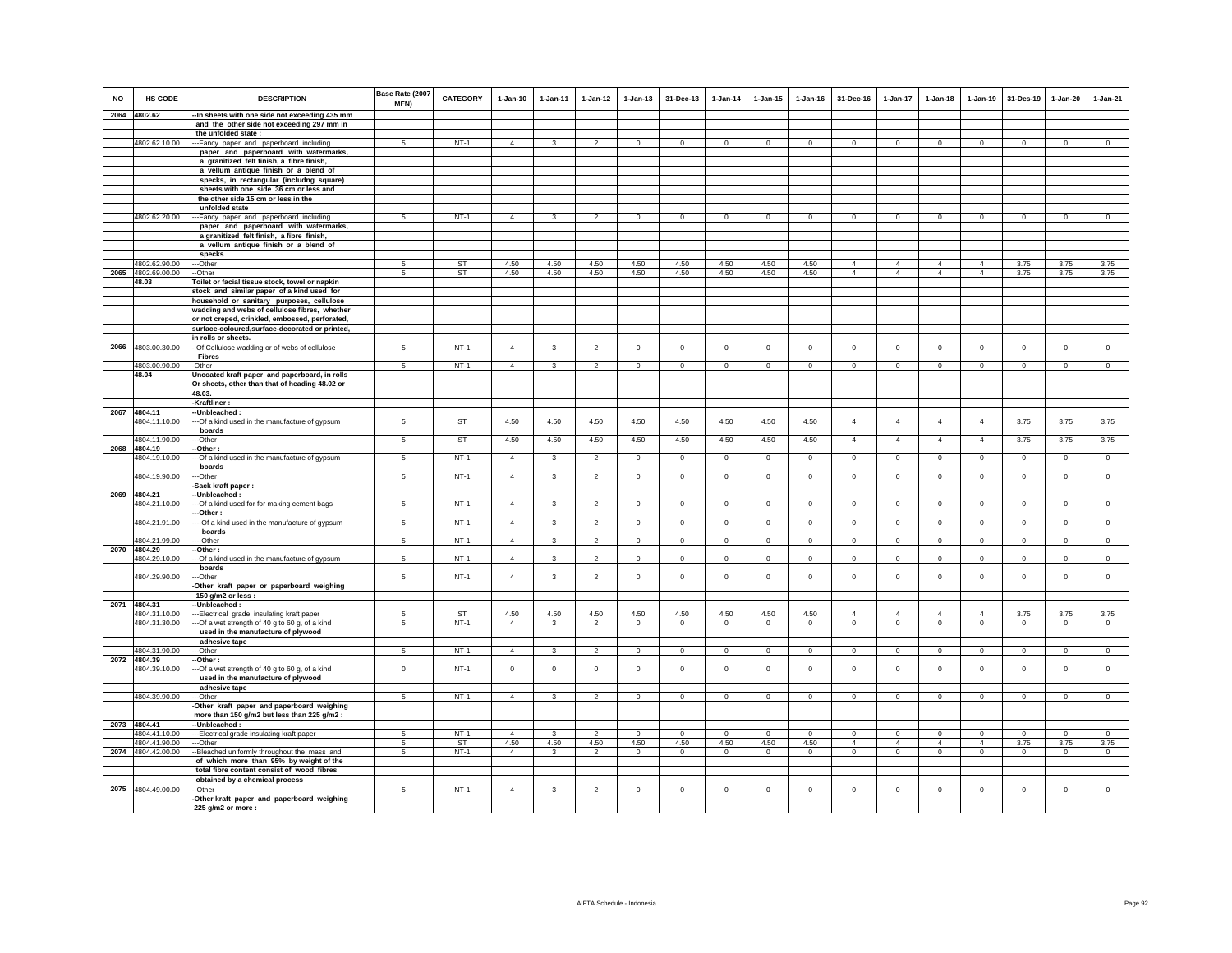| NO           | <b>HS CODE</b>                 | <b>DESCRIPTION</b>                                                                              | Base Rate (2007<br>MFN) | <b>CATEGORY</b> | $1-Jan-10$     | $1-Jan-11$   | $1-Jan-12$               | $1-Jan-13$     | 31-Dec-13      | $1-Jan-14$  | $1$ -Jan-15  | $1 - Jan-16$ | 31-Dec-16                        | $1-Jan-17$                       | $1-Jan-18$     | $1-Jan-19$                       | 31-Des-19      | $1-Jan-20$   | $1-Jan-21$     |
|--------------|--------------------------------|-------------------------------------------------------------------------------------------------|-------------------------|-----------------|----------------|--------------|--------------------------|----------------|----------------|-------------|--------------|--------------|----------------------------------|----------------------------------|----------------|----------------------------------|----------------|--------------|----------------|
| 2076         | 4804.51                        | --Unbleached:                                                                                   | $\sqrt{5}$              | $NT-1$          | $\overline{4}$ | $\mathbf{R}$ | $\overline{\phantom{a}}$ | $\Omega$       | $\Omega$       | $\Omega$    | $\Omega$     | $\Omega$     | $\Omega$                         | $\Omega$                         | $\Omega$       |                                  | $\Omega$       | $\Omega$     | $\Omega$       |
|              | 4804.51.10.00<br>4804.51.90.00 | --- Electrical grade insulating kraft paper<br>---Other                                         | 5                       | $NT-1$          | $\overline{4}$ | 3            | $\overline{2}$           | $\mathbf 0$    | $\mathbf{0}$   | $\mathbf 0$ | $\mathbf 0$  | $\mathbf 0$  | $\mathbf 0$                      | $\mathbf 0$                      | $\circ$        | $\Omega$<br>$\Omega$             | $\mathbf 0$    | $\mathbf 0$  | $\circ$        |
|              | 2077 4804.52                   | --Bleached uniformly throughout the mass and                                                    |                         |                 |                |              |                          |                |                |             |              |              |                                  |                                  |                |                                  |                |              |                |
|              |                                | of which more than 95% by weight of the                                                         |                         |                 |                |              |                          |                |                |             |              |              |                                  |                                  |                |                                  |                |              |                |
|              |                                | total fibre content consists of wood fibres                                                     |                         |                 |                |              |                          |                |                |             |              |              |                                  |                                  |                |                                  |                |              |                |
|              |                                | obtained by a chemical prosess                                                                  |                         |                 |                |              |                          |                |                |             |              |              |                                  |                                  |                |                                  |                |              |                |
|              | 4804.52.10.00                  | -- Of a kind used in the manufacture of gypsum<br><b>Boards</b>                                 | $5 -$                   | $NT-1$          | $\overline{4}$ | 3            | $\mathcal{P}$            | $\Omega$       | $\overline{0}$ | $\Omega$    | $\Omega$     | $\Omega$     | $\Omega$                         | $\Omega$                         | $\Omega$       | $\Omega$                         | $\Omega$       | $\Omega$     | $\overline{0}$ |
|              | 4804.52.90.00                  | --Other                                                                                         |                         | $NT-1$          | $\overline{4}$ |              |                          | $\Omega$       | $\mathbf 0$    | $\Omega$    |              | $\Omega$     | $\Omega$                         | $\Omega$                         | $\mathbf 0$    | $\mathbf 0$                      | $\Omega$       | $\Omega$     | $\Omega$       |
| 2078         | 4804.59.00.00                  | -Other                                                                                          | 5                       | ST              | 4.50           | 4.50         | 4.50                     | 4.50           | 4.50           | 4.50        | 4.50         | 4.50         | $\overline{4}$                   | $\overline{4}$                   | $\overline{4}$ | $\overline{4}$                   | 3.75           | 3.75         | 3.75           |
|              | 48.05                          | Other uncoated paper and paperboard, in rolls                                                   |                         |                 |                |              |                          |                |                |             |              |              |                                  |                                  |                |                                  |                |              |                |
|              |                                | or sheets, not further worked or processed                                                      |                         |                 |                |              |                          |                |                |             |              |              |                                  |                                  |                |                                  |                |              |                |
|              |                                | than as specified in Note 3 to this Chapter.                                                    |                         |                 |                |              |                          |                |                |             |              |              |                                  |                                  |                |                                  |                |              |                |
|              | 2079 4805.11.00.00             | -Fluting paper :<br>-Semi-chemical fluting paper                                                | -5                      | $NT-1$          | $\overline{4}$ | $\mathbf{R}$ | $\overline{2}$           | $\circ$        | $\circ$        | $\Omega$    | $\Omega$     | $\mathbf 0$  | $\mathbf{0}$                     | $\circ$                          | $\circ$        | $\mathbf 0$                      | $\mathbf 0$    | $\mathbf{0}$ | $\circ$        |
|              | 2080 4805.12                   | -Straw fluting paper:                                                                           |                         |                 |                |              |                          |                |                |             |              |              |                                  |                                  |                |                                  |                |              |                |
|              | 4805.12.10.00                  | ---Weighing more than 150 g/m2 but less than                                                    | 5                       | $NT-1$          | $\overline{4}$ | 3            | $\overline{2}$           | 0              | $\overline{0}$ | $^{\circ}$  | $\mathbf 0$  | $^{\circ}$   | $\mathbf 0$                      | $\overline{0}$                   | $\circ$        | $\mathbf 0$                      | $\circ$        | $\mathbf 0$  | $\mathbf 0$    |
|              |                                | 225 g/m2                                                                                        |                         |                 |                |              |                          |                |                |             |              |              |                                  |                                  |                |                                  |                |              |                |
|              | 4805.12.90.00                  | ---Other                                                                                        | 5                       | $NT-1$          | $\overline{4}$ | 3            | $\overline{2}$           | $\overline{0}$ | $\overline{0}$ | $\circ$     | $\mathbf{0}$ | $\mathbf{0}$ | $\mathbf{0}$                     | $\overline{0}$                   | $\mathbf{0}$   | $\overline{0}$                   | $\overline{0}$ | $\mathbf 0$  | $\overline{0}$ |
| 2081         | 4805.19<br>4805.19.10.00       | -Other:<br>-Weighing more than 150 g/m2 but less than                                           | 5                       | $NT-1$          | $\overline{4}$ | 3            | $\overline{2}$           | $\mathsf 0$    | $\circ$        | $\mathbb O$ | $\mathbf 0$  | $\mathsf 0$  | $\mathbf 0$                      | $\overline{0}$                   | $\mathbf 0$    | $\circ$                          | $\circ$        | $\mathbf 0$  | $\mathsf 0$    |
|              |                                | 225 g/m2                                                                                        |                         |                 |                |              |                          |                |                |             |              |              |                                  |                                  |                |                                  |                |              |                |
|              | 4805.19.90.00                  | --Other                                                                                         | 5                       | $NT-1$          | $\overline{4}$ | $\mathbf{3}$ | $\overline{2}$           | 0              | $\circ$        | $\,0\,$     | $\mathbf 0$  | $\mathbf 0$  | $\mathbf 0$                      | $\overline{0}$                   | $\mathbf 0$    | $\mathbf 0$                      | $\,0\,$        | $\mathbf 0$  | $\mathbf 0$    |
|              |                                | -Testliner (recycled liner board):                                                              |                         |                 |                |              |                          |                |                |             |              |              |                                  |                                  |                |                                  |                |              |                |
| 2082         | 4805.24.00.00                  | --Weighing 150 g/m2 or less                                                                     | $\sqrt{5}$              | $NT-1$          | $\Delta$       | $\mathbf{R}$ | $\overline{2}$           | $\mathbf 0$    | $\circ$        | $\mathbb O$ | $\mathbf{0}$ | $\mathbf 0$  | $\Omega$                         | $\overline{0}$                   | $\circ$        | $\mathbf 0$                      | $\mathbb O$    | $\mathsf 0$  | $\overline{0}$ |
| 2083         | 4805.25<br>4805.25.10.00       | -Weighing more than 150 g/m2 :                                                                  | 5                       | $NT-1$          | $\overline{4}$ | 3            | $\mathcal{P}$            | $\Omega$       | $\mathbf 0$    | $\Omega$    | $\Omega$     | $\Omega$     | $\Omega$                         | $\mathbf 0$                      | $\Omega$       | $\Omega$                         | $\Omega$       | $\Omega$     | $\mathbf 0$    |
|              | 4805.25.90.00                  | ---Weighing less than 225 g/m2<br>---Other                                                      | 5                       | $NT-1$          | $\overline{4}$ | 3            | $\overline{2}$           | $\mathbf 0$    | $\,0\,$        | $\mathbb O$ | $\mathbf 0$  | $\mathbf 0$  | $\mathbf 0$                      | $\mathbf 0$                      | $\mathbf 0$    | $\mathbf 0$                      | $\mathbb O$    | $\mathsf 0$  | $\mathsf 0$    |
|              | 2084 4805.30                   | -Sulphite wrapping paper:                                                                       |                         |                 |                |              |                          |                |                |             |              |              |                                  |                                  |                |                                  |                |              |                |
|              | 4805.30.10.00                  | -- Match box wrapping paper, coloured                                                           | 5                       | $NT-1$          | $\overline{4}$ | 3            | $\overline{2}$           | $\mathbf{0}$   | $\circ$        | $^{\circ}$  | $^{\circ}$   | $^{\circ}$   | $\circ$                          | $\mathbf{0}$                     | $\circ$        | $\mathbf{0}$                     | $^{\circ}$     | $\mathbf{0}$ | $\mathsf 0$    |
|              | 4805.30.90.00                  | -Other                                                                                          | $\sqrt{5}$              | $NT-1$          | $\overline{4}$ | 3            | $\overline{2}$           | $\circ$        | $\Omega$       | $\Omega$    | $^{\circ}$   | $\Omega$     | $\Omega$                         | $\mathbf 0$                      | $\Omega$       | $\Omega$                         | $\Omega$       | $\Omega$     | $\Omega$       |
| 2085<br>2086 | 4805.40.00.00                  | -Filter paper and paperboard                                                                    | 5<br>5                  | ST<br>ST        | 4.50           | 4.50         | 4.50                     | 4.50           | 4.50           | 4.50        | 4.50         | 4.50         | $\overline{4}$<br>$\overline{4}$ | $\overline{4}$<br>$\overline{4}$ | $\overline{4}$ | $\overline{4}$<br>$\overline{4}$ | 3.75           | 3.75         | 3.75           |
|              | 4805.50.00.00                  | -Felt paper and paperboard<br>-Other :                                                          |                         |                 | 4.50           | 4.50         | 4.50                     | 4.50           | 4.50           | 4.50        | 4.50         | 4.50         |                                  |                                  | $\overline{4}$ |                                  | 3.75           | 3.75         | 3.75           |
|              | 2087 4805.91                   | -Weighing 150 g/m2 or less :                                                                    |                         |                 |                |              |                          |                |                |             |              |              |                                  |                                  |                |                                  |                |              |                |
|              | 4805.91.10.00                  | ---Paper of a kind used as interleaf                                                            | 5                       | $NT-1$          | $\overline{4}$ | 3            | $\overline{2}$           | $\mathbf 0$    | $\circ$        | $\mathbf 0$ | $\Omega$     | $\Omega$     | $\circ$                          | $\circ$                          | $\circ$        | $\mathbf 0$                      | $\mathbf 0$    | $\mathsf 0$  | $\overline{0}$ |
|              |                                | material for the packing of flat glass                                                          |                         |                 |                |              |                          |                |                |             |              |              |                                  |                                  |                |                                  |                |              |                |
|              |                                | products, with a resin content by weight of                                                     |                         |                 |                |              |                          |                |                |             |              |              |                                  |                                  |                |                                  |                |              |                |
|              | 4805.91.90.00                  | not more than 0.6 %<br>---Other                                                                 | 5                       | $NT-1$          | $\overline{4}$ | 3            | $\overline{2}$           | $\mathbf{0}$   | $\mathbf{0}$   | $\circ$     | $\mathbf 0$  | $^{\circ}$   | $\mathbf 0$                      | $\overline{0}$                   | $\mathbf{0}$   | $\circ$                          | $\circ$        | $\mathbf 0$  | $\mathbf{0}$   |
|              | 2088 4805.92                   | -Weighing more than 150 g/m2 but less than                                                      |                         |                 |                |              |                          |                |                |             |              |              |                                  |                                  |                |                                  |                |              |                |
|              |                                | 225 g/m2 :                                                                                      |                         |                 |                |              |                          |                |                |             |              |              |                                  |                                  |                |                                  |                |              |                |
|              | 4805.92.10.00                  | --- Multi-ply paper and paperboard                                                              | 5                       | $NT-1$          | $\overline{4}$ |              | $\overline{2}$           | $\mathbf 0$    | $\mathbf{0}$   | $\mathbf 0$ | $^{\circ}$   | $^{\circ}$   | $^{\circ}$                       | $\mathbf{0}$                     | $^{\circ}$     | $^{\circ}$                       | $\mathbf 0$    | $^{\circ}$   | $^{\circ}$     |
| 2089         | 4805.92.90.00<br>4805.93       | --Other                                                                                         | 5                       | $NT-1$          | $\overline{4}$ | 3            | $\overline{2}$           | $\mathbf 0$    | $\circ$        | $\mathbf 0$ | $\circ$      | $\circ$      | $\mathbf 0$                      | $\mathbf 0$                      | $\circ$        | $\mathbf 0$                      | $\mathbf 0$    | $\circ$      | $\circ$        |
|              | 4805.93.10.00                  | -Weighing 225 g/m2 or more :<br>---Multi-ply paper and paperboard                               | 5                       | <b>ST</b>       | 4.50           | 4.50         | 4.50                     | 4.50           | 4.50           | 4.50        | 4.50         | 4.50         | $\overline{4}$                   | $\overline{4}$                   | $\overline{4}$ | $\overline{4}$                   | 3.75           | 3.75         | 3.75           |
|              | 4805.93.90.00                  | --Other                                                                                         | $\sqrt{5}$              | ST              | 4.50           | 4.50         | 4.50                     | 4.50           | 4.50           | 4.50        | 4.50         | 4.50         | $\overline{4}$                   | $\overline{4}$                   | $\overline{4}$ | $\overline{4}$                   | 3.75           | 3.75         | 3.75           |
|              | 48.06                          | Vegetable parchment, greaseproof papers,                                                        |                         |                 |                |              |                          |                |                |             |              |              |                                  |                                  |                |                                  |                |              |                |
|              |                                | tracing papers and glassine and other glazed                                                    |                         |                 |                |              |                          |                |                |             |              |              |                                  |                                  |                |                                  |                |              |                |
|              |                                | transparent or translucent papers, in rolls or                                                  |                         |                 |                |              |                          |                |                |             |              |              |                                  |                                  |                |                                  |                |              |                |
|              | 2090 4806.10.00.00             | sheets.<br>-Vegetable parchment                                                                 | 5                       | $NT-1$          | $\overline{4}$ |              | $\overline{2}$           | $\Omega$       | $\,0\,$        | $\Omega$    | $\Omega$     | $\Omega$     | $\Omega$                         | $\mathbf 0$                      | $\Omega$       | $\Omega$                         | $\Omega$       | $\Omega$     | $\Omega$       |
|              | 2091 4806.20.00.00             | -Greaseproof papers                                                                             | 5                       | $NT-1$          | $\overline{4}$ | $\mathbf{3}$ | $\overline{2}$           | $\mathbf 0$    | $\mathbf{0}$   | $\mathbf 0$ | $\mathbf 0$  | $\mathbf 0$  | $\circ$                          | $\circ$                          | $\circ$        | $\mathbf 0$                      | $\mathbf 0$    | $\circ$      | $\circ$        |
| 2092         | 4806.30.00.00                  | -Tracing papers                                                                                 | 5                       | $NT-1$          | $\overline{4}$ | 3            | $\overline{2}$           | $\mathbf 0$    | $\mathbf 0$    | $\mathbf 0$ | $\mathbf 0$  | $\mathbf 0$  | $\mathbf 0$                      | $\circ$                          | $\circ$        | $\mathbf 0$                      | $\mathbf 0$    | $\mathbf 0$  | $\circ$        |
|              | 2093 4806.40.00.00             | -Glassine and other glazed transparent or                                                       | 5                       | ST              | 4.50           | 4.50         | 4.50                     | 4.50           | 4.50           | 4.50        | 4.50         | 4.50         | $\overline{4}$                   | $\overline{4}$                   | $\overline{4}$ | $\overline{4}$                   | 3.75           | 3.75         | 3.75           |
|              |                                | translucent papers                                                                              |                         |                 |                |              | $\mathcal{P}$            |                |                |             |              |              |                                  |                                  |                |                                  |                |              |                |
|              | 2094 4807.00.00.00             | Composite paper and paperboard (made by<br>sticking flat layers of paper or paperboard          | 5                       | $NT-1$          | $\overline{4}$ | 3            |                          | $\mathbf 0$    | $\circ$        | $\mathbf 0$ | $\mathbf 0$  | $\mathbf 0$  | $\mathbf 0$                      | $\circ$                          | $\mathsf 0$    | $\mathbb O$                      | $\mathbb O$    | $\mathbf 0$  | $\mathbf 0$    |
|              |                                | together with an adhesive), not surface-coated                                                  |                         |                 |                |              |                          |                |                |             |              |              |                                  |                                  |                |                                  |                |              |                |
|              |                                | or impregnated, whether or not internally                                                       |                         |                 |                |              |                          |                |                |             |              |              |                                  |                                  |                |                                  |                |              |                |
|              |                                | reinforced, in rolls or sheets.                                                                 |                         |                 |                |              |                          |                |                |             |              |              |                                  |                                  |                |                                  |                |              |                |
|              | 48.08                          | Paper and paperboard, corrugated (with or                                                       |                         |                 |                |              |                          |                |                |             |              |              |                                  |                                  |                |                                  |                |              |                |
|              |                                | without glued flat surface sheets), creped,                                                     |                         |                 |                |              |                          |                |                |             |              |              |                                  |                                  |                |                                  |                |              |                |
|              |                                | crinkled, embossed or perforated, in rolls or<br>sheets, other than paper of the kind described |                         |                 |                |              |                          |                |                |             |              |              |                                  |                                  |                |                                  |                |              |                |
|              |                                | in heading 48.03.                                                                               |                         |                 |                |              |                          |                |                |             |              |              |                                  |                                  |                |                                  |                |              |                |
|              | 2095 4808.10.00.00             | -Corrugated paper and paperboard, whether or                                                    | $\overline{a}$          | $NT-1$          | $\overline{4}$ | $\mathbf{R}$ | 2                        | $\mathbf 0$    | $\circ$        | $\Omega$    | $\Omega$     | $\mathbf 0$  | $\mathbf{0}$                     | $\circ$                          | $\circ$        | $\mathbf 0$                      | $\mathbf 0$    | $\Omega$     | $\circ$        |
|              |                                | not perforated                                                                                  |                         |                 |                |              |                          |                |                |             |              |              |                                  |                                  |                |                                  |                |              |                |
|              | 2096 4808.20.00.00             | -Sack kraft paper, creped or crinkled, whether                                                  | 5                       | ST              | 4.50           | 4.50         | 4.50                     | 4.50           | 4.50           | 4.50        | 4.50         | 4.50         | $\overline{4}$                   | $\overline{4}$                   | $\overline{4}$ | $\overline{4}$                   | 3.75           | 3.75         | 3.75           |
|              | 2097 4808.30.00.00             | or not embossed or perforated                                                                   |                         | $NT-1$          |                |              |                          |                |                |             | $\mathbf 0$  |              |                                  |                                  |                |                                  |                |              |                |
|              |                                | -Other kraft paper, creped or crinkled, whether<br>or not embossed or perforated                | 5                       |                 | $\overline{4}$ | 3            | $\overline{2}$           | $\mathbf 0$    | $\mathbf{0}$   | $\mathbf 0$ |              | $\mathbf 0$  | $\mathbf 0$                      | $\circ$                          | $\circ$        | $\mathbf 0$                      | $\mathbf 0$    | $\mathbf 0$  | $\circ$        |
| 2098         | 4808.90                        | -Other:                                                                                         |                         |                 |                |              |                          |                |                |             |              |              |                                  |                                  |                |                                  |                |              |                |
|              | 4808.90.10.00                  | --Embossed paper including fancy paper used                                                     | 5                       | $NT-1$          | $\overline{4}$ | 3            | $\mathfrak{p}$           | $\Omega$       | $\mathbf 0$    | $\Omega$    | $\Omega$     | $\Omega$     | $\Omega$                         | $\Omega$                         | $\Omega$       | $\Omega$                         | $\Omega$       | $\Omega$     | $\Omega$       |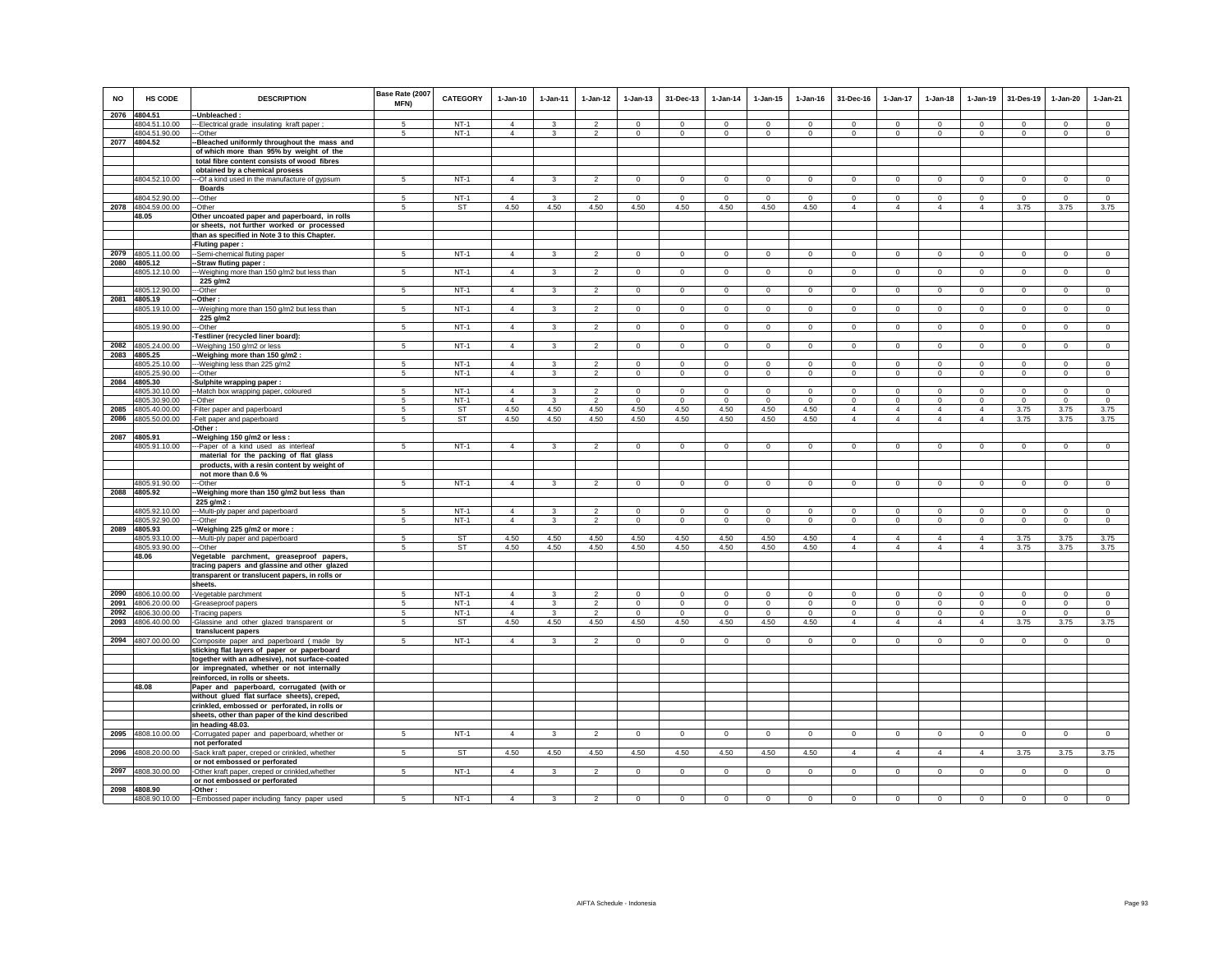| NO | HS CODE            | <b>DESCRIPTION</b>                                                                            | Base Rate (2007<br>MFN) | <b>CATEGORY</b> | $1-Jan-10$     | $1-Jan-11$              | $1-Jan-12$     | $1 - Jan-13$   | 31-Dec-13      | $1 - Jan-14$        | $1 - Jan-15$   | 1-Jan-16     | 31-Dec-16      | $1 - Jan-17$   | $1-Jan-18$     | $1-Jan-19$     | 31-Des-19      | $1-Jan-20$   | $1-Jan-21$     |
|----|--------------------|-----------------------------------------------------------------------------------------------|-------------------------|-----------------|----------------|-------------------------|----------------|----------------|----------------|---------------------|----------------|--------------|----------------|----------------|----------------|----------------|----------------|--------------|----------------|
|    |                    | for the manufacture of writing, printing,                                                     |                         |                 |                |                         |                |                |                |                     |                |              |                |                |                |                |                |              |                |
|    |                    | lining and covering paper                                                                     |                         |                 |                |                         |                |                |                |                     |                |              |                |                |                |                |                |              |                |
|    | 4808.90.90.00      | --Other                                                                                       | 5                       | $NT-1$          | $\overline{4}$ | $\mathbf{3}$            | $\mathfrak{D}$ | $\mathbf{0}$   | $\Omega$       | $\circ$             | $\mathbf{0}$   | $\circ$      | $\Omega$       | $\mathbf{0}$   | $\circ$        | $\Omega$       | $\mathbf 0$    | $\Omega$     | $\Omega$       |
|    | 48.09              | Carbon paper, self-copy paper and other                                                       |                         |                 |                |                         |                |                |                |                     |                |              |                |                |                |                |                |              |                |
|    |                    | copying or transfer papers (including coated                                                  |                         |                 |                |                         |                |                |                |                     |                |              |                |                |                |                |                |              |                |
|    |                    | or impregnated paper for duplicator stencils                                                  |                         |                 |                |                         |                |                |                |                     |                |              |                |                |                |                |                |              |                |
|    |                    | or offset plates), whether or not printed,                                                    |                         |                 |                |                         |                |                |                |                     |                |              |                |                |                |                |                |              |                |
|    | 2099 4809.20.00.00 | in rolls or sheets.                                                                           | -5                      | $NT-1$          | $\Delta$       | 3                       | $\overline{c}$ | 0              | $^{\circ}$     | 0                   | $^{\circ}$     | $\mathbf{0}$ | $^{\circ}$     | $^{\circ}$     | $^{\circ}$     | $^{\circ}$     | $\mathbf 0$    | $\circ$      | $^{\circ}$     |
|    | 2100 4809.90.00.00 | -Self-copy paper<br>-Other                                                                    | -5                      | $NT-1$          | $\Delta$       | 3                       | $\overline{2}$ | $\circ$        | $\mathbf{0}$   | $\circ$             | $\mathbf 0$    | $\mathsf 0$  | $\Omega$       | $\circ$        | $\mathbf 0$    | $\circ$        | $\circ$        | $\Omega$     | $\mathsf 0$    |
|    | 48.10              | Paper and paperboard, coated on one or both                                                   |                         |                 |                |                         |                |                |                |                     |                |              |                |                |                |                |                |              |                |
|    |                    | sides with kaolin (China clay) or other                                                       |                         |                 |                |                         |                |                |                |                     |                |              |                |                |                |                |                |              |                |
|    |                    | inorganic substances, with or without a                                                       |                         |                 |                |                         |                |                |                |                     |                |              |                |                |                |                |                |              |                |
|    |                    | binder, and with no other coating, whether or                                                 |                         |                 |                |                         |                |                |                |                     |                |              |                |                |                |                |                |              |                |
|    |                    | not surface-coloured, surface-decorated or                                                    |                         |                 |                |                         |                |                |                |                     |                |              |                |                |                |                |                |              |                |
|    |                    | printed, in rolls or rectangular (including                                                   |                         |                 |                |                         |                |                |                |                     |                |              |                |                |                |                |                |              |                |
|    |                    | square) sheets, of any size.                                                                  |                         |                 |                |                         |                |                |                |                     |                |              |                |                |                |                |                |              |                |
|    |                    | -Paper and paperboard of a kind used for<br>writing, printing or other graphic purpose,       |                         |                 |                |                         |                |                |                |                     |                |              |                |                |                |                |                |              |                |
|    |                    | not containing fibres obtained by a                                                           |                         |                 |                |                         |                |                |                |                     |                |              |                |                |                |                |                |              |                |
|    |                    | mechanical or chemi-mechanical process or of                                                  |                         |                 |                |                         |                |                |                |                     |                |              |                |                |                |                |                |              |                |
|    |                    | which not more than 10% by weight of the                                                      |                         |                 |                |                         |                |                |                |                     |                |              |                |                |                |                |                |              |                |
|    |                    | total fibre content consist of such fibres :                                                  |                         |                 |                |                         |                |                |                |                     |                |              |                |                |                |                |                |              |                |
|    | 2101 4810.13       | -In rolls :                                                                                   |                         |                 |                |                         |                |                |                |                     |                |              |                |                |                |                |                |              |                |
|    | 4810.13.40.00      | --Electrocardiograph, ultrasonography,                                                        | 5                       | <b>ST</b>       | 4.50           | 4.50                    | 4.50           | 4.50           | 4.50           | 4.50                | 4.50           | 4.50         | $\overline{4}$ | $\overline{4}$ | $\overline{4}$ | $\overline{4}$ | 3.75           | 3.75         | 3.75           |
|    |                    | spirometer, electroencephalograph and<br>fetal monitoring papers, of a width of               |                         |                 |                |                         |                |                |                |                     |                |              |                |                |                |                |                |              |                |
|    |                    | 15 cm or less                                                                                 |                         |                 |                |                         |                |                |                |                     |                |              |                |                |                |                |                |              |                |
|    | 4810.13.50.00      | --Other, of a width of 15 cm or less                                                          | 5                       | <b>ST</b>       | 4.50           | 4.50                    | 4.50           | 4.50           | 4.50           | 4.50                | 4.50           | 4.50         | $\overline{4}$ | $\overline{4}$ | $\overline{4}$ | $\overline{4}$ | 3.75           | 3.75         | 3.75           |
|    | 4810.13.90         | -Other:                                                                                       |                         |                 |                |                         |                |                |                |                     |                |              |                |                |                |                |                |              |                |
|    | 4810.13.90.10      | ----Banknotes paper                                                                           | $\overline{0}$          | $NT-1$          | $\Omega$       | $\Omega$                | $\overline{0}$ | $\Omega$       | $\Omega$       | $\overline{0}$      | $\overline{0}$ | $\Omega$     | $\Omega$       | $\overline{0}$ | $\overline{0}$ | $\Omega$       | $\overline{0}$ | $\Omega$     | $\overline{0}$ |
|    | 4810.13.90.90      | ---Other                                                                                      | 10                      | <b>ST</b>       | 9              | 8                       | $\overline{7}$ | $\overline{7}$ | $\overline{7}$ | 6                   | 6              | 5            | $5 -$          | 5              | 5              | -5             | -5             | 5            | $\sqrt{5}$     |
|    | 2102 4810.14       | -In sheets with one side not exceeding 435 mm<br>and the other side not exceeding 297 mm and  |                         |                 |                |                         |                |                |                |                     |                |              |                |                |                |                |                |              |                |
|    |                    | the unfolded state:                                                                           |                         |                 |                |                         |                |                |                |                     |                |              |                |                |                |                |                |              |                |
|    | 4810.14.50.00      | -Electrocardiograph, ultrasonography, spirometer,                                             | 5                       | $NT-1$          | $\overline{4}$ | 3                       | $\mathfrak{p}$ | $\Omega$       | $\Omega$       | $\ddot{\mathbf{0}}$ | $\Omega$       | $^{\circ}$   | $\Omega$       | $\Omega$       | $^{\circ}$     | $\Omega$       | $\circ$        | $\Omega$     | $\Omega$       |
|    |                    | electro encephalograph and fetal monitoring papers,                                           |                         |                 |                |                         |                |                |                |                     |                |              |                |                |                |                |                |              |                |
|    |                    | with one side 36 cm or less and the other side 15 cm                                          |                         |                 |                |                         |                |                |                |                     |                |              |                |                |                |                |                |              |                |
|    |                    | or less in the unfolded state                                                                 |                         |                 |                |                         |                |                |                |                     |                |              |                |                |                |                |                |              |                |
|    | 4810.14.60.00      | -Other, with one side 36 cm or less and the other<br>side 15 cm or less in the unfolded state | 5                       | $NT-1$          | $\overline{4}$ | $\mathbf{3}$            | $\overline{2}$ | $\mathsf 0$    | $\mathbf 0$    | $\mathbb O$         | $\mathsf 0$    | $\mathsf 0$  | $\mathbf 0$    | $\mathbf 0$    | $\mathsf 0$    | $\mathbf 0$    | $\,0\,$        | $\mathsf 0$  | $\mathbf 0$    |
|    | 4810.14.90         | --Other                                                                                       |                         |                 |                |                         |                |                |                |                     |                |              |                |                |                |                |                |              |                |
|    | 4810.14.90.10      | --Banknotes paper                                                                             | $\mathbf 0$             | $NT-1$          | $\circ$        | $\circ$                 | $\mathbf{0}$   | $\mathbf{0}$   | $\Omega$       | $\circ$             | $\mathbf{0}$   | $\mathbf 0$  | $\circ$        | $\mathbf{0}$   | $\circ$        | $\mathbf 0$    | $\mathbf 0$    | $\mathbf{0}$ | $\circ$        |
|    | 4810.14.90.90      | ---Other                                                                                      | 10                      | $NT-1$          | 7.5            | $5\phantom{.0}$         | $\overline{5}$ | 2.5            | $\mathbf 0$    | $\mathbf 0$         | $\mathbf 0$    | $\Omega$     | $\Omega$       | $\mathbf{0}$   | $\Omega$       | $\mathbf 0$    | $\mathbf 0$    | $\mathbf 0$  | $\circ$        |
|    | 2103 4810.19.00    | -Other:                                                                                       |                         |                 |                |                         |                |                |                |                     |                |              |                |                |                |                |                |              |                |
|    | 4810.19.00.10      | --Banknotes paper                                                                             | $\Omega$                | $NT-1$          | $\circ$        | $\circ$                 | $\circ$        | $\mathbf 0$    | $\mathbf 0$    | $\circ$             | $\mathbf 0$    | $\mathbf 0$  | $\Omega$       | $\mathbf 0$    | $\Omega$       | $\mathbf 0$    | $\circ$        | $\circ$      | $\circ$        |
|    | 4810.19.00.90      | --Other<br>Paper and paperboard of a kind used for                                            | 10                      | $NT-1$          | 7.5            | 5                       | 5              | 2.5            | $\mathbf 0$    | $\circ$             | $\mathbf 0$    | $\mathbf 0$  | $\Omega$       | $\mathbf 0$    | $\mathbf 0$    | $\circ$        | $\circ$        | $\mathbf 0$  | $\Omega$       |
|    |                    | writing, printing or other graphic purpose,                                                   |                         |                 |                |                         |                |                |                |                     |                |              |                |                |                |                |                |              |                |
|    |                    | of which not more than 10% by weight of                                                       |                         |                 |                |                         |                |                |                |                     |                |              |                |                |                |                |                |              |                |
|    |                    | the total fibre content consist of fibres                                                     |                         |                 |                |                         |                |                |                |                     |                |              |                |                |                |                |                |              |                |
|    |                    | obtain by a mechanical or chemi-mechanical                                                    |                         |                 |                |                         |                |                |                |                     |                |              |                |                |                |                |                |              |                |
|    | 2104 4810.22       | process:                                                                                      |                         |                 |                |                         |                |                |                |                     |                |              |                |                |                |                |                |              |                |
|    | 4810.22.30.00      | -Light-weight coated paper :<br>--Electrocardiograph, ultrasonography                         | 5                       | $NT-1$          | $\Delta$       | $\overline{\mathbf{3}}$ | $\mathfrak{p}$ | $\mathbf{0}$   | $\Omega$       | $\mathbf{0}$        | $\mathbf{0}$   | $\mathbf{0}$ | $\circ$        | $\mathbf{0}$   | $\mathbf 0$    | $\mathbf 0$    | $\mathbf 0$    | $\Omega$     | $\circ$        |
|    |                    | spirometer, electroencephalograph and                                                         |                         |                 |                |                         |                |                |                |                     |                |              |                |                |                |                |                |              |                |
|    |                    | fetal monitoring papers, in rolls of                                                          |                         |                 |                |                         |                |                |                |                     |                |              |                |                |                |                |                |              |                |
|    |                    | a width of 15 cm or less or in rectanguler                                                    |                         |                 |                |                         |                |                |                |                     |                |              |                |                |                |                |                |              |                |
|    |                    | (including square) sheets with one side                                                       |                         |                 |                |                         |                |                |                |                     |                |              |                |                |                |                |                |              |                |
|    |                    | 36 cm or less and the other side 15 cm                                                        |                         |                 |                |                         |                |                |                |                     |                |              |                |                |                |                |                |              |                |
|    |                    | or less in the unfolded state                                                                 |                         |                 |                |                         |                |                |                |                     |                |              |                |                |                |                |                |              |                |
|    | 4810.22.40.00      | -Other, in rolls of a width of 15 cm or less                                                  | 5                       | $NT-1$          | $\overline{4}$ | 3                       | $\overline{2}$ | $\mathbf 0$    | $\mathbf{0}$   | $\mathbf 0$         | $\circ$        | $\mathsf 0$  | $\circ$        | $\circ$        | $\mathbf 0$    | $\circ$        | $\overline{0}$ | $\mathsf 0$  | $\overline{0}$ |
|    |                    | or in rectanguler (including square) sheets<br>with one side 36 cm or less and the other      |                         |                 |                |                         |                |                |                |                     |                |              |                |                |                |                |                |              |                |
|    |                    | side 15 cm or less in the unfolded state                                                      |                         |                 |                |                         |                |                |                |                     |                |              |                |                |                |                |                |              |                |
|    | 4810.22.90.00      | --Other                                                                                       | 5                       | $NT-1$          | $\overline{4}$ | 3                       | $\overline{2}$ | $\mathbf 0$    | $\mathbf 0$    | $\circ$             | $\mathbf 0$    | $\circ$      | $\circ$        | $\circ$        | $\circ$        | $\mathbf 0$    | $\circ$        | $\circ$      | $\mathbf 0$    |
|    | 2105 4810.29       | --Other :                                                                                     |                         |                 |                |                         |                |                |                |                     |                |              |                |                |                |                |                |              |                |
|    | 4810.29.40.00      | --Electrocardiograph, ultrasonography,                                                        | 5                       | $NT-1$          | $\Delta$       | 3                       | $\overline{2}$ | $\overline{0}$ | $\Omega$       | $\overline{0}$      | $\Omega$       | $\Omega$     | $\Omega$       | $\Omega$       | $\overline{0}$ | $\Omega$       | $\overline{0}$ | $\Omega$     | $\overline{0}$ |
|    |                    | spirometer, electroencephalograph and                                                         |                         |                 |                |                         |                |                |                |                     |                |              |                |                |                |                |                |              |                |
|    |                    | fetal monitoring papers, in rolls of<br>a width of 15 cm or less or in rectanguler            |                         |                 |                |                         |                |                |                |                     |                |              |                |                |                |                |                |              |                |
|    |                    | (including square) sheets with one side                                                       |                         |                 |                |                         |                |                |                |                     |                |              |                |                |                |                |                |              |                |
|    |                    | 36 cm or less and the other side 15 cm                                                        |                         |                 |                |                         |                |                |                |                     |                |              |                |                |                |                |                |              |                |
|    |                    | or less in the unfolded state                                                                 |                         |                 |                |                         |                |                |                |                     |                |              |                |                |                |                |                |              |                |
|    | 4810.29.50.00      | ---Other, in rolls of a width of 15 cm or less                                                | 5                       | $NT-1$          | $\overline{4}$ | 3                       | $\overline{2}$ | $\mathbf{0}$   | $^{\circ}$     | $\mathbf{0}$        | $\mathbf{0}$   | $\mathbf{0}$ | $\circ$        | 0              | $^{\circ}$     | $\mathbf{0}$   | $\mathbf{0}$   | $\mathbf{0}$ | $\mathbf{0}$   |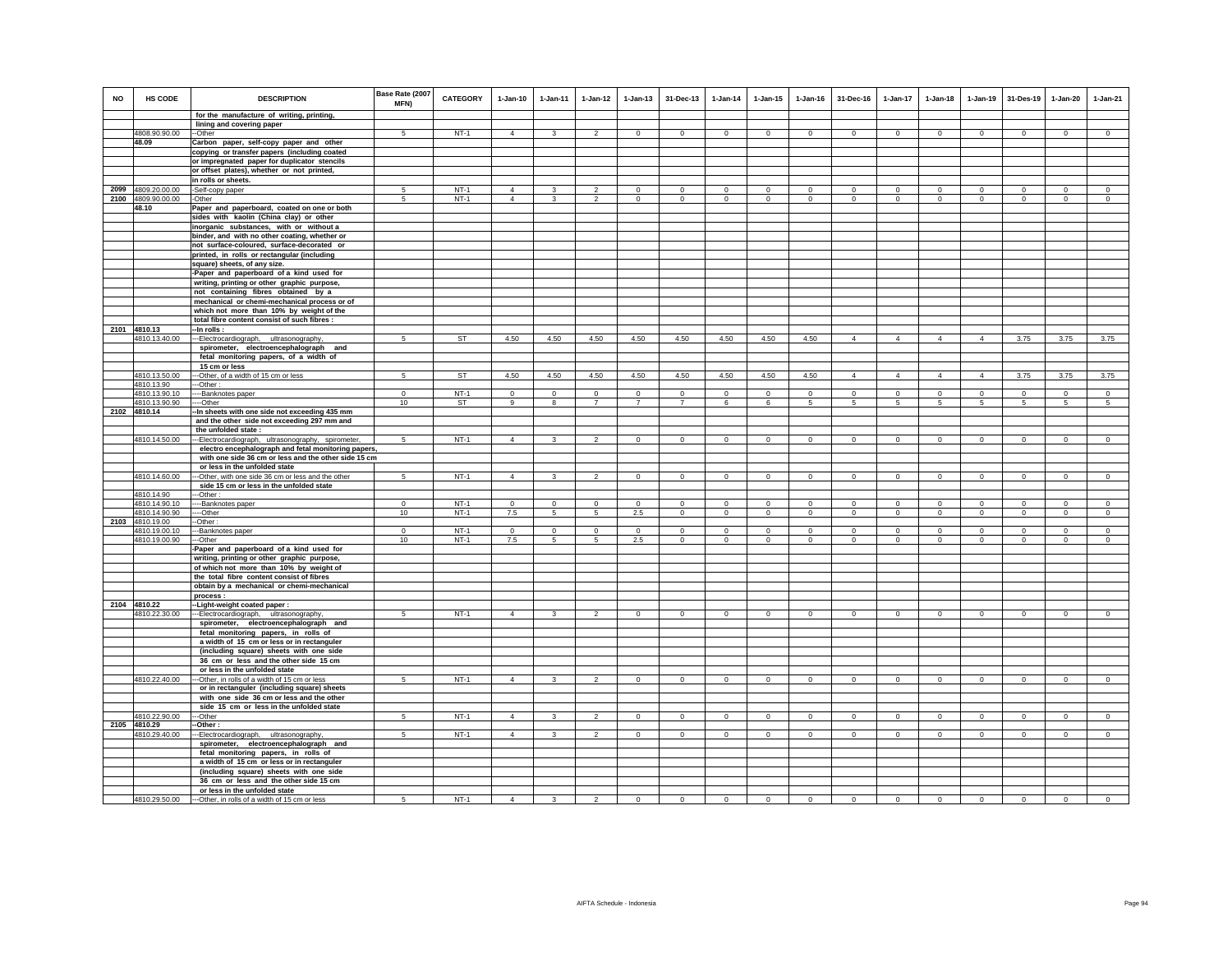| <b>NO</b> | <b>HS CODE</b> | <b>DESCRIPTION</b>                                                                           | Base Rate (2007<br>MFN) | <b>CATEGORY</b> | $1-Jan-10$     | $1-Jan-11$              | $1-Jan-12$     | $1 - Jan-13$   | 31-Dec-13      | $1 - Jan-14$   | $1 - Jan-15$   | $1 - Jan-16$   | 31-Dec-16      | $1-Jan-17$     | $1-Jan-18$     | $1-Jan-19$     | 31-Des-19      | $1-Jan-20$     | $1-Jan-21$     |
|-----------|----------------|----------------------------------------------------------------------------------------------|-------------------------|-----------------|----------------|-------------------------|----------------|----------------|----------------|----------------|----------------|----------------|----------------|----------------|----------------|----------------|----------------|----------------|----------------|
|           |                | or in rectanguler (including square) sheets                                                  |                         |                 |                |                         |                |                |                |                |                |                |                |                |                |                |                |                |                |
|           |                | with one side 36 cm or less and the other<br>side 15 cm or less in the unfolded state        |                         |                 |                |                         |                |                |                |                |                |                |                |                |                |                |                |                |                |
|           | 4810.29.90.00  | --Other                                                                                      | 5                       | $NT-1$          | $\overline{4}$ | $\mathbf{3}$            | $\mathcal{P}$  | $\circ$        | $\mathbf{0}$   | $\circ$        | $\mathbf{0}$   | $\mathbf{0}$   | $\circ$        | $\mathbf{0}$   | $\circ$        | $\mathbf 0$    | $\circ$        | $\circ$        | $\circ$        |
|           |                | Kraft paper and paperboard, other than                                                       |                         |                 |                |                         |                |                |                |                |                |                |                |                |                |                |                |                |                |
|           |                | that of a kind used for writing, printing                                                    |                         |                 |                |                         |                |                |                |                |                |                |                |                |                |                |                |                |                |
|           |                | or other graphic purposes :                                                                  |                         |                 |                |                         |                |                |                |                |                |                |                |                |                |                |                |                |                |
|           | 2106 4810.31   | -Bleached uniformly throughout the mass and                                                  |                         |                 |                |                         |                |                |                |                |                |                |                |                |                |                |                |                |                |
|           |                | of which more than 95% by weight of the                                                      |                         |                 |                |                         |                |                |                |                |                |                |                |                |                |                |                |                |                |
|           |                | total fibre content consists of wood fibres                                                  |                         |                 |                |                         |                |                |                |                |                |                |                |                |                |                |                |                |                |
|           |                | obtained by a chemical process, and<br>weighing 150 g/m2 or less :                           |                         |                 |                |                         |                |                |                |                |                |                |                |                |                |                |                |                |                |
|           | 4810.31.20.00  | --Paper used as interleaf material for                                                       | 5                       | $NT-1$          | $\overline{4}$ | $\overline{\mathbf{3}}$ | $\overline{2}$ | $\overline{0}$ | $\overline{0}$ | $\overline{0}$ | $\overline{0}$ | $\overline{0}$ | $\Omega$       | $\overline{0}$ | $\overline{0}$ | $\overline{0}$ | $\overline{0}$ | $\Omega$       | $\overline{0}$ |
|           |                | separating in-process battery plates                                                         |                         |                 |                |                         |                |                |                |                |                |                |                |                |                |                |                |                |                |
|           |                | in rolls of a width of 15 cm or less                                                         |                         |                 |                |                         |                |                |                |                |                |                |                |                |                |                |                |                |                |
|           |                | or in rectanguler (including square) sheets                                                  |                         |                 |                |                         |                |                |                |                |                |                |                |                |                |                |                |                |                |
|           |                | with one side 36 cm or less and the other                                                    |                         |                 |                |                         |                |                |                |                |                |                |                |                |                |                |                |                |                |
|           |                | side 15 cm or less in the unfolded state                                                     |                         |                 |                |                         |                |                |                |                |                |                |                |                |                |                |                |                |                |
|           | 4810.31.30.00  | --Other, in rolls of a width of 15 cm or less<br>or in rectanguler (including square) sheets | 5                       | $NT-1$          | $\overline{4}$ | $\mathbf{3}$            | $\overline{2}$ | $\overline{0}$ | $\overline{0}$ | $\overline{0}$ | $\overline{0}$ | $\circ$        | $\mathbf{0}$   | $\circ$        | $\circ$        | $\overline{0}$ | $\overline{0}$ | $\overline{0}$ | $\overline{0}$ |
|           |                | with one side 36 cm or less and the other                                                    |                         |                 |                |                         |                |                |                |                |                |                |                |                |                |                |                |                |                |
|           |                | side 15 cm or less in the unfolded state                                                     |                         |                 |                |                         |                |                |                |                |                |                |                |                |                |                |                |                |                |
|           | 4810.31.90.00  | -Other                                                                                       | 5                       | $NT-1$          | $\overline{4}$ | $\mathbf{3}$            | $\mathfrak{D}$ | $\mathbf{0}$   | $\mathbf{0}$   | $\circ$        | $\mathbf{0}$   | $\circ$        | $\circ$        | $\mathbf{0}$   | $\mathbf 0$    | $\mathbf 0$    | $\mathbf 0$    | $\mathbf{0}$   | $\circ$        |
|           | 2107 4810.32   | -Bleached uniformly throughout the mass and                                                  |                         |                 |                |                         |                |                |                |                |                |                |                |                |                |                |                |                |                |
|           |                | of which more than 95% by weight of the                                                      |                         |                 |                |                         |                |                |                |                |                |                |                |                |                |                |                |                |                |
|           |                | total fibre content consists of wood fibres                                                  |                         |                 |                |                         |                |                |                |                |                |                |                |                |                |                |                |                |                |
|           |                | obtained by a chemical process, and                                                          |                         |                 |                |                         |                |                |                |                |                |                |                |                |                |                |                |                |                |
|           | 4810.32.20.00  | weighing more than 150 g/m2 :<br>-- In rolls of a width of 15 cm or less                     | 5 <sup>5</sup>          | $NT-1$          | $\overline{4}$ | $\mathbf{3}$            | 2              | $\mathbf{0}$   | $\mathbf 0$    | $\circ$        | $\mathbf{0}$   | $\circ$        | $\circ$        | $\mathbf{0}$   | $\circ$        | $\mathbf 0$    | $\circ$        | $\mathbf{0}$   | $\circ$        |
|           |                | or in rectanguler (including square) sheets                                                  |                         |                 |                |                         |                |                |                |                |                |                |                |                |                |                |                |                |                |
|           |                | with one side 36 cm or less and the other                                                    |                         |                 |                |                         |                |                |                |                |                |                |                |                |                |                |                |                |                |
|           |                | side 15 cm or less in the unfolded state                                                     |                         |                 |                |                         |                |                |                |                |                |                |                |                |                |                |                |                |                |
|           | 4810.32.90.00  | -Other                                                                                       | -5                      | $NT-1$          | $\overline{4}$ | 3                       | $\overline{2}$ | $\mathbf{0}$   | $^{\circ}$     | $\circ$        | $\mathbf{0}$   | $^{\circ}$     | $^{\circ}$     | $^{\circ}$     | $\mathbf{0}$   | $\circ$        | $\mathbf{0}$   | $\circ$        | $\circ$        |
|           | 2108 4810.39   | -Other:                                                                                      |                         |                 |                |                         |                |                |                |                |                |                |                |                |                |                |                |                |                |
|           | 4810.39.20.00  | -Paper used as interleaf material for<br>separating in-process battery plates                | $\sqrt{5}$              | <b>ST</b>       | 4.50           | 4.50                    | 4.50           | 4.50           | 4.50           | 4.50           | 4.50           | 4.50           | $\overline{4}$ | $\overline{4}$ | $\overline{4}$ | $\overline{4}$ | 3.75           | 3.75           | 3.75           |
|           |                | in rolls of a width of 15 cm or less                                                         |                         |                 |                |                         |                |                |                |                |                |                |                |                |                |                |                |                |                |
|           |                | or in rectanguler (including square) sheets                                                  |                         |                 |                |                         |                |                |                |                |                |                |                |                |                |                |                |                |                |
|           |                | with one side 36 cm or less and the other                                                    |                         |                 |                |                         |                |                |                |                |                |                |                |                |                |                |                |                |                |
|           |                | side 15 cm or less in the unfolded state                                                     |                         |                 |                |                         |                |                |                |                |                |                |                |                |                |                |                |                |                |
|           | 4810.39.30.00  | --Other, in rolls of a width of 15 cm or less                                                | $\overline{5}$          | <b>ST</b>       | 4.50           | 4.50                    | 4.50           | 4.50           | 4.50           | 4.50           | 4.50           | 4.50           | $\overline{4}$ | $\overline{4}$ | $\overline{4}$ | $\overline{4}$ | 3.75           | 3.75           | 3.75           |
|           |                | or in rectanguler (including square) sheets                                                  |                         |                 |                |                         |                |                |                |                |                |                |                |                |                |                |                |                |                |
|           |                | with one side 36 cm or less and the other                                                    |                         |                 |                |                         |                |                |                |                |                |                |                |                |                |                |                |                |                |
|           | 4810.39.90.00  | side 15 cm or less in the unfolded state<br>--Other                                          | $5\overline{5}$         | <b>ST</b>       | 4.50           | 4.50                    | 4.50           | 4.50           | 4.50           | 4.50           | 4.50           | 4.50           | $\overline{4}$ | $\overline{4}$ | $\overline{4}$ | $\overline{4}$ | 3.75           | 3.75           | 3.75           |
|           |                | -Other paper and paperboard :                                                                |                         |                 |                |                         |                |                |                |                |                |                |                |                |                |                |                |                |                |
|           | 2109 4810.92   | -Multi-ply:                                                                                  |                         |                 |                |                         |                |                |                |                |                |                |                |                |                |                |                |                |                |
|           | 4810.92.10.00  | -Gray backboard                                                                              | $\sqrt{5}$              | $NT-1$          | $\overline{4}$ | 3                       | $\overline{2}$ | $\mathbf 0$    | $\Omega$       | $\Omega$       | $\Omega$       | $\circ$        | $\Omega$       | $\Omega$       | $\Omega$       | $\Omega$       | $\circ$        | $\mathsf 0$    | $\circ$        |
|           | 4810.92.30.00  | -Other, in rolls of a width of 15 cm or less                                                 | 5                       | ST              | 4.50           | 4.50                    | 4.50           | 4.50           | 4.50           | 4.50           | 4.50           | 4.50           | $\overline{4}$ | $\overline{4}$ | $\overline{4}$ | $\overline{4}$ | 3.75           | 3.75           | 3.75           |
|           |                | or in rectanguler (including square) sheets                                                  |                         |                 |                |                         |                |                |                |                |                |                |                |                |                |                |                |                |                |
|           |                | with one side 36 cm or less and the other<br>side 15 cm or less in the unfolded state        |                         |                 |                |                         |                |                |                |                |                |                |                |                |                |                |                |                |                |
|           | 4810.92.90.00  | --Other                                                                                      | 5                       | <b>ST</b>       | 4.50           | 4.50                    | 4.50           | 4.50           | 4.50           | 4.50           | 4.50           | 4.50           | $\Delta$       | $\mathbf{A}$   | $\Delta$       | $\Delta$       | $\overline{0}$ | $\Omega$       | $\overline{0}$ |
|           | 2110 4810.99   | -Other:                                                                                      |                         |                 |                |                         |                |                |                |                |                |                |                |                |                |                |                |                |                |
|           | 4810.99.20.00  | --Paper used as interleaf material for                                                       | 5                       | $NT-1$          | $\overline{4}$ | $\mathbf{R}$            | $\mathcal{P}$  | $\Omega$       | $\Omega$       | $\Omega$       | $\Omega$       | $\Omega$       | $\Omega$       | $\Omega$       | $\Omega$       | $\Omega$       | $\Omega$       | $\Omega$       | $\Omega$       |
|           |                | separating in-process battery plates                                                         |                         |                 |                |                         |                |                |                |                |                |                |                |                |                |                |                |                |                |
|           |                | in rolls of a width of 15 cm or less                                                         |                         |                 |                |                         |                |                |                |                |                |                |                |                |                |                |                |                |                |
|           |                | or in rectanguler (including square) sheets<br>with one side 36 cm or less and the other     |                         |                 |                |                         |                |                |                |                |                |                |                |                |                |                |                |                |                |
|           |                | side 15 cm or less in the unfolded state                                                     |                         |                 |                |                         |                |                |                |                |                |                |                |                |                |                |                |                |                |
|           | 4810.99.30.00  | -Other, in rolls of a width of 15 cm or less                                                 | -5                      | $NT-1$          | $\overline{4}$ | 3                       | $\mathfrak{p}$ | $\mathsf 0$    | $\mathbf 0$    | $\circ$        | $\mathbf 0$    | $\circ$        | $\circ$        | $\mathbf 0$    | $\mathbf 0$    | $\mathbf 0$    | $\mathbf 0$    | $\mathbf 0$    | $\mathsf 0$    |
|           |                | or in rectanguler (including square) sheets                                                  |                         |                 |                |                         |                |                |                |                |                |                |                |                |                |                |                |                |                |
|           |                | with one side 36 cm or less and the other                                                    |                         |                 |                |                         |                |                |                |                |                |                |                |                |                |                |                |                |                |
|           |                | side 15 cm or less in the unfolded state                                                     |                         |                 |                |                         |                |                |                |                |                |                |                |                |                |                |                |                |                |
|           | 4810.99.90.00  | --Other                                                                                      | 5                       | $NT-1$          | $\overline{4}$ | $\overline{3}$          | $\overline{2}$ | $\overline{0}$ | $\Omega$       | $\overline{0}$ | $\mathbf 0$    | $\mathsf 0$    | $\mathbf 0$    | $\overline{0}$ | $\overline{0}$ | $\mathbf 0$    | $\overline{0}$ | $\mathsf 0$    | $\overline{0}$ |
|           | 48.11          | Paper, paperboard, cellulose wadding and webs<br>of cellulose fibres, coated, impregnated,   |                         |                 |                |                         |                |                |                |                |                |                |                |                |                |                |                |                |                |
|           |                | covered, surface-coloured, surface-decorated                                                 |                         |                 |                |                         |                |                |                |                |                |                |                |                |                |                |                |                |                |
|           |                | or printed, in rolls or rectangular                                                          |                         |                 |                |                         |                |                |                |                |                |                |                |                |                |                |                |                |                |
|           |                | (including square) sheets, of any size, other                                                |                         |                 |                |                         |                |                |                |                |                |                |                |                |                |                |                |                |                |
|           |                | than goods of the kind described in heading                                                  |                         |                 |                |                         |                |                |                |                |                |                |                |                |                |                |                |                |                |
|           |                | 48.03, 48.09 or 48.10.                                                                       |                         |                 |                |                         |                |                |                |                |                |                |                |                |                |                |                |                |                |
|           | 2111 4811.10   | -Tarred, bituminised or asphalted paper and                                                  |                         |                 |                |                         |                |                |                |                |                |                |                |                |                |                |                |                |                |
|           | 4811.10.10.00  | paperboard:<br>-- In rolls of a width of 15 cm or less                                       | 5                       | $NT-1$          | $\overline{4}$ | $\mathbf{3}$            | $\mathfrak{p}$ | $\mathsf 0$    | $\Omega$       | $\circ$        | $\mathsf 0$    | $\circ$        | $\mathsf 0$    | $\Omega$       | $\mathbf 0$    | $\mathbf 0$    | $\mathbf 0$    | $\mathsf 0$    | $\circ$        |
|           |                |                                                                                              |                         |                 |                |                         |                |                |                |                |                |                |                |                |                |                |                |                |                |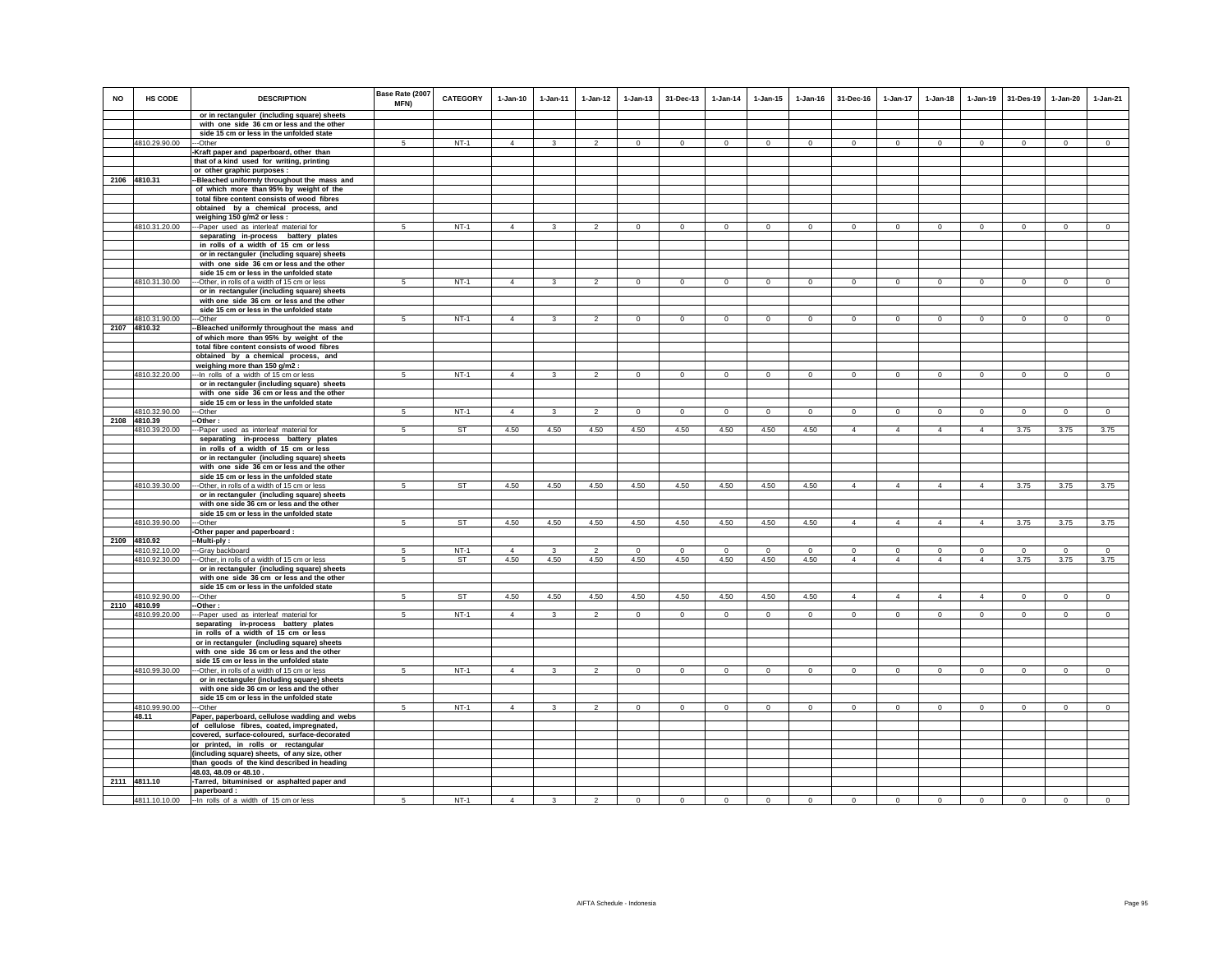| <b>NO</b> | HS CODE            | <b>DESCRIPTION</b>                                                                       | Base Rate (2007<br>MFN) | <b>CATEGORY</b> | $1-Jan-10$     | $1 -$ lan-11       | $1-Jan-12$     | $1 -$ lan-13   | 31-Dec-13      | $1-Jan-14$     | $1-Jan-15$  | $1 - Jan-16$ | 31-Dec-16      | $1 - Jan-17$   | $1-Jan-18$     | $1-Jan-19$     | 31-Des-19      | 1-Jan-20     | $1-Jan-21$     |
|-----------|--------------------|------------------------------------------------------------------------------------------|-------------------------|-----------------|----------------|--------------------|----------------|----------------|----------------|----------------|-------------|--------------|----------------|----------------|----------------|----------------|----------------|--------------|----------------|
|           |                    | or in rectanguler (including square) sheets<br>with one side 36 cm or less and the other |                         |                 |                |                    |                |                |                |                |             |              |                |                |                |                |                |              |                |
|           |                    | side 15 cm or less in the unfolded state                                                 |                         |                 |                |                    |                |                |                |                |             |              |                |                |                |                |                |              |                |
|           | 4811.10.90.00      | -Other                                                                                   | 5                       | $NT-1$          | $\overline{4}$ | 3                  | $\mathfrak{p}$ | $\mathbf 0$    | $\mathbf 0$    | $\mathbf{0}$   | $\mathbf 0$ | $\circ$      | $\circ$        | $\Omega$       | $\circ$        | $\mathbf 0$    | $\mathbf{0}$   | $\mathbf 0$  | $\circ$        |
|           |                    | -Gummed or adhesive paper and paperboard :                                               |                         |                 |                |                    |                |                |                |                |             |              |                |                |                |                |                |              |                |
|           | 2112 4811.41       | -Self-adhesive                                                                           |                         |                 |                |                    |                |                |                |                |             |              |                |                |                |                |                |              |                |
|           | 4811.41.10.00      | -In rolls of a width of 15 cm or less                                                    | 5                       | <b>ST</b>       | 4.50           | 4.50               | 4.50           | 4.50           | 4.50           | 4.50           | 4.50        | 4.50         | $\overline{4}$ | $\Delta$       | $\overline{4}$ | $\overline{4}$ | 3.75           | 3.75         | 3.75           |
|           |                    | or in rectanguler (including square) sheets<br>with one side 36 cm or less and the other |                         |                 |                |                    |                |                |                |                |             |              |                |                |                |                |                |              |                |
|           |                    | side 15 cm or less in the unfolded state                                                 |                         |                 |                |                    |                |                |                |                |             |              |                |                |                |                |                |              |                |
|           | 4811.41.90.00      | --Other                                                                                  | $\overline{5}$          | ST              | 4.50           | 4.50               | 4.50           | 4.50           | 4.50           | 4.50           | 4.50        | 4.50         | $\Delta$       | $\overline{4}$ | $\overline{4}$ | $\overline{4}$ | 3.75           | 3.75         | 3.75           |
|           | 2113 4811.49       | --Other:                                                                                 |                         |                 |                |                    |                |                |                |                |             |              |                |                |                |                |                |              |                |
|           | 4811.49.10.00      | -- In rolls of a width of 15 cm or less                                                  | $5\overline{5}$         | <b>ST</b>       | 4.50           | 4.50               | 4.50           | 4.50           | 4.50           | 4.50           | 4.50        | 4.50         | $\overline{4}$ | $\overline{4}$ | $\overline{4}$ | $\overline{4}$ | 3.75           | 3.75         | 3.75           |
|           |                    | or in rectanguler (including square) sheets                                              |                         |                 |                |                    |                |                |                |                |             |              |                |                |                |                |                |              |                |
|           |                    | with one side 36 cm or less and the other<br>side 15 cm or less in the unfolded state    |                         |                 |                |                    |                |                |                |                |             |              |                |                |                |                |                |              |                |
|           | 4811.49.90.00      | --Other                                                                                  | 5                       | <b>ST</b>       | 4.50           | 4.50               | 4.50           | 4.50           | 4.50           | 4.50           | 4.50        | 4.50         | $\overline{4}$ | $\overline{4}$ | $\overline{4}$ | $\overline{4}$ | 3.75           | 3.75         | 3.75           |
|           |                    | Paper and paperboard, coated, impregnated or                                             |                         |                 |                |                    |                |                |                |                |             |              |                |                |                |                |                |              |                |
|           |                    | covered with plastics (excluding adhesives) :                                            |                         |                 |                |                    |                |                |                |                |             |              |                |                |                |                |                |              |                |
|           | 2114 4811.51       | -Bleached, weighing more than 150 g/m2 :                                                 |                         |                 |                |                    |                |                |                |                |             |              |                |                |                |                |                |              |                |
|           | 4811.51.10.00      | -Polyethylene coated paperboard of a kind                                                | 5                       | $NT-1$          | $\overline{4}$ | 3                  | $\overline{2}$ | $\overline{0}$ | $\mathbf 0$    | $\overline{0}$ | $\mathbf 0$ | $\mathbf 0$  | $\circ$        | $\mathbf 0$    | $\mathbf{0}$   | $^{\circ}$     | $\overline{0}$ | $\mathbf 0$  | $\overline{0}$ |
|           |                    | used for the manufacture of papercup<br>bottoms, in rolls of a width of less             |                         |                 |                |                    |                |                |                |                |             |              |                |                |                |                |                |              |                |
|           |                    | than 10 cm                                                                               |                         |                 |                |                    |                |                |                |                |             |              |                |                |                |                |                |              |                |
|           | 4811.51.20.00      | -Other, in rolls of a width of 15 cm or less                                             | 5                       | $NT-1$          | $\overline{4}$ | $\mathbf{3}$       | $\mathfrak{p}$ | $\mathsf 0$    | $\Omega$       | $\mathsf 0$    | $\Omega$    | $\Omega$     | $\Omega$       | $\Omega$       | $\Omega$       | $\Omega$       | $\Omega$       | $\Omega$     | $\Omega$       |
|           |                    | or in rectanguler (including square) sheets                                              |                         |                 |                |                    |                |                |                |                |             |              |                |                |                |                |                |              |                |
|           |                    | with one side 36 cm or less and the other                                                |                         |                 |                |                    |                |                |                |                |             |              |                |                |                |                |                |              |                |
|           | 4811.51.90.00      | side 15 cm or less in the unfolded state<br>-Other                                       | 5                       | $NT-1$          | $\overline{4}$ | 3                  | $\mathfrak{p}$ | $\mathsf 0$    | $\mathsf 0$    | $\mathsf 0$    | $\mathbf 0$ | $\mathsf 0$  | $\mathsf 0$    | $\mathbf 0$    | $\mathbf 0$    | $\circ$        | $\mathbf 0$    | $\mathsf 0$  | $\overline{0}$ |
|           | 2115 4811.59       | -Other:                                                                                  |                         |                 |                |                    |                |                |                |                |             |              |                |                |                |                |                |              |                |
|           | 4811.59.10.00      | -Polyethylene coated paperboard of a kind                                                | 5                       | ST              | 4.50           | 4.50               | 4.50           | 4.50           | 4.50           | 4.50           | 4.50        | 4.50         | $\overline{4}$ | 4              | $\overline{4}$ | $\overline{4}$ | 3.75           | 3.75         | 3.75           |
|           |                    | used for the manufacture of papercup                                                     |                         |                 |                |                    |                |                |                |                |             |              |                |                |                |                |                |              |                |
|           |                    | bottoms, in rolls of a width of less                                                     |                         |                 |                |                    |                |                |                |                |             |              |                |                |                |                |                |              |                |
|           |                    | than 10 cm                                                                               |                         |                 |                |                    |                |                |                |                |             |              |                |                |                |                |                |              |                |
|           | 4811.59.20.00      | --paper and paperboard covered on both<br>faces with transparent sheets of plastics      | 5                       | <b>ST</b>       | 4.50           | 4.50               | 4.50           | 4.50           | 4.50           | 4.50           | 4.50        | 4.50         | $\overline{4}$ | $\overline{4}$ | $\overline{4}$ | $\overline{4}$ | 3.75           | 3.75         | 3.75           |
|           |                    | and with a lining of aluminium foil,                                                     |                         |                 |                |                    |                |                |                |                |             |              |                |                |                |                |                |              |                |
|           |                    | for the packing of liquid food products                                                  |                         |                 |                |                    |                |                |                |                |             |              |                |                |                |                |                |              |                |
|           | 4811.59.30.00      | -Other, in rolls of a width of 15 cm or less                                             | -5                      | <b>ST</b>       | 4.50           | 4.50               | 4.50           | 4.50           | 4.50           | 4.50           | 4.50        | 4.50         | $\overline{4}$ | $\overline{4}$ | $\overline{4}$ | $\overline{4}$ | 3.75           | 3.75         | 3.75           |
|           |                    | or in rectanguler (including square) sheets                                              |                         |                 |                |                    |                |                |                |                |             |              |                |                |                |                |                |              |                |
|           |                    | with one side 36 cm or less and the other                                                |                         |                 |                |                    |                |                |                |                |             |              |                |                |                |                |                |              |                |
|           | 4811.59.90.00      | side 15 cm or less in the unfolded state<br>--Other                                      | 5                       | ST              | 4.50           | 4.50               | 4.50           | 4.50           | 4.50           | 4.50           | 4.50        | 4.50         | $\overline{4}$ | $\overline{4}$ | 4              | $\overline{4}$ | 3.75           | 3.75         | 3.75           |
|           | 2116 4811.60       | Paper and paperboard, coated, impregnated or                                             |                         |                 |                |                    |                |                |                |                |             |              |                |                |                |                |                |              |                |
|           |                    | covered with wax, paraffin wax, stearin, oil                                             |                         |                 |                |                    |                |                |                |                |             |              |                |                |                |                |                |              |                |
|           |                    | or glycerol :                                                                            |                         |                 |                |                    |                |                |                |                |             |              |                |                |                |                |                |              |                |
|           | 4811.60.10.00      | -- In rolls of a width of 15 cm or less                                                  | 5                       | $NT-1$          | $\Delta$       | $\mathbf{\hat{z}}$ |                | $\Omega$       | $\Omega$       | $\Omega$       | $\Omega$    | $\Omega$     | $\Omega$       | $\Omega$       | $\Omega$       | $\Omega$       | $\mathbf 0$    | $\Omega$     | $\Omega$       |
|           |                    | or in rectanguler (including square) sheets                                              |                         |                 |                |                    |                |                |                |                |             |              |                |                |                |                |                |              |                |
|           |                    | with one side 36 cm or less and the other<br>side 15 cm or less in the unfolded state    |                         |                 |                |                    |                |                |                |                |             |              |                |                |                |                |                |              |                |
|           | 4811.60.90.00      | -Other                                                                                   | $\Omega$                | $NT-1$          | $\Omega$       | $^{\circ}$         | $\circ$        | $^{\circ}$     | $^{\circ}$     | $^{\circ}$     | $^{\circ}$  | $^{\circ}$   | $\Omega$       | $\mathbf 0$    | $\Omega$       | $^{\circ}$     | $\circ$        | $\Omega$     | $^{\circ}$     |
|           | 2117 4811.90       | -Other paper, paperboard, cellulose wadding                                              |                         |                 |                |                    |                |                |                |                |             |              |                |                |                |                |                |              |                |
|           |                    | and webs of cellulose fibres :                                                           |                         |                 |                |                    |                |                |                |                |             |              |                |                |                |                |                |              |                |
|           | 4811.90.30.00      | -In rolls of a width of 15 cm or less                                                    | 5                       | <b>ST</b>       | 4.50           | 4.50               | 4.50           | 4.50           | 4.50           | 4.50           | 4.50        | 4.50         | $\overline{4}$ | $\overline{4}$ | $\overline{4}$ | $\overline{4}$ | 3.75           | 3.75         | 3.75           |
|           |                    | or in rectanguler (including square) sheets<br>with one side 36 cm or less and the other |                         |                 |                |                    |                |                |                |                |             |              |                |                |                |                |                |              |                |
|           |                    | side 15 cm or less in the unfolded state                                                 |                         |                 |                |                    |                |                |                |                |             |              |                |                |                |                |                |              |                |
|           | 4811.90.90.00      | --Other                                                                                  | 5                       | <b>ST</b>       | 4.50           | 4.50               | 4.50           | 4.50           | 4.50           | 4.50           | 4.50        | 4.50         | $\Delta$       | $\Delta$       | $\Delta$       | $\Delta$       | 3.75           | 3.75         | 3.75           |
|           | 2118 4812.00.00.00 | Filter blocks, slabs and plates, of paper                                                | 5                       | $NT-1$          | $\overline{4}$ | $\mathbf{3}$       | $\overline{2}$ | $\mathbf 0$    | $\Omega$       | $\Omega$       | $\Omega$    | $\Omega$     | $\Omega$       | $\mathbf 0$    | $\circ$        | $\mathbf 0$    | $\mathbf 0$    | $\Omega$     | $\mathbf 0$    |
|           |                    | pulp.                                                                                    |                         |                 |                |                    |                |                |                |                |             |              |                |                |                |                |                |              |                |
|           | 48.13              | Cigarette paper, whether or not cut to size                                              |                         |                 |                |                    |                |                |                |                |             |              |                |                |                |                |                |              |                |
|           | 2119 4813.10.00.00 | or in the form of booklets or tubes.<br>-In the form of booklets or tubes                | 5                       | $NT-1$          | $\overline{4}$ | 3                  | $\overline{2}$ | $\mathbf 0$    | $\mathbf 0$    | $\mathbf 0$    | $\mathbf 0$ | $^{\circ}$   | $\circ$        | $\mathbf 0$    | $\circ$        | $\mathbf 0$    | $\mathbf 0$    | $\mathbf 0$  | $\circ$        |
|           | 2120 4813.20.00.00 | -In rolls of a width not exceeding 5 cm                                                  | 5                       | $NT-1$          | $\overline{4}$ | $\mathbf{3}$       | $\overline{2}$ | $\mathbf 0$    | $\overline{0}$ | $\circ$        | $\mathbf 0$ | $\mathbf 0$  | $\circ$        | $\mathbf 0$    | $\mathbf{0}$   | $\mathbf 0$    | $\mathbf 0$    | $\mathbf 0$  | $\mathbf 0$    |
|           | 2121 4813.90.00.00 | -Other                                                                                   | 5                       | $NT-1$          | $\overline{4}$ | 3                  | $\overline{2}$ | $\mathbf 0$    | $\mathbf{0}$   | $\mathbf{0}$   | 0           | $\circ$      | $\circ$        | $\mathbf{0}$   | $\circ$        | $\circ$        | $\circ$        | $\mathbf{0}$ | $\mathbf 0$    |
|           | 48.14              | Wallpaper and similar wall coverings; window                                             |                         |                 |                |                    |                |                |                |                |             |              |                |                |                |                |                |              |                |
|           |                    | transparencies of paper.                                                                 |                         |                 |                |                    |                |                |                |                |             |              |                |                |                |                |                |              |                |
|           | 2122 4814.10.00.00 | "Ingrain" paper                                                                          | 5                       | $NT-1$          | $\overline{4}$ | $\mathbf{3}$       | $\overline{2}$ | $\mathbf 0$    | $\mathsf 0$    | $\mathbf 0$    | $\mathsf 0$ | $\mathbf 0$  | $\mathsf 0$    | $\mathbf 0$    | $\mathbf 0$    | $\mathbf 0$    | $\mathbf 0$    | $\mathsf 0$  | $\mathbf 0$    |
|           | 2123 4814.20.00.00 | Wallpaper and similar wall coverings,<br>consisting of paper coated or covered, on       | 5                       | $NT-1$          | $\overline{4}$ | $\mathbf{3}$       | $\overline{2}$ | $\mathsf 0$    | $\mathsf 0$    | $\mathbf 0$    | $\mathbf 0$ | $\mathsf 0$  | $\mathbf 0$    | $\mathbf 0$    | $\mathbf 0$    | $\mathbf 0$    | $\mathbf 0$    | $\mathbf 0$  | $\circ$        |
|           |                    | the face side, with a grained, embossed,                                                 |                         |                 |                |                    |                |                |                |                |             |              |                |                |                |                |                |              |                |
|           |                    | coloured, design-printed or otherwise                                                    |                         |                 |                |                    |                |                |                |                |             |              |                |                |                |                |                |              |                |
|           |                    | decorated layer of plastics                                                              |                         |                 |                |                    |                |                |                |                |             |              |                |                |                |                |                |              |                |
|           | 2124 4814.90.00.00 | -Other                                                                                   | 5                       | $NT-1$          | $\overline{4}$ | $\mathbf{3}$       | $\mathfrak{D}$ | $\Omega$       | $\Omega$       | $\overline{0}$ | $\Omega$    | $\Omega$     | $\Omega$       | $\Omega$       | $\Omega$       |                | $\overline{0}$ | $\Omega$     | $\overline{0}$ |
|           | 48.16              | Carbon paper, self-copy paper and other                                                  |                         |                 |                |                    |                |                |                |                |             |              |                |                |                |                |                |              |                |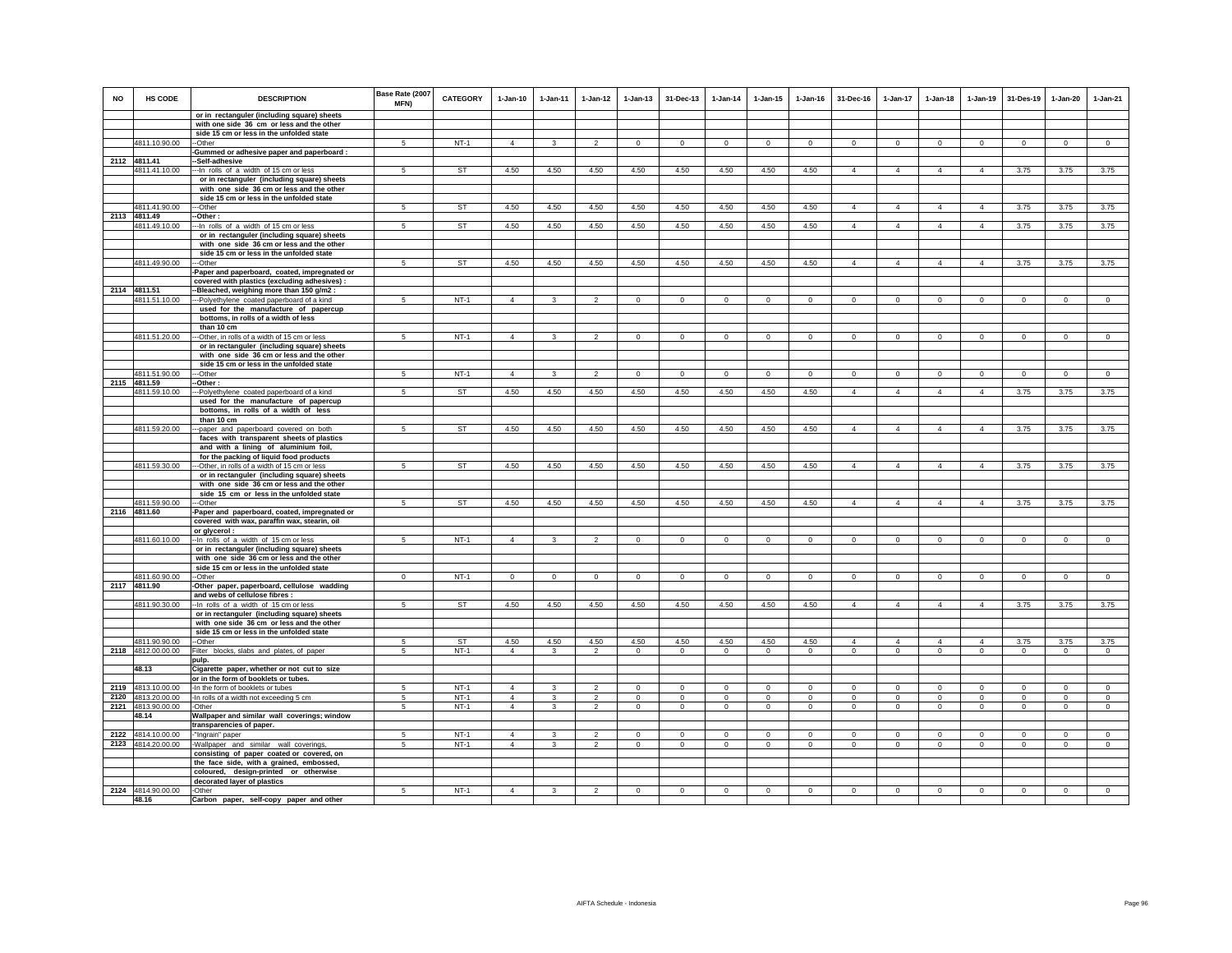| <b>NO</b>    | HS CODE                            | <b>DESCRIPTION</b>                                                                           | Base Rate (2007<br>MFN) | <b>CATEGORY</b>  | $1 - Jan-10$   | $1 - Jan-11$            | $1 - Jan-12$   | $1 - Jan-13$   | 31-Dec-13    | $1 - Jan-14$ | $1 - Jan-15$ | $1 - Jan-16$ | 31-Dec-16                        | $1 - Jan-17$                     | $1-Jan-18$                       | $1 - Jan-19$                     | 31-Des-19                     | $1 - Jan-20$ | $1-Jan-21$     |
|--------------|------------------------------------|----------------------------------------------------------------------------------------------|-------------------------|------------------|----------------|-------------------------|----------------|----------------|--------------|--------------|--------------|--------------|----------------------------------|----------------------------------|----------------------------------|----------------------------------|-------------------------------|--------------|----------------|
|              |                                    | copying or transfer papers (other than those                                                 |                         |                  |                |                         |                |                |              |              |              |              |                                  |                                  |                                  |                                  |                               |              |                |
|              |                                    | of heading 48.09), duplicator stencils and<br>offset plates, of paper, whether or not put up |                         |                  |                |                         |                |                |              |              |              |              |                                  |                                  |                                  |                                  |                               |              |                |
|              |                                    | in boxes.                                                                                    |                         |                  |                |                         |                |                |              |              |              |              |                                  |                                  |                                  |                                  |                               |              |                |
|              | 2125 4816.20.00.00                 | -Self-copy paper                                                                             | 5                       | $NT-1$           | $\overline{4}$ | 3                       | $\mathcal{P}$  | $\Omega$       | $\Omega$     | $\Omega$     | $\Omega$     | $\Omega$     | $\Omega$                         | $\Omega$                         | $\Omega$                         | $\Omega$                         | $\circ$                       | $\Omega$     | $^{\circ}$     |
|              | 2126 4816.90.00.00                 | -Other                                                                                       | 5                       | $NT-1$           | 4              | $\mathbf{3}$            | $\overline{2}$ | $\mathbf 0$    | $\mathbf{0}$ | $\mathbf 0$  | $\mathbf 0$  | $\circ$      | $\mathbf{0}$                     | $\circ$                          | $\mathbf 0$                      | $\overline{0}$                   | $\mathbf 0$                   | $\mathbf{0}$ | $\mathbf 0$    |
|              | 48.17                              | Envelopes, letter cards, plain postcards and                                                 |                         |                  |                |                         |                |                |              |              |              |              |                                  |                                  |                                  |                                  |                               |              |                |
|              |                                    | corespondence cards, of paper or paperboard;                                                 |                         |                  |                |                         |                |                |              |              |              |              |                                  |                                  |                                  |                                  |                               |              |                |
|              |                                    | boxes, pouches, wallets and writing                                                          |                         |                  |                |                         |                |                |              |              |              |              |                                  |                                  |                                  |                                  |                               |              |                |
|              |                                    | compendiums, of paper or paperboard,                                                         |                         |                  |                |                         |                |                |              |              |              |              |                                  |                                  |                                  |                                  |                               |              |                |
|              |                                    | containing an assortment of paper stationery.                                                | 5                       |                  | $\Delta$       | $\mathbf{3}$            | $\mathfrak{p}$ | $\mathbf 0$    | $\Omega$     | $\Omega$     | $\Omega$     | $\Omega$     | $\Omega$                         | $\Omega$                         | $\mathbf 0$                      |                                  |                               | $\Omega$     | $\circ$        |
| 2127<br>2128 | 4817.10.00.00<br>4817.20.00.00     | -Envelopes<br>-Letter cards, plain postcards and                                             | $5\overline{)}$         | $NT-1$<br>$NT-1$ | $\overline{4}$ | $\overline{\mathbf{3}}$ | $\overline{2}$ | $\overline{0}$ | $\Omega$     | $\Omega$     | $\Omega$     | $\Omega$     | $\Omega$                         | $\overline{0}$                   | $\overline{0}$                   | $\mathbf 0$<br>$\mathbf 0$       | $\mathbf 0$<br>$\overline{0}$ | $\Omega$     | $\overline{0}$ |
|              |                                    | correspondence cards                                                                         |                         |                  |                |                         |                |                |              |              |              |              |                                  |                                  |                                  |                                  |                               |              |                |
|              | 2129 4817.30.00.00                 | -Boxes, pouches, wallets and writing                                                         | 5 <sup>5</sup>          | ST               | 4.50           | 4.50                    | 4.50           | 4.50           | 4.50         | 4.50         | 4.50         | 4.50         | $\overline{4}$                   | $\overline{4}$                   | $\overline{4}$                   | $\overline{4}$                   | 3.75                          | 3.75         | 3.75           |
|              |                                    | compendiums, of paper or paperboard,                                                         |                         |                  |                |                         |                |                |              |              |              |              |                                  |                                  |                                  |                                  |                               |              |                |
|              |                                    | containing an assortment of paper stationery                                                 |                         |                  |                |                         |                |                |              |              |              |              |                                  |                                  |                                  |                                  |                               |              |                |
|              | 48.18                              | Toilet paper and similar paper, cellulose                                                    |                         |                  |                |                         |                |                |              |              |              |              |                                  |                                  |                                  |                                  |                               |              |                |
|              |                                    | wadding or webs of cellulose fibres, of a kind                                               |                         |                  |                |                         |                |                |              |              |              |              |                                  |                                  |                                  |                                  |                               |              |                |
|              |                                    | used for household or sanitary purposes, in                                                  |                         |                  |                |                         |                |                |              |              |              |              |                                  |                                  |                                  |                                  |                               |              |                |
|              |                                    | rolls of a width not exceeding 16 cm, or cut                                                 |                         |                  |                |                         |                |                |              |              |              |              |                                  |                                  |                                  |                                  |                               |              |                |
|              |                                    | to size or shape; handkerchiefs, cleansing<br>tissues, towels, tablecloths, serviettes,      |                         |                  |                |                         |                |                |              |              |              |              |                                  |                                  |                                  |                                  |                               |              |                |
|              |                                    | napkins for babies, tampons, bed sheets and                                                  |                         |                  |                |                         |                |                |              |              |              |              |                                  |                                  |                                  |                                  |                               |              |                |
|              |                                    | similar household, sanitary or hospital                                                      |                         |                  |                |                         |                |                |              |              |              |              |                                  |                                  |                                  |                                  |                               |              |                |
|              |                                    | articles, articles of apparel and clothing                                                   |                         |                  |                |                         |                |                |              |              |              |              |                                  |                                  |                                  |                                  |                               |              |                |
|              |                                    | accessories, of paper pulp, paper, cellulose                                                 |                         |                  |                |                         |                |                |              |              |              |              |                                  |                                  |                                  |                                  |                               |              |                |
|              |                                    | wadding or webs of cellulose fibres.                                                         |                         |                  |                |                         |                |                |              |              |              |              |                                  |                                  |                                  |                                  |                               |              |                |
| 2130         | 4818.10.00.00                      | Toilet paper                                                                                 | 5                       | $NT-1$           | $\overline{4}$ | 3                       | $\mathfrak{p}$ | $\Omega$       | $\Omega$     | $\Omega$     | $\Omega$     | $\Omega$     | $\Omega$                         | $\Omega$                         | $\Omega$                         | $\Omega$                         | $\Omega$                      | $\Omega$     | $\Omega$       |
|              | 2131 4818.20.00.00                 | -Handkerchiefs, cleansing or facial tissues                                                  | 5                       | $NT-1$           | $\overline{4}$ | $\mathbf{3}$            | $\overline{2}$ | $\mathsf 0$    | $\mathbf 0$  | $\mathbf 0$  | $^{\circ}$   | $^{\circ}$   | $\mathbf 0$                      | $\mathsf 0$                      | $\mathsf 0$                      | $\mathbf 0$                      | $\circ$                       | $\mathbf 0$  | $\mathsf 0$    |
|              |                                    | and towels                                                                                   |                         |                  |                |                         | $\mathcal{P}$  |                |              |              |              |              |                                  |                                  |                                  |                                  |                               |              |                |
|              | 2132 4818.30.00.00<br>2133 4818.40 | -Tablecloths and serviettes<br>-Sanitary towels and tampons, napkins and                     | 5                       | $NT-1$           | $\overline{4}$ | $\mathbf{3}$            |                | $\circ$        | $^{\circ}$   | $^{\circ}$   | $^{\circ}$   | $\circ$      | $^{\circ}$                       | $\mathbf 0$                      | $\circ$                          | $\circ$                          | $\mathbf{0}$                  | $\circ$      | $\circ$        |
|              |                                    | napkin liners for babies and similar sanitary                                                |                         |                  |                |                         |                |                |              |              |              |              |                                  |                                  |                                  |                                  |                               |              |                |
|              |                                    | articles :                                                                                   |                         |                  |                |                         |                |                |              |              |              |              |                                  |                                  |                                  |                                  |                               |              |                |
|              |                                    | -Napkins and napkin liners for babies and                                                    |                         |                  |                |                         |                |                |              |              |              |              |                                  |                                  |                                  |                                  |                               |              |                |
|              |                                    | similar sanitary articles :                                                                  |                         |                  |                |                         |                |                |              |              |              |              |                                  |                                  |                                  |                                  |                               |              |                |
|              | 4818.40.11.00                      | --Napkin liner                                                                               | 5                       | $NT-1$           | $\Delta$       | 3                       | $\mathcal{P}$  | $\mathbf 0$    | $^{\circ}$   | $\Omega$     | $\Omega$     | $^{\circ}$   | $\Omega$                         | $\mathbf 0$                      | $\mathbf 0$                      | $\mathbf 0$                      | $\mathbf 0$                   | $\mathbf 0$  | $\circ$        |
|              | 4818.40.19.00                      | ---Other                                                                                     | 5                       | $NT-1$           | $\overline{4}$ | $\overline{\mathbf{3}}$ | $\overline{2}$ | $\circ$        | $\Omega$     | $\circ$      | $\circ$      | $\Omega$     | $\circ$                          | $\mathbf{0}$                     | $\circ$                          | $\Omega$                         | $\circ$                       | $\Omega$     | $\circ$        |
|              | 4818.40.20.00                      | --Sanitary towels, tampons and similar<br>articles                                           | 5                       | $NT-1$           | $\overline{4}$ | $\mathbf{3}$            | $\overline{2}$ | $\mathsf 0$    | $\circ$      | $\mathbf 0$  | $\mathbf 0$  | $\mathbf 0$  | $\circ$                          | $\circ$                          | $\mathsf 0$                      | $\circ$                          | $\circ$                       | $\mathbf 0$  | $\circ$        |
|              | 2134 4818.50.00.00                 | -Articles of apparel and clothing                                                            | $5\phantom{.0}$         | $NT-1$           | $\overline{4}$ | $\mathbf{3}$            | $\overline{2}$ | $\circ$        | $\mathbf{0}$ | $\mathbf{0}$ | $\circ$      | $\mathbf{0}$ | $\circ$                          | $\mathbf{0}$                     | $\circ$                          | $^{\circ}$                       | $\mathbf{0}$                  | $\circ$      | $\circ$        |
|              |                                    | accessories                                                                                  |                         |                  |                |                         |                |                |              |              |              |              |                                  |                                  |                                  |                                  |                               |              |                |
|              | 2135 4818.90.00.00                 | -Other                                                                                       | $5\overline{5}$         | <b>ST</b>        | 4.50           | 4.50                    | 4.50           | 4.50           | 4.50         | 4.50         | 4.50         | 4.50         | $\overline{4}$                   | $\overline{4}$                   | $\overline{4}$                   | $\overline{4}$                   | 3.75                          | 3.75         | 3.75           |
|              | 48.19                              | Cartons, boxes, cases, bags and other packing                                                |                         |                  |                |                         |                |                |              |              |              |              |                                  |                                  |                                  |                                  |                               |              |                |
|              |                                    | containers, of paper, paperboard, cellulose                                                  |                         |                  |                |                         |                |                |              |              |              |              |                                  |                                  |                                  |                                  |                               |              |                |
|              |                                    | wadding or webs of cellulose fibres; box                                                     |                         |                  |                |                         |                |                |              |              |              |              |                                  |                                  |                                  |                                  |                               |              |                |
|              |                                    | files, letter trays, and similar articles, of                                                |                         |                  |                |                         |                |                |              |              |              |              |                                  |                                  |                                  |                                  |                               |              |                |
|              |                                    | paper or paperboard, of a kind used in<br>offices, shops or the like.                        |                         |                  |                |                         |                |                |              |              |              |              |                                  |                                  |                                  |                                  |                               |              |                |
| 2136         | 4819.10.00.00                      | -Cartons, boxes and cases, of corrugated                                                     | 5                       | ST               | 4.50           | 4.50                    | 4.50           | 4.50           | 4.50         | 4.50         | 4.50         | 4.50         | $\overline{4}$                   | $\overline{4}$                   | $\overline{4}$                   | $\overline{4}$                   | 3.75                          | 3.75         | 3.75           |
|              |                                    | paper or paperboard                                                                          |                         |                  |                |                         |                |                |              |              |              |              |                                  |                                  |                                  |                                  |                               |              |                |
| 2137         | 4819.20.00.00                      | -Folding cartons, boxes and cases, of non-                                                   | 5                       | ST               | 4.50           | 4.50                    | 4.50           | 4.50           | 4.50         | 4.50         | 4.50         | 4.50         | $\overline{4}$                   | $\overline{4}$                   | $\overline{4}$                   | $\overline{4}$                   | 3.75                          | 3.75         | 3.75           |
|              |                                    | corrugated paper and paperboard                                                              |                         |                  |                |                         |                |                |              |              |              |              |                                  |                                  |                                  |                                  |                               |              |                |
|              | 2138 4819.30.00.00                 | -Sacks and bags, having a base of a width of                                                 | $5\overline{5}$         | ST               | 4.50           | 4.50                    | 4.50           | 4.50           | 4.50         | 4.50         | 4.50         | 4.50         | $\overline{4}$                   | $\overline{4}$                   | $\overline{4}$                   | $\overline{4}$                   | 3.75                          | 3.75         | 3.75           |
|              |                                    | 40 cm or more                                                                                |                         |                  |                |                         |                |                |              |              |              |              |                                  |                                  |                                  |                                  |                               |              |                |
| 2139         | 4819.40.00.00<br>4819.50.00.00     | -Other sacks and bags, including cones                                                       | 5<br>$5\overline{5}$    | <b>ST</b><br>ST  | 4.50<br>4.50   | 4.50<br>4.50            | 4.50<br>4.50   | 4.50<br>4.50   | 4.50<br>4.50 | 4.50<br>4.50 | 4.50<br>4.50 | 4.50<br>4.50 | $\overline{4}$<br>$\overline{4}$ | $\overline{4}$<br>$\overline{4}$ | $\overline{4}$<br>$\overline{4}$ | $\overline{4}$<br>$\overline{4}$ | 3.75<br>3.75                  | 3.75<br>3.75 | 3.75<br>3.75   |
| 2140         |                                    | -Other packing containers, including record<br>sleeves                                       |                         |                  |                |                         |                |                |              |              |              |              |                                  |                                  |                                  |                                  |                               |              |                |
|              | 2141 4819.60.00.00                 | -Box files, letter trays, storage boxes and                                                  | 5                       | ST               | 4.50           | 4.50                    | 4.50           | 4.50           | 4.50         | 4.50         | 4.50         | 4.50         | $\overline{4}$                   | $\overline{4}$                   | $\overline{4}$                   | $\overline{4}$                   | 3.75                          | 3.75         | 3.75           |
|              |                                    | similar articles, of a kind used in offices,                                                 |                         |                  |                |                         |                |                |              |              |              |              |                                  |                                  |                                  |                                  |                               |              |                |
|              |                                    | shops or the like                                                                            |                         |                  |                |                         |                |                |              |              |              |              |                                  |                                  |                                  |                                  |                               |              |                |
|              | 48.20                              | Registers, account books, note books, order                                                  |                         |                  |                |                         |                |                |              |              |              |              |                                  |                                  |                                  |                                  |                               |              |                |
|              |                                    | books, receipt books, letter pads, memorandum                                                |                         |                  |                |                         |                |                |              |              |              |              |                                  |                                  |                                  |                                  |                               |              |                |
|              |                                    | pads, diaries and similar articles, exercise                                                 |                         |                  |                |                         |                |                |              |              |              |              |                                  |                                  |                                  |                                  |                               |              |                |
|              |                                    | books, blotting-pads, binders (loose-leaf or                                                 |                         |                  |                |                         |                |                |              |              |              |              |                                  |                                  |                                  |                                  |                               |              |                |
|              |                                    | other), folders, file covers, manifold                                                       |                         |                  |                |                         |                |                |              |              |              |              |                                  |                                  |                                  |                                  |                               |              |                |
|              |                                    | business forms, interleaved carbon sets and<br>other articles of stationary, of paper or     |                         |                  |                |                         |                |                |              |              |              |              |                                  |                                  |                                  |                                  |                               |              |                |
|              |                                    | paperboard; albums for samples or for                                                        |                         |                  |                |                         |                |                |              |              |              |              |                                  |                                  |                                  |                                  |                               |              |                |
|              |                                    | collections and book covers, of paper or                                                     |                         |                  |                |                         |                |                |              |              |              |              |                                  |                                  |                                  |                                  |                               |              |                |
|              |                                    | paperboard.                                                                                  |                         |                  |                |                         |                |                |              |              |              |              |                                  |                                  |                                  |                                  |                               |              |                |
|              | 2142 4820.10.00.00                 | -Registers, account books, note books, order                                                 | -5                      | ST               | 4.50           | 4.50                    | 4.50           | 4.50           | 4.50         | 4.50         | 4.50         | 4.50         | $\overline{4}$                   | $\overline{4}$                   | $\overline{4}$                   | $\overline{4}$                   | 3.75                          | 3.75         | 3.75           |
|              |                                    | books, receipt books, letter pads, memorandum                                                |                         |                  |                |                         |                |                |              |              |              |              |                                  |                                  |                                  |                                  |                               |              |                |
|              |                                    | pads, diaries and similar articles                                                           |                         |                  |                |                         |                |                |              |              |              |              |                                  |                                  |                                  |                                  |                               |              |                |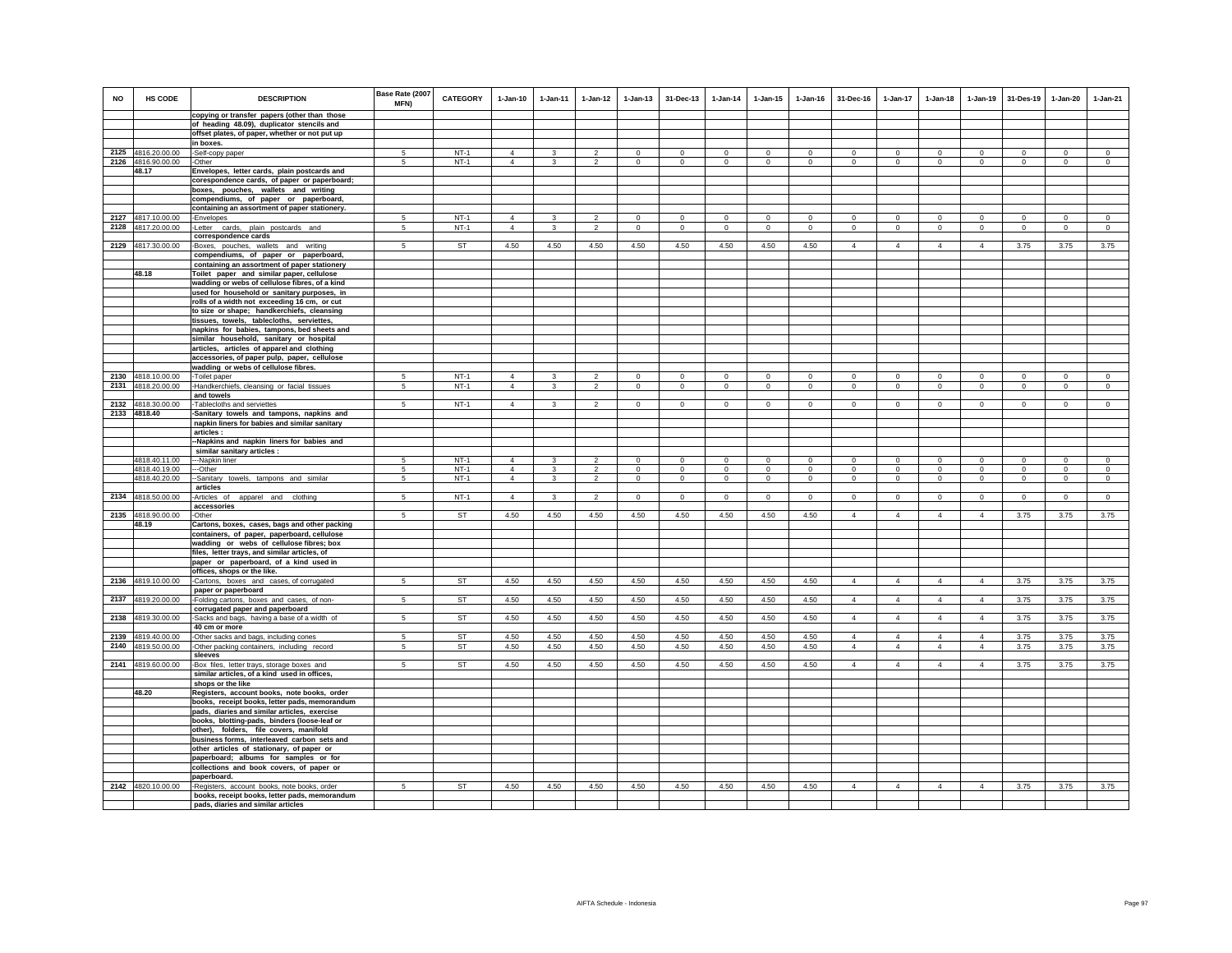| NO           | <b>HS CODE</b>                 | <b>DESCRIPTION</b>                                                                            | Base Rate (2007<br>MFN) | CATEGORY            | 1-Jan-10                         | $1 - Jan-11$         | $1 - Jan-12$                     | $1-Jan-13$              | 31-Dec-13                  | $1-Jan-14$               | $1 - Jan-15$              | $1 - Jan-16$            | 31-Dec-16                  | $1-Jan-17$                 | $1-Jan-18$                    | $1-Jan-19$                 | 31-Des-19               | $1-Jan-20$                 | $1-Jan-21$              |
|--------------|--------------------------------|-----------------------------------------------------------------------------------------------|-------------------------|---------------------|----------------------------------|----------------------|----------------------------------|-------------------------|----------------------------|--------------------------|---------------------------|-------------------------|----------------------------|----------------------------|-------------------------------|----------------------------|-------------------------|----------------------------|-------------------------|
| 2143<br>2144 | 4820.20.00.00<br>4820.30.00.00 | -Exercise books                                                                               | 5<br>5                  | $NT-1$<br><b>ST</b> | $\Delta$<br>4.50                 | $\mathbf{R}$<br>4.50 | $\overline{\phantom{a}}$<br>4.50 | $\mathbf 0$<br>4.50     | $\Omega$<br>4.50           | $\Omega$<br>4.50         | $\Omega$<br>4.50          | $\Omega$<br>4.50        | $\Omega$<br>$\overline{4}$ | $\Omega$<br>$\overline{4}$ | $\mathbf 0$<br>$\overline{4}$ | $\Omega$<br>$\overline{4}$ | $\Omega$<br>$\mathbf 0$ | $\mathbf 0$<br>$\mathbf 0$ | $\mathbf 0$<br>$\circ$  |
|              |                                | -Binders (other than book covers), folders and<br>file covers                                 |                         |                     |                                  |                      |                                  |                         |                            |                          |                           |                         |                            |                            |                               |                            |                         |                            |                         |
| 2145         | 4820.40.00.00                  | -Manifold business forms and interleaved<br>carbon sets                                       | 5                       | $NT-1$              | $\overline{4}$                   | 3                    | $\mathcal{P}$                    | $\Omega$                | $\Omega$                   | $\mathbf 0$              | $\mathbf 0$               | $\circ$                 | $\Omega$                   | $\Omega$                   | $\Omega$                      | $\circ$                    | $\Omega$                | $^{\circ}$                 | $\mathbf 0$             |
|              | 2146 4820.50.00.00             | -Albums for samples or for collections                                                        | 5                       | ST                  | 4.50                             | 4.50                 | 4.50                             | 4.50                    | 4.50                       | 4.50                     | 4.50                      | 4.50                    | $\overline{4}$             | $\overline{4}$             | 4                             | $\overline{4}$             | 3.75                    | 3.75                       | 3.75                    |
|              | 2147 4820.90.00.00<br>48.21    | -Other                                                                                        | 5                       | ST                  | 4.50                             | 4.50                 | 4.50                             | 4.50                    | 4.50                       | 4.50                     | 4.50                      | 4.50                    | $\overline{4}$             | $\overline{4}$             | $\overline{4}$                | $\overline{4}$             | 3.75                    | 3.75                       | 3.75                    |
|              |                                | Paper or paperboard labels of all kinds,<br>whether or not printed.                           |                         |                     |                                  |                      |                                  |                         |                            |                          |                           |                         |                            |                            |                               |                            |                         |                            |                         |
|              | 2148 4821.10                   | -Printed:                                                                                     |                         |                     |                                  |                      |                                  |                         |                            |                          |                           |                         |                            |                            |                               |                            |                         |                            |                         |
|              | 4821.10.10.00                  | -Labels of a kind used for jewellery, including                                               | 5                       | <b>ST</b>           | 4.50                             | 4.50                 | 4.50                             | 4.50                    | 4.50                       | 4.50                     | 4.50                      | 4.50                    | $\overline{4}$             | $\overline{4}$             | $\overline{4}$                | $\overline{4}$             | 3.75                    | 3.75                       | 3.75                    |
|              |                                | object of personal adornment or articles of                                                   |                         |                     |                                  |                      |                                  |                         |                            |                          |                           |                         |                            |                            |                               |                            |                         |                            |                         |
|              |                                | personal use normally carried in the pocket,<br>in the handbag or on the person               |                         |                     |                                  |                      |                                  |                         |                            |                          |                           |                         |                            |                            |                               |                            |                         |                            |                         |
|              | 4821.10.90.00                  | --Other                                                                                       | 5                       | <b>ST</b>           | 4.50                             | 4.50                 | 4.50                             | 4.50                    | 4.50                       | 4.50                     | 4.50                      | 4.50                    | $\overline{4}$             | $\overline{4}$             | $\overline{4}$                | $\overline{4}$             | 3.75                    | 3.75                       | 3.75                    |
|              | 2149 4821.90                   | -Other:                                                                                       |                         |                     |                                  |                      |                                  |                         |                            |                          |                           |                         |                            |                            |                               |                            |                         |                            |                         |
|              | 4821.90.10.00                  | --Labels of a kind used for jewellery, including                                              | 5                       | $NT-1$              | $\overline{4}$                   | 3                    | $\overline{2}$                   | $\mathbf 0$             | $\mathbf{0}$               | $\mathbf 0$              | $\mathbf 0$               | $^{\circ}$              | $\mathbf 0$                | $\mathbf{0}$               | $\mathbf 0$                   | $\mathbf 0$                | $^{\circ}$              | $\mathbf 0$                | $\mathbf 0$             |
|              |                                | object of personal adornment or articles of<br>personal use normally carried in the pocket,   |                         |                     |                                  |                      |                                  |                         |                            |                          |                           |                         |                            |                            |                               |                            |                         |                            |                         |
|              |                                | in the handbag or on the person                                                               |                         |                     |                                  |                      |                                  |                         |                            |                          |                           |                         |                            |                            |                               |                            |                         |                            |                         |
|              | 4821.90.90.00                  | --Other                                                                                       | 5                       | <b>ST</b>           | 4.50                             | 4.50                 | 4.50                             | 4.50                    | 4.50                       | 4.50                     | 4.50                      | 4.50                    | $\overline{4}$             | $\overline{4}$             | $\overline{4}$                | $\overline{4}$             | 3.75                    | 3.75                       | 3.75                    |
|              | 48.22                          | Bobbins, spools, cops and similar supports of                                                 |                         |                     |                                  |                      |                                  |                         |                            |                          |                           |                         |                            |                            |                               |                            |                         |                            |                         |
|              |                                | paper pulp, paper or paperboard (whether or<br>not perforated or hardened).                   |                         |                     |                                  |                      |                                  |                         |                            |                          |                           |                         |                            |                            |                               |                            |                         |                            |                         |
|              | 2150 4822.10.00.00             | -Of a kind used for winding textile yarn                                                      | $\mathsf 0$             | $NT-1$              | $\circ$                          | $\mathsf 0$          | $\mathbf 0$                      | $\mathbf 0$             | $\mathbf 0$                | $\mathbf 0$              | $\mathbf 0$               | $\mathsf 0$             | $\circ$                    | $\mathbf 0$                | $\mathbf 0$                   | $\mathbf 0$                | $^{\circ}$              | $\mathbf 0$                | $\mathbf 0$             |
|              | 2151 4822.90.00.00             | -Other                                                                                        | 5                       | $NT-1$              | $\overline{4}$                   | $\mathcal{R}$        | 2                                | $\mathbf 0$             | $\mathbf 0$                | $\circ$                  | $\circ$                   | $\circ$                 | $\mathbf 0$                | $\circ$                    | $\mathbf 0$                   | $\mathbf 0$                | $\Omega$                | $\mathbf 0$                | $\mathbf 0$             |
|              | 48.23                          | Other paper, paperboard, cellulose wadding and                                                |                         |                     |                                  |                      |                                  |                         |                            |                          |                           |                         |                            |                            |                               |                            |                         |                            |                         |
|              |                                | webs of cellulose fibres, cut to size or<br>shape; other articles of paper pulp, paper,       |                         |                     |                                  |                      |                                  |                         |                            |                          |                           |                         |                            |                            |                               |                            |                         |                            |                         |
|              |                                | paperboard, cellulose wadding or webs of                                                      |                         |                     |                                  |                      |                                  |                         |                            |                          |                           |                         |                            |                            |                               |                            |                         |                            |                         |
|              |                                | cellulose fibres.                                                                             |                         |                     |                                  |                      |                                  |                         |                            |                          |                           |                         |                            |                            |                               |                            |                         |                            |                         |
|              | 2152 4823.20.00.00             | -Filter paper and paperboard                                                                  | 5                       | <b>ST</b>           | 4.50                             | 4.50                 | 4.50                             | 4.50                    | 4.50                       | 4.50                     | 4.50                      | 4.50                    | $\overline{4}$             | $\overline{4}$             | $\overline{4}$                | $\overline{4}$             | 3.75                    | 3.75                       | 3.75                    |
|              | 2153 4823.40                   | -Rolls, sheets and dials, printed for self-                                                   |                         |                     |                                  |                      |                                  |                         |                            |                          |                           |                         |                            |                            |                               |                            |                         |                            |                         |
|              | 4823.40.10.00                  | recording apparatus :<br>--Cardiograph recording paper                                        | $\Omega$                | $NT-1$              | $\Omega$                         | $\Omega$             | $^{\circ}$                       | $\mathbf 0$             | $\mathbf 0$                | $^{\circ}$               | $^{\circ}$                | $\Omega$                | $\mathbf 0$                | $^{\circ}$                 | $\Omega$                      | $\Omega$                   | $\Omega$                | $\mathbf 0$                | $\mathbf 0$             |
|              | 4823.40.90.00                  | -Other                                                                                        | 5                       | $NT-1$              | $\overline{4}$                   | $\mathbf{3}$         | $\overline{2}$                   | $\mathbf 0$             | $\mathbf 0$                | $\mathbf 0$              | $\mathbf 0$               | $\circ$                 | $\mathbf 0$                | $\mathbf 0$                | $\mathbf 0$                   | $\mathbf 0$                | $\mathbf 0$             | $^{\circ}$                 | $\mathbf 0$             |
|              |                                | Trays, dishes, plates, cups and the like, of                                                  |                         |                     |                                  |                      |                                  |                         |                            |                          |                           |                         |                            |                            |                               |                            |                         |                            |                         |
|              | 2154 4823.61.00.00             | paper or paperboard :<br>--Of bamboo                                                          | 5                       | <b>ST</b>           | 4.50                             | 4.50                 | 4.50                             | 4.50                    | 4.50                       | 4.50                     | 4.50                      | 4.50                    | $\overline{4}$             | $\overline{4}$             | $\overline{4}$                | $\overline{4}$             | 3.75                    | 3.75                       | 3.75                    |
| 2155         | 4823.69.00.00                  | --Other                                                                                       | 5                       | <b>ST</b>           | 4.50                             | 4.50                 | 4.50                             | 4.50                    | 4.50                       | 4.50                     | 4.50                      | 4.50                    | $\Delta$                   | $\Delta$                   | $\Delta$                      | $\Delta$                   | 3.75                    | 3.75                       | 3.75                    |
| 2156         | 4823.70.00.00                  | -Moulded or pressed articles of paper pulp                                                    | 5                       | ST                  | 4.50                             | 4.50                 | 4.50                             | 4.50                    | 4.50                       | 4.50                     | 4.50                      | 4.50                    | $\overline{4}$             | $\overline{4}$             | $\overline{4}$                | $\overline{4}$             | 3.75                    | 3.75                       | 3.75                    |
|              | 2157 4823.90                   | -Other:                                                                                       |                         |                     |                                  |                      |                                  |                         |                            |                          |                           |                         |                            |                            |                               |                            |                         |                            |                         |
|              | 4823.90.10.00<br>4823.90.20.00 | -Cocooning frames for silk-worms<br>--Display cards of a kind used for jewellery,             | 5<br>5                  | $NT-1$<br>NT-1      | $\overline{4}$<br>$\overline{4}$ | $\mathbf{3}$         | 2<br>$\overline{2}$              | $\Omega$<br>$\mathbf 0$ | $\Omega$<br>$\mathbf{0}$   | $\Omega$<br>$\mathbf 0$  | $\Omega$<br>$\mathbf 0$   | $\Omega$<br>$\mathbf 0$ | $\Omega$<br>$\mathbf 0$    | $\Omega$<br>$\mathbf 0$    | $\Omega$<br>0                 | $\Omega$<br>$\mathbf 0$    | $\Omega$<br>$\,0\,$     | $\Omega$<br>$\circ$        | $\Omega$<br>$\mathbf 0$ |
|              |                                | including objects of personal adornment                                                       |                         |                     |                                  |                      |                                  |                         |                            |                          |                           |                         |                            |                            |                               |                            |                         |                            |                         |
|              |                                | or articles of personal use normally                                                          |                         |                     |                                  |                      |                                  |                         |                            |                          |                           |                         |                            |                            |                               |                            |                         |                            |                         |
|              |                                | carried in the pocket, in the handbag or on                                                   |                         |                     |                                  |                      |                                  |                         |                            |                          |                           |                         |                            |                            |                               |                            |                         |                            |                         |
|              | 4823.90.30.00                  | the person<br>--Die-cut polyethylene coated paperboard                                        | 5                       | $NT-1$              | $\overline{4}$                   | 3                    | $\overline{2}$                   | $\mathbf 0$             | $\mathbf 0$                | $\mathbf 0$              | $\mathbf 0$               | $\circ$                 | $\mathbf 0$                | $\mathbf 0$                | $\mathbf 0$                   | $\circ$                    | $\mathbf 0$             | $\mathbf 0$                | $\mathbf 0$             |
|              |                                | of a kind used for manufacture of paper                                                       |                         |                     |                                  |                      |                                  |                         |                            |                          |                           |                         |                            |                            |                               |                            |                         |                            |                         |
|              |                                | cups                                                                                          |                         |                     |                                  |                      |                                  |                         |                            |                          |                           |                         |                            |                            |                               |                            |                         |                            |                         |
|              | 4823.90.40.00                  | -- Paper tube sets of a kind used for the<br>manufacture of fireworks                         | 5                       | $NT-1$              | $\overline{4}$                   |                      | $\mathfrak{D}$                   | $\Omega$                | $\overline{0}$             | $\Omega$                 | $\overline{0}$            | $\Omega$                | $\Omega$                   | $\Omega$                   | $\Omega$                      | $\Omega$                   | $\Omega$                | $\Omega$                   | $\Omega$                |
|              | 4823.90.50.00                  | --Kraft paper in rolls of a width of 209                                                      | 5                       | $NT-1$              | $\overline{4}$                   |                      | $\overline{2}$                   | $\mathbf 0$             | $\mathsf 0$                | $\mathbf 0$              | $\mathbf 0$               | $^{\circ}$              | $\mathbf 0$                | $^{\circ}$                 | $\mathbf 0$                   | $\mathbf{0}$               | $^{\circ}$              | $^{\circ}$                 | $\mathbf 0$             |
|              |                                | mm of kind used as wrapper for dynamic                                                        |                         |                     |                                  |                      |                                  |                         |                            |                          |                           |                         |                            |                            |                               |                            |                         |                            |                         |
|              |                                | sticks                                                                                        |                         |                     |                                  |                      |                                  |                         |                            |                          |                           |                         |                            |                            |                               |                            |                         |                            |                         |
|              | 4823.90.60.00<br>4823.90.70.00 | --Punched jacquard cards<br>--Fans and handscreens                                            | -5<br>5                 | $NT-1$<br>$NT-1$    | $\overline{4}$<br>$\overline{4}$ | 3                    | 2<br>$\overline{2}$              | $\Omega$<br>$^{\circ}$  | $\mathbf 0$<br>$\mathbf 0$ | $^{\circ}$<br>$^{\circ}$ | $^{\circ}$<br>$\mathbf 0$ | $\Omega$<br>$^{\circ}$  | $\Omega$<br>$\mathsf 0$    | $^{\circ}$<br>$\mathbf 0$  | $\Omega$<br>$\mathbf 0$       | $\Omega$<br>$^{\circ}$     | $\Omega$<br>$^{\circ}$  | $\Omega$<br>$^{\circ}$     | $\Omega$<br>$\mathbf 0$ |
|              | 4823.90.90.00                  | --Other                                                                                       | 5                       | ST                  | 4.50                             | 4.50                 | 4.50                             | 4.50                    | 4.50                       | 4.50                     | 4.50                      | 4.50                    | $\overline{4}$             | $\overline{4}$             | $\overline{4}$                | $\overline{4}$             | 3.75                    | 3.75                       | 3.75                    |
|              | 49.01                          | Printed books, brochures, leaflets and similar                                                |                         |                     |                                  |                      |                                  |                         |                            |                          |                           |                         |                            |                            |                               |                            |                         |                            |                         |
|              |                                | printed matter, whether or not in single<br>sheets.                                           |                         |                     |                                  |                      |                                  |                         |                            |                          |                           |                         |                            |                            |                               |                            |                         |                            |                         |
| 2158         | 4901.10.00.00                  | -In single sheet, whether or not folded                                                       | $\mathbf{0}$            | $NT-1$              | $\circ$                          | $\circ$              | $\circ$                          | $\mathbf 0$             | $\mathsf 0$                | $\mathsf 0$              | $\mathsf 0$               | $\circ$                 | $\mathbf 0$                | $\mathbf 0$                | $\mathbf 0$                   | $\mathbf 0$                | $\mathbf 0$             | $\mathbf 0$                | $\mathbf 0$             |
|              |                                | -Other:                                                                                       |                         |                     |                                  |                      |                                  |                         |                            |                          |                           |                         |                            |                            |                               |                            |                         |                            |                         |
| 2159         | 4901.91.00.00                  | -Dictionaries and encyclopaedias, and serial                                                  | $\Omega$                | $NT-1$              | $\circ$                          | $\Omega$             | $\Omega$                         | $\mathbf 0$             | $\mathbf{0}$               | $\circ$                  | $\mathbf 0$               | $\circ$                 | $\Omega$                   | $\Omega$                   | $\mathbf 0$                   | $\circ$                    | $\Omega$                | $\mathbf 0$                | $\mathbf{0}$            |
|              | 2160 4901.99                   | instalments thereof<br>-Other:                                                                |                         |                     |                                  |                      |                                  |                         |                            |                          |                           |                         |                            |                            |                               |                            |                         |                            |                         |
|              | 4901.99.10.00                  | -- Educational, technical, scientific, histori-                                               | $\Omega$                | $NT-1$              | $\circ$                          | $^{\circ}$           | $\circ$                          | 0                       | $\overline{0}$             | $\mathbf 0$              | $\mathbf 0$               | $\mathbf 0$             | $\mathbf 0$                | $\circ$                    | 0                             | $\mathbf 0$                | $\,0\,$                 | $\circ$                    | $\mathbf 0$             |
|              |                                | cal or cultural books                                                                         |                         |                     |                                  |                      |                                  |                         |                            |                          |                           |                         |                            |                            |                               |                            |                         |                            |                         |
|              | 4901.99.90.00                  | -Other                                                                                        | $\mathbf{0}$            | $NT-1$              | $\mathbf 0$                      | $\mathbf 0$          | $\circ$                          | $\mathbf 0$             | $\circ$                    | $\mathsf 0$              | $\circ$                   | $\mathsf 0$             | $\circ$                    | $\circ$                    | $\mathbf 0$                   | $\mathbf 0$                | $\circ$                 | $\circ$                    | $\overline{0}$          |
|              | 49.02                          | Newspapers, journals and periodicals, whether<br>or not illustrated or containing advertising |                         |                     |                                  |                      |                                  |                         |                            |                          |                           |                         |                            |                            |                               |                            |                         |                            |                         |
|              |                                | material.                                                                                     |                         |                     |                                  |                      |                                  |                         |                            |                          |                           |                         |                            |                            |                               |                            |                         |                            |                         |
|              | 2161 4902.10.00.00             | -Appearing at least four times a week                                                         | $^{\circ}$              | $NT-1$              | $^{\circ}$                       | 0                    | $\,$ 0                           | $\mathsf 0$             | $\mathbf 0$                | $\,$ 0                   | $\mathsf 0$               | $\mathbf 0$             | $\mathbf 0$                | 0                          | $\mathbf 0$                   | $^{\circ}$                 | $^{\circ}$              | 0                          | $\Omega$                |
|              | 2162 4902.90.00.00             | -Other                                                                                        | $\Omega$                | $NT-1$              | $\Omega$                         | $\circ$              | $\circ$                          | $\circ$                 | $\Omega$                   | $\circ$                  | $\mathbf{0}$              | $\circ$                 | $\Omega$                   | $\mathbf 0$                | $\mathbf{0}$                  | $\Omega$                   | $\Omega$                | $\Omega$                   | $\Omega$                |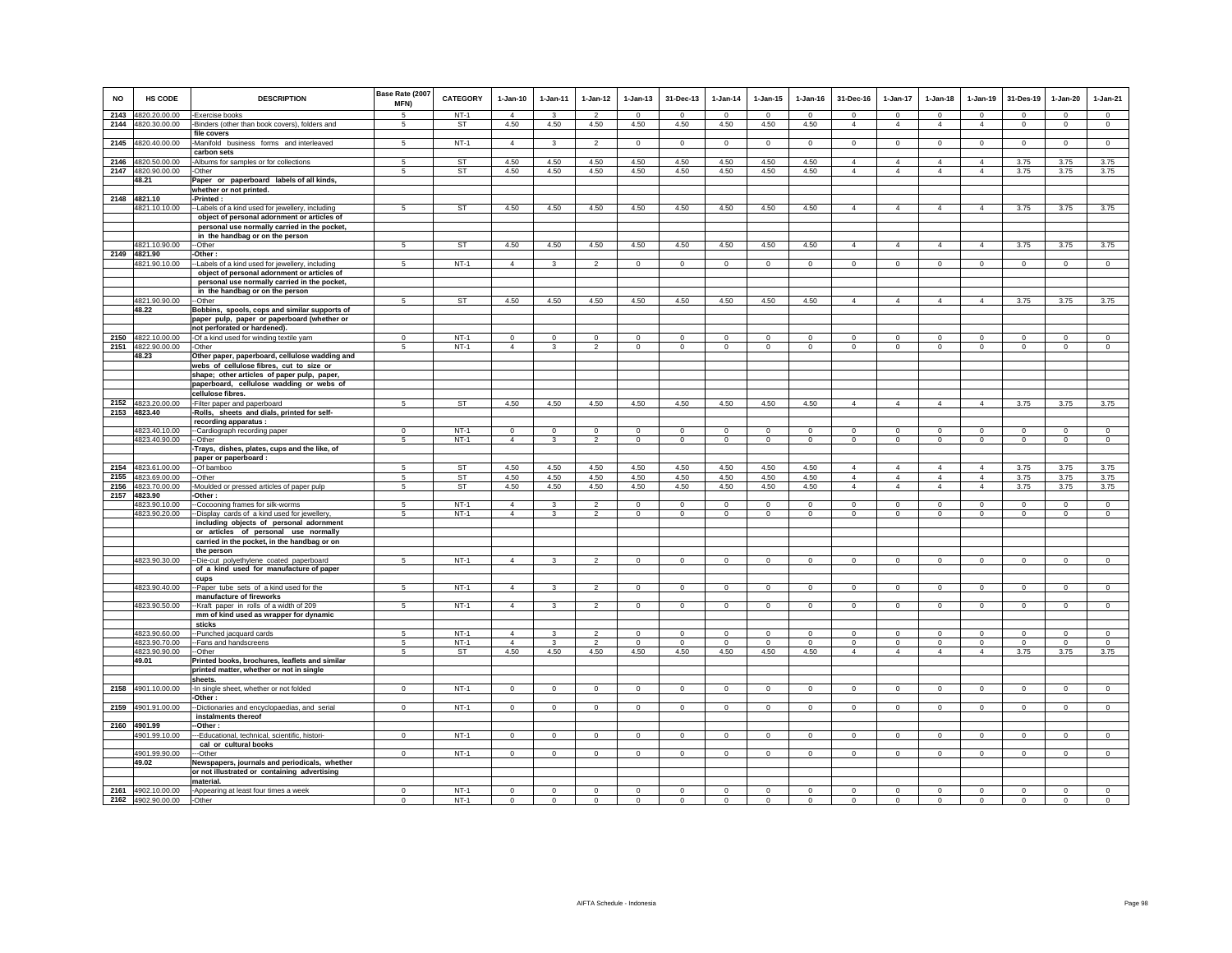| NO           | <b>HS CODE</b>                 | <b>DESCRIPTION</b>                                                                           | Base Rate (2007<br>MFN) | CATEGORY         | $1-Jan-10$                 | $1 - Jan-11$      | $1 - Jan-12$                     | $1 - Jan-13$                  | 31-Dec-13                  | $1-Jan-14$              | $1 - Jan-15$            | $1 - Jan-16$         | 31-Dec-16               | 1-Jan-17                    | $1 - Jan-18$         | $1-Jan-19$                | 31-Des-19               | $1-Jan-20$              | $1-Jan-21$              |
|--------------|--------------------------------|----------------------------------------------------------------------------------------------|-------------------------|------------------|----------------------------|-------------------|----------------------------------|-------------------------------|----------------------------|-------------------------|-------------------------|----------------------|-------------------------|-----------------------------|----------------------|---------------------------|-------------------------|-------------------------|-------------------------|
| 2163         | 4903.00.00.00                  | Children's picture, drawing or colouring                                                     | $\,0\,$                 | $NT-1$           | $\Omega$                   | $\mathbf 0$       | $\circ$                          | $^{\circ}$                    | $\mathbf{0}$               | $\circ$                 | $\mathbf{0}$            | $\Omega$             | $\mathbf{0}$            | $\mathbf{0}$                | $\mathsf 0$          | $\mathbf 0$               | $\mathbf 0$             | $\mathbf{0}$            | $\circ$                 |
|              | 2164 4904.00.00.00             | books.<br>Music, printed or in manuscript, whether or                                        | $\mathsf 0$             | $NT-1$           | $\mathsf 0$                | $\mathsf 0$       | $\mathbf 0$                      | $\mathbf 0$                   | $\mathbf 0$                | $\mathsf 0$             | $\mathbf 0$             | $\Omega$             | $\mathbf 0$             | $\mathbf 0$                 | $\mathsf 0$          | $\mathbf 0$               | $\mathbf 0$             | $\mathsf 0$             | $\circ$                 |
|              |                                | not bound or illustrated.                                                                    |                         |                  |                            |                   |                                  |                               |                            |                         |                         |                      |                         |                             |                      |                           |                         |                         |                         |
|              | 49.05                          | Maps and hydrographic or similar charts of all                                               |                         |                  |                            |                   |                                  |                               |                            |                         |                         |                      |                         |                             |                      |                           |                         |                         |                         |
|              |                                | kinds, including atlases, wall maps and<br>topographical plans and globes, printed.          |                         |                  |                            |                   |                                  |                               |                            |                         |                         |                      |                         |                             |                      |                           |                         |                         |                         |
|              | 2165 4905.10.00.00             | -Globes                                                                                      | $\Omega$                | $NT-1$           | $\Omega$                   | $\circ$           | $\mathbf 0$                      | $\Omega$                      | $\mathbf{0}$               | $\circ$                 | $\mathbf 0$             | $\,0\,$              | $\Omega$                | $\Omega$                    | $\Omega$             | $\circ$                   | $\mathbf 0$             | $\Omega$                | $\mathsf 0$             |
| 2166         | 4905.91.00.00                  | -Other:<br>-- In book form                                                                   | $\mathsf 0$             | $NT-1$           | $\circ$                    | $\mathbf 0$       | $\mathbf 0$                      | $\mathbf 0$                   | $\mathsf 0$                | $\mathsf 0$             | $\mathbf 0$             | $\mathbb O$          | $^{\circ}$              | $\mathbf 0$                 | $\mathsf 0$          | $\mathbf 0$               | $\mathbf 0$             | $\circ$                 | $\circ$                 |
| 2167         | 4905.99.00.00                  | -Other                                                                                       | $\mathbf 0$             | $NT-1$           | $\circ$                    | $\circ$           | $\circ$                          | $\mathbf 0$                   | $\mathbf 0$                | $\mathbf 0$             | $\mathbf 0$             | $\mathbf 0$          | $\mathbf 0$             | $\mathbf 0$                 | $\circ$              | $\mathbf 0$               | $\mathbf 0$             | $\mathbf 0$             | $\mathbf 0$             |
|              | 49.06                          | Plans and drawings for architectural,                                                        |                         |                  |                            |                   |                                  |                               |                            |                         |                         |                      |                         |                             |                      |                           |                         |                         |                         |
|              |                                | engineering, industrial,<br>commercial,                                                      |                         |                  |                            |                   |                                  |                               |                            |                         |                         |                      |                         |                             |                      |                           |                         |                         |                         |
|              |                                | topographical or similar purposes, being<br>originals drawn by hand; hand-written texts;     |                         |                  |                            |                   |                                  |                               |                            |                         |                         |                      |                         |                             |                      |                           |                         |                         |                         |
|              |                                | photographic reproductions on sensitised paper                                               |                         |                  |                            |                   |                                  |                               |                            |                         |                         |                      |                         |                             |                      |                           |                         |                         |                         |
|              |                                | and carbon copies of the foregoing.                                                          | $\Omega$                |                  | $\Omega$                   | $\Omega$          | $\Omega$                         |                               |                            | $\Omega$                |                         | $\Omega$             | $\Omega$                | $\Omega$                    |                      | $\Omega$                  |                         | $\Omega$                | $\Omega$                |
| 2168         | 4906.00.10.00                  | -Plans and drawings, including photographic<br>reproduction and carbon copies of plans and   |                         | $NT-1$           |                            |                   |                                  | $\circ$                       | $\mathbf 0$                |                         | $\mathbf 0$             |                      |                         |                             | $\circ$              |                           | $\circ$                 |                         |                         |
|              |                                | drawing                                                                                      |                         |                  |                            |                   |                                  |                               |                            |                         |                         |                      |                         |                             |                      |                           |                         |                         |                         |
|              | 4906.00.90.00<br>49.07         | -Other                                                                                       | $\mathbf{0}$            | $NT-1$           | $\mathbf{0}$               | $\mathbf{0}$      | $\circ$                          | $\mathbf{0}$                  | $\mathbf{0}$               | $\mathbf{0}$            | $\mathbf 0$             | $\mathbf{0}$         | $\Omega$                | $\mathbf 0$                 | $\mathbf{0}$         | $\mathbf{0}$              | $\circ$                 | $\mathbf{0}$            | $\circ$                 |
|              |                                | Unused postage, revenue or similar stamps of<br>current or new issue in the country in which |                         |                  |                            |                   |                                  |                               |                            |                         |                         |                      |                         |                             |                      |                           |                         |                         |                         |
|              |                                | they have, or will have, a recognised face                                                   |                         |                  |                            |                   |                                  |                               |                            |                         |                         |                      |                         |                             |                      |                           |                         |                         |                         |
|              |                                | value; stamp-impressed paper; banknotes;                                                     |                         |                  |                            |                   |                                  |                               |                            |                         |                         |                      |                         |                             |                      |                           |                         |                         |                         |
|              |                                | cheque forms; stock, share or bond<br>certificates and similar documents of title.           |                         |                  |                            |                   |                                  |                               |                            |                         |                         |                      |                         |                             |                      |                           |                         |                         |                         |
| 2169         | 4907.00.10.00                  | -Banknotes, being legal tender                                                               | $^{\circ}$              | $NT-1$           | $\mathbf 0$                | $\mathbf 0$       | $\mathbf 0$                      | $\mathbf 0$                   | $\mathbf 0$                | $\mathbf 0$             | $\mathbf 0$             | $^{\circ}$           | $\mathbf 0$             | $\mathbf 0$                 | $\mathbf 0$          | $\mathbf 0$               | $\mathbf 0$             | $\mathbf 0$             | $\circ$                 |
|              | 4907.00.20.00                  | -Unused postage stamps, revenue or similar<br>stamps                                         | $\Omega$                | $NT-1$           | $\circ$                    | $\circ$           | $\mathbf 0$                      | $\Omega$                      | $\circ$                    | $\circ$                 | $\Omega$                | $\mathbf 0$          | $\Omega$                | $\circ$                     | $\circ$              | $\Omega$                  | $\circ$                 | $\circ$                 | $\circ$                 |
|              | 4907.00.40.00                  | -Stock, share or bond certificates and similar                                               | $\mathbf 0$             | $NT-1$           | $\circ$                    | $\circ$           | $\circ$                          | $\circ$                       | $\mathbf{0}$               | $\circ$                 | $\circ$                 | $\mathbf 0$          | $\circ$                 | $\mathbf{0}$                | $\circ$              | $\circ$                   | $\mathbf{0}$            | $\mathbf 0$             | $\mathbf 0$             |
|              |                                | documents of title; cheque forms                                                             |                         |                  |                            |                   |                                  |                               |                            |                         |                         |                      |                         |                             |                      |                           |                         |                         |                         |
|              | 4907.00.90.00<br>49.08         | -Other<br>Transfers (decalcomanias).                                                         | $\mathbf 0$             | $NT-1$           | $^{\circ}$                 | $^{\circ}$        | $\circ$                          | $^{\circ}$                    | 0                          | $^{\circ}$              | $^{\circ}$              | $^{\circ}$           | $\Omega$                | $\circ$                     | $^{\circ}$           | $\mathbf{0}$              | $\circ$                 | $\circ$                 | $\circ$                 |
| 2170         | 4908.10.00.00                  | -Transfers (decalcomanias), vitrifiable                                                      | 5                       | $NT-1$           | $\overline{4}$             | $\mathbf{3}$      | $\mathfrak{p}$                   | $\Omega$                      | $\Omega$                   | $\Omega$                | $\Omega$                | $\Omega$             | $\Omega$                | $\Omega$                    | $\Omega$             | $\Omega$                  | $\mathbf 0$             | $\Omega$                | $\circ$                 |
| 2171         | 4908.90.00.00                  | -Other                                                                                       | 5                       | ST               | 4.50                       | 4.50              | 4.50                             | 4.50                          | 4.50                       | 4.50                    | 4.50                    | 4.50                 | $\overline{4}$          | $\overline{4}$              | $\overline{4}$       | $\overline{4}$            | 3.75                    | 3.75                    | 3.75                    |
| 2172         | 4909.00.00.00                  | Printed or illustrated postcards; printed<br>cards bearing personal greetings, messages or   | 15                      | ST               | 14                         | 13                | 12                               | 11                            | 11                         | 10                      | 8                       | 6                    | 5                       | 5                           | 5                    | 5                         | -5                      | 5                       | $\sqrt{5}$              |
|              |                                | announcements, whether or not illustrated,                                                   |                         |                  |                            |                   |                                  |                               |                            |                         |                         |                      |                         |                             |                      |                           |                         |                         |                         |
| 2173         | 4910.00.00.00                  | with or without envelopes or trimmings.                                                      | 15                      | ST               | 14                         | 13                | 12                               | 11                            | 11                         | 10                      | $\mathbf{g}$            |                      | $\sqrt{5}$              | $\sqrt{5}$                  | $\sqrt{5}$           | $\overline{5}$            |                         | 5                       | 5                       |
|              |                                | Calendars of any kind, printed, including<br>calendar blocks.                                |                         |                  |                            |                   |                                  |                               |                            |                         |                         | 6                    |                         |                             |                      |                           | 5                       |                         |                         |
|              | 49.11                          | Other printed matter, including printed                                                      |                         |                  |                            |                   |                                  |                               |                            |                         |                         |                      |                         |                             |                      |                           |                         |                         |                         |
|              | 2174 4911.10.00.00             | pictures and photographs.<br>-Trade advertising material, commercial                         | 15                      | <b>ST</b>        | 14                         | 13                | 12                               | 11                            | 11                         | 10                      | 8                       | 6                    | $5\overline{5}$         | $5\overline{5}$             | 5                    | 5                         | 5                       | 5                       | 5                       |
|              |                                | catalogues and the like<br>-Other:                                                           |                         |                  |                            |                   |                                  |                               |                            |                         |                         |                      |                         |                             |                      |                           |                         |                         |                         |
| 2175         | 4911.91                        | -Pictures, designs and photographs :                                                         |                         |                  |                            |                   |                                  |                               |                            |                         |                         |                      |                         |                             |                      |                           |                         |                         |                         |
|              | 4911.91.20.00                  | -Wall pictures and diagrams for                                                              | 15                      | ST               | 14                         | 13                | 12                               | 11                            | 11                         | 10                      | 8                       | 6                    | 5                       | 5                           | 5                    | 5                         | 5                       | 5                       | 5                       |
|              | 4911.91.30.00                  | instructional purposes<br>--Other printed pictures and photographs                           | 15                      | <b>ST</b>        | 14                         | 13                | 12                               | 11                            | 11                         | 10                      | 8                       | 6                    | -5                      | 5                           | 5                    | -5                        | 5                       | 5                       | 5                       |
|              | 4911.91.90.00                  | ---Other                                                                                     | 15                      | <b>ST</b>        | 14                         | 13                | 12                               | 11                            | 11                         | 10                      | $\overline{8}$          | $\epsilon$           | 5                       | 5 <sup>5</sup>              | $\overline{5}$       | $\overline{5}$            | 5                       | $\overline{5}$          | $\overline{5}$          |
| 2176         | 4911.99                        | -Other :<br>--Printed cards for jewellery or for small                                       | 15                      | <b>ST</b>        | 14                         | 13                | 12                               | 11                            | 11                         | $10$                    | 8                       | 6                    | 5                       | 5                           | 5                    | 5                         | 5                       | 5                       | 5                       |
|              | 4911.99.10.00                  | object of personal adornment or for                                                          |                         |                  |                            |                   |                                  |                               |                            |                         |                         |                      |                         |                             |                      |                           |                         |                         |                         |
|              |                                | articles of personal use normally carried                                                    |                         |                  |                            |                   |                                  |                               |                            |                         |                         |                      |                         |                             |                      |                           |                         |                         |                         |
|              |                                | in the pocket, in the handbag or on the<br>Person                                            |                         |                  |                            |                   |                                  |                               |                            |                         |                         |                      |                         |                             |                      |                           |                         |                         |                         |
|              | 4911.99.20.00                  | --Printed labels for explosives                                                              | 15                      | <b>ST</b>        | 14                         | 13                | 12                               | 11                            | 11                         | 10                      | 8                       | 6                    | 5                       | 5                           | 5                    | 5                         | 5                       | 5                       |                         |
|              | 4911.99.90.00                  | --Other                                                                                      | 15                      | ST               | 14                         | 13                | 12                               | 11                            | 11                         | 10                      | 8                       | 6                    | 5                       | 5                           | 5                    | 5                         | 5                       | 5                       | 5                       |
| 2177<br>2178 | 5001.00.00.00<br>5002.00.00.00 | Silk-worm cocoons suitable for reeling.<br>Raw silk (not thrown).                            | 5<br>5                  | $NT-1$<br>$NT-1$ | $\overline{4}$<br>$\Delta$ | $\mathbf{3}$<br>3 | $\overline{2}$<br>$\overline{2}$ | $\mathbf 0$<br>$\Omega$       | $\mathbf 0$<br>$\mathbf 0$ | $\mathsf 0$<br>$\Omega$ | $\mathbf 0$<br>$\Omega$ | $\Omega$<br>$\Omega$ | $\mathbf 0$<br>$\Omega$ | $\mathsf{O}$<br>$\mathbf 0$ | $\Omega$<br>$\Omega$ | $\mathbf 0$<br>$^{\circ}$ | $\mathbf 0$<br>$\Omega$ | $\mathbf 0$<br>$\Omega$ | $\mathbb O$<br>$\Omega$ |
| 2179         | 5003.00.00.00                  | Silk waste (including cocoons unsuitable for                                                 | $\sqrt{5}$              | $NT-1$           | $\overline{4}$             | $\mathbf{3}$      | $\overline{2}$                   | $\Omega$                      | $\Omega$                   | $\Omega$                | $\Omega$                | $\Omega$             | $\Omega$                | $\circ$                     | $\Omega$             | $\overline{0}$            | $\Omega$                | $\Omega$                | $\Omega$                |
|              |                                | reeling, yarn waste and garneted stock).                                                     |                         |                  |                            |                   |                                  |                               |                            |                         |                         |                      |                         |                             |                      |                           |                         |                         |                         |
| 2180         | 5004.00.00.00                  | Silk yarn (other than yarn spun from silk<br>waste) not put up for retail sale.              | 5                       | $NT-1$           | $\overline{4}$             | $\mathbf{3}$      | $\overline{2}$                   | $\mathbf 0$                   | $\mathsf 0$                | $\mathbf 0$             | $\mathbf 0$             | $\Omega$             | $\Omega$                | $\mathbf 0$                 | $\mathsf 0$          | $\mathbf 0$               | $\mathbf 0$             | $\mathsf 0$             | $\mathbf 0$             |
| 2181         | 5005.00.00.00                  | Yarn spun from silk waste, not put up for                                                    | 5                       | $NT-1$           | $\overline{4}$             | $\mathbf{3}$      | $\overline{2}$                   | $\mathbf{0}$                  | $\overline{0}$             | $\circ$                 | $\circ$                 | $\mathbf 0$          | $\mathbf{0}$            | $\mathbf{0}$                | $\circ$              | $\circ$                   | $\overline{0}$          | $\mathbf 0$             | $\circ$                 |
| 2182         |                                | retail sale.                                                                                 |                         |                  |                            |                   |                                  |                               |                            |                         |                         |                      |                         |                             |                      |                           |                         |                         |                         |
|              | 5006.00.00.00                  | Silk yarn and yarn spun from silk waste, put<br>up for retail sale; silk-worm gut.           | 5                       | $NT-1$           | $\overline{4}$             | $\mathbf{3}$      | $\overline{a}$                   | $\circ$                       | $\mathbf{0}$               | $\mathbf 0$             | $\mathbf{0}$            | $\mathbf 0$          | $^{\circ}$              | $\mathbf{0}$                | $\mathbf 0$          | $\overline{0}$            | $\overline{0}$          | 0                       | $\mathsf 0$             |
|              | 50.07                          | Woven fabrics of silk or of silk waste.                                                      |                         |                  |                            |                   |                                  |                               |                            |                         |                         |                      |                         |                             |                      |                           |                         |                         |                         |
| 2183         | 5007.10                        | -Fabrics of noil silk :                                                                      |                         | $NT-1$           | $\overline{4}$             |                   | $\mathfrak{p}$                   |                               | $\mathbf 0$                | $\circ$                 |                         |                      |                         | $\mathbf 0$                 | $\mathbf 0$          |                           | $^{\circ}$              | $\mathbf 0$             |                         |
|              | 5007.10.00.10<br>5007.10.00.90 | --Bleached or unbleached<br>--Other                                                          | 5<br>10                 | <b>ST</b>        | 9                          | 3<br>8            | $\overline{7}$                   | $\mathbf 0$<br>$\overline{7}$ | $\overline{7}$             | 6                       | $\mathbf 0$<br>6        | $^{\circ}$<br>5      | $\mathbf 0$<br>5        | $5\overline{)}$             | 5                    | $\mathbf 0$<br>5          | 5                       | 5                       | $\mathbf 0$<br>5        |
|              | 2184 5007.20                   | -Other fabrics, containing 85% or more by                                                    |                         |                  |                            |                   |                                  |                               |                            |                         |                         |                      |                         |                             |                      |                           |                         |                         |                         |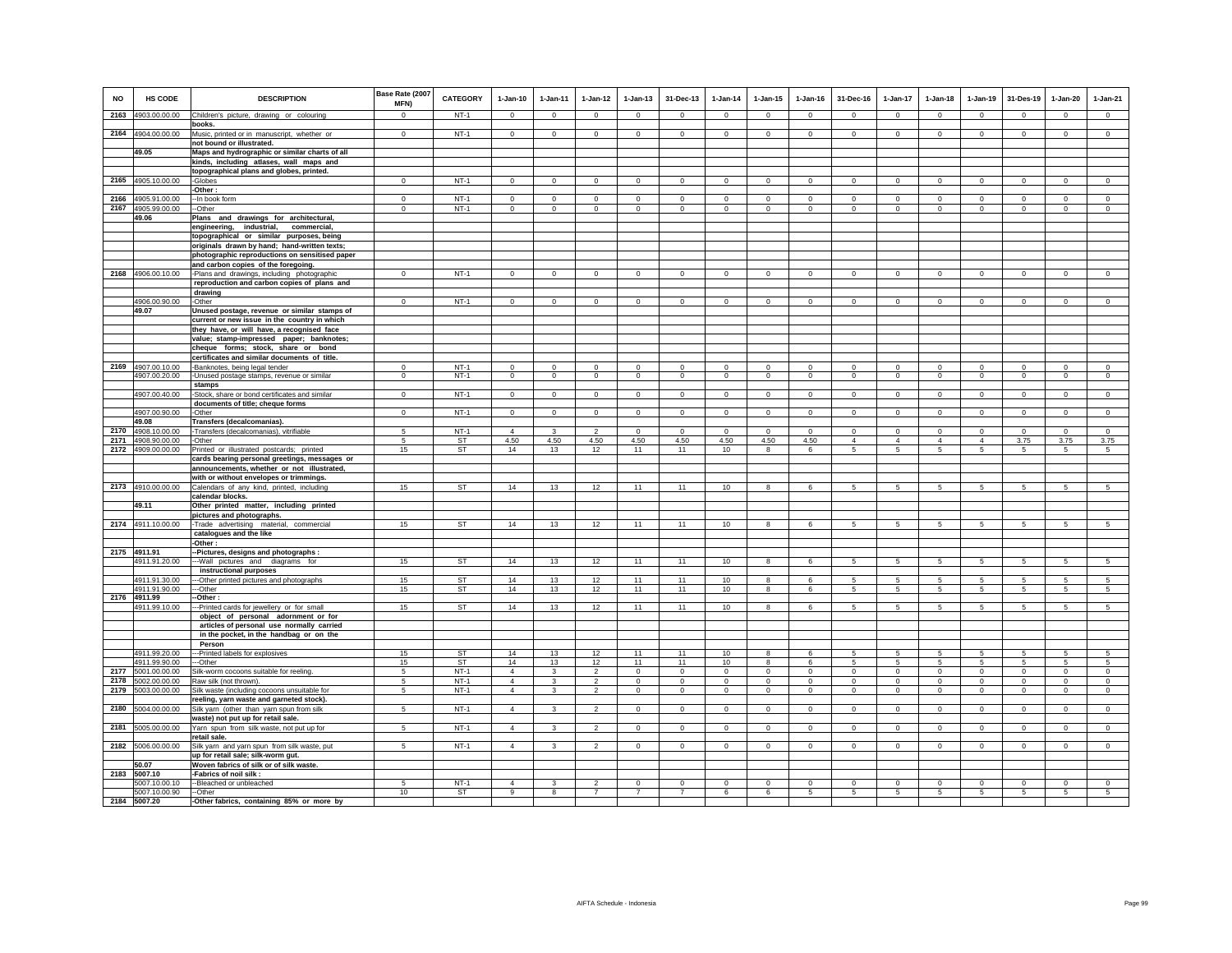| NO           | <b>HS CODE</b>                 | <b>DESCRIPTION</b>                                                                       | Base Rate (2007<br>MFN) | <b>CATEGORY</b>  | $1-Jan-10$                       | $1-Jan-11$                   | $1 - Jan-12$                     | $1 - Jan-13$                 | 31-Dec-13                  | $1-Jan-14$                 | $1 - Jan-15$                 | $1-Jan-16$                 | 31-Dec-16               | 1-Jan-17                   | $1-Jan-18$                 | $1-Jan-19$                 | 31-Des-19               | $1-Jan-20$                 | $1-Jan-21$              |
|--------------|--------------------------------|------------------------------------------------------------------------------------------|-------------------------|------------------|----------------------------------|------------------------------|----------------------------------|------------------------------|----------------------------|----------------------------|------------------------------|----------------------------|-------------------------|----------------------------|----------------------------|----------------------------|-------------------------|----------------------------|-------------------------|
|              |                                | weight of silk or of silk waste other than                                               |                         |                  |                                  |                              |                                  |                              |                            |                            |                              |                            |                         |                            |                            |                            |                         |                            |                         |
|              |                                | noil silk:                                                                               |                         |                  |                                  |                              |                                  |                              |                            |                            |                              |                            |                         |                            |                            |                            |                         |                            |                         |
|              | 5007.20.00.10                  | --Bleached or unbleached                                                                 | -5                      | $NT-1$           | $\Delta$<br>9                    | 3<br>8                       | $\mathfrak{D}$<br>$\overline{7}$ | $\Omega$<br>$\overline{7}$   | $\Omega$<br>$\overline{7}$ | $\Omega$                   | $\Omega$                     | $\Omega$                   | $\Omega$                | $\Omega$                   | $\Omega$                   | $\mathbf 0$                | $\Omega$                | $\Omega$                   | $\circ$                 |
| 2185         | 5007.20.00.90<br>5007.90       | --Other<br>-Other fabrics:                                                               | 10                      | ST               |                                  |                              |                                  |                              |                            | 6                          | 6                            | 5                          | $5\phantom{.0}$         | 5                          | $5\phantom{.0}$            | $\,$ 5 $\,$                | $\sqrt{5}$              | $\sqrt{5}$                 | $\sqrt{5}$              |
|              | 5007.90.00.10                  | --Bleached or unbleached                                                                 | -5                      | $NT-1$           | $\overline{4}$                   | 3                            | $\overline{2}$                   | $\mathbf{0}$                 | $\Omega$                   | $\circ$                    | $\Omega$                     | $\mathbf{0}$               | $\Omega$                | $\overline{0}$             | $\Omega$                   | $\overline{0}$             | $\overline{0}$          | $\Omega$                   | $\overline{0}$          |
|              | 5007.90.00.90                  | -Other                                                                                   | 10                      | ST               | 9                                | 8                            | $\overline{7}$                   | $\overline{7}$               | $\overline{7}$             | 6                          | 6                            | 5                          | 5                       | 5                          | 5                          | 5                          | 5                       | 5                          | 5                       |
|              | 51.01                          | Wool, not carded or combed.                                                              |                         |                  |                                  |                              |                                  |                              |                            |                            |                              |                            |                         |                            |                            |                            |                         |                            |                         |
|              |                                | -Greasy, including fleece-washed wool:                                                   |                         |                  |                                  |                              |                                  |                              |                            |                            |                              |                            |                         |                            |                            |                            |                         |                            |                         |
| 2186         | 5101.11.00.00                  | -Shorn wool                                                                              | -5                      | $NT-1$           | $\mathbf{A}$                     | $\mathbf{3}$                 | $\mathcal{L}$                    | $\Omega$                     | $\mathbf 0$                | $\Omega$                   | $\Omega$                     | $\Omega$                   | $\Omega$                | $\mathbf{0}$               | $\Omega$                   | $\Omega$                   | $\mathbf 0$             | $\mathbf 0$                | $\circ$                 |
| 2187         | 5101.19.00.00                  | -Other                                                                                   | $\sqrt{5}$              | $NT-1$           | $\overline{4}$                   | $\mathbf{3}$                 | $\overline{2}$                   | $\mathbf 0$                  | $\mathbf 0$                | $\mathbf 0$                | $\mathsf 0$                  | $\mathsf 0$                | $\mathbf 0$             | $\mathbf 0$                | $\mathbf 0$                | $\,0\,$                    | $\mathbf 0$             | $\mathbf 0$                | $\mathsf 0$             |
|              |                                | -Degreased, not carbonised :                                                             |                         |                  |                                  | $\mathbf{R}$                 | $\mathfrak{D}$                   |                              |                            | $\Omega$                   |                              | $\Omega$                   |                         |                            |                            |                            |                         |                            |                         |
| 2188<br>2189 | 5101.21.00.00<br>5101.29.00.00 | -Shorn wool<br>-Other                                                                    | -5<br>5                 | $NT-1$<br>$NT-1$ | $\overline{4}$<br>$\overline{4}$ | $\mathbf{3}$                 | $\overline{2}$                   | $\Omega$<br>$\mathsf 0$      | $\Omega$<br>$\mathbf 0$    | $\mathsf 0$                | $\Omega$<br>$\mathsf 0$      | $\mathbf 0$                | $\Omega$<br>$\mathbf 0$ | $\Omega$<br>$\mathbf 0$    | $\Omega$<br>$\mathbf 0$    | $\Omega$<br>$\mathbf 0$    | $\Omega$<br>$\mathbf 0$ | $\Omega$<br>$\mathsf 0$    | $\mathbf 0$<br>$\circ$  |
|              | 2190 5101.30.00.00             | -Carbonised                                                                              | 5                       | $NT-1$           | $\overline{4}$                   | 3                            | $\overline{2}$                   | $\mathbf 0$                  | $\mathbf 0$                | $\circ$                    | $\mathbf 0$                  | $\circ$                    | $\circ$                 | $\circ$                    | $\mathbf 0$                | $\mathbf 0$                | $\mathbf{0}$            | $\mathbf 0$                | $\circ$                 |
|              | 51.02                          | Fine or coarse animal hair, not carded or                                                |                         |                  |                                  |                              |                                  |                              |                            |                            |                              |                            |                         |                            |                            |                            |                         |                            |                         |
|              |                                | combed.                                                                                  |                         |                  |                                  |                              |                                  |                              |                            |                            |                              |                            |                         |                            |                            |                            |                         |                            |                         |
|              |                                | -Fine animal hair:                                                                       |                         |                  |                                  |                              |                                  |                              |                            |                            |                              |                            |                         |                            |                            |                            |                         |                            |                         |
|              | 2191 5102.11.00.00             | -Of Kashmir (cashmere) goats                                                             | 5                       | $NT-1$           | $\overline{4}$                   | 3                            | $\overline{2}$                   | $\mathbf 0$                  | $\mathbf 0$                | $\mathbf 0$                | $\mathbf 0$                  | $\mathbf 0$                | $\Omega$                | $\mathbf 0$                | $\mathbf 0$                | $^{\circ}$                 | $\mathbf 0$             | $\mathbf 0$                | $\mathbb O$             |
| 2192         | 5102.19.00.00                  | -Other                                                                                   | 5                       | $NT-1$           | $\overline{4}$                   | $\mathbf{3}$                 | $\overline{2}$                   | $\mathsf 0$                  | $\mathsf 0$                | $\Omega$                   | $\mathsf 0$                  | $\circ$                    | $\circ$                 | $\mathbf 0$                | $\circ$                    | $\circ$                    | $\circ$                 | $\mathsf 0$                | $\Omega$                |
| 2193         | 5102.20.00.00                  | -Coarse animal hair                                                                      | 5                       | $NT-1$           | $\overline{4}$                   | $\overline{3}$               | $\overline{2}$                   | $\mathbf 0$                  | $\mathbf 0$                | $\mathsf 0$                | $\mathsf 0$                  | $\circ$                    | $\mathbf 0$             | $\mathsf{O}$               | $\mathbf 0$                | $\mathbf 0$                | $\circ$                 | $\mathsf 0$                | $\mathsf 0$             |
|              | 51.03                          | Waste of wool or of fine or coarse animal                                                |                         |                  |                                  |                              |                                  |                              |                            |                            |                              |                            |                         |                            |                            |                            |                         |                            |                         |
|              |                                | hair, including yarn waste but excluding<br>garnetted stock.                             |                         |                  |                                  |                              |                                  |                              |                            |                            |                              |                            |                         |                            |                            |                            |                         |                            |                         |
| 2194         | 5103.10.00.00                  | -Noils of wool or of fine animal hair                                                    | -5                      | $NT-1$           | $\Delta$                         | $\mathbf{R}$                 | $\mathfrak{D}$                   | $\Omega$                     | $\Omega$                   | $\Omega$                   | $\Omega$                     | $\Omega$                   | $\Omega$                | $\Omega$                   | $\Omega$                   | $\Omega$                   | $\Omega$                | $\Omega$                   | $\Omega$                |
| 2195         | 5103.20.00.00                  | -Other waste of wool or of fine animal hair                                              | 5                       | $NT-1$           | $\overline{4}$                   | 3                            | $\mathfrak{D}$                   | $\mathbf{0}$                 | $\Omega$                   | $\Omega$                   | $\mathbf{0}$                 | $\Omega$                   | $\Omega$                | $\Omega$                   | $\Omega$                   | $\Omega$                   | $\Omega$                | $\Omega$                   | $\circ$                 |
| 2196         | 5103.30.00.00                  | -Waste of coarse animal hair                                                             | 5                       | $NT-1$           | $\overline{4}$                   | $\overline{\mathbf{3}}$      | $\overline{2}$                   | $\mathbf{0}$                 | $\mathbf{0}$               | $\circ$                    | $\mathbf{0}$                 | $\circ$                    | $\circ$                 | $\circ$                    | $\circ$                    | $\mathbf 0$                | $\mathbf 0$             | $\mathbf{0}$               | $\circ$                 |
|              | 2197 5104.00.00.00             | Garnetted stock of wool or of fine or coarse                                             | 5                       | $NT-1$           | $\overline{4}$                   | 3                            | $\overline{2}$                   | $\mathbf 0$                  | $\mathbf 0$                | $\circ$                    | $\mathbf 0$                  | $\circ$                    | $\circ$                 | $\mathbf{0}$               | $\circ$                    | $\mathbf 0$                | $\mathbf 0$             | $\mathbf 0$                | $\circ$                 |
|              |                                | animal hair.                                                                             |                         |                  |                                  |                              |                                  |                              |                            |                            |                              |                            |                         |                            |                            |                            |                         |                            |                         |
|              | 51.05                          | Wool and fine or coarse animal hair, carded                                              |                         |                  |                                  |                              |                                  |                              |                            |                            |                              |                            |                         |                            |                            |                            |                         |                            |                         |
|              |                                | or combed (including combed wool in<br>fragments).                                       |                         |                  |                                  |                              |                                  |                              |                            |                            |                              |                            |                         |                            |                            |                            |                         |                            |                         |
| 2198         | 5105.10.00.00                  | -Carded wool                                                                             | 5                       | $NT-1$           | $\overline{4}$                   | $\mathbf{3}$                 | $\mathfrak{p}$                   | $\mathbf 0$                  | $\mathsf 0$                | $\circ$                    | $\mathsf 0$                  | $\circ$                    | $\circ$                 | $\circ$                    | $\mathbf 0$                | $\circ$                    | $\circ$                 | $\mathsf 0$                | $\circ$                 |
|              |                                | Wool tops and other combed wool:                                                         |                         |                  |                                  |                              |                                  |                              |                            |                            |                              |                            |                         |                            |                            |                            |                         |                            |                         |
| 2199         | 5105.21.00.00                  | --Combed wool in fragments                                                               | 5                       | $NT-1$           | $\overline{4}$                   | 3                            | $\mathcal{P}$                    | $\Omega$                     | $\Omega$                   | $\mathbf 0$                | $\mathbf 0$                  | $\mathbf 0$                | $\Omega$                | $\Omega$                   | $\Omega$                   | $\mathbf 0$                | $\Omega$                | $\Omega$                   | $\circ$                 |
| 2200         | 5105.29.00.00                  | -Other                                                                                   | 5                       | $NT-1$           | $\overline{4}$                   | $\mathbf{3}$                 | $\overline{2}$                   | $\mathsf 0$                  | $\circ$                    | $\circ$                    | $\mathsf 0$                  | $\circ$                    | $\circ$                 | $\circ$                    | $\mathbf 0$                | $\mathbf 0$                | $\mathbf 0$             | $\mathsf 0$                | $\circ$                 |
|              |                                | -Fine animal hair, carded or combed :                                                    |                         |                  |                                  |                              |                                  |                              |                            |                            |                              |                            |                         |                            |                            |                            |                         |                            |                         |
| 2201         | 5105.31.00.00                  | -Of Kashmir (cashmere) goats                                                             | 5                       | $NT-1$           | $\Delta$                         | $\mathbf{3}$                 | $\overline{2}$                   | $\mathsf 0$                  | $\mathbf 0$                | $\mathbb O$                | $\mathsf 0$                  | $\mathbf 0$                | $\circ$                 | $\mathbf 0$                | $\mathbf 0$                | $\mathbf 0$                | $\mathbf 0$             | $\mathbf 0$                | $\mathbf 0$             |
| 2202<br>2203 | 5105.39.00.00<br>5105.40.00.00 | --Other                                                                                  | 5<br>5                  | $NT-1$<br>$NT-1$ | $\overline{4}$<br>$\overline{4}$ | 3<br>$\overline{\mathbf{3}}$ | $\overline{a}$<br>$\overline{2}$ | $\mathbf{0}$<br>$\mathbf{0}$ | $\Omega$<br>$\mathbf 0$    | $\Omega$<br>$\circ$        | $\mathbf{0}$<br>$\mathbf{0}$ | $\Omega$<br>$\circ$        | $\Omega$<br>$\circ$     | $\mathbf{0}$<br>$\circ$    | $\Omega$<br>$\circ$        | $\Omega$<br>$\mathbf 0$    | $\Omega$<br>$\circ$     | $\Omega$<br>$\mathbf{0}$   | $\circ$<br>$\circ$      |
|              | 51.06                          | -Coarse animal hair, carded or combed<br>Yarn of carded wool, not put up for retail      |                         |                  |                                  |                              |                                  |                              |                            |                            |                              |                            |                         |                            |                            |                            |                         |                            |                         |
|              |                                | sale.                                                                                    |                         |                  |                                  |                              |                                  |                              |                            |                            |                              |                            |                         |                            |                            |                            |                         |                            |                         |
|              | 2204 5106.10.00.00             | -Containing 85% or more by weight of wool                                                | 5                       | $NT-1$           | $\overline{4}$                   | 3                            | $\overline{2}$                   | $\mathbf 0$                  | $\mathbf 0$                | $\circ$                    | $\mathbf 0$                  | $\circ$                    | $\circ$                 | $\mathbf 0$                | $\circ$                    | $\circ$                    | $\circ$                 | $\mathbf 0$                | $\circ$                 |
| 2205         | 5106.20.00.00                  | -Containing less than 85% by weight of wool                                              | 5                       | $NT-1$           | $\overline{4}$                   | $\mathbf{3}$                 | $\overline{2}$                   | $\mathbf 0$                  | $\mathbf 0$                | $\mathbf 0$                | $\mathbf 0$                  | $\mathbf 0$                | $\mathbf 0$             | $\mathbf 0$                | $\mathbf 0$                | $\mathbf 0$                | $\circ$                 | $\mathbf 0$                | $\mathbf 0$             |
|              | 51.07                          | Yarn of combed wool, not put up for retail                                               |                         |                  |                                  |                              |                                  |                              |                            |                            |                              |                            |                         |                            |                            |                            |                         |                            |                         |
|              |                                | sale.                                                                                    |                         |                  |                                  |                              | $\mathfrak{p}$                   |                              |                            |                            |                              |                            |                         |                            |                            |                            |                         |                            |                         |
| 2206<br>2207 | 5107.10.00.00<br>5107.20.00.00 | -Containing 85% or more by weight of wool<br>-Containing less than 85% by weight of wool | 5<br>5                  | $NT-1$<br>$NT-1$ | $\overline{4}$<br>$\overline{4}$ | $\mathbf{3}$<br>$\mathbf{3}$ | $\overline{2}$                   | $\mathsf 0$<br>$\mathsf 0$   | $\mathsf 0$<br>$\mathsf 0$ | $\mathsf 0$<br>$\mathsf 0$ | $\mathsf 0$<br>$\mathbf 0$   | $\mathsf 0$<br>$\mathsf 0$ | $\mathsf 0$<br>$\circ$  | $\mathbf 0$<br>$\mathbf 0$ | $\mathbf 0$<br>$\mathbf 0$ | $\mathbf 0$<br>$\mathbf 0$ | $\mathbf 0$<br>$\circ$  | $\mathsf 0$<br>$\mathbf 0$ | $\mathbb O$<br>$\Omega$ |
|              | 51.08                          | Yarn of fine animal hair (carded or combed),                                             |                         |                  |                                  |                              |                                  |                              |                            |                            |                              |                            |                         |                            |                            |                            |                         |                            |                         |
|              |                                | not put up for retail sale.                                                              |                         |                  |                                  |                              |                                  |                              |                            |                            |                              |                            |                         |                            |                            |                            |                         |                            |                         |
| 2208         | 5108.10.00.00                  | -Carded                                                                                  | 5                       | $NT-1$           | $\Delta$                         | $\mathbf{3}$                 | $\overline{a}$                   | $\mathsf 0$                  | $\mathbf 0$                | $\mathbf 0$                | $\mathsf 0$                  | $\Omega$                   | $\mathsf 0$             | $\mathbf 0$                | $\Omega$                   | $\mathbf 0$                | $\mathbf 0$             | $\mathbf 0$                | $\mathbb O$             |
| 2209         | 5108.20.00.00                  | -Combed                                                                                  | 5                       | $NT-1$           | $\overline{4}$                   | $\mathbf{3}$                 | $\overline{a}$                   | $\mathbf 0$                  | $\mathsf 0$                | $\mathsf 0$                | $\mathsf{O}\xspace$          | $\Omega$                   | $\mathbf 0$             | $\mathsf{O}$               | $\Omega$                   | $\mathbf 0$                | $\Omega$                | $\mathsf 0$                | $\Omega$                |
|              | 51.09                          | Yarn of wool or of fine animal hair, put up                                              |                         |                  |                                  |                              |                                  |                              |                            |                            |                              |                            |                         |                            |                            |                            |                         |                            |                         |
|              | 2210 5109.10.00.00             | for retail sale.<br>-Containing 85% or more by weight of wool or                         | -5                      | $NT-1$           | $\overline{4}$                   | $\mathbf{3}$                 | $\overline{2}$                   | $\mathbf{0}$                 | $\mathsf 0$                | $\Omega$                   |                              | $\Omega$                   | $\Omega$                | $\circ$                    | $\circ$                    | $\mathbf 0$                | $\circ$                 | $\mathsf 0$                | $\circ$                 |
|              |                                | of fine animal hair                                                                      |                         |                  |                                  |                              |                                  |                              |                            |                            | $\mathbf 0$                  |                            |                         |                            |                            |                            |                         |                            |                         |
|              | 2211 5109.90.00.00             | -Other                                                                                   | 5                       | $NT-1$           | $\Delta$                         | 3                            | $\mathfrak{D}$                   | $\mathbf 0$                  | $\mathbf 0$                | $\mathbf 0$                | $\mathbf 0$                  | $\mathbf 0$                | $\Omega$                | 0                          | $\Omega$                   | $\mathbf 0$                | $\mathbf 0$             | $\mathbf 0$                | $\mathbf 0$             |
|              | 2212 5110.00.00.00             | Yarn of coarse animal hair or of horsehair                                               | 5                       | $NT-1$           | $\overline{4}$                   | 3                            | 2                                | 0                            | 0                          | 0                          | 0                            | $\mathbf{0}$               | $^{\circ}$              | $\mathbf{0}$               | 0                          | $\mathbf{0}$               | $\mathbf{0}$            | $^{\circ}$                 | $\mathbf{0}$            |
|              |                                | (including gimped horsehair yarn), whether or                                            |                         |                  |                                  |                              |                                  |                              |                            |                            |                              |                            |                         |                            |                            |                            |                         |                            |                         |
|              |                                | not put up for retail sale.                                                              |                         |                  |                                  |                              |                                  |                              |                            |                            |                              |                            |                         |                            |                            |                            |                         |                            |                         |
|              | 51.11                          | Woven fabrics of carded wool or of carded                                                |                         |                  |                                  |                              |                                  |                              |                            |                            |                              |                            |                         |                            |                            |                            |                         |                            |                         |
|              |                                | fine animal hair.                                                                        |                         |                  |                                  |                              |                                  |                              |                            |                            |                              |                            |                         |                            |                            |                            |                         |                            |                         |
|              |                                | -Containing 85% or more by weight of wool or                                             |                         |                  |                                  |                              |                                  |                              |                            |                            |                              |                            |                         |                            |                            |                            |                         |                            |                         |
|              | 2213 5111.11.00.00             | of fine animal hair:<br>--Of a weight not exceeding 300 g/m2                             | 10 <sup>1</sup>         | ST               | $\alpha$                         | $\mathbf{R}$                 | $\overline{7}$                   | $\overline{7}$               | $\overline{7}$             | ĥ.                         | $\mathbf{f}$                 | $\sqrt{2}$                 | 5.                      | 5                          | 5                          | 5.                         | 5                       | 5                          | 5 <sup>1</sup>          |
|              | 2214 5111.19.00.00             | --Other                                                                                  | 10                      | ST               | 9                                | 8                            | $\overline{7}$                   | $\overline{7}$               | $\overline{7}$             | 6                          | 6                            | 5                          | $5 -$                   | 5                          | 5                          | -5                         | 5                       | 5                          | 5                       |
|              | 2215 5111.20.00.00             | -Other, mixed mainly or solely with man-made                                             | 10                      | ST               | 9                                | 8                            | $\overline{7}$                   | $\overline{7}$               | $\overline{7}$             | 6                          | 6                            | 5                          | 5                       | $5\phantom{.0}$            | 5                          | 5                          | 5                       | 5                          | 5                       |
|              |                                | filaments                                                                                |                         |                  |                                  |                              |                                  |                              |                            |                            |                              |                            |                         |                            |                            |                            |                         |                            |                         |
|              | 2216 5111.30.00.00             | -Other, mixed mainly or solely with man-made                                             | 10                      | ST               | 9                                | 8                            | $\overline{7}$                   | $\overline{7}$               | $\overline{7}$             | 6                          | 6                            | 5                          | 5                       | 5                          | 5                          | $5\phantom{.0}$            | $\sqrt{5}$              | 5                          | 5                       |
|              |                                | staple fibres                                                                            |                         |                  |                                  |                              |                                  |                              |                            |                            |                              |                            |                         |                            |                            |                            |                         |                            |                         |
|              | 2217 5111.90.00.00             | -Other                                                                                   | 10                      | <b>ST</b>        | 9                                | 8                            | $\overline{7}$                   | $\overline{7}$               | $\overline{7}$             | 6                          | 6                            | 5                          | 5                       | 5                          | 5                          | 5                          | 5                       | 5                          | -5                      |
|              | 51.12                          | Woven fabrics of combed wool or of combed fine<br>animal hair                            |                         |                  |                                  |                              |                                  |                              |                            |                            |                              |                            |                         |                            |                            |                            |                         |                            |                         |
|              |                                | -Containing 85% or more by weight of wool or                                             |                         |                  |                                  |                              |                                  |                              |                            |                            |                              |                            |                         |                            |                            |                            |                         |                            |                         |
|              |                                | of fine animal hair:                                                                     |                         |                  |                                  |                              |                                  |                              |                            |                            |                              |                            |                         |                            |                            |                            |                         |                            |                         |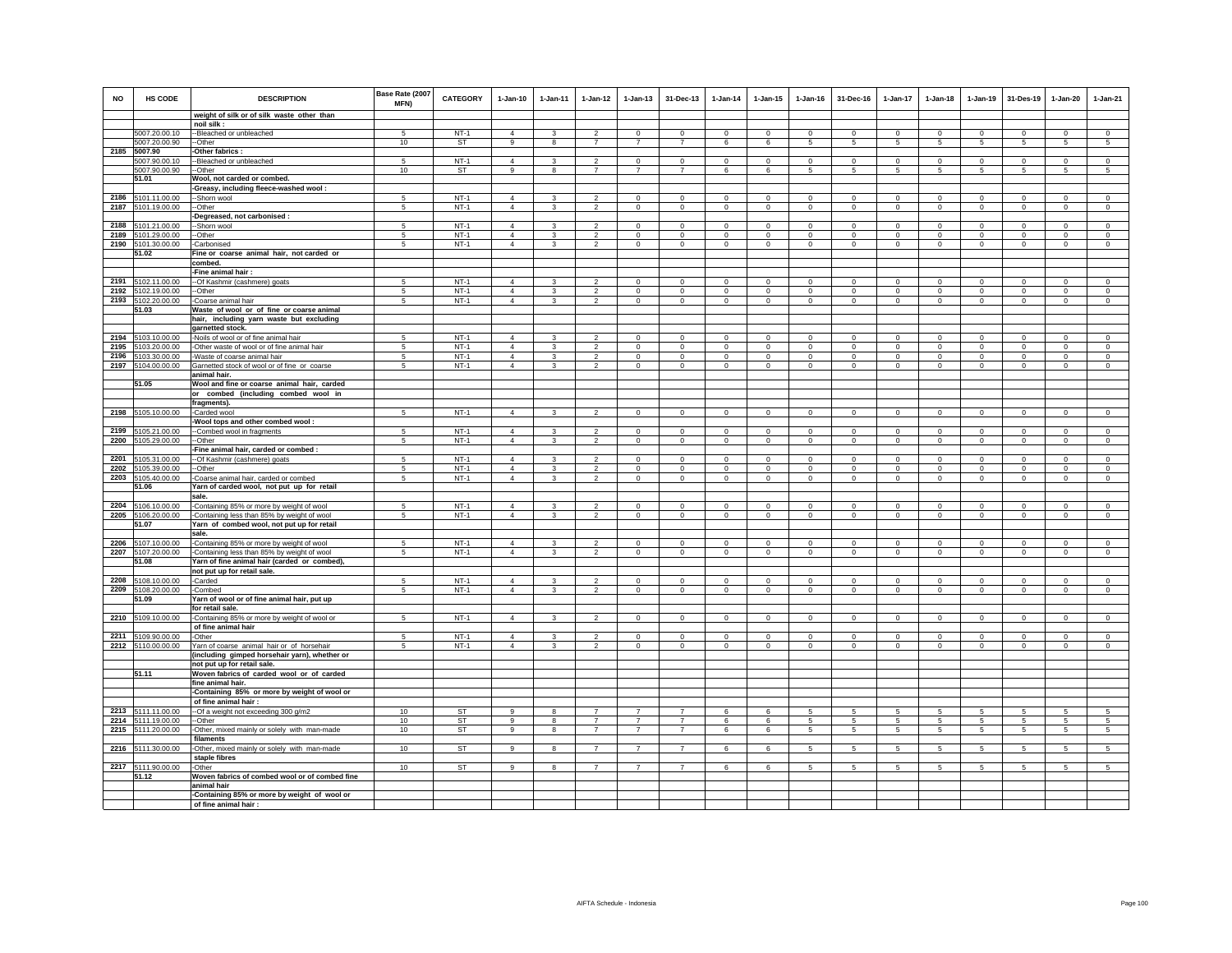| <b>NO</b> | HS CODE                     | <b>DESCRIPTION</b>                                                                          | Base Rate (2007<br>MFN) | <b>CATEGORY</b>        | $1-Jan-10$        | $1-Jan-11$    | $1-Jan-12$                       | $1-Jan-13$                       | 31-Dec-13                        | $1-Jan-14$  | $1 - Jan-15$ | $1-Jan-16$  | 31-Dec-16            | $1-Jan-17$      | $1-Jan-18$      | $1-Jan-19$      | 31-Des-19   | $1-Jan-20$      | $1-Jan-21$      |
|-----------|-----------------------------|---------------------------------------------------------------------------------------------|-------------------------|------------------------|-------------------|---------------|----------------------------------|----------------------------------|----------------------------------|-------------|--------------|-------------|----------------------|-----------------|-----------------|-----------------|-------------|-----------------|-----------------|
| 2218      | 5112.11.00.00               | --Of a weight not exceeding 200 g/m2                                                        | 10                      | <b>ST</b>              | $\alpha$          | $\mathbf{R}$  | $\overline{7}$                   | $\overline{7}$                   | $\overline{7}$                   | 6           | 6            | 5           | 5                    | 5               | 5               | 5               | 5           | $\sqrt{5}$      | $\overline{5}$  |
|           | 2219 5112.19.00.00          | --Other                                                                                     | 10                      | <b>ST</b><br><b>ST</b> | $\mathbf{9}$<br>9 | 8<br>8        | $\overline{7}$<br>$\overline{7}$ | $\overline{7}$<br>$\overline{7}$ | $\overline{7}$<br>$\overline{7}$ | 6           | 6            | 5<br>5      | $5\phantom{.0}$<br>5 | $\overline{5}$  | $\sqrt{5}$      | $5\overline{5}$ | 5<br>5      | $\sqrt{5}$      | $5\overline{)}$ |
|           | 2220 5112.20.00.00          | -Other, mixed mainly or solely with man-made<br>filaments                                   | 10                      |                        |                   |               |                                  |                                  |                                  | 6           | 6            |             |                      | $5\overline{5}$ | $5\phantom{.0}$ | 5               |             | $5\phantom{.0}$ | $5\phantom{.0}$ |
|           | 2221 5112.30.00.00          | -Other, mixed mainly or solely with man-made                                                | 10                      | ST                     | 9                 | 8             | $\overline{7}$                   | $\overline{7}$                   | $\overline{7}$                   | 6           | 6            | -5          | 5                    | -5              | 5               | 5               | -5          | -5              | 5               |
|           |                             | staple fibres                                                                               |                         |                        |                   |               |                                  |                                  |                                  |             |              |             |                      |                 |                 |                 |             |                 |                 |
|           | 2222 5112.90.00.00          | -Other                                                                                      | 10                      | ST                     | 9                 | 8             | $\overline{7}$                   | $\overline{7}$                   | $\overline{7}$                   | 6           | 6            | 5           | 5                    | 5               | 5               | $5\overline{5}$ | 5           | 5               | 5               |
|           | 2223 5113.00.00.00          | Woven fabrics of coarse animal hair or of                                                   | 10                      | ST                     | 9                 | 8             | $\overline{7}$                   | $\overline{7}$                   | $\overline{7}$                   | 6           | 6            | 5           | 5                    | $5\overline{5}$ | $5\overline{5}$ | $5\overline{5}$ | 5           | 5               | $5\overline{5}$ |
|           |                             | horsehair.                                                                                  |                         |                        |                   |               |                                  |                                  |                                  |             |              |             |                      |                 |                 |                 |             |                 |                 |
|           | 2224 5201.00.00.00<br>52.02 | Cotton, not carded or combed.                                                               | $\mathbf 0$             | $NT-1$                 | $\Omega$          | $\circ$       | $\circ$                          | $\mathbf 0$                      | $\circ$                          | $\circ$     | $\circ$      | $\circ$     | $\circ$              | $\circ$         | $\mathbf 0$     | $\mathbf 0$     | $\mathbb O$ | $\circ$         | $\overline{0}$  |
|           |                             | Cotton waste (including yarn waste and garnetted<br>stock).                                 |                         |                        |                   |               |                                  |                                  |                                  |             |              |             |                      |                 |                 |                 |             |                 |                 |
|           | 2225 5202.10.00.00          | Yarn waste (including thread waste)                                                         | $5\overline{5}$         | $NT-1$                 | $\overline{4}$    | $\mathbf{3}$  | $\overline{2}$                   | $\mathbf 0$                      | $\circ$                          | $\circ$     | $\circ$      | $\mathbf 0$ | $\circ$              | $\circ$         | $\mathbf 0$     | $\mathbf 0$     | $\circ$     | $\circ$         | $\overline{0}$  |
|           |                             | Other:                                                                                      |                         |                        |                   |               |                                  |                                  |                                  |             |              |             |                      |                 |                 |                 |             |                 |                 |
| 2226      | 5202.91.00.00               | -Garnetted stock                                                                            | 5                       | $NT-1$                 | $\overline{4}$    |               | $\overline{2}$                   | $\mathbf 0$                      | $\mathbf 0$                      | $\mathbf 0$ | $\circ$      | $\mathbf 0$ | $\mathbf 0$          | $\mathbf 0$     | $\mathbf 0$     | $\mathbf 0$     | $\mathbf 0$ | $\mathbf 0$     | $\mathbf 0$     |
| 2227      | 5202.99.00.00               | -Other                                                                                      | 5                       | $NT-1$                 | $\overline{4}$    | 3             | $\overline{2}$                   | $\mathbf 0$                      | $^{\circ}$                       | $\mathbf 0$ | $\mathbf 0$  | $\circ$     | $\circ$              | $\mathbf 0$     | $\mathbf 0$     | $\mathbf 0$     | $^{\circ}$  | $\mathbf 0$     | $^{\circ}$      |
|           | 2228 5203.00.00.00<br>52.04 | Cotton, carded or combed.<br>Cotton sewing thread, whether or not put up                    | $\sqrt{5}$              | $NT-1$                 | $\overline{4}$    | $\mathbf{3}$  | $\overline{2}$                   | $\mathbf 0$                      | $\,0\,$                          | $\mathbf 0$ | $\mathbf 0$  | $\mathbf 0$ | $\overline{0}$       | $\mathbf 0$     | $\mathbf 0$     | $\mathsf 0$     | $\,0\,$     | $\,0\,$         | $\mathbf 0$     |
|           |                             | for retail sale.                                                                            |                         |                        |                   |               |                                  |                                  |                                  |             |              |             |                      |                 |                 |                 |             |                 |                 |
|           |                             | -Not put up for retail sale :                                                               |                         |                        |                   |               |                                  |                                  |                                  |             |              |             |                      |                 |                 |                 |             |                 |                 |
| 2229      | 5204.11.00.00               | --Containing 85% or more by weight of cotton                                                | 5                       | $NT-1$                 | $\overline{4}$    | 3             | $\mathfrak{p}$                   | $\Omega$                         | $\mathbf 0$                      | $\mathbf 0$ | $\mathbf{0}$ | $\Omega$    | $\Omega$             | $\mathbf 0$     | $\Omega$        | $\mathbf 0$     | $\mathbf 0$ | $\Omega$        | $\Omega$        |
| 2230      | 5204.19.00.00               | --Other                                                                                     | 5                       | $NT-1$                 | $\overline{4}$    | $\mathbf{3}$  | $\overline{2}$                   | $\mathbf 0$                      | $\mathsf 0$                      | $\mathsf 0$ | $\mathsf 0$  | $\mathsf 0$ | $\mathbf 0$          | $\Omega$        | $\mathbf 0$     | $\mathbf 0$     | $\Omega$    | $\mathbf 0$     | $\mathbf 0$     |
| 2231      | 5204.20.00.00               | -Put up for retail sale                                                                     | 5                       | $NT-1$                 | $\overline{4}$    | 3             | $\mathcal{P}$                    | $\mathbf 0$                      | $\Omega$                         | $\Omega$    | $\Omega$     | $\Omega$    | $\Omega$             | $\Omega$        | $\Omega$        | $\circ$         | $\Omega$    | $\mathbf 0$     | $\Omega$        |
|           | 52.05                       | Cotton yarn (other than sewing thread),                                                     |                         |                        |                   |               |                                  |                                  |                                  |             |              |             |                      |                 |                 |                 |             |                 |                 |
|           |                             | containing 85% or more by weight of cotton,<br>not put up for retail sale.                  |                         |                        |                   |               |                                  |                                  |                                  |             |              |             |                      |                 |                 |                 |             |                 |                 |
|           |                             | -Single yarn, of uncombed fibres :                                                          |                         |                        |                   |               |                                  |                                  |                                  |             |              |             |                      |                 |                 |                 |             |                 |                 |
| 2232      | 5205.11.00.00               | -- Measuring 714.29 decitex or more (not                                                    | $\sqrt{5}$              | $NT-1$                 | $\overline{4}$    | 3             | $\overline{2}$                   | $\circ$                          | $\circ$                          | $\circ$     | $\circ$      | $\Omega$    | $\circ$              | $\circ$         | $\circ$         | $\circ$         | $\circ$     | $\circ$         | $\overline{0}$  |
|           |                             | exceeding 14 metric number)                                                                 |                         |                        |                   |               |                                  |                                  |                                  |             |              |             |                      |                 |                 |                 |             |                 |                 |
|           | 2233 5205.12.00.00          | Measuring less than 714.29 decitex but not                                                  | 5                       | $NT-1$                 | $\overline{4}$    | $\mathbf{3}$  | $\overline{2}$                   | $\circ$                          | $\mathbf{0}$                     | $\circ$     | $\mathbf{0}$ | $\circ$     | $\circ$              | $\circ$         | $\circ$         | $\circ$         | $\circ$     | $\circ$         | $\circ$         |
|           |                             | less than 232.56 decitex (exceeding<br>14 metric number but not exceeding 43 metric         |                         |                        |                   |               |                                  |                                  |                                  |             |              |             |                      |                 |                 |                 |             |                 |                 |
|           |                             | number)                                                                                     |                         |                        |                   |               |                                  |                                  |                                  |             |              |             |                      |                 |                 |                 |             |                 |                 |
|           | 2234 5205.13.00.00          | -Measuring less than 232.56 decitex but not                                                 | 5                       | $NT-1$                 | $\overline{4}$    | 3             | $\overline{2}$                   | $\mathbf 0$                      | $\mathbf{0}$                     | $\circ$     | $\mathbf 0$  | $\circ$     | $\circ$              | $\circ$         | $\mathbf 0$     | $\circ$         | $\mathbf 0$ | $\mathbf 0$     | $\Omega$        |
|           |                             | less than 192.31 decitex (exceeding                                                         |                         |                        |                   |               |                                  |                                  |                                  |             |              |             |                      |                 |                 |                 |             |                 |                 |
|           |                             | 43 metric number but not exceeding 52 metric                                                |                         |                        |                   |               |                                  |                                  |                                  |             |              |             |                      |                 |                 |                 |             |                 |                 |
|           |                             | number)                                                                                     | 5                       | $NT-1$                 | $\overline{4}$    | $\mathbf{R}$  | $\overline{2}$                   | $\Omega$                         | $\mathbf 0$                      | $\circ$     | $\mathbf{0}$ | $\circ$     | $\Omega$             | $\mathbf 0$     | $\Omega$        | $\mathbf 0$     | $\Omega$    | $\Omega$        | $\mathbf 0$     |
|           | 2235 5205.14.00.00          | -Measuring less than 192.31 decitex but not<br>less than 125 decitex (exceeding 52 metric   |                         |                        |                   |               |                                  |                                  |                                  |             |              |             |                      |                 |                 |                 |             |                 |                 |
|           |                             | number but not exceeding 80 metric number)                                                  |                         |                        |                   |               |                                  |                                  |                                  |             |              |             |                      |                 |                 |                 |             |                 |                 |
|           | 2236 5205.15.00.00          | --Measuring less than 125 decitex (exceeding                                                | 5                       | $NT-1$                 | $\overline{4}$    | $\mathbf{3}$  | $\mathcal{P}$                    | $\mathbf{0}$                     | $\circ$                          | $\Omega$    | $\Omega$     | $\Omega$    | $\Omega$             | $\Omega$        | $\mathbf{0}$    | $\Omega$        | $\Omega$    | $\Omega$        | $\Omega$        |
|           |                             | 80 metric number)                                                                           |                         |                        |                   |               |                                  |                                  |                                  |             |              |             |                      |                 |                 |                 |             |                 |                 |
|           |                             | Single yarn, of combed fibres :                                                             |                         |                        |                   |               |                                  |                                  |                                  |             |              |             |                      |                 |                 |                 |             |                 |                 |
|           | 2237 5205.21.00.00          | -Measuring 714.29 decitex or more (not<br>exceeding 14 metric number)                       | 5                       | $NT-1$                 | $\overline{4}$    | 3             | $\overline{2}$                   | $\mathsf 0$                      | $\mathbf 0$                      | $\mathbf 0$ | $\circ$      | $\mathbf 0$ | $\mathsf 0$          | $\circ$         | $\mathbf 0$     | $\mathbf 0$     | $\mathbf 0$ | $\mathbf 0$     | $\overline{0}$  |
|           | 2238 5205.22.00.00          | -Measuring less than 714.29 decitex but not                                                 | 5                       | $NT-1$                 | $\overline{4}$    | $\mathbf{3}$  | $\overline{2}$                   | $\mathbf 0$                      | $\overline{0}$                   | $\mathbf 0$ | $\mathbf 0$  | $^{\circ}$  | $\mathsf 0$          | $\mathbf 0$     | $\mathbf 0$     | $\mathbf 0$     | $\mathbb O$ | $\mathbb O$     | $\overline{0}$  |
|           |                             | less than 232.56 decitex (exceeding 14                                                      |                         |                        |                   |               |                                  |                                  |                                  |             |              |             |                      |                 |                 |                 |             |                 |                 |
|           |                             | metric number but not exceeding 43 metric                                                   |                         |                        |                   |               |                                  |                                  |                                  |             |              |             |                      |                 |                 |                 |             |                 |                 |
|           |                             | number)                                                                                     |                         |                        |                   |               |                                  |                                  |                                  |             |              |             |                      |                 |                 |                 |             |                 |                 |
| 2239      | 5205.23.00.00               | -Measuring less than 232.56 decitex but not                                                 | 5                       | $NT-1$                 | $\overline{4}$    | $\mathbf{3}$  | $\overline{2}$                   | $\mathbf 0$                      | $\mathbf 0$                      | $\mathbf 0$ | $\mathsf 0$  | $\mathsf 0$ | $\mathbf 0$          | $\mathbb O$     | $\mathbf 0$     | $\mathbf 0$     | $\mathbf 0$ | $\mathbb O$     | $\mathbf 0$     |
|           |                             | less than 192.31 decitex (exceeding 43<br>metric number but not exceeding 52 metric         |                         |                        |                   |               |                                  |                                  |                                  |             |              |             |                      |                 |                 |                 |             |                 |                 |
|           |                             | number)                                                                                     |                         |                        |                   |               |                                  |                                  |                                  |             |              |             |                      |                 |                 |                 |             |                 |                 |
| 2240      | 5205.24.00.00               | --Measuring less than 192.31 decitex but not                                                | 5                       | $NT-1$                 | $\overline{4}$    | $\mathcal{R}$ | $\overline{2}$                   | $\mathbf 0$                      | $\overline{0}$                   | $\mathsf 0$ | $\circ$      | $\mathsf 0$ | $\Omega$             | $\mathbf 0$     | $\circ$         | $\circ$         | $\mathbf 0$ | $\mathbf 0$     | $\overline{0}$  |
|           |                             | less than 125 decitex (exceeding 52 metric                                                  |                         |                        |                   |               |                                  |                                  |                                  |             |              |             |                      |                 |                 |                 |             |                 |                 |
|           | 2241 5205.26.00.00          | number but not exceeding 80 metric number)<br>-Measuring less than 125 decitex but not less | 5                       | $NT-1$                 | $\overline{4}$    | 3             | $\overline{2}$                   | $\mathbf 0$                      | $\mathbf{0}$                     | $\mathsf 0$ | $\circ$      | $\mathsf 0$ | $\mathsf 0$          | $\mathbf 0$     | $\mathbf 0$     | $\mathbf 0$     | $\mathbf 0$ | $\mathbf 0$     | $\mathbf 0$     |
|           |                             | than 106.38 decitex (exceeding 80 metric                                                    |                         |                        |                   |               |                                  |                                  |                                  |             |              |             |                      |                 |                 |                 |             |                 |                 |
|           |                             | number but not exceeding 94 metric number)                                                  |                         |                        |                   |               |                                  |                                  |                                  |             |              |             |                      |                 |                 |                 |             |                 |                 |
|           | 2242 5205.27.00.00          | --Measuring less than 106.38 decitex but not                                                | $5^{\circ}$             | $NT-1$                 | $\overline{4}$    | $\mathbf{3}$  | $\overline{2}$                   | $\mathbf{0}$                     | $\mathbf{0}$                     | $\circ$     | $\circ$      | $\circ$     | $\circ$              | $\mathbf{0}$    | $\mathbf{0}$    | $\mathbf{0}$    | $\circ$     | $\circ$         | $\circ$         |
|           |                             | less than 83.33 decitex (exceeding 94 metric                                                |                         |                        |                   |               |                                  |                                  |                                  |             |              |             |                      |                 |                 |                 |             |                 |                 |
|           |                             | number but not exceeding 120 metric                                                         |                         |                        |                   |               |                                  |                                  |                                  |             |              |             |                      |                 |                 |                 |             |                 |                 |
|           | 2243 5205.28.00.00          | number)<br>-Measuring less than 83.33 decitex (exceeding                                    | 5                       | $NT-1$                 | $\overline{4}$    | 3             | $\overline{2}$                   | $\mathbf 0$                      | $\mathsf 0$                      | $^{\circ}$  | $\mathbf 0$  | $^{\circ}$  | $\circ$              | $\circ$         | $\mathbf 0$     | $\mathbf 0$     | $\mathbb O$ | $\circ$         | $\overline{0}$  |
|           |                             | 120 metric number)                                                                          |                         |                        |                   |               |                                  |                                  |                                  |             |              |             |                      |                 |                 |                 |             |                 |                 |
|           |                             | Multiple (folded) or cabled yarn, of uncombed                                               |                         |                        |                   |               |                                  |                                  |                                  |             |              |             |                      |                 |                 |                 |             |                 |                 |
|           |                             | fibres :                                                                                    |                         |                        |                   |               |                                  |                                  |                                  |             |              |             |                      |                 |                 |                 |             |                 |                 |
|           | 2244 5205.31.00.00          | -Measuring per single yarn 714.29 decitex or                                                | 5                       | $NT-1$                 | $\overline{4}$    | 3             | $\overline{2}$                   | $\mathbf 0$                      | $\,0\,$                          | $\mathsf 0$ | $\mathsf 0$  | $\mathbf 0$ | $\mathsf 0$          | $\circ$         | $\mathbf 0$     | $\mathsf 0$     | $^{\circ}$  | $\mathbf 0$     | $\mathbf 0$     |
|           |                             | more (not exceeding 14 metric number per                                                    |                         |                        |                   |               |                                  |                                  |                                  |             |              |             |                      |                 |                 |                 |             |                 |                 |
|           | 2245 5205.32.00.00          | single yarn)                                                                                | 5 <sup>5</sup>          | $NT-1$                 | $\overline{4}$    | $\mathcal{R}$ | 2                                | $\circ$                          | $\circ$                          | $\circ$     | $\mathbf{0}$ | $\Omega$    | $\Omega$             | $\circ$         | $\circ$         | $\circ$         | $\mathbf 0$ | $\circ$         | $\circ$         |
|           |                             | -Measuring per single yarn less than 714.29<br>decitex but not less than 232.56 decitex     |                         |                        |                   |               |                                  |                                  |                                  |             |              |             |                      |                 |                 |                 |             |                 |                 |
|           |                             | (exceeding 14 metric number but not                                                         |                         |                        |                   |               |                                  |                                  |                                  |             |              |             |                      |                 |                 |                 |             |                 |                 |
|           |                             | exceeding 43 metric number per single yarn)                                                 |                         |                        |                   |               |                                  |                                  |                                  |             |              |             |                      |                 |                 |                 |             |                 |                 |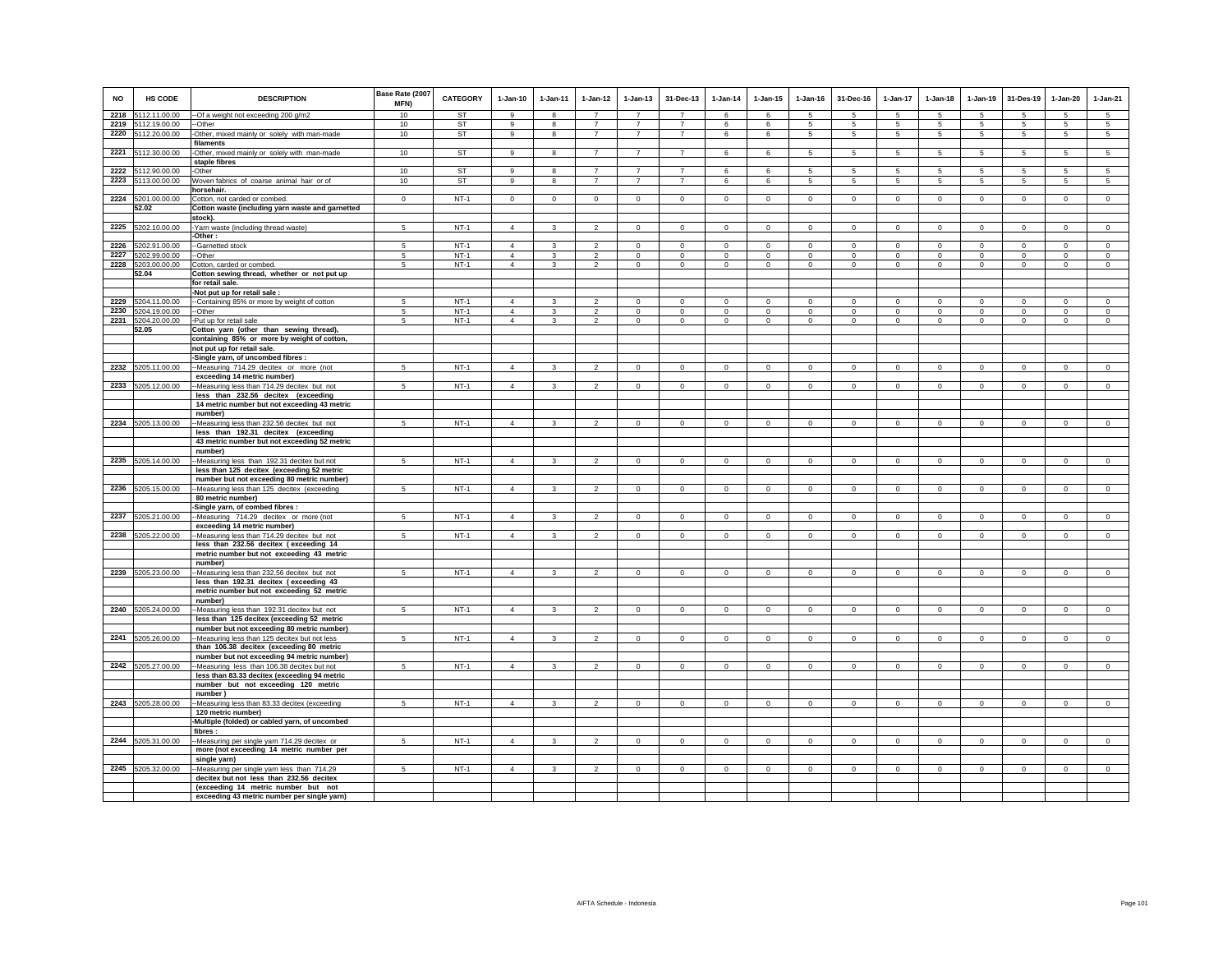|           |                    |                                                                                            | Base Rate (2007 | <b>CATEGORY</b> |                |                         |                |                |                |                |              |                |              |                |                |                |                |              |                |
|-----------|--------------------|--------------------------------------------------------------------------------------------|-----------------|-----------------|----------------|-------------------------|----------------|----------------|----------------|----------------|--------------|----------------|--------------|----------------|----------------|----------------|----------------|--------------|----------------|
| <b>NO</b> | <b>HS CODE</b>     | <b>DESCRIPTION</b>                                                                         | MFN)            |                 | $1-Jan-10$     | $1-Jan-11$              | $1-Jan-12$     | $1 - Jan-13$   | 31-Dec-13      | $1 - Jan-14$   | $1 - Jan-15$ | $1 - Jan-16$   | 31-Dec-16    | $1-Jan-17$     | $1-Jan-18$     | $1-Jan-19$     | 31-Des-19      | $1-Jan-20$   | $1-Jan-21$     |
|           | 2246 5205.33.00.00 | -Measuring per single yarn less than 232.56                                                | 5               | $NT-1$          | $\overline{4}$ | $\overline{\mathbf{3}}$ | $\overline{2}$ | $\mathbf{0}$   | $\mathbf 0$    | $\circ$        | $\mathbf{0}$ | $\circ$        | $\circ$      | $\circ$        | $\circ$        | $\mathbf 0$    | $\circ$        | $\circ$      | $\circ$        |
|           |                    | decitex but not less than 192.31 decitex                                                   |                 |                 |                |                         |                |                |                |                |              |                |              |                |                |                |                |              |                |
|           |                    | (exceeding 43 metric number but not<br>exceeding 52 metric number per single yarn)         |                 |                 |                |                         |                |                |                |                |              |                |              |                |                |                |                |              |                |
|           | 2247 5205.34.00.00 | -Measuring per single yarn less than 192.31                                                | 5               | $NT-1$          | $\overline{4}$ | 3                       | $\mathfrak{p}$ | $\mathbf 0$    | $\mathsf 0$    | $\circ$        | $\mathbf 0$  | $\mathbf 0$    | $\Omega$     | $\Omega$       | $\mathbf 0$    | $\mathbf 0$    | $\circ$        | $\mathbf 0$  | $\circ$        |
|           |                    | decitex but not less than 125 decitex                                                      |                 |                 |                |                         |                |                |                |                |              |                |              |                |                |                |                |              |                |
|           |                    | (exceeding 52 metric number but not                                                        |                 |                 |                |                         |                |                |                |                |              |                |              |                |                |                |                |              |                |
|           |                    | exceeding 80 metric number per single yarn)                                                |                 |                 |                |                         |                |                |                |                |              |                |              |                |                |                |                |              |                |
|           | 2248 5205.35.00.00 | -Measuring per single yarn less than 125                                                   | -5              | $NT-1$          | $\Delta$       | $\mathbf{3}$            | $\mathcal{P}$  | $\Omega$       | $\Omega$       | $\Omega$       | $\Omega$     | $\Omega$       | $\Omega$     | $\Omega$       | $\Omega$       | $\Omega$       | $\Omega$       | $\Omega$     | $\Omega$       |
|           |                    | decitex (exceeding 80 metric number<br>per single yarn)                                    |                 |                 |                |                         |                |                |                |                |              |                |              |                |                |                |                |              |                |
|           |                    | Multiple (folded) or cabled yarn, of combed                                                |                 |                 |                |                         |                |                |                |                |              |                |              |                |                |                |                |              |                |
|           |                    | fibres:                                                                                    |                 |                 |                |                         |                |                |                |                |              |                |              |                |                |                |                |              |                |
|           | 2249 5205.41.00.00 | --Measuring per single yarn 714.29 decitex or                                              | 5               | $NT-1$          | $\overline{4}$ | $\mathbf{3}$            | $\mathfrak{p}$ | $\mathbf{0}$   | $\Omega$       | $\circ$        | $\Omega$     | $\circ$        | $\circ$      | $\mathbf{0}$   | $\circ$        | $\mathbf 0$    | $\circ$        | $\Omega$     | $\circ$        |
|           |                    | more (not exceeding 14 metric number per<br>single yarn)                                   |                 |                 |                |                         |                |                |                |                |              |                |              |                |                |                |                |              |                |
|           | 2250 5205.42.00.00 | -Measuring for single yarn less than 714.29                                                | $5\overline{)}$ | $NT-1$          | $\overline{4}$ | $\overline{\mathbf{3}}$ | $\overline{2}$ | $\circ$        | $\mathsf 0$    | $\circ$        | $\mathbf 0$  | $\mathsf 0$    | $\circ$      | $\overline{0}$ | $\mathbf 0$    | $\circ$        | $\overline{0}$ | $\circ$      | $\overline{0}$ |
|           |                    | decitex but not less than 232.56 decitex                                                   |                 |                 |                |                         |                |                |                |                |              |                |              |                |                |                |                |              |                |
|           |                    | (exceeding 14 metric number but not                                                        |                 |                 |                |                         |                |                |                |                |              |                |              |                |                |                |                |              |                |
|           |                    | exceeding 43 metric number per single yarn)                                                |                 |                 |                |                         |                |                |                |                |              |                |              |                |                |                |                |              |                |
|           | 2251 5205.43.00.00 | --Measuring per single yarn less than 232.56<br>decitex but not less than 192.31 decitex   | 5               | $NT-1$          | $\Delta$       | $\mathbf{3}$            | $\overline{2}$ | $\mathbf{0}$   | $\mathbf{0}$   | $\circ$        | $\mathbf{0}$ | $\circ$        | $\circ$      | $\circ$        | $\circ$        | $\mathbf 0$    | $\circ$        | $\mathbf{0}$ | $\circ$        |
|           |                    | (exceeding 43 metric number but not                                                        |                 |                 |                |                         |                |                |                |                |              |                |              |                |                |                |                |              |                |
|           |                    | exceeding 52 metric number per single yarn)                                                |                 |                 |                |                         |                |                |                |                |              |                |              |                |                |                |                |              |                |
|           | 2252 5205.44.00.00 | --Measuring per single yarn less than 192.31                                               | 5               | $NT-1$          | $\overline{4}$ | $\mathbf{3}$            | $\overline{2}$ | $\mathbf 0$    | $\mathbf 0$    | $\circ$        | $\mathbf 0$  | $\circ$        | $\mathbf{0}$ | $\mathbf{0}$   | $\circ$        | $\circ$        | $\mathbf{0}$   | $\mathbf 0$  | $\circ$        |
|           |                    | decitex but not less than 125 decitex                                                      |                 |                 |                |                         |                |                |                |                |              |                |              |                |                |                |                |              |                |
|           |                    | (exceeding 52 metric number but not<br>exceeding 80 metric number per single yarn)         |                 |                 |                |                         |                |                |                |                |              |                |              |                |                |                |                |              |                |
|           | 2253 5205.46.00.00 | -Measuring per single yarn less than 125                                                   | 5               | $NT-1$          | $\overline{4}$ | $\mathbf{3}$            | $\overline{2}$ | $\mathbf 0$    | $\mathsf 0$    | $\circ$        | $\mathbf 0$  | $\mathsf 0$    | $\circ$      | $\circ$        | $\mathbf 0$    | $\circ$        | $\circ$        | $\mathbf{0}$ | $\mathsf 0$    |
|           |                    | decitex but not less than 106.38 decitex                                                   |                 |                 |                |                         |                |                |                |                |              |                |              |                |                |                |                |              |                |
|           |                    | (exceeding 80 metric number but not                                                        |                 |                 |                |                         |                |                |                |                |              |                |              |                |                |                |                |              |                |
|           | 2254 5205.47.00.00 | exceeding 94 metric number per single yarn)<br>-Measuring per single yarn less than 106.38 | 5               | $NT-1$          | $\overline{4}$ | $\mathbf{3}$            | $\mathfrak{p}$ | $\mathsf 0$    | $\Omega$       | $\mathbf 0$    | $\mathbf 0$  | $\Omega$       | $\circ$      | $\Omega$       | $\Omega$       | $\mathbf 0$    | $\Omega$       | $\Omega$     | $\circ$        |
|           |                    | decitex but not less than 83.33 decitex                                                    |                 |                 |                |                         |                |                |                |                |              |                |              |                |                |                |                |              |                |
|           |                    | (exceeding 94 metric number but not                                                        |                 |                 |                |                         |                |                |                |                |              |                |              |                |                |                |                |              |                |
|           |                    | exceeding 120 metric number per single yarn)                                               |                 |                 |                |                         |                |                |                |                |              |                |              |                |                |                |                |              |                |
|           | 2255 5205.48.00.00 | -Measuring per single yarn less than 83.33                                                 | 5               | $NT-1$          | $\Delta$       | $\mathcal{R}$           | $\overline{2}$ | $\mathbf{0}$   | $\mathbf{0}$   | $\overline{0}$ | $\mathbf{0}$ | $\mathbf 0$    | $\circ$      | $\mathbf{0}$   | $\mathbf 0$    | $\Omega$       | $\mathbf{0}$   | $\Omega$     | $\circ$        |
|           |                    | decitex (exceeding 120 metric number per                                                   |                 |                 |                |                         |                |                |                |                |              |                |              |                |                |                |                |              |                |
|           | 52.06              | single yarn)<br>Cotton yarn (other than sewing thread),                                    |                 |                 |                |                         |                |                |                |                |              |                |              |                |                |                |                |              |                |
|           |                    | containing less than 85% by weight of cotton,                                              |                 |                 |                |                         |                |                |                |                |              |                |              |                |                |                |                |              |                |
|           |                    | not put up for retail sale.                                                                |                 |                 |                |                         |                |                |                |                |              |                |              |                |                |                |                |              |                |
|           |                    | -Single yarn, of uncombed fibres :                                                         |                 |                 |                |                         |                |                |                |                |              |                |              |                |                |                |                |              |                |
|           | 2256 5206.11.00.00 | --Measuring 714.29 decitex or more (not<br>exceeding 14 metric number)                     | 5               | $NT-1$          | $\overline{4}$ | 3                       | $\mathfrak{p}$ | $\mathbf 0$    | $\mathbf 0$    | $\mathbf 0$    | $^{\circ}$   | $^{\circ}$     | $\circ$      | $\Omega$       | $\circ$        | $\mathbf 0$    | $\mathbf 0$    | $\circ$      | $\circ$        |
|           | 2257 5206.12.00.00 | -Measuring less than 714.29 decitex but not                                                | 5               | $NT-1$          | $\overline{4}$ | $\mathbf{3}$            | $\overline{2}$ | $\mathbf 0$    | $\circ$        | $\circ$        | $^{\circ}$   | $\mathsf 0$    | $\circ$      | $\circ$        | $\mathbf 0$    | $\circ$        | $\overline{0}$ | $\circ$      | $\mathsf 0$    |
|           |                    | less than 232.56 decitex (exceeding 14                                                     |                 |                 |                |                         |                |                |                |                |              |                |              |                |                |                |                |              |                |
|           |                    | metric number but not exceeding 43 metric                                                  |                 |                 |                |                         |                |                |                |                |              |                |              |                |                |                |                |              |                |
|           | 2258 5206.13.00.00 | number)<br>Measuring less than 232.56 decitex but not                                      | 5               | $NT-1$          | $\overline{4}$ | $\overline{\mathbf{3}}$ | $\mathfrak{p}$ | $\mathbf{0}$   | $\mathbf{0}$   | $\circ$        | $\mathbf{0}$ | $\circ$        | $\circ$      | $\circ$        | $\circ$        | $\mathbf 0$    | $\circ$        | $\mathbf{0}$ | $\circ$        |
|           |                    | less than 192.31 decitex (exceeding 43                                                     |                 |                 |                |                         |                |                |                |                |              |                |              |                |                |                |                |              |                |
|           |                    | metric number but not exceeding 52 metric                                                  |                 |                 |                |                         |                |                |                |                |              |                |              |                |                |                |                |              |                |
|           |                    | number)                                                                                    |                 |                 |                |                         |                |                |                |                |              |                |              |                |                |                |                |              |                |
|           | 2259 5206.14.00.00 | -Measuring less than 192.31 decitex but not                                                | 5               | $NT-1$          | $\overline{4}$ | 3                       | $\overline{2}$ | $\mathbf 0$    | $\mathbf 0$    | $\circ$        | $\mathbf 0$  | $\circ$        | $\circ$      | $\circ$        | $\circ$        | $\mathbf 0$    | $\mathbf 0$    | $\mathbf 0$  | $\circ$        |
|           |                    | less than 125 decitex (exceeding 52 metric<br>number but not exceeding 80 metric number)   |                 |                 |                |                         |                |                |                |                |              |                |              |                |                |                |                |              |                |
|           | 2260 5206.15.00.00 | -Measuring less than 125 decitex (exceeding                                                | 5               | $NT-1$          | $\overline{4}$ | $\overline{3}$          | $\overline{2}$ | $\overline{0}$ | $\circ$        | $\overline{0}$ | $\mathbf{0}$ | $\overline{0}$ | $\circ$      | $\overline{0}$ | $\overline{0}$ | $\overline{0}$ | $\overline{0}$ | $\Omega$     | $\overline{0}$ |
|           |                    | 80 metric number)                                                                          |                 |                 |                |                         |                |                |                |                |              |                |              |                |                |                |                |              |                |
|           |                    | Single yarn, of combed fibres :                                                            |                 |                 |                |                         |                |                |                |                |              |                |              |                |                |                |                |              |                |
|           | 2261 5206.21.00.00 | -Measuring 714.29 decitex or more (not<br>exceeding 14 metric number)                      | $5\phantom{.0}$ | $NT-1$          | $\overline{4}$ | $\mathbf{3}$            | $\overline{2}$ | $\mathbf 0$    | $\mathsf 0$    | $\circ$        | $\mathsf 0$  | $\mathsf 0$    | $\mathbf 0$  | $\circ$        | $\mathbf 0$    | $\mathbf 0$    | $\circ$        | $\mathsf 0$  | $\mathsf 0$    |
|           | 2262 5206.22.00.00 | -Measuring less than 714.29 decitex but not                                                | 5 <sup>5</sup>  | $NT-1$          | $\overline{4}$ | $\mathbf{3}$            | 2              | $\overline{0}$ | $\mathbf{0}$   | $\circ$        | $\Omega$     | $\Omega$       | $\Omega$     | $\mathbf{0}$   | $\circ$        | $\circ$        | $\circ$        | $\mathbf{0}$ | $\circ$        |
|           |                    | less than 232.56 decitex (exceeding 14                                                     |                 |                 |                |                         |                |                |                |                |              |                |              |                |                |                |                |              |                |
|           |                    | metric number but not exceeding 43 metric                                                  |                 |                 |                |                         |                |                |                |                |              |                |              |                |                |                |                |              |                |
|           |                    | number)                                                                                    |                 |                 |                |                         |                |                |                |                |              |                |              |                |                |                |                |              |                |
|           | 2263 5206.23.00.00 | -Measuring less than 232.56 decitex but not<br>less than 192.31 decitex (exceeding 43      | 5               | $NT-1$          | $\overline{4}$ | $\mathbf{3}$            | $\overline{2}$ | $\mathbf 0$    | $\mathbf 0$    | $\circ$        | $\mathbf 0$  | $\circ$        | $\Omega$     | $\mathbf{0}$   | $\circ$        | $\circ$        | $\mathbf{0}$   | $\circ$      | $\circ$        |
|           |                    | metric number but not exceeding 52 metric                                                  |                 |                 |                |                         |                |                |                |                |              |                |              |                |                |                |                |              |                |
|           |                    | number)                                                                                    |                 |                 |                |                         |                |                |                |                |              |                |              |                |                |                |                |              |                |
|           | 2264 5206.24.00.00 | -Measuring less than 192.31 decitex but not                                                | $5\overline{)}$ | $NT-1$          | $\overline{4}$ | 3                       | $\overline{2}$ | $\mathsf 0$    | $\overline{0}$ | $\circ$        | $\mathsf 0$  | $\mathbf 0$    | $\mathbf 0$  | $\overline{0}$ | $\mathbf 0$    | $\mathbf 0$    | $\circ$        | $\mathsf 0$  | $\overline{0}$ |
|           |                    | less than 125 decitex (exceeding 52 metric                                                 |                 |                 |                |                         |                |                |                |                |              |                |              |                |                |                |                |              |                |
|           | 2265 5206.25.00.00 | number but not exceeding 80 metric number)<br>--Measuring less than 125 decitex (exceeding | 5               | $NT-1$          | $\overline{4}$ | 3                       | $\overline{2}$ | $\mathbf 0$    | $\mathbf 0$    | $\circ$        | $\mathbf 0$  | $\circ$        | $\circ$      | $\mathbf 0$    | $\circ$        | $\mathbf 0$    | $\circ$        | $\mathbf 0$  | $\circ$        |
|           |                    | 80 metric number)                                                                          |                 |                 |                |                         |                |                |                |                |              |                |              |                |                |                |                |              |                |
|           |                    |                                                                                            |                 |                 |                |                         |                |                |                |                |              |                |              |                |                |                |                |              |                |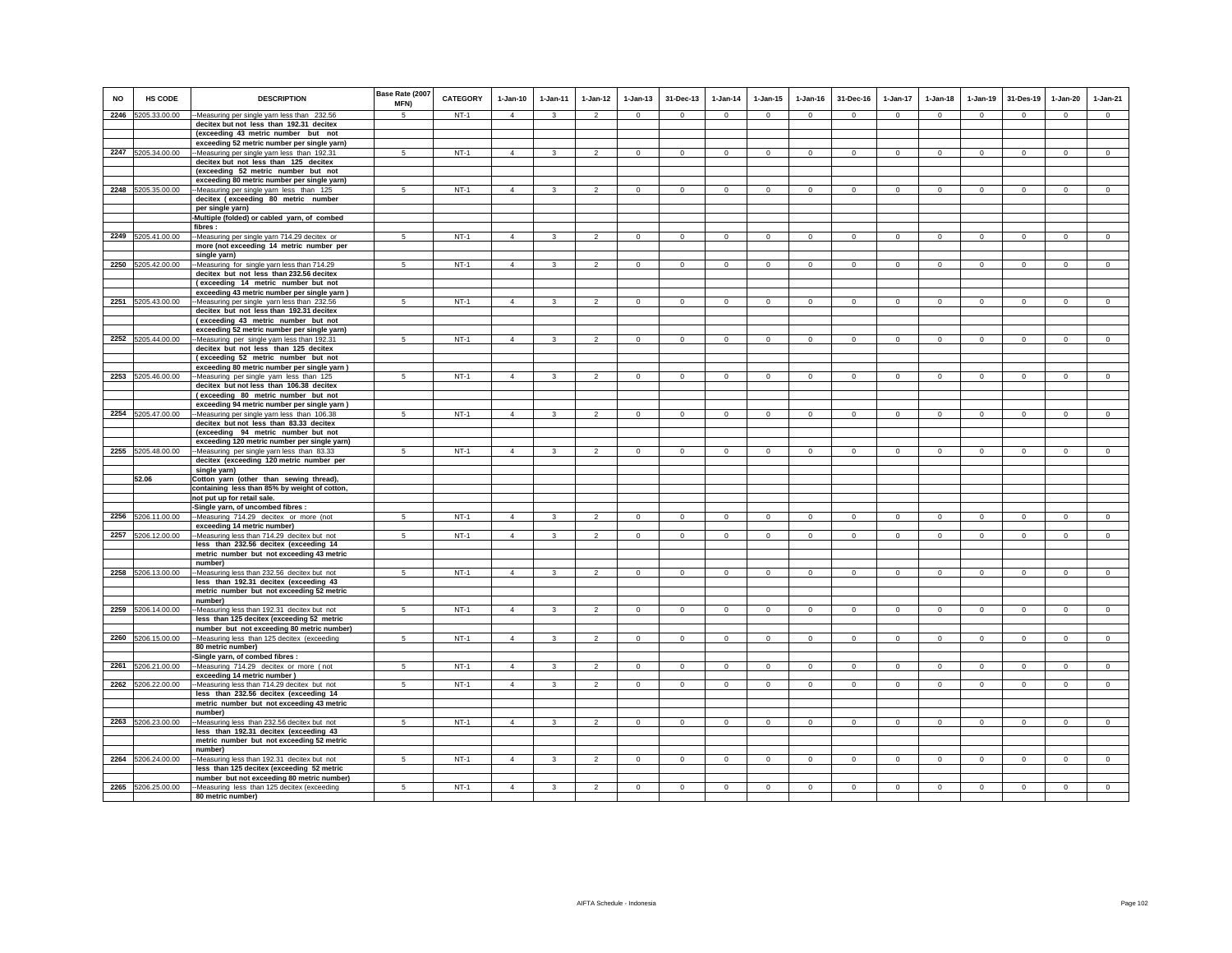| <b>NO</b> | HS CODE                        | <b>DESCRIPTION</b>                                                                          | Base Rate (2007<br>MFN) | CATEGORY        | $1-Jan-10$        | 1-Jan-11                | $1 - Jan-12$                     | $1 - Jan-13$                     | 31-Dec-13                        | $1-Jan-14$  | $1 - Jan-15$ | $1 - Jan-16$ | 31-Dec-16       | $1-Jan-17$      | $1-Jan-18$      | $1-Jan-19$     | 31-Des-19       | $1-Jan-20$      | $1-Jan-21$      |
|-----------|--------------------------------|---------------------------------------------------------------------------------------------|-------------------------|-----------------|-------------------|-------------------------|----------------------------------|----------------------------------|----------------------------------|-------------|--------------|--------------|-----------------|-----------------|-----------------|----------------|-----------------|-----------------|-----------------|
|           |                                | -Multiple (folded) or cabled yarn, of uncombed                                              |                         |                 |                   |                         |                                  |                                  |                                  |             |              |              |                 |                 |                 |                |                 |                 |                 |
|           |                                | fibres:                                                                                     |                         |                 |                   |                         |                                  |                                  |                                  |             |              |              |                 |                 |                 |                |                 |                 |                 |
|           | 2266 5206.31.00.00             | -Measuring per single yarn 714.29 decitex or                                                | $\sqrt{5}$              | $NT-1$          | $\overline{4}$    | $\mathbf{3}$            | $\overline{2}$                   | $\mathbf 0$                      | $\mathbf 0$                      | $\circ$     | $\mathbf 0$  | $\Omega$     | $\circ$         | $\mathbf 0$     | $\circ$         | $\mathbf 0$    | $\mathbf 0$     | $\mathbf{0}$    | $\circ$         |
|           |                                | more (not exceeding 14 metric number per<br>single yarn)                                    |                         |                 |                   |                         |                                  |                                  |                                  |             |              |              |                 |                 |                 |                |                 |                 |                 |
|           | 2267 5206.32.00.00             | -Measuring per single yarn less than 714.29                                                 | 5                       | $NT-1$          | $\overline{4}$    | $\mathbf{3}$            | $\overline{2}$                   | $\mathbf 0$                      | $\mathbf 0$                      | $\circ$     | $\mathbf 0$  | $\mathbf 0$  | $\mathbf 0$     | $\circ$         | $\mathbf{0}$    | $\overline{0}$ | $\circ$         | $\circ$         | $\circ$         |
|           |                                | decitex but not less than 232.56 decitex                                                    |                         |                 |                   |                         |                                  |                                  |                                  |             |              |              |                 |                 |                 |                |                 |                 |                 |
|           |                                | (exceeding 14 metric number but not                                                         |                         |                 |                   |                         |                                  |                                  |                                  |             |              |              |                 |                 |                 |                |                 |                 |                 |
|           |                                | exceeding 43 metric number per single yarn)                                                 |                         |                 |                   |                         |                                  |                                  |                                  |             |              |              |                 |                 |                 |                |                 |                 |                 |
| 2268      | 5206.33.00.00                  | -Measuring per single yarn less than 232.56                                                 | 5                       | $NT-1$          | $\overline{4}$    | 3                       | $\overline{2}$                   | $\mathbf 0$                      | $\mathbf 0$                      | $\circ$     | $\mathbf 0$  | $\circ$      | $\circ$         | $\circ$         | $\mathbf 0$     | $\mathbf 0$    | $\mathbf 0$     | $\mathbf 0$     | $\mathsf 0$     |
|           |                                | decitex but not less than 192.31 decitex                                                    |                         |                 |                   |                         |                                  |                                  |                                  |             |              |              |                 |                 |                 |                |                 |                 |                 |
|           |                                | (exceeding 43 metric number but not                                                         |                         |                 |                   |                         |                                  |                                  |                                  |             |              |              |                 |                 |                 |                |                 |                 |                 |
|           | 2269 5206.34.00.00             | exceeding 52 metric number per single yarn)<br>--Measuring per single yarn less than 192.31 | 5                       | $NT-1$          | $\Delta$          | $\overline{\mathbf{3}}$ | $\overline{2}$                   | $\mathbf 0$                      | $\mathbf 0$                      | $\mathsf 0$ | $\mathbf 0$  | $\circ$      | $\Omega$        | $\mathbf 0$     | $\circ$         | $\mathbf 0$    | $\mathbf 0$     | $\circ$         | $\overline{0}$  |
|           |                                | decitex but not less than 125 decitex                                                       |                         |                 |                   |                         |                                  |                                  |                                  |             |              |              |                 |                 |                 |                |                 |                 |                 |
|           |                                | (exceeding 52 metric number but not                                                         |                         |                 |                   |                         |                                  |                                  |                                  |             |              |              |                 |                 |                 |                |                 |                 |                 |
|           |                                | exceeding 80 metric number per single yarn)                                                 |                         |                 |                   |                         |                                  |                                  |                                  |             |              |              |                 |                 |                 |                |                 |                 |                 |
|           | 2270 5206.35.00.00             | -Measuring per single yarn less than 125                                                    | 5                       | $NT-1$          | $\overline{4}$    | 3                       | $\overline{2}$                   | $\mathbf{0}$                     | $\mathbf 0$                      | $\circ$     | $\mathbf 0$  | $\mathbf 0$  | $^{\circ}$      | $\mathbf 0$     | $\mathbf{0}$    | $^{\circ}$     | $\mathbf{0}$    | $\mathbf 0$     | $\mathsf 0$     |
|           |                                | decitex (exceeding 80 metric number per                                                     |                         |                 |                   |                         |                                  |                                  |                                  |             |              |              |                 |                 |                 |                |                 |                 |                 |
|           |                                | single yarn)                                                                                |                         |                 |                   |                         |                                  |                                  |                                  |             |              |              |                 |                 |                 |                |                 |                 |                 |
|           |                                | Multiple (folded) or cabled yarn, of combed<br>fibres:                                      |                         |                 |                   |                         |                                  |                                  |                                  |             |              |              |                 |                 |                 |                |                 |                 |                 |
|           | 2271 5206.41.00.00             | -Measuring per single yarn 714.29 decitex or                                                | 5                       | $NT-1$          | $\overline{4}$    | $\mathbf{3}$            | $\overline{2}$                   | $\mathbf 0$                      | $\circ$                          | $\circ$     | $\mathsf 0$  | $\mathsf 0$  | $\mathbf 0$     | $\circ$         | $\mathbf 0$     | $\circ$        | $\circ$         | $\mathsf 0$     | $\mathsf 0$     |
|           |                                | more (not exceeding 14 metric number per                                                    |                         |                 |                   |                         |                                  |                                  |                                  |             |              |              |                 |                 |                 |                |                 |                 |                 |
|           |                                | single yarn)                                                                                |                         |                 |                   |                         |                                  |                                  |                                  |             |              |              |                 |                 |                 |                |                 |                 |                 |
|           | 2272 5206.42.00.00             | -Measuring per single yarn less than 714.29<br>decitex but not less than 232.56 decitex     | $\sqrt{5}$              | $NT-1$          | $\overline{4}$    | 3                       | $\mathfrak{p}$                   | $\mathbf 0$                      | $\mathbf 0$                      | $\,0\,$     | $\mathbf 0$  | $\mathbf 0$  | $\mathbf 0$     | 0               | $\Omega$        | $\mathbf 0$    | $\mathbf 0$     | $\mathbf 0$     | $\Omega$        |
|           |                                | (exceeding 14 metric number but not                                                         |                         |                 |                   |                         |                                  |                                  |                                  |             |              |              |                 |                 |                 |                |                 |                 |                 |
|           |                                | exceeding 43 metric number per single yarn)                                                 |                         |                 |                   |                         |                                  |                                  |                                  |             |              |              |                 |                 |                 |                |                 |                 |                 |
|           | 2273 5206.43.00.00             | -Measuring per single yarn less than 232.56                                                 | 5                       | $NT-1$          | $\overline{4}$    | $\mathbf{3}$            | $\mathfrak{p}$                   | $\Omega$                         | $\Omega$                         | $\Omega$    | $\Omega$     | $\Omega$     | $\Omega$        | $\Omega$        | $\Omega$        | $\Omega$       | $\Omega$        | $\Omega$        | $\Omega$        |
|           |                                | decitex but not less than 192.31 decitex                                                    |                         |                 |                   |                         |                                  |                                  |                                  |             |              |              |                 |                 |                 |                |                 |                 |                 |
|           |                                | (exceeding 43 metric number but not                                                         |                         |                 |                   |                         |                                  |                                  |                                  |             |              |              |                 |                 |                 |                |                 |                 |                 |
|           | 2274 5206.44.00.00             | exceeding 52 metric number per single yarn)<br>-Measuring per single yarn less than 192.31  | 5                       | $NT-1$          | $\overline{4}$    | 3                       | $\overline{2}$                   | $\mathbf 0$                      | $\mathbf 0$                      | $\circ$     | $^{\circ}$   | $\circ$      | $\circ$         | $\circ$         | $\circ$         | $\circ$        | $\mathbf 0$     | $\Omega$        | $\mathsf 0$     |
|           |                                | decitex but not less than 125 decitex                                                       |                         |                 |                   |                         |                                  |                                  |                                  |             |              |              |                 |                 |                 |                |                 |                 |                 |
|           |                                | (exceeding 52 metric number but not                                                         |                         |                 |                   |                         |                                  |                                  |                                  |             |              |              |                 |                 |                 |                |                 |                 |                 |
|           |                                | exceeding 80 metric number per single yarn)                                                 |                         |                 |                   |                         |                                  |                                  |                                  |             |              |              |                 |                 |                 |                |                 |                 |                 |
| 2275      | 5206.45.00.00                  | -Measuring per single yarn less than 125                                                    | 5                       | $NT-1$          | $\overline{4}$    | 3                       | $\overline{2}$                   | $\mathsf 0$                      | $\mathbf 0$                      | $\mathbf 0$ | $\mathbf 0$  | $\mathbf 0$  | $\mathbf 0$     | $\mathsf 0$     | $\mathbf 0$     | $\mathbf 0$    | $\mathbf 0$     | $\mathbf 0$     | $\mathsf 0$     |
|           |                                | decitex (exceeding 80 metric number per<br>single yarn)                                     |                         |                 |                   |                         |                                  |                                  |                                  |             |              |              |                 |                 |                 |                |                 |                 |                 |
|           | 52.07                          | Cotton yarn (other than sewing thread) put up                                               |                         |                 |                   |                         |                                  |                                  |                                  |             |              |              |                 |                 |                 |                |                 |                 |                 |
|           |                                | for retail sale.                                                                            |                         |                 |                   |                         |                                  |                                  |                                  |             |              |              |                 |                 |                 |                |                 |                 |                 |
|           | 2276 5207.10.00.00             | -Containing 85% or more by weight of cotton                                                 | 5                       | $NT-1$          | $\Delta$          | 3                       | $\mathfrak{D}$                   | $\mathbf 0$                      | $\mathbf 0$                      | $\Omega$    | $\mathbf 0$  | $\Omega$     | $^{\circ}$      | $\mathbf 0$     | $\mathbf 0$     | $\Omega$       | $\mathbf 0$     | $\mathbf 0$     | $\mathsf 0$     |
| 2277      | 5207.90.00.00                  | -Other                                                                                      | -5                      | $NT-1$          | $\overline{4}$    | 3                       | $\mathfrak{p}$                   | $\mathbf 0$                      | $\mathbf 0$                      | $\mathbf 0$ | $\mathbf 0$  | $\Omega$     | $\circ$         | $\mathbf 0$     | $\mathbf 0$     | $\mathbf 0$    | $\mathbf 0$     | $\mathbf 0$     | $\circ$         |
|           | 52.08                          | Woven fabrics of cotton, containing 85% or                                                  |                         |                 |                   |                         |                                  |                                  |                                  |             |              |              |                 |                 |                 |                |                 |                 |                 |
|           |                                | more by weight of cotton, weighing not more<br>than 200 g/m2.                               |                         |                 |                   |                         |                                  |                                  |                                  |             |              |              |                 |                 |                 |                |                 |                 |                 |
|           |                                | -Unbleached:                                                                                |                         |                 |                   |                         |                                  |                                  |                                  |             |              |              |                 |                 |                 |                |                 |                 |                 |
|           | 2278 5208.11.00.00             | -Plain weave, weighing not more than 100 g/m2                                               | 10                      | ST              | 9                 | 8                       | $\overline{7}$                   | 7                                | 7                                | 6           | 6            | 5            | -5              | 5               | 5               | 5              | 5               | 5               | -5              |
| 2279      | 5208.12.00.00                  | Plain weave, weighing more than 100 g/m2                                                    | 10                      | <b>ST</b>       | 9                 | 8                       | $\overline{7}$                   | $\overline{7}$                   | $\overline{7}$                   | 6           | 6            | 5            | 5               | 5               | 5               | 5              | 5               | 5               | 5               |
| 2280      | 5208.13.00.00                  | 3-thread or 4-thread twill, including cross                                                 | 10                      | ST              | 9                 | 8                       | $\overline{7}$                   | $\overline{7}$                   | $\overline{7}$                   | 6           | 6            | 5            | 5               | 5               | 5               | 5              | 5               | 5               | 5               |
| 2281      | 5208.19.00.00                  | twill<br>-Other fabrics                                                                     | 10                      | <b>ST</b>       | 9                 | 8                       | $\overline{7}$                   | $\overline{7}$                   | $\overline{7}$                   | 6           | 6            | 5            | $5\phantom{.0}$ | 5               | 5               | 5              | 5               | 5               | $\sqrt{5}$      |
|           |                                | Bleached :                                                                                  |                         |                 |                   |                         |                                  |                                  |                                  |             |              |              |                 |                 |                 |                |                 |                 |                 |
| 2282      | 5208.21.00.00                  | -Plain weave, weighing not more than                                                        | 10                      | <b>ST</b>       | 9                 | 8                       | $\overline{7}$                   | $\overline{7}$                   | $\overline{7}$                   | 6           | 6            | 5            | 5               | $5\overline{)}$ | 5               | $\,$ 5 $\,$    | $\overline{5}$  | $\overline{5}$  | $\overline{5}$  |
|           |                                | 100 g/m2                                                                                    |                         |                 |                   |                         |                                  |                                  |                                  |             |              |              |                 |                 |                 |                |                 |                 |                 |
| 2283      | 5208.22.00.00<br>5208.23.00.00 | -Plain weave, weighing more than 100 g/m2<br>-3-thread or 4-thread twill, including cross   | 10<br>10                | <b>ST</b><br>ST | $\mathbf{g}$<br>9 | 8<br>8                  | $\overline{7}$<br>$\overline{7}$ | $\overline{7}$<br>$\overline{7}$ | $\overline{7}$<br>$\overline{7}$ | 6<br>6      | 6<br>6       | 5<br>5       | 5<br>$5 -$      | 5<br>5          | 5<br>5          | 5<br>5         | 5<br>5          | 5<br>5          | 5<br>$\sqrt{5}$ |
| 2284      |                                | twill                                                                                       |                         |                 |                   |                         |                                  |                                  |                                  |             |              |              |                 |                 |                 |                |                 |                 |                 |
|           | 2285 5208.29.00.00             | -Other fabrics                                                                              | 10                      | ST              | 9                 | 8                       | $\overline{7}$                   | $\overline{7}$                   | $\overline{7}$                   | 6           | 6            | 5            | $5\phantom{.0}$ | $5^{\circ}$     | $5\phantom{.0}$ | 5              | $5\phantom{.0}$ | $5\overline{5}$ | $5\overline{5}$ |
|           |                                | -Dyed :                                                                                     |                         |                 |                   |                         |                                  |                                  |                                  |             |              |              |                 |                 |                 |                |                 |                 |                 |
|           | 2286 5208.31.00                | -Plain weave, weighing not more than                                                        |                         |                 |                   |                         |                                  |                                  |                                  |             |              |              |                 |                 |                 |                |                 |                 |                 |
|           | 5208.31.00.10                  | 100 g/m2:<br>-Voile or chemi voile                                                          | 10                      | ST              | 9                 | 8                       |                                  |                                  |                                  | 6           | 6            | 5            | 5               | 5               | 5               | 5              | 5               | 5               | 5               |
|           | 5208.31.00.20                  | -Cambrics                                                                                   | 10                      | <b>ST</b>       | $\alpha$          | 8                       | $\overline{7}$                   | $\overline{7}$                   | $\overline{7}$                   | 6           | 6            | 5            | -5              | 5               | -5              | -5             | 5               | 5               | 5               |
|           | 5208.31.00.30                  | --Other garments matter                                                                     | 10                      | ST              | 9                 | 8                       | $\overline{7}$                   | $\overline{7}$                   | $\overline{7}$                   | 6           | 6            | 5            | 5               | 5               | 5               | 5              | 5               | 5               | 5               |
|           | 5208.31.00.90                  | --Other                                                                                     | 15                      | ST              | 14                | 13                      | 12                               | 11                               | 11                               | 10          | 8            | 6            | 5               | 5               | 5               | 5              | 5               | 5               | 5               |
| 2287      | 5208.32.00.00                  | Plain weave, weighing more than 100 g/m2                                                    | 10                      | ST              | 9                 | 8                       | $\overline{7}$                   | $\overline{7}$                   | $\overline{7}$<br>$\overline{7}$ | 6           | 6            | 5            | 5               | 5               | -5              | 5              | 5               | 5               | 5               |
|           | 2288 5208.33.00.00             | -3-thread or 4-thread twill, including cross<br>twill                                       | 10                      | ST              | 9                 | 8                       | $\overline{7}$                   | $\overline{7}$                   |                                  | 6           | 6            | 5            | 5               | 5               | $5\phantom{.0}$ | 5              | $5\phantom{.0}$ | $\sqrt{5}$      | 5               |
| 2289      | 5208.39.00.00                  | -Other fabrics                                                                              | 10                      | ST              | 9                 | 8                       | 7                                | 7                                | $\overline{7}$                   | 6           | 6            | 5            | 5               | 5               | 5               | 5              | 5               | 5               | 5               |
|           |                                | Of yarns of different colours :                                                             |                         |                 |                   |                         |                                  |                                  |                                  |             |              |              |                 |                 |                 |                |                 |                 |                 |
| 2290      | 5208.41.00                     | -Plain weave, weighing not more than                                                        |                         |                 |                   |                         |                                  |                                  |                                  |             |              |              |                 |                 |                 |                |                 |                 |                 |
|           | 5208.41.00.10                  | 100 g/m2:<br>---String fabrics                                                              | 15                      | <b>ST</b>       | 14                | 13                      | 12                               | 11                               | 11                               | 10          | 8            | 6            | $5 -$           | $5\overline{5}$ | 5               | -5             | 5               | 5               | $\sqrt{5}$      |
|           |                                |                                                                                             |                         |                 |                   |                         |                                  |                                  |                                  |             |              |              |                 |                 |                 |                |                 |                 |                 |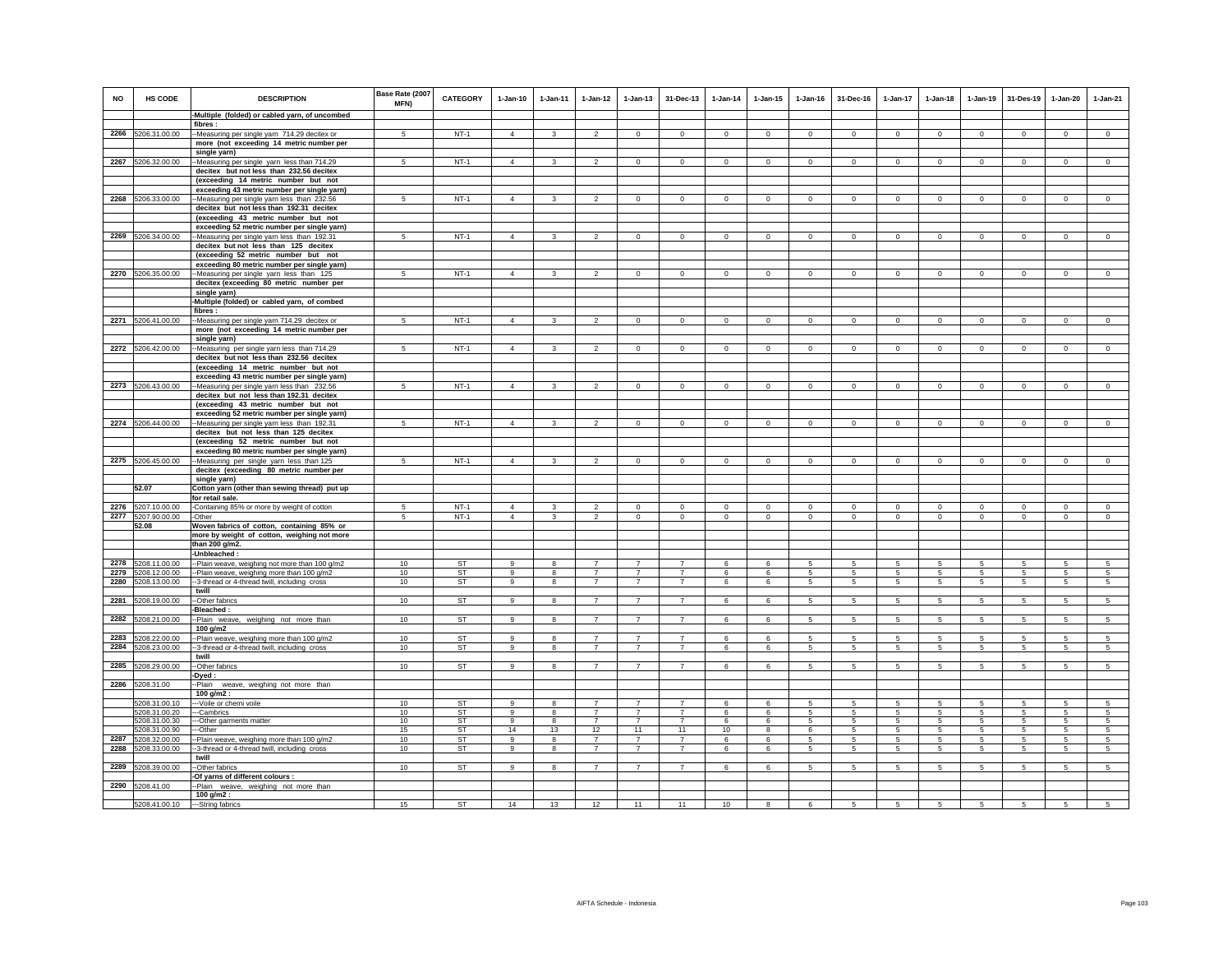| <b>NO</b> | <b>HS CODE</b>                      | <b>DESCRIPTION</b>                                              | Base Rate (2007<br>MFN) | <b>CATEGORY</b>        | $1-Jan-10$     | $1-Jan-11$ | $1 - Jan-12$         | $1 - Jan-13$         | 31-Dec-13            | $1-Jan-14$ | $1 - Jan-15$ | $1 - Jan-16$             | 31-Dec-16           | $1 - Jan-17$         | $1-Jan-18$                         | $1-Jan-19$      | 31-Des-19                    | $1-Jan-20$               | $1-Jan-21$                   |
|-----------|-------------------------------------|-----------------------------------------------------------------|-------------------------|------------------------|----------------|------------|----------------------|----------------------|----------------------|------------|--------------|--------------------------|---------------------|----------------------|------------------------------------|-----------------|------------------------------|--------------------------|------------------------------|
| 2291      | 5208.41.00.90                       | ---Other                                                        | 10                      | ST                     | $\mathbf{q}$   | 8          | $\overline{7}$       | $\overline{7}$       | $\overline{7}$       | 6          | 6            | $\sqrt{5}$               | -5                  | $5^{\circ}$          | $\sqrt{5}$                         | -5              | -5                           | -5                       | $\overline{5}$               |
|           | 5208.42.00<br>5208.42.00.10         | --Plain weave, weighing more than 100 g/m2<br>---String fabrics | 15                      | ST                     | 14             | 13         | 12                   | 11                   | 11                   | 10         | 8            | 6                        | 5                   | 5                    | 5                                  | 5               | 5                            | 5                        | 5                            |
|           | 5208.42.00.90                       | ---Other                                                        | 10 <sup>1</sup>         | <b>ST</b>              | -9             | 8          | $\overline{7}$       | $\overline{7}$       | $\overline{7}$       | 6          | 6            | 5                        | 5                   | $5\phantom{.0}$      | 5                                  | 5               | 5                            | 5                        | 5                            |
|           | 2292 5208.43.00.00                  | --3-thread or 4-thread twill, including                         | 10                      | ST                     | 9              | 8          | $\overline{7}$       | $\overline{7}$       | $\overline{7}$       | 6          | 6            | 5                        | 5                   | 5                    | $5\phantom{.0}$                    | $\sqrt{5}$      | $\sqrt{5}$                   | 5                        | $\sqrt{5}$                   |
|           |                                     | cross twill                                                     |                         |                        |                |            |                      |                      |                      |            |              |                          |                     |                      |                                    |                 |                              |                          |                              |
| 2293      | 5208.49.00.00                       | --Other fabrics                                                 | 10                      | <b>ST</b>              | 9              | 8          | $\overline{7}$       | $\overline{7}$       | $\overline{7}$       | 6          | 6            | 5                        | 5                   | 5                    | 5                                  | 5               | 5                            | 5                        | 5                            |
|           |                                     | -Printed:                                                       |                         |                        |                |            |                      |                      |                      |            |              |                          |                     |                      |                                    |                 |                              |                          |                              |
|           | 2294 5208.51.00.00                  | --Plain weave, weighing not more than 100 g/m2                  | 10                      | <b>ST</b>              | 9              | 8          | $\overline{7}$       | $\overline{7}$       | $\overline{7}$       | 6          | 6            | 5                        | 5                   | 5                    | 5                                  | 5               | $\sqrt{5}$                   | 5                        | 5                            |
| 2295      | 5208.52.00.00                       | --Plain weave, weighing more than 100 g/m2                      | 10                      | ST                     | 9              | 8          | $\overline{7}$       | $\overline{7}$       | $\overline{7}$       | 6          | 6            | 5                        | 5                   | 5                    | 5                                  | 5               | $\sqrt{5}$                   | 5                        | 5                            |
| 2296      | 5208.59.00.00                       | --Other fabrics                                                 | 10                      | <b>ST</b>              | 9              | 8          | $\overline{7}$       | $\overline{7}$       | $\overline{7}$       | 6          | 6            | 5                        | $\overline{5}$      | $\overline{5}$       | $5\overline{5}$                    | $\sqrt{5}$      | $\sqrt{5}$                   | $\,$ 5 $\,$              | 5                            |
|           | 52.09                               | Woven fabrics of cotton, containing 85% or                      |                         |                        |                |            |                      |                      |                      |            |              |                          |                     |                      |                                    |                 |                              |                          |                              |
|           |                                     | more by weight of cotton, weighing more than                    |                         |                        |                |            |                      |                      |                      |            |              |                          |                     |                      |                                    |                 |                              |                          |                              |
|           |                                     | 200 g/m2.                                                       |                         |                        |                |            |                      |                      |                      |            |              |                          |                     |                      |                                    |                 |                              |                          |                              |
|           |                                     | -Unbleached:                                                    |                         |                        |                |            |                      |                      |                      |            |              |                          |                     |                      |                                    |                 |                              |                          |                              |
|           | 2297 5209.11.00.00                  | --Plain weave                                                   | 10                      | ST                     | 9              | 8          | $\overline{7}$       | $\overline{7}$       | $\overline{7}$       | 6          | 6            | $\sqrt{5}$               | 5                   | 5                    | $5\phantom{.0}$                    | 5               | $\sqrt{5}$                   | $\sqrt{5}$               | $\sqrt{5}$                   |
| 2298      | 5209.12.00.00                       | --3-thread or 4-thread twill, including cross<br>twill          | 10                      | <b>ST</b>              | 9              | 8          | $\overline{7}$       | $\overline{7}$       | $\overline{7}$       | 6          | 6            | $\sqrt{5}$               | $\overline{5}$      | $\overline{5}$       | $5\phantom{.0}$                    | 5               | 5                            | $5\phantom{.0}$          | $\sqrt{5}$                   |
| 2299      | 5209.19.00.00                       | --Other fabrics                                                 | 10                      | <b>ST</b>              | 9              | 8          | $\overline{7}$       | $\overline{7}$       | $\overline{7}$       | 6          | 6            | 5                        | 5                   | 5 <sub>5</sub>       | 5                                  | $5\phantom{.0}$ | $5\phantom{.0}$              | 5                        | 5                            |
|           |                                     | -Bleached:                                                      |                         |                        |                |            |                      |                      |                      |            |              |                          |                     |                      |                                    |                 |                              |                          |                              |
|           | 2300 5209.21.00.00                  | --Plain weave                                                   | 10                      | ST                     | $\overline{9}$ | 8          | $\overline{7}$       | $\overline{7}$       | $\overline{7}$       | 6          | 6            | 5                        | 5                   | 5                    | 5                                  | 5               | 5                            | 5                        | $\,$ 5 $\,$                  |
| 2301      | 5209.22.00.00                       | --3-thread or 4-thread twill, including cross                   | 10                      | ST                     | 9              | 8          | $\overline{7}$       | $\overline{7}$       | $\overline{7}$       | 6          | 6            | 5                        | 5                   | 5                    | 5                                  | 5               | 5                            | 5                        | 5                            |
|           |                                     | twill                                                           |                         |                        |                |            |                      |                      |                      |            |              |                          |                     |                      |                                    |                 |                              |                          |                              |
|           | 2302 5209.29.00.00                  | --Other fabrics                                                 | 10                      | ST                     | 9              | 8          | $\overline{7}$       | $\overline{7}$       | $\overline{7}$       | 6          | 6            | 5                        | 5                   | $5\overline{)}$      | 5                                  | 5               | $\sqrt{5}$                   | $\overline{5}$           | $\overline{5}$               |
|           |                                     | Dyed:                                                           |                         |                        |                |            |                      |                      |                      |            |              |                          |                     |                      |                                    |                 |                              |                          |                              |
| 2303      | 5209.31.00.00                       | -Plain weave                                                    | 10                      | <b>ST</b>              | 9              | 8          | $\overline{7}$       | $\overline{7}$       | $\overline{7}$       | 6          | 6            | 5                        | 5                   | 5                    | 5                                  | 5               | 5                            | 5                        | 5                            |
| 2304      | 5209.32.00.00                       | --3-thread or 4-thread twill, including cross                   | 10                      | ST                     | 9              | 8          | $\overline{7}$       | $\overline{7}$       | $\overline{7}$       | 6          | 6            | 5                        | 5                   | 5 <sub>5</sub>       | 5                                  | $\overline{5}$  | $\overline{5}$               | 5                        | 5                            |
|           |                                     | twill                                                           |                         |                        |                |            |                      |                      |                      |            |              |                          |                     |                      |                                    |                 |                              |                          |                              |
|           | 2305 5209.39.00.00                  | --Other fabrics                                                 | 10                      | ST                     | 9              | 8          | 7                    | $\overline{7}$       | $\overline{7}$       | 6          | 6            | 5                        | 5                   | $5\overline{5}$      | $5\overline{5}$                    | 5               | 5                            | 5                        | $\overline{5}$               |
|           |                                     | -Of yarns of different colours :                                |                         |                        |                |            |                      |                      |                      |            |              |                          |                     |                      |                                    |                 |                              |                          |                              |
| 2306      | 5209.41.00.00                       | --Plain weave                                                   | 15<br>10                | <b>ST</b>              | 14<br>9        | 13         | 12<br>$\overline{7}$ | 11<br>$\overline{7}$ | 11<br>$\overline{7}$ | 10         | 8            | 6                        | 5                   | 5                    | -5                                 | 5               | 5                            | 5                        | 5                            |
| 2308      | 2307 5209.42.00.00<br>5209.43.00.00 | --Denim<br>-Other fabrics of 3-thread or 4-thread               | 10                      | ST<br><b>ST</b>        | 9              | 8<br>8     | $\overline{7}$       | $\overline{7}$       | $\overline{7}$       | 6<br>6     | 6<br>6       | -5<br>$\sqrt{5}$         | 5<br>$\sqrt{5}$     | 5<br>$\overline{5}$  | $5\overline{5}$<br>$5\phantom{.0}$ | 5<br>$\sqrt{5}$ | $\sqrt{5}$<br>$\overline{5}$ | 5<br>$\sqrt{5}$          | $\overline{5}$<br>$\sqrt{5}$ |
|           |                                     | twill, including cross twill                                    |                         |                        |                |            |                      |                      |                      |            |              |                          |                     |                      |                                    |                 |                              |                          |                              |
| 2309      | 5209.49.00.00                       | --Other fabrics                                                 | 10                      | <b>ST</b>              | $\mathsf g$    | 8          | $\overline{7}$       | $\overline{7}$       | $\overline{7}$       | $\,6\,$    | 6            | $\,$ 5 $\,$              | $\mathbf 5$         | 5                    | $\sqrt{5}$                         | $\,$ 5 $\,$     | $\,$ 5                       | $\mathbf 5$              | $\sqrt{5}$                   |
|           |                                     | -Printed:                                                       |                         |                        |                |            |                      |                      |                      |            |              |                          |                     |                      |                                    |                 |                              |                          |                              |
|           | 2310 5209.51.00.00                  | --Plain weave                                                   | 10                      | ST                     | 9              | 8          | $\overline{7}$       | $\overline{7}$       | $\overline{7}$       | 6          | 6            | 5                        | 5                   | $\overline{5}$       | $5\overline{5}$                    | 5               | $\,$ 5                       | 5                        | 5                            |
| 2311      | 5209.52.00.00                       | --3-thread or 4-thread twill, including cross                   | 10                      | ST                     | 9              | 8          | $\overline{7}$       | $\overline{7}$       | $\overline{7}$       | 6          | 6            | 5                        | $\overline{5}$      | $\overline{5}$       | $5\phantom{.0}$                    | $\sqrt{5}$      | $\sqrt{5}$                   | $\,$ 5 $\,$              | 5                            |
|           |                                     | twill                                                           |                         |                        |                |            |                      |                      |                      |            |              |                          |                     |                      |                                    |                 |                              |                          |                              |
|           | 2312 5209.59.00.00                  | --Other fabrics                                                 | 10                      | <b>ST</b>              | 9              | 8          | $\overline{7}$       | $\overline{7}$       | $\overline{7}$       | 6          | 6            | 5                        | 5                   | 5 <sub>5</sub>       | 5                                  | 5               | 5                            | 5                        | 5                            |
|           | 52.10                               | Woven fabrics of cotton, containing less than                   |                         |                        |                |            |                      |                      |                      |            |              |                          |                     |                      |                                    |                 |                              |                          |                              |
|           |                                     | 85% by weight of cotton, mixed mainly or                        |                         |                        |                |            |                      |                      |                      |            |              |                          |                     |                      |                                    |                 |                              |                          |                              |
|           |                                     | solely with man-made fibres, weighing not                       |                         |                        |                |            |                      |                      |                      |            |              |                          |                     |                      |                                    |                 |                              |                          |                              |
|           |                                     | more than 200 g/m2.<br>$-l$ Thbleached:                         |                         |                        |                |            |                      |                      |                      |            |              |                          |                     |                      |                                    |                 |                              |                          |                              |
|           | 2313 5210.11.00.00                  | --Plain weave                                                   | 10                      | ST                     | 9              | 8          | $\overline{7}$       | $\overline{7}$       | $\overline{7}$       | 6          | 6            | -5                       | 5                   | 5                    | $5\overline{5}$                    | 5               | 5                            | 5                        | 5                            |
|           | 2314 5210.19.00.00                  | --Other fabrics                                                 | 10                      | <b>ST</b>              | $\overline{9}$ | 8          | $\overline{7}$       | $\overline{7}$       | $\overline{7}$       | 6          | 6            | 5                        | 5                   | $5\overline{)}$      | $\overline{5}$                     | $\overline{5}$  | $\overline{5}$               | 5                        | 5                            |
|           |                                     | -Bleached:                                                      |                         |                        |                |            |                      |                      |                      |            |              |                          |                     |                      |                                    |                 |                              |                          |                              |
|           | 2315 5210.21.00.00                  | --Plain weave                                                   | 10                      | <b>ST</b>              | 9              | 8          | $\overline{7}$       | $\overline{7}$       | $\overline{7}$       | 6          | 6            | 5                        | 5                   | 5                    | 5                                  | 5               | 5                            | 5                        | 5                            |
|           | 2316 5210.29.00.00                  | --Other fabrics                                                 | 10                      | ST                     | $\mathsf g$    | 8          | $\overline{7}$       | $\overline{7}$       | $\overline{7}$       | 6          | 6            | $\sqrt{5}$               | $\sqrt{5}$          | $5\overline{)}$      | $5\phantom{.0}$                    | $\,$ 5 $\,$     | $\,$ 5                       | 5                        | $\sqrt{5}$                   |
|           |                                     | -Dyed :                                                         |                         |                        |                |            |                      |                      |                      |            |              |                          |                     |                      |                                    |                 |                              |                          |                              |
|           | 2317 5210.31.00.00                  | --Plain weave                                                   | 10                      | <b>ST</b>              | $\mathbf{g}$   | 8          | $\overline{7}$       | $\overline{7}$       | $\overline{7}$       | 6          | 6            | $\overline{5}$           | 5                   | $5\overline{)}$      | 5                                  | 5               | $\sqrt{5}$                   | 5                        | $\overline{5}$               |
|           | 2318 5210.32.00.00                  | --3-thread or 4-thread twill, including cross                   | 10                      | <b>ST</b>              | 9              | 8          | $\overline{7}$       | $\overline{7}$       | $\overline{7}$       | 6          | 6            | 5                        | 5                   | 5 <sub>5</sub>       | 5                                  | $\overline{5}$  | $\overline{5}$               | 5                        | 5                            |
|           |                                     | twill                                                           |                         | <b>ST</b>              | 9              | 8          | $\overline{7}$       | $\overline{7}$       | $\overline{7}$       | 6          | 6            |                          | 5                   |                      | 5                                  | 5               |                              |                          |                              |
|           | 2319 5210.39.00.00                  | --Other fabrics<br>-Of yarns of different colours :             | 10                      |                        |                |            |                      |                      |                      |            |              | 5                        |                     | 5                    |                                    |                 | $\sqrt{5}$                   | 5                        | $\sqrt{5}$                   |
|           | 2320 5210.41.00                     | --Plain weave :                                                 |                         |                        |                |            |                      |                      |                      |            |              |                          |                     |                      |                                    |                 |                              |                          |                              |
|           | 5210.41.00.10                       | ---String fabrics                                               | 15                      | <b>ST</b>              | 14             | 13         | 12                   | 11                   | 11                   | 10         | 8            | 6                        | 5                   | 5                    | 5                                  | 5               | 5                            | 5                        | 5                            |
|           | 5210.41.00.90                       | --Other                                                         | 10                      | <b>ST</b>              | 9              | 8          | $\overline{7}$       | $\overline{7}$       | $\overline{7}$       | 6          | 6            | 5                        | 5                   | 5                    | 5                                  | $\overline{5}$  | $\overline{5}$               | 5                        | 5                            |
| 2321      | 5210.49.00.00                       | -Other fabrics                                                  | 10                      | ST                     | 9              | 8          | $\overline{7}$       | $\overline{7}$       | $\overline{7}$       | 6          | 6            | $\sqrt{5}$               | 5                   | 5                    | $\sqrt{5}$                         | $\,$ 5 $\,$     | $\sqrt{5}$                   | 5                        | $\sqrt{5}$                   |
|           |                                     | -Printed :                                                      |                         |                        |                |            |                      |                      |                      |            |              |                          |                     |                      |                                    |                 |                              |                          |                              |
|           | 2322 5210.51.00.00                  | --Plain weave                                                   | 10                      | <b>ST</b>              | 9              | 8          | $\overline{7}$       | $\overline{7}$       | $\overline{7}$       | 6          | 6            | 5                        | 5                   | 5                    | -5                                 | -5              | $\sqrt{5}$                   | 5                        | 5                            |
|           | 2323 5210.59.00.00                  | --Other fabrics                                                 | 10                      | <b>ST</b>              | 9              | 8          | $\overline{7}$       | $\overline{7}$       | $\overline{7}$       | 6          | 6            | 5                        | 5                   | $5\overline{)}$      | 5                                  | 5               | 5                            | 5                        | 5                            |
|           | 52.11                               | Woven fabrics of cotton, containing less than                   |                         |                        |                |            |                      |                      |                      |            |              |                          |                     |                      |                                    |                 |                              |                          |                              |
|           |                                     | 85% by weight of cotton, mixed mainly or                        |                         |                        |                |            |                      |                      |                      |            |              |                          |                     |                      |                                    |                 |                              |                          |                              |
|           |                                     | solely with man-made fibres, weighing more                      |                         |                        |                |            |                      |                      |                      |            |              |                          |                     |                      |                                    |                 |                              |                          |                              |
|           |                                     | than 200 g/m2.                                                  |                         |                        |                |            |                      |                      |                      |            |              |                          |                     |                      |                                    |                 |                              |                          |                              |
|           | 2324 5211.11.00.00                  | -Unbleached:                                                    | 10                      | <b>ST</b>              | 9              | 8          | $\overline{7}$       | $\overline{7}$       | $\overline{7}$       | 6          |              |                          |                     |                      | 5                                  |                 |                              |                          |                              |
| 2325      | 5211.12.00.00                       | --Plain weave<br>--3-thread or 4-thread twill, including cross  | 10                      | <b>ST</b>              | 9              | 8          | $\overline{7}$       | $\overline{7}$       | $\overline{7}$       | 6          | 6<br>6       | $\sqrt{5}$<br>$\sqrt{5}$ | 5<br>$\overline{5}$ | 5<br>$5\overline{5}$ | $5\phantom{.0}$                    | 5<br>5          | $\sqrt{5}$<br>$\sqrt{5}$     | $\sqrt{5}$<br>$\sqrt{5}$ | $\sqrt{5}$<br>$\sqrt{5}$     |
|           |                                     | twill                                                           |                         |                        |                |            |                      |                      |                      |            |              |                          |                     |                      |                                    |                 |                              |                          |                              |
|           | 2326 5211.19.00.00                  | --Other fabrics                                                 | 10                      | <b>ST</b>              | 9              | 8          | $\overline{7}$       | $\overline{7}$       | $\overline{7}$       | 6          | 6            | 5                        | 5                   | 5                    | 5                                  | 5               | 5                            | 5                        | 5                            |
|           | 2327 5211.20.00.00                  | -Bleached                                                       | 10                      | ST                     | 9              | 8          | $\overline{7}$       | $\overline{7}$       | $\overline{7}$       | 6          | 6            | 5                        | 5                   | 5                    | 5                                  | 5               | $\overline{5}$               | 5                        | 5                            |
|           |                                     | -Dyed:                                                          |                         |                        |                |            |                      |                      |                      |            |              |                          |                     |                      |                                    |                 |                              |                          |                              |
|           | 2328 5211.31.00.00                  | --Plain weave                                                   | 10                      | $\overline{\text{ST}}$ | 9              | 8          | $\overline{7}$       | $\overline{7}$       | $\overline{7}$       | 6          | 6            | 5                        | 5                   | 5                    | 5                                  | -5              | $\overline{5}$               | 5                        | 5                            |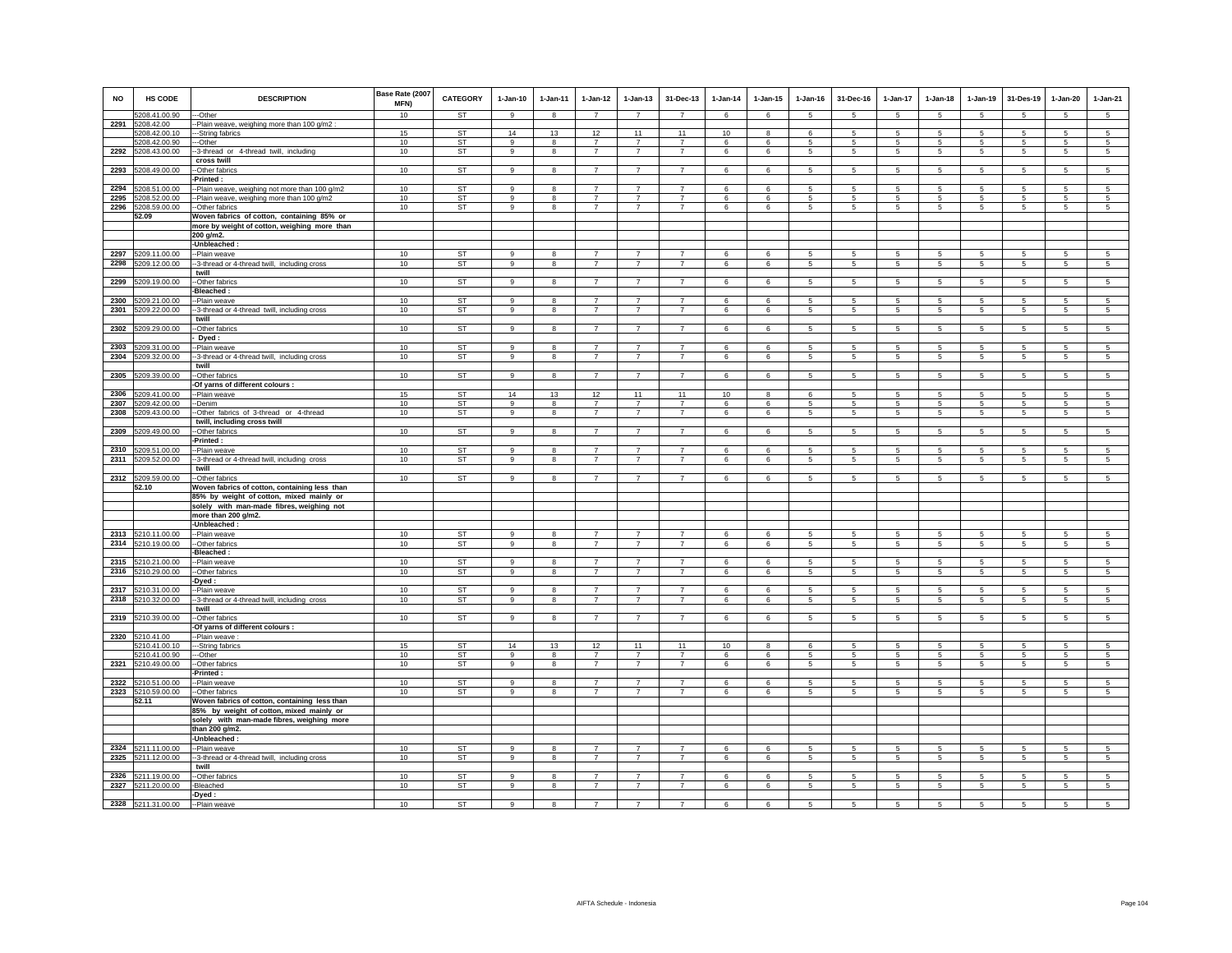| <b>NO</b> | HS CODE                             | <b>DESCRIPTION</b>                                                                            | Base Rate (2007<br>MFN) | <b>CATEGORY</b>  | $1-Jan-10$                       | $1-Jan-11$              | $1 - Jan-12$                     | $1-Jan-13$                       | 31-Dec-13                        | $1-Jan-14$                 | 1-Jan-15                   | $1-Jan-16$                 | 31-Dec-16              | 1-Jan-17                   | $1-Jan-18$                 | $1-Jan-19$                 | 31-Des-19                  | $1-Jan-20$                 | $1-Jan-21$                 |
|-----------|-------------------------------------|-----------------------------------------------------------------------------------------------|-------------------------|------------------|----------------------------------|-------------------------|----------------------------------|----------------------------------|----------------------------------|----------------------------|----------------------------|----------------------------|------------------------|----------------------------|----------------------------|----------------------------|----------------------------|----------------------------|----------------------------|
| 2329      | 5211.32.00.00                       | -3-thread or 4-thread twill, including cross                                                  | 10                      | ST               | 9                                | 8                       | $\overline{7}$                   | $\overline{7}$                   | $\overline{7}$                   | 6                          | 6                          | 5                          | 5                      | $5\phantom{.0}$            | 5                          | 5                          | 5                          | $\sqrt{5}$                 | $5\phantom{.0}$            |
|           |                                     | twill                                                                                         | 10                      | <b>ST</b>        | 9                                |                         | $\overline{7}$                   | $\overline{7}$                   | $\overline{7}$                   | 6                          | $6\overline{6}$            | 5                          |                        | 5 <sup>5</sup>             | $5\overline{5}$            | $\overline{5}$             | $\overline{5}$             | 5                          | $5\overline{)}$            |
|           | 2330 5211.39.00.00                  | -- Other fabrics<br>-Of yarns of different colours:                                           |                         |                  |                                  | 8                       |                                  |                                  |                                  |                            |                            |                            | 5                      |                            |                            |                            |                            |                            |                            |
|           | 2331 5211.41.00                     | -Plain weave                                                                                  |                         |                  |                                  |                         |                                  |                                  |                                  |                            |                            |                            |                        |                            |                            |                            |                            |                            |                            |
|           | 5211.41.00.10                       | -String fabrics                                                                               | 15                      | ST               | 14                               | 13                      | 12                               | 11                               | 11                               | 10                         | 8                          | 6                          | 5                      | 5                          | 5                          | -5                         | 5                          | 5                          | 5                          |
| 2332      | 5211.41.00.90<br>5211.42.00.00      | --Other<br>-Denim                                                                             | 10<br>10                | ST<br><b>ST</b>  | 9<br>$\mathbf{g}$                | 8                       | $\overline{7}$<br>$\overline{7}$ | $\overline{7}$<br>$\overline{7}$ | $\overline{7}$<br>$\overline{7}$ | 6                          | 6                          | 5                          | 5<br>5                 | 5                          | 5<br>$5\phantom{.0}$       | 5                          | -5<br>$\sqrt{5}$           | 5                          | 5                          |
|           | 2333 5211.43.00.00                  | -Other fabrics of 3-thread or 4-thread                                                        | 10                      | ST               | 9                                | 8<br>8                  | $\overline{7}$                   | $\overline{7}$                   | $\overline{7}$                   | 6<br>6                     | 6<br>6                     | 5<br>5                     | 5                      | 5<br>5                     | $5\phantom{.0}$            | 5<br>5                     | 5                          | $\sqrt{5}$<br>5            | 5<br>5                     |
|           |                                     | twill, including cross twill                                                                  |                         |                  |                                  |                         |                                  |                                  |                                  |                            |                            |                            |                        |                            |                            |                            |                            |                            |                            |
| 2334      | 5211.49.00.00                       | -Other fabrics                                                                                | 10                      | ST               | 9                                | 8                       | $\overline{7}$                   | $\overline{7}$                   | $\overline{7}$                   | 6                          | 6                          | 5                          | 5                      | 5                          | 5                          | 5                          | 5                          | 5                          | 5                          |
| 2335      |                                     | -Printed :                                                                                    |                         | <b>ST</b>        | 9                                |                         | $\overline{7}$                   | $\overline{7}$                   | $\overline{7}$                   |                            |                            |                            |                        |                            |                            |                            |                            |                            |                            |
|           | 5211.51.00.00<br>2336 5211.52.00.00 | -Plain weave<br>-3-thread or 4-thread twill, including cross                                  | 10<br>10                | <b>ST</b>        | 9                                | 8<br>8                  | $\overline{7}$                   | $\overline{7}$                   | $\overline{7}$                   | 6<br>6                     | 6<br>6                     | 5<br>-5                    | 5<br>$5 -$             | 5<br>$5\overline{)}$       | $5\overline{5}$<br>5       | 5<br>5                     | 5<br>5                     | 5<br>5                     | 5<br>$\sqrt{5}$            |
|           |                                     | twill                                                                                         |                         |                  |                                  |                         |                                  |                                  |                                  |                            |                            |                            |                        |                            |                            |                            |                            |                            |                            |
|           | 2337 5211.59.00.00                  | -Other fabrics                                                                                | 10                      | <b>ST</b>        | 9                                | 8                       | $\overline{7}$                   | $\overline{7}$                   | $\overline{7}$                   | 6                          | 6                          | 5                          | 5                      | 5 <sub>5</sub>             | 5                          | 5                          | 5                          | 5                          | 5                          |
|           | 52.12                               | Other woven fabrics of cotton.                                                                |                         |                  |                                  |                         |                                  |                                  |                                  |                            |                            |                            |                        |                            |                            |                            |                            |                            |                            |
| 2338      | 5212.11.00.00                       | -Weighing not more than 200 g/m2 :<br>-- Unbleached                                           | 10                      | <b>ST</b>        | 9                                | 8                       | $\overline{7}$                   | $\overline{7}$                   | $\overline{7}$                   | 6                          | 6                          | 5                          | 5                      | 5                          | 5                          | 5                          | $\,$ 5 $\,$                | 5                          | 5                          |
|           | 2339 5212.12.00.00                  | -Bleached                                                                                     | 15                      | ST               | 14                               | 13                      | 12                               | 11                               | 11                               | 10                         | 8                          | 6                          | $5\overline{5}$        | 5                          | $5\overline{5}$            | 5                          | 5                          | 5                          | 5                          |
| 2340      | 5212.13.00.00                       | -Dyed                                                                                         | 15                      | <b>ST</b>        | 14                               | 13                      | 12                               | 11                               | 11                               | 10                         | 8                          | 6                          | $5\phantom{.0}$        | $5\phantom{.0}$            | $5\phantom{.0}$            | 5                          | $\sqrt{5}$                 | $5\phantom{.0}$            | 5                          |
| 2341      | 5212.14.00.00                       | -Of yarns of different colours                                                                | 15                      | <b>ST</b>        | 14                               | 13                      | 12                               | 11                               | 11                               | 10                         | 8                          | 6                          | 5                      | $\overline{5}$             | $5\phantom{.0}$            | $5\phantom{.0}$            | $\sqrt{5}$                 | $\sqrt{5}$                 | 5                          |
| 2342      | 5212.15.00.00                       | -Printed                                                                                      | 15                      | <b>ST</b>        | 14                               | 13                      | 12                               | 11                               | 11                               | 10                         | 8                          | 6                          | 5                      | 5                          | $5\phantom{.0}$            | 5                          | $\sqrt{5}$                 | 5                          | $\sqrt{5}$                 |
| 2343      | 5212.21.00.00                       | Weighing more than 200 g/m2:<br>-Unbleached                                                   | 10                      | <b>ST</b>        | 9                                | 8                       | $\overline{7}$                   | $\overline{7}$                   | $\overline{7}$                   | 6                          | 6                          | 5                          | 5                      | 5                          | 5                          | 5                          | 5                          | 5                          | 5                          |
| 2344      | 5212.22.00.00                       | -Bleached                                                                                     | 15                      | <b>ST</b>        | 14                               | 13                      | 12                               | 11                               | 11                               | $10$                       | 8                          | 6                          | 5                      | 5                          | 5                          | $\,$ 5 $\,$                | $\,$ 5 $\,$                | $\mathbf 5$                | 5                          |
| 2345      | 5212.23.00.00                       | -Dyed                                                                                         | 15                      | <b>ST</b>        | 14                               | 13                      | 12                               | 11                               | 11                               | 10                         | 8                          | 6                          | $5\overline{5}$        | $5\phantom{.0}$            | 5                          | 5                          | 5                          | 5                          | 5                          |
|           | 2346 5212.24.00.00                  | -Of yarns of different colours                                                                | 15                      | ST               | 14                               | 13                      | 12                               | 11                               | 11                               | 10                         | $\overline{\mathbf{8}}$    | 6                          | 5                      | 5                          | $\overline{5}$             | 5                          | 5                          | 5                          | 5<br>$\overline{5}$        |
|           | 2347 5212.25.00.00<br>53.01         | --Printed<br>Flax, raw or processed but not spun; flax tow                                    | 15                      | <b>ST</b>        | 14                               | 13                      | 12                               | 11                               | 11                               | 10                         | $\overline{\mathbf{8}}$    | $\epsilon$                 | 5                      | $5\overline{)}$            | $5\overline{5}$            | 5                          | 5                          | 5                          |                            |
|           |                                     | and waste (including yarn waste and garnetted                                                 |                         |                  |                                  |                         |                                  |                                  |                                  |                            |                            |                            |                        |                            |                            |                            |                            |                            |                            |
|           |                                     | stock).                                                                                       |                         |                  |                                  |                         |                                  |                                  |                                  |                            |                            |                            |                        |                            |                            |                            |                            |                            |                            |
|           | 2348 5301.10.00.00                  | -Flax, raw or retted                                                                          | 5                       | $NT-1$           | $\overline{4}$                   | $\mathbf{3}$            | $\overline{2}$                   | $\mathbf 0$                      | $\circ$                          | $\mathsf 0$                | $\mathsf 0$                | $\mathsf 0$                | $\circ$                | $\mathbf 0$                | $\mathbf 0$                | $\mathbf 0$                | $\circ$                    | $\mathsf 0$                | $\mathsf 0$                |
|           |                                     | -Flax, broken, scutched, hackled or otherwise<br>processed, but not spun :                    |                         |                  |                                  |                         |                                  |                                  |                                  |                            |                            |                            |                        |                            |                            |                            |                            |                            |                            |
| 2349      | 5301.21.00.00                       | -Broken or scutched                                                                           | 5                       | $NT-1$           | $\Delta$                         | 3                       |                                  | $\Omega$                         | $\Omega$                         | $\mathbf 0$                | $\Omega$                   | $\Omega$                   | $\Omega$               | $\Omega$                   | $\Omega$                   | $\Omega$                   | $^{\circ}$                 | $\Omega$                   | $\Omega$                   |
| 2350      | 5301.29.00.00                       | --Other                                                                                       | 5                       | $NT-1$           | $\overline{4}$                   | 3                       | $\mathfrak{p}$                   | $\mathbf 0$                      | $\mathbf 0$                      | $\circ$                    | $\mathbf 0$                | $\circ$                    | $\Omega$               | $\mathbf 0$                | $\circ$                    | $\Omega$                   | $\mathbf 0$                | $\mathbf 0$                | $\circ$                    |
| 2351      | 5301.30.00.00                       | -Flax tow or waste                                                                            | 5                       | $NT-1$           | $\overline{4}$                   | $\mathbf{3}$            | $\mathbf 2$                      | $\mathsf 0$                      | $\mathsf 0$                      | $\mathsf 0$                | $\mathsf 0$                | $\mathsf 0$                | $\mathbf 0$            | $\mathsf 0$                | $\mathsf 0$                | $\mathbf 0$                | $\circ$                    | $\mathsf 0$                | $\mathsf 0$                |
|           | 53.02                               | True hemp (Cannabis sativa L.), raw or<br>processed but not spun; tow and waste of true       |                         |                  |                                  |                         |                                  |                                  |                                  |                            |                            |                            |                        |                            |                            |                            |                            |                            |                            |
|           |                                     | hemp (including yarn waste and garnetted                                                      |                         |                  |                                  |                         |                                  |                                  |                                  |                            |                            |                            |                        |                            |                            |                            |                            |                            |                            |
|           |                                     | stock).                                                                                       |                         |                  |                                  |                         |                                  |                                  |                                  |                            |                            |                            |                        |                            |                            |                            |                            |                            |                            |
|           | 2352 5302.10.00.00                  | -True hemp, raw or retted                                                                     | 5                       | $NT-1$           | $\Delta$                         | $\mathbf{R}$            | $\mathcal{L}$                    | $\Omega$                         | $\Omega$                         | $\Omega$                   | $\Omega$                   | $\Omega$                   | $\Omega$               | $\Omega$                   | $\Omega$                   | $\Omega$                   | $\Omega$                   | $\Omega$                   | $\Omega$                   |
| 2353      | 5302.90.00.00<br>53.03              | -Other<br>Jute and other textile bast fibres (excluding                                       | 5                       | $NT-1$           | $\overline{4}$                   | 3                       | $\overline{2}$                   | $\circ$                          | $\Omega$                         | $\circ$                    | $\mathbf{0}$               | $\circ$                    | $\Omega$               | $\circ$                    | $\circ$                    | $\Omega$                   | $\Omega$                   | $\Omega$                   | $\circ$                    |
|           |                                     | flax, true hemp and ramie), raw or processed                                                  |                         |                  |                                  |                         |                                  |                                  |                                  |                            |                            |                            |                        |                            |                            |                            |                            |                            |                            |
|           |                                     | but not spun; tow and waste of these fibres                                                   |                         |                  |                                  |                         |                                  |                                  |                                  |                            |                            |                            |                        |                            |                            |                            |                            |                            |                            |
|           |                                     | (including yarn waste and garnetted stock).                                                   |                         |                  |                                  |                         |                                  |                                  |                                  |                            |                            |                            |                        |                            |                            |                            |                            |                            |                            |
| 2354      | 5303.10.00.00                       | -Jute and other textile bast fibres, raw or<br>retted                                         | $\mathbf{0}$            | $NT-1$           | $\mathbf 0$                      | $\circ$                 | $\circ$                          | $\mathbf 0$                      | $\mathbf 0$                      | $\mathbf 0$                | $\mathbf 0$                | $\mathbf 0$                | $\mathbf 0$            | $\circ$                    | $\mathbf 0$                | $\overline{0}$             | $\mathbf 0$                | $\mathbf 0$                | $\mathbf 0$                |
|           | 2355 5303.90.00.00                  | Other                                                                                         | 5                       | $NT-1$           | $\overline{4}$                   | $\mathbf{3}$            | $\overline{2}$                   | $\mathbf 0$                      | $\mathsf 0$                      | $\circ$                    | $\mathbf 0$                | $\mathsf 0$                | $\Omega$               | $\circ$                    | $\mathbf 0$                | $\circ$                    | $\circ$                    | $\circ$                    | $\mathsf 0$                |
|           | 53.05                               | Coconut, abaca (Manila hemp or Musa textilis                                                  |                         |                  |                                  |                         |                                  |                                  |                                  |                            |                            |                            |                        |                            |                            |                            |                            |                            |                            |
|           |                                     | Nee), ramie and other vegetable textile                                                       |                         |                  |                                  |                         |                                  |                                  |                                  |                            |                            |                            |                        |                            |                            |                            |                            |                            |                            |
|           |                                     | fibres, not elsewhere specified or included,<br>raw or processed but not spun; tow, noils and |                         |                  |                                  |                         |                                  |                                  |                                  |                            |                            |                            |                        |                            |                            |                            |                            |                            |                            |
|           |                                     | waste of these fibres (including yarn waste                                                   |                         |                  |                                  |                         |                                  |                                  |                                  |                            |                            |                            |                        |                            |                            |                            |                            |                            |                            |
|           |                                     | and garnetted stock).                                                                         |                         |                  |                                  |                         |                                  |                                  |                                  |                            |                            |                            |                        |                            |                            |                            |                            |                            |                            |
|           |                                     | -Of coconut (coir) :                                                                          | $\overline{a}$          |                  | $\Delta$                         |                         | $\mathfrak{D}$                   |                                  |                                  | $\Omega$                   |                            | $\Omega$                   |                        |                            |                            | $\Omega$                   |                            |                            |                            |
| 2356      | 5305.00.00.11<br>5305.00.00.19      | -Raw<br>--Other                                                                               | 5                       | $NT-1$<br>$NT-1$ | $\overline{4}$                   | $\mathbf{R}$<br>3       | $\overline{2}$                   | $\mathbf{0}$<br>$\mathbf 0$      | $\Omega$<br>$\mathbf{0}$         | $\mathbf{0}$               | $\Omega$<br>$\mathbf 0$    | $\circ$                    | $\Omega$<br>$\circ$    | $\Omega$<br>$\mathbf{0}$   | $\mathbf 0$<br>$\circ$     | $\circ$                    | $\Omega$<br>$\mathbf{0}$   | $\Omega$<br>$\mathbf 0$    | $\Omega$<br>$\mathbf 0$    |
|           |                                     | Of Abaca:                                                                                     |                         |                  |                                  |                         |                                  |                                  |                                  |                            |                            |                            |                        |                            |                            |                            |                            |                            |                            |
|           | 5305.00.00.21                       | -Raw                                                                                          | 5                       | $NT-1$           | $\Delta$                         | 3                       | $\overline{\mathbf{c}}$          | $^{\circ}$                       | $^{\circ}$                       | $\mathbf 0$                | $^{\circ}$                 | $^{\circ}$                 | $\Omega$               | $^{\circ}$                 | $\Omega$                   | $^{\circ}$                 | $^{\circ}$                 | $\circ$                    | $^{\circ}$                 |
|           | 5305.00.00.29<br>5305.00.00.30      | -Other<br>-Of Ramie                                                                           | 5<br>5                  | $NT-1$<br>$NT-1$ | $\overline{4}$<br>$\overline{4}$ | 3<br>3                  | $\overline{2}$<br>$\overline{2}$ | $\mathsf 0$<br>$\mathbf 0$       | $\mathsf 0$<br>$\mathbf 0$       | $\mathsf 0$<br>$\mathbf 0$ | $\mathsf 0$<br>$\mathbf 0$ | $\mathsf 0$<br>$\mathbf 0$ | $\mathsf 0$<br>$\circ$ | $\mathbf 0$<br>$\mathbf 0$ | $\mathbf 0$<br>$\mathbf 0$ | $\mathbf 0$<br>$\mathbf 0$ | $\mathbf 0$<br>$\mathbf 0$ | $\mathsf 0$<br>$\mathbf 0$ | $\mathsf 0$<br>$\mathbf 0$ |
|           | 5305.00.00.90                       | -Other                                                                                        | 5                       | $NT-1$           | $\overline{4}$                   | $\overline{3}$          | $\overline{2}$                   | $\mathbf 0$                      | $\,0\,$                          | $\mathbf 0$                | $\mathsf 0$                | $\mathsf 0$                | $\overline{0}$         | $\overline{0}$             | $\mathbf 0$                | $\,0\,$                    | $\,0\,$                    | $\mathbf 0$                | $\mathsf 0$                |
|           | 53.06                               | Flax yarn.                                                                                    |                         |                  |                                  |                         |                                  |                                  |                                  |                            |                            |                            |                        |                            |                            |                            |                            |                            |                            |
| 2357      | 5306.10.00.00                       | -Single                                                                                       | -5                      | $NT-1$           | $\overline{4}$                   | $\mathbf{3}$            | $\mathfrak{p}$                   | $\mathbf{0}$                     | $\Omega$                         | $\mathbf{0}$               | $\Omega$                   | $\Omega$                   | $\Omega$               | $\Omega$                   | $\Omega$                   | $\Omega$                   | $\Omega$                   | $\Omega$                   | $\circ$                    |
| 2358      | 5306.20.00.00<br>53.07              | -Multiple (folded) or cabled<br>Yarn of jute or of other textile bast fibres                  | 5                       | $NT-1$           | $\overline{4}$                   | $\overline{\mathbf{3}}$ | $\overline{2}$                   | $\mathbf{0}$                     | $\mathbf 0$                      | $\circ$                    | $\mathbf{0}$               | $\circ$                    | $\circ$                | $\circ$                    | $\mathbf 0$                | $\mathbf 0$                | $\circ$                    | $\mathbf{0}$               | $\circ$                    |
|           |                                     | of heading 53.03.                                                                             |                         |                  |                                  |                         |                                  |                                  |                                  |                            |                            |                            |                        |                            |                            |                            |                            |                            |                            |
|           | 2359 5307.10.00.00                  | -Single                                                                                       | 5                       | $NT-1$           | $\overline{4}$                   | 3                       | $\overline{2}$                   | $\mathbf 0$                      | $\mathbf 0$                      | $\mathbf 0$                | $\mathbf 0$                | $\mathbf 0$                | $\circ$                | $\mathbf 0$                | $\circ$                    | $\mathbf 0$                | $\circ$                    | $\mathbf 0$                | $\circ$                    |
| 2360      | 5307.20.00.00                       | -Multiple (folded) or cabled                                                                  | 5                       | $NT-1$           | $\overline{4}$                   | $\mathbf{3}$            | $\overline{a}$                   | $\mathbf 0$                      | $\mathbf 0$                      | $\mathbf 0$                | $\mathbf 0$                | $\mathbf 0$                | $\mathbf 0$            | $\mathbf 0$                | $\mathbf 0$                | $\mathbf 0$                | $\mathbf 0$                | $\mathbf 0$                | $\mathbf 0$                |
|           | 53.08                               | Yarn of other vegetable textile fibres; paper<br>yarn.                                        |                         |                  |                                  |                         |                                  |                                  |                                  |                            |                            |                            |                        |                            |                            |                            |                            |                            |                            |
|           | 2361 5308.10.00.00                  | -Coir varn                                                                                    | 5                       | $NT-1$           | $\overline{4}$                   | $\mathbf{3}$            | $\mathfrak{p}$                   | $\Omega$                         | $\Omega$                         | $\Omega$                   | $\Omega$                   | $\Omega$                   | $\Omega$               | $\Omega$                   | $\Omega$                   | $\mathbf 0$                | $\Omega$                   | $\Omega$                   | $\Omega$                   |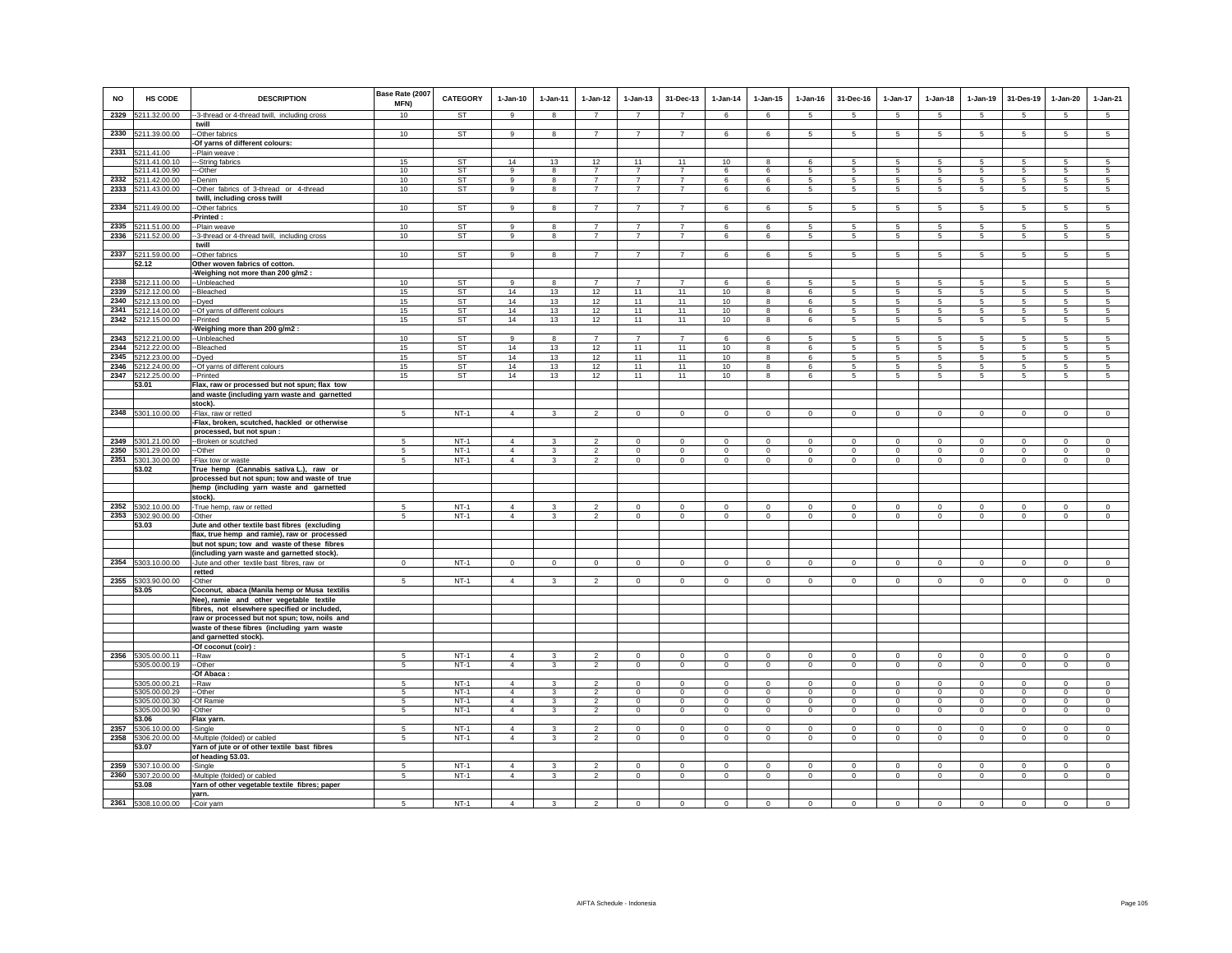| <b>NO</b>    | HS CODE                        | <b>DESCRIPTION</b>                                                               | Base Rate (2007<br><b>MFN)</b> | CATEGORY         | $1-Jan-10$     | $1 - Jan-11$   | $1-Jan-12$                       | $1-Jan-13$                       | 31-Dec-13                        | $1-Jan-14$                       | $1 - Jan-15$               | $1 - Jan-16$              | 31-Dec-16                 | $1-Jan-17$                         | $1-Jan-18$                 | $1-Jan-19$                | 31-Des-19       | $1-Jan-20$                 | $1-Jan-21$             |
|--------------|--------------------------------|----------------------------------------------------------------------------------|--------------------------------|------------------|----------------|----------------|----------------------------------|----------------------------------|----------------------------------|----------------------------------|----------------------------|---------------------------|---------------------------|------------------------------------|----------------------------|---------------------------|-----------------|----------------------------|------------------------|
| 2362         | 5308.20.00.00                  | -True hemp yarn                                                                  | 5                              | $NT-1$           | $\overline{4}$ | $\mathbf{3}$   | $\overline{\phantom{a}}$         | $\mathsf 0$                      | $\mathbf 0$                      | $\mathsf 0$                      | $\mathsf 0$                | $\Omega$                  | $\Omega$                  | $\Omega$                           | $\mathbf 0$                | $\Omega$                  | $\Omega$        | $\mathsf 0$                | $\mathsf 0$            |
| 2363         | 5308.90                        | -Other:                                                                          | -5                             |                  | $\overline{4}$ |                | $\mathfrak{p}$                   |                                  | $\mathbf 0$                      |                                  |                            |                           |                           |                                    |                            |                           | $^{\circ}$      |                            |                        |
|              | 5308.90.10.00<br>5308.90.90.00 | -Paper yarn<br>-Other                                                            | 5                              | $NT-1$<br>$NT-1$ | $\overline{4}$ | 3<br>3         | $\overline{2}$                   | $\mathbf 0$<br>$\mathbf 0$       | $\mathbf 0$                      | $\mathbf 0$<br>0                 | $\mathbf 0$<br>$\mathbf 0$ | $^{\circ}$<br>$\mathbf 0$ | $^{\circ}$<br>$\mathbf 0$ | 0<br>$\mathbf 0$                   | $\mathbf 0$<br>$\mathbf 0$ | $^{\circ}$<br>$\mathbf 0$ | $\mathbf 0$     | $\mathbf 0$<br>$\mathbf 0$ | $\circ$<br>$\mathbf 0$ |
|              | 53.09                          | Woven fabrics of flax.                                                           |                                |                  |                |                |                                  |                                  |                                  |                                  |                            |                           |                           |                                    |                            |                           |                 |                            |                        |
|              |                                | Containing 85% or more by weight of flax :                                       |                                |                  |                |                |                                  |                                  |                                  |                                  |                            |                           |                           |                                    |                            |                           |                 |                            |                        |
| 2364         | 5309.11.00.00                  | -Unbleached or bleached                                                          | 10                             | ST               | $\mathsf g$    | 8              | $\overline{7}$                   | $\overline{7}$                   | $\overline{7}$                   | 6                                | 6                          | 5                         | 5                         | 5                                  | 5                          | $\,$ 5 $\,$               | 5               | 5                          | $\overline{5}$         |
| 2365         | 5309.19.00.00                  | -Other                                                                           | 10                             | ST               | 9              | 8              | $\overline{7}$                   | $\overline{7}$                   | $\overline{7}$                   | 6                                | 6                          | 5                         | 5                         | $5\phantom{.0}$                    | $5\overline{5}$            | 5                         | 5               | 5                          | 5                      |
| 2366         |                                | -Containing less than 85% by weight of flax :                                    |                                | <b>ST</b>        | $\alpha$       | $\mathbf{R}$   | $\overline{7}$                   | $\overline{7}$                   | $\overline{7}$                   | $\mathbf{f}$                     | 6                          | 5                         | 5.                        |                                    | 5                          | 5                         |                 | 5                          | 5                      |
| 2367         | 5309.21.00.00<br>5309.29.00.00 | -- Unbleached or bleached<br>--Other                                             | 10<br>10                       | ST               | 9              | 8              | $\overline{7}$                   | $\overline{7}$                   | $\overline{7}$                   | 6                                | 6                          | -5                        | $5\overline{5}$           | $5\phantom{.0}$<br>$5\phantom{.0}$ | $5\overline{5}$            | 5                         | $\sqrt{5}$<br>5 | 5                          | 5                      |
|              | 53.10                          | Woven fabrics of jute or of other textile                                        |                                |                  |                |                |                                  |                                  |                                  |                                  |                            |                           |                           |                                    |                            |                           |                 |                            |                        |
|              |                                | bast fibres of heading 53.03.                                                    |                                |                  |                |                |                                  |                                  |                                  |                                  |                            |                           |                           |                                    |                            |                           |                 |                            |                        |
| 2368         | 5310.10.00                     | -Unbleached:                                                                     |                                |                  |                |                |                                  |                                  |                                  |                                  |                            |                           |                           |                                    |                            |                           |                 |                            |                        |
|              | 5310.10.00.10                  | -Plain                                                                           | 5                              | $NT-1$           | $\Delta$       | 3              | 2                                | $^{\circ}$                       | $^{\circ}$                       | $^{\circ}$                       | $^{\circ}$                 | $^{\circ}$                | $\Omega$                  | $^{\circ}$                         | $\Omega$                   | $\mathbf 0$               | $\mathbf 0$     | $\circ$                    | $^{\circ}$             |
|              | 5310.10.00.90                  | --Other                                                                          | 10                             | <b>ST</b>        | 9              | 8              | $\overline{7}$                   | $\overline{7}$                   | $\overline{7}$<br>$\overline{7}$ | 6                                | 6                          | 5                         | 5                         | 5                                  | $5\overline{5}$            | 5                         | 5               | 5                          | $\sqrt{5}$             |
| 2369<br>2370 | 5310.90.00.00<br>5311.00.00.00 | -Other<br>Woven fabrics of other vegetable textile                               | 10<br>10                       | ST<br>ST         | 9<br>9         | 8<br>8         | $\overline{7}$<br>$\overline{7}$ | $\overline{7}$<br>$\overline{7}$ | $\overline{7}$                   | 6<br>6                           | 6<br>6                     | 5<br>5                    | 5<br>$5 -$                | 5<br>5                             | 5<br>5                     | $\overline{5}$<br>5       | 5<br>5          | 5<br>5                     | 5<br>5                 |
|              |                                | fibres; woven fabrics of paper yarn.                                             |                                |                  |                |                |                                  |                                  |                                  |                                  |                            |                           |                           |                                    |                            |                           |                 |                            |                        |
|              | 54.01                          | Sewing thread of man-made filaments, whether                                     |                                |                  |                |                |                                  |                                  |                                  |                                  |                            |                           |                           |                                    |                            |                           |                 |                            |                        |
|              |                                | or not put up for retail sale.                                                   |                                |                  |                |                |                                  |                                  |                                  |                                  |                            |                           |                           |                                    |                            |                           |                 |                            |                        |
| 2371         | 5401.10.00.00                  | -Of synthetic filaments                                                          | 5                              | $NT-2$           | $\Delta$       | $\Delta$       | $\mathbf{\hat{z}}$               | 3                                | $\mathbf{\hat{z}}$               | $\mathfrak{D}$                   | $\mathfrak{D}$             |                           | $\Omega$                  | $\Omega$                           | $\Omega$                   | $\Omega$                  | $\Omega$        | $\Omega$                   | $\circ$                |
|              | 2372 5401.20.00.00             | -Of artificial filaments                                                         | 5                              | $NT-2$           | $\overline{4}$ | $\overline{4}$ | 3                                | 3                                | 3                                | $\overline{2}$                   | $\overline{2}$             | $\mathbf{1}$              | $\mathsf 0$               | $\mathbf 0$                        | $\mathbf 0$                | $\mathbf 0$               | $\mathbf 0$     | $\mathsf 0$                | $\circ$                |
|              | 54.02                          | Synthetic filament yarn (other than sewing                                       |                                |                  |                |                |                                  |                                  |                                  |                                  |                            |                           |                           |                                    |                            |                           |                 |                            |                        |
|              |                                | thread), not put up for retail sale, including                                   |                                |                  |                |                |                                  |                                  |                                  |                                  |                            |                           |                           |                                    |                            |                           |                 |                            |                        |
|              |                                | synthetic monofilament of less than<br>67 decitex.                               |                                |                  |                |                |                                  |                                  |                                  |                                  |                            |                           |                           |                                    |                            |                           |                 |                            |                        |
|              |                                | -High tenacity yarn of nylon or other                                            |                                |                  |                |                |                                  |                                  |                                  |                                  |                            |                           |                           |                                    |                            |                           |                 |                            |                        |
|              |                                | polyamides:                                                                      |                                |                  |                |                |                                  |                                  |                                  |                                  |                            |                           |                           |                                    |                            |                           |                 |                            |                        |
| 2373         | 5402.11.00.00                  | --Of aramids                                                                     | 5                              | $NT-2$           | $\overline{4}$ | $\overline{4}$ | 3                                | 3                                | 3                                |                                  | $\overline{2}$             |                           | $\circ$                   | $\mathbf 0$                        | $\mathbf 0$                | $\mathbf 0$               | $\mathbf 0$     | 0                          | $\circ$                |
| 2374         | 5402.19.00.00                  | -Other                                                                           | 5                              | $NT-2$           | $\overline{4}$ | $\overline{4}$ | $\mathbf{3}$                     | 3                                | 3                                | $\overline{2}$                   | $\overline{2}$             | $\mathbf{1}$              | $\mathbf 0$               | $\mathsf 0$                        | $\mathbf 0$                | $\mathbf 0$               | $\,0\,$         | $\mathsf 0$                | $\mathsf 0$            |
| 2375         | 5402.20.00.00                  | High tenacity yarn of polyesters                                                 | 5                              | $NT-2$           | $\overline{4}$ | $\overline{4}$ | $\mathbf{3}$                     | $\mathbf{3}$                     | $\mathbf{3}$                     | $\overline{2}$                   | 2                          | $\overline{1}$            | $\circ$                   | $\circ$                            | $\circ$                    | $\circ$                   | $\mathbf{0}$    | $\mathbf{0}$               | $\circ$                |
|              |                                | -Textured yarn :                                                                 | 5                              |                  | $\Delta$       | $\Delta$       | $\mathbf{R}$                     | $\mathbf{R}$                     | $\mathbf{R}$                     | $\mathfrak{D}$                   | $\mathfrak{p}$             | $\mathbf{1}$              | $\Omega$                  |                                    | $\Omega$                   |                           | $\Omega$        |                            | $\Omega$               |
|              | 2376 5402.31.00.00             | -Of nylon or other polyamides, measuring per<br>single yarn not more than 50 tex |                                | $NT-2$           |                |                |                                  |                                  |                                  |                                  |                            |                           |                           | $\circ$                            |                            | $\mathbf 0$               |                 | $\mathbf{0}$               |                        |
| 2377         | 5402.32.00.00                  | -Of nylon or other polyamides, measuring per                                     | 5                              | $NT-2$           | $\overline{4}$ | $\overline{4}$ | $\mathbf{3}$                     | 3                                | 3                                | $\overline{2}$                   | $\overline{2}$             | $\mathbf{1}$              | $\mathsf 0$               | $\circ$                            | $\mathbf 0$                | $\mathbf 0$               | $\mathsf 0$     | $\mathsf 0$                | $\circ$                |
|              |                                | single yarn more than 50 tex                                                     |                                |                  |                |                |                                  |                                  |                                  |                                  |                            |                           |                           |                                    |                            |                           |                 |                            |                        |
| 2378         | 5402.33.00.00                  | -Of polyesters                                                                   | 5                              | $NT-2$           | $\overline{4}$ | $\overline{4}$ | 3                                | 3                                | 3                                | $\overline{2}$                   | $\overline{2}$             | $\mathbf{1}$              | $\circ$                   | $\mathbf 0$                        | $\circ$                    | $\mathbf 0$               | $\circ$         | $\mathbf 0$                | $\circ$                |
| 2379         | 5402.34.00.00                  | -Of polypropylene                                                                | 5                              | $NT-2$           | $\overline{4}$ | $\overline{4}$ | $\mathbf{3}$                     | 3                                | 3                                | $\overline{2}$                   | $\overline{a}$             | $\overline{1}$            | $\mathbf 0$               | 0                                  | $\mathbf 0$                | $\mathbf 0$               | $\mathbf 0$     | $\mathbf 0$                | $\mathbf 0$            |
| 2380         | 5402.39.00.00                  | -Other                                                                           | 5                              | $NT-2$           | $\overline{4}$ | $\overline{4}$ | 3                                | 3                                | 3                                | $\overline{c}$                   | $\overline{c}$             | $\mathbf{1}$              | $\mathbf 0$               | 0                                  | $\mathbf{0}$               | $\mathbf{0}$              | $\circ$         | 0                          | $\circ$                |
|              |                                | Other yarn, single, untwisted or with a twist                                    |                                |                  |                |                |                                  |                                  |                                  |                                  |                            |                           |                           |                                    |                            |                           |                 |                            |                        |
| 2381         | 5402.44.00.00                  | not exceeding 50 turns per metre :<br>-Elastomeric                               | 5                              | $NT-2$           | $\overline{4}$ | $\overline{4}$ | 3                                | 3                                | 3                                | $\mathfrak{p}$                   | $\overline{2}$             |                           | $\circ$                   | $\mathbf 0$                        | $\Omega$                   | $\mathbf 0$               | $\mathbf 0$     | $\mathbf 0$                | $\circ$                |
| 2382         | 5402.45.00.00                  | -Other, of nylon or other polyamides                                             | 5                              | $NT-2$           | $\overline{4}$ | $\overline{4}$ | $\mathbf{3}$                     | 3                                | 3                                | $\overline{\phantom{a}}$         | $\overline{2}$             | $\mathbf{1}$              | $\circ$                   | $\mathbf 0$                        | $\mathbf 0$                | $\mathbf 0$               | $\mathbf 0$     | $\mathsf 0$                | $\circ$                |
| 2383         | 5402.46.00.00                  | -Other, of polyesters, partially oriented                                        | 5                              | $NT-2$           | $\Delta$       | $\overline{4}$ | $\mathbf{3}$                     | 3                                | 3                                | $\mathfrak{D}$                   | $\overline{2}$             | $\overline{1}$            | $\circ$                   | $\mathbf 0$                        | $\circ$                    | $\Omega$                  | $\mathbf 0$     | $\mathbf 0$                | $\circ$                |
| 2384         | 5402.47.00.00                  | -Other, of polyesters                                                            | 5                              | $NT-2$           | $\Delta$       | $\overline{4}$ | 3                                | 3                                | 3                                | $\overline{2}$                   | $\overline{2}$             | $\mathbf{1}$              | $\Omega$                  | $\mathbf 0$                        | $\Omega$                   | $\mathbf 0$               | $^{\circ}$      | $^{\circ}$                 | $\circ$                |
| 2385         | 5402.48.00.00                  | -- Other, of polypropylene                                                       | 5                              | $NT-2$           | $\overline{4}$ | $\overline{4}$ | 3                                | $\mathbf{3}$                     | 3                                | $\mathfrak{p}$                   | $\mathfrak{p}$             | $\mathbf{1}$              | $\Omega$                  | $\mathbf 0$                        | $\Omega$                   | $\Omega$                  | $\Omega$        | $\Omega$                   | $\Omega$               |
| 2386         | 5402.49.00.00                  | -Other                                                                           | 5                              | $NT-2$           | $\overline{4}$ | $\overline{4}$ | 3                                | 3                                | $\mathbf{3}$                     | $\mathfrak{p}$                   | $\overline{2}$             | $\mathbf{1}$              | $\circ$                   | $\circ$                            | $\mathbf 0$                | $\mathbf 0$               | $\Omega$        | $\Omega$                   | $\circ$                |
|              |                                | Other yarn, single, with a twist exceeding<br>50 turns per metre :               |                                |                  |                |                |                                  |                                  |                                  |                                  |                            |                           |                           |                                    |                            |                           |                 |                            |                        |
|              | 2387 5402.51.00.00             | -Of nylon or other polyamides                                                    | 5                              | $NT-2$           | $\overline{4}$ | $\overline{4}$ | 3                                | 3                                | 3                                | $\overline{2}$                   | $\overline{2}$             | $\mathbf{1}$              | $\circ$                   | $\mathbf 0$                        | $\mathbf 0$                | $\mathbf 0$               | $^{\circ}$      | $\mathbf 0$                | $\mathbf 0$            |
| 2388         | 5402.52.00.00                  | -Of polyesters                                                                   | 5                              | $NT-2$           | $\overline{4}$ | $\overline{4}$ | $\mathbf{3}$                     | 3                                | 3                                | $\overline{2}$                   | $\overline{2}$             | $\overline{1}$            | $\mathbf 0$               | $\mathbf 0$                        | $\mathbf 0$                | $\mathbf 0$               | $\mathbf 0$     | $\mathbf 0$                | $\mathbf 0$            |
| 2389         | 5402.59.00.00                  | -Other                                                                           | 5                              | $NT-2$           | $\Delta$       | $\overline{4}$ | $\mathbf{3}$                     | 3                                | 3                                | $\overline{\mathbf{2}}$          | $\overline{c}$             | $\overline{1}$            | $\circ$                   | $\mathbf 0$                        | $\circ$                    | $\mathbf 0$               | $\mathbf 0$     | $\mathbf 0$                | $\circ$                |
|              |                                | Other yarn, multiple (folded) or cabled :                                        |                                |                  |                |                |                                  |                                  |                                  |                                  |                            |                           |                           |                                    |                            |                           |                 |                            |                        |
| 2390         | 5402.61.00.00                  | -Of nylon or other polyamides                                                    | 5                              | $NT-2$           | $\overline{4}$ | $\overline{4}$ | 3                                | 3                                | 3                                | $\mathfrak{p}$                   | $\overline{2}$             |                           | $\mathbf 0$               | $\mathbf 0$                        | $\mathbf 0$                | $\mathbf 0$               | $\mathbf 0$     | $\mathsf 0$                | $\mathsf 0$            |
| 2391         | 5402.62.00.00                  | --Of polyesters                                                                  | -5                             | $NT-2$           | $\overline{4}$ | $\overline{4}$ | 3                                | $\mathbf{3}$                     | 3                                | $\mathfrak{p}$<br>$\mathfrak{D}$ | $\mathcal{P}$              | $\mathbf{1}$              | $\circ$                   | $\mathbf 0$                        | $\mathbf 0$                | $\mathbf 0$               | $\mathbf 0$     | $\mathbf 0$                | $\mathsf 0$            |
| 2392         | 5402.69.00.00<br>54.03         | -Other<br>Artificial filament yarn (other than sewing                            | 5                              | $NT-2$           | $\overline{4}$ | $\overline{4}$ | $\mathbf{3}$                     | $\mathbf{3}$                     | 3                                |                                  | $\overline{a}$             | $\mathbf{1}$              | $\circ$                   | $\mathsf{O}$                       | $\mathbf 0$                | $\mathbf 0$               | $\mathbf 0$     | $\mathsf 0$                | $\mathsf 0$            |
|              |                                | thread), not put up for retail sale, including                                   |                                |                  |                |                |                                  |                                  |                                  |                                  |                            |                           |                           |                                    |                            |                           |                 |                            |                        |
|              |                                | artificial monofilament of less than                                             |                                |                  |                |                |                                  |                                  |                                  |                                  |                            |                           |                           |                                    |                            |                           |                 |                            |                        |
|              |                                | 67 decitex.                                                                      |                                |                  |                |                |                                  |                                  |                                  |                                  |                            |                           |                           |                                    |                            |                           |                 |                            |                        |
| 2393         | 5403.10.00.00                  | -High tenacity yarn of viscose rayon                                             | 5                              | $NT-2$           | $\overline{4}$ | $\overline{4}$ | $\mathbf{3}$                     | 3                                | 3                                | $\overline{2}$                   | $\overline{2}$             | $\mathbf{1}$              | $\circ$                   | $\mathbf{0}$                       | $\circ$                    | $\mathbf 0$               | $\circ$         | $\mathbf 0$                | $\circ$                |
|              |                                | -Other yarn, single:                                                             |                                |                  |                |                |                                  |                                  |                                  |                                  |                            |                           |                           |                                    |                            |                           |                 |                            |                        |
| 2394         | 5403.31.00.00                  | -Of viscose rayon, untwisted or with a twist                                     | 5                              | $NT-2$           | $\overline{4}$ | $\overline{4}$ | $\mathbf{3}$                     | 3                                | $\mathbf{3}$                     | $\overline{2}$                   | $\overline{2}$             | $\mathbf{1}$              | $\circ$                   | $\mathbf{0}$                       | $\circ$                    | $\circ$                   | $\mathbf{0}$    | $\mathbf 0$                | $\circ$                |
| 2395         | 5403.32.00.00                  | not exceeding 120 turns per metre                                                | 5                              | $NT-2$           | $\Delta$       | $\Delta$       | $\mathbf{3}$                     | 3                                | $\mathbf{3}$                     | $\mathbf 2$                      | $\overline{a}$             | $\overline{1}$            | $\mathbf 0$               | $\mathsf 0$                        | $\mathsf 0$                | $\overline{0}$            | $\overline{0}$  | $\mathsf 0$                | $\,0\,$                |
|              |                                | -Of viscose rayon, with a twist exceeding<br>120 turns per metre                 |                                |                  |                |                |                                  |                                  |                                  |                                  |                            |                           |                           |                                    |                            |                           |                 |                            |                        |
| 2396         | 5403.33.00.00                  | -Of cellulose acetate                                                            | 5                              | $NT-2$           | $\overline{4}$ | $\overline{4}$ | 3                                | 3                                | 3                                | $\overline{2}$                   | $\overline{2}$             |                           | $\mathsf 0$               | $\mathbf 0$                        | $\mathbf 0$                | $\mathbf 0$               | $\mathbf 0$     | $\mathsf 0$                | $\mathsf 0$            |
| 2397         | 5403.39.00.00                  | -Other                                                                           | 5                              | $NT-2$           | $\overline{4}$ | $\overline{4}$ | $\mathbf{3}$                     | 3                                | 3                                | $\overline{2}$                   | $\overline{2}$             | $\mathbf{1}$              | $\circ$                   | $\mathbf 0$                        | $\circ$                    | $\mathbf 0$               | $\circ$         | $\mathsf 0$                | $\circ$                |
|              |                                | -Other yarn, multiple (folded) or cabled :                                       |                                |                  |                |                |                                  |                                  |                                  |                                  |                            |                           |                           |                                    |                            |                           |                 |                            |                        |
| 2398         | 5403.41.00.00                  | -Of viscose rayon                                                                | 5                              | $NT-2$           | $\overline{4}$ | $\overline{4}$ | $\overline{3}$                   | $\overline{3}$                   | 3                                | $\overline{2}$                   | $\overline{2}$             | $\overline{1}$            | $\mathbf 0$               | $\mathsf 0$                        | $\mathbf 0$                | $\mathbf 0$               | $\mathbf 0$     | $\circ$                    | $\mathbb O$            |
| 2399         | 5403.42.00.00                  | -Of cellulose acetate                                                            | 5                              | $NT-2$           | $\Delta$       | $\Delta$       | $\mathbf{3}$                     | 3                                | 3                                | $\mathfrak{p}$                   | $\mathfrak{p}$             | $\mathbf{1}$              | $\circ$                   | $\Omega$                           | $\Omega$                   | $\Omega$                  | $\Omega$        | $\Omega$                   | $\circ$                |
|              | 2400 5403.49.00.00             | --Other                                                                          | $5\phantom{.0}$                | $NT-2$           | $\overline{4}$ | $\overline{4}$ | $\mathbf{3}$                     | $\mathbf{3}$                     | 3                                | $\mathfrak{p}$                   | $\overline{a}$             | $\mathbf{1}$              | $\Omega$                  | $\circ$                            | $\mathsf{O}$               | $\Omega$                  | $\Omega$        | $\mathbf 0$                | $\circ$                |
|              | 54.04                          | Synthetic monofilament of 67 decitex or more                                     |                                |                  |                |                |                                  |                                  |                                  |                                  |                            |                           |                           |                                    |                            |                           |                 |                            |                        |
|              |                                | and of which no cross-sectional dimension                                        |                                |                  |                |                |                                  |                                  |                                  |                                  |                            |                           |                           |                                    |                            |                           |                 |                            |                        |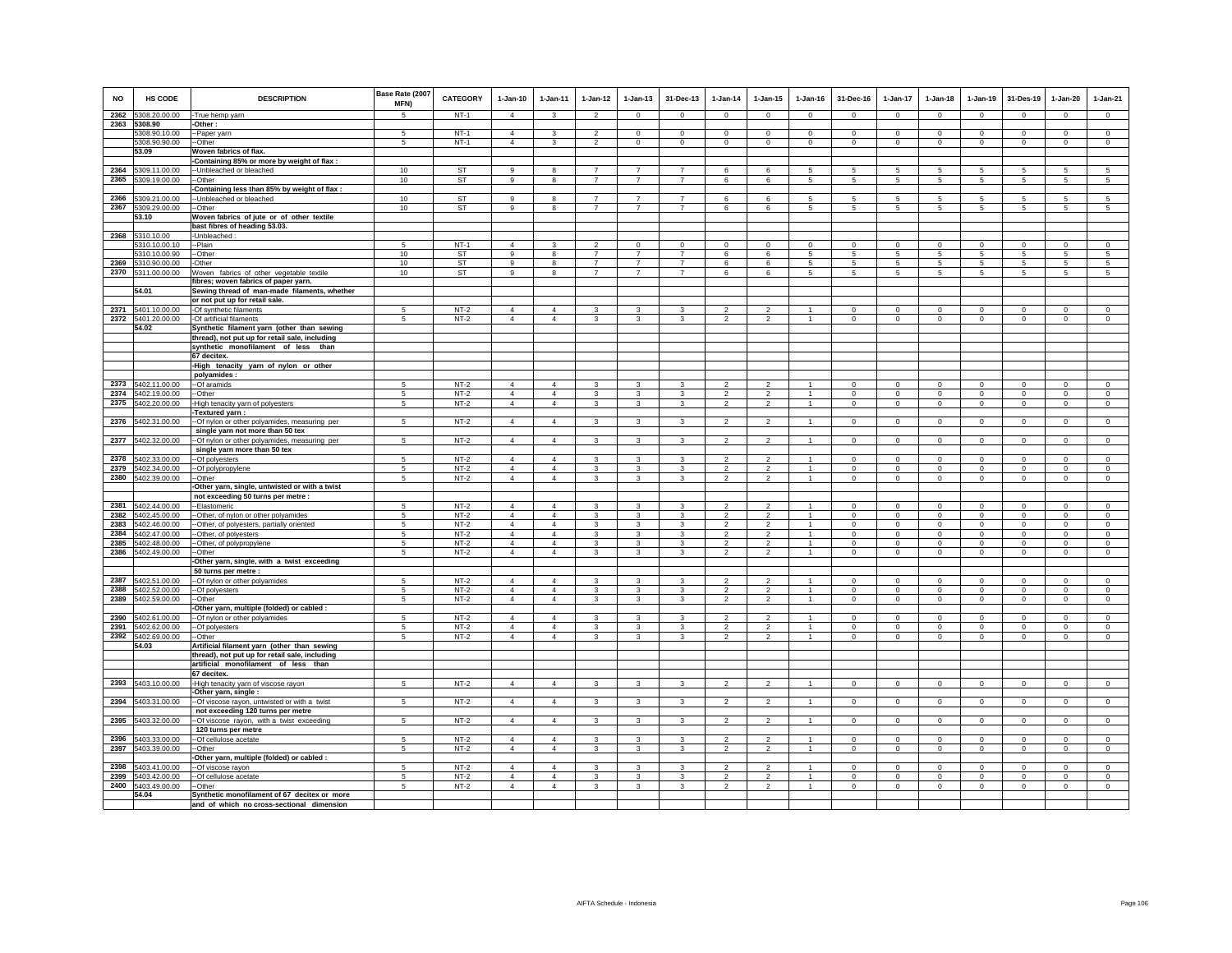| <b>NO</b>    | HS CODE                                  | <b>DESCRIPTION</b><br>exceeds 1 mm; strip and the like (for example,          | Base Rate (2007<br><b>MFN)</b> | <b>CATEGORY</b>        | $1-Jan-10$                       | $1 - Jan-11$                     | $1 - Jan-12$                     | $1 - Jan-13$                     | 31-Dec-13                        | $1-Jan-14$                       | $1 - Jan-15$                     | $1 - Jan-16$       | 31-Dec-16            | $1 - Jan-17$                | $1-Jan-18$              | $1 - Jan-19$               | 31-Des-19             | 1-Jan-20                | $1-Jan-21$             |
|--------------|------------------------------------------|-------------------------------------------------------------------------------|--------------------------------|------------------------|----------------------------------|----------------------------------|----------------------------------|----------------------------------|----------------------------------|----------------------------------|----------------------------------|--------------------|----------------------|-----------------------------|-------------------------|----------------------------|-----------------------|-------------------------|------------------------|
|              |                                          | artificial straw) of synthetic textile                                        |                                |                        |                                  |                                  |                                  |                                  |                                  |                                  |                                  |                    |                      |                             |                         |                            |                       |                         |                        |
|              |                                          | materials of an apparent width not exceeding                                  |                                |                        |                                  |                                  |                                  |                                  |                                  |                                  |                                  |                    |                      |                             |                         |                            |                       |                         |                        |
|              |                                          | 5 mm.                                                                         |                                |                        |                                  |                                  |                                  |                                  |                                  |                                  |                                  |                    |                      |                             |                         |                            |                       |                         |                        |
|              |                                          | -Monofilament:                                                                |                                |                        |                                  |                                  |                                  |                                  |                                  |                                  |                                  |                    |                      |                             |                         |                            |                       |                         |                        |
|              | 2401 5404.11.00.00                       | -Elastomeric                                                                  | 5                              | $NT-2$<br>$NT-2$       | $\overline{4}$                   | $\overline{4}$                   | 3<br>3                           | 3                                | 3<br>$\mathbf{3}$                | $\overline{2}$                   | $\overline{c}$                   | $\mathbf{1}$       | $\Omega$             | $\Omega$                    | $\Omega$                | $\circ$                    | $\overline{0}$        | $\Omega$                | $\circ$                |
| 2402<br>2403 | 5404.12.00.00<br>5404.19.00.00           | -Other, of polypropylene<br>-Other                                            | -5<br>5                        | $NT-2$                 | $\overline{4}$<br>$\overline{4}$ | $\overline{4}$<br>$\overline{4}$ | 3                                | 3<br>3                           | 3                                | $\mathfrak{p}$<br>$\overline{2}$ | $\overline{2}$<br>$\overline{2}$ | -1<br>$\mathbf{1}$ | $\circ$<br>$\circ$   | $\mathbf{0}$<br>$\mathbf 0$ | $\Omega$<br>$\mathbf 0$ | $\mathbf 0$<br>$\mathbf 0$ | $\circ$<br>$^{\circ}$ | $\Omega$<br>$\mathbf 0$ | $\circ$<br>$\mathbf 0$ |
| 2404         | 5404.90.00.00                            | -Other                                                                        | 5                              | $NT-2$                 | $\overline{4}$                   | $\overline{4}$                   | 3                                | $\mathbf 3$                      | 3                                | $\overline{2}$                   | $\overline{2}$                   |                    | $\mathbf 0$          | $\mathsf 0$                 | $\mathbf 0$             | $\mathbf 0$                | $\circ$               | $\mathbf 0$             | $\mathbf 0$            |
|              | 2405 5405.00.00.00                       | Artificial monofilament of 67 decitex or more                                 | 5                              | $NT-2$                 | $\overline{4}$                   | $\overline{4}$                   | $\mathbf{3}$                     | 3                                | $\mathbf{3}$                     | $\mathfrak{p}$                   | $\overline{2}$                   | $\mathbf{1}$       | $\circ$              | $\mathbf 0$                 | $\mathbf 0$             | $\mathbf 0$                | $^{\circ}$            | $\mathbf 0$             | $\mathbf 0$            |
|              |                                          | and of which no cross-sectional dimension                                     |                                |                        |                                  |                                  |                                  |                                  |                                  |                                  |                                  |                    |                      |                             |                         |                            |                       |                         |                        |
|              |                                          | exceeds 1 mm; strip and the like (for example,                                |                                |                        |                                  |                                  |                                  |                                  |                                  |                                  |                                  |                    |                      |                             |                         |                            |                       |                         |                        |
|              |                                          | artificial straw) of artificial textile                                       |                                |                        |                                  |                                  |                                  |                                  |                                  |                                  |                                  |                    |                      |                             |                         |                            |                       |                         |                        |
|              |                                          | materials of an apparent width not exceeding<br>5 mm.                         |                                |                        |                                  |                                  |                                  |                                  |                                  |                                  |                                  |                    |                      |                             |                         |                            |                       |                         |                        |
|              | 2406 5406.00.00.00                       | Man-made filament yarn (other than sewing                                     | 5                              | $NT-2$                 | $\overline{4}$                   | $\overline{4}$                   | $\mathbf{3}$                     | $\mathbf{3}$                     | 3                                | $\overline{2}$                   | $\overline{2}$                   | $\mathbf{1}$       | $\circ$              | $\mathbf{0}$                | $\mathbf{0}$            | $\mathbf{0}$               | $\overline{0}$        | $\mathbf 0$             | $\circ$                |
|              |                                          | thread), put up for retail sale.                                              |                                |                        |                                  |                                  |                                  |                                  |                                  |                                  |                                  |                    |                      |                             |                         |                            |                       |                         |                        |
|              | 54.07                                    | Woven fabrics of synthetic filament yarn,                                     |                                |                        |                                  |                                  |                                  |                                  |                                  |                                  |                                  |                    |                      |                             |                         |                            |                       |                         |                        |
|              |                                          | including woven fabrics obtained from                                         |                                |                        |                                  |                                  |                                  |                                  |                                  |                                  |                                  |                    |                      |                             |                         |                            |                       |                         |                        |
|              | 2407 5407.10                             | materials of heading 54.04.<br>Woven fabrics obtained from high tenacity      |                                |                        |                                  |                                  |                                  |                                  |                                  |                                  |                                  |                    |                      |                             |                         |                            |                       |                         |                        |
|              |                                          | yarn of nylon or other polyamides or of                                       |                                |                        |                                  |                                  |                                  |                                  |                                  |                                  |                                  |                    |                      |                             |                         |                            |                       |                         |                        |
|              |                                          | polyesters :                                                                  |                                |                        |                                  |                                  |                                  |                                  |                                  |                                  |                                  |                    |                      |                             |                         |                            |                       |                         |                        |
|              |                                          | --Unbleached :                                                                |                                |                        |                                  |                                  |                                  |                                  |                                  |                                  |                                  |                    |                      |                             |                         |                            |                       |                         |                        |
|              | 5407.10.11.00<br>5407.10.19.00           | --- Tyre fabrics and conveyor duck<br>--Other                                 | 10<br>10                       | <b>ST</b><br><b>ST</b> | $\alpha$<br>9                    | $\mathbf{R}$<br>8                | $\overline{7}$<br>$\overline{7}$ | $\overline{7}$<br>$\overline{7}$ | $\overline{7}$<br>$\overline{7}$ | $\mathbf{6}$<br>6                | $\epsilon$<br>6                  | 5<br>5             | 5.<br>5              | 5<br>5                      | -5<br>5                 | 5<br>5                     | 5<br>5                | 5<br>5                  | 5<br>5                 |
|              |                                          | -Other:                                                                       |                                |                        |                                  |                                  |                                  |                                  |                                  |                                  |                                  |                    |                      |                             |                         |                            |                       |                         |                        |
|              | 5407.10.91.00                            | ---Tyre fabrics and conveyor duck                                             | 10                             | <b>ST</b>              | 9                                | 8                                | 7                                | 7                                | $\overline{7}$                   | 6                                | 6                                | 5                  | 5                    | 5                           | 5                       | 5                          | -5                    | 5                       | 5                      |
|              | 5407.10.99.00                            | --Other                                                                       | 10 <sup>1</sup>                | <b>ST</b>              | $\alpha$                         | $\mathbf{R}$                     | $\overline{7}$                   | $\overline{7}$                   | $\overline{7}$                   | 6                                | 6                                | 5                  | 5                    | 5                           | 5                       | 5                          | 5                     | 5                       | 5                      |
| 2408         | 5407.20.00.00                            | Woven fabrics obtained from strip or the                                      | 15                             | ST                     | 14                               | 13                               | 12                               | 11                               | 11                               | 10                               | 8                                | 6                  | 5                    | 5                           | 5                       | 5                          | 5                     | 5                       | 5                      |
|              | 2409 5407.30.00.00                       | like<br>-Fabrics specified in Note 9 to Section XI                            | 15                             | ST                     | 14                               | 13                               | 12                               | 11                               | 11                               | 10                               | 8                                | 6                  | 5                    | 5                           | 5                       | 5                          | 5                     | 5                       | $\overline{5}$         |
|              |                                          | -Other woven fabrics, containing 85% or more                                  |                                |                        |                                  |                                  |                                  |                                  |                                  |                                  |                                  |                    |                      |                             |                         |                            |                       |                         |                        |
|              |                                          | by weight of filaments of nylon or other                                      |                                |                        |                                  |                                  |                                  |                                  |                                  |                                  |                                  |                    |                      |                             |                         |                            |                       |                         |                        |
|              |                                          | polyamides:                                                                   |                                |                        |                                  |                                  |                                  |                                  |                                  |                                  |                                  |                    |                      |                             |                         |                            |                       |                         |                        |
|              | 2410 5407.41                             | -- Unbleached or bleached:                                                    |                                |                        |                                  |                                  |                                  |                                  |                                  |                                  |                                  |                    |                      |                             |                         |                            |                       |                         |                        |
|              | 5407.41.10.00                            | --- Woven nylon mesh fabric of untwisted<br>filament yarn suitable for use as | 10                             | ST                     | 9                                | 8                                | $\overline{7}$                   | $\overline{7}$                   | $\overline{7}$                   | 6                                | 6                                | 5                  | $5 -$                | 5                           | $5\overline{5}$         | 5                          | 5                     | 5                       | 5                      |
|              |                                          | reinforcing material for tarpaulins                                           |                                |                        |                                  |                                  |                                  |                                  |                                  |                                  |                                  |                    |                      |                             |                         |                            |                       |                         |                        |
|              | 5407.41.90.00                            | -Other                                                                        | 10 <sup>1</sup>                | <b>ST</b>              | 9                                | 8                                | $\overline{7}$                   | $\overline{7}$                   | $\overline{7}$                   | 6                                | 6                                | 5                  | -5                   | 5                           | -5                      | 5                          | 5                     | 5                       | -5                     |
|              | 2411 5407.42.00.00                       | Dyed                                                                          | 15                             | <b>ST</b>              | 14                               | 13                               | 12                               | 11                               | 11                               | 10                               | 8                                | 6                  | 5                    | 5                           | 5                       | 5                          | 5                     | 5                       | 5                      |
| 2412         | 5407.43.00.00                            | -Of yarns of different colours                                                | 15                             | ST<br>ST               | 14                               | 13                               | 12                               | 11                               | 11                               | 10                               | 8                                | 6                  | 5                    | 5                           | 5                       | 5                          | 5                     | 5                       | 5                      |
| 2413         | 5407.44.00.00                            | -Printed<br>Other woven fabrics, containing 85% or more                       | 15                             |                        | 14                               | 13                               | 12                               | 11                               | 11                               | 10                               | 8                                | 6                  | $5\overline{5}$      | 5                           | $5\overline{5}$         | 5                          | 5                     | 5                       | 5                      |
|              |                                          | by weight of textured polyester filaments :                                   |                                |                        |                                  |                                  |                                  |                                  |                                  |                                  |                                  |                    |                      |                             |                         |                            |                       |                         |                        |
| 2414         | 5407.51.00.00                            | -- Unbleached or bleached                                                     | 15                             | <b>ST</b>              | 14                               | 13                               | 12                               | 11                               | 11                               | 10                               | 8                                | 6                  | 5                    | 5                           | 5                       | 5                          | 5                     | 5                       | $\overline{5}$         |
|              | 2415 5407.52.00.00                       | -Dyed                                                                         | 15                             | <b>ST</b>              | 14                               | 13                               | 12                               | 11                               | 11                               | 10                               | 8                                | 6                  | 5                    | 5                           | 5                       | 5                          | 5                     | 5                       | 5                      |
|              | 2416 5407.53.00.00<br>2417 5407.54.00.00 | -- Of yarns of different colours<br>--Printed                                 | 15<br>15                       | ST<br>ST               | 14<br>14                         | 13<br>13                         | 12<br>12                         | 11<br>11                         | 11<br>11                         | 10<br>10                         | 8<br>8                           | 6<br>6             | $5\overline{5}$<br>5 | 5<br>5                      | $5\overline{5}$<br>5    | 5<br>5                     | 5<br>5                | 5<br>5                  | 5<br>5                 |
|              |                                          | -Other woven fabrics, containing 85 % or more                                 |                                |                        |                                  |                                  |                                  |                                  |                                  |                                  |                                  |                    |                      |                             |                         |                            |                       |                         |                        |
|              |                                          | by weight of polyester filaments :                                            |                                |                        |                                  |                                  |                                  |                                  |                                  |                                  |                                  |                    |                      |                             |                         |                            |                       |                         |                        |
|              | 2418 5407.61.00.00                       | --Containing 85 % or more by weight of non-                                   | 15                             | <b>ST</b>              | 14                               | 13                               | 12                               | 11                               | 11                               | 10                               | 8                                | 6                  | 5                    | $5\phantom{.0}$             | $5\overline{5}$         | 5                          | 5                     | $\sqrt{5}$              | 5                      |
|              |                                          | textured polyester filaments                                                  |                                |                        |                                  |                                  |                                  |                                  |                                  |                                  |                                  |                    |                      |                             |                         |                            |                       |                         |                        |
|              | 2419 5407.69.00.00                       | -Other<br>Other woven fabrics, containing 85 % or more                        | 15                             | <b>ST</b>              | 14                               | 13                               | 12                               | 11                               | 11                               | 10                               | 8                                | 6                  | 5                    | 5                           | 5                       | 5                          | 5                     | 5                       | $5\overline{5}$        |
|              |                                          | by weight of synthetic filaments :                                            |                                |                        |                                  |                                  |                                  |                                  |                                  |                                  |                                  |                    |                      |                             |                         |                            |                       |                         |                        |
|              | 2420 5407.71.00.00                       | -- Unbleached or bleached                                                     | 15                             | <b>ST</b>              | 14                               | 13                               | 12                               | 11                               | 11                               | 10                               | 8                                | 6                  | -5                   | 5                           | 5                       | 5                          | 5                     | 5                       | -5                     |
|              | 2421 5407.72.00.00                       | --Dyed                                                                        | 15                             | ST                     | 14                               | 13                               | 12                               | 11                               | 11                               | 10                               | 8                                | 6                  | -5                   | 5                           | 5                       | 5                          | 5                     | 5                       | $\sqrt{5}$             |
| 2422         | 5407.73.00.00<br>5407.74.00.00           | -- Of yarns of different colours<br>--Printed                                 | 15                             | <b>ST</b>              | 14<br>14                         | 13                               | 12                               | 11                               | 11<br>11                         | 10                               | $\overline{\mathbf{8}}$<br>8     | -6<br>6            | 5 <sub>1</sub>       | $5\overline{)}$             | 5<br>5                  | 5                          | 5                     | 5<br>5                  | $\sqrt{5}$<br>5        |
| 2423         |                                          | Other woven fabrics, containing less than                                     | 15                             | ST                     |                                  | 13                               | 12                               | 11                               |                                  | 10                               |                                  |                    | 5                    | $5\phantom{.0}$             |                         | 5                          | 5                     |                         |                        |
|              |                                          | 85% weight of synthetic filaments, mixed                                      |                                |                        |                                  |                                  |                                  |                                  |                                  |                                  |                                  |                    |                      |                             |                         |                            |                       |                         |                        |
|              |                                          | mainly or solely with cotton :                                                |                                |                        |                                  |                                  |                                  |                                  |                                  |                                  |                                  |                    |                      |                             |                         |                            |                       |                         |                        |
|              | 2424 5407.81.00.00                       | -Unbleached or bleached                                                       | 15                             | <b>ST</b>              | 14                               | 13                               | 12                               | 11                               | 11                               | 10                               | 8                                | 6                  | $5\phantom{.0}$      | 5                           | $5\phantom{.0}$         | 5                          | 5                     | $\sqrt{5}$              | 5                      |
| 2425<br>2426 | 5407.82.00.00                            | -Dyed                                                                         | 15                             | <b>ST</b>              | 14<br>14                         | 13                               | 12                               | 11                               | 11<br>11                         | 10                               | 8                                | 6                  | 5                    | $5\phantom{.0}$             | $5\overline{5}$         | 5                          | 5                     | $\sqrt{5}$              | -5                     |
|              | 5407.83.00.00<br>2427 5407.84.00.00      | -- Of yarns of different colours<br>-Printed                                  | 15<br>15                       | <b>ST</b><br><b>ST</b> | 14                               | 13<br>13                         | 12<br>12                         | 11<br>11                         | 11                               | 10<br>10                         | 8<br>8                           | 6<br>6             | 5<br>5               | 5<br>5                      | $5\phantom{.0}$<br>5    | 5<br>5                     | $\sqrt{5}$<br>5       | 5<br>5                  | 5<br>5                 |
|              |                                          | Other woven fabrics:                                                          |                                |                        |                                  |                                  |                                  |                                  |                                  |                                  |                                  |                    |                      |                             |                         |                            |                       |                         |                        |
| 2428         | 5407.91.00.00                            | -Unbleached or bleached                                                       | 15                             | <b>ST</b>              | 14                               | 13                               | 12                               | 11                               | 11                               | 10                               | 8                                | 6                  | 5                    | 5                           | 5                       | 5                          | 5                     | 5                       | $\overline{5}$         |
| 2429         | 5407.92.00.00                            | -Dved                                                                         | 15                             | <b>ST</b>              | 14                               | 13                               | 12                               | 11                               | 11                               | 10                               | 8                                | 6                  | 5                    | 5                           | 5                       | 5                          | 5                     | 5                       | 5                      |
|              | 2430 5407.93.00.00                       | -- Of yarns of different colours                                              | 15                             | <b>ST</b>              | 14<br>14                         | 13                               | 12                               | 11                               | 11                               | 10                               | 8                                | 6<br>$\epsilon$    | 5                    | 5                           | 5<br>5                  | 5                          | $\sqrt{5}$            | 5                       | 5<br>5 <sup>1</sup>    |
|              | 2431 5407.94.00.00<br>54.08              | --Printed<br>Woven fabrics of artificial filament yarn,                       | 15                             | <b>ST</b>              |                                  | 13                               | 12                               | 11                               | 11                               | 10                               | 8                                |                    | 5                    | 5                           |                         | 5                          | 5                     | 5                       |                        |
|              |                                          | including woven fabrics obtained from                                         |                                |                        |                                  |                                  |                                  |                                  |                                  |                                  |                                  |                    |                      |                             |                         |                            |                       |                         |                        |
|              |                                          | materials of heading 54.05.                                                   |                                |                        |                                  |                                  |                                  |                                  |                                  |                                  |                                  |                    |                      |                             |                         |                            |                       |                         |                        |
|              |                                          |                                                                               |                                |                        |                                  |                                  |                                  |                                  |                                  |                                  |                                  |                    |                      |                             |                         |                            |                       |                         |                        |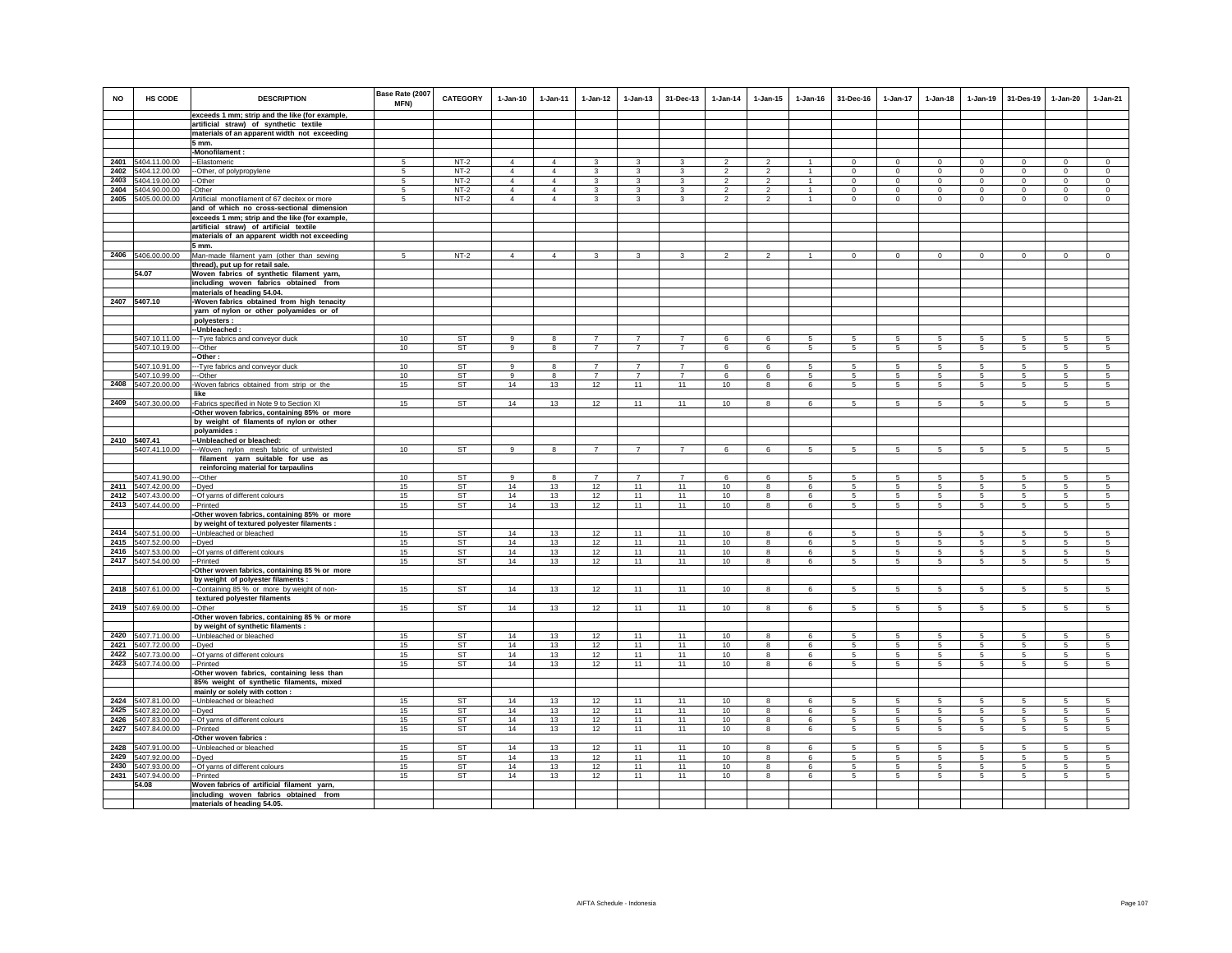| <b>NO</b> | <b>HS CODE</b>                 | <b>DESCRIPTION</b>                                                                | Base Rate (2007<br><b>MFN)</b> | <b>CATEGORY</b>     | $1-Jan-10$                       | $1 - Jan-11$                   | $1 - Jan-12$        | $1 - Jan-13$        | 31-Dec-13               | $1 - Jan-14$    | $1 - Jan-15$            | $1 - Jan-16$                   | 31-Dec-16                 | $1-Jan-17$                | $1 - Jan-18$                  | $1 - Jan-19$              | 31-Des-19        | $1-Jan-20$                  | $1-Jan-21$             |
|-----------|--------------------------------|-----------------------------------------------------------------------------------|--------------------------------|---------------------|----------------------------------|--------------------------------|---------------------|---------------------|-------------------------|-----------------|-------------------------|--------------------------------|---------------------------|---------------------------|-------------------------------|---------------------------|------------------|-----------------------------|------------------------|
|           | 2432 5408.10                   | -Woven fabrics obtained from high tenacity                                        |                                |                     |                                  |                                |                     |                     |                         |                 |                         |                                |                           |                           |                               |                           |                  |                             |                        |
|           |                                | yarn of viscose rayon:                                                            |                                | ST                  |                                  |                                | $\overline{7}$      | $\overline{7}$      | $\overline{7}$          |                 |                         |                                |                           |                           |                               |                           |                  |                             |                        |
|           | 5408.10.10.00<br>5408.10.90.00 | --Unbleached<br>-Other                                                            | 10<br>15                       | <b>ST</b>           | 9<br>14                          | 13                             | 12                  | 11                  | 11                      | 6<br>10         | 6<br>8                  | 5<br>6                         | 5<br>5                    | 5<br>$\sqrt{5}$           | 5<br>5                        | 5<br>5                    | -5<br>$\sqrt{5}$ | 5<br>5                      | 5<br>5                 |
|           |                                | Other woven fabrics, containing 85 % or more                                      |                                |                     |                                  |                                |                     |                     |                         |                 |                         |                                |                           |                           |                               |                           |                  |                             |                        |
|           |                                | by weight of artificial filament or strip of                                      |                                |                     |                                  |                                |                     |                     |                         |                 |                         |                                |                           |                           |                               |                           |                  |                             |                        |
|           |                                | the like :                                                                        |                                |                     |                                  |                                |                     |                     |                         |                 |                         |                                |                           |                           |                               |                           |                  |                             |                        |
|           | 2433 5408.21.00.00             | -- Unbleached or bleached                                                         | 15                             | <b>ST</b>           | 14                               | 13                             | 12                  | 11                  | 11                      | 10              | 8                       | 6                              | 5                         | 5                         | 5                             | 5                         | 5                | 5                           | 5                      |
| 2434      | 5408.22.00.00                  | -Dyed                                                                             | 15                             | <b>ST</b>           | 14                               | 13                             | 12                  | 11                  | 11                      | 10              | 8                       | 6                              | 5                         | $\,$ 5 $\,$               | 5                             | 5                         | $\sqrt{5}$       | 5                           | 5                      |
| 2435      | 5408.23.00.00                  | -Of yarns of different colours                                                    | 15                             | <b>ST</b>           | 14                               | 13                             | 12                  | 11                  | 11                      | 10              | 8                       | 6                              | 5                         | 5                         | $\overline{5}$                | 5                         | 5                | 5                           | 5                      |
| 2436      | 5408.24.00.00                  | -Printed                                                                          | 15                             | <b>ST</b>           | 14                               | 13                             | 12                  | 11                  | 11                      | 10              | 8                       | 6                              | $5\phantom{.0}$           | $\sqrt{5}$                | $5\overline{)}$               | $\sqrt{5}$                | $\,$ 5           | 5                           | $5\phantom{.0}$        |
|           |                                | Other woven fabrics :                                                             |                                |                     |                                  |                                |                     |                     |                         |                 |                         |                                |                           |                           |                               |                           |                  |                             |                        |
| 2437      | 5408.31.00.00                  | -Unbleached or bleached                                                           | 15                             | ST                  | 14                               | 13                             | 12                  | 11                  | 11                      | 10 <sup>1</sup> | 8                       | 6                              | 5                         | 5                         | 5                             | 5                         | -5               | 5                           | 5                      |
|           | 2438 5408.32.00.00             | -Dyed                                                                             | 15                             | ST                  | 14                               | 13                             | 12                  | 11                  | 11                      | 10              | 8                       | 6                              | 5                         | 5                         | 5                             | 5                         | 5                | 5                           | 5                      |
|           | 2439 5408.33.00.00             | -Of yarns of different colours                                                    | 15                             | ST                  | 14                               | 13                             | 12                  | 11                  | 11                      | 10              | 8                       | 6                              | 5                         | 5                         | 5                             | 5                         | 5                | 5                           | 5                      |
|           | 2440 5408.34.00.00             | --Printed                                                                         | 15                             | <b>ST</b>           | 14                               | 13                             | 12                  | 11                  | 11                      | 10              | 8                       | 6                              | $5\phantom{.0}$           | $5\phantom{.0}$           | $5\phantom{.0}$               | $\sqrt{5}$                | $\sqrt{5}$       | $\overline{5}$              | $\overline{5}$         |
|           | 55.01                          | Synthetic filament tow.                                                           |                                |                     |                                  |                                |                     |                     |                         |                 |                         |                                |                           |                           |                               |                           |                  |                             |                        |
| 2441      | 5501.10.00.00                  | -Of nylon or other polyamides                                                     | 5                              | <b>ST</b>           | 4.50                             | 4.50                           | 4.50                | 4.50                | 4.50                    | 4.50            | 4.50                    | 4.50                           | $\overline{4}$            | 4                         | $\overline{4}$                | $\overline{4}$            | $\circ$          | $\circ$                     | $\Omega$               |
| 2442      | 5501.20.00.00                  | -Of polyesters                                                                    | 5                              | <b>ST</b>           | 4.50                             | 4.50                           | 4.50                | 4.50                | 4.50                    | 4.50            | 4.50                    | 4.50                           | $\overline{4}$            | $\overline{4}$            | $\overline{4}$                | $\overline{4}$            | $\mathbf 0$      | $\mathsf 0$                 | $\mathsf 0$            |
| 2443      | 5501.30.00.00                  | Acrylic or modacrylic                                                             | $\mathsf 0$                    | ST                  | $\mathsf 0$                      | $\mathbf 0$                    | $\circ$             | $\circ$             | $\circ$                 | $\circ$         | $\circ$                 | $\mathbf 0$                    | $\mathbf 0$               | $\mathsf 0$               | $\mathsf 0$                   | $\mathsf 0$               | $\mathbf 0$      | $\mathsf 0$                 | $\mathsf 0$            |
|           | 2444 5501.40.00.00             | -Of polypropylene                                                                 | 5                              | <b>ST</b>           | 4.50                             | 4.50                           | 4.50                | 4.50                | 4.50                    | 4.50            | 4.50                    | 4.50                           | $\overline{4}$            | $\overline{4}$            | $\overline{4}$                | $\overline{4}$            | $\mathbf 0$      | $\,$ 0                      | $\mathbf 0$            |
|           | 2445 5501.90.00.00             | -Other                                                                            | 5                              | <b>ST</b>           | 4.50                             | 4.50                           | 4.50                | 4.50                | 4.50                    | 4.50            | 4.50                    | 4.50                           | $\overline{4}$            | 4                         | $\overline{4}$                | $\overline{4}$            | $\mathbf 0$      | $\circ$                     | $\circ$                |
|           | 2446 5502.00.00.00             | Artificial filament tow                                                           | 5                              | <b>ST</b>           | 4.50                             | 4.50                           | 4.50                | 4.50                | 4.50                    | 4.50            | 4.50                    | 4.50                           | $\overline{4}$            | $\overline{4}$            | $\overline{4}$                | $\Delta$                  | $\mathbf 0$      | $\mathsf 0$                 | $\circ$                |
|           | 55.03                          | Synthetic staple fibres, not carded, combed or                                    |                                |                     |                                  |                                |                     |                     |                         |                 |                         |                                |                           |                           |                               |                           |                  |                             |                        |
|           |                                | otherwise processed for spinning.                                                 |                                |                     |                                  |                                |                     |                     |                         |                 |                         |                                |                           |                           |                               |                           |                  |                             |                        |
|           |                                | -Of nylon or other polyamides :                                                   |                                |                     |                                  |                                |                     |                     |                         |                 |                         |                                |                           |                           |                               |                           |                  |                             |                        |
|           | 2447 5503.11.00.00             | --Of aramids                                                                      | 5                              | <b>ST</b>           | 4.50                             | 4.50                           | 4.50                | 4.50                | 4.50                    | 4.50            | 4.50                    | 4.50                           | $\overline{4}$            | $\overline{4}$            | $\overline{4}$                | $\overline{4}$            | $\Omega$         | $\Omega$                    | $\Omega$               |
|           | 2448 5503.19.00.00             | --Other                                                                           | 5                              | ST                  | 4.50                             | 4.50                           | 4.50                | 4.50                | 4.50                    | 4.50            | 4.50                    | 4.50                           | $\overline{4}$            | $\overline{4}$            | $\overline{4}$                | $\overline{4}$            | $\mathbf 0$      | $\circ$                     | $\circ$                |
|           | 2449 5503.20.00.00             | -Of polyesters                                                                    | 5                              | ST                  | 5                                | 5                              | 5                   | $5^{\circ}$         | 5                       | 5               | 5                       | $5\phantom{.0}$                | $5\phantom{.0}$           | $5\overline{5}$           | 5                             | 5                         |                  | 5                           | 5                      |
|           | 2450 5503.30.00.00             | -Acrylic or modacrylic                                                            | $\mathbf 0$                    | $NT-1$              | $\circ$                          | $\circ$                        | $\circ$             | $\mathbf 0$         | $\,0\,$                 | $\mathbf{0}$    | $\,0\,$                 | $\mathbf 0$                    | $\mathbf 0$               | $\mathbf 0$               | $\mathbf 0$                   | $\mathbf 0$               | $^{\circ}$       | $\circ$                     | $\circ$                |
|           | 2451 5503.40.00.00             | -Of polypropylene                                                                 | 5                              | ST                  | 4.50                             | 4.50                           | 4.50                | 4.50                | 4.50                    | 4.50            | 4.50                    | 4.50                           | $\overline{4}$            | $\overline{4}$            | $\overline{4}$                | $\overline{4}$            | $\mathbf 0$      | $\mathbf 0$                 | $\mathsf 0$            |
|           | 2452 5503,90.00                | Other:                                                                            |                                |                     |                                  |                                |                     |                     |                         |                 |                         |                                |                           |                           |                               |                           |                  |                             |                        |
|           | 5503.90.00.10                  | -Of polyvinyl alcohol                                                             | $\mathbf 0$<br>5               | $NT-1$<br><b>ST</b> | $\mathbf 0$                      | $^{\circ}$<br>4.50             | $\mathbf 0$<br>4.50 | $\mathbf 0$<br>4.50 | $\mathbf 0$             | $\mathbf 0$     | $^{\circ}$              | $\mathbf 0$                    | $\circ$<br>$\overline{4}$ | $\circ$<br>$\overline{4}$ | $\mathbf 0$<br>$\overline{4}$ | $\circ$<br>$\overline{4}$ | $\mathbf 0$      | $\mathbf 0$<br>$\mathbf{0}$ | $\circ$<br>$\mathsf 0$ |
|           | 5503.90.00.90<br>55.04         | -Other<br>Artificial staple fibres, not carded, combed                            |                                |                     | 4.50                             |                                |                     |                     | 4.50                    | 4.50            | 4.50                    | 4.50                           |                           |                           |                               |                           | $\mathbf 0$      |                             |                        |
|           |                                | or otherwise processed for spinning.                                              |                                |                     |                                  |                                |                     |                     |                         |                 |                         |                                |                           |                           |                               |                           |                  |                             |                        |
|           | 2453 5504.10.00.00             | -Of viscose rayon                                                                 | $\sqrt{2}$                     | $NT-2$              | $\overline{4}$                   | $\Delta$                       | $\mathbf{3}$        | 3                   | 3                       | $\mathcal{L}$   | $\mathfrak{p}$          | $\overline{1}$                 | $\Omega$                  | $\Omega$                  | $\mathbf{0}$                  | $\mathbf{0}$              | $\mathbf 0$      | $\Omega$                    | $\circ$                |
|           | 2454 5504.90.00.00             | -Other                                                                            | $\overline{5}$                 | $NT-2$              | $\overline{4}$                   | $\overline{4}$                 | $\mathbf{3}$        | 3                   | 3                       | $\overline{2}$  | $\overline{2}$          | $\overline{1}$                 | $\mathbf 0$               | $\circ$                   | $\mathbf 0$                   | $\circ$                   | $\mathbf 0$      | $\circ$                     | $\circ$                |
|           | 55.05                          | Waste (including noils, yarn waste and                                            |                                |                     |                                  |                                |                     |                     |                         |                 |                         |                                |                           |                           |                               |                           |                  |                             |                        |
|           |                                | garnetted stock) of man-made fibres.                                              |                                |                     |                                  |                                |                     |                     |                         |                 |                         |                                |                           |                           |                               |                           |                  |                             |                        |
|           | 2455 5505.10.00.00             | -Of synthetic fibres                                                              | 5                              | $NT-2$              | $\overline{4}$                   | $\overline{4}$                 | 3                   | 3                   | 3                       | $\overline{2}$  | $\overline{\mathbf{c}}$ | $\overline{1}$                 | $\bf{0}$                  | $\mathbf 0$               | $\mathbf 0$                   | $\mathbf 0$               | $\mathbf 0$      | $\mathbf 0$                 | $\mathbf 0$            |
|           | 2456 5505.20.00.00             | -Of artificial fibres                                                             | -5                             | $NT-2$              | $\overline{4}$                   | $\Delta$                       | $\mathbf{3}$        | 3                   | $\mathbf{3}$            | $\overline{2}$  | $\overline{2}$          | $\mathbf{1}$                   | $\circ$                   | $\circ$                   | $\circ$                       | $\mathsf 0$               | $\circ$          | $\circ$                     | $\circ$                |
|           | 55.06                          | Synthetic staple fibres, carded, combed or                                        |                                |                     |                                  |                                |                     |                     |                         |                 |                         |                                |                           |                           |                               |                           |                  |                             |                        |
|           |                                | otherwise processed for spinning.                                                 |                                |                     |                                  |                                |                     |                     |                         |                 |                         |                                |                           |                           |                               |                           |                  |                             |                        |
| 2457      | 5506.10.00.00                  | -Of nylon or other polyamides                                                     |                                | $NT-2$              | $\overline{4}$                   | $\overline{4}$                 | 3                   |                     | 3                       | $\mathcal{P}$   | $\mathfrak{p}$          |                                | $\Omega$                  | $\Omega$                  | $\Omega$                      | $\mathbf 0$               | $\mathbf 0$      | $\circ$                     | $\mathsf 0$            |
|           | 2458 5506.20.00.00             | -Of polyesters                                                                    | 5                              | $NT-2$              | $\overline{4}$                   | $\overline{4}$                 | $\mathbf{3}$        | $\mathbf{3}$        | $\mathbf{3}$            | $\overline{2}$  | $\overline{2}$          | $\overline{1}$                 | $\mathbf 0$               | $\circ$                   | $\mathsf 0$                   | $\mathsf 0$               | $\mathbf 0$      | $\circ$                     | $\mathsf 0$            |
|           | 2459 5506.30.00.00             | -Arcylic or modacrylic                                                            | $\mathbf 0$                    | $NT-1$              | $\mathbf 0$                      | $\circ$                        | $\circ$             | $\mathsf{O}$        | $\circ$                 | $\mathsf 0$     | $\mathsf{O}$            | $\mathbf 0$                    | $\mathbf 0$               | $\circ$                   | $\mathsf 0$                   | $\mathsf 0$               | $\mathbf 0$      | $\mathbf 0$                 | $\mathsf 0$            |
|           | 2460 5506.90.00.00             | -Other                                                                            | 5                              | $NT-2$              | $\overline{4}$                   | $\overline{4}$                 | $\mathbf{3}$        | 3                   | 3                       | $\overline{2}$  | $\overline{a}$          | $\mathbf{1}$                   | $\mathbf 0$               | $\circ$                   | $\mathbf 0$                   | $\mathsf 0$               | $\mathbf 0$      | $\circ$                     | $\mathsf 0$            |
|           | 2461 5507.00.00.00             | Artificial staple fibres, carded, combed or                                       | 5                              | $NT-2$              | $\overline{4}$                   | $\overline{4}$                 | $\mathbf{3}$        | 3                   | $\mathbf{3}$            | $\mathfrak{p}$  | $\mathfrak{p}$          | $\overline{1}$                 | $\Omega$                  | $\circ$                   | $\mathbf{0}$                  | $\circ$                   | $\Omega$         | $\Omega$                    | $\mathbf{0}$           |
|           |                                | otherwise processed for spinning.                                                 |                                |                     |                                  |                                |                     |                     |                         |                 |                         |                                |                           |                           |                               |                           |                  |                             |                        |
|           | 55.08                          | Sewing thread of man-made staple fibres,                                          |                                |                     |                                  |                                |                     |                     |                         |                 |                         |                                |                           |                           |                               |                           |                  |                             |                        |
|           |                                | whether or not put up for retail sale.                                            |                                |                     |                                  |                                |                     |                     |                         |                 |                         |                                |                           |                           |                               |                           |                  |                             |                        |
|           | 2462 5508.10.00.00             | -Of synthetic staple fibres                                                       | -5                             | $NT-2$              | $\overline{4}$                   | $\overline{4}$                 | 3                   | 3                   | 3                       | $\overline{2}$  | $\overline{2}$          | $\mathbf{1}$                   | $\circ$                   | $\mathbf 0$               | $\mathbf 0$                   | $\circ$                   | $\mathbf 0$      | $\mathbf 0$                 | $\circ$                |
|           | 2463 5508.20.00.00             | -Of artificial staple fibres                                                      | 5                              | $NT-2$              | $\overline{4}$                   | $\overline{4}$                 | $\mathbf{3}$        | 3                   | 3                       | $\overline{2}$  | $\overline{2}$          | $\mathbf{1}$                   | $\mathbf{0}$              | $\mathbf 0$               | $\mathbf 0$                   | $\mathbf 0$               | $\mathbf 0$      | $\mathsf 0$                 | $\mathbf{0}$           |
|           | 55.09                          | Yarn (other than sewing thread) of synthetic                                      |                                |                     |                                  |                                |                     |                     |                         |                 |                         |                                |                           |                           |                               |                           |                  |                             |                        |
|           |                                | staple fibres, not put up for retail sale.                                        |                                |                     |                                  |                                |                     |                     |                         |                 |                         |                                |                           |                           |                               |                           |                  |                             |                        |
|           |                                | Containing 85% or more by weight of staple                                        |                                |                     |                                  |                                |                     |                     |                         |                 |                         |                                |                           |                           |                               |                           |                  |                             |                        |
|           |                                | fibres of nylon or other polyamides :                                             |                                |                     |                                  |                                |                     |                     |                         |                 |                         |                                |                           |                           |                               |                           |                  |                             |                        |
|           | 2464 5509.11.00.00             | -Single yarn                                                                      |                                | $NT-2$              | $\overline{4}$                   | $\overline{4}$<br>$\mathbf{A}$ | 3                   | 3                   | 3                       | $\mathcal{P}$   | $\mathfrak{p}$          | $\mathbf{1}$                   | $\circ$                   | $\mathbf 0$               | $\mathbf 0$                   | $\circ$                   | $\mathbf 0$      | $\circ$                     | $\mathsf 0$            |
|           | 2465 5509.12.00.00             | --Multiple (folded) or cabled yarn                                                | 5                              | $NT-2$              | $\overline{4}$                   |                                | $\mathbf{3}$        | $\mathbf{3}$        | $\mathbf{3}$            | $\overline{2}$  | $\overline{2}$          | $\overline{1}$                 | $\circ$                   | $\circ$                   | $\mathbf 0$                   | $\mathsf 0$               | $\mathsf 0$      | $\circ$                     | $\circ$                |
|           |                                | Containing 85% or more by weight of polyester                                     |                                |                     |                                  |                                |                     |                     |                         |                 |                         |                                |                           |                           |                               |                           |                  |                             |                        |
|           |                                | staple fibres :                                                                   | $\sqrt{2}$                     |                     |                                  |                                |                     | $\mathbf{\hat{z}}$  | $\overline{\mathbf{3}}$ | $\mathcal{P}$   | $\mathfrak{D}$          |                                | $\Omega$                  |                           |                               | $\Omega$                  | $\Omega$         | $\Omega$                    |                        |
| 2466      | 5509.21.00.00                  | -Single yarn                                                                      |                                | $NT-2$              | $\overline{4}$                   | $\Delta$<br>$\overline{4}$     | $\mathbf{3}$        |                     | $\mathbf{3}$            |                 |                         | $\mathbf{1}$<br>$\overline{1}$ |                           | $\Omega$                  | $\Omega$                      |                           |                  |                             | $\circ$                |
|           | 2467 5509.22.00.00             | -Multiple (folded) or cabled yarn                                                 | 5                              | $NT-2$              | $\overline{4}$                   |                                | $\mathbf{3}$        | 3                   |                         | $\overline{2}$  | $\overline{2}$          |                                | $\mathbf 0$               | $\mathsf 0$               | $\mathsf 0$                   | $\mathsf 0$               | $\mathbf 0$      | $\mathsf 0$                 | $\mathsf 0$            |
|           |                                | Containing 85% or more by weight of acrylic                                       |                                |                     |                                  |                                |                     |                     |                         |                 |                         |                                |                           |                           |                               |                           |                  |                             |                        |
| 2468      |                                | or modacrylic staple fibres :                                                     | 5                              | $NT-2$              |                                  | $\overline{4}$                 |                     | 3                   | 3                       |                 | $\overline{2}$          | $\overline{1}$                 | $\Omega$                  | $\mathbf 0$               |                               |                           |                  |                             |                        |
| 2469      | 5509.31.00.00                  | -Single yarn                                                                      | 5                              | $NT-2$              | $\overline{4}$<br>$\overline{4}$ | $\overline{4}$                 | 3                   |                     | 3                       | $\overline{2}$  |                         | $\overline{1}$                 | $^{\circ}$                | $\mathbf 0$               | $\mathbf 0$                   | $\mathbf 0$               | $\mathbf 0$      | $\mathbf 0$                 | $\mathbf 0$<br>$\circ$ |
|           | 5509.32.00.00                  | -Multiple (folded) or cabled yarn<br>Other yarn, containing 85% or more by weight |                                |                     |                                  |                                | 3                   | 3                   |                         | $\overline{c}$  | $\overline{\mathbf{c}}$ |                                |                           |                           | $\mathbf 0$                   | $\mathbf 0$               | $\mathbf 0$      | $\mathbf 0$                 |                        |
|           |                                | of synthetic staple fibres :                                                      |                                |                     |                                  |                                |                     |                     |                         |                 |                         |                                |                           |                           |                               |                           |                  |                             |                        |
|           | 2470 5509.41.00.00             | -Single yarn                                                                      | 5                              | $NT-2$              | $\overline{4}$                   | $\overline{4}$                 | 3                   | 3                   | 3                       | $\overline{2}$  | $\overline{2}$          | $\mathbf{1}$                   | $\mathbf 0$               | $\mathsf 0$               | $\mathsf 0$                   | $\mathsf 0$               | $\mathbf 0$      | $\mathsf 0$                 | $\mathsf 0$            |
| 2471      | 5509.42.00.00                  | -Multiple (folded) or cabled yarn                                                 | 5                              | $NT-2$              | $\overline{4}$                   | $\Delta$                       | $\mathbf{3}$        | 3                   | $\mathbf{3}$            | $\overline{2}$  | $\mathfrak{p}$          | $\mathbf{1}$                   | $\mathbf 0$               | $\circ$                   | $\mathbf 0$                   | $\mathsf 0$               | $\mathbf 0$      | $\mathsf 0$                 | $\mathbf 0$            |
|           |                                | Other yarn, of polyester staple fibres :                                          |                                |                     |                                  |                                |                     |                     |                         |                 |                         |                                |                           |                           |                               |                           |                  |                             |                        |
|           | 2472 5509.51.00.00             | -Mixed mainly or solely with artificial                                           | 5                              | $NT-2$              | $\overline{4}$                   | $\Delta$                       | 3                   | $\overline{3}$      | $\mathbf{3}$            | $\mathfrak{p}$  | $\mathfrak{p}$          | $\mathbf{1}$                   | $\Omega$                  | $\Omega$                  | $\mathbf{0}$                  | $\Omega$                  | $\Omega$         | $\Omega$                    | $\Omega$               |
|           |                                | staple fibres                                                                     |                                |                     |                                  |                                |                     |                     |                         |                 |                         |                                |                           |                           |                               |                           |                  |                             |                        |
|           |                                |                                                                                   |                                |                     |                                  |                                |                     |                     |                         |                 |                         |                                |                           |                           |                               |                           |                  |                             |                        |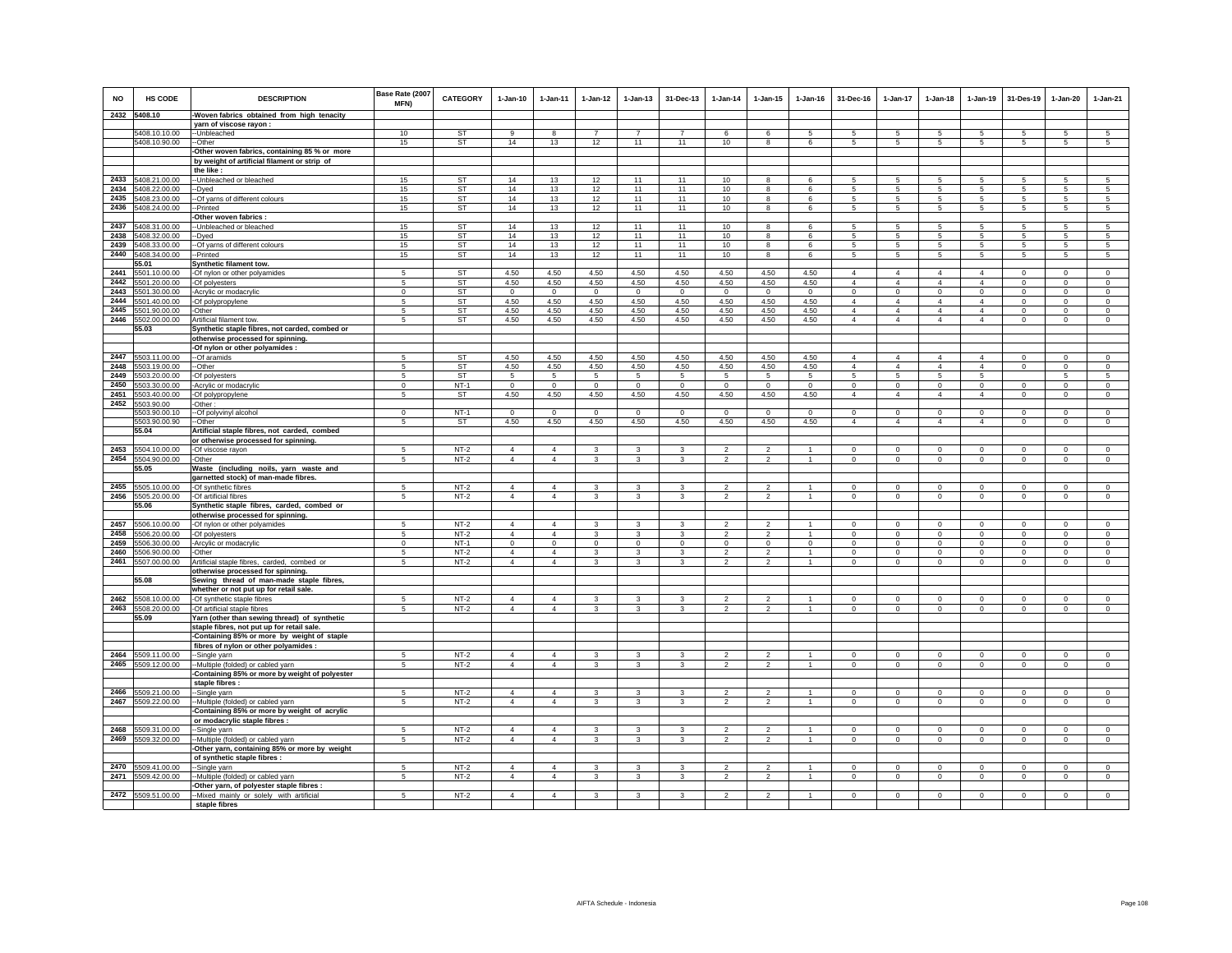| NO           | HS CODE                             | <b>DESCRIPTION</b>                                                                      | Base Rate (2007<br>MFN) | <b>CATEGORY</b>  | $1-Jan-10$                 | $1-Jan-11$                       | $1-Jan-12$                       | $1-Jan-13$                       | 31-Dec-13                        | $1-Jan-14$                       | $1 - Jan-15$                     | $1 - Jan-16$                   | 31-Dec-16               | 1-Jan-17                   | $1-Jan-18$             | $1-Jan-19$                 | 31-Des-19                  | $1-Jan-20$                 | $1-Jan-21$             |
|--------------|-------------------------------------|-----------------------------------------------------------------------------------------|-------------------------|------------------|----------------------------|----------------------------------|----------------------------------|----------------------------------|----------------------------------|----------------------------------|----------------------------------|--------------------------------|-------------------------|----------------------------|------------------------|----------------------------|----------------------------|----------------------------|------------------------|
| 2473         | 5509.52.00.00                       | --Mixed mainly or solely with wool or fine                                              | 5                       | $NT-2$           | $\Delta$                   | $\overline{4}$                   | $\mathbf{3}$                     | $\mathbf{3}$                     | $\mathbf{3}$                     | $\overline{2}$                   | $\overline{2}$                   | $\overline{1}$                 | $\Omega$                | $\Omega$                   | $\mathbf 0$            | $\Omega$                   | $\mathbf 0$                | $\Omega$                   | $\circ$                |
| 2474         | 5509.53.00.00                       | animal hair<br>-- Mixed mainly or solely with cotton                                    | 5                       | $NT-2$           | $\Delta$                   | $\overline{4}$                   | 3                                | $\mathbf{3}$                     | $\mathbf{3}$                     | $\mathfrak{p}$                   | $\overline{2}$                   |                                | $\Omega$                | $\Omega$                   | $\circ$                | $\Omega$                   | $\Omega$                   | $\Omega$                   | $\circ$                |
| 2475         | 5509.59.00.00                       | --Other                                                                                 | 5                       | $NT-2$           | $\overline{4}$             | $\overline{4}$                   | 3                                | $\mathbf{3}$                     | 3                                | $\overline{2}$                   | $\overline{2}$                   | $\overline{1}$                 | $\mathbf 0$             | $\mathbf 0$                | $\mathsf 0$            | $\mathbf 0$                | $\mathbf 0$                | $\mathsf 0$                | $\mathsf 0$            |
|              |                                     | -Other yarn, of acrylic or modacrylic staple                                            |                         |                  |                            |                                  |                                  |                                  |                                  |                                  |                                  |                                |                         |                            |                        |                            |                            |                            |                        |
|              |                                     | fibres:                                                                                 |                         |                  |                            |                                  |                                  |                                  |                                  |                                  |                                  |                                |                         |                            |                        |                            |                            |                            |                        |
| 2476         | 5509.61.00.00                       | --Mixed mainly or solely with wool or fine                                              | 5                       | $NT-2$           | $\overline{4}$             | $\overline{4}$                   | 3                                | 3                                | 3                                | $\overline{2}$                   | $\overline{2}$                   |                                | 0                       | $^{\circ}$                 | $^{\circ}$             | $\mathbf 0$                | $^{\circ}$                 | $\circ$                    | $\circ$                |
|              |                                     | animal hair                                                                             |                         |                  | $\overline{4}$             |                                  |                                  |                                  |                                  |                                  |                                  |                                |                         |                            |                        |                            |                            |                            |                        |
| 2477<br>2478 | 5509.62.00.00<br>5509.69.00.00      | --Mixed mainly or solely with cotton<br>-Other                                          | 5<br>5                  | $NT-2$<br>$NT-2$ | $\overline{4}$             | $\overline{4}$<br>$\overline{4}$ | $\mathbf{3}$<br>$\overline{3}$   | $\mathbf{3}$<br>$\mathbf{3}$     | $\mathbf{3}$<br>$\mathbf{3}$     | $\overline{2}$<br>$\overline{2}$ | $\overline{2}$<br>$\overline{a}$ | $\mathbf{1}$<br>$\overline{1}$ | $\Omega$<br>$\mathsf 0$ | $\mathbf 0$<br>$\mathsf 0$ | $\circ$<br>$\mathbf 0$ | $\mathbf 0$<br>$\circ$     | $\circ$<br>$\mathbf 0$     | $^{\circ}$<br>$\circ$      | $\circ$<br>$\mathsf 0$ |
|              |                                     | -Other yarn:                                                                            |                         |                  |                            |                                  |                                  |                                  |                                  |                                  |                                  |                                |                         |                            |                        |                            |                            |                            |                        |
| 2479         | 5509.91.00.00                       | -Mixed mainly or solely with wool or fine                                               | 5                       | $NT-2$           | $\overline{4}$             | $\overline{4}$                   | 3                                | $\mathbf{3}$                     | 3                                | $\overline{2}$                   | $\overline{2}$                   |                                | $\Omega$                | $\mathbf 0$                | $\circ$                | $\mathsf 0$                | $\circ$                    | $\mathsf 0$                | $\mathsf 0$            |
|              |                                     | animal hair                                                                             |                         |                  |                            |                                  |                                  |                                  |                                  |                                  |                                  |                                |                         |                            |                        |                            |                            |                            |                        |
| 2480         | 5509.92.00.00                       | -Mixed mainly or solely with cotton                                                     | 5                       | $NT-2$           | $\overline{4}$             | $\overline{4}$                   | 3<br>3                           | 3                                | 3<br>3                           | $\mathfrak{p}$<br>$\overline{2}$ | $\overline{2}$<br>$\overline{2}$ |                                | $\Omega$                | $\mathbf 0$                | $\Omega$               | $\mathbf 0$                | $\mathbf 0$<br>$\mathbf 0$ | $\mathbf 0$                | $\mathbf 0$            |
| 2481         | 5509.99.00.00<br>55.10              | -Other<br>Yarn (other than sewing thread) of artificial                                 | 5                       | $NT-2$           | $\overline{4}$             | $\overline{4}$                   |                                  | $\mathbf{3}$                     |                                  |                                  |                                  |                                | $\mathbf 0$             | $\mathsf 0$                | $\mathsf 0$            | $\mathbf 0$                |                            | 0                          | $\circ$                |
|              |                                     | staple fibres, not put up for retail sale.                                              |                         |                  |                            |                                  |                                  |                                  |                                  |                                  |                                  |                                |                         |                            |                        |                            |                            |                            |                        |
|              |                                     | -Containing 85% or more by weight of                                                    |                         |                  |                            |                                  |                                  |                                  |                                  |                                  |                                  |                                |                         |                            |                        |                            |                            |                            |                        |
|              |                                     | artificial staple fibres :                                                              |                         |                  |                            |                                  |                                  |                                  |                                  |                                  |                                  |                                |                         |                            |                        |                            |                            |                            |                        |
| 2482         | 5510.11.00.00<br>5510.12.00.00      | --Single yarn                                                                           | 5                       | $NT-2$           | $\Delta$<br>$\overline{4}$ | $\overline{4}$                   | 3<br>$\overline{3}$              | $\mathbf{3}$                     | $\mathbf{3}$<br>3                | $\mathcal{P}$<br>$\overline{2}$  | $\overline{2}$                   | $\overline{1}$                 | $\mathbf 0$             | $\mathbf{0}$               | $\mathbf 0$            | $\mathbf 0$                | $\Omega$                   | $\mathbf{0}$               | $\circ$                |
| 2483<br>2484 | 5510.20.00.00                       | --Multiple (folded) or cabled yarn<br>-Other yarn, mixed mainly or solely with wool     | 5<br>5                  | $NT-2$<br>$NT-2$ | $\overline{4}$             | $\overline{4}$<br>$\overline{4}$ | 3                                | $\mathbf{3}$<br>$\mathbf{3}$     | 3                                | $\overline{2}$                   | $\overline{2}$<br>$\overline{2}$ | $\overline{1}$                 | $\mathbf 0$<br>$\circ$  | $\mathbf 0$<br>$\mathbf 0$ | $\mathbf 0$<br>$\circ$ | $\mathbf 0$<br>$\mathbf 0$ | $\mathbf 0$<br>$\circ$     | $\mathsf 0$<br>$\mathbf 0$ | $\circ$<br>$\circ$     |
|              |                                     | or fine animal hair                                                                     |                         |                  |                            |                                  |                                  |                                  |                                  |                                  |                                  |                                |                         |                            |                        |                            |                            |                            |                        |
| 2485         | 5510.30.00.00                       | -Other yarn, mixed mainly or solely with                                                | 5                       | $NT-2$           | $\overline{4}$             | $\overline{4}$                   | $\mathbf{3}$                     | $\mathbf{3}$                     | $\mathbf{3}$                     | $\overline{2}$                   | $\overline{2}$                   | $\mathbf{1}$                   | $\circ$                 | $\mathbf{0}$               | $\circ$                | $\mathbf 0$                | $\mathbf{0}$               | $\mathbf 0$                | $\mathbf 0$            |
|              |                                     | cotton                                                                                  |                         |                  |                            |                                  |                                  |                                  |                                  |                                  |                                  |                                |                         |                            |                        |                            |                            |                            |                        |
| 2486         | 5510.90.00.00<br>55.11              | -Other yarn<br>Yarn (other than sewing thread) of man-made                              | 5                       | $NT-2$           | $\overline{4}$             | $\overline{4}$                   | $\mathbf{3}$                     | $\mathbf{3}$                     | 3                                | $\overline{2}$                   | $\overline{2}$                   | $\mathbf{1}$                   | $^{\circ}$              | $\circ$                    | $\circ$                | $\circ$                    | $\overline{0}$             | 0                          | $\mathbf 0$            |
|              |                                     | staple fibres, put up for retail sale.                                                  |                         |                  |                            |                                  |                                  |                                  |                                  |                                  |                                  |                                |                         |                            |                        |                            |                            |                            |                        |
| 2487         | 5511.10.00.00                       | -Of synthetic staple fibres, containing 85% or                                          | 5                       | $NT-2$           | $\overline{4}$             | $\overline{4}$                   | $\overline{3}$                   | $\mathbf{3}$                     | 3                                | $\overline{2}$                   | $\overline{2}$                   | $\overline{1}$                 | $\circ$                 | $\mathbf 0$                | $\mathsf 0$            | $\circ$                    | $\circ$                    | $\mathsf 0$                | $\circ$                |
|              |                                     | more by weight of such fibres                                                           |                         |                  |                            |                                  |                                  |                                  |                                  |                                  |                                  |                                |                         |                            |                        |                            |                            |                            |                        |
| 2488         | 5511.20.00.00                       | -Of synthetic staple fibres, containing less                                            | 5                       | $NT-2$           | $\overline{4}$             | $\overline{4}$                   | 3                                | $\mathbf{3}$                     | 3                                | $\overline{2}$                   | $\overline{2}$                   |                                | $\mathbf 0$             | $\mathbf 0$                | $\mathbf 0$            | $\mathbf 0$                | $\mathbf 0$                | $\mathbf 0$                | $\circ$                |
| 2489         | 5511.30.00.00                       | than 85% by weight of such fibres<br>-Of artificial staple fibres                       | 5                       | $NT-1$           | $\overline{4}$             | $\mathbf{3}$                     | $\overline{2}$                   | $\circ$                          | $\mathbf 0$                      | $\circ$                          | $\mathbf 0$                      | $\mathbf 0$                    | $\circ$                 | $\mathbf 0$                | $\circ$                | $\mathbf 0$                | $\circ$                    | $\mathbf 0$                | $\circ$                |
|              | 55.12                               | Woven fabrics of synthetic staple fibres,                                               |                         |                  |                            |                                  |                                  |                                  |                                  |                                  |                                  |                                |                         |                            |                        |                            |                            |                            |                        |
|              |                                     | containing 85% or more by weight of synthetic                                           |                         |                  |                            |                                  |                                  |                                  |                                  |                                  |                                  |                                |                         |                            |                        |                            |                            |                            |                        |
|              |                                     | staple fibres.                                                                          |                         |                  |                            |                                  |                                  |                                  |                                  |                                  |                                  |                                |                         |                            |                        |                            |                            |                            |                        |
|              |                                     | -Containing 85% or more by weight of polyester                                          |                         |                  |                            |                                  |                                  |                                  |                                  |                                  |                                  |                                |                         |                            |                        |                            |                            |                            |                        |
| 2490         | 5512.11.00.00                       | staples fibres :<br>-- Unbleached or bleached                                           | 15                      | ST               | 14                         | 13                               | 12                               | 11                               | 11                               | 10                               | 8                                | 6                              | 5                       | 5                          | 5                      | 5                          | 5                          | 5                          | 5                      |
| 2491         | 5512.19.00.00                       | --Other                                                                                 | 15                      | ST               | 14                         | 13                               | 12                               | 11                               | 11                               | 10                               | 8                                | 6                              | 5                       | 5                          | 5                      | 5                          | 5                          | 5                          | 5                      |
|              |                                     | -Containing 85% or more by weight of acrylic                                            |                         |                  |                            |                                  |                                  |                                  |                                  |                                  |                                  |                                |                         |                            |                        |                            |                            |                            |                        |
|              |                                     | or modacrylic staple fibres :                                                           |                         |                  |                            |                                  |                                  |                                  |                                  |                                  |                                  |                                |                         |                            |                        |                            |                            |                            |                        |
| 2493         | 2492 5512.21.00.00<br>5512.29.00.00 | -- Unbleached or bleached<br>--Other                                                    | 15<br>15                | ST<br><b>ST</b>  | 14<br>14                   | 13<br>13                         | 12<br>12                         | 11<br>11                         | 11<br>11                         | 10<br>10                         | 8<br>8                           | 6<br>6                         | 5<br>5                  | 5<br>$5\phantom{.0}$       | 5<br>5                 | -5<br>5                    | 5<br>5                     | 5<br>$\sqrt{5}$            | -5<br>5                |
|              |                                     | Other:                                                                                  |                         |                  |                            |                                  |                                  |                                  |                                  |                                  |                                  |                                |                         |                            |                        |                            |                            |                            |                        |
| 2494         | 5512.91.00.00                       | -- Unbleached or bleached                                                               | 15                      | <b>ST</b>        | 14                         | 13                               | 12                               | 11                               | 11                               | 10                               | 8                                | 6                              | -5                      | 5                          | 5                      | 5                          | 5                          | 5                          | 5                      |
| 2495         | 5512.99.00.00                       | -Other                                                                                  | 15                      | <b>ST</b>        | 14                         | 13                               | 12                               | 11                               | 11                               | 10                               | 8                                | 6                              | 5                       | 5                          | 5                      | 5                          | 5                          | 5                          | 5                      |
|              | 55.13                               | Woven fabrics of synthetic staple fibres,<br>containing less than 85% by weight of such |                         |                  |                            |                                  |                                  |                                  |                                  |                                  |                                  |                                |                         |                            |                        |                            |                            |                            |                        |
|              |                                     | fibres, mixed mainly or solely with cotton, of                                          |                         |                  |                            |                                  |                                  |                                  |                                  |                                  |                                  |                                |                         |                            |                        |                            |                            |                            |                        |
|              |                                     | a weight not exceeding 170 g/m2.                                                        |                         |                  |                            |                                  |                                  |                                  |                                  |                                  |                                  |                                |                         |                            |                        |                            |                            |                            |                        |
|              |                                     | -Unbleached or bleached :                                                               |                         |                  |                            |                                  |                                  |                                  |                                  |                                  |                                  |                                |                         |                            |                        |                            |                            |                            |                        |
| 2496<br>2497 | 5513.11.00.00<br>5513.12.00.00      | -- Of polyester staple fibres, plain weave                                              | 10<br>10                | <b>ST</b><br>ST  | $\alpha$<br>9              | 8<br>$\overline{8}$              | $\overline{7}$<br>$\overline{7}$ | $\overline{7}$<br>$\overline{7}$ | $\overline{7}$<br>$\overline{7}$ | 6<br>6                           | 6<br>6                           | 5<br>-5                        | -5                      | 5<br>$5\phantom{.0}$       | -5<br>5                | 5<br>5                     | 5                          | 5<br>5                     | 5<br>5                 |
|              |                                     | --3-thread or 4-thread twill, including cross<br>twill, of polyester staple fibres      |                         |                  |                            |                                  |                                  |                                  |                                  |                                  |                                  |                                | $5\overline{5}$         |                            |                        |                            | 5                          |                            |                        |
| 2498         | 5513.13.00.00                       | --Other woven fabrics of polyester staple                                               | 10                      | ST               | 9                          | 8                                | $\overline{7}$                   | $\overline{7}$                   | $\overline{7}$                   | 6                                | 6                                | -5                             | 5                       | 5                          | 5                      | 5                          | 5                          | 5                          | 5                      |
|              |                                     | fibres                                                                                  |                         |                  |                            |                                  |                                  |                                  |                                  |                                  |                                  |                                |                         |                            |                        |                            |                            |                            |                        |
| 2499         | 5513.19.00.00                       | --Other woven fabrics                                                                   | 10                      | <b>ST</b>        | 9                          | 8                                | $\overline{7}$                   | $\overline{7}$                   | $\overline{7}$                   | 6                                | 6                                | 5                              | $5\overline{5}$         | 5                          | $\sqrt{5}$             | $\sqrt{5}$                 | $5\phantom{.0}$            | 5                          | 5                      |
| 2500         | 5513.21.00.00                       | -Dyed:<br>-- Of polyester staple fibres, plain weave                                    | 10                      | <b>ST</b>        | 9                          | 8                                | $\overline{7}$                   | $\overline{7}$                   | $\overline{7}$                   | 6                                | 6                                | 5                              | 5                       | 5                          | 5                      | $\sqrt{5}$                 | 5                          | $\sqrt{5}$                 | 5                      |
| 2501         | 5513.23.00.00                       | --Other woven fabrics of polyester staple                                               | 10                      | <b>ST</b>        | 9                          | 8                                | $\overline{7}$                   | $\overline{7}$                   | $\overline{7}$                   | 6                                | 6                                | $\sqrt{5}$                     | $5\overline{5}$         | $5\phantom{.0}$            | $\sqrt{5}$             | $5\phantom{.0}$            | $\sqrt{5}$                 | $\sqrt{5}$                 | 5                      |
|              |                                     | fibres                                                                                  |                         |                  |                            |                                  |                                  |                                  |                                  |                                  |                                  |                                |                         |                            |                        |                            |                            |                            |                        |
| 2502         | 5513.29.00.00                       | -Other woven fabrics                                                                    | 10                      | <b>ST</b>        | 9                          | 8                                | $\overline{7}$                   | $\overline{7}$                   | $\overline{7}$                   | 6                                | 6                                | 5                              | 5                       | 5                          | 5                      | 5                          | $5\phantom{.0}$            | 5                          | 5                      |
|              | 5513.31.00.00                       | Of yarns of different colours :                                                         | 10                      | ST               | 9                          | 8                                | $\overline{7}$                   | $\overline{7}$                   | $\overline{7}$                   | 6                                | 6                                | 5                              | 5                       | 5                          | 5                      |                            | 5                          | 5                          | 5                      |
| 2503<br>2504 | 5513.39.00.00                       | --Of polyester staple fibres, plain weave<br>--Other woven fabrics                      | 10                      | <b>ST</b>        | 9                          | 8                                | $\overline{7}$                   | $\overline{7}$                   | $\overline{7}$                   | 6                                | 6                                | 5                              | 5                       | 5                          | 5                      | 5<br>5                     | 5                          | 5                          | 5                      |
|              |                                     | Printed :                                                                               |                         |                  |                            |                                  |                                  |                                  |                                  |                                  |                                  |                                |                         |                            |                        |                            |                            |                            |                        |
| 2505         | 5513.41.00.00                       | -- Of polyester staple fibres, plain weave                                              | 10                      | <b>ST</b>        | 9                          | 8                                | $\overline{7}$                   | $\overline{7}$                   | $\overline{7}$                   | 6                                | 6                                | 5                              | -5                      | 5                          | -5                     | 5                          | 5                          | 5                          | 5                      |
|              | 2506 5513.49.00.00                  | --Other woven fabrics                                                                   | 10                      | <b>ST</b>        | 9                          | 8                                | $\overline{7}$                   | $\overline{7}$                   | $\overline{7}$                   | 6                                | 6                                | 5                              | 5                       | $5\overline{)}$            | 5                      | 5                          | 5                          | 5                          | $\overline{5}$         |
|              | 55.14                               | Woven fabrics of synthetic staple fibres,<br>containing less than 85% by weight of such |                         |                  |                            |                                  |                                  |                                  |                                  |                                  |                                  |                                |                         |                            |                        |                            |                            |                            |                        |
|              |                                     | fibres, mixed mainly or solely with cotton,                                             |                         |                  |                            |                                  |                                  |                                  |                                  |                                  |                                  |                                |                         |                            |                        |                            |                            |                            |                        |
|              |                                     | of a weight exceeding 170 g/m2.                                                         |                         |                  |                            |                                  |                                  |                                  |                                  |                                  |                                  |                                |                         |                            |                        |                            |                            |                            |                        |
|              |                                     | -Unbleached or bleached :                                                               |                         |                  |                            |                                  |                                  |                                  |                                  |                                  |                                  |                                |                         |                            |                        |                            |                            |                            |                        |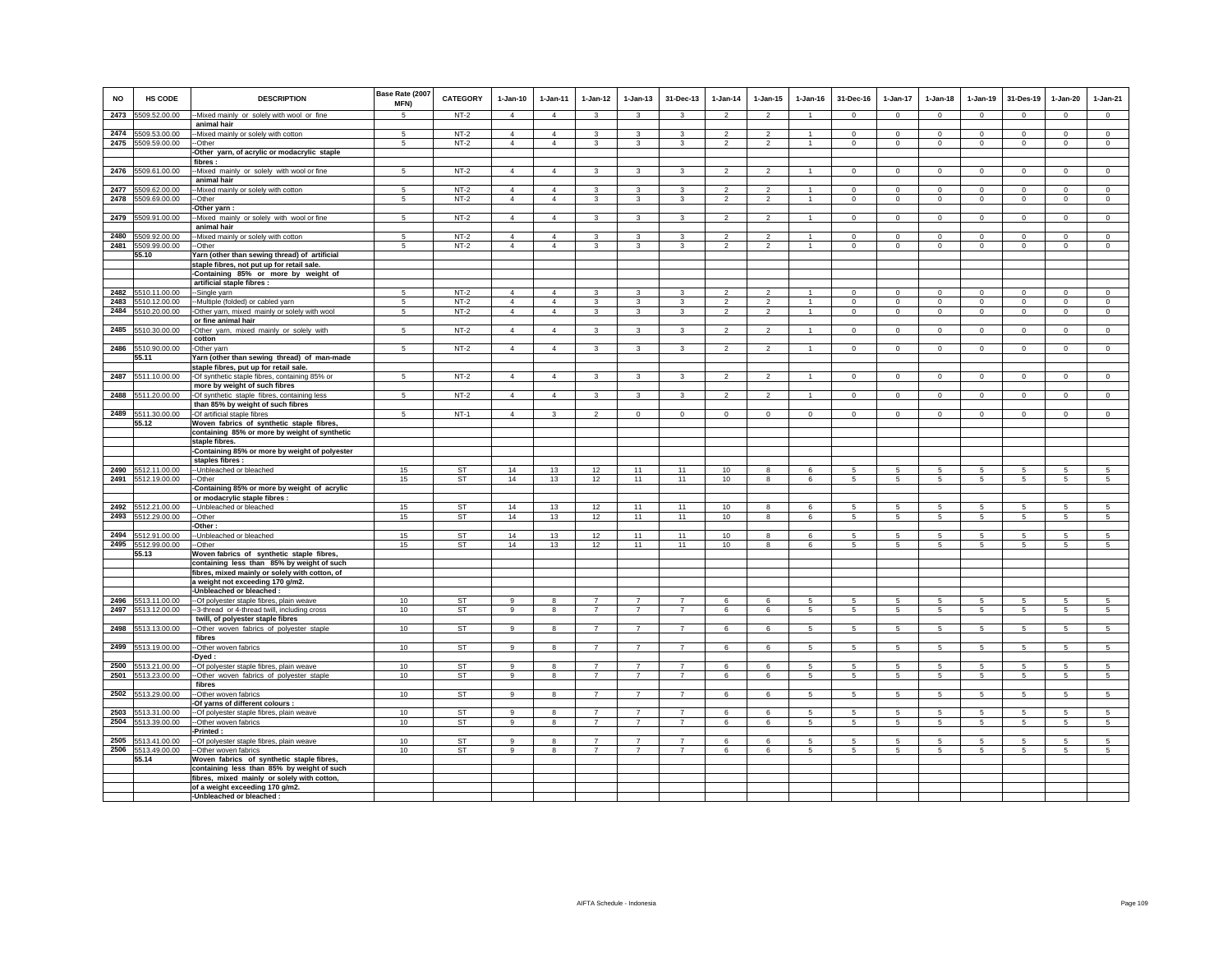| <b>NO</b>    | HS CODE                        | <b>DESCRIPTION</b>                                                                         | Base Rate (2007<br>MFN) | <b>CATEGORY</b>        | $1-Jan-10$                   | $1-Jan-11$        | $1-Jan-12$                       | $1-Jan-13$                       | 31-Dec-13                        | 1-Jan-14 | $1 - Jan-15$      | $1-Jan-16$      | 31-Dec-16                      | 1-Jan-17                           | $1-Jan-18$           | $1-Jan-19$           | 31-Des-19       | $1-Jan-20$      | $1-Jan-21$                    |
|--------------|--------------------------------|--------------------------------------------------------------------------------------------|-------------------------|------------------------|------------------------------|-------------------|----------------------------------|----------------------------------|----------------------------------|----------|-------------------|-----------------|--------------------------------|------------------------------------|----------------------|----------------------|-----------------|-----------------|-------------------------------|
| 2507         | 5514.11.00.00                  | -Of polyester staple fibres, plain weave                                                   | 10                      | <b>ST</b>              | $\alpha$                     | 8                 | $\overline{7}$<br>$\overline{7}$ | $\overline{z}$<br>$\overline{7}$ | $\overline{7}$                   | 6        | 6                 | -5              | 5                              | 5                                  | 5                    | 5                    | -5              | 5               | 5                             |
| 2508         | 5514.12.00.00                  | --3-thread or 4-thread twill, including cross<br>twill, of polyester staple fibres         | 10                      | ST                     | 9                            | 8                 |                                  |                                  | $\overline{7}$                   | 6        | 6                 | 5               | 5                              | $5\phantom{.0}$                    | $5\overline{)}$      | 5                    | 5               | 5               | $\sqrt{5}$                    |
| 2509         | 5514.19.00.00                  | --Other woven fabrics                                                                      | 10                      | ST                     | 9                            | 8                 | $\overline{7}$                   | $\overline{7}$                   | $\overline{7}$                   | 6        | 6                 | -5              | 5                              | 5                                  | 5                    | 5                    | 5               | 5               | 5                             |
|              |                                | -Dyed:                                                                                     |                         |                        |                              |                   |                                  |                                  |                                  |          |                   |                 |                                |                                    |                      |                      |                 |                 |                               |
| 2510         | 5514.21.00.00                  | -- Of polyester staple fibres, plain weave                                                 | 10                      | <b>ST</b>              | 9                            | 8                 | $\overline{7}$                   | $\overline{7}$                   | $\overline{7}$                   | 6        | 6                 | -5              | 5                              | 5                                  | 5                    | 5                    | 5               | 5               | 5                             |
| 2511         | 5514.22.00.00                  | -3-thread or 4-thread twill, including cross<br>twill, of polyester staple fibres          | 10                      | ST                     | 9                            | 8                 | $\overline{7}$                   | $\overline{7}$                   | $\overline{7}$                   | 6        | 6                 | 5               | 5                              | $5\overline{5}$                    | 5                    | 5                    | -5              | 5               | 5                             |
|              | 2512 5514.23.00.00             | -Other woven fabrics of polyester staple                                                   | 10                      | <b>ST</b>              | 9                            | 8                 | $\overline{7}$                   | $\overline{7}$                   | $\overline{7}$                   | 6        | 6                 | 5               | 5                              | $5\overline{5}$                    | 5                    | $5\overline{5}$      | 5               | 5               | 5                             |
|              |                                | fibres                                                                                     |                         |                        |                              |                   |                                  |                                  |                                  |          |                   |                 |                                |                                    |                      |                      |                 |                 |                               |
| 2513<br>2514 | 5514.29.00.00<br>5514.30.00.00 | -Other woven fabrics<br>-Of yarns of different colours                                     | 10 <sup>1</sup><br>10   | <b>ST</b><br><b>ST</b> | $\mathbf{Q}$<br>$\mathbf{q}$ | $\mathbf{R}$<br>8 | $\overline{7}$<br>$\overline{7}$ | $\overline{7}$<br>$\overline{7}$ | $\overline{7}$<br>$\overline{7}$ | 6<br>6   | 6<br>6            | -5<br>5         | 5<br>5                         | 5<br>$\,$ 5 $\,$                   | 5<br>5               | 5<br>$5\phantom{.0}$ | 5<br>$\sqrt{5}$ | 5<br>$\sqrt{5}$ | $\,$ 5 $\,$<br>$\overline{5}$ |
|              |                                | Printed:                                                                                   |                         |                        |                              |                   |                                  |                                  |                                  |          |                   |                 |                                |                                    |                      |                      |                 |                 |                               |
| 2515         | 5514.41.00.00                  | -Of polyester staple fibres, plain weave                                                   | 10                      | <b>ST</b>              | $\mathsf g$                  | 8                 | $\overline{7}$                   | $\overline{7}$                   | $\overline{7}$                   | 6        | 6                 | 5               | 5                              | 5                                  | 5                    | 5                    | 5               | 5               | 5                             |
| 2516         | 5514.42.00.00                  | -3-thread or 4-thread twill, including cross                                               | 10                      | ST                     | 9                            | 8                 | $\overline{7}$                   | $\overline{7}$                   | $\overline{7}$                   | 6        | 6                 | 5               | 5                              | $5\phantom{.0}$                    | 5                    | 5                    | 5               | 5               | 5                             |
| 2517         | 5514.43.00.00                  | twill, of polyester staple fibres<br>-Other woven fabrics of polyester staple              | 10                      | <b>ST</b>              | 9                            | 8                 | $\overline{7}$                   | $\overline{7}$                   | $\overline{7}$                   | 6        | 6                 | 5               | 5                              | 5                                  | 5                    | $5\overline{5}$      | 5               | 5               | 5                             |
|              |                                | fibres                                                                                     |                         |                        |                              |                   |                                  |                                  |                                  |          |                   |                 |                                |                                    |                      |                      |                 |                 |                               |
| 2518         | 5514.49.00.00                  | --Other woven fabrics                                                                      | 10                      | <b>ST</b>              | $\alpha$                     | 8                 | $\overline{7}$                   | $\overline{7}$                   | $\overline{7}$                   | 6        | 6                 | 5               | 5                              | 5                                  | 5                    | 5                    | 5               | 5               | $5\overline{)}$               |
|              | 55.15                          | Other woven fabrics of synthetic staple<br>fibres.                                         |                         |                        |                              |                   |                                  |                                  |                                  |          |                   |                 |                                |                                    |                      |                      |                 |                 |                               |
|              |                                | -Of polyester staple fibres :                                                              |                         |                        |                              |                   |                                  |                                  |                                  |          |                   |                 |                                |                                    |                      |                      |                 |                 |                               |
| 2519         | 5515.11.00.00                  | -- Mixed mainly or solely with viscose rayon                                               | 10                      | ST                     | 9                            | 8                 | $\overline{7}$                   | $\overline{7}$                   | $\overline{7}$                   | 6        | 6                 | -5              | 5                              | -5                                 | 5                    | 5                    | -5              | 5               | 5                             |
|              | 5515.12.00.00                  | staple fibres                                                                              |                         | ST                     |                              |                   |                                  | $\overline{7}$                   |                                  |          |                   |                 |                                |                                    |                      |                      |                 |                 |                               |
| 2520         |                                | --Mixed mainly or solely with man-made<br>filaments                                        | 10                      |                        | 9                            | 8                 | $\overline{7}$                   |                                  | $\overline{7}$                   | 6        | 6                 | $5\overline{5}$ | $5\overline{5}$                | $5\overline{5}$                    | $5\overline{5}$      | 5 <sub>5</sub>       | $5\phantom{.0}$ | $5\overline{5}$ | 5                             |
| 2521         | 5515.13.00.00                  | -Mixed mainly or solely with wool or fine                                                  | 10                      | <b>ST</b>              | 9                            | 8                 | $\overline{7}$                   | $\overline{7}$                   | $\overline{7}$                   | 6        | 6                 | 5               | $5\phantom{.0}$                | $5\overline{5}$                    | 5 <sub>5</sub>       | $5\overline{5}$      | 5               | 5               | 5                             |
| 2522         | 5515.19.00.00                  | animal hair<br>-Other                                                                      | 10                      | <b>ST</b>              | 9                            | 8                 | $\overline{7}$                   | $\overline{7}$                   | $\overline{7}$                   | 6        | 6                 | $5\overline{5}$ | $5\phantom{.0}$                | $5\phantom{.0}$                    | 5                    | $5\phantom{.0}$      | $5\overline{5}$ | $5\phantom{.0}$ | 5                             |
|              |                                | Of acrylic or modacrylic staple fibres :                                                   |                         |                        |                              |                   |                                  |                                  |                                  |          |                   |                 |                                |                                    |                      |                      |                 |                 |                               |
| 2523         | 5515.21.00.00                  | -Mixed mainly or solely with man-made                                                      | 10                      | <b>ST</b>              | 9                            | 8                 | $\overline{7}$                   | $\overline{7}$                   | $\overline{7}$                   | 6        | 6                 | 5               | 5                              | 5                                  | 5                    | 5                    | 5               | 5               | 5                             |
| 2524         | 5515.22.00.00                  | filaments<br>--Mixed mainly or solely with wool or fine                                    | 10                      | <b>ST</b>              | 9                            | 8                 | $\overline{7}$                   | $\overline{7}$                   | $\overline{7}$                   | 6        | 6                 | 5               | 5                              | 5                                  | 5                    | 5                    | 5               | 5               | 5                             |
|              |                                | animal hair                                                                                |                         |                        |                              |                   |                                  |                                  |                                  |          |                   |                 |                                |                                    |                      |                      |                 |                 |                               |
| 2525         | 5515.29.00.00                  | -Other<br>Other woven fabrics :                                                            | 10                      | <b>ST</b>              | 9                            | 8                 | $\overline{7}$                   | $\overline{7}$                   | $\overline{7}$                   | 6        | 6                 | 5               | 5                              | $\overline{5}$                     | $5\overline{)}$      | 5                    | 5               | $\sqrt{5}$      | $5\overline{)}$               |
| 2526         | 5515.91.00.00                  | -Mixed mainly or solely with man-made                                                      | 10                      | <b>ST</b>              | 9                            | 8                 | $\overline{7}$                   | $\overline{7}$                   | $\overline{7}$                   | 6        | 6                 | -5              | 5                              | 5                                  | 5                    | 5                    | 5               | 5               | 5                             |
|              |                                | filaments                                                                                  |                         |                        |                              |                   |                                  |                                  |                                  |          |                   |                 |                                |                                    |                      |                      |                 |                 |                               |
|              | 2527 5515.99.00.00<br>55.16    | -Other<br>Woven fabrics of artificial staple fibres.                                       | 10                      | ST                     | 9                            | 8                 | $\overline{7}$                   | $\overline{7}$                   | $\overline{7}$                   | 6        | 6                 | 5               | 5                              | -5                                 | 5                    | 5                    | -5              | 5               | 5                             |
|              |                                | -Containing 85% or more by weight of                                                       |                         |                        |                              |                   |                                  |                                  |                                  |          |                   |                 |                                |                                    |                      |                      |                 |                 |                               |
|              |                                | artificial staple fibres :                                                                 |                         |                        |                              |                   |                                  |                                  |                                  |          |                   |                 |                                |                                    |                      |                      |                 |                 |                               |
| 2529         | 2528 5516.11.00.00             | -- Unbleached or bleached                                                                  | 15                      | <b>ST</b><br><b>ST</b> | 14<br>14                     | 13                | 12                               | 11                               | 11<br>11                         | 10       | 8                 | 6<br>6          | 5                              | 5                                  | 5                    | -5                   | 5               | $\sqrt{5}$      | 5                             |
| 2530         | 5516.12.00.00<br>5516.13.00.00 | -Dyed<br>-Of yarns of different colours                                                    | 15<br>15                | <b>ST</b>              | 14                           | 13<br>13          | 12<br>12                         | 11<br>11                         | 11                               | 10<br>10 | 8<br>8            | 6               | $\,$ 5 $\,$<br>$5\overline{5}$ | $\,$ 5 $\,$<br>5                   | 5<br>5               | 5<br>5               | 5<br>5          | $\sqrt{5}$<br>5 | $\sqrt{5}$<br>5               |
| 2531         | 5516.14.00.00                  | -Printed                                                                                   | 15                      | <b>ST</b>              | 14                           | 13                | 12                               | 11                               | 11                               | 10       | 8                 | 6               | 5                              | 5                                  | 5                    | $5\phantom{.0}$      | 5               | 5               | 5                             |
|              |                                | Containing less than 85% by weight of                                                      |                         |                        |                              |                   |                                  |                                  |                                  |          |                   |                 |                                |                                    |                      |                      |                 |                 |                               |
|              |                                | artificial staple fibres, mixed mainly or<br>solely with man-made filaments :              |                         |                        |                              |                   |                                  |                                  |                                  |          |                   |                 |                                |                                    |                      |                      |                 |                 |                               |
| 2532         | 5516.21.00.00                  | -- Unbleached or bleached                                                                  | 15                      | <b>ST</b>              | 14                           | 13                | 12                               | 11                               | 11                               | 10       | 8                 | 6               | 5                              | 5                                  | 5                    | 5                    | 5               | 5               | 5                             |
| 2533         | 5516.22.00.00                  | --Dyed                                                                                     | 15                      | <b>ST</b>              | 14                           | 13                | 12                               | 11                               | 11                               | 10       | 8                 | 6               | 5                              | 5                                  | 5                    | 5                    | 5               | 5               | 5                             |
| 2534<br>2535 | 5516.23.00.00<br>5516.24.00.00 | -- Of yarns of different colours<br>--Printed                                              | 15<br>15                | <b>ST</b><br><b>ST</b> | 14<br>14                     | 13<br>13          | 12<br>12                         | 11<br>11                         | 11<br>11                         | 10<br>10 | 8<br>8            | $\epsilon$<br>6 | 5<br>5                         | 5<br>5                             | $5\overline{5}$<br>5 | 5<br>5               | 5<br>5          | 5<br>5          | $\overline{5}$<br>5           |
|              |                                | -Containing less than 85% by weight of                                                     |                         |                        |                              |                   |                                  |                                  |                                  |          |                   |                 |                                |                                    |                      |                      |                 |                 |                               |
|              |                                | artificial staple fibres, mixed mainly or                                                  |                         |                        |                              |                   |                                  |                                  |                                  |          |                   |                 |                                |                                    |                      |                      |                 |                 |                               |
| 2536         | 5516.31.00.00                  | solely with wool or fine animal hair :<br>-Unbleached or bleached                          | 15                      | ST                     | 14                           | 13                | 12                               | 11                               | 11                               | 10       | 8                 | 6               | 5                              | -5                                 | 5                    | 5                    | 5               | 5               | 5                             |
| 2537         | 5516.32.00.00                  | -Dyed                                                                                      | 15                      | ST                     | 14                           | 13                | 12                               | 11                               | 11                               | 10       | 8                 | 6               | 5                              | 5                                  | 5                    | $5\overline{5}$      | 5               | 5               | 5                             |
| 2538         | 5516.33.00.00                  | -Of yarns of different colours                                                             | 15                      | <b>ST</b>              | 14                           | 13                | 12                               | 11                               | 11                               | 10       | 8                 | 6               | 5                              | 5                                  | 5                    | $5\phantom{.0}$      | 5               | $\sqrt{5}$      | 5                             |
| 2539         | 5516.34.00.00                  | -Printed                                                                                   | 15                      | <b>ST</b>              | 14                           | 13                | 12                               | 11                               | 11                               | 10       | 8                 | 6               | 5                              | 5                                  | 5                    | $5\overline{5}$      | 5               | 5               | 5                             |
|              |                                | Containing less than 85% by weight of<br>artificial staple fibres, mixed mainly or         |                         |                        |                              |                   |                                  |                                  |                                  |          |                   |                 |                                |                                    |                      |                      |                 |                 |                               |
|              |                                | solely with cotton :                                                                       |                         |                        |                              |                   |                                  |                                  |                                  |          |                   |                 |                                |                                    |                      |                      |                 |                 |                               |
| 2540         | 5516.41.00.00                  | -Unbleached or bleached                                                                    | 15                      | ST                     | 14                           | 13                | 12                               | 11                               | 11                               | 10       | 8                 | 6               | 5                              | 5                                  | 5                    | 5                    | 5               | 5               | 5                             |
| 2541<br>2542 | 5516.42.00.00<br>5516.43.00.00 | -Dyed<br>-Of yarns of different colours                                                    | 15<br>15                | <b>ST</b><br><b>ST</b> | 14<br>14                     | 13<br>13          | 12<br>12                         | 11<br>11                         | 11<br>11                         | 10<br>10 | 8<br>8            | 6<br>6          | 5<br>5                         | $5\phantom{.0}$<br>$5\phantom{.0}$ | 5<br>5               | $5\phantom{.0}$<br>5 | 5<br>5          | $\sqrt{5}$<br>5 | $\,$ 5 $\,$<br>5              |
| 2543         | 5516.44.00.00                  | --Printed                                                                                  | 15                      | ST                     | 14                           | 13                | 12                               | 11                               | 11                               | 10       | 8                 | 6               | 5                              | 5                                  | $5\overline{5}$      | $5\overline{5}$      | $\overline{5}$  | $\sqrt{5}$      | $5\overline{)}$               |
|              |                                | Other:                                                                                     |                         | <b>ST</b>              |                              |                   |                                  |                                  |                                  |          |                   |                 |                                |                                    |                      |                      |                 |                 |                               |
| 2544<br>2545 | 5516.91.00.00<br>5516.92.00.00 | -Unbleached or bleached<br>-Dyed                                                           | 15<br>15                | <b>ST</b>              | 14<br>14                     | 13<br>13          | 12<br>12                         | 11<br>11                         | 11<br>11                         | 10<br>10 | $\mathbf{8}$<br>8 | 6<br>6          | 5<br>5                         | $\overline{5}$<br>5                | 5<br>5               | 5<br>5               | 5<br>-5         | 5<br>5          | $\overline{5}$<br>5           |
| 2546         | 5516.93.00.00                  | -Of yarns of different colours                                                             | 15                      | <b>ST</b>              | 14                           | 13                | 12                               | 11                               | 11                               | 10       | 8                 | 6               | 5                              | 5                                  | 5                    | 5                    | 5               | 5               | 5                             |
| 2547         | 5516.94.00.00                  | --Printed                                                                                  | 15                      | ST                     | 14                           | 13                | 12                               | 11                               | 11                               | 10       | 8                 | 6               | 5                              | 5                                  | 5                    | $5\overline{5}$      | -5              | 5               | 5                             |
|              | 56.01                          | Wadding of textile materials and articles<br>thereof; textile fibres, not exeeding 5 mm in |                         |                        |                              |                   |                                  |                                  |                                  |          |                   |                 |                                |                                    |                      |                      |                 |                 |                               |
|              |                                |                                                                                            |                         |                        |                              |                   |                                  |                                  |                                  |          |                   |                 |                                |                                    |                      |                      |                 |                 |                               |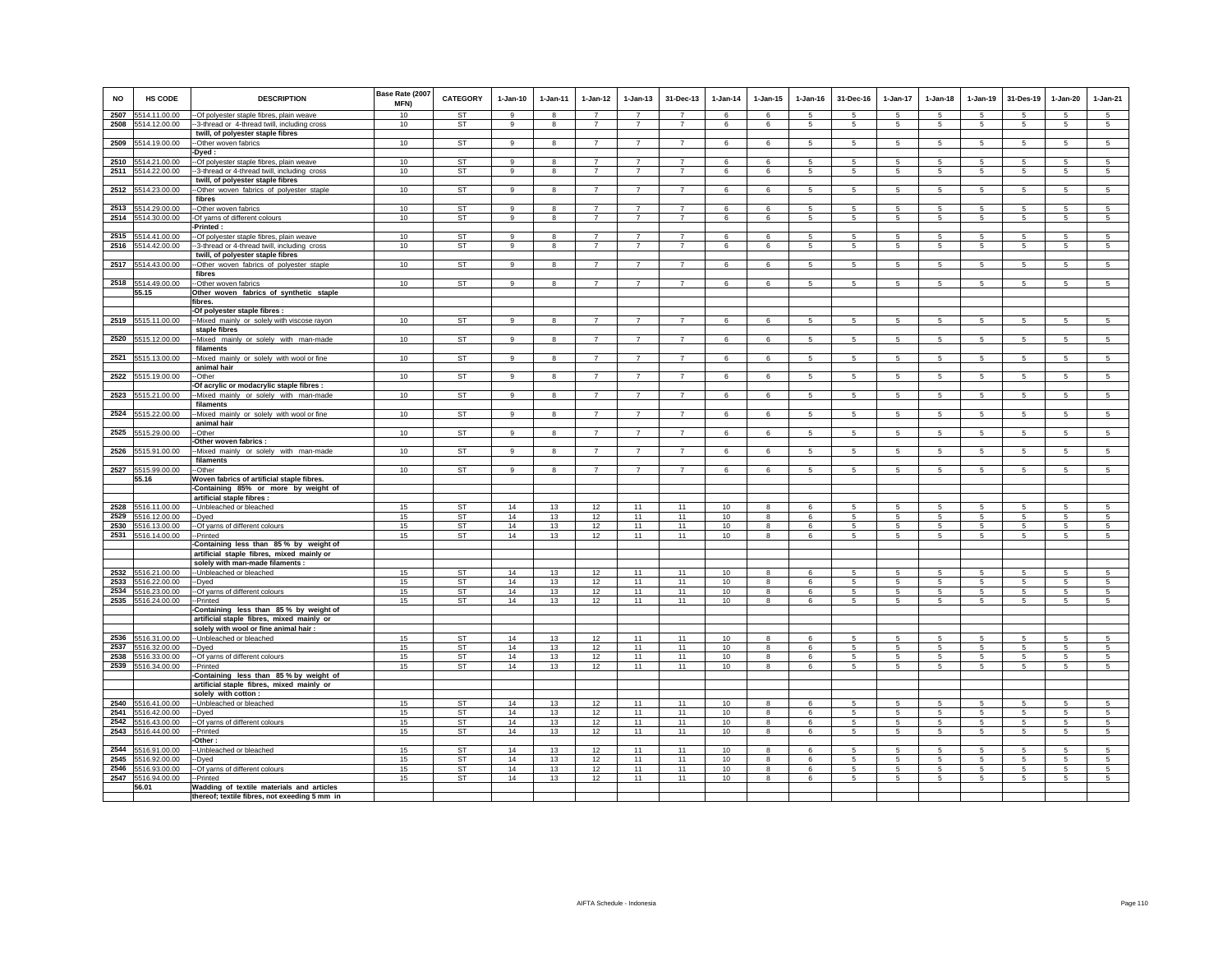| <b>NO</b>    | HS CODE                        | <b>DESCRIPTION</b>                                                                          | Base Rate (2007<br>MFN) | <b>CATEGORY</b>        | $1-Jan-10$   | $1-Jan-11$   | $1-Jan-12$     | $1-Jan-13$     | 31-Dec-13      | $1-Jan-14$   | $1-Jan-15$     | $1-Jan-16$     | 31-Dec-16                        | 1-Jan-17                         | $1-Jan-18$                       | $1-Jan-19$                       | 31-Des-19                    | $1-Jan-20$                 | $1-Jan-21$                 |
|--------------|--------------------------------|---------------------------------------------------------------------------------------------|-------------------------|------------------------|--------------|--------------|----------------|----------------|----------------|--------------|----------------|----------------|----------------------------------|----------------------------------|----------------------------------|----------------------------------|------------------------------|----------------------------|----------------------------|
|              | 2548 5601.10.00.00             | length (flock), textile dust and mill neps.<br>-Sanitary towels and tampons, napkins and    | 15                      | <b>ST</b>              | 14           | 13           | 12             | 11             | 11             | 10           | 8              | 6              | -5                               | 5                                | 5                                | -5                               | 5                            | 5                          | $\overline{5}$             |
|              |                                | napkin liners for babies and similar                                                        |                         |                        |              |              |                |                |                |              |                |                |                                  |                                  |                                  |                                  |                              |                            |                            |
|              |                                | sanitary articles, of wadding                                                               |                         |                        |              |              |                |                |                |              |                |                |                                  |                                  |                                  |                                  |                              |                            |                            |
| 2549         | 5601.21.00.00                  | -Wadding; other articles of wadding:<br>--Of cotton                                         | 15                      | ST                     | 14           | 13           | 12             | 11             | 11             | 10           | 8              | 6              | 5                                | 5                                | 5                                | 5                                | 5                            | 5                          | 5                          |
|              | 2550 5601.22                   | -Of man-made fibres :                                                                       |                         |                        |              |              |                |                |                |              |                |                |                                  |                                  |                                  |                                  |                              |                            |                            |
|              | 5601.22.10.00<br>5601.22.90.00 | -- Wrapped cigarette tow<br>-Other                                                          | 15<br>15                | <b>ST</b><br><b>ST</b> | 14<br>14     | 13<br>13     | 12             | 11<br>11       | 11<br>11       | 10<br>10     | 8<br>8         | 6<br>6         | 5<br>5                           | 5<br>5                           | 5<br>5                           | 5<br>-5                          | 5<br>5                       | 5<br>5                     | -5<br>$\sqrt{5}$           |
| 2551         | 5601.29.00.00                  | -Other                                                                                      | 15                      | ST                     | 14           | 13           | 12<br>12       | 11             | 11             | 10           | 8              | 6              | 5                                | 5                                | 5                                | 5                                | 5                            | 5                          | 5                          |
| 2552         | 5601.30                        | Textile flock and dust and mill neps :                                                      |                         |                        |              |              |                |                |                |              |                |                |                                  |                                  |                                  |                                  |                              |                            |                            |
|              | 5601.30.10.00<br>5601.30.90.00 | --Polyamide fibre flock<br>-Other                                                           | -5<br>5                 | ST<br><b>ST</b>        | 4.50<br>4.50 | 4.50<br>4.50 | 4.50<br>4.50   | 4.50<br>4.50   | 4.50<br>4.50   | 4.50<br>4.50 | 4.50<br>4.50   | 4.50<br>4.50   | $\overline{4}$<br>$\overline{4}$ | $\overline{4}$<br>$\overline{4}$ | $\Delta$<br>$\overline{4}$       | $\Delta$<br>$\overline{4}$       | $^{\circ}$<br>$\overline{0}$ | $\Omega$<br>$\Omega$       | $\Omega$<br>$\overline{0}$ |
|              | 56.02                          | Felt, whether or not impregnated, coated,                                                   |                         |                        |              |              |                |                |                |              |                |                |                                  |                                  |                                  |                                  |                              |                            |                            |
|              |                                | covered or laminated.                                                                       |                         |                        |              |              |                |                |                |              |                |                |                                  |                                  |                                  |                                  |                              |                            |                            |
|              | 2553 5602.10.00.00             | -Needleloom felt and stitch-bonded fibre<br>fabrics                                         | 10                      | ST                     | 9            | 8            | $\overline{7}$ | $\overline{7}$ | $\overline{7}$ | 6            | 6              | 5              | 5                                | 5                                | 5                                | 5                                | 5                            | 5                          | 5                          |
|              |                                | -Other felt, not impregnated, coated, covered<br>or laminated :                             |                         |                        |              |              |                |                |                |              |                |                |                                  |                                  |                                  |                                  |                              |                            |                            |
| 2554         | 5602.21.00.00                  | -Of wool or fine animal hair                                                                | -5                      | ST                     | 4.50         | 4.50         | 4.50           | 4.50           | 4.50           | 4.50         | 4.50           | 4.50           | $\overline{4}$                   | $\overline{4}$                   | $\overline{4}$                   | $\overline{4}$                   | $\Omega$                     | $\mathbf 0$                | $\Omega$                   |
| 2555         | 5602.29.00.00                  | -Of other textile materials                                                                 | 5                       | ST                     | 4.50         | 4.50         | 4.50           | 4.50           | 4.50           | 4.50         | 4.50           | 4.50           | $\overline{4}$                   | $\overline{4}$                   | $\overline{4}$                   | $\overline{4}$                   | $\mathbf 0$                  | $\mathsf 0$                | $\Omega$                   |
| 2556         | 5602.90.00.00<br>56.03         | -Other<br>Nonwoven, whether or not impregnated, coated                                      | 10                      | ST                     | 9            | 8            | $\overline{7}$ | $\overline{7}$ | $\overline{7}$ | 6            | 6              | 5              | 5                                | 5                                | 5                                | 5                                | 5                            | 5                          | 5                          |
|              |                                | covered or laminated.                                                                       |                         |                        |              |              |                |                |                |              |                |                |                                  |                                  |                                  |                                  |                              |                            |                            |
|              |                                | -Of man-made filaments :                                                                    |                         |                        |              |              |                |                |                |              |                |                |                                  |                                  |                                  |                                  |                              |                            |                            |
| 2557<br>2558 | 5603.11.00.00<br>5603.12.00.00 | -Weighing not more than 25 g/m2<br>-Weighing more than 25 g/m2 but not more than            | 5<br>-5                 | <b>ST</b><br>ST        | 4.50<br>4.50 | 4.50<br>4.50 | 4.50<br>4.50   | 4.50<br>4.50   | 4.50<br>4.50   | 4.50<br>4.50 | 4.50<br>4.50   | 4.50<br>4.50   | $\Delta$<br>$\overline{4}$       | $\mathbf{A}$<br>$\overline{4}$   | $\Delta$<br>$\overline{4}$       | $\Delta$<br>$\overline{4}$       | 3.75<br>3.75                 | 3.75<br>3.75               | 3.75<br>3.75               |
|              |                                | 70 g/m2                                                                                     |                         |                        |              |              |                |                |                |              |                |                |                                  |                                  |                                  |                                  |                              |                            |                            |
|              | 2559 5603.13.00.00             | -Weighing more than 70 g/m2 but not more than<br>150 g/m2                                   | -5                      | ST                     | 4.50         | 4.50         | 4.50           | 4.50           | 4.50           | 4.50         | 4.50           | 4.50           | $\overline{4}$                   | $\overline{4}$                   | $\overline{4}$                   | $\overline{4}$                   | 3.75                         | 3.75                       | 3.75                       |
| 2560         | 5603.14.00.00                  | -Weighing more than 150 g/m2<br>-Other:                                                     | 5                       | ST                     | 4.50         | 4.50         | 4.50           | 4.50           | 4.50           | 4.50         | 4.50           | 4.50           | $\overline{4}$                   | $\overline{4}$                   | $\overline{4}$                   | $\overline{4}$                   | 3.75                         | 3.75                       | 3.75                       |
| 2561<br>2562 | 5603.91.00.00<br>5603.92.00.00 | -Weighing not more than 25 g/m2<br>-Weighing more than 25 g/m2 but not more than            | 5<br>-5                 | ST<br>ST               | 4.50<br>4.50 | 4.50<br>4.50 | 4.50<br>4.50   | 4.50<br>4.50   | 4.50<br>4.50   | 4.50<br>4.50 | 4.50<br>4.50   | 4.50<br>4.50   | $\overline{4}$<br>$\overline{4}$ | $\overline{4}$<br>$\overline{4}$ | $\overline{4}$<br>$\overline{4}$ | $\overline{4}$<br>$\overline{4}$ | $\mathbf 0$<br>$\circ$       | $\mathbf 0$<br>$\mathbf 0$ | $\mathsf 0$<br>$\mathsf 0$ |
|              |                                | 70 g/m2                                                                                     |                         |                        |              |              |                |                |                |              |                |                |                                  |                                  |                                  |                                  |                              |                            |                            |
| 2563         | 5603.93.00.00                  | -Weighing more than 70 g/m2 but not more than<br>150 g/m2                                   | 5                       | ST                     | 4.50         | 4.50         | 4.50           | 4.50           | 4.50           | 4.50         | 4.50           | 4.50           | $\overline{4}$                   | $\overline{4}$                   | $\overline{4}$                   | $\overline{4}$                   | $\circ$                      | $\mathsf 0$                | $\mathsf 0$                |
| 2564         | 5603.94.00.00<br>56.04         | -Weighing more than 150 g/m2<br>Rubber thread and cord, textile covered;                    | 5                       | ST                     | 5            | 5            | 5              | 5              | 5              | $\sqrt{5}$   | 5              | 5              | 5                                | 5                                | 5                                | $\overline{5}$                   |                              | 5                          | $\overline{5}$             |
|              |                                | textile yarn, and strip and the like of                                                     |                         |                        |              |              |                |                |                |              |                |                |                                  |                                  |                                  |                                  |                              |                            |                            |
|              |                                | heading 54.04 or 54.05, impregnated, coated,                                                |                         |                        |              |              |                |                |                |              |                |                |                                  |                                  |                                  |                                  |                              |                            |                            |
| 2565         |                                | covered or sheathed with rubber or plastics.                                                | 5                       |                        |              |              |                |                |                |              |                |                | $\overline{4}$                   |                                  | $\overline{4}$                   |                                  |                              |                            |                            |
| 2566         | 5604.10.00.00<br>5604.90.00.00 | -Rubber thread and cord, textile covered<br>-Other                                          | 5                       | ST<br>ST               | 4.50<br>5    | 4.50<br>5    | 4.50<br>-5     | 4.50<br>5      | 4.50<br>5      | 4.50<br>-5   | 4.50<br>-5     | 4.50<br>-5     | 5                                | $\overline{4}$<br>5              | $5\overline{5}$                  | $\overline{4}$<br>5              | 3.75                         | 3.75<br>5                  | 3.75<br>5                  |
| 2567         | 5605.00.00.00                  | Metallised yarn, whether or not gimped, being                                               | 5                       | ST                     | 4.50         | 4.50         | 4.50           | 4.50           | 4.50           | 4.50         | 4.50           | 4.50           | $\overline{4}$                   | $\overline{4}$                   | $\overline{4}$                   | $\overline{4}$                   | 3.75                         | 3.75                       | 3.75                       |
|              |                                | textile yarn, or strip or the like of heading<br>54.04 or 54.05, combined with metal in the |                         |                        |              |              |                |                |                |              |                |                |                                  |                                  |                                  |                                  |                              |                            |                            |
|              |                                | form of thread, strip or powder or covered                                                  |                         |                        |              |              |                |                |                |              |                |                |                                  |                                  |                                  |                                  |                              |                            |                            |
|              |                                | with metal.                                                                                 |                         |                        |              |              |                |                |                |              |                |                |                                  |                                  |                                  |                                  |                              |                            |                            |
|              | 2568 5606.00.00.00             | Gimped yarn, and strip and the like of heading                                              | 5                       | ST                     | 4.50         | 4.50         | 4.50           | 4.50           | 4.50           | 4.50         | 4.50           | 4.50           | $\overline{4}$                   | $\overline{4}$                   | $\overline{4}$                   | $\overline{4}$                   | $\mathbf 0$                  | $\mathsf 0$                | $\mathsf 0$                |
|              |                                | 54.04 or 54.05, gimped (other than those<br>of heading 56.05 and gimped horsehair           |                         |                        |              |              |                |                |                |              |                |                |                                  |                                  |                                  |                                  |                              |                            |                            |
|              |                                | yarn); chenille yarn (including flock chenille                                              |                         |                        |              |              |                |                |                |              |                |                |                                  |                                  |                                  |                                  |                              |                            |                            |
|              | 56.07                          | yarn); loop wale-yarn.<br>Twine, cordage, ropes and cables, whether                         |                         |                        |              |              |                |                |                |              |                |                |                                  |                                  |                                  |                                  |                              |                            |                            |
|              |                                | or not plaited or braided and whether or not                                                |                         |                        |              |              |                |                |                |              |                |                |                                  |                                  |                                  |                                  |                              |                            |                            |
|              |                                | impregnated, coated, covered or sheathed                                                    |                         |                        |              |              |                |                |                |              |                |                |                                  |                                  |                                  |                                  |                              |                            |                            |
|              |                                | with rubber or plastics.<br>-Of sisal or other textile fibres of the                        |                         |                        |              |              |                |                |                |              |                |                |                                  |                                  |                                  |                                  |                              |                            |                            |
|              |                                | genus Agave :                                                                               |                         |                        |              |              |                |                |                |              |                |                |                                  |                                  |                                  |                                  |                              |                            |                            |
| 2569         | 5607.21.00.00                  | -Binder or baler twine                                                                      | -5                      | ST                     | 4.50         | 4.50         | 4.50           | 4.50           | 4.50           | 4.50         | 4.50           | 4.50           | $\overline{4}$                   | $\overline{4}$                   | $\overline{4}$                   | $\overline{4}$                   | $\mathbf 0$                  | $\Omega$                   | $\circ$                    |
| 2570         | 5607.29.00.00                  | -Other<br>Of polyethylene or polypropylene:                                                 | 5                       | ST                     | 4.50         | 4.50         | 4.50           | 4.50           | 4.50           | 4.50         | 4.50           | 4.50           | $\overline{4}$                   | $\overline{4}$                   | $\overline{4}$                   | $\overline{4}$                   | 3.75                         | 3.75                       | 3.75                       |
| 2571         | 5607.41.00.00                  | -Binder or baler twine                                                                      | 5                       | <b>ST</b>              | 4.50         | 4.50         | 4.50           | 4.50           | 4.50           | 4.50         | 4.50           | 4.50           | $\overline{4}$                   | $\overline{4}$                   | $\overline{4}$                   | $\overline{4}$                   | $\circ$                      | $\mathbf 0$                | $\circ$                    |
| 2572         | 5607.49.00.00                  | -Other                                                                                      | 5                       | ST                     | 5            | 5            | 5              | 5              | 5              | $\sqrt{5}$   | 5              | 5              | $\sqrt{5}$                       | $\sqrt{5}$                       | $\,$ 5 $\,$                      | $\,$ 5 $\,$                      |                              | $\,$ 5 $\,$                | 5                          |
| 2573         | 5607.50<br>5607.50.10.00       | -Of other synthetic fibres:<br>-V-belt cord of man-made fibres treated with                 | $5^{\circ}$             | <b>ST</b>              | 4.50         | 4.50         | 4.50           | 4.50           | 4.50           | 4.50         | 4.50           | 4.50           | $\overline{4}$                   | $\overline{4}$                   | $\overline{4}$                   | $\overline{4}$                   | $\mathbf 0$                  | $\mathsf 0$                | $\mathsf 0$                |
|              |                                | resorcinol formaldehyde; polyamide and                                                      |                         |                        |              |              |                |                |                |              |                |                |                                  |                                  |                                  |                                  |                              |                            |                            |
|              |                                | polytetrafluoro-ethylene yarns measuring<br>more than 10,000 decitex, of a kind used        |                         |                        |              |              |                |                |                |              |                |                |                                  |                                  |                                  |                                  |                              |                            |                            |
|              |                                | for textile packing (sealing material)                                                      |                         |                        |              |              |                |                |                |              |                |                |                                  |                                  |                                  |                                  |                              |                            |                            |
|              | 5607.50.90.00                  | -Other                                                                                      | 5                       | ST                     | 4.50         | 4.50         | 4.50           | 4.50           | 4.50           | 4.50         | 4.50           | 4.50           | $\overline{4}$                   | $\overline{4}$                   | $\overline{4}$                   | $\overline{4}$                   | $\overline{0}$               | $\overline{0}$             | $\overline{0}$             |
| 2574         | 5607.90<br>5607.90.10.00       | Other:<br>-- Of artificial fibres                                                           | 5                       | <b>ST</b>              | 5            | 5            | 5              | 5              | 5              | 5            | 5              |                | 5                                | 5                                | 5                                | 5                                |                              | 5                          | 5                          |
|              | 5607.90.20.00                  | -- Of abaca (Manila hemp or Musa textilis Nee)                                              | 5                       | <b>ST</b>              | $5^{\circ}$  | $\mathbf{5}$ | 5              | $\overline{5}$ | 5              | 5            | $\overline{5}$ | $\overline{5}$ | 5 <sup>1</sup>                   | 5                                | $\mathbf{5}$                     | 5                                |                              | $\overline{5}$             | 5 <sup>5</sup>             |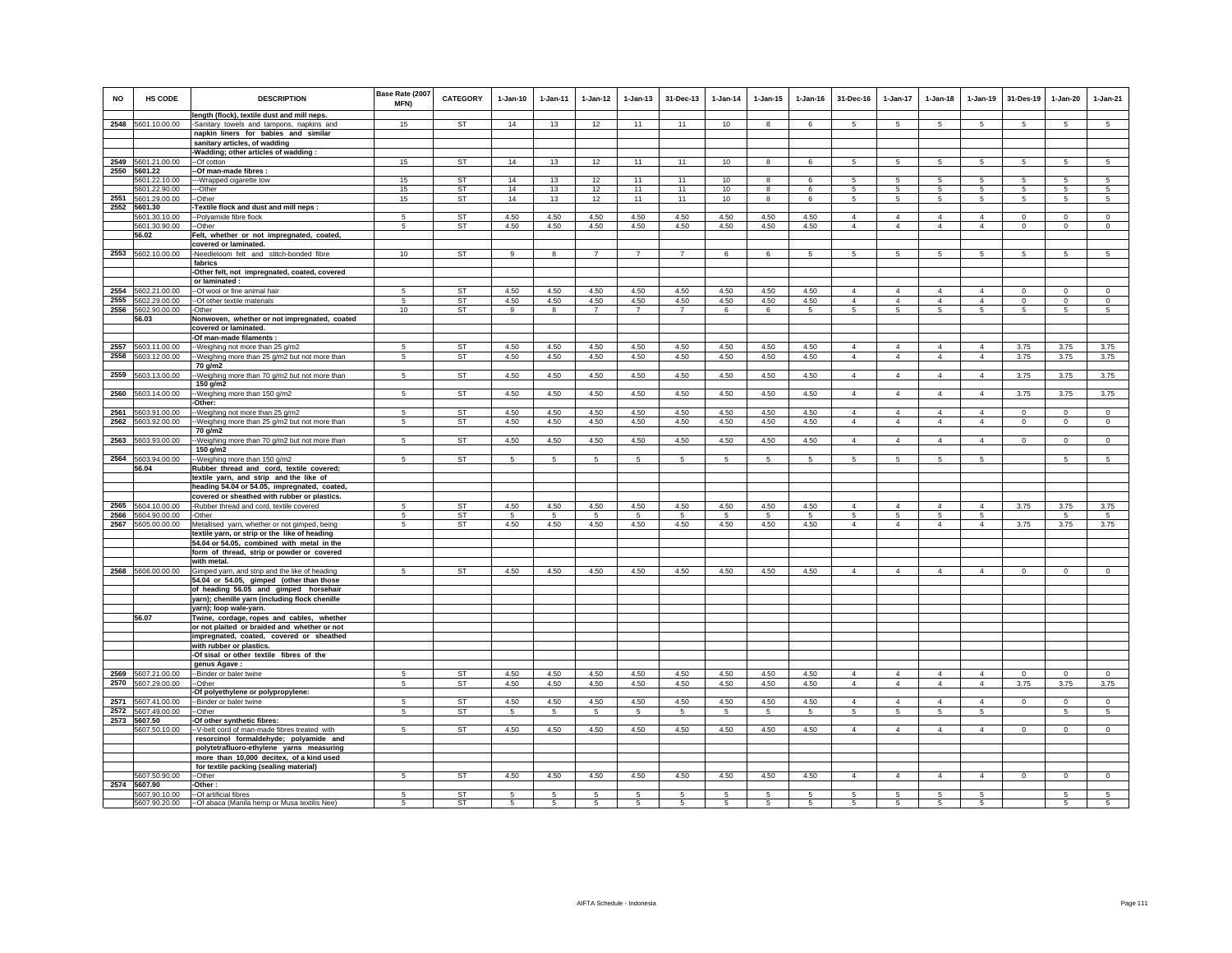| <b>NO</b>    | HS CODE                             | <b>DESCRIPTION</b>                                                                           | Base Rate (2007<br><b>MFN)</b> | <b>CATEGORY</b>        | $1-Jan-10$   | 1-Jan-11       | $1 - Jan-12$   | $1 - Jan-13$ | 31-Dec-13    | $1-Jan-14$   | $1-Jan-15$     | $1 - Jan-16$ | 31-Dec-16                  | $1-Jan-17$                       | $1-Jan-18$                 | $1-Jan-19$                 | 31-Des-19               | $1-Jan-20$          | $1-Jan-21$              |
|--------------|-------------------------------------|----------------------------------------------------------------------------------------------|--------------------------------|------------------------|--------------|----------------|----------------|--------------|--------------|--------------|----------------|--------------|----------------------------|----------------------------------|----------------------------|----------------------------|-------------------------|---------------------|-------------------------|
|              |                                     | or other hard (leaf) fibres                                                                  | 5                              |                        |              | $\overline{5}$ | 5              |              | 5            |              |                | 5            |                            |                                  |                            | 5                          |                         | $\overline{5}$      |                         |
|              | 5607.90.90.00<br>56.08              | -Other<br>Knotted netting of twine, cordage or rope;                                         |                                | ST                     | 5            |                |                | 5            |              | 5            | 5              |              | 5                          | 5                                | 5                          |                            |                         |                     | 5                       |
|              |                                     | made up fishing nets and other made up nets,                                                 |                                |                        |              |                |                |              |              |              |                |              |                            |                                  |                            |                            |                         |                     |                         |
|              |                                     | of textile materials.                                                                        |                                |                        |              |                |                |              |              |              |                |              |                            |                                  |                            |                            |                         |                     |                         |
|              |                                     | -Of man-made textile materials :                                                             |                                |                        |              |                |                |              |              |              |                |              |                            |                                  |                            |                            |                         |                     |                         |
|              | 2575 5608.11.00.00                  | -Made up fishing nets                                                                        | $\sqrt{5}$                     | ST                     | 4.50         | 4.50           | 4.50           | 4.50         | 4.50         | 4.50         | 4.50           | 4.50         | $\overline{4}$             | $\overline{4}$                   | $\overline{4}$             | $\overline{4}$             | $\mathbf 0$             | $\mathbf 0$         | $\,0\,$                 |
| 2576         | 5608.19                             | Other:                                                                                       |                                |                        |              |                |                |              |              |              |                |              |                            |                                  |                            |                            |                         |                     |                         |
|              | 5608.19.20.00                       | -Net bags<br>--Other                                                                         | 5<br>-5                        | <b>ST</b><br><b>ST</b> | 4.50<br>4.50 | 4.50<br>4.50   | 4.50<br>4.50   | 4.50<br>4.50 | 4.50<br>4.50 | 4.50<br>4.50 | 4.50           | 4.50<br>4.50 | $\overline{4}$<br>$\Delta$ | $\overline{4}$<br>$\overline{4}$ | $\overline{4}$<br>$\Delta$ | $\overline{4}$<br>$\Delta$ | $\mathbf 0$<br>$\Omega$ | $\circ$<br>$\Omega$ | $\mathbb O$<br>$\Omega$ |
|              | 5608.19.90.00<br>2577 5608.90.00.00 | -Other                                                                                       | -5                             | ST                     | 4.50         | 4.50           | 4.50           | 4.50         | 4.50         | 4.50         | 4.50<br>4.50   | 4.50         | $\overline{4}$             | $\overline{4}$                   | $\overline{4}$             | $\overline{4}$             | $\circ$                 | $\Omega$            | $\circ$                 |
|              | 2578 5609.00.00.00                  | Articles of yarn, strip or the like of                                                       | 5                              | ST                     | 4.50         | 4.50           | 4.50           | 4.50         | 4.50         | 4.50         | 4.50           | 4.50         | $\overline{4}$             | $\overline{4}$                   | $\overline{4}$             | $\overline{4}$             | $\mathbf 0$             | $\mathsf 0$         | $\mathsf 0$             |
|              |                                     | heading 54.04 or 54.05, twine, cordage, rope                                                 |                                |                        |              |                |                |              |              |              |                |              |                            |                                  |                            |                            |                         |                     |                         |
|              |                                     | or cables, not elsewhere specified or                                                        |                                |                        |              |                |                |              |              |              |                |              |                            |                                  |                            |                            |                         |                     |                         |
|              |                                     | included.                                                                                    |                                |                        |              |                |                |              |              |              |                |              |                            |                                  |                            |                            |                         |                     |                         |
|              | 57.01                               | Carpets and other textile floor coverings,                                                   |                                |                        |              |                |                |              |              |              |                |              |                            |                                  |                            |                            |                         |                     |                         |
|              | 2579 5701.10.00.00                  | knotted, whether or not made up.<br>-Of wool or fine animal hair                             | 15                             | <b>ST</b>              | 14           | 13             |                | 11           | 11           |              | 8              | 6            | 5                          | 5                                | 5                          |                            |                         | 5                   | 5                       |
|              | 2580 5701.90                        | Of other textile materials :                                                                 |                                |                        |              |                | 12             |              |              | 10           |                |              |                            |                                  |                            | $\sqrt{5}$                 | $\sqrt{5}$              |                     |                         |
|              | 5701.90.10.00                       | --Of cotton                                                                                  | 15                             | <b>ST</b>              | 14           | 13             | 12             | 11           | 11           | 10           | 8              | 6            | 5                          | 5                                | 5                          | 5                          | 5                       | 5                   | $\overline{5}$          |
|              | 5701.90.90.00                       | --Other                                                                                      | 15                             | <b>ST</b>              | 14           | 13             | $\frac{2}{12}$ | 11           | 11           | 10           | $\overline{8}$ | $\epsilon$   | 5                          | 5                                | 5                          | 5                          | 5                       | 5                   | 5                       |
|              | 57.02                               | Carpets and other textile floor coverings,                                                   |                                |                        |              |                |                |              |              |              |                |              |                            |                                  |                            |                            |                         |                     |                         |
|              |                                     | woven, not tufted or flocked, whether or not                                                 |                                |                        |              |                |                |              |              |              |                |              |                            |                                  |                            |                            |                         |                     |                         |
|              |                                     | made up, including "Kelem", "Schumacks"                                                      |                                |                        |              |                |                |              |              |              |                |              |                            |                                  |                            |                            |                         |                     |                         |
|              |                                     | "Karamanie" and similar hand-woven rugs.                                                     |                                |                        |              |                |                |              |              |              |                |              |                            |                                  |                            |                            |                         |                     |                         |
|              | 2581 5702.10.00.00                  | "Kelem", "Schumacks", "Karamanie" and similar<br>hand-woven rugs                             | 15                             | <b>ST</b>              | 14           | 13             | 12             | 11           | 11           | 10           | 8              | 6            | $5\phantom{.0}$            | 5                                | $5\phantom{.0}$            | 5                          | 5                       | 5                   | 5                       |
| 2582         | 5702.20.00.00                       | -Floor coverings of coconut fibres (coir)                                                    | 15                             | <b>ST</b>              | 14           | 13             | 12             | 11           | 11           | 10           | 8              | 6            | $5\phantom{.0}$            | 5                                | $5\phantom{.0}$            | $5\phantom{.0}$            | $\overline{5}$          | $\overline{5}$      | $\sqrt{5}$              |
|              |                                     | Other, of pile construction, not made up:                                                    |                                |                        |              |                |                |              |              |              |                |              |                            |                                  |                            |                            |                         |                     |                         |
| 2583         | 5702.31.00.00                       | -Of wool or fine animal hair                                                                 | 15                             | ST                     | 14           | 13             | 12             | 11           | 11           | 10           | 8              | 6            | 5                          | 5                                | 5                          | 5                          | 5                       | 5                   | 5                       |
| 2584         | 5702.32.00.00                       | -Of man-made textile materials                                                               | 15                             | ST                     | 14           | 13             | 12             | 11           | 11           | 10           | 8              | 6            | 5                          | 5                                | 5                          | $\,$ 5 $\,$                | 5                       | 5                   | 5                       |
| 2585         | 5702.39                             | -Of other textile materials:                                                                 |                                |                        |              |                |                |              |              |              |                |              |                            |                                  |                            |                            |                         |                     |                         |
|              | 5702.39.10.00                       | ---Of cotton                                                                                 | 15                             | <b>ST</b>              | 14           | 13             | 12             | 11           | 11           | 10           | $\overline{8}$ | 6            | -5                         | 5                                | 5                          | 5                          | -5                      | 5                   | $\overline{5}$          |
|              | 5702.39.90.00                       | --Other<br>-Other, of pile construction, made up :                                           | 15                             | ST                     | 14           | 13             | 12             | 11           | 11           | 10           | 8              | 6            | 5                          | 5                                | 5                          | 5                          | 5                       | 5                   | 5                       |
|              | 2586 5702.41.00.00                  | -Of wool or fine animal hair                                                                 | 15                             | ST                     | 14           | 13             | 12             | 11           | 11           | 10           | 8              | 6            | 5                          | 5                                | 5                          | 5                          | 5                       | 5                   | $\overline{5}$          |
| 2587         | 5702.42.00.00                       | -Of man-made textile materials                                                               | 15                             | ST                     | 14           | 13             | 12             | 11           | 11           | 10           | 8              | 6            | 5                          | 5                                | 5                          | 5                          | 5                       | 5                   | 5                       |
|              | 2588 5702.49                        | -Of other textile materials :                                                                |                                |                        |              |                |                |              |              |              |                |              |                            |                                  |                            |                            |                         |                     |                         |
|              | 5702.49.10.00                       | -Of cotton                                                                                   | 15                             | <b>ST</b>              | 14           | 13             | 12             | 11           | 11           | 10           | 8              | 6            | 5                          | 5                                | 5                          | 5                          | 5                       | 5                   | 5                       |
|              | 5702.49.20.00                       | ---Of jute fibres                                                                            | 15                             | ST                     | 14           | 13             | 12             | 11           | 11           | 10           | 8              | 6            | 5                          | 5                                | 5                          | 5                          | 5                       | 5                   | 5                       |
|              | 5702.49.90.00                       | --Other                                                                                      | 15                             | ST                     | 14           | 13             | 12             | 11           | 11           | 10           | 8              | 6            | 5                          | 5                                | $\overline{5}$             | 5                          | 5                       | 5                   | 5                       |
|              | 2589 5702.50                        | -Other, not of pile construction, not made<br>up:                                            |                                |                        |              |                |                |              |              |              |                |              |                            |                                  |                            |                            |                         |                     |                         |
|              | 5702.50.10.00                       | --Of cotton                                                                                  | 15                             | <b>ST</b>              | 14           | 13             | 12             | 11           | 11           | 10           | 8              | 6            | 5                          | 5                                | 5                          | 5                          | 5                       | 5                   | 5                       |
|              | 5702.50.20.00                       | --Of jute fibres                                                                             | 15                             | ST                     | 14           | 13             | 12             | 11           | 11           | 10           | 8              | 6            | 5                          | 5                                | 5                          | 5                          | 5                       | 5                   | 5                       |
|              | 5702.50.90.00                       | -Other                                                                                       | 15                             | <b>ST</b>              | 14           | 13             | 12             | 11           | 11           | 10           | 8              | 6            | 5                          | $5\phantom{.0}$                  | $5\phantom{.0}$            | 5                          | $\sqrt{5}$              | $\sqrt{5}$          | $\sqrt{5}$              |
|              |                                     | Other, not of pile construction, made up :                                                   |                                |                        |              |                |                |              |              |              |                |              |                            |                                  |                            |                            |                         |                     |                         |
| 2590         | 5702.91.00.00                       | -Of wool or fine animal hair                                                                 | 15                             | ST                     | 14           | 13             | 12             | 11           | 11           | 10           | 8              | 6            | 5                          | 5                                | 5                          | 5                          | 5                       | 5                   | 5                       |
| 2591<br>2592 | 5702.92.00.00<br>5702.99            | -Of man-made textile materials<br>-Of other textile materials :                              | 15                             | ST                     | 14           | 13             | 12             | 11           | 11           | 10           | 8              | 6            | 5                          | 5                                | 5                          | 5                          | 5                       | 5                   | 5                       |
|              | 5702.99.10.00                       | --Of cotton                                                                                  | 15                             | <b>ST</b>              | 14           | 13             | 12             | 11           | 11           | 10           | 8              | 6            | -5                         | 5                                | 5                          | 5                          | 5                       | 5                   | $\overline{5}$          |
|              | 5702.99.20.00                       | --Of jute fibres                                                                             | 15                             | ST                     | 14           | 13             | 12             | 11           | 11           | 10           | 8              | $\epsilon$   | 5                          | 5                                | 5                          | 5                          | 5                       | 5                   | 5                       |
|              | 5702.99.90.00                       | --Other                                                                                      | 15                             | ST                     | 14           | 13             | 12             | 11           | 11           | 10           | 8              | 6            | $5\overline{5}$            | $5\overline{5}$                  | $5\overline{5}$            | 5                          | 5                       | 5                   | 5                       |
|              | 57.03                               | Carpets and other textile floor coverings,                                                   |                                |                        |              |                |                |              |              |              |                |              |                            |                                  |                            |                            |                         |                     |                         |
| 2593         |                                     | tufted, whether or not made up.                                                              |                                |                        |              |                |                |              |              |              |                |              |                            |                                  |                            |                            |                         |                     |                         |
| 2594         | 5703.10.00.00<br>5703.20.00.00      | -Of wool or fine animal hair<br>-Of nylon or other polyamides                                | 15<br>15                       | <b>ST</b><br><b>ST</b> | 14<br>14     | 13<br>13       | 12<br>12       | 11<br>11     | 11<br>11     | 10<br>10     | 8<br>8         | 6<br>6       | -5<br>5                    | 5<br>5                           | 5<br>5                     | 5<br>5                     | 5<br>5                  | 5<br>5              | -5<br>5                 |
| 2595         | 5703.30.00.00                       | -Of other man-made textile materials                                                         | 15                             | ST                     | 14           | 13             | 12             | 11           | 11           | 10           | 8              | 6            | -5                         | 5                                | 5                          | 5                          | 5                       | 5                   | 5                       |
|              | 2596 5703.90                        | -Of other textile materials :                                                                |                                |                        |              |                |                |              |              |              |                |              |                            |                                  |                            |                            |                         |                     |                         |
|              | 5703.90.10.00                       | --Of cotton                                                                                  | 15                             | <b>ST</b>              | 14           | 13             | 12             | 11           | 11           | 10           | 8              | $\epsilon$   | 5.                         | 5                                | 5.                         | -5                         | -5                      | 5                   | -5                      |
|              | 5703.90.20.00                       | -- Of jute fibres                                                                            | 15                             | ST                     | 14           | 13             | 12             | 11           | 11           | 10           | 8              | $\epsilon$   | 5                          | 5                                | 5                          | -5                         | 5                       | 5                   | 5                       |
|              | 5703.90.90.00                       | -Other                                                                                       | 15                             | ST                     | 14           | 13             | 12             | 11           | 11           | 10           | 8              | 6            | 5                          | 5                                | 5                          | 5                          | 5                       | 5                   | 5                       |
|              | 57.04                               | Carpets and other textile floor coverings, of<br>felt, not tufted or flocked, whether or not |                                |                        |              |                |                |              |              |              |                |              |                            |                                  |                            |                            |                         |                     |                         |
|              |                                     | made up.                                                                                     |                                |                        |              |                |                |              |              |              |                |              |                            |                                  |                            |                            |                         |                     |                         |
|              | 2597 5704.10.00.00                  | Tiles, having a maximum surface area of                                                      | 5                              | ST                     | 4.50         | 4.50           | 4.50           | 4.50         | 4.50         | 4.50         | 4.50           | 4.50         | $\overline{4}$             | $\overline{4}$                   | $\overline{4}$             | $\overline{4}$             | $\mathsf 0$             | $\mathsf 0$         | $\mathsf 0$             |
|              |                                     | 0.3 <sub>m2</sub>                                                                            |                                |                        |              |                |                |              |              |              |                |              |                            |                                  |                            |                            |                         |                     |                         |
| 2598         | 5704.90.00.00                       | -Other                                                                                       | 15                             | ST                     | 14           | 13             | 12             | 11           | 11           | 10           | 8              | 6            | $\sqrt{5}$                 | 5                                | $5\phantom{.0}$            | 5                          | $\sqrt{5}$              | 5                   | 5                       |
| 2599 57.05   |                                     | Other carpets and other textile floor                                                        |                                |                        |              |                |                |              |              |              |                |              |                            |                                  |                            |                            |                         |                     |                         |
|              |                                     | coverings, whether or not made up.                                                           |                                |                        |              |                |                |              |              |              |                |              |                            |                                  |                            |                            |                         |                     |                         |
|              | 5705.10.00.00                       | -Of cotton                                                                                   | 15                             | <b>ST</b>              | 14           | 13             | 12             | 11           | 11           | 10           | 8<br>8         | 6            | 5<br>5                     | 5                                | -5<br>5                    | -5<br>5                    | 5<br>5                  | 5<br>5              | 5<br>5                  |
|              | 5705.20.00.00<br>5705.90.00.00      | -Of jute fibres<br>-Other                                                                    | 15<br>15                       | ST<br>ST               | 14<br>14     | 13<br>13       | 12<br>12       | 11<br>11     | 11<br>11     | 10<br>10     | 8              | 6<br>6       | $5\phantom{.0}$            | 5<br>$5\overline{5}$             | $5\phantom{.0}$            | 5                          | $5\phantom{.0}$         | $\sqrt{5}$          | 5                       |
|              | 58.01                               | Woven pile fabrics and chenille fabrics, other                                               |                                |                        |              |                |                |              |              |              |                |              |                            |                                  |                            |                            |                         |                     |                         |
|              |                                     | than fabrics of heading 58.02 or 58.06                                                       |                                |                        |              |                |                |              |              |              |                |              |                            |                                  |                            |                            |                         |                     |                         |
|              | 2600 5801.10.00                     | -Of wool or fine animal hair                                                                 |                                |                        |              |                |                |              |              |              |                |              |                            |                                  |                            |                            |                         |                     |                         |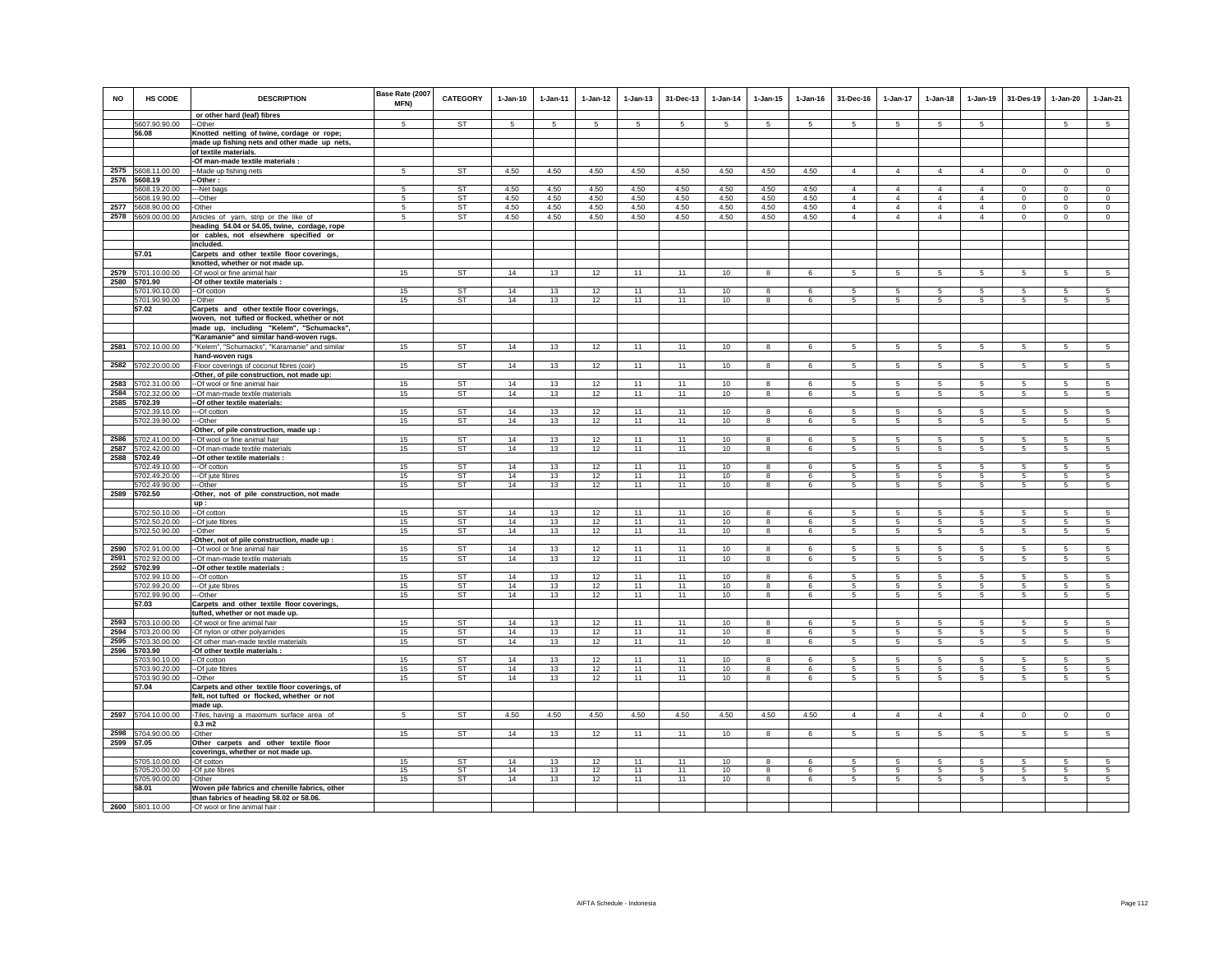| <b>NO</b> | HS CODE                            | <b>DESCRIPTION</b>                                                                          | Base Rate (2007<br>MFN) | <b>CATEGORY</b>        | $1-Jan-10$               | $1-Jan-11$   | $1 - Jan-12$                     | $1 - Jan-13$                     | 31-Dec-13                        | $1-Jan-14$ | $1$ -Jan-15  | $1 - Jan-16$   | 31-Dec-16       | $1-Jan-17$           | $1-Jan-18$           | $1-Jan-19$      | 31-Des-19        | $1-Jan-20$      | $1-Jan-21$                         |
|-----------|------------------------------------|---------------------------------------------------------------------------------------------|-------------------------|------------------------|--------------------------|--------------|----------------------------------|----------------------------------|----------------------------------|------------|--------------|----------------|-----------------|----------------------|----------------------|-----------------|------------------|-----------------|------------------------------------|
|           | 5801.10.00.10                      | -Tennis ball melton cloth                                                                   | $\overline{5}$          | <b>ST</b>              | 4.50                     | 4.50         | 4.50                             | 4.50                             | 4.50                             | 4.50       | 4.50         | 4.50           | $\Delta$        | $\Delta$             | $\Delta$             | $\Delta$        | $\Omega$         | $\mathbf{0}$    | $\circ$                            |
|           | 5801.10.00.90                      | --Other<br>-Of cotton :                                                                     | 10                      | ST                     | 9                        | 8            | $\overline{7}$                   | $\overline{7}$                   | $\overline{7}$                   | 6          | 6            | 5              | 5               | 5                    | 5                    | 5               | 5                | 5               | $5\phantom{.0}$                    |
|           | 2601 5801.21.00.00                 | -Uncut weft pile fabrics                                                                    | 10                      | <b>ST</b>              | 9                        | 8            | $\overline{7}$                   | $\overline{7}$                   | $\overline{7}$                   | 6          | 6            | 5              | 5               | 5                    | 5                    | 5               | 5                | 5               | 5                                  |
| 2602      | 5801.22.00.00                      | -Cut corduroy                                                                               | 10                      | <b>ST</b>              | $\alpha$                 | 8            | $\overline{7}$                   | $\overline{7}$                   | $\overline{7}$                   | 6          | 6            | 5              | $\sqrt{5}$      | 5                    | 5                    | $\sqrt{5}$      | $\sqrt{5}$       | 5               | 5                                  |
| 2603      | 5801.23.00.00                      | -Other weft pile fabrics                                                                    | 10                      | <b>ST</b>              | $\overline{9}$           | 8            | $\overline{7}$                   | $\overline{7}$                   | $\overline{7}$                   | 6          | 6            | 5              | 5               | 5                    | 5                    | $\sqrt{5}$      | $\sqrt{5}$       | 5               | 5                                  |
| 2604      | 5801.24.00.00                      | -Warp pile fabrics, épinglé (uncut)                                                         | 10                      | <b>ST</b>              | $\mathsf g$              | 8            | $\overline{7}$                   | $\overline{7}$                   | $\overline{7}$                   | 6          | 6            | 5              | 5               | 5                    | 5                    | 5               | $\sqrt{5}$       | 5               | 5                                  |
| 2605      | 5801.25.00.00                      | -Warp pile fabrics, cut                                                                     | 10                      | ST                     | 9                        | 8            | $\overline{7}$                   | $\overline{7}$                   | $\overline{7}$                   | 6          | 6            | 5              | 5               | 5                    | 5                    | 5               | 5                | 5               | 5                                  |
| 2606      | 5801.26.00.00                      | -Chenille fabrics                                                                           | 10                      | ST                     | 9                        | $\bf8$       | $\overline{7}$                   | $\overline{7}$                   | $\overline{7}$                   | 6          | 6            | 5              | $\sqrt{5}$      | $5\phantom{.0}$      | 5                    | 5               | $\,$ 5           | 5               | $\sqrt{5}$                         |
| 2607      | 5801.31.00.00                      | -Of man-made fibres:<br>-Uncut weft pile fabrics                                            | 10                      | ST                     | 9                        | 8            | $\overline{7}$                   | $\overline{z}$                   | $\overline{7}$                   | 6          | 6            | 5              | 5               | 5                    | 5                    | 5               | $\sqrt{5}$       | 5               | 5                                  |
| 2608      | 5801.32.00.00                      | -Cut corduroy                                                                               | 10                      | <b>ST</b>              | $\alpha$                 | 8            | $\overline{7}$                   | $\overline{7}$                   | $\overline{7}$                   | 6          | 6            | 5              | 5               | 5                    | 5                    | 5               | 5                | 5               | 5                                  |
| 2609      | 5801.33.00.00                      | -Other weft pile fabrics                                                                    | 10                      | <b>ST</b>              | 9                        | 8            | $\overline{7}$                   | $\overline{7}$                   | $\overline{7}$                   | 6          | 6            | $\overline{5}$ | 5               | 5                    | 5                    | 5               | 5                | 5               | $\overline{5}$                     |
| 2610      | 5801.34.00.00                      | -Warp pile fabrics, épinglé (uncut)                                                         | 10                      | ST                     | 9                        | 8            | $\overline{7}$                   | $\overline{7}$                   | $\overline{7}$                   | 6          | 6            | 5              | 5               | 5                    | 5                    | 5               | -5               | 5               | 5                                  |
| 2611      | 5801.35.00.00                      | -Warp pile fabrics, cut                                                                     | 10                      | <b>ST</b>              | 9                        | 8            | $\overline{7}$                   | $\overline{7}$                   | $\overline{7}$                   | 6          | 6            | 5              | 5               | 5                    | 5                    | 5               | $\sqrt{5}$       | 5               | 5                                  |
|           | 2612 5801.36.00.00<br>2613 5801.90 | -Chenille fabrics<br>-Of other textile materials :                                          | 10                      | ST                     | 9                        | 8            | $\overline{7}$                   | $\overline{7}$                   | $\overline{7}$                   | 6          | 6            | 5              | $5\phantom{.0}$ | $5\phantom{.0}$      | $5\phantom{.0}$      | 5               | 5                | 5               | $5\phantom{.0}$                    |
|           | 5801.90.10.00                      | --Of silk                                                                                   | 10                      | ST                     | 9                        | 8            | $\overline{7}$                   | $\overline{7}$                   | $\overline{7}$                   | 6          | 6            | 5              | 5               | 5                    | 5                    | 5               | 5                | 5               | 5                                  |
|           | 5801.90.90.00                      | --Other                                                                                     | 10                      | <b>ST</b>              | 9                        | 8            | $\overline{7}$                   | $\overline{7}$                   | $\overline{7}$                   | 6          | 6            | 5              | 5               | 5                    | 5                    | 5               | $\sqrt{5}$       | 5               | 5                                  |
|           | 58.02                              | Terry towelling and similar woven terry                                                     |                         |                        |                          |              |                                  |                                  |                                  |            |              |                |                 |                      |                      |                 |                  |                 |                                    |
|           |                                    | fabrics, other than narrow fabrics of heading                                               |                         |                        |                          |              |                                  |                                  |                                  |            |              |                |                 |                      |                      |                 |                  |                 |                                    |
|           |                                    | 58.06; tufted textile fabrics, other than                                                   |                         |                        |                          |              |                                  |                                  |                                  |            |              |                |                 |                      |                      |                 |                  |                 |                                    |
|           |                                    | products of heading 57.03.<br>-Terry towelling and similar woven terry                      |                         |                        |                          |              |                                  |                                  |                                  |            |              |                |                 |                      |                      |                 |                  |                 |                                    |
|           |                                    | fabrics, of cotton :                                                                        |                         |                        |                          |              |                                  |                                  |                                  |            |              |                |                 |                      |                      |                 |                  |                 |                                    |
| 2614      | 5802.11.00.00                      | -- Unbleached                                                                               | 10                      | ST                     | $\alpha$                 | $\mathbf{R}$ | $\overline{7}$                   | $\overline{7}$                   | $\overline{7}$                   | 6          | 6            | 5              | 5               | 5                    | 5                    | 5               | 5                | 5               | 5                                  |
| 2615      | 5802.19.00.00                      | --Other                                                                                     | 15                      | ST                     | 14                       | 13           | 12                               | 11                               | 11                               | 10         | 8            | 6              | $5\overline{5}$ | 5                    | 5                    | 5               | 5                | 5               | 5                                  |
| 2616      | 5802.20.00.00                      | Terry towelling and similar woven terry                                                     | 15                      | ST                     | 14                       | 13           | 12                               | 11                               | 11                               | 10         | 8            | 6              | 5               | 5                    | 5                    | 5               | 5                | 5               | 5                                  |
|           | 2617 5802.30.00.00                 | fabrics, of other textile materials<br>-Tufted textile fabrics                              | 10                      | ST                     | 9                        | 8            | $\overline{7}$                   | $\overline{7}$                   | $\overline{7}$                   | 6          | 6            | 5              | 5               | 5                    | 5                    | 5               | 5                | 5               | 5                                  |
|           | 58.03                              | Gauze, other than narrow fabrics of heading                                                 |                         |                        |                          |              |                                  |                                  |                                  |            |              |                |                 |                      |                      |                 |                  |                 |                                    |
|           |                                    | 58.06.                                                                                      |                         |                        |                          |              |                                  |                                  |                                  |            |              |                |                 |                      |                      |                 |                  |                 |                                    |
|           | 2618 5803.00.10.00                 | -Of cotton                                                                                  | 10                      | ST                     | 9                        | 8            | $\overline{7}$                   | $\overline{7}$                   | $\overline{7}$                   | 6          | 6            | 5              | 5               | 5                    | 5                    | 5               | 5                | 5               | $\sqrt{5}$                         |
|           | 5803.00.90.00                      | -Other                                                                                      | 10                      | <b>ST</b>              | $\overline{9}$           | 8            | $\overline{7}$                   | $\overline{7}$                   | $\overline{7}$                   | 6          | 6            | 5              | 5               | 5                    | 5                    | 5               | $\sqrt{5}$       | 5               | 5                                  |
|           | 58.04                              | Tulles and other net fabrics, not including<br>woven, knitted or crocheted fabrics; lace in |                         |                        |                          |              |                                  |                                  |                                  |            |              |                |                 |                      |                      |                 |                  |                 |                                    |
|           |                                    | the piece, in strips or in motifs, other than                                               |                         |                        |                          |              |                                  |                                  |                                  |            |              |                |                 |                      |                      |                 |                  |                 |                                    |
|           |                                    | fabrics of heading 60.02 to 60.06.                                                          |                         |                        |                          |              |                                  |                                  |                                  |            |              |                |                 |                      |                      |                 |                  |                 |                                    |
|           | 2619 5804.10                       | -Tulles and other net fabrics :                                                             |                         |                        |                          |              |                                  |                                  |                                  |            |              |                |                 |                      |                      |                 |                  |                 |                                    |
|           | 5804.10.10.00<br>5804.10.20.00     | --Of silk<br>--Of cotton                                                                    | 10<br>10                | <b>ST</b><br>ST        | $\overline{9}$<br>9      | 8<br>8       | $\overline{7}$<br>$\overline{7}$ | $\overline{7}$<br>$\overline{7}$ | $\overline{7}$<br>$\overline{7}$ | 6<br>6     | 6<br>6       | 5<br>5         | 5<br>5          | 5<br>$5\overline{5}$ | 5<br>5               | 5<br>5          | 5<br>5           | 5<br>5          | 5<br>$5\overline{5}$               |
|           | 5804.10.90.00                      | --Other                                                                                     | 10                      | ST                     | 9                        | 8            | $\overline{7}$                   | $\overline{7}$                   | $\overline{7}$                   | 6          | 6            | 5              | $5\overline{5}$ | $5\overline{5}$      | $5\overline{5}$      | $5\overline{5}$ | 5                | $5\overline{5}$ | $5\overline{5}$                    |
|           |                                    | -Mechanically made lace:                                                                    |                         |                        |                          |              |                                  |                                  |                                  |            |              |                |                 |                      |                      |                 |                  |                 |                                    |
| 2620      | 5804.21.00.00                      | --Of man-made fibres                                                                        | 10                      | <b>ST</b>              | $\alpha$                 | 8            | $\overline{7}$                   | $\overline{7}$                   | $\overline{7}$                   | 6          | 6            | 5              | 5               | 5                    | 5                    | 5               | -5               | 5               | $\sqrt{5}$                         |
|           | 2621 5804.29.00.00                 | -- Of other textile materials                                                               | 10                      | ST                     | 9                        | 8            | $\overline{7}$                   | $\overline{7}$                   | $\overline{7}$                   | 6          | 6            | 5              | 5               | $5\overline{5}$      | 5                    | 5               | 5                | 5               | $5\overline{5}$                    |
|           | 2622 5804.30.00.00<br>58.05        | -Hand-made lace<br>Hand-woven tapestries of the type Gobelins,                              | 10                      | <b>ST</b>              | 9                        | 8            | $\overline{7}$                   | $\overline{7}$                   | $\overline{7}$                   | 6          | 6            | 5              | 5               | 5                    | 5                    | 5               | 5                | 5               | 5                                  |
|           |                                    | Flanders, Aubusson, Beauvais and the like,                                                  |                         |                        |                          |              |                                  |                                  |                                  |            |              |                |                 |                      |                      |                 |                  |                 |                                    |
|           |                                    | and needle-worked tapestries (for example,                                                  |                         |                        |                          |              |                                  |                                  |                                  |            |              |                |                 |                      |                      |                 |                  |                 |                                    |
|           |                                    | petit point, cross stitch), whether or not                                                  |                         |                        |                          |              |                                  |                                  |                                  |            |              |                |                 |                      |                      |                 |                  |                 |                                    |
|           | 2623 5805.00.10.00                 | made up.                                                                                    |                         |                        | 14                       | 13           |                                  | 11                               | 11                               |            | $\mathbf{g}$ | 6              |                 |                      | $\sqrt{5}$           | -5              |                  |                 |                                    |
|           | 5805.00.90.00                      | -Of cotton<br>-Other                                                                        | 15<br>15                | <b>ST</b><br><b>ST</b> | 14                       | 13           | 12<br>12                         | 11                               | 11                               | 10<br>10   | 8            | 6              | 5<br>5          | 5<br>5               | 5                    | 5               | $\sqrt{5}$<br>-5 | $\sqrt{5}$<br>5 | $5\overline{)}$<br>$5\overline{5}$ |
|           | 58.06                              | Narrow woven fabrics, other than goods of                                                   |                         |                        |                          |              |                                  |                                  |                                  |            |              |                |                 |                      |                      |                 |                  |                 |                                    |
|           |                                    | heading 58.07; narrow fabrics consisting                                                    |                         |                        |                          |              |                                  |                                  |                                  |            |              |                |                 |                      |                      |                 |                  |                 |                                    |
|           |                                    | of warp without weft assembled by means of                                                  |                         |                        |                          |              |                                  |                                  |                                  |            |              |                |                 |                      |                      |                 |                  |                 |                                    |
|           | 2624 5806.10                       | an adhesive (bolducs).<br>-Woven pile fabrics (including terry                              |                         |                        |                          |              |                                  |                                  |                                  |            |              |                |                 |                      |                      |                 |                  |                 |                                    |
|           |                                    | towelling and similar terry fabrics) and                                                    |                         |                        |                          |              |                                  |                                  |                                  |            |              |                |                 |                      |                      |                 |                  |                 |                                    |
|           |                                    | chenille fabrics :                                                                          |                         |                        |                          |              |                                  |                                  |                                  |            |              |                |                 |                      |                      |                 |                  |                 |                                    |
|           | 5806.10.10.00                      | --Of silk                                                                                   | 10                      | ST                     | 9                        | 8            |                                  |                                  |                                  | 6          | 6            |                |                 | 5                    |                      |                 | 5                | 5               | 5                                  |
|           | 5806.10.20.00                      | --Of cotton                                                                                 | 10                      | ST                     | $\mathbf{9}$<br>$\alpha$ | 8            | $\overline{7}$                   | $\overline{7}$                   | $\overline{7}$<br>$\overline{7}$ | 6          | 6            | 5              | 5               | $5\phantom{.0}$      | $5\phantom{.0}$      | 5               | $\sqrt{5}$       | $\overline{5}$  | 5                                  |
| 2625      | 5806.10.90.00<br>5806.20.00.00     | --Other                                                                                     | 10<br>10                | <b>ST</b><br>ST        | $\overline{9}$           | 8<br>8       | $\overline{7}$<br>$\overline{7}$ | $\overline{7}$<br>$\overline{7}$ | $\overline{7}$                   | 6<br>6     | 6<br>6       | 5<br>5         | 5<br>$\sqrt{5}$ | 5<br>5               | $5\overline{)}$<br>5 | 5<br>5          | $\sqrt{5}$<br>5  | 5<br>5          | 5<br>$5\overline{5}$               |
|           |                                    | Other woven fabrics, containing by weight<br>5% or more of elastomeric yarn or rubber       |                         |                        |                          |              |                                  |                                  |                                  |            |              |                |                 |                      |                      |                 |                  |                 |                                    |
|           |                                    | thread                                                                                      |                         |                        |                          |              |                                  |                                  |                                  |            |              |                |                 |                      |                      |                 |                  |                 |                                    |
|           |                                    | -Other woven fabrics :                                                                      |                         |                        |                          |              |                                  |                                  |                                  |            |              |                |                 |                      |                      |                 |                  |                 |                                    |
|           | 2626 5806.31                       | -Of cotton:                                                                                 |                         |                        |                          |              |                                  |                                  |                                  |            |              |                |                 |                      |                      |                 |                  |                 |                                    |
|           | 5806.31.10.00                      | -Narrow woven fabrics suitable for the<br>manufacture of inked ribbons for                  | -5                      | <b>ST</b>              | 4.50                     | 4.50         | 4.50                             | 4.50                             | 4.50                             | 4.50       | 4.50         | 4.50           | $\overline{4}$  | $\mathbf{A}$         | $\overline{4}$       | $\overline{4}$  | $\circ$          | $\circ$         | $\circ$                            |
|           |                                    | typewriters and similar machines                                                            |                         |                        |                          |              |                                  |                                  |                                  |            |              |                |                 |                      |                      |                 |                  |                 |                                    |
|           | 5806.31.20.00                      | --Backing for electrical insulating paper                                                   | 10                      | <b>ST</b>              | $\mathsf g$              | 8            | $\overline{7}$                   | $\overline{7}$                   | $\overline{7}$                   | 6          | 6            | 5              | 5               | 5                    | 5                    | 5               | $\sqrt{5}$       | 5               | 5                                  |
|           | 5806.31.30.00                      | --Slide fastener ribbons of a width not                                                     | 5                       | <b>ST</b>              | 4.50                     | 4.50         | 4.50                             | 4.50                             | 4.50                             | 4.50       | 4.50         | 4.50           | $\overline{4}$  | $\overline{4}$       | $\overline{4}$       | $\overline{4}$  | $\mathsf 0$      | $\circ$         | $\circ$                            |
|           |                                    | exceeding 12 mm                                                                             |                         |                        |                          |              |                                  |                                  |                                  |            |              |                | $\Delta$        | $\Delta$             |                      | $\Delta$        |                  |                 |                                    |
|           | 5806.31.40.00                      | --- Webbings used in covering piping, poles and                                             | 5                       | <b>ST</b>              | 4.50                     | 4.50         | 4.50                             | 4.50                             | 4.50                             | 4.50       | 4.50         | 4.50           |                 |                      | $\overline{4}$       |                 | $\Omega$         | $\Omega$        | $\circ$                            |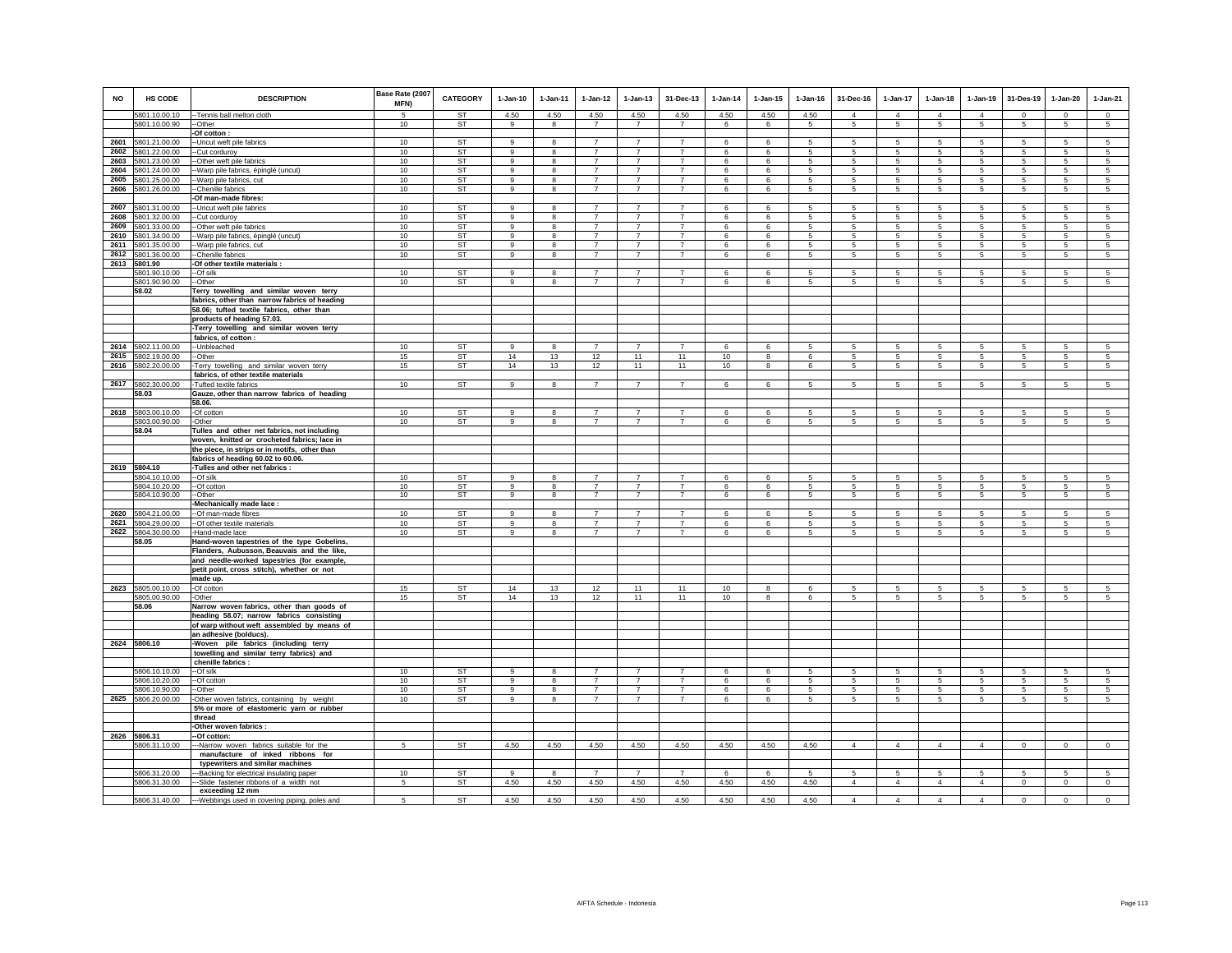| <b>NO</b> | HS CODE                        | <b>DESCRIPTION</b>                                                                              | Base Rate (2007<br><b>MFN)</b> | <b>CATEGORY</b> | $1-Jan-10$     | $1-Jan-11$   | $1 - Jan-12$   | $1 - Jan-13$   | 31-Dec-13      | $1 - Jan-14$ | $1 - Jan-15$ | $1 - Jan-16$ | 31-Dec-16                  | $1-Jan-17$                 | $1-Jan-18$      | $1-Jan-19$                 | 31-Des-19              | $1 - Jan-20$            | $1-Jan-21$          |
|-----------|--------------------------------|-------------------------------------------------------------------------------------------------|--------------------------------|-----------------|----------------|--------------|----------------|----------------|----------------|--------------|--------------|--------------|----------------------------|----------------------------|-----------------|----------------------------|------------------------|-------------------------|---------------------|
|           |                                | the like                                                                                        |                                |                 |                |              |                |                |                |              |              |              |                            |                            |                 |                            |                        |                         |                     |
|           | 5806.31.90.00<br>2627 5806.32  | -Other<br>-Of man-made fibres :                                                                 | 10                             | <b>ST</b>       | $\mathbf{q}$   | $\mathbf{g}$ | $\overline{7}$ | $\overline{7}$ | $\overline{7}$ | 6            | 6            | 5            | 5                          | 5                          | 5               | 5                          | 5                      | 5                       | 5                   |
|           | 5806.32.10.00                  | --Narrow woven fabrics suitable for the                                                         | 5                              | <b>ST</b>       | 4.50           | 4.50         | 4.50           | 4.50           | 4.50           | 4.50         | 4.50         | 4.50         | $\overline{4}$             | $\overline{4}$             | $\overline{4}$  | $\overline{4}$             | $\circ$                | $\circ$                 | $\mathbf 0$         |
|           |                                | manufacture of inked ribbons for                                                                |                                |                 |                |              |                |                |                |              |              |              |                            |                            |                 |                            |                        |                         |                     |
|           |                                | typewriters or similar machines; safety                                                         |                                |                 |                |              |                |                |                |              |              |              |                            |                            |                 |                            |                        |                         |                     |
|           |                                | seat belt fabrics                                                                               |                                |                 |                |              |                |                |                |              |              |              |                            |                            |                 |                            |                        |                         |                     |
|           | 5806.32.20.00                  | --Slide fastener ribbons of a width not                                                         | 5                              | <b>ST</b>       | 4.50           | 4.50         | 4.50           | 4.50           | 4.50           | 4.50         | 4.50         | 4.50         | $\overline{4}$             | $\overline{4}$             | $\overline{4}$  | $\overline{4}$             | $\overline{0}$         | $\mathbf 0$             | $\overline{0}$      |
|           | 5806.32.30.00                  | exceeding 12 mm<br>--Webbing used in covering pipes, poles and                                  | $\sqrt{5}$                     | <b>ST</b>       | 4.50           | 4.50         | 4.50           | 4.50           | 4.50           | 4.50         | 4.50         | 4.50         | $\overline{4}$             | $\overline{4}$             | $\overline{4}$  | $\overline{4}$             | $\overline{0}$         | $\Omega$                | $\overline{0}$      |
|           |                                | the like                                                                                        |                                |                 |                |              |                |                |                |              |              |              |                            |                            |                 |                            |                        |                         |                     |
|           | 5806.32.90.00                  | --Other                                                                                         | 10                             | ST              | 9              | 8            | $\overline{7}$ | $\overline{7}$ | $\overline{7}$ | 6            | 6            | -5           | 5                          | $5^{\circ}$                | $5\overline{5}$ | $5\phantom{.0}$            | 5                      | 5                       | $\sqrt{5}$          |
|           | 2628 5806.39                   | -Of other textile materials :                                                                   |                                |                 |                |              |                |                |                |              |              |              |                            |                            |                 |                            |                        |                         |                     |
|           | 5806.39.10.00                  | --Of silk                                                                                       | 10                             | <b>ST</b>       | $\overline{9}$ | 8            | $\overline{7}$ | $\overline{7}$ | $\overline{7}$ | 6            | 6            | $\sqrt{5}$   | 5                          | 5                          | 5               | $5\overline{5}$            | 5                      | 5                       | 5                   |
|           | 5806.39.90<br>5806.39.90.10    | -Other:<br>--Used in covering piping, poles and the                                             | 5                              | <b>ST</b>       | 4.50           | 4.50         | 4.50           | 4.50           | 4.50           | 4.50         | 4.50         | 4.50         | $\overline{4}$             | $\overline{4}$             | $\overline{4}$  | $\overline{4}$             | $\,0\,$                | $\mathbf 0$             | $\mathbf 0$         |
|           |                                | like                                                                                            |                                |                 |                |              |                |                |                |              |              |              |                            |                            |                 |                            |                        |                         |                     |
|           | 5806.39.90.20                  | --Narrow woven fabrics used for the                                                             | 5                              | ST              | 4.50           | 4.50         | 4.50           | 4.50           | 4.50           | 4.50         | 4.50         | 4.50         | $\overline{4}$             | $\overline{4}$             | $\overline{4}$  | $\overline{4}$             | $\overline{0}$         | $\overline{0}$          | $\overline{0}$      |
|           |                                | manufacture of ribbons for typewriters                                                          |                                |                 |                |              |                |                |                |              |              |              |                            |                            |                 |                            |                        |                         |                     |
|           |                                | without ink                                                                                     |                                | <b>ST</b>       |                |              |                |                |                |              |              |              |                            |                            |                 |                            |                        |                         |                     |
|           | 5806.39.90.30                  | ---Narrow fabrics used for slide fastener of<br>width not exceeding 12 mm                       | 5                              |                 | 4.50           | 4.50         | 4.50           | 4.50           | 4.50           | 4.50         | 4.50         | 4.50         | $\overline{4}$             | $\overline{4}$             | $\overline{4}$  | $\overline{4}$             | $\circ$                | $\mathbf{0}$            | $\mathbf{0}$        |
|           | 5806.39.90.90                  | --Other                                                                                         | 10                             | ST              | 9              | 8            | $\overline{7}$ | $\overline{7}$ | $\overline{7}$ | 6            | 6            | 5            | 5                          | 5                          | 5               | 5                          | 5                      | 5                       | 5                   |
|           | 2629 5806.40.00.00             | -Fabrics consisting of warp without weft                                                        | 10                             | ST              | 9              | 8            | $\overline{7}$ | $\overline{7}$ | $\overline{7}$ | 6            | 6            | 5            | 5                          | 5                          | 5               | 5                          | 5                      | 5                       | 5                   |
|           |                                | assembled by means of an adhesive (bolducs)                                                     |                                |                 |                |              |                |                |                |              |              |              |                            |                            |                 |                            |                        |                         |                     |
|           | 58.07                          | Labels, badges and similar articles of textile                                                  |                                |                 |                |              |                |                |                |              |              |              |                            |                            |                 |                            |                        |                         |                     |
|           |                                | materials, in the piece, in strips or cut to<br>shape or size, not embroidered.                 |                                |                 |                |              |                |                |                |              |              |              |                            |                            |                 |                            |                        |                         |                     |
|           | 2630 5807.10.00.00             | -Woven                                                                                          | 10                             | <b>ST</b>       | 9              | 8            | $\overline{7}$ | $\overline{7}$ | $\overline{7}$ | 6            | 6            | 5            | 5                          | $5\overline{5}$            | $5\overline{5}$ | $5\overline{5}$            | 5                      | 5                       | 5                   |
|           | 2631 5807.90.00                | -Other:                                                                                         |                                |                 |                |              |                |                |                |              |              |              |                            |                            |                 |                            |                        |                         |                     |
|           | 5807.90.00.10                  | --Of non woven fabrics                                                                          | 5                              | ST              | 4.50           | 4.50         | 4.50           | 4.50           | 4.50           | 4.50         | 4.50         | 4.50         | $\overline{4}$             | $\overline{4}$             | $\overline{4}$  | $\overline{4}$             | $\circ$                | $^{\circ}$              | $\circ$             |
|           | 5807.90.00.90<br>58.08         | --Other<br>Braids in the piece; ornamental trimmings in                                         | 10                             | <b>ST</b>       | 9              | -8           | $\overline{7}$ | $\overline{7}$ | $\overline{7}$ | 6            | 6            | -5           | 5                          | 5                          | 5               | 5                          | -5                     | 5                       | 5                   |
|           |                                | the piece, without embroidery, other than                                                       |                                |                 |                |              |                |                |                |              |              |              |                            |                            |                 |                            |                        |                         |                     |
|           |                                | knitted or crocheted; tassels, pompons and                                                      |                                |                 |                |              |                |                |                |              |              |              |                            |                            |                 |                            |                        |                         |                     |
|           |                                | similar articles.                                                                               |                                |                 |                |              |                |                |                |              |              |              |                            |                            |                 |                            |                        |                         |                     |
|           | 2632 5808.10                   | -Braids in the piece :                                                                          |                                |                 |                |              |                |                |                |              |              |              |                            |                            |                 |                            |                        |                         |                     |
|           | 5808.10.10.00                  | --Combined with rubber thread                                                                   | 5                              | <b>ST</b>       | 4.50           | 4.50         | 4.50           | 4.50           | 4.50           | 4.50         | 4.50         | 4.50         | $\overline{4}$             | $\overline{4}$             | $\overline{4}$  | $\overline{4}$             | $\mathbf 0$            | $\mathsf 0$             | $\mathsf 0$         |
|           | 5808.10.90.00<br>2633 5808.90  | --Other<br>-Other :                                                                             | 10                             | ST              | 9              | 8            | $\overline{7}$ | $\overline{7}$ | $\overline{7}$ | 6            | 6            | -5           | 5                          | 5                          | 5               | 5                          | 5                      | 5                       | 5                   |
|           | 5808.90.10.00                  | -Combined with rubber threads                                                                   | -5                             | <b>ST</b>       | 4.50           | 4.50         | 4.50           | 4.50           | 4.50           | 4.50         | 4.50         | 4.50         | $\overline{4}$             | $\overline{4}$             | $\overline{4}$  | $\overline{4}$             | $\overline{0}$         | $\circ$                 | $^{\circ}$          |
|           | 5808.90.90.00                  | -Other                                                                                          | 10                             | <b>ST</b>       | 9              | 8            | $\overline{7}$ | 7              | 7              | 6            | 6            | 5            | 5                          | 5                          | 5               | 5                          | 5                      | 5                       | 5                   |
|           | 2634 5809.00.00.00             | Woven fabrics of metal thread and woven                                                         | 10                             | <b>ST</b>       | 9              | 8            | $\overline{7}$ | $\overline{7}$ | $\overline{7}$ | 6            | 6            | 5            | 5                          | 5                          | 5               | 5                          | 5                      | 5                       | 5                   |
|           |                                | fabrics of metallised yarn of heading 56.05,<br>of a kind used in apparel, as furnishing        |                                |                 |                |              |                |                |                |              |              |              |                            |                            |                 |                            |                        |                         |                     |
|           |                                | fabrics or for similar purposes, not                                                            |                                |                 |                |              |                |                |                |              |              |              |                            |                            |                 |                            |                        |                         |                     |
|           |                                | elsewhere specified or included.                                                                |                                |                 |                |              |                |                |                |              |              |              |                            |                            |                 |                            |                        |                         |                     |
|           | 58.10                          | Embroidery in the piece, in strips or in                                                        |                                |                 |                |              |                |                |                |              |              |              |                            |                            |                 |                            |                        |                         |                     |
|           |                                | motifs.                                                                                         |                                |                 |                |              |                |                |                |              |              |              |                            |                            |                 |                            |                        |                         |                     |
|           | 2635 5810.10.00.00             | -Embroidery without visible ground                                                              | 10                             | ST              | 9              | 8            | 7              | $\overline{7}$ | $\overline{7}$ | 6            | 6            | 5            | 5                          | $5\overline{5}$            | $5^{\circ}$     | 5                          | $5\phantom{.0}$        | $5\phantom{.0}$         | $\sqrt{5}$          |
|           | 2636 5810.91.00.00             | -Other embroidery :<br>--Of cotton                                                              | 10 <sup>1</sup>                | <b>ST</b>       | 9              | 8            | $\overline{7}$ | $\overline{7}$ | $\overline{7}$ | 6            | 6            | -5           | 5                          | $5\phantom{.0}$            | 5               | 5                          | $5\phantom{.0}$        | 5                       | 5                   |
|           | 2637 5810.92.00.00             | -Of man-made fibres                                                                             | 10                             | <b>ST</b>       | 9              | 8            | $\overline{7}$ | $\overline{7}$ | $\overline{7}$ | 6            | 6            | $\sqrt{5}$   | 5                          | 5                          | 5               | $5\phantom{.0}$            | 5                      | 5                       | 5                   |
|           | 2638 5810.99.00.00             | -Of other textile materials                                                                     | 10                             | ST              | 9              | 8            | $\overline{7}$ | $\overline{7}$ | $\overline{7}$ | 6            | 6            | 5            | 5                          | 5                          | 5               | 5                          | 5                      | 5                       | 5                   |
|           | 2639 5811.00.00.00             | Quilted textile products in the piece,                                                          | 10                             | <b>ST</b>       | $\mathsf g$    | 8            | $\overline{7}$ | $\overline{7}$ | $\overline{7}$ | 6            | 6            | 5            | 5                          | 5                          | 5               | 5                          | 5                      | 5                       | 5                   |
|           |                                | composed of one or more layers of textile                                                       |                                |                 |                |              |                |                |                |              |              |              |                            |                            |                 |                            |                        |                         |                     |
|           |                                | materials assembled with padding by stitching<br>or otherwise, other than embroidery of heading |                                |                 |                |              |                |                |                |              |              |              |                            |                            |                 |                            |                        |                         |                     |
|           |                                | 58.10.                                                                                          |                                |                 |                |              |                |                |                |              |              |              |                            |                            |                 |                            |                        |                         |                     |
|           | 59.01                          | Textile fabrics coated with gum or amylaceous                                                   |                                |                 |                |              |                |                |                |              |              |              |                            |                            |                 |                            |                        |                         |                     |
|           |                                | substances, of a kind used for the outer                                                        |                                |                 |                |              |                |                |                |              |              |              |                            |                            |                 |                            |                        |                         |                     |
|           |                                | covers of books or the like; tracing cloth;                                                     |                                |                 |                |              |                |                |                |              |              |              |                            |                            |                 |                            |                        |                         |                     |
|           |                                | prepared painting canvas; buckram and similar                                                   |                                |                 |                |              |                |                |                |              |              |              |                            |                            |                 |                            |                        |                         |                     |
|           |                                | stiffened textile fabrics of a kind used for<br>hat foundations.                                |                                |                 |                |              |                |                |                |              |              |              |                            |                            |                 |                            |                        |                         |                     |
|           | 2640 5901.10.00.00             | -Textile fabrics coated with gum or amylaceous                                                  | 5                              | <b>ST</b>       | 4.50           | 4.50         | 4.50           | 4.50           | 4.50           | 4.50         | 4.50         | 4.50         | $\overline{4}$             | $\overline{4}$             | $\overline{4}$  | $\overline{4}$             | $\overline{0}$         | $\mathsf 0$             | $\overline{0}$      |
|           |                                | substances, of a kind used for the outer                                                        |                                |                 |                |              |                |                |                |              |              |              |                            |                            |                 |                            |                        |                         |                     |
|           |                                | covers of books or the like                                                                     |                                |                 |                |              |                |                |                |              |              |              |                            |                            |                 |                            |                        |                         |                     |
|           | 2641 5901.90                   | -Other:                                                                                         |                                |                 |                |              |                |                |                |              |              |              |                            |                            |                 |                            |                        |                         |                     |
|           | 5901.90.10.00<br>5901.90.20.00 | -- Tracing cloth<br>--Prepared painting canvas                                                  | 5<br>5                         | <b>ST</b><br>ST | 4.50<br>4.50   | 4.50<br>4.50 | 4.50<br>4.50   | 4.50<br>4.50   | 4.50<br>4.50   | 4.50<br>4.50 | 4.50<br>4.50 | 4.50<br>4.50 | $\Delta$<br>$\overline{4}$ | $\Delta$<br>$\overline{4}$ | $\Delta$<br>4   | $\Delta$<br>$\overline{4}$ | $\Omega$<br>$^{\circ}$ | $\Omega$<br>$\mathbf 0$ | $\Omega$<br>$\circ$ |
|           | 5901.90.90.00                  | --Other                                                                                         | 5                              | <b>ST</b>       | 4.50           | 4.50         | 4.50           | 4.50           | 4.50           | 4.50         | 4.50         | 4.50         | $\overline{4}$             | $\overline{4}$             | $\overline{4}$  | $\overline{4}$             | $\overline{0}$         | $\circ$                 | $\circ$             |
|           | 59.02                          | Tyre cord fabric of high tenacity yarn of                                                       |                                |                 |                |              |                |                |                |              |              |              |                            |                            |                 |                            |                        |                         |                     |
|           |                                | nylon or other polyamides, polyesters or                                                        |                                |                 |                |              |                |                |                |              |              |              |                            |                            |                 |                            |                        |                         |                     |
|           |                                | viscose rayon.                                                                                  |                                |                 |                |              |                |                |                |              |              |              |                            |                            |                 |                            |                        |                         |                     |
|           | 2642 5902.10                   | -Of nylon or other polyamides :                                                                 |                                |                 |                |              |                |                |                |              |              |              |                            |                            |                 |                            |                        |                         |                     |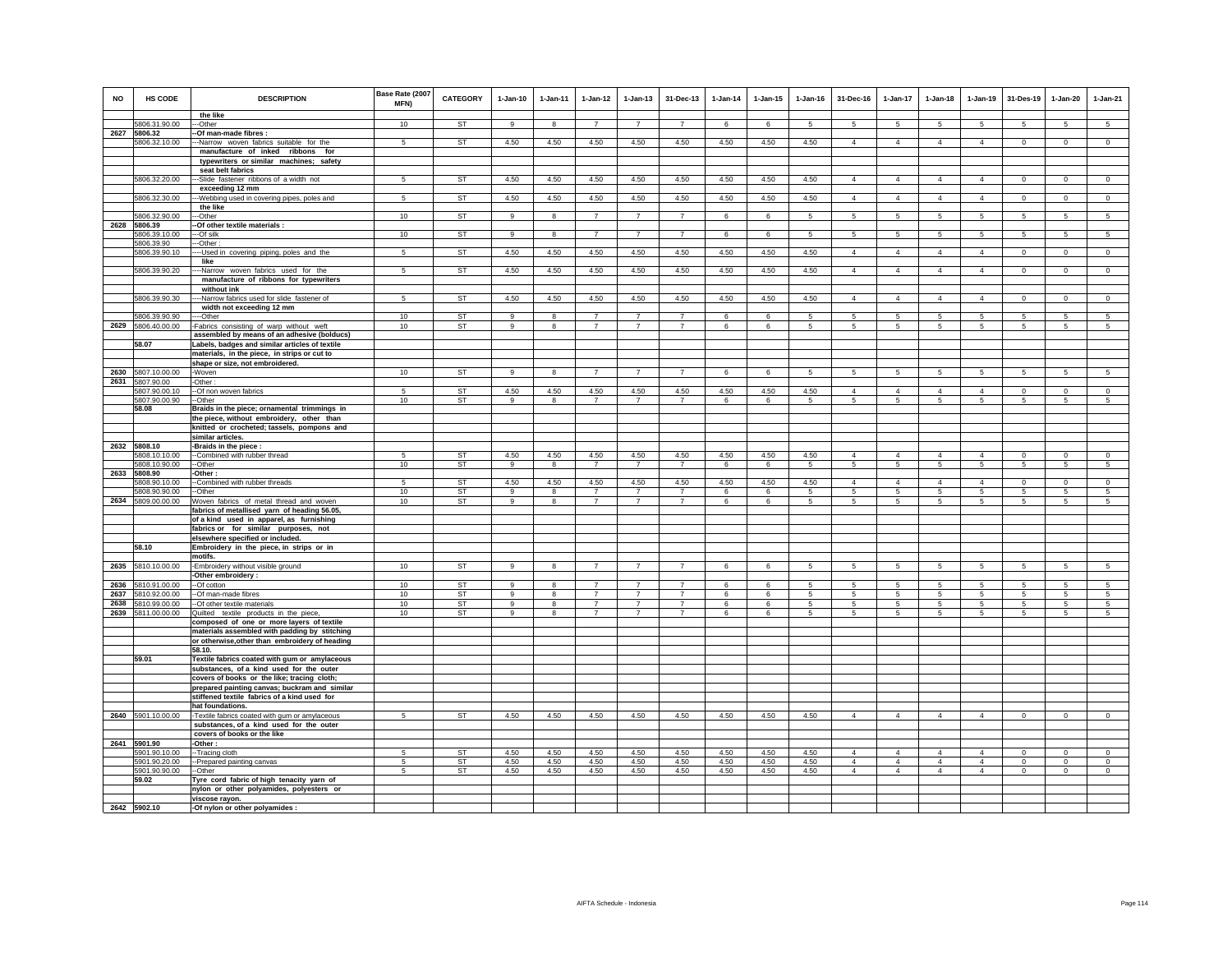| <b>NO</b> | <b>HS CODE</b>                 | <b>DESCRIPTION</b>                                                                              | Base Rate (2007 | <b>CATEGORY</b> | $1-Jan-10$           | $1-Jan-11$   | $1 - Jan-12$                 | $1-Jan-13$     | 31-Dec-13      | $1-Jan-14$ | $1-Jan-15$ | $1-Jan-16$ | 31-Dec-16             | 1-Jan-17             | $1-Jan-18$      | $1-Jan-19$      | 31-Des-19       | $1-Jan-20$     | $1-Jan-21$      |
|-----------|--------------------------------|-------------------------------------------------------------------------------------------------|-----------------|-----------------|----------------------|--------------|------------------------------|----------------|----------------|------------|------------|------------|-----------------------|----------------------|-----------------|-----------------|-----------------|----------------|-----------------|
|           |                                |                                                                                                 | MFN)            |                 |                      |              |                              |                |                |            |            |            |                       |                      |                 |                 |                 |                |                 |
|           | 5902.10.10.00<br>5902.10.90.00 | -Chafer canvas type, rubberised<br>--Other                                                      | 5<br>5          | <b>ST</b><br>ST | 5<br>$5\phantom{.0}$ | 5<br>5       | $\sqrt{5}$<br>$\overline{5}$ | 5<br>5         | 5<br>5         | -5<br>5    | 5<br>5     | 5<br>5     | -5<br>$5\phantom{.0}$ | 5<br>$5\phantom{.0}$ | 5<br>5          | 5<br>5          |                 | 5<br>5         | $\sqrt{5}$<br>5 |
| 2643      | 5902.20                        | -Of polyesters :                                                                                |                 |                 |                      |              |                              |                |                |            |            |            |                       |                      |                 |                 |                 |                |                 |
|           | 5902.20.20.00                  | --Chafer canvas type, rubberised                                                                | 5               | <b>ST</b>       | 4.50                 | 4.50         | 4.50                         | 4.50           | 4.50           | 4.50       | 4.50       | 4.50       | $\overline{4}$        | $\overline{4}$       | $\overline{4}$  | $\overline{4}$  | $^{\circ}$      | $\mathbf 0$    | $\circ$         |
|           | 5902.20.90.00                  | -Other                                                                                          | 5               | ST              | 4.50                 | 4.50         | 4.50                         | 4.50           | 4.50           | 4.50       | 4.50       | 4.50       | $\overline{4}$        | $\overline{4}$       | $\overline{4}$  | $\overline{4}$  | $\circ$         | $\mathbf 0$    | $\circ$         |
| 2644      | 5902.90.00.00                  | Other                                                                                           | 5               | ST              | 4.50                 | 4.50         | 4.50                         | 4.50           | 4.50           | 4.50       | 4.50       | 4.50       | $\overline{4}$        | $\overline{4}$       | $\overline{4}$  | $\overline{4}$  | 0               | 0              | 0               |
|           | 59.03                          | Textile fabrics impregnated, coated, covered                                                    |                 |                 |                      |              |                              |                |                |            |            |            |                       |                      |                 |                 |                 |                |                 |
|           |                                | or laminated with plastics, other than those                                                    |                 |                 |                      |              |                              |                |                |            |            |            |                       |                      |                 |                 |                 |                |                 |
| 2645      | 5903.10.00.00                  | of heading 59.02.                                                                               | 10              | ST              | 9                    | 8            | $\overline{7}$               | $\overline{7}$ | $\overline{7}$ | 6          | 6          | 5          | 5                     | 5                    | 5               | 5               | 5               | 5              | 5               |
| 2646      | 5903.20.00.00                  | With poly(vinyl chloride)<br>With polyurethane                                                  | 10              | ST              | 9                    | 8            | $\overline{7}$               | $\overline{7}$ | $\overline{7}$ | 6          | 6          | 5          | 5                     | $5\phantom{.0}$      | 5               | 5               | 5               | 5              | 5               |
| 2647      | 5903.90                        | -Other :                                                                                        |                 |                 |                      |              |                              |                |                |            |            |            |                       |                      |                 |                 |                 |                |                 |
|           | 5903.90.10.00                  | -Canvas-type fabrics impregnated, coated                                                        | 10              | <b>ST</b>       | $\alpha$             | 8            | $\overline{7}$               | $\overline{7}$ | $\overline{7}$ | 6          | 6          | 5          | 5 <sup>1</sup>        | $5\overline{5}$      | 5               | $\overline{5}$  | 5               | $\overline{5}$ | $\overline{5}$  |
|           |                                | covered or laminated with nylon or other                                                        |                 |                 |                      |              |                              |                |                |            |            |            |                       |                      |                 |                 |                 |                |                 |
|           |                                | polyamides                                                                                      |                 |                 |                      |              |                              |                |                |            |            |            |                       |                      |                 |                 |                 |                |                 |
|           | 5903.90.90.00                  | --Other                                                                                         | 10              | <b>ST</b>       | 9                    | 8            | $\overline{7}$               | $\overline{7}$ | $\overline{7}$ | 6          | 6          | 5          | $5\overline{5}$       | 5                    | $5\overline{5}$ | $5\overline{5}$ | 5               | 5              | 5               |
|           | 59.04                          | Linoleum, whether or not cut to shape; floor                                                    |                 |                 |                      |              |                              |                |                |            |            |            |                       |                      |                 |                 |                 |                |                 |
|           |                                | coverings consisting of a coating or<br>covering applied on a textile backing,                  |                 |                 |                      |              |                              |                |                |            |            |            |                       |                      |                 |                 |                 |                |                 |
|           |                                | whether or not cut to shape.                                                                    |                 |                 |                      |              |                              |                |                |            |            |            |                       |                      |                 |                 |                 |                |                 |
|           | 2648 5904.10.00.00             | -Linoleum                                                                                       | 10              | <b>ST</b>       | 9                    | 8            | $\overline{7}$               | $\overline{7}$ | $\overline{7}$ | 6          | 6          | 5          | 5                     | 5                    | 5               | 5               | 5               | 5              | 5               |
| 2649      | 5904.90.00.00                  | -Other                                                                                          | 10              | ST              | 9                    | 8            | $\overline{7}$               | $\overline{7}$ | $\overline{7}$ | 6          | 6          | 5          | 5                     | 5                    | $5\overline{5}$ | 5               | 5               | 5              | 5               |
| 2650      | 5905.00.00.00                  | Textile wall coverings.                                                                         | 10              | ST              | 9                    | 8            | $\overline{7}$               | $\overline{7}$ | $\overline{7}$ | 6          | 6          | 5          | 5                     | $5\phantom{.0}$      | 5               | 5               | 5               | 5              | 5               |
|           | 59.06                          | Rubberised textile fabrics, other than those                                                    |                 |                 |                      |              |                              |                |                |            |            |            |                       |                      |                 |                 |                 |                |                 |
|           | 2651 5906.10.00.00             | of heading 59.02.<br>-Adhesive tape of a width not exceeding 20 cm                              | $5\overline{5}$ | <b>ST</b>       | 4.50                 | 4.50         | 4.50                         | 4.50           | 4.50           | 4.50       | 4.50       | 4.50       | $\overline{4}$        | $\overline{4}$       | $\overline{4}$  | $\overline{4}$  | $\circ$         | $\mathbf{0}$   | $\circ$         |
|           |                                | -Other:                                                                                         |                 |                 |                      |              |                              |                |                |            |            |            |                       |                      |                 |                 |                 |                |                 |
| 2652      | 5906.91.00.00                  | --Knitted or crocheted                                                                          | 10              | <b>ST</b>       | 9                    | 8            | $\overline{7}$               | $\overline{7}$ | $\overline{7}$ | 6          | 6          | 5          | $5 -$                 | $5\phantom{.0}$      | 5               | 5               | 5               | 5              | 5               |
|           | 2653 5906.99                   | -Other:                                                                                         |                 |                 |                      |              |                              |                |                |            |            |            |                       |                      |                 |                 |                 |                |                 |
|           | 5906.99.10.00                  | --Rubberised sheeting suitable for<br>hospital use                                              | 10              | ST              | 9                    | 8            | $\overline{7}$               | $\overline{7}$ | $\overline{7}$ | 6          | 6          | 5          | 5                     | 5                    | 5               | 5               | 5               | 5              | 5               |
|           | 5906.99.90.00                  | -Other                                                                                          | 10              | <b>ST</b>       | 9                    | 8            | $\overline{7}$               | $\overline{7}$ | $\overline{7}$ | 6          | 6          | 5          | $5\overline{5}$       | $5^{\circ}$          | $5\overline{5}$ | $5\phantom{.0}$ | 5               | 5              | 5               |
|           | 59.07                          | Textile fabrics otherwise impregnated, coated                                                   |                 |                 |                      |              |                              |                |                |            |            |            |                       |                      |                 |                 |                 |                |                 |
|           |                                | or covered; painted canvas being theatrical                                                     |                 |                 |                      |              |                              |                |                |            |            |            |                       |                      |                 |                 |                 |                |                 |
|           |                                | scenery, studio back-cloths or the like.                                                        |                 |                 |                      |              |                              |                |                |            |            |            |                       |                      |                 |                 |                 |                |                 |
|           | 2654 5907.00.10.00             | -Fabrics impregnated, coated or covered with<br>oil or oil-based preparations                   | 10              | ST              | 9                    | 8            | $\overline{7}$               | $\overline{7}$ | $\overline{7}$ | 6          | 6          | 5          | 5                     | 5                    | 5               | 5               | 5               | 5              | 5               |
|           | 5907.00.30.00                  | -Textile fabrics impregnated, coated or                                                         | 5               | ST              | 4.50                 | 4.50         | 4.50                         | 4.50           | 4.50           | 4.50       | 4.50       | 4.50       | $\overline{4}$        | 4                    | $\overline{4}$  | $\overline{4}$  | $\overline{0}$  | $\circ$        | $\overline{0}$  |
|           |                                | covered with fire resistant chemical                                                            |                 |                 |                      |              |                              |                |                |            |            |            |                       |                      |                 |                 |                 |                |                 |
|           | 5907.00.40.00                  | -Fabrics impregnated, coated or covered with                                                    | 10              | <b>ST</b>       | 9                    | 8            | $\overline{7}$               | $\overline{7}$ | $\overline{7}$ | 6          | 6          | 5          | 5                     | 5 <sub>5</sub>       | 5               | 5               | 5               | 5              | 5               |
|           |                                | flock velvet, the entire surface of which is                                                    |                 |                 |                      |              |                              |                |                |            |            |            |                       |                      |                 |                 |                 |                |                 |
|           | 5907.00.50.00                  | covered with textile flock<br>-Fabrics impregnated, coated or covered with                      | 5               | ST              | 4.50                 | 4.50         | 4.50                         | 4.50           | 4.50           | 4.50       | 4.50       | 4.50       | $\overline{4}$        | 4                    | $\overline{4}$  | $\overline{4}$  | $\mathbf{0}$    | $\mathbf{0}$   | $\circ$         |
|           |                                | wax, tar, bitumen or similar products                                                           |                 |                 |                      |              |                              |                |                |            |            |            |                       |                      |                 |                 |                 |                |                 |
|           | 5907.00.60.00                  | -Fabrics impregnated, coated or covered with                                                    | -5              | <b>ST</b>       | 4.50                 | 4.50         | 4.50                         | 4.50           | 4.50           | 4.50       | 4.50       | 4.50       | $\overline{4}$        | $\overline{4}$       | $\overline{4}$  | $\overline{4}$  | $\circ$         | $\mathbf{0}$   | $\circ$         |
|           |                                | other substances                                                                                |                 |                 |                      |              |                              |                |                |            |            |            |                       |                      |                 |                 |                 |                |                 |
|           | 5907.00.90.00                  | -Other                                                                                          | -5              | <b>ST</b>       | 4.50                 | 4.50         | 4.50                         | 4.50           | 4.50           | 4.50       | 4.50       | 4.50       | $\overline{4}$        | $\overline{4}$       | $\overline{4}$  | $\overline{4}$  | $\circ$         | $\Omega$       | $\circ$         |
|           | 59.08                          | Textile wicks, woven, plaited or knitted, for<br>lamps, stoves, lighters, candles or the like;  |                 |                 |                      |              |                              |                |                |            |            |            |                       |                      |                 |                 |                 |                |                 |
|           |                                | incandescent gas mantles and tubular knitted                                                    |                 |                 |                      |              |                              |                |                |            |            |            |                       |                      |                 |                 |                 |                |                 |
|           |                                | gas mantle fabric therefor, whether or not                                                      |                 |                 |                      |              |                              |                |                |            |            |            |                       |                      |                 |                 |                 |                |                 |
|           |                                | impregnated.                                                                                    |                 |                 |                      |              |                              |                |                |            |            |            |                       |                      |                 |                 |                 |                |                 |
| 2655      | 5908.00.10.00                  | -Wicks; incandescent gas mantles                                                                | 10              | <b>ST</b>       | $\mathsf q$          | $\mathbf{R}$ | $\overline{7}$               | $\overline{7}$ |                | ĥ          | 6          |            | 5                     | 5                    | 5               | 5               | 5               | 5              | $\overline{5}$  |
|           | 5908.00.90.00<br>59.09         | -Other<br>Textile hosepiping and similar textile tubing,                                        | 10              | ST              | 9                    | 8            | $\overline{7}$               | $\overline{7}$ | $\overline{7}$ | 6          | 6          | 5          | $5\overline{5}$       | $5^{\circ}$          | $5\overline{5}$ | 5               | $5\phantom{.0}$ | 5              | 5               |
|           |                                | with or without lining, armour or accessories                                                   |                 |                 |                      |              |                              |                |                |            |            |            |                       |                      |                 |                 |                 |                |                 |
|           |                                | of other materials.                                                                             |                 |                 |                      |              |                              |                |                |            |            |            |                       |                      |                 |                 |                 |                |                 |
| 2656      | 5909.00.10.00                  | -Fire hoses                                                                                     | $\Omega$        | $NT-1$          | $\Omega$             | $\Omega$     | $^{\circ}$                   | $^{\circ}$     | $\Omega$       | $\Omega$   | $^{\circ}$ | $\Omega$   | $\Omega$              | $^{\circ}$           | $\Omega$        | $\Omega$        | $^{\circ}$      | $\Omega$       | $\circ$         |
|           | 5909.00.90.00                  | Other                                                                                           | -5              | ST              | 4.50                 | 4.50         | 4.50                         | 4.50           | 4.50           | 4.50       | 4.50       | 4.50       | $\overline{4}$        | $\overline{4}$       | $\overline{4}$  | $\overline{4}$  | $\circ$         | $\Omega$       | $\Omega$        |
| 2657      | 5910.00.00.00                  | Transmission or conveyor belts or belting, of                                                   | 5               | ST              | 4.50                 | 4.50         | 4.50                         | 4.50           | 4.50           | 4.50       | 4.50       | 4.50       | $\overline{4}$        | $\overline{4}$       | $\overline{4}$  | $\overline{4}$  | $\circ$         | $\mathbf 0$    | $\mathbf 0$     |
|           |                                | textile material, whether or not impregnated,<br>coated, covered or laminated with plastics, or |                 |                 |                      |              |                              |                |                |            |            |            |                       |                      |                 |                 |                 |                |                 |
|           |                                | reinforced with metal or other material.                                                        |                 |                 |                      |              |                              |                |                |            |            |            |                       |                      |                 |                 |                 |                |                 |
|           | 59.11                          | Textile products and articles, for technical                                                    |                 |                 |                      |              |                              |                |                |            |            |            |                       |                      |                 |                 |                 |                |                 |
|           |                                | uses, specified in Note 7 to this Chapter.                                                      |                 |                 |                      |              |                              |                |                |            |            |            |                       |                      |                 |                 |                 |                |                 |
|           | 2658 5911.10.00.00             | -Textile fabrics, felt and felt-lined woven                                                     | -5              | ST              | 5                    | 5            | 5                            | 5              | 5              | 5          | 5          | 5          | -5                    | 5                    | -5              | 5               |                 | 5              | 5               |
|           |                                | fabrics, coated, covered or laminated with<br>rubber, leather or other material, of a kind      |                 |                 |                      |              |                              |                |                |            |            |            |                       |                      |                 |                 |                 |                |                 |
|           |                                | used for card clothing, and similar fabrics                                                     |                 |                 |                      |              |                              |                |                |            |            |            |                       |                      |                 |                 |                 |                |                 |
|           |                                | of a kind used for other technical purposes,                                                    |                 |                 |                      |              |                              |                |                |            |            |            |                       |                      |                 |                 |                 |                |                 |
|           |                                | including narrow fabrics made of velvet                                                         |                 |                 |                      |              |                              |                |                |            |            |            |                       |                      |                 |                 |                 |                |                 |
|           |                                | impregnated with rubber, for covering weaving                                                   |                 |                 |                      |              |                              |                |                |            |            |            |                       |                      |                 |                 |                 |                |                 |
| 2659      | 5911.20.00.00                  | spindles (weaving beams)<br>-Bolting cloth, whether or not made up                              | $\sqrt{5}$      | <b>ST</b>       | 4.50                 | 4.50         | 4.50                         | 4.50           | 4.50           | 4.50       | 4.50       | 4.50       | $\overline{4}$        | 4                    | 4               | $\overline{4}$  | $\Omega$        | $\Omega$       | $\Omega$        |
|           |                                | -Textile fabrics and felts, endless or fitted                                                   |                 |                 |                      |              |                              |                |                |            |            |            |                       |                      |                 |                 |                 |                |                 |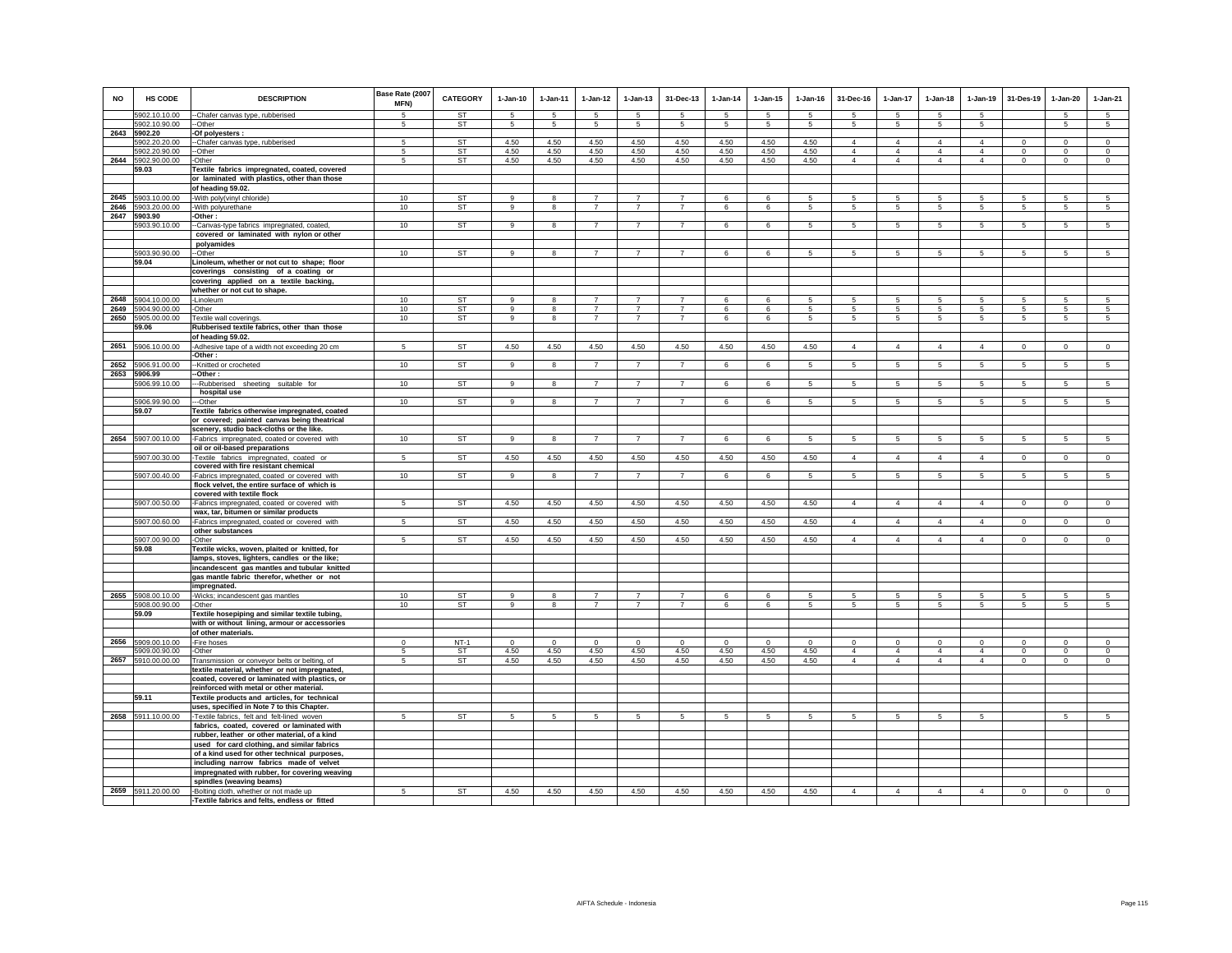| <b>NO</b> | <b>HS CODE</b>                      | <b>DESCRIPTION</b>                                                         | Base Rate (2007<br>MFN) | <b>CATEGORY</b>  | $1-Jan-10$   | $1 - Jan-11$ | $1 - Jan-12$ | $1 - Jan-13$   | 31-Dec-13      | $1 - Jan-14$ | $1 - Jan-15$ | $1 - Jan-16$ | 31-Dec-16      | $1-Jan-17$        | $1 - Jan-18$   | 1-Jan-19       | 31-Des-19    | $1 - Jan-20$ | 1-Jan-21     |
|-----------|-------------------------------------|----------------------------------------------------------------------------|-------------------------|------------------|--------------|--------------|--------------|----------------|----------------|--------------|--------------|--------------|----------------|-------------------|----------------|----------------|--------------|--------------|--------------|
|           |                                     | with linking devices of a kind used in paper-                              |                         |                  |              |              |              |                |                |              |              |              |                |                   |                |                |              |              |              |
|           |                                     | making or similar machines (for example, for<br>pulp or asbestos-cement) : |                         |                  |              |              |              |                |                |              |              |              |                |                   |                |                |              |              |              |
| 2660      | 5911.31.00.00                       | -- Weighing less than 650 g/m2                                             | 5                       | ST               | 4.50         | 4.50         | 4.50         | 4.50           | 4.50           | 4.50         | 4.50         | 4.50         | $\overline{4}$ | $\overline{4}$    | $\overline{4}$ | $\overline{4}$ | 3.75         | 3.75         | 3.75         |
| 2661      | 5911.32.00.00                       | --Weighing 650 g/m2 or more                                                | 5                       | ST               | 4.50         | 4.50         | 4.50         | 4.50           | 4.50           | 4.50         | 4.50         | 4.50         | $\overline{4}$ | $\overline{4}$    | $\overline{4}$ | $\overline{4}$ | 3.75         | 3.75         | 3.75         |
|           | 2662 5911.40.00.00                  | -Straining cloth of a kind used in oil                                     | 5                       | ST               | 4.50         | 4.50         | 4.50         | 4.50           | 4.50           | 4.50         | 4.50         | 4.50         | $\overline{4}$ | $\overline{4}$    | $\overline{4}$ | $\overline{4}$ | $^{\circ}$   | $^{\circ}$   | $\circ$      |
|           |                                     | presses or the like, including that of human                               |                         |                  |              |              |              |                |                |              |              |              |                |                   |                |                |              |              |              |
|           |                                     | hair                                                                       |                         |                  |              |              |              |                |                |              |              |              |                |                   |                |                |              |              |              |
|           | 2663 5911.90                        | Other:                                                                     |                         |                  |              |              |              |                |                |              |              |              |                |                   |                |                |              |              |              |
|           | 5911.90.10.00                       | -Textile packings and gaskets                                              | -5                      | ST               | 5.           | -5           | -5           | 5.             | 5              | -5           | 5            | 5            | -5             | 5                 | 5              | 5              |              | 5            | 5            |
|           | 5911.90.90.00                       | -Other                                                                     |                         | ST               | 5            | 5            | 5            | 5              | 5              | 5            | 5            | 5            | 5              | 5                 | 5              | 5              |              | 5            | 5            |
|           | 60.01                               | Pile fabrics, including "long pile" fabrics                                |                         |                  |              |              |              |                |                |              |              |              |                |                   |                |                |              |              |              |
|           |                                     | and terry fabrics, knitted or crocheted.                                   |                         |                  |              |              |              |                |                |              |              |              |                |                   |                |                |              |              |              |
|           | 2664 6001.10                        | - "Long pile" fabrics :                                                    |                         |                  |              |              |              |                |                |              |              |              |                |                   |                |                |              |              |              |
|           | 6001.10.10.00                       | -- Unbleached, not mercerised                                              | 10                      | HSL C            | 9.75         | 9.50         | 9.25         | $\overline{9}$ | $\overline{9}$ | 8.75         | 8.50         | 8.25         | 8.25           | $\overline{8}$    | 7.85           | 7.75           | 7.50         | 7.50         | 7.50         |
|           | 6001.10.90.00                       | --Other<br>Looped pile fabrics :                                           | 10                      | HSL C            | 9.75         | 9.50         | 9.25         | 9              | 9              | 8.75         | 8.50         | 8.25         | 8.25           | 8                 | 7.85           | 7.75           | 7.50         | 7.50         | 7.50         |
| 2665      | 6001.21.00.00                       | --Of cotton                                                                | 10                      | HSL C            | 9.75         | 9.50         | 9.25         | 9              | 9              | 8.75         | 8.50         | 8.25         | 8.25           | 8                 | 7.85           | 7.75           | 7.50         | 7.50         | 7.50         |
| 2666      | 6001.22.00.00                       | -Of man-made fibres                                                        | 10                      | HSL C            | 9.75         | 9.50         | 9.25         | 9              | 9              | 8.75         | 8.50         | 8.25         | 8.25           | 8                 | 7.85           | 7.75           | 7.50         | 7.50         | 7.50         |
| 2667      | 6001.29.00.00                       | -Of other textile materials                                                | 10                      | HSL C            | 9.75         | 9.50         | 9.25         | 9              | 9              | 8.75         | 8.50         | 8.25         | 8.25           | 8                 | 7.85           | 7.75           | 7.50         | 7.50         | 7.50         |
|           |                                     | -Other:                                                                    |                         |                  |              |              |              |                |                |              |              |              |                |                   |                |                |              |              |              |
|           | 2668 6001.91.00.00                  | -Of cotton                                                                 | 10                      | HSL C            | 9.75         | 9.50         | 9.25         | 9              | $9\,$          | 8.75         | 8.50         | 8.25         | 8.25           | 8                 | 7.85           | 7.75           | 7.50         | 7.50         | 7.50         |
|           | 2669 6001.92                        | -Of man-made fibres :                                                      |                         |                  |              |              |              |                |                |              |              |              |                |                   |                |                |              |              |              |
|           | 6001.92.10.00                       | --Unbleached                                                               | 10                      | HSL C            | 9.75         | 9.50         | 9.25         | 9              | 9              | 8.75         | 8.50         | 8.25         | 8.25           | 8                 | 7.85           | 7.75           | 7.50         | 7.50         | 7.50         |
|           | 6001.92.90.00                       | ---Other                                                                   | 10                      | HSL C            | 9.75         | 9.50         | 9.25         | $\overline{9}$ | $_{9}$         | 8.75         | 8.50         | 8.25         | 8.25           | 8                 | 7.85           | 7.75           | 7.50         | 7.50         | 7.50         |
|           | 2670 6001.99                        | -Of other textile materials                                                |                         |                  |              |              |              | $\mathbf{Q}$   | $\mathsf q$    |              |              |              |                | $\mathbf{R}$      |                |                |              |              |              |
|           | 6001.99.10.00<br>6001.99.90.00      | -- Unbleached, not mercerised<br>---Other                                  | 10<br>10                | HSL C<br>HSL C   | 9.75<br>9.75 | 9.50<br>9.50 | 9.25<br>9.25 | 9              | 9              | 8.75<br>8.75 | 8.50<br>8.50 | 8.25         | 8.25           | 8                 | 7.85<br>7.85   | 7.75<br>7.75   | 7.50<br>7.50 | 7.50<br>7.50 | 7.50<br>7.50 |
|           | 60.02                               | Knitted or crocheted fabrics of a width not                                |                         |                  |              |              |              |                |                |              |              | 8.25         | 8.25           |                   |                |                |              |              |              |
|           |                                     | exceeding 30 cm, containing by weight 5 % or                               |                         |                  |              |              |              |                |                |              |              |              |                |                   |                |                |              |              |              |
|           |                                     | more of elastomeric yarn or rubber thread,                                 |                         |                  |              |              |              |                |                |              |              |              |                |                   |                |                |              |              |              |
|           |                                     | other than those of heading 60.01.                                         |                         |                  |              |              |              |                |                |              |              |              |                |                   |                |                |              |              |              |
|           | 2671 6002.40.00.00                  | -Containing by weight 5 % or more elastomeric                              | 10                      | HSL C            | 9.75         | 9.50         | 9.25         | 9              | 9              | 8.75         | 8.50         | 8.25         | 8.25           | 8                 | 7.85           | 7.75           | 7.50         | 7.50         | 7.50         |
|           |                                     | yarn but not containing rubber thread                                      |                         |                  |              |              |              |                |                |              |              |              |                |                   |                |                |              |              |              |
| 2672      | 6002.90.00.00                       | -Other                                                                     | 10                      | HSL C            | 9.75         | 9.50         | 9.25         | 9              | $\overline{9}$ | 8.75         | 8.50         | 8.25         | 8.25           | 8                 | 7.85           | 7.75           | 7.50         | 7.50         | 7.50         |
|           | 60.03                               | Knitted or crocheted fabrics of a width not                                |                         |                  |              |              |              |                |                |              |              |              |                |                   |                |                |              |              |              |
|           |                                     | exceeding 30 cm, other than those of heading                               |                         |                  |              |              |              |                |                |              |              |              |                |                   |                |                |              |              |              |
|           |                                     | 60.01 or 60.02.                                                            |                         |                  |              |              |              | $\mathbf{Q}$   |                |              |              |              |                |                   |                |                |              |              |              |
| 2674      | 2673 6003.10.00.00<br>6003.20.00.00 | -Of wool or fine animal hair                                               | 10<br>10                | HSL C<br>HSL C   | 9.75<br>9.75 | 9.50<br>9.50 | 9.25<br>9.25 | $\mathbf{g}$   | 9<br>9         | 8.75<br>8.75 | 8.50<br>8.50 | 8.25         | 8.25<br>8.25   | $\mathbf{a}$<br>8 | 7.85<br>7.85   | 7.75<br>7.75   | 7.50<br>7.50 | 7.50<br>7.50 | 7.50<br>7.50 |
| 2675      | 6003.30.00.00                       | -Of cotton<br>-Of synthetic fibres                                         | 10                      | HSL C            | 9.75         | 9.50         | 9.25         | 9              | 9              | 8.75         | 8.50         | 8.25<br>8.25 | 8.25           | 8                 | 7.85           | 7.75           | 7.50         | 7.50         | 7.50         |
| 2676      | 6003.40.00.00                       | -Of artificial fibres                                                      | 10                      | HSL C            | 9.75         | 9.50         | 9.25         | 9              | 9              | 8.75         | 8.50         | 8.25         | 8.25           | 8                 | 7.85           | 7.75           | 7.50         | 7.50         | 7.50         |
| 2677      | 6003.90.00.00                       | -Other                                                                     | 10                      | HSL C            | 9.75         | 9.50         | 9.25         | 9              | 9              | 8.75         | 8.50         | 8.25         | 8.25           | 8                 | 7.85           | 7.75           | 7.50         | 7.50         | 7.50         |
|           | 60.04                               | Knitted or crocheted fabric of a width                                     |                         |                  |              |              |              |                |                |              |              |              |                |                   |                |                |              |              |              |
|           |                                     | exceeding 30 cm, containing by weight 5% or                                |                         |                  |              |              |              |                |                |              |              |              |                |                   |                |                |              |              |              |
|           |                                     | more of elastomeric yarn or rubber thread,                                 |                         |                  |              |              |              |                |                |              |              |              |                |                   |                |                |              |              |              |
|           |                                     | other than those of heading 60.01.                                         |                         |                  |              |              |              |                |                |              |              |              |                |                   |                |                |              |              |              |
|           | 2678 6004.10                        | -Containing by weight 5% or more of                                        |                         |                  |              |              |              |                |                |              |              |              |                |                   |                |                |              |              |              |
|           |                                     | elastomeric yarn but not containing rubber                                 |                         |                  |              |              |              |                |                |              |              |              |                |                   |                |                |              |              |              |
|           |                                     | thread:                                                                    |                         |                  |              |              |              |                |                |              |              |              |                |                   |                |                |              |              |              |
|           | 6004.10.10.00                       | --Containing by weight not more than 20% of                                | 10                      | HSL <sub>C</sub> | 9.75         | 9.50         | 9.25         | 9              | 9              | 8.75         | 8.50         | 8.25         | 8.25           | 8                 | 7.85           | 7.75           | 7.50         | 7.50         | 7.50         |
|           | 6004.10.90.00                       | elastomeric yarn<br>-Other                                                 | 10 <sup>10</sup>        | HSL C            | 9.75         | 9.50         | 9.25         | $\mathbf{Q}$   | $\mathbf{Q}$   | 8.75         | 8.50         | 8.25         | 8.25           | $\mathbf{R}$      | 7.85           | 7.75           | 7.50         | 7.50         | 7.50         |
|           | 2679 6004.90.00.00                  | -Other                                                                     | 10                      | HSL C            | 9.75         | 9.50         | 9.25         | $\mathbf{Q}$   | $\mathsf q$    | 8.75         | 8.50         | 8.25         | 8.25           | 8                 | 7.85           | 7.75           | 7.50         | 7.50         | 7.50         |
|           | 60.05                               | Warp knit fabrics (including those made on                                 |                         |                  |              |              |              |                |                |              |              |              |                |                   |                |                |              |              |              |
|           |                                     | gallon knitting machines), otherthan those of                              |                         |                  |              |              |              |                |                |              |              |              |                |                   |                |                |              |              |              |
|           |                                     | headings 60.01 to 60.04.                                                   |                         |                  |              |              |              |                |                |              |              |              |                |                   |                |                |              |              |              |
|           |                                     | -Of cotton:                                                                |                         |                  |              |              |              |                |                |              |              |              |                |                   |                |                |              |              |              |
| 2680      | 6005.21.00.00                       | -Unbleached or bleached                                                    | 10                      | HSL C            | 9.75         | 9.50         | 9.25         | 9              | 9              | 8.75         | 8.50         | 8.25         | 8.25           | 8                 | 7.85           | 7.75           | 7.50         | 7.50         | 7.50         |
| 2681      | 6005.22.00.00                       | -Dyed                                                                      | 10                      | HSL C            | 9.75         | 9.50         | 9.25         | 9              | 9              | 8.75         | 8.50         | 8.25         | 8.25           | 8                 | 7.85           | 7.75           | 7.50         | 7.50         | 7.50         |
| 2682      | 6005.23.00.00                       | -Of yarns of different colours                                             | 10                      | HSL C            | 9.75         | 9.50         | 9.25         | 9              | $9\,$          | 8.75         | 8.50         | 8.25         | 8.25           | 8                 | 7.85           | 7.75           | 7.50         | 7.50         | 7.50         |
| 2683      | 6005.24.00.00                       | --Printed                                                                  | 10                      | HSL C            | 9.75         | 9.50         | 9.25         | 9              | $\mathsf g$    | 8.75         | 8.50         | 8.25         | 8.25           | 8                 | 7.85           | 7.75           | 7.50         | 7.50         | 7.50         |
|           |                                     | Of synthetic fibres :                                                      |                         |                  |              |              |              |                |                |              |              |              |                |                   |                |                |              |              |              |
| 2684      | 6005.31                             | -Unbleached or bleached:                                                   |                         | HSL <sub>C</sub> |              |              |              |                |                |              |              |              |                |                   |                |                |              |              |              |
|           | 6005.31.10.00                       | -- Knitted swimwear fabrics of polyester and                               | 10                      |                  | 9.75         | 9.50         | 9.25         | 9              | 9              | 8.75         | 8.50         | 8.25         | 8.25           | 8                 | 7.85           | 7.75           | 7.50         | 7.50         | 7.50         |
|           |                                     | polybutylene terephthalate in which polyester                              |                         |                  |              |              |              |                |                |              |              |              |                |                   |                |                |              |              |              |
|           | 6005.31.90.00                       | predominates by weight<br>--Other                                          | 10                      | HSL C            | 9.75         | 9.50         | 9.25         | 9              | 9              | 8.75         | 8.50         | 8.25         | 8.25           | 8                 | 7.85           | 7.75           | 7.50         | 7.50         | 7.50         |
| 2685      | 6005.32                             | -Dyed:                                                                     |                         |                  |              |              |              |                |                |              |              |              |                |                   |                |                |              |              |              |
|           | 6005.32.10.00                       | -- Knitted swimwear fabrics of polyester and                               | 10                      | HSL C            | 9.75         | 9.50         | 9.25         | 9              | 9              | 8.75         | 8.50         | 8.25         | 8.25           | 8                 | 7.85           | 7.75           | 7.50         | 7.50         | 7.50         |
|           |                                     | polybutylene terephthalate in which polyester                              |                         |                  |              |              |              |                |                |              |              |              |                |                   |                |                |              |              |              |
|           |                                     | predominates by weight                                                     |                         |                  |              |              |              |                |                |              |              |              |                |                   |                |                |              |              |              |
|           | 6005.32.90.00                       | --Other                                                                    | 10                      | HSL C            | 9.75         | 9.50         | 9.25         | 9              | 9              | 8.75         | 8.50         | 8.25         | 8.25           | 8                 | 7.85           | 7.75           | 7.50         | 7.50         | 7.50         |
| 2686      | 6005.33                             | -Of yarns of different colours :                                           |                         |                  |              |              |              |                |                |              |              |              |                |                   |                |                |              |              |              |
|           | 6005.33.10.00                       | --- Knitted swimwear fabrics of polyester and                              | 10                      | HSL C            | 9.75         | 9.50         | 9.25         | $\mathbf{Q}$   | $\mathbf{9}$   | 8.75         | 8.50         | 8.25         | 8.25           | 8                 | 7.85           | 7.75           | 7.50         | 7.50         | 7.50         |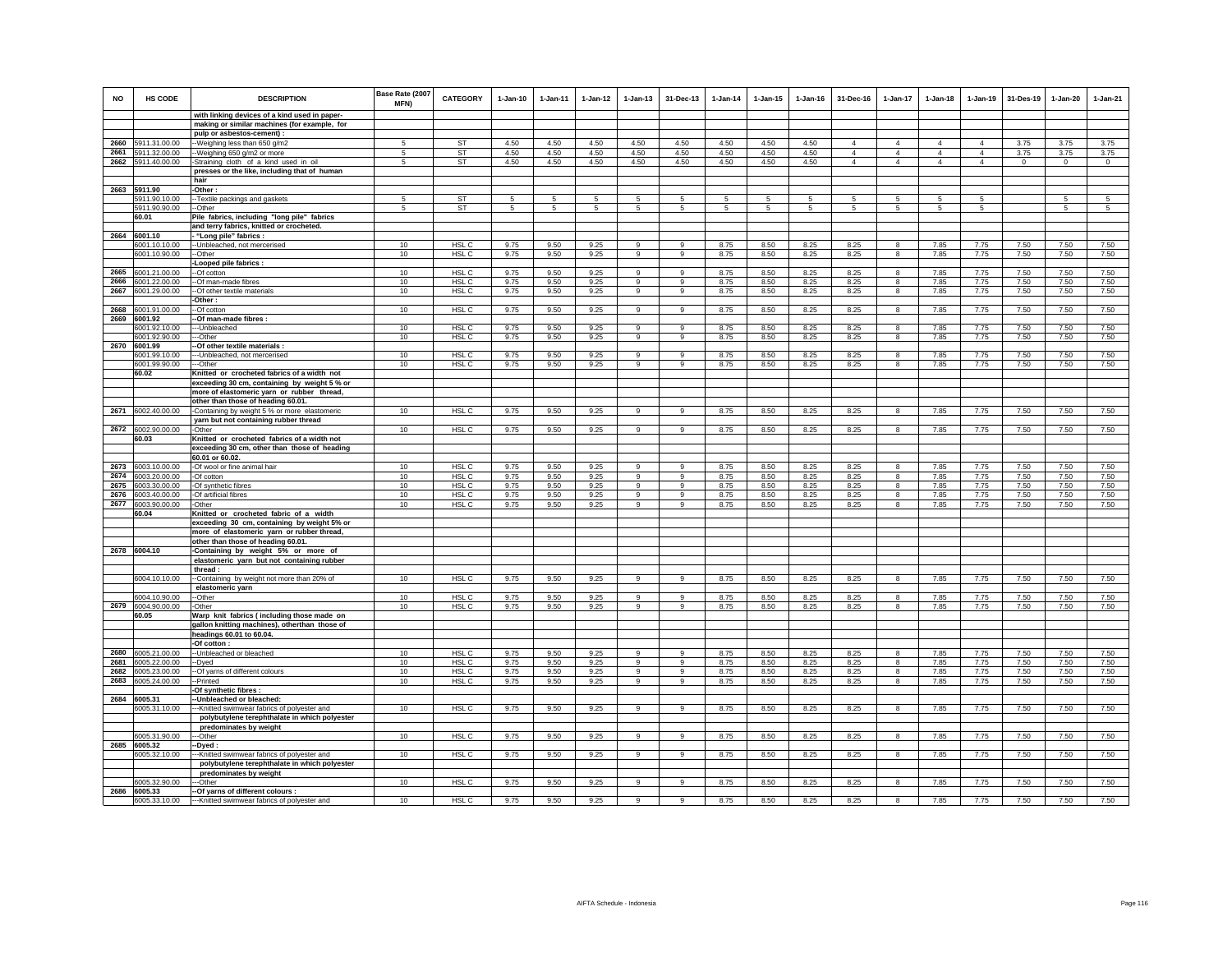| <b>NO</b>    | <b>HS CODE</b>                           | <b>DESCRIPTION</b>                                                       | Base Rate (2007<br>MFN) | <b>CATEGORY</b>           | $1-Jan-10$   | $1-Jan-11$   | $1 - Jan-12$   | $1 - Jan-13$     | 31-Dec-13            | $1-Jan-14$   | $1 - Jan-15$ | $1 - Jan-16$ | 31-Dec-16    | $1 - Jan-17$ | $1-Jan-18$   | $1 - Jan-19$ | 31-Des-19       | $1-Jan-20$   | $1-Jan-21$     |
|--------------|------------------------------------------|--------------------------------------------------------------------------|-------------------------|---------------------------|--------------|--------------|----------------|------------------|----------------------|--------------|--------------|--------------|--------------|--------------|--------------|--------------|-----------------|--------------|----------------|
|              |                                          | polybutylene terephthalate in which polyester                            |                         |                           |              |              |                |                  |                      |              |              |              |              |              |              |              |                 |              |                |
|              |                                          | predominates by weight                                                   |                         |                           |              |              |                |                  |                      |              |              |              |              |              |              |              |                 |              |                |
|              | 6005.33.90.00                            | --Other                                                                  | 10                      | HSL C                     | 9.75         | 9.50         | 9.25           | $\mathbf{Q}$     | 9                    | 8.75         | 8.50         | 8.25         | 8.25         | 8            | 7.85         | 7.75         | 7.50            | 7.50         | 7.50           |
|              | 2687 6005.34                             | -Printed:                                                                |                         |                           |              |              |                |                  |                      |              |              |              |              |              |              |              |                 |              |                |
|              | 6005.34.10.00                            | -- Knitted swimwear fabrics of polyester and                             | 10                      | HSL C                     | 9.75         | 9.50         | 9.25           | 9                | 9                    | 8.75         | 8.50         | 8.25         | 8.25         | 8            | 7.85         | 7.75         | 7.50            | 7.50         | 7.50           |
|              |                                          | polybutylene terephthalate in which polyester<br>predominates by weight  |                         |                           |              |              |                |                  |                      |              |              |              |              |              |              |              |                 |              |                |
|              | 6005.34.90.00                            | --Other                                                                  | 10                      | HSL <sub>C</sub>          | 9.75         | 9.50         | 9.25           | 9                | 9                    | 8.75         | 8.50         | 8.25         | 8.25         | 8            | 7.85         | 7.75         | 7.50            | 7.50         | 7.50           |
|              |                                          | Of artificial fibres :                                                   |                         |                           |              |              |                |                  |                      |              |              |              |              |              |              |              |                 |              |                |
| 2688         | 6005.41.00.00                            | -- Unbleached or bleached                                                | 10                      | HSL C                     | 9.75         | 9.50         | 9.25           | 9                | 9                    | 8.75         | 8.50         | 8.25         | 8.25         | 8            | 7.85         | 7.75         | 7.50            | 7.50         | 7.50           |
| 2689         | 6005.42.00.00                            | --Dyed                                                                   | 10                      | HSL C                     | 9.75         | 9.50         | 9.25           | $\overline{9}$   | 9                    | 8.75         | 8.50         | 8.25         | 8.25         | $\bf{8}$     | 7.85         | 7.75         | 7.50            | 7.50         | 7.50           |
| 2690         | 6005.43.00.00                            | --Of yarns of different colours                                          | 10                      | HSL C                     | 9.75         | 9.50         | 9.25           | 9                | $\boldsymbol{9}$     | 8.75         | 8.50         | 8.25         | 8.25         | 8            | 7.85         | 7.75         | 7.50            | 7.50         | 7.50           |
| 2691         | 6005.44.00.00                            | --Printed                                                                | 10                      | HSL <sub>C</sub>          | 9.75         | 9.50         | 9.25           | 9                | 9                    | 8.75         | 8.50         | 8.25         | 8.25         | $\bf{8}$     | 7.85         | 7.75         | 7.50            | 7.50         | 7.50           |
| 2692         | 6005.90.00.00                            | -Other                                                                   | 10                      | HSL C                     | 9.75         | 9.50         | 9.25           | 9                | 9                    | 8.75         | 8.50         | 8.25         | 8.25         | 8            | 7.85         | 7.75         | 7.50            | 7.50         | 7.50           |
|              | 60.06                                    | Other knitted or crocheted fabrics.                                      |                         |                           |              |              |                |                  |                      |              |              |              |              |              |              |              |                 |              |                |
| 2693         | 6006.10.00.00                            | -Of wool or fine animal hair                                             | 10                      | ST                        | 9            | 8            | $\overline{7}$ | $\overline{7}$   | $\overline{7}$       | 6            | 6            | 5            | 5            | 5            | $5 -$        | 5            | $5\overline{5}$ | 5            | 5              |
|              |                                          | -Of cotton :                                                             |                         |                           |              |              |                |                  |                      |              |              |              |              |              |              |              |                 |              |                |
|              | 2694 6006.21.00.00                       | -- Unbleached or bleached                                                | 10                      | HSL C                     | 9.75         | 9.50         | 9.25           | 9                | 9                    | 8.75         | 8.50         | 8.25         | 8.25         | 8            | 7.85         | 7.75         | 7.50            | 7.50         | 7.50           |
| 2695<br>2696 | 6006.22.00.00                            | --Dyed                                                                   | 10<br>10                | HSL C                     | 9.75         | 9.50         | 9.25           | 9                | 9                    | 8.75         | 8.50         | 8.25         | 8.25         | 8            | 7.85         | 7.75         | 7.50            | 7.50         | 7.50           |
| 2697         | 6006.23.00.00<br>6006.24.00.00           | -- Of yarns of different colours<br>--Printed                            | 10                      | HSL <sub>C</sub><br>HSL C | 9.75<br>9.75 | 9.50<br>9.50 | 9.25<br>9.25   | 9<br>$\mathsf g$ | $\,9$<br>$\mathsf g$ | 8.75<br>8.75 | 8.50<br>8.50 | 8.25<br>8.25 | 8.25<br>8.25 | 8<br>8       | 7.85<br>7.85 | 7.75<br>7.75 | 7.50<br>7.50    | 7.50<br>7.50 | 7.50<br>7.50   |
|              |                                          | -Of synthetic fibres :                                                   |                         |                           |              |              |                |                  |                      |              |              |              |              |              |              |              |                 |              |                |
|              | 2698 6006.31.00                          | -Unbleached or bleached                                                  |                         |                           |              |              |                |                  |                      |              |              |              |              |              |              |              |                 |              |                |
|              | 6006.31.10.00                            | ---Nylon fibre mesh for use as backing                                   | 10                      | HSL C                     | 9.75         | 9.50         | 9.25           | 9                | $\overline{9}$       | 8.75         | 8.50         | 8.25         | 8.25         | 8            | 7.85         | 7.75         | 7.50            | 7.50         | 7.50           |
|              |                                          | material for mosaic tiles                                                |                         |                           |              |              |                |                  |                      |              |              |              |              |              |              |              |                 |              |                |
|              | 6006.31.90.00                            | ---Other                                                                 | 10                      | HSL <sub>C</sub>          | 9.75         | 9.50         | 9.25           | 9                | $\overline{9}$       | 8.75         | 8.50         | 8.25         | 8.25         | 8            | 7.85         | 7.75         | 7.50            | 7.50         | 7.50           |
|              | 2699 6006.32                             | -Dved                                                                    |                         |                           |              |              |                |                  |                      |              |              |              |              |              |              |              |                 |              |                |
|              | 6006.32.10.00                            | ---Nylon fibre mesh for use as backing                                   | 10                      | HSL <sub>C</sub>          | 9.75         | 9.50         | 9.25           | 9                | 9                    | 8.75         | 8.50         | 8.25         | 8.25         | 8            | 7.85         | 7.75         | 7.50            | 7.50         | 7.50           |
|              |                                          | material for mosaic tiles                                                |                         |                           |              |              |                |                  |                      |              |              |              |              |              |              |              |                 |              |                |
|              | 6006.32.90.00                            | ---Other                                                                 | 10                      | HSL C                     | 9.75         | 9.50         | 9.25           | 9                | 9                    | 8.75         | 8.50         | 8.25         | 8.25         | 8            | 7.85         | 7.75         | 7.50            | 7.50         | 7.50           |
|              | 2700 6006.33.00.00                       | -Of yarns of different colours                                           | 10                      | HSL C<br>HSL C            | 9.75         | 9.50         | 9.25           | 9                | 9<br>$\mathsf g$     | 8.75         | 8.50         | 8.25         | 8.25         | 8            | 7.85<br>7.85 | 7.75         | 7.50            | 7.50<br>7.50 | 7.50           |
|              | 2701 6006.34.00.00                       | --Printed<br>-Of artificial fibres :                                     | 10                      |                           | 9.75         | 9.50         | 9.25           | $\mathsf g$      |                      | 8.75         | 8.50         | 8.25         | 8.25         | $\bf{8}$     |              | 7.75         | 7.50            |              | 7.50           |
| 2702         | 6006.41.00.00                            | -- Unbleached or bleached                                                | 10                      | HSL C                     | 9.75         | 9.50         | 9.25           | $\mathbf{g}$     | 9                    | 8.75         | 8.50         | 8.25         | 8.25         | 8            | 7.85         | 7.75         | 7.50            | 7.50         | 7.50           |
| 2703         | 6006.42.00.00                            | --Dved                                                                   | 10                      | HSL C                     | 9.75         | 9.50         | 9.25           | 9                | 9                    | 8.75         | 8.50         | 8.25         | 8.25         | 8            | 7.85         | 7.75         | 7.50            | 7.50         | 7.50           |
| 2704         | 6006.43.00.00                            | -- Of yarns of different colours                                         | 10                      | HSL C                     | 9.75         | 9.50         | 9.25           | 9                | 9                    | 8.75         | 8.50         | 8.25         | 8.25         | 8            | 7.85         | 7.75         | 7.50            | 7.50         | 7.50           |
| 2705         | 6006.44.00.00                            | --Printed                                                                | 10                      | HSL C                     | 9.75         | 9.50         | 9.25           | 9                | 9                    | 8.75         | 8.50         | 8.25         | 8.25         | 8            | 7.85         | 7.75         | 7.50            | 7.50         | 7.50           |
| 2706         | 6006.90.00.00                            | -Other                                                                   | 10                      | HSL C                     | 9.75         | 9.50         | 9.25           | 9                | 9                    | 8.75         | 8.50         | 8.25         | 8.25         | 8            | 7.85         | 7.75         | 7.50            | 7.50         | 7.50           |
|              | 61.01                                    | Men's or boys' overcoats, car-coats, capes,                              |                         |                           |              |              |                |                  |                      |              |              |              |              |              |              |              |                 |              |                |
|              |                                          | cloaks, anoraks (including ski-jackets)                                  |                         |                           |              |              |                |                  |                      |              |              |              |              |              |              |              |                 |              |                |
|              |                                          | wind-cheaters, wind-jackets and similar                                  |                         |                           |              |              |                |                  |                      |              |              |              |              |              |              |              |                 |              |                |
|              |                                          | articles, knitted or crocheted, other than                               |                         |                           |              |              |                |                  |                      |              |              |              |              |              |              |              |                 |              |                |
| 2707         |                                          | those of heading 61.03.                                                  |                         |                           |              |              |                |                  |                      |              |              |              |              |              |              |              |                 |              |                |
| 2708         | 6101.20.00.00<br>6101.30.00.00           | -Of cotton<br>-Of man-made fibres                                        | 15<br>15                | EL.<br>EL                 |              |              |                |                  |                      |              |              |              |              |              |              |              |                 |              |                |
|              | 2709 6101.90.00.00                       | -Of other textile materials                                              | 15                      | EL                        |              |              |                |                  |                      |              |              |              |              |              |              |              |                 |              |                |
|              | 61.02                                    | Women's or girls' overcoats, car-coats, capes,                           |                         |                           |              |              |                |                  |                      |              |              |              |              |              |              |              |                 |              |                |
|              |                                          | cloaks, anoraks (including ski-jackets), wind-                           |                         |                           |              |              |                |                  |                      |              |              |              |              |              |              |              |                 |              |                |
|              |                                          | cheaters, wind-jackets and similar articles,                             |                         |                           |              |              |                |                  |                      |              |              |              |              |              |              |              |                 |              |                |
|              |                                          | knitted or crocheted, other than those of                                |                         |                           |              |              |                |                  |                      |              |              |              |              |              |              |              |                 |              |                |
|              |                                          | heading 61.04.                                                           |                         |                           |              |              |                |                  |                      |              |              |              |              |              |              |              |                 |              |                |
| 2710         | 6102.10.00.00                            | -Of wool or fine animal hair                                             | 10                      | ST                        | 9            | $\mathbf{R}$ | $\overline{7}$ | $\overline{7}$   | $\overline{7}$       | 6            | 6            | 5            | 5            | 5            | 5            | 5            | 5               | 5            | $\overline{5}$ |
|              | 2711 6102.20.00.00                       | -Of cotton                                                               | 15                      | EL                        |              |              |                |                  |                      |              |              |              |              |              |              |              |                 |              |                |
|              | 2712 6102.30.00.00<br>2713 6102.90.00.00 | -Of man-made fibres                                                      | 15<br>15                | EL.<br>EL.                |              |              |                |                  |                      |              |              |              |              |              |              |              |                 |              |                |
|              | 61.03                                    | -Of other textile materials<br>Men's or boys' suits, ensembles, jackets. |                         |                           |              |              |                |                  |                      |              |              |              |              |              |              |              |                 |              |                |
|              |                                          | blazers, trousers, bib and brace overalls,                               |                         |                           |              |              |                |                  |                      |              |              |              |              |              |              |              |                 |              |                |
|              |                                          | breeches and shorts (other than swimwear),                               |                         |                           |              |              |                |                  |                      |              |              |              |              |              |              |              |                 |              |                |
|              |                                          | knitted or crocheted.                                                    |                         |                           |              |              |                |                  |                      |              |              |              |              |              |              |              |                 |              |                |
|              | 2714 6103.10.00.00                       | -Suits                                                                   | 15                      | EL                        |              |              |                |                  |                      |              |              |              |              |              |              |              |                 |              |                |
|              |                                          | -Ensembles:                                                              |                         |                           |              |              |                |                  |                      |              |              |              |              |              |              |              |                 |              |                |
| 2715         | 6103.22.00.00                            | --Of cotton                                                              | 15                      | EL                        |              |              |                |                  |                      |              |              |              |              |              |              |              |                 |              |                |
| 2716         | 6103.23.00.00                            | --Of synthetic fibres                                                    | 15                      | EL.                       |              |              |                |                  |                      |              |              |              |              |              |              |              |                 |              |                |
| 2717         | 6103.29.00.00                            | -- Of other textile materials                                            | 15                      | EL                        |              |              |                |                  |                      |              |              |              |              |              |              |              |                 |              |                |
|              |                                          | Jackets and blazers :                                                    |                         |                           |              |              |                |                  |                      |              |              |              |              |              |              |              |                 |              |                |
| 2718         | 6103.31.00.00                            | --Of wool or fine animal hair                                            | 10                      | ST                        | 9            | 8            | $\overline{7}$ | $\overline{7}$   | $\overline{7}$       | 6            | 6            | 5            | 5            | 5            | 5            | 5            | $\sqrt{5}$      | 5            | 5              |
| 2719<br>2720 | 6103.32.00.00                            | -Of cotton                                                               | 15                      | EL                        |              |              |                |                  |                      |              |              |              |              |              |              |              |                 |              |                |
|              | 6103.33.00.00<br>2721 6103.39            | -Of synthetic fibres<br>-Of other textile materials                      | 15                      | EL                        |              |              |                |                  |                      |              |              |              |              |              |              |              |                 |              |                |
|              | 6103.39.10.00                            | --- Of ramie, linen or silk                                              | 15                      | EL                        |              |              |                |                  |                      |              |              |              |              |              |              |              |                 |              |                |
|              | 6103.39.90.00                            | ---Other                                                                 | 15                      | EL.                       |              |              |                |                  |                      |              |              |              |              |              |              |              |                 |              |                |
|              |                                          | -Trousers, bib and brace overalls, breeches                              |                         |                           |              |              |                |                  |                      |              |              |              |              |              |              |              |                 |              |                |
|              |                                          | and shorts:                                                              |                         |                           |              |              |                |                  |                      |              |              |              |              |              |              |              |                 |              |                |
|              | 2722 6103.41.00.00                       | --Of wool or fine animal hair                                            | 10                      | ST                        | 9            | 8            | $\overline{7}$ | $\overline{7}$   | 7                    | 6            | 6            | 5            | 5            | 5            | 5            | 5            | 5               | 5            | 5              |
|              | 2723 6103.42.00.00                       | --Of cotton                                                              | 15                      | EL.                       |              |              |                |                  |                      |              |              |              |              |              |              |              |                 |              |                |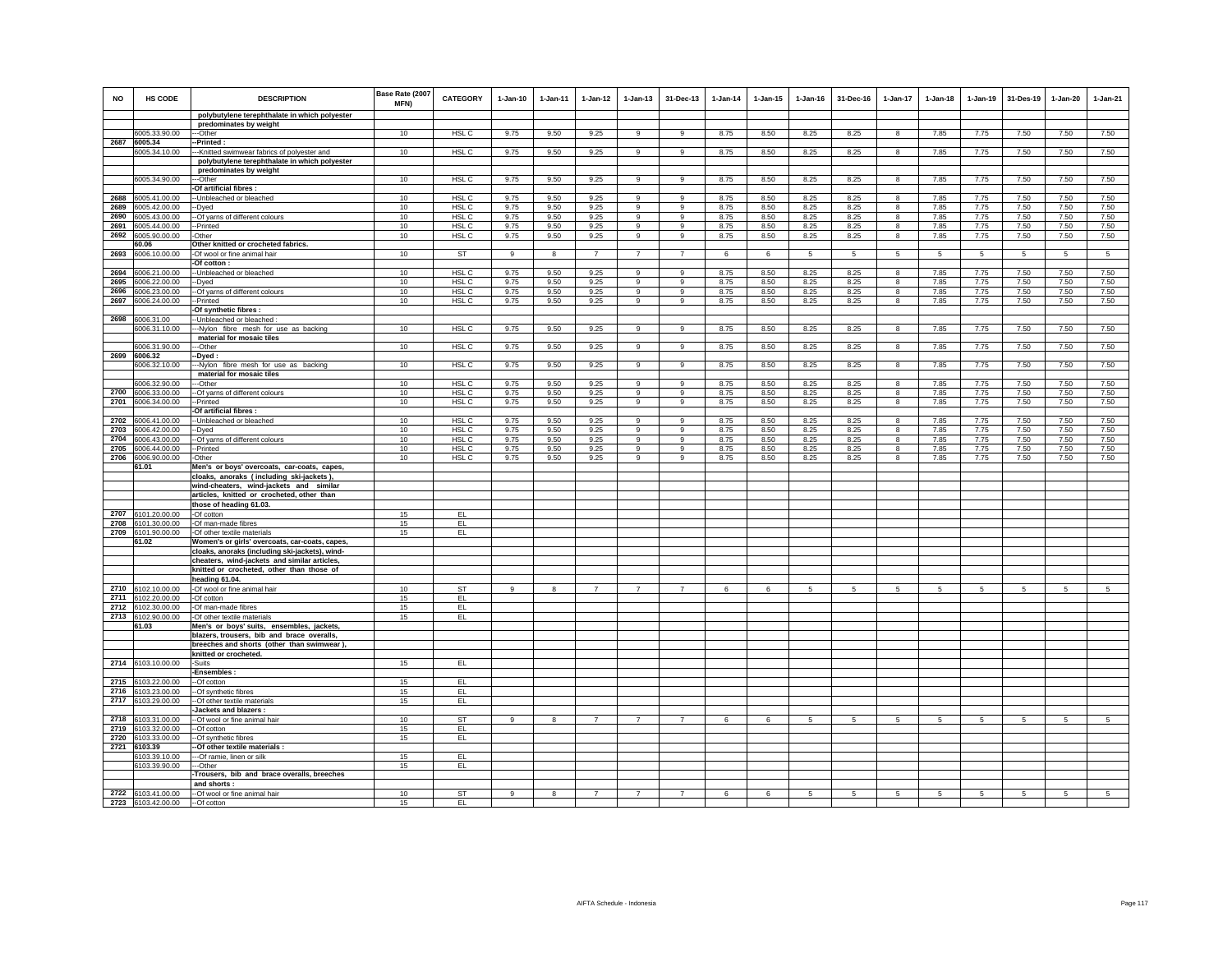| <b>NO</b>    | HS CODE                        | <b>DESCRIPTION</b>                                                                        | Base Rate (2007<br>MFN) | <b>CATEGORY</b>  | $1 - Jan-10$ | $1-Jan-11$              | $1-Jan-12$     | $1 - Jan-13$   | 31-Dec-13      | $1-Jan-14$   | $1 - Jan-15$ | $1 - Jan-16$   | 31-Dec-16       | 1-Jan-17        | $1-Jan-18$      | $1 - Jan-19$    | 31-Des-19      | 1-Jan-20       | $1-Jan-21$      |
|--------------|--------------------------------|-------------------------------------------------------------------------------------------|-------------------------|------------------|--------------|-------------------------|----------------|----------------|----------------|--------------|--------------|----------------|-----------------|-----------------|-----------------|-----------------|----------------|----------------|-----------------|
| 2724         | 6103.43.00.00                  | -- Of synthetic fibres                                                                    | 15                      | EL.              |              |                         |                |                |                |              |              |                |                 |                 |                 |                 |                |                |                 |
|              | 2725 6103.49.00.00             | -Of other textile materials                                                               | 15                      | EL.              |              |                         |                |                |                |              |              |                |                 |                 |                 |                 |                |                |                 |
|              | 61.04                          | Women's or girls' suits, ensembles, jackets,                                              |                         |                  |              |                         |                |                |                |              |              |                |                 |                 |                 |                 |                |                |                 |
|              |                                | blazers, dresses, skirts, divided skirts,                                                 |                         |                  |              |                         |                |                |                |              |              |                |                 |                 |                 |                 |                |                |                 |
|              |                                | trousers, bib and brace overalls, breeches                                                |                         |                  |              |                         |                |                |                |              |              |                |                 |                 |                 |                 |                |                |                 |
|              |                                | and shorts (other than swimwear), knitted or                                              |                         |                  |              |                         |                |                |                |              |              |                |                 |                 |                 |                 |                |                |                 |
|              |                                | crocheted.<br>Suits :                                                                     |                         |                  |              |                         |                |                |                |              |              |                |                 |                 |                 |                 |                |                |                 |
| 2726         | 6104.13.00.00                  | -Of synthetic fibres                                                                      | 15                      | HSL C            | 14.75        | 14.50                   | 14             | 13.75          | 13.75          | 13.50        | 13           | 12.75          | 12.75           | 12.50           | 12.25           | 12              | 11.25          | 11.25          | 11.25           |
| 2727         | 6104.19                        | Of other textile materials :                                                              |                         |                  |              |                         |                |                |                |              |              |                |                 |                 |                 |                 |                |                |                 |
|              | 6104.19.20.00                  | --Of cotton                                                                               | 15                      | EL               |              |                         |                |                |                |              |              |                |                 |                 |                 |                 |                |                |                 |
|              | 6104.19.90.00                  | -Other                                                                                    | 15                      | EL               |              |                         |                |                |                |              |              |                |                 |                 |                 |                 |                |                |                 |
|              |                                | -Ensembles:                                                                               |                         |                  |              |                         |                |                |                |              |              |                |                 |                 |                 |                 |                |                |                 |
| 2728         | 6104.22.00.00                  | -Of cotton                                                                                | 15                      | EL.              |              |                         |                |                |                |              |              |                |                 |                 |                 |                 |                |                |                 |
| 2729         | 6104.23.00.00                  | -Of synthetic fibres                                                                      | 15                      | HSL C            | 14.75        | 14.50                   | 14             | 13.75          | 13.75          | 13.50        | 13           | 12.75          | 12.75           | 12.50           | 12.25           | 12              | 11.25          | 11.25          | 11.25           |
| 2730         | 6104.29.00.00                  | -Of other textile materials<br>Jackets and blazers:                                       | 15                      | EL.              |              |                         |                |                |                |              |              |                |                 |                 |                 |                 |                |                |                 |
| 2731         | 6104.31.00.00                  | -Of wool or fine animal hair                                                              | 10                      | <b>ST</b>        | 9            | 8                       | $\overline{7}$ | $\overline{7}$ | $\overline{7}$ | 6            | 6            | 5              | $5\phantom{.0}$ | $5^{\circ}$     | $5\phantom{.0}$ | $5\overline{5}$ | 5              | 5              | $5\overline{5}$ |
| 2732         | 6104.32.00.00                  | -Of cotton                                                                                | 15                      | EL               |              |                         |                |                |                |              |              |                |                 |                 |                 |                 |                |                |                 |
| 2733         | 6104.33.00.00                  | -Of synthetic fibres                                                                      | 15                      | HSL <sub>C</sub> | 14.75        | 14.50                   | 14             | 13.75          | 13.75          | 13.50        | 13           | 12.75          | 12.75           | 12.50           | 12.25           | 12              | 11.25          | 11.25          | 11.25           |
| 2734         | 6104.39.00.00                  | -Of other textile materials                                                               | 15                      | EL               |              |                         |                |                |                |              |              |                |                 |                 |                 |                 |                |                |                 |
|              |                                | Dresses:                                                                                  |                         |                  |              |                         |                |                |                |              |              |                |                 |                 |                 |                 |                |                |                 |
| 2735         | 6104.41.00.00                  | -Of wool or fine animal hair                                                              | 10                      | <b>ST</b>        | 9            | 8                       | $\overline{7}$ | $\overline{7}$ | $\overline{7}$ | 6            | 6            | $\sqrt{5}$     | $5\phantom{.0}$ | $5\phantom{.0}$ | $\sqrt{5}$      | $5\overline{5}$ | $\overline{5}$ | $\overline{5}$ | $5\overline{5}$ |
| 2736         | 6104.42.00.00                  | -Of cotton                                                                                | 15                      | EL.              |              |                         |                |                |                |              |              |                |                 |                 |                 |                 |                |                |                 |
| 2737<br>2738 | 6104.43.00.00                  | -Of synthetic fibres<br>-Of artificial fibres                                             | 15<br>15                | HSL C            | 14.75        | 14.50                   | 14             | 13.75          | 13.75          | 13.50        | 13           | 12.75          | 12.75           | 12.50           | 12.25           | 12              | 11.25          | 11.25          | 11.25           |
| 2739         | 6104.44.00.00<br>6104.49.00.00 | -Of other textile materials                                                               | 15                      | EL.<br>EL        |              |                         |                |                |                |              |              |                |                 |                 |                 |                 |                |                |                 |
|              |                                | -Skirts and divided skirts:                                                               |                         |                  |              |                         |                |                |                |              |              |                |                 |                 |                 |                 |                |                |                 |
| 2740         | 6104.51.00.00                  | --Of wool or fine animal hair                                                             | 10                      | <b>ST</b>        | $\mathbf{q}$ | $\overline{\mathbf{8}}$ | $\overline{7}$ | $\overline{7}$ | $\overline{7}$ | 6            | 6            | $\overline{5}$ | -5              | $5\overline{5}$ | $\overline{5}$  | 5               | 5              | $\overline{5}$ | $\overline{5}$  |
| 2741         | 6104.52.00.00                  | --Of cotton                                                                               | 15                      | EL               |              |                         |                |                |                |              |              |                |                 |                 |                 |                 |                |                |                 |
|              | 2742 6104.53.00.00             | -Of synthetic fibres                                                                      | 15                      | EL.              |              |                         |                |                |                |              |              |                |                 |                 |                 |                 |                |                |                 |
|              | 2743 6104.59.00.00             | -Of other textile materials                                                               | 15                      | EL.              |              |                         |                |                |                |              |              |                |                 |                 |                 |                 |                |                |                 |
|              |                                | Trousers, bib and brace overalls, breeches                                                |                         |                  |              |                         |                |                |                |              |              |                |                 |                 |                 |                 |                |                |                 |
| 2744         | 6104.61.00.00                  | and shorts:<br>--Of wool or fine animal hair                                              | 10                      | ST               |              | 8                       |                | $\overline{7}$ | $\overline{7}$ | 6            | 6            | 5              | -5              | 5               | 5               | 5               | 5              | 5              | 5               |
| 2745         | 6104.62.00.00                  | -Of cotton                                                                                | 15                      | EL               |              |                         |                |                |                |              |              |                |                 |                 |                 |                 |                |                |                 |
| 2746         | 6104.63.00.00                  | -Of synthetic fibres                                                                      | 15                      | EL               |              |                         |                |                |                |              |              |                |                 |                 |                 |                 |                |                |                 |
| 2747         | 6104.69.00.00                  | -Of other textile materials                                                               | 15                      | EL               |              |                         |                |                |                |              |              |                |                 |                 |                 |                 |                |                |                 |
|              | 61.05                          | Men's or boys' shirts, knitted or crocheted.                                              |                         |                  |              |                         |                |                |                |              |              |                |                 |                 |                 |                 |                |                |                 |
| 2748         | 6105.10.00.00                  | -Of cotton                                                                                | 15                      | EL.              |              |                         |                |                |                |              |              |                |                 |                 |                 |                 |                |                |                 |
| 2749         | 6105.20                        | -Of man-made fibres :                                                                     | 15                      | EL               |              |                         |                |                |                |              |              |                |                 |                 |                 |                 |                |                |                 |
|              | 6105.20.10.00<br>6105.20.20.00 | --Of synthetic fibres<br>--Of artificial fibres                                           | 15                      | EL.              |              |                         |                |                |                |              |              |                |                 |                 |                 |                 |                |                |                 |
| 2750         | 6105.90.00.00                  | -Of other textile materials                                                               | 15                      | EL.              |              |                         |                |                |                |              |              |                |                 |                 |                 |                 |                |                |                 |
|              | 61.06                          | Women's or girls' blouses, shirts and shirt-                                              |                         |                  |              |                         |                |                |                |              |              |                |                 |                 |                 |                 |                |                |                 |
|              |                                | blouses, knitted or crocheted.                                                            |                         |                  |              |                         |                |                |                |              |              |                |                 |                 |                 |                 |                |                |                 |
| 2751         | 6106.10.00.00                  | -Of cotton                                                                                | 15                      | EL.              |              |                         |                |                |                |              |              |                |                 |                 |                 |                 |                |                |                 |
| 2752         | 6106.20.00.00                  | -Of man-made fibres                                                                       | 15                      | EL.              |              |                         |                |                |                |              |              |                |                 |                 |                 |                 |                |                |                 |
|              | 2753 6106.90.00.00<br>61.07    | -Of other textile materials<br>Men's or boys' underpants, briefs, nightshirts,            | 15                      | ST               | 14           | 13                      | 12             | 11             | 11             | 10           | 8            | 6              | 5               | 5               | 5               | 5               | 5              | 5              | 5               |
|              |                                | pyjamas, bathrobes, dressing gowns and similar                                            |                         |                  |              |                         |                |                |                |              |              |                |                 |                 |                 |                 |                |                |                 |
|              |                                | articles, knitted or crocheted.                                                           |                         |                  |              |                         |                |                |                |              |              |                |                 |                 |                 |                 |                |                |                 |
|              |                                | -Underpants and briefs :                                                                  |                         |                  |              |                         |                |                |                |              |              |                |                 |                 |                 |                 |                |                |                 |
| 2754         | 6107.11.00.00                  | --Of cotton                                                                               | 15                      | EL               |              |                         |                |                |                |              |              |                |                 |                 |                 |                 |                |                |                 |
| 2755         | 6107.12.00.00                  | --Of man-made fibres                                                                      | 15                      | EL               |              |                         |                |                |                |              |              |                |                 |                 |                 |                 |                |                |                 |
| 2756         | 6107.19.00.00                  | -Of other textile materials                                                               | 15                      | ST               | 14           | 13                      | $12\,$         | 11             | 11             | 10           | 8            | $\,6\,$        | 5               | $\sqrt{5}$      | 5               | $\,$ 5 $\,$     | 5              | 5              | 5               |
| 2757         | 6107.21.00.00                  | Nightshirts and pyjamas<br>--Of cotton                                                    | 15                      | EL.              |              |                         |                |                |                |              |              |                |                 |                 |                 |                 |                |                |                 |
| 2758         | 6107.22.00.00                  | --Of man-made fibres                                                                      | 15                      | EL.              |              |                         |                |                |                |              |              |                |                 |                 |                 |                 |                |                |                 |
| 2759         | 6107.29.00.00                  | -Of other textile materials                                                               | 15                      | ST               | 14           | 13                      | 12             | 11             | 11             | 10           | 8            | 6              | 5               | 5               | 5               | 5               | 5              | 5              | $\overline{5}$  |
|              |                                | -Other:                                                                                   |                         |                  |              |                         |                |                |                |              |              |                |                 |                 |                 |                 |                |                |                 |
|              | 2760 6107.91.00.00             | -Of cotton                                                                                | 15                      | EL.              |              |                         |                |                |                |              |              |                |                 |                 |                 |                 |                |                |                 |
|              | 2761 6107.99.00.00             | -Of other textile materials                                                               | 15                      | EL.              |              |                         |                |                |                |              |              |                |                 |                 |                 |                 |                |                |                 |
|              | 61.08                          | Women's or girls' slips, petticoats, briefs,<br>panties, nightdresses, pyjamas, negliges, |                         |                  |              |                         |                |                |                |              |              |                |                 |                 |                 |                 |                |                |                 |
|              |                                | bathrobes, dressing gowns and similar                                                     |                         |                  |              |                         |                |                |                |              |              |                |                 |                 |                 |                 |                |                |                 |
|              |                                | articles, knitted or crocheted.                                                           |                         |                  |              |                         |                |                |                |              |              |                |                 |                 |                 |                 |                |                |                 |
|              |                                | Slips and petticoats:                                                                     |                         |                  |              |                         |                |                |                |              |              |                |                 |                 |                 |                 |                |                |                 |
| 2762         | 6108.11.00.00                  | --Of man-made fibres                                                                      | 15                      | EL.              |              |                         |                |                |                |              |              |                |                 |                 |                 |                 |                |                |                 |
| 2763         | 6108.19                        | -Of other textile materials                                                               |                         |                  |              |                         |                |                |                |              |              |                |                 |                 |                 |                 |                |                |                 |
|              | 6108.19.20.00                  | ---Of wool or fine animal hair                                                            | 10                      | <b>ST</b>        | $\circ$      | $\mathbf{g}$            | $\overline{7}$ | $\overline{7}$ | $\overline{7}$ | $\mathbf{f}$ | $\epsilon$   | 5              | 5               | 5               | 5               | 5               | 5              | $\overline{5}$ | 5               |
|              | 6108.19.30.00                  | --Of cotton                                                                               | 15                      | <b>ST</b>        | 14           | 13                      | 12             | 11             | 11             | 10           | 8            | 6              | 5               | $5\overline{5}$ | 5               | 5               | 5              | 5              | 5               |
|              | 6108.19.90<br>6108.19.90.10    | --Other:<br>--Of silk                                                                     | 15                      | <b>ST</b>        | 14           | 13                      | 12             | 11             | 11             | 10           | -8           | 6              | -5              | -5              | 5               | 5               | 5              | -5             | -5              |
|              | 6108.19.90.90                  | --Other                                                                                   | 15                      | <b>ST</b>        | 14           | 13                      | 12             | 11             | 11             | 10           | 8            | 6              | -5              | -5              | -5              | 5               | 5              | -5             | 5               |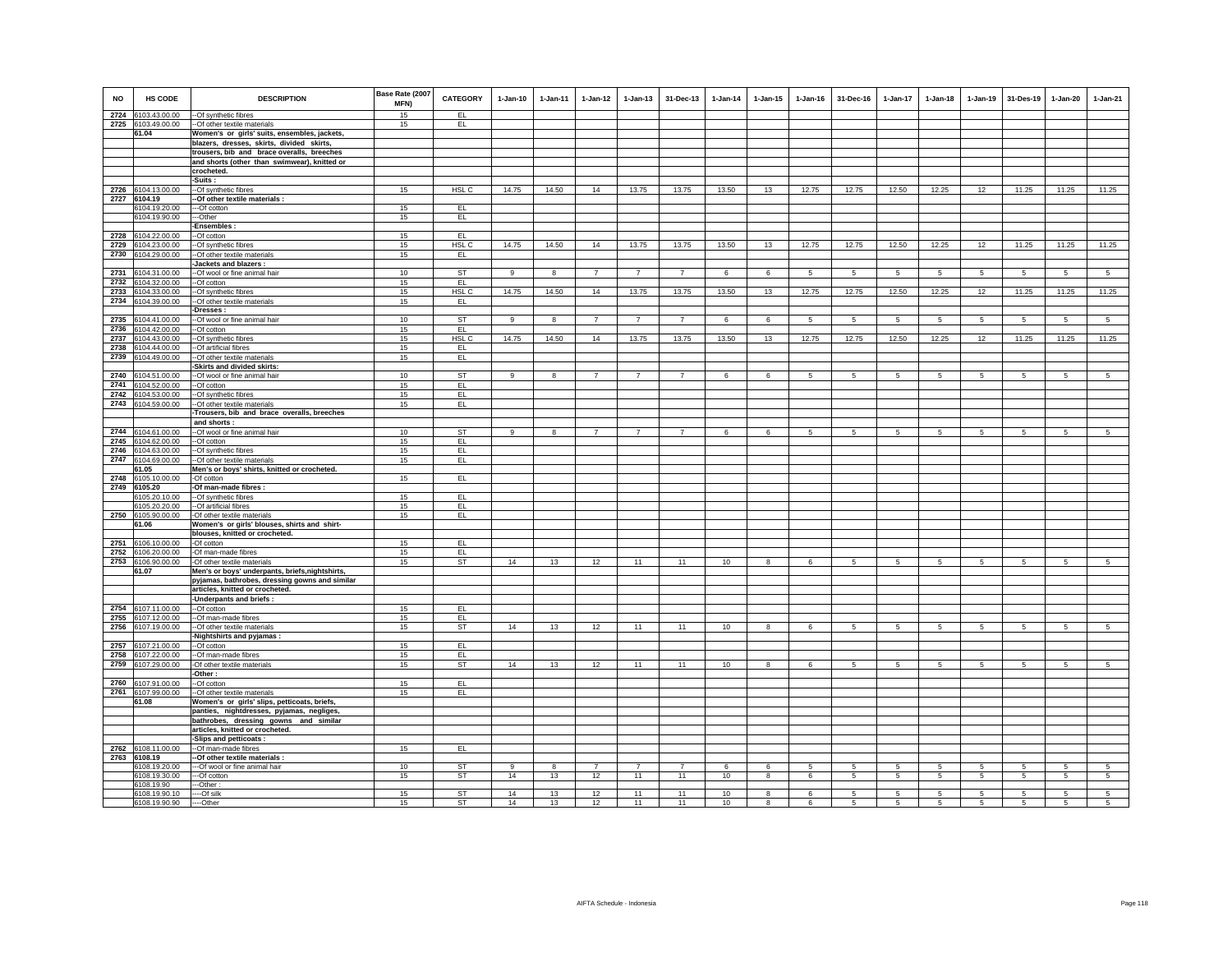| <b>NO</b>    | HS CODE                             | <b>DESCRIPTION</b>                                                           | Base Rate (2007<br>MFN) | CATEGORY         | $1-Jan-10$     | $1 -$ lan-11   | $1 - Jan-12$ | $1 - Jan-13$   | 31-Dec-13      | $1 - Jan-14$   | $1 - Jan-15$ | $1 - Jan-16$   | 31-Dec-16      | 1-Jan-17        | $1 - Jan-18$    | $1 - Jan-19$ | 31-Des-19       | $1 - Jan-20$   | $1-Jan-21$      |
|--------------|-------------------------------------|------------------------------------------------------------------------------|-------------------------|------------------|----------------|----------------|--------------|----------------|----------------|----------------|--------------|----------------|----------------|-----------------|-----------------|--------------|-----------------|----------------|-----------------|
|              |                                     | -Briefs and panties :                                                        |                         |                  |                |                |              |                |                |                |              |                |                |                 |                 |              |                 |                |                 |
| 2764<br>2765 | 6108.21.00.00<br>6108.22.00.00      | --Of cotton<br>-Of man-made fibres                                           | 15<br>15                | EL.<br>EL.       |                |                |              |                |                |                |              |                |                |                 |                 |              |                 |                |                 |
| 2766         | 6108.29.00.00                       | -- Of other textile materials                                                | 15                      | ST               | 14             | 13             | 12           | 11             | 11             | 10             | 8            | 6              | 5              | $5\overline{5}$ | $5\overline{5}$ | 5            | 5               | 5              | -5              |
|              |                                     | -Nightdresses and pyjamas:                                                   |                         |                  |                |                |              |                |                |                |              |                |                |                 |                 |              |                 |                |                 |
|              | 2767 6108.31.00.00                  | --Of cotton                                                                  | 15                      | EL.              |                |                |              |                |                |                |              |                |                |                 |                 |              |                 |                |                 |
| 2768         | 6108.32.00.00                       | -Of man-made fibres                                                          | 15                      | EL               |                |                |              |                |                |                |              |                |                |                 |                 |              |                 |                |                 |
| 2769         | 6108.39.00.00                       | -Of other textile materials                                                  | 15                      | ST               | 14             | 13             | 12           | 11             | 11             | 10             | 8            | 6              | 5              | 5               | 5               | 5            | $5\overline{5}$ | 5              | $5\overline{5}$ |
|              |                                     | Other:                                                                       |                         |                  |                |                |              |                |                |                |              |                |                |                 |                 |              |                 |                |                 |
| 2770         | 6108.91.00.00                       | -Of cotton                                                                   | 15                      | EL               |                |                |              |                |                |                |              |                |                |                 |                 |              |                 |                |                 |
| 2771         | 6108.92.00.00                       | -Of man-made fibres                                                          | 15                      | EL               |                |                |              |                |                |                |              |                |                |                 |                 |              |                 |                |                 |
| 2772         | 6108.99.00.00                       | -Of other textile materials                                                  | 15                      | ST               | 14             | 13             | 12           | 11             | 11             | 10             | 8            | 6              | 5              | 5               | 5               | 5            | 5               | 5              | 5               |
|              | 61.09                               | T-shirts, singlets and other vests, knitted or                               |                         |                  |                |                |              |                |                |                |              |                |                |                 |                 |              |                 |                |                 |
|              |                                     | crocheted.                                                                   |                         |                  |                |                |              |                |                |                |              |                |                |                 |                 |              |                 |                |                 |
|              | 2773 6109.10<br>6109.10.10.00       | -Of cotton:                                                                  | 15                      | EL.              |                |                |              |                |                |                |              |                |                |                 |                 |              |                 |                |                 |
|              | 6109.10.20.00                       | -- For men or boys<br>-- For women or girls                                  | 15                      | EL.              |                |                |              |                |                |                |              |                |                |                 |                 |              |                 |                |                 |
|              | 2774 6109.90                        | -Of other textile materials :                                                |                         |                  |                |                |              |                |                |                |              |                |                |                 |                 |              |                 |                |                 |
|              | 6109.90.10.00                       | -- For men or boys, of ramie, linen or silk                                  | 15                      | EL               |                |                |              |                |                |                |              |                |                |                 |                 |              |                 |                |                 |
|              | 6109.90.20.00                       | -For men or boys, of other textile materials                                 | 15                      | EL               |                |                |              |                |                |                |              |                |                |                 |                 |              |                 |                |                 |
|              | 6109.90.90.00                       | -Other                                                                       | 15                      | EL               |                |                |              |                |                |                |              |                |                |                 |                 |              |                 |                |                 |
|              | 61.10                               | Jerseys, pullovers, cardigans, waistcoats and                                |                         |                  |                |                |              |                |                |                |              |                |                |                 |                 |              |                 |                |                 |
|              |                                     | similar articles, knitted or crocheted.                                      |                         |                  |                |                |              |                |                |                |              |                |                |                 |                 |              |                 |                |                 |
|              |                                     | -Of wool or fine animal hair :                                               |                         |                  |                |                |              |                |                |                |              |                |                |                 |                 |              |                 |                |                 |
|              | 2775 6110.11.00.00                  | --Of wool                                                                    | 15                      | <b>ST</b>        | 14             | 13             | 12           | 11             | 11             | 10             | 8            | 6              | 5              | 5               | 5               | 5            | 5               | 5              | 5               |
|              | 2776 6110.12.00.00                  | --Of Kashmir (cashmere) goats                                                | 15                      | <b>ST</b>        | 14             | 13             | 12           | 11             | 11             | 10             | 8            | 6              | 5              | 5               | 5               | 5            | 5               | 5              | 5               |
|              | 2777 6110.19.00.00                  | -Other                                                                       | 15                      | HSL <sub>C</sub> | 14.75          | 14.50          | 14           | 13.75          | 13.75          | 13.50          | 13           | 12.75          | 12.75          | 12.50           | 12.25           | 12           | 11.25           | 11.25          | 11.25           |
| 2779         | 2778 6110.20.00.00<br>6110.30.00.00 | -Of cotton<br>-Of man-made fibres                                            | 15<br>15                | EL.<br>EL        |                |                |              |                |                |                |              |                |                |                 |                 |              |                 |                |                 |
|              | 2780 6110.90.00.00                  | -Of other textile materials                                                  | 15                      | HSL C            | 14.75          | 14.50          | 14           | 13.75          | 13.75          | 13.50          | 13           | 12.75          | 12.75          | 12.50           | 12.25           | 12           | 11.25           | 11.25          | 11.25           |
|              | 61.11                               | Babies' garments and clothing accessories,                                   |                         |                  |                |                |              |                |                |                |              |                |                |                 |                 |              |                 |                |                 |
|              |                                     | knitted or crocheted.                                                        |                         |                  |                |                |              |                |                |                |              |                |                |                 |                 |              |                 |                |                 |
|              | 2781 6111.20.00.00                  | -Of cotton                                                                   | 15                      | EL               |                |                |              |                |                |                |              |                |                |                 |                 |              |                 |                |                 |
|              | 2782 6111.30.00.00                  | -Of synthetic fibres                                                         | 15                      | EL               |                |                |              |                |                |                |              |                |                |                 |                 |              |                 |                |                 |
|              | 2783 6111.90.00.00                  | -Of other textile materials                                                  | 15                      | HSL C            | 14.75          | 14.50          | 14           | 13.75          | 13.75          | 13.50          | 13           | 12.75          | 12.75          | 12.50           | 12.25           | 12           | 11.25           | 11.25          | 11.25           |
|              | 61.12                               | Track suits, ski suits and swimwear, knitted                                 |                         |                  |                |                |              |                |                |                |              |                |                |                 |                 |              |                 |                |                 |
|              |                                     | or crocheted.                                                                |                         |                  |                |                |              |                |                |                |              |                |                |                 |                 |              |                 |                |                 |
|              |                                     | -Track suits:                                                                |                         |                  |                |                |              |                |                |                |              |                |                |                 |                 |              |                 |                |                 |
|              | 2784 6112.11.00.00                  | --Of cotton                                                                  | 15                      | EL               |                |                |              |                |                |                |              |                |                |                 |                 |              |                 |                |                 |
| 2786         | 2785 6112.12.00.00                  | --Of synthetic fibres                                                        | 15<br>15                | HSL C<br>HSL C   | 14.75<br>14.75 | 14.50<br>14.50 | 14           | 13.75          | 13.75          | 13.50<br>13.50 | 13           | 12.75          | 12.75<br>12.75 | 12.50           | 12.25           | 12<br>12     | 11.25           | 11.25          | 11.25           |
|              | 6112.19.00.00<br>2787 6112.20.00.00 | -- Of other textile materials<br>-Ski suits                                  | 15                      | HSL C            | 14.75          | 14.50          | 14<br>14     | 13.75<br>13.75 | 13.75<br>13.75 | 13.50          | $13\,$<br>13 | 12.75<br>12.75 | 12.75          | 12.50<br>12.50  | 12.25<br>12.25  | 12           | 11.25<br>11.25  | 11.25<br>11.25 | 11.25<br>11.25  |
|              |                                     | Men's or boys' swimwear :                                                    |                         |                  |                |                |              |                |                |                |              |                |                |                 |                 |              |                 |                |                 |
| 2788         | 6112.31.00.00                       | -Of synthetic fibres                                                         | 15                      | HSL C            | 14.75          | 14.50          | 14           | 13.75          | 13.75          | 13.50          | 13           | 12.75          | 12.75          | 12.50           | 12.25           | 12           | 11.25           | 11.25          | 11.25           |
| 2789         | 6112.39.00.00                       | -- Of other textile materials                                                | 15                      | HSL C            | 14.75          | 14.50          | 14           | 13.75          | 13.75          | 13.50          | 13           | 12.75          | 12.75          | 12.50           | 12.25           | 12           | 11.25           | 11.25          | 11.25           |
|              |                                     | Women's or girls' swimwear :                                                 |                         |                  |                |                |              |                |                |                |              |                |                |                 |                 |              |                 |                |                 |
|              | 2790 6112.41.00.00                  | -Of synthetic fibres                                                         | 15                      | HSL C            | 14.75          | 14.50          | 14           | 13.75          | 13.75          | 13.50          | 13           | 12.75          | 12.75          | 12.50           | 12.25           | 12           | 11.25           | 11.25          | 11.25           |
|              | 2791 6112.49.00.00                  | --Of other textile materials                                                 | 15                      | HSL C            | 14.75          | 14.50          | 14           | 13.75          | 13.75          | 13.50          | 13           | 12.75          | 12.75          | 12.50           | 12.25           | 12           | 11.25           | 11.25          | 11.25           |
|              | 61.13                               | Garments, made up of knitted or crocheted                                    |                         |                  |                |                |              |                |                |                |              |                |                |                 |                 |              |                 |                |                 |
|              | 2792 6113.00.10.00                  | fabrics of heading 59.03, 59.06 or 59.07.                                    |                         | HSL C            | 14.75          | 14.50          |              | 13.75          |                |                |              |                | 12.75          | 12.50           | 12.25           | 12           | 11.25           |                | 11.25           |
|              | 6113.00.20.00                       | -Divers' wetsuits<br>-Protective or safety garments for workers              | 15<br>15                | HSL C            | 14.75          | 14.50          | 14<br>14     | 13.75          | 13.75<br>13.75 | 13.50<br>13.50 | 13<br>13     | 12.75<br>12.75 | 12.75          | 12.50           | 12.25           | 12           | 11.25           | 11.25<br>11.25 | 11.25           |
|              | 6113.00.90.00                       | -Other                                                                       | 15                      | HSL C            | 14.75          | 14.50          | 14           | 13.75          | 13.75          | 13.50          | 13           | 12.75          | 12.75          | 12.50           | 12.25           | 12           | 11.25           | 11.25          | 11.25           |
|              | 61.14                               | Other garments, knitted or crocheted.                                        |                         |                  |                |                |              |                |                |                |              |                |                |                 |                 |              |                 |                |                 |
| 2793         | 6114.20.00.00                       | -Of cotton                                                                   | 15                      | EL               |                |                |              |                |                |                |              |                |                |                 |                 |              |                 |                |                 |
|              | 2794 6114.30.00.00                  | -Of man-made fibres                                                          | 15                      | EL               |                |                |              |                |                |                |              |                |                |                 |                 |              |                 |                |                 |
|              | 2795 6114.90.00.00                  | -Of other textile materials                                                  | 15                      | HSL C            | 14.75          | 14.50          | 14           | 13.75          | 13.75          | 13.50          | 13           | 12.75          | 12.75          | 12.50           | 12.25           | 12           | 11.25           | 11.25          | 11.25           |
|              | 61.15                               | Panty hose, tights, stockings, socks and                                     |                         |                  |                |                |              |                |                |                |              |                |                |                 |                 |              |                 |                |                 |
|              |                                     | other hosiery, including graduated                                           |                         |                  |                |                |              |                |                |                |              |                |                |                 |                 |              |                 |                |                 |
|              |                                     | compression hosiery (for example, stockings                                  |                         |                  |                |                |              |                |                |                |              |                |                |                 |                 |              |                 |                |                 |
|              |                                     | for varicose veins) and footwear without                                     |                         |                  |                |                |              |                |                |                |              |                |                |                 |                 |              |                 |                |                 |
|              |                                     | applied soles, knitted or crocheted.                                         |                         | EL.              |                |                |              |                |                |                |              |                |                |                 |                 |              |                 |                |                 |
|              | 2796 6115.10.00.00                  | Graduated compression hosiery (for example,<br>stockings for varicose veins) | 15                      |                  |                |                |              |                |                |                |              |                |                |                 |                 |              |                 |                |                 |
|              |                                     | Other panty hose and tights:                                                 |                         |                  |                |                |              |                |                |                |              |                |                |                 |                 |              |                 |                |                 |
| 2797         | 6115.21.00.00                       | -Of synthetic fibres, measuring per single                                   | 15                      | HSL C            | 14.75          | 14.50          | 14           | 13.75          | 13.75          | 13.50          | 13           | 12.75          | 12.75          | 12.50           | 12.25           | 12           | 11.25           | 11.25          | 11.25           |
|              |                                     | yarn less than 67 decitex                                                    |                         |                  |                |                |              |                |                |                |              |                |                |                 |                 |              |                 |                |                 |
|              | 2798 6115.22.00.00                  | -Of synthetic fibres, measuring per single                                   | 15                      | HSL C            | 14.75          | 14.50          | 14           | 13.75          | 13.75          | 13.50          | 13           | 12.75          | 12.75          | 12.50           | 12.25           | 12           | 11.25           | 11.25          | 11.25           |
|              |                                     | yarn 67 decitex or more                                                      |                         |                  |                |                |              |                |                |                |              |                |                |                 |                 |              |                 |                |                 |
|              | 2799 6115.29                        | -- Of other textile materials :                                              |                         |                  |                |                |              |                |                |                |              |                |                |                 |                 |              |                 |                |                 |
|              | 6115.29.10.00                       | --Of cotton                                                                  | 15                      | EL.              |                |                |              |                |                |                |              |                |                |                 |                 |              |                 |                |                 |
|              | 6115.29.90.00                       | ---Other                                                                     | 15                      | EL.              |                |                |              |                |                |                |              |                |                |                 |                 |              |                 |                |                 |
|              | 2800 6115.30                        | -Other women's full-length or knee-length                                    |                         |                  |                |                |              |                |                |                |              |                |                |                 |                 |              |                 |                |                 |
|              |                                     | hosiery, measuring per single yarn less<br>than 67 decitex :                 |                         |                  |                |                |              |                |                |                |              |                |                |                 |                 |              |                 |                |                 |
|              |                                     |                                                                              |                         |                  |                |                |              |                |                |                |              |                |                |                 |                 |              |                 |                |                 |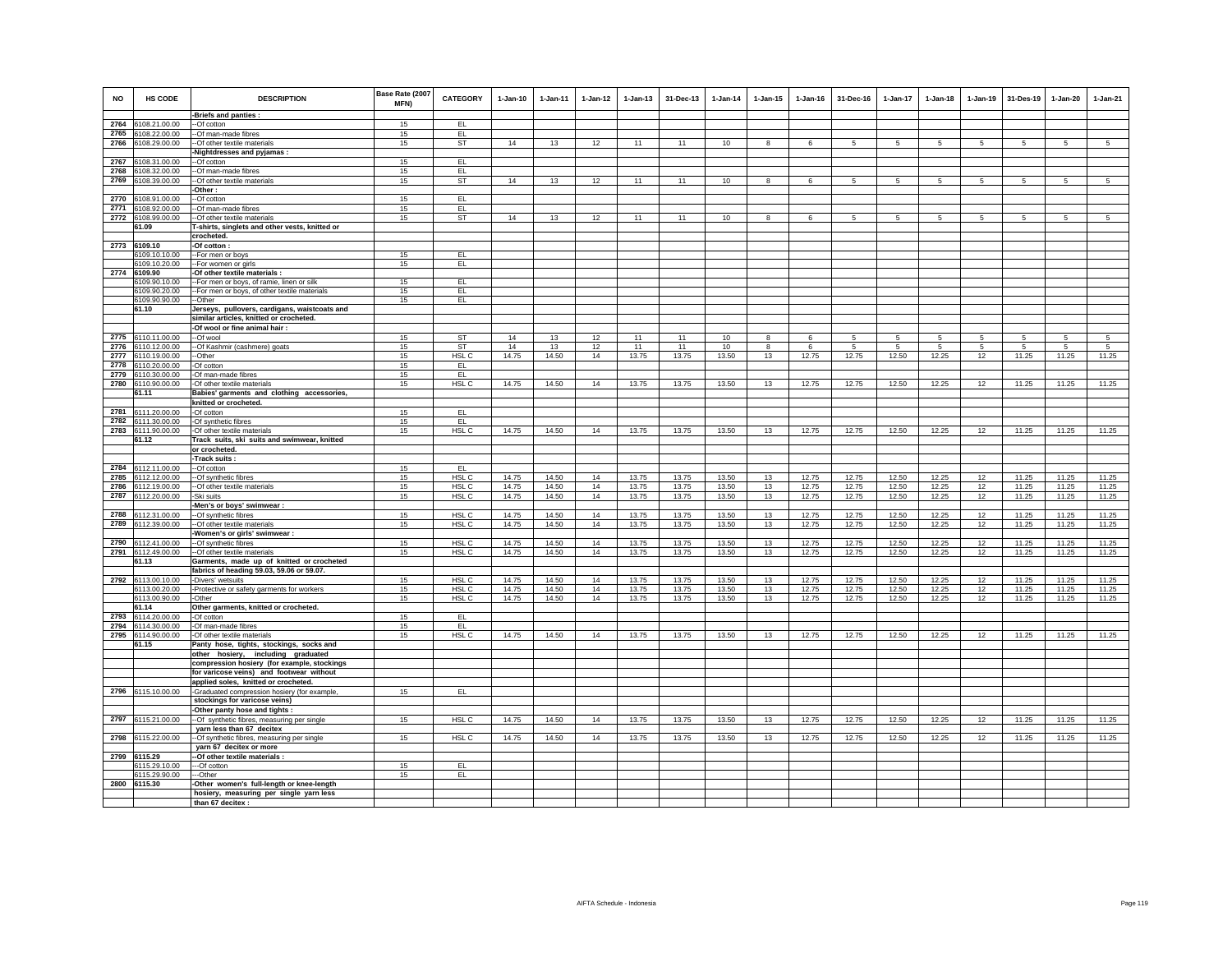| <b>NO</b> | <b>HS CODE</b>                           | <b>DESCRIPTION</b>                                                                        | Base Rate (2007<br>MFN) | <b>CATEGORY</b>  | $1-Jan-10$     | $1-Jan-11$     | $1-Jan-12$     | $1-Jan-13$     | 31-Dec-13      | $1-Jan-14$ | $1 - Jan-15$            | $1-Jan-16$     | 31-Dec-16       | 1-Jan-17        | $1-Jan-18$      | $1-Jan-19$      | 31-Des-19      | $1-Jan-20$ | $1-Jan-21$ |
|-----------|------------------------------------------|-------------------------------------------------------------------------------------------|-------------------------|------------------|----------------|----------------|----------------|----------------|----------------|------------|-------------------------|----------------|-----------------|-----------------|-----------------|-----------------|----------------|------------|------------|
|           | 6115.30.10.00<br>6115.30.90.00           | --Of cotton<br>--Other                                                                    | 15<br>15                | EL<br>HSL C      | 14.75          | 14.50          | 14             | 13.75          | 13.75          | 13.50      | 13                      | 12.75          | 12.75           | 12.50           | 12.25           | 12              | 11.25          | 11.25      | 11.25      |
|           |                                          | -Other:                                                                                   |                         |                  |                |                |                |                |                |            |                         |                |                 |                 |                 |                 |                |            |            |
|           | 2801 6115.94.00.00                       | --Of wool or fine animal hair                                                             | 15                      | ST               | 14             | 13             | 12             | 11             | 11             | 10         | 8                       | 6              | 5               | 5               | 5               | 5               | 5              | 5          | 5          |
|           | 2802 6115.95.00.00                       | -Of cotton                                                                                | 15                      | HSL C            | 14.75          | 14.50          | 14             | 13.75          | 13.75          | 13.50      | 13                      | 12.75          | 12.75           | 12.50           | 12.25           | 12              | 11.25          | 11.25      | 11.25      |
|           | 2803 6115.96.00.00<br>2804 6115.99.00.00 | -Of synthetic fibres                                                                      | 15<br>15                | HSL C<br>HSL C   | 14.75<br>14.75 | 14.50<br>14.50 | 14<br>14       | 13.75<br>13.75 | 13.75          | 13.50      | 13                      | 12.75<br>12.75 | 12.75<br>12.75  | 12.50<br>12.50  | 12.25<br>12.25  | 12              | 11.25<br>11.25 | 11.25      | 11.25      |
|           | 61.16                                    | -Of other textile materials<br>Gloves, mittens and mitts, knitted or                      |                         |                  |                |                |                |                | 13.75          | 13.50      | 13                      |                |                 |                 |                 | 12              |                | 11.25      | 11.25      |
|           |                                          | crocheted.                                                                                |                         |                  |                |                |                |                |                |            |                         |                |                 |                 |                 |                 |                |            |            |
|           | 2805 6116.10.00.00                       | -Impregnated, coated or covered with plastics                                             | 15                      | HSL C            | 14.75          | 14.50          | 14             | 13.75          | 13.75          | 13.50      | 13                      | 12.75          | 12.75           | 12.50           | 12.25           | 12              | 11.25          | 11.25      | 11.25      |
|           |                                          | or rubber                                                                                 |                         |                  |                |                |                |                |                |            |                         |                |                 |                 |                 |                 |                |            |            |
|           |                                          | -Other:                                                                                   |                         |                  |                |                |                |                |                |            |                         |                |                 |                 |                 |                 |                |            |            |
|           | 2806 6116.91.00.00                       | -- Of wool or fine animal hair                                                            | 10                      | ST               | 9              | 8              | $\overline{7}$ | $\overline{7}$ | $\overline{7}$ | 6          | 6                       | 5              | 5               | $5\phantom{.0}$ | 5               | $\overline{5}$  | 5              | 5          | 5          |
|           | 2807 6116.92.00.00<br>2808 6116.93       | --Of cotton<br>-- Of synthetic fibres:                                                    | 15                      | EL.              |                |                |                |                |                |            |                         |                |                 |                 |                 |                 |                |            |            |
|           | 6116.93.10.00                            | ---Divers' gloves                                                                         | 15                      | HSL C            | 14.75          | 14.50          | 14             | 13.75          | 13.75          | 13.50      | 13                      | 12.75          | 12.75           | 12.50           | 12.25           | 12              | 11.25          | 11.25      | 11.25      |
|           | 6116.93.90.00                            | ---Other                                                                                  | 15                      | HSL <sub>C</sub> | 14.75          | 14.50          | 14             | 13.75          | 13.75          | 13.50      | 13                      | 12.75          | 12.75           | 12.50           | 12.25           | 12              | 11.25          | 11.25      | 11.25      |
|           | 2809 6116.99.00.00                       | -- Of other textile materials                                                             | 15                      | HSL C            | 14.75          | 14.50          | 14             | 13.75          | 13.75          | 13.50      | 13                      | 12.75          | 12.75           | 12.50           | 12.25           | 12              | 11.25          | 11.25      | 11.25      |
|           | 61.17                                    | Other made up clothing accessories, knitted                                               |                         |                  |                |                |                |                |                |            |                         |                |                 |                 |                 |                 |                |            |            |
|           |                                          | or crocheted; knitted or crocheted parts of                                               |                         |                  |                |                |                |                |                |            |                         |                |                 |                 |                 |                 |                |            |            |
|           | 2810 6117.10                             | garments or of clothing accessories.<br>-Shawls, scarves, mufflers, mantillas, veils      |                         |                  |                |                |                |                |                |            |                         |                |                 |                 |                 |                 |                |            |            |
|           |                                          | and the like:                                                                             |                         |                  |                |                |                |                |                |            |                         |                |                 |                 |                 |                 |                |            |            |
|           | 6117.10.10.00                            | --Of cotton                                                                               | 15                      | EL               |                |                |                |                |                |            |                         |                |                 |                 |                 |                 |                |            |            |
|           | 6117.10.90.00                            | --Other                                                                                   | 15                      | EL               |                |                |                |                |                |            |                         |                |                 |                 |                 |                 |                |            |            |
|           | 2811 6117.80                             | -Other accessories :                                                                      |                         |                  |                |                |                |                |                |            |                         |                |                 |                 |                 |                 |                |            |            |
|           | 6117.80.11.00                            | -Ties, bow ties and cravats:<br>-- Of wool or fine animal hair                            | 10                      | ST               | $\mathsf g$    | 8              |                | $\overline{7}$ |                | 6          | 6                       | 5              | 5               | 5               | 5               | 5               | 5              | 5          | 5          |
|           | 6117.80.19.00                            | --Other                                                                                   | 15                      | ST               | 14             | 13             | 12             | 11             | 11             | 10         | 8                       | 6              | 5               | 5               | $5\phantom{.0}$ | 5               | $\sqrt{5}$     | 5          | 5          |
|           | 6117.80.90.00                            | --Other                                                                                   | 15                      | <b>ST</b>        | 14             | 13             | 12             | 11             | 11             | 10         | $\overline{\mathbf{8}}$ | 6              | 5               | $5\overline{5}$ | 5               | 5               | 5              | 5          | 5          |
|           | 2812 6117.90.00.00                       | -Parts                                                                                    | 15                      | EL.              |                |                |                |                |                |            |                         |                |                 |                 |                 |                 |                |            |            |
|           | 62.01                                    | Men's or boys' overcoats, car-coats, capes,                                               |                         |                  |                |                |                |                |                |            |                         |                |                 |                 |                 |                 |                |            |            |
|           |                                          | cloaks, anoraks (including ski-jackets),                                                  |                         |                  |                |                |                |                |                |            |                         |                |                 |                 |                 |                 |                |            |            |
|           |                                          | wind-cheaters, wind - jackets and similar<br>articles, other than those of heading 62.03. |                         |                  |                |                |                |                |                |            |                         |                |                 |                 |                 |                 |                |            |            |
|           |                                          | -Overcoats, raincoats, car-coats, capes,                                                  |                         |                  |                |                |                |                |                |            |                         |                |                 |                 |                 |                 |                |            |            |
|           |                                          | cloaks and similar articles :                                                             |                         |                  |                |                |                |                |                |            |                         |                |                 |                 |                 |                 |                |            |            |
|           | 2813 6201.11.00.00                       | -- Of wool or fine animal hair                                                            | 10                      | ST               | 9              | 8              | $\overline{7}$ | $\overline{7}$ | $\overline{7}$ | 6          | 6                       | 5              | 5               | 5               | 5               | -5              | 5              | 5          | 5          |
|           | 2814 6201.12.00.00                       | --Of cotton                                                                               | 15                      | EL               |                |                |                |                |                |            |                         |                |                 |                 |                 |                 |                |            |            |
|           | 2815 6201.13.00.00                       | --Of man-made fibres                                                                      | 15                      | EL               |                |                |                |                |                |            |                         |                |                 |                 |                 |                 |                |            |            |
|           | 2816 6201.19.00<br>6201.19.00.10         | -Of other textile materials<br>---Of silk                                                 | 15                      | EL.              |                |                |                |                |                |            |                         |                |                 |                 |                 |                 |                |            |            |
|           | 6201.19.00.20                            | ---Of ramie                                                                               | 15                      | HSL C            | 14.75          | 14.50          | 14             | 13.75          | 13.75          | 13.50      | 13                      | 12.75          | 12.75           | 12.50           | 12.25           | 12              | 11.25          | 11.25      | 11.25      |
|           | 6201.19.00.90                            | --Other                                                                                   | 15                      | EL.              |                |                |                |                |                |            |                         |                |                 |                 |                 |                 |                |            |            |
|           |                                          | Other:                                                                                    |                         |                  |                |                |                |                |                |            |                         |                |                 |                 |                 |                 |                |            |            |
|           | 2817 6201.91.00.00                       | --Of wool or fine animal hair                                                             | 10 <sup>10</sup>        | ST               | 9              | 8              | $\overline{7}$ | $\overline{7}$ | $\overline{7}$ | 6          | 6                       | 5              | 5               | 5               | 5               | 5               | 5              | 5          | 5          |
|           | 2818 6201.92.00.00                       | -Of cotton                                                                                | 15                      | EL               |                |                |                |                |                |            |                         |                |                 |                 |                 |                 |                |            |            |
|           | 2819 6201.93.00<br>6201.93.00.10         | -Of man-made fibres :<br>--Batik                                                          | 15                      | HSL C            | 14.75          | 14.50          | 14             | 13.75          | 13.75          | 13.50      | 13                      | 12.75          | 12.75           | 12.50           | 12.25           | 12              | 11.25          | 11.25      | 11.25      |
|           | 6201.93.00.90                            | --Other                                                                                   | 15                      | HSL C            | 14.75          | 14.50          | 14             | 13.75          | 13.75          | 13.50      | 13                      | 12.75          | 12.75           | 12.50           | 12.25           | 12              | 11.25          | 11.25      | 11.25      |
|           | 2820 6201.99.00                          | -- Of other textile materials :                                                           |                         |                  |                |                |                |                |                |            |                         |                |                 |                 |                 |                 |                |            |            |
|           | 6201.99.00.10                            | ---Of silk                                                                                | 15                      | EL.              |                |                |                |                |                |            |                         |                |                 |                 |                 |                 |                |            |            |
|           | 6201.99.00.20                            | ---Of ramie<br>--Other                                                                    | 15<br>15                | HSL C            | 14.75          | 14.50          | 14             | 13.75          | 13.75          | 13.50      | 13                      | 12.75          | 12.75           | 12.50           | 12.25           | 12              | 11.25          | 11.25      | 11.25      |
|           | 6201.99.00.90<br>62.02                   | Women's or girls' overcoats, car-coats, capes,                                            |                         | EL               |                |                |                |                |                |            |                         |                |                 |                 |                 |                 |                |            |            |
|           |                                          | cloaks, anoraks (including ski-jackets), wind-                                            |                         |                  |                |                |                |                |                |            |                         |                |                 |                 |                 |                 |                |            |            |
|           |                                          | cheaters, wind-jackets and similar articles,                                              |                         |                  |                |                |                |                |                |            |                         |                |                 |                 |                 |                 |                |            |            |
|           |                                          | other than those of heading 62.04.                                                        |                         |                  |                |                |                |                |                |            |                         |                |                 |                 |                 |                 |                |            |            |
|           |                                          | -Overcoats,raincoats, car-coats, capes, cloaks                                            |                         |                  |                |                |                |                |                |            |                         |                |                 |                 |                 |                 |                |            |            |
|           | 2821 6202.11.00.00                       | and similar articles :<br>--Of wool or fine animal hair                                   | 15                      | <b>ST</b>        | 14             | 13             | 12             | 11             | 11             | 10         | 8                       | 6              | 5               | 5.              | 5               | -5              | -5             | 5          | 5          |
|           | 2822 6202.12.00.00                       | --Of cotton                                                                               | 15                      | EL.              |                |                |                |                |                |            |                         |                |                 |                 |                 |                 |                |            |            |
|           | 2823 6202.13.00                          | -Of man-made fibres :                                                                     |                         |                  |                |                |                |                |                |            |                         |                |                 |                 |                 |                 |                |            |            |
|           | 6202.13.00.10                            | --Batik                                                                                   | 15                      | HSL C            | 14.75          | 14.50          | 14             | 13.75          | 13.75          | 13.50      | 13                      | 12.75          | 12.75           | 12.50           | 12.25           | 12              | 11.25          | 11.25      | 11.25      |
|           | 6202.13.00.90                            | -Other                                                                                    | 15                      | EL.              |                |                |                |                |                |            |                         |                |                 |                 |                 |                 |                |            |            |
|           | 2824 6202.19.00                          | -Of other textile materials                                                               |                         |                  |                |                |                |                |                |            |                         |                |                 |                 |                 |                 |                |            |            |
|           | 6202.19.00.10<br>6202.19.00.20           | ---Of silk<br>--Of ramie                                                                  | 15<br>15                | EL<br>HSL C      | 14.75          | 14.50          | 14             | 13.75          | 13.75          | 13.50      | 13                      | 12.75          | 12.75           | 12.50           | 12.25           | 12              | 11.25          | 11.25      | 11.25      |
|           | 6202.19.00.90                            | --Other                                                                                   | 15                      | HSL C            | 14.75          | 14.50          | 14             | 13.75          | 13.75          | 13.50      | 13                      | 12.75          | 12.75           | 12.50           | 12.25           | 12              | 11.25          | 11.25      | 11.25      |
|           |                                          | Other:                                                                                    |                         |                  |                |                |                |                |                |            |                         |                |                 |                 |                 |                 |                |            |            |
|           | 2825 6202.91.00.00                       | -Of wool or fine animal hair                                                              | 15                      | ST               | 14             | 13             | 12             | 11             | 11             | 10         | 8                       | 6              | $5\overline{5}$ | 5               | 5               | $5\overline{5}$ | 5              | 5          | 5          |
| 2826      | 6202.92.00.00                            | -Of cotton                                                                                | 15                      | EL               |                |                |                |                |                |            |                         |                |                 |                 |                 |                 |                |            |            |
| 2827      | 6202.93.00                               | -Of man-made fibres :                                                                     |                         |                  |                |                |                |                |                |            |                         |                |                 |                 |                 |                 |                |            |            |
|           | 6202.93.00.10<br>6202.93.00.90           | --Batik<br>--Other                                                                        | 15<br>15                | HSL C<br>EL      | 14.75          | 14.50          | 14             | 13.75          | 13.75          | 13.50      | 13                      | 12.75          | 12.75           | 12.50           | 12.25           | 12              | 11.25          | 11.25      | 11.25      |
|           | 2828 6202.99.00                          | -Of other textile materials                                                               |                         |                  |                |                |                |                |                |            |                         |                |                 |                 |                 |                 |                |            |            |
|           |                                          |                                                                                           |                         |                  |                |                |                |                |                |            |                         |                |                 |                 |                 |                 |                |            |            |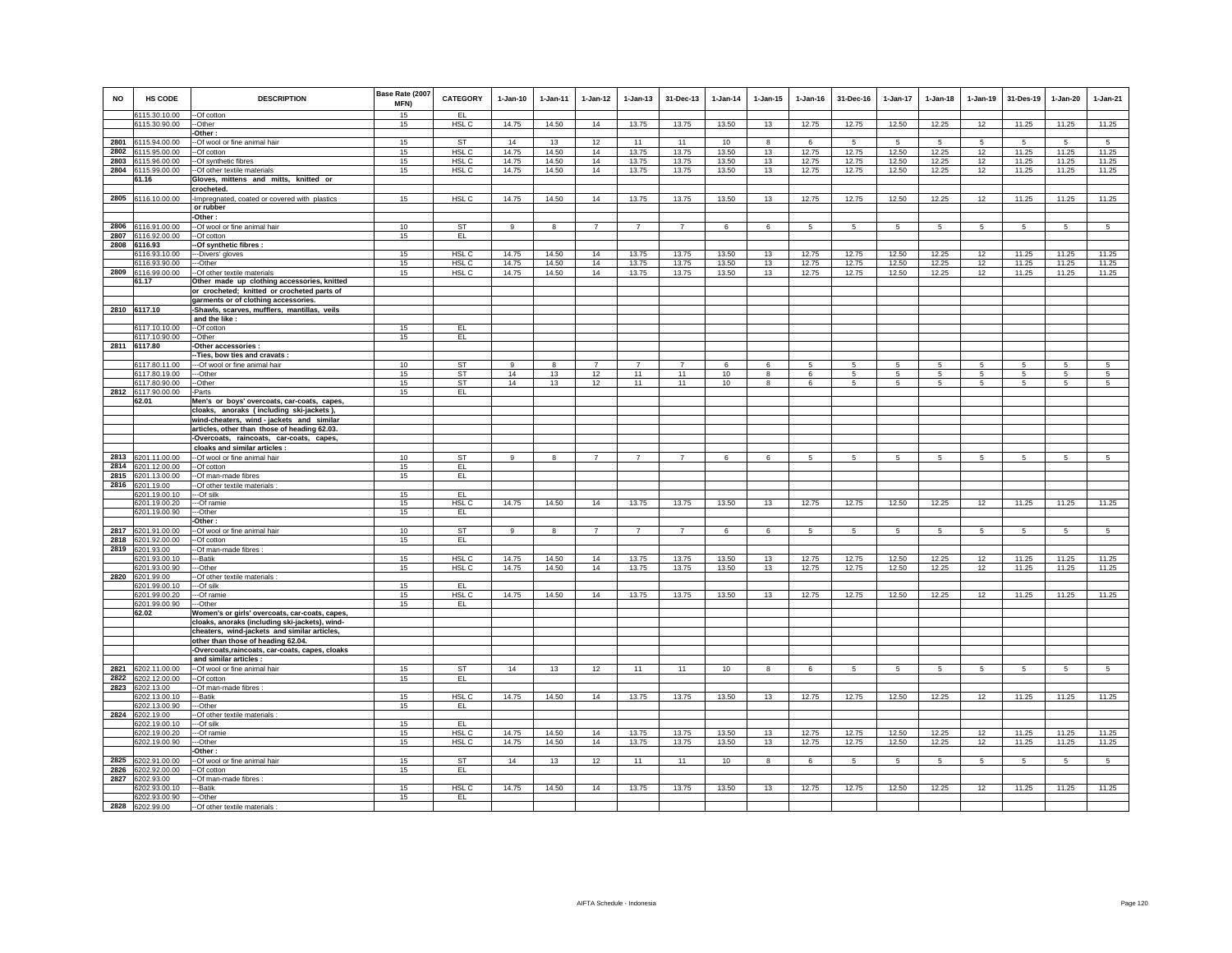| <b>NO</b> | <b>HS CODE</b>                           | <b>DESCRIPTION</b>                                                              | Base Rate (2007<br>MFN) | <b>CATEGORY</b>  | $1-Jan-10$   | $1-Jan-11$              | $1-Jan-12$     | $1-Jan-13$     | 31-Dec-13      | $1-Jan-14$ | $1 - Jan-15$    | $1 - Jan-16$    | 31-Dec-16       | $1-Jan-17$      | $1-Jan-18$      | $1-Jan-19$      | 31-Des-19       | $1-Jan-20$      | $1-Jan-21$      |
|-----------|------------------------------------------|---------------------------------------------------------------------------------|-------------------------|------------------|--------------|-------------------------|----------------|----------------|----------------|------------|-----------------|-----------------|-----------------|-----------------|-----------------|-----------------|-----------------|-----------------|-----------------|
|           | 6202.99.00.10                            | ---Of silk                                                                      | 15                      | EL               |              |                         |                |                |                |            |                 |                 |                 |                 |                 |                 |                 |                 |                 |
|           | 6202.99.00.20                            | ---Of ramie                                                                     | 15                      | HSL C            | 14.75        | 14.50                   | 14             | 13.75          | 13.75          | 13.50      | 13              | 12.75           | 12.75           | 12.50           | 12.25           | 12              | 11.25           | 11.25           | 11.25           |
|           | 6202.99.00.90                            | ---Other                                                                        | 15                      | HSL C            | 14.75        | 14.50                   | 14             | 13.75          | 13.75          | 13.50      | 13              | 12.75           | 12.75           | 12.50           | 12.25           | 12              | 11.25           | 11.25           | 11.25           |
|           | 62.03                                    | Men's or boys' suits, ensembles, jackets,                                       |                         |                  |              |                         |                |                |                |            |                 |                 |                 |                 |                 |                 |                 |                 |                 |
|           |                                          | blazers, trousers, bib and brace overalls,                                      |                         |                  |              |                         |                |                |                |            |                 |                 |                 |                 |                 |                 |                 |                 |                 |
|           |                                          | breeches and shorts (other than swimwear).                                      |                         |                  |              |                         |                |                |                |            |                 |                 |                 |                 |                 |                 |                 |                 |                 |
|           | 2829 6203.11.00.00                       | -Suits :<br>--Of wool or fine animal hair                                       | 15                      | ST               | 14           | 13                      | 12             | 11             | 11             | 10         | 8               | 6               | 5               | 5               | 5               | $\sqrt{5}$      | 5               | -5              | 5               |
|           | 2830 6203.12.00.00                       | -- Of synthetic fibres                                                          | 15                      | HSL <sub>C</sub> | 14.75        | 14.50                   | 14             | 13.75          | 13.75          | 13.50      | 13              | 12.75           | 12.75           | 12.50           | 12.25           | 12              | 11.25           | 11.25           | 11.25           |
|           | 2831 6203.19                             | -- Of other textile materials :                                                 |                         |                  |              |                         |                |                |                |            |                 |                 |                 |                 |                 |                 |                 |                 |                 |
|           | 6203.19.10.00                            | ---Of cotton                                                                    | 15                      | EL.              |              |                         |                |                |                |            |                 |                 |                 |                 |                 |                 |                 |                 |                 |
|           | 6203.19.90                               | ---Other:                                                                       |                         |                  |              |                         |                |                |                |            |                 |                 |                 |                 |                 |                 |                 |                 |                 |
|           | 6203.19.90.10<br>6203.19.90.20           | $---Of$ silk<br>----Of ramie                                                    | 15<br>15                | EL<br>EL         |              |                         |                |                |                |            |                 |                 |                 |                 |                 |                 |                 |                 |                 |
|           | 6203.19.90.90                            | ----Other                                                                       | 15                      | EL.              |              |                         |                |                |                |            |                 |                 |                 |                 |                 |                 |                 |                 |                 |
|           |                                          | -Ensembles:                                                                     |                         |                  |              |                         |                |                |                |            |                 |                 |                 |                 |                 |                 |                 |                 |                 |
|           | 2832 6203.22.00.00                       | --Of cotton                                                                     | 15                      | EL               |              |                         |                |                |                |            |                 |                 |                 |                 |                 |                 |                 |                 |                 |
|           | 2833 6203.23.00.00                       | --Of synthetic fibres                                                           | 15                      | EL               |              |                         |                |                |                |            |                 |                 |                 |                 |                 |                 |                 |                 |                 |
|           | 2834 6203.29.00<br>6203.29.00.10         | -- Of other textile materials :<br>---Of silk                                   | 15                      | EL               |              |                         |                |                |                |            |                 |                 |                 |                 |                 |                 |                 |                 |                 |
|           | 6203.29.00.20                            | ---Of ramie                                                                     | 15                      | EL.              |              |                         |                |                |                |            |                 |                 |                 |                 |                 |                 |                 |                 |                 |
|           | 6203.29.00.90                            | ---Other                                                                        | 15                      | EL.              |              |                         |                |                |                |            |                 |                 |                 |                 |                 |                 |                 |                 |                 |
|           |                                          | Jackets and blazers :                                                           |                         |                  |              |                         |                |                |                |            |                 |                 |                 |                 |                 |                 |                 |                 |                 |
|           | 2835 6203.31.00.00                       | -- Of wool or fine animal hair                                                  | 10                      | <b>ST</b>        | 9            | 8                       | 7              | $\overline{7}$ | $\overline{7}$ | 6          | 6               | $5\overline{5}$ | 5 <sub>5</sub>  | $5\phantom{.0}$ | $5\phantom{.0}$ | $5\overline{)}$ | $5\phantom{.0}$ | $5\phantom{.0}$ | 5               |
|           | 2836 6203.32.00.00                       | --Of cotton                                                                     | 15                      | EL.              |              |                         |                |                |                |            |                 |                 |                 |                 |                 |                 |                 |                 |                 |
|           | 2837 6203.33.00.00<br>2838 6203.39.00    | -- Of synthetic fibres<br>-Of other textile materials :                         | 15                      | EL.              |              |                         |                |                |                |            |                 |                 |                 |                 |                 |                 |                 |                 |                 |
|           | 6203.39.00.10                            | --Of silk                                                                       | 15                      | EL               |              |                         |                |                |                |            |                 |                 |                 |                 |                 |                 |                 |                 |                 |
|           | 6203.39.00.20                            | ---Of ramie                                                                     | 15                      | EL.              |              |                         |                |                |                |            |                 |                 |                 |                 |                 |                 |                 |                 |                 |
|           | 6203.39.00.90                            | ---Other                                                                        | 15                      | EL.              |              |                         |                |                |                |            |                 |                 |                 |                 |                 |                 |                 |                 |                 |
|           |                                          | -Trousers, bib and brace overalls, breeches                                     |                         |                  |              |                         |                |                |                |            |                 |                 |                 |                 |                 |                 |                 |                 |                 |
|           | 2839 6203.41.00.00                       | and shorts:<br>-- Of wool or fine animal hair                                   | 15                      | <b>ST</b>        | 14           | 13                      | 12             | 11             | 11             | 10         | 8               | 6               | 5 <sub>5</sub>  | 5 <sub>5</sub>  | 5 <sub>5</sub>  | $5\phantom{.0}$ | $5\phantom{.0}$ | 5               | $5\overline{5}$ |
|           | 2840 6203.42                             | -Of cotton :                                                                    |                         |                  |              |                         |                |                |                |            |                 |                 |                 |                 |                 |                 |                 |                 |                 |
|           | 6203.42.10.00                            | --- Bib and brace overalls                                                      | 15                      | EL               |              |                         |                |                |                |            |                 |                 |                 |                 |                 |                 |                 |                 |                 |
|           | 6203.42.90.00                            | ---Other                                                                        | 15                      | EL.              |              |                         |                |                |                |            |                 |                 |                 |                 |                 |                 |                 |                 |                 |
|           | 2841 6203.43.00.00                       | -- Of synthetic fibres                                                          | 15                      | EL               |              |                         |                |                |                |            |                 |                 |                 |                 |                 |                 |                 |                 |                 |
|           | 2842 6203.49.00<br>6203.49.00.10         | -- Of other textile materials :<br>---Of silk                                   | 15                      | EL               |              |                         |                |                |                |            |                 |                 |                 |                 |                 |                 |                 |                 |                 |
|           | 6203.49.00.20                            | ---Of ramie                                                                     | 15                      | EL.              |              |                         |                |                |                |            |                 |                 |                 |                 |                 |                 |                 |                 |                 |
|           | 6203.49.00.90                            | ---Other                                                                        | 15                      | EL.              |              |                         |                |                |                |            |                 |                 |                 |                 |                 |                 |                 |                 |                 |
|           | 62.04                                    | Women's or girls' suits, ensembles, jackets,                                    |                         |                  |              |                         |                |                |                |            |                 |                 |                 |                 |                 |                 |                 |                 |                 |
|           |                                          | blazers, dresses, skirts, divided skirt,                                        |                         |                  |              |                         |                |                |                |            |                 |                 |                 |                 |                 |                 |                 |                 |                 |
|           |                                          | trousers, bib and brace overalls, breeches and<br>shorts (other than swimwear). |                         |                  |              |                         |                |                |                |            |                 |                 |                 |                 |                 |                 |                 |                 |                 |
|           |                                          | -Suits :                                                                        |                         |                  |              |                         |                |                |                |            |                 |                 |                 |                 |                 |                 |                 |                 |                 |
|           | 2843 6204.11.00.00                       | -- Of wool or fine animal hair                                                  | 10                      | ST               | $\mathbf{g}$ | $\overline{\mathbf{8}}$ | $\overline{7}$ | $\overline{7}$ | $\overline{7}$ | 6          | $6\overline{6}$ | $\overline{5}$  | $5\phantom{.0}$ | $5\overline{)}$ | 5               | $5\overline{)}$ | $5\overline{)}$ | $5\phantom{.0}$ | $5\overline{)}$ |
|           | 2844 6204.12.00.00                       | $-Ofcotton$                                                                     | 15                      | EL               |              |                         |                |                |                |            |                 |                 |                 |                 |                 |                 |                 |                 |                 |
|           | 2845 6204.13.00.00<br>2846 6204.19.00    | --Of synthetic fibres                                                           | 15                      | EL.              |              |                         |                |                |                |            |                 |                 |                 |                 |                 |                 |                 |                 |                 |
|           | 6204.19.00.10                            | -- Of other textile materials :<br>---Of silk                                   | 15                      | EL               |              |                         |                |                |                |            |                 |                 |                 |                 |                 |                 |                 |                 |                 |
|           | 6204.19.00.20                            | ---Of ramie                                                                     | 15                      | EL.              |              |                         |                |                |                |            |                 |                 |                 |                 |                 |                 |                 |                 |                 |
|           | 6204.19.00.90                            | ---Other                                                                        | 15                      | EL.              |              |                         |                |                |                |            |                 |                 |                 |                 |                 |                 |                 |                 |                 |
|           |                                          | -Ensembles :                                                                    |                         |                  |              |                         |                |                |                |            |                 |                 |                 |                 |                 |                 |                 |                 |                 |
|           | 2847 6204.21.00.00<br>2848 6204.22.00.00 | -- Of wool or fine animal hair<br>--Of cotton                                   | 10<br>15                | <b>ST</b><br>EL  | 9            | 8                       | $\overline{7}$ | $\overline{7}$ | $\overline{7}$ | 6          | 6               | 5               | 5               | 5               | 5               | 5               | 5               | 5               | 5               |
|           | 2849 6204.23.00.00                       | --Of synthetic fibres                                                           | 15                      | EL.              |              |                         |                |                |                |            |                 |                 |                 |                 |                 |                 |                 |                 |                 |
|           | 2850 6204.29.00                          | -- Of other textile materials :                                                 |                         |                  |              |                         |                |                |                |            |                 |                 |                 |                 |                 |                 |                 |                 |                 |
|           | 6204.29.00.10                            | ---Of silk                                                                      | 15                      | EL               |              |                         |                |                |                |            |                 |                 |                 |                 |                 |                 |                 |                 |                 |
|           | 6204.29.00.20                            | ---Of ramie                                                                     | 15                      | EL.              |              |                         |                |                |                |            |                 |                 |                 |                 |                 |                 |                 |                 |                 |
|           | 6204.29.00.90                            | ---Other<br>-Jackets and blazers :                                              | 15                      | EL.              |              |                         |                |                |                |            |                 |                 |                 |                 |                 |                 |                 |                 |                 |
|           | 2851 6204.31.00.00                       | --Of wool or fine animal hair                                                   | 10                      | ST               | 9            | 8                       | 7              | $\overline{7}$ | $\overline{7}$ | 6          | 6               | $5^{\circ}$     | 5 <sub>5</sub>  | 5 <sub>5</sub>  | $5\overline{5}$ | $5\overline{5}$ | $5\overline{5}$ | 5               | $5\overline{5}$ |
|           | 2852 6204.32.00.00                       | -- Of cotton                                                                    | 15                      | EL.              |              |                         |                |                |                |            |                 |                 |                 |                 |                 |                 |                 |                 |                 |
|           | 2853 6204.33.00.00                       | --Of synthetic fibres                                                           | 15                      | EL.              |              |                         |                |                |                |            |                 |                 |                 |                 |                 |                 |                 |                 |                 |
|           | 2854 6204.39.00                          | -Of other textile materials :                                                   |                         |                  |              |                         |                |                |                |            |                 |                 |                 |                 |                 |                 |                 |                 |                 |
|           | 6204.39.00.10<br>6204.39.00.20           | ---Of silk                                                                      | 15<br>15                | EL<br>EL         |              |                         |                |                |                |            |                 |                 |                 |                 |                 |                 |                 |                 |                 |
|           | 6204.39.00.90                            | ---Of ramie<br>---Other                                                         | 15                      | EL.              |              |                         |                |                |                |            |                 |                 |                 |                 |                 |                 |                 |                 |                 |
|           |                                          | -Dresses:                                                                       |                         |                  |              |                         |                |                |                |            |                 |                 |                 |                 |                 |                 |                 |                 |                 |
|           | 2855 6204.41.00.00                       | --Of wool or fine animal hair                                                   | 10                      | <b>ST</b>        | 9            | 8                       | 7              | $\overline{7}$ | 7              | 6          | 6               | $5\overline{)}$ | 5 <sub>5</sub>  | 5 <sub>5</sub>  | $5\overline{5}$ | $5\overline{)}$ | $5\overline{5}$ | $5\overline{5}$ | 5 <sub>5</sub>  |
|           | 2856 6204.42.00.00                       | --Of cotton                                                                     | 15                      | EL.              |              |                         |                |                |                |            |                 |                 |                 |                 |                 |                 |                 |                 |                 |
|           | 2857 6204.43.00.00<br>2858 6204.44.00.00 | --Of synthetic fibres<br>--Of artificial fibres                                 | 15<br>15                | EL<br>EL.        |              |                         |                |                |                |            |                 |                 |                 |                 |                 |                 |                 |                 |                 |
|           | 2859 6204.49.00                          | -- Of other textile materials :                                                 |                         |                  |              |                         |                |                |                |            |                 |                 |                 |                 |                 |                 |                 |                 |                 |
|           | 6204.49.00.10 -- Of silk                 |                                                                                 | 15                      | EL               |              |                         |                |                |                |            |                 |                 |                 |                 |                 |                 |                 |                 |                 |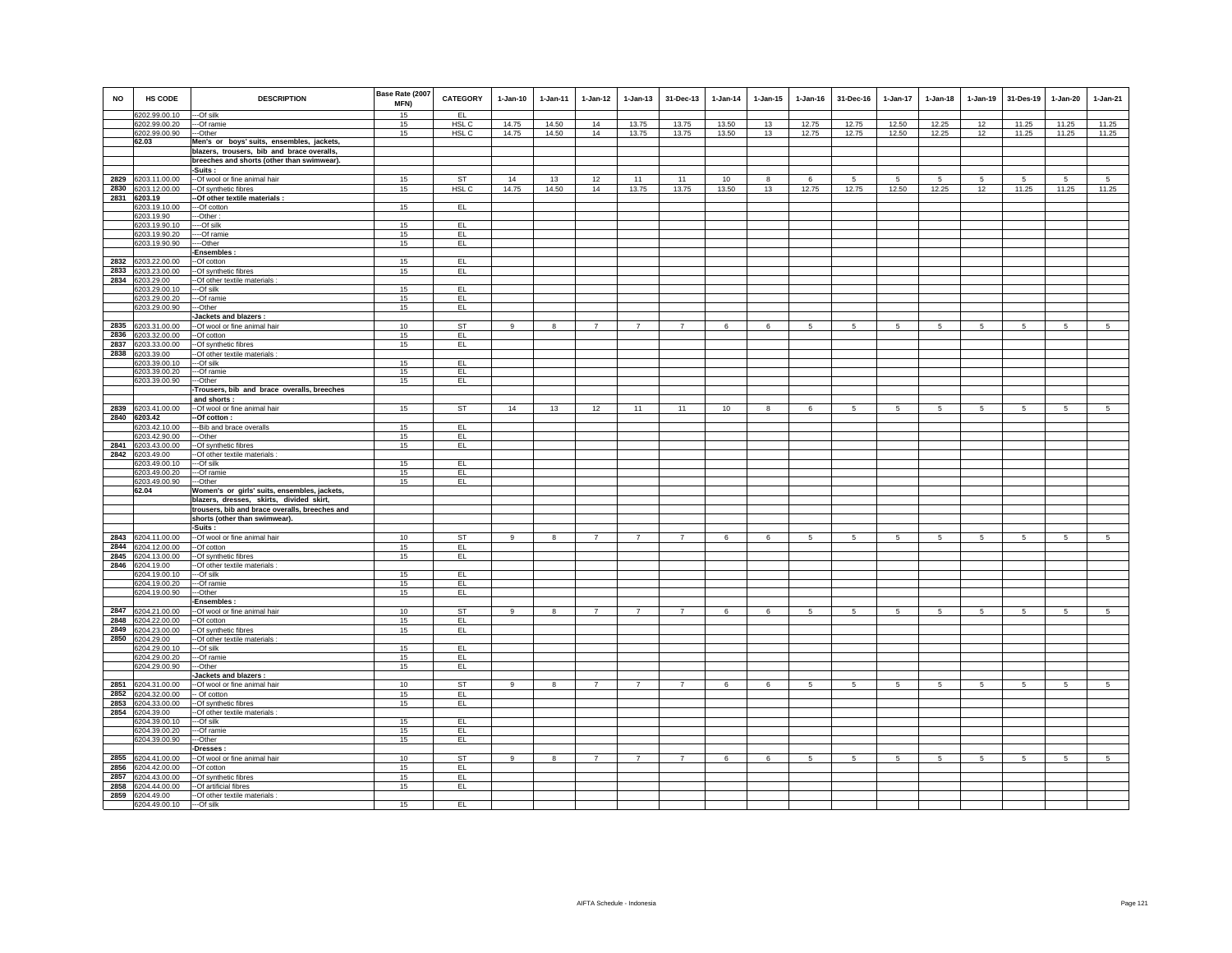| <b>NO</b> | <b>HS CODE</b>     | <b>DESCRIPTION</b>                              | Base Rate (2007<br>MFN) | <b>CATEGORY</b>  | $1-Jan-10$ | $1-Jan-11$ | $1-Jan-12$     | $1 - Jan-13$   | 31-Dec-13      | $1-Jan-14$ | $1 - Jan-15$ | $1 - Jan-16$    | 31-Dec-16      | 1-Jan-17        | $1-Jan-18$      | $1-Jan-19$      | 31-Des-19       | 1-Jan-20        | $1-Jan-21$      |
|-----------|--------------------|-------------------------------------------------|-------------------------|------------------|------------|------------|----------------|----------------|----------------|------------|--------------|-----------------|----------------|-----------------|-----------------|-----------------|-----------------|-----------------|-----------------|
|           | 6204.49.00.20      | ---Of ramie                                     | 15                      | EL               |            |            |                |                |                |            |              |                 |                |                 |                 |                 |                 |                 |                 |
|           | 6204.49.00.90      | ---Other                                        | 15                      | EL.              |            |            |                |                |                |            |              |                 |                |                 |                 |                 |                 |                 |                 |
|           |                    | -Skirts and divided skirts :                    |                         |                  |            |            |                |                |                |            |              |                 |                |                 |                 |                 |                 |                 |                 |
|           | 2860 6204.51.00.00 | -- Of wool or fine animal hair                  | 10                      | <b>ST</b>        | 9          | 8          | $\overline{7}$ | $\overline{7}$ | $\overline{7}$ | 6          | 6            | 5               | -5             | $5\overline{5}$ | 5               | 5               | 5               | -5              | $\overline{5}$  |
|           | 2861 6204.52.00.00 | --Of cotton                                     | 15                      | EL.              |            |            |                |                |                |            |              |                 |                |                 |                 |                 |                 |                 |                 |
|           | 2862 6204.53.00.00 | -- Of synthetic fibres                          | 15                      | EL               |            |            |                |                |                |            |              |                 |                |                 |                 |                 |                 |                 |                 |
|           | 2863 6204.59.00    | -Of other textile materials :                   |                         |                  |            |            |                |                |                |            |              |                 |                |                 |                 |                 |                 |                 |                 |
|           | 6204.59.00.10      | ---Of silk                                      | 15                      | EL               |            |            |                |                |                |            |              |                 |                |                 |                 |                 |                 |                 |                 |
|           | 6204.59.00.20      | ---Of ramie                                     | 15                      | EL               |            |            |                |                |                |            |              |                 |                |                 |                 |                 |                 |                 |                 |
|           | 6204.59.00.90      | ---Other                                        | 15                      | EL.              |            |            |                |                |                |            |              |                 |                |                 |                 |                 |                 |                 |                 |
|           |                    | -Trousers, bib and brace overalls, breeches and |                         |                  |            |            |                |                |                |            |              |                 |                |                 |                 |                 |                 |                 |                 |
|           |                    | shorts:                                         |                         |                  |            |            |                |                |                |            |              |                 |                |                 |                 |                 |                 |                 |                 |
|           | 2864 6204.61.00.00 | --Of wool or fine animal hair                   | 10                      | <b>ST</b>        | 9          | 8          | 7              | $\overline{7}$ | $\overline{7}$ | 6          | 6            | $5\overline{5}$ | 5 <sub>5</sub> | 5 <sub>5</sub>  | $5\overline{5}$ | $5\phantom{.0}$ | $5\overline{5}$ | 5               | $5\overline{5}$ |
|           | 2865 6204.62.00.00 | --Of cotton                                     | 15                      | EL               |            |            |                |                |                |            |              |                 |                |                 |                 |                 |                 |                 |                 |
|           | 2866 6204.63.00    | -Of synthetic fibres :                          |                         |                  |            |            |                |                |                |            |              |                 |                |                 |                 |                 |                 |                 |                 |
|           | 6204.63.00.10      | --Batik                                         | 15                      | HSL C            | 14.75      | 14.50      | 14             | 13.75          | 13.75          | 13.50      | 13           | 12.75           | 12.75          | 12.50           | 12.25           | 12              | 11.25           | 11.25           | 11.25           |
|           |                    | --Other:                                        |                         |                  |            |            |                |                |                |            |              |                 |                |                 |                 |                 |                 |                 |                 |
|           | 6204.63.00.91      | ----Flyers coveralls                            | 5                       | EL               |            |            |                |                |                |            |              |                 |                |                 |                 |                 |                 |                 |                 |
|           | 6204.63.00.99      | ---Other                                        | 15                      | EL               |            |            |                |                |                |            |              |                 |                |                 |                 |                 |                 |                 |                 |
|           | 2867 6204.69.00    | -- Of other textile materials :                 |                         |                  |            |            |                |                |                |            |              |                 |                |                 |                 |                 |                 |                 |                 |
|           | 6204.69.00.10      | ---Of silk                                      | 15                      | EL               |            |            |                |                |                |            |              |                 |                |                 |                 |                 |                 |                 |                 |
|           | 6204.69.00.20      | --Of ramie                                      | 15                      | EL.              |            |            |                |                |                |            |              |                 |                |                 |                 |                 |                 |                 |                 |
|           | 6204.69.00.90      | --Other                                         | 15                      | EL.              |            |            |                |                |                |            |              |                 |                |                 |                 |                 |                 |                 |                 |
|           | 62.05              | Men's or boys' shirts.                          |                         |                  |            |            |                |                |                |            |              |                 |                |                 |                 |                 |                 |                 |                 |
|           | 2868 6205.20.00.00 | -Of cotton                                      | 15                      | EL.              |            |            |                |                |                |            |              |                 |                |                 |                 |                 |                 |                 |                 |
|           | 2869 6205.30.00.00 | -Of man-made fibres                             | 15                      | EL.              |            |            |                |                |                |            |              |                 |                |                 |                 |                 |                 |                 |                 |
|           | 2870 6205.90.00    | Of other textile materials :                    |                         |                  |            |            |                |                |                |            |              |                 |                |                 |                 |                 |                 |                 |                 |
|           | 6205.90.00.10      | --Of silk                                       | 15                      | EL               |            |            |                |                |                |            |              |                 |                |                 |                 |                 |                 |                 |                 |
|           | 6205.90.00.20      | --Of ramie                                      | 15                      | EL               |            |            |                |                |                |            |              |                 |                |                 |                 |                 |                 |                 |                 |
|           | 6205.90.00.90      | --Other                                         | 15                      | EL.              |            |            |                |                |                |            |              |                 |                |                 |                 |                 |                 |                 |                 |
|           | 62.06              | Women's or girls' blouses, shirts and shirt-    |                         |                  |            |            |                |                |                |            |              |                 |                |                 |                 |                 |                 |                 |                 |
|           |                    | blouses.                                        |                         |                  |            |            |                |                |                |            |              |                 |                |                 |                 |                 |                 |                 |                 |
|           | 2871 6206.10.00.00 | -Of silk or silk waste                          | 15                      | EL               |            |            |                |                |                |            |              |                 |                |                 |                 |                 |                 |                 |                 |
|           | 2872 6206.20.00.00 | -Of wool or fine animal hair                    | 10                      | <b>ST</b>        | 9          | 8          | $7^{\circ}$    | $\overline{7}$ | $\overline{7}$ | 6          | 6            | $5\phantom{.0}$ | 5 <sub>5</sub> | $5\phantom{.0}$ | $5\overline{5}$ | $5\overline{5}$ | $5\phantom{.0}$ | $5\phantom{.0}$ | 5 <sub>5</sub>  |
|           | 2873 6206.30.00.00 | -Of cotton                                      | 15                      | EL.              |            |            |                |                |                |            |              |                 |                |                 |                 |                 |                 |                 |                 |
|           | 2874 6206.40.00.00 | -Of man-made fibres                             | 15                      | EL.              |            |            |                |                |                |            |              |                 |                |                 |                 |                 |                 |                 |                 |
|           | 2875 6206.90.00    | -Of other textile materials :                   |                         |                  |            |            |                |                |                |            |              |                 |                |                 |                 |                 |                 |                 |                 |
|           | 6206.90.00.10      | --Of silk                                       | 15                      | EL               |            |            |                |                |                |            |              |                 |                |                 |                 |                 |                 |                 |                 |
|           | 6206.90.00.20      | --Of ramie                                      | 15                      | EL.              |            |            |                |                |                |            |              |                 |                |                 |                 |                 |                 |                 |                 |
|           | 6206.90.00.90      | --Other                                         | 15                      | EL               |            |            |                |                |                |            |              |                 |                |                 |                 |                 |                 |                 |                 |
|           | 62.07              | Men's or boys' singlets and other vests,        |                         |                  |            |            |                |                |                |            |              |                 |                |                 |                 |                 |                 |                 |                 |
|           |                    | underpants, briefs, nightshirts, pyjamas,       |                         |                  |            |            |                |                |                |            |              |                 |                |                 |                 |                 |                 |                 |                 |
|           |                    | bathrobes, dressing gowns and similar           |                         |                  |            |            |                |                |                |            |              |                 |                |                 |                 |                 |                 |                 |                 |
|           |                    | articles.                                       |                         |                  |            |            |                |                |                |            |              |                 |                |                 |                 |                 |                 |                 |                 |
|           | 2876 6207.11.00.00 | Underpants and briefs:                          | 15                      | EL.              |            |            |                |                |                |            |              |                 |                |                 |                 |                 |                 |                 |                 |
|           |                    | --Of cotton                                     |                         |                  |            |            |                |                |                |            |              |                 |                |                 |                 |                 |                 |                 |                 |
|           | 2877 6207.19.00.00 | -- Of other textile materials                   | 15                      | EL.              |            |            |                |                |                |            |              |                 |                |                 |                 |                 |                 |                 |                 |
|           | 2878 6207.21.00.00 | -Nightshirts and pyjamas:<br>--Of cotton        | 15                      | EL               |            |            |                |                |                |            |              |                 |                |                 |                 |                 |                 |                 |                 |
|           | 2879 6207.22.00.00 | --Of man-made fibres                            | 15                      | HSL <sub>C</sub> | 14.75      | 14.50      | 14             | 13.75          | 13.75          | 13.50      | 13           | 12.75           | 12.75          | 12.50           | 12.25           | 12              | 11.25           | 11.25           | 11.25           |
|           | 2880 6207.29.00    | -- Of other textile materials :                 |                         |                  |            |            |                |                |                |            |              |                 |                |                 |                 |                 |                 |                 |                 |
|           | 6207.29.00.10      | ---Of silk                                      | 15                      | EL.              |            |            |                |                |                |            |              |                 |                |                 |                 |                 |                 |                 |                 |
|           | 6207.29.00.20      | ---Of ramie                                     | 15                      | HSL C            | 14.75      | 14.50      | 14             | 13.75          | 13.75          | 13.50      | 13           | 12.75           | 12.75          | 12.50           | 12.25           | 12              | 11.25           | 11.25           | 11.25           |
|           | 6207.29.00.90      | ---Other                                        | 15                      | HSL C            | 14.75      | 14.50      | 14             | 13.75          | 13.75          | 13.50      | 13           | 12.75           | 12.75          | 12.50           | 12.25           | 12              | 11.25           | 11.25           | 11.25           |
|           |                    | Other:                                          |                         |                  |            |            |                |                |                |            |              |                 |                |                 |                 |                 |                 |                 |                 |
|           | 2881 6207.91.00.00 | -Of cotton                                      | 15                      | HSL C            | 14.75      | 14.50      | 14             | 13.75          | 13.75          | 13.50      | 13           | 12.75           | 12.75          | 12.50           | 12.25           | 12              | 11.25           | 11.25           | 11.25           |
|           | 2882 6207.99.00.00 | -Of other textile materials                     | 15                      | HSL C            | 14.75      | 14.50      | 14             | 13.75          | 13.75          | 13.50      | 13           | 12.75           | 12.75          | 12.50           | 12.25           | 12              | 11.25           | 11.25           | 11.25           |
|           | 62.08              | Women's or girls' singlets and other vests,     |                         |                  |            |            |                |                |                |            |              |                 |                |                 |                 |                 |                 |                 |                 |
|           |                    | slips, petticoats, briefs, panties, night       |                         |                  |            |            |                |                |                |            |              |                 |                |                 |                 |                 |                 |                 |                 |
|           |                    | dresses, pyjamas, negliges, bathrobes,          |                         |                  |            |            |                |                |                |            |              |                 |                |                 |                 |                 |                 |                 |                 |
|           |                    | dressing gowns and similar articles.            |                         |                  |            |            |                |                |                |            |              |                 |                |                 |                 |                 |                 |                 |                 |
|           |                    | -Slips and petticoats :                         |                         |                  |            |            |                |                |                |            |              |                 |                |                 |                 |                 |                 |                 |                 |
|           | 2883 6208.11.00.00 | --Of man-made fibres                            | 15                      | EL.              |            |            |                |                |                |            |              |                 |                |                 |                 |                 |                 |                 |                 |
|           | 2884 6208.19.00    | -- Of other textile materials :                 |                         |                  |            |            |                |                |                |            |              |                 |                |                 |                 |                 |                 |                 |                 |
|           | 6208.19.00.10      | ---Of silk                                      | 15                      | EL.              |            |            |                |                |                |            |              |                 |                |                 |                 |                 |                 |                 |                 |
|           | 6208.19.00.20      | ---Of ramie                                     | 15                      | EL               |            |            |                |                |                |            |              |                 |                |                 |                 |                 |                 |                 |                 |
|           | 6208.19.00.90      | --Other                                         | 15                      | EL               |            |            |                |                |                |            |              |                 |                |                 |                 |                 |                 |                 |                 |
|           |                    | -Nightdresses and pyjamas:                      |                         |                  |            |            |                |                |                |            |              |                 |                |                 |                 |                 |                 |                 |                 |
|           | 2885 6208.21.00.00 | --Of cotton                                     | 15                      | EL               |            |            |                |                |                |            |              |                 |                |                 |                 |                 |                 |                 |                 |
|           | 2886 6208.22.00.00 | --Of man-made fibres                            | 15                      | EL.              |            |            |                |                |                |            |              |                 |                |                 |                 |                 |                 |                 |                 |
|           | 2887 6208.29.00    | -Of other textile materials                     |                         |                  |            |            |                |                |                |            |              |                 |                |                 |                 |                 |                 |                 |                 |
|           | 6208.29.00.10      | ---Of silk                                      | 15                      | EL.              |            |            |                |                |                |            |              |                 |                |                 |                 |                 |                 |                 |                 |
|           | 6208.29.00.20      | ---Of ramie<br>---Other                         | 15<br>15                | EL<br>EL.        |            |            |                |                |                |            |              |                 |                |                 |                 |                 |                 |                 |                 |
|           | 6208.29.00.90      | -Othe r:                                        |                         |                  |            |            |                |                |                |            |              |                 |                |                 |                 |                 |                 |                 |                 |
|           | 2888 6208.91       | -- Of cotton:                                   |                         |                  |            |            |                |                |                |            |              |                 |                |                 |                 |                 |                 |                 |                 |
|           |                    |                                                 |                         |                  |            |            |                |                |                |            |              |                 |                |                 |                 |                 |                 |                 |                 |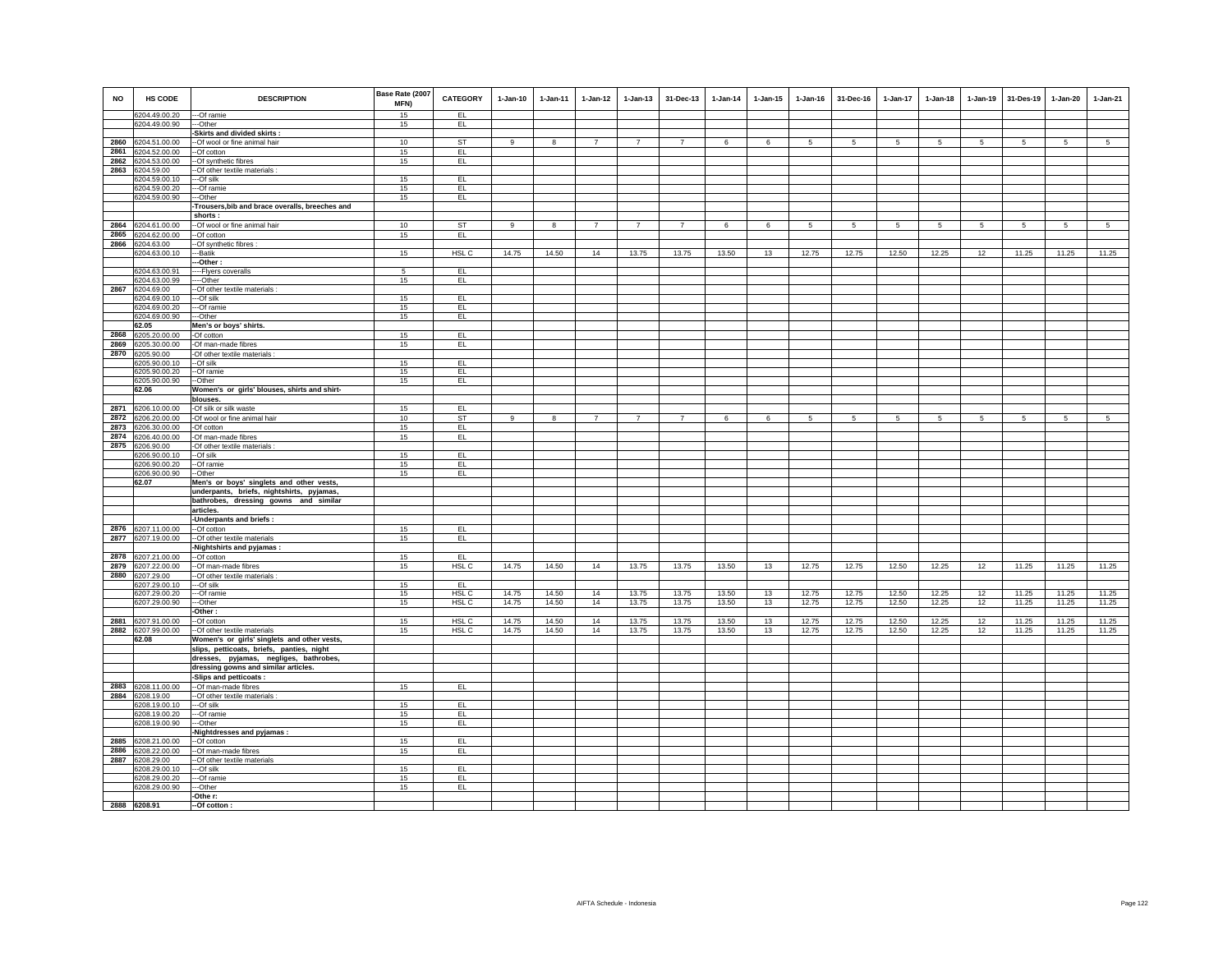| <b>NO</b> | <b>HS CODE</b>                           | <b>DESCRIPTION</b>                                                               | Base Rate (2007<br>MFN)<br>15 | <b>CATEGORY</b>           | $1-Jan-10$     | $1 - Jan-11$   | $1 - Jan-12$   | $1 - Jan-13$   | 31-Dec-13      | $1 - Jan-14$  | $1 - Jan-15$ | $1 - Jan-16$   | 31-Dec-16       | $1-Jan-17$      | $1-Jan-18$      | $1-Jan-19$ | 31-Des-19     | $1-Jan-20$    | $1-Jan-21$     |
|-----------|------------------------------------------|----------------------------------------------------------------------------------|-------------------------------|---------------------------|----------------|----------------|----------------|----------------|----------------|---------------|--------------|----------------|-----------------|-----------------|-----------------|------------|---------------|---------------|----------------|
|           | 6208.91.10.00                            | ---Panties and briefs                                                            |                               | EL<br>EL                  |                |                |                |                |                |               |              |                |                 |                 |                 |            |               |               |                |
| 2889      | 6208.91.90.00<br>6208.92.00.00           | --Other<br>--Of man-made fibres                                                  | 15<br>15                      | EL                        |                |                |                |                |                |               |              |                |                 |                 |                 |            |               |               |                |
| 2890      | 6208.99                                  | -Of other textile materials :                                                    |                               |                           |                |                |                |                |                |               |              |                |                 |                 |                 |            |               |               |                |
|           | 6208.99.10.00                            | --Of wool or fine animal hair                                                    | 10                            | <b>ST</b>                 | 9              | 8              | $\overline{7}$ | $\overline{7}$ | $\overline{7}$ | 6             | 6            | 5              | 5               | 5               | 5               | 5          | 5             | 5             | 5              |
|           | 6208.99.90.00                            | --Other                                                                          | 15                            | <b>ST</b>                 | 14             | 13             | 12             | 11             | 11             | 10            | 8            | 6              | $5\phantom{.0}$ | 5               | 5               | 5          | 5             | 5             | 5              |
|           | 62.09                                    | Babies' garments and clothing accessories.                                       |                               |                           |                |                |                |                |                |               |              |                |                 |                 |                 |            |               |               |                |
| 2891      | 6209.20                                  | -Of cotton:                                                                      |                               |                           |                |                |                |                |                |               |              |                |                 |                 |                 |            |               |               |                |
|           | 6209.20.20.00                            | -T-shirts, shirts, pyjamas, napkins (diapers)                                    | 15                            | EL.                       |                |                |                |                |                |               |              |                |                 |                 |                 |            |               |               |                |
|           | 6209.20.90                               | and similar articles<br>-Other:                                                  |                               |                           |                |                |                |                |                |               |              |                |                 |                 |                 |            |               |               |                |
|           | 6209.20.90.10                            | --Suits, pants and similar articles                                              | 15                            | EL.                       |                |                |                |                |                |               |              |                |                 |                 |                 |            |               |               |                |
|           | 6209.20.90.90                            | --Other                                                                          | 15                            | EL                        |                |                |                |                |                |               |              |                |                 |                 |                 |            |               |               |                |
|           | 2892 6209.30                             | -Of synthetic fibres :                                                           |                               |                           |                |                |                |                |                |               |              |                |                 |                 |                 |            |               |               |                |
|           | 6209.30.10.00                            | -Suits, pants and similar articles                                               | 15                            | HSL <sub>C</sub>          | 14.75          | 14.50          | 14             | 13.75          | 13.75          | 13.50         | 13           | 12.75          | 12.75           | 12.50           | 12.25           | 12         | 11.25         | 11.25         | 11.25          |
|           | 6209.30.20.00                            | -- T-shirts, shirts, pyjamas, napkins (diapers)                                  | 15                            | HSLC                      | 14.75          | 14.50          | 14             | 13.75          | 13.75          | 13.50         | 13           | 12.75          | 12.75           | 12.50           | 12.25           | 12         | 11.25         | 11.25         | 11.25          |
|           |                                          | and similar articles                                                             |                               |                           |                |                |                |                |                |               |              |                |                 |                 |                 |            |               |               |                |
|           | 6209.30.30.00<br>6209.30.90.00           | --Clothing accessories                                                           | 15<br>15                      | HSL <sub>C</sub><br>HSL C | 14.75<br>14.75 | 14.50<br>14.50 | 14<br>14       | 13.75<br>13.75 | 13.75<br>13.75 | 13.50         | 13           | 12.75<br>12.75 | 12.75<br>12.75  | 12.50<br>12.50  | 12.25<br>12.25  | 12<br>12   | 11.25         | 11.25         | 11.25<br>11.25 |
|           | 2893 6209.90.00.00                       | --Other<br>-Of other textile materials                                           | 15                            | EL.                       |                |                |                |                |                | 13.50         | 13           |                |                 |                 |                 |            | 11.25         | 11.25         |                |
|           | 62.10                                    | Garments, made up of fabrics of heading 56.02,                                   |                               |                           |                |                |                |                |                |               |              |                |                 |                 |                 |            |               |               |                |
|           |                                          | 56.03, 59.03, 59.06 or 59.07.                                                    |                               |                           |                |                |                |                |                |               |              |                |                 |                 |                 |            |               |               |                |
|           | 2894 6210.10                             | -Of fabrics of heading 56.02 or 56.03 :                                          |                               |                           |                |                |                |                |                |               |              |                |                 |                 |                 |            |               |               |                |
|           | 6210.10.10.00                            | -- Protective work garments                                                      | 15                            | HSL <sub>C</sub>          | 14.75          | 14.50          | 14             | 13.75          | 13.75          | 13.50         | 13           | 12.75          | 12.75           | 12.50           | 12.25           | 12         | 11.25         | 11.25         | 11.25          |
|           | 6210.10.90.00                            | -Other                                                                           | 15                            | HSL C                     | 14.75          | 14.50          | 14             | 13.75          | 13.75          | 13.50         | 13           | 12.75          | 12.75           | 12.50           | 12.25           | 12         | 11.25         | 11.25         | 11.25          |
|           | 2895 6210.20                             | Other garments, of the type described in                                         |                               |                           |                |                |                |                |                |               |              |                |                 |                 |                 |            |               |               |                |
|           | 6210.20.10.00                            | subheadings 6201.11 to 6201.19:<br>-Protective work garments                     | 15                            | HSL <sub>C</sub>          | 14.75          | 14.50          | 14             | 13.75          | 13.75          | 13.50         | 13           | 12.75          | 12.75           | 12.50           | 12.25           | 12         | 11.25         | 11.25         | 11.25          |
|           | 6210.20.90.00                            | --Other                                                                          | 15                            | HSL C                     | 14.75          | 14.50          | 14             | 13.75          | 13.75          | 13.50         | 13           | 12.75          | 12.75           | 12.50           | 12.25           | 12         | 11.25         | 11.25         | 11.25          |
|           | 2896 6210.30                             | -Other garments, of the type described in                                        |                               |                           |                |                |                |                |                |               |              |                |                 |                 |                 |            |               |               |                |
|           |                                          | subheadings 6202.11 to 6202.19:                                                  |                               |                           |                |                |                |                |                |               |              |                |                 |                 |                 |            |               |               |                |
|           | 6210.30.10.00                            | -- Protective work garments                                                      | 15                            | HSL C                     | 14.75          | 14.50          | 14             | 13.75          | 13.75          | 13.50         | 13           | 12.75          | 12.75           | 12.50           | 12.25           | 12         | 11.25         | 11.25         | 11.25          |
|           | 6210.30.90.00                            | -Other                                                                           | 15                            | HSL C                     | 14.75          | 14.50          | 14             | 13.75          | 13.75          | 13.50         | 13           | 12.75          | 12.75           | 12.50           | 12.25           | 12         | 11.25         | 11.25         | 11.25          |
| 2897      | 6210.40.00.00                            | -Other men's or boys' garments                                                   | 15                            | HSL C                     | 14.75          | 14.50          | 14             | 13.75          | 13.75          | 13.50         | 13           | 12.75          | 12.75           | 12.50           | 12.25           | 12         | 11.25         | 11.25         | 11.25          |
| 2898      | 6210.50.00.00<br>62.11                   | -Other women's or girls' garments<br>Track suits, ski suits and swimwears; other | 15                            | HSL C                     | 14.75          | 14.50          | 14             | 13.75          | 13.75          | 13.50         | 13           | 12.75          | 12.75           | 12.50           | 12.25           | 12         | 11.25         | 11.25         | 11.25          |
|           |                                          | garments.                                                                        |                               |                           |                |                |                |                |                |               |              |                |                 |                 |                 |            |               |               |                |
|           |                                          | -Swimwear:                                                                       |                               |                           |                |                |                |                |                |               |              |                |                 |                 |                 |            |               |               |                |
|           | 2899 6211.11.00                          | -Men's or boys':                                                                 |                               |                           |                |                |                |                |                |               |              |                |                 |                 |                 |            |               |               |                |
|           | 6211.11.00.10                            | ---Batik                                                                         | 10                            | HSL <sub>C</sub>          | 9.75           | 9.50           | 9.25           | $\mathsf g$    | $\mathbf{q}$   | 8.75          | 8.50         | 8.25           | 8.25            | 8               | 7.85            | 7.75       | 7.50          | 7.50          | 7.50           |
|           | 6211.11.00.90                            | ---Other                                                                         | 15                            | HSL C                     | 14.75          | 14.50          | 14             | 13.75          | 13.75          | 13.50         | 13           | 12.75          | 12.75           | 12.50           | 12.25           | 12         | 11.25         | 11.25         | 11.25          |
|           | 2900 6211.12.00                          | -Women's or girls':                                                              |                               |                           |                |                |                |                |                |               |              |                |                 |                 |                 |            |               |               |                |
|           | 6211.12.00.10<br>6211.12.00.90           | --Batik<br>--Other                                                               | 10<br>15                      | HSL C<br>HSL C            | 9.75<br>14.75  | 9.50<br>14.50  | 9.25<br>14     | 9<br>13.75     | 9<br>13.75     | 8.75<br>13.50 | 8.50<br>13   | 8.25<br>12.75  | 8.25<br>12.75   | 8<br>12.50      | 7.85<br>12.25   | 7.75<br>12 | 7.50<br>11.25 | 7.50<br>11.25 | 7.50<br>11.25  |
|           | 2901 6211.20.00.00                       | Ski suits                                                                        | 15                            | ST                        | 14             | 13             | 12             | 11             | 11             | 10            | 8            | 6              | $5\phantom{.0}$ | $5\phantom{.0}$ | $5\overline{5}$ | 5          | 5             | 5             | 5              |
|           |                                          | Other garments, men's or boys':                                                  |                               |                           |                |                |                |                |                |               |              |                |                 |                 |                 |            |               |               |                |
|           | 2902 6211.32.00.00                       | -Of cotton                                                                       | 15                            | EL                        |                |                |                |                |                |               |              |                |                 |                 |                 |            |               |               |                |
|           | 2903 6211.33.00.00                       | -Of man-made fibres                                                              | 15                            | HSL C                     | 14.75          | 14.50          | 14             | 13.75          | 13.75          | 13.50         | 13           | 12.75          | 12.75           | 12.50           | 12.25           | 12         | 11.25         | 11.25         | 11.25          |
|           | 2904 6211.39.00.00                       | -Of other textile materials                                                      | 15                            | HSL C                     | 14.75          | 14.50          | 14             | 13.75          | 13.75          | 13.50         | 13           | 12.75          | 12.75           | 12.50           | 12.25           | 12         | 11.25         | 11.25         | 11.25          |
|           |                                          | Other garments, women's or girls' :                                              | 10                            | <b>ST</b>                 | 9              | 8              | $\overline{7}$ | $\overline{7}$ | $\overline{7}$ | 6             |              | 5              |                 |                 | 5               | 5          |               |               | 5              |
|           | 2905 6211.41.00.00<br>2906 6211.42.00.00 | --Of wool or fine animal hair<br>--Of cotton                                     | 15                            | EL                        |                |                |                |                |                |               | 6            |                | 5               | $5\phantom{.0}$ |                 |            | 5             | 5             |                |
|           | 2907 6211.43                             | --Of man-made fibres :                                                           |                               |                           |                |                |                |                |                |               |              |                |                 |                 |                 |            |               |               |                |
|           | 6211.43.10.00                            | ---Surgical gowns                                                                | 15                            | HSL C                     | 14.75          | 14.50          | 14             | 13.75          | 13.75          | 13.50         | 13           | 12.75          | 12.75           | 12.50           | 12.25           | 12         | 11.25         | 11.25         | 11.25          |
|           | 6211.43.90.00                            | ---Other                                                                         | 15                            | EL                        |                |                |                |                |                |               |              |                |                 |                 |                 |            |               |               |                |
|           | 2908 6211.49.00.00                       | -Of other textile materials                                                      | 15                            | EL                        |                |                |                |                |                |               |              |                |                 |                 |                 |            |               |               |                |
|           | 62.12                                    | Brassieres, girdles, corsets, braces,                                            |                               |                           |                |                |                |                |                |               |              |                |                 |                 |                 |            |               |               |                |
|           |                                          | suspenders, garters and similar articles and                                     |                               |                           |                |                |                |                |                |               |              |                |                 |                 |                 |            |               |               |                |
|           |                                          | parts thereof, whether or not knitted or<br>crocheted.                           |                               |                           |                |                |                |                |                |               |              |                |                 |                 |                 |            |               |               |                |
|           | 2909 6212.10                             | -Brassières :                                                                    |                               |                           |                |                |                |                |                |               |              |                |                 |                 |                 |            |               |               |                |
|           | 6212.10.10.00                            | --Of cotton                                                                      | 15                            | EL                        |                |                |                |                |                |               |              |                |                 |                 |                 |            |               |               |                |
|           | 6212.10.90.00                            | -- Of other textile materials                                                    | 15                            | EL                        |                |                |                |                |                |               |              |                |                 |                 |                 |            |               |               |                |
|           | 2910 6212.20                             | -Girdles and panty-girdles                                                       |                               |                           |                |                |                |                |                |               |              |                |                 |                 |                 |            |               |               |                |
|           | 6212.20.10.00                            | --Of cotton                                                                      | 15                            | EL                        |                |                |                |                |                |               |              |                |                 |                 |                 |            |               |               |                |
|           | 6212.20.90.00<br>2911 6212.30            | --Of other textile materials<br>Corselettes:                                     | 15                            | EL                        |                |                |                |                |                |               |              |                |                 |                 |                 |            |               |               |                |
|           | 6212.30.10.00                            | -Of cotton                                                                       | 15                            | EL                        |                |                |                |                |                |               |              |                |                 |                 |                 |            |               |               |                |
|           | 6212.30.90.00                            | -Of other textile materials                                                      | 15                            | EL                        |                |                |                |                |                |               |              |                |                 |                 |                 |            |               |               |                |
|           | 2912 6212.90                             | -Other :                                                                         |                               |                           |                |                |                |                |                |               |              |                |                 |                 |                 |            |               |               |                |
|           | 6212.90.10.00                            | --Of cotton                                                                      | 15                            | EL                        |                |                |                |                |                |               |              |                |                 |                 |                 |            |               |               |                |
|           | 6212.90.90.00                            | --Of other textile materials                                                     | 15                            | EL.                       |                |                |                |                |                |               |              |                |                 |                 |                 |            |               |               |                |
|           | 62.13                                    | Handkerchiefs.                                                                   |                               |                           |                |                |                |                |                |               |              |                |                 |                 |                 |            |               |               |                |
|           | 2913 6213.20.00                          | -Of cotton                                                                       |                               |                           |                |                |                |                |                |               |              |                |                 |                 |                 |            |               |               |                |
|           | 6213.20.00.10<br>6213.20.00.90           | --Batik<br>--Other                                                               | 15<br>15                      | EL.<br>EL                 |                |                |                |                |                |               |              |                |                 |                 |                 |            |               |               |                |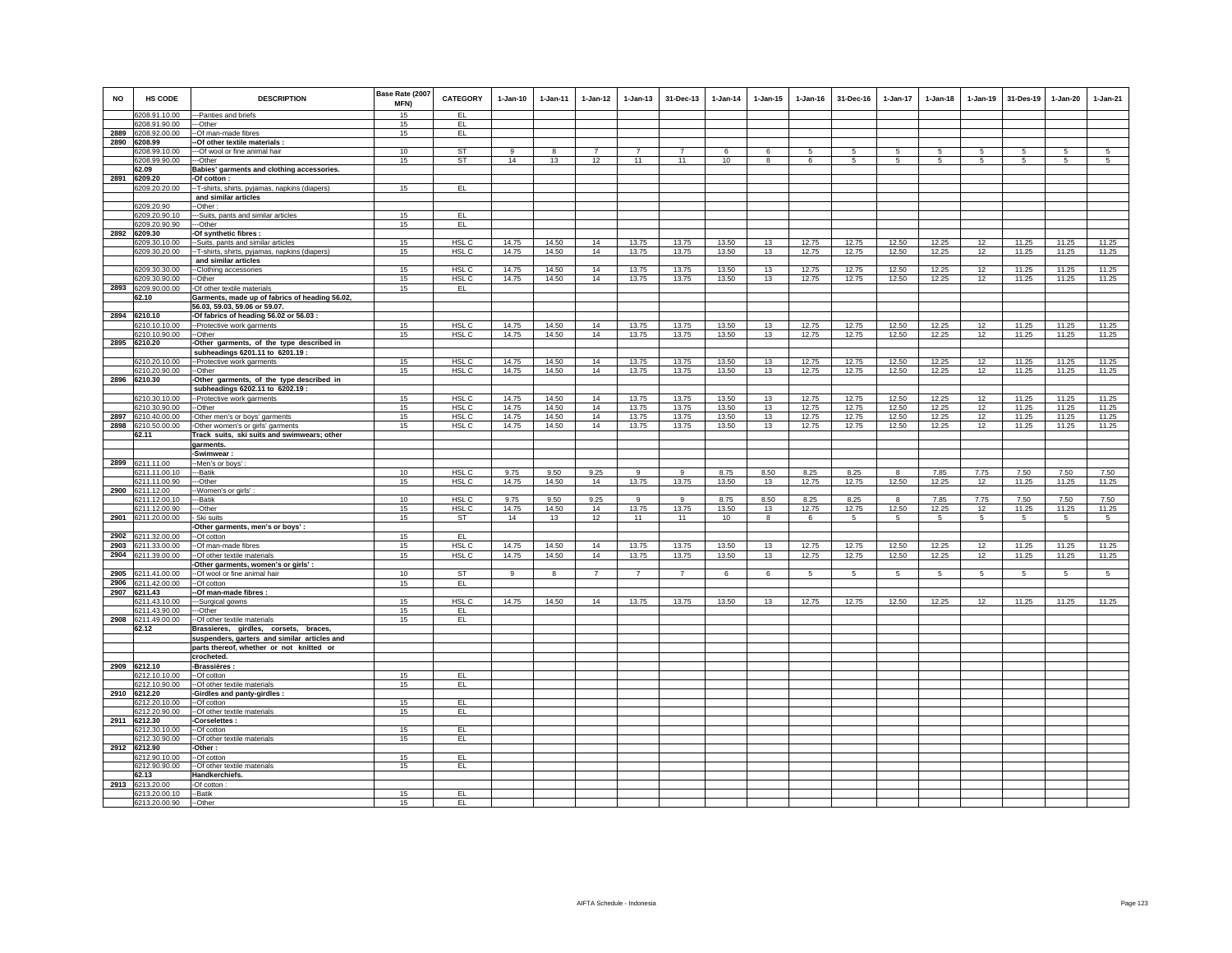| <b>NO</b> | <b>HS CODE</b>                   | <b>DESCRIPTION</b>                                                                         | Base Rate (2007<br>MFN) | <b>CATEGORY</b>        | $1-Jan-10$     | 1-Jan-11       | $1 - Jan-12$   | $1 - Jan-13$         | 31-Dec-13      | $1-Jan-14$     | $1 - Jan-15$ | $1 - Jan-16$   | 31-Dec-16       | $1-Jan-17$      | $1-Jan-18$      | $1 - Jan-19$ | 31-Des-19            | $1-Jan-20$      | $1-Jan-21$      |
|-----------|----------------------------------|--------------------------------------------------------------------------------------------|-------------------------|------------------------|----------------|----------------|----------------|----------------------|----------------|----------------|--------------|----------------|-----------------|-----------------|-----------------|--------------|----------------------|-----------------|-----------------|
|           | 2914 6213.90.00                  | -Of other textile materials                                                                |                         |                        |                |                |                |                      |                |                |              |                |                 |                 |                 |              |                      |                 |                 |
|           |                                  | -Of silk:                                                                                  |                         |                        |                |                |                |                      |                |                |              |                |                 |                 |                 |              |                      |                 |                 |
|           | 6213.90.00.11                    | --Batik                                                                                    | 10                      | HSL C                  | 9.75           | 9.50           | 9.25           | 9                    | 9              | 8.75           | 8.50         | 8.25           | 8.25            | 8               | 7.85            | 7.75         | 7.50                 | 7.50            | 7.50            |
|           | 6213.90.00.19                    | --Other<br>-Other:                                                                         | 15                      | HSL C                  | 14.75          | 14.50          | 14             | 13.75                | 13.75          | 13.50          | 13           | 12.75          | 12.75           | 12.50           | 12.25           | 12           | 11.25                | 11.25           | 11.25           |
|           | 6213.90.00.91                    | -Batik                                                                                     | 10                      | HSL C                  | 9.75           | 9.50           | 9.25           | 9                    | $\overline{9}$ | 8.75           | 8.50         | 8.25           | 8.25            | 8               | 7.85            | 7.75         | 7.50                 | 7.50            | 7.50            |
|           | 6213.90.00.99                    | -Other                                                                                     | 15                      | HSL C                  | 14.75          | 14.50          | 14             | 13.75                | 13.75          | 13.50          | 13           | 12.75          | 12.75           | 12.50           | 12.25           | 12           | 11.25                | 11.25           | 11.25           |
|           | 62.14                            | Shawls, scarves, mufflers, mantillas, veils                                                |                         |                        |                |                |                |                      |                |                |              |                |                 |                 |                 |              |                      |                 |                 |
|           |                                  | and the like.                                                                              |                         |                        |                |                |                |                      |                |                |              |                |                 |                 |                 |              |                      |                 |                 |
| 2915      | 6214.10.00<br>6214.10.00.10      | -Of silk or silk waste<br>--Batik                                                          | 10                      | EL.                    |                |                |                |                      |                |                |              |                |                 |                 |                 |              |                      |                 |                 |
|           | 6214.10.00.90                    | --Other                                                                                    | 15                      | EL.                    |                |                |                |                      |                |                |              |                |                 |                 |                 |              |                      |                 |                 |
|           | 2916 6214.20.00.00               | -Of wool or fine animal hair                                                               | 15                      | <b>ST</b>              | 14             | 13             | 12             | 11                   | 11             | 10             | 8            | 6              | 5               | $5^{\circ}$     | $5\phantom{.0}$ | 5            | $5\phantom{.0}$      | $\overline{5}$  | $5\overline{5}$ |
|           | 2917 6214.30.00                  | Of synthetic fibres :                                                                      |                         |                        |                |                |                |                      |                |                |              |                |                 |                 |                 |              |                      |                 |                 |
|           | 6214.30.00.10<br>6214.30.00.90   | -Batik<br>-Other                                                                           | 10<br>15                | HSL C<br>HSL C         | 9.75<br>14.75  | 9.50<br>14.50  | 9.25<br>14     | 9<br>13.75           | 9<br>13.75     | 8.75<br>13.50  | 8.50<br>13   | 8.25<br>12.75  | 8.25<br>12.75   | 8<br>12.50      | 7.85<br>12.25   | 7.75<br>12   | 7.50<br>11.25        | 7.50<br>11.25   | 7.50<br>11.25   |
| 2918      | 6214.40.00                       | -Of artificial fibres :                                                                    |                         |                        |                |                |                |                      |                |                |              |                |                 |                 |                 |              |                      |                 |                 |
|           | 6214.40.00.10                    | --Batik                                                                                    | 10                      | HSL <sub>C</sub>       | 9.75           | 9.50           | 9.25           | 9                    | 9              | 8.75           | 8.50         | 8.25           | 8.25            | 8               | 7.85            | 7.75         | 7.50                 | 7.50            | 7.50            |
|           | 6214.40.00.90                    | -Other                                                                                     | 15                      | EL.                    |                |                |                |                      |                |                |              |                |                 |                 |                 |              |                      |                 |                 |
| 2919      | 6214.90.00                       | -Of other textile materials :                                                              |                         |                        |                |                |                |                      |                |                |              |                |                 |                 |                 |              |                      |                 |                 |
|           | 6214.90.00.10<br>6214.90.00.90   | -Batik<br>-Other                                                                           | 10<br>15                | EL.<br>EL              |                |                |                |                      |                |                |              |                |                 |                 |                 |              |                      |                 |                 |
|           | 62.15                            | Ties, bow ties and cravats.                                                                |                         |                        |                |                |                |                      |                |                |              |                |                 |                 |                 |              |                      |                 |                 |
| 2920      | 6215.10.00                       | Of silk or silk waste                                                                      |                         |                        |                |                |                |                      |                |                |              |                |                 |                 |                 |              |                      |                 |                 |
|           | 6215.10.00.10                    | -Batik                                                                                     | 10                      | HSL C                  | 9.75           | 9.50           | 9.25           | 9                    | 9              | 8.75           | 8.50         | 8.25           | 8.25            | 8               | 7.85            | 7.75         | 7.50<br>11.25        | 7.50            | 7.50            |
| 2921      | 6215.10.00.90<br>6215.20.00      | --Other<br>Of man-made fibres :                                                            | 15                      | HSL C                  | 14.75          | 14.50          | 14             | 13.75                | 13.75          | 13.50          | 13           | 12.75          | 12.75           | 12.50           | 12.25           | 12           |                      | 11.25           | 11.25           |
|           | 6215.20.00.10                    | -- Batik                                                                                   | 10                      | HSL C                  | 9.75           | 9.50           | 9.25           | 9                    | $_{9}$         | 8.75           | 8.50         | 8.25           | 8.25            | 8               | 7.85            | 7.75         | 7.50                 | 7.50            | 7.50            |
|           | 6215.20.00.90                    | --Other                                                                                    | 15                      | HSL C                  | 14.75          | 14.50          | 14             | 13.75                | 13.75          | 13.50          | 13           | 12.75          | 12.75           | 12.50           | 12.25           | 12           | 11.25                | 11.25           | 11.25           |
|           | 2922 6215.90.00<br>6215.90.00.10 | Of other textile materials :                                                               | 10 <sup>1</sup>         |                        |                |                | $\overline{7}$ |                      | $\overline{7}$ |                |              |                |                 |                 |                 |              |                      |                 |                 |
|           | 6215.90.00.90                    | --Batik<br>-Other                                                                          | 15                      | <b>ST</b><br><b>ST</b> | 9<br>14        | 8<br>13        | 12             | $\overline{7}$<br>11 | 11             | -6<br>10       | 6<br>8       | -5<br>6        | -5<br>5         | 5<br>5          | 5<br>5          | 5<br>5       | $5\overline{5}$<br>5 | 5<br>$\sqrt{5}$ | -5<br>5         |
|           | 62.16                            | Gloves, mittens and mitts.                                                                 |                         |                        |                |                |                |                      |                |                |              |                |                 |                 |                 |              |                      |                 |                 |
|           | 2923 6216.00.10.00               | -Protective work gloves, mittens and mitts                                                 | 15                      | <b>ST</b>              | 14             | 13             | 12             | 11                   | 11             | 10             | 8            | 6              | 5               | 5               | 5               | 5            | 5                    | 5               | 5               |
|           | 6216.00.91.00                    | -Other :                                                                                   | 15                      | <b>ST</b>              | 14             | 13             | 12             | 11                   | 11             | 10             | 8            | 6              | -5              | 5               | 5               | -5           | 5                    | 5               | 5               |
|           | 6216.00.92.00                    | --Of wool or fine animal hair<br>--Of cotton                                               | 15                      | <b>ST</b>              | 14             | 13             | 12             | 11                   | 11             | 10             | 8            | 6              | 5               | 5               | 5               | 5            | 5                    | 5               | 5               |
|           | 6216.00.99.00                    | -Other                                                                                     | 15                      | ST                     | 14             | 13             | 12             | 11                   | 11             | 10             | 8            | 6              | $5\overline{5}$ | $5\overline{5}$ | $5\overline{5}$ | 5            | 5                    | 5               | 5               |
|           | 62.17                            | Other made up clothing accessories; parts of                                               |                         |                        |                |                |                |                      |                |                |              |                |                 |                 |                 |              |                      |                 |                 |
|           |                                  | garments or of clothing accessories, other                                                 |                         |                        |                |                |                |                      |                |                |              |                |                 |                 |                 |              |                      |                 |                 |
| 2924      | 6217.10.00.00                    | than those of heading 62.12.<br>-Accessories                                               | 15                      | EL                     |                |                |                |                      |                |                |              |                |                 |                 |                 |              |                      |                 |                 |
| 2925      | 6217.90.00.00                    | -Parts                                                                                     | 15                      | EL                     |                |                |                |                      |                |                |              |                |                 |                 |                 |              |                      |                 |                 |
|           | 63.01                            | Blankets and travelling rugs.                                                              |                         |                        |                |                |                |                      |                |                |              |                |                 |                 |                 |              |                      |                 |                 |
| 2926      | 6301.10.00.00                    | -Electric blankets                                                                         | 15                      | HSL C                  | 14.75          | 14.50          | 14             | 13.75                | 13.75          | 13.50          | 13           | 12.75          | 12.75           | 12.50           | 12.25           | 12           | 11.25                | 11.25           | 11.25           |
| 2927      | 6301.20.00.00                    | -Blankets (other than electric blankets) and<br>travelling rugs, of wool or of fine animal | 15                      | HSL C                  | 14.75          | 14.50          | 14             | 13.75                | 13.75          | 13.50          | 13           | 12.75          | 12.75           | 12.50           | 12.25           | 12           | 11.25                | 11.25           | 11.25           |
|           |                                  | hair                                                                                       |                         |                        |                |                |                |                      |                |                |              |                |                 |                 |                 |              |                      |                 |                 |
| 2928      | 6301.30.00.00                    | -Blankets (other than electric blankets) and                                               | 15                      | EL.                    |                |                |                |                      |                |                |              |                |                 |                 |                 |              |                      |                 |                 |
|           |                                  | travelling rugs, of cotton                                                                 |                         |                        |                |                |                |                      |                |                |              |                |                 |                 |                 |              |                      |                 |                 |
|           | 2929 6301.40.00                  | -Blankets (other than electric blankets) and                                               |                         |                        |                |                |                |                      |                |                |              |                |                 |                 |                 |              |                      |                 |                 |
|           | 6301.40.00.10                    | travelling rugs, of synthetic fibres :<br>-Of nonwoven fabrics                             | 5                       | EL.                    |                |                |                |                      |                |                |              |                |                 |                 |                 |              |                      |                 |                 |
|           | 6301.40.00.90                    | -Other                                                                                     | 15                      | HSL <sub>C</sub>       | 14.75          | 14.50          | 14             | 13.75                | 13.75          | 13.50          | 13           | 12.75          | 12.75           | 12.50           | 12.25           | 12           | 11.25                | 11.25           | 11.25           |
| 2930      | 6301.90.00                       | Other blankets and travelling rugs:                                                        |                         |                        |                |                |                |                      |                |                |              |                |                 |                 |                 |              |                      |                 |                 |
|           | 6301.90.00.10<br>6301.90.00.90   | --Of nonwoven fabrics<br>--Other                                                           | 5<br>15                 | EL<br>EL               |                |                |                |                      |                |                |              |                |                 |                 |                 |              |                      |                 |                 |
|           | 63.02                            | Bed linen, table linen, toilet linen and                                                   |                         |                        |                |                |                |                      |                |                |              |                |                 |                 |                 |              |                      |                 |                 |
|           |                                  | kitchen linen.                                                                             |                         |                        |                |                |                |                      |                |                |              |                |                 |                 |                 |              |                      |                 |                 |
|           | 2931 6302.10.00.00               | -Bed linen, knitted or crocheted                                                           | 15                      | EL.                    |                |                |                |                      |                |                |              |                |                 |                 |                 |              |                      |                 |                 |
|           |                                  | Other bed linen, printed :                                                                 |                         | EL.                    |                |                |                |                      |                |                |              |                |                 |                 |                 |              |                      |                 |                 |
| 2933      | 2932 6302.21.00.00<br>6302.22    | -Of cotton<br>-Of man-made fibres :                                                        | 15                      |                        |                |                |                |                      |                |                |              |                |                 |                 |                 |              |                      |                 |                 |
|           | 6302.22.10.00                    | -Of nonwoven fabrics                                                                       | -5                      | EL                     |                |                |                |                      |                |                |              |                |                 |                 |                 |              |                      |                 |                 |
|           | 6302.22.90.00                    | -Other                                                                                     | 15                      | EL                     |                |                |                |                      |                |                |              |                |                 |                 |                 |              |                      |                 |                 |
| 2934      | 6302.29.00.00                    | -Of other textile materials<br>-Other bed linen:                                           | 15                      | HSL C                  | 14.75          | 14.50          | 14             | 13.75                | 13.75          | 13.50          | 13           | 12.75          | 12.75           | 12.50           | 12.25           | $12\,$       | 11.25                | 11.25           | 11.25           |
| 2935      | 6302.31.00.00                    | -Of cotton                                                                                 | 15                      | EL                     |                |                |                |                      |                |                |              |                |                 |                 |                 |              |                      |                 |                 |
| 2936      | 6302.32                          | -Of man-made fibres:                                                                       |                         |                        |                |                |                |                      |                |                |              |                |                 |                 |                 |              |                      |                 |                 |
|           | 6302.32.10.00                    | --Of nonwoven fabrics                                                                      | 5                       | EL                     |                |                |                |                      |                |                |              |                |                 |                 |                 |              |                      |                 |                 |
| 2937      | 6302.32.90.00                    | --Other                                                                                    | 15                      | EL.                    |                |                |                |                      |                |                |              |                |                 |                 |                 |              |                      |                 |                 |
| 2938      | 6302.39.00.00<br>6302.40.00.00   | --Of other textile materials<br>Table linen, knitted or crocheted                          | 15<br>15                | HSL C<br>HSL C         | 14.75<br>14.75 | 14.50<br>14.50 | 14<br>14       | 13.75<br>13.75       | 13.75<br>13.75 | 13.50<br>13.50 | 13<br>13     | 12.75<br>12.75 | 12.75<br>12.75  | 12.50<br>12.50  | 12.25<br>12.25  | 12<br>$12\,$ | 11.25<br>11.25       | 11.25<br>11.25  | 11.25<br>11.25  |
|           |                                  | Other table linen :                                                                        |                         |                        |                |                |                |                      |                |                |              |                |                 |                 |                 |              |                      |                 |                 |
| 2939      | 6302.51.00                       | -Of cotton:                                                                                |                         |                        |                |                |                |                      |                |                |              |                |                 |                 |                 |              |                      |                 |                 |
|           | 6302.51.00.10                    | ---Batik                                                                                   | 10                      | HSL C                  | 9.75           | 9.50           | 9.25           | 9                    | 9              | 8.75           | 8.50         | 8.25           | 8.25            | 8               | 7.85            | 7.75         | 7.50                 | 7.50            | 7.50            |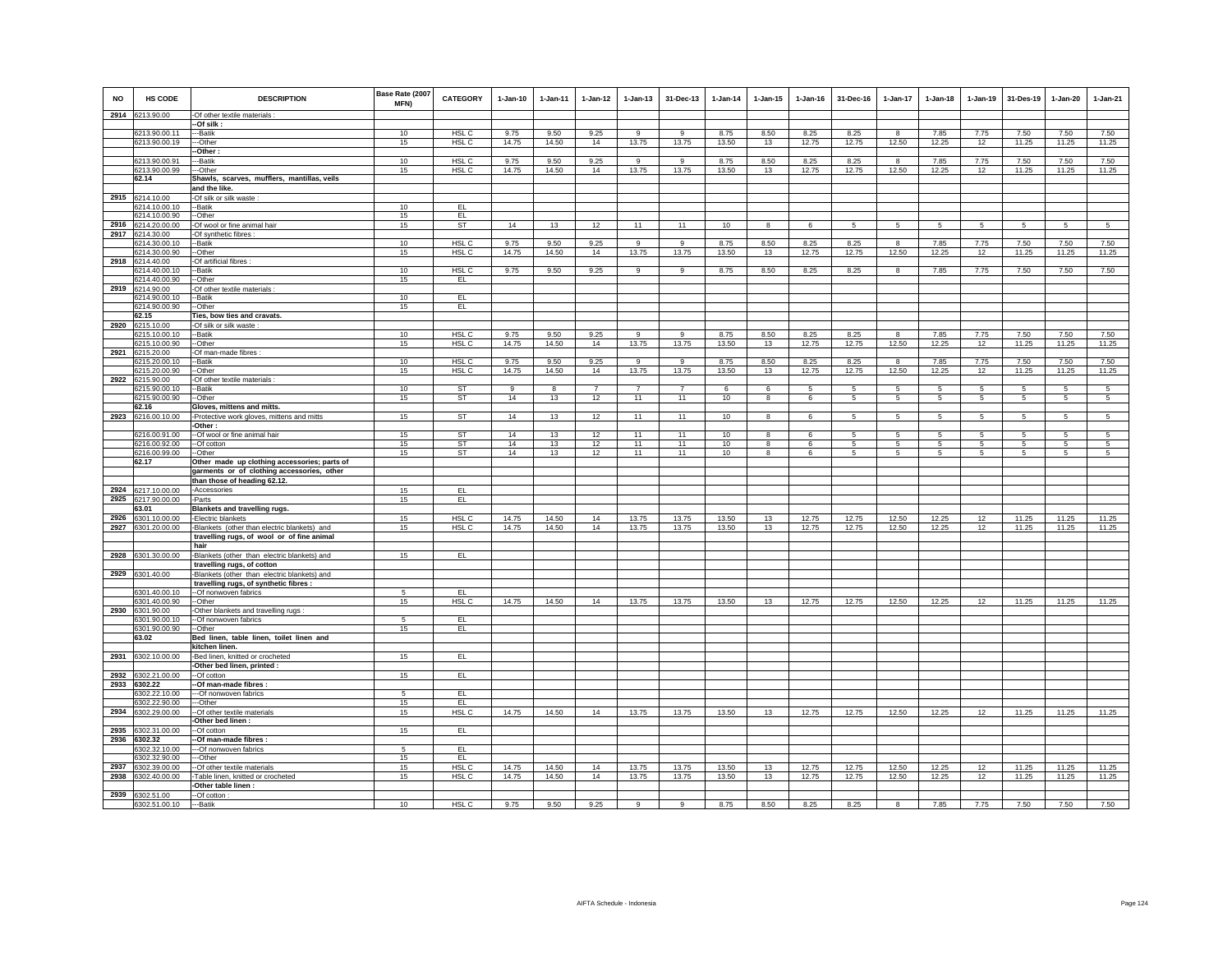| <b>NO</b> | HS CODE                          | <b>DESCRIPTION</b>                              | Base Rate (2007<br>MFN) | CATEGORY         | $1-Jan-10$      | 1-Jan-11     | $1 - Jan-12$    | $1 - Jan-13$    | 31-Dec-13      | $1 - Jan-14$   | $1 - Jan-15$   | 1-Jan-16   | 31-Dec-16       | $1 - Jan-17$    | $1-Jan-18$      | $1 - Jan-19$   | 31-Des-19    | 1-Jan-20       | 1-Jan-21 |
|-----------|----------------------------------|-------------------------------------------------|-------------------------|------------------|-----------------|--------------|-----------------|-----------------|----------------|----------------|----------------|------------|-----------------|-----------------|-----------------|----------------|--------------|----------------|----------|
|           | 6302.51.00.90                    | --Other                                         | 15                      | EL               |                 |              |                 |                 |                |                |                |            |                 |                 |                 |                |              |                |          |
| 2940      | 6302.53.00                       | -Of man-made fibres :                           |                         |                  |                 |              |                 |                 |                |                |                |            |                 |                 |                 |                |              |                |          |
|           | 6302.53.00.10                    | ---Batik                                        | 10                      | HSL C            | 9.75            | 9.50         | 9.25            | 9               | 9              | 8.75           | 8.50           | 8.25       | 8.25            | 8               | 7.85            | 7.75           | 7.50         | 7.50           | 7.50     |
|           | 6302.53.00.90<br>2941 6302.59.00 | --Other<br>-- Of other textile materials :      | 15                      | EL.              |                 |              |                 |                 |                |                |                |            |                 |                 |                 |                |              |                |          |
|           | 6302.59.00.10                    | --Batik                                         | 10                      | HSL C            | 9.75            | 9.50         | 9.25            | 9               | 9              | 8.75           | 8.50           | 8.25       | 8.25            | 8               | 7.85            | 7.75           | 7.50         | 7.50           | 7.50     |
|           | 6302.59.00.90                    | --Other                                         | 15                      | EL.              |                 |              |                 |                 |                |                |                |            |                 |                 |                 |                |              |                |          |
| 2942      | 6302.60.00                       | Toilet linen and kitchen linen, of terry        |                         |                  |                 |              |                 |                 |                |                |                |            |                 |                 |                 |                |              |                |          |
|           |                                  | towelling or similar terry fabrics, of          |                         |                  |                 |              |                 |                 |                |                |                |            |                 |                 |                 |                |              |                |          |
|           |                                  | cotton:                                         |                         |                  |                 |              |                 |                 |                |                |                |            |                 |                 |                 |                |              |                |          |
|           | 6302.60.00.10                    | --Batik                                         | 10                      | EL               |                 |              |                 |                 |                |                |                |            |                 |                 |                 |                |              |                |          |
|           | 6302.60.00.90                    | -Other                                          | 15                      | EL.              |                 |              |                 |                 |                |                |                |            |                 |                 |                 |                |              |                |          |
|           |                                  | Other:                                          |                         |                  |                 |              |                 |                 |                |                |                |            |                 |                 |                 |                |              |                |          |
|           | 2943 6302.91.00                  | -Of cotton                                      |                         |                  |                 |              |                 |                 |                |                |                |            |                 |                 |                 |                |              |                |          |
|           | 6302.91.00.10<br>6302.91.00.90   | --Batik                                         | 10<br>15                | HSL C<br>EL      | 9.75            | 9.50         | 9.25            | 9               | $\overline{9}$ | 8.75           | 8.50           | 8.25       | 8.25            | 8               | 7.85            | 7.75           | 7.50         | 7.50           | 7.50     |
| 2944      | 6302.93.00                       | --Other<br>-Of man-made fibres :                |                         |                  |                 |              |                 |                 |                |                |                |            |                 |                 |                 |                |              |                |          |
|           | 6302.93.00.10                    | --Batik                                         | 10                      | EL               |                 |              |                 |                 |                |                |                |            |                 |                 |                 |                |              |                |          |
|           | 6302.93.00.90                    | --Other                                         | 15                      | HSL <sub>C</sub> | 14.75           | 14.50        | 14              | 13.75           | 13.75          | 13.50          | 13             | 12.75      | 12.75           | 12.50           | 12.25           | 12             | 11.25        | 11.25          | 11.25    |
|           | 2945 6302.99.00.00               | -- Of other textile materials                   | 15                      | HSL C            | 14.75           | 14.50        | 14              | 13.75           | 13.75          | 13.50          | 13             | 12.75      | 12.75           | 12.50           | 12.25           | 12             | 11.25        | 11.25          | 11.25    |
|           | 63.03                            | Curtains (including drapes) and interior        |                         |                  |                 |              |                 |                 |                |                |                |            |                 |                 |                 |                |              |                |          |
|           |                                  | blinds; curtain or bed valances.                |                         |                  |                 |              |                 |                 |                |                |                |            |                 |                 |                 |                |              |                |          |
|           |                                  | -Knitted or crocheted :                         |                         |                  |                 |              |                 |                 |                |                |                |            |                 |                 |                 |                |              |                |          |
|           | 2946 6303.12.00.00               | --Of synthetic fibres                           | 15                      | HSL C            | 14.75           | 14.50        | 14              | 13.75           | 13.75          | 13.50          | 13             | 12.75      | 12.75           | 12.50           | 12.25           | 12             | 11.25        | 11.25          | 11.25    |
|           | 2947 6303.19                     | -Of other textile materials :                   |                         |                  |                 |              |                 |                 |                |                |                |            |                 |                 |                 |                |              |                |          |
|           | 6303.19.10.00                    | --Of cotton                                     | 15                      | HSL C            | 14.75           | 14.50        | 14              | 13.75           | 13.75          | 13.50          | 13             | 12.75      | 12.75           | 12.50           | 12.25           | 12             | 11.25        | 11.25          | 11.25    |
|           | 6303.19.90.00                    | --Other                                         | 15                      | HSL C            | 14.75           | 14.50        | 14              | 13.75           | 13.75          | 13.50          | 13             | 12.75      | 12.75           | 12.50           | 12.25           | 12             | 11.25        | 11.25          | 11.25    |
| 2948      |                                  | -Other:                                         | 15                      | HSL C            | 14.75           | 14.50        | 14              | 13.75           | 13.75          | 13.50          | 13             | 12.75      | 12.75           | 12.50           | 12.25           | 12             | 11.25        |                | 11.25    |
| 2949      | 6303.91.00.00<br>6303.92.00.00   | -Of cotton<br>-- Of synthetic fibres            | 15                      | HSL C            | 14.75           | 14.50        | 14              | 13.75           | 13.75          | 13.50          | 13             | 12.75      | 12.75           | 12.50           | 12.25           | $12\,$         | 11.25        | 11.25<br>11.25 | 11.25    |
| 2950      | 6303.99.00.00                    | -Of other textile materials                     | 15                      | HSL C            | 14.75           | 14.50        | 14              | 13.75           | 13.75          | 13.50          | 13             | 12.75      | 12.75           | 12.50           | 12.25           | 12             | 11.25        | 11.25          | 11.25    |
|           | 63.04                            | Other furnishing articles, excluding those of   |                         |                  |                 |              |                 |                 |                |                |                |            |                 |                 |                 |                |              |                |          |
|           |                                  | heading 94.04.                                  |                         |                  |                 |              |                 |                 |                |                |                |            |                 |                 |                 |                |              |                |          |
|           |                                  | <b>Bedspreads:</b>                              |                         |                  |                 |              |                 |                 |                |                |                |            |                 |                 |                 |                |              |                |          |
|           | 2951 6304.11.00.00               | -Knitted or crocheted                           | 15                      | EL.              |                 |              |                 |                 |                |                |                |            |                 |                 |                 |                |              |                |          |
|           | 2952 6304.19                     | -Other:                                         |                         |                  |                 |              |                 |                 |                |                |                |            |                 |                 |                 |                |              |                |          |
|           | 6304.19.10                       | -Of cotton                                      |                         |                  |                 |              |                 |                 |                |                |                |            |                 |                 |                 |                |              |                |          |
|           | 6304.19.10.10                    | --Batik                                         | 10                      | EL               |                 |              |                 |                 |                |                |                |            |                 |                 |                 |                |              |                |          |
|           | 6304.19.10.90<br>6304.19.20      | --Other<br>-Other, nonwoven :                   | 15                      | EL.              |                 |              |                 |                 |                |                |                |            |                 |                 |                 |                |              |                |          |
|           | 6304.19.20.10                    | --Batik                                         | 10                      | EL               |                 |              |                 |                 |                |                |                |            |                 |                 |                 |                |              |                |          |
|           | 6304.19.20.90                    | --Other                                         | 15                      | EL.              |                 |              |                 |                 |                |                |                |            |                 |                 |                 |                |              |                |          |
|           | 6304.19.90                       | -Other:                                         |                         |                  |                 |              |                 |                 |                |                |                |            |                 |                 |                 |                |              |                |          |
|           | 6304.19.90.10                    | --Batik                                         | 10                      | EL.              |                 |              |                 |                 |                |                |                |            |                 |                 |                 |                |              |                |          |
|           | 6304.19.90.90                    | --Other                                         | 15                      | EL.              |                 |              |                 |                 |                |                |                |            |                 |                 |                 |                |              |                |          |
|           |                                  | Other:                                          |                         |                  |                 |              |                 |                 |                |                |                |            |                 |                 |                 |                |              |                |          |
| 2953      | 6304.91                          | -Knitted or crocheted :                         |                         |                  |                 |              |                 |                 |                |                |                |            |                 |                 |                 |                |              |                |          |
|           | 6304.91.10.00<br>6304.91.90.00   | --Mosquito nets                                 | 15<br>15                | EL<br>EL         |                 |              |                 |                 |                |                |                |            |                 |                 |                 |                |              |                |          |
| 2954      | 6304.92.00.00                    | --Other<br>-Not knitted or crocheted, of cotton | 15                      | EL.              |                 |              |                 |                 |                |                |                |            |                 |                 |                 |                |              |                |          |
| 2955      | 6304.93.00.00                    | -Not knitted or crocheted, of synthetic         | 15                      | HSL C            | 14.75           | 14.50        | 14              | 13.75           | 13.75          | 13.50          | 13             | 12.75      | 12.75           | 12.50           | 12.25           | 12             | 11.25        | 11.25          | 11.25    |
|           |                                  | fibres                                          |                         |                  |                 |              |                 |                 |                |                |                |            |                 |                 |                 |                |              |                |          |
|           | 2956 6304.99.00.00               | -- Not knitted or crocheted, of other textile   | 15                      | EL.              |                 |              |                 |                 |                |                |                |            |                 |                 |                 |                |              |                |          |
|           |                                  | materials                                       |                         |                  |                 |              |                 |                 |                |                |                |            |                 |                 |                 |                |              |                |          |
|           | 63.05                            | Sacks and bags, of a kind used for the packing  |                         |                  |                 |              |                 |                 |                |                |                |            |                 |                 |                 |                |              |                |          |
|           |                                  | of goods.                                       |                         |                  |                 |              |                 |                 |                |                |                |            |                 |                 |                 |                |              |                |          |
|           | 2957 6305.10                     | -Of jute or of other textile bast fibres of     |                         |                  |                 |              |                 |                 |                |                |                |            |                 |                 |                 |                |              |                |          |
|           |                                  | heading $53.03:$<br>-New:                       |                         |                  |                 |              |                 |                 |                |                |                |            |                 |                 |                 |                |              |                |          |
|           | 6305.10.11.00                    | --Of jute                                       | 5                       | <b>ST</b>        | 5               | 5            | 5               | 5               | 5              | 5              | 5              | 5          | $5\overline{5}$ | 5               | $5\overline{5}$ | 5              |              | 5              | 5        |
|           | 6305.10.19.00                    | --Other                                         | $\sqrt{5}$              | ST               | $5\phantom{.0}$ | $5 -$        | $5\overline{)}$ | $5\overline{)}$ | $\overline{5}$ | $\overline{5}$ | $\overline{5}$ | 5          | 5               | $5\overline{)}$ | $\sqrt{5}$      | $\overline{5}$ |              | $\overline{5}$ | 5        |
|           |                                  | -Used :                                         |                         |                  |                 |              |                 |                 |                |                |                |            |                 |                 |                 |                |              |                |          |
|           | 6305.10.21.00                    | -Of jute                                        | 5                       | $NT-1$           | $\overline{4}$  | $\mathbf{3}$ | $\overline{2}$  | $\mathsf 0$     | $\mathbf 0$    | $\circ$        | $\mathsf 0$    | $\Omega$   | $\mathsf 0$     | $\mathbf 0$     | $\mathbf 0$     | $\mathbf 0$    | $\mathbf 0$  | $\circ$        | $\circ$  |
|           | 6305.10.29.00                    | --Other                                         | 5                       | <b>NT-1</b>      | $\overline{4}$  | $\mathbf{3}$ | $\overline{2}$  | $\mathbf 0$     | $\mathbf 0$    | $\circ$        | $\mathbf 0$    | $^{\circ}$ | $\circ$         | $\mathbf 0$     | $\circ$         | $\mathbf 0$    | $\mathbf{0}$ | $\mathbf 0$    | $\circ$  |
|           | 2958 6305.20.00.00               | -Of cotton                                      | 15                      | EL               |                 |              |                 |                 |                |                |                |            |                 |                 |                 |                |              |                |          |
|           |                                  | -Of man-made textile materials :                |                         |                  |                 |              |                 |                 |                |                |                |            |                 |                 |                 |                |              |                |          |
|           | 2959 6305.32                     | -Flexible intermediate bulk containers :        |                         |                  |                 |              |                 |                 |                |                |                |            |                 |                 |                 |                |              |                |          |
|           | 6305.32.10.00<br>6305.32.20.00   | --Nonwoven<br>-- Knitted or crocheted           | -5<br>15                | EL<br>EL         |                 |              |                 |                 |                |                |                |            |                 |                 |                 |                |              |                |          |
|           | 6305.32.90.00                    | --Other                                         | 10                      | EL               |                 |              |                 |                 |                |                |                |            |                 |                 |                 |                |              |                |          |
|           | 2960 6305.33                     | -Other, of polyethylene or polypropylene        |                         |                  |                 |              |                 |                 |                |                |                |            |                 |                 |                 |                |              |                |          |
|           |                                  | strip or the like :                             |                         |                  |                 |              |                 |                 |                |                |                |            |                 |                 |                 |                |              |                |          |
|           | 6305.33.10.00                    | ---Knitted or crocheted                         | 15                      | EL.              |                 |              |                 |                 |                |                |                |            |                 |                 |                 |                |              |                |          |
|           | 6305.33.20.00                    | --- Of woven fabrics of strip or the like       | 10                      | EL.              |                 |              |                 |                 |                |                |                |            |                 |                 |                 |                |              |                |          |
|           | 6305.33.90.00                    | --Other                                         | 10                      | EL.              |                 |              |                 |                 |                |                |                |            |                 |                 |                 |                |              |                |          |
| 2961      | 6305.39                          | -Other:                                         |                         |                  |                 |              |                 |                 |                |                |                |            |                 |                 |                 |                |              |                |          |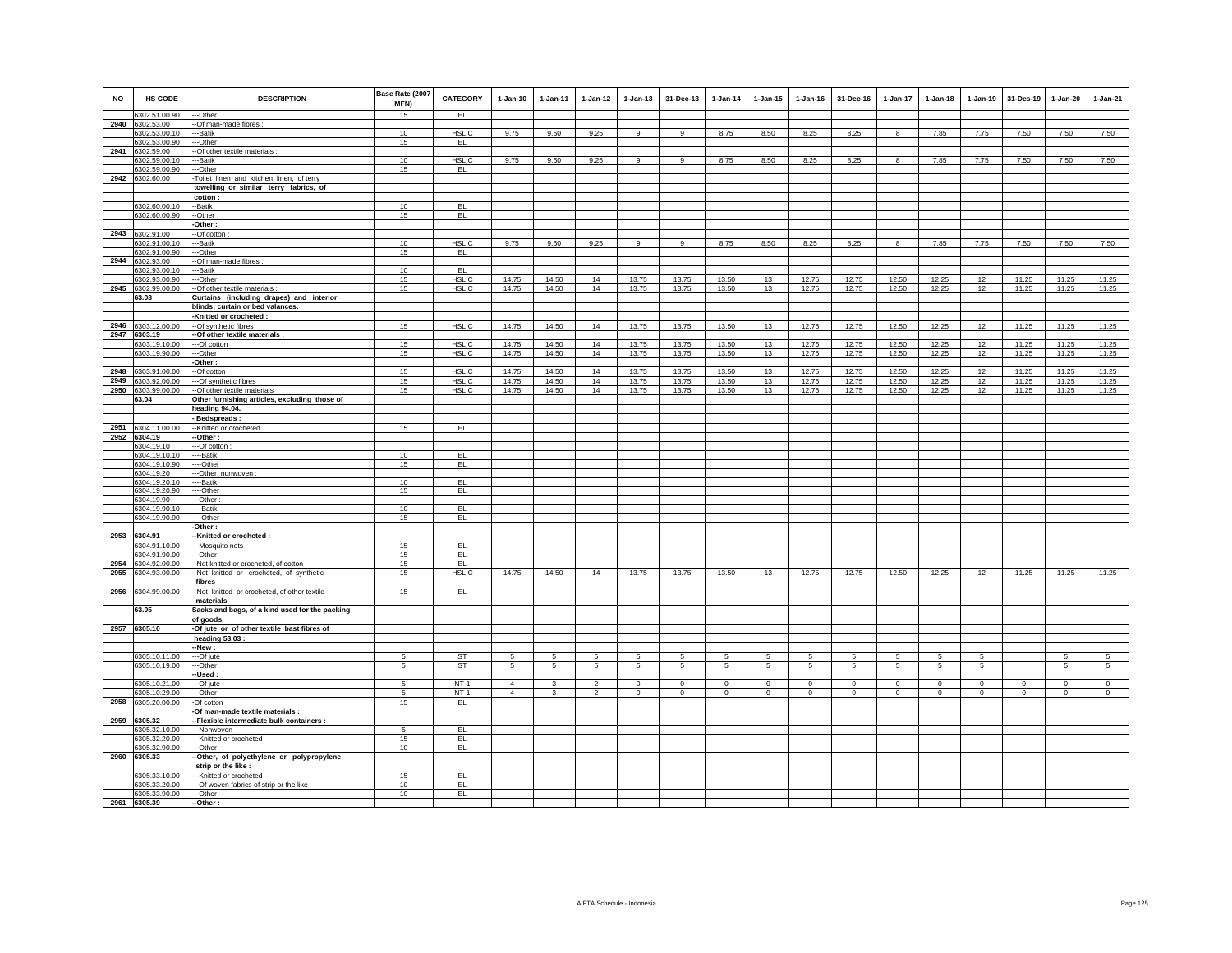|           |                                |                                                                                 | Base Rate (2007 |                        |            |              |          |            |           |            |              |                                  |                 |                 |              |                 |                 |            |                 |
|-----------|--------------------------------|---------------------------------------------------------------------------------|-----------------|------------------------|------------|--------------|----------|------------|-----------|------------|--------------|----------------------------------|-----------------|-----------------|--------------|-----------------|-----------------|------------|-----------------|
| <b>NO</b> | <b>HS CODE</b>                 | <b>DESCRIPTION</b>                                                              | MFN)            | <b>CATEGORY</b>        | $1-Jan-10$ | $1 - Jan-11$ | 1-Jan-12 | $1-Jan-13$ | 31-Dec-13 | $1-Jan-14$ | $1 - Jan-15$ | $1 - Jan-16$                     | 31-Dec-16       | 1-Jan-17        | $1 - Jan-18$ | $1-Jan-19$      | 31-Des-19       | $1-Jan-20$ | $1-Jan-21$      |
|           | 6305.39.10.00                  | -Nonwoven                                                                       | 5               | EL.                    |            |              |          |            |           |            |              |                                  |                 |                 |              |                 |                 |            |                 |
|           | 6305.39.20.00                  | --Knitted or crocheted                                                          | 15              | EL.                    |            |              |          |            |           |            |              |                                  |                 |                 |              |                 |                 |            |                 |
|           | 6305.39.90.00                  | --Other                                                                         | 10              | EL                     |            |              |          |            |           |            |              |                                  |                 |                 |              |                 |                 |            |                 |
| 2962      | 6305.90                        | Of other textile materials :                                                    |                 |                        |            |              |          |            |           |            |              |                                  |                 |                 |              |                 |                 |            |                 |
|           | 6305.90.10.00                  | -Of hemp of heading 53.05                                                       | 15              | EL.                    |            |              |          |            |           |            |              |                                  |                 |                 |              |                 |                 |            |                 |
|           | 6305.90.20.00                  | --Of coconut (coir) of heading 53.05                                            | 15              | EL.                    |            |              |          |            |           |            |              |                                  |                 |                 |              |                 |                 |            |                 |
|           | 6305.90.90.00                  | --Other                                                                         | 15              | EL                     |            |              |          |            |           |            |              |                                  |                 |                 |              |                 |                 |            |                 |
|           | 63.06                          | Tarpaulins, awnings and sunblinds; tents; sails                                 |                 |                        |            |              |          |            |           |            |              |                                  |                 |                 |              |                 |                 |            |                 |
|           |                                | for boats, sailboards or landcraft; camping<br>goods.                           |                 |                        |            |              |          |            |           |            |              |                                  |                 |                 |              |                 |                 |            |                 |
|           |                                | -Tarpaulins, awnings and sunblinds :                                            |                 |                        |            |              |          |            |           |            |              |                                  |                 |                 |              |                 |                 |            |                 |
| 2963      | 6306.12.00.00                  | --Of synthetic fibres                                                           | 10              | EL.                    |            |              |          |            |           |            |              |                                  |                 |                 |              |                 |                 |            |                 |
|           | 2964 6306.19                   | -Of other textile materials :                                                   |                 |                        |            |              |          |            |           |            |              |                                  |                 |                 |              |                 |                 |            |                 |
|           | 6306.19.10.00                  | -Of vegetable textile fibres of heading                                         | 10              | EL                     |            |              |          |            |           |            |              |                                  |                 |                 |              |                 |                 |            |                 |
|           |                                | 53.05                                                                           |                 |                        |            |              |          |            |           |            |              |                                  |                 |                 |              |                 |                 |            |                 |
|           | 6306.19.20.00                  | -Of cotton                                                                      | 10              | EL.                    |            |              |          |            |           |            |              |                                  |                 |                 |              |                 |                 |            |                 |
|           | 6306.19.90.00                  | --Other                                                                         | 10              | EL                     |            |              |          |            |           |            |              |                                  |                 |                 |              |                 |                 |            |                 |
|           |                                | Tents:                                                                          |                 |                        |            |              |          |            |           |            |              |                                  |                 |                 |              |                 |                 |            |                 |
| 2965      | 6306.22.00.00                  | -Of synthetic fibres                                                            | 10              | EL.                    |            |              |          |            |           |            |              |                                  |                 |                 |              |                 |                 |            |                 |
|           | 2966 6306.29<br>6306.29.10.00  | -Of other textile materials :                                                   | 10              | EL <sub>1</sub>        |            |              |          |            |           |            |              |                                  |                 |                 |              |                 |                 |            |                 |
|           | 6306.29.90.00                  | --Of cotton<br>-Other                                                           | 10              | HSL C                  | 9.75       | 9.50         | 9.25     | 9          | $_{9}$    | 8.75       | 8.50         | 8.25                             | 8.25            | 8               | 7.85         | 7.75            | 7.50            | 7.50       | 7.50            |
| 2967      | 6306.30.00.00                  | <b>Sails</b>                                                                    | 10              | HSL C                  | 9.75       | 9.50         | 9.25     | 9          | 9         | 8.75       | 8.50         | 8.25                             | 8.25            | 8               | 7.85         | 7.75            | 7.50            | 7.50       | 7.50            |
| 2968      | 6306.40                        | Pneumatic mattresses :                                                          |                 |                        |            |              |          |            |           |            |              |                                  |                 |                 |              |                 |                 |            |                 |
|           | 306.40.10.00                   | -Of cotton                                                                      | 10              | EL.                    |            |              |          |            |           |            |              |                                  |                 |                 |              |                 |                 |            |                 |
|           | 6306.40.90.00                  | --Other                                                                         | 10              | EL                     |            |              |          |            |           |            |              |                                  |                 |                 |              |                 |                 |            |                 |
|           |                                | -Other:                                                                         |                 |                        |            |              |          |            |           |            |              |                                  |                 |                 |              |                 |                 |            |                 |
|           | 2969 6306.91.00.00             | --Of cotton                                                                     | 10              | EL.                    |            |              |          |            |           |            |              |                                  |                 |                 |              |                 |                 |            |                 |
|           | 2970 6306.99                   | -Of other textile materials :                                                   |                 |                        |            |              |          |            |           |            |              |                                  |                 |                 |              |                 |                 |            |                 |
|           | 6306.99.10.00<br>6306.99.90.00 | --Nonwoven<br>--Other                                                           | 5<br>10         | EL<br>HSL <sub>C</sub> | 9.75       | 9.50         | 9.25     | 9          | -9        | 8.75       | 8.50         | 8.25                             | 8.25            | 8               | 7.85         | 7.75            | 7.50            | 7.50       | 7.50            |
|           | 63.07                          | Other made up articles, including dress                                         |                 |                        |            |              |          |            |           |            |              |                                  |                 |                 |              |                 |                 |            |                 |
|           |                                | patterns.                                                                       |                 |                        |            |              |          |            |           |            |              |                                  |                 |                 |              |                 |                 |            |                 |
|           | 2971 6307.10                   | -Floor-cloths, dish-cloths, dusters and                                         |                 |                        |            |              |          |            |           |            |              |                                  |                 |                 |              |                 |                 |            |                 |
|           |                                | similar cleaning cloths :                                                       |                 |                        |            |              |          |            |           |            |              |                                  |                 |                 |              |                 |                 |            |                 |
|           | 6307.10.10.00                  | --Nonvowens                                                                     | -5              | EL.                    |            |              |          |            |           |            |              |                                  |                 |                 |              |                 |                 |            |                 |
|           | 6307.10.20.00                  | --Of felts                                                                      | 5               | E                      |            |              |          |            |           |            |              |                                  |                 |                 |              |                 |                 |            |                 |
|           | 6307.10.90.00                  | -Other                                                                          | 15              | HSL C                  | 14.75      | 14.50        | 14       | 13.75      | 13.75     | 13.50      | 13           | 12.75                            | 12.75           | 12.50           | 12.25        | 12              | 11.25           | 11.25      | 11.25           |
|           | 2972 6307.20.00.00             | -Life-jackets and life-belts                                                    | 15              | HSL C                  | 14.75      | 14.50        | 14       | 13.75      | 13.75     | 13.50      | 13           | 12.75                            | 12.75           | 12.50           | 12.25        | 12              | 11.25           | 11.25      | 11.25           |
|           | 2973 6307.90<br>6307.90.30.00  | -Other:                                                                         | 10              | HSL C                  | 9.75       | 9.50         | 9.25     | 9          |           |            | 8.50         |                                  | 8.25            |                 | 7.85         |                 | 7.50            |            | 7.50            |
|           | 6307.90.60.00                  | -- Umbrella covers in pre-cut triangular form<br>-Life harnesses                | 10              | EL.                    |            |              |          |            | 9         | 8.75       |              | 8.25                             |                 | 8               |              | 7.75            |                 | 7.50       |                 |
|           | 6307.90.90.00                  | --Other                                                                         | 10              | EL.                    |            |              |          |            |           |            |              |                                  |                 |                 |              |                 |                 |            |                 |
|           | 2974 6308.00.00.00             | Sets consisting of woven fabric and yarn                                        | 15              | EL.                    |            |              |          |            |           |            |              |                                  |                 |                 |              |                 |                 |            |                 |
|           |                                | whether or not with accessories, for making                                     |                 |                        |            |              |          |            |           |            |              |                                  |                 |                 |              |                 |                 |            |                 |
|           |                                | up into rugs, tapestries, embroidered table-                                    |                 |                        |            |              |          |            |           |            |              |                                  |                 |                 |              |                 |                 |            |                 |
|           |                                | cloths or serviettes, or similar textile                                        |                 |                        |            |              |          |            |           |            |              |                                  |                 |                 |              |                 |                 |            |                 |
|           |                                | articles, put up in packings for retail sale.                                   |                 |                        |            |              |          |            |           |            |              |                                  |                 |                 |              |                 |                 |            |                 |
|           | 2975 6309.00.00.00             | Worn clothing and other worn articles.                                          | 15              | EL                     |            |              |          |            |           |            |              |                                  |                 |                 |              |                 |                 |            |                 |
|           | 63.10                          | Used or new rags, scrap twine, cordage, rope                                    |                 |                        |            |              |          |            |           |            |              |                                  |                 |                 |              |                 |                 |            |                 |
|           |                                | and cables and worn out articles of twine,                                      |                 |                        |            |              |          |            |           |            |              |                                  |                 |                 |              |                 |                 |            |                 |
|           | 2976 6310.10                   | cordage, rope or cables, of textile materials.<br>-Sorted :                     |                 |                        |            |              |          |            |           |            |              |                                  |                 |                 |              |                 |                 |            |                 |
|           | 6310.10.10.00                  | --Used or new rags                                                              | 15              | EL                     |            |              |          |            |           |            |              |                                  |                 |                 |              |                 |                 |            |                 |
|           | 6310.10.90.00                  | --Other                                                                         | 15              | EL                     |            |              |          |            |           |            |              |                                  |                 |                 |              |                 |                 |            |                 |
|           | 2977 6310.90                   | -Other:                                                                         |                 |                        |            |              |          |            |           |            |              |                                  |                 |                 |              |                 |                 |            |                 |
|           | 6310.90.10.00                  | -Used or new rags                                                               | 15              | EL.                    |            |              |          |            |           |            |              |                                  |                 |                 |              |                 |                 |            |                 |
|           | 6310.90.90.00                  | -Other                                                                          | 15              | EL.                    |            |              |          |            |           |            |              |                                  |                 |                 |              |                 |                 |            |                 |
|           | 64.01                          | Waterproof footwear with outer soles and                                        |                 |                        |            |              |          |            |           |            |              |                                  |                 |                 |              |                 |                 |            |                 |
|           |                                | uppers of rubber or of plastics, the uppers                                     |                 |                        |            |              |          |            |           |            |              |                                  |                 |                 |              |                 |                 |            |                 |
|           |                                | of which are neither fixed to the sole nor                                      |                 |                        |            |              |          |            |           |            |              |                                  |                 |                 |              |                 |                 |            |                 |
|           |                                | assembled by stitching, riveting, nailing,                                      |                 |                        |            |              |          |            |           |            |              |                                  |                 |                 |              |                 |                 |            |                 |
|           | 2978 6401.10.00.00             | screwing, plugging or similar processes.                                        | 25              | <b>ST</b>              | 20         | 18           | 16       | 14         | 14        | 12         | 10           | $\overline{7}$                   | 5               | $\overline{5}$  | 5            | $\overline{5}$  | 5               | 5          | $\overline{5}$  |
|           |                                | -Footwear incorporating a protective metal<br>toe-cap                           |                 |                        |            |              |          |            |           |            |              |                                  |                 |                 |              |                 |                 |            |                 |
|           |                                | -Other footwear:                                                                |                 |                        |            |              |          |            |           |            |              |                                  |                 |                 |              |                 |                 |            |                 |
|           | 2979 6401.92.00.00             | --Covering the ankle but not covering the knee                                  | 25              | <b>ST</b>              | 20         | 18           | 16       | 14         | 14        | 12         | 10           | $\overline{7}$                   | 5               | 5               | 5            | 5               | 5               | 5          | 5               |
|           | 2980 6401.99.00.00             | -Other                                                                          | 25              | ST                     | 20         | 18           | 16       | 14         | 14        | 12         | 10           | $\overline{7}$                   | -5              | $5^{\circ}$     | -5           | 5               | 5               | 5          | 5               |
|           | 64.02                          | Other footwear with outer soles and uppers                                      |                 |                        |            |              |          |            |           |            |              |                                  |                 |                 |              |                 |                 |            |                 |
|           |                                | of rubber or plastics.                                                          |                 |                        |            |              |          |            |           |            |              |                                  |                 |                 |              |                 |                 |            |                 |
|           |                                | Sports footwear :                                                               |                 |                        |            |              |          |            |           |            |              |                                  |                 |                 |              |                 |                 |            |                 |
|           | 2981 6402.12.00.00             | -Ski-boots, cross-country ski footwear and                                      | 25              | <b>ST</b>              | 20         | 18           | 16       | 14         | 14        | 12         | 10           | $\overline{7}$                   | -5              | $5\phantom{.0}$ | $\sqrt{5}$   | $5\phantom{.0}$ | $5\phantom{.0}$ | -5         | $5\overline{5}$ |
|           |                                | snowboard boots                                                                 |                 |                        |            |              |          |            |           |            |              |                                  |                 |                 |              |                 |                 |            |                 |
| 2982      | 6402.19.00.00                  | Other                                                                           | 25              | ST<br><b>ST</b>        | 20         | 18           | 16       | 14<br>14   | 14<br>14  | 12         | 10           | $\overline{7}$<br>$\overline{7}$ | 5               | $5\overline{5}$ | 5            | 5               | 5               | 5          | 5               |
| 2983      | 6402.20.00.00                  | Footwear with upper straps or thongs<br>assembled to the sole by means of plugs | 25              |                        | 20         | 18           | 16       |            |           | 12         | $10$         |                                  | $5\phantom{.0}$ | $5\phantom{.0}$ | $\,$ 5 $\,$  | $\sqrt{5}$      | 5               | 5          | $\overline{5}$  |
|           |                                |                                                                                 |                 |                        |            |              |          |            |           |            |              |                                  |                 |                 |              |                 |                 |            |                 |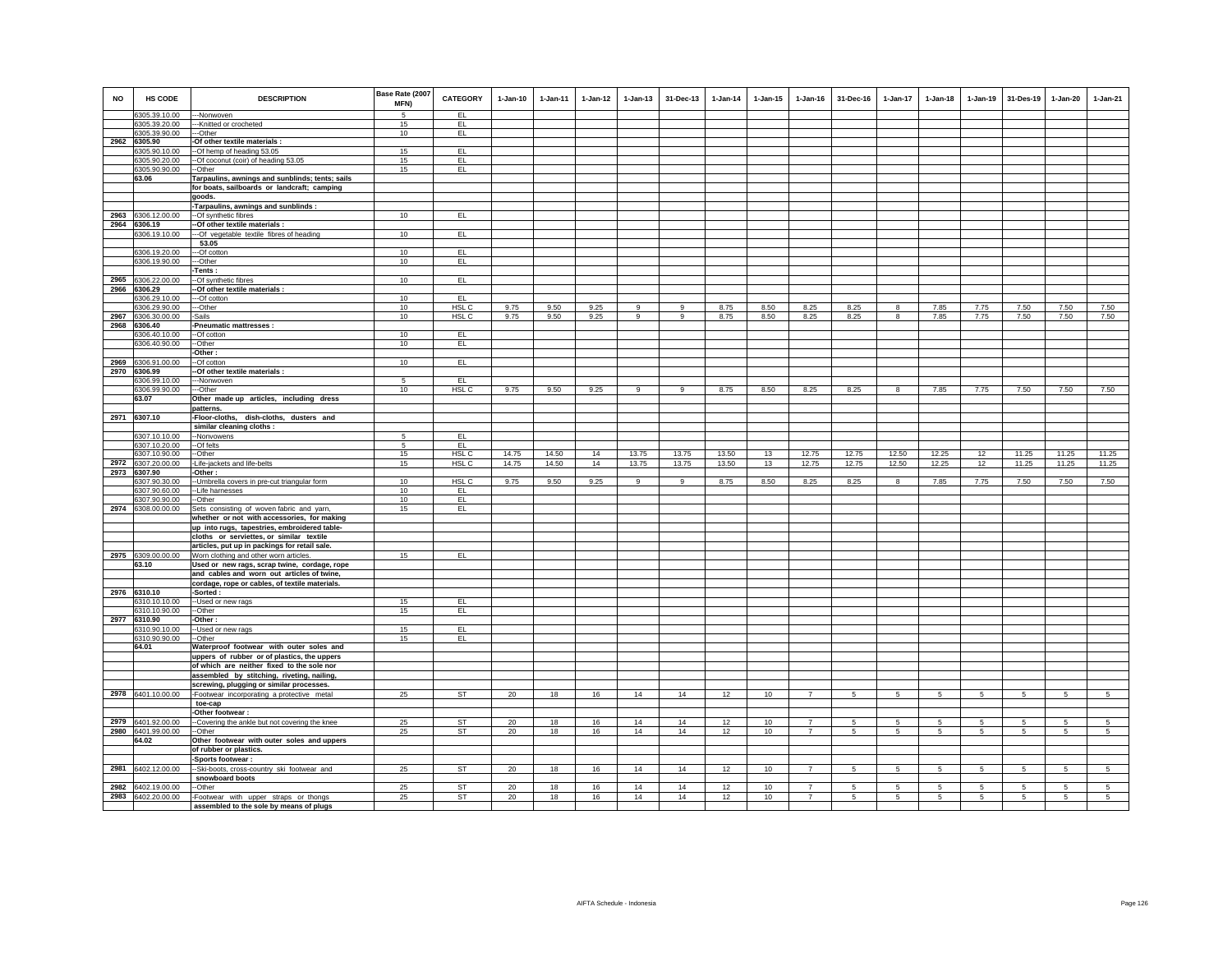| NO   | HS CODE                     | <b>DESCRIPTION</b>                                                                               | Base Rate (2007<br>MFN) | CATEGORY        | $1-Jan-10$     | 1-Jan-11       | $1 - Jan-12$            | $1 - Jan-13$   | 31-Dec-13      | $1 - Jan-14$   | $1 - Jan-15$                     | $1 - Jan-16$                     | 31-Dec-16            | $1-Jan-17$      | $1-Jan-18$      | $1 - Jan-19$    | 31-Des-19       | 1-Jan-20       | $1-Jan-21$     |
|------|-----------------------------|--------------------------------------------------------------------------------------------------|-------------------------|-----------------|----------------|----------------|-------------------------|----------------|----------------|----------------|----------------------------------|----------------------------------|----------------------|-----------------|-----------------|-----------------|-----------------|----------------|----------------|
|      |                             | -Other footwear:                                                                                 |                         |                 |                |                |                         |                |                |                |                                  |                                  |                      |                 |                 |                 |                 |                |                |
|      | 2984 6402.91                | -Covering the ankle:                                                                             |                         |                 |                |                |                         |                |                |                |                                  |                                  |                      |                 |                 |                 |                 |                |                |
|      | 6402.91.10.00               | -Diving boots                                                                                    | 25                      | ST              | 20             | 18             | 16                      | 14             | 14             | 12             | 10                               | $\overline{7}$                   | 5                    | 5               | 5               | 5               | 5               | 5              | 5              |
|      | 6402.91.90.00               | --Other<br>-Other                                                                                | 25                      | ST<br><b>ST</b> | 20<br>20       | 18             | 16                      | 14             | 14             | 12             | 10                               | $\overline{7}$<br>$\overline{7}$ | $5\overline{5}$<br>5 | 5               | $5\overline{5}$ | 5               | 5               | 5              | 5              |
|      | 2985 6402.99.00.00<br>64.03 | Footwear with outer soles of rubber, plastics,                                                   | 25                      |                 |                | 18             | 16                      | 14             | 14             | 12             | 10                               |                                  |                      | $5\overline{5}$ | $5\phantom{.0}$ | 5               | $5\phantom{.0}$ | $\sqrt{5}$     | 5              |
|      |                             | leather or composition leather and uppers of                                                     |                         |                 |                |                |                         |                |                |                |                                  |                                  |                      |                 |                 |                 |                 |                |                |
|      |                             | leather.                                                                                         |                         |                 |                |                |                         |                |                |                |                                  |                                  |                      |                 |                 |                 |                 |                |                |
|      |                             | Sports footwear :                                                                                |                         |                 |                |                |                         |                |                |                |                                  |                                  |                      |                 |                 |                 |                 |                |                |
| 2986 | 6403.12.00.00               | -Ski-boots, cross-country ski footwear and                                                       | 20                      | <b>ST</b>       | 18             | 15             | 13                      | 12             | 12             | 10             | 8                                | 6                                | 5                    | 5               | 5               | 5               | 5               | 5              | 5              |
|      |                             | snowboard boots                                                                                  |                         |                 |                |                |                         |                |                |                |                                  |                                  |                      |                 |                 |                 |                 |                |                |
| 2987 | 6403.19                     | -Other :                                                                                         |                         |                 |                |                |                         |                |                |                |                                  |                                  |                      |                 |                 |                 |                 |                |                |
|      | 6403.19.10.00               | --- Fitted with spikes, cleats or the like                                                       | 20                      | <b>ST</b>       | 18             | 15             | 13                      | 12             | 12             | 10             | 8                                | -6                               | -5                   | 5               | -5              | -5              | -5              | 5              | 5              |
|      | 6403.19.90.00               | --Other                                                                                          | 20                      | ST              | 18             | 15             | 13                      | 12             | 12             | 10             | 8                                | 6                                | 5                    | 5               | 5               | 5               | 5               | 5              | 5              |
| 2988 | 6403.20.00.00               | -Footwear with outer soles of leather, and                                                       | 20                      | ST              | 18             | 15             | 13                      | 12             | 12             | 10             | 8                                | 6                                | $5\overline{5}$      | $5\overline{5}$ | $5\overline{5}$ | 5               | 5               | 5              | 5              |
|      |                             | uppers which consist of leather straps                                                           |                         |                 |                |                |                         |                |                |                |                                  |                                  |                      |                 |                 |                 |                 |                |                |
|      |                             | across the instep and around the big toe                                                         |                         |                 |                |                |                         |                |                |                |                                  |                                  |                      |                 |                 |                 |                 |                |                |
| 2989 | 6403.40.00.00               | -Other footwear, incorporating a protective                                                      | 20                      | ST              | 18             | 15             | 13                      | 12             | 12             | 10             | 8                                | 6                                | $\sqrt{5}$           | 5               | $5\phantom{.0}$ | 5               | 5               | 5              | 5              |
|      |                             | metal toe-cap                                                                                    |                         |                 |                |                |                         |                |                |                |                                  |                                  |                      |                 |                 |                 |                 |                |                |
|      |                             | -Other footwear with outer soles of leather :                                                    |                         |                 |                |                |                         |                |                |                |                                  |                                  |                      |                 |                 |                 |                 |                |                |
| 2990 | 6403.51.00.00               | -Covering the ankle                                                                              | 20                      | ST              | 18             | 15             | 13                      | 12             | 12             | 10             | 8                                | 6                                | 5                    | 5               | 5               | 5               | 5               | 5              | 5              |
| 2991 | 6403.59.00.00               | -Other                                                                                           | 20                      | ST              | 18             | 15             | 13                      | 12             | 12             | 10             | 8                                | 6                                | 5                    | 5               | 5               | $\overline{5}$  | 5               | 5              | 5              |
|      |                             | -Other footwear:                                                                                 |                         |                 |                |                |                         |                |                |                |                                  |                                  |                      |                 |                 |                 |                 |                |                |
| 2992 | 6403.91.00.00               | -Covering the ankle                                                                              | 20                      | <b>ST</b>       | 18             | 15             | 13                      | 12             | 12             | 10             | 8                                | 6                                | 5                    | 5               | 5               | 5               | 5               | 5              | -5             |
|      | 2993 6403.99.00.00          | -Other                                                                                           | 20                      | ST              | 18             | 15             | 13                      | 12             | 12             | 10             | 8                                | 6                                | 5                    | $\mathbf 5$     | 5               | 5               | -5              | 5              | $\overline{5}$ |
|      | 64.04                       | Footwear with outer soles of rubber, plastics,                                                   |                         |                 |                |                |                         |                |                |                |                                  |                                  |                      |                 |                 |                 |                 |                |                |
|      |                             | leather or composition leather and uppers of                                                     |                         |                 |                |                |                         |                |                |                |                                  |                                  |                      |                 |                 |                 |                 |                |                |
|      |                             | textile materials.                                                                               |                         |                 |                |                |                         |                |                |                |                                  |                                  |                      |                 |                 |                 |                 |                |                |
|      |                             | -Footwear with outer soles of rubber or<br>plastics:                                             |                         |                 |                |                |                         |                |                |                |                                  |                                  |                      |                 |                 |                 |                 |                |                |
|      | 2994 6404.11                | -Sports footwear; tennis shoes, basketball                                                       |                         |                 |                |                |                         |                |                |                |                                  |                                  |                      |                 |                 |                 |                 |                |                |
|      |                             | shoes, gym shoes, training shoes and the                                                         |                         |                 |                |                |                         |                |                |                |                                  |                                  |                      |                 |                 |                 |                 |                |                |
|      |                             | like:                                                                                            |                         |                 |                |                |                         |                |                |                |                                  |                                  |                      |                 |                 |                 |                 |                |                |
|      | 6404.11.10.00               | --Fitted with spikes, cleats or the like                                                         | 25                      | <b>ST</b>       | 20             | 18             | 16                      | 14             | 14             | 12             | 10                               |                                  | -5                   | 5               | -5              | -5              | 5               | 5              | 5              |
|      | 6404.11.90.00               | --Other                                                                                          | 25                      | <b>ST</b>       | 20             | 18             | 16                      | 14             | 14             | 12             | 10                               |                                  | 5                    | 5               | $\sqrt{5}$      | 5               | 5               | 5              | 5              |
| 2995 | 6404.19.00.00               | -Other                                                                                           | 25                      | ST              | 20             | 18             | 16                      | 14             | 14             | 12             | 10                               | $\overline{7}$                   | $5\overline{5}$      | 5               | $5\overline{5}$ | 5               | 5               | 5              | 5              |
|      | 2996 6404.20.00.00          | Footwear with outer soles of leather or                                                          | 25                      | ST              | 20             | 18             | 16                      | 14             | 14             | 12             | 10                               | $\overline{7}$                   | 5                    | $5\overline{)}$ | 5               | 5               | 5               | 5              | 5              |
|      |                             | composition leather                                                                              |                         |                 |                |                |                         |                |                |                |                                  |                                  |                      |                 |                 |                 |                 |                |                |
|      | 64.05                       | Other footwear.                                                                                  |                         |                 |                |                |                         |                |                |                |                                  |                                  |                      |                 |                 |                 |                 |                |                |
| 2997 | 6405.10.00.00               | -With uppers of leather or composition                                                           | 20                      | <b>ST</b>       | 18             | 15             | 13                      | 12             | 12             | 10             | 8                                | 6                                | 5                    | $5\phantom{.0}$ | 5               | 5               | 5               | 5              | 5              |
|      |                             | leather                                                                                          |                         |                 |                |                |                         |                |                |                |                                  |                                  |                      |                 |                 |                 |                 |                |                |
| 2998 | 6405.20.00.00               | With uppers of textile materials                                                                 | 25                      | <b>ST</b>       | 20             | 18             | 16                      | 14             | 14             | 12             | 10                               | $\overline{7}$<br>$\overline{7}$ | 5                    | 5               | 5               | 5               | 5               | 5              | 5              |
|      | 2999 6405.90.00.00<br>64.06 | -Other                                                                                           | 25                      | ST              | 20             | 18             | 16                      | 14             | 14             | 12             | 10                               |                                  | $5\overline{5}$      | $5\overline{5}$ | $5\overline{5}$ | 5               | 5               | 5              | 5              |
|      |                             | Parts of footwear (including uppers whether or<br>not attached to soles other than outer soles); |                         |                 |                |                |                         |                |                |                |                                  |                                  |                      |                 |                 |                 |                 |                |                |
|      |                             | removable in-soles, heel cushions and similar                                                    |                         |                 |                |                |                         |                |                |                |                                  |                                  |                      |                 |                 |                 |                 |                |                |
|      |                             | articles; gaiters, leggings and similar                                                          |                         |                 |                |                |                         |                |                |                |                                  |                                  |                      |                 |                 |                 |                 |                |                |
|      |                             | articles, and parts thereof.                                                                     |                         |                 |                |                |                         |                |                |                |                                  |                                  |                      |                 |                 |                 |                 |                |                |
|      | 3000 6406.10                | Uppers and parts thereof, other than                                                             |                         |                 |                |                |                         |                |                |                |                                  |                                  |                      |                 |                 |                 |                 |                |                |
|      |                             | stiffeners :                                                                                     |                         |                 |                |                |                         |                |                |                |                                  |                                  |                      |                 |                 |                 |                 |                |                |
|      | 6406.10.10.00               | -- Metal toe-caps                                                                                | -5                      | $NT-2$          | $\Delta$       | $\overline{4}$ | $\mathbf{3}$            | 3              | 3              | $\mathcal{L}$  | $\mathfrak{p}$                   |                                  | $\mathbf 0$          | $\Omega$        | $\Omega$        | $\Omega$        | $\mathbf 0$     | $\Omega$       | $\Omega$       |
|      | 6406.10.90.00               | --Other                                                                                          | 5                       | $NT-2$          | $\overline{4}$ | $\overline{4}$ | $\overline{\mathbf{3}}$ | $\mathbf{3}$   | $\mathbf{3}$   | $\overline{2}$ | $\overline{2}$                   | $\overline{1}$                   | $\circ$              | $\circ$         | $\circ$         | $\circ$         | $\mathbf{0}$    | $\circ$        | $\circ$        |
|      | 3001 6406.20.00.00          | -Outer soles and heels, of rubber or plastics                                                    | 5                       | <b>ST</b>       | 4.50           | 4.50           | 4.50                    | 4.50           | 4.50           | 4.50           | 4.50                             | 4.50                             | $\overline{4}$       | $\overline{4}$  | $\overline{4}$  | $\overline{4}$  | 3.75            | 3.75           | 3.75           |
|      |                             | -Other :                                                                                         |                         |                 |                |                |                         |                |                |                |                                  |                                  |                      |                 |                 |                 |                 |                |                |
|      | 3002 6406.91.00.00          | -Of wood                                                                                         | 5                       | $NT-2$          | $\overline{4}$ | $\overline{4}$ | $\overline{\mathbf{3}}$ | 3              | 3              | $\overline{2}$ | $\overline{2}$                   | $\mathbf{1}$                     | $\circ$              | $\mathbf 0$     | $\mathbf 0$     | $\mathbf 0$     | $\mathbf 0$     | $\mathbf 0$    | $\mathsf 0$    |
|      | 3003 6406.99                | -Of other materials :                                                                            |                         |                 |                |                |                         |                |                |                |                                  |                                  |                      |                 |                 |                 |                 |                |                |
|      | 6406.99.11.00               | --Of metal:<br>--Of iron or steel                                                                | -5                      | $NT-2$          | $\overline{4}$ | $\overline{4}$ | 3                       | 3              | 3              | $\mathfrak{p}$ |                                  |                                  | $\Omega$             | $\Omega$        | $\Omega$        | $\Omega$        | $\Omega$        | $\Omega$       | $\Omega$       |
|      | 6406.99.12.00               | --Of copper                                                                                      | 5                       | $NT-2$          | $\overline{4}$ | $\overline{4}$ | 3                       | 3              | 3              | $\overline{2}$ | $\overline{2}$<br>$\overline{2}$ | -1<br>$\mathbf{1}$               | $\mathsf 0$          | $\mathbf 0$     | $\mathbf 0$     | $\mathbf 0$     | $\mathbf 0$     | $\mathsf 0$    | $\mathsf 0$    |
|      | 6406.99.19.00               | --Other                                                                                          | 5                       | $NT-2$          | $\overline{4}$ | $\overline{4}$ | $\mathbf{3}$            | 3              | 3              | $\overline{2}$ | $\overline{2}$                   | $\mathbf{1}$                     | $\circ$              | $\circ$         | $\circ$         | $\mathbf 0$     | $\circ$         | $\mathbf 0$    | $\circ$        |
|      |                             | -Of rubber or plastics :                                                                         |                         |                 |                |                |                         |                |                |                |                                  |                                  |                      |                 |                 |                 |                 |                |                |
|      | 6406.99.21.00               | ---In-soles                                                                                      | -5                      | $NT-2$          | $\Delta$       | $\Delta$       | $\mathcal{R}$           | $\mathbf{R}$   | 3              | $\mathcal{P}$  | $\mathcal{D}$                    | $\overline{1}$                   | $\Omega$             | $\Omega$        | $\Omega$        | $\Omega$        | $\Omega$        | $\Omega$       | $\Omega$       |
|      | 6406.99.29.00               | --Other                                                                                          | 5                       | $NT-2$          | $\overline{4}$ | $\overline{4}$ | 3                       | 3              | 3              | $\mathfrak{p}$ | $\overline{2}$                   |                                  | $\mathsf 0$          | $\mathbf 0$     | $\mathbf 0$     | $\mathbf 0$     | $\mathbf 0$     | $\mathsf 0$    | $\mathsf 0$    |
|      | 6406.99.90.00               | --Other                                                                                          | 5                       | $NT-2$          | $\overline{4}$ | $\overline{4}$ | $\mathbf{3}$            | 3              | 3              | $\overline{2}$ | $\overline{2}$                   | $\mathbf{1}$                     | $\circ$              | $\mathbf 0$     | $\circ$         | $\mathbf 0$     | $\circ$         | $\mathbf 0$    | $\circ$        |
|      | 3004 6501.00.00.00          | Hat-forms, hat bodies and hoods of felt,                                                         | 10                      | <b>ST</b>       | 9              | 8              | $\overline{7}$          | $\overline{7}$ | $\overline{7}$ | 6              | 6                                | 5                                | $5\phantom{.0}$      | $5\phantom{.0}$ | $5\phantom{.0}$ | 5               | 5               | 5              | 5              |
|      |                             | neither blocked to shape nor with made brims;                                                    |                         |                 |                |                |                         |                |                |                |                                  |                                  |                      |                 |                 |                 |                 |                |                |
|      |                             | plateaux and manchons (including slit                                                            |                         |                 |                |                |                         |                |                |                |                                  |                                  |                      |                 |                 |                 |                 |                |                |
|      |                             | manchons), of felt.                                                                              |                         |                 |                |                |                         |                |                |                |                                  |                                  |                      |                 |                 |                 |                 |                |                |
|      | 3005 6502.00.00.00          | Hat-shapes, plaited or made by assembling                                                        | 10                      | ST              | 9              | 8              | $\overline{7}$          | $\overline{7}$ | $\overline{7}$ | 6              | 6                                | 5                                | $5\overline{5}$      | 5               | $5\overline{5}$ | $5\overline{5}$ | 5               | 5              | 5              |
|      |                             | strips of any material, neither blocked to                                                       |                         |                 |                |                |                         |                |                |                |                                  |                                  |                      |                 |                 |                 |                 |                |                |
|      |                             | shape, nor with made brims, nor lined, nor                                                       |                         |                 |                |                |                         |                |                |                |                                  |                                  |                      |                 |                 |                 |                 |                |                |
|      |                             | trimmed.                                                                                         |                         |                 |                |                |                         |                |                |                |                                  |                                  |                      |                 |                 |                 |                 |                |                |
|      | 3006 6504.00.00.00          | Hats and other headgear, plaited or made by                                                      | 15                      | <b>ST</b>       | 14             | 13             | 12                      | 11             | 11             | 10             | 8                                | 6                                | 5                    | 5               | 5               | 5               | 5               | $\overline{5}$ | $\overline{5}$ |
|      |                             | Assembling strips of any material, whether or                                                    |                         |                 |                |                |                         |                |                |                |                                  |                                  |                      |                 |                 |                 |                 |                |                |
|      |                             | not lined or trimmed.                                                                            |                         |                 |                |                |                         |                |                |                |                                  |                                  |                      |                 |                 |                 |                 |                |                |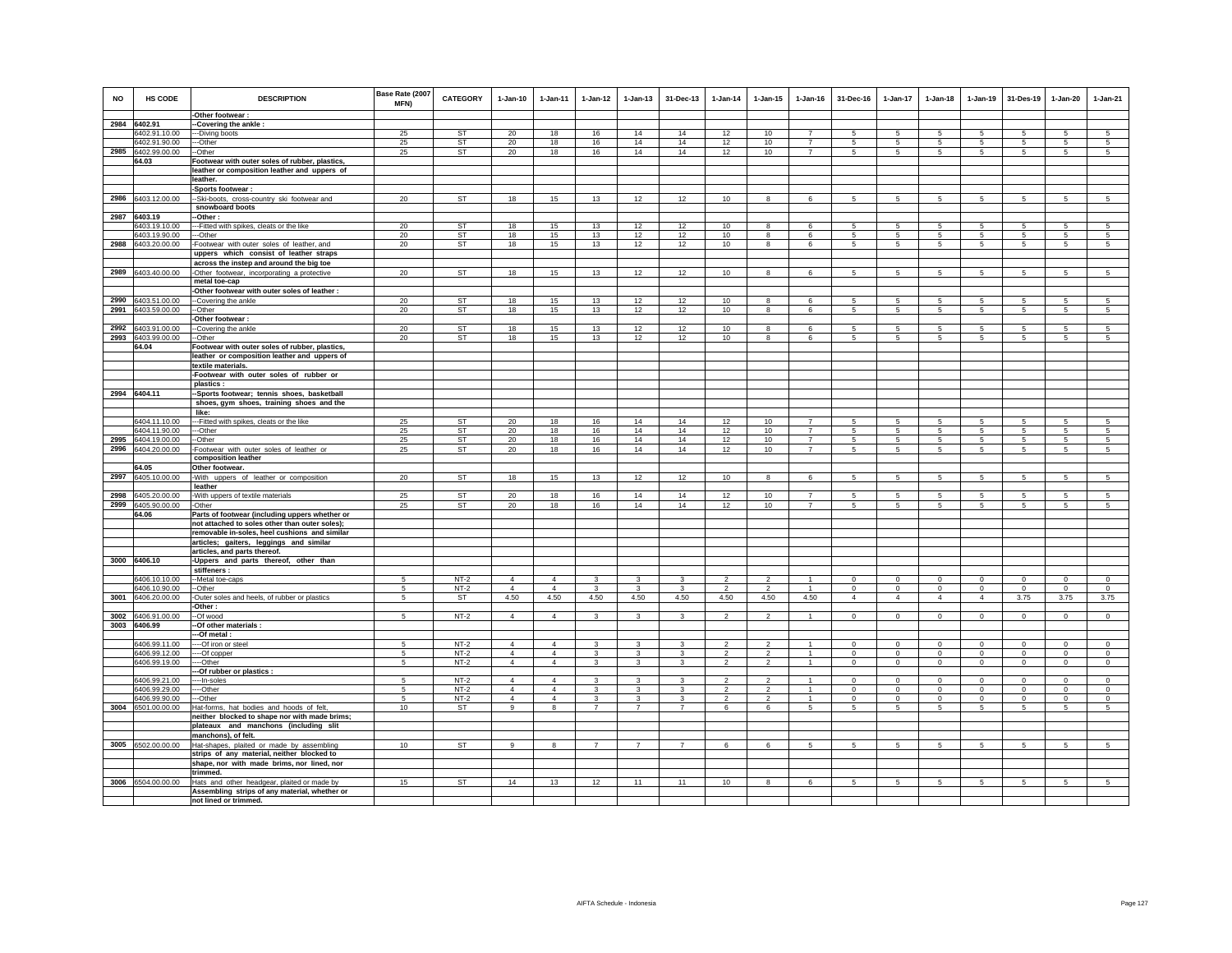| <b>NO</b> | <b>HS CODE</b>                     | <b>DESCRIPTION</b>                                                                            | Base Rate (2007<br>MFN) | <b>CATEGORY</b> | $1-Jan-10$     | $1 - Jan-11$   | $1 - Jan-12$   | $1 - Jan-13$   | 31-Dec-13      | $1 - Jan-14$   | $1 - Jan-15$   | $1 - Jan-16$   | 31-Dec-16      | 1-Jan-17        | $1 - Jan-18$   | $1 - Jan-19$   | 31-Des-19      | $1-Jan-20$      | 1-Jan-21        |
|-----------|------------------------------------|-----------------------------------------------------------------------------------------------|-------------------------|-----------------|----------------|----------------|----------------|----------------|----------------|----------------|----------------|----------------|----------------|-----------------|----------------|----------------|----------------|-----------------|-----------------|
|           | 65.05                              | Hats and other headgear, knitted or crocheted,                                                |                         |                 |                |                |                |                |                |                |                |                |                |                 |                |                |                |                 |                 |
|           |                                    | or made up from lace, felt or other textile                                                   |                         |                 |                |                |                |                |                |                |                |                |                |                 |                |                |                |                 |                 |
|           |                                    | fabric, in the piece (but not in strips),                                                     |                         |                 |                |                |                |                |                |                |                |                |                |                 |                |                |                |                 |                 |
|           |                                    | whether or not lined or trimmed; hair-nets of                                                 |                         |                 |                |                |                |                |                |                |                |                |                |                 |                |                |                |                 |                 |
|           |                                    | any material, whether or not lined or trimmed.                                                |                         |                 |                |                |                |                |                |                |                |                |                |                 |                |                |                |                 |                 |
|           | 3007 6505.10.00.00                 | -Hair-nets                                                                                    | 15                      | <b>ST</b>       | 14             | 13             | 12             | 11             | 11             | 10             | 8              | 6              | 5              | 5               | 5              | 5              | 5              | 5               | $5\phantom{.0}$ |
| 3008      | 6505.90.00.00                      | -Other                                                                                        | 15                      | <b>ST</b>       | 14             | 13             | 12             | 11             | 11             | 10             | 8              | 6              | 5              | 5               | 5              | $\sqrt{5}$     | 5              | 5               | $5\phantom{.0}$ |
|           | 65.06                              | Other headgear, whether or not lined or<br>trimmed.                                           |                         |                 |                |                |                |                |                |                |                |                |                |                 |                |                |                |                 |                 |
| 3009      | 6506.10                            | Safety headgear:                                                                              |                         |                 |                |                |                |                |                |                |                |                |                |                 |                |                |                |                 |                 |
|           | 6506.10.10.00                      | -Helmets for motorcyclists                                                                    | 10                      | <b>ST</b>       | 9              | $\mathbf{8}$   | $\overline{7}$ | $\overline{7}$ | $\overline{7}$ | 6              | 6              | -5             | 5              | 5               | 5              | 5              | 5              | -5              | -5              |
|           | 6506.10.20.00                      | -Industrial safety helmets and firefighters'                                                  | $\mathbf{0}$            | $NT-1$          | $\mathsf 0$    | $\circ$        | $\mathbf 0$    | $\mathbf 0$    | $\mathbf{0}$   | $\mathsf 0$    | $\mathbf 0$    | $\circ$        | $\circ$        | $\overline{0}$  | $\mathsf 0$    | $\,$ 0         | $\mathbf 0$    | $\circ$         | $\circ$         |
|           |                                    | helmets, excluding steel helmet                                                               |                         |                 |                |                |                |                |                |                |                |                |                |                 |                |                |                |                 |                 |
|           | 6506.10.30.00                      | -Steel helmets                                                                                | 5                       | <b>ST</b>       | 4.50           | 4.50           | 4.50           | 4.50           | 4.50           | 4.50           | 4.50           | 4.50           | $\overline{4}$ | $\overline{4}$  | $\overline{4}$ | $\overline{4}$ | $\Omega$       | $\Omega$        | $\Omega$        |
|           | 6506.10.90.00                      | -Other                                                                                        | 10                      | ST              | 9              | 8              | $\overline{7}$ | $\overline{7}$ | $\overline{7}$ | 6              | 6              | 5              | 5              | $\sqrt{5}$      | 5              | $\sqrt{5}$     | 5              | $5\phantom{.0}$ | $\overline{5}$  |
|           |                                    | -Other :                                                                                      |                         |                 |                |                |                |                |                |                |                |                |                |                 |                |                |                |                 |                 |
|           | 3010 6506.91.00.00<br>3011 6506.99 | -Of rubber or of plastics<br>-Of other materials:                                             | 15                      | <b>ST</b>       | 14             | 13             | 12             | 11             | 11             | 10             | 8              | 6              | 5              | 5               | 5              | $\overline{5}$ | 5              | 5               | $5\overline{5}$ |
|           | 6506.99.10.00                      | -Of furskin                                                                                   | 15                      | ST              | 14             | 13             | 12             | 11             | 11             | 10             | 8              | 6              | 5              | 5               | 5              | $\sqrt{5}$     | 5              | 5               | 5               |
|           | 6506.99.90.00                      | --Other                                                                                       | 15                      | ST              | 14             | 13             | 12             | 11             | 11             | 10             | 8              | 6              | 5              | 5               | 5              | 5              | 5              | 5               | 5               |
|           | 3012 6507.00.00.00                 | Head-bands, linings, covers, hat foundations                                                  | 10                      | <b>ST</b>       | $\alpha$       | 8              | $\overline{7}$ | $\overline{7}$ | $\overline{7}$ | 6              | 6              | 5.             | 5              | 5 <sup>5</sup>  | 5              | 5              | $\overline{5}$ | 5               | 5               |
|           |                                    | hat frames, peaks and chinstraps, for head-                                                   |                         |                 |                |                |                |                |                |                |                |                |                |                 |                |                |                |                 |                 |
|           |                                    | gear.                                                                                         |                         |                 |                |                |                |                |                |                |                |                |                |                 |                |                |                |                 |                 |
|           | 66.01                              | Umbrellas and sun umbrellas (including                                                        |                         |                 |                |                |                |                |                |                |                |                |                |                 |                |                |                |                 |                 |
|           |                                    | walking-stick umbrellas, garden umbrellas and                                                 |                         |                 |                |                |                |                |                |                |                |                |                |                 |                |                |                |                 |                 |
|           |                                    | similar umbrellas).                                                                           |                         |                 |                |                |                |                |                |                |                |                |                |                 |                |                |                |                 |                 |
|           | 3013 6601.10.00.00                 | -Garden or similar umbrellas<br>-Other :                                                      | 15                      | <b>ST</b>       | 14             | 13             | 12             | 11             | 11             | 10             | 8              | 6              | $\sqrt{5}$     | 5               | 5              | 5              | 5              | $5\phantom{.0}$ | 5               |
|           | 3014 6601.91.00.00                 | -Having a telescopic shaft                                                                    | 15                      | <b>ST</b>       | 14             | 13             | 12             | 11             | 11             | 10             | 8              | 6              | 5              | 5               | -5             | 5              | 5              | 5               | 5               |
|           | 3015 6601.99.00.00                 | -Other                                                                                        | 15                      | <b>ST</b>       | 14             | 13             | 12             | 11             | 11             | 10             | 8              | 6              | 5              | 5               | -5             | 5              | 5              | 5               | $5\overline{5}$ |
|           | 3016 6602.00.00.00                 | Valking-sticks, seat-sticks, whips, riding-                                                   | 15                      | <b>ST</b>       | 14             | 13             | 12             | 11             | 11             | 10             | 8              | 6              | 5              | $5\overline{5}$ | 5              | $\overline{5}$ | 5              | 5               | $5\overline{5}$ |
|           |                                    | crops and the like.                                                                           |                         |                 |                |                |                |                |                |                |                |                |                |                 |                |                |                |                 |                 |
|           | 66.03                              | Parts, trimmings and accessories of articles                                                  |                         |                 |                |                |                |                |                |                |                |                |                |                 |                |                |                |                 |                 |
|           |                                    | of heading 66.01 or 66.02.                                                                    |                         |                 |                |                |                |                |                |                |                |                |                |                 |                |                |                |                 |                 |
|           | 3017 6603.20.00.00                 | -Umbrella frames, including frames mounted                                                    | 5                       | $NT-2$          | $\mathbf{A}$   | $\overline{4}$ | $\mathbf{3}$   | $\mathbf{3}$   | $\mathbf{3}$   | $\overline{2}$ | $\overline{2}$ | $\overline{1}$ | $\circ$        | $\mathbf 0$     | $\circ$        | $\mathbf 0$    | $\mathbb O$    | $\mathbf 0$     | $\mathbf 0$     |
|           | 3018 6603.90                       | on shafts (sticks)<br>-Other:                                                                 |                         |                 |                |                |                |                |                |                |                |                |                |                 |                |                |                |                 |                 |
|           | 6603.90.10.00                      |                                                                                               | 10                      | ST              | 9              | 8              | $\overline{7}$ | $\overline{7}$ | $\overline{7}$ | 6              | 6              |                | 5              | 5               | 5              | 5              | 5              | 5               | -5              |
|           | 6603.90.20.00                      | -- For articles of heading 66.01<br>-- For articles of heading 66.02                          | $5\phantom{.0}$         | $NT-2$          | $\overline{4}$ | $\overline{4}$ | $\mathbf{3}$   | $\mathbf{3}$   | 3              | $\mathfrak{D}$ | $\overline{2}$ | $\overline{1}$ | $\mathbf 0$    | $\mathbf 0$     | $\mathbf 0$    | $\mathbf 0$    | $\circ$        | $\mathbf 0$     | $\circ$         |
|           | 3019 6701.00.00.00                 | Skins and other parts of birds with their                                                     | 15                      | ST              | 14             | 13             | 12             | 11             | 11             | 10             | 8              | 6              | $5^{\circ}$    | 5               | 5              | 5              | 5              | 5               | 5               |
|           |                                    | feathers or down, feathers, parts of feathers,                                                |                         |                 |                |                |                |                |                |                |                |                |                |                 |                |                |                |                 |                 |
|           |                                    | down and articles thereof (other than goods                                                   |                         |                 |                |                |                |                |                |                |                |                |                |                 |                |                |                |                 |                 |
|           |                                    | of heading 05.05 and worked quills and                                                        |                         |                 |                |                |                |                |                |                |                |                |                |                 |                |                |                |                 |                 |
|           |                                    | scapes).                                                                                      |                         |                 |                |                |                |                |                |                |                |                |                |                 |                |                |                |                 |                 |
|           | 67.02                              | Artificial flowers, foliage and fruit and                                                     |                         |                 |                |                |                |                |                |                |                |                |                |                 |                |                |                |                 |                 |
|           |                                    | parts thereof; articles made of artificial<br>flowers, foliage or fruit.                      |                         |                 |                |                |                |                |                |                |                |                |                |                 |                |                |                |                 |                 |
| 3020      | 6702.10.00.00                      | -Of plastics                                                                                  | 15                      | <b>ST</b>       | 14             | 13             | 12             | 11             | 11             | 10             | $\mathbf{g}$   | 6              | $\overline{5}$ | $\overline{5}$  | 5              | $\overline{5}$ | 5              | 5               | $\overline{5}$  |
|           | 3021 6702.90.00.00                 | -Of other materials                                                                           | 15                      | <b>ST</b>       | 14             | 13             | 12             | 11             | 11             | 10             | 8              | 6              | 5              | 5               | 5              | 5              | 5              | 5               | 5               |
|           | 3022 6703.00.00.00                 | Human hair, dressed, thinned, bleached or                                                     | 10                      | <b>ST</b>       | 9              | 8              | $\overline{7}$ | $\overline{7}$ | $\overline{7}$ | 6              | 6              | 5              | 5              | $5\overline{)}$ | 5              | $\sqrt{5}$     | 5              | 5               | 5               |
|           |                                    | otherwise worked; wool or other animal hair                                                   |                         |                 |                |                |                |                |                |                |                |                |                |                 |                |                |                |                 |                 |
|           |                                    | or other textile materials, prepared for use                                                  |                         |                 |                |                |                |                |                |                |                |                |                |                 |                |                |                |                 |                 |
|           |                                    | in making wigs or the like.                                                                   |                         |                 |                |                |                |                |                |                |                |                |                |                 |                |                |                |                 |                 |
|           | 67.04                              | Wigs, false beards, eyebrows and eyelashes,<br>switches and the like, of human or animal hair |                         |                 |                |                |                |                |                |                |                |                |                |                 |                |                |                |                 |                 |
|           |                                    | or of textile materials; articles of human                                                    |                         |                 |                |                |                |                |                |                |                |                |                |                 |                |                |                |                 |                 |
|           |                                    | hair not elsewhere specified or included.                                                     |                         |                 |                |                |                |                |                |                |                |                |                |                 |                |                |                |                 |                 |
|           |                                    | -Of synthetic textile materials :                                                             |                         |                 |                |                |                |                |                |                |                |                |                |                 |                |                |                |                 |                 |
| 3023      | 6704.11.00.00                      | --Complete wigs                                                                               | 15                      | <b>ST</b>       | 14             | 13             | 12             | 11             | 11             | 10             | 8              | 6              | 5              | 5               | 5              | 5              | 5              | 5               | 5               |
| 3024      | 6704.19.00.00                      | -Other                                                                                        | 15                      | <b>ST</b>       | 14             | 13             | 12             | 11             | 11             | $10$           | 8              | 6              | 5              | $5\overline{)}$ | 5              | $\,$ 5         | 5              | 5               | 5               |
| 3025      | 6704.20.00.00                      | -Of human hair                                                                                | 15                      | <b>ST</b>       | 14             | 13             | 12             | 11             | 11             | 10             | 8              | 6              | $5^{\circ}$    | 5               | 5              | 5              | 5              | 5               | 5               |
| 3026      | 6704.90.00.00                      | -Of other materials                                                                           | 15                      | <b>ST</b>       | 14             | 13             | 12             | 11             | 11             | 10             | $\mathbf{g}$   | 6              | $\sqrt{5}$     | 5               | -5             | $\sqrt{5}$     | $\overline{5}$ | 5               | -5              |
|           | 3027 6801.00.00.00                 | Setts, curbstones and flagstones, of natural                                                  | 5                       | <b>ST</b>       | 4.50           | 4.50           | 4.50           | 4.50           | 4.50           | 4.50           | 4.50           | 4.50           | $\overline{4}$ | $\overline{4}$  | $\overline{4}$ | $\overline{4}$ | 3.75           | 3.75            | 3.75            |
|           |                                    | stone (except slate).                                                                         |                         |                 |                |                |                |                |                |                |                |                |                |                 |                |                |                |                 |                 |
|           | 68.02                              | Worked monumental or building stone (except                                                   |                         |                 |                |                |                |                |                |                |                |                |                |                 |                |                |                |                 |                 |
|           |                                    | slate) and articles thereof, other than goods<br>of heading 68.01; mosaic cubes and the like, |                         |                 |                |                |                |                |                |                |                |                |                |                 |                |                |                |                 |                 |
|           |                                    | of natural stone (including slate), whether or                                                |                         |                 |                |                |                |                |                |                |                |                |                |                 |                |                |                |                 |                 |
|           |                                    | not on a backing; artificially coloured                                                       |                         |                 |                |                |                |                |                |                |                |                |                |                 |                |                |                |                 |                 |
|           |                                    | granules, chippings and powder, of natural                                                    |                         |                 |                |                |                |                |                |                |                |                |                |                 |                |                |                |                 |                 |
|           |                                    | stone (including slate).                                                                      |                         |                 |                |                |                |                |                |                |                |                |                |                 |                |                |                |                 |                 |
|           | 3028 6802.10.00.00                 | -Tiles, cubes and similar articles, whether or                                                | 15                      | ST              | 14             | 13             | 12             | 11             | 11             | 10             | 8              | 6              | 5              | 5               | 5              | $\sqrt{5}$     | 5              | 5               | 5               |
|           |                                    | not rectangular (including square), the                                                       |                         |                 |                |                |                |                |                |                |                |                |                |                 |                |                |                |                 |                 |
|           |                                    | largest surface area of which is capable of                                                   |                         |                 |                |                |                |                |                |                |                |                |                |                 |                |                |                |                 |                 |
|           |                                    | being enclosed in a square the side of which                                                  |                         |                 |                |                |                |                |                |                |                |                |                |                 |                |                |                |                 |                 |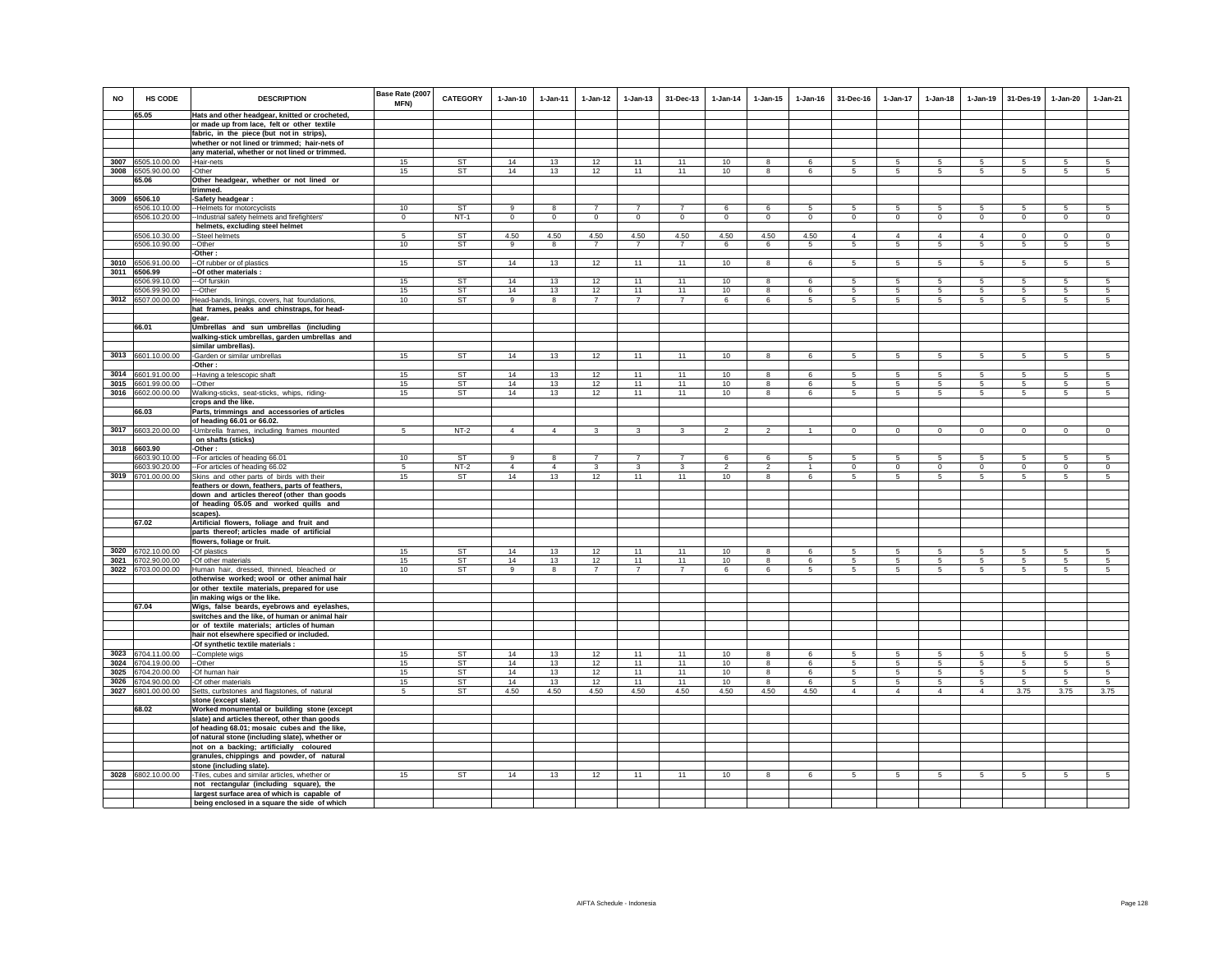| <b>NO</b>    | HS CODE                             | <b>DESCRIPTION</b><br>is less than 7 cm; artificially coloured                               | Base Rate (2007<br>MFN) | <b>CATEGORY</b>        | $1-Jan-10$          | $1 - Jan-11$      | $1-Jan-12$                       | $1 - Jan-13$              | 31-Dec-13                     | $1-Jan-14$       | $1 - Jan-15$     | $1 - Jan-16$     | 31-Dec-16                      | $1 - Jan-17$                   | $1 - Jan-18$                   | $1-Jan-19$          | 31-Des-19               | 1-Jan-20         | $1-Jan-21$          |
|--------------|-------------------------------------|----------------------------------------------------------------------------------------------|-------------------------|------------------------|---------------------|-------------------|----------------------------------|---------------------------|-------------------------------|------------------|------------------|------------------|--------------------------------|--------------------------------|--------------------------------|---------------------|-------------------------|------------------|---------------------|
|              |                                     | granules, chippings and powder                                                               |                         |                        |                     |                   |                                  |                           |                               |                  |                  |                  |                                |                                |                                |                     |                         |                  |                     |
|              |                                     | -Other monumental or building stones and                                                     |                         |                        |                     |                   |                                  |                           |                               |                  |                  |                  |                                |                                |                                |                     |                         |                  |                     |
|              |                                     | articles thereof, simply cut or sawn, with                                                   |                         |                        |                     |                   |                                  |                           |                               |                  |                  |                  |                                |                                |                                |                     |                         |                  |                     |
|              |                                     | a flat or even surface :                                                                     |                         |                        |                     |                   |                                  |                           |                               |                  |                  |                  |                                |                                |                                |                     |                         |                  |                     |
| 3030         | 3029 6802.21.00.00<br>6802.23.00    | --Marble, travertine and alabaster<br>-Granite                                               | 15                      | <b>ST</b>              | 14                  | 13                | 12                               | 11                        | 11                            | 10               | 8                | 6                | $5\overline{5}$                | $5\overline{5}$                | $5\overline{5}$                | $5\phantom{.0}$     | 5                       | 5                | $\sqrt{5}$          |
|              | 6802.23.00.10                       | -Polished slabs                                                                              | 5                       | ST                     | 4.50                | 4.50              | 4.50                             | 4.50                      | 4.50                          | 4.50             | 4.50             | 4.50             | $\overline{4}$                 | $\overline{4}$                 | $\overline{4}$                 | $\overline{4}$      | 3.75                    | 3.75             | 3.75                |
|              | 6802.23.00.90                       | -Other                                                                                       | 15                      | ST                     | 14                  | 13                | 12                               | 11                        | 11                            | 10               | 8                | 6                | 5                              | 5                              | 5                              | 5                   | 5                       | 5                | 5                   |
|              | 3031 6802.29.00.00                  | -Other stone                                                                                 | 15                      | ST                     | 14                  | 13                | 12                               | 11                        | 11                            | 10               | 8                | 6                | 5                              | $5\overline{)}$                | $5\overline{5}$                | $5\overline{)}$     | $\sqrt{5}$              | $\sqrt{5}$       | $5\phantom{.0}$     |
|              |                                     | -Other :                                                                                     |                         |                        |                     |                   |                                  |                           |                               |                  |                  |                  |                                |                                |                                |                     |                         |                  |                     |
| 3032<br>3033 | 6802.91.00.00<br>6802.92.00.00      | -Marble, travertine and alabaster<br>-Other calcareous stone                                 | 15<br>15                | <b>ST</b><br><b>ST</b> | 14<br>14            | 13<br>13          | 12<br>12                         | 11<br>11                  | 11<br>11                      | 10<br>10         | 8<br>8           | 6<br>6           | -5<br>5                        | 5<br>5                         | 5<br>5                         | 5<br>5              | 5<br>5                  | 5<br>5           | $\overline{5}$<br>5 |
| 3034         | 6802.93.00.00                       | -Granite                                                                                     | 15                      | ST                     | 14                  | 13                | 12                               | 11                        | 11                            | 10               | 8                | 6                | $5 -$                          | 5                              | 5                              | -5                  | 5                       | 5                | 5                   |
| 3035         | 6802.99.00.00                       | --Other stone                                                                                | 15                      | ST                     | 14                  | 13                | 12                               | 11                        | 11                            | 10               | 8                | 6                | $5 -$                          | 5                              | 5                              | 5                   | 5                       | 5                | 5                   |
|              | 68.03                               | Worked slate and articles of slate or of                                                     |                         |                        |                     |                   |                                  |                           |                               |                  |                  |                  |                                |                                |                                |                     |                         |                  |                     |
|              |                                     | agglomerated slate.                                                                          |                         |                        |                     |                   |                                  |                           |                               |                  |                  |                  |                                |                                |                                |                     |                         |                  |                     |
|              | 3036 6803.00.00.10<br>6803.00.00.90 | -Slabs or roofing slates<br>-Other                                                           | 10<br>15                | <b>ST</b><br><b>ST</b> | $\alpha$<br>14      | 8<br>13           | $\overline{7}$<br>12             | $\overline{7}$<br>11      | $\overline{7}$<br>11          | 6<br>10          | 6<br>8           | -5<br>6          | -5<br>5                        | 5<br>5                         | 5<br>5                         | 5<br>5              | 5<br>$5\overline{5}$    | 5<br>5           | -5<br>5             |
|              | 68.04                               | Millstones, grindstones, grinding wheels and                                                 |                         |                        |                     |                   |                                  |                           |                               |                  |                  |                  |                                |                                |                                |                     |                         |                  |                     |
|              |                                     | the like, without frameworks, for grinding,                                                  |                         |                        |                     |                   |                                  |                           |                               |                  |                  |                  |                                |                                |                                |                     |                         |                  |                     |
|              |                                     | sharpening, polishing, trueing or cutting,                                                   |                         |                        |                     |                   |                                  |                           |                               |                  |                  |                  |                                |                                |                                |                     |                         |                  |                     |
|              |                                     | hand sharpening or polishing stones, and parts                                               |                         |                        |                     |                   |                                  |                           |                               |                  |                  |                  |                                |                                |                                |                     |                         |                  |                     |
|              |                                     | thereof, of natural stone, of agglomerated                                                   |                         |                        |                     |                   |                                  |                           |                               |                  |                  |                  |                                |                                |                                |                     |                         |                  |                     |
|              |                                     | natural or artificial abrasives, or of<br>ceramics, with or without parts of other           |                         |                        |                     |                   |                                  |                           |                               |                  |                  |                  |                                |                                |                                |                     |                         |                  |                     |
|              |                                     | materials.                                                                                   |                         |                        |                     |                   |                                  |                           |                               |                  |                  |                  |                                |                                |                                |                     |                         |                  |                     |
|              | 3037 6804.10.00.00                  | -Millstones and grindstones for milling,                                                     | 5                       | <b>ST</b>              | 4.50                | 4.50              | 4.50                             | 4.50                      | 4.50                          | 4.50             | 4.50             | 4.50             | $\overline{4}$                 | $\overline{4}$                 | $\overline{4}$                 | $\overline{4}$      | 3.75                    | 3.75             | 3.75                |
|              |                                     | grinding or pulping                                                                          |                         |                        |                     |                   |                                  |                           |                               |                  |                  |                  |                                |                                |                                |                     |                         |                  |                     |
|              |                                     | -Other millstones, grindstones, grinding                                                     |                         |                        |                     |                   |                                  |                           |                               |                  |                  |                  |                                |                                |                                |                     |                         |                  |                     |
|              | 3038 6804.21.00.00                  | wheels and the like :                                                                        |                         |                        | 4.50                | 4.50              | 4.50                             | 4.50                      | 4.50                          | 4.50             | 4.50             | 4.50             | $\overline{4}$                 | $\overline{4}$                 | $\overline{4}$                 | $\overline{4}$      | 3.75                    | 3.75             | 3.75                |
| 3039         | 6804.22.00.00                       | -Of agglomerated synthetic or natural diamond<br>-Of other agglomerated abrasives or of      | 5<br>5                  | ST<br><b>ST</b>        | 4.50                | 4.50              | 4.50                             | 4.50                      | 4.50                          | 4.50             | 4.50             | 4.50             | $\overline{4}$                 | $\overline{4}$                 | $\overline{4}$                 | $\overline{4}$      | 3.75                    | 3.75             | 3.75                |
|              |                                     | ceramics                                                                                     |                         |                        |                     |                   |                                  |                           |                               |                  |                  |                  |                                |                                |                                |                     |                         |                  |                     |
| 3040         | 6804.23.00.00                       | -Of natural stone                                                                            | 5                       | $NT-1$                 | $\overline{4}$      | 3                 | $\overline{2}$                   | $\mathsf 0$               | $\mathbf 0$                   | $\mathbf 0$      | $\mathbf 0$      | $\mathbf 0$      | $\mathbf 0$                    | $\mathbf 0$                    | $\mathbf 0$                    | $\mathbf 0$         | $\mathbf 0$             | $\circ$          | $\mathsf 0$         |
| 3041         | 6804.30.00.00                       | -Hand sharpening or polishing stones                                                         | 5                       | $NT-1$                 | $\overline{4}$      | $\mathbf{3}$      | $\overline{2}$                   | $\mathbf 0$               | $\mathbf 0$                   | $\circ$          | $\mathbf 0$      | $\circ$          | $\circ$                        | $\circ$                        | $\circ$                        | $\mathbf 0$         | $\mathbf{0}$            | $\circ$          | $\circ$             |
|              | 68.05                               | Natural or artificial abrasive powder or                                                     |                         |                        |                     |                   |                                  |                           |                               |                  |                  |                  |                                |                                |                                |                     |                         |                  |                     |
|              |                                     | grain, on a base of textile material, of<br>paper, of paperboard or of other materials,      |                         |                        |                     |                   |                                  |                           |                               |                  |                  |                  |                                |                                |                                |                     |                         |                  |                     |
|              |                                     | whether or not cut to shape or sewn or other-                                                |                         |                        |                     |                   |                                  |                           |                               |                  |                  |                  |                                |                                |                                |                     |                         |                  |                     |
|              |                                     | wise made up.                                                                                |                         |                        |                     |                   |                                  |                           |                               |                  |                  |                  |                                |                                |                                |                     |                         |                  |                     |
| 3042         | 6805.10.00.00                       | -On a base of woven textile fabric only                                                      | 15                      | <b>ST</b>              | 14                  | 13                | 12                               | 11                        | 11                            | 10               | 8                | 6                | 5                              | 5                              | 5                              | 5                   | 5                       | 5                | $\sqrt{5}$          |
| 3043         | 6805.20                             | -On a base of paper or paperboard only :                                                     |                         | <b>ST</b>              |                     |                   |                                  |                           |                               |                  |                  |                  |                                |                                |                                |                     |                         |                  |                     |
|              | 6805.20.10.00<br>6805.20.90.00      | --Polishing discs<br>-Other                                                                  | 5<br>15                 | ST                     | 4.50<br>14          | 4.50<br>13        | 4.50<br>12                       | 4.50<br>11                | 4.50<br>11                    | 4.50<br>10       | 4.50<br>8        | 4.50<br>6        | $\overline{4}$<br>5            | 4<br>5                         | $\overline{4}$<br>5            | $\overline{4}$<br>5 | 3.75<br>$5\phantom{.0}$ | 3.75<br>5        | 3.75<br>5           |
|              | 3044 6805.30.00                     | On a base of other materials                                                                 |                         |                        |                     |                   |                                  |                           |                               |                  |                  |                  |                                |                                |                                |                     |                         |                  |                     |
|              | 6805.30.00.10                       | -Polishing discs                                                                             | 5                       | ST                     | 4.50                | 4.50              | 4.50                             | 4.50                      | 4.50                          | 4.50             | 4.50             | 4.50             | $\overline{4}$                 | $\overline{4}$                 | $\overline{4}$                 | $\overline{4}$      | 3.75                    | 3.75             | 3.75                |
|              | 6805.30.00.90                       | -Other                                                                                       | 15                      | <b>ST</b>              | 14                  | 13                | 12                               | 11                        | 11                            | 10               | 8                | $\epsilon$       | 5.                             | 5                              | 5                              | 5                   | -5                      | $\overline{5}$   | 5                   |
|              | 68.06                               | Slag wool, rock wool and similar mineral<br>wools; exfoliated vermiculite, expanded clays,   |                         |                        |                     |                   |                                  |                           |                               |                  |                  |                  |                                |                                |                                |                     |                         |                  |                     |
|              |                                     | foamed slag and similar expanded mineral                                                     |                         |                        |                     |                   |                                  |                           |                               |                  |                  |                  |                                |                                |                                |                     |                         |                  |                     |
|              |                                     | materials; mixtures and articles of heat-                                                    |                         |                        |                     |                   |                                  |                           |                               |                  |                  |                  |                                |                                |                                |                     |                         |                  |                     |
|              |                                     | insulating, sound-insulating or sound-                                                       |                         |                        |                     |                   |                                  |                           |                               |                  |                  |                  |                                |                                |                                |                     |                         |                  |                     |
|              |                                     | absorbing mineral materials, other than those<br>of heading 68.11 or 68.12 or of Chapter 69. |                         |                        |                     |                   |                                  |                           |                               |                  |                  |                  |                                |                                |                                |                     |                         |                  |                     |
|              | 3045 6806.10.00.00                  | -Slag wool, rock wool and similar mineral                                                    | 5                       | ST                     | 4.50                | 4.50              | 4.50                             | 4.50                      | 4.50                          | 4.50             | 4.50             | 4.50             | $\overline{4}$                 | $\overline{4}$                 | $\overline{4}$                 | $\overline{4}$      | 3.75                    | 3.75             | 3.75                |
|              |                                     | wools (including intermixtures thereof), in                                                  |                         |                        |                     |                   |                                  |                           |                               |                  |                  |                  |                                |                                |                                |                     |                         |                  |                     |
|              |                                     | bulk, sheets or rolls                                                                        |                         |                        |                     |                   |                                  |                           |                               |                  |                  |                  |                                |                                |                                |                     |                         |                  |                     |
| 3046         | 6806.20.00.00                       | -Exfoliated vermiculite, expanded clays,                                                     | 5                       | $NT-1$                 | $\overline{4}$      | $\mathbf{3}$      | $\overline{2}$                   | $\mathsf 0$               | $\mathbf{0}$                  | $\circ$          | $\mathbf 0$      | $\mathsf 0$      | $\Omega$                       | $\mathbf{0}$                   | $\circ$                        | $\mathbf 0$         | $\circ$                 | $\mathbf{0}$     | $\circ$             |
|              |                                     | foamed slag and similar expanded mineral                                                     |                         |                        |                     |                   |                                  |                           |                               |                  |                  |                  |                                |                                |                                |                     |                         |                  |                     |
| 3047         | 6806.90.00.00                       | materials (including intermixtures thereof)<br>-Other                                        | $\sqrt{5}$              | ST                     | 4.50                | 4.50              | 4.50                             | 4.50                      | 4.50                          | 4.50             | 4.50             | 4.50             | $\overline{4}$                 | $\overline{4}$                 | $\overline{4}$                 | $\overline{4}$      | 3.75                    | 3.75             | 3.75                |
|              | 68.07                               | Articles of asphalt or of similar material                                                   |                         |                        |                     |                   |                                  |                           |                               |                  |                  |                  |                                |                                |                                |                     |                         |                  |                     |
|              |                                     | (for example, petroleum bitumen or coal tar                                                  |                         |                        |                     |                   |                                  |                           |                               |                  |                  |                  |                                |                                |                                |                     |                         |                  |                     |
|              |                                     | pitch).                                                                                      |                         |                        |                     |                   |                                  |                           |                               |                  |                  |                  |                                |                                |                                |                     |                         |                  |                     |
| 3048         | 6807.10.00.00                       | -In rolls                                                                                    | 5                       | $NT-1$                 | $\overline{4}$      | 3                 | $\mathfrak{p}$                   | $\mathbf 0$               | $\mathbf 0$                   | $\Omega$         | $\mathbf 0$      | $\Omega$         | $\Omega$                       | $\Omega$                       | $\Omega$                       | $\Omega$            | $\mathbf 0$             | $\mathbf 0$      | $\Omega$            |
| 3049         | 6807.90.00.00<br>3050 6808.00.00.00 | -Other<br>Panels, boards, tiles, blocks and similar                                          | 5<br>10                 | $NT-1$<br>ST           | $\overline{4}$<br>9 | $\mathbf{3}$<br>8 | $\overline{2}$<br>$\overline{7}$ | $\circ$<br>$\overline{7}$ | $\mathsf 0$<br>$\overline{7}$ | $\mathbb O$<br>6 | $\mathsf 0$<br>6 | $\mathsf 0$<br>5 | $\mathbf 0$<br>$5\overline{5}$ | $\mathbf 0$<br>$5\overline{5}$ | $\mathbf 0$<br>$5\overline{5}$ | $\mathbf 0$<br>5    | $\mathbf 0$<br>5        | $\mathsf 0$<br>5 | $\mathsf 0$<br>5    |
|              |                                     | articles of vegetable fibre, of straw or of                                                  |                         |                        |                     |                   |                                  |                           |                               |                  |                  |                  |                                |                                |                                |                     |                         |                  |                     |
|              |                                     | shavings, chips, particles, sawdust or other                                                 |                         |                        |                     |                   |                                  |                           |                               |                  |                  |                  |                                |                                |                                |                     |                         |                  |                     |
|              |                                     | waste, of wood, agglomerated with cement,                                                    |                         |                        |                     |                   |                                  |                           |                               |                  |                  |                  |                                |                                |                                |                     |                         |                  |                     |
|              |                                     | plaster or other mineral binders.                                                            |                         |                        |                     |                   |                                  |                           |                               |                  |                  |                  |                                |                                |                                |                     |                         |                  |                     |
|              | 68.09                               | Articles of plaster or of compositions based<br>on plaster.                                  |                         |                        |                     |                   |                                  |                           |                               |                  |                  |                  |                                |                                |                                |                     |                         |                  |                     |
|              |                                     | -Boards, sheets, panels, tiles and similar                                                   |                         |                        |                     |                   |                                  |                           |                               |                  |                  |                  |                                |                                |                                |                     |                         |                  |                     |
|              |                                     |                                                                                              |                         |                        |                     |                   |                                  |                           |                               |                  |                  |                  |                                |                                |                                |                     |                         |                  |                     |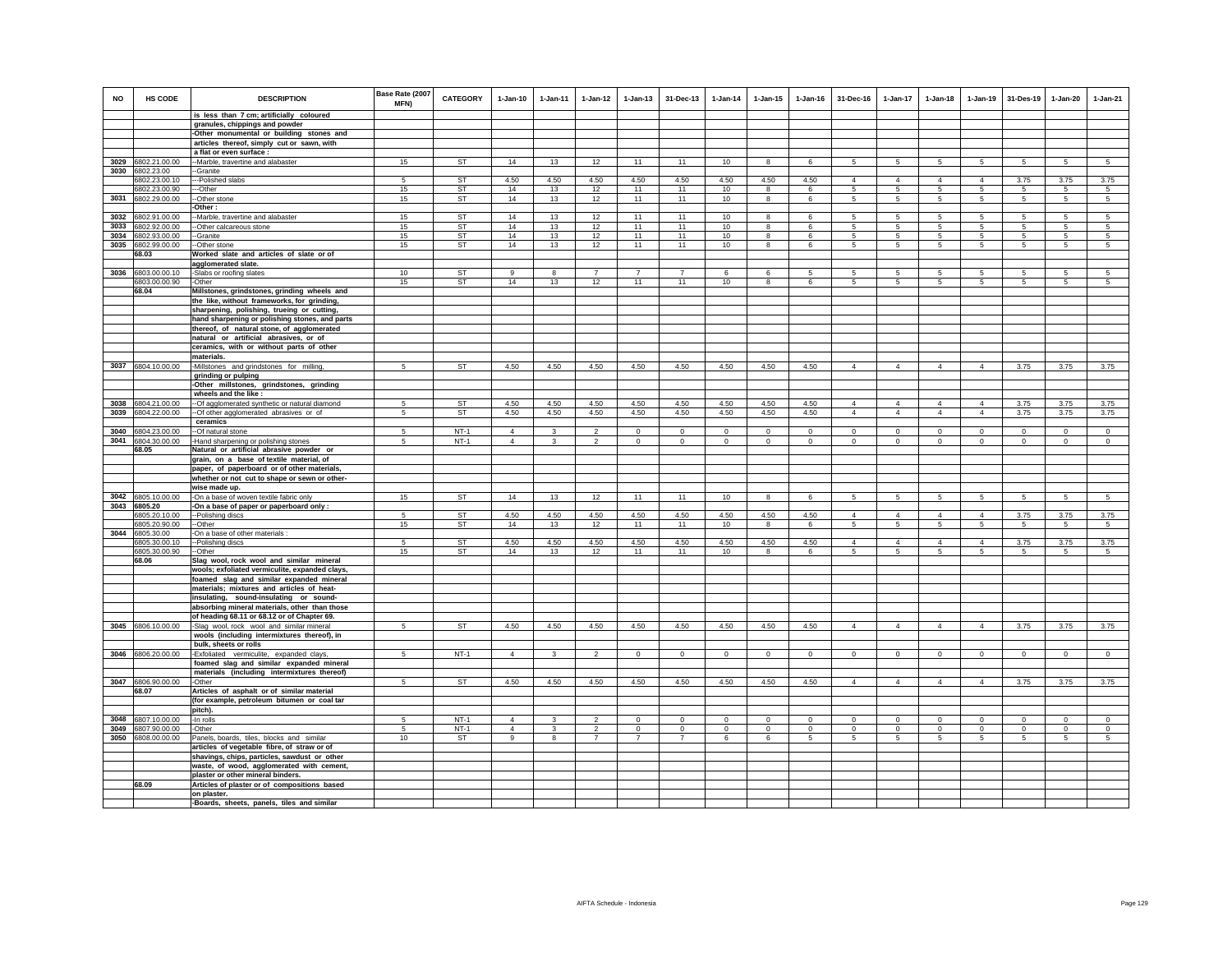| <b>NO</b> | HS CODE                        | <b>DESCRIPTION</b>                                                                         | Base Rate (2007<br>MFN) | <b>CATEGORY</b>        | $1-Jan-10$     | 1-Jan-11                | $1 - Jan-12$           | $1 - Jan-13$           | 31-Dec-13              | $1-Jan-14$  | $1 - Jan-15$ | $1 - Jan-16$ | 31-Dec-16           | 1-Jan-17        | $1 - Jan-18$   | $1-Jan-19$      | 31-Des-19       | $1-Jan-20$     | $1-Jan-21$     |
|-----------|--------------------------------|--------------------------------------------------------------------------------------------|-------------------------|------------------------|----------------|-------------------------|------------------------|------------------------|------------------------|-------------|--------------|--------------|---------------------|-----------------|----------------|-----------------|-----------------|----------------|----------------|
| 3051      | 6809.11.00.00                  | articles, not ornamented :<br>--Faced or reinforced with paper or paper-                   | $5\overline{)}$         | $NT-1$                 | $\overline{4}$ | $\mathbf{3}$            | $\overline{2}$         | $\circ$                | $\mathbf{0}$           | $\circ$     | $\mathbf 0$  | $\mathbf 0$  | $\Omega$            | $\mathbf{0}$    | $\circ$        | $\mathbf 0$     | $\circ$         | $\mathbf{0}$   | $\circ$        |
|           |                                | board only                                                                                 | 5                       | $NT-1$                 | $\overline{4}$ | $\overline{\mathbf{3}}$ | $\mathfrak{p}$         | $\circ$                |                        | $\Omega$    | $\Omega$     | $\Omega$     | $\Omega$            | $\Omega$        | $\Omega$       |                 | $\mathbf 0$     |                |                |
| 3052      | 6809.19.00.00<br>3053 6809.90  | -Other<br>-Other articles :                                                                |                         |                        |                |                         |                        |                        | $\mathbf 0$            |             |              |              |                     |                 |                | $\mathbf 0$     |                 | $\mathbf 0$    | $\mathsf 0$    |
|           | 6809.90.10.00                  | --Dental moulds of plaster                                                                 | 15                      | ST                     | 14             | 13                      | 12                     | 11                     | 11                     | 10          | 8            | 6            | 5                   | 5               | 5              | 5               | 5               | 5              | $\sqrt{5}$     |
|           | 6809.90.90.00                  | --Other                                                                                    | 15                      | <b>ST</b>              | 14             | 13                      | 12                     | 11                     | 11                     | 10          | 8            | -6           | -5                  | 5               | 5              | -5              | 5               | 5              | $\sqrt{5}$     |
|           | 68.10                          | Articles of cement, of concrete or of                                                      |                         |                        |                |                         |                        |                        |                        |             |              |              |                     |                 |                |                 |                 |                |                |
|           |                                | artificial stone, whether or not reinforced.                                               |                         |                        |                |                         |                        |                        |                        |             |              |              |                     |                 |                |                 |                 |                |                |
|           |                                | -Tiles, flagstones, bricks and similar                                                     |                         |                        |                |                         |                        |                        |                        |             |              |              |                     |                 |                |                 |                 |                |                |
| 3054      | 6810.11.00.00                  | articles:<br>--Building blocks and bricks                                                  | 10                      | <b>ST</b>              | $\alpha$       | 8                       | $\overline{7}$         | $\overline{7}$         | $\overline{7}$         | 6           | 6            | 5            | -5                  | 5               | -5             | 5               | 5               | 5              | 5              |
| 3055      | 6810.19.00.00                  | --Other                                                                                    | 10                      | <b>ST</b>              | 9              | 8                       | $\overline{7}$         | $\overline{7}$         | $\overline{7}$         | 6           | 6            | 5            | 5                   | $\overline{5}$  | 5              | 5               | $\sqrt{5}$      | 5              | 5              |
|           |                                | -Other articles :                                                                          |                         |                        |                |                         |                        |                        |                        |             |              |              |                     |                 |                |                 |                 |                |                |
| 3056      | 6810.91.00                     | --Prefabricated structural components for                                                  |                         |                        |                |                         |                        |                        |                        |             |              |              |                     |                 |                |                 |                 |                |                |
|           |                                | building or civil engineering :                                                            |                         |                        |                |                         |                        |                        |                        |             |              |              |                     |                 |                |                 |                 |                |                |
|           | 6810.91.00.10<br>6810.91.00.90 | ---Concrete building piles<br>---Other                                                     | 5<br>10                 | <b>ST</b><br><b>ST</b> | 4.50<br>9      | 4.50                    | 4.50<br>$\overline{7}$ | 4.50<br>$\overline{7}$ | 4.50<br>$\overline{7}$ | 4.50        | 4.50         | 4.50         | $\overline{4}$<br>5 | $\overline{4}$  | $\overline{4}$ | $\overline{4}$  | 3.75            | 3.75           | 3.75           |
| 3057      | 6810.99.00                     | -Other:                                                                                    |                         |                        |                | 8                       |                        |                        |                        | 6           | 6            | -5           |                     | $5\phantom{.0}$ | $\sqrt{5}$     | 5               | $\sqrt{5}$      | $\overline{5}$ | $\sqrt{5}$     |
|           | 6810.99.00.10                  | --Cassions                                                                                 | 5                       | ST                     | 4.50           | 4.50                    | 4.50                   | 4.50                   | 4.50                   | 4.50        | 4.50         | 4.50         | $\overline{4}$      | $\overline{4}$  | $\overline{4}$ | $\overline{4}$  | 3.75            | 3.75           | 3.75           |
|           | 6810.99.00.90                  | ---Other                                                                                   | 10                      | <b>ST</b>              | 9              | 8                       | $\overline{7}$         | $\overline{7}$         | $\overline{7}$         | 6           | 6            | -5           | -5                  | 5               | 5              | 5               | -5              | -5             | -5             |
|           | 68.11                          | Articles of asbestos-cement, of cellulose                                                  |                         |                        |                |                         |                        |                        |                        |             |              |              |                     |                 |                |                 |                 |                |                |
|           |                                | fibre-cement or the like.                                                                  | $5^{\circ}$             | <b>ST</b>              | 4.50           | 4.50                    | 4.50                   | 4.50                   | 4.50                   |             |              |              | $\overline{4}$      | $\overline{4}$  | $\overline{4}$ |                 |                 |                |                |
| 3058      | 6811.40.00.00                  | -Containing asbestos<br>-Not containing asbestos :                                         |                         |                        |                |                         |                        |                        |                        | 4.50        | 4.50         | 4.50         |                     |                 |                | $\overline{4}$  | $\mathbf 0$     | $\mathsf 0$    | $\mathsf 0$    |
| 3059      | 6811.81.00.00                  | --Corrugated sheets                                                                        | 10                      | ST                     | 9              | 8                       | $\overline{7}$         | $\overline{7}$         | $\overline{7}$         | 6           | 6            | 5            | $5\overline{5}$     | 5               | 5              | 5               | 5               | 5              | 5              |
| 3060      | 6811.82.00.00                  | -Other sheets, panels, tiles and similar                                                   | 10                      | ST                     | 9              | 8                       | $\overline{7}$         | $\overline{7}$         | $\overline{7}$         | 6           | 6            | $\sqrt{5}$   | $5\phantom{.0}$     | $5^{\circ}$     | $\sqrt{5}$     | $5\phantom{.0}$ | $5\phantom{.0}$ | $\sqrt{5}$     | 5              |
|           |                                | articles                                                                                   |                         |                        |                |                         |                        |                        |                        |             |              |              |                     |                 |                |                 |                 |                |                |
| 3061      | 6811.83.00.00                  | -Tubes, pipes and tubes or pipe fittings                                                   | 5                       | <b>ST</b>              | 4.50           | 4.50                    | 4.50                   | 4.50                   | 4.50                   | 4.50        | 4.50         | 4.50         | $\overline{4}$      | $\overline{4}$  | $\overline{4}$ | $\overline{4}$  | 3.75            | 3.75           | 3.75           |
| 3062      | 6811.89.00.00<br>68.12         | -Other articles<br>Fabricated asbestos fibres; mixtures with a                             | $\sqrt{5}$              | <b>ST</b>              | 4.50           | 4.50                    | 4.50                   | 4.50                   | 4.50                   | 4.50        | 4.50         | 4.50         | $\overline{4}$      | $\overline{4}$  | $\overline{4}$ | $\overline{4}$  | 3.75            | 3.75           | 3.75           |
|           |                                | basis of asbestos or with a basis of asbestos                                              |                         |                        |                |                         |                        |                        |                        |             |              |              |                     |                 |                |                 |                 |                |                |
|           |                                | and magnesium carbonate; articles of such                                                  |                         |                        |                |                         |                        |                        |                        |             |              |              |                     |                 |                |                 |                 |                |                |
|           |                                | mixtures or of asbestos (for example, thread,                                              |                         |                        |                |                         |                        |                        |                        |             |              |              |                     |                 |                |                 |                 |                |                |
|           |                                | woven fabric, clothing, headgear, footwear                                                 |                         |                        |                |                         |                        |                        |                        |             |              |              |                     |                 |                |                 |                 |                |                |
|           |                                | gaskets), whether or not reinforced, other                                                 |                         |                        |                |                         |                        |                        |                        |             |              |              |                     |                 |                |                 |                 |                |                |
| 3063      | 6812.80                        | than goods of heading 68.11 or 68.13.<br>-Of crocidolite :                                 |                         |                        |                |                         |                        |                        |                        |             |              |              |                     |                 |                |                 |                 |                |                |
|           | 6812.80.10.00                  | --Clothing, clothing accessories, footwear                                                 | 5                       | ST                     | 4.50           | 4.50                    | 4.50                   | 4.50                   | 4.50                   | 4.50        | 4.50         | 4.50         | $\overline{4}$      | $\overline{4}$  | $\overline{4}$ | $\overline{4}$  | 3.75            | 3.75           | 3.75           |
|           |                                | and headgear; paper, millboard and felt;                                                   |                         |                        |                |                         |                        |                        |                        |             |              |              |                     |                 |                |                 |                 |                |                |
|           |                                | fabricated crocidolite fibres; mixtures with                                               |                         |                        |                |                         |                        |                        |                        |             |              |              |                     |                 |                |                 |                 |                |                |
|           |                                | a basis of crocidolite or with a basis of                                                  |                         |                        |                |                         |                        |                        |                        |             |              |              |                     |                 |                |                 |                 |                |                |
|           |                                | crocidolite and magnesium carbonate;<br>yarn and thread; cords and strings, whether        |                         |                        |                |                         |                        |                        |                        |             |              |              |                     |                 |                |                 |                 |                |                |
|           |                                | or not plaited; woven or knitted fabrics                                                   |                         |                        |                |                         |                        |                        |                        |             |              |              |                     |                 |                |                 |                 |                |                |
|           | 6812.80.90.00                  | --Other                                                                                    | 5                       | <b>ST</b>              | 4.50           | 4.50                    | 4.50                   | 4.50                   | 4.50                   | 4.50        | 4.50         | 4.50         | $\overline{4}$      | $\overline{4}$  | $\overline{4}$ | $\overline{4}$  | 3.75            | 3.75           | 3.75           |
|           |                                | -Other:                                                                                    |                         |                        |                |                         |                        |                        |                        |             |              |              |                     |                 |                |                 |                 |                |                |
| 3064      | 6812.91.00.00                  | --Clothing, clothing accessories, footwear<br>and headgear                                 | 5                       | $NT-1$                 | $\overline{4}$ | $\mathbf{3}$            | $\overline{2}$         | $\mathbf 0$            | $\mathbf{0}$           | $\mathsf 0$ | $\mathbf 0$  | $\mathbb O$  | $\Omega$            | $\overline{0}$  | $\overline{0}$ | $\mathsf 0$     | $\mathbf 0$     | $\mathbf{0}$   | $\overline{0}$ |
| 3065      | 6812.92.00.00                  | -Paper, millboard and felt                                                                 | 5                       | <b>ST</b>              | 4.50           | 4.50                    | 4.50                   | 4.50                   | 4.50                   | 4.50        | 4.50         | 4.50         | $\overline{4}$      | $\overline{4}$  | $\overline{4}$ | $\overline{4}$  | 3.75            | 3.75           | 3.75           |
| 3066      | 6812.93.00.00                  | -Compressed asbestos fibre jointing, in                                                    | 5                       | ST                     | 4.50           | 4.50                    | 4.50                   | 4.50                   | 4.50                   | 4.50        | 4.50         | 4.50         | $\overline{4}$      | $\overline{4}$  | $\overline{4}$ | $\overline{4}$  | 3.75            | 3.75           | 3.75           |
|           |                                | sheets or rolls                                                                            |                         |                        |                |                         |                        |                        |                        |             |              |              |                     |                 |                |                 |                 |                |                |
|           | 3067 6812.99                   | -Other:                                                                                    |                         |                        |                |                         | $\mathfrak{p}$         | $\Omega$               |                        | $\Omega$    |              |              |                     |                 | $\Omega$       |                 | $\Omega$        |                |                |
|           | 6812.99.10.00                  | --Clothing, clothing accessories, footwear<br>and headgear; paper, millboard and felt;     | -5                      | $NT-1$                 | $\overline{4}$ | 3                       |                        |                        | $\Omega$               |             | $\Omega$     | $\mathbf 0$  | $\Omega$            | $\Omega$        |                | $\mathbf 0$     |                 | $\Omega$       | $\overline{0}$ |
|           |                                | fabricated crocidolite fibres; mixtures with                                               |                         |                        |                |                         |                        |                        |                        |             |              |              |                     |                 |                |                 |                 |                |                |
|           |                                | a basis of crocidolite or with a basis of                                                  |                         |                        |                |                         |                        |                        |                        |             |              |              |                     |                 |                |                 |                 |                |                |
|           |                                | crocidolite and magnesium carbonate;                                                       |                         |                        |                |                         |                        |                        |                        |             |              |              |                     |                 |                |                 |                 |                |                |
|           |                                | yarn and thread; cords and strings, whether                                                |                         |                        |                |                         |                        |                        |                        |             |              |              |                     |                 |                |                 |                 |                |                |
|           | 6812.99.90.00                  | or not plaited; woven or knitted fabrics<br>---Other                                       | 5                       | <b>ST</b>              | 4.50           | 4.50                    | 4.50                   | 4.50                   | 4.50                   | 4.50        | 4.50         | 4.50         | $\Delta$            | $\overline{4}$  | $\overline{4}$ | $\overline{4}$  | 3.75            | 3.75           | 3.75           |
|           | 68.13                          | Friction material and articles thereof (for                                                |                         |                        |                |                         |                        |                        |                        |             |              |              |                     |                 |                |                 |                 |                |                |
|           |                                | example, sheets, rolls, strips, segments,                                                  |                         |                        |                |                         |                        |                        |                        |             |              |              |                     |                 |                |                 |                 |                |                |
|           |                                | discs, washers, pads), not mounted, for                                                    |                         |                        |                |                         |                        |                        |                        |             |              |              |                     |                 |                |                 |                 |                |                |
|           |                                | brakes, for clutches or the like, with a basis                                             |                         |                        |                |                         |                        |                        |                        |             |              |              |                     |                 |                |                 |                 |                |                |
|           |                                | of asbestos, of other mineral substances or                                                |                         |                        |                |                         |                        |                        |                        |             |              |              |                     |                 |                |                 |                 |                |                |
|           |                                | of cellulose, whether or not combined with<br>textile or other materials.                  |                         |                        |                |                         |                        |                        |                        |             |              |              |                     |                 |                |                 |                 |                |                |
| 3068      | 6813.20.00.00                  | -Containing asbestos                                                                       | 5                       | ST                     | 4.50           | 4.50                    | 4.50                   | 4.50                   | 4.50                   | 4.50        | 4.50         | 4.50         | $\overline{4}$      | $\overline{4}$  | $\overline{4}$ | $\overline{4}$  | 3.75            | 3.75           | 3.75           |
|           |                                | -Not Containing asbestos :                                                                 |                         |                        |                |                         |                        |                        |                        |             |              |              |                     |                 |                |                 |                 |                |                |
| 3069      | 6813.81.00.00                  | --Brake linings and pads                                                                   | 5                       | ST                     | 4.50           | 4.50                    | 4.50                   | 4.50                   | 4.50                   | 4.50        | 4.50         | 4.50         | $\overline{4}$      | $\overline{4}$  | $\overline{4}$ | $\overline{4}$  | 3.75            | 3.75           | 3.75           |
| 3070      | 6813.89.00.00                  | -Other                                                                                     | $5\overline{5}$         | ST                     | 4.50           | 4.50                    | 4.50                   | 4.50                   | 4.50                   | 4.50        | 4.50         | 4.50         | $\overline{4}$      | $\overline{4}$  | $\overline{4}$ | $\overline{4}$  | 3.75            | 3.75           | 3.75           |
|           | 68.14                          | Worked mica and articles of mica, including                                                |                         |                        |                |                         |                        |                        |                        |             |              |              |                     |                 |                |                 |                 |                |                |
|           |                                | agglomerated or reconstituted mica, whether<br>or not on a support of paper, paperboard or |                         |                        |                |                         |                        |                        |                        |             |              |              |                     |                 |                |                 |                 |                |                |
|           |                                |                                                                                            |                         |                        |                |                         |                        |                        |                        |             |              |              |                     |                 |                |                 |                 |                |                |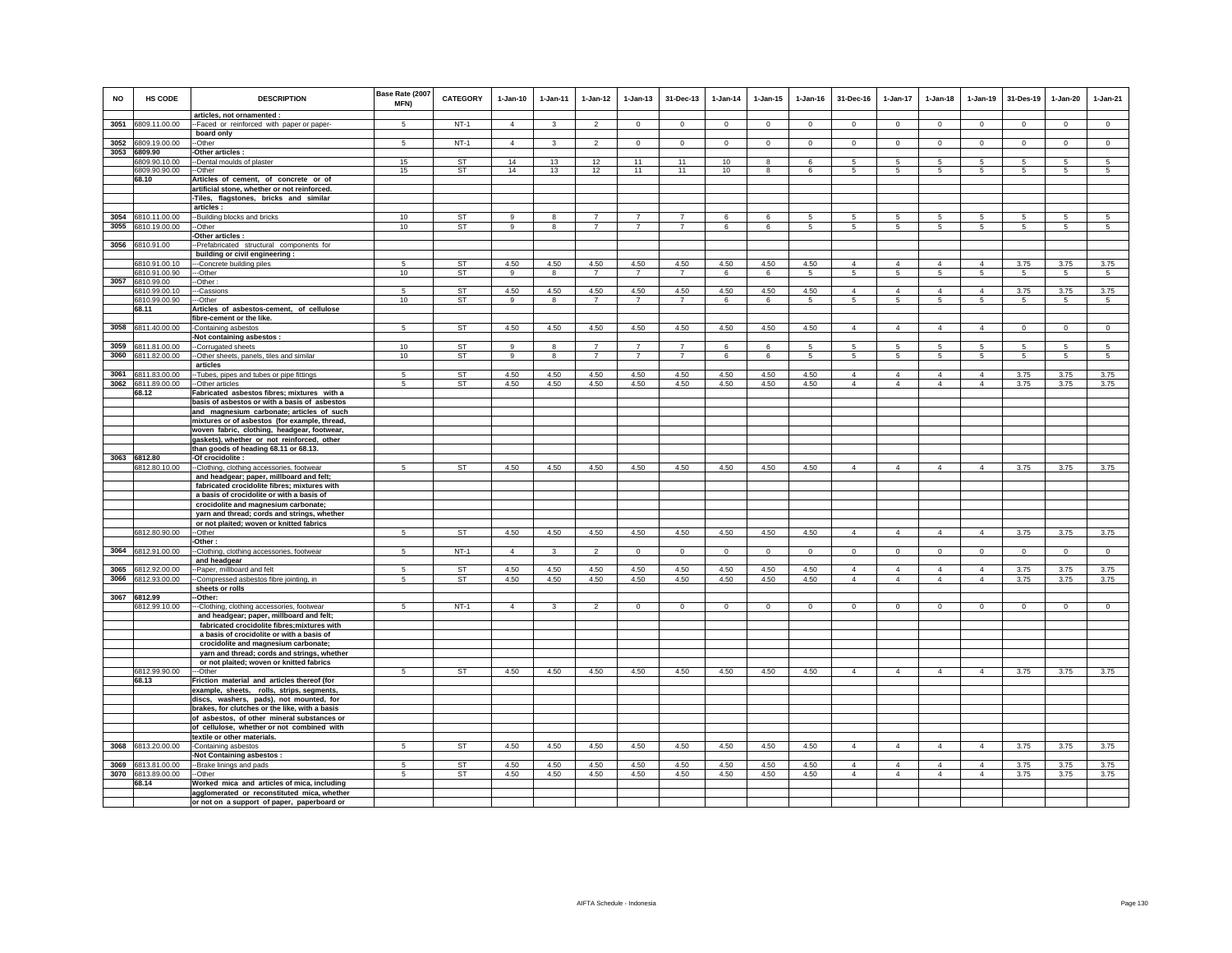| <b>NO</b> | <b>HS CODE</b>     | <b>DESCRIPTION</b>                             | Base Rate (2007<br>MFN) | <b>CATEGORY</b> | 1-Jan-10       | 1-Jan-11     | $1 - Jan-12$   | $1 - Jan-13$ | 31-Dec-13   | $1-Jan-14$  | $1 - Jan-15$ | $1 - Jan-16$ | 31-Dec-16       | 1-Jan-17        | $1 - Jan-18$   | $1-Jan-19$     | 31-Des-19       | $1-Jan-20$      | $1-Jan-21$      |
|-----------|--------------------|------------------------------------------------|-------------------------|-----------------|----------------|--------------|----------------|--------------|-------------|-------------|--------------|--------------|-----------------|-----------------|----------------|----------------|-----------------|-----------------|-----------------|
|           |                    | other materials.                               |                         |                 |                |              |                |              |             |             |              |              |                 |                 |                |                |                 |                 |                 |
|           | 3071 6814.10.00    | -Plates, sheets and strips of agglomerated or  |                         |                 |                |              |                |              |             |             |              |              |                 |                 |                |                |                 |                 |                 |
|           |                    |                                                |                         |                 |                |              |                |              |             |             |              |              |                 |                 |                |                |                 |                 |                 |
|           |                    | reconstituted mica, whether or not on          |                         |                 |                |              |                |              |             |             |              |              |                 |                 |                |                |                 |                 |                 |
|           |                    | a support :                                    |                         |                 |                |              |                |              |             |             |              |              |                 |                 |                |                |                 |                 |                 |
|           | 6814.10.00.10      | --Sheets and strips, simply cut to shape       |                         | <b>ST</b>       | 4.50           | 4.50         | 4.50           | 4.50         | 4.50        | 4.50        | 4.50         | 4.50         | $\overline{4}$  | $\overline{4}$  | $\overline{4}$ | $\overline{4}$ | 3.75            | 3.75            | 3.75            |
|           | 6814.10.00.90      | --Other                                        | 15                      | ST              | 14             | 13           | 12             | 11           | 11          | 10          | 8            | 6            | 5               | $5^{\circ}$     | 5              | 5              | 5               | 5               | $5\overline{5}$ |
|           | 3072 6814.90.00    | -Other                                         |                         |                 |                |              |                |              |             |             |              |              |                 |                 |                |                |                 |                 |                 |
|           | 6814.90.00.10      | -- Rolls and pieces, simply cut to shape       | 5                       | <b>ST</b>       | 4.50           | 4.50         | 4.50           | 4.50         | 4.50        | 4.50        | 4.50         | 4.50         | $\overline{4}$  | $\overline{4}$  | $\overline{4}$ | $\overline{4}$ | 3.75            | 3.75            | 3.75            |
|           | 6814.90.00.90      |                                                | 15                      | ST              | 14             | 13           | 12             | 11           | 11          | 10          | 8            | 6            | 5               | 5               | $\sqrt{5}$     | $\sqrt{5}$     | $\sqrt{5}$      | 5               | 5               |
|           |                    | --Other                                        |                         |                 |                |              |                |              |             |             |              |              |                 |                 |                |                |                 |                 |                 |
|           | 68.15              | Articles of stone or of other mineral          |                         |                 |                |              |                |              |             |             |              |              |                 |                 |                |                |                 |                 |                 |
|           |                    | substances (including carbon fibres, articles  |                         |                 |                |              |                |              |             |             |              |              |                 |                 |                |                |                 |                 |                 |
|           |                    | of carbon fibres and articles of peat), not    |                         |                 |                |              |                |              |             |             |              |              |                 |                 |                |                |                 |                 |                 |
|           |                    | elsewhere specified or included.               |                         |                 |                |              |                |              |             |             |              |              |                 |                 |                |                |                 |                 |                 |
|           | 3073 6815.10       | -Non-electrical articles of graphite or other  |                         |                 |                |              |                |              |             |             |              |              |                 |                 |                |                |                 |                 |                 |
|           |                    | carbon:                                        |                         |                 |                |              |                |              |             |             |              |              |                 |                 |                |                |                 |                 |                 |
|           |                    |                                                |                         |                 |                |              |                |              |             |             |              |              |                 |                 |                |                |                 |                 |                 |
|           | 6815.10.10.00      | -- Yarn or thread                              | 15                      | ST              | 14             | 13           | 12             | 11           | 11          | 10          | 8            | 6            | 5               | 5               | 5              | 5              | 5               | 5               | $5\overline{5}$ |
|           | 6815.10.20.00      | --Bricks, paving slabs, floor tiles and        | 5                       | <b>ST</b>       | 4.50           | 4.50         | 4.50           | 4.50         | 4.50        | 4.50        | 4.50         | 4.50         | $\overline{4}$  | $\overline{4}$  | $\overline{4}$ | $\overline{4}$ | 3.75            | 3.75            | 3.75            |
|           |                    | similar construction goods                     |                         |                 |                |              |                |              |             |             |              |              |                 |                 |                |                |                 |                 |                 |
|           | 6815.10.90.00      | -Other                                         | 15                      | ST              | 14             | 13           | 12             | 11           | 11          | 10          | 8            | 6            | 5               | 5               | 5              | 5              | 5               | 5               | $5\overline{5}$ |
|           | 3074 6815.20.00.00 | -Articles of peat                              | 15                      | ST              | 14             | 13           | 12             | 11           | 11          | 10          | 8            | 6            | 5               | 5               | 5              | 5              | 5               | 5               | -5              |
|           |                    | Other articles :                               |                         |                 |                |              |                |              |             |             |              |              |                 |                 |                |                |                 |                 |                 |
|           |                    |                                                |                         |                 |                |              |                |              |             |             |              |              |                 |                 |                |                |                 |                 |                 |
|           | 3075 6815.91.00.00 | -Containing magnesite, dolomite or chromite    | $\circ$                 | $NT-1$          | $\circ$        | $\mathbf 0$  | $\mathsf 0$    | $\mathsf 0$  | $\mathsf 0$ | $\,$ 0      | $\mathbf 0$  | $\Omega$     | $\mathbf 0$     | $\mathsf{o}\,$  | $\mathbf 0$    | $\,$ 0         | $\,$ 0          | $\mathbf 0$     | $\mathbf 0$     |
|           | 3076 6815.99.00.00 | --Other                                        | 15                      | ST              | 14             | 13           | 12             | 11           | 11          | 10          | 8            | 6            | 5               | 5               | $\overline{5}$ | 5              | 5               | 5               | 5               |
|           |                    | I .- GOODS OF SILICEOUS FOSSIL MEALS OR OF     |                         |                 |                |              |                |              |             |             |              |              |                 |                 |                |                |                 |                 |                 |
|           |                    | SIMILAR SILICEOUS EARTHS, AND RE-FRACTORY      |                         |                 |                |              |                |              |             |             |              |              |                 |                 |                |                |                 |                 |                 |
|           |                    | GOODS                                          |                         |                 |                |              |                |              |             |             |              |              |                 |                 |                |                |                 |                 |                 |
|           | 3077 6901.00.00.00 | Bricks, blocks, tiles and other ceramic goods  | 5                       | ST              | 4.50           | 4.50         | 4.50           | 4.50         | 4.50        | 4.50        | 4.50         | 4.50         | $\overline{4}$  | $\overline{4}$  | $\overline{4}$ | $\overline{4}$ | 3.75            | 3.75            | 3.75            |
|           |                    |                                                |                         |                 |                |              |                |              |             |             |              |              |                 |                 |                |                |                 |                 |                 |
|           |                    | of siliceous fossil meals (for example,        |                         |                 |                |              |                |              |             |             |              |              |                 |                 |                |                |                 |                 |                 |
|           |                    | kieselguhr, tripolite or diatomite) or of      |                         |                 |                |              |                |              |             |             |              |              |                 |                 |                |                |                 |                 |                 |
|           |                    | similar siliceous earths.                      |                         |                 |                |              |                |              |             |             |              |              |                 |                 |                |                |                 |                 |                 |
|           | 69.02              | Refractory bricks, blocks, tiles and similar   |                         |                 |                |              |                |              |             |             |              |              |                 |                 |                |                |                 |                 |                 |
|           |                    | refractory ceramic constructional goods,       |                         |                 |                |              |                |              |             |             |              |              |                 |                 |                |                |                 |                 |                 |
|           |                    | other than those of siliceous fossil meals     |                         |                 |                |              |                |              |             |             |              |              |                 |                 |                |                |                 |                 |                 |
|           |                    | or similar siliceous earths.                   |                         |                 |                |              |                |              |             |             |              |              |                 |                 |                |                |                 |                 |                 |
|           |                    |                                                |                         |                 |                |              |                |              |             |             |              |              |                 |                 |                |                |                 |                 |                 |
|           | 3078 6902.10.00.00 | -Containing by weight, singly or together,     | 5                       | ST              | 4.50           | 4.50         | 4.50           | 4.50         | 4.50        | 4.50        | 4.50         | 4.50         | $\overline{4}$  | $\overline{4}$  | $\overline{4}$ | $\overline{4}$ | 3.75            | 3.75            | 3.75            |
|           |                    | more than 50% of the elements Mg, Ca or Cr,    |                         |                 |                |              |                |              |             |             |              |              |                 |                 |                |                |                 |                 |                 |
|           |                    | expressed as MgO, CaO or Cr2O3                 |                         |                 |                |              |                |              |             |             |              |              |                 |                 |                |                |                 |                 |                 |
|           | 3079 6902.20.00.00 | -Containing by weight more than 50% of alumina | 5                       | ST              | 4.50           | 4.50         | 4.50           | 4.50         | 4.50        | 4.50        | 4.50         | 4.50         | $\Delta$        | $\overline{4}$  | $\mathbf{A}$   | $\overline{4}$ | 3.75            | 3.75            | 3.75            |
|           |                    | (Al2O3), of silica (SiO2) or of a mixture or   |                         |                 |                |              |                |              |             |             |              |              |                 |                 |                |                |                 |                 |                 |
|           |                    | compound of these products                     |                         |                 |                |              |                |              |             |             |              |              |                 |                 |                |                |                 |                 |                 |
|           |                    |                                                |                         |                 |                |              |                |              |             |             |              |              |                 |                 |                |                |                 |                 |                 |
|           | 3080 6902.90.00.00 | -Other                                         | 5                       | ST              | 4.50           | 4.50         | 4.50           | 4.50         | 4.50        | 4.50        | 4.50         | 4.50         | $\Delta$        | $\overline{4}$  | $\Delta$       | $\overline{4}$ | 3.75            | 3.75            | 3.75            |
|           | 69.03              | Other refractory ceramic goods (for example,   |                         |                 |                |              |                |              |             |             |              |              |                 |                 |                |                |                 |                 |                 |
|           |                    | retorts, crucibles, muffles, nozzles, plugs,   |                         |                 |                |              |                |              |             |             |              |              |                 |                 |                |                |                 |                 |                 |
|           |                    | supports, cupels, tubes, pipes, sheaths, and   |                         |                 |                |              |                |              |             |             |              |              |                 |                 |                |                |                 |                 |                 |
|           |                    | rods), other than those of siliceous fossil    |                         |                 |                |              |                |              |             |             |              |              |                 |                 |                |                |                 |                 |                 |
|           |                    | meals or of similar siliceous earths.          |                         |                 |                |              |                |              |             |             |              |              |                 |                 |                |                |                 |                 |                 |
|           |                    |                                                | 5                       |                 |                |              |                |              |             |             |              |              | $\overline{4}$  | $\overline{4}$  | $\overline{4}$ |                |                 |                 |                 |
|           | 3081 6903.10.00.00 | -Containing by weight more than 50% of         |                         | ST              | 4.50           | 4.50         | 4.50           | 4.50         | 4.50        | 4.50        | 4.50         | 4.50         |                 |                 |                | $\overline{4}$ | 3.75            | 3.75            | 3.75            |
|           |                    | graphite or other carbon or of a mixture of    |                         |                 |                |              |                |              |             |             |              |              |                 |                 |                |                |                 |                 |                 |
|           |                    | these products                                 |                         |                 |                |              |                |              |             |             |              |              |                 |                 |                |                |                 |                 |                 |
|           | 3082 6903.20.00.00 | -Containing by weight more than 50% of alumina | 5                       | ST              | 4.50           | 4.50         | 4.50           | 4.50         | 4.50        | 4.50        | 4.50         | 4.50         | $\overline{4}$  | $\overline{4}$  | $\overline{4}$ | $\overline{4}$ | 3.75            | 3.75            | 3.75            |
|           |                    | (Al2O3) or of a mixture or compound of alumina |                         |                 |                |              |                |              |             |             |              |              |                 |                 |                |                |                 |                 |                 |
|           |                    | and of silica (SiO2)                           |                         |                 |                |              |                |              |             |             |              |              |                 |                 |                |                |                 |                 |                 |
|           | 3083 6903.90.00.00 | -Other                                         | 5                       | <b>ST</b>       | 4.50           | 4.50         | 4.50           | 4.50         | 4.50        | 4.50        | 4.50         | 4.50         | $\Delta$        | $\overline{4}$  | $\overline{A}$ | $\overline{4}$ | 3.75            | 3.75            | 3.75            |
|           |                    | <b>II.- OTHER CERAMIC PRODUCTS</b>             |                         |                 |                |              |                |              |             |             |              |              |                 |                 |                |                |                 |                 |                 |
|           |                    |                                                |                         |                 |                |              |                |              |             |             |              |              |                 |                 |                |                |                 |                 |                 |
|           | 69.04              | Ceramic building bricks, flooring blocks,      |                         |                 |                |              |                |              |             |             |              |              |                 |                 |                |                |                 |                 |                 |
|           |                    | support or filler tiles and the like.          |                         |                 |                |              |                |              |             |             |              |              |                 |                 |                |                |                 |                 |                 |
|           | 3084 6904.10.00.00 | -Building bricks                               | 5                       | $NT-1$          | $\overline{4}$ | 3            | $\mathfrak{p}$ | $\mathbf 0$  | $\mathbf 0$ | $\Omega$    | $\Omega$     | $\Omega$     | $\Omega$        | $\mathbf 0$     | $\Omega$       | $\mathbf 0$    | $\Omega$        | $\Omega$        | $\Omega$        |
|           | 3085 6904.90.00.00 | -Other                                         | -5                      | $NT-1$          | $\overline{4}$ | $\mathbf{3}$ | $\overline{2}$ | $\mathbf 0$  | $\mathsf 0$ | $\mathbf 0$ | $\Omega$     | $\Omega$     | $\Omega$        | $\mathbf 0$     | $\mathsf 0$    | $\,$ 0         | $\Omega$        | $\Omega$        | $\mathbf 0$     |
|           | 69.05              | Roofing tiles, chimney-pots, cowls, chimney    |                         |                 |                |              |                |              |             |             |              |              |                 |                 |                |                |                 |                 |                 |
|           |                    |                                                |                         |                 |                |              |                |              |             |             |              |              |                 |                 |                |                |                 |                 |                 |
|           |                    | liners, architectural ornaments and other      |                         |                 |                |              |                |              |             |             |              |              |                 |                 |                |                |                 |                 |                 |
|           |                    | ceramic constructional goods.                  |                         |                 |                |              |                |              |             |             |              |              |                 |                 |                |                |                 |                 |                 |
|           | 3086 6905.10.00.00 | -Roofing tiles                                 | 5                       | $NT-1$          | $\overline{4}$ | 3            | $\overline{2}$ | $\mathsf 0$  | $\mathsf 0$ | $\mathsf 0$ | $\mathbf 0$  | $\mathbf{0}$ | $\mathbf 0$     | $\mathsf 0$     | $\mathsf 0$    | $\mathsf 0$    | $\mathsf 0$     | $\mathbf 0$     | $\mathbf 0$     |
| 3087      | 6905.90            | Other:                                         |                         |                 |                |              |                |              |             |             |              |              |                 |                 |                |                |                 |                 |                 |
|           | 6905.90.10.00      | -Lining bricks for ball mills                  | 5                       | $NT-1$          | $\overline{4}$ |              | $\overline{2}$ | $\mathbf 0$  | $\mathbf 0$ | $\mathbf 0$ | $^{\circ}$   | $^{\circ}$   | $\circ$         | $\mathbf 0$     | $\mathbf 0$    | $\,$ 0         | $\mathbf 0$     | $^{\circ}$      | $^{\circ}$      |
|           | 6905.90.90.00      | --Other                                        | -5                      | $NT-1$          | $\Delta$       | $\mathbf{3}$ | $\mathcal{P}$  | $\Omega$     | $\Omega$    | $\Omega$    | $\Omega$     | $\Omega$     | $\Omega$        | $\mathbf 0$     | $\Omega$       | $^{\circ}$     | $\Omega$        | $\Omega$        | $\Omega$        |
|           |                    |                                                | 5                       | <b>ST</b>       | 4.50           | 4.50         | 4.50           | 4.50         | 4.50        |             | 4.50         | 4.50         | $\overline{4}$  | $\overline{4}$  | $\overline{4}$ | $\overline{4}$ | 3.75            |                 | 3.75            |
|           | 3088 6906.00.00.00 | Ceramic pipes, conduits, guttering and pipe    |                         |                 |                |              |                |              |             | 4.50        |              |              |                 |                 |                |                |                 | 3.75            |                 |
|           |                    | fittings.                                      |                         |                 |                |              |                |              |             |             |              |              |                 |                 |                |                |                 |                 |                 |
|           | 69.07              | Unglazed ceramic flags and paving, hearth or   |                         |                 |                |              |                |              |             |             |              |              |                 |                 |                |                |                 |                 |                 |
|           |                    | wall tiles; unglazed ceramic mosaic cubes and  |                         |                 |                |              |                |              |             |             |              |              |                 |                 |                |                |                 |                 |                 |
|           |                    | the like, whether or not on a backing.         |                         |                 |                |              |                |              |             |             |              |              |                 |                 |                |                |                 |                 |                 |
|           | 3089 6907.10.00.00 | -Tiles, cubes and similar articles, whether    | 20                      | ST              | 18             | 15           | 13             | 12           | 12          | 10          | 8            | 6            | $5\overline{5}$ | $5\overline{5}$ | 5              | 5              | $5\overline{5}$ | $5\overline{5}$ | $5\overline{5}$ |
|           |                    |                                                |                         |                 |                |              |                |              |             |             |              |              |                 |                 |                |                |                 |                 |                 |
|           |                    | or not rectangular, the largest surface area   |                         |                 |                |              |                |              |             |             |              |              |                 |                 |                |                |                 |                 |                 |
|           |                    | of which is capable of being enclosed in a     |                         |                 |                |              |                |              |             |             |              |              |                 |                 |                |                |                 |                 |                 |
|           |                    | square the side of which is less than 7 cm     |                         |                 |                |              |                |              |             |             |              |              |                 |                 |                |                |                 |                 |                 |
|           | 3090 6907.90.00.00 | -Other                                         | 20                      | <b>ST</b>       | 18             | 15           | 13             | 12           | 12          | 10          | 8            | 6            | 5               | $\overline{5}$  | 5              | $\sqrt{5}$     | 5               | 5               | -5              |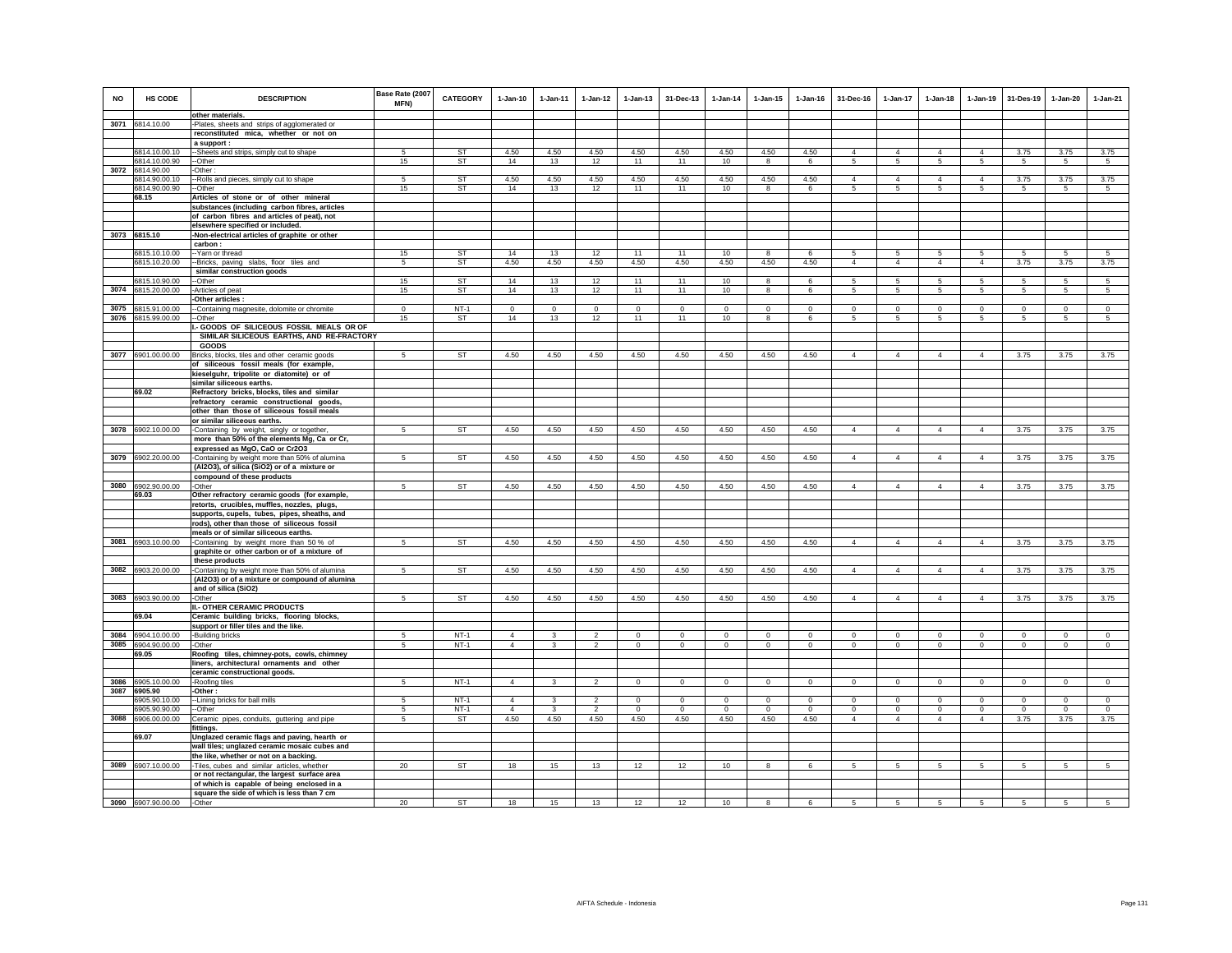| <b>NO</b> | HS CODE                     | <b>DESCRIPTION</b>                                                                         | Base Rate (2007<br>MFN) | <b>CATEGORY</b> | $1-Jan-10$                  | 1-Jan-11                    | $1 - Jan-12$           | $1 - Jan-13$           | 31-Dec-13                   | $1-Jan-14$                    | $1 - Jan-15$           | $1 - Jan-16$               | 31-Dec-16      | $1-Jan-17$      | $1-Jan-18$     | $1 - Jan-19$           | 31-Des-19          | $1-Jan-20$                  | $1-Jan-21$             |
|-----------|-----------------------------|--------------------------------------------------------------------------------------------|-------------------------|-----------------|-----------------------------|-----------------------------|------------------------|------------------------|-----------------------------|-------------------------------|------------------------|----------------------------|----------------|-----------------|----------------|------------------------|--------------------|-----------------------------|------------------------|
|           | 69.08                       | Glazed ceramic flags and paving, hearth or                                                 |                         |                 |                             |                             |                        |                        |                             |                               |                        |                            |                |                 |                |                        |                    |                             |                        |
|           |                             | wall tiles; glazed ceramic mosaic cubes and                                                |                         |                 |                             |                             |                        |                        |                             |                               |                        |                            |                |                 |                |                        |                    |                             |                        |
|           |                             | the like, whether or not on a backing.                                                     |                         |                 |                             |                             |                        |                        |                             |                               |                        |                            |                |                 |                |                        |                    |                             |                        |
|           | 3091 6908.10.00.00          | -Tiles, cubes and similar articles, whether                                                | 20                      | <b>ST</b>       | 18                          | 15                          | 13                     | 12                     | 12                          | 10                            | 8                      | 6                          | $5 -$          | 5               | 5              | -5                     | 5                  | 5                           | 5                      |
|           |                             | or not rectangular, the largest surface area<br>of which is capable of being enclosed in a |                         |                 |                             |                             |                        |                        |                             |                               |                        |                            |                |                 |                |                        |                    |                             |                        |
|           |                             | square the side of which is less than 7 cm                                                 |                         |                 |                             |                             |                        |                        |                             |                               |                        |                            |                |                 |                |                        |                    |                             |                        |
|           | 3092 6908.90                | -Other:                                                                                    |                         |                 |                             |                             |                        |                        |                             |                               |                        |                            |                |                 |                |                        |                    |                             |                        |
|           | 6908.90.10.00               | -Plain tile                                                                                | 20                      | ST              | 18                          | 15                          | 13                     | 12                     | 12                          | 10                            | 8                      | 6                          | 5              | 5.              | 5.             | -5                     | 5                  | 5                           | 5                      |
|           | 6908.90.90.00               | -Other                                                                                     | 20                      | ST              | 18                          | 15                          | 13                     | 12                     | 12                          | $10$                          | 8                      | 6                          | 5              | 5               | 5              | 5                      | 5                  | 5                           |                        |
|           | 69.09                       | Ceramic wares for laboratory, chemical or                                                  |                         |                 |                             |                             |                        |                        |                             |                               |                        |                            |                |                 |                |                        |                    |                             |                        |
|           |                             | other technical uses; ceramic troughs, tubs and                                            |                         |                 |                             |                             |                        |                        |                             |                               |                        |                            |                |                 |                |                        |                    |                             |                        |
|           |                             | similar receptacles of a kind used in                                                      |                         |                 |                             |                             |                        |                        |                             |                               |                        |                            |                |                 |                |                        |                    |                             |                        |
|           |                             | agriculture; ceramic pots, jars and similar                                                |                         |                 |                             |                             |                        |                        |                             |                               |                        |                            |                |                 |                |                        |                    |                             |                        |
|           |                             | articles of a kind used for the conveyance or                                              |                         |                 |                             |                             |                        |                        |                             |                               |                        |                            |                |                 |                |                        |                    |                             |                        |
|           |                             | packing of goods.                                                                          |                         |                 |                             |                             |                        |                        |                             |                               |                        |                            |                |                 |                |                        |                    |                             |                        |
|           |                             | -Ceramic wares for laboratory, chemical or<br>other technical uses:                        |                         |                 |                             |                             |                        |                        |                             |                               |                        |                            |                |                 |                |                        |                    |                             |                        |
| 3093      | 6909.11.00.00               |                                                                                            | $\mathbf{0}$            | $NT-1$          |                             |                             |                        |                        |                             |                               |                        |                            | $\circ$        | $\mathbf 0$     | $\mathbf{0}$   |                        |                    |                             |                        |
| 3094      | 6909.12.00.00               | --Of porcelain or china<br>-- Articles having a hardness equivalent to 9                   | $^{\circ}$              | $NT-1$          | $\mathbf 0$<br>$\mathbf{0}$ | $\mathbf 0$<br>$\mathbf{0}$ | $\mathbf 0$<br>$\circ$ | $\mathbf 0$<br>$\circ$ | $\mathbf 0$<br>$\mathbf{0}$ | $\mathbf 0$<br>$\overline{0}$ | $\mathbf 0$<br>$\circ$ | $\mathbf 0$<br>$\mathsf 0$ | $\circ$        | $\mathbf{0}$    | $\circ$        | $\mathbf 0$<br>$\circ$ | $\circ$<br>$\circ$ | $\mathbf 0$<br>$\mathbf{0}$ | $\mathbf 0$<br>$\circ$ |
|           |                             | or more on the Mohs scale                                                                  |                         |                 |                             |                             |                        |                        |                             |                               |                        |                            |                |                 |                |                        |                    |                             |                        |
|           | 3095 6909.19.00.00          | -Other                                                                                     | $\Omega$                | $NT-1$          | $\Omega$                    | $^{\circ}$                  | $\circ$                | $\Omega$               | $\circ$                     | $\Omega$                      | $\Omega$               | $\Omega$                   | $\Omega$       | $\mathbf{0}$    | $\Omega$       | $\Omega$               | $\circ$            | $\Omega$                    | $\circ$                |
| 3096      | 6909.90.00.00               | -Other                                                                                     | 5                       | <b>ST</b>       | 4.50                        | 4.50                        | 4.50                   | 4.50                   | 4.50                        | 4.50                          | 4.50                   | 4.50                       | $\overline{4}$ | $\overline{4}$  | $\overline{4}$ | $\overline{4}$         | 3.75               | 3.75                        | 3.75                   |
|           | 69.10                       | Ceramic sinks, wash basins, wash basin                                                     |                         |                 |                             |                             |                        |                        |                             |                               |                        |                            |                |                 |                |                        |                    |                             |                        |
|           |                             | pedestals, baths, bidets, water closet pans,                                               |                         |                 |                             |                             |                        |                        |                             |                               |                        |                            |                |                 |                |                        |                    |                             |                        |
|           |                             | flushing cisterns, urinals and similar                                                     |                         |                 |                             |                             |                        |                        |                             |                               |                        |                            |                |                 |                |                        |                    |                             |                        |
|           |                             | sanitary fixtures.                                                                         |                         |                 |                             |                             |                        |                        |                             |                               |                        |                            |                |                 |                |                        |                    |                             |                        |
|           | 3097 6910.10.00.00          | -Of porcelain or china                                                                     | 20                      | <b>ST</b>       | 18                          | 15                          | 13                     | 12                     | 12                          | 10                            | 8                      | 6                          | 5 <sup>1</sup> | 5               | 5              | 5                      | $\overline{5}$     | 5                           | 5                      |
|           | 3098 6910.90.00.00          | -Other                                                                                     | 20                      | <b>ST</b>       | 18                          | 15                          | 13                     | 12                     | 12                          | 10                            | 8                      | 6                          | 5              | 5               | 5              | 5                      | 5                  | 5                           | 5                      |
|           | 69.11                       | Tableware, kitchenware, other household                                                    |                         |                 |                             |                             |                        |                        |                             |                               |                        |                            |                |                 |                |                        |                    |                             |                        |
|           |                             | articles and toilet articles, of porcelain                                                 |                         |                 |                             |                             |                        |                        |                             |                               |                        |                            |                |                 |                |                        |                    |                             |                        |
| 3099      | 6911.10.00.00               | or china.                                                                                  | 30                      | <b>ST</b>       | 27                          | 24                          | 21                     | 18                     | 18                          | 15                            | 12                     | 8                          | 5              | 5               | 5              | 5                      | 5                  | 5                           | 5                      |
| 3100      | 6911.90.00.00               | -Tableware and kitchenware<br>-Other                                                       | 30 <sup>°</sup>         | ST              | 27                          | 24                          | 21                     | 18                     | 18                          | 15                            | 12                     | 8                          | $\sqrt{5}$     | $5\phantom{.0}$ | 5              | 5                      | 5                  | 5                           | 5                      |
|           | 3101 6912.00.00.00          | Ceramic tableware, kitchenware, other house-                                               | 30 <sup>°</sup>         | ST              | 27                          | 24                          | 21                     | 18                     | 18                          | 15                            | 12                     | 8                          | 5              | 5               | 5              | -5                     | 5                  | 5                           | 5                      |
|           |                             | hold articles and toilet articles, other than                                              |                         |                 |                             |                             |                        |                        |                             |                               |                        |                            |                |                 |                |                        |                    |                             |                        |
|           |                             | of porcelain or china.                                                                     |                         |                 |                             |                             |                        |                        |                             |                               |                        |                            |                |                 |                |                        |                    |                             |                        |
|           | 69.13                       | Statuettes and other ornamental ceramic                                                    |                         |                 |                             |                             |                        |                        |                             |                               |                        |                            |                |                 |                |                        |                    |                             |                        |
| 3102      | 6913.10.00.00               | -Of porcelain or china                                                                     | 30 <sup>°</sup>         | ST              | 27                          | 24                          | 21                     | 18                     | 18                          | 15                            | 12                     | 8                          | 5              | 5               | 5              | 5                      | 5                  | 5                           | $\overline{5}$         |
| 3103      | 6913.90.00.00               | -Other                                                                                     | 30 <sup>°</sup>         | ST              | 27                          | 24                          | 21                     | 18                     | 18                          | 15                            | 12                     | 8                          | 5              | 5               | 5              | 5                      | 5                  | 5                           | 5                      |
|           | 69.14                       | Other ceramic articles.                                                                    |                         |                 |                             |                             |                        |                        |                             |                               |                        |                            |                |                 |                |                        |                    |                             |                        |
| 3104      | 6914.10.00.00               | -Of porcelain or china                                                                     | 30                      | ST              | 27                          | 24                          | 21                     | 18                     | 18                          | 15                            | 12                     | $\mathbf{R}$               | 5              | 5               | 5              | 5                      | 5                  | 5                           | $\overline{5}$         |
|           | 3105 6914.90.00.00          | -Other                                                                                     | 30 <sup>°</sup>         | ST              | 27                          | 24                          | 21                     | 18                     | 18                          | 15                            | 12                     | я                          | $\sqrt{5}$     | 5               | 5              | -5                     | -5                 | 5                           | $\sqrt{5}$             |
| 3106      | 7001.00.00.00               | Cullet and other waste and scrap of glass;<br>glass in the mass.                           | 5                       | $NT-1$          | $\overline{4}$              | $\overline{\mathbf{3}}$     | $\overline{2}$         | $\mathbf{0}$           | $\mathbf{0}$                | $\circ$                       | $\mathbf{0}$           | $\mathbf 0$                | $\circ$        | $\circ$         | $\circ$        | $\mathbf 0$            | $\circ$            | $\mathbf{0}$                | $\circ$                |
|           | 70.02                       | Glass in balls (other than microspheres of                                                 |                         |                 |                             |                             |                        |                        |                             |                               |                        |                            |                |                 |                |                        |                    |                             |                        |
|           |                             | heading 70.18), rods or tubes, unworked.                                                   |                         |                 |                             |                             |                        |                        |                             |                               |                        |                            |                |                 |                |                        |                    |                             |                        |
| 3107      | 7002.10.00.00               | -Balls                                                                                     | 5                       | $NT-1$          | $\overline{4}$              | 3                           | $\overline{2}$         | $\mathbf 0$            | $\mathbf 0$                 | $\mathbf 0$                   | $\mathbf 0$            | $\mathbf 0$                | $\mathbf 0$    | 0               | $\mathbf 0$    | $\mathbf 0$            | $\mathbf 0$        | $\mathbf 0$                 | $\mathbf 0$            |
| 3108      | 7002.20.00.00               | -Rods                                                                                      | 5                       | ST              | 4.50                        | 4.50                        | 4.50                   | 4.50                   | 4.50                        | 4.50                          | 4.50                   | 4.50                       | $\overline{4}$ | $\overline{4}$  | $\overline{4}$ | $\overline{4}$         | 3.75               | 3.75                        | 3.75                   |
|           |                             | Tubes:                                                                                     |                         |                 |                             |                             |                        |                        |                             |                               |                        |                            |                |                 |                |                        |                    |                             |                        |
|           | 3109 7002.31                | -Of fused quartz or other fused silica :                                                   |                         |                 |                             |                             |                        |                        |                             |                               |                        |                            |                |                 |                |                        |                    |                             |                        |
|           | 7002.31.10.00               | -- For vacuum tubes                                                                        | 5                       | $NT-1$          | $\overline{4}$              | $\mathbf{3}$                | $\overline{2}$         | $\mathsf 0$            | $\mathbf 0$                 | $\mathbb O$                   | $\mathsf 0$            | $\circ$                    | $\mathsf 0$    | $\mathbf 0$     | $\mathbf 0$    | $\mathbf 0$            | $\mathbf 0$        | $\mathsf 0$                 | $\mathbf 0$            |
|           | 7002.31.90                  | -Other:                                                                                    | $\Omega$                | $NT-1$          | $\overline{0}$              | $\Omega$                    | $\overline{0}$         | $\overline{0}$         | $\overline{0}$              | $\overline{0}$                | $\Omega$               | $\overline{0}$             | $\Omega$       | $\overline{0}$  | $\overline{0}$ | $\overline{0}$         | $\overline{0}$     | $\Omega$                    | $\overline{0}$         |
|           | 7002.31.90.10               | -- Boro silicate glass tubes as raw material<br>for vial/ampoules industry                 |                         |                 |                             |                             |                        |                        |                             |                               |                        |                            |                |                 |                |                        |                    |                             |                        |
|           | 7002.31.90.90               | --Other                                                                                    | 5                       | ST              | 4.50                        | 4.50                        | 4.50                   | 4.50                   | 4.50                        | 4.50                          | 4.50                   | 4.50                       | $\overline{4}$ | $\overline{4}$  | $\overline{4}$ | $\overline{4}$         | 3.75               | 3.75                        | 3.75                   |
|           | 3110 7002.32                | -Of other glass having a linear coefficient                                                |                         |                 |                             |                             |                        |                        |                             |                               |                        |                            |                |                 |                |                        |                    |                             |                        |
|           |                             | of expansion not exceeding 5 X 10 <sup>-6</sup> per                                        |                         |                 |                             |                             |                        |                        |                             |                               |                        |                            |                |                 |                |                        |                    |                             |                        |
|           |                             | Kelvin within a temperature range of 0°C                                                   |                         |                 |                             |                             |                        |                        |                             |                               |                        |                            |                |                 |                |                        |                    |                             |                        |
|           |                             | to 300°C:                                                                                  |                         |                 |                             |                             |                        |                        |                             |                               |                        |                            |                |                 |                |                        |                    |                             |                        |
|           | 7002.32.10.00               | --For vacuum tubes                                                                         | 5                       | $NT-1$          | $\overline{4}$              | $\mathbf{3}$                | $\overline{2}$         | $\mathbf 0$            | $\mathbf 0$                 | $\circ$                       | $\mathbf 0$            | $\mathbf 0$                | $\circ$        | $\mathsf 0$     | $\mathsf 0$    | $\mathbf 0$            | $\overline{0}$     | $\circ$                     | $\circ$                |
|           | 7002.32.90                  | -Other:                                                                                    |                         |                 |                             |                             |                        |                        |                             |                               |                        |                            |                |                 |                |                        |                    |                             |                        |
|           | 7002.32.90.10               | -Boro silicate glass tubes as raw material                                                 | $\circ$                 | $NT-1$          | $\overline{0}$              | $\circ$                     | $\overline{0}$         | $\overline{0}$         | $\overline{0}$              | $\circ$                       | $\mathbf 0$            | $\mathbf 0$                | $\mathbf 0$    | $\overline{0}$  | $\overline{0}$ | $\overline{0}$         | $\overline{0}$     | $\circ$                     | $\overline{0}$         |
|           |                             | for vial/ampoules industry                                                                 |                         |                 |                             |                             |                        |                        |                             |                               |                        |                            |                |                 |                |                        |                    |                             |                        |
|           | 7002.32.90.90               | --Other                                                                                    | 5                       | $NT-1$          | $\overline{4}$              | $\overline{3}$              | $\overline{2}$         | $\overline{0}$         | $\mathbf 0$                 | $\circ$                       | $^{\circ}$             | $\circ$                    | $\circ$        | $\circ$         | $\circ$        | $\overline{0}$         | $\overline{0}$     | $\mathbf 0$                 | $\overline{0}$         |
|           | 3111 7002.39                | -Other :                                                                                   | 5                       | <b>ST</b>       | 4.50                        | 4.50                        |                        |                        |                             |                               |                        | 4.50                       | $\overline{4}$ | $\overline{4}$  | $\overline{4}$ | $\overline{4}$         |                    |                             |                        |
|           | 7002.39.10.00<br>7002.39.90 | --For vacuum tubes<br>--Other:                                                             |                         |                 |                             |                             | 4.50                   | 4.50                   | 4.50                        | 4.50                          | 4.50                   |                            |                |                 |                |                        | 3.75               | 3.75                        | 3.75                   |
|           | 7002.39.90.10               | -- Boro silicate glass tubes as raw material                                               | $^{\circ}$              | $NT-1$          | $\mathbf 0$                 | $\mathbf{0}$                | $\mathbf{0}$           | $\circ$                | $\overline{0}$              | $\overline{0}$                | $^{\circ}$             | $\mathbf{0}$               | $^{\circ}$     | $\overline{0}$  | $\circ$        | $\overline{0}$         | $\overline{0}$     | $\mathbf{0}$                | $\overline{0}$         |
|           |                             | for vial/ampoules industry                                                                 |                         |                 |                             |                             |                        |                        |                             |                               |                        |                            |                |                 |                |                        |                    |                             |                        |
|           | 7002.39.90.90               | -Other                                                                                     | $5 -$                   | $NT-1$          | $\overline{4}$              | $\mathbf{3}$                | $\mathfrak{p}$         | $\mathbf 0$            | $\mathsf 0$                 | $\circ$                       | $\mathbf 0$            | $\mathsf 0$                | $\circ$        | $\circ$         | $\circ$        | $\circ$                | $\circ$            | $\mathsf 0$                 | $\circ$                |
|           | 70.03                       | Cast glass and rolled glass, in sheets or                                                  |                         |                 |                             |                             |                        |                        |                             |                               |                        |                            |                |                 |                |                        |                    |                             |                        |
|           |                             | profiles, whether or not having an absorbent,                                              |                         |                 |                             |                             |                        |                        |                             |                               |                        |                            |                |                 |                |                        |                    |                             |                        |
|           |                             | reflecting or non-reflecting layer, but not                                                |                         |                 |                             |                             |                        |                        |                             |                               |                        |                            |                |                 |                |                        |                    |                             |                        |
|           |                             | otherwise worked.                                                                          |                         |                 |                             |                             |                        |                        |                             |                               |                        |                            |                |                 |                |                        |                    |                             |                        |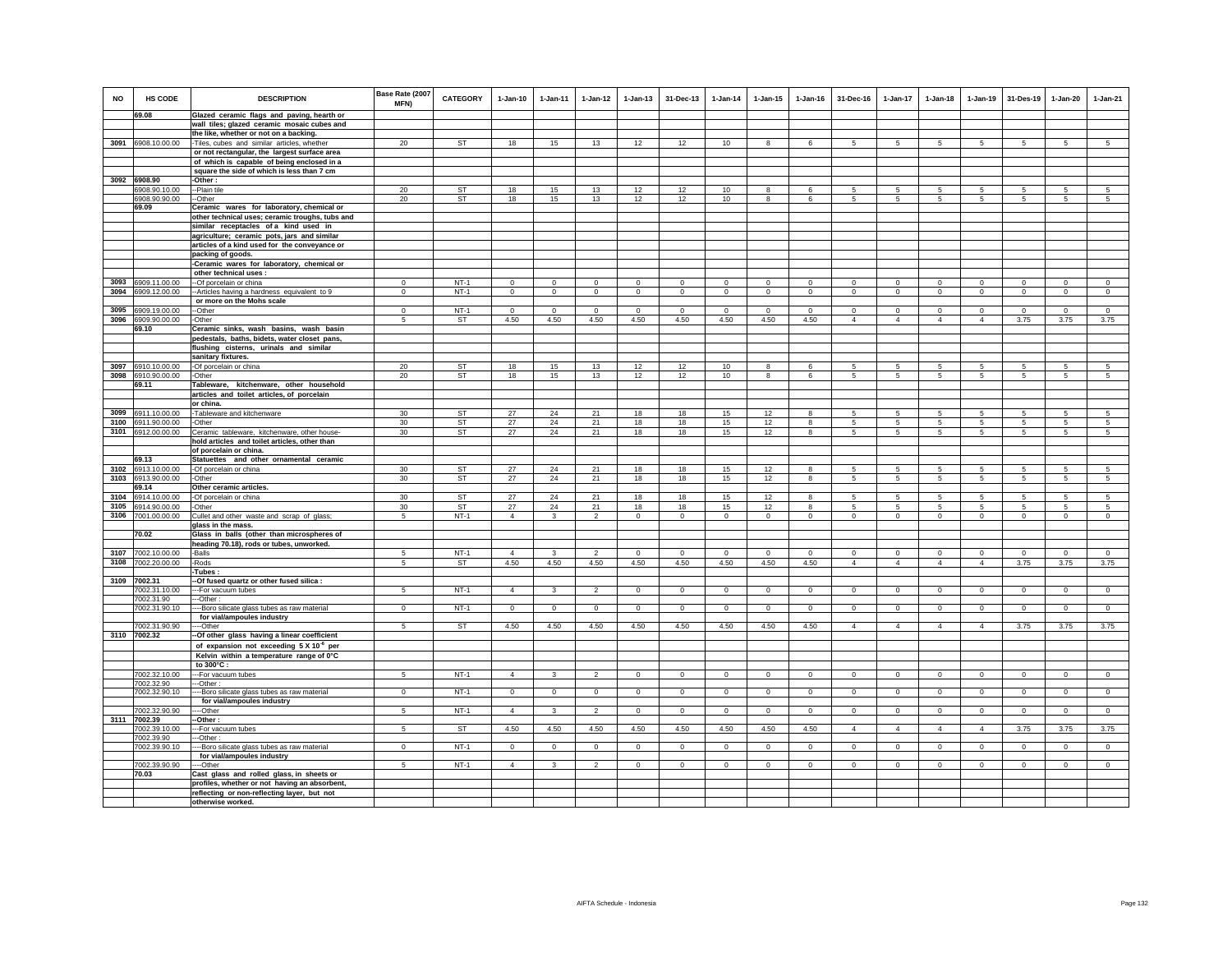| <b>NO</b> | HS CODE                        | <b>DESCRIPTION</b><br>-Non-wired sheets :                                              | Base Rate (2007<br><b>MFN)</b> | <b>CATEGORY</b>  | $1-Jan-10$                       | $1 - Jan-11$ | $1-Jan-12$                       | $1 - Jan-13$ | 31-Dec-13               | $1-Jan-14$                 | $1 - Jan-15$ | $1 - Jan-16$           | 31-Dec-16              | $1 - Jan-17$                       | $1-Jan-18$              | $1 - Jan-19$   | 31-Des-19              | $1-Jan-20$              | $1-Jan-21$          |
|-----------|--------------------------------|----------------------------------------------------------------------------------------|--------------------------------|------------------|----------------------------------|--------------|----------------------------------|--------------|-------------------------|----------------------------|--------------|------------------------|------------------------|------------------------------------|-------------------------|----------------|------------------------|-------------------------|---------------------|
|           | 3112 7003.12                   | -Coloured throughout the mass (body tinted),                                           |                                |                  |                                  |              |                                  |              |                         |                            |              |                        |                        |                                    |                         |                |                        |                         |                     |
|           |                                | opacified, flashed or having an absorbent,                                             |                                |                  |                                  |              |                                  |              |                         |                            |              |                        |                        |                                    |                         |                |                        |                         |                     |
|           |                                | reflecting or non-reflecting layer :                                                   |                                |                  |                                  |              |                                  |              |                         |                            |              |                        |                        |                                    |                         |                |                        |                         |                     |
|           | 7003.12.10.00                  | --Optical glass, not optically worked                                                  | -5                             | $NT-1$           | $\Delta$                         | 3            | $\mathfrak{p}$                   | $\Omega$     | $\Omega$                | $\Omega$                   | $\Omega$     | $\Omega$               | $\Omega$               | $\Omega$                           | $\Omega$                | $\Omega$       | $\mathbf{0}$           | $\Omega$                | $\Omega$            |
|           | 7003.12.20.00                  | -Other, in squares or rectangular shape                                                | 5                              | $NT-1$           | $\overline{4}$                   | 3            | $\overline{2}$                   | $\mathbf 0$  | $\mathbf 0$             | $\circ$                    | $\mathbf 0$  | $\circ$                | $\circ$                | $\overline{0}$                     | $\circ$                 | $\mathbf 0$    | $\mathbf{0}$           | $\circ$                 | $\circ$             |
|           |                                | (including 1 or 2 or 3 or 4 corners cut)                                               |                                |                  |                                  |              |                                  |              |                         |                            |              |                        |                        |                                    |                         |                |                        |                         |                     |
|           | 7003.12.90.00<br>7003.19       | --Other                                                                                | 5                              | $NT-1$           | $\Delta$                         | 3            | $\overline{2}$                   | $\mathbf 0$  | $\mathbf 0$             | $\circ$                    | $\mathbf 0$  | $\Omega$               | $^{\circ}$             | $\overline{0}$                     | $\Omega$                | $\mathbf 0$    | $\overline{0}$         | $\mathbf 0$             | $\Omega$            |
| 3113      | 7003.19.10.00                  | -Other:<br>--Optical glass, not optically worked                                       | 5                              | $NT-1$           | $\overline{4}$                   | $\mathbf{R}$ | $\mathfrak{D}$                   | $\mathbf{0}$ | $\Omega$                | $\Omega$                   | $\mathbf{0}$ | $\Omega$               | $\Omega$               | $\mathbf{0}$                       | $\mathbf 0$             | $\mathbf 0$    | $\Omega$               | $\Omega$                | $\circ$             |
|           | 7003.19.90.00                  | --Other                                                                                | 5                              | NT-1             | $\overline{4}$                   | 3            | $\overline{2}$                   | $\mathbf 0$  | $\mathbf 0$             | $^{\circ}$                 | $^{\circ}$   | $^{\circ}$             | $^{\circ}$             | $\mathbf 0$                        | $^{\circ}$              | $\mathbf 0$    | $\mathbf 0$            | $\mathbf 0$             | $\circ$             |
|           | 3114 7003.20.00.00             | -Wired sheets                                                                          | 5                              | $NT-1$           | $\overline{4}$                   | $\mathbf{3}$ | $\overline{2}$                   | $\mathbf 0$  | $\mathbf 0$             | $\mathbf 0$                | $\mathbf 0$  | $\mathbf 0$            | $\circ$                | 0                                  | $\mathbf{0}$            | $\mathbf 0$    | $\circ$                | $\mathbf 0$             | $\mathbf 0$         |
|           | 3115 7003.30.00.00             | -Profiles                                                                              | 5                              | $NT-1$           | $\overline{4}$                   | 3            | $\overline{2}$                   | $\mathbf 0$  | $\mathbf 0$             | $^{\circ}$                 | $\mathbf 0$  | $\circ$                | $\circ$                | $\circ$                            | $\circ$                 | $\mathbf 0$    | $\mathbf{0}$           | $\mathbf 0$             | $\circ$             |
|           | 70.04                          | Drawn glass and blown glass, in sheets,                                                |                                |                  |                                  |              |                                  |              |                         |                            |              |                        |                        |                                    |                         |                |                        |                         |                     |
|           |                                | whether or not having an absorbent, reflecting                                         |                                |                  |                                  |              |                                  |              |                         |                            |              |                        |                        |                                    |                         |                |                        |                         |                     |
|           |                                | or non-reflecting layer, but not otherwise                                             |                                |                  |                                  |              |                                  |              |                         |                            |              |                        |                        |                                    |                         |                |                        |                         |                     |
|           | 3116 7004.20                   | worked.<br>-Glass, coloured throughout the mass (body                                  |                                |                  |                                  |              |                                  |              |                         |                            |              |                        |                        |                                    |                         |                |                        |                         |                     |
|           |                                | tinted), opacified, flashed or having an                                               |                                |                  |                                  |              |                                  |              |                         |                            |              |                        |                        |                                    |                         |                |                        |                         |                     |
|           |                                | absorbent, reflecting or non-reflecting layer :                                        |                                |                  |                                  |              |                                  |              |                         |                            |              |                        |                        |                                    |                         |                |                        |                         |                     |
|           | 7004.20.10.00                  | --Optical glass, not optically worked                                                  | -5                             | $NT-1$           | $\overline{4}$                   | 3            | $\mathfrak{p}$                   | $\mathbf 0$  | $\Omega$                | $\Omega$                   | $\mathbf 0$  | $\Omega$               | $\Omega$               | $\Omega$                           | $\Omega$                | $\Omega$       | $\Omega$               | $\mathbf 0$             | $\circ$             |
|           | 7004.20.90.00                  | --Other                                                                                | 5                              | $NT-1$           | $\overline{4}$                   | $\mathbf{3}$ | $\overline{2}$                   | $\mathbf 0$  | $\mathsf 0$             | $\mathbf 0$                | $\mathbf 0$  | $\mathsf 0$            | $\mathbf 0$            | $\mathsf 0$                        | $\mathbf 0$             | $\mathbf 0$    | $\circ$                | $\circ$                 | $\circ$             |
|           | 3117 7004.90                   | -Other glass :                                                                         |                                |                  |                                  |              |                                  |              |                         |                            |              |                        |                        |                                    |                         |                |                        |                         |                     |
|           | 7004.90.10.00<br>7004.90.90.00 | -Optical glass, not optically worked                                                   | -5<br>5                        | $NT-1$<br>$NT-1$ | $\overline{4}$<br>$\overline{4}$ | 3<br>3       | $\overline{2}$<br>$\overline{2}$ | $\Omega$     | $\Omega$<br>$\mathbf 0$ | $\mathbf 0$<br>$\mathbf 0$ | $\Omega$     | $\circ$<br>$\mathbf 0$ | $\Omega$<br>$^{\circ}$ | $\circ$<br>$\overline{\mathbf{0}}$ | $\Omega$<br>$\mathbf 0$ | $\Omega$       | $\Omega$<br>$^{\circ}$ | $\Omega$<br>$\mathbf 0$ | $\Omega$<br>$\circ$ |
|           | 70.05                          | -Other<br>Float glass and surface ground or polished                                   |                                |                  |                                  |              |                                  | $\mathbf 0$  |                         |                            | $\mathbf 0$  |                        |                        |                                    |                         | $\mathbf 0$    |                        |                         |                     |
|           |                                | glass, in sheets, whether or not having an                                             |                                |                  |                                  |              |                                  |              |                         |                            |              |                        |                        |                                    |                         |                |                        |                         |                     |
|           |                                | absorbent, reflecting or non-reflecting layer,                                         |                                |                  |                                  |              |                                  |              |                         |                            |              |                        |                        |                                    |                         |                |                        |                         |                     |
|           |                                | but not otherwise worked.                                                              |                                |                  |                                  |              |                                  |              |                         |                            |              |                        |                        |                                    |                         |                |                        |                         |                     |
|           | 3118 7005.10                   | -Non-wired glass, having an absorbent,                                                 |                                |                  |                                  |              |                                  |              |                         |                            |              |                        |                        |                                    |                         |                |                        |                         |                     |
|           |                                | reflecting or non-reflecting layer :                                                   |                                |                  |                                  |              |                                  |              |                         |                            |              |                        |                        |                                    |                         |                |                        |                         |                     |
|           | 7005.10.10.00<br>7005.10.90.00 | -- Optical glass, not optically worked<br>--Other                                      | 15<br>15                       | ST<br><b>ST</b>  | 14<br>14                         | 13<br>13     | 12<br>12                         | 11<br>11     | 11<br>11                | 10<br>10                   | 8<br>8       | 6<br>6                 | 5<br>5                 | 5<br>$5\phantom{.0}$               | 5<br>$5\phantom{.0}$    | 5<br>5         | 5<br>5                 | 5<br>5                  | 5<br>5              |
|           |                                | Other non-wired glass:                                                                 |                                |                  |                                  |              |                                  |              |                         |                            |              |                        |                        |                                    |                         |                |                        |                         |                     |
|           | 3119 7005.21                   | Coloured throughout the mass (body tinted),                                            |                                |                  |                                  |              |                                  |              |                         |                            |              |                        |                        |                                    |                         |                |                        |                         |                     |
|           |                                | opacified, flashed or merely surface                                                   |                                |                  |                                  |              |                                  |              |                         |                            |              |                        |                        |                                    |                         |                |                        |                         |                     |
|           |                                | ground:                                                                                |                                |                  |                                  |              |                                  |              |                         |                            |              |                        |                        |                                    |                         |                |                        |                         |                     |
|           | 7005.21.10.00<br>7005.21.90.00 | --- Optical glass, not optically worked                                                | 15<br>15                       | ST<br><b>ST</b>  | 14<br>14                         | 13<br>13     | 12<br>12                         | 11<br>11     | 11<br>11                | 10<br>10                   | 8<br>8       | 6<br>-6                | 5<br>5                 | 5<br>5                             | 5<br>5                  | 5<br>5         | 5<br>5                 | 5<br>5                  | 5<br>5              |
| 3120      | 7005.29                        | --Other<br>-Other:                                                                     |                                |                  |                                  |              |                                  |              |                         |                            |              |                        |                        |                                    |                         |                |                        |                         |                     |
|           | 7005.29.10.00                  | --Optical glass, not optically worked                                                  | 15                             | <b>ST</b>        | 14                               | 13           | 12                               | 11           | 11                      | 10                         | 8            | 6                      | $\sqrt{5}$             | 5                                  | 5                       | 5              | 5                      | $\sqrt{5}$              | 5                   |
|           | 7005.29.90.00                  | --Other                                                                                | 15                             | ST               | 14                               | 13           | 12                               | 11           | 11                      | 10                         | 8            | 6                      | 5                      | $5\phantom{.0}$                    | $5\phantom{.0}$         | 5              | 5                      | 5                       | 5                   |
|           | 3121 7005.30.00.00             | -Wired glass                                                                           | 15                             | ST               | 14                               | 13           | 12                               | 11           | 11                      | 10 <sub>1</sub>            | 8            | 6                      | 5                      | 5                                  | 5                       | 5              | 5                      | 5                       | 5                   |
|           | 70.06                          | Glass of heading 70.03, 70.04 or 70.05, bent,                                          |                                |                  |                                  |              |                                  |              |                         |                            |              |                        |                        |                                    |                         |                |                        |                         |                     |
|           |                                | edge-worked, engraved, drilled, enamelled or                                           |                                |                  |                                  |              |                                  |              |                         |                            |              |                        |                        |                                    |                         |                |                        |                         |                     |
|           |                                | otherwise worked, but not framed or fitted<br>with other materials.                    |                                |                  |                                  |              |                                  |              |                         |                            |              |                        |                        |                                    |                         |                |                        |                         |                     |
|           | 3122 7006.00.10.00             | -Optical glass, not optically worked                                                   | -5                             | $NT-1$           | $\Delta$                         | 3            | $\mathfrak{p}$                   | $\Omega$     | $^{\circ}$              | $\Omega$                   | $\Omega$     | $\Omega$               | $\Omega$               | $\mathbf 0$                        | $\Omega$                | $\Omega$       | $^{\circ}$             | $\Omega$                | $\mathbf 0$         |
|           | 7006.00.90.00                  | -Other                                                                                 | 5                              | $NT-1$           | $\overline{4}$                   | $\mathbf{3}$ | $\overline{2}$                   | $\mathbf 0$  | $\mathbf 0$             | $\circ$                    | $\mathsf 0$  | $\mathbf 0$            | $\mathbf 0$            | $\mathbf 0$                        | $\mathbf 0$             | $\mathbf 0$    | $\circ$                | $\mathbf 0$             | $\mathbf 0$         |
|           | 70.07                          | Safety glass, consisting of toughened                                                  |                                |                  |                                  |              |                                  |              |                         |                            |              |                        |                        |                                    |                         |                |                        |                         |                     |
|           |                                | (tempered) or laminated glass.                                                         |                                |                  |                                  |              |                                  |              |                         |                            |              |                        |                        |                                    |                         |                |                        |                         |                     |
|           |                                | -Toughened (tempered) safety glass :                                                   |                                |                  |                                  |              |                                  |              |                         |                            |              |                        |                        |                                    |                         |                |                        |                         |                     |
|           | 3123 7007.11                   | --Of size and shape suitable for incorporation<br>in vehicles, aircraft, spacecraft or |                                |                  |                                  |              |                                  |              |                         |                            |              |                        |                        |                                    |                         |                |                        |                         |                     |
|           |                                | vessels :                                                                              |                                |                  |                                  |              |                                  |              |                         |                            |              |                        |                        |                                    |                         |                |                        |                         |                     |
|           | 7007.11.10.00                  | --Suitable for vehicles of chapter 87                                                  | 5                              | <b>ST</b>        | 4.50                             | 4.50         | 4.50                             | 4.50         | 4.50                    | 4.50                       | 4.50         | 4.50                   | $\overline{4}$         | 4                                  | $\overline{4}$          | $\overline{4}$ | 3.75                   | 3.75                    | 3.75                |
|           | 7007.11.20.00                  | -Suitable for aircraft or spacecraft of                                                | 5                              | $NT-1$           | $\Delta$                         | $\mathbf{3}$ | $\overline{2}$                   | $\mathbf{0}$ | $\overline{0}$          | $\circ$                    | $\mathbf{0}$ | $\mathbf{0}$           | $\mathbf{0}$           | $\mathsf 0$                        | $\mathbf 0$             | $\mathbf 0$    | $\mathbf 0$            | $\mathbf 0$             | $\circ$             |
|           |                                | chapter 88                                                                             |                                |                  |                                  |              |                                  |              |                         |                            |              |                        |                        |                                    |                         |                |                        |                         |                     |
|           | 7007.11.30.00                  | -Suitable for railway or tramway locomotives<br>or rolling stock of chapter 86         | 5                              | $NT-1$           | $\overline{4}$                   | $\mathbf{3}$ | $\overline{2}$                   | $\mathbf 0$  | $\mathsf 0$             | $\mathbf 0$                | $\mathsf 0$  | $\mathbf 0$            | $\mathsf 0$            | $\mathbf 0$                        | $\mathbf 0$             | $\mathbf 0$    | $\mathbf 0$            | $\mathsf 0$             | $\mathbf 0$         |
|           | 7007.11.40.00                  | --Suitable for ships, boats or floating                                                | 5                              | $NT-1$           | $\overline{4}$                   | 3            | $\overline{2}$                   | $\mathbf{0}$ | $\mathbf 0$             | $\mathbf{0}$               | 0            | $^{\circ}$             | $\circ$                | $\mathbf{0}$                       | $^{\circ}$              | $\overline{0}$ | $\mathbf{0}$           | $\circ$                 | $^{\circ}$          |
|           |                                | structures of Chapter 89                                                               |                                |                  |                                  |              |                                  |              |                         |                            |              |                        |                        |                                    |                         |                |                        |                         |                     |
|           | 3124 7007.19                   | -Other:                                                                                |                                |                  |                                  |              |                                  |              |                         |                            |              |                        |                        |                                    |                         |                |                        |                         |                     |
|           | 7007.19.10.00                  | -Suitable for earth moving machinery                                                   | 5                              | $NT-1$           | $\overline{4}$                   | 3            | $\mathfrak{p}$                   | $\mathsf 0$  | $\mathbf 0$             | $\mathbf 0$                | $\mathsf 0$  | $\mathbf 0$            | $\mathsf 0$            | $\mathbf 0$                        | $\mathbf 0$             | $\mathbf 0$    | $\mathbf 0$            | $\mathbf 0$             | $\mathbf 0$         |
|           | 7007.19.90.00                  | -Other                                                                                 | 5                              | $NT-1$           | $\overline{4}$                   | $\mathbf{3}$ | $\overline{2}$                   | $\mathbf 0$  | $\mathbf 0$             | $\mathbf 0$                | $\mathbf 0$  | $\mathbf 0$            | $\circ$                | $\mathbf 0$                        | $\mathbf 0$             | $\mathbf 0$    | $\mathbf 0$            | $\mathbf 0$             | $\mathbf 0$         |
|           |                                | -Laminated safety glass :                                                              |                                |                  |                                  |              |                                  |              |                         |                            |              |                        |                        |                                    |                         |                |                        |                         |                     |
|           | 3125 7007.21                   | -Of size and shape suitable for incorporation<br>in vehicles, aircraft, spacecraft or  |                                |                  |                                  |              |                                  |              |                         |                            |              |                        |                        |                                    |                         |                |                        |                         |                     |
|           |                                | vessels:                                                                               |                                |                  |                                  |              |                                  |              |                         |                            |              |                        |                        |                                    |                         |                |                        |                         |                     |
|           | 7007.21.10.00                  | ---Suitable for vehicles of Chapter 87                                                 | 5                              | ST               | 4.50                             | 4.50         | 4.50                             | 4.50         | 4.50                    | 4.50                       | 4.50         | 4.50                   | $\overline{4}$         | $\overline{4}$                     | $\overline{4}$          | $\overline{4}$ | 3.75                   | 3.75                    | 3.75                |
|           | 7007.21.20.00                  | --Suitable for aircraft or spacecraft of                                               | 5                              | $NT-1$           | $\overline{4}$                   | 3            | $\overline{a}$                   | $\mathbf{0}$ | $\mathbf{0}$            | $\overline{0}$             | $\mathbf{0}$ | $\mathbf{0}$           | $\circ$                | $\circ$                            | $\circ$                 | $\mathbf 0$    | $\mathbf{0}$           | $\mathbf{0}$            | $\mathbf{0}$        |
|           |                                | Chapter 88                                                                             |                                |                  |                                  |              |                                  |              |                         |                            |              |                        |                        |                                    |                         |                |                        |                         |                     |
|           | 7007.21.30.00                  | -Suitable for railway or tramway locomotives                                           | -5                             | $NT-1$           | $\overline{4}$                   | $\mathbf{3}$ | $\overline{2}$                   | $\mathsf 0$  | $\mathsf 0$             | $\circ$                    | $\mathbf 0$  | $\mathbf 0$            | $\circ$                | $\mathbf 0$                        | $\mathbf 0$             | $\mathbf 0$    | $\mathbf 0$            | $\mathsf 0$             | $\circ$             |
|           | 7007.21.40.00                  | or rolling stock of Chapter 86<br>---Suitable for ships, boats or floating             | 5                              | $NT-1$           | $\Delta$                         | $\mathbf{3}$ | $\mathfrak{D}$                   | $\Omega$     | $\Omega$                | $\Omega$                   | $\Omega$     | $\Omega$               | $\Omega$               | $\Omega$                           | $\Omega$                | $\Omega$       | $\Omega$               | $\Omega$                | $\Omega$            |
|           |                                | structures of Chapter 89                                                               |                                |                  |                                  |              |                                  |              |                         |                            |              |                        |                        |                                    |                         |                |                        |                         |                     |
|           |                                |                                                                                        |                                |                  |                                  |              |                                  |              |                         |                            |              |                        |                        |                                    |                         |                |                        |                         |                     |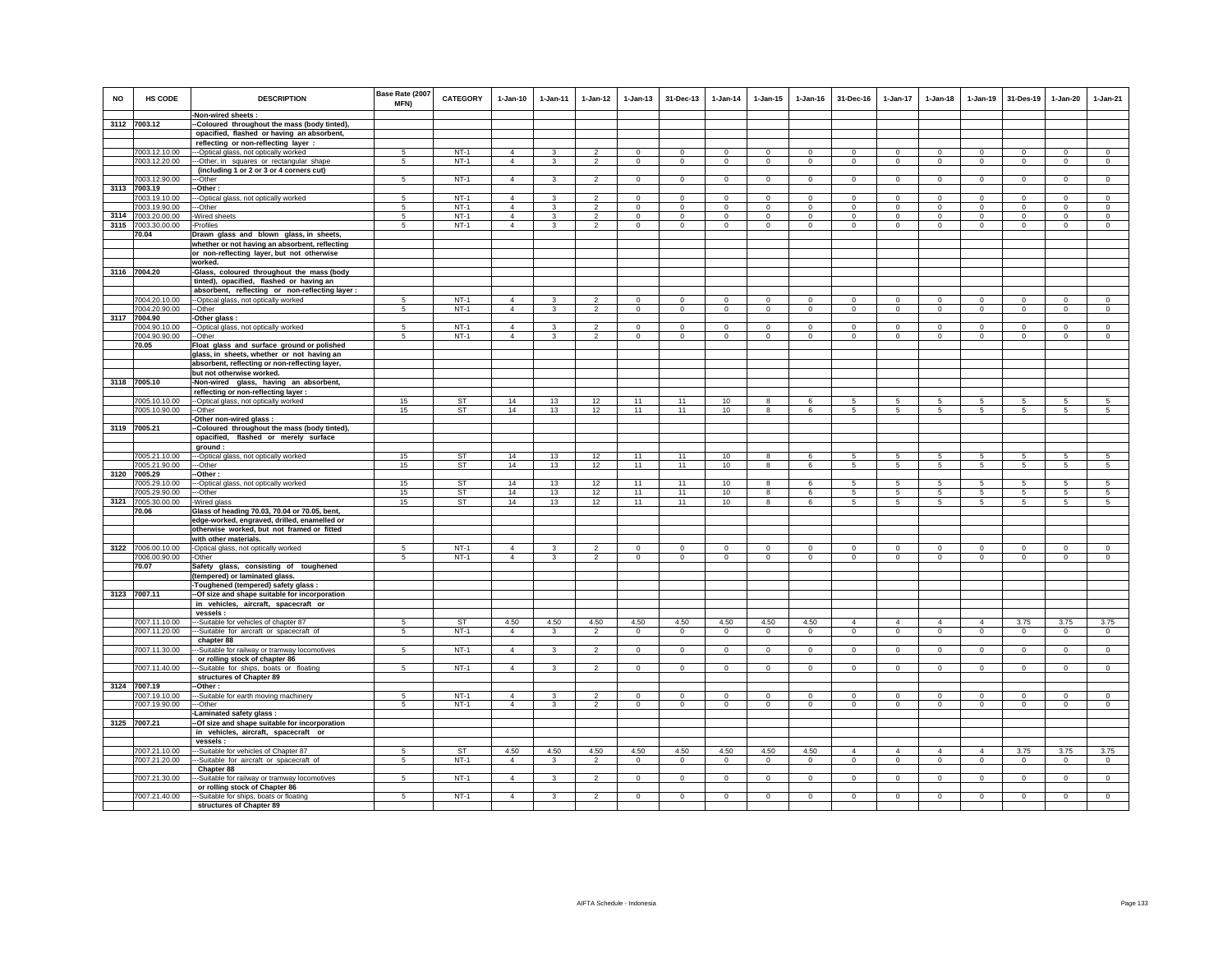| <b>NO</b> | HS CODE                             | <b>DESCRIPTION</b>                                    | Base Rate (2007<br>MFN) | <b>CATEGORY</b> | $1-Jan-10$     | $1-Jan-11$        | $1 - Jan-12$                     | $1 - Jan-13$               | 31-Dec-13                      | $1-Jan-14$         | $1-Jan-15$                 | $1 - Jan-16$               | 31-Dec-16              | $1-Jan-17$         | $1-Jan-18$                 | $1-Jan-19$                 | 31-Des-19              | $1-Jan-20$         | $1-Jan-21$         |
|-----------|-------------------------------------|-------------------------------------------------------|-------------------------|-----------------|----------------|-------------------|----------------------------------|----------------------------|--------------------------------|--------------------|----------------------------|----------------------------|------------------------|--------------------|----------------------------|----------------------------|------------------------|--------------------|--------------------|
|           | 3126 7007.29                        | -Other:                                               |                         | $NT-1$          | $\overline{4}$ |                   | $\mathcal{D}$                    | $\Omega$                   | $\Omega$                       | $\Omega$           | $\Omega$                   | $\Omega$                   | $\Omega$               | $\Omega$           | $\Omega$                   | $\Omega$                   | $\Omega$               | $\Omega$           | $\Omega$           |
|           | 7007.29.10.00                       | --Suitable for earth moving machinery                 |                         | $NT-1$          | $\overline{4}$ |                   |                                  |                            |                                |                    |                            |                            |                        |                    |                            |                            |                        |                    |                    |
|           | 7007.29.90.00<br>3127 7008.00.00.00 | --Other<br>Multiple-walled insulating units of glass. | 5<br>5                  | $NT-1$          | $\overline{4}$ | 3<br>$\mathbf{3}$ | $\overline{2}$<br>$\overline{2}$ | $\mathbf 0$<br>$\mathbf 0$ | $\overline{0}$<br>$\mathbf{0}$ | $\,0\,$<br>$\circ$ | $\mathbf 0$<br>$\mathbf 0$ | $\mathbf 0$<br>$\mathbf 0$ | $\mathbf 0$<br>$\circ$ | $\circ$<br>$\circ$ | $\mathbf 0$<br>$\mathbf 0$ | $\mathbf 0$<br>$\mathsf 0$ | $\mathbf 0$<br>$\circ$ | $\circ$<br>$\circ$ | $\circ$<br>$\circ$ |
|           | 70.09                               | Glass mirrors, whether or not framed,                 |                         |                 |                |                   |                                  |                            |                                |                    |                            |                            |                        |                    |                            |                            |                        |                    |                    |
|           |                                     | including rear-view mirrors.                          |                         |                 |                |                   |                                  |                            |                                |                    |                            |                            |                        |                    |                            |                            |                        |                    |                    |
|           | 3128 7009.10.00.00                  | -Rear-view mirrors for vehicles                       | 5                       | <b>ST</b>       | 4.50           | 4.50              | 4.50                             | 4.50                       | 4.50                           | 4.50               | 4.50                       | 4.50                       | $\overline{4}$         | $\overline{4}$     | $\overline{4}$             | $\overline{4}$             | 3.75                   | 3.75               | 3.75               |
|           |                                     | -Other:                                               |                         |                 |                |                   |                                  |                            |                                |                    |                            |                            |                        |                    |                            |                            |                        |                    |                    |
| 3129      | 7009.91.00.00                       | --Unframed                                            | 5                       | $NT-1$          | $\overline{4}$ | 3                 | $\overline{2}$                   | $\mathsf 0$                | $\mathbf 0$                    | $\mathbf 0$        | $\mathbf 0$                | $\mathbf 0$                | $\mathsf 0$            | $\mathsf 0$        | $\mathsf 0$                | $\mathsf 0$                | $\,$ 0                 | $\mathsf 0$        | $\mathsf 0$        |
| 3130      | 7009.92.00.00                       | -Framed                                               | 5                       | $NT-1$          | $\overline{4}$ | $\mathbf{3}$      | $\overline{2}$                   | $\mathbf 0$                | $\mathbf{0}$                   | $\circ$            | $\mathbf 0$                | $\circ$                    | $\mathbf{0}$           | $\circ$            | $\mathbf 0$                | $\mathsf 0$                | $\circ$                | $\circ$            | $\circ$            |
|           | 70.10                               | Carboys, bottles, flasks, jars, pots, phials,         |                         |                 |                |                   |                                  |                            |                                |                    |                            |                            |                        |                    |                            |                            |                        |                    |                    |
|           |                                     | ampoules and other containers, of glass, of           |                         |                 |                |                   |                                  |                            |                                |                    |                            |                            |                        |                    |                            |                            |                        |                    |                    |
|           |                                     | a kind used for the conveyance or packing of          |                         |                 |                |                   |                                  |                            |                                |                    |                            |                            |                        |                    |                            |                            |                        |                    |                    |
|           |                                     | goods; preserving jars of glass; stoppers,            |                         |                 |                |                   |                                  |                            |                                |                    |                            |                            |                        |                    |                            |                            |                        |                    |                    |
|           |                                     | lids and other closures, of glass                     |                         |                 |                |                   |                                  |                            |                                |                    |                            |                            |                        |                    |                            |                            |                        |                    |                    |
|           | 3131 7010.10.00.00                  | -Ampoules                                             | 5                       | $NT-1$          | $\overline{4}$ | 3                 | $\overline{2}$                   | $\mathbf 0$                | $\mathbf 0$                    | $\mathbf{0}$       | $\mathbf 0$                | $\mathbf 0$                | $\mathbf 0$            | $\circ$            | $\mathbf 0$                | $\mathsf 0$                | $\mathsf 0$            | $\mathsf 0$        | $\circ$            |
|           | 3132 7010.20.00.00                  | -Stoppers, lids and other closures                    | 5                       | ST              | 4.50           | 4.50              | 4.50                             | 4.50                       | 4.50                           | 4.50               | 4.50                       | 4.50                       | $\overline{4}$         | $\overline{4}$     | $\overline{4}$             | $\overline{4}$             | 3.75                   | 3.75               | 3.75               |
|           | 3133 7010.90                        | -Other:                                               |                         |                 |                |                   |                                  |                            |                                |                    |                            |                            |                        |                    |                            |                            |                        |                    |                    |
|           | 7010.90.10.00                       | --Carboys and demijohns for injectables               | 5                       | $NT-1$          | $\overline{4}$ | 3                 | $\overline{2}$                   | $\overline{0}$             | $\overline{0}$                 | $\overline{0}$     | $\Omega$                   | $\overline{0}$             | $\overline{0}$         | $\overline{0}$     | $\overline{0}$             | $\overline{0}$             | $\overline{0}$         | $\overline{0}$     | $\overline{0}$     |
|           |                                     | of a capacity exceeding 1 I                           |                         |                 |                |                   |                                  |                            |                                |                    |                            |                            |                        |                    |                            |                            |                        |                    |                    |
|           | 7010.90.20.00                       | -Bottles and vials for antibiotics, serums            | 5                       | ST              | 4.50           | 4.50              | 4.50                             | 4.50                       | 4.50                           | 4.50               | 4.50                       | 4.50                       | $\overline{4}$         | $\overline{4}$     | $\overline{4}$             | $\overline{4}$             | 3.75                   | 3.75               | 3.75               |
|           |                                     | and other injectables of capacity not                 |                         |                 |                |                   |                                  |                            |                                |                    |                            |                            |                        |                    |                            |                            |                        |                    |                    |
|           |                                     | exceeding 1 liter                                     |                         |                 |                |                   |                                  |                            |                                |                    |                            |                            |                        |                    |                            |                            |                        |                    |                    |
|           | 7010.90.30.00                       | --Bottles for intravenous fluids                      | $\overline{5}$          | $NT-1$          | $\overline{4}$ | 3                 | $\overline{2}$                   | $\Omega$                   | $\overline{0}$                 | $\Omega$           | $\Omega$                   | $\Omega$                   | $\Omega$               | $\overline{0}$     | $\overline{0}$             | $\overline{0}$             | $\Omega$               | $\overline{0}$     | $\overline{0}$     |
|           | 7010.90.90.00                       | --Other                                               | $5 -$                   | <b>ST</b>       | 4.50           | 4.50              | 4.50                             | 4.50                       | 4.50                           | 4.50               | 4.50                       | 4.50                       | $\overline{4}$         | $\overline{4}$     | $\overline{4}$             | $\overline{4}$             | 3.75                   | 3.75               | 3.75               |
|           | 70.11                               | Glass envelopes (including bulbs and tubes),          |                         |                 |                |                   |                                  |                            |                                |                    |                            |                            |                        |                    |                            |                            |                        |                    |                    |
|           |                                     | open, and glass parts thereof, without                |                         |                 |                |                   |                                  |                            |                                |                    |                            |                            |                        |                    |                            |                            |                        |                    |                    |
|           |                                     | fittings, for electric lamps, cathode-ray             |                         |                 |                |                   |                                  |                            |                                |                    |                            |                            |                        |                    |                            |                            |                        |                    |                    |
|           |                                     | tubes or the like.                                    |                         |                 |                |                   |                                  |                            |                                |                    |                            |                            |                        |                    |                            |                            |                        |                    |                    |
|           | 3134 7011.10                        | For electric lighting :                               |                         |                 |                |                   |                                  |                            |                                |                    |                            |                            |                        |                    |                            |                            |                        |                    |                    |
|           | 7011.10.10.00                       | -Stem                                                 | 5                       | $NT-1$          | $\overline{4}$ | 3                 | $\overline{2}$                   | $\mathbf 0$                | $\mathsf 0$                    | $\mathbf 0$        | $\mathbf 0$                | $\mathbf 0$                | $\mathbf 0$            | $\mathsf 0$        | $\mathbf 0$                | $\mathsf 0$                | $\mathbf 0$            | $\mathsf 0$        | $\mathsf 0$        |
|           | 7011.10.90.00<br>3135 7011.20       | -Other                                                | 5                       | $NT-1$          | 4              | $\mathbf{3}$      | $\overline{2}$                   | $\circ$                    | $\mathbf{0}$                   | $\circ$            | $\mathbf 0$                | $\circ$                    | $\mathbf{0}$           | $\circ$            | $\mathbf 0$                | $\circ$                    | $\circ$                | $\circ$            | $\circ$            |
|           | 7011.20.10.00                       | -For cathode-ray tubes :<br>-- Television tubes       | $\overline{5}$          | $NT-1$          | $\overline{4}$ | 3                 | $\overline{\phantom{a}}$         | $\overline{0}$             | $\overline{0}$                 | $\Omega$           | $\overline{0}$             | $\Omega$                   | $\Omega$               | $\overline{0}$     | $\overline{0}$             | $\overline{0}$             | $\overline{0}$         | $\overline{0}$     | $\overline{0}$     |
|           | 7011.20.90.00                       | --Other                                               | 5                       | $NT-1$          | $\overline{4}$ | $\mathbf{3}$      | $\mathfrak{p}$                   | $\mathsf 0$                | $\mathbf 0$                    | $\Omega$           | $\mathsf 0$                | $\mathbf 0$                | $\mathbf 0$            | $\mathbf 0$        | $\mathbf 0$                | $\mathsf 0$                | $\mathbf 0$            | $\mathbf 0$        | $\mathbf 0$        |
| 3136      | 7011.90.00.00                       | -Other                                                | 5                       | $NT-1$          | $\overline{4}$ | $\mathbf{3}$      | $\overline{2}$                   | $\mathbf 0$                | $\mathbf{0}$                   | $\circ$            | $\mathbf 0$                | $\mathbf 0$                | $\mathbf{0}$           | $\circ$            | $\mathbf 0$                | $\circ$                    | $\circ$                | $\mathbf 0$        | $\circ$            |
|           | 70.13                               | Glassware of a kind used for table, kitchen,          |                         |                 |                |                   |                                  |                            |                                |                    |                            |                            |                        |                    |                            |                            |                        |                    |                    |
|           |                                     | toilet, office, indoor decoration or similar          |                         |                 |                |                   |                                  |                            |                                |                    |                            |                            |                        |                    |                            |                            |                        |                    |                    |
|           |                                     | purposes (other than that of heading 70.10            |                         |                 |                |                   |                                  |                            |                                |                    |                            |                            |                        |                    |                            |                            |                        |                    |                    |
|           |                                     | or 70.18).                                            |                         |                 |                |                   |                                  |                            |                                |                    |                            |                            |                        |                    |                            |                            |                        |                    |                    |
|           | 3137 7013.10.00.00                  | -Of glass-ceramics                                    | 5                       | ST              | 4.50           | 4.50              | 4.50                             | 4.50                       | 4.50                           | 4.50               | 4.50                       | 4.50                       | $\overline{4}$         | $\overline{4}$     | $\overline{4}$             | $\overline{4}$             | 3.75                   | 3.75               | 3.75               |
|           |                                     | Stemware drinking glasses, other than of              |                         |                 |                |                   |                                  |                            |                                |                    |                            |                            |                        |                    |                            |                            |                        |                    |                    |
|           |                                     | glass-ceramic:                                        |                         |                 |                |                   |                                  |                            |                                |                    |                            |                            |                        |                    |                            |                            |                        |                    |                    |
|           | 3138 7013.22.00.00                  | -- Of lead crystal                                    | 5                       | $NT-1$          | $\overline{4}$ | $\mathbf{3}$      | $\overline{2}$                   | $\mathsf 0$                | $\,0\,$                        | $\circ$            | $\mathbf 0$                | $\mathbf 0$                | $\mathsf 0$            | $\circ$            | $\mathsf 0$                | $\mathsf 0$                | $\mathbf 0$            | $\circ$            | $\circ$            |
|           | 3139 7013.28.00.00                  | --Other                                               | 5                       | ST              | 4.50           | 4.50              | 4.50                             | 4.50                       | 4.50                           | 4.50               | 4.50                       | 4.50                       | $\overline{4}$         | $\overline{4}$     | $\overline{4}$             | $\overline{4}$             | 3.75                   | 3.75               | 3.75               |
|           |                                     | -Other drinking glasses, other than of                |                         |                 |                |                   |                                  |                            |                                |                    |                            |                            |                        |                    |                            |                            |                        |                    |                    |
|           |                                     | glass-ceramic:                                        |                         |                 |                |                   |                                  |                            |                                |                    |                            |                            |                        |                    |                            |                            |                        |                    |                    |
| 3140      | 7013.33.00.00                       | -- Of lead crystal                                    | 5                       | $NT-1$          | $\overline{4}$ | 3                 | $\mathfrak{p}$                   | $\Omega$                   | $\mathbf 0$                    | $\Omega$           | $\Omega$                   | $\Omega$                   | $\Omega$               | $\circ$            | $\mathbf{0}$               | $\circ$                    | $\Omega$               | $\circ$            | $\circ$            |
|           | 3141 7013.37.00.00                  | --Other                                               | 5                       | ST              | 4.50           | 4.50              | 4.50                             | 4.50                       | 4.50                           | 4.50               | 4.50                       | 4.50                       | $\overline{4}$         | $\Delta$           | $\overline{4}$             | $\overline{4}$             | 3.75                   | 3.75               | 3.75               |
|           |                                     | -Glassware of a kind used for table (other            |                         |                 |                |                   |                                  |                            |                                |                    |                            |                            |                        |                    |                            |                            |                        |                    |                    |
|           |                                     | than drinking glasses) or kitchen purposes,           |                         |                 |                |                   |                                  |                            |                                |                    |                            |                            |                        |                    |                            |                            |                        |                    |                    |
|           |                                     | other than of glass-ceramics :                        |                         |                 |                |                   |                                  |                            |                                |                    |                            |                            |                        |                    |                            |                            |                        |                    |                    |
| 3142      | 7013.41.00.00                       | -Of lead crystal                                      | $\overline{5}$          | $NT-1$          | $\overline{4}$ | 3                 | $\mathcal{P}$                    | $\Omega$                   | $\mathsf 0$                    | $^{\circ}$         | $\Omega$                   | $\mathbf 0$                | $\mathbf 0$            | $\mathbf 0$        | $\mathbf 0$                | $\circ$                    | $\mathbf 0$            | $\mathsf 0$        | $\circ$            |
|           | 3143 7013.42.00.00                  | -Of glass having a linear coefficient of              | 5                       | $NT-1$          | $\overline{4}$ | 3                 | $\overline{2}$                   | $\mathbf 0$                | $\mathbf 0$                    | 0                  | 0                          | 0                          | $\mathbf 0$            | $\circ$            | $\mathbf 0$                | $\mathbf 0$                | $\mathbf 0$            | $\mathbf 0$        | $\circ$            |
|           |                                     | expansion not exceeding 5x10 <sup>®</sup> per Kelvin  |                         |                 |                |                   |                                  |                            |                                |                    |                            |                            |                        |                    |                            |                            |                        |                    |                    |
|           |                                     | within a temperature range of 0°C to 300°C            |                         |                 |                |                   |                                  |                            |                                |                    |                            |                            |                        |                    |                            |                            |                        |                    |                    |
|           | 3144 7013.49.00.00                  | -Other                                                | 5                       | $NT-1$          | $\overline{4}$ | $\mathbf{3}$      | $\overline{2}$                   | $\mathbf{0}$               | $\mathbf{0}$                   | $\circ$            | $\mathbf 0$                | $\mathbf 0$                | $\circ$                | $\mathbf{0}$       | $\mathbf{0}$               | $\circ$                    | $\circ$                | $\mathbf 0$        | $\mathbf{0}$       |
|           |                                     | -Other glassware :                                    |                         |                 |                |                   |                                  |                            |                                |                    |                            |                            |                        |                    |                            |                            |                        |                    |                    |
|           | 3145 7013.91.00.00                  | -Of lead crystal                                      | 5                       | $NT-1$          | $\overline{4}$ | 3                 | $\overline{2}$                   | $\mathbf{0}$               | $\mathbf 0$                    | $\mathbf{0}$       | $\Omega$                   | $^{\circ}$                 | $\mathbf 0$            | $\circ$            | $\mathbf{0}$               | $\mathsf 0$                | $\mathbf{0}$           | $\mathsf 0$        | $\mathbf{0}$       |
|           | 3146 7013.99.00.00                  | -Other                                                | $5 -$                   | ST              | 4.50           | 4.50              | 4.50                             | 4.50                       | 4.50                           | 4.50               | 4.50                       | 4.50                       | $\overline{4}$         | $\overline{4}$     | $\overline{4}$             | $\overline{4}$             | 3.75                   | 3.75               | 3.75               |
|           | 70.14                               | Signalling glassware and optical elements of          |                         |                 |                |                   |                                  |                            |                                |                    |                            |                            |                        |                    |                            |                            |                        |                    |                    |
|           |                                     | glass (other than those of heading 70.15), not        |                         |                 |                |                   |                                  |                            |                                |                    |                            |                            |                        |                    |                            |                            |                        |                    |                    |
|           |                                     | optically worked.                                     |                         |                 | $\overline{4}$ |                   |                                  |                            |                                |                    |                            |                            |                        |                    |                            |                            |                        |                    |                    |
|           | 3147 7014.00.10.00                  | -Of a kind suitable for use in motor vehicle          | 5                       | $NT-1$          |                | $\mathbf{3}$      | $\overline{2}$                   | $\mathbf 0$                | $\mathbf 0$                    | $\,0\,$            | $\mathbf 0$                | $\mathbf 0$                | $\mathbf 0$            | $\circ$            | $\mathbf 0$                | $\mathsf 0$                | $\mathsf 0$            | $\mathsf 0$        | $\mathbf 0$        |
|           | 7014.00.90<br>7014.00.90.10         | -Other:<br>-- For lighthouse lamps, ships lanterns,   | $\mathsf 0$             | $NT-1$          | $\mathbf 0$    | $\circ$           | $\mathbf 0$                      | $\mathbf 0$                | $\mathbf{0}$                   | $\mathbf 0$        | $\mathsf 0$                | $\mathsf 0$                | $\mathbf 0$            | $\circ$            | $\mathbf 0$                | $\mathsf 0$                | $\mathsf 0$            | $\mathsf 0$        | $\mathbf 0$        |
|           |                                     | locomotive and railway rollingstock                   |                         |                 |                |                   |                                  |                            |                                |                    |                            |                            |                        |                    |                            |                            |                        |                    |                    |
|           |                                     | lanterns, lamps for aircraft and beacons for          |                         |                 |                |                   |                                  |                            |                                |                    |                            |                            |                        |                    |                            |                            |                        |                    |                    |
|           |                                     | aerodromes                                            |                         |                 |                |                   |                                  |                            |                                |                    |                            |                            |                        |                    |                            |                            |                        |                    |                    |
|           | 7014.00.90.90                       | --Other                                               | 5                       | <b>ST</b>       | 4.50           | 4.50              | 4.50                             | 4.50                       | 4.50                           | 4.50               | 4.50                       | 4.50                       | $\overline{4}$         | $\overline{4}$     | $\overline{4}$             | $\overline{4}$             | 3.75                   | 3.75               | 3.75               |
|           | 70.15                               | Clock or watch glasses and similar glasses,           |                         |                 |                |                   |                                  |                            |                                |                    |                            |                            |                        |                    |                            |                            |                        |                    |                    |
|           |                                     | glasses for non-corrective or corrective              |                         |                 |                |                   |                                  |                            |                                |                    |                            |                            |                        |                    |                            |                            |                        |                    |                    |
|           |                                     | spectacles, curved, bent hollowed or the              |                         |                 |                |                   |                                  |                            |                                |                    |                            |                            |                        |                    |                            |                            |                        |                    |                    |
|           |                                     | like, not optically worked; hollow glass              |                         |                 |                |                   |                                  |                            |                                |                    |                            |                            |                        |                    |                            |                            |                        |                    |                    |
|           |                                     | spheres and their segments, for manufacture of        |                         |                 |                |                   |                                  |                            |                                |                    |                            |                            |                        |                    |                            |                            |                        |                    |                    |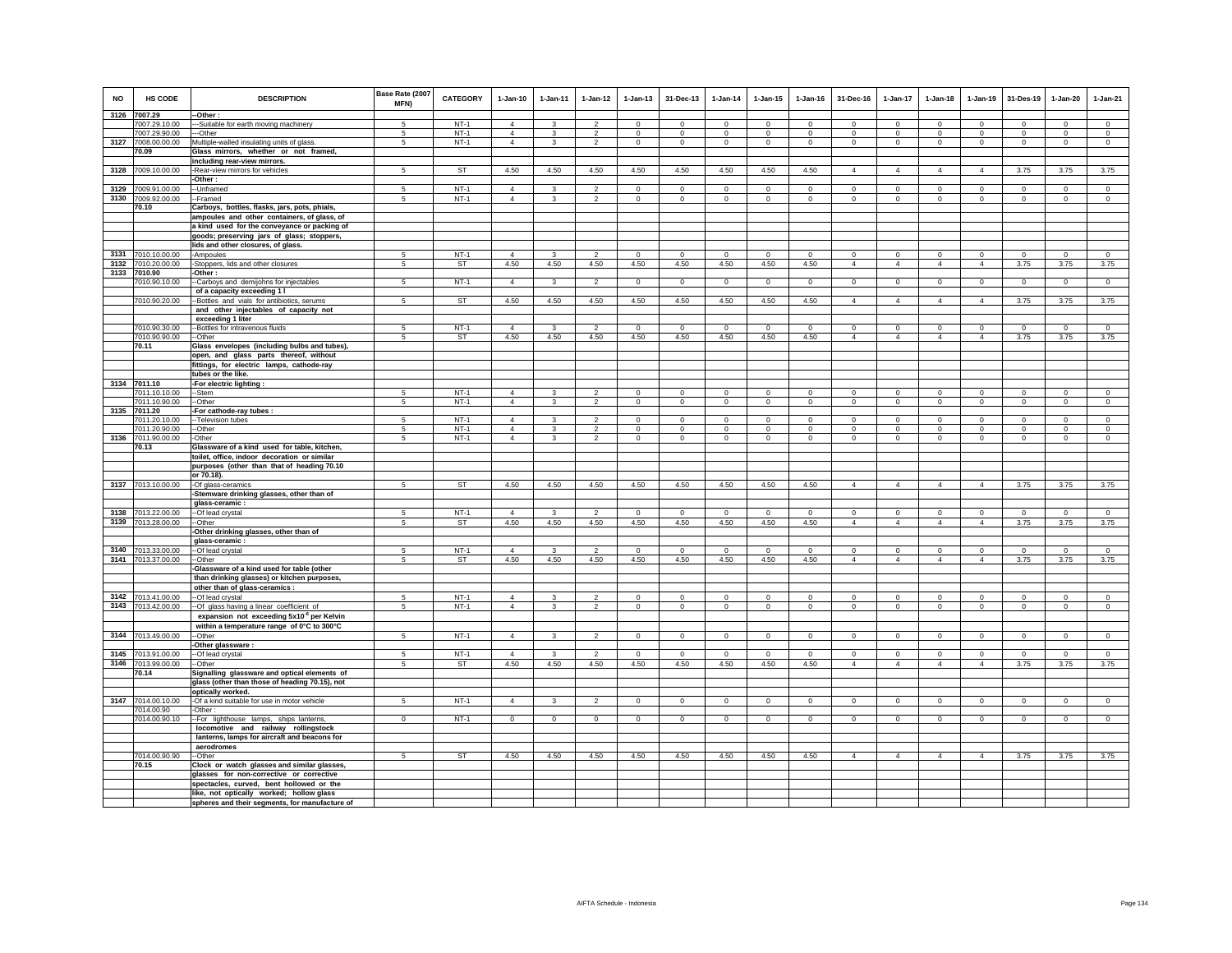| <b>NO</b>    | HS CODE                        | <b>DESCRIPTION</b>                                                                                                     | Base Rate (2007<br>MFN) | <b>CATEGORY</b>  | $1-Jan-10$                 | 1-Jan-11                | $1 - Jan-12$                     | $1 - Jan-13$           | 31-Dec-13                  | $1 - Jan-14$               | $1 - Jan-15$               | $1 - Jan-16$           | 31-Dec-16                 | 1-Jan-17                   | $1-Jan-18$                | $1-Jan-19$                 | 31-Des-19                 | $1-Jan-20$         | $1-Jan-21$             |
|--------------|--------------------------------|------------------------------------------------------------------------------------------------------------------------|-------------------------|------------------|----------------------------|-------------------------|----------------------------------|------------------------|----------------------------|----------------------------|----------------------------|------------------------|---------------------------|----------------------------|---------------------------|----------------------------|---------------------------|--------------------|------------------------|
| 3148         | 7015.10.00.00                  | such glasses.<br>-Glasses for corrective spectacles                                                                    | 5                       | <b>ST</b>        | 4.50                       | 4.50                    | 4.50                             | 4.50                   | 4.50                       | 4.50                       | 4.50                       | 4.50                   | $\overline{4}$            | $\overline{4}$             | $\overline{4}$            | $\overline{4}$             | 3.75                      | 3.75               | 3.75                   |
| 3149         | 7015.90                        | -Other:                                                                                                                |                         |                  |                            |                         |                                  |                        |                            |                            |                            |                        |                           |                            |                           |                            |                           |                    |                        |
|              | 7015.90.10.00                  | --Clock or watch glasses                                                                                               | 5                       | $NT-1$           | $\Delta$                   | 3                       | $\mathfrak{p}$                   | $\Omega$               | $\Omega$                   | $\Omega$                   | $\Omega$                   |                        |                           | $\Omega$                   | $\Omega$                  | $\Omega$                   | $\Omega$                  | $\Omega$           | $\Omega$               |
|              | 7015.90.90.00                  | --Other                                                                                                                | -5                      | $NT-1$           | $\overline{4}$             | $\mathbf{3}$            | $\overline{2}$                   | $^{\circ}$             | $^{\circ}$                 | $^{\circ}$                 | $^{\circ}$                 | $^{\circ}$             | $^{\circ}$                | $^{\circ}$                 | $^{\circ}$                | $\mathbf{0}$               | $\mathbf{0}$              | $\circ$            | $^{\circ}$             |
|              | 70.16                          | Paving blocks, slabs, bricks, squares, tiles                                                                           |                         |                  |                            |                         |                                  |                        |                            |                            |                            |                        |                           |                            |                           |                            |                           |                    |                        |
|              |                                | and other articles of pressed or moulded<br>glass, whether or not wired, of a kind used                                |                         |                  |                            |                         |                                  |                        |                            |                            |                            |                        |                           |                            |                           |                            |                           |                    |                        |
|              |                                | for building or construction purposes; glass                                                                           |                         |                  |                            |                         |                                  |                        |                            |                            |                            |                        |                           |                            |                           |                            |                           |                    |                        |
|              |                                | cubes and other glass smallwares, whether or                                                                           |                         |                  |                            |                         |                                  |                        |                            |                            |                            |                        |                           |                            |                           |                            |                           |                    |                        |
|              |                                | not on a backing, for mosaics or similar                                                                               |                         |                  |                            |                         |                                  |                        |                            |                            |                            |                        |                           |                            |                           |                            |                           |                    |                        |
|              |                                | decorative purposes; leaded lights and the                                                                             |                         |                  |                            |                         |                                  |                        |                            |                            |                            |                        |                           |                            |                           |                            |                           |                    |                        |
|              |                                | like; multicellular or foam glass in blocks,                                                                           |                         |                  |                            |                         |                                  |                        |                            |                            |                            |                        |                           |                            |                           |                            |                           |                    |                        |
|              |                                | panels, plates, shells or similar forms.                                                                               |                         |                  |                            |                         |                                  |                        |                            |                            |                            |                        |                           |                            |                           |                            |                           |                    |                        |
| 3150         | 7016.10.00.00                  | -Glass cubes and other glass smallwares,<br>whether or not on a backing, for mosaics or<br>similar decorative purposes | 5                       | <b>ST</b>        | 4.50                       | 4.50                    | 4.50                             | 4.50                   | 4.50                       | 4.50                       | 4.50                       | 4.50                   | $\overline{4}$            | $\overline{4}$             | $\overline{4}$            | $\overline{4}$             | 3.75                      | 3.75               | 3.75                   |
|              | 3151 7016.90.00.00             | -Other                                                                                                                 | 5                       | ST               | 4.50                       | 4.50                    | 4.50                             | 4.50                   | 4.50                       | 4.50                       | 4.50                       | 4.50                   | $\overline{4}$            | $\overline{4}$             | $\overline{4}$            | $\overline{4}$             | 3.75                      | 3.75               | 3.75                   |
|              | 70.17                          | Laboratory, hygienic or pharmaceutical                                                                                 |                         |                  |                            |                         |                                  |                        |                            |                            |                            |                        |                           |                            |                           |                            |                           |                    |                        |
|              |                                | glassware, whether or not graduated or<br>calibrated.                                                                  |                         |                  |                            |                         |                                  |                        |                            |                            |                            |                        |                           |                            |                           |                            |                           |                    |                        |
| 3152 7017.10 |                                | -Of fused quartz or other fused silica :                                                                               |                         |                  |                            |                         |                                  |                        |                            |                            |                            |                        |                           |                            |                           |                            |                           |                    |                        |
|              | 7017.10.10.00                  | --Quartz reactor tubes and holders designed                                                                            | $\mathbf 0$             | $NT-1$           | $\mathbf 0$                | $\circ$                 | $\mathbf 0$                      | $\circ$                | $\mathbf 0$                | $\mathbf 0$                | $\mathbf 0$                | $^{\circ}$             | $\mathbf 0$               | $\mathbf 0$                | $\mathbf 0$               | $\mathbf 0$                | $\mathbf 0$               | $\mathbf 0$        | $\circ$                |
|              |                                | for insertion into diffusion and oxidation                                                                             |                         |                  |                            |                         |                                  |                        |                            |                            |                            |                        |                           |                            |                           |                            |                           |                    |                        |
|              |                                | furnaces for production of semiconductor<br>wafers                                                                     |                         |                  |                            |                         |                                  |                        |                            |                            |                            |                        |                           |                            |                           |                            |                           |                    |                        |
|              | 7017.10.90.00                  | --Other                                                                                                                | 5                       | $NT-1$           | $\Delta$                   | $\overline{\mathbf{3}}$ | $\mathcal{P}$                    | $\mathbf 0$            | $\mathbf{0}$               | $\Omega$                   | $\mathbf 0$                | $\Omega$               | $\Omega$                  | $\Omega$                   | $\Omega$                  | $\Omega$                   | $\Omega$                  | $\mathbf{0}$       | $\circ$                |
| 3153         | 7017.20.00.00                  | -Of other glass having a linear coefficient                                                                            | 5                       | $NT-1$           | $\overline{4}$             | $\mathbf{3}$            | $\overline{a}$                   | $\mathbf 0$            | $\mathbf 0$                | $\mathsf 0$                | $\mathbf 0$                | $\mathbf 0$            | $\Omega$                  | $\mathbf 0$                | $\mathbf 0$               | $\mathbf 0$                | $\mathbf 0$               | $\Omega$           | $\mathsf 0$            |
|              |                                | of expansion not exceeding 5x10-6 per Kelvin<br>within a temperature range of 0°C to 300°C                             |                         |                  |                            |                         |                                  |                        |                            |                            |                            |                        |                           |                            |                           |                            |                           |                    |                        |
|              | 3154 7017.90.00.00             | -Other                                                                                                                 | 5                       | ST               | 4.50                       | 4.50                    | 4.50                             | 4.50                   | 4.50                       | 4.50                       | 4.50                       | 4.50                   | $\overline{4}$            | $\overline{4}$             | $\overline{4}$            | $\overline{4}$             | 3.75                      | 3.75               | 3.75                   |
|              | 70.18                          | Glass beads, imitation pearls, imitation                                                                               |                         |                  |                            |                         |                                  |                        |                            |                            |                            |                        |                           |                            |                           |                            |                           |                    |                        |
|              |                                | precious or semi-precious stones and similar                                                                           |                         |                  |                            |                         |                                  |                        |                            |                            |                            |                        |                           |                            |                           |                            |                           |                    |                        |
|              |                                | glass smallwares, and articles thereof other<br>than imitation jewellery; glass eyes other                             |                         |                  |                            |                         |                                  |                        |                            |                            |                            |                        |                           |                            |                           |                            |                           |                    |                        |
|              |                                | than prosthetic articles; statuettes and other                                                                         |                         |                  |                            |                         |                                  |                        |                            |                            |                            |                        |                           |                            |                           |                            |                           |                    |                        |
|              |                                | ornaments of lamp-worked glass, other than                                                                             |                         |                  |                            |                         |                                  |                        |                            |                            |                            |                        |                           |                            |                           |                            |                           |                    |                        |
|              |                                | imitation jewellery; glass microspheres not                                                                            |                         |                  |                            |                         |                                  |                        |                            |                            |                            |                        |                           |                            |                           |                            |                           |                    |                        |
|              |                                | exceeding 1 mm in diameter.                                                                                            |                         |                  |                            |                         |                                  |                        |                            |                            |                            |                        |                           |                            |                           |                            |                           |                    |                        |
| 3155         | 7018.10.00.00                  | -Glass beads, imitation pearls, imitation                                                                              | $\sqrt{5}$              | <b>ST</b>        | 4.50                       | 4.50                    | 4.50                             | 4.50                   | 4.50                       | 4.50                       | 4.50                       | 4.50                   | $\overline{4}$            | $\overline{4}$             | $\overline{4}$            | $\overline{4}$             | 3.75                      | 3.75               | 3.75                   |
|              |                                | precious or semi-precious stones and similar<br>glass smallwares                                                       |                         |                  |                            |                         |                                  |                        |                            |                            |                            |                        |                           |                            |                           |                            |                           |                    |                        |
| 3156         | 7018.20.00.00                  | -Glass microspheres not exceeding 1 mm in                                                                              | -5                      | $NT-2$           | $\overline{4}$             | $\overline{4}$          | 3                                | 3                      | $\mathbf{3}$               | $\overline{2}$             | $\overline{2}$             | $\mathbf{1}$           | $\Omega$                  | $\circ$                    | $\circ$                   | $\mathbf 0$                | $\mathbf{0}$              | $\circ$            | $\circ$                |
|              |                                | diameter                                                                                                               |                         |                  |                            |                         |                                  |                        |                            |                            |                            |                        |                           |                            |                           |                            |                           |                    |                        |
|              | 3157 7018.90.00.00             | -Other                                                                                                                 | 5                       | ST               | 4.50                       | 4.50                    | 4.50                             | 4.50                   | 4.50                       | 4.50                       | 4.50                       | 4.50                   | $\overline{4}$            | $\overline{4}$             | $\overline{4}$            | $\overline{4}$             | 3.75                      | 3.75               | 3.75                   |
|              | 70.19                          | Glass fibres (including glass wool) and                                                                                |                         |                  |                            |                         |                                  |                        |                            |                            |                            |                        |                           |                            |                           |                            |                           |                    |                        |
|              |                                | articles thereof (for example, yarn, woven                                                                             |                         |                  |                            |                         |                                  |                        |                            |                            |                            |                        |                           |                            |                           |                            |                           |                    |                        |
|              |                                | fabrics).<br>Slivers, rovings, yarn and chopped strands :                                                              |                         |                  |                            |                         |                                  |                        |                            |                            |                            |                        |                           |                            |                           |                            |                           |                    |                        |
| 3158         | 7019.11.00.00                  | --Chopped strands, of a length of not more                                                                             | 5                       | $NT-1$           | $\overline{4}$             | $\mathbf{3}$            | $\mathfrak{D}$                   | $\Omega$               | $\mathbf{0}$               | $\Omega$                   | $\Omega$                   | $\Omega$               | $\Omega$                  | $\Omega$                   | $\Omega$                  | $\mathbf 0$                | $\Omega$                  | $\Omega$           | $\circ$                |
|              |                                | than 50 mm                                                                                                             |                         |                  |                            |                         |                                  |                        |                            |                            |                            |                        |                           |                            |                           |                            |                           |                    |                        |
| 3159         | 7019.12.00.00                  | -Rovings                                                                                                               | 5                       | $NT-1$           | $\mathbf{A}$               | $\mathbf{R}$            | $\mathfrak{D}$                   | $\mathbf 0$            | $\mathbf 0$                | $\mathbf{0}$               | $\mathbf 0$                | $\Omega$               | $\Omega$                  | $\Omega$                   | $\Omega$                  | $\mathbf 0$                | $\Omega$                  | $\Omega$           | $\Omega$               |
|              | 3160 7019.19                   | -Other:                                                                                                                |                         |                  |                            |                         |                                  |                        |                            |                            |                            |                        |                           |                            |                           |                            |                           |                    |                        |
|              | 7019.19.10.00<br>7019.19.90.00 | --- Yarn<br>---Other                                                                                                   | 5<br>5                  | $NT-1$<br>$NT-1$ | $\Delta$<br>$\overline{4}$ | 3<br>3                  | $\overline{a}$<br>$\overline{2}$ | $\mathbf 0$<br>$\circ$ | $\mathsf 0$<br>$\mathbf 0$ | $\mathbf 0$<br>$\mathbf 0$ | $\mathbf 0$<br>$\mathbf 0$ | $\Omega$<br>$^{\circ}$ | $\mathbf 0$<br>$^{\circ}$ | $\mathbf 0$<br>$\mathbf 0$ | $\mathbf 0$<br>$^{\circ}$ | $\mathbf 0$<br>$\mathbf 0$ | $\mathbf 0$<br>$^{\circ}$ | $\circ$<br>$\circ$ | $\mathsf 0$<br>$\circ$ |
|              |                                | -Thin sheets (voiles), webs, mats, mattresses,                                                                         |                         |                  |                            |                         |                                  |                        |                            |                            |                            |                        |                           |                            |                           |                            |                           |                    |                        |
|              |                                | boards and similar nonwoven products :                                                                                 |                         |                  |                            |                         |                                  |                        |                            |                            |                            |                        |                           |                            |                           |                            |                           |                    |                        |
| 3161         | 7019.31.00.00                  | -Mats                                                                                                                  | 5                       | $NT-1$           | $\overline{4}$             | $\overline{\mathbf{3}}$ | $\overline{2}$                   | $\mathbf 0$            | $\Omega$                   | $\mathbf 0$                | $\Omega$                   | $\Omega$               | $\Omega$                  | $\Omega$                   | $\mathbf{0}$              | $\overline{0}$             | $\overline{0}$            | $\Omega$           | $\circ$                |
| 3162         | 7019.32.00.00                  | Thin sheets (voiles)                                                                                                   | 5                       | $NT-1$           | $\overline{4}$             | 3                       | $\overline{2}$                   | $\mathbf 0$            | $\mathbf 0$                | $\circ$                    | $\mathbf 0$                | $\mathbf 0$            | $\Omega$                  | $\mathbf 0$                | $\mathsf 0$               | $\circ$                    | $\circ$                   | $\mathbf 0$        | $\mathsf 0$            |
| 3163         | 7019.39                        | Other:                                                                                                                 |                         |                  |                            |                         |                                  |                        |                            |                            |                            |                        |                           |                            |                           |                            |                           |                    |                        |
|              | 7019.39.10.00                  | -- Asphalt or coal-tar impregnated glass-fibre<br>outerwrap for pipelines                                              | 5                       | $NT-1$           | $\overline{4}$             | $\mathbf{3}$            | $\mathfrak{p}$                   | $\mathbf 0$            | $\mathbf 0$                | $\mathbf 0$                | $\mathbf 0$                | $\mathbf 0$            | $\Omega$                  | $\mathbf 0$                | $\Omega$                  | $\mathbf 0$                | $\mathbf 0$               | $\mathbf 0$        | $\mathsf 0$            |
|              | 7019.39.90.00                  | --Other                                                                                                                | 5                       | $NT-1$           | $\mathbf{A}$               | $\mathbf{3}$            | $\overline{2}$                   | $\Omega$               | $\mathbf 0$                | $\mathsf 0$                | $\Omega$                   | $\Omega$               | $\Omega$                  | $\mathbf 0$                | $\Omega$                  | $\mathbf 0$                | $\mathbf 0$               | $\Omega$           | $\overline{0}$         |
| 3164         | 7019.40.00.00                  | -Woven fabrics of rovings                                                                                              | 5                       | $NT-1$           | $\overline{4}$             | $\mathbf{3}$            | $\overline{2}$                   | $\circ$                | $\circ$                    | $\circ$                    | $\mathbf 0$                | $\mathbf 0$            | $\Omega$                  | $\mathbf{0}$               | $\circ$                   | $\mathbf 0$                | $\circ$                   | $\mathbf{0}$       | $\circ$                |
|              |                                | -Other woven fabrics :                                                                                                 |                         |                  |                            |                         |                                  |                        |                            |                            |                            |                        |                           |                            |                           |                            |                           |                    |                        |
| 3165         | 7019.51.00.00                  | --Of a width not exceeding 30 cm                                                                                       | 5                       | $NT-1$           | $\overline{4}$             | $\mathbf{3}$            | $\mathfrak{p}$                   | $\Omega$               | $\Omega$                   | $\Omega$                   | $\Omega$                   | $\Omega$               | $\Omega$                  | $\Omega$                   | $\Omega$                  | $\Omega$                   | $\Omega$                  | $\Omega$           | $\Omega$               |
| 3166         | 7019.52.00.00                  | --Of a width exceeding 30 cm, plain weave,                                                                             | 5                       | $NT-1$           | $\overline{4}$             | $\mathbf{3}$            | $\overline{2}$                   | $\mathbf{0}$           | $\mathbf 0$                | 0                          | $\mathbf 0$                | $\mathbf 0$            | $\mathbf 0$               | $\mathbf 0$                | $\mathbf 0$               | $\mathbf 0$                | $\mathbf 0$               | $\mathbf 0$        | $\mathbf 0$            |
|              |                                | weighing less than 250 g/m2, of filaments<br>measuring per single yarn not more than                                   |                         |                  |                            |                         |                                  |                        |                            |                            |                            |                        |                           |                            |                           |                            |                           |                    |                        |
|              |                                | <b>136 tex</b>                                                                                                         |                         |                  |                            |                         |                                  |                        |                            |                            |                            |                        |                           |                            |                           |                            |                           |                    |                        |
| 3167         | 7019.59.00.00                  | -Other                                                                                                                 | 5                       | ST               | 4.50                       | 4.50                    | 4.50                             | 4.50                   | 4.50                       | 4.50                       | 4.50                       | 4.50                   | $\overline{4}$            | $\overline{4}$             | $\overline{4}$            | $\overline{4}$             | 3.75                      | 3.75               | 3.75                   |
| 3168         | 7019.90                        | Other:                                                                                                                 |                         |                  |                            |                         |                                  |                        |                            |                            |                            |                        |                           |                            |                           |                            |                           |                    |                        |
|              | 7019.90.30.00                  | -Escape chutes                                                                                                         | 5                       | <b>ST</b>        | 4.50                       | 4.50                    | 4.50                             | 4.50                   | 4.50                       | 4.50                       | 4.50                       | 4.50                   | $\overline{4}$            | $\overline{4}$             | $\Delta$                  | $\overline{4}$             | 3.75                      | 3.75               | 3.75                   |
|              | 7019.90.90.00                  | --Other                                                                                                                | 5                       | <b>ST</b>        | 4.50                       | 4.50                    | 4.50                             | 4.50                   | 4.50                       | 4.50                       | 4.50                       | 4.50                   | $\overline{4}$            | $\overline{4}$             | $\Delta$                  | $\overline{4}$             | 3.75                      | 3.75               | 3.75                   |
|              | 70.20                          | Other articles of glass.                                                                                               |                         |                  |                            |                         |                                  |                        |                            |                            |                            |                        |                           |                            |                           |                            |                           |                    |                        |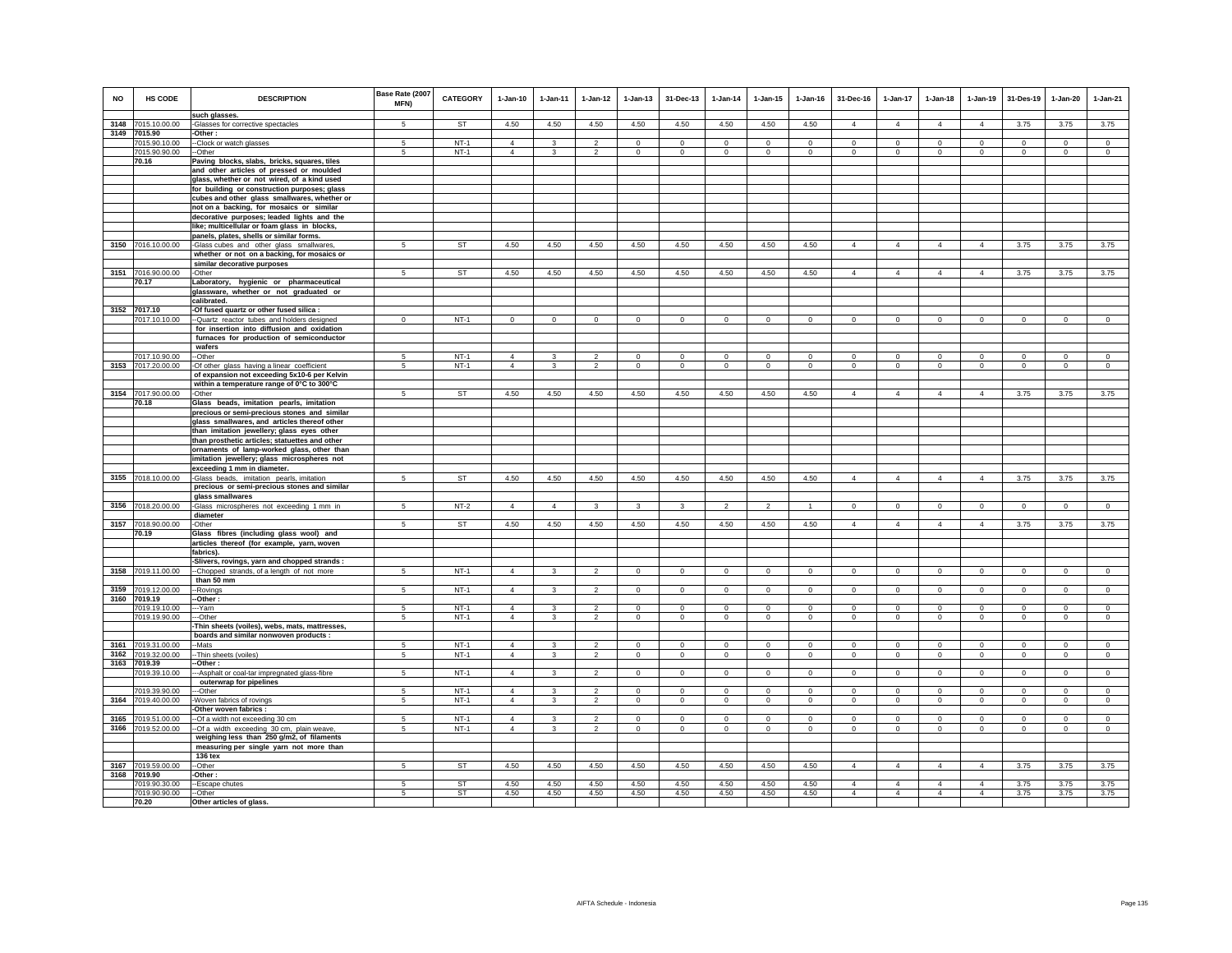| <b>NO</b> | HS CODE                                  | <b>DESCRIPTION</b><br>-Glass moulds :                                                    | Base Rate (2007<br>MFN) | <b>CATEGORY</b> | $1-Jan-10$       | $1-Jan-11$     | $1-Jan-12$                    | $1 - Jan-13$                  | 31-Dec-13                     | $1-Jan-14$          | $1-Jan-15$          | $1-Jan-16$         | 31-Dec-16                        | $1 - Jan-17$                     | $1-Jan-18$                       | $1-Jan-19$                       | 31-Des-19               | 1-Jan-20                | $1-Jan-21$              |
|-----------|------------------------------------------|------------------------------------------------------------------------------------------|-------------------------|-----------------|------------------|----------------|-------------------------------|-------------------------------|-------------------------------|---------------------|---------------------|--------------------|----------------------------------|----------------------------------|----------------------------------|----------------------------------|-------------------------|-------------------------|-------------------------|
| 3169      | 7020.00.11.00                            | --Of a kind used for the manufacture of                                                  | 5                       | $NT-1$          | $\overline{4}$   | 3              | $\mathfrak{p}$                | $\Omega$                      | $\mathbf 0$                   | $\Omega$            | $\Omega$            | $\Omega$           | $\Omega$                         | $\Omega$                         | $\Omega$                         | $\Omega$                         | $\Omega$                | $\Omega$                | $\Omega$                |
|           |                                          | acrylic goods                                                                            |                         |                 |                  |                |                               |                               |                               |                     |                     |                    |                                  |                                  |                                  |                                  |                         |                         |                         |
|           | 7020.00.19.00<br>7020.00.20.00           | -Other<br>-Quartz reactor tubes and holders designed                                     | 5<br>-5                 | ST<br>$NT-1$    | 4.50<br>4        | 4.50<br>3      | 4.50<br>2                     | 4.50<br>$\circ$               | 4.50<br>$^{\circ}$            | 4.50<br>$\mathbf 0$ | 4.50<br>$\mathbf 0$ | 4.50<br>$^{\circ}$ | $\overline{4}$<br>$\mathbf 0$    | $\overline{4}$<br>$\mathbf 0$    | $\overline{4}$<br>$\mathsf 0$    | $\overline{4}$<br>$\,$ 0         | 3.75<br>$\mathbf{0}$    | 3.75<br>$^{\circ}$      | 3.75<br>$^{\circ}$      |
|           |                                          | for insertion into diffusion and oxidation                                               |                         |                 |                  |                |                               |                               |                               |                     |                     |                    |                                  |                                  |                                  |                                  |                         |                         |                         |
|           |                                          | furnaces for production of semiconductor                                                 |                         |                 |                  |                |                               |                               |                               |                     |                     |                    |                                  |                                  |                                  |                                  |                         |                         |                         |
|           |                                          | wafers                                                                                   | 5                       | <b>ST</b>       |                  | 4.50           | 4.50                          |                               | 4.50                          |                     |                     |                    | $\Delta$                         | $\overline{4}$                   | $\Delta$                         | $\overline{4}$                   |                         |                         |                         |
|           | 7020.00.90.00                            | -Other<br>I.- NATURAL OR CULTURED PEARLS AND                                             |                         |                 | 4.50             |                |                               | 4.50                          |                               | 4.50                | 4.50                | 4.50               |                                  |                                  |                                  |                                  | 3.75                    | 3.75                    | 3.75                    |
|           |                                          | PRECIOUS OR SEMI-PRECIOUS STONES                                                         |                         |                 |                  |                |                               |                               |                               |                     |                     |                    |                                  |                                  |                                  |                                  |                         |                         |                         |
|           | 71.01                                    | Pearls, natural or cultured, whether or not                                              |                         |                 |                  |                |                               |                               |                               |                     |                     |                    |                                  |                                  |                                  |                                  |                         |                         |                         |
|           |                                          | worked or graded but not strung, mounted or                                              |                         |                 |                  |                |                               |                               |                               |                     |                     |                    |                                  |                                  |                                  |                                  |                         |                         |                         |
|           |                                          | set; pearls, natural or cultured, temporarily                                            |                         |                 |                  |                |                               |                               |                               |                     |                     |                    |                                  |                                  |                                  |                                  |                         |                         |                         |
|           | 3170 7101.10.00.00                       | strung for convenience of transport.<br>-Natural pearls :                                | 15                      | EL.             |                  |                |                               |                               |                               |                     |                     |                    |                                  |                                  |                                  |                                  |                         |                         |                         |
|           |                                          | Cultured pearls :                                                                        |                         |                 |                  |                |                               |                               |                               |                     |                     |                    |                                  |                                  |                                  |                                  |                         |                         |                         |
|           | 3171 7101.21.00.00                       | -Unworked                                                                                | 15                      | EL <sub>1</sub> |                  |                |                               |                               |                               |                     |                     |                    |                                  |                                  |                                  |                                  |                         |                         |                         |
|           | 3172 7101.22.00.00<br>71.02              | -Worked                                                                                  | 15                      | EL <sub>1</sub> |                  |                |                               |                               |                               |                     |                     |                    |                                  |                                  |                                  |                                  |                         |                         |                         |
|           |                                          | Diamonds, whether or not worked, but not<br>mounted or set.                              |                         |                 |                  |                |                               |                               |                               |                     |                     |                    |                                  |                                  |                                  |                                  |                         |                         |                         |
|           | 3173 7102.10.00.00                       | -Unsorted                                                                                | $\mathbf 0$             | $NT-1$          | $\Omega$         | $\mathbf 0$    | $\Omega$                      | $\circ$                       | $\mathbf 0$                   | $\mathbf 0$         | $\Omega$            | $\Omega$           | $\Omega$                         | $\Omega$                         | $\mathbf 0$                      | $\mathbf 0$                      | $\mathbf 0$             | $\mathbf 0$             | $\Omega$                |
|           |                                          | -Industrial :                                                                            |                         |                 |                  |                |                               |                               |                               |                     |                     |                    |                                  |                                  |                                  |                                  |                         |                         |                         |
| 3174      | 7102.21.00.00                            | -Unworked or simply sawn, cleaved or bruted                                              | $\mathbf 0$             | $NT-1$          | $\Omega$         | $\circ$        | $\overline{0}$                | $\mathbf 0$                   | $\Omega$                      | $\overline{0}$      | $\Omega$            | $\mathbf 0$        | $\Omega$                         | $\overline{0}$                   | $\overline{0}$                   | $\mathbf 0$                      | $\mathbf 0$             | $\Omega$                | $\Omega$                |
| 3175      | 7102.29.00.00                            | --Other<br>Non-industrial:                                                               | $\mathbf 0$             | $NT-1$          | $\circ$          | $\circ$        | $\mathbf 0$                   | $\mathbf 0$                   | $\mathbf{0}$                  | $\mathbf 0$         | $\mathbf 0$         | $\mathbf 0$        | $\circ$                          | $\mathbf 0$                      | $\circ$                          | $\mathbf 0$                      | $\mathbf 0$             | $\mathbf 0$             | $\mathbf 0$             |
|           | 3176 7102.31.00.00                       | -Unworked or simply sawn, cleaved or bruted                                              | $\circ$                 | $NT-1$          | $\Omega$         | $\Omega$       | $\Omega$                      | $\Omega$                      | $\Omega$                      | $\Omega$            | $\Omega$            | $\Omega$           | $\Omega$                         | $\Omega$                         | $\Omega$                         | $\Omega$                         | $\Omega$                | $\Omega$                | $\Omega$                |
|           | 3177 7102.39.00.00                       | -Other                                                                                   | 5                       | $NT-2$          | $\overline{4}$   | $\overline{4}$ | $\mathbf{3}$                  | $\mathbf{3}$                  | $\mathbf{3}$                  | $\overline{2}$      | $\overline{2}$      | $\overline{1}$     | $\mathbf 0$                      | $\mathbf 0$                      | $\circ$                          | $\circ$                          | $\mathbf 0$             | $\mathbf{0}$            | $\mathbf 0$             |
|           | 71.03                                    | Precious stones (other than diamonds) and                                                |                         |                 |                  |                |                               |                               |                               |                     |                     |                    |                                  |                                  |                                  |                                  |                         |                         |                         |
|           |                                          | semi-precious stones, whether or not worked or                                           |                         |                 |                  |                |                               |                               |                               |                     |                     |                    |                                  |                                  |                                  |                                  |                         |                         |                         |
|           |                                          | graded but not strung, mounted or set;<br>ungraded precious stones (other than diamonds) |                         |                 |                  |                |                               |                               |                               |                     |                     |                    |                                  |                                  |                                  |                                  |                         |                         |                         |
|           |                                          | and semi-precious stones, temporarily strung                                             |                         |                 |                  |                |                               |                               |                               |                     |                     |                    |                                  |                                  |                                  |                                  |                         |                         |                         |
|           |                                          | for convenience of transport.                                                            |                         |                 |                  |                |                               |                               |                               |                     |                     |                    |                                  |                                  |                                  |                                  |                         |                         |                         |
| 3178      | 7103.10.00.00                            | -Unworked or simply sawn or roughly shaped                                               | $\mathsf 0$             | $NT-1$          | $\mathbf 0$      | $\circ$        | $\mathbf 0$                   | $\mathbf 0$                   | $\mathbf 0$                   | $\mathbf 0$         | $\mathbf 0$         | $^{\circ}$         | $\mathbf 0$                      | $\mathsf 0$                      | $\mathsf 0$                      | $\,$ 0                           | $\mathbf 0$             | $\mathbf 0$             | $\mathbf 0$             |
|           | 3179 7103.91.00.00                       | -Otherwise worked:                                                                       | $\mathbf 0$             | $NT-1$          | $\Omega$         | $\circ$        | $\circ$                       | $\circ$                       | $\mathbf{0}$                  | $\mathbf 0$         | $\Omega$            | $^{\circ}$         | $\circ$                          | $\mathbf 0$                      | $\circ$                          | $\mathbf 0$                      | $\mathbf 0$             | $\mathbf 0$             | $\mathbf 0$             |
|           | 3180 7103.99.00.00                       | --Rubies, sapphires and emeralds<br>--Other                                              | $\Omega$                | $NT-1$          | $\circ$          | $\mathbf 0$    | $\mathbf 0$                   | $\circ$                       | $\Omega$                      | $\circ$             | $\mathbf 0$         | $\Omega$           | $\Omega$                         | $\mathbf 0$                      | $\circ$                          | $\,$ 0                           | $\mathbf 0$             | $\circ$                 | $\mathbf 0$             |
|           | 71.04                                    | Synthetic or reconstructed precious or semi-                                             |                         |                 |                  |                |                               |                               |                               |                     |                     |                    |                                  |                                  |                                  |                                  |                         |                         |                         |
|           |                                          | precious stones, whether or not worked or                                                |                         |                 |                  |                |                               |                               |                               |                     |                     |                    |                                  |                                  |                                  |                                  |                         |                         |                         |
|           |                                          | graded but not strung, mounted or set;<br>ungraded synthetic or reconstructed precious   |                         |                 |                  |                |                               |                               |                               |                     |                     |                    |                                  |                                  |                                  |                                  |                         |                         |                         |
|           |                                          | or semi-precious stones, temporarily strung                                              |                         |                 |                  |                |                               |                               |                               |                     |                     |                    |                                  |                                  |                                  |                                  |                         |                         |                         |
|           |                                          | for convenience of transport.                                                            |                         |                 |                  |                |                               |                               |                               |                     |                     |                    |                                  |                                  |                                  |                                  |                         |                         |                         |
|           | 3181 7104.10                             | -Piezo-electric quartz :                                                                 |                         |                 |                  |                |                               |                               |                               |                     |                     |                    |                                  |                                  |                                  |                                  |                         |                         |                         |
|           | 7104.10.10.00<br>7104.10.20.00           | --Unworked<br>-Worked                                                                    | -5<br>5                 | ST<br>ST        | 4.50<br>4.50     | 4.50<br>4.50   | 4.50<br>4.50                  | 4.50<br>4.50                  | 4.50<br>4.50                  | 4.50<br>4.50        | 4.50<br>4.50        | 4.50<br>4.50       | $\overline{4}$<br>$\overline{4}$ | $\overline{4}$<br>$\overline{4}$ | $\overline{4}$<br>$\overline{4}$ | $\overline{4}$<br>$\overline{4}$ | $\Omega$<br>$\mathbf 0$ | $\Omega$<br>$\mathbf 0$ | $\Omega$<br>$\mathbf 0$ |
|           | 3182 7104.20.00.00                       | -Other, unworked or simply sawn or roughly                                               | 5                       | $NT-2$          | $\overline{4}$   | $\overline{4}$ | $\mathbf{3}$                  | $\mathbf{3}$                  | $\mathbf{3}$                  | $\overline{2}$      | $\overline{2}$      |                    | $\circ$                          | $\mathbf 0$                      | $\mathbf 0$                      | $\circ$                          | $\mathbf 0$             | $\circ$                 | $\mathbf 0$             |
|           |                                          | shaped                                                                                   |                         |                 |                  |                |                               |                               |                               |                     |                     |                    |                                  |                                  |                                  |                                  |                         |                         |                         |
|           | 3183 7104.90.00.00                       | -Other                                                                                   | $\overline{5}$          | $NT-2$          | $\mathbf{A}$     | $\overline{4}$ | $\overline{\mathbf{3}}$       | $\overline{\mathbf{3}}$       | $\overline{\mathbf{3}}$       | $\overline{2}$      | $\overline{2}$      | $\overline{1}$     | $\mathbf 0$                      | $\mathbf{0}$                     | $\Omega$                         | $\mathbf 0$                      | $\Omega$                | $\mathbf 0$             | $\mathbf 0$             |
|           | 71.05                                    | Dust and powder of natural or synthetic<br>precious or semi-precious stones.             |                         |                 |                  |                |                               |                               |                               |                     |                     |                    |                                  |                                  |                                  |                                  |                         |                         |                         |
|           | 3184 7105.10.00.00                       | -Of diamonds                                                                             | $\Omega$                | $NT-1$          | $\Omega$         | $\Omega$       | $\Omega$                      | $\Omega$                      | $\mathbf 0$                   | $\Omega$            | $\Omega$            | $\Omega$           | $\Omega$                         | $\mathbf 0$                      | $\Omega$                         | $\Omega$                         | $\Omega$                | $\Omega$                | $\Omega$                |
|           | 3185 7105.90.00.00                       | -Other                                                                                   | $\Omega$                | $NT-1$          | $\circ$          | $\circ$        | $\mathbf 0$                   | $\mathbf 0$                   | $\mathbf 0$                   | $\mathbf 0$         | $\Omega$            | $\Omega$           | $\Omega$                         | $\mathbf 0$                      | $\mathsf 0$                      | $\mathbf 0$                      | $\mathbf 0$             | $\Omega$                | $\mathbf 0$             |
|           |                                          | II.- PRECIOUS METALS AND METALS CLAD WITH                                                |                         |                 |                  |                |                               |                               |                               |                     |                     |                    |                                  |                                  |                                  |                                  |                         |                         |                         |
|           | 71.06                                    | <b>PRECIOUS METAL</b><br>Silver (including silver plated with gold or                    |                         |                 |                  |                |                               |                               |                               |                     |                     |                    |                                  |                                  |                                  |                                  |                         |                         |                         |
|           |                                          | platinum), unwrought or in semi-manufactured                                             |                         |                 |                  |                |                               |                               |                               |                     |                     |                    |                                  |                                  |                                  |                                  |                         |                         |                         |
|           |                                          | forms, or in powder form.                                                                |                         |                 |                  |                |                               |                               |                               |                     |                     |                    |                                  |                                  |                                  |                                  |                         |                         |                         |
| 3186      | 7106.10.00.00                            | -Powder                                                                                  | $\mathbf{0}$            | $NT-1$          | $\circ$          | $\circ$        | $\overline{0}$                | $\circ$                       | $\mathbf{0}$                  | $\circ$             | $\mathbf 0$         | $\circ$            | $\circ$                          | $\mathbf 0$                      | $\overline{0}$                   | $\overline{0}$                   | $\mathbf 0$             | $\circ$                 | $\overline{0}$          |
|           |                                          | Other:                                                                                   |                         |                 |                  |                |                               |                               |                               |                     |                     |                    |                                  |                                  |                                  |                                  |                         |                         |                         |
| 3187      | 7106.91.00.00                            | -Unwrought                                                                               | $\mathbf 0$             | $NT-1$          | $\mathbf 0$<br>9 | $\mathbf 0$    | $\mathbf 0$<br>$\overline{7}$ | $\mathbf 0$<br>$\overline{7}$ | $\mathbf 0$<br>$\overline{7}$ | $\mathbf 0$<br>6    | $\mathbf 0$<br>6    | $^{\circ}$<br>5    | $\mathbf 0$<br>5                 | $\mathbf 0$<br>5                 | $\mathbf 0$<br>5                 | $\mathbf 0$                      | $\mathbf 0$<br>5        | $\mathbf 0$<br>-5       | $\mathbf 0$<br>5        |
|           | 3188 7106.92.00.00<br>3189 7107.00.00.00 | -Semi-manufactured<br>Base metals clad with silver, not further                          | 10<br>5                 | ST<br><b>ST</b> | 4.50             | 8<br>4.50      | 4.50                          | 4.50                          | 4.50                          | 4.50                | 4.50                | 4.50               | $\Delta$                         | $\overline{4}$                   | $\Delta$                         | $\,$ 5<br>$\overline{4}$         | $\mathbf 0$             | $\Omega$                | $\mathbf 0$             |
|           |                                          | worked than semi-manufactured.                                                           |                         |                 |                  |                |                               |                               |                               |                     |                     |                    |                                  |                                  |                                  |                                  |                         |                         |                         |
|           | 71.08                                    | Gold (including gold plated with platinum)                                               |                         |                 |                  |                |                               |                               |                               |                     |                     |                    |                                  |                                  |                                  |                                  |                         |                         |                         |
|           |                                          | unwrought or in semi-manufactured forms, or<br>in powder form.                           |                         |                 |                  |                |                               |                               |                               |                     |                     |                    |                                  |                                  |                                  |                                  |                         |                         |                         |
|           |                                          | -Non-monetary:                                                                           |                         |                 |                  |                |                               |                               |                               |                     |                     |                    |                                  |                                  |                                  |                                  |                         |                         |                         |
|           | 3190 7108.11.00.00                       | -Powder                                                                                  | $\mathbf{0}$            | $NT-1$          | $\overline{0}$   | $\overline{0}$ | $\circ$                       | $\circ$                       | $\mathbf{0}$                  | $\mathbf 0$         | $\mathbf 0$         | $\mathbf 0$        | $\circ$                          | $\circ$                          | $\circ$                          | $\overline{0}$                   | $\circ$                 | $\mathbf 0$             | $\overline{0}$          |
|           | 3191 7108.12                             | -Other unwrought forms:                                                                  |                         |                 |                  |                |                               |                               |                               |                     |                     |                    |                                  |                                  |                                  |                                  |                         |                         |                         |
|           | 7108.12.10.00                            | -In lumps, ingots or cast bars                                                           | $\mathbf{0}$            | $NT-1$          | $\mathbf 0$      | $\mathbf 0$    | $\mathbf 0$                   | $\mathbf{0}$                  | $^{\circ}$                    | $\mathbf 0$         | $^{\circ}$          | $\mathbf 0$        | $\circ$                          | $\overline{0}$                   | $\mathbf{0}$                     | $\mathbf{0}$                     | $\mathbf 0$             | $^{\circ}$              | $\overline{0}$          |
|           | 7108.12.90.00<br>3192 7108.13.00.00      | --Other<br>--Other semi-manufactured forms                                               | 10<br>$\mathbf 0$       | ST<br>$NT-1$    | 9<br>$\circ$     | 8<br>$\circ$   | $\overline{7}$<br>$\circ$     | $\overline{7}$<br>$\mathbf 0$ | $\overline{7}$<br>$\mathbf 0$ | 6<br>$\mathbf 0$    | 6<br>$\mathbf 0$    | 5<br>$\mathbf 0$   | 5<br>$\mathsf 0$                 | 5<br>$\mathsf 0$                 | 5<br>$\mathsf 0$                 | 5<br>$\mathbf 0$                 | 5<br>$\mathbf 0$        | 5<br>$\mathbf 0$        | 5<br>$\Omega$           |
|           | 3193 7108.20.00.00                       | -Monetary                                                                                | 10                      | EL.             |                  |                |                               |                               |                               |                     |                     |                    |                                  |                                  |                                  |                                  |                         |                         |                         |
|           |                                          |                                                                                          |                         |                 |                  |                |                               |                               |                               |                     |                     |                    |                                  |                                  |                                  |                                  |                         |                         |                         |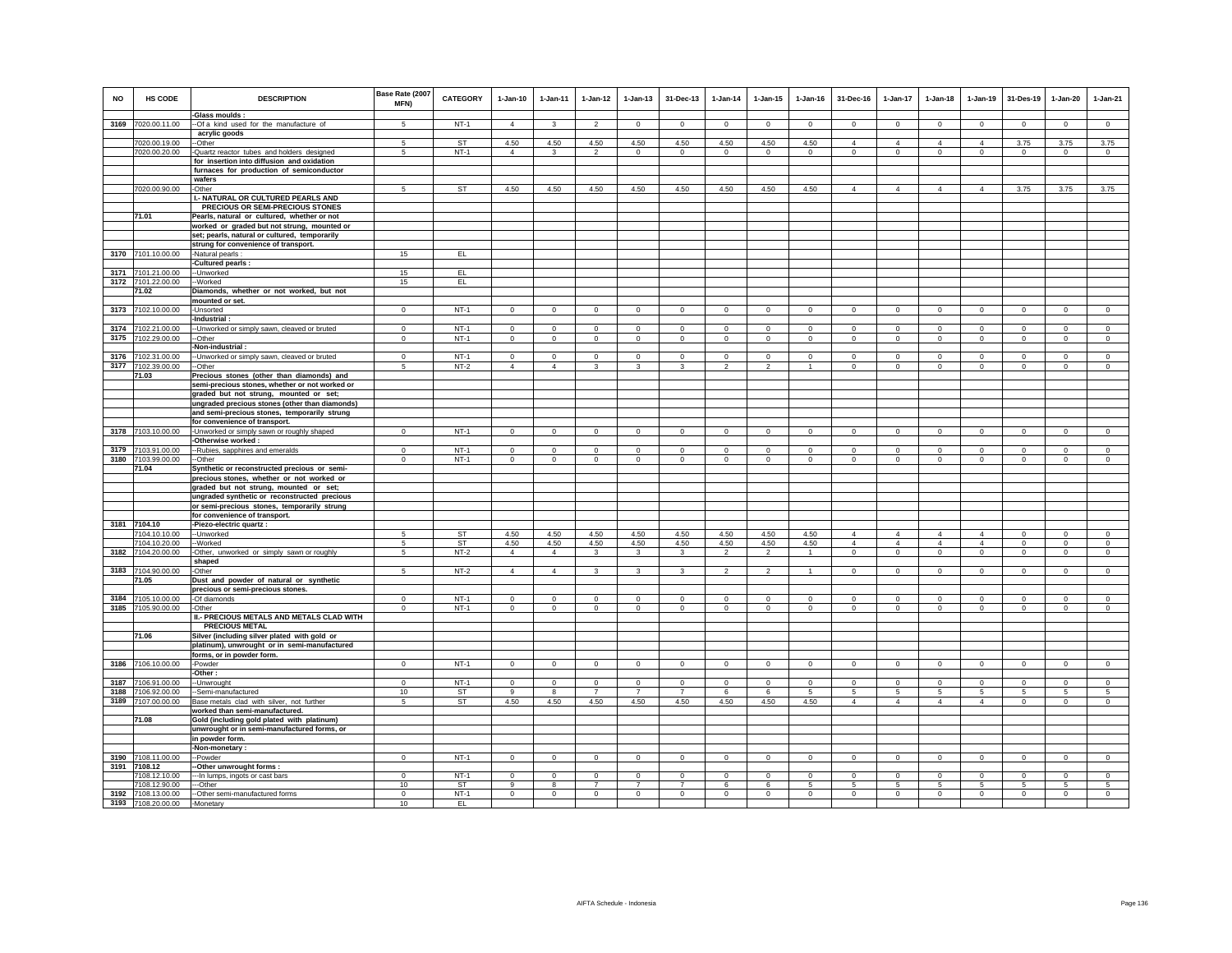| <b>NO</b> | HS CODE                        | <b>DESCRIPTION</b>                                                                 | Base Rate (2007<br>MFN) | <b>CATEGORY</b>        | $1-Jan-10$     | $1 - Jan-11$   | $1 - Jan-12$            | $1 - Jan-13$   | 31-Dec-13      | $1 - Jan-14$   | $1 - Jan-15$      | $1 - Jan-16$   | 31-Dec-16    | $1 - Jan-17$         | $1-Jan-18$      | $1 - Jan-19$          | 31-Des-19      | $1-Jan-20$           | $1-Jan-21$           |
|-----------|--------------------------------|------------------------------------------------------------------------------------|-------------------------|------------------------|----------------|----------------|-------------------------|----------------|----------------|----------------|-------------------|----------------|--------------|----------------------|-----------------|-----------------------|----------------|----------------------|----------------------|
|           | 3194 7109.00.00.00             | Base metals or silver, clad with gold, not                                         | $\overline{5}$          | <b>ST</b>              | 4.50           | 4.50           | 4.50                    | 4.50           | 4.50           | 4.50           | 4.50              | 4.50           | $\mathbf{A}$ | $\overline{4}$       | $\Delta$        | $\overline{4}$        | 3.75           | 3.75                 | 3.75                 |
|           |                                | further worked than semi-manufactured.                                             |                         |                        |                |                |                         |                |                |                |                   |                |              |                      |                 |                       |                |                      |                      |
|           | 71.10                          | Platinum, unwrought or in semi-manufactured                                        |                         |                        |                |                |                         |                |                |                |                   |                |              |                      |                 |                       |                |                      |                      |
|           |                                | forms, or in powder form.<br>-Platinum:                                            |                         |                        |                |                |                         |                |                |                |                   |                |              |                      |                 |                       |                |                      |                      |
|           | 3195 7110.11                   | -- Unwrought or in powder form:                                                    |                         |                        |                |                |                         |                |                |                |                   |                |              |                      |                 |                       |                |                      |                      |
|           | 7110.11.10.00                  | --- In lumps, ingots, cast bars, powder or sponge                                  | $\Omega$                | $NT-1$                 | $\Omega$       | $\Omega$       | $\circ$                 | $\mathbf 0$    | $\mathbf 0$    | $\mathbf 0$    | $\circ$           | $\circ$        | $\mathbf 0$  | $\mathbf 0$          | $\Omega$        | $\mathbf 0$           | $\circ$        | $\mathbf 0$          | $\circ$              |
|           | 7110.11.90.00                  | --Other                                                                            | 10                      | ST                     | 9              | 8              | $\overline{7}$          | $\overline{7}$ | $\overline{7}$ | 6              | 6                 | 5              | 5            | $\overline{5}$       | $5\phantom{.0}$ | $\sqrt{5}$            | $\overline{5}$ | $\sqrt{5}$           | $\overline{5}$       |
|           | 3196 7110.19.00.00             | --Other                                                                            | 10                      | <b>ST</b>              | 9              | 8              | $\overline{7}$          | $\overline{7}$ | $\overline{7}$ | 6              | 6                 | 5              | 5            | 5                    | 5               | 5                     | 5              | 5                    | 5                    |
|           |                                | Palladium:                                                                         |                         |                        |                |                |                         |                |                |                |                   |                |              |                      |                 |                       |                |                      |                      |
|           | 3197 7110.21                   | -Unwrought or in powder form :                                                     |                         |                        |                |                |                         |                |                |                |                   |                |              |                      |                 |                       |                |                      |                      |
|           | 7110.21.10.00                  | --- Alloys containing not less than 20%                                            | 10                      | ST                     | 9              | 8              | $\overline{7}$          | $\overline{7}$ | $\overline{7}$ | 6              | 6                 | 5              | 5            | $5\overline{)}$      | $5\overline{)}$ | $\sqrt{5}$            | 5              | $\sqrt{5}$           | $\sqrt{5}$           |
|           |                                | palladium used in making artificial teeth                                          |                         |                        |                |                |                         |                |                |                |                   |                |              |                      |                 |                       |                |                      |                      |
|           | 7110.21.20.00                  | --- Other, in lumps, ingots, cast bars, powder                                     | $\mathbf 0$             | $NT-1$                 | $\overline{0}$ | $\circ$        | $\overline{0}$          | $\overline{0}$ | $\overline{0}$ | $\overline{0}$ | $\overline{0}$    | $\overline{0}$ | $\circ$      | $\overline{0}$       | $\overline{0}$  | $\overline{0}$        | $\overline{0}$ | $\overline{0}$       | $\overline{0}$       |
|           |                                | or sponge                                                                          |                         |                        |                |                |                         |                |                |                |                   |                |              |                      |                 |                       |                |                      |                      |
|           | 7110.21.90.00                  | ---Other                                                                           | 10                      | <b>ST</b>              | $\overline{9}$ | 8              | $\overline{7}$          | $\overline{7}$ | $\overline{7}$ | 6              | 6                 | 5              | 5            | 5                    | 5               | 5                     | 5              | 5                    | 5                    |
|           | 3198 7110.29.00.00             | --Other                                                                            | 10                      | ST                     | 9              | 8              | $\overline{7}$          | $\overline{7}$ | $\overline{7}$ | 6              | 6                 | 5              | 5            | $5\phantom{.0}$      | $5\overline{5}$ | $\sqrt{5}$            | 5              | 5                    | $\sqrt{5}$           |
|           | 3199 7110.31                   | -Rhodium<br>-- Unwrought or in powder form :                                       |                         |                        |                |                |                         |                |                |                |                   |                |              |                      |                 |                       |                |                      |                      |
|           | 7110.31.10.00                  | -- In lumps, ingots, cast bars, powder or sponge                                   | $\Omega$                | $NT-1$                 | $\Omega$       | $\Omega$       | $\Omega$                | $\Omega$       | $\overline{0}$ | $\Omega$       | $\Omega$          | $\Omega$       | $\Omega$     | $\overline{0}$       | $\Omega$        | $\overline{0}$        | $\overline{0}$ | $\Omega$             | $\Omega$             |
|           | 7110.31.90.00                  | --Other                                                                            | 10                      | <b>ST</b>              | 9              | $\mathbf{g}$   | $\overline{7}$          | $\overline{7}$ | $\overline{7}$ | 6              | 6                 | 5              | 5            | 5                    | 5               | 5                     | 5              | 5                    | 5                    |
|           | 3200 7110.39.00.00             | --Other                                                                            | 10                      | ST                     | 9              | 8              | $\overline{7}$          | $\overline{7}$ | $\overline{7}$ | 6              | 6                 | 5              | 5            | 5                    | 5               | 5                     | 5              | 5                    | 5                    |
|           |                                | -Iridium, osmium and ruthenium :                                                   |                         |                        |                |                |                         |                |                |                |                   |                |              |                      |                 |                       |                |                      |                      |
|           | 3201 7110.41                   | -Unwrought or in powder form :                                                     |                         |                        |                |                |                         |                |                |                |                   |                |              |                      |                 |                       |                |                      |                      |
|           | 7110.41.10.00                  | --- In lumps, ingots, cast bars, powder or sponge                                  | $\Omega$                | $NT-1$                 | $\Omega$       | $\Omega$       | $\Omega$                | $\Omega$       | $\overline{0}$ | $\Omega$       | $\Omega$          | $\Omega$       | $\Omega$     | $\overline{0}$       | $\overline{0}$  | $\overline{0}$        | $\overline{0}$ | $\overline{0}$       | $\overline{0}$       |
|           | 7110.41.90.00                  | ---Other                                                                           | 10                      | <b>ST</b>              | 9              | 8              | $\overline{7}$          | $\overline{7}$ | $\overline{7}$ | 6              | 6                 | 5              | 5            | 5                    | $5\overline{5}$ | 5                     | 5              | 5                    | 5                    |
|           | 3202 7110.49.00.00             | --Other                                                                            | 10                      | ST                     | 9              | 8              | $\overline{7}$          | $\overline{7}$ | $\overline{7}$ | 6              | 6                 | 5              | 5            | 5                    | $5\phantom{.0}$ | $\,$ 5 $\,$           | $\sqrt{5}$     | $\sqrt{5}$           | $\sqrt{5}$           |
|           | 71.11                          | Base metals, silver or gold, clad with                                             |                         |                        |                |                |                         |                |                |                |                   |                |              |                      |                 |                       |                |                      |                      |
|           |                                | platinum, not further worked than semi-                                            |                         |                        |                |                |                         |                |                |                |                   |                |              |                      |                 |                       |                |                      |                      |
|           |                                | manufactured.                                                                      |                         |                        |                |                |                         |                |                |                |                   |                |              |                      |                 |                       |                |                      |                      |
|           | 3203 7111.00.10.00             | -Silver or gold, clad with platinum                                                | -5                      | $NT-1$                 | $\overline{4}$ | 3              | $\overline{\mathbf{2}}$ | $\Omega$       | $\Omega$       | 0              | $\Omega$          | $\Omega$       | $\Omega$     | $\Omega$             | $\Omega$        | $\Omega$              | $\mathbf 0$    | $\Omega$             | $\mathbf 0$          |
|           | 7111.00.90.00                  | -Other                                                                             | 5                       | $NT-1$                 | $\overline{4}$ | 3              | $\mathfrak{p}$          | $\mathbf 0$    | $\mathbf{0}$   | $\Omega$       | $\Omega$          | $\circ$        | $\mathbf{0}$ | $\circ$              | $\mathbf 0$     | $\mathbf 0$           | $\circ$        | $\Omega$             | $\circ$              |
|           | 71.12                          | Waste and scrap of precious metal or of metal                                      |                         |                        |                |                |                         |                |                |                |                   |                |              |                      |                 |                       |                |                      |                      |
|           |                                | clad with precious metal; other waste and                                          |                         |                        |                |                |                         |                |                |                |                   |                |              |                      |                 |                       |                |                      |                      |
|           |                                | scrap containing precious metal or precious                                        |                         |                        |                |                |                         |                |                |                |                   |                |              |                      |                 |                       |                |                      |                      |
|           |                                | metal compounds, of a kind used principally<br>for the recovery of precious metal. |                         |                        |                |                |                         |                |                |                |                   |                |              |                      |                 |                       |                |                      |                      |
|           | 3204 7112.30.00.00             | -Ash containing precious metal or precious                                         | 5                       | $NT-1$                 | $\overline{4}$ | $\overline{3}$ | $\overline{2}$          | $\mathbf 0$    | $\mathbf 0$    | $\mathsf{O}$   | $\mathsf 0$       | $\mathbb O$    | $\mathsf 0$  | $\mathsf{O}$         | $\mathsf{O}$    | $\mathbf{0}$          | $\mathbf 0$    | $\mathbf{0}$         | $\overline{0}$       |
|           |                                | metal compounds                                                                    |                         |                        |                |                |                         |                |                |                |                   |                |              |                      |                 |                       |                |                      |                      |
|           |                                | -Other:                                                                            |                         |                        |                |                |                         |                |                |                |                   |                |              |                      |                 |                       |                |                      |                      |
|           | 3205 7112.91.00.00             | -- Of gold, including metal clad with gold but                                     | 5                       | $NT-1$                 | $\overline{4}$ | $\mathbf{R}$   | $\mathcal{L}$           | $\circ$        | $\mathbf{0}$   | $\mathbf 0$    | $\mathbf{0}$      | $\mathbf 0$    | $\mathbf{0}$ | $\circ$              | $\circ$         | $\mathbf 0$           | $\circ$        | $\mathbf{0}$         | $\circ$              |
|           |                                | excluding sweepings containing other                                               |                         |                        |                |                |                         |                |                |                |                   |                |              |                      |                 |                       |                |                      |                      |
|           |                                | precious metals                                                                    |                         |                        |                |                |                         |                |                |                |                   |                |              |                      |                 |                       |                |                      |                      |
|           | 3206 7112.92.00.00             | -- Of platinum, including metal clad with                                          | $5\phantom{.0}$         | $NT-1$                 | 4              | $\mathbf{3}$   | $\overline{2}$          | $\circ$        | $\circ$        | $\circ$        | $\circ$           | $\mathsf 0$    | $\circ$      | $\circ$              | $\circ$         | $\circ$               | $\circ$        | $\circ$              | $\circ$              |
|           |                                | platinum but excluding sweepings containing                                        |                         |                        |                |                |                         |                |                |                |                   |                |              |                      |                 |                       |                |                      |                      |
|           |                                | other precious metals                                                              |                         |                        |                |                |                         |                |                |                |                   |                |              |                      |                 |                       |                |                      |                      |
|           | 3207 7112.99                   | -Other:                                                                            |                         |                        |                |                |                         |                |                |                |                   |                |              |                      |                 |                       |                |                      |                      |
|           | 7112.99.10.00                  | -Of silver, including metal clad with silver                                       | $5\overline{)}$         | $NT-1$                 | $\overline{4}$ | 3              | $\overline{2}$          | $\overline{0}$ | $\overline{0}$ | $\circ$        | $\mathsf 0$       | $\mathsf 0$    | $\circ$      | $\overline{0}$       | $\mathbf 0$     | $\circ$               | $\circ$        | $\circ$              | $\overline{0}$       |
|           |                                | but excluding sweepings containing other                                           |                         |                        |                |                |                         |                |                |                |                   |                |              |                      |                 |                       |                |                      |                      |
|           | 7112.99.90.00                  | precious metals<br>---Other                                                        | 5                       | $NT-1$                 | $\Delta$       | $\mathbf{z}$   | $\mathcal{L}$           | $\Omega$       | $\Omega$       | $\Omega$       | $\Omega$          | $\Omega$       | $\Omega$     | $\circ$              | $\Omega$        | $\Omega$              | $\Omega$       | $\Omega$             | $\Omega$             |
|           |                                | III.- JEWELLERY, GOLDSMITHS' AND SILVER                                            |                         |                        |                |                |                         |                |                |                |                   |                |              |                      |                 |                       |                |                      |                      |
|           |                                | <b>SMITHS' WARES AND OTHER</b>                                                     |                         |                        |                |                |                         |                |                |                |                   |                |              |                      |                 |                       |                |                      |                      |
|           |                                | <b>ARTICLES</b>                                                                    |                         |                        |                |                |                         |                |                |                |                   |                |              |                      |                 |                       |                |                      |                      |
|           | 71.13                          | Articles of jewellery and parts thereof, of                                        |                         |                        |                |                |                         |                |                |                |                   |                |              |                      |                 |                       |                |                      |                      |
|           |                                | precious metal or of metal clad with precious                                      |                         |                        |                |                |                         |                |                |                |                   |                |              |                      |                 |                       |                |                      |                      |
|           |                                | metal.                                                                             |                         |                        |                |                |                         |                |                |                |                   |                |              |                      |                 |                       |                |                      |                      |
|           |                                | -Of precious metal whether or not plated or                                        |                         |                        |                |                |                         |                |                |                |                   |                |              |                      |                 |                       |                |                      |                      |
|           |                                | clad with precious metal :                                                         |                         |                        |                |                |                         |                |                |                |                   |                |              |                      |                 |                       |                |                      |                      |
|           | 3208 7113.11                   | -Of silver, whether or not plated or clad                                          |                         |                        |                |                |                         |                |                |                |                   |                |              |                      |                 |                       |                |                      |                      |
|           |                                | with other precious metal :                                                        |                         |                        |                |                |                         |                |                |                |                   |                |              |                      |                 |                       |                |                      |                      |
|           | 7113.11.10.00                  | --Parts                                                                            | 15                      | ST                     | 14             | 13             | 12                      | 11             | 11             | 10             | 8                 | 6              | 5            | 5.                   | -5              | 5                     | -5             | 5                    | 5                    |
|           | 7113.11.90.00                  | --Other                                                                            | 15                      | <b>ST</b>              | 14             | 13             | 12                      | 11             | 11             | 10             | 8                 | 6              | 5            | $5\phantom{.0}$      | 5               | 5                     | 5              | 5                    | $\sqrt{5}$           |
|           | 3209 7113.19                   | -Of other precious metal, whether or not                                           |                         |                        |                |                |                         |                |                |                |                   |                |              |                      |                 |                       |                |                      |                      |
|           |                                | plated or clad with precious metal :                                               |                         |                        | 14             |                |                         |                |                |                |                   |                |              |                      |                 |                       |                |                      |                      |
|           | 7113.19.10.00<br>7113.19.90.00 | ---Parts<br>---Other                                                               | 15<br>15                | <b>ST</b><br><b>ST</b> | 14             | 13<br>13       | 12<br>12                | 11<br>11       | 11<br>11       | 10<br>10       | $\mathbf{a}$<br>8 | 6<br>6         | 5<br>5       | 5<br>$5\phantom{.0}$ | -5<br>5         | -5<br>$5\phantom{.0}$ | 5<br>5         | 5<br>$5\phantom{.0}$ | 5<br>$5\phantom{.0}$ |
|           | 3210 7113.20                   | -Of base metal clad with precious metal :                                          |                         |                        |                |                |                         |                |                |                |                   |                |              |                      |                 |                       |                |                      |                      |
|           | 7113.20.10.00                  | --Parts                                                                            | 15                      | <b>ST</b>              | 14             | 13             | 12                      | 11             | 11             | 10             | 8                 | 6              | 5            | 5                    | 5               | 5                     | 5              | 5                    | 5                    |
|           | 7113.20.90.00                  | --Other                                                                            | 15                      | <b>ST</b>              | 14             | 13             | 12                      | 11             | 11             | 10             | 8                 | 6              | 5            | $5\phantom{.0}$      | $5\overline{5}$ | 5                     | 5              | 5                    | 5                    |
|           | 71.14                          | Articles of goldsmiths' or silversmiths' wares                                     |                         |                        |                |                |                         |                |                |                |                   |                |              |                      |                 |                       |                |                      |                      |
|           |                                | and parts thereof, of precious metal or of                                         |                         |                        |                |                |                         |                |                |                |                   |                |              |                      |                 |                       |                |                      |                      |
|           |                                | metal clad with precious metal.                                                    |                         |                        |                |                |                         |                |                |                |                   |                |              |                      |                 |                       |                |                      |                      |
|           |                                | -Of precious metal, whether or not plated or                                       |                         |                        |                |                |                         |                |                |                |                   |                |              |                      |                 |                       |                |                      |                      |
|           |                                | clad with precious metal :                                                         |                         |                        |                |                |                         |                |                |                |                   |                |              |                      |                 |                       |                |                      |                      |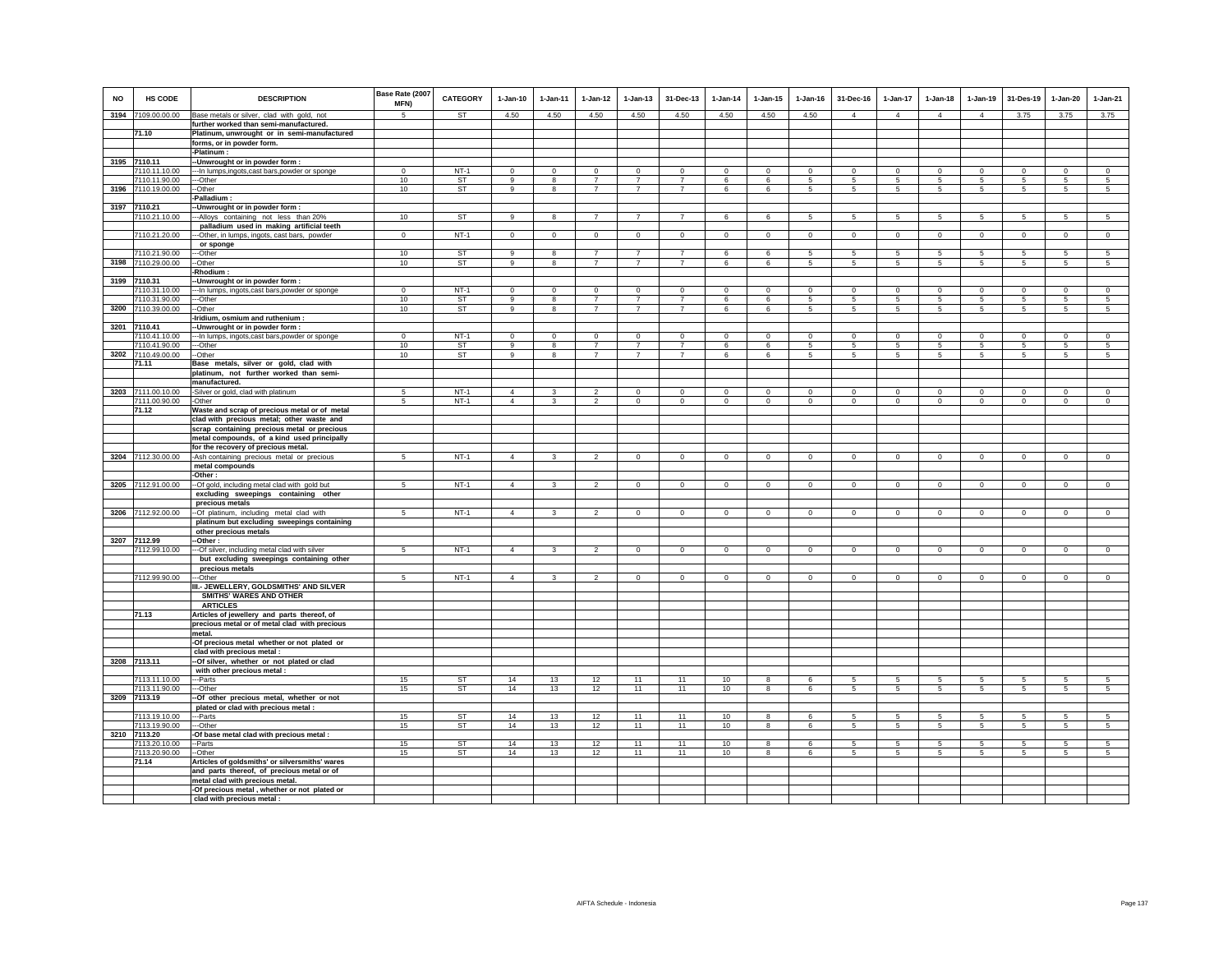| NO   | <b>HS CODE</b>                 | <b>DESCRIPTION</b>                                                                      | Base Rate (2007<br>MFN) | CATEGORY        | $1-Jan-10$     | 1-Jan-11       | $1 - Jan-12$   | $1 - Jan-13$    | 31-Dec-13      | $1-Jan-14$     | $1 - Jan-15$            | $1 - Jan-16$   | 31-Dec-16       | 1-Jan-17             | $1-Jan-18$      | $1-Jan-19$      | 31-Des-19       | $1 - Jan-20$   | $1-Jan-21$      |
|------|--------------------------------|-----------------------------------------------------------------------------------------|-------------------------|-----------------|----------------|----------------|----------------|-----------------|----------------|----------------|-------------------------|----------------|-----------------|----------------------|-----------------|-----------------|-----------------|----------------|-----------------|
| 3211 | 7114.11.00.00                  | -- Of silver, whether or not plated or clad                                             | 15                      | <b>ST</b>       | 14             | 13             | 12             | 11              | 11             | 10             | 8                       | 6              | 5               | $5\phantom{.0}$      | 5               | 5               | $\sqrt{5}$      | 5              | $5\phantom{.0}$ |
|      |                                | with other precious metal                                                               |                         |                 |                |                |                |                 |                |                |                         |                |                 |                      |                 |                 |                 |                |                 |
|      | 3212 7114.19.00.00             | -- Of other precious metal, whether or not                                              | 15                      | <b>ST</b>       | 14             | 13             | 12             | 11              | 11             | 10             | 8                       | 6              | 5               | 5                    | 5               | 5               | 5               | 5              | 5               |
|      |                                | plated or clad with precious metal                                                      |                         | <b>ST</b>       |                |                |                |                 |                |                |                         |                |                 | 5                    |                 |                 |                 | 5              |                 |
|      | 3213 7114.20.00.00<br>71.15    | -Of base metal clad with precious metal<br>Other articles of precious metal or of metal | 15                      |                 | 14             | 13             | 12             | 11              | 11             | 10             | 8                       | 6              | 5               |                      | 5               | 5               | $\sqrt{5}$      |                | 5               |
|      |                                | clad with precious metal.                                                               |                         |                 |                |                |                |                 |                |                |                         |                |                 |                      |                 |                 |                 |                |                 |
|      | 3214 7115.10.00.00             | -Catalysts in the form of wire cloth or grill,                                          | 5                       | $NT-2$          | $\overline{4}$ | $\overline{4}$ | 3              | 3               | 3              | $\overline{2}$ | $\overline{2}$          | $\overline{1}$ | $\Omega$        | $\mathbf 0$          | $\Omega$        | $\mathsf 0$     | $\circ$         | $\circ$        | $\circ$         |
|      |                                | of platinum                                                                             |                         |                 |                |                |                |                 |                |                |                         |                |                 |                      |                 |                 |                 |                |                 |
| 3215 | 7115.90                        | -Other:                                                                                 |                         |                 |                |                |                |                 |                |                |                         |                |                 |                      |                 |                 |                 |                |                 |
|      | 7115.90.10.00                  | --Of gold or silver                                                                     | 5                       | $NT-2$          | $\overline{4}$ | $\overline{4}$ | 3              | 3               | 3              | $\mathfrak{p}$ | $\mathfrak{p}$          |                | $\mathbf 0$     | $\mathbf 0$          | $\mathbf 0$     | $\mathbf 0$     | $\mathbf 0$     | $\mathbf 0$    | $\mathbf 0$     |
|      | 7115.90.20.00                  | --Of metal clad with gold or silver                                                     | -5                      | $NT-1$          | $\Delta$       | $\mathbf{3}$   | $\mathcal{P}$  | $\Omega$        | $\Omega$       | $\Omega$       | $\Omega$                | $\Omega$       | $\mathbf 0$     | $\mathbf 0$          | $\mathbf 0$     | $\mathbf 0$     | $\mathbf 0$     | $\Omega$       | $\mathbf 0$     |
|      | 7115.90.90.00<br>71.16         | --Other<br>Articles of natural or cultured pearls,                                      | -5                      | <b>ST</b>       | 4.50           | 4.50           | 4.50           | 4.50            | 4.50           | 4.50           | 4.50                    | 4.50           | $\overline{4}$  | $\overline{4}$       | $\overline{4}$  | $\overline{4}$  | 3.75            | 3.75           | 3.75            |
|      |                                | precious or semi-precious stones (natural,                                              |                         |                 |                |                |                |                 |                |                |                         |                |                 |                      |                 |                 |                 |                |                 |
|      |                                | synthetic or reconstructed).                                                            |                         |                 |                |                |                |                 |                |                |                         |                |                 |                      |                 |                 |                 |                |                 |
| 3216 | 7116.10.00.00                  | -Of natural or cultured pearls                                                          | 15                      | ST              | 14             | 13             | 12             | 11              | 11             | 10             | 8                       | 6              | 5               | 5                    | 5               | 5               | 5               | 5              | 5               |
| 3217 | 7116.20.00.00                  | -Of precious or semi-precious stones (natural,                                          | $5\phantom{.0}$         | <b>ST</b>       | 4.50           | 4.50           | 4.50           | 4.50            | 4.50           | 4.50           | 4.50                    | 4.50           | $\overline{4}$  | $\overline{4}$       | $\overline{4}$  | $\overline{4}$  | 3.75            | 3.75           | 3.75            |
|      |                                | synthetic, or reconstructed)                                                            |                         |                 |                |                |                |                 |                |                |                         |                |                 |                      |                 |                 |                 |                |                 |
|      | 71.17                          | Imitation jewellery.                                                                    |                         |                 |                |                |                |                 |                |                |                         |                |                 |                      |                 |                 |                 |                |                 |
|      |                                | -Of base metal, whether or not plated with<br>precious metal :                          |                         |                 |                |                |                |                 |                |                |                         |                |                 |                      |                 |                 |                 |                |                 |
| 3218 | 7117.11                        | -Cuff-links and studs:                                                                  |                         |                 |                |                |                |                 |                |                |                         |                |                 |                      |                 |                 |                 |                |                 |
|      | 7117.11.10.00                  | ---Parts                                                                                | 10                      | <b>ST</b>       | $\alpha$       | 8              | $\overline{7}$ | $\overline{7}$  | $\overline{7}$ | 6              | 6                       | 5              | 5               | 5                    | 5               | 5               | 5               | 5              | 5               |
|      | 7117.11.90.00                  | ---Other                                                                                | 10                      | <b>ST</b>       | $\alpha$       | 8              | $\overline{7}$ | $\overline{7}$  | $\overline{7}$ | 6              | 6                       | 5              | 5               | 5 <sup>5</sup>       | $\overline{5}$  | 5               | $\overline{5}$  | 5              | $\overline{5}$  |
| 3219 | 7117.19                        | --Other:                                                                                |                         |                 |                |                |                |                 |                |                |                         |                |                 |                      |                 |                 |                 |                |                 |
|      | 7117.19.10.00                  | ---Bangles                                                                              | 15                      | <b>ST</b>       | 14             | 13             | 12             | 11              | 11             | 10             | 8                       | 6              | 5               | 5                    | 5               | 5               | 5               | 5              | -5              |
|      | 7117.19.20.00<br>7117.19.90.00 | --Parts<br>--Other                                                                      | 15<br>15                | ST<br><b>ST</b> | 14<br>14       | 13<br>13       | 12<br>12       | 11<br>11        | 11<br>11       | 10<br>10       | 8<br>8                  | 6<br>6         | 5<br>5          | 5<br>$5\phantom{.0}$ | 5<br>5          | 5<br>$\sqrt{5}$ | 5<br>$\sqrt{5}$ | 5<br>5         | 5<br>$\sqrt{5}$ |
| 3220 | 7117.90                        | -Other:                                                                                 |                         |                 |                |                |                |                 |                |                |                         |                |                 |                      |                 |                 |                 |                |                 |
|      | 7117.90.10.00                  | -Bangles                                                                                | 15                      | <b>ST</b>       | 14             | 13             | 12             | $\overline{11}$ | 11             | 10             | 8                       | 6              | 5               | 5                    | 5               | 5               | 5               | 5              | 5               |
|      | 7117.90.20.00                  | -Other imitation jewellery                                                              | 15                      | <b>ST</b>       | 14             | 13             | 12             | 11              | 11             | 10             | 8                       | 6              | 5               | 5                    | 5               | 5               | 5               | 5              | 5               |
|      | 7117.90.90.00<br>71.18         | --Parts<br>Coin.                                                                        | 15                      | <b>ST</b>       | 14             | 13             | 12             | 11              | 11             | 10             | $\overline{\mathbf{8}}$ | 6              | $5\overline{)}$ | $5\overline{)}$      | $5\overline{)}$ | $5\overline{)}$ | 5               | 5              | $5\overline{)}$ |
| 3221 | 7118.10                        | -Coin (other than gold coin), not being legal                                           |                         |                 |                |                |                |                 |                |                |                         |                |                 |                      |                 |                 |                 |                |                 |
|      |                                | tender                                                                                  |                         |                 |                |                |                |                 |                |                |                         |                |                 |                      |                 |                 |                 |                |                 |
|      | 7118.10.10.00                  | --Silver coin                                                                           | 5                       | $NT-1$          | $\overline{4}$ | 3              | $\overline{2}$ | $\mathbf 0$     | $\mathbf 0$    | $^{\circ}$     | $\circ$                 | $\mathbf 0$    | $\mathbf 0$     | $\mathbf 0$          | $\mathbf 0$     | $\mathbf 0$     | $\mathbf 0$     | $\mathbf 0$    | $\mathbf 0$     |
|      | 7118.10.90.00                  | --Other                                                                                 | 5                       | $NT-1$          | $\Delta$       | 3              | $\overline{2}$ | 0               | $\mathbf 0$    | $\circ$        | $\circ$                 | $^{\circ}$     | $\mathbf 0$     | $\circ$              | $^{\circ}$      | $\mathbf 0$     | $\circ$         | $\mathbf{0}$   | $\circ$         |
| 3222 | 7118.90<br>7118.90.10.00       | -Other:<br>-Gold coin, whether or not legal tender                                      | $\mathsf 0$             | $NT-1$          | $\Omega$       | $\Omega$       | $\circ$        | $\mathsf 0$     | $\mathbf 0$    | $\Omega$       | $\mathbf 0$             | $\mathbf 0$    | $\mathbf 0$     | $\mathbf 0$          | $\mathsf 0$     | $\mathsf 0$     | $\mathbf 0$     | $\circ$        | $\mathsf 0$     |
|      | 7118.90.20.00                  | --Silver coin, being legal tender                                                       | $\mathbf{0}$            | $NT-1$          | $\circ$        | $\circ$        | $\circ$        | $\mathbf 0$     | $\mathbf 0$    | $\mathbf 0$    | $\mathbf 0$             | $\mathbf 0$    | $\mathbf 0$     | $\circ$              | $\mathbf 0$     | $\mathbf 0$     | $\mathbf 0$     | $\mathbf 0$    | $\circ$         |
|      | 7118.90.90.00                  | --Other                                                                                 | $\mathbf 0$             | $NT-1$          | $\circ$        | $\circ$        | $\circ$        | $\mathbf 0$     | $\circ$        | $\mathsf 0$    | $\mathbf{0}$            | $\Omega$       | $\circ$         | $\overline{0}$       | $\mathbf 0$     | $\circ$         | $\mathbf 0$     | $\mathsf 0$    | $\circ$         |
|      |                                | I.- PRIMARY MATERIALS; PRODUCTS IN GRA-<br><b>NULAR OR POWDER FORM</b>                  |                         |                 |                |                |                |                 |                |                |                         |                |                 |                      |                 |                 |                 |                |                 |
|      | 72.01                          | Pig iron and spiegeleisen in pigs, blocks or                                            |                         |                 |                |                |                |                 |                |                |                         |                |                 |                      |                 |                 |                 |                |                 |
|      | 3223 7201.10.00.00             | other primary forms.<br>-Non-alloy pig iron containing by weight 0.5%                   | $\mathbf{0}$            | $NT-1$          | $\mathbf 0$    | $\mathbf 0$    | $\mathbf 0$    | $\mathbf 0$     | $\mathbf 0$    | $\mathbf 0$    | $\mathbf 0$             | $\circ$        | $\mathbf 0$     | $\mathbf 0$          | $\mathbf 0$     | $\circ$         | $\circ$         | $\mathbf 0$    | $\circ$         |
|      | 3224 7201.20.00.00             | or less of phosphorus                                                                   | $\mathbf{0}$            | $NT-1$          | $\circ$        | $^{\circ}$     | $\circ$        | $\mathbf 0$     | $\mathbf{0}$   | $\mathbf 0$    | $\circ$                 | $^{\circ}$     | $\circ$         | $\circ$              | $\mathbf 0$     | $\mathsf 0$     | $\mathbf 0$     | $\mathbf 0$    | $\circ$         |
|      |                                | -Non-alloy pig iron containing by weight more<br>than 0.5% of phosphorus                |                         |                 |                |                |                |                 |                |                |                         |                |                 |                      |                 |                 |                 |                |                 |
| 3225 | 7201.50.00.00                  | -Alloy pig iron; spiegeleisen                                                           | $\mathbf 0$             | $NT-1$          | $\circ$        | $\mathbf 0$    | $\mathsf 0$    | $\mathbf{0}$    | $\Omega$       | $\Omega$       | $\mathsf 0$             | $\mathsf 0$    | $\mathbf{0}$    | $\mathbf 0$          | $\mathbf{0}$    | $\mathsf 0$     | $\circ$         | $\mathbf{0}$   | $\circ$         |
|      | 72.02                          | Ferro-alloys.<br>-Ferro-manganese :                                                     |                         |                 |                |                |                |                 |                |                |                         |                |                 |                      |                 |                 |                 |                |                 |
| 3226 | 7202.11.00.00                  | -Containing by weight more than 2% of carbon                                            | $\mathbf 0$             | $NT-1$          | $\circ$        | $\mathbf 0$    | $\mathbf 0$    | $\mathbf 0$     | $\mathbf 0$    | $^{\circ}$     | $^{\circ}$              | $\mathbf 0$    | $^{\circ}$      | $\mathbf 0$          | $\mathbf 0$     | $\mathbf 0$     | $\mathbf 0$     | $\mathbf 0$    | $\mathbf 0$     |
| 3227 | 7202.19.00.00                  | -Other                                                                                  | $\mathbf{0}$            | $NT-1$          | $\circ$        | $\circ$        | $\circ$        | $\mathbf 0$     | $\mathbf 0$    | $\circ$        | $\mathbf 0$             | $\circ$        | $\mathbf 0$     | $\circ$              | $\mathbf 0$     | $\circ$         | $\circ$         | $\circ$        | $\circ$         |
|      |                                | -Ferro-silicon :                                                                        |                         | $NT-1$          | $\overline{0}$ |                | $\overline{0}$ | $\overline{0}$  |                | $\overline{0}$ |                         |                |                 |                      | $\overline{0}$  | $\overline{0}$  |                 |                | $\overline{0}$  |
| 3228 | 7202.21.00.00                  | -Containing by weight more than 55% of<br>silicon                                       | $\,0\,$                 |                 |                | $\mathsf 0$    |                |                 | $\mathbf 0$    |                | $\mathsf 0$             | $\mathbb O$    | $\mathbf 0$     | $\overline{0}$       |                 |                 | $\,$ 0          | $\overline{0}$ |                 |
| 3229 | 7202.29.00.00                  | -Other                                                                                  | $\mathsf 0$             | $NT-1$          | $\mathsf 0$    | $\mathsf 0$    | $\circ$        | $\mathsf 0$     | $\mathbf 0$    | $\mathbf 0$    | $\mathsf 0$             | $\mathbb O$    | $\mathsf 0$     | $\circ$              | $\mathsf 0$     | $\mathsf 0$     | $\mathbf 0$     | $\mathsf 0$    | $\mathsf 0$     |
| 3230 | 7202.30.00.00                  | -Ferro-silico-manganese                                                                 | $\mathbf{0}$            | $NT-1$          | $\circ$        | $\circ$        | $\circ$        | $\mathbf 0$     | $\mathbf 0$    | $\circ$        | $\mathbf 0$             | $\circ$        | $\mathbf 0$     | $\circ$              | $\mathbf 0$     | $\mathsf 0$     | $\mathbf 0$     | $\circ$        | $\mathbf 0$     |
| 3231 | 7202.41.00.00                  | -Ferro-chromium :<br>--Containing by weight more than 4% of carbon                      | $\mathbf{0}$            | <b>NT-1</b>     | $\mathbf 0$    | $\circ$        | $\mathbf 0$    | $\mathbf 0$     | $\mathbf 0$    | $\mathbf 0$    | $\mathbf 0$             | $\mathbf 0$    | $\mathbf 0$     | $\mathbf 0$          | $\mathbf 0$     | $\mathbf 0$     | $\circ$         | $\mathbf 0$    | $\circ$         |
| 3232 | 7202.49.00.00                  | --Other                                                                                 | $\mathbf{0}$            | $NT-1$          | $\circ$        | $\mathbf{0}$   | $\circ$        | $\mathbf{0}$    | $\mathbf{0}$   | $\mathbf 0$    | $\mathbf 0$             | $\circ$        | $\mathbf{0}$    | $\circ$              | $\mathbf{0}$    | $\mathsf 0$     | $\circ$         | $\mathbf{0}$   | $\mathbf{0}$    |
| 3233 | 7202.50.00.00                  | -Ferro-silico-chromium                                                                  | $^{\circ}$              | $NT-1$          | $^{\circ}$     | $^{\circ}$     | $\circ$        | $\mathbf 0$     | $\mathbf 0$    | 0              | $\circ$                 | $^{\circ}$     | $\mathbf 0$     | $\mathbf 0$          | $\mathbf 0$     | $\circ$         | $\circ$         | $\circ$        | $\circ$         |
| 3234 | 7202.60.00.00                  | Ferro-nickel                                                                            | $^{\circ}$              | $NT-1$          | $^{\circ}$     | $^{\circ}$     | $\mathbf 0$    | $\mathbf 0$     | $\mathsf 0$    | 0              | $\circ$                 | $^{\circ}$     | $\circ$         | $\mathbf 0$          | $\mathbf 0$     | $\mathsf 0$     | $\mathsf 0$     | $\circ$        | $^{\circ}$      |
| 3235 | 7202.70.00.00                  | -Ferro-molvbdenum                                                                       | $\mathbf 0$             | $NT-1$          | $\circ$        | $\Omega$       | $\mathbf{0}$   | $\mathbf{0}$    | $\mathbf 0$    | $\Omega$       | $\Omega$                | $\Omega$       | $\mathbf{0}$    | $\mathbf{0}$         | $\mathbf{0}$    | $\circ$         | $\circ$         | $\circ$        | $\circ$         |
| 3236 | 7202.80.00.00                  | Ferro-tungsten and ferro-silico-tungsten                                                | $\mathbf 0$             | $NT-1$          | $\mathbf 0$    | $\mathbf 0$    | $\mathbf 0$    | $\mathbf 0$     | $\mathbf 0$    | $\mathbf 0$    | $\mathbf 0$             | $\mathbf 0$    | $\mathbf 0$     | $\mathsf 0$          | $\mathbf 0$     | $\mathbf 0$     | $\mathbf 0$     | $\mathbf 0$    | $\circ$         |
| 3237 | 7202.91.00.00                  | Other:                                                                                  | $\mathbf 0$             | $NT-1$          | $\mathbf 0$    | $\mathbf 0$    | $\mathbf 0$    | $\mathbf 0$     | $\mathbf 0$    | $^{\circ}$     | $\mathbf 0$             | $\mathbf 0$    | $\mathbf 0$     | $\mathbf 0$          | $\mathbf 0$     | $\mathbf 0$     | $\mathbf 0$     | $\mathbf 0$    | $\circ$         |
| 3238 | 7202.92.00.00                  | -- Ferro-titanium and ferro-silico-titanium<br>--Ferro-vanadium                         | $\mathbf 0$             | $NT-1$          | $\circ$        | $\mathsf 0$    | $\mathbf 0$    | $\mathsf 0$     | $\mathbf 0$    | $\mathbf 0$    | $\mathbf 0$             | $\mathbf 0$    | $\mathbf 0$     | $\mathbf 0$          | $\mathbf 0$     | $\mathsf 0$     | $\mathbf 0$     | $\mathbf 0$    | $\mathbf 0$     |
| 3239 | 7202.93.00.00                  | --Ferro-niobium                                                                         | $\mathbf{0}$            | $NT-1$          | $\Omega$       | $\mathsf 0$    | $\circ$        | $\mathsf 0$     | $\mathbf 0$    | $\mathbf 0$    | $\mathsf 0$             | $\Omega$       | $\mathbf 0$     | $\circ$              | $\mathsf 0$     | $\mathsf 0$     | $\mathbf 0$     | $\mathbf 0$    | $\circ$         |
| 3240 | 7202.99.00.00                  | --Other                                                                                 | $\overline{0}$          | $NT-1$          | $\mathsf 0$    | $\circ$        | $\overline{0}$ | $\overline{0}$  | $\mathsf 0$    | $\mathsf 0$    | $\mathsf 0$             | $\Omega$       | $\mathbf 0$     | $\overline{0}$       | $\overline{0}$  | $\mathsf 0$     | $\mathsf 0$     | $\mathsf 0$    | $\overline{0}$  |
|      | 72.03                          | Ferrous products obtained by direct reduction                                           |                         |                 |                |                |                |                 |                |                |                         |                |                 |                      |                 |                 |                 |                |                 |
|      |                                | of iron ore and other spongy ferrous products,                                          |                         |                 |                |                |                |                 |                |                |                         |                |                 |                      |                 |                 |                 |                |                 |
|      |                                | in lumps, pellets or similar forms; iron                                                |                         |                 |                |                |                |                 |                |                |                         |                |                 |                      |                 |                 |                 |                |                 |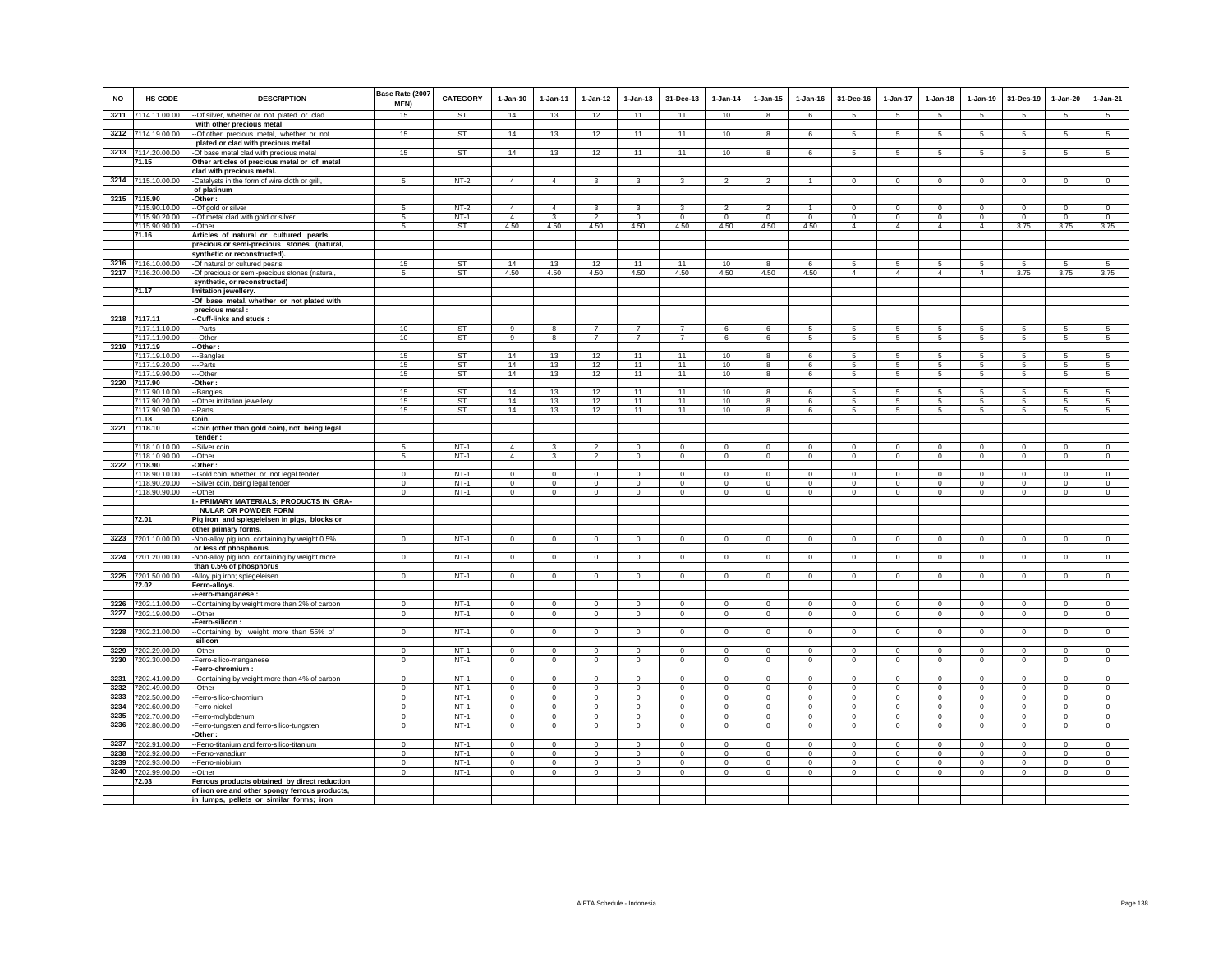| <b>NO</b> | HS CODE                        | <b>DESCRIPTION</b>                                                                      | Base Rate (2007<br>MFN) | CATEGORY | $1-Jan-10$   | 1-Jan-11               | $1 - Jan-12$   | $1 - Jan-13$   | 31-Dec-13      | $1-Jan-14$   | $1 - Jan-15$ | $1 - Jan-16$ | 31-Dec-16    | $1-Jan-17$     | $1-Jan-18$   | $1 - Jan-19$   | 31-Des-19      | 1-Jan-20       | 1-Jan-21    |
|-----------|--------------------------------|-----------------------------------------------------------------------------------------|-------------------------|----------|--------------|------------------------|----------------|----------------|----------------|--------------|--------------|--------------|--------------|----------------|--------------|----------------|----------------|----------------|-------------|
|           |                                | having a minimum purity by weight of 99.94%,                                            |                         |          |              |                        |                |                |                |              |              |              |              |                |              |                |                |                |             |
|           |                                | in lumps, pellets or similar forms.                                                     |                         |          |              |                        |                |                |                |              |              |              |              |                |              |                |                |                |             |
|           | 3241 7203.10.00.00             | -Ferrous products obtained by direct reduction                                          | $\circ$                 | $NT-1$   | $\mathsf 0$  | $\mathsf 0$            | $\mathbf 0$    | $\mathbf 0$    | $\mathbf 0$    | $\mathsf 0$  | $\mathbf 0$  | $\mathsf 0$  | $\mathbf 0$  | $\mathbf 0$    | $\mathbf 0$  | $\mathbf 0$    | $\mathbf 0$    | $\mathsf 0$    | $\mathsf 0$ |
|           |                                | of iron ore                                                                             | $\mathbf 0$             | $NT-1$   | $\mathbf{0}$ | $\mathbf 0$            | $\mathsf 0$    |                | $\mathbf 0$    | $\mathbb O$  | $\mathsf 0$  | $\mathbf{0}$ | $\mathbf 0$  | $\mathbf 0$    | $\mathbf 0$  |                |                |                |             |
|           | 3242 7203.90.00.00<br>72.04    | -Other<br>Ferrous waste and scrap; remelting scrap                                      |                         |          |              |                        |                | $\mathbf 0$    |                |              |              |              |              |                |              | $\mathbf 0$    | $\,0\,$        | $\mathsf 0$    | $\mathsf 0$ |
|           |                                | ingots of iron or steel.                                                                |                         |          |              |                        |                |                |                |              |              |              |              |                |              |                |                |                |             |
| 3243      | 7204.10.00.00                  | Waste and scrap of cast iron                                                            | $\mathbf{0}$            | $NT-1$   | $\Omega$     | $\circ$                | $\circ$        | $\mathbf 0$    | $\mathbf 0$    | $\circ$      | $\mathbf 0$  | $\mathsf 0$  | $\Omega$     | $\mathbf 0$    | $\Omega$     | $\circ$        | $\mathbf 0$    | $\circ$        | $\mathsf 0$ |
|           |                                | Waste and scrap of alloy steel:                                                         |                         |          |              |                        |                |                |                |              |              |              |              |                |              |                |                |                |             |
| 3244      | 7204.21.00.00                  | -Of stainless steel                                                                     | $\mathbf 0$             | $NT-1$   | $\circ$      | $\mathbf 0$            | $\mathbf{0}$   | $\mathbf{0}$   | $\mathbf 0$    | $\mathbf{0}$ | $\mathbf{0}$ | $\circ$      | $\circ$      | $\mathbf{0}$   | $\circ$      | $\mathbf 0$    | $\Omega$       | $\mathbf{0}$   | $\circ$     |
| 3245      | 7204.29.00.00                  | -Other                                                                                  | $\mathbf 0$             | $NT-1$   | $\circ$      | $\circ$                | $\circ$        | $\mathbf 0$    | $\mathbf 0$    | $\mathbf 0$  | $\mathbf 0$  | $\circ$      | $\circ$      | $\mathbf 0$    | $\mathbf 0$  | $\mathbf 0$    | $\mathbf 0$    | $\mathbf 0$    | $\circ$     |
| 3246      | 7204.30.00.00                  | Waste and scrap of tinned iron or steel                                                 | $\,0\,$                 | $NT-1$   | $\mathbf 0$  | $\mathsf 0$            | $\mathbf 0$    | $\mathbf 0$    | $\,0\,$        | $\mathbf 0$  | $\mathsf 0$  | $\mathsf 0$  | $\mathbf 0$  | $\mathsf 0$    | $\mathsf 0$  | $\mathbf 0$    | $\,0\,$        | $\mathbf 0$    | $\mathsf 0$ |
|           |                                | Other waste and scrap:                                                                  |                         |          |              |                        |                |                |                |              |              |              |              |                |              |                |                |                |             |
| 3247      | 7204.41.00.00                  | -Turnings, shavings, chips, milling waste,                                              | $\mathbf 0$             | $NT-1$   | $\mathbf 0$  | $\mathbf 0$            | $\mathbf 0$    | $\mathbf 0$    | $\mathbf 0$    | $\mathbf 0$  | $\mathbf 0$  | $\mathbf 0$  | $\circ$      | $\mathsf 0$    | $\mathbf{0}$ | $\,0\,$        | $\,0\,$        | $\mathbf 0$    | $\mathsf 0$ |
|           |                                | sawdust, filings, trimmings and stampings,                                              |                         |          |              |                        |                |                |                |              |              |              |              |                |              |                |                |                |             |
|           | 3248 7204.49.00.00             | whether or not in bundles<br>--Other                                                    | $\Omega$                | $NT-1$   | $\circ$      | $\Omega$               | $\mathbf{0}$   | $\mathbf{0}$   | $\Omega$       | $\Omega$     | $\mathbf{0}$ | $\Omega$     | $\Omega$     | $\mathbf{0}$   | $\circ$      | $\mathbf 0$    | $\mathbf 0$    | $\mathbf{0}$   | $\circ$     |
| 3249      | 7204.50.00.00                  | -Remelting scrap ingots                                                                 | $\mathbf 0$             | $NT-1$   | $\mathsf 0$  | $\mathsf 0$            | $\mathbf 0$    | $\mathsf 0$    | $\mathbf 0$    | $\mathsf 0$  | $\mathsf 0$  | $\mathsf 0$  | $\mathbf 0$  | $\mathbf 0$    | $\mathbf 0$  | $\mathbf 0$    | $\mathbf 0$    | $\mathsf 0$    | $\mathsf 0$ |
|           | 72.05                          | Granules and powders, of pig iron, spiege-                                              |                         |          |              |                        |                |                |                |              |              |              |              |                |              |                |                |                |             |
|           |                                | leisen, iron or steel.                                                                  |                         |          |              |                        |                |                |                |              |              |              |              |                |              |                |                |                |             |
|           | 3250 7205.10.00.00             | -Granules                                                                               | $\mathbf{0}$            | $NT-1$   | $\mathbf{0}$ | $\mathbf{0}$           | $\circ$        | $\mathbf 0$    | $\mathbf{0}$   | $\circ$      | $\mathbf 0$  | $\circ$      | $\mathbf{0}$ | $\mathbf{0}$   | $\mathbf{0}$ | $\circ$        | $\mathbf{0}$   | $\mathbf{0}$   | $\circ$     |
|           |                                | Powders:                                                                                |                         |          |              |                        |                |                |                |              |              |              |              |                |              |                |                |                |             |
|           | 3251 7205.21.00.00             | -Of alloy steel                                                                         | $\Omega$                | $NT-1$   | $\Omega$     | $\Omega$               | $\circ$        | $\Omega$       | $\Omega$       | $\Omega$     | $\Omega$     | $\Omega$     | $\Omega$     | $\Omega$       | $\Omega$     | $\Omega$       | $\circ$        | $\Omega$       | $\Omega$    |
|           | 3252 7205.29.00.00             | -Other                                                                                  | $\Omega$                | $NT-1$   | $\circ$      | $\mathbf{0}$           | $\circ$        | $\mathbf 0$    | $\mathsf 0$    | $\circ$      | $\mathbf 0$  | $\mathsf 0$  | $\Omega$     | $\mathbf 0$    | $\circ$      | $\circ$        | $\circ$        | $\Omega$       | $\mathsf 0$ |
|           | 72.06                          | II.- IRON AND NON-ALLOY STEEL                                                           |                         |          |              |                        |                |                |                |              |              |              |              |                |              |                |                |                |             |
|           |                                | Iron and non-alloy steel in ingots or other<br>primary forms (excluding iron of heading |                         |          |              |                        |                |                |                |              |              |              |              |                |              |                |                |                |             |
|           |                                | 72.03).                                                                                 |                         |          |              |                        |                |                |                |              |              |              |              |                |              |                |                |                |             |
|           | 3253 7206.10                   | -Ingots:                                                                                |                         |          |              |                        |                |                |                |              |              |              |              |                |              |                |                |                |             |
|           | 7206.10.10.00                  | --Containing by weight more than 0.6%                                                   | $\Omega$                | $NT-1$   | $\Omega$     | $\mathbf{0}$           | $\overline{0}$ | $\mathbf{0}$   | $\mathbf{0}$   | $\circ$      | $\mathbf{0}$ | $\circ$      | $\circ$      | $\circ$        | $\circ$      | $\circ$        | $\overline{0}$ | $\circ$        | $\circ$     |
|           |                                | of carbon                                                                               |                         |          |              |                        |                |                |                |              |              |              |              |                |              |                |                |                |             |
|           | 7206.10.90.00                  | -Other                                                                                  | $\Omega$                | $NT-1$   | $\Omega$     | $\Omega$               | $\Omega$       | $\mathbf 0$    | $\Omega$       | $\Omega$     | $\Omega$     | $\Omega$     | $\Omega$     | $\Omega$       | $\Omega$     | $\Omega$       | $\Omega$       | $\Omega$       | $\Omega$    |
|           | 3254 7206.90.00.00             | -Other                                                                                  | $\circ$                 | $NT-1$   | $\circ$      | $\circ$                | $\circ$        | $\circ$        | $\circ$        | $\mathbf 0$  | $\mathsf 0$  | $\mathsf 0$  | $\circ$      | $\circ$        | $\circ$      | $\mathbf 0$    | $\circ$        | $\mathsf 0$    | $\mathsf 0$ |
|           | 72.07                          | Semi-finished products of iron or non-alloy<br>steel.                                   |                         |          |              |                        |                |                |                |              |              |              |              |                |              |                |                |                |             |
|           |                                | Containing by weight less than 0.25% of                                                 |                         |          |              |                        |                |                |                |              |              |              |              |                |              |                |                |                |             |
|           |                                | carbon:                                                                                 |                         |          |              |                        |                |                |                |              |              |              |              |                |              |                |                |                |             |
| 3255      | 7207.11.00.00                  | -Of rectangular (including square) cross-                                               | $\mathbf 0$             | $NT-1$   | $\mathsf 0$  | $\mathsf 0$            | $\mathsf 0$    | $\mathsf 0$    | $\mathbf 0$    | $\mathsf 0$  | $\mathsf 0$  | $\mathsf 0$  | $\mathsf 0$  | $\mathbf 0$    | $\mathbf 0$  | $\mathbf 0$    | $\mathbf 0$    | $\mathbf 0$    | $\mathsf 0$ |
|           |                                | section, the width measuring less than twice                                            |                         |          |              |                        |                |                |                |              |              |              |              |                |              |                |                |                |             |
|           |                                | the thickness                                                                           |                         |          |              |                        |                |                |                |              |              |              |              |                |              |                |                |                |             |
|           | 3256 7207.12                   | -Other, of rectangular (other than square)                                              |                         |          |              |                        |                |                |                |              |              |              |              |                |              |                |                |                |             |
|           |                                | cross-section:<br>--Slabs                                                               | $\Omega$                | $NT-1$   | $\circ$      | $\Omega$               | $\mathbf{0}$   | $\mathbf{0}$   | $\Omega$       | $\mathbf 0$  | $\mathbf{0}$ | $\mathbf 0$  | $\Omega$     | $\mathbf{0}$   | $\mathbf 0$  | $\mathbf 0$    | $\Omega$       | $\Omega$       | $\circ$     |
|           | 7207.12.10.00<br>7207.12.90.00 | --Other                                                                                 | $\mathbf 0$             | $NT-1$   | $\circ$      | $\circ$                | $\circ$        | $\mathbf 0$    | $\mathbf 0$    | $\circ$      | $\mathsf 0$  | $\mathsf 0$  | $\mathbf 0$  | $\mathbf 0$    | $\mathbf 0$  | $\mathbf 0$    | $\mathbf 0$    | $\mathsf 0$    | $\circ$     |
| 3257      | 7207.19.00.00                  | -Other                                                                                  | $\mathbf{0}$            | $NT-1$   | $\mathbf{0}$ | $\mathbf{0}$           | $\circ$        | $\mathbf 0$    | $\mathbf 0$    | $\circ$      | $\mathbf 0$  | $\circ$      | $\circ$      | $\circ$        | $\circ$      | $\circ$        | $\mathbf{0}$   | $\mathbf 0$    | $\circ$     |
|           | 3258 7207.20                   | Containing by weight 0.25% or more of carbon:                                           |                         |          |              |                        |                |                |                |              |              |              |              |                |              |                |                |                |             |
|           |                                | -Containing by weight 0.6% or more of carbon:                                           |                         |          |              |                        |                |                |                |              |              |              |              |                |              |                |                |                |             |
|           | 7207.20.11.00                  | --Slabs                                                                                 | $^{\circ}$              | $NT-1$   | $\Omega$     | $^{\circ}$             | $\circ$        | $\mathbf{0}$   | $\Omega$       | $^{\circ}$   | $^{\circ}$   | $^{\circ}$   | $^{\circ}$   | $\circ$        | $\Omega$     | $\mathbf{0}$   | $\circ$        | $\Omega$       | $\circ$     |
|           | 7207.20.19.00                  | --Other                                                                                 | $\mathbf 0$             | $NT-1$   | $\mathbf 0$  | $\mathbf 0$            | $\overline{0}$ | $\overline{0}$ | $\overline{0}$ | $\mathbf 0$  | $\mathbf 0$  | $\circ$      | $\circ$      | $\overline{0}$ | $\mathbf 0$  | $\overline{0}$ | $\overline{0}$ | $\overline{0}$ | $\mathbf 0$ |
|           |                                | Other:                                                                                  |                         | $NT-1$   | $\Omega$     |                        | $\Omega$       | $\Omega$       | $\mathbf 0$    | $\Omega$     | $\Omega$     | $\Omega$     | $\Omega$     | $\Omega$       | $\Omega$     | $\Omega$       | $^{\circ}$     | $\mathbf 0$    | $\Omega$    |
|           | 7207.20.91.00<br>7207.20.99.00 | -Slabs<br>--Other                                                                       | $\mathbf 0$<br>$\circ$  | $NT-1$   | $\circ$      | $\mathbf 0$<br>$\circ$ | $\circ$        | $\mathsf 0$    | $\mathbf{0}$   | $\circ$      | $\mathbf{0}$ | $\circ$      | $\circ$      | $\mathbf 0$    | $\mathbf 0$  | $\mathbf 0$    | $\mathbf{0}$   | $\mathbf{0}$   | $\circ$     |
|           | 72.08                          | Flat-rolled products of iron or non-alloy                                               |                         |          |              |                        |                |                |                |              |              |              |              |                |              |                |                |                |             |
|           |                                | steel, of a width of 600 mm or more, hot-                                               |                         |          |              |                        |                |                |                |              |              |              |              |                |              |                |                |                |             |
|           |                                | rolled, not clad, plated or coated.                                                     |                         |          |              |                        |                |                |                |              |              |              |              |                |              |                |                |                |             |
|           | 3259 7208.10.00.00             | -In coils, not further worked than hot-rolled,                                          | 5                       | EL.      |              |                        |                |                |                |              |              |              |              |                |              |                |                |                |             |
|           |                                | with patterns in relief                                                                 |                         |          |              |                        |                |                |                |              |              |              |              |                |              |                |                |                |             |
|           |                                | -Other, in coils, not further worked than hot-<br>rolled, pickled:                      |                         |          |              |                        |                |                |                |              |              |              |              |                |              |                |                |                |             |
|           | 3260 7208.25                   | -Of a thickness of 4.75 mm or more:                                                     |                         |          |              |                        |                |                |                |              |              |              |              |                |              |                |                |                |             |
|           | 7208.25.10.00                  | --Coils for re-rolling                                                                  | 5                       | EL       |              |                        |                |                |                |              |              |              |              |                |              |                |                |                |             |
|           | 7208.25.90.00                  | --Other                                                                                 | 5                       | EL       |              |                        |                |                |                |              |              |              |              |                |              |                |                |                |             |
| 3261      | 7208.26.00.00                  | -Of a thickness of 3 mm or more but less than                                           | 5                       | EL       |              |                        |                |                |                |              |              |              |              |                |              |                |                |                |             |
|           |                                | 4.75 mm                                                                                 |                         |          |              |                        |                |                |                |              |              |              |              |                |              |                |                |                |             |
| 3262      | 7208.27.00.00                  | -Of a thickness of less than 3 mm                                                       | 5                       | EL.      |              |                        |                |                |                |              |              |              |              |                |              |                |                |                |             |
|           |                                | -Other, in coils, not further worked than hot-                                          |                         |          |              |                        |                |                |                |              |              |              |              |                |              |                |                |                |             |
|           | 3263 7208.36.00.00             | rolled :<br>-Of a thickness exceeding 10 mm                                             | 5                       | EL.      |              |                        |                |                |                |              |              |              |              |                |              |                |                |                |             |
| 3264      | 7208.37.00.00                  | -Of a thickness of 4.75 mm or more but not                                              | 5                       | EL.      |              |                        |                |                |                |              |              |              |              |                |              |                |                |                |             |
|           |                                | exceeding 10 mm                                                                         |                         |          |              |                        |                |                |                |              |              |              |              |                |              |                |                |                |             |
| 3265      | 7208.38.00.00                  | -Of a thickness of 3 mm or more but less                                                | 5                       | EL.      |              |                        |                |                |                |              |              |              |              |                |              |                |                |                |             |
|           |                                | than 4.75 mm                                                                            |                         |          |              |                        |                |                |                |              |              |              |              |                |              |                |                |                |             |
| 3266      | 7208.39.00.00                  | -- Of a thickness of less than 3 mm                                                     | -5                      | EL       |              |                        |                |                |                |              |              |              |              |                |              |                |                |                |             |
| 3267      | 7208.40.00.00                  | -Not in coils, not further worked than hot-                                             | 5                       | EL       |              |                        |                |                |                |              |              |              |              |                |              |                |                |                |             |
|           |                                | rolled, with patterns in relief                                                         |                         |          |              |                        |                |                |                |              |              |              |              |                |              |                |                |                |             |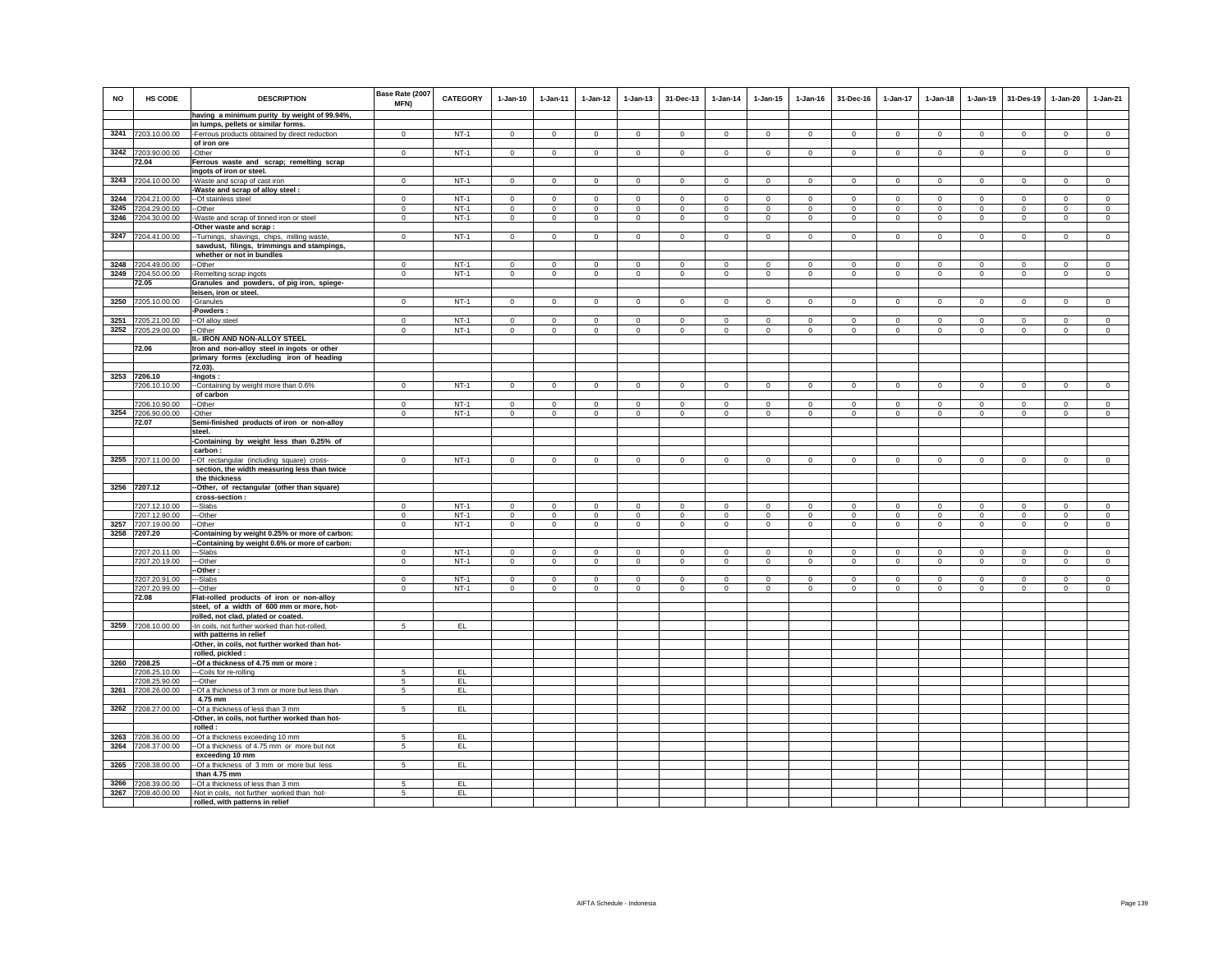|           |                                          |                                                                                          | Base Rate (2007 |                 |              |                |                         |                |                |                 |                 |              |                 |                 |                 |                 |                 |                 |                 |
|-----------|------------------------------------------|------------------------------------------------------------------------------------------|-----------------|-----------------|--------------|----------------|-------------------------|----------------|----------------|-----------------|-----------------|--------------|-----------------|-----------------|-----------------|-----------------|-----------------|-----------------|-----------------|
| <b>NO</b> | <b>HS CODE</b>                           | <b>DESCRIPTION</b>                                                                       | MFN)            | <b>CATEGORY</b> | $1-Jan-10$   | $1 - Jan-11$   | $1-Jan-12$              | $1 - Jan-13$   | 31-Dec-13      | $1-Jan-14$      | $1 - Jan-15$    | $1 - Jan-16$ | 31-Dec-16       | 1-Jan-17        | $1 - Jan-18$    | $1-Jan-19$      | 31-Des-19       | $1-Jan-20$      | $1-Jan-21$      |
|           |                                          | -Other, not in coils, not further worked than                                            |                 |                 |              |                |                         |                |                |                 |                 |              |                 |                 |                 |                 |                 |                 |                 |
|           |                                          | hot-rolled :                                                                             |                 |                 |              |                |                         |                |                |                 |                 |              |                 |                 |                 |                 |                 |                 |                 |
|           | 3268 7208.51.00.00<br>3269 7208.52.00.00 | --Of a thickness exceeding 10 mm                                                         | 5               | EL.<br>EL.      |              |                |                         |                |                |                 |                 |              |                 |                 |                 |                 |                 |                 |                 |
|           |                                          | -- Of a thickness of 4.75 mm or more but not<br>exceeding 10 mm                          | 5               |                 |              |                |                         |                |                |                 |                 |              |                 |                 |                 |                 |                 |                 |                 |
|           | 3270 7208.53.00.00                       | -- Of a thickness of 3 mm or more but less than                                          | $\sqrt{5}$      | EL              |              |                |                         |                |                |                 |                 |              |                 |                 |                 |                 |                 |                 |                 |
|           |                                          | 4.75 mm                                                                                  |                 |                 |              |                |                         |                |                |                 |                 |              |                 |                 |                 |                 |                 |                 |                 |
|           | 3271 7208.54.00.00                       | -- Of a thickness of less than 3 mm                                                      | 5               | EL.             |              |                |                         |                |                |                 |                 |              |                 |                 |                 |                 |                 |                 |                 |
|           | 3272 7208.90.00.00                       | --Other                                                                                  | $\sqrt{5}$      | EL.             |              |                |                         |                |                |                 |                 |              |                 |                 |                 |                 |                 |                 |                 |
|           | 72.09                                    | Flat-rolled products of iron or non-alloy                                                |                 |                 |              |                |                         |                |                |                 |                 |              |                 |                 |                 |                 |                 |                 |                 |
|           |                                          | steel, of a width of 600 mm or more, cold-<br>rolled (cold-reduced), not clad, plated or |                 |                 |              |                |                         |                |                |                 |                 |              |                 |                 |                 |                 |                 |                 |                 |
|           |                                          | coated.                                                                                  |                 |                 |              |                |                         |                |                |                 |                 |              |                 |                 |                 |                 |                 |                 |                 |
|           |                                          | -In coils, not further worked than cold-rolled                                           |                 |                 |              |                |                         |                |                |                 |                 |              |                 |                 |                 |                 |                 |                 |                 |
|           |                                          | (cold-reduced):                                                                          |                 |                 |              |                |                         |                |                |                 |                 |              |                 |                 |                 |                 |                 |                 |                 |
|           | 3273 7209.15.00.00                       | -- Of a thickness of 3 mm or more                                                        | 7.5             | ST              | 6            | 6              | 6                       | 6              | 6              | $5\phantom{.0}$ | 5               | 5            | 5               | 5               | 5               | $\sqrt{5}$      | 5               | 5               | $5\overline{5}$ |
|           | 3274 7209.16.00                          | -- Of a thickness exceeding 1 mm but less than                                           |                 |                 |              |                |                         |                |                |                 |                 |              |                 |                 |                 |                 |                 |                 |                 |
|           | 7209.16.00.10                            | 3mm:<br>--- Of a width up to 1,250 mm, pickled or not                                    | 10              | EL              |              |                |                         |                |                |                 |                 |              |                 |                 |                 |                 |                 |                 |                 |
|           | 7209.16.00.90                            | ---Other                                                                                 | 7.5             | EL.             |              |                |                         |                |                |                 |                 |              |                 |                 |                 |                 |                 |                 |                 |
|           | 3275 7209.17.00                          | -Of a thickness of 0.5 mm or more but not                                                |                 |                 |              |                |                         |                |                |                 |                 |              |                 |                 |                 |                 |                 |                 |                 |
|           |                                          | exceeding 1 mm :                                                                         |                 |                 |              |                |                         |                |                |                 |                 |              |                 |                 |                 |                 |                 |                 |                 |
|           | 7209.17.00.10<br>7209.17.00.90           | --- Of a width up to 1,250 mm, pickled or not<br>--Other                                 | 10<br>7.5       | EL<br>EL        |              |                |                         |                |                |                 |                 |              |                 |                 |                 |                 |                 |                 |                 |
|           | 3276 7209.18                             | -Of a thickness of less than 0.5 mm :                                                    |                 |                 |              |                |                         |                |                |                 |                 |              |                 |                 |                 |                 |                 |                 |                 |
|           | 7209.18.10.00                            | --Tin-mill blackplate                                                                    | $\mathbf{0}$    | $NT-1$          | $\mathbf{0}$ | $\circ$        | $\mathbf 0$             | $\mathbf{0}$   | $\mathbf{0}$   | $\mathbf 0$     | $\mathbf 0$     | $\mathbf 0$  | $\mathbf{0}$    | $\circ$         | $\circ$         | $\mathbf 0$     | $\mathbf 0$     | $\mathbf 0$     | $\overline{0}$  |
|           | 7209.18.20.00                            | --Containing by weight less than 0.6% of                                                 | 7.5             | <b>ST</b>       | 6            | 6              | 6                       | 6              | 6              | 5               | 5               | 5            | $5\overline{5}$ | 5               | $5\overline{5}$ | 5               | 5               | 5               | 5               |
|           |                                          | carbon and of a thickness of 0.17 mm or                                                  |                 |                 |              |                |                         |                |                |                 |                 |              |                 |                 |                 |                 |                 |                 |                 |
|           | 7209.18.90.00                            | less<br>--Other                                                                          | 10              | <b>ST</b>       | 9            | 8              | 7                       | $\overline{7}$ | $\overline{7}$ | 6               | 6               | 5            | 5               | 5               | 5               | 5               | 5               | 5               | 5               |
|           |                                          | -Not in coils, not further worked than cold-                                             |                 |                 |              |                |                         |                |                |                 |                 |              |                 |                 |                 |                 |                 |                 |                 |
|           |                                          | rolled (cold-reduced) :                                                                  |                 |                 |              |                |                         |                |                |                 |                 |              |                 |                 |                 |                 |                 |                 |                 |
|           | 3277 7209.25.00.00                       | -- Of a thickness of 3 mm or more                                                        | 7.5             | ST              | 6            | 6              | 6                       | 6              | 6              | 5               | $5\overline{5}$ | 5            | 5               | 5               | $5\overline{5}$ | 5               | 5               | 5               | 5               |
|           | 3278 7209.26.00                          | -- Of a thickness exceeding 1 mm but less than                                           |                 |                 |              |                |                         |                |                |                 |                 |              |                 |                 |                 |                 |                 |                 |                 |
|           | 7209.26.00.10                            | 3 mm                                                                                     | 10              | EL              |              |                |                         |                |                |                 |                 |              |                 |                 |                 |                 |                 |                 |                 |
|           | 7209.26.00.90                            | --- Of a width up to 1,250 mm, pickled or not<br>---Other                                | 7.5             | EL              |              |                |                         |                |                |                 |                 |              |                 |                 |                 |                 |                 |                 |                 |
|           | 3279 7209.27.00                          | -Of a thickness of 0.5 mm or more but not                                                |                 |                 |              |                |                         |                |                |                 |                 |              |                 |                 |                 |                 |                 |                 |                 |
|           |                                          | exceeding 1 mm :                                                                         |                 |                 |              |                |                         |                |                |                 |                 |              |                 |                 |                 |                 |                 |                 |                 |
|           | 7209.27.00.10                            | --- Of a width up to 1,250 mm, pickled or not                                            | 10              | EL              |              |                |                         |                |                |                 |                 |              |                 |                 |                 |                 |                 |                 |                 |
|           | 7209.27.00.90<br>3280 7209.28            | ---Other<br>-Of a thickness of less than 0.5 mm :                                        | 7.5             | EL              |              |                |                         |                |                |                 |                 |              |                 |                 |                 |                 |                 |                 |                 |
|           | 7209.28.10.00                            | --Containing by weight less than 0.6% of                                                 | 7.5             | EL.             |              |                |                         |                |                |                 |                 |              |                 |                 |                 |                 |                 |                 |                 |
|           |                                          | carbon and of a thickness of 0.17 mm or                                                  |                 |                 |              |                |                         |                |                |                 |                 |              |                 |                 |                 |                 |                 |                 |                 |
|           |                                          | less                                                                                     |                 |                 |              |                |                         |                |                |                 |                 |              |                 |                 |                 |                 |                 |                 |                 |
|           | 7209.28.90.00                            | --Other                                                                                  | 10              | EL              |              |                |                         |                |                |                 |                 |              |                 |                 |                 |                 |                 |                 |                 |
|           | 3281 7209.90<br>7209.90.10.00            | Other:<br>-Corrugated                                                                    | 7.5             | <b>ST</b>       | 6            | 6              | 6                       | 6              | 6              | 5               | 5               | 5            | 5               | $\,$ 5 $\,$     | 5               | $\sqrt{5}$      | 5               | 5               | $\sqrt{5}$      |
|           | 7209.90.90.00                            | -Other                                                                                   | 7.5             | <b>ST</b>       | 6            | 6              | 6                       | 6              | 6              | -5              | 5               | 5            | 5               | 5               | -5              | 5               | 5               | 5               | 5               |
|           | 72.10                                    | Flat-rolled products of iron or non-alloy                                                |                 |                 |              |                |                         |                |                |                 |                 |              |                 |                 |                 |                 |                 |                 |                 |
|           |                                          | steel, of a width of 600 mm or more, clad,                                               |                 |                 |              |                |                         |                |                |                 |                 |              |                 |                 |                 |                 |                 |                 |                 |
|           |                                          | plated or coated.                                                                        |                 |                 |              |                |                         |                |                |                 |                 |              |                 |                 |                 |                 |                 |                 |                 |
|           | 3282 7210.11                             | -Plated or coated with tin :<br>-- Of a thickness of 0.5 mm or more :                    |                 |                 |              |                |                         |                |                |                 |                 |              |                 |                 |                 |                 |                 |                 |                 |
|           | 7210.11.10.00                            | ---Containing by weight 0.6 % or more                                                    | 12.5            | <b>ST</b>       | 10           | 9              | 8                       | 7              | $\overline{7}$ | 6               | 6               | 6            | 5 <sub>5</sub>  | 5 <sub>5</sub>  | 5 <sub>5</sub>  | 5               | 5               | 5               | 5 <sub>5</sub>  |
|           |                                          | of carbon                                                                                |                 |                 |              |                |                         |                |                |                 |                 |              |                 |                 |                 |                 |                 |                 |                 |
|           | 7210.11.90.00                            | --Other                                                                                  | 12.5            | ST              | 10           | $\overline{9}$ | $\overline{\mathbf{8}}$ | $\overline{7}$ | $\overline{7}$ | 6               | 6               | 6            | $5\overline{5}$ | $5\overline{5}$ | $5\overline{5}$ | $5\overline{)}$ | $5\overline{)}$ | $5\overline{5}$ | $5\overline{)}$ |
|           | 3283 7210.12                             | -Of a thickness of less than 0.5 mm :                                                    | 12.5            | EL.             |              |                |                         |                |                |                 |                 |              |                 |                 |                 |                 |                 |                 |                 |
|           | 7210.12.10.00                            | --Containing by weight 0.6 % or more<br>of carbon                                        |                 |                 |              |                |                         |                |                |                 |                 |              |                 |                 |                 |                 |                 |                 |                 |
|           | 7210.12.90.00                            | --Other                                                                                  | 12.5            | EL.             |              |                |                         |                |                |                 |                 |              |                 |                 |                 |                 |                 |                 |                 |
|           | 3284 7210.20                             | -Plated or coated with lead, including                                                   |                 |                 |              |                |                         |                |                |                 |                 |              |                 |                 |                 |                 |                 |                 |                 |
|           |                                          | terne-plate :                                                                            |                 |                 |              |                |                         |                |                |                 |                 |              |                 |                 |                 |                 |                 |                 |                 |
|           | 7210.20.10.00                            | --Containing by weight less than 0.6% of<br>carbon and of a thickness of 1.5 mm or less  | 12.5            | ST              | 10           | 9              | 8                       | $\overline{7}$ | $\overline{7}$ | 6               | 6               | 6            | -5              | 5               | 5               | 5               | 5               | 5               | $5\overline{5}$ |
|           | 7210.20.90.00                            | -Other                                                                                   | 12.5            | <b>ST</b>       | 10           | 9              | 8                       | $\overline{7}$ | $\overline{7}$ | 6               | 6               | 6            | 5               | $5\phantom{.0}$ | 5               | $\overline{5}$  | $\overline{5}$  | 5               | $\overline{5}$  |
|           | 3285 7210.30                             | -Electrolytically plated or coated with zinc :                                           |                 |                 |              |                |                         |                |                |                 |                 |              |                 |                 |                 |                 |                 |                 |                 |
|           | 7210.30.10.00                            | --Containing by weight less than 0.6% of                                                 | 12.5            | ST              | 10           | $\overline{9}$ | 8                       | $\overline{7}$ | $\overline{7}$ | 6               | 6               | 6            | $\overline{5}$  | $\overline{5}$  | $\sqrt{5}$      | $\overline{5}$  | $5\overline{)}$ | $\overline{5}$  | $5\overline{)}$ |
|           |                                          | carbon and of a thickness of 1.5 mm or less                                              |                 |                 |              |                |                         |                |                |                 |                 |              |                 |                 |                 |                 |                 |                 |                 |
|           | 7210.30.90.00                            | --Other<br>-Otherwise plated or coated with zinc :                                       | 12.5            | <b>ST</b>       | 10           | $\overline{9}$ | $\overline{8}$          | $\overline{7}$ | $\overline{7}$ | 6               | 6               | 6            | $5^{\circ}$     | 5               | $\overline{5}$  | $\overline{5}$  | $\overline{5}$  | $\overline{5}$  | $\overline{5}$  |
|           | 3286 7210.41                             | -Corrugated:                                                                             |                 |                 |              |                |                         |                |                |                 |                 |              |                 |                 |                 |                 |                 |                 |                 |
|           | 7210.41.10.00                            | --- Of a thickness not exceeding 1.2 mm                                                  | 12.5            | EL.             |              |                |                         |                |                |                 |                 |              |                 |                 |                 |                 |                 |                 |                 |
|           | 7210.41.20.00                            | ---Containing by weight less than 0.6% of                                                | 12.5            | EL.             |              |                |                         |                |                |                 |                 |              |                 |                 |                 |                 |                 |                 |                 |
|           |                                          | carbon and of a thickness of 1.5 mm or less                                              |                 |                 |              |                |                         |                |                |                 |                 |              |                 |                 |                 |                 |                 |                 |                 |
|           | 7210.41.90.00                            | ---Other                                                                                 | 12.5            | EL              |              |                |                         |                |                |                 |                 |              |                 |                 |                 |                 |                 |                 |                 |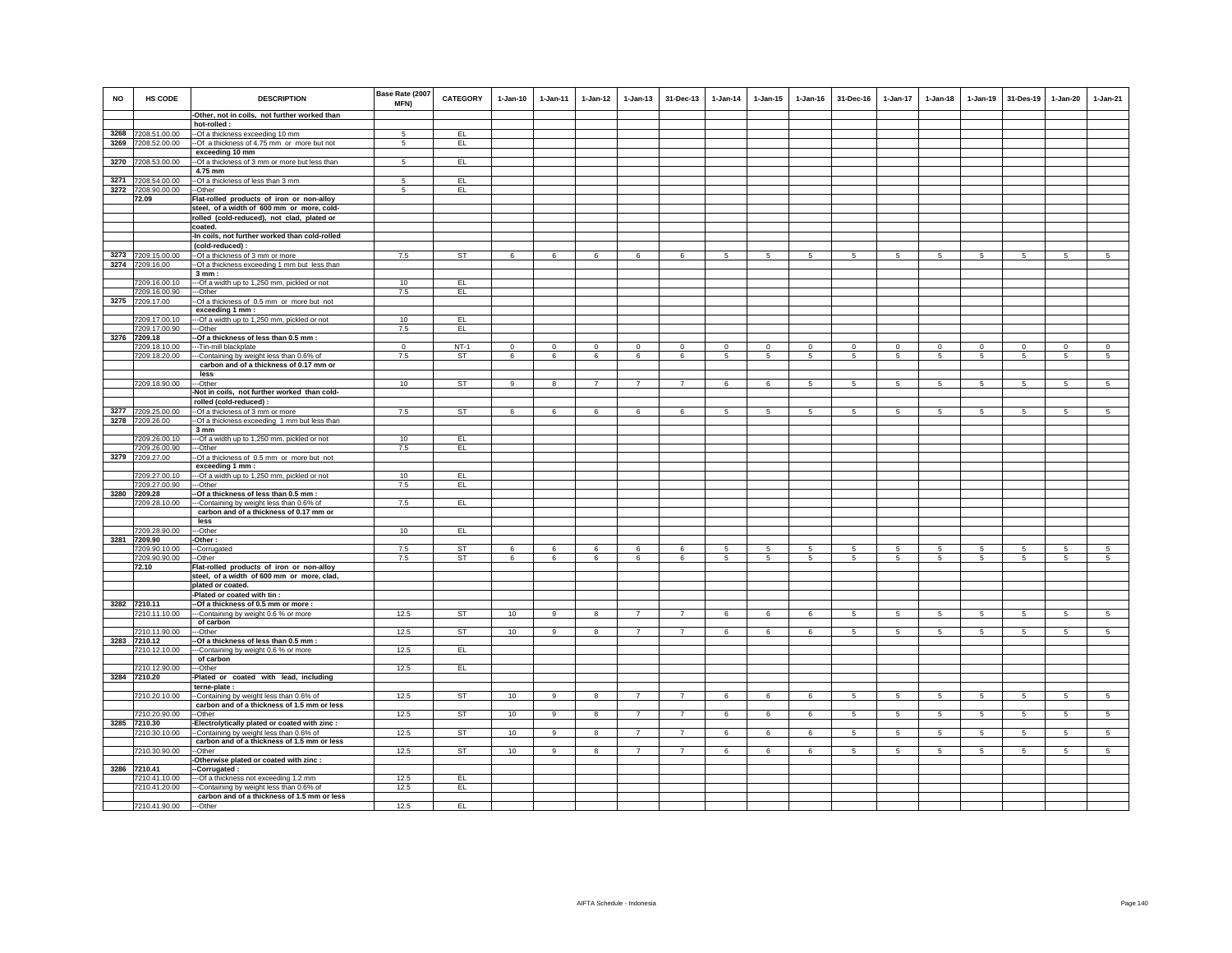| <b>NO</b> | <b>HS CODE</b><br>3287 7210.49 | <b>DESCRIPTION</b><br>-- Other:                                                         | Base Rate (2007<br>MFN) | <b>CATEGORY</b>  | $1-Jan-10$       | $1 - Jan-11$     | $1 - Jan-12$                     | $1 - Jan-13$     | 31-Dec-13            | $1 - Jan-14$     | $1 - Jan-15$     | $1 - Jan-16$     | 31-Dec-16        | $1-Jan-17$ | $1 - Jan-18$     | $1 - Jan-19$     | 31-Des-19        | $1-Jan-20$          | $1-Jan-21$       |
|-----------|--------------------------------|-----------------------------------------------------------------------------------------|-------------------------|------------------|------------------|------------------|----------------------------------|------------------|----------------------|------------------|------------------|------------------|------------------|------------|------------------|------------------|------------------|---------------------|------------------|
|           | 7210.49.10.00                  | --- Of a thickness not exceeding 1.2 mm                                                 | 12.5                    | EL               |                  |                  |                                  |                  |                      |                  |                  |                  |                  |            |                  |                  |                  |                     |                  |
|           | 7210.49.20.00                  | --Containing by weight less than 0.6% of<br>carbon and of a thickness of 1.5 mm or less | 12.5                    | EL.              |                  |                  |                                  |                  |                      |                  |                  |                  |                  |            |                  |                  |                  |                     |                  |
|           | 7210.49.90.00                  | --Other                                                                                 | 12.5                    | EL               |                  |                  |                                  |                  |                      |                  |                  |                  |                  |            |                  |                  |                  |                     |                  |
|           | 3288 7210.50.00.00             | Plated or coated with chromium oxides or with                                           | 7.5                     | ST               | 6                | 6                | 6                                | 6                | 6                    | 5                | 5                | 5                | 5                | 5          | 5                |                  | $\sqrt{5}$       | 5                   | $\overline{5}$   |
|           |                                | chromium and chromium oxides                                                            |                         |                  |                  |                  |                                  |                  |                      |                  |                  |                  |                  |            |                  |                  |                  |                     |                  |
|           |                                | -Plated or coated with aluminium :                                                      |                         |                  |                  |                  |                                  |                  |                      |                  |                  |                  |                  |            |                  |                  |                  |                     |                  |
|           | 3289 7210.61                   | -Plated or coated with aluminium-zinc alloys:                                           |                         |                  |                  |                  |                                  |                  |                      |                  |                  |                  |                  |            |                  |                  |                  |                     |                  |
|           | 7210.61.10.00                  | --Containing by weight less than 0.6% of                                                | 12.5                    | EL.              |                  |                  |                                  |                  |                      |                  |                  |                  |                  |            |                  |                  |                  |                     |                  |
|           | 7210.61.90.00                  | carbon and of a thickness of 1.5 mm or less<br>--Other                                  | 12.5                    | EL.              |                  |                  |                                  |                  |                      |                  |                  |                  |                  |            |                  |                  |                  |                     |                  |
|           | 3290 7210.69                   | -Other :                                                                                |                         |                  |                  |                  |                                  |                  |                      |                  |                  |                  |                  |            |                  |                  |                  |                     |                  |
|           | 7210.69.10.00                  | --Containing by weight less than 0.6% of                                                | 12.5                    | EL               |                  |                  |                                  |                  |                      |                  |                  |                  |                  |            |                  |                  |                  |                     |                  |
|           |                                | carbon and of a thickness of 1.5 mm or less                                             |                         |                  |                  |                  |                                  |                  |                      |                  |                  |                  |                  |            |                  |                  |                  |                     |                  |
|           | 7210.69.90.00                  | -Other                                                                                  | 12.5                    | EL.              |                  |                  |                                  |                  |                      |                  |                  |                  |                  |            |                  |                  |                  |                     |                  |
|           | 3291 7210.70                   | Painted, varnished or coated with plastics :                                            | 12.5                    | EL               |                  |                  |                                  |                  |                      |                  |                  |                  |                  |            |                  |                  |                  |                     |                  |
|           | 7210.70.10.00                  | -Containing by weight less than 0.6% of<br>carbon and of a thickness of 1.5 mm or less  |                         |                  |                  |                  |                                  |                  |                      |                  |                  |                  |                  |            |                  |                  |                  |                     |                  |
|           | 7210.70.90.00                  | -Other                                                                                  | 12.5                    | EL               |                  |                  |                                  |                  |                      |                  |                  |                  |                  |            |                  |                  |                  |                     |                  |
|           | 3292 7210.90                   | Other:                                                                                  |                         |                  |                  |                  |                                  |                  |                      |                  |                  |                  |                  |            |                  |                  |                  |                     |                  |
|           | 7210.90.10.00                  | -Containing by weight less than 0.6% of                                                 | 12.5                    | HSL C            | 12.25            | 12               | 11.50                            | 11.25            | 11.25                | 11               | 10.75            | 10.50            | 10.50            | 10         | 9.75             | 9.50             | 9.38             | 9.38                | 9.38             |
|           | 7210.90.90.00                  | carbon and of a thickness of 1.5 mm or less<br>-Other                                   | 12.5                    | HSL C            | 12.25            | 12               | 11.50                            | 11.25            | 11.25                | 11               | 10.75            | 10.50            | 10.50            | 10         | 9.75             | 9.50             | 9.38             | 9.38                | 9.38             |
|           | 72.11                          | Flat-rolled products of iron or non-alloy                                               |                         |                  |                  |                  |                                  |                  |                      |                  |                  |                  |                  |            |                  |                  |                  |                     |                  |
|           |                                | steel, of a width of less than 600 mm, not                                              |                         |                  |                  |                  |                                  |                  |                      |                  |                  |                  |                  |            |                  |                  |                  |                     |                  |
|           |                                | clad, plated or coated.                                                                 |                         |                  |                  |                  |                                  |                  |                      |                  |                  |                  |                  |            |                  |                  |                  |                     |                  |
|           |                                | -Not further worked than hot-rolled :                                                   |                         |                  |                  |                  |                                  |                  |                      |                  |                  |                  |                  |            |                  |                  |                  |                     |                  |
|           | 3293 7211.13                   | -Rolled on four faces or in a closed box                                                |                         |                  |                  |                  |                                  |                  |                      |                  |                  |                  |                  |            |                  |                  |                  |                     |                  |
|           |                                | pass, of a width exceeding 150 mm and a<br>thickness of not less than 4 mm, not in      |                         |                  |                  |                  |                                  |                  |                      |                  |                  |                  |                  |            |                  |                  |                  |                     |                  |
|           |                                | coils and without patterns in relief :                                                  |                         |                  |                  |                  |                                  |                  |                      |                  |                  |                  |                  |            |                  |                  |                  |                     |                  |
|           | 7211.13.10.00                  | ---Hoop and strip, of a width exceeding                                                 |                         | HSL C            | 4.85             | 4.75             | 4.65                             | 4.55             | 4.55                 | 4.45             | 4.35             | 4.25             | 4.25             | 4.15       | $\overline{4}$   | 3.85             | 3.75             | 3.75                | 3.75             |
|           |                                | 150 mm but not exceeding 400 mm                                                         |                         |                  |                  |                  |                                  |                  |                      |                  |                  |                  |                  |            |                  |                  |                  |                     |                  |
|           | 7211.13.20.00                  | --Corrugated, containing by weight less than<br>0.6% of carbon                          | 5                       | HSL <sub>C</sub> | 4.85             | 4.75             | 4.65                             | 4.55             | 4.55                 | 4.45             | 4.35             | 4.25             | 4.25             | 4.15       | $\overline{4}$   | 3.85             | 3.75             | 3.75                | 3.75             |
|           | 7211.13.90.00                  | --Other                                                                                 | 5                       | HSL C            | 4.85             | 4.75             | 4.65                             | 4.55             | 4.55                 | 4.45             | 4.35             | 4.25             | 4.25             | 4.15       | $\overline{4}$   | 3.85             | 3.75             | 3.75                | 3.75             |
|           | 3294 7211.14                   | -Other, of a thickness of 4.75 mm or more:                                              |                         |                  |                  |                  |                                  |                  |                      |                  |                  |                  |                  |            |                  |                  |                  |                     |                  |
|           | 7211.14.10.00                  | --Hoop and strip, of a width not exceeding<br>400 mm                                    | 5                       | HSL <sub>C</sub> | 4.85             | 4.75             | 4.65                             | 4.55             | 4.55                 | 4.45             | 4.35             | 4.25             | 4.25             | 4.15       | $\overline{4}$   | 3.85             | 3.75             | 3.75                | 3.75             |
|           | 7211.14.20.00                  | --Corrugated, containing by weight less than<br>0.6% of carbon                          | 5                       | HSL <sub>C</sub> | 4.85             | 4.75             | 4.65                             | 4.55             | 4.55                 | 4.45             | 4.35             | 4.25             | 4.25             | 4.15       | $\overline{4}$   | 3.85             | 3.75             | 3.75                | 3.75             |
|           | 7211.14.90.00                  | --Other                                                                                 | 5                       | HSL C            | 4.85             | 4.75             | 4.65                             | 4.55             | 4.55                 | 4.45             | 4.35             | 4.25             | 4.25             | 4.15       | $\overline{4}$   | 3.85             | 3.75             | 3.75                | 3.75             |
|           | 3295 7211.19                   | -Other:                                                                                 |                         |                  |                  |                  |                                  |                  |                      |                  |                  |                  |                  |            |                  |                  |                  |                     |                  |
|           | 7211.19.10.00                  | -Hoop and strip, of a width not exceeding<br>400 mm                                     | 5                       | HSL C            | 4.85             | 4.75             | 4.65                             | 4.55             | 4.55                 | 4.45             | 4.35             | 4.25             | 4.25             | 4.15       | $\overline{4}$   | 3.85             | 3.75             | 3.75                | 3.75             |
|           | 7211.19.20.00                  | -Corrugated, containing by weight less than<br>0.6% of carbon                           | 5                       | HSL C            | 4.85             | 4.75             | 4.65                             | 4.55             | 4.55                 | 4.45             | 4.35             | 4.25             | 4.25             | 4.15       | $\overline{4}$   | 3.85             | 3.75             | 3.75                | 3.75             |
|           | 7211.19.30.00                  | ---Other, of a thickness of 0.17 mm or less                                             | 5                       | HSL C            | 4.85             | 4.75             | 4.65                             | 4.55             | 4.55                 | 4.45             | 4.35             | 4.25             | 4.25             | 4.15       | $\overline{4}$   | 3.85             | 3.75             | 3.75                | 3.75             |
|           | 7211.19.90.00                  | ---Other                                                                                | 5                       | HSL C            | 4.85             | 4.75             | 4.65                             | 4.55             | 4.55                 | 4.45             | 4.35             | 4.25             | 4.25             | 4.15       | $\overline{4}$   | 3.85             | 3.75             | 3.75                | 3.75             |
|           |                                | -Not further worked than cold-rolled (cold-                                             |                         |                  |                  |                  |                                  |                  |                      |                  |                  |                  |                  |            |                  |                  |                  |                     |                  |
|           | 3296 7211.23                   | reduced):<br>-Containing by weight less than 0.25% of                                   |                         |                  |                  |                  |                                  |                  |                      |                  |                  |                  |                  |            |                  |                  |                  |                     |                  |
|           |                                | carbon:                                                                                 |                         |                  |                  |                  |                                  |                  |                      |                  |                  |                  |                  |            |                  |                  |                  |                     |                  |
|           | 7211.23.10.00                  | --Corrugated                                                                            | 7.5                     | HSL <sub>C</sub> | 7.25             | 7.15             | $\overline{7}$                   | 6.85             | 6.85                 | 6.65             | 6.50             | 6.25             | 6.25             | 6          | 5.85             | 5.75             | 5.63             | 5.63                | 5.63             |
|           | 7211.23.20.00                  | --Hoop and strip, of a width not exceeding                                              | 7.5                     | HSL C            | 7.25             | 7.15             | $\overline{7}$                   | 6.85             | 6.85                 | 6.65             | 6.50             | 6.25             | 6.25             | 6          | 5.85             | 5.75             | 5.63             | 5.63                | 5.63             |
|           | 7211.23.30.00                  | 400 mm<br>--Other, of a thickness of 0.17 mm or less                                    | 7.5                     | HSL <sub>C</sub> | 7.25             | 7.15             | $\overline{7}$                   | 6.85             | 6.85                 | 6.65             | 6.50             | 6.25             | 6.25             | 6          | 5.85             | 5.75             | 5.63             | 5.63                | 5.63             |
|           | 7211.23.90                     | --Other:                                                                                |                         |                  |                  |                  |                                  |                  |                      |                  |                  |                  |                  |            |                  |                  |                  |                     |                  |
|           | 7211.23.90.10                  | --- of a thickness more than 40 mm                                                      | $\Omega$<br>7.5         | $NT-1$<br>HSL C  | $\Omega$<br>7.25 | $\Omega$<br>7.15 | $\Omega$<br>$\overline{7}$       | $\Omega$<br>6.85 | $\mathbf{0}$<br>6.85 | $\Omega$<br>6.65 | $\Omega$<br>6.50 | $\Omega$<br>6.25 | $\Omega$<br>6.25 | $\Omega$   | $\Omega$<br>5.85 | $\Omega$<br>5.75 | $\Omega$<br>5.63 | $\mathbf 0$<br>5.63 | $\Omega$<br>5.63 |
|           | 7211.23.90.90<br>3297 7211.29  | ---Other<br>-Other:                                                                     |                         |                  |                  |                  |                                  |                  |                      |                  |                  |                  |                  | 6          |                  |                  |                  |                     |                  |
|           | 7211.29.10.00                  | -Corrugated                                                                             | 7.5                     | HSL C            | 7.25             | 7.15             | $\overline{7}$                   | 6.85             | 6.85                 | 6.65             | 6.50             | 6.25             | 6.25             | 6          | 5.85             | 5.75             | 5.63             | 5.63                | 5.63             |
|           | 7211.29.20.00                  | -Hoop and strip, of a width not exceeding                                               | 7.5                     | HSL C            | 7.25             | 7.15             | $\overline{7}$                   | 6.85             | 6.85                 | 6.65             | 6.50             | 6.25             | 6.25             | 6          | 5.85             | 5.75             | 5.63             | 5.63                | 5.63             |
|           | 7211.29.30.00                  | 400 mm<br>-Other, of a thickness of 0.17 mm or less                                     | 7.5                     | HSL C            | 7.25             | 7.15             | $\overline{7}$                   | 6.85             | 6.85                 | 6.65             | 6.50             | 6.25             | 6.25             | 6          | 5.85             | 5.75             | 5.63             | 5.63                | 5.63             |
|           | 7211.29.90.00<br>3298 7211.90  | --Other<br>-Other:                                                                      | 7.5                     | HSL C            | 7.25             | 7.15             | $\overline{7}$                   | 6.85             | 6.85                 | 6.65             | 6.50             | 6.25             | 6.25             | 6          | 5.85             | 5.75             | 5.63             | 5.63                | 5.63             |
|           | 7211.90.10.00                  | -Hoop and strip, of a width not exceeding                                               | 7.5                     | HSL C            | 7.25             | 7.15             | $\overline{7}$                   | 6.85             | 6.85                 | 6.65             | 6.50             | 6.25             | 6.25             | 6          | 5.85             | 5.75             | 5.63             | 5.63                | 5.63             |
|           |                                | 400 mm                                                                                  |                         |                  |                  |                  |                                  |                  |                      |                  |                  |                  |                  |            |                  |                  |                  |                     |                  |
|           | 7211.90.20.00                  | -Corrugated, containing by weight less than<br>0.6% of carbon                           | 7.5                     | HSL <sub>C</sub> | 7.25             | 7.15             | $\overline{7}$                   | 6.85             | 6.85                 | 6.65             | 6.50             | 6.25             | 6.25             | 6          | 5.85             | 5.75             | 5.63             | 5.63                | 5.63             |
|           | 7211.90.30.00                  | -Other, of a thickness of 0.17 mm or less                                               | 7.5<br>7.5              | HSL C            | 7.25             | 7.15<br>7.15     | $\overline{7}$<br>$\overline{7}$ | 6.85<br>6.85     | 6.85<br>6.85         | 6.65<br>6.65     | 6.50             | 6.25             | 6.25             | 6          | 5.85<br>5.85     | 5.75             | 5.63<br>5.63     | 5.63                | 5.63<br>5.63     |
|           | 7211.90.90.00<br>72.12         | -Other<br>Flat-rolled products of iron or non-alloy                                     |                         | HSL C            | 7.25             |                  |                                  |                  |                      |                  | 6.50             | 6.25             | 6.25             | 6          |                  | 5.75             |                  | 5.63                |                  |
|           |                                | steel, of a width of less than 600 mm, clad,                                            |                         |                  |                  |                  |                                  |                  |                      |                  |                  |                  |                  |            |                  |                  |                  |                     |                  |
|           |                                |                                                                                         |                         |                  |                  |                  |                                  |                  |                      |                  |                  |                  |                  |            |                  |                  |                  |                     |                  |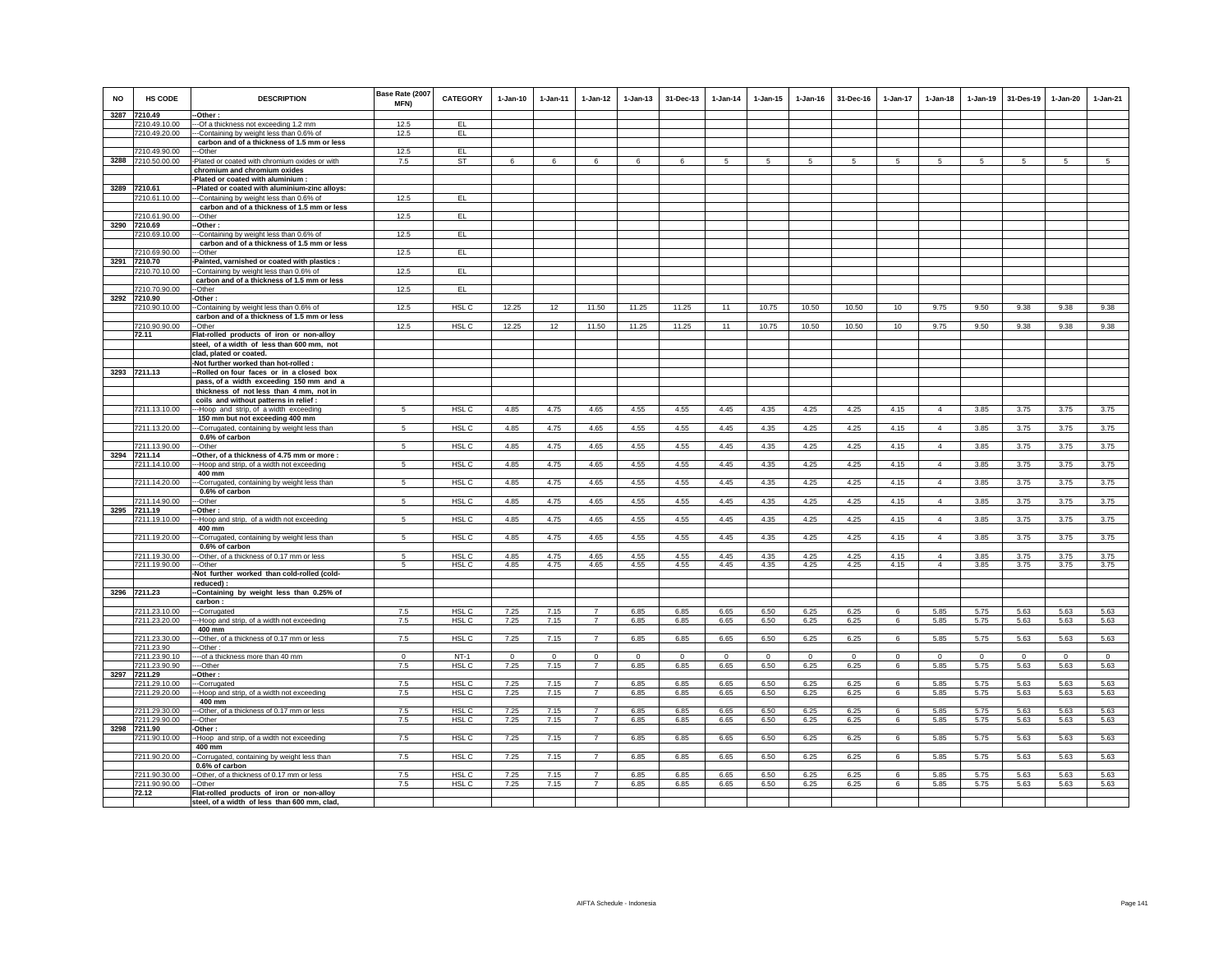| <b>NO</b> | HS CODE                        | <b>DESCRIPTION</b>                                                                             | Base Rate (2007<br>MFN) | <b>CATEGORY</b>           | $1-Jan-10$     | $1-Jan-11$      | $1-Jan-12$     | $1-Jan-13$     | 31-Dec-13      | $1-Jan-14$ | $1-Jan-15$     | $1-Jan-16$     | 31-Dec-16      | 1-Jan-17       | $1-Jan-18$     | $1-Jan-19$     | 31-Des-19    | $1-Jan-20$   | $1-Jan-21$      |
|-----------|--------------------------------|------------------------------------------------------------------------------------------------|-------------------------|---------------------------|----------------|-----------------|----------------|----------------|----------------|------------|----------------|----------------|----------------|----------------|----------------|----------------|--------------|--------------|-----------------|
|           | 3299 7212.10                   | plated or coated.                                                                              |                         |                           |                |                 |                |                |                |            |                |                |                |                |                |                |              |              |                 |
|           | 7212.10.10.00                  | -Plated or coated with tin :<br>--Hoop and strip, of a width not exceeding                     | 12.5                    | HSL C                     | 12.25          | 12              | 11.50          | 11.25          | 11.25          | 11         | 10.75          | 10.50          | 10.50          | 10             | 9.75           | 9.50           | 9.38         | 9.38         | 9.38            |
|           |                                | 400 mm                                                                                         |                         |                           |                |                 |                |                |                |            |                |                |                |                |                |                |              |              |                 |
|           | 7212.10.90.00                  | -Other                                                                                         | 12.5                    | HSL C                     | 12.25          | 12              | 11.50          | 11.25          | 11.25          | 11         | 10.75          | 10.50          | 10.50          | 10             | 9.75           | 9.50           | 9.38         | 9.38         | 9.38            |
|           | 3300 7212.20                   | Electrolytically plated or coated with zinc :                                                  |                         |                           |                |                 |                |                |                |            |                |                |                |                |                |                |              |              |                 |
|           | 7212.20.10.00                  | -Hoop and strip, of a width not exceeding                                                      | 12.5                    | ST                        | 10             | 9               | 8              | $\overline{7}$ | $\overline{7}$ | 6          | 6              | -6             | 5.             | 5              | 5              | 5              | 5            | 5            | $5\overline{5}$ |
|           |                                | 400 mm                                                                                         |                         |                           |                |                 |                |                |                |            |                |                |                |                |                |                |              |              |                 |
|           | 7212.20.20.00                  | -Other, containing by weight less than 0.6%                                                    | 12.5                    | ST                        | 10             | $\mathsf g$     | 8              | $\overline{7}$ | $\overline{7}$ | 6          | 6              | 6              | 5              | 5              | 5              | 5              | 5            | 5            | 5               |
|           |                                | of carbon and of a thickness of 1.5 mm or<br>less                                              |                         |                           |                |                 |                |                |                |            |                |                |                |                |                |                |              |              |                 |
|           | 7212.20.90.00                  | --Other                                                                                        | 12.5                    | <b>ST</b>                 | 10             | 9               | 8              | $\overline{7}$ | $\overline{7}$ | 6          | 6              | 6              | 5              | 5              | 5              | 5              | 5            | 5            | 5               |
| 3301      | 7212.30                        | Otherwise plated or coated with zinc :                                                         |                         |                           |                |                 |                |                |                |            |                |                |                |                |                |                |              |              |                 |
|           | 7212.30.10.00                  | -Hoop and strip, of a width not exceeding                                                      | 12.5                    | EL                        |                |                 |                |                |                |            |                |                |                |                |                |                |              |              |                 |
|           |                                | 400 mm                                                                                         |                         |                           |                |                 |                |                |                |            |                |                |                |                |                |                |              |              |                 |
|           | 7212.30.20.00                  | -Other, containing by weight less than 0.6%<br>of carbon and of a thickness of 1.5 mm or       | 12.5                    | EL                        |                |                 |                |                |                |            |                |                |                |                |                |                |              |              |                 |
|           | 7212.30.90.00                  | less<br>-Other                                                                                 | 12.5                    | EL                        |                |                 |                |                |                |            |                |                |                |                |                |                |              |              |                 |
|           | 3302 7212.40                   | -Painted, varnished or coated with plastics :                                                  |                         |                           |                |                 |                |                |                |            |                |                |                |                |                |                |              |              |                 |
|           | 7212.40.10.00                  | -Hoop and strip, of a width not exceeding                                                      | 12.5                    | EL                        |                |                 |                |                |                |            |                |                |                |                |                |                |              |              |                 |
|           |                                | 400 mm                                                                                         |                         |                           |                |                 |                |                |                |            |                |                |                |                |                |                |              |              |                 |
|           | 7212.40.20.00                  | -Other, containing by weight less than 0.6%                                                    | 12.5                    | EL.                       |                |                 |                |                |                |            |                |                |                |                |                |                |              |              |                 |
|           |                                | of carbon and of a thickness of 1.5 mm or<br>less                                              |                         |                           |                |                 |                |                |                |            |                |                |                |                |                |                |              |              |                 |
|           | 7212.40.90.00                  | -Other                                                                                         | 12.5                    | EL                        |                |                 |                |                |                |            |                |                |                |                |                |                |              |              |                 |
| 3303      | 7212.50                        | Otherwise plated or coated :                                                                   |                         |                           |                |                 |                |                |                |            |                |                |                |                |                |                |              |              |                 |
|           | 7212.50.10                     | Hoop and strip, of a width not exceeding                                                       |                         |                           |                |                 |                |                |                |            |                |                |                |                |                |                |              |              |                 |
|           |                                | 400 mm                                                                                         |                         |                           |                |                 |                |                |                |            |                |                |                |                |                |                |              |              |                 |
|           | 7212.50.10.10                  | --Coated with aluminium-zinc alloys                                                            | 12.5                    | HSL C                     | 12.25          | 12 <sup>2</sup> | 11.50          | 11.25          | 11.25          | 11         | 10.75          | 10.50          | 10.50          | 10             | 9.75           | 9.50           | 9.38         | 9.38         | 9.38            |
|           | 7212.50.10.20                  | --Coated with chromium oxide or with chromium<br>and chromium oxide (including tin-free steel) | 12.5                    | HSL C                     | 12.25          | 12              | 11.50          | 11.25          | 11.25          | 11         | 10.75          | 10.50          | 10.50          | 10             | 9.75           | 9.50           | 9.38         | 9.38         | 9.38            |
|           | 7212.50.10.90                  | -Other                                                                                         | 7.5                     | HSL <sub>C</sub>          | 7.25           | 7.15            | $\overline{7}$ | 6.85           | 6.85           | 6.65       | 6.50           | 6.25           | 6.25           | 6              | 5.85           | 5.75           | 5.63         | 5.63         | 5.63            |
|           | 7212.50.20                     | -Other, containing by weight less than 0.6%                                                    |                         |                           |                |                 |                |                |                |            |                |                |                |                |                |                |              |              |                 |
|           |                                | of carbon and of a thickness of 1.5 mm or                                                      |                         |                           |                |                 |                |                |                |            |                |                |                |                |                |                |              |              |                 |
|           |                                | less :                                                                                         |                         |                           |                |                 |                |                |                |            |                |                |                |                |                |                |              |              |                 |
|           | 7212.50.20.10<br>7212.50.20.20 | --Coated with aluminium-zinc alloys                                                            | 12.5<br>12.5            | HSL <sub>C</sub><br>HSL C | 12.25<br>12.25 | 12<br>12        | 11.50<br>11.50 | 11.25<br>11.25 | 11.25<br>11.25 | 11<br>11   | 10.75<br>10.75 | 10.50<br>10.50 | 10.50<br>10.50 | 10<br>10       | 9.75<br>9.75   | 9.50<br>9.50   | 9.38<br>9.38 | 9.38<br>9.38 | 9.38<br>9.38    |
|           |                                | --Coated with chromium oxide or with chromium<br>and chromium oxide (including tin-free steel) |                         |                           |                |                 |                |                |                |            |                |                |                |                |                |                |              |              |                 |
|           | 7212.50.20.90                  | --Other                                                                                        | 7.5                     | HSL C                     | 7.25           | 7.15            | $\overline{7}$ | 6.85           | 6.85           | 6.65       | 6.50           | 6.25           | 6.25           | 6              | 5.85           | 5.75           | 5.63         | 5.63         | 5.63            |
|           | 7212.50.90.00                  | --Other                                                                                        | 12.5                    | HSL <sub>C</sub>          | 12.25          | 12              | 11.50          | 11.25          | 11.25          | 11         | 10.75          | 10.50          | 10.50          | 10             | 9.75           | 9.50           | 9.38         | 9.38         | 9.38            |
|           | 3304 7212.60                   | -Clad:                                                                                         |                         |                           |                |                 |                |                |                |            |                |                |                |                |                |                |              |              |                 |
|           | 7212.60.10.00                  | -Hoop and strip, of a width not exceeding<br>400 mm                                            | 12.5                    | HSL C                     | 12.25          | 12              | 11.50          | 11.25          | 11.25          | 11         | 10.75          | 10.50          | 10.50          | 10             | 9.75           | 9.50           | 9.38         | 9.38         | 9.38            |
|           | 7212.60.20.00                  | -Other, containing by weight less than 0.6%                                                    | 12.5                    | HSL C                     | 12.25          | 12              | 11.50          | 11.25          | 11.25          | 11         | 10.75          | 10.50          | 10.50          | 10             | 9.75           | 9.50           | 9.38         | 9.38         | 9.38            |
|           |                                | of carbon and of a thickness of 1.5 mm or                                                      |                         |                           |                |                 |                |                |                |            |                |                |                |                |                |                |              |              |                 |
|           |                                | less                                                                                           |                         |                           |                |                 |                |                |                |            |                |                |                |                |                |                |              |              |                 |
|           | 7212.60.90.00<br>72.13         | -Other                                                                                         | 12.5                    | HSL C                     | 12.25          | 12              | 11.50          | 11.25          | 11.25          | 11         | 10.75          | 10.50          | 10.50          | 10             | 9.75           | 9.50           | 9.38         | 9.38         | 9.38            |
|           |                                | Bars and rods, hot-rolled, in irregularly<br>wound coils, of iron or non-alloy steel.          |                         |                           |                |                 |                |                |                |            |                |                |                |                |                |                |              |              |                 |
|           | 3305 7213.10.00                | Containing indentations, ribs, grooves or                                                      |                         |                           |                |                 |                |                |                |            |                |                |                |                |                |                |              |              |                 |
|           |                                | other deformations produced during the                                                         |                         |                           |                |                 |                |                |                |            |                |                |                |                |                |                |              |              |                 |
|           |                                | rolling process :                                                                              |                         |                           |                |                 |                |                |                |            |                |                |                |                |                |                |              |              |                 |
|           | 7213.10.00.10                  | -- Of circular cross-section measuring not                                                     | 10                      | HSL C                     | 9.75           | 9.50            | 9.25           | 9              | 9              | 8.75       | 8.50           | 8.25           | 8.25           | 8              | 7.85           | 7.75           | 7.50         | 7.50         | 7.50            |
|           | 7213.10.00.20                  | exceeding 50 mm2<br>-- Of rectangular (including square) cross-                                | 10                      | HSL C                     | 9.75           | 9.50            | 9.25           | 9              | $_{9}$         | 8.75       | 8.50           | 8.25           | 8.25           | 8              | 7.85           | 7.75           | 7.50         | 7.50         | 7.50            |
|           |                                | section not exceeding 20 mm in width                                                           |                         |                           |                |                 |                |                |                |            |                |                |                |                |                |                |              |              |                 |
|           | 7213.10.00.90                  | -Other                                                                                         | 10                      | HSL <sub>C</sub>          | 9.75           | 9.50            | 9.25           | 9              | $\mathbf{q}$   | 8.75       | 8.50           | 8.25           | 8.25           | 8              | 7.85           | 7.75           | 7.50         | 7.50         | 7.50            |
|           | 3306 7213.20.00.00             | -Other, of free-cutting steel<br>-Other:                                                       | $\sqrt{5}$              | ST                        | 4.50           | 4.50            | 4.50           | 4.50           | 4.50           | 4.50       | 4.50           | 4.50           | $\overline{4}$ | $\overline{4}$ | $\overline{4}$ | $\overline{4}$ | 3.75         | 3.75         | 3.75            |
|           | 3307 7213.91.00                | -Of circular cross-section measuring less                                                      |                         |                           |                |                 |                |                |                |            |                |                |                |                |                |                |              |              |                 |
|           | 7213.91.00.10                  | than 14 mm in diameter<br>-Cold heading                                                        | 5                       | HSL C                     | 4.85           | 4.75            | 4.65           | 4.55           | 4.55           | 4.45       | 4.35           | 4.25           | 4.25           | 4.15           | $\overline{4}$ | 3.85           | 3.75         | 3.75         | 3.75            |
|           |                                | -Other                                                                                         |                         |                           |                |                 |                |                |                |            |                |                |                |                |                |                |              |              |                 |
|           | 7213.91.00.91                  | -Containing by weight more than 0.6 % of                                                       | 5                       | HSL <sub>C</sub>          | 4.85           | 4.75            | 4.65           | 4.55           | 4.55           | 4.45       | 4.35           | 4.25           | 4.25           | 4.15           | $\overline{4}$ | 3.85           | 3.75         | 3.75         | 3.75            |
|           |                                | carbon:                                                                                        |                         |                           |                |                 |                |                |                |            |                |                |                |                |                |                |              |              |                 |
| 3308      | 7213.91.00.99                  | --Other                                                                                        | 10                      | HSL C                     | 9.75           | 9.50            | 9.25           | 9              | 9              | 8.75       | 8.50           | 8.25           | 8.25           | 8              | 7.85           | 7.75           | 7.50         | 7.50         | 7.50            |
|           | 7213.99.00<br>7213.99.00.10    | -Other<br>--Cold heading                                                                       | 5                       | HSL C                     | 4.85           | 4.75            | 4.65           | 4.55           | 4.55           | 4.45       | 4.35           | 4.25           | 4.25           | 4.15           | $\overline{4}$ | 3.85           | 3.75         | 3.75         | 3.75            |
|           |                                | -Other                                                                                         |                         |                           |                |                 |                |                |                |            |                |                |                |                |                |                |              |              |                 |
|           | 7213.99.00.91                  | -Containing by weight more than 0.6 % of                                                       | $\sqrt{5}$              | HSL C                     | 4.85           | 4.75            | 4.65           | 4.55           | 4.55           | 4.45       | 4.35           | 4.25           | 4.25           | 4.15           | $\overline{4}$ | 3.85           | 3.75         | 3.75         | 3.75            |
|           | 7213.99.00.99                  | carbon:<br>--Other                                                                             | 10                      | HSL C                     | 9.75           | 9.50            | 9.25           | 9              | 9              | 8.75       | 8.50           | 8.25           | 8.25           | 8              | 7.85           | 7.75           | 7.50         | 7.50         | 7.50            |
|           | 72.14                          | Other bars and rods of iron or non-alloy                                                       |                         |                           |                |                 |                |                |                |            |                |                |                |                |                |                |              |              |                 |
|           |                                | steel, not further worked than forged,                                                         |                         |                           |                |                 |                |                |                |            |                |                |                |                |                |                |              |              |                 |
|           |                                | hot-rolled, hot-drawn or hot-extruded, but                                                     |                         |                           |                |                 |                |                |                |            |                |                |                |                |                |                |              |              |                 |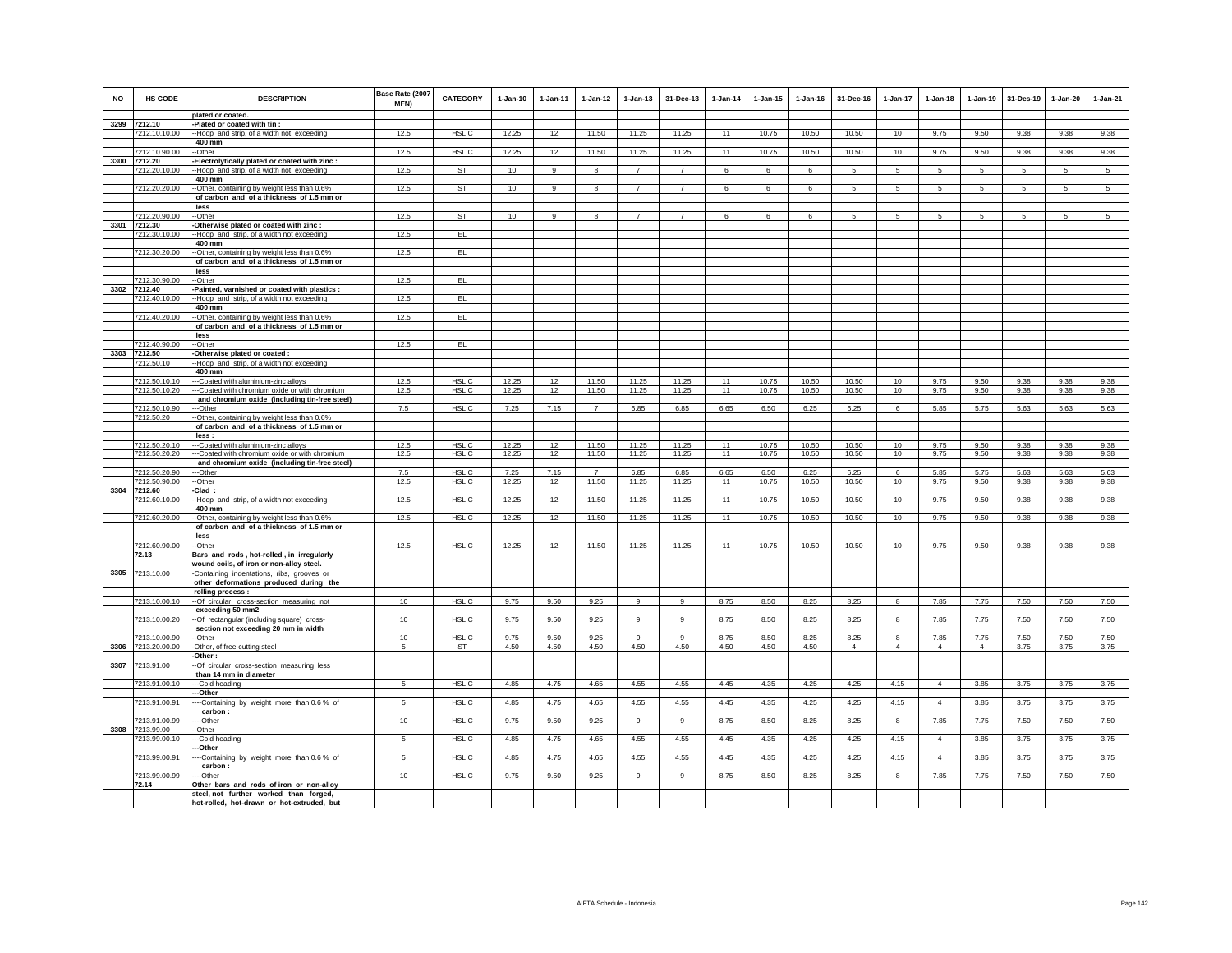| <b>NO</b> | <b>HS CODE</b>                      | <b>DESCRIPTION</b>                                                                           | Base Rate (2007<br>MFN) | <b>CATEGORY</b>           | $1-Jan-10$     | 1-Jan-11       | $1 - Jan-12$ | $1 - Jan-13$         | 31-Dec-13           | $1-Jan-14$     | $1 - Jan-15$ | $1 - Jan-16$   | 31-Dec-16      | $1-Jan-17$       | $1-Jan-18$             | $1-Jan-19$     | 31-Des-19      | $1-Jan-20$     | $1-Jan-21$     |
|-----------|-------------------------------------|----------------------------------------------------------------------------------------------|-------------------------|---------------------------|----------------|----------------|--------------|----------------------|---------------------|----------------|--------------|----------------|----------------|------------------|------------------------|----------------|----------------|----------------|----------------|
|           |                                     | including those twisted after rolling                                                        |                         |                           |                |                |              |                      |                     |                |              |                |                |                  |                        |                |                |                |                |
|           | 3309 7214.10                        | -Forged:                                                                                     |                         |                           |                |                |              |                      |                     |                |              |                |                |                  |                        |                |                |                |                |
|           |                                     | -Containing by weight less than 0.6 % of<br>carbon                                           |                         |                           |                |                |              |                      |                     |                |              |                |                |                  |                        |                |                |                |                |
|           | 7214.10.11.00                       | -- Of circular cross-section                                                                 | 5                       | ST                        | 4.50           | 4.50           | 4.50         | 4.50                 | 4.50                | 4.50           | 4.50         | 4.50           | $\overline{4}$ | $\overline{4}$   | $\overline{4}$         | $\overline{4}$ | $\mathbf 0$    | $^{\circ}$     | $\circ$        |
|           | 7214.10.19.00                       | --Other                                                                                      | 5                       | ST                        | 4.50           | 4.50           | 4.50         | 4.50                 | 4.50                | 4.50           | 4.50         | 4.50           | $\overline{4}$ | $\overline{4}$   | $\overline{4}$         | $\overline{4}$ | $\mathbf 0$    | $\mathsf 0$    | $\mathsf 0$    |
|           |                                     | Other:                                                                                       |                         |                           |                |                |              |                      |                     |                |              |                |                |                  |                        |                |                |                |                |
|           | 7214.10.21.00                       | -Of circular cross-section                                                                   | 5                       | <b>ST</b>                 | 4.50           | 4.50           | 4.50         | 4.50                 | 4.50                | 4.50           | 4.50         | 4.50           | $\overline{4}$ | 4                | 4                      | $\overline{4}$ | 3.75           | 3.75           | 3.75           |
| 3310      | 7214.10.29.00<br>7214.20            | -Other                                                                                       | 5                       | ST                        | 4.50           | 4.50           | 4.50         | 4.50                 | 4.50                | 4.50           | 4.50         | 4.50           | $\overline{4}$ | $\overline{4}$   | $\Delta$               | $\overline{4}$ | 3.75           | 3.75           | 3.75           |
|           |                                     | -Containing indentations, ribs, grooves or<br>other deformations produced during the         |                         |                           |                |                |              |                      |                     |                |              |                |                |                  |                        |                |                |                |                |
|           |                                     | rolling process or twisted after rolling                                                     |                         |                           |                |                |              |                      |                     |                |              |                |                |                  |                        |                |                |                |                |
|           |                                     | -Containing by weight less than 0.6% of                                                      |                         |                           |                |                |              |                      |                     |                |              |                |                |                  |                        |                |                |                |                |
|           |                                     | carbon:                                                                                      |                         |                           |                |                |              |                      |                     |                |              |                |                |                  |                        |                |                |                |                |
|           | 7214.20.11.00                       | --Of circular cross-section                                                                  | 10                      | HSL C                     | 9.75           | 9.50           | 9.25         | 9                    | 9                   | 8.75           | 8.50         | 8.25           | 8.25           | 8                | 7.85                   | 7.75           | 7.50           | 7.50           | 7.50           |
|           | 7214.20.19.00                       | -Other                                                                                       | 10                      | HSL <sub>C</sub>          | 9.75           | 9.50           | 9.25         | 9                    | g                   | 8.75           | 8.50         | 8.25           | 8.25           | 8                | 7.85                   | 7.75           | 7.50           | 7.50           | 7.50           |
|           |                                     | Other:                                                                                       |                         |                           |                |                |              |                      |                     |                |              |                |                |                  |                        |                |                |                |                |
|           | 7214.20.21.00<br>7214.20.29.00      | --Of circular cross-section<br>--Other                                                       | 10<br>10                | HSL C<br>HSL <sub>C</sub> | 9.75<br>9.75   | 9.50<br>9.50   | 9.25<br>9.25 | 9<br>$\mathsf q$     | $\overline{9}$<br>9 | 8.75<br>8.75   | 8.50<br>8.50 | 8.25<br>8.25   | 8.25<br>8.25   | 8<br>$\bf{8}$    | 7.85<br>7.85           | 7.75<br>7.75   | 7.50<br>7.50   | 7.50<br>7.50   | 7.50<br>7.50   |
|           | 3311 7214.30.00.00                  | -Other, of free-cutting steel                                                                | 5                       | ST                        | 4.50           | 4.50           | 4.50         | 4.50                 | 4.50                | 4.50           | 4.50         | 4.50           | $\overline{4}$ | $\overline{4}$   | $\overline{4}$         | $\overline{4}$ | $\circ$        | $\circ$        | $\circ$        |
|           |                                     | Other:                                                                                       |                         |                           |                |                |              |                      |                     |                |              |                |                |                  |                        |                |                |                |                |
|           | 3312 7214.91                        | -Of rectangular (other than square) cross-                                                   |                         |                           |                |                |              |                      |                     |                |              |                |                |                  |                        |                |                |                |                |
|           |                                     | section :                                                                                    |                         |                           |                |                |              |                      |                     |                |              |                |                |                  |                        |                |                |                |                |
|           | 7214.91.10                          | -Containing by weight less than 0.6% of                                                      |                         |                           |                |                |              |                      |                     |                |              |                |                |                  |                        |                |                |                |                |
|           |                                     | carbon:                                                                                      |                         |                           |                |                |              |                      |                     |                |              |                |                |                  |                        |                |                |                |                |
|           | 7214.91.10.10                       | -Concrete steel                                                                              | 10                      | HSL C                     | 9.75           | 9.50           | 9.25         | 9                    | 9                   | 8.75           | 8.50         | 8.25           | 8.25           | 8                | 7.85                   | 7.75           | 7.50           | 7.50           | 7.50           |
|           | 7214.91.10.20<br>7214.91.10.90      | -Shaft bars; manganese steel<br>--Other                                                      | 5<br>10                 | HSL C<br>HSL C            | 4.85<br>9.75   | 4.75<br>9.50   | 4.65<br>9.25 | 4.55<br>9            | 4.55<br>9           | 4.45<br>8.75   | 4.35<br>8.50 | 4.25<br>8.25   | 4.25<br>8.25   | 4.15<br>$\bf{8}$ | $\overline{4}$<br>7.85 | 3.85<br>7.75   | 3.75<br>7.50   | 3.75<br>7.50   | 3.75<br>7.50   |
|           | 7214.91.20                          | -Containing by weight 0.6%or more of                                                         |                         |                           |                |                |              |                      |                     |                |              |                |                |                  |                        |                |                |                |                |
|           |                                     | carbon:                                                                                      |                         |                           |                |                |              |                      |                     |                |              |                |                |                  |                        |                |                |                |                |
|           | 7214.91.20.10                       | --Concrete steel                                                                             | 10                      | HSL C                     | 9.75           | 9.50           | 9.25         | 9                    | 9                   | 8.75           | 8.50         | 8.25           | 8.25           | 8                | 7.85                   | 7.75           | 7.50           | 7.50           | 7.50           |
|           | 7214.91.20.20                       | --Shaft bars; manganese steel                                                                | 5                       | HSL <sub>C</sub>          | 4.85           | 4.75           | 4.65         | 4.55                 | 4.55                | 4.45           | 4.35         | 4.25           | 4.25           | 4.15             | $\overline{4}$         | 3.85           | 3.75           | 3.75           | 3.75           |
|           | 7214.91.20.90                       | --Other                                                                                      | 10                      | HSL C                     | 9.75           | 9.50           | 9.25         | 9                    | 9                   | 8.75           | 8.50         | 8.25           | 8.25           | 8                | 7.85                   | 7.75           | 7.50           | 7.50           | 7.50           |
|           | 3313 7214.99                        | Other:                                                                                       |                         |                           |                |                |              |                      |                     |                |              |                |                |                  |                        |                |                |                |                |
|           | 7214.99.10                          | -Containing by weight 0.6% or more of                                                        |                         |                           |                |                |              |                      |                     |                |              |                |                |                  |                        |                |                |                |                |
|           | 7214.99.10.10                       | carbon, other than of circular cross-section :<br>-Concrete steel                            | 10                      | HSL C                     | 9.75           | 9.50           | 9.25         | 9                    | $\mathbf{q}$        | 8.75           | 8.50         | 8.25           | 8.25           | 8                | 7.85                   | 7.75           | 7.50           | 7.50           | 7.50           |
|           | 7214.99.10.20                       | --Shaft bars; manganese steel                                                                | 5                       | HSL C                     | 4.85           | 4.75           | 4.65         | 4.55                 | 4.55                | 4.45           | 4.35         | 4.25           | 4.25           | 4.15             | $\overline{4}$         | 3.85           | 3.75           | 3.75           | 3.75           |
|           | 7214.99.10.90                       | --Other                                                                                      | 10                      | HSL <sub>C</sub>          | 9.75           | 9.50           | 9.25         | 9                    | 9                   | 8.75           | 8.50         | 8.25           | 8.25           | 8                | 7.85                   | 7.75           | 7.50           | 7.50           | 7.50           |
|           | 7214.99.90                          | -Other                                                                                       |                         |                           |                |                |              |                      |                     |                |              |                |                |                  |                        |                |                |                |                |
|           | 7214.99.90.10                       | -Concrete steel                                                                              | 10                      | HSL C                     | 9.75           | 9.50           | 9.25         | 9                    | $\mathbf{q}$        | 8.75           | 8.50         | 8.25           | 8.25           | 8                | 7.85                   | 7.75           | 7.50           | 7.50           | 7.50           |
|           | 7214.99.90.20<br>7214 99 90 90      | --Shaft bars; manganese steel<br>--Other                                                     | 5<br>10                 | HSL C<br>HSL C            | 4.85<br>9.75   | 4.75<br>9.50   | 4.65<br>9.25 | 4.55<br>$\mathbf{Q}$ | 4.55<br>$\alpha$    | 4.45           | 4.35<br>8.50 | 4.25<br>8.25   | 4.25<br>8.25   | 4.15<br>8        | $\overline{4}$<br>7.85 | 3.85<br>7.75   | 3.75<br>7.50   | 3.75<br>7.50   | 3.75<br>7.50   |
|           | 72.15                               | Other bars and rods of iron or non-alloy                                                     |                         |                           |                |                |              |                      |                     | 8.75           |              |                |                |                  |                        |                |                |                |                |
|           |                                     | steel.                                                                                       |                         |                           |                |                |              |                      |                     |                |              |                |                |                  |                        |                |                |                |                |
| 3314      | 7215.10.00.00                       | -Of free-cutting steel, not further worked                                                   | -5                      | ST                        | 4.50           | 4.50           | 4.50         | 4.50                 | 4.50                | 4.50           | 4.50         | 4.50           | $\overline{4}$ | $\overline{4}$   | $\overline{4}$         | $\overline{4}$ | $\circ$        | $\mathbf 0$    | $\circ$        |
|           |                                     | than cold-formed or cold-finished                                                            |                         |                           |                |                |              |                      |                     |                |              |                |                |                  |                        |                |                |                |                |
|           | 3315 7215.50                        | -Other, not further worked than cold-formed                                                  |                         |                           |                |                |              |                      |                     |                |              |                |                |                  |                        |                |                |                |                |
|           |                                     | or cold-finished :                                                                           |                         |                           |                |                |              |                      |                     |                |              |                |                |                  |                        |                |                |                |                |
|           | 7215.50.10.00                       | -Containing by weight 0.6% or more of<br>carbon, other than of circular cross-               | 10                      | HSL C                     | 9.75           | 9.50           | 9.25         | 9                    | 9                   | 8.75           | 8.50         | 8.25           | 8.25           | 8                | 7.85                   | 7.75           | 7.50           | 7.50           | 7.50           |
|           |                                     | section                                                                                      |                         |                           |                |                |              |                      |                     |                |              |                |                |                  |                        |                |                |                |                |
|           | 7215.50.90.00                       | -Other                                                                                       | 10                      | HSL <sub>C</sub>          | 9.75           | 9.50           | 9.25         | 9                    | $\mathsf g$         | 8.75           | 8.50         | 8.25           | 8.25           | 8                | 7.85                   | 7.75           | 7.50           | 7.50           | 7.50           |
| 3316      | 7215.90.00                          | -Other:                                                                                      |                         |                           |                |                |              |                      |                     |                |              |                |                |                  |                        |                |                |                |                |
|           | 7215.90.00.10                       | -Manganese steel or shaft bars, containing                                                   | 5                       | HSL C                     | 4.85           | 4.75           | 4.65         | 4.55                 | 4.55                | 4.45           | 4.35         | 4.25           | 4.25           | 4.15             | $\overline{4}$         | 3.85           | 3.75           | 3.75           | 3.75           |
|           |                                     | by weight less than 0.6% of Carbon                                                           |                         |                           |                |                |              |                      |                     |                |              |                |                |                  |                        |                |                |                |                |
|           | 7215.90.00.20                       | --Other, containing by weight less than                                                      | 10                      | HSL <sub>C</sub>          | 9.75           | 9.50           | 9.25         | 9                    | $\mathsf g$         | 8.75           | 8.50         | 8.25           | 8.25           | 8                | 7.85                   | 7.75           | 7.50           | 7.50           | 7.50           |
|           | 7215.90.00.30                       | 0.6% of carbon                                                                               | 5                       | HSL C                     | 4.85           | 4.75           | 4.65         | 4.55                 | 4.55                | 4.45           | 4.35         | 4.25           | 4.25           | 4.15             | $\overline{4}$         | 3.85           | 3.75           | 3.75           | 3.75           |
|           | 72.16                               | -Containing by weight 0.6 % or more of carbon<br>Angles, shapes and sections of iron or non- |                         |                           |                |                |              |                      |                     |                |              |                |                |                  |                        |                |                |                |                |
|           |                                     | alloy steel.                                                                                 |                         |                           |                |                |              |                      |                     |                |              |                |                |                  |                        |                |                |                |                |
|           | 3317 7216.10.00.00                  | -U, I or H sections, not further worked                                                      | 15                      | HSL C                     | 14.75          | 14.50          | 14           | 13.75                | 13.75               | 13.50          | 13           | 12.75          | 12.75          | 12.50            | 12.25                  | 12             | 11.25          | 11.25          | 11.25          |
|           |                                     | than hot-rolled, hot-drawn or extruded, of                                                   |                         |                           |                |                |              |                      |                     |                |              |                |                |                  |                        |                |                |                |                |
|           |                                     | a height of less than 80 mm                                                                  |                         |                           |                |                |              |                      |                     |                |              |                |                |                  |                        |                |                |                |                |
|           |                                     | -L or T sections, not further worked than hot-                                               |                         |                           |                |                |              |                      |                     |                |              |                |                |                  |                        |                |                |                |                |
|           |                                     | rolled, hot-drawn or extruded, of a height of                                                |                         |                           |                |                |              |                      |                     |                |              |                |                |                  |                        |                |                |                |                |
|           |                                     | of less than 80 mm                                                                           | 15                      |                           |                |                |              |                      |                     |                |              |                |                |                  |                        |                |                |                |                |
| 3318      | 7216.21.00.00<br>3319 7216.22.00.00 | --L sections<br>--T sections                                                                 | 15                      | HSL C<br>HSL C            | 14.75<br>14.75 | 14.50<br>14.50 | 14<br>14     | 13.75<br>13.75       | 13.75<br>13.75      | 13.50<br>13.50 | 13<br>13     | 12.75<br>12.75 | 12.75<br>12.75 | 12.50<br>12.50   | 12.25<br>12.25         | 12<br>12       | 11.25<br>11.25 | 11.25<br>11.25 | 11.25<br>11.25 |
|           |                                     | -U, I or H sections, not further worked                                                      |                         |                           |                |                |              |                      |                     |                |              |                |                |                  |                        |                |                |                |                |
|           |                                     | than hot-rolled, hot-drawn or extruded of                                                    |                         |                           |                |                |              |                      |                     |                |              |                |                |                  |                        |                |                |                |                |
|           |                                     | a height of 80 mm or more :                                                                  |                         |                           |                |                |              |                      |                     |                |              |                |                |                  |                        |                |                |                |                |
| 3320      | 7216.31.00.00                       | -U sections                                                                                  | 15                      | HSL C                     | 14.75          | 14.50          | 14           | 13.75                | 13.75               | 13.50          | 13           | 12.75          | 12.75          | 12.50            | 12.25                  | 12             | 11.25          | 11.25          | 11.25          |
| 3321      | 7216.32.00.00                       | -- I sections                                                                                | 15                      | HSL C                     | 14.75          | 14.50          | 14           | 13.75                | 13.75               | 13.50          | 13           | 12.75          | 12.75          | 12.50            | 12.25                  | 12             | 11.25          | 11.25          | 11.25          |
|           | 3322 7216.33.00.00                  | --H sections                                                                                 | 15                      | HSL C                     | 14.75          | 14.50          | 14           | 13.75                | 13.75               | 13.50          | 13           | 12.75          | 12.75          | 12.50            | 12.25                  | 12             | 11.25          | 11.25          | 11.25          |
|           | 3323 7216.40.00.00                  | -L or T sections, not further worked than hot-                                               | 15                      | HSL C                     | 14.75          | 14.50          | 14           | 13.75                | 13.75               | 13.50          | 13           | 12.75          | 12.75          | 12.50            | 12.25                  | 12             | 11.25          | 11.25          | 11.25          |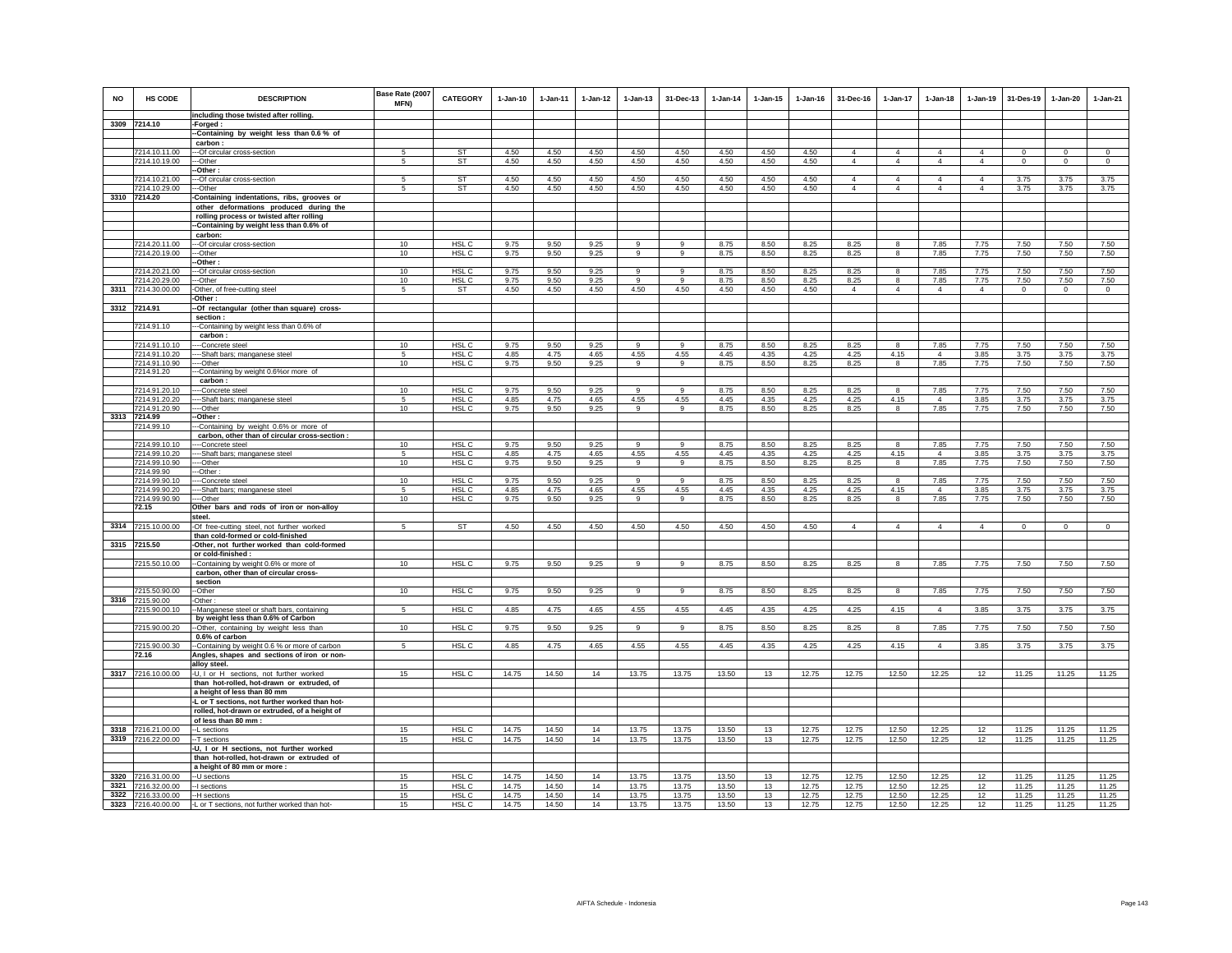| <b>NO</b> | HS CODE                       | <b>DESCRIPTION</b><br>rolled, hot-drawn or extruded, of a height of                       | Base Rate (2007<br><b>MFN)</b> | <b>CATEGORY</b>  | $1 - Jan-10$ | $1 - Jan-11$ | $1 - Jan-12$   | $1 - Jan-13$ | 31-Dec-13    | $1 - Jan-14$ | $1 - Jan-15$ | $1 - Jan-16$ | 31-Dec-16    | $1 - Jan-17$ | $1 - Jan-18$   | $1 - Jan-19$ | 31-Des-19   | 1-Jan-20    | $1-Jan-21$  |
|-----------|-------------------------------|-------------------------------------------------------------------------------------------|--------------------------------|------------------|--------------|--------------|----------------|--------------|--------------|--------------|--------------|--------------|--------------|--------------|----------------|--------------|-------------|-------------|-------------|
|           |                               | 80 mm or more                                                                             |                                |                  |              |              |                |              |              |              |              |              |              |              |                |              |             |             |             |
|           | 3324 7216.50                  | Other angles, shapes and sections, not further                                            |                                |                  |              |              |                |              |              |              |              |              |              |              |                |              |             |             |             |
|           |                               | worked than hot-rolled, hot-drawn or                                                      |                                |                  |              |              |                |              |              |              |              |              |              |              |                |              |             |             |             |
|           |                               | extruded:                                                                                 |                                |                  |              |              |                |              |              |              |              |              |              |              |                |              |             |             |             |
|           | 7216.50.10.00                 | -- Of a height of less than 80 mm                                                         | 15                             | HSL C            | 14.75        | 14.50        | 14             | 13.75        | 13.75        | 13.50        | 13           | 12.75        | 12.75        | 12.50        | 12.25          | 12           | 11.25       | 11.25       | 11.25       |
|           | 7216.50.90.00                 | -Other<br>Angles, shapes and sections, not further                                        | 15                             | HSL C            | 14.75        | 14.50        | 14             | 13.75        | 13.75        | 13.50        | 13           | 12.75        | 12.75        | 12.50        | 12.25          | 12           | 11.25       | 11.25       | 11.25       |
|           |                               | worked than cold-formed or cold-finished :                                                |                                |                  |              |              |                |              |              |              |              |              |              |              |                |              |             |             |             |
|           | 3325 7216.61.00.00            | --Obtained from flat-rolled products                                                      | 15                             | HSL C            | 14.75        | 14.50        | 14             | 13.75        | 13.75        | 13.50        | 13           | 12.75        | 12.75        | 12.50        | 12.25          | 12           | 11.25       | 11.25       | 11.25       |
| 3326      | 7216.69.00.00                 | --Other                                                                                   | 15                             | HSL <sub>C</sub> | 14.75        | 14.50        | 14             | 13.75        | 13.75        | 13.50        | 13           | 12.75        | 12.75        | 12.50        | 12.25          | 12           | 11.25       | 11.25       | 11.25       |
|           |                               | -Other:                                                                                   |                                |                  |              |              |                |              |              |              |              |              |              |              |                |              |             |             |             |
| 3327      | 7216.91.00.00                 | -Cold-formed or cold-finished from flat-                                                  | 15                             | HSL C            | 14.75        | 14.50        | 14             | 13.75        | 13.75        | 13.50        | 13           | 12.75        | 12.75        | 12.50        | 12.25          | 12           | 11.25       | 11.25       | 11.25       |
|           |                               | rolled products                                                                           |                                |                  |              |              |                |              |              |              |              |              |              |              |                |              |             |             |             |
|           | 3328 7216.99.00.00<br>72.17   | -Other<br>Wire of iron or non-alloy steel.                                                | 15                             | HSL C            | 14.75        | 14.50        | 14             | 13.75        | 13.75        | 13.50        | 13           | 12.75        | 12.75        | 12.50        | 12.25          | 12           | 11.25       | 11.25       | 11.25       |
|           | 3329 7217.10                  | -Not plated or coated, whether or not                                                     |                                |                  |              |              |                |              |              |              |              |              |              |              |                |              |             |             |             |
|           |                               | polished:                                                                                 |                                |                  |              |              |                |              |              |              |              |              |              |              |                |              |             |             |             |
|           | 7217.10.10.00                 | -Containing by weight less than 0.25% of                                                  | 7.5                            | HSL C            | 7.25         | 7.15         | $\overline{7}$ | 6.85         | 6.85         | 6.65         | 6.50         | 6.25         | 6.25         | 6            | 5.85           | 5.75         | 5.63        | 5.63        | 5.63        |
|           |                               | carbon                                                                                    |                                |                  |              |              |                |              |              |              |              |              |              |              |                |              |             |             |             |
|           |                               | -Containing by weight 0.25% or more but less                                              |                                |                  |              |              |                |              |              |              |              |              |              |              |                |              |             |             |             |
|           | 7217.10.22                    | than 0.6% of carbon:                                                                      |                                |                  |              |              |                |              |              |              |              |              |              |              |                |              |             |             |             |
|           |                               | -Bead wire; flat hard steel reed wire; pre-<br>stressed concrete steel wire; free cutting |                                |                  |              |              |                |              |              |              |              |              |              |              |                |              |             |             |             |
|           |                               | steel wire:                                                                               |                                |                  |              |              |                |              |              |              |              |              |              |              |                |              |             |             |             |
|           | 7217.10.22.10                 | --Flat hard steel road wire, free cutting steel wire                                      | -5                             | HSL C            | 4.85         | 4.75         | 4.65           | 4.55         | 4.55         | 4.45         | 4.35         | 4.25         | 4.25         | 4.15         | $\overline{4}$ | 3.85         | 3.75        | 3.75        | 3.75        |
|           | 7217.10.22.90                 | --Other                                                                                   | 10                             | HSL <sub>C</sub> | 9.75         | 9.50         | 9.25           | 9            | 9            | 8.75         | 8.50         | 8.25         | 8.25         | 8            | 7.85           | 7.75         | 7.50        | 7.50        | 7.50        |
|           | 7217.10.29.00                 | -Other                                                                                    | 12.5                           | HSL C            | 12.25        | 12           | 11.50          | 11.25        | 11.25        | 11           | 10.75        | 10.50        | 10.50        | 10           | 9.75           | 9.50         | 9.38        | 9.38        | 9.38        |
|           |                               | -Containing by weight 0.6% or more of                                                     |                                |                  |              |              |                |              |              |              |              |              |              |              |                |              |             |             |             |
|           | 7217.10.31.00                 | carbon:<br>--Spokes wire; bead wire; flat hard steel                                      | 12.5                           | HSL C            | 12.25        | 12           | 11.50          | 11.25        | 11.25        | 11           | 10.75        | 10.50        | 10.50        | 10           | 9.75           | 9.50         | 9.38        | 9.38        | 9.38        |
|           |                               | reed wire; prestressed concrete steel wire;                                               |                                |                  |              |              |                |              |              |              |              |              |              |              |                |              |             |             |             |
|           |                               | free cutting steel wire                                                                   |                                |                  |              |              |                |              |              |              |              |              |              |              |                |              |             |             |             |
|           | 7217.10.39.00                 | --Other                                                                                   | 12.5                           | HSL C            | 12.25        | 12           | 11.50          | 11.25        | 11.25        | 11           | 10.75        | 10.50        | 10.50        | 10           | 9.75           | 9.50         | 9.38        | 9.38        | 9.38        |
|           | 3330 7217.20                  | -Plated or coated with zinc :                                                             |                                |                  |              |              |                |              |              |              |              |              |              |              |                |              |             |             |             |
|           | 7217.20.10.00                 | -Containing by weight less than 0.25% of                                                  | 7.5                            | HSL C            | 7.25         | 7.15         | $\overline{7}$ | 6.85         | 6.85         | 6.65         | 6.50         | 6.25         | 6.25         | 6            | 5.85           | 5.75         | 5.63        | 5.63        | 5.63        |
|           | 7217.20.20.00                 | carbon<br>-Containing by weight 0.25% or more but less                                    | 12.5                           | HSL C            | 12.25        | 12           | 11.50          | 11.25        | 11.25        | 11           | 10.75        | 10.50        | 10.50        | 10           | 9.75           | 9.50         | 9.38        | 9.38        | 9.38        |
|           |                               | than 0.45 % of carbon                                                                     |                                |                  |              |              |                |              |              |              |              |              |              |              |                |              |             |             |             |
|           |                               | -Containing by weight 0.45% or more of carbon:                                            |                                |                  |              |              |                |              |              |              |              |              |              |              |                |              |             |             |             |
|           | 7217.20.91.00                 | --High carbon steel core wire for steel                                                   | 12.5                           | HSL C            | 12.25        | 12           | 11.50          | 11.25        | 11.25        | 11           | 10.75        | 10.50        | 10.50        | 10           | 9.75           | 9.50         | 9.38        | 9.38        | 9.38        |
|           |                               | reinforced aluminium conductors (ACSR)                                                    |                                |                  |              |              |                |              |              |              |              |              |              |              |                |              |             |             |             |
|           | 7217.20.99.00<br>3331 7217.30 | -Other<br>Plated or coated with other base metals :                                       | 12.5                           | HSL C            | 12.25        | 12           | 11.50          | 11.25        | 11.25        | 11           | 10.75        | 10.50        | 10.50        | 10           | 9.75           | 9.50         | 9.38        | 9.38        | 9.38        |
|           | 7217.30.10.00                 | -Containing by weight less than 0.25% of                                                  | 12.5                           | HSL C            | 12.25        | 12           | 11.50          | 11.25        | 11.25        | 11           | 10.75        | 10.50        | 10.50        | 10           | 9.75           | 9.50         | 9.38        | 9.38        | 9.38        |
|           |                               | carbon                                                                                    |                                |                  |              |              |                |              |              |              |              |              |              |              |                |              |             |             |             |
|           | 7217.30.20.00                 | -Containing by weight 0.25% or more of carbon                                             | 12.5                           | HSL C            | 12.25        | 12           | 11.50          | 11.25        | 11.25        | 11           | 10.75        | 10.50        | 10.50        | 10           | 9.75           | 9.50         | 9.38        | 9.38        | 9.38        |
|           |                               | but less than 0.6% of carbon                                                              |                                |                  |              |              |                |              |              |              |              |              |              |              |                |              |             |             |             |
|           |                               | -Containing by weight 0.6% or more of<br>carbon:                                          |                                |                  |              |              |                |              |              |              |              |              |              |              |                |              |             |             |             |
|           | 7217.30.31                    | -Copper alloy coated high carbon steel wire                                               |                                |                  |              |              |                |              |              |              |              |              |              |              |                |              |             |             |             |
|           |                               | of a kind used in the manufacture of pneumatic                                            |                                |                  |              |              |                |              |              |              |              |              |              |              |                |              |             |             |             |
|           |                               | rubber tyres (bead wire) :                                                                |                                |                  |              |              |                |              |              |              |              |              |              |              |                |              |             |             |             |
|           | 7217.30.31.10                 | -Coated with brass                                                                        | 7.5                            | HSL C            | 7.25         | 7.15         | 7              | 6.85         | 6.85         | 6.65         | 6.50         | 6.25         | 6.25         | 6            | 5.85           | 5.75         | 5.63        | 5.63        | 5.63        |
|           | 7217.30.31.90                 | --Coated with other copper alloys                                                         | 12.5                           | HSL <sub>C</sub> | 12.25        | 12           | 11.50          | 11.25        | 11.25        | 11           | 10.75        | 10.50        | 10.50        | 10           | 9.75           | 9.50         | 9.38        | 9.38        | 9.38        |
|           | 7217.30.39.00<br>3332 7217.90 | --Other                                                                                   | 12.5                           | HSL C            | 12.25        | 12           | 11.50          | 11.25        | 11.25        | 11           | 10.75        | 10.50        | 10.50        | 10           | 9.75           | 9.50         | 9.38        | 9.38        | 9.38        |
|           | 7217.90.00.10                 | -Other:<br>--Containing by weight not less than 0.1% of                                   | 7.5                            | HSL C            | 7.25         | 7.15         | $\overline{7}$ | 6.85         | 6.85         | 6.65         | 6.50         | 6.25         | 6.25         | 6            | 5.85           | 5.75         | 5.63        | 5.63        | 5.63        |
|           |                               | silica, zinc plated, with a layer weight of                                               |                                |                  |              |              |                |              |              |              |              |              |              |              |                |              |             |             |             |
|           |                               | not less than 240 g/m <sup>2</sup> , coated with poly                                     |                                |                  |              |              |                |              |              |              |              |              |              |              |                |              |             |             |             |
|           |                               | (vinyl chloride)                                                                          |                                |                  |              |              |                |              |              |              |              |              |              |              |                |              |             |             |             |
|           | 7217.90.00.20                 | -Containing by weight 0.6% or more of                                                     | 7.5                            | HSL <sub>C</sub> | 7.25         | 7.15         | $\overline{7}$ | 6.85         | 6.85         | 6.65         | 6.50         | 6.25         | 6.25         | 6            | 5.85           | 5.75         | 5.63        | 5.63        | 5.63        |
|           |                               | carbon, excluding goods of subheading                                                     |                                |                  |              |              |                |              |              |              |              |              |              |              |                |              |             |             |             |
|           | 7217.90.00.90                 | 7217.90.00.10<br>-Other                                                                   | 12.5                           | HSL C            | 12.25        | 12           | 11.50          | 11.25        | 11.25        | 11           | 10.75        | 10.50        | 10.50        | 10           | 9.75           | 9.50         | 9.38        | 9.38        | 9.38        |
|           | 72.18                         | <b>III. STAINLESS STEEL</b>                                                               |                                |                  |              |              |                |              |              |              |              |              |              |              |                |              |             |             |             |
|           |                               | Stainless steel in ingots or other primary                                                |                                |                  |              |              |                |              |              |              |              |              |              |              |                |              |             |             |             |
|           |                               | forms; semi-finished products of stainless                                                |                                |                  |              |              |                |              |              |              |              |              |              |              |                |              |             |             |             |
|           |                               | steel.                                                                                    |                                |                  |              |              |                |              |              |              |              |              |              |              |                |              |             |             |             |
| 3333      | 7218.10.00.00                 | -Ingots and other primary forms                                                           | $\Omega$                       | $NT-1$           | $\mathbf 0$  | $\mathbf 0$  | $\mathbf 0$    | $\mathsf 0$  | $\mathbf 0$  | $\Omega$     | $\mathsf 0$  | $\mathsf 0$  | $\mathsf 0$  | $\mathbf 0$  | $\mathbf 0$    | $\circ$      | $\circ$     | $\mathsf 0$ | $\mathbf 0$ |
|           |                               | -Other:                                                                                   |                                |                  |              |              |                |              |              |              |              |              |              |              |                |              |             |             |             |
| 3334      | 7218.91.00.00                 | -Of rectangular (other than square) cross-<br>section                                     | $^{\circ}$                     | $NT-1$           | $^{\circ}$   | $^{\circ}$   | $\circ$        | $\mathbf 0$  | $\mathbf 0$  | $^{\circ}$   | $^{\circ}$   | $^{\circ}$   | $\mathbf 0$  | $\circ$      | $\mathbf 0$    | $\mathbf 0$  | $\mathbf 0$ | $^{\circ}$  | $\circ$     |
|           | 3335 7218.99.00.00            | -Other                                                                                    | $\mathbf 0$                    | $NT-1$           | $\Omega$     | $\mathbf{0}$ | $\mathbf{0}$   | $\mathbf{0}$ | $\mathbf{0}$ | $\circ$      | $\circ$      | $\circ$      | $\mathbf{0}$ | $\circ$      | $\mathbf 0$    | $\circ$      | $\circ$     | $\circ$     | $\circ$     |
|           | 72.19                         | Flat-rolled products of stainless steel, of                                               |                                |                  |              |              |                |              |              |              |              |              |              |              |                |              |             |             |             |
|           |                               | a width of 600 mm or more.                                                                |                                |                  |              |              |                |              |              |              |              |              |              |              |                |              |             |             |             |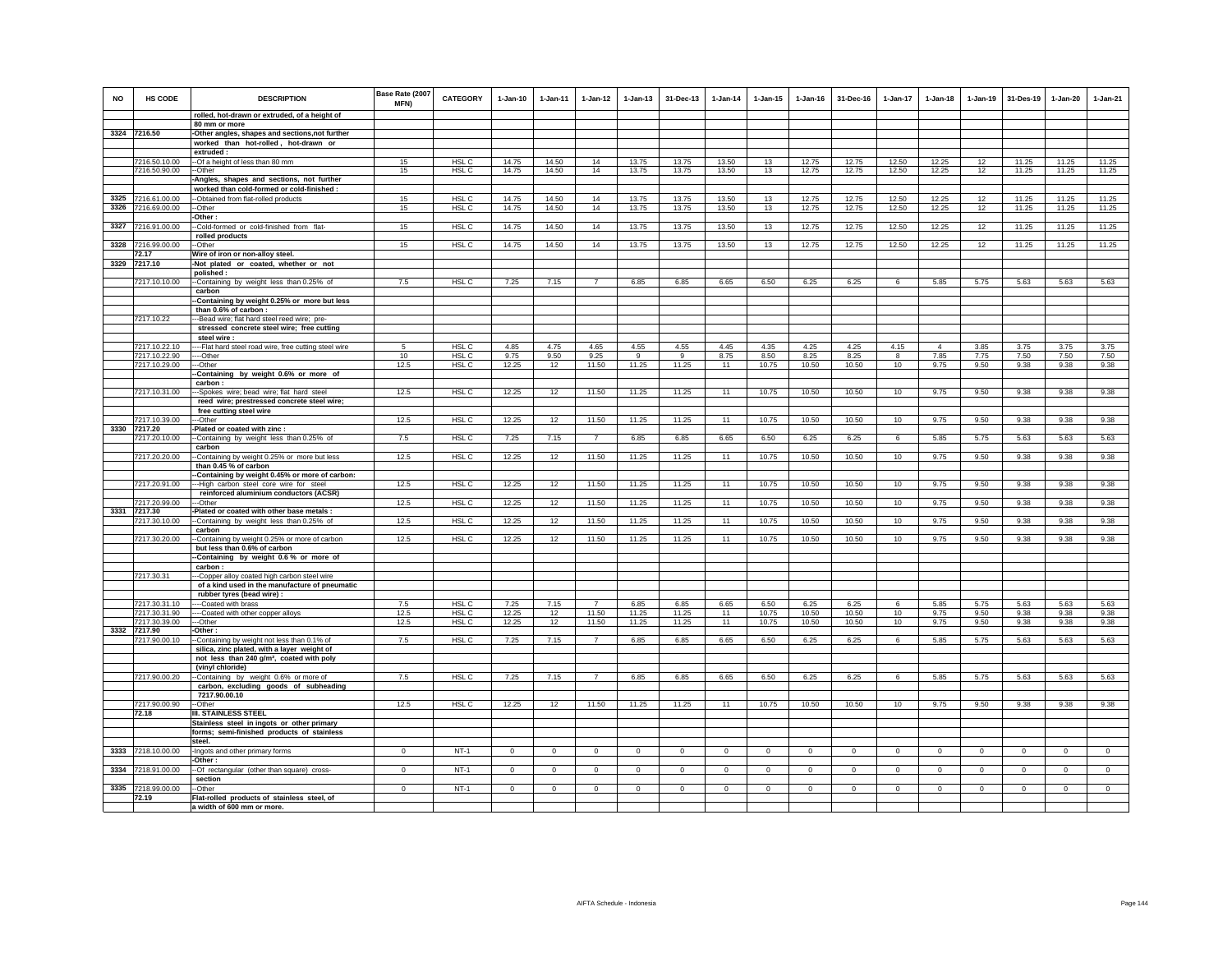| <b>NO</b> | HS CODE                        | <b>DESCRIPTION</b>                                                                  | Base Rate (2007<br>MFN) | <b>CATEGORY</b>  | $1-Jan-10$           | $1-Jan-11$           | $1-Jan-12$          | $1-Jan-13$              | 31-Dec-13                   | $1-Jan-14$  | $1-Jan-15$           | $1 - Jan-16$         | 31-Dec-16                        | $1 - Jan-17$         | $1-Jan-18$           | $1-Jan-19$           | 31-Des-19           | $1-Jan-20$           | $1-Jan-21$             |
|-----------|--------------------------------|-------------------------------------------------------------------------------------|-------------------------|------------------|----------------------|----------------------|---------------------|-------------------------|-----------------------------|-------------|----------------------|----------------------|----------------------------------|----------------------|----------------------|----------------------|---------------------|----------------------|------------------------|
|           |                                | -Not further worked than hot-rolled, in coils:                                      |                         |                  |                      |                      |                     |                         |                             |             |                      |                      |                                  |                      |                      |                      |                     |                      |                        |
| 3336      | 7219.11.00.00<br>7219.12.00.00 | --Of a thickness exceeding 10 mm<br>--Of a thickness of 4.75 mm or more but not     | $\Omega$<br>$\Omega$    | $NT-1$<br>$NT-1$ | $\Omega$<br>$\Omega$ | $\Omega$<br>$\Omega$ | $\Omega$<br>$\circ$ | $\mathbf 0$<br>$\Omega$ | $\mathbf 0$<br>$\mathbf{0}$ | $\Omega$    | $\Omega$<br>$\Omega$ | $\Omega$<br>$\Omega$ | $\Omega$<br>$\Omega$             | $\Omega$<br>$\Omega$ | $\Omega$<br>$\Omega$ | $\Omega$<br>$\Omega$ | $\Omega$<br>$\circ$ | $\Omega$<br>$\Omega$ | $\circ$<br>$\mathsf 0$ |
| 3337      |                                | exceeding 10 mm                                                                     |                         |                  |                      |                      |                     |                         |                             | $\mathbf 0$ |                      |                      |                                  |                      |                      |                      |                     |                      |                        |
| 3338      | 7219.13.00.00                  | --Of a thickness of 3 mm or more but less than                                      | $\overline{0}$          | NT-1             | $\mathbf 0$          | $\circ$              | $\mathbf 0$         | $\mathbf 0$             | $\mathbf 0$                 | $\mathbf 0$ | $\mathbf 0$          | $\mathbf 0$          | $\mathbf 0$                      | $\mathbf 0$          | $\mathbf 0$          | $\mathbf 0$          | $\mathbf 0$         | $\mathbf 0$          | $\mathbf 0$            |
|           |                                | 4.75 mm                                                                             |                         |                  |                      |                      |                     |                         |                             |             |                      |                      |                                  |                      |                      |                      |                     |                      |                        |
|           | 3339 7219.14.00.00             | --Of a thickness of less than 3 mm                                                  | $^{\circ}$              | $NT-1$           | $\mathbf{0}$         | $\circ$              | $\circ$             | $\mathbf 0$             | $\mathbf 0$                 | $\mathbf 0$ | 0                    | $\,0\,$              | $^{\circ}$                       | $\mathbf 0$          | $\mathbf 0$          | $\circ$              | $\circ$             | $\mathbf 0$          | $\mathbf 0$            |
|           |                                | -Not further worked than hot-rolled, not in                                         |                         |                  |                      |                      |                     |                         |                             |             |                      |                      |                                  |                      |                      |                      |                     |                      |                        |
|           |                                | coils :                                                                             |                         |                  |                      |                      |                     |                         |                             |             |                      |                      |                                  |                      |                      |                      |                     |                      |                        |
| 3340      | 7219.21.00.00                  | --Of a thickness exceeding 10 mm                                                    | $^{\circ}$              | $NT-1$           | $\Omega$             | $\mathbf 0$          | $\mathbf 0$         | $\mathbf 0$             | $\mathbf 0$                 | $\mathbf 0$ | $\mathbf 0$          | $\mathbf 0$          | $^{\circ}$                       | $\mathbf 0$          | $\mathbf 0$          | $\mathbf 0$          | $\mathbf 0$         | $\mathbf 0$          | $\mathbf 0$            |
| 3341      | 7219.22.00.00                  | -Of a thickness of 4.75 mm or more but not                                          | $\mathsf 0$             | $NT-1$           | $\mathsf 0$          | $\mathsf 0$          | $\mathbf 0$         | $\mathbf 0$             | $\mathbf 0$                 | $\mathbf 0$ | $\mathbf 0$          | $\mathbf 0$          | $\mathbf 0$                      | $\mathbf 0$          | $\mathbf 0$          | $\mathbf 0$          | $\mathbf 0$         | $\mathbf 0$          | $\mathsf 0$            |
|           |                                | exceeding 10 mm                                                                     |                         |                  |                      |                      |                     |                         |                             |             |                      |                      |                                  |                      |                      |                      |                     |                      |                        |
| 3342      | 7219.23.00.00                  | --Of a thickness of 3 mm or more but less than                                      | $\mathbf 0$             | $NT-1$           | $\mathbf 0$          | $\mathbf 0$          | $\mathsf 0$         | $\mathbf 0$             | $\mathbf 0$                 | $\mathbf 0$ | $\mathbf 0$          | $\,0\,$              | $\mathbf 0$                      | $\mathbf 0$          | $\mathbf{0}$         | $\mathbf 0$          | $\,0\,$             | $\mathbf 0$          | $\mathsf 0$            |
| 3343      | 7219.24.00.00                  | 4.75 mm<br>--Of a thickness of less than 3 mm                                       | $\overline{0}$          | $NT-1$           | $\mathsf 0$          | $\mathbf 0$          | $\mathbf 0$         | $\mathbf 0$             | $\mathbf{0}$                | $\mathbf 0$ | $\mathbf 0$          | $\mathbb O$          | $\mathbf 0$                      | $\circ$              | $\mathsf 0$          | $\mathbf 0$          | $\overline{0}$      | $\mathsf 0$          | $\overline{0}$         |
|           |                                | -Not further worked than cold-rolled (cold-                                         |                         |                  |                      |                      |                     |                         |                             |             |                      |                      |                                  |                      |                      |                      |                     |                      |                        |
|           |                                | reduced) :                                                                          |                         |                  |                      |                      |                     |                         |                             |             |                      |                      |                                  |                      |                      |                      |                     |                      |                        |
| 3344      | 7219.31.00.00                  | --Of a thickness of 4.75 mm or more                                                 | 7.5                     | ST               | 6                    | 6                    | 6.                  | 6                       | 6                           | 5           | 5                    | 5                    | 5                                | 5                    | 5                    | 5                    | 5                   | 5                    | 5                      |
| 3345      | 7219.32.00.00                  | -- Of a thickness of 3 mm or more but less than                                     | 7.5                     | ST               | 6                    | 6                    | 6                   | 6                       | 6                           | 5           | 5                    | 5                    | 5                                | 5                    | 5                    | $\,$ 5 $\,$          | $\sqrt{5}$          | 5                    | 5                      |
|           |                                | 4.75 mm                                                                             |                         |                  |                      |                      |                     |                         |                             |             |                      |                      |                                  |                      |                      |                      |                     |                      |                        |
| 3346      | 7219.33.00.00                  | --Of a thickness exceeding 1 mm but less                                            | 15                      | HSL <sub>C</sub> | 14.75                | 14.50                | 14                  | 13.75                   | 13.75                       | 13.50       | 13                   | 12.75                | 12.75                            | 12.50                | 12.25                | 12                   | 11.25               | 11.25                | 11.25                  |
|           |                                | than 3 mm                                                                           |                         |                  |                      |                      |                     |                         |                             |             |                      |                      |                                  |                      |                      |                      |                     |                      |                        |
| 3347      | 7219.34.00.00                  | -Of a thickness of 0.5 mm or more but not                                           | 15                      | HSL <sub>C</sub> | 14.75                | 14.50                | 14                  | 13.75                   | 13.75                       | 13.50       | 13                   | 12.75                | 12.75                            | 12.50                | 12.25                | 12                   | 11.25               | 11.25                | 11.25                  |
| 3348      | 7219.35.00.00                  | exceeding 1 mm<br>-Of a thickness of less than 0.5 mm                               | 15                      | HSL <sub>C</sub> | 14.75                | 14.50                | 14                  | 13.75                   | 13.75                       | 13.50       | 13                   | 12.75                | 12.75                            | 12.50                | 12.25                | 12                   | 11.25               | 11.25                | 11.25                  |
|           | 3349 7219.90                   | Other:                                                                              |                         |                  |                      |                      |                     |                         |                             |             |                      |                      |                                  |                      |                      |                      |                     |                      |                        |
|           | 7219.90.10.00                  | -Of a thickness of 1.5 mm or more but not                                           | 7.5                     | <b>ST</b>        | 6                    | 6                    | 6                   | 6                       | 6                           | 5           | 5                    | 5                    | $5\overline{5}$                  | 5                    | 5                    | 5                    | 5                   | 5                    | 5                      |
|           |                                | exceeding 125 mm with patterns in relief                                            |                         |                  |                      |                      |                     |                         |                             |             |                      |                      |                                  |                      |                      |                      |                     |                      |                        |
|           |                                | derived from rolling, or perforated,                                                |                         |                  |                      |                      |                     |                         |                             |             |                      |                      |                                  |                      |                      |                      |                     |                      |                        |
|           |                                | corrugated or polished                                                              |                         |                  |                      |                      |                     |                         |                             |             |                      |                      |                                  |                      |                      |                      |                     |                      |                        |
|           | 7219.90.20.00                  | --Of a thickness of less than 1.5 mm without                                        | 7.5                     | ST               | 6                    | 6                    | 6                   | 6                       | 6                           | 5           | 5                    | -5                   | 5                                | 5                    | 5                    | 5                    | 5                   | 5                    | $\sqrt{5}$             |
|           |                                | patterns in relief derived from rolling, or                                         |                         |                  |                      |                      |                     |                         |                             |             |                      |                      |                                  |                      |                      |                      |                     |                      |                        |
|           | 7219.90.90.00                  | perforated, corrugated or polished<br>--Other                                       | 7.5                     | <b>ST</b>        | 6                    | 6                    | 6                   | 6                       | 6                           | 5           | 5                    | 5                    | 5                                | 5                    | 5                    | 5                    | 5                   | 5                    | -5                     |
|           | 72.20                          | Flat-rolled products of stainless steel, of                                         |                         |                  |                      |                      |                     |                         |                             |             |                      |                      |                                  |                      |                      |                      |                     |                      |                        |
|           |                                | a width of less than 600 mm.                                                        |                         |                  |                      |                      |                     |                         |                             |             |                      |                      |                                  |                      |                      |                      |                     |                      |                        |
|           |                                | -Not further worked than hot-rolled :                                               |                         |                  |                      |                      |                     |                         |                             |             |                      |                      |                                  |                      |                      |                      |                     |                      |                        |
| 3350      | 7220.11                        | -Of a thickness of 4.75 mm or more :                                                |                         |                  |                      |                      |                     |                         |                             |             |                      |                      |                                  |                      |                      |                      |                     |                      |                        |
|           | 7220.11.10.00                  | ---Hoop and strip, of a width not exceeding                                         | $\mathbf 0$             | $NT-1$           | $\mathbf 0$          | $\circ$              | $\circ$             | $\circ$                 | $\mathbf 0$                 | $\circ$     | $\mathbf 0$          | $^{\circ}$           | $\mathbf 0$                      | $\mathbf 0$          | $\circ$              | $\mathbf 0$          | $\circ$             | $\mathbf 0$          | $\circ$                |
|           |                                | 400 mm                                                                              |                         |                  |                      |                      |                     |                         |                             |             |                      |                      |                                  |                      |                      |                      |                     |                      |                        |
| 3351      | 7220.11.90.00<br>7220.12       | ---Other<br>-- Of a thickness of less than 4.75 mm :                                | $\mathbf 0$             | $NT-1$           | $\mathsf 0$          | $\mathbf 0$          | $\mathbf 0$         | $\circ$                 | $\mathbf 0$                 | $\mathsf 0$ | $\Omega$             | $\mathbf 0$          | $\Omega$                         | $\mathbf 0$          | $\circ$              | $\mathbf 0$          | $\mathbf 0$         | $\mathbf 0$          | $\mathsf 0$            |
|           | 7220.12.10.00                  | ---Hoop and strip, of a width not exceeding                                         | $\mathbf 0$             | $NT-1$           | $^{\circ}$           | $\circ$              | $\circ$             | $\circ$                 | $\mathbf 0$                 | $\circ$     | $^{\circ}$           | $^{\circ}$           | $^{\circ}$                       | $\mathbf{0}$         | $\circ$              | $\circ$              | $\mathbf{0}$        | $\mathbf 0$          | $\circ$                |
|           |                                | 400 mm                                                                              |                         |                  |                      |                      |                     |                         |                             |             |                      |                      |                                  |                      |                      |                      |                     |                      |                        |
|           | 7220.12.90.00                  | --Other                                                                             | $^{\circ}$              | $NT-1$           | $\circ$              | $\overline{0}$       | $\mathbf{0}$        | $\circ$                 | $\mathbf{0}$                | $\circ$     | $^{\circ}$           | $\mathbf 0$          | $\Omega$                         | $\circ$              | $\circ$              | $\circ$              | $\mathbf{0}$        | $\circ$              | $\circ$                |
| 3352      | 7220.20                        | -Not further worked than cold-rolled (cold-                                         |                         |                  |                      |                      |                     |                         |                             |             |                      |                      |                                  |                      |                      |                      |                     |                      |                        |
|           |                                | reduced) :                                                                          |                         |                  |                      |                      |                     |                         |                             |             |                      |                      |                                  |                      |                      |                      |                     |                      |                        |
|           | 7220.20.10.00                  | -Hoop and strip, of a width not exceeding                                           | 15                      | HSL C            | 14.75                | 14.50                | 14                  | 13.75                   | 13.75                       | 13.50       | 13                   | 12.75                | 12.75                            | 12.50                | 12.25                | 12                   | 11.25               | 11.25                | 11.25                  |
|           | 7220.20.90.00                  | 400 mm<br>--Other                                                                   | 15                      | HSL C            | 14.75                | 14.50                | 14                  | 13.75                   | 13.75                       | 13.50       | 13                   | 12.75                | 12.75                            | 12.50                | 12.25                | 12                   | 11.25               | 11.25                | 11.25                  |
| 3353      | 7220.90                        | -Other:                                                                             |                         |                  |                      |                      |                     |                         |                             |             |                      |                      |                                  |                      |                      |                      |                     |                      |                        |
|           | 7220.90.10.00                  | --Hoop and strip, of a width not exceeding                                          | 7.5                     | <b>ST</b>        | 6                    | 6                    | 6                   | 6                       | 6                           | 5           | 5                    | 5                    | 5                                | 5                    | 5                    | 5                    | 5                   | 5                    | 5                      |
|           |                                | 400 mm                                                                              |                         |                  |                      |                      |                     |                         |                             |             |                      |                      |                                  |                      |                      |                      |                     |                      |                        |
|           | 7220.90.90.00                  | --Other                                                                             | 7.5                     | <b>ST</b>        | 6                    | 6                    | 6                   | 6                       | 6                           | 5           | 5                    | 5                    | 5                                | 5                    | $\sqrt{5}$           | 5                    | 5                   | $\sqrt{5}$           | 5                      |
|           | 3354 7221.00.00.00             | Bars and rods, hot-rolled, in irregularly                                           | 5                       | ST               | 4.50                 | 4.50                 | 4.50                | 4.50                    | 4.50                        | 4.50        | 4.50                 | 4.50                 | $\overline{4}$                   | $\overline{4}$       | $\overline{4}$       | $\overline{4}$       | $\mathbf{0}$        | $\circ$              | $\mathbf 0$            |
|           |                                | wound coils, of stainless steel.                                                    |                         |                  |                      |                      |                     |                         |                             |             |                      |                      |                                  |                      |                      |                      |                     |                      |                        |
|           | 72.22                          | Other bars and rods of stainless steel;<br>angles, shapes and sections of stainless |                         |                  |                      |                      |                     |                         |                             |             |                      |                      |                                  |                      |                      |                      |                     |                      |                        |
|           |                                | steel.                                                                              |                         |                  |                      |                      |                     |                         |                             |             |                      |                      |                                  |                      |                      |                      |                     |                      |                        |
|           |                                | -Bars and rods, not further worked than hot-                                        |                         |                  |                      |                      |                     |                         |                             |             |                      |                      |                                  |                      |                      |                      |                     |                      |                        |
|           |                                | rolled, hot-drawn or extruded :                                                     |                         |                  |                      |                      |                     |                         |                             |             |                      |                      |                                  |                      |                      |                      |                     |                      |                        |
| 3355      | 7222.11.00.00                  | --Of circular cross-section                                                         | $\sqrt{5}$              | <b>ST</b>        | 4.50                 | 4.50                 | 4.50                | 4.50                    | 4.50                        | 4.50        | 4.50                 | 4.50                 | $\overline{4}$                   | $\overline{4}$       | $\overline{4}$       | $\overline{4}$       | 3.75                | 3.75                 | 3.75                   |
| 3356      | 7222.19.00.00                  | --Other                                                                             | 5                       | <b>ST</b>        | 4.50                 | 4.50                 | 4.50                | 4.50                    | 4.50                        | 4.50        | 4.50                 | 4.50                 | $\overline{4}$                   | $\overline{4}$       | $\Delta$             | $\overline{4}$       | 3.75                | 3.75                 | 3.75                   |
| 3357      | 7222.20                        | -Bars and rods, not further worked than cold-                                       |                         |                  |                      |                      |                     |                         |                             |             |                      |                      |                                  |                      |                      |                      |                     |                      |                        |
|           |                                | formed or cold-finished :                                                           |                         |                  |                      |                      |                     |                         |                             |             |                      |                      |                                  |                      |                      |                      |                     |                      |                        |
|           | 7222.20.10.00                  | --Of circular cross-section                                                         | 5                       | ST               | 4.50                 | 4.50                 | 4.50                | 4.50                    | 4.50                        | 4.50        | 4.50                 | 4.50                 | $\overline{4}$<br>$\overline{4}$ | $\overline{4}$       | $\overline{4}$       | $\overline{4}$       | 3.75                | 3.75                 | 3.75                   |
| 3358      | 7222.20.90.00<br>7222.30       | --Other<br>-Other bars and rods :                                                   | 5                       | ST               | 4.50                 | 4.50                 | 4.50                | 4.50                    | 4.50                        | 4.50        | 4.50                 | 4.50                 |                                  | $\overline{4}$       | $\overline{4}$       | $\overline{4}$       | 3.75                | 3.75                 | 3.75                   |
|           | 7222.30.10.00                  | --Of circular cross-section                                                         | -5                      | <b>ST</b>        | 4.50                 | 4.50                 | 4.50                | 4.50                    | 4.50                        | 4.50        | 4.50                 | 4.50                 | $\overline{4}$                   | $\overline{4}$       | $\overline{4}$       | $\overline{4}$       | 3.75                | 3.75                 | 3.75                   |
|           | 7222.30.90.00                  | --Other                                                                             | 5                       | <b>ST</b>        | 4.50                 | 4.50                 | 4.50                | 4.50                    | 4.50                        | 4.50        | 4.50                 | 4.50                 | $\overline{4}$                   | $\overline{4}$       | $\overline{4}$       | $\overline{4}$       | 3.75                | 3.75                 | 3.75                   |
| 3359      | 7222.40.00.00                  | -Angles, shapes and sections                                                        | 7.5                     | ST               | 6                    | 6                    | 6                   | 6                       | 6                           | 5           | 5                    | -5                   | 5                                | 5                    | 5                    | 5                    | 5                   | 5                    | 5                      |
|           | 72.23                          | Wire of stainless steel.                                                            |                         |                  |                      |                      |                     |                         |                             |             |                      |                      |                                  |                      |                      |                      |                     |                      |                        |
| 3360      | 7223.00.10.00                  | -Having a cross-sectional dimension exceeding                                       | 5                       | ST               | 4.50                 | 4.50                 | 4.50                | 4.50                    | 4.50                        | 4.50        | 4.50                 | 4.50                 | $\Delta$                         | $\overline{4}$       | $\Delta$             | $\overline{4}$       | $\mathbf 0$         | $\mathbf 0$          | $\circ$                |
|           |                                | 13 mm                                                                               |                         |                  |                      |                      |                     |                         |                             |             |                      |                      |                                  |                      |                      |                      |                     |                      |                        |
|           | 7223.00.90.00                  | -Other                                                                              | 5                       | <b>ST</b>        | 4.50                 | 4.50                 | 4.50                | 4.50                    | 4.50                        | 4.50        | 4.50                 | 4.50                 | $\Delta$                         | $\Delta$             | $\Delta$             | $\Delta$             | 3.75                | 3.75                 | 3.75                   |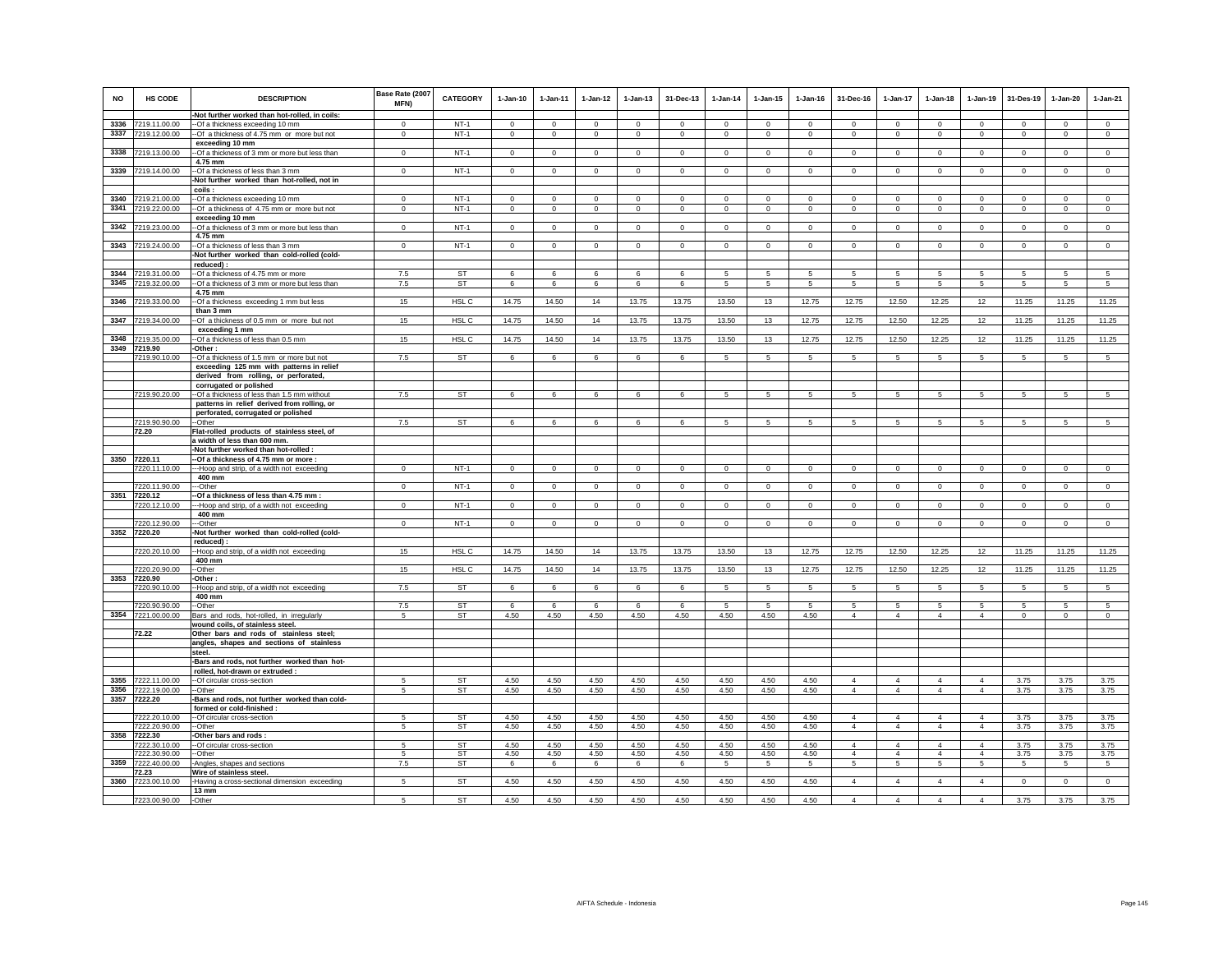| <b>NO</b> | HS CODE                        | <b>DESCRIPTION</b>                                                            | Base Rate (2007<br><b>MFN)</b> | <b>CATEGORY</b>  | $1 - Jan-10$            | $1 - Jan-11$            | $1 - Jan-12$               | $1 - Jan-13$            | 31-Dec-13               | $1 - Jan-14$            | $1 - Jan-15$            | $1 - Jan-16$            | 31-Dec-16               | $1 - Jan-17$        | $1-Jan-18$          | $1-Jan-19$                       | 31-Des-19                  | $1 - Jan-20$            | $1-Jan-21$              |
|-----------|--------------------------------|-------------------------------------------------------------------------------|--------------------------------|------------------|-------------------------|-------------------------|----------------------------|-------------------------|-------------------------|-------------------------|-------------------------|-------------------------|-------------------------|---------------------|---------------------|----------------------------------|----------------------------|-------------------------|-------------------------|
|           |                                | IV. BAJA PADUAN LAINNYA, BATANG DAN BATANG                                    |                                |                  |                         |                         |                            |                         |                         |                         |                         |                         |                         |                     |                     |                                  |                            |                         |                         |
|           |                                | KECIL BOR BERONGGA, DARI BAJA PADUAN ATAU<br><b>BAJA BUKAN PADUAN</b>         |                                |                  |                         |                         |                            |                         |                         |                         |                         |                         |                         |                     |                     |                                  |                            |                         |                         |
|           | 72.24                          | Other alloy steel in ingots or other primary                                  |                                |                  |                         |                         |                            |                         |                         |                         |                         |                         |                         |                     |                     |                                  |                            |                         |                         |
|           |                                | forms; semi-finished products of other alloy                                  |                                |                  |                         |                         |                            |                         |                         |                         |                         |                         |                         |                     |                     |                                  |                            |                         |                         |
|           |                                | steel.                                                                        |                                |                  |                         |                         |                            |                         |                         |                         |                         |                         |                         |                     |                     |                                  |                            |                         |                         |
|           | 3361 7224.10.00.00             | Ingots and other primary forms                                                | 5                              | <b>ST</b>        | 4.50                    | 4.50                    | 4.50                       | 4.50                    | 4.50                    | 4.50                    | 4.50                    | 4.50                    | $\overline{4}$          | $\overline{4}$      | $\overline{4}$      | $\overline{4}$                   | $\mathbf 0$                | $\mathsf 0$             | $\mathsf 0$             |
| 3362      | 7224.90.00.00                  | -Other                                                                        | 5                              | ST               | 4.50                    | 4.50                    | 4.50                       | 4.50                    | 4.50                    | 4.50                    | 4.50                    | 4.50                    | $\overline{4}$          | $\overline{4}$      | $\overline{4}$      | $\overline{4}$                   | $\mathbf 0$                | $\mathbf 0$             | $\mathbf 0$             |
|           | 72.25                          | Flat-rolled products of other alloy steel, of                                 |                                |                  |                         |                         |                            |                         |                         |                         |                         |                         |                         |                     |                     |                                  |                            |                         |                         |
|           |                                | a width of 600 mm or more.                                                    |                                |                  |                         |                         |                            |                         |                         |                         |                         |                         |                         |                     |                     |                                  |                            |                         |                         |
|           |                                | -Of silicon-electrical steel :                                                |                                |                  |                         |                         |                            |                         |                         |                         |                         |                         |                         |                     |                     |                                  |                            |                         |                         |
| 3363      | 7225.11.00.00                  | --Grain-oriented                                                              | $\Omega$                       | $NT-1$           | $\Omega$                | $\Omega$                | $\Omega$                   | $\Omega$                | $\Omega$                | $\Omega$                | $\Omega$                | $\Omega$                | $\Omega$                | $\Omega$            | $\Omega$            | $\Omega$                         | $\Omega$                   | $\Omega$                | $\circ$                 |
| 3364      | 7225.19.00.00                  | --Other                                                                       | $\mathbf 0$                    | $NT-1$           | $\mathsf 0$             | $\mathsf 0$             | $\circ$                    | $\mathsf 0$             | $\mathsf 0$             | $\mathsf 0$             | $\mathsf 0$             | $\mathbf 0$             | $\mathbf 0$             | $\mathbf 0$         | $\mathbf 0$         | $\mathbf 0$                      | $\mathbf 0$                | $\mathsf 0$             | $\mathsf 0$             |
| 3365      | 7225.30.00.00                  | -Other, not further worked than hot-rolled,<br>in coils                       | $\Omega$                       | $NT-1$           | $\Omega$                | $\Omega$                | $\Omega$                   | $\mathbf 0$             | $\mathbf{0}$            | $\circ$                 | $\mathbf 0$             | $\Omega$                | $\Omega$                | $\mathbf 0$         | $\Omega$            | $\mathbf 0$                      | $\mathbf 0$                | $\Omega$                | $\circ$                 |
| 3366      | 7225.40.00.00                  | -Other, not further worked than hot-rolled,<br>not in coils                   | $\mathbf{0}$                   | $NT-1$           | $\circ$                 | $\circ$                 | $\overline{0}$             | $\circ$                 | $\overline{0}$          | $\overline{0}$          | $\mathbf 0$             | $\mathbf 0$             | $\mathbf{0}$            | $\overline{0}$      | $\mathbf{0}$        | $\overline{0}$                   | $\overline{0}$             | $\circ$                 | $\mathbf 0$             |
| 3367      | 7225.50.00.00                  | -Other, not further worked than cold-rolled                                   | $^{\circ}$                     | $NT-1$           | $\mathbf{0}$            | $\circ$                 | $\circ$                    | $\mathbf 0$             | $\Omega$                | $\circ$                 | $^{\circ}$              | $\circ$                 | $^{\circ}$              | $\mathbf{0}$        | $\circ$             | $\mathbf{0}$                     | $\circ$                    | $\mathbf{0}$            | $\circ$                 |
|           |                                | (cold-reduced)                                                                |                                |                  |                         |                         |                            |                         |                         |                         |                         |                         |                         |                     |                     |                                  |                            |                         |                         |
|           |                                | Other:                                                                        |                                |                  |                         |                         |                            |                         |                         |                         |                         |                         |                         |                     |                     |                                  |                            |                         |                         |
| 3368      | 7225.91.00.00                  | -Electrolytically plated or coated with zinc                                  | $\mathbf 0$                    | $NT-1$           | $^{\circ}$              | $\mathbf 0$             | $\mathbf 0$                | $\mathbf 0$             | $\mathbf 0$             | $\mathbf 0$             | $\mathbf 0$             | $^{\circ}$              | $\circ$                 | $\mathbf 0$         | $\mathbf 0$         | $^{\circ}$                       | $^{\circ}$                 | $\mathbf 0$             | $\mathbf 0$             |
| 3369      | 7225.92.00.00                  | -Otherwise plated or coated with zinc                                         | $\,0\,$                        | $NT-1$           | $\mathsf 0$             | $\mathbf 0$             | $\mathbf 0$                | $\mathsf 0$             | $\mathbf 0$             | $\mathsf 0$             | $\mathsf 0$             | $\mathbf 0$             | $\mathbf{0}$            | $\mathbf 0$         | $\mathbf{0}$        | $\mathbf 0$                      | $\mathbf 0$                | $\mathbf 0$             | $\mathbb O$             |
|           | 3370 7225.99.00.00             | -Other                                                                        | $\mathbf 0$                    | $NT-1$           | $\circ$                 | $\mathsf 0$             | $\overline{0}$             | $\mathsf 0$             | $\mathsf 0$             | $\circ$                 | $\mathbf{0}$            | $\mathbf 0$             | $\circ$                 | $\mathbf 0$         | $\mathbf 0$         | $\Omega$                         | $\mathbf 0$                | $\mathbf{0}$            | $\Omega$                |
|           | 72.26                          | Flat-rolled products of other alloy steel, of<br>a width of less than 600 mm. |                                |                  |                         |                         |                            |                         |                         |                         |                         |                         |                         |                     |                     |                                  |                            |                         |                         |
|           |                                | -Of silicon-electrical steel                                                  |                                |                  |                         |                         |                            |                         |                         |                         |                         |                         |                         |                     |                     |                                  |                            |                         |                         |
|           | 3371 7226.11                   | -Grain-oriented:                                                              |                                |                  |                         |                         |                            |                         |                         |                         |                         |                         |                         |                     |                     |                                  |                            |                         |                         |
|           | 7226.11.10.00                  | -- Hoop and strip, of a width not exceeding<br>400 mm                         | $^{\circ}$                     | $NT-1$           | $^{\circ}$              | $\mathbf 0$             | $\circ$                    | $\mathbf 0$             | $\mathbf 0$             | $\mathbf 0$             | $\mathbf 0$             | $\mathbf{0}$            | $\circ$                 | $\mathbf 0$         | $\mathbf{0}$        | $^{\circ}$                       | $\mathbf 0$                | $\mathbf 0$             | $\mathbf 0$             |
|           | 7226.11.90.00                  | -Other                                                                        | $\mathbf 0$                    | $NT-1$           | $\mathsf 0$             | $\mathsf 0$             | $\circ$                    | $\mathsf 0$             | $\mathsf 0$             | $\circ$                 | $\mathsf 0$             | $\circ$                 | $\mathsf 0$             | $\mathbf 0$         | $\mathbf 0$         | $\mathbf 0$                      | $\mathbf 0$                | $\mathsf 0$             | $\circ$                 |
| 3372      | 7226.19                        | -Other:                                                                       |                                |                  |                         |                         |                            |                         |                         |                         |                         |                         |                         |                     |                     |                                  |                            |                         |                         |
|           | 7226.19.10.00                  | -Hoop and strip, of a width not exceeding<br>400 mm                           | $\mathbf 0$                    | $NT-1$           | $\mathsf 0$             | $\circ$                 | $\circ$                    | $\mathbf 0$             | $\circ$                 | $\circ$                 | $\mathbf 0$             | $\circ$                 | $\circ$                 | $\circ$             | $\mathbf 0$         | $\mathbf 0$                      | $\mathbf 0$                | $\circ$                 | $\mathsf 0$             |
|           | 7226.19.90.00                  | -Other                                                                        | $\circ$                        | $NT-1$           | $\circ$                 | $\mathbf{0}$            | $\circ$                    | $\mathbf{0}$            | $\mathbf{0}$            | $\circ$                 | $\mathbf{0}$            | $\circ$                 | $\circ$                 | $\mathbf{0}$        | $\circ$             | $\mathbf 0$                      | $\circ$                    | $\mathbf{0}$            | $\circ$                 |
| 3373      | 7226.20                        | -Of high speed steel:                                                         |                                | $NT-1$           |                         |                         |                            |                         |                         |                         |                         |                         |                         |                     |                     |                                  |                            |                         |                         |
|           | 7226.20.10.00                  | -Hoop and strip, of a width not exceeding<br>400 mm                           | $\mathbf 0$                    |                  | $\circ$                 | $\circ$                 | $\overline{0}$             | $\circ$                 | $\overline{0}$          | $\overline{0}$          | $\mathbf 0$             | $\mathbf 0$             | $\circ$                 | $\overline{0}$      | $\circ$             | $\overline{0}$                   | $\overline{0}$             | $\circ$                 | $\mathbf 0$             |
|           | 7226.20.90.00                  | -Other                                                                        | $\overline{0}$                 | $NT-1$           | $\overline{0}$          | $\overline{0}$          | $\overline{0}$             | $\overline{0}$          | $\overline{0}$          | $\overline{0}$          | $\overline{0}$          | $\overline{0}$          | $\overline{0}$          | $\overline{0}$      | $\overline{0}$      | $\overline{0}$                   | $\overline{0}$             | $\overline{0}$          | $\overline{0}$          |
|           |                                | Other:                                                                        |                                |                  |                         |                         |                            |                         |                         |                         |                         |                         |                         |                     |                     |                                  |                            |                         |                         |
|           | 3374 7226.91                   | -Not further worked than hot-rolled :                                         |                                |                  |                         |                         |                            |                         |                         |                         |                         |                         |                         |                     |                     |                                  |                            |                         |                         |
|           | 7226.91.10.00                  | -Hoop and strip, of a width not exceeding                                     | 5                              | ST               | 4.50                    | 4.50                    | 4.50                       | 4.50                    | 4.50                    | 4.50                    | 4.50                    | 4.50                    | $\overline{4}$          | $\overline{4}$      | $\overline{4}$      | $\overline{4}$                   | $\,0\,$                    | $\mathbf{0}$            | $\mathsf 0$             |
|           |                                | 400 mm                                                                        |                                |                  |                         |                         |                            |                         |                         |                         |                         |                         |                         |                     |                     |                                  |                            |                         |                         |
|           | 7226.91.90.00                  | -Other                                                                        | $\sqrt{5}$                     | ST               | 4.50                    | 4.50                    | 4.50                       | 4.50                    | 4.50                    | 4.50                    | 4.50                    | 4.50                    | $\overline{4}$          | $\overline{4}$      | $\overline{4}$      | $\overline{4}$                   | $\Omega$                   | $\Omega$                | $\Omega$                |
|           | 3375 7226.92                   | -Not further worked than cold-rolled<br>(cold-reduced):                       |                                |                  |                         |                         |                            |                         |                         |                         |                         |                         |                         |                     |                     |                                  |                            |                         |                         |
|           | 7226.92.10.00                  | --Hoop and strip, of a width not exceeding                                    | 5                              | <b>ST</b>        | 4.50                    | 4.50                    | 4.50                       | 4.50                    | 4.50                    | 4.50                    | 4.50                    | 4.50                    | $\overline{4}$          | $\overline{4}$      | $\overline{4}$      | $\overline{4}$                   | $\mathbf{0}$               | $\Omega$                | $\circ$                 |
|           |                                | 400 mm                                                                        |                                |                  |                         |                         |                            |                         |                         |                         |                         |                         |                         |                     |                     |                                  |                            |                         |                         |
|           | 7226.92.90.00                  | -Other                                                                        | -5                             | ST               | 4.50                    | 4.50                    | 4.50                       | 4.50                    | 4.50                    | 4.50                    | 4.50                    | 4.50                    | $\overline{4}$          | $\overline{4}$      | $\overline{4}$      | $\overline{4}$                   | $\mathbf 0$                | $\mathbf 0$             | $\Omega$                |
|           | 3376 7226.99                   | -Other :                                                                      |                                |                  |                         |                         |                            |                         |                         |                         |                         |                         |                         |                     |                     |                                  |                            |                         |                         |
|           | 7226.99.10.00                  | --Hoop and strip, of a width not exceeding                                    | 5                              | <b>ST</b>        | 4.50                    | 4.50                    | 4.50                       | 4.50                    | 4.50                    | 4.50                    | 4.50                    | 4.50                    | $\overline{4}$          | $\overline{4}$      | $\overline{4}$      | $\overline{4}$                   | $\overline{0}$             | $\mathsf 0$             | $\overline{0}$          |
|           |                                | 400 mm                                                                        |                                |                  |                         |                         |                            |                         |                         |                         |                         |                         |                         |                     |                     |                                  |                            |                         |                         |
|           | 7226.99.90.00<br>72.27         | -Other<br>Bars and rods, hot-rolled, in irregularly                           | 5                              | <b>ST</b>        | 4.50                    | 4.50                    | 4.50                       | 4.50                    | 4.50                    | 4.50                    | 4.50                    | 4.50                    | $\overline{4}$          | $\overline{4}$      | $\overline{4}$      | $\overline{4}$                   | $\mathbf 0$                | $\mathsf 0$             | $\circ$                 |
|           |                                | wound coils, of other alloy steel.                                            |                                |                  |                         |                         |                            |                         |                         |                         |                         |                         |                         |                     |                     |                                  |                            |                         |                         |
| 3377      | 7227.10.00.00                  | -Of high speed steel                                                          | 5                              | ST               | 4.50                    | 4.50                    | 4.50                       | 4.50                    | 4.50                    | 4.50                    | 4.50                    | 4.50                    | $\overline{4}$          | $\overline{4}$      | $\overline{4}$      | $\overline{4}$                   | $\mathbf 0$                | $\mathbf 0$             | $\mathbf 0$             |
| 3378      | 7227.20.00.00                  | -Of silico-manganese steel                                                    | 5                              | ST               | 4.50                    | 4.50                    | 4.50                       | 4.50                    | 4.50                    | 4.50                    | 4.50                    | 4.50                    | $\overline{4}$          | $\overline{4}$      | $\overline{4}$      | $\overline{4}$                   | $\overline{\mathbf{0}}$    | 0                       | 0                       |
|           | 3379 7227.90.00.00             | -Other                                                                        | -5                             | ST               | 4.50                    | 4.50                    | 4.50                       | 4.50                    | 4.50                    | 4.50                    | 4.50                    | 4.50                    | $\overline{4}$          | $\overline{4}$      | $\overline{4}$      | $\overline{4}$                   | $\circ$                    | $\mathbf 0$             | $\circ$                 |
|           | 72.28                          | Other bars and rods of other alloy steel;                                     |                                |                  |                         |                         |                            |                         |                         |                         |                         |                         |                         |                     |                     |                                  |                            |                         |                         |
|           |                                | angles, shapes and sections, of other alloy                                   |                                |                  |                         |                         |                            |                         |                         |                         |                         |                         |                         |                     |                     |                                  |                            |                         |                         |
|           |                                | steel; hollow drill bars and rods, of alloy                                   |                                |                  |                         |                         |                            |                         |                         |                         |                         |                         |                         |                     |                     |                                  |                            |                         |                         |
|           | 3380 7228.10                   | or non-alloy steel.                                                           |                                |                  |                         |                         |                            |                         |                         |                         |                         |                         |                         |                     |                     |                                  |                            |                         |                         |
|           | 7228.10.10.00                  | -Bars and rods, of high speed steel:                                          | $\Omega$                       | $NT-1$           | $\Omega$                | $\Omega$                | $\Omega$                   | $\Omega$                | $\Omega$                | $\Omega$                | $\Omega$                | $\Omega$                | $\Omega$                | $\Omega$            | $\Omega$            | $\Omega$                         | $\Omega$                   | $\Omega$                | $\Omega$                |
|           | 7228.10.90.00                  | -- Of circular cross-section<br>-Other                                        | $\mathbf 0$                    | $NT-1$           | $\mathbf 0$             | $\circ$                 | $\circ$                    | $\mathbf 0$             | $\mathbf 0$             | $\overline{0}$          | $\mathbf 0$             | $\mathbf 0$             | $\mathbf 0$             | $\circ$             | $\mathbf 0$         | $\overline{0}$                   | $\circ$                    | $\circ$                 | $\mathbf 0$             |
|           | 3381 7228.20                   | Bars and rods, of silico-manganese steel :                                    |                                |                  |                         |                         |                            |                         |                         |                         |                         |                         |                         |                     |                     |                                  |                            |                         |                         |
|           | 7228.20.10.00                  | -Of circular cross-section                                                    | -5                             | <b>ST</b>        | 4.50                    | 4.50                    | 4.50                       | 4.50                    | 4.50                    | 4.50                    | 4.50                    | 4.50                    | $\overline{4}$          | $\overline{4}$      | $\overline{4}$      | $\overline{4}$                   | $\Omega$                   | $\Omega$                | $\Omega$                |
|           | 7228.20.90.00                  | -Other                                                                        | 5                              | ST               | 4.50                    | 4.50                    | 4.50                       | 4.50                    | 4.50                    | 4.50                    | 4.50                    | 4.50                    | $\overline{4}$          | $\overline{4}$      | $\overline{4}$      | $\overline{4}$                   | $^{\circ}$                 | $\mathbf 0$             | $\mathbf 0$             |
| 3382      | 7228.30                        | -Other bars and rods, not further worked than                                 |                                |                  |                         |                         |                            |                         |                         |                         |                         |                         |                         |                     |                     |                                  |                            |                         |                         |
|           |                                | hot-rolled, hot-drawn or extruded :                                           |                                |                  |                         |                         |                            |                         |                         |                         |                         |                         |                         |                     |                     |                                  |                            |                         |                         |
|           | 7228.30.10.00                  | -- Of circular cross-section                                                  | -5                             | <b>ST</b>        | 4.50                    | 4.50                    | 4.50                       | 4.50                    | 4.50                    | 4.50                    | 4.50                    | 4.50                    | $\overline{4}$<br>4     | 4<br>$\overline{4}$ | $\overline{4}$<br>4 | $\overline{4}$<br>$\overline{4}$ | 3.75                       | 3.75                    | 3.75                    |
|           | 7228.30.90.00<br>3383 7228.40  | --Other<br>Other bars and rods, not further worked than                       | 5                              | ST               | 4.50                    | 4.50                    | 4.50                       | 4.50                    | 4.50                    | 4.50                    | 4.50                    | 4.50                    |                         |                     |                     |                                  | 3.75                       | 3.75                    | 3.75                    |
|           |                                | forged:                                                                       |                                |                  |                         |                         |                            |                         |                         |                         |                         |                         |                         |                     |                     |                                  |                            |                         |                         |
|           | 7228.40.10.00<br>7228.40.90.00 | --Of circular cross-section<br>--Other                                        | $\Omega$<br>$^{\circ}$         | $NT-1$<br>$NT-1$ | $\Omega$<br>$\mathbf 0$ | $\Omega$<br>$\mathbf 0$ | $\Omega$<br>$\overline{0}$ | $\Omega$<br>$\mathbf 0$ | $\Omega$<br>$\mathbf 0$ | $\Omega$<br>$\mathbf 0$ | $\Omega$<br>$\mathbf 0$ | $\Omega$<br>$\mathbf 0$ | $\Omega$<br>$\mathbf 0$ | $\Omega$<br>0       | $\Omega$<br>0       | $\Omega$<br>$\mathbf 0$          | $\Omega$<br>$\overline{0}$ | $\Omega$<br>$\mathbf 0$ | $\Omega$<br>$\mathbf 0$ |
|           | 3384 7228.50                   | -Other bars and rods, not further worked than                                 |                                |                  |                         |                         |                            |                         |                         |                         |                         |                         |                         |                     |                     |                                  |                            |                         |                         |
|           |                                |                                                                               |                                |                  |                         |                         |                            |                         |                         |                         |                         |                         |                         |                     |                     |                                  |                            |                         |                         |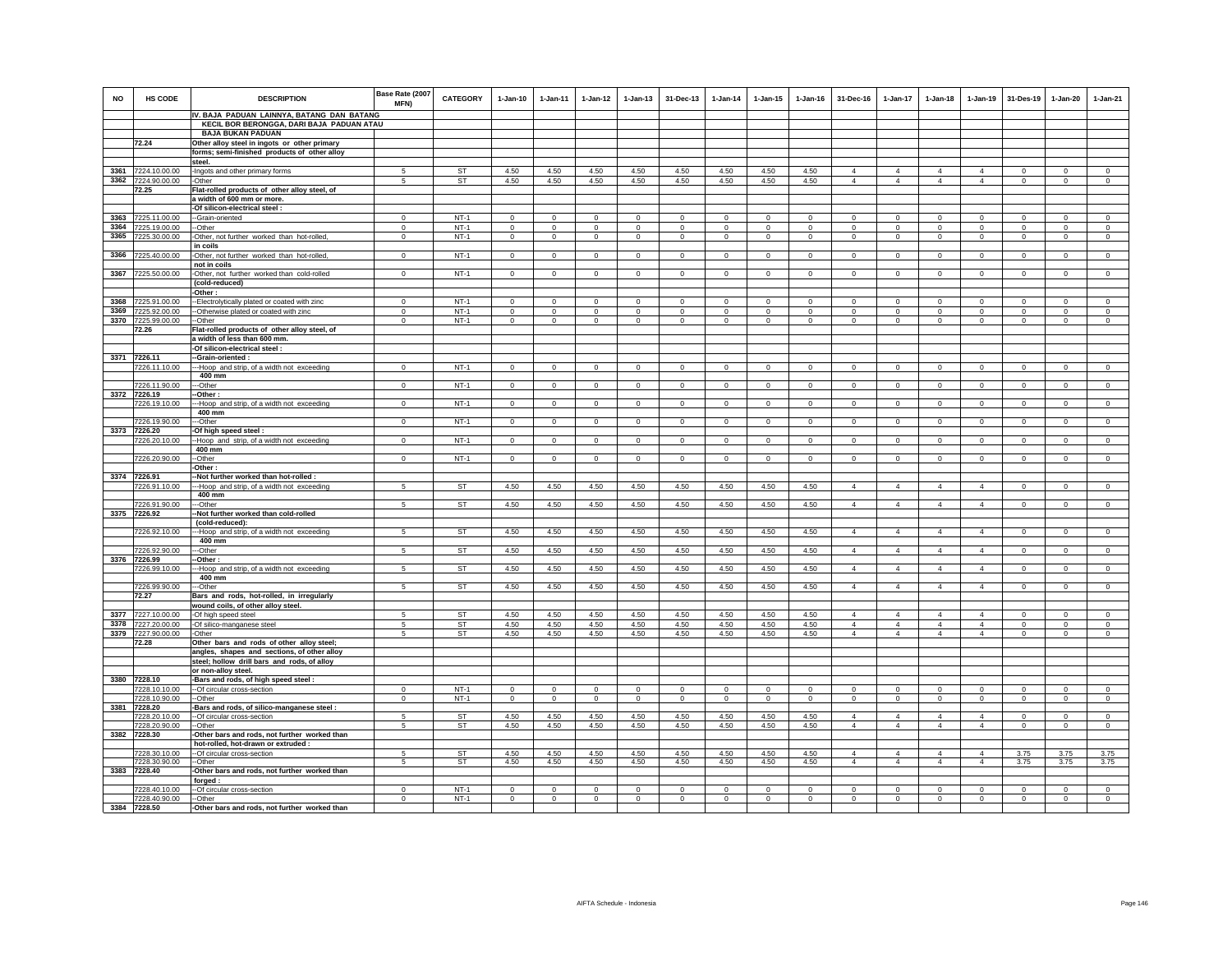| <b>NO</b> | HS CODE                        | <b>DESCRIPTION</b>                                                                               | Base Rate (2007<br>MFN)  | <b>CATEGORY</b>  | $1-Jan-10$          | $1-Jan-11$          | $1 - Jan-12$            | $1-Jan-13$              | 31-Dec-13               | $1-Jan-14$          | $1 - Jan-15$            | $1-Jan-16$          | 31-Dec-16           | 1-Jan-17                | $1-Jan-18$          | $1-Jan-19$              | 31-Des-19               | $1-Jan-20$                 | $1-Jan-21$          |
|-----------|--------------------------------|--------------------------------------------------------------------------------------------------|--------------------------|------------------|---------------------|---------------------|-------------------------|-------------------------|-------------------------|---------------------|-------------------------|---------------------|---------------------|-------------------------|---------------------|-------------------------|-------------------------|----------------------------|---------------------|
|           |                                | cold-formed or cold-finished :                                                                   |                          |                  |                     |                     |                         |                         |                         |                     |                         |                     |                     |                         |                     |                         |                         |                            |                     |
|           | 7228.50.10.00<br>7228.50.90.00 | -- Of circular cross-section<br>--Other                                                          | $\Omega$<br>$\mathbf{0}$ | $NT-1$<br>$NT-1$ | $\Omega$<br>$\circ$ | $\Omega$<br>$\circ$ | $\Omega$<br>$\mathbf 0$ | $\Omega$<br>$\mathbf 0$ | $\Omega$<br>$\mathbf 0$ | $\Omega$<br>$\circ$ | $\Omega$<br>$\mathbf 0$ | $\Omega$<br>$\circ$ | $\Omega$<br>$\circ$ | $\Omega$<br>$\mathbf 0$ | $\Omega$<br>$\circ$ | $\Omega$<br>$\mathbf 0$ | $\Omega$<br>$\mathbf 0$ | $\mathbf 0$<br>$\mathbf 0$ | $\Omega$<br>$\circ$ |
| 3385      | 7228.60                        | Other bars and rods:                                                                             |                          |                  |                     |                     |                         |                         |                         |                     |                         |                     |                     |                         |                     |                         |                         |                            |                     |
|           | 7228.60.10.00                  | --Of circular cross-section                                                                      | 5                        | <b>ST</b>        | 4.50                | 4.50                | 4.50                    | 4.50                    | 4.50                    | 4.50                | 4.50                    | 4.50                | $\overline{4}$      | $\overline{4}$          | $\Delta$            | $\overline{4}$          | 3.75                    | 3.75                       | 3.75                |
|           | 7228.60.90.00                  | -Other                                                                                           | -5                       | ST               | 4.50                | 4.50                | 4.50                    | 4.50                    | 4.50                    | 4.50                | 4.50                    | 4.50                | $\overline{4}$      | $\overline{4}$          | $\overline{4}$      | $\overline{4}$          | 3.75                    | 3.75                       | 3.75                |
| 3386      | 7228.70.00.00                  | Angles, shapes and sections                                                                      | 7.5                      | ST               | 6                   | 6                   | 6                       | 6                       | 6                       | 5                   | 5                       | 5                   | 5                   | 5                       | 5                   | 5                       | 5                       | 5                          | 5                   |
| 3387      | 7228.80                        | Hollow drill bars and rods:                                                                      |                          |                  |                     |                     |                         |                         |                         |                     |                         |                     |                     |                         |                     |                         |                         |                            |                     |
|           |                                | -Containing by weight 0.6% or more of carbon:                                                    |                          |                  |                     |                     |                         |                         |                         |                     |                         |                     |                     |                         |                     |                         |                         |                            |                     |
|           | 7228.80.11.00                  | --- Of circular cross-section                                                                    | -5                       | <b>ST</b>        | 4.50                | 4.50                | 4.50                    | 4.50                    | 4.50                    | 4.50                | 4.50                    | 4.50                | $\overline{4}$      | $\overline{4}$          | $\overline{4}$      | $\overline{4}$          | 3.75                    | 3.75                       | 3.75                |
|           | 7228.80.19.00                  | ---Other                                                                                         | 5                        | <b>ST</b>        | 4.50                | 4.50                | 4.50                    | 4.50                    | 4.50                    | 4.50                | 4.50                    | 4.50                | $\overline{4}$      | 4                       | $\overline{4}$      | $\overline{4}$          | 3.75                    | 3.75                       | 3.75                |
|           | 7228.80.90.00<br>72.29         | --Other                                                                                          | $\sqrt{5}$               | ST               | 4.50                | 4.50                | 4.50                    | 4.50                    | 4.50                    | 4.50                | 4.50                    | 4.50                | $\overline{4}$      | 4                       | $\overline{4}$      | $\overline{4}$          | 3.75                    | 3.75                       | 3.75                |
| 3388      | 7229.20.00.00                  | Wire of other alloy steel.<br>-Of silico-manganese steel                                         | 5                        | ST               | 4.50                | 4.50                | 4.50                    | 4.50                    | 4.50                    | 4.50                | 4.50                    | 4.50                | $\overline{4}$      | $\overline{4}$          | $\overline{4}$      | $\overline{4}$          | $\circ$                 | $\mathbf 0$                | $\mathbf{0}$        |
| 3389      | 7229.90.00                     | Other:                                                                                           |                          |                  |                     |                     |                         |                         |                         |                     |                         |                     |                     |                         |                     |                         |                         |                            |                     |
|           | 7229.90.00.10                  | -Of high speed steel                                                                             | -5                       | ST               | 4.50                | 4.50                | 4.50                    | 4.50                    | 4.50                    | 4.50                | 4.50                    | 4.50                | 4                   | $\overline{4}$          | 4                   | $\overline{4}$          | $\mathbf 0$             | $\mathbf 0$                | $\mathbf 0$         |
|           | 7229.90.00.90                  | -Other                                                                                           | 7.5                      | ST               | 6                   | 6                   | 6                       | 6                       | 6                       | 5                   | 5                       | 5                   | 5                   | 5                       | 5                   | 5                       | $\overline{5}$          | 5                          | -5                  |
|           | 73.01                          | Sheet piling of iron or steel, whether or not                                                    |                          |                  |                     |                     |                         |                         |                         |                     |                         |                     |                     |                         |                     |                         |                         |                            |                     |
|           |                                | drilled, punched or made from assembled                                                          |                          |                  |                     |                     |                         |                         |                         |                     |                         |                     |                     |                         |                     |                         |                         |                            |                     |
|           |                                | elements; welded angles, shapes and sections,                                                    |                          |                  |                     |                     |                         |                         |                         |                     |                         |                     |                     |                         |                     |                         |                         |                            |                     |
|           |                                | of iron or steel.                                                                                |                          |                  |                     |                     |                         |                         |                         |                     |                         |                     |                     |                         |                     |                         |                         |                            |                     |
|           | 3390 7301.10.00.00             | -Sheet piling                                                                                    | 5                        | ST               | 4.50                | 4.50                | 4.50                    | 4.50                    | 4.50                    | 4.50                | 4.50                    | 4.50                | $\overline{4}$      | $\overline{4}$          | $\overline{4}$      | $\overline{4}$          | $\circ$                 | $\mathbf 0$                | $\circ$             |
|           | 3391 7301.20.00.00             | Angles, shapes and sections                                                                      | 15                       | HSL C            | 14.75               | 14.50               | 14                      | 13.75                   | 13.75                   | 13.50               | 13                      | 12.75               | 12.75               | 12.50                   | 12.25               | 12                      | 11.25                   | 11.25                      | 11.25               |
|           | 73.02                          | Railway or tramway track construction material<br>of iron or steel, the following: rails, check- |                          |                  |                     |                     |                         |                         |                         |                     |                         |                     |                     |                         |                     |                         |                         |                            |                     |
|           |                                | rails and rack-rails, switch blades, crossing                                                    |                          |                  |                     |                     |                         |                         |                         |                     |                         |                     |                     |                         |                     |                         |                         |                            |                     |
|           |                                | frogs, point rods and other crossing pieces,                                                     |                          |                  |                     |                     |                         |                         |                         |                     |                         |                     |                     |                         |                     |                         |                         |                            |                     |
|           |                                | sleepers (cross-ties), fish plates, chairs,                                                      |                          |                  |                     |                     |                         |                         |                         |                     |                         |                     |                     |                         |                     |                         |                         |                            |                     |
|           |                                | chairs wedges, sole plates (base plates)                                                         |                          |                  |                     |                     |                         |                         |                         |                     |                         |                     |                     |                         |                     |                         |                         |                            |                     |
|           |                                | rail clips, bedplates, ties and other material                                                   |                          |                  |                     |                     |                         |                         |                         |                     |                         |                     |                     |                         |                     |                         |                         |                            |                     |
|           |                                | specialized for jointing or fixing rails.                                                        |                          |                  |                     |                     |                         |                         |                         |                     |                         |                     |                     |                         |                     |                         |                         |                            |                     |
| 3392      | 7302.10.00.00                  | -Rails                                                                                           | $\Omega$                 | $NT-1$           | $\mathbf{0}$        | $\Omega$            | $\mathsf 0$             | $\mathbf 0$             | $\mathbf 0$             | $\Omega$            | $\Omega$                | $\Omega$            | $\mathbf 0$         | $\mathbf 0$             | $\mathbf{0}$        | $\mathbf 0$             | $\mathbf 0$             | $\circ$                    | $\mathsf 0$         |
| 3393      | 7302.30.00.00                  | -Switch-blades, crossing frogs, point rods and                                                   | -5                       | ST               | 4.50                | 4.50                | 4.50                    | 4.50                    | 4.50                    | 4.50                | 4.50                    | 4.50                | $\overline{4}$      | $\overline{4}$          | $\overline{4}$      | $\overline{4}$          | 3.75                    | 3.75                       | 3.75                |
|           |                                | other crossing pieces                                                                            |                          |                  |                     |                     |                         |                         |                         |                     |                         |                     |                     |                         |                     |                         |                         |                            |                     |
| 3394      | 7302.40.00.00                  | -Fish-plates and sole plates                                                                     | 5                        | <b>ST</b>        | 4.50                | 4.50                | 4.50                    | 4.50                    | 4.50                    | 4.50                | 4.50                    | 4.50                | $\overline{4}$      | $\overline{4}$          | $\overline{4}$      | $\overline{4}$          | 3.75                    | 3.75                       | 3.75                |
|           | 3395 7302.90<br>7302.90.10.00  | -Other :                                                                                         |                          | <b>ST</b>        | 4.50                | 4.50                | 4.50                    | 4.50                    | 4.50                    | 4.50                | 4.50                    | 4.50                | $\overline{4}$      | $\overline{4}$          | $\overline{4}$      | $\overline{4}$          | 3.75                    | 3.75                       | 3.75                |
|           | 7302.90.90.00                  | Sleepers<br>-Other                                                                               | 5<br>-5                  | ST               | 4.50                | 4.50                | 4.50                    | 4.50                    | 4.50                    | 4.50                | 4.50                    | 4.50                | 4                   | 4                       | 4                   | $\overline{4}$          | 3.75                    | 3.75                       | 3.75                |
|           | 73.03                          | Tubes, pipes and hollow profiles, of cast                                                        |                          |                  |                     |                     |                         |                         |                         |                     |                         |                     |                     |                         |                     |                         |                         |                            |                     |
|           |                                | iron.                                                                                            |                          |                  |                     |                     |                         |                         |                         |                     |                         |                     |                     |                         |                     |                         |                         |                            |                     |
|           | 3396 7303.00.10                | -Tubes and pipes:                                                                                |                          |                  |                     |                     |                         |                         |                         |                     |                         |                     |                     |                         |                     |                         |                         |                            |                     |
|           | 7303.00.10.10                  | -- With an external diameter not exceeding                                                       | 12.5                     | EL.              |                     |                     |                         |                         |                         |                     |                         |                     |                     |                         |                     |                         |                         |                            |                     |
|           |                                | 100 mm                                                                                           |                          |                  |                     |                     |                         |                         |                         |                     |                         |                     |                     |                         |                     |                         |                         |                            |                     |
|           | 7303.00.10.20                  | -With an external diameter exceeding 100 mm                                                      | 12.5                     | EL.              |                     |                     |                         |                         |                         |                     |                         |                     |                     |                         |                     |                         |                         |                            |                     |
|           | 7303.00.10.30                  | but not exceeding 150 mm<br>-With an external diameter exceeding 150 mm                          | 12.5                     | EL.              |                     |                     |                         |                         |                         |                     |                         |                     |                     |                         |                     |                         |                         |                            |                     |
|           |                                | but not more than 600 mm                                                                         |                          |                  |                     |                     |                         |                         |                         |                     |                         |                     |                     |                         |                     |                         |                         |                            |                     |
|           | 7303.00.10.90                  | -Other                                                                                           | 12.5                     | EL               |                     |                     |                         |                         |                         |                     |                         |                     |                     |                         |                     |                         |                         |                            |                     |
|           | 7303.00.90                     | : Other-                                                                                         |                          |                  |                     |                     |                         |                         |                         |                     |                         |                     |                     |                         |                     |                         |                         |                            |                     |
|           | 7303.00.90.10                  | -With an external diameter not exceeding 100 mm                                                  | 12.5                     | EL               |                     |                     |                         |                         |                         |                     |                         |                     |                     |                         |                     |                         |                         |                            |                     |
|           | 7303.00.90.90                  | -Other                                                                                           | 12.5                     | HSL C            | 12.25               | 12                  | 11.50                   | 11.25                   | 11.25                   | 11                  | 10.75                   | 10.50               | 10.50               | 10                      | 9.75                | 9.50                    | 9.38                    | 9.38                       | 9.38                |
|           | 73.04                          | Tubes, pipes and hollow profiles, seamless, of                                                   |                          |                  |                     |                     |                         |                         |                         |                     |                         |                     |                     |                         |                     |                         |                         |                            |                     |
|           |                                | iron (other than cast iron) or steel.                                                            |                          |                  |                     |                     |                         |                         |                         |                     |                         |                     |                     |                         |                     |                         |                         |                            |                     |
|           |                                | -Line pipe of a kind used for oil or gas pipe-                                                   |                          |                  |                     |                     |                         |                         |                         |                     |                         |                     |                     |                         |                     |                         |                         |                            |                     |
| 3397      | 7304.11.00.00                  | lines:<br>-Of stainless steel                                                                    | 5                        | ST               | 4.50                | 4.50                | 4.50                    | 4.50                    | 4.50                    | 4.50                | 4.50                    | 4.50                | $\overline{4}$      | $\overline{4}$          | $\overline{4}$      | $\overline{4}$          | 3.75                    | 3.75                       | 3.75                |
| 3398      | 7304.19.00.00                  | -Other                                                                                           | 5                        | ST               | 4.50                | 4.50                | 4.50                    | 4.50                    | 4.50                    | 4.50                | 4.50                    | 4.50                | $\overline{4}$      | $\overline{4}$          | $\overline{4}$      | $\overline{4}$          | 3.75                    | 3.75                       | 3.75                |
|           |                                | -Casing, tubing and drill pipe, of a kind used                                                   |                          |                  |                     |                     |                         |                         |                         |                     |                         |                     |                     |                         |                     |                         |                         |                            |                     |
|           |                                | in drilling for oil or gas                                                                       |                          |                  |                     |                     |                         |                         |                         |                     |                         |                     |                     |                         |                     |                         |                         |                            |                     |
| 3399      | 7304.22.00                     | -Drill pipe of stainless steel                                                                   |                          |                  |                     |                     |                         |                         |                         |                     |                         |                     |                     |                         |                     |                         |                         |                            |                     |
|           | 7304.22.00.10                  | -- Unfinished drill pipe (green pipe) with                                                       | $5^{\circ}$              | <b>ST</b>        | 4.50                | 4.50                | 4.50                    | 4.50                    | 4.50                    | 4.50                | 4.50                    | 4.50                | $\overline{4}$      | $\overline{4}$          | $\overline{4}$      | $\overline{4}$          | $\mathbf 0$             | $\mathbf 0$                | $\mathsf 0$         |
|           |                                | yield strength less than 75,000 Psi and                                                          |                          |                  |                     |                     |                         |                         |                         |                     |                         |                     |                     |                         |                     |                         |                         |                            |                     |
|           |                                | unworked pipe-end                                                                                |                          |                  |                     |                     |                         |                         |                         |                     |                         |                     |                     |                         |                     |                         |                         |                            |                     |
|           | 7304.22.00.90                  | --Other                                                                                          | 12.5                     | ST               | 10                  | 9                   | 8                       | $\overline{7}$          | $\overline{7}$          | 6                   | 6                       | 6                   | 5                   | $5^{\circ}$             | $5\phantom{.0}$     | 5                       | $5\phantom{.0}$         | $\sqrt{5}$                 | 5                   |
| 3400      | 7304.23.00                     | -Other drill pipe                                                                                |                          |                  |                     |                     |                         |                         |                         |                     |                         |                     |                     |                         |                     |                         |                         |                            |                     |
|           | 7304.23.00.10                  | -Unfinished drill pipe (green pipe) with                                                         | 5                        | ST               | 4.50                | 4.50                | 4.50                    | 4.50                    | 4.50                    | 4.50                | 4.50                    | 4.50                | $\overline{4}$      | 4                       | $\overline{4}$      | $\overline{4}$          | $\circ$                 | $\mathbf 0$                | $\mathsf 0$         |
|           |                                | yield strength less than 75,000 Psi and<br>unworked pipe-end                                     |                          |                  |                     |                     |                         |                         |                         |                     |                         |                     |                     |                         |                     |                         |                         |                            |                     |
|           | 7304.23.00.90                  | --Other                                                                                          | 12.5                     | <b>ST</b>        | 10                  | 9                   | 8                       | $\overline{7}$          | $\overline{7}$          | 6                   | 6                       | 6                   | $5\overline{5}$     | $5\overline{)}$         | $5\overline{5}$     | $5\overline{)}$         | $\overline{5}$          | $\overline{5}$             | $5\overline{)}$     |
| 3401      | 7304.24.00                     | -Other, of stainless steel                                                                       |                          |                  |                     |                     |                         |                         |                         |                     |                         |                     |                     |                         |                     |                         |                         |                            |                     |
|           | 7304.24.00.10                  | -- Unfinished casing and tubing (green pipe)                                                     | 5                        | ST               | 4.50                | 4.50                | 4.50                    | 4.50                    | 4.50                    | 4.50                | 4.50                    | 4.50                | $\overline{4}$      | $\overline{4}$          | $\overline{4}$      | $\overline{4}$          | $\circ$                 | $\mathbf 0$                | $\Omega$            |
|           |                                | with yield strength less than 75,000 Psi                                                         |                          |                  |                     |                     |                         |                         |                         |                     |                         |                     |                     |                         |                     |                         |                         |                            |                     |
|           |                                | and unworked pipe-end                                                                            |                          |                  |                     |                     |                         |                         |                         |                     |                         |                     |                     |                         |                     |                         |                         |                            |                     |
|           | 7304.24.00.90                  | --Other                                                                                          | 12.5                     | <b>ST</b>        | 10                  | 9                   | 8                       | $\overline{7}$          | $\overline{7}$          | 6                   | 6                       | 6                   | 5.                  | 5                       | 5                   | 5                       | 5                       | 5                          | 5                   |
| 3402      | 7304.29.00                     | -Other:                                                                                          |                          |                  |                     |                     |                         |                         |                         |                     |                         |                     |                     |                         |                     |                         |                         |                            |                     |
|           | 7304.29.00.10                  | --- Unfinished casing and tubing (green pipe)                                                    | 5                        | <b>ST</b>        | 4.50                | 4.50                | 4.50                    | 4.50                    | 4.50                    | 4.50                | 4.50                    | 4.50                | $\Delta$            | $\overline{4}$          | $\Delta$            | $\Delta$                | $\mathbf 0$             | $\Omega$                   | $\Omega$            |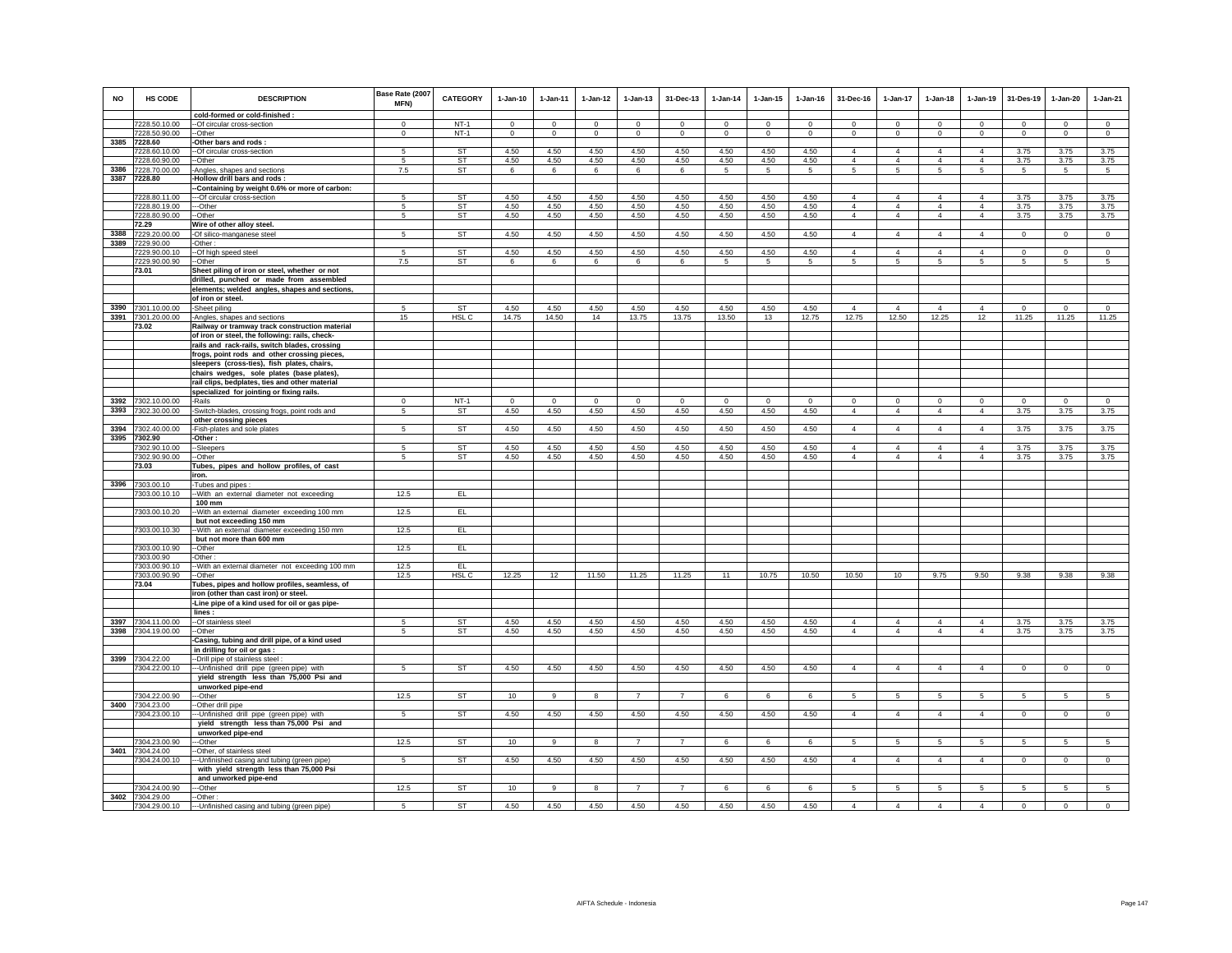| <b>NO</b> | <b>HS CODE</b>                           | <b>DESCRIPTION</b>                                                                            | Base Rate (2007<br><b>MFN)</b> | <b>CATEGORY</b>        | $1-Jan-10$     | $1-Jan-11$     | $1-Jan-12$   | $1 - Jan-13$           | 31-Dec-13              | $1-Jan-14$     | $1 - Jan-15$ | $1 - Jan-16$   | 31-Dec-16      | $1-Jan-17$                        | $1-Jan-18$      | $1-Jan-19$          | 31-Des-19       | $1-Jan-20$          | $1-Jan-21$          |
|-----------|------------------------------------------|-----------------------------------------------------------------------------------------------|--------------------------------|------------------------|----------------|----------------|--------------|------------------------|------------------------|----------------|--------------|----------------|----------------|-----------------------------------|-----------------|---------------------|-----------------|---------------------|---------------------|
|           |                                          | with yield strength less than 75,000 Psi                                                      |                                |                        |                |                |              |                        |                        |                |              |                |                |                                   |                 |                     |                 |                     |                     |
|           | 7304.29.00.90                            | and unworked pipe-end                                                                         | 12.5                           | ST                     |                |                |              |                        |                        | 6              | 6            | 6              |                | 5                                 | 5               | 5                   |                 | 5                   | 5                   |
|           |                                          | ---Other<br>-Other, of circular cross-section of iron or                                      |                                |                        | 10             |                |              |                        |                        |                |              |                |                |                                   |                 |                     |                 |                     |                     |
|           |                                          | non-alloy steel :                                                                             |                                |                        |                |                |              |                        |                        |                |              |                |                |                                   |                 |                     |                 |                     |                     |
|           | 3403 7304.31                             | -Cold-drawn or cold-rolled (cold-reduced) :                                                   |                                |                        |                |                |              |                        |                        |                |              |                |                |                                   |                 |                     |                 |                     |                     |
|           | 7304.31.10.00                            | -Drill rod casing and tubing with pin and                                                     | 5                              | <b>ST</b>              | 4.50           | 4.50           | 4.50         | 4.50                   | 4.50                   | 4.50           | 4.50         | 4.50           | $\overline{4}$ | $\overline{4}$                    | $\overline{4}$  | $\overline{4}$      | 3.75            | 3.75                | 3.75                |
|           | 7304.31.90.00                            | box threads<br>---Other                                                                       | 5                              | <b>ST</b>              | 4.50           | 4.50           | 4.50         | 4.50                   | 4.50                   | 4.50           | 4.50         | 4.50           | $\overline{4}$ | $\overline{4}$                    | $\Delta$        | $\overline{4}$      | $\Omega$        | $\mathbf 0$         | $\mathbf 0$         |
|           | 3404 7304.39.00.00                       | -Other                                                                                        | 5                              | <b>ST</b>              | 4.50           | 4.50           | 4.50         | 4.50                   | 4.50                   | 4.50           | 4.50         | 4.50           | $\overline{4}$ | $\overline{4}$                    | $\overline{4}$  | $\overline{4}$      | 3.75            | 3.75                | 3.75                |
|           |                                          | -Other, of circular cross-section, of                                                         |                                |                        |                |                |              |                        |                        |                |              |                |                |                                   |                 |                     |                 |                     |                     |
|           |                                          | stainless steel :                                                                             |                                |                        |                |                |              |                        |                        |                |              |                |                |                                   |                 |                     |                 |                     |                     |
|           | 3405 7304.41.00.00                       | --Cold-drawn or cold-rolled (cold-reduced)                                                    | 5                              | ST                     | 4.50           | 4.50           | 4.50         | 4.50                   | 4.50                   | 4.50           | 4.50         | 4.50           | $\overline{4}$ | $\overline{4}$                    | $\overline{4}$  | $\overline{4}$      | $\mathbf 0$     | $\mathbf 0$         | $\circ$             |
|           | 3406 7304.49.00.00                       | --Other<br>-Other, of circular cross-section, of other                                        | 5                              | ST                     | 4.50           | 4.50           | 4.50         | 4.50                   | 4.50                   | 4.50           | 4.50         | 4.50           | $\overline{4}$ | $\overline{4}$                    | $\overline{4}$  | $\overline{4}$      | 3.75            | 3.75                | 3.75                |
|           |                                          | alloy-steel:                                                                                  |                                |                        |                |                |              |                        |                        |                |              |                |                |                                   |                 |                     |                 |                     |                     |
| 3407      | 7304.51                                  | -Cold-drawn or cold-rolled (cold-reduced) :                                                   |                                |                        |                |                |              |                        |                        |                |              |                |                |                                   |                 |                     |                 |                     |                     |
|           | 7304.51.10.00                            | -- Drill rod casing and tubing with pin and                                                   | 5                              | ST                     | 4.50           | 4.50           | 4.50         | 4.50                   | 4.50                   | 4.50           | 4.50         | 4.50           | $\overline{4}$ | $\overline{4}$                    | 4               | $\overline{4}$      | $\mathbf 0$     | $\mathbf 0$         | $\mathbf 0$         |
|           |                                          | box threads                                                                                   |                                |                        |                |                |              |                        |                        |                |              |                | $\Delta$       | $\mathbf{A}$                      | $\Delta$        | $\Delta$            | $\Omega$        |                     |                     |
|           | 7304.51.90.00<br>3408 7304.59.00.00      | --Other<br>-Other                                                                             | -5<br>$5^{\circ}$              | <b>ST</b><br><b>ST</b> | 4.50<br>4.50   | 4.50<br>4.50   | 4.50<br>4.50 | 4.50<br>4.50           | 4.50<br>4.50           | 4.50<br>4.50   | 4.50<br>4.50 | 4.50<br>4.50   | $\overline{4}$ | $\overline{4}$                    | $\overline{4}$  | $\overline{4}$      | 3.75            | $\mathbf 0$<br>3.75 | $\mathbf 0$<br>3.75 |
|           | 3409 7304.90.00.00                       | -Other                                                                                        | $5\phantom{.0}$                | ST                     | 4.50           | 4.50           | 4.50         | 4.50                   | 4.50                   | 4.50           | 4.50         | 4.50           | $\Delta$       | $\overline{4}$                    | $\mathbf{A}$    | $\overline{4}$      | $\mathbf 0$     | $\mathbf 0$         | $\mathbf 0$         |
|           | 73.05                                    | Other tubes and pipes (for example, welded,                                                   |                                |                        |                |                |              |                        |                        |                |              |                |                |                                   |                 |                     |                 |                     |                     |
|           |                                          | riveted or similarly closed), having circular                                                 |                                |                        |                |                |              |                        |                        |                |              |                |                |                                   |                 |                     |                 |                     |                     |
|           |                                          | cross-sections, the external diameter of which<br>exceeds 406.4 mm, of iron or steel.         |                                |                        |                |                |              |                        |                        |                |              |                |                |                                   |                 |                     |                 |                     |                     |
|           |                                          | -Line pipe of a kind used for oil or gas pipe-                                                |                                |                        |                |                |              |                        |                        |                |              |                |                |                                   |                 |                     |                 |                     |                     |
|           |                                          | lines:                                                                                        |                                |                        |                |                |              |                        |                        |                |              |                |                |                                   |                 |                     |                 |                     |                     |
|           | 3410 7305.11.00.00                       | --Longitudinally submerged arc welded                                                         | 15                             | HSL C                  | 14.75          | 14.50          | 14           | 13.75                  | 13.75                  | 13.50          | 13           | 12.75          | 12.75          | 12.50                             | 12.25           | 12                  | 11.25           | 11.25               | 11.25               |
|           | 3411 7305.12.00.00                       | -Other, longitudinally welded                                                                 | 15                             | HSL C                  | 14.75          | 14.50          | 14           | 13.75                  | 13.75                  | 13.50          | 13           | 12.75          | 12.75          | 12.50                             | 12.25           | 12                  | 11.25           | 11.25               | 11.25               |
|           | 3412 7305.19.00.00                       | -Other                                                                                        | 15                             | HSL C                  | 14.75          | 14.50          | 14           | 13.75                  | 13.75                  | 13.50          | 13           | 12.75          | 12.75          | 12.50                             | 12.25           | 12                  | 11.25           | 11.25               | 11.25               |
|           | 3413 7305.20.00.00                       | -Casing of a kind used in drilling for oil or<br>aas                                          | 15                             | HSL C                  | 14.75          | 14.50          | 14           | 13.75                  | 13.75                  | 13.50          | 13           | 12.75          | 12.75          | 12.50                             | 12.25           | 12                  | 11.25           | 11.25               | 11.25               |
|           |                                          | -Other, welded :                                                                              |                                |                        |                |                |              |                        |                        |                |              |                |                |                                   |                 |                     |                 |                     |                     |
|           | 3414 7305.31                             | --Longitudinally welded:                                                                      |                                |                        |                |                |              |                        |                        |                |              |                |                |                                   |                 |                     |                 |                     |                     |
|           | 7305.31.10.00                            | ---Stainless steel pipes and tubes                                                            | 15                             | HSL <sub>C</sub>       | 14.75          | 14.50          | 14           | 13.75                  | 13.75                  | 13.50          | 13           | 12.75          | 12.75          | 12.50                             | 12.25           | 12                  | 11.25           | 11.25               | 11.25               |
|           | 7305.31.90.00<br>3415 7305.39.00.00      | --Other<br>-Other                                                                             | 15<br>15                       | HSL C<br>HSL C         | 14.75<br>14.75 | 14.50<br>14.50 | 14<br>14     | 13.75<br>13.75         | 13.75<br>13.75         | 13.50<br>13.50 | 13<br>13     | 12.75<br>12.75 | 12.75<br>12.75 | 12.50<br>12.50                    | 12.25<br>12.25  | 12<br>12            | 11.25<br>11.25  | 11.25<br>11.25      | 11.25<br>11.25      |
|           | 3416 7305.90.00.00                       | -Other                                                                                        | 15                             | HSL C                  | 14.75          | 14.50          | 14           | 13.75                  | 13.75                  | 13.50          | 13           | 12.75          | 12.75          | 12.50                             | 12.25           | 12                  | 11.25           | 11.25               | 11.25               |
|           | 73.06                                    | Other tubes, pipes and hollow profiles (for                                                   |                                |                        |                |                |              |                        |                        |                |              |                |                |                                   |                 |                     |                 |                     |                     |
|           |                                          | example, open seam or welded, riveted or                                                      |                                |                        |                |                |              |                        |                        |                |              |                |                |                                   |                 |                     |                 |                     |                     |
|           |                                          | similarly closed), of iron or steel.                                                          |                                |                        |                |                |              |                        |                        |                |              |                |                |                                   |                 |                     |                 |                     |                     |
|           |                                          | -Line pipe of a kind used for oil or gas pipe-<br>lines:                                      |                                |                        |                |                |              |                        |                        |                |              |                |                |                                   |                 |                     |                 |                     |                     |
|           | 3417 7306.11.00.00                       | -- Welded, of stainless steel                                                                 | 15                             | HSL C                  | 14.75          | 14.50          | 14           | 13.75                  | 13.75                  | 13.50          | 13           | 12.75          | 12.75          | 12.50                             | 12.25           | 12                  | 11.25           | 11.25               | 11.25               |
|           | 3418 7306.19.00.00                       | --Other                                                                                       | 15                             | HSL C                  | 14.75          | 14.50          | 14           | 13.75                  | 13.75                  | 13.50          | 13           | 12.75          | 12.75          | 12.50                             | 12.25           | 12                  | 11.25           | 11.25               | 11.25               |
|           |                                          | Casing and tubing of a kind used in drilling                                                  |                                |                        |                |                |              |                        |                        |                |              |                |                |                                   |                 |                     |                 |                     |                     |
|           |                                          | for oil or gas :                                                                              |                                |                        |                |                |              |                        |                        |                |              |                |                |                                   |                 |                     |                 |                     |                     |
|           | 3419 7306.21.00.00<br>3420 7306.29.00.00 | -Welded, of stainless steel<br>-Other                                                         | 15<br>15                       | HSL C<br>HSL C         | 14.75<br>14.75 | 14.50<br>14.50 | 14<br>14     | 13.75<br>13.75         | 13.75<br>13.75         | 13.50<br>13.50 | 13<br>13     | 12.75<br>12.75 | 12.75<br>12.75 | 12.50<br>12.50                    | 12.25<br>12.25  | 12<br>12            | 11.25<br>11.25  | 11.25<br>11.25      | 11.25<br>11.25      |
|           | 3421 7306.30                             | Other, welded, of circular cross-section, of                                                  |                                |                        |                |                |              |                        |                        |                |              |                |                |                                   |                 |                     |                 |                     |                     |
|           |                                          | iron or non-alloy steel :                                                                     |                                |                        |                |                |              |                        |                        |                |              |                |                |                                   |                 |                     |                 |                     |                     |
|           | 7306.30.10                               | -Boiler tubes :                                                                               |                                |                        |                |                |              |                        |                        |                |              |                |                |                                   |                 |                     |                 |                     |                     |
|           | 7306.30.10.10<br>7306.30.10.20           | --- With internal diameter less than 12.5 mm<br>--- With internal diameter of 12.5 mm or more | -5<br>12.5                     | <b>ST</b><br>ST        | 4.50<br>10     | 4.50<br>9      | 4.50<br>8    | 4.50<br>$\overline{7}$ | 4.50<br>$\overline{7}$ | 4.50<br>6      | 4.50<br>6    | 4.50<br>6      | $\Delta$<br>5  | $\overline{4}$<br>$5\overline{5}$ | $\Delta$<br>5   | $\overline{4}$<br>5 | $\Omega$<br>-5  | $\Omega$<br>5       | $\overline{0}$<br>5 |
|           | 7306.30.20                               | -Single or double-walled, copper-plated,                                                      |                                |                        |                |                |              |                        |                        |                |              |                |                |                                   |                 |                     |                 |                     |                     |
|           |                                          | fluororesin - coated or zinc - chromated                                                      |                                |                        |                |                |              |                        |                        |                |              |                |                |                                   |                 |                     |                 |                     |                     |
|           |                                          | steel tubes with an external diameter                                                         |                                |                        |                |                |              |                        |                        |                |              |                |                |                                   |                 |                     |                 |                     |                     |
|           |                                          | not exceeding 15 mm :                                                                         | 5                              | ST                     | 4.50           | 4.50           | 4.50         | 4.50                   | 4.50                   | 4.50           |              | 4.50           | $\overline{4}$ | $\overline{4}$                    | 4               | 4                   | 3.75            | 3.75                | 3.75                |
|           | 7306.30.20.10<br>7306.30.20.20           | --With internal diameter less than 12.5 mm<br>--- With internal diameter of 12.5 mm or more   | 12.5                           | ST                     | 10             | 9              | 8            | $\overline{7}$         | $\overline{7}$         | -6             | 4.50<br>6    | 6              | 5              | $5\phantom{.0}$                   | $5\phantom{.0}$ | $5\overline{5}$     | 5               | $\sqrt{5}$          | $\sqrt{5}$          |
|           | 7306.30.30.00                            | -Sheath pipe (heater pipe) for heating                                                        | -5                             | <b>ST</b>              | 4.50           | 4.50           | 4.50         | 4.50                   | 4.50                   | 4.50           | 4.50         | 4.50           | $\Delta$       | $\mathbf{A}$                      | $\Delta$        | $\Delta$            | $\mathbf 0$     | $\mathbf 0$         | $\mathbf 0$         |
|           |                                          | elements of electric flat irons or rice                                                       |                                |                        |                |                |              |                        |                        |                |              |                |                |                                   |                 |                     |                 |                     |                     |
|           |                                          | cookers, with an external diameter not                                                        |                                |                        |                |                |              |                        |                        |                |              |                |                |                                   |                 |                     |                 |                     |                     |
|           | 7306.30.90                               | exceeding 12 mm<br>-Other:                                                                    |                                |                        |                |                |              |                        |                        |                |              |                |                |                                   |                 |                     |                 |                     |                     |
|           | 7306.30.90.10                            | -- With internal diameter less than 12.5 mm                                                   | 5                              | <b>ST</b>              | 4.50           | 4.50           | 4.50         | 4.50                   | 4.50                   | 4.50           | 4.50         | 4.50           | $\overline{4}$ | $\overline{4}$                    | $\overline{4}$  | $\overline{4}$      | $\mathbf 0$     | $\mathbb O$         | $\mathbb O$         |
|           | 7306.30.90.20                            | -- With internal diameter of 12.5 mm or more                                                  | 12.5                           | ST                     | 10             | 9              | 8            | $\overline{7}$         | $\overline{7}$         | 6              | 6            | 6              | 5              | 5                                 | 5               | $5\overline{5}$     | 5               | 5                   | 5                   |
|           | 3422 7306.40                             | Other, welded, of circular cross-section of                                                   |                                |                        |                |                |              |                        |                        |                |              |                |                |                                   |                 |                     |                 |                     |                     |
|           | 7306.40.10                               | stainless steel :<br>-Boiler tubes                                                            |                                |                        |                |                |              |                        |                        |                |              |                |                |                                   |                 |                     |                 |                     |                     |
|           | 7306.40.10.10                            | --- Welded boiler tubes with internal diameter                                                | 5                              | ST                     | 4.50           | 4.50           | 4.50         | 4.50                   | 4.50                   | 4.50           | 4.50         | 4.50           | $\overline{4}$ | $\overline{4}$                    | $\overline{4}$  | $\overline{4}$      | 3.75            | 3.75                | 3.75                |
|           |                                          | not exceeding 12.5 mm                                                                         |                                |                        |                |                |              |                        |                        |                |              |                |                |                                   |                 |                     |                 |                     |                     |
|           | 7306.40.10.90                            | --Welded boiler tubes with internal diameter                                                  | 7.5                            | <b>ST</b>              | 6              | 6              | 6            | 6                      | 6                      | 5              | 5            | 5              | 5              | $5\overline{5}$                   | 5               | $5\overline{5}$     | $5\overline{5}$ | $5\overline{5}$     | 5                   |
|           | 7306.40.20.00                            | exceeding 12.5 mm<br>--Stainless steel pipes and tubes, with an                               | 7.5                            | <b>ST</b>              | 6              |                | 6            | 6                      | $6\overline{6}$        | 5              | 5            | 5              | 5              | $\overline{5}$                    | 5               | 5                   | 5               | 5                   | 5                   |
|           |                                          |                                                                                               |                                |                        |                |                |              |                        |                        |                |              |                |                |                                   |                 |                     |                 |                     |                     |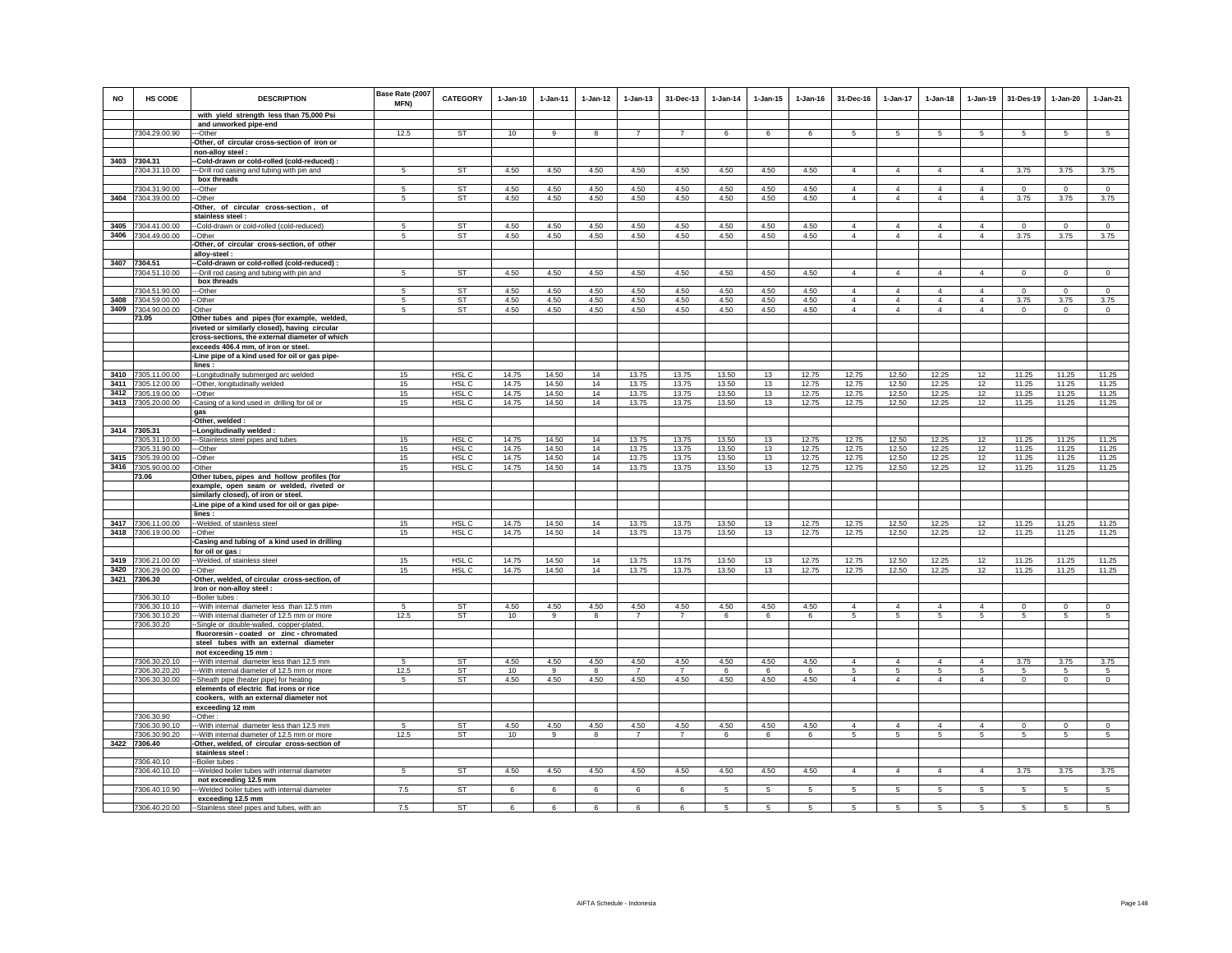| <b>NO</b>    | HS CODE                        | <b>DESCRIPTION</b>                                                                              | Base Rate (2007<br><b>MFN)</b> | <b>CATEGORY</b>  | $1-Jan-10$   | $1-Jan-11$   | $1 - Jan-12$ | $1-Jan-13$     | 31-Dec-13      | $1-Jan-14$   | $1 - Jan-15$ | $1 - Jan-16$ | 31-Dec-16                        | $1-Jan-17$                       | $1-Jan-18$                       | 1-Jan-19                         | 31-Des-19      | $1 - Jan-20$ | $1-Jan-21$      |
|--------------|--------------------------------|-------------------------------------------------------------------------------------------------|--------------------------------|------------------|--------------|--------------|--------------|----------------|----------------|--------------|--------------|--------------|----------------------------------|----------------------------------|----------------------------------|----------------------------------|----------------|--------------|-----------------|
|              | 7306.40.30.00                  | external diameter exceeding 105 mm<br>Pipes and tubes containing by weight                      | 5                              | ST               | 4.50         | 4.50         | 4.50         | 4.50           | 4.50           | 4.50         | 4.50         | 4.50         | $\overline{4}$                   | $\overline{4}$                   | $\overline{4}$                   | $\overline{4}$                   | $\Omega$       | $\Omega$     | $\mathsf 0$     |
|              |                                | at least 30% of nickel, with an external                                                        |                                |                  |              |              |              |                |                |              |              |              |                                  |                                  |                                  |                                  |                |              |                 |
|              |                                | diameter not exceeding 10 mm                                                                    | 7.5                            | <b>ST</b>        |              |              |              |                |                |              |              |              |                                  |                                  |                                  |                                  |                |              |                 |
| 3423         | 7306.40.90.00<br>7306.50       | -Other<br>Other, welded, of circular cross-section, of                                          |                                |                  | 6            | 6            | 6            | 6              | 6              | -5           | 5            | 5            | 5                                | 5                                | 5                                | 5                                | $\sqrt{5}$     | 5            | 5               |
|              |                                | other alloy steel :                                                                             |                                |                  |              |              |              |                |                |              |              |              |                                  |                                  |                                  |                                  |                |              |                 |
|              | 7306.50.10                     | -Boiler tubes:                                                                                  |                                |                  | 4.85         |              |              |                |                |              |              |              |                                  |                                  |                                  |                                  |                |              |                 |
|              | 7306.50.10.10                  | --With internal diameter not exceeding<br>12.5 mm                                               | 5                              | HSL C            |              | 4.75         | 4.65         | 4.55           | 4.55           | 4.45         | 4.35         | 4.25         | 4.25                             | 4.15                             | $\overline{4}$                   | 3.85                             | 3.75           | 3.75         | 3.75            |
|              | 7306.50.10.20                  | -- With internal diameter exceeding 12.5 mm                                                     | 15                             | HSL C            | 14.75        | 14.50        | 14           | 13.75          | 13.75          | 13.50        | 13           | 12.75        | 12.75                            | 12.50                            | 12.25                            | 12                               | 11.25          | 11.25        | 11.25           |
|              | 7306.50.90<br>7306.50.90.10    | -Other:<br>-High pressure conduits                                                              | 15                             | HSL <sub>C</sub> | 14.75        | 14.50        | 14           | 13.75          | 13.75          | 13.50        | 13           | 12.75        | 12.75                            | 12.50                            | 12.25                            | 12                               | 11.25          | 11.25        | 11.25           |
|              | 7306.50.90.20                  | -Other, with internal diameter not exceeding                                                    | 5                              | HSL C            | 4.85         | 4.75         | 4.65         | 4.55           | 4.55           | 4.45         | 4.35         | 4.25         | 4.25                             | 4.15                             | $\overline{4}$                   | 3.85                             | 3.75           | 3.75         | 3.75            |
|              |                                | 12.5 mm                                                                                         |                                |                  |              |              |              |                |                |              |              |              |                                  |                                  |                                  |                                  |                |              |                 |
|              | 7306.50.90.30                  | -Other, with internal diameter exceeding<br>12.5 mm                                             | 15                             | HSL C            | 14.75        | 14.50        | 14           | 13.75          | 13.75          | 13.50        | 13           | 12.75        | 12.75                            | 12.50                            | 12.25                            | 12                               | 11.25          | 11.25        | 11.25           |
|              |                                | -Other, welded, of non-circular cross-section :                                                 |                                |                  |              |              |              |                |                |              |              |              |                                  |                                  |                                  |                                  |                |              |                 |
| 3424         | 7306.61.00                     | -Of square or rectangular cross section                                                         |                                |                  |              |              |              |                |                |              |              |              |                                  |                                  |                                  |                                  |                |              |                 |
|              | 7306.61.00.10                  | -- With internal diameter of less than<br>$12.5$ mm                                             | 5                              | HSL C            | 4.85         | 4.75         | 4.65         | 4.55           | 4.55           | 4.45         | 4.35         | 4.25         | 4.25                             | 4.15                             | $\overline{4}$                   | 3.85                             | 3.75           | 3.75         | 3.75            |
|              | 7306.61.00.90                  | -Other                                                                                          | 15                             | HSL C            | 14.75        | 14.50        | 14           | 13.75          | 13.75          | 13.50        | 13           | 12.75        | 12.75                            | 12.50                            | 12.25                            | 12                               | 11.25          | 11.25        | 11.25           |
| 3425         | 7306.69.00                     | Of other non-circular cross-section :                                                           |                                |                  |              |              |              |                |                |              |              |              |                                  |                                  |                                  |                                  |                |              |                 |
|              | 7306.69.00.10                  | -With internal diameter of less than<br>12.5 mm                                                 | 5                              | HSL C            | 4.85         | 4.75         | 4.65         | 4.55           | 4.55           | 4.45         | 4.35         | 4.25         | 4.25                             | 4.15                             | $\overline{4}$                   | 3.85                             | 3.75           | 3.75         | 3.75            |
|              | 7306.69.00.90                  | --Other                                                                                         | 15                             | HSL <sub>C</sub> | 14.75        | 14.50        | 14           | 13.75          | 13.75          | 13.50        | 13           | 12.75        | 12.75                            | 12.50                            | 12.25                            | 12                               | 11.25          | 11.25        | 11.25           |
| 3426         | 7306.90<br>7306.90.10          | -Other:<br>-Bundy-weld pipes and tubes :                                                        |                                |                  |              |              |              |                |                |              |              |              |                                  |                                  |                                  |                                  |                |              |                 |
|              | 7306.90.10.10                  | -- With internal diameter of less than                                                          | 5                              | HSL C            | 4.85         | 4.75         | 4.65         | 4.55           | 4.55           | 4.45         | 4.35         | 4.25         | 4.25                             | 4.15                             | $\overline{4}$                   | 3.85                             | 3.75           | 3.75         | 3.75            |
|              |                                | $12.5 \text{ mm}$                                                                               |                                |                  |              |              |              |                |                |              |              |              |                                  |                                  |                                  |                                  |                |              |                 |
|              | 7306.90.10.90<br>7306.90.90    | -Other<br>-Other:                                                                               | 15                             | HSL <sub>C</sub> | 14.75        | 14.50        | 14           | 13.75          | 13.75          | 13.50        | 13           | 12.75        | 12.75                            | 12.50                            | 12.25                            | 12                               | 11.25          | 11.25        | 11.25           |
|              | 7306.90.90.10                  | -- With internal diameter of less than                                                          | 5                              | HSL C            | 4.85         | 4.75         | 4.65         | 4.55           | 4.55           | 4.45         | 4.35         | 4.25         | 4.25                             | 4.15                             | $\overline{4}$                   | 3.85                             | 3.75           | 3.75         | 3.75            |
|              | 7306.90.90.90                  | 12.5 mm                                                                                         | 15                             | HSL C            | 14.75        | 14.50        | 14           | 13.75          | 13.75          | 13.50        | 13           | 12.75        | 12.75                            | 12.50                            | 12.25                            | 12                               | 11.25          | 11.25        | 11.25           |
|              | 73.07                          | -Other<br>Tube or pipe fittings (for example, couplings,                                        |                                |                  |              |              |              |                |                |              |              |              |                                  |                                  |                                  |                                  |                |              |                 |
|              |                                | elbows, sleeves), of iron or steel.                                                             |                                |                  |              |              |              |                |                |              |              |              |                                  |                                  |                                  |                                  |                |              |                 |
| 3427         | 7307.11.00.00                  | -Cast fittings :<br>-Of non-malleable cast iron                                                 | 12.5                           | EL               |              |              |              |                |                |              |              |              |                                  |                                  |                                  |                                  |                |              |                 |
| 3428         | 7307.19.00.00                  | -Other                                                                                          | 12.5                           | HSL C            | 12.25        | 12           | 11.50        | 11.25          | 11.25          | 11           | 10.75        | 10.50        | 10.50                            | 10                               | 9.75                             | 9.50                             | 9.38           | 9.38         | 9.38            |
|              |                                | Other, of stainless steel :                                                                     |                                |                  |              |              |              |                |                |              |              |              |                                  |                                  |                                  |                                  |                |              |                 |
| 3429<br>3430 | 7307.21.00.00<br>7307.22.00.00 | -Flanges<br>-Threaded elbows, bends and sleeves                                                 | 5<br>5                         | <b>ST</b><br>ST  | 4.50<br>4.50 | 4.50<br>4.50 | 4.50<br>4.50 | 4.50<br>4.50   | 4.50<br>4.50   | 4.50<br>4.50 | 4.50<br>4.50 | 4.50<br>4.50 | $\overline{4}$<br>$\overline{4}$ | $\overline{4}$<br>$\overline{4}$ | $\overline{4}$<br>$\overline{4}$ | $\overline{4}$<br>$\overline{4}$ | 3.75<br>3.75   | 3.75<br>3.75 | 3.75<br>3.75    |
| 3431         | 7307.23.00.00                  | -Butt welding fittings                                                                          | -5                             | ST               | 4.50         | 4.50         | 4.50         | 4.50           | 4.50           | 4.50         | 4.50         | 4.50         | $\overline{4}$                   | $\overline{4}$                   | $\overline{4}$                   | $\overline{4}$                   | 3.75           | 3.75         | 3.75            |
| 3432         | 7307.29.00.00                  | -Other                                                                                          | 5                              | <b>ST</b>        | 4.50         | 4.50         | 4.50         | 4.50           | 4.50           | 4.50         | 4.50         | 4.50         | $\overline{4}$                   | $\overline{4}$                   | $\overline{4}$                   | $\overline{4}$                   | 3.75           | 3.75         | 3.75            |
| 3433         | 7307.91.00.00                  | -Other :<br>-Flanges                                                                            | 5                              | <b>ST</b>        | 4.50         | 4.50         | 4.50         | 4.50           | 4.50           | 4.50         | 4.50         | 4.50         | $\overline{\mathbf{4}}$          | $\overline{4}$                   | $\overline{4}$                   | $\overline{4}$                   | 3.75           | 3.75         | 3.75            |
| 3434         | 7307.92.00.00                  | -Threaded elbows, bends and sleeves                                                             | 5                              | ST               | 4.50         | 4.50         | 4.50         | 4.50           | 4.50           | 4.50         | 4.50         | 4.50         | $\overline{4}$                   | $\overline{4}$                   | $\overline{4}$                   | $\overline{4}$                   | $\mathbf 0$    | $\circ$      | $\mathbf{0}$    |
|              | 3435 7307.93.00.00             | -Butt welding fittings                                                                          | 5                              | ST               | 4.50         | 4.50         | 4.50         | 4.50           | 4.50           | 4.50         | 4.50         | 4.50         | $\overline{4}$                   | $\overline{4}$                   | $\overline{4}$                   | $\overline{4}$                   | 3.75           | 3.75         | 3.75            |
|              | 3436 7307.99.00.00<br>73.08    | -Other<br>Structures (excluding prefabricated buildings                                         | 5                              | <b>ST</b>        | 4.50         | 4.50         | 4.50         | 4.50           | 4.50           | 4.50         | 4.50         | 4.50         | $\overline{4}$                   | $\overline{4}$                   | $\overline{4}$                   | $\overline{4}$                   | $\circ$        | $\mathbf 0$  | $\overline{0}$  |
|              |                                | of heading 94.06) and parts of structures (for                                                  |                                |                  |              |              |              |                |                |              |              |              |                                  |                                  |                                  |                                  |                |              |                 |
|              |                                | example, bridges and bridge-sections, lock-                                                     |                                |                  |              |              |              |                |                |              |              |              |                                  |                                  |                                  |                                  |                |              |                 |
|              |                                | gates, towers, lattice masts, roofs, roofing<br>frame-works, doors and windows and their frames |                                |                  |              |              |              |                |                |              |              |              |                                  |                                  |                                  |                                  |                |              |                 |
|              |                                | and thresholds for doors, shutters, balustrades,                                                |                                |                  |              |              |              |                |                |              |              |              |                                  |                                  |                                  |                                  |                |              |                 |
|              |                                | pillars and columns), of iron or steel;plates,<br>rods, angles, shapes, sections, tubes and the |                                |                  |              |              |              |                |                |              |              |              |                                  |                                  |                                  |                                  |                |              |                 |
|              |                                | like, prepared for use in structures, of iron                                                   |                                |                  |              |              |              |                |                |              |              |              |                                  |                                  |                                  |                                  |                |              |                 |
|              |                                | or steel.                                                                                       |                                |                  |              |              |              |                |                |              |              |              |                                  |                                  |                                  |                                  |                |              |                 |
|              | 3437 7308.10<br>7308.10.10.00  | -Bridges and bridge-sections :<br>-- Prefabricated modular type joined by shear                 | 12.5                           | <b>ST</b>        | 10           | 9            | 8            | 7              |                | 6            | 6            | 6            | 5                                | 5                                | 5                                | 5                                | -5             | 5            | 5               |
|              |                                | connectors                                                                                      |                                |                  |              |              |              |                |                |              |              |              |                                  |                                  |                                  |                                  |                |              |                 |
|              | 7308.10.90.00                  | -Other                                                                                          | 12.5                           | <b>ST</b>        | 10           | $\mathsf g$  | $\mathbf{a}$ | $\overline{7}$ | $\overline{7}$ | 6            | 6            | 6            | 5                                | 5                                | 5                                | 5                                | $\sqrt{5}$     | 5            | 5               |
| 3438         | 7308.20                        | Towers and lattice masts:<br>-Towers :                                                          |                                |                  |              |              |              |                |                |              |              |              |                                  |                                  |                                  |                                  |                |              |                 |
|              | 7308.20.11.00                  | --Prefabricated modular type joined by shear                                                    | 12.5                           | <b>ST</b>        | 10           | $\mathbf{q}$ | 8            | $\overline{7}$ | $\overline{7}$ | 6            | 6            | 6            | 5                                | $5\overline{)}$                  | 5                                | $5\overline{)}$                  | $\overline{5}$ | 5            | $5\overline{)}$ |
|              |                                | connectors                                                                                      |                                |                  |              |              |              |                |                |              |              |              |                                  |                                  |                                  |                                  |                |              |                 |
|              | 7308.20.19.00                  | --Other<br>Lattice masts :                                                                      | 12.5                           | <b>ST</b>        | 10           | 9            | 8            | $\overline{7}$ | $\overline{7}$ | 6            | 6            | 6            | 5                                | $5\overline{5}$                  | 5                                | 5                                | $\sqrt{5}$     | 5            | 5               |
|              | 7308.20.21.00                  | -Prefabricated modular type joined by shear                                                     | 12.5                           | <b>ST</b>        | 10           | 9            | 8            | $\overline{7}$ | $\overline{7}$ | 6            | 6            | 6            | 5                                | 5                                | 5                                | 5                                | $\sqrt{5}$     | 5            | 5               |
|              | 7308.20.29.00                  | connectors<br>-Other                                                                            | 12.5                           | ST               | 10           | 9            | 8            |                |                | 6            | 6            | 6            | 5                                | 5                                | 5                                | 5                                | 5              | 5            | $\overline{5}$  |
| 3439         | 7308.30.00.00                  | Doors, windows and their frames and thres-                                                      | 12.5                           | ST               | 10           | 9            | 8            | $\overline{7}$ | $\overline{7}$ | 6            | 6            | 6            | 5                                | 5                                | 5                                | 5                                | 5              | 5            | 5               |
|              |                                | holds for doors                                                                                 |                                |                  |              |              |              |                |                |              |              |              |                                  |                                  |                                  |                                  |                |              |                 |
|              | 3440 7308.40                   | -Equipment for scaffolding, shuttering                                                          |                                |                  |              |              |              |                |                |              |              |              |                                  |                                  |                                  |                                  |                |              |                 |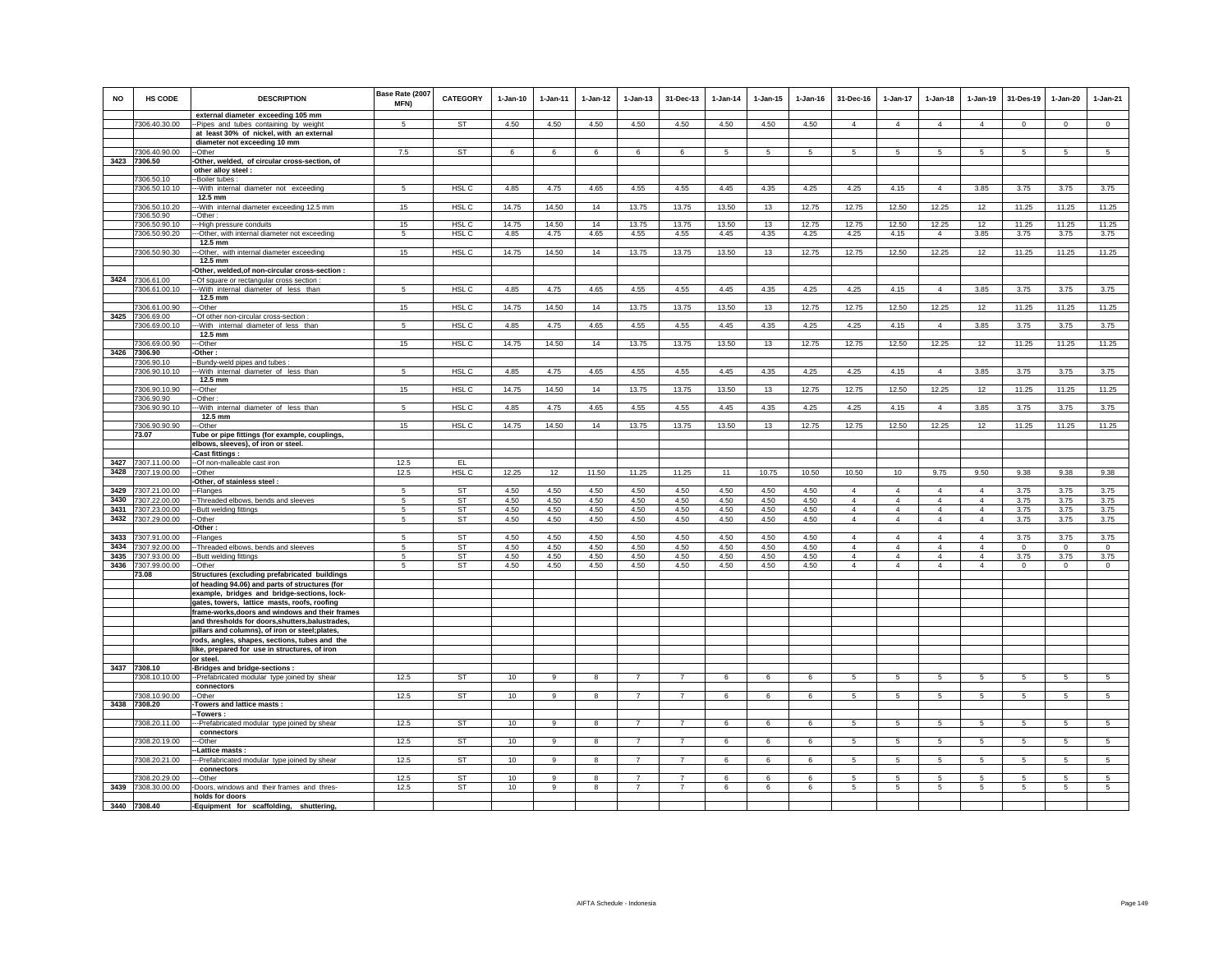| <b>NO</b> | HS CODE                             | <b>DESCRIPTION</b>                                                                         | Base Rate (2007<br>MFN) | CATEGORY         | $1-Jan-10$   | $1 - Jan-11$   | $1 - Jan-12$   | $1 - Jan-13$   | 31-Dec-13      | $1 - Jan-14$ | $1 - Jan-15$ | $1 - Jan-16$ | 31-Dec-16                        | $1 - Jan-17$                     | $1 - Jan-18$                     | 1-Jan-19                         | 31-Des-19                  | $1 - Jan-20$       | $1-Jan-21$             |
|-----------|-------------------------------------|--------------------------------------------------------------------------------------------|-------------------------|------------------|--------------|----------------|----------------|----------------|----------------|--------------|--------------|--------------|----------------------------------|----------------------------------|----------------------------------|----------------------------------|----------------------------|--------------------|------------------------|
|           | 7308.40.10.00                       | propping or pit-propping:<br>--Prefabricated modular type joined by shear                  | 12.5                    | <b>ST</b>        | 10           | $\alpha$       | 8              | $\overline{7}$ | $\overline{7}$ | 6            | 6            | 6            | 5                                | $5 -$                            | 5                                | 5                                | 5                          | 5                  | 5                      |
|           |                                     | connectors                                                                                 |                         |                  |              |                |                | $\overline{7}$ |                |              |              |              |                                  |                                  |                                  |                                  |                            |                    |                        |
|           | 7308.40.90.00<br>3441 7308.90       | -Other<br>-Other:                                                                          | 12.5                    | ST               | 10           | 9              | 8              |                | $\overline{7}$ | 6            | 6            | 6            | 5                                | $5\overline{5}$                  | 5                                | 5                                | 5                          | 5                  | $5\overline{5}$        |
|           | 7308.90.20.00                       | -Other, prefabricated modular type joined by                                               | 12.5                    | <b>ST</b>        | 10           | 9              | 8              | $\overline{7}$ | $\overline{7}$ | 6            | 6            | 6            | 5                                | 5                                | 5                                | $5\overline{5}$                  | 5                          | 5                  | $5\overline{5}$        |
|           |                                     | shear connectors                                                                           |                         |                  |              |                |                | $\overline{7}$ | $\overline{7}$ |              |              |              |                                  | 5                                |                                  |                                  |                            | 5                  |                        |
|           | 7308.90.30.00                       | -Corrugated, curved or bent galvanized plate<br>for assembly into underground conduits and | 12.5                    | ST               | 10           | 9              | 8              |                |                | 6            | 6            | 6            | 5                                |                                  | 5                                | 5                                | 5                          |                    | 5                      |
|           |                                     | culverts                                                                                   |                         |                  |              |                |                |                |                |              |              |              |                                  |                                  |                                  |                                  |                            |                    |                        |
|           | 7308.90.40.00                       | --Parts of tubes or tunnels, made of formed                                                | $\sqrt{5}$              | <b>ST</b>        | 4.50         | 4.50           | 4.50           | 4.50           | 4.50           | 4.50         | 4.50         | 4.50         | $\overline{4}$                   | $\overline{4}$                   | $\overline{4}$                   | $\overline{4}$                   | 3.75                       | 3.75               | 3.75                   |
|           | 7308.90.50.00                       | and bended corrugated sheet of iron or steel<br>-Rail for ships                            | 12.5                    | <b>ST</b>        | 10           | 9              | 8              | $\overline{7}$ | $\overline{7}$ | 6            | 6            | 6            | 5                                | 5                                | 5                                | 5                                | 5                          | 5                  | 5                      |
|           | 7308.90.90.00                       | -Other                                                                                     | 12.5                    | ST               | 10           | 9              | 8              | $\overline{7}$ | $\overline{7}$ | 6            | 6            | 6            | 5                                | 5                                | 5                                | 5                                | 5                          | 5                  | 5                      |
| 3442      | 7309.00.00.00                       | Reservoirs, tanks, vats and similar                                                        | 7.5                     | ST               | 6            | 6              | 6              | 6              | 6              | 5            | 5            | 5            | 5                                | 5                                | 5                                | 5                                | $\sqrt{5}$                 | 5                  | 5                      |
|           |                                     | containers for any material (other than                                                    |                         |                  |              |                |                |                |                |              |              |              |                                  |                                  |                                  |                                  |                            |                    |                        |
|           |                                     | compressed or liquefied gas), of iron or<br>steel, of a capacity exceeding 300 l, whether  |                         |                  |              |                |                |                |                |              |              |              |                                  |                                  |                                  |                                  |                            |                    |                        |
|           |                                     | or not lined or heat-insulated, but not fitted                                             |                         |                  |              |                |                |                |                |              |              |              |                                  |                                  |                                  |                                  |                            |                    |                        |
|           |                                     | with mechanical or thermal equipment.                                                      |                         |                  |              |                |                |                |                |              |              |              |                                  |                                  |                                  |                                  |                            |                    |                        |
|           | 73.10                               | Tanks, casks, drums, cans, boxes and similar                                               |                         |                  |              |                |                |                |                |              |              |              |                                  |                                  |                                  |                                  |                            |                    |                        |
|           |                                     | containers, for any material (other than<br>compressed or liquefied gas), of iron or       |                         |                  |              |                |                |                |                |              |              |              |                                  |                                  |                                  |                                  |                            |                    |                        |
|           |                                     | steel, of a capacity not exceeding 300 l,                                                  |                         |                  |              |                |                |                |                |              |              |              |                                  |                                  |                                  |                                  |                            |                    |                        |
|           |                                     | whether or not lined or heat-insulated, but                                                |                         |                  |              |                |                |                |                |              |              |              |                                  |                                  |                                  |                                  |                            |                    |                        |
|           |                                     | not fitted with mechanical or thermal                                                      |                         |                  |              |                |                |                |                |              |              |              |                                  |                                  |                                  |                                  |                            |                    |                        |
|           | 3443 7310.10.00                     | equipment.<br>-Of a capacity of 50 I or more :                                             |                         |                  |              |                |                |                |                |              |              |              |                                  |                                  |                                  |                                  |                            |                    |                        |
|           | 7310.10.00.10                       | -- For transporting or coagulating latex                                                   | 5                       | HSL C            | 4.85         | 4.75           | 4.65           | 4.55           | 4.55           | 4.45         | 4.35         | 4.25         | 4.25                             | 4.15                             | $\overline{4}$                   | 3.85                             | 3.75                       | 3.75               | 3.75                   |
|           | 7310.10.00.20                       | -Other, of iron or steel casting in the rough                                              | 5                       | HSL C            | 4.85         | 4.75           | 4.65           | 4.55           | 4.55           | 4.45         | 4.35         | 4.25         | 4.25                             | 4.15                             | $\overline{4}$                   | 3.85                             | 3.75                       | 3.75               | 3.75                   |
|           | 7310.10.00.30                       | state<br>-Other, of iron or steel forging or stamping                                      | 5                       | HSL C            | 4.85         | 4.75           | 4.65           | 4.55           | 4.55           | 4.45         | 4.35         | 4.25         | 4.25                             | 4.15                             | $\overline{4}$                   | 3.85                             | 3.75                       | 3.75               | 3.75                   |
|           |                                     | in the rough state                                                                         |                         |                  |              |                |                |                |                |              |              |              |                                  |                                  |                                  |                                  |                            |                    |                        |
|           | 7310.10.00.90                       | --Other                                                                                    | 15                      | HSL C            | 14.75        | 14.50          | 14             | 13.75          | 13.75          | 13.50        | 13           | 12.75        | 12.75                            | 12.50                            | 12.25                            | 12                               | 11.25                      | 11.25              | 11.25                  |
|           | 3444 7310.21                        | -Of a capacity of less than 50 I:<br>-Cans which are to be closed by soldering or          |                         |                  |              |                |                |                |                |              |              |              |                                  |                                  |                                  |                                  |                            |                    |                        |
|           |                                     | crimping:                                                                                  |                         |                  |              |                |                |                |                |              |              |              |                                  |                                  |                                  |                                  |                            |                    |                        |
|           | 7310.21.10                          | --Of a capacity of less than 1 I:                                                          |                         |                  |              |                |                |                |                |              |              |              |                                  |                                  |                                  |                                  |                            |                    |                        |
|           | 7310.21.10.10                       | --Of iron or steel casting in the rough<br>state                                           | 12.5                    | HSL <sub>C</sub> | 12.25        | 12             | 11.50          | 11.25          | 11.25          | 11           | 10.75        | 10.50        | 10.50                            | 10                               | 9.75                             | 9.50                             | 9.38                       | 9.38               | 9.38                   |
|           | 7310.21.10.20                       | --Of iron or steel forging or stamping in                                                  | 5                       | HSL <sub>C</sub> | 4.85         | 4.75           | 4.65           | 4.55           | 4.55           | 4.45         | 4.35         | 4.25         | 4.25                             | 4.15                             | $\overline{4}$                   | 3.85                             | 3.75                       | 3.75               | 3.75                   |
|           |                                     | the rough state                                                                            |                         |                  |              |                |                |                |                |              |              |              |                                  |                                  |                                  |                                  |                            |                    |                        |
|           | 7310.21.10.90<br>7310.21.90         | --Other<br>-Other                                                                          | 15                      | HSL C            | 14.75        | 14.50          | 14             | 13.75          | 13.75          | 13.50        | 13           | 12.75        | 12.75                            | 12.50                            | 12.25                            | 12                               | 11.25                      | 11.25              | 11.25                  |
|           | 7310.21.90.10                       | --- Of iron or steel casting in the rough                                                  | 12.5                    | HSL C            | 12.25        | 12             | 11.50          | 11.25          | 11.25          | 11           | 10.75        | 10.50        | 10.50                            | 10                               | 9.75                             | 9.50                             | 9.38                       | 9.38               | 9.38                   |
|           |                                     | state                                                                                      |                         |                  |              |                |                |                |                |              |              |              |                                  |                                  |                                  |                                  |                            |                    |                        |
|           | 7310.21.90.20                       | -- Of iron or steel forging or stamping in<br>the rough state                              | 5                       | HSL C            | 4.85         | 4.75           | 4.65           | 4.55           | 4.55           | 4.45         | 4.35         | 4.25         | 4.25                             | 4.15                             | $\overline{4}$                   | 3.85                             | 3.75                       | 3.75               | 3.75                   |
|           | 7310.21.90.90                       | -Other                                                                                     | 15                      | HSL C            | 14.75        | 14.50          | 14             | 13.75          | 13.75          | 13.50        | 13           | 12.75        | 12.75                            | 12.50                            | 12.25                            | 12                               | 11.25                      | 11.25              | 11.25                  |
| 3445      | 7310.29                             | -Other:                                                                                    |                         |                  |              |                |                |                |                |              |              |              |                                  |                                  |                                  |                                  |                            |                    |                        |
|           | 7310.29.10<br>7310.29.10.10         | --Of a capacity of less than 1 I:<br>-- Of iron or steel casting in the rough              | 7.5                     | HSL <sub>C</sub> | 7.25         | 7.15           | $\overline{7}$ | 6.85           | 6.85           | 6.65         | 6.50         | 6.25         | 6.25                             | 6                                | 5.85                             | 5.75                             | 5.63                       | 5.63               | 5.63                   |
|           |                                     | state                                                                                      |                         |                  |              |                |                |                |                |              |              |              |                                  |                                  |                                  |                                  |                            |                    |                        |
|           | 7310.29.10.20                       | -- Of iron or steel forging or stamping in                                                 | 5                       | HSL C            | 4.85         | 4.75           | 4.65           | 4.55           | 4.55           | 4.45         | 4.35         | 4.25         | 4.25                             | 4.15                             | $\overline{4}$                   | 3.85                             | 3.75                       | 3.75               | 3.75                   |
|           | 7310.29.10.90                       | the rough state<br>--Other                                                                 | 15                      | HSL <sub>C</sub> | 14.75        | 14.50          | 14             | 13.75          | 13.75          | 13.50        | 13           | 12.75        | 12.75                            | 12.50                            | 12.25                            | 12                               | 11.25                      | 11.25              | 11.25                  |
|           | 7310.29.90                          | -Other                                                                                     |                         |                  |              |                |                |                |                |              |              |              |                                  |                                  |                                  |                                  |                            |                    |                        |
|           | 7310.29.90.10                       | -- Of iron or steel casting in the rough<br>state                                          | 7.5                     | HSL C            | 7.25         | 7.15           | $\overline{7}$ | 6.85           | 6.85           | 6.65         | 6.50         | 6.25         | 6.25                             | 6                                | 5.85                             | 5.75                             | 5.63                       | 5.63               | 5.63                   |
|           | 7310.29.90.20                       | -- Of iron or steel forging or stamping in                                                 | 5                       | HSL C            | 4.85         | 4.75           | 4.65           | 4.55           | 4.55           | 4.45         | 4.35         | 4.25         | 4.25                             | 4.15                             | $\overline{4}$                   | 3.85                             | 3.75                       | 3.75               | 3.75                   |
|           |                                     | the rough state                                                                            |                         |                  |              |                |                |                |                |              |              |              |                                  |                                  |                                  |                                  |                            |                    |                        |
|           | 7310.29.90.90<br>73.11              | --Other<br>Containers for compressed or liquefied gas, of                                  | 15                      | HSL C            | 14.75        | 14.50          | 14             | 13.75          | 13.75          | 13.50        | 13           | 12.75        | 12.75                            | 12.50                            | 12.25                            | 12                               | 11.25                      | 11.25              | 11.25                  |
|           |                                     | iron or steel.                                                                             |                         |                  |              |                |                |                |                |              |              |              |                                  |                                  |                                  |                                  |                            |                    |                        |
|           |                                     | -Seamless steel cylinders, except for LPG                                                  |                         |                  |              |                |                |                |                |              |              |              |                                  |                                  |                                  |                                  |                            |                    |                        |
|           |                                     | Cylinders:                                                                                 |                         |                  |              |                |                |                |                |              |              |              |                                  |                                  |                                  |                                  |                            |                    |                        |
|           | 3446 7311.00.11.00<br>7311.00.19.00 | -- Of a capacity of less than 30 I<br>-Other                                               | -5<br>5                 | ST<br>ST         | 4.50<br>4.50 | 4.50<br>4.50   | 4.50<br>4.50   | 4.50<br>4.50   | 4.50<br>4.50   | 4.50<br>4.50 | 4.50<br>4.50 | 4.50<br>4.50 | $\overline{4}$<br>$\overline{4}$ | $\overline{4}$<br>$\overline{4}$ | $\overline{4}$<br>$\overline{4}$ | $\overline{4}$<br>$\overline{4}$ | $\mathbf 0$<br>$\mathbf 0$ | $\circ$<br>$\circ$ | $\mathsf 0$<br>$\circ$ |
|           |                                     | Other:                                                                                     |                         |                  |              |                |                |                |                |              |              |              |                                  |                                  |                                  |                                  |                            |                    |                        |
|           | 7311.00.91.00                       | -Of a capacity of less than 30 I                                                           | 12.5                    | <b>ST</b>        | 10           | 9              | 8              | $\overline{7}$ | $\overline{7}$ | 6            | 6            | 6            | 5                                | 5                                | 5                                | 5                                | 5                          | 5                  | 5                      |
|           | 7311.00.99.00<br>73.12              | --Other<br>Stranded wire, ropes, cables, plaited bands,                                    | 12.5                    | <b>ST</b>        | 10           | $\overline{9}$ | 8              | $\overline{7}$ | $\overline{7}$ | 6            | 6            | 6            | $5\phantom{.0}$                  | $5\overline{)}$                  | $5\overline{)}$                  | -5                               | $\sqrt{5}$                 | 5                  | $5\overline{)}$        |
|           |                                     | slings and the like, of iron or steel, not                                                 |                         |                  |              |                |                |                |                |              |              |              |                                  |                                  |                                  |                                  |                            |                    |                        |
|           |                                     | electrically insulated.                                                                    |                         |                  |              |                |                |                |                |              |              |              |                                  |                                  |                                  |                                  |                            |                    |                        |
|           | 3447 7312.10                        | -Stranded wire, ropes and cables :                                                         |                         |                  |              | 14.50          |                |                |                | 13.50        |              |              | 12.75                            | 12.50                            | 12.25                            |                                  | 11.25                      | 11.25              | 11.25                  |
|           | 7312.10.10.00                       | -Locked coil, flattened strands and non-                                                   | 15                      | HSL C            | 14.75        |                | 14             | 13.75          | 13.75          |              | 13           | 12.75        |                                  |                                  |                                  | 12                               |                            |                    |                        |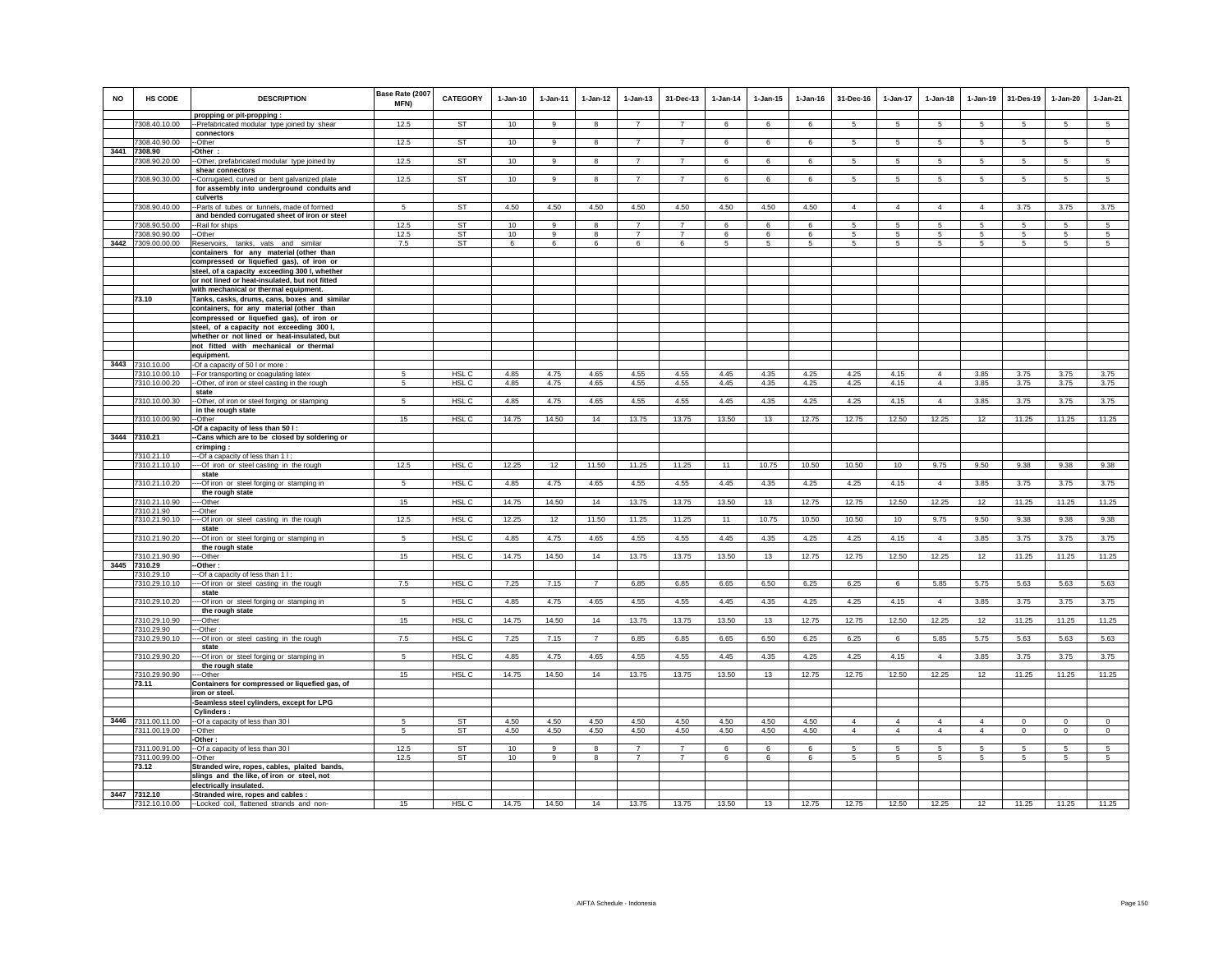| <b>NO</b> | HS CODE                             | <b>DESCRIPTION</b>                                                                    | Base Rate (2007<br><b>MFN)</b> | CATEGORY               | $1-Jan-10$     | 1-Jan-11       | $1 - Jan-12$ | $1 - Jan-13$   | 31-Dec-13      | $1-Jan-14$     | $1 - Jan-15$            | $1 - Jan-16$   | 31-Dec-16                   | $1-Jan-17$                        | $1-Jan-18$                  | $1-Jan-19$                 | 31-Des-19              | $1-Jan-20$             | $1-Jan-21$             |
|-----------|-------------------------------------|---------------------------------------------------------------------------------------|--------------------------------|------------------------|----------------|----------------|--------------|----------------|----------------|----------------|-------------------------|----------------|-----------------------------|-----------------------------------|-----------------------------|----------------------------|------------------------|------------------------|------------------------|
|           | 7312.10.20.00                       | rotating wire ropes<br>Plated or coated with brass, and of                            | 15                             | HSL C                  | 14.75          | 14.50          | 14           | 13.75          | 13.75          | 13.50          | 13                      | 12.75          | 12.75                       | 12.50                             | 12.25                       | 12                         | 11.25                  | 11.25                  | 11.25                  |
|           |                                     | a nominal diameter not exceeding 3 mm                                                 |                                |                        |                |                |              |                |                |                |                         |                |                             |                                   |                             |                            |                        |                        |                        |
|           | 7312.10.40.00<br>7312.10.90.00      | -Stranded wire of a diameter of less than 3 mm<br>-Other                              | 15<br>15                       | HSL C<br>HSL C         | 14.75<br>14.75 | 14.50<br>14.50 | 14<br>14     | 13.75<br>13.75 | 13.75<br>13.75 | 13.50<br>13.50 | 13<br>13                | 12.75<br>12.75 | 12.75<br>12.75              | 12.50<br>12.50                    | 12.25<br>12.25              | 12<br>12                   | 11.25<br>11.25         | 11.25<br>11.25         | 11.25<br>11.25         |
| 3448      | 7312.90.00.00                       | Other                                                                                 | 15                             | HSL C                  | 14.75          | 14.50          | 14           | 13.75          | 13.75          | 13.50          | 13                      | 12.75          | 12.75                       | 12.50                             | 12.25                       | 12                         | 11.25                  | 11.25                  | 11.25                  |
| 3449      | 7313.00.00.00                       | Barbed wire of iron or steel; twisted hoop or                                         | 15                             | HSL C                  | 14.75          | 14.50          | 14           | 13.75          | 13.75          | 13.50          | 13                      | 12.75          | 12.75                       | 12.50                             | 12.25                       | 12                         | 11.25                  | 11.25                  | 11.25                  |
|           |                                     | single flat wire, barbed or not, and loosely                                          |                                |                        |                |                |              |                |                |                |                         |                |                             |                                   |                             |                            |                        |                        |                        |
|           |                                     | twisted double wire, of a kind used for<br>fencing, of iron or steel.                 |                                |                        |                |                |              |                |                |                |                         |                |                             |                                   |                             |                            |                        |                        |                        |
|           | 73.14                               | Cloth (including endless bands), grill,                                               |                                |                        |                |                |              |                |                |                |                         |                |                             |                                   |                             |                            |                        |                        |                        |
|           |                                     | netting and fencing, of iron or steel wire;                                           |                                |                        |                |                |              |                |                |                |                         |                |                             |                                   |                             |                            |                        |                        |                        |
|           |                                     | expanded metal of iron or steel.<br>-Woven cloth:                                     |                                |                        |                |                |              |                |                |                |                         |                |                             |                                   |                             |                            |                        |                        |                        |
|           | 3450 7314.12.00.00                  | -Endless bands for machinery, of stainless                                            | $5\overline{5}$                | <b>ST</b>              | 4.50           | 4.50           | 4.50         | 4.50           | 4.50           | 4.50           | 4.50                    | 4.50           | $\overline{4}$              | $\overline{4}$                    | $\overline{4}$              | $\overline{4}$             | 3.75                   | 3.75                   | 3.75                   |
|           |                                     | steel                                                                                 |                                |                        |                |                |              |                |                |                |                         |                |                             |                                   |                             |                            |                        |                        |                        |
|           | 3451 7314.14.00.00<br>3452 7314.19  | -Other woven cloth, of stainless steel<br>-Other:                                     | $\sqrt{5}$                     | ST                     | 4.50           | 4.50           | 4.50         | 4.50           | 4.50           | 4.50           | 4.50                    | 4.50           | $\overline{4}$              | $\overline{4}$                    | $\overline{4}$              | $\overline{4}$             | 3.75                   | 3.75                   | 3.75                   |
|           | 7314.19.10.00                       | -Endless bands for machinery other than of                                            | 15                             | ST                     | 14             | 13             | 12           | 11             | 11             | 10             | 8                       | 6              | -5                          | 5                                 | 5                           | 5                          | 5                      | 5                      | 5                      |
|           |                                     | stainless steel                                                                       |                                |                        |                |                |              |                |                |                |                         |                |                             |                                   |                             |                            |                        |                        |                        |
|           | 7314.19.90.00<br>3453 7314.20.00.00 | -Other<br>-Grill, netting and fencing, welded at the                                  | 5<br>15                        | <b>ST</b><br><b>ST</b> | 4.50<br>14     | 4.50<br>13     | 4.50<br>12   | 4.50<br>11     | 4.50<br>11     | 4.50<br>10     | 4.50<br>8               | 4.50<br>6      | $\Delta$<br>$5\overline{5}$ | $\overline{4}$<br>$5\overline{)}$ | $\Delta$<br>$5\overline{5}$ | $\Delta$<br>$\overline{5}$ | 3.75<br>$\overline{5}$ | 3.75<br>$\overline{5}$ | 3.75<br>$\overline{5}$ |
|           |                                     | intersection, of wire with a maximum cross-                                           |                                |                        |                |                |              |                |                |                |                         |                |                             |                                   |                             |                            |                        |                        |                        |
|           |                                     | sectional dimension of 3 mm or more and                                               |                                |                        |                |                |              |                |                |                |                         |                |                             |                                   |                             |                            |                        |                        |                        |
|           |                                     | having a mesh size of 100 cm2 or more<br>-Other grill, netting and fencing, welded at |                                |                        |                |                |              |                |                |                |                         |                |                             |                                   |                             |                            |                        |                        |                        |
|           |                                     | the intersection :                                                                    |                                |                        |                |                |              |                |                |                |                         |                |                             |                                   |                             |                            |                        |                        |                        |
|           | 3454 7314.31.00.00                  | -Plated or coated with zinc                                                           | 15                             | <b>ST</b>              | 14             | 13             | 12           | 11             | 11             | 10             | 8                       | 6              | 5                           | 5                                 | 5                           | 5                          | $\sqrt{5}$             | 5                      | 5                      |
| 3455      | 7314.39.00.00                       | -Other<br>Other cloth, grill, netting and fencing:                                    | 15                             | ST                     | 14             | 13             | 12           | 11             | 11             | 10             | 8                       | 6              | 5                           | 5                                 | 5                           | 5                          | 5                      | 5                      | 5                      |
| 3456      | 7314.41.00.00                       | -Plated or coated with zinc                                                           | 15                             | <b>ST</b>              | 14             | 13             | 12           | 11             | 11             | $10$           | 8                       | 6              | 5                           | 5                                 | 5                           | 5                          | 5                      | 5                      | 5                      |
| 3457      | 7314.42.00.00                       | -Coated with plastics                                                                 | 15                             | ST                     | 14             | 13             | 12           | 11             | 11             | 10             | 8                       | 6              | 5                           | 5                                 | 5                           | 5                          | 5                      | 5                      | 5                      |
| 3458      | 7314.49.00.00                       | -Other                                                                                | 15                             | <b>ST</b>              | 14             | 13             | 12           | 11             | 11             | 10             | $\overline{\mathbf{8}}$ | 6              | 5                           | $5\overline{)}$                   | $5\overline{5}$             | 5                          | $\sqrt{5}$             | 5                      | 5                      |
| 3459      | 7314.50.00.00<br>73.15              | -Expanded metal<br>Chain and parts thereof, of iron or steel.                         | 15                             | <b>ST</b>              | 14             | 13             | 12           | 11             | 11             | 10             | $\overline{\mathbf{8}}$ | 6              | 5                           | $5\overline{)}$                   | 5                           | $\,$ 5 $\,$                | $\sqrt{5}$             | 5                      | 5                      |
|           |                                     | -Articulated link chain and parts thereof                                             |                                |                        |                |                |              |                |                |                |                         |                |                             |                                   |                             |                            |                        |                        |                        |
|           | 3460 7315.11                        | -Roller chain:                                                                        |                                |                        |                |                |              |                |                |                |                         |                |                             |                                   |                             |                            |                        |                        |                        |
|           | 7315.11.11.00                       | -Of mild steel<br>--Bicycle chains                                                    | 12.5                           | ST                     | 10             | 9              | 8            | $\overline{7}$ | $\overline{7}$ | 6              | 6                       | 6              | 5                           | 5                                 | 5                           | 5                          | $5\phantom{.0}$        | 5                      | 5                      |
|           | 7315.11.12.00                       | -Motorcycle chains                                                                    | 12.5                           | ST                     | 10             | 9              | 8            | $\overline{7}$ | $\overline{7}$ | 6              | 6                       | 6              | 5                           | 5                                 | 5                           | 5                          | 5                      | 5                      | $\sqrt{5}$             |
|           | 7315.11.19.00                       | --Other                                                                               | 7.5                            | ST                     | 6              | 6              | 6            | 6              | 6              | $\mathbf 5$    | 5                       | 5              | 5                           | 5                                 | 5                           | $\,$ 5 $\,$                | 5                      | $\sqrt{5}$             | 5                      |
|           | 7315.11.21.00                       | -Other<br>--Bicycle chains                                                            | 12.5                           | <b>ST</b>              | 10             | $\mathbf{q}$   | 8            | $\overline{7}$ | $\overline{7}$ | -6             | 6                       | 6              | -5                          | 5                                 | -5                          | -5                         | -5                     | 5                      | -5                     |
|           | 7315.11.22.00                       | -- Motorcycle chains                                                                  | 12.5                           | ST                     | 10             | 9              | 8            | $\overline{7}$ | $\overline{7}$ | 6              | 6                       | 6              | 5                           | 5                                 | 5                           | 5                          | 5                      | 5                      | 5                      |
|           | 7315.11.23.00                       | --Other transmission type of pitch length                                             | 7.5                            | ST                     | 6              | 6              | 6            | 6              | 6              | 5              | 5                       | 5              | $5\overline{5}$             | 5                                 | $5\overline{5}$             | 5                          | 5                      | 5                      | 5                      |
|           | 7315.11.29.00                       | not less than 6 mm but not more than 32 mm<br>--Other                                 | 7.5                            | <b>ST</b>              | $\epsilon$     | $\epsilon$     | 6            | 6              | 6              | 5              | 5                       | 5              | 5                           | 5                                 | -5                          | -5                         | 5                      | 5                      | 5                      |
| 3461      | 7315.12.00.00                       | -Other chair                                                                          | 7.5                            | ST                     | 6              | 6              | 6            | 6              | 6              | 5              | 5                       | 5              | -5                          | 5                                 | 5                           | 5                          | 5                      | 5                      | 5                      |
| 3462      | 7315.19                             | Parts:                                                                                |                                |                        |                |                |              |                |                |                |                         |                |                             |                                   |                             |                            |                        |                        |                        |
|           | 7315.19.11.00                       | -Of mild steel:<br>--Of bicycle chain                                                 | 7.5                            | <b>ST</b>              | $\epsilon$     | 6              | 6            | 6              | 6              | 5              | 5                       | 5              | 5.                          | 5                                 | -5                          | -5                         | $\overline{5}$         | 5                      | $\overline{5}$         |
|           | 7315.19.12.00                       | --Of motocycle chain                                                                  | 7.5                            | ST                     | 6              | 6              | 6            | 6              | 6              | 5              | 5                       | 5              | 5                           | 5                                 | 5                           | 5                          | 5                      | 5                      | 5                      |
|           | 7315.19.19.00                       | --Other<br>-Other                                                                     | 7.5                            | ST                     | 6              | 6              | 6            | 6              | 6              | 5              | 5                       | 5              | 5                           | 5                                 | 5                           | 5                          | 5                      | 5                      | 5                      |
|           | 7315.19.91.00                       | --Of bicycle chain                                                                    | 7.5                            | <b>ST</b>              | 6              | 6              | 6            | 6              | 6              | 5              | 5                       | 5              | -5                          | 5                                 | -5                          | 5                          | 5                      | 5                      | -5                     |
|           | 7315.19.92.00                       | -Of motocycle chain                                                                   | 7.5                            | <b>ST</b>              | 6              | 6              | 6            | 6              | 6              | 5              | 5                       | 5              | 5                           | 5                                 | 5                           | 5                          | 5                      | 5                      | 5                      |
|           | 7315.19.99.00<br>3463 7315.20       | --Other<br>-Skid chain                                                                | 7.5                            | <b>ST</b>              | 6              | 6              | 6            | 6              | 6              | 5              | 5                       | 5              | 5                           | 5                                 | 5                           | 5                          | 5                      | 5                      | 5                      |
|           | 7315.20.10.00                       | --Of mild steel                                                                       | 7.5                            | <b>ST</b>              | 6              | 6              | 6            | 6              | $6^{\circ}$    | 5              | 5                       | 5              | 5                           | 5                                 | $\sqrt{5}$                  | 5                          | 5                      | $\overline{5}$         | $\overline{5}$         |
|           | 7315.20.90.00                       | -Other                                                                                | 7.5                            | <b>ST</b>              | 6              | 6              | 6            | 6              | 6              | 5              | 5                       | 5              | $5 -$                       | 5                                 | 5                           | -5                         | 5                      | 5                      | $\sqrt{5}$             |
|           | 3464 7315.81                        | Other chain<br>-Stud-link :                                                           |                                |                        |                |                |              |                |                |                |                         |                |                             |                                   |                             |                            |                        |                        |                        |
|           | 7315.81.10.00                       | --Of mild steel                                                                       | 15                             | H <sub>SL</sub> C      | 14.75          | 14.50          | 14           | 13.75          | 13.75          | 13.50          | 13                      | 12.75          | 12.75                       | 12.50                             | 12.25                       | 12                         | 11.25                  | 11.25                  | 11.25                  |
|           | 7315.81.90.00                       | -Other                                                                                | 15                             | HSL C                  | 14.75          | 14.50          | 14           | 13.75          | 13.75          | 13.50          | 13                      | 12.75          | 12.75                       | 12.50                             | 12.25                       | 12                         | 11.25                  | 11.25                  | 11.25                  |
| 3465      | 7315.82<br>7315.82.10.00            | Other, welded link :<br>-Of mild steel                                                | 15                             | HSL C                  | 14.75          | 14.50          | 14           | 13.75          | 13.75          | 13.50          | 13                      | 12.75          | 12.75                       | 12.50                             | 12.25                       | 12                         | 11.25                  | 11.25                  | 11.25                  |
|           | 7315.82.90.00                       | --Other                                                                               | 15                             | HSL <sub>C</sub>       | 14.75          | 14.50          | 14           | 13.75          | 13.75          | 13.50          | 13                      | 12.75          | 12.75                       | 12.50                             | 12.25                       | 12                         | 11.25                  | 11.25                  | 11.25                  |
| 3466      | 7315.89                             | -Other:                                                                               |                                |                        |                |                |              |                |                |                |                         |                |                             |                                   |                             |                            |                        |                        |                        |
|           | 7315.89.11.00                       | -Of mild steel :<br>--Bicycle chains                                                  | 7.5                            | ST                     | 6              | 6              | 6            | 6              | 6              | 5              | 5                       | 5              | $5\phantom{.0}$             | 5                                 | $5\phantom{.0}$             | 5                          | 5                      | $\overline{5}$         | 5                      |
|           | 7315.89.12.00                       | -- Motorcycle chains                                                                  | 7.5                            | ST                     | 6              | 6              | 6            | 6              | 6              | 5              | 5                       | 5              | 5                           | $5\phantom{.0}$                   | 5                           | 5                          | 5                      | 5                      | 5                      |
|           | 7315.89.19.00                       | --Other                                                                               | 7.5                            | <b>ST</b>              | 6              | 6              | 6            | 6              | 6              | 5              | 5                       | 5              | 5                           | 5                                 | 5                           | 5                          | 5                      | 5                      | 5                      |
|           | 7315.89.21.00                       | -Other:<br>--Bicycle chains                                                           | 7.5                            | <b>ST</b>              | $\epsilon$     | 6              | 6            | 6              | 6              | 5              | 5                       | 5              | -5                          | 5                                 | 5                           | 5                          | 5                      | 5                      | 5                      |
|           | 7315.89.22.00                       | ---Motorcycle chains                                                                  | 7.5                            | <b>ST</b>              | 6              | 6              | 6            | 6              | 6              | 5              | 5                       | 5              | 5                           | 5                                 | 5                           | 5                          | 5                      | 5                      | $\overline{5}$         |
|           | 7315.89.29.00                       | --Other                                                                               | 7.5                            | <b>ST</b>              | 6              | 6              | 6            | 6              | 6              | 5              | 5                       | 5              | 5                           | 5                                 | 5                           | -5                         | 5                      | 5                      | 5                      |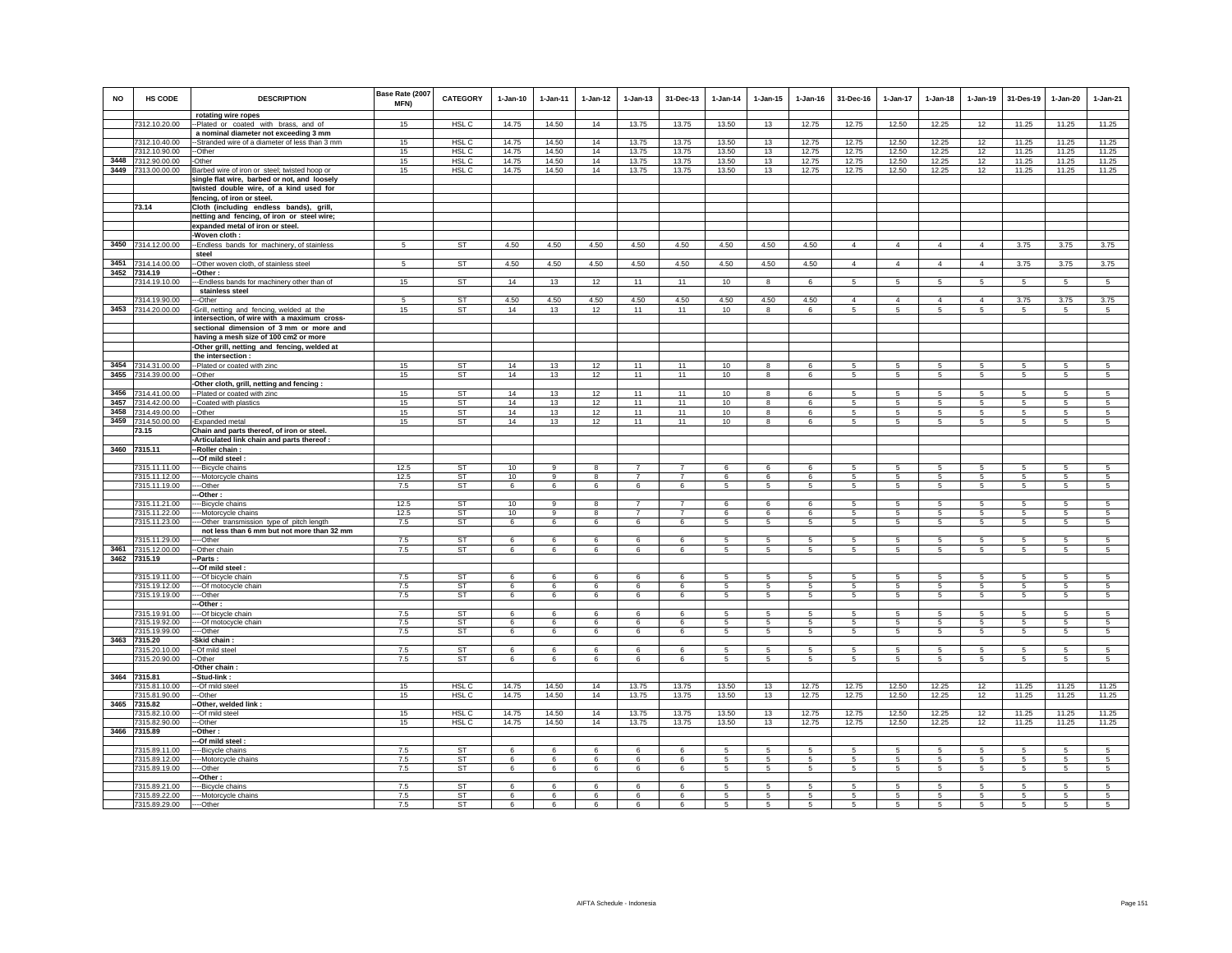| <b>NO</b> | HS CODE<br>3467 7315.90        | <b>DESCRIPTION</b>                                                                         | Base Rate (2007<br>MFN) | <b>CATEGORY</b> | $1-Jan-10$       | $1-Jan-11$     | $1-Jan-12$              | $1 - Jan-13$   | 31-Dec-13      | $1-Jan-14$   | $1 - Jan-15$ | $1-Jan-16$   | 31-Dec-16       | 1-Jan-17        | $1 - Jan-18$    | $1-Jan-19$      | 31-Des-19       | $1-Jan-20$      | $1-Jan-21$      |
|-----------|--------------------------------|--------------------------------------------------------------------------------------------|-------------------------|-----------------|------------------|----------------|-------------------------|----------------|----------------|--------------|--------------|--------------|-----------------|-----------------|-----------------|-----------------|-----------------|-----------------|-----------------|
|           |                                | -Other parts :                                                                             |                         |                 |                  |                |                         |                |                |              |              |              | $\overline{4}$  | $\overline{4}$  | $\overline{4}$  | $\overline{4}$  | $\Omega$        | $\Omega$        | $\Omega$        |
|           | 7315.90.10.00<br>7315.90.90.00 | --Of mild steel<br>--Other                                                                 | 5                       | ST<br>ST        | 4.50<br>4.50     | 4.50<br>4.50   | 4.50<br>4.50            | 4.50<br>4.50   | 4.50<br>4.50   | 4.50<br>4.50 | 4.50<br>4.50 | 4.50<br>4.50 | $\overline{4}$  | $\overline{4}$  | $\overline{4}$  | $\overline{4}$  | $\,0\,$         | $\mathbf{0}$    | $\overline{0}$  |
|           | 3468 7316.00.00.00             | Anchors, grapnels and parts thereof, of iron                                               | 5                       | <b>ST</b>       | 4.50             | 4.50           | 4.50                    | 4.50           | 4.50           | 4.50         | 4.50         | 4.50         | $\overline{4}$  | $\overline{4}$  | $\overline{4}$  | $\overline{4}$  | 3.75            | 3.75            | 3.75            |
|           |                                | or steel.                                                                                  |                         |                 |                  |                |                         |                |                |              |              |              |                 |                 |                 |                 |                 |                 |                 |
|           | 73.17                          | Nails, tacks, drawing pins, corrugated nails,                                              |                         |                 |                  |                |                         |                |                |              |              |              |                 |                 |                 |                 |                 |                 |                 |
|           |                                | staples (other than those of heading 83.05)                                                |                         |                 |                  |                |                         |                |                |              |              |              |                 |                 |                 |                 |                 |                 |                 |
|           |                                | and similar articles, of iron or steel,                                                    |                         |                 |                  |                |                         |                |                |              |              |              |                 |                 |                 |                 |                 |                 |                 |
|           |                                |                                                                                            |                         |                 |                  |                |                         |                |                |              |              |              |                 |                 |                 |                 |                 |                 |                 |
|           |                                | whether or not with heads of other material,<br>but excluding such articles with heads of  |                         |                 |                  |                |                         |                |                |              |              |              |                 |                 |                 |                 |                 |                 |                 |
|           |                                |                                                                                            |                         |                 |                  |                |                         |                |                |              |              |              |                 |                 |                 |                 |                 |                 |                 |
|           |                                | copper.                                                                                    |                         |                 |                  |                |                         |                |                |              |              |              |                 |                 |                 |                 |                 |                 |                 |
| 3469      | 7317.00.10.00                  | -Wire nails                                                                                | 7.5                     | EL.             |                  |                |                         |                |                |              |              |              |                 |                 |                 |                 |                 |                 |                 |
|           | 7317.00.20.00                  | -Staples                                                                                   | 7.5                     | EL              |                  |                |                         |                |                |              |              |              |                 |                 |                 |                 |                 |                 |                 |
|           | 7317.00.90                     | -Other:                                                                                    |                         | EL              |                  |                |                         |                |                |              |              |              |                 |                 |                 |                 |                 |                 |                 |
|           | 7317.00.90.10                  | --Dog spikes for rail sleepers; carding tacks<br>for textile carding machines; gang nails, | 5                       |                 |                  |                |                         |                |                |              |              |              |                 |                 |                 |                 |                 |                 |                 |
|           |                                |                                                                                            |                         |                 |                  |                |                         |                |                |              |              |              |                 |                 |                 |                 |                 |                 |                 |
|           |                                | connector and anti-splitting                                                               | 12.5                    | EL              |                  |                |                         |                |                |              |              |              |                 |                 |                 |                 |                 |                 |                 |
|           | 7317.00.90.20                  | --Hob nails for footwear, ring nails                                                       | 12.5                    | EL              |                  |                |                         |                |                |              |              |              |                 |                 |                 |                 |                 |                 |                 |
|           | 7317.00.90.30<br>7317.00.90.40 | --Hooknails                                                                                | 15                      | EL.             |                  |                |                         |                |                |              |              |              |                 |                 |                 |                 |                 |                 |                 |
|           | 7317.00.90.90                  | --Corrugated nails, drawing pins and tacks                                                 | 15                      | EL.             |                  |                |                         |                |                |              |              |              |                 |                 |                 |                 |                 |                 |                 |
|           |                                | --Other                                                                                    |                         |                 |                  |                |                         |                |                |              |              |              |                 |                 |                 |                 |                 |                 |                 |
|           | 73.18                          | Screws, bolts, nuts, coach screws, screw                                                   |                         |                 |                  |                |                         |                |                |              |              |              |                 |                 |                 |                 |                 |                 |                 |
|           |                                | hooks, rivets, cotters, cotter-pins, washers                                               |                         |                 |                  |                |                         |                |                |              |              |              |                 |                 |                 |                 |                 |                 |                 |
|           |                                | (including spring washers) and similar                                                     |                         |                 |                  |                |                         |                |                |              |              |              |                 |                 |                 |                 |                 |                 |                 |
|           |                                | articles, of iron or steel.                                                                |                         |                 |                  |                |                         |                |                |              |              |              |                 |                 |                 |                 |                 |                 |                 |
|           |                                | -Threaded articles :                                                                       |                         |                 |                  |                |                         |                | $\overline{7}$ |              |              |              |                 |                 |                 |                 |                 |                 |                 |
| 3470      | 7318.11.00.00                  | --Coach screws                                                                             | 12.5                    | ST              | 10               | $\mathsf g$    | 8                       | $\overline{7}$ |                | 6            | 6            | 6            | 5               | 5               | 5               | $\sqrt{5}$      | $\,$ 5 $\,$     | $5\phantom{.0}$ | $5\phantom{.0}$ |
| 3471      | 7318.12                        | -Other wood screws :                                                                       |                         | <b>ST</b>       | 10               |                |                         | $\overline{7}$ | $\overline{7}$ |              |              |              | $5\phantom{.0}$ | $\overline{5}$  |                 | $\overline{5}$  |                 |                 | $5\overline{)}$ |
|           | 7318.12.10.00                  | --- Of an external diameter not exceeding<br>16 mm                                         | 12.5                    |                 |                  | 9              | $\bf{8}$                |                |                | 6            | 6            | 6            |                 |                 | 5               |                 | $5\phantom{.0}$ | $5\phantom{.0}$ |                 |
|           | 7318.12.90.00                  | ---Other                                                                                   | 12.5                    | <b>ST</b>       | 10               | $\overline{9}$ | $\overline{\mathbf{8}}$ | $\overline{7}$ | $\overline{7}$ | 6            | 6            | 6            | $5\phantom{.0}$ | 5 <sup>5</sup>  | $5\phantom{.0}$ | $5\overline{)}$ | 5               | 5               | $5\overline{)}$ |
| 3472      | 7318.13                        | -Screw hooks and screw rings:                                                              |                         |                 |                  |                |                         |                |                |              |              |              |                 |                 |                 |                 |                 |                 |                 |
|           | 7318.13.10.00                  | --- Of an external diameter not exceeding                                                  | 12.5                    | <b>ST</b>       | 10               | 9              | 8                       | $\overline{7}$ | $\overline{7}$ | 6            | 6            | 6            | $5\overline{5}$ | $5\overline{5}$ | $5\overline{5}$ | 5               | $5\phantom{.0}$ | $5\phantom{.0}$ | $5\overline{5}$ |
|           |                                | 16 mm                                                                                      |                         |                 |                  |                |                         |                |                |              |              |              |                 |                 |                 |                 |                 |                 |                 |
|           | 7318.13.90.00                  | ---Other                                                                                   | 12.5                    | <b>ST</b>       | 10               | 9              | 8                       | $\overline{7}$ | $\overline{7}$ | 6            | 6            | 6            | $5\overline{5}$ | $5\overline{5}$ | $5\overline{5}$ | $5\phantom{.0}$ | $5\phantom{.0}$ | $5^{\circ}$     | 5 <sub>5</sub>  |
|           | 3473 7318.14                   | Self-tapping screws:                                                                       |                         |                 |                  |                |                         |                |                |              |              |              |                 |                 |                 |                 |                 |                 |                 |
|           | 7318.14.10.00                  | --- Of an external diameter not exceeding                                                  | 12.5                    | <b>ST</b>       | 10               | 9              | 8                       | $\overline{7}$ | $\overline{7}$ | 6            | 6            | 6            | 5               | 5               | 5               | 5               | 5               | $5\phantom{.0}$ | 5               |
|           |                                | 16 mm                                                                                      |                         |                 |                  |                |                         |                |                |              |              |              |                 |                 |                 |                 |                 |                 |                 |
|           | 7318.14.90.00                  | ---Other                                                                                   | 12.5                    | <b>ST</b>       | 10               | $\alpha$       | 8                       | $\overline{7}$ | $\overline{7}$ | 6            | $\epsilon$   | 6            | 5.              | 5               | 5               | $\sqrt{5}$      | 5               | 5               | $\overline{5}$  |
|           | 3474 7318.15                   | -- Other screws and bolts, whether or not with                                             |                         |                 |                  |                |                         |                |                |              |              |              |                 |                 |                 |                 |                 |                 |                 |
|           |                                | their nuts or washers :                                                                    |                         |                 |                  |                |                         |                |                |              |              |              |                 |                 |                 |                 |                 |                 |                 |
|           |                                | -- Of an external diameter not exceeding                                                   |                         |                 |                  |                |                         |                |                |              |              |              |                 |                 |                 |                 |                 |                 |                 |
|           |                                | 16 mm :                                                                                    |                         |                 |                  |                |                         |                |                |              |              |              |                 |                 |                 |                 |                 |                 |                 |
|           | 7318.15.11.00                  | ---Screws for metal                                                                        | 12.5                    | EL.             |                  |                |                         |                |                |              |              |              |                 |                 |                 |                 |                 |                 |                 |
|           | 7318.15.12.00                  | ---Bolts for metal, with or without nuts                                                   | 12.5                    | EL              |                  |                |                         |                |                |              |              |              |                 |                 |                 |                 |                 |                 |                 |
|           | 7318.15.19.00                  | --Other                                                                                    | 15                      | EL.             |                  |                |                         |                |                |              |              |              |                 |                 |                 |                 |                 |                 |                 |
|           |                                | --Other:                                                                                   |                         |                 |                  |                |                         |                |                |              |              |              |                 |                 |                 |                 |                 |                 |                 |
|           | 7318.15.91.00                  | ----Screws for metal                                                                       | 12.5<br>12.5            | EL<br>EL        |                  |                |                         |                |                |              |              |              |                 |                 |                 |                 |                 |                 |                 |
|           | 7318.15.92.00                  | ---- Bolts for metal, with or without nuts                                                 |                         |                 |                  |                |                         |                |                |              |              |              |                 |                 |                 |                 |                 |                 |                 |
|           | 7318.15.99.00<br>3475 7318.16  | ----Other                                                                                  | 15                      | EL.             |                  |                |                         |                |                |              |              |              |                 |                 |                 |                 |                 |                 |                 |
|           | 7318.16.10.00                  | --Nuts :<br>--- Of an external diameter not exceeding                                      | 12.5                    | <b>ST</b>       | 10               | $\mathsf g$    | $\bf8$                  | $\overline{7}$ | $\overline{7}$ | 6            | 6            | 6            | $\sqrt{5}$      | 5               | $\sqrt{5}$      | $\sqrt{5}$      | $\overline{5}$  | $5\phantom{.0}$ | $\overline{5}$  |
|           |                                | 16 mm                                                                                      |                         |                 |                  |                |                         |                |                |              |              |              |                 |                 |                 |                 |                 |                 |                 |
|           | 7318.16.90.00                  | -Other                                                                                     | 12.5                    | <b>ST</b>       | 10               | $\overline{9}$ | 8                       | $\overline{7}$ | $\overline{7}$ | 6            | 6            | 6            | 5               | 5               | 5               | $5\overline{)}$ | 5               | 5               | $5\overline{5}$ |
|           | 3476 7318.19                   | -Other:                                                                                    |                         |                 |                  |                |                         |                |                |              |              |              |                 |                 |                 |                 |                 |                 |                 |
|           | 7318.19.10.00                  | --- Of an external diameter not exceeding                                                  | 12.5                    | <b>ST</b>       | 10               | 9              | 8                       | $\overline{7}$ | $\overline{7}$ | 6            | 6            | 6            | 5               | 5               | 5               | $\sqrt{5}$      | $5\phantom{.0}$ | 5               | 5               |
|           |                                | 16 mm                                                                                      |                         |                 |                  |                |                         |                |                |              |              |              |                 |                 |                 |                 |                 |                 |                 |
|           | 7318.19.90.00                  | ---Other                                                                                   | 12.5                    | ST              | 10               | $_{9}$         | 8                       | $\overline{7}$ | $\overline{7}$ | 6            | 6            | 6            | 5               | $5 -$           | 5               | 5               | 5               | $5\overline{5}$ | 5               |
|           |                                | -Non-threaded articles :                                                                   |                         |                 |                  |                |                         |                |                |              |              |              |                 |                 |                 |                 |                 |                 |                 |
|           | 3477 7318.21                   | -- Spring washers and other lock washers :                                                 |                         |                 |                  |                |                         |                |                |              |              |              |                 |                 |                 |                 |                 |                 |                 |
|           | 7318.21.10.00                  | --- Of an external diameter not exceeding                                                  | 12.5                    | <b>ST</b>       | 10               | 9              | 8                       | $\overline{7}$ | $\overline{7}$ | 6            | 6            | 6            | 5               | 5               | 5               | $\sqrt{5}$      | $\sqrt{5}$      | $5\phantom{.0}$ | 5               |
|           |                                | 16 mm                                                                                      |                         |                 |                  |                |                         |                |                |              |              |              |                 |                 |                 |                 |                 |                 |                 |
|           | 7318.21.90.00                  | --Other                                                                                    | 12.5                    | <b>ST</b>       | 10               | $\overline{9}$ | 8                       | $\overline{7}$ | $\overline{7}$ | 6            | 6            | 6            | 5               | 5               | 5               | $\overline{5}$  | 5               | $5\overline{5}$ | $\overline{5}$  |
| 3478      | 7318.22                        | -Other washers:                                                                            |                         |                 |                  |                |                         |                |                |              |              |              |                 |                 |                 |                 |                 |                 |                 |
|           | 7318.22.10.00                  | --- Of an external diameter not exceeding                                                  | 12.5                    | <b>ST</b>       | 10               | $\overline{9}$ | $\overline{\mathbf{8}}$ | $\overline{7}$ | $\overline{7}$ | 6            | 6            | 6            | 5               | $5\overline{)}$ | $\overline{5}$  | $\overline{5}$  | $5\overline{)}$ | $5\overline{5}$ | $5\overline{)}$ |
|           |                                | 16 mm                                                                                      |                         |                 |                  |                |                         |                |                |              |              |              |                 |                 |                 |                 |                 |                 |                 |
|           | 7318.22.90.00                  | --Other                                                                                    | 12.5                    | <b>ST</b>       | 10 <sup>10</sup> | 9              | 8                       | $\overline{7}$ | $\overline{7}$ | 6            | 6            | 6            | 5               | 5               | 5               | 5               | 5               | 5               | 5               |
| 3479      | 7318.23                        | -Rivets:                                                                                   |                         |                 |                  |                |                         |                |                |              |              |              |                 |                 |                 |                 |                 |                 |                 |
|           | 7318.23.10.00                  | --- Of an external diameter not exceeding<br>16 mm                                         | 15                      | HSL C           | 14.75            | 14.50          | 14                      | 13.75          | 13.75          | 13.50        | 13           | 12.75        | 12.75           | 12.50           | 12.25           | 12              | 11.25           | 11.25           | 11.25           |
|           | 7318.23.90.00                  | -Other                                                                                     | 15                      | HSL C           | 14.75            | 14.50          | 14                      | 13.75          | 13.75          | 13.50        | 13           | 12.75        | 12.75           | 12.50           | 12.25           | 12              | 11.25           | 11.25           | 11.25           |
| 3480      | 7318.24                        | -Cotters and cotter-pins :                                                                 |                         |                 |                  |                |                         |                |                |              |              |              |                 |                 |                 |                 |                 |                 |                 |
|           | 7318.24.10.00                  | -- Of an external diameter not exceeding                                                   | 12.5                    | <b>ST</b>       | 10               | 9              | 8                       | $\overline{7}$ | $\overline{7}$ | 6            | 6            | 6            | 5               | 5               | 5               | $\sqrt{5}$      | 5               | 5               | 5               |
|           |                                | 16 mm                                                                                      |                         |                 |                  |                |                         |                |                |              |              |              |                 |                 |                 |                 |                 |                 |                 |
|           | 7318.24.90.00                  | ---Other                                                                                   | 12.5                    | <b>ST</b>       | 10               | $\overline{9}$ | $\overline{8}$          | $\overline{7}$ | $\overline{7}$ | 6            | 6            | 6            | 5               | $5\overline{)}$ | 5               | 5               | 5               | $\overline{5}$  | $\overline{5}$  |
|           | 3481 7318.29                   | --Other:                                                                                   |                         |                 |                  |                |                         |                |                |              |              |              |                 |                 |                 |                 |                 |                 |                 |
|           |                                |                                                                                            |                         |                 |                  |                |                         |                |                |              |              |              |                 |                 |                 |                 |                 |                 |                 |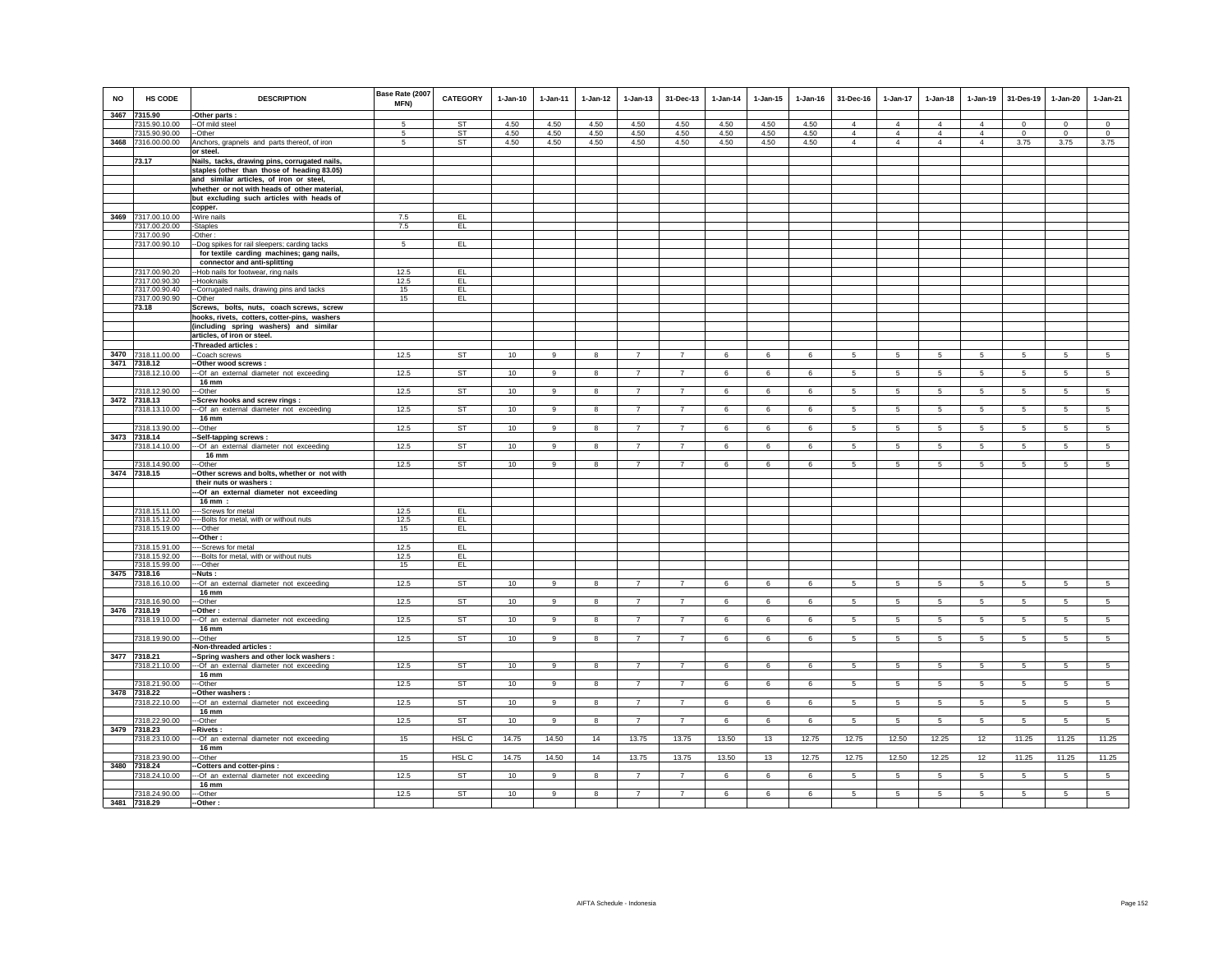| NO           | <b>HS CODE</b>                 | <b>DESCRIPTION</b>                                                                               | Base Rate (2007<br>MFN) | CATEGORY                  | $1-Jan-10$             | $1 - Jan-11$   | $1 - Jan-12$ | $1 - Jan-13$                     | 31-Dec-13                        | $1 - Jan-14$     | $1 - Jan-15$         | $1 - Jan-16$        | 31-Dec-16           | $1 - Jan-17$        | $1 - Jan-18$    | $1-Jan-19$          | 31-Des-19       | $1 - Jan-20$    | 1-Jan-21            |
|--------------|--------------------------------|--------------------------------------------------------------------------------------------------|-------------------------|---------------------------|------------------------|----------------|--------------|----------------------------------|----------------------------------|------------------|----------------------|---------------------|---------------------|---------------------|-----------------|---------------------|-----------------|-----------------|---------------------|
|              | 7318.29.10.00                  | -- Of an external diameter not exceeding                                                         | 12.5                    | <b>ST</b>                 | 10                     | $\alpha$       | $\mathbf{R}$ | $\overline{7}$                   | $\overline{7}$                   | 6                | -6                   | $\epsilon$          | 5                   | -5                  | 5               | 5                   | -5              | -5              | 5                   |
|              | 7318.29.90.00                  | 16 mm<br>--Other                                                                                 | 12.5                    | ST                        | 10 <sup>10</sup>       | 9              | 8            | $\overline{7}$                   | $\overline{7}$                   | 6                | 6                    | 6                   | 5                   | 5                   | 5               | 5                   | -5              | 5               | 5                   |
|              | 73.19                          | Sewing needles, knitting needles, bodkins,                                                       |                         |                           |                        |                |              |                                  |                                  |                  |                      |                     |                     |                     |                 |                     |                 |                 |                     |
|              |                                | crochet hooks, embroidery stilettos and                                                          |                         |                           |                        |                |              |                                  |                                  |                  |                      |                     |                     |                     |                 |                     |                 |                 |                     |
|              |                                | similar articles, for use in the hand, of iron                                                   |                         |                           |                        |                |              |                                  |                                  |                  |                      |                     |                     |                     |                 |                     |                 |                 |                     |
|              |                                | or steel; safety pins and other pins of iron                                                     |                         |                           |                        |                |              |                                  |                                  |                  |                      |                     |                     |                     |                 |                     |                 |                 |                     |
|              |                                | or steel, not elsewhere specified or included.                                                   |                         |                           |                        |                |              |                                  |                                  |                  |                      |                     |                     |                     |                 |                     |                 |                 |                     |
| 3482<br>3483 | 7319.20.00.00<br>7319.30.00.00 | -Safety pins<br>-Other pins                                                                      | 15<br>15                | HSL C<br>HSL <sub>C</sub> | 14.75<br>14.75         | 14.50<br>14.50 | 14<br>14     | 13.75<br>13.75                   | 13.75<br>13.75                   | 13.50<br>13.50   | 13<br>13             | 12.75<br>12.75      | 12.75<br>12.75      | 12.50<br>12.50      | 12.25<br>12.25  | 12<br>12            | 11.25<br>11.25  | 11.25<br>11.25  | 11.25<br>11.25      |
| 3484         | 7319.90.00.00                  | -Other                                                                                           | 5                       | ST                        | 4.50                   | 4.50           | 4.50         | 4.50                             | 4.50                             | 4.50             | 4.50                 | 4.50                | $\overline{4}$      | $\overline{4}$      | $\overline{4}$  | $\overline{4}$      | $\circ$         | $\circ$         | $\circ$             |
|              | 73.20                          | Springs and leaves for springs, of iron or                                                       |                         |                           |                        |                |              |                                  |                                  |                  |                      |                     |                     |                     |                 |                     |                 |                 |                     |
|              |                                | steel.                                                                                           |                         |                           |                        |                |              |                                  |                                  |                  |                      |                     |                     |                     |                 |                     |                 |                 |                     |
|              | 3485 7320.10                   | -Leaf-springs and leaves therefor :                                                              |                         |                           |                        |                |              |                                  |                                  |                  |                      |                     |                     |                     |                 |                     |                 |                 |                     |
|              | 7320.10.10.00<br>7320.10.90.00 | -- For motor vehicles<br>--Other                                                                 | 12.5<br>12.5            | <b>ST</b><br><b>ST</b>    | 10<br>10 <sup>10</sup> | 9<br>9         | 8<br>8       | $\overline{7}$<br>$\overline{7}$ | $\overline{7}$<br>$\overline{7}$ | 6<br>6           | 6<br>6               | 6<br>6              | 5<br>5              | 5<br>5              | 5<br>5          | 5<br>5              | -5<br>5         | 5<br>5          | 5<br>5              |
| 3486         | 7320.20                        | -Helical springs :                                                                               |                         |                           |                        |                |              |                                  |                                  |                  |                      |                     |                     |                     |                 |                     |                 |                 |                     |
|              | 7320.20.10.00                  | -For motor vehicles or earth moving machinery                                                    | 12.5                    | <b>ST</b>                 | 10                     | 9              | 8            | $\overline{7}$                   | $\overline{7}$                   | 6                | 6                    | 6                   | $5\overline{5}$     | $5\overline{5}$     | 5               | $5\overline{5}$     | 5               | $5\overline{5}$ | $5\overline{5}$     |
|              | 7320.20.90                     | -Other:                                                                                          |                         |                           |                        |                |              |                                  |                                  |                  |                      |                     |                     |                     |                 |                     |                 |                 |                     |
|              | 7320.20.90.10                  | -For motor vehicles or earth moving machinery                                                    | 12.5                    | <b>ST</b>                 | 10                     | 9              | 8            | $\overline{7}$                   | $\overline{7}$                   | 6                | 6                    | 6                   | 5                   | 5                   | 5               | 5                   | -5              | 5               | 5                   |
|              | 7320.20.90.90<br>3487 7320.90  | --Other<br>-Other :                                                                              | 15                      | <b>ST</b>                 | 14                     | 13             | 12           | 11                               | 11                               | 10               | 8                    | 6                   | 5                   | 5                   | 5               | 5                   | 5               | 5               | $5\phantom{.0}$     |
|              | 7320.90.10.00                  | -- For motor vehicles                                                                            | $\sqrt{5}$              | ST                        | 4.50                   | 4.50           | 4.50         | 4.50                             | 4.50                             | 4.50             | 4.50                 | 4.50                | $\overline{4}$      | $\overline{4}$      | $\overline{4}$  | $\overline{4}$      | 3.75            | 3.75            | 3.75                |
|              | 7320.90.90.00                  | -Other                                                                                           | 5                       | ST                        | 4.50                   | 4.50           | 4.50         | 4.50                             | 4.50                             | 4.50             | 4.50                 | 4.50                | $\overline{4}$      | $\overline{4}$      | $\overline{4}$  | $\overline{4}$      | 3.75            | 3.75            | 3.75                |
|              | 73.21                          | Stoves, ranges, grates, cookers (including                                                       |                         |                           |                        |                |              |                                  |                                  |                  |                      |                     |                     |                     |                 |                     |                 |                 |                     |
|              |                                | those with subsidiary boilers for central                                                        |                         |                           |                        |                |              |                                  |                                  |                  |                      |                     |                     |                     |                 |                     |                 |                 |                     |
|              |                                | heating), barbecues, braziers, gas-rings, plate<br>warmers and similar non-electric domestic     |                         |                           |                        |                |              |                                  |                                  |                  |                      |                     |                     |                     |                 |                     |                 |                 |                     |
|              |                                | appliances, and parts thereof, of iron or                                                        |                         |                           |                        |                |              |                                  |                                  |                  |                      |                     |                     |                     |                 |                     |                 |                 |                     |
|              |                                | steel.                                                                                           |                         |                           |                        |                |              |                                  |                                  |                  |                      |                     |                     |                     |                 |                     |                 |                 |                     |
|              |                                | Cooking appliances and plate warmers :                                                           |                         |                           |                        |                |              |                                  |                                  |                  |                      |                     |                     |                     |                 |                     |                 |                 |                     |
| 3488         | 7321.11.00.00                  | -For gas fuel or for both gas and other<br>fuels                                                 | 7.5                     | ST                        | 6                      | 6              | 6            | 6                                | 6                                | $\overline{5}$   | 5                    | 5                   | 5                   | 5                   | 5               | 5                   | $\sqrt{5}$      | 5               | 5                   |
| 3489         | 7321.12.00.00                  | -For liquid fuel                                                                                 | 7.5                     | ST                        | 6                      | 6              | 6            | 6                                | 6                                | 5                | 5                    | 5                   | 5                   | 5                   | 5               | 5                   | $\sqrt{5}$      | 5               | 5                   |
| 3490         | 7321.19.00.00                  | -Other, including appliances for solid fuel                                                      | 7.5                     | ST                        | 6                      | 6              | 6            | 6                                | 6                                | 5                | 5                    | 5                   | 5                   | 5                   | 5               | 5                   | 5               | 5               | 5                   |
|              |                                | -Other appliances :                                                                              |                         |                           |                        |                |              |                                  |                                  |                  |                      |                     |                     |                     |                 |                     |                 |                 |                     |
| 3491         | 7321.81.00.00                  | -For gas fuel or for both gas and other fuels                                                    | 7.5                     | ST                        | 6                      | 6              | 6            | 6                                | 6                                | 5                | 5                    | 5                   | 5                   | 5                   | 5               | 5                   | 5               | 5               | 5                   |
| 3492<br>3493 | 7321.82.00.00<br>7321.89.00.00 | -For liquid fuel                                                                                 | $7.5\,$<br>7.5          | ST<br>ST                  | 6<br>$\epsilon$        | 6<br>6         | 6<br>6       | 6<br>6                           | 6<br>6                           | 5<br>5           | 5<br>$5\overline{5}$ | 5<br>$\overline{5}$ | 5<br>5 <sup>1</sup> | $\overline{5}$<br>5 | 5<br>5          | 5<br>5 <sup>1</sup> | -5<br>5         | 5<br>5          | 5<br>5 <sup>1</sup> |
| 3494         | 7321.90                        | -Other, including appliances for solid fuel<br>Parts:                                            |                         |                           |                        |                |              |                                  |                                  |                  |                      |                     |                     |                     |                 |                     |                 |                 |                     |
|              | 7321.90.10.00                  | -- Of burner for kerosene stoves                                                                 | 7.5                     | ST                        | 6                      | 6              | 6            | 6                                | 6                                | 5                | 5                    | 5                   | 5                   | 5                   | 5               | 5                   | -5              | 5               | -5                  |
|              | 7321.90.90.00                  | --Other                                                                                          | 7.5                     | ST                        | 6                      | 6              | 6            | 6                                | 6                                | 5                | 5                    | 5                   | 5                   | $5\overline{5}$     | 5               | 5                   | $\sqrt{5}$      | 5               | $5\phantom{.0}$     |
|              | 73.22                          | Radiators for central heating, not                                                               |                         |                           |                        |                |              |                                  |                                  |                  |                      |                     |                     |                     |                 |                     |                 |                 |                     |
|              |                                | electrically heated, and parts thereof, of<br>iron or steel; air heaters and hot air             |                         |                           |                        |                |              |                                  |                                  |                  |                      |                     |                     |                     |                 |                     |                 |                 |                     |
|              |                                | distributors (including distributors which can                                                   |                         |                           |                        |                |              |                                  |                                  |                  |                      |                     |                     |                     |                 |                     |                 |                 |                     |
|              |                                | also distribute fresh or conditioned air), not                                                   |                         |                           |                        |                |              |                                  |                                  |                  |                      |                     |                     |                     |                 |                     |                 |                 |                     |
|              |                                | electrically heated, incorporating a motor-                                                      |                         |                           |                        |                |              |                                  |                                  |                  |                      |                     |                     |                     |                 |                     |                 |                 |                     |
|              |                                | driven fan or blower, and parts thereof, of                                                      |                         |                           |                        |                |              |                                  |                                  |                  |                      |                     |                     |                     |                 |                     |                 |                 |                     |
|              |                                | iron or steel.<br>-Radiators and parts thereof :                                                 |                         |                           |                        |                |              |                                  |                                  |                  |                      |                     |                     |                     |                 |                     |                 |                 |                     |
| 3495         | 7322.11.00.00                  | --Of cast iron                                                                                   | $\overline{5}$          | ST                        | 4.50                   | 4.50           | 4.50         | 4.50                             | 4.50                             | 4.50             | 4.50                 | 4.50                | $\overline{4}$      | $\mathbf{A}$        | $\overline{4}$  | $\Delta$            | $\,$ 0          | $\Omega$        | $\mathsf 0$         |
| 3496         | 7322.19.00.00                  | --Other                                                                                          | 5                       | ST                        | 4.50                   | 4.50           | 4.50         | 4.50                             | 4.50                             | 4.50             | 4.50                 | 4.50                | $\overline{4}$      | $\overline{4}$      | $\overline{4}$  | $\Delta$            | $\mathbf 0$     | $\mathbf 0$     | $\circ$             |
|              | 3497 7322.90.00.00             | -Other                                                                                           | 5                       | ST                        | 4.50                   | 4.50           | 4.50         | 4.50                             | 4.50                             | 4.50             | 4.50                 | 4.50                | $\Delta$            | $\Delta$            | $\Delta$        | $\Delta$            | 3.75            | 3.75            | 3.75                |
|              | 73.23                          | Table, kitchen or other household articles and<br>parts thereof, of iron or steel; iron or steel |                         |                           |                        |                |              |                                  |                                  |                  |                      |                     |                     |                     |                 |                     |                 |                 |                     |
|              |                                | wool; pot scourers and scouring or polishing                                                     |                         |                           |                        |                |              |                                  |                                  |                  |                      |                     |                     |                     |                 |                     |                 |                 |                     |
|              |                                | pads, gloves and the like, of iron or steel.                                                     |                         |                           |                        |                |              |                                  |                                  |                  |                      |                     |                     |                     |                 |                     |                 |                 |                     |
|              | 3498 7323.10.00.00             | -Iron or steel wool; pot scourers and scouring                                                   | 15                      | <b>ST</b>                 | 14                     | 13             | 12           | 11                               | 11                               | 10               | 8                    | 6                   | 5                   | 5                   | 5               | 5                   | 5               | 5               | 5                   |
|              |                                | or polishing pads, gloves and the like                                                           |                         |                           |                        |                |              |                                  |                                  |                  |                      |                     |                     |                     |                 |                     |                 |                 |                     |
|              | 3499 7323.91                   | -Other :<br>-Of cast iron, not enamelled :                                                       |                         |                           |                        |                |              |                                  |                                  |                  |                      |                     |                     |                     |                 |                     |                 |                 |                     |
|              | 323.91.10.00                   | --Kitchenware                                                                                    | 15                      | <b>ST</b>                 | 14                     | 13             | 12           | 11                               | 11                               | 10               | 8                    | 6                   | 5                   | 5                   | 5               | 5                   | 5               | 5               | 5                   |
|              | 7323.91.90.00                  | -Other                                                                                           | 15                      | ST                        | 14                     | 13             | 12           | 11                               | 11                               | 10               | 8                    | 6                   | 5                   | 5                   | 5               | 5                   | 5               | 5               | $5\overline{5}$     |
| 3500         | 7323.92.00.00                  | -Of cast iron, enamelled                                                                         | 15                      | ST                        | 14                     | 13             | 12           | 11                               | 11                               | 10               | $\bf8$               | 6                   | $5\phantom{.0}$     | $\overline{5}$      | $5\overline{)}$ | $5\phantom{.0}$     | $5\overline{)}$ | $\overline{5}$  | $\overline{5}$      |
| 3501         | 7323.93<br>7323.93.10.00       | -Of stainless steel :<br>--Kitchenware                                                           | 15                      | <b>ST</b>                 | 14                     | 13             | 12           | 11                               | 11                               | 10 <sup>10</sup> | 8                    | 6                   | 5                   | 5                   | 5               | 5                   | 5               | 5               | 5                   |
|              | 7323.93.90.00                  | --Other                                                                                          | 15                      | ST                        | 14                     | 13             | 12           | 11                               | 11                               | 10               | 8                    | 6                   | 5                   | 5                   | 5               | 5                   | -5              | 5               | $5\overline{5}$     |
| 3502         | 7323.94.00.00                  | -Of iron (other than cast iron) or steel,                                                        | 15                      | ST                        | 14                     | 13             | 12           | 11                               | 11                               | 10               | 8                    | 6                   | 5                   | 5                   | 5               | 5                   | $\sqrt{5}$      | 5               | 5                   |
|              |                                | enamelled                                                                                        |                         |                           |                        |                |              |                                  |                                  |                  |                      |                     |                     |                     |                 |                     |                 |                 |                     |
|              | 3503 7323.99<br>7323.99.10.00  | -Other:<br>--Kitchenware                                                                         | 15                      | <b>ST</b>                 | 14                     | 13             | 12           | 11                               | 11                               | 10               | 8                    | -6                  | 5                   | 5                   | 5               | 5                   | -5              | 5               | 5                   |
|              | 7323.99.90.00                  | --Other                                                                                          | 15                      | <b>ST</b>                 | 14                     | 13             | 12           | 11                               | 11                               | 10               | 8                    | 6                   | 5                   | 5                   | 5               | 5                   | 5               | 5               | 5                   |
|              | 73.24                          | Sanitary ware and parts thereof, of iron or                                                      |                         |                           |                        |                |              |                                  |                                  |                  |                      |                     |                     |                     |                 |                     |                 |                 |                     |
|              |                                | steel.                                                                                           |                         |                           |                        |                |              |                                  |                                  |                  |                      |                     |                     |                     |                 |                     |                 |                 |                     |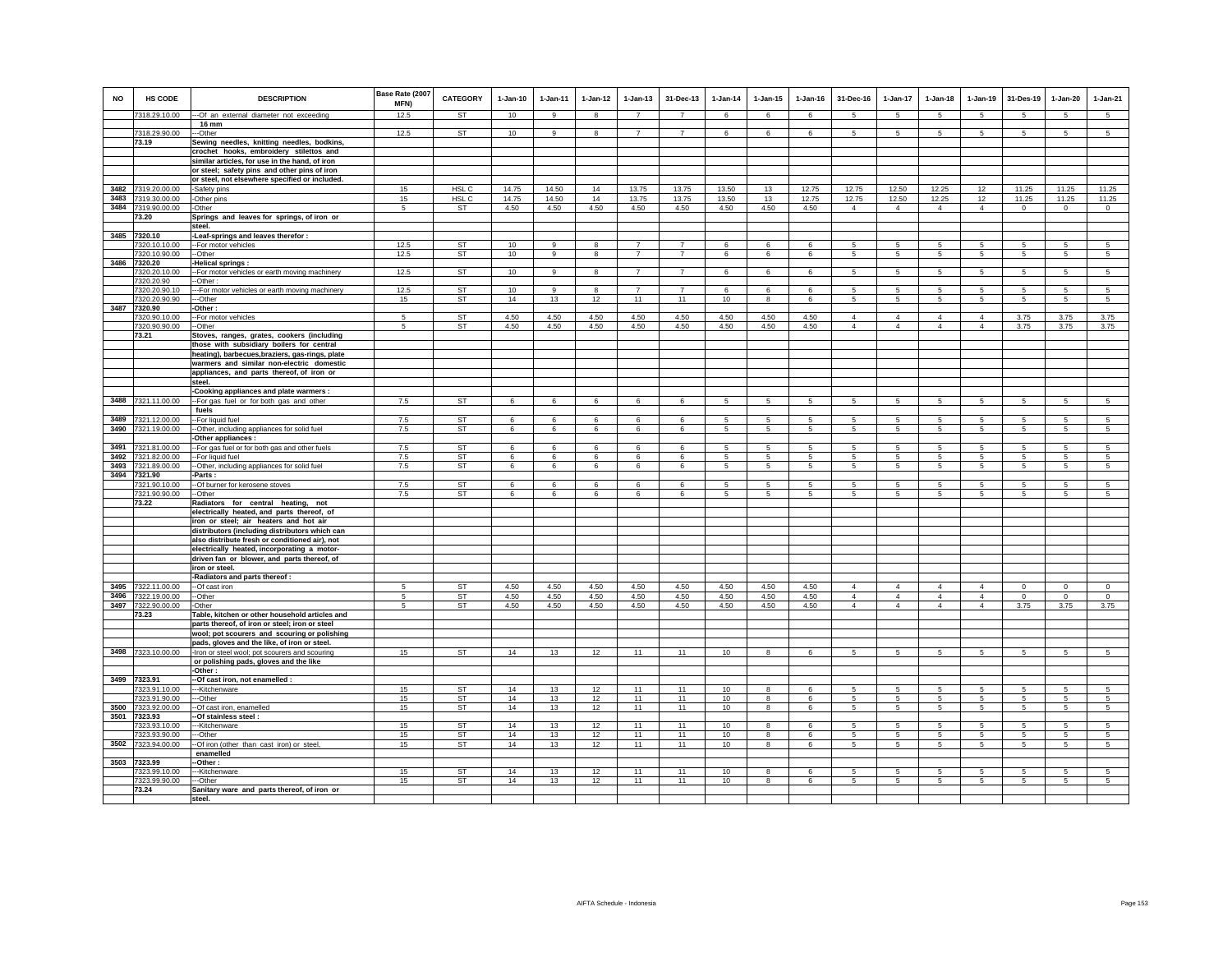| <b>NO</b>    | HS CODE                        | <b>DESCRIPTION</b>                                                                    | Base Rate (2007<br>MFN) | <b>CATEGORY</b> | $1-Jan-10$       | $1 - Jan-11$     | $1-Jan-12$       | $1-Jan-13$          | 31-Dec-13           | 1-Jan-14            | $1 - Jan-15$     | 1-Jan-16         | 31-Dec-16                        | 1-Jan-17                         | $1-Jan-18$                       | $1-Jan-19$                       | 31-Des-19                  | $1-Jan-20$                    | $1-Jan-21$                     |
|--------------|--------------------------------|---------------------------------------------------------------------------------------|-------------------------|-----------------|------------------|------------------|------------------|---------------------|---------------------|---------------------|------------------|------------------|----------------------------------|----------------------------------|----------------------------------|----------------------------------|----------------------------|-------------------------------|--------------------------------|
| 3504         | 7324.10.00.00                  | -Sinks and wash basins, of stainless steel                                            | 15                      | <b>ST</b>       | 14               | 13               | 12               | 11                  | 11                  | 10                  | 8                | 6                | 5                                | 5                                | 5                                | 5                                | 5                          | 5                             | 5                              |
| 3505         | 7324.21.00.00                  | -Bath :<br>-- Of cast iron, whether or not enamelled                                  | 7.5                     | <b>ST</b>       | 6                | 6                | 6                | 6                   | 6                   | 5                   | 5                | 5                | 5                                | 5                                | 5                                | 5                                | 5                          | 5                             | $\overline{5}$                 |
| 3506         | 7324.29.00.00                  | --Other                                                                               | 7.5                     | ST              | 6                | 6                | 6                | 6                   | $6\overline{6}$     | 5                   | 5                | 5                | 5                                | $5\phantom{.0}$                  | 5                                | 5                                | 5                          | 5                             | 5                              |
|              | 3507 7324.90                   | -Other, including parts :                                                             |                         |                 |                  |                  |                  |                     |                     |                     |                  |                  |                                  |                                  |                                  |                                  |                            |                               |                                |
|              | 7324.90.10.00                  | -- For flushing water closets or urinals<br>(fixed type)                              | 7.5                     | ST              | 6                | 6                | 6                | 6                   | 6                   | $\sqrt{5}$          | 5                | 5                | 5                                | 5                                | 5                                | 5                                |                            | 5                             | 5                              |
|              | 7324.90.20.00                  | -Bedpans, urinals (portable type) and<br>chamber-pots                                 | 15                      | <b>ST</b>       | 14               | 13               | 12               | 11                  | 11                  | 10                  | 8                | 6                | 5                                | 5                                | $5\overline{5}$                  | $5\overline{5}$                  | $\sqrt{5}$                 | 5                             | $5\overline{)}$                |
|              | 7324.90.90.00                  | Other                                                                                 | 15                      | <b>ST</b>       | 14               | 13               | 12               | 11                  | 11                  | 10                  | 8                | 6                | 5                                | 5                                | 5                                | 5                                | 5                          | 5                             | 5                              |
|              | 73.25                          | Other cast articles of iron or steel.                                                 |                         |                 |                  |                  |                  |                     |                     |                     |                  |                  |                                  |                                  |                                  |                                  |                            |                               |                                |
| 3508         | 7325.10                        | -Of non-malleable cast iron :                                                         |                         |                 |                  |                  |                  |                     |                     |                     |                  |                  |                                  |                                  |                                  |                                  |                            |                               |                                |
|              | 7325.10.10.00<br>7325.10.90.00 | --Spouts and cups for latex collection<br>--Other                                     | 7.5<br>7.5              | ST<br>ST        | 6<br>6           | 6<br>6           | 6<br>6           | 6<br>6              | 6<br>6              | 5<br>$\overline{5}$ | 5<br>5           | -5<br>5          | 5<br>5                           | 5<br>5                           | 5<br>5                           | 5<br>5                           | -5<br>$\overline{5}$       | $\sqrt{5}$<br>5               | $\sqrt{5}$<br>5                |
|              |                                | -Other:                                                                               |                         |                 |                  |                  |                  |                     |                     |                     |                  |                  |                                  |                                  |                                  |                                  |                            |                               |                                |
| 3509         | 7325.91.00.00                  | -Grinding balls and similar articles for                                              | 7.5                     | ST              | 6                | 6                | 6                | 6                   | 6                   | 5                   | 5                | 5                | 5                                | 5                                | 5                                | $5\phantom{.0}$                  | 5                          | $\sqrt{5}$                    | 5                              |
|              |                                | mills                                                                                 |                         |                 |                  |                  |                  |                     |                     |                     |                  |                  |                                  |                                  |                                  |                                  |                            |                               |                                |
|              | 3510 7325.99<br>7325.99.10.00  | -Other:<br>--Spouts and cups for latex collection                                     | 7.5                     | <b>ST</b>       | 6                | -6               | 6                | 6                   | 6                   | -5                  | 5                | -5               | 5.                               | 5                                | 5                                | 5                                | -5                         | -5                            | 5                              |
|              | 7325.99.90.00                  | --Other                                                                               | 7.5                     | <b>ST</b>       | 6                | 6                | 6                | 6                   | 6                   | 5                   | 5                | 5                | 5                                | 5                                | 5                                | 5                                | 5                          | 5                             | 5                              |
|              | 73.26                          | Other articles of iron or steel.                                                      |                         |                 |                  |                  |                  |                     |                     |                     |                  |                  |                                  |                                  |                                  |                                  |                            |                               |                                |
|              |                                | -Forged or stamped, but not further worked :                                          |                         |                 |                  |                  |                  |                     |                     |                     |                  |                  |                                  |                                  |                                  |                                  |                            |                               |                                |
| 3511         | 7326.11.00.00                  | --Grinding balls and similar articles for                                             | -5                      | ST              | 4.50             | 4.50             | 4.50             | 4.50                | 4.50                | 4.50                | 4.50             | 4.50             | $\Delta$                         | $\overline{4}$                   | $\Delta$                         | $\overline{4}$                   | 3.75                       | 3.75                          | 3.75                           |
|              | 3512 7326.19.00.00             | mills<br>-Other                                                                       | 5                       | <b>ST</b>       | 4.50             | 4.50             | 4.50             | 4.50                | 4.50                | 4.50                | 4.50             | 4.50             | $\Delta$                         | $\overline{4}$                   | $\Delta$                         | $\Delta$                         | 3.75                       | 3.75                          | 3.75                           |
| 3513         | 7326.20                        | -Articles of iron or steel wire :                                                     |                         |                 |                  |                  |                  |                     |                     |                     |                  |                  |                                  |                                  |                                  |                                  |                            |                               |                                |
|              | 7326.20.20.00                  | --Rat traps                                                                           | 15                      | <b>ST</b>       | 14               | 13               | 12               | 11                  | 11                  | 10 <sup>1</sup>     | 8                | 6                | 5                                | 5                                | 5                                | -5                               | -5                         | 5                             | -5                             |
|              | 7326.20.50.00                  | --Wire poultry cages and the like                                                     | 15                      | ST              | 14               | 13               | 12               | 11                  | 11                  | 10                  | 8                | 6                | 5                                | 5                                | 5                                | 5                                | 5                          | 5                             | 5                              |
| 3514         | 7326.20.90.00<br>7326.90       | -Other<br>Other:                                                                      | 15                      | <b>ST</b>       | 14               | 13               | 12               | 11                  | 11                  | 10                  | 8                | 6                | 5                                | $\,$ 5 $\,$                      | $5\phantom{.0}$                  | $5\phantom{.0}$                  | $\sqrt{5}$                 | $\sqrt{5}$                    | $\,$ 5 $\,$                    |
|              | 7326.90.10.00                  | -Ships' rudders                                                                       | 7.5                     | ST              | 6                | 6                | 6                | 6                   | 6                   | 5                   | 5                | 5                | 5                                | 5                                | 5                                | 5                                | 5                          | 5                             | 5                              |
|              | 7326.90.30.00                  | -Stainless steel shield and clamp assembly                                            | 7.5                     | ST              | 6                | 6                | 6                | 6                   | 6                   | 5                   | 5                | -5               | 5                                | 5                                | 5                                | $5\overline{5}$                  | -5                         | 5                             | 5                              |
|              |                                | with rubber sleeve for hubless cast iron                                              |                         |                 |                  |                  |                  |                     |                     |                     |                  |                  |                                  |                                  |                                  |                                  |                            |                               |                                |
|              | 7326.90.40.00                  | pipes and pipe fittings<br>--Spouts and cups for latex collection                     | 7.5                     | ST              | 6                | 6                | 6                | 6                   | 6                   | 5                   | 5                | 5                | 5                                | 5                                | 5                                | 5                                | 5                          | 5                             | 5                              |
|              | 7326.90.50.00                  | --Rat traps                                                                           | 7.5                     | ST              | 6                | 6                | 6                | 6                   | 6                   | 5                   | 5                | 5                | 5                                | 5                                | 5                                | 5                                | 5                          | 5                             | 5                              |
|              | 7326.90.70.00                  | -Horsesshoes; riding boot spurs                                                       | 7.5                     | <b>ST</b>       | 6                | 6                | 6                | 6                   | 6                   | $\sqrt{5}$          | 5                | 5                | 5                                | 5                                | 5                                | 5                                | 5                          | $\sqrt{5}$                    | $\sqrt{5}$                     |
|              | 7326.90.90.00                  | -Other                                                                                | 7.5                     | ST              | 6                | 6                | 6                | 6                   | 6                   | -5                  | -5               | -5               | 5                                | $5\overline{5}$                  | 5                                | 5                                | -5                         | 5                             | 5                              |
| 3515         | 7401.00.00.00                  | Copper mattes; cement copper (precipitated<br>copper).                                | 5                       | <b>ST</b>       | 4.50             | 4.50             | 4.50             | 4.50                | 4.50                | 4.50                | 4.50             | 4.50             | $\overline{4}$                   | $\overline{4}$                   | $\overline{4}$                   | $\overline{4}$                   | $\mathbf 0$                | $\mathbf 0$                   | $\mathbf 0$                    |
|              | 3516 7402.00.00.00             | Unrefined copper ; copper anodes for elec-<br>trolytic refining.                      | 5                       | <b>ST</b>       | 4.50             | 4.50             | 4.50             | 4.50                | 4.50                | 4.50                | 4.50             | 4.50             | 4                                | $\overline{4}$                   | $\overline{4}$                   | $\overline{4}$                   | $\mathbf 0$                | $\mathbf 0$                   | $\mathbf 0$                    |
|              | 74.03                          | Refined copper and copper alloys, unwrought.                                          |                         |                 |                  |                  |                  |                     |                     |                     |                  |                  |                                  |                                  |                                  |                                  |                            |                               |                                |
|              |                                | -Refined copper:                                                                      |                         |                 |                  |                  |                  |                     |                     |                     |                  |                  |                                  |                                  |                                  |                                  |                            |                               |                                |
| 3517         | 7403.11.00.00                  | --Cathodes and sections of cathodes                                                   | 5                       | HSL C           | 4.85             | 4.75             | 4.65             | 4.55                | 4.55                | 4.45                | 4.35             | 4.25             | 4.25                             | 4.15<br>$\overline{4}$           | $\overline{4}$                   | 3.85<br>$\overline{4}$           | 3.75                       | 3.75<br>$\mathbf 0$           | 3.75                           |
| 3518<br>3519 | 7403.12.00.00<br>7403.13.00.00 | -Wire-bars<br>-Billets                                                                | 5<br>$\Omega$           | ST<br>$NT-1$    | 4.50<br>$\Omega$ | 4.50<br>$\Omega$ | 4.50<br>$\Omega$ | 4.50<br>$\mathbf 0$ | 4.50<br>$\mathbf 0$ | 4.50<br>$\Omega$    | 4.50<br>$\Omega$ | 4.50<br>$\Omega$ | $\overline{4}$<br>$\Omega$       | $\Omega$                         | $\overline{4}$<br>$\mathbf 0$    | $\mathbf 0$                      | $\mathbf 0$<br>$\Omega$    | $^{\circ}$                    | $\mathbf 0$<br>$\mathbf 0$     |
| 3520         | 7403.19.00.00                  | -Other                                                                                | $^{\circ}$              | $NT-1$          | $\mathbf 0$      | $\mathbf 0$      | $\mathbf 0$      | $\mathbf 0$         | $^{\circ}$          | $^{\circ}$          | $\mathbf 0$      | $\mathbf 0$      | $\mathbf 0$                      | $\mathbf 0$                      | $\mathbf 0$                      | $\mathbf 0$                      | $\mathbf 0$                | $\mathbf 0$                   | $\mathbf 0$                    |
|              |                                | Copper alloys :                                                                       |                         |                 |                  |                  |                  |                     |                     |                     |                  |                  |                                  |                                  |                                  |                                  |                            |                               |                                |
|              | 3521 7403.21.00.00             | -Copper-zinc base alloys (brass)                                                      | 5                       | ST              | 4.50             | 4.50             | 4.50             | 4.50                | 4.50                | 4.50                | 4.50             | 4.50             | $\overline{4}$                   | $\overline{4}$                   | $\overline{4}$                   | $\overline{4}$                   | 3.75                       | 3.75                          | 3.75                           |
| 3522<br>3523 | 7403.22.00.00<br>7403.29.00.00 | -Copper-tin base alloys (bronze)<br>-Other copper alloys (other than master           | 5<br>5                  | ST<br><b>ST</b> | 4.50<br>4.50     | 4.50<br>4.50     | 4.50<br>4.50     | 4.50<br>4.50        | 4.50<br>4.50        | 4.50<br>4.50        | 4.50<br>4.50     | 4.50<br>4.50     | $\overline{4}$<br>$\overline{4}$ | $\overline{4}$<br>$\overline{4}$ | $\overline{4}$<br>$\overline{4}$ | $\overline{4}$<br>$\overline{4}$ | $^{\circ}$<br>$\mathbb O$  | $\mathbf 0$<br>$\overline{0}$ | $\mathbf{0}$<br>$\overline{0}$ |
|              |                                | alloys of heading 74.05)                                                              |                         |                 |                  |                  |                  |                     |                     |                     |                  |                  |                                  |                                  |                                  |                                  |                            |                               |                                |
| 3524         | 7404.00.00.00                  | Copper waste and scrap.                                                               | $\mathbf 0$             | $NT-1$          | $\mathbf 0$      | $\mathbf 0$      | $\mathbf 0$      | $\mathbf 0$         | $\mathbf 0$         | $\mathbf 0$         | $\mathbf 0$      | $\mathbf 0$      | $\mathbf 0$                      | $\mathbf 0$                      | $\mathbf 0$                      | $\mathbf 0$                      | $\mathbf 0$                | $^{\circ}$                    | $\circ$                        |
| 3525         | 7405.00.00.00                  | Master alloys of copper.                                                              | $\,0\,$                 | $NT-1$          | $\mathbf 0$      | $\mathbf 0$      | $\mathbf 0$      | $\mathbf 0$         | $\mathbf 0$         | $\,0\,$             | 0                | $\mathbf 0$      | $\mathbf 0$                      | $\mathbf 0$                      | $\mathbf 0$                      | $\mathbf 0$                      | $\mathbf 0$                | $^{\circ}$                    | $\mathbf 0$                    |
| 3526         | 74.06<br>7406.10.00.00         | Copper powders and flakes.<br>-Powders of non-lamellar structure                      | $^{\circ}$              | $NT-1$          | $\mathbf{0}$     | $\mathbf 0$      | $\mathbf 0$      | $\mathbf 0$         | $\,0\,$             | $^{\circ}$          | $\mathbf 0$      | $\mathbf 0$      | 0                                | $\,0\,$                          | $\mathbf 0$                      | $\mathbf 0$                      | $\mathbf 0$                | $\,0\,$                       | $\mathbf 0$                    |
| 3527         | 7406.20.00.00                  | -Powders of lamellar structure; flakes                                                | $\mathbf 0$             | $NT-1$          | $\circ$          | $\mathbf 0$      | $\mathbf 0$      | $\mathsf 0$         | $\mathsf 0$         | $\mathbf 0$         | $\mathbf 0$      | $\mathbf 0$      | $\mathbf 0$                      | $\mathbf 0$                      | $\mathbf 0$                      | $\mathbf 0$                      | $\mathbf 0$                | $\mathbf 0$                   | $\mathbf 0$                    |
|              | 74.07                          | Copper bars, rods and profiles.                                                       |                         |                 |                  |                  |                  |                     |                     |                     |                  |                  |                                  |                                  |                                  |                                  |                            |                               |                                |
| 3528         | 7407.10                        | -Of refined copper :                                                                  |                         |                 |                  |                  |                  |                     |                     |                     |                  |                  |                                  |                                  |                                  |                                  |                            |                               |                                |
|              | 7407.10.30.00<br>7407.10.90.00 | --Profiles<br>--Other                                                                 | 5<br>5                  | <b>ST</b><br>ST | 4.50<br>4.50     | 4.50<br>4.50     | 4.50<br>4.50     | 4.50<br>4.50        | 4.50<br>4.50        | 4.50<br>4.50        | 4.50<br>4.50     | 4.50<br>4.50     | 4<br>$\overline{4}$              | $\overline{4}$<br>$\overline{4}$ | $\overline{4}$<br>$\overline{4}$ | $\overline{4}$<br>$\overline{4}$ | $\mathbf 0$<br>$\mathbf 0$ | $\circ$<br>$\circ$            | $\mathbf 0$<br>$\circ$         |
|              |                                | -Of copper alloys :                                                                   |                         |                 |                  |                  |                  |                     |                     |                     |                  |                  |                                  |                                  |                                  |                                  |                            |                               |                                |
|              | 3529 7407.21.00.00             | -Of copper-zinc base alloys (brass)                                                   | 5                       | ST              | 4.50             | 4.50             | 4.50             | 4.50                | 4.50                | 4.50                | 4.50             | 4.50             | $\overline{4}$                   | $\overline{4}$                   | $\overline{4}$                   | $\overline{4}$                   | $^{\circ}$                 | $\mathbf 0$                   | $^{\circ}$                     |
| 3530         | 7407.29.00.00                  | --Other                                                                               | 5                       | <b>ST</b>       | 4.50             | 4.50             | 4.50             | 4.50                | 4.50                | 4.50                | 4.50             | 4.50             | $\overline{4}$                   | $\overline{4}$                   | $\overline{4}$                   | $\overline{4}$                   | $^{\circ}$                 | $\mathbf 0$                   | $\mathbf 0$                    |
|              | 74.08                          | Copper wire.<br>Of refined copper:                                                    |                         |                 |                  |                  |                  |                     |                     |                     |                  |                  |                                  |                                  |                                  |                                  |                            |                               |                                |
| 3531         | 7408.11.00.00                  | --Of which the maximum cross-sectional                                                | 5                       | ST              | 4.50             | 4.50             | 4.50             | 4.50                | 4.50                | 4.50                | 4.50             | 4.50             | $\overline{4}$                   | $\overline{4}$                   | $\overline{4}$                   | $\overline{4}$                   | 3.75                       | 3.75                          | 3.75                           |
|              |                                | dimension exceeds 6 mm                                                                |                         |                 |                  |                  |                  |                     |                     |                     |                  |                  |                                  |                                  |                                  |                                  |                            |                               |                                |
| 3532         | 7408.19.00.00                  | -Other                                                                                | 10                      | ST              | 9                | 8                | $\overline{7}$   | $\overline{7}$      | $\overline{7}$      | 6                   | 6                | 5                | 5                                | $\,$ 5 $\,$                      | 5                                | 5                                | 5                          | 5                             | 5                              |
| 3533         |                                | -Of copper alloys :                                                                   |                         | <b>ST</b>       | 4.50             |                  |                  |                     | 4.50                |                     | 4.50             | 4.50             |                                  |                                  | $\overline{4}$                   |                                  |                            |                               | $\Omega$                       |
| 3534         | 7408.21.00.00<br>7408.22.00.00 | -- Of copper-zinc base alloys (brass)<br>-Of copper-nickel base alloys (cupro-nickel) | -5<br>5                 | ST              | 4.50             | 4.50<br>4.50     | 4.50<br>4.50     | 4.50<br>4.50        | 4.50                | 4.50<br>4.50        | 4.50             | 4.50             | 4<br>$\overline{4}$              | $\overline{4}$<br>$\overline{4}$ | $\overline{4}$                   | $\overline{4}$<br>$\overline{4}$ | $\Omega$<br>3.75           | $\Omega$<br>3.75              | 3.75                           |
|              |                                | or copper-nickel-zinc base alloys (nickel-                                            |                         |                 |                  |                  |                  |                     |                     |                     |                  |                  |                                  |                                  |                                  |                                  |                            |                               |                                |
|              |                                | silver)                                                                               |                         |                 |                  |                  |                  |                     |                     |                     |                  |                  |                                  |                                  |                                  |                                  |                            |                               |                                |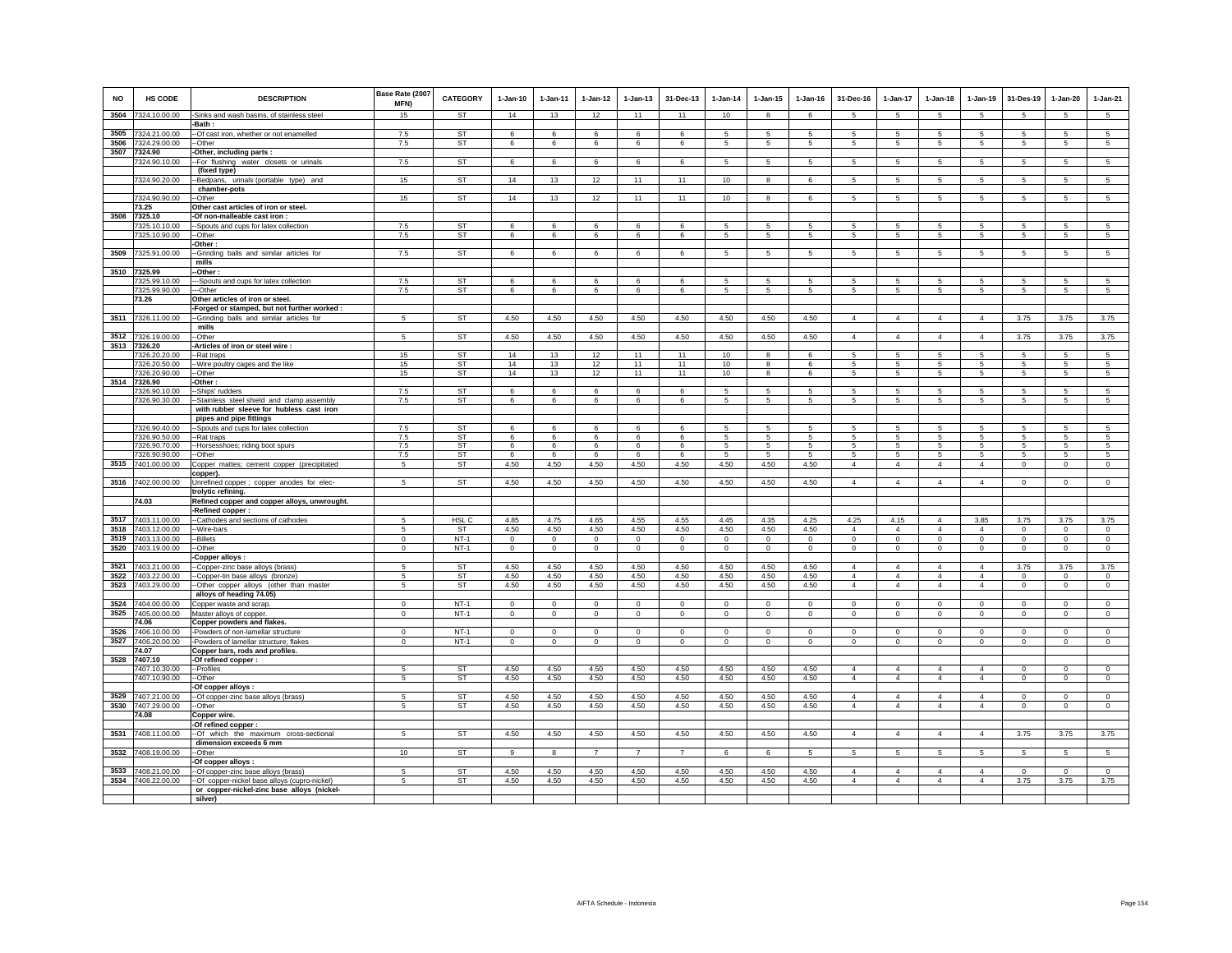| <b>NO</b> | <b>HS CODE</b>                           | <b>DESCRIPTION</b>                                                                           | Base Rate (2007<br>MFN) | <b>CATEGORY</b>        | $1-Jan-10$       | $1-Jan-11$   | $1-Jan-12$                       | $1-Jan-13$                       | 31-Dec-13                        | $1-Jan-14$   | $1-Jan-15$   | $1-Jan-16$      | 31-Dec-16                        | 1-Jan-17                         | $1-Jan-18$                       | $1-Jan-19$                       | 31-Des-19       | $1-Jan-20$       | $1-Jan-21$     |
|-----------|------------------------------------------|----------------------------------------------------------------------------------------------|-------------------------|------------------------|------------------|--------------|----------------------------------|----------------------------------|----------------------------------|--------------|--------------|-----------------|----------------------------------|----------------------------------|----------------------------------|----------------------------------|-----------------|------------------|----------------|
|           | 3535 7408.29.00.00                       | --Other                                                                                      | 5                       | <b>ST</b>              | 4.50             | 4.50         | 4.50                             | 4.50                             | 4.50                             | 4.50         | 4.50         | 4.50            | $\overline{4}$                   | $\overline{4}$                   | $\overline{4}$                   | $\overline{4}$                   | 3.75            | 3.75             | 3.75           |
|           | 74.09                                    | Copper plates, sheets and strips, of                                                         |                         |                        |                  |              |                                  |                                  |                                  |              |              |                 |                                  |                                  |                                  |                                  |                 |                  |                |
|           |                                          | a thickness exceeding 0.15 mm.<br>-Of refined copper :                                       |                         |                        |                  |              |                                  |                                  |                                  |              |              |                 |                                  |                                  |                                  |                                  |                 |                  |                |
|           | 3536 7409.11.00.00                       | -- In coils                                                                                  | 5                       | ST                     | 4.50             | 4.50         | 4.50                             | 4.50                             | 4.50                             | 4.50         | 4.50         | 4.50            | $\overline{4}$                   | $\overline{4}$                   | 4                                | $\overline{4}$                   | 3.75            | 3.75             | 3.75           |
|           | 3537 7409.19.00.00                       | --Other                                                                                      | 5                       | ST                     | 4.50             | 4.50         | 4.50                             | 4.50                             | 4.50                             | 4.50         | 4.50         | 4.50            | $\overline{4}$                   | $\overline{4}$                   | $\overline{4}$                   | $\overline{4}$                   | $\Omega$        | $\mathbf 0$      | $\mathbf 0$    |
|           |                                          | -Of copper-zinc base alloys (brass) :                                                        |                         |                        |                  |              |                                  |                                  |                                  |              |              |                 |                                  |                                  |                                  |                                  |                 |                  |                |
|           | 3538 7409.21.00.00<br>3539 7409.29.00.00 | -- In coils<br>-Other                                                                        | 5<br>5                  | <b>ST</b><br><b>ST</b> | 4.50<br>4.50     | 4.50<br>4.50 | 4.50<br>4.50                     | 4.50<br>4.50                     | 4.50<br>4.50                     | 4.50<br>4.50 | 4.50<br>4.50 | 4.50<br>4.50    | $\overline{4}$<br>$\overline{4}$ | $\overline{4}$<br>$\overline{4}$ | $\overline{4}$<br>$\overline{4}$ | $\overline{4}$<br>$\overline{4}$ | 3.75<br>3.75    | 3.75<br>3.75     | 3.75<br>3.75   |
|           |                                          | Of copper-tin base alloys (bronze) :                                                         |                         |                        |                  |              |                                  |                                  |                                  |              |              |                 |                                  |                                  |                                  |                                  |                 |                  |                |
| 3540      | 7409.31.00.00                            | -In coils                                                                                    | 5                       | <b>ST</b>              | 4.50             | 4.50         | 4.50                             | 4.50                             | 4.50                             | 4.50         | 4.50         | 4.50            | $\overline{4}$                   | $\overline{4}$                   | $\overline{4}$                   | $\overline{4}$                   | $\mathbf 0$     | $\mathbf{0}$     | $\circ$        |
|           | 3541 7409.39.00.00                       | -Other                                                                                       | 5                       | <b>ST</b>              | 4.50             | 4.50         | 4.50                             | 4.50                             | 4.50                             | 4.50         | 4.50         | 4.50            | $\overline{4}$                   | $\overline{4}$                   | $\overline{4}$                   | $\overline{4}$                   | $\circ$         | $\mathbf 0$      | $\circ$        |
| 3542      | 7409.40.00.00                            | -Of copper-nickel base alloys (cupro-nickel)<br>or copper-nickel-zinc base alloys (nickel    | 5                       | ST                     | 4.50             | 4.50         | 4.50                             | 4.50                             | 4.50                             | 4.50         | 4.50         | 4.50            | $\overline{4}$                   | $\overline{4}$                   | $\overline{4}$                   | $\overline{4}$                   | $\,0\,$         | $\mathbf 0$      | $\mathbf 0$    |
|           |                                          | silver)                                                                                      |                         |                        |                  |              |                                  |                                  |                                  |              |              |                 |                                  |                                  |                                  |                                  |                 |                  |                |
|           | 3543 7409.90.00.00                       | -Of other copper alloys                                                                      | $\mathbf{0}$            | $NT-1$                 | $\circ$          | $\circ$      | $\mathbf 0$                      | $\mathsf 0$                      | $\mathsf 0$                      | $\mathbf 0$  | $\mathsf 0$  | $\circ$         | $\Omega$                         | $\mathbf 0$                      | $\circ$                          | $\mathbf 0$                      | $\circ$         | $\mathbf{0}$     | $\overline{0}$ |
|           | 74.10                                    | Copper foil (whether or not printed or backed                                                |                         |                        |                  |              |                                  |                                  |                                  |              |              |                 |                                  |                                  |                                  |                                  |                 |                  |                |
|           |                                          | with paper, paperboard, plastics or similar<br>backing materials) of a thickness (excluding  |                         |                        |                  |              |                                  |                                  |                                  |              |              |                 |                                  |                                  |                                  |                                  |                 |                  |                |
|           |                                          | any backing), not exceeding 0.15 mm.                                                         |                         |                        |                  |              |                                  |                                  |                                  |              |              |                 |                                  |                                  |                                  |                                  |                 |                  |                |
|           |                                          | -Not backed :                                                                                |                         |                        |                  |              |                                  |                                  |                                  |              |              |                 |                                  |                                  |                                  |                                  |                 |                  |                |
|           | 3544 7410.11.00.00                       | --Of refined copper                                                                          | 5                       | ST                     | 4.50             | 4.50         | 4.50                             | 4.50                             | 4.50                             | 4.50         | 4.50         | 4.50            | $\overline{4}$                   | $\overline{4}$                   | $\overline{4}$                   | $\overline{4}$                   | 3.75            | 3.75             | 3.75           |
|           | 3545 7410.12.00.00                       | --Of copper alloys<br>-Backed:                                                               | 5                       | <b>ST</b>              | 4.50             | 4.50         | 4.50                             | 4.50                             | 4.50                             | 4.50         | 4.50         | 4.50            | $\overline{4}$                   | $\overline{4}$                   | $\overline{4}$                   | $\overline{4}$                   | $\overline{0}$  | $\overline{0}$   | $\overline{0}$ |
|           | 3546 7410.21                             | -Of refined copper:                                                                          |                         |                        |                  |              |                                  |                                  |                                  |              |              |                 |                                  |                                  |                                  |                                  |                 |                  |                |
|           | 7410.21.00.10                            | -Reinforced sheets or plates of polytetra-                                                   | 5                       | <b>ST</b>              | 4.50             | 4.50         | 4.50                             | 4.50                             | 4.50                             | 4.50         | 4.50         | 4.50            | $\overline{4}$                   | $\overline{4}$                   | $\overline{4}$                   | $\overline{4}$                   | $\mathbf 0$     | $\mathsf 0$      | $\mathsf 0$    |
|           |                                          | flouroethylene or polyamide, laminated on                                                    |                         |                        |                  |              |                                  |                                  |                                  |              |              |                 |                                  |                                  |                                  |                                  |                 |                  |                |
|           | 7410.21.00.20                            | one side or both sides with copper foil<br>---Copper clad laminate for PCBs                  | $\Omega$                | $NT-1$                 | $\Omega$         | $\Omega$     | $\mathbf 0$                      | $\Omega$                         | $\mathbf 0$                      | $\Omega$     | $\Omega$     | $\Omega$        | $\mathsf 0$                      | $\overline{0}$                   | $\mathbf 0$                      | $\overline{0}$                   | $\mathbf 0$     | $\Omega$         | $\overline{0}$ |
|           | 7410.21.00.90                            | ---Other                                                                                     | 5                       | <b>ST</b>              | 4.50             | 4.50         | 4.50                             | 4.50                             | 4.50                             | 4.50         | 4.50         | 4.50            | $\overline{4}$                   | $\overline{4}$                   | $\overline{4}$                   | $\overline{4}$                   | 3.75            | 3.75             | 3.75           |
|           | 3547 7410.22.00.00                       | --Of copper alloys                                                                           | 5                       | ST                     | 4.50             | 4.50         | 4.50                             | 4.50                             | 4.50                             | 4.50         | 4.50         | 4.50            | $\overline{4}$                   | 4                                | $\overline{4}$                   | 4                                | $\mathbf 0$     | $\mathsf 0$      | $\mathbf 0$    |
|           | 74.11<br>3548 7411.10.00.00              | Copper tubes and pipes.<br>-Of refined copper                                                | $5\phantom{.0}$         | <b>ST</b>              | 4.50             | 4.50         | 4.50                             | 4.50                             | 4.50                             | 4.50         | 4.50         | 4.50            | $\overline{4}$                   | 4                                | $\overline{4}$                   | $\overline{4}$                   | $\overline{0}$  | $\circ$          | $\overline{0}$ |
|           |                                          | -Of copper alloys :                                                                          |                         |                        |                  |              |                                  |                                  |                                  |              |              |                 |                                  |                                  |                                  |                                  |                 |                  |                |
|           | 3549 7411.21.00.00                       | -Of copper-zinc base alloys (brass)                                                          | 5                       | <b>ST</b>              | 4.50             | 4.50         | 4.50                             | 4.50                             | 4.50                             | 4.50         | 4.50         | 4.50            | $\overline{4}$                   | $\overline{4}$                   | $\overline{4}$                   | $\overline{4}$                   | $\mathbf 0$     | $\circ$          | $\mathsf 0$    |
|           | 3550 7411.22.00.00                       | -Of copper-nickel base alloys (cupro-nickel)                                                 | 5                       | ST                     | 4.50             | 4.50         | 4.50                             | 4.50                             | 4.50                             | 4.50         | 4.50         | 4.50            | $\overline{4}$                   | $\overline{4}$                   | $\overline{4}$                   | $\overline{4}$                   | $\circ$         | $\circ$          | $\circ$        |
|           |                                          | or copper-nickel-zinc base alloys (nickel<br>silver)                                         |                         |                        |                  |              |                                  |                                  |                                  |              |              |                 |                                  |                                  |                                  |                                  |                 |                  |                |
| 3551      | 7411.29.00.00                            | --Other                                                                                      | 5                       | <b>ST</b>              | 4.50             | 4.50         | 4.50                             | 4.50                             | 4.50                             | 4.50         | 4.50         | 4.50            | $\overline{4}$                   | $\overline{4}$                   | $\overline{4}$                   | $\overline{4}$                   | 3.75            | 3.75             | 3.75           |
|           | 74.12                                    | Copper tube or pipe fittings (for example,                                                   |                         |                        |                  |              |                                  |                                  |                                  |              |              |                 |                                  |                                  |                                  |                                  |                 |                  |                |
|           | 3552 7412.10.00.00                       | couplings, elbows, sleeves).<br>-Of refined copper                                           | $\overline{5}$          | <b>ST</b>              | 4.50             | 4.50         | 4.50                             | 4.50                             | 4.50                             | 4.50         | 4.50         | 4.50            | $\overline{4}$                   | $\overline{4}$                   | $\overline{4}$                   | $\overline{4}$                   | $\overline{0}$  | $\overline{0}$   | $\overline{0}$ |
| 3553      | 7412.20                                  | -Of copper alloys :                                                                          |                         |                        |                  |              |                                  |                                  |                                  |              |              |                 |                                  |                                  |                                  |                                  |                 |                  |                |
|           | 7412.20.10.00                            | -- Of copper-zinc base alloys (brass)                                                        | 5                       | ST                     | 4.50             | 4.50         | 4.50                             | 4.50                             | 4.50                             | 4.50         | 4.50         | 4.50            | $\overline{4}$                   | $\overline{4}$                   | $\overline{4}$                   | $\overline{4}$                   | 3.75            | 3.75             | 3.75           |
|           | 7412.20.90.00<br>3554 7413.00.00.00      | --Other                                                                                      | 5<br>10                 | ST<br><b>ST</b>        | 4.50             | 4.50         | 4.50                             | 4.50                             | 4.50                             | 4.50         | 4.50         | 4.50            | $\overline{4}$                   | $\overline{4}$                   | $\overline{4}$                   | $\overline{4}$                   | 3.75            | 3.75             | 3.75           |
|           |                                          | Stranded wire, cables, plaited bands and the<br>like, of copper, not electrically insulated. |                         |                        | 9                | 8            | $\overline{7}$                   | $\overline{7}$                   | $\overline{7}$                   | 6            | 6            | 5               | 5                                | $5\phantom{.0}$                  | $5\phantom{.0}$                  | $5\phantom{.0}$                  | $5\overline{5}$ | $5\overline{5}$  | $5^{\circ}$    |
|           | 74.15                                    | Nails, tacks, drawings pins, staples (other                                                  |                         |                        |                  |              |                                  |                                  |                                  |              |              |                 |                                  |                                  |                                  |                                  |                 |                  |                |
|           |                                          | than those of heading 83.05) and similar                                                     |                         |                        |                  |              |                                  |                                  |                                  |              |              |                 |                                  |                                  |                                  |                                  |                 |                  |                |
|           |                                          | articles, of copper or of iron or steel with<br>heads of copper; screws, bolts, nuts, screw  |                         |                        |                  |              |                                  |                                  |                                  |              |              |                 |                                  |                                  |                                  |                                  |                 |                  |                |
|           |                                          | hooks, rivets, cotters, cotter-pins, washers                                                 |                         |                        |                  |              |                                  |                                  |                                  |              |              |                 |                                  |                                  |                                  |                                  |                 |                  |                |
|           |                                          | (including spring washers) and similar                                                       |                         |                        |                  |              |                                  |                                  |                                  |              |              |                 |                                  |                                  |                                  |                                  |                 |                  |                |
|           | 3555 7415.10                             | articles, of copper.                                                                         |                         |                        |                  |              |                                  |                                  |                                  |              |              |                 |                                  |                                  |                                  |                                  |                 |                  |                |
|           |                                          | -Nails and tacks, drawing pins, staples and<br>similar articles :                            |                         |                        |                  |              |                                  |                                  |                                  |              |              |                 |                                  |                                  |                                  |                                  |                 |                  |                |
|           | 7415.10.10.00                            | --Nails                                                                                      | 10                      | <b>ST</b>              | 9                | 8            |                                  | $\overline{7}$                   |                                  | 6            | 6            | 5               | 5                                | 5                                | -5                               | 5                                | 5               | 5                | -5             |
|           | 7415.10.20.00<br>7415.10.90.00           | -Staples<br>-Other                                                                           | 10<br>10                | <b>ST</b><br><b>ST</b> | $\mathsf g$<br>9 | 8<br>8       | $\overline{7}$<br>$\overline{7}$ | $\overline{7}$<br>$\overline{7}$ | $\overline{7}$<br>$\overline{7}$ | 6<br>6       | 6<br>6       | $\sqrt{5}$<br>5 | 5<br>5                           | 5<br>5                           | 5<br>5                           | 5<br>5                           | $\sqrt{5}$<br>5 | $\,$ 5 $\,$<br>5 | 5<br>5         |
|           |                                          | Other articles, not threaded :                                                               |                         |                        |                  |              |                                  |                                  |                                  |              |              |                 |                                  |                                  |                                  |                                  |                 |                  |                |
|           | 3556 7415.21.00.00                       | -Washers (including spring washers)                                                          | $10$                    | <b>ST</b>              | 9                |              | $\overline{7}$                   |                                  | $\overline{7}$                   | 6            | 6            | 5               | 5                                | 5                                | 5                                | 5                                | 5               | 5                | 5              |
|           | 3557 7415.29.00.00                       | -Other                                                                                       | 10                      | ST                     | 9                | 8            | $\overline{7}$                   | $\overline{7}$                   | $\overline{7}$                   | 6            | 6            | 5               | 5                                | 5                                | 5                                | 5                                | 5               | 5                | 5              |
|           | 3558 7415.33                             | -Other threaded articles :<br>-Screws; bolts and nuts:                                       |                         |                        |                  |              |                                  |                                  |                                  |              |              |                 |                                  |                                  |                                  |                                  |                 |                  |                |
|           | 7415.33.10.00                            | --Screws                                                                                     | 10                      | <b>ST</b>              | $\overline{9}$   | 8            | $\overline{7}$                   | $\overline{7}$                   | $\overline{7}$                   | 6            | 6            | 5               | 5                                | 5                                | 5                                | 5                                | 5               | 5                | 5              |
|           | 7415.33.20.00                            | --Bolts and nuts                                                                             | 10                      | ST                     | 9                | 8            | $\overline{7}$                   | $\overline{7}$                   | $\overline{7}$                   | 6            | 6            |                 | 5                                | 5                                | 5                                | 5                                | 5               | 5                | 5              |
|           | 3559 7415.39.00.00                       | -Other                                                                                       | 10                      | ST                     | 9                | 8            | $\overline{7}$                   | $\overline{7}$                   | $\overline{7}$                   | 6            | 6            | 5               | $5\phantom{.0}$                  | 5                                | 5                                | 5                                | 5               | 5                | 5              |
|           | 74.18                                    | Table, kitchen or other household articles<br>and parts thereof, of copper; pot scourers and |                         |                        |                  |              |                                  |                                  |                                  |              |              |                 |                                  |                                  |                                  |                                  |                 |                  |                |
|           |                                          | scouring or polishing pads, gloves and the                                                   |                         |                        |                  |              |                                  |                                  |                                  |              |              |                 |                                  |                                  |                                  |                                  |                 |                  |                |
|           |                                          | like, of copper; sanitary ware and parts                                                     |                         |                        |                  |              |                                  |                                  |                                  |              |              |                 |                                  |                                  |                                  |                                  |                 |                  |                |
|           |                                          | thereof, of copper.                                                                          |                         |                        |                  |              |                                  |                                  |                                  |              |              |                 |                                  |                                  |                                  |                                  |                 |                  |                |
|           |                                          | -Table, kitchen or other household articles<br>and parts thereof; pot scourers and scouring  |                         |                        |                  |              |                                  |                                  |                                  |              |              |                 |                                  |                                  |                                  |                                  |                 |                  |                |
|           |                                          | or polishing pads, gloves and the like :                                                     |                         |                        |                  |              |                                  |                                  |                                  |              |              |                 |                                  |                                  |                                  |                                  |                 |                  |                |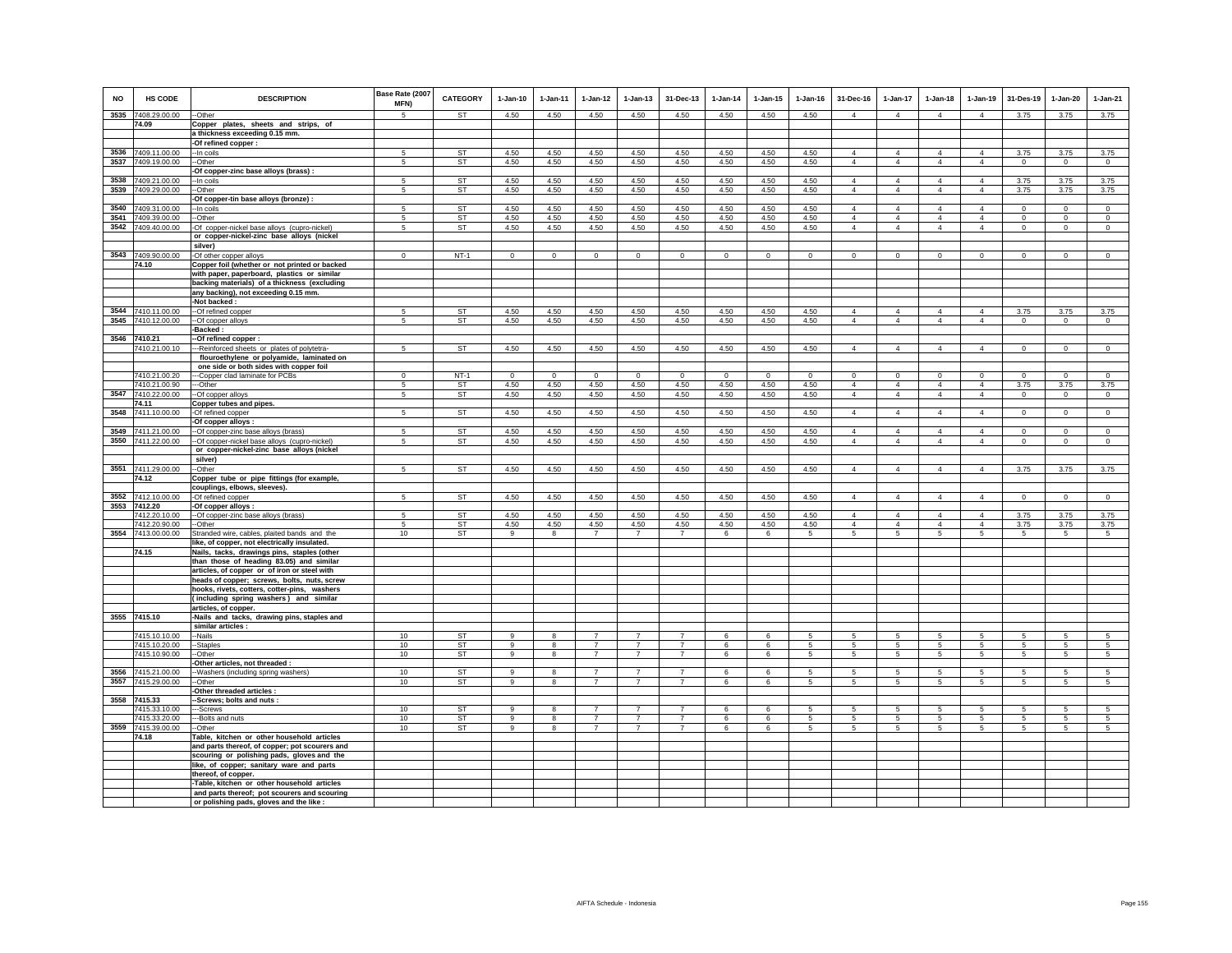| <b>NO</b>    | <b>HS CODE</b>                      | <b>DESCRIPTION</b>                                                            | Base Rate (2007<br>MFN) | <b>CATEGORY</b>  | $1-Jan-10$                 | $1-Jan-11$              | $1 - Jan-12$                  | $1-Jan-13$                  | 31-Dec-13      | $1-Jan-14$              | $1-Jan-15$           | $1-Jan-16$           | 31-Dec-16            | 1-Jan-17                   | $1-Jan-18$           | $1-Jan-19$     | 31-Des-19              | $1-Jan-20$      | $1-Jan-21$         |
|--------------|-------------------------------------|-------------------------------------------------------------------------------|-------------------------|------------------|----------------------------|-------------------------|-------------------------------|-----------------------------|----------------|-------------------------|----------------------|----------------------|----------------------|----------------------------|----------------------|----------------|------------------------|-----------------|--------------------|
| 3560         | 7418.11.00.00                       | -Pot scourers and scouring or polishing pads                                  | 15                      | <b>ST</b>        | 14                         | 13                      | 12                            | 11                          | 11             | 10                      | 8                    | 6                    | 5                    | $5\phantom{.0}$            | $5\phantom{.0}$      | 5              | $5\phantom{.0}$        | $\sqrt{5}$      | $5\phantom{.0}$    |
| 3561         |                                     | gloves and the like                                                           | 15                      | <b>ST</b>        | 14                         | 13                      | 12                            | 11                          | 11             | 10                      | 8                    | 6                    | -5                   | 5                          | $\sqrt{5}$           | 5              | 5                      | 5               | $\overline{5}$     |
|              | 7418.19.00.00<br>3562 7418.20.00.00 | --Other                                                                       | 15                      | ST               | 14                         | 13                      |                               | 11                          | 11             | 10                      | 8                    | 6                    | 5                    | 5                          | 5                    | 5              | 5                      | 5               | 5                  |
|              |                                     | -Sanitary ware and parts thereof                                              |                         |                  |                            |                         | 12                            |                             |                |                         |                      |                      |                      |                            |                      |                |                        |                 |                    |
|              | 74.19                               | Other articles of copper.                                                     |                         |                  |                            |                         |                               |                             |                |                         |                      |                      |                      |                            |                      |                |                        |                 |                    |
| 3563         | 7419.10.00.00                       | -Chain and parts thereof<br>-Other:                                           | 15                      | ST               | 14                         | 13                      | 12                            | 11                          | 11             | 10                      | 8                    | 6                    | -5                   | 5                          | 5                    | 5              | 5                      | 5               | $\sqrt{5}$         |
|              | 3564 7419.91.00                     | -Cast, moulded, stamped or forged, but not                                    |                         |                  |                            |                         |                               |                             |                |                         |                      |                      |                      |                            |                      |                |                        |                 |                    |
|              |                                     | further worked:                                                               |                         |                  |                            |                         |                               |                             |                |                         |                      |                      |                      |                            |                      |                |                        |                 |                    |
|              | 7419.91.00.10                       | -Fittings for fire hoses                                                      | 5                       | ST               | 4.50                       | 4.50                    | 4.50                          | 4.50                        | 4.50           | 4.50                    | 4.50                 | 4.50                 | $\overline{4}$       | $\overline{4}$             | $\Delta$             | $\overline{4}$ | $\mathbf 0$            | $^{\circ}$      | $\circ$            |
|              | 7419.91.00.20                       | -Reservoirs, tanks, vats and similar                                          | 10                      | <b>ST</b>        | 9                          | 8                       | $\overline{7}$                | $\overline{7}$              | $\overline{7}$ | 6                       | 6                    | 5                    | 5                    | $5\overline{5}$            | 5                    | 5              | 5                      | 5               | 5                  |
|              |                                     | containers not fitted with mechanical or                                      |                         |                  |                            |                         |                               |                             |                |                         |                      |                      |                      |                            |                      |                |                        |                 |                    |
|              |                                     | thermal equipment; other hose fittings                                        |                         |                  |                            |                         |                               |                             |                |                         |                      |                      |                      |                            |                      |                |                        |                 |                    |
|              | 7419.91.00.30                       | -Electro-plating anodes ; machine belt                                        | $\Omega$                | <b>ST</b>        | $\Omega$                   | $\circ$                 | $\mathbf 0$                   | $\Omega$                    | $\mathbf 0$    | $\Omega$                | $\Omega$             | $\Omega$             | $\Omega$             | $\mathbf 0$                | $\Omega$             | $\mathbf 0$    | $^{\circ}$             | $\Omega$        | $\overline{0}$     |
|              |                                     | fastener; fittings (not including propellers                                  |                         |                  |                            |                         |                               |                             |                |                         |                      |                      |                      |                            |                      |                |                        |                 |                    |
|              |                                     | of heading 84.85) for ships or other                                          |                         |                  |                            |                         |                               |                             |                |                         |                      |                      |                      |                            |                      |                |                        |                 |                    |
|              |                                     | vessel; capacity measures (other than                                         |                         |                  |                            |                         |                               |                             |                |                         |                      |                      |                      |                            |                      |                |                        |                 |                    |
|              |                                     | domestic use)                                                                 |                         |                  |                            |                         |                               |                             |                |                         |                      |                      |                      |                            |                      |                |                        |                 |                    |
|              | 7419.91.00.90                       | --Other                                                                       | 15                      | ST               | 14                         | 13                      | 12                            | 11                          | 11             | 10                      | 8                    | 6                    | 5                    | 5                          | 5                    | 5              | 5                      | 5               | -5                 |
|              | 3565 7419.99.10.00                  | -Electroplating anodes; machine belt                                          | 5                       | ST               | 4.50                       | 4.50                    | 4.50                          | 4.50                        | 4.50           | 4.50                    | 4.50                 | 4.50                 | $\overline{4}$       | $\overline{4}$             | $\overline{4}$       | $\overline{4}$ | 3.75                   | 3.75            | 3.75               |
|              |                                     | fastener; fittings (not including propellers                                  |                         |                  |                            |                         |                               |                             |                |                         |                      |                      |                      |                            |                      |                |                        |                 |                    |
|              |                                     | of heading 84.87) for ships or other                                          |                         |                  |                            |                         |                               |                             |                |                         |                      |                      |                      |                            |                      |                |                        |                 |                    |
|              |                                     | vessel ; capacity measures (other than for                                    |                         |                  |                            |                         |                               |                             |                |                         |                      |                      |                      |                            |                      |                |                        |                 |                    |
|              |                                     | domestic use); fittings for fire hoses                                        |                         |                  |                            |                         |                               |                             |                |                         |                      |                      |                      |                            |                      |                |                        |                 |                    |
|              | 7419.99.20.00                       | -Reservoirs, tanks, vats and similar                                          | 10                      | <b>ST</b>        | 9                          | 8                       | $\overline{7}$                | $\overline{7}$              |                | 6                       | 6                    | 5                    | 5                    | 5                          | 5                    | 5              | 5                      | 5               | 5                  |
|              |                                     | containers not fitted with mechanical or                                      |                         |                  |                            |                         |                               |                             |                |                         |                      |                      |                      |                            |                      |                |                        |                 |                    |
|              |                                     | thermal equipment of a capacity of 300 l<br>or less; other fittings for hoses |                         |                  |                            |                         |                               |                             |                |                         |                      |                      |                      |                            |                      |                |                        |                 |                    |
|              |                                     | -Cloth (including endless bands), grill and                                   |                         |                  |                            |                         |                               |                             |                |                         |                      |                      |                      |                            |                      |                |                        |                 |                    |
|              |                                     | netting, of copper wire; expanded metal                                       |                         |                  |                            |                         |                               |                             |                |                         |                      |                      |                      |                            |                      |                |                        |                 |                    |
|              |                                     | of copper:                                                                    |                         |                  |                            |                         |                               |                             |                |                         |                      |                      |                      |                            |                      |                |                        |                 |                    |
|              | 7419.99.31.00                       | --For machinery                                                               | 5                       | ST               | 4.50                       | 4.50                    | 4.50                          | 4.50                        | 4.50           | 4.50                    | 4.50                 | 4.50                 | $\overline{4}$       | $\overline{4}$             | $\overline{4}$       | $\overline{4}$ | $\overline{0}$         | $\circ$         | $\overline{0}$     |
|              | 7419.99.39                          | --Other:                                                                      |                         |                  |                            |                         |                               |                             |                |                         |                      |                      |                      |                            |                      |                |                        |                 |                    |
|              | 7419.99.39.10                       | -- Cloth suitable for making mosquito nets                                    | 20                      | <b>ST</b>        | 18                         | 15                      | 13                            | 12                          | 12             | 10                      | 8                    | 6                    | 5                    | 5 <sup>5</sup>             | 5                    | $\overline{5}$ | $\overline{5}$         | $\overline{5}$  | $\overline{5}$     |
|              |                                     | or window screens                                                             |                         |                  |                            |                         |                               |                             |                |                         |                      |                      |                      |                            |                      |                |                        |                 |                    |
|              | 7419.99.39.90                       | --Other                                                                       | 5                       | ST               | 4.50                       | 4.50                    | 4.50                          | 4.50                        | 4.50           | 4.50                    | 4.50                 | 4.50                 | $\overline{4}$       | $\overline{4}$             | $\Delta$             | $\overline{4}$ | $\overline{0}$         | $\circ$         | $\overline{0}$     |
|              | 7419.99.40.00                       | -Springs                                                                      | 10 <sup>1</sup>         | <b>ST</b>        | $\alpha$                   | $\mathbf{R}$            | $\overline{7}$                | $\overline{7}$              | $\overline{7}$ | 6                       | $\epsilon$           | 5                    | 5                    | 5                          | 5                    | 5              | -5                     | 5               | 5                  |
|              | 7419.99.50.00                       | -Cigarette cases or boxes and similar                                         | 15                      | <b>ST</b>        | 14                         | 13                      | 12                            | 11                          | 11             | 10                      | 8                    | 6                    | $5\overline{5}$      | 5                          | $5\overline{5}$      | 5              | 5                      | 5               | 5                  |
|              |                                     | articles                                                                      |                         |                  |                            |                         |                               |                             |                |                         |                      |                      |                      |                            |                      |                |                        |                 |                    |
|              | 7419.99.90.00                       | --Other                                                                       | 15                      | <b>ST</b>        | 14                         | 13                      | 12                            | 11                          | 11             | 10                      | 8                    | 6                    | $5\overline{5}$      | $5\overline{5}$            | $5\overline{5}$      | 5              | 5                      | 5               | 5                  |
|              | 75.01                               | Nickel mattes, nickel oxide sinters and other                                 |                         |                  |                            |                         |                               |                             |                |                         |                      |                      |                      |                            |                      |                |                        |                 |                    |
|              |                                     | intermediate products of nickel metallurgy.                                   |                         |                  |                            |                         |                               |                             |                |                         |                      |                      |                      |                            |                      |                |                        |                 |                    |
|              | 3566 7501.10.00.00                  | Nickel mattes                                                                 | -5                      | $NT-1$           | $\Delta$                   | 3                       | $\mathbf 2$<br>$\mathfrak{p}$ | $\mathbf 0$                 | $\mathsf 0$    | $\circ$                 | $\Omega$             | $\circ$              | $\Omega$             | $\mathbf 0$                | $\mathbf 0$          | $\mathbf 0$    | $\circ$                | $\mathsf 0$     | $\circ$            |
|              | 3567 7501.20.00.00                  | -Nickel oxide sinters and other intermediate<br>products of nickel metallurgy | -5                      | $NT-1$           | $\overline{4}$             | 3                       |                               | $\mathbf 0$                 | $\circ$        | $\circ$                 | $\mathsf 0$          | $\circ$              | $\circ$              | $\mathbf 0$                | $\mathbf 0$          | $\mathbf 0$    | $\circ$                | $\circ$         | $\circ$            |
|              | 75.02                               | Unwrought nickel.                                                             |                         |                  |                            |                         |                               |                             |                |                         |                      |                      |                      |                            |                      |                |                        |                 |                    |
| 3568         | 7502.10.00.00                       | -Nickel, not alloyed                                                          | 5                       | $NT-1$           | $\overline{4}$             | $\mathbf{3}$            | $\mathfrak{p}$                | $\mathsf 0$                 | $\mathbf 0$    | $\mathbb O$             | $\mathsf 0$          | $\circ$              | $\mathsf 0$          | $\mathbf 0$                | $\mathbf 0$          | $\mathbf 0$    | $\mathbf 0$            | $\circ$         | $\mathbb O$        |
| 3569         | 7502.20.00.00                       | -Nickel alloys                                                                | 5                       | $NT-1$           | $\Delta$                   | $\mathbf{3}$            | $\overline{2}$                | $\mathbf 0$                 | $\circ$        | $\circ$                 | $\mathsf 0$          | $\circ$              | $\circ$              | $\mathbf 0$                | $\mathbf 0$          | $\mathbf 0$    | $\mathbf 0$            | $\circ$         | $\circ$            |
| 3570         | 7503.00.00.00                       | Nickel waste and scrap.                                                       | $\mathbf 0$             | $NT-1$           | $\mathbf 0$                | $\mathsf 0$             | $\mathbf 0$                   | $\mathbf 0$                 | $\mathbf 0$    | $\mathsf 0$             | $\mathsf 0$          | $\mathsf 0$          | $\mathbf 0$          | $\mathsf{O}$               | $\mathbf 0$          | $\mathbf 0$    | $\,0\,$                | $\mathbf 0$     | $\mathsf 0$        |
|              | 3571 7504.00.00.00                  | Nickel powders and flakes                                                     | -5                      | $NT-1$           | $\Delta$                   | $\overline{\mathbf{3}}$ | $\overline{a}$                | $\mathbf{0}$                | $\mathbf 0$    | $\mathbf{0}$            | $\mathbf{0}$         | $\Omega$             | $\circ$              | $\mathsf{O}$               | $\circ$              | $\circ$        | $\circ$                | $\circ$         | $\circ$            |
|              | 75.05                               | Nickel bars, rods, profiles and wire.                                         |                         |                  |                            |                         |                               |                             |                |                         |                      |                      |                      |                            |                      |                |                        |                 |                    |
|              |                                     | -Bars, rods and profiles :                                                    |                         |                  |                            |                         |                               |                             |                |                         |                      |                      |                      |                            |                      |                |                        |                 |                    |
| 3572         | 7505.11.00.00                       | -- Of nickel, not alloyed                                                     | 5                       | $NT-1$           | $\overline{4}$             | $\mathbf{3}$            | $\mathfrak{p}$                | $\mathsf 0$                 | $\mathbf 0$    | $\Omega$                | $\mathsf 0$          | $\Omega$             | $\Omega$             | $\mathbf 0$                | $\Omega$             | $\mathbf 0$    | $\mathbf 0$            | $\mathsf 0$     | $\Omega$           |
|              | 3573 7505.12.00.00                  | --Of nickel alloys                                                            | -5                      | $NT-1$           | $\overline{4}$             | $\mathbf{3}$            | $\overline{2}$                | $\mathbf 0$                 | $\mathsf 0$    | $\circ$                 | $\mathbf 0$          | $\circ$              | $\circ$              | $\mathbf 0$                | $\circ$              | $\mathbf 0$    | $\mathbf 0$            | $\mathbf 0$     | $\mathsf 0$        |
|              |                                     | Wire :                                                                        |                         |                  |                            |                         |                               |                             |                |                         |                      |                      |                      |                            |                      |                |                        |                 |                    |
|              | 3574 7505.21.00.00                  | -Of nickel, not alloyed                                                       | 5                       | $NT-1$           | $\overline{4}$             | 3                       | $\mathfrak{p}$                | $\mathbf 0$                 | $\mathbf 0$    | $\mathbf 0$             | $\mathbf 0$          | $\mathbf 0$          | $\circ$              | $\mathbf 0$                | $\Omega$             | $\mathbf 0$    | $\mathbf 0$            | $\mathbf 0$     | $\circ$            |
| 3575         | 7505.22.00.00                       | -Of nickel alloys                                                             | 5                       | $NT-1$           | $\overline{4}$             | 3                       | $\overline{a}$                | 0                           | $\mathbf 0$    | $\mathbf{0}$            | 0                    | $\mathbf{0}$         | $^{\circ}$           | 0                          | 0                    | $\circ$        | $\mathbf 0$            | 0               | $\mathbf{0}$       |
|              | 75.06                               | Nickel plates, sheets, strip and foil.                                        |                         |                  |                            |                         |                               |                             |                |                         |                      |                      |                      |                            |                      |                |                        |                 |                    |
| 3576         | 7506.10.00.00                       | -Of nickel, not alloyed                                                       | -5                      | $NT-1$           | $\overline{4}$             | 3                       | $\overline{2}$                | $\mathbf 0$                 | $\mathbf 0$    | $\Omega$                | $\mathbf 0$          | $\mathbf 0$          | $\Omega$             | $\mathbf 0$                | $\Omega$             | $\Omega$       | $\mathbf 0$            | $\mathbf 0$     | $\mathsf 0$        |
| 3577         | 7506.20.00.00                       | -Of nickel alloys                                                             | 5                       | $NT-1$           | $\overline{4}$             | $\mathbf{3}$            | $\boldsymbol{2}$              | $\mathsf 0$                 | $\mathbf 0$    | $\mathsf 0$             | $\mathsf 0$          | $\mathsf 0$          | $\mathsf 0$          | $\mathsf 0$                | $\mathbf 0$          | $\mathbf 0$    | $\mathbf 0$            | $\mathsf 0$     | $\mathsf 0$        |
|              | 75.07                               | Nickel tubes, pipes and tube or pipe fittings                                 |                         |                  |                            |                         |                               |                             |                |                         |                      |                      |                      |                            |                      |                |                        |                 |                    |
|              |                                     | (for example, couplings, elbows, sleeves).                                    |                         |                  |                            |                         |                               |                             |                |                         |                      |                      |                      |                            |                      |                |                        |                 |                    |
|              |                                     | -Tubes and pipes:                                                             |                         |                  | $\Delta$                   | $\mathbf{3}$            | $\mathfrak{p}$                |                             |                | $\Omega$                |                      |                      |                      |                            | $\Omega$             |                |                        |                 |                    |
| 3578<br>3579 | 7507.11.00.00                       | --Of nickel, not alloyed                                                      | $\sqrt{5}$              | $NT-1$           |                            |                         |                               | $\mathsf 0$                 | $\mathbf 0$    |                         | $\mathsf 0$          | $\Omega$             | $\mathbf 0$          | $\mathbf 0$                |                      | $\mathbf 0$    | $\mathbf 0$            | $\circ$         | $\mathsf 0$        |
| 3580         | 7507.12.00.00                       | -Of nickel alloys                                                             | 5                       | $NT-1$<br>$NT-1$ | $\Delta$<br>$\overline{4}$ | 3                       | $\overline{2}$<br>2           | $\mathbf 0$<br>$\mathbf{0}$ | $\mathbf 0$    | $\mathbf 0$<br>$\Omega$ | $\Omega$<br>$\Omega$ | $\Omega$<br>$\Omega$ | $\Omega$<br>$\Omega$ | $\mathbf 0$<br>$\mathbf 0$ | $\Omega$<br>$\Omega$ | $^{\circ}$     | $^{\circ}$<br>$\Omega$ | $^{\circ}$      | $\circ$<br>$\circ$ |
|              | 7507.20.00.00<br>75.08              | Tube or pipe fittings<br>Other articles of nickel.                            | 5                       |                  |                            | $\mathbf{3}$            |                               |                             | $\mathsf 0$    |                         |                      |                      |                      |                            |                      | $\mathbf 0$    |                        | $\mathsf 0$     |                    |
| 3581         | 7508.10.00.00                       |                                                                               | 5                       | $NT-1$           | $\overline{4}$             | $\mathbf{3}$            | $\overline{2}$                | $\mathbf 0$                 | $\mathbf 0$    | $\mathsf 0$             | $\mathsf 0$          | $\mathbf 0$          | $\mathsf 0$          | $\mathbf 0$                | $\mathbf 0$          | $\mathbf 0$    | $\mathbf 0$            | $\mathsf 0$     | $\mathsf 0$        |
|              | 3582 7508.90                        | -Cloth, grill and netting, of nickel wire<br>-Other:                          |                         |                  |                            |                         |                               |                             |                |                         |                      |                      |                      |                            |                      |                |                        |                 |                    |
|              | 7508.90.30.00                       | -Bolts and nuts                                                               | 10                      | ST               | 9                          | 8                       | $\overline{7}$                | $\overline{7}$              | $\overline{7}$ | 6                       | 6                    | 5                    | $5\phantom{.0}$      | $5^{\circ}$                | $5\phantom{.0}$      | 5              | 5                      | $5\phantom{.0}$ | 5                  |
|              | 7508.90.40.00                       | -Other articles suitable for use in building                                  | 10                      | ST               | 9                          | 8                       | $\overline{7}$                | $\overline{7}$              | $\overline{7}$ | 6                       | 6                    | 5                    | -5                   | 5                          | $5\overline{5}$      | 5              | 5                      | 5               | 5                  |
|              | 7508.90.90                          | Other:                                                                        |                         |                  |                            |                         |                               |                             |                |                         |                      |                      |                      |                            |                      |                |                        |                 |                    |
|              | 7508.90.90.10                       | -Electro-plating anodes, wrought or unwrought,                                | 5                       | $NT-1$           | $\overline{4}$             | 3                       | $\mathfrak{p}$                | $\mathbf 0$                 | $\mathbf 0$    | $\mathbf 0$             | $\mathbf 0$          | $\mathbf 0$          | $\circ$              | $\mathbf 0$                | $\circ$              | $\mathbf 0$    | $\mathbf 0$            | $\mathbf 0$     | $\mathsf 0$        |
|              |                                     | including those produced by electrolysis                                      |                         |                  |                            |                         |                               |                             |                |                         |                      |                      |                      |                            |                      |                |                        |                 |                    |
|              | 7508.90.90.20                       | ---Screens for printing machines                                              | 5                       | <b>ST</b>        | 4.50                       | 4.50                    | 4.50                          | 4.50                        | 4.50           | 4.50                    | 4.50                 | 4.50                 | $\overline{4}$       | $\overline{4}$             | $\overline{4}$       | $\overline{4}$ | 3.75                   | 3.75            | 3.75               |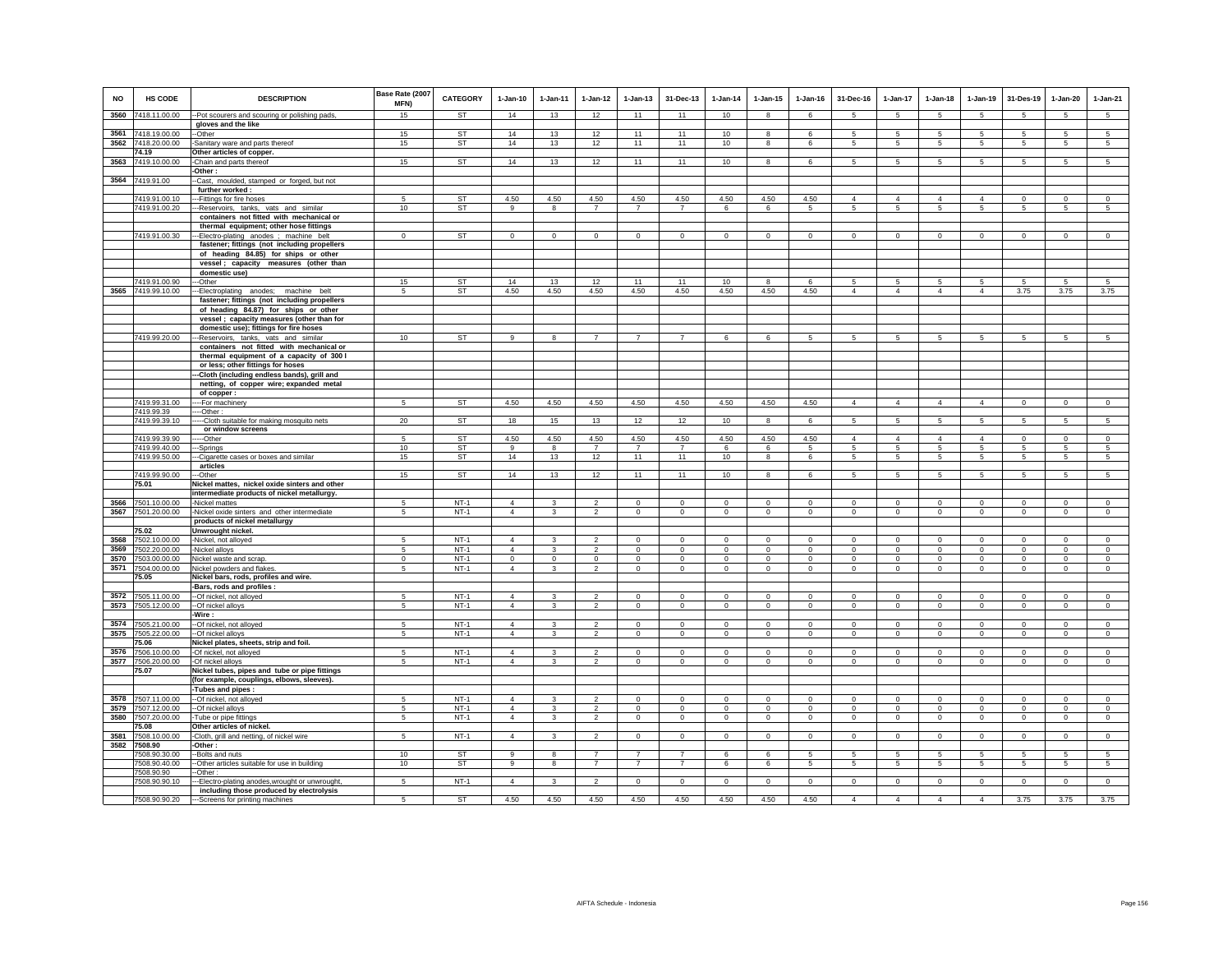| <b>NO</b>    | HS CODE                        | <b>DESCRIPTION</b>                                                                | Base Rate (2007<br><b>MFN)</b> | <b>CATEGORY</b>  | $1-Jan-10$                 | $1 - Jan-11$                   | $1-Jan-12$                       | $1 - Jan-13$               | 31-Dec-13                     | $1-Jan-14$                 | $1 - Jan-15$               | $1 - Jan-16$                  | 31-Dec-16                  | $1-Jan-17$                 | $1-Jan-18$                 | $1-Jan-19$                    | 31-Des-19                     | $1-Jan-20$                 | $1-Jan-21$                    |
|--------------|--------------------------------|-----------------------------------------------------------------------------------|--------------------------------|------------------|----------------------------|--------------------------------|----------------------------------|----------------------------|-------------------------------|----------------------------|----------------------------|-------------------------------|----------------------------|----------------------------|----------------------------|-------------------------------|-------------------------------|----------------------------|-------------------------------|
|              | 7508.90.90.90                  | ---Other                                                                          | 10                             | <b>ST</b>        | 9                          | $\mathbf{g}$                   | $\overline{7}$                   | $\overline{7}$             | $\overline{7}$                | 6                          | 6                          | 5                             | 5                          | 5                          | 5                          | 5                             | 5                             | 5                          | 5                             |
|              | 76.01                          | Unwrought aluminium.                                                              |                                |                  |                            |                                |                                  |                            |                               |                            |                            |                               |                            |                            |                            |                               |                               |                            |                               |
| 3583<br>3584 | 7601.10.00.00<br>7601.20.00.00 | -Aluminium, not alloyed<br>-Aluminium alloys                                      | $\mathbf 0$<br>$\mathbf 0$     | $NT-1$<br>$NT-1$ | $\mathsf 0$<br>$\mathbf 0$ | $\mathbf 0$<br>$\mathbf 0$     | $\mathsf 0$<br>$\circ$           | $\mathsf 0$<br>$\mathbf 0$ | $\mathsf 0$<br>$\mathbf 0$    | $\mathbb O$<br>$\,0\,$     | $\mathsf 0$<br>$\mathbf 0$ | $\mathbf 0$<br>$\mathbf 0$    | $\mathsf 0$<br>$\mathbf 0$ | $\mathbf 0$<br>0           | $\mathbf 0$<br>$\mathbf 0$ | $\mathbf 0$<br>$\mathbf 0$    | $\mathbf 0$<br>$\mathbf 0$    | $\mathsf 0$<br>$\mathbf 0$ | $\mathsf 0$<br>$\mathbf 0$    |
| 3585         | 7602.00.00.00                  | Aluminium waste and scrap.                                                        | $\mathbf 0$                    | $NT-1$           | $^{\circ}$                 | $\circ$                        | $\circ$                          | $\mathbf 0$                | $\mathbf 0$                   | $\mathbf{0}$               | 0                          | $\mathbf 0$                   | $\mathbf{0}$               | $\mathbf 0$                | $\mathbf{0}$               | $\circ$                       | $\circ$                       | 0                          | $\mathbf{0}$                  |
|              | 76.03                          | Aluminium powders and flakes.                                                     |                                |                  |                            |                                |                                  |                            |                               |                            |                            |                               |                            |                            |                            |                               |                               |                            |                               |
| 3586         | 7603.10.00.00                  | -Powders of non-lamellar structure                                                | $\mathbf 0$                    | $NT-1$           | $\circ$                    | $\circ$                        | $\circ$                          | $\mathsf 0$                | $\mathsf 0$                   | $\circ$                    | $\mathsf 0$                | $\circ$                       | $\circ$                    | $\circ$                    | $\circ$                    | $\circ$                       | $\circ$                       | $\mathsf 0$                | $\mathsf 0$                   |
| 3587         | 7603.20.00                     | Powders of lamellar structure; flakes :                                           |                                |                  |                            |                                |                                  |                            |                               |                            |                            |                               |                            |                            |                            |                               |                               |                            |                               |
|              | 7603.20.00.10<br>7603.20.00.20 | -Flakes<br>--Powders of lamellar structure                                        | 5<br>$\mathbf{0}$              | $NT-1$<br>$NT-1$ | $\Delta$<br>$\overline{0}$ | $\mathbf{3}$<br>$\overline{0}$ | $\overline{2}$<br>$\overline{0}$ | $\Omega$<br>$\overline{0}$ | $\mathbf 0$<br>$\overline{0}$ | $\Omega$<br>$\overline{0}$ | $\Omega$<br>$\overline{0}$ | $\mathbf 0$<br>$\overline{0}$ | $\circ$<br>$\Omega$        | $\Omega$<br>$\overline{0}$ | $\Omega$<br>$\overline{0}$ | $\mathbf 0$<br>$\overline{0}$ | $\mathbf 0$<br>$\overline{0}$ | $\mathbf 0$<br>$\Omega$    | $\mathsf 0$<br>$\overline{0}$ |
|              | 76.04                          | Aluminium bars, rods and profiles.                                                |                                |                  |                            |                                |                                  |                            |                               |                            |                            |                               |                            |                            |                            |                               |                               |                            |                               |
| 3588         | 7604.10                        | -Of aluminium, not alloyed :                                                      |                                |                  |                            |                                |                                  |                            |                               |                            |                            |                               |                            |                            |                            |                               |                               |                            |                               |
|              | 7604.10.10.00                  | --Bars and rods                                                                   | 5                              | $NT-1$           | $\overline{4}$             | $\mathbf{3}$                   | $\overline{2}$                   | $\mathbf 0$                | $\mathsf 0$                   | $\circ$                    | $\mathsf 0$                | $\mathsf 0$                   | $\circ$                    | $\circ$                    | $\mathbf 0$                | $\mathbf 0$                   | $\circ$                       | $\circ$                    | $\circ$                       |
|              | 7604.10.90<br>7604.10.90.10    | $-Other:$<br>-Profiles suitable for use as heat sink with                         | $\overline{0}$                 | $NT-1$           | $\overline{0}$             | $\overline{0}$                 | $\overline{0}$                   | $\overline{0}$             | $\overline{0}$                | $\overline{0}$             | $\overline{0}$             | $\overline{0}$                | $\overline{0}$             | $\overline{0}$             | $\overline{0}$             | $\overline{0}$                | $\overline{0}$                | $\overline{0}$             | $\overline{0}$                |
|              |                                | cross sectional dimensions not less than                                          |                                |                  |                            |                                |                                  |                            |                               |                            |                            |                               |                            |                            |                            |                               |                               |                            |                               |
|              |                                | 17.5 cm x 7.5 cm                                                                  |                                |                  |                            |                                |                                  |                            |                               |                            |                            |                               |                            |                            |                            |                               |                               |                            |                               |
|              | 7604.10.90.90                  | --Other profiles                                                                  | $\overline{5}$                 | $NT-1$           | $\overline{4}$             | 3                              | $\overline{2}$                   | $\mathbf 0$                | $\mathsf 0$                   | $\mathsf 0$                | $\mathsf 0$                | $\mathsf 0$                   | $\circ$                    | $\mathbf 0$                | $\mathbf{0}$               | $\mathbf 0$                   | $\mathbf 0$                   | $\mathsf 0$                | $\Omega$                      |
|              |                                | -Of aluminium alloys :                                                            |                                |                  |                            |                                |                                  |                            |                               |                            |                            |                               |                            |                            |                            |                               |                               |                            |                               |
|              | 3589 7604.21<br>7604.21.10.00  | -Hollow profiles :<br>--Perforated tube (tube sheets) profile for                 | 5                              | $NT-1$           | $\overline{4}$             | 3                              | $\mathfrak{p}$                   | $\Omega$                   | $\mathbf{0}$                  | $\Omega$                   | $\Omega$                   | $\Omega$                      | $\Omega$                   | $\Omega$                   | $\Omega$                   | $\Omega$                      | $\mathbf 0$                   | $\Omega$                   | $\Omega$                      |
|              |                                | evaporator coils of motor vehicle air                                             |                                |                  |                            |                                |                                  |                            |                               |                            |                            |                               |                            |                            |                            |                               |                               |                            |                               |
|              |                                | conditioning machines                                                             |                                |                  |                            |                                |                                  |                            |                               |                            |                            |                               |                            |                            |                            |                               |                               |                            |                               |
|              | 7604.21.90.00                  | -Other                                                                            | -5                             | $NT-1$           | $\overline{4}$             | $\mathbf{3}$                   | $\mathfrak{p}$                   | $\Omega$                   | $\Omega$                      | $\circ$                    | $\Omega$                   | $\Omega$                      | $\Omega$                   | $\overline{0}$             | $\Omega$                   | $\overline{0}$                | $\overline{0}$                | $\Omega$                   | $\overline{0}$                |
|              | 3590 7604.29                   | -Other:                                                                           |                                |                  |                            |                                |                                  |                            |                               |                            |                            |                               |                            |                            |                            |                               |                               |                            |                               |
|              | 7604.29.10<br>7604.29.10.10    | -Extruded bars and rods<br>--Not surface treated                                  |                                | <b>ST</b>        | 4.50                       | 4.50                           | 4.50                             | 4.50                       | 4.50                          | 4.50                       | 4.50                       | 4.50                          | $\overline{4}$             | $\overline{4}$             | $\overline{4}$             | $\overline{4}$                | $\overline{0}$                | $\overline{0}$             | $\overline{0}$                |
|              | 7604.29.10.20                  | --Surface treated                                                                 | 15                             | ST               | 14                         | 13                             | 12                               | 11                         | 11                            | 10                         | 8                          | 6                             | $5\overline{5}$            | $5\overline{5}$            | $5\overline{5}$            | 5                             | 5                             | 5                          | 5                             |
|              | 7604.29.30.00                  | -- Y-shaped profiles for zip fasteners, in                                        | 15                             | <b>ST</b>        | 14                         | 13                             | 12                               | 11                         | 11                            | 10                         | 8                          | 6                             | 5                          | $5\overline{)}$            | 5                          | 5                             | 5                             | 5                          | $\sqrt{5}$                    |
|              | 7604.29.90.00                  | Coils<br>-Other                                                                   | 15                             | ST               | 14                         | 13                             | 12                               | 11                         | 11                            | 10                         | 8                          | 6                             | 5                          | 5                          | 5                          | 5                             | 5                             | 5                          | 5                             |
|              | 76.05                          | Aluminium wire.                                                                   |                                |                  |                            |                                |                                  |                            |                               |                            |                            |                               |                            |                            |                            |                               |                               |                            |                               |
|              |                                | -Of aluminium, not alloyed :                                                      |                                |                  |                            |                                |                                  |                            |                               |                            |                            |                               |                            |                            |                            |                               |                               |                            |                               |
| 3591         | 7605.11.00.00                  | --Of which the maximum cross-sectional                                            | 10                             | <b>ST</b>        | $\overline{9}$             | 8                              | $\overline{7}$                   | $\overline{7}$             | $\overline{7}$                | 6                          | 6                          | 5                             | 5                          | 5                          | $\overline{5}$             | 5                             | 5                             | 5                          | $5\overline{5}$               |
|              | 3592 7605.19                   | dimension exceeds 7 mm<br>-Other:                                                 |                                |                  |                            |                                |                                  |                            |                               |                            |                            |                               |                            |                            |                            |                               |                               |                            |                               |
|              | 7605.19.10.00                  | --- Of a diameter not exceeding 0.0508 mm                                         | 10                             | ST               | 9                          | 8                              | $\overline{ }$                   | $\overline{z}$             | $\overline{z}$                | 6                          | 6                          | 5                             | 5                          | 5                          | 5                          | 5                             | 5                             | 5                          | 5                             |
|              | 7605.19.90.00                  | ---Other                                                                          | 10                             | <b>ST</b>        | 9                          | 8                              | $\overline{7}$                   | Ī                          | $\overline{7}$                | 6                          | 6                          | 5                             | 5                          | $5\overline{5}$            | 5                          | 5                             | 5                             | 5                          | $5\overline{5}$               |
|              |                                | -Of aluminium alloys:                                                             |                                |                  |                            |                                |                                  |                            |                               |                            |                            |                               |                            |                            |                            |                               |                               |                            |                               |
|              | 3593 7605.21.00.00             | -Of which the maximum cross-sectional                                             | 10                             | <b>ST</b>        | 9                          | 8                              | $\overline{7}$                   | $\overline{7}$             | $\overline{7}$                | 6                          | 6                          | -5                            | 5                          | 5                          | 5                          | 5                             | 5                             | 5                          | 5                             |
| 3594         | 7605.29                        | dimension exceeds 7 mm<br>-Other:                                                 |                                |                  |                            |                                |                                  |                            |                               |                            |                            |                               |                            |                            |                            |                               |                               |                            |                               |
|              | 7605.29.10.00                  | --Of a diameter not exceeding 0.254 mm                                            | 10                             | <b>ST</b>        | $\mathbf{q}$               | 8                              | $\overline{7}$                   | $\overline{7}$             | $\overline{7}$                | 6                          | 6                          | 5                             | 5                          | 5                          | 5                          | 5                             | 5                             | 5                          | 5                             |
|              | 7605.29.90.00                  | --Other                                                                           | 10                             | <b>ST</b>        | $\overline{9}$             | 8                              | $\overline{7}$                   | $\overline{7}$             | $\overline{7}$                | $6\overline{6}$            | $6\overline{6}$            | -5                            | 5                          | $\sqrt{5}$                 | $5\overline{5}$            | $\overline{5}$                | $\overline{5}$                | $\overline{5}$             | $5\overline{)}$               |
|              | 76.06                          | Aluminium plates, sheets and strip, of                                            |                                |                  |                            |                                |                                  |                            |                               |                            |                            |                               |                            |                            |                            |                               |                               |                            |                               |
|              |                                | a thickness exceeding 0.2 mm.<br>-Rectangular (including square) :                |                                |                  |                            |                                |                                  |                            |                               |                            |                            |                               |                            |                            |                            |                               |                               |                            |                               |
| 3595         | 7606.11.00                     | --Of aluminium, not alloyed                                                       |                                |                  |                            |                                |                                  |                            |                               |                            |                            |                               |                            |                            |                            |                               |                               |                            |                               |
|              | 7606.11.00.10                  | -- Other, plain or figured by rolling or                                          | 15                             | ST               | 14                         | 13                             | 12                               | 11                         | 11                            | 10                         | 8                          | 6                             | $5\phantom{.0}$            | 5 <sub>5</sub>             | $5\phantom{.0}$            | 5                             | $5\overline{5}$               | $\overline{5}$             | $5\overline{5}$               |
|              |                                | pressing but not surface treated                                                  |                                |                  |                            |                                | $\overline{7}$                   |                            | $\overline{7}$                |                            |                            |                               |                            |                            |                            |                               |                               |                            |                               |
|              | 7606.11.00.90<br>3596 7606.12  | -Other<br>-Of aluminium alloys:                                                   | 10                             | <b>ST</b>        | 9                          | 8                              |                                  | $\overline{7}$             |                               | 6                          | 6                          | 5                             | 5                          | 5                          | 5                          | 5                             | 5                             | 5                          | $5\overline{)}$               |
|              | 7606.12.10                     | -Can stock including end stock and tab                                            |                                |                  |                            |                                |                                  |                            |                               |                            |                            |                               |                            |                            |                            |                               |                               |                            |                               |
|              |                                | stock, in coils :                                                                 |                                |                  |                            |                                |                                  |                            |                               |                            |                            |                               |                            |                            |                            |                               |                               |                            |                               |
|              | 7606.12.10.10                  | -Can stock (alloy 3004, 3104 or 5182, of<br>temper H19), of a thickness exceeding | 15                             | <b>ST</b>        | 14                         | 13                             | 12                               | 11                         | 11                            | 10                         | 8                          | -6                            | 5                          | 5                          | 5                          | 5                             | 5                             | 5                          | 5                             |
|              |                                | 0.25 mm, in coils                                                                 |                                |                  |                            |                                |                                  |                            |                               |                            |                            |                               |                            |                            |                            |                               |                               |                            |                               |
|              | 7606.12.10.90                  | --Other                                                                           | 10                             | ST               | 9                          | 8                              | $\overline{7}$                   | $\overline{7}$             | $\overline{7}$                | 6                          | 6                          | 5                             | 5                          | $5\phantom{.0}$            | $5\phantom{.0}$            | 5                             | 5                             | 5                          | 5                             |
|              |                                | -Sheets:                                                                          |                                |                  |                            |                                |                                  |                            |                               |                            |                            |                               |                            |                            |                            |                               |                               |                            |                               |
|              | 7606.12.31.00                  | --Of aluminium alloy 5082 or 5182, exceeding                                      | $5\overline{)}$                | <b>ST</b>        | 4.50                       | 4.50                           | 4.50                             | 4.50                       | 4.50                          | 4.50                       | 4.50                       | 4.50                          | $\overline{4}$             | $\overline{4}$             | $\overline{4}$             | $\overline{4}$                | $\overline{0}$                | $\overline{0}$             | $\overline{0}$                |
|              |                                | 1,000 mm in width, in coils<br>-Sheets                                            |                                |                  |                            |                                |                                  |                            |                               |                            |                            |                               |                            |                            |                            |                               |                               |                            |                               |
|              | 7606.12.39                     | -Other:                                                                           |                                |                  |                            |                                |                                  |                            |                               |                            |                            |                               |                            |                            |                            |                               |                               |                            |                               |
|              | 7606.12.39.10                  | -Aluminium sheet / coil (aluminium rigid                                          | 5                              | <b>ST</b>        | 4.50                       | 4.50                           | 4.50                             | 4.50                       | 4.50                          | 4.50                       | 4.50                       | 4.50                          | $\overline{4}$             | $\overline{4}$             | $\overline{4}$             | $\overline{4}$                | $\mathbf 0$                   | $\mathbf{0}$               | $\circ$                       |
|              |                                | container sheet alloy 3004 hardness H19                                           |                                |                  |                            |                                |                                  |                            |                               |                            |                            |                               |                            |                            |                            |                               |                               |                            |                               |
|              |                                | temper) and aluminium sheet/coil<br>(aluminium rigid container sheet alloy        |                                |                  |                            |                                |                                  |                            |                               |                            |                            |                               |                            |                            |                            |                               |                               |                            |                               |
|              |                                | 1235, 3104, 3105, 3204, 8011, 5042, 5052,                                         |                                |                  |                            |                                |                                  |                            |                               |                            |                            |                               |                            |                            |                            |                               |                               |                            |                               |
|              |                                | 8079 hardness H14 - H48 temper) not                                               |                                |                  |                            |                                |                                  |                            |                               |                            |                            |                               |                            |                            |                            |                               |                               |                            |                               |
|              |                                | exceeding 1,000 mm in width                                                       |                                |                  |                            |                                |                                  |                            |                               |                            |                            |                               |                            |                            |                            |                               |                               |                            |                               |
|              | 7606.12.39.20                  | -Aluminium sheet / coil (aluminium rigid                                          | -5                             | <b>ST</b>        | 4.50                       | 4.50                           | 4.50                             | 4.50                       | 4.50                          | 4.50                       | 4.50                       | 4.50                          | $\overline{4}$             | 4                          | 4                          | $\overline{4}$                | $\overline{0}$                | $\mathbf 0$                | $\overline{0}$                |
|              |                                | container sheet alloy 3004 hardness H19                                           |                                |                  |                            |                                |                                  |                            |                               |                            |                            |                               |                            |                            |                            |                               |                               |                            |                               |
|              |                                | temper) and aluminium sheet/coil<br>(aluminium rigid container sheet alloy        |                                |                  |                            |                                |                                  |                            |                               |                            |                            |                               |                            |                            |                            |                               |                               |                            |                               |
|              |                                | 1235, 3104, 3105, 3204, 8011, 5042, 5052,                                         |                                |                  |                            |                                |                                  |                            |                               |                            |                            |                               |                            |                            |                            |                               |                               |                            |                               |
|              |                                | 8079 hardness H14 - H 48 temper) exceeding                                        |                                |                  |                            |                                |                                  |                            |                               |                            |                            |                               |                            |                            |                            |                               |                               |                            |                               |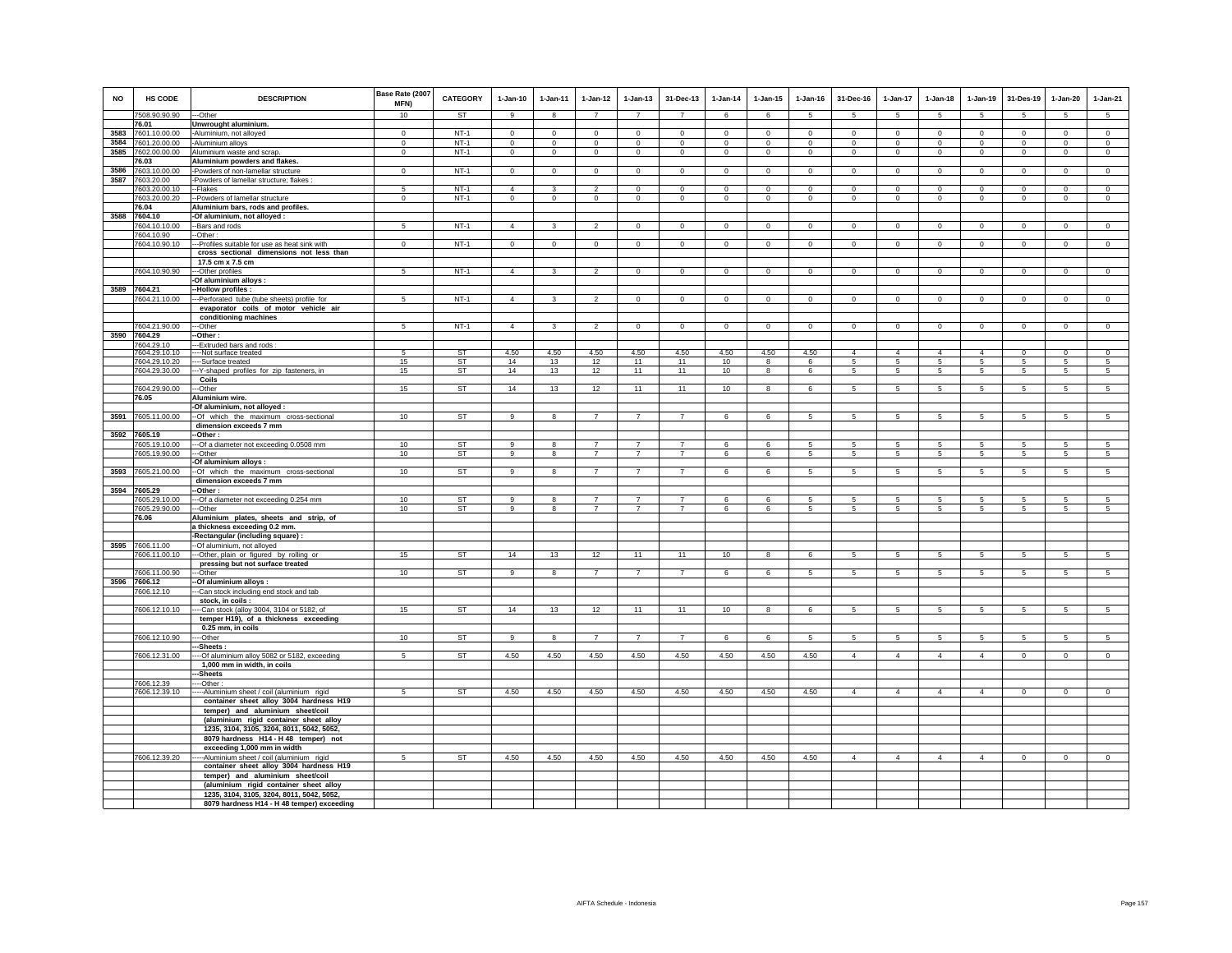| <b>NO</b> | <b>HS CODE</b>                           | <b>DESCRIPTION</b>                                                                         | Base Rate (2007<br><b>MFN)</b> | <b>CATEGORY</b>        | $1-Jan-10$   | $1-Jan-11$   | $1 - Jan-12$                     | $1 - Jan-13$                     | 31-Dec-13                        | $1 - Jan-14$ | $1 - Jan-15$            | $1 - Jan-16$ | 31-Dec-16                  | 1-Jan-17            | $1-Jan-18$                       | $1-Jan-19$                       | 31-Des-19       | 1-Jan-20            | $1-Jan-21$      |
|-----------|------------------------------------------|--------------------------------------------------------------------------------------------|--------------------------------|------------------------|--------------|--------------|----------------------------------|----------------------------------|----------------------------------|--------------|-------------------------|--------------|----------------------------|---------------------|----------------------------------|----------------------------------|-----------------|---------------------|-----------------|
|           | 7606.12.39.30                            | 1.000 mm in width<br>-- Aluminium Litho Grade sheet/coil alloy                             | $\Omega$                       | $NT-1$                 | $\mathbf 0$  | $\Omega$     | $\Omega$                         | $\mathsf 0$                      | $\mathbf 0$                      | $\mathbf 0$  | $\mathsf 0$             | $\mathbf 0$  | $\mathbf 0$                | $\mathbf 0$         | $\mathbf 0$                      | $\Omega$                         | $\mathbf 0$     | $\mathsf 0$         | $\mathsf 0$     |
|           |                                          | HA 1052 hardness temper H19 and alloy                                                      |                                |                        |              |              |                                  |                                  |                                  |              |                         |              |                            |                     |                                  |                                  |                 |                     |                 |
|           |                                          | HA 1050 hardness temper H18                                                                |                                |                        |              |              |                                  |                                  |                                  |              |                         |              |                            |                     |                                  |                                  |                 |                     |                 |
|           | 7606.12.39.90                            | ---Other                                                                                   | 15                             | <b>ST</b>              | 14           | 13           | 12                               | 11                               | 11                               | 10           | 8                       | 6            | 5                          | 5                   | 5                                | 5                                | $\sqrt{5}$      | 5                   | 5               |
|           | 7606.12.40.00                            | --Other, plain or figured by rolling or                                                    | 15                             | <b>ST</b>              | 14           | 13           | 12                               | 11                               | 11                               | 10           | 8                       | 6            | 5                          | 5                   | 5                                | 5                                | 5               | 5                   | 5               |
|           | 7606.12.90.00                            | pressing but not surface treated<br>-Other                                                 | 10                             | ST                     | 9            | 8            | $\overline{7}$                   | $\overline{7}$                   | $\overline{7}$                   | 6            | 6                       | $\sqrt{5}$   | 5                          | $5\phantom{.0}$     | 5                                | 5                                | 5               | 5                   | 5               |
|           |                                          | -Other:                                                                                    |                                |                        |              |              |                                  |                                  |                                  |              |                         |              |                            |                     |                                  |                                  |                 |                     |                 |
|           | 3597 7606.91                             | -- Of aluminium, not alloyed :                                                             |                                |                        |              |              |                                  |                                  |                                  |              |                         |              |                            |                     |                                  |                                  |                 |                     |                 |
|           | 7606.91.20.00                            | ---Plain or figured by rolling or pressing                                                 | 20                             | ST                     | 18           | 15           | 13                               | 12                               | 12                               | 10           | 8                       | 6            | 5                          | $5\phantom{.0}$     | 5                                | 5                                | 5               | 5                   | 5               |
|           |                                          | but not otherwise surface treated<br>--Other                                               |                                | <b>ST</b>              |              |              |                                  | 11                               | 11                               |              |                         |              |                            |                     |                                  |                                  |                 |                     |                 |
| 3598      | 7606.91.90.00<br>7606.92                 | -Of aluminium alloys:                                                                      | 15                             |                        | 14           | 13           | 12                               |                                  |                                  | 10           | 8                       | 6            | 5                          | $5\overline{5}$     | 5                                | $5\overline{5}$                  | $5\overline{5}$ | $5\overline{5}$     | 5 <sub>5</sub>  |
|           | 7606.92.30                               | -Plain or figured by rolling or pressing                                                   |                                |                        |              |              |                                  |                                  |                                  |              |                         |              |                            |                     |                                  |                                  |                 |                     |                 |
|           |                                          | but not otherwise surface treated :                                                        |                                |                        |              |              |                                  |                                  |                                  |              |                         |              |                            |                     |                                  |                                  |                 |                     |                 |
|           | 7606.92.30.10                            | ---Venetian blind slat, whether or not rolled                                              | 15                             | <b>ST</b>              | 14           | 13           | 12                               | 11                               | 11                               | 10           | 8                       | $\mathbf{f}$ | 5                          | 5                   | 5                                | 5                                | $\overline{5}$  | 5                   | $\overline{5}$  |
|           |                                          | or cut, not exceeding 1,000 mm in width                                                    | 10                             | <b>ST</b>              | 9            | 8            |                                  |                                  |                                  | 6            | 6                       | 5            | 5                          | 5                   | 5                                | 5                                | 5               | 5                   | 5               |
|           | 7606.92.30.20                            | ----Sheet or coil of aluminium rigid container<br>sheet alloy 5182, 5082, hardness H19     |                                |                        |              |              |                                  |                                  |                                  |              |                         |              |                            |                     |                                  |                                  |                 |                     |                 |
|           |                                          | temper, not exceeding 1,000 mm in width,                                                   |                                |                        |              |              |                                  |                                  |                                  |              |                         |              |                            |                     |                                  |                                  |                 |                     |                 |
|           |                                          | or of container sheet alloy 3004, hardness                                                 |                                |                        |              |              |                                  |                                  |                                  |              |                         |              |                            |                     |                                  |                                  |                 |                     |                 |
|           |                                          | H19 temper, exceeding 1,000 mm in width                                                    |                                |                        |              |              |                                  |                                  |                                  |              |                         |              |                            |                     |                                  |                                  |                 |                     |                 |
|           | 7606.92.30.90                            | -Other                                                                                     | 20                             | <b>ST</b>              | 18           | 15           | 13                               | 12                               | 12                               | 10           | 8                       | 6            | 5                          | 5                   | 5                                | 5                                | 5               | 5                   | 5               |
|           | 7606.92.90<br>7606.92.90.10              | -Other:<br>---Venetian blind slat, whether or not rolled                                   | 15                             | ST                     | 14           | 13           | 12                               | 11                               | 11                               | 10           | 8                       | -6           | $5\overline{5}$            | $5\phantom{.0}$     | 5                                | $\overline{5}$                   | $\sqrt{5}$      | 5                   | 5               |
|           |                                          | or cut, not exceeding 1,000 mm in width                                                    |                                |                        |              |              |                                  |                                  |                                  |              |                         |              |                            |                     |                                  |                                  |                 |                     |                 |
|           | 7606.92.90.20                            | ---Sheet or coil of aluminium rigid container                                              | 10                             | ST                     | 9            | 8            | $\overline{7}$                   | $\overline{7}$                   | $\overline{7}$                   | - 6          | 6                       | 5            | 5                          | -5                  | 5                                | -5                               | -5              | 5                   | 5               |
|           |                                          | sheet alloy 5182, 5082, hardness H19                                                       |                                |                        |              |              |                                  |                                  |                                  |              |                         |              |                            |                     |                                  |                                  |                 |                     |                 |
|           |                                          | temper, not exceeding 1,000 mm in width,<br>or of container sheet alloy 3004, hardness     |                                |                        |              |              |                                  |                                  |                                  |              |                         |              |                            |                     |                                  |                                  |                 |                     |                 |
|           |                                          | H19 temper, exceeding 1,000 mm in width                                                    |                                |                        |              |              |                                  |                                  |                                  |              |                         |              |                            |                     |                                  |                                  |                 |                     |                 |
|           | 7606.92.90.90                            | ---Other                                                                                   | 10                             | <b>ST</b>              | 9            | 8            | $\overline{7}$                   | $\overline{7}$                   | $\overline{7}$                   | 6            | 6                       | 5            | 5                          | 5                   | $5\phantom{.0}$                  | 5                                | 5               | 5                   | 5               |
|           | 76.07                                    | Aluminium foil (whether or not printed or                                                  |                                |                        |              |              |                                  |                                  |                                  |              |                         |              |                            |                     |                                  |                                  |                 |                     |                 |
|           |                                          | backed with paper, paperboard, plastics or                                                 |                                |                        |              |              |                                  |                                  |                                  |              |                         |              |                            |                     |                                  |                                  |                 |                     |                 |
|           |                                          | similar backing materials) of a thickness<br>(excluding any backing) not exceeding 0.2 mm. |                                |                        |              |              |                                  |                                  |                                  |              |                         |              |                            |                     |                                  |                                  |                 |                     |                 |
|           |                                          | -Not backed:                                                                               |                                |                        |              |              |                                  |                                  |                                  |              |                         |              |                            |                     |                                  |                                  |                 |                     |                 |
|           | 3599 7607.11.00.00                       | -- Rolled but not further worked                                                           | 20                             | <b>ST</b>              | 18           | 15           | 13                               | 12                               | 12                               | 10           | 8                       | 6            | 5                          | 5                   | 5                                | 5                                | 5               | 5                   | 5               |
|           | 3600 7607.19                             | -Other :                                                                                   |                                |                        |              |              |                                  |                                  |                                  |              |                         |              |                            |                     |                                  |                                  |                 |                     |                 |
|           | 7607.19.10.00<br>7607.19.90.00           | -- Foil of aluminium alloy A1075 or A3903<br>--Other                                       | 10                             | <b>ST</b>              | 9<br>9       | 8<br>8       | $\overline{7}$<br>$\overline{7}$ | $\overline{7}$<br>$\overline{7}$ | $\overline{7}$<br>$\overline{7}$ | 6            | 6                       | $\sqrt{5}$   | 5<br>5                     | $5\phantom{.0}$     | 5                                | 5                                | $\sqrt{5}$      | $\overline{5}$<br>5 | $\overline{5}$  |
| 3601      | 7607.20                                  | Backed:                                                                                    | 10                             | ST                     |              |              |                                  |                                  |                                  | 6            | 6                       | 5            |                            | $5\phantom{.0}$     | 5                                | $5\phantom{.0}$                  | 5               |                     | 5               |
|           | 7607.20.40.00                            | -Imitation gold or silver                                                                  | 10                             | ST                     | 9            | 8            | $\overline{7}$                   | $\overline{7}$                   | $\overline{7}$                   | 6            | 6                       | 5            | 5                          | $5\overline{)}$     | 5                                | $\sqrt{5}$                       | 5               | $\overline{5}$      | $\sqrt{5}$      |
|           | 7607.20.90                               | --Other:                                                                                   |                                |                        |              |              |                                  |                                  |                                  |              |                         |              |                            |                     |                                  |                                  |                 |                     |                 |
|           | 7607.20.90.10                            | --Aluminium foil laquer coated (white or                                                   | 5                              | <b>ST</b>              | 4.50         | 4.50         | 4.50                             | 4.50                             | 4.50                             | 4.50         | 4.50                    | 4.50         | $\overline{4}$             | $\overline{4}$      | $\overline{4}$                   | $\overline{4}$                   | $\circ$         | $\mathsf 0$         | $\overline{0}$  |
|           |                                          | transparent or colour) or epoxy coated<br>of thickness 0,05 mm or more but not             |                                |                        |              |              |                                  |                                  |                                  |              |                         |              |                            |                     |                                  |                                  |                 |                     |                 |
|           |                                          | exceeding 0,15 mm                                                                          |                                |                        |              |              |                                  |                                  |                                  |              |                         |              |                            |                     |                                  |                                  |                 |                     |                 |
|           | 7607.20.90.90                            | --Other                                                                                    | 15                             | ST                     | 14           | 13           | 12                               | 11                               | 11                               | 10           | $\overline{\mathbf{8}}$ | 6            | 5                          | 5                   | 5                                | $5\overline{5}$                  | 5               | 5                   | $5\overline{)}$ |
|           | 76.08                                    | Aluminium tubes and pipes.                                                                 |                                |                        |              |              |                                  |                                  |                                  |              |                         |              |                            |                     |                                  |                                  |                 |                     |                 |
|           | 3602 7608.10.00.00                       | -Of aluminium, not alloyed                                                                 | 5                              | <b>ST</b>              | 4.50         | 4.50         | 4.50                             | 4.50                             | 4.50                             | 4.50         | 4.50                    | 4.50         | $\overline{4}$             | $\overline{4}$      | $\overline{4}$                   | $\overline{4}$                   | 3.75            | 3.75                | 3.75            |
|           | 3603 7608.20.00.00<br>3604 7609.00.00.00 | -Of aluminium alloys<br>Aluminium tube or pipe fittings (for example,                      | 5<br>5                         | <b>ST</b><br><b>ST</b> | 4.50<br>4.50 | 4.50<br>4.50 | 4.50<br>4.50                     | 4.50<br>4.50                     | 4.50<br>4.50                     | 4.50<br>4.50 | 4.50<br>4.50            | 4.50<br>4.50 | $\overline{4}$<br>$\Delta$ | 4<br>$\overline{4}$ | $\overline{4}$<br>$\overline{4}$ | $\overline{4}$<br>$\overline{4}$ | 3.75<br>3.75    | 3.75<br>3.75        | 3.75<br>3.75    |
|           |                                          | couplings, elbows, sleeves).                                                               |                                |                        |              |              |                                  |                                  |                                  |              |                         |              |                            |                     |                                  |                                  |                 |                     |                 |
|           | 76.10                                    | Aluminium structures (excluding prefabricated                                              |                                |                        |              |              |                                  |                                  |                                  |              |                         |              |                            |                     |                                  |                                  |                 |                     |                 |
|           |                                          | buildings of heading 94.06) and parts of                                                   |                                |                        |              |              |                                  |                                  |                                  |              |                         |              |                            |                     |                                  |                                  |                 |                     |                 |
|           |                                          | structures (for example, bridges and bridge-<br>sections, towers, lattice masts, roofs,    |                                |                        |              |              |                                  |                                  |                                  |              |                         |              |                            |                     |                                  |                                  |                 |                     |                 |
|           |                                          | roofing frameworks, doors and windows and                                                  |                                |                        |              |              |                                  |                                  |                                  |              |                         |              |                            |                     |                                  |                                  |                 |                     |                 |
|           |                                          | their frames and thresholds for doors,                                                     |                                |                        |              |              |                                  |                                  |                                  |              |                         |              |                            |                     |                                  |                                  |                 |                     |                 |
|           |                                          | balustrades, pillars and columns); aluminium                                               |                                |                        |              |              |                                  |                                  |                                  |              |                         |              |                            |                     |                                  |                                  |                 |                     |                 |
|           |                                          | plates, rods, profiles, tubes and the like,                                                |                                |                        |              |              |                                  |                                  |                                  |              |                         |              |                            |                     |                                  |                                  |                 |                     |                 |
|           |                                          | prepared for use in structures.                                                            |                                | <b>ST</b>              |              |              |                                  |                                  |                                  |              |                         |              |                            |                     |                                  |                                  |                 |                     |                 |
|           | 3605 7610.10.00.00                       | -Doors, windows and their frames and<br>thresholds for doors                               | 20                             |                        | 18           | 15           | 13                               | 12                               | 12                               | 10           | 8                       | 6            | 5                          | 5                   | 5                                | 5                                | 5               | 5                   | 5               |
|           | 3606 7610.90                             | -Other:                                                                                    |                                |                        |              |              |                                  |                                  |                                  |              |                         |              |                            |                     |                                  |                                  |                 |                     |                 |
|           | 7610.90.10.00                            | -Bridges and bridge section, towers or lattice                                             | 20                             | <b>ST</b>              | 18           | 15           | 13                               | 12                               | 12                               | 10           | 8                       | 6            | 5                          | 5                   | 5                                | 5                                | 5               | 5                   | 5               |
|           |                                          | masts                                                                                      |                                |                        |              |              |                                  |                                  |                                  |              |                         |              |                            |                     |                                  |                                  |                 |                     |                 |
|           | 7610.90.90.00                            | -Other                                                                                     | 20 <sub>1</sub>                | <b>ST</b>              | 18           | 15           | 13                               | 12                               | 12                               | 10           | 8                       | 6            | 5                          | 5                   | $5\overline{5}$                  | $5\overline{5}$                  | 5               | 5                   | 5               |
|           | 3607 7611.00.00.00                       | Aluminium reservoirs, tanks, vats and similar<br>containers, for any material (other than  | 10                             | <b>ST</b>              | 9            | 8            | 7                                | $\overline{7}$                   | $\overline{7}$                   | 6            | 6                       | 5            | 5                          | $5\phantom{.0}$     | $5\phantom{.0}$                  | 5                                | 5               | 5                   | $\sqrt{5}$      |
|           |                                          | compressed or liquified gas), of a capacity                                                |                                |                        |              |              |                                  |                                  |                                  |              |                         |              |                            |                     |                                  |                                  |                 |                     |                 |
|           |                                          | exceeding 300 I, whether or not lined or heat-                                             |                                |                        |              |              |                                  |                                  |                                  |              |                         |              |                            |                     |                                  |                                  |                 |                     |                 |
|           |                                          | insulated, but not fitted with mechanical or                                               |                                |                        |              |              |                                  |                                  |                                  |              |                         |              |                            |                     |                                  |                                  |                 |                     |                 |
|           |                                          | thermal equipment.                                                                         |                                |                        |              |              |                                  |                                  |                                  |              |                         |              |                            |                     |                                  |                                  |                 |                     |                 |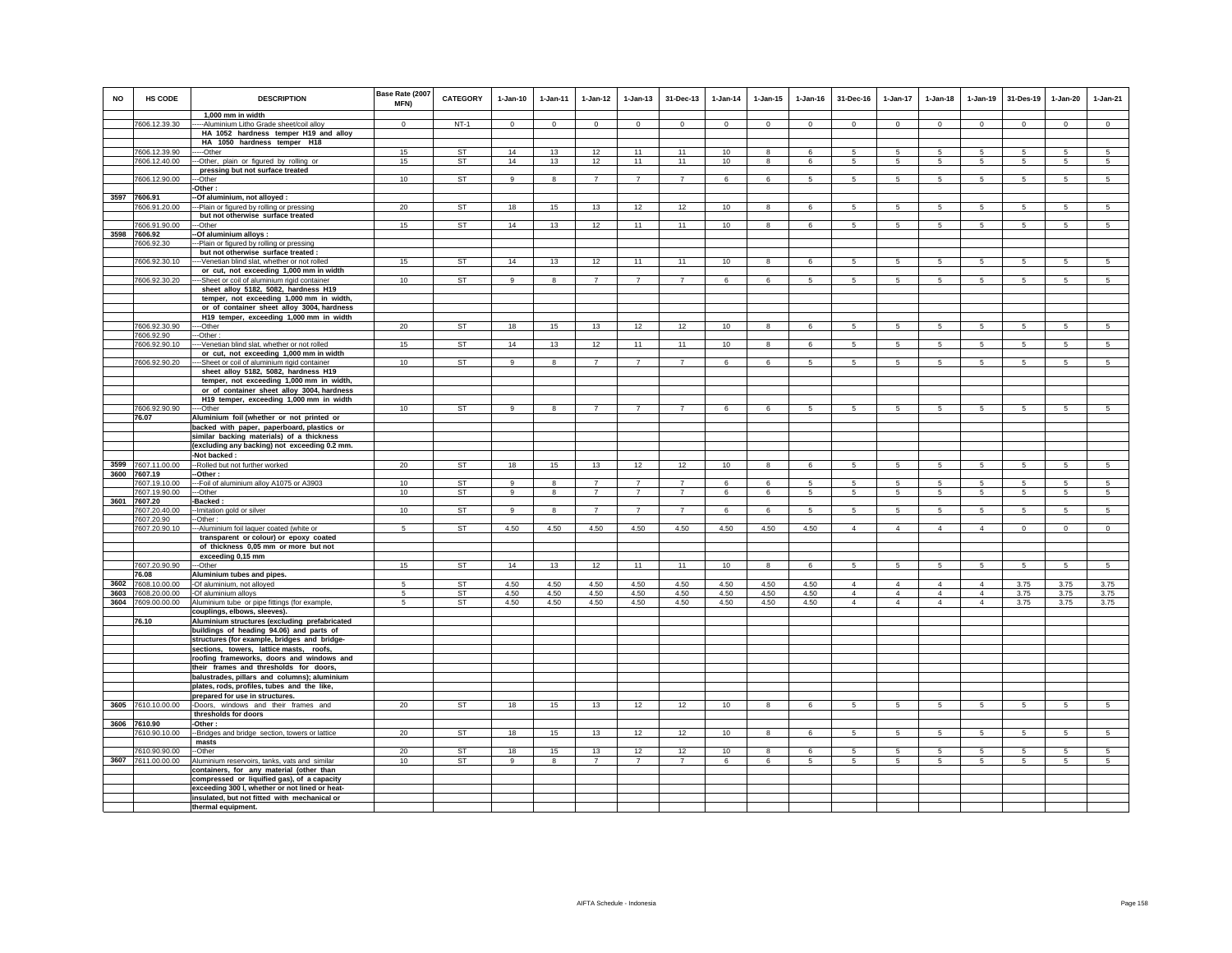| <b>NO</b> | HS CODE                     | <b>DESCRIPTION</b>                                                                       | Base Rate (2007<br><b>MFN)</b> | <b>CATEGORY</b> | $1-Jan-10$     | $1 - Jan-11$            | $1-Jan-12$     | $1 - Jan-13$   | 31-Dec-13      | $1-Jan-14$      | $1 - Jan-15$    | $1 - Jan-16$   | 31-Dec-16       | $1 - Jan-17$    | $1-Jan-18$      | $1-Jan-19$     | 31-Des-19       | $1 - Jan-20$    | $1-Jan-21$      |
|-----------|-----------------------------|------------------------------------------------------------------------------------------|--------------------------------|-----------------|----------------|-------------------------|----------------|----------------|----------------|-----------------|-----------------|----------------|-----------------|-----------------|-----------------|----------------|-----------------|-----------------|-----------------|
|           | 76.12                       | Aluminium casks, drums, cans, boxes and                                                  |                                |                 |                |                         |                |                |                |                 |                 |                |                 |                 |                 |                |                 |                 |                 |
|           |                             | similar containers (including rigid or                                                   |                                |                 |                |                         |                |                |                |                 |                 |                |                 |                 |                 |                |                 |                 |                 |
|           |                             | collapsible tubular containers), for any                                                 |                                |                 |                |                         |                |                |                |                 |                 |                |                 |                 |                 |                |                 |                 |                 |
|           |                             | material (other than compressed or liquefied<br>gas), of a capacity not exceeding 300 l, |                                |                 |                |                         |                |                |                |                 |                 |                |                 |                 |                 |                |                 |                 |                 |
|           |                             | whether or not lined or heat-insulated, but                                              |                                |                 |                |                         |                |                |                |                 |                 |                |                 |                 |                 |                |                 |                 |                 |
|           |                             | not fitted with mechanical or thermal                                                    |                                |                 |                |                         |                |                |                |                 |                 |                |                 |                 |                 |                |                 |                 |                 |
|           |                             | equipment.                                                                               |                                |                 |                |                         |                |                |                |                 |                 |                |                 |                 |                 |                |                 |                 |                 |
| 3608      | 7612.10.00.00               | -Collapsible tubular containers                                                          | 10                             | ST              | 9              | 8                       | $\overline{7}$ | $\overline{7}$ | $\overline{7}$ | 6               | 6               | 5              | 5               | 5               | 5               | $\,$ 5 $\,$    | $\,$ 5 $\,$     | 5               | $\sqrt{5}$      |
| 3609      | 7612.90                     | -Other :                                                                                 |                                |                 |                |                         |                |                |                |                 |                 |                |                 |                 |                 |                |                 |                 |                 |
|           | 7612.90.10.00               | --Seamless containers for fresh milk                                                     | 10                             | <b>ST</b>       | $\alpha$       | 8                       | $\overline{7}$ | $\overline{7}$ | $\overline{7}$ | 6               | 6               | 5              | 5.              | 5               | -5              | 5              | 5               | 5               | 5               |
|           | 7612.90.90.00               | --Other                                                                                  | 10                             | <b>ST</b>       | 9              | 8                       | $\overline{7}$ | $\overline{7}$ | $\overline{7}$ | 6               | 6               | 5              | 5               | 5               | 5               | 5              | 5               | 5               | 5               |
| 3610      | 7613.00.00.00               | Aluminium containers for compressed or                                                   | 10                             | ST              | 9              | 8                       | $\overline{7}$ | $\overline{7}$ | $\overline{7}$ | 6               | 6               | 5              | $5 -$           | 5               | -5              | -5             | 5               | 5               | $\sqrt{5}$      |
|           |                             | liquified gas.                                                                           |                                |                 |                |                         |                |                |                |                 |                 |                |                 |                 |                 |                |                 |                 |                 |
|           | 76.14                       | Stranded wire, cables, plaited bands and                                                 |                                |                 |                |                         |                |                |                |                 |                 |                |                 |                 |                 |                |                 |                 |                 |
|           |                             | the like, of aluminium, not electrically                                                 |                                |                 |                |                         |                |                |                |                 |                 |                |                 |                 |                 |                |                 |                 |                 |
|           | 3611 7614.10                | -With steel core:                                                                        |                                |                 |                |                         |                |                |                |                 |                 |                |                 |                 |                 |                |                 |                 |                 |
|           |                             | -Cables:                                                                                 |                                |                 |                |                         |                |                |                |                 |                 |                |                 |                 |                 |                |                 |                 |                 |
|           | 7614.10.11.00               | --- Of circular cross section not exceeding                                              | 10                             | ST              | 9              | 8                       | $\overline{7}$ | $\overline{7}$ |                | 6               | 6               | 5              | 5               | 5               | 5               | 5              | $\sqrt{5}$      | 5               | 5               |
|           |                             | 500 mm2                                                                                  |                                |                 |                |                         |                |                |                |                 |                 |                |                 |                 |                 |                |                 |                 |                 |
|           | 7614.10.12.00               | -Of circular cross section exceeding 500 mm2<br>but not exceeding 630 mm2                | 10                             | <b>ST</b>       | $\alpha$       | $\mathbf{R}$            | $\overline{7}$ | $\overline{7}$ | $\overline{7}$ | $\mathbf{f}$    | 6               | 5              | 5.              | 5               | 5               | 5              | 5               | $\overline{5}$  | 5 <sup>5</sup>  |
|           | 7614.10.19.00               | --Other                                                                                  | 10                             | ST              | 9              | 8                       | $\overline{7}$ | $\overline{z}$ | $\overline{7}$ | 6               | 6               | 5              | 5               | 5               | 5               | -5             | 5               | 5               | 5               |
|           | 7614.10.90.00               | --Other                                                                                  | 10                             | <b>ST</b>       | 9              | 8                       | $\overline{7}$ | $\overline{7}$ | $\overline{7}$ | 6               | 6               | 5              | $5\phantom{.0}$ | $5^{\circ}$     | $5\phantom{.0}$ | 5              | 5               | $\sqrt{5}$      | 5               |
|           | 3612 7614.90                | -Other :<br>-Cables :                                                                    |                                |                 |                |                         |                |                |                |                 |                 |                |                 |                 |                 |                |                 |                 |                 |
|           | 7614.90.11.00               | -Of circular cross section not exceeding                                                 | 10                             | <b>ST</b>       | 9              | 8                       | $\overline{7}$ | $\overline{7}$ | $\overline{7}$ | 6               | 6               | 5              | 5               | 5               | 5               | 5              | 5               | 5               | 5               |
|           |                             | 500 mm2                                                                                  |                                |                 |                |                         |                |                |                |                 |                 |                |                 |                 |                 |                |                 |                 |                 |
|           | 7614.90.12.00               | -Of circular cross section exceeding 500 mm2                                             | 10                             | <b>ST</b>       | $\overline{9}$ | $\overline{\mathbf{8}}$ | $\overline{7}$ | $\overline{7}$ | $\overline{7}$ | $6\overline{6}$ | $6\overline{6}$ | $\overline{5}$ | 5               | $5\overline{)}$ | $5\overline{5}$ | $\overline{5}$ | $\overline{5}$  | $\overline{5}$  | $\overline{5}$  |
|           |                             | but not exceeding 630 mm2                                                                |                                |                 |                |                         |                |                |                |                 |                 |                |                 |                 |                 |                |                 |                 |                 |
|           | 7614.90.19.00               | -Other                                                                                   | 10                             | <b>ST</b>       | 9              | 8                       | $\overline{7}$ | $\overline{7}$ |                | 6               | 6               | 5              | -5              | 5               | 5               | 5              | 5               | 5               | 5               |
|           | 7614.90.90.00               | --Other                                                                                  | 10                             | ST              | 9              | 8                       | $\overline{7}$ | $\overline{7}$ | $\overline{7}$ | 6               | 6               | 5              | 5               | 5               | 5               | 5              | 5               | 5               | 5               |
|           | 76.15                       | Table, kitchen or other household articles and                                           |                                |                 |                |                         |                |                |                |                 |                 |                |                 |                 |                 |                |                 |                 |                 |
|           |                             | parts thereof, of aluminium; pot scourers and                                            |                                |                 |                |                         |                |                |                |                 |                 |                |                 |                 |                 |                |                 |                 |                 |
|           |                             | scouring or polishing pads, gloves and the                                               |                                |                 |                |                         |                |                |                |                 |                 |                |                 |                 |                 |                |                 |                 |                 |
|           |                             | like, of aluminium; sanitary ware and parts                                              |                                |                 |                |                         |                |                |                |                 |                 |                |                 |                 |                 |                |                 |                 |                 |
|           |                             | thereof, of aluminium.                                                                   |                                |                 |                |                         |                |                |                |                 |                 |                |                 |                 |                 |                |                 |                 |                 |
|           |                             | -Table, kitchen or other household articles                                              |                                |                 |                |                         |                |                |                |                 |                 |                |                 |                 |                 |                |                 |                 |                 |
|           |                             | and parts thereof; pot scourers and scouring                                             |                                |                 |                |                         |                |                |                |                 |                 |                |                 |                 |                 |                |                 |                 |                 |
|           |                             | or polishing pads, gloves and the like :                                                 |                                |                 |                |                         |                |                |                |                 |                 |                |                 |                 |                 |                |                 |                 |                 |
| 3613      | 7615.11.00.00               | -Pot scourers and scouring or polishing pads,                                            | 15                             | ST              | 14             | 13                      | 12             | 11             | 11             | $10$            | 8               |                | 5               | 5               | 5               | 5              | 5               | 5               | 5               |
|           |                             | gloves and the like                                                                      |                                |                 |                |                         |                |                |                |                 |                 |                |                 |                 |                 |                |                 |                 |                 |
| 3614      | 7615.19.00.00               | --Other                                                                                  | 15                             | ST              | 14             | 13                      | 12             | 11             | 11             | 10              | 8               | $\epsilon$     | 5               | 5               | 5               | 5              | 5               | 5               | 5               |
|           | 3615 7615.20                | Sanitary ware and parts thereof :                                                        |                                |                 |                |                         |                |                |                |                 |                 |                |                 |                 |                 |                |                 |                 |                 |
|           | 7615.20.10.00               | -Bedpans, urinals (portable type) and                                                    | 15                             | ST              | 14             | 13                      | 12             | 11             | 11             | 10              | 8               | 6              | $5\phantom{.0}$ | $5\overline{5}$ | $5^{\circ}$     | 5              | $5\overline{5}$ | $5\overline{5}$ | $5\overline{5}$ |
|           | 7615.20.90.00               | chamber-pots<br>-Other                                                                   | 15                             | <b>ST</b>       | 14             | 13                      | 12             | 11             | 11             | 10              | 8               | 6              | 5               | 5               | 5               | -5             | 5               | 5               | 5               |
|           | 76.16                       | Other articles of aluminium.                                                             |                                |                 |                |                         |                |                |                |                 |                 |                |                 |                 |                 |                |                 |                 |                 |
| 3616      | 7616.10                     | Nails, tacks, staples (other than those of                                               |                                |                 |                |                         |                |                |                |                 |                 |                |                 |                 |                 |                |                 |                 |                 |
|           |                             | heading 83.05), screws, bolts, nuts, screw                                               |                                |                 |                |                         |                |                |                |                 |                 |                |                 |                 |                 |                |                 |                 |                 |
|           |                             | hooks, rivets, cotters, cotter-pins, washers                                             |                                |                 |                |                         |                |                |                |                 |                 |                |                 |                 |                 |                |                 |                 |                 |
|           |                             | and similar articles :                                                                   |                                |                 |                |                         |                |                |                |                 |                 |                |                 |                 |                 |                |                 |                 |                 |
|           | 7616.10.10.00               | --Nails                                                                                  | 5                              | $NT-1$          | $\overline{4}$ | $\mathbf{3}$            | $\mathfrak{p}$ | $\mathsf 0$    | $\mathsf 0$    | $\mathsf 0$     | $\mathsf 0$     | $\Omega$       | $\mathsf 0$     | $\mathbf 0$     | $\mathbf 0$     | $\mathbf 0$    | $\mathbf 0$     | $\mathsf 0$     | $\mathsf 0$     |
|           | 7616.10.20.00               | --Staples and hooks; bolts and nuts                                                      | 5                              | $NT-1$          | $\overline{4}$ | 3                       | $\overline{2}$ | $\mathbf 0$    | $\mathbf 0$    | $\circ$         | $\mathbf 0$     | $^{\circ}$     | $\circ$         | $\mathbf 0$     | $\circ$         | $\mathbf 0$    | $\circ$         | $\mathbf 0$     | $\mathbf 0$     |
|           | 7616.10.90.00               | --Other                                                                                  | 5                              | <b>ST</b>       | 4.50           | 4.50                    | 4.50           | 4.50           | 4.50           | 4.50            | 4.50            | 4.50           | $\overline{4}$  | $\overline{4}$  | $\overline{4}$  | $\overline{4}$ | 3.75            | 3.75            | 3.75            |
|           |                             | Other:                                                                                   |                                |                 |                |                         |                |                |                |                 |                 |                |                 |                 |                 |                |                 |                 |                 |
|           | 3617 7616.91.00.00          | -Cloth, grill, netting and fencing, of                                                   | 5                              | $NT-1$          | $\overline{4}$ | 3                       | $\overline{a}$ | $\mathbf 0$    | $\mathbf 0$    | $\circ$         | $\mathbf 0$     | $\circ$        | $\Omega$        | $\mathsf{O}$    | $\circ$         | $\circ$        | $\Omega$        | $\mathbf 0$     | $\mathsf 0$     |
|           |                             | aluminium wire                                                                           |                                |                 |                |                         |                |                |                |                 |                 |                |                 |                 |                 |                |                 |                 |                 |
|           | 3618 7616.99                | -Other:                                                                                  |                                |                 |                |                         |                |                |                |                 |                 |                |                 |                 |                 |                |                 |                 |                 |
|           | 7616.99.20.00               | --Ferrules for use in the manufacture of<br>pencils                                      | 5                              | ST              | 4.50           | 4.50                    | 4.50           | 4.50           | 4.50           | 4.50            | 4.50            | 4.50           | $\overline{4}$  | $\overline{4}$  | $\overline{4}$  | $\overline{4}$ | $\overline{0}$  | $\mathbf 0$     | $\overline{0}$  |
|           | 7616.99.30.00               | -Slugs, round, of such dimension                                                         | $\sqrt{5}$                     | ST              | 4.50           | 4.50                    | 4.50           | 4.50           | 4.50           | 4.50            | 4.50            | 4.50           | $\overline{4}$  | $\overline{4}$  | $\overline{4}$  | $\overline{4}$ | $\mathbf 0$     | $\mathbf 0$     | $\circ$         |
|           |                             | that the thickness exceeds one-tenth of the                                              |                                |                 |                |                         |                |                |                |                 |                 |                |                 |                 |                 |                |                 |                 |                 |
|           |                             | diameter                                                                                 |                                |                 |                |                         |                |                |                |                 |                 |                |                 |                 |                 |                |                 |                 |                 |
|           | 7616.99.40.00               | -Bobbins, spools, reels and similar supports<br>for textile yarn                         | 5                              | <b>ST</b>       | 4.50           | 4.50                    | 4.50           | 4.50           | 4.50           | 4.50            | 4.50            | 4.50           | $\overline{4}$  | $\overline{4}$  | $\overline{4}$  | $\overline{4}$ | $\mathbf 0$     | $\mathbf{0}$    | $\mathbf 0$     |
|           | 7616.99.60.00               | -Spout and cups for latex collection                                                     | 5                              | ST              | 4.50           | 4.50                    | 4.50           | 4.50           | 4.50           | 4.50            | 4.50            | 4.50           | $\overline{4}$  | $\overline{4}$  | $\overline{4}$  | $\overline{4}$ | $\mathbf 0$     | $\mathsf 0$     | $\mathsf 0$     |
|           | 7616.99.90<br>7616.99.90.10 | -Other:                                                                                  | 15                             | <b>ST</b>       | 14             | 13                      |                | 11             | 11             | 10              | $\mathbf{R}$    | 6              | 5.              | 5               | $\mathbf{5}$    | 5              | 5               | 5               | 5               |
|           | 7616.99.90.90               | -- Venetian blinds<br>--Other                                                            | 5                              | ST              | 4.50           | 4.50                    | 12<br>4.50     | 4.50           | 4.50           | 4.50            | 4.50            | 4.50           | $\overline{4}$  | $\overline{4}$  | $\overline{4}$  | $\overline{4}$ | 3.75            | 3.75            | 3.75            |
|           | 78.01                       | Unwrought Lead.                                                                          |                                |                 |                |                         |                |                |                |                 |                 |                |                 |                 |                 |                |                 |                 |                 |
|           | 3619 7801.10.00.00          | -Refined lead                                                                            | 5                              | ST              | 4.50           | 4.50                    | 4.50           | 4.50           | 4.50           | 4.50            | 4.50            | 4.50           | $\overline{4}$  | $\overline{4}$  | $\overline{4}$  | $\overline{4}$ | 3.75            | 3.75            | 3.75            |
|           |                             | -Other:                                                                                  |                                |                 |                |                         |                |                |                |                 |                 |                |                 |                 |                 |                |                 |                 |                 |
| 3620      | 7801.91.00.00               | -Containing by weight antimony as the                                                    | 5                              | <b>ST</b>       | 4.50           | 4.50                    | 4.50           | 4.50           | 4.50           | 4.50            | 4.50            | 4.50           | $\overline{4}$  | $\overline{4}$  | $\overline{4}$  | $\overline{4}$ | 3.75            | 3.75            | 3.75            |
|           |                             | principal other element                                                                  |                                |                 |                |                         |                |                |                |                 |                 |                |                 |                 |                 |                |                 |                 |                 |
| 3621      | 7801.99                     | -Other:                                                                                  |                                |                 |                |                         |                |                |                |                 |                 |                |                 |                 |                 |                |                 |                 |                 |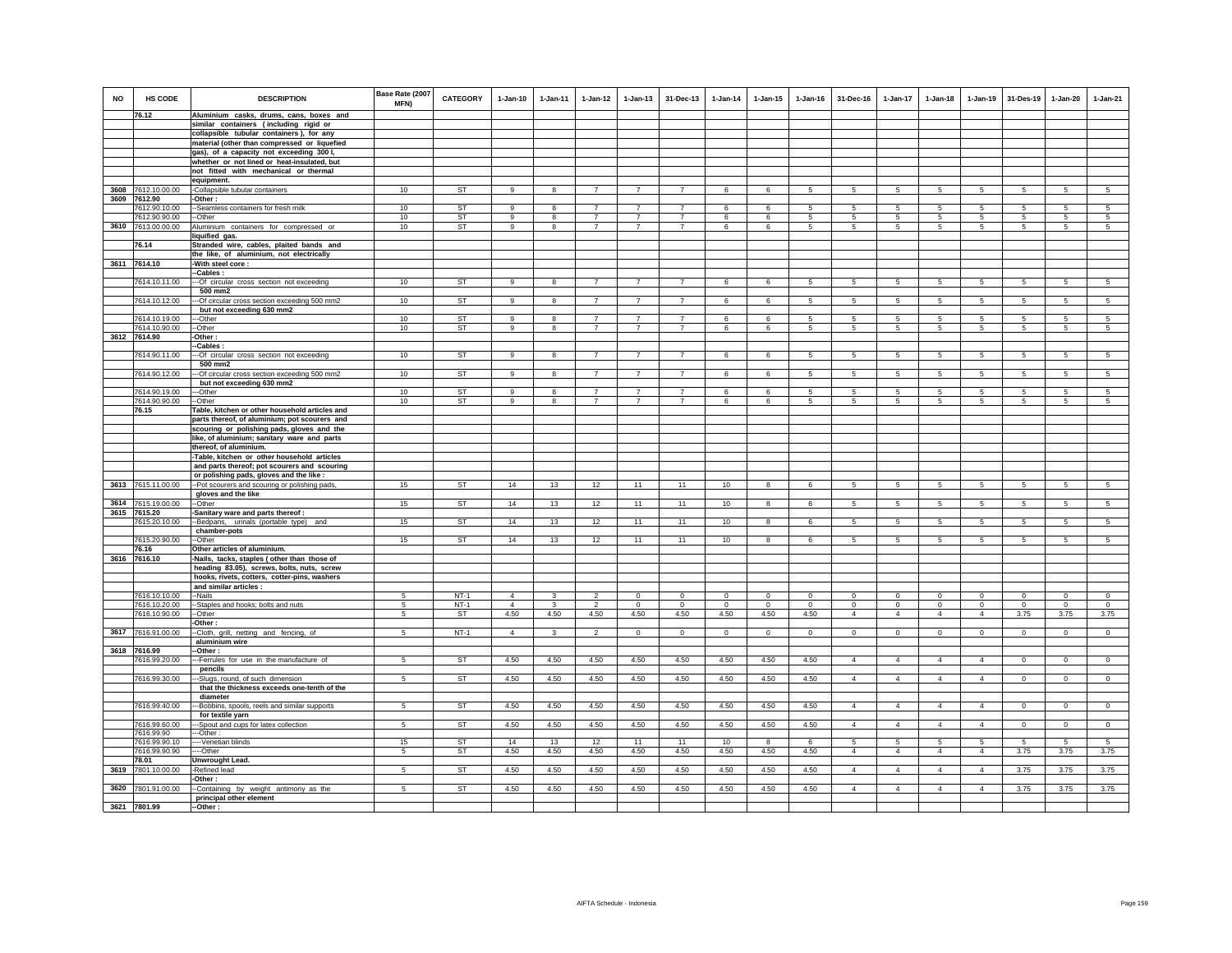| <b>NO</b>    | HS CODE                        | <b>DESCRIPTION</b>                                                                           | Base Rate (2007<br><b>MFN)</b> | <b>CATEGORY</b>     | $1-Jan-10$                       | $1-Jan-11$               | $1 - Jan-12$                    | $1 - Jan-13$                | 31-Dec-13                  | $1 - Jan-14$            | $1 - Jan-15$            | $1 - Jan-16$            | 31-Dec-16                      | 1-Jan-17                          | $1-Jan-18$                    | $1-Jan-19$                       | 31-Des-19                  | $1-Jan-20$              | $1-Jan-21$         |
|--------------|--------------------------------|----------------------------------------------------------------------------------------------|--------------------------------|---------------------|----------------------------------|--------------------------|---------------------------------|-----------------------------|----------------------------|-------------------------|-------------------------|-------------------------|--------------------------------|-----------------------------------|-------------------------------|----------------------------------|----------------------------|-------------------------|--------------------|
|              | 7801.99.10.00                  | ---Unrefined                                                                                 | 5                              | $NT-1$              | $\overline{4}$                   | $\mathcal{R}$            | $\overline{\phantom{a}}$        | $\Omega$                    | $\Omega$                   | $\Omega$                | $\Omega$                | $\Omega$                | $\Omega$                       | $\overline{0}$                    | $\Omega$                      | $\Omega$                         | $\Omega$                   | $\Omega$                | $\Omega$           |
|              | 7801.99.90.00                  | --Other                                                                                      | 5                              | $NT-1$              | $\overline{4}$                   | 3                        | $\overline{2}$                  | $\mathbf 0$                 | $^{\circ}$                 | $^{\circ}$              | $\mathbf 0$             | $\mathbf 0$             | $\mathbf 0$                    | $\circ$                           | $\mathbf 0$                   | $\mathbf{0}$                     | $\mathbf 0$                | $\mathbf 0$             | $\circ$            |
|              | 3622 7802.00.00.00             | Lead waste and scrap.                                                                        | $\mathbf 0$                    | $NT-1$              | $\circ$                          | $\circ$                  | $\circ$                         | $\mathbf 0$                 | $\mathbf 0$                | $\mathbf 0$             | $\mathbf 0$             | $\circ$                 | $\mathbf 0$                    | $\circ$                           | $\mathbf 0$                   | $\circ$                          | $\mathbf 0$                | $\circ$                 | $\circ$            |
|              | 78.04                          | Lead plates, sheets, strip and foil; lead                                                    |                                |                     |                                  |                          |                                 |                             |                            |                         |                         |                         |                                |                                   |                               |                                  |                            |                         |                    |
|              |                                | powders and flakes.<br>Plates, sheets, strip and foil:                                       |                                |                     |                                  |                          |                                 |                             |                            |                         |                         |                         |                                |                                   |                               |                                  |                            |                         |                    |
| 3623         | 7804.11.00.00                  | -Sheets, strip and foil of a thickness                                                       | 5                              | $NT-1$              | $\overline{4}$                   | $\mathbf{3}$             | $\overline{2}$                  | $\mathsf 0$                 | $\overline{0}$             | $\circ$                 | $\mathsf 0$             | $\mathsf 0$             | $\mathsf 0$                    | $\circ$                           | $\mathsf 0$                   | $\mathsf 0$                      | $\mathsf 0$                | $\circ$                 | $\overline{0}$     |
|              |                                | (excluding any backing) not exceeding 0.2 mm                                                 |                                |                     |                                  |                          |                                 |                             |                            |                         |                         |                         |                                |                                   |                               |                                  |                            |                         |                    |
| 3624         | 7804.19.00                     | -Other:                                                                                      |                                |                     |                                  |                          |                                 |                             |                            |                         |                         |                         |                                |                                   |                               |                                  |                            |                         |                    |
|              | 7804.19.00.10                  | ---Embossed, cut to shape, perforated, coated,                                               | 10                             | ST                  | 9                                | 8                        | $\overline{7}$                  | $\overline{7}$              | $\overline{7}$             | 6                       | 6                       | 5                       | 5                              | $5\overline{)}$                   | $\overline{5}$                | $5\overline{)}$                  | 5                          | 5                       | $\overline{5}$     |
|              |                                | printed, backed with paper or other<br>reinforcing material, polished, or other-             |                                |                     |                                  |                          |                                 |                             |                            |                         |                         |                         |                                |                                   |                               |                                  |                            |                         |                    |
|              |                                | wise machined or surface treated                                                             |                                |                     |                                  |                          |                                 |                             |                            |                         |                         |                         |                                |                                   |                               |                                  |                            |                         |                    |
|              | 7804.19.00.90                  | --Other                                                                                      | 5                              | ST                  | 4.50                             | 4.50                     | 4.50                            | 4.50                        | 4.50                       | 4.50                    | 4.50                    | 4.50                    | $\overline{4}$                 | $\overline{4}$                    | $\overline{4}$                | $\overline{4}$                   | $\mathbf 0$                | $\mathbf 0$             | $\circ$            |
| 3625         | 7804.20.00.00                  | -Powders and flakes                                                                          | 5                              | $NT-1$              | $\overline{4}$                   | 3                        | $\overline{\mathbf{2}}$         | $\mathbf 0$                 | $\overline{0}$             | $\mathbf 0$             | $\mathbf{0}$            | $\mathbf 0$             | $\mathbf 0$                    | $\circ$                           | 0                             | $\mathbf 0$                      | $\mathbf{0}$               | $\mathbf{0}$            | $\circ$            |
|              | 78.06                          | Other articles of lead                                                                       |                                |                     |                                  |                          |                                 |                             |                            |                         |                         |                         |                                |                                   |                               |                                  |                            |                         |                    |
| 3626         | 7806.00.20.00<br>7806.00.30.00 | Bars, rods, profiles and wire<br>Tubes, pipes and tube or pipe fittings (for                 | 5<br>5                         | $NT-1$<br>$NT-1$    | $\overline{4}$<br>$\overline{4}$ | $\mathbf{R}$<br>3        | $\mathcal{L}$<br>$\overline{2}$ | $\mathbf{0}$<br>$\mathbf 0$ | $\Omega$<br>$\mathbf 0$    | $\Omega$<br>$\mathbf 0$ | $\Omega$<br>$\mathbf 0$ | $\Omega$<br>$\mathbf 0$ | $\Omega$<br>$\mathbf 0$        | $\mathbf{0}$<br>$\circ$           | $\mathbf{0}$<br>$\mathbf 0$   | $\mathbf{0}$<br>$\circ$          | $\mathbf 0$<br>$\mathbf 0$ | $\Omega$<br>$\mathbf 0$ | $\circ$<br>$\circ$ |
|              |                                | example, couplings, elbows, sleeves)                                                         |                                |                     |                                  |                          |                                 |                             |                            |                         |                         |                         |                                |                                   |                               |                                  |                            |                         |                    |
|              | 7806.00.90                     | -Other:                                                                                      |                                |                     |                                  |                          |                                 |                             |                            |                         |                         |                         |                                |                                   |                               |                                  |                            |                         |                    |
|              | 7806.00.90.10                  | -- Lead wool; washers; electro-plating anodes                                                |                                | $NT-1$              | $\overline{4}$                   |                          | $\mathfrak{p}$                  | $\Omega$                    | $\Omega$                   | $\Omega$                | $\Omega$                | $\Omega$                | $\Omega$                       | $\Omega$                          | $\Omega$                      | $\Omega$                         | $\Omega$                   | $\Omega$                | $\mathsf 0$        |
|              | 7806.00.90.90<br>79.01         | --Other<br>Unwrought zinc.                                                                   | 10                             | ST                  | 9                                | 8                        | $\overline{7}$                  | $\overline{7}$              | $\overline{7}$             | 6                       | 6                       | $\sqrt{5}$              | 5                              | $5\overline{5}$                   | 5                             | 5                                | $\sqrt{5}$                 | 5                       | $5\phantom{.0}$    |
|              |                                | -Zinc, not alloyed :                                                                         |                                |                     |                                  |                          |                                 |                             |                            |                         |                         |                         |                                |                                   |                               |                                  |                            |                         |                    |
| 3627         | 7901.11.00.00                  | -Containing by weight 99.99% or more of zinc                                                 | $\mathbf{0}$                   | $NT-1$              | $\Omega$                         | $\Omega$                 | $\Omega$                        | $\mathbf{0}$                | $\mathbf{0}$               | $\Omega$                | $\Omega$                | $\Omega$                | $\mathbf{0}$                   | $\mathbf{0}$                      | $\mathbf{0}$                  | $\circ$                          | $\mathbf 0$                | $\circ$                 | $\circ$            |
| 3628         | 7901.12.00.00                  | -Containing by weight less than 99.99% of                                                    | $\mathbf 0$                    | $NT-1$              | $\circ$                          | $\mathbf 0$              | $\circ$                         | $\mathbf 0$                 | $\mathbf 0$                | $\mathbf 0$             | $\mathbf 0$             | $\circ$                 | $\circ$                        | $\circ$                           | $\mathbf 0$                   | $\mathsf 0$                      | $\mathbf 0$                | $\circ$                 | $\mathbf 0$        |
|              |                                | zinc                                                                                         |                                |                     |                                  |                          |                                 |                             |                            |                         |                         |                         |                                |                                   |                               |                                  |                            |                         |                    |
| 3629<br>3630 | 7901.20.00.00<br>7902.00.00.00 | -Zinc alloys<br>Zinc waste and scrap.                                                        | 5<br>$\mathbf{0}$              | <b>ST</b><br>$NT-1$ | 4.50<br>$\Omega$                 | 4.50<br>$\circ$          | 4.50<br>$\circ$                 | 4.50<br>$\mathbf 0$         | 4.50<br>$\mathbf{0}$       | 4.50<br>$\mathbf 0$     | 4.50<br>$\mathbf 0$     | 4.50<br>$\Omega$        | $\overline{4}$<br>$\mathbf{0}$ | $\overline{4}$<br>$\circ$         | $\overline{4}$<br>$\mathbf 0$ | $\overline{4}$<br>$\mathsf 0$    | 3.75<br>$\circ$            | 3.75<br>$\circ$         | 3.75<br>$\circ$    |
|              | 79.03                          | Zinc dust, powders and flakes.                                                               |                                |                     |                                  |                          |                                 |                             |                            |                         |                         |                         |                                |                                   |                               |                                  |                            |                         |                    |
| 3631         | 7903.10.00.00                  | -Zinc dust                                                                                   | $\Omega$                       | $NT-1$              | $\Omega$                         | $\Omega$                 | $\Omega$                        | $\mathbf{0}$                | $\mathbf{0}$               | $\Omega$                | $\Omega$                | $\Omega$                | $\Omega$                       | $\mathbf{0}$                      | $\Omega$                      | $\circ$                          | $\Omega$                   | $\mathbf{0}$            | $\circ$            |
| 3632         | 7903.90.00.00                  | -Other                                                                                       | $\mathbf 0$                    | $NT-1$              | $\circ$                          | $\circ$                  | $\mathbf 0$                     | $\mathbf 0$                 | $\mathbf 0$                | $\mathbf 0$             | $\mathbf 0$             | $\mathbf 0$             | $\mathbf 0$                    | $\mathbf{0}$                      | $\mathbf 0$                   | $\circ$                          | $\mathbf 0$                | $\mathbf 0$             | $\circ$            |
| 3633         | 79.04<br>7904.00.00.10         | Zinc bars, rods, profiles and wire.                                                          | 5                              | ST                  | 4.50                             | 4.50                     | 4.50                            | 4.50                        | 4.50                       | 4.50                    | 4.50                    | 4.50                    | $\overline{4}$                 | $\overline{4}$                    | $\overline{4}$                | $\overline{4}$                   | $\circ$                    | $\circ$                 | $\circ$            |
|              | 7904.00.00.90                  | -Wire; bars and rods, not surface treated<br>-Other                                          | 10                             | <b>ST</b>           | $\overline{9}$                   | 8                        | $\overline{7}$                  | $\overline{7}$              | $\overline{7}$             | $6\overline{6}$         | 6                       | $\sqrt{5}$              | 5                              | $\sqrt{5}$                        | 5                             | $\sqrt{5}$                       | 5                          | 5                       | $\overline{5}$     |
|              | 79.05                          | Zinc plates, sheets, strip and foil.                                                         |                                |                     |                                  |                          |                                 |                             |                            |                         |                         |                         |                                |                                   |                               |                                  |                            |                         |                    |
| 3634         | 7905.00.10                     | Plates, sheet and strip                                                                      |                                |                     |                                  |                          |                                 |                             |                            |                         |                         |                         |                                |                                   |                               |                                  |                            |                         |                    |
|              | 7905.00.10.10                  | -Not surface treated                                                                         | 5<br>10                        | ST<br><b>ST</b>     | 4.50<br>$\alpha$                 | 4.50<br>$\mathbf{R}$     | 4.50<br>$\overline{7}$          | 4.50<br>$\overline{7}$      | 4.50<br>$\overline{7}$     | 4.50<br>6               | 4.50<br>6               | 4.50<br>5               | $\overline{4}$<br>5            | $\overline{4}$<br>$5\overline{)}$ | $\overline{4}$<br>5           | $\overline{4}$<br>$\overline{5}$ | 3.75<br>5                  | 3.75<br>$\sqrt{5}$      | 3.75<br>5          |
|              | 7905.00.10.20<br>7905.00.20    | --Surface treated<br>-Foil                                                                   |                                |                     |                                  |                          |                                 |                             |                            |                         |                         |                         |                                |                                   |                               |                                  |                            |                         |                    |
|              | 7905.00.20.10                  | -Not surface treated                                                                         | 5                              | <b>ST</b>           | 4.50                             | 4.50                     | 4.50                            | 4.50                        | 4.50                       | 4.50                    | 4.50                    | 4.50                    | $\overline{4}$                 | $\overline{4}$                    | $\overline{4}$                | $\overline{4}$                   | 3.75                       | 3.75                    | 3.75               |
|              | 7905.00.20.90                  | -Surface treated                                                                             | 10                             | ST                  | 9                                | 8                        | $\overline{7}$                  | $\overline{7}$              | $\overline{7}$             | 6                       | 6                       | 5                       | $\sqrt{5}$                     | $5\overline{5}$                   | 5                             | 5                                | 5                          | 5                       | 5                  |
| 3635         | 79.07<br>7907.00.30.00         | Other articles of zinc.<br>-Gutters, roof capping, skylight frames and                       | 10                             | <b>ST</b>           | 9                                | 8                        | $\overline{7}$                  | $\overline{7}$              | $\overline{7}$             | 6                       | 6                       | 5                       | 5                              | $5\phantom{.0}$                   | 5                             | $5\overline{)}$                  | 5                          | $5\overline{)}$         | $\overline{5}$     |
|              |                                | other fabricated building components                                                         |                                |                     |                                  |                          |                                 |                             |                            |                         |                         |                         |                                |                                   |                               |                                  |                            |                         |                    |
|              | 7907.00.40.00                  | -Zinc tubes, pipes and tube or pipe fittings                                                 | 5                              | <b>ST</b>           | 4.50                             | 4.50                     | 4.50                            | 4.50                        | 4.50                       | 4.50                    | 4.50                    | 4.50                    | $\overline{4}$                 | $\overline{4}$                    | $\overline{4}$                | $\overline{4}$                   | 3.75                       | 3.75                    | 3.75               |
|              |                                | (for example, couplings, elbows, sleeves)                                                    |                                |                     |                                  |                          |                                 |                             |                            |                         |                         |                         |                                |                                   |                               |                                  |                            |                         |                    |
|              | 7907.00.90<br>7907.00.90.10    | -Other<br>--Electro-plating anodes; stencil plates;                                          | 5                              | ST                  | 4.50                             | 4.50                     | 4.50                            | 4.50                        | 4.50                       | 4.50                    | 4.50                    | 4.50                    | $\overline{4}$                 | $\overline{4}$                    | $\overline{4}$                | $\overline{4}$                   | 3.75                       | 3.75                    | 3.75               |
|              |                                | nails, tacks, nuts, bolts, screws, rivets                                                    |                                |                     |                                  |                          |                                 |                             |                            |                         |                         |                         |                                |                                   |                               |                                  |                            |                         |                    |
|              |                                | and similar fastening; tubular containers                                                    |                                |                     |                                  |                          |                                 |                             |                            |                         |                         |                         |                                |                                   |                               |                                  |                            |                         |                    |
|              |                                | for packing pharmaceutical products and the                                                  |                                |                     |                                  |                          |                                 |                             |                            |                         |                         |                         |                                |                                   |                               |                                  |                            |                         |                    |
|              | 7907.00.90.20                  | like; zinc callots for battery cells                                                         | 15                             |                     | 14                               | 13                       | 12                              | 11                          | 11                         | 10                      | 8                       | 6                       | 5                              | 5                                 |                               | 5                                | 5                          | 5                       | 5                  |
|              | 7907.00.90.90                  | -Domestic articles and parts thereof<br>--Other                                              | 10                             | ST<br>ST            | 9                                | 8                        | $\overline{7}$                  | $\overline{7}$              | $\overline{7}$             | 6                       | 6                       | 5                       | 5                              | $5\phantom{.0}$                   | 5                             | 5                                | $\sqrt{5}$                 | 5                       | $\overline{5}$     |
|              | 80.01                          | Unwrought tin.                                                                               |                                |                     |                                  |                          |                                 |                             |                            |                         |                         |                         |                                |                                   |                               |                                  |                            |                         |                    |
| 3636         | 8001.10.00.00                  | -Tin, not alloyed                                                                            | $\overline{5}$                 | $NT-1$              | $\overline{4}$                   | 3                        | $\mathcal{P}$                   | $\mathbf{0}$                | $\mathbf 0$                | $\Omega$                | $\Omega$                | $\Omega$                | $\Omega$                       | $\mathbf{0}$                      | $\mathbf{0}$                  | $\circ$                          | $\Omega$                   | $\mathbf 0$             | $\circ$            |
| 3637<br>3638 | 8001.20.00.00<br>8002.00.00.00 | Tin alloys                                                                                   | 5<br>$\Omega$                  | $NT-1$<br>$NT-1$    | $\overline{4}$<br>$\Omega$       | $\mathbf{3}$<br>$\Omega$ | $\overline{2}$<br>$\mathbf 0$   | $\mathsf 0$                 | $\mathsf 0$<br>$\mathbf 0$ | $\mathbf 0$<br>$\Omega$ | $\mathbf 0$<br>$\Omega$ | $\mathbf 0$<br>$\Omega$ | $\mathsf 0$                    | $\mathbf 0$                       | $\mathsf 0$                   | $\mathsf 0$                      | $\mathbf 0$<br>$\Omega$    | $\circ$<br>$\mathbf 0$  | $\mathsf 0$        |
| 3639         | 8003.00.00.00                  | Tin waste and scrap.<br>Tin bars, rods, profiles and wire.                                   | 5                              | $NT-1$              | $\overline{4}$                   | $\mathbf{3}$             | $\overline{2}$                  | $\mathbf 0$<br>$\mathbf 0$  | $\mathbf 0$                | $^{\circ}$              | $\mathbf 0$             | $^{\circ}$              | $\mathbf 0$<br>$\mathbf 0$     | $\mathbf 0$<br>$\circ$            | $\mathbf 0$<br>$\mathbf 0$    | $\mathbf 0$<br>$\mathbf 0$       | $\mathbf 0$                | $\mathbf 0$             | $\circ$<br>$\circ$ |
|              | 80.07                          | Other articles of tin.                                                                       |                                |                     |                                  |                          |                                 |                             |                            |                         |                         |                         |                                |                                   |                               |                                  |                            |                         |                    |
|              | 3640 8007.00.20.00             | -Plates, sheets and strip, of a thickness                                                    | 5                              | $NT-1$              | $\overline{4}$                   | 3                        | $\overline{2}$                  | $\circ$                     | $\mathbf{0}$               | $\mathbf 0$             | $^{\circ}$              | $^{\circ}$              | $^{\circ}$                     | $\circ$                           | $\circ$                       | $\mathbf 0$                      | $\mathbf{0}$               | $\mathbf 0$             | $\circ$            |
|              |                                | exceeding 0.2 mm                                                                             |                                |                     |                                  |                          |                                 |                             |                            |                         |                         |                         |                                |                                   |                               |                                  |                            |                         |                    |
|              | 8007.00.30.00                  | -Foil (whether or not printed or backed with<br>paper, paperboard, plastics or similar back- | 5                              | $NT-1$              | $\overline{4}$                   | 3                        | $\overline{2}$                  | $\overline{0}$              | $\overline{0}$             | $\mathbf 0$             | $\mathbf 0$             | $\mathbf 0$             | $\mathbf 0$                    | $\overline{0}$                    | $\overline{0}$                | $\overline{0}$                   | $\overline{0}$             | $\overline{0}$          | $\overline{0}$     |
|              |                                | ing materials) of a thickness (excluding                                                     |                                |                     |                                  |                          |                                 |                             |                            |                         |                         |                         |                                |                                   |                               |                                  |                            |                         |                    |
|              |                                | any backing) not exceeding 0.2 mm; powders                                                   |                                |                     |                                  |                          |                                 |                             |                            |                         |                         |                         |                                |                                   |                               |                                  |                            |                         |                    |
|              |                                | and flakes                                                                                   |                                |                     |                                  |                          |                                 |                             |                            |                         |                         |                         |                                |                                   |                               |                                  |                            |                         |                    |
|              | 8007.00.40.00                  | -Tubes, pipes and tube or pipe fittings                                                      | 5                              | $NT-1$              | $\overline{4}$                   | $\mathbf{3}$             | $\overline{2}$                  | $\mathsf 0$                 | $\mathbf 0$                | $\mathbf 0$             | $\mathsf 0$             | $\mathbf 0$             | $\mathbf 0$                    | $\circ$                           | $\mathbf 0$                   | $\mathsf 0$                      | $\mathbf 0$                | $\mathsf 0$             | $\mathbf 0$        |
|              | 8007.00.90                     | (for example, couplings, elbows, sleeves)<br>-Other:                                         |                                |                     |                                  |                          |                                 |                             |                            |                         |                         |                         |                                |                                   |                               |                                  |                            |                         |                    |
|              | 8007.00.90.10                  | -- Collapsible tubes for dentifrices,                                                        | 5                              | <b>ST</b>           | 4.50                             | 4.50                     | 4.50                            | 4.50                        | 4.50                       | 4.50                    | 4.50                    | 4.50                    | $\overline{4}$                 | $\overline{4}$                    | $\overline{4}$                | $\overline{4}$                   | $\mathbf{0}$               | $\circ$                 | $\circ$            |
|              |                                | colours, and the like                                                                        |                                |                     |                                  |                          |                                 |                             |                            |                         |                         |                         |                                |                                   |                               |                                  |                            |                         |                    |
|              | 8007.00.90.90<br>81.01         | -Other<br>Tungsten (wolfram) and articles thereof,                                           | 15                             | <b>ST</b>           | 14                               | 13                       | 12                              | 11                          | 11                         | 10                      | 8                       | 6                       | 5                              | 5                                 | 5                             | 5                                | -5                         | 5                       | -5                 |
|              |                                | including waste and scrap.                                                                   |                                |                     |                                  |                          |                                 |                             |                            |                         |                         |                         |                                |                                   |                               |                                  |                            |                         |                    |
|              |                                |                                                                                              |                                |                     |                                  |                          |                                 |                             |                            |                         |                         |                         |                                |                                   |                               |                                  |                            |                         |                    |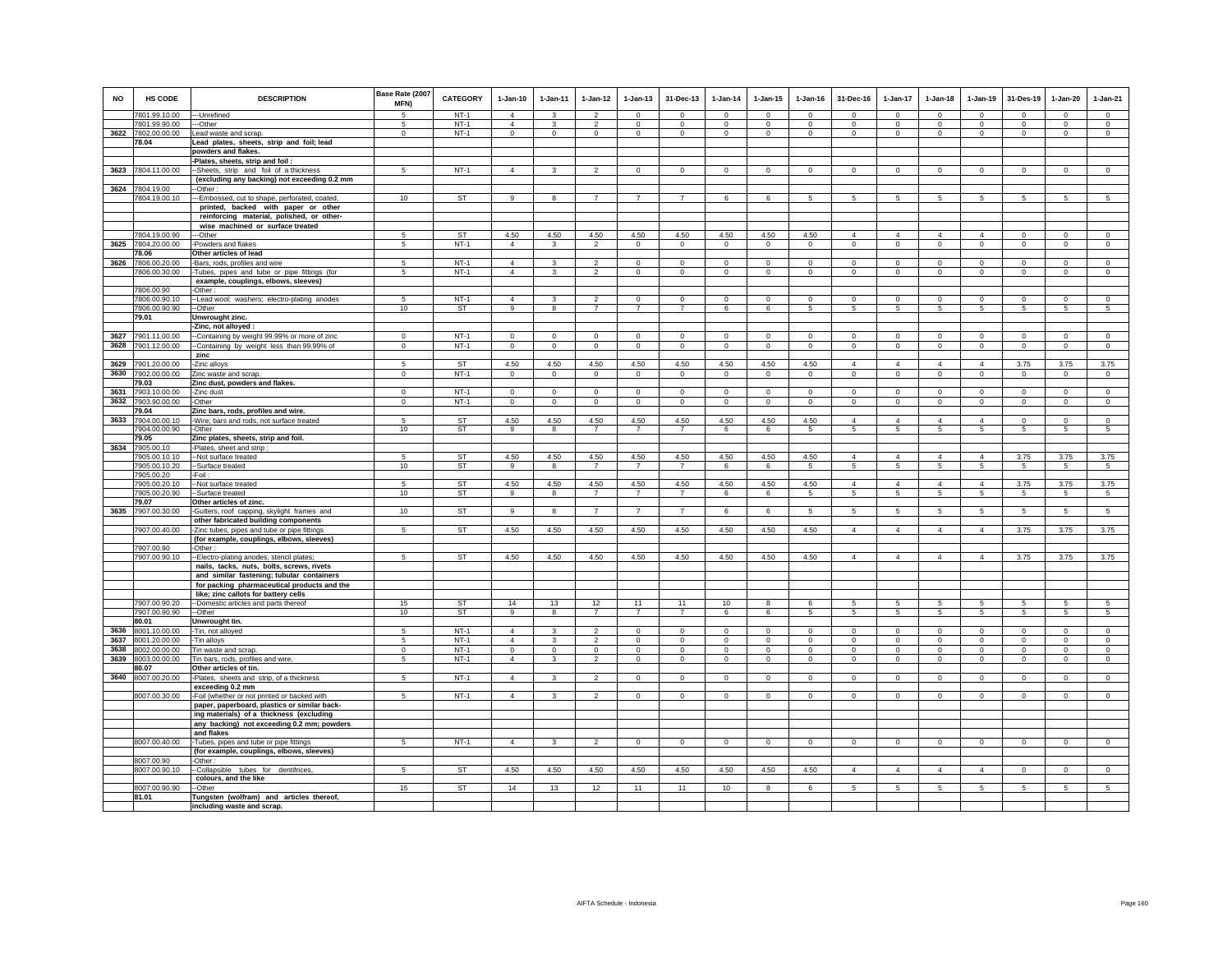| <b>NO</b>    | <b>HS CODE</b>                           | <b>DESCRIPTION</b>                                                                    | Base Rate (2007<br>MFN)     | CATEGORY              | $1-Jan-10$                       | 1-Jan-11                     | $1 - Jan-12$                     | $1 - Jan-13$               | 31-Dec-13                  | $1-Jan-14$                  | $1-Jan-15$                 | $1 - Jan-16$                | 31-Dec-16                        | $1-Jan-17$                                | $1-Jan-18$                 | $1-Jan-19$                       | 31-Des-19                  | $1-Jan-20$                 | $1-Jan-21$                 |
|--------------|------------------------------------------|---------------------------------------------------------------------------------------|-----------------------------|-----------------------|----------------------------------|------------------------------|----------------------------------|----------------------------|----------------------------|-----------------------------|----------------------------|-----------------------------|----------------------------------|-------------------------------------------|----------------------------|----------------------------------|----------------------------|----------------------------|----------------------------|
| 3641         | 8101.10.00.00                            | -Powders<br>-Other:                                                                   | 5                           | $NT-1$                | $\overline{4}$                   | $\mathbf{3}$                 | $\overline{2}$                   | $\Omega$                   | $\Omega$                   | $\Omega$                    | $\Omega$                   | $\Omega$                    | $\Omega$                         | $\circ$                                   | $\Omega$                   | $\mathbf 0$                      | $\overline{0}$             | $\Omega$                   | $\overline{0}$             |
|              | 3642 8101.94.00.00                       | -Unwrought tungsten, including bars and rods                                          | -5                          | $NT-1$                | $\overline{4}$                   | $\mathbf{3}$                 | $\overline{2}$                   | $\mathbf 0$                | $\mathbf 0$                | $\mathbf 0$                 | $\mathbf 0$                | $\Omega$                    | $\circ$                          | $\mathbf 0$                               | $\circ$                    | $\mathbf 0$                      | $\mathbf 0$                | $\mathbf 0$                | $\circ$                    |
|              |                                          | obtained simply by sintering                                                          |                             |                       |                                  |                              |                                  |                            |                            |                             |                            |                             |                                  |                                           |                            |                                  |                            |                            |                            |
|              | 3643 8101.96.00.00<br>3644 8101.97.00.00 | -Wire<br>-Waste and scrap                                                             | 5<br>5                      | <b>NT-1</b><br>$NT-1$ | $\Delta$<br>$\overline{4}$       | 3<br>3                       | $\overline{2}$<br>$\overline{2}$ | $\mathbf 0$<br>$\mathbf 0$ | $\mathbf 0$<br>$\mathbf 0$ | $\mathbf 0$<br>$\mathbf{0}$ | $\mathbf 0$<br>0           | $\mathbf 0$<br>$\mathbf{0}$ | $\Omega$<br>$\mathbf 0$          | $\mathbf 0$<br>$\mathbf 0$                | $\Omega$<br>$\mathbf 0$    | $\mathbf 0$<br>$\circ$           | $\circ$<br>$\circ$         | $\mathbf 0$<br>$\circ$     | $\circ$<br>$\mathbf 0$     |
| 3645         | 8101.99.00                               | -Other:                                                                               |                             |                       |                                  |                              |                                  |                            |                            |                             |                            |                             |                                  |                                           |                            |                                  |                            |                            |                            |
|              | 9101.99.00.10                            | -Bars and rods, other than those obtained                                             | $\Omega$                    | $NT-1$                | $\Omega$                         | $\Omega$                     | $\mathbf 0$                      | $\mathbf 0$                | $\mathbf 0$                | $\Omega$                    | $^{\circ}$                 | $\Omega$                    | $\Omega$                         | $\mathbf 0$                               | $\Omega$                   | $\Omega$                         | $\mathbf 0$                | $\mathbf 0$                | $\circ$                    |
|              |                                          | simply by sintering, profiles, plates,<br>sheets, strip and foil                      |                             |                       |                                  |                              |                                  |                            |                            |                             |                            |                             |                                  |                                           |                            |                                  |                            |                            |                            |
|              | 8101.99.00.90                            | -Other                                                                                | 5                           | $NT-1$                | $\Delta$                         | $\overline{\mathbf{3}}$      | $\overline{2}$                   | $\mathsf 0$                | $\mathbf 0$                | $\mathsf 0$                 | $\mathbf 0$                | $\Omega$                    | $\circ$                          | $\mathbf 0$                               | $\mathbf 0$                | $\mathbf 0$                      | $\mathbf 0$                | $\mathbf 0$                | $\circ$                    |
|              | 81.02                                    | Molybdenum and articles thereof, including<br>waste and scrap.                        |                             |                       |                                  |                              |                                  |                            |                            |                             |                            |                             |                                  |                                           |                            |                                  |                            |                            |                            |
|              | 3646 8102.10.00.00                       | -Powders                                                                              | 5                           | $NT-1$                | $\overline{4}$                   | $\mathbf{3}$                 | $\overline{2}$                   | $\mathbf 0$                | $\mathbf 0$                | $\circ$                     | $\mathsf 0$                | $\mathsf 0$                 | $\mathbf 0$                      | $\mathbf 0$                               | $\mathbf 0$                | $\mathbf 0$                      | $\mathbf 0$                | $\mathsf 0$                | $\mathsf 0$                |
|              |                                          | -Other:                                                                               |                             |                       |                                  |                              |                                  |                            |                            |                             |                            |                             |                                  |                                           |                            |                                  |                            |                            |                            |
| 3647         | 8102.94.00.00                            | -Unwrought molybdenum, including bars and<br>rods obtained simply by sintering        | 5                           | $NT-1$                | $\overline{4}$                   | 3                            | $\overline{2}$                   | $\mathbf 0$                | $\mathbf 0$                | $\circ$                     | $\mathbf 0$                | $^{\circ}$                  | $\circ$                          | $\mathbf{0}$                              | $\circ$                    | $\mathbf 0$                      | $\mathbf{0}$               | $\mathbf 0$                | $\circ$                    |
|              | 3648 8102.95.00.00                       | -Bars and rods, other than those obtained                                             | $^{\circ}$                  | $NT-1$                | $\circ$                          | $\circ$                      | $\overline{0}$                   | $\mathbf{0}$               | $\mathbf 0$                | $\mathbf{0}$                | $^{\circ}$                 | $^{\circ}$                  | $\circ$                          | $\circ$                                   | $\circ$                    | $\mathbf{0}$                     | $\mathbf{0}$               | $^{\circ}$                 | $^{\circ}$                 |
|              |                                          | simply by sintering, profiles, plates,                                                |                             |                       |                                  |                              |                                  |                            |                            |                             |                            |                             |                                  |                                           |                            |                                  |                            |                            |                            |
| 3649         | 8102.96.00.00                            | sheets, strip and foil<br>-Wire                                                       | $\mathbf 0$                 | $NT-1$                | $\mathbf 0$                      | $\mathbf 0$                  | $\mathbf 0$                      | $\mathbf 0$                | $\mathbf 0$                | $\mathbf 0$                 | $\mathbf 0$                | $\mathbf 0$                 | $\mathbf 0$                      | $\mathbf 0$                               | $\mathbf 0$                | $\mathbf 0$                      | $\circ$                    | $\mathbf 0$                | $\Omega$                   |
| 3650         | 8102.97.00.00                            | -Waste and scrap                                                                      | 5                           | $NT-1$                | $\overline{4}$                   | $\mathbf{3}$                 | $\overline{2}$                   | $\mathsf 0$                | $\mathbf 0$                | $\mathbf 0$                 | $\mathbf 0$                | $\mathbf 0$                 | $\mathsf 0$                      | $\mathsf 0$                               | $\mathbf 0$                | $\mathbf 0$                      | $\mathbf 0$                | $\mathbf 0$                | $\mathbf 0$                |
|              | 3651 8102.99.00.00                       | -Other                                                                                | 5                           | $NT-1$                | $\overline{4}$                   | 3                            | $\overline{a}$                   | $\mathbf 0$                | $\mathbf 0$                | $\mathbf 0$                 | $\mathbf 0$                | $\mathbf 0$                 | $\circ$                          | $\mathbf 0$                               | $\circ$                    | $\mathbf 0$                      | $\circ$                    | $\mathbf 0$                | $\mathbf 0$                |
|              | 81.03                                    | Tantalum and articles thereof, including waste<br>and scrap.                          |                             |                       |                                  |                              |                                  |                            |                            |                             |                            |                             |                                  |                                           |                            |                                  |                            |                            |                            |
|              | 3652 8103.20.00.00                       | -Unwrought tantalum, including bars and rods                                          | 5                           | $NT-1$                | $\overline{4}$                   | $\mathbf{3}$                 | $\mathfrak{p}$                   | $\mathbf{0}$               | $\Omega$                   | $\Omega$                    | $\mathbf{0}$               | $\mathbf 0$                 | $\Omega$                         | $\Omega$                                  | $\mathbf 0$                | $\mathbf 0$                      | $\Omega$                   | $\mathbf{0}$               | $\circ$                    |
|              |                                          | obtained simply by sintering; powders                                                 |                             |                       |                                  |                              |                                  |                            |                            |                             |                            |                             |                                  |                                           |                            |                                  |                            |                            |                            |
| 3653         | 8103.30.00.00<br>3654 8103.90.00.00      | Waste and scrap<br>-Other                                                             | -5<br>5                     | $NT-1$<br>$NT-1$      | $\overline{4}$<br>$\overline{4}$ | 3<br>3                       | $\mathfrak{p}$<br>$\overline{2}$ | $\Omega$<br>$\mathbf 0$    | $\Omega$<br>$\mathbf 0$    | $\Omega$<br>$^{\circ}$      | $\Omega$<br>$\mathbf 0$    | $\Omega$<br>$^{\circ}$      | $\Omega$<br>$\circ$              | $\Omega$<br>$\mathbf 0$                   | $\Omega$<br>$\circ$        | $\Omega$<br>$\mathbf 0$          | $\Omega$<br>$\circ$        | $\Omega$<br>$\mathbf 0$    | $\Omega$<br>$\circ$        |
|              | 81.04                                    | Magnesium and articles thereof, including                                             |                             |                       |                                  |                              |                                  |                            |                            |                             |                            |                             |                                  |                                           |                            |                                  |                            |                            |                            |
|              |                                          | waste and scrap.                                                                      |                             |                       |                                  |                              |                                  |                            |                            |                             |                            |                             |                                  |                                           |                            |                                  |                            |                            |                            |
| 3655         | 8104.11.00.00                            | Unwrought magnesium :<br>-Containing at least 99.8% by weight of                      | 5                           | $NT-1$                | $\overline{4}$                   | 3                            | $\mathfrak{p}$                   | $\mathsf 0$                | $\Omega$                   | $\mathsf 0$                 | $\mathsf 0$                | $\mathsf 0$                 | $\mathsf 0$                      | $\mathbf 0$                               | $\mathbf 0$                | $\mathbf 0$                      | $\mathbf 0$                | $\Omega$                   | $\mathsf 0$                |
|              |                                          | magnesium                                                                             |                             |                       |                                  |                              |                                  |                            |                            |                             |                            |                             |                                  |                                           |                            |                                  |                            |                            |                            |
| 3656<br>3657 | 8104.19.00.00<br>8104.20.00.00           | -Other                                                                                | 5<br>-5                     | $NT-1$<br>$NT-1$      | $\Delta$<br>$\Delta$             | $\mathbf{3}$<br>$\mathbf{R}$ | $\mathfrak{p}$<br>$\mathcal{L}$  | $\mathsf 0$<br>$\mathbf 0$ | $\mathbf 0$<br>$\Omega$    | $\mathbf 0$<br>$\Omega$     | $\mathsf 0$<br>$\mathbf 0$ | $\circ$<br>$\Omega$         | $\mathsf 0$<br>$\circ$           | $\mathbf 0$<br>$\mathbf 0$                | $\mathbf 0$<br>$\Omega$    | $\mathbf 0$<br>$\Omega$          | $\mathbf 0$<br>$\mathbf 0$ | $\circ$<br>$\Omega$        | $\mathsf 0$<br>$\Omega$    |
| 3658         | 8104.30.00.00                            | Waste and scrap<br>Raspings, turnings and granules, graded                            | 5                           | $NT-1$                | $\overline{4}$                   | 3                            | $\overline{a}$                   | $\mathbf 0$                | 0                          | $\mathbf 0$                 | $\mathbf 0$                | $\mathbf 0$                 | $\circ$                          | $\mathbf 0$                               | $\mathbf 0$                | $\mathbf 0$                      | 0                          | $^{\circ}$                 | $\circ$                    |
|              |                                          | according to size; powders                                                            |                             |                       |                                  |                              |                                  |                            |                            |                             |                            |                             |                                  |                                           |                            |                                  |                            |                            |                            |
| 3659         | 8104.90.00.00<br>81.05                   | -Other<br>Cobalt mattes and other intermediate products                               | 5                           | $NT-1$                | $\Delta$                         | $\mathbf{R}$                 | $\mathcal{L}$                    | $\mathbf{0}$               | $\Omega$                   | $\circ$                     | $\mathbf{0}$               | $\mathbf 0$                 | $\circ$                          | $\mathbf 0$                               | $\mathbf 0$                | $\Omega$                         | $\Omega$                   | $\Omega$                   | $\Omega$                   |
|              |                                          | of cobalt metalurgy; cobalt and articles                                              |                             |                       |                                  |                              |                                  |                            |                            |                             |                            |                             |                                  |                                           |                            |                                  |                            |                            |                            |
|              | 3660 8105.20                             | thereof, including waste and scrap.<br>-Cobalt mattes and other intermediate products |                             |                       |                                  |                              |                                  |                            |                            |                             |                            |                             |                                  |                                           |                            |                                  |                            |                            |                            |
|              |                                          | of cobalt metallurgy; unwrought cobalt;                                               |                             |                       |                                  |                              |                                  |                            |                            |                             |                            |                             |                                  |                                           |                            |                                  |                            |                            |                            |
|              |                                          | powders                                                                               |                             |                       |                                  |                              |                                  |                            |                            |                             |                            |                             |                                  |                                           |                            |                                  |                            |                            |                            |
|              | 8105.20.10.00<br>8105.20.90.00           | -Unwrought<br>-Other                                                                  | 5                           | ST<br><b>ST</b>       | 4.50<br>4.50                     | 4.50<br>4.50                 | 4.50<br>4.50                     | 4.50<br>4.50               | 4.50<br>4.50               | 4.50<br>4.50                | 4.50<br>4.50               | 4.50<br>4.50                | $\overline{4}$<br>$\overline{4}$ | $\overline{\mathbf{4}}$<br>$\overline{4}$ | 4<br>$\overline{4}$        | $\overline{4}$<br>$\overline{4}$ | $\Omega$<br>$\mathbf 0$    | $\circ$<br>$\mathbf 0$     | $\Omega$<br>$\mathbf 0$    |
| 3661         | 8105.30.00.00                            | Waste and scrap                                                                       | 5                           | $NT-1$                | $\overline{4}$                   | $\mathbf{3}$                 | $\overline{a}$                   | $\mathbf 0$                | $\mathbf{0}$               | $\mathbf 0$                 | $\mathbf 0$                | $\mathbf{0}$                | $\circ$                          | $\mathsf{O}$                              | $\mathbf{0}$               | $\mathbf 0$                      | $\mathbf 0$                | $\mathbf 0$                | $\mathbf 0$                |
| 3662         | 8105.90.00.00<br>81.06                   | -Other<br>Bismuth and articles thereof, including waste                               | 5                           | $NT-1$                | $\Delta$                         | $\overline{\mathbf{3}}$      | $\overline{2}$                   | $\mathbf{0}$               | $\Omega$                   | $\circ$                     | $\Omega$                   | $\Omega$                    | $\Omega$                         | $\circ$                                   | $\Omega$                   | $\Omega$                         | $\Omega$                   | $\Omega$                   | $\Omega$                   |
|              |                                          | and scrap.                                                                            |                             |                       |                                  |                              |                                  |                            |                            |                             |                            |                             |                                  |                                           |                            |                                  |                            |                            |                            |
|              | 3663 8106.00.10.00                       | -Unwrought bismuth; waste and scrap; powders                                          |                             | $NT-1$                | $\overline{4}$                   |                              | $\mathfrak{p}$                   | $\mathbf 0$                | $\Omega$                   | $\Omega$                    | $\Omega$                   | $\Omega$                    | $\Omega$                         | $\Omega$                                  | $\Omega$                   | $\Omega$                         | $^{\circ}$                 | $\Omega$                   | $\Omega$                   |
|              | 8106.00.90.00<br>81.07                   | -Other<br>Cadmium and articles thereof, including waste                               | 5                           | $NT-1$                | $\overline{4}$                   | 3                            | $\overline{2}$                   | $\mathbf 0$                | $\mathbf 0$                | $\mathbf 0$                 | $\mathbf 0$                | $\mathbf 0$                 | $\mathbf 0$                      | $\mathbf 0$                               | $\mathbf{0}$               | $\mathbf 0$                      | $\mathbf 0$                | $\mathbf 0$                | $\mathbf 0$                |
|              |                                          | and scrap.                                                                            |                             |                       |                                  |                              |                                  |                            |                            |                             |                            |                             |                                  |                                           |                            |                                  |                            |                            |                            |
| 3664         | 8107.20.00.00                            | -Unwrought cadmium; powders                                                           | 5                           | $NT-1$                | $\overline{4}$                   | 3                            | $\mathfrak{p}$                   | $\mathsf 0$                | $\mathbf 0$                | $\circ$                     | $\mathsf 0$                | $\mathsf 0$                 | $\mathsf 0$                      | $\mathbf 0$                               | $\mathbf 0$                | $\mathbf 0$                      | $\mathbf 0$                | $\circ$                    | $\mathsf 0$                |
| 3665<br>3666 | 8107.30.00.00<br>8107.90.00.00           | Waste and scrap<br>Other                                                              | 5<br>$\sqrt{5}$             | $NT-1$<br>$NT-1$      | $\overline{4}$<br>$\overline{4}$ | 3<br>$\mathbf{3}$            | $\overline{2}$<br>$\overline{a}$ | $\mathbf 0$<br>$\mathbf 0$ | $\mathbf 0$<br>$\mathbf 0$ | $\mathbf 0$<br>$\mathsf 0$  | $\mathbf 0$<br>$\mathsf 0$ | $\mathbf 0$<br>$\mathsf 0$  | $\circ$<br>$\mathbf 0$           | $\mathbf 0$<br>$\mathsf 0$                | $\mathbf 0$<br>$\mathsf 0$ | $\mathbf 0$<br>$\mathbf 0$       | $^{\circ}$<br>$\,0\,$      | $\mathbf 0$<br>$\mathsf 0$ | $\mathbf 0$<br>$\mathsf 0$ |
|              | 81.08                                    | Titanium and articles thereof, including waste                                        |                             |                       |                                  |                              |                                  |                            |                            |                             |                            |                             |                                  |                                           |                            |                                  |                            |                            |                            |
| 3667         | 8108.20.00.00                            | and scrap.                                                                            | -5                          | $NT-1$                | $\overline{4}$                   | $\mathbf{3}$                 | $\mathfrak{p}$                   | $\Omega$                   | $\Omega$                   | $\Omega$                    | $\Omega$                   | $\Omega$                    | $\Omega$                         | $\mathbf 0$                               | $\Omega$                   | $\Omega$                         | $\mathbf 0$                | $\Omega$                   | $\Omega$                   |
| 3668         | 8108.30.00.00                            | -Unwrought titanium; powders<br>-Waste and scrap                                      | 5                           | $NT-1$                | $\overline{4}$                   | $\overline{\mathbf{3}}$      | $\mathfrak{p}$                   | $\mathbf{0}$               | $\Omega$                   | $\mathbf{0}$                | $\Omega$                   | $\Omega$                    | $\Omega$                         | $\mathbf{0}$                              | $\Omega$                   | $\Omega$                         | $\Omega$                   | $\Omega$                   | $\circ$                    |
| 3669         | 8108.90.00.00                            | -Other                                                                                | $\mathbf 0$                 | $NT-1$                | $\mathsf 0$                      | $\mathsf 0$                  | $\mathbf 0$                      | $\mathbf 0$                | $\mathbf 0$                | $\mathsf 0$                 | $\mathsf 0$                | $\circ$                     | $\mathbf 0$                      | $\mathbf 0$                               | $\mathbf 0$                | $\mathbf 0$                      | $\mathbf 0$                | $\mathsf 0$                | $\mathsf 0$                |
|              | 81.09                                    | Zirconium and articles thereof, including<br>waste and scrap.                         |                             |                       |                                  |                              |                                  |                            |                            |                             |                            |                             |                                  |                                           |                            |                                  |                            |                            |                            |
|              | 3670 8109.20.00.00                       | -Unwrought zirconium; powders                                                         | 5                           | $NT-1$                | $\overline{4}$                   | 3                            | $\overline{2}$                   | $\mathbf 0$                | $\mathbf{0}$               | $\mathbf 0$                 | $\mathbf 0$                | $\mathbf 0$                 | $\circ$                          | $\mathbf 0$                               | $\mathbf{0}$               | $\mathbf 0$                      | $\mathbf 0$                | $\mathbf 0$                | $\mathbf 0$                |
| 3671         | 8109.30.00.00                            | Waste and scrap                                                                       | -5                          | $NT-1$                | $\Delta$                         | 3                            | $\overline{2}$                   | $\mathbf 0$                | $\mathbf 0$                | $^{\circ}$                  | $^{\circ}$                 | $\circ$                     | $\Omega$                         | $\mathbf 0$                               | $\circ$                    | $\circ$                          | $\mathbf 0$                | $^{\circ}$                 | $^{\circ}$                 |
| 3672         | 8109.90.00.00<br>B1.10                   | -Other<br>Antimony and articles thereof, including waste                              | 5                           | $NT-1$                | $\overline{4}$                   | 3                            | $\overline{2}$                   | $\mathbf 0$                | $\mathbf 0$                | $\circ$                     | $\mathbf 0$                | $\circ$                     | $\circ$                          | $\circ$                                   | $\circ$                    | $\circ$                          | $\circ$                    | $\mathbf{0}$               | $\circ$                    |
|              |                                          | and scrap.                                                                            |                             |                       |                                  |                              |                                  |                            |                            |                             |                            |                             |                                  |                                           |                            |                                  |                            |                            |                            |
| 3673         | 8110.10.00.00                            | -Unwrought antimony; powders                                                          | $\mathbf 0$                 | $NT-1$                | $\mathbf 0$                      | $\circ$                      | $\circ$                          | $\mathbf 0$                | $\mathbf 0$                | $\circ$                     | 0                          | $\mathbf 0$                 | $\mathbf 0$                      | $\mathbf 0$                               | $\mathbf 0$                | $\mathbf 0$                      | $\mathbf 0$                | $\mathbf 0$                | $\mathbb O$                |
| 3674         | 8110.20.00.00<br>3675 8110.90.00.00      | -Waste and scrap<br>-Other                                                            | $\mathbf{0}$<br>$\mathbf 0$ | $NT-1$<br>$NT-1$      | $\circ$<br>$\circ$               | $\circ$<br>$\mathsf 0$       | $\circ$<br>$\circ$               | $\mathbf 0$<br>$\mathsf 0$ | $\mathbf 0$<br>$\mathbf 0$ | $\mathbf 0$<br>$\mathsf 0$  | $\mathbf 0$<br>$\mathsf 0$ | $\circ$<br>$\Omega$         | $\circ$<br>$\Omega$              | $\mathbf 0$<br>$\mathsf 0$                | $\circ$<br>$\mathbf 0$     | $\mathbf 0$<br>$\mathbf 0$       | $\circ$<br>$\mathbf 0$     | $\mathbf 0$<br>$\mathbf 0$ | $\circ$<br>$\Omega$        |
|              | 3676 8111.00.00.00                       | Manganese and articles thereof, including                                             | 5                           | $NT-1$                | $\overline{4}$                   | $\mathbf{3}$                 | $\overline{2}$                   | $\mathsf 0$                | $\Omega$                   | $\overline{0}$              | $\Omega$                   | $\Omega$                    | $\Omega$                         | $\overline{0}$                            | $\mathbf 0$                | $\mathbf 0$                      | $\overline{0}$             | $\Omega$                   | $\overline{0}$             |
|              |                                          | waste and scrap.                                                                      |                             |                       |                                  |                              |                                  |                            |                            |                             |                            |                             |                                  |                                           |                            |                                  |                            |                            |                            |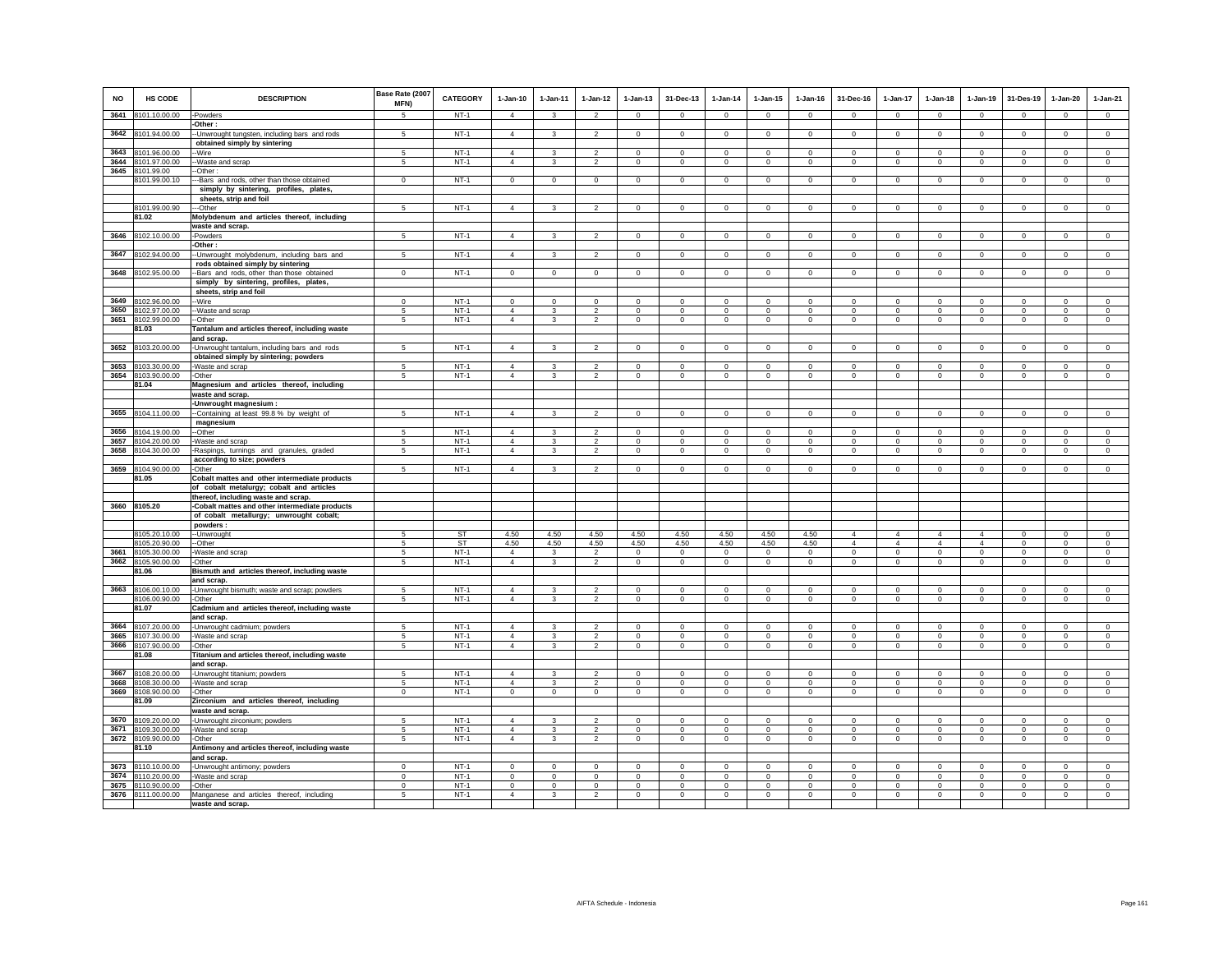| <b>NO</b>    | HS CODE                             | <b>DESCRIPTION</b>                                                                            | Base Rate (2007<br><b>MFN)</b> | <b>CATEGORY</b>     | $1-Jan-10$                       | $1 - Jan-11$      | $1-Jan-12$                                | $1-Jan-13$                  | 31-Dec-13                 | $1 - Jan-14$           | $1 - Jan-15$           | $1 - Jan-16$           | 31-Dec-16                   | $1-Jan-17$           | $1-Jan-18$                  | $1-Jan-19$                    | 31-Des-19                  | $1 - Jan-20$               | $1-Jan-21$             |
|--------------|-------------------------------------|-----------------------------------------------------------------------------------------------|--------------------------------|---------------------|----------------------------------|-------------------|-------------------------------------------|-----------------------------|---------------------------|------------------------|------------------------|------------------------|-----------------------------|----------------------|-----------------------------|-------------------------------|----------------------------|----------------------------|------------------------|
|              | 81.12                               | Beryllium, chromium, germanium, vanadium,                                                     |                                |                     |                                  |                   |                                           |                             |                           |                        |                        |                        |                             |                      |                             |                               |                            |                            |                        |
|              |                                     | gallium, hafnium, indium, niobium (columbium),<br>rhenium and thallium, and articles of these |                                |                     |                                  |                   |                                           |                             |                           |                        |                        |                        |                             |                      |                             |                               |                            |                            |                        |
|              |                                     | metals, including waste and scrap.                                                            |                                |                     |                                  |                   |                                           |                             |                           |                        |                        |                        |                             |                      |                             |                               |                            |                            |                        |
|              |                                     | -Beryllium :                                                                                  |                                |                     |                                  |                   |                                           |                             |                           |                        |                        |                        |                             |                      |                             |                               |                            |                            |                        |
| 3677         | 8112.12.00.00                       | -Unwrought; powders                                                                           | -5                             | $NT-1$<br>$NT-1$    | $\overline{4}$<br>$\overline{4}$ | 3                 | $\overline{2}$                            | $^{\circ}$                  | $^{\circ}$                | $^{\circ}$             | $^{\circ}$             | $^{\circ}$             | $\Omega$                    | $\mathbf 0$          | $\circ$                     | $^{\circ}$                    | $^{\circ}$                 | $\mathbf 0$                | $\Omega$               |
| 3678         | 8112.13.00.00<br>3679 8112.19.00.00 | -Waste and scrap<br>-Other                                                                    | 5<br>5                         | $NT-1$              | $\overline{4}$                   | 3<br>$\mathbf{3}$ | $\overline{\mathbf{2}}$<br>$\mathfrak{p}$ | $\mathbf 0$<br>$\mathbf{0}$ | $^{\circ}$<br>$\mathbf 0$ | $^{\circ}$<br>$\Omega$ | $^{\circ}$<br>$\Omega$ | $^{\circ}$<br>$\Omega$ | $\mathbf 0$<br>$\mathbf{0}$ | 0<br>$\mathbf{0}$    | $\mathbf 0$<br>$\mathbf{0}$ | $\mathbf 0$<br>$\mathsf 0$    | $\mathbf 0$<br>$\mathbf 0$ | $\mathbf 0$<br>$\mathsf 0$ | $\mathbf 0$<br>$\circ$ |
|              |                                     | Chromium:                                                                                     |                                |                     |                                  |                   |                                           |                             |                           |                        |                        |                        |                             |                      |                             |                               |                            |                            |                        |
| 3680         | 8112.21.00.00                       | -Unwrought; powders                                                                           | 5                              | $NT-1$              | $\overline{4}$                   | $\mathbf{R}$      | $\overline{2}$                            | $\mathbf 0$                 | $\mathbf 0$               | $^{\circ}$             | $\circ$                | $\mathbf 0$            | $\mathbf 0$                 | $\circ$              | $\mathbf 0$                 | $\mathsf 0$                   | $\mathbf 0$                | $\circ$                    | $\mathsf 0$            |
| 3681         | 8112.22.00.00                       | Waste and scrap                                                                               | 5                              | $NT-1$              | $\overline{4}$                   | 3                 | $\overline{2}$                            | $\mathbf 0$                 | $\mathbf 0$               | $^{\circ}$             | $\mathbf 0$            | $\mathbf 0$            | $\mathbf 0$                 | $\circ$              | $\mathbf 0$                 | $\circ$                       | $\mathbf 0$                | $\overline{0}$             | $\circ$                |
| 3682         | 8112.29.00.00                       | -Other                                                                                        | 5                              | $NT-1$              | $\overline{4}$                   | $\mathbf{3}$      | $\overline{2}$                            | $\mathsf 0$                 | $\overline{0}$            | $\circ$                | $\mathsf 0$            | $\mathsf 0$            | $\circ$                     | $\overline{0}$       | $\mathbf 0$                 | $\overline{0}$                | $\mathsf 0$                | $\mathbf 0$                | $\circ$                |
| 3683         | 8112.51.00.00                       | Thallium                                                                                      | 5                              | $NT-1$              | $\overline{4}$                   | 3                 | $\mathcal{P}$                             | $\Omega$                    | $\Omega$                  | $\Omega$               | $\Omega$               | $\Omega$               | $\Omega$                    | $\Omega$             | $\Omega$                    | $\mathbf{0}$                  | $\Omega$                   | $\Omega$                   | $\Omega$               |
| 3684         | 8112.52.00.00                       | -Unwrought; powders<br>Waste and scrap                                                        | 5                              | $NT-1$              | $\overline{4}$                   | 3                 | $\mathfrak{p}$                            | $\mathsf 0$                 | $\mathbf 0$               | $\Omega$               | $\Omega$               | $\Omega$               | $\mathsf 0$                 | $\mathbf 0$          | $\mathsf 0$                 | $\mathsf 0$                   | $\mathbf 0$                | $\mathbf 0$                | $\mathsf 0$            |
| 3685         | 8112.59.00.00                       | -Other                                                                                        | 5                              | $NT-1$              | $\overline{4}$                   | 3                 | $\mathfrak{p}$                            | $\Omega$                    | $\Omega$                  | $\Omega$               | $\Omega$               | $\Omega$               | $\Omega$                    | $\Omega$             | $\Omega$                    | $\Omega$                      | $\Omega$                   | $\mathbf 0$                | $\circ$                |
|              |                                     | Other                                                                                         |                                |                     |                                  |                   |                                           |                             |                           |                        |                        |                        |                             |                      |                             |                               |                            |                            |                        |
| 3686         | 8112.92.00.00                       | -Unwrought; waste and scrap; powders                                                          | 5                              | $NT-1$              | $\overline{4}$                   | 3                 | $\overline{2}$                            | $\mathbf 0$                 | $\mathbf{0}$              | $^{\circ}$             | $\mathbf 0$            | $\mathbf 0$            | $\mathbf 0$                 | $\mathbf 0$          | $\mathbf{0}$                | $\mathbf 0$                   | $\mathbf 0$                | $\circ$                    | $\circ$                |
| 3687         | 8112.99.00.00                       | -Other                                                                                        | 5                              | $NT-1$              | $\overline{4}$                   | 3                 | $\overline{2}$                            | $\circ$                     | $\mathbf{0}$              | $^{\circ}$             | $^{\circ}$             | $^{\circ}$             | $\Omega$                    | $\mathbf{0}$         | $\circ$                     | $\circ$                       | $^{\circ}$                 | $\circ$                    | $\Omega$               |
| 3688         | 8113.00.00.00                       | Cermets and articles thereof, including waste<br>and scrap.                                   | 5                              | $NT-1$              | $\overline{4}$                   | 3                 | $\mathfrak{p}$                            | $\mathsf 0$                 | $\overline{0}$            | $\mathbf 0$            | $\mathbf 0$            | $\Omega$               | $\Omega$                    | $\mathsf 0$          | $\mathsf 0$                 | $\mathbf 0$                   | $\mathbf 0$                | $\mathbf 0$                | $\Omega$               |
|              | 82.01                               | Hand tools, the following: spades, shovels,                                                   |                                |                     |                                  |                   |                                           |                             |                           |                        |                        |                        |                             |                      |                             |                               |                            |                            |                        |
|              |                                     | mattocks, picks, hoes, forks and rakes; axes,                                                 |                                |                     |                                  |                   |                                           |                             |                           |                        |                        |                        |                             |                      |                             |                               |                            |                            |                        |
|              |                                     | bill hooks and similar hewing tools; secateurs                                                |                                |                     |                                  |                   |                                           |                             |                           |                        |                        |                        |                             |                      |                             |                               |                            |                            |                        |
|              |                                     | and pruners of any kind; scythes, sickles, hay                                                |                                |                     |                                  |                   |                                           |                             |                           |                        |                        |                        |                             |                      |                             |                               |                            |                            |                        |
|              |                                     | knives, hedge shears, timber wedges and other                                                 |                                |                     |                                  |                   |                                           |                             |                           |                        |                        |                        |                             |                      |                             |                               |                            |                            |                        |
|              |                                     | tools of a kind used in agriculture,<br>horticulture or forestry.                             |                                |                     |                                  |                   |                                           |                             |                           |                        |                        |                        |                             |                      |                             |                               |                            |                            |                        |
| 3689         | 8201.10.00.00                       | -Spades and shovels                                                                           | 20                             | HSL C               | 19.50                            | 19                | 18.50                                     | 18                          | 18                        | 17.50                  | 17                     | 16.50                  | 16.50                       | 16                   | 15.75                       | 15.50                         | 15                         | 15                         | 15                     |
| 3690         | 8201.20.00.00                       | -Forks                                                                                        | 20                             | HSL C               | 19.50                            | 19                | 18.50                                     | 18                          | 18                        | 17.50                  | 17                     | 16.50                  | 16.50                       | 16                   | 15.75                       | 15.50                         | 15                         | 15                         | 15                     |
|              | 3691 8201.30                        | Mattocks, picks, hoes and rakes:                                                              |                                |                     |                                  |                   |                                           |                             |                           |                        |                        |                        |                             |                      |                             |                               |                            |                            |                        |
|              | 8201.30.10.00                       | -Hoes (mamooties) and rakes                                                                   | 20                             | HSL C               | 19.50                            | 19                | 18.50                                     | 18                          | 18                        | 17.50                  | 17                     | 16.50                  | 16.50                       | 16                   | 15.75                       | 15.50                         | 15                         | 15                         | 15                     |
| 3692         | 8201.30.90.00<br>8201.40.00.00      | -Other<br>-Axes, bill hooks and similar hewing tools                                          | 20<br>20                       | HSL C<br>HSL C      | 19.50<br>19.50                   | 19<br>19          | 18.50<br>18.50                            | 18<br>18                    | 18<br>18                  | 17.50<br>17.50         | 17<br>17               | 16.50<br>16.50         | 16.50<br>16.50              | 16<br>16             | 15.75<br>15.75              | 15.50<br>15.50                | 15<br>15                   | 15<br>15                   | 15<br>15               |
| 3693         | 8201.50.00.00                       | Secateurs and similar one-handed pruners and                                                  | 15                             | ST                  | 14                               | 13                | 12                                        | 11                          | 11                        | 10                     | 8                      | 6                      | 5                           | $5\overline{5}$      | 5                           | 5                             | 5                          | 5                          | 5                      |
|              |                                     | shears (including poultry shears)                                                             |                                |                     |                                  |                   |                                           |                             |                           |                        |                        |                        |                             |                      |                             |                               |                            |                            |                        |
| 3694         | 8201.60.00.00                       | Hedge shears, two-handed pruning shears and                                                   | 20                             | HSL C               | 19.50                            | 19                | 18.50                                     | 18                          | 18                        | 17.50                  | 17                     | 16.50                  | 16.50                       | 16                   | 15.75                       | 15.50                         | 15                         | 15                         | 15                     |
| 3695         | 8201.90.00.00                       | similar two-handed shears<br>-Other hand tools of a kind used in                              | 20                             | HSL C               | 19.50                            | 19                | 18.50                                     | 18                          | 18                        | 17.50                  | 17                     | 16.50                  | 16.50                       | 16                   | 15.75                       | 15.50                         | 15                         | 15                         | 15                     |
|              |                                     | agriculture, horticulture or forestry                                                         |                                |                     |                                  |                   |                                           |                             |                           |                        |                        |                        |                             |                      |                             |                               |                            |                            |                        |
|              | 82.02                               | Hand saws; blades for saws of all kinds                                                       |                                |                     |                                  |                   |                                           |                             |                           |                        |                        |                        |                             |                      |                             |                               |                            |                            |                        |
|              |                                     | (including slitting, slotting or toothless                                                    |                                |                     |                                  |                   |                                           |                             |                           |                        |                        |                        |                             |                      |                             |                               |                            |                            |                        |
|              |                                     | saw blades).                                                                                  |                                |                     |                                  |                   |                                           |                             |                           |                        |                        |                        |                             |                      |                             |                               |                            |                            |                        |
| 3696<br>3697 | 8202.10.00.00<br>8202.20.00.00      | -Hand saws<br>-Band saw blades                                                                | 5<br>5                         | $NT-1$<br><b>ST</b> | $\overline{4}$<br>4.50           | 3<br>4.50         | $\mathcal{P}$<br>4.50                     | $\Omega$<br>4.50            | $\mathbf 0$<br>4.50       | $\Omega$<br>4.50       | $\Omega$<br>4.50       | $\Omega$<br>4.50       | $\Omega$<br>$\overline{4}$  | $\Omega$<br>$\Delta$ | $\Omega$<br>$\overline{4}$  | $\mathbf 0$<br>$\overline{4}$ | $\Omega$<br>3.75           | $\circ$<br>3.75            | $\Omega$<br>3.75       |
|              |                                     | Circular saw blades (including slitting or                                                    |                                |                     |                                  |                   |                                           |                             |                           |                        |                        |                        |                             |                      |                             |                               |                            |                            |                        |
|              |                                     | slotting saw blades)                                                                          |                                |                     |                                  |                   |                                           |                             |                           |                        |                        |                        |                             |                      |                             |                               |                            |                            |                        |
| 3698         | 8202.31.00.00                       | -- With working part of steel                                                                 | 5                              | $NT-1$              | $\overline{4}$                   | $\mathbf{3}$      | $\overline{2}$                            | $\mathbf 0$                 | $\mathsf 0$               | $\mathbf 0$            | $\Omega$               | $\Omega$               | $\mathbf 0$                 | $\mathsf 0$          | $\mathbf{0}$                | $\mathbf 0$                   | $\mathbf 0$                | $\mathbf 0$                | $\mathbf 0$            |
| 3699         | 8202.39.00.00                       | -Other, including parts                                                                       | 5                              | <b>ST</b>           | 4.50                             | 4.50              | 4.50                                      | 4.50                        | 4.50                      | 4.50                   | 4.50                   | 4.50                   | $\overline{4}$              | $\overline{4}$       | $\overline{4}$              | $\overline{4}$                | 3.75                       | 3.75                       | 3.75                   |
| 3700         | 8202.40.00.00                       | Chain saw blades<br>Other saw blades:                                                         | 5                              | ST                  | 4.50                             | 4.50              | 4.50                                      | 4.50                        | 4.50                      | 4.50                   | 4.50                   | 4.50                   | $\overline{4}$              | $\overline{4}$       | $\overline{4}$              | $\overline{4}$                | 3.75                       | 3.75                       | 3.75                   |
| 3701         | 8202.91.00.00                       | -Straight saw blades, for working metal                                                       | 5                              | NT-1                | $\overline{4}$                   | 3                 | $\mathcal{P}$                             | $\Omega$                    | $\mathsf 0$               | $\mathbf 0$            | $\mathbf 0$            | $\mathbf 0$            | $\mathbf 0$                 | $\mathsf 0$          | $\mathsf 0$                 | $\mathbf 0$                   | $\mathbf 0$                | $\mathsf 0$                | $\mathsf 0$            |
|              | 3702 8202.99                        | -Other:                                                                                       |                                |                     |                                  |                   |                                           |                             |                           |                        |                        |                        |                             |                      |                             |                               |                            |                            |                        |
|              | 8202.99.10.00                       | --Straight saw blades                                                                         | -5                             | <b>ST</b>           | 4.50                             | 4.50              | 4.50                                      | 4.50                        | 4.50                      | 4.50                   | 4.50                   | 4.50                   | $\overline{4}$              | $\overline{4}$       | $\overline{4}$              | $\overline{4}$                | 3.75                       | 3.75                       | 3.75                   |
|              | 8202.99.90.00<br>82.03              | --Other<br>Files, rasps, pliers (including cutting                                            | -5                             | <b>ST</b>           | 4.50                             | 4.50              | 4.50                                      | 4.50                        | 4.50                      | 4.50                   | 4.50                   | 4.50                   | $\overline{4}$              | $\overline{4}$       | $\overline{4}$              | $\overline{4}$                | 3.75                       | 3.75                       | 3.75                   |
|              |                                     | pliers), pincers, tweezers, metal cutting                                                     |                                |                     |                                  |                   |                                           |                             |                           |                        |                        |                        |                             |                      |                             |                               |                            |                            |                        |
|              |                                     | shears, pipe-cutters, bolt croppers,                                                          |                                |                     |                                  |                   |                                           |                             |                           |                        |                        |                        |                             |                      |                             |                               |                            |                            |                        |
|              |                                     | perforating punches and similar hand tools.                                                   |                                |                     |                                  |                   |                                           |                             |                           |                        |                        |                        |                             |                      |                             |                               |                            |                            |                        |
| 3703         | 8203.10.00.00                       | -Files, rasps and similar tools                                                               | 15                             | ST                  | 14                               | 13                | 12                                        | 11                          | 11                        | 10                     | $\mathbf{g}$           | 6                      | 5                           | 5                    | 5                           | 5                             | $\sqrt{5}$                 | 5                          | $\overline{5}$         |
| 3704         | 8203.20.00.00                       | -Pliers (including cutting pliers), pincers,<br>tweezers and similar tools                    | $\mathbf{5}$                   | <b>ST</b>           | 4.50                             | 4.50              | 4.50                                      | 4.50                        | 4.50                      | 4.50                   | 4.50                   | 4.50                   | $\Delta$                    | $\overline{4}$       | $\overline{4}$              | $\Delta$                      | 3.75                       | 3.75                       | 3.75                   |
| 3705         | 8203.30.00.00                       | -Metal cutting shears and similar tools                                                       | 5                              | ST                  | 4.50                             | 4.50              | 4.50                                      | 4.50                        | 4.50                      | 4.50                   | 4.50                   | 4.50                   | $\overline{4}$              | $\overline{4}$       | $\overline{4}$              | $\overline{4}$                | 3.75                       | 3.75                       | 3.75                   |
| 3706         | 8203.40.00.00                       | -Pipe-cutters, bolt croppers, perforating                                                     | 5                              | ST                  | 4.50                             | 4.50              | 4.50                                      | 4.50                        | 4.50                      | 4.50                   | 4.50                   | 4.50                   | $\overline{4}$              | $\overline{4}$       | $\overline{4}$              | $\overline{4}$                | 3.75                       | 3.75                       | 3.75                   |
|              |                                     | punches, and similar tools                                                                    |                                |                     |                                  |                   |                                           |                             |                           |                        |                        |                        |                             |                      |                             |                               |                            |                            |                        |
|              | 82.04                               | Hand-operated spanners and wrenches (including                                                |                                |                     |                                  |                   |                                           |                             |                           |                        |                        |                        |                             |                      |                             |                               |                            |                            |                        |
|              |                                     | torque meter wrenches but not including tap                                                   |                                |                     |                                  |                   |                                           |                             |                           |                        |                        |                        |                             |                      |                             |                               |                            |                            |                        |
|              |                                     | wrenches); interchangeable spanner sockets,<br>with or without handles.                       |                                |                     |                                  |                   |                                           |                             |                           |                        |                        |                        |                             |                      |                             |                               |                            |                            |                        |
|              |                                     | -Hand-operated spanners and wrenches :                                                        |                                |                     |                                  |                   |                                           |                             |                           |                        |                        |                        |                             |                      |                             |                               |                            |                            |                        |
| 3707         | 8204.11.00.00                       | --Non-adjustable                                                                              | 5                              | <b>ST</b>           | 4.50                             | 4.50              | 4.50                                      | 4.50                        | 4.50                      | 4.50                   | 4.50                   | 4.50                   | $\overline{4}$              | $\overline{4}$       | $\overline{4}$              | $\overline{4}$                | 3.75                       | 3.75                       | 3.75                   |
| 3708         | 8204.12.00.00                       | -Adjustable                                                                                   | 5                              | ST                  | 4.50                             | 4.50              | 4.50                                      | 4.50                        | 4.50                      | 4.50                   | 4.50                   | 4.50                   | $\overline{4}$              | $\overline{4}$       | $\overline{4}$              | $\overline{4}$                | 3.75                       | 3.75                       | 3.75                   |
|              | 3709 8204.20.00.00                  | -Interchangeable spanner sockets, with or                                                     | 5                              | <b>ST</b>           | 4.50                             | 4.50              | 4.50                                      | 4.50                        | 4.50                      | 4.50                   | 4.50                   | 4.50                   | $\overline{4}$              | $\overline{4}$       | $\overline{4}$              | $\overline{4}$                | 3.75                       | 3.75                       | 3.75                   |
|              | 82.05                               | without handles                                                                               |                                |                     |                                  |                   |                                           |                             |                           |                        |                        |                        |                             |                      |                             |                               |                            |                            |                        |
|              |                                     | Hand tools (including glaziers' diamonds), not                                                |                                |                     |                                  |                   |                                           |                             |                           |                        |                        |                        |                             |                      |                             |                               |                            |                            |                        |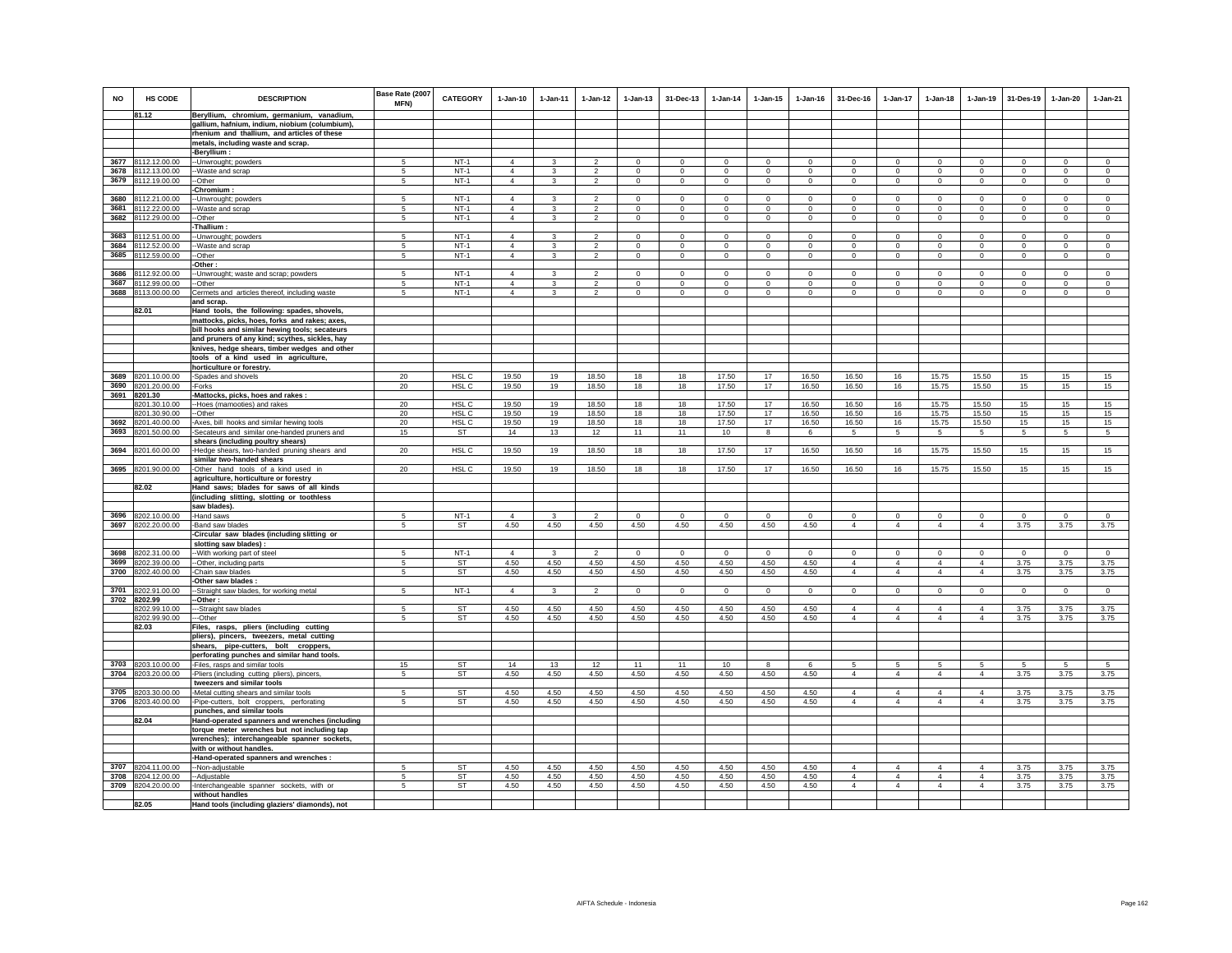| <b>NO</b>    | <b>HS CODE</b>                 | <b>DESCRIPTION</b>                                                                      | Base Rate (2007<br>MFN) | <b>CATEGORY</b>        | $1-Jan-10$                    | 1-Jan-11                | $1 - Jan-12$                  | $1 - Jan-13$               | 31-Dec-13                     | $1-Jan-14$             | $1 - Jan-15$               | $1 - Jan-16$           | 31-Dec-16                        | $1-Jan-17$                       | $1-Jan-18$                       | $1 - Jan-19$                     | 31-Des-19                   | $1-Jan-20$                 | $1-Jan-21$                 |
|--------------|--------------------------------|-----------------------------------------------------------------------------------------|-------------------------|------------------------|-------------------------------|-------------------------|-------------------------------|----------------------------|-------------------------------|------------------------|----------------------------|------------------------|----------------------------------|----------------------------------|----------------------------------|----------------------------------|-----------------------------|----------------------------|----------------------------|
|              |                                | elsewhere specified or included; blow lamps;<br>vices, clamps and the like, other than  |                         |                        |                               |                         |                               |                            |                               |                        |                            |                        |                                  |                                  |                                  |                                  |                             |                            |                            |
|              |                                | accessories for and parts of, machine tools;                                            |                         |                        |                               |                         |                               |                            |                               |                        |                            |                        |                                  |                                  |                                  |                                  |                             |                            |                            |
|              |                                | anvils; portable forges; hand- or pedal-                                                |                         |                        |                               |                         |                               |                            |                               |                        |                            |                        |                                  |                                  |                                  |                                  |                             |                            |                            |
|              |                                | operated grinding wheels with frameworks.                                               |                         |                        |                               |                         |                               |                            |                               |                        |                            |                        |                                  |                                  |                                  |                                  |                             |                            |                            |
|              | 3710 8205.10.00.00             | -Drilling, threading or tapping tools                                                   | 5                       | ST                     | 4.50                          | 4.50                    | 4.50                          | 4.50                       | 4.50                          | 4.50                   | 4.50                       | 4.50                   | $\overline{4}$                   | $\overline{4}$                   | $\overline{4}$                   | $\overline{4}$                   | 3.75                        | 3.75                       | 3.75                       |
| 3711         | 8205.20.00.00                  | -Hammers and sledge hammers                                                             | 5                       | ST                     | 4.50                          | 4.50                    | 4.50                          | 4.50                       | 4.50                          | 4.50                   | 4.50                       | 4.50                   | $\overline{4}$                   | 4                                | $\overline{4}$                   | $\overline{4}$                   | 3.75                        | 3.75                       | 3.75                       |
| 3712         | 8205.30.00.00                  | -Planes, chisels, gouges and similar cutting                                            | 5                       | <b>ST</b>              | 4.50                          | 4.50                    | 4.50                          | 4.50                       | 4.50                          | 4.50                   | 4.50                       | 4.50                   | $\overline{4}$                   | $\overline{4}$                   | $\overline{4}$                   | $\overline{4}$                   | 3.75                        | 3.75                       | 3.75                       |
|              |                                | tools for working wood                                                                  |                         |                        |                               |                         |                               |                            |                               |                        |                            |                        |                                  |                                  |                                  |                                  |                             |                            |                            |
|              | 3713 8205.40.00.00             | -Screwdrivers<br>Other hand tools (including glaziers'                                  | 5                       | <b>ST</b>              | 4.50                          | 4.50                    | 4.50                          | 4.50                       | 4.50                          | 4.50                   | 4.50                       | 4.50                   | $\overline{4}$                   | $\overline{4}$                   | $\overline{4}$                   | $\overline{4}$                   | 3.75                        | 3.75                       | 3.75                       |
|              |                                | diamonds):                                                                              |                         |                        |                               |                         |                               |                            |                               |                        |                            |                        |                                  |                                  |                                  |                                  |                             |                            |                            |
|              | 3714 8205.51                   | Household tools:                                                                        |                         |                        |                               |                         |                               |                            |                               |                        |                            |                        |                                  |                                  |                                  |                                  |                             |                            |                            |
|              | 8205.51.10.00                  | --Flat irons                                                                            | 15                      | <b>ST</b>              | 14                            | 13                      | 12                            | 11                         | 11                            | 10                     | 8                          | 6                      | 5                                | $5\phantom{.0}$                  | 5                                | 5                                | 5                           | 5                          | 5                          |
|              | 8205.51.90.00                  | --Other                                                                                 | 5                       | <b>ST</b>              | 4.50                          | 4.50                    | 4.50                          | 4.50                       | 4.50                          | 4.50                   | 4.50                       | 4.50                   | $\overline{4}$                   | $\overline{4}$                   | $\overline{4}$                   | $\overline{4}$                   | 3.75                        | 3.75                       | 3.75                       |
| 3715         | 8205.59.00.00                  | -Other                                                                                  | 5                       | <b>ST</b>              | 4.50                          | 4.50                    | 4.50                          | 4.50                       | 4.50                          | 4.50                   | 4.50                       | 4.50                   | $\overline{4}$                   | $\overline{4}$                   | $\overline{4}$                   | $\overline{4}$                   | $\mathbf 0$                 | $\mathsf 0$                | $\mathbf 0$                |
| 3716<br>3717 | 8205.60.00.00                  | -Blow lamps                                                                             | -5                      | $NT-1$                 | $\overline{4}$                | $\mathbf{3}$            | $\overline{2}$                | $\mathbf 0$                | $\mathsf 0$                   | $\Omega$               | $\Omega$                   | $\Omega$               | $\Omega$                         | $\mathbf{0}$                     | $\Omega$                         | $\mathbf 0$                      | $\circ$                     | $\Omega$                   | $\Omega$                   |
| 3718         | 8205.70.00.00<br>8205.80.00.00 | Vices, clamps and the like<br>-Anvils; portable forges; hand- or pedal-                 | 5<br>5                  | ST<br>ST               | 4.50<br>4.50                  | 4.50<br>4.50            | 4.50<br>4.50                  | 4.50<br>4.50               | 4.50<br>4.50                  | 4.50<br>4.50           | 4.50<br>4.50               | 4.50<br>4.50           | $\overline{4}$<br>$\overline{4}$ | $\overline{4}$<br>$\overline{4}$ | $\overline{4}$<br>$\overline{4}$ | $\overline{4}$<br>$\overline{4}$ | 3.75<br>3.75                | 3.75<br>3.75               | 3.75<br>3.75               |
|              |                                | operated grinding wheels with frameworks                                                |                         |                        |                               |                         |                               |                            |                               |                        |                            |                        |                                  |                                  |                                  |                                  |                             |                            |                            |
| 3719         | 8205.90.00.00                  | -Sets of articles of two or more of the                                                 | 5                       | $NT-1$                 | $\overline{4}$                | $\mathbf{3}$            | $\overline{2}$                | $\mathbf 0$                | $\mathbf{0}$                  | $\mathbf 0$            | 0                          | $\mathbf 0$            | $\circ$                          | $\mathbf{0}$                     | $\mathbf 0$                      | $\overline{0}$                   | $\overline{0}$              | $\circ$                    | $\mathbf 0$                |
|              |                                | foregoing subheadings                                                                   |                         |                        |                               |                         |                               |                            |                               |                        |                            |                        |                                  |                                  |                                  |                                  |                             |                            |                            |
| 3720         | 8206.00.00.00                  | Tools of two or more of the headings 82.02                                              | 5                       | <b>ST</b>              | 4.50                          | 4.50                    | 4.50                          | 4.50                       | 4.50                          | 4.50                   | 4.50                       | 4.50                   | $\overline{4}$                   | $\overline{4}$                   | $\overline{4}$                   | $\overline{4}$                   | 3.75                        | 3.75                       | 3.75                       |
|              |                                | to 82.05, put up in sets for retail sale.                                               |                         |                        |                               |                         |                               |                            |                               |                        |                            |                        |                                  |                                  |                                  |                                  |                             |                            |                            |
|              | 82.07                          | Interchangeable tools for hand tools, whether                                           |                         |                        |                               |                         |                               |                            |                               |                        |                            |                        |                                  |                                  |                                  |                                  |                             |                            |                            |
|              |                                | or not power-operated, or for machine-tools<br>(for example, for pressing, stamping,    |                         |                        |                               |                         |                               |                            |                               |                        |                            |                        |                                  |                                  |                                  |                                  |                             |                            |                            |
|              |                                | punching, tapping, threading, drilling,                                                 |                         |                        |                               |                         |                               |                            |                               |                        |                            |                        |                                  |                                  |                                  |                                  |                             |                            |                            |
|              |                                | boring, broaching, milling, turning, or screw-                                          |                         |                        |                               |                         |                               |                            |                               |                        |                            |                        |                                  |                                  |                                  |                                  |                             |                            |                            |
|              |                                | driving), including dies for drawing or                                                 |                         |                        |                               |                         |                               |                            |                               |                        |                            |                        |                                  |                                  |                                  |                                  |                             |                            |                            |
|              |                                | extruding metal, and rock drilling or earth                                             |                         |                        |                               |                         |                               |                            |                               |                        |                            |                        |                                  |                                  |                                  |                                  |                             |                            |                            |
|              |                                | boring tools.                                                                           |                         |                        |                               |                         |                               |                            |                               |                        |                            |                        |                                  |                                  |                                  |                                  |                             |                            |                            |
|              | 3721 8207.13.00.00             | -Rock drilling or earth boring tools :                                                  | $^{\circ}$              | $NT-1$                 | $\mathbf 0$                   | $\mathbf 0$             | $\mathbf 0$                   | $\mathbf 0$                | $\mathbf 0$                   | $\bf{0}$               | $\mathbf 0$                | $\mathbf 0$            | $^{\circ}$                       | $\mathbf 0$                      | $^{\circ}$                       | $^{\circ}$                       | $\mathbf 0$                 | $\mathbf 0$                | $\mathbf 0$                |
| 3722         | 8207.19.00.00                  | -With working part of cermets<br>--Other, including parts                               | $^{\circ}$              | $NT-1$                 | $\Omega$                      | $^{\circ}$              | $\mathbf 0$                   | $\mathbf 0$                | $\mathbf 0$                   | 0                      | 0                          | $\mathbf 0$            | $\Omega$                         | $\mathbf 0$                      | $\mathbf 0$                      | $\circ$                          | $\mathbf 0$                 | $\circ$                    | $\circ$                    |
| 3723         | 8207.20.00.00                  | Dies for drawing or extruding metal                                                     | $\Omega$                | $NT-1$                 | $\circ$                       | $\Omega$                | $\mathbf{0}$                  | $\Omega$                   | $\mathbf 0$                   | $\Omega$               | $\mathbf 0$                | $\circ$                | $\Omega$                         | $\Omega$                         | $\Omega$                         | $\Omega$                         | $\circ$                     | $\mathbf 0$                | $\circ$                    |
| 3724         | 8207.30.00.00                  | Tools for pressing, stamping or punching                                                | $\mathbf 0$             | $NT-1$                 | $\mathsf 0$                   | $\mathbf 0$             | $\Omega$                      | $\mathsf 0$                | $\mathsf 0$                   | $\Omega$               | $\Omega$                   | $\mathsf 0$            | $\mathsf 0$                      | $\mathbf 0$                      | $\Omega$                         | $\mathbf 0$                      | $\Omega$                    | $\Omega$                   | $\Omega$                   |
| 3725         | 8207.40.00.00                  | Tools for tapping or threading                                                          | $\Omega$                | $NT-1$                 | $\mathbf 0$                   | $\mathbf 0$             | $\mathsf 0$                   | $\mathbf 0$                | $\mathbf 0$                   | $\mathbf 0$            | $\mathbf 0$                | $\mathbf 0$            | $\circ$                          | $\mathbf 0$                      | $\mathbf 0$                      | $\mathbf 0$                      | $^{\circ}$                  | $\mathbf 0$                | $\mathbf 0$                |
| 3726         | 8207.50.00.00                  | Tools for drilling, other than for rock                                                 | $\mathbf 0$             | $NT-1$                 | $\circ$                       | $\mathsf 0$             | $\circ$                       | $\mathsf 0$                | $\mathbf 0$                   | $\mathsf 0$            | $\mathsf 0$                | $\mathsf 0$            | $\circ$                          | $\mathsf 0$                      | $\mathbf 0$                      | $\mathbf 0$                      | $\mathbf 0$                 | $\mathsf 0$                | $\mathsf 0$                |
| 3727         |                                | drilling                                                                                | $^{\circ}$              | $NT-1$                 | $\Omega$                      | $\mathbf 0$             | $\mathbf 0$                   | $\mathsf 0$                | $\mathbf 0$                   | $\circ$                | $\mathsf 0$                | $\Omega$               | $^{\circ}$                       | $\mathbf{0}$                     | $\Omega$                         | $\mathbf 0$                      | $\mathbf 0$                 | $\circ$                    | $\mathbb O$                |
| 3728         | 8207.60.00.00<br>8207.70.00.00 | Tools for boring or broaching<br>Tools for milling                                      | $\Omega$                | $NT-1$                 | $\Omega$                      | $\Omega$                | $\mathsf 0$                   | $\mathbf{0}$               | $\Omega$                      | $\Omega$               | $\Omega$                   | $\Omega$               | $\Omega$                         | $\Omega$                         | $\Omega$                         | $\Omega$                         | $\Omega$                    | $\Omega$                   | $\Omega$                   |
| 3729         | 8207.80.00.00                  | -Tools for turning                                                                      | $\Omega$                | $NT-1$                 | $\Omega$                      | $\Omega$                | $\Omega$                      | $\Omega$                   | $\Omega$                      | $\Omega$               | $\Omega$                   | $\Omega$               | $\Omega$                         | $\mathbf 0$                      | $\Omega$                         | $\Omega$                         | $\Omega$                    | $\Omega$                   | $\Omega$                   |
| 3730         | 8207.90.00.00                  | -Other interchangeable tools                                                            | $\mathbf 0$             | $NT-1$                 | $\circ$                       | $\circ$                 | $\circ$                       | $\mathbf{0}$               | $\mathbf{0}$                  | $\circ$                | $\mathbf{0}$               | $\mathbf 0$            | $\circ$                          | $\circ$                          | $\mathbf 0$                      | $\mathbf 0$                      | $\mathbf 0$                 | $\mathbf{0}$               | $\circ$                    |
|              | 82.08                          | Knives and cutting blades, for machines or                                              |                         |                        |                               |                         |                               |                            |                               |                        |                            |                        |                                  |                                  |                                  |                                  |                             |                            |                            |
|              |                                | for mechanical appliances.                                                              |                         |                        |                               |                         |                               |                            |                               |                        |                            |                        |                                  |                                  |                                  |                                  |                             |                            |                            |
|              | 3731 8208.10.00.00             | -For metal working                                                                      | 5                       | ST                     | 4.50                          | 4.50                    | 4.50                          | 4.50                       | 4.50                          | 4.50                   | 4.50                       | 4.50                   | $\overline{4}$                   | $\overline{4}$                   | $\overline{4}$                   | $\overline{4}$                   | 3.75                        | 3.75                       | 3.75                       |
| 3732<br>3733 | 8208.20.00.00<br>8208.30.00.00 | -for wood working<br>-For kitchen appliances or for machines used                       | $\mathbf 0$<br>5        | $NT-1$<br>$NT-1$       | $\mathbf 0$<br>$\overline{4}$ | $\mathbf 0$<br>3        | $\mathbf 0$<br>$\overline{a}$ | $\mathbf 0$<br>$\mathbf 0$ | $\overline{0}$<br>$\mathbf 0$ | $\circ$<br>$\mathbf 0$ | $\mathbf 0$<br>$\mathbf 0$ | $\mathbf 0$<br>$\circ$ | $\mathbf 0$<br>$\circ$           | 0<br>$\mathbf 0$                 | $\mathbf 0$<br>$\circ$           | $\mathbf 0$<br>$\overline{0}$    | $\mathbf 0$<br>$\mathbf{0}$ | $\mathbf 0$<br>$\mathbf 0$ | $\mathbf 0$<br>$\mathbf 0$ |
|              |                                | by the food industry                                                                    |                         |                        |                               |                         |                               |                            |                               |                        |                            |                        |                                  |                                  |                                  |                                  |                             |                            |                            |
| 3734         | 8208.40.00.00                  | -For agricultural, horticultural or forestry                                            | 5                       | $NT-1$                 | $\overline{4}$                | $\overline{\mathbf{3}}$ | $\overline{2}$                | $\mathbf 0$                | $\mathsf 0$                   | $\circ$                | $\mathsf 0$                | $\circ$                | $\circ$                          | $\mathbf 0$                      | $\circ$                          | $\circ$                          | $\mathbf 0$                 | $\mathsf 0$                | $\circ$                    |
|              |                                | machines                                                                                |                         |                        |                               |                         |                               |                            |                               |                        |                            |                        |                                  |                                  |                                  |                                  |                             |                            |                            |
| 3735         | 8208.90.00.00                  | -Other                                                                                  | 5                       | <b>ST</b><br><b>ST</b> | 4.50                          | 4.50                    | 4.50                          | 4.50                       | 4.50                          | 4.50                   | 4.50                       | 4.50                   | $\overline{4}$                   | $\overline{4}$<br>$\overline{4}$ | 4                                | $\overline{4}$                   | 3.75                        | 3.75                       | 3.75                       |
|              | 3736 8209.00.00.00             | Plates, sticks, tips and the like for tools,<br>unmounted, of cermets.                  | 5                       |                        | 4.50                          | 4.50                    | 4.50                          | 4.50                       | 4.50                          | 4.50                   | 4.50                       | 4.50                   | $\overline{4}$                   |                                  | $\overline{4}$                   | $\overline{4}$                   | 3.75                        | 3.75                       | 3.75                       |
|              | 3737 8210.00.00.00             | Hand-operated mechanical appliances, weighing                                           | 10                      | ST                     | $\alpha$                      | 8                       | $\overline{7}$                | $\overline{7}$             | $\overline{7}$                | 6                      | 6                          | 5                      | 5                                | 5                                | 5                                | 5                                | 5                           | 5                          | 5                          |
|              |                                | 10 kg or less, used in the preparation,                                                 |                         |                        |                               |                         |                               |                            |                               |                        |                            |                        |                                  |                                  |                                  |                                  |                             |                            |                            |
|              |                                | conditioning or serving of food or drink.                                               |                         |                        |                               |                         |                               |                            |                               |                        |                            |                        |                                  |                                  |                                  |                                  |                             |                            |                            |
|              | 82.11                          | Knives with cutting blades, serrated or not                                             |                         |                        |                               |                         |                               |                            |                               |                        |                            |                        |                                  |                                  |                                  |                                  |                             |                            |                            |
|              |                                | (including pruning knives), other than knives<br>of heading 82.08, and blades therefor. |                         |                        |                               |                         |                               |                            |                               |                        |                            |                        |                                  |                                  |                                  |                                  |                             |                            |                            |
|              | 3738 8211.10.00.00             | -Sets of assorted articles                                                              | 15                      | ST                     | 14                            | 13                      | 12                            | 11                         | 11                            | 10                     | 8                          | 6                      | 5                                | 5                                | 5                                | 5                                | 5                           | 5                          | 5                          |
|              |                                | -Other :                                                                                |                         |                        |                               |                         |                               |                            |                               |                        |                            |                        |                                  |                                  |                                  |                                  |                             |                            |                            |
|              | 3739 8211.91.00.00             | -Table knives having fixed blades                                                       | 15                      | ST                     | 14                            | 13                      | 12                            | 11                         | 11                            | 10                     | 8                          | 6                      | 5                                | 5                                | 5                                | 5                                | 5                           | 5                          | 5                          |
|              | 3740 8211.92                   | Other knives having fixed blades :                                                      |                         |                        |                               |                         |                               |                            |                               |                        |                            |                        |                                  |                                  |                                  |                                  |                             |                            |                            |
|              | 8211.92.50                     | -For agricultural, horticultural or forestry                                            |                         |                        |                               |                         |                               |                            |                               |                        |                            |                        |                                  |                                  |                                  |                                  |                             |                            |                            |
|              | 8211.92.50.10                  | use:<br>-- With handle of base metal                                                    | 15                      | ST                     | 14                            | 13                      | 12                            | 11                         | 11                            | 10                     | 8                          | -6                     | 5                                | $5\phantom{.0}$                  | 5                                | 5                                | 5                           | 5                          | 5                          |
|              | 8211.92.50.90                  | --Other                                                                                 | 5                       | ST                     | 4.50                          | 4.50                    | 4.50                          | 4.50                       | 4.50                          | 4.50                   | 4.50                       | 4.50                   | $\overline{4}$                   | $\overline{4}$                   | $\overline{4}$                   | $\overline{4}$                   | $\mathbf 0$                 | $\mathbf{0}$               | $\circ$                    |
|              | 8211.92.90                     | --Other                                                                                 |                         |                        |                               |                         |                               |                            |                               |                        |                            |                        |                                  |                                  |                                  |                                  |                             |                            |                            |
|              | 8211.92.90.10                  | --Flick knives or spring knives; hunting                                                | 15                      | <b>ST</b>              | 14                            | 13                      | 12                            | 11                         | 11                            | 10                     | 8                          | 6                      | $5\overline{5}$                  | 5                                | $5\overline{5}$                  | $5\overline{5}$                  | 5                           | 5                          | -5                         |
|              |                                | knives, diving knives and scouts' knives;                                               |                         |                        |                               |                         |                               |                            |                               |                        |                            |                        |                                  |                                  |                                  |                                  |                             |                            |                            |
|              |                                | penknives with blades of 15 cm or more in<br>length                                     |                         |                        |                               |                         |                               |                            |                               |                        |                            |                        |                                  |                                  |                                  |                                  |                             |                            |                            |
|              | 8211.92.90.20                  | ---- Other, with handle of base metal                                                   | 15                      | <b>ST</b>              | 14                            | 13                      | 12                            | 11                         | 11                            | 10                     | 8                          |                        | 5                                | 5                                | 5                                | 5                                | 5                           | 5                          |                            |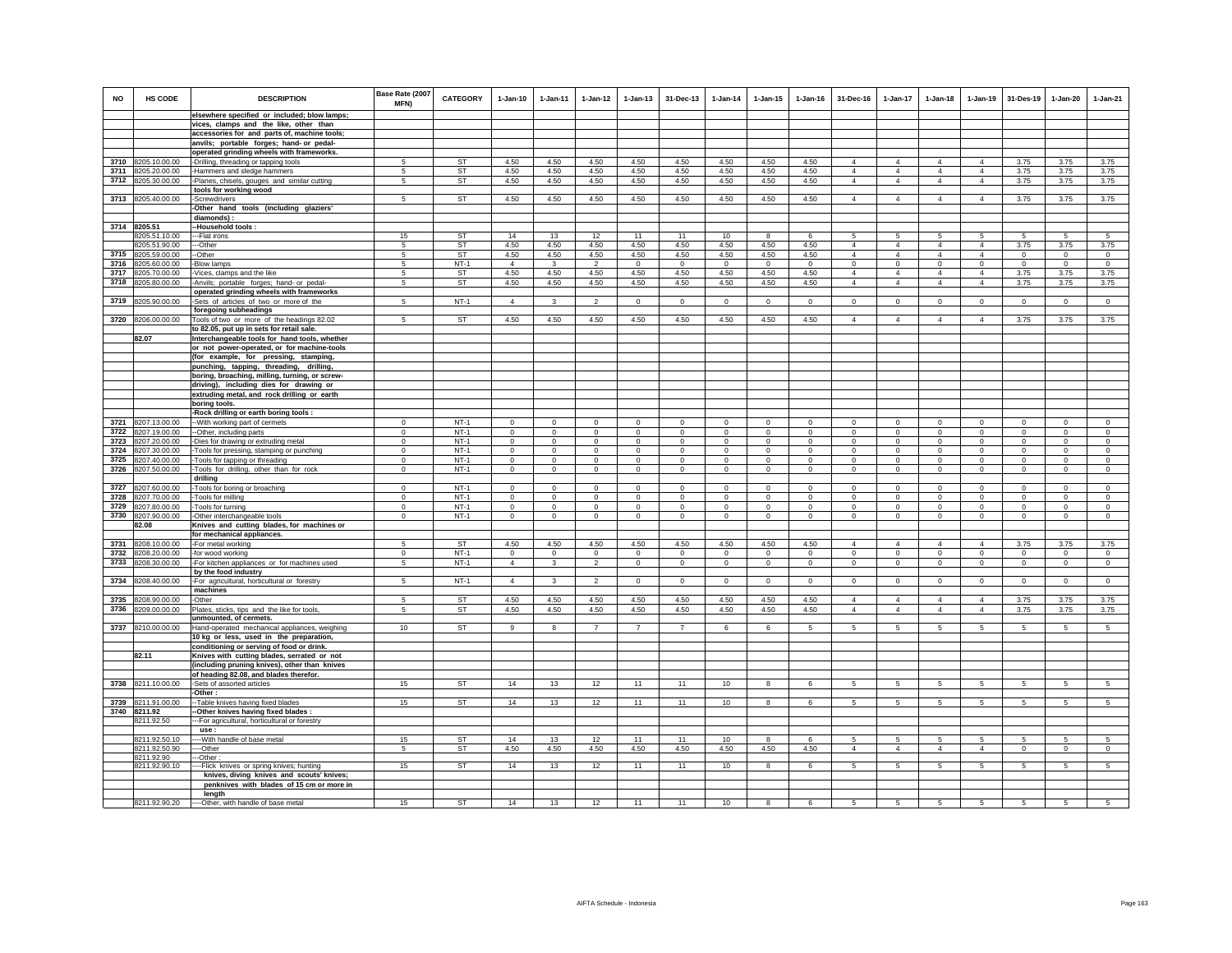| NO   | HS CODE                            | <b>DESCRIPTION</b>                                                                           | Base Rate (2007<br>MFN) | <b>CATEGORY</b>  | $1-Jan-10$     | $1-Jan-11$              | 1-Jan-12       | $1-Jan-13$     | 31-Dec-13      | $1-Jan-14$     | $1-Jan-15$      | $1-Jan-16$     | 31-Dec-16       | 1-Jan-17        | $1-Jan-18$      | $1-Jan-19$          | 31-Des-19      | $1-Jan-20$     | $1-Jan-21$      |
|------|------------------------------------|----------------------------------------------------------------------------------------------|-------------------------|------------------|----------------|-------------------------|----------------|----------------|----------------|----------------|-----------------|----------------|-----------------|-----------------|-----------------|---------------------|----------------|----------------|-----------------|
|      | 8211.92.90.90                      | --Other                                                                                      | 5                       | ST               | 4.50           | 4.50                    | 4.50           | 4.50           | 4.50           | 4.50           | 4.50            | 4.50           | $\overline{4}$  | $\overline{4}$  | $\overline{4}$  | $\overline{4}$      | $\mathbf{0}$   | $\mathbf 0$    | $\mathsf 0$     |
|      | 3741 8211.93                       | -Knives having other than fixed blades :                                                     |                         |                  |                |                         |                |                |                |                |                 |                |                 |                 |                 |                     |                |                |                 |
|      | 8211.93.20                         | -For agricultural, horticultural or forestry                                                 |                         |                  |                |                         |                |                |                |                |                 |                |                 |                 |                 |                     |                |                |                 |
|      | 8211.93.20.10                      | use<br>-- With handle of base metal                                                          | 10                      | ST               | 9              | 8                       | $\overline{7}$ | $\overline{7}$ | $\overline{7}$ | 6              | 6               | 5              | 5               | 5               | 5               |                     | 5              | 5              | 5               |
|      | 8211.93.20.90                      | --Other                                                                                      | 5                       | <b>ST</b>        | 4.50           | 4.50                    | 4.50           | 4.50           | 4.50           | 4.50           | 4.50            | 4.50           | $\overline{4}$  | $\overline{4}$  | $\overline{4}$  | 5<br>$\overline{4}$ | $\,0\,$        | $\circ$        | $\mathbf 0$     |
|      | 8211.93.90                         | -Other                                                                                       |                         |                  |                |                         |                |                |                |                |                 |                |                 |                 |                 |                     |                |                |                 |
|      | 8211.93.90.10                      | -- With handle of base metal                                                                 | 10                      | <b>ST</b>        | $\mathbf{q}$   | 8                       | $\overline{7}$ | $\overline{7}$ | $\overline{7}$ | 6              | 6               | 5              | 5               | 5               | 5               | 5                   | 5              | 5              | -5              |
|      | 8211.93.90.90                      | --Other                                                                                      | 5                       | <b>ST</b>        | 4.50           | 4.50                    | 4.50           | 4.50           | 4.50           | 4.50           | 4.50            | 4.50           | $\overline{4}$  | $\overline{4}$  | $\Delta$        | $\overline{4}$      | $\mathbf 0$    | $\mathbf 0$    | $\mathbb O$     |
|      | 3742 8211.94.00.00                 | -Blades                                                                                      | 5                       | ST               | 4.50           | 4.50                    | 4.50           | 4.50           | 4.50           | 4.50           | 4.50            | 4.50           | $\Delta$        | $\Delta$        | $\Delta$        | $\Delta$            | 3.75           | 3.75           | 3.75            |
| 3743 | 8211.95.00.00                      | -Handles of base metal                                                                       | 15                      | ST               | 14             | 13                      | 12             | 11             | 11             | 10             | 8               | 6              | 5 <sub>1</sub>  | 5               | 5               | 5                   | -5             | 5              | $\sqrt{5}$      |
|      | 82.12                              | Razors and razor blades (including razor blade                                               |                         |                  |                |                         |                |                |                |                |                 |                |                 |                 |                 |                     |                |                |                 |
|      |                                    | blanks in strips).                                                                           |                         |                  |                |                         |                |                |                |                |                 |                |                 |                 |                 |                     |                |                |                 |
|      | 3744 8212.10.00.00<br>3745 8212.20 | -Razors                                                                                      | 10                      | ST               | 9              | 8                       | $\overline{7}$ | $\overline{7}$ | $\overline{7}$ | 6              | 6               | -5             | $5 -$           | $5\phantom{.0}$ | 5               | $\,$ 5 $\,$         | $\sqrt{5}$     | 5              | $\sqrt{5}$      |
|      |                                    | -Safety razor blades, including razor blade<br>blanks in strips :                            |                         |                  |                |                         |                |                |                |                |                 |                |                 |                 |                 |                     |                |                |                 |
|      | 8212.20.10.00                      | -Double-edged razor blades                                                                   | 10                      | <b>ST</b>        | 9              | 8                       | $\overline{7}$ | $\overline{7}$ | $\overline{7}$ | 6              | 6               | 5              | -5              | 5               | -5              | 5                   | 5              | 5              | 5               |
|      | 8212.20.90.00                      | -Other                                                                                       | 10                      | <b>ST</b>        | $\overline{9}$ | $\overline{\mathbf{8}}$ | $\overline{7}$ | $\overline{7}$ | $\overline{7}$ | 6              | $6\overline{6}$ | 5              | 5               | 5               | 5               | $\sqrt{5}$          | 5              | $\sqrt{5}$     | 5               |
| 3746 | 8212.90.00.00                      | -Other parts                                                                                 | 5                       | $NT-1$           | $\overline{4}$ | 3                       | $\overline{2}$ | $\mathbf 0$    | $\mathbf 0$    | $\mathbf 0$    | $\mathbf 0$     | $\mathbf 0$    | $\circ$         | $\circ$         | $\circ$         | $\mathbf 0$         | $\mathbf 0$    | $\mathbf 0$    | $\mathbf 0$     |
|      | 3747 8213.00.00.00                 | Scissors, tailors' shears and similar shears,                                                | 10                      | <b>ST</b>        | 9              | $\bf{8}$                | $\overline{7}$ | $\overline{7}$ | $\overline{7}$ | 6              | 6               | 5              | 5               | $\overline{5}$  | 5               | 5                   | 5              | $\sqrt{5}$     | 5               |
|      |                                    | and blades therefor.                                                                         |                         |                  |                |                         |                |                |                |                |                 |                |                 |                 |                 |                     |                |                |                 |
|      | 82.14                              | Other articles of cutlery (for example, hair                                                 |                         |                  |                |                         |                |                |                |                |                 |                |                 |                 |                 |                     |                |                |                 |
|      |                                    | clippers, butchers' or kitchen cleavers,                                                     |                         |                  |                |                         |                |                |                |                |                 |                |                 |                 |                 |                     |                |                |                 |
|      |                                    | choppers and mincing knives, paper knives);<br>manicure or pedicure sets and instruments     |                         |                  |                |                         |                |                |                |                |                 |                |                 |                 |                 |                     |                |                |                 |
|      |                                    | (including nail files).                                                                      |                         |                  |                |                         |                |                |                |                |                 |                |                 |                 |                 |                     |                |                |                 |
|      | 3748 8214.10.00.00                 | -Paper knives, letter openers, erasing knives,                                               | 10                      | <b>ST</b>        | 9              | 8                       | $\overline{7}$ | $\overline{7}$ | $\overline{7}$ | 6              | 6               | 5              | $5\overline{5}$ | $5\overline{5}$ | $5\overline{5}$ | 5                   | 5              | 5              | 5               |
|      |                                    | pencil sharpeners and blades therefor                                                        |                         |                  |                |                         |                |                |                |                |                 |                |                 |                 |                 |                     |                |                |                 |
|      | 3749 8214.20.00.00                 | -Manicure or pedicure sets and instruments                                                   | 10                      | <b>ST</b>        | $\alpha$       | 8                       | $\overline{7}$ | $\overline{7}$ | $\overline{7}$ | 6              | 6               | 5              | 5               | $5\phantom{.0}$ | 5               | $\sqrt{5}$          | $\sqrt{5}$     | 5              | $\sqrt{5}$      |
|      |                                    | (including nail files)                                                                       |                         |                  |                |                         |                |                |                |                |                 |                |                 |                 |                 |                     |                |                |                 |
|      | 3750 8214.90.00.00                 | Other                                                                                        | 10                      | <b>ST</b>        | 9              | 8                       | $\overline{7}$ | $\overline{7}$ | $\overline{7}$ | 6              | 6               | 5              | 5               | 5               | 5               | 5                   | 5              | 5              | 5               |
|      | 82.15                              | Spoons, forks, ladles, skimmers, cake-servers,                                               |                         |                  |                |                         |                |                |                |                |                 |                |                 |                 |                 |                     |                |                |                 |
|      |                                    | fish-knives, butter-knives, sugar tongs and                                                  |                         |                  |                |                         |                |                |                |                |                 |                |                 |                 |                 |                     |                |                |                 |
| 3751 | 8215.10.00.00                      | similar kitchen or tableware.                                                                | 10                      | <b>ST</b>        | 9              | 8                       | $\overline{7}$ | $\overline{7}$ | $\overline{7}$ | 6              | 6               | 5              | 5               | $\overline{5}$  | $5\overline{5}$ | $\overline{5}$      | $\overline{5}$ | $\overline{5}$ | $5\overline{)}$ |
|      |                                    | -Sets of assorted articles containing at least<br>one article plated with precious metal     |                         |                  |                |                         |                |                |                |                |                 |                |                 |                 |                 |                     |                |                |                 |
| 3752 | 8215.20.00.00                      | -Other sets of assorted articles                                                             | 10                      | <b>ST</b>        | $\overline{9}$ | $\overline{\mathbf{8}}$ | $\overline{7}$ | $\overline{7}$ | $\overline{7}$ | 6              | $6\overline{6}$ | 5              | -5              | $5\overline{)}$ | 5               | $\overline{5}$      | $\overline{5}$ | 5              | $5\overline{)}$ |
|      |                                    | -Other:                                                                                      |                         |                  |                |                         |                |                |                |                |                 |                |                 |                 |                 |                     |                |                |                 |
| 3753 | 8215.91.00.00                      | -Plated with precious metal                                                                  | 10                      | ST               | 9              | 8                       | $\overline{7}$ | $\overline{7}$ | $\overline{7}$ | 6              | 6               | 5              | -5              | 5               | -5              | -5                  | 5              | 5              | 5               |
|      | 3754 8215.99.00.00                 | -Other                                                                                       | 10                      | ST               | 9              | 8                       | $\overline{7}$ | $\overline{7}$ | $\overline{7}$ | 6              | 6               | 5              | $5 -$           | 5               | 5               | 5                   | -5             | 5              | $\sqrt{5}$      |
|      | 83.01                              | Padlocks and locks (key, combination or                                                      |                         |                  |                |                         |                |                |                |                |                 |                |                 |                 |                 |                     |                |                |                 |
|      |                                    | electrically operated), of base metal; clasps                                                |                         |                  |                |                         |                |                |                |                |                 |                |                 |                 |                 |                     |                |                |                 |
|      |                                    | and frames with clasps, incorporating locks,<br>of base metal; keys for any of the foregoing |                         |                  |                |                         |                |                |                |                |                 |                |                 |                 |                 |                     |                |                |                 |
|      |                                    | articles, of base metal.                                                                     |                         |                  |                |                         |                |                |                |                |                 |                |                 |                 |                 |                     |                |                |                 |
| 3755 | 8301.10.00.00                      | -Padlocks                                                                                    | 10                      | <b>ST</b>        | 9              | 8                       | $\overline{7}$ | $\overline{7}$ | $\overline{7}$ | 6              | 6               | 5              | 5               | 5               | 5               | 5                   | 5              | 5              | 5               |
| 3756 | 8301.20.00.00                      | Locks of a kind used for motor vehicles                                                      | 10                      | <b>ST</b>        | 9              | 8                       | $\overline{7}$ | $\overline{7}$ | $\overline{7}$ | 6              | 6               | 5              | 5               | 5               | 5               | 5                   | 5              | 5              | 5               |
| 3757 | 8301.30.00.00                      | Locks of a kind used for furniture                                                           | 10                      | <b>ST</b>        | 9              | 8                       | $\overline{7}$ | $\overline{7}$ | $\overline{7}$ | 6              | 6               | 5              | 5               | 5               | 5               | 5                   | 5              | 5              | 5               |
| 3758 | 8301.40.00.00                      | -Other locks                                                                                 | 10                      | <b>ST</b>        | 9              | 8                       | $\overline{7}$ | $\overline{7}$ | $\overline{7}$ | 6              | 6               | 5              | $5\overline{5}$ | 5               | $5\overline{5}$ | 5                   | 5              | 5              | 5               |
| 3759 | 8301.50.00.00                      | Clasps and frames with clasps, incorporating                                                 | $5\overline{)}$         | $NT-1$           | $\overline{4}$ | $\overline{3}$          | $\overline{2}$ | $\overline{0}$ | $\mathbf{0}$   | $\overline{0}$ | $\overline{0}$  | $\overline{0}$ | $\circ$         | $\overline{0}$  | $\overline{0}$  | $\mathbf 0$         | $\overline{0}$ | $\mathbf 0$    | $\overline{0}$  |
| 3760 | 8301.60.00.00                      | locks<br>-Parts                                                                              | 10                      | <b>ST</b>        | $\overline{9}$ | 8                       | $\overline{7}$ | $\overline{7}$ | $\overline{7}$ | 6              | 6               | 5              | -5              | 5               | -5              | -5                  | 5              | 5              | 5               |
|      | 3761 8301.70.00.00                 | Keys presented separately                                                                    | 10                      | ST               | 9              | 8                       | $\overline{7}$ | $\overline{7}$ | $\overline{7}$ | 6              | 6               | 5              | 5               | 5               | 5               | 5                   | 5              | 5              | 5               |
|      | 83.02                              | Base metal mountings, fittings and similar                                                   |                         |                  |                |                         |                |                |                |                |                 |                |                 |                 |                 |                     |                |                |                 |
|      |                                    | articles suitable for furniture, doors, stair-                                               |                         |                  |                |                         |                |                |                |                |                 |                |                 |                 |                 |                     |                |                |                 |
|      |                                    | cases, windows, blinds, coachwork, saddlery,                                                 |                         |                  |                |                         |                |                |                |                |                 |                |                 |                 |                 |                     |                |                |                 |
|      |                                    | trunks, chests, caskets or the like; base                                                    |                         |                  |                |                         |                |                |                |                |                 |                |                 |                 |                 |                     |                |                |                 |
|      |                                    | metal hat-racks, hat-pegs, brackets and                                                      |                         |                  |                |                         |                |                |                |                |                 |                |                 |                 |                 |                     |                |                |                 |
|      |                                    | similar fixtures; castors with mountings of                                                  |                         |                  |                |                         |                |                |                |                |                 |                |                 |                 |                 |                     |                |                |                 |
|      |                                    | base metal; automatic door closers of base<br>metal.                                         |                         |                  |                |                         |                |                |                |                |                 |                |                 |                 |                 |                     |                |                |                 |
| 3762 | 8302.10.00.00                      | -Hinges                                                                                      | 20                      | HSL C            | 19.50          | 19                      | 18.50          | 18             | 18             | 17.50          | 17              | 16.50          | 16.50           | 16              | 15.75           | 15.50               | 15             | 15             | 15              |
| 3763 | 8302.20.00.00                      | -Castors                                                                                     | 10                      | ST               | 9              | 8                       | $\overline{7}$ | $\overline{7}$ | $\overline{7}$ | 6              | 6               | 5              | 5               | 5               | 5               | 5                   | 5              | 5              | -5              |
| 3764 | 8302.30.00.00                      | -Other mountings, fittings and similar                                                       | 15                      | <b>ST</b>        | 14             | 13                      | 12             | 11             | 11             | 10             | 8               | 6              | $\sqrt{5}$      | $5\phantom{.0}$ | $5\phantom{.0}$ | 5                   | 5              | 5              | 5               |
|      |                                    | articles suitable for motor vehicles                                                         |                         |                  |                |                         |                |                |                |                |                 |                |                 |                 |                 |                     |                |                |                 |
|      |                                    | -Other mountings, fittings and similar                                                       |                         |                  |                |                         |                |                |                |                |                 |                |                 |                 |                 |                     |                |                |                 |
|      |                                    | articles :                                                                                   |                         |                  |                |                         |                |                |                |                |                 |                |                 |                 |                 |                     |                |                |                 |
|      | 3765 8302.41                       | -Suitable for buildings :                                                                    |                         |                  |                |                         |                |                |                |                |                 |                |                 |                 |                 |                     |                |                |                 |
|      | 3302.41.30                         | -Hasps and staples for doors; hooks and                                                      |                         |                  |                |                         |                |                |                |                |                 |                |                 |                 |                 |                     |                |                |                 |
|      | 8302.41.30.10                      | eyes; bolts :<br>--Hasps                                                                     | 20 <sup>°</sup>         | HSL C            | 19.50          | 19                      | 18.50          | 18             | 18             | 17.50          | 17              | 16.50          | 16.50           | 16              | 15.75           | 15.50               | 15             | 15             | 15              |
|      | 8302.41.30.90                      | -- Bolts, hooks, eyes and staples                                                            | 15                      | HSL <sub>C</sub> | 14.75          | 14.50                   | 14             | 13.75          | 13.75          | 13.50          | 13              | 12.75          | 12.75           | 12.50           | 12.25           | 12                  | 11.25          | 11.25          | 11.25           |
|      | 8302.41.90.00                      | -Other                                                                                       | 15                      | HSL C            | 14.75          | 14.50                   | 14             | 13.75          | 13.75          | 13.50          | 13              | 12.75          | 12.75           | 12.50           | 12.25           | 12                  | 11.25          | 11.25          | 11.25           |
| 3766 | 8302.42                            | -Other, suitable for furniture :                                                             |                         |                  |                |                         |                |                |                |                |                 |                |                 |                 |                 |                     |                |                |                 |
|      | 8302.42.10.00                      | ---Bolts and hasps                                                                           | 10                      | ST               | $\alpha$       | $\mathbf{R}$            | $\overline{7}$ | $\overline{7}$ | $\overline{7}$ | 6              | 6               | 5              | 5.              | 5               | 5               | 5                   | 5              | 5              | 5 <sup>7</sup>  |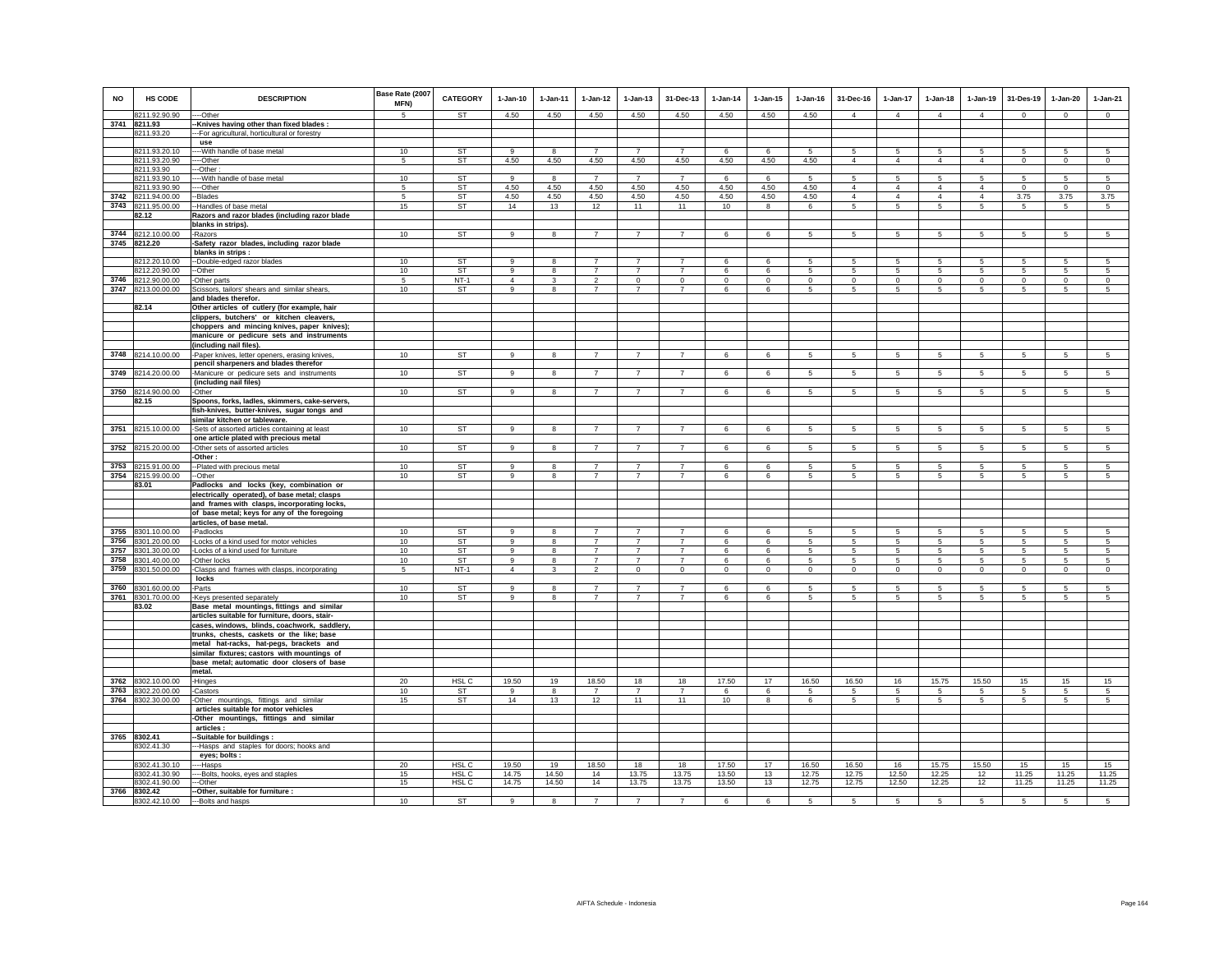| <b>NO</b> | HS CODE                        | <b>DESCRIPTION</b>                                                                            | Base Rate (2007<br><b>MFN)</b> | <b>CATEGORY</b>        | $1-Jan-10$        | 1-Jan-11     | $1 - Jan-12$                     | $1-Jan-13$                       | 31-Dec-13      | $1-Jan-14$ | $1-Jan-15$              | $1 - Jan-16$ | 31-Dec-16                    | 1-Jan-17             | $1-Jan-18$                        | $1-Jan-19$          | 31-Des-19    | $1-Jan-20$            | $1-Jan-21$     |
|-----------|--------------------------------|-----------------------------------------------------------------------------------------------|--------------------------------|------------------------|-------------------|--------------|----------------------------------|----------------------------------|----------------|------------|-------------------------|--------------|------------------------------|----------------------|-----------------------------------|---------------------|--------------|-----------------------|----------------|
|           | 8302.42.90.00                  | --Other                                                                                       | 10                             | <b>ST</b>              | 9                 | 8            | $\overline{7}$                   | $\overline{7}$                   | $\overline{7}$ | 6          | 6                       | 5            | $5 -$                        | 5                    | 5                                 | -5                  | 5            | 5                     | 5              |
|           | 3767 8302.49                   | -Other:                                                                                       |                                |                        |                   |              |                                  |                                  |                |            |                         |              |                              |                      |                                   |                     |              |                       |                |
|           | 8302.49.10.00                  | --Of a kind suitable for saddlery                                                             | 15                             | <b>ST</b>              | 14                | 13           | 12                               | 11                               | 11             | 10         | 8                       | 6            | 5                            | 5                    | $5\overline{5}$                   | 5                   | 5            | 5                     | 5              |
| 3768      | 8302.49.90.00<br>8302.50.00.00 | --Other<br>Hat-racks, hat-pegs, brackets and similar                                          | 15<br>15                       | <b>ST</b><br><b>ST</b> | 14<br>14          | 13<br>13     | 12<br>12                         | 11<br>11                         | 11<br>11       | 10<br>10   | 8<br>8                  | -6<br>6      | -5<br>5                      | 5<br>$5\overline{5}$ | $5\overline{5}$<br>5              | 5<br>5              | 5<br>5       | 5<br>5                | -5<br>5        |
|           |                                | fixtures                                                                                      |                                |                        |                   |              |                                  |                                  |                |            |                         |              |                              |                      |                                   |                     |              |                       |                |
| 3769      | 8302.60.00.00                  | -Automatic door closers                                                                       | 10                             | <b>ST</b>              | 9                 | 8            | $\overline{7}$                   | $\overline{7}$                   | $\overline{7}$ | 6          | 6                       | 5            | 5                            | 5                    | 5                                 | 5                   | 5            | 5                     | 5              |
|           | 3770 8303.00.00.00             | Armoured or reinforced safes, strong-boxes                                                    | 10                             | ST                     | 9                 | 8            | $\overline{7}$                   | $\overline{7}$                   | $\overline{7}$ | 6          | 6                       | 5            | 5                            | $5\phantom{.0}$      | 5                                 | 5                   | 5            | 5                     | 5              |
|           |                                | and doors and safe deposit lockers for strong-                                                |                                |                        |                   |              |                                  |                                  |                |            |                         |              |                              |                      |                                   |                     |              |                       |                |
|           |                                | rooms, cash or deed boxes and the like, of                                                    |                                |                        |                   |              |                                  |                                  |                |            |                         |              |                              |                      |                                   |                     |              |                       |                |
|           |                                | base metal.                                                                                   |                                |                        |                   |              |                                  |                                  |                |            |                         |              |                              |                      |                                   |                     |              |                       |                |
|           | 83.04                          | Filing cabinets, card-index cabinets, paper                                                   |                                |                        |                   |              |                                  |                                  |                |            |                         |              |                              |                      |                                   |                     |              |                       |                |
|           |                                | trays, paper rests, pen trays, office-stamp                                                   |                                |                        |                   |              |                                  |                                  |                |            |                         |              |                              |                      |                                   |                     |              |                       |                |
|           |                                | stands and similar office or desk equipment,                                                  |                                |                        |                   |              |                                  |                                  |                |            |                         |              |                              |                      |                                   |                     |              |                       |                |
|           |                                | of base metal, other than office furniture                                                    |                                |                        |                   |              |                                  |                                  |                |            |                         |              |                              |                      |                                   |                     |              |                       |                |
|           | 3771 8304.00.10.00             | of heading 94.03.<br>-Filing cabinets atau card-index cabinets                                | 10                             | <b>ST</b>              | $\mathsf g$       | 8            | $\overline{7}$                   | $\overline{7}$                   | $\overline{7}$ | 6          | 6                       | 5            | 5                            | 5                    | 5                                 | 5                   | 5            | 5                     | 5              |
|           | 8304.00.20.00                  | -Office or desk equipment of copper or of lead                                                | 10                             | ST                     | 9                 | 8            | $\overline{7}$                   | $\overline{7}$                   | $\overline{7}$ | 6          | 6                       | 5            | 5                            | 5                    | 5                                 | 5                   | 5            | 5                     | -5             |
|           | 8304.00.90.00                  | -Other                                                                                        | 10                             | <b>ST</b>              | 9                 | 8            | $\overline{7}$                   | $\overline{7}$                   | $\overline{7}$ | 6          | 6                       | 5            | 5                            | $5\overline{5}$      | 5                                 | 5                   | 5            | 5                     | 5 <sup>5</sup> |
|           | 83.05                          | Fittings for loose-leaf binders or files,                                                     |                                |                        |                   |              |                                  |                                  |                |            |                         |              |                              |                      |                                   |                     |              |                       |                |
|           |                                | letter clips, letter corners, paper clips,                                                    |                                |                        |                   |              |                                  |                                  |                |            |                         |              |                              |                      |                                   |                     |              |                       |                |
|           |                                | indexing tags and similar office articles, of                                                 |                                |                        |                   |              |                                  |                                  |                |            |                         |              |                              |                      |                                   |                     |              |                       |                |
|           |                                | base metal; staples in strips (for example,                                                   |                                |                        |                   |              |                                  |                                  |                |            |                         |              |                              |                      |                                   |                     |              |                       |                |
|           |                                | for offices, upholstery, packaging), of base                                                  |                                |                        |                   |              |                                  |                                  |                |            |                         |              |                              |                      |                                   |                     |              |                       |                |
|           | 3772 8305.10                   | metal.<br>-Fittings for loose-leaf binders or files :                                         |                                |                        |                   |              |                                  |                                  |                |            |                         |              |                              |                      |                                   |                     |              |                       |                |
|           | 3305.10.10.00                  | -For double loop wire binders                                                                 | 10                             | <b>ST</b>              | 9                 | 8            |                                  |                                  |                | 6          | 6                       | 5            | 5                            | 5                    | 5                                 | 5                   | 5            | 5                     | 5              |
|           | 8305.10.90.00                  | --Other                                                                                       | 10                             | <b>ST</b>              | 9                 | 8            | $\overline{7}$                   | $\overline{7}$                   | $\overline{7}$ | 6          | 6                       | 5            | $5\overline{5}$              | $5\overline{5}$      | $5\overline{5}$                   | 5                   | 5            | 5                     | 5              |
| 3773      | 8305.20.00.00                  | -Staples in strips                                                                            | 15                             | ST                     | 14                | 13           | 12                               | 11                               | 11             | 10         | 8                       | 6            | 5                            | $\mathbf 5$          | 5                                 | 5                   | 5            | 5                     | 5              |
| 3774      | 8305.90.00.00                  | -Other, including parts                                                                       | 10                             | ST                     | $\alpha$          | $\mathbf{R}$ | $\overline{7}$                   | $\overline{7}$                   | $\overline{7}$ | ĥ.         | 6                       | 5            | 5                            | 5                    | 5                                 | 5.                  | 5            | 5                     | 5              |
|           | 83.06                          | Bells, gongs and the like, non-electric, of                                                   |                                |                        |                   |              |                                  |                                  |                |            |                         |              |                              |                      |                                   |                     |              |                       |                |
|           |                                | base metal; statuettes and other ornaments,                                                   |                                |                        |                   |              |                                  |                                  |                |            |                         |              |                              |                      |                                   |                     |              |                       |                |
|           |                                | of base metal; photograph, picture or similar                                                 |                                |                        |                   |              |                                  |                                  |                |            |                         |              |                              |                      |                                   |                     |              |                       |                |
|           |                                | frames, of base metal; mirrors of base metal.                                                 |                                |                        |                   |              |                                  |                                  |                |            |                         |              |                              |                      |                                   |                     |              |                       |                |
|           | 3775 8306.10<br>8306.10.10.00  | -Bells, gongs and the like :                                                                  | 15                             | <b>ST</b>              | 14                | 13           | 12                               | 11                               | 11             | 10         | 8                       | 6            | 5                            | 5                    | 5                                 | 5                   | 5            | 5                     | 5              |
|           | 8306.10.20.00                  | -For cycles<br>-Other, of copper                                                              | 15                             | ST                     | 14                | 13           | 12                               | 11                               | 11             | 10         | 8                       | 6            | $5\overline{5}$              | $5\overline{5}$      | $5\overline{5}$                   | 5                   | 5            | 5                     | 5              |
|           | 8306.10.90.00                  | -Other                                                                                        | 15                             | ST                     | 14                | 13           | 12                               | 11                               | 11             | 10         | $\overline{\mathbf{8}}$ | 6            | $5\overline{5}$              | $5\overline{)}$      | $5\overline{5}$                   | $\overline{5}$      | 5            | $\overline{5}$        | 5              |
|           |                                | Statuetes and other ornaments :                                                               |                                |                        |                   |              |                                  |                                  |                |            |                         |              |                              |                      |                                   |                     |              |                       |                |
| 3776      | 8306.21.00.00                  | --Plated with precious metal                                                                  | 20                             | HSL C                  | 19.50             | 19           | 18.50                            | 18                               | 18             | 17.50      | 17                      | 16.50        | 16.50                        | 16                   | 15.75                             | 15.50               | 15           | 15                    | 15             |
|           | 3777 8306.29                   | -Other:                                                                                       |                                |                        |                   |              |                                  |                                  |                |            |                         |              |                              |                      |                                   |                     |              |                       |                |
|           | 8306.29.10.00                  | --Of copper or lead                                                                           | 20 <sup>°</sup>                | HSL C                  | 19.50             | 19           | 18.50                            | 18                               | 18             | 17.50      | 17                      | 16.50        | 16.50                        | 16                   | 15.75                             | 15.50               | 15           | 15                    | 15             |
| 3778      | 8306.29.90.00<br>8306.30       | --Other                                                                                       | 20                             | HSL C                  | 19.50             | 19           | 18.50                            | 18                               | 18             | 17.50      | 17                      | 16.50        | 16.50                        | 16                   | 15.75                             | 15.50               | 15           | 15                    | 15             |
|           |                                | Photograph, picture or similar frames;<br>mirrors:                                            |                                |                        |                   |              |                                  |                                  |                |            |                         |              |                              |                      |                                   |                     |              |                       |                |
|           | 8306.30.10.00                  | --Of copper                                                                                   | 20                             | HSL C                  | 19.50             | 19           | 18.50                            | 18                               | 18             | 17.50      | 17                      | 16.50        | 16.50                        | 16                   | 15.75                             | 15.50               | 15           | 15                    | 15             |
|           | 8306.30.90.00                  | --Other                                                                                       | 20                             | HSL C                  | 19.50             | 19           | 18.50                            | 18                               | 18             | 17.50      | 17                      | 16.50        | 16.50                        | 16                   | 15.75                             | 15.50               | 15           | 15                    | 15             |
|           | 83.07                          | Flexible tubing of base metal, with or without                                                |                                |                        |                   |              |                                  |                                  |                |            |                         |              |                              |                      |                                   |                     |              |                       |                |
|           |                                | fittings.                                                                                     |                                |                        |                   |              |                                  |                                  |                |            |                         |              |                              |                      |                                   |                     |              |                       |                |
| 3779      | 8307.10.00.00                  | -Of iron or steel                                                                             | 5                              | ST                     | 4.50              | 4.50         | 4.50                             | 4.50                             | 4.50           | 4.50       | 4.50                    | 4.50         | $\overline{4}$               | $\overline{4}$       | $\overline{4}$                    | $\overline{4}$      | 3.75         | 3.75                  | 3.75           |
|           | 3780 8307.90.00.00             | -Of other base metal                                                                          | 5                              | ST                     | 4.50              | 4.50         | 4.50                             | 4.50                             | 4.50           | 4.50       | 4.50                    | 4.50         | $\overline{4}$               | $\overline{4}$       | $\overline{4}$                    | $\overline{4}$      | 3.75         | 3.75                  | 3.75           |
|           | 83.08                          | Clasps, frames with clasps, buckles, buckle-<br>clasps, hooks, eyes, eyelets and the like, of |                                |                        |                   |              |                                  |                                  |                |            |                         |              |                              |                      |                                   |                     |              |                       |                |
|           |                                | base metal, of a kind used for clothing,                                                      |                                |                        |                   |              |                                  |                                  |                |            |                         |              |                              |                      |                                   |                     |              |                       |                |
|           |                                | footwear, awnings, handbags, travel goods or                                                  |                                |                        |                   |              |                                  |                                  |                |            |                         |              |                              |                      |                                   |                     |              |                       |                |
|           |                                | other made up articles; tubular or bifurcated                                                 |                                |                        |                   |              |                                  |                                  |                |            |                         |              |                              |                      |                                   |                     |              |                       |                |
|           |                                | rivets, of base metal; beads and spangles,                                                    |                                |                        |                   |              |                                  |                                  |                |            |                         |              |                              |                      |                                   |                     |              |                       |                |
|           |                                | of base metal.                                                                                |                                |                        |                   |              |                                  |                                  |                |            |                         |              |                              |                      |                                   |                     |              |                       |                |
| 3781      | 8308.10.00.00                  | -Hooks, eyes and eyelets                                                                      | 5                              | <b>ST</b>              | 4.50              | 4.50         | 4.50                             | 4.50                             | 4.50           | 4.50       | 4.50                    | 4.50         | $\overline{4}$               | $\overline{4}$       | $\overline{4}$                    | $\overline{4}$      | 3.75         | 3.75                  | 3.75           |
|           | 3782 8308.20.00.00             | Tubular or bifurcated rivets                                                                  | 5                              | <b>ST</b>              | 4.50              | 4.50         | 4.50                             | 4.50                             | 4.50           | 4.50       | 4.50                    | 4.50         | $\overline{4}$               | $\overline{4}$       | $\overline{4}$                    | $\overline{4}$      | 3.75         | 3.75                  | 3.75           |
| 3783      | 8308.90                        | Other, including parts :                                                                      |                                | <b>ST</b>              |                   |              |                                  |                                  | $\overline{7}$ |            |                         |              |                              |                      |                                   |                     |              |                       |                |
|           | 8308.90.10.00<br>8308.90.20.00 | -Beads                                                                                        | 10<br>10                       | ST                     | 9<br>$\mathbf{q}$ | 8<br>8       | $\overline{7}$<br>$\overline{7}$ | $\overline{7}$<br>$\overline{7}$ | $\overline{7}$ | 6<br>6     | 6<br>6                  | 5<br>5       | 5<br>5                       | 5<br>5               | 5<br>5                            | 5<br>5              | 5<br>5       | 5<br>5                | -5<br>5        |
|           | 8308.90.90.00                  | -Spangles<br>-Other                                                                           | -5                             | <b>ST</b>              | 4.50              | 4.50         | 4.50                             | 4.50                             | 4.50           | 4.50       | 4.50                    | 4.50         | $\overline{4}$               | $\overline{4}$       | 4                                 | $\overline{4}$      | 3.75         | 3.75                  | 3.75           |
|           | 83.09                          | Stoppers, caps and lids (including crown                                                      |                                |                        |                   |              |                                  |                                  |                |            |                         |              |                              |                      |                                   |                     |              |                       |                |
|           |                                | corks, screw caps and pouring stoppers),                                                      |                                |                        |                   |              |                                  |                                  |                |            |                         |              |                              |                      |                                   |                     |              |                       |                |
|           |                                | capsules for bottles, threaded bungs, bung                                                    |                                |                        |                   |              |                                  |                                  |                |            |                         |              |                              |                      |                                   |                     |              |                       |                |
|           |                                | covers, seals and other packing accessories,                                                  |                                |                        |                   |              |                                  |                                  |                |            |                         |              |                              |                      |                                   |                     |              |                       |                |
|           |                                | of base metal.                                                                                |                                |                        |                   |              |                                  |                                  |                |            |                         |              |                              |                      |                                   |                     |              |                       |                |
| 3784      | 8309.10.00.00                  | -Crown corks                                                                                  | 10                             | ST                     | 9                 | 8            | $\overline{7}$                   | $\overline{7}$                   | $\overline{7}$ | 6          | 6                       | 5            | 5                            | 5                    | $5\overline{5}$                   | 5                   | 5            | 5                     | 5              |
| 3785      | 8309.90                        | -Other :                                                                                      |                                |                        | 9                 |              |                                  | $\overline{7}$                   | $\overline{7}$ |            |                         |              |                              |                      |                                   |                     |              |                       |                |
|           | 8309.90.10.00<br>3309.90.20.00 | -Capsules for bottles<br>Top ends of aluminium cans                                           | 10<br>-5                       | <b>ST</b><br>ST        | 4.50              | 8<br>4.50    | $\overline{7}$<br>4.50           | 4.50                             | 4.50           | 6<br>4.50  | 6<br>4.50               | 5<br>4.50    | $\sqrt{5}$<br>$\overline{4}$ | 5<br>$\overline{4}$  | $5\phantom{.0}$<br>$\overline{4}$ | 5<br>$\overline{4}$ | 5<br>$\circ$ | $\sqrt{5}$<br>$\circ$ | 5<br>$\circ$   |
|           | 8309.90.30.00                  | -Other caps for cans                                                                          | 10                             | <b>ST</b>              | $\overline{9}$    | 8            | $\overline{7}$                   | $\overline{7}$                   | $\overline{7}$ | 6          | $6\overline{6}$         | 5            | 5                            | 5 <sup>5</sup>       | 5                                 | 5                   | 5            | 5                     | 5              |
|           | 8309.90.40.00                  | -Bungs for metal drums; bung covers; seals;                                                   | 10                             | <b>ST</b>              | 9                 | 8            | $\overline{7}$                   | $\overline{7}$                   | $\overline{7}$ | 6          | 6                       | 5            | -5                           | 5                    | 5 <sup>1</sup>                    | 5                   | 5            | 5                     | $\mathbf{r}$   |
|           |                                | case corner protectors                                                                        |                                |                        |                   |              |                                  |                                  |                |            |                         |              |                              |                      |                                   |                     |              |                       |                |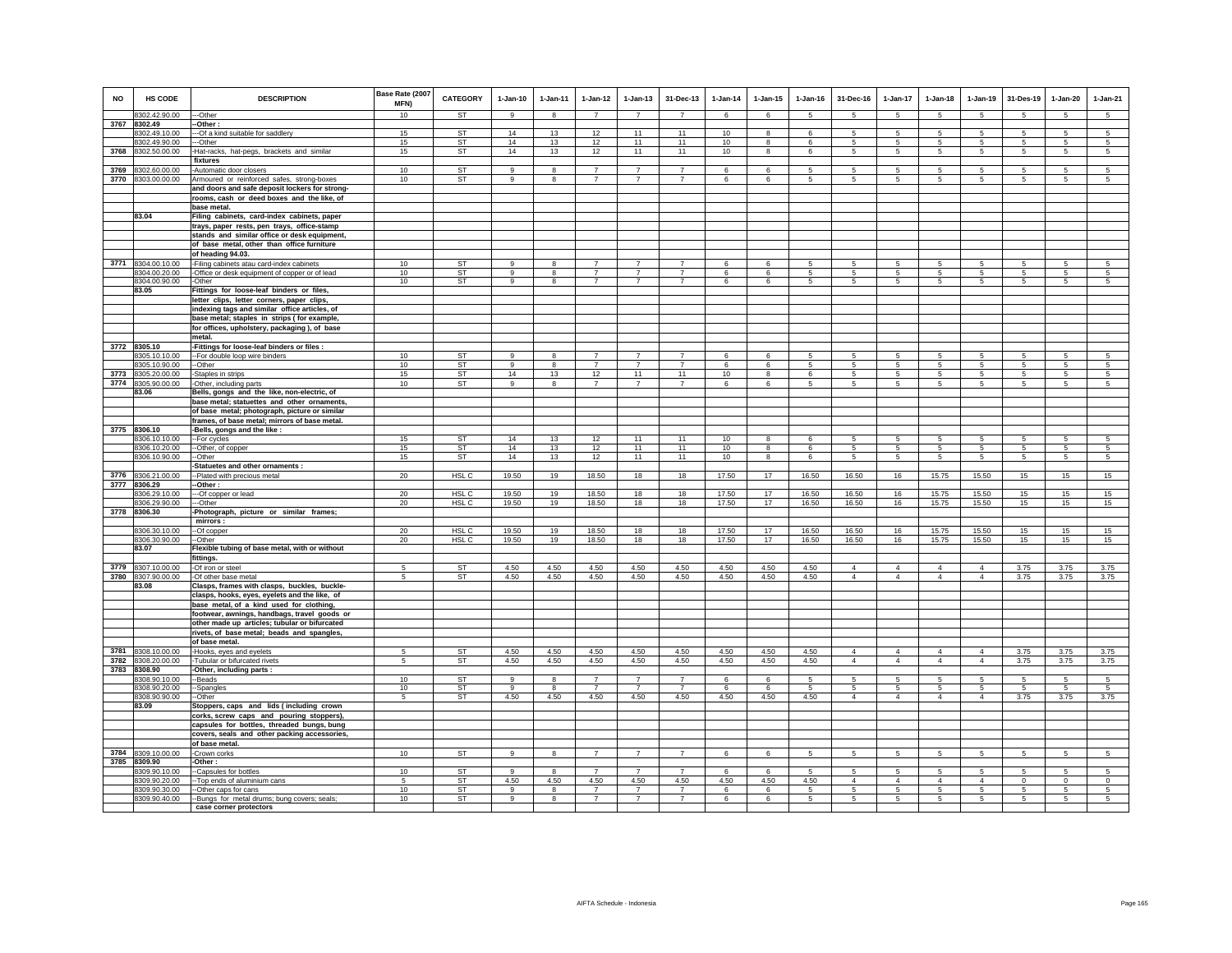| <b>NO</b> | HS CODE                        | <b>DESCRIPTION</b>                                                                 | Base Rate (2007<br>MFN) | CATEGORY         | $1-Jan-10$     | 1-Jan-11                | $1 - Jan-12$                     | $1 - Jan-13$                     | 31-Dec-13                        | $1-Jan-14$  | $1 - Jan-15$    | $1 - Jan-16$ | 31-Dec-16       | $1-Jan-17$                 | $1-Jan-18$      | $1-Jan-19$     | 31-Des-19       | $1-Jan-20$       | $1-Jan-21$      |
|-----------|--------------------------------|------------------------------------------------------------------------------------|-------------------------|------------------|----------------|-------------------------|----------------------------------|----------------------------------|----------------------------------|-------------|-----------------|--------------|-----------------|----------------------------|-----------------|----------------|-----------------|------------------|-----------------|
|           | 8309.90.50.00                  | -- Other, of aluminium                                                             | 10                      | <b>ST</b>        | 9              | -8                      | $\overline{7}$                   | $\overline{7}$                   | $\overline{7}$                   | - 6         | -6              | -5           | -5              | 5                          | 5               | -5             | -5              | $\overline{5}$   | $\overline{5}$  |
|           | 8309.90.90.00                  | -Other                                                                             | -5                      | ST               | 4.50           | 4.50                    | 4.50                             | 4.50                             | 4.50                             | 4.50        | 4.50            | 4.50         | $\overline{4}$  | $\overline{4}$             | $\overline{4}$  | $\overline{4}$ | 3.75            | 3.75             | 3.75            |
|           | 3786 8310.00.00.00             | Sign plates, name-plates, address-plates and                                       | 10                      | ST               | 9              | 8                       | $\overline{7}$                   | $\overline{7}$                   | $\overline{7}$                   | 6           | 6               | 5            | $5\overline{5}$ | 5                          | $5\overline{5}$ | 5              | $\sqrt{5}$      | 5                | $5\overline{5}$ |
|           |                                | similar plates, numbers, letters and other                                         |                         |                  |                |                         |                                  |                                  |                                  |             |                 |              |                 |                            |                 |                |                 |                  |                 |
|           |                                | symbols, of base metal, excluding those of                                         |                         |                  |                |                         |                                  |                                  |                                  |             |                 |              |                 |                            |                 |                |                 |                  |                 |
|           | 83.11                          | heading 94.05.<br>Wire, rods, tubes, plates, electrodes and                        |                         |                  |                |                         |                                  |                                  |                                  |             |                 |              |                 |                            |                 |                |                 |                  |                 |
|           |                                | similar products, of base metal or of metal                                        |                         |                  |                |                         |                                  |                                  |                                  |             |                 |              |                 |                            |                 |                |                 |                  |                 |
|           |                                | carbides, coated or cored with flux material,                                      |                         |                  |                |                         |                                  |                                  |                                  |             |                 |              |                 |                            |                 |                |                 |                  |                 |
|           |                                | of a kind used for soldering, brazing, welding                                     |                         |                  |                |                         |                                  |                                  |                                  |             |                 |              |                 |                            |                 |                |                 |                  |                 |
|           |                                | or deposition of metal or of metal carbides;                                       |                         |                  |                |                         |                                  |                                  |                                  |             |                 |              |                 |                            |                 |                |                 |                  |                 |
|           |                                | wire and rods, of agglomerated base metal                                          |                         |                  |                |                         |                                  |                                  |                                  |             |                 |              |                 |                            |                 |                |                 |                  |                 |
|           | 3787 8311.10                   | powder, used for metal spraying.<br>-Coated electrodes of base metal, for electric |                         |                  |                |                         |                                  |                                  |                                  |             |                 |              |                 |                            |                 |                |                 |                  |                 |
|           |                                | arc-welding:                                                                       |                         |                  |                |                         |                                  |                                  |                                  |             |                 |              |                 |                            |                 |                |                 |                  |                 |
|           | 8311.10.10.00                  | -- In rolls                                                                        | 5                       | <b>ST</b>        | 4.50           | 4.50                    | 4.50                             | 4.50                             | 4.50                             | 4.50        | 4.50            | 4.50         | $\overline{4}$  | $\overline{4}$             | $\overline{4}$  | $\overline{4}$ | $\circ$         | $\circ$          | $\mathbf{0}$    |
|           | 8311.10.90.00                  | --Other                                                                            | 10                      | <b>ST</b>        | 9              | 8                       | $\overline{7}$                   | $\overline{7}$                   | $\overline{7}$                   | 6           | 6               | $\sqrt{5}$   | 5               | $\overline{5}$             | $5\phantom{.0}$ | $\sqrt{5}$     | $\overline{5}$  | 5                | 5               |
| 3788      | 8311.20                        | Cored wire of base metal, for electric arc-                                        |                         |                  |                |                         |                                  |                                  |                                  |             |                 |              |                 |                            |                 |                |                 |                  |                 |
|           |                                | welding:                                                                           | 5                       | ST               | 4.50           | 4.50                    | 4.50                             | 4.50                             | 4.50                             | 4.50        | 4.50            | 4.50         | $\overline{4}$  | $\overline{4}$             | $\overline{4}$  | $\overline{4}$ | $\mathbf 0$     |                  | $\mathsf 0$     |
|           | 8311.20.10.00<br>8311.20.90.00 | --In rolls<br>--Other                                                              | 10                      | <b>ST</b>        | $\overline{9}$ | 8                       | $\overline{7}$                   | $\overline{7}$                   | $\overline{7}$                   | 6           | 6               | -5           | 5               | 5                          | 5               | -5             | -5              | $\mathbf 0$<br>5 | 5               |
| 3789      | 8311.30                        | Coated rods and cored wire, of base metal,                                         |                         |                  |                |                         |                                  |                                  |                                  |             |                 |              |                 |                            |                 |                |                 |                  |                 |
|           |                                | for soldering, brazing or welding by flame :                                       |                         |                  |                |                         |                                  |                                  |                                  |             |                 |              |                 |                            |                 |                |                 |                  |                 |
|           | 8311.30.10.00                  | --In rolls                                                                         | -5                      | ST               | 4.50           | 4.50                    | 4.50                             | 4.50                             | 4.50                             | 4.50        | 4.50            | 4.50         | $\overline{4}$  | $\overline{4}$             | $\overline{4}$  | $\overline{4}$ | $^{\circ}$      | $^{\circ}$       | $\Omega$        |
|           | 8311.30.90.00                  | --Other<br>-Other                                                                  | 10<br>10                | ST               | 9<br>9         | 8<br>8                  | $\overline{7}$<br>$\overline{7}$ | $\overline{7}$<br>$\overline{7}$ | $\overline{7}$<br>$\overline{7}$ | 6           | 6               | 5<br>-5      | 5<br>5          | 5                          | 5<br>5          | 5<br>5         | $\sqrt{5}$      | 5<br>5           | 5<br>5          |
|           | 3790 8311.90.00.00<br>84.01    | Nuclear reactors; fuel elements (cartridges),                                      |                         | ST               |                |                         |                                  |                                  |                                  | 6           | 6               |              |                 | 5                          |                 |                | 5               |                  |                 |
|           |                                | non-irradiated, for nuclear reactors;                                              |                         |                  |                |                         |                                  |                                  |                                  |             |                 |              |                 |                            |                 |                |                 |                  |                 |
|           |                                | machinery and apparatus for isotopic                                               |                         |                  |                |                         |                                  |                                  |                                  |             |                 |              |                 |                            |                 |                |                 |                  |                 |
|           |                                | separation.                                                                        |                         |                  |                |                         |                                  |                                  |                                  |             |                 |              |                 |                            |                 |                |                 |                  |                 |
|           | 3791 8401.10.00.00             | -Nuclear reactors                                                                  | $\Omega$                | $NT-1$           | $\Omega$       | $\mathbf 0$             | $\mathsf 0$                      | $\mathsf 0$                      | $\Omega$                         | $\mathsf 0$ | $\mathsf 0$     | $\mathbf 0$  | $\Omega$        | $\mathsf 0$                | $\mathbf 0$     | $\mathbf 0$    | $\mathbf 0$     | $\mathsf 0$      | $\overline{0}$  |
| 3792      | 8401.20.00.00                  | -Machinery and apparatus for isotopic<br>separation, and parts thereof             | $\mathbf 0$             | $NT-1$           | $\mathsf 0$    | $\circ$                 | $\mathbf 0$                      | $\mathbf 0$                      | $\mathbf 0$                      | $\mathsf 0$ | $\mathbf 0$     | $\mathsf 0$  | $\circ$         | $\mathsf 0$                | $\circ$         | $\circ$        | $\mathbf 0$     | $\mathsf 0$      | $\mathsf 0$     |
| 3793      | 8401.30.00.00                  | -Fuel elements (cartridges), non-irradiated                                        | $\Omega$                | $NT-1$           | $\Omega$       | $\Omega$                | $\Omega$                         | $\mathbf 0$                      | $\Omega$                         | $\Omega$    | $\Omega$        | $\Omega$     | $\Omega$        | $\Omega$                   | $\Omega$        | $\Omega$       | $\Omega$        | $\Omega$         | $\Omega$        |
|           | 3794 8401.40.00.00             | -Parts of nuclear reactors                                                         | $\mathbf{0}$            | $NT-1$           | $^{\circ}$     | $\mathbf 0$             | $\circ$                          | $\mathbf 0$                      | $\mathbf 0$                      | $^{\circ}$  | $^{\circ}$      | $^{\circ}$   | $\circ$         | $\mathbf 0$                | $\circ$         | $\mathbf 0$    | $\circ$         | $\circ$          | $\mathbf 0$     |
|           | 84.02                          | Steam or other vapour generating boilers                                           |                         |                  |                |                         |                                  |                                  |                                  |             |                 |              |                 |                            |                 |                |                 |                  |                 |
|           |                                | (other than central heating hot water boilers                                      |                         |                  |                |                         |                                  |                                  |                                  |             |                 |              |                 |                            |                 |                |                 |                  |                 |
|           |                                | capable also of producing low pressure steam);                                     |                         |                  |                |                         |                                  |                                  |                                  |             |                 |              |                 |                            |                 |                |                 |                  |                 |
|           |                                | super-heated water boilers.<br>-Steam or other vapour generating boilers :         |                         |                  |                |                         |                                  |                                  |                                  |             |                 |              |                 |                            |                 |                |                 |                  |                 |
|           | 3795 8402.11                   | -Watertube boilers with a steam production                                         |                         |                  |                |                         |                                  |                                  |                                  |             |                 |              |                 |                            |                 |                |                 |                  |                 |
|           |                                | exceeding 45 t per hour :                                                          |                         |                  |                |                         |                                  |                                  |                                  |             |                 |              |                 |                            |                 |                |                 |                  |                 |
|           | 8402.11.10.00                  | ---Electrically operated                                                           | 10                      | <b>ST</b>        | 9              | 8                       | $\overline{7}$                   | $\overline{7}$                   | $\overline{7}$                   | -6          | 6               | -5           | -5              | $5\overline{5}$            | 5               | -5             | 5               | 5                | 5               |
|           | 8402.11.20.00                  | -- Not electrically operated                                                       | 10                      | ST               | 9              | 8                       | $\overline{7}$                   | $\overline{7}$                   | $\overline{7}$                   | 6           | 6               | 5            | 5               | $5\phantom{.0}$            | 5               | 5              | 5               | 5                | 5               |
|           | 3796 8402.12                   | Watertube boilers with a steam production<br>not exceeding 45 t per hour :         |                         |                  |                |                         |                                  |                                  |                                  |             |                 |              |                 |                            |                 |                |                 |                  |                 |
|           |                                | -Electrically operated :                                                           |                         |                  |                |                         |                                  |                                  |                                  |             |                 |              |                 |                            |                 |                |                 |                  |                 |
|           | 8402.12.11.00                  | -- Boilers with a steam production exceeding                                       | 10                      | ST               | 9              | 8                       | $\overline{7}$                   | $\overline{7}$                   | $\overline{7}$                   | 6           | 6               | 5            | 5               | $5\phantom{.0}$            | $5\phantom{.0}$ | 5              | $\sqrt{5}$      | 5                | $\sqrt{5}$      |
|           |                                | 15 t per hour                                                                      |                         |                  |                |                         |                                  |                                  |                                  |             |                 |              |                 |                            |                 |                |                 |                  |                 |
|           | 8402.12.19.00                  | --Other                                                                            | 10                      | ST               | 9              | 8                       | $\overline{7}$                   | $\overline{7}$                   | $\overline{7}$                   | 6           | 6               | 5            | 5               | 5                          | 5               | 5              | 5               | 5                | 5               |
|           | 8402.12.21.00                  | -Not electrically operated :<br>-- Boilers with a steam production exceeding       | 10                      | <b>ST</b>        | 9              | 8                       | $\overline{7}$                   | $\overline{7}$                   | $\overline{7}$                   | 6           | 6               | -5           | 5 <sub>1</sub>  | 5                          | 5               | $\overline{5}$ | $\overline{5}$  | $\overline{5}$   | $\overline{5}$  |
|           |                                | 15 t per hour                                                                      |                         |                  |                |                         |                                  |                                  |                                  |             |                 |              |                 |                            |                 |                |                 |                  |                 |
|           | 8402.12.29.00                  | --Other                                                                            | 10                      | ST               | 9              | 8                       | $\overline{7}$                   | $\overline{7}$                   | $\overline{7}$                   | 6           | 6               | 5            | 5               | 5                          | $5\phantom{.0}$ | $\,$ 5 $\,$    | $\sqrt{5}$      | 5                | 5               |
|           | 3797 8402.19                   | Other vapour generating boilers, including                                         |                         |                  |                |                         |                                  |                                  |                                  |             |                 |              |                 |                            |                 |                |                 |                  |                 |
|           |                                | hybrid boilers :                                                                   |                         |                  |                |                         |                                  |                                  |                                  |             |                 |              |                 |                            |                 |                |                 |                  |                 |
|           | 8402.19.11.00                  | -Electrically operated :<br>-Boilers with a steam production exceeding             | 10                      | <b>ST</b>        | 9              | 8                       | $\overline{7}$                   | $\overline{7}$                   | $\overline{7}$                   | 6           | 6               | 5            | 5               | 5                          | 5               | 5              | 5               | 5                | 5               |
|           |                                | 15 t per hour                                                                      |                         |                  |                |                         |                                  |                                  |                                  |             |                 |              |                 |                            |                 |                |                 |                  |                 |
|           | 8402.19.19.00                  | --Other                                                                            | 10                      | <b>ST</b>        | 9              | 8                       | $\overline{7}$                   | $\overline{7}$                   | $\overline{7}$                   | 6           | 6               | 5            | $5\phantom{.0}$ | $5\phantom{.0}$            | $5\phantom{.0}$ | $\,$ 5 $\,$    | $\sqrt{5}$      | $\sqrt{5}$       | $\sqrt{5}$      |
|           |                                | -Not electrically operated :                                                       |                         |                  |                |                         |                                  |                                  |                                  |             |                 |              |                 |                            |                 |                |                 |                  |                 |
|           | 8402.19.21.00                  | -- Boilers with a steam production exceeding<br>15 t per hour                      | 10                      | ST               | $\overline{9}$ | $\overline{\mathbf{8}}$ | $\overline{7}$                   | $\overline{7}$                   | $\overline{7}$                   | 6           | 6               | 5            | 5               | $5\overline{)}$            | 5               | 5              | $5\overline{5}$ | 5                | 5               |
|           | 8402.19.29.00                  | --Other                                                                            | 10                      | ST               | 9              | 8                       | $\overline{7}$                   | $\overline{7}$                   | $\overline{7}$                   | 6           | 6               | 5            | $5\overline{5}$ | $5\overline{5}$            | $5\overline{5}$ | 5              | 5               | 5                | 5               |
| 3798      | 8402.20                        | Super-heated water boilers:                                                        |                         |                  |                |                         |                                  |                                  |                                  |             |                 |              |                 |                            |                 |                |                 |                  |                 |
|           | 8402.20.10.00                  | --Electrically operated                                                            | 10                      | <b>ST</b>        | 9              | 8                       | $\overline{7}$                   | $\overline{7}$                   | $\overline{7}$                   | 6           | 6               | 5            | -5              | 5                          | 5               | 5              | 5               | 5                | 5               |
|           | 8402.20.20.00                  | -Not electrically operated                                                         | 10                      | <b>ST</b>        | $\overline{9}$ | $\overline{\mathbf{8}}$ | $\overline{7}$                   | $\overline{7}$                   | $\overline{7}$                   | 6           | $6\overline{6}$ | 5            | $\sqrt{5}$      | 5                          | 5               | $\sqrt{5}$     | $\sqrt{5}$      | 5                | $\sqrt{5}$      |
| 3799      | 8402.90                        | -Parts :                                                                           | $\Omega$                | $NT-1$           | $\Omega$       |                         | $\Omega$                         | $\Omega$                         | $\Omega$                         | $\Omega$    | $\Omega$        | $\Omega$     | $\Omega$        |                            | $\Omega$        | $\Omega$       | $\mathbf 0$     | $\Omega$         | $\circ$         |
|           | 8402.90.10.00<br>8402.90.90.00 | -Boiler bodies or shells<br>-Other                                                 | $\mathbf 0$             | $NT-1$           | $\mathsf 0$    | $^{\circ}$<br>$\circ$   | $\circ$                          | $\mathbf 0$                      | $\mathbf 0$                      | $\mathsf 0$ | $\mathsf 0$     | $\mathsf 0$  | $\mathbf 0$     | $\mathbf 0$<br>$\mathbf 0$ | $\mathbf 0$     | $\mathbf 0$    | $\mathbf 0$     | $\mathsf 0$      | $\mathsf 0$     |
|           | 84.03                          | Central heating boilers other than those of                                        |                         |                  |                |                         |                                  |                                  |                                  |             |                 |              |                 |                            |                 |                |                 |                  |                 |
|           |                                | heading 84.02.                                                                     |                         |                  |                |                         |                                  |                                  |                                  |             |                 |              |                 |                            |                 |                |                 |                  |                 |
|           | 3800 8403.10.00.00             | -Boilers                                                                           | 10                      | HSL C            | 9.75           | 9.50                    | 9.25                             | 9                                | 9                                | 8.75        | 8.50            | 8.25         | 8.25            | 8                          | 7.85            | 7.75           | 7.50            | 7.50             | 7.50            |
| 3801      | 8403.90<br>8403.90.10.00       | -Parts :                                                                           | 10 <sup>1</sup>         | HSL <sub>C</sub> | 9.75           | 9.50                    | 9.25                             | 9                                | $\overline{9}$                   | 8.75        | 8.50            | 8.25         | 8.25            | 8                          | 7.85            | 7.75           | 7.50            | 7.50             | 7.50            |
|           | 8403.90.90.00                  | -Boiler bodies or shells<br>--Other                                                | 10                      | HSL C            | 9.75           | 9.50                    | 9.25                             | 9                                | $\mathbf{q}$                     | 8.75        | 8.50            | 8.25         | 8.25            | 8                          | 7.85            | 7.75           | 7.50            | 7.50             | 7.50            |
|           |                                |                                                                                    |                         |                  |                |                         |                                  |                                  |                                  |             |                 |              |                 |                            |                 |                |                 |                  |                 |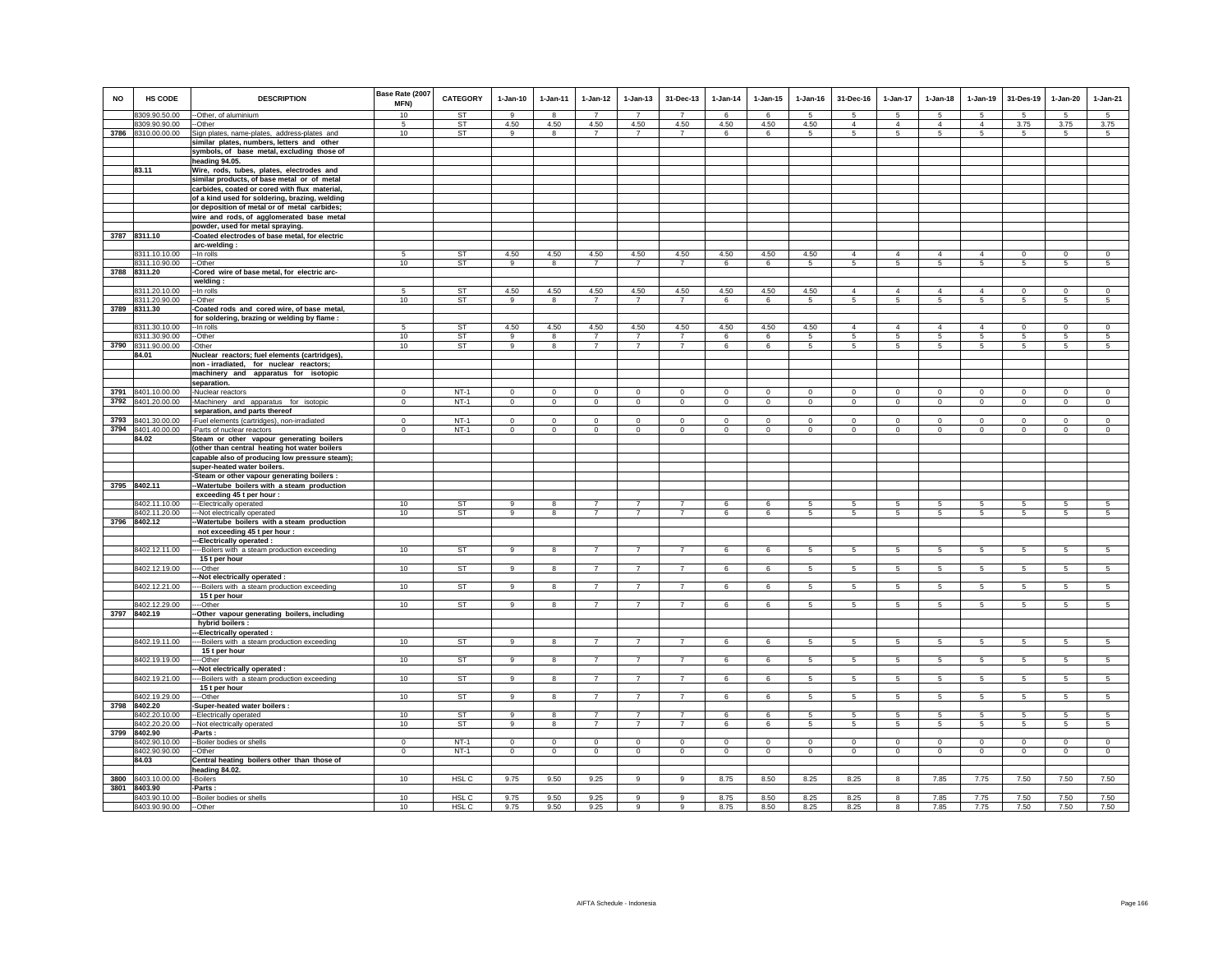| <b>NO</b> | HS CODE                        | <b>DESCRIPTION</b>                                                                           | Base Rate (2007<br><b>MFN)</b> | <b>CATEGORY</b> | $1-Jan-10$     | $1 - Jan-11$    | $1 - Jan-12$    | $1 - Jan-13$   | 31-Dec-13      | $1-Jan-14$     | $1 - Jan-15$   | $1$ -Jan-16  | 31-Dec-16       | $1-Jan-17$      | $1 - Jan-18$    | $1-Jan-19$     | 31-Des-19      | 1-Jan-20       | $1-Jan-21$     |
|-----------|--------------------------------|----------------------------------------------------------------------------------------------|--------------------------------|-----------------|----------------|-----------------|-----------------|----------------|----------------|----------------|----------------|--------------|-----------------|-----------------|-----------------|----------------|----------------|----------------|----------------|
|           | 84.04                          | Auxiliary plant for use with boilers of                                                      |                                |                 |                |                 |                 |                |                |                |                |              |                 |                 |                 |                |                |                |                |
|           |                                | heading 84.02 or 84.03 ( for example,                                                        |                                |                 |                |                 |                 |                |                |                |                |              |                 |                 |                 |                |                |                |                |
|           |                                | economisers, super-heaters, soot removers,                                                   |                                |                 |                |                 |                 |                |                |                |                |              |                 |                 |                 |                |                |                |                |
|           |                                | gas recoverers); condensers for steam or<br>other vapour power units.                        |                                |                 |                |                 |                 |                |                |                |                |              |                 |                 |                 |                |                |                |                |
|           | 3802 8404.10                   | -Auxiliary plant for use with boilers of                                                     |                                |                 |                |                 |                 |                |                |                |                |              |                 |                 |                 |                |                |                |                |
|           |                                | heading 84.02 or 84.03 :                                                                     |                                |                 |                |                 |                 |                |                |                |                |              |                 |                 |                 |                |                |                |                |
|           | 8404.10.10                     | -For use with boilers of heading 84.02 :                                                     |                                |                 |                |                 |                 |                |                |                |                |              |                 |                 |                 |                |                |                |                |
|           | 8404.10.10.10                  | --Soot removers                                                                              | $\Omega$                       | $NT-1$          | $\Omega$       | $\Omega$        | $\mathbf 0$     | $\Omega$       | $\Omega$       | $\Omega$       | $\Omega$       | $\Omega$     | $^{\circ}$      | $\mathbf 0$     | $\Omega$        | $^{\circ}$     | $\overline{0}$ | $\Omega$       | $\Omega$       |
|           | 8404.10.10.90                  | ---Other                                                                                     | 5                              | <b>ST</b>       | 4.50           | 4.50            | 4.50            | 4.50           | 4.50           | 4.50           | 4.50           | 4.50         | $\overline{4}$  | $\overline{4}$  | $\overline{4}$  | $\overline{4}$ | 3.75           | 3.75           | 3.75           |
|           | 8404.10.20.00                  | -- For use with boilers of heading 84.03                                                     | 10                             | <b>ST</b>       | $\mathbf{9}$   | 8               | $\overline{7}$  | $\overline{7}$ | $\overline{7}$ | 6              | 6              | 5            | 5               | 5               | 5               | 5              | 5              | 5              | 5              |
|           | 3803 8404.20.00.00             | Condensers for steam or other vapour power                                                   | 10 <sup>1</sup>                | ST              | 9              | 8               | $\overline{7}$  | $\overline{7}$ | $\overline{7}$ | 6              | 6              | 5            | $5 -$           | $5\phantom{.0}$ | 5               | 5              | -5             | 5              | $\sqrt{5}$     |
|           |                                | units                                                                                        |                                |                 |                |                 |                 |                |                |                |                |              |                 |                 |                 |                |                |                |                |
|           | 3804 8404.90                   | Parts:                                                                                       |                                |                 |                |                 |                 |                |                |                |                |              |                 |                 |                 |                |                |                |                |
|           |                                | -Of goods of subheading 8404.10.10:                                                          |                                |                 |                |                 |                 |                |                |                |                |              |                 |                 |                 |                |                |                |                |
|           | 8404.90.11.00                  | --Boiler bodies or shells                                                                    | 10                             | <b>ST</b>       | 9              | 8               | $\overline{7}$  | $\overline{7}$ | $\overline{7}$ | 6              | 6              | 5            | 5               | 5               | 5               | 5              | 5              | 5              | 5              |
|           | 8404.90.19.00                  | -Other                                                                                       | 10                             | <b>ST</b>       | 9              | 8               | $\overline{7}$  | $\overline{7}$ | $\overline{7}$ | 6              | 6              | 5            | -5              | 5               | -5              | 5              | 5              | 5              | 5              |
|           |                                | -Of goods of subheading 8404.10.20 :                                                         | 10                             | <b>ST</b>       | 9              | $\mathbf{g}$    | $\overline{7}$  | $\overline{7}$ | $\overline{7}$ | 6              | 6              |              | 5               | $\sqrt{5}$      | 5               | 5              | -5             | $\overline{5}$ | $\sqrt{5}$     |
|           | 8404.90.21.00<br>8404.90.29.00 | ---Boiler bodies or shells<br>--Other                                                        | 10 <sup>1</sup>                | ST              | 9              | 8               | $\overline{7}$  | $\overline{7}$ | $\overline{7}$ | 6              | 6              | 5<br>5       | -5              | 5               | -5              | -5             | -5             | 5              | $\sqrt{5}$     |
|           | 8404.90.90.00                  | --Other                                                                                      | 10                             | <b>ST</b>       | 9              | 8               | $\overline{7}$  | $\overline{7}$ | 7              | 6              | 6              | 5            | 5               | $5\overline{5}$ | 5               | 5              | 5              | 5              | 5              |
|           | 84.05                          | Producer gas or water gas generators, with or                                                |                                |                 |                |                 |                 |                |                |                |                |              |                 |                 |                 |                |                |                |                |
|           |                                | without their purifiers; acetylene gas                                                       |                                |                 |                |                 |                 |                |                |                |                |              |                 |                 |                 |                |                |                |                |
|           |                                | generators and similar water process gas                                                     |                                |                 |                |                 |                 |                |                |                |                |              |                 |                 |                 |                |                |                |                |
|           |                                | generators, with or without their purifiers.                                                 |                                |                 |                |                 |                 |                |                |                |                |              |                 |                 |                 |                |                |                |                |
| 3805      | 8405.10.00.00                  | -Producer gas or water gas generators, with                                                  | $\mathbf 0$                    | $NT-1$          | $\mathbf 0$    | $\mathbf 0$     | $\circ$         | $\mathbf 0$    | $\mathbf 0$    | $\mathbf 0$    | $\mathbf 0$    | $\mathbf 0$  | $\circ$         | 0               | $\mathbf 0$     | $\mathbf 0$    | $\mathbf 0$    | $\mathbf 0$    | $\circ$        |
|           |                                | or without their purifiers; acetylene gas                                                    |                                |                 |                |                 |                 |                |                |                |                |              |                 |                 |                 |                |                |                |                |
|           |                                | generators and similar water process gas                                                     |                                |                 |                |                 |                 |                |                |                |                |              |                 |                 |                 |                |                |                |                |
|           |                                | generators, with or without their purifiers                                                  |                                |                 |                |                 |                 |                |                |                |                |              |                 |                 |                 |                |                |                |                |
|           | 3806 8405.90.00.00             | -Parts                                                                                       | $\circ$                        | $NT-1$          | $\circ$        | $\overline{0}$  | $\circ$         | $\mathbf{0}$   | $\mathbf{0}$   | $\circ$        | $\mathbf{0}$   | $\circ$      | $\circ$         | $\overline{0}$  | $\circ$         | $\circ$        | $\circ$        | $\mathbf{0}$   | $\circ$        |
| 3807      | 84.06<br>8406.10.00.00         | Steam turbines and other vapour turbines.                                                    | $\mathbf{0}$                   | $NT-1$          | $\mathbf{0}$   | $\mathbf{0}$    | $\mathbf 0$     | $\mathbf 0$    | $\mathbf 0$    |                |                | $\mathbf 0$  | $^{\circ}$      | $\mathbf 0$     | $\mathbf{0}$    | $\mathbf 0$    | $\mathbf 0$    |                | $\mathsf 0$    |
|           |                                | Turbines for marine propulsion<br>-Other turbines:                                           |                                |                 |                |                 |                 |                |                | $\mathbf 0$    | $\mathbf 0$    |              |                 |                 |                 |                |                | $\mathbf 0$    |                |
| 3808      | 8406.81.00.00                  | -Of an output exceeding 40 MW                                                                | $^{\circ}$                     | $NT-1$          | $^{\circ}$     | $^{\circ}$      | $\mathbf{0}$    | $\mathbf{0}$   | $\mathsf 0$    | $^{\circ}$     | $^{\circ}$     | $^{\circ}$   | $\circ$         | $\mathbf 0$     | $^{\circ}$      | $\mathbf{0}$   | $\mathbf 0$    | $^{\circ}$     | $^{\circ}$     |
| 3809      | 8406.82.00.00                  | -Of an output not exceeding 40 MW                                                            | $\Omega$                       | $NT-1$          | $\Omega$       | $\mathbf 0$     | $\mathbf 0$     | $\mathbf 0$    | $\circ$        | $\mathbf 0$    | $\mathbf 0$    | $\Omega$     | $\Omega$        | $\mathbf 0$     | $\Omega$        | $\Omega$       | $\,0\,$        | $\Omega$       | $\mathbf 0$    |
|           | 3810 8406.90.00.00             | -Parts                                                                                       | $\mathbf 0$                    | $NT-1$          | $\circ$        | $\circ$         | $\mathbf 0$     | $\mathbf 0$    | $\mathsf 0$    | $\mathbf 0$    | $\mathbf 0$    | $\mathsf 0$  | $\circ$         | $\mathbf 0$     | $\circ$         | $\mathbf 0$    | $\circ$        | $\mathbf 0$    | $\mathsf 0$    |
|           | 84.07                          | Spark - ignition reciprocating or rotary                                                     |                                |                 |                |                 |                 |                |                |                |                |              |                 |                 |                 |                |                |                |                |
|           |                                | internal combustion piston engines.                                                          |                                |                 |                |                 |                 |                |                |                |                |              |                 |                 |                 |                |                |                |                |
|           | 3811 8407.10.00.00             | -Aircraft engines                                                                            | $\mathbf 0$                    | $NT-1$          | $\circ$        | $\circ$         | $\circ$         | $\mathbf 0$    | $\mathbf 0$    | $\mathbf 0$    | $\mathbf 0$    | $\mathbf 0$  | $\circ$         | 0               | $\circ$         | $\mathbf 0$    | $\mathbf 0$    | $\mathbf 0$    | $\circ$        |
|           |                                | Marine propulsion engines :                                                                  |                                |                 |                |                 |                 |                |                |                |                |              |                 |                 |                 |                |                |                |                |
| 3812      | 8407.21.00.00                  | --Outboard motors                                                                            | $\Omega$                       | $NT-1$          | $\circ$        | $\Omega$        | $\circ$         | $\mathbf{0}$   | $\circ$        | $\mathsf 0$    | $\Omega$       | $\Omega$     | $\Omega$        | $\mathbf 0$     | $\circ$         | $\mathbf 0$    | $\circ$        | $\circ$        | $\overline{0}$ |
|           | 3813 8407.29                   | -Other :                                                                                     |                                |                 |                |                 |                 |                |                |                |                |              |                 |                 |                 |                |                |                |                |
|           | 8407.29.10.00                  | -- Of an output not exceeding 750 kW                                                         | -5                             | $NT-2$          | $\Delta$       | $\Delta$        | 3               | 3              | 3              | <sup>2</sup>   | $\mathfrak{D}$ |              | $\Omega$        | $\Omega$        | $\Omega$        | $\Omega$       | $\Omega$       | $\Omega$       | $\Omega$       |
|           | 8407.29.90.00                  | --Of an output exceeding 750 kW                                                              | $\mathbf{0}$                   | $NT-1$          | $\mathbf{0}$   | $\circ$         | $\circ$         | $\mathbf 0$    | $\mathbf 0$    | $\circ$        | $\mathbf 0$    | $\circ$      | $\circ$         | $\circ$         | $\circ$         | $\mathbf 0$    | $\circ$        | $\mathbf 0$    | $\circ$        |
|           |                                | Reciprocating piston engines of a kind used<br>for the propulsion of vehicles of Chapter 87: |                                |                 |                |                 |                 |                |                |                |                |              |                 |                 |                 |                |                |                |                |
|           | 3814 8407.31.00.00             | -Of a cylinder capacity not exceeding 50 cc                                                  | 15                             | <b>ST</b>       | 14             | 13              | 12              | 11             | 11             | 10             | 8              | 6            | -5              | 5               | 5               | 5              | 5              | 5              | 5              |
|           | 3815 8407.32.00.00             | -Of a cylinder capacity exceeding 50 cc but                                                  | 15                             | ST              | 14             | 13              | 12              | 11             | 11             | 10             | 8              | 6            | 5               | $5\phantom{.0}$ | $5\phantom{.0}$ | $\sqrt{5}$     | $\sqrt{5}$     | $\sqrt{5}$     | 5              |
|           |                                | not exceeding 250 cc                                                                         |                                |                 |                |                 |                 |                |                |                |                |              |                 |                 |                 |                |                |                |                |
| 3816      | 8407.33.00.00                  | -Of a cylinder capacity exceeding 250 cc but                                                 | 15                             | <b>ST</b>       | 14             | 13              | 12              | 11             | 11             | 10             | 8              | 6            | 5               | 5               | 5               | 5              | 5              | 5              | 5              |
|           |                                | not exceeding 1,000 cc                                                                       |                                |                 |                |                 |                 |                |                |                |                |              |                 |                 |                 |                |                |                |                |
|           | 3817 8407.34                   | -Of a cylinder capacity exceeding 1,000 cc :                                                 |                                |                 |                |                 |                 |                |                |                |                |              |                 |                 |                 |                |                |                |                |
|           | 8407.34.10.00                  | -- For pedestrian controlled tractors, of a                                                  | 15                             | <b>ST</b>       | 14             | 13              | 12              | 11             | 11             | 10             | $\mathbf{R}$   | $\epsilon$   | 5               | 5               | 5               | 5              | 5              | 5              | 5 <sup>1</sup> |
|           |                                | cylinder capacity not exceeding 1,100 cc                                                     | 15                             | <b>ST</b>       | 14             | 13              | 12              | 11             | 11             | 10             | 8              | 6            | 5               | 5               | 5               | 5              | 5              | 5              | 5              |
|           | 8407.34.20.00<br>8407.34.30.00 | --For vehicles of heading 87.01<br>--For vehicles of heading 87.11                           | 15                             | ST              | 14             | 13              | 12              | 11             | 11             | 10             | 8              | 6            | $5\overline{5}$ | 5               | $5\overline{5}$ | 5              | 5              | 5              | 5              |
|           | 8407.34.90.00                  | --Other                                                                                      | 15                             | <b>ST</b>       | 14             | 13              | 12              | 11             | 11             | 10             | 8              | 6            | $5\overline{5}$ | 5               | $5\phantom{.0}$ | 5              | $\overline{5}$ | 5              | 5              |
| 3818      | 8407.90                        | Other engines :                                                                              |                                |                 |                |                 |                 |                |                |                |                |              |                 |                 |                 |                |                |                |                |
|           | 8407.90.10.00                  | -Of a power not exceeding 18.65 kW                                                           | 7.5                            | <b>ST</b>       | 6              | 6               | 6               | 6              | 6              | 5              | 5              | 5            | 5               | 5               | 5.              | 5              | 5              | 5              | -5             |
|           | 8407.90.20.00                  | --Of a power exceeding 18.65 kW but                                                          | 7.5                            | ST              | 6              | $6\overline{6}$ | $6\overline{6}$ | 6              | 6              | $\overline{5}$ | $\overline{5}$ | 5            | 5               | $5\overline{)}$ | 5               | 5              | 5              | $\overline{5}$ | 5              |
|           |                                | not exceeding 22.38 kW                                                                       |                                |                 |                |                 |                 |                |                |                |                |              |                 |                 |                 |                |                |                |                |
|           | 8407.90.90.00                  | -Of a power exceeding 22.38 kW                                                               | 5                              | <b>ST</b>       | 4.50           | 4.50            | 4.50            | 4.50           | 4.50           | 4.50           | 4.50           | 4.50         | 4               | $\overline{4}$  | $\overline{4}$  | $\overline{4}$ | 3.75           | 3.75           | 3.75           |
|           | 84.08                          | Compression - ignition internal combustion                                                   |                                |                 |                |                 |                 |                |                |                |                |              |                 |                 |                 |                |                |                |                |
|           |                                | piston engines (diesel or semi-diesel                                                        |                                |                 |                |                 |                 |                |                |                |                |              |                 |                 |                 |                |                |                |                |
|           | 3819 8408.10                   | engines).<br>Marine propulsion engines :                                                     |                                |                 |                |                 |                 |                |                |                |                |              |                 |                 |                 |                |                |                |                |
|           | 8408.10.40.00                  | --Of a power not exceeding 750 kW                                                            | 5                              | $NT-2$          | $\overline{4}$ | $\overline{4}$  | 3               | 3              | 3              | $\overline{2}$ | $\overline{2}$ | $\mathbf{1}$ | $\circ$         | $\mathbf 0$     | $\mathbf 0$     | $\mathbf 0$    | $\circ$        | $\mathbf 0$    | $\circ$        |
|           | 8408.10.90.00                  | -Of a power exceeding 750 kW                                                                 | $\mathbf 0$                    | $NT-1$          | $\mathbf 0$    | $\mathbf 0$     | $\overline{0}$  | $\mathbf 0$    | $\mathbf 0$    | $\circ$        | $\mathbf 0$    | $\mathbf 0$  | $\circ$         | $\mathbf 0$     | $\mathbf 0$     | $\mathbf 0$    | $\mathbf 0$    | $\mathbf 0$    | $\mathbf 0$    |
|           | 3820 8408.20                   | Engines of a kind used for the propulsion                                                    |                                |                 |                |                 |                 |                |                |                |                |              |                 |                 |                 |                |                |                |                |
|           |                                | of vehicles of Chapter 87 :                                                                  |                                |                 |                |                 |                 |                |                |                |                |              |                 |                 |                 |                |                |                |                |
|           |                                | -Of an output not exceeding 60 kW :                                                          |                                |                 |                |                 |                 |                |                |                |                |              |                 |                 |                 |                |                |                |                |
|           | 8408.20.11.00                  | ---For vehicles of subheading 8701.10                                                        | 15                             | ST              | 14             | 13              | 12              | 11             | 11             | 10             | 8              | 6            | 5               | 5               | 5               | 5              | 5              | 5              |                |
|           | 8408.20.12.00                  | ---Other, fully assembled                                                                    | 15                             | ST              | 14             | 13              | 12              | 11             | 11             | 10             | 8              | 6            | $5\phantom{.0}$ | $5\phantom{.0}$ | $5\phantom{.0}$ | 5              | 5              | $\sqrt{5}$     | 5              |
|           | 8408.20.19.00                  | ---Not fully assembled                                                                       | 15                             | ST              | 14             | 13              | 12              | 11             | 11             | 10             | 8              | 6            | $5\overline{5}$ | $5\phantom{.0}$ | $5\overline{5}$ | 5              | 5              | 5              | 5              |
|           | 8408.20.91.00                  | -Other:<br>--- For the vehicles of subheading 8701.10                                        | 15                             | <b>ST</b>       | 14             | 13              | 12              | 11             | 11             | 10             | 8              |              |                 | 5               |                 | 5              | 5              | 5              |                |
|           |                                |                                                                                              |                                |                 |                |                 |                 |                |                |                |                |              |                 |                 |                 |                |                |                |                |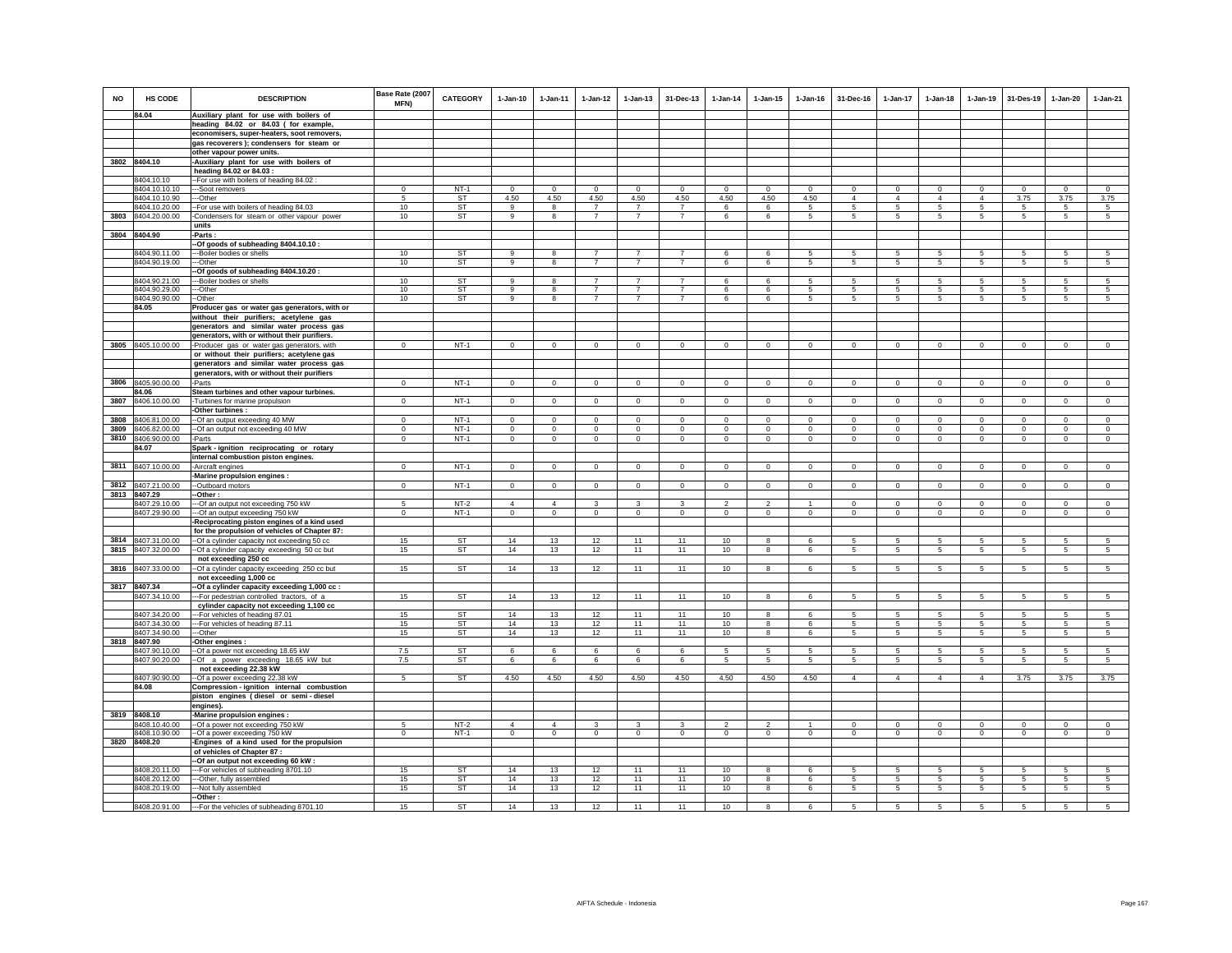| <b>NO</b> | HS CODE                        | <b>DESCRIPTION</b>                                                            | Base Rate (2007<br><b>MFN)</b> | <b>CATEGORY</b>  | $1-Jan-10$           | $1 - Jan-11$         | $1 - Jan-12$        | $1 - Jan-13$         | 31-Dec-13               | $1 - Jan-14$         | $1 - Jan-15$               | $1 - Jan-16$         | 31-Dec-16              | $1-Jan-17$                  | $1 - Jan-18$         | 1-Jan-19            | 31-Des-19               | $1 - Jan-20$            | $1-Jan-21$           |
|-----------|--------------------------------|-------------------------------------------------------------------------------|--------------------------------|------------------|----------------------|----------------------|---------------------|----------------------|-------------------------|----------------------|----------------------------|----------------------|------------------------|-----------------------------|----------------------|---------------------|-------------------------|-------------------------|----------------------|
|           | 8408.20.92.00                  | --Other, fully assembled                                                      | 15                             | <b>ST</b>        | 14                   | 13                   | 12                  | 11                   | 11                      | 10                   | 8                          | 6                    | 5                      | 5                           | 5                    | 5                   | -5                      | 5                       | 5                    |
|           | 8408.20.99.00                  | --Not fully assembled                                                         | 15                             | ST               | 14                   | 13                   | 12                  | 11                   | 11                      | 10                   | 8                          | 6                    | 5                      | $\sqrt{5}$                  | 5                    | 5                   | $\sqrt{5}$              | 5                       | $5\phantom{.0}$      |
| 3821      | 8408.90<br>8408.90.10          | -Other engines :                                                              |                                |                  |                      |                      |                     |                      |                         |                      |                            |                      |                        |                             |                      |                     |                         |                         |                      |
|           | 8408.90.10.10                  | --Of an output not exceeding 18.65 kW :                                       | 10                             | ST               | 9                    | 8                    |                     |                      | $\overline{7}$          | 6                    | 6                          |                      | 5                      | 5                           | 5                    | 5                   | 5                       | 5                       | 5                    |
|           | 8408.90.10.20                  | -For earth moving machinery<br>-- For railway locomotives or tramway vehicles | $\mathbf 0$                    | $NT-1$           | $\circ$              | $\mathbf 0$          | $\circ$             | $\mathbf 0$          | $^{\circ}$              | $\mathbf 0$          | $\mathbf 0$                | 5<br>$\mathbf 0$     | $\mathbf 0$            | $\mathbf 0$                 | $\mathbf 0$          | $\mathbf 0$         | $\mathbf 0$             | $\mathbf 0$             | $\circ$              |
|           | 8408.90.10.90                  | ---Other                                                                      | 10                             | <b>ST</b>        | $\overline{9}$       | 8                    | $\overline{7}$      | $\overline{7}$       | $\overline{7}$          | 6                    | $6\overline{6}$            | 5                    | $\overline{5}$         | 5                           | $\overline{5}$       | $\overline{5}$      | 5                       | $\overline{5}$          | $\overline{5}$       |
|           | 8408.90.50                     | -- Of an output exceeding 100 kW                                              |                                |                  |                      |                      |                     |                      |                         |                      |                            |                      |                        |                             |                      |                     |                         |                         |                      |
|           | 8408.90.50.10                  | --For earth moving machinery                                                  | 10                             | <b>ST</b>        | 9                    | 8                    | 7                   | $\overline{7}$       | $\overline{7}$          | 6                    | 6                          | 5                    | 5                      | 5                           | 5                    | 5                   | 5                       | 5                       | 5                    |
|           | 8408.90.50.20                  | -- For railway locomotives or tramway vehicles                                | $\Omega$                       | $NT-1$           | $\overline{0}$       | $\Omega$             | $\overline{0}$      | $\Omega$             | $\overline{0}$          | $\Omega$             | $\Omega$                   | $\Omega$             | $\overline{0}$         | $\overline{0}$              | $\Omega$             | $\overline{0}$      | $\overline{0}$          | $\overline{0}$          | $\overline{0}$       |
|           | 8408.90.50.90                  | -Other                                                                        | 10                             | <b>ST</b>        | 9                    | 8                    | $\overline{7}$      | $\overline{7}$       | $\overline{7}$          | 6                    | 6                          | 5                    | 5                      | 5                           | 5                    | 5                   | $\sqrt{5}$              | 5                       | 5                    |
|           |                                | -Other:                                                                       |                                |                  |                      |                      |                     |                      |                         |                      |                            |                      |                        |                             |                      |                     |                         |                         |                      |
|           | 8408.90.91.00                  | --For earth moving machinery                                                  | 10                             | ST               | 9                    | 8                    | $\overline{7}$      | $\overline{7}$       | $\overline{7}$          | 6                    | 6                          | 5                    | 5                      | 5                           | 5                    | 5                   | $\sqrt{5}$              | $\sqrt{5}$              | $5\overline{)}$      |
|           | 8408.90.92.00                  | -- For railway locomotives or tramway vehicles                                | $\Omega$                       | $NT-1$           | $\Omega$             | $\Omega$             | $\Omega$            | $\Omega$             | $\Omega$                | $\Omega$             | $\Omega$                   | $\Omega$             | $\Omega$               | $\overline{0}$              | $\Omega$             | $\Omega$            | $\Omega$                | $\Omega$                | $\overline{0}$       |
|           | 8408.90.99.00                  | --Other                                                                       | 10                             | ST               | 9                    | 8                    | $\overline{7}$      | $\overline{7}$       | $\overline{7}$          | 6                    | 6                          | 5                    | 5                      | 5                           | 5                    | 5                   | -5                      | 5                       | -5                   |
|           | 84.09                          | Parts suitable for use solely or principally                                  |                                |                  |                      |                      |                     |                      |                         |                      |                            |                      |                        |                             |                      |                     |                         |                         |                      |
|           |                                | with the engines of heading 84.07 or 84.08.                                   |                                |                  |                      |                      |                     |                      |                         |                      |                            |                      |                        |                             |                      |                     |                         |                         |                      |
| 3822      | 8409.10.00.00                  | -For aircraft engines                                                         | $^{\circ}$                     | $NT-1$           | $^{\circ}$           | $^{\circ}$           | $^{\circ}$          | $^{\circ}$           | $\mathbf 0$             | 0                    | $^{\circ}$                 | $^{\circ}$           | $^{\circ}$             | $^{\circ}$                  | $^{\circ}$           | $\mathbf{0}$        | $\overline{0}$          | $\mathbf 0$             | $\mathsf 0$          |
|           |                                | -Other:                                                                       |                                |                  |                      |                      |                     |                      |                         |                      |                            |                      |                        |                             |                      |                     |                         |                         |                      |
| 3823      | 8409.91                        | -Suitable for use solely or principally with                                  |                                |                  |                      |                      |                     |                      |                         |                      |                            |                      |                        |                             |                      |                     |                         |                         |                      |
|           |                                | spark-ignition internal combustion piston                                     |                                |                  |                      |                      |                     |                      |                         |                      |                            |                      |                        |                             |                      |                     |                         |                         |                      |
|           |                                | engines :                                                                     |                                |                  |                      |                      |                     |                      |                         |                      |                            |                      |                        |                             |                      |                     |                         |                         |                      |
|           |                                | --For earth moving machinery                                                  |                                |                  |                      |                      |                     |                      |                         |                      |                            |                      |                        |                             |                      |                     |                         |                         |                      |
|           | 8409.91.11.00                  | --Carburettors and parts thereof                                              | $\mathbf{0}$                   | $NT-1$           | $\Omega$             | $\circ$              | $\circ$             | $\mathbf{0}$         | $\mathbf 0$             | $\mathbf 0$          | $\mathbf{0}$               | $\Omega$             | $\circ$                | $\circ$                     | $\mathbf{0}$         | $\circ$             | $\mathbf 0$             | $\circ$                 | $\circ$              |
|           |                                | -Cylinder blocks, liners, heads and head                                      |                                |                  |                      |                      |                     |                      |                         |                      |                            |                      |                        |                             |                      |                     |                         |                         |                      |
|           |                                | covers :                                                                      |                                |                  |                      |                      |                     |                      |                         |                      |                            |                      |                        |                             |                      |                     |                         |                         |                      |
|           | 8409.91.12.00                  | --Cylinder blocks                                                             | $^{\circ}$                     | $NT-1$           | $\mathbf 0$          | $\Omega$             | $^{\circ}$          | $^{\circ}$           | $^{\circ}$              | $^{\circ}$           | $^{\circ}$                 | $^{\circ}$           | $^{\circ}$             | $\mathbf 0$                 | $\circ$              | $\mathbf 0$         | $\mathbf 0$             | $^{\circ}$              | $^{\circ}$           |
|           | 8409.91.13.00                  | ---Cylinder liners                                                            | $\Omega$                       | $NT-1$           | $\Omega$             | $\Omega$             | $^{\circ}$          | $\Omega$             | $\mathbf 0$             | $^{\circ}$           | $^{\circ}$                 | $\Omega$             | $\Omega$               | $^{\circ}$                  | $\circ$              | $^{\circ}$          | $^{\circ}$              | $^{\circ}$              | $^{\circ}$           |
|           | 8409.91.14.00                  | --Other                                                                       | $\mathbf 0$                    | $NT-1$           | $^{\circ}$           | $\mathbf 0$          | $\mathbf 0$         | $\mathbf 0$          | $\overline{0}$          | $\mathbf 0$          | $\mathbf 0$                | $\mathbf 0$          | $\mathbf 0$            | $\overline{0}$              | $\mathbf 0$          | $\overline{0}$      | $\overline{0}$          | $\overline{0}$          | $\overline{0}$       |
|           |                                | -Pistons, piston rings, gudgeon pins :                                        |                                |                  |                      |                      |                     |                      |                         |                      |                            |                      |                        |                             |                      |                     |                         |                         |                      |
|           | 8409.91.15.00                  | --Pistons                                                                     | $\Omega$                       | $NT-1$           | $\Omega$             | $\Omega$             | $^{\circ}$          | $\Omega$             | $^{\circ}$              | $^{\circ}$           | $\Omega$                   | $\Omega$             | $\mathbf 0$            | $\mathsf 0$                 | $\Omega$             | $\Omega$            | $\mathbf 0$             | $\mathbf 0$             | $\mathsf 0$          |
|           | 8409.91.16.00                  | --Other                                                                       | $\mathsf 0$                    | $NT-1$           | $\mathbf 0$          | $\mathbf 0$          | $\mathbf 0$         | $\mathsf 0$          | $\mathsf 0$             | $\mathbf 0$          | $\mathbf 0$<br>$\mathbf 0$ | $\mathbf 0$          | $\mathsf 0$            | $\mathbf 0$                 | $\mathsf 0$          | $\mathsf 0$         | $\mathbf 0$             | $\circ$<br>$\mathbf 0$  | $\mathbf 0$          |
|           | 8409.91.19.00                  | --Other<br>-For the vehicles of heading 87.01 :                               | $\mathbf 0$                    | $NT-1$           | $\circ$              | $\mathbf 0$          | $\mathbf 0$         | $\mathbf 0$          | $\mathbf 0$             | $\mathbf 0$          |                            | $\mathbf 0$          | $\mathbf 0$            | $\mathbf 0$                 | $\mathbf 0$          | $\circ$             | $\mathbf 0$             |                         | $\circ$              |
|           | 8409.91.21.00                  | --Carburettors and parts thereof                                              | $\Omega$                       | $NT-1$           | $\Omega$             | $\Omega$             | $\Omega$            | $\Omega$             | $\mathbf 0$             | $\,0\,$              | $\Omega$                   | $\Omega$             | $\Omega$               | $\overline{0}$              | $\Omega$             | $\mathsf 0$         | $\circ$                 | $\mathbf 0$             | $\circ$              |
|           |                                | -Cylinder blocks, liners, heads and head                                      |                                |                  |                      |                      |                     |                      |                         |                      |                            |                      |                        |                             |                      |                     |                         |                         |                      |
|           |                                | covers :                                                                      |                                |                  |                      |                      |                     |                      |                         |                      |                            |                      |                        |                             |                      |                     |                         |                         |                      |
|           | 8409.91.22.00                  | -Cylinder blocks                                                              | $\mathbf 0$                    | $NT-1$           | $\Omega$             | $\mathbf 0$          | $\mathbf 0$         | $\Omega$             | $\,0\,$                 | $\mathbf 0$          | $\Omega$                   | $\Omega$             | $\Omega$               | $\,0\,$                     | $\Omega$             | $\mathbf 0$         | $\mathbf 0$             | $\mathbf 0$             | $\mathbf 0$          |
|           | 8409.91.23.00                  | --Cylinder liners                                                             | $\Omega$                       | $NT-1$           | $\Omega$             | $\Omega$             | $\mathbf 0$         | $\Omega$             | $\mathbf 0$             | $\Omega$             | $\Omega$                   | $\Omega$             | $^{\circ}$             | $\circ$                     | $\Omega$             | $\Omega$            | $\mathbf 0$             | $\overline{0}$          | $\Omega$             |
|           | 8409.91.24.00                  | --Other                                                                       | $\circ$                        | $NT-1$           | $\mathbf 0$          | $\mathbf 0$          | $\circ$             | $\mathsf 0$          | $\mathbf{0}$            | $\mathbf 0$          | $\mathsf 0$                | $\mathsf 0$          | $\mathbf 0$            | $\circ$                     | $\mathbf 0$          | $\mathsf 0$         | $\mathbf 0$             | $\mathbf 0$             | $\mathbf 0$          |
|           |                                | -Pistons, piston rings, gudgeon pins:                                         |                                |                  |                      |                      |                     |                      |                         |                      |                            |                      |                        |                             |                      |                     |                         |                         |                      |
|           | 8409.91.25.00                  | --Pistons                                                                     | $^{\circ}$                     | $NT-1$           | $\Omega$             | $^{\circ}$           | $^{\circ}$          | $\circ$              | $\mathbf 0$             | $^{\circ}$           | $^{\circ}$                 | $^{\circ}$           | $\circ$                | $^{\circ}$                  | $\circ$              | $\circ$             | $^{\circ}$              | $\circ$                 | $\Omega$             |
|           | 8409.91.26.00                  | --Other                                                                       | $\Omega$                       | $NT-1$           | $\Omega$             | $\Omega$             | $\Omega$            | $\mathbf 0$          | $\mathbf 0$             | $\Omega$             | $\mathbf 0$                | $\Omega$             | $\mathbf{0}$           | $\mathsf 0$                 | $\mathbf 0$          | $\mathbf{0}$        | $\Omega$                | $\mathsf 0$             | $\Omega$             |
|           | 8409.91.29.00                  | --Other                                                                       | $\Omega$                       | $NT-1$           | $\Omega$             | $\Omega$             | $\mathbf 0$         | $\circ$              | $\,0\,$                 | $\Omega$             | $\Omega$                   | $\Omega$             | $\mathbf 0$            | $\circ$                     | $\mathbf 0$          | $\mathsf 0$         | $\,$ 0                  | $\mathsf 0$             | $\mathbf 0$          |
|           |                                | -For vehicles of heading 87.11                                                |                                |                  |                      |                      |                     |                      |                         |                      |                            |                      |                        |                             |                      |                     |                         |                         |                      |
|           | 8409.91.41.00                  | --Carburettors and parts thereof                                              | $\Omega$                       | $NT-1$           | $\Omega$             | $\Omega$             | $\mathbf 0$         | $\mathsf 0$          | $\overline{0}$          | $\mathbf 0$          | $\mathbf 0$                | $\Omega$             | $\mathsf 0$            | $\overline{0}$              | $\mathsf 0$          | $\overline{0}$      | $\mathbf 0$             | $\overline{0}$          | $\overline{0}$       |
|           |                                | -Cylinder blocks, cylinder liners, crank cases, heads and                     |                                |                  |                      |                      |                     |                      |                         |                      |                            |                      |                        |                             |                      |                     |                         |                         |                      |
|           |                                | head covers :                                                                 |                                |                  |                      |                      |                     |                      |                         |                      |                            |                      |                        |                             |                      |                     |                         |                         |                      |
|           | 8409.91.42.00                  | --Cylinder blocks; crank cases                                                | $\mathbf 0$                    | $NT-1$           | $\mathbf 0$          | $\mathbf 0$          | $^{\circ}$          | $\mathbf 0$          | $\mathbf 0$             | $^{\circ}$           | $\circ$                    | $\mathbf 0$          | $\mathbf 0$            | $\mathbb O$                 | $\mathbf 0$          | $\mathsf 0$         | $\mathbf 0$             | $\mathbf 0$             | $\mathsf 0$          |
|           | 8409.91.43.00                  | ---Cylinder liners                                                            | $\Omega$                       | $NT-1$           | $\Omega$             | $\Omega$             | $^{\circ}$          | $\circ$              | $\mathbf 0$             | $^{\circ}$           | $^{\circ}$                 | $^{\circ}$           | $\mathbf 0$            | $\mathbf 0$                 | $\circ$              | $\circ$             | $^{\circ}$              | $\mathbf{0}$            | $\circ$              |
|           | 8409.91.44.00                  | --Other                                                                       | $\mathbf 0$                    | $NT-1$           | $\circ$              | $\mathbf 0$          | $\mathbf 0$         | $\mathbf 0$          | $\mathbf{0}$            | $\mathbf 0$          | $\mathbf 0$                | $\circ$              | $\mathbf 0$            | $\mathbf 0$                 | $\mathbf 0$          | $\circ$             | $\mathbf 0$             | $\circ$                 | $\circ$              |
|           |                                | -Pistons, piston rings and gudgeon pins:                                      |                                |                  |                      |                      |                     |                      |                         |                      |                            |                      |                        |                             |                      |                     |                         |                         |                      |
|           | 8409.91.45.00<br>8409.91.46.00 | ---Pistons                                                                    | $\Omega$<br>$\Omega$           | $NT-1$<br>$NT-1$ | $\Omega$<br>$\Omega$ | $\Omega$<br>$\Omega$ | $\circ$<br>$\Omega$ | $\Omega$<br>$\Omega$ | $\mathbf 0$<br>$\Omega$ | $\Omega$<br>$\Omega$ | $\Omega$<br>$\Omega$       | $\Omega$<br>$\Omega$ | $^{\circ}$<br>$\Omega$ | $\mathbf 0$<br>$\mathbf{0}$ | $\Omega$<br>$\Omega$ | $\Omega$<br>$\circ$ | $\mathbf 0$<br>$\Omega$ | $\mathbf 0$<br>$\Omega$ | $\Omega$<br>$\Omega$ |
|           | 8409.91.49.00                  | ---Other<br>---Other                                                          | $\mathbf 0$                    | $NT-1$           | $\mathbf{0}$         | $\mathbf{0}$         | $\mathbf 0$         | $\mathbf 0$          | $\overline{0}$          | $^{\circ}$           | $\mathbf 0$                | $\mathbf 0$          | $\mathbf 0$            | $\mathbf 0$                 | $\mathbf 0$          | $\overline{0}$      | $\mathbf 0$             | $\mathbf 0$             | $\overline{0}$       |
|           |                                | -For other vehicles of Chapter 87 :                                           |                                |                  |                      |                      |                     |                      |                         |                      |                            |                      |                        |                             |                      |                     |                         |                         |                      |
|           | 8409.91.51.00                  | --Carburettors and parts thereof                                              | $^{\circ}$                     | $NT-1$           | $\Omega$             | $^{\circ}$           | $\overline{0}$      | $\circ$              | $^{\circ}$              | $\mathbf{0}$         | $\circ$                    | $^{\circ}$           | $^{\circ}$             | $\overline{0}$              | $\mathbf 0$          | $\mathbf{0}$        | $\mathbf{0}$            | $\mathbf{0}$            | $^{\circ}$           |
|           |                                | -Cylinder blocks, cylinder liners, crank cases, heads and                     |                                |                  |                      |                      |                     |                      |                         |                      |                            |                      |                        |                             |                      |                     |                         |                         |                      |
|           |                                | head covers:                                                                  |                                |                  |                      |                      |                     |                      |                         |                      |                            |                      |                        |                             |                      |                     |                         |                         |                      |
|           | 8409.91.52.00                  | --Cylinder blocks; crank cases                                                | $\mathbf 0$                    | $NT-1$           | $\circ$              | $\mathbf 0$          | $\mathbf 0$         | $\mathbf 0$          | $^{\circ}$              | $\mathbf 0$          | $\mathbf 0$                | $\mathbf 0$          | $\mathbf 0$            | $\circ$                     | $\mathbf 0$          | $\mathbf 0$         | $\mathbf 0$             | $\mathbf 0$             | $\circ$              |
|           | 8409.91.53.00                  | --- Cylinder liners                                                           | $\mathbf 0$                    | $NT-1$           | $\mathbf{0}$         | $^{\circ}$           | $\mathbf 0$         | $\mathbf 0$          | $\mathbf 0$             | $\mathbf 0$          | $\mathbf 0$                | $\mathbf 0$          | $\mathbf 0$            | $\mathbf 0$                 | $\mathbf 0$          | $\mathbf{0}$        | $\mathbf 0$             | $\mathbf 0$             | $\mathsf 0$          |
|           | 8409.91.54.00                  | --Other                                                                       | $\mathbf{0}$                   | $NT-1$           | $\circ$              | $\circ$              | $\circ$             | $\mathbf{0}$         | $\circ$                 | $\mathbf 0$          | $\Omega$                   | $\mathbf 0$          | $\mathbf{0}$           | $\circ$                     | $\mathbf{0}$         | $\circ$             | $\mathbf 0$             | $\circ$                 | $\circ$              |
|           |                                | -Pistons, pistons rings and gudgeon pins:                                     |                                |                  |                      |                      |                     |                      |                         |                      |                            |                      |                        |                             |                      |                     |                         |                         |                      |
|           | 8409.91.55.00                  | --Pistons                                                                     | $\mathbf 0$                    | $NT-1$           | $\Omega$             | $^{\circ}$           | $^{\circ}$          | $\mathbf 0$          | $\mathbf{0}$            | $\mathbf{0}$         | $\mathbf 0$                | $\mathbf{0}$         | $\mathbf 0$            | $\circ$                     | $\mathbf{0}$         | $\mathbf{0}$        | $\mathbf{0}$            | $\circ$                 | $\mathbf{0}$         |
|           | 8409.91.56.00                  | --Other                                                                       | $^{\circ}$                     | $NT-1$           | $\Omega$             | $\Omega$             | $^{\circ}$          | $^{\circ}$           | $\mathbf 0$             | $^{\circ}$           | $^{\circ}$                 | $^{\circ}$           | $^{\circ}$             | $\mathbf 0$                 | $\circ$              | $\circ$             | $^{\circ}$              | $\mathbf 0$             | $\circ$              |
|           | 8409.91.59.00                  | -Other                                                                        | $\mathbf{0}$                   | $NT-1$           | $\circ$              | $\mathbf 0$          | $\circ$             | $\mathbf 0$          | $\mathbf 0$             | $\mathbf 0$          | $\mathbf 0$                | $\mathbf 0$          | $\circ$                | $\circ$                     | $\mathbf 0$          | $\circ$             | $\mathbf 0$             | $\circ$                 | $\circ$              |
|           |                                | -For vessels of Chapter 89 :                                                  |                                |                  |                      |                      |                     |                      |                         |                      |                            |                      |                        |                             |                      |                     |                         |                         |                      |
|           |                                | --For marine propulsion engines of a power                                    |                                |                  |                      |                      |                     |                      |                         |                      |                            |                      |                        |                             |                      |                     |                         |                         |                      |
|           |                                | not exceeding 22.38 kW:                                                       |                                |                  |                      |                      |                     |                      |                         |                      |                            |                      |                        |                             |                      |                     |                         |                         |                      |
|           | 8409.91.61.00                  | --Cylinder blocks; crank cases                                                | $\Omega$                       | $NT-1$           | $^{\circ}$           | $\Omega$             | $\overline{0}$      | $\overline{0}$       | $\overline{0}$          | $\overline{0}$       | $\overline{0}$             | $\mathbf 0$          | $\mathbf 0$            | $\overline{0}$              | $\overline{0}$       | $\overline{0}$      | $\overline{0}$          | $\overline{0}$          | $\overline{0}$       |
|           | 8409.91.62.00                  | --Pistons                                                                     | $\Omega$                       | $NT-1$           | $\Omega$             | $\Omega$             | $\Omega$            | $\Omega$             | $\Omega$                | $\Omega$             | $\Omega$                   | $\Omega$             | $\Omega$               | $\Omega$                    | $\Omega$             | $\Omega$            | $\Omega$                | $\Omega$                | $\Omega$             |
|           | 8409.91.63.00                  | --Other                                                                       | $\overline{0}$                 | $NT-1$           | $^{\circ}$           | $\mathbf{0}$         | $\mathbf{0}$        | 0                    | $\mathbf{0}$            | $\mathbf 0$          | 0                          | $\circ$              | $\mathbf{0}$           | $\mathbf{0}$                | 0                    | $\mathbf{0}$        | $\mathbf{0}$            | $\mathbf{0}$            | $\mathbf{0}$         |
|           |                                | -For marine propulsion engines of a power                                     |                                |                  |                      |                      |                     |                      |                         |                      |                            |                      |                        |                             |                      |                     |                         |                         |                      |
|           |                                | exceeding 22.38 kW:                                                           |                                |                  |                      |                      |                     |                      |                         |                      |                            |                      |                        |                             |                      |                     |                         |                         |                      |
|           | 8409.91.64.00                  | --Cylinder blocks; crank cases                                                | $\overline{0}$                 | $NT-1$           | $^{\circ}$           | $\overline{0}$       | $\overline{0}$      | $\overline{0}$       | $\overline{0}$          | $\overline{0}$       | $\overline{0}$             | $\overline{0}$       | $\overline{0}$         | $\overline{0}$              | $\overline{0}$       | $\overline{0}$      | $\overline{0}$          | $\overline{0}$          | $\overline{0}$       |
|           | 8409.91.65.00                  | ---Pistons                                                                    | $\overline{0}$                 | $NT-1$           | $\mathbf{0}$         | $\mathbf 0$          | $\mathbf 0$         | $\mathbf 0$          | $\mathbf 0$             | $^{\circ}$           | $\mathbf 0$                | $\mathbf 0$          | $\mathbf 0$            | $\mathsf 0$                 | $\mathbf 0$          | $\mathbf{0}$        | $\mathbf 0$             | $\mathbf 0$             | $\mathbf 0$          |
|           | 8409.91.66.00                  | -----Other                                                                    | $\mathbf{0}$                   | $NT-1$           | $\circ$              | $\mathbf 0$          | $\mathbf{0}$        | $\mathbf{0}$         | $\Omega$                | $\Omega$             | $\Omega$                   | $\Omega$             | $\mathbf{0}$           | $\circ$                     | $\mathbf{0}$         | $\circ$             | $\mathbf 0$             | $\Omega$                | $\circ$              |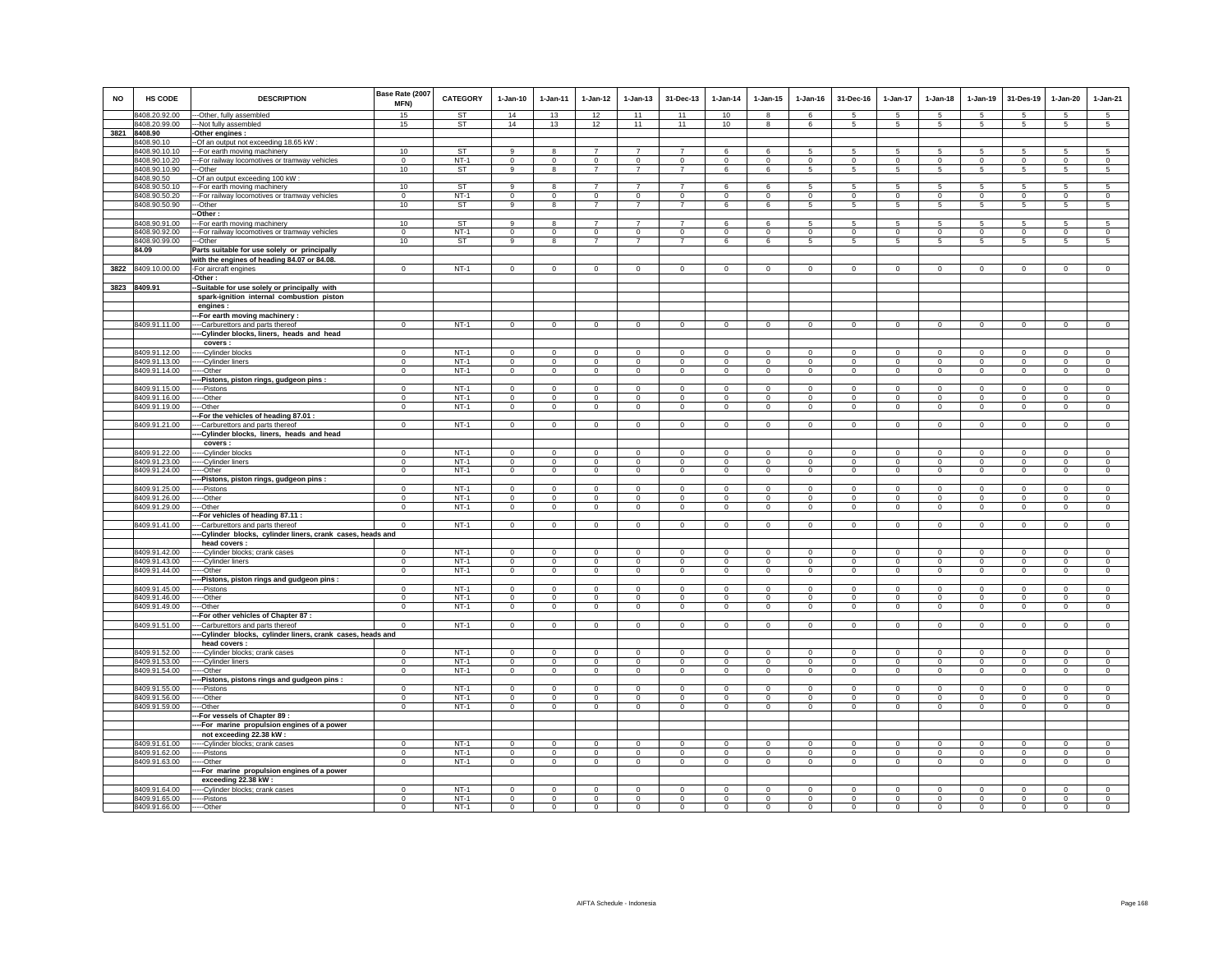| <b>NO</b> | HS CODE                             | <b>DESCRIPTION</b>                                                                    | Base Rate (2007<br><b>MFN)</b> | <b>CATEGORY</b> | $1-Jan-10$     | 1-Jan-11       | 1-Jan-12       | 1-Jan-13       | 31-Dec-13               | $1 - Jan-14$   | 1-Jan-15       | 1-Jan-16       | 31-Dec-16      | 1-Jan-17       | 1-Jan-18       | 1-Jan-19                | 31-Des-19                     | 1-Jan-20       | $1-Jan-21$     |
|-----------|-------------------------------------|---------------------------------------------------------------------------------------|--------------------------------|-----------------|----------------|----------------|----------------|----------------|-------------------------|----------------|----------------|----------------|----------------|----------------|----------------|-------------------------|-------------------------------|----------------|----------------|
|           |                                     | -- For other engines :                                                                |                                |                 |                |                |                |                |                         |                |                |                |                |                |                |                         |                               |                |                |
|           | 8409.91.71.00                       | ---Carburettors and parts thereof<br>--Cylinder blocks, cylinder liners, heads and    | $\mathbf 0$                    | $NT-1$          | $\circ$        | $\mathbf 0$    | $\circ$        | $\mathbf 0$    | $\mathbf 0$             | $\circ$        | $\mathbf 0$    | $\mathbf 0$    | $\circ$        | $\mathbf 0$    | $\Omega$       | $\mathbf 0$             | $\mathbf 0$                   | $\mathbf 0$    | $\circ$        |
|           |                                     | head covers :                                                                         |                                |                 |                |                |                |                |                         |                |                |                |                |                |                |                         |                               |                |                |
|           | 8409.91.72.00                       | --Cylinder blocks                                                                     | $\Omega$                       | $NT-1$          | $\Omega$       | $\Omega$       | $\Omega$       | $\Omega$       | $\Omega$                | $\Omega$       | $\Omega$       | $\Omega$       | $\Omega$       | $\Omega$       | $\Omega$       | $\Omega$                | $\Omega$                      | $\Omega$       | $\Omega$       |
|           | 8409.91.73.00                       | --Cylinder liners                                                                     | $\overline{0}$                 | $NT-1$          | $\overline{0}$ | $\overline{0}$ | $\overline{0}$ | $\overline{0}$ | 0                       | $^{\circ}$     | $\overline{0}$ | $\overline{0}$ | $\overline{0}$ | $\overline{0}$ | $\overline{0}$ | 0                       | $\overline{0}$                | 0              | $\overline{0}$ |
|           | 8409.91.74.00                       | --Other                                                                               | $\overline{0}$                 | $NT-1$          | $\mathbf{0}$   | $\overline{0}$ | $\mathbf 0$    | $\circ$        | $\overline{0}$          | $\mathbf 0$    | $\mathbf 0$    | $\mathbf{0}$   | $\circ$        | $\mathbf 0$    | $\mathbf{0}$   | $\,0\,$                 | $\mathbf 0$                   | $\mathbf 0$    | $\mathsf 0$    |
|           |                                     | --Pistons, pistons rings and gudgeon pins:                                            |                                |                 |                |                |                |                |                         |                |                |                |                |                |                |                         |                               |                |                |
|           | 8409.91.75.00                       | --Pistons                                                                             | $\Omega$                       | $NT-1$          | $\Omega$       | $\Omega$       | $\Omega$       | $\mathbf 0$    | $\Omega$                | $\Omega$       | $\Omega$       | $\Omega$       | $\Omega$       | $\Omega$       | $\Omega$       | $\Omega$                | $\Omega$                      | $\Omega$       | $\Omega$       |
|           | 8409.91.76.00                       | ---Other                                                                              | $\mathbf 0$                    | $NT-1$          | $\mathbf 0$    | $\mathbf 0$    | $\circ$        | $\mathbf 0$    | $\mathbf 0$             | $\mathbf 0$    | $\mathbf 0$    | $\mathbf{0}$   | $\circ$        | 0              | $\mathbf{0}$   | $\mathbf 0$             | $\mathbf 0$                   | $\mathbf 0$    | $\mathbf 0$    |
| 3824      | 8409.91.79.00<br>8409.99            | --Other                                                                               | $^{\circ}$                     | $NT-1$          | $\Omega$       | $\overline{0}$ | $\mathbf 0$    | $\mathbf 0$    | $\,0\,$                 | $\circ$        | $\mathbf 0$    | $\mathbf{0}$   | $\circ$        | $\mathsf 0$    | $\mathbf 0$    | $\mathbf 0$             | $\circ$                       | $\mathbf{0}$   | $\mathsf 0$    |
|           |                                     | Other:<br>-For earth moving machinery :                                               |                                |                 |                |                |                |                |                         |                |                |                |                |                |                |                         |                               |                |                |
|           | 8409.99.11.00                       | -Carburettors and parts thereof                                                       | $\mathbf 0$                    | $NT-1$          | $\mathsf 0$    | $\mathsf 0$    | $\overline{0}$ | $\mathsf 0$    | $\mathsf 0$             | $\overline{0}$ | $\mathsf 0$    | $\mathbf 0$    | $\mathsf 0$    | $\mathbf 0$    | $\mathbf 0$    | $\mathbf 0$             | $\overline{0}$                | $\mathsf 0$    | $\overline{0}$ |
|           |                                     | -Cylinder blocks, cylinder liners, heads and head                                     |                                |                 |                |                |                |                |                         |                |                |                |                |                |                |                         |                               |                |                |
|           |                                     | covers                                                                                |                                |                 |                |                |                |                |                         |                |                |                |                |                |                |                         |                               |                |                |
|           | 8409.99.12.00                       | --Cylinder blocks                                                                     | $\mathbf 0$                    | <b>NT-1</b>     | $\circ$        | $^{\circ}$     | $\mathbf 0$    | $\mathbf 0$    | $\mathbf 0$             | $\mathbf 0$    | $^{\circ}$     | $^{\circ}$     | $^{\circ}$     | 0              | $\Omega$       | $\mathbf 0$             | $^{\circ}$                    | $\mathbf 0$    | $\mathbf 0$    |
|           | 8409.99.13.00                       | --Cylinder liners                                                                     | $^{\circ}$                     | $NT-1$          | $\mathbf{0}$   | $\mathbf 0$    | $\mathbf 0$    | $\mathbf 0$    | $\mathbf 0$             | $\,0\,$        | $\mathbf 0$    | $\mathbf 0$    | $\mathbf 0$    | 0              | $\mathbf 0$    | $\mathbf 0$             | $\mathbf 0$                   | $\mathbf 0$    | $\mathbf 0$    |
|           | 8409.99.14.00                       | --Other                                                                               | $\Omega$                       | $NT-1$          | $\mathsf 0$    | $\Omega$       | $\circ$        | $\mathsf 0$    | $\mathbf 0$             | $\mathbf 0$    | $\mathsf 0$    | $\mathsf 0$    | $\mathbf 0$    | $\mathsf 0$    | $\mathbf 0$    | $\mathbf 0$             | $\circ$                       | $\mathbf 0$    | $\mathsf 0$    |
|           |                                     | -Pistons, pistons rings and gudgeon pins:                                             |                                |                 |                |                |                |                |                         |                |                |                |                |                |                |                         |                               |                |                |
|           | 8409.99.15.00                       | --Pistons                                                                             | $\mathbf 0$                    | $NT-1$          | $\Omega$       | $\mathbf 0$    | $\mathbf 0$    | $\mathbf 0$    | $\mathbf 0$             | $\Omega$       | $\Omega$       | $\Omega$       | $^{\circ}$     | $\Omega$       | $\Omega$       | $\mathbf 0$             | $^{\circ}$                    | $\mathbf 0$    | $\Omega$       |
|           | 8409.99.16.00                       | ---Other                                                                              | $\Omega$                       | $NT-1$          | $\Omega$       | $\Omega$       | $\Omega$       | $\Omega$       | $\Omega$                | $\Omega$       | $\Omega$       | $\Omega$       | $\Omega$       | $\Omega$       | $\Omega$       | $\Omega$                | $\Omega$                      | $\Omega$       | $\Omega$       |
|           | 8409.99.19.00                       | --Other                                                                               | $\mathbf 0$                    | $NT-1$          | $\circ$        | $\circ$        | $\mathbf 0$    | $\mathbf 0$    | $\mathbf 0$             | $\mathbf 0$    | $\mathbf 0$    | $\circ$        | $\circ$        | $\mathbf 0$    | $\circ$        | $\mathbf 0$             | $\circ$                       | $\mathbf 0$    | $\circ$        |
|           | 8409.99.21.00                       | -For the vehicles of 87.01 :                                                          |                                | $NT-1$          | $\mathbf{0}$   |                |                |                |                         |                |                |                | $\circ$        |                | $\mathbf{0}$   |                         |                               |                | $\circ$        |
|           |                                     | --Carburettors and parts thereof<br>-Cylinder blocks, cylinder liners, heads and head | $\mathbf 0$                    |                 |                | $\mathbf 0$    | $\circ$        | $\mathbf 0$    | $\mathbf 0$             | $\mathbf 0$    | $\mathbf 0$    | $\mathbf 0$    |                | 0              |                | $\mathbf 0$             | $\circ$                       | $\mathbf 0$    |                |
|           |                                     | covers:                                                                               |                                |                 |                |                |                |                |                         |                |                |                |                |                |                |                         |                               |                |                |
|           | 8409.99.22.00                       | --Cylinder blocks                                                                     | $\mathbf 0$                    | $NT-1$          | $\mathbf 0$    | $\mathbf 0$    | $\mathbf 0$    | $\mathbf 0$    | $\mathbf 0$             | $^{\circ}$     | $\mathbf 0$    | $^{\circ}$     | $\circ$        | $\mathbf 0$    | $\mathbf 0$    | $\mathbf 0$             | $^{\circ}$                    | $\mathbf 0$    | $\circ$        |
|           | 8409.99.23.00                       | ---Cylinder liners                                                                    | $\overline{0}$                 | $NT-1$          | $\overline{0}$ | $\overline{0}$ | $\overline{0}$ | $\overline{0}$ | $\overline{0}$          | $\overline{0}$ | $\overline{0}$ | $\overline{0}$ | $\overline{0}$ | $\overline{0}$ | $\overline{0}$ | $\overline{0}$          | $\overline{0}$                | $\overline{0}$ | $\overline{0}$ |
|           | 8409.99.24.00                       | --Other                                                                               | $\mathbf 0$                    | $NT-1$          | $\mathsf 0$    | $\mathsf 0$    | $\mathbf 0$    | $\mathsf 0$    | $\mathsf 0$             | $\mathsf 0$    | $\mathsf 0$    | $\mathsf 0$    | $\mathbf 0$    | $\mathbf 0$    | $\mathbf 0$    | $\mathbf 0$             | $\mathbf 0$                   | $\mathsf 0$    | $\mathsf 0$    |
|           |                                     | -Pistons, pistons rings and gudgeon pins :                                            |                                |                 |                |                |                |                |                         |                |                |                |                |                |                |                         |                               |                |                |
|           | 8409.99.25.00                       | --Pistons                                                                             | $\Omega$                       | $NT-1$          | $\Omega$       | $^{\circ}$     | $\circ$        | $\mathbf{0}$   | $\Omega$                | $\mathbf{0}$   | $\Omega$       | $\Omega$       | $\Omega$       | $^{\circ}$     | $\Omega$       | $\Omega$                | $\overline{0}$                | $\Omega$       | $^{\circ}$     |
|           | 8409.99.26.00                       | --Other                                                                               | $^{\circ}$                     | $NT-1$          | $\mathbf{0}$   | $\mathbf 0$    | $\mathbf 0$    | $\mathbf 0$    | $\mathbf 0$             | $\mathbf 0$    | $^{\circ}$     | $\mathbf{0}$   | $\mathbf 0$    | $\mathbf 0$    | $\mathbf 0$    | $\mathbf 0$             | $\overline{0}$                | $\mathbf 0$    | $\circ$        |
|           | 8409.99.29.00                       | --Other                                                                               | $\mathbf 0$                    | $NT-1$          | $\Omega$       | $\mathbf 0$    | $\mathsf 0$    | $\mathsf 0$    | $\mathbf 0$             | $\mathbf 0$    | $\mathsf 0$    | $\mathsf 0$    | $\mathbf 0$    | $\mathbf 0$    | $\mathbf 0$    | $\mathbf 0$             | $\,0\,$                       | $\mathbf 0$    | $\circ$        |
|           |                                     | -For other vehicles of Chapter 87:                                                    |                                |                 |                |                |                |                |                         |                |                |                |                |                |                |                         |                               |                |                |
|           | 8409.99.41.00                       | -Carburettors and parts thereof                                                       | $\Omega$                       | $NT-1$          | $\overline{0}$ | $\circ$        | $\overline{0}$ | $\overline{0}$ | $\mathsf 0$             | $\overline{0}$ | $\overline{0}$ | $\overline{0}$ | $\circ$        | $\overline{0}$ | $\overline{0}$ | $\overline{0}$          | $\overline{0}$                | $\mathsf 0$    | $\overline{0}$ |
|           |                                     | -Cylinder blocks, cylinder liners, crank cases, heads and<br>head covers:             |                                |                 |                |                |                |                |                         |                |                |                |                |                |                |                         |                               |                |                |
|           | 8409.99.42.00                       | --Cylinder blocks; crank cases                                                        | $\mathbf 0$                    | $NT-1$          | $\circ$        | $\circ$        | $\circ$        | $\mathbf 0$    | $\mathbf 0$             | $\circ$        | $\mathbf 0$    | $\mathbf 0$    | $\circ$        | $\mathbf 0$    | $\circ$        | $\mathbf 0$             | $\circ$                       | $\mathbf 0$    | $\circ$        |
|           | 8409.99.43.00                       | ---Cylinder liners                                                                    | $\Omega$                       | $NT-1$          | $\Omega$       | $\Omega$       | $\Omega$       | $\mathbf 0$    | $\Omega$                | $\Omega$       | $\mathbf 0$    | $\Omega$       | $\Omega$       | $\Omega$       | $\Omega$       | $\Omega$                | $\Omega$                      | $\Omega$       | $\Omega$       |
|           | 8409.99.44.00                       | --Other                                                                               | $\mathbf 0$                    | $NT-1$          | $\mathbf{0}$   | $\mathbf 0$    | $\mathsf 0$    | $\mathsf 0$    | $\mathbf 0$             | $\mathbf 0$    | $\mathsf 0$    | $\mathsf 0$    | $\mathbf 0$    | $\mathbf 0$    | $\mathbf 0$    | $\mathbf 0$             | $\,0\,$                       | $\mathsf 0$    | $\mathsf 0$    |
|           |                                     | -Pistons, pistons rings and gudgeon pins :                                            |                                |                 |                |                |                |                |                         |                |                |                |                |                |                |                         |                               |                |                |
|           | 8409.99.45.00                       | --Pistons                                                                             | $^{\circ}$                     | $NT-1$          | $\Omega$       | $\Omega$       | $\circ$        | $\Omega$       | $^{\circ}$              | $\Omega$       | $\Omega$       | $\Omega$       | $\Omega$       | $\Omega$       | $\Omega$       | $^{\circ}$              | $\mathbf 0$                   | $^{\circ}$     | $\Omega$       |
|           | 8409.99.46.00                       | --Other                                                                               | $\mathbf 0$                    | $NT-1$          | $\mathsf 0$    | $\mathsf 0$    | $\mathbf 0$    | $\mathsf 0$    | $\mathbf 0$             | $\mathsf 0$    | $\mathsf 0$    | $\mathbf 0$    | $\mathbf 0$    | $\mathbf 0$    | $\mathbf 0$    | $\mathbf 0$             | $\mathbf 0$                   | $\mathsf 0$    | $\mathsf 0$    |
|           | 8409.99.49.00                       | --Other                                                                               | $\mathbf 0$                    | NT-1            | $\circ$        | $\circ$        | $\circ$        | $\mathbf 0$    | $\mathbf 0$             | $\mathbf 0$    | $\mathbf 0$    | $\mathbf 0$    | $\mathbf 0$    | $\circ$        | $\mathbf 0$    | $\mathbf 0$             | $\circ$                       | $\mathbf 0$    | $\mathbf 0$    |
|           |                                     | -For vessels of Chapter 89 :                                                          |                                |                 |                |                |                |                |                         |                |                |                |                |                |                |                         |                               |                |                |
|           |                                     | --For marine propulsion engines of a power                                            |                                |                 |                |                |                |                |                         |                |                |                |                |                |                |                         |                               |                |                |
|           |                                     | not exceeding 22.38 kW:                                                               | $\Omega$                       | $NT-1$          | $\Omega$       | $\Omega$       | $\Omega$       | $\Omega$       | $\Omega$                | $\Omega$       | $\Omega$       | $\Omega$       | $\Omega$       | $\Omega$       | $\Omega$       |                         | $\mathbf 0$                   | $\Omega$       | $\mathsf 0$    |
|           | 8409.99.51.00<br>8409.99.52.00      | ---Cylinder blocks; crank cases<br>---Pistons                                         | $\Omega$                       | $NT-1$          | $\Omega$       | $\circ$        | $\mathsf 0$    | $\mathsf 0$    | $\Omega$                | $\Omega$       | $\Omega$       | $\Omega$       | $\Omega$       | $\mathbf 0$    | $\Omega$       | $\mathbf 0$<br>$\Omega$ | $\mathbf 0$                   | $\Omega$       | $\circ$        |
|           | 8409.99.53.00                       | ---Other                                                                              | $\overline{0}$                 | $NT-1$          | $\overline{0}$ | $\overline{0}$ | $\overline{0}$ | $\overline{0}$ | $\overline{0}$          | $\overline{0}$ | $\overline{0}$ | $\overline{0}$ | $\overline{0}$ | $\overline{0}$ | $\overline{0}$ | $\overline{0}$          | $\overline{0}$                | $\overline{0}$ | $\overline{0}$ |
|           |                                     | -- For marine propulsion engines of a power                                           |                                |                 |                |                |                |                |                         |                |                |                |                |                |                |                         |                               |                |                |
|           |                                     | exceeding 22.38 kW:                                                                   |                                |                 |                |                |                |                |                         |                |                |                |                |                |                |                         |                               |                |                |
|           | 8409.99.54.00                       | --Cylinder blocks; crank cases                                                        | $\Omega$                       | $NT-1$          | $\Omega$       | $\Omega$       | $\circ$        | $^{\circ}$     | $^{\circ}$              | $\mathbf 0$    | $^{\circ}$     | $\Omega$       | $\Omega$       | $\Omega$       | $\Omega$       | $^{\circ}$              | $^{\circ}$                    | $^{\circ}$     | $\Omega$       |
|           | 8409.99.55.00                       | --Pistons                                                                             | $\mathbf 0$                    | $NT-1$          | $\mathsf 0$    | $\mathsf 0$    | $\mathbf 0$    | $\mathsf 0$    | $\mathsf 0$             | $\mathsf 0$    | $\mathsf 0$    | $\mathsf 0$    | $\mathsf 0$    | $\mathbf 0$    | $\mathbf 0$    | $\mathbf 0$             | $\mathbf 0$                   | $\mathsf 0$    | $\mathsf 0$    |
|           | 8409.99.56.00                       | ---Other                                                                              | $\mathbf 0$                    | $NT-1$          | $\mathbf 0$    | $\mathbf 0$    | $\overline{0}$ | $\mathbf 0$    | $\mathbf 0$             | $\mathbf 0$    | $\mathbf 0$    | $\mathbf 0$    | $\mathbf 0$    | 0              | $\mathbf 0$    | $\mathbf 0$             | $\mathbf 0$                   | $\mathbf 0$    | $\mathbf 0$    |
|           |                                     | --For other engines :                                                                 |                                |                 |                |                |                |                |                         | $\Omega$       |                | $\Omega$       |                |                |                |                         |                               |                |                |
|           | 8409.99.61.00                       | --Carburettors and parts thereof                                                      | $\Omega$                       | $NT-1$          | $\Omega$       | $\Omega$       | $\mathbf{0}$   | $\mathbf{0}$   | $\Omega$                |                | $\Omega$       |                | $\Omega$       | $\Omega$       | $\circ$        | $\mathbf 0$             | $\mathbf 0$                   | $\Omega$       | $\circ$        |
|           |                                     | --Cylinder blocks, cylinder liners, heads and head<br>covers                          |                                |                 |                |                |                |                |                         |                |                |                |                |                |                |                         |                               |                |                |
|           | 8409.99.62.00                       | ---Cylinder blocks                                                                    | $\Omega$                       | $NT-1$          | $\Omega$       | $^{\circ}$     | $^{\circ}$     | $^{\circ}$     | $^{\circ}$              | $^{\circ}$     | $\Omega$       | $\Omega$       | $\Omega$       | $\Omega$       | $\Omega$       | $^{\circ}$              | $^{\circ}$                    | $\Omega$       | $\mathbf 0$    |
|           | 8409.99.63.00                       | ---Cylinder liners                                                                    | $\Omega$                       | $NT-1$          | $\Omega$       | $\Omega$       | $\circ$        | $^{\circ}$     | $\mathbf{0}$            | $^{\circ}$     | $^{\circ}$     | $^{\circ}$     | $\Omega$       | $^{\circ}$     | $^{\circ}$     | $\Omega$                | $\circ$                       | $\circ$        | $\circ$        |
|           | 8409.99.64.00                       | --Other                                                                               | $\mathbf 0$                    | $NT-1$          | $\mathsf 0$    | $\mathbf 0$    | $\mathsf 0$    | $\mathsf 0$    | $\mathbf 0$             | $\mathbf 0$    | $\mathsf 0$    | $\circ$        | $\mathsf 0$    | $\mathsf 0$    | $\mathbf 0$    | $\mathbf 0$             | $\,0\,$                       | $\mathsf 0$    | $\mathsf 0$    |
|           |                                     | -Pistons, pistons rings and gudgeon pins:                                             |                                |                 |                |                |                |                |                         |                |                |                |                |                |                |                         |                               |                |                |
|           | 8409.99.65.00                       | --Pistons                                                                             | $\Omega$                       | $NT-1$          | $\Omega$       | $\Omega$       | $\mathbf{0}$   | $\Omega$       | $\Omega$                | $\mathbf 0$    | $\Omega$       | $\Omega$       | $\Omega$       | $\mathbf{0}$   | $\Omega$       | $\Omega$                | $\Omega$                      | $\Omega$       | $\circ$        |
|           | 8409.99.66.00                       | --Other                                                                               | $\mathbf 0$                    | $NT-1$          | $\Omega$       | $\mathsf 0$    | $\mathbf 0$    | $\mathsf 0$    | $\mathbf 0$             | $\Omega$       | $\mathsf 0$    | $\Omega$       | $\mathsf 0$    | $\mathbf 0$    | $\mathbf 0$    | $\Omega$                | $\mathbf 0$                   | $\Omega$       | $\mathsf 0$    |
|           | 8409.99.69.00                       | --Other                                                                               | $\mathbf 0$                    | $NT-1$          | $\circ$        | $\circ$        | $\circ$        | $\mathbf 0$    | $\overline{0}$          | $\circ$        | $\mathbf 0$    | $\mathbf 0$    | $\circ$        | $\circ$        | $\mathbf 0$    | $\mathbf 0$             | $\circ$                       | $\mathbf 0$    | $\mathbf 0$    |
|           | 84.10                               | Hydraulic turbines, water wheels, and                                                 |                                |                 |                |                |                |                |                         |                |                |                |                |                |                |                         |                               |                |                |
|           |                                     | regulators therefor.                                                                  |                                |                 |                |                |                |                |                         |                |                |                |                |                |                |                         |                               |                |                |
|           |                                     | Hydraulic turbines and water wheels :                                                 |                                |                 |                |                |                |                |                         |                |                |                |                |                |                |                         |                               |                |                |
| 3825      | 8410.11.00.00                       | --Of a power not exceeding 1,000 kW                                                   | $^{\circ}$                     | $NT-1$          | $\mathbf 0$    | $\mathbf 0$    | $\mathbf 0$    | $\mathbf 0$    | $\bf{0}$                | $\mathbf 0$    | $\mathbf 0$    | $\mathbf 0$    | $\mathbf 0$    | 0              | $\mathbf 0$    | $\mathbf 0$             | $\mathbf 0$                   | $\bf{0}$       | $\circ$        |
| 3826      | 8410.12.00.00                       | -Of a power exceeding 1,000 kW but not                                                | $\mathbf 0$                    | $NT-1$          | $\circ$        | $\circ$        | $\mathbf 0$    | $\mathbf 0$    | $\mathbf 0$             | $\mathbf 0$    | $\mathbf 0$    | $\mathbf 0$    | $\circ$        | $\mathbf 0$    | $\mathbf 0$    | $\mathbf 0$             | $^{\circ}$                    | $\mathbf 0$    | $\circ$        |
|           |                                     | exceeding 10,000 kW                                                                   |                                |                 |                |                | $\overline{0}$ |                |                         |                |                |                |                |                |                |                         |                               |                |                |
| 3827      | 8410.13.00.00<br>3828 8410.90.00.00 | -- Of a power exceeding 10,000 kW                                                     | $\Omega$                       | $NT-1$          | $\Omega$       | $\Omega$       |                | $\Omega$       | $\Omega$<br>$\mathbf 0$ | $\overline{0}$ | $\Omega$       | $\Omega$       | $\Omega$       | $\Omega$       | $\Omega$       | $\Omega$                | $\overline{0}$<br>$\mathbf 0$ | $\Omega$       | $\overline{0}$ |
|           | 84.11                               | -Parts, including regulators<br>Turbo-jets, turbo-propellers and other gas            | $\circ$                        | $NT-1$          | $\mathsf 0$    | $\mathsf 0$    | $\mathbf 0$    | $\mathsf 0$    |                         | $\mathsf 0$    | $\mathsf 0$    | $\mathsf 0$    | $\mathbf 0$    | $\mathbf 0$    | $\mathbf 0$    | $\mathbf 0$             |                               | $\mathsf 0$    | $\mathsf 0$    |
|           |                                     | turbines.                                                                             |                                |                 |                |                |                |                |                         |                |                |                |                |                |                |                         |                               |                |                |
|           |                                     |                                                                                       |                                |                 |                |                |                |                |                         |                |                |                |                |                |                |                         |                               |                |                |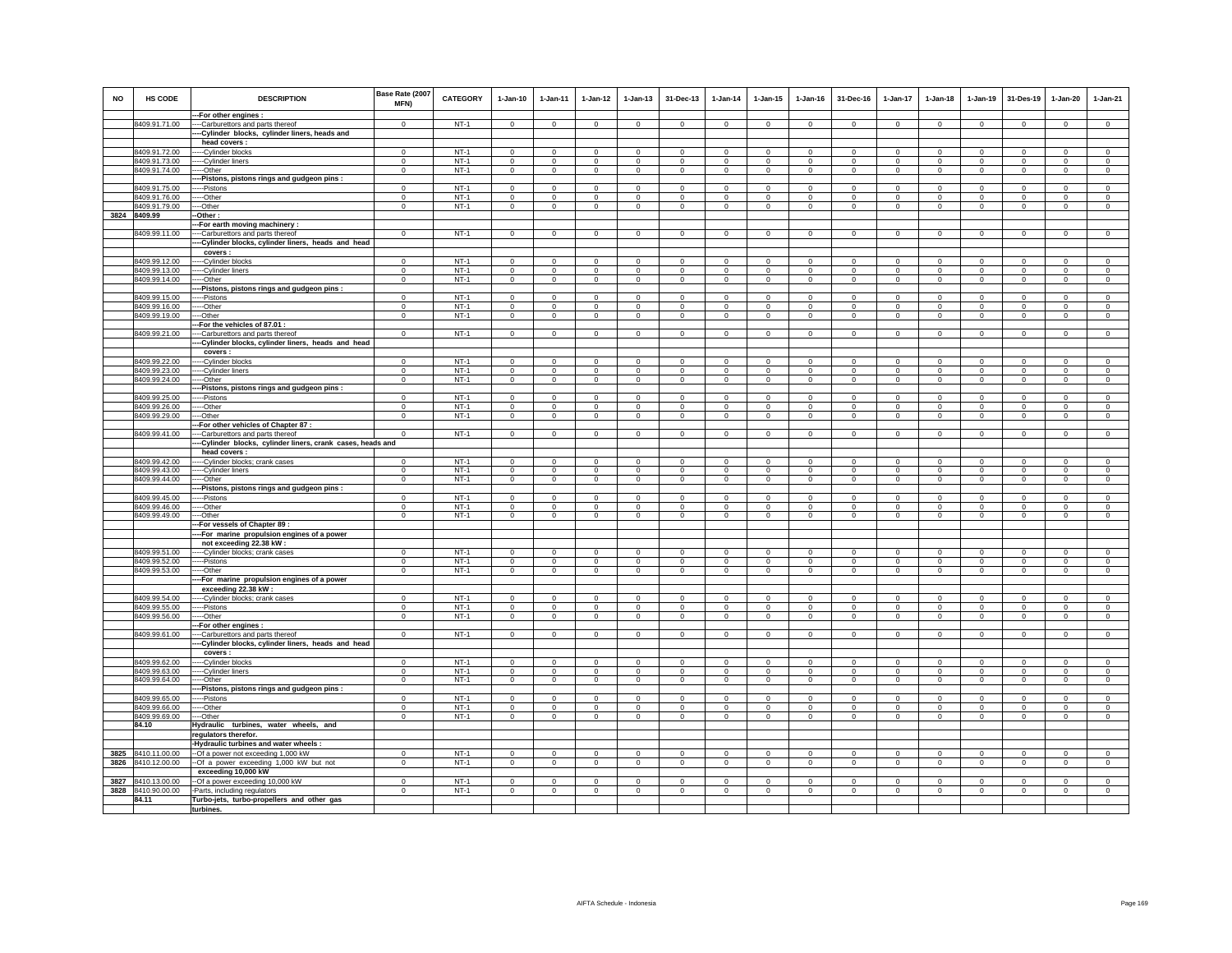| <b>NO</b>    | HS CODE                            | <b>DESCRIPTION</b>                                                                       | Base Rate (2007<br><b>MFN)</b> | <b>CATEGORY</b>        | $1-Jan-10$     | $1 - Jan-11$                  | $1-Jan-12$                       | $1 - Jan-13$                     | 31-Dec-13                   | $1-Jan-14$     | $1 - Jan-15$                 | $1 - Jan-16$ | 31-Dec-16                   | $1-Jan-17$      | $1 - Jan-18$                 | $1-Jan-19$     | 31-Des-19                  | $1-Jan-20$      | $1-Jan-21$     |
|--------------|------------------------------------|------------------------------------------------------------------------------------------|--------------------------------|------------------------|----------------|-------------------------------|----------------------------------|----------------------------------|-----------------------------|----------------|------------------------------|--------------|-----------------------------|-----------------|------------------------------|----------------|----------------------------|-----------------|----------------|
| 3829         | 8411.11.00.00                      | -Turbo-jets:<br>--Of a thrust not exceeding 25 kN                                        | $\mathbf 0$                    | $NT-1$                 | $\mathbf 0$    | $\mathbf 0$                   | $\mathbf 0$                      | $\mathbf 0$                      | $\mathbf 0$                 | $^{\circ}$     | $\mathbf 0$                  | $\mathbf 0$  | $\mathbf 0$                 | $\mathbf 0$     | $\mathbf 0$                  | $\mathbf 0$    | $\mathbf 0$                | $\mathbf 0$     | $\mathsf 0$    |
|              | 3830 8411.12.00.00                 | --Of a thrust exceeding 25 kN                                                            | $\mathbf 0$                    | $NT-1$                 | $\circ$        | $\circ$                       | $\mathbf 0$                      | $\mathbf 0$                      | $\mathbf 0$                 | $\mathbf 0$    | $\mathbf 0$                  | $\circ$      | $\mathbf 0$                 | $\mathbf 0$     | $\mathbf 0$                  | $\circ$        | $\circ$                    | $\circ$         | $\circ$        |
|              |                                    | -Turbo-propellers:                                                                       |                                |                        |                |                               |                                  |                                  |                             |                |                              |              |                             |                 |                              |                |                            |                 |                |
| 3831         | 8411.21.00.00                      | --Of a power not exceeding 1,100 kW                                                      | $^{\circ}$                     | $NT-1$                 | $\mathbf 0$    | $\circ$                       | $\mathbf 0$                      | $\mathbf 0$                      | $\mathbf 0$                 | 0              | $\circ$                      | $^{\circ}$   | $\mathbf 0$                 | $\mathsf 0$     | $\mathbf 0$                  | $\mathsf 0$    | $\mathbf 0$                | $\mathbf 0$     | $^{\circ}$     |
| 3832         | 8411.22.00.00                      | -Of a power exceeding 1,100 kW                                                           | $\Omega$                       | $NT-1$                 | $\circ$        | $\circ$                       | $\circ$                          | $\mathsf 0$                      | $\mathsf 0$                 | $\circ$        | $\mathbf 0$                  | $\mathsf 0$  | $\mathbf{0}$                | $\circ$         | $\mathbf 0$                  | $\mathsf 0$    | $\circ$                    | $\circ$         | $\circ$        |
|              |                                    | Other gas turbines :                                                                     |                                |                        |                |                               |                                  |                                  |                             |                |                              |              |                             |                 |                              |                |                            |                 |                |
| 3833         | 8411.81.00.00                      | -Of a power not exceeding 5,000 kW                                                       | $\Omega$                       | $NT-1$                 | $\Omega$       | $\Omega$                      | $\Omega$                         | $\Omega$                         | $\bf{0}$                    | $\Omega$       | $\Omega$                     | $\Omega$     | $\Omega$                    | $\Omega$        | $\Omega$                     | $\mathbf 0$    | $\Omega$                   | 0               | $\mathbf 0$    |
| 3834         | 8411.82.00.00                      | -Of a power exceeding 5,000 kW                                                           | $\mathbf 0$                    | $NT-1$                 | $\circ$        | $\mathbf 0$                   | $\mathbf 0$                      | $\mathbf 0$                      | $\mathbf 0$                 | $\mathbf 0$    | $\mathbf 0$                  | $\mathbf 0$  | $\mathbf 0$                 | $\mathbf 0$     | $\mathbf 0$                  | $\mathbf 0$    | $\mathbf 0$                | $\mathbf 0$     | $\circ$        |
|              |                                    | -Parts :                                                                                 |                                | $NT-1$                 | $\Omega$       |                               | $\overline{0}$                   |                                  |                             | $\Omega$       |                              | $\Omega$     |                             | $\overline{0}$  |                              | $\overline{0}$ |                            | $\overline{0}$  | $\overline{0}$ |
| 3835<br>3836 | 8411.91.00.00<br>8411.99.00.00     | --Of turbo-jets or turbo-propellers<br>--Other                                           | $\mathbf 0$<br>$\mathsf 0$     | $NT-1$                 | $\circ$        | $\circ$<br>$\mathsf 0$        | $\mathbf 0$                      | $\mathbf{0}$<br>$\mathsf 0$      | $\mathbf{0}$<br>$\mathsf 0$ | $\mathbf{0}$   | $\mathbf{0}$<br>$\mathbf{0}$ | $\circ$      | $\mathbf{0}$<br>$\mathbf 0$ | $\mathbf 0$     | $\mathbf{0}$<br>$\mathbf{0}$ | $\mathsf 0$    | $\mathbf 0$<br>$\mathbf 0$ | $\mathbf 0$     | $\circ$        |
|              | 84.12                              | Other engines and motors.                                                                |                                |                        |                |                               |                                  |                                  |                             |                |                              |              |                             |                 |                              |                |                            |                 |                |
| 3837         | 8412.10.00.00                      | -Reaction engines other than turbo-jets                                                  | $\circ$                        | $NT-1$                 | $\circ$        | $\circ$                       | $\circ$                          | $\mathbf 0$                      | $\mathsf 0$                 | $\circ$        | $\mathsf 0$                  | $\Omega$     | $\mathbf{0}$                | $\circ$         | $\mathbf 0$                  | $\mathsf 0$    | $\circ$                    | $\mathbf 0$     | $\circ$        |
|              |                                    | -Hydraulic power engines and motors :                                                    |                                |                        |                |                               |                                  |                                  |                             |                |                              |              |                             |                 |                              |                |                            |                 |                |
| 3838         | 8412.21.00.00                      | --Linear acting (cylinders)                                                              | $\mathbf{0}$                   | $NT-1$                 | $\circ$        | $\circ$                       | $\circ$                          | $\mathbf 0$                      | $\mathbf 0$                 | $\mathbf 0$    | $\mathbf 0$                  | $\mathbf 0$  | $\mathbf{0}$                | $\mathbf 0$     | $\mathbf{0}$                 | $\mathbf 0$    | $\mathbf{0}$               | $\circ$         | $\circ$        |
| 3839         | 8412.29.00.00                      | --Other                                                                                  | $^{\circ}$                     | $NT-1$                 | $\circ$        | $\circ$                       | $\circ$                          | $\mathbf 0$                      | $\circ$                     | $\circ$        | $\mathbf 0$                  | $\circ$      | $\circ$                     | $\circ$         | $\mathbf 0$                  | $\mathsf 0$    | $\circ$                    | $\mathbf 0$     | $\circ$        |
|              |                                    | Pneumatic power engines and motors :                                                     |                                |                        |                |                               |                                  |                                  |                             |                |                              |              |                             |                 |                              |                |                            |                 |                |
| 3840         | 8412.31.00.00                      | -Linear acting (cylinders)                                                               | $\mathsf 0$                    | $NT-1$                 | $\mathsf 0$    | $\mathbb O$                   | $\mathbf 0$                      | $\mathsf 0$                      | $\mathsf 0$                 | $\circ$        | $\mathsf 0$                  | $\circ$      | $\mathsf 0$                 | $\mathbf 0$     | $\mathsf 0$                  | $\mathsf 0$    | $\mathbf 0$                | $\mathsf 0$     | $\mathsf 0$    |
| 3841         | 8412.39.00.00                      | -Other                                                                                   | $\mathbf 0$                    | $NT-1$                 | $\mathbf{0}$   | $\mathbb O$                   | $\mathsf 0$                      | $\mathsf 0$                      | $\mathbf 0$                 | $\Omega$       | $\mathbf 0$                  | $\mathbf 0$  | $\mathsf 0$                 | $\mathsf 0$     | $\mathsf 0$                  | $\mathsf 0$    | $\mathbf 0$                | $\mathsf 0$     | $\mathsf 0$    |
|              | 3842 8412.80.00.00<br>3843 8412.90 | -Other<br>-Parts:                                                                        | $\mathbf{0}$                   | $NT-1$                 | $\circ$        | $\circ$                       | $\mathbf 0$                      | $\mathbf 0$                      | $\mathbf 0$                 | $\mathbf 0$    | $\mathbf 0$                  | $\mathbf 0$  | $\mathbf 0$                 | $\circ$         | $\mathbf 0$                  | $\mathbf 0$    | $\mathbf 0$                | $\mathbf 0$     | $\circ$        |
|              | 8412.90.10.00                      | --Of goods of subheading 8412.10                                                         | $\Omega$                       | $NT-1$                 | $\Omega$       | $\Omega$                      | $\Omega$                         | $\Omega$                         | $\Omega$                    | $\Omega$       | $\Omega$                     | $\Omega$     | $\Omega$                    | $\Omega$        | $\Omega$                     | $\Omega$       | $\Omega$                   | $\Omega$        | $\Omega$       |
|              | 8412.90.90.00                      | --Other                                                                                  | $\mathbf 0$                    | $NT-1$                 | $\mathsf 0$    | $\mathsf 0$                   | $\circ$                          | $\mathsf 0$                      | $\mathbf 0$                 | $\mathsf 0$    | $\mathsf 0$                  | $\mathbb O$  | $\mathbf 0$                 | $\circ$         | $\mathsf 0$                  | $\mathsf 0$    | $\mathbf 0$                | $\mathbf 0$     | $\mathbf 0$    |
|              | 84.13                              | Pumps for liquids, whether or not fitted with                                            |                                |                        |                |                               |                                  |                                  |                             |                |                              |              |                             |                 |                              |                |                            |                 |                |
|              |                                    | a measuring device; liquid elevators.                                                    |                                |                        |                |                               |                                  |                                  |                             |                |                              |              |                             |                 |                              |                |                            |                 |                |
|              |                                    | -Pumps fitted or designed to be fitted with                                              |                                |                        |                |                               |                                  |                                  |                             |                |                              |              |                             |                 |                              |                |                            |                 |                |
|              |                                    | a measuring device :                                                                     |                                |                        |                |                               |                                  |                                  |                             |                |                              |              |                             |                 |                              |                |                            |                 |                |
|              | 3844 8413.11.00.00                 | --Pumps for dispensing fuel or lubricants, of<br>the types used in filling-station or in | $\Omega$                       | $NT-1$                 | $\circ$        | $\overline{0}$                | $\circ$                          | $\mathbf 0$                      | $\mathbf{0}$                | $\mathbf{0}$   | $\mathbf 0$                  | $\mathsf 0$  | $\circ$                     | $\circ$         | $\mathbf 0$                  | $\circ$        | $\circ$                    | $\circ$         | $\circ$        |
|              |                                    | garages                                                                                  |                                |                        |                |                               |                                  |                                  |                             |                |                              |              |                             |                 |                              |                |                            |                 |                |
|              | 3845 8413.19                       | --Other :                                                                                |                                |                        |                |                               |                                  |                                  |                             |                |                              |              |                             |                 |                              |                |                            |                 |                |
|              | 8413.19.10.00                      | ---Electrically operated                                                                 | -5                             | <b>ST</b>              | 4.50           | 4.50                          | 4.50                             | 4.50                             | 4.50                        | 4.50           | 4.50                         | 4.50         | $\overline{4}$              | $\overline{4}$  | $\overline{4}$               | $\overline{4}$ | 3.75                       | 3.75            | 3.75           |
|              | 8413.19.20.00                      | --- Not electrically operated                                                            | 5                              | $NT-2$                 | $\overline{4}$ | $\overline{4}$                | 3                                | 3                                | $\mathbf{3}$                | $\mathfrak{p}$ | $\mathfrak{p}$               | $\mathbf{1}$ | $\mathbf{0}$                | $\mathbf{0}$    | $\mathbf{0}$                 | $\circ$        | $\circ$                    | $\circ$         | $\circ$        |
|              | 3846 8413.20                       | -Hand pumps, other than those of subheading                                              |                                |                        |                |                               |                                  |                                  |                             |                |                              |              |                             |                 |                              |                |                            |                 |                |
|              |                                    | 8413.11 or 8413.19 :                                                                     |                                |                        |                |                               |                                  |                                  |                             |                |                              |              |                             |                 |                              |                |                            |                 |                |
|              | 8413.20.10.00<br>8413.20.90.00     | --Water pumps<br>--Other                                                                 | 10 <sup>1</sup><br>10          | <b>ST</b><br><b>ST</b> | $\alpha$<br>9  | -8<br>$\overline{\mathbf{8}}$ | $\overline{7}$<br>$\overline{7}$ | $\overline{7}$<br>$\overline{7}$ | $\overline{7}$              | 6<br>6         | 6<br>6                       | -5<br>5      | 5<br>5                      | 5<br>5          | 5<br>5                       | 5<br>5         | -5<br>5                    | 5<br>5          | 5<br>5         |
|              | 3847 8413.30                       | Fuel, lubricating or cooling medium pumps for                                            |                                |                        |                |                               |                                  |                                  |                             |                |                              |              |                             |                 |                              |                |                            |                 |                |
|              |                                    | internal combustion piston engines :                                                     |                                |                        |                |                               |                                  |                                  |                             |                |                              |              |                             |                 |                              |                |                            |                 |                |
|              |                                    | -- For earth moving machinery or motor                                                   |                                |                        |                |                               |                                  |                                  |                             |                |                              |              |                             |                 |                              |                |                            |                 |                |
|              |                                    | vehicles :                                                                               |                                |                        |                |                               |                                  |                                  |                             |                |                              |              |                             |                 |                              |                |                            |                 |                |
|              | 8413.30.11.00                      | --Reciprocating or rotary type                                                           | $\Omega$                       | $NT-1$                 | $\mathbf{0}$   | $\mathbf{0}$                  | $\mathbf{0}$                     | $\mathbf{0}$                     | $\Omega$                    | $\Omega$       | $\Omega$                     | $\Omega$     | $\mathbf{0}$                | $\mathbf{0}$    | $\mathbf{0}$                 | $\mathbf{0}$   | $\mathbf 0$                | $\Omega$        | $\circ$        |
|              | 8413.30.19.00                      | --Other<br>-Other :                                                                      | $\,0\,$                        | $NT-1$                 | $\circ$        | $\mathbf 0$                   | $\mathbf 0$                      | $\mathsf 0$                      | $\mathbf 0$                 | $\mathbf 0$    | $\mathbf 0$                  | $\mathsf 0$  | $\mathbf 0$                 | $\mathbf 0$     | $\mathsf 0$                  | $\mathsf 0$    | $\mathbf 0$                | $\mathsf 0$     | $\mathbf 0$    |
|              | 8413.30.91.00                      | --Reciprocating or rotary type                                                           | $\Omega$                       | $NT-1$                 | $\Omega$       | $\Omega$                      | $\Omega$                         | $\Omega$                         | $\Omega$                    | $\Omega$       | $\Omega$                     | $\Omega$     | $\Omega$                    | $\Omega$        | $\Omega$                     | $\Omega$       | $\Omega$                   | $\Omega$        | $\Omega$       |
|              | 8413.30.99.00                      | -Other                                                                                   | $\mathbf 0$                    | $NT-1$                 | $\mathsf 0$    | $\mathsf 0$                   | $\mathbf 0$                      | $\mathsf 0$                      | $\mathsf 0$                 | $\mathsf 0$    | $\mathsf 0$                  | $\circ$      | $\mathsf 0$                 | $\overline{0}$  | $\mathsf 0$                  | $\circ$        | $\mathbf 0$                | $\mathbf 0$     | $\mathsf 0$    |
| 3848         | 8413.40                            | Concrete pumps:                                                                          |                                |                        |                |                               |                                  |                                  |                             |                |                              |              |                             |                 |                              |                |                            |                 |                |
|              | 8413.40.10.00                      | --Electrically operated                                                                  | $\Omega$                       | $NT-1$                 | $\Omega$       | $\Omega$                      | $\overline{0}$                   | $\overline{0}$                   | $\overline{0}$              | $\Omega$       | $\Omega$                     | $\Omega$     | $\Omega$                    | $\overline{0}$  | $\overline{0}$               | $\overline{0}$ | $\overline{0}$             | $\overline{0}$  | $\overline{0}$ |
|              | 8413.40.20.00                      | -- Not electrically operated                                                             | $^{\circ}$                     | $NT-1$                 | $\Omega$       | $\circ$                       | $\overline{0}$                   | $\mathsf 0$                      | $\Omega$                    | $\Omega$       | $\mathsf 0$                  | $\Omega$     | $\mathbf 0$                 | $\overline{0}$  | $\mathsf 0$                  | $\circ$        | $\Omega$                   | $\Omega$        | $\overline{0}$ |
| 3849         | 8413.50                            | -Other reciprocating positive displacement<br>pumps:                                     |                                |                        |                |                               |                                  |                                  |                             |                |                              |              |                             |                 |                              |                |                            |                 |                |
|              | 8413.50.10.00                      | -- Electrically operated                                                                 | $\,0\,$                        | $NT-1$                 | $\mathbf 0$    | $\,0\,$                       | $\mathbf 0$                      | $\mathbf 0$                      | $\mathbf 0$                 | $\mathbf 0$    | 0                            | $\,0\,$      | 0                           | $\mathbf 0$     | $\mathbf 0$                  | $\mathbf 0$    | $\mathbf 0$                | $\mathbf 0$     | $\mathbf 0$    |
|              | 8413.50.20.00                      | --Not electrically operated                                                              | $\Omega$                       | $NT-1$                 | $\circ$        | $\Omega$                      | $\circ$                          | $\mathsf 0$                      | $\circ$                     | $\mathsf 0$    | $\mathbf 0$                  | $\circ$      | $\mathbf{0}$                | $\mathbf 0$     | $\mathbf{0}$                 | $\circ$        | $\circ$                    | $\circ$         | $\circ$        |
| 3850         | 8413.60                            | -Other rotary positive displacement pumps :                                              |                                |                        |                |                               |                                  |                                  |                             |                |                              |              |                             |                 |                              |                |                            |                 |                |
|              | 8413.60.10.00                      | --Electrically operated                                                                  | -5                             | ST                     | 4.50           | 4.50                          | 4.50                             | 4.50                             | 4.50                        | 4.50           | 4.50                         | 4.50         | $\overline{a}$              | $\overline{4}$  | $\overline{4}$               | $\overline{4}$ | 3.75                       | 3.75            | 3.75           |
|              | 8413.60.20.00<br>3851 8413.70      | --Not electrically operated                                                              | 7.5                            | <b>ST</b>              | -6             | 6                             | 6                                | 6                                | 6                           | 5              | 5                            | -5           | 5                           | $5\phantom{.0}$ | 5                            | -5             | -5                         | $5\overline{5}$ | -5             |
|              | 8413.70.10.00                      | -Other centrifugal pumps :<br>-Single stage, single suction horizontal shaft             | $\overline{5}$                 | <b>ST</b>              | 4.50           | 4.50                          | 4.50                             | 4.50                             | 4.50                        | 4.50           | 4.50                         | 4.50         | $\overline{4}$              | $\overline{4}$  | $\overline{4}$               | $\overline{4}$ | 3.75                       | 3.75            | 3.75           |
|              |                                    | water pumps suitable for belt drive or                                                   |                                |                        |                |                               |                                  |                                  |                             |                |                              |              |                             |                 |                              |                |                            |                 |                |
|              |                                    | direct coupling, other than pumps with                                                   |                                |                        |                |                               |                                  |                                  |                             |                |                              |              |                             |                 |                              |                |                            |                 |                |
|              |                                    | shafts common with prime mover                                                           |                                |                        |                |                               |                                  |                                  |                             |                |                              |              |                             |                 |                              |                |                            |                 |                |
|              |                                    | -Other, electrically operated :                                                          |                                |                        |                |                               |                                  |                                  |                             |                |                              |              |                             |                 |                              |                |                            |                 |                |
|              | 8413.70.22.00                      | -- Impulse-turbo water pumps of a capacity not                                           | 5                              | $NT-1$                 | $\overline{4}$ | $\mathbf{3}$                  | $\overline{2}$                   | $\mathsf 0$                      | $\mathbf 0$                 | $\mathsf 0$    | $\mathsf 0$                  | $\circ$      | $\mathsf 0$                 | $\mathbf 0$     | $\mathsf 0$                  | $\mathsf 0$    | $\mathbf 0$                | $\mathsf 0$     | $\mathsf 0$    |
|              |                                    | exceeding 100 W, of a kind suitable for                                                  |                                |                        |                |                               |                                  |                                  |                             |                |                              |              |                             |                 |                              |                |                            |                 |                |
|              | 8413.70.29.00                      | household use<br>---Other                                                                | 5                              | ST                     | 4.50           | 4.50                          | 4.50                             | 4.50                             | 4.50                        | 4.50           | 4.50                         | 4.50         | $\Delta$                    | $\Delta$        | $\Delta$                     | $\Delta$       | 3.75                       | 3.75            | 3.75           |
|              | 8413.70.30.00                      | --Not electrically operated                                                              | -5                             | <b>ST</b>              | 4.50           | 4.50                          | 4.50                             | 4.50                             | 4.50                        | 4.50           | 4.50                         | 4.50         | $\overline{4}$              | $\overline{4}$  | $\overline{4}$               | $\overline{4}$ | 3.75                       | 3.75            | 3.75           |
|              |                                    | Other pumps; liquid elevators :                                                          |                                |                        |                |                               |                                  |                                  |                             |                |                              |              |                             |                 |                              |                |                            |                 |                |
|              | 3852 8413.81                       | --Pumps:                                                                                 |                                |                        |                |                               |                                  |                                  |                             |                |                              |              |                             |                 |                              |                |                            |                 |                |
|              | 8413.81.10.00                      | --Electrically operated                                                                  | 5                              | ST                     | 4.50           | 4.50                          | 4.50                             | 4.50                             | 4.50                        | 4.50           | 4.50                         | 4.50         | $\overline{4}$              | $\Delta$        | $\overline{4}$               | $\Delta$       | 3.75                       | 3.75            | 3.75           |
|              | 8413.81.20.00                      | --Not electrically operated                                                              | 5                              | <b>ST</b>              | 4.50           | 4.50                          | 4.50                             | 4.50                             | 4.50                        | 4.50           | 4.50                         | 4.50         | $\overline{4}$              | $\overline{4}$  | $\overline{4}$               | $\overline{4}$ | 3.75                       | 3.75            | 3.75           |
| 3853         | 8413.82                            | -Liquid elevators :                                                                      |                                | <b>ST</b>              |                | 4.50                          |                                  | 4.50                             |                             |                |                              |              | $\overline{4}$              | $\overline{4}$  | $\overline{4}$               | $\overline{4}$ | 3.75                       | 3.75            |                |
|              | 8413.82.10.00<br>8413.82.20.00     | ---Electrically operated<br>--- Not electrically operated                                | 5<br>5                         | <b>ST</b>              | 4.50<br>4.50   | 4.50                          | 4.50<br>4.50                     | 4.50                             | 4.50<br>4.50                | 4.50<br>4.50   | 4.50<br>4.50                 | 4.50<br>4.50 | $\overline{4}$              | $\overline{4}$  | $\overline{4}$               | $\overline{4}$ | 3.75                       | 3.75            | 3.75<br>3.75   |
|              |                                    | -Parts:                                                                                  |                                |                        |                |                               |                                  |                                  |                             |                |                              |              |                             |                 |                              |                |                            |                 |                |
|              |                                    |                                                                                          |                                |                        |                |                               |                                  |                                  |                             |                |                              |              |                             |                 |                              |                |                            |                 |                |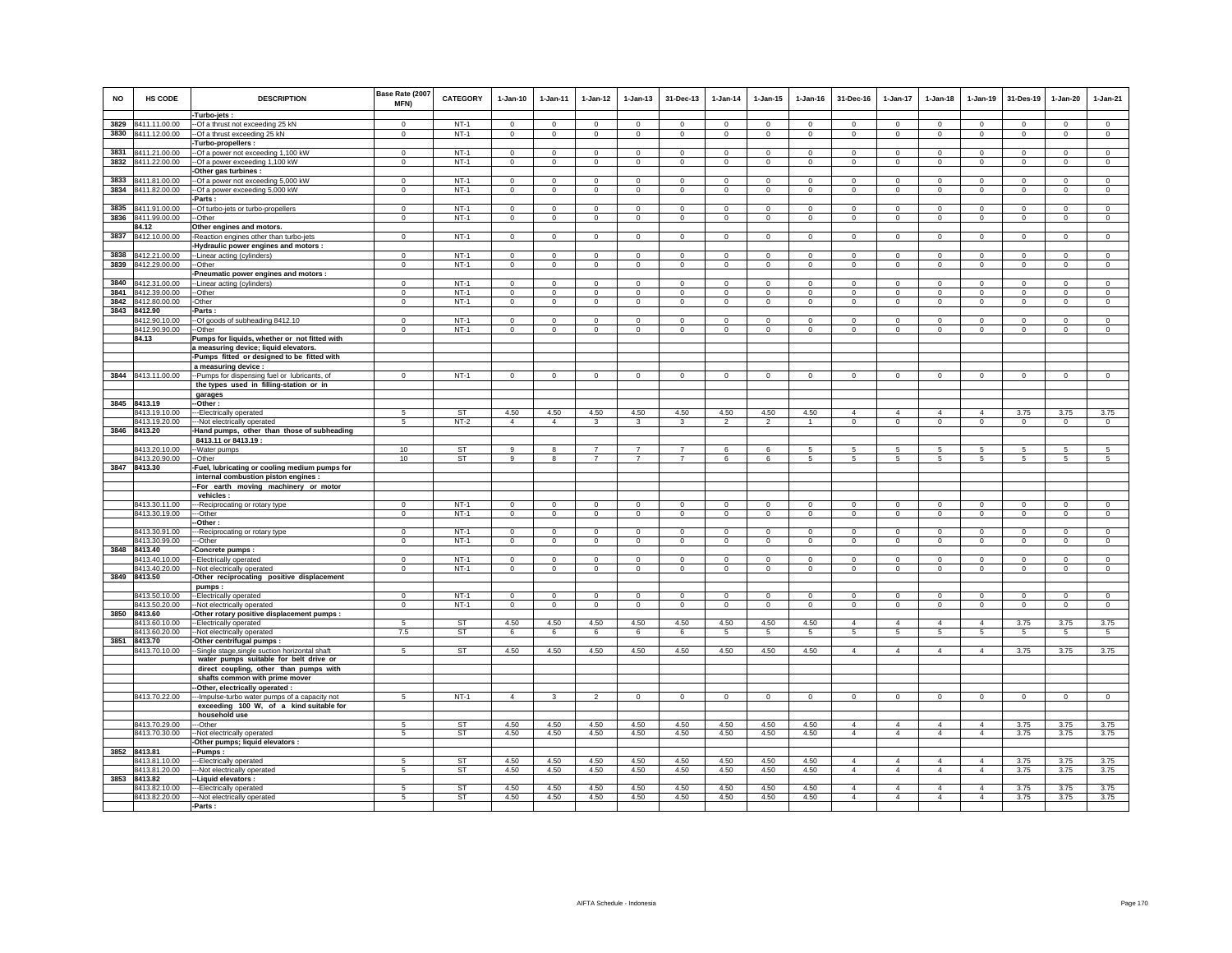| <b>NO</b> | HS CODE            | <b>DESCRIPTION</b>                                        | Base Rate (2007<br>MFN) | <b>CATEGORY</b>  | $1-Jan-10$     | $1 - Jan-11$   | $1 - Jan-12$ | $1 - Jan-13$   | 31-Dec-13      | $1 - Jan-14$             | $1 - Jan-15$   | $1 - Jan-16$   | 31-Dec-16      | 1-Jan-17       | $1-Jan-18$     | $1-Jan-19$     | 31-Des-19    | $1-Jan-20$   | $1-Jan-21$     |
|-----------|--------------------|-----------------------------------------------------------|-------------------------|------------------|----------------|----------------|--------------|----------------|----------------|--------------------------|----------------|----------------|----------------|----------------|----------------|----------------|--------------|--------------|----------------|
|           | 3854 8413.91       | -Of pumps:                                                |                         |                  |                |                |              |                |                |                          |                |                |                |                |                |                |              |              |                |
|           | 8413.91.10.00      | --Of pumps of subheading 8413.20.10                       | $\Omega$                | $NT-1$           | $\mathbf 0$    | $\Omega$       | $\Omega$     | $\Omega$       | $\Omega$       | $\Omega$                 | $\Omega$       | $\Omega$       | $\Omega$       | $\Omega$       | $\Omega$       | $\Omega$       | $\Omega$     | $\Omega$     | $\circ$        |
|           | 8413.91.20.00      | --- Of pumps of subheading 8413.20.90                     | $\mathsf 0$             | $NT-1$           | $\mathbf{0}$   | $\mathbf 0$    | $^{\circ}$   | $\mathsf 0$    | $\mathsf 0$    | $\mathbf 0$              | $\mathsf 0$    | $\circ$        | $\mathbf 0$    | $\mathbf 0$    | $^{\circ}$     | $^{\circ}$     | $\mathbf 0$  | $\mathsf 0$  | $\mathsf 0$    |
|           | 8413.91.30.00      | --- Of pumps of subheading 8413.70.10                     | $\Omega$                | $NT-1$           | $\Omega$       | $\Omega$       | $\circ$      | $\circ$        | $^{\circ}$     | $^{\circ}$               | $\circ$        | $^{\circ}$     | $\Omega$       | $\mathbf{0}$   | $\Omega$       | $^{\circ}$     | $\mathbf{0}$ | $\circ$      | $^{\circ}$     |
|           | 8413.91.40.00      | -- Of other centrifugal pumps                             | $\Omega$                | $NT-1$           | $\Omega$       | $\Omega$       | $\Omega$     | $\Omega$       | $\Omega$       | $\Omega$                 | $\Omega$       | $\Omega$       | $\Omega$       | $\Omega$       | $\Omega$       | $\Omega$       | $\Omega$     | $\Omega$     | $\Omega$       |
|           | 8413.91.50.00      | -- Of other pumps, electrically operated                  | $\Omega$                | $NT-1$           | $\mathbf 0$    | $\Omega$       | $\mathbf 0$  | $\mathbf 0$    | $\mathbf 0$    | $\Omega$                 | 0              | $\mathbf 0$    | $\mathbf 0$    | $\mathbf 0$    | $\mathbf 0$    | $^{\circ}$     | $\Omega$     | $\mathbf 0$  | $\Omega$       |
|           | 8413.91.90.00      | --- Of other pumps, not electrically operated             | $^{\circ}$              | $NT-1$           | $\circ$        | $\circ$        | $\mathbf 0$  | $\mathbf 0$    | $\mathbf{0}$   | $\mathbf 0$              | $\mathbf 0$    | $\circ$        | $\circ$        | $\overline{0}$ | $\mathbf 0$    | $\mathbf 0$    | $\circ$      | $^{\circ}$   | $\circ$        |
|           | 3855 8413.92       | -Of liquid elevators :                                    |                         |                  |                |                |              |                |                |                          |                |                |                |                |                |                |              |              |                |
|           | 8413.92.10.00      | --- Of electrically operated liquid elevators             | $\Omega$                | $NT-1$           | $\Omega$       | $\Omega$       | $\Omega$     | $\Omega$       | $\Omega$       | $\Omega$                 | $\Omega$       | $\Omega$       | $\Omega$       | $\Omega$       | $\Omega$       | $\Omega$       | $\Omega$     | $\Omega$     | $\circ$        |
|           | 8413.92.20.00      | --- Of non-electrically operated liquid                   | $^{\circ}$              | $NT-1$           | $\mathbf{0}$   | $\mathbf{0}$   | $\mathbf{0}$ | $\mathbf 0$    | $^{\circ}$     | $\mathbf 0$              | $\mathbf 0$    | $\circ$        | $\mathbf{0}$   | $\circ$        | $\mathbf{0}$   | $\mathbf 0$    | $\circ$      | $\mathbf 0$  | $\mathbf 0$    |
|           |                    | elevators                                                 |                         |                  |                |                |              |                |                |                          |                |                |                |                |                |                |              |              |                |
|           | 84.14              | Air or vacuum pumps, air or other gas                     |                         |                  |                |                |              |                |                |                          |                |                |                |                |                |                |              |              |                |
|           |                    | compressors and fans; ventilating or recycling            |                         |                  |                |                |              |                |                |                          |                |                |                |                |                |                |              |              |                |
|           |                    | hoods incorporating a fan, whether or not                 |                         |                  |                |                |              |                |                |                          |                |                |                |                |                |                |              |              |                |
|           |                    | fitted with filters.                                      |                         |                  |                |                |              |                |                |                          |                |                |                |                |                |                |              |              |                |
|           | 3856 8414.10       | -Vacuum pumps:                                            |                         |                  |                |                |              |                |                |                          |                |                |                |                |                |                |              |              |                |
|           | 8414.10.10.00      | --Electrically operated                                   | $^{\circ}$              | $NT-1$           | $\mathbf 0$    | $\mathbf 0$    | $\mathbf 0$  | $\mathbf 0$    | $\mathbf 0$    | $^{\circ}$               | $\mathbf 0$    | $\mathbf 0$    | $\mathbf 0$    | $\mathbf 0$    | $\mathbf 0$    | $^{\circ}$     | $\mathbf 0$  | $\mathbf 0$  | $\Omega$       |
|           | 8414.10.20.00      | -Not electrically operated                                | $\Omega$                | $NT-1$           | $\Omega$       | $\circ$        | $\circ$      | $\circ$        | $\mathbf 0$    | $\circ$                  | $\circ$        | $\Omega$       | $\circ$        | $\overline{0}$ | $\Omega$       | $\mathbf 0$    | $\mathbf 0$  | $\circ$      | $\Omega$       |
|           | 3857 8414.20       | Hand-or foot-operated air pumps :                         |                         |                  |                |                |              |                |                |                          |                |                |                |                |                |                |              |              |                |
|           | 8414.20.10.00      | -Bicycle pumps                                            | 5                       | <b>ST</b>        | 4.50           | 4.50           | 4.50         | 4.50           | 4.50           | 4.50                     | 4.50           | 4.50           | $\overline{4}$ | $\overline{4}$ | $\overline{4}$ | $\overline{4}$ | $\Omega$     | $\Omega$     | $\Omega$       |
|           | 8414.20.90.00      | -Other                                                    | 5                       | ST               | 4.50           | 4.50           | 4.50         | 4.50           | 4.50           | 4.50                     | 4.50           | 4.50           | $\overline{4}$ | $\overline{4}$ | $\overline{4}$ | $\overline{4}$ | $\circ$      | $\mathbf 0$  | $\circ$        |
|           | 3858 8414.30       |                                                           |                         |                  |                |                |              |                |                |                          |                |                |                |                |                |                |              |              |                |
|           |                    | Compressors of a kind used in refrigerating<br>equipment: |                         |                  |                |                |              |                |                |                          |                |                |                |                |                |                |              |              |                |
|           | 8414.30.10.00      |                                                           | $\mathsf 0$             | $NT-1$           | $\mathbf 0$    | $\mathbf 0$    | $\mathbf 0$  |                | $\mathbf 0$    | $\mathsf 0$              |                | $\circ$        | $\mathbf 0$    | $\mathbf 0$    | $\mathbf 0$    | $\mathbf 0$    | $\mathsf 0$  | $\mathsf 0$  | $\mathsf 0$    |
|           |                    | -Having capacity exceeding 21 kW or more;                 |                         |                  |                |                |              | $\mathsf 0$    |                |                          | $\mathbf 0$    |                |                |                |                |                |              |              |                |
|           |                    | having a displacement per revolution of                   |                         |                  |                |                |              |                |                |                          |                |                |                |                |                |                |              |              |                |
|           |                    | 220 cc or more                                            |                         |                  |                |                |              |                |                |                          |                |                |                |                |                |                |              |              | $\Omega$       |
|           | 8414.30.90.00      | --Other                                                   | $\Omega$                | $NT-1$           | $\Omega$       | $\Omega$       | $\Omega$     | $\Omega$       | $\Omega$       | $\Omega$                 | $\Omega$       | $\Omega$       | $\Omega$       | $\Omega$       | $\Omega$       | $\Omega$       | $\mathbf 0$  | $\Omega$     |                |
|           | 3859 8414.40.00.00 | -Air compressors mounted on a wheeled chasis              | 5                       | <b>ST</b>        | 4.50           | 4.50           | 4.50         | 4.50           | 4.50           | 4.50                     | 4.50           | 4.50           | $\overline{4}$ | $\overline{4}$ | $\overline{4}$ | $\overline{4}$ | 3.75         | 3.75         | 3.75           |
|           |                    | for towing                                                |                         |                  |                |                |              |                |                |                          |                |                |                |                |                |                |              |              |                |
|           |                    | -Fans:                                                    |                         |                  |                |                |              |                |                |                          |                |                |                |                |                |                |              |              |                |
|           | 3860 8414.51       | -- Table, floor, wall, window, ceiling or roof            |                         |                  |                |                |              |                |                |                          |                |                |                |                |                |                |              |              |                |
|           |                    | fans, with a self-contained electric motor                |                         |                  |                |                |              |                |                |                          |                |                |                |                |                |                |              |              |                |
|           |                    | of an output not exceeding 125 W:                         |                         |                  |                |                |              |                |                |                          |                |                |                |                |                |                |              |              |                |
|           | 8414.51.10.00      | -- Table fans and box fans                                | 15                      | <b>ST</b>        | 14             | 13             | 12           | 11             | 11             | 10                       | 8              | 6              | 5              | 5              | 5              | 5              | $\sqrt{5}$   | 5            | -5             |
|           | 8414.51.90.00      | -Other                                                    | 15                      | ST               | 14             | 13             | 12           | 11             | 11             | 10                       | 8              | 6              | 5              | 5              | 5              | 5              | 5            | 5            | 5              |
|           | 3861 8414.59       | -Other:                                                   |                         |                  |                |                |              |                |                |                          |                |                |                |                |                |                |              |              |                |
|           | 8414.59.10.00      | --- Of a capacity not exceeding 125 kW                    | 15                      | <b>ST</b>        | 14             | 13             | 12           | 11             | 11             | 10                       | $\mathbf{R}$   | 6              | 5              | 5              | -5             | 5              | $\sqrt{5}$   | 5            | 5              |
|           | 8414.59.90.00      | --Other                                                   | $\overline{5}$          | <b>ST</b>        | 4.50           | 4.50           | 4.50         | 4.50           | 4.50           | 4.50                     | 4.50           | 4.50           | $\overline{4}$ | $\overline{4}$ | $\overline{4}$ | $\overline{4}$ | 3.75         | 3.75         | 3.75           |
|           | 3862 8414.60       | -Hoods having a maximum horizontal side not               |                         |                  |                |                |              |                |                |                          |                |                |                |                |                |                |              |              |                |
|           |                    | exceeding 120 cm :                                        |                         |                  |                |                |              |                |                |                          |                |                |                |                |                |                |              |              |                |
|           | 8414.60.10.00      | -Fitted with a filter                                     | 15                      | HSL C            | 14.75          | 14.50          | 14           | 13.75          | 13.75          | 13.50                    | 13             | 12.75          | 12.75          | 12.50          | 12.25          | 12             | 11.25        | 11.25        | 11.25          |
|           | 8414.60.90.00      | -Other                                                    | 15                      | HSL <sub>C</sub> | 14.75          | 14.50          | 14           | 13.75          | 13.75          | 13.50                    | 13             | 12.75          | 12.75          | 12.50          | 12.25          | 12             | 11.25        | 11.25        | 11.25          |
|           | 3863 8414.80       | Other:                                                    |                         |                  |                |                |              |                |                |                          |                |                |                |                |                |                |              |              |                |
|           |                    | Hoods having a maximum horizontal side                    |                         |                  |                |                |              |                |                |                          |                |                |                |                |                |                |              |              |                |
|           |                    | exceeding 120 cm:                                         |                         |                  |                |                |              |                |                |                          |                |                |                |                |                |                |              |              |                |
|           | 8414.80.11.00      | --Fitted with a filter                                    | -5                      | $NT-2$           | $\overline{4}$ | $\Delta$       | 3            | $\mathbf{R}$   | 3              | $\overline{2}$           | $\mathcal{P}$  |                | $\mathbf 0$    | $\Omega$       | $\Omega$       | $\Omega$       | $\mathbf 0$  | $\mathbf 0$  | $\Omega$       |
|           | 8414.80.12.00      | --Not fitted with filter, for industrial use              | 5                       | $NT-2$           | $\overline{4}$ | $\overline{4}$ | $\mathbf{3}$ | $\overline{3}$ | $\mathbf{3}$   | $\overline{\phantom{a}}$ | $\mathcal{P}$  | $\mathbf{1}$   | $\Omega$       | $\overline{0}$ | $\Omega$       | $\Omega$       | $\Omega$     | $\Omega$     | $\overline{0}$ |
|           | 8414.80.19.00      | --Not fitted with filter, other than for                  | 5                       | <b>ST</b>        | 4.50           | 4.50           | 4.50         | 4.50           | 4.50           | 4.50                     | 4.50           | 4.50           | $\overline{4}$ | $\overline{4}$ | $\overline{4}$ | $\overline{4}$ | 3.75         | 3.75         | 3.75           |
|           |                    | industrial use                                            |                         |                  |                |                |              |                |                |                          |                |                |                |                |                |                |              |              |                |
|           | 8414.80.30.00      | -Free piston generators for gas turbines                  | 5                       | $NT-2$           | $\overline{4}$ | $\overline{4}$ | $\mathbf{3}$ | 3              | 3              | $\overline{2}$           | $\overline{a}$ | $\overline{1}$ | $\circ$        | $\circ$        | $\mathbf 0$    | $\circ$        | $\circ$      | $\mathbf 0$  | $\mathbf 0$    |
|           |                    | -Compresors other than those of subheading                |                         |                  |                |                |              |                |                |                          |                |                |                |                |                |                |              |              |                |
|           |                    | 8414.30 and 8414.40 :                                     |                         |                  |                |                |              |                |                |                          |                |                |                |                |                |                |              |              |                |
|           | 8414.80.41.00      | -- Gas compression modules for use in oil                 | $\mathsf 0$             | $NT-2$           | $\mathbf 0$    | $\mathbf 0$    | $\mathbf 0$  | $\mathbf 0$    | $\mathbf 0$    | $\mathbf 0$              | $\mathbf 0$    | $\mathbf 0$    | $\mathbf 0$    | $\mathbf 0$    | $\mathbf 0$    | $\mathbf 0$    | $\mathbf 0$  | $\mathsf 0$  | $\mathsf 0$    |
|           |                    | drilling operations                                       |                         |                  |                |                |              |                |                |                          |                |                |                |                |                |                |              |              |                |
|           |                    |                                                           |                         |                  |                |                |              |                |                |                          |                |                |                |                |                |                |              |              | $\Omega$       |
|           | 8414.80.42.00      | --Other, having a capacity exceeding 21 kW                | $\Omega$                | $NT-1$           | $\Omega$       | $\Omega$       | $\Omega$     | $\Omega$       | $\overline{0}$ | $\mathbf 0$              | $\Omega$       | $\Omega$       | $\Omega$       | $\circ$        | $\Omega$       | $\Omega$       | $\mathbf 0$  | $\Omega$     |                |
|           |                    | or more; having a displacement per revolution             |                         |                  |                |                |              |                |                |                          |                |                |                |                |                |                |              |              |                |
|           |                    | of 220 cc or more                                         |                         |                  |                |                |              |                |                |                          |                |                |                |                |                |                |              |              |                |
|           | 8414.80.49.00      | ---Other                                                  | $\Omega$                | $NT-1$           | $\Omega$       | $\Omega$       | $\Omega$     | $\Omega$       | $\mathbf 0$    | $\mathbf 0$              | $\Omega$       | $\Omega$       | $\Omega$       | $\Omega$       | $\Omega$       | $\Omega$       | $\mathbf 0$  | $\mathbf 0$  | $\Omega$       |
|           |                    | -Air pumps :                                              |                         |                  |                |                |              |                |                |                          |                |                |                |                |                |                |              |              |                |
|           | 8414.80.51.00      | --Electrically operated                                   | $\Omega$                | $NT-1$           | $\Omega$       | $\Omega$       | $^{\circ}$   | $\circ$        | $\mathbf 0$    | $^{\circ}$               | $^{\circ}$     | $^{\circ}$     | $^{\circ}$     | $\circ$        | $\Omega$       | $\mathbf 0$    | $\mathbf 0$  | $^{\circ}$   | $\circ$        |
|           | 8414.80.59.00      | -- Not electrically operated                              | $\Omega$                | $NT-1$           | $\mathbf 0$    | $\mathbf{0}$   | $\mathbf 0$  | $\mathbf 0$    | $\mathbf{0}$   | $\mathbf 0$              | $\mathbf 0$    | $\mathsf 0$    | $\mathbf 0$    | $\mathsf 0$    | $\mathbf 0$    | $\mathbb O$    | $\mathbf 0$  | $\mathbf{0}$ | $\mathsf 0$    |
|           |                    | -Other:                                                   |                         |                  |                |                |              |                |                |                          |                |                |                |                |                |                |              |              |                |
|           | 8414.80.91         | -Electrically operated :                                  |                         |                  |                |                |              |                |                |                          |                |                |                |                |                |                |              |              |                |
|           | 8414.80.91.10      | ----Blowers and the like                                  | 5                       | <b>ST</b>        | 4.50           | 4.50           | 4.50         | 4.50           | 4.50           | 4.50                     | 4.50           | 4.50           | $\Delta$       | $\Delta$       | $\Delta$       | $\overline{4}$ | 3.75         | 3.75         | 3.75           |
|           | 8414.80.91.90      | ---Other                                                  | 5                       | ST               | 4.50           | 4.50           | 4.50         | 4.50           | 4.50           | 4.50                     | 4.50           | 4.50           | $\overline{4}$ | $\overline{4}$ | $\overline{4}$ | $\overline{4}$ | 3.75         | 3.75         | 3.75           |
|           | 8414.80.99.00      | --- Not electrically operated                             | 5                       | ST               | 4.50           | 4.50           | 4.50         | 4.50           | 4.50           | 4.50                     | 4.50           | 4.50           | $\overline{4}$ | 4              | $\overline{4}$ | $\overline{4}$ | 3.75         | 3.75         | 3.75           |
|           | 3864 8414.90       | -Parts:                                                   |                         |                  |                |                |              |                |                |                          |                |                |                |                |                |                |              |              |                |
|           |                    | -Of electrically operated equipment :                     |                         |                  |                |                |              |                |                |                          |                |                |                |                |                |                |              |              |                |
|           | 8414.90.11.00      | --- Of pumps or compressors                               | $^{\circ}$              | $NT-1$           | $\Omega$       | $^{\circ}$     | 0            | 0              | $\mathbf 0$    | $\circ$                  | 0              | $\mathbf{0}$   | $^{\circ}$     | $\mathbf{0}$   | $^{\circ}$     | $^{\circ}$     | $\mathbf{0}$ | $^{\circ}$   | $^{\circ}$     |
|           | 8414.90.12.00      | --Of subheadings 8414.60 or 8414.80                       | $\mathbf 0$             | $NT-1$           | $\mathbf 0$    | $\mathbf 0$    | $\mathbf 0$  | $\mathsf 0$    | $\mathbf{0}$   | $\circ$                  | $\mathsf 0$    | $\mathsf 0$    | $\mathsf 0$    | $\mathbf 0$    | $\mathbf 0$    | $\mathbf 0$    | $\mathbf 0$  | $\mathsf 0$  | $\mathsf 0$    |
|           | 8414.90.19.00      | --Other                                                   | $\mathbf 0$             | $NT-1$           | $\circ$        | $\mathbf 0$    | $\circ$      | $\mathbf 0$    | $\mathbf 0$    | $\mathbf 0$              | $\mathbf 0$    | $\mathbf 0$    | $\mathbf 0$    | $\circ$        | $\circ$        | $\mathbf 0$    | $\circ$      | $\mathbf 0$  | $\mathbf 0$    |
|           |                    | -Of non-electrically operated equipment :                 |                         |                  |                |                |              |                |                |                          |                |                |                |                |                |                |              |              |                |
|           | 8414.90.91.00      | -- Of subheadings 8414.10, 8414.20 or 8414.40             | $\Omega$                | $NT-1$           | $\Omega$       | $\Omega$       | $\Omega$     | $\Omega$       | $\Omega$       | $\Omega$                 | $\Omega$       | $\Omega$       | $\Omega$       | $\Omega$       | $\Omega$       | $\Omega$       | $\Omega$     | $\Omega$     | $\Omega$       |
|           | 8414.90.99.00      | ---Other                                                  | $\mathbf 0$             | $NT-1$           | $\Omega$       | $\Omega$       | $\Omega$     | $\mathbf 0$    | $\mathbf 0$    | $\mathbf 0$              | $\mathbf 0$    | $\mathbf 0$    | $\mathbf 0$    | $\mathbf 0$    | $\Omega$       | $\Omega$       | $\Omega$     | $\mathbf 0$  | $\circ$        |
|           | 84.15              | Air conditioning machines, comprising a motor-            |                         |                  |                |                |              |                |                |                          |                |                |                |                |                |                |              |              |                |
|           |                    | driven fan and elements for changing the                  |                         |                  |                |                |              |                |                |                          |                |                |                |                |                |                |              |              |                |
|           |                    |                                                           |                         |                  |                |                |              |                |                |                          |                |                |                |                |                |                |              |              |                |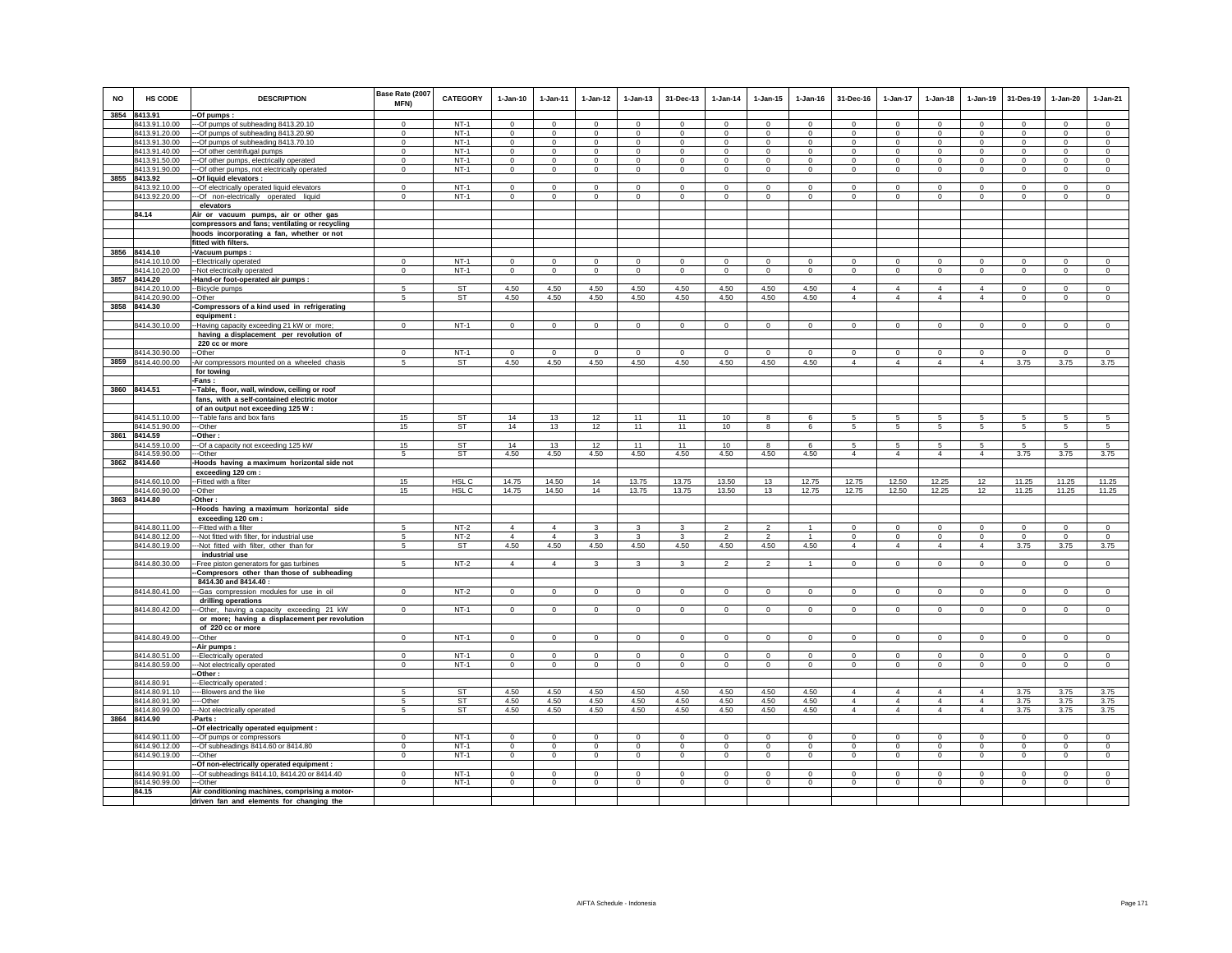| <b>NO</b> | HS CODE                        | <b>DESCRIPTION</b>                                                                     | Base Rate (2007<br><b>MFN)</b> | <b>CATEGORY</b>  | $1-Jan-10$                | $1 - Jan-11$              | $1-Jan-12$                | $1 - Jan-13$      | 31-Dec-13         | $1-Jan-14$                     | $1 - Jan-15$                   | $1 - Jan-16$              | 31-Dec-16                | $1-Jan-17$                | $1-Jan-18$                  | $1 - Jan-19$                  | 31-Des-19                     | $1-Jan-20$                    | $1-Jan-21$                |
|-----------|--------------------------------|----------------------------------------------------------------------------------------|--------------------------------|------------------|---------------------------|---------------------------|---------------------------|-------------------|-------------------|--------------------------------|--------------------------------|---------------------------|--------------------------|---------------------------|-----------------------------|-------------------------------|-------------------------------|-------------------------------|---------------------------|
|           |                                | temperature and humidity, including those                                              |                                |                  |                           |                           |                           |                   |                   |                                |                                |                           |                          |                           |                             |                               |                               |                               |                           |
|           |                                | machines in which the humidity cannot be<br>separately regulated.                      |                                |                  |                           |                           |                           |                   |                   |                                |                                |                           |                          |                           |                             |                               |                               |                               |                           |
|           | 3865 8415.10.00.00             | -Window or wall types, self-contained or                                               | 15                             | <b>ST</b>        | 14                        | 13                        | 12                        | 11                | 11                | 10                             | 8                              | 6                         | 5                        | 5                         | 5                           | 5                             | 5                             | 5                             | 5                         |
|           |                                | "split-system"                                                                         |                                |                  |                           |                           |                           |                   |                   |                                |                                |                           |                          |                           |                             |                               |                               |                               |                           |
|           | 3866 8415.20.00.00             | -Of a kind used for persons, in motor vehicles<br>-Other:                              | 15                             | <b>ST</b>        | 14                        | 13                        | 12                        | 11                | 11                | 10                             | 8                              | 6                         | 5                        | $\overline{5}$            | 5                           | 5                             | $\sqrt{5}$                    | 5                             | $\overline{5}$            |
| 3867      | 8415.81                        | -Incorporating a refrigerating unit and a                                              |                                |                  |                           |                           |                           |                   |                   |                                |                                |                           |                          |                           |                             |                               |                               |                               |                           |
|           |                                | valve for reversal of the cooling/heat                                                 |                                |                  |                           |                           |                           |                   |                   |                                |                                |                           |                          |                           |                             |                               |                               |                               |                           |
|           |                                | cycle (reversible heat pumps):                                                         |                                |                  |                           |                           |                           |                   |                   |                                |                                |                           |                          |                           |                             |                               |                               |                               |                           |
|           |                                | --- Of a kind used in aircraft:                                                        |                                |                  |                           |                           |                           |                   |                   |                                |                                |                           |                          |                           |                             |                               |                               |                               |                           |
|           | 8415.81.11.00                  | ---- Of an output not exceeding 21.10 kW                                               | 10                             | <b>ST</b>        | $\alpha$                  | $\mathbf{R}$              | $\overline{7}$            | $\overline{7}$    | $\overline{7}$    | $\epsilon$                     | $\epsilon$                     | 5                         | 5                        | 5                         | 5                           | 5                             | 5                             | $\overline{5}$                | 5 <sup>7</sup>            |
|           | 8415.81.12.00                  | ---- Of an output exceeding 21.10 kW, with<br>an air flow rate of each evaporator unit | 10                             | <b>ST</b>        | 9                         | 8                         | $\overline{7}$            | $\overline{7}$    | $\overline{7}$    | 6                              | 6                              | 5                         | $5\phantom{.0}$          | 5                         | 5                           | 5                             | 5                             | 5                             | $5\overline{5}$           |
|           |                                | of over 67.96 m <sup>3</sup> /min                                                      |                                |                  |                           |                           |                           |                   |                   |                                |                                |                           |                          |                           |                             |                               |                               |                               |                           |
|           | 8415.81.19.00                  | ----Other                                                                              | 10                             | <b>ST</b>        | $\alpha$                  | -8                        | $\overline{7}$            | $\overline{7}$    | $\overline{7}$    | 6                              | 6                              | -5                        | 5                        | 5                         | 5                           | 5                             | 5                             | 5                             | -5                        |
|           | 8415.81.20.00                  | --- Of a kind used in railway rolling stock                                            | 10                             | <b>ST</b>        | 9                         | -8                        | $\overline{7}$            | $\overline{7}$    | $\overline{7}$    | 6                              | 6                              | 5                         | 5                        | 5                         | 5                           | 5                             | -5                            | 5                             | -5                        |
|           | 8415.81.30.00                  | --- Of a kind used in road vehicles other than those                                   | 10                             | <b>ST</b>        | 9                         | 8                         | $\overline{7}$            | $\overline{7}$    | $\overline{7}$    | 6                              | 6                              | 5                         | 5                        | 5                         | 5                           | 5                             | $\sqrt{5}$                    | 5                             | 5                         |
|           |                                | of subheading 8415.20                                                                  |                                |                  |                           |                           |                           |                   |                   |                                |                                |                           |                          |                           |                             |                               |                               |                               |                           |
|           |                                | --Other :                                                                              |                                |                  |                           |                           |                           |                   |                   |                                |                                |                           |                          |                           |                             |                               |                               |                               |                           |
|           | 8415.81.91.00                  | ---- Of an output exceeding 21.10 kW, with                                             | 10                             | <b>ST</b>        | $\overline{9}$            | $\overline{\mathbf{8}}$   | $\overline{7}$            | $\overline{7}$    | $\overline{7}$    | 6                              | 6                              | 5                         | 5                        | 5                         | 5                           | 5                             | 5                             | 5                             | 5                         |
|           |                                | an air flow rate of each evaporator unit                                               |                                |                  |                           |                           |                           |                   |                   |                                |                                |                           |                          |                           |                             |                               |                               |                               |                           |
|           |                                | of over 67.96 m <sup>3</sup> /min                                                      |                                |                  |                           |                           |                           |                   |                   |                                |                                |                           |                          |                           |                             |                               |                               |                               |                           |
|           | 8415.81.99.00                  | ----Other                                                                              | 10                             | <b>ST</b>        | -9                        | -8                        | $\overline{7}$            | $\overline{7}$    | $\overline{7}$    | 6                              | 6                              | 5                         | 5                        | 5                         | 5                           | 5                             | 5                             | 5                             | 5                         |
|           | 3868 8415.82                   | -Other, incorporating a refrigerating unit:<br>-Of a kind used in aircraft :           |                                |                  |                           |                           |                           |                   |                   |                                |                                |                           |                          |                           |                             |                               |                               |                               |                           |
|           | 8415.82.11.00                  | --Of an output exceeding 21.10 kW, with                                                | 10                             | <b>ST</b>        | 9                         | 8                         | $\overline{7}$            | $\overline{7}$    | $\overline{7}$    | 6                              | 6                              | $\overline{5}$            | 5                        | $\overline{5}$            | $\overline{5}$              | $\overline{5}$                | $\overline{5}$                | 5                             | $5\overline{5}$           |
|           |                                | an air flow rate of each evaporator unit                                               |                                |                  |                           |                           |                           |                   |                   |                                |                                |                           |                          |                           |                             |                               |                               |                               |                           |
|           |                                | of over 67.96 m <sup>3</sup> /min                                                      |                                |                  |                           |                           |                           |                   |                   |                                |                                |                           |                          |                           |                             |                               |                               |                               |                           |
|           | 8415.82.19.00                  | $-$ -Other                                                                             | 10                             | ST               | 9                         | $\overline{8}$            | $\overline{7}$            | $\overline{7}$    | $\overline{7}$    | 6                              | 6                              | -5                        | -5                       | $\overline{5}$            | 5                           | -5                            | 5                             | 5                             | -5                        |
|           | 8415.82.20.00                  | --- Of a kind used in railway rolling stock                                            | 10                             | <b>ST</b>        | 9                         | 8                         | $\overline{7}$            | $\overline{7}$    | $\overline{7}$    | 6                              | 6                              | $\overline{5}$            | 5                        | 5                         | 5                           | 5                             | 5                             | 5                             | 5                         |
|           | 8415.82.30.00                  | --- Of a kind used in road vehicles other than those                                   | 10                             | ST               | 9                         | 8                         | $\overline{7}$            | $\overline{7}$    | $\overline{7}$    | 6                              | 6                              | 5                         | 5                        | 5                         | 5                           | 5                             | $\sqrt{5}$                    | 5                             | $5\phantom{.0}$           |
|           |                                | of subheading 8415.20                                                                  |                                |                  |                           |                           |                           |                   |                   |                                |                                |                           |                          |                           |                             |                               |                               |                               |                           |
|           | 8415.82.90.00<br>3869 8415.83  | --Other                                                                                | 10                             | <b>ST</b>        | -9                        | 8                         | $\overline{7}$            | $\overline{7}$    | $\overline{7}$    | 6                              | 6                              | -5                        | 5                        | 5                         | 5                           | 5                             | 5                             | 5                             | 5                         |
|           |                                | -Not incorporating a refrigerating unit:<br>--Of a kind used in aircraft :             |                                |                  |                           |                           |                           |                   |                   |                                |                                |                           |                          |                           |                             |                               |                               |                               |                           |
|           | 8415.83.11.00                  | --- Of an output exceeding 21.10 kW, with                                              | 10                             | <b>ST</b>        | $\mathbf{9}$              | 8                         | $\overline{7}$            | $\overline{7}$    | $\overline{7}$    | 6                              | 6                              | 5                         | 5                        | 5                         | 5                           | 5                             | $\sqrt{5}$                    | 5                             | 5                         |
|           |                                | an air flow rate of each evaporator unit                                               |                                |                  |                           |                           |                           |                   |                   |                                |                                |                           |                          |                           |                             |                               |                               |                               |                           |
|           |                                | of over 67.96 m <sup>3</sup> /min                                                      |                                |                  |                           |                           |                           |                   |                   |                                |                                |                           |                          |                           |                             |                               |                               |                               |                           |
|           | 8415.83.19.00                  | ----Other                                                                              | 10                             | <b>ST</b>        | 9                         | 8                         | $\overline{7}$            | $\overline{7}$    | $\overline{7}$    | 6                              | 6                              | 5                         | 5                        | 5                         | 5                           | 5                             | 5                             | 5                             | 5                         |
|           | 8415.83.20.00                  | --- Of a kind used in railway rolling stock                                            | 10                             | ST               | 9                         | 8                         | $\overline{7}$            | $\overline{7}$    | $\overline{7}$    | 6                              | 6                              | 5                         | 5                        | 5                         | 5                           | 5                             | 5                             | 5                             | 5                         |
|           | 8415.83.30.00                  | --- Of a kind used in road vehicles other than those<br>of subheading 8415.20          | 10                             | ST               | 9                         | 8                         | $\overline{7}$            | $\overline{7}$    | $\overline{7}$    | 6                              | 6                              | 5                         | 5                        | 5                         | 5                           | 5                             | 5                             | 5                             | 5                         |
|           | 8415.83.90.00                  | -Other                                                                                 | 10                             | <b>ST</b>        | 9                         | $\overline{\mathbf{8}}$   | $\overline{7}$            | $\overline{7}$    | $\overline{7}$    | 6                              | 6                              | 5                         | 5                        | 5                         | 5                           | 5                             | 5                             | 5                             | $\overline{5}$            |
| 3870      | 8415.90                        | -Parts:                                                                                |                                |                  |                           |                           |                           |                   |                   |                                |                                |                           |                          |                           |                             |                               |                               |                               |                           |
|           |                                | -Of machines of an output not exceeding<br>21.10 kW:                                   |                                |                  |                           |                           |                           |                   |                   |                                |                                |                           |                          |                           |                             |                               |                               |                               |                           |
|           | 8415.90.12.00                  | ---Chassis or cabinets, welded and painted                                             | -5                             | <b>ST</b>        | 4.50                      | 4.50                      | 4.50                      | 4.50              | 4.50              | 4.50                           | 4.50                           | 4.50                      | $\Delta$                 | $\mathbf{A}$              | $\Delta$                    | $\Delta$                      | $\Omega$                      | $\Omega$                      | $\circ$                   |
|           | 8415.90.19.00                  | ---Other                                                                               | $\mathbf 0$                    | $NT-1$           | $\circ$                   | $\circ$                   | $\circ$                   | $\mathbf 0$       | $\mathsf 0$       | $\mathsf 0$                    | $\mathbf 0$                    | $\circ$                   | $\mathbf 0$              | $\mathbf 0$               | $\mathbf 0$                 | $\circ$                       | $\mathbf 0$                   | $\circ$                       | $\circ$                   |
|           |                                | --Of machines of an output exceeding 21.10 kW                                          |                                |                  |                           |                           |                           |                   |                   |                                |                                |                           |                          |                           |                             |                               |                               |                               |                           |
|           |                                | but not exceeding 26.38 kW:                                                            |                                |                  |                           |                           |                           |                   |                   |                                |                                |                           |                          |                           |                             |                               |                               |                               |                           |
|           |                                | --- With an air flow rate of each evaporator                                           |                                |                  |                           |                           |                           |                   |                   |                                |                                |                           |                          |                           |                             |                               |                               |                               |                           |
|           |                                | unit of over 67.96 m <sup>3</sup> /min :                                               |                                |                  |                           |                           |                           |                   |                   |                                |                                |                           |                          |                           |                             |                               |                               |                               |                           |
|           | 8415.90.21.00<br>8415.90.22.00 | ---Chassis or cabinets, welded and painted<br>--Other                                  | 5<br>$\circ$                   | $NT-2$<br>$NT-1$ | $\overline{4}$<br>$\circ$ | $\overline{4}$<br>$\circ$ | $\overline{3}$<br>$\circ$ | 3<br>$\mathsf 0$  | 3<br>$\mathsf 0$  | $\overline{2}$<br>$\mathbf 0$  | $\overline{2}$<br>$\mathbf 0$  | $\mathbf{1}$<br>$\Omega$  | $\mathbf{0}$<br>$\circ$  | $\overline{0}$<br>$\circ$ | $\mathbf{0}$<br>$\mathbf 0$ | $\overline{0}$<br>$\mathsf 0$ | $\overline{0}$<br>$\mathbf 0$ | $\overline{0}$<br>$\mathbf 0$ | $\overline{0}$<br>$\circ$ |
|           |                                | --Other:                                                                               |                                |                  |                           |                           |                           |                   |                   |                                |                                |                           |                          |                           |                             |                               |                               |                               |                           |
|           | 8415.90.23.00                  | ---Chassis or cabinets, welded and painted                                             | 5                              | $NT-2$           | $\Delta$                  | $\Delta$                  | $\overline{\mathbf{3}}$   | $\overline{3}$    | $\mathbf{3}$      | $\overline{\phantom{a}}$       | $\overline{2}$                 | $\overline{1}$            | $\mathbf{0}$             | $\overline{0}$            | $\mathbf{0}$                | $\overline{0}$                | $\mathbf 0$                   | $\mathbf 0$                   | $\overline{0}$            |
|           | 8415.90.29.00                  | ---Other                                                                               | $\overline{0}$                 | $NT-1$           | $\overline{0}$            | $\overline{0}$            | $\overline{0}$            | $\overline{0}$    | $\overline{0}$    | $\overline{0}$                 | $\overline{0}$                 | $\overline{0}$            | $\overline{0}$           | $\overline{0}$            | $\overline{0}$              | $\overline{0}$                | $\overline{0}$                | $\overline{0}$                | $\overline{0}$            |
|           |                                | -Of machines of an output exceeding 26.38 kW<br>but not exceeding 52.75 kW:            |                                |                  |                           |                           |                           |                   |                   |                                |                                |                           |                          |                           |                             |                               |                               |                               |                           |
|           |                                | --- With an air flow rate of each evaporator                                           |                                |                  |                           |                           |                           |                   |                   |                                |                                |                           |                          |                           |                             |                               |                               |                               |                           |
|           |                                | unit of over 67.96 m <sup>3</sup> /min :                                               |                                |                  |                           |                           |                           |                   |                   |                                |                                |                           |                          |                           |                             |                               |                               |                               |                           |
|           | 8415.90.31                     | --Chassis or cabinets, welded and painted :                                            |                                |                  |                           |                           |                           |                   |                   |                                |                                |                           |                          |                           |                             |                               |                               |                               |                           |
|           | 8415.90.31.10                  | --- For use in aircraft or railway rolling                                             | $\mathsf 0$                    | $NT-1$           | $\mathsf 0$               | $\mathsf 0$               | $\mathsf 0$               | $\mathsf 0$       | $\mathsf 0$       | $\mathbf 0$                    | $\mathbf 0$                    | $\mathsf 0$               | $\mathsf 0$              | $\mathsf 0$               | $\mathsf 0$                 | $\mathsf 0$                   | $\mathbf 0$                   | $\mathsf 0$                   | $\circ$                   |
|           |                                | stock                                                                                  |                                |                  |                           |                           |                           |                   |                   |                                |                                |                           |                          |                           |                             |                               |                               |                               |                           |
|           | 8415.90.31.90<br>8415.90.32.00 | ---Other                                                                               | -5<br>$\circ$                  | $NT-2$<br>$NT-1$ | $\Delta$<br>$\circ$       | $\overline{4}$<br>$\circ$ | $\mathbf{3}$<br>$\circ$   | 3<br>$\mathbf{0}$ | 3<br>$\mathbf{0}$ | $\overline{2}$<br>$\mathbf{0}$ | $\overline{2}$<br>$\mathbf{0}$ | $\overline{1}$<br>$\circ$ | $\Omega$<br>$\mathbf{0}$ | $\circ$<br>$\circ$        | $\Omega$<br>$\mathbf{0}$    | $\mathsf 0$<br>$\circ$        | $\mathbf 0$<br>$\mathbf 0$    | $\mathsf 0$<br>$\mathbf 0$    | $\circ$<br>$\circ$        |
|           | 8415.90.33                     | ----Other<br>---Other                                                                  |                                |                  |                           |                           |                           |                   |                   |                                |                                |                           |                          |                           |                             |                               |                               |                               |                           |
|           |                                | ---Chassis or cabinets, welded and painted :                                           |                                |                  |                           |                           |                           |                   |                   |                                |                                |                           |                          |                           |                             |                               |                               |                               |                           |
|           | 8415.90.33.10                  | ---- For use in aircraft or railway rolling                                            | $\mathbf{0}$                   | $NT-1$           | $\mathbf{0}$              | $\circ$                   | $\mathbf 0$               | $\mathbf 0$       | $\mathbf 0$       | $\circ$                        | $\mathbf 0$                    | $\mathbf 0$               | $\mathbf{0}$             | $\circ$                   | $\mathbf{0}$                | $\mathsf 0$                   | $\mathbf 0$                   | $\mathbf 0$                   | $\circ$                   |
|           |                                | stock                                                                                  |                                |                  |                           |                           |                           |                   |                   |                                |                                |                           |                          |                           |                             |                               |                               |                               |                           |
|           | 8415.90.33.90                  | ---Other                                                                               | 5                              | $NT-2$           | $\overline{4}$            | $\overline{4}$            | 3                         | 3                 | 3                 | $\mathfrak{p}$                 | $\overline{2}$                 |                           | $\mathbf 0$              | $\mathbf 0$               | $\mathbf 0$                 | $\mathbf 0$                   | $\mathbf 0$                   | $\mathbf 0$                   | $\mathsf 0$               |
|           | 8415.90.39.00                  | ---Other                                                                               | $\overline{0}$                 | $NT-1$           | $\overline{0}$            | $\circ$                   | $\overline{0}$            | $\mathbf 0$       | $\Omega$          | $\overline{0}$                 | $\mathbf 0$                    | $\Omega$                  | $\circ$                  | $\overline{0}$            | $\mathbf 0$                 | $\mathbf 0$                   | $\overline{0}$                | $\mathbf 0$                   | $\overline{0}$            |
|           |                                | --Of machines of an output exceeding 52.75 kW:                                         |                                |                  |                           |                           |                           |                   |                   |                                |                                |                           |                          |                           |                             |                               |                               |                               |                           |
|           |                                | --- With an air flow rate of each evaporator                                           |                                |                  |                           |                           |                           |                   |                   |                                |                                |                           |                          |                           |                             |                               |                               |                               |                           |
|           |                                | unit of over 67.96 m <sup>3</sup> /min:                                                |                                |                  |                           |                           |                           |                   |                   |                                |                                |                           |                          |                           |                             |                               |                               |                               |                           |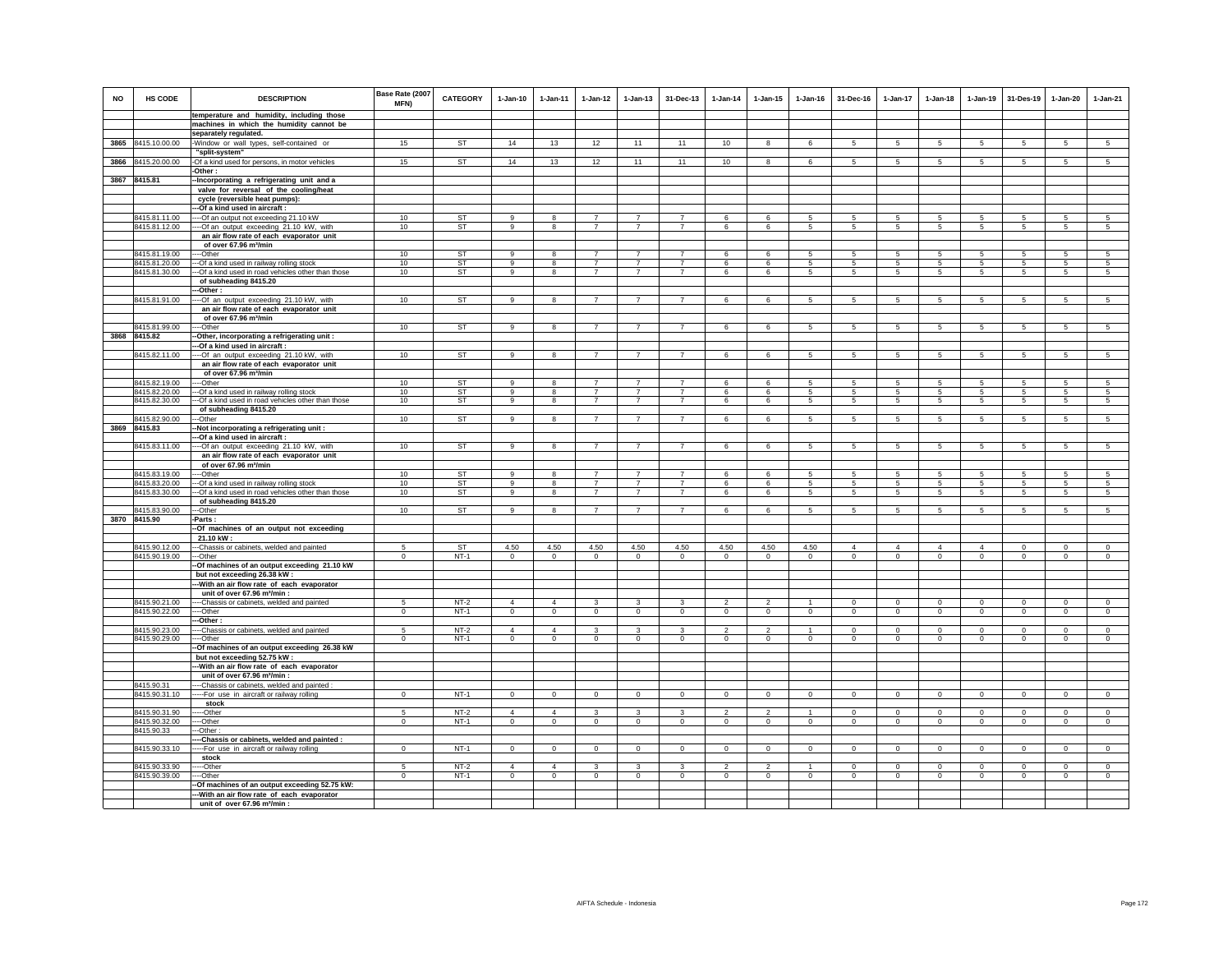| <b>NO</b> | <b>HS CODE</b>                   | <b>DESCRIPTION</b>                                                                                            | Base Rate (2007<br>MFN) | CATEGORY         | $1-Jan-10$                    | 1-Jan-11                           | $1 - Jan-12$            | $1 - Jan-13$            | 31-Dec-13               | $1-Jan-14$              | $1 - Jan-15$            | $1 - Jan-16$         | 31-Dec-16                | $1-Jan-17$              | $1-Jan-18$               | $1-Jan-19$                 | 31-Des-19                     | $1-Jan-20$              | $1-Jan-21$                    |
|-----------|----------------------------------|---------------------------------------------------------------------------------------------------------------|-------------------------|------------------|-------------------------------|------------------------------------|-------------------------|-------------------------|-------------------------|-------------------------|-------------------------|----------------------|--------------------------|-------------------------|--------------------------|----------------------------|-------------------------------|-------------------------|-------------------------------|
|           | 8415.90.41<br>8415.90.41.10      | --Chassis or cabinets, welded and painted :<br>----For use in aircraft or railway rolling                     | $\Omega$                | $NT-1$           | $\Omega$                      | $\Omega$                           | $\Omega$                | $\Omega$                | $\mathbf{0}$            | $\Omega$                | $\Omega$                | $\Omega$             | $\Omega$                 | $\Omega$                | $\Omega$                 | $\Omega$                   | $\Omega$                      | $\Omega$                | $\Omega$                      |
|           |                                  | stock                                                                                                         |                         |                  |                               |                                    |                         |                         |                         |                         |                         |                      |                          |                         |                          |                            |                               |                         |                               |
|           | 8415.90.41.90                    | ---Other                                                                                                      | 5                       | $NT-2$           | $\overline{4}$                | $\overline{4}$                     | 3                       | 3                       | 3                       | $\overline{2}$          | $\overline{c}$          | $\mathbf{1}$         | $^{\circ}$               | $^{\circ}$              | $\Omega$                 | $^{\circ}$                 | $\overline{0}$                | $^{\circ}$              | $^{\circ}$                    |
|           | 8415.90.42.00                    | --Other<br>-Other:                                                                                            | $\Omega$                | $NT-1$           | $\mathbf{0}$                  | $\Omega$                           | $\mathbf{0}$            | $\mathsf 0$             | $\Omega$                | $\Omega$                | $\mathbf 0$             | $\circ$              | $\Omega$                 | $\mathbf 0$             | $\mathbf 0$              | $\Omega$                   | $\Omega$                      | $\Omega$                | $\Omega$                      |
|           | 8415.90.43                       | --Chassis or cabinets, welded and painted                                                                     |                         |                  |                               |                                    |                         |                         |                         |                         |                         |                      |                          |                         |                          |                            |                               |                         |                               |
|           | 8415.90.43.10                    | ---For use in aircraft or railway rolling                                                                     | $\mathbf{0}$            | $NT-1$           | $\Omega$                      | $\mathbf{0}$                       | $\overline{0}$          | $\mathbf 0$             | $\Omega$                | $\overline{0}$          | $\Omega$                | $\Omega$             | $\Omega$                 | $\overline{0}$          | $\Omega$                 | $\circ$                    | $\overline{0}$                | $\Omega$                | $\overline{0}$                |
|           |                                  | stock                                                                                                         |                         |                  |                               |                                    |                         |                         |                         |                         |                         |                      |                          |                         |                          |                            |                               |                         |                               |
|           | 8415.90.43.90<br>8415.90.49.00   | --Other<br>--Other                                                                                            | $\mathbf{0}$            | $NT-2$<br>$NT-1$ | $\overline{4}$<br>$\mathbf 0$ | $\overline{\mathbf{4}}$<br>$\circ$ | 3<br>$\circ$            | 3<br>$\mathbf 0$        | $\mathbf 0$             | $\overline{0}$          | $\mathbf 0$             | $\mathbf 0$          | $\Omega$<br>$\mathbf{0}$ | $\Omega$<br>$\mathbf 0$ | $\Omega$<br>$\mathbf{0}$ | $\Omega$<br>$\overline{0}$ | $\Omega$<br>$\circ$           | $\Omega$<br>$\circ$     | $\Omega$<br>$\mathbf 0$       |
|           | 84.16                            | Furnace burners for liquid fuel, for                                                                          |                         |                  |                               |                                    |                         |                         |                         |                         |                         |                      |                          |                         |                          |                            |                               |                         |                               |
|           |                                  | pulverised solid fuel or for gas; mechanical                                                                  |                         |                  |                               |                                    |                         |                         |                         |                         |                         |                      |                          |                         |                          |                            |                               |                         |                               |
|           |                                  | stockers, including their mechanical grates,                                                                  |                         |                  |                               |                                    |                         |                         |                         |                         |                         |                      |                          |                         |                          |                            |                               |                         |                               |
|           |                                  | mechanical ash dischargers and similar<br>appliances.                                                         |                         |                  |                               |                                    |                         |                         |                         |                         |                         |                      |                          |                         |                          |                            |                               |                         |                               |
|           | 3871 8416.10.00.00               | -Furnace burners for liquid fuel                                                                              | $\Omega$                | $NT-1$           | $\Omega$                      | $\mathbf 0$                        | $\mathbf 0$             | $\mathbf 0$             | $\mathbf 0$             | $\,0\,$                 | $\Omega$                | $\mathbf 0$          | $\mathbf 0$              | $\Omega$                | $\Omega$                 | $\mathbf 0$                | $\mathbf 0$                   | $\Omega$                | $\Omega$                      |
|           | 3872 8416.20.00.00               | -Other furnace burners, including combination                                                                 | $\mathbf 0$             | $NT-1$           | $\mathsf 0$                   | $\mathbf 0$                        | $\overline{0}$          | $\mathbf 0$             | $\mathsf 0$             | $\mathbf 0$             | $\mathsf 0$             | $\mathsf 0$          | $\mathsf 0$              | $\mathsf 0$             | $\mathbf 0$              | $\mathbf 0$                | $\mathbf 0$                   | $\mathsf 0$             | $\circ$                       |
|           |                                  | burners                                                                                                       |                         |                  |                               |                                    |                         |                         |                         |                         |                         |                      |                          |                         |                          |                            |                               |                         |                               |
|           | 3873 8416.30.00.00               | Mechanical stokers including their<br>mechanical grates, mechanical ash dischargers<br>and similar appliances | $\circ$                 | $NT-1$           | $\circ$                       | $\circ$                            | $\mathbf{0}$            | $\mathbf{0}$            | $\mathbf{0}$            | $\mathbf{0}$            | $\mathbf{0}$            | $\circ$              | $\circ$                  | $\mathbf{0}$            | $\circ$                  | $\mathbf 0$                | $\mathbf 0$                   | $\mathbf{0}$            | $\circ$                       |
|           | 3874 8416.90.00.00               | -Parts                                                                                                        | $\mathbf{0}$            | $NT-1$           | $\mathbf{0}$                  | $\mathbf{0}$                       | $\circ$                 | $\mathbf 0$             | $\mathbf 0$             | $\circ$                 | $\mathbf 0$             | $\circ$              | $\circ$                  | $\mathbf{0}$            | $\mathbf{0}$             | $\circ$                    | $\mathbf{0}$                  | $\mathbf{0}$            | $\circ$                       |
|           | 84.17                            | Industrial or laboratory furnaces and ovens,                                                                  |                         |                  |                               |                                    |                         |                         |                         |                         |                         |                      |                          |                         |                          |                            |                               |                         |                               |
|           |                                  | including incinerators, non-electric.                                                                         |                         |                  |                               |                                    |                         |                         |                         |                         |                         |                      |                          |                         |                          |                            |                               |                         |                               |
|           | 3875 8417.10.00.00               | Furnaces and ovens for the roasting, melting<br>or other heat-treatment of ores, pyrites or                   | $\mathbf{0}$            | $NT-1$           | $\circ$                       | $\circ$                            | $\mathbf 0$             | $\mathbf 0$             | $\mathbf 0$             | $\mathbf 0$             | $^{\circ}$              | $\circ$              | $\circ$                  | $\mathbf 0$             | $\circ$                  | $\mathbf 0$                | $\mathbf 0$                   | $\mathbf 0$             | $\circ$                       |
|           |                                  | of metals                                                                                                     |                         |                  |                               |                                    |                         |                         |                         |                         |                         |                      |                          |                         |                          |                            |                               |                         |                               |
|           | 3876 8417.20.00.00               | -Bakery ovens, including biscuit ovens                                                                        | $\mathbf 0$             | $NT-1$           | $\mathsf 0$                   | $\mathbf 0$                        | $\mathsf 0$             | $\mathsf 0$             | $\mathbf 0$             | $\mathbb O$             | 0                       | $\mathbf 0$          | $\mathbf 0$              | $\mathbf 0$             | $\mathbf 0$              | $\mathbf 0$                | $\mathbf 0$                   | $\mathsf 0$             | $\mathsf 0$                   |
|           | 3877 8417.80                     | -Other:                                                                                                       |                         |                  |                               |                                    |                         |                         |                         |                         |                         |                      |                          |                         |                          |                            |                               |                         |                               |
|           | 8417.80.00.10<br>8417.80.00.90   | --Incinerators<br>--Other                                                                                     | $\Omega$<br>$\mathbf 0$ | $NT-1$<br>$NT-1$ | $\Omega$<br>$\mathsf 0$       | $\Omega$<br>$\mathsf 0$            | $\Omega$<br>$\mathbf 0$ | $\Omega$<br>$\mathsf 0$ | $\Omega$<br>$\mathbf 0$ | $\Omega$<br>$\mathsf 0$ | $\Omega$<br>$\mathsf 0$ | $\Omega$<br>$\Omega$ | $\Omega$<br>$\mathsf 0$  | $\Omega$<br>$\mathbf 0$ | $\Omega$<br>$\mathbf 0$  | $\Omega$<br>$\mathbf 0$    | $\overline{0}$<br>$\mathbf 0$ | $\Omega$<br>$\mathsf 0$ | $\overline{0}$<br>$\mathsf 0$ |
|           | 3878 8417.90.00.00               | -Parts                                                                                                        | $\mathbf 0$             | $NT-1$           | $\circ$                       | $\circ$                            | $\circ$                 | $\mathbf 0$             | $\mathbf 0$             | $\circ$                 | $\mathbf 0$             | $\circ$              | $\Omega$                 | $\mathbf 0$             | $\Omega$                 | $\mathbf 0$                | $\mathbf{0}$                  | $\Omega$                | $\circ$                       |
|           | 84.18                            | Refrigerators, freezers and other                                                                             |                         |                  |                               |                                    |                         |                         |                         |                         |                         |                      |                          |                         |                          |                            |                               |                         |                               |
|           |                                  | refrigerating or freezing equipment, electric                                                                 |                         |                  |                               |                                    |                         |                         |                         |                         |                         |                      |                          |                         |                          |                            |                               |                         |                               |
|           |                                  | or other; heat pumps other than air<br>conditioning machines of heading 84.15.                                |                         |                  |                               |                                    |                         |                         |                         |                         |                         |                      |                          |                         |                          |                            |                               |                         |                               |
|           | 3879 8418.10                     | -Combined refrigerator-freezers, fitted with                                                                  |                         |                  |                               |                                    |                         |                         |                         |                         |                         |                      |                          |                         |                          |                            |                               |                         |                               |
|           |                                  | separate external doors :                                                                                     |                         |                  |                               |                                    |                         |                         |                         |                         |                         |                      |                          |                         |                          |                            |                               |                         |                               |
|           | 8418.10.10<br>8418.10.10.10      | -Household type :                                                                                             | 15                      | <b>ST</b>        | 14                            | 13                                 | 12                      | 11                      | 11                      | 10                      | 8                       | 6                    | 5                        | $5\phantom{.0}$         | 5                        |                            | 5                             | 5                       | 5                             |
|           | 8418.10.10.90                    | --- Of capacity not exceeding 230 I<br>--Other                                                                | 15                      | <b>ST</b>        | 14                            | 13                                 | 12                      | 11                      | 11                      | 10                      | 8                       | 6                    | $5\phantom{.0}$          | $5\phantom{.0}$         | 5                        | 5<br>5                     | 5                             | 5                       | $5\overline{5}$               |
|           | 8418.10.90.00                    | -Other                                                                                                        | 15                      | ST               | 14                            | 13                                 | 12                      | 11                      | 11                      | 10                      | 8                       | 6                    | $5\overline{5}$          | $5\overline{5}$         | $5\overline{5}$          | 5                          | 5                             | 5                       | $5\overline{5}$               |
|           |                                  | -Refrigerators, household type :                                                                              |                         |                  |                               |                                    |                         |                         |                         |                         |                         |                      |                          |                         |                          |                            |                               |                         |                               |
|           | 3880 8418.21.00<br>8418.21.00.10 | -Compression-type:<br>-- Of capacity not exceeding 230 I                                                      | 15                      | ST               | 14                            | 13                                 | 12                      | 11                      | 11                      | 10                      | 8                       | 6                    | -5                       | 5                       | -5                       | -5                         | 5                             | 5                       | 5                             |
|           | 8418.21.00.90                    | -Other                                                                                                        | 15                      | ST               | 14                            | 13                                 | 12                      | 11                      | 11                      | 10                      | 8                       | 6                    | 5                        | 5                       | 5                        | $\,$ 5 $\,$                | 5                             | $\,$ 5 $\,$             | $\sqrt{5}$                    |
| 3881      | 8418.29.00                       | Other:                                                                                                        |                         |                  |                               |                                    |                         |                         |                         |                         |                         |                      |                          |                         |                          |                            |                               |                         |                               |
|           | 8418.29.00.10<br>8418.29.00.90   | ---Of capacity not exceeding 230 I<br>--Other                                                                 | 15<br>15                | <b>ST</b><br>ST  | 14<br>14                      | 13<br>13                           | 12<br>12                | 11<br>11                | 11<br>11                | 10<br>10                | 8<br>8                  | - 6<br>6             | -5<br>5                  | 5<br>5                  | -5<br>5                  | 5<br>5                     | 5<br>5                        | 5<br>5                  | 5<br>5                        |
| 3882      | 8418.30.00.00                    | -Freezers of the chest type, not exceeding                                                                    | 15                      | ST               | 14                            | 13                                 | 12                      | 11                      | 11                      | 10                      | 8                       | 6                    | $5\overline{5}$          | 5                       | 5                        | 5                          | 5                             | 5                       | 5                             |
| 3883      | 8418.40.00.00                    | 800 I capacity<br>Freezers of the upright type, not exceeding                                                 | 15                      | ST               | 14                            | 13                                 | 12                      | 11                      | 11                      | 10                      | 8                       | 6                    | 5                        | $5\overline{5}$         | $5\overline{5}$          | 5                          | 5                             | 5                       | 5                             |
|           |                                  | 900 I capacity                                                                                                |                         |                  |                               |                                    |                         |                         |                         |                         |                         |                      |                          |                         |                          |                            |                               |                         |                               |
|           | 3884 8418.50                     | Other furniture (chests, cabinets, display<br>counters, show-cases and the like) for                          |                         |                  |                               |                                    |                         |                         |                         |                         |                         |                      |                          |                         |                          |                            |                               |                         |                               |
|           |                                  | storage and display, incorporating                                                                            |                         |                  |                               |                                    |                         |                         |                         |                         |                         |                      |                          |                         |                          |                            |                               |                         |                               |
|           |                                  | refrigerating or freezing equipment :                                                                         |                         |                  |                               |                                    |                         |                         |                         |                         |                         |                      |                          |                         |                          |                            |                               |                         |                               |
|           | 8418.50.10.00                    | -Refrigerating chambers exceeding 200 l                                                                       | 15                      | <b>ST</b>        | 14                            | 13                                 | 12                      | 11                      | 11                      | 10                      | 8                       | 6                    | $5 -$                    | 5                       | 5                        | 5                          | 5                             | 5                       | 5                             |
|           | 8418.50.90.00                    | capacity<br>-Other                                                                                            | 15                      | <b>ST</b>        | 14                            | 13                                 | 12                      | 11                      | 11                      | 10                      | 8                       | 6                    | 5                        | 5                       | 5                        | -5                         | 5                             | 5                       | 5                             |
|           |                                  | Other refrigerating or freezing equipment;                                                                    |                         |                  |                               |                                    |                         |                         |                         |                         |                         |                      |                          |                         |                          |                            |                               |                         |                               |
|           |                                  | heat pumps :                                                                                                  |                         |                  |                               |                                    |                         |                         |                         |                         |                         |                      |                          |                         |                          |                            |                               |                         |                               |
|           | 3885 8418.61.00.00               | -Heat pumps other than air conditioning                                                                       | 5                       | <b>ST</b>        | 4.50                          | 4.50                               | 4.50                    | 4.50                    | 4.50                    | 4.50                    | 4.50                    | 4.50                 | $\overline{4}$           | $\overline{4}$          | $\overline{4}$           | $\overline{4}$             | $\circ$                       | $\circ$                 | $\circ$                       |
|           | 3886 8418.69                     | machines of heading 84.15<br>-Other:                                                                          |                         |                  |                               |                                    |                         |                         |                         |                         |                         |                      |                          |                         |                          |                            |                               |                         |                               |
|           | 8418.69.10.00                    | -- Beverage coolers                                                                                           |                         | ST               | 4.50                          | 4.50                               | 4.50                    | 4.50                    | 4.50                    | 4.50                    | 4.50                    | 4.50                 | $\overline{4}$           | 4                       | 4                        | $\overline{4}$             | $^{\circ}$                    | $\mathbf 0$             | $\mathbf 0$                   |
|           | 8418.69.20.00                    | --Water chillers having a refrigerating                                                                       | 5                       | ST               | 4.50                          | 4.50                               | 4.50                    | 4.50                    | 4.50                    | 4.50                    | 4.50                    | 4.50                 | $\overline{4}$           | $\overline{4}$          | $\overline{4}$           | $\overline{4}$             | 3.75                          | 3.75                    | 3.75                          |
|           | 8418.69.30.00                    | capacity of 100,000 I or more<br>-- Drinking water coolers                                                    | 5                       | <b>ST</b>        | 4.50                          | 4.50                               | 4.50                    | 4.50                    | 4.50                    | 4.50                    | 4.50                    | 4.50                 | $\overline{4}$           | $\overline{4}$          | $\overline{4}$           | $\overline{4}$             | $\overline{0}$                | $\Omega$                | $\overline{0}$                |
|           | 8418.69.50.00                    | --Scale ice-maker units                                                                                       | 5                       | <b>ST</b>        | 4.50                          | 4.50                               | 4.50                    | 4.50                    | 4.50                    | 4.50                    | 4.50                    | 4.50                 | $\overline{4}$           | 4                       | $\overline{4}$           | $\overline{4}$             | $^{\circ}$                    | $\Omega$                | $\circ$                       |
|           | 8418.69.90.00                    | -Other                                                                                                        | 5                       | ST               | 4.50                          | 4.50                               | 4.50                    | 4.50                    | 4.50                    | 4.50                    | 4.50                    | 4.50                 | $\overline{4}$           | $\overline{4}$          | $\overline{4}$           | $\overline{4}$             | $\overline{0}$                | $\mathbf{0}$            | $\overline{0}$                |
|           |                                  | Parts:                                                                                                        |                         |                  |                               |                                    |                         |                         |                         |                         |                         |                      |                          |                         |                          |                            |                               |                         |                               |
|           | 3887 8418.91                     | -Furniture designed to receive refrigerating<br>or freezing equipment :                                       |                         |                  |                               |                                    |                         |                         |                         |                         |                         |                      |                          |                         |                          |                            |                               |                         |                               |
|           | 8418.91.10.00                    | ---For goods of subheadings 8418.10,                                                                          |                         | <b>ST</b>        | 4.50                          | 4.50                               | 4.50                    | 4.50                    | 4.50                    | 4.50                    | 4.50                    | 4.50                 | $\overline{4}$           | $\overline{4}$          | $\overline{4}$           | $\overline{4}$             | 3.75                          | 3.75                    | 3.75                          |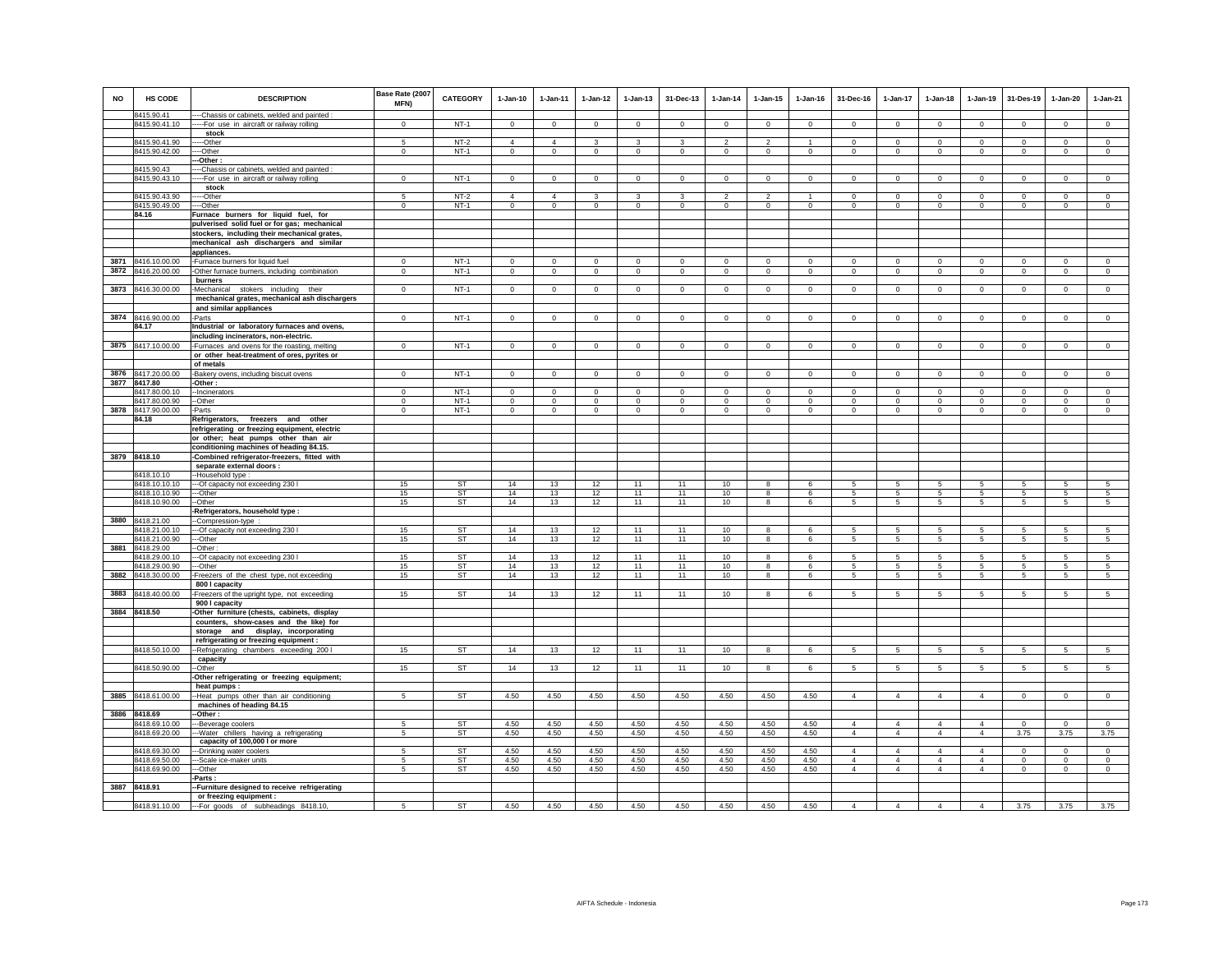| <b>NO</b> | HS CODE                        | <b>DESCRIPTION</b><br>8418.21, 8418.29, 8418.30 or 8418.40                                    | Base Rate (2007<br>MFN)  | CATEGORY               | $1-Jan-10$          | 1-Jan-11                | $1 - Jan-12$            | $1 - Jan-13$                | 31-Dec-13                | $1-Jan-14$                  | $1 - Jan-15$            | $1 - Jan-16$                | 31-Dec-16                        | 1-Jan-17                         | $1 - Jan-18$                     | $1-Jan-19$                       | 31-Des-19                   | 1-Jan-20                | $1-Jan-21$            |
|-----------|--------------------------------|-----------------------------------------------------------------------------------------------|--------------------------|------------------------|---------------------|-------------------------|-------------------------|-----------------------------|--------------------------|-----------------------------|-------------------------|-----------------------------|----------------------------------|----------------------------------|----------------------------------|----------------------------------|-----------------------------|-------------------------|-----------------------|
|           | 8418.91.90.00                  | --Other                                                                                       | 5                        | <b>ST</b>              | 4.50                | 4.50                    | 4.50                    | 4.50                        | 4.50                     | 4.50                        | 4.50                    | 4.50                        | $\Delta$                         | $\overline{4}$                   | $\Delta$                         | $\overline{4}$                   | 3.75                        | 3.75                    | 3.75                  |
|           | 3888 8418.99                   | -Other:                                                                                       |                          |                        |                     |                         |                         |                             |                          |                             |                         |                             |                                  |                                  |                                  |                                  |                             |                         |                       |
|           | 8418.99.10.00<br>8418.99.20.00 | --Evaporators and condensers                                                                  | 5                        | <b>ST</b><br><b>ST</b> | 4.50<br>4.50        | 4.50<br>4.50            | 4.50<br>4.50            | 4.50<br>4.50                | 4.50<br>4.50             | 4.50<br>4.50                | 4.50<br>4.50            | 4.50<br>4.50                | $\overline{4}$<br>$\overline{4}$ | $\overline{4}$<br>$\overline{4}$ | $\overline{4}$<br>$\overline{4}$ | $\overline{4}$<br>$\overline{4}$ | 3.75                        | 3.75<br>$\Omega$        | 3.75                  |
|           | 8418.99.40.00                  | --Cabinets and doors, welded or painted<br>--Aluminium rollbonds for subheading               | 5<br>$\mathsf 0$         | $NT-1$                 | $\mathsf 0$         | $\Omega$                | $\circ$                 | $\mathbf 0$                 | $\mathbf 0$              | $\mathsf 0$                 | $\Omega$                | $\mathbb O$                 | $\mathsf 0$                      | $\mathsf 0$                      | $\mathsf 0$                      | $\mathsf 0$                      | $\mathbf{0}$<br>$\mathsf 0$ | $\mathbf 0$             | $^{\circ}$<br>$\circ$ |
|           |                                | 8418.10.10, 8418.21 or 8418.29                                                                |                          |                        |                     |                         |                         |                             |                          |                             |                         |                             |                                  |                                  |                                  |                                  |                             |                         |                       |
|           | 8418.99.90.00                  | --Other                                                                                       | $\mathsf 0$              | $NT-1$                 | $\mathbf{0}$        | $\mathbf 0$             | $\overline{0}$          | $\mathbf 0$                 | $\mathbf 0$              | $\overline{0}$              | $\mathsf 0$             | $\mathbf 0$                 | $\mathbf{0}$                     | $\mathsf 0$                      | $\mathsf 0$                      | $\,$ 0                           | $\mathsf 0$                 | $\mathbf 0$             | $\mathbf 0$           |
|           | 84.19                          | Machinery, plant or laboratory equipment,                                                     |                          |                        |                     |                         |                         |                             |                          |                             |                         |                             |                                  |                                  |                                  |                                  |                             |                         |                       |
|           |                                | whether or not electrically heated (excluding                                                 |                          |                        |                     |                         |                         |                             |                          |                             |                         |                             |                                  |                                  |                                  |                                  |                             |                         |                       |
|           |                                | furnaces, ovens and other equipment of heading                                                |                          |                        |                     |                         |                         |                             |                          |                             |                         |                             |                                  |                                  |                                  |                                  |                             |                         |                       |
|           |                                | 85.14), for the treatment of materials by a<br>process involving a change of temperature such |                          |                        |                     |                         |                         |                             |                          |                             |                         |                             |                                  |                                  |                                  |                                  |                             |                         |                       |
|           |                                | as heating, cooking, roasting, distilling,                                                    |                          |                        |                     |                         |                         |                             |                          |                             |                         |                             |                                  |                                  |                                  |                                  |                             |                         |                       |
|           |                                | rectifying, sterilising, pasteurising,                                                        |                          |                        |                     |                         |                         |                             |                          |                             |                         |                             |                                  |                                  |                                  |                                  |                             |                         |                       |
|           |                                | steaming, drying, evaporating, vapourising,                                                   |                          |                        |                     |                         |                         |                             |                          |                             |                         |                             |                                  |                                  |                                  |                                  |                             |                         |                       |
|           |                                | condensing or cooling, other than machinery or                                                |                          |                        |                     |                         |                         |                             |                          |                             |                         |                             |                                  |                                  |                                  |                                  |                             |                         |                       |
|           |                                | plant of a kind used for domestic purposes;                                                   |                          |                        |                     |                         |                         |                             |                          |                             |                         |                             |                                  |                                  |                                  |                                  |                             |                         |                       |
|           |                                | instantaneous or storage water heater, non-<br>electric.                                      |                          |                        |                     |                         |                         |                             |                          |                             |                         |                             |                                  |                                  |                                  |                                  |                             |                         |                       |
|           |                                | -Instantaneous or storage water heaters,                                                      |                          |                        |                     |                         |                         |                             |                          |                             |                         |                             |                                  |                                  |                                  |                                  |                             |                         |                       |
|           |                                | non-electric :                                                                                |                          |                        |                     |                         |                         |                             |                          |                             |                         |                             |                                  |                                  |                                  |                                  |                             |                         |                       |
|           | 3889 8419.11                   | -Instantaneous gas water heaters :                                                            |                          |                        |                     |                         |                         |                             |                          |                             |                         |                             |                                  |                                  |                                  |                                  |                             |                         |                       |
|           | 8419.11.10.00                  | ---Household type                                                                             | 15                       | <b>ST</b>              | 14                  | 13                      | 12                      | 11                          | 11                       | 10                          | 8                       | 6                           | 5                                | 5                                | 5                                | 5                                | 5                           | 5                       | 5                     |
|           | 8419.11.90.00                  | --Other                                                                                       | 5                        | $NT-1$                 | $\overline{4}$      | 3                       | $\overline{2}$          | $\mathbf 0$                 | $\mathbf 0$              | $\circ$                     | $\circ$                 | $\Omega$                    | $\Omega$                         | $\mathbf 0$                      | $\circ$                          | $\mathbf 0$                      | $\Omega$                    | $\mathbf 0$             | $\mathbf 0$           |
|           | 3890 8419.19<br>8419.19.10.00  | -Other :<br>---Household type                                                                 | 15                       | <b>ST</b>              | 14                  | 13                      | 12                      | 11                          | 11                       | 10                          | 8                       | 6                           | 5                                | 5                                | -5                               | 5                                | 5                           | 5                       | -5                    |
|           | 8419.19.90.00                  | -Other                                                                                        | 5                        | <b>ST</b>              | 4.50                | 4.50                    | 4.50                    | 4.50                        | 4.50                     | 4.50                        | 4.50                    | 4.50                        | $\overline{4}$                   | $\overline{4}$                   | $\overline{4}$                   | $\overline{4}$                   | 3.75                        | 3.75                    | 3.75                  |
|           | 3891 8419.20.00.00             | -Medical, surgical or laboratory sterilisers                                                  | $\,0\,$                  | $NT-1$                 | $\mathsf 0$         | $\mathbf 0$             | $\mathsf 0$             | $\mathbf 0$                 | $\mathbf 0$              | $\mathbf 0$                 | $\mathbf 0$             | $\mathbf 0$                 | $\mathbf 0$                      | $\mathsf 0$                      | $\mathsf 0$                      | $\,$ 0                           | $\mathbf 0$                 | $\mathbf 0$             | $\mathbf 0$           |
|           |                                | Dryers :                                                                                      |                          |                        |                     |                         |                         |                             |                          |                             |                         |                             |                                  |                                  |                                  |                                  |                             |                         |                       |
|           | 3892 8419.31                   | -For agricultural products :                                                                  |                          |                        |                     |                         |                         |                             |                          |                             |                         |                             |                                  |                                  |                                  |                                  |                             |                         |                       |
|           | 8419.31.10<br>8419.31.10.10    | --Electrically operated<br>---Evaporators                                                     | $\Omega$                 | $NT-1$                 | $\Omega$            | $\Omega$                | $\mathbf 0$             | $\mathbf 0$                 | $\mathbf 0$              | $\Omega$                    | $\circ$                 | $\Omega$                    | $\Omega$                         | $\mathbf 0$                      | $\circ$                          | $\mathbf 0$                      | $\Omega$                    | $\Omega$                | $\circ$               |
|           | 8419.31.10.90                  | ----Other                                                                                     | 7.5                      | ST                     | 6                   | 6                       | 6                       | 6                           | 6                        | 5                           | 5                       | 5                           | 5                                | 5                                | 5                                | $\,$ 5                           | 5                           | 5                       | $5\phantom{.0}$       |
|           | 8419.31.20                     | --Not electrically operated :                                                                 |                          |                        |                     |                         |                         |                             |                          |                             |                         |                             |                                  |                                  |                                  |                                  |                             |                         |                       |
|           | 8419.31.20.10                  | --Evaporators                                                                                 | $\mathbf 0$              | $NT-1$                 | $\mathsf 0$         | $\mathsf 0$             | $\circ$                 | $\mathbf 0$                 | $\mathbf 0$              | $\mathsf 0$                 | $\mathsf 0$             | $\mathbb O$                 | $\mathsf 0$                      | $\mathsf 0$                      | $\mathsf 0$                      | $\mathsf 0$                      | $\mathsf 0$                 | $\mathbf 0$             | $\overline{0}$        |
|           | 8419.31.20.90                  | --Other                                                                                       | 7.5                      | ST                     | 6                   | 6                       | 6                       | 6                           | 6                        | 5                           | 5                       | 5                           | 5                                | 5                                | 5                                | 5                                | 5                           | -5                      | -5                    |
|           | 3893 8419.32<br>8419.32.10.00  | -For wood, paper pulp, paper or paperboard :<br>---Electrically operated                      | $\Omega$                 | $NT-1$                 | $\Omega$            | $\Omega$                | $\mathbf 0$             | $\mathbf{0}$                | $\mathbf 0$              | $\Omega$                    | $\circ$                 | $\Omega$                    | $\Omega$                         | $\mathbf{0}$                     | $\Omega$                         | $\mathbf 0$                      | $\Omega$                    | $\Omega$                | $\mathbf 0$           |
|           | 8419.32.20.00                  | --- Not electrically operated                                                                 | $\overline{0}$           | $NT-1$                 | $\overline{0}$      | $\overline{0}$          | $\overline{0}$          | $\overline{0}$              | $\overline{0}$           | $\overline{0}$              | $\overline{0}$          | $\Omega$                    | $\overline{0}$                   | $\overline{0}$                   | $\overline{0}$                   | $\overline{0}$                   | $\overline{0}$              | $\overline{0}$          | $\overline{0}$        |
|           | 3894 8419.39                   | -Other:                                                                                       |                          |                        |                     |                         |                         |                             |                          |                             |                         |                             |                                  |                                  |                                  |                                  |                             |                         |                       |
|           |                                | --Electrically operated :                                                                     |                          |                        |                     |                         |                         |                             |                          |                             |                         |                             |                                  |                                  |                                  |                                  |                             |                         |                       |
|           | 8419.39.11.00                  | --- Machinery for the treatment of materials<br>by a process involving heating, for the       | 5                        | $NT-2$                 | $\overline{4}$      | $\overline{4}$          | $\mathbf{3}$            | 3                           | 3                        | $\overline{2}$              | $\overline{2}$          | $\overline{1}$              | $\mathbf{0}$                     | $\mathbf 0$                      | $\mathbf 0$                      | $\mathbf 0$                      | $\mathbf{0}$                | $\mathbf{0}$            | $\mathbf 0$           |
|           |                                | manufacture of Printed Circuit Boards,                                                        |                          |                        |                     |                         |                         |                             |                          |                             |                         |                             |                                  |                                  |                                  |                                  |                             |                         |                       |
|           |                                | Printed wiring boards or Printed Circuit                                                      |                          |                        |                     |                         |                         |                             |                          |                             |                         |                             |                                  |                                  |                                  |                                  |                             |                         |                       |
|           |                                | <b>Assemblies</b>                                                                             |                          |                        |                     |                         |                         |                             |                          |                             |                         |                             |                                  |                                  |                                  |                                  |                             |                         |                       |
|           | 8419.39.19.00                  | ---Other                                                                                      | 5                        | $NT-2$                 | $\overline{4}$      | $\overline{4}$          | $\mathbf{3}$            | 3                           | $\mathbf{3}$             | $\mathcal{L}$               | $\mathcal{P}$           | $\overline{1}$              | $\mathbf 0$                      | $\mathbf 0$                      | $\Omega$                         | $\mathbf 0$                      | $\mathbf 0$                 | $\mathbf 0$             | $\mathbf 0$           |
|           | 8419.39.20.00<br>3895 8419.40  | --- Not electrically operated                                                                 | 5                        | $NT-2$                 | $\overline{4}$      | $\overline{4}$          | $\overline{\mathbf{3}}$ | $\overline{\mathbf{3}}$     | 3                        | $\overline{2}$              | $\overline{2}$          | $\overline{1}$              | $\Omega$                         | $\overline{0}$                   | $\overline{0}$                   | $\mathbf 0$                      | $\Omega$                    | $\Omega$                | $\mathbf 0$           |
|           | 8419.40.10.00                  | -Distilling or rectifying plant :<br>--Electrically operated                                  | $\Omega$                 | $NT-1$                 | $\Omega$            | $\Omega$                | $\Omega$                | $\mathbf 0$                 | $\Omega$                 | $\Omega$                    | $\Omega$                | $\Omega$                    | $\Omega$                         | $\mathbf 0$                      | $\Omega$                         | $\mathbf 0$                      | $\Omega$                    | $\Omega$                | $\Omega$              |
|           | 8419.40.20.00                  | -Not electrically operated                                                                    | $\mathbf 0$              | $NT-1$                 | $\circ$             | $\circ$                 | $\overline{0}$          | $\mathbf 0$                 | $\overline{0}$           | $\circ$                     | $\mathbf 0$             | $\,0\,$                     | $\mathbf 0$                      | $\mathbf 0$                      | $\mathbf 0$                      | $\mathbf 0$                      | $\mathbf 0$                 | $\mathbf 0$             | $\circ$               |
|           | 3896 8419.50                   | -Heat exchange units :                                                                        |                          |                        |                     |                         |                         |                             |                          |                             |                         |                             |                                  |                                  |                                  |                                  |                             |                         |                       |
|           | 8419.50.10.00                  | -Cooling towers                                                                               | -5                       | <b>ST</b>              | 4.50                | 4.50                    | 4.50                    | 4.50                        | 4.50                     | 4.50                        | 4.50                    | 4.50                        | $\overline{4}$                   | $\overline{4}$                   | $\overline{4}$                   | $\overline{4}$                   | 3.75                        | 3.75                    | 3.75                  |
|           | 8419.50.20.00                  | --Condensers for air conditioners for motor<br>vehicles                                       | 5                        | $NT-2$                 | $\overline{4}$      | $\overline{4}$          | 3                       | 3                           | 3                        | $\mathfrak{p}$              | $\overline{2}$          |                             | $\Omega$                         | $\mathbf 0$                      | $\mathbf 0$                      | $\mathbf 0$                      | $\mathbf 0$                 | $\mathbf 0$             | $\circ$               |
|           | 8419.50.30.00                  | --Other condensers for air conditioners                                                       | 5                        | <b>ST</b>              | 4.50                | 4.50                    | 4.50                    | 4.50                        | 4.50                     | 4.50                        | 4.50                    | 4.50                        | $\Delta$                         | $\overline{4}$                   | $\Delta$                         | $\overline{4}$                   | 3.75                        | 3.75                    | 3.75                  |
|           | 8419.50.40.00                  | -Other, electrically operated                                                                 | $5 -$                    | <b>ST</b>              | 4.50                | 4.50                    | 4.50                    | 4.50                        | 4.50                     | 4.50                        | 4.50                    | 4.50                        | $\overline{4}$                   | $\overline{4}$                   | $\overline{4}$                   | $\overline{4}$                   | 3.75                        | 3.75                    | 3.75                  |
|           | 8419.50.90.00                  | --Other, not electrically operated                                                            | 5                        | $NT-2$                 | $\overline{4}$      | $\overline{4}$          | $\mathbf{3}$            | $\mathbf{3}$                | $\mathbf{3}$             | $\overline{2}$              | $\overline{2}$          | $\overline{1}$              | $\circ$                          | $\mathsf 0$                      | $\mathsf 0$                      | $\mathsf 0$                      | $\mathbf 0$                 | $\mathbf 0$             | $\circ$               |
|           | 3897 8419.60                   | -Machinery for liquefying air or other gases:                                                 |                          |                        |                     |                         |                         |                             |                          |                             |                         |                             |                                  |                                  |                                  |                                  |                             |                         |                       |
|           | 8419.60.10.00<br>8419.60.20.00 | -Electrically operated<br>-Not electrically operated                                          | $\Omega$<br>$\mathbf{0}$ | $NT-1$<br>$NT-1$       | $\Omega$<br>$\circ$ | $\mathbf 0$<br>$\Omega$ | $\mathsf 0$<br>$\circ$  | $\mathsf 0$<br>$\mathbf{0}$ | $\mathbf{0}$<br>$\Omega$ | $\mathbf 0$<br>$\mathbf{0}$ | $\mathbf 0$<br>$\Omega$ | $\mathbf{0}$<br>$\mathbf 0$ | $\Omega$<br>$\Omega$             | $\mathbf 0$<br>$\mathbf{0}$      | $\mathsf 0$<br>$\mathbf{0}$      | $\mathbf 0$<br>$\mathbf 0$       | $\mathbf 0$<br>$\Omega$     | $\mathbf 0$<br>$\Omega$ | $\circ$<br>$\circ$    |
|           |                                | Other machinery, plant and equipment :                                                        |                          |                        |                     |                         |                         |                             |                          |                             |                         |                             |                                  |                                  |                                  |                                  |                             |                         |                       |
|           | 3898 8419.81                   | -For making hot drinks or for cooking or                                                      |                          |                        |                     |                         |                         |                             |                          |                             |                         |                             |                                  |                                  |                                  |                                  |                             |                         |                       |
|           |                                | heating food:                                                                                 |                          |                        |                     |                         |                         |                             |                          |                             |                         |                             |                                  |                                  |                                  |                                  |                             |                         |                       |
|           | 8419.81.10.00                  | ---Electrically operated                                                                      | 15                       | HSL <sub>C</sub>       | 14.75               | 14.50                   | 14                      | 13.75                       | 13.75                    | 13.50                       | 13                      | 12.75                       | 12.75                            | 12.50                            | 12.25                            | 12                               | 11.25                       | 11.25                   | 11.25                 |
|           | 8419.81.20.00                  | --- Not electrically operated                                                                 | 15                       | HSL C                  | 14.75               | 14.50                   | 14                      | 13.75                       | 13.75                    | 13.50                       | 13                      | 12.75                       | 12.75                            | 12.50                            | 12.25                            | 12                               | 11.25                       | 11.25                   | 11.25                 |
|           | 3899 8419.89                   | -Other:<br>--Electrically operated :                                                          |                          |                        |                     |                         |                         |                             |                          |                             |                         |                             |                                  |                                  |                                  |                                  |                             |                         |                       |
|           | 8419.89.11.00                  | ---Evaporators for air-conditioning machines                                                  | 5                        | $NT-2$                 | $\overline{4}$      | $\overline{4}$          | $\mathbf{3}$            | 3                           | $\mathbf{3}$             | $\overline{c}$              | $\overline{2}$          | $\mathbf{1}$                | $^{\circ}$                       | 0                                | $\mathbf{0}$                     | $\mathbf{0}$                     | $\mathbf{0}$                | $\mathbf{0}$            | $\mathbf{0}$          |
|           |                                | for motor vehicles                                                                            |                          |                        |                     |                         |                         |                             |                          |                             |                         |                             |                                  |                                  |                                  |                                  |                             |                         |                       |
|           | 8419.89.13.00                  | --Machinery for the treatment of materials                                                    | 5                        | $NT-2$                 | $\overline{4}$      | $\overline{4}$          | $\mathbf{3}$            | 3                           | 3                        | $\overline{2}$              | $\overline{2}$          |                             | $\mathbf 0$                      | $\mathbf 0$                      | $\mathbf 0$                      | $\circ$                          | $\circ$                     | $\circ$                 | $\mathbf 0$           |
|           |                                | by a process involving heating, for the                                                       |                          |                        |                     |                         |                         |                             |                          |                             |                         |                             |                                  |                                  |                                  |                                  |                             |                         |                       |
|           |                                | manufacture of printed circuit boards,                                                        |                          |                        |                     |                         |                         |                             |                          |                             |                         |                             |                                  |                                  |                                  |                                  |                             |                         |                       |
|           |                                | printed wiring boards or printed circuit<br>assemblies                                        |                          |                        |                     |                         |                         |                             |                          |                             |                         |                             |                                  |                                  |                                  |                                  |                             |                         |                       |
|           |                                |                                                                                               |                          |                        |                     |                         |                         |                             |                          |                             |                         |                             |                                  |                                  |                                  |                                  |                             |                         |                       |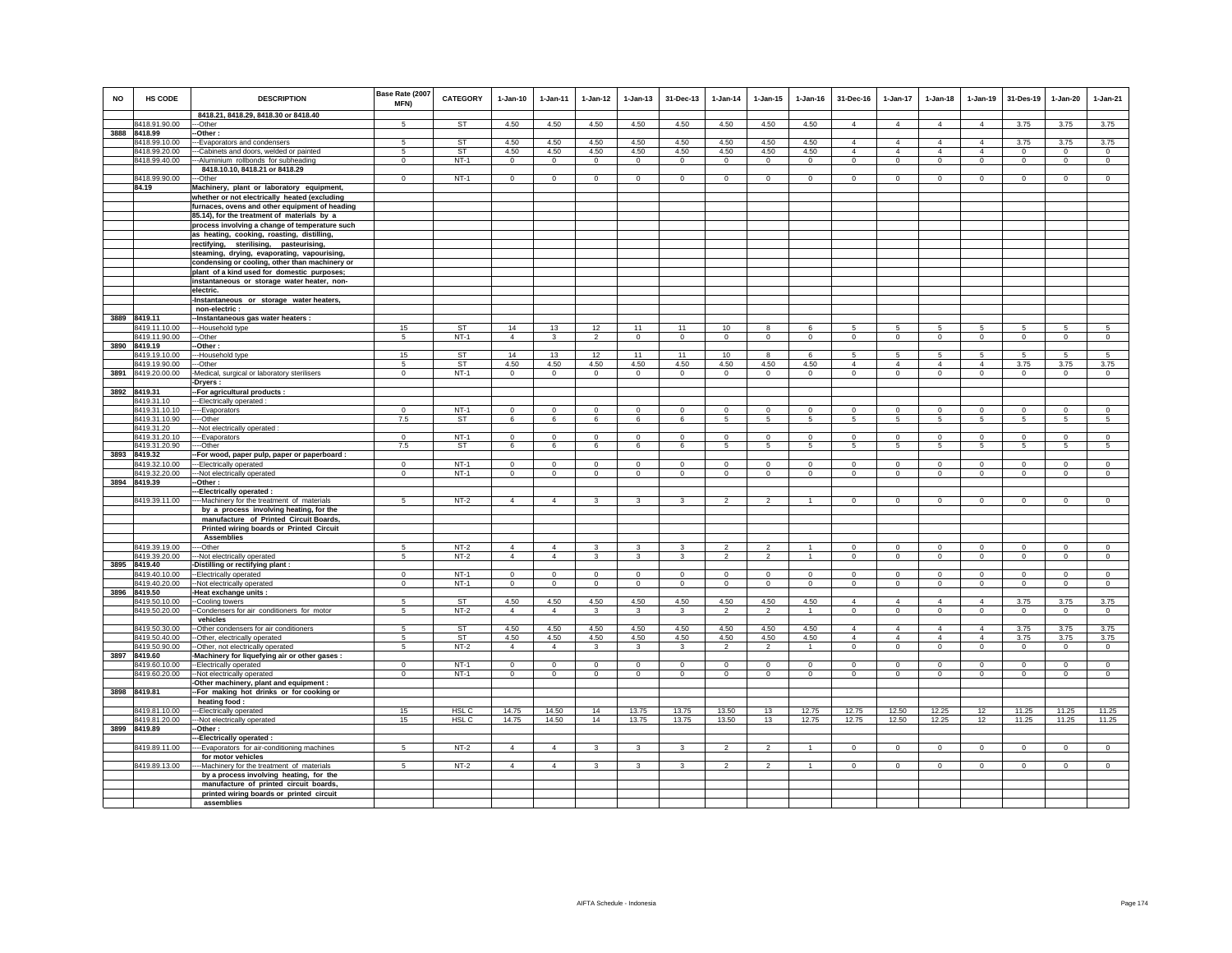| <b>NO</b> | HS CODE                       | <b>DESCRIPTION</b>                                                                       | Base Rate (2007<br>MFN) | <b>CATEGORY</b> | $1-Jan-10$     | 1-Jan-11       | $1 - Jan-12$            | $1 - Jan-13$   | 31-Dec-13               | $1-Jan-14$     | $1-Jan-15$     | $1 - Jan-16$   | 31-Dec-16      | 1-Jan-17       | $1-Jan-18$     | $1-Jan-19$     | 31-Des-19      | $1-Jan-20$     | $1-Jan-21$     |
|-----------|-------------------------------|------------------------------------------------------------------------------------------|-------------------------|-----------------|----------------|----------------|-------------------------|----------------|-------------------------|----------------|----------------|----------------|----------------|----------------|----------------|----------------|----------------|----------------|----------------|
|           | 8419.89.19.00                 | --Other                                                                                  | -5                      | <b>ST</b>       | 4.50           | 4.50           | 4.50                    | 4.50           | 4.50                    | 4.50           | 4.50           | 4.50           | $\overline{4}$ | $\overline{4}$ | $\overline{4}$ | $\overline{4}$ | 3.75           | 3.75           | 3.75           |
|           | 8419.89.20.00                 | --- Not electrically operated                                                            | 5                       | $NT-2$          | $\overline{4}$ | $\overline{4}$ | $\mathbf{3}$            | 3              | 3                       | $\overline{2}$ | $\overline{2}$ | $\overline{1}$ | $\circ$        | $\mathbf 0$    | $\mathbf{0}$   | $\mathbf 0$    | $\overline{0}$ | $\mathbf{0}$   | $\circ$        |
|           | 3900 8419.90                  | $-Parts:$<br>-Of electrically operated articles :                                        |                         |                 |                |                |                         |                |                         |                |                |                |                |                |                |                |                |                |                |
|           | 8419.90.12.00                 | -Parts of machinery for the treatment of                                                 | -5                      | $NT-2$          | $\overline{4}$ | $\overline{4}$ | $\mathbf{3}$            | 3              | 3                       | $\mathcal{P}$  | $\mathfrak{p}$ | -1             | $\Omega$       | $\overline{0}$ | $\overline{0}$ | $\overline{0}$ | $\overline{0}$ | $\overline{0}$ | $\overline{0}$ |
|           |                               | materials by a process involving heating,                                                |                         |                 |                |                |                         |                |                         |                |                |                |                |                |                |                |                |                |                |
|           |                               | for the manufacture of printed circuit                                                   |                         |                 |                |                |                         |                |                         |                |                |                |                |                |                |                |                |                |                |
|           |                               | boards, printed wiring boards or printed                                                 |                         |                 |                |                |                         |                |                         |                |                |                |                |                |                |                |                |                |                |
|           |                               | circuit assemblies                                                                       |                         |                 |                |                |                         |                |                         |                |                |                |                |                |                |                |                |                |                |
|           | 8419.90.19.00                 | ---Other                                                                                 | -5                      | <b>ST</b>       | 4.50           | 4.50           | 4.50                    | 4.50           | 4.50                    | 4.50           | 4.50           | 4.50           | $\overline{4}$ | $\overline{4}$ | $\overline{4}$ | $\overline{4}$ | 3.75           | 3.75           | 3.75           |
|           | 8419.90.20.00<br>84.20        | -- Of non-electrically operated articles<br>Calendering or other rolling machines, other | $\sqrt{5}$              | ST              | 4.50           | 4.50           | 4.50                    | 4.50           | 4.50                    | 4.50           | 4.50           | 4.50           | $\overline{4}$ | $\overline{4}$ | $\overline{4}$ | $\overline{4}$ | 3.75           | 3.75           | 3.75           |
|           |                               | than for metals or glass, and cylinders                                                  |                         |                 |                |                |                         |                |                         |                |                |                |                |                |                |                |                |                |                |
|           |                               | therefor.                                                                                |                         |                 |                |                |                         |                |                         |                |                |                |                |                |                |                |                |                |                |
| 3901      | 8420.10                       | -Calendering or other rolling machines:                                                  |                         |                 |                |                |                         |                |                         |                |                |                |                |                |                |                |                |                |                |
|           | 420.10.10.00                  | -Apparatus for the application of dry film or                                            | $\mathbf 0$             | $NT-1$          | $\mathbf 0$    | $\overline{0}$ | $\overline{0}$          | $\overline{0}$ | $\mathbf 0$             | $\mathbf 0$    | $\mathbf 0$    | $\mathbf 0$    | $\mathbf 0$    | $\overline{0}$ | $\mathbf 0$    | $\mathbf 0$    | $\overline{0}$ | $\mathbf 0$    | $\mathbf 0$    |
|           |                               | liquid photo resist, photo sensitive layers,                                             |                         |                 |                |                |                         |                |                         |                |                |                |                |                |                |                |                |                |                |
|           |                               | soldering pastes, solder or adhesive                                                     |                         |                 |                |                |                         |                |                         |                |                |                |                |                |                |                |                |                |                |
|           |                               | materials on printed circuit boards or<br>printed wiring boards or their components      |                         |                 |                |                |                         |                |                         |                |                |                |                |                |                |                |                |                |                |
|           |                               | -For ironing machines and wringers suitable                                              |                         |                 |                |                |                         |                |                         |                |                |                |                |                |                |                |                |                |                |
|           |                               | for domestic use :                                                                       |                         |                 |                |                |                         |                |                         |                |                |                |                |                |                |                |                |                |                |
|           | 8420.10.21.00                 | --Roller-type ironing machines                                                           | 15                      | HSL C           | 14.75          | 14.50          | 14                      | 13.75          | 13.75                   | 13.50          | 13             | 12.75          | 12.75          | 12.50          | 12.25          | 12             | 11.25          | 11.25          | 11.25          |
|           | 8420.10.29.00                 | --Other                                                                                  | 15                      | HSL C           | 14.75          | 14.50          | 14                      | 13.75          | 13.75                   | 13.50          | 13             | 12.75          | 12.75          | 12.50          | 12.25          | 12             | 11.25          | 11.25          | 11.25          |
|           | 8420.10.90.00                 | -Other<br>Parts:                                                                         | $\mathbf{0}$            | $NT-1$          | $\overline{0}$ | $\circ$        | $\overline{0}$          | $\mathbf 0$    | $\mathbf 0$             | $\circ$        | $\mathbf 0$    | $\circ$        | $\circ$        | $\mathbf 0$    | $\circ$        | $\overline{0}$ | $\circ$        | $\mathbf 0$    | $\circ$        |
|           | 3902 8420.91                  | -Cylinders:                                                                              |                         |                 |                |                |                         |                |                         |                |                |                |                |                |                |                |                |                |                |
|           | 8420.91.10.00                 | --Parts of apparatus for the application of                                              | $\Omega$                | $NT-1$          | $\circ$        | $\mathbf{0}$   | $\circ$                 | $\mathbf{0}$   | $\mathbf{0}$            | $\circ$        | $\Omega$       | $\Omega$       | $\Omega$       | $\circ$        | $\mathbf 0$    | $\circ$        | $\circ$        | $\circ$        | $\overline{0}$ |
|           |                               | dry film or liquid photo resist, photo                                                   |                         |                 |                |                |                         |                |                         |                |                |                |                |                |                |                |                |                |                |
|           |                               | sensitive layers, soldering pastes solder                                                |                         |                 |                |                |                         |                |                         |                |                |                |                |                |                |                |                |                |                |
|           |                               | or adhesive materials on printed circuit<br>boards or printed wiring boards substrates   |                         |                 |                |                |                         |                |                         |                |                |                |                |                |                |                |                |                |                |
|           |                               | or their components                                                                      |                         |                 |                |                |                         |                |                         |                |                |                |                |                |                |                |                |                |                |
|           | 8420.91.20.00                 | -For ironing machines or wringers suitable                                               | -5                      | $NT-2$          | $\overline{4}$ | $\overline{4}$ | $\overline{3}$          | 3              | $\mathbf{3}$            | $\overline{2}$ | $\overline{a}$ | -1             | $\circ$        | $\circ$        | $\mathbf 0$    | $\circ$        | $\circ$        | $\mathsf 0$    | $\mathsf 0$    |
|           |                               | for domestic use                                                                         |                         |                 |                |                |                         |                |                         |                |                |                |                |                |                |                |                |                |                |
|           | 8420.91.90.00<br>3903 8420.99 | --Other                                                                                  | $\mathbf 0$             | $NT-1$          | $\mathsf 0$    | $\mathsf 0$    | $\circ$                 | $\mathsf 0$    | $\mathsf 0$             | $\mathsf 0$    | $\mathsf 0$    | $\Omega$       | $\mathsf 0$    | $\mathbf 0$    | $\Omega$       | $\mathbf 0$    | $\mathbf 0$    | $\mathsf 0$    | $\mathsf 0$    |
|           | 8420.99.10.00                 | -Other :<br>-Parts of apparatus for the application of                                   | $\Omega$                | $NT-1$          | $\overline{0}$ | $\overline{0}$ | $\overline{0}$          | $\overline{0}$ | $\Omega$                | $\overline{0}$ | $\overline{0}$ | $\overline{0}$ | $\overline{0}$ | $\overline{0}$ | $\overline{0}$ | $\Omega$       | $\overline{0}$ | $\Omega$       | $\overline{0}$ |
|           |                               | dry film or liquid photo resist, photo                                                   |                         |                 |                |                |                         |                |                         |                |                |                |                |                |                |                |                |                |                |
|           |                               | sensitive layers, soldering pastes solder                                                |                         |                 |                |                |                         |                |                         |                |                |                |                |                |                |                |                |                |                |
|           |                               | or adhesive materials on printed circuit                                                 |                         |                 |                |                |                         |                |                         |                |                |                |                |                |                |                |                |                |                |
|           |                               | boards or printed wiring boards substrates<br>or their components                        |                         |                 |                |                |                         |                |                         |                |                |                |                |                |                |                |                |                |                |
|           | 8420.99.90.00                 | -Other                                                                                   | 5                       | $NT-2$          | $\overline{4}$ | $\overline{4}$ | $\mathbf{3}$            | 3              | 3                       | $\overline{2}$ | $\overline{a}$ | $\mathbf{1}$   | $\circ$        | $\mathbf 0$    | $\mathbf 0$    | $\mathbf 0$    | $\mathbf 0$    | $\mathsf 0$    | $\overline{0}$ |
|           | 84.21                         | Centrifuges, including centrifugal dryers;                                               |                         |                 |                |                |                         |                |                         |                |                |                |                |                |                |                |                |                |                |
|           |                               | filtering or purifying machinery and                                                     |                         |                 |                |                |                         |                |                         |                |                |                |                |                |                |                |                |                |                |
|           |                               | apparatus, for liquids or gases.                                                         |                         |                 |                |                |                         |                |                         |                |                |                |                |                |                |                |                |                |                |
| 3904      | 8421.11.00.00                 | -Centrifuges, including centrifugal dryers :                                             | 5                       | <b>ST</b>       | 4.50           | 4.50           | 4.50                    | 4.50           | 4.50                    | 4.50           | 4.50           | 4.50           | $\overline{4}$ | $\overline{4}$ | $\overline{4}$ | $\overline{4}$ | 3.75           | 3.75           | 3.75           |
| 3905      | 8421.12.00                    | --Cream separators<br>--Clothes-dryers :                                                 |                         |                 |                |                |                         |                |                         |                |                |                |                |                |                |                |                |                |                |
|           | 8421.12.00.10                 | --Of capacity not exceeding 30 I                                                         | 10                      | ST              | 9              | 8              | $\overline{7}$          | $\overline{7}$ | $\overline{7}$          | 6              | 6              |                | 5              | 5              | 5              | 5              | 5              | 5              | 5              |
|           | 8421.12.00.20                 | --Of capacity exceeding 30 I                                                             | $\overline{0}$          | $NT-1$          | $\circ$        | $\circ$        | $\mathbf 0$             | $\mathbf 0$    | $\,0\,$                 | $\overline{0}$ | $\mathbf 0$    | $\mathbf 0$    | $\circ$        | $\circ$        | $\mathbf{0}$   | $\overline{0}$ | $\mathbf 0$    | $\circ$        | $\mathbf 0$    |
|           | 3906 8421.19<br>8421.19.10.00 | -Other:<br>-- Of a kind used for sugar manufacture                                       | $\mathbf{0}$            | $NT-1$          | $\Omega$       | $\mathbf 0$    | $\mathbf 0$             | $\mathbf 0$    | $\mathbf 0$             | $\mathbf 0$    | $\mathbf 0$    | $\mathbf 0$    | $\circ$        | $\mathbf 0$    | $\mathbf 0$    | $\mathbf 0$    | $^{\circ}$     | $\mathbf 0$    | $\mathbf 0$    |
|           | 8421.19.90.00                 | --Other                                                                                  | $\mathbf 0$             | $NT-1$          | $\mathbf 0$    | $\mathbf 0$    | $\mathsf 0$             | $\mathsf 0$    | $\mathbf 0$             | $\circ$        | $\circ$        | $\mathbf 0$    | $\mathsf 0$    | $\mathbf 0$    | $\mathbf 0$    | $\mathbf 0$    | $\mathbf 0$    | $\mathbf 0$    | $\mathbf 0$    |
|           |                               | -Filtering or purifying machinery and                                                    |                         |                 |                |                |                         |                |                         |                |                |                |                |                |                |                |                |                |                |
|           |                               | apparatus for liquids :                                                                  |                         |                 |                |                |                         |                |                         |                |                |                |                |                |                |                |                |                |                |
|           | 3907 8421.21                  | -For filtering or purifying water:                                                       |                         |                 |                |                |                         |                |                         |                |                |                |                |                |                |                |                |                |                |
|           | 8421.21.11.00                 | -Of a capacity not exceeding 500 l/hr :<br>---Filtering machinery and apparatus for      | $\mathbf 0$             | $NT-1$          | $\circ$        | $\circ$        | $\circ$                 | $\mathbf 0$    | $\mathbf 0$             | $\circ$        | $\mathbf 0$    | $^{\circ}$     | $\circ$        | $\mathbf 0$    | $\circ$        | $\mathbf 0$    | $\mathbf{0}$   | $\mathbf 0$    | $\mathbf 0$    |
|           |                               | domestic use                                                                             |                         |                 |                |                |                         |                |                         |                |                |                |                |                |                |                |                |                |                |
|           | 8421.21.19.00                 | --Other                                                                                  | $\Omega$                | $NT-1$          | $\overline{0}$ | $\overline{0}$ | $\overline{0}$          | $\overline{0}$ | $\overline{0}$          | $\overline{0}$ | $\overline{0}$ | $\overline{0}$ | $\overline{0}$ | $\overline{0}$ | $\overline{0}$ | $\overline{0}$ | $\overline{0}$ | $\overline{0}$ | $\overline{0}$ |
|           |                               | -Of a capacity exceeding 500 l/hr :                                                      |                         |                 |                |                |                         |                |                         |                |                |                |                |                |                |                |                |                |                |
|           | 8421.21.21.00                 | -- Filtering machinery and apparatus for<br>domestic use                                 | $\mathbf 0$             | $NT-1$          | $\mathsf 0$    | $\mathbf 0$    | $\mathbf 0$             | $\mathsf 0$    | $\mathbf 0$             | $\mathsf 0$    | $\mathsf 0$    | $\,$ 0         | $\mathbf 0$    | $\mathsf 0$    | $\mathsf 0$    | $\mathbf 0$    | $\,0\,$        | $\mathbf 0$    | $\mathsf 0$    |
|           | 8421.21.29.00                 | --Other                                                                                  | $\mathbf 0$             | $NT-1$          | $\overline{0}$ | $\circ$        | $\overline{0}$          | $\overline{0}$ | $\overline{0}$          | $\overline{0}$ | $\overline{0}$ | $\overline{0}$ | $\mathbf 0$    | $\overline{0}$ | $\overline{0}$ | $\overline{0}$ | $\overline{0}$ | $\overline{0}$ | $\overline{0}$ |
| 3908      | 8421.22                       | -For filtering or purifying beverages other                                              |                         |                 |                |                |                         |                |                         |                |                |                |                |                |                |                |                |                |                |
|           |                               | than water:                                                                              |                         |                 |                |                |                         |                |                         |                |                |                |                |                |                |                |                |                |                |
|           | 8421.22.10.00                 | --- Of a capacity not exceeding 500 l/hr                                                 | $^{\circ}$              | $NT-1$          | $\mathbf 0$    | $\mathbf 0$    | $\mathbf 0$             | $\mathbf 0$    | $\mathbf 0$             | $\mathbf 0$    | $\mathbf 0$    | $\mathbf 0$    | $\mathbf 0$    | $\mathbf 0$    | $\mathbf 0$    | $\mathbf 0$    | $\overline{0}$ | $\mathbf 0$    | $\mathbf 0$    |
|           | 8421.22.20.00<br>3909 8421.23 | --Of a capacity exceeding 500 l/hr<br>Oil or petrol-filters for internal                 | $^{\circ}$              | $NT-1$          | $^{\circ}$     | $^{\circ}$     | $^{\circ}$              | 0              | $\Omega$                | $^{\circ}$     | 0              | $^{\circ}$     | $^{\circ}$     | $^{\circ}$     | $^{\circ}$     | $\mathbf{0}$   | $\circ$        | $\circ$        | $\circ$        |
|           |                               | combustion engines :                                                                     |                         |                 |                |                |                         |                |                         |                |                |                |                |                |                |                |                |                |                |
|           |                               | -For earth moving machinery :                                                            |                         |                 |                |                |                         |                |                         |                |                |                |                |                |                |                |                |                |                |
|           | 8421.23.11.00                 | --Oil filters                                                                            | -5                      | <b>ST</b>       | $5^{\circ}$    | $\overline{5}$ | 5                       | 5              | 5                       | $\overline{5}$ | 5              | 5              | -5             | $\overline{5}$ | $\overline{5}$ | -5             |                | 5              | $\overline{5}$ |
|           | 8421.23.19.00                 | ---Other                                                                                 | 5                       | $NT-2$          | $\overline{4}$ | $\overline{4}$ | $\overline{\mathbf{3}}$ | $\mathbf{3}$   | $\overline{\mathbf{a}}$ | $\mathfrak{p}$ | $\mathfrak{p}$ | $\overline{1}$ | $\Omega$       | $\overline{0}$ | $\Omega$       | $\Omega$       | $\overline{0}$ | $\Omega$       | $\overline{0}$ |
|           |                               | --- For motor vehicles of Chapter 87 :                                                   |                         |                 |                |                |                         |                |                         |                |                |                |                |                |                |                |                |                |                |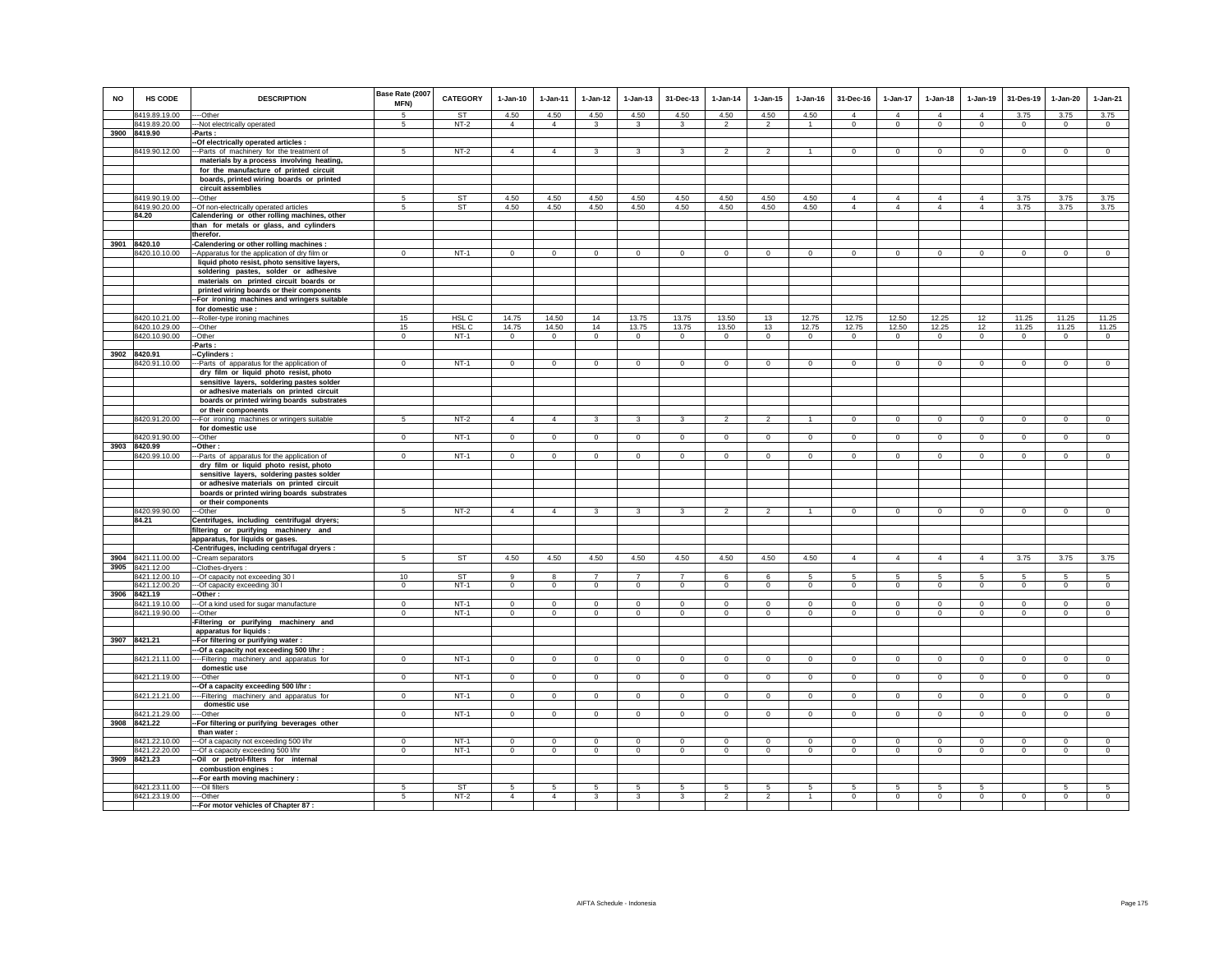| <b>NO</b> | <b>HS CODE</b>                      | <b>DESCRIPTION</b>                                                                            | Base Rate (2007<br>MFN)          | CATEGORY            | $1-Jan-10$               | $1 - Jan-11$       | $1 - Jan-12$           | $1 - Jan-13$               | 31-Dec-13                   | $1 - Jan-14$            | $1 - Jan-15$               | $1 - Jan-16$        | 31-Dec-16                  | $1-Jan-17$             | $1 - Jan-18$               | 1-Jan-19               | 31-Des-19                 | $1 - Jan-20$           | $1-Jan-21$                    |
|-----------|-------------------------------------|-----------------------------------------------------------------------------------------------|----------------------------------|---------------------|--------------------------|--------------------|------------------------|----------------------------|-----------------------------|-------------------------|----------------------------|---------------------|----------------------------|------------------------|----------------------------|------------------------|---------------------------|------------------------|-------------------------------|
|           | 8421.23.21.00<br>8421.23.29.00      | --Oil filters<br>--Other                                                                      | $\overline{5}$<br>$\overline{5}$ | <b>ST</b><br>ST     | -5<br>$5\overline{5}$    | -5<br>5            | -5<br>$5\overline{5}$  | $\overline{5}$<br>5        | 5<br>5                      | $\sqrt{5}$<br>5         | -5<br>5                    | 5<br>5              | 5<br>5                     | $\sqrt{5}$<br>5        | $\sqrt{5}$<br>5            | -5<br>5                |                           | 5<br>$5\overline{5}$   | $\sqrt{5}$<br>$5\overline{5}$ |
|           |                                     | -Other :                                                                                      |                                  |                     |                          |                    |                        |                            |                             |                         |                            |                     |                            |                        |                            |                        |                           |                        |                               |
|           | 8421.23.91.00                       | --Oil filters                                                                                 | 5                                | ST                  | 5                        | 5                  | 5                      | 5                          | 5                           | 5                       | 5                          | 5                   | 5                          | 5                      | 5                          | 5                      |                           | 5                      | 5                             |
|           | 8421.23.99.00                       | --Other                                                                                       | 5                                | <b>ST</b>           | 5                        | 5                  | $\,$ 5 $\,$            | 5                          | 5                           | $\sqrt{5}$              | 5                          | 5                   | 5                          | 5                      | 5                          | $\sqrt{5}$             |                           | 5                      | 5                             |
| 3910      | 8421.29                             | Other:                                                                                        |                                  |                     |                          |                    |                        |                            |                             |                         |                            |                     |                            |                        |                            |                        |                           |                        |                               |
|           | 8421.29.10.00                       | -Of a kind suitable for medical or                                                            | 5                                | ST                  | 4.50                     | 4.50               | 4.50                   | 4.50                       | 4.50                        | 4.50                    | 4.50                       | 4.50                | $\overline{4}$             | $\overline{4}$         | $\overline{4}$             | $\overline{4}$         | 3.75                      | 3.75                   | 3.75                          |
|           | 8421.29.20.00                       | laboratory use<br>-- Of a kind used for sugar manufacture                                     | $\overline{5}$                   | <b>ST</b>           | 4.50                     | 4.50               | 4.50                   | 4.50                       | 4.50                        | 4.50                    | 4.50                       | 4.50                | $\overline{4}$             | $\overline{4}$         | $\overline{4}$             | $\overline{4}$         | $\Omega$                  | $\overline{0}$         | $\overline{0}$                |
|           | 8421.29.30.00                       | --- Of a kind used in oil drilling operations                                                 | 5                                | ST                  | 4.50                     | 4.50               | 4.50                   | 4.50                       | 4.50                        | 4.50                    | 4.50                       | 4.50                | $\overline{4}$             | $\overline{4}$         | $\overline{4}$             | $\overline{4}$         | 3.75                      | 3.75                   | 3.75                          |
|           | 8421.29.40.00                       | --Petrol filters                                                                              | 5                                | ST                  | 4.50                     | 4.50               | 4.50                   | 4.50                       | 4.50                        | 4.50                    | 4.50                       | 4.50                | $\overline{4}$             | $\overline{4}$         | $\overline{4}$             | $\overline{4}$         | 3.75                      | 3.75                   | 3.75                          |
|           | 8421.29.50.00                       | -- Oil filters other than those of subheading                                                 | 5                                | <b>ST</b>           | 4.50                     | 4.50               | 4.50                   | 4.50                       | 4.50                        | 4.50                    | 4.50                       | 4.50                | $\overline{4}$             | $\overline{4}$         | $\overline{4}$             | $\overline{4}$         | 3.75                      | 3.75                   | 3.75                          |
|           |                                     | 8421.23<br>-Other                                                                             | 5                                | <b>ST</b>           |                          |                    |                        | 4.50                       |                             |                         |                            | 4.50                | $\overline{4}$             | $\overline{4}$         | $\overline{4}$             | $\overline{4}$         | $\circ$                   |                        | $\mathbf 0$                   |
|           | 8421.29.90.00                       | -Filtering or purifying machinery and                                                         |                                  |                     | 4.50                     | 4.50               | 4.50                   |                            | 4.50                        | 4.50                    | 4.50                       |                     |                            |                        |                            |                        |                           | $\mathbf 0$            |                               |
|           |                                     | apparatus for gases :                                                                         |                                  |                     |                          |                    |                        |                            |                             |                         |                            |                     |                            |                        |                            |                        |                           |                        |                               |
|           | 3911 8421.31                        | -Intake air filters for internal combustion                                                   |                                  |                     |                          |                    |                        |                            |                             |                         |                            |                     |                            |                        |                            |                        |                           |                        |                               |
|           |                                     | engines :                                                                                     |                                  |                     |                          |                    |                        |                            |                             |                         |                            |                     |                            |                        |                            |                        |                           |                        |                               |
|           | 8421.31.10.00                       | --For earth moving machinery                                                                  | $\mathbf{0}$                     | $NT-1$              | $\Omega$                 | $\mathbf 0$        | $\Omega$               | $\Omega$                   | $\mathbf{0}$                | $\Omega$                | $\Omega$                   | $\Omega$            | $\mathbf{0}$               | $\mathbf{0}$           | $\mathbf{0}$               | $\mathbf{0}$           | $\mathbf 0$               | $\mathbf{0}$           | $\circ$                       |
|           | 8421.31.20.00<br>8421.31.90.00      | --For motor vehicles of Chapter 87<br>--Other                                                 | $\Omega$<br>$\mathbf 0$          | $NT-1$<br>$NT-1$    | $\Omega$<br>$\mathbf{0}$ | $\circ$<br>$\circ$ | $\mathbf 0$<br>$\circ$ | $\mathbf 0$<br>$\mathbf 0$ | $\mathbf 0$<br>$\mathbf{0}$ | $\Omega$<br>$\mathbf 0$ | $\mathbf 0$<br>$\mathbf 0$ | $\Omega$<br>$\circ$ | $\mathbf 0$<br>$\mathbf 0$ | $\mathbf 0$<br>$\circ$ | $\mathbf 0$<br>$\mathbf 0$ | $\mathbf 0$<br>$\circ$ | $\mathbf 0$<br>$\circ$    | $\mathbf 0$<br>$\circ$ | $\circ$<br>$\circ$            |
|           | 3912 8421.39                        | -Other :                                                                                      |                                  |                     |                          |                    |                        |                            |                             |                         |                            |                     |                            |                        |                            |                        |                           |                        |                               |
|           | 8421.39.10.00                       | -Laminar flow units                                                                           | $\mathbf{0}$                     | $NT-1$              | $\Omega$                 | $\circ$            | $\circ$                | $\mathbf{0}$               | $\circ$                     | $\Omega$                | $\Omega$                   | $\Omega$            | $\mathbf{0}$               | $\circ$                | $\mathbf{0}$               | $\circ$                | $\circ$                   | $\circ$                | $\circ$                       |
|           | 8421.39.90.00                       | -Other                                                                                        | $\mathbf 0$                      | $NT-1$              | $\circ$                  | $\circ$            | $\circ$                | $\mathbf 0$                | $\mathbf 0$                 | $\mathbf 0$             | $\mathbf 0$                | $\mathbf 0$         | $\mathbf 0$                | $\circ$                | $\mathbf 0$                | $\circ$                | $\mathbf 0$               | $\mathbf 0$            | $\circ$                       |
|           |                                     | Parts:                                                                                        |                                  |                     |                          |                    |                        |                            |                             |                         |                            |                     |                            |                        |                            |                        |                           |                        |                               |
|           | 3913 8421.91                        | -Of centrifuges, including centrifugal<br>dryers:                                             |                                  |                     |                          |                    |                        |                            |                             |                         |                            |                     |                            |                        |                            |                        |                           |                        |                               |
|           | 8421.91.10.00                       | --Of goods of subheading 8421.12                                                              | $\Omega$                         | $NT-1$              | $\Omega$                 | $\Omega$           | $\Omega$               | $\Omega$                   | $\Omega$                    | $\Omega$                | $\Omega$                   | $\Omega$            | $\Omega$                   | $\mathbf{0}$           | $\Omega$                   | $\mathbf{0}$           | $\Omega$                  | $\Omega$               | $\circ$                       |
|           | 8421.91.20.00                       | --- Of goods of subheading 8421.19.10                                                         | $\mathbf 0$                      | $NT-1$              | $\mathbf{0}$             | $\mathbf 0$        | $\mathbf 0$            | $\mathbf 0$                | $^{\circ}$                  | $^{\circ}$              | $\mathbf 0$                | $\mathbf 0$         | $\mathbf 0$                | $\mathbf 0$            | $\mathbf 0$                | $\overline{0}$         | $\mathbf 0$               | $\mathbf 0$            | $\circ$                       |
|           | 8421.91.90.00                       | --Of goods of subheading 8421.11 or                                                           | $\mathbf 0$                      | $NT-1$              | $\mathbf{0}$             | $\mathbf{0}$       | $\mathbf{0}$           | $\mathbf{0}$               | $\mathbf{0}$                | $\circ$                 | $\mathbf 0$                | $\circ$             | $\mathbf{0}$               | $\mathbf{0}$           | $\mathbf 0$                | $\circ$                | $\circ$                   | $\circ$                | $\circ$                       |
|           |                                     | 8421.19.90<br>-Other:                                                                         |                                  |                     |                          |                    |                        |                            |                             |                         |                            |                     |                            |                        |                            |                        |                           |                        |                               |
|           | 3914 8421.99<br>8421.99.20.00       | -Filtering cartridges of filters of sub                                                       | $\mathbf 0$                      | $NT-1$              | $\circ$                  | $\mathbf{0}$       | $\mathbf{0}$           | $\mathbf{0}$               | $\overline{0}$              | $\circ$                 | $\circ$                    | $\circ$             | $\mathbf{0}$               | $\circ$                | $\mathbf 0$                | $\circ$                | $\circ$                   | $\overline{0}$         | $\overline{0}$                |
|           |                                     | heading 8421.23                                                                               |                                  |                     |                          |                    |                        |                            |                             |                         |                            |                     |                            |                        |                            |                        |                           |                        |                               |
|           | 8421.99.30.00                       | -Of goods of subheading 8421.31                                                               | $\mathbf 0$                      | $NT-1$              | $^{\circ}$               | $^{\circ}$         | $\circ$                | $\mathbf 0$                | $\overline{0}$              | $\mathbf 0$             | $\mathbf 0$                | $\Omega$            | $\circ$                    | $\overline{0}$         | $\mathbf 0$                | $\circ$                | $\mathbf 0$               | $\mathbf 0$            | $\circ$                       |
|           |                                     | --Other :                                                                                     |                                  |                     |                          |                    |                        |                            |                             |                         |                            |                     |                            |                        |                            |                        |                           |                        |                               |
|           | 8421.99.91.00                       | -- Of goods of subheading 8421.29.20                                                          | $\Omega$                         | $NT-1$              | $\Omega$                 | $\Omega$           | $\Omega$               | $\Omega$                   | $\mathbf 0$                 | $\Omega$                | $\Omega$                   | $\Omega$            | $\Omega$                   | $\mathbf{0}$           | $\Omega$                   | $\circ$                | $\Omega$                  | $\mathbf 0$            | $\circ$                       |
|           | 8421.99.92.00                       | ---- Of goods of subheadings 8421.21.11<br>or 8421.21.21                                      | $\mathbf 0$                      | $NT-1$              | $\mathbf{0}$             | $\mathbf{0}$       | $\mathbf 0$            | $\mathbf 0$                | $\mathbf 0$                 | $\,0\,$                 | $\mathbf 0$                | $\mathbf 0$         | $\mathbf 0$                | $\circ$                | $\mathbf 0$                | $\mathsf 0$            | $\mathbf 0$               | $\mathbf 0$            | $\mathsf 0$                   |
|           | 8421.99.93.00                       | --Of goods of subheading 8421.23.11,                                                          | $\mathbf{0}$                     | $NT-1$              | $\mathbf{0}$             | $\mathbf 0$        | $\overline{0}$         | $\mathbf 0$                | $\overline{0}$              | $\,0\,$                 | $\mathbf 0$                | $\mathbf 0$         | $\circ$                    | $\circ$                | $\mathbf 0$                | $\circ$                | $\circ$                   | $\circ$                | $\circ$                       |
|           |                                     | 8421.23.19, 8421.23.91 or 8421.23.99                                                          |                                  |                     |                          |                    |                        |                            |                             |                         |                            |                     |                            |                        |                            |                        |                           |                        |                               |
|           | 8421.99.99.00                       | -Other                                                                                        | $\mathsf 0$                      | $NT-1$              | $\mathbf 0$              | $\mathbf 0$        | $\mathbf 0$            | $\mathsf 0$                | $\mathbf{0}$                | $\mathbf 0$             | $\mathsf 0$                | $\mathsf 0$         | $\mathbf 0$                | $\circ$                | $\mathsf 0$                | $\mathsf 0$            | $\mathsf 0$               | $\mathsf 0$            | $\overline{0}$                |
|           | 84.22                               | Dish washing machines; machinery for cleaning                                                 |                                  |                     |                          |                    |                        |                            |                             |                         |                            |                     |                            |                        |                            |                        |                           |                        |                               |
|           |                                     | or drying bottles or other containers;<br>machinery for filling, closing, sealing or          |                                  |                     |                          |                    |                        |                            |                             |                         |                            |                     |                            |                        |                            |                        |                           |                        |                               |
|           |                                     | labelling bottles, cans, boxes, bags or other                                                 |                                  |                     |                          |                    |                        |                            |                             |                         |                            |                     |                            |                        |                            |                        |                           |                        |                               |
|           |                                     | containers; machinery for capsuling bottles,                                                  |                                  |                     |                          |                    |                        |                            |                             |                         |                            |                     |                            |                        |                            |                        |                           |                        |                               |
|           |                                     | jars, tubes and similar containers; other                                                     |                                  |                     |                          |                    |                        |                            |                             |                         |                            |                     |                            |                        |                            |                        |                           |                        |                               |
|           |                                     | packing or wrapping machinery (including                                                      |                                  |                     |                          |                    |                        |                            |                             |                         |                            |                     |                            |                        |                            |                        |                           |                        |                               |
|           |                                     | heat-shrink wrapping machinery); machinery<br>for aerating beverages.                         |                                  |                     |                          |                    |                        |                            |                             |                         |                            |                     |                            |                        |                            |                        |                           |                        |                               |
|           |                                     | -Dish washing machines :                                                                      |                                  |                     |                          |                    |                        |                            |                             |                         |                            |                     |                            |                        |                            |                        |                           |                        |                               |
| 3915      | 8422.11                             | -Of the household type :                                                                      |                                  |                     |                          |                    |                        |                            |                             |                         |                            |                     |                            |                        |                            |                        |                           |                        |                               |
|           | 3422.11.10.00                       | ---Electrically operated                                                                      | 10                               | <b>ST</b>           | ۹<br>9                   | $\mathbf{R}$       | $\overline{7}$         | $\overline{7}$             | $\overline{7}$              | 6                       | 6                          | 5<br>5              | 5                          | 5                      | 5                          | 5                      | 5                         | 5                      | 5                             |
|           | 8422.11.20.00<br>3916 8422.19.00.00 | --- Not electrically operated<br>--Other                                                      | 10<br>$\Omega$                   | <b>ST</b><br>$NT-1$ | $\Omega$                 | 8<br>$\Omega$      | $\Omega$               | $\Omega$                   | $\mathsf 0$                 | 6<br>$\Omega$           | 6<br>$\Omega$              | $\Omega$            | 5<br>$\mathbf 0$           | 5<br>$\circ$           | 5<br>$\mathbf 0$           | 5<br>$\circ$           | $\sqrt{5}$<br>$\mathbf 0$ | 5<br>$\mathsf 0$       | 5<br>$\circ$                  |
|           | 3917 8422.20.00.00                  | -Machinery for cleaning or drying bottles or                                                  | $\mathbf 0$                      | $NT-1$              | $\circ$                  | $\mathbf 0$        | $\circ$                | $\mathbf 0$                | $\overline{0}$              | $\,0\,$                 | $^{\circ}$                 | $\circ$             | $\circ$                    | $\mathbf{0}$           | $\mathbf 0$                | $\mathbf 0$            | $\mathbf 0$               | $\circ$                | $\circ$                       |
|           |                                     | other containers                                                                              |                                  |                     |                          |                    |                        |                            |                             |                         |                            |                     |                            |                        |                            |                        |                           |                        |                               |
|           | 3918 8422.30.00.00                  | Machinery for filling, closing, sealing, or                                                   | 5                                | ST                  | 4.50                     | 4.50               | 4.50                   | 4.50                       | 4.50                        | 4.50                    | 4.50                       | 4.50                | $\overline{4}$             | $\overline{4}$         | $\overline{4}$             | $\overline{4}$         | 3.75                      | 3.75                   | 3.75                          |
|           |                                     | labelling bottles, cans, boxes, bags or other                                                 |                                  |                     |                          |                    |                        |                            |                             |                         |                            |                     |                            |                        |                            |                        |                           |                        |                               |
|           |                                     | containers; machinery for capsuling bottles,<br>jars, tubes and similar containers; machinery |                                  |                     |                          |                    |                        |                            |                             |                         |                            |                     |                            |                        |                            |                        |                           |                        |                               |
|           |                                     | for aerating beverages                                                                        |                                  |                     |                          |                    |                        |                            |                             |                         |                            |                     |                            |                        |                            |                        |                           |                        |                               |
|           | 3919 8422.40.00.00                  | -Other packing or wrapping machinery                                                          | 5                                | <b>ST</b>           | 4.50                     | 4.50               | 4.50                   | 4.50                       | 4.50                        | 4.50                    | 4.50                       | 4.50                | $\overline{4}$             | $\overline{4}$         | $\overline{4}$             | $\overline{4}$         | 3.75                      | 3.75                   | 3.75                          |
|           |                                     | (including heat-shrink wrapping machinery)                                                    |                                  |                     |                          |                    |                        |                            |                             |                         |                            |                     |                            |                        |                            |                        |                           |                        |                               |
| 3920      | 8422.90                             | -Parts:                                                                                       |                                  |                     |                          |                    |                        |                            |                             |                         |                            |                     |                            |                        |                            |                        |                           |                        |                               |
|           | 8422.90.10.00                       | --Of goods of subheading 8422.11                                                              | 5                                | $NT-2$              | $\overline{4}$           | $\overline{4}$     | $\mathbf{3}$           | $\mathbf{3}$               | $\mathbf{3}$                | $\overline{2}$          | $\mathcal{P}$              | $\overline{1}$      | $\mathbf{0}$               | $\circ$                | $\mathbf{0}$               | $\circ$                | $\mathbf 0$               | $\mathbf 0$            | $\circ$                       |
|           | 8422.90.90.00<br>84.23              | --Other<br>Weighing machinery (excluding balances of a                                        | 5                                | ST                  | 4.50                     | 4.50               | 4.50                   | 4.50                       | 4.50                        | 4.50                    | 4.50                       | 4.50                | $\overline{4}$             | $\overline{4}$         | $\overline{4}$             | $\overline{4}$         | 3.75                      | 3.75                   | 3.75                          |
|           |                                     | sensitivity of 5 cg or better), including                                                     |                                  |                     |                          |                    |                        |                            |                             |                         |                            |                     |                            |                        |                            |                        |                           |                        |                               |
|           |                                     | weight operated counting or checking machines;                                                |                                  |                     |                          |                    |                        |                            |                             |                         |                            |                     |                            |                        |                            |                        |                           |                        |                               |
|           |                                     | weighing machine weights of all kinds.                                                        |                                  |                     |                          |                    |                        |                            |                             |                         |                            |                     |                            |                        |                            |                        |                           |                        |                               |
|           | 3921 8423.10                        | -Personal weighing machines, including baby                                                   |                                  |                     |                          |                    |                        |                            |                             |                         |                            |                     |                            |                        |                            |                        |                           |                        |                               |
|           | 8423.10.10.00                       | scales; household scales :<br>--Electrically operated                                         | 5                                | $NT-2$              | $\overline{4}$           | $\overline{4}$     | 3                      | 3                          | 3                           | $\mathcal{P}$           | $\mathfrak{p}$             |                     | $\mathbf 0$                | $\circ$                | $\mathbf 0$                | $\mathbf 0$            | $\mathbf 0$               | $\mathbf 0$            | $\mathsf 0$                   |
|           |                                     | 8423.10.20.00 -Not electrically operated                                                      | 5                                | $NT-2$              | $\Delta$                 | $\mathbf{A}$       | $\mathbf{3}$           | $\overline{3}$             | 3                           | $\overline{2}$          | $\overline{2}$             | $\overline{1}$      | $\circ$                    | $\mathsf 0$            | $\mathbf{0}$               | $\circ$                | $\mathbf 0$               | $\mathbf 0$            | $\Omega$                      |
|           |                                     |                                                                                               |                                  |                     |                          |                    |                        |                            |                             |                         |                            |                     |                            |                        |                            |                        |                           |                        |                               |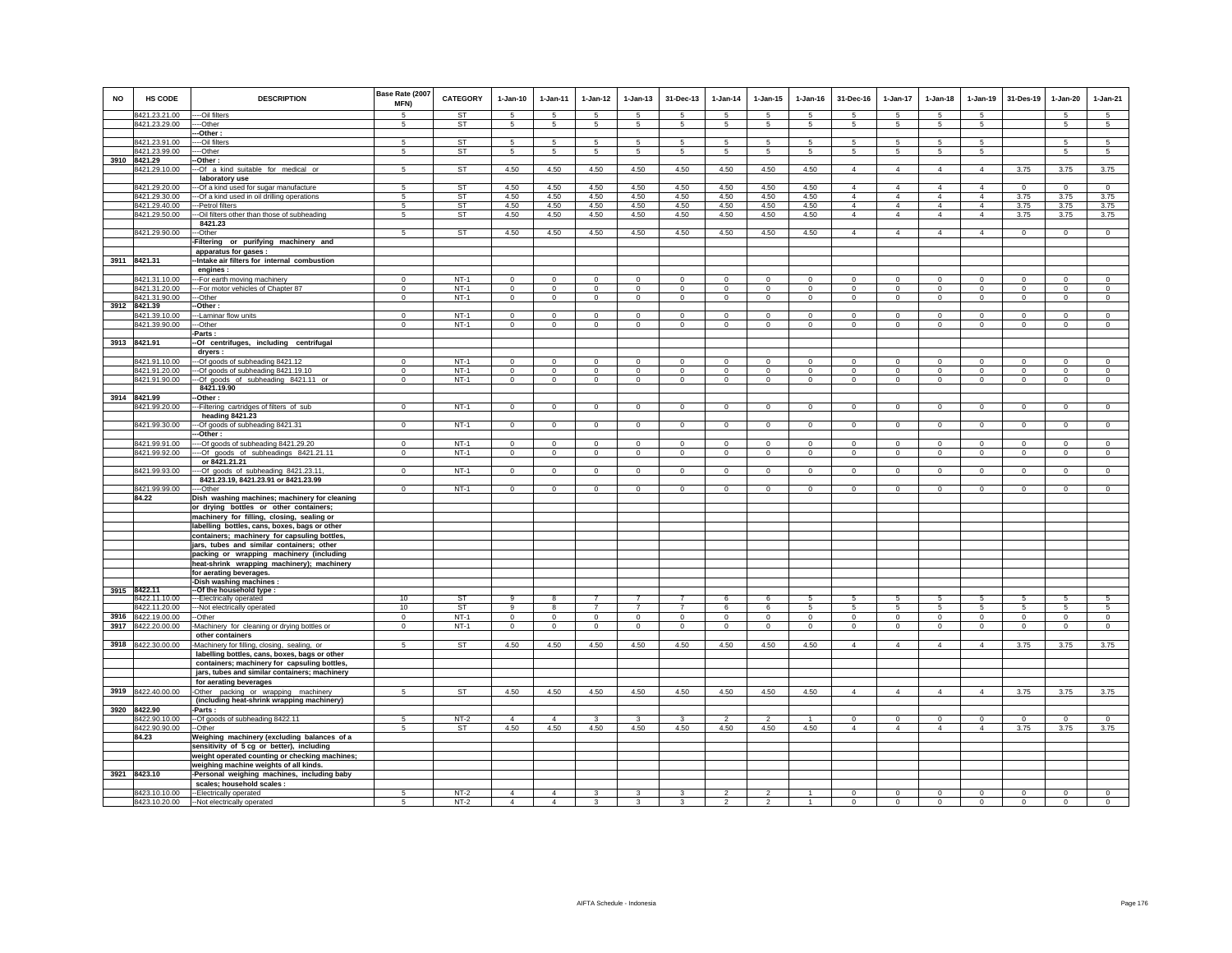| <b>NO</b> | <b>HS CODE</b><br>3922 8423.20 | <b>DESCRIPTION</b><br>-Scales for continuous weighing of goods on                                               | Base Rate (2007<br><b>MFN)</b> | <b>CATEGORY</b>  | $1-Jan-10$                       | $1-Jan-11$                       | $1-Jan-12$                       | $1 - Jan-13$                     | 31-Dec-13                        | $1-Jan-14$               | $1 - Jan-15$             | $1 - Jan-16$   | 31-Dec-16      | $1-Jan-17$      | $1-Jan-18$      | $1-Jan-19$      | 31-Des-19      | $1-Jan-20$     | $1-Jan-21$      |
|-----------|--------------------------------|-----------------------------------------------------------------------------------------------------------------|--------------------------------|------------------|----------------------------------|----------------------------------|----------------------------------|----------------------------------|----------------------------------|--------------------------|--------------------------|----------------|----------------|-----------------|-----------------|-----------------|----------------|----------------|-----------------|
|           |                                | conveyors:                                                                                                      |                                |                  |                                  |                                  |                                  |                                  |                                  |                          |                          |                |                |                 |                 |                 |                |                |                 |
|           | 8423.20.10.00                  | --Electrically operated                                                                                         | -5                             | $NT-2$           | $\overline{4}$                   | $\overline{4}$                   | 3                                | 3                                | 3                                | $\overline{\phantom{a}}$ | $\overline{2}$           |                | $^{\circ}$     | 0               | $^{\circ}$      | $^{\circ}$      | $^{\circ}$     | $^{\circ}$     | $^{\circ}$      |
|           | 8423.20.20.00                  | -Not electrically operated                                                                                      | 5                              | $NT-2$           | $\overline{4}$                   | $\overline{4}$                   | 3                                | 3                                | 3                                | $\overline{\mathbf{2}}$  | $\overline{c}$           | $\overline{1}$ | $\mathbf 0$    | $\mathbf 0$     | $\mathbf 0$     | $\,0\,$         | $\mathbf 0$    | $\Omega$       | $\mathbf 0$     |
|           | 3923 8423.30                   | Constant weight scales and scales for                                                                           |                                |                  |                                  |                                  |                                  |                                  |                                  |                          |                          |                |                |                 |                 |                 |                |                |                 |
|           |                                | discharging a predetermined weight of                                                                           |                                |                  |                                  |                                  |                                  |                                  |                                  |                          |                          |                |                |                 |                 |                 |                |                |                 |
|           |                                | material into a bag or container, including                                                                     |                                |                  |                                  |                                  |                                  |                                  |                                  |                          |                          |                |                |                 |                 |                 |                |                |                 |
|           |                                | hopper scales :                                                                                                 |                                |                  |                                  |                                  |                                  |                                  |                                  |                          |                          |                |                |                 |                 |                 |                |                |                 |
|           | 8423.30.10.00                  | -- Electrically operated                                                                                        | 5                              | $NT-2$           | $\Delta$                         | $\Delta$                         | $\mathbf{3}$                     | 3                                | 3                                | $\overline{\phantom{a}}$ | $\mathcal{P}$            | $\mathbf{1}$   | $\Omega$       | $\Omega$        | $\Omega$        | $\Omega$        | $\overline{0}$ | $\Omega$       | $\overline{0}$  |
|           | 8423.30.20.00                  | -Not electrically operated                                                                                      | 5                              | $NT-2$           | $\overline{4}$                   | $\overline{4}$                   | $\overline{3}$                   | 3                                | $\mathbf{R}$                     | $\mathfrak{D}$           | $\overline{2}$           | $\mathbf{1}$   | $\mathbf{0}$   | $\circ$         | $\mathbf 0$     | $\mathbf 0$     | $\mathbf 0$    | $\Omega$       | $\circ$         |
|           |                                | -Other weighing machinery:                                                                                      |                                |                  |                                  |                                  |                                  |                                  |                                  |                          |                          |                |                |                 |                 |                 |                |                |                 |
|           | 3924 8423.81                   | -Having a maximum weighing capacity not                                                                         |                                |                  |                                  |                                  |                                  |                                  |                                  |                          |                          |                |                |                 |                 |                 |                |                |                 |
|           |                                | exceeding 30 kg:                                                                                                |                                |                  |                                  |                                  |                                  |                                  |                                  |                          |                          |                |                |                 |                 |                 |                |                |                 |
|           | 8423.81.10.00                  | --Electrically operated                                                                                         | 5<br>5                         | $NT-2$           | $\overline{4}$<br>$\overline{4}$ | $\overline{4}$<br>$\overline{4}$ | 3                                | 3                                | 3                                | $\overline{2}$           | $\overline{2}$           | $\mathbf{1}$   | $\Omega$       | $\Omega$        | $\Omega$        | $\Omega$        | $\mathbf 0$    | $\Omega$       | $\Omega$        |
|           | 8423.81.20.00<br>3925 8423.82  | -Not electrically operated                                                                                      |                                | $NT-2$           |                                  |                                  | 3                                | 3                                | 3                                | $\overline{2}$           | $\overline{2}$           | -1             | $\mathbf 0$    | $\mathbf 0$     | $\mathbf 0$     | $\mathbf 0$     | $\circ$        | $\mathbf 0$    | $\mathbf 0$     |
|           |                                | Having a maximum weighing capacity exceeding<br>30 kg but not exceeding 5,000 kg :<br>--Electrically operated : |                                |                  |                                  |                                  |                                  |                                  |                                  |                          |                          |                |                |                 |                 |                 |                |                |                 |
|           | 8423.82.11.00                  | --- Having a maximum weighing capacity not                                                                      | 5                              | $NT-2$           | $\Delta$                         | $\mathbf{A}$                     | $\mathbf{R}$                     | $\mathbf{R}$                     | $\mathbf{R}$                     | $\overline{\phantom{a}}$ | $\overline{2}$           | $\overline{1}$ | $\Omega$       | $\overline{0}$  | $\overline{0}$  | $\overline{0}$  | $\overline{0}$ | $\Omega$       | $\overline{0}$  |
|           |                                | exceeding 1,000 kg                                                                                              |                                |                  |                                  |                                  |                                  |                                  |                                  |                          |                          |                |                |                 |                 |                 |                |                |                 |
|           | 8423.82.19.00                  | ---Other                                                                                                        | 5                              | $NT-2$           | $\overline{4}$                   | $\overline{4}$                   | 3                                | 3                                | 3                                | $\overline{2}$           | $\overline{2}$           |                | $\mathbf 0$    | $\mathbf 0$     | $\mathbf 0$     | $\mathbf 0$     | $\mathbf 0$    | $\mathsf 0$    | $\mathsf 0$     |
|           |                                | -Not electrically operated :                                                                                    |                                |                  |                                  |                                  |                                  |                                  |                                  |                          |                          |                |                |                 |                 |                 |                |                |                 |
|           | 8423.82.21.00                  | ---Having a maximum weighing capacity not                                                                       | 5                              | $NT-2$           | $\overline{4}$                   | $\overline{4}$                   | $\mathbf{3}$                     | 3                                | 3                                | $\overline{2}$           | $\overline{2}$           | $\overline{1}$ | $\mathbf{0}$   | $\overline{0}$  | $\overline{0}$  | $\overline{0}$  | $\overline{0}$ | $\overline{0}$ | $\overline{0}$  |
|           |                                | exceeding 1,000 kg                                                                                              |                                |                  |                                  |                                  |                                  |                                  |                                  |                          |                          |                |                |                 |                 |                 |                |                |                 |
|           | 8423.82.29.00                  | --Other                                                                                                         | 5                              | $NT-2$           | $\overline{4}$                   | $\overline{4}$                   | $\mathbf{3}$                     | 3                                | 3                                | $\overline{2}$           | $\overline{2}$           |                | $\mathbf 0$    | $\mathbf 0$     | $\mathbf 0$     | $\mathbf 0$     | $\mathbf 0$    | $\mathsf 0$    | $\mathsf 0$     |
| 3926      | 8423.89                        | -Other:<br>--Electrically operated                                                                              | 5                              | $NT-2$           | $\Delta$                         | $\Delta$                         | $\mathbf{3}$                     | $\mathbf{3}$                     | 3                                | $\overline{2}$           | $\mathfrak{p}$           | $\mathbf{1}$   | $\Omega$       | $\mathsf 0$     | $\mathbf 0$     | $\mathbf 0$     | $\mathbf 0$    | $\Omega$       | $\overline{0}$  |
|           | 8423.89.10.00<br>8423.89.20.00 | -- Not electrically operated                                                                                    | $\overline{5}$                 | $NT-2$           | $\overline{4}$                   | $\overline{4}$                   | $\overline{\mathbf{3}}$          | $\overline{\mathbf{3}}$          | $\mathbf{3}$                     | $\mathfrak{p}$           | $\overline{\phantom{a}}$ | $\overline{1}$ | $\Omega$       | $\overline{0}$  | $\overline{0}$  | $\Omega$        | $\Omega$       | $\Omega$       | $\overline{0}$  |
|           | 3927 8423.90                   | -Weighing machine weights of all kinds; parts                                                                   |                                |                  |                                  |                                  |                                  |                                  |                                  |                          |                          |                |                |                 |                 |                 |                |                |                 |
|           |                                | of weighing machinery :                                                                                         |                                |                  |                                  |                                  |                                  |                                  |                                  |                          |                          |                |                |                 |                 |                 |                |                |                 |
|           | 8423.90.10.00                  | -- Weighing machine weights<br>-Other parts of weighing machinery :                                             | 5                              | $NT-2$           | $\overline{4}$                   | $\overline{4}$                   | $\mathbf{3}$                     | 3                                | 3                                | $\overline{2}$           | $\overline{a}$           | $\overline{1}$ | $\mathbf 0$    | $\circ$         | $\mathbf 0$     | $\circ$         | $\circ$        | $\mathbf 0$    | $\mathbf 0$     |
|           | 8423.90.21.00                  | -- Of Electrically operated machines                                                                            | $\mathsf 0$                    | $NT-1$           | $\mathbf 0$                      | $\mathbf 0$                      | $\mathbf 0$                      | $\mathsf 0$                      | $\mathbf 0$                      | $\mathbf 0$              | $\mathsf 0$              | $\mathsf 0$    | $\mathbf 0$    | $\mathbf 0$     | $\mathbf 0$     | $\mathbf 0$     | $\mathbf 0$    | $\mathsf 0$    | $\mathsf 0$     |
|           | 8423.90.29.00                  | --- Of non-electrically operated machines                                                                       | $\mathbf{0}$                   | $NT-1$           | $\mathbf 0$                      | $\mathbf 0$                      | $\mathbf 0$                      | $\mathbf 0$                      | $\mathbf 0$                      | $\mathbf 0$              | $\mathbf 0$              | $\mathbf 0$    | $\mathbf 0$    | $\mathbf 0$     | $\mathbf 0$     | $\mathbf 0$     | $^{\circ}$     | $\mathbf 0$    | $\Omega$        |
|           | 84.24                          | Mechanical appliances (whether or not hand                                                                      |                                |                  |                                  |                                  |                                  |                                  |                                  |                          |                          |                |                |                 |                 |                 |                |                |                 |
|           |                                | -operated) for projecting, dispersing or                                                                        |                                |                  |                                  |                                  |                                  |                                  |                                  |                          |                          |                |                |                 |                 |                 |                |                |                 |
|           |                                | spraying liquids or powders; fire                                                                               |                                |                  |                                  |                                  |                                  |                                  |                                  |                          |                          |                |                |                 |                 |                 |                |                |                 |
|           |                                | extinguishers, whether or not charged; spray                                                                    |                                |                  |                                  |                                  |                                  |                                  |                                  |                          |                          |                |                |                 |                 |                 |                |                |                 |
|           |                                | guns and similar appliances; steam or sand<br>blasting machines and similar jet projecting                      |                                |                  |                                  |                                  |                                  |                                  |                                  |                          |                          |                |                |                 |                 |                 |                |                |                 |
|           |                                | machines.                                                                                                       |                                |                  |                                  |                                  |                                  |                                  |                                  |                          |                          |                |                |                 |                 |                 |                |                |                 |
|           | 3928 8424.10                   | -Fire extinguishers, whether or not charged :                                                                   |                                |                  |                                  |                                  |                                  |                                  |                                  |                          |                          |                |                |                 |                 |                 |                |                |                 |
|           | 8424.10.10.00                  | -Of a kind suitable for aircraft use                                                                            | 15                             | HSL C            | 14.75                            | 14.50                            | 14                               | 13.75                            | 13.75                            | 13.50                    | 13                       | 12.75          | 12.75          | 12.50           | 12.25           | 12              | 11.25          | 11.25          | 11.25           |
|           | 8424.10.90.00                  | -Other                                                                                                          | 15                             | HSL <sub>C</sub> | 14.75                            | 14.50                            | 14                               | 13.75                            | 13.75                            | 13.50                    | 13                       | 12.75          | 12.75          | 12.50           | 12.25           | 12              | 11.25          | 11.25          | 11.25           |
|           | 3929 8424.20                   | Spray guns and similar appliances :                                                                             |                                |                  |                                  |                                  |                                  |                                  |                                  |                          |                          |                |                |                 |                 |                 |                |                |                 |
|           |                                | -Electrically operated :                                                                                        |                                |                  |                                  |                                  |                                  |                                  |                                  |                          |                          |                |                |                 |                 |                 |                |                |                 |
|           | 8424.20.11.00                  | --- Agricultural or horticultural                                                                               | 10                             | <b>ST</b>        | $\alpha$                         | 8                                | $\overline{7}$                   | $\overline{7}$                   | $\overline{7}$                   | 6                        | 6                        | 5              | 5              | 5               | -5              | 5               | 5              | 5              | 5               |
|           | 8424.20.19.00                  | ---Other                                                                                                        | 10                             | ST               | 9                                | 8                                | $\overline{7}$                   | $\overline{7}$                   | $\overline{7}$                   | 6                        | 6                        | 5              | 5              | $5\phantom{.0}$ | 5               | $\overline{5}$  | 5              | 5              | $5\phantom{.0}$ |
|           |                                | -Not electrically operated :                                                                                    |                                |                  |                                  |                                  |                                  |                                  |                                  |                          |                          |                |                |                 |                 |                 |                |                |                 |
|           | 8424.20.21.00                  | --- Agricultural or horticultural                                                                               | 10<br>10                       | ST<br><b>ST</b>  | 9<br>$\alpha$                    | 8                                | $\overline{7}$<br>$\overline{7}$ | $\overline{7}$<br>$\overline{7}$ | $\overline{7}$<br>$\overline{7}$ | 6                        | 6                        | 5              | 5              | $5\phantom{.0}$ | 5               | 5               | 5              | $\sqrt{5}$     | $\sqrt{5}$      |
|           | 8424.20.29.00<br>3930 8424.30  | --Other<br>-Steam or sand blasting machines and similar                                                         |                                |                  |                                  | 8                                |                                  |                                  |                                  | 6                        | 6                        | -5             | 5              | 5               | 5               | 5               | 5              | 5              | 5               |
|           |                                | jet projecting machines :                                                                                       |                                |                  |                                  |                                  |                                  |                                  |                                  |                          |                          |                |                |                 |                 |                 |                |                |                 |
|           | 8424.30.10.00                  | -Electrically operated                                                                                          | 5                              | <b>ST</b>        | 4.50                             | 4.50                             | 4.50                             | 4.50                             | 4.50                             | 4.50                     | 4.50                     | 4.50           | $\overline{4}$ | $\overline{4}$  | $\overline{4}$  | $\overline{4}$  | 3.75           | 3.75           | 3.75            |
|           | 8424.30.20.00                  | -Not electrically operated                                                                                      | 5                              | $NT-2$           | $\overline{4}$                   | 4                                | $\mathbf{3}$                     | $\overline{3}$                   | $\overline{\mathbf{3}}$          | $\overline{2}$           | $\overline{2}$           | $\overline{1}$ | $\mathbf 0$    | $\overline{0}$  | $\mathbf 0$     | $\overline{0}$  | $\circ$        | $\mathbf 0$    | $\mathbf 0$     |
|           |                                | -Other appliances :                                                                                             |                                |                  |                                  |                                  |                                  |                                  |                                  |                          |                          |                |                |                 |                 |                 |                |                |                 |
|           | 3931 8424.81                   | -Agricultural or horticultural :                                                                                |                                |                  |                                  |                                  |                                  |                                  |                                  |                          |                          |                |                |                 |                 |                 |                |                |                 |
|           | 8424.81.10.00                  | --- Drip irrigation systems                                                                                     |                                | $NT-2$           | $\overline{4}$                   | $\Delta$                         | 3                                |                                  |                                  |                          |                          |                | $\mathbf 0$    | 0               | $\mathbf 0$     | $^{\circ}$      | $^{\circ}$     | $\circ$        | $\mathbf 0$     |
|           | 8424.81.20.00                  | --Other, electrically operated                                                                                  | -5                             | $NT-2$           | $\overline{4}$                   | $\overline{4}$                   | $\mathbf{3}$                     | 3                                | 3                                | $\overline{2}$           | $\overline{a}$           | $\overline{1}$ | $^{\circ}$     | $^{\circ}$      | $^{\circ}$      | $\circ$         | $\circ$        | $\circ$        | $\circ$         |
|           | 8424.81.30.00                  | --Hand-operated insecticide sprayers                                                                            | 7.5                            | ST               | 6                                | 6                                | 6                                | 6                                | 6                                | $\overline{5}$           | 5                        | 5              | 5              | 5 <sub>5</sub>  | $5\phantom{.0}$ | $\sqrt{5}$      | 5              | 5              | $\sqrt{5}$      |
|           | 8424.81.40.00<br>3932 8424.89  | -Other, not electrically operated<br>-Other:                                                                    | 7.5                            | ST               | 6                                | 6                                | 6                                | 6                                | 6                                | 5                        | 5                        | 5              | 5              | 5               | 5               | 5               | 5              | 5              | 5               |
|           | 8424.89.10.00                  | --Hand-operated household sprayers of                                                                           | 10                             | <b>ST</b>        | $\overline{9}$                   | 8                                | $\overline{7}$                   | $\overline{7}$                   | $\overline{7}$                   | 6                        | $6\overline{6}$          | 5              | $\overline{5}$ | $5\overline{)}$ | 5               | $5\overline{)}$ | $\overline{5}$ | $\overline{5}$ | $\overline{5}$  |
|           |                                | a capacity not exceeding 3 l                                                                                    |                                |                  |                                  |                                  |                                  |                                  |                                  |                          |                          |                |                |                 |                 |                 |                |                |                 |
|           | 8424.89.20.00                  | -Spray heads with dip tubes                                                                                     | 10                             | <b>ST</b>        | 9                                | 8                                | $\overline{7}$                   | $\overline{7}$                   | $\overline{7}$                   | 6                        | 6                        | 5              | 5              | 5               | 5               | 5               | 5              | 5              | 5               |
|           | 8424.89.40.00                  | --Wet processing equipment, by projecting,                                                                      | 10                             | ST               | 9                                | 8                                | $\overline{7}$                   | $\overline{7}$                   | $\overline{7}$                   | 6                        | 6                        | 5              | 5              | 5               | $5\overline{5}$ | 5               | 5              | 5              | 5 <sub>5</sub>  |
|           |                                | dispersing or spraying, of chemical or                                                                          |                                |                  |                                  |                                  |                                  |                                  |                                  |                          |                          |                |                |                 |                 |                 |                |                |                 |
|           |                                | electrochemical solutions for the                                                                               |                                |                  |                                  |                                  |                                  |                                  |                                  |                          |                          |                |                |                 |                 |                 |                |                |                 |
|           |                                | application on printed circuit boards or printed                                                                |                                |                  |                                  |                                  |                                  |                                  |                                  |                          |                          |                |                |                 |                 |                 |                |                |                 |
|           |                                | wiring boards substrates; apparatus for the spot                                                                |                                |                  |                                  |                                  |                                  |                                  |                                  |                          |                          |                |                |                 |                 |                 |                |                |                 |
|           |                                | application of liquids, soldering pastes, solder                                                                |                                |                  |                                  |                                  |                                  |                                  |                                  |                          |                          |                |                |                 |                 |                 |                |                |                 |
|           |                                | ball, adhesive or sealant to printed circuit boards                                                             |                                |                  |                                  |                                  |                                  |                                  |                                  |                          |                          |                |                |                 |                 |                 |                |                |                 |
|           |                                | or printed wiring boards or their components;                                                                   |                                |                  |                                  |                                  |                                  |                                  |                                  |                          |                          |                |                |                 |                 |                 |                |                |                 |
|           |                                | apparatus for the application of dry film or liquid<br>photo resist, photo sensitive layers, soldering          |                                |                  |                                  |                                  |                                  |                                  |                                  |                          |                          |                |                |                 |                 |                 |                |                |                 |
|           |                                | pastes, solder or adhesive materials on printed                                                                 |                                |                  |                                  |                                  |                                  |                                  |                                  |                          |                          |                |                |                 |                 |                 |                |                |                 |
|           |                                |                                                                                                                 |                                |                  |                                  |                                  |                                  |                                  |                                  |                          |                          |                |                |                 |                 |                 |                |                |                 |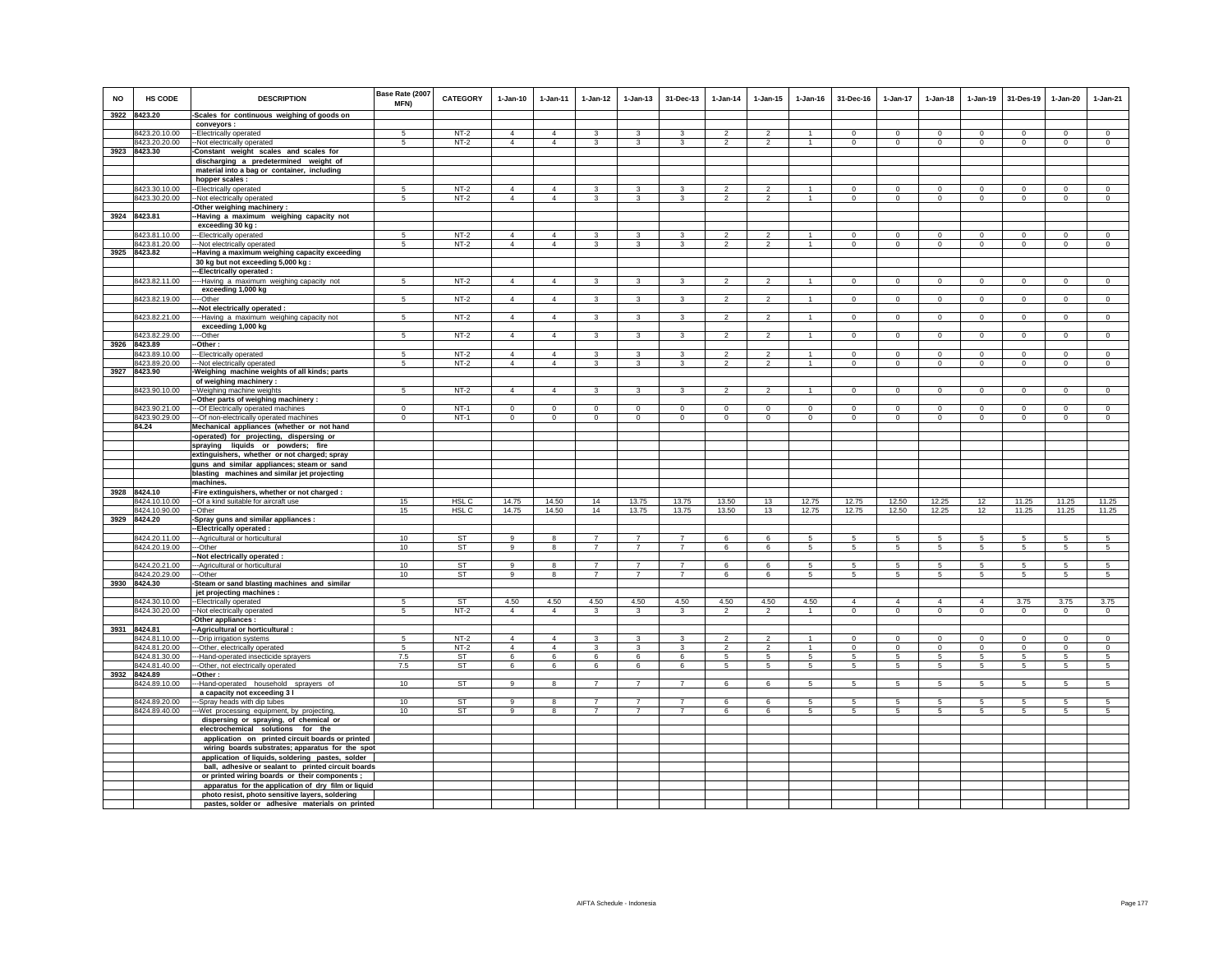| <b>NO</b> | <b>HS CODE</b>                      | <b>DESCRIPTION</b>                                                                          | Base Rate (2007<br>MFN) | <b>CATEGORY</b> | $1-Jan-10$     | $1 - Jan-11$           | $1 - Jan-12$            | $1 - Jan-13$   | 31-Dec-13      | $1 - Jan-14$                     | $1 - Jan-15$                     | $1 - Jan-16$         | 31-Dec-16                  | 1-Jan-17                      | $1-Jan-18$                 | $1-Jan-19$                    | 31-Des-19          | $1-Jan-20$     | $1-Jan-21$         |
|-----------|-------------------------------------|---------------------------------------------------------------------------------------------|-------------------------|-----------------|----------------|------------------------|-------------------------|----------------|----------------|----------------------------------|----------------------------------|----------------------|----------------------------|-------------------------------|----------------------------|-------------------------------|--------------------|----------------|--------------------|
|           |                                     | circuit boards or printed wiring boards substrates or                                       |                         |                 |                |                        |                         |                |                |                                  |                                  |                      |                            |                               |                            |                               |                    |                |                    |
|           |                                     | their components                                                                            |                         |                 |                |                        |                         |                |                |                                  |                                  |                      |                            |                               |                            |                               |                    |                |                    |
|           | 8424.89.50.00                       | --- Other, electrically operated                                                            | 10                      | ST              | 9              |                        | $\overline{7}$          | $\overline{z}$ | $\overline{7}$ | 6                                | 6                                |                      | 5                          | 5                             | 5                          | 5                             | 5                  | 5              |                    |
|           | 8424.89.90.00<br>3933 8424.90       | ---Other, not electrically operated<br>-Parts:                                              | 10                      | ST              | 9              | 8                      | $\overline{7}$          | $\overline{7}$ | $\overline{7}$ | 6                                | 6                                | 5                    | 5                          | 5                             | 5                          | 5                             | 5                  | 5              | 5                  |
|           |                                     | -Of fire extinguishers :                                                                    |                         |                 |                |                        |                         |                |                |                                  |                                  |                      |                            |                               |                            |                               |                    |                |                    |
|           | 8424.90.11.00                       | -- Electrically operated                                                                    | 5                       | $NT-2$          | $\overline{4}$ | $\overline{4}$         | 3                       | 3              | 3              | $\overline{2}$                   | $\overline{2}$                   | $\mathbf{1}$         | $\overline{0}$             | $\overline{0}$                | $\overline{0}$             | $\overline{0}$                | $\overline{0}$     | $\overline{0}$ | $\overline{0}$     |
|           | 8424.90.19.00                       | --Other                                                                                     | 5                       | ST              | 4.50           | 4.50                   | 4.50                    | 4.50           | 4.50           | 4.50                             | 4.50                             | 4.50                 | $\overline{4}$             | $\overline{4}$                | $\overline{4}$             | $\overline{4}$                | 3.75               | 3.75           | 3.75               |
|           |                                     | -Of spray guns and similar appliances :                                                     |                         |                 |                |                        |                         |                |                |                                  |                                  |                      |                            |                               |                            |                               |                    |                |                    |
|           |                                     | ---Electrically operated :                                                                  |                         |                 |                |                        |                         |                |                |                                  |                                  |                      |                            |                               |                            |                               |                    |                |                    |
|           | 8424.90.21.00                       | ---- Of goods of subheading 8424.20.11                                                      | 5                       | $NT-2$          | $\overline{4}$ | $\Delta$               | $\overline{\mathbf{3}}$ | 3              | $\mathbf{3}$   | $\overline{2}$                   | $\mathcal{P}$                    | $\overline{1}$       | $\mathbf 0$                | $\mathbf 0$                   | $\mathbf{0}$               | $\mathbf 0$                   | $\mathbf 0$        | $\mathsf 0$    | $\mathsf 0$        |
|           | 8424.90.23.00                       | ----Other                                                                                   | 5                       | <b>ST</b>       | 4.50           | 4.50                   | 4.50                    | 4.50           | 4.50           | 4.50                             | 4.50                             | 4.50                 | $\overline{4}$             | $\overline{4}$                | $\overline{4}$             | $\overline{4}$                | 3.75               | 3.75           | 3.75               |
|           | 8424.90.24.00                       | -Not electrically operated :<br>--Of goods of subheading 8424.20.21                         | 5                       | $NT-2$          | $\overline{4}$ | $\overline{4}$         | 3                       | 3              | 3              | $\mathfrak{p}$                   | $\mathcal{P}$                    |                      | $\mathsf 0$                | $\mathbf 0$                   | $\mathbf 0$                | $\mathbf 0$                   | $\mathbf 0$        | $\mathsf 0$    | $\Omega$           |
|           | 8424.90.29.00                       | --Other                                                                                     | 5                       | $NT-2$          | $\overline{4}$ | $\overline{4}$         | $\mathbf{3}$            | 3              | 3              | $\overline{2}$                   | $\overline{2}$                   | $\mathbf{1}$         | $\mathbf 0$                | $\circ$                       | $\mathbf 0$                | $\mathbf 0$                   | $\circ$            | $\mathbf 0$    | $\mathbf 0$        |
|           |                                     | -Of steam or sand blasting machines and                                                     |                         |                 |                |                        |                         |                |                |                                  |                                  |                      |                            |                               |                            |                               |                    |                |                    |
|           |                                     | similar jet projecting machines :                                                           |                         |                 |                |                        |                         |                |                |                                  |                                  |                      |                            |                               |                            |                               |                    |                |                    |
|           | 8424.90.31.00                       | --- Of electrically operated machines                                                       | 5                       | <b>ST</b>       | 4.50           | 4.50                   | 4.50                    | 4.50           | 4.50           | 4.50                             | 4.50                             | 4.50                 | $\overline{4}$             | $\overline{4}$                | $\overline{4}$             | $\overline{4}$                | $^{\circ}$         | $\mathbf 0$    | $\circ$            |
|           | 8424.90.32.00                       | --- Of non-electrically operated machines                                                   | 5                       | ST              | 4.50           | 4.50                   | 4.50                    | 4.50           | 4.50           | 4.50                             | 4.50                             | 4.50                 | $\overline{4}$             | 4                             | $\overline{4}$             | $\overline{4}$                | 3.75               | 3.75           | 3.75               |
|           |                                     | -Of other appliances :                                                                      |                         |                 |                |                        |                         |                |                |                                  |                                  |                      |                            |                               |                            |                               |                    |                |                    |
|           | 8424.90.91.00                       | --Of goods of subheading 8424.81.10 or                                                      | 5                       | $NT-2$          | $\overline{4}$ | $\overline{4}$         | $\mathbf{3}$            | 3              | $\mathbf{3}$   | $\overline{2}$                   | $\overline{a}$                   | $\overline{1}$       | $\mathbf 0$                | $\mathsf 0$                   | $\mathbf 0$                | $\circ$                       | $\circ$            | $\circ$        | $\mathbf 0$        |
|           | 8424.90.92.00                       | 8424.81.20                                                                                  | 5                       | <b>ST</b>       | 4.50           | 4.50                   | 4.50                    | 4.50           | 4.50           | 4.50                             | 4.50                             | 4.50                 | $\overline{4}$             | $\overline{4}$                | $\overline{4}$             | $\overline{4}$                | 3.75               | 3.75           | 3.75               |
|           |                                     | --Of goods of subheading 8424.81.30 or<br>8424.81.40                                        |                         |                 |                |                        |                         |                |                |                                  |                                  |                      |                            |                               |                            |                               |                    |                |                    |
|           | 8424.90.99.00                       | --Other                                                                                     | 5                       | <b>ST</b>       | 4.50           | 4.50                   | 4.50                    | 4.50           | 4.50           | 4.50                             | 4.50                             | 4.50                 | $\overline{4}$             | $\overline{4}$                | $\overline{4}$             | $\overline{4}$                | 3.75               | 3.75           | 3.75               |
|           | 84.25                               | Pulley tackle and hoists, other than skip                                                   |                         |                 |                |                        |                         |                |                |                                  |                                  |                      |                            |                               |                            |                               |                    |                |                    |
|           |                                     | hoists; winches and capstans; jacks.                                                        |                         |                 |                |                        |                         |                |                |                                  |                                  |                      |                            |                               |                            |                               |                    |                |                    |
|           |                                     | -Pulley tackle and hoists other than skip                                                   |                         |                 |                |                        |                         |                |                |                                  |                                  |                      |                            |                               |                            |                               |                    |                |                    |
|           |                                     | hoists or hoists of a kind used for raising                                                 |                         |                 |                |                        |                         |                |                |                                  |                                  |                      |                            |                               |                            |                               |                    |                |                    |
|           |                                     | vehicles :                                                                                  |                         |                 |                |                        |                         |                |                |                                  |                                  |                      |                            |                               |                            |                               |                    |                |                    |
|           | 3934 8425.11.00.00                  | -Powered by electric motor                                                                  | $\Omega$                | $NT-1$          | $\Omega$       | $\Omega$               | $\Omega$                | $\mathsf 0$    | $\mathbf{0}$   | $\mathbf 0$                      | $\mathbf 0$                      | $\mathsf 0$          | $\mathsf 0$                | $\mathbf 0$                   | $\Omega$                   | $\mathbb O$                   | $\mathbf 0$        | $\mathsf 0$    | $\mathbf 0$        |
|           | 3935 8425.19.00.00                  | --Other<br>Other winches; capstans :                                                        | $\mathbf 0$             | $NT-1$          | $\mathbf 0$    | $\mathbf 0$            | $\circ$                 | $\mathsf 0$    | $\circ$        | $\circ$                          | $\mathsf 0$                      | $\circ$              | $\circ$                    | $\circ$                       | $\mathbf 0$                | $\mathbf 0$                   | $\circ$            | $\circ$        | $\circ$            |
|           | 3936 8425.31.00.00                  | -Powered by electric motor                                                                  | $\mathsf 0$             | $NT-1$          | $\mathbf 0$    | $\mathbf 0$            | $\mathbf 0$             | $\circ$        | $\mathbf 0$    | $\mathbf 0$                      | $\circ$                          | $\mathbb O$          | $\mathsf 0$                | $\mathsf 0$                   | $\mathbf 0$                | $\mathbf 0$                   | $\mathbf 0$        | $\circ$        | $\mathbf 0$        |
|           | 3937 8425.39.00.00                  | -Other                                                                                      | $\mathbf 0$             | $NT-1$          | $\circ$        | $\Omega$               | $\circ$                 | $\mathsf 0$    | $\mathbf{0}$   | $\mathbf 0$                      | $\mathsf 0$                      | $\mathbb O$          | $\mathsf 0$                | $\mathbf 0$                   | $\mathbf 0$                | $\mathbb O$                   | $\mathbf 0$        | $\mathsf 0$    | $\mathbf 0$        |
|           |                                     | -Jacks; hoists of a kind used for raising                                                   |                         |                 |                |                        |                         |                |                |                                  |                                  |                      |                            |                               |                            |                               |                    |                |                    |
|           |                                     | vehicles :                                                                                  |                         |                 |                |                        |                         |                |                |                                  |                                  |                      |                            |                               |                            |                               |                    |                |                    |
|           | 3938 8425.41.00.00                  | -Built-in jacking systems of a type used in                                                 | $\Omega$                | $NT-1$          | $\mathbf 0$    | $\Omega$               | $\Omega$                | $\mathbf{0}$   | $\mathbf{0}$   | $\Omega$                         | $\mathbf{0}$                     | $\mathbf 0$          | $\mathbf{0}$               | $\circ$                       | $\mathbf 0$                | $\mathbf 0$                   | $\mathbf 0$        | $\mathbf{0}$   | $\circ$            |
|           |                                     | garages                                                                                     |                         |                 |                |                        |                         |                |                |                                  |                                  |                      |                            |                               |                            |                               |                    |                |                    |
|           | 3939 8425.42                        | -Other jacks and hoists, hydraulic :                                                        |                         |                 |                |                        |                         |                |                |                                  |                                  |                      |                            |                               |                            |                               |                    |                |                    |
|           | 8425.42.10.00<br>8425.42.90.00      | --Jacks used in tipping mechanism for lorries                                               | -5                      | $NT-2$          | $\overline{4}$ | $\overline{4}$<br>4.50 | -3<br>4.50              | 3<br>4.50      | 3              | $\overline{2}$<br>4.50           | $\overline{2}$                   | $\mathbf{1}$<br>4.50 | $\Omega$<br>$\overline{4}$ | $\mathbf 0$<br>$\overline{4}$ | $\Omega$<br>$\overline{4}$ | $\mathbf 0$<br>$\overline{4}$ | $\circ$            | $\Omega$       | $\circ$            |
|           | 3940 8425.49                        | --Other<br>-Other:                                                                          | 5                       | <b>ST</b>       | 4.50           |                        |                         |                | 4.50           |                                  | 4.50                             |                      |                            |                               |                            |                               | 3.75               | 3.75           | 3.75               |
|           | 8425.49.10.00                       | --Electrically operated                                                                     | $^{\circ}$              | $NT-1$          | $\mathbf 0$    | $^{\circ}$             | $^{\circ}$              | $\mathbf 0$    | $\mathbf 0$    | $^{\circ}$                       | $\Omega$                         | $^{\circ}$           | $\mathbf 0$                | $\mathbf 0$                   | $\mathbf 0$                | $\mathbf 0$                   | $\circ$            | $\mathbf 0$    | $\mathbf 0$        |
|           | 8425.49.20.00                       | --- Not electrically operated                                                               | $\overline{0}$          | $NT-1$          | $\overline{0}$ | $\overline{0}$         | $\overline{0}$          | $\overline{0}$ | $\overline{0}$ | $\overline{0}$                   | $\overline{0}$                   | $\overline{0}$       | $\overline{0}$             | $\overline{0}$                | $\overline{0}$             | $\overline{0}$                | $\overline{0}$     | $\overline{0}$ | $\overline{0}$     |
|           | 84.26                               | Ships' derricks; cranes including cable                                                     |                         |                 |                |                        |                         |                |                |                                  |                                  |                      |                            |                               |                            |                               |                    |                |                    |
|           |                                     | cranes; mobile lifting frames, straddle                                                     |                         |                 |                |                        |                         |                |                |                                  |                                  |                      |                            |                               |                            |                               |                    |                |                    |
|           |                                     | carriers and works trucks fitted with a crane.                                              |                         |                 |                |                        |                         |                |                |                                  |                                  |                      |                            |                               |                            |                               |                    |                |                    |
|           |                                     | -Overhead traveling cranes, transporter                                                     |                         |                 |                |                        |                         |                |                |                                  |                                  |                      |                            |                               |                            |                               |                    |                |                    |
|           |                                     | cranes, gantry cranes, bridge cranes,                                                       |                         |                 |                |                        |                         |                |                |                                  |                                  |                      |                            |                               |                            |                               |                    |                |                    |
|           | 3941 8426.11.00.00                  | mobile lifting frames and straddle carriers :                                               | 5                       | $NT-2$          | $\overline{4}$ | $\overline{4}$         | $\mathbf{3}$            | $\mathbf{3}$   | 3              | $\mathcal{P}$                    | $\overline{2}$                   | $\mathbf{1}$         | $\mathbf{0}$               | $\circ$                       | $\circ$                    | $\mathbf 0$                   | $\circ$            | $\mathbf{0}$   | $\circ$            |
|           | 3942 8426.12.00.00                  | -Overhead traveling cranes on fixed support<br>-Mobile lifting frames on tyres and straddle | 5                       | $NT-2$          | $\overline{4}$ | $\overline{4}$         | $\mathbf{3}$            | 3              | 3              | $\overline{2}$                   | $\overline{2}$                   | $\mathbf{1}$         | $\circ$                    | $\mathbf 0$                   | $\mathbf 0$                | $\mathbf 0$                   | $\mathbf 0$        | $\mathsf 0$    | $\mathsf 0$        |
|           |                                     | carriers                                                                                    |                         |                 |                |                        |                         |                |                |                                  |                                  |                      |                            |                               |                            |                               |                    |                |                    |
|           | 3943 8426.19                        | -Other:                                                                                     |                         |                 |                |                        |                         |                |                |                                  |                                  |                      |                            |                               |                            |                               |                    |                |                    |
|           | 8426.19.10.00                       | --Bridge cranes and gantry cranes                                                           | 5                       | <b>ST</b>       | 4.50           | 4.50                   | 4.50                    | 4.50           | 4.50           | 4.50                             | 4.50                             | 4.50                 | $\overline{4}$             | $\overline{4}$                | $\overline{4}$             | $\overline{4}$                | 3.75               | 3.75           | 3.75               |
|           | 8426.19.90.00                       | ---Other                                                                                    | $5\phantom{.0}$         | <b>ST</b>       | 4.50           | 4.50                   | 4.50                    | 4.50           | 4.50           | 4.50                             | 4.50                             | 4.50                 | $\overline{4}$             | $\overline{4}$                | $\overline{4}$             | $\overline{4}$                | 3.75               | 3.75           | 3.75               |
|           | 3944 8426.20.00.00                  | -Tower cranes                                                                               | 5                       | $NT-2$          | $\overline{4}$ | $\overline{4}$         | 3                       | 3              | 3              | $\overline{\phantom{a}}$         | $\mathfrak{p}$                   | $\mathbf{1}$         | $\mathbf 0$                | $\mathbf 0$                   | $\circ$                    | $\mathbf 0$                   | $\circ$            | $\mathbf 0$    | $\circ$            |
| 3945      | 8426.30.00.00                       | -Portal or pedestal jib cranes                                                              | 5                       | $NT-2$          | $\overline{4}$ | $\overline{4}$         | $\mathbf{3}$            | 3              | 3              | $\overline{2}$                   | $\overline{2}$                   | $\overline{1}$       | $\mathbf 0$                | $\mathbf{0}$                  | $\circ$                    | $\mathbf 0$                   | $\circ$            | $\mathbf 0$    | $\mathbf 0$        |
|           |                                     | -Other machinery, self-propelled :                                                          | -5                      | $NT-2$          | $\overline{4}$ | $\overline{4}$         |                         |                |                |                                  |                                  | $\mathbf{1}$         | $\Omega$                   | $\Omega$                      | $\Omega$                   | $\Omega$                      |                    | $\Omega$       |                    |
| 3947      | 3946 8426.41.00.00<br>8426.49.00.00 | --On tyres<br>-Other                                                                        | 5                       | $NT-2$          | $\overline{4}$ | $\overline{4}$         | 3<br>$\mathbf{3}$       | 3<br>3         | 3<br>3         | $\overline{2}$<br>$\overline{2}$ | $\overline{2}$<br>$\overline{a}$ | $\overline{1}$       | $\Omega$                   | $\mathbf 0$                   | $\circ$                    | $\mathbf 0$                   | $\circ$<br>$\circ$ | $\mathbf 0$    | $\circ$<br>$\circ$ |
|           |                                     | Other machinery:                                                                            |                         |                 |                |                        |                         |                |                |                                  |                                  |                      |                            |                               |                            |                               |                    |                |                    |
|           | 3948 8426.91.00.00                  | -Designed for mounting on road vehicles                                                     | 5                       | $NT-2$          | $\overline{4}$ | $\overline{4}$         | $\mathbf{3}$            | 3              | 3              | $\mathcal{P}$                    | $\mathcal{P}$                    |                      | $\mathbf 0$                | $\mathbf 0$                   | $\mathbf 0$                | $\mathbf 0$                   | $\mathbf 0$        | $\mathbf 0$    | $\mathbf 0$        |
|           | 3949 8426.99.00.00                  | -Other                                                                                      | 5                       | $NT-2$          | $\overline{4}$ | $\overline{4}$         | $\mathbf{3}$            | 3              | 3              | $\overline{2}$                   | $\overline{2}$                   | $\mathbf{1}$         | $\mathbf 0$                | $\circ$                       | $\mathbf 0$                | $\mathbf 0$                   | $\circ$            | $\mathbf 0$    | $\circ$            |
|           | 84.27                               | Fork-lift trucks; other works trucks fitted                                                 |                         |                 |                |                        |                         |                |                |                                  |                                  |                      |                            |                               |                            |                               |                    |                |                    |
|           |                                     | with lifting or handling equipment.                                                         |                         |                 |                |                        |                         |                |                |                                  |                                  |                      |                            |                               |                            |                               |                    |                |                    |
|           | 3950 8427.10.00.00                  | -Self-propelled trucks powered by an electric                                               | 5                       | $NT-2$          | $\overline{4}$ | $\overline{4}$         | $\mathbf{3}$            | $\mathbf{3}$   | 3              | $\overline{2}$                   | $\overline{2}$                   | $\overline{1}$       | $\mathbf 0$                | $\circ$                       | $\circ$                    | $\mathbb O$                   | $\mathbf 0$        | $\mathsf 0$    | $\mathsf 0$        |
|           |                                     | motor                                                                                       |                         |                 |                |                        |                         |                |                |                                  |                                  |                      |                            |                               |                            |                               |                    |                |                    |
|           | 3951 8427.20.00.00                  | -Other self-propelled trucks                                                                | 5                       | $NT-2$          | $\overline{4}$ | $\overline{4}$         | $\mathbf{3}$            | $\mathbf{3}$   | 3              | $\mathcal{P}$                    | $\mathfrak{p}$                   |                      | $\Omega$                   | $\Omega$                      | $\Omega$                   | $\Omega$                      | $\Omega$           | $\Omega$       | $\Omega$           |
|           | 3952 8427.90.00.00<br>84.28         | -Other trucks                                                                               | 5                       | $NT-2$          | $\overline{4}$ | 4                      | $\mathbf{3}$            | 3              | 3              | $\overline{2}$                   | $\overline{2}$                   | $\overline{1}$       | $\mathbf 0$                | $\circ$                       | $\circ$                    | $\mathbf 0$                   | $\circ$            | $\mathbf 0$    | $\circ$            |
|           |                                     | Other lifting, handling, loading or unloading<br>machinery (for example, lifts, escalators, |                         |                 |                |                        |                         |                |                |                                  |                                  |                      |                            |                               |                            |                               |                    |                |                    |
|           |                                     | conveyors, teleferics).                                                                     |                         |                 |                |                        |                         |                |                |                                  |                                  |                      |                            |                               |                            |                               |                    |                |                    |
|           | 3953 8428.10                        | -Lifts and skip hoists :                                                                    |                         |                 |                |                        |                         |                |                |                                  |                                  |                      |                            |                               |                            |                               |                    |                |                    |
|           | 8428.10.10.00 -Passenger lifts      |                                                                                             | 10                      | <b>ST</b>       | 9              | 8                      | $\overline{7}$          | $\overline{7}$ | $\overline{7}$ | 6                                | 6                                | 5                    | 5                          | 5                             | 5                          | 5                             | 5                  | 5              | 5                  |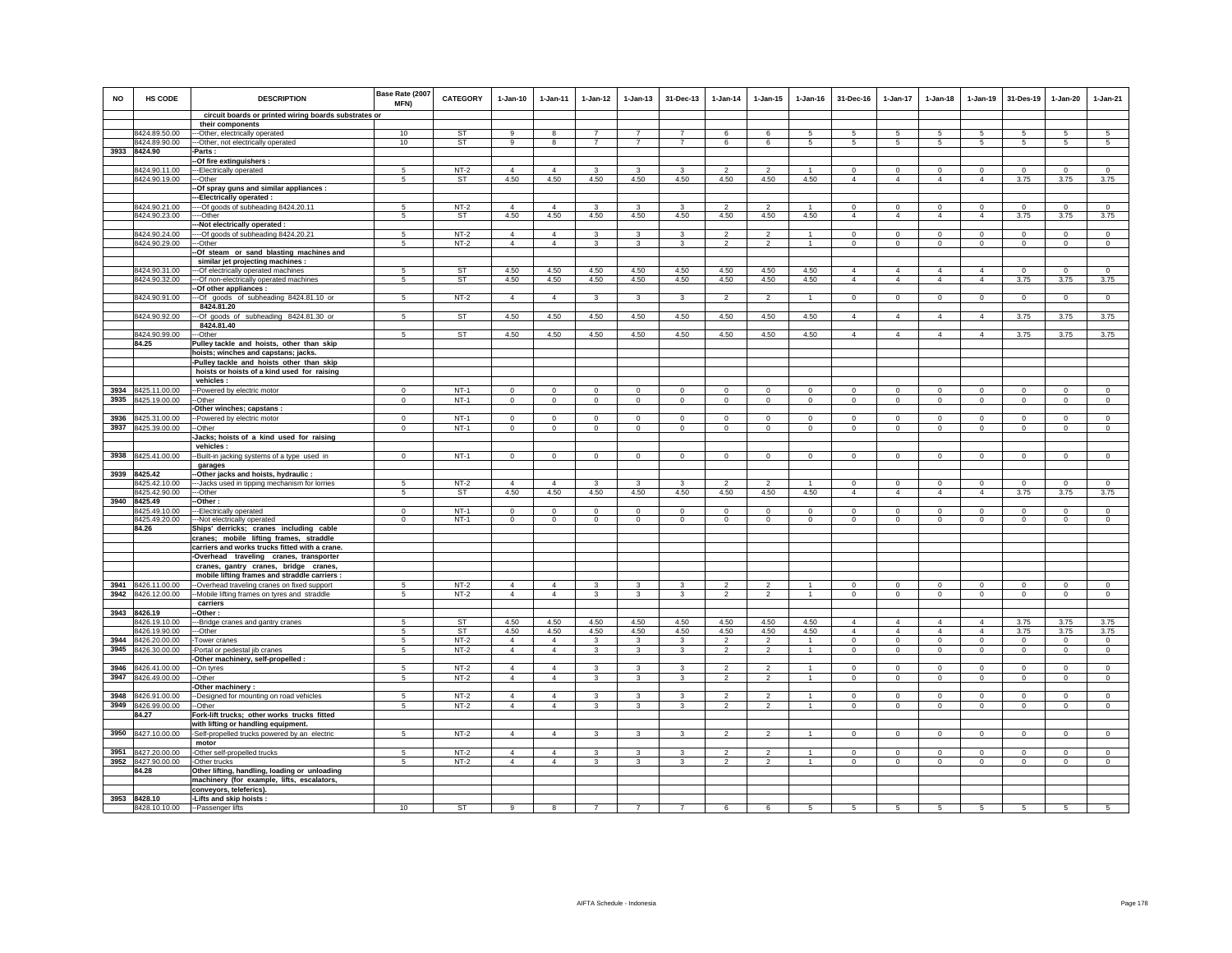| <b>NO</b> | <b>HS CODE</b>                           | <b>DESCRIPTION</b>                                                                       | Base Rate (2007<br><b>MFN)</b> | <b>CATEGORY</b> | $1-Jan-10$             | $1 - Jan-11$ | $1 - Jan-12$   | $1 - Jan-13$               | 31-Dec-13      | $1 - Jan-14$   | $1 - Jan-15$   | $1 - Jan-16$   | 31-Dec-16                  | $1 - Jan-17$    | $1-Jan-18$      | $1-Jan-19$                 | 31-Des-19       | 1-Jan-20     | $1-Jan-21$          |
|-----------|------------------------------------------|------------------------------------------------------------------------------------------|--------------------------------|-----------------|------------------------|--------------|----------------|----------------------------|----------------|----------------|----------------|----------------|----------------------------|-----------------|-----------------|----------------------------|-----------------|--------------|---------------------|
|           |                                          | -Other lifts:                                                                            |                                |                 |                        |              |                |                            |                |                |                |                |                            |                 |                 |                            |                 |              |                     |
|           | 8428.10.21.00                            | --- Of a kind used in buildings                                                          | 10                             | ST              | $\mathbf{q}$           | 8            | $\overline{7}$ | $\overline{7}$             | $\overline{7}$ | 6              | 6              | 5              | 5                          | 5               | 5               | 5                          | 5               | 5            | 5                   |
|           | 8428.10.29.00                            | --Other                                                                                  | 10                             | ST              | 9                      | 8            | $\overline{7}$ | $\overline{7}$             | $\overline{7}$ | 6              | 6              | 5              | 5                          | 5               | $5\phantom{.0}$ | 5                          | 5               | $\sqrt{5}$   | $\sqrt{5}$          |
|           | 8428.10.90.00                            | --Skip hoists                                                                            | 10                             | <b>ST</b>       | 9                      | 8            | $\overline{7}$ | $\overline{7}$             | $\overline{7}$ | 6              | 6              | 5              | 5                          | $5\overline{5}$ | $5\overline{5}$ | 5                          | 5               | 5            | 5                   |
| 3954      | 8428.20                                  | Pneumatic elevators and conveyors :                                                      |                                |                 |                        |              |                |                            |                |                |                |                |                            |                 |                 |                            |                 |              |                     |
|           | 8428.20.10.00                            | -Of a kind used for agriculture                                                          | $\Omega$                       | $NT-1$          | $\Omega$               | $\Omega$     | $\Omega$       | $\Omega$                   | $\Omega$       | $\Omega$       | $\Omega$       | $\Omega$       | $\Omega$                   | $\Omega$        | $\Omega$        | $\Omega$                   | $\Omega$        | $\Omega$     | $\circ$             |
|           | 8428.20.20.00                            | -Automated machines for the transport,                                                   | $\mathbf 0$                    | $NT-1$          | $\mathbf 0$            | $\mathbf 0$  | $\circ$        | $\mathsf 0$                | $\mathbf 0$    | $\mathbf 0$    | $\mathbf 0$    | $\Omega$       | $\mathbf 0$                | $\mathsf 0$     | $\circ$         | $\mathbf 0$                | $\circ$         | $\mathbf 0$  | $\circ$             |
|           |                                          | handling and storage of printed circuit boards,                                          |                                |                 |                        |              |                |                            |                |                |                |                |                            |                 |                 |                            |                 |              |                     |
|           | 8428.20.90.00                            | printed wiring boards or printed circuit assemblies<br>--Other                           | $\mathbf 0$                    | $NT-1$          | $\circ$                | $^{\circ}$   | $^{\circ}$     | $\mathbf 0$                | $\mathbf{0}$   | $\circ$        | $\mathbf 0$    | $^{\circ}$     | $\mathbf 0$                | $\circ$         | $\circ$         | $\mathbf 0$                | $\mathbf{0}$    | $\mathbf 0$  | $\circ$             |
|           |                                          | -Other continuous-action elevators and                                                   |                                |                 |                        |              |                |                            |                |                |                |                |                            |                 |                 |                            |                 |              |                     |
|           |                                          | conveyors, for goods or materials :                                                      |                                |                 |                        |              |                |                            |                |                |                |                |                            |                 |                 |                            |                 |              |                     |
| 3955      | 8428.31.00.00                            | -Specially designed for underground use                                                  | $\mathbf 0$                    | $NT-1$          | $\Omega$               | $\circ$      | $\mathbf 0$    | $\mathsf 0$                | $\mathbf{0}$   | $\mathbf 0$    | $\mathbf 0$    | $\mathsf 0$    | $\mathbf{0}$               | $\mathbf 0$     | $\circ$         | $\circ$                    | $\mathsf 0$     | $\mathbf 0$  | $\mathsf 0$         |
|           | 3956 8428.32                             | -Other, bucket type :                                                                    |                                |                 |                        |              |                |                            |                |                |                |                |                            |                 |                 |                            |                 |              |                     |
|           | 8428.32.10.00                            | --Of a kind used for agriculture                                                         | $^{\circ}$                     | $NT-1$          | $^{\circ}$             | $^{\circ}$   | $^{\circ}$     | $\mathbf 0$                | $^{\circ}$     | $^{\circ}$     | $\circ$        | $\mathbf 0$    | $\mathbf 0$                | $\mathbf 0$     | $\mathbf 0$     | $^{\circ}$                 | $^{\circ}$      | $\circ$      | $\mathbf 0$         |
|           | 8428.32.90.00                            | --Other                                                                                  | $\Omega$                       | $NT-1$          | $\mathbf 0$            | $\mathbf 0$  | $\mathbf 0$    | $\mathsf 0$                | $\mathbf 0$    | $\mathbf 0$    | $\mathsf 0$    | $\mathbf 0$    | $\mathsf 0$                | $\mathbf 0$     | $\mathbf 0$     | $\mathbf 0$                | $\mathbf 0$     | $\circ$      | $\circ$             |
| 3957      | 8428.33                                  | -Other, belt type :                                                                      |                                |                 |                        |              |                |                            |                |                |                |                |                            |                 |                 |                            |                 |              |                     |
|           | 8428.33.10.00                            | --- Of a kind used for agriculture                                                       | $^{\circ}$                     | $NT-1$          | $\mathbf 0$            | $\mathbf 0$  | 0              | $\mathbf 0$                | $\mathbf 0$    | $\circ$        | $\mathbf 0$    | $\mathbf 0$    | $\mathbf 0$                | $\mathbf 0$     | $\mathbf 0$     | $^{\circ}$                 | $\circ$         | $\mathbf 0$  | $\mathbf 0$         |
|           | 8428.33.20.00                            | --Automated machines for the transport,                                                  | $\mathbf 0$                    | $NT-1$          | $\circ$                | $\mathbf 0$  | $\circ$        | $\mathbf 0$                | $\mathbf 0$    | $\mathbf 0$    | $\mathbf 0$    | $\circ$        | $\mathbf 0$                | $\circ$         | $\circ$         | $\mathbf 0$                | $\circ$         | $\circ$      | $\circ$             |
|           |                                          | handling and storage of printed circuit boards,                                          |                                |                 |                        |              |                |                            |                |                |                |                |                            |                 |                 |                            |                 |              |                     |
|           |                                          | printed wiring boards or printed circuit assemblies                                      |                                |                 |                        |              |                |                            |                |                |                |                |                            |                 |                 |                            |                 |              |                     |
|           | 8428.33.90.00                            | -Other                                                                                   | $\mathbf 0$                    | $NT-1$          | $\mathbf 0$            | $\Omega$     | $\mathbf 0$    | $\mathbf 0$                | $\mathbf 0$    | $\mathbf 0$    | $\mathbf 0$    | $\mathbf 0$    | $\mathbf 0$                | $\mathbf 0$     | $\mathbf 0$     | $\mathbf 0$                | $^{\circ}$      | $\mathbf 0$  | $\mathbf 0$         |
|           | 3958 8428.39                             | -Other :                                                                                 | $\Omega$                       | $NT-1$          | $^{\circ}$             | $\Omega$     | $\mathbf 0$    | $\mathbf 0$                | $^{\circ}$     | $\overline{0}$ | $\Omega$       | $\Omega$       | $\mathbf 0$                | $\circ$         | $\Omega$        | $\mathbf 0$                | $\overline{0}$  | $\mathbf{0}$ | $\mathsf 0$         |
|           | 8428.39.10.00<br>8428.39.30.00           | -- Of a kind used for agriculture<br>--Automated machines for the transport,             | $\mathbf{0}$                   | $NT-1$          | $\circ$                | $\circ$      | $\mathbf{0}$   | $\mathbf{0}$               | $\mathbf{0}$   | $\mathbf{0}$   | $\mathbf{0}$   | $\circ$        | $\mathbf{0}$               | $\circ$         | $\mathbf 0$     | $\mathbf 0$                | $\mathbf 0$     | $\mathbf{0}$ | $\circ$             |
|           |                                          | handling and storage of printed circuit boards,                                          |                                |                 |                        |              |                |                            |                |                |                |                |                            |                 |                 |                            |                 |              |                     |
|           |                                          | printed wiring boards or printed circuit assemblies                                      |                                |                 |                        |              |                |                            |                |                |                |                |                            |                 |                 |                            |                 |              |                     |
|           | 8428.39.90.00                            | --Other                                                                                  | $\Omega$                       | $NT-1$          | $\Omega$               | $\Omega$     | $\Omega$       | $\Omega$                   | $\mathbf 0$    | $^{\circ}$     | $\Omega$       | $\Omega$       | $\Omega$                   | $\Omega$        | $\Omega$        | $\Omega$                   | $^{\circ}$      | $\Omega$     | $\Omega$            |
|           | 3959 8428.40.00.00                       | -Escalators and moving walkways                                                          | 5                              | $NT-2$          | $\overline{4}$         | 4            | 3              | 3                          | 3              | $\overline{2}$ | $\overline{2}$ | -1             | $\Omega$                   | $\mathbf 0$     | $\mathbf 0$     | $\mathbf 0$                | $\circ$         | $\Omega$     | $\circ$             |
|           | 3960 8428.60.00.00                       | Teleferics, chair-lifts, ski-draglines;                                                  | $\mathbf 0$                    | $NT-1$          | $\mathbf 0$            | $\circ$      | $\mathbf 0$    | $\mathsf 0$                | $\mathbf{0}$   | $\circ$        | $\mathsf 0$    | $\circ$        | $\circ$                    | $\mathbf 0$     | $\mathbf 0$     | $\mathbb O$                | $\mathbf 0$     | $\mathsf 0$  | $\mathsf 0$         |
|           |                                          | traction mechanisms for funiculars                                                       |                                |                 |                        |              |                |                            |                |                |                |                |                            |                 |                 |                            |                 |              |                     |
|           | 3961 8428.90                             | -Other machinery :                                                                       |                                |                 |                        |              |                |                            |                |                |                |                |                            |                 |                 |                            |                 |              |                     |
|           | 8428.90.20.00                            | -Automated machines for the transport                                                    | $\Omega$                       | $NT-1$          | $\mathbf 0$            | $\Omega$     | $\mathbf 0$    | $\mathbf 0$                | $^{\circ}$     | $\mathbf 0$    | $\mathbf 0$    | $\Omega$       | $\mathbf 0$                | $\circ$         | $\mathbf 0$     | $^{\circ}$                 | $^{\circ}$      | $\Omega$     | $\Omega$            |
|           |                                          | handling and storage of printed circuit boards,                                          |                                |                 |                        |              |                |                            |                |                |                |                |                            |                 |                 |                            |                 |              |                     |
|           |                                          | printed wiring boards or printed circuit assemblies                                      |                                |                 |                        |              |                |                            |                |                |                |                |                            |                 |                 |                            |                 |              |                     |
|           | 8428.90.90.00                            | --Other                                                                                  | $^{\circ}$                     | $NT-1$          | $\mathbf{0}$           | $\mathbf 0$  | $\mathbf 0$    | $\mathbf 0$                | $\mathbf 0$    | $^{\circ}$     | $\mathbf 0$    | $\mathbf 0$    | $\mathbf 0$                | $\mathbf 0$     | $\mathbf{0}$    | $\mathbf 0$                | $\mathbf 0$     | $\mathbf 0$  | $\mathbf{0}$        |
|           | 84.29                                    | Self-propelled bulldozers, angledozers,                                                  |                                |                 |                        |              |                |                            |                |                |                |                |                            |                 |                 |                            |                 |              |                     |
|           |                                          | graders, levellers, scrapers, mechanical<br>shovels, excavators, shovel loaders, tamping |                                |                 |                        |              |                |                            |                |                |                |                |                            |                 |                 |                            |                 |              |                     |
|           |                                          | machines and road rollers.                                                               |                                |                 |                        |              |                |                            |                |                |                |                |                            |                 |                 |                            |                 |              |                     |
|           |                                          | -Bulldozers and angledozers :                                                            |                                |                 |                        |              |                |                            |                |                |                |                |                            |                 |                 |                            |                 |              |                     |
| 3962      | 8429.11.00.00                            | --Track laying                                                                           | 10                             | ST              | 9                      | 8            |                |                            |                | 6              | 6              | 5              | 5                          | 5               | 5               | 5                          | 5               | 5            | 5                   |
| 3963      | 8429.19.00.00                            | -Other                                                                                   | 10                             | <b>ST</b>       | 9                      | 8            | $\overline{7}$ | $\overline{7}$             | $\overline{7}$ | 6              | 6              | 5              | 5                          | $\overline{5}$  | 5               | 5                          | $\sqrt{5}$      | 5            | 5                   |
| 3964      | 8429.20.00.00                            | -Graders and levellers                                                                   | 10                             | <b>ST</b>       | $\alpha$               | 8            | $\overline{7}$ | $\overline{7}$             | $\overline{7}$ | 6              | 6              | 5              | 5                          | $5\overline{5}$ | 5               | 5                          | 5               | 5            | $\overline{5}$      |
| 3965      | 8429.30.00.00                            | -Scrapers                                                                                | $\overline{0}$                 | $NT-1$          | $\overline{0}$         | $\mathbf 0$  | $\overline{0}$ | $\overline{0}$             | $\overline{0}$ | $\overline{0}$ | $\overline{0}$ | $\overline{0}$ | $\overline{0}$             | $\overline{0}$  | $\overline{0}$  | $\overline{0}$             | $\overline{0}$  | $\circ$      | $\overline{0}$      |
|           | 3966 8429.40                             | -Tamping machines and road rollers :                                                     |                                |                 |                        |              |                |                            |                |                |                |                |                            |                 |                 |                            |                 |              |                     |
|           | 8429.40.10.00                            | --Road rollers                                                                           | 10                             | <b>ST</b>       | 9                      | 8            | $\overline{7}$ | $\overline{ }$             | $\overline{7}$ | 6              | 6              | 5              | 5                          | 5               | 5               | 5                          | 5               | 5            | 5                   |
|           | 8429.40.30.00                            | --Tamping machines                                                                       | $^{\circ}$                     | $NT-1$          | $\Omega$               | $^{\circ}$   | $\circ$        | $\mathbf 0$                | $\mathbf 0$    | $^{\circ}$     | 0              | $\circ$        | $\mathbf 0$                | $\mathbf 0$     | $\circ$         | $\mathbf 0$                | $\circ$         | $\circ$      | $\mathsf 0$         |
|           |                                          | -Mechanical shovels, excavators and shovel                                               |                                |                 |                        |              |                |                            |                |                |                |                |                            |                 |                 |                            |                 |              |                     |
|           |                                          | loaders:                                                                                 |                                |                 |                        |              |                |                            |                |                |                |                |                            |                 |                 |                            |                 |              |                     |
|           | 3967 8429.51.00.00<br>3968 8429.52.00.00 | -Front-end shovel loaders                                                                | 10                             | ST<br>ST        | 9                      |              | $\overline{7}$ | $\overline{7}$             | $\overline{7}$ | 6              | 6<br>6         |                | 5                          | 5               | 5               | 5                          | 5               | 5            | 5<br>$\overline{5}$ |
|           |                                          | -Machinery with a 360° revolving super<br>structure                                      | 10                             |                 | 9                      | 8            |                |                            |                | 6              |                | $\overline{5}$ | 5                          | 5               | 5               | 5                          | 5               | 5            |                     |
|           | 3969 8429.59.00.00                       | -Other                                                                                   | 10                             | ST              | $\overline{9}$         | R            | $\overline{7}$ | $\overline{7}$             | $\overline{7}$ | 6              | 6              | 5              | 5                          | 5               | 5               | 5                          | 5               | 5            | 5                   |
|           | 84.30                                    | Other moving, grading, levelling, scraping,                                              |                                |                 |                        |              |                |                            |                |                |                |                |                            |                 |                 |                            |                 |              |                     |
|           |                                          | excavating, tamping, compacting, extracting or                                           |                                |                 |                        |              |                |                            |                |                |                |                |                            |                 |                 |                            |                 |              |                     |
|           |                                          | boring machinery, for earth, minerals or ores;                                           |                                |                 |                        |              |                |                            |                |                |                |                |                            |                 |                 |                            |                 |              |                     |
|           |                                          | pile-drivers and pile-extractors; snow-ploughs                                           |                                |                 |                        |              |                |                            |                |                |                |                |                            |                 |                 |                            |                 |              |                     |
|           |                                          | and snow-blowers                                                                         |                                |                 |                        |              |                |                            |                |                |                |                |                            |                 |                 |                            |                 |              |                     |
|           | 3970 8430.10.00.00                       | -Pile-drivers and pile-extractors                                                        | $\Omega$                       | $NT-1$          | $\Omega$               | $\Omega$     | $\Omega$       | $\Omega$                   | $\Omega$       | $^{\circ}$     | $^{\circ}$     | $^{\circ}$     | $\Omega$                   | $\Omega$        | $\Omega$        | $\Omega$                   | $\mathbf 0$     | $\Omega$     | $\Omega$            |
|           | 3971 8430.20.00.00                       | -Snow-ploughs and snow-blowers                                                           | $\Omega$                       | $NT-1$          | $\Omega$               | $\Omega$     | $\Omega$       | $\circ$                    | $\mathbf{0}$   | $\Omega$       | $\circ$        | $\circ$        | $\mathbf 0$                | $\circ$         | $\circ$         | $\mathbf 0$                | $\Omega$        | $^{\circ}$   | $\Omega$            |
|           |                                          | Coal or rock cutters and tunnelling                                                      |                                |                 |                        |              |                |                            |                |                |                |                |                            |                 |                 |                            |                 |              |                     |
|           |                                          | machinery:                                                                               |                                |                 |                        |              |                |                            |                |                |                |                |                            |                 |                 |                            |                 |              |                     |
|           | 3972 8430.31.00.00                       | -Self-propelled                                                                          | $^{\circ}$                     | $NT-1$          | $\mathbf 0$            | $^{\circ}$   | $^{\circ}$     | $\mathbf 0$                | $^{\circ}$     | $^{\circ}$     | $\mathbf 0$    | $\mathbf 0$    | $\mathbf 0$                | $\circ$         | $\mathbf 0$     | $^{\circ}$                 | $\mathbf 0$     | $\circ$      | $\mathbf 0$         |
| 3973      | 8430.39.00.00                            | -Other                                                                                   | $\mathbf{0}$                   | $NT-1$          | $\mathbf 0$            | $\mathbf 0$  | $\mathsf 0$    | $\mathsf 0$                | $\mathbf 0$    | $\mathbf 0$    | $\mathsf 0$    | $\mathbf 0$    | $\mathsf 0$                | $\mathbf 0$     | $\mathbf 0$     | $\mathbf 0$                | $\,0\,$         | $\mathbf 0$  | $\mathsf 0$         |
|           |                                          | -Other boring or sinking machinery :                                                     |                                |                 |                        |              |                |                            |                |                |                |                |                            |                 |                 |                            |                 |              |                     |
|           | 3974 8430.41.00.00                       | -Self-propelled                                                                          | $\mathbf{0}$                   | $NT-1$          | $\Omega$               | $\Omega$     | $\Omega$       | $\mathbf{0}$               | $\mathbf{0}$   | $\mathbf 0$    | $\Omega$       | $\mathbf 0$    | $\Omega$                   | $\circ$         | $\circ$         | $\mathbf 0$                | $\circ$         | $\mathbf{0}$ | $\circ$             |
|           | 3975 8430.49                             | -Other:                                                                                  |                                |                 |                        |              |                |                            |                |                |                |                |                            |                 |                 |                            |                 |              |                     |
|           | 8430.49.10.00                            | --Wellhead platforms and integrated                                                      | 15                             | ST              | 14                     | 13           | 12             | 11                         | 11             | 10             | 8              | 6              | 5                          | $5^{\circ}$     | $5^{\circ}$     | $5\phantom{.0}$            | $5\overline{5}$ | $\sqrt{5}$   | $5^{\circ}$         |
|           |                                          | production modules for use in drilling<br>operations                                     |                                |                 |                        |              |                |                            |                |                |                |                |                            |                 |                 |                            |                 |              |                     |
|           | 8430.49.90.00                            |                                                                                          | $\Omega$                       | $NT-1$          |                        | $\Omega$     | 0              |                            | $\mathbf 0$    | $\circ$        | $\mathbf 0$    | $\mathbf 0$    |                            | $\mathbf 0$     | $\mathbf 0$     |                            | $\circ$         | $\mathbf 0$  | $\mathbf 0$         |
|           | 3976 8430.50.00.00                       | --Other<br>-Other machinery, self-propelled                                              | $\mathbf 0$                    | $NT-1$          | $\mathbf 0$<br>$\circ$ | $\mathbf 0$  | $\circ$        | $\mathbf 0$<br>$\mathbf 0$ | $\mathbf 0$    | $\mathbf 0$    | $\mathbf 0$    | $\mathbf 0$    | $\mathbf 0$<br>$\mathbf 0$ | $\circ$         | $\mathbf 0$     | $\mathbf 0$<br>$\mathbf 0$ | $\mathbf 0$     | $\mathbf 0$  | $\circ$             |
|           |                                          | Other machinery, not self-propelled :                                                    |                                |                 |                        |              |                |                            |                |                |                |                |                            |                 |                 |                            |                 |              |                     |
|           | 3977 8430.61.00.00                       | -- Tamping or compacting machinery                                                       | $\Omega$                       | $NT-1$          | $\Omega$               | $\Omega$     | 0              | $\Omega$                   | $\mathbf 0$    | $\Omega$       | $\Omega$       | $\Omega$       | $\Omega$                   | $\mathbf 0$     | $\Omega$        | $\Omega$                   | $\mathbf 0$     | $\Omega$     | $\Omega$            |
|           | 3978 8430.69.00.00                       | --Other                                                                                  | $\mathbf{0}$                   | $NT-1$          | $\Omega$               | $\mathbf 0$  | $\Omega$       | $\Omega$                   | $\Omega$       | $\Omega$       | $\Omega$       | $\Omega$       | $\mathbf{0}$               | $\Omega$        | $\Omega$        | $\Omega$                   | $\Omega$        | $\Omega$     | $\Omega$            |
|           |                                          |                                                                                          |                                |                 |                        |              |                |                            |                |                |                |                |                            |                 |                 |                            |                 |              |                     |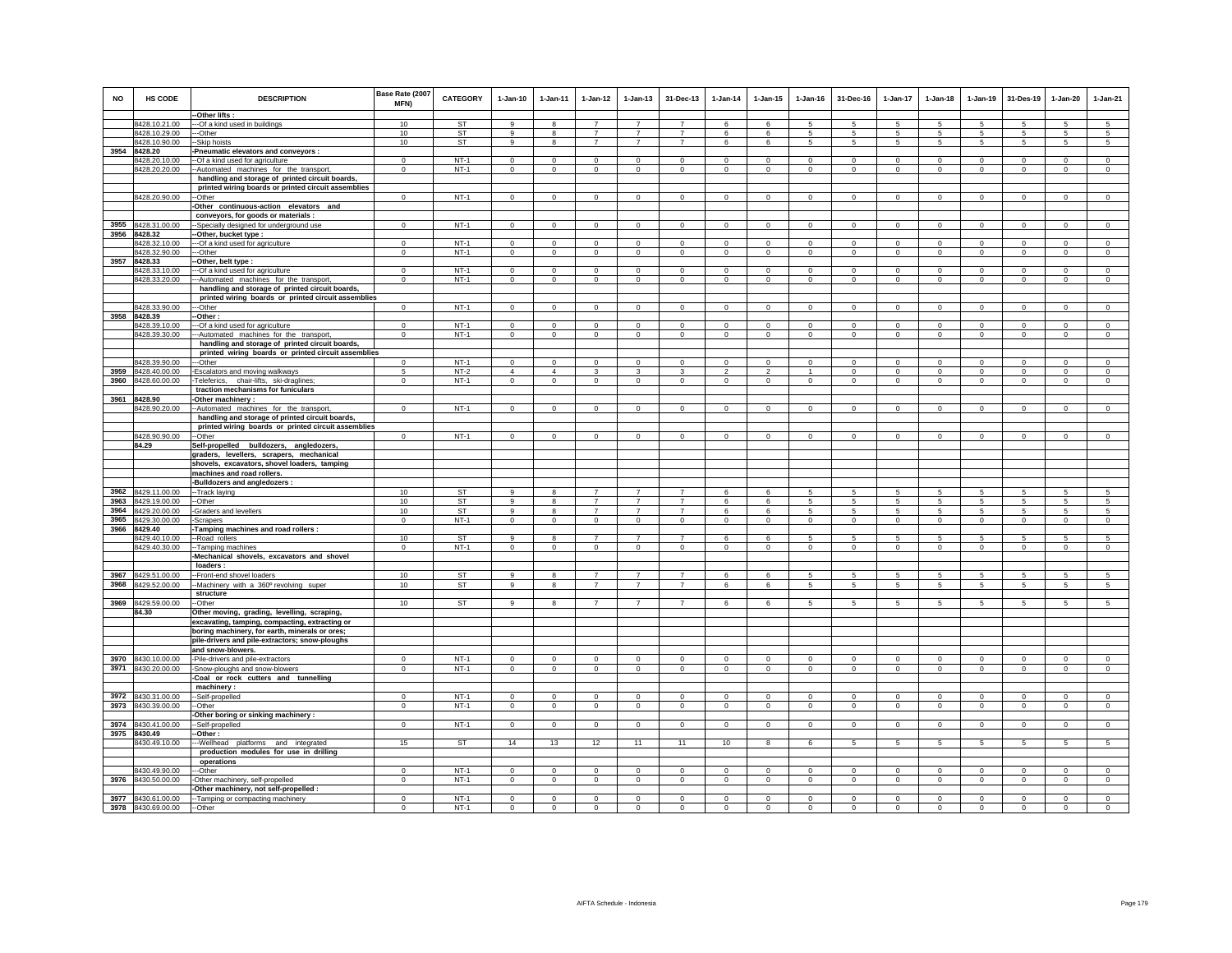| <b>NO</b> | HS CODE                        | <b>DESCRIPTION</b>                                                                                   | Base Rate (2007<br><b>MFN)</b> | <b>CATEGORY</b>  | $1-Jan-10$             | $1-Jan-11$                | $1 - Jan-12$               | $1-Jan-13$                 | 31-Dec-13                  | $1-Jan-14$                 | $1-Jan-15$                 | 1-Jan-16                   | 31-Dec-16               | $1-Jan-17$                 | $1-Jan-18$                | $1 - Jan-19$               | 31-Des-19                 | 1-Jan-20                  | $1-Jan-21$              |
|-----------|--------------------------------|------------------------------------------------------------------------------------------------------|--------------------------------|------------------|------------------------|---------------------------|----------------------------|----------------------------|----------------------------|----------------------------|----------------------------|----------------------------|-------------------------|----------------------------|---------------------------|----------------------------|---------------------------|---------------------------|-------------------------|
|           | 84.31                          | Parts suitable for use solely or principally                                                         |                                |                  |                        |                           |                            |                            |                            |                            |                            |                            |                         |                            |                           |                            |                           |                           |                         |
|           |                                | with the machinery of headings 84.25 to 84.30.                                                       |                                |                  |                        |                           |                            |                            |                            |                            |                            |                            |                         |                            |                           |                            |                           |                           |                         |
|           | 3979 8431.10                   | -Of machinery of heading 84.25 :<br>-Of electrically operated machines :                             |                                |                  |                        |                           |                            |                            |                            |                            |                            |                            |                         |                            |                           |                            |                           |                           |                         |
|           | 8431.10.13.00                  | --Of goods of subheadings 8425.11, 8425.31 or                                                        | $\mathbf{0}$                   | $NT-1$           | $\mathbf{0}$           | $\mathbf 0$               | $\circ$                    | $\mathbf 0$                | $\mathbf 0$                | $\mathbf 0$                | $\mathbf 0$                | $\mathbf 0$                | $\circ$                 | $\mathbf 0$                | $\mathbf 0$               | $\mathbf 0$                | $\circ$                   | $\mathbf 0$               | $\mathsf 0$             |
|           |                                | 8425.49.10                                                                                           |                                |                  |                        |                           |                            |                            |                            |                            |                            |                            |                         |                            |                           |                            |                           |                           |                         |
|           | 8431.10.19.00                  | --Other                                                                                              | $\mathbf{0}$                   | $NT-1$           | $\circ$                | $\circ$                   | $\circ$                    | $\mathbf 0$                | $\mathsf 0$                | $\circ$                    | $\mathbf 0$                | $\circ$                    | $\circ$                 | $\mathbf 0$                | $\circ$                   | $\circ$                    | $\circ$                   | $\circ$                   | $\mathsf 0$             |
|           |                                | -Of non-electrically operated machines :                                                             |                                |                  |                        |                           |                            |                            |                            |                            |                            |                            |                         |                            |                           |                            |                           |                           |                         |
|           | 8431.10.22.00                  | --Of goods of subheadings 8425.19, 8425.39,                                                          | $\mathbf 0$                    | $NT-1$           | $\mathbf{0}$           | $\circ$                   | $\overline{0}$             | $\overline{0}$             | $\mathbf 0$                | $\overline{0}$             | $\mathbf 0$                | $\mathbf{0}$               | $\circ$                 | $\circ$                    | $\mathbf{0}$              | $\overline{0}$             | $\overline{0}$            | $\mathbf{0}$              | $\overline{0}$          |
|           | 8431.10.29.00                  | 8425.41, 8425.42.10 or 8425.42.90<br>--Other                                                         | $\Omega$                       | $NT-1$           | $\Omega$               | $\Omega$                  | $\mathsf 0$                | $\mathsf 0$                | $\mathbf 0$                | $\Omega$                   | $\mathsf 0$                | $\Omega$                   | $\Omega$                | $\mathbf 0$                | $\Omega$                  | $\mathbf 0$                | $\Omega$                  | $\mathsf 0$               | $\mathsf 0$             |
|           | 3980 8431.20.00.00             | -Of machinery of heading 84.27                                                                       | $\mathbf 0$                    | $NT-1$           | $\mathbf 0$            | $\mathbf 0$               | $\circ$                    | $\mathbf 0$                | $\mathbf 0$                | $\mathbf 0$                | $\mathbf 0$                | $\mathbf 0$                | $\circ$                 | $\mathbf 0$                | $\mathbf{0}$              | $\mathbf 0$                | $\mathbf 0$               | $\mathbf 0$               | $\mathsf 0$             |
|           |                                | -Of machinery of heading 84.28                                                                       |                                |                  |                        |                           |                            |                            |                            |                            |                            |                            |                         |                            |                           |                            |                           |                           |                         |
|           | 3981 8431.31                   | -Of lifts, skip hoists or escalators :                                                               |                                |                  |                        |                           |                            |                            |                            |                            |                            |                            |                         |                            |                           |                            |                           |                           |                         |
|           | 8431.31.10.00                  | -Of goods of subheading 8428.10.21,                                                                  | $\mathbf 0$                    | $NT-1$           | $\mathsf 0$            | $\circ$                   | $\circ$                    | $\mathbf 0$                | $\mathbf{0}$               | $\circ$                    | $\mathbf 0$                | $\circ$                    | $\mathbf 0$             | $\circ$                    | $\mathbf 0$               | $\circ$                    | $\circ$                   | $\circ$                   | $\circ$                 |
|           |                                | 8428.10.29 or 8428.10.90                                                                             |                                |                  |                        |                           |                            |                            |                            |                            |                            |                            |                         |                            |                           |                            |                           |                           |                         |
|           | 8431.31.20.00                  | -Of goods of subheading 8428.10.10 or<br>8428.40.00                                                  | $\mathbf{0}$                   | $NT-1$           | $\Omega$               | $\circ$                   | $\circ$                    | $\mathbf 0$                | $\mathbf 0$                | $\mathbf 0$                | $^{\circ}$                 | $^{\circ}$                 | $^{\circ}$              | 0                          | $^{\circ}$                | $\mathbf 0$                | $\overline{0}$            | $\circ$                   | $\Omega$                |
|           | 3982 8431.39                   | -Other:                                                                                              |                                |                  |                        |                           |                            |                            |                            |                            |                            |                            |                         |                            |                           |                            |                           |                           |                         |
|           | 8431.39.10.00                  | --Of goods of subheadings 8428.20.10,                                                                | 10                             | ST               | 9                      |                           |                            |                            |                            | 6                          | 6                          | 5                          | 5                       | 5                          | 5.                        | -5                         | 5                         | 5                         |                         |
|           |                                | 8428.32.10, 8428.33.10 or 8428.39.10                                                                 |                                |                  |                        |                           |                            |                            |                            |                            |                            |                            |                         |                            |                           |                            |                           |                           |                         |
|           | 8431.39.20.00                  | -Of goods of subheading 8428.90                                                                      | 10 <sup>1</sup>                | ST               | $\alpha$               | 8                         | $\overline{7}$             | $\overline{7}$             | $\overline{7}$             | 6                          | 6                          | -5                         | -5                      | 5                          | -5                        | 5                          | -5                        | 5                         | -5                      |
|           | 8431.39.40.00                  | -Of automated machines for the transport,                                                            | $\mathbf 0$                    | $NT-1$           | $\circ$                | $\circ$                   | $\circ$                    | $\mathbf 0$                | $\mathbf 0$                | $\mathbf 0$                | $\mathbf 0$                | $\circ$                    | $\circ$                 | $\circ$                    | $\circ$                   | $\mathbf 0$                | $\circ$                   | $\circ$                   | $\circ$                 |
|           |                                | handling and storage of printed circuit boards<br>printed wiring board or printed circuit assemblies |                                |                  |                        |                           |                            |                            |                            |                            |                            |                            |                         |                            |                           |                            |                           |                           |                         |
|           | 8431.39.90                     | --Other:                                                                                             |                                |                  |                        |                           |                            |                            |                            |                            |                            |                            |                         |                            |                           |                            |                           |                           |                         |
|           | 8431.39.90.10                  | --- Of other lifting, handling or loading                                                            | $\mathbf 0$                    | $NT-1$           | $\mathsf 0$            | $\mathsf 0$               | $\circ$                    | $\mathbf 0$                | $\mathbf 0$                | $\circ$                    | $\mathsf 0$                | $\circ$                    | $\mathbf 0$             | $\mathbf 0$                | $\mathbf 0$               | $\mathbf 0$                | $\mathsf 0$               | $\mathsf 0$               | $\circ$                 |
|           |                                | machinery, telphers or conveyors                                                                     |                                |                  |                        |                           |                            |                            |                            |                            |                            |                            |                         |                            |                           |                            |                           |                           |                         |
|           | 8431.39.90.90                  | ---Other<br>-Of machinery of heading 84.26, 84.29 or                                                 | 10                             | ST               | 9                      | 8                         | $\overline{7}$             | $\overline{7}$             | $\overline{7}$             | 6                          | 6                          | -5                         | $5\overline{5}$         | $5\overline{5}$            | $5\overline{5}$           | 5                          | 5                         | 5                         | 5                       |
|           |                                | 84.30:                                                                                               |                                |                  |                        |                           |                            |                            |                            |                            |                            |                            |                         |                            |                           |                            |                           |                           |                         |
| 3983      | 8431.41.00.00                  | -Buckets, shovels, grabs and grips                                                                   | $\Omega$                       | $NT-1$           | $\Omega$               | $\Omega$                  | $\Omega$                   | $\Omega$                   | $\Omega$                   | $\Omega$                   | $\Omega$                   | $\Omega$                   | $\Omega$                | $\Omega$                   | $\Omega$                  | $\Omega$                   | $\circ$                   | $\Omega$                  | $\circ$                 |
| 3984      | 8431.42.00.00                  | -Bulldozer or angledozer blades                                                                      | $\mathbf 0$                    | $NT-1$           | $\mathsf 0$            | $\mathsf 0$               | $\mathbf 0$                | $\mathsf 0$                | $\mathbf 0$                | $\mathsf 0$                | $\mathsf 0$                | $\mathsf 0$                | $\mathsf 0$             | $\mathbf 0$                | $\mathbf 0$               | $\mathbf 0$                | $\mathbf 0$               | $\mathsf 0$               | $\mathsf 0$             |
| 3985      | 8431.43.00.00                  | -Parts of boring or sinking machinery of                                                             | $\mathbf 0$                    | $NT-1$           | $\circ$                | $\circ$                   | $\circ$                    | $\mathbf 0$                | $\circ$                    | $\mathsf 0$                | $\mathsf 0$                | $\mathsf 0$                | $\mathbf 0$             | $\mathsf 0$                | $\mathbf 0$               | $\mathbf 0$                | $\mathbf 0$               | $\mathsf 0$               | $\mathsf 0$             |
|           | 3986 8431.49                   | subheading 8430.41 or 8430.49<br>-Other:                                                             |                                |                  |                        |                           |                            |                            |                            |                            |                            |                            |                         |                            |                           |                            |                           |                           |                         |
|           | 8431.49.10.00                  | --Parts of machinery of heading 84.26                                                                | $\Omega$                       | $NT-1$           | $\Omega$               | $\Omega$                  | $\Omega$                   | $\mathbf 0$                | $\Omega$                   | $\Omega$                   | $\circ$                    | $\Omega$                   | $\Omega$                | $\Omega$                   | $\Omega$                  | $\Omega$                   | $\Omega$                  | $\Omega$                  | $\Omega$                |
|           | 8431.49.20.00                  | --Cutting edges or end bits for scrapers,                                                            | $\mathbf 0$                    | $NT-1$           | $\circ$                | $\circ$                   | $\circ$                    | $\mathbf 0$                | $\mathbf 0$                | $\circ$                    | $\mathbf 0$                | $\circ$                    | $\circ$                 | $\mathbf 0$                | $\circ$                   | $\mathbf 0$                | $\circ$                   | $\mathbf 0$               | $\mathbf 0$             |
|           |                                | graders or levellers                                                                                 |                                |                  |                        |                           |                            |                            |                            |                            |                            |                            |                         |                            |                           |                            |                           |                           |                         |
|           | 8431.49.30.00                  | ---Of road rollers                                                                                   | $\Omega$                       | $NT-1$           | $\Omega$               | $\Omega$                  | $\mathbf 0$                | $^{\circ}$                 | $^{\circ}$                 | $^{\circ}$                 | $^{\circ}$                 | $\Omega$                   | $\Omega$                | $\Omega$                   | $\Omega$                  | $\Omega$                   | $\Omega$                  | $\Omega$                  | $\circ$                 |
|           | 8431.49.90.00<br>84.32         | --Other<br>Agricultural, horticultural or forestry                                                   | $\mathbf 0$                    | $NT-1$           | $\mathbf 0$            | $\mathbf 0$               | $\mathbf 0$                | $\mathbf 0$                | $\mathbf 0$                | $\mathbf 0$                | $\mathbf 0$                | $\mathbf 0$                | $\circ$                 | $\mathbf 0$                | $\mathbf 0$               | $\mathbf 0$                | $^{\circ}$                | $\mathbf 0$               | $\mathbf 0$             |
|           |                                | machinery for soil preparation or cultivation;                                                       |                                |                  |                        |                           |                            |                            |                            |                            |                            |                            |                         |                            |                           |                            |                           |                           |                         |
|           |                                | lawn or sports-ground rollers.                                                                       |                                |                  |                        |                           |                            |                            |                            |                            |                            |                            |                         |                            |                           |                            |                           |                           |                         |
| 3987      | 8432.10.00.00                  | -Ploughs                                                                                             | 7.5                            | EL               |                        |                           |                            |                            |                            |                            |                            |                            |                         |                            |                           |                            |                           |                           |                         |
|           |                                | -Harrows, scarifiers, cultivators, weeders                                                           |                                |                  |                        |                           |                            |                            |                            |                            |                            |                            |                         |                            |                           |                            |                           |                           |                         |
| 3988      | 8432.21.00.00                  | and hoes<br>-Disc harrows                                                                            | $\mathbf 0$                    | $NT-1$           | $\circ$                | $\mathbf 0$               | $\circ$                    | $\mathbf 0$                | $^{\circ}$                 | $^{\circ}$                 | $^{\circ}$                 | $^{\circ}$                 | $^{\circ}$              | 0                          | $\circ$                   | $^{\circ}$                 | $\mathbf 0$               | $^{\circ}$                | $^{\circ}$              |
| 3989      | 8432.29.00.00                  | -Other                                                                                               | $^{\circ}$                     | $NT-1$           | $\mathbf{0}$           | $\mathbf 0$               | $\circ$                    | $\mathbf 0$                | $\mathbf{0}$               | $\circ$                    | $\mathbf 0$                | $\mathbf{0}$               | $\circ$                 | $\mathbf 0$                | $\mathbf{0}$              | $\mathbf 0$                | $\circ$                   | $\mathbf{0}$              | $\mathbf 0$             |
| 3990      | 8432.30.00.00                  | Seeders, planters and transplanters                                                                  | $\Omega$                       | $NT-1$           | $^{\circ}$             | $^{\circ}$                | $\mathbf 0$                | $\mathbf 0$                | $\overline{0}$             | $\bf{0}$                   | $^{\circ}$                 | $^{\circ}$                 | $\Omega$                | $\mathbf 0$                | $^{\circ}$                | $\mathbf 0$                | $\,0\,$                   | $^{\circ}$                | $^{\circ}$              |
| 3991      | 8432.40.00.00                  | Manure spreaders and fertiliser distributors                                                         | $^{\circ}$                     | $NT-1$           | $\Omega$               | $\circ$                   | $\mathbf 0$                | $\mathbf 0$                | $\mathbf 0$                | $^{\circ}$                 | $\mathbf 0$                | $\circ$                    | $\Omega$                | $\circ$                    | $\circ$                   | $\circ$                    | $\circ$                   | $\mathbf 0$               | $\circ$                 |
| 3992      | 8432.80                        | Other machinery:                                                                                     |                                |                  | $\mathbf 0$            |                           | $\mathbf 0$                |                            | $\mathbf 0$                | $^{\circ}$                 | $\mathbf 0$                | $\mathbf 0$                |                         | $\mathbf 0$                | $\Omega$                  |                            | $^{\circ}$                | $\mathbf 0$               | $\Omega$                |
|           | 8432.80.10.00<br>8432.80.20.00 | -Agricultural or horticultural type<br>-Lawn or sports-ground rollers                                | $\mathbf 0$<br>$^{\circ}$      | $NT-1$<br>$NT-1$ | $\Omega$               | $\mathbf 0$<br>$^{\circ}$ | $\circ$                    | $\mathbf 0$<br>$\mathbf 0$ | $\mathbf 0$                | $\mathbf 0$                | $\mathbf 0$                | $^{\circ}$                 | $\mathbf 0$<br>$\Omega$ | $\mathbf 0$                | $\Omega$                  | $\mathbf 0$<br>$^{\circ}$  | $^{\circ}$                | $\circ$                   | $\Omega$                |
|           | 8432.80.90.00                  | --Other                                                                                              | $\mathbf 0$                    | $NT-1$           | $\circ$                | $\circ$                   | $\circ$                    | $\mathbf 0$                | $\mathsf 0$                | $\circ$                    | $\mathbf 0$                | $\mathsf 0$                | $\mathbf 0$             | $\circ$                    | $\mathbf 0$               | $\mathbf 0$                | $\mathbf 0$               | $\mathsf 0$               | $\mathsf 0$             |
| 3993      | 8432.90                        | -Parts :                                                                                             |                                |                  |                        |                           |                            |                            |                            |                            |                            |                            |                         |                            |                           |                            |                           |                           |                         |
|           | 8432.90.10.00                  | -Of machinery of subheading 8432.80.90                                                               | $\Omega$<br>$\Omega$           | $NT-1$<br>$NT-1$ | $\Omega$<br>$\Omega$   | $^{\circ}$                | $^{\circ}$<br>$\Omega$     | $\Omega$<br>$\Omega$       | $\Omega$<br>$\Omega$       | $^{\circ}$                 | $\Omega$                   | $^{\circ}$<br>$\Omega$     | $\Omega$<br>$\Omega$    | $\Omega$<br>$\Omega$       | $\Omega$<br>$\Omega$      | $^{\circ}$<br>$\Omega$     | $^{\circ}$<br>$\Omega$    | $\Omega$<br>$\Omega$      | $^{\circ}$<br>$\Omega$  |
|           | 8432.90.20.00<br>8432.90.90.00 | -Of lawn or sports-ground rollers<br>-Other                                                          | $\mathbf 0$                    | $NT-1$           | $\Omega$               | $\Omega$<br>$\mathbf 0$   | $\mathsf 0$                | $\mathbf 0$                | $\mathbf 0$                | $^{\circ}$<br>$\mathbf 0$  | $^{\circ}$<br>$\mathbf 0$  | $\mathbf 0$                | $\mathbf 0$             | 0                          | $\mathbf 0$               | $\mathbf 0$                | $\Omega$                  | $\mathbf 0$               | $\Omega$                |
|           | 84.33                          | Harvesting or threshing machinery, including                                                         |                                |                  |                        |                           |                            |                            |                            |                            |                            |                            |                         |                            |                           |                            |                           |                           |                         |
|           |                                | straw or fodder balers; grass or hay mowers;                                                         |                                |                  |                        |                           |                            |                            |                            |                            |                            |                            |                         |                            |                           |                            |                           |                           |                         |
|           |                                | machines for cleaning, sorting or grading                                                            |                                |                  |                        |                           |                            |                            |                            |                            |                            |                            |                         |                            |                           |                            |                           |                           |                         |
|           |                                | eggs, fruit or other agricultural produce,                                                           |                                |                  |                        |                           |                            |                            |                            |                            |                            |                            |                         |                            |                           |                            |                           |                           |                         |
|           |                                | other than machinery of heading 84.37.<br>-Mowers for lawns, parks or sports-grounds :               |                                |                  |                        |                           |                            |                            |                            |                            |                            |                            |                         |                            |                           |                            |                           |                           |                         |
|           | 3994 8433.11.00.00             | --Powered, with the cutting device rotating                                                          | $\mathbf{0}$                   | NT-1             | $\mathbf{0}$           | $\mathbf{0}$              | $\circ$                    | $\mathbf 0$                | $\mathbf 0$                | $\circ$                    | $\mathbf 0$                | $\circ$                    | $\mathbf{0}$            | $\mathbf{0}$               | $\circ$                   | $\circ$                    | $\mathbf{0}$              | $\mathbf 0$               | $\circ$                 |
|           |                                | in a horizontal plane                                                                                |                                |                  |                        |                           |                            |                            |                            |                            |                            |                            |                         |                            |                           |                            |                           |                           |                         |
| 3995      | 8433.19                        | -Other:                                                                                              |                                |                  |                        |                           |                            |                            |                            |                            |                            |                            |                         |                            |                           |                            |                           |                           |                         |
|           | 8433.19.10.00                  | -Manually operated                                                                                   | $\Omega$                       | $NT-1$           | $\Omega$               | $\Omega$                  | $\Omega$                   | $\Omega$                   | $\Omega$                   | $\Omega$                   | $\Omega$                   | $\Omega$                   | $\Omega$                | $\Omega$                   | $\Omega$                  | $\Omega$                   | $\Omega$                  | $\Omega$                  | $\Omega$                |
| 3996      | 8433.19.90.00<br>8433.20.00.00 | --Other<br>-Other mowers, including cutter bars for                                                  | $\mathbf 0$<br>$\mathbf 0$     | $NT-1$<br>$NT-1$ | $\circ$<br>$\mathsf 0$ | $\circ$<br>$\circ$        | $\mathbf 0$<br>$\mathbf 0$ | $\mathbf 0$<br>$\mathbf 0$ | $\mathbf 0$<br>$\mathbf 0$ | $\mathbf 0$<br>$\mathsf 0$ | $\mathbf 0$<br>$\mathsf 0$ | $^{\circ}$<br>$\mathbf{0}$ | $\circ$<br>$^{\circ}$   | $\mathbf 0$<br>$\mathsf 0$ | $\mathbf 0$<br>$^{\circ}$ | $\mathbf 0$<br>$\mathbf 0$ | $^{\circ}$<br>$\mathbf 0$ | $^{\circ}$<br>$\mathbf 0$ | $\Omega$<br>$\mathsf 0$ |
|           |                                | tractor mounting                                                                                     |                                |                  |                        |                           |                            |                            |                            |                            |                            |                            |                         |                            |                           |                            |                           |                           |                         |
| 3997      | 8433.30.00.00                  | -Other haymaking machinery                                                                           | $\Omega$                       | $NT-1$           | $\Omega$               | $\Omega$                  | $\Omega$                   | $\Omega$                   | $\Omega$                   | $\Omega$                   | $\Omega$                   | $\Omega$                   | $\Omega$                | $\Omega$                   | $\Omega$                  | $\Omega$                   | $\Omega$                  | $\Omega$                  | $\Omega$                |
| 3998      | 8433.40.00.00                  | -Straw or fodder balers, including pick-up                                                           | $\mathbf 0$                    | $NT-1$           | $\mathsf 0$            | $\mathsf 0$               | $\mathbf 0$                | $\mathsf 0$                | $\mathsf 0$                | $\mathsf 0$                | $\mathsf 0$                | $\mathsf 0$                | $\mathbf 0$             | $\mathbf 0$                | $\mathbf 0$               | $\mathbf 0$                | $\mathbf 0$               | $\mathsf 0$               | $\mathsf 0$             |
|           |                                | balers                                                                                               |                                |                  |                        |                           |                            |                            |                            |                            |                            |                            |                         |                            |                           |                            |                           |                           |                         |
|           |                                | -Other harvesting machinery; threshing                                                               |                                |                  |                        |                           |                            |                            |                            |                            |                            |                            |                         |                            |                           |                            |                           |                           |                         |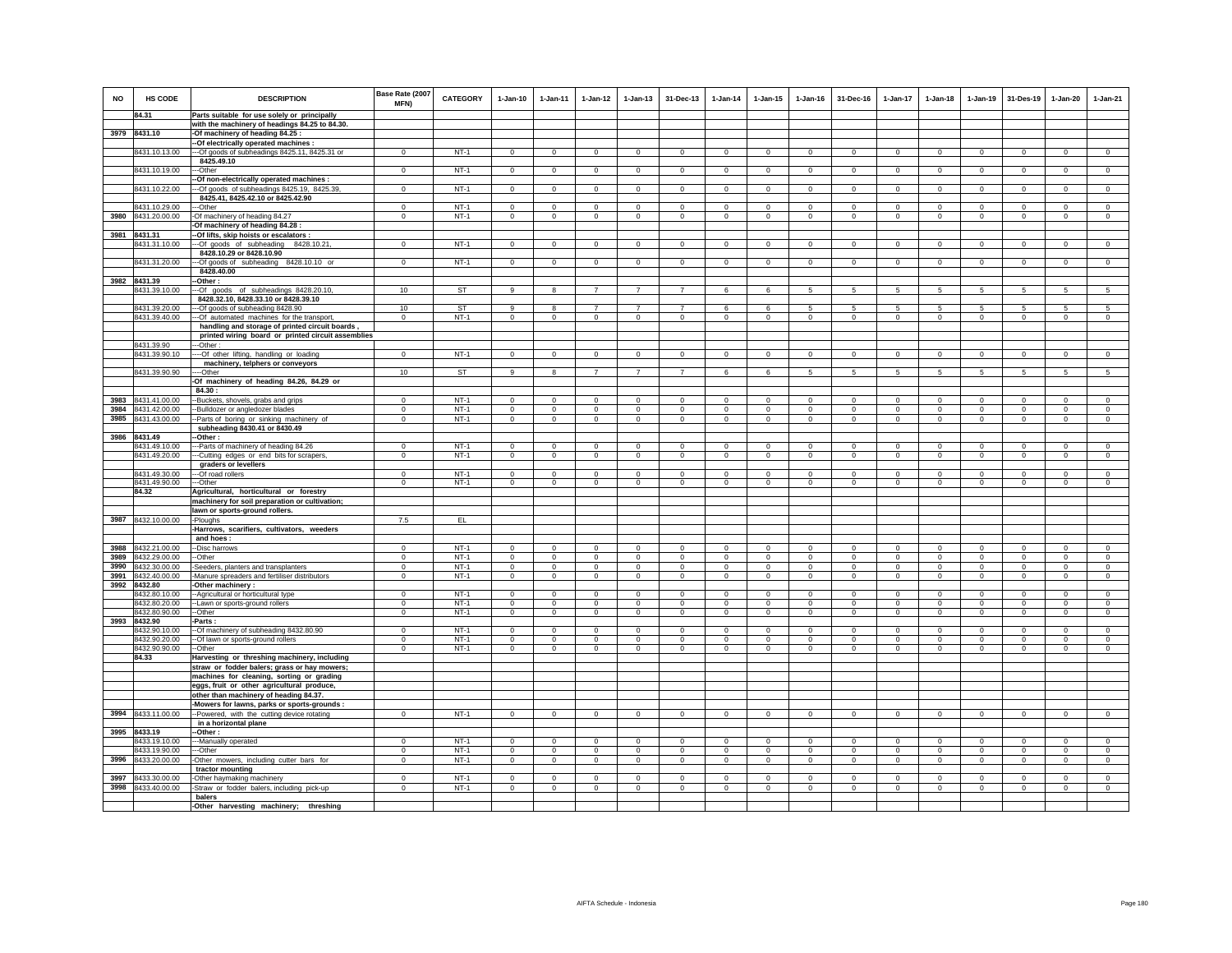| <b>NO</b> | HS CODE                        | <b>DESCRIPTION</b><br>$machinery$ :                                                     | Base Rate (2007<br>MFN)    | CATEGORY         | $1-Jan-10$             | $1 - Jan-11$           | $1 - Jan-12$                 | $1 - Jan-13$               | 31-Dec-13                  | $1-Jan-14$            | $1 - Jan-15$               | $1$ -Jan-16            | 31-Dec-16              | $1-Jan-17$                 | $1-Jan-18$             | 1-Jan-19                   | 31-Des-19               | 1-Jan-20                   | $1-Jan-21$             |
|-----------|--------------------------------|-----------------------------------------------------------------------------------------|----------------------------|------------------|------------------------|------------------------|------------------------------|----------------------------|----------------------------|-----------------------|----------------------------|------------------------|------------------------|----------------------------|------------------------|----------------------------|-------------------------|----------------------------|------------------------|
| 3999      | 8433.51.00.00                  | -Combined harvester-threshers                                                           | 7.5                        | EL.              |                        |                        |                              |                            |                            |                       |                            |                        |                        |                            |                        |                            |                         |                            |                        |
| 4000      | 8433.52.00.00                  | -Other threshing machinery                                                              | 7.5                        | EL.              |                        |                        |                              |                            |                            |                       |                            |                        |                        |                            |                        |                            |                         |                            |                        |
|           | 4001 8433.53.00.00             | -Root or tuber harvesting machines                                                      | $\mathbf 0$                | $NT-1$           | $\circ$                | $\mathbf 0$            | $\circ$                      | $\mathbf 0$                | $\mathbf 0$                | $\circ$               | $\mathbf 0$                | $\circ$                | $\circ$                | $\mathbf 0$                | $\circ$                | $\mathbf 0$                | $\circ$                 | $\mathbf 0$                | $\circ$                |
|           | 4002 8433.59                   | -Other :                                                                                |                            |                  |                        |                        |                              |                            |                            |                       |                            |                        |                        |                            |                        |                            |                         |                            |                        |
|           | 8433.59.10.00                  | --Cotton pickers and cotton gins                                                        | $\Omega$                   | $NT-1$           | $\Omega$               | $^{\circ}$             | $\circ$                      | $^{\circ}$                 | $\mathbf{0}$               | $\mathbf 0$           | $^{\circ}$                 | $^{\circ}$             | $\Omega$               | $\Omega$                   | $\Omega$               | $\circ$                    | $\overline{0}$          | $\Omega$                   | $\circ$                |
|           | 8433.59.90.00                  | -Other                                                                                  | $\mathbf 0$                | $NT-1$           | $\circ$                | $\circ$                | $\circ$                      | $\mathbf 0$                | $\mathbf 0$                | $\circ$               | $\mathbf 0$                | $\circ$                | $\circ$                | $\circ$                    | $\circ$                | $\mathbf 0$                | $\circ$                 | $\mathbf 0$                | $\circ$                |
|           | 4003 8433.60                   | Machines for cleaning, sorting or grading                                               |                            |                  |                        |                        |                              |                            |                            |                       |                            |                        |                        |                            |                        |                            |                         |                            |                        |
|           | 8433.60.10.00                  | eggs, fruit or other agricultural produce :<br>--Electrically operated                  | $\Omega$                   | $NT-1$           | $\Omega$               | $\Omega$               | $\overline{0}$               | $\Omega$                   | $\Omega$                   | $\overline{0}$        | $\Omega$                   | $\Omega$               | $\Omega$               | $\overline{0}$             | $\Omega$               | $\Omega$                   | $\Omega$                | $\Omega$                   | $\overline{0}$         |
|           | 8433.60.20.00                  | -Not electrically operated                                                              | $\mathbf 0$                | $NT-1$           | $\circ$                | $\circ$                | $\mathbf{0}$                 | $\mathbf{0}$               | $\Omega$                   | $\circ$               | $\mathbf{0}$               | $\circ$                | $\circ$                | $\mathbf{0}$               | $\mathbf 0$            | $\mathbf 0$                | $\mathbf 0$             | $\Omega$                   | $\circ$                |
|           | 4004 8433.90                   | -Parts :                                                                                |                            |                  |                        |                        |                              |                            |                            |                       |                            |                        |                        |                            |                        |                            |                         |                            |                        |
|           | 8433.90.10.00                  | -Castors, of a diameter (including tyres)                                               | $\overline{0}$             | $NT-1$           | $\circ$                | $\circ$                | $\overline{0}$               | $\mathbf 0$                | $\mathbf 0$                | $\overline{0}$        | $\mathbf 0$                | $\mathbf 0$            | $\circ$                | $\circ$                    | $\mathbf 0$            | $\mathbf 0$                | $\circ$                 | $\mathbf 0$                | $\mathbf 0$            |
|           |                                | exceeding 100 mm but not exceeding 250 mm,                                              |                            |                  |                        |                        |                              |                            |                            |                       |                            |                        |                        |                            |                        |                            |                         |                            |                        |
|           |                                | provided that the width of any wheel or tyre                                            |                            |                  |                        |                        |                              |                            |                            |                       |                            |                        |                        |                            |                        |                            |                         |                            |                        |
|           | 8433.90.20.00                  | fitted thereto exceeds 30 mm<br>--Other, of goods of subheading 8433.11 or              | $\overline{0}$             | $NT-1$           | $\overline{0}$         | $\overline{0}$         | $\overline{0}$               | $\overline{0}$             | $\overline{0}$             | $\overline{0}$        | $\overline{0}$             | $\overline{0}$         | $\overline{0}$         | $\overline{0}$             | $\overline{0}$         | $\mathbf 0$                | $\overline{\mathbf{0}}$ | $\overline{0}$             | $\overline{0}$         |
|           |                                | 8433.19.90                                                                              |                            |                  |                        |                        |                              |                            |                            |                       |                            |                        |                        |                            |                        |                            |                         |                            |                        |
|           | 8433.90.30.00                  | -Other, of goods of subheading 8433.19.10                                               | $^{\circ}$                 | $NT-1$           | $\Omega$               | $^{\circ}$             | $\circ$                      | $\Omega$                   | $^{\circ}$                 | $\mathbf 0$           | $\Omega$                   | $\Omega$               | $\Omega$               | 0                          | $\Omega$               | $^{\circ}$                 | $^{\circ}$              | $^{\circ}$                 | $\Omega$               |
|           | 8433.90.90.00                  | --Other                                                                                 | $\mathbf 0$                | $NT-1$           | $\circ$                | $\circ$                | $\circ$                      | $\mathbf{0}$               | $\mathbf{0}$               | $\circ$               | $\mathbf{0}$               | $\circ$                | $\circ$                | $\circ$                    | $\mathbf 0$            | $\mathbf 0$                | $\Omega$                | $\mathbf{0}$               | $\circ$                |
|           | 84.34                          | Milking machines and dairy machinery.                                                   |                            |                  |                        |                        |                              |                            |                            |                       |                            |                        |                        |                            |                        |                            |                         |                            |                        |
| 4005      | 8434.10                        | -Milking machines :                                                                     |                            |                  |                        |                        |                              |                            |                            |                       |                            |                        |                        |                            |                        |                            |                         |                            |                        |
|           | 8434.10.10.00                  | --Electrically operated                                                                 | $\Omega$<br>$\Omega$       | $NT-1$<br>$NT-1$ | $^{\circ}$<br>$\Omega$ | $^{\circ}$             | $^{\circ}$<br>$\overline{0}$ | $^{\circ}$                 | $^{\circ}$                 | $^{\circ}$            | $^{\circ}$                 | $^{\circ}$             | $\Omega$<br>$\Omega$   | $\Omega$                   | $\Omega$               | $^{\circ}$                 | $^{\circ}$              | $\circ$                    | $^{\circ}$             |
| 4006      | 8434.10.20.00<br>8434.20       | -Not electrically operated<br>Dairy machinery:                                          |                            |                  |                        | $\mathbf{0}$           |                              | $\mathsf 0$                | $\mathsf 0$                | $\mathsf 0$           | $\mathbf 0$                | $\mathsf 0$            |                        | $\mathbf 0$                | $\mathbf 0$            | $\circ$                    | $\mathbf 0$             | $\mathbf{0}$               | $\mathsf 0$            |
|           | 8434.20.10.00                  | -Electrically operated                                                                  | $\mathbf 0$                | $NT-1$           | $\mathbf 0$            | $\mathbf 0$            | $\mathbb O$                  | $\mathsf 0$                | $\mathbf 0$                | $\mathbb O$           | $\mathsf 0$                | $\circ$                | $\mathsf 0$            | $\mathsf 0$                | $\mathbf 0$            | $\mathbf 0$                | $\mathbf 0$             | $\circ$                    | $\mathbb O$            |
|           | 8434.20.20.00                  | -Not electrically operated                                                              | $\mathbf{0}$               | $NT-1$           | $\circ$                | $\mathbf{0}$           | $\circ$                      | $\mathbf 0$                | $\circ$                    | $\circ$               | $\mathbf 0$                | $\Omega$               | $\circ$                | $\circ$                    | $\Omega$               | $\mathbf 0$                | $\mathbf 0$             | $\circ$                    | $\circ$                |
|           | 4007 8434.90                   | -Parts :                                                                                |                            |                  |                        |                        |                              |                            |                            |                       |                            |                        |                        |                            |                        |                            |                         |                            |                        |
|           | 8434.90.10.00                  | -- Of electrically operated machines                                                    | $\Omega$                   | $NT-1$           | $\Omega$               | $\Omega$               | $\mathsf 0$                  | $\mathsf 0$                | $\mathbf 0$                | $\Omega$              | $\mathbf 0$                | $\Omega$               | $\mathbf 0$            | $\mathbf 0$                | $\mathbf 0$            | $\Omega$                   | $\Omega$                | $\mathbf 0$                | $\mathsf 0$            |
|           | 8434.90.20.00<br>84.35         | --Of non-electrically operated machines<br>Presses, crushers and similar machinery used | $\mathbf 0$                | $NT-1$           | $\circ$                | $\circ$                | $\circ$                      | $\mathbf 0$                | $\mathbf 0$                | $^{\circ}$            | $\mathbf 0$                | $\circ$                | $\circ$                | $\mathbf 0$                | $\circ$                | $\mathbf 0$                | $\circ$                 | $\mathbf 0$                | $\circ$                |
|           |                                | in the manufacture of wine, cider, fruit                                                |                            |                  |                        |                        |                              |                            |                            |                       |                            |                        |                        |                            |                        |                            |                         |                            |                        |
|           |                                | juices or similar beverages.                                                            |                            |                  |                        |                        |                              |                            |                            |                       |                            |                        |                        |                            |                        |                            |                         |                            |                        |
| 4008      | 8435.10                        | -Machinery:                                                                             |                            |                  |                        |                        |                              |                            |                            |                       |                            |                        |                        |                            |                        |                            |                         |                            |                        |
|           | 8435.10.10.00                  | -Electrically operated                                                                  | $\Omega$                   | $NT-1$           | $\Omega$               | $\Omega$               | $\mathbf 0$                  | $\mathbf 0$                | $\mathbf 0$                | $\mathbf 0$           | $\mathbf 0$                | $\mathbf 0$            | $\Omega$               | 0                          | $\Omega$               | $\mathbf 0$                | $\circ$                 | $\Omega$                   | $\Omega$               |
|           | 8435.10.20.00<br>4009 8435.90  | -- Not electrically operated<br>-Parts :                                                | $\mathbf 0$                | $NT-1$           | $\mathbf 0$            | $\mathbf 0$            | $\mathbf 0$                  | $\mathbf 0$                | $\mathbf{0}$               | $\mathsf 0$           | $\mathbf 0$                | $\mathbf 0$            | $\circ$                | $\mathsf 0$                | $\mathbf 0$            | $\mathbf 0$                | $\,0\,$                 | $\mathbf 0$                | $\mathbf 0$            |
|           | 8435.90.10.00                  | -- Of electrically operated machines                                                    | $\overline{0}$             | $NT-1$           | $\overline{0}$         | $\overline{0}$         | $\overline{0}$               | $\overline{0}$             | $\overline{0}$             | $\overline{0}$        | $\overline{0}$             | $\overline{0}$         | $\overline{0}$         | $\overline{0}$             | $\overline{0}$         | $\overline{0}$             | $\overline{0}$          | $\overline{0}$             | $\overline{0}$         |
|           | 8435.90.20.00                  | -- Of non-electrically operated machines                                                | $\mathbf 0$                | $NT-1$           | $\Omega$               | $\Omega$               | $\Omega$                     | $\Omega$                   | $\Omega$                   | $\mathbf 0$           | $\Omega$                   | $\Omega$               | $\Omega$               | $\Omega$                   | $\Omega$               | $\Omega$                   | $\Omega$                | $\Omega$                   | $\Omega$               |
|           | 84.36                          | Other agricultural, horticultural, forestry,                                            |                            |                  |                        |                        |                              |                            |                            |                       |                            |                        |                        |                            |                        |                            |                         |                            |                        |
|           |                                | poultry-keeping or bee-keeping machinery,                                               |                            |                  |                        |                        |                              |                            |                            |                       |                            |                        |                        |                            |                        |                            |                         |                            |                        |
|           |                                | including germination plant fitted with<br>mechanical or thermal equipment; poultry     |                            |                  |                        |                        |                              |                            |                            |                       |                            |                        |                        |                            |                        |                            |                         |                            |                        |
|           |                                | incubators and brooders.                                                                |                            |                  |                        |                        |                              |                            |                            |                       |                            |                        |                        |                            |                        |                            |                         |                            |                        |
| 4010      | 8436.10                        | -Machinery for preparing animal feeding                                                 |                            |                  |                        |                        |                              |                            |                            |                       |                            |                        |                        |                            |                        |                            |                         |                            |                        |
|           |                                | stuffs :                                                                                |                            |                  |                        |                        |                              |                            |                            |                       |                            |                        |                        |                            |                        |                            |                         |                            |                        |
|           | 8436.10.10.00                  | --Electrically operated                                                                 | $^{\circ}$                 | $NT-1$           | $\mathbf 0$            | $\mathbf 0$            | $\circ$                      | $\mathsf 0$                | $\mathbf 0$                | $\circ$               | $\Omega$                   | $\mathbf 0$            | $\mathbf{0}$           | $^{\circ}$                 | $^{\circ}$             | $^{\circ}$                 | $\mathbf 0$             | $\Omega$                   | $\Omega$               |
|           | 8436.10.20.00                  | -Not electrically operated<br>Poultry-keeping machinery; poultry incubators             | $\Omega$                   | $NT-1$           | $\Omega$               | $\Omega$               | $\overline{0}$               | $\overline{0}$             | $\Omega$                   | $\overline{0}$        | $\overline{0}$             | $\overline{0}$         | $\Omega$               | $\overline{0}$             | $\Omega$               | $\Omega$                   | $\overline{0}$          | $\Omega$                   | $\overline{0}$         |
|           |                                | and brooders :                                                                          |                            |                  |                        |                        |                              |                            |                            |                       |                            |                        |                        |                            |                        |                            |                         |                            |                        |
|           | 4011 8436.21                   | -Poultry incubators and brooders :                                                      |                            |                  |                        |                        |                              |                            |                            |                       |                            |                        |                        |                            |                        |                            |                         |                            |                        |
|           | 8436.21.10.00                  | -Electrically operated                                                                  | $\mathbf{0}$               | $NT-1$           | $\mathbf{0}$           | $\mathbf 0$            | $\circ$                      | $\mathbf 0$                | $\mathbf 0$                | $\circ$               | $\mathbf 0$                | $\mathbf{0}$           | $\circ$                | $\mathbf 0$                | $\mathbf{0}$           | $^{\circ}$                 | $\mathbf 0$             | $\mathbf 0$                | $\mathbf 0$            |
|           | 8436.21.20.00<br>4012 8436.29  | --Not electrically operated<br>-Other:                                                  | $\mathbf 0$                | $NT-1$           | $\circ$                | $\circ$                | $\mathbf 0$                  | $\mathbf 0$                | $\mathsf 0$                | $\circ$               | $\mathsf 0$                | $\circ$                | $\circ$                | $\mathbf 0$                | $\mathbf 0$            | $\mathbf 0$                | $\circ$                 | $\mathsf 0$                | $\circ$                |
|           | 8436.29.10.00                  | -Electrically operated                                                                  | $\Omega$                   | $NT-1$           | $\Omega$               | $\Omega$               | $\Omega$                     | $\Omega$                   | $\Omega$                   | $\Omega$              | $\Omega$                   | $\Omega$               | $\Omega$               | $\Omega$                   | $\Omega$               | $\mathbf 0$                | $\Omega$                | $\Omega$                   | $\mathbf 0$            |
|           | 8436.29.20.00                  | --Not electrically operated                                                             | $\mathbf{0}$               | $NT-1$           | $\Omega$               | $\circ$                | $\circ$                      | $\mathsf 0$                | $\mathbf 0$                | $\circ$               | $\mathbf 0$                | $\Omega$               | $\Omega$               | $\mathbf 0$                | $\Omega$               | $\circ$                    | $\Omega$                | $\circ$                    | $\Omega$               |
|           | 4013 8436.80                   | -Other machinery :                                                                      |                            |                  |                        |                        |                              |                            |                            |                       |                            |                        |                        |                            |                        |                            |                         |                            |                        |
|           |                                | -Electrically operated :                                                                |                            |                  |                        |                        |                              |                            |                            |                       |                            |                        |                        |                            |                        |                            |                         |                            |                        |
|           | 8436.80.11.00<br>8436.80.19.00 | -- Agricultural or horticultural type<br>-Other                                         | $\mathbf 0$<br>$\mathbf 0$ | $NT-1$<br>$NT-1$ | $\mathbf 0$<br>$\circ$ | $\mathbf 0$<br>$\circ$ | $\mathbf 0$<br>$\circ$       | $\mathbf 0$<br>$\mathbf 0$ | $\mathbf 0$<br>$\mathbf 0$ | $^{\circ}$<br>$\circ$ | $\mathbf 0$<br>$\mathbf 0$ | $\mathbf 0$<br>$\circ$ | $\mathbf 0$<br>$\circ$ | $\mathbf 0$<br>$\mathbf 0$ | $\mathbf 0$<br>$\circ$ | $\mathbf 0$<br>$\mathbf 0$ | $^{\circ}$<br>$\circ$   | $\mathbf 0$<br>$\mathbf 0$ | $\mathbf 0$<br>$\circ$ |
|           |                                | -Not electrically operated :                                                            |                            |                  |                        |                        |                              |                            |                            |                       |                            |                        |                        |                            |                        |                            |                         |                            |                        |
|           | 8436.80.21.00                  | -Agricultural or horticultural type                                                     | $\Omega$                   | $NT-1$           | $\Omega$               | $\Omega$               | $\Omega$                     | $\Omega$                   | $\Omega$                   | $\Omega$              | $\Omega$                   | $\Omega$               | $\Omega$               | $\Omega$                   | $\Omega$               | $\mathbf 0$                | $\Omega$                | $\Omega$                   | $\Omega$               |
|           | 8436.80.29.00                  | -Other                                                                                  | $\mathbf 0$                | $NT-1$           | $\circ$                | $\mathbf 0$            | $\mathsf 0$                  | $\mathsf 0$                | $\mathbf 0$                | $\mathbf 0$           | 0                          | 0                      | $\mathbf 0$            | $\mathsf 0$                | 0                      | 0                          | $\mathbf 0$             | $^{\circ}$                 | $\circ$                |
|           |                                | Parts:                                                                                  |                            |                  |                        |                        |                              |                            |                            |                       |                            |                        |                        |                            |                        |                            |                         |                            |                        |
|           | 4014 8436.91                   | -Of poultry-keeping machinery or poultry                                                |                            |                  |                        |                        |                              |                            |                            |                       |                            |                        |                        |                            |                        |                            |                         |                            |                        |
|           | 8436.91.10.00                  | incubator and brooders :<br>-- Of electrically operated machines and                    | $\mathbf 0$                | $NT-1$           | $\circ$                | $\circ$                | $\circ$                      | $\mathbf{0}$               | $\mathbf{0}$               | $\circ$               | $\mathbf{0}$               | $\circ$                | $\circ$                | $\circ$                    | $\circ$                | $\mathbf 0$                | $\mathbf 0$             | $\mathbf{0}$               | $\circ$                |
|           |                                | equipment                                                                               |                            |                  |                        |                        |                              |                            |                            |                       |                            |                        |                        |                            |                        |                            |                         |                            |                        |
|           | 8436.91.20.00                  | --Of non-electrically operated machines and                                             | $\mathbf{0}$               | $NT-1$           | $\circ$                | $\mathbf{0}$           | $\circ$                      | $\mathbf 0$                | $\mathbf 0$                | $\circ$               | $\mathbf 0$                | $\circ$                | $\circ$                | $\mathbf{0}$               | $\circ$                | $\mathbf 0$                | $\mathbf{0}$            | $\mathbf 0$                | $\circ$                |
|           |                                | equipment                                                                               |                            |                  |                        |                        |                              |                            |                            |                       |                            |                        |                        |                            |                        |                            |                         |                            |                        |
|           | 4015 8436.99                   | Other:                                                                                  |                            |                  |                        |                        |                              |                            |                            |                       |                            |                        |                        |                            |                        |                            |                         |                            |                        |
|           |                                | -Of electrically operated machines and<br>equipment :                                   |                            |                  |                        |                        |                              |                            |                            |                       |                            |                        |                        |                            |                        |                            |                         |                            |                        |
|           | 8436.99.11.00                  | -Agricultural or horticultural type                                                     | $^{\circ}$                 | $NT-1$           | $^{\circ}$             | $\mathbf 0$            | $\circ$                      | $\mathbf 0$                | $\mathbf 0$                | $\circ$               | $\mathbf 0$                | $^{\circ}$             | $^{\circ}$             | $\mathbf 0$                | $\mathbf 0$            | $^{\circ}$                 | $^{\circ}$              | $^{\circ}$                 | $\mathbf 0$            |
|           | 8436.99.19.00                  | --Other                                                                                 | $\mathbf 0$                | $NT-1$           | $\mathsf 0$            | $\mathbf 0$            | $\mathsf 0$                  | $\mathsf 0$                | $\Omega$                   | $\mathsf 0$           | $\mathsf 0$                | $\Omega$               | $\Omega$               | $\mathbf 0$                | $\Omega$               | $\Omega$                   | $\Omega$                | $\Omega$                   | $\Omega$               |
|           |                                | --- Of non-electrically operated machines and                                           |                            |                  |                        |                        |                              |                            |                            |                       |                            |                        |                        |                            |                        |                            |                         |                            |                        |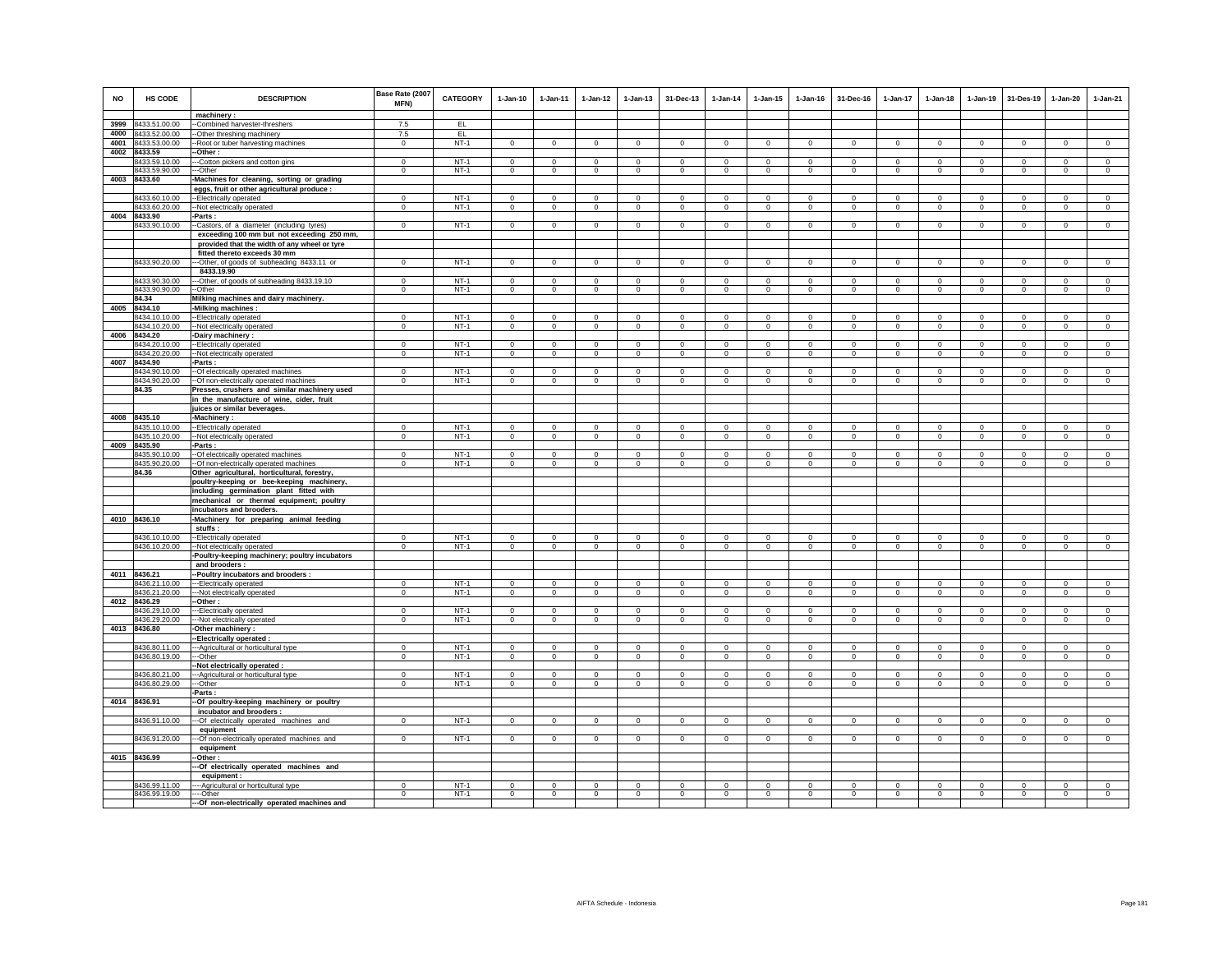| <b>NO</b> | <b>HS CODE</b>                 | <b>DESCRIPTION</b><br>equipment :                                                          | Base Rate (2007<br>MFN)        | <b>CATEGORY</b>  | $1-Jan-10$                | $1-Jan-11$                    | $1 - Jan-12$                   | $1 - Jan-13$       | 31-Dec-13                      | $1-Jan-14$                    | $1 - Jan-15$                   | $1-Jan-16$                    | 31-Dec-16                  | $1-Jan-17$      | $1 - Jan-18$                  | $1-Jan-19$                    | 31-Des-19                     | $1-Jan-20$                     | $1-Jan-21$                |
|-----------|--------------------------------|--------------------------------------------------------------------------------------------|--------------------------------|------------------|---------------------------|-------------------------------|--------------------------------|--------------------|--------------------------------|-------------------------------|--------------------------------|-------------------------------|----------------------------|-----------------|-------------------------------|-------------------------------|-------------------------------|--------------------------------|---------------------------|
|           | 8436.99.21.00                  | ---- Agricultural or horticultural type                                                    | $\Omega$                       | $NT-1$           | $\Omega$                  | $\Omega$                      | $\Omega$                       | $\Omega$           | $\Omega$                       | $\Omega$                      | $\Omega$                       | $\Omega$                      | $\Omega$                   | $\Omega$        | $\Omega$                      | $\Omega$                      | $\Omega$                      | $\Omega$                       | $\Omega$                  |
|           | 8436.99.29.00                  | ---Other                                                                                   | $\mathbf 0$                    | $NT-1$           | $\circ$                   | $\mathbf 0$                   | $\mathbf 0$                    | $\mathbf 0$        | $\mathbf{0}$                   | $\circ$                       | $\mathbf 0$                    | $\mathbf 0$                   | $\mathbf 0$                | $\mathbf 0$     | $\mathbf 0$                   | $\,0\,$                       | $\circ$                       | $\circ$                        | $\mathbf 0$               |
|           | 84.37                          | Machines for cleaning, sorting or grading                                                  |                                |                  |                           |                               |                                |                    |                                |                               |                                |                               |                            |                 |                               |                               |                               |                                |                           |
|           |                                | seed, grain or dried leguminous vegetables;                                                |                                |                  |                           |                               |                                |                    |                                |                               |                                |                               |                            |                 |                               |                               |                               |                                |                           |
|           |                                | machinery used in the milling industry or for                                              |                                |                  |                           |                               |                                |                    |                                |                               |                                |                               |                            |                 |                               |                               |                               |                                |                           |
|           |                                | the working of cereals or dried leguminous                                                 |                                |                  |                           |                               |                                |                    |                                |                               |                                |                               |                            |                 |                               |                               |                               |                                |                           |
|           | 4016 8437.10                   | vegetables, other than farm-type machinery.                                                |                                |                  |                           |                               |                                |                    |                                |                               |                                |                               |                            |                 |                               |                               |                               |                                |                           |
|           |                                | -Machines for cleaning, sorting or grading<br>seed, grain or dried leguminous vegetables : |                                |                  |                           |                               |                                |                    |                                |                               |                                |                               |                            |                 |                               |                               |                               |                                |                           |
|           | 8437.10.10.00                  | -- For bread grains, electrically operated;                                                | $\overline{0}$                 | $NT-1$           | $\Omega$                  | $\Omega$                      | $\overline{0}$                 | $\overline{0}$     | $\overline{0}$                 | $\overline{0}$                | $\overline{0}$                 | $\overline{0}$                | $\Omega$                   | $\overline{0}$  | $\overline{0}$                | $\overline{0}$                | $\overline{0}$                | $\overline{0}$                 | $\overline{0}$            |
|           |                                | winnowing and similar cleaning machines,                                                   |                                |                  |                           |                               |                                |                    |                                |                               |                                |                               |                            |                 |                               |                               |                               |                                |                           |
|           |                                | electrically operated                                                                      |                                |                  |                           |                               |                                |                    |                                |                               |                                |                               |                            |                 |                               |                               |                               |                                |                           |
|           | 8437.10.20.00                  | -- For bread grains, not electrically operated;                                            | $\mathbf{0}$                   | $NT-1$           | $\circ$                   | $\overline{0}$                | $\circ$                        | $\circ$            | $\mathbf{0}$                   | $\circ$                       | $\mathbf 0$                    | $\mathsf 0$                   | $\circ$                    | $\circ$         | $\circ$                       | $\circ$                       | $\circ$                       | $\circ$                        | $\mathsf 0$               |
|           |                                | winnowing and similar cleaning machines,                                                   |                                |                  |                           |                               |                                |                    |                                |                               |                                |                               |                            |                 |                               |                               |                               |                                |                           |
|           |                                | not electrically operated                                                                  |                                |                  |                           |                               |                                |                    |                                |                               |                                |                               |                            |                 |                               |                               |                               |                                |                           |
|           | 8437.10.30.00<br>8437.10.40.00 | -Other, electrically operated                                                              | $\mathbf{0}$<br>$\overline{0}$ | $NT-1$<br>$NT-1$ | $\circ$<br>$\overline{0}$ | $\mathbf 0$<br>$\overline{0}$ | $\mathbf{0}$<br>$\overline{0}$ | $\mathbf{0}$       | $\mathbf{0}$<br>$\overline{0}$ | $\Omega$<br>$\overline{0}$    | $\mathbf{0}$<br>$\overline{0}$ | $\circ$<br>$\overline{0}$     | $\Omega$<br>$\overline{0}$ | $\mathbf{0}$    | $\circ$<br>$\overline{0}$     | $\mathbf 0$<br>$\overline{0}$ | $\mathbf 0$<br>$\overline{0}$ | $\mathbf{0}$<br>$\overline{0}$ | $\circ$<br>$\overline{0}$ |
|           | 4017 8437.80                   | -Other, not electrically operated<br>-Other machinery:                                     |                                |                  |                           |                               |                                | $\overline{0}$     |                                |                               |                                |                               |                            | $\overline{0}$  |                               |                               |                               |                                |                           |
|           | 8437.80.10.00                  | -Rice hullers and cone type rice mills                                                     | 7.5                            | EL               |                           |                               |                                |                    |                                |                               |                                |                               |                            |                 |                               |                               |                               |                                |                           |
|           |                                | electrically operated                                                                      |                                |                  |                           |                               |                                |                    |                                |                               |                                |                               |                            |                 |                               |                               |                               |                                |                           |
|           | 8437.80.20.00                  | -Rice hullers and cone type rice mills,                                                    | 7.5                            | EL.              |                           |                               |                                |                    |                                |                               |                                |                               |                            |                 |                               |                               |                               |                                |                           |
|           |                                | not electrically operated                                                                  |                                |                  |                           |                               |                                |                    |                                |                               |                                |                               |                            |                 |                               |                               |                               |                                |                           |
|           | 8437.80.30.00                  | -Industrial type coffee and corn mills,                                                    | $^{\circ}$                     | $NT-1$           | $\Omega$                  | $^{\circ}$                    | $^{\circ}$                     | $\circ$            | $^{\circ}$                     | 0                             | $\circ$                        | $^{\circ}$                    | $^{\circ}$                 | $\circ$         | $^{\circ}$                    | $^{\circ}$                    | 0                             | $\circ$                        | $^{\circ}$                |
|           |                                | electrically operated                                                                      |                                |                  |                           |                               |                                |                    |                                |                               |                                |                               |                            |                 |                               |                               |                               |                                |                           |
|           | 8437.80.40.00                  | -Industrial type coffee and corn mills,<br>not electrically operated                       | $\mathbf{0}$                   | $NT-1$           | $\circ$                   | $\mathbf 0$                   | $\mathbf{0}$                   | $\mathbf{0}$       | $\mathbf{0}$                   | $\circ$                       | $\Omega$                       | $\circ$                       | $\mathbf{0}$               | $\circ$         | $\circ$                       | $\mathbf 0$                   | $\mathbf 0$                   | $\mathbf{0}$                   | $\circ$                   |
|           |                                | -Other, electrically operated :                                                            |                                |                  |                           |                               |                                |                    |                                |                               |                                |                               |                            |                 |                               |                               |                               |                                |                           |
|           | 8437.80.51.00                  | -- Polishing machines for rice, sifting and                                                | 7.5                            | EL               |                           |                               |                                |                    |                                |                               |                                |                               |                            |                 |                               |                               |                               |                                |                           |
|           |                                | sieving machines, bran cleaning machines                                                   |                                |                  |                           |                               |                                |                    |                                |                               |                                |                               |                            |                 |                               |                               |                               |                                |                           |
|           |                                | and husking machines                                                                       |                                |                  |                           |                               |                                |                    |                                |                               |                                |                               |                            |                 |                               |                               |                               |                                |                           |
|           | 8437.80.59.00                  | --Other                                                                                    | 7.5                            | EL.              |                           |                               |                                |                    |                                |                               |                                |                               |                            |                 |                               |                               |                               |                                |                           |
|           |                                | -Other, not electrically operated :                                                        |                                |                  |                           |                               |                                |                    |                                |                               |                                |                               |                            |                 |                               |                               |                               |                                |                           |
|           | 8437.80.61.00                  | --Polishing machines for rice, sifting and                                                 | 7.5                            | EL.              |                           |                               |                                |                    |                                |                               |                                |                               |                            |                 |                               |                               |                               |                                |                           |
|           |                                | sieving machines, bran cleaner machines<br>and husking machines                            |                                |                  |                           |                               |                                |                    |                                |                               |                                |                               |                            |                 |                               |                               |                               |                                |                           |
|           | 8437.80.69.00                  | --Other                                                                                    | 7.5                            | EL               |                           |                               |                                |                    |                                |                               |                                |                               |                            |                 |                               |                               |                               |                                |                           |
|           | 4018 8437.90                   | -Parts:                                                                                    |                                |                  |                           |                               |                                |                    |                                |                               |                                |                               |                            |                 |                               |                               |                               |                                |                           |
|           |                                | -Of electrically operated machines :                                                       |                                |                  |                           |                               |                                |                    |                                |                               |                                |                               |                            |                 |                               |                               |                               |                                |                           |
|           | 8437.90.11.00                  | --- Of machines of subheading 8437.10                                                      | 5                              | $NT-2$           | $\overline{4}$            | $\overline{4}$                | $\mathbf{3}$                   | 3                  | $\mathbf{3}$                   | $\overline{2}$                | $\overline{2}$                 | $\mathbf{1}$                  | $^{\circ}$                 | $\mathbf 0$     | $^{\circ}$                    | $^{\circ}$                    | $\,0\,$                       | $\circ$                        | $\mathsf 0$               |
|           | 8437.90.19.00                  | ---Other                                                                                   | $\mathbf 0$                    | $NT-1$           | $\circ$                   | $\circ$                       | $\mathbf{0}$                   | $\circ$            | $\circ$                        | $\circ$                       | $\mathbf{0}$                   | $\circ$                       | $\circ$                    | $\circ$         | $\circ$                       | $\mathbf 0$                   | $\mathbf 0$                   | $\circ$                        | $\circ$                   |
|           |                                | -- Of non-electrically operated machines :                                                 | 5                              | <b>ST</b>        |                           |                               |                                |                    |                                |                               |                                |                               | $\Delta$                   | $\Delta$        | $\Delta$                      | $\Delta$                      |                               |                                |                           |
|           | 8437.90.21.00<br>8437.90.29.00 | --- Of machines of subheading 8437.10<br>--Other                                           | $\Omega$                       | $NT-1$           | 4.50<br>$\circ$           | 4.50<br>$^{\circ}$            | 4.50<br>$^{\circ}$             | 4.50<br>$^{\circ}$ | 4.50<br>$\mathbf 0$            | 4.50<br>$\mathbf{0}$          | 4.50<br>$^{\circ}$             | 4.50<br>$\circ$               | $\circ$                    | $\circ$         | $\circ$                       | $\mathbf 0$                   | 3.75<br>$\mathbf{0}$          | 3.75<br>$\mathbf{0}$           | 3.75<br>$\mathbf 0$       |
|           | 84.38                          | Machinery, not specified or included elsewhere                                             |                                |                  |                           |                               |                                |                    |                                |                               |                                |                               |                            |                 |                               |                               |                               |                                |                           |
|           |                                | in this Chapter, for the industrial                                                        |                                |                  |                           |                               |                                |                    |                                |                               |                                |                               |                            |                 |                               |                               |                               |                                |                           |
|           |                                | preparation or manufacture of food or drink,                                               |                                |                  |                           |                               |                                |                    |                                |                               |                                |                               |                            |                 |                               |                               |                               |                                |                           |
|           |                                | other than machinery for the extraction or                                                 |                                |                  |                           |                               |                                |                    |                                |                               |                                |                               |                            |                 |                               |                               |                               |                                |                           |
|           |                                | preparation of animal or fixed vegetable fats                                              |                                |                  |                           |                               |                                |                    |                                |                               |                                |                               |                            |                 |                               |                               |                               |                                |                           |
|           |                                | or oils.                                                                                   |                                |                  |                           |                               |                                |                    |                                |                               |                                |                               |                            |                 |                               |                               |                               |                                |                           |
|           | 4019 8438.10                   | -Bakery machinery and machinery for the                                                    |                                |                  |                           |                               |                                |                    |                                |                               |                                |                               |                            |                 |                               |                               |                               |                                |                           |
|           |                                | manufacture of macaroni, spaghetti or similar<br>products:                                 |                                |                  |                           |                               |                                |                    |                                |                               |                                |                               |                            |                 |                               |                               |                               |                                |                           |
|           | 8438.10.10.00                  | --Electrically operated                                                                    | $\Omega$                       | $NT-1$           | $\Omega$                  | $\Omega$                      | $\Omega$                       | $\Omega$           | $\Omega$                       | $\Omega$                      | $\Omega$                       | $\Omega$                      | $\Omega$                   | $\Omega$        | $\Omega$                      | $\Omega$                      | $\Omega$                      | $\Omega$                       | $\Omega$                  |
|           | 8438.10.20.00                  | --Not electrically operated                                                                | $^{\circ}$                     | $NT-1$           | $^{\circ}$                | $^{\circ}$                    | $^{\circ}$                     | $\mathbf{0}$       | $^{\circ}$                     | $\mathbf 0$                   | 0                              | $\mathbf{0}$                  | $\mathbf{0}$               | $^{\circ}$      | $^{\circ}$                    | $^{\circ}$                    | $\mathbf{0}$                  | $\circ$                        | $\mathbf 0$               |
|           | 4020 8438.20                   | -Machinery for the manufacture of                                                          |                                |                  |                           |                               |                                |                    |                                |                               |                                |                               |                            |                 |                               |                               |                               |                                |                           |
|           |                                | confectionary, cocoa or chocolate :                                                        |                                |                  |                           |                               |                                |                    |                                |                               |                                |                               |                            |                 |                               |                               |                               |                                |                           |
|           | 8438.20.10.00                  | -Electrically operated                                                                     | $\mathsf 0$                    | $NT-1$           | $\mathbf 0$               | $\mathbf 0$                   | $\mathbf 0$                    | $\mathsf 0$        | $\mathsf 0$                    | $\circ$                       | $\mathbf 0$                    | $\circ$                       | $\mathsf 0$                | $\mathbf 0$     | $\mathbf 0$                   | $\mathbf 0$                   | $\mathbf 0$                   | $\mathsf 0$                    | $\circ$                   |
|           | 8438.20.20.00<br>4021 8438.30  | -Not electrically operated                                                                 | $\mathbf 0$                    | $NT-1$           | $\circ$                   | $\circ$                       | $\mathbf{0}$                   | $\mathbf 0$        | $\mathbf{0}$                   | $\mathbf{0}$                  | $\mathbf 0$                    | $\circ$                       | $\circ$                    | $\circ$         | $\circ$                       | $\mathbf 0$                   | $\circ$                       | $\mathbf 0$                    | $\circ$                   |
|           | 8438.30.10.00                  | Machinery for sugar manufacture :<br>-Electrically operated                                | $\Omega$                       | $NT-1$           | $\Omega$                  | $\Omega$                      | $\Omega$                       | $\Omega$           | $\mathbf 0$                    | $\Omega$                      | $\Omega$                       | $\Omega$                      | $\Omega$                   | $\mathbf 0$     | $\Omega$                      | $\Omega$                      | $\Omega$                      | $^{\circ}$                     | $\Omega$                  |
|           | 8438.30.20.00                  | -Not electrically operated                                                                 | $\mathbf 0$                    | $NT-1$           | $\circ$                   | $\mathbf 0$                   | $\mathbf 0$                    | $\mathsf 0$        | $\mathbf{0}$                   | $\mathsf 0$                   | $\mathsf 0$                    | $\mathsf 0$                   | $\mathbf 0$                | $\circ$         | $\mathbf 0$                   | $\mathbf 0$                   | $\mathbf 0$                   | $\mathsf 0$                    | $\mathsf 0$               |
|           | 4022 8438.40                   | -Brewery machinery :                                                                       |                                |                  |                           |                               |                                |                    |                                |                               |                                |                               |                            |                 |                               |                               |                               |                                |                           |
|           | 8438.40.10.00                  | --Electrically operated                                                                    | 10                             | <b>ST</b>        | 9                         | 8                             | $\overline{7}$                 | $\overline{7}$     | $\overline{7}$                 | 6                             | 6                              | -5                            | 5                          | $5\phantom{.0}$ | 5                             | 5                             | $\sqrt{5}$                    | $\overline{5}$                 | 5                         |
|           | 8438.40.20.00                  | -Not electrically operated                                                                 | 10                             | <b>ST</b>        | $\overline{9}$            | $\mathbf{R}$                  | $\overline{7}$                 | $\overline{7}$     | $\overline{7}$                 | 6                             | 6                              | $\sqrt{5}$                    | 5                          | 5               | 5                             | $\overline{5}$                | 5                             | 5                              | 5                         |
|           | 4023 8438.50                   | Machinery for the preparation of meat or                                                   |                                |                  |                           |                               |                                |                    |                                |                               |                                |                               |                            |                 |                               |                               |                               |                                |                           |
|           |                                | poultry:                                                                                   |                                | $NT-1$           |                           |                               |                                | $\mathbf 0$        |                                |                               | $\mathbf 0$                    |                               |                            | $\mathbf 0$     |                               |                               |                               | $\mathbf 0$                    | $\Omega$                  |
|           | 8438.50.10.00<br>8438.50.20.00 | -Electrically operated<br>-Not electrically operated                                       | $\mathbf 0$<br>$\mathbf 0$     | $NT-1$           | $\mathbf 0$<br>$\circ$    | $\mathbf 0$<br>$\mathbf 0$    | $\mathbf 0$<br>$\overline{0}$  | $\overline{0}$     | $\mathbf 0$<br>$\overline{0}$  | $\mathbf 0$<br>$\overline{0}$ | $\overline{0}$                 | $\mathbf 0$<br>$\overline{0}$ | $\mathbf 0$<br>$\circ$     | $\overline{0}$  | $\mathbf 0$<br>$\overline{0}$ | $\mathbf 0$<br>$\mathbb O$    | $\mathbf 0$<br>$\mathbf 0$    | $\mathsf 0$                    | $\overline{0}$            |
|           | 4024 8438.60                   | -Machinery for the preparation of fruits, nuts                                             |                                |                  |                           |                               |                                |                    |                                |                               |                                |                               |                            |                 |                               |                               |                               |                                |                           |
|           |                                | or vegetables :                                                                            |                                |                  |                           |                               |                                |                    |                                |                               |                                |                               |                            |                 |                               |                               |                               |                                |                           |
|           | 8438.60.10.00                  | --Electrically operated                                                                    | $\Omega$                       | $NT-1$           | $\Omega$                  | $\Omega$                      | $\Omega$                       | $\Omega$           | $\Omega$                       | $\Omega$                      | $\Omega$                       | $\Omega$                      | $\Omega$                   | $\Omega$        | $\Omega$                      | $\Omega$                      | $\Omega$                      | $\Omega$                       | $\Omega$                  |
|           | 8438.60.20.00                  | --Not electrically operated                                                                | $\mathbf{0}$                   | $NT-1$           | $\mathbf{0}$              | $\mathbf 0$                   | $\overline{0}$                 | $\circ$            | $\mathbf 0$                    | $\circ$                       | $\mathbf 0$                    | $\mathbf 0$                   | $\overline{0}$             | $\circ$         | $\mathbf 0$                   | $\circ$                       | $\circ$                       | $\circ$                        | $\mathbf 0$               |
|           | 4025 8438.80                   | -Other machinery :                                                                         |                                |                  |                           |                               |                                |                    |                                |                               |                                |                               |                            |                 |                               |                               |                               |                                |                           |
|           |                                | -Coffee pulpers :                                                                          | $\Omega$                       |                  | $\Omega$                  |                               |                                | $\Omega$           | $\Omega$                       | $\Omega$                      | $\Omega$                       |                               | $\Omega$                   | $\Omega$        | $\Omega$                      | $\Omega$                      | $\Omega$                      | $\Omega$                       |                           |
|           | 8438.80.11.00                  | ---Electrically operated                                                                   |                                | $NT-1$           |                           |                               |                                |                    |                                |                               |                                |                               |                            |                 |                               |                               |                               |                                |                           |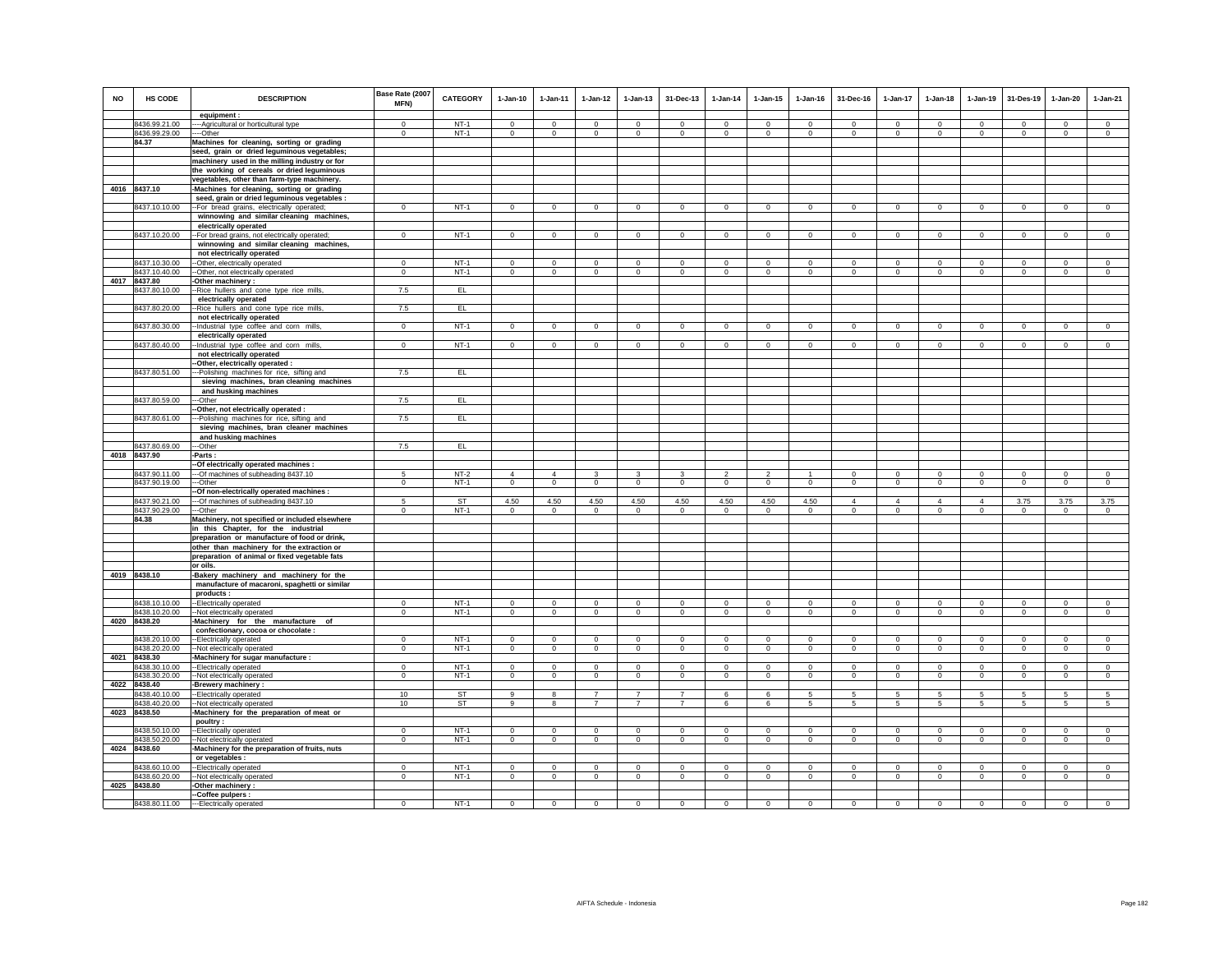| <b>NO</b> | <b>HS CODE</b>                 | <b>DESCRIPTION</b>                                                                     | Base Rate (2007<br>MFN)       | CATEGORY         | $1-Jan-10$                     | $1 - Jan-11$                  | $1 - Jan-12$                  | $1 - Jan-13$                  | 31-Dec-13                        | $1 - Jan-14$                  | $1 - Jan-15$                  | $1 - Jan-16$                  | 31-Dec-16                     | $1-Jan-17$                    | $1-Jan-18$                    | $1-Jan-19$                    | 31-Des-19                     | $1 - Jan-20$               | $1-Jan-21$                     |
|-----------|--------------------------------|----------------------------------------------------------------------------------------|-------------------------------|------------------|--------------------------------|-------------------------------|-------------------------------|-------------------------------|----------------------------------|-------------------------------|-------------------------------|-------------------------------|-------------------------------|-------------------------------|-------------------------------|-------------------------------|-------------------------------|----------------------------|--------------------------------|
|           | 8438.80.12.00                  | --Not electrically operated                                                            | $\Omega$                      | $NT-1$           | $\Omega$                       | $\Omega$                      | $\Omega$                      | $\Omega$                      | $\Omega$                         | $\Omega$                      | $\Omega$                      | $\Omega$                      | $\Omega$                      | $\Omega$                      | $\Omega$                      | $\Omega$                      | $\Omega$                      | $\Omega$                   | $\Omega$                       |
|           |                                | -Other:                                                                                |                               |                  |                                |                               |                               |                               |                                  |                               |                               |                               |                               |                               |                               |                               |                               |                            |                                |
|           | 8438.80.91.00<br>8438.80.92.00 | --Electrically operated<br>--- Not electrically operated                               | $^{\circ}$<br>$\Omega$        | $NT-1$<br>$NT-1$ | $^{\circ}$<br>$\Omega$         | $^{\circ}$<br>$^{\circ}$      | $^{\circ}$<br>$^{\circ}$      | $\mathsf 0$<br>$\circ$        | $\mathbf 0$<br>$^{\circ}$        | $^{\circ}$<br>$^{\circ}$      | $^{\circ}$<br>$\circ$         | $^{\circ}$<br>$^{\circ}$      | $\mathsf 0$<br>$\mathbf{0}$   | $\mathbb O$<br>$^{\circ}$     | $\mathsf 0$<br>$\circ$        | $\mathsf 0$<br>$^{\circ}$     | $\mathbf 0$<br>$^{\circ}$     | $\mathbf 0$<br>$\circ$     | $\mathsf 0$<br>$^{\circ}$      |
|           | 4026 8438.90                   | -Parts:                                                                                |                               |                  |                                |                               |                               |                               |                                  |                               |                               |                               |                               |                               |                               |                               |                               |                            |                                |
|           |                                | -Of electrically operated machines :                                                   |                               |                  |                                |                               |                               |                               |                                  |                               |                               |                               |                               |                               |                               |                               |                               |                            |                                |
|           | 8438.90.11.00                  | --Of goods of subheading 8438.30.10                                                    | $\Omega$                      | $NT-1$           | $\Omega$                       | $\Omega$                      | $\Omega$                      | $\Omega$                      | $\Omega$                         | $\Omega$                      |                               | $\Omega$                      | $\Omega$                      | $\Omega$                      | $\Omega$                      | $\Omega$                      | $\mathbf 0$                   | $\Omega$                   | $\Omega$                       |
|           | 8438.90.12.00<br>8438.90.19.00 | --Of coffee pulpers<br>---Other                                                        | $\mathbf 0$<br>$\overline{0}$ | $NT-1$<br>$NT-1$ | $\circ$<br>$\overline{0}$      | $\mathbf 0$<br>$\overline{0}$ | $\,0\,$<br>$\overline{0}$     | $\mathsf 0$<br>$\overline{0}$ | $\mathbf 0$<br>$\overline{0}$    | $\mathbb O$<br>$\overline{0}$ | $\mathsf 0$<br>$\overline{0}$ | $\mathbf 0$<br>$\overline{0}$ | $\mathbf 0$<br>$\overline{0}$ | $\mathsf 0$<br>$\overline{0}$ | $\mathsf 0$<br>$\overline{0}$ | $\mathsf 0$<br>$\overline{0}$ | $\,$ 0<br>$\overline{0}$      | $\,$ 0<br>$\overline{0}$   | $\mathsf 0$<br>$\overline{0}$  |
|           |                                | -Of non-electrically operated machines :                                               |                               |                  |                                |                               |                               |                               |                                  |                               |                               |                               |                               |                               |                               |                               |                               |                            |                                |
|           | 8438.90.21.00                  | --Of goods of subheading 8438.30.20                                                    | $\Omega$                      | $NT-1$           | $\Omega$                       | $\Omega$                      | $\Omega$                      | $\Omega$                      | $\Omega$                         | $\Omega$                      | $\Omega$                      | $\Omega$                      | $\Omega$                      | $\Omega$                      | $\Omega$                      | $\Omega$                      | $\Omega$                      | $\Omega$                   | $\Omega$                       |
|           | 8438.90.22.00                  | --Of coffee pulpers                                                                    | $^{\circ}$                    | $NT-1$           | $\Omega$                       | $^{\circ}$                    | $^{\circ}$                    | $\circ$                       | $\mathbf 0$                      | $^{\circ}$                    | $^{\circ}$                    | $^{\circ}$                    | $\circ$                       | $\mathbf{0}$                  | 0                             | $\mathbf{0}$                  | $\mathbf 0$                   | $\mathbf 0$                | $^{\circ}$                     |
|           | 8438.90.29.00                  | --Other                                                                                | $\mathbf 0$                   | $NT-1$           | $\mathbf{0}$                   | $\overline{0}$                | $\overline{0}$                | $\overline{0}$                | $\overline{0}$                   | $\mathbf 0$                   | $\mathbf 0$                   | $\mathbf 0$                   | $\overline{0}$                | $\overline{0}$                | $\overline{0}$                | $\overline{0}$                | $\overline{0}$                | $\overline{0}$             | $\overline{0}$                 |
|           | 84.39                          | Machinery for making pulp of fibrous<br>cellulosic material or for making or finishing |                               |                  |                                |                               |                               |                               |                                  |                               |                               |                               |                               |                               |                               |                               |                               |                            |                                |
|           |                                | paper or paperboard.                                                                   |                               |                  |                                |                               |                               |                               |                                  |                               |                               |                               |                               |                               |                               |                               |                               |                            |                                |
|           | 4027 8439.10.00.00             | -Machinery for making pulp of fibrous                                                  | $\mathbf{0}$                  | $NT-1$           | $\mathbf 0$                    | $\mathbf 0$                   | $\mathbf 0$                   | $\mathbf{0}$                  | $\mathbf 0$                      | $\mathbb O$                   | $\mathsf 0$                   | $\mathbf 0$                   | $\mathbf 0$                   | $\mathsf 0$                   | $\mathbf{0}$                  | $\mathsf 0$                   | $\mathbf 0$                   | $\circ$                    | $\overline{0}$                 |
|           |                                | cellulosic material                                                                    |                               |                  |                                |                               |                               |                               |                                  |                               |                               |                               |                               |                               |                               |                               |                               |                            |                                |
| 4028      | 8439.20.00.00                  | -Machinery for making paper or paperboard                                              | $\mathbf{0}$                  | $NT-1$           | $\mathbf 0$                    | $\mathbf 0$                   | $\Omega$                      | $\Omega$                      | $\mathbf 0$                      | $\Omega$                      | $\Omega$                      | $\mathbf 0$                   | $\mathbf{0}$                  | $\Omega$                      | $\mathbf{0}$                  | $\circ$                       | $\mathbf 0$                   | $\mathbf 0$                | $\circ$                        |
|           | 4029 8439.30.00.00             | -Machinery for finishing paper or paperboard                                           | $\mathsf 0$                   | $NT-1$           | $\mathbf 0$                    | $\mathbf 0$                   | $\mathbf 0$                   | $\mathsf 0$                   | $\mathsf 0$                      | $\mathbf 0$                   | $\mathsf 0$                   | $\mathbf 0$                   | $\mathsf 0$                   | $\circ$                       | $\mathsf 0$                   | $\circ$                       | $\mathbf 0$                   | $\mathsf 0$                | $\mathbf 0$                    |
|           | 4030 8439.91                   | Parts:<br>-Of machinery for making pulp of fibrous                                     |                               |                  |                                |                               |                               |                               |                                  |                               |                               |                               |                               |                               |                               |                               |                               |                            |                                |
|           |                                | cellulosic material :                                                                  |                               |                  |                                |                               |                               |                               |                                  |                               |                               |                               |                               |                               |                               |                               |                               |                            |                                |
|           | 8439.91.10.00                  | -Of electrically operated machines                                                     | $\Omega$                      | $NT-1$           | $\Omega$                       | $\Omega$                      | $^{\circ}$                    | $^{\circ}$                    | $\mathbf 0$                      | 0                             | $^{\circ}$                    | $^{\circ}$                    | $^{\circ}$                    | $\mathbf{0}$                  | $\circ$                       | $\mathbf{0}$                  | $\mathbf 0$                   | $\mathbf 0$                | $^{\circ}$                     |
|           | 8439.91.20.00                  | -Of non-electrically operated machines                                                 | $\mathsf 0$                   | $NT-1$           | $\mathbf 0$                    | $\mathbf 0$                   | $\mathbf 0$                   | $\mathsf 0$                   | $\mathbf{0}$                     | $\mathbf 0$                   | $\mathsf 0$                   | $\mathsf 0$                   | $\mathsf 0$                   | $\circ$                       | $\mathsf 0$                   | $\circ$                       | $\circ$                       | $\circ$                    | $\mathbf 0$                    |
| 4031      | 8439.99                        | -Other:                                                                                |                               |                  |                                |                               | $\mathbf 0$                   | $\circ$                       | $\mathbf 0$                      | $\mathbf 0$                   |                               |                               |                               |                               | $\circ$                       | $\circ$                       |                               | $\circ$                    |                                |
|           | 8439.99.10.00<br>8439.99.20.00 | -- Of electrically operated machines<br>--Of non-electrically operated machines        | $^{\circ}$<br>$\Omega$        | $NT-1$<br>$NT-1$ | $\mathbf 0$<br>$\Omega$        | $\mathbf 0$<br>$\Omega$       | $\Omega$                      | $\Omega$                      | $\Omega$                         | $\Omega$                      | $\circ$<br>$\Omega$           | $\mathbf 0$<br>$\Omega$       | $\circ$<br>$\Omega$           | $\mathbb O$<br>$\circ$        | $\Omega$                      | $\circ$                       | $\mathbf 0$<br>$\Omega$       | $\Omega$                   | $\mathsf 0$<br>$\Omega$        |
|           | 84.40                          | Book-binding machinery, including book-sewing                                          |                               |                  |                                |                               |                               |                               |                                  |                               |                               |                               |                               |                               |                               |                               |                               |                            |                                |
|           |                                | machines.                                                                              |                               |                  |                                |                               |                               |                               |                                  |                               |                               |                               |                               |                               |                               |                               |                               |                            |                                |
|           | 4032 8440.10                   | -Machinery:                                                                            |                               |                  |                                |                               |                               |                               |                                  |                               |                               |                               |                               |                               |                               |                               |                               |                            |                                |
|           | 8440.10.10.00<br>8440.10.20.00 | -Electrically operated                                                                 | $\mathbf 0$<br>$^{\circ}$     | $NT-1$<br>$NT-1$ | $\Omega$<br>$\Omega$           | $\mathbf 0$<br>$^{\circ}$     | $\mathbf{0}$                  | $\mathbf 0$                   | $\overline{0}$                   | $\mathbf{0}$                  | $\mathbf 0$                   | $\mathbf{0}$<br>$\mathbf 0$   | $\mathbf 0$<br>$\circ$        | $\circ$                       | $\mathbf{0}$                  | $\mathbf 0$                   | $\mathbf 0$                   | $\mathbf 0$                | $\circ$<br>$\circ$             |
| 4033      | 8440.90                        | --Not electrically operated<br>Parts:                                                  |                               |                  |                                |                               | $\mathbf 0$                   | $\mathbf 0$                   | $\mathbf 0$                      | $\mathbf 0$                   | $\mathbf 0$                   |                               |                               | $\circ$                       | $\mathbf 0$                   | $\mathbf 0$                   | $\circ$                       | $\circ$                    |                                |
|           | 8440.90.10.00                  | -- Of electrically operated machines                                                   | $\Omega$                      | $NT-1$           | $\mathbf 0$                    | $\Omega$                      | $\Omega$                      | $\mathbf 0$                   | $\mathbf 0$                      | $\Omega$                      | $\Omega$                      | $\Omega$                      | $\circ$                       | $\circ$                       | $\mathbf 0$                   | $\mathbf 0$                   | $\mathbf 0$                   | $\circ$                    | $\mathbf 0$                    |
|           | 8440.90.20.00                  | --Of non-electrically operated machines                                                | $\mathbf{0}$                  | $NT-1$           | $^{\circ}$                     | $\mathbf{0}$                  | $^{\circ}$                    | $\mathbf 0$                   | $\overline{0}$                   | $^{\circ}$                    | $^{\circ}$                    | $\Omega$                      | $^{\circ}$                    | $\circ$                       | $\mathbf 0$                   | $\circ$                       | $\mathbf 0$                   | $\circ$                    | $\circ$                        |
|           | 84.41                          | Other machinery for making up paper pulp,                                              |                               |                  |                                |                               |                               |                               |                                  |                               |                               |                               |                               |                               |                               |                               |                               |                            |                                |
|           |                                | paper or paperboard, including cutting<br>machines of all kinds.                       |                               |                  |                                |                               |                               |                               |                                  |                               |                               |                               |                               |                               |                               |                               |                               |                            |                                |
|           | 4034 8441.10                   | -Cutting machines                                                                      |                               |                  |                                |                               |                               |                               |                                  |                               |                               |                               |                               |                               |                               |                               |                               |                            |                                |
|           | 8441.10.10.00                  | --Electrically operated                                                                | $\Omega$                      | $NT-1$           | $\mathbf 0$                    | $^{\circ}$                    | $^{\circ}$                    | $^{\circ}$                    | $^{\circ}$                       | $^{\circ}$                    | $^{\circ}$                    | $^{\circ}$                    | $^{\circ}$                    | $\mathbf 0$                   | $\circ$                       | $^{\circ}$                    | $\mathbf 0$                   | $^{\circ}$                 | $\circ$                        |
|           | 8441.10.20.00                  | -Not electrically operated                                                             | $\Omega$                      | $NT-1$           | $\Omega$                       | $\mathbf 0$                   | $\mathbf 0$                   | $\mathbf 0$                   | $\overline{0}$                   | $\bf{0}$                      | $\bf{0}$                      | $\bf{0}$                      | $\mathbf 0$                   | $\circ$                       | $\mathbf 0$                   | $\mathbf 0$                   | $\mathbf 0$                   | $\,0\,$                    | $\mathbf 0$                    |
| 4035      | 8441.20<br>3441.20.10.00       | Machines for making bags, sacks or envelopes:<br>-Electrically operated                | $\mathbf 0$                   | $NT-1$           | $\mathbf 0$                    | $\mathbf 0$                   | $\circ$                       | $\mathbf 0$                   | 0                                | $\circ$                       | $\circ$                       | $\mathbf 0$                   | $\mathbf 0$                   | $\overline{0}$                | $\mathbf 0$                   | $\overline{0}$                | $\mathbf 0$                   | 0                          | $\overline{0}$                 |
|           | 8441.20.20.00                  | -Not electrically operated                                                             | $\mathbf 0$                   | $NT-1$           | $\circ$                        | $\mathbf 0$                   | $\circ$                       | $\mathbf 0$                   | $\mathbf 0$                      | $\mathbf 0$                   | $\mathbf 0$                   | $\Omega$                      | $\mathbf 0$                   | $\circ$                       | $\mathbf 0$                   | $\circ$                       | $\mathbf 0$                   | $\mathbf 0$                | $\circ$                        |
|           | 4036 8441.30                   | -Machines for making cartons, boxes, cases,                                            |                               |                  |                                |                               |                               |                               |                                  |                               |                               |                               |                               |                               |                               |                               |                               |                            |                                |
|           |                                | tubes, drums or similar containers, other                                              |                               |                  |                                |                               |                               |                               |                                  |                               |                               |                               |                               |                               |                               |                               |                               |                            |                                |
|           | 8441.30.10.00                  | than by moulding:                                                                      | $\mathbf 0$                   | $NT-1$           | $\mathbf 0$                    | $\mathbf 0$                   | $\circ$                       | $\mathbf 0$                   | $\mathbf 0$                      | $\circ$                       | $\circ$                       | $\mathbf 0$                   | $\mathbf 0$                   | $\mathbf 0$                   | $\mathbf 0$                   | $\mathbf 0$                   | $\mathbf 0$                   | $\mathbf 0$                | $\mathbf 0$                    |
|           | 8441.30.20.00                  | --Electrically operated<br>--Not electrically operated                                 | $\mathbf 0$                   | $NT-1$           | $\circ$                        | $\circ$                       | $\circ$                       | $\mathbf 0$                   | $\mathbf 0$                      | $\mathbf 0$                   | $\mathbf 0$                   | $\circ$                       | $\mathbf{0}$                  | $\circ$                       | $\mathbf 0$                   | $\circ$                       | $\circ$                       | $\circ$                    | $\circ$                        |
|           | 4037 8441.40                   | -Machines for moulding articles in paper                                               |                               |                  |                                |                               |                               |                               |                                  |                               |                               |                               |                               |                               |                               |                               |                               |                            |                                |
|           |                                | pulp, paper or paperboard :                                                            |                               |                  |                                |                               |                               |                               |                                  |                               |                               |                               |                               |                               |                               |                               |                               |                            |                                |
|           | 8441.40.10.00<br>8441.40.20.00 | -Electrically operated                                                                 | $\mathbf 0$<br>$\mathbf 0$    | $NT-1$<br>$NT-1$ | $\mathbf 0$<br>$\mathbf 0$     | $\Omega$<br>$\mathbf 0$       | 0<br>$\mathbf 0$              | $\mathbf 0$<br>$\mathbf 0$    | $\mathbf 0$<br>$\mathbf 0$       | $\circ$<br>$\mathbf 0$        | $\circ$<br>$\mathbf 0$        | $^{\circ}$<br>$\mathbf 0$     | $^{\circ}$<br>$\mathbf 0$     | $\mathbf 0$<br>$\circ$        | $\mathbf 0$<br>$\mathbf 0$    | $\mathbf 0$<br>$\mathbf 0$    | $\mathbf 0$<br>$\mathbf 0$    | $\mathbf 0$<br>$\mathbf 0$ | $\circ$<br>$\mathbf 0$         |
| 4038      | 8441.80                        | -Not electrically operated<br>-Other machinery :                                       |                               |                  |                                |                               |                               |                               |                                  |                               |                               |                               |                               |                               |                               |                               |                               |                            |                                |
|           | 8441.80.10.00                  | -- Electrically operated                                                               | $\Omega$                      | $NT-1$           | $\Omega$                       | $\Omega$                      | $\Omega$                      | $\Omega$                      | $\Omega$                         | $\Omega$                      | $\Omega$                      | $\Omega$                      | $\Omega$                      | $\Omega$                      | $\Omega$                      | $\Omega$                      | $\Omega$                      | $\Omega$                   | $\Omega$                       |
|           | 8441.80.20.00                  | -Not electrically operated                                                             | $\mathbf 0$                   | $NT-1$           | $\Omega$                       | $\Omega$                      | $\Omega$                      | $\Omega$                      | $\mathbf 0$                      | $^{\circ}$                    | $\Omega$                      | $\Omega$                      | $\mathbf 0$                   | $\mathbf 0$                   | $\Omega$                      | $\mathbf 0$                   | $\Omega$                      | $\mathbf 0$                | $\Omega$                       |
|           | 4039 8441.90                   | -Parts :                                                                               | $\Omega$                      | $NT-1$           | $\Omega$                       | $\Omega$                      |                               | $\Omega$                      |                                  |                               | $\Omega$                      | $\Omega$                      | $\Omega$                      |                               | $\Omega$                      |                               |                               |                            | $\Omega$                       |
|           | 8441.90.10.00<br>8441.90.20.00 | --Of electrically operated machines<br>--Of non-electrically operated machines         | $\Omega$                      | $NT-1$           | $\Omega$                       | $\Omega$                      | $^{\circ}$<br>$\circ$         | $\circ$                       | $\mathbf 0$<br>$\mathbf 0$       | $^{\circ}$<br>$\Omega$        | $^{\circ}$                    | $^{\circ}$                    | $\circ$                       | $\mathbf 0$<br>$\circ$        | $\mathbf 0$                   | $\circ$<br>$\circ$            | $\mathbf 0$<br>$\Omega$       | $\circ$<br>$\mathbf{0}$    | $\Omega$                       |
|           | 84.42                          | Machinery, apparatus and equipment (other than                                         |                               |                  |                                |                               |                               |                               |                                  |                               |                               |                               |                               |                               |                               |                               |                               |                            |                                |
|           |                                | the machine-tools of headings 84.56 to 84.65),                                         |                               |                  |                                |                               |                               |                               |                                  |                               |                               |                               |                               |                               |                               |                               |                               |                            |                                |
|           |                                | for preparing or making plates, cylinders or                                           |                               |                  |                                |                               |                               |                               |                                  |                               |                               |                               |                               |                               |                               |                               |                               |                            |                                |
|           |                                | other printing components; plates, cylinders                                           |                               |                  |                                |                               |                               |                               |                                  |                               |                               |                               |                               |                               |                               |                               |                               |                            |                                |
|           |                                | and other printing components; plates,<br>cylinders and lithographic stones, prepared  |                               |                  |                                |                               |                               |                               |                                  |                               |                               |                               |                               |                               |                               |                               |                               |                            |                                |
|           |                                | for printing purposes (for example, planed,                                            |                               |                  |                                |                               |                               |                               |                                  |                               |                               |                               |                               |                               |                               |                               |                               |                            |                                |
|           |                                | grained or polished).                                                                  |                               |                  |                                |                               |                               |                               |                                  |                               |                               |                               |                               |                               |                               |                               |                               |                            |                                |
|           | 4040 8442.30                   | -Machinery, apparatus and equipment :                                                  |                               |                  |                                |                               |                               |                               |                                  |                               |                               |                               |                               |                               |                               |                               |                               |                            |                                |
|           | 8442.30.10.00<br>8442.30.20.00 | --Electrically operated<br>--Not electrically operated                                 | $\mathbf 0$<br>$\Omega$       | $NT-1$<br>$NT-1$ | $\mathbf{0}$<br>$\overline{0}$ | $\mathbf 0$<br>$\circ$        | $\mathbf 0$<br>$\overline{0}$ | $\mathbf 0$<br>$\circ$        | $\overline{0}$<br>$\overline{0}$ | $\mathbf{0}$<br>$\Omega$      | $\mathbf 0$<br>$\circ$        | $\mathbf 0$<br>$\circ$        | $\mathbf 0$<br>$\overline{0}$ | $\circ$<br>$\overline{0}$     | $\mathbf 0$<br>$\circ$        | $\mathbf 0$<br>$\overline{0}$ | $\mathbf 0$<br>$\overline{0}$ | $\circ$<br>$\overline{0}$  | $\mathbf{0}$<br>$\overline{0}$ |
|           | 4041 8442.40                   | Parts of the foregoing machinery, apparatus                                            |                               |                  |                                |                               |                               |                               |                                  |                               |                               |                               |                               |                               |                               |                               |                               |                            |                                |
|           |                                | or equipment :                                                                         |                               |                  |                                |                               |                               |                               |                                  |                               |                               |                               |                               |                               |                               |                               |                               |                            |                                |
|           | 8442.40.10.00                  | --Of electrically operated machines, apparatus                                         | $\Omega$                      | $NT-1$           | $\Omega$                       | $\Omega$                      | $\Omega$                      | $\Omega$                      | $\Omega$                         | $^{\circ}$                    | $\Omega$                      | $\Omega$                      | $\Omega$                      | $\Omega$                      | $\Omega$                      | $\Omega$                      | $\mathbf 0$                   | $\mathbf 0$                | $\circ$                        |
|           |                                | or equipment                                                                           | $\mathbf{0}$                  | $NT-1$           | $\mathbf 0$                    | $\mathbf 0$                   | $\Omega$                      | $\Omega$                      | $\Omega$                         | $\Omega$                      | $\Omega$                      | $\Omega$                      | $\Omega$                      | $\Omega$                      | $\mathbf{0}$                  | $\Omega$                      | $\Omega$                      | $\Omega$                   | $\circ$                        |
|           | 8442.40.20.00                  | --Of non-electrically operated machines                                                |                               |                  |                                |                               |                               |                               |                                  |                               |                               |                               |                               |                               |                               |                               |                               |                            |                                |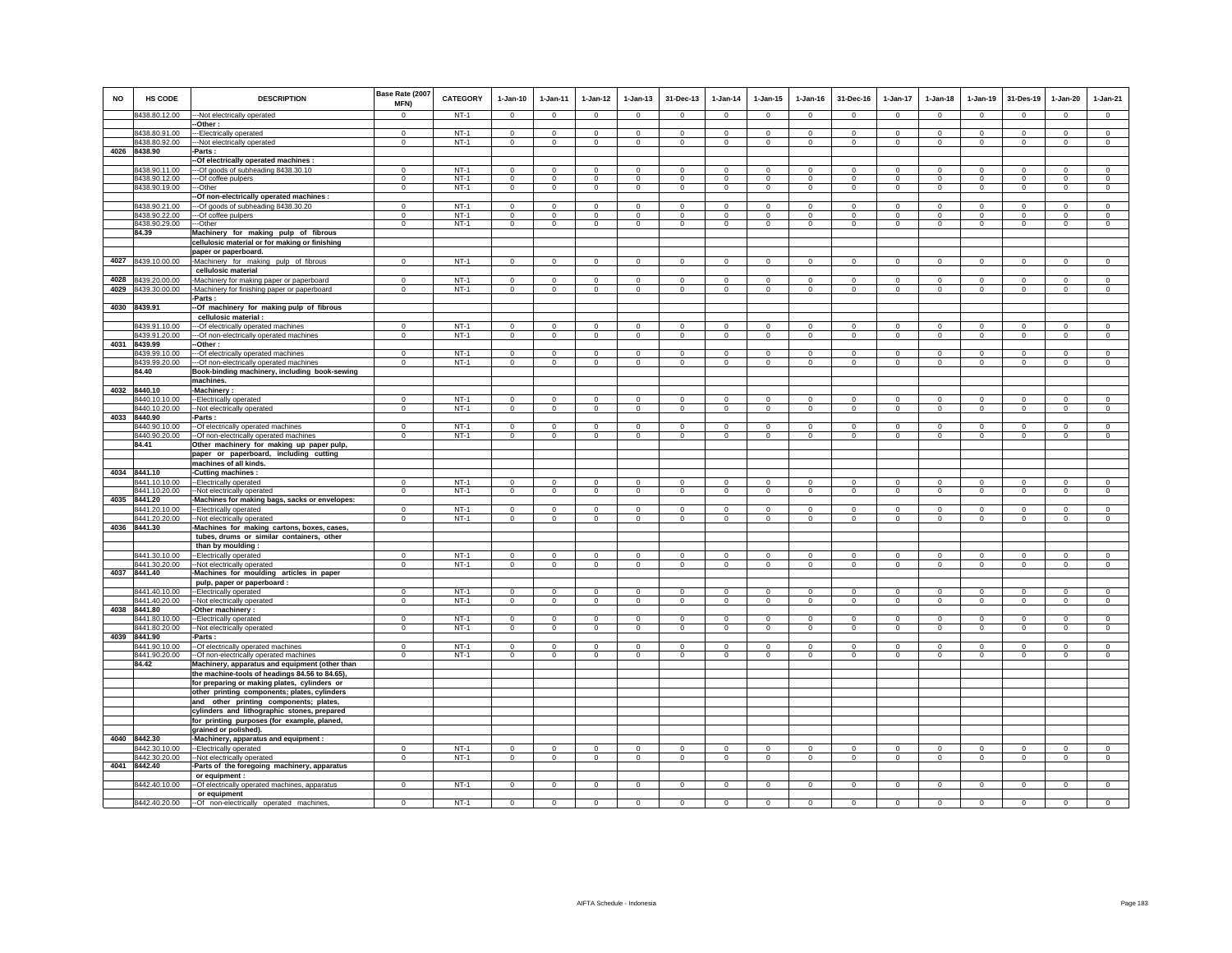| 4042 8442.50.00.00<br>$NT-1$<br>-Plates, cylinders and other printing<br>$\Omega$<br>$\Omega$<br>$\Omega$<br>$\Omega$<br>$\Omega$<br>$\Omega$<br>$\Omega$<br>$\Omega$<br>$\Omega$<br>$\Omega$<br>$\Omega$<br>$\Omega$<br>components; plates, cylinders and<br>lithographic stones, prepared for printing<br>purposes (for example, planed, grained or<br>polished)<br>84.43<br>Printing machinery used for printing by means<br>of plates, cylinders and other printing<br>components of heading 84.42; other printers,<br>copying machines, and facsimile machines,<br>whether or not combined; parts and accessories<br>thereof<br>-Printing machinery used for printing by means<br>of plates, cylinder and other printing<br>components of heading 84.42<br>4043<br>8443.11.00.00<br>--Offset printing machinery, reel-fed<br>$NT-1$<br>$\mathbf 0$<br>$^{\circ}$<br>$\mathbf 0$<br>$\mathbf 0$<br>$\mathbf 0$<br>$\mathbf{0}$<br>$^{\circ}$<br>$\mathbf 0$<br>$\mathbf 0$<br>$\mathbf 0$<br>$\mathbf 0$<br>$\mathbf 0$<br>4044 8443.12.00.00<br>$NT-1$<br>--Offset printing machinery, sheet-fed, office<br>$\overline{0}$<br>$\circ$<br>$\circ$<br>$\mathbf 0$<br>$\circ$<br>$\mathbf{0}$<br>$\mathbf 0$<br>$\circ$<br>$\mathbf 0$<br>$\circ$<br>$\mathbf 0$<br>$\circ$<br>type (using sheets with one side not<br>exceeding 22 cm and the other side not<br>exceeding 36 cm on the unfolded state)<br>$NT-1$<br>4045<br>8443.13.00.00<br>-Other offset printing machinery<br>$\mathbf 0$<br>$\mathbf 0$<br>$\mathbf 0$<br>$\mathsf 0$<br>$\mathsf 0$<br>$\mathsf 0$<br>$\mathbf 0$<br>$\circ$<br>$\mathsf 0$<br>$\mathsf 0$<br>$\mathsf 0$<br>$\mathbf 0$<br>8443.14.00.00<br>$\mathbf{0}$<br>$NT-1$<br>$\mathbf 0$<br>$\mathbf 0$<br>$\mathsf 0$<br>$\circ$<br>$\mathsf 0$<br>$\mathbf 0$<br>$\mathbf{0}$<br>$\mathsf 0$<br>$\mathsf 0$<br>4046<br>--Letterpress printing machinery, reel-fed,<br>$\mathbf 0$<br>$\mathbf 0$<br>excluding flexographic printing<br>$NT-1$<br>4047 8443.15.00.00<br>$\circ$<br>$\mathbf 0$<br>$\mathbf 0$<br>-- Letterpress printing machinery, other than<br>$\mathbf 0$<br>$\mathbf 0$<br>$\mathbf 0$<br>$\overline{0}$<br>$\mathbf 0$<br>$\mathbf 0$<br>$\mathbf 0$<br>$\circ$<br>$\mathbf 0$<br>reel-fed, excluding flexographic printing<br>8443.16.00.00<br>$\overline{0}$<br>$NT-1$<br>$\overline{0}$<br>4048<br>$\Omega$<br>$\Omega$<br>$\Omega$<br>$\Omega$<br>$\Omega$<br>$\Omega$<br>$\Omega$<br>$\Omega$<br>$\Omega$<br>$\Omega$<br>-- Flexographic printing machinery<br>4049<br>8443.17.00.00<br>--Gravure printing machinery<br>$\mathbf{0}$<br>$NT-1$<br>$\circ$<br>$\mathbf{0}$<br>$\mathbf{0}$<br>$\circ$<br>$\mathbf{0}$<br>$\Omega$<br>$\mathbf 0$<br>$\mathbf 0$<br>$\circ$<br>$\mathbf{0}$<br>$\circ$<br>8443.19.00.00<br>$NT-1$<br>4050<br>--Other<br>$\Omega$<br>$\Omega$<br>$\Omega$<br>$\mathbf 0$<br>$\circ$<br>$\mathbf 0$<br>$\mathbf 0$<br>$\circ$<br>$\Omega$<br>$\circ$<br>$\mathbf 0$<br>$\circ$<br>-Other printers, copying machines and<br>facsimile machines, whether or not combined :<br>4051 8443.31<br>-- Machines which perform two or more of the<br>functions of printing, copying or<br>facsimile transmission, capable of<br>connecting to an automatic data<br>processing machine or to a network :<br>8443.31.10<br>--Printer-copiers, printing by the ink-jet<br>process:<br>8443.31.10.10<br>$NT-1$<br>$\Omega$<br>$\circ$<br>$\mathbf{0}$<br>$\Omega$<br>$\Omega$<br>$\Omega$<br>$\Omega$<br>$\Omega$<br>$\Omega$<br>$\Omega$<br>$\Omega$<br>$\Omega$<br>---Colour<br>8443.31.10.90<br>$NT-1$<br>$\mathbf 0$<br>$\mathsf 0$<br>$\mathbf 0$<br>----Other<br>$^{\circ}$<br>$^{\circ}$<br>$\mathbf 0$<br>$\mathbf{0}$<br>$\mathbf 0$<br>$\mathbf 0$<br>$\mathbf 0$<br>$\mathbf{0}$<br>$\mathbf 0$<br>8443.31.20<br>--Printer-copiers, printing by the laser<br>process:<br>$NT-1$<br>8443.31.20.10<br>$\mathbf{0}$<br>$\circ$<br>$\circ$<br>$\mathbf{0}$<br>$\mathbf{0}$<br>$\mathbf{0}$<br>$\circ$<br>---Colour<br>$\Omega$<br>$\Omega$<br>$\Omega$<br>$\Omega$<br>$\Omega$<br>8443.31.20.90<br>$\mathbf{0}$<br>$NT-1$<br>$\circ$<br>$\mathbf 0$<br>$\mathbf 0$<br>$\circ$<br>$\mathbf 0$<br>$\mathbf 0$<br>$\mathbf 0$<br>$\circ$<br>$\mathbf 0$<br>$\mathbf 0$<br>---Other<br>0<br>8443.31.30<br>-Combination<br>printer-copier-facsimile<br>machines:<br>$NT-1$<br>8443.31.30.10<br>---Colour<br>$\mathbf 0$<br>$\Omega$<br>$\Omega$<br>$\mathsf 0$<br>$\mathsf 0$<br>$\mathsf 0$<br>$\Omega$<br>$\mathbf 0$<br>$\Omega$<br>$\mathbf 0$<br>$\Omega$<br>$\mathbf 0$<br>8443.31.30.90<br>---Other<br>$\mathbf 0$<br>$NT-1$<br>$\mathbf 0$<br>$\mathbf 0$<br>$\mathbf 0$<br>$\circ$<br>$\mathbf{0}$<br>$\mathbf 0$<br>$\mathbf 0$<br>$\circ$<br>$\mathbf 0$<br>$^{\circ}$<br>$^{\circ}$<br>8443.31.90<br>-Other:<br>$NT-1$<br>8443.31.90.10<br>--Colour<br>$\circ$<br>$\mathbf 0$<br>$\Omega$<br>$\mathbf{0}$<br>$\circ$<br>$\mathbf{0}$<br>$\Omega$<br>$\circ$<br>$\mathbf 0$<br>$\circ$<br>$\mathbf{0}$<br>$\circ$<br>$NT-1$<br>8443.31.90.90<br>--Other<br>$\mathbf{0}$<br>$\mathbf 0$<br>$\mathbf 0$<br>$\mathbf 0$<br>$\mathbf 0$<br>$\mathbf 0$<br>$\mathbf 0$<br>$\mathbf 0$<br>$\mathbf 0$<br>$\mathbf 0$<br>$\mathbf 0$<br>$\mathbf 0$<br>4052<br>8443.32<br>-Other, capable of connecting to an automatic<br>data processing machine or to a network :<br>8443.32.10<br>---Dot matrix printers<br>8443.32.10.10<br>$NT-1$<br>$\mathbf 0$<br>----Colour<br>$\Omega$<br>$\Omega$<br>$\Omega$<br>$\Omega$<br>$\Omega$<br>$\Omega$<br>$\Omega$<br>$\Omega$<br>$\Omega$<br>$\Omega$<br>$\Omega$<br>8443.32.10.90<br>----Other<br>$\overline{0}$<br>$NT-1$<br>$\circ$<br>$\circ$<br>$\mathbf{0}$<br>$\circ$<br>$\mathbf{0}$<br>$\mathbf 0$<br>$\circ$<br>$\circ$<br>$\circ$<br>$\mathbf 0$<br>$\circ$<br>8443.32.20<br>--Ink-jet printers :<br>$NT-1$<br>8443.32.20.10<br>--Colour<br>$\mathbf 0$<br>$\mathbf 0$<br>$\mathbf 0$<br>$\mathbf 0$<br>$\mathbf 0$<br>$\mathbf 0$<br>$\mathbf 0$<br>$\mathbf 0$<br>$\mathbf 0$<br>$\mathbf 0$<br>$\mathbf 0$<br>$\mathbf 0$<br>8443.32.20.90<br>$\mathbf 0$<br>$NT-1$<br>$\mathbf 0$<br>$\mathbf 0$<br>$\mathsf 0$<br>$\mathbf 0$<br>$\mathbf 0$<br>$\mathbf 0$<br>$\mathbf 0$<br>$\mathbf 0$<br>$\mathsf 0$<br>---Other<br>$\circ$<br>$\mathbf 0$<br>8443.32.30<br>---Laser printers :<br>$NT-1$<br>8443.32.30.10<br>$\Omega$<br>$\overline{0}$<br>$\overline{0}$<br>$\overline{0}$<br>$\overline{0}$<br>$\overline{0}$<br>$\overline{0}$<br>$\overline{0}$<br>$\overline{0}$<br>$\overline{0}$<br>$\overline{0}$<br>$\overline{0}$<br>---Colour<br>8443.32.30.90<br>$\Omega$<br>$NT-1$<br>$\mathsf 0$<br>---Other<br>$\Omega$<br>$\Omega$<br>$\Omega$<br>$\Omega$<br>$\Omega$<br>$\Omega$<br>$\mathbf 0$<br>$\Omega$<br>$\Omega$<br>$\Omega$<br>--Facsimile machines :<br>8443.32.40<br>$NT-1$<br>8443.32.40.10<br>$\Omega$<br>$\Omega$<br>$\Omega$<br>$\Omega$<br>$\Omega$<br>$\Omega$<br>$\mathbf{0}$<br>$\Omega$<br>$\Omega$<br>$\mathbf 0$<br>$\Omega$<br>---Colour<br>$\Omega$<br>$NT-1$<br>8443.32.40.90<br>---Other<br>$\mathbf 0$<br>$\mathbf 0$<br>$\mathbf 0$<br>$\mathbf 0$<br>$\mathbf 0$<br>$\mathbf 0$<br>$\mathbf 0$<br>$\mathbf 0$<br>$\mathbf 0$<br>$\mathbf 0$<br>$\mathbf 0$<br>$\mathbf 0$<br>8443.32.50<br>-Screen printing machinery for the<br>manufacture of printed circuit boards or<br>printed wiring boards: | HS CODE<br><b>NO</b> | <b>DESCRIPTION</b><br>apparatus or equipment | Base Rate (2007<br>MFN) | <b>CATEGORY</b> | $1-Jan-10$  | $1-Jan-11$ | $1-Jan-12$  | $1-Jan-13$  | 31-Dec-13   | $1-Jan-14$ | $1 - Jan-15$ | $1-Jan-16$ | 31-Dec-16 | 1-Jan-17    | $1 - Jan-18$ | $1-Jan-19$        | 31-Des-19                  | $1-Jan-20$                 | $1-Jan-21$             |
|----------------------------------------------------------------------------------------------------------------------------------------------------------------------------------------------------------------------------------------------------------------------------------------------------------------------------------------------------------------------------------------------------------------------------------------------------------------------------------------------------------------------------------------------------------------------------------------------------------------------------------------------------------------------------------------------------------------------------------------------------------------------------------------------------------------------------------------------------------------------------------------------------------------------------------------------------------------------------------------------------------------------------------------------------------------------------------------------------------------------------------------------------------------------------------------------------------------------------------------------------------------------------------------------------------------------------------------------------------------------------------------------------------------------------------------------------------------------------------------------------------------------------------------------------------------------------------------------------------------------------------------------------------------------------------------------------------------------------------------------------------------------------------------------------------------------------------------------------------------------------------------------------------------------------------------------------------------------------------------------------------------------------------------------------------------------------------------------------------------------------------------------------------------------------------------------------------------------------------------------------------------------------------------------------------------------------------------------------------------------------------------------------------------------------------------------------------------------------------------------------------------------------------------------------------------------------------------------------------------------------------------------------------------------------------------------------------------------------------------------------------------------------------------------------------------------------------------------------------------------------------------------------------------------------------------------------------------------------------------------------------------------------------------------------------------------------------------------------------------------------------------------------------------------------------------------------------------------------------------------------------------------------------------------------------------------------------------------------------------------------------------------------------------------------------------------------------------------------------------------------------------------------------------------------------------------------------------------------------------------------------------------------------------------------------------------------------------------------------------------------------------------------------------------------------------------------------------------------------------------------------------------------------------------------------------------------------------------------------------------------------------------------------------------------------------------------------------------------------------------------------------------------------------------------------------------------------------------------------------------------------------------------------------------------------------------------------------------------------------------------------------------------------------------------------------------------------------------------------------------------------------------------------------------------------------------------------------------------------------------------------------------------------------------------------------------------------------------------------------------------------------------------------------------------------------------------------------------------------------------------------------------------------------------------------------------------------------------------------------------------------------------------------------------------------------------------------------------------------------------------------------------------------------------------------------------------------------------------------------------------------------------------------------------------------------------------------------------------------------------------------------------------------------------------------------------------------------------------------------------------------------------------------------------------------------------------------------------------------------------------------------------------------------------------------------------------------------------------------------------------------------------------------------------------------------------------------------------------------------------------------------------------------------------------------------------------------------------------------------------------------------------------------------------------------------------------------------------------------------------------------------------------------------------------------------------------------------------------------------------------------------------------------------------------------------------------------------------------------------------------------------------------------------------------------------------------------------------------------------------------------------------------------------------------------------------------------------------------------------------------------------------------------------------------------------------------------------------------------------------------------------------------------------------------------------------------------------------------------------------------------------------------------------------------------------------------------------------------------------------------------------------------------------------------------------------------------------------------------------------------------------------------------------------------------------------------------------------------------------------------------------------------------------------------------------------------------------------------------------------------------|----------------------|----------------------------------------------|-------------------------|-----------------|-------------|------------|-------------|-------------|-------------|------------|--------------|------------|-----------|-------------|--------------|-------------------|----------------------------|----------------------------|------------------------|
|                                                                                                                                                                                                                                                                                                                                                                                                                                                                                                                                                                                                                                                                                                                                                                                                                                                                                                                                                                                                                                                                                                                                                                                                                                                                                                                                                                                                                                                                                                                                                                                                                                                                                                                                                                                                                                                                                                                                                                                                                                                                                                                                                                                                                                                                                                                                                                                                                                                                                                                                                                                                                                                                                                                                                                                                                                                                                                                                                                                                                                                                                                                                                                                                                                                                                                                                                                                                                                                                                                                                                                                                                                                                                                                                                                                                                                                                                                                                                                                                                                                                                                                                                                                                                                                                                                                                                                                                                                                                                                                                                                                                                                                                                                                                                                                                                                                                                                                                                                                                                                                                                                                                                                                                                                                                                                                                                                                                                                                                                                                                                                                                                                                                                                                                                                                                                                                                                                                                                                                                                                                                                                                                                                                                                                                                                                                                                                                                                                                                                                                                                                                                                                                                                                                                                                                                                                                                                                                                                                                                                                                                                                                                                                                                                                                                                                                                                                                  |                      |                                              |                         |                 |             |            |             |             |             |            |              |            |           |             |              | $\Omega$          | $\Omega$                   | $\Omega$                   | $\Omega$               |
|                                                                                                                                                                                                                                                                                                                                                                                                                                                                                                                                                                                                                                                                                                                                                                                                                                                                                                                                                                                                                                                                                                                                                                                                                                                                                                                                                                                                                                                                                                                                                                                                                                                                                                                                                                                                                                                                                                                                                                                                                                                                                                                                                                                                                                                                                                                                                                                                                                                                                                                                                                                                                                                                                                                                                                                                                                                                                                                                                                                                                                                                                                                                                                                                                                                                                                                                                                                                                                                                                                                                                                                                                                                                                                                                                                                                                                                                                                                                                                                                                                                                                                                                                                                                                                                                                                                                                                                                                                                                                                                                                                                                                                                                                                                                                                                                                                                                                                                                                                                                                                                                                                                                                                                                                                                                                                                                                                                                                                                                                                                                                                                                                                                                                                                                                                                                                                                                                                                                                                                                                                                                                                                                                                                                                                                                                                                                                                                                                                                                                                                                                                                                                                                                                                                                                                                                                                                                                                                                                                                                                                                                                                                                                                                                                                                                                                                                                                                  |                      |                                              |                         |                 |             |            |             |             |             |            |              |            |           |             |              |                   |                            |                            |                        |
|                                                                                                                                                                                                                                                                                                                                                                                                                                                                                                                                                                                                                                                                                                                                                                                                                                                                                                                                                                                                                                                                                                                                                                                                                                                                                                                                                                                                                                                                                                                                                                                                                                                                                                                                                                                                                                                                                                                                                                                                                                                                                                                                                                                                                                                                                                                                                                                                                                                                                                                                                                                                                                                                                                                                                                                                                                                                                                                                                                                                                                                                                                                                                                                                                                                                                                                                                                                                                                                                                                                                                                                                                                                                                                                                                                                                                                                                                                                                                                                                                                                                                                                                                                                                                                                                                                                                                                                                                                                                                                                                                                                                                                                                                                                                                                                                                                                                                                                                                                                                                                                                                                                                                                                                                                                                                                                                                                                                                                                                                                                                                                                                                                                                                                                                                                                                                                                                                                                                                                                                                                                                                                                                                                                                                                                                                                                                                                                                                                                                                                                                                                                                                                                                                                                                                                                                                                                                                                                                                                                                                                                                                                                                                                                                                                                                                                                                                                                  |                      |                                              |                         |                 |             |            |             |             |             |            |              |            |           |             |              |                   |                            |                            |                        |
|                                                                                                                                                                                                                                                                                                                                                                                                                                                                                                                                                                                                                                                                                                                                                                                                                                                                                                                                                                                                                                                                                                                                                                                                                                                                                                                                                                                                                                                                                                                                                                                                                                                                                                                                                                                                                                                                                                                                                                                                                                                                                                                                                                                                                                                                                                                                                                                                                                                                                                                                                                                                                                                                                                                                                                                                                                                                                                                                                                                                                                                                                                                                                                                                                                                                                                                                                                                                                                                                                                                                                                                                                                                                                                                                                                                                                                                                                                                                                                                                                                                                                                                                                                                                                                                                                                                                                                                                                                                                                                                                                                                                                                                                                                                                                                                                                                                                                                                                                                                                                                                                                                                                                                                                                                                                                                                                                                                                                                                                                                                                                                                                                                                                                                                                                                                                                                                                                                                                                                                                                                                                                                                                                                                                                                                                                                                                                                                                                                                                                                                                                                                                                                                                                                                                                                                                                                                                                                                                                                                                                                                                                                                                                                                                                                                                                                                                                                                  |                      |                                              |                         |                 |             |            |             |             |             |            |              |            |           |             |              |                   |                            |                            |                        |
|                                                                                                                                                                                                                                                                                                                                                                                                                                                                                                                                                                                                                                                                                                                                                                                                                                                                                                                                                                                                                                                                                                                                                                                                                                                                                                                                                                                                                                                                                                                                                                                                                                                                                                                                                                                                                                                                                                                                                                                                                                                                                                                                                                                                                                                                                                                                                                                                                                                                                                                                                                                                                                                                                                                                                                                                                                                                                                                                                                                                                                                                                                                                                                                                                                                                                                                                                                                                                                                                                                                                                                                                                                                                                                                                                                                                                                                                                                                                                                                                                                                                                                                                                                                                                                                                                                                                                                                                                                                                                                                                                                                                                                                                                                                                                                                                                                                                                                                                                                                                                                                                                                                                                                                                                                                                                                                                                                                                                                                                                                                                                                                                                                                                                                                                                                                                                                                                                                                                                                                                                                                                                                                                                                                                                                                                                                                                                                                                                                                                                                                                                                                                                                                                                                                                                                                                                                                                                                                                                                                                                                                                                                                                                                                                                                                                                                                                                                                  |                      |                                              |                         |                 |             |            |             |             |             |            |              |            |           |             |              |                   |                            |                            |                        |
|                                                                                                                                                                                                                                                                                                                                                                                                                                                                                                                                                                                                                                                                                                                                                                                                                                                                                                                                                                                                                                                                                                                                                                                                                                                                                                                                                                                                                                                                                                                                                                                                                                                                                                                                                                                                                                                                                                                                                                                                                                                                                                                                                                                                                                                                                                                                                                                                                                                                                                                                                                                                                                                                                                                                                                                                                                                                                                                                                                                                                                                                                                                                                                                                                                                                                                                                                                                                                                                                                                                                                                                                                                                                                                                                                                                                                                                                                                                                                                                                                                                                                                                                                                                                                                                                                                                                                                                                                                                                                                                                                                                                                                                                                                                                                                                                                                                                                                                                                                                                                                                                                                                                                                                                                                                                                                                                                                                                                                                                                                                                                                                                                                                                                                                                                                                                                                                                                                                                                                                                                                                                                                                                                                                                                                                                                                                                                                                                                                                                                                                                                                                                                                                                                                                                                                                                                                                                                                                                                                                                                                                                                                                                                                                                                                                                                                                                                                                  |                      |                                              |                         |                 |             |            |             |             |             |            |              |            |           |             |              |                   |                            |                            |                        |
|                                                                                                                                                                                                                                                                                                                                                                                                                                                                                                                                                                                                                                                                                                                                                                                                                                                                                                                                                                                                                                                                                                                                                                                                                                                                                                                                                                                                                                                                                                                                                                                                                                                                                                                                                                                                                                                                                                                                                                                                                                                                                                                                                                                                                                                                                                                                                                                                                                                                                                                                                                                                                                                                                                                                                                                                                                                                                                                                                                                                                                                                                                                                                                                                                                                                                                                                                                                                                                                                                                                                                                                                                                                                                                                                                                                                                                                                                                                                                                                                                                                                                                                                                                                                                                                                                                                                                                                                                                                                                                                                                                                                                                                                                                                                                                                                                                                                                                                                                                                                                                                                                                                                                                                                                                                                                                                                                                                                                                                                                                                                                                                                                                                                                                                                                                                                                                                                                                                                                                                                                                                                                                                                                                                                                                                                                                                                                                                                                                                                                                                                                                                                                                                                                                                                                                                                                                                                                                                                                                                                                                                                                                                                                                                                                                                                                                                                                                                  |                      |                                              |                         |                 |             |            |             |             |             |            |              |            |           |             |              |                   |                            |                            |                        |
|                                                                                                                                                                                                                                                                                                                                                                                                                                                                                                                                                                                                                                                                                                                                                                                                                                                                                                                                                                                                                                                                                                                                                                                                                                                                                                                                                                                                                                                                                                                                                                                                                                                                                                                                                                                                                                                                                                                                                                                                                                                                                                                                                                                                                                                                                                                                                                                                                                                                                                                                                                                                                                                                                                                                                                                                                                                                                                                                                                                                                                                                                                                                                                                                                                                                                                                                                                                                                                                                                                                                                                                                                                                                                                                                                                                                                                                                                                                                                                                                                                                                                                                                                                                                                                                                                                                                                                                                                                                                                                                                                                                                                                                                                                                                                                                                                                                                                                                                                                                                                                                                                                                                                                                                                                                                                                                                                                                                                                                                                                                                                                                                                                                                                                                                                                                                                                                                                                                                                                                                                                                                                                                                                                                                                                                                                                                                                                                                                                                                                                                                                                                                                                                                                                                                                                                                                                                                                                                                                                                                                                                                                                                                                                                                                                                                                                                                                                                  |                      |                                              |                         |                 |             |            |             |             |             |            |              |            |           |             |              |                   |                            |                            |                        |
|                                                                                                                                                                                                                                                                                                                                                                                                                                                                                                                                                                                                                                                                                                                                                                                                                                                                                                                                                                                                                                                                                                                                                                                                                                                                                                                                                                                                                                                                                                                                                                                                                                                                                                                                                                                                                                                                                                                                                                                                                                                                                                                                                                                                                                                                                                                                                                                                                                                                                                                                                                                                                                                                                                                                                                                                                                                                                                                                                                                                                                                                                                                                                                                                                                                                                                                                                                                                                                                                                                                                                                                                                                                                                                                                                                                                                                                                                                                                                                                                                                                                                                                                                                                                                                                                                                                                                                                                                                                                                                                                                                                                                                                                                                                                                                                                                                                                                                                                                                                                                                                                                                                                                                                                                                                                                                                                                                                                                                                                                                                                                                                                                                                                                                                                                                                                                                                                                                                                                                                                                                                                                                                                                                                                                                                                                                                                                                                                                                                                                                                                                                                                                                                                                                                                                                                                                                                                                                                                                                                                                                                                                                                                                                                                                                                                                                                                                                                  |                      |                                              |                         |                 |             |            |             |             |             |            |              |            |           |             |              |                   |                            |                            |                        |
|                                                                                                                                                                                                                                                                                                                                                                                                                                                                                                                                                                                                                                                                                                                                                                                                                                                                                                                                                                                                                                                                                                                                                                                                                                                                                                                                                                                                                                                                                                                                                                                                                                                                                                                                                                                                                                                                                                                                                                                                                                                                                                                                                                                                                                                                                                                                                                                                                                                                                                                                                                                                                                                                                                                                                                                                                                                                                                                                                                                                                                                                                                                                                                                                                                                                                                                                                                                                                                                                                                                                                                                                                                                                                                                                                                                                                                                                                                                                                                                                                                                                                                                                                                                                                                                                                                                                                                                                                                                                                                                                                                                                                                                                                                                                                                                                                                                                                                                                                                                                                                                                                                                                                                                                                                                                                                                                                                                                                                                                                                                                                                                                                                                                                                                                                                                                                                                                                                                                                                                                                                                                                                                                                                                                                                                                                                                                                                                                                                                                                                                                                                                                                                                                                                                                                                                                                                                                                                                                                                                                                                                                                                                                                                                                                                                                                                                                                                                  |                      |                                              |                         |                 |             |            |             |             |             |            |              |            |           |             |              |                   |                            |                            |                        |
|                                                                                                                                                                                                                                                                                                                                                                                                                                                                                                                                                                                                                                                                                                                                                                                                                                                                                                                                                                                                                                                                                                                                                                                                                                                                                                                                                                                                                                                                                                                                                                                                                                                                                                                                                                                                                                                                                                                                                                                                                                                                                                                                                                                                                                                                                                                                                                                                                                                                                                                                                                                                                                                                                                                                                                                                                                                                                                                                                                                                                                                                                                                                                                                                                                                                                                                                                                                                                                                                                                                                                                                                                                                                                                                                                                                                                                                                                                                                                                                                                                                                                                                                                                                                                                                                                                                                                                                                                                                                                                                                                                                                                                                                                                                                                                                                                                                                                                                                                                                                                                                                                                                                                                                                                                                                                                                                                                                                                                                                                                                                                                                                                                                                                                                                                                                                                                                                                                                                                                                                                                                                                                                                                                                                                                                                                                                                                                                                                                                                                                                                                                                                                                                                                                                                                                                                                                                                                                                                                                                                                                                                                                                                                                                                                                                                                                                                                                                  |                      |                                              |                         |                 |             |            |             |             |             |            |              |            |           |             |              |                   |                            |                            |                        |
|                                                                                                                                                                                                                                                                                                                                                                                                                                                                                                                                                                                                                                                                                                                                                                                                                                                                                                                                                                                                                                                                                                                                                                                                                                                                                                                                                                                                                                                                                                                                                                                                                                                                                                                                                                                                                                                                                                                                                                                                                                                                                                                                                                                                                                                                                                                                                                                                                                                                                                                                                                                                                                                                                                                                                                                                                                                                                                                                                                                                                                                                                                                                                                                                                                                                                                                                                                                                                                                                                                                                                                                                                                                                                                                                                                                                                                                                                                                                                                                                                                                                                                                                                                                                                                                                                                                                                                                                                                                                                                                                                                                                                                                                                                                                                                                                                                                                                                                                                                                                                                                                                                                                                                                                                                                                                                                                                                                                                                                                                                                                                                                                                                                                                                                                                                                                                                                                                                                                                                                                                                                                                                                                                                                                                                                                                                                                                                                                                                                                                                                                                                                                                                                                                                                                                                                                                                                                                                                                                                                                                                                                                                                                                                                                                                                                                                                                                                                  |                      |                                              |                         |                 |             |            |             |             |             |            |              |            |           |             |              |                   |                            |                            |                        |
|                                                                                                                                                                                                                                                                                                                                                                                                                                                                                                                                                                                                                                                                                                                                                                                                                                                                                                                                                                                                                                                                                                                                                                                                                                                                                                                                                                                                                                                                                                                                                                                                                                                                                                                                                                                                                                                                                                                                                                                                                                                                                                                                                                                                                                                                                                                                                                                                                                                                                                                                                                                                                                                                                                                                                                                                                                                                                                                                                                                                                                                                                                                                                                                                                                                                                                                                                                                                                                                                                                                                                                                                                                                                                                                                                                                                                                                                                                                                                                                                                                                                                                                                                                                                                                                                                                                                                                                                                                                                                                                                                                                                                                                                                                                                                                                                                                                                                                                                                                                                                                                                                                                                                                                                                                                                                                                                                                                                                                                                                                                                                                                                                                                                                                                                                                                                                                                                                                                                                                                                                                                                                                                                                                                                                                                                                                                                                                                                                                                                                                                                                                                                                                                                                                                                                                                                                                                                                                                                                                                                                                                                                                                                                                                                                                                                                                                                                                                  |                      |                                              |                         |                 |             |            |             |             |             |            |              |            |           |             |              |                   |                            |                            |                        |
|                                                                                                                                                                                                                                                                                                                                                                                                                                                                                                                                                                                                                                                                                                                                                                                                                                                                                                                                                                                                                                                                                                                                                                                                                                                                                                                                                                                                                                                                                                                                                                                                                                                                                                                                                                                                                                                                                                                                                                                                                                                                                                                                                                                                                                                                                                                                                                                                                                                                                                                                                                                                                                                                                                                                                                                                                                                                                                                                                                                                                                                                                                                                                                                                                                                                                                                                                                                                                                                                                                                                                                                                                                                                                                                                                                                                                                                                                                                                                                                                                                                                                                                                                                                                                                                                                                                                                                                                                                                                                                                                                                                                                                                                                                                                                                                                                                                                                                                                                                                                                                                                                                                                                                                                                                                                                                                                                                                                                                                                                                                                                                                                                                                                                                                                                                                                                                                                                                                                                                                                                                                                                                                                                                                                                                                                                                                                                                                                                                                                                                                                                                                                                                                                                                                                                                                                                                                                                                                                                                                                                                                                                                                                                                                                                                                                                                                                                                                  |                      |                                              |                         |                 |             |            |             |             |             |            |              |            |           |             |              | $\circ$           | $\mathbf 0$                | $\mathbf 0$                | $\mathbf 0$            |
|                                                                                                                                                                                                                                                                                                                                                                                                                                                                                                                                                                                                                                                                                                                                                                                                                                                                                                                                                                                                                                                                                                                                                                                                                                                                                                                                                                                                                                                                                                                                                                                                                                                                                                                                                                                                                                                                                                                                                                                                                                                                                                                                                                                                                                                                                                                                                                                                                                                                                                                                                                                                                                                                                                                                                                                                                                                                                                                                                                                                                                                                                                                                                                                                                                                                                                                                                                                                                                                                                                                                                                                                                                                                                                                                                                                                                                                                                                                                                                                                                                                                                                                                                                                                                                                                                                                                                                                                                                                                                                                                                                                                                                                                                                                                                                                                                                                                                                                                                                                                                                                                                                                                                                                                                                                                                                                                                                                                                                                                                                                                                                                                                                                                                                                                                                                                                                                                                                                                                                                                                                                                                                                                                                                                                                                                                                                                                                                                                                                                                                                                                                                                                                                                                                                                                                                                                                                                                                                                                                                                                                                                                                                                                                                                                                                                                                                                                                                  |                      |                                              |                         |                 |             |            |             |             |             |            |              |            |           |             |              | $\circ$           | $\circ$                    | $\circ$                    | $\circ$                |
|                                                                                                                                                                                                                                                                                                                                                                                                                                                                                                                                                                                                                                                                                                                                                                                                                                                                                                                                                                                                                                                                                                                                                                                                                                                                                                                                                                                                                                                                                                                                                                                                                                                                                                                                                                                                                                                                                                                                                                                                                                                                                                                                                                                                                                                                                                                                                                                                                                                                                                                                                                                                                                                                                                                                                                                                                                                                                                                                                                                                                                                                                                                                                                                                                                                                                                                                                                                                                                                                                                                                                                                                                                                                                                                                                                                                                                                                                                                                                                                                                                                                                                                                                                                                                                                                                                                                                                                                                                                                                                                                                                                                                                                                                                                                                                                                                                                                                                                                                                                                                                                                                                                                                                                                                                                                                                                                                                                                                                                                                                                                                                                                                                                                                                                                                                                                                                                                                                                                                                                                                                                                                                                                                                                                                                                                                                                                                                                                                                                                                                                                                                                                                                                                                                                                                                                                                                                                                                                                                                                                                                                                                                                                                                                                                                                                                                                                                                                  |                      |                                              |                         |                 |             |            |             |             |             |            |              |            |           |             |              |                   |                            |                            |                        |
|                                                                                                                                                                                                                                                                                                                                                                                                                                                                                                                                                                                                                                                                                                                                                                                                                                                                                                                                                                                                                                                                                                                                                                                                                                                                                                                                                                                                                                                                                                                                                                                                                                                                                                                                                                                                                                                                                                                                                                                                                                                                                                                                                                                                                                                                                                                                                                                                                                                                                                                                                                                                                                                                                                                                                                                                                                                                                                                                                                                                                                                                                                                                                                                                                                                                                                                                                                                                                                                                                                                                                                                                                                                                                                                                                                                                                                                                                                                                                                                                                                                                                                                                                                                                                                                                                                                                                                                                                                                                                                                                                                                                                                                                                                                                                                                                                                                                                                                                                                                                                                                                                                                                                                                                                                                                                                                                                                                                                                                                                                                                                                                                                                                                                                                                                                                                                                                                                                                                                                                                                                                                                                                                                                                                                                                                                                                                                                                                                                                                                                                                                                                                                                                                                                                                                                                                                                                                                                                                                                                                                                                                                                                                                                                                                                                                                                                                                                                  |                      |                                              |                         |                 |             |            |             |             |             |            |              |            |           |             |              |                   |                            |                            |                        |
|                                                                                                                                                                                                                                                                                                                                                                                                                                                                                                                                                                                                                                                                                                                                                                                                                                                                                                                                                                                                                                                                                                                                                                                                                                                                                                                                                                                                                                                                                                                                                                                                                                                                                                                                                                                                                                                                                                                                                                                                                                                                                                                                                                                                                                                                                                                                                                                                                                                                                                                                                                                                                                                                                                                                                                                                                                                                                                                                                                                                                                                                                                                                                                                                                                                                                                                                                                                                                                                                                                                                                                                                                                                                                                                                                                                                                                                                                                                                                                                                                                                                                                                                                                                                                                                                                                                                                                                                                                                                                                                                                                                                                                                                                                                                                                                                                                                                                                                                                                                                                                                                                                                                                                                                                                                                                                                                                                                                                                                                                                                                                                                                                                                                                                                                                                                                                                                                                                                                                                                                                                                                                                                                                                                                                                                                                                                                                                                                                                                                                                                                                                                                                                                                                                                                                                                                                                                                                                                                                                                                                                                                                                                                                                                                                                                                                                                                                                                  |                      |                                              |                         |                 |             |            |             |             |             |            |              |            |           |             |              | $\mathbf 0$       | $\mathbf 0$                | $\mathbf 0$                | $\mathbf 0$            |
|                                                                                                                                                                                                                                                                                                                                                                                                                                                                                                                                                                                                                                                                                                                                                                                                                                                                                                                                                                                                                                                                                                                                                                                                                                                                                                                                                                                                                                                                                                                                                                                                                                                                                                                                                                                                                                                                                                                                                                                                                                                                                                                                                                                                                                                                                                                                                                                                                                                                                                                                                                                                                                                                                                                                                                                                                                                                                                                                                                                                                                                                                                                                                                                                                                                                                                                                                                                                                                                                                                                                                                                                                                                                                                                                                                                                                                                                                                                                                                                                                                                                                                                                                                                                                                                                                                                                                                                                                                                                                                                                                                                                                                                                                                                                                                                                                                                                                                                                                                                                                                                                                                                                                                                                                                                                                                                                                                                                                                                                                                                                                                                                                                                                                                                                                                                                                                                                                                                                                                                                                                                                                                                                                                                                                                                                                                                                                                                                                                                                                                                                                                                                                                                                                                                                                                                                                                                                                                                                                                                                                                                                                                                                                                                                                                                                                                                                                                                  |                      |                                              |                         |                 |             |            |             |             |             |            |              |            |           |             |              | $\mathbf 0$       | $\mathbf 0$                | $\mathbf 0$                | $\mathbf 0$            |
|                                                                                                                                                                                                                                                                                                                                                                                                                                                                                                                                                                                                                                                                                                                                                                                                                                                                                                                                                                                                                                                                                                                                                                                                                                                                                                                                                                                                                                                                                                                                                                                                                                                                                                                                                                                                                                                                                                                                                                                                                                                                                                                                                                                                                                                                                                                                                                                                                                                                                                                                                                                                                                                                                                                                                                                                                                                                                                                                                                                                                                                                                                                                                                                                                                                                                                                                                                                                                                                                                                                                                                                                                                                                                                                                                                                                                                                                                                                                                                                                                                                                                                                                                                                                                                                                                                                                                                                                                                                                                                                                                                                                                                                                                                                                                                                                                                                                                                                                                                                                                                                                                                                                                                                                                                                                                                                                                                                                                                                                                                                                                                                                                                                                                                                                                                                                                                                                                                                                                                                                                                                                                                                                                                                                                                                                                                                                                                                                                                                                                                                                                                                                                                                                                                                                                                                                                                                                                                                                                                                                                                                                                                                                                                                                                                                                                                                                                                                  |                      |                                              |                         |                 |             |            |             |             |             |            |              |            |           |             |              |                   |                            |                            |                        |
|                                                                                                                                                                                                                                                                                                                                                                                                                                                                                                                                                                                                                                                                                                                                                                                                                                                                                                                                                                                                                                                                                                                                                                                                                                                                                                                                                                                                                                                                                                                                                                                                                                                                                                                                                                                                                                                                                                                                                                                                                                                                                                                                                                                                                                                                                                                                                                                                                                                                                                                                                                                                                                                                                                                                                                                                                                                                                                                                                                                                                                                                                                                                                                                                                                                                                                                                                                                                                                                                                                                                                                                                                                                                                                                                                                                                                                                                                                                                                                                                                                                                                                                                                                                                                                                                                                                                                                                                                                                                                                                                                                                                                                                                                                                                                                                                                                                                                                                                                                                                                                                                                                                                                                                                                                                                                                                                                                                                                                                                                                                                                                                                                                                                                                                                                                                                                                                                                                                                                                                                                                                                                                                                                                                                                                                                                                                                                                                                                                                                                                                                                                                                                                                                                                                                                                                                                                                                                                                                                                                                                                                                                                                                                                                                                                                                                                                                                                                  |                      |                                              |                         |                 |             |            |             |             |             |            |              |            |           |             |              | $\mathbf 0$       | $\,0\,$                    | $\mathbf 0$                | $\,0\,$                |
|                                                                                                                                                                                                                                                                                                                                                                                                                                                                                                                                                                                                                                                                                                                                                                                                                                                                                                                                                                                                                                                                                                                                                                                                                                                                                                                                                                                                                                                                                                                                                                                                                                                                                                                                                                                                                                                                                                                                                                                                                                                                                                                                                                                                                                                                                                                                                                                                                                                                                                                                                                                                                                                                                                                                                                                                                                                                                                                                                                                                                                                                                                                                                                                                                                                                                                                                                                                                                                                                                                                                                                                                                                                                                                                                                                                                                                                                                                                                                                                                                                                                                                                                                                                                                                                                                                                                                                                                                                                                                                                                                                                                                                                                                                                                                                                                                                                                                                                                                                                                                                                                                                                                                                                                                                                                                                                                                                                                                                                                                                                                                                                                                                                                                                                                                                                                                                                                                                                                                                                                                                                                                                                                                                                                                                                                                                                                                                                                                                                                                                                                                                                                                                                                                                                                                                                                                                                                                                                                                                                                                                                                                                                                                                                                                                                                                                                                                                                  |                      |                                              |                         |                 |             |            |             |             |             |            |              |            |           |             |              |                   |                            |                            |                        |
|                                                                                                                                                                                                                                                                                                                                                                                                                                                                                                                                                                                                                                                                                                                                                                                                                                                                                                                                                                                                                                                                                                                                                                                                                                                                                                                                                                                                                                                                                                                                                                                                                                                                                                                                                                                                                                                                                                                                                                                                                                                                                                                                                                                                                                                                                                                                                                                                                                                                                                                                                                                                                                                                                                                                                                                                                                                                                                                                                                                                                                                                                                                                                                                                                                                                                                                                                                                                                                                                                                                                                                                                                                                                                                                                                                                                                                                                                                                                                                                                                                                                                                                                                                                                                                                                                                                                                                                                                                                                                                                                                                                                                                                                                                                                                                                                                                                                                                                                                                                                                                                                                                                                                                                                                                                                                                                                                                                                                                                                                                                                                                                                                                                                                                                                                                                                                                                                                                                                                                                                                                                                                                                                                                                                                                                                                                                                                                                                                                                                                                                                                                                                                                                                                                                                                                                                                                                                                                                                                                                                                                                                                                                                                                                                                                                                                                                                                                                  |                      |                                              |                         |                 |             |            |             |             |             |            |              |            |           |             |              | $\mathbf 0$       | $\Omega$                   | $\Omega$                   | $\Omega$               |
|                                                                                                                                                                                                                                                                                                                                                                                                                                                                                                                                                                                                                                                                                                                                                                                                                                                                                                                                                                                                                                                                                                                                                                                                                                                                                                                                                                                                                                                                                                                                                                                                                                                                                                                                                                                                                                                                                                                                                                                                                                                                                                                                                                                                                                                                                                                                                                                                                                                                                                                                                                                                                                                                                                                                                                                                                                                                                                                                                                                                                                                                                                                                                                                                                                                                                                                                                                                                                                                                                                                                                                                                                                                                                                                                                                                                                                                                                                                                                                                                                                                                                                                                                                                                                                                                                                                                                                                                                                                                                                                                                                                                                                                                                                                                                                                                                                                                                                                                                                                                                                                                                                                                                                                                                                                                                                                                                                                                                                                                                                                                                                                                                                                                                                                                                                                                                                                                                                                                                                                                                                                                                                                                                                                                                                                                                                                                                                                                                                                                                                                                                                                                                                                                                                                                                                                                                                                                                                                                                                                                                                                                                                                                                                                                                                                                                                                                                                                  |                      |                                              |                         |                 |             |            |             |             |             |            |              |            |           |             |              | $\mathbf 0$       | $\Omega$                   | $\circ$                    | $\mathbf 0$            |
|                                                                                                                                                                                                                                                                                                                                                                                                                                                                                                                                                                                                                                                                                                                                                                                                                                                                                                                                                                                                                                                                                                                                                                                                                                                                                                                                                                                                                                                                                                                                                                                                                                                                                                                                                                                                                                                                                                                                                                                                                                                                                                                                                                                                                                                                                                                                                                                                                                                                                                                                                                                                                                                                                                                                                                                                                                                                                                                                                                                                                                                                                                                                                                                                                                                                                                                                                                                                                                                                                                                                                                                                                                                                                                                                                                                                                                                                                                                                                                                                                                                                                                                                                                                                                                                                                                                                                                                                                                                                                                                                                                                                                                                                                                                                                                                                                                                                                                                                                                                                                                                                                                                                                                                                                                                                                                                                                                                                                                                                                                                                                                                                                                                                                                                                                                                                                                                                                                                                                                                                                                                                                                                                                                                                                                                                                                                                                                                                                                                                                                                                                                                                                                                                                                                                                                                                                                                                                                                                                                                                                                                                                                                                                                                                                                                                                                                                                                                  |                      |                                              |                         |                 |             |            |             |             |             |            |              |            |           |             |              | $\mathbf 0$       | $\mathbf 0$                | $\circ$                    | $\circ$                |
|                                                                                                                                                                                                                                                                                                                                                                                                                                                                                                                                                                                                                                                                                                                                                                                                                                                                                                                                                                                                                                                                                                                                                                                                                                                                                                                                                                                                                                                                                                                                                                                                                                                                                                                                                                                                                                                                                                                                                                                                                                                                                                                                                                                                                                                                                                                                                                                                                                                                                                                                                                                                                                                                                                                                                                                                                                                                                                                                                                                                                                                                                                                                                                                                                                                                                                                                                                                                                                                                                                                                                                                                                                                                                                                                                                                                                                                                                                                                                                                                                                                                                                                                                                                                                                                                                                                                                                                                                                                                                                                                                                                                                                                                                                                                                                                                                                                                                                                                                                                                                                                                                                                                                                                                                                                                                                                                                                                                                                                                                                                                                                                                                                                                                                                                                                                                                                                                                                                                                                                                                                                                                                                                                                                                                                                                                                                                                                                                                                                                                                                                                                                                                                                                                                                                                                                                                                                                                                                                                                                                                                                                                                                                                                                                                                                                                                                                                                                  |                      |                                              |                         |                 |             |            |             |             |             |            |              |            |           |             |              |                   |                            |                            |                        |
|                                                                                                                                                                                                                                                                                                                                                                                                                                                                                                                                                                                                                                                                                                                                                                                                                                                                                                                                                                                                                                                                                                                                                                                                                                                                                                                                                                                                                                                                                                                                                                                                                                                                                                                                                                                                                                                                                                                                                                                                                                                                                                                                                                                                                                                                                                                                                                                                                                                                                                                                                                                                                                                                                                                                                                                                                                                                                                                                                                                                                                                                                                                                                                                                                                                                                                                                                                                                                                                                                                                                                                                                                                                                                                                                                                                                                                                                                                                                                                                                                                                                                                                                                                                                                                                                                                                                                                                                                                                                                                                                                                                                                                                                                                                                                                                                                                                                                                                                                                                                                                                                                                                                                                                                                                                                                                                                                                                                                                                                                                                                                                                                                                                                                                                                                                                                                                                                                                                                                                                                                                                                                                                                                                                                                                                                                                                                                                                                                                                                                                                                                                                                                                                                                                                                                                                                                                                                                                                                                                                                                                                                                                                                                                                                                                                                                                                                                                                  |                      |                                              |                         |                 |             |            |             |             |             |            |              |            |           |             |              |                   |                            |                            |                        |
|                                                                                                                                                                                                                                                                                                                                                                                                                                                                                                                                                                                                                                                                                                                                                                                                                                                                                                                                                                                                                                                                                                                                                                                                                                                                                                                                                                                                                                                                                                                                                                                                                                                                                                                                                                                                                                                                                                                                                                                                                                                                                                                                                                                                                                                                                                                                                                                                                                                                                                                                                                                                                                                                                                                                                                                                                                                                                                                                                                                                                                                                                                                                                                                                                                                                                                                                                                                                                                                                                                                                                                                                                                                                                                                                                                                                                                                                                                                                                                                                                                                                                                                                                                                                                                                                                                                                                                                                                                                                                                                                                                                                                                                                                                                                                                                                                                                                                                                                                                                                                                                                                                                                                                                                                                                                                                                                                                                                                                                                                                                                                                                                                                                                                                                                                                                                                                                                                                                                                                                                                                                                                                                                                                                                                                                                                                                                                                                                                                                                                                                                                                                                                                                                                                                                                                                                                                                                                                                                                                                                                                                                                                                                                                                                                                                                                                                                                                                  |                      |                                              |                         |                 |             |            |             |             |             |            |              |            |           |             |              |                   |                            |                            |                        |
|                                                                                                                                                                                                                                                                                                                                                                                                                                                                                                                                                                                                                                                                                                                                                                                                                                                                                                                                                                                                                                                                                                                                                                                                                                                                                                                                                                                                                                                                                                                                                                                                                                                                                                                                                                                                                                                                                                                                                                                                                                                                                                                                                                                                                                                                                                                                                                                                                                                                                                                                                                                                                                                                                                                                                                                                                                                                                                                                                                                                                                                                                                                                                                                                                                                                                                                                                                                                                                                                                                                                                                                                                                                                                                                                                                                                                                                                                                                                                                                                                                                                                                                                                                                                                                                                                                                                                                                                                                                                                                                                                                                                                                                                                                                                                                                                                                                                                                                                                                                                                                                                                                                                                                                                                                                                                                                                                                                                                                                                                                                                                                                                                                                                                                                                                                                                                                                                                                                                                                                                                                                                                                                                                                                                                                                                                                                                                                                                                                                                                                                                                                                                                                                                                                                                                                                                                                                                                                                                                                                                                                                                                                                                                                                                                                                                                                                                                                                  |                      |                                              |                         |                 |             |            |             |             |             |            |              |            |           |             |              |                   |                            |                            |                        |
|                                                                                                                                                                                                                                                                                                                                                                                                                                                                                                                                                                                                                                                                                                                                                                                                                                                                                                                                                                                                                                                                                                                                                                                                                                                                                                                                                                                                                                                                                                                                                                                                                                                                                                                                                                                                                                                                                                                                                                                                                                                                                                                                                                                                                                                                                                                                                                                                                                                                                                                                                                                                                                                                                                                                                                                                                                                                                                                                                                                                                                                                                                                                                                                                                                                                                                                                                                                                                                                                                                                                                                                                                                                                                                                                                                                                                                                                                                                                                                                                                                                                                                                                                                                                                                                                                                                                                                                                                                                                                                                                                                                                                                                                                                                                                                                                                                                                                                                                                                                                                                                                                                                                                                                                                                                                                                                                                                                                                                                                                                                                                                                                                                                                                                                                                                                                                                                                                                                                                                                                                                                                                                                                                                                                                                                                                                                                                                                                                                                                                                                                                                                                                                                                                                                                                                                                                                                                                                                                                                                                                                                                                                                                                                                                                                                                                                                                                                                  |                      |                                              |                         |                 |             |            |             |             |             |            |              |            |           |             |              |                   |                            |                            |                        |
|                                                                                                                                                                                                                                                                                                                                                                                                                                                                                                                                                                                                                                                                                                                                                                                                                                                                                                                                                                                                                                                                                                                                                                                                                                                                                                                                                                                                                                                                                                                                                                                                                                                                                                                                                                                                                                                                                                                                                                                                                                                                                                                                                                                                                                                                                                                                                                                                                                                                                                                                                                                                                                                                                                                                                                                                                                                                                                                                                                                                                                                                                                                                                                                                                                                                                                                                                                                                                                                                                                                                                                                                                                                                                                                                                                                                                                                                                                                                                                                                                                                                                                                                                                                                                                                                                                                                                                                                                                                                                                                                                                                                                                                                                                                                                                                                                                                                                                                                                                                                                                                                                                                                                                                                                                                                                                                                                                                                                                                                                                                                                                                                                                                                                                                                                                                                                                                                                                                                                                                                                                                                                                                                                                                                                                                                                                                                                                                                                                                                                                                                                                                                                                                                                                                                                                                                                                                                                                                                                                                                                                                                                                                                                                                                                                                                                                                                                                                  |                      |                                              |                         |                 |             |            |             |             |             |            |              |            |           |             |              |                   |                            |                            |                        |
|                                                                                                                                                                                                                                                                                                                                                                                                                                                                                                                                                                                                                                                                                                                                                                                                                                                                                                                                                                                                                                                                                                                                                                                                                                                                                                                                                                                                                                                                                                                                                                                                                                                                                                                                                                                                                                                                                                                                                                                                                                                                                                                                                                                                                                                                                                                                                                                                                                                                                                                                                                                                                                                                                                                                                                                                                                                                                                                                                                                                                                                                                                                                                                                                                                                                                                                                                                                                                                                                                                                                                                                                                                                                                                                                                                                                                                                                                                                                                                                                                                                                                                                                                                                                                                                                                                                                                                                                                                                                                                                                                                                                                                                                                                                                                                                                                                                                                                                                                                                                                                                                                                                                                                                                                                                                                                                                                                                                                                                                                                                                                                                                                                                                                                                                                                                                                                                                                                                                                                                                                                                                                                                                                                                                                                                                                                                                                                                                                                                                                                                                                                                                                                                                                                                                                                                                                                                                                                                                                                                                                                                                                                                                                                                                                                                                                                                                                                                  |                      |                                              |                         |                 |             |            |             |             |             |            |              |            |           |             |              |                   |                            |                            |                        |
|                                                                                                                                                                                                                                                                                                                                                                                                                                                                                                                                                                                                                                                                                                                                                                                                                                                                                                                                                                                                                                                                                                                                                                                                                                                                                                                                                                                                                                                                                                                                                                                                                                                                                                                                                                                                                                                                                                                                                                                                                                                                                                                                                                                                                                                                                                                                                                                                                                                                                                                                                                                                                                                                                                                                                                                                                                                                                                                                                                                                                                                                                                                                                                                                                                                                                                                                                                                                                                                                                                                                                                                                                                                                                                                                                                                                                                                                                                                                                                                                                                                                                                                                                                                                                                                                                                                                                                                                                                                                                                                                                                                                                                                                                                                                                                                                                                                                                                                                                                                                                                                                                                                                                                                                                                                                                                                                                                                                                                                                                                                                                                                                                                                                                                                                                                                                                                                                                                                                                                                                                                                                                                                                                                                                                                                                                                                                                                                                                                                                                                                                                                                                                                                                                                                                                                                                                                                                                                                                                                                                                                                                                                                                                                                                                                                                                                                                                                                  |                      |                                              |                         |                 |             |            |             |             |             |            |              |            |           |             |              | $\mathbf 0$       | $\Omega$                   | $\mathbf 0$                | $\circ$                |
|                                                                                                                                                                                                                                                                                                                                                                                                                                                                                                                                                                                                                                                                                                                                                                                                                                                                                                                                                                                                                                                                                                                                                                                                                                                                                                                                                                                                                                                                                                                                                                                                                                                                                                                                                                                                                                                                                                                                                                                                                                                                                                                                                                                                                                                                                                                                                                                                                                                                                                                                                                                                                                                                                                                                                                                                                                                                                                                                                                                                                                                                                                                                                                                                                                                                                                                                                                                                                                                                                                                                                                                                                                                                                                                                                                                                                                                                                                                                                                                                                                                                                                                                                                                                                                                                                                                                                                                                                                                                                                                                                                                                                                                                                                                                                                                                                                                                                                                                                                                                                                                                                                                                                                                                                                                                                                                                                                                                                                                                                                                                                                                                                                                                                                                                                                                                                                                                                                                                                                                                                                                                                                                                                                                                                                                                                                                                                                                                                                                                                                                                                                                                                                                                                                                                                                                                                                                                                                                                                                                                                                                                                                                                                                                                                                                                                                                                                                                  |                      |                                              |                         |                 |             |            |             |             |             |            |              |            |           |             |              | $\mathbf 0$       | $^{\circ}$                 | $\mathbf{0}$               | $\mathsf 0$            |
|                                                                                                                                                                                                                                                                                                                                                                                                                                                                                                                                                                                                                                                                                                                                                                                                                                                                                                                                                                                                                                                                                                                                                                                                                                                                                                                                                                                                                                                                                                                                                                                                                                                                                                                                                                                                                                                                                                                                                                                                                                                                                                                                                                                                                                                                                                                                                                                                                                                                                                                                                                                                                                                                                                                                                                                                                                                                                                                                                                                                                                                                                                                                                                                                                                                                                                                                                                                                                                                                                                                                                                                                                                                                                                                                                                                                                                                                                                                                                                                                                                                                                                                                                                                                                                                                                                                                                                                                                                                                                                                                                                                                                                                                                                                                                                                                                                                                                                                                                                                                                                                                                                                                                                                                                                                                                                                                                                                                                                                                                                                                                                                                                                                                                                                                                                                                                                                                                                                                                                                                                                                                                                                                                                                                                                                                                                                                                                                                                                                                                                                                                                                                                                                                                                                                                                                                                                                                                                                                                                                                                                                                                                                                                                                                                                                                                                                                                                                  |                      |                                              |                         |                 |             |            |             |             |             |            |              |            |           |             |              |                   |                            |                            |                        |
|                                                                                                                                                                                                                                                                                                                                                                                                                                                                                                                                                                                                                                                                                                                                                                                                                                                                                                                                                                                                                                                                                                                                                                                                                                                                                                                                                                                                                                                                                                                                                                                                                                                                                                                                                                                                                                                                                                                                                                                                                                                                                                                                                                                                                                                                                                                                                                                                                                                                                                                                                                                                                                                                                                                                                                                                                                                                                                                                                                                                                                                                                                                                                                                                                                                                                                                                                                                                                                                                                                                                                                                                                                                                                                                                                                                                                                                                                                                                                                                                                                                                                                                                                                                                                                                                                                                                                                                                                                                                                                                                                                                                                                                                                                                                                                                                                                                                                                                                                                                                                                                                                                                                                                                                                                                                                                                                                                                                                                                                                                                                                                                                                                                                                                                                                                                                                                                                                                                                                                                                                                                                                                                                                                                                                                                                                                                                                                                                                                                                                                                                                                                                                                                                                                                                                                                                                                                                                                                                                                                                                                                                                                                                                                                                                                                                                                                                                                                  |                      |                                              |                         |                 |             |            |             |             |             |            |              |            |           |             |              |                   |                            |                            |                        |
|                                                                                                                                                                                                                                                                                                                                                                                                                                                                                                                                                                                                                                                                                                                                                                                                                                                                                                                                                                                                                                                                                                                                                                                                                                                                                                                                                                                                                                                                                                                                                                                                                                                                                                                                                                                                                                                                                                                                                                                                                                                                                                                                                                                                                                                                                                                                                                                                                                                                                                                                                                                                                                                                                                                                                                                                                                                                                                                                                                                                                                                                                                                                                                                                                                                                                                                                                                                                                                                                                                                                                                                                                                                                                                                                                                                                                                                                                                                                                                                                                                                                                                                                                                                                                                                                                                                                                                                                                                                                                                                                                                                                                                                                                                                                                                                                                                                                                                                                                                                                                                                                                                                                                                                                                                                                                                                                                                                                                                                                                                                                                                                                                                                                                                                                                                                                                                                                                                                                                                                                                                                                                                                                                                                                                                                                                                                                                                                                                                                                                                                                                                                                                                                                                                                                                                                                                                                                                                                                                                                                                                                                                                                                                                                                                                                                                                                                                                                  |                      |                                              |                         |                 |             |            |             |             |             |            |              |            |           |             |              | $\circ$           | $\circ$                    | $\Omega$                   | $\circ$                |
|                                                                                                                                                                                                                                                                                                                                                                                                                                                                                                                                                                                                                                                                                                                                                                                                                                                                                                                                                                                                                                                                                                                                                                                                                                                                                                                                                                                                                                                                                                                                                                                                                                                                                                                                                                                                                                                                                                                                                                                                                                                                                                                                                                                                                                                                                                                                                                                                                                                                                                                                                                                                                                                                                                                                                                                                                                                                                                                                                                                                                                                                                                                                                                                                                                                                                                                                                                                                                                                                                                                                                                                                                                                                                                                                                                                                                                                                                                                                                                                                                                                                                                                                                                                                                                                                                                                                                                                                                                                                                                                                                                                                                                                                                                                                                                                                                                                                                                                                                                                                                                                                                                                                                                                                                                                                                                                                                                                                                                                                                                                                                                                                                                                                                                                                                                                                                                                                                                                                                                                                                                                                                                                                                                                                                                                                                                                                                                                                                                                                                                                                                                                                                                                                                                                                                                                                                                                                                                                                                                                                                                                                                                                                                                                                                                                                                                                                                                                  |                      |                                              |                         |                 |             |            |             |             |             |            |              |            |           |             |              | $\mathbf 0$       | $\mathbf 0$                | $\circ$                    | $\mathbf 0$            |
|                                                                                                                                                                                                                                                                                                                                                                                                                                                                                                                                                                                                                                                                                                                                                                                                                                                                                                                                                                                                                                                                                                                                                                                                                                                                                                                                                                                                                                                                                                                                                                                                                                                                                                                                                                                                                                                                                                                                                                                                                                                                                                                                                                                                                                                                                                                                                                                                                                                                                                                                                                                                                                                                                                                                                                                                                                                                                                                                                                                                                                                                                                                                                                                                                                                                                                                                                                                                                                                                                                                                                                                                                                                                                                                                                                                                                                                                                                                                                                                                                                                                                                                                                                                                                                                                                                                                                                                                                                                                                                                                                                                                                                                                                                                                                                                                                                                                                                                                                                                                                                                                                                                                                                                                                                                                                                                                                                                                                                                                                                                                                                                                                                                                                                                                                                                                                                                                                                                                                                                                                                                                                                                                                                                                                                                                                                                                                                                                                                                                                                                                                                                                                                                                                                                                                                                                                                                                                                                                                                                                                                                                                                                                                                                                                                                                                                                                                                                  |                      |                                              |                         |                 |             |            |             |             |             |            |              |            |           |             |              |                   |                            |                            |                        |
|                                                                                                                                                                                                                                                                                                                                                                                                                                                                                                                                                                                                                                                                                                                                                                                                                                                                                                                                                                                                                                                                                                                                                                                                                                                                                                                                                                                                                                                                                                                                                                                                                                                                                                                                                                                                                                                                                                                                                                                                                                                                                                                                                                                                                                                                                                                                                                                                                                                                                                                                                                                                                                                                                                                                                                                                                                                                                                                                                                                                                                                                                                                                                                                                                                                                                                                                                                                                                                                                                                                                                                                                                                                                                                                                                                                                                                                                                                                                                                                                                                                                                                                                                                                                                                                                                                                                                                                                                                                                                                                                                                                                                                                                                                                                                                                                                                                                                                                                                                                                                                                                                                                                                                                                                                                                                                                                                                                                                                                                                                                                                                                                                                                                                                                                                                                                                                                                                                                                                                                                                                                                                                                                                                                                                                                                                                                                                                                                                                                                                                                                                                                                                                                                                                                                                                                                                                                                                                                                                                                                                                                                                                                                                                                                                                                                                                                                                                                  |                      |                                              |                         |                 |             |            |             |             |             |            |              |            |           |             |              | $\mathbf 0$       | $\Omega$                   | $\mathbf 0$                | $\mathbf 0$            |
|                                                                                                                                                                                                                                                                                                                                                                                                                                                                                                                                                                                                                                                                                                                                                                                                                                                                                                                                                                                                                                                                                                                                                                                                                                                                                                                                                                                                                                                                                                                                                                                                                                                                                                                                                                                                                                                                                                                                                                                                                                                                                                                                                                                                                                                                                                                                                                                                                                                                                                                                                                                                                                                                                                                                                                                                                                                                                                                                                                                                                                                                                                                                                                                                                                                                                                                                                                                                                                                                                                                                                                                                                                                                                                                                                                                                                                                                                                                                                                                                                                                                                                                                                                                                                                                                                                                                                                                                                                                                                                                                                                                                                                                                                                                                                                                                                                                                                                                                                                                                                                                                                                                                                                                                                                                                                                                                                                                                                                                                                                                                                                                                                                                                                                                                                                                                                                                                                                                                                                                                                                                                                                                                                                                                                                                                                                                                                                                                                                                                                                                                                                                                                                                                                                                                                                                                                                                                                                                                                                                                                                                                                                                                                                                                                                                                                                                                                                                  |                      |                                              |                         |                 |             |            |             |             |             |            |              |            |           |             |              | $\circ$           | $\mathbf 0$                | $\circ$                    | $\mathbf 0$            |
|                                                                                                                                                                                                                                                                                                                                                                                                                                                                                                                                                                                                                                                                                                                                                                                                                                                                                                                                                                                                                                                                                                                                                                                                                                                                                                                                                                                                                                                                                                                                                                                                                                                                                                                                                                                                                                                                                                                                                                                                                                                                                                                                                                                                                                                                                                                                                                                                                                                                                                                                                                                                                                                                                                                                                                                                                                                                                                                                                                                                                                                                                                                                                                                                                                                                                                                                                                                                                                                                                                                                                                                                                                                                                                                                                                                                                                                                                                                                                                                                                                                                                                                                                                                                                                                                                                                                                                                                                                                                                                                                                                                                                                                                                                                                                                                                                                                                                                                                                                                                                                                                                                                                                                                                                                                                                                                                                                                                                                                                                                                                                                                                                                                                                                                                                                                                                                                                                                                                                                                                                                                                                                                                                                                                                                                                                                                                                                                                                                                                                                                                                                                                                                                                                                                                                                                                                                                                                                                                                                                                                                                                                                                                                                                                                                                                                                                                                                                  |                      |                                              |                         |                 |             |            |             |             |             |            |              |            |           |             |              |                   |                            |                            |                        |
|                                                                                                                                                                                                                                                                                                                                                                                                                                                                                                                                                                                                                                                                                                                                                                                                                                                                                                                                                                                                                                                                                                                                                                                                                                                                                                                                                                                                                                                                                                                                                                                                                                                                                                                                                                                                                                                                                                                                                                                                                                                                                                                                                                                                                                                                                                                                                                                                                                                                                                                                                                                                                                                                                                                                                                                                                                                                                                                                                                                                                                                                                                                                                                                                                                                                                                                                                                                                                                                                                                                                                                                                                                                                                                                                                                                                                                                                                                                                                                                                                                                                                                                                                                                                                                                                                                                                                                                                                                                                                                                                                                                                                                                                                                                                                                                                                                                                                                                                                                                                                                                                                                                                                                                                                                                                                                                                                                                                                                                                                                                                                                                                                                                                                                                                                                                                                                                                                                                                                                                                                                                                                                                                                                                                                                                                                                                                                                                                                                                                                                                                                                                                                                                                                                                                                                                                                                                                                                                                                                                                                                                                                                                                                                                                                                                                                                                                                                                  |                      |                                              |                         |                 |             |            |             |             |             |            |              |            |           |             |              | $\circ$           | $\mathbf 0$                | $\mathbf 0$                | $\circ$                |
|                                                                                                                                                                                                                                                                                                                                                                                                                                                                                                                                                                                                                                                                                                                                                                                                                                                                                                                                                                                                                                                                                                                                                                                                                                                                                                                                                                                                                                                                                                                                                                                                                                                                                                                                                                                                                                                                                                                                                                                                                                                                                                                                                                                                                                                                                                                                                                                                                                                                                                                                                                                                                                                                                                                                                                                                                                                                                                                                                                                                                                                                                                                                                                                                                                                                                                                                                                                                                                                                                                                                                                                                                                                                                                                                                                                                                                                                                                                                                                                                                                                                                                                                                                                                                                                                                                                                                                                                                                                                                                                                                                                                                                                                                                                                                                                                                                                                                                                                                                                                                                                                                                                                                                                                                                                                                                                                                                                                                                                                                                                                                                                                                                                                                                                                                                                                                                                                                                                                                                                                                                                                                                                                                                                                                                                                                                                                                                                                                                                                                                                                                                                                                                                                                                                                                                                                                                                                                                                                                                                                                                                                                                                                                                                                                                                                                                                                                                                  |                      |                                              |                         |                 |             |            |             |             |             |            |              |            |           |             |              | $\mathbf 0$       | $\mathbf 0$                | $\mathbf 0$                | $\mathbf 0$            |
|                                                                                                                                                                                                                                                                                                                                                                                                                                                                                                                                                                                                                                                                                                                                                                                                                                                                                                                                                                                                                                                                                                                                                                                                                                                                                                                                                                                                                                                                                                                                                                                                                                                                                                                                                                                                                                                                                                                                                                                                                                                                                                                                                                                                                                                                                                                                                                                                                                                                                                                                                                                                                                                                                                                                                                                                                                                                                                                                                                                                                                                                                                                                                                                                                                                                                                                                                                                                                                                                                                                                                                                                                                                                                                                                                                                                                                                                                                                                                                                                                                                                                                                                                                                                                                                                                                                                                                                                                                                                                                                                                                                                                                                                                                                                                                                                                                                                                                                                                                                                                                                                                                                                                                                                                                                                                                                                                                                                                                                                                                                                                                                                                                                                                                                                                                                                                                                                                                                                                                                                                                                                                                                                                                                                                                                                                                                                                                                                                                                                                                                                                                                                                                                                                                                                                                                                                                                                                                                                                                                                                                                                                                                                                                                                                                                                                                                                                                                  |                      |                                              |                         |                 |             |            |             |             |             |            |              |            |           |             |              |                   |                            |                            |                        |
|                                                                                                                                                                                                                                                                                                                                                                                                                                                                                                                                                                                                                                                                                                                                                                                                                                                                                                                                                                                                                                                                                                                                                                                                                                                                                                                                                                                                                                                                                                                                                                                                                                                                                                                                                                                                                                                                                                                                                                                                                                                                                                                                                                                                                                                                                                                                                                                                                                                                                                                                                                                                                                                                                                                                                                                                                                                                                                                                                                                                                                                                                                                                                                                                                                                                                                                                                                                                                                                                                                                                                                                                                                                                                                                                                                                                                                                                                                                                                                                                                                                                                                                                                                                                                                                                                                                                                                                                                                                                                                                                                                                                                                                                                                                                                                                                                                                                                                                                                                                                                                                                                                                                                                                                                                                                                                                                                                                                                                                                                                                                                                                                                                                                                                                                                                                                                                                                                                                                                                                                                                                                                                                                                                                                                                                                                                                                                                                                                                                                                                                                                                                                                                                                                                                                                                                                                                                                                                                                                                                                                                                                                                                                                                                                                                                                                                                                                                                  |                      |                                              |                         |                 |             |            |             |             |             |            |              |            |           |             |              |                   |                            |                            |                        |
|                                                                                                                                                                                                                                                                                                                                                                                                                                                                                                                                                                                                                                                                                                                                                                                                                                                                                                                                                                                                                                                                                                                                                                                                                                                                                                                                                                                                                                                                                                                                                                                                                                                                                                                                                                                                                                                                                                                                                                                                                                                                                                                                                                                                                                                                                                                                                                                                                                                                                                                                                                                                                                                                                                                                                                                                                                                                                                                                                                                                                                                                                                                                                                                                                                                                                                                                                                                                                                                                                                                                                                                                                                                                                                                                                                                                                                                                                                                                                                                                                                                                                                                                                                                                                                                                                                                                                                                                                                                                                                                                                                                                                                                                                                                                                                                                                                                                                                                                                                                                                                                                                                                                                                                                                                                                                                                                                                                                                                                                                                                                                                                                                                                                                                                                                                                                                                                                                                                                                                                                                                                                                                                                                                                                                                                                                                                                                                                                                                                                                                                                                                                                                                                                                                                                                                                                                                                                                                                                                                                                                                                                                                                                                                                                                                                                                                                                                                                  |                      |                                              |                         |                 |             |            |             |             |             |            |              |            |           |             |              | $\circ$           | $\Omega$                   | $\Omega$                   | $\Omega$               |
|                                                                                                                                                                                                                                                                                                                                                                                                                                                                                                                                                                                                                                                                                                                                                                                                                                                                                                                                                                                                                                                                                                                                                                                                                                                                                                                                                                                                                                                                                                                                                                                                                                                                                                                                                                                                                                                                                                                                                                                                                                                                                                                                                                                                                                                                                                                                                                                                                                                                                                                                                                                                                                                                                                                                                                                                                                                                                                                                                                                                                                                                                                                                                                                                                                                                                                                                                                                                                                                                                                                                                                                                                                                                                                                                                                                                                                                                                                                                                                                                                                                                                                                                                                                                                                                                                                                                                                                                                                                                                                                                                                                                                                                                                                                                                                                                                                                                                                                                                                                                                                                                                                                                                                                                                                                                                                                                                                                                                                                                                                                                                                                                                                                                                                                                                                                                                                                                                                                                                                                                                                                                                                                                                                                                                                                                                                                                                                                                                                                                                                                                                                                                                                                                                                                                                                                                                                                                                                                                                                                                                                                                                                                                                                                                                                                                                                                                                                                  |                      |                                              |                         |                 |             |            |             |             |             |            |              |            |           |             |              | $\circ$           | $\circ$                    | $\circ$                    | $\overline{0}$         |
|                                                                                                                                                                                                                                                                                                                                                                                                                                                                                                                                                                                                                                                                                                                                                                                                                                                                                                                                                                                                                                                                                                                                                                                                                                                                                                                                                                                                                                                                                                                                                                                                                                                                                                                                                                                                                                                                                                                                                                                                                                                                                                                                                                                                                                                                                                                                                                                                                                                                                                                                                                                                                                                                                                                                                                                                                                                                                                                                                                                                                                                                                                                                                                                                                                                                                                                                                                                                                                                                                                                                                                                                                                                                                                                                                                                                                                                                                                                                                                                                                                                                                                                                                                                                                                                                                                                                                                                                                                                                                                                                                                                                                                                                                                                                                                                                                                                                                                                                                                                                                                                                                                                                                                                                                                                                                                                                                                                                                                                                                                                                                                                                                                                                                                                                                                                                                                                                                                                                                                                                                                                                                                                                                                                                                                                                                                                                                                                                                                                                                                                                                                                                                                                                                                                                                                                                                                                                                                                                                                                                                                                                                                                                                                                                                                                                                                                                                                                  |                      |                                              |                         |                 |             |            |             |             |             |            |              |            |           |             |              |                   |                            |                            |                        |
|                                                                                                                                                                                                                                                                                                                                                                                                                                                                                                                                                                                                                                                                                                                                                                                                                                                                                                                                                                                                                                                                                                                                                                                                                                                                                                                                                                                                                                                                                                                                                                                                                                                                                                                                                                                                                                                                                                                                                                                                                                                                                                                                                                                                                                                                                                                                                                                                                                                                                                                                                                                                                                                                                                                                                                                                                                                                                                                                                                                                                                                                                                                                                                                                                                                                                                                                                                                                                                                                                                                                                                                                                                                                                                                                                                                                                                                                                                                                                                                                                                                                                                                                                                                                                                                                                                                                                                                                                                                                                                                                                                                                                                                                                                                                                                                                                                                                                                                                                                                                                                                                                                                                                                                                                                                                                                                                                                                                                                                                                                                                                                                                                                                                                                                                                                                                                                                                                                                                                                                                                                                                                                                                                                                                                                                                                                                                                                                                                                                                                                                                                                                                                                                                                                                                                                                                                                                                                                                                                                                                                                                                                                                                                                                                                                                                                                                                                                                  |                      |                                              |                         |                 |             |            |             |             |             |            |              |            |           |             |              | $\circ$<br>$\,$ 0 | $\mathbf 0$<br>$\mathbf 0$ | $\mathbf 0$<br>$\mathbf 0$ | $\circ$<br>$\mathbf 0$ |
|                                                                                                                                                                                                                                                                                                                                                                                                                                                                                                                                                                                                                                                                                                                                                                                                                                                                                                                                                                                                                                                                                                                                                                                                                                                                                                                                                                                                                                                                                                                                                                                                                                                                                                                                                                                                                                                                                                                                                                                                                                                                                                                                                                                                                                                                                                                                                                                                                                                                                                                                                                                                                                                                                                                                                                                                                                                                                                                                                                                                                                                                                                                                                                                                                                                                                                                                                                                                                                                                                                                                                                                                                                                                                                                                                                                                                                                                                                                                                                                                                                                                                                                                                                                                                                                                                                                                                                                                                                                                                                                                                                                                                                                                                                                                                                                                                                                                                                                                                                                                                                                                                                                                                                                                                                                                                                                                                                                                                                                                                                                                                                                                                                                                                                                                                                                                                                                                                                                                                                                                                                                                                                                                                                                                                                                                                                                                                                                                                                                                                                                                                                                                                                                                                                                                                                                                                                                                                                                                                                                                                                                                                                                                                                                                                                                                                                                                                                                  |                      |                                              |                         |                 |             |            |             |             |             |            |              |            |           |             |              |                   |                            |                            |                        |
|                                                                                                                                                                                                                                                                                                                                                                                                                                                                                                                                                                                                                                                                                                                                                                                                                                                                                                                                                                                                                                                                                                                                                                                                                                                                                                                                                                                                                                                                                                                                                                                                                                                                                                                                                                                                                                                                                                                                                                                                                                                                                                                                                                                                                                                                                                                                                                                                                                                                                                                                                                                                                                                                                                                                                                                                                                                                                                                                                                                                                                                                                                                                                                                                                                                                                                                                                                                                                                                                                                                                                                                                                                                                                                                                                                                                                                                                                                                                                                                                                                                                                                                                                                                                                                                                                                                                                                                                                                                                                                                                                                                                                                                                                                                                                                                                                                                                                                                                                                                                                                                                                                                                                                                                                                                                                                                                                                                                                                                                                                                                                                                                                                                                                                                                                                                                                                                                                                                                                                                                                                                                                                                                                                                                                                                                                                                                                                                                                                                                                                                                                                                                                                                                                                                                                                                                                                                                                                                                                                                                                                                                                                                                                                                                                                                                                                                                                                                  |                      |                                              |                         |                 |             |            |             |             |             |            |              |            |           |             |              | $\overline{0}$    | $\overline{0}$             | $\overline{0}$             | $\overline{0}$         |
|                                                                                                                                                                                                                                                                                                                                                                                                                                                                                                                                                                                                                                                                                                                                                                                                                                                                                                                                                                                                                                                                                                                                                                                                                                                                                                                                                                                                                                                                                                                                                                                                                                                                                                                                                                                                                                                                                                                                                                                                                                                                                                                                                                                                                                                                                                                                                                                                                                                                                                                                                                                                                                                                                                                                                                                                                                                                                                                                                                                                                                                                                                                                                                                                                                                                                                                                                                                                                                                                                                                                                                                                                                                                                                                                                                                                                                                                                                                                                                                                                                                                                                                                                                                                                                                                                                                                                                                                                                                                                                                                                                                                                                                                                                                                                                                                                                                                                                                                                                                                                                                                                                                                                                                                                                                                                                                                                                                                                                                                                                                                                                                                                                                                                                                                                                                                                                                                                                                                                                                                                                                                                                                                                                                                                                                                                                                                                                                                                                                                                                                                                                                                                                                                                                                                                                                                                                                                                                                                                                                                                                                                                                                                                                                                                                                                                                                                                                                  |                      |                                              |                         |                 |             |            |             |             |             |            |              |            |           |             |              | $\mathbf 0$       | $\Omega$                   | $\Omega$                   | $\mathbf 0$            |
|                                                                                                                                                                                                                                                                                                                                                                                                                                                                                                                                                                                                                                                                                                                                                                                                                                                                                                                                                                                                                                                                                                                                                                                                                                                                                                                                                                                                                                                                                                                                                                                                                                                                                                                                                                                                                                                                                                                                                                                                                                                                                                                                                                                                                                                                                                                                                                                                                                                                                                                                                                                                                                                                                                                                                                                                                                                                                                                                                                                                                                                                                                                                                                                                                                                                                                                                                                                                                                                                                                                                                                                                                                                                                                                                                                                                                                                                                                                                                                                                                                                                                                                                                                                                                                                                                                                                                                                                                                                                                                                                                                                                                                                                                                                                                                                                                                                                                                                                                                                                                                                                                                                                                                                                                                                                                                                                                                                                                                                                                                                                                                                                                                                                                                                                                                                                                                                                                                                                                                                                                                                                                                                                                                                                                                                                                                                                                                                                                                                                                                                                                                                                                                                                                                                                                                                                                                                                                                                                                                                                                                                                                                                                                                                                                                                                                                                                                                                  |                      |                                              |                         |                 |             |            |             |             |             |            |              |            |           |             |              |                   |                            |                            |                        |
|                                                                                                                                                                                                                                                                                                                                                                                                                                                                                                                                                                                                                                                                                                                                                                                                                                                                                                                                                                                                                                                                                                                                                                                                                                                                                                                                                                                                                                                                                                                                                                                                                                                                                                                                                                                                                                                                                                                                                                                                                                                                                                                                                                                                                                                                                                                                                                                                                                                                                                                                                                                                                                                                                                                                                                                                                                                                                                                                                                                                                                                                                                                                                                                                                                                                                                                                                                                                                                                                                                                                                                                                                                                                                                                                                                                                                                                                                                                                                                                                                                                                                                                                                                                                                                                                                                                                                                                                                                                                                                                                                                                                                                                                                                                                                                                                                                                                                                                                                                                                                                                                                                                                                                                                                                                                                                                                                                                                                                                                                                                                                                                                                                                                                                                                                                                                                                                                                                                                                                                                                                                                                                                                                                                                                                                                                                                                                                                                                                                                                                                                                                                                                                                                                                                                                                                                                                                                                                                                                                                                                                                                                                                                                                                                                                                                                                                                                                                  |                      |                                              |                         |                 |             |            |             |             |             |            |              |            |           |             |              | $\mathbf 0$       | $\Omega$                   | $\Omega$                   | $\overline{0}$         |
|                                                                                                                                                                                                                                                                                                                                                                                                                                                                                                                                                                                                                                                                                                                                                                                                                                                                                                                                                                                                                                                                                                                                                                                                                                                                                                                                                                                                                                                                                                                                                                                                                                                                                                                                                                                                                                                                                                                                                                                                                                                                                                                                                                                                                                                                                                                                                                                                                                                                                                                                                                                                                                                                                                                                                                                                                                                                                                                                                                                                                                                                                                                                                                                                                                                                                                                                                                                                                                                                                                                                                                                                                                                                                                                                                                                                                                                                                                                                                                                                                                                                                                                                                                                                                                                                                                                                                                                                                                                                                                                                                                                                                                                                                                                                                                                                                                                                                                                                                                                                                                                                                                                                                                                                                                                                                                                                                                                                                                                                                                                                                                                                                                                                                                                                                                                                                                                                                                                                                                                                                                                                                                                                                                                                                                                                                                                                                                                                                                                                                                                                                                                                                                                                                                                                                                                                                                                                                                                                                                                                                                                                                                                                                                                                                                                                                                                                                                                  |                      |                                              |                         |                 |             |            |             |             |             |            |              |            |           |             |              | $\mathbf 0$       | $\mathbf 0$                | $\Omega$                   | $\mathbf 0$            |
|                                                                                                                                                                                                                                                                                                                                                                                                                                                                                                                                                                                                                                                                                                                                                                                                                                                                                                                                                                                                                                                                                                                                                                                                                                                                                                                                                                                                                                                                                                                                                                                                                                                                                                                                                                                                                                                                                                                                                                                                                                                                                                                                                                                                                                                                                                                                                                                                                                                                                                                                                                                                                                                                                                                                                                                                                                                                                                                                                                                                                                                                                                                                                                                                                                                                                                                                                                                                                                                                                                                                                                                                                                                                                                                                                                                                                                                                                                                                                                                                                                                                                                                                                                                                                                                                                                                                                                                                                                                                                                                                                                                                                                                                                                                                                                                                                                                                                                                                                                                                                                                                                                                                                                                                                                                                                                                                                                                                                                                                                                                                                                                                                                                                                                                                                                                                                                                                                                                                                                                                                                                                                                                                                                                                                                                                                                                                                                                                                                                                                                                                                                                                                                                                                                                                                                                                                                                                                                                                                                                                                                                                                                                                                                                                                                                                                                                                                                                  |                      |                                              |                         |                 |             |            |             |             |             |            |              |            |           |             |              |                   |                            |                            |                        |
|                                                                                                                                                                                                                                                                                                                                                                                                                                                                                                                                                                                                                                                                                                                                                                                                                                                                                                                                                                                                                                                                                                                                                                                                                                                                                                                                                                                                                                                                                                                                                                                                                                                                                                                                                                                                                                                                                                                                                                                                                                                                                                                                                                                                                                                                                                                                                                                                                                                                                                                                                                                                                                                                                                                                                                                                                                                                                                                                                                                                                                                                                                                                                                                                                                                                                                                                                                                                                                                                                                                                                                                                                                                                                                                                                                                                                                                                                                                                                                                                                                                                                                                                                                                                                                                                                                                                                                                                                                                                                                                                                                                                                                                                                                                                                                                                                                                                                                                                                                                                                                                                                                                                                                                                                                                                                                                                                                                                                                                                                                                                                                                                                                                                                                                                                                                                                                                                                                                                                                                                                                                                                                                                                                                                                                                                                                                                                                                                                                                                                                                                                                                                                                                                                                                                                                                                                                                                                                                                                                                                                                                                                                                                                                                                                                                                                                                                                                                  |                      |                                              |                         |                 |             |            |             |             |             |            |              |            |           |             |              |                   |                            |                            |                        |
|                                                                                                                                                                                                                                                                                                                                                                                                                                                                                                                                                                                                                                                                                                                                                                                                                                                                                                                                                                                                                                                                                                                                                                                                                                                                                                                                                                                                                                                                                                                                                                                                                                                                                                                                                                                                                                                                                                                                                                                                                                                                                                                                                                                                                                                                                                                                                                                                                                                                                                                                                                                                                                                                                                                                                                                                                                                                                                                                                                                                                                                                                                                                                                                                                                                                                                                                                                                                                                                                                                                                                                                                                                                                                                                                                                                                                                                                                                                                                                                                                                                                                                                                                                                                                                                                                                                                                                                                                                                                                                                                                                                                                                                                                                                                                                                                                                                                                                                                                                                                                                                                                                                                                                                                                                                                                                                                                                                                                                                                                                                                                                                                                                                                                                                                                                                                                                                                                                                                                                                                                                                                                                                                                                                                                                                                                                                                                                                                                                                                                                                                                                                                                                                                                                                                                                                                                                                                                                                                                                                                                                                                                                                                                                                                                                                                                                                                                                                  | 8443.32.50.10        | ----Colour                                   | $\Omega$                | $NT-1$          | $\mathbf 0$ | $\Omega$   | $\mathsf 0$ | $\mathsf 0$ | $\mathsf 0$ | $\Omega$   | $\mathbf 0$  | $\Omega$   | $\Omega$  | $\mathbf 0$ | $\Omega$     | $\mathbf 0$       | $\Omega$                   | $\mathbf 0$                | $\mathbf 0$            |
| 8443.32.50.90<br>----Other<br>$\mathbf{0}$<br>$NT-1$<br>$\circ$<br>$\circ$<br>$\mathbf{0}$<br>$\circ$<br>$\mathbf{0}$<br>$\mathbf 0$<br>$\circ$<br>$\circ$<br>$\circ$<br>$\mathbf 0$<br>$\circ$                                                                                                                                                                                                                                                                                                                                                                                                                                                                                                                                                                                                                                                                                                                                                                                                                                                                                                                                                                                                                                                                                                                                                                                                                                                                                                                                                                                                                                                                                                                                                                                                                                                                                                                                                                                                                                                                                                                                                                                                                                                                                                                                                                                                                                                                                                                                                                                                                                                                                                                                                                                                                                                                                                                                                                                                                                                                                                                                                                                                                                                                                                                                                                                                                                                                                                                                                                                                                                                                                                                                                                                                                                                                                                                                                                                                                                                                                                                                                                                                                                                                                                                                                                                                                                                                                                                                                                                                                                                                                                                                                                                                                                                                                                                                                                                                                                                                                                                                                                                                                                                                                                                                                                                                                                                                                                                                                                                                                                                                                                                                                                                                                                                                                                                                                                                                                                                                                                                                                                                                                                                                                                                                                                                                                                                                                                                                                                                                                                                                                                                                                                                                                                                                                                                                                                                                                                                                                                                                                                                                                                                                                                                                                                                  |                      |                                              |                         |                 |             |            |             |             |             |            |              |            |           |             |              | $\circ$           | $\mathbf 0$                | $\circ$                    | $\mathbf{0}$           |
| 8443.32.90<br>---Other                                                                                                                                                                                                                                                                                                                                                                                                                                                                                                                                                                                                                                                                                                                                                                                                                                                                                                                                                                                                                                                                                                                                                                                                                                                                                                                                                                                                                                                                                                                                                                                                                                                                                                                                                                                                                                                                                                                                                                                                                                                                                                                                                                                                                                                                                                                                                                                                                                                                                                                                                                                                                                                                                                                                                                                                                                                                                                                                                                                                                                                                                                                                                                                                                                                                                                                                                                                                                                                                                                                                                                                                                                                                                                                                                                                                                                                                                                                                                                                                                                                                                                                                                                                                                                                                                                                                                                                                                                                                                                                                                                                                                                                                                                                                                                                                                                                                                                                                                                                                                                                                                                                                                                                                                                                                                                                                                                                                                                                                                                                                                                                                                                                                                                                                                                                                                                                                                                                                                                                                                                                                                                                                                                                                                                                                                                                                                                                                                                                                                                                                                                                                                                                                                                                                                                                                                                                                                                                                                                                                                                                                                                                                                                                                                                                                                                                                                           |                      |                                              |                         |                 |             |            |             |             |             |            |              |            |           |             |              |                   |                            |                            |                        |
| $NT-1$<br>8443.32.90.10<br>---Colour<br>$\Omega$<br>$\Omega$<br>$\Omega$<br>$\Omega$<br>$\Omega$<br>$\Omega$<br>$\Omega$<br>$\Omega$<br>$\Omega$<br>$\Omega$<br>$\Omega$<br>$\Omega$                                                                                                                                                                                                                                                                                                                                                                                                                                                                                                                                                                                                                                                                                                                                                                                                                                                                                                                                                                                                                                                                                                                                                                                                                                                                                                                                                                                                                                                                                                                                                                                                                                                                                                                                                                                                                                                                                                                                                                                                                                                                                                                                                                                                                                                                                                                                                                                                                                                                                                                                                                                                                                                                                                                                                                                                                                                                                                                                                                                                                                                                                                                                                                                                                                                                                                                                                                                                                                                                                                                                                                                                                                                                                                                                                                                                                                                                                                                                                                                                                                                                                                                                                                                                                                                                                                                                                                                                                                                                                                                                                                                                                                                                                                                                                                                                                                                                                                                                                                                                                                                                                                                                                                                                                                                                                                                                                                                                                                                                                                                                                                                                                                                                                                                                                                                                                                                                                                                                                                                                                                                                                                                                                                                                                                                                                                                                                                                                                                                                                                                                                                                                                                                                                                                                                                                                                                                                                                                                                                                                                                                                                                                                                                                             |                      |                                              |                         |                 |             |            |             |             |             |            |              |            |           |             |              | $\Omega$          | $\Omega$                   | $\Omega$                   | $\Omega$               |
| 8443.32.90.90<br>---Other<br>$\circ$<br>$NT-1$<br>$\mathbf 0$<br>$\circ$<br>$\mathsf 0$<br>$\mathsf 0$<br>$\mathsf 0$<br>$\mathsf 0$<br>$\mathbf 0$<br>$\mathbf 0$<br>$\mathbf 0$<br>$\mathbf 0$<br>$\mathsf 0$<br>4053 8443.39<br>--Other :                                                                                                                                                                                                                                                                                                                                                                                                                                                                                                                                                                                                                                                                                                                                                                                                                                                                                                                                                                                                                                                                                                                                                                                                                                                                                                                                                                                                                                                                                                                                                                                                                                                                                                                                                                                                                                                                                                                                                                                                                                                                                                                                                                                                                                                                                                                                                                                                                                                                                                                                                                                                                                                                                                                                                                                                                                                                                                                                                                                                                                                                                                                                                                                                                                                                                                                                                                                                                                                                                                                                                                                                                                                                                                                                                                                                                                                                                                                                                                                                                                                                                                                                                                                                                                                                                                                                                                                                                                                                                                                                                                                                                                                                                                                                                                                                                                                                                                                                                                                                                                                                                                                                                                                                                                                                                                                                                                                                                                                                                                                                                                                                                                                                                                                                                                                                                                                                                                                                                                                                                                                                                                                                                                                                                                                                                                                                                                                                                                                                                                                                                                                                                                                                                                                                                                                                                                                                                                                                                                                                                                                                                                                                     |                      |                                              |                         |                 |             |            |             |             |             |            |              |            |           |             |              | $\mathsf 0$       | $\mathbf 0$                | $\mathsf 0$                | $\mathsf 0$            |
| --Electrostatic photocopying apparatus                                                                                                                                                                                                                                                                                                                                                                                                                                                                                                                                                                                                                                                                                                                                                                                                                                                                                                                                                                                                                                                                                                                                                                                                                                                                                                                                                                                                                                                                                                                                                                                                                                                                                                                                                                                                                                                                                                                                                                                                                                                                                                                                                                                                                                                                                                                                                                                                                                                                                                                                                                                                                                                                                                                                                                                                                                                                                                                                                                                                                                                                                                                                                                                                                                                                                                                                                                                                                                                                                                                                                                                                                                                                                                                                                                                                                                                                                                                                                                                                                                                                                                                                                                                                                                                                                                                                                                                                                                                                                                                                                                                                                                                                                                                                                                                                                                                                                                                                                                                                                                                                                                                                                                                                                                                                                                                                                                                                                                                                                                                                                                                                                                                                                                                                                                                                                                                                                                                                                                                                                                                                                                                                                                                                                                                                                                                                                                                                                                                                                                                                                                                                                                                                                                                                                                                                                                                                                                                                                                                                                                                                                                                                                                                                                                                                                                                                           |                      |                                              |                         |                 |             |            |             |             |             |            |              |            |           |             |              |                   |                            |                            |                        |
| operating by reproducing the original image                                                                                                                                                                                                                                                                                                                                                                                                                                                                                                                                                                                                                                                                                                                                                                                                                                                                                                                                                                                                                                                                                                                                                                                                                                                                                                                                                                                                                                                                                                                                                                                                                                                                                                                                                                                                                                                                                                                                                                                                                                                                                                                                                                                                                                                                                                                                                                                                                                                                                                                                                                                                                                                                                                                                                                                                                                                                                                                                                                                                                                                                                                                                                                                                                                                                                                                                                                                                                                                                                                                                                                                                                                                                                                                                                                                                                                                                                                                                                                                                                                                                                                                                                                                                                                                                                                                                                                                                                                                                                                                                                                                                                                                                                                                                                                                                                                                                                                                                                                                                                                                                                                                                                                                                                                                                                                                                                                                                                                                                                                                                                                                                                                                                                                                                                                                                                                                                                                                                                                                                                                                                                                                                                                                                                                                                                                                                                                                                                                                                                                                                                                                                                                                                                                                                                                                                                                                                                                                                                                                                                                                                                                                                                                                                                                                                                                                                      |                      |                                              |                         |                 |             |            |             |             |             |            |              |            |           |             |              |                   |                            |                            |                        |
| directly onto the copy (direct process):                                                                                                                                                                                                                                                                                                                                                                                                                                                                                                                                                                                                                                                                                                                                                                                                                                                                                                                                                                                                                                                                                                                                                                                                                                                                                                                                                                                                                                                                                                                                                                                                                                                                                                                                                                                                                                                                                                                                                                                                                                                                                                                                                                                                                                                                                                                                                                                                                                                                                                                                                                                                                                                                                                                                                                                                                                                                                                                                                                                                                                                                                                                                                                                                                                                                                                                                                                                                                                                                                                                                                                                                                                                                                                                                                                                                                                                                                                                                                                                                                                                                                                                                                                                                                                                                                                                                                                                                                                                                                                                                                                                                                                                                                                                                                                                                                                                                                                                                                                                                                                                                                                                                                                                                                                                                                                                                                                                                                                                                                                                                                                                                                                                                                                                                                                                                                                                                                                                                                                                                                                                                                                                                                                                                                                                                                                                                                                                                                                                                                                                                                                                                                                                                                                                                                                                                                                                                                                                                                                                                                                                                                                                                                                                                                                                                                                                                         |                      |                                              |                         |                 |             |            |             |             |             |            |              |            |           |             |              |                   |                            |                            |                        |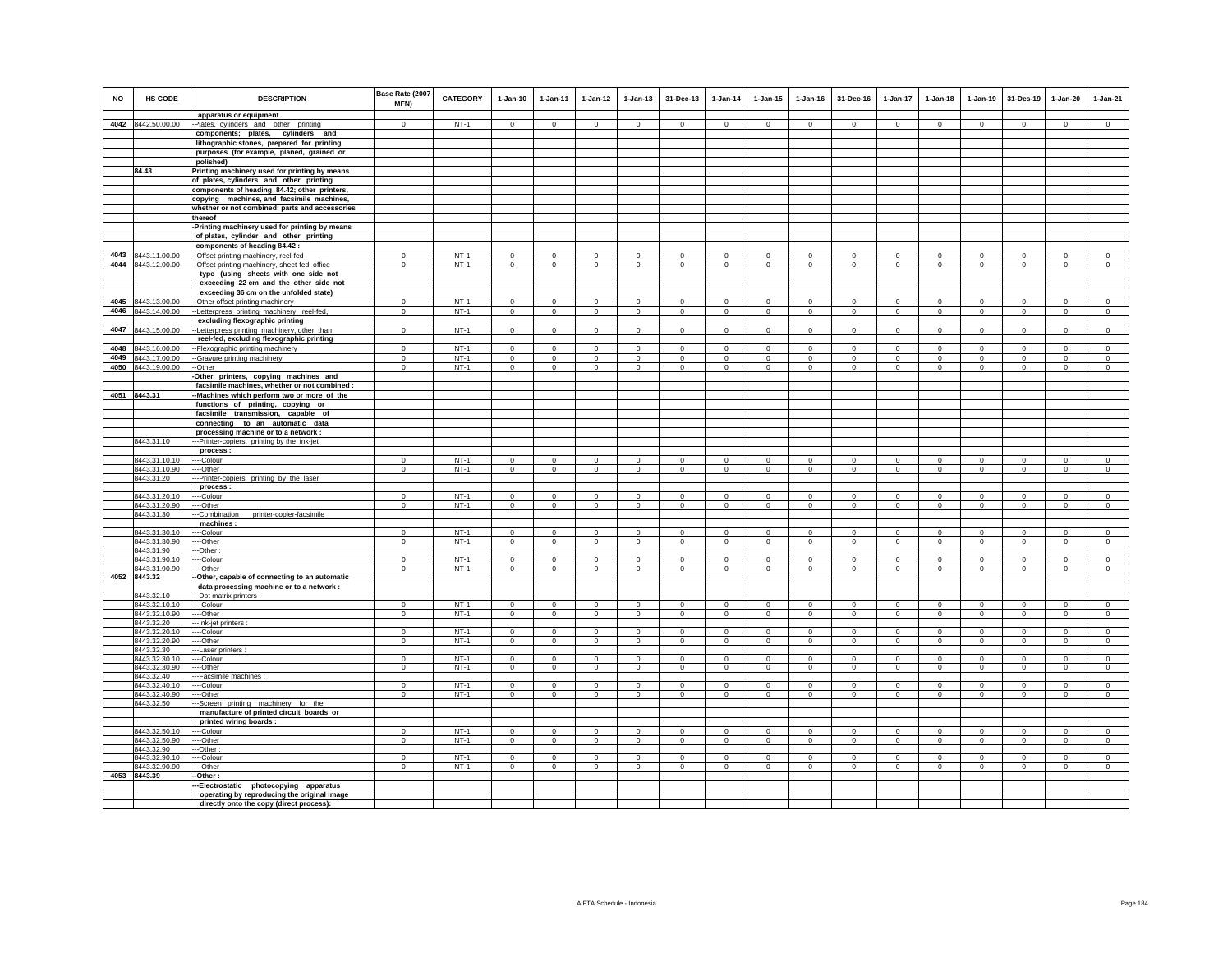| <b>NO</b>  | <b>HS CODE</b>                 | <b>DESCRIPTION</b>                                                                          | Base Rate (2007<br>MFN)     | <b>CATEGORY</b>  | $1-Jan-10$                | 1-Jan-11                    | $1 - Jan-12$                  | $1 - Jan-13$                | 31-Dec-13                     | $1-Jan-14$                    | $1 - Jan-15$                | $1 - Jan-16$                | 31-Dec-16              | $1-Jan-17$        | $1-Jan-18$                  | $1 - Jan-19$                 | 31-Des-19             | $1-Jan-20$        | 1-Jan-21                   |
|------------|--------------------------------|---------------------------------------------------------------------------------------------|-----------------------------|------------------|---------------------------|-----------------------------|-------------------------------|-----------------------------|-------------------------------|-------------------------------|-----------------------------|-----------------------------|------------------------|-------------------|-----------------------------|------------------------------|-----------------------|-------------------|----------------------------|
|            | 8443.39.11.00                  | --Colour                                                                                    | $^{\circ}$                  | $NT-1$           | $\Omega$                  | $\Omega$                    | $\Omega$                      | $\Omega$                    | $\Omega$                      | $\overline{0}$                | $\Omega$                    | $\Omega$                    | $\Omega$               | $\Omega$          | $\Omega$                    | $\Omega$                     | $\Omega$              | $\Omega$          | $\Omega$                   |
|            | 8443.39.19.00                  | -Other                                                                                      | $\mathbf 0$                 | $NT-1$           | $\circ$                   | $\circ$                     | $\mathbf 0$                   | $\mathbf 0$                 | $\mathbf 0$                   | $\circ$                       | $\mathbf 0$                 | $\mathbf 0$                 | $\circ$                | $\mathbf 0$       | $\mathbf 0$                 | $\Omega$                     | $\mathbf 0$           | $\mathbf 0$       | $\circ$                    |
|            | 8443.39.20                     | -Electrostatic photocopying apparatus,<br>operating by reproducing the original image       |                             |                  |                           |                             |                               |                             |                               |                               |                             |                             |                        |                   |                             |                              |                       |                   |                            |
|            |                                | via an intermediate onto the copy (indirect                                                 |                             |                  |                           |                             |                               |                             |                               |                               |                             |                             |                        |                   |                             |                              |                       |                   |                            |
|            |                                | process), operating by converting the                                                       |                             |                  |                           |                             |                               |                             |                               |                               |                             |                             |                        |                   |                             |                              |                       |                   |                            |
|            |                                | original document into digital code :                                                       |                             |                  |                           |                             |                               |                             |                               |                               |                             |                             |                        |                   |                             |                              |                       |                   |                            |
|            | 8443.39.20.10                  | --Colour                                                                                    | $\Omega$                    | $NT-1$           | $\Omega$                  | $\Omega$                    | $\mathbf 0$                   | $\mathbf 0$                 | $\mathbf 0$                   | $\Omega$                      | $\Omega$                    | $\mathbf 0$                 | $\circ$                | $\Omega$          | $\mathbf 0$                 | $\mathbf 0$                  | $^{\circ}$            | $\Omega$          | $\circ$                    |
|            | 8443.39.20.90                  | --Other                                                                                     | $\mathbf 0$                 | $NT-1$           | $\mathbf 0$               | $\mathbf 0$                 | $\mathbf 0$                   | $\mathbf 0$                 | $\overline{0}$                | $\overline{0}$                | $\mathbf 0$                 | $\mathbf 0$                 | $\overline{0}$         | $\mathbf 0$       | $\mathbf 0$                 | $\mathbf 0$                  | $\mathbf 0$           | $\mathbf 0$       | $\mathbf 0$                |
|            | 8443.39.30                     | -Other photocopying apparatus incorporating                                                 |                             |                  |                           |                             |                               |                             |                               |                               |                             |                             |                        |                   |                             |                              |                       |                   |                            |
|            |                                | an optical system :                                                                         |                             |                  |                           |                             |                               |                             |                               |                               |                             |                             |                        |                   |                             |                              |                       |                   |                            |
|            | 8443.39.30.10<br>8443.39.30.90 | --Colour<br>--Other                                                                         | $\mathbf 0$<br>$\mathbf{0}$ | $NT-1$<br>$NT-1$ | $\mathbf 0$<br>$^{\circ}$ | $\mathbf 0$<br>$\mathbf{0}$ | $\mathbf 0$<br>$\overline{0}$ | $\mathbf 0$<br>$\mathbf{0}$ | $\mathbf 0$<br>$\overline{0}$ | $\mathbf 0$<br>$\overline{0}$ | $\mathbf 0$<br>$\mathbf{0}$ | $\mathbf 0$<br>$\mathbf{0}$ | $\mathbf 0$<br>$\circ$ | 0<br>$\mathbf{0}$ | $\mathbf 0$<br>$\mathbf{0}$ | $^{\circ}$<br>$\overline{0}$ | $^{\circ}$<br>$\circ$ | 0<br>$\mathbf{0}$ | $\mathbf 0$<br>$\mathbf 0$ |
|            | 8443.39.40                     | -Ink-jet printers :                                                                         |                             |                  |                           |                             |                               |                             |                               |                               |                             |                             |                        |                   |                             |                              |                       |                   |                            |
|            | 8443.39.40.10                  | -Colour                                                                                     | 15                          | ST               | 14                        | 13                          | 12                            | 11                          | 11                            | 10                            | 8                           | 6                           | 5                      | 5                 | 5                           | 5                            | 5                     | 5                 | 5                          |
|            | 8443.39.40.90                  | --Other                                                                                     | 15                          | ST               | 14                        | 13                          | 12                            | 11                          | 11                            | 10                            | 8                           | 6                           | $5\phantom{.0}$        | $5\phantom{.0}$   | $5\phantom{.0}$             | $\,$ 5 $\,$                  | 5                     | $\sqrt{5}$        | $\sqrt{5}$                 |
|            | 8443.39.90                     | -Other                                                                                      |                             |                  |                           |                             |                               |                             |                               |                               |                             |                             |                        |                   |                             |                              |                       |                   |                            |
|            | 8443.39.90.10                  | --Colour                                                                                    | 15                          | $NT-1$           | 12.5                      | 10                          | 7.5                           | 5                           | $\mathbf 0$                   | $\Omega$                      | $\mathsf 0$                 | $\Omega$                    | $\Omega$               | $\mathbf 0$       | $\Omega$                    | $\Omega$                     | $\Omega$              | $\mathsf 0$       | $\mathbf 0$                |
|            | 8443.39.90.90                  | ---Other                                                                                    | 15                          | $NT-1$           | 12.5                      | 10                          | 7.5                           | 5                           | $\mathbf 0$                   | $\circ$                       | $\mathbf 0$                 | $\mathbf 0$                 | $\circ$                | $\mathbf 0$       | $\circ$                     | $\mathbf 0$                  | $\circ$               | $\mathbf 0$       | $\circ$                    |
|            | 4054 8443.91.00.00             | Parts and accessories<br>-Parts and accessories of printing machinery                       | $\mathbf{0}$                | $NT-1$           | $\circ$                   | $\mathbf{0}$                | $\circ$                       | $\mathbf 0$                 | $\mathbf 0$                   | $\circ$                       | $\mathbf 0$                 | $\circ$                     | $\circ$                | $\circ$           | $\circ$                     | $\circ$                      | $\mathsf 0$           | $\circ$           | $\mathsf 0$                |
|            |                                | used for printing by means of plates,                                                       |                             |                  |                           |                             |                               |                             |                               |                               |                             |                             |                        |                   |                             |                              |                       |                   |                            |
|            |                                | cylinders and other printing components of                                                  |                             |                  |                           |                             |                               |                             |                               |                               |                             |                             |                        |                   |                             |                              |                       |                   |                            |
|            |                                | heading 84.42                                                                               |                             |                  |                           |                             |                               |                             |                               |                               |                             |                             |                        |                   |                             |                              |                       |                   |                            |
| 4055       | 8443.99                        | -Other:                                                                                     |                             |                  |                           |                             |                               |                             |                               |                               |                             |                             |                        |                   |                             |                              |                       |                   |                            |
|            | 8443.99.10.00                  | -Of screen printing machinery for the                                                       | $\mathbf 0$                 | $NT-1$           | $\circ$                   | $\circ$                     | $\circ$                       | $\mathbf 0$                 | $\mathbf 0$                   | $\mathbf{0}$                  | $\mathbf 0$                 | $\circ$                     | $\circ$                | $\circ$           | $\circ$                     | $\mathbf 0$                  | $\circ$               | $\mathbf 0$       | $\circ$                    |
|            |                                | manufacture of printed circuit boards or                                                    |                             |                  |                           |                             |                               |                             |                               |                               |                             |                             |                        |                   |                             |                              |                       |                   |                            |
|            | 8443.99.20.00                  | printed wiring boards<br>-- Ink-filled printer cartridges                                   | $\mathbf 0$                 | $NT-1$           | $\mathsf 0$               | $\mathbf 0$                 | $\mathsf 0$                   | $\mathsf 0$                 | $\mathbf 0$                   | $\Omega$                      | $\mathsf 0$                 | $\Omega$                    | $\mathsf 0$            | $\mathbf 0$       | $\mathbf 0$                 | $\mathbf 0$                  | $\mathbf 0$           | $\mathsf 0$       | $\circ$                    |
|            | 8443.99.30.00                  | --Paper feeders and sorters                                                                 | $\mathbf 0$                 | NT-1             | $\circ$                   | $\mathbf 0$                 | $\mathbf 0$                   | $\mathbf 0$                 | $\mathbf 0$                   | $^{\circ}$                    | $\mathbf 0$                 | $\mathbf 0$                 | $\circ$                | $\mathbf 0$       | $\circ$                     | $\mathbf 0$                  | $\circ$               | $\mathbf 0$       | $\circ$                    |
|            | 8443.99.90.00                  | --Other                                                                                     | $\mathbf 0$                 | $NT-1$           | $\mathbf{0}$              | $\circ$                     | $\circ$                       | $\mathbf 0$                 | $\mathbf{0}$                  | $\circ$                       | $\mathbf 0$                 | $\mathbf 0$                 | $\circ$                | $\circ$           | $\mathbf{0}$                | $\overline{0}$               | $\mathbf 0$           | $\mathbf 0$       | $\circ$                    |
| 4056 84.44 |                                | Machines for extruding, drawing, texturing or                                               |                             |                  |                           |                             |                               |                             |                               |                               |                             |                             |                        |                   |                             |                              |                       |                   |                            |
|            |                                | cutting man-made textile materials.                                                         |                             |                  |                           |                             |                               |                             |                               |                               |                             |                             |                        |                   |                             |                              |                       |                   |                            |
|            | 8444.10.00.00                  | -Electrically operated                                                                      | $\mathbf 0$                 | $NT-1$           | $\mathbf 0$               | $\mathbf 0$                 | $\mathbf 0$                   | $\mathbf 0$                 | $\mathbf 0$                   | $\mathbf 0$                   | $\mathbf 0$                 | $\mathbf 0$                 | $\mathbf 0$            | $\mathbf 0$       | $\mathbf 0$                 | $\mathbf 0$                  | $^{\circ}$            | $\mathbf 0$       | $\mathbb O$                |
|            | 8444.20.00.00                  | -Not electrically operated                                                                  | $\mathbf{0}$                | $NT-1$           | $\circ$                   | $\circ$                     | $\overline{0}$                | $\mathbf 0$                 | $\mathbf 0$                   | $\mathbf 0$                   | $^{\circ}$                  | $^{\circ}$                  | $^{\circ}$             | $\mathbf 0$       | $\mathbf 0$                 | $^{\circ}$                   | $\mathbf 0$           | $^{\circ}$        | $\Omega$                   |
|            | 84.45                          | Machines for preparing textile fibres;                                                      |                             |                  |                           |                             |                               |                             |                               |                               |                             |                             |                        |                   |                             |                              |                       |                   |                            |
|            |                                | spinning, doubling or twisting machines and<br>other machinery for producing textile yarns; |                             |                  |                           |                             |                               |                             |                               |                               |                             |                             |                        |                   |                             |                              |                       |                   |                            |
|            |                                | textile reeling or winding (including                                                       |                             |                  |                           |                             |                               |                             |                               |                               |                             |                             |                        |                   |                             |                              |                       |                   |                            |
|            |                                | weft-winding) machines and machines for                                                     |                             |                  |                           |                             |                               |                             |                               |                               |                             |                             |                        |                   |                             |                              |                       |                   |                            |
|            |                                | preparing textile yarns for use on the                                                      |                             |                  |                           |                             |                               |                             |                               |                               |                             |                             |                        |                   |                             |                              |                       |                   |                            |
|            |                                | machines of heading 84.46 or 84.47.                                                         |                             |                  |                           |                             |                               |                             |                               |                               |                             |                             |                        |                   |                             |                              |                       |                   |                            |
|            |                                | -Machines for preparing textile fibres :                                                    |                             |                  |                           |                             |                               |                             |                               |                               |                             |                             |                        |                   |                             |                              |                       |                   |                            |
|            | 4057 8445.11<br>8445.11.10.00  | -Carding machines:                                                                          | $\Omega$                    | $NT-1$           | $\Omega$                  | $\Omega$                    | $\Omega$                      | $\mathbf 0$                 | $\mathbf 0$                   | $\Omega$                      | 0                           | $\mathbf 0$                 | $\Omega$               | $\Omega$          | $\Omega$                    | $\Omega$                     | $\Omega$              | $\Omega$          | $\mathsf 0$                |
|            | 8445.11.20.00                  | --Electrically operated<br>-Not electrically operated                                       | $\mathbf 0$                 | $NT-1$           | $\circ$                   | $\circ$                     | $\circ$                       | $\mathbf 0$                 | $\mathbf 0$                   | $\circ$                       | $\mathbf 0$                 | $\mathbf 0$                 | $\circ$                | $\mathbf 0$       | $\mathbf 0$                 | $\mathbf 0$                  | $\circ$               | $\mathbf 0$       | $\circ$                    |
| 4058       | 8445.12                        | -Combing machines :                                                                         |                             |                  |                           |                             |                               |                             |                               |                               |                             |                             |                        |                   |                             |                              |                       |                   |                            |
|            | 8445.12.10.00                  | --Electrically operated                                                                     | $\mathbf{0}$                | $NT-1$           | $\Omega$                  | $^{\circ}$                  | $\mathbf 0$                   | $\mathbf 0$                 | $\mathbf 0$                   | $\Omega$                      | $\mathbf 0$                 | $\Omega$                    | $\Omega$               | $\mathbf 0$       | $\Omega$                    | $\mathbf 0$                  | $\mathbf 0$           | $\mathbf 0$       | $\circ$                    |
|            | 8445.12.20.00                  | -Not electrically operated                                                                  | $\mathbf 0$                 | $NT-1$           | $\circ$                   | $\circ$                     | $\mathbf 0$                   | $\mathbf 0$                 | $\mathsf 0$                   | $\circ$                       | $\mathsf 0$                 | $\circ$                     | $\mathbf 0$            | $\mathbf 0$       | $\mathbf 0$                 | $\mathbf 0$                  | $\mathbf 0$           | $\mathsf 0$       | $\circ$                    |
| 4059       | 8445.13                        | -Drawing or roving machines :                                                               |                             |                  |                           |                             |                               |                             |                               |                               |                             |                             |                        |                   |                             |                              |                       |                   |                            |
|            | 8445.13.10.00                  | -Electrically operated                                                                      | $\mathbf{0}$                | $NT-1$<br>$NT-1$ | $\mathbf{0}$              | $\circ$                     | $\circ$                       | $\mathbf 0$                 | $\mathbf{0}$                  | $\mathbf 0$                   | $\mathbf 0$                 | $\mathbf{0}$                | $\circ$                | $\mathbf{0}$      | $\mathbf{0}$                | $\mathbf 0$                  | $\circ$               | $\mathbf 0$       | $\mathbf 0$                |
| 4060       | 8445.13.20.00<br>8445.19       | -Not electrically operated<br>-Other:                                                       | $\mathbf 0$                 |                  | $\circ$                   | $\mathbf 0$                 | $\circ$                       | $\mathbf 0$                 | $\mathbf 0$                   | $\mathbf{0}$                  | $\mathbf 0$                 | $\mathbf 0$                 | $\circ$                | 0                 | $\mathbf 0$                 | $\mathbf 0$                  | $\mathbf 0$           | $\mathbf 0$       | $\mathbf 0$                |
|            | 3445.19.10.00                  | -Electrically operated                                                                      | $\mathbf 0$                 | $NT-1$           | $\Omega$                  | $\mathbf 0$                 | $\mathbf 0$                   | $\mathbf 0$                 | $\mathbf 0$                   | $\Omega$                      | $\mathbf 0$                 | $\Omega$                    | $\mathbf 0$            | $\Omega$          | $\Omega$                    | $\mathbf 0$                  | $^{\circ}$            | $\mathbf 0$       | $\mathbf 0$                |
|            | 8445.19.20.00                  | --Not electrically operated                                                                 | $\mathbf 0$                 | $NT-1$           | $\mathbf 0$               | $\mathsf 0$                 | $\overline{0}$                | $\overline{0}$              | $\,0\,$                       | $\overline{0}$                | $\overline{0}$              | $\,$ 0                      | $\mathbf 0$            | $\overline{0}$    | $\mathsf 0$                 | $\mathbf 0$                  | $\overline{0}$        | $\mathbf 0$       | $\overline{0}$             |
|            | 4061 8445.20                   | -Textile spinning machines :                                                                |                             |                  |                           |                             |                               |                             |                               |                               |                             |                             |                        |                   |                             |                              |                       |                   |                            |
|            | 3445.20.10.00                  | --Electrically operated                                                                     | $\Omega$                    | $NT-1$           | $\Omega$                  | $\Omega$                    | $\mathbf{0}$                  | $\Omega$                    | $\Omega$                      | $\mathbf 0$                   | $\Omega$                    | $\Omega$                    | $\Omega$               | $\Omega$          | $\Omega$                    | $\Omega$                     | $\Omega$              | $\Omega$          | $\circ$                    |
| 4062       | 8445.20.20.00<br>8445.30       | -Not electrically operated                                                                  | $\Omega$                    | $NT-1$           | $\Omega$                  | $\mathbf 0$                 | $\mathsf 0$                   | $\mathsf 0$                 | $\mathbf 0$                   | $\mathbf 0$                   | $\mathbf 0$                 | $\Omega$                    | $\Omega$               | $\mathbf 0$       | $\Omega$                    | $\Omega$                     | $\mathbf 0$           | $\mathsf 0$       | $\mathsf 0$                |
|            | 8445.30.10.00                  | Textile doubling or twisting machines :<br>--Electrically operated                          | $^{\circ}$                  | $NT-1$           | $^{\circ}$                | $\mathbf 0$                 | $\mathbf 0$                   | $^{\circ}$                  | $^{\circ}$                    | $\mathbf{0}$                  | $^{\circ}$                  | $^{\circ}$                  | $^{\circ}$             | $^{\circ}$        | $^{\circ}$                  | $\mathbf{0}$                 | $\mathbf 0$           | $^{\circ}$        | $\mathbf{0}$               |
|            | 8445.30.20.00                  | -Not electrically operated                                                                  | $\Omega$                    | $NT-1$           | $\circ$                   | $\Omega$                    | $\overline{0}$                | $\mathbf 0$                 | $\mathbf 0$                   | $\mathbf 0$                   | $\mathbf 0$                 | $\circ$                     | $\Omega$               | $\mathbf 0$       | $\mathbf 0$                 | $\mathbf 0$                  | $\mathbf 0$           | $\mathbf 0$       | $\Omega$                   |
| 4063       | 8445.40                        | Textile winding (including weft-winding)                                                    |                             |                  |                           |                             |                               |                             |                               |                               |                             |                             |                        |                   |                             |                              |                       |                   |                            |
|            |                                | or reeling machines :                                                                       |                             |                  |                           |                             |                               |                             |                               |                               |                             |                             |                        |                   |                             |                              |                       |                   |                            |
|            | 8445.40.10.00                  | --Electrically operated                                                                     | $\mathbf 0$                 | $NT-1$           | $\mathbf 0$               | $\mathbf 0$                 | $\mathsf 0$                   | $\mathsf 0$                 | $\mathbf 0$                   | $\mathbb O$                   | $\mathbf 0$                 | $\mathbf 0$                 | $^{\circ}$             | $\mathbf 0$       | $\mathbf 0$                 | $\mathbf 0$                  | $\mathbf 0$           | $\mathbf 0$       | $\overline{0}$             |
|            | 8445.40.20.00                  | -Not electrically operated                                                                  | $\mathbf{0}$                | $NT-1$           | $\circ$                   | $\mathsf 0$                 | $\circ$                       | $\mathsf 0$                 | $\mathbf{0}$                  | $\circ$                       | $\mathbf{0}$                | $\mathbf 0$                 | $\Omega$               | $\mathbf 0$       | $\mathbf 0$                 | $\mathbf 0$                  | $\mathbf{0}$          | $\mathbf 0$       | $\circ$                    |
| 4064       | 8445.90                        | -Other:                                                                                     | $\Omega$                    | $NT-1$           | $\Omega$                  | $\Omega$                    |                               |                             | $\Omega$                      | $\Omega$                      | $\Omega$                    | $\Omega$                    | $\Omega$               | $\Omega$          | $\Omega$                    | $\Omega$                     | $^{\circ}$            | $\Omega$          | $\Omega$                   |
|            | 8445.90.10.00<br>8445.90.20.00 | -- Electrically operated<br>-Not electrically operated                                      | $\mathbf{0}$                | $NT-1$           | $\mathbf{0}$              | $\mathbf{0}$                | $\mathbf 0$<br>$\mathbf{0}$   | $\mathbf 0$<br>$\mathbf{0}$ | $\mathbf 0$                   | $\overline{0}$                | 0                           | $\mathbf{0}$                | $^{\circ}$             | $\mathbf{0}$      | $\mathbf{0}$                | $\overline{0}$               | $\mathbf{0}$          | $\mathbf{0}$      | $\mathbf{0}$               |
|            | 84.46                          | Weaving machines (looms).                                                                   |                             |                  |                           |                             |                               |                             |                               |                               |                             |                             |                        |                   |                             |                              |                       |                   |                            |
|            | 4065 8446.10                   | -For weaving fabrics of a width not exceeding                                               |                             |                  |                           |                             |                               |                             |                               |                               |                             |                             |                        |                   |                             |                              |                       |                   |                            |
|            |                                | 30 cm :                                                                                     |                             |                  |                           |                             |                               |                             |                               |                               |                             |                             |                        |                   |                             |                              |                       |                   |                            |
|            | 8446.10.10.00                  | -- Electrically operated                                                                    | $\mathbf 0$                 | $NT-1$           | $\Omega$                  | $\mathbf 0$                 | $\mathbf 0$                   | $\mathbf 0$                 | $\mathbf 0$                   | $\mathbf 0$                   | $\mathbf 0$                 | $\mathbf 0$                 | $\circ$                | $\mathbf 0$       | $\mathbf 0$                 | $\mathbf 0$                  | $^{\circ}$            | $\mathbf 0$       | $\Omega$                   |
|            | 8446.10.20.00                  | -- Not electrically operated                                                                | $\mathbf{0}$                | $NT-1$           | $\mathsf 0$               | $\mathbf 0$                 | $\mathbf 0$                   | $\mathbf 0$                 | $\mathbf 0$                   | $\mathsf 0$                   | $\mathsf 0$                 | $\mathbf 0$                 | $\circ$                | $\mathbf 0$       | $\mathbf 0$                 | $\mathbf 0$                  | $\,0\,$               | $\mathbf{0}$      | $\Omega$                   |
|            |                                | -For weaving fabrics of a width exceeding                                                   |                             |                  |                           |                             |                               |                             |                               |                               |                             |                             |                        |                   |                             |                              |                       |                   |                            |
|            |                                | 30 cm, shuttle type :                                                                       | $\mathbf 0$                 | $NT-1$           | $\Omega$                  | $\Omega$                    | $\Omega$                      | $\Omega$                    | $\Omega$                      | $\Omega$                      | $\Omega$                    | $\Omega$                    | $\Omega$               | $\Omega$          | $\Omega$                    | $\Omega$                     | $\Omega$              | $\Omega$          | $\Omega$                   |
|            | 4066 8446.21.00.00             | --Power looms                                                                               |                             |                  |                           |                             |                               |                             |                               |                               |                             |                             |                        |                   |                             |                              |                       |                   |                            |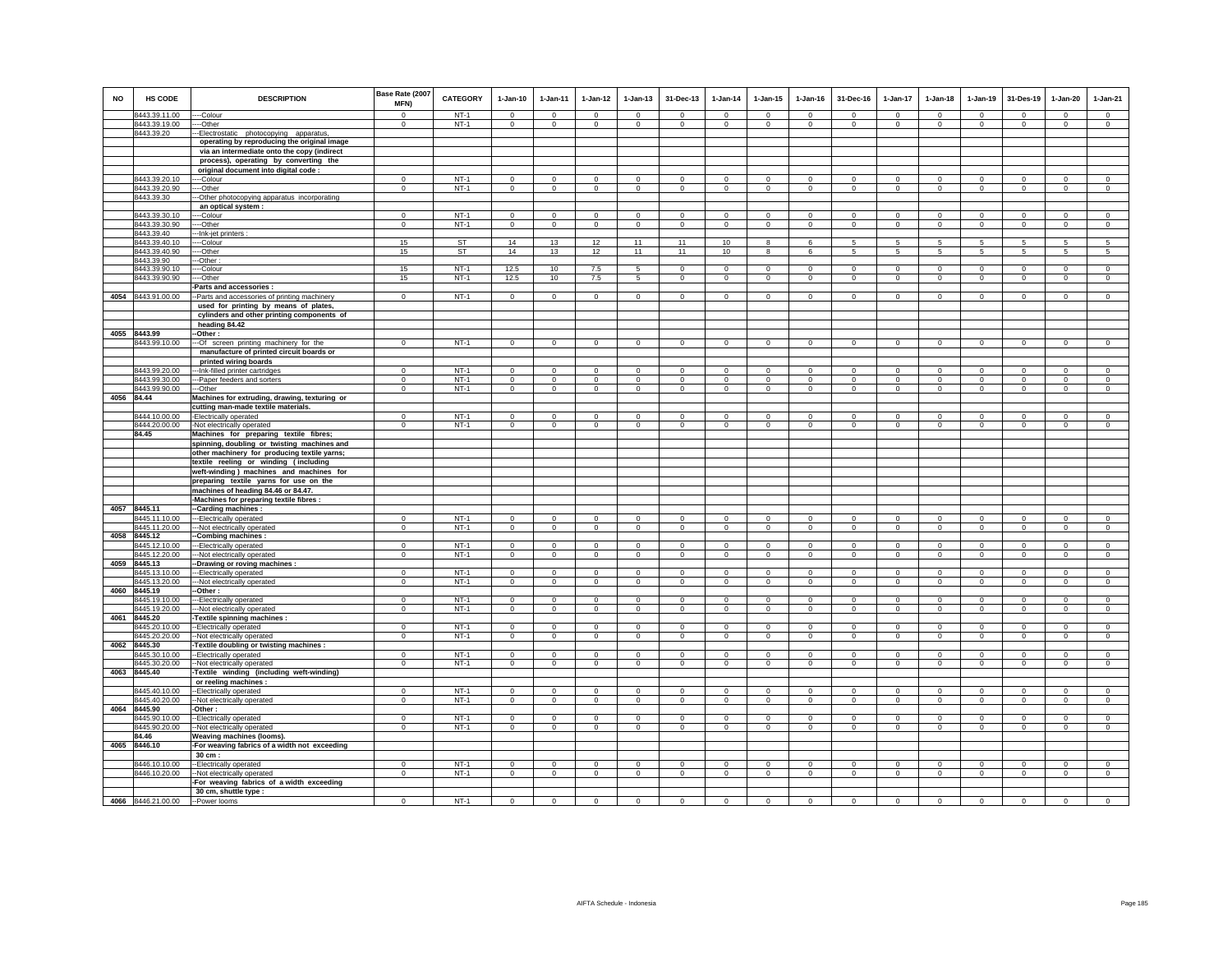| <b>NO</b> | HS CODE<br>4067 8446.29.00.00       | <b>DESCRIPTION</b>                                                                         | Base Rate (2007<br>MFN)<br>$\Omega$ | <b>CATEGORY</b><br>$NT-1$ | $1-Jan-10$<br>$\Omega$     | $1-Jan-11$<br>$\Omega$  | $1 - Jan-12$<br>$\Omega$    | $1 - Jan-13$<br>$\Omega$   | 31-Dec-13<br>$\Omega$      | $1-Jan-14$<br>$\Omega$  | $1 - Jan-15$<br>$\Omega$    | $1 - Jan-16$<br>$\Omega$ | 31-Dec-16<br>$\Omega$       | $1-Jan-17$<br>$\Omega$    | $1-Jan-18$                  | $1-Jan-19$<br>$\Omega$    | 31-Des-19<br>$\Omega$      | $1-Jan-20$<br>$\Omega$     | $1-Jan-21$                    |
|-----------|-------------------------------------|--------------------------------------------------------------------------------------------|-------------------------------------|---------------------------|----------------------------|-------------------------|-----------------------------|----------------------------|----------------------------|-------------------------|-----------------------------|--------------------------|-----------------------------|---------------------------|-----------------------------|---------------------------|----------------------------|----------------------------|-------------------------------|
|           | 4068 8446.30.00.00                  | -Other<br>-For weaving fabrics of a width exceeding                                        | $\Omega$                            | $NT-1$                    | $\circ$                    | $\mathbf 0$             | $\Omega$                    | $\mathbf 0$                | $\Omega$                   | $\mathbf 0$             | $\mathbf 0$                 | $\mathbf 0$              | $\mathbf 0$                 | $\mathbf 0$               | $\mathbf{0}$<br>$\mathbf 0$ | $\Omega$                  | $\mathbf 0$                | $\circ$                    | $\circ$<br>$\circ$            |
|           |                                     | 30 cm, shuttleless type                                                                    |                                     |                           |                            |                         |                             |                            |                            |                         |                             |                          |                             |                           |                             |                           |                            |                            |                               |
|           | 84.47                               | Knitting machines, stitch-bonding machines and                                             |                                     |                           |                            |                         |                             |                            |                            |                         |                             |                          |                             |                           |                             |                           |                            |                            |                               |
|           |                                     | machines for making gimped yarn, tulle, lace,                                              |                                     |                           |                            |                         |                             |                            |                            |                         |                             |                          |                             |                           |                             |                           |                            |                            |                               |
|           |                                     | embroidery, trimmings, braid or net and                                                    |                                     |                           |                            |                         |                             |                            |                            |                         |                             |                          |                             |                           |                             |                           |                            |                            |                               |
|           |                                     | machines for tufting.                                                                      |                                     |                           |                            |                         |                             |                            |                            |                         |                             |                          |                             |                           |                             |                           |                            |                            |                               |
|           |                                     | -Circular knitting machines :                                                              |                                     |                           |                            |                         |                             |                            |                            |                         |                             |                          |                             |                           |                             |                           |                            |                            |                               |
| 4069      | 8447.11                             | With cylinder diameter not exceeding<br>165 mm :                                           |                                     |                           |                            |                         |                             |                            |                            |                         |                             |                          |                             |                           |                             |                           |                            |                            |                               |
|           | 8447.11.10.00                       | --Electrically operated                                                                    | $^{\circ}$                          | $NT-1$                    | $\mathbf 0$                | $\mathbf 0$             | $\mathbf 0$                 | $\mathbf 0$                | $\mathbf 0$                | $^{\circ}$              | $\mathbf 0$                 | $\mathbf 0$              | $\mathbf 0$                 | $\mathbf 0$               | $\mathbf 0$                 | $\mathsf 0$               | $\,$ 0                     | $\mathbf 0$                | $\mathsf 0$                   |
|           | 8447.11.20.00                       | --Not electrically operated                                                                | $\Omega$                            | $NT-1$                    | $\circ$                    | $\circ$                 | $\mathbf 0$                 | $\mathsf 0$                | $\mathbf{0}$               | $\Omega$                | $\mathsf 0$                 | $\mathbf 0$              | $\Omega$                    | $\circ$                   | $\mathsf 0$                 | $\overline{0}$            | $\mathbf 0$                | $\circ$                    | $\circ$                       |
| 4070      | 8447.12                             | -With cylinder diameter exceeding 165 mm :                                                 |                                     |                           |                            |                         |                             |                            |                            |                         |                             |                          |                             |                           |                             |                           |                            |                            |                               |
|           | 8447.12.10.00                       | --Electrically operated                                                                    | $\Omega$                            | $NT-1$                    | $\Omega$                   | $\Omega$                | $\Omega$                    | $\mathbf 0$                | $\Omega$                   | $\Omega$                | $\Omega$                    | $\Omega$                 | $\mathbf 0$                 | $\Omega$                  | $\mathbf 0$                 | $\mathbf 0$               | $\mathbf 0$                | $\mathbf 0$                | $\circ$                       |
|           | 8447.12.20.00<br>4071 8447.20       | --Not electrically operated<br>-Flat knitting machines; stitch-bonding                     | $\mathbf 0$                         | $NT-1$                    | $\mathbf 0$                | $\mathbf 0$             | $\mathbf 0$                 | $\mathbf 0$                | $\mathbf 0$                | $^{\circ}$              | $\circ$                     | $\mathbf 0$              | $\mathbf 0$                 | $\mathbf 0$               | $\mathbf 0$                 | $\mathsf 0$               | $\mathbf 0$                | $\mathbf 0$                | $\mathbf 0$                   |
|           |                                     | machines:                                                                                  |                                     |                           |                            |                         |                             |                            |                            |                         |                             |                          |                             |                           |                             |                           |                            |                            |                               |
|           | 8447.20.10.00                       | -Electrically operated                                                                     | $\mathbf 0$                         | $NT-1$                    | $\Omega$                   | $\Omega$                | $\Omega$                    | $\Omega$                   | $\circ$                    | $\Omega$                | $\Omega$                    | $\Omega$                 | $\Omega$                    | $\circ$                   | $\Omega$                    | $\circ$                   | $\Omega$                   | $\circ$                    | $\circ$                       |
|           | 8447.20.20.00                       | -Not electrically operated                                                                 | $\mathbf 0$                         | $NT-1$                    | $\mathbf{0}$               | $\overline{0}$          | $\overline{0}$              | $\overline{0}$             | $\overline{0}$             | $\overline{0}$          | $\overline{0}$              | $\mathbf 0$              | $\overline{0}$              | $\overline{0}$            | $\overline{0}$              | $\overline{0}$            | $\overline{0}$             | $\overline{0}$             | $\overline{0}$                |
|           | 4072 8447.90                        | -Other:                                                                                    |                                     |                           |                            |                         |                             |                            |                            |                         |                             |                          |                             |                           |                             |                           |                            |                            |                               |
|           | 8447.90.10.00<br>8447.90.20.00      | -Electrically operated<br>--Not electrically operated                                      | $\mathbf 0$<br>$\circ$              | $NT-1$<br>$NT-1$          | $\Omega$<br>$\circ$        | $\Omega$<br>$\circ$     | $\mathbf 0$<br>$\mathbf{0}$ | $\Omega$<br>$\mathbf{0}$   | $\mathbf 0$<br>$\mathbf 0$ | $^{\circ}$<br>$\circ$   | $\mathbf 0$<br>$\mathbf{0}$ | $\Omega$<br>$\mathbf 0$  | $\mathbf 0$<br>$\mathbf{0}$ | $\mathbf 0$<br>$\circ$    | $\Omega$<br>$\mathbf{0}$    | $\mathbf 0$<br>$\circ$    | $\mathbf 0$<br>$\mathbf 0$ | $\mathbf 0$<br>$\circ$     | $\mathbf 0$<br>$\circ$        |
|           | 84.48                               | Auxiliary machinery for use with machines of                                               |                                     |                           |                            |                         |                             |                            |                            |                         |                             |                          |                             |                           |                             |                           |                            |                            |                               |
|           |                                     | heading 84.44, 84.45, 84.46 or 84.47 (for                                                  |                                     |                           |                            |                         |                             |                            |                            |                         |                             |                          |                             |                           |                             |                           |                            |                            |                               |
|           |                                     | example, dobbies, Jacquards, automatic stop                                                |                                     |                           |                            |                         |                             |                            |                            |                         |                             |                          |                             |                           |                             |                           |                            |                            |                               |
|           |                                     | motions, shuttle changing mechanisms); parts<br>and accessories suitable for use solely or |                                     |                           |                            |                         |                             |                            |                            |                         |                             |                          |                             |                           |                             |                           |                            |                            |                               |
|           |                                     | principally with the machines of this heading                                              |                                     |                           |                            |                         |                             |                            |                            |                         |                             |                          |                             |                           |                             |                           |                            |                            |                               |
|           |                                     | or of heading 84.44, 84.45, 84.46 or 84.47                                                 |                                     |                           |                            |                         |                             |                            |                            |                         |                             |                          |                             |                           |                             |                           |                            |                            |                               |
|           |                                     | (for example, spindles and spindle flyers,                                                 |                                     |                           |                            |                         |                             |                            |                            |                         |                             |                          |                             |                           |                             |                           |                            |                            |                               |
|           |                                     | card clothing, combs, extruding nipples,                                                   |                                     |                           |                            |                         |                             |                            |                            |                         |                             |                          |                             |                           |                             |                           |                            |                            |                               |
|           |                                     | shuttles, healds and heald-frames, hosiery<br>-Auxiliary machinery for machines of heading |                                     |                           |                            |                         |                             |                            |                            |                         |                             |                          |                             |                           |                             |                           |                            |                            |                               |
|           |                                     | 84.44, 84.45, 84.46 or 84.47 :                                                             |                                     |                           |                            |                         |                             |                            |                            |                         |                             |                          |                             |                           |                             |                           |                            |                            |                               |
|           | 4073 8448.11                        | --Dobbies and Jacquards; card reducing,                                                    |                                     |                           |                            |                         |                             |                            |                            |                         |                             |                          |                             |                           |                             |                           |                            |                            |                               |
|           |                                     | copying, punching or assembling machines                                                   |                                     |                           |                            |                         |                             |                            |                            |                         |                             |                          |                             |                           |                             |                           |                            |                            |                               |
|           |                                     | for use therewith :                                                                        | $\Omega$                            | $NT-1$                    | $\Omega$                   | $\Omega$                | $\Omega$                    | $\Omega$                   | $\Omega$                   | $\Omega$                | $\Omega$                    | $\Omega$                 | $\Omega$                    | $\Omega$                  | $\Omega$                    | $\Omega$                  | $\Omega$                   | $\Omega$                   | $\Omega$                      |
|           | 8448.11.10.00<br>8448.11.20.00      | ---Electrically operated<br>--Not electrically operated                                    | $^{\circ}$                          | $NT-1$                    | $\circ$                    | $\circ$                 | $^{\circ}$                  | $\mathbf 0$                | $\mathbf 0$                | $^{\circ}$              | $\circ$                     | $\mathbf 0$              | $\mathbf 0$                 | $\circ$                   | $\mathbf 0$                 | $\mathbf 0$               | $\mathbf 0$                | $\mathbf 0$                | $\circ$                       |
|           | 4074 8448.19                        | -Other :                                                                                   |                                     |                           |                            |                         |                             |                            |                            |                         |                             |                          |                             |                           |                             |                           |                            |                            |                               |
|           | 8448.19.10.00                       | --Electrically operated                                                                    | $\Omega$                            | $NT-1$                    | $\Omega$                   | $\Omega$                | $\circ$                     | $\mathbf{0}$               | $\overline{0}$             | $^{\circ}$              | $\circ$                     | $\Omega$                 | $\Omega$                    | $\mathbf{0}$              | $\mathbf 0$                 | $\overline{0}$            | $\circ$                    | $\overline{0}$             | $\Omega$                      |
|           | 8448.19.20.00                       | -- Not electrically operated                                                               | $\mathbf{0}$                        | $NT-1$                    | $\Omega$                   | $\mathbf 0$             | $\Omega$                    | $\mathbf{0}$               | $\mathbf 0$                | $\Omega$                | $\Omega$                    | $\Omega$                 | $\mathbf{0}$                | $\circ$                   | $\mathbf{0}$                | $\circ$                   | $\circ$                    | $\circ$                    | $\circ$                       |
| 4075      | 8448.20.00.00                       | Parts and accessories of machines of heading<br>84.44 or of their auxiliary machinery      | $\mathsf 0$                         | $NT-1$                    | $\Omega$                   | $\mathbf 0$             | $\circ$                     | $\mathbf 0$                | $\mathbf 0$                | $\mathbf 0$             | $\mathbf 0$                 | $\mathbf 0$              | $\mathbf 0$                 | $\circ$                   | $\mathbf 0$                 | $\mathsf 0$               | $\mathsf 0$                | $\mathsf 0$                | $\circ$                       |
|           |                                     | Parts and accessories of machines of heading                                               |                                     |                           |                            |                         |                             |                            |                            |                         |                             |                          |                             |                           |                             |                           |                            |                            |                               |
|           |                                     | 84.45 or of their auxiliary machinery :                                                    |                                     |                           |                            |                         |                             |                            |                            |                         |                             |                          |                             |                           |                             |                           |                            |                            |                               |
| 4076      | 8448.31.00.00                       | -Card clothing                                                                             | $\Omega$                            | $NT-1$                    | $\mathbf 0$                | $\Omega$                | $\Omega$                    | $\Omega$                   | $\mathbf 0$                | $\mathbf 0$             | $\Omega$                    | $\Omega$                 | $\Omega$                    | $\mathbf{0}$              | $\mathbf{0}$                | $\Omega$                  | $\mathbf 0$                | $\circ$                    | $\circ$                       |
|           | 4077 8448.32.00.00                  | -- Of machines for preparing textile fibres,                                               | $\Omega$                            | $NT-1$                    | $\Omega$                   | $\Omega$                | $\Omega$                    | $\Omega$                   | $\Omega$                   | $\Omega$                | $\Omega$                    | $\Omega$                 | $\Omega$                    | $\Omega$                  | $\Omega$                    | $\Omega$                  | $\Omega$                   | $\Omega$                   | $\Omega$                      |
| 4078      | 8448.33.00.00                       | other than card clothing<br>-Spindles, spindle flyers, spinning rings                      | $\Omega$                            | NT-1                      | $\Omega$                   | $\Omega$                | $\Omega$                    | $\Omega$                   | $\Omega$                   | $\Omega$                | $\Omega$                    | $\Omega$                 | $\Omega$                    | $\Omega$                  | $\Omega$                    | $\Omega$                  | $\Omega$                   | $\Omega$                   | $\mathsf 0$                   |
|           |                                     | and ring travellers                                                                        |                                     |                           |                            |                         |                             |                            |                            |                         |                             |                          |                             |                           |                             |                           |                            |                            |                               |
|           | 4079 8448.39.00.00                  | -Other                                                                                     | $\mathsf 0$                         | $NT-1$                    | $\mathbf{0}$               | $\mathbf 0$             | $\mathbf 0$                 | $\mathsf 0$                | $\mathsf 0$                | $\,$ 0                  | $\mathbf 0$                 | $\mathbf 0$              | $\mathsf 0$                 | $\mathsf 0$               | $\mathsf 0$                 | $\mathsf 0$               | $\,$ 0                     | $\mathbf 0$                | $\mathsf 0$                   |
|           |                                     | Parts and accessories of weaving machines                                                  |                                     |                           |                            |                         |                             |                            |                            |                         |                             |                          |                             |                           |                             |                           |                            |                            |                               |
| 4080      | 8448.42.00.00                       | (looms) or of their auxiliary machinery :                                                  | $\Omega$                            | $NT-1$                    | $\Omega$                   |                         |                             |                            | $\mathbf 0$                |                         |                             |                          |                             | $\circ$                   |                             | $\mathsf 0$               |                            | $\circ$                    | $\circ$                       |
|           | 4081 8448.49                        | -Reeds for looms, healds and heald-frames<br>-Other :                                      |                                     |                           |                            | $\circ$                 | $\circ$                     | $\mathbf 0$                |                            | $\circ$                 | $^{\circ}$                  | $\circ$                  | $\circ$                     |                           | $\mathbf 0$                 |                           | $\circ$                    |                            |                               |
|           |                                     | -Parts of electrically operated machines :                                                 |                                     |                           |                            |                         |                             |                            |                            |                         |                             |                          |                             |                           |                             |                           |                            |                            |                               |
|           | 8448.49.11.00                       | --Shuttles                                                                                 | $\mathbf 0$                         | $NT-1$                    | $\mathbf 0$                | $\mathbf 0$             | $^{\circ}$                  | $\circ$                    | $\mathbf 0$                | $^{\circ}$              | $\circ$                     | $\mathbf 0$              | $\circ$                     | $\mathbb O$               | $\mathbf 0$                 | $\mathsf 0$               | $\mathbf 0$                | $\mathbf 0$                | $\mathsf 0$                   |
|           | 8448.49.19.00<br>8448.49.20.00      | --Other                                                                                    | $\Omega$<br>$\Omega$                | $NT-1$<br>$NT-1$          | $\Omega$<br>$\overline{0}$ | $\Omega$<br>$\Omega$    | $\circ$<br>$\overline{0}$   | $\Omega$<br>$\overline{0}$ | $\Omega$<br>$\overline{0}$ | $\Omega$<br>$\Omega$    | $\Omega$<br>$\Omega$        | $\Omega$<br>$\Omega$     | $\Omega$                    | $\circ$<br>$\overline{0}$ | $\Omega$<br>$\overline{0}$  | $\circ$<br>$\overline{0}$ | $\Omega$                   | $\Omega$<br>$\overline{0}$ | $\Omega$<br>$\Omega$          |
|           |                                     | --Parts of non-electrically operated<br>machines                                           |                                     |                           |                            |                         |                             |                            |                            |                         |                             |                          | $\mathsf 0$                 |                           |                             |                           | $\mathbf 0$                |                            |                               |
|           |                                     | Parts and accessories of machines of heading                                               |                                     |                           |                            |                         |                             |                            |                            |                         |                             |                          |                             |                           |                             |                           |                            |                            |                               |
|           |                                     | 84.47 or their auxiliary machinery :                                                       |                                     |                           |                            |                         |                             |                            |                            |                         |                             |                          |                             |                           |                             |                           |                            |                            |                               |
|           | 4082 8448.51.00.00                  | --Sinkers, needles and other articles used in                                              | $\mathsf 0$                         | $NT-1$                    | $\circ$                    | $\mathbf 0$             | $\circ$                     | $\mathbf 0$                | $\mathbf{0}$               | $\circ$                 | $\mathsf 0$                 | $\mathsf 0$              | $\circ$                     | $\circ$                   | $\mathbf 0$                 | $\mathsf 0$               | $\mathsf 0$                | $\circ$                    | $\circ$                       |
|           | 4083 8448.59.00.00                  | forming stitches<br>-Other                                                                 | $\mathbf{0}$                        | $NT-1$                    | $\mathbf{0}$               | $\mathbf{0}$            |                             | $\mathbf 0$                | $\mathbf 0$                |                         |                             |                          |                             | $\circ$                   |                             |                           | $\mathbf 0$                | $\mathbf 0$                | $\circ$                       |
|           | 84.49                               | Machinery for the manufacture or finishing of                                              |                                     |                           |                            |                         | $\circ$                     |                            |                            | $\circ$                 | $\mathbf 0$                 | $\mathbf 0$              | $\mathbf 0$                 |                           | $\mathbf 0$                 | $\mathbf 0$               |                            |                            |                               |
|           |                                     | felt or nonwovens in the piece or in shapes,                                               |                                     |                           |                            |                         |                             |                            |                            |                         |                             |                          |                             |                           |                             |                           |                            |                            |                               |
|           |                                     | including machinery for making felt hats;                                                  |                                     |                           |                            |                         |                             |                            |                            |                         |                             |                          |                             |                           |                             |                           |                            |                            |                               |
|           |                                     | blocks for making hats.                                                                    |                                     |                           |                            |                         |                             |                            |                            |                         |                             |                          |                             |                           |                             |                           |                            |                            |                               |
|           | 4084 8449.00.10.00<br>8449.00.20.00 | Electrically operated<br>-Not electrically operated                                        | $\Omega$<br>$\circ$                 | $NT-1$<br>$NT-1$          | $\Omega$<br>$\circ$        | $\Omega$<br>$\mathbf 0$ | $\Omega$<br>$\Omega$        | $\Omega$<br>$\Omega$       | $\Omega$<br>$\Omega$       | $\Omega$<br>$\mathbf 0$ | $\Omega$<br>$\Omega$        | $\Omega$<br>$\Omega$     | $\Omega$<br>$\circ$         | $\Omega$<br>$\Omega$      | $\Omega$<br>$\mathbf 0$     | $\mathbf 0$<br>$\Omega$   | $\mathbf 0$<br>$\mathsf 0$ | $\mathbf 0$<br>$\circ$     | $\mathsf 0$<br>$\overline{0}$ |
|           | 84.50                               | Household or laundry-type washing machines,                                                |                                     |                           |                            |                         |                             |                            |                            |                         |                             |                          |                             |                           |                             |                           |                            |                            |                               |
|           |                                     | including machines which both wash and dry.                                                |                                     |                           |                            |                         |                             |                            |                            |                         |                             |                          |                             |                           |                             |                           |                            |                            |                               |
|           |                                     | -Machines, each of a dry linen capacity not                                                |                                     |                           |                            |                         |                             |                            |                            |                         |                             |                          |                             |                           |                             |                           |                            |                            |                               |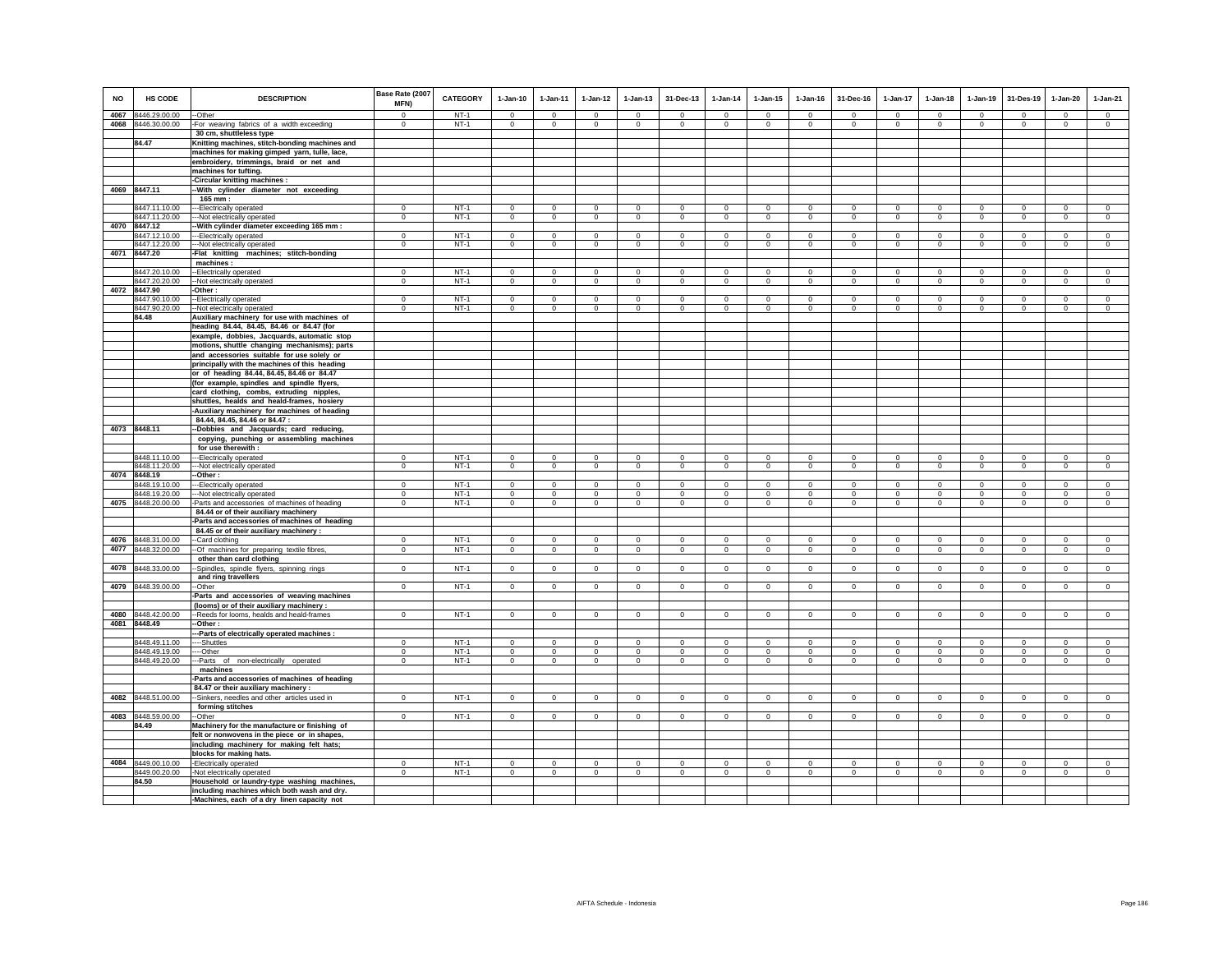| NO   | <b>HS CODE</b>                | <b>DESCRIPTION</b>                                                                 | Base Rate (2007<br>MFN) | <b>CATEGORY</b> | $1-Jan-10$     | $1-Jan-11$     | $1-Jan-12$     | $1 - Jan-13$   | 31-Dec-13      | $1-Jan-14$     | $1 - Jan-15$            | $1 - Jan-16$ | 31-Dec-16       | $1-Jan-17$      | $1-Jan-18$      | $1-Jan-19$      | 31-Des-19      | $1-Jan-20$      | $1-Jan-21$     |
|------|-------------------------------|------------------------------------------------------------------------------------|-------------------------|-----------------|----------------|----------------|----------------|----------------|----------------|----------------|-------------------------|--------------|-----------------|-----------------|-----------------|-----------------|----------------|-----------------|----------------|
|      |                               | exceeding 10 kg                                                                    |                         |                 |                |                |                |                |                |                |                         |              |                 |                 |                 |                 |                |                 |                |
|      | 4085 8450.11                  | -- Fully-automatic machines :                                                      |                         |                 |                |                |                |                |                |                |                         |              |                 |                 |                 |                 |                |                 |                |
|      | 3450.11.10.00                 | -- Each of a dry linen capacity not exceeding                                      | 15                      | <b>ST</b>       | 14             | 13             | 12             | 11             | 11             | 10             | 8                       | 6            | 5               | 5               | 5               | 5               | 5              | 5               | 5              |
|      |                               | 6 kg                                                                               |                         | $NT-1$          |                |                |                |                |                |                |                         |              |                 |                 |                 |                 |                |                 |                |
|      | 8450.11.90.00<br>4086 8450.12 | --Other<br>-Other machines, with built-in centrifugal                              | $\mathbf{0}$            |                 | $\circ$        | $\circ$        | $\circ$        | $\mathbf 0$    | $\mathbf 0$    | $\circ$        | $\mathbf 0$             | $\circ$      | $\circ$         | $\mathbf 0$     | $\circ$         | $\circ$         | $\mathbf{0}$   | $\mathbf{0}$    | $\circ$        |
|      |                               | drier:                                                                             |                         |                 |                |                |                |                |                |                |                         |              |                 |                 |                 |                 |                |                 |                |
|      | 8450.12.00.10                 | -- Each of a dry linen capacity not exceeding                                      | 15                      | <b>ST</b>       | 14             | 13             | 12             | 11             | 11             | 10             | 8                       | 6            | -5              | 5               | $5\overline{5}$ | 5               | 5              | 5               | 5              |
|      |                               | 6 kg                                                                               |                         |                 |                |                |                |                |                |                |                         |              |                 |                 |                 |                 |                |                 |                |
|      | 8450.12.00.20                 | -Each of a dry linen capacity exceeding 6 kg                                       | $\mathbf 0$             | $NT-1$          | $\circ$        | $\mathbf 0$    | $\circ$        | $\mathsf 0$    | $\mathsf 0$    | $\mathsf 0$    | $\mathbf 0$             | $\mathbf 0$  | $\circ$         | $\mathbf 0$     | $\mathbf 0$     | $\mathbf 0$     | $\mathbf 0$    | $\mathbf 0$     | $\mathsf 0$    |
| 4087 | 8450.19                       | -Other :                                                                           |                         |                 |                |                |                |                |                |                |                         |              |                 |                 |                 |                 |                |                 |                |
|      | 8450.19.00.10                 | --Each of a dry linen capacity not exceeding                                       | 15                      | <b>ST</b>       | 14             | 13             | 12             | 11             | 11             | 10             | $\overline{\mathbf{8}}$ | 6            | 5               | $5\overline{)}$ | $5\overline{5}$ | $5\overline{)}$ | $\overline{5}$ | $\overline{5}$  | 5              |
|      |                               | 6 kg                                                                               |                         |                 |                |                |                |                |                |                |                         |              |                 |                 |                 |                 |                |                 |                |
|      | 8450.19.00.20                 | -Each of a dry linen capacity exceeding 6 kg                                       | $\mathbf 0$             | $NT-1$          | $\circ$        | $\circ$        | $\circ$        | $\mathbf 0$    | $\mathbf 0$    | $\circ$        | $\mathbf 0$             | $\Omega$     | $\circ$         | $\mathbf 0$     | $\circ$         | $\mathbf 0$     | $\mathbf 0$    | $\mathbf 0$     | $\circ$        |
| 4088 | 8450.20.00.00                 | -Machines, each of a dry linen capacity                                            | $\Omega$                | $NT-1$          | $\circ$        | $\circ$        | $\circ$        | $\mathbf 0$    | $\mathbf 0$    | $\circ$        | $\mathbf 0$             | $\circ$      | $\mathbf 0$     | $\circ$         | $\mathbf 0$     | $\mathbf 0$     | $\circ$        | $\mathbf 0$     | $\circ$        |
|      |                               | exceeding 10 kg                                                                    |                         |                 |                |                |                |                |                |                |                         |              |                 |                 |                 |                 |                |                 |                |
|      | 4089 8450.90                  | Parts:                                                                             |                         |                 |                |                |                |                |                |                |                         |              |                 |                 |                 |                 |                |                 |                |
|      | 8450.90.10.00                 | -Of goods of subheading 8450.20                                                    | $^{\circ}$              | NT-1            | $^{\circ}$     | $\mathbf 0$    | $\mathbf{0}$   | $\mathbf 0$    | $^{\circ}$     | $\mathbf{0}$   | $^{\circ}$              | $^{\circ}$   | $\circ$         | $^{\circ}$      | $^{\circ}$      | $^{\circ}$      | $\circ$        | 0               | $\mathbf{0}$   |
|      | 8450.90.20.00                 | -Of goods of subheading 8450.11, 8450.12 or                                        | $\circ$                 | $NT-1$          | $\circ$        | $\circ$        | $\mathbf 0$    | $\mathbf 0$    | $\mathbf 0$    | $\mathbf 0$    | $\mathbf 0$             | $\mathsf 0$  | $\circ$         | $\mathbf 0$     | $\mathbf 0$     | $\mathbf 0$     | $\circ$        | $\mathbf{0}$    | $\mathsf 0$    |
|      |                               | 8450.19                                                                            |                         |                 |                |                |                |                |                |                |                         |              |                 |                 |                 |                 |                |                 |                |
|      | 84.51                         | Machinery (other than machines of heading                                          |                         |                 |                |                |                |                |                |                |                         |              |                 |                 |                 |                 |                |                 |                |
|      |                               | 84.50) for washing, cleaning, wringing,                                            |                         |                 |                |                |                |                |                |                |                         |              |                 |                 |                 |                 |                |                 |                |
|      |                               | drying, ironing, pressing ( including fusing                                       |                         |                 |                |                |                |                |                |                |                         |              |                 |                 |                 |                 |                |                 |                |
|      |                               | presses), bleaching, dyeing, dressing,                                             |                         |                 |                |                |                |                |                |                |                         |              |                 |                 |                 |                 |                |                 |                |
|      |                               | finishing, coating or impregnating textile                                         |                         |                 |                |                |                |                |                |                |                         |              |                 |                 |                 |                 |                |                 |                |
|      |                               | yarns, fabrics or made up textile articles and                                     |                         |                 |                |                |                |                |                |                |                         |              |                 |                 |                 |                 |                |                 |                |
|      |                               | machines for applying the paste to the base<br>fabric or other support used in the |                         |                 |                |                |                |                |                |                |                         |              |                 |                 |                 |                 |                |                 |                |
|      |                               | manufacture of floor coverings such as                                             |                         |                 |                |                |                |                |                |                |                         |              |                 |                 |                 |                 |                |                 |                |
|      |                               | linoleum; machines for reeling, unreeling,                                         |                         |                 |                |                |                |                |                |                |                         |              |                 |                 |                 |                 |                |                 |                |
|      |                               | folding, cutting or pinking textile fabrics.                                       |                         |                 |                |                |                |                |                |                |                         |              |                 |                 |                 |                 |                |                 |                |
|      | 4090 8451.10.00.00            | -Dry-cleaning machines                                                             | $\mathbf{0}$            | $NT-1$          | $\circ$        | $\circ$        | $\circ$        | $\mathbf 0$    | $\mathbf 0$    | $\circ$        | $\mathbf 0$             | $\circ$      | $\circ$         | $\mathbf 0$     | $\circ$         | $\circ$         | $\mathbf{0}$   | $\mathbf{0}$    | $\circ$        |
|      |                               | -Drying machines:                                                                  |                         |                 |                |                |                |                |                |                |                         |              |                 |                 |                 |                 |                |                 |                |
|      | 4091 8451.21.00.00            | -Each of a dry linen capacity not exceeding                                        | 10                      | <b>ST</b>       | 9              | 8              | $\overline{7}$ | $\overline{7}$ | $\overline{7}$ | 6              | 6                       | 5            | $5\overline{5}$ | $5\phantom{.0}$ | $5\overline{5}$ | 5               | $\sqrt{5}$     | $5\phantom{.0}$ | 5              |
|      |                               | 10 kg                                                                              |                         |                 |                |                |                |                |                |                |                         |              |                 |                 |                 |                 |                |                 |                |
| 4092 | 8451.29.00.00                 | -Other                                                                             | $\Omega$                | $NT-1$          | $\Omega$       | $\mathbf 0$    | $\mathsf 0$    | $\mathbf 0$    | $\mathbf 0$    | $\mathbf 0$    | $\mathbf 0$             | $\circ$      | $\Omega$        | $\mathbf 0$     | $\Omega$        | $\mathbf 0$     | $\mathbf 0$    | $\Omega$        | $\circ$        |
| 4093 | 8451.30.00.00                 | Ironing machines and presses (including                                            | 10                      | <b>ST</b>       | 9              | 8              | $\overline{7}$ | $\overline{7}$ | $\overline{7}$ | 6              | 6                       | 5            | 5               | 5               | 5               | 5               | 5              | 5               | 5              |
|      |                               | fusing presses)                                                                    |                         |                 |                |                |                |                |                |                |                         |              |                 |                 |                 |                 |                |                 |                |
| 4094 | 8451.40.00.00                 | Washing, bleaching or dyeing machines                                              | $\mathbf 0$             | $NT-1$          | $\Omega$       | $\mathbf 0$    | $\circ$        | $\mathsf 0$    | $\mathbf 0$    | $\mathbb O$    | $\mathbf 0$             | $\mathbf 0$  | $\circ$         | $\mathbf 0$     | $\mathbf 0$     | $\mathbf 0$     | $\mathbf 0$    | $\mathsf 0$     | $\circ$        |
| 4095 | 8451.50.00.00                 | Machines for reeling, unreeling, folding                                           | $\mathbf 0$             | $NT-1$          | $\mathsf 0$    | $\mathbf 0$    | $\mathbf 0$    | $\mathsf 0$    | $\mathbf 0$    | $\mathsf 0$    | $\mathsf 0$             | $\mathsf 0$  | $\mathbf 0$     | $\mathbf 0$     | $\mathsf 0$     | $\mathbf 0$     | $\mathbf 0$    | $\mathsf 0$     | $\circ$        |
|      |                               | cutting or pinking textile fabrics                                                 |                         |                 |                |                |                |                |                |                |                         |              |                 |                 |                 |                 |                |                 |                |
| 4096 | 8451.80<br>8451.80.10.00      | -Other machinery :<br>-- For domestic use                                          | 10                      | <b>ST</b>       | $\mathbf{q}$   | 8              | $\overline{7}$ | $\overline{7}$ | $\overline{7}$ | 6              | 6                       | 5            | -5              | 5               | -5              | -5              | -5             | 5               | 5              |
|      | 8451.80.90.00                 | --Other                                                                            | $\mathbf 0$             | $NT-1$          | $\mathsf 0$    | $\circ$        | $\circ$        | $\mathbf 0$    | $\mathbf 0$    | $\circ$        | $\mathsf 0$             | $\circ$      | $\mathbf 0$     | $\mathbf 0$     | $\mathbf 0$     | $\mathbf 0$     | $\mathbf 0$    | $\mathsf 0$     | $\circ$        |
|      | 4097 8451.90                  | -Parts :                                                                           |                         |                 |                |                |                |                |                |                |                         |              |                 |                 |                 |                 |                |                 |                |
|      | 8451.90.10.00                 | -Of machines of a dry linen capacity not                                           | $\mathbf{0}$            | $NT-1$          | $\mathbf{0}$   | $\mathbf{0}$   | $\overline{0}$ | $\mathbf 0$    | $\mathbf{0}$   | $\circ$        | $\mathbf 0$             | $\circ$      | $\mathbf{0}$    | $\mathbf{0}$    | $\mathbf{0}$    | $\mathbf{0}$    | $\mathbf{0}$   | $\mathbf{0}$    | $\circ$        |
|      |                               | exceeding 10 kg                                                                    |                         |                 |                |                |                |                |                |                |                         |              |                 |                 |                 |                 |                |                 |                |
|      | 8451.90.90.00                 | -Other                                                                             | $\mathbf{0}$            | $NT-1$          | $\mathbf{0}$   | $\mathbf{0}$   | $\circ$        | $\mathbf 0$    | $\mathbf{0}$   | $\mathbf{0}$   | $\mathbf 0$             | $\circ$      | $\Omega$        | $\circ$         | $\circ$         | $\circ$         | $\circ$        | $\circ$         | $\circ$        |
|      | 84.52                         | Sewing machines, other than book-sewing                                            |                         |                 |                |                |                |                |                |                |                         |              |                 |                 |                 |                 |                |                 |                |
|      |                               | machines of heading No.84.40; furniture, bases                                     |                         |                 |                |                |                |                |                |                |                         |              |                 |                 |                 |                 |                |                 |                |
|      |                               | and covers specially designed for sewing                                           |                         |                 |                |                |                |                |                |                |                         |              |                 |                 |                 |                 |                |                 |                |
|      |                               | machines; sewing machines needles.                                                 |                         |                 |                |                |                |                |                |                |                         |              |                 |                 |                 |                 |                |                 |                |
| 4098 | 8452.10.00.00                 | Sewing machines of the household type                                              | 10                      | <b>ST</b>       | 9              | 8              | $\overline{7}$ | $\overline{7}$ | $\overline{7}$ | 6              | 6                       | 5            | 5               | 5               | 5               | 5               | 5              | 5               | 5              |
|      |                               | -Other sewing machines :                                                           |                         |                 |                |                |                |                |                |                |                         |              |                 |                 |                 |                 |                |                 |                |
| 4099 | 8452.21.00.00                 | -- Automatic units                                                                 | $\Omega$                | $NT-1$          | $\Omega$       | $\Omega$       | $\mathsf 0$    | $\mathsf 0$    | $\mathbf 0$    | $\Omega$       | $\mathsf 0$             | $\Omega$     | $\Omega$        | $\mathbf 0$     | $\mathbf 0$     | $\mathbf 0$     | $\mathbf 0$    | $\mathsf 0$     | $\mathbb O$    |
| 4100 | 8452.29.00.00                 | --Other                                                                            | $\mathbf 0$             | $NT-1$          | $\Omega$       | $\circ$        | $\mathbf 0$    | $\mathbf 0$    | $\mathbf 0$    | $\mathbf 0$    | $\mathbf 0$             | $\Omega$     | $\Omega$        | $\mathbf 0$     | $\Omega$        | $\mathbf 0$     | $\mathbf 0$    | $\mathbf 0$     | $\circ$        |
|      | 4101 8452.30.00.00            | -Sewing machine needles                                                            | $\Omega$                | $NT-1$          | $\Omega$       | $\Omega$       | $\circ$        | $\Omega$       | $\Omega$       | $\Omega$       | $\Omega$                | $\Omega$     | $\Omega$        | $\circ$         | $\Omega$        | $\Omega$        | $\Omega$       | $\Omega$        | $\circ$        |
| 4102 | 8452.40.00.00                 | Furniture, bases and covers for sewing                                             | 5                       | ST              | 4.50           | 4.50           | 4.50           | 4.50           | 4.50           | 4.50           | 4.50                    | 4.50         | $\overline{4}$  | $\overline{4}$  | $\overline{4}$  | $\overline{4}$  | 3.75           | 3.75            | 3.75           |
|      | 4103 8452.90                  | machines and parts thereof<br>Other parts of sewing machines :                     |                         |                 |                |                |                |                |                |                |                         |              |                 |                 |                 |                 |                |                 |                |
|      |                               | -Of machinery of subheading 8452.10 :                                              |                         |                 |                |                |                |                |                |                |                         |              |                 |                 |                 |                 |                |                 |                |
|      | 8452.90.11.00                 | -- Arms and beds, stands with or without                                           | $^{\circ}$              | $NT-1$          | $\mathbf{0}$   | $\mathbf 0$    | $\overline{0}$ | $\mathbf{0}$   | $\mathbf{0}$   | $\overline{0}$ | $\mathbf 0$             | $\mathbf{0}$ | $\mathbf{0}$    | $\mathbf{0}$    | $\mathbf{0}$    | $\circ$         | $\mathbf{0}$   | $\mathbf{0}$    | $\circ$        |
|      |                               | centre frames; flywheels; belt guards;                                             |                         |                 |                |                |                |                |                |                |                         |              |                 |                 |                 |                 |                |                 |                |
|      |                               | treadles or pedals                                                                 |                         |                 |                |                |                |                |                |                |                         |              |                 |                 |                 |                 |                |                 |                |
|      | 8452.90.19.00                 | -Other                                                                             | $\mathbf 0$             | $NT-1$          | $\circ$        | $\mathbf 0$    | $\circ$        | $\mathsf 0$    | $\mathbf 0$    | $\circ$        | $\mathbf 0$             | $\circ$      | $\circ$         | $\mathbf 0$     | $\mathbf 0$     | $\mathbf 0$     | $\mathbf 0$    | $\mathbf 0$     | $\mathsf 0$    |
|      | 8452.90.90                    | -Other                                                                             |                         |                 |                |                |                |                |                |                |                         |              |                 |                 |                 |                 |                |                 |                |
|      | 8452.90.90.10                 | --Arms beds, foot and pedals                                                       | 5                       | $NT-2$          | $\overline{4}$ | $\overline{4}$ | 3              | 3              | $\mathbf{3}$   | $\overline{2}$ | $\overline{2}$          | $\mathbf{1}$ | $^{\circ}$      | $\circ$         | $\mathbf 0$     | $\mathbf 0$     | $\mathbf 0$    | $\circ$         | $\mathsf 0$    |
|      | 8452.90.90.90                 | ---Other                                                                           | $\overline{0}$          | $NT-1$          | $\Omega$       | $\Omega$       | $\overline{0}$ | $\overline{0}$ | $\Omega$       | $\overline{0}$ | $\Omega$                | $\Omega$     | $\Omega$        | $\overline{0}$  | $\Omega$        | $\Omega$        | $\overline{0}$ | $\Omega$        | $\overline{0}$ |
|      | 84.53                         | Machinery for preparing, tanning or working                                        |                         |                 |                |                |                |                |                |                |                         |              |                 |                 |                 |                 |                |                 |                |
|      |                               | hides, skins or leather or for making or                                           |                         |                 |                |                |                |                |                |                |                         |              |                 |                 |                 |                 |                |                 |                |
|      |                               | repairing footwear or other articles of hides,                                     |                         |                 |                |                |                |                |                |                |                         |              |                 |                 |                 |                 |                |                 |                |
|      |                               | skins or leather, other than sewing machines.                                      |                         |                 |                |                |                |                |                |                |                         |              |                 |                 |                 |                 |                |                 |                |
|      | 4104 8453.10                  | -Machinery for preparing, tanning or working                                       |                         |                 |                |                |                |                |                |                |                         |              |                 |                 |                 |                 |                |                 |                |
|      |                               | hides, skins or leather :                                                          |                         |                 |                |                |                |                |                |                |                         |              |                 |                 |                 |                 |                |                 |                |
|      | 8453.10.10.00                 | --Electrically operated                                                            | $^{\circ}$              | $NT-1$          | $^{\circ}$     | $^{\circ}$     | $\mathbf{0}$   | $\mathbf{0}$   | $\mathbf{0}$   | $\mathbf{0}$   | $\mathbf{0}$            | $\mathbf{0}$ | $\circ$         | $^{\circ}$      | $\mathbf{0}$    | $\mathbf{0}$    | $\mathbf{0}$   | $\mathbf{0}$    | $^{\circ}$     |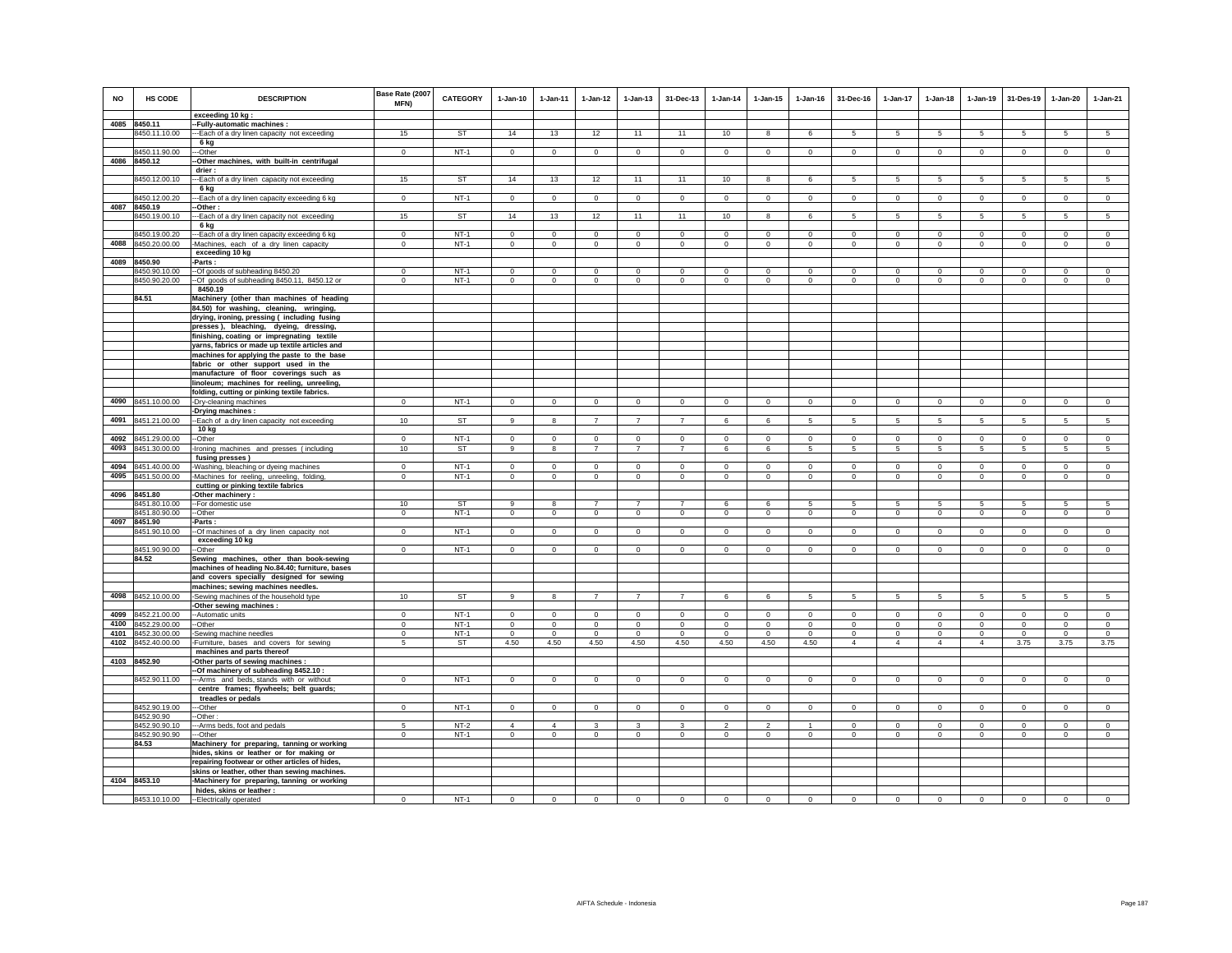| <b>NO</b> | <b>HS CODE</b>                | <b>DESCRIPTION</b>                                                                             | Base Rate (2007<br>MFN) | CATEGORY | $1-Jan-10$   | 1-Jan-11     | $1 - Jan-12$                  | $1 - Jan-13$   | 31-Dec-13   | $1-Jan-14$     | $1-Jan-15$   | $1 - Jan-16$   | 31-Dec-16   | $1-Jan-17$     | $1-Jan-18$   | $1-Jan-19$     | 31-Des-19      | $1-Jan-20$   | $1-Jan-21$                 |
|-----------|-------------------------------|------------------------------------------------------------------------------------------------|-------------------------|----------|--------------|--------------|-------------------------------|----------------|-------------|----------------|--------------|----------------|-------------|----------------|--------------|----------------|----------------|--------------|----------------------------|
|           | 8453.10.20.00                 | -Not electrically operated                                                                     | $\Omega$                | $NT-1$   | $\Omega$     | $\Omega$     | $\Omega$                      | $\Omega$       | $\Omega$    | $\Omega$       | $\Omega$     | $\Omega$       | $\Omega$    | $\Omega$       | $\Omega$     | $\Omega$       | $\Omega$       | $\Omega$     | $\Omega$                   |
| 4105      | 8453.20                       | -Machinery for making or repairing footwear :                                                  |                         |          |              |              |                               |                |             |                |              |                |             |                |              |                |                |              |                            |
|           | 8453.20.10.00                 | --Electrically operated                                                                        | $^{\circ}$              | $NT-1$   | $\mathbf 0$  | $\mathbf 0$  | $\mathbb O$                   | $\mathbf 0$    | $\mathbf 0$ | $\mathbf 0$    | $\mathbf 0$  | $\mathbf 0$    | $\mathbf 0$ | $\mathbf 0$    | $\mathbf 0$  | $\mathbf 0$    | $^{\circ}$     | $\mathsf 0$  | $\circ$                    |
| 4106      | 8453.20.20.00<br>8453.80      | --Not electrically operated                                                                    | $^{\circ}$              | $NT-1$   | $^{\circ}$   | $^{\circ}$   | $\mathbf{0}$                  | $^{\circ}$     | $^{\circ}$  | $\mathbf{0}$   | 0            | $^{\circ}$     | $\circ$     | $^{\circ}$     | $^{\circ}$   | $^{\circ}$     | $^{\circ}$     | $\circ$      | $^{\circ}$                 |
|           | 8453.80.10.00                 | -Other machinery :                                                                             | $\Omega$                | $NT-1$   | $\Omega$     | $\Omega$     | $\Omega$                      | $\Omega$       | $\Omega$    | $\Omega$       | $\Omega$     | $\Omega$       | $\Omega$    | $\Omega$       | $\Omega$     | $\mathbf 0$    | $\Omega$       | $\Omega$     | $\Omega$                   |
|           | 8453.80.20.00                 | -Electrically operated<br>-Not electrically operated                                           | $\mathbf 0$             | $NT-1$   | $^{\circ}$   | $^{\circ}$   | $\mathbf 0$                   | $\mathbf 0$    | $^{\circ}$  | $\mathbf 0$    | $\mathbf 0$  | $^{\circ}$     | $^{\circ}$  | $\mathbf 0$    | 0            | $^{\circ}$     | $^{\circ}$     | $^{\circ}$   | $^{\circ}$                 |
|           | 4107 8453.90.00.00            | Parts                                                                                          | $\mathbf 0$             | $NT-1$   | $\mathbf 0$  | $\mathbf 0$  | $\overline{0}$                | $\mathsf 0$    | $\,0\,$     | $\mathsf 0$    | $\mathsf 0$  | $\mathsf 0$    | $\circ$     | $\overline{0}$ | $\mathbf 0$  | $\mathbf 0$    | $\mathbf 0$    | $\mathbf 0$  | $\circ$                    |
|           | 84.54                         | Converters, ladles, ingot moulds and casting                                                   |                         |          |              |              |                               |                |             |                |              |                |             |                |              |                |                |              |                            |
|           |                               | machines, of a kind used in metallurgy or in                                                   |                         |          |              |              |                               |                |             |                |              |                |             |                |              |                |                |              |                            |
|           |                               | metal foundries.                                                                               |                         |          |              |              |                               |                |             |                |              |                |             |                |              |                |                |              |                            |
| 4108      | 8454.10.00.00                 | -Converters                                                                                    | $\Omega$                | $NT-1$   | $\Omega$     | $\Omega$     | $\mathbf 0$                   | $\mathbf 0$    | $\Omega$    | $\Omega$       | $\mathbf 0$  | $\Omega$       | $\Omega$    | $\Omega$       | $\Omega$     | $\Omega$       | $\Omega$       | $\Omega$     | $\Omega$                   |
| 4109      | 8454.20.00.00                 | -Ingot moulds and ladles                                                                       | $^{\circ}$              | $NT-1$   | $\mathbf 0$  | $\mathbf 0$  | $\mathbf 0$                   | $\mathsf 0$    | $\mathbf 0$ | $\mathbf 0$    | $\mathbf 0$  | $\mathbf 0$    | $\mathbf 0$ | $\mathbf 0$    | $\mathbf 0$  | $\mathbf 0$    | $\overline{0}$ | $\mathbf 0$  | $\circ$                    |
|           | 4110 8454.30.00.00            | -Casting machines                                                                              | $\mathbf 0$             | $NT-1$   | $\circ$      | $\circ$      | $\circ$                       | $\mathbf 0$    | $\mathbf 0$ | $\circ$        | $\mathbf 0$  | $\mathbf 0$    | $\circ$     | $\mathbf 0$    | $\circ$      | $\mathbf 0$    | $\circ$        | $\mathbf 0$  | $\circ$                    |
|           | 4111 8454.90.00.00            | -Parts                                                                                         | $\mathbf 0$             | $NT-1$   | $\circ$      | $\circ$      | $\circ$                       | $\mathbf 0$    | $\mathbf 0$ | $\overline{0}$ | $\mathbf 0$  | $\mathbf 0$    | $\circ$     | $\circ$        | $\mathbf 0$  | $\overline{0}$ | $\overline{0}$ | $\mathbf 0$  | $\mathbf 0$                |
|           | 84.55                         | Metal-rolling mills and rolls therefor.                                                        |                         |          |              |              |                               |                |             |                |              |                |             |                |              |                |                |              |                            |
|           | 4112 8455.10.00.00            | Tube mills                                                                                     | $^{\circ}$              | $NT-1$   | $\mathsf 0$  | $\circ$      | $\mathbf 0$                   | $\mathbf 0$    | $\mathbf 0$ | $\mathbf 0$    | $\mathbf 0$  | $\mathbf 0$    | $\circ$     | $\mathbf{0}$   | $\mathbf{0}$ | $\overline{0}$ | $\mathbf 0$    | $\mathbf 0$  | $\mathsf 0$                |
|           |                               | Other rolling mills:                                                                           |                         |          |              |              |                               |                |             |                |              |                |             |                |              |                |                |              |                            |
| 4113      | 8455.21.00.00                 | -Hot or combination hot and cold                                                               | $\mathbf 0$             | $NT-1$   | $\Omega$     | $\mathbf 0$  | $\mathbf 0$                   | $\mathbf 0$    | $\mathbf 0$ | $\mathbf 0$    | $\mathbf 0$  | $\mathbf 0$    | $\mathbf 0$ | $\mathbf 0$    | $\mathbf 0$  | $\mathbf 0$    | $^{\circ}$     | $\mathbf 0$  | $\Omega$                   |
| 4114      | 8455.22.00.00                 | -Cold                                                                                          | $\mathbf 0$             | $NT-1$   | $\mathbf 0$  | $\mathbf 0$  | $\mathsf 0$                   | $\mathsf 0$    | $\mathbf 0$ | $\circ$        | $\mathbf 0$  | $\mathbf 0$    | $\mathbf 0$ | $\mathsf 0$    | $\mathbf 0$  | $\mathbf 0$    | $\mathbf 0$    | $\mathbf 0$  | $\mathbb O$                |
|           | 4115 8455.30.00.00            | -Rolls for rolling mills                                                                       | $\mathbf 0$             | $NT-1$   | $\circ$      | $\mathbf 0$  | $\circ$                       | $\mathbf 0$    | $\mathbf 0$ | $\circ$        | $\mathbf 0$  | $\mathbf 0$    | $\circ$     | $\mathbf 0$    | $\mathbf 0$  | $\mathbf 0$    | $\mathbf 0$    | $\mathbf 0$  | $\mathbf 0$                |
|           | 4116 8455.90.00.00            | -Other parts                                                                                   | $\mathbf 0$             | $NT-1$   | $\mathbf 0$  | $\mathbf 0$  | $\mathbf 0$                   | $\mathbf 0$    | $\mathbf 0$ | $\mathsf 0$    | $\mathsf 0$  | $\mathbf{0}$   | $\circ$     | $\mathsf 0$    | $\mathbf 0$  | $\mathbf 0$    | $\mathbf 0$    | $\mathbf 0$  | $\mathbf 0$                |
|           | 84.56                         | Machine-tools for working any material by                                                      |                         |          |              |              |                               |                |             |                |              |                |             |                |              |                |                |              |                            |
|           |                               | removal of material, by laser or other light<br>or photon beam, ultrasonic, electro-discharge, |                         |          |              |              |                               |                |             |                |              |                |             |                |              |                |                |              |                            |
|           |                               |                                                                                                |                         |          |              |              |                               |                |             |                |              |                |             |                |              |                |                |              |                            |
|           |                               | electro-chemical, electron beam, ionic-<br>beam or plasma arc processes.                       |                         |          |              |              |                               |                |             |                |              |                |             |                |              |                |                |              |                            |
|           | 4117 8456.10.00.00            | -Operated by laser or other light or photon                                                    | $\mathbf 0$             | NT-1     | $\circ$      | $\circ$      | $\circ$                       | $\mathbf 0$    | $\mathbf 0$ | $\circ$        | $\mathbf 0$  | $\circ$        | $\circ$     | $\mathbf 0$    | $\circ$      | $\mathbf 0$    | $\mathbf{0}$   | $\mathbf 0$  | $\circ$                    |
|           |                               | beam processes                                                                                 |                         |          |              |              |                               |                |             |                |              |                |             |                |              |                |                |              |                            |
|           | 4118 8456.20.00.00            | -Operated by ultrasonic processes                                                              | $\Omega$                | $NT-1$   | $\Omega$     | $^{\circ}$   | $\mathbf 0$                   | $^{\circ}$     | $\Omega$    | $^{\circ}$     | $^{\circ}$   | $^{\circ}$     | $\Omega$    | $\mathbf 0$    | $\Omega$     | $^{\circ}$     | $\overline{0}$ | $\Omega$     | $\Omega$                   |
| 4119      | 8456.30.00.00                 | -Operated by electro-discharge processes                                                       | $\mathbf{0}$            | $NT-1$   | $\circ$      | $^{\circ}$   | $\mathbf 0$                   | $\mathbf 0$    | $\mathbf 0$ | 0              | $^{\circ}$   | $\mathbf 0$    | $^{\circ}$  | $\mathbf 0$    | $\mathbf 0$  | $\mathbf 0$    | $\mathbf 0$    | $\circ$      | $\circ$                    |
|           | 4120 8456.90                  | -Other:                                                                                        |                         |          |              |              |                               |                |             |                |              |                |             |                |              |                |                |              |                            |
|           | 8456.90.10.00                 | -Machine tools, numerically controlled, for                                                    | $\mathbf 0$             | $NT-1$   | $^{\circ}$   | $\mathbf 0$  | $\mathbf 0$                   | $\mathbf 0$    | $\mathbf 0$ | $\circ$        | $^{\circ}$   | $^{\circ}$     | $^{\circ}$  | $\mathbf 0$    | $\mathbf 0$  | $\mathbf 0$    | $^{\circ}$     | $^{\circ}$   | $\mathbf 0$                |
|           |                               | working any material by removal of material,                                                   |                         |          |              |              |                               |                |             |                |              |                |             |                |              |                |                |              |                            |
|           |                               | by plasma arc processes, for the manufacture                                                   |                         |          |              |              |                               |                |             |                |              |                |             |                |              |                |                |              |                            |
|           |                               | of printed circuit boards or printed wiring                                                    |                         |          |              |              |                               |                |             |                |              |                |             |                |              |                |                |              |                            |
|           |                               | boards                                                                                         |                         |          |              |              |                               |                |             |                |              |                |             |                |              |                |                |              |                            |
|           | 8456.90.20.00                 | -Wet processing equipment for the application                                                  | $\Omega$                | $NT-1$   | $\Omega$     | $\circ$      | $\circ$                       | $\mathbf 0$    | $\mathbf 0$ | $\circ$        | $\mathbf 0$  | $\Omega$       | $\circ$     | $\mathbf 0$    | $\Omega$     | $\Omega$       | $\mathbf 0$    | $\mathbf 0$  | $\mathbf 0$                |
|           |                               | by immersion of electrochemical solutions,                                                     |                         |          |              |              |                               |                |             |                |              |                |             |                |              |                |                |              |                            |
|           |                               | whether or not for the purpose of removing<br>material on printed circuit boards or            |                         |          |              |              |                               |                |             |                |              |                |             |                |              |                |                |              |                            |
|           |                               | printed wiring boards                                                                          |                         |          |              |              |                               |                |             |                |              |                |             |                |              |                |                |              |                            |
|           | 8456.90.90.00                 | -Other                                                                                         | $\mathbf 0$             | $NT-1$   | $\mathsf 0$  | $\circ$      | $\circ$                       | $\mathbf 0$    | $\circ$     | $\circ$        | $\mathsf 0$  | $\mathsf 0$    | $\mathbf 0$ | $\circ$        | $\mathbf 0$  | $\circ$        | $\circ$        | $\mathsf 0$  | $\mathsf 0$                |
|           | 84.57                         | Machining centres, unit construction machines                                                  |                         |          |              |              |                               |                |             |                |              |                |             |                |              |                |                |              |                            |
|           |                               | (single station) and multi-station transfer                                                    |                         |          |              |              |                               |                |             |                |              |                |             |                |              |                |                |              |                            |
|           |                               | machines, for working metal.                                                                   |                         |          |              |              |                               |                |             |                |              |                |             |                |              |                |                |              |                            |
|           | 4121 8457.10.00.00            | -Machining centres                                                                             | $\Omega$                | $NT-1$   | $\Omega$     | $\Omega$     | $\mathbf 0$                   | $\Omega$       | $\mathbf 0$ | $\mathbf 0$    | $\Omega$     | $\Omega$       | $\Omega$    | $\mathbf 0$    | $\Omega$     | $\Omega$       | $\mathbf 0$    | $\Omega$     | $\Omega$                   |
|           | 4122 8457.20.00.00            | -Unit construction machines (single-station)                                                   | $\mathbf 0$             | $NT-1$   | $\Omega$     | $\mathsf 0$  | $\overline{0}$                | $\overline{0}$ | $\mathsf 0$ | $\overline{0}$ | $\mathsf 0$  | $\Omega$       | $\Omega$    | $\overline{0}$ | $\Omega$     | $\Omega$       | $\mathbf 0$    | $\Omega$     | $\Omega$                   |
|           | 4123 8457,30,00,00            | -Multi-station transfer machines                                                               | $\circ$                 | $NT-1$   | $\circ$      | $\circ$      | $\mathbf{0}$                  | $\mathbf{0}$   | $\Omega$    | $\mathbf{0}$   | $\mathbf{0}$ | $\mathbf 0$    | $\circ$     | $\circ$        | $\circ$      | $\mathbf 0$    | $\Omega$       | $\mathbf{0}$ | $\circ$                    |
|           | 84.58                         | Lathes (including turning centres) for                                                         |                         |          |              |              |                               |                |             |                |              |                |             |                |              |                |                |              |                            |
|           |                               | removing metal.                                                                                |                         |          |              |              |                               |                |             |                |              |                |             |                |              |                |                |              |                            |
|           | 4124 8458.11.00.00            | -Horizontal lathes :                                                                           | $\Omega$                | $NT-1$   | $\mathbf{0}$ | $\mathbf 0$  |                               | $\mathbf 0$    | $\mathbf 0$ |                | $\mathbf 0$  | $\mathbf{0}$   | $\mathbf 0$ | $\mathbf 0$    | $\mathbf{0}$ | $\mathbf 0$    | $\overline{0}$ | $\mathbf 0$  |                            |
|           | 4125 8458.19.00.00            | -Numerically controlled<br>-Other                                                              | $^{\circ}$              | $NT-1$   | $\circ$      | $^{\circ}$   | $\mathbf 0$<br>$\overline{0}$ | $\mathbf 0$    | $\mathbf 0$ | $\,0\,$        |              | $\mathbf 0$    | $\circ$     | $\mathbf 0$    | $\circ$      | $\mathbf 0$    | $\mathbf 0$    | $\circ$      | $\mathbf 0$<br>$\mathbf 0$ |
|           |                               | Other lathes:                                                                                  |                         |          |              |              |                               |                |             | $\mathbf{0}$   | 0            |                |             |                |              |                |                |              |                            |
|           | 4126 8458.91.00.00            | -Numerically controlled                                                                        | $\Omega$                | $NT-1$   | $\Omega$     | $\Omega$     | $\mathbf{0}$                  | $\Omega$       | $\Omega$    | $\Omega$       | $\Omega$     | $\Omega$       | $\Omega$    | $\Omega$       | $\Omega$     | $\Omega$       | $\circ$        | $\Omega$     | $\Omega$                   |
| 4127      | 8458.99.00.00                 | -Other                                                                                         | $\mathbf 0$             | $NT-1$   | $\circ$      | $\circ$      | $\circ$                       | $\mathbf 0$    | $\mathbf 0$ | $\mathbf 0$    | $\mathbf 0$  | $\circ$        | $\circ$     | $\circ$        | $\mathbf 0$  | $\mathbf 0$    | $\mathbf 0$    | $\mathbf 0$  | $\mathbf 0$                |
|           | 84.59                         | Machine-tools (including way-type unit head-                                                   |                         |          |              |              |                               |                |             |                |              |                |             |                |              |                |                |              |                            |
|           |                               | machines) for drilling, boring, milling,                                                       |                         |          |              |              |                               |                |             |                |              |                |             |                |              |                |                |              |                            |
|           |                               | threading or tapping by removing metal, other                                                  |                         |          |              |              |                               |                |             |                |              |                |             |                |              |                |                |              |                            |
|           |                               | than lathes (including turning centres) of                                                     |                         |          |              |              |                               |                |             |                |              |                |             |                |              |                |                |              |                            |
|           |                               | heading 84.58.                                                                                 |                         |          |              |              |                               |                |             |                |              |                |             |                |              |                |                |              |                            |
| 4128      | 8459.10                       | -Way-type unit head machines :                                                                 |                         |          |              |              |                               |                |             |                |              |                |             |                |              |                |                |              |                            |
|           | 8459.10.10.00                 | --Electrically operated                                                                        | $^{\circ}$              | $NT-1$   | $^{\circ}$   | $^{\circ}$   | $^{\circ}$                    | $^{\circ}$     | $^{\circ}$  | $^{\circ}$     | $^{\circ}$   | $^{\circ}$     | 0           | 0              | 0            | $^{\circ}$     | $^{\circ}$     | 0            | $^{\circ}$                 |
|           | 8459.10.20.00                 | -- Not electrically operated                                                                   | $\mathbf 0$             | $NT-1$   | $\mathbf 0$  | $\mathbf 0$  | $\circ$                       | $\mathbf 0$    | $\mathbf 0$ | $\overline{0}$ | $\mathbf 0$  | $\mathbf 0$    | $\mathbf 0$ | $\mathbf 0$    | $\mathbf 0$  | $\mathbf 0$    | $\circ$        | $\mathbf 0$  | $\mathbf 0$                |
|           |                               | Other drilling machines :                                                                      |                         |          |              |              |                               |                |             |                |              |                |             |                |              |                |                |              |                            |
| 4130      | 4129 8459.21.00.00<br>8459.29 | -Numerically controlled                                                                        | $\mathbf{0}$            | $NT-1$   | $\mathsf 0$  | $\mathbf{0}$ | $\circ$                       | $\mathbf 0$    | $\mathbf 0$ | $\mathsf 0$    | $\mathbf 0$  | $\mathsf 0$    | $\mathbf 0$ | $\mathsf 0$    | $\mathbf 0$  | $\overline{0}$ | $\circ$        | $\mathbf 0$  | $\mathsf 0$                |
|           | 8459.29.10.00                 | Other:<br>-Electrically operated                                                               | $\mathbf 0$             | $NT-1$   | $\mathbf 0$  | $\mathbf 0$  | $\circ$                       | $\mathsf 0$    | $\mathbf 0$ | $\overline{0}$ | $\mathbf 0$  | $\mathbf 0$    | $\mathbf 0$ | $\mathbf 0$    | $\mathbf 0$  | $\mathbf 0$    | $\mathbf 0$    | $\circ$      | $\mathbb O$                |
|           | 8459.29.20.00                 | -Not electrically operated                                                                     | $\Omega$                | $NT-1$   | $\Omega$     | $\circ$      | $\circ$                       | $\mathbf 0$    | $\mathbf 0$ | $\circ$        | $\mathbf 0$  | $\Omega$       | $\circ$     | $\mathbf 0$    | $\Omega$     | $\mathbf 0$    | $^{\circ}$     | $\mathbf 0$  | $\Omega$                   |
|           |                               | -Other boring-milling machines                                                                 |                         |          |              |              |                               |                |             |                |              |                |             |                |              |                |                |              |                            |
|           | 4131 8459.31.00.00            | -Numerically controlled                                                                        | $\Omega$                | $NT-1$   | $\Omega$     | $\Omega$     | $\Omega$                      | $\Omega$       | $\Omega$    | $\Omega$       | $\Omega$     | $\Omega$       | $\Omega$    | $\Omega$       | $\Omega$     | $\Omega$       | $\Omega$       | $\Omega$     | $\Omega$                   |
|           | 4132 8459.39                  | -Other :                                                                                       |                         |          |              |              |                               |                |             |                |              |                |             |                |              |                |                |              |                            |
|           | 8459.39.10.00                 | ---Electrically operated                                                                       | $^{\circ}$              | $NT-1$   | $\mathbf 0$  | $\mathbf 0$  | $\mathbf 0$                   | $\mathbf 0$    | $\mathbf 0$ | $\mathbf 0$    | $\mathbf 0$  | $\mathbf 0$    | $^{\circ}$  | $\mathbf 0$    | $^{\circ}$   | $^{\circ}$     | $^{\circ}$     | $\mathbf 0$  | $\mathbf 0$                |
|           |                               | 8459.39.20.00 --- Not electrically operated                                                    | $\mathbf{0}$            | $NT-1$   | $^{\circ}$   | 0            | 0                             | $^{\circ}$     | $^{\circ}$  | 0              | $^{\circ}$   | $\overline{0}$ | $^{\circ}$  | 0              | $^{\circ}$   | 0              | $\mathbf 0$    | $\mathbf 0$  | $\circ$                    |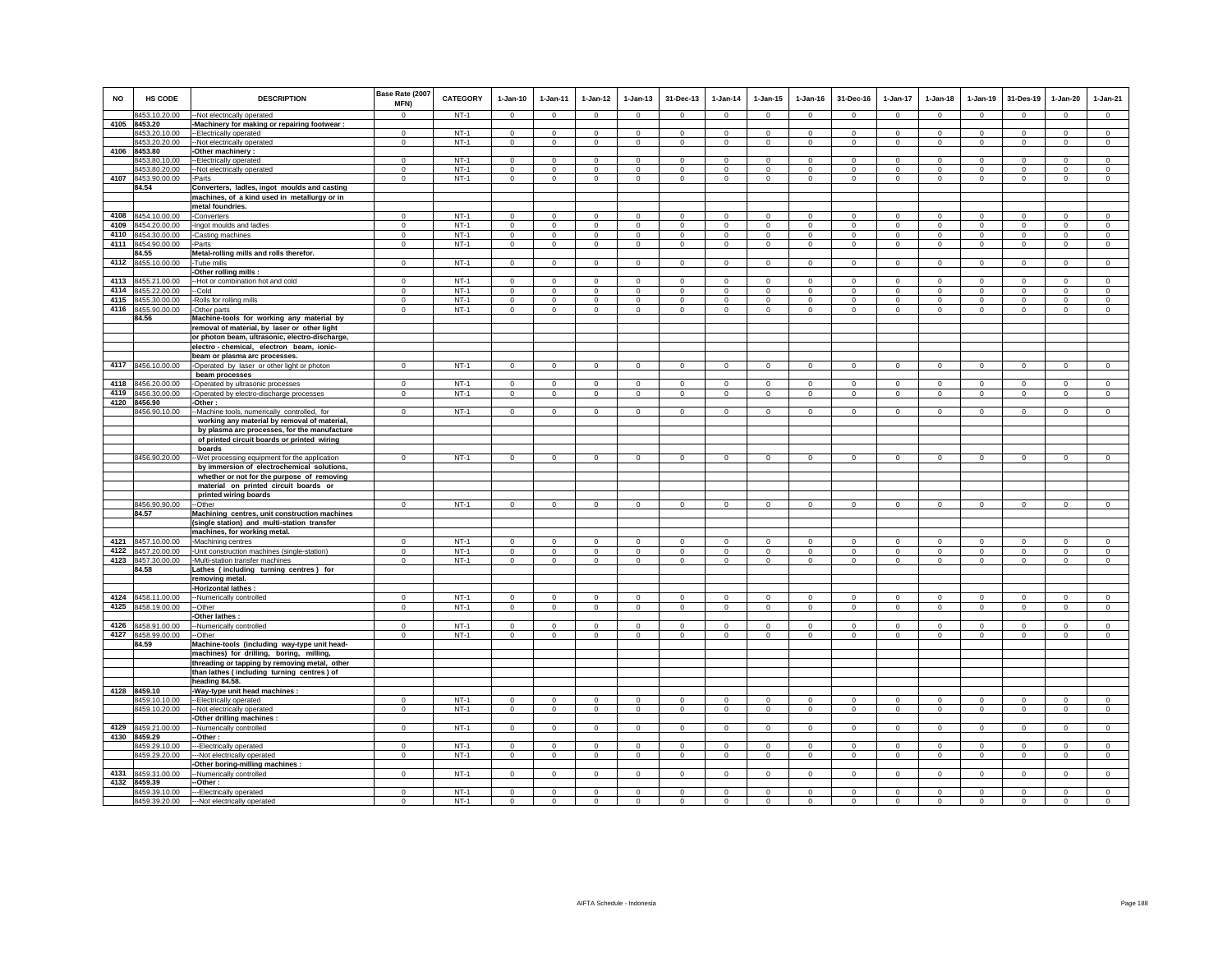| <b>NO</b>    | HS CODE                        | <b>DESCRIPTION</b>                                                                 | Base Rate (2007<br>MFN)    | <b>CATEGORY</b>  | $1-Jan-10$                 | 1-Jan-11                | $1 - Jan-12$               | $1 - Jan-13$                | 31-Dec-13                  | $1-Jan-14$                 | $1 - Jan-15$              | $1 - Jan-16$             | 31-Dec-16                 | 1-Jan-17                   | $1 - Jan-18$                | $1-Jan-19$                 | 31-Des-19                  | $1-Jan-20$                 | $1-Jan-21$                 |
|--------------|--------------------------------|------------------------------------------------------------------------------------|----------------------------|------------------|----------------------------|-------------------------|----------------------------|-----------------------------|----------------------------|----------------------------|---------------------------|--------------------------|---------------------------|----------------------------|-----------------------------|----------------------------|----------------------------|----------------------------|----------------------------|
| 4133         | 8459.40                        | -Other boring machines :                                                           |                            |                  |                            |                         |                            |                             |                            |                            |                           |                          |                           |                            |                             |                            |                            |                            |                            |
|              | 8459.40.10.00                  | -- Electrically operated                                                           | $\Omega$                   | $NT-1$           | $\Omega$                   | $\Omega$                | $\Omega$                   | $\mathbf 0$                 | $\mathbf 0$                | $\Omega$                   | $\mathbf 0$               | $\Omega$                 | $\Omega$                  | $\Omega$                   | $\Omega$                    | $\Omega$                   | $\Omega$                   | $\Omega$                   | $\mathsf 0$                |
|              | 8459.40.20.00                  | --Not electrically operated                                                        | $\mathbf 0$                | $NT-1$           | $\mathbf 0$                | $\circ$                 | $\mathbf 0$                | $\circ$                     | $\mathbf 0$                | $\mathbf 0$                | $\mathbf 0$               | $^{\circ}$               | $\circ$                   | $\mathbf 0$                | $\mathbf 0$                 | $\mathbf 0$                | $\circ$                    | $\mathbf 0$                | $\mathbf 0$                |
|              |                                | -Milling machines, knee-type :                                                     |                            |                  |                            |                         |                            |                             |                            |                            |                           |                          |                           |                            |                             |                            |                            |                            |                            |
| 4134         | 8459.51.00.00                  | -Numerically controlled                                                            | $\mathbf 0$                | $NT-1$           | $\circ$                    | $\circ$                 | $\circ$                    | $\circ$                     | $\mathbf{0}$               | $\mathbf 0$                | $^{\circ}$                | $\mathbf 0$              | $^{\circ}$                | $\circ$                    | $\circ$                     | $\mathbf{0}$               | $\circ$                    | $^{\circ}$                 | $\circ$                    |
| 4135         | 8459.59                        | -Other:                                                                            |                            |                  |                            |                         |                            |                             |                            |                            |                           |                          |                           |                            |                             |                            |                            |                            |                            |
|              | 8459.59.10.00                  | --Electrically operated                                                            | $\mathbf 0$                | $NT-1$           | $\mathbf 0$                | $\mathbf 0$             | 0                          | $\mathbf 0$                 | $\overline{0}$             | 0                          | $\mathbf 0$               | $\mathbf 0$              | $\mathbf 0$               | $\mathbf 0$                | $\mathbf 0$                 | $\mathbf 0$                | $\bf{0}$                   | $\mathbf 0$                | $\mathbf 0$                |
|              | 8459.59.20.00                  | -Not electrically operated                                                         | $\mathbf 0$                | $NT-1$           | $\circ$                    | $\circ$                 | $\mathbf 0$                | $\mathbf 0$                 | $\mathbf 0$                | $\circ$                    | $\mathbf 0$               | $\mathbf 0$              | $\mathbf 0$               | $\mathbf 0$                | $\mathbf 0$                 | $\mathbf 0$                | $\mathbf 0$                | $\mathbf 0$                | $\mathbf 0$                |
| 4136         | 8459.61.00.00                  | -Other milling machine<br>-Numerically controlled                                  | $\,0\,$                    | $NT-1$           | $\circ$                    | $\circ$                 | $\mathsf{O}$               | $\mathbf 0$                 | $\mathsf 0$                | $\Omega$                   | $\mathbf 0$               | $\mathbf 0$              | $\Omega$                  | $\mathsf{O}$               | $\circ$                     | $\,0\,$                    | $\mathbf{0}$               | $\circ$                    | $\circ$                    |
| 4137         | 8459.69                        | --Other:                                                                           |                            |                  |                            |                         |                            |                             |                            |                            |                           |                          |                           |                            |                             |                            |                            |                            |                            |
|              | 8459.69.10.00                  | ---Electrically operated                                                           | $^{\circ}$                 | $NT-1$           | $\mathbf 0$                | $\mathbf 0$             | $\mathbf 0$                | $^{\circ}$                  | $\mathbf 0$                | $\circ$                    | $^{\circ}$                | $^{\circ}$               | $\mathbf 0$               | $\mathbf 0$                | $\mathbf 0$                 | $\mathbf 0$                | $\overline{0}$             | $\mathbf 0$                | $\mathbf 0$                |
|              | 8459.69.20.00                  | --- Not electrically operated                                                      | $^{\circ}$                 | $NT-1$           | $^{\circ}$                 | $\mathbf{0}$            | $\mathbf{0}$               | $^{\circ}$                  | $\mathbf{0}$               | $\mathbf{0}$               | $^{\circ}$                | $^{\circ}$               | $^{\circ}$                | $\mathbf{0}$               | $\circ$                     | $\mathbf{0}$               | $\overline{0}$             | $\circ$                    | $\mathbf{0}$               |
|              | 4138 8459.70                   | -Other threading or tapping machines :                                             |                            |                  |                            |                         |                            |                             |                            |                            |                           |                          |                           |                            |                             |                            |                            |                            |                            |
|              | 8459.70.10.00                  | -Electrically operated                                                             | $\mathbf 0$                | $NT-1$           | $\Omega$                   | $\Omega$                | $\mathbf 0$                | $\Omega$                    | $\mathbf 0$                | $\Omega$                   | $\Omega$                  | $\Omega$                 | $\Omega$                  | $\Omega$                   | $\Omega$                    | $\Omega$                   | $\mathbf 0$                | $\Omega$                   | $\Omega$                   |
|              | 8459.70.20.00                  | -- Not electrically operated                                                       | $\mathbf 0$                | $NT-1$           | $\circ$                    | $\circ$                 | $\circ$                    | $\mathbf 0$                 | $\mathbf 0$                | $\mathbf 0$                | $\mathbf 0$               | $^{\circ}$               | $\mathbf 0$               | $\mathbf 0$                | $\mathbf 0$                 | $\mathbf 0$                | $\mathbf 0$                | $\mathbf 0$                | $\mathbf 0$                |
|              | 84.60                          | Machine-tools for deburring, sharpening,                                           |                            |                  |                            |                         |                            |                             |                            |                            |                           |                          |                           |                            |                             |                            |                            |                            |                            |
|              |                                | grinding, honing, lapping, polishing or                                            |                            |                  |                            |                         |                            |                             |                            |                            |                           |                          |                           |                            |                             |                            |                            |                            |                            |
|              |                                | otherwise finishing metal or cermets by means                                      |                            |                  |                            |                         |                            |                             |                            |                            |                           |                          |                           |                            |                             |                            |                            |                            |                            |
|              |                                | of grinding stones, abrasives or polishing                                         |                            |                  |                            |                         |                            |                             |                            |                            |                           |                          |                           |                            |                             |                            |                            |                            |                            |
|              |                                | products, other than gear cutting, gear                                            |                            |                  |                            |                         |                            |                             |                            |                            |                           |                          |                           |                            |                             |                            |                            |                            |                            |
|              |                                | grinding or gear finishing machines of heading                                     |                            |                  |                            |                         |                            |                             |                            |                            |                           |                          |                           |                            |                             |                            |                            |                            |                            |
|              |                                | 84.61.                                                                             |                            |                  |                            |                         |                            |                             |                            |                            |                           |                          |                           |                            |                             |                            |                            |                            |                            |
|              |                                | -Flat-surface grinding machines, in which the                                      |                            |                  |                            |                         |                            |                             |                            |                            |                           |                          |                           |                            |                             |                            |                            |                            |                            |
|              |                                | positioning in any one axis can be set up to                                       |                            |                  |                            |                         |                            |                             |                            |                            |                           |                          |                           |                            |                             |                            |                            |                            |                            |
|              |                                | an accuracy of at least 0.01 mm :                                                  |                            |                  |                            |                         |                            |                             |                            |                            |                           |                          |                           |                            |                             |                            |                            |                            |                            |
| 4139<br>4140 | 8460.11.00.00<br>8460.19       | --Numerically controlled<br>-Other :                                               | $\mathbf 0$                | $NT-1$           | $\circ$                    | $\circ$                 | $\circ$                    | $\mathbf 0$                 | $\mathbf{0}$               | $\circ$                    | $\mathbf 0$               | $\mathbf 0$              | $\mathbf 0$               | $\mathbf 0$                | $\circ$                     | $\mathbf 0$                | $\mathbf 0$                | $\mathbf 0$                | $\mathsf 0$                |
|              | 8460.19.10.00                  | ---Electrically operated                                                           | $\mathbf{0}$               | $NT-1$           | $\Omega$                   | $^{\circ}$              | $\Omega$                   | $\Omega$                    | $\Omega$                   | $\Omega$                   | $\Omega$                  | $\Omega$                 | $\Omega$                  | $\Omega$                   | $\Omega$                    | $^{\circ}$                 | $\mathbf 0$                | $\Omega$                   | $\Omega$                   |
|              | 8460.19.20.00                  | --- Not electrically operated                                                      | $\Omega$                   | $NT-1$           | $\Omega$                   | $\Omega$                | $\overline{0}$             | $\overline{0}$              | $\Omega$                   | $\overline{0}$             | $\Omega$                  | $\Omega$                 | $\Omega$                  | $\overline{0}$             | $\Omega$                    | $\Omega$                   | $\overline{0}$             | $\Omega$                   | $\overline{0}$             |
|              |                                | -Other grinding machines, in which the                                             |                            |                  |                            |                         |                            |                             |                            |                            |                           |                          |                           |                            |                             |                            |                            |                            |                            |
|              |                                | positioning in any one axis can be set up                                          |                            |                  |                            |                         |                            |                             |                            |                            |                           |                          |                           |                            |                             |                            |                            |                            |                            |
|              |                                | to an accuracy of at least 0.01 mm :                                               |                            |                  |                            |                         |                            |                             |                            |                            |                           |                          |                           |                            |                             |                            |                            |                            |                            |
| 4141         | 8460.21.00.00                  | --Numerically controlled                                                           | $\mathbf 0$                | $NT-1$           | $\circ$                    | $\circ$                 | $\mathbf 0$                | $\circ$                     | $\mathbf{0}$               | $\circ$                    | $\mathbf 0$               | $\mathbf 0$              | $\mathbf 0$               | $\mathbf 0$                | $\circ$                     | $\mathbf 0$                | $\circ$                    | $\mathbf 0$                | $\circ$                    |
| 4142         | 8460.29                        | -Other :                                                                           |                            |                  |                            |                         |                            |                             |                            |                            |                           |                          |                           |                            |                             |                            |                            |                            |                            |
|              | 8460.29.10.00                  | -Electrically operated                                                             | $\mathbf 0$                | $NT-1$           | $\circ$                    | $\circ$                 | $\mathbf{0}$               | $\mathbf 0$                 | $\mathbf 0$                | $\mathbf 0$                | $\mathbf 0$               | $\mathbf 0$              | $\mathbf{0}$              | $\mathbf 0$                | $\mathsf 0$                 | $\mathsf 0$                | $\circ$                    | $\mathsf 0$                | $\mathsf 0$                |
|              | 8460.29.20.00                  | -- Not electrically operated                                                       | $\mathbf 0$                | $NT-1$           | $\mathbf 0$                | $\circ$                 | $\mathbf 0$                | $\circ$                     | $\mathbf 0$                | $\circ$                    | $\mathbf 0$               | $\mathbf 0$              | $\mathbf 0$               | $\mathbf 0$                | $\circ$                     | $\mathbf 0$                | $\circ$                    | $\mathbf 0$                | $\Omega$                   |
|              |                                | -Sharpening (tool or cutter grinding)                                              |                            |                  |                            |                         |                            |                             |                            |                            |                           |                          |                           |                            |                             |                            |                            |                            |                            |
|              |                                | machines:                                                                          |                            |                  |                            |                         |                            |                             |                            |                            |                           |                          |                           |                            |                             |                            |                            |                            |                            |
|              | 4143 8460.31                   | -Numerically controlled :                                                          |                            |                  |                            |                         |                            |                             |                            |                            |                           |                          |                           |                            |                             |                            |                            |                            |                            |
|              | 8460.31.10.00                  | --Machine tools, numerically controlled, for                                       | $\mathbf 0$                | $NT-1$           | $\mathsf 0$                | $\Omega$                | $\mathbf 0$                | $\mathbf 0$                 | $\mathsf 0$                | $\mathbf 0$                | $\mathbf 0$               | $\Omega$                 | $\Omega$                  | $\mathbf 0$                | $\mathsf 0$                 | $\mathbf 0$                | $\circ$                    | $\mathsf 0$                | $\Omega$                   |
|              |                                | sharpening carbide drilling bits with a                                            |                            |                  |                            |                         |                            |                             |                            |                            |                           |                          |                           |                            |                             |                            |                            |                            |                            |
|              |                                | shank diameter not exceeding 3.175 mm,<br>provided with fixed collets and having a |                            |                  |                            |                         |                            |                             |                            |                            |                           |                          |                           |                            |                             |                            |                            |                            |                            |
|              |                                | power not exceeding 0.74 kW                                                        |                            |                  |                            |                         |                            |                             |                            |                            |                           |                          |                           |                            |                             |                            |                            |                            |                            |
|              | 8460.31.90.00                  | -Other                                                                             | $\mathsf 0$                | $NT-1$           | $\mathsf 0$                | $\mathsf 0$             | $\mathbf 0$                | $\mathbf 0$                 | $\mathbf 0$                | $\circ$                    | $\mathbf 0$               | $\mathbb O$              | $\mathbf 0$               | $\mathbf 0$                | $\mathsf 0$                 | $\mathbf 0$                | $\circ$                    | $\mathsf 0$                | $\mathsf 0$                |
| 4144         | 8460.39                        | Other:                                                                             |                            |                  |                            |                         |                            |                             |                            |                            |                           |                          |                           |                            |                             |                            |                            |                            |                            |
|              | 8460.39.10.00                  | --Electrically operated                                                            | $\mathbf 0$                | $NT-1$           | $\Omega$                   | $\mathbf 0$             | $\mathbf 0$                | $\mathbf 0$                 | $\mathbf 0$                | $\Omega$                   | $\mathbf 0$               | $\Omega$                 | $^{\circ}$                | $\mathbf 0$                | $\Omega$                    | $\mathbf 0$                | $^{\circ}$                 | $\mathbf 0$                | $\Omega$                   |
|              | 8460.39.20.00                  | --Not electrically operated                                                        | $\,0\,$                    | $NT-1$           | $\mathsf 0$                | $\mathsf 0$             | $\overline{0}$             | $\mathbf 0$                 | $\mathbf 0$                | $\mathsf 0$                | $\mathbf 0$               | $\mathbf 0$              | $\mathbf 0$               | $\overline{0}$             | $\mathsf 0$                 | $\,0\,$                    | $\mathbf 0$                | $\mathsf 0$                | $\mathsf 0$                |
| 4145         | 8460.40                        | -Honing or lapping machines                                                        |                            |                  |                            |                         |                            |                             |                            |                            |                           |                          |                           |                            |                             |                            |                            |                            |                            |
|              | 8460.40.10.00                  | --Electrically operated                                                            | $\overline{0}$             | $NT-1$           | $\mathbf 0$                | $\mathbf 0$             | $\overline{0}$             | $^{\circ}$                  | $\overline{0}$             | $\mathbf 0$                | $\mathbf 0$               | $^{\circ}$               | $\mathbf 0$               | $\overline{0}$             | $\mathbf 0$                 | $\overline{0}$             | $^{\circ}$                 | $\mathbf 0$                | $\mathbf 0$                |
|              | 8460.40.20.00                  | -- Not electrically operated                                                       | $\,0\,$                    | $NT-1$           | $\mathbf 0$                | $\mathbf 0$             | $\mathbf 0$                | $\mathbf 0$                 | $\mathbf 0$                | $\mathbf 0$                | $\mathbf 0$               | $\,0\,$                  | $\mathbf 0$               | $\mathbf 0$                | $\mathbf 0$                 | $\mathbf 0$                | $\mathbf 0$                | $\mathbf 0$                | $\mathbf 0$                |
| 4146         | 8460.90                        | -Other :                                                                           |                            |                  |                            |                         |                            |                             |                            |                            |                           |                          |                           |                            |                             |                            |                            |                            |                            |
|              | 8460.90.10.00<br>8460.90.20.00 | -- Electrically operated<br>--Not electrically operated                            | $\mathsf 0$<br>$\mathbf 0$ | $NT-1$<br>$NT-1$ | $\mathbf 0$<br>$\mathbf 0$ | $\mathbf{0}$<br>$\circ$ | $\mathbf 0$<br>$\mathbf 0$ | $\mathbf{0}$<br>$\mathbf 0$ | $\mathbf 0$<br>$\mathbf 0$ | $\mathbf 0$<br>$\mathbf 0$ | $^{\circ}$<br>$\mathbf 0$ | $^{\circ}$<br>$^{\circ}$ | $^{\circ}$<br>$\mathbf 0$ | $\mathbf 0$<br>$\mathbf 0$ | $\mathbf{0}$<br>$\mathbf 0$ | $\mathbf 0$<br>$\mathbf 0$ | $\mathbf 0$<br>$\mathbf 0$ | $\mathbf 0$<br>$\mathbf 0$ | $\mathsf 0$<br>$\mathbf 0$ |
|              | 84.61                          | Machine-tools for planing, shaping, slotting                                       |                            |                  |                            |                         |                            |                             |                            |                            |                           |                          |                           |                            |                             |                            |                            |                            |                            |
|              |                                | broaching, gear cutting, gear grinding or                                          |                            |                  |                            |                         |                            |                             |                            |                            |                           |                          |                           |                            |                             |                            |                            |                            |                            |
|              |                                | gear finishing, sawing, cutting-off and other                                      |                            |                  |                            |                         |                            |                             |                            |                            |                           |                          |                           |                            |                             |                            |                            |                            |                            |
|              |                                | machine - tools working by removing metal or                                       |                            |                  |                            |                         |                            |                             |                            |                            |                           |                          |                           |                            |                             |                            |                            |                            |                            |
|              |                                | cermets, not elsewhere specified or included.                                      |                            |                  |                            |                         |                            |                             |                            |                            |                           |                          |                           |                            |                             |                            |                            |                            |                            |
|              | 4147 8461.20                   | -Shaping or slotting machines :                                                    |                            |                  |                            |                         |                            |                             |                            |                            |                           |                          |                           |                            |                             |                            |                            |                            |                            |
|              | 8461.20.10.00                  | --Electrically operated                                                            | $^{\circ}$                 | $NT-1$           | $\mathbf 0$                | $\mathbf 0$             | $\mathbf 0$                | $^{\circ}$                  | $\mathbf 0$                | $\mathbf 0$                | $^{\circ}$                | $^{\circ}$               | $^{\circ}$                | $\mathbf 0$                | $^{\circ}$                  | $\mathbf 0$                | $\mathbf 0$                | $\mathbf 0$                | $\mathbf 0$                |
|              | 8461.20.20.00                  | -- Not electrically operated                                                       | $\Omega$                   | $NT-1$           | $\circ$                    | $\circ$                 | $\mathbf 0$                | $\circ$                     | $\mathbf 0$                | $\circ$                    | $\mathbf 0$               | $\mathbf 0$              | $\Omega$                  | $\mathbf 0$                | $\circ$                     | $\circ$                    | $\circ$                    | $\mathsf 0$                | $\mathsf 0$                |
| 4148         | 8461.30                        | -Broaching machines :                                                              |                            |                  |                            |                         |                            |                             |                            |                            |                           |                          |                           |                            |                             |                            |                            |                            |                            |
|              | 8461.30.10.00                  | --Electrically operated                                                            | $\Omega$                   | $NT-1$           | $\Omega$                   | $\Omega$                | $\Omega$                   | $\Omega$                    | $\mathbf 0$                | $\Omega$                   | $\Omega$                  | $\Omega$                 | $\Omega$                  | $\Omega$                   | $\Omega$                    | $\mathbf 0$                | $\mathbf 0$                | $\Omega$                   | $\mathbb O$                |
|              | 8461.30.20.00                  | --Not electrically operated                                                        | $\mathbf 0$                | $NT-1$           | $\circ$                    | $\circ$                 | $\circ$                    | $\mathbf 0$                 | $\mathbf{0}$               | $\circ$                    | $\mathbf 0$               | $\Omega$                 | $\Omega$                  | $\mathbf 0$                | $\Omega$                    | $\circ$                    | $\mathbf 0$                | $\circ$                    | $\Omega$                   |
| 4149         | 8461.40                        | -Gear cutting, gear grinding or gear finishing                                     |                            |                  |                            |                         |                            |                             |                            |                            |                           |                          |                           |                            |                             |                            |                            |                            |                            |
|              |                                | machines:                                                                          |                            |                  |                            |                         |                            |                             |                            |                            |                           |                          |                           |                            |                             |                            |                            |                            |                            |
|              | 8461.40.10.00                  | --Electrically operated                                                            | $\mathbf 0$                | $NT-1$<br>$NT-1$ | $^{\circ}$                 | $^{\circ}$              | $\mathbf 0$                | $^{\circ}$                  | $^{\circ}$                 | $\mathbf 0$                | 0                         | $^{\circ}$               | 0                         | $^{\circ}$                 | $^{\circ}$                  | $^{\circ}$                 | $^{\circ}$                 | $^{\circ}$                 | $^{\circ}$                 |
| 4150         | 8461.40.20.00<br>8461.50       | -- Not electrically operated<br>-Sawing or cutting-off machines :                  | $\mathbf 0$                |                  | $\mathbf 0$                | $\circ$                 | $\mathbf 0$                | $\mathbf 0$                 | $\mathbf{0}$               | $\circ$                    | $\mathbf 0$               | $\,0\,$                  | $\mathbf 0$               | $\mathbf 0$                | $\mathbf 0$                 | $\mathbf 0$                | $\circ$                    | $\mathbf 0$                | $\mathbf 0$                |
|              | 8461.50.10.00                  | -- Electrically operated                                                           | $\mathbf 0$                | $NT-1$           | $\mathsf 0$                | $^{\circ}$              | $\mathbf 0$                | $\mathbf 0$                 | $\mathbf 0$                | $\mathbf 0$                | $^{\circ}$                | $^{\circ}$               | $\mathbf 0$               | $\mathbf 0$                | $\mathbf 0$                 | $\mathbf 0$                | $\mathbf 0$                | $\circ$                    | $\circ$                    |
|              | 8461.50.20.00                  | --Not electrically operated                                                        | $\mathbf 0$                | $NT-1$           | $\circ$                    | $\circ$                 | $\circ$                    | $\circ$                     | $\mathbf{0}$               | $\circ$                    | $\mathbf 0$               | $\mathbf 0$              | $\circ$                   | $\mathbf 0$                | $\Omega$                    | $\mathbf 0$                | $\circ$                    | $\circ$                    | $\circ$                    |
| 4151         | 8461.90                        | -Other:                                                                            |                            |                  |                            |                         |                            |                             |                            |                            |                           |                          |                           |                            |                             |                            |                            |                            |                            |
|              | 8461.90.10.00                  | --Electrically operated                                                            | $\Omega$                   | $NT-1$           | $\Omega$                   | $\Omega$                | $\Omega$                   | $\Omega$                    | $\Omega$                   | $\Omega$                   | $\Omega$                  | $\Omega$                 | $\Omega$                  | $\Omega$                   | $\Omega$                    | $\Omega$                   | $\Omega$                   | $\Omega$                   | $\Omega$                   |
|              | 8461.90.90.00                  | --Not electrically operated                                                        | $^{\circ}$                 | $NT-1$           | $\Omega$                   | $\Omega$                | $\mathbf 0$                | $\Omega$                    | $\mathbf 0$                | $\Omega$                   | $\mathbf 0$               | $\Omega$                 | $\Omega$                  | $\mathbf 0$                | $\Omega$                    | $\Omega$                   | $\Omega$                   | $\Omega$                   | $\Omega$                   |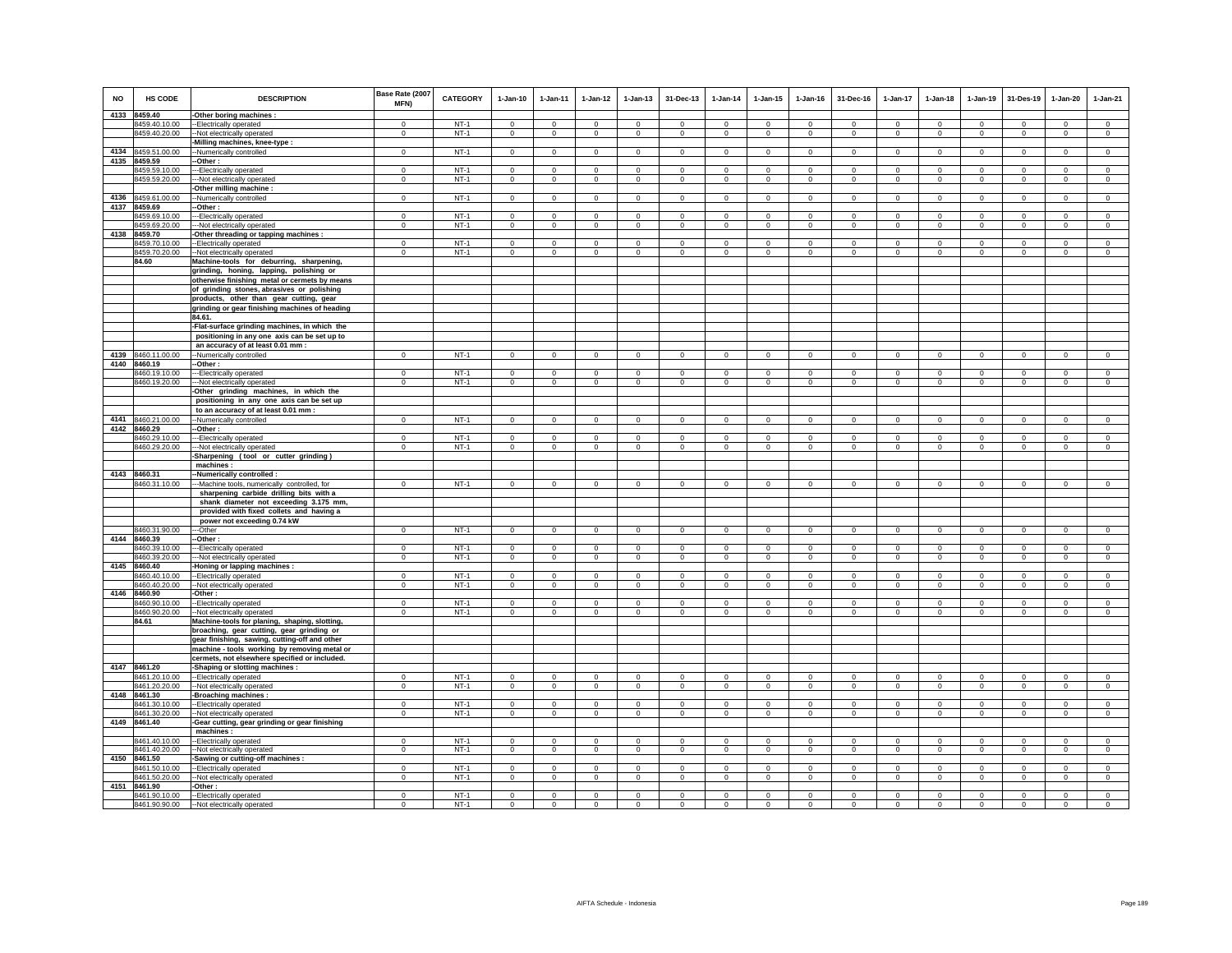| <b>NO</b> | HS CODE                        | <b>DESCRIPTION</b>                                                                          | Base Rate (2007<br><b>MFN)</b> | <b>CATEGORY</b>  | $1-Jan-10$              | $1 - Jan-11$               | $1 - Jan-12$               | $1 - Jan-13$               | 31-Dec-13                  | $1-Jan-14$                 | $1 - Jan-15$               | $1$ -Jan-16               | 31-Dec-16              | $1-Jan-17$                 | $1 - Jan-18$               | $1 - Jan-19$               | 31-Des-19              | 1-Jan-20                  | $1-Jan-21$                 |
|-----------|--------------------------------|---------------------------------------------------------------------------------------------|--------------------------------|------------------|-------------------------|----------------------------|----------------------------|----------------------------|----------------------------|----------------------------|----------------------------|---------------------------|------------------------|----------------------------|----------------------------|----------------------------|------------------------|---------------------------|----------------------------|
|           | 84.62                          | Machine-tools (including presses) for working                                               |                                |                  |                         |                            |                            |                            |                            |                            |                            |                           |                        |                            |                            |                            |                        |                           |                            |
|           |                                | metal by forging, hammering or die-stamping;                                                |                                |                  |                         |                            |                            |                            |                            |                            |                            |                           |                        |                            |                            |                            |                        |                           |                            |
|           |                                | machine-tools (including presses) for working                                               |                                |                  |                         |                            |                            |                            |                            |                            |                            |                           |                        |                            |                            |                            |                        |                           |                            |
|           |                                | metal by bending, folding, straightening,                                                   |                                |                  |                         |                            |                            |                            |                            |                            |                            |                           |                        |                            |                            |                            |                        |                           |                            |
|           |                                | flattening, shearing, punching or notching;<br>presses for working metal or metal carbides, |                                |                  |                         |                            |                            |                            |                            |                            |                            |                           |                        |                            |                            |                            |                        |                           |                            |
|           |                                | not specified above.                                                                        |                                |                  |                         |                            |                            |                            |                            |                            |                            |                           |                        |                            |                            |                            |                        |                           |                            |
|           | 4152 8462.10                   | Forging or die-stamping machines (including                                                 |                                |                  |                         |                            |                            |                            |                            |                            |                            |                           |                        |                            |                            |                            |                        |                           |                            |
|           |                                | presses) and hammers :                                                                      |                                |                  |                         |                            |                            |                            |                            |                            |                            |                           |                        |                            |                            |                            |                        |                           |                            |
|           | 8462.10.10.00                  | -Electrically operated                                                                      | $\mathbf 0$                    | $NT-1$           | $\Omega$                | $\mathbf 0$                | $\mathbf 0$                | $\mathbf 0$                | $\mathbf 0$                | $\mathbf 0$                | $\mathbf 0$                | $\mathbf 0$               | $\circ$                | $\mathbf 0$                | $\mathbf 0$                | $^{\circ}$                 | $^{\circ}$             | $^{\circ}$                | $\circ$                    |
|           | 8462.10.20.00                  | -Not electrically operated                                                                  | $\Omega$                       | $NT-1$           | $\Omega$                | $\mathbf{0}$               | $\overline{0}$             | $\overline{0}$             | $\Omega$                   | $\overline{0}$             | $\mathbf 0$                | $\Omega$                  | $\Omega$               | $\overline{0}$             | $\circ$                    | $\circ$                    | $\circ$                | $\Omega$                  | $\overline{0}$             |
|           |                                | -Bending, folding, straightening or flattening                                              |                                |                  |                         |                            |                            |                            |                            |                            |                            |                           |                        |                            |                            |                            |                        |                           |                            |
|           |                                | machines (including presses) :                                                              |                                |                  |                         |                            |                            |                            |                            |                            |                            |                           |                        |                            |                            |                            |                        |                           |                            |
|           | 4153 8462.21.00.00             | -Numerically controlled                                                                     | $\mathbf 0$                    | $NT-1$           | $\mathbf 0$             | $\mathbf{0}$               | $\mathbf 0$                | $\mathsf 0$                | $\mathbf 0$                | $\circ$                    | $\mathbf 0$                | $\mathbf 0$               | $\mathbf 0$            | $\mathbf 0$                | $\mathbf{0}$               | $\mathbf 0$                | $\mathbf 0$            | $\mathsf 0$               | $\circ$                    |
|           | 4154 8462.29                   | -Other:                                                                                     |                                |                  |                         |                            |                            |                            |                            |                            |                            |                           |                        |                            |                            |                            |                        |                           |                            |
|           | 8462.29.10.00                  | -- Electrically operated                                                                    | $\Omega$                       | $NT-1$           | $\Omega$                | $\Omega$                   | $\Omega$                   | $\Omega$                   | $\Omega$                   | $\Omega$                   | $\Omega$                   | $\Omega$                  | $\Omega$               | $\Omega$                   | $\Omega$                   | $\Omega$                   | $\Omega$               | $\Omega$                  | $\Omega$                   |
|           | 8462.29.20.00                  | -Not electrically operated                                                                  | $\mathbf 0$                    | $NT-1$           | $\mathsf 0$             | $\mathsf 0$                | $\mathbf 0$                | $\mathsf 0$                | $\mathbf 0$                | $\mathsf 0$                | $\mathsf 0$                | $\mathsf 0$               | $\mathsf 0$            | $\mathbf 0$                | $\mathbf 0$                | $\mathbf 0$                | $\mathbf 0$            | $\mathsf 0$               | $\mathsf 0$                |
|           |                                | Shearing machines (including presses), other                                                |                                |                  |                         |                            |                            |                            |                            |                            |                            |                           |                        |                            |                            |                            |                        |                           |                            |
|           | 4155 8462.31.00.00             | than combined punching and shearing machines:                                               | $\mathbf 0$                    | $NT-1$           | $\circ$                 | $\Omega$                   | $\mathbf{0}$               | $\mathbf{0}$               | $\mathbf 0$                | $\mathsf 0$                | $\mathbf{0}$               | $\Omega$                  | $\Omega$               | $\mathbf{0}$               | $\mathbf 0$                | $\mathbf 0$                | $\Omega$               |                           | $\circ$                    |
|           | 4156 8462.39                   | -Numerically controlled<br>--Other :                                                        |                                |                  |                         |                            |                            |                            |                            |                            |                            |                           |                        |                            |                            |                            |                        | $\mathbf 0$               |                            |
|           | 8462.39.10.00                  | --Electrically operated                                                                     | $\mathbf 0$                    | $NT-1$           | $\mathsf 0$             | $\mathbf 0$                | $\mathbf 0$                | $\mathsf 0$                | $\mathbf 0$                | $\circ$                    | $\mathsf 0$                | $\Omega$                  | $\mathsf 0$            | $\mathbf 0$                | $\mathbf 0$                | $\mathbf 0$                | $\mathbf 0$            | $\mathsf 0$               | $\mathsf 0$                |
|           | 8462.39.20.00                  | --Not electrically operated                                                                 | $\mathbf 0$                    | $NT-1$           | $\circ$                 | $\circ$                    | $\circ$                    | $\mathbf 0$                | $\mathbf 0$                | $\mathbf 0$                | $\mathbf 0$                | $\mathbf 0$               | $\circ$                | $\mathbf 0$                | $\circ$                    | $\mathbf 0$                | $\circ$                | $\mathbf 0$               | $\circ$                    |
|           |                                | Punching or notching machines (including                                                    |                                |                  |                         |                            |                            |                            |                            |                            |                            |                           |                        |                            |                            |                            |                        |                           |                            |
|           |                                | presses), including combined punching and                                                   |                                |                  |                         |                            |                            |                            |                            |                            |                            |                           |                        |                            |                            |                            |                        |                           |                            |
|           |                                | shearing machines :                                                                         |                                |                  |                         |                            |                            |                            |                            |                            |                            |                           |                        |                            |                            |                            |                        |                           |                            |
|           | 4157 8462.41.00.00             | Numerically controlled                                                                      | $\mathbf 0$                    | $NT-1$           | $\mathsf 0$             | $\mathsf 0$                | $\circ$                    | $\mathsf 0$                | $\mathsf 0$                | $\circ$                    | $\mathsf 0$                | $\mathsf 0$               | $\mathsf 0$            | $\mathbf 0$                | $\mathbf 0$                | $\mathbf 0$                | $\circ$                | $\mathsf 0$               | $\overline{0}$             |
| 4158      | 8462.49                        | Other:                                                                                      |                                |                  |                         |                            |                            |                            |                            |                            |                            |                           |                        |                            |                            |                            |                        |                           |                            |
|           | 8462.49.10.00                  | -Electrically operated                                                                      | $\mathbf 0$                    | $NT-1$           | $^{\circ}$              | $\mathbf 0$                | $\mathsf 0$                | $\mathsf 0$                | $\mathbf 0$                | $\mathbb O$                | $\mathsf 0$                | $^{\circ}$                | $\mathsf 0$            | $\mathbf 0$                | $\mathbf 0$                | $\mathbf 0$                | $\mathbf 0$            | $\circ$                   | $\mathbb O$                |
|           | 8462.49.20.00                  | --Not electrically operated                                                                 | $\Omega$                       | $NT-1$           | $\circ$                 | $\mathbf 0$                | $\overline{0}$             | $\mathsf 0$                | $\mathbf 0$                | $\circ$                    | $\mathbf{0}$               | $\circ$                   | $\circ$                | $\overline{0}$             | $\mathbf 0$                | $\circ$                    | $\mathbf{0}$           | $\circ$                   | $\circ$                    |
|           | 4159 8462.91.00.00             | -Other:<br>-Hydraulic presses                                                               | $\mathbf 0$                    | $NT-1$           | $\mathsf 0$             | $\mathsf 0$                | $\circ$                    | $\mathbf 0$                | $\mathsf 0$                | $\mathsf 0$                | $\mathsf 0$                | $\circ$                   | $\mathsf 0$            | $\mathbf 0$                | $\mathbf 0$                | $\mathbf 0$                | $\mathbf 0$            | $\mathsf 0$               | $\mathsf 0$                |
|           | 4160 8462.99                   | -Other :                                                                                    |                                |                  |                         |                            |                            |                            |                            |                            |                            |                           |                        |                            |                            |                            |                        |                           |                            |
|           | 8462.99.10.00                  | -Machines for the manufacture of boxes, cans                                                | $\overline{0}$                 | $NT-1$           | $\mathbf 0$             | $\mathbf{0}$               | $\mathbf{0}$               | $\mathbf 0$                | $\mathbf{0}$               | $\overline{0}$             | $\mathbf 0$                | $\mathbf{0}$              | $\circ$                | $\mathbf{0}$               | $\mathbf{0}$               | $\overline{0}$             | $\overline{0}$         | $\mathbf{0}$              | $\mathbf{0}$               |
|           |                                | and similar containers of tin plate,                                                        |                                |                  |                         |                            |                            |                            |                            |                            |                            |                           |                        |                            |                            |                            |                        |                           |                            |
|           |                                | electrically operated                                                                       |                                |                  |                         |                            |                            |                            |                            |                            |                            |                           |                        |                            |                            |                            |                        |                           |                            |
|           | 8462.99.20.00                  | -Machines for the manufacture of boxes, cans                                                | $\mathbf 0$                    | $NT-1$           | $\mathsf 0$             | $\mathsf 0$                | $\mathsf 0$                | $\mathsf 0$                | $\mathsf 0$                | $\mathsf 0$                | $\mathsf 0$                | $\mathsf 0$               | $\mathsf 0$            | $\mathbf 0$                | $\mathbf 0$                | $\mathbf 0$                | $\mathbf 0$            | $\mathsf 0$               | $\mathsf 0$                |
|           |                                | and similar containers of tin plate,                                                        |                                |                  |                         |                            |                            |                            |                            |                            |                            |                           |                        |                            |                            |                            |                        |                           |                            |
|           |                                | not electrically operated                                                                   |                                |                  |                         |                            |                            |                            |                            |                            |                            |                           |                        |                            |                            |                            |                        |                           |                            |
|           | 8462.99.50.00                  | --Other, electrically operated                                                              | $\mathbf 0$                    | $NT-1$           | $\Omega$                | $\mathbf 0$                | $\overline{0}$             | $\mathsf 0$                | $\mathsf 0$                | $\overline{0}$             | $\Omega$                   | $\Omega$                  | $\Omega$               | $\Omega$                   | $\Omega$                   | $\Omega$                   | $\mathbf 0$            | $\Omega$                  | $\Omega$                   |
|           | 8462.99.60.00                  | -Other, not electrically operated                                                           | $\circ$                        | $NT-1$           | $\circ$                 | $\mathbf{0}$               | $\mathbf{0}$               | $\mathbf{0}$               | $\Omega$                   | $\mathbf{0}$               | $\mathbf{0}$               | $\mathbf 0$               | $\circ$                | $\Omega$                   | $\mathbf 0$                | $\Omega$                   | $\Omega$               | $\Omega$                  | $\Omega$                   |
|           | 84.63                          | Other machine-tools for working metal or<br>cermets, without removing material.             |                                |                  |                         |                            |                            |                            |                            |                            |                            |                           |                        |                            |                            |                            |                        |                           |                            |
|           | 4161 8463.10                   | -Draw-benches for bars, tubes, profiles, wire                                               |                                |                  |                         |                            |                            |                            |                            |                            |                            |                           |                        |                            |                            |                            |                        |                           |                            |
|           |                                | or the like :                                                                               |                                |                  |                         |                            |                            |                            |                            |                            |                            |                           |                        |                            |                            |                            |                        |                           |                            |
|           | 8463.10.10.00                  | -Electrically operated                                                                      | $\Omega$                       | $NT-1$           | $\Omega$                | $\Omega$                   | $\Omega$                   | $\Omega$                   | $\Omega$                   | $\Omega$                   | $\Omega$                   | $\Omega$                  | $\Omega$               | $\Omega$                   | $\Omega$                   | $\Omega$                   | $\Omega$               | $\Omega$                  | $\Omega$                   |
|           | 8463.10.20.00                  | -Not electrically operated                                                                  | $\mathbf 0$                    | $NT-1$           | $\mathsf 0$             | $\mathbf 0$                | $\mathsf 0$                | $\mathsf 0$                | $\mathbf 0$                | $\mathbf 0$                | $\mathsf 0$                | $\mathsf 0$               | $\mathbf 0$            | $\mathsf 0$                | $\mathbf 0$                | $\mathbf 0$                | $\mathbf 0$            | $\mathsf 0$               | $\mathsf 0$                |
| 4162      | 8463.20                        | Thread rolling machines :                                                                   |                                |                  |                         |                            |                            |                            |                            |                            |                            |                           |                        |                            |                            |                            |                        |                           |                            |
|           | 8463.20.10.00                  | --Electrically operated                                                                     | $^{\circ}$                     | $NT-1$           | $\Omega$                | $^{\circ}$                 | $\circ$                    | $\Omega$                   | $^{\circ}$                 | $\Omega$                   | $\Omega$                   | $\Omega$                  | $\Omega$               | $\circ$                    | $\Omega$                   | $\mathbf 0$                | $\mathbf 0$            | $\circ$                   | $\Omega$                   |
|           | 8463.20.20.00                  | -Not electrically operated                                                                  | $\mathbf 0$                    | $NT-1$           | $\mathsf 0$             | $\mathsf 0$                | $\circ$                    | $\mathbf 0$                | $\mathsf 0$                | $\circ$                    | $\mathsf 0$                | $\mathsf 0$               | $\mathbf 0$            | $\mathbf 0$                | $\mathbf 0$                | $\mathbf 0$                | $\mathbf 0$            | $\mathsf 0$               | $\mathsf 0$                |
| 4163      | 8463.30                        | -Machines for working wire:                                                                 | $\mathbf{0}$                   | $NT-1$           | $\mathbf{0}$            |                            |                            | $\mathbf{0}$               |                            |                            | $\mathbf 0$                | $\mathbf{0}$              | $\circ$                | $\mathbf{0}$               | $\mathbf{0}$               |                            |                        |                           |                            |
|           | 8463.30.10.00<br>8463.30.20.00 | -Electrically operated<br>-Not electrically operated                                        | $\Omega$                       | $NT-1$           | $\Omega$                | $\circ$<br>$\Omega$        | $\circ$<br>$\circ$         | $\Omega$                   | $\mathbf 0$<br>$\circ$     | $\mathbf 0$<br>$\Omega$    | $\mathbf 0$                | $\Omega$                  | $\Omega$               | $\circ$                    | $\Omega$                   | $\mathbf 0$<br>$\circ$     | $\circ$<br>$\circ$     | $\mathbf 0$<br>$\Omega$   | $\mathbf 0$<br>$\Omega$    |
| 4164      | 8463.90                        | Other:                                                                                      |                                |                  |                         |                            |                            |                            |                            |                            |                            |                           |                        |                            |                            |                            |                        |                           |                            |
|           | 8463.90.10.00                  | -Electrically operated                                                                      | $^{\circ}$                     | $NT-1$           | $\mathbf 0$             | $\mathbf 0$                | $\circ$                    | 0                          | $\pmb{0}$                  | $\mathbf 0$                | 0                          | $\mathbf 0$               | $\mathbf 0$            | $\mathbf 0$                | $\mathbf 0$                | $^{\circ}$                 | $\mathbf 0$            | $\bf{0}$                  | $\mathbf 0$                |
|           | 8463.90.20.00                  | --Not electrically operated                                                                 | $\Omega$                       | $NT-1$           | $\Omega$                | $\Omega$                   | $\overline{0}$             | $\Omega$                   | $\Omega$                   | $\Omega$                   | $\Omega$                   | $\Omega$                  | $\Omega$               | $\overline{0}$             | $\Omega$                   | $\Omega$                   | $\Omega$               | $\mathbf 0$               | $\Omega$                   |
|           | 84.64                          | Machine-tools for working stone, ceramics,                                                  |                                |                  |                         |                            |                            |                            |                            |                            |                            |                           |                        |                            |                            |                            |                        |                           |                            |
|           |                                | concrete, asbestos-cement or like mineral                                                   |                                |                  |                         |                            |                            |                            |                            |                            |                            |                           |                        |                            |                            |                            |                        |                           |                            |
|           |                                | materials or for cold working glass.                                                        |                                |                  |                         |                            |                            |                            |                            |                            |                            |                           |                        |                            |                            |                            |                        |                           |                            |
|           | 4165 8464.10                   | -Sawing machines                                                                            |                                |                  |                         |                            |                            |                            |                            |                            |                            |                           |                        |                            |                            |                            |                        |                           |                            |
|           | 8464.10.10.00<br>8464.10.20.00 | -Electrically operated                                                                      | $\Omega$<br>$^{\circ}$         | $NT-1$<br>$NT-1$ | $\Omega$<br>$\mathbf 0$ | $\mathbf 0$<br>$\mathbf 0$ | $\mathbf 0$<br>$\mathsf 0$ | $\mathbf 0$<br>$\mathsf 0$ | $\mathbf 0$<br>$\mathbf 0$ | $\mathbf 0$<br>$\mathbf 0$ | $\mathbf 0$<br>$\mathbf 0$ | $^{\circ}$<br>$\mathsf 0$ | $\circ$<br>$\mathbf 0$ | $\mathbf 0$<br>$\mathbf 0$ | $\mathbf 0$<br>$\mathbf 0$ | $\mathbf 0$<br>$\mathbf 0$ | $\mathbf 0$<br>$\,0\,$ | $^{\circ}$<br>$\mathbf 0$ | $\mathbf 0$<br>$\mathsf 0$ |
| 4166      | 8464.20                        | -Not electrically operated<br>-Grinding or polishing machines :                             |                                |                  |                         |                            |                            |                            |                            |                            |                            |                           |                        |                            |                            |                            |                        |                           |                            |
|           | 8464.20.10.00                  | -Electrically operated                                                                      | $\Omega$                       | $NT-1$           | $\Omega$                | $\Omega$                   | $\mathbf 0$                | $\mathbf 0$                | $\mathbf 0$                | $\Omega$                   | $\mathbf 0$                | $\Omega$                  | $\Omega$               | 0                          | $\Omega$                   | $\mathbf 0$                | $\circ$                | $\circ$                   | $\Omega$                   |
|           | 8464.20.20.00                  | -Not electrically operated                                                                  | $\mathbf 0$                    | $NT-1$           | $\circ$                 | $\circ$                    | $\mathbf 0$                | $\mathbf 0$                | $\mathbf 0$                | $\mathbf 0$                | $\mathbf 0$                | $\mathbf{0}$              | $\mathbf 0$            | $\mathsf 0$                | $\mathbf 0$                | $\mathbf 0$                | $\mathbf 0$            | $\mathbf 0$               | $\mathbf 0$                |
|           | 4167 8464.90                   | -Other:                                                                                     |                                |                  |                         |                            |                            |                            |                            |                            |                            |                           |                        |                            |                            |                            |                        |                           |                            |
|           | 8464.90.10.00                  | -Electrically operated                                                                      | $\Omega$                       | $NT-1$           | $\Omega$                | $\Omega$                   | $\mathbf 0$                | $\mathsf 0$                | $\Omega$                   | $\Omega$                   | $\mathsf 0$                | $\Omega$                  | $\Omega$               | $\mathbf 0$                | $\Omega$                   | $\Omega$                   | $\Omega$               | $\Omega$                  | $\mathsf 0$                |
|           | 8464.90.20.00                  | -Not electrically operated                                                                  | $\mathbf 0$                    | $NT-1$           | $\mathbf 0$             | $\circ$                    | $\mathbf 0$                | $\mathbf 0$                | $\Omega$                   | $\Omega$                   | $\mathbf 0$                | $\Omega$                  | $\Omega$               | $\mathbf 0$                | $\Omega$                   | $\mathbf 0$                | $\mathbf 0$            | $\Omega$                  | $\Omega$                   |
|           | 84.65                          | Machine-tools (including machines for nailing,                                              |                                |                  |                         |                            |                            |                            |                            |                            |                            |                           |                        |                            |                            |                            |                        |                           |                            |
|           |                                | stapling, glueing or otherwise assembling) for                                              |                                |                  |                         |                            |                            |                            |                            |                            |                            |                           |                        |                            |                            |                            |                        |                           |                            |
|           |                                | working wood, cork, bone, hard rubber, hard                                                 |                                |                  |                         |                            |                            |                            |                            |                            |                            |                           |                        |                            |                            |                            |                        |                           |                            |
|           | 4168 8465.10.00.00             | plastics or similar hard materials.                                                         | $\Omega$                       | $NT-1$           | $\Omega$                | $\mathbf 0$                | $\Omega$                   | $\mathsf 0$                | $\Omega$                   | $\Omega$                   | $\mathsf 0$                | $\Omega$                  | $\mathsf 0$            | $\Omega$                   | $\mathbf 0$                | $\mathbf 0$                | $\mathbf 0$            | $\mathsf 0$               | $\Omega$                   |
|           |                                | Machines which can carry out different types<br>of machining operations without tool change |                                |                  |                         |                            |                            |                            |                            |                            |                            |                           |                        |                            |                            |                            |                        |                           |                            |
|           |                                | between such operations                                                                     |                                |                  |                         |                            |                            |                            |                            |                            |                            |                           |                        |                            |                            |                            |                        |                           |                            |
|           |                                | -Other:                                                                                     |                                |                  |                         |                            |                            |                            |                            |                            |                            |                           |                        |                            |                            |                            |                        |                           |                            |
|           |                                |                                                                                             |                                |                  |                         |                            |                            |                            |                            |                            |                            |                           |                        |                            |                            |                            |                        |                           |                            |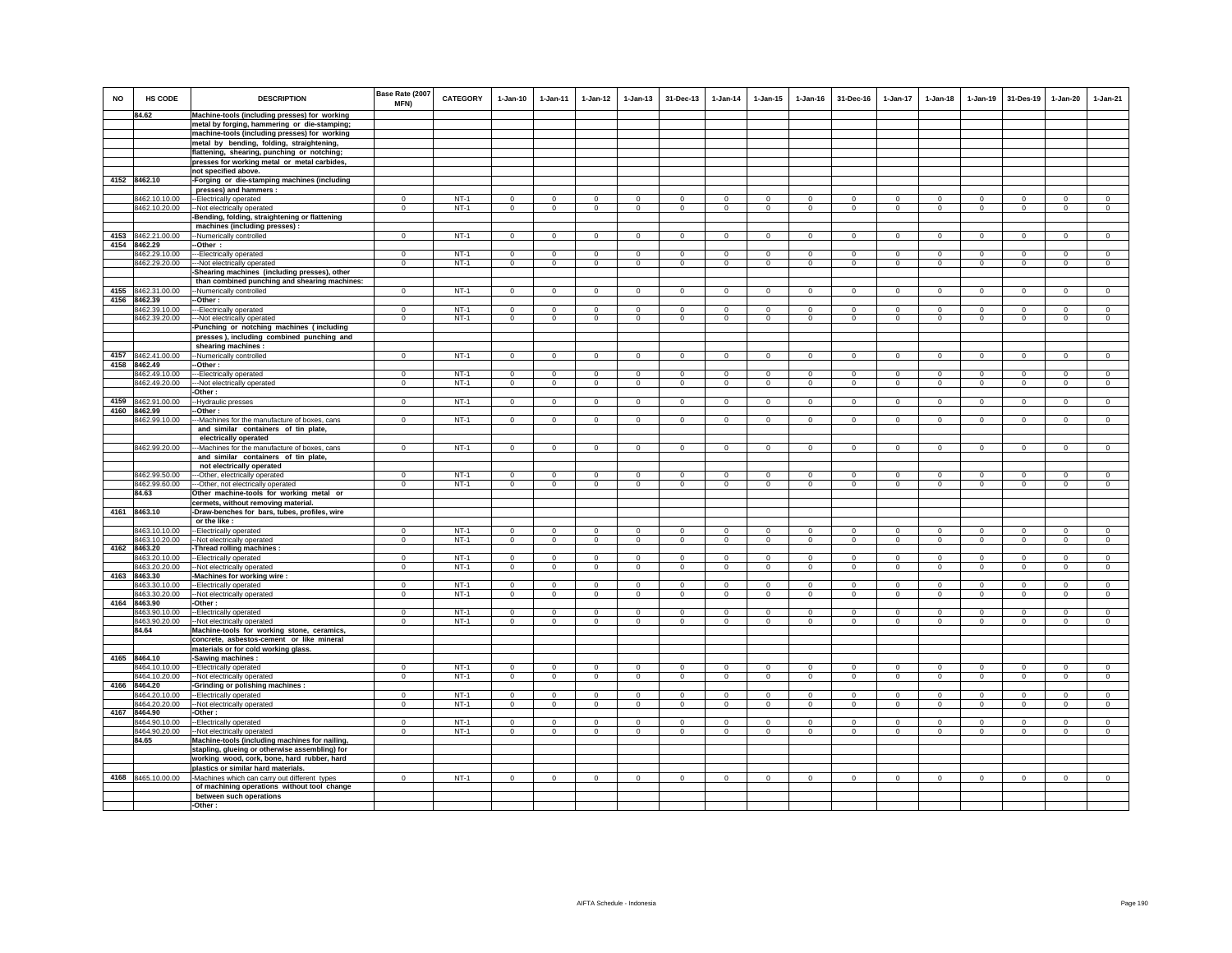| NO   | <b>HS CODE</b>                 | <b>DESCRIPTION</b>                                                                                    | Base Rate (2007<br>MFN)        | <b>CATEGORY</b>  | $1-Jan-10$                  | $1-Jan-11$                | $1 - Jan-12$              | $1-Jan-13$                    | 31-Dec-13                     | $1-Jan-14$                    | $1 - Jan-15$                | $1 - Jan-16$               | 31-Dec-16                  | 1-Jan-17                      | $1-Jan-18$                 | $1-Jan-19$                    | 31-Des-19                  | $1-Jan-20$                  | $1-Jan-21$                    |
|------|--------------------------------|-------------------------------------------------------------------------------------------------------|--------------------------------|------------------|-----------------------------|---------------------------|---------------------------|-------------------------------|-------------------------------|-------------------------------|-----------------------------|----------------------------|----------------------------|-------------------------------|----------------------------|-------------------------------|----------------------------|-----------------------------|-------------------------------|
|      | 4169 8465.91                   | -Sawing machines :                                                                                    |                                |                  |                             |                           |                           |                               |                               |                               |                             |                            |                            |                               |                            |                               |                            |                             |                               |
|      | 8465.91.10.00                  | -- For scoring printed circuit boards or printed wiring                                               | $\Omega$                       | $NT-1$           | $\Omega$                    | $\mathbf 0$               | $\Omega$                  | $\Omega$                      | $\Omega$                      | $\Omega$                      | $\Omega$                    | $\Omega$                   | $\Omega$                   | $\Omega$                      | $\Omega$                   | $\mathbf 0$                   | $\Omega$                   | $\Omega$                    | $\Omega$                      |
|      |                                | boards or printed circuit boards or printed<br>wiring boards substrates, electrically operated        |                                |                  |                             |                           |                           |                               |                               |                               |                             |                            |                            |                               |                            |                               |                            |                             |                               |
|      | 8465.91.20.00                  | -Other, electrically operated                                                                         | $\mathbf 0$                    | $NT-1$           | $\mathbf 0$                 | $\mathbf 0$               | 0                         | $\Omega$                      | $\mathbf 0$                   | 0                             | $\Omega$                    | 0                          | $\Omega$                   | $\mathbf 0$                   | $\mathbf 0$                | $\mathbf 0$                   | $\mathbf 0$                | $\Omega$                    | $\mathbf 0$                   |
|      | 8465.91.90.00                  | --Other                                                                                               | $\Omega$                       | $NT-1$           | $\Omega$                    | $\circ$                   | $\circ$                   | $\circ$                       | $\Omega$                      | $^{\circ}$                    | $^{\circ}$                  | $\Omega$                   | $\Omega$                   | $\mathbf 0$                   | $\circ$                    | $\circ$                       | $\Omega$                   | $\Omega$                    | $\mathbf{0}$                  |
|      | 4170 8465.92                   | Planing, milling or moulding (by cutting)                                                             |                                |                  |                             |                           |                           |                               |                               |                               |                             |                            |                            |                               |                            |                               |                            |                             |                               |
|      | 8465.92.10.00                  | machines:<br>-For routing printed circuit boards or printed wiring                                    | $\mathbf{0}$                   | $NT-1$           | $\circ$                     | $\circ$                   | $\circ$                   | $\mathbf 0$                   | $\mathbf 0$                   | $\mathbf 0$                   | $\mathbf 0$                 | $^{\circ}$                 | $^{\circ}$                 | $\mathbf 0$                   | $\mathbf 0$                | $\mathbf 0$                   | $\mathbf 0$                | $\mathbf 0$                 | $\mathbf 0$                   |
|      |                                | boards or printed circuit boards or printed wiring                                                    |                                |                  |                             |                           |                           |                               |                               |                               |                             |                            |                            |                               |                            |                               |                            |                             |                               |
|      |                                | boards substrates, accepting router bits with a                                                       |                                |                  |                             |                           |                           |                               |                               |                               |                             |                            |                            |                               |                            |                               |                            |                             |                               |
|      |                                | shank diameter not exceeding 3.175 mm, for                                                            |                                |                  |                             |                           |                           |                               |                               |                               |                             |                            |                            |                               |                            |                               |                            |                             |                               |
|      |                                | scoring printed circuit boards or printed wiring<br>boards or printed circuit board or printed wiring |                                |                  |                             |                           |                           |                               |                               |                               |                             |                            |                            |                               |                            |                               |                            |                             |                               |
|      |                                | boards substrates                                                                                     |                                |                  |                             |                           |                           |                               |                               |                               |                             |                            |                            |                               |                            |                               |                            |                             |                               |
|      | 8465.92.20.00                  | -Other, electrically operated                                                                         | $^{\circ}$                     | $NT-1$           | $\Omega$                    | $^{\circ}$                | 0                         | $\Omega$                      | $\Omega$                      | $\Omega$                      | $\Omega$                    | $\Omega$                   | $\Omega$                   | $\circ$                       | $^{\circ}$                 | $^{\circ}$                    | $^{\circ}$                 | $\Omega$                    | $^{\circ}$                    |
|      | 8465.92.90.00                  | -Other                                                                                                | $\mathbf 0$                    | $NT-1$           | $\mathbf 0$                 | $\mathbf 0$               | $\mathbf 0$               | $\mathbf 0$                   | $\mathbf 0$                   | $\mathbf 0$                   | $\mathbf 0$                 | $\mathbf 0$                | $\mathbf 0$                | $\mathbf 0$                   | $\overline{0}$             | $\overline{0}$                | $\mathbf 0$                | $\circ$                     | $\circ$                       |
| 4171 | 8465.93<br>8465.93.10.00       | -Grinding, sanding or polishing machines :<br>-Electrically operated                                  | $\mathbf 0$                    | $NT-1$           | $\mathbf 0$                 | $\mathbf 0$               | $\mathbf 0$               | $\mathbf 0$                   | $\mathbf 0$                   | $\mathbf 0$                   | $\Omega$                    | $^{\circ}$                 | $\Omega$                   | $\mathbf 0$                   | $\Omega$                   | $\mathbf 0$                   | $\mathbf 0$                | $\mathbf 0$                 | $\mathbf 0$                   |
|      | 8465.93.20.00                  | -Not electrically operated                                                                            | $\mathbf{0}$                   | $NT-1$           | $\overline{0}$              | $\circ$                   | $\overline{0}$            | $\circ$                       | $\mathbf{0}$                  | $\overline{0}$                | $\Omega$                    | $\circ$                    | $\Omega$                   | $\overline{0}$                | $\overline{0}$             | $\mathbf 0$                   | $\overline{0}$             | $\circ$                     | $\overline{0}$                |
| 4172 | 8465.94                        | -Bending or assembling machines :                                                                     |                                |                  |                             |                           |                           |                               |                               |                               |                             |                            |                            |                               |                            |                               |                            |                             |                               |
|      | 8465.94.10.00                  | -Electrically operated                                                                                | $\Omega$                       | NT-1             | $\mathbf 0$<br>$\mathbf{0}$ | $\mathbf 0$               | $\mathbf 0$               | $\mathbf 0$<br>$\mathbf{0}$   | $\mathbf 0$                   | $\mathbf 0$                   | $\mathbf 0$<br>$\mathbf{0}$ | $\Omega$<br>$\circ$        | $^{\circ}$<br>$\mathbf{0}$ | $\mathbf 0$                   | $\mathbf 0$                | $\mathbf 0$                   | $\mathbf 0$<br>$\circ$     | $\mathbf 0$<br>$\mathbf{0}$ | $\mathbf 0$                   |
|      | 8465.94.20.00<br>4173 8465.95  | -Not electrically operated<br>Drilling or morticing machines :                                        | $\overline{0}$                 | $NT-1$           |                             | $\overline{0}$            | $\circ$                   |                               | $\overline{0}$                | $\mathbf 0$                   |                             |                            |                            | $\circ$                       | $\mathbf 0$                | $\circ$                       |                            |                             | $\overline{0}$                |
|      | 8465.95.10.00                  | -Drilling machines for the manufacture of                                                             | $\mathbf 0$                    | $NT-1$           | $\mathsf 0$                 | $\mathsf 0$               | $\mathbf 0$               | $\mathbf 0$                   | $\mathbf 0$                   | $\mathbf 0$                   | $\mathbf 0$                 | $\mathbf 0$                | $\circ$                    | $\mathsf 0$                   | $\mathsf 0$                | $\mathbf 0$                   | $\mathbf 0$                | $\mathbf 0$                 | $\mathbf 0$                   |
|      |                                | printed circuit boards or printed wiring boards,                                                      |                                |                  |                             |                           |                           |                               |                               |                               |                             |                            |                            |                               |                            |                               |                            |                             |                               |
|      |                                | with a spindle speed exceeding 50,000 rpm and                                                         |                                |                  |                             |                           |                           |                               |                               |                               |                             |                            |                            |                               |                            |                               |                            |                             |                               |
|      |                                | accepting drill bits of a shank diameter not<br>exceeding 3.175 mm                                    |                                |                  |                             |                           |                           |                               |                               |                               |                             |                            |                            |                               |                            |                               |                            |                             |                               |
|      | 8465.95.30.00                  | -- Other, electrically operated                                                                       | $\Omega$                       | $NT-1$           | $\Omega$                    | $\Omega$                  | $\Omega$                  | $\Omega$                      | $\Omega$                      | $\Omega$                      | $\Omega$                    | $\Omega$                   | $\Omega$                   | $\Omega$                      | $\Omega$                   | $\Omega$                      | $\Omega$                   | $\Omega$                    | $\mathbf 0$                   |
|      | 8465.95.90.00                  | --Other                                                                                               | $\mathbf 0$                    | $NT-1$           | $\mathbf 0$                 | $\overline{0}$            | $\circ$                   | $\mathbf 0$                   | $\mathbf 0$                   | $\circ$                       | $\mathbf 0$                 | $\,0\,$                    | $\circ$                    | $\mathbf 0$                   | $\mathsf 0$                | $\mathsf 0$                   | $\circ$                    | $\mathbf 0$                 | $\circ$                       |
|      | 4174 8465.96<br>8465.96.10.00  | -Splitting, slicing or paring machines :<br>--Electrically operated                                   | $\mathbf{0}$                   | $NT-1$           | $\circ$                     | $\circ$                   | $\circ$                   | $\circ$                       | $\Omega$                      | $\circ$                       | $\Omega$                    | $\circ$                    | $\Omega$                   | $\mathbf 0$                   | $\circ$                    | $\circ$                       | $\circ$                    | $\Omega$                    | $\circ$                       |
|      | 8465.96.20.00                  | -Not electrically operated                                                                            | $\mathsf 0$                    | $NT-1$           | $\Omega$                    | $\mathsf 0$               | $\mathbf 0$               | $\mathbf 0$                   | $\mathsf 0$                   | $\mathbf 0$                   | $\mathbf 0$                 | $\mathbf 0$                | $\circ$                    | $\mathsf 0$                   | $\mathsf 0$                | $\mathsf 0$                   | $\mathbf 0$                | $\mathbf 0$                 | $\mathbf 0$                   |
|      | 4175 8465.99                   | Other:                                                                                                |                                |                  |                             |                           |                           |                               |                               |                               |                             |                            |                            |                               |                            |                               |                            |                             |                               |
|      | 8465.99.30.00                  | -Lathes, electrically operated                                                                        | $\Omega$                       | $NT-1$           | $\Omega$                    | $\circ$                   | $\circ$                   | $\Omega$                      | $\mathbf{0}$                  | $\Omega$                      | $\Omega$                    | $^{\circ}$                 | $\Omega$                   | $\Omega$                      | $\Omega$                   | $\mathbf 0$                   | $\mathbf 0$                | $\Omega$                    | $\mathbf 0$                   |
|      | 8465.99.40.00<br>8465.99.50.00 | -Lathes, not electrically operated<br>-Machines for deburring the surfaces of printed                 | $\overline{0}$<br>$\mathbf{0}$ | $NT-1$<br>$NT-1$ | $\overline{0}$<br>$\circ$   | $\overline{0}$<br>$\circ$ | $\overline{0}$<br>$\circ$ | $\overline{0}$<br>$\mathbf 0$ | $\overline{0}$<br>$\mathbf 0$ | $\overline{0}$<br>$\mathbf 0$ | $\overline{0}$<br>$\Omega$  | $\overline{0}$<br>$\Omega$ | $\overline{0}$<br>$\Omega$ | $\overline{0}$<br>$\mathbf 0$ | $\overline{0}$<br>$\Omega$ | $\overline{0}$<br>$\mathbf 0$ | $\overline{0}$<br>$\Omega$ | $\overline{0}$<br>$\Omega$  | $\overline{0}$<br>$\mathbf 0$ |
|      |                                | circuit boards or printed wiring boards during                                                        |                                |                  |                             |                           |                           |                               |                               |                               |                             |                            |                            |                               |                            |                               |                            |                             |                               |
|      |                                | manufacturing; for scoring printed circuit boards                                                     |                                |                  |                             |                           |                           |                               |                               |                               |                             |                            |                            |                               |                            |                               |                            |                             |                               |
|      |                                | or printed wiring boards substrates; laminating                                                       |                                |                  |                             |                           |                           |                               |                               |                               |                             |                            |                            |                               |                            |                               |                            |                             |                               |
|      |                                | presses for the manufacture of printed circuit<br>boards or printed wiring boards                     |                                |                  |                             |                           |                           |                               |                               |                               |                             |                            |                            |                               |                            |                               |                            |                             |                               |
|      | 8465.99.60.00                  | --Other, electrically operated                                                                        | $^{\circ}$                     | $NT-1$           | $^{\circ}$                  | $\mathbf 0$               | $\mathbf 0$               | $\mathbf 0$                   | $^{\circ}$                    | $\mathbf 0$                   | 0                           | $^{\circ}$                 | $^{\circ}$                 | $^{\circ}$                    | $\mathbf 0$                | $\mathbf 0$                   | $\circ$                    | $\mathbf 0$                 | $\mathbf 0$                   |
|      | 8465.99.90.00                  | ---Other                                                                                              | $\overline{0}$                 | $NT-1$           | $\overline{0}$              | $\overline{0}$            | $\overline{0}$            | $\overline{0}$                | $\mathbf{0}$                  | $\overline{0}$                | $\mathbf{0}$                | $\circ$                    | $\overline{0}$             | $\overline{0}$                | $\overline{0}$             | $\overline{0}$                | $\overline{0}$             | $\circ$                     | $\overline{0}$                |
|      | 84.66                          | Parts and accessories suitable for use solely<br>or principally with the machines of headings         |                                |                  |                             |                           |                           |                               |                               |                               |                             |                            |                            |                               |                            |                               |                            |                             |                               |
|      |                                | 84.56 to 84.65, including work or tool                                                                |                                |                  |                             |                           |                           |                               |                               |                               |                             |                            |                            |                               |                            |                               |                            |                             |                               |
|      |                                | holders, self-opening dieheads, dividing                                                              |                                |                  |                             |                           |                           |                               |                               |                               |                             |                            |                            |                               |                            |                               |                            |                             |                               |
|      |                                | heads and other special attachments for                                                               |                                |                  |                             |                           |                           |                               |                               |                               |                             |                            |                            |                               |                            |                               |                            |                             |                               |
|      |                                | machine-tools; tool holders for any type of                                                           |                                |                  |                             |                           |                           |                               |                               |                               |                             |                            |                            |                               |                            |                               |                            |                             |                               |
|      | 4176 8466.10                   | tool for working in the hand.<br>Tool holders and self-opening dieheads :                             |                                |                  |                             |                           |                           |                               |                               |                               |                             |                            |                            |                               |                            |                               |                            |                             |                               |
|      | 8466.10.10.00                  | -For the machine-tools of subheading                                                                  | $\Omega$                       | $NT-1$           | $\Omega$                    | $\mathbf 0$               | $\Omega$                  | $\mathbf 0$                   | $\mathbf 0$                   | $\Omega$                      | $\Omega$                    | $\Omega$                   |                            | $\mathbf 0$                   | $\Omega$                   | $\mathbf 0$                   | $\Omega$                   | $\Omega$                    |                               |
|      |                                | 8456.90.10,<br>8456.90.20, 8460.31.10,                                                                |                                |                  |                             |                           |                           |                               |                               |                               |                             |                            |                            |                               |                            |                               |                            |                             |                               |
|      |                                | 8465.92.10, 8465.95.10<br>8465.91.10,<br>or 8465.99.50                                                |                                |                  |                             |                           |                           |                               |                               |                               |                             |                            |                            |                               |                            |                               |                            |                             |                               |
|      | 8466.10.90.00                  | -Other                                                                                                | $\Omega$                       | $NT-1$           | $\Omega$                    | $\Omega$                  | $\Omega$                  | $\mathbf 0$                   | $\mathsf 0$                   | $\Omega$                      | $\Omega$                    | $\Omega$                   | $\Omega$                   | $\mathsf 0$                   | $\Omega$                   | $\circ$                       | $\Omega$                   | $\Omega$                    | $\Omega$                      |
| 4177 | 8466.20                        | Work holders                                                                                          |                                |                  |                             |                           |                           |                               |                               |                               |                             |                            |                            |                               |                            |                               |                            |                             |                               |
|      | 8466.20.10.00                  | -For the machine-tools of subheading                                                                  | $\mathbf 0$                    | $NT-1$           | $\circ$                     | $\circ$                   | $\circ$                   | $\circ$                       | $\mathbf 0$                   | $\mathbf 0$                   | $\circ$                     | $\mathbf 0$                | $^{\circ}$                 | $\mathbf 0$                   | $\circ$                    | $\circ$                       | $\mathbf 0$                | $\circ$                     | $\mathbf 0$                   |
|      |                                | 8456.90.10, 8456.90.20, 8460.31.10,<br>8465.91.10, 8465.92.10, 8465.95.10                             |                                |                  |                             |                           |                           |                               |                               |                               |                             |                            |                            |                               |                            |                               |                            |                             |                               |
|      |                                | or 8465.99.50                                                                                         |                                |                  |                             |                           |                           |                               |                               |                               |                             |                            |                            |                               |                            |                               |                            |                             |                               |
|      | 8466.20.90.00                  | -Other                                                                                                | $\mathsf 0$                    | $NT-1$           | $\mathsf 0$                 | $\mathsf 0$               | $\mathsf 0$               | $\mathbf 0$                   | $\mathsf 0$                   | $\mathbf 0$                   | $^{\circ}$                  | $^{\circ}$                 | $\mathbf 0$                | $\mathbf 0$                   | $\mathsf 0$                | $\,$ 0                        | $\mathbf 0$                | $\mathbf 0$                 | $\mathbf 0$                   |
| 4178 | 8466.30                        | -Dividing heads and other special attachments                                                         |                                |                  |                             |                           |                           |                               |                               |                               |                             |                            |                            |                               |                            |                               |                            |                             |                               |
|      | 8466.30.10.00                  | for machine-tools:<br>-For the machine - tools of subheadings                                         | $\mathbf{0}$                   | $NT-1$           | $\circ$                     | $\circ$                   | $\circ$                   | $\mathbf 0$                   | $\mathbf 0$                   | $\mathbf 0$                   | $\mathbf 0$                 | $\mathbf 0$                | $\mathsf 0$                | $\mathbf 0$                   | $\mathsf 0$                | $\mathsf 0$                   | $\circ$                    | $\mathbf 0$                 | $\circ$                       |
|      |                                | 8456.90.20, 8460.31.10,<br>8456.90.10,                                                                |                                |                  |                             |                           |                           |                               |                               |                               |                             |                            |                            |                               |                            |                               |                            |                             |                               |
|      |                                | 8465.91.10,<br>8465.92.10, 8465.95.10                                                                 |                                |                  |                             |                           |                           |                               |                               |                               |                             |                            |                            |                               |                            |                               |                            |                             |                               |
|      |                                | or 8465.99.50                                                                                         |                                |                  |                             |                           |                           |                               |                               |                               |                             |                            |                            |                               |                            |                               |                            |                             |                               |
|      | 8466.30.90.00                  | -Other<br>Other:                                                                                      | $^{\circ}$                     | $NT-1$           | $^{\circ}$                  | $\circ$                   | $\circ$                   | $^{\circ}$                    | $\overline{0}$                | $^{\circ}$                    | $^{\circ}$                  | $\mathbf{0}$               | $^{\circ}$                 | $\mathbf{0}$                  | $\mathbf 0$                | $\circ$                       | $\,0\,$                    | $^{\circ}$                  | $\circ$                       |
| 4179 | 8466.91.00.00                  | For machines of heading 84.64                                                                         | $\mathbf 0$                    | $NT-1$           | $\mathbf{0}$                | $\mathbf{0}$              | $\circ$                   | $\circ$                       | $\mathsf 0$                   | $\mathbf 0$                   | $\mathbf 0$                 | $\mathbf 0$                | $\Omega$                   | $\mathbf{0}$                  | $\mathbf{0}$               | $\circ$                       | $\mathbf 0$                | $\mathbf 0$                 | $\circ$                       |
|      | 4180 8466.92                   | For machines of heading 84.65                                                                         |                                |                  |                             |                           |                           |                               |                               |                               |                             |                            |                            |                               |                            |                               |                            |                             |                               |
|      | 8466.92.10.00                  | --For machines of subheading 8465.91.10,<br>8465.92.10, 8465.95.10 or 8465.99.50                      | $\mathbf{0}$                   | $NT-1$           | $\Omega$                    | $\Omega$                  | $\Omega$                  | $\Omega$                      | $\Omega$                      | $\Omega$                      | $\Omega$                    | $\Omega$                   | $\Omega$                   | $\Omega$                      | $\Omega$                   | $\mathbf 0$                   | $\Omega$                   | $\Omega$                    | $\Omega$                      |
|      |                                |                                                                                                       |                                |                  |                             |                           |                           |                               |                               |                               |                             |                            |                            |                               |                            |                               |                            |                             |                               |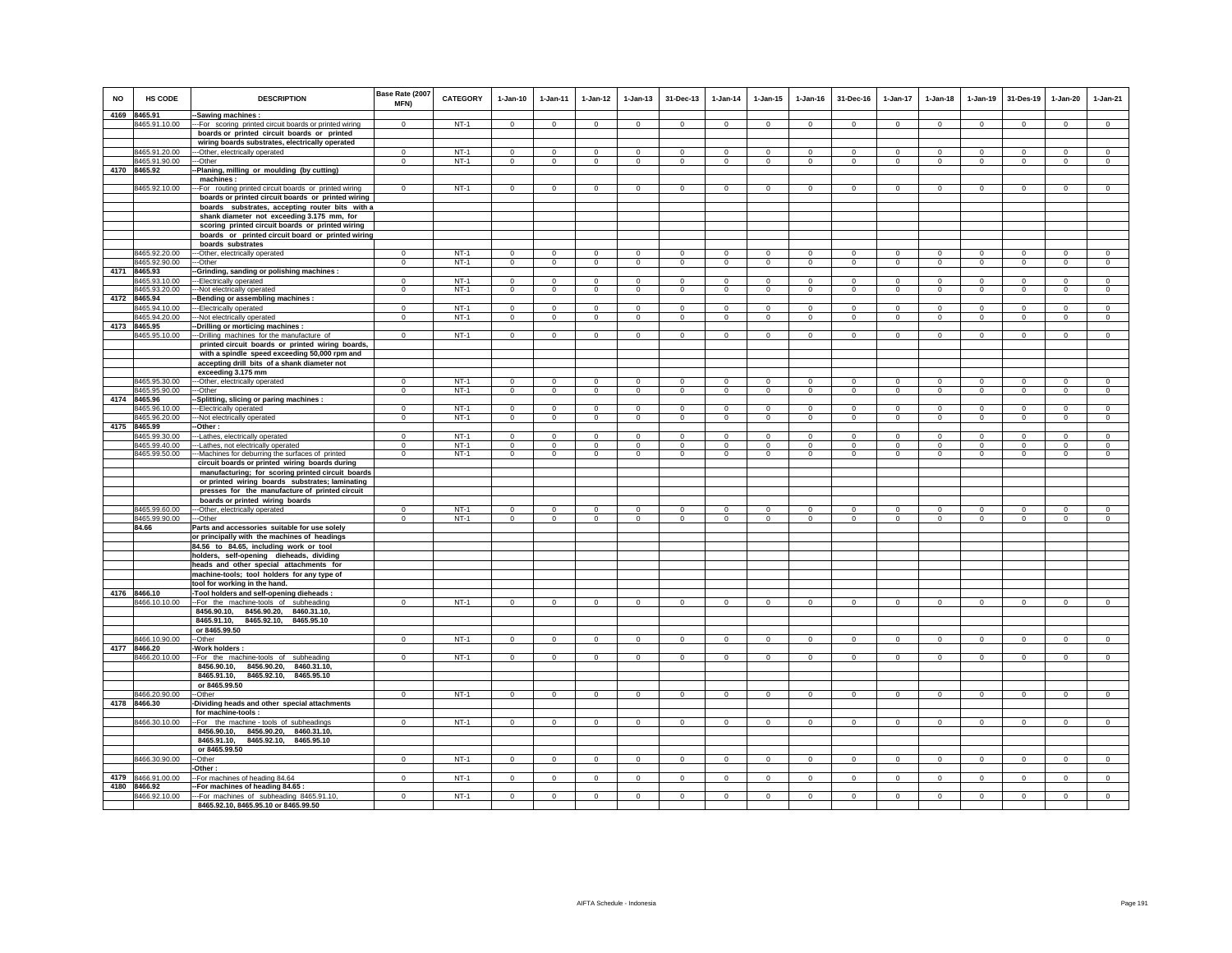| NO   | HS CODE                        | <b>DESCRIPTION</b>                                                                           | Base Rate (2007<br>MFN)  | CATEGORY         | $1-Jan-10$              | 1-Jan-11                 | $1 - Jan-12$   | $1 - Jan-13$   | 31-Dec-13      | $1-Jan-14$     | $1-Jan-15$   | $1 - Jan-16$ | 31-Dec-16            | $1-Jan-17$     | $1-Jan-18$     | $1-Jan-19$     | 31-Des-19          | $1-Jan-20$   | $1-Jan-21$          |
|------|--------------------------------|----------------------------------------------------------------------------------------------|--------------------------|------------------|-------------------------|--------------------------|----------------|----------------|----------------|----------------|--------------|--------------|----------------------|----------------|----------------|----------------|--------------------|--------------|---------------------|
|      | 8466.92.90.00                  | --Other                                                                                      | $\Omega$                 | $NT-1$           | $\Omega$                | $\Omega$                 | $\Omega$       | $\Omega$       | $\Omega$       | $\Omega$       | $\Omega$     | $\Omega$     | $\Omega$             | $\Omega$       | $\Omega$       | $\Omega$       | $\mathbf 0$        | $\Omega$     | $\Omega$            |
|      | 4181 8466.93                   | For machines of headings 84.56 to 84.61 :                                                    |                          |                  |                         |                          |                |                |                |                |              |              |                      |                |                |                |                    |              |                     |
|      | 8466.93.20.00                  | -- For machines of subheading 8456.90.10,                                                    | $\Omega$                 | $NT-1$           | $\Omega$                | $\Omega$                 | $\Omega$       | $\Omega$       | $\Omega$       | $\Omega$       | $\mathbf 0$  | $\Omega$     | $\Omega$             | $\Omega$       | $\Omega$       | $\Omega$       | $\Omega$           | $\Omega$     | $\Omega$            |
|      |                                | 8456.90.20 or 8460.31.10                                                                     |                          |                  |                         |                          |                |                |                |                |              |              |                      |                |                |                |                    |              |                     |
|      | 8466.93.90.00                  | -Other                                                                                       | $\Omega$                 | $NT-1$           | $\Omega$                | $^{\circ}$               | $\circ$        | $\Omega$       | $\Omega$       | $^{\circ}$     | $\Omega$     | $\Omega$     | $\Omega$             | $\Omega$       | $\Omega$       | $^{\circ}$     | $^{\circ}$         | $\Omega$     | $^{\circ}$          |
| 4182 | 8466.94.00.00                  | -For machines of heading 84.62 or 84.63                                                      | $\mathbf{0}$             | $NT-1$           | $\mathsf 0$             | $\mathbf{0}$             | $\mathsf 0$    | $\mathsf 0$    | $\mathsf 0$    | $\mathbf 0$    | $\mathbf 0$  | $\mathbf 0$  | $\Omega$             | $\mathbf 0$    | $\mathbf 0$    | $\mathbf 0$    | $\mathbf 0$        | $\mathbf 0$  | $\mathbf 0$         |
|      | 84.67                          | Tools for working in the hand, pneumatic,                                                    |                          |                  |                         |                          |                |                |                |                |              |              |                      |                |                |                |                    |              |                     |
|      |                                | hydraulic or with self-contained electric or                                                 |                          |                  |                         |                          |                |                |                |                |              |              |                      |                |                |                |                    |              |                     |
|      |                                | non-electric motor.                                                                          |                          |                  |                         |                          |                |                |                |                |              |              |                      |                |                |                |                    |              |                     |
|      |                                | Pneumatic:                                                                                   |                          |                  |                         |                          |                |                |                |                |              |              |                      |                |                |                |                    |              |                     |
| 4183 | 8467.11.00.00                  | -Rotary type (including combined rotary-                                                     | $\mathbf 0$              | $NT-1$           | $\circ$                 | $\circ$                  | $\circ$        | $\mathbf 0$    | $\mathbf 0$    | $\circ$        | $\mathbf 0$  | $\circ$      | $\circ$              | 0              | $\circ$        | $\mathbf 0$    | $\circ$            | $\mathbf 0$  | $\mathbf 0$         |
|      |                                | percussion)                                                                                  |                          |                  |                         |                          |                |                |                |                |              |              |                      |                |                |                |                    |              |                     |
| 4184 | 8467.19.00.00                  | -Other                                                                                       | $\mathbf 0$              | $NT-1$           | $\circ$                 | $\mathsf 0$              | $\overline{0}$ | $\mathbf 0$    | $\mathsf 0$    | $\mathbf 0$    | $\mathsf 0$  | $\circ$      | $\Omega$             | $\overline{0}$ | $\circ$        | $\mathbf 0$    | $\overline{0}$     | $\mathsf 0$  | $\overline{0}$      |
| 4185 | 8467.21.00.00                  | With self-contained electric motor :<br>-Drills of all kinds                                 | 5                        | <b>ST</b>        | 4.50                    | 4.50                     | 4.50           | 4.50           | 4.50           | 4.50           | 4.50         | 4.50         | $\overline{4}$       | $\overline{4}$ | $\overline{4}$ | $\overline{4}$ | 3.75               | 3.75         | 3.75                |
| 4186 | 8467.22.00.00                  | -Saws                                                                                        | 5                        | $NT-1$           | $\Delta$                | $\mathbf{3}$             | $\mathfrak{p}$ | $\mathbf{0}$   | $\mathbf{0}$   | $\mathbf 0$    | $\mathbf{0}$ | $\mathbf 0$  | $\circ$              | $\mathbf{0}$   | $\mathbf 0$    | $\mathbf 0$    | $\circ$            | $\circ$      | $\circ$             |
| 4187 | 8467.29.00.00                  | -Other                                                                                       | 5                        | ST               | 4.50                    | 4.50                     | 4.50           | 4.50           | 4.50           | 4.50           | 4.50         | 4.50         | $\overline{4}$       | $\overline{4}$ | $\overline{4}$ | $\overline{4}$ | 3.75               | 3.75         | 3.75                |
|      |                                | Other tools:                                                                                 |                          |                  |                         |                          |                |                |                |                |              |              |                      |                |                |                |                    |              |                     |
| 4188 | 8467.81.00.00                  | -Chain saws                                                                                  | $\mathbf 0$              | $NT-1$           | $^{\circ}$              | $\circ$                  | $\circ$        | $\mathbf 0$    | $\mathbf 0$    | $^{\circ}$     | $\mathbf 0$  | $^{\circ}$   | $\circ$              | $\mathbf 0$    | $\circ$        | $\mathbf 0$    | $\circ$            | $\mathbf 0$  | $\circ$             |
| 4189 | 8467.89.00.00                  | -Other                                                                                       | $\mathbf 0$              | $NT-1$           | $\mathbf{0}$            | $\mathbf{0}$             | $\circ$        | $\mathbf 0$    | $\mathbf 0$    | $\circ$        | $\mathbf 0$  | $\circ$      | $\circ$              | $\mathbf 0$    | $\circ$        | $\mathbf 0$    | $\mathbf{0}$       | $\mathbf 0$  | $\circ$             |
|      |                                | -Parts :                                                                                     |                          |                  |                         |                          |                |                |                |                |              |              |                      |                |                |                |                    |              |                     |
|      | 4190 8467.91                   | -Of chain saws:                                                                              |                          |                  |                         |                          |                |                |                |                |              |              |                      |                |                |                |                    |              |                     |
|      | 8467.91.10.00                  | -Of electro-mechanical tools for working in                                                  | 5                        | ST               | 4.50                    | 4.50                     | 4.50           | 4.50           | 4.50           | 4.50           | 4.50         | 4.50         | $\overline{4}$       | $\overline{4}$ | $\overline{4}$ | $\overline{4}$ | 3.75               | 3.75         | 3.75                |
|      |                                | the hand, with self-contained electric motor                                                 |                          |                  |                         |                          |                |                |                |                |              |              |                      |                |                |                |                    |              |                     |
|      | 8467.91.90.00                  | -Other                                                                                       | 5                        | ST               | 4.50                    | 4.50                     | 4.50           | 4.50           | 4.50           | 4.50           | 4.50         | 4.50         | $\overline{4}$       | $\overline{4}$ | $\overline{4}$ | $\overline{4}$ | 3.75               | 3.75         | 3.75                |
|      | 4191 8467.92.00.00             | -Of pneumatic tools                                                                          | $\mathbf{0}$             | $NT-1$           | $\circ$                 | $\mathbf{0}$             | $\circ$        | $\mathbf 0$    | $\mathbf{0}$   | $\mathbf{0}$   | $\mathbf 0$  | $\circ$      | $\circ$              | $\mathbf 0$    | $\circ$        | $\mathbf 0$    | $\mathbf{0}$       | $\circ$      | $\circ$             |
| 4192 | 8467.99                        | -Other :                                                                                     |                          |                  |                         |                          |                |                |                |                |              |              |                      |                |                |                |                    |              |                     |
|      | 8467.99.10.00                  | --Of goods of subheading 8467.21, 8467.22 or                                                 | 5                        | ST               | 4.50                    | 4.50                     | 4.50           | 4.50           | 4.50           | 4.50           | 4.50         | 4.50         | $\overline{4}$       | $\overline{4}$ | $\overline{4}$ | $\overline{4}$ | 3.75               | 3.75         | 3.75                |
|      |                                | 8467.29                                                                                      |                          |                  |                         |                          |                |                |                |                |              |              |                      |                |                |                |                    |              |                     |
|      | 8467.99.90.00                  | -Other                                                                                       |                          | ST               | 4.50                    | 4.50                     | 4.50           | 4.50           | 4.50           | 4.50           | 4.50         | 4.50         | $\overline{4}$       | 4              | 4              | $\overline{4}$ | 3.75               | 3.75         | 3.75                |
|      | 84.68                          | Machinery and apparatus for soldering,                                                       |                          |                  |                         |                          |                |                |                |                |              |              |                      |                |                |                |                    |              |                     |
|      |                                | brazing or welding, whether or not capable of<br>cutting, other than those of heading 85.15; |                          |                  |                         |                          |                |                |                |                |              |              |                      |                |                |                |                    |              |                     |
|      |                                | gas-operated surface tempering machines and                                                  |                          |                  |                         |                          |                |                |                |                |              |              |                      |                |                |                |                    |              |                     |
|      |                                | appliances.                                                                                  |                          |                  |                         |                          |                |                |                |                |              |              |                      |                |                |                |                    |              |                     |
| 4193 | 8468.10.00.00                  | -Hand-held blow pipes                                                                        | $\mathbf 0$              | $NT-1$           | $\Omega$                | $\Omega$                 | $\mathbf 0$    | $\mathsf 0$    | $\mathbf 0$    | $\mathbf 0$    | $\mathbf 0$  | $\circ$      | $\circ$              | $\mathbf 0$    | $\mathbf 0$    | $\circ$        | $\mathbf 0$        | $\Omega$     | $\mathbf 0$         |
| 4194 | 8468.20                        | Other gas-operated machinery and apparatus :                                                 |                          |                  |                         |                          |                |                |                |                |              |              |                      |                |                |                |                    |              |                     |
|      | 8468.20.10.00                  | -Hand-operated gas welding, brazing or                                                       | $\mathbf 0$              | $NT-1$           | $\circ$                 | $\mathbf 0$              | $\circ$        | $\mathbf 0$    | $\mathbf 0$    | $\mathbf 0$    | $\mathbf 0$  | $\circ$      | $\circ$              | $\mathbf 0$    | $\circ$        | $\mathbf 0$    | $\circ$            | $\mathbf 0$  | $\circ$             |
|      |                                | cutting appliances for metal                                                                 |                          |                  |                         |                          |                |                |                |                |              |              |                      |                |                |                |                    |              |                     |
|      | 8468.20.90.00                  | --Other                                                                                      | $\overline{0}$           | $NT-1$           | $\Omega$                | $\overline{0}$           | $\overline{0}$ | $\overline{0}$ | $\Omega$       | $\overline{0}$ | $\Omega$     | $\Omega$     | $\Omega$             | $\overline{0}$ | $\Omega$       | $\overline{0}$ | $\overline{0}$     | $\Omega$     | $\overline{0}$      |
| 4195 | 8468.80.00.00                  | -Other machinery and apparatus                                                               | 5                        | $NT-1$           | $\overline{4}$          | $\overline{\mathbf{3}}$  | $\overline{2}$ | $\mathbf{0}$   | $\Omega$       | $\mathbf{0}$   | $\mathbf{0}$ | $\circ$      | $\circ$              | $\circ$        | $\circ$        | $\mathbf 0$    | $\Omega$           | $\mathbf{0}$ | $\circ$             |
|      | 4196 8468.90                   | -Parts:                                                                                      |                          |                  |                         |                          |                |                |                |                |              |              |                      |                |                |                |                    |              |                     |
|      |                                | -Of hand-operated gas welding, brazing or                                                    |                          |                  |                         |                          |                |                |                |                |              |              |                      |                |                |                |                    |              |                     |
|      |                                | cutting appliances for metal :                                                               |                          |                  |                         |                          |                |                |                |                |              |              |                      |                |                |                |                    |              |                     |
|      | 8468.90.11.00                  | --Of goods of subheading 8468.10                                                             | $\mathbf 0$              | $NT-1$           | $\circ$                 | $\mathbf 0$              | $\mathbf 0$    | $\mathbf 0$    | $\mathbf 0$    | $\circ$        | $\mathbf 0$  | $\mathbf 0$  | $\circ$              | $\mathbf 0$    | $\circ$        | $\mathbf 0$    | $\circ$            | $\circ$      | $\circ$             |
|      | 8468.90.12.00<br>8468.90.90.00 | --Of goods of subheading 8468.20.10                                                          | $\mathbf{0}$<br>$\Omega$ | $NT-1$<br>$NT-1$ | $\mathbf{0}$<br>$\circ$ | $\mathbf{0}$<br>$\Omega$ | $\mathbf 0$    | $\mathbf{0}$   | $\circ$        | $\mathbf 0$    | $\mathbf 0$  | $\mathbf{0}$ | $\Omega$<br>$\Omega$ | $\mathbf{0}$   | $\mathbf{0}$   | $\circ$        | $\,0\,$<br>$\circ$ | $\mathsf 0$  | $\circ$<br>$\Omega$ |
|      | 84.69                          | $-Other$<br>Typewriters other than printers of heading                                       |                          |                  |                         |                          | $\circ$        | $\mathsf 0$    | $\mathbf 0$    | $\circ$        | $\mathbf 0$  | $\mathsf 0$  |                      | $\mathbf 0$    | $\mathbf 0$    | $\mathbf 0$    |                    | $\mathbf 0$  |                     |
|      |                                | 84.43; word-processing machines.                                                             |                          |                  |                         |                          |                |                |                |                |              |              |                      |                |                |                |                    |              |                     |
| 4197 | 8469.00.10.00                  | -Word-processing machines                                                                    | $\mathbf 0$              | $NT-1$           | $\mathsf 0$             | $\mathsf 0$              | $\circ$        | $\mathsf 0$    | $\mathsf 0$    | $\mathbb O$    | $\mathsf 0$  | $\mathbf 0$  | $\mathsf 0$          | $\mathbf 0$    | $\mathbf 0$    | $\mathbf 0$    | $\mathbf 0$        | $\mathsf 0$  | $\mathsf 0$         |
|      | 8469.00.90                     | -Other:                                                                                      |                          |                  |                         |                          |                |                |                |                |              |              |                      |                |                |                |                    |              |                     |
|      | 8469.00.90.10                  | -- Automatic typewriters                                                                     | 10                       | <b>ST</b>        | $\overline{9}$          | 8                        | $\overline{7}$ | $\overline{7}$ | $\overline{7}$ | 6              | 6            | 5            | 5                    | 5              | 5              | 5              | 5                  | 5            | 5                   |
|      | 8469.00.90.90                  | -Other                                                                                       | $5\overline{5}$          | ST               | 4.50                    | 4.50                     | 4.50           | 4.50           | 4.50           | 4.50           | 4.50         | 4.50         | $\overline{4}$       | 4              | $\overline{4}$ | $\overline{4}$ | $\Omega$           | $\Omega$     | $\Omega$            |
|      | 84.70                          | Calculating machines and pocket - size data                                                  |                          |                  |                         |                          |                |                |                |                |              |              |                      |                |                |                |                    |              |                     |
|      |                                | recording, reproducing and displaying machines                                               |                          |                  |                         |                          |                |                |                |                |              |              |                      |                |                |                |                    |              |                     |
|      |                                | with calculating functions; accounting                                                       |                          |                  |                         |                          |                |                |                |                |              |              |                      |                |                |                |                    |              |                     |
|      |                                | machines, postage-franking machines, ticket-                                                 |                          |                  |                         |                          |                |                |                |                |              |              |                      |                |                |                |                    |              |                     |
|      |                                | issuing machines and similar machines,                                                       |                          |                  |                         |                          |                |                |                |                |              |              |                      |                |                |                |                    |              |                     |
|      |                                | incorporating a calculating device; cash<br>registers.                                       |                          |                  |                         |                          |                |                |                |                |              |              |                      |                |                |                |                    |              |                     |
|      | 4198 8470.10.00.00             | Electronic calculators capable of operation                                                  | $\Omega$                 | $NT-1$           | $\Omega$                | $\mathbf 0$              | $\mathbf 0$    | $\mathsf 0$    | $\Omega$       | $\mathbf 0$    | $\mathsf 0$  | $\mathbf 0$  | $\mathsf 0$          | $\mathbf 0$    | $\mathbf 0$    | $\mathbf 0$    | $\mathbf 0$        | $\Omega$     | $\Omega$            |
|      |                                | without an external source of electric power                                                 |                          |                  |                         |                          |                |                |                |                |              |              |                      |                |                |                |                    |              |                     |
|      |                                | and pocket-size data recording, reproducing                                                  |                          |                  |                         |                          |                |                |                |                |              |              |                      |                |                |                |                    |              |                     |
|      |                                | and displaying machines with calculating                                                     |                          |                  |                         |                          |                |                |                |                |              |              |                      |                |                |                |                    |              |                     |
|      |                                | functions                                                                                    |                          |                  |                         |                          |                |                |                |                |              |              |                      |                |                |                |                    |              |                     |
|      |                                | -Other electronic calculating machines :                                                     |                          |                  |                         |                          |                |                |                |                |              |              |                      |                |                |                |                    |              |                     |
| 4199 | 8470.21.00.00                  | -Incorporating a printing device                                                             | $\Omega$                 | $NT-1$           | $\Omega$                | $\Omega$                 | $\Omega$       | $\Omega$       | $\Omega$       | $\Omega$       | $\Omega$     | $\Omega$     | $\Omega$             | $\Omega$       | $\Omega$       | $\Omega$       | $\Omega$           | $\Omega$     | $\mathbf{0}$        |
| 4200 | 8470.29.00.00                  | -Other                                                                                       | $\mathbf 0$              | $NT-1$           | $\circ$                 | $\circ$                  | $\mathbf{0}$   | $\mathbf{0}$   | $\mathbf{0}$   | $\mathbf{0}$   | $\mathbf{0}$ | $\mathbf 0$  | $\circ$              | $\mathbf{0}$   | $\mathbf 0$    | $\mathbf 0$    | $\circ$            | $\Omega$     | $\circ$             |
| 4201 | 8470.30.00.00                  | Other calculating machines                                                                   | $\mathbf 0$              | $NT-1$           | $\mathsf 0$             | $\mathsf 0$              | $\mathsf 0$    | $\mathsf 0$    | $\mathsf 0$    | $\mathsf 0$    | $\mathsf 0$  | $\mathbf 0$  | $\mathsf 0$          | $\mathbf 0$    | $\mathbf 0$    | $\mathbf 0$    | $\mathbf 0$        | $\mathsf 0$  | $\mathsf 0$         |
| 4202 | 8470.50.00.00                  | Cash registers                                                                               | $\mathbf 0$              | <b>NT-1</b>      | $\circ$                 | $\circ$                  | $\circ$        | $\mathbf 0$    | $\mathbf 0$    | $\circ$        | $\mathbf 0$  | $\circ$      | $\circ$              | $\mathbf 0$    | $\circ$        | $\circ$        | $\circ$            | $\mathbf 0$  | $\circ$             |
|      | 4203 8470.90                   | -Other:                                                                                      |                          |                  |                         |                          |                |                |                |                |              |              |                      |                |                |                |                    |              |                     |
|      | 8470.90.10.00                  | -Postage-franking machines                                                                   | $^{\circ}$               | $NT-1$           | $\Omega$                | $^{\circ}$               | 0              | $^{\circ}$     | $^{\circ}$     | $^{\circ}$     | $^{\circ}$   | $^{\circ}$   | $\Omega$             | 0              | $\Omega$       | $^{\circ}$     | $^{\circ}$         | $\circ$      | $^{\circ}$          |
|      | 8470.90.20.00                  | -Accounting machines                                                                         | $\Omega$                 | $NT-1$           | $\overline{0}$          | $\Omega$                 | $\overline{0}$ | $\Omega$       | $\overline{0}$ | $\Omega$       | $\Omega$     | $\Omega$     | $\Omega$             | $\overline{0}$ | $\Omega$       | $\overline{0}$ | $\overline{0}$     | $\Omega$     | $\Omega$            |
|      | 8470.90.90.00                  | -Other                                                                                       | $\mathbf 0$              | $NT-1$           | $\Omega$                | $\mathbf 0$              | $\mathbf 0$    | $\mathbf 0$    | $\Omega$       | $\mathbf 0$    | $\mathbf 0$  | $\mathbf 0$  | $\mathbf 0$          | $\mathbf 0$    | $\mathbf 0$    | $^{\circ}$     | $^{\circ}$         | 0            |                     |
|      | 84.71                          | Automatic data processing machines and units                                                 |                          |                  |                         |                          |                |                |                |                |              |              |                      |                |                |                |                    |              |                     |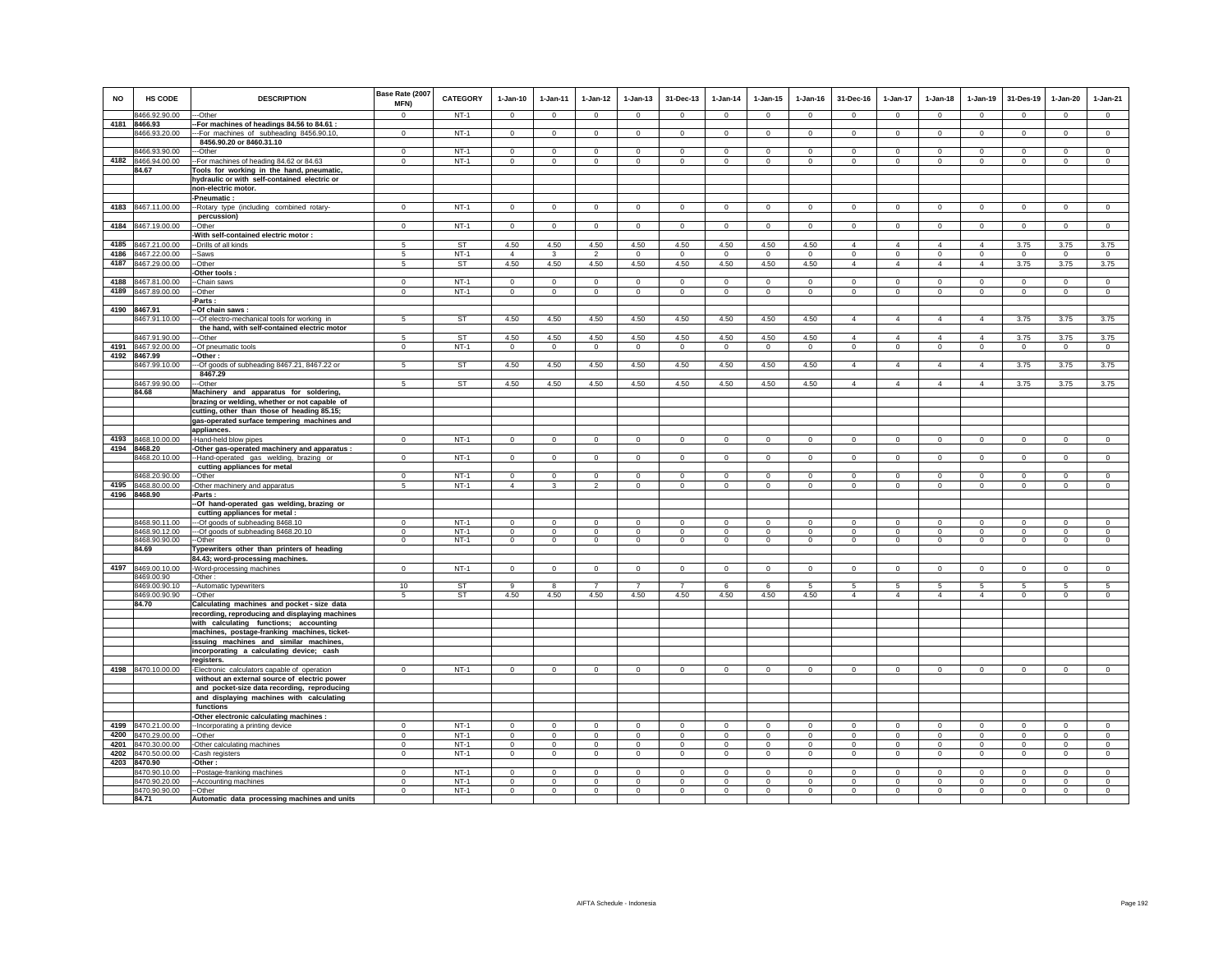| <b>NO</b> | HS CODE                        | <b>DESCRIPTION</b>                                                                            | Base Rate (2007<br><b>MFN)</b> | <b>CATEGORY</b>  | $1-Jan-10$              | $1 - Jan-11$            | $1 - Jan-12$               | $1 - Jan-13$            | 31-Dec-13                   | $1-Jan-14$                 | $1 - Jan-15$            | $1 - Jan-16$            | 31-Dec-16               | $1 - Jan-17$               | $1-Jan-18$              | $1 - Jan-19$               | 31-Des-19                  | $1 - Jan-20$            | $1-Jan-21$                |
|-----------|--------------------------------|-----------------------------------------------------------------------------------------------|--------------------------------|------------------|-------------------------|-------------------------|----------------------------|-------------------------|-----------------------------|----------------------------|-------------------------|-------------------------|-------------------------|----------------------------|-------------------------|----------------------------|----------------------------|-------------------------|---------------------------|
|           |                                | thereof; magnetic or optical readers, machines                                                |                                |                  |                         |                         |                            |                         |                             |                            |                         |                         |                         |                            |                         |                            |                            |                         |                           |
|           |                                | for transcribing data onto data media in<br>coded form and machines for processing such       |                                |                  |                         |                         |                            |                         |                             |                            |                         |                         |                         |                            |                         |                            |                            |                         |                           |
|           |                                | data, not elsewhere specified or included.                                                    |                                |                  |                         |                         |                            |                         |                             |                            |                         |                         |                         |                            |                         |                            |                            |                         |                           |
|           | 4204 8471.30                   | -Portable digital automatic data processing                                                   |                                |                  |                         |                         |                            |                         |                             |                            |                         |                         |                         |                            |                         |                            |                            |                         |                           |
|           |                                | machines, weighing not more than 10 kg,                                                       |                                |                  |                         |                         |                            |                         |                             |                            |                         |                         |                         |                            |                         |                            |                            |                         |                           |
|           |                                | consisting of at least a central processing                                                   |                                |                  |                         |                         |                            |                         |                             |                            |                         |                         |                         |                            |                         |                            |                            |                         |                           |
|           |                                | unit, a keyboard and a display :                                                              |                                |                  |                         |                         |                            |                         |                             |                            |                         |                         |                         |                            |                         |                            |                            |                         |                           |
|           | 8471.30.10.00                  | -Handheld computers including palmtops and                                                    | $\mathbf 0$                    | $NT-1$           | $\mathbf 0$             | $\mathbf 0$             | $\mathbf 0$                | $\mathbf 0$             | $\mathbf 0$                 | $\circ$                    | $\mathbf 0$             | $\mathbf 0$             | $\mathbf 0$             | $\Omega$                   | $\mathbf 0$             | $^{\circ}$                 | $\mathbf 0$                | $\circ$                 | $\mathsf 0$               |
|           |                                | personal digital assistants (PDAs)                                                            |                                |                  |                         |                         |                            |                         |                             |                            |                         |                         |                         |                            |                         |                            |                            |                         |                           |
|           | 8471.30.20.00<br>8471.30.90.00 | -- Laptops including notebooks and subnotebooks<br>-Other                                     | $\Omega$<br>$\Omega$           | $NT-1$<br>$NT-1$ | $\Omega$<br>$\Omega$    | $\Omega$<br>$\Omega$    | $\overline{0}$<br>$\Omega$ | $\Omega$<br>$\mathbf 0$ | $\Omega$<br>$\Omega$        | $\Omega$<br>$\mathbf 0$    | $\Omega$<br>$\mathbf 0$ | $\Omega$<br>$\Omega$    | $\Omega$<br>$\Omega$    | $\Omega$<br>$\overline{0}$ | $\Omega$<br>$\Omega$    | $\Omega$<br>$\Omega$       | $\overline{0}$<br>$\Omega$ | $\Omega$<br>$\Omega$    | $\overline{0}$<br>$\circ$ |
|           |                                | -Other automatic data processing                                                              |                                |                  |                         |                         |                            |                         |                             |                            |                         |                         |                         |                            |                         |                            |                            |                         |                           |
|           |                                | machines:                                                                                     |                                |                  |                         |                         |                            |                         |                             |                            |                         |                         |                         |                            |                         |                            |                            |                         |                           |
|           | 4205 8471.41                   | -Comprising in the same housing at least                                                      |                                |                  |                         |                         |                            |                         |                             |                            |                         |                         |                         |                            |                         |                            |                            |                         |                           |
|           |                                | a central processing unit and an input and                                                    |                                |                  |                         |                         |                            |                         |                             |                            |                         |                         |                         |                            |                         |                            |                            |                         |                           |
|           |                                | output unit, whether or not combined :                                                        |                                |                  |                         |                         |                            |                         |                             |                            |                         |                         |                         |                            |                         |                            |                            |                         |                           |
|           | 8471.41.10.00                  | --Personal computers excluding portable                                                       | $\Omega$                       | $NT-1$           | $\Omega$                | $\mathbf 0$             | $\overline{0}$             | $\mathbf 0$             | $\mathbf 0$                 | $\overline{0}$             | $\mathbf 0$             | $\mathbf 0$             | $\Omega$                | $\mathbf 0$                | $\mathbf 0$             | $\mathbf 0$                | $\overline{0}$             | $\mathbf 0$             | $\overline{0}$            |
|           |                                | computers of subheading 8471.30                                                               |                                | $NT-1$           | $\Omega$                |                         | $\overline{0}$             |                         |                             | $\overline{0}$             |                         |                         |                         |                            |                         |                            | $\overline{0}$             |                         | $\overline{0}$            |
|           | 8471.41.90.00<br>4206 8471.49  | --Other<br>-Other, presented in the form of systems :                                         | $\Omega$                       |                  |                         | $\circ$                 |                            | $\mathbf{0}$            | $\mathbf{0}$                |                            | $\mathbf{0}$            | $\mathbf 0$             | $\circ$                 | $\overline{0}$             | $\circ$                 | $\mathbf 0$                |                            | $\circ$                 |                           |
|           | 8471.49.10.00                  | ---Personal computers excluding portable                                                      | $\Omega$                       | $NT-1$           | $\Omega$                | $\Omega$                | $\Omega$                   | $\Omega$                | $\Omega$                    | $\Omega$                   | $\Omega$                | $\Omega$                | $\Omega$                | $\Omega$                   | $\Omega$                | $\Omega$                   | $\Omega$                   | $\Omega$                | $\Omega$                  |
|           |                                | computers of subheading 8471.30                                                               |                                |                  |                         |                         |                            |                         |                             |                            |                         |                         |                         |                            |                         |                            |                            |                         |                           |
|           | 8471.49.90.00                  | --Other                                                                                       | $\Omega$                       | $NT-1$           | $\Omega$                | $\mathbf 0$             | $\circ$                    | $\mathbf 0$             | $\Omega$                    | $\mathbf 0$                | $\mathbf 0$             | $\Omega$                | $\Omega$                | $\Omega$                   | $\Omega$                | $\mathbf 0$                | $\mathbf 0$                | $\Omega$                | $\Omega$                  |
|           | 4207 8471.50                   | Processing units other than those of                                                          |                                |                  |                         |                         |                            |                         |                             |                            |                         |                         |                         |                            |                         |                            |                            |                         |                           |
|           |                                | subheading 8471.41 or 8471.49, whether or                                                     |                                |                  |                         |                         |                            |                         |                             |                            |                         |                         |                         |                            |                         |                            |                            |                         |                           |
|           |                                | not containing in the same housing one or two                                                 |                                |                  |                         |                         |                            |                         |                             |                            |                         |                         |                         |                            |                         |                            |                            |                         |                           |
|           |                                | of the following types of unit: storage                                                       |                                |                  |                         |                         |                            |                         |                             |                            |                         |                         |                         |                            |                         |                            |                            |                         |                           |
|           | 8471.50.10.00                  | units, input units, output units :<br>--Processing units for personal (including              | $\Omega$                       | $NT-1$           | $\Omega$                | $\mathsf 0$             | $\mathsf 0$                | $\mathsf 0$             | $\mathsf 0$                 | $\mathsf 0$                | $\Omega$                | $\mathbf 0$             | $\Omega$                | $\mathbf 0$                | $\mathbf 0$             | $\mathbf 0$                | $\mathbf 0$                | $\Omega$                | $\circ$                   |
|           |                                | portable) computers                                                                           |                                |                  |                         |                         |                            |                         |                             |                            |                         |                         |                         |                            |                         |                            |                            |                         |                           |
|           | 8471.50.90.00                  | --Other                                                                                       | $\Omega$                       | $NT-1$           | $\Omega$                | $\Omega$                | $\overline{0}$             | $\overline{0}$          | $\mathbf 0$                 | $\circ$                    | $\mathbf 0$             | $\Omega$                | $\Omega$                | $\overline{0}$             | $\Omega$                | $\mathbf 0$                | $\Omega$                   | $\Omega$                | $\Omega$                  |
|           | 4208 8471.60                   | -Input or output units, whether or not                                                        |                                |                  |                         |                         |                            |                         |                             |                            |                         |                         |                         |                            |                         |                            |                            |                         |                           |
|           |                                | containing storage units in the same housing:                                                 |                                |                  |                         |                         |                            |                         |                             |                            |                         |                         |                         |                            |                         |                            |                            |                         |                           |
|           | 8471.60.30.00                  | --Computer keyboards                                                                          | $\mathbf{0}$                   | $NT-1$           | $^{\circ}$              | $^{\circ}$              | $\mathbf{0}$               | 0                       | $^{\circ}$                  | $\mathbf 0$                | $^{\circ}$              | $^{\circ}$              | $\Omega$                | 0                          | $^{\circ}$              | $^{\circ}$                 | $\overline{\phantom{0}}$   | $^{\circ}$              | $^{\circ}$                |
|           | 8471.60.40.00                  | -- X-Y coordinate input devices, including<br>mouses, light pens, joysticks, track balls      | $\mathbf 0$                    | $NT-1$           | $\mathsf 0$             | $\mathsf 0$             | $\circ$                    | $\mathbf 0$             | $\circ$                     | $\circ$                    | $\mathsf 0$             | $\mathsf 0$             | $\mathbf 0$             | $\circ$                    | $\mathbf 0$             | $\mathbf 0$                | $\circ$                    | $\mathsf 0$             | $\mathsf 0$               |
|           |                                | and touch sensitive screens                                                                   |                                |                  |                         |                         |                            |                         |                             |                            |                         |                         |                         |                            |                         |                            |                            |                         |                           |
|           | 8471.60.50.00                  | -Plotters                                                                                     | $\Omega$                       | $NT-1$           | $\Omega$                | $\Omega$                | $\mathbf{0}$               | $\Omega$                | $\mathbf 0$                 | $\mathbf 0$                | $\Omega$                | $\Omega$                | $\Omega$                | $\Omega$                   | $\Omega$                | $\Omega$                   | $\Omega$                   | $\mathbf 0$             | $\Omega$                  |
|           | 8471.60.90.00                  | --Other                                                                                       | $\mathbf 0$                    | $NT-1$           | $\circ$                 | $\circ$                 | $\circ$                    | $\mathbf{0}$            | $\mathbf 0$                 | $\circ$                    | $\mathbf{0}$            | $\circ$                 | $\circ$                 | $\circ$                    | $\mathbf 0$             | $\mathbf 0$                | $\mathbf 0$                | $\circ$                 | $\circ$                   |
| 4209      | 8471.70                        | Storage units:                                                                                |                                |                  |                         |                         |                            |                         |                             |                            |                         |                         |                         |                            |                         |                            |                            |                         |                           |
|           | 8471.70.10.00                  | -Floppy disk drives                                                                           | $\mathbf 0$                    | $NT-1$           | $^{\circ}$              | $\mathbf 0$             | $\mathbf 0$                | $\mathbf 0$             | $\mathbf 0$                 | $\mathbf 0$                | $\mathbf 0$             | $\mathbf 0$             | $\Omega$                | $\Omega$                   | $\Omega$                | $\mathbf 0$                | $^{\circ}$                 | $\mathbf 0$             | $\mathbf 0$               |
|           | 8471.70.20.00<br>8471.70.30.00 | -Hard disk drives<br>Tape drives                                                              | $^{\circ}$<br>$\Omega$         | $NT-1$<br>$NT-1$ | $\Omega$<br>$\Omega$    | $\mathbf 0$<br>$\Omega$ | $\mathbf 0$<br>$\Omega$    | $\mathbf 0$<br>$\Omega$ | $\mathbf 0$<br>$\Omega$     | $\mathbf 0$<br>$\Omega$    | $\mathbf 0$<br>$\Omega$ | $\mathbf 0$<br>$\Omega$ | $\Omega$<br>$\Omega$    | $\mathbf 0$<br>$\Omega$    | $\mathbf 0$<br>$\Omega$ | $\mathbf 0$<br>$\Omega$    | $\overline{0}$<br>$\Omega$ | $\mathbf 0$<br>$\Omega$ | $\circ$<br>$\Omega$       |
|           | 8471.70.40.00                  | -Optical disk drives, including CD-ROM                                                        | $\overline{0}$                 | $NT-1$           | $\overline{0}$          | $\overline{0}$          | $\overline{0}$             | $\overline{0}$          | $\overline{0}$              | $\overline{0}$             | $\overline{0}$          | $\overline{0}$          | $\overline{0}$          | $\overline{0}$             | $\overline{0}$          | $\overline{0}$             | $\overline{0}$             | 0                       | $\overline{0}$            |
|           |                                | drives, DVD drives and CD-R drives                                                            |                                |                  |                         |                         |                            |                         |                             |                            |                         |                         |                         |                            |                         |                            |                            |                         |                           |
|           | 8471.70.50.00                  | -Proprietary format storage devices including                                                 | $\Omega$                       | $NT-1$           | $\Omega$                | $\circ$                 | $\circ$                    | $\mathbf{0}$            | $\mathbf 0$                 | $\circ$                    | $\mathbf 0$             | $\Omega$                | $\Omega$                | $\mathbf 0$                | $\circ$                 | $\mathbf 0$                | $\Omega$                   | $\mathbf 0$             | $\circ$                   |
|           |                                | media therefor for automatic data processing                                                  |                                |                  |                         |                         |                            |                         |                             |                            |                         |                         |                         |                            |                         |                            |                            |                         |                           |
|           |                                | machines, with or without removable media                                                     |                                |                  |                         |                         |                            |                         |                             |                            |                         |                         |                         |                            |                         |                            |                            |                         |                           |
|           |                                | and whether magnetic, optical or other                                                        |                                |                  |                         |                         |                            |                         |                             |                            |                         |                         |                         |                            |                         |                            |                            |                         |                           |
|           |                                | technology<br>-Other:                                                                         |                                |                  |                         |                         |                            |                         |                             |                            |                         |                         |                         |                            |                         |                            |                            |                         |                           |
|           | 8471.70.91.00                  | -Backup management systems                                                                    | $^{\circ}$                     | $NT-1$           | $\Omega$                | $\mathbf{0}$            | $\mathsf 0$                | $\mathbf 0$             | $\mathbf{0}$                | $\mathbf 0$                | $\mathbf 0$             | $\mathbf{0}$            | $\Omega$                | $\mathbf 0$                | $\mathbf 0$             | $\mathbf 0$                | $\mathbf 0$                | $\mathbf 0$             | $\mathsf 0$               |
|           | 8471.70.99.00                  | --Other                                                                                       | $\Omega$                       | $NT-1$           | $\Omega$                | $\Omega$                | $\Omega$                   | $\mathbf 0$             | $\mathbf 0$                 | $\mathbf 0$                | $\mathbf 0$             | $\Omega$                | $\Omega$                | $\Omega$                   | $\Omega$                | $\Omega$                   | $^{\circ}$                 | $\mathbf 0$             | $\Omega$                  |
|           | 4210 8471.80                   | Other units of automatic data processing                                                      |                                |                  |                         |                         |                            |                         |                             |                            |                         |                         |                         |                            |                         |                            |                            |                         |                           |
|           |                                | machines:                                                                                     |                                |                  |                         |                         |                            |                         |                             |                            |                         |                         |                         |                            |                         |                            |                            |                         |                           |
|           | 8471.80.10.00<br>8471.80.70.00 | -Control and adaptor units                                                                    | $\Omega$<br>$\mathbf 0$        | $NT-1$<br>$NT-1$ | $\Omega$<br>$\mathsf 0$ | $\Omega$<br>$\circ$     | $\circ$<br>$\mathbf 0$     | $\Omega$<br>$\mathbf 0$ | $\mathbf{0}$<br>$\mathbf 0$ | $\mathbf 0$<br>$\mathsf 0$ | $\Omega$<br>$\mathsf 0$ | $\Omega$<br>$\mathsf 0$ | $\Omega$<br>$\mathbf 0$ | $\Omega$<br>$\mathbf 0$    | $\Omega$<br>$\mathbf 0$ | $\mathbf 0$<br>$\mathbf 0$ | $\mathbf 0$<br>$\mathbf 0$ | $\Omega$<br>$\mathsf 0$ | $\Omega$<br>$\mathsf 0$   |
|           | 8471.80.90.00                  | -Sound card and video card<br>-Other                                                          | $\mathbf 0$                    | $NT-1$           | $\Omega$                | $\circ$                 | $\circ$                    | $\mathbf 0$             | $\mathbf 0$                 | $\circ$                    | $\mathbf 0$             | $\Omega$                | $\Omega$                | $\mathbf 0$                | $\Omega$                | $\mathbf 0$                | $\Omega$                   | $\mathbf 0$             | $\circ$                   |
|           | 4211 8471.90                   | -Other:                                                                                       |                                |                  |                         |                         |                            |                         |                             |                            |                         |                         |                         |                            |                         |                            |                            |                         |                           |
|           | 8471.90.10.00                  | -Bar code readers                                                                             | $\Omega$                       | $NT-1$           | $\Omega$                | $^{\circ}$              | $\circ$                    | $^{\circ}$              | $\Omega$                    | $^{\circ}$                 | $^{\circ}$              | $\Omega$                | $\Omega$                | $\Omega$                   | $\Omega$                | $\Omega$                   | $\Omega$                   | $\Omega$                | $\circ$                   |
|           | 8471.90.20.00                  | -Optical character readers, document or image                                                 | $\mathbf 0$                    | $NT-1$           | $\circ$                 | $\circ$                 | $\mathbf 0$                | $\mathbf 0$             | $\mathbf 0$                 | $\circ$                    | $\mathbf 0$             | $\circ$                 | $\circ$                 | $\circ$                    | $\circ$                 | $\mathbf 0$                | $\mathbf 0$                | $\mathbf 0$             | $\circ$                   |
|           |                                | scanners                                                                                      |                                |                  |                         |                         |                            |                         |                             |                            |                         |                         |                         |                            |                         |                            |                            |                         |                           |
|           | 8471.90.90.00                  | --Other                                                                                       | $\mathbf{0}$                   | $NT-1$           | $\Omega$                | $\circ$                 | $\circ$                    | $\mathbf 0$             | $\mathbf 0$                 | $\circ$                    | $\mathbf 0$             | $\mathbf 0$             | $\circ$                 | $\mathbf 0$                | $\Omega$                | $\mathbf 0$                | $\mathbf 0$                | $\mathbf 0$             | $\Omega$                  |
|           | 84.72                          | Other office machines (for example, hectograph                                                |                                |                  |                         |                         |                            |                         |                             |                            |                         |                         |                         |                            |                         |                            |                            |                         |                           |
|           |                                | or stencil duplicating machines, addressing<br>machines, automatic banknote dispensers, coin- |                                |                  |                         |                         |                            |                         |                             |                            |                         |                         |                         |                            |                         |                            |                            |                         |                           |
|           |                                | sorting machines, coin-counting or wrapping                                                   |                                |                  |                         |                         |                            |                         |                             |                            |                         |                         |                         |                            |                         |                            |                            |                         |                           |
|           |                                | machines, pencil-sharpening machines,                                                         |                                |                  |                         |                         |                            |                         |                             |                            |                         |                         |                         |                            |                         |                            |                            |                         |                           |
|           |                                | perforating or stapling machines).                                                            |                                |                  |                         |                         |                            |                         |                             |                            |                         |                         |                         |                            |                         |                            |                            |                         |                           |
|           | 4212 8472.10                   | -Duplicating machines :                                                                       |                                |                  |                         |                         |                            |                         |                             |                            |                         |                         |                         |                            |                         |                            |                            |                         |                           |
|           | 8472.10.10.00                  | -Electrically operated                                                                        | 10 <sup>1</sup>                | <b>ST</b>        | 9                       | 8                       | $\overline{7}$             | $\overline{7}$          | $\overline{7}$              | 6                          | 6                       | -5                      | -5                      | 5                          | 5                       | 5                          | 5                          | 5                       | 5                         |
|           | 8472.10.20.00                  | -- Not electrically operated                                                                  | 10                             | ST               | 9                       | 8                       | $\overline{7}$             | $\overline{7}$          | $\overline{7}$              | 6                          | 6                       | 5                       | 5                       | 5                          | 5                       | 5                          | 5                          | 5                       | 5                         |
|           | 4213 8472.30                   | -Machines for sorting or folding mail or for                                                  |                                |                  |                         |                         |                            |                         |                             |                            |                         |                         |                         |                            |                         |                            |                            |                         |                           |
|           |                                | inserting mail in envelopes or bands,<br>machines for opening, closing or sealing             |                                |                  |                         |                         |                            |                         |                             |                            |                         |                         |                         |                            |                         |                            |                            |                         |                           |
|           |                                |                                                                                               |                                |                  |                         |                         |                            |                         |                             |                            |                         |                         |                         |                            |                         |                            |                            |                         |                           |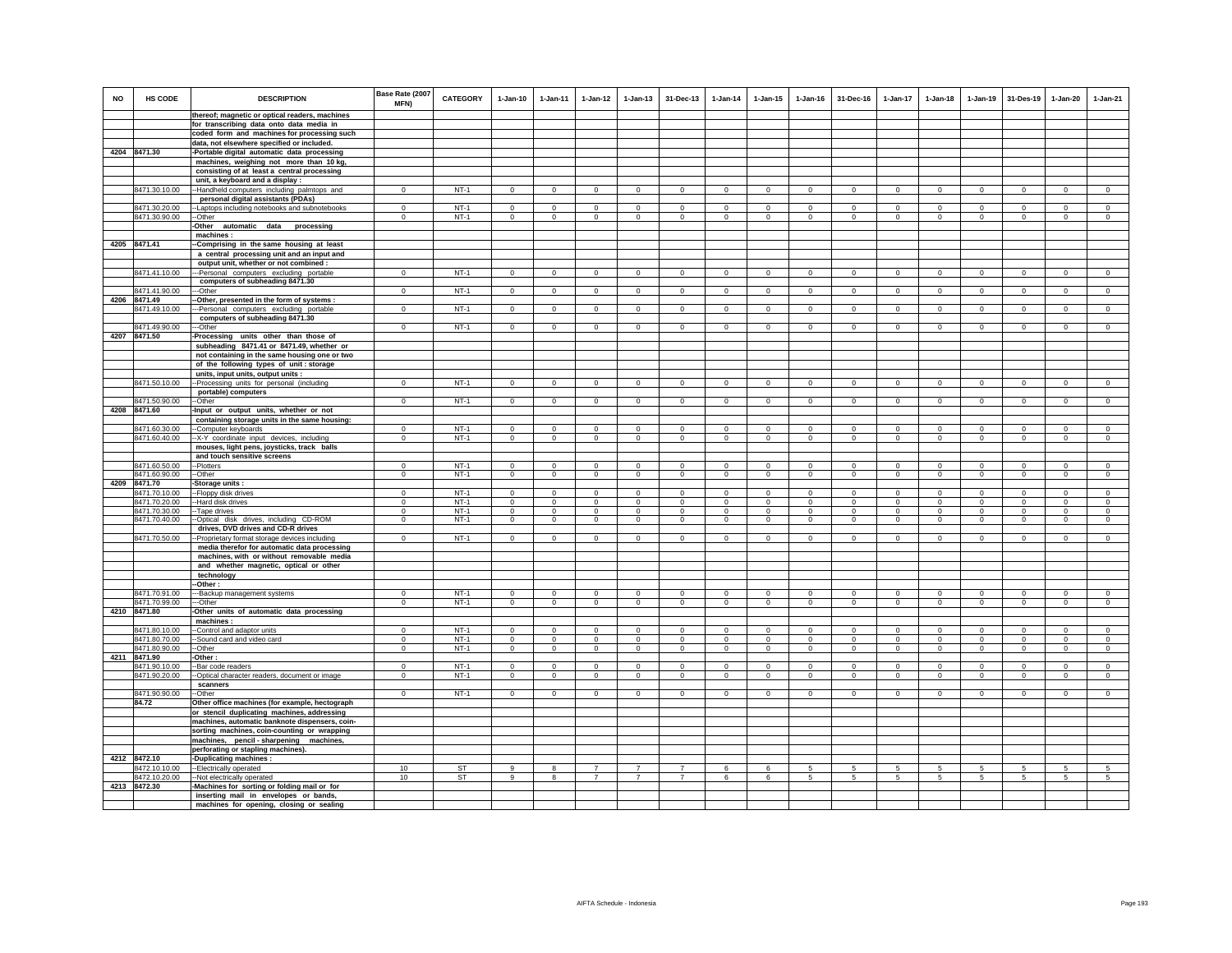| <b>NO</b> | <b>HS CODE</b>                 | <b>DESCRIPTION</b>                                                             | Base Rate (2007<br><b>MFN)</b> | <b>CATEGORY</b>  | $1-Jan-10$                 | $1 - Jan-11$               | $1-Jan-12$                    | $1 - Jan-13$                | 31-Dec-13                  | $1-Jan-14$                 | $1 - Jan-15$               | $1 - Jan-16$            | 31-Dec-16              | $1-Jan-17$                    | $1-Jan-18$             | $1 - Jan-19$               | 31-Des-19                    | $1 - Jan-20$                | $1-Jan-21$                 |
|-----------|--------------------------------|--------------------------------------------------------------------------------|--------------------------------|------------------|----------------------------|----------------------------|-------------------------------|-----------------------------|----------------------------|----------------------------|----------------------------|-------------------------|------------------------|-------------------------------|------------------------|----------------------------|------------------------------|-----------------------------|----------------------------|
|           |                                | mail and machines for affixing or cancelling                                   |                                |                  |                            |                            |                               |                             |                            |                            |                            |                         |                        |                               |                        |                            |                              |                             |                            |
|           |                                | postage stamps:                                                                |                                |                  |                            |                            |                               |                             |                            |                            |                            |                         |                        |                               |                        |                            |                              |                             |                            |
|           | 8472.30.10.00                  | --Electrically operated                                                        | 5                              | $NT-1$           | $\overline{4}$             | 3                          | $\mathfrak{p}$                | $\mathbf 0$                 | $\mathbf 0$                | $\mathbf 0$                | $\mathbf 0$                | $^{\circ}$              | $\circ$                | $\mathbf 0$                   | $\circ$                | $\mathbf 0$                | $\circ$                      | $\mathbf 0$                 | $\circ$                    |
|           | 8472.30.20.00                  | -Not electrically operated                                                     | 5                              | $NT-1$           | $\overline{4}$             | 3                          | $\overline{2}$                | $\mathsf 0$                 | $\mathbf 0$                | $\mathbf 0$                | $\mathbf 0$                | $\mathsf 0$             | $\mathsf 0$            | $\mathsf 0$                   | $\mathbf 0$            | $\mathbf 0$                | $\,0\,$                      | $\mathsf 0$                 | $\mathsf 0$                |
| 4214      | 8472.90                        | -Other:                                                                        |                                |                  | $\overline{0}$             |                            | $\overline{0}$                |                             | $\overline{0}$             | $\overline{0}$             |                            |                         |                        | $\overline{0}$                | $\overline{0}$         |                            | $\overline{0}$               | $\overline{0}$              |                            |
|           | 8472.90.10.00                  | -Automatic teller machines                                                     | $\overline{0}$<br>5            | $NT-1$<br>$NT-1$ | $\overline{4}$             | $\overline{0}$             | $\overline{2}$                | $\overline{0}$              |                            |                            | $\mathbf 0$                | $\mathbf 0$             | $^{\circ}$             | $\mathbf 0$                   |                        | $\overline{0}$             |                              |                             | $\overline{0}$             |
|           | 8472.90.20.00                  | -Electronic fingerprint identification<br>systems                              |                                |                  |                            | 3                          |                               | $\mathbf 0$                 | $\mathbf 0$                | $\circ$                    | $\mathbf 0$                | $\circ$                 | $\circ$                |                               | $\circ$                | $\circ$                    | $\circ$                      | $\circ$                     | $\circ$                    |
|           | 8472.90.30.00                  | --Other, electrically operated                                                 | 5                              | $NT-1$           | $\overline{4}$             | $\mathbf{3}$               | $\overline{2}$                | $\mathsf 0$                 | $\mathbf 0$                | $\Omega$                   | $\mathsf 0$                | $\Omega$                | $\mathsf 0$            | $\mathbf 0$                   | $\mathbf 0$            | $\mathbf 0$                | $\mathbf 0$                  | $\mathsf 0$                 | $\mathsf 0$                |
|           | 8472.90.90.00                  | --Other, not electrically operated                                             | 5                              | <b>NT-1</b>      | $\overline{4}$             | 3                          | $\overline{2}$                | $\mathbf 0$                 | $^{\circ}$                 | $^{\circ}$                 | $^{\circ}$                 | $^{\circ}$              | $\Omega$               | $\mathbf 0$                   | $^{\circ}$             | $\mathbf 0$                | $\circ$                      | $\circ$                     | $\circ$                    |
|           | 84.73                          | Parts and accessories (other than covers,                                      |                                |                  |                            |                            |                               |                             |                            |                            |                            |                         |                        |                               |                        |                            |                              |                             |                            |
|           |                                | carrying casses and the like) suitable for use                                 |                                |                  |                            |                            |                               |                             |                            |                            |                            |                         |                        |                               |                        |                            |                              |                             |                            |
|           |                                | solely or principally with machines of                                         |                                |                  |                            |                            |                               |                             |                            |                            |                            |                         |                        |                               |                        |                            |                              |                             |                            |
|           |                                | headings 84.69 to 84.72.                                                       |                                |                  |                            |                            |                               |                             |                            |                            |                            |                         |                        |                               |                        |                            |                              |                             |                            |
|           | 4215 8473.10                   | Parts and accessories of the machines of                                       |                                |                  |                            |                            |                               |                             |                            |                            |                            |                         |                        |                               |                        |                            |                              |                             |                            |
|           |                                | heading 84.69 :                                                                |                                |                  |                            |                            |                               |                             |                            |                            |                            |                         |                        |                               |                        |                            |                              |                             |                            |
|           | 8473.10.10.00                  | -Printed circuit assemblies for word-                                          | 5 <sup>1</sup>                 | $NT-1$           | $\Delta$                   | $\mathcal{R}$              | $\mathcal{P}$                 | $\mathbf 0$                 | $\mathsf 0$                | $\mathsf 0$                | $\Omega$                   | $\Omega$                | $\Omega$               | $\mathbf 0$                   | $\Omega$               | $\Omega$                   | $\mathbf 0$                  | $\Omega$                    | $\mathsf 0$                |
|           |                                | processing                                                                     |                                |                  |                            |                            |                               |                             |                            |                            |                            |                         |                        |                               |                        |                            |                              |                             |                            |
|           | 8473.10.90.00                  | --Other                                                                        | $\Omega$                       | $NT-1$           | $\mathsf 0$                | $\mathsf 0$                | $\circ$                       | $\mathbf 0$                 | $\mathbf 0$                | $\mathsf 0$                | $\mathsf 0$                | $\mathbf 0$             | $\mathsf 0$            | $\mathbf 0$                   | $\mathbf 0$            | $\mathbf 0$                | $\mathbf 0$                  | $\mathsf 0$                 | $\mathsf 0$                |
|           |                                | -Parts and accessories of the machines of                                      |                                |                  |                            |                            |                               |                             |                            |                            |                            |                         |                        |                               |                        |                            |                              |                             |                            |
|           | 4216 8473.21.00.00             | heading 84.70:<br>-Of the electronic calculating machines of                   | $\mathbf{0}$                   | $NT-1$           |                            |                            |                               |                             |                            |                            |                            |                         | $\circ$                | $\mathbf{0}$                  |                        |                            |                              |                             |                            |
|           |                                | subheading 8470.10, 8470.21 or 8470.29                                         |                                |                  | $\mathbf 0$                | $\mathbf 0$                | $\circ$                       | $\mathbf 0$                 | $\mathbf 0$                | $\mathbf 0$                | $\mathbf 0$                | $\mathbf 0$             |                        |                               | $\mathbf 0$            | $\mathbf 0$                | $\circ$                      | $\circ$                     | $\mathbf 0$                |
|           | 4217 8473.29.00.00             | -Other                                                                         | $\mathbf 0$                    | $NT-1$           | $\mathsf 0$                | $\circ$                    | $\circ$                       | $\mathbf 0$                 | $\circ$                    | $\circ$                    | $\mathbf 0$                | $\mathsf 0$             | $\mathbf 0$            | $\circ$                       | $\mathbf 0$            | $\circ$                    | $\overline{0}$               | $\circ$                     | $\mathsf 0$                |
| 4218      | 8473.30                        | Parts and accessories of the machines of                                       |                                |                  |                            |                            |                               |                             |                            |                            |                            |                         |                        |                               |                        |                            |                              |                             |                            |
|           |                                | heading 84.71 :                                                                |                                |                  |                            |                            |                               |                             |                            |                            |                            |                         |                        |                               |                        |                            |                              |                             |                            |
|           | 8473.30.10.00                  | -Assembled printed circuit boards                                              | $^{\circ}$                     | $NT-1$           | $\mathbf 0$                | $\mathbf 0$                | $\mathbf 0$                   | $\mathbf 0$                 | $\bf{0}$                   | $\bf{0}$                   | $\mathbf 0$                | $\mathbf 0$             | $\mathbf 0$            | 0                             | $^{\circ}$             | $\mathbf 0$                | $\mathbf 0$                  | $\mathbf 0$                 | $\,0\,$                    |
|           | 8473.30.90.00                  | --Other                                                                        | $\mathbf 0$                    | $NT-1$           | $\Omega$                   | $\mathbf{0}$               | $\circ$                       | $\mathsf 0$                 | $\mathbf 0$                | $\circ$                    | $\mathbf 0$                | $\circ$                 | $\circ$                | $\mathsf 0$                   | $\circ$                | $\circ$                    | $\mathbf 0$                  | $\circ$                     | $\mathsf 0$                |
|           | 4219 8473.40                   | -Parts and accessories of the machines of                                      |                                |                  |                            |                            |                               |                             |                            |                            |                            |                         |                        |                               |                        |                            |                              |                             |                            |
|           |                                | heading 84.72:                                                                 |                                |                  |                            |                            |                               |                             |                            |                            |                            |                         |                        |                               |                        |                            |                              |                             |                            |
|           |                                | -For electrically operated machines :                                          |                                |                  |                            |                            |                               |                             |                            |                            |                            |                         |                        |                               |                        |                            |                              |                             |                            |
|           | 8473.40.11.00                  | --Parts, including printed circuit assemblies<br>for automatic teller machines | $5\overline{5}$                | $NT-1$           | $\overline{4}$             | $\mathbf{3}$               | $\overline{2}$                | $\circ$                     | $\overline{0}$             | $\overline{0}$             | $\mathbf 0$                | $\mathbf 0$             | $\mathbf{0}$           | $\circ$                       | $\circ$                | $\overline{0}$             | $\overline{0}$               | $\circ$                     | $\circ$                    |
|           | 8473.40.19.00                  | --Other                                                                        | 5                              | $NT-1$           | $\overline{4}$             | 3                          | $\overline{\mathbf{c}}$       | $\mathbf 0$                 | $\mathbf 0$                | $\circ$                    | $\mathbf 0$                | $\mathbf 0$             | $\Omega$               | $\mathbf 0$                   | $\Omega$               | $\mathbf{0}$               | $\mathbf 0$                  | $\mathbf 0$                 | $\mathsf 0$                |
|           | 8473.40.20.00                  | -For non-electrically operated machines                                        | 5                              | $NT-1$           | $\overline{4}$             | $\mathbf{3}$               | $\mathfrak{D}$                | $\mathsf 0$                 | $\mathbf{0}$               | $\mathbf 0$                | $\mathbf{0}$               | $\mathbf{0}$            | $\Omega$               | $\mathbf 0$                   | $\Omega$               | $\mathbf 0$                | $\circ$                      | $\circ$                     | $\Omega$                   |
|           | 4220 8473.50                   | -Parts and accesories equally suitable for use                                 |                                |                  |                            |                            |                               |                             |                            |                            |                            |                         |                        |                               |                        |                            |                              |                             |                            |
|           |                                | with machines of two or more of the headings                                   |                                |                  |                            |                            |                               |                             |                            |                            |                            |                         |                        |                               |                        |                            |                              |                             |                            |
|           |                                | 84.69 to 84.72 :                                                               |                                |                  |                            |                            |                               |                             |                            |                            |                            |                         |                        |                               |                        |                            |                              |                             |                            |
|           |                                | -For electrically operated machines :                                          |                                |                  |                            |                            |                               |                             |                            |                            |                            |                         |                        |                               |                        |                            |                              |                             |                            |
|           | 8473.50.11.00                  | --Suitable for use with machines of heading                                    | $\Omega$                       | $NT-1$           | $\Omega$                   | $\Omega$                   | $\Omega$                      | $\mathbf{0}$                | $\mathbf{0}$               | $\Omega$                   | $\Omega$                   | $\Omega$                | $\Omega$               | $\mathbf{0}$                  | $\Omega$               | $\mathbf 0$                | $\mathbf 0$                  | $\Omega$                    | $\mathsf 0$                |
|           |                                | 84.71                                                                          |                                |                  |                            |                            |                               |                             |                            |                            |                            |                         |                        |                               |                        |                            |                              |                             |                            |
|           | 8473.50.19.00<br>8473.50.20.00 | -Other<br>-- For non-electrically operated machines                            | $^{\circ}$<br>$\Omega$         | $NT-1$<br>$NT-1$ | $\mathbf 0$<br>$\circ$     | $\mathbf 0$<br>$\Omega$    | $\mathbf 0$<br>$\circ$        | $\mathbf 0$<br>$\mathbf{0}$ | $\mathbf 0$<br>$\Omega$    | $\mathbf 0$<br>$\circ$     | $\mathbf 0$<br>$\Omega$    | $\mathbf 0$<br>$\circ$  | $\mathbf 0$<br>$\circ$ | 0<br>$\circ$                  | $\mathbf 0$<br>$\circ$ | $\mathbf 0$<br>$\circ$     | $\mathbf 0$<br>$\circ$       | $\mathbf 0$<br>$\mathbf{0}$ | $\mathbf 0$<br>$\circ$     |
|           | 84.74                          | Machinery for sorting, screening, separating,                                  |                                |                  |                            |                            |                               |                             |                            |                            |                            |                         |                        |                               |                        |                            |                              |                             |                            |
|           |                                | washing, crushing, grinding, mixing or                                         |                                |                  |                            |                            |                               |                             |                            |                            |                            |                         |                        |                               |                        |                            |                              |                             |                            |
|           |                                | kneading earth, stone, ores or other mineral                                   |                                |                  |                            |                            |                               |                             |                            |                            |                            |                         |                        |                               |                        |                            |                              |                             |                            |
|           |                                | substances, in solid (including powder or                                      |                                |                  |                            |                            |                               |                             |                            |                            |                            |                         |                        |                               |                        |                            |                              |                             |                            |
|           |                                | paste) form; machinery for agglomerating,                                      |                                |                  |                            |                            |                               |                             |                            |                            |                            |                         |                        |                               |                        |                            |                              |                             |                            |
|           |                                | shaping or moulding solid mineral fuels,                                       |                                |                  |                            |                            |                               |                             |                            |                            |                            |                         |                        |                               |                        |                            |                              |                             |                            |
|           |                                | ceramic paste, unhardened cements, plastering                                  |                                |                  |                            |                            |                               |                             |                            |                            |                            |                         |                        |                               |                        |                            |                              |                             |                            |
|           |                                | materials or other mineral products in powder                                  |                                |                  |                            |                            |                               |                             |                            |                            |                            |                         |                        |                               |                        |                            |                              |                             |                            |
|           |                                | or paste form; machines for forming foundry                                    |                                |                  |                            |                            |                               |                             |                            |                            |                            |                         |                        |                               |                        |                            |                              |                             |                            |
|           | 4221 8474.10                   | moulds of sand.<br>-Sorting, screening, separating or washing                  |                                |                  |                            |                            |                               |                             |                            |                            |                            |                         |                        |                               |                        |                            |                              |                             |                            |
|           |                                | machines:                                                                      |                                |                  |                            |                            |                               |                             |                            |                            |                            |                         |                        |                               |                        |                            |                              |                             |                            |
|           | 8474.10.10.00                  | -Electrically operated                                                         | 5                              | ST               | 4.50                       | 4.50                       | 4.50                          | 4.50                        | 4.50                       | 4.50                       | 4.50                       | 4.50                    | $\overline{4}$         | $\overline{4}$                | $\overline{4}$         | $\overline{4}$             | 3.75                         | 3.75                        | 3.75                       |
|           | 8474.10.20.00                  | -Not electrically operated                                                     | 5                              | $NT-2$           | $\overline{4}$             | $\overline{4}$             | $\mathbf{3}$                  | 3                           | $\mathbf{3}$               | $\overline{2}$             | $\overline{2}$             | $\overline{1}$          | $\circ$                | $\mathbf 0$                   | $\mathbf 0$            | $\mathbf 0$                | $\circ$                      | $\circ$                     | $\mathsf 0$                |
|           | 4222 8474.20                   | -Crushing or grinding machines :                                               |                                |                  |                            |                            |                               |                             |                            |                            |                            |                         |                        |                               |                        |                            |                              |                             |                            |
|           |                                | -Electrically operated :                                                       |                                |                  |                            |                            |                               |                             |                            |                            |                            |                         |                        |                               |                        |                            |                              |                             |                            |
|           | 8474.20.11.00                  | --For stone                                                                    | 5                              | <b>ST</b>        | 4.50                       | 4.50                       | 4.50                          | 4.50                        | 4.50                       | 4.50                       | 4.50                       | 4.50                    | $\overline{4}$         | $\overline{4}$                | $\overline{4}$         | $\overline{4}$             | 3.75                         | 3.75                        | 3.75                       |
|           | 8474.20.19.00                  | --Other                                                                        | $\mathbf 0$                    | $NT-1$           | $\circ$                    | $^{\circ}$                 | $\circ$                       | $\mathbf 0$                 | $\mathbf 0$                | $^{\circ}$                 | $\mathbf 0$                | $\circ$                 | $\circ$                | $\mathbf 0$                   | $\circ$                | $\mathbf 0$                | $\circ$                      | $\mathbf 0$                 | $\circ$                    |
|           |                                | -Not electrically operated :                                                   |                                |                  |                            |                            |                               |                             |                            |                            |                            |                         |                        |                               |                        |                            |                              |                             |                            |
|           | 8474.20.21.00                  | --For stone                                                                    | -5                             | $NT-2$           | $\Delta$                   | $\Delta$                   | 3                             | 3                           | 3                          | $\overline{2}$             | $\overline{2}$             | $\mathbf{1}$            | $\Omega$               | $\Omega$                      | $\Omega$               | $\Omega$                   | $\Omega$                     | $\Omega$                    | $\Omega$                   |
|           | 8474.20.29.00                  | -Other                                                                         | $\mathbf 0$                    | $NT-1$           | $\circ$                    | $\mathbf 0$                | $\circ$                       | $\mathbf 0$                 | $\mathbf 0$                | $\mathbf 0$                | $\mathbf 0$                | $\mathsf 0$             | $\circ$                | $\mathbf 0$                   | $\mathbf 0$            | $\mathbf 0$                | $\circ$                      | $\mathbf 0$                 | $\mathbf 0$                |
|           | 4223 8474.31                   | Mixing or kneading machines :<br>-Concrete or mortar mixers :                  |                                |                  |                            |                            |                               |                             |                            |                            |                            |                         |                        |                               |                        |                            |                              |                             |                            |
|           | 8474.31.10.00                  | --Electrically operated                                                        | -5                             | $NT-2$           | $\mathbf{A}$               | $\overline{4}$             | $\mathbf{3}$                  | 3                           | 3                          | $\overline{2}$             | $\overline{2}$             | $\overline{1}$          | $^{\circ}$             | $\mathbf 0$                   | $\Omega$               | $^{\circ}$                 | $\mathbf 0$                  | $^{\circ}$                  | $\circ$                    |
|           | 8474.31.20.00                  | --Not electrically operated                                                    | 5                              | $NT-2$           | $\overline{4}$             | $\overline{4}$             | $\overline{3}$                | 3                           | $\mathbf{3}$               | $\mathfrak{p}$             | $\overline{2}$             | $\mathbf{1}$            | $\circ$                | $\circ$                       | $\circ$                | $\mathbf 0$                | $\circ$                      | $\mathbf{0}$                | $\circ$                    |
|           | 4224 8474.32                   | -Machines for mixing mineral substances with                                   |                                |                  |                            |                            |                               |                             |                            |                            |                            |                         |                        |                               |                        |                            |                              |                             |                            |
|           |                                | bitumen :                                                                      |                                |                  |                            |                            |                               |                             |                            |                            |                            |                         |                        |                               |                        |                            |                              |                             |                            |
|           | 8474.32.10.00                  | --Electrically operated                                                        | $\mathbf{0}$                   | $NT-1$           | $\Omega$                   | $^{\circ}$                 | $\circ$                       | $^{\circ}$                  | $\Omega$                   | $\circ$                    | $\Omega$                   | $\circ$                 | $\Omega$               | $\Omega$                      | $\Omega$               | $\mathbf 0$                | $\circ$                      | $\circ$                     | $\circ$                    |
|           | 8474.32.20.00                  | -Not electrically operated                                                     | $\Omega$                       | $NT-1$           | $\Omega$                   | $\Omega$                   | $\overline{0}$                | $\overline{0}$              | $\circ$                    | $\circ$                    | $\mathsf 0$                | $\overline{0}$          | $\overline{0}$         | $\overline{0}$                | $\mathbf 0$            | $\mathbf 0$                | $\overline{0}$               | $\mathsf 0$                 | $\mathsf 0$                |
| 4225      | 8474.39                        | Other:                                                                         |                                |                  |                            |                            |                               |                             |                            |                            |                            |                         |                        |                               |                        |                            |                              |                             |                            |
|           | 8474.39.10.00<br>8474.39.20.00 | -Electrically operated<br>--- Not electrically operated                        | $\mathbf 0$<br>$\circ$         | $NT-1$<br>$NT-1$ | $\Omega$<br>$\overline{0}$ | $\mathbf 0$<br>$\mathsf 0$ | $\mathbf 0$<br>$\overline{0}$ | $\Omega$<br>$\overline{0}$  | $\mathbf 0$<br>$\mathsf 0$ | $\Omega$<br>$\overline{0}$ | $\mathbf 0$<br>$\mathsf 0$ | $\Omega$<br>$\mathbf 0$ | $\circ$<br>$\Omega$    | $\mathbf 0$<br>$\overline{0}$ | $\Omega$<br>$\Omega$   | $\mathbf 0$<br>$\mathbf 0$ | $^{\circ}$<br>$\overline{0}$ | $\mathbf 0$<br>$\mathsf 0$  | $\Omega$<br>$\overline{0}$ |
|           | 4226 8474.80                   | -Other machinery:                                                              |                                |                  |                            |                            |                               |                             |                            |                            |                            |                         |                        |                               |                        |                            |                              |                             |                            |
|           |                                |                                                                                |                                |                  |                            |                            |                               |                             |                            |                            |                            |                         |                        |                               |                        |                            |                              |                             |                            |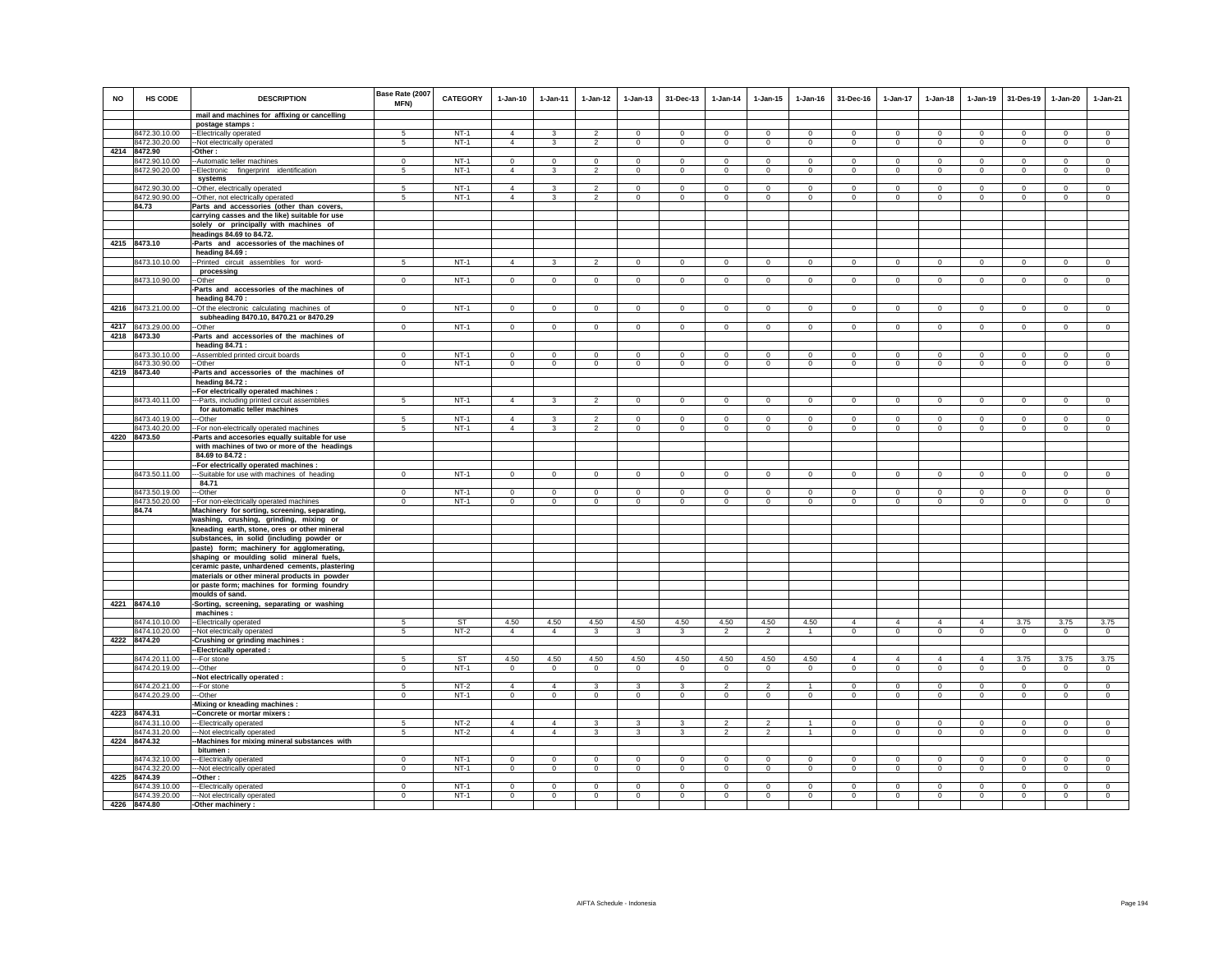| <b>NO</b> | <b>HS CODE</b>                      | <b>DESCRIPTION</b>                                                                         | Base Rate (2007<br>MFN)    | <b>CATEGORY</b>  | $1-Jan-10$             | 1-Jan-11                | $1 - Jan-12$               | $1 - Jan-13$               | 31-Dec-13                  | $1 - Jan-14$            | $1 - Jan-15$            | $1 - Jan-16$         | 31-Dec-16               | 1-Jan-17                   | $1-Jan-18$                 | $1-Jan-19$             | 31-Des-19                  | $1-Jan-20$              | $1-Jan-21$             |
|-----------|-------------------------------------|--------------------------------------------------------------------------------------------|----------------------------|------------------|------------------------|-------------------------|----------------------------|----------------------------|----------------------------|-------------------------|-------------------------|----------------------|-------------------------|----------------------------|----------------------------|------------------------|----------------------------|-------------------------|------------------------|
|           | 8474.80.10.00                       | -- Electrically operated                                                                   | $\Omega$                   | $NT-1$           | $\Omega$               | $\Omega$                | $\Omega$                   | $\Omega$                   | $\Omega$                   | $\Omega$                | $\Omega$                | $\Omega$             | $\Omega$                | $\Omega$                   | $\Omega$                   | $\Omega$               | $\overline{0}$             | $\Omega$                | $\overline{0}$         |
|           | 8474.80.20.00                       | --Not electrically operated                                                                | $^{\circ}$                 | $NT-1$           | $\mathbf{0}$           | $\mathbf{0}$            | $\mathbf 0$                | $\mathbf 0$                | $\mathbf 0$                | $\mathbf 0$             | $\mathbf 0$             | $^{\circ}$           | $^{\circ}$              | $\mathbf 0$                | $\mathbf{0}$               | $\mathbf 0$            | $\mathbf 0$                | $\mathbf 0$             | $\circ$                |
|           | 4227 8474.90                        | -Parts :                                                                                   |                            |                  |                        |                         |                            |                            |                            |                         |                         |                      |                         |                            |                            |                        |                            |                         |                        |
|           | 8474.90.10.00                       | -- Of electrically operated machines                                                       | $\Omega$                   | $NT-1$           | $\Omega$               | $^{\circ}$<br>$\Omega$  | $\circ$<br>$\Omega$        | $\Omega$                   | $\Omega$                   | $^{\circ}$<br>$\Omega$  | $\Omega$<br>$\Omega$    | $^{\circ}$           | $\Omega$<br>$\Omega$    | $\Omega$<br>$\Omega$       | $\Omega$<br>$\Omega$       | $^{\circ}$<br>$\Omega$ | $\overline{0}$<br>$\Omega$ | $\Omega$<br>$\Omega$    | $\circ$<br>$\Omega$    |
|           | 8474.90.20.00<br>84.75              | -- Of non-electrically operated machines<br>Machines for assembling electric or electronic | $\mathsf 0$                | $NT-1$           | $\mathsf 0$            |                         |                            | $\mathbf 0$                | $\mathbf 0$                |                         |                         | $\mathbf 0$          |                         |                            |                            |                        |                            |                         |                        |
|           |                                     | lamps, tubes or valves or flashbulbs, in glass                                             |                            |                  |                        |                         |                            |                            |                            |                         |                         |                      |                         |                            |                            |                        |                            |                         |                        |
|           |                                     | envelopes; machines for manufacturing or hot                                               |                            |                  |                        |                         |                            |                            |                            |                         |                         |                      |                         |                            |                            |                        |                            |                         |                        |
|           |                                     | working glass or glassware.                                                                |                            |                  |                        |                         |                            |                            |                            |                         |                         |                      |                         |                            |                            |                        |                            |                         |                        |
|           | 4228 8475.10                        | -Machines for assembling electric or                                                       |                            |                  |                        |                         |                            |                            |                            |                         |                         |                      |                         |                            |                            |                        |                            |                         |                        |
|           |                                     | electronic lamps, tubes or valves or                                                       |                            |                  |                        |                         |                            |                            |                            |                         |                         |                      |                         |                            |                            |                        |                            |                         |                        |
|           |                                     | flashbulbs, in glass envelopes :                                                           |                            |                  |                        |                         |                            |                            |                            |                         |                         |                      |                         |                            |                            |                        |                            |                         |                        |
|           | 8475.10.10.00                       | -- Electrically operated                                                                   | $\mathbf{0}$               | $NT-1$           | $\mathbf 0$            | $\mathbf 0$             | 0                          | $\mathbf{0}$               | $\mathbf 0$                | $\mathbf 0$             | $^{\circ}$              | $^{\circ}$           | $^{\circ}$              | $\mathbf 0$                | $\mathbf{0}$               | $\mathbf 0$            | $\circ$                    | $\mathbf 0$             | $\mathbf 0$            |
|           | 8475.10.20.00                       | --Not electrically operated                                                                | $\Omega$                   | $NT-1$           | $\Omega$               | $\Omega$                | $\overline{0}$             | $\circ$                    | $\Omega$                   | $\circ$                 | $^{\circ}$              | $\Omega$             | $\Omega$                | $\mathbf 0$                | $\circ$                    | $\circ$                | $\overline{0}$             | $\Omega$                | $\overline{0}$         |
|           |                                     | -Machines for manufacturing or hot working                                                 |                            |                  |                        |                         |                            |                            |                            |                         |                         |                      |                         |                            |                            |                        |                            |                         |                        |
|           |                                     | glass or glassware :                                                                       |                            |                  |                        |                         |                            |                            |                            |                         |                         |                      |                         |                            |                            |                        |                            |                         |                        |
| 4229      | 8475.21.00.00                       | --Machines for making optical fibres and                                                   | $\mathbf 0$                | $NT-1$           | $\mathbf 0$            | $\circ$                 | $\mathbf 0$                | $\circ$                    | $\mathbf 0$                | $\circ$                 | $\mathbf 0$             | $\mathbf 0$          | $\mathbf 0$             | $\mathbf 0$                | $\mathbf 0$                | $\mathbf 0$            | $\circ$                    | $\mathbf 0$             | $\circ$                |
|           |                                     | preforms thereof                                                                           |                            |                  |                        |                         |                            |                            |                            |                         |                         |                      |                         |                            |                            |                        |                            |                         |                        |
| 4230      | 8475.29.00.00                       | --Other                                                                                    | $\mathsf 0$                | $NT-1$           | $\Omega$               | $\mathbf 0$             | $\mathbf 0$                | $\mathbf 0$                | $\mathbf 0$                | $\mathbf 0$             | $\mathbf 0$             | $\Omega$             | $\Omega$                | $\mathbf 0$                | $\Omega$                   | $\mathbf 0$            | $\overline{0}$             | $\mathsf 0$             | $\overline{0}$         |
|           | 4231 8475.90                        | -Parts:                                                                                    | $\Omega$                   | $NT-1$           | $\Omega$               | $\Omega$                | $\Omega$                   | $\Omega$                   | $\Omega$                   | $\Omega$                | $\Omega$                | $\Omega$             |                         | $\Omega$                   | $\Omega$                   | $\Omega$               | $\Omega$                   | $\Omega$                | $\Omega$               |
|           | 8475.90.10.00<br>8475.90.20.00      | -- Of electrically operated machines                                                       | $\mathbf 0$                | $NT-1$           | $\circ$                | $\circ$                 | $\mathbf 0$                | $\mathbf 0$                | $\mathbf 0$                | $\mathbf 0$             | $\mathbf 0$             | $\,0\,$              | $\mathbf 0$             | $\mathbf 0$                | $\mathbf 0$                | $\mathbf 0$            | $\circ$                    | $\mathbf 0$             | $\mathbf 0$            |
|           | 84.76                               | --Of non-electrically operated machines<br>Automatic goods-vending machines (for example,  |                            |                  |                        |                         |                            |                            |                            |                         |                         |                      |                         |                            |                            |                        |                            |                         |                        |
|           |                                     | postage stamp, cigarette, food or beverage                                                 |                            |                  |                        |                         |                            |                            |                            |                         |                         |                      |                         |                            |                            |                        |                            |                         |                        |
|           |                                     | machines), including money-changing machines.                                              |                            |                  |                        |                         |                            |                            |                            |                         |                         |                      |                         |                            |                            |                        |                            |                         |                        |
|           |                                     | -Automatic beverage-vending machines :                                                     |                            |                  |                        |                         |                            |                            |                            |                         |                         |                      |                         |                            |                            |                        |                            |                         |                        |
| 4232      | 8476.21.00.00                       | -Incorporating heating or refrigerating                                                    | 10                         | ST               | 9                      | 8                       | $\overline{7}$             | $\overline{7}$             | $\overline{7}$             | 6                       | 6                       | 5                    | 5                       | 5                          | $\overline{5}$             | $\,$ 5 $\,$            | $\sqrt{5}$                 | $\mathbf 5$             | $\sqrt{5}$             |
|           |                                     | devices                                                                                    |                            |                  |                        |                         |                            |                            |                            |                         |                         |                      |                         |                            |                            |                        |                            |                         |                        |
| 4233      | 8476.29.00.00                       | --Other                                                                                    | 10                         | ST               | 9                      | 8                       | $\overline{7}$             | $\overline{7}$             | $\overline{7}$             | 6                       | 6                       | -5                   | 5                       | $\overline{5}$             | 5                          | 5                      | 5                          | 5                       | $5\overline{5}$        |
|           |                                     | -Other machines :                                                                          |                            |                  |                        |                         |                            |                            |                            |                         |                         |                      |                         |                            |                            |                        |                            |                         |                        |
| 4234      | 8476.81.00.00                       | -Incorporating heating or refrigerating                                                    | 10                         | <b>ST</b>        | 9                      | 8                       | $\overline{7}$             | $\overline{7}$             | $\overline{7}$             | 6                       | 6                       | 5                    | 5                       | 5 <sub>5</sub>             | 5                          | 5                      | 5                          | 5                       | 5                      |
| 4235      | 8476.89.00.00                       | devices<br>-Other                                                                          | 10                         | ST               | 9                      | 8                       | $\overline{7}$             | $\overline{7}$             | $\overline{7}$             | 6                       | 6                       | 5                    | 5                       | $5\phantom{.0}$            | 5                          | $\sqrt{5}$             | $\sqrt{5}$                 | 5                       | 5                      |
|           | 4236 8476.90                        | -Parts :                                                                                   |                            |                  |                        |                         |                            |                            |                            |                         |                         |                      |                         |                            |                            |                        |                            |                         |                        |
|           | 8476.90.10.00                       | -- Of electrically operated machines                                                       | $^{\circ}$                 | $NT-1$           | $^{\circ}$             | $^{\circ}$              | $\overline{0}$             | $^{\circ}$                 | $^{\circ}$                 | $^{\circ}$              | $^{\circ}$              | $^{\circ}$           | $^{\circ}$              | $^{\circ}$                 | $^{\circ}$                 | $\overline{0}$         | $\overline{0}$             | $\mathbf{0}$            | $\overline{0}$         |
|           |                                     | incorporating heating or refrigerating                                                     |                            |                  |                        |                         |                            |                            |                            |                         |                         |                      |                         |                            |                            |                        |                            |                         |                        |
|           |                                     | devices                                                                                    |                            |                  |                        |                         |                            |                            |                            |                         |                         |                      |                         |                            |                            |                        |                            |                         |                        |
|           | 8476.90.90.00                       | --Other                                                                                    | $\mathbf 0$                | $NT-1$           | $\mathbf 0$            | $\mathbf 0$             | $\mathbf 0$                | $\mathbf 0$                | $\mathbf 0$                | $\mathbf 0$             | $\mathbf 0$             | $^{\circ}$           | $^{\circ}$              | $\mathbf 0$                | $\mathbf 0$                | $^{\circ}$             | $\mathbf 0$                | $\mathbf 0$             | $\Omega$               |
|           | 84.77                               | Machinery for working rubber or plastics or                                                |                            |                  |                        |                         |                            |                            |                            |                         |                         |                      |                         |                            |                            |                        |                            |                         |                        |
|           |                                     | For the manufacture of products from these                                                 |                            |                  |                        |                         |                            |                            |                            |                         |                         |                      |                         |                            |                            |                        |                            |                         |                        |
|           |                                     | materials, not specified or included elsewhere                                             |                            |                  |                        |                         |                            |                            |                            |                         |                         |                      |                         |                            |                            |                        |                            |                         |                        |
|           | 4237 8477.10                        | in this Chapter.<br>-Injection-moulding machines :                                         |                            |                  |                        |                         |                            |                            |                            |                         |                         |                      |                         |                            |                            |                        |                            |                         |                        |
|           | 8477.10.10.00                       | -- For moulding rubber                                                                     | $\mathbf{0}$               | $NT-1$           | $\circ$                | $\overline{0}$          | $\circ$                    | $\circ$                    | $\mathbf{0}$               | $\circ$                 | $\mathbf 0$             | $\,0\,$              | $\mathbf 0$             | $\circ$                    | $\mathbf 0$                | $\overline{0}$         | $\overline{0}$             | $\circ$                 | $\circ$                |
|           |                                     | -- For moulding plastics                                                                   |                            |                  |                        |                         |                            |                            |                            |                         |                         |                      |                         |                            |                            |                        |                            |                         |                        |
|           | 8477.10.31.00                       | ---Poly (vinyl chloride) injection moulding                                                | $\mathbf 0$                | $NT-1$           | $\circ$                | $\circ$                 | $\mathbf 0$                | $\circ$                    | $\mathbf 0$                | $\mathbf 0$             | $^{\circ}$              | $\mathbf 0$          | $^{\circ}$              | $\circ$                    | $\circ$                    | $\circ$                | $\circ$                    | 0                       | $\mathsf 0$            |
|           |                                     | machines                                                                                   |                            |                  |                        |                         |                            |                            |                            |                         |                         |                      |                         |                            |                            |                        |                            |                         |                        |
|           | 8477.10.39.00                       | --Other                                                                                    | $\mathbf 0$                | $NT-1$           | $\circ$                | $\circ$                 | $\circ$                    | $\circ$                    | $\mathbf{0}$               | $\circ$                 | $\mathbf 0$             | $\mathbf 0$          | $\circ$                 | $\mathbf 0$                | $\circ$                    | $\mathbf 0$            | $\circ$                    | $\mathbf 0$             | $\mathsf 0$            |
| 4238      | 8477.20                             | -Extruders:                                                                                |                            |                  |                        |                         |                            |                            |                            |                         |                         |                      |                         |                            |                            |                        |                            |                         |                        |
|           | 8477.20.10.00                       | -- For extruding rubber                                                                    | $\mathbf 0$                | $NT-1$<br>$NT-1$ | $\mathsf 0$            | $\mathbf 0$<br>$\Omega$ | $\mathbf 0$<br>$\mathbf 0$ | $\mathbf 0$                | $\mathsf 0$                | $\mathbf 0$<br>$\Omega$ | $\mathbf 0$<br>$\Omega$ | $\Omega$<br>$\Omega$ | $\mathbf 0$<br>$\Omega$ | $\mathbf 0$                | $\mathsf 0$<br>$\mathbf 0$ | $\mathbf 0$            | $\mathbf 0$<br>$^{\circ}$  | $\mathsf 0$<br>$\Omega$ | $\mathsf 0$            |
|           | 8477.20.20.00<br>4239 8477.30.00.00 | -- For extruding plastics<br>-Blow moulding machines                                       | $\mathbf 0$<br>$\mathbf 0$ | $NT-1$           | $\mathbf 0$<br>$\circ$ | $\circ$                 | $\circ$                    | $\mathbf 0$<br>$\mathbf 0$ | $\mathbf 0$<br>$\mathbf 0$ | $\mathsf 0$             | $\mathbf 0$             | $\mathbb O$          | $\circ$                 | $\mathbf 0$<br>$\mathbf 0$ | $\mathsf 0$                | $\mathbf 0$<br>$\,0\,$ | $\mathbf 0$                | $\mathsf 0$             | $\circ$<br>$\mathsf 0$ |
|           | 4240 8477.40                        | -Vacuum moulding machines and other thermo                                                 |                            |                  |                        |                         |                            |                            |                            |                         |                         |                      |                         |                            |                            |                        |                            |                         |                        |
|           |                                     | forming machines :                                                                         |                            |                  |                        |                         |                            |                            |                            |                         |                         |                      |                         |                            |                            |                        |                            |                         |                        |
|           | 8477.40.10.00                       | -- For moulding or forming rubber                                                          | $\mathsf 0$                | $NT-1$           | $\mathsf 0$            | $\mathbf 0$             | $\mathbf 0$                | $\mathbf 0$                | $\mathbf 0$                | $\mathbf 0$             | $\mathbf 0$             | $\mathbf 0$          | $\mathbf 0$             | $\mathbf 0$                | $\mathbf 0$                | $\mathbf 0$            | $\mathbf 0$                | $\mathsf 0$             | $\circ$                |
|           | 8477.40.20.00                       | -- For moulding or forming plastics                                                        | $\mathbf 0$                | $NT-1$           | $\mathbf 0$            | $\circ$                 | $\mathbf 0$                | $\mathbf 0$                | $\mathbf 0$                | $\mathbf 0$             | $\mathbf 0$             | $^{\circ}$           | $\mathbf 0$             | $\mathbf 0$                | $\mathbf 0$                | $\mathbf 0$            | $\mathbf 0$                | $\mathbf 0$             | $\mathbf 0$            |
|           |                                     | -Other machinery for moulding or otherwise                                                 |                            |                  |                        |                         |                            |                            |                            |                         |                         |                      |                         |                            |                            |                        |                            |                         |                        |
|           |                                     | forming:                                                                                   |                            |                  |                        |                         |                            |                            |                            |                         |                         |                      |                         |                            |                            |                        |                            |                         |                        |
|           | 4241 8477.51.00.00                  | -- For moulding or retreading pneumatic tyres                                              | $\Omega$                   | $NT-1$           | $\mathbf{0}$           | $\Omega$                | $\Omega$                   | $\Omega$                   | $\mathbf{0}$               | $\Omega$                | $\Omega$                | $\Omega$             | $\Omega$                | $\Omega$                   | $\Omega$                   | $\Omega$               | $\Omega$                   | $\mathbf{0}$            | $\circ$                |
|           |                                     | or for moulding or otherwise forming inner<br>tubes                                        |                            |                  |                        |                         |                            |                            |                            |                         |                         |                      |                         |                            |                            |                        |                            |                         |                        |
|           | 4242 8477.59                        | -Other:                                                                                    |                            |                  |                        |                         |                            |                            |                            |                         |                         |                      |                         |                            |                            |                        |                            |                         |                        |
|           | 8477.59.10.00                       | --For rubber                                                                               | $\mathbf 0$                | $NT-1$           | $^{\circ}$             | $\overline{0}$          | $\mathbf 0$                | $^{\circ}$                 | $^{\circ}$                 | $\circ$                 | $^{\circ}$              | $^{\circ}$           | $\Omega$                | $^{\circ}$                 | $^{\circ}$                 | 0                      | $\overline{\phantom{0}}$   | $^{\circ}$              | $\mathbf 0$            |
|           | 8477.59.20.00                       | ---For plastics                                                                            | $\mathbf 0$                | $NT-1$           | $\mathsf 0$            | $\mathsf 0$             | $\mathbf 0$                | $\mathsf 0$                | $\mathbf 0$                | $\mathbf 0$             | $\mathbf 0$             | $\mathbb O$          | $\mathbf 0$             | $\mathsf 0$                | $\mathbf 0$                | $\,0\,$                | $\mathbf 0$                | $\mathbf 0$             | $\mathsf 0$            |
| 4243      | 8477.80                             | Other machinery:                                                                           |                            |                  |                        |                         |                            |                            |                            |                         |                         |                      |                         |                            |                            |                        |                            |                         |                        |
|           | 8477.80.10.00                       | -- For working rubber or for the manufacture of                                            | $\mathbf 0$                | $NT-1$           | $\mathbf{0}$           | $\mathbf 0$             | $\mathbf 0$                | $\mathbf 0$                | $\mathbf 0$                | $\mathbf 0$             | $\mathbf 0$             | $^{\circ}$           | $\mathbf 0$             | $\mathbf 0$                | $\mathbf 0$                | $\mathbf 0$            | $\overline{0}$             | $\mathbf 0$             | $\overline{0}$         |
|           |                                     | products from rubber, electrically operated                                                |                            |                  |                        |                         |                            |                            |                            |                         |                         |                      |                         |                            |                            |                        |                            |                         |                        |
|           | 8477.80.20.00                       | -- For working rubber or for the manufacture of                                            | $\mathbf 0$                | $NT-1$           | $\circ$                | $\circ$                 | $\circ$                    | $\circ$                    | $\mathbf{0}$               | $\circ$                 | $\mathbf 0$             | $\mathbf 0$          | $\Omega$                | $\mathbf{0}$               | $\circ$                    | $\mathbf 0$            | $\mathbf 0$                | $\mathbf{0}$            | $\circ$                |
|           |                                     | products from rubber, not electrically<br>operated                                         |                            |                  |                        |                         |                            |                            |                            |                         |                         |                      |                         |                            |                            |                        |                            |                         |                        |
|           |                                     |                                                                                            |                            |                  |                        |                         |                            |                            |                            |                         |                         |                      |                         |                            |                            |                        |                            |                         |                        |
|           |                                     | -- For working plastics or for the manufacture<br>of products from plastics, electrically  |                            |                  |                        |                         |                            |                            |                            |                         |                         |                      |                         |                            |                            |                        |                            |                         |                        |
|           |                                     | operated:                                                                                  |                            |                  |                        |                         |                            |                            |                            |                         |                         |                      |                         |                            |                            |                        |                            |                         |                        |
|           | 8477.80.31.00                       | --Lamination presses for the manufacture of                                                | $\mathbf 0$                | $NT-1$           | $\circ$                | $\circ$                 | $\circ$                    | $\circ$                    | $\mathbf{0}$               | $\circ$                 | $\mathbf 0$             | $\mathbf 0$          | $\circ$                 | $\mathbf 0$                | $\circ$                    | $\mathbf 0$            | $\mathbf{0}$               | $\mathbf 0$             | $\mathsf 0$            |
|           |                                     | printed circuit boards or printed wiring boards                                            |                            |                  |                        |                         |                            |                            |                            |                         |                         |                      |                         |                            |                            |                        |                            |                         |                        |
|           | 8477.80.39.00                       | ---Other                                                                                   | $^{\circ}$                 | $NT-1$           | $\mathbf 0$            | $\circ$                 | $\mathbf 0$                | $\mathbf 0$                | $\mathbf 0$                | $\Omega$                | $\Omega$                | $\Omega$             | $\Omega$                | $\Omega$                   | $\circ$                    | $\mathbf 0$            | $\mathbf 0$                | $\mathbf 0$             | $\circ$                |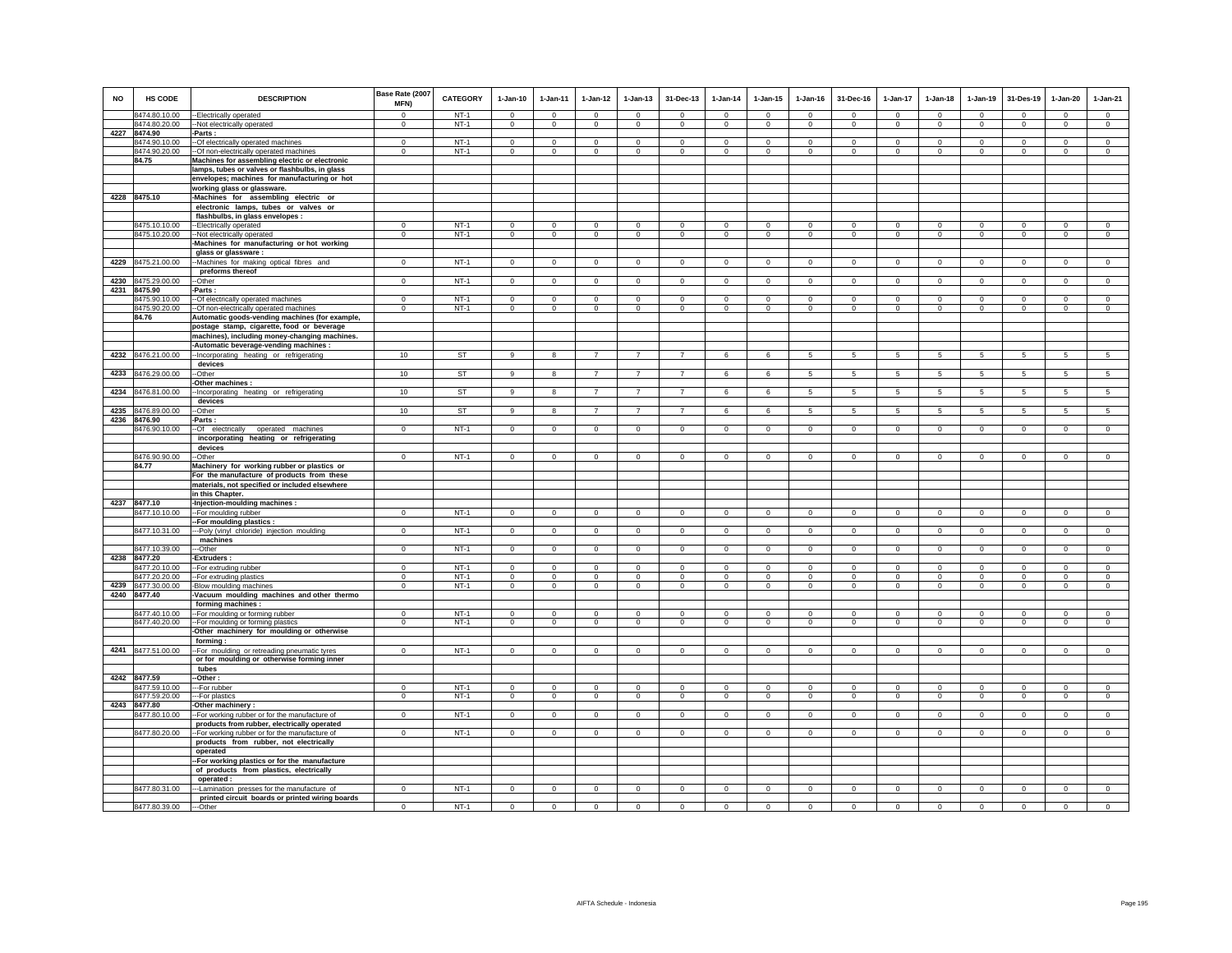| <b>NO</b> | <b>HS CODE</b>                 | <b>DESCRIPTION</b>                                                                           | Base Rate (2007<br><b>MFN)</b> | <b>CATEGORY</b>  | $1-Jan-10$         | $1 - Jan-11$               | $1-Jan-12$                  | $1 - Jan-13$                | 31-Dec-13                      | $1-Jan-14$                 | $1 - Jan-15$                | $1 - Jan-16$           | 31-Dec-16                   | $1-Jan-17$                  | $1-Jan-18$             | $1-Jan-19$                 | 31-Des-19                  | $1-Jan-20$                  | $1-Jan-21$                 |
|-----------|--------------------------------|----------------------------------------------------------------------------------------------|--------------------------------|------------------|--------------------|----------------------------|-----------------------------|-----------------------------|--------------------------------|----------------------------|-----------------------------|------------------------|-----------------------------|-----------------------------|------------------------|----------------------------|----------------------------|-----------------------------|----------------------------|
|           | 8477.80.40.00                  | -- For working plastics or for the manufacture                                               | $\Omega$                       | $NT-1$           | $\Omega$           | $\Omega$                   | $\Omega$                    | $\mathsf 0$                 | $\mathsf 0$                    | $\Omega$                   | $\Omega$                    | $\Omega$               | $\mathsf 0$                 | $\mathbf 0$                 | $\Omega$               | $\Omega$                   | $\Omega$                   | $\mathsf 0$                 | $\mathsf 0$                |
|           |                                | of products from plastics, not electrically                                                  |                                |                  |                    |                            |                             |                             |                                |                            |                             |                        |                             |                             |                        |                            |                            |                             |                            |
|           | 4244 8477.90                   | operated<br>Parts :                                                                          |                                |                  |                    |                            |                             |                             |                                |                            |                             |                        |                             |                             |                        |                            |                            |                             |                            |
|           | 8477.90.10.00                  | -Of electrically operated machines for                                                       | $\mathbf{0}$                   | $NT-1$           | $\circ$            | $\circ$                    | $\circ$                     | $\mathbf{0}$                | $\circ$                        | $\circ$                    | $\mathbf{0}$                | $\mathsf 0$            | $\circ$                     | $\circ$                     | $\circ$                | $\mathbf 0$                | $\circ$                    | $\mathbf{0}$                | $\circ$                    |
|           |                                | working rubber or for the manufacture of                                                     |                                |                  |                    |                            |                             |                             |                                |                            |                             |                        |                             |                             |                        |                            |                            |                             |                            |
|           |                                | products from rubber                                                                         |                                |                  |                    |                            |                             |                             |                                |                            |                             |                        |                             |                             |                        |                            |                            |                             |                            |
|           | 8477.90.20.00                  | -- Of non-electrically operated machines for                                                 | $\Omega$                       | $NT-1$           | $\Omega$           | $\Omega$                   | $\mathbf 0$                 | $\Omega$                    | $\mathbf 0$                    | $\mathbf 0$                | $\Omega$                    | $\Omega$               | $\Omega$                    | $\overline{0}$              | $\Omega$               | $\Omega$                   | $\overline{0}$             | $\Omega$                    | $\Omega$                   |
|           |                                | working rubber or for the manufacture of                                                     |                                |                  |                    |                            |                             |                             |                                |                            |                             |                        |                             |                             |                        |                            |                            |                             |                            |
|           |                                | products from rubber                                                                         |                                |                  |                    |                            |                             |                             |                                |                            |                             |                        |                             |                             |                        |                            |                            |                             |                            |
|           |                                | --Of electrically machines for working                                                       |                                |                  |                    |                            |                             |                             |                                |                            |                             |                        |                             |                             |                        |                            |                            |                             |                            |
|           |                                | plastics or for the manufacture of                                                           |                                |                  |                    |                            |                             |                             |                                |                            |                             |                        |                             |                             |                        |                            |                            |                             |                            |
|           | 8477.90.32.00                  | products from plastics materials :<br>--Parts of lamination presses for the manufacture      | $\Omega$                       | $NT-1$           | $\Omega$           | $\Omega$                   | $\circ$                     | $\mathbf 0$                 | $\mathbf 0$                    | $\overline{0}$             | $^{\circ}$                  | $^{\circ}$             | $\circ$                     | $\circ$                     | $\circ$                | $\mathbf 0$                | $\circ$                    | $^{\circ}$                  | $\circ$                    |
|           |                                | of printed circuit boards or printed wiring boards                                           |                                |                  |                    |                            |                             |                             |                                |                            |                             |                        |                             |                             |                        |                            |                            |                             |                            |
|           | 8477.90.39.00                  | ---Other                                                                                     | $\Omega$                       | $NT-1$           | $\mathbf 0$        | $\Omega$                   | $\Omega$                    | $\mathbf 0$                 | $\mathbf 0$                    | $\Omega$                   | $\Omega$                    | $\Omega$               | $\mathbf 0$                 | $\mathbf 0$                 | $\mathbf 0$            | $\mathbf 0$                | $\mathbf 0$                | $\circ$                     | $\mathbf 0$                |
|           | 8477.90.40.00                  | -- Of non-electrically machines for working                                                  | $\mathbf 0$                    | $NT-1$           | $^{\circ}$         | $^{\circ}$                 | $\circ$                     | $\mathbf 0$                 | $\mathbf 0$                    | $\mathbf 0$                | $\circ$                     | $\Omega$               | $^{\circ}$                  | $\circ$                     | $\mathbf 0$            | $^{\circ}$                 | $\circ$                    | $^{\circ}$                  | $\Omega$                   |
|           |                                | plastics or for the manufacture of products                                                  |                                |                  |                    |                            |                             |                             |                                |                            |                             |                        |                             |                             |                        |                            |                            |                             |                            |
|           |                                | from plastics materials                                                                      |                                |                  |                    |                            |                             |                             |                                |                            |                             |                        |                             |                             |                        |                            |                            |                             |                            |
|           | 84.78                          | Machinery for preparing or making up tobacco,<br>not specified or included elsewhere in this |                                |                  |                    |                            |                             |                             |                                |                            |                             |                        |                             |                             |                        |                            |                            |                             |                            |
|           |                                | Chapter.                                                                                     |                                |                  |                    |                            |                             |                             |                                |                            |                             |                        |                             |                             |                        |                            |                            |                             |                            |
|           | 4245 8478.10                   | -Machinery:                                                                                  |                                |                  |                    |                            |                             |                             |                                |                            |                             |                        |                             |                             |                        |                            |                            |                             |                            |
|           | 8478.10.10.00                  | -- Electrically operated                                                                     | -5                             | $NT-1$           | $\Delta$           | 3                          | $\overline{2}$              | $\Omega$                    | $\Omega$                       | $^{\circ}$                 | $\Omega$                    | $^{\circ}$             | $\Omega$                    | $\Omega$                    | $\Omega$               | $\Omega$                   | $\mathbf 0$                | $\Omega$                    | $\mathbf 0$                |
|           | 8478.10.20.00                  | -Not electrically operated                                                                   | 5                              | $NT-1$           | $\overline{4}$     | 3                          | $\overline{2}$              | $\mathsf 0$                 | $\mathbf{0}$                   | $\mathbf 0$                | $\mathbf 0$                 | $\circ$                | $\circ$                     | $\mathbf 0$                 | $\mathbf 0$            | $\mathbf 0$                | $\mathbf 0$                | $\circ$                     | $\circ$                    |
|           | 4246 8478.90                   | -Parts :                                                                                     |                                |                  |                    |                            |                             |                             |                                |                            |                             |                        |                             |                             |                        |                            |                            |                             |                            |
|           | 8478.90.10.00                  | -- Of electrically operated machines                                                         | $\Omega$                       | $NT-1$           | $\Omega$           | $\Omega$                   | $\Omega$                    | $\Omega$                    | $\Omega$                       | $\Omega$                   | $\Omega$                    | $\Omega$               | $\Omega$                    | $\Omega$                    | $\Omega$               | $\Omega$                   | $\Omega$                   | $\Omega$                    | $\Omega$                   |
|           | 8478.90.20.00                  | -- Of non-electrically operated machines                                                     | $\Omega$                       | $NT-1$           | $\overline{0}$     | $\Omega$                   | $\overline{0}$              | $\overline{0}$              | $\overline{0}$                 | $\overline{0}$             | $\overline{0}$              | $\overline{0}$         | $\overline{0}$              | $\overline{0}$              | $\overline{0}$         | $\overline{0}$             | $\overline{0}$             | $\Omega$                    | $\overline{0}$             |
|           | 84.79                          | Machines and mechanical appliances, having<br>individual functions, not specified or         |                                |                  |                    |                            |                             |                             |                                |                            |                             |                        |                             |                             |                        |                            |                            |                             |                            |
|           |                                | included elsewhere in this Chapter.                                                          |                                |                  |                    |                            |                             |                             |                                |                            |                             |                        |                             |                             |                        |                            |                            |                             |                            |
|           | 4247 8479.10                   | -Machinery for public works, building or the                                                 |                                |                  |                    |                            |                             |                             |                                |                            |                             |                        |                             |                             |                        |                            |                            |                             |                            |
|           |                                | like:                                                                                        |                                |                  |                    |                            |                             |                             |                                |                            |                             |                        |                             |                             |                        |                            |                            |                             |                            |
|           | 8479.10.10.00                  | -Electrically operated                                                                       | $\mathbf 0$                    | $NT-1$           | $\mathbf 0$        | $\mathbf 0$                | $\mathbf 0$                 | $\mathsf 0$                 | $\mathbf{0}$                   | $\mathbf 0$                | $\mathsf 0$                 | $\mathsf 0$            | $\mathbf 0$                 | $\mathbf 0$                 | $\mathbf 0$            | $\mathbf 0$                | $\mathbf 0$                | $\mathsf 0$                 | $\mathsf 0$                |
|           | 8479.10.20.00                  | -Not electrically operated                                                                   | $\mathbf 0$                    | $NT-1$           | $\mathbf 0$        | $\Omega$                   | $\mathbf 0$                 | $\circ$                     | $\mathbf 0$                    | $\Omega$                   | $\mathbf 0$                 | $\Omega$               | $\mathbf{0}$                | $\Omega$                    | $\Omega$               | $\mathbf 0$                | $\mathbf 0$                | $\mathbf 0$                 | $\Omega$                   |
|           | 4248 8479.20                   | -Machinery for the extraction or preparation                                                 |                                |                  |                    |                            |                             |                             |                                |                            |                             |                        |                             |                             |                        |                            |                            |                             |                            |
|           |                                | of animal or fixed vegetable fats or oils :<br>-Electrically operated :                      |                                |                  |                    |                            |                             |                             |                                |                            |                             |                        |                             |                             |                        |                            |                            |                             |                            |
|           | 8479.20.11.00                  | --- Machinery for making palm oil                                                            | $\Omega$                       | $NT-1$           | $\Omega$           | $\Omega$                   | $\Omega$                    | $\Omega$                    | $\mathbf 0$                    | $\Omega$                   | $\mathsf 0$                 | $\Omega$               | $\mathsf 0$                 | $\mathbf 0$                 | $\Omega$               | $\Omega$                   | $\Omega$                   | $\mathsf 0$                 | $\mathsf 0$                |
|           | 8479.20.19.00                  | --Other                                                                                      | $\mathbf 0$                    | $NT-1$           | $\circ$            | $\mathbf 0$                | $\circ$                     | $\mathbf 0$                 | $\mathbf{0}$                   | $\circ$                    | $\mathbf 0$                 | $\mathbf 0$            | $\mathbf 0$                 | $\mathbf 0$                 | $\mathbf 0$            | $\circ$                    | $\circ$                    | $\circ$                     | $\circ$                    |
|           |                                | -Not electrically operated :                                                                 |                                |                  |                    |                            |                             |                             |                                |                            |                             |                        |                             |                             |                        |                            |                            |                             |                            |
|           | 8479.20.21.00                  | --Machinery for making palm oil                                                              | $\Omega$                       | $NT-1$           | $\Omega$           | $\Omega$                   | $\Omega$                    | $\Omega$                    | $\mathbf{0}$                   | $\Omega$                   | $\circ$                     | $\Omega$               | $\Omega$                    | $\Omega$                    | $\Omega$               | $\Omega$                   | $\Omega$                   | $\Omega$                    | $\mathsf 0$                |
|           | 8479.20.29.00                  | --Other                                                                                      | $\mathbf 0$                    | $NT-1$           | $\circ$            | $\mathbf 0$                | $\circ$                     | $\mathbf 0$                 | $\mathbf 0$                    | $\mathbf 0$                | $\mathbf 0$                 | $\mathbf 0$            | $\mathbf 0$                 | $\circ$                     | $\mathbf 0$            | $\mathbf 0$                | $\circ$                    | $\mathbf 0$                 | $\mathbf 0$                |
|           | 4249 8479.30                   | -Presses for the manufacture of particle board<br>or fibre building board of wood or other   |                                |                  |                    |                            |                             |                             |                                |                            |                             |                        |                             |                             |                        |                            |                            |                             |                            |
|           |                                | ligneous materials and other machinery for                                                   |                                |                  |                    |                            |                             |                             |                                |                            |                             |                        |                             |                             |                        |                            |                            |                             |                            |
|           |                                | treating wood or cork :                                                                      |                                |                  |                    |                            |                             |                             |                                |                            |                             |                        |                             |                             |                        |                            |                            |                             |                            |
|           | 8479.30.10.00                  | --Electrically operated                                                                      | $^{\circ}$                     | $NT-1$           | $\mathbf 0$        | $\mathbf 0$                | 0                           | $\mathbf 0$                 | $\mathbf 0$                    | $\mathbf 0$                | 0                           | $\mathbf 0$            | $\mathbf 0$                 | $\mathbf 0$                 | $\mathbf 0$            | $\mathbf 0$                | $\mathbf 0$                | 0                           | $\mathbf 0$                |
|           | 8479.30.20.00                  | -- Not electrically operated                                                                 | $\mathbf 0$                    | $NT-1$           | $\circ$            | $\circ$                    | $\mathbf{0}$                | $\mathbf 0$                 | $\mathbf{0}$                   | $\mathbf{0}$               | $\mathbf 0$                 | $\circ$                | $\circ$                     | $\circ$                     | $\circ$                | $\mathbf 0$                | $\mathbf{0}$               | $\circ$                     | $\mathbf{0}$               |
|           | 4250 8479.40                   | -Rope or cable-making machines :                                                             |                                |                  |                    |                            |                             |                             |                                |                            |                             |                        |                             |                             |                        |                            |                            |                             |                            |
|           | 8479.40.10.00<br>8479.40.20.00 | -Electrically operated<br>-- Not electrically operated                                       | $\mathbf 0$<br>$\mathbf 0$     | $NT-1$<br>$NT-1$ | $\circ$<br>$\circ$ | $\mathbf 0$<br>$\mathbf 0$ | $\mathbf{0}$<br>$\mathbf 0$ | $\mathbf{0}$<br>$\mathbf 0$ | $\mathbf{0}$<br>$^{\circ}$     | $\mathbf 0$<br>$^{\circ}$  | $\mathbf{0}$<br>$\mathbf 0$ | $\circ$<br>$\mathbf 0$ | $\mathbf{0}$<br>$\mathbf 0$ | $\mathbf{0}$<br>$\mathbf 0$ | $\circ$<br>$\mathbf 0$ | $\mathbf 0$<br>$\mathbf 0$ | $\mathbf 0$<br>$\mathbf 0$ | $\mathbf{0}$<br>$\mathbf 0$ | $\circ$<br>$\mathbf 0$     |
|           | 4251 8479.50.00.00             | -Industrial robots, not elsewhere specified or                                               | $\mathbf 0$                    | $NT-1$           | $\circ$            | $\mathbf 0$                | $\mathbf 0$                 | $\mathsf 0$                 | $\overline{0}$                 | $\mathbf 0$                | $\mathsf 0$                 | $\mathsf 0$            | $\mathbf 0$                 | $\overline{0}$              | $\mathsf 0$            | $\mathbf 0$                | $\,0\,$                    | $\mathbf 0$                 | $\mathsf 0$                |
|           |                                | included                                                                                     |                                |                  |                    |                            |                             |                             |                                |                            |                             |                        |                             |                             |                        |                            |                            |                             |                            |
|           | 4252 8479.60.00.00             | -Evaporative air coolers                                                                     | $\overline{5}$                 | <b>ST</b>        | 4.50               | 4.50                       | 4.50                        | 4.50                        | 4.50                           | 4.50                       | 4.50                        | 4.50                   | $\overline{4}$              | $\overline{4}$              | $\overline{4}$         | $\overline{4}$             | 3.75                       | 3.75                        | 3.75                       |
|           |                                | -Other machines and mechanical appliances :                                                  |                                |                  |                    |                            |                             |                             |                                |                            |                             |                        |                             |                             |                        |                            |                            |                             |                            |
|           | 4253 8479.81                   | -- For treating metal, including electric wire                                               |                                |                  |                    |                            |                             |                             |                                |                            |                             |                        |                             |                             |                        |                            |                            |                             |                            |
|           |                                | coil-winders :                                                                               | $\Omega$                       | $NT-1$           | $\Omega$           | $\Omega$                   |                             |                             |                                |                            |                             |                        |                             |                             |                        |                            |                            |                             |                            |
|           | 8479.81.10.00<br>8479.81.20.00 | --Electrically operated<br>-Not electrically operated                                        | $\Omega$                       | $NT-1$           | $\circ$            | $\Omega$                   | $\mathbf 0$<br>$\mathbf 0$  | $\mathbf 0$<br>$\mathbf 0$  | $\mathbf{0}$<br>$\overline{0}$ | $\mathbf 0$<br>$\mathbf 0$ | $\mathbf 0$<br>$\Omega$     | $\,0\,$<br>$\circ$     | $\mathbf 0$<br>$\Omega$     | $\mathbf 0$<br>$\mathbf 0$  | $\mathbf 0$<br>$\circ$ | $\mathbf 0$<br>$\mathbf 0$ | $\mathbf 0$<br>$\mathbf 0$ | $\mathbf 0$<br>$\Omega$     | $\mathbf 0$<br>$\mathsf 0$ |
|           | 4254 8479.82                   | Mixing, kneading, crushing, grinding,                                                        |                                |                  |                    |                            |                             |                             |                                |                            |                             |                        |                             |                             |                        |                            |                            |                             |                            |
|           |                                | screening, shifting, homogenising,                                                           |                                |                  |                    |                            |                             |                             |                                |                            |                             |                        |                             |                             |                        |                            |                            |                             |                            |
|           |                                | emulsifying or stirring machines :                                                           |                                |                  |                    |                            |                             |                             |                                |                            |                             |                        |                             |                             |                        |                            |                            |                             |                            |
|           | 8479.82.10.00                  | --Electrically operated                                                                      | $^{\circ}$                     | $NT-1$           | $\mathbf 0$        | $\mathbf 0$                | $\mathbf 0$                 | $\mathbf 0$                 | $\mathbf 0$                    | $\mathbf 0$                | $\mathbf 0$                 | $\Omega$               | $\mathbf 0$                 | $\mathbf 0$                 | $\mathbf 0$            | $\mathbf 0$                | $\mathbf 0$                | $\mathbf 0$                 | $\mathsf 0$                |
|           | 8479.82.20.00                  | -- Not electrically operated                                                                 | $\mathbf{0}$                   | $NT-1$           | $\circ$            | $\circ$                    | $\circ$                     | $\mathbf{0}$                | $\circ$                        | $\circ$                    | $\mathbf{0}$                | $\circ$                | $\mathbf{0}$                | $\circ$                     | $\circ$                | $\mathbf 0$                | $\circ$                    | $\mathbf{0}$                | $\circ$                    |
|           | 4255 8479.89                   | -Other:                                                                                      |                                | $NT-1$           |                    |                            |                             |                             |                                |                            |                             |                        |                             |                             |                        |                            |                            |                             |                            |
|           | 8479.89.20.00                  | --Machinery for assembling central processing<br>unit (CPU) daughter boards in plastic cases | $\overline{0}$                 |                  | $\circ$            | $\circ$                    | $\overline{0}$              | $\mathbf 0$                 | $\mathbf{0}$                   | $\overline{0}$             | $\mathbf 0$                 | $\mathbf 0$            | $\overline{0}$              | $\circ$                     | $\circ$                | $\mathbf 0$                | $\overline{0}$             | $\circ$                     | $\mathbf 0$                |
|           |                                | or housings; apparatus for the regeneration                                                  |                                |                  |                    |                            |                             |                             |                                |                            |                             |                        |                             |                             |                        |                            |                            |                             |                            |
|           |                                | of chemical solutions used in the                                                            |                                |                  |                    |                            |                             |                             |                                |                            |                             |                        |                             |                             |                        |                            |                            |                             |                            |
|           |                                | manufacture of printed circuit boards or printed                                             |                                |                  |                    |                            |                             |                             |                                |                            |                             |                        |                             |                             |                        |                            |                            |                             |                            |
|           |                                | wiring boards; equipment for mechanically cleaning                                           |                                |                  |                    |                            |                             |                             |                                |                            |                             |                        |                             |                             |                        |                            |                            |                             |                            |
|           |                                | the surfaces of printed circuit boards or printed                                            |                                |                  |                    |                            |                             |                             |                                |                            |                             |                        |                             |                             |                        |                            |                            |                             |                            |
|           |                                | wiring boards during manufacturing; automated                                                |                                |                  |                    |                            |                             |                             |                                |                            |                             |                        |                             |                             |                        |                            |                            |                             |                            |
|           |                                | machines for the placement or the removal of                                                 |                                |                  |                    |                            |                             |                             |                                |                            |                             |                        |                             |                             |                        |                            |                            |                             |                            |
|           |                                | components or contact elements on printed circuit                                            |                                |                  |                    |                            |                             |                             |                                |                            |                             |                        |                             |                             |                        |                            |                            |                             |                            |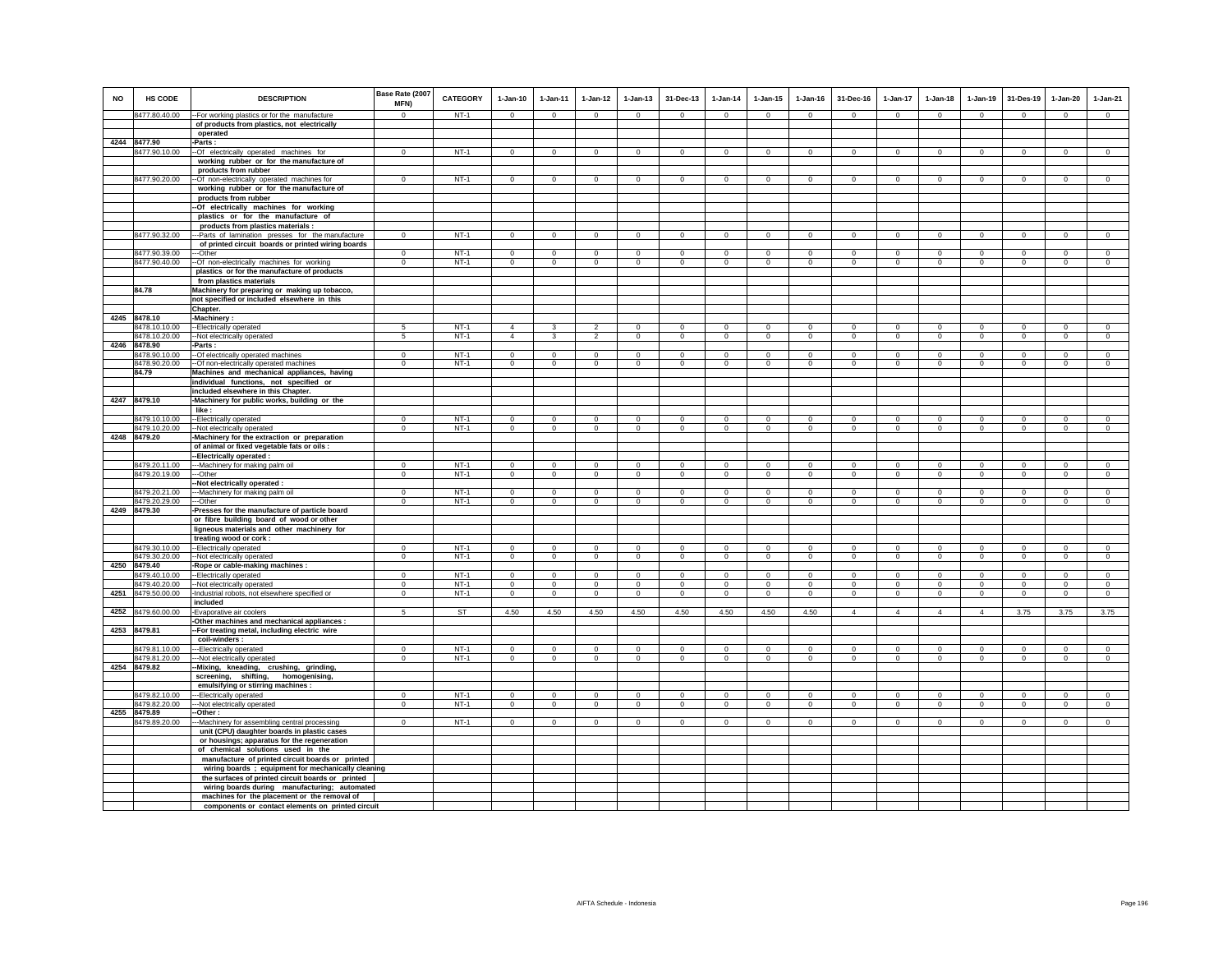| <b>NO</b> | <b>HS CODE</b>                           | <b>DESCRIPTION</b>                                                                                        | Base Rate (2007<br><b>MFN)</b> | <b>CATEGORY</b>       | $1-Jan-10$               | $1 - Jan-11$               | $1 - Jan-12$            | $1 - Jan-13$                | 31-Dec-13                  | $1 - Jan-14$              | $1 - Jan-15$                | 1-Jan-16                | 31-Dec-16                   | $1 - Jan-17$            | 1-Jan-18                   | $1 - Jan-19$               | 31-Des-19                  | 1-Jan-20                    | 1-Jan-21                |
|-----------|------------------------------------------|-----------------------------------------------------------------------------------------------------------|--------------------------------|-----------------------|--------------------------|----------------------------|-------------------------|-----------------------------|----------------------------|---------------------------|-----------------------------|-------------------------|-----------------------------|-------------------------|----------------------------|----------------------------|----------------------------|-----------------------------|-------------------------|
|           |                                          | boards or printed wiring boards or other substrates;                                                      |                                |                       |                          |                            |                         |                             |                            |                           |                             |                         |                             |                         |                            |                            |                            |                             |                         |
|           |                                          | registration equipment for the alignment of printed<br>circuit boards or printed wiring boards or printed |                                |                       |                          |                            |                         |                             |                            |                           |                             |                         |                             |                         |                            |                            |                            |                             |                         |
|           |                                          | circuit assemblies in the manufacturing process                                                           |                                |                       |                          |                            |                         |                             |                            |                           |                             |                         |                             |                         |                            |                            |                            |                             |                         |
|           | 8479.89.30.00                            | -Other, electrically operated                                                                             | 10                             | ST                    | 9                        | 8                          | $\overline{7}$          | $\overline{7}$              | $\overline{7}$             | 6                         | 6                           | 5                       | 5                           | 5                       | 5                          | 5                          | 5                          | 5                           | 5                       |
|           | 8479.89.40.00                            | --Other, not electrically operated                                                                        | -5                             | ST                    | 4.50                     | 4.50                       | 4.50                    | 4.50                        | 4.50                       | 4.50                      | 4.50                        | 4.50                    | $\overline{4}$              | 4                       | $\overline{4}$             | $\overline{4}$             | 3.75                       | 3.75                        | 3.75                    |
| 4256      | 8479.90                                  | -Parts :                                                                                                  |                                |                       |                          |                            |                         |                             |                            |                           |                             |                         |                             |                         |                            |                            |                            |                             |                         |
|           | 8479.90.20.00                            | --Of goods of subheading 8479.89.20                                                                       | $^{\circ}$                     | $NT-1$                | $\mathbf 0$              | $^{\circ}$                 | $^{\circ}$              | $\mathbf 0$                 | $\mathbf 0$                | $^{\circ}$                | $^{\circ}$                  | $\mathbf 0$             | $\mathbf 0$                 | $\mathbf 0$             | $\mathbf 0$                | $\mathbf 0$                | $^{\circ}$                 | $\mathbf 0$                 | $\mathbf 0$             |
|           | 8479.90.30.00<br>8479.90.40.00           | -Of other electrically operated machines<br>-- Of non-electrically operated machines                      | $\mathbf{0}$<br>$\mathbf 0$    | $NT-1$<br>$NT-1$      | $\mathbf 0$<br>$\circ$   | $\mathbf 0$<br>$\mathbf 0$ | $\mathbf 0$<br>$\circ$  | $\mathbf 0$<br>$\mathbf{0}$ | $\mathbf{0}$<br>$\Omega$   | $^{\circ}$<br>$\Omega$    | $\mathbf 0$<br>$\mathbf{0}$ | $\Omega$<br>$\circ$     | $\mathbf 0$<br>$\mathbf{0}$ | $\mathbf 0$<br>$\circ$  | $\Omega$<br>$\mathbf 0$    | $\mathbf 0$<br>$\mathbf 0$ | $\overline{0}$<br>$\Omega$ | $\mathbf 0$<br>$\mathbf{0}$ | $\Omega$<br>$\circ$     |
|           | 84.80                                    | Moulding boxes for metal foundry; mould bases;                                                            |                                |                       |                          |                            |                         |                             |                            |                           |                             |                         |                             |                         |                            |                            |                            |                             |                         |
|           |                                          | moulding patterns; moulds for metal (other                                                                |                                |                       |                          |                            |                         |                             |                            |                           |                             |                         |                             |                         |                            |                            |                            |                             |                         |
|           |                                          | than ingot moulds), metal carbides, glass,                                                                |                                |                       |                          |                            |                         |                             |                            |                           |                             |                         |                             |                         |                            |                            |                            |                             |                         |
|           |                                          | mineral materials, rubber or plastics.                                                                    |                                |                       |                          |                            |                         |                             |                            |                           |                             |                         |                             |                         |                            |                            |                            |                             |                         |
| 4257      | 8480.10.00.00                            | -Moulding boxes for metal foundry                                                                         | $^{\circ}$                     | $NT-1$                | $\Omega$                 | $^{\circ}$                 | 0                       | 0                           | $\mathbf 0$                | 0                         | $\circ$                     | $\mathbf 0$             | $^{\circ}$                  | 0                       | $^{\circ}$                 | $^{\circ}$                 | $\mathbf 0$                | $\circ$                     | $\mathbf 0$             |
| 4258      | 8480.20.00.00                            | -Mould bases                                                                                              | $\Omega$                       | $NT-1$                | $\circ$                  | $\Omega$                   | $\mathbf 0$             | $\mathsf 0$                 | $\mathbf{0}$               | $\circ$                   | $\mathbf 0$                 | $\mathsf 0$             | $\mathbf{0}$                | $\mathbf 0$             | $\circ$                    | $\mathbb O$                | $\circ$                    | $\mathsf 0$                 | $\mathsf 0$             |
|           | 4259 8480.30                             | Moulding patterns :                                                                                       |                                |                       |                          |                            |                         |                             |                            |                           |                             |                         |                             |                         |                            |                            |                            |                             |                         |
|           | 8480.30.10.00<br>8480.30.90.00           | --Of copper<br>-Other                                                                                     | $^{\circ}$<br>$^{\circ}$       | $NT-1$<br>$NT-1$      | $\mathbf 0$<br>$\circ$   | $^{\circ}$<br>$\circ$      | $^{\circ}$<br>$\circ$   | $\mathbf 0$<br>$\mathbf 0$  | $\mathbf 0$<br>$\mathbf 0$ | $^{\circ}$<br>$\mathbf 0$ | 0<br>$\circ$                | $^{\circ}$<br>$\Omega$  | $\mathbf 0$<br>$^{\circ}$   | $\mathbf 0$<br>$\circ$  | $\mathbf 0$<br>$\mathbf 0$ | $^{\circ}$<br>$\mathbf 0$  | $^{\circ}$<br>$\mathbf 0$  | $\mathbf 0$<br>$^{\circ}$   | $\mathbf 0$<br>$\Omega$ |
|           |                                          | -Moulds for metal or metal carbides                                                                       |                                |                       |                          |                            |                         |                             |                            |                           |                             |                         |                             |                         |                            |                            |                            |                             |                         |
|           | 4260 8480.41.00.00                       | -- Injection or compression types                                                                         | $\Omega$                       | $NT-1$                | $\Omega$                 | $\Omega$                   | $\Omega$                | $\Omega$                    | $\Omega$                   | $\Omega$                  | $\Omega$                    | $\Omega$                | $\Omega$                    | $\Omega$                | $\Omega$                   | $\Omega$                   | $\Omega$                   | $\Omega$                    | $\Omega$                |
|           | 4261 8480.49.00.00                       | --Other                                                                                                   | $\Omega$                       | $NT-1$                | $\mathbf 0$              | $\Omega$                   | $\mathbf 0$             | $\circ$                     | $\mathbf 0$                | $\mathbf 0$               | $\circ$                     | $\mathbb O$             | $\mathsf 0$                 | $\mathbf 0$             | $\mathbf 0$                | $\mathbf 0$                | $\mathbf 0$                | $\circ$                     | $\mathsf 0$             |
|           | 4262 8480.50.00.00                       | -Moulds for glass                                                                                         | $^{\circ}$                     | $NT-1$                | $\mathbf 0$              | $\mathbf 0$                | $\mathbf 0$             | $\mathbf 0$                 | $\mathbf 0$                | $^{\circ}$                | $\mathbf 0$                 | $\mathbf 0$             | $\mathbf 0$                 | 0                       | $\mathbf 0$                | $\mathbf 0$                | $\mathbf 0$                | $\mathbf 0$                 | $\mathbf 0$             |
|           | 4263 8480.60.00.00                       | -Moulds for mineral materials                                                                             | $\mathbf 0$                    | $NT-1$                | $\circ$                  | $\circ$                    | $\circ$                 | $\circ$                     | $\mathbf{0}$               | $\circ$                   | $\circ$                     | $\circ$                 | $\circ$                     | $\circ$                 | $\circ$                    | $\mathbf 0$                | $\circ$                    | $\circ$                     | $\circ$                 |
|           |                                          | -Moulds for rubber or plastics :                                                                          | $\Omega$                       | $NT-1$                | $\Omega$                 | $\Omega$                   |                         |                             | $\Omega$                   |                           |                             |                         |                             | $\Omega$                | $\Omega$                   | $\Omega$                   | $\Omega$                   |                             | $\Omega$                |
|           | 4264 8480.71.00.00<br>4265 8480.79.00.00 | -Injection or compression types<br>--Other                                                                | $\Omega$                       | $NT-1$                | $\Omega$                 | $\Omega$                   | $\Omega$<br>$\Omega$    | $\Omega$<br>$\circ$         | $\mathbf 0$                | $\Omega$<br>$\Omega$      | $\Omega$<br>$\circ$         | $\Omega$<br>$^{\circ}$  | $\Omega$<br>$\Omega$        | $\circ$                 | $\mathbf 0$                | $^{\circ}$                 | $\Omega$                   | $\Omega$<br>$^{\circ}$      | $\Omega$                |
|           | 84.81                                    | Taps, cocks, valves and similar appliances                                                                |                                |                       |                          |                            |                         |                             |                            |                           |                             |                         |                             |                         |                            |                            |                            |                             |                         |
|           |                                          | for pipes, boiler shells, tanks, vats or the                                                              |                                |                       |                          |                            |                         |                             |                            |                           |                             |                         |                             |                         |                            |                            |                            |                             |                         |
|           |                                          | like, including pressure-reducing valves and                                                              |                                |                       |                          |                            |                         |                             |                            |                           |                             |                         |                             |                         |                            |                            |                            |                             |                         |
|           |                                          | thermostatically controlled valves.                                                                       |                                |                       |                          |                            |                         |                             |                            |                           |                             |                         |                             |                         |                            |                            |                            |                             |                         |
|           | 4266 8481.10                             | -Pressure-reducing valves :                                                                               |                                |                       |                          |                            |                         |                             |                            |                           |                             |                         |                             |                         |                            |                            |                            |                             |                         |
|           | 8481.10.11.00                            | --Of iron or steel:<br>---Manually operated sluice or gate valves                                         | $\Omega$                       | $NT-1$                | $\circ$                  | $\Omega$                   | $\Omega$                | $\mathbf 0$                 | $\mathbf 0$                | $\Omega$                  | $\mathbf 0$                 | $\circ$                 | $\mathbf 0$                 | $\mathbf 0$             | $\circ$                    | $\Omega$                   | $\mathbf 0$                | $\Omega$                    | $\mathsf 0$             |
|           |                                          | with inlets or outlets of an internal                                                                     |                                |                       |                          |                            |                         |                             |                            |                           |                             |                         |                             |                         |                            |                            |                            |                             |                         |
|           |                                          | diameter exceeding 5 cm but not exceeding                                                                 |                                |                       |                          |                            |                         |                             |                            |                           |                             |                         |                             |                         |                            |                            |                            |                             |                         |
|           |                                          | 40 cm                                                                                                     |                                |                       |                          |                            |                         |                             |                            |                           |                             |                         |                             |                         |                            |                            |                            |                             |                         |
|           | 8481.10.19.00                            | --Other                                                                                                   | $\overline{0}$                 | $NT-1$                | $^{\circ}$               | $^{\circ}$                 | $\overline{0}$          | $\overline{0}$              | $\overline{0}$             | $\overline{0}$            | $\mathbf 0$                 | $\mathbf 0$             | $\mathbf 0$                 | $\overline{0}$          | $^{\circ}$                 | $\overline{0}$             | $\overline{0}$             | $\overline{0}$              | $\overline{0}$          |
|           | 8481.10.20.00                            | -- Of copper or copper alloys                                                                             | $\Omega$                       | $NT-1$                | $\Omega$                 | $\Omega$                   | $\Omega$                | $\mathbf 0$                 | $\mathbf 0$                | $\Omega$                  | $\bf{0}$                    | $\Omega$                | $\mathbf 0$                 | 0                       | 0                          | $\mathbf 0$                | $\mathbf 0$                | $\bf{0}$                    | $\Omega$                |
|           | 8481.10.90.00<br>4267 8481.20            | --Other                                                                                                   | $\Omega$                       | $NT-1$                | $\circ$                  | $\circ$                    | $\circ$                 | $\mathsf 0$                 | $\mathbf{0}$               | $\mathbf{0}$              | $\mathsf 0$                 | $\Omega$                | $\circ$                     | $\circ$                 | $\mathbf 0$                | $\mathbf 0$                | $\mathbf 0$                | $\mathbf{0}$                | $\Omega$                |
|           |                                          | -Valves for oleohydraulic or pneumatic<br>transmissions:                                                  |                                |                       |                          |                            |                         |                             |                            |                           |                             |                         |                             |                         |                            |                            |                            |                             |                         |
|           | 8481.20.10.00                            | -Manually operated sluice or gate valves                                                                  | $\Omega$                       | $NT-1$                | $\Omega$                 | $\Omega$                   | $\Omega$                | $\Omega$                    | $\Omega$                   | $\Omega$                  | $\Omega$                    | $\Omega$                | $\Omega$                    | $\mathbf 0$             | $\Omega$                   | $\Omega$                   | $\Omega$                   | $\Omega$                    | $\Omega$                |
|           |                                          | with inlets or outlets of an internal                                                                     |                                |                       |                          |                            |                         |                             |                            |                           |                             |                         |                             |                         |                            |                            |                            |                             |                         |
|           |                                          | diameter exceeding 5 cm but not exceeding                                                                 |                                |                       |                          |                            |                         |                             |                            |                           |                             |                         |                             |                         |                            |                            |                            |                             |                         |
|           |                                          | 40 cm                                                                                                     |                                |                       |                          |                            |                         |                             |                            |                           |                             |                         |                             |                         |                            |                            |                            |                             |                         |
|           | 8481.20.90.00<br>4268 8481.30            | -Other<br>Check (nonreturn) valves :                                                                      | $\Omega$                       | $NT-1$                | $\Omega$                 | $\Omega$                   | $\Omega$                | $\mathbf 0$                 | $\mathbf{0}$               | $\circ$                   | $\circ$                     | $\circ$                 | $\mathbf 0$                 | $\circ$                 | $\circ$                    | $\mathbb O$                | $\circ$                    | $\mathbf 0$                 | $\mathsf 0$             |
|           | 8481.30.10.00                            | -Cast iron valves of swing check-valve type                                                               | $\mathbf{0}$                   | $NT-1$                | $\circ$                  | $\mathbf 0$                | $\overline{0}$          | $\mathbf 0$                 | $\overline{0}$             | $\circ$                   | $\mathbf 0$                 | $\mathbf 0$             | $\mathbf 0$                 | $\mathbf 0$             | $\mathbf 0$                | $\mathbf 0$                | $\mathbf 0$                | $\mathbf 0$                 | $\mathbf 0$             |
|           |                                          | with an internal diameter of the valve inlets of                                                          |                                |                       |                          |                            |                         |                             |                            |                           |                             |                         |                             |                         |                            |                            |                            |                             |                         |
|           |                                          | 40 mm to 600 mm                                                                                           |                                |                       |                          |                            |                         |                             |                            |                           |                             |                         |                             |                         |                            |                            |                            |                             |                         |
|           | 8481.30.20.00                            | -- Of copper or copper alloys, with an internal                                                           | $^{\circ}$                     | $NT-1$                | $\mathbf{0}$             | $\mathbf 0$                | $\circ$                 | $\mathsf 0$                 | $\mathbf{0}$               | $\mathsf 0$               | $\mathbf 0$                 | $\circ$                 | $\mathbf{0}$                | $\circ$                 | $\mathbf{0}$               | $\mathbf 0$                | $\mathsf 0$                | $\mathsf 0$                 | $\mathsf 0$             |
|           |                                          | diameter of 25 mm or less                                                                                 |                                |                       |                          |                            |                         |                             |                            |                           |                             |                         |                             |                         |                            |                            |                            |                             |                         |
|           | 8481.30.90.00<br>4269 8481.40            | -Other<br>-Safety or relief valves :                                                                      | $\overline{0}$                 | $NT-1$                | $\mathbf{0}$             | $\circ$                    | $\overline{0}$          | $\mathbf 0$                 | $\overline{0}$             | $\circ$                   | $\circ$                     | $\mathbf 0$             | $\overline{0}$              | $\circ$                 | $\circ$                    | $\circ$                    | $\overline{0}$             | $\circ$                     | $\circ$                 |
|           | 8481.40.10.00                            | -- Of copper or copper alloys, with an internal                                                           | $\mathbf 0$                    | $NT-1$                | $\circ$                  | $\mathbf{0}$               | $\mathbf{0}$            | $\mathbf{0}$                | $\mathbf{0}$               | $\circ$                   | $\mathbf 0$                 | $\circ$                 | $\mathbf 0$                 | $\mathbf{0}$            | $\circ$                    | $\circ$                    | $\mathbf{0}$               | $\circ$                     | $\circ$                 |
|           |                                          | diameter of 25 mm or less                                                                                 |                                |                       |                          |                            |                         |                             |                            |                           |                             |                         |                             |                         |                            |                            |                            |                             |                         |
|           | 8481.40.90.00                            | -Other                                                                                                    | $\mathbf 0$                    | $NT-1$                | $\circ$                  | $\mathbf 0$                | $\circ$                 | $\mathbf 0$                 | $\mathbf{0}$               | $\mathbf 0$               | $\mathbf 0$                 | $\mathbf 0$             | $\mathbf 0$                 | $\circ$                 | $\circ$                    | $\mathbf 0$                | $\circ$                    | $\circ$                     | $\circ$                 |
|           | 4270 8481.80                             | -Other appliances :                                                                                       |                                |                       |                          |                            |                         |                             |                            |                           |                             |                         |                             |                         |                            |                            |                            |                             |                         |
|           |                                          | -Valves for inner tubes                                                                                   |                                |                       |                          |                            |                         |                             |                            |                           |                             |                         |                             |                         |                            |                            |                            |                             |                         |
|           | 8481.80.11.00<br>8481.80.12.00           | --- Of copper or copper alloys<br>--- Of other materials                                                  | $\Omega$<br>$^{\circ}$         | $NT-1$<br><b>NT-1</b> | $\Omega$<br>$\mathbf{0}$ | $\Omega$<br>$\mathbf 0$    | $\Omega$<br>$\mathbf 0$ | $\Omega$<br>$\mathbf 0$     | $\Omega$<br>$\mathbf 0$    | $\Omega$<br>$\mathbf 0$   | $\Omega$<br>$\mathbf 0$     | $\Omega$<br>$\mathbf 0$ | $\Omega$<br>$\mathbf 0$     | $\Omega$<br>$\mathbf 0$ | $\Omega$<br>$\mathbf 0$    | $\Omega$<br>$\mathbf 0$    | $\Omega$<br>$\mathbf 0$    | $\mathbf 0$<br>$\mathbf 0$  | $\circ$<br>$\mathbf 0$  |
|           |                                          | -Valves for tubeless tyres :                                                                              |                                |                       |                          |                            |                         |                             |                            |                           |                             |                         |                             |                         |                            |                            |                            |                             |                         |
|           | 8481.80.13.00                            | -- Of copper or copper alloys                                                                             | $\Omega$                       | $NT-1$                | $^{\circ}$               | $\Omega$                   | $\Omega$                | $\circ$                     | $^{\circ}$                 | $\Omega$                  | $^{\circ}$                  | $^{\circ}$              | $^{\circ}$                  | $\circ$                 | $\Omega$                   | $\Omega$                   | $\Omega$                   | $^{\circ}$                  | $^{\circ}$              |
|           | 8481.80.14.00                            | --Of other materials                                                                                      | $\mathbf 0$                    | $NT-1$                | $\mathsf 0$              | $\mathbf 0$                | $\mathbf 0$             | $\mathbf 0$                 | $\overline{0}$             | $\mathbf 0$               | $\mathbf 0$                 | $\mathbf 0$             | $\mathbf 0$                 | $\mathsf 0$             | $\mathbf 0$                | $\mathbf 0$                | $\mathbf 0$                | $\mathbf 0$                 | $\mathbf 0$             |
|           |                                          | -LPG cylinder valves of copper or copper                                                                  |                                |                       |                          |                            |                         |                             |                            |                           |                             |                         |                             |                         |                            |                            |                            |                             |                         |
|           |                                          | alloys, having the following dimensions :                                                                 |                                |                       |                          |                            |                         |                             |                            |                           |                             |                         |                             |                         |                            |                            |                            |                             |                         |
|           | 8481.80.21.00                            | ---Having inlet or outlet internal                                                                        | 7.5                            | <b>ST</b>             | 6                        | 6                          | 6                       | 6                           | 6                          | 5                         | 5                           | 5                       | 5                           | 5                       | -5                         | 5                          | $\sqrt{5}$                 | 5                           | 5                       |
|           | 8481.80.22.00                            | diameters not exceeding 2.5 cm<br>---Having inlet or outlet internal                                      | 7.5                            | ST                    | 6                        | 6                          | 6                       | 6                           | 6                          | 5                         | 5                           | 5                       | 5                           | 5                       | 5                          | 5                          | 5                          | 5                           | 5                       |
|           |                                          | diameters exceeding 2.5 cm                                                                                |                                |                       |                          |                            |                         |                             |                            |                           |                             |                         |                             |                         |                            |                            |                            |                             |                         |
|           | 8481.80.30.00                            | -Cocks or valves, whether or not fitted with                                                              | $\mathbf{0}$                   | $NT-1$                | $\circ$                  | $\mathbf{0}$               | $\circ$                 | $\circ$                     | $\mathbf{0}$               | $\mathbf 0$               | $\mathbf{0}$                | $\mathbf 0$             | $\mathbf{0}$                | $\mathbf{0}$            | $\mathbf{0}$               | $\circ$                    | $\overline{0}$             | $\circ$                     | $\mathbf 0$             |
|           |                                          | piezo-electric igniters for gas stove and                                                                 |                                |                       |                          |                            |                         |                             |                            |                           |                             |                         |                             |                         |                            |                            |                            |                             |                         |
|           |                                          | ranges                                                                                                    |                                |                       |                          |                            |                         |                             |                            |                           |                             |                         |                             |                         |                            |                            |                            |                             |                         |
|           |                                          | -Soda water bottle valves; gas operated beer                                                              |                                |                       |                          |                            |                         |                             |                            |                           |                             |                         |                             |                         |                            |                            |                            |                             |                         |
|           |                                          | dispensing units :                                                                                        |                                |                       |                          |                            |                         |                             |                            |                           |                             |                         |                             |                         |                            |                            |                            |                             |                         |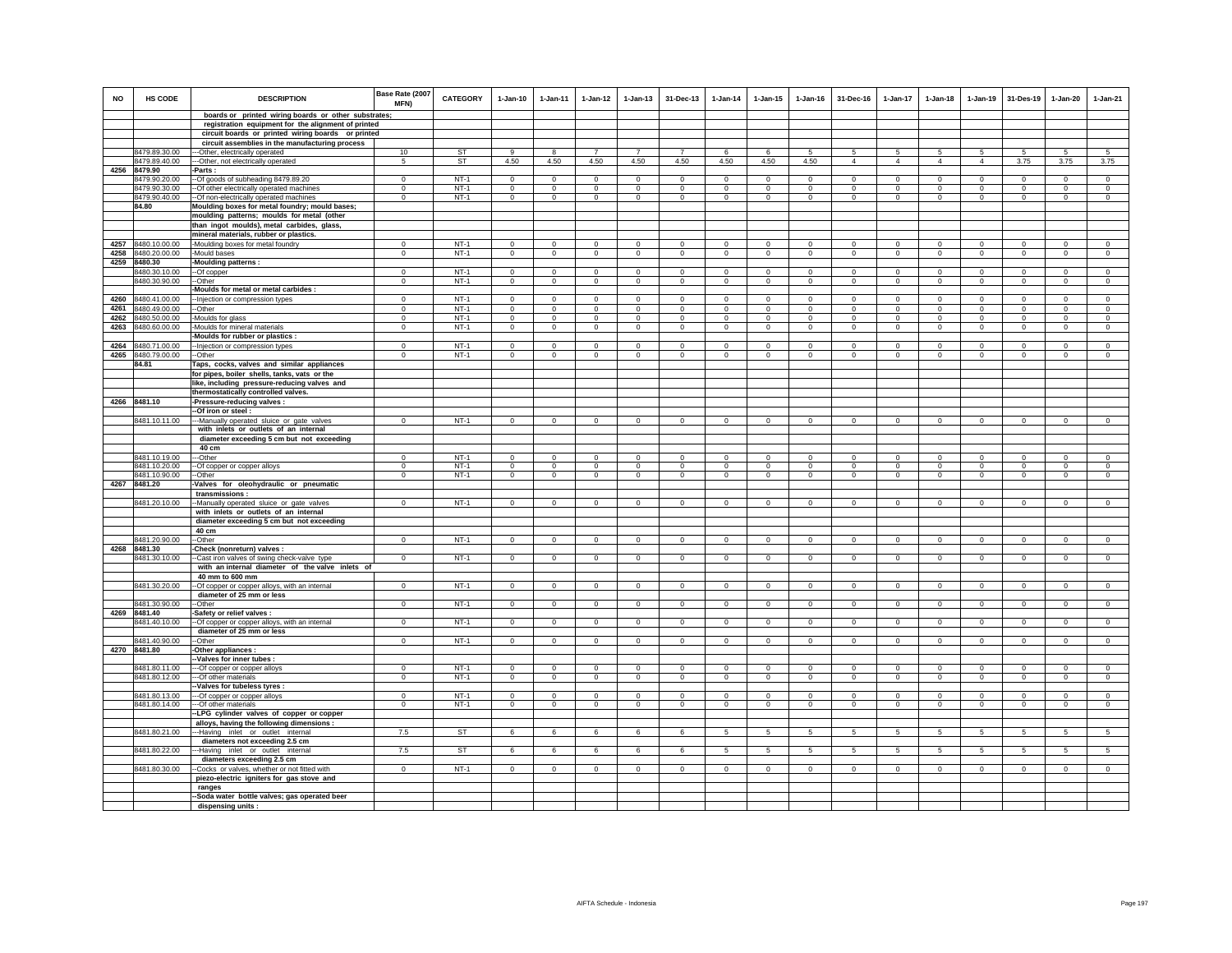| <b>NO</b> | <b>HS CODE</b>         | <b>DESCRIPTION</b>                                                              | Base Rate (2007<br><b>MFN)</b> | <b>CATEGORY</b> | $1-Jan-10$                    | $1-Jan-11$              | $1-Jan-12$              | $1 - Jan-13$               | 31-Dec-13               | $1 - Jan-14$   | $1 - Jan-15$   | $1 - Jan-16$   | 31-Dec-16                     | $1-Jan-17$      | $1-Jan-18$                 | 1-Jan-19               | 31-Des-19       | $1-Jan-20$      | $1-Jan-21$      |
|-----------|------------------------|---------------------------------------------------------------------------------|--------------------------------|-----------------|-------------------------------|-------------------------|-------------------------|----------------------------|-------------------------|----------------|----------------|----------------|-------------------------------|-----------------|----------------------------|------------------------|-----------------|-----------------|-----------------|
|           | 8481.80.41.00          | --- Of plastics and of not less than 1 cm and                                   | $\sqrt{5}$                     | $NT-2$          | $\overline{4}$                | $\overline{4}$          | $\overline{\mathbf{3}}$ | $\overline{\mathbf{3}}$    | $\overline{\mathbf{3}}$ | $\overline{2}$ | $\overline{2}$ | $\overline{1}$ | $\Omega$                      | $\overline{0}$  | $\overline{0}$             | $\Omega$               | $\overline{0}$  | $\Omega$        | $\overline{0}$  |
|           |                        | not more than 2.5 cm in internal diameter                                       |                                |                 |                               |                         |                         |                            |                         |                |                |                |                               |                 |                            |                        |                 |                 |                 |
|           | 8481.80.49.00          | --Other<br>-Mixing taps and valves :                                            | 5                              | $NT-2$          | $\overline{4}$                | $\overline{4}$          | $\mathbf{3}$            | 3                          | 3                       | $\overline{2}$ | $\overline{2}$ | $\mathbf{1}$   | $\mathbf 0$                   | $\circ$         | $\circ$                    | $\mathbf 0$            | $\circ$         | $\mathbf 0$     | $\mathbf 0$     |
|           | 8481.80.51.00          | --Of plastics and of not less than 1 cm                                         | 10                             | <b>ST</b>       | $\overline{9}$                | 8                       | $\overline{7}$          | $\overline{7}$             | $\overline{7}$          | 6              | 6              | $\sqrt{5}$     | 5                             | 5               | 5                          | 5                      | 5               | 5               | 5               |
|           |                        | and not more than 2.5 cm in internal                                            |                                |                 |                               |                         |                         |                            |                         |                |                |                |                               |                 |                            |                        |                 |                 |                 |
|           |                        | diameter                                                                        |                                |                 |                               |                         |                         |                            |                         |                |                |                |                               |                 |                            |                        |                 |                 |                 |
|           | 8481.80.59.00          | --Other                                                                         | 10                             | ST              | 9                             | 8                       | $\overline{7}$          | $\overline{7}$             | $\overline{7}$          | 6              | 6              | -5             | 5                             | $5\overline{5}$ | $5\overline{5}$            | 5                      | 5               | 5               | 5               |
|           |                        | -Water pipeline valves :                                                        |                                |                 |                               |                         |                         |                            |                         |                |                |                |                               |                 |                            |                        |                 |                 |                 |
|           | 8481.80.61.00          | --Manually operated sluice or gate valves                                       | 10                             | <b>ST</b>       | 9                             | 8                       | $\overline{7}$          | $\overline{7}$             | $\overline{7}$          | 6              | 6              | 5              | 5                             | 5               | 5                          | 5                      | 5               | 5               | 5               |
|           |                        | with inlets or outlets of an internal                                           |                                |                 |                               |                         |                         |                            |                         |                |                |                |                               |                 |                            |                        |                 |                 |                 |
|           |                        | diameter exceeding 5 cm but not exceeding                                       |                                |                 |                               |                         |                         |                            |                         |                |                |                |                               |                 |                            |                        |                 |                 |                 |
|           |                        | 40 cm                                                                           |                                |                 |                               |                         |                         |                            |                         |                |                |                |                               |                 |                            |                        |                 |                 |                 |
|           | 8481.80.62.00          | --Cast iron gate valves with an inlet<br>diameter of 4 cm or more and cast iron | 10                             | <b>ST</b>       | $\overline{9}$                | 8                       | $\overline{7}$          | $\overline{7}$             | $\overline{7}$          | 6              | 6              | 5              | $5\overline{)}$               | $5\overline{)}$ | 5                          | $5\overline{)}$        | $5\overline{5}$ | $5\overline{)}$ | $\sqrt{5}$      |
|           |                        | butterfly valves with an inlet diameter                                         |                                |                 |                               |                         |                         |                            |                         |                |                |                |                               |                 |                            |                        |                 |                 |                 |
|           |                        | of 8 cm or more                                                                 |                                |                 |                               |                         |                         |                            |                         |                |                |                |                               |                 |                            |                        |                 |                 |                 |
|           | 8481.80.63.00          | --Other                                                                         | 10                             | ST              | 9                             | 8                       | $\overline{7}$          | $\overline{7}$             | $\overline{7}$          | 6              | 6              | $\sqrt{5}$     | 5                             | $5\phantom{.0}$ | $5\overline{5}$            | 5                      | 5               | 5               | 5               |
|           |                        | -Hog nipple waterers :                                                          |                                |                 |                               |                         |                         |                            |                         |                |                |                |                               |                 |                            |                        |                 |                 |                 |
|           | 8481.80.64.00          | --- Of plastics and of not less than 1 cm                                       | 10                             | <b>ST</b>       | 9                             | 8                       | $\overline{7}$          | $\overline{7}$             | $\overline{7}$          | 6              | 6              | 5              | 5                             | 5 <sub>5</sub>  | 5                          | 5                      | 5               | 5               | 5               |
|           |                        | and not more than 2.5 cm in internal                                            |                                |                 |                               |                         |                         |                            |                         |                |                |                |                               |                 |                            |                        |                 |                 |                 |
|           |                        | diameter                                                                        |                                |                 |                               |                         |                         |                            |                         |                |                |                |                               |                 |                            |                        |                 |                 |                 |
|           | 8481.80.65.00          | --Other                                                                         | 10                             | <b>ST</b>       | 9                             | 8                       | $\overline{7}$          | $\overline{7}$             | $\overline{7}$          | 6              | 6              | 5              | -5                            | $5\overline{5}$ | 5                          | 5                      | 5               | 5               | $5^{\circ}$     |
|           |                        | -Nipple joint valves :                                                          |                                |                 |                               |                         |                         |                            |                         |                |                |                |                               |                 |                            |                        |                 |                 |                 |
|           | 8481.80.66.00          | -- Of plastics and of not less than 1 cm                                        | 10                             | <b>ST</b>       | 9                             | 8                       | $\overline{7}$          | $\overline{7}$             | $\overline{7}$          | 6              | 6              | 5              | 5                             | 5               | 5                          | 5                      | 5               | 5               | $\overline{5}$  |
|           |                        | and not more than 2.5 cm in internal                                            |                                |                 |                               |                         |                         |                            |                         |                |                |                |                               |                 |                            |                        |                 |                 |                 |
|           | 8481.80.67.00          | diameter<br>---Other                                                            | 10                             | <b>ST</b>       | 9                             | 8                       | $\overline{7}$          | $\overline{7}$             | $\overline{7}$          | 6              | 6              | 5              | 5                             | 5               | 5                          | 5                      | 5               | 5               | $5\overline{)}$ |
|           |                        | -Other:                                                                         |                                |                 |                               |                         |                         |                            |                         |                |                |                |                               |                 |                            |                        |                 |                 |                 |
|           |                        | --Ball valves :                                                                 |                                |                 |                               |                         |                         |                            |                         |                |                |                |                               |                 |                            |                        |                 |                 |                 |
|           | 8481.80.71.00          | ---- Of plastics and of not less than 1 cm                                      | $\Omega$                       | $NT-1$          | $\circ$                       | $\circ$                 | $\Omega$                | $\mathbf 0$                | $\mathbf 0$             | $\mathbf 0$    | $\mathbf 0$    | $\circ$        | $\mathbf 0$                   | $\mathbf 0$     | $\circ$                    | $\mathbf 0$            | $\mathbf 0$     | $\mathbf 0$     | $\circ$         |
|           |                        | and not more than 2.5 cm in internal                                            |                                |                 |                               |                         |                         |                            |                         |                |                |                |                               |                 |                            |                        |                 |                 |                 |
|           |                        | diameter                                                                        |                                |                 |                               |                         |                         |                            |                         |                |                |                |                               |                 |                            |                        |                 |                 |                 |
|           | 8481.80.72.00          | ---Other                                                                        | $\mathbf 0$                    | $NT-1$          | $\Omega$                      | $\mathbf 0$             | $\circ$                 | $\mathsf 0$                | $\overline{0}$          | $\circ$        | $\mathsf 0$    | $\mathsf 0$    | $\mathbf 0$                   | $\mathbf 0$     | $\mathbf 0$                | $\circ$                | $\overline{0}$  | $\mathsf 0$     | $\overline{0}$  |
|           |                        | -Gate valves, manually operated, of iron or                                     |                                |                 |                               |                         |                         |                            |                         |                |                |                |                               |                 |                            |                        |                 |                 |                 |
|           |                        | steel, having the following dimensions :                                        |                                |                 |                               |                         |                         |                            |                         |                |                |                |                               |                 |                            |                        |                 |                 |                 |
|           | 8481.80.73.00          | ----Having inlet and outlet internal diameters                                  | 10                             | <b>ST</b>       | 9                             | 8                       | $\overline{7}$          | $\overline{7}$             | $\overline{7}$          | $\,6\,$        | 6              | 5              | 5                             | $5\overline{)}$ | $5\overline{5}$            | $5\overline{5}$        | $\sqrt{5}$      | $\sqrt{5}$      | $5\overline{)}$ |
|           |                        | of more than 5 cm but not more than 40 cm                                       | 10                             | <b>ST</b>       | $\overline{9}$                | $\mathbf{R}$            | $\overline{7}$          | $\overline{7}$             | $\overline{7}$          | $\overline{6}$ | $\overline{6}$ | $\overline{5}$ | 5                             | 5               | 5                          | $\overline{5}$         | $\overline{5}$  | $\overline{5}$  | $\overline{5}$  |
|           | 8481.80.74.00          | ---Having inlet and outlet internal diameters<br>of more than 40 cm             |                                |                 |                               |                         |                         |                            |                         |                |                |                |                               |                 |                            |                        |                 |                 |                 |
|           |                        | --Manifold valves:                                                              |                                |                 |                               |                         |                         |                            |                         |                |                |                |                               |                 |                            |                        |                 |                 |                 |
|           | 8481.80.75.00          | --- Of plastics and of not less than 1 cm and                                   | 10                             | <b>ST</b>       | 9                             | 8                       | $\overline{7}$          | $\overline{7}$             | $\overline{7}$          | 6              | 6              | 5              | 5                             | $5\phantom{.0}$ | $5\phantom{.0}$            | $\overline{5}$         | $\sqrt{5}$      | $\sqrt{5}$      | $5\phantom{.0}$ |
|           |                        | not more than 2.5 cm in internal diameter                                       |                                |                 |                               |                         |                         |                            |                         |                |                |                |                               |                 |                            |                        |                 |                 |                 |
|           | 8481.80.76.00          | --Other                                                                         | 10                             | ST              | $\overline{9}$                | $\overline{\mathbf{8}}$ | $\overline{7}$          | $\overline{7}$             | $\overline{7}$          | 6              | 6              | 5              | 5                             | 5 <sup>5</sup>  | 5                          | $5\overline{)}$        | $\overline{5}$  | $\overline{5}$  | $5\overline{)}$ |
|           |                        | -Pneumatically controlled valves :                                              |                                |                 |                               |                         |                         |                            |                         |                |                |                |                               |                 |                            |                        |                 |                 |                 |
|           | 8481.80.81.00          | --- Of plastics and of not less than 1 cm and                                   | $\mathbf 0$                    | $NT-1$          | $\circ$                       | $\mathbf 0$             | $\circ$                 | $\mathsf 0$                | $\mathbf 0$             | $\mathbf 0$    | $\mathbf 0$    | $\circ$        | $\mathbf 0$                   | $\circ$         | $\circ$                    | $\mathbf 0$            | $\mathbf 0$     | $\mathbf 0$     | $\mathsf 0$     |
|           |                        | not more than 2.5 cm in internal diameter                                       |                                |                 |                               |                         |                         |                            |                         |                |                |                |                               |                 |                            |                        |                 |                 |                 |
|           | 8481.80.82.00          | ---Other                                                                        | $\mathbf 0$                    | $NT-1$          | $\circ$                       | $\mathbf{0}$            | $\mathbf{0}$            | $\mathbf{0}$               | $\circ$                 | $\circ$        | $\mathbf{0}$   | $\circ$        | $\mathbf{0}$                  | $\circ$         | $\circ$                    | $\circ$                | $\circ$         | $\mathbf{0}$    | $\overline{0}$  |
|           |                        | ---Other valves of plastics, having the<br>following dimensions :               |                                |                 |                               |                         |                         |                            |                         |                |                |                |                               |                 |                            |                        |                 |                 |                 |
|           | 8481.80.83.00          | ---Having an inlet diameter of not less than                                    | 10                             | <b>ST</b>       | 9                             | 8                       | $\overline{7}$          | $\overline{7}$             | $\overline{7}$          | 6              | 6              | 5              | 5                             | 5               | 5                          | 5                      | 5               | 5               | 5               |
|           |                        | 1 cm and an outlet diameter of not more                                         |                                |                 |                               |                         |                         |                            |                         |                |                |                |                               |                 |                            |                        |                 |                 |                 |
|           |                        | than 2.5 cm                                                                     |                                |                 |                               |                         |                         |                            |                         |                |                |                |                               |                 |                            |                        |                 |                 |                 |
|           | 8481.80.84.00          | ---Having an inlet diameter of not less than                                    | 10                             | <b>ST</b>       | 9                             | 8                       | $\overline{7}$          | $\overline{7}$             | $\overline{7}$          | 6              | 6              | 5              | 5                             | 5               | 5                          | 5                      | 5               | 5               | 5               |
|           |                        | 1 cm and an outlet diameter of more                                             |                                |                 |                               |                         |                         |                            |                         |                |                |                |                               |                 |                            |                        |                 |                 |                 |
|           |                        | than 2.5 cm                                                                     |                                |                 |                               |                         |                         |                            |                         |                |                |                |                               |                 |                            |                        |                 |                 |                 |
|           | 8481.80.85.00          | ----Other                                                                       | 10                             | <b>ST</b>       | $\mathbf{q}$                  | $\mathbf{g}$            | $\overline{7}$          | $\overline{7}$             | $\overline{7}$          | $\overline{6}$ | $\overline{6}$ | 5              | 5                             | 5 <sup>5</sup>  | $\overline{5}$             | $\overline{5}$         | $\overline{5}$  | 5               | $\overline{5}$  |
|           | 8481.80.86.00          | --- Other, manually operated, weighing less                                     | 10                             | <b>ST</b>       | 9                             | $\mathbf{R}$            | $\overline{7}$          | $\overline{7}$             | $\overline{7}$          | 6              | 6              | 5              | 5                             | 5               | 5                          | 5                      | 5               | 5               | 5               |
|           |                        | than 3 kg, surface treated or made of                                           |                                |                 |                               |                         |                         |                            |                         |                |                |                |                               |                 |                            |                        |                 |                 |                 |
|           |                        | stainless steel or nickel                                                       |                                |                 |                               |                         |                         |                            |                         |                |                |                |                               |                 |                            |                        |                 |                 |                 |
|           | 8481.80.91.00          | --Other :<br>--- Water taps of copper or copper alloy,                          | $\overline{0}$                 | $NT-1$          | $\overline{0}$                | $\Omega$                | $\overline{0}$          | $\mathsf 0$                | $\Omega$                | $\mathsf 0$    | $\mathbf 0$    | $\mathsf 0$    | $\mathbf 0$                   | $\mathbf 0$     | $\mathbf 0$                | $\Omega$               | $\overline{0}$  | $\Omega$        | $\overline{0}$  |
|           |                        | with an internal diameter of 2.5 cm or                                          |                                |                 |                               |                         |                         |                            |                         |                |                |                |                               |                 |                            |                        |                 |                 |                 |
|           |                        | less                                                                            |                                |                 |                               |                         |                         |                            |                         |                |                |                |                               |                 |                            |                        |                 |                 |                 |
|           | 8481.80.99.00          | ---Other                                                                        | $\mathbf 0$                    | $NT-1$          | $\circ$                       | $\mathbf 0$             | $\mathbf 0$             | $\mathsf 0$                | $\mathbf 0$             | $\mathbf 0$    | $\mathbf 0$    | $\circ$        | $\circ$                       | $\mathbf 0$     | $\mathbf 0$                | $\mathbf 0$            | $\,0\,$         | $\mathbf 0$     | $\overline{0}$  |
|           | 4271 8481.90           | -Parts:                                                                         |                                |                 |                               |                         |                         |                            |                         |                |                |                |                               |                 |                            |                        |                 |                 |                 |
|           | 8481.90.10.00          | -- Housings for sluice or gate valves with                                      | $\overline{0}$                 | $NT-1$          | $\overline{0}$                | $\Omega$                | $\overline{0}$          | $\overline{0}$             | $\Omega$                | $\overline{0}$ | $\Omega$       | $\overline{0}$ | $\overline{0}$                | $\overline{0}$  | $\overline{0}$             | $\Omega$               | $\overline{0}$  | $\Omega$        | $\overline{0}$  |
|           |                        | inlet or outlet of an internal diameter                                         |                                |                 |                               |                         |                         |                            |                         |                |                |                |                               |                 |                            |                        |                 |                 |                 |
|           |                        | exceeding 50 mm but not exceeding 400 mm                                        |                                |                 |                               |                         |                         |                            |                         |                |                |                |                               |                 |                            |                        |                 |                 |                 |
|           |                        | -- For taps, cocks, valves (excluding inner                                     |                                |                 |                               |                         |                         |                            |                         |                |                |                |                               |                 |                            |                        |                 |                 |                 |
|           |                        | tube valves and valves for tubeless tyres)                                      |                                |                 |                               |                         |                         |                            |                         |                |                |                |                               |                 |                            |                        |                 |                 |                 |
|           |                        | and similar appliances of 25 mm or less in                                      |                                |                 |                               |                         |                         |                            |                         |                |                |                |                               |                 |                            |                        |                 |                 |                 |
|           | 8481.90.21.00          | internal diameter :                                                             | $\Omega$                       | $NT-1$          |                               |                         | $\circ$                 |                            | $\mathbf 0$             | $\mathbf 0$    | $\mathbf 0$    | $\mathbf 0$    |                               | $\mathbf 0$     |                            |                        | $^{\circ}$      | $\mathbf 0$     | $\mathbf 0$     |
|           | 8481.90.23.00          | ---Bodies, for water taps<br>---Bodies, other                                   | $\mathbf 0$                    | $NT-1$          | $\mathbf 0$<br>$\overline{0}$ | $\mathbf 0$<br>$\circ$  | $\overline{0}$          | $\mathbf 0$<br>$\mathbf 0$ | $\overline{0}$          | $\mathbf 0$    | $\mathbf 0$    | $\mathbf 0$    | $\mathbf 0$<br>$\overline{0}$ | $\mathbf 0$     | $\mathbf 0$<br>$\mathbf 0$ | $\mathbf 0$<br>$\,0\,$ | $\,0\,$         | $\overline{0}$  | $\mathsf 0$     |
|           | 8481.90.29.00 -- Other |                                                                                 | $\mathbf 0$                    | $NT-1$          | $\circ$                       | $\circ$                 | $\circ$                 | $\Omega$                   | $\Omega$                | $\Omega$       | $\Omega$       | $\Omega$       | $\Omega$                      | $\circ$         | $\Omega$                   | $\Omega$               | $\Omega$        | $\Omega$        | $\Omega$        |
|           |                        |                                                                                 |                                |                 |                               |                         |                         |                            |                         |                |                |                |                               |                 |                            |                        |                 |                 |                 |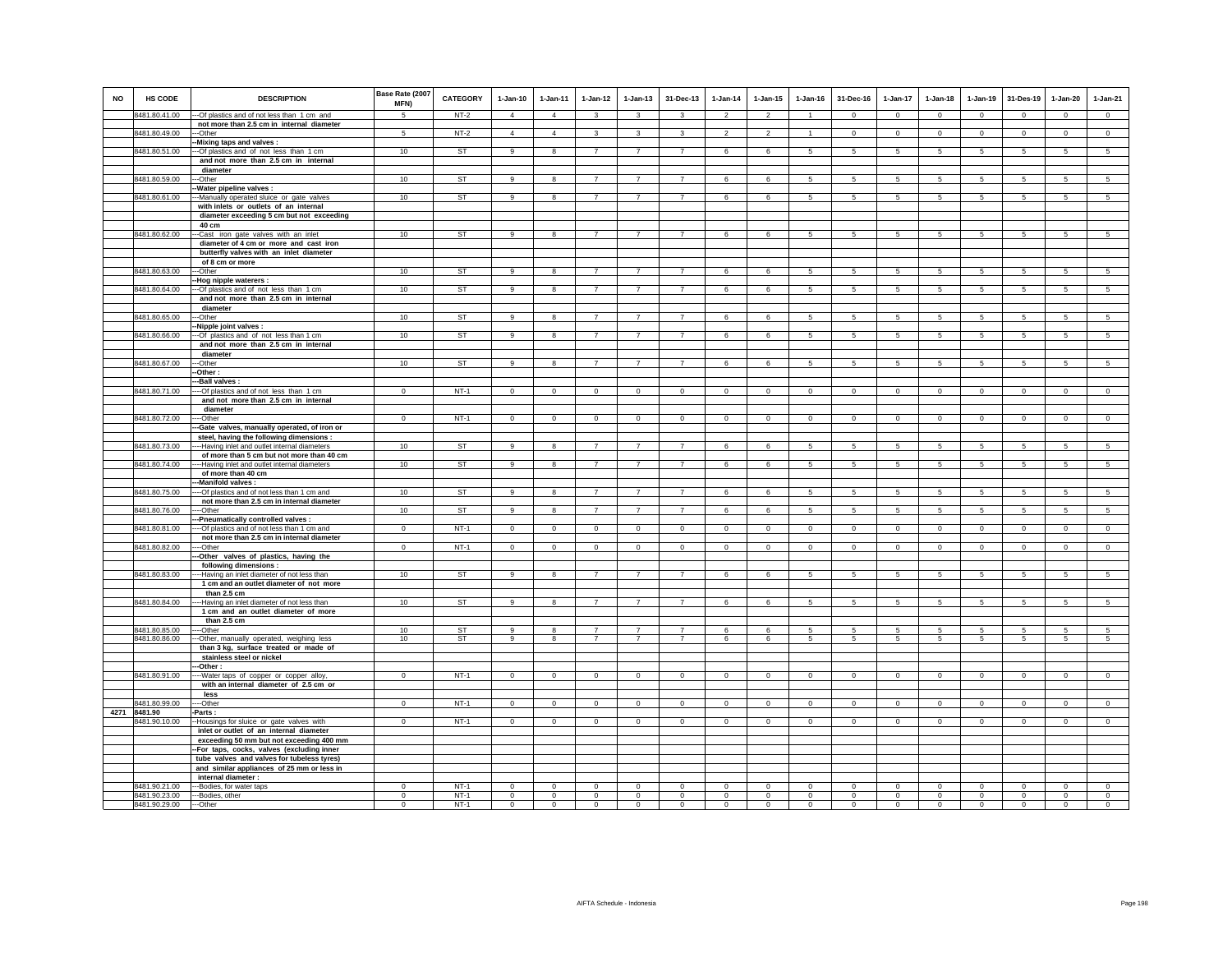|      |                                |                                                                                        | Base Rate (2007      |                  |                      |                      |                 |                 |                 |                 |                            |                        |                 |                 |                 |                 |                |                 |                 |
|------|--------------------------------|----------------------------------------------------------------------------------------|----------------------|------------------|----------------------|----------------------|-----------------|-----------------|-----------------|-----------------|----------------------------|------------------------|-----------------|-----------------|-----------------|-----------------|----------------|-----------------|-----------------|
| NO   | <b>HS CODE</b>                 | <b>DESCRIPTION</b>                                                                     | MFN)                 | <b>CATEGORY</b>  | $1-Jan-10$           | $1-Jan-11$           | $1-Jan-12$      | $1-Jan-13$      | 31-Dec-13       | $1-Jan-14$      | $1-Jan-15$                 | $1-Jan-16$             | 31-Dec-16       | 1-Jan-17        | $1-Jan-18$      | $1-Jan-19$      | 31-Des-19      | $1-Jan-20$      | $1-Jan-21$      |
|      | 8481.90.30.00                  | -Valves bodies or stems of inner tube                                                  | $\Omega$             | $NT-1$           | $\Omega$             | $^{\circ}$           | $\circ$         | $\circ$         | $\mathbf{0}$    | $\circ$         | $\circ$                    | $^{\circ}$             | $^{\circ}$      | $\mathbf{0}$    | $\mathbf 0$     | $\circ$         | $\circ$        | $\circ$         | $\circ$         |
|      |                                | or tubeless tyre valves                                                                |                      |                  |                      |                      |                 |                 |                 |                 |                            |                        |                 |                 |                 |                 |                |                 |                 |
|      | 8481.90.40.00                  | -Valves cores of inner tube or                                                         | $\Omega$             | $NT-1$           | $\Omega$             | $\Omega$             | $\Omega$        | $\mathbf 0$     | $\mathsf 0$     | $\Omega$        | $\Omega$                   | $\Omega$               | $\Omega$        | $\Omega$        | $\mathbf 0$     | $\mathsf 0$     | $\circ$        | $\mathbf 0$     | $\circ$         |
|      |                                | tubeless tyre valves                                                                   |                      |                  |                      |                      |                 |                 |                 |                 |                            |                        |                 |                 |                 |                 |                |                 |                 |
|      | 8481.90.90.00                  | -Other                                                                                 | $\Omega$             | $NT-1$           | $\Omega$             | $\Omega$             | $\circ$         | $\mathbf 0$     | $\overline{0}$  | $\circ$         | $\circ$                    | $\mathbf 0$            | $\Omega$        | $\circ$         | $\Omega$        | $\overline{0}$  | $\overline{0}$ | $\overline{0}$  | $\circ$         |
|      | 84.82                          | <b>Ball or roller bearings.</b>                                                        |                      |                  |                      |                      |                 |                 |                 |                 |                            |                        |                 |                 |                 |                 |                |                 |                 |
| 4272 | 8482.10.00.00                  | -Ball bearings                                                                         | 5                    | <b>ST</b>        | 4.50                 | 4.50                 | 4.50            | 4.50            | 4.50            | 4.50            | 4.50                       | 4.50                   | $\overline{4}$  | $\overline{4}$  | $\overline{4}$  | $\overline{4}$  | 3.75           | 3.75            | 3.75            |
| 4273 | 8482.20.00.00                  | Tapered roller bearings, including cone and<br>tapered roller assemblies               | 5                    | ST               | 5                    | 5                    | 5               | 5               | 5               | 5               | 5                          | 5                      | 5               | 5               | 5               | 5               |                | 5               | 5               |
| 4274 | 8482.30.00.00                  | -Spherical roller bearings                                                             | $\overline{5}$       | ST               | 4.50                 | 4.50                 | 4.50            | 4.50            | 4.50            | 4.50            | 4.50                       | 4.50                   | $\overline{4}$  | $\overline{4}$  | $\overline{4}$  | $\overline{4}$  | 3.75           | 3.75            | 3.75            |
| 4275 | 8482.40.00.00                  | -Needle roller bearings                                                                | $\overline{5}$       | <b>ST</b>        | 4.50                 | 4.50                 | 4.50            | 4.50            | 4.50            | 4.50            | 4.50                       | 4.50                   | $\Delta$        | $\overline{4}$  | $\Delta$        | $\Delta$        | 3.75           | 3.75            | 3.75            |
| 4276 | 8482.50.00.00                  | -Other cylindrical roller bearings                                                     | $\overline{5}$       | <b>ST</b>        | 4.50                 | 4.50                 | 4.50            | 4.50            | 4.50            | 4.50            | 4.50                       | 4.50                   | $\overline{4}$  | $\overline{4}$  | $\overline{4}$  | $\overline{4}$  | 3.75           | 3.75            | 3.75            |
|      | 4277 8482.80.00.00             | -Other, including combined ball / roller                                               | 5                    | ST               | 4.50                 | 4.50                 | 4.50            | 4.50            | 4.50            | 4.50            | 4.50                       | 4.50                   | $\overline{4}$  | $\overline{4}$  | $\overline{4}$  | $\overline{4}$  | 3.75           | 3.75            | 3.75            |
|      |                                | bearings                                                                               |                      |                  |                      |                      |                 |                 |                 |                 |                            |                        |                 |                 |                 |                 |                |                 |                 |
|      |                                | Parts:                                                                                 |                      |                  |                      |                      |                 |                 |                 |                 |                            |                        |                 |                 |                 |                 |                |                 |                 |
|      | 4278 8482.91.00.00             | -Balls, needles and rollers                                                            | $\Omega$<br>$\Omega$ | $NT-1$<br>$NT-1$ | $\Omega$<br>$\Omega$ | $\Omega$<br>$\Omega$ | $\mathbf 0$     | $\mathbf 0$     | $\mathbf{0}$    | $\mathbf 0$     | $\mathbf 0$                | $\mathbf 0$            | $\mathbf 0$     | $\mathbf 0$     | $\mathbf 0$     | $\mathbf 0$     | $\mathbf 0$    | $\mathbf 0$     | $\mathbf 0$     |
|      | 4279 8482.99.00.00<br>84.83    | -Other<br>Transmission shafts (including cam shaft and                                 |                      |                  |                      |                      | $\mathbf{0}$    | $\mathbf{0}$    | $\circ$         | $^{\circ}$      | $^{\circ}$                 | $\circ$                | $\mathbf{0}$    | $\circ$         | $\circ$         | $\circ$         | $\circ$        | $\circ$         | $\circ$         |
|      |                                | crank shafts) and cranks; bearing housings                                             |                      |                  |                      |                      |                 |                 |                 |                 |                            |                        |                 |                 |                 |                 |                |                 |                 |
|      |                                | and plain shaft bearing; gears and gearing;                                            |                      |                  |                      |                      |                 |                 |                 |                 |                            |                        |                 |                 |                 |                 |                |                 |                 |
|      |                                | ball or roller screws; gear boxes and other                                            |                      |                  |                      |                      |                 |                 |                 |                 |                            |                        |                 |                 |                 |                 |                |                 |                 |
|      |                                | speed changers, including torque converters;                                           |                      |                  |                      |                      |                 |                 |                 |                 |                            |                        |                 |                 |                 |                 |                |                 |                 |
|      |                                | flywheels and pulleys, including pulley                                                |                      |                  |                      |                      |                 |                 |                 |                 |                            |                        |                 |                 |                 |                 |                |                 |                 |
|      |                                | blocks; clutches and shaft couplings                                                   |                      |                  |                      |                      |                 |                 |                 |                 |                            |                        |                 |                 |                 |                 |                |                 |                 |
|      | 4280 8483.10                   | (including universal joints).                                                          |                      |                  |                      |                      |                 |                 |                 |                 |                            |                        |                 |                 |                 |                 |                |                 |                 |
|      |                                | -Transmission shafts (including cam shafts<br>and crank shafts) and cranks :           |                      |                  |                      |                      |                 |                 |                 |                 |                            |                        |                 |                 |                 |                 |                |                 |                 |
|      | 8483.10.10.00                  | -For earth moving machinery                                                            | 5                    | <b>ST</b>        | $5\overline{5}$      | $5\overline{5}$      | 5               | 5               | $5\overline{5}$ | 5               | 5                          | 5                      | 5               | $5\overline{5}$ | 5               | 5               |                | 5               | $5\overline{5}$ |
|      |                                | -For engines of vehicles of Chapter 87 :                                               |                      |                  |                      |                      |                 |                 |                 |                 |                            |                        |                 |                 |                 |                 |                |                 |                 |
|      | 8483.10.21.00                  | -For engines of vehicles of heading 87.01,                                             | 5                    | HSL C            | 4.85                 | 4.75                 | 4.65            | 4.55            | 4.55            | 4.45            | 4.35                       | 4.25                   | 4.25            | 4.15            | $\overline{4}$  | 3.85            | 3.75           | 3.75            | 3.75            |
|      |                                | other than of vehicles of subheadings                                                  |                      |                  |                      |                      |                 |                 |                 |                 |                            |                        |                 |                 |                 |                 |                |                 |                 |
|      |                                | 8701.10 and 8701.90                                                                    |                      |                  |                      |                      |                 |                 |                 |                 |                            |                        |                 |                 |                 |                 |                |                 |                 |
|      | 8483.10.22.00                  | --For engines of agricultural vehicles of                                              | 5                    | <b>ST</b>        | $5 -$                | 5                    | $5\overline{)}$ | 5               | $5\overline{)}$ | 5               | 5                          | 5                      | 5               | 5               | 5               | 5               |                | $5\overline{5}$ | 5               |
|      | 8483.10.23.00                  | subheading 8701.10 or 8701.90<br>-For engines of vehicles of heading 87.11             | 5                    | <b>ST</b>        | 5                    | 5                    | 5               | 5               | 5               | 5               | 5                          | 5                      | 5               | 5               | 5               | 5               |                | 5               | 5               |
|      | 8483.10.24.00                  | --For engines of other vehicles of Chapter 87                                          | 5                    | ST               | $5\overline{5}$      | $5\overline{5}$      | 5               | 5               | 5               | $5\overline{5}$ | 5                          | 5                      | $5\overline{5}$ | $5\overline{5}$ | 5               | 5               |                | 5               | 5               |
|      |                                | -For marine propulsion engines :                                                       |                      |                  |                      |                      |                 |                 |                 |                 |                            |                        |                 |                 |                 |                 |                |                 |                 |
|      | 8483.10.31.00                  | --Of an output not exceeding 22.38 kW                                                  | $5 -$                | $NT-2$           | $\overline{4}$       | $\Delta$             | 3               | 3               | 3               | $\mathfrak{p}$  | $\overline{\phantom{a}}$   |                        | $\Omega$        | $\overline{0}$  | $\overline{0}$  | $\overline{0}$  | $\overline{0}$ | $\overline{0}$  | $\overline{0}$  |
|      | 8483.10.39.00                  | --Other                                                                                | 5                    | <b>ST</b>        | 5                    | 5                    | 5               | 5               | 5               | 5               | 5                          | 5                      | 5               | 5               | 5               | 5               |                | 5               | 5               |
|      | 8483.10.90.00                  | --Other                                                                                | 5                    | <b>ST</b>        | $5\phantom{.0}$      | $5^{\circ}$          | $5\phantom{.0}$ | 5               | 5               | $5\phantom{.0}$ | 5                          | 5                      | 5               | $5\phantom{.0}$ | 5               | 5               |                | 5               | 5               |
|      | 4281 8483.20                   | Bearing housings, incorporating ball or<br>roller bearings :                           |                      |                  |                      |                      |                 |                 |                 |                 |                            |                        |                 |                 |                 |                 |                |                 |                 |
|      | 8483.20.10.00                  | For earth moving machinery or motor vehicles                                           | $\Omega$             | $NT-1$           | $\Omega$             | $\Omega$             | $\Omega$        | $\Omega$        | $\Omega$        | $\Omega$        | $\Omega$                   | $\Omega$               | $\Omega$        | $\Omega$        | $\mathsf 0$     | $\Omega$        | $\Omega$       | $\mathbf 0$     | $\mathsf 0$     |
|      | 8483.20.90.00                  | -Other                                                                                 | $\mathbf 0$          | $NT-1$           | $\circ$              | $\circ$              | $\circ$         | $\mathbf 0$     | $\mathbf 0$     | $\circ$         | $\mathbf 0$                | $\circ$                | $\circ$         | $\circ$         | $\mathbf 0$     | $\circ$         | $\circ$        | $\circ$         | $\circ$         |
|      | 4282 8483.30                   | Bearing housings, not incorporating ball or                                            |                      |                  |                      |                      |                 |                 |                 |                 |                            |                        |                 |                 |                 |                 |                |                 |                 |
|      |                                | roller bearings, plain shaft bearings :                                                |                      |                  |                      |                      |                 |                 |                 |                 |                            |                        |                 |                 |                 |                 |                |                 |                 |
|      | 8483.30.10.00                  | -For earth moving machinery or motor vehicles                                          | $\Omega$             | $NT-1$           | $\mathbf 0$          | $\Omega$             | $^{\circ}$      | $\mathbf 0$     | $\mathbf 0$     | $^{\circ}$      | $\mathbf 0$<br>$\mathbf 0$ | $\mathbf 0$<br>$\circ$ | $\mathbf 0$     | $\mathbf 0$     | $\mathbf 0$     | $\mathbf 0$     | $\mathbf 0$    | $\circ$         | $\circ$         |
| 4283 | 8483.30.90.00<br>8483.40       | -Other<br>-Gears and gearing, other than toothed wheels,                               | $\mathsf 0$          | $NT-1$           | $\mathbf 0$          | $\mathbf 0$          | $\circ$         | $\mathsf 0$     | $\mathsf 0$     | $\mathbf 0$     |                            |                        | $\mathsf 0$     | $\circ$         | $\mathsf 0$     | $\mathsf 0$     | $\mathbf 0$    | $\mathbf 0$     | $\mathsf 0$     |
|      |                                | chain sprockets and other transmission                                                 |                      |                  |                      |                      |                 |                 |                 |                 |                            |                        |                 |                 |                 |                 |                |                 |                 |
|      |                                | elements presented separately; ball or                                                 |                      |                  |                      |                      |                 |                 |                 |                 |                            |                        |                 |                 |                 |                 |                |                 |                 |
|      |                                | roller screws; gear boxes and other speed                                              |                      |                  |                      |                      |                 |                 |                 |                 |                            |                        |                 |                 |                 |                 |                |                 |                 |
|      |                                | changers, including torque converters :                                                |                      |                  |                      |                      |                 |                 |                 |                 |                            |                        |                 |                 |                 |                 |                |                 |                 |
|      |                                | -For engines of vehicles of Chapter 87 :                                               |                      |                  |                      |                      |                 |                 |                 |                 |                            |                        |                 |                 |                 |                 |                |                 |                 |
|      | 8483.40.11.00                  | --For engines of vehicles of heading 87.01<br>other than of vehicles of subheadings    | 5                    | <b>ST</b>        | 5                    | $5\overline{5}$      | $5\overline{5}$ | $5\overline{5}$ | 5               | $5\overline{5}$ | 5                          | 5                      | $5\overline{5}$ | $5\overline{5}$ | $5\overline{5}$ | $5\overline{5}$ |                | $5\overline{5}$ | 5               |
|      |                                | 8701.10 and 8701.90                                                                    |                      |                  |                      |                      |                 |                 |                 |                 |                            |                        |                 |                 |                 |                 |                |                 |                 |
|      | 8483.40.13.00                  | --For engines of vehicles of heading 87.11                                             | 5                    | <b>ST</b>        | 5                    | 5                    | 5               | 5               | 5               | 5               | 5                          | 5                      | 5               | 5               | 5               | 5               |                | 5               | 5               |
|      | 8483.40.14.00                  | -- For engines of other vehicles of Chapter 87                                         | 5                    | ST               | 4.50                 | 4.50                 | 4.50            | 4.50            | 4.50            | 4.50            | 4.50                       | 4.50                   | $\overline{4}$  | $\overline{4}$  | $\overline{4}$  | $\overline{4}$  | 3.75           | 3.75            | 3.75            |
|      |                                | -For marine propulsion engines :                                                       |                      |                  |                      |                      |                 |                 |                 |                 |                            |                        |                 |                 |                 |                 |                |                 |                 |
|      | 8483.40.21.00                  | --Of an output not exceeding 22.38 kW                                                  | 5                    | $NT-2$           | $\overline{4}$       | $\overline{4}$       | $\mathbf{3}$    | 3               | $\mathbf{3}$    | $\mathcal{P}$   | $\mathcal{P}$              |                        | $\Omega$        | $\Omega$        | $\mathsf 0$     | $\mathsf 0$     | $\Omega$       | $\mathbf 0$     | $\mathsf 0$     |
|      | 8483.40.29.00<br>8483.40.30.00 | --Other                                                                                | 5<br>5               | ST<br><b>ST</b>  | 5<br>5               | -5<br>5              | 5               | 5               | 5               | 5               | 5<br>5                     | 5<br>5                 | 5               | 5               | 5               | 5               |                | 5               | -5<br>5         |
|      | 8483.40.90.00                  | -For the engines of earth moving machines<br>-Other                                    | 5                    | ST               | 5                    | 5                    | 5<br>5          | 5<br>5          | $\sqrt{5}$<br>5 | 5<br>5          | 5                          | 5                      | 5<br>5          | 5<br>5          | 5<br>5          | 5<br>5          |                | $\sqrt{5}$<br>5 | 5               |
| 4284 | 8483.50.00.00                  | Flywheels and pulleys, including pulley                                                | 5                    | ST               | -5                   | -5                   | 5               | 5               | 5               | 5               | 5                          | 5                      | 5               | 5               | 5               | 5               |                | 5               | -5              |
| 4285 | 8483.60.00.00                  | Clutches and shaft couplings (including                                                | 5                    | ST               | $5\overline{5}$      | $5\overline{5}$      | 5               | 5               | 5               | 5               | 5                          | 5                      | 5               | $5\overline{5}$ | 5               | 5               |                | 5               | 5               |
|      |                                | universal joints)                                                                      |                      |                  |                      |                      |                 |                 |                 |                 |                            |                        |                 |                 |                 |                 |                |                 |                 |
|      | 4286 8483.90                   | -Toothed wheels, chain sprockets and other                                             |                      |                  |                      |                      |                 |                 |                 |                 |                            |                        |                 |                 |                 |                 |                |                 |                 |
|      |                                | transmission elements presented separately;                                            |                      |                  |                      |                      |                 |                 |                 |                 |                            |                        |                 |                 |                 |                 |                |                 |                 |
|      |                                | parts:                                                                                 |                      |                  |                      |                      |                 |                 |                 |                 |                            |                        |                 |                 |                 |                 |                |                 |                 |
|      | 8483.90.11.00                  | -Parts of goods of subheading 8483.10 :<br>--Of goods of subheading 8701.10 or 8701.90 | $\Omega$             | $NT-1$           | $\mathbf 0$          | $\mathbf 0$          | $\mathbf 0$     | $\mathbf 0$     | $\mathbf 0$     | $\mathbf 0$     | $\mathbf 0$                | $\mathbf 0$            | $\mathbf 0$     | $\mathbf 0$     | $\mathbf 0$     | $\mathbf 0$     | $\mathbf 0$    | $\mathbf 0$     | $\mathbf 0$     |
|      | 8483.90.13.00                  | -- For other tractors of heading 87.01                                                 | $^{\circ}$           | $NT-1$           | $\Omega$             | $\Omega$             | $^{\circ}$      | $^{\circ}$      | $\mathbf{0}$    | $\mathbf 0$     | $^{\circ}$                 | $^{\circ}$             | $\mathbf 0$     | $\overline{0}$  | $\mathbf{0}$    | $\overline{0}$  | $\mathbf 0$    | $\mathbf{0}$    | $\mathbf 0$     |
|      | 8483.90.14.00                  | -- For goods of heading 87.11                                                          | $\mathbf 0$          | $NT-1$           | $\circ$              | $\circ$              | $\circ$         | $\mathsf 0$     | $\mathbf 0$     | $^{\circ}$      | $\mathbf 0$                | $\mathbf 0$            | $\mathsf 0$     | $\mathsf 0$     | $\mathsf 0$     | $\mathsf 0$     | $\mathbf 0$    | $\circ$         | $\mathbf 0$     |
|      | 8483.90.15.00                  | --- For other goods of Chapter 87                                                      | $\mathsf 0$          | $NT-1$           | $\mathbf 0$          | $\mathbf 0$          | $\mathbf 0$     | $\mathbf 0$     | $\mathsf 0$     | $^{\circ}$      | $\mathbf 0$                | $\mathbf 0$            | $\mathbf 0$     | $\mathsf 0$     | $\mathsf 0$     | $\mathsf 0$     | $\mathbf 0$    | $\mathbf 0$     | $\mathsf 0$     |
|      | 8483.90.19.00                  | ---Other                                                                               | $\Omega$             | $NT-1$           | $\Omega$             | $\Omega$             | $\circ$         | $\mathbf{0}$    | $\Omega$        | $\Omega$        | $\Omega$                   | $\Omega$               | $\Omega$        | $\circ$         | $\mathbf{0}$    | $\circ$         | $\Omega$       | $\Omega$        | $\Omega$        |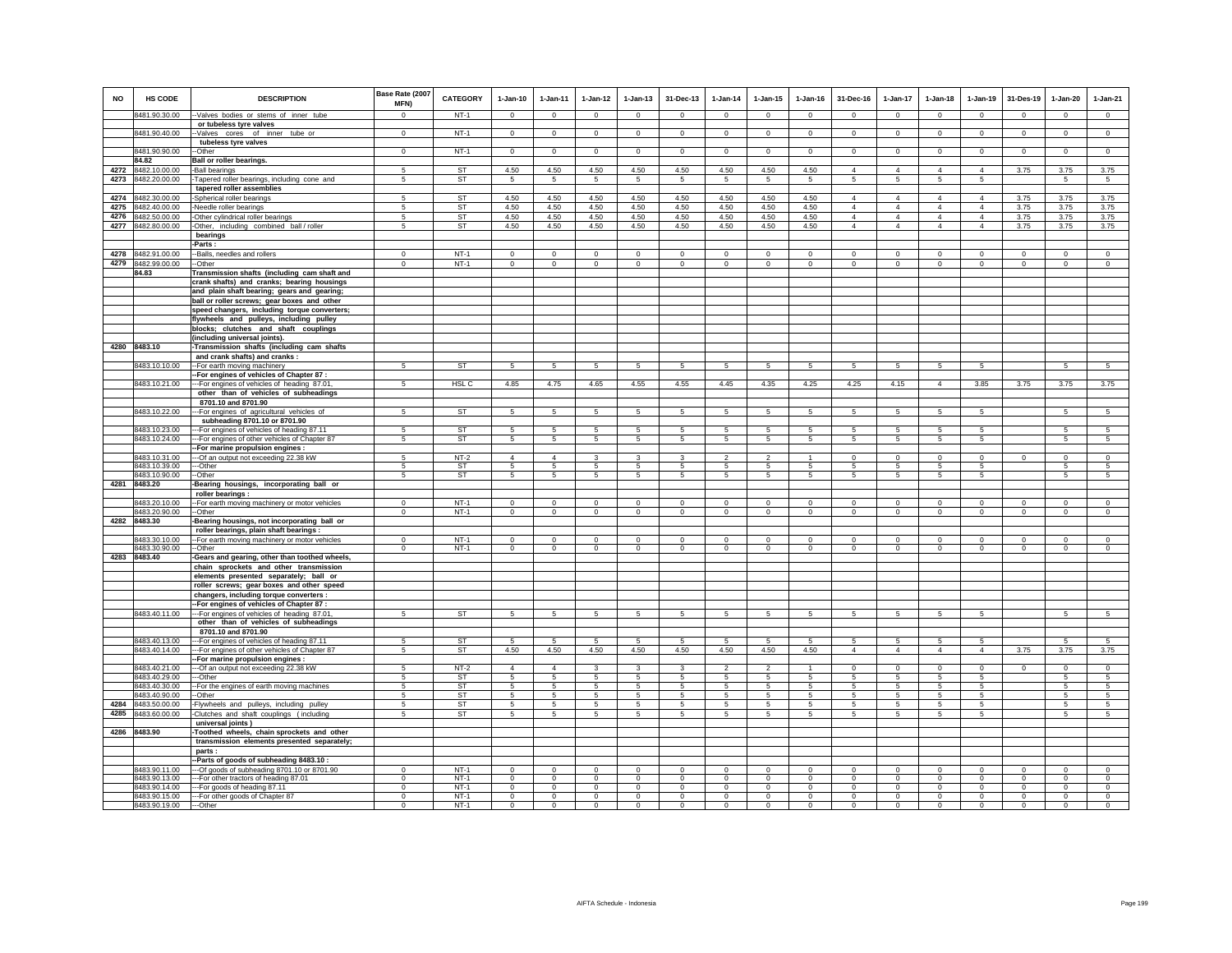|           |                    |                                                                                           | Base Rate (2007 |           |                |                |                         |              |                         |                |                |                |                 |                 |                 |                 |                |              |                |
|-----------|--------------------|-------------------------------------------------------------------------------------------|-----------------|-----------|----------------|----------------|-------------------------|--------------|-------------------------|----------------|----------------|----------------|-----------------|-----------------|-----------------|-----------------|----------------|--------------|----------------|
| <b>NO</b> | HS CODE            | <b>DESCRIPTION</b>                                                                        | MFN)            | CATEGORY  | $1-Jan-10$     | 1-Jan-11       | $1 - Jan-12$            | $1 - Jan-13$ | 31-Dec-13               | $1-Jan-14$     | $1 - Jan-15$   | $1 - Jan-16$   | 31-Dec-16       | $1-Jan-17$      | $1-Jan-18$      | $1-Jan-19$      | 31-Des-19      | 1-Jan-20     | $1-Jan-21$     |
|           |                    | --Other:                                                                                  |                 |           |                |                |                         |              |                         |                |                |                |                 |                 |                 |                 |                |              |                |
|           | 8483.90.91.00      | -- For goods of subheading 8701.10 or 8701.90                                             | $\Omega$        | $NT-1$    | $\Omega$       | $\Omega$       | $\Omega$                | $\mathbf{0}$ | $\Omega$                | $\mathbf 0$    | $\mathbf{0}$   | $\Omega$       | $\Omega$        | $\Omega$        | $\Omega$        | $\Omega$        | $\Omega$       | $\Omega$     | $\circ$        |
|           | 8483.90.93.00      | --- For other tractors of heading 87.01                                                   | $\mathbf 0$     | $NT-1$    | $\circ$        | $\circ$        | $\circ$                 | $\mathbf 0$  | $\mathbf 0$             | $\circ$        | $\mathbf 0$    | $\circ$        | $\circ$         | $\mathbf 0$     | $\circ$         | $\mathbf 0$     | $\circ$        | $\mathbf 0$  | $\circ$        |
|           | 8483.90.94.00      | --- For goods of heading 87.11                                                            | $^{\circ}$      | $NT-1$    | $^{\circ}$     | $\circ$        | $\mathbf{0}$            | $\mathbf{0}$ | $^{\circ}$              | $^{\circ}$     | $^{\circ}$     | $^{\circ}$     | $^{\circ}$      | $^{\circ}$      | $\Omega$        | $^{\circ}$      | $\overline{0}$ | $\circ$      | $\mathbf{0}$   |
|           | 8483.90.95.00      | -- For other goods of Chapter 87                                                          | $\Omega$        | $NT-1$    | $\Omega$       | $\Omega$       | $\Omega$                | $\Omega$     | $\Omega$                | $\Omega$       | $\Omega$       | $\Omega$       | $\Omega$        | $\Omega$        | $\Omega$        | $\Omega$        | $\Omega$       | $\Omega$     | $\Omega$       |
|           | 8483.90.99.00      | --Other                                                                                   | $\mathbf 0$     | $NT-1$    | $\mathbf 0$    | $\mathbf 0$    | $\mathsf 0$             | $\mathsf 0$  | $\mathbf 0$             | $\circ$        | $\mathbf 0$    | $\mathbf 0$    | $^{\circ}$      | $\mathsf 0$     | $\mathbf 0$     | $\mathbf 0$     | $^{\circ}$     | $\mathbf 0$  | $\mathbf 0$    |
|           | 84.84              | Gaskets and similar joints of metal sheeting                                              |                 |           |                |                |                         |              |                         |                |                |                |                 |                 |                 |                 |                |              |                |
|           |                    | combined with other material or of two or more<br>layers of metal; sets or assortments of |                 |           |                |                |                         |              |                         |                |                |                |                 |                 |                 |                 |                |              |                |
|           |                    | gaskets and similar joints, dissimilar in                                                 |                 |           |                |                |                         |              |                         |                |                |                |                 |                 |                 |                 |                |              |                |
|           |                    | composition, put up in pouches, envelopes                                                 |                 |           |                |                |                         |              |                         |                |                |                |                 |                 |                 |                 |                |              |                |
|           |                    | or similar packings; mechanical seals.                                                    |                 |           |                |                |                         |              |                         |                |                |                |                 |                 |                 |                 |                |              |                |
|           | 4287 8484.10.00.00 | -Gaskets and similar joints of metal sheeting                                             | 5               | ST        | 5              | 5              | $5\overline{5}$         | 5            | 5                       | 5              | 5              | 5              | $5\overline{5}$ | $5\overline{5}$ | $5\overline{5}$ | $5\overline{5}$ |                | 5            | 5              |
|           |                    | combined with other material or of two or                                                 |                 |           |                |                |                         |              |                         |                |                |                |                 |                 |                 |                 |                |              |                |
|           |                    | more layers of metal                                                                      |                 |           |                |                |                         |              |                         |                |                |                |                 |                 |                 |                 |                |              |                |
|           | 4288 8484.20.00.00 | -Mechanical seals                                                                         | $\Omega$        | $NT-1$    | $\Omega$       | $^{\circ}$     | $^{\circ}$              | $\Omega$     | $\Omega$                | $\Omega$       | $\Omega$       | $\Omega$       | $^{\circ}$      | $\Omega$        | $\Omega$        | $\Omega$        | $\circ$        | $\Omega$     | $\circ$        |
| 4289      | 8484.90.00.00      | -Other                                                                                    | 5               | <b>ST</b> | 4.50           | 4.50           | 4.50                    | 4.50         | 4.50                    | 4.50           | 4.50           | 4.50           | $\overline{4}$  | $\overline{4}$  | $\overline{4}$  | $\overline{4}$  | 3.75           | 3.75         | 3.75           |
|           | 84.86              | Machines and apparatus of a kind used solely                                              |                 |           |                |                |                         |              |                         |                |                |                |                 |                 |                 |                 |                |              |                |
|           |                    | or principally for the manufacture of                                                     |                 |           |                |                |                         |              |                         |                |                |                |                 |                 |                 |                 |                |              |                |
|           |                    | semiconductor boules or wafers, semiconductor                                             |                 |           |                |                |                         |              |                         |                |                |                |                 |                 |                 |                 |                |              |                |
|           |                    | devices, electronic integrated circuits or                                                |                 |           |                |                |                         |              |                         |                |                |                |                 |                 |                 |                 |                |              |                |
|           |                    | flat panel displays; machines and apparatus                                               |                 |           |                |                |                         |              |                         |                |                |                |                 |                 |                 |                 |                |              |                |
|           |                    | specified in Note 9(C) to this Chapter;                                                   |                 |           |                |                |                         |              |                         |                |                |                |                 |                 |                 |                 |                |              |                |
|           |                    | parts and accessories.                                                                    |                 |           |                |                |                         |              |                         |                |                |                |                 |                 |                 |                 |                |              |                |
|           | 4290 8486.10       | -Machines and apparatus for the manufacture                                               |                 |           |                |                |                         |              |                         |                |                |                |                 |                 |                 |                 |                |              |                |
|           | 8486.10.10.00      | of boules or wafers :<br>-- Apparatus for rapid heating of semiconductor                  | -5              | $NT-2$    | $\overline{4}$ | $\overline{4}$ | $\overline{\mathbf{3}}$ | $\mathbf{3}$ | $\overline{\mathbf{3}}$ | $\overline{2}$ | $\overline{a}$ | $\overline{1}$ | $\mathbf{0}$    | $\overline{0}$  | $\overline{0}$  | $\overline{0}$  | $\overline{0}$ | $\circ$      | $\overline{0}$ |
|           |                    | wafers                                                                                    |                 |           |                |                |                         |              |                         |                |                |                |                 |                 |                 |                 |                |              |                |
|           | 8486.10.20.00      | -Spin dryers for semiconductor wafer                                                      | $\mathbf{0}$    | $NT-1$    | $\circ$        | $\circ$        | $\circ$                 | $\mathbf 0$  | $\mathbf 0$             | $\circ$        | $\mathbf 0$    | $\circ$        | $\circ$         | $\circ$         | $\circ$         | $\circ$         | $\circ$        | $\circ$      | $\circ$        |
|           |                    | processing                                                                                |                 |           |                |                |                         |              |                         |                |                |                |                 |                 |                 |                 |                |              |                |
|           | 8486.10.30.00      | --Machines for working any material by removal                                            | $\Omega$        | $NT-1$    | $\Omega$       | $\mathbf{0}$   | $\circ$                 | $\mathbf 0$  | $\mathbf{0}$            | $\circ$        | $\mathbf 0$    | $\circ$        | $\circ$         | $\circ$         | $\circ$         | $\mathbf 0$     | $\mathbf 0$    | $\circ$      | $\circ$        |
|           |                    | of material, by laser or other light or                                                   |                 |           |                |                |                         |              |                         |                |                |                |                 |                 |                 |                 |                |              |                |
|           |                    | photon beam in the production of                                                          |                 |           |                |                |                         |              |                         |                |                |                |                 |                 |                 |                 |                |              |                |
|           |                    | semiconductor wafers                                                                      |                 |           |                |                |                         |              |                         |                |                |                |                 |                 |                 |                 |                |              |                |
|           | 8486.10.40.00      | -Machines and apparatus for sawing                                                        | $\mathbf 0$     | $NT-1$    | $\mathbf 0$    | $\circ$        | $\circ$                 | $\mathbf 0$  | $\mathbf 0$             | $\mathbf 0$    | $\mathbf 0$    | $\mathbf 0$    | $\circ$         | $\mathbf{0}$    | $\mathbf 0$     | $\mathbf 0$     | $\circ$        | $\mathbf 0$  | $\mathbf 0$    |
|           |                    | monocrystal semiconductor boules into                                                     |                 |           |                |                |                         |              |                         |                |                |                |                 |                 |                 |                 |                |              |                |
|           |                    | slices, or wafers into chips                                                              | $\Omega$        | $NT-1$    | $\circ$        | $\Omega$       | $\circ$                 |              |                         | $\circ$        |                | $\Omega$       | $\Omega$        |                 | $\Omega$        | $\circ$         | $\circ$        |              | $\circ$        |
|           | 8486.10.50.00      | -Grinding, polishing and lapping machines for<br>processing of semiconductor wafers       |                 |           |                |                |                         | $\mathbf 0$  | $\mathsf 0$             |                | $\mathbf 0$    |                |                 | $\mathbf 0$     |                 |                 |                | $\mathbf{0}$ |                |
|           | 8486.10.60.00      | -Apparatus for growing or pulling monocrystal                                             | $\mathbf 0$     | $NT-1$    | $\mathbf 0$    | $\circ$        | $\mathbf 0$             | $\mathbf 0$  | $\mathbf 0$             | $\mathbf 0$    | $\mathbf 0$    | $\mathbf 0$    | $\circ$         | $\mathbf{0}$    | $\mathbf{0}$    | $\mathbf 0$     | $\circ$        | $\mathbf 0$  | $\mathsf 0$    |
|           |                    | semiconductor boules                                                                      |                 |           |                |                |                         |              |                         |                |                |                |                 |                 |                 |                 |                |              |                |
|           | 8486.10.90.00      | --Other                                                                                   | 5               | $NT-1$    | $\overline{4}$ | $\mathbf{3}$   | $\mathfrak{D}$          | $\Omega$     | $\Omega$                | $\overline{0}$ | $\Omega$       | $\Omega$       | $\Omega$        | $\Omega$        | $\Omega$        | $\Omega$        | $\overline{0}$ | $\Omega$     | $\overline{0}$ |
|           | 4291 8486.20       | Machines and apparatus for the manufacture of                                             |                 |           |                |                |                         |              |                         |                |                |                |                 |                 |                 |                 |                |              |                |
|           |                    | semiconductor devices or of electronic                                                    |                 |           |                |                |                         |              |                         |                |                |                |                 |                 |                 |                 |                |              |                |
|           |                    | integrated circuits :                                                                     |                 |           |                |                |                         |              |                         |                |                |                |                 |                 |                 |                 |                |              |                |
|           |                    | -Film formation equipment :                                                               |                 |           |                |                |                         |              |                         |                |                |                |                 |                 |                 |                 |                |              |                |
|           | 8486.20.11.00      | -Chemical vapour deposition apparatus for                                                 | -5              | $NT-2$    | $\overline{4}$ | $\overline{4}$ | 3                       | 3            | 3                       | $\overline{2}$ | $\overline{2}$ | -1             | $^{\circ}$      | $\mathbf{0}$    | $\mathbf 0$     | $\mathbf 0$     | $\circ$        | $\mathbf 0$  | $\overline{0}$ |
|           |                    | semiconductor production                                                                  | $\mathbf 0$     | $NT-1$    | $\circ$        | $\circ$        | $\circ$                 | $\mathbf 0$  | $\mathbf 0$             | $\mathbf 0$    | $\mathbf 0$    | $\circ$        | $\circ$         | $\mathbf 0$     | $\circ$         | $\mathbf 0$     | $\circ$        | $\mathbf 0$  | $\circ$        |
|           | 8486.20.12.00      | -Epitaxial deposition machines for<br>semiconductor wafers; spinners for coating          |                 |           |                |                |                         |              |                         |                |                |                |                 |                 |                 |                 |                |              |                |
|           |                    | photographic emulsions on semiconductor                                                   |                 |           |                |                |                         |              |                         |                |                |                |                 |                 |                 |                 |                |              |                |
|           |                    | wafers                                                                                    |                 |           |                |                |                         |              |                         |                |                |                |                 |                 |                 |                 |                |              |                |
|           | 8486.20.13.00      | -Apparatus for physical deposition by                                                     | $\circ$         | $NT-1$    | $\mathsf 0$    | $\circ$        | $\circ$                 | $\mathbf 0$  | $\mathbf 0$             | $\circ$        | $\mathsf 0$    | $\mathsf 0$    | $\mathbf 0$     | $\mathbf 0$     | $\mathbf 0$     | $\mathbf 0$     | $\mathbf 0$    | $\mathsf 0$  | $\mathsf 0$    |
|           |                    | sputtering on semiconductor wafers;                                                       |                 |           |                |                |                         |              |                         |                |                |                |                 |                 |                 |                 |                |              |                |
|           |                    | physical deposition apparatus for                                                         |                 |           |                |                |                         |              |                         |                |                |                |                 |                 |                 |                 |                |              |                |
|           |                    | semiconductor production                                                                  |                 |           |                |                |                         |              |                         |                |                |                |                 |                 |                 |                 |                |              |                |
|           | 8486.20.19.00      | -Other                                                                                    | 5               | <b>ST</b> | 4.50           | 4.50           | 4.50                    | 4.50         | 4.50                    | 4.50           | 4.50           | 4.50           | $\overline{4}$  | 4               | $\overline{4}$  | $\overline{4}$  | 3.75           | 3.75         | 3.75           |
|           | 8486.20.21.00      | Doping equipment :<br>-Ion implanters for doping semiconductor                            | $\mathbf 0$     | $NT-1$    | $\mathbf 0$    | $\mathbf 0$    | $\mathbf 0$             | $\mathbf 0$  | $\mathbf 0$             | $\mathbf 0$    | $\mathbf 0$    | $\mathbf 0$    | $\circ$         | $\mathbf 0$     | $\circ$         | $\mathbf 0$     | $\circ$        | $\mathbf 0$  | $\circ$        |
|           |                    | materials                                                                                 |                 |           |                |                |                         |              |                         |                |                |                |                 |                 |                 |                 |                |              |                |
|           | 8486.20.29.00      | --Other                                                                                   | 5               | <b>ST</b> | 4.50           | 4.50           | 4.50                    | 4.50         | 4.50                    | 4.50           | 4.50           | 4.50           | $\Delta$        | $\overline{4}$  | $\Delta$        | $\Delta$        | 3.75           | 3.75         | 3.75           |
|           |                    | -Etching and stripping equipment:                                                         |                 |           |                |                |                         |              |                         |                |                |                |                 |                 |                 |                 |                |              |                |
|           | 8486.20.31.00      | -Deflash machines for cleaning and removing                                               | $^{\circ}$      | $NT-1$    | $\mathbf 0$    | $\mathbf 0$    | $\circ$                 | $\mathbf 0$  | $\mathbf 0$             | $\mathbf 0$    | $\mathbf 0$    | $\mathbf 0$    | $\mathbf 0$     | $\mathbf 0$     | $\mathbf{0}$    | $\mathbf 0$     | $\mathbf 0$    | $\mathbf 0$  | $\mathsf 0$    |
|           |                    | contaminants from the metal leads of                                                      |                 |           |                |                |                         |              |                         |                |                |                |                 |                 |                 |                 |                |              |                |
|           |                    | semiconductor packages prior to the                                                       |                 |           |                |                |                         |              |                         |                |                |                |                 |                 |                 |                 |                |              |                |
|           |                    | electroplating process; spraying                                                          |                 |           |                |                |                         |              |                         |                |                |                |                 |                 |                 |                 |                |              |                |
|           |                    | appliances for etching, stripping or                                                      |                 |           |                |                |                         |              |                         |                |                |                |                 |                 |                 |                 |                |              |                |
|           |                    | cleaning semiconductor wafers                                                             |                 |           |                |                |                         |              |                         |                |                |                |                 |                 |                 |                 |                |              |                |
|           | 8486.20.32.00      | -Equipment for dry-etching patterns on<br>semiconductor materials                         | $\mathbf 0$     | $NT-1$    | $\circ$        | $\mathbf 0$    | $\circ$                 | $\mathbf 0$  | $\mathbf 0$             | $\mathbf 0$    | $\mathbf 0$    | $\circ$        | $\circ$         | 0               | $\circ$         | $\mathbf 0$     | $\circ$        | $\mathbf 0$  | $\mathbf 0$    |
|           | 8486.20.33.00      | --Apparatus for wet etching, developing,                                                  | $\Omega$        | $NT-1$    | $\Omega$       | $\Omega$       | $\Omega$                | $\mathbf{0}$ | $\Omega$                | $\Omega$       | $\Omega$       | $\Omega$       | $\Omega$        | $\Omega$        | $\Omega$        | $\Omega$        | $\circ$        | $\Omega$     | $\Omega$       |
|           |                    | stripping or cleaning semiconductor                                                       |                 |           |                |                |                         |              |                         |                |                |                |                 |                 |                 |                 |                |              |                |
|           |                    | wafers                                                                                    |                 |           |                |                |                         |              |                         |                |                |                |                 |                 |                 |                 |                |              |                |
|           | 8486.20.39.00      | ---Other                                                                                  | 5               | ST        | 4.50           | 4.50           | 4.50                    | 4.50         | 4.50                    | 4.50           | 4.50           | 4.50           | $\overline{4}$  | $\overline{4}$  | $\overline{4}$  | $\overline{4}$  | 3.75           | 3.75         | 3.75           |
|           |                    | --Lithography equipment :                                                                 |                 |           |                |                |                         |              |                         |                |                |                |                 |                 |                 |                 |                |              |                |
|           | 8486.20.41.00      | ---Direct write-on-wafer apparatus                                                        | $^{\circ}$      | $NT-1$    | $\Omega$       | $^{\circ}$     | $^{\circ}$              | $\mathbf{0}$ | $^{\circ}$              | $^{\circ}$     | $\mathbf{0}$   | $^{\circ}$     | $\Omega$        | $\mathbf 0$     | $^{\circ}$      | $^{\circ}$      | $\overline{0}$ | $^{\circ}$   | $^{\circ}$     |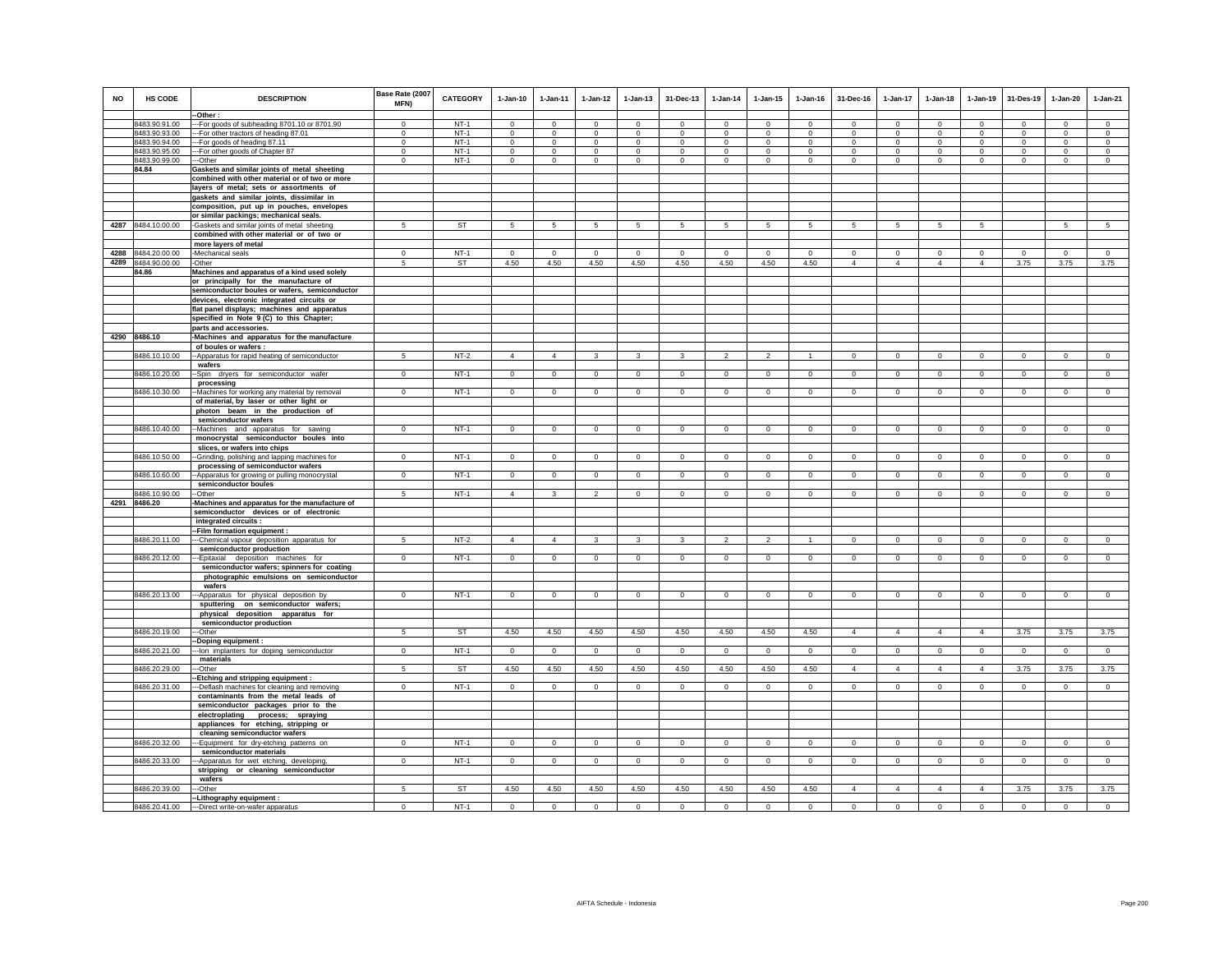| <b>NO</b> | <b>HS CODE</b>                 | <b>DESCRIPTION</b>                                                                       | Base Rate (2007<br>MFN) | <b>CATEGORY</b> | $1-Jan-10$       | $1-Jan-11$       | $1-Jan-12$       | $1-Jan-13$       | 31-Dec-13        | $1-Jan-14$       | $1-Jan-15$       | $1-Jan-16$       | 31-Dec-16                  | 1-Jan-17                  | $1-Jan-18$                 | $1-Jan-19$                 | 31-Des-19        | $1-Jan-20$       | $1-Jan-21$       |
|-----------|--------------------------------|------------------------------------------------------------------------------------------|-------------------------|-----------------|------------------|------------------|------------------|------------------|------------------|------------------|------------------|------------------|----------------------------|---------------------------|----------------------------|----------------------------|------------------|------------------|------------------|
|           | 8486.20.42.00<br>8486.20.49.00 | -Step and repeat aligners<br>--Other                                                     | $\Omega$<br>5           | $NT-1$<br>ST    | $\Omega$<br>4.50 | $\Omega$<br>4.50 | $\Omega$<br>4.50 | $\Omega$<br>4.50 | $\Omega$<br>4.50 | $\Omega$<br>4.50 | $\Omega$<br>4.50 | $\Omega$<br>4.50 | $\Omega$<br>$\overline{4}$ | $\circ$<br>$\overline{4}$ | $\Omega$<br>$\overline{4}$ | $\Omega$<br>$\overline{4}$ | $\Omega$<br>3.75 | $\Omega$<br>3.75 | $\Omega$<br>3.75 |
|           |                                | -- Equipment for developing exposed wafers :                                             |                         |                 |                  |                  |                  |                  |                  |                  |                  |                  |                            |                           |                            |                            |                  |                  |                  |
|           | 8486.20.51.00                  | ---Dicing machines for scribing or scoring                                               | $\mathbf 0$             | $NT-1$          | $\mathbf{0}$     | $\mathbf{0}$     | $\overline{0}$   | $\mathbf{0}$     | $\overline{0}$   | $\overline{0}$   | $\mathbf 0$      | $\mathbf 0$      | $\overline{0}$             | $\circ$                   | $\mathbf{0}$               | $\circ$                    | $\overline{0}$   | $\circ$          | $\circ$          |
|           | 8486.20.59.00                  | semiconductor wafers<br>-Other                                                           | 5                       | <b>ST</b>       | 4.50             | 4.50             | 4.50             | 4.50             | 4.50             | 4.50             | 4.50             | 4.50             | $\overline{4}$             | $\overline{4}$            | $\overline{4}$             | $\overline{4}$             | 3.75             | 3.75             | 3.75             |
|           |                                | -Other:                                                                                  |                         |                 |                  |                  |                  |                  |                  |                  |                  |                  |                            |                           |                            |                            |                  |                  |                  |
|           | 8486.20.91.00                  | -- Lasercutters for cutting contacting tracks                                            | $\mathbf 0$             | $NT-1$          | $\mathbf 0$      | $\mathbf 0$      | $\overline{0}$   | $\mathbf 0$      | $\mathbf 0$      | $\mathbf 0$      | $\mathbf 0$      | $\,0\,$          | $\mathbf 0$                | $\mathsf 0$               | $\mathbf 0$                | $\mathbf 0$                | $\mathbf 0$      | $\mathbf 0$      | $\mathbf 0$      |
|           | 8486.20.92.00                  | in semiconductor production by laser beam<br>--Machines for bending, folding and         | $\overline{0}$          | $NT-1$          | $\overline{0}$   | $\overline{0}$   | $\overline{0}$   | $\overline{0}$   | $\overline{0}$   | $\overline{0}$   | $\overline{0}$   | $\overline{0}$   | $\overline{0}$             | $\overline{0}$            | $\overline{0}$             | $\overline{0}$             | $\overline{0}$   | $\overline{0}$   | $\overline{0}$   |
|           |                                | straightening semiconductor leads                                                        |                         |                 |                  |                  |                  |                  |                  |                  |                  |                  |                            |                           |                            |                            |                  |                  |                  |
|           | 8486.20.93.00                  | --Resistance heated furnaces and ovens for                                               | $\mathbf{0}$            | $NT-1$          | $\circ$          | $\mathbf{0}$     | $\mathbf{0}$     | $\mathbf{0}$     | $\mathbf{0}$     | $\mathbf{0}$     | $\mathbf 0$      | $\circ$          | $\mathbf 0$                | $\circ$                   | $\circ$                    | $\mathbf 0$                | $\mathbf{0}$     | $\circ$          | $\circ$          |
|           |                                | the manufacture of semiconductor devices                                                 |                         |                 |                  |                  |                  |                  |                  |                  |                  |                  |                            |                           |                            |                            |                  |                  |                  |
|           | 8486.20.94.00                  | on semiconductor wafers<br>-Inductance or dielectric furnaces and                        | $\overline{0}$          | $NT-1$          | $\circ$          | $\circ$          | $\circ$          | $\overline{0}$   | $\overline{0}$   | $\circ$          | $\mathbf 0$      | $\circ$          | $\mathbf 0$                | $\overline{0}$            | $\circ$                    | $\mathbf 0$                | $\circ$          | $\circ$          | $\overline{0}$   |
|           |                                | ovens for the manufacture of semiconductor                                               |                         |                 |                  |                  |                  |                  |                  |                  |                  |                  |                            |                           |                            |                            |                  |                  |                  |
|           |                                | devices on semiconductor wafers                                                          |                         |                 |                  |                  |                  |                  |                  |                  |                  |                  |                            |                           |                            |                            |                  |                  |                  |
|           | 8486.20.95.00                  | -- Automated machines for the placement or                                               | $\overline{0}$          | $NT-1$          | $\overline{0}$   | $\overline{0}$   | $\overline{0}$   | $\overline{0}$   | $\overline{0}$   | $\overline{0}$   | $\overline{0}$   | $\overline{0}$   | $\overline{0}$             | $\overline{0}$            | $\overline{0}$             | $\overline{0}$             | $\overline{0}$   | $\overline{0}$   | $\overline{0}$   |
|           |                                | the removal of components or contact                                                     |                         |                 |                  |                  |                  |                  |                  |                  |                  |                  |                            |                           |                            |                            |                  |                  |                  |
|           | 8486.20.99.00                  | elements on semiconductor materials<br>---Other                                          | 5                       | <b>ST</b>       | 4.50             | 4.50             | 4.50             | 4.50             | 4.50             | 4.50             | 4.50             | 4.50             | $\overline{4}$             | $\overline{4}$            | $\overline{4}$             | $\overline{4}$             | 3.75             | 3.75             | 3.75             |
|           | 4292 8486.30                   | -Machines and apparatus for the manufacture                                              |                         |                 |                  |                  |                  |                  |                  |                  |                  |                  |                            |                           |                            |                            |                  |                  |                  |
|           |                                | of flat panel displays :                                                                 |                         |                 |                  |                  |                  |                  |                  |                  |                  |                  |                            |                           |                            |                            |                  |                  |                  |
|           | 8486.30.10.00                  | -Apparatus for dry etching patterns on flat                                              | $\mathbf{0}$            | $NT-1$          | $\mathbf 0$      | $\mathbf 0$      | $\mathbf 0$      | $\mathsf 0$      | $\mathbf{0}$     | $\circ$          | $\mathsf 0$      | $\circ$          | $\circ$                    | $\overline{0}$            | $\mathbf 0$                | $\overline{0}$             | $\circ$          | $\mathsf 0$      | $\overline{0}$   |
|           | 8486.30.20.00                  | panel display substrates<br>--Apparatus for wet etching, developing,                     | $\mathbf 0$             | $NT-1$          | $\circ$          | $\mathbf 0$      | $\circ$          | $\mathbf 0$      | $\mathbf 0$      | $\circ$          | $\mathbf 0$      | $\mathbf 0$      | $\mathbf 0$                | $\circ$                   | $\circ$                    | $\mathbf 0$                | $\circ$          | $\mathbf 0$      | $\mathsf 0$      |
|           |                                | stripping or cleaning flat panel displays                                                |                         |                 |                  |                  |                  |                  |                  |                  |                  |                  |                            |                           |                            |                            |                  |                  |                  |
|           | 8486.30.30.00                  | -Chemical vapour deposition apparatus for                                                | 5                       | $NT-2$          | $\overline{4}$   | $\mathbf{A}$     | $\mathbf{3}$     | 3                | $\mathbf{R}$     | $\mathcal{L}$    | $\overline{2}$   | $\mathbf{1}$     | $\mathbf{0}$               | $\circ$                   | $\circ$                    | $\mathbf 0$                | $\circ$          | $\mathbf{0}$     | $\circ$          |
|           |                                | flat panel display production; spinners for                                              |                         |                 |                  |                  |                  |                  |                  |                  |                  |                  |                            |                           |                            |                            |                  |                  |                  |
|           |                                | coating photosensitive emulsions on flat<br>panel display substrates; apparatus for      |                         |                 |                  |                  |                  |                  |                  |                  |                  |                  |                            |                           |                            |                            |                  |                  |                  |
|           |                                | physical deposition on flat panel display                                                |                         |                 |                  |                  |                  |                  |                  |                  |                  |                  |                            |                           |                            |                            |                  |                  |                  |
|           |                                | substrates                                                                               |                         |                 |                  |                  |                  |                  |                  |                  |                  |                  |                            |                           |                            |                            |                  |                  |                  |
|           | 8486.30.90.00                  | -Other                                                                                   | 5                       | ST              | 4.50             | 4.50             | 4.50             | 4.50             | 4.50             | 4.50             | 4.50             | 4.50             | $\overline{4}$             | $\overline{4}$            | 4                          | $\overline{4}$             | 3.75             | 3.75             | 3.75             |
|           | 4293 8486.40                   | -Machines and apparatus specified in Note 9<br>(C) to this Chapter :                     |                         |                 |                  |                  |                  |                  |                  |                  |                  |                  |                            |                           |                            |                            |                  |                  |                  |
|           | 8486.40.10.00                  | --Focused ion beam milling machines to                                                   | $\Omega$                | $NT-1$          | $\Omega$         | $\Omega$         | $\Omega$         | $\Omega$         | $\Omega$         | $\Omega$         | $\Omega$         | $\Omega$         | $\Omega$                   | $\Omega$                  | $\Omega$                   | $\Omega$                   | $\Omega$         | $\Omega$         | $\Omega$         |
|           |                                | produce or repair masks and reticles for                                                 |                         |                 |                  |                  |                  |                  |                  |                  |                  |                  |                            |                           |                            |                            |                  |                  |                  |
|           |                                | patterns on semiconductor devices                                                        |                         |                 |                  |                  |                  |                  |                  |                  |                  |                  |                            |                           |                            |                            |                  |                  |                  |
|           | 8486.40.20.00                  | --Die attach apparatus, tape automated                                                   | 5                       | $NT-2$          | $\overline{4}$   | $\overline{4}$   | 3                | 3                | 3                | $\overline{2}$   | $\overline{2}$   |                  | $\mathbf 0$                | 0                         | $\circ$                    | $^{\circ}$                 | $\circ$          | $\circ$          | $\circ$          |
|           |                                | bonders, wire bonders and encapsulation<br>equipment for the assembly of semiconductors; |                         |                 |                  |                  |                  |                  |                  |                  |                  |                  |                            |                           |                            |                            |                  |                  |                  |
|           |                                | automated machines for transport, handling                                               |                         |                 |                  |                  |                  |                  |                  |                  |                  |                  |                            |                           |                            |                            |                  |                  |                  |
|           |                                | and storage of semiconductor wafers, wafer                                               |                         |                 |                  |                  |                  |                  |                  |                  |                  |                  |                            |                           |                            |                            |                  |                  |                  |
|           |                                | cassettes, wafer boxes and other materials                                               |                         |                 |                  |                  |                  |                  |                  |                  |                  |                  |                            |                           |                            |                            |                  |                  |                  |
|           | 8486.40.30.00                  | for semiconductor devices<br>--Moulds for manufacture of semiconductor                   | $\Omega$                | $NT-1$          | $\Omega$         | $\mathbf 0$      | $\mathbf 0$      | $\overline{0}$   | $\mathbf{0}$     | $\mathbf 0$      | $\Omega$         | $\Omega$         | $\Omega$                   | $\circ$                   | $\Omega$                   | $\mathbf 0$                | $\overline{0}$   | $\Omega$         | $\overline{0}$   |
|           |                                | devices                                                                                  |                         |                 |                  |                  |                  |                  |                  |                  |                  |                  |                            |                           |                            |                            |                  |                  |                  |
|           | 8486.40.40.00                  | -Optical stereoscopic microscopes fitted                                                 | $\mathbf{0}$            | $NT-1$          | $\circ$          | $\circ$          | $\circ$          | $\mathbf 0$      | $\mathbf 0$      | $\circ$          | $\mathsf 0$      | $\mathsf 0$      | $\circ$                    | $\circ$                   | $\mathbf 0$                | $\mathbf 0$                | $\mathsf 0$      | $\mathsf 0$      | $\mathsf 0$      |
|           |                                | with equipment specifically designed for                                                 |                         |                 |                  |                  |                  |                  |                  |                  |                  |                  |                            |                           |                            |                            |                  |                  |                  |
|           |                                | the handling and transport of semiconductor<br>wafers or reticles                        |                         |                 |                  |                  |                  |                  |                  |                  |                  |                  |                            |                           |                            |                            |                  |                  |                  |
|           | 8486.40.50.00                  | -Photomicrographic microscopes fitted with                                               | $\mathbf{0}$            | $NT-1$          | $\circ$          | $\circ$          | $\mathbf{0}$     | $\mathbf{0}$     | $\mathbf{0}$     | $\circ$          | $\Omega$         | $\circ$          | $\mathbf{0}$               | $\circ$                   | $\circ$                    | $\circ$                    | $\circ$          | $\mathbf{0}$     | $\mathsf 0$      |
|           |                                | equipment specifically designed for the                                                  |                         |                 |                  |                  |                  |                  |                  |                  |                  |                  |                            |                           |                            |                            |                  |                  |                  |
|           |                                | handling and transport of semiconductor                                                  |                         |                 |                  |                  |                  |                  |                  |                  |                  |                  |                            |                           |                            |                            |                  |                  |                  |
|           | 8486.40.60.00                  | wafers or reticles<br>-- Electron beam microscopes fitted with                           | 5                       | $NT-1$          | $\overline{4}$   | 3                | $\overline{2}$   | $\overline{0}$   | $\overline{0}$   | $\overline{0}$   | $\Omega$         | $\Omega$         | $\Omega$                   | $\overline{0}$            | $\overline{0}$             | $\overline{0}$             | $\overline{0}$   | $\Omega$         | $\overline{0}$   |
|           |                                | equipment specifically designed for the                                                  |                         |                 |                  |                  |                  |                  |                  |                  |                  |                  |                            |                           |                            |                            |                  |                  |                  |
|           |                                | handling and transport of semiconductor                                                  |                         |                 |                  |                  |                  |                  |                  |                  |                  |                  |                            |                           |                            |                            |                  |                  |                  |
|           |                                | wafers or reticles                                                                       |                         |                 |                  |                  |                  |                  |                  |                  |                  |                  |                            |                           |                            |                            |                  |                  |                  |
|           | 8486.40.70.00                  | -Pattern generating apparatus of a kind<br>used for producing masks or reticles from     | $\Omega$                | $NT-1$          | $\mathbf{0}$     | $\mathbf 0$      | $\mathbf 0$      | $\mathbf 0$      | $^{\circ}$       | $\mathbf 0$      | $\mathbf 0$      | $\mathbf 0$      | $\mathbf{0}$               | $\mathbf 0$               | $\mathbf{0}$               | $\mathbf 0$                | $\mathbf 0$      | $\mathbf 0$      | $\mathbf 0$      |
|           |                                | photoresist coated substrates                                                            |                         |                 |                  |                  |                  |                  |                  |                  |                  |                  |                            |                           |                            |                            |                  |                  |                  |
|           | 8486.40.90.00                  | -Other                                                                                   | 5                       | <b>ST</b>       | 4.50             | 4.50             | 4.50             | 4.50             | 4.50             | 4.50             | 4.50             | 4.50             | $\overline{4}$             | $\overline{4}$            | $\overline{4}$             | $\overline{4}$             | 3.75             | 3.75             | 3.75             |
|           | 4294 8486.90                   | Parts and accessories :                                                                  |                         |                 |                  |                  |                  |                  |                  |                  |                  |                  |                            |                           |                            |                            |                  |                  |                  |
|           |                                | -Of machines and apparatus for the                                                       |                         |                 |                  |                  |                  |                  |                  |                  |                  |                  |                            |                           |                            |                            |                  |                  |                  |
|           | 8486.90.11.00                  | manufacture of boules or wafers :<br>--Of apparatus for rapid heating of                 | 5                       | $NT-2$          | $\overline{4}$   | $\overline{4}$   | $\mathbf{3}$     | $\mathbf{3}$     | $\mathbf{R}$     | $\mathcal{L}$    | $\overline{2}$   | $\mathbf{1}$     | $\mathbf{0}$               | $\circ$                   | $\circ$                    | $\mathbf 0$                | $\circ$          | $\Omega$         | $\circ$          |
|           |                                | semiconductor wafers                                                                     |                         |                 |                  |                  |                  |                  |                  |                  |                  |                  |                            |                           |                            |                            |                  |                  |                  |
|           | 8486.90.12.00                  | --- Of spin dryers for semiconductor wafer                                               | $\Omega$                | $NT-1$          | $\circ$          | $\Omega$         | $\mathbf{0}$     | $\mathbf{0}$     | $\mathbf{0}$     | $\mathbf{0}$     | $\circ$          | $\circ$          | $\circ$                    | $\circ$                   | $\circ$                    | $\circ$                    | $\mathbf{0}$     | $\circ$          | $\circ$          |
|           | 8486.90.13.00                  | processing<br>--Of machines for working any material by                                  | $\mathsf 0$             | $NT-1$          | $\circ$          | $\mathbf 0$      | $\circ$          | $\mathsf 0$      | $\mathbf{0}$     | $\circ$          | $\mathsf 0$      | $\circ$          | $\circ$                    | $\circ$                   | $\mathbf 0$                | $\mathbf 0$                | $\circ$          | $\mathsf 0$      | $\mathsf 0$      |
|           |                                | removal of material, by laser or other                                                   |                         |                 |                  |                  |                  |                  |                  |                  |                  |                  |                            |                           |                            |                            |                  |                  |                  |
|           |                                | light or photon beam in the production of                                                |                         |                 |                  |                  |                  |                  |                  |                  |                  |                  |                            |                           |                            |                            |                  |                  |                  |
|           |                                | semiconductor wafers                                                                     |                         |                 |                  |                  |                  |                  |                  |                  |                  |                  |                            |                           |                            |                            |                  |                  |                  |
|           |                                | --- Of machines for sawing monocrystal                                                   |                         |                 |                  |                  |                  |                  |                  |                  |                  |                  |                            |                           |                            |                            |                  |                  |                  |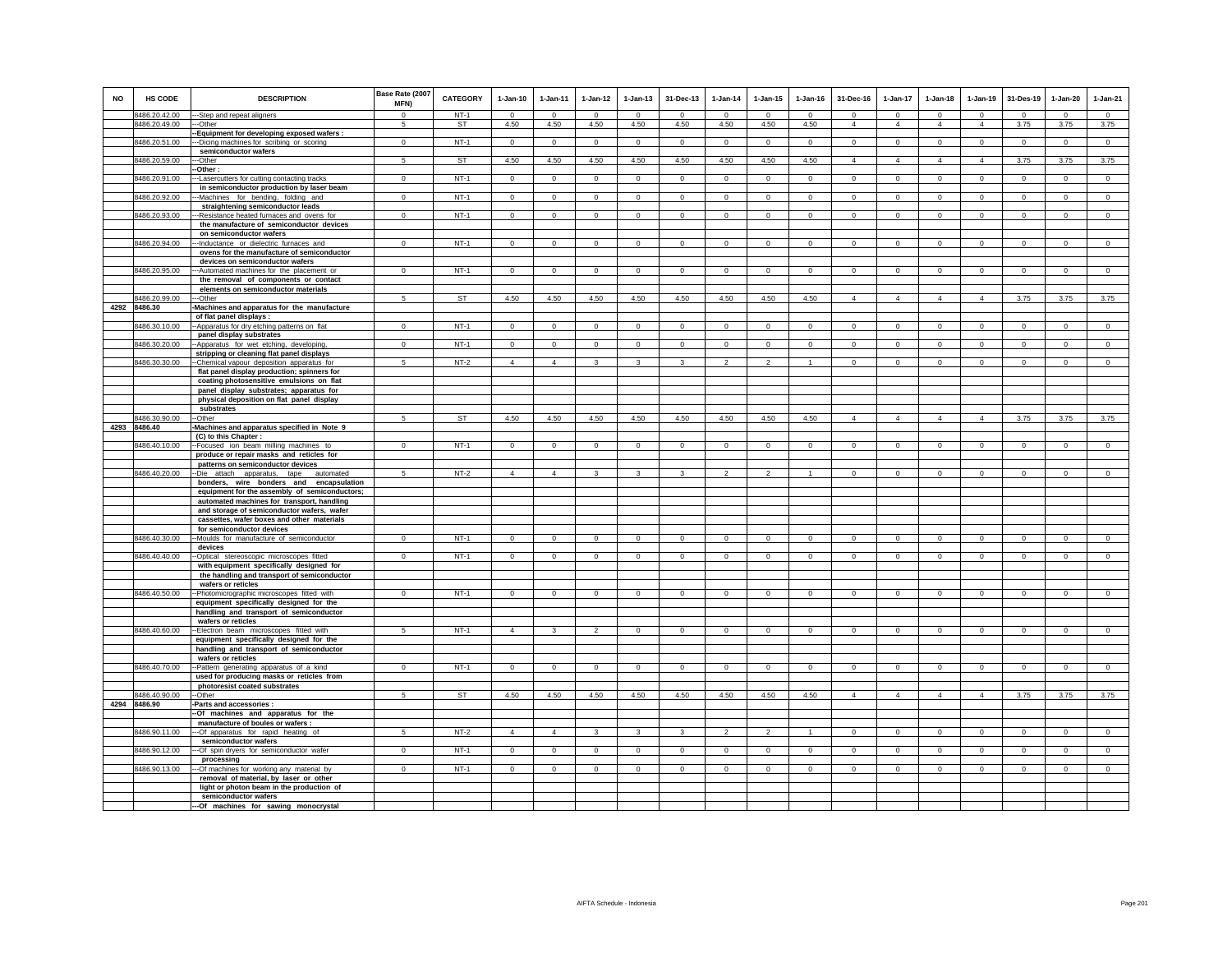| <b>NO</b> | HS CODE       | <b>DESCRIPTION</b>                                                                    | Base Rate (2007<br><b>MFN)</b> | <b>CATEGORY</b> | $1-Jan-10$      | $1 - Jan-11$    | $1-Jan-12$         | $1 - Jan-13$            | 31-Dec-13       | $1-Jan-14$      | $1 - Jan-15$   | $1 - Jan-16$   | 31-Dec-16       | $1 - Jan-17$    | $1-Jan-18$      | $1 - Jan-19$    | 31-Des-19      | $1-Jan-20$     | $1-Jan-21$      |
|-----------|---------------|---------------------------------------------------------------------------------------|--------------------------------|-----------------|-----------------|-----------------|--------------------|-------------------------|-----------------|-----------------|----------------|----------------|-----------------|-----------------|-----------------|-----------------|----------------|----------------|-----------------|
|           |               | semiconductor boules into slices, or                                                  |                                |                 |                 |                 |                    |                         |                 |                 |                |                |                 |                 |                 |                 |                |                |                 |
|           |               | wafers into chips :                                                                   |                                |                 |                 |                 |                    |                         |                 |                 |                |                |                 |                 |                 |                 |                |                |                 |
|           | 8486.90.14.00 | -- Tool holders and self-opening dieheads;                                            | $\Omega$                       | $NT-1$          | $\circ$         | $\circ$         | $\circ$            | $\mathbf 0$             | $\mathbf 0$     | $\mathbf{0}$    | $\mathbf 0$    | $^{\circ}$     | $\circ$         | $\mathbf 0$     | $\circ$         | $\mathbf 0$     | $\mathbf{0}$   | $\mathbf{0}$   | $\circ$         |
|           |               | work holders; dividing heads and other                                                |                                |                 |                 |                 |                    |                         |                 |                 |                |                |                 |                 |                 |                 |                |                |                 |
|           | 8486.90.15.00 | special attachments for machine tools<br>-Other                                       | $\mathbf 0$                    | $NT-1$          | $\mathsf 0$     | $\mathbf 0$     | $\mathsf 0$        | $\mathsf 0$             | $\mathsf 0$     | $\mathsf 0$     | $\mathsf 0$    | $\mathsf 0$    | $\mathsf 0$     | $\mathbf 0$     | $\mathbf 0$     | $\mathbf 0$     | $\mathbf 0$    | $\mathsf 0$    | $\mathsf 0$     |
|           | 8486.90.16.00 | -Of grinding, polishing and lapping                                                   | $\mathbf{0}$                   | NT-1            | $\circ$         | $\mathbf{0}$    | $\circ$            | $\mathbf 0$             | $\mathbf 0$     | $\circ$         | $\mathbf 0$    | $\circ$        | $\circ$         | $\circ$         | $\circ$         | $\mathbf 0$     | $\circ$        | $\circ$        | $\circ$         |
|           |               |                                                                                       |                                |                 |                 |                 |                    |                         |                 |                 |                |                |                 |                 |                 |                 |                |                |                 |
|           |               | machines for processing of semiconductor<br>wafers                                    |                                |                 |                 |                 |                    |                         |                 |                 |                |                |                 |                 |                 |                 |                |                |                 |
|           | 8486.90.17.00 | -Of apparatus for growing or pulling                                                  | $\mathbf{0}$                   | $NT-1$          | $\circ$         | $\mathbf{0}$    | $\circ$            | $\mathbf{0}$            | $\mathbf{0}$    | $\circ$         | $\mathbf{0}$   | $\circ$        | $\circ$         | $\circ$         | $\circ$         | $\mathbf 0$     | $\circ$        | $\mathbf{0}$   | $\circ$         |
|           |               | monocrystal semiconductor boules                                                      |                                |                 |                 |                 |                    |                         |                 |                 |                |                |                 |                 |                 |                 |                |                |                 |
|           | 8486.90.19.00 | --Other                                                                               | $5\overline{5}$                | ST              | 4.50            | 4.50            | 4.50               | 4.50                    | 4.50            | 4.50            | 4.50           | 4.50           | $\overline{4}$  | $\overline{4}$  | $\overline{4}$  | $\overline{4}$  | 3.75           | 3.75           | 3.75            |
|           |               | -Of machines and apparatus for the                                                    |                                |                 |                 |                 |                    |                         |                 |                 |                |                |                 |                 |                 |                 |                |                |                 |
|           |               | manufacture of semiconductor devices or of                                            |                                |                 |                 |                 |                    |                         |                 |                 |                |                |                 |                 |                 |                 |                |                |                 |
|           |               | electronic integrated circuits :                                                      |                                |                 |                 |                 |                    |                         |                 |                 |                |                |                 |                 |                 |                 |                |                |                 |
|           | 8486.90.21.00 | -Of chemical vapour deposition apparatus                                              | 5                              | $NT-2$          | $\overline{4}$  | $\overline{4}$  | 3                  | 3                       | 3               | $\overline{2}$  | $\overline{2}$ | $\mathbf{1}$   | $\overline{0}$  | $\overline{0}$  | $\overline{0}$  | $\overline{0}$  | $\overline{0}$ | $\overline{0}$ | $\overline{0}$  |
|           |               | for semiconductor production                                                          |                                |                 |                 |                 |                    |                         |                 |                 |                |                |                 |                 |                 |                 |                |                |                 |
|           | 8486.90.22.00 | -- Of epitaxial deposition machines for                                               | $\Omega$                       | $NT-1$          | $\Omega$        | $\mathbf{0}$    | $\circ$            | $\mathbf{0}$            | $\Omega$        | $\circ$         | $\Omega$       | $\Omega$       | $\Omega$        | $\circ$         | $\circ$         | $\Omega$        | $\circ$        | $\Omega$       | $\circ$         |
|           |               | semiconductor wafers; of spinners for                                                 |                                |                 |                 |                 |                    |                         |                 |                 |                |                |                 |                 |                 |                 |                |                |                 |
|           |               | coating photographic emulsions on                                                     |                                |                 |                 |                 |                    |                         |                 |                 |                |                |                 |                 |                 |                 |                |                |                 |
|           |               | semiconductor wafers                                                                  |                                |                 |                 |                 |                    |                         |                 |                 |                |                |                 |                 |                 |                 |                |                |                 |
|           | 8486.90.23.00 | -Of ion implanters for doping semiconductor                                           | 5                              | ST              | 4.50            | 4.50            | 4.50               | 4.50                    | 4.50            | 4.50            | 4.50           | 4.50           | $\overline{4}$  | $\overline{4}$  | $\overline{4}$  | $\overline{4}$  | $\circ$        | $\mathbf 0$    | $\mathbf 0$     |
|           |               | materials; of apparatus for physical<br>deposition by sputtering on semiconductor     |                                |                 |                 |                 |                    |                         |                 |                 |                |                |                 |                 |                 |                 |                |                |                 |
|           |               | wafers; of physical deposition apparatus                                              |                                |                 |                 |                 |                    |                         |                 |                 |                |                |                 |                 |                 |                 |                |                |                 |
|           |               | for semiconductor production; of direct                                               |                                |                 |                 |                 |                    |                         |                 |                 |                |                |                 |                 |                 |                 |                |                |                 |
|           |               | write-on-wafer apparatus, step and repeat                                             |                                |                 |                 |                 |                    |                         |                 |                 |                |                |                 |                 |                 |                 |                |                |                 |
|           |               | aligners and other lithography equipment                                              |                                |                 |                 |                 |                    |                         |                 |                 |                |                |                 |                 |                 |                 |                |                |                 |
|           |               | --Of spraying appliances for etching,                                                 |                                |                 |                 |                 |                    |                         |                 |                 |                |                |                 |                 |                 |                 |                |                |                 |
|           |               | stripping or cleaning semiconductor wafers;                                           |                                |                 |                 |                 |                    |                         |                 |                 |                |                |                 |                 |                 |                 |                |                |                 |
|           |               | of apparatus for wet etching, developing,                                             |                                |                 |                 |                 |                    |                         |                 |                 |                |                |                 |                 |                 |                 |                |                |                 |
|           |               | stripping or cleaning semiconductor wafers;                                           |                                |                 |                 |                 |                    |                         |                 |                 |                |                |                 |                 |                 |                 |                |                |                 |
|           |               | of dry-etching patterns on semiconductor                                              |                                |                 |                 |                 |                    |                         |                 |                 |                |                |                 |                 |                 |                 |                |                |                 |
|           |               | materials:                                                                            |                                |                 |                 |                 |                    |                         |                 |                 |                |                |                 |                 |                 |                 |                |                |                 |
|           | 8486.90.24.00 | -- Tool holders and self-opening dieheads;                                            | $\Omega$                       | $NT-1$          | $\Omega$        | $\circ$         | $\circ$            | $\mathbf 0$             | $\Omega$        | $\overline{0}$  | $\Omega$       | $\mathbf 0$    | $\Omega$        | $\Omega$        | $\Omega$        | $\overline{0}$  | $\overline{0}$ | $\Omega$       | $\circ$         |
|           |               | work holders; dividing heads and other                                                |                                |                 |                 |                 |                    |                         |                 |                 |                |                |                 |                 |                 |                 |                |                |                 |
|           |               | special attachments for machine tools                                                 |                                |                 |                 |                 |                    |                         |                 |                 |                |                |                 |                 |                 |                 |                |                |                 |
|           | 8486.90.25.00 | --Other                                                                               | 5                              | $NT-2$          | $\overline{4}$  | $\overline{4}$  | $\mathbf{\hat{z}}$ | $\overline{\mathbf{a}}$ |                 |                 |                |                | $\Omega$        | $\Omega$        | $\Omega$        | $\Omega$        | $\Omega$       | $\Omega$       | $\Omega$        |
|           |               | -Of dicing machines for scribing or scoring                                           |                                |                 |                 |                 |                    |                         |                 |                 |                |                |                 |                 |                 |                 |                |                |                 |
|           |               | semiconductor wafers; of lasercutters for                                             |                                |                 |                 |                 |                    |                         |                 |                 |                |                |                 |                 |                 |                 |                |                |                 |
|           |               | cutting tracks in semiconductor production<br>by laser beam; of machines for bending, |                                |                 |                 |                 |                    |                         |                 |                 |                |                |                 |                 |                 |                 |                |                |                 |
|           |               | folding and straightening semiconductor                                               |                                |                 |                 |                 |                    |                         |                 |                 |                |                |                 |                 |                 |                 |                |                |                 |
|           |               | leads:                                                                                |                                |                 |                 |                 |                    |                         |                 |                 |                |                |                 |                 |                 |                 |                |                |                 |
|           | 8486.90.26.00 | -- Tool holders and self-opening dieheads;                                            | $\mathbf{0}$                   | $NT-1$          | $\circ$         | $\circ$         | $\circ$            | $\mathbf 0$             | $\overline{0}$  | $\overline{0}$  | $\mathbf 0$    | $\mathbf 0$    | $\mathbf{0}$    | $\circ$         | $\mathbf{0}$    | $\overline{0}$  | $\overline{0}$ | $\circ$        | $\circ$         |
|           |               | workholders; dividing heads and other                                                 |                                |                 |                 |                 |                    |                         |                 |                 |                |                |                 |                 |                 |                 |                |                |                 |
|           |               | special attachments for machine tools                                                 |                                |                 |                 |                 |                    |                         |                 |                 |                |                |                 |                 |                 |                 |                |                |                 |
|           | 8486.90.27.00 | --Other                                                                               | $\Omega$                       | $NT-1$          | $\Omega$        | $\Omega$        | $\Omega$           | $\Omega$                | $\Omega$        | $\mathbf{0}$    | $\Omega$       | $\Omega$       | $\Omega$        | $\Omega$        | $\Omega$        | $\Omega$        | $\mathbf 0$    | $\Omega$       | $\mathbf{0}$    |
|           | 8486.90.28.00 | -Of resistance heated furnaces and ovens                                              | $\mathbf 0$                    | $NT-1$          | $\circ$         | $\circ$         | $\circ$            | $\mathbf 0$             | $\mathbf 0$     | $\circ$         | $\mathbf 0$    | $\circ$        | $\circ$         | $\circ$         | $\circ$         | $\mathbf 0$     | $\circ$        | $\mathbf 0$    | $\circ$         |
|           |               | for the manufacture of semiconductor                                                  |                                |                 |                 |                 |                    |                         |                 |                 |                |                |                 |                 |                 |                 |                |                |                 |
|           |               | devices on semiconductor wafers; of                                                   |                                |                 |                 |                 |                    |                         |                 |                 |                |                |                 |                 |                 |                 |                |                |                 |
|           |               | inductance or dielectric furnaces and                                                 |                                |                 |                 |                 |                    |                         |                 |                 |                |                |                 |                 |                 |                 |                |                |                 |
|           |               | ovens for the manufacture of semiconductor                                            |                                |                 |                 |                 |                    |                         |                 |                 |                |                |                 |                 |                 |                 |                |                |                 |
|           | 8486.90.29.00 | devices on semiconductor wafers                                                       |                                | <b>ST</b>       |                 |                 |                    |                         |                 |                 |                |                |                 |                 |                 |                 |                |                |                 |
|           |               | --Other                                                                               | 5                              |                 | $5^{\circ}$     | $5\overline{5}$ | 5                  | 5                       | 5               | 5               | 5              | 5              | $5\overline{5}$ | $5\overline{5}$ | $5\phantom{.0}$ | 5               |                | $\overline{5}$ | $5\overline{5}$ |
|           |               | -Of machines and apparatus for the<br>manufacture of flat panel displays :            |                                |                 |                 |                 |                    |                         |                 |                 |                |                |                 |                 |                 |                 |                |                |                 |
|           | 8486.90.31.00 | -Of apparatus for dry etching patterns on                                             | $\mathbf 0$                    | $NT-1$          | $\mathsf 0$     | $\mathsf 0$     | $\mathbf 0$        | $\mathsf 0$             | $\mathsf 0$     | $\mathsf 0$     | $\mathsf 0$    | $\mathsf 0$    | $\mathsf 0$     | $\mathbf 0$     | $\mathbf 0$     | $\mathbf 0$     | $\mathbf 0$    | $\mathsf 0$    | $\mathsf 0$     |
|           |               | flat panel display substrates                                                         |                                |                 |                 |                 |                    |                         |                 |                 |                |                |                 |                 |                 |                 |                |                |                 |
|           |               | -Of apparatus for wet etching, developing,                                            |                                |                 |                 |                 |                    |                         |                 |                 |                |                |                 |                 |                 |                 |                |                |                 |
|           |               | stripping or cleaning flat panel displays :                                           |                                |                 |                 |                 |                    |                         |                 |                 |                |                |                 |                 |                 |                 |                |                |                 |
|           | 8486.90.32.00 | -- Tool holders and self-opening dieheads;                                            | $\mathbf 0$                    | $NT-1$          | $\circ$         | $\circ$         | $\mathbf{0}$       | $\mathbf{0}$            | $\mathbf{0}$    | $\circ$         | $\mathbf{0}$   | $\circ$        | $\circ$         | $\circ$         | $\circ$         | $\mathbf 0$     | $\Omega$       | $\mathbf{0}$   | $\circ$         |
|           |               | work holders; dividing heads and other                                                |                                |                 |                 |                 |                    |                         |                 |                 |                |                |                 |                 |                 |                 |                |                |                 |
|           |               | special attachments for machine tools                                                 |                                |                 |                 |                 |                    |                         |                 |                 |                |                |                 |                 |                 |                 |                |                |                 |
|           | 8486.90.33.00 | --Other                                                                               | $\mathbf{0}$                   | $NT-1$          | $\mathbf{0}$    | $\circ$         | $\overline{0}$     | $\mathbf{0}$            | $\mathbf{0}$    | $\overline{0}$  | $\mathbf{0}$   | $\mathbf{0}$   | $\circ$         | $\mathbf{0}$    | $\mathbf{0}$    | $\mathbf{0}$    | $\mathbf{0}$   | $\mathbf{0}$   | $\mathbf 0$     |
|           | 8486.90.34.00 | -Of chemical vapour deposition apparatus for                                          | 5                              | $NT-2$          | $\Delta$        | $\overline{4}$  | $\mathbf{3}$       | $\mathbf{3}$            | 3               | $\overline{2}$  | $\overline{2}$ | $\overline{1}$ | $\Omega$        | $\circ$         | $\circ$         | $\circ$         | $\circ$        | $\circ$        | $\circ$         |
|           |               | flat panel display production                                                         |                                |                 |                 |                 |                    |                         |                 |                 |                |                |                 |                 |                 |                 |                |                |                 |
|           | 8486.90.35.00 | -Of spinners for coating photosensitive                                               | $\sqrt{5}$                     | ST              | $\sqrt{5}$      | $\sqrt{5}$      | $\overline{5}$     | 5                       | $\sqrt{5}$      | $\sqrt{5}$      | 5              | 5              | $\sqrt{5}$      | 5               | $5\phantom{.0}$ | $5\phantom{.0}$ |                | $\sqrt{5}$     | $\sqrt{5}$      |
|           | 8486.90.36.00 | emulsions on flat panel display substrates                                            | 5                              | ST              | $5\overline{)}$ | $5\overline{)}$ | $5^{\circ}$        | $\overline{5}$          | $5\overline{)}$ | $5\overline{)}$ | 5              | -5             | 5               | $5\overline{)}$ | $5\overline{)}$ | $5\overline{)}$ |                | $\overline{5}$ | 5               |
|           |               | -- Of apparatus for physical deposition on<br>flat panel display substrates           |                                |                 |                 |                 |                    |                         |                 |                 |                |                |                 |                 |                 |                 |                |                |                 |
|           | 8486.90.39.00 | --Other                                                                               | 5                              | ST              | 4.50            | 4.50            | 4.50               | 4.50                    | 4.50            | 4.50            | 4.50           | 4.50           | $\overline{4}$  | $\overline{4}$  | $\overline{4}$  | $\overline{4}$  | 3.75           | 3.75           | 3.75            |
|           |               | -Of machines or apparatus specified in Note 9                                         |                                |                 |                 |                 |                    |                         |                 |                 |                |                |                 |                 |                 |                 |                |                |                 |
|           |               | (C) to this Chapter :                                                                 |                                |                 |                 |                 |                    |                         |                 |                 |                |                |                 |                 |                 |                 |                |                |                 |
|           | 8486.90.41.00 | --- Of focused ion beam milling machine to                                            | $\mathbf{0}$                   | $NT-1$          | $\Omega$        | $\circ$         | $\mathsf 0$        | $\mathbf 0$             | $\mathbf 0$     | $\mathsf 0$     | $\mathsf 0$    | $\mathsf 0$    | $\mathbf 0$     | $\mathbf 0$     | $\mathbf 0$     | $\mathbf 0$     | $\overline{0}$ | $\mathsf 0$    | $\mathsf 0$     |
|           |               | produce or repair masks and reticles for                                              |                                |                 |                 |                 |                    |                         |                 |                 |                |                |                 |                 |                 |                 |                |                |                 |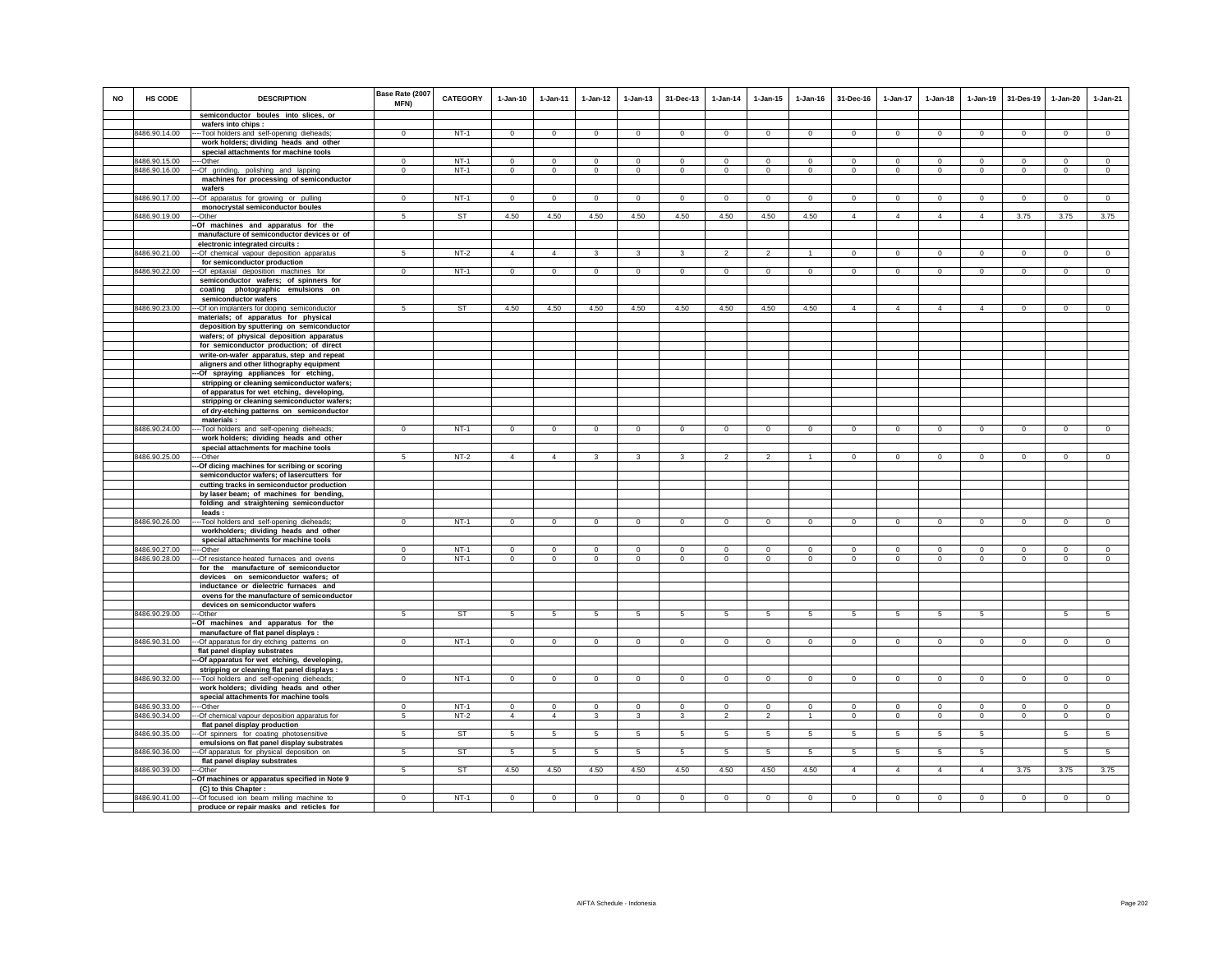| <b>NO</b> | <b>HS CODE</b>                 | <b>DESCRIPTION</b>                                                                 | Base Rate (2007<br>MFN) | CATEGORY         | $1-Jan-10$                       | 1-Jan-11                         | $1 - Jan-12$                     | $1 - Jan-13$                     | 31-Dec-13                        | $1-Jan-14$                       | $1 - Jan-15$                     | $1 - Jan-16$                   | 31-Dec-16              | $1-Jan-17$                  | $1-Jan-18$                | 1-Jan-19           | 31-Des-19              | $1-Jan-20$              | $1-Jan-21$                  |
|-----------|--------------------------------|------------------------------------------------------------------------------------|-------------------------|------------------|----------------------------------|----------------------------------|----------------------------------|----------------------------------|----------------------------------|----------------------------------|----------------------------------|--------------------------------|------------------------|-----------------------------|---------------------------|--------------------|------------------------|-------------------------|-----------------------------|
|           | 8486.90.42.00                  | for patterns on semiconductor devices<br>-Of die attach apparatus, tape automated  | 5                       | <b>ST</b>        | 4.50                             | 4.50                             | 4.50                             | 4.50                             | 4.50                             | 4.50                             | 4.50                             | 4.50                           | $\Delta$               | $\Delta$                    | $\Delta$                  | $\Delta$           | 3.75                   | 3.75                    | 3.75                        |
|           |                                | bonders, wire bonders and of encapsulation                                         |                         |                  |                                  |                                  |                                  |                                  |                                  |                                  |                                  |                                |                        |                             |                           |                    |                        |                         |                             |
|           |                                | equipment for assembly of semiconductors                                           |                         |                  |                                  |                                  |                                  |                                  |                                  |                                  |                                  |                                |                        |                             |                           |                    |                        |                         |                             |
|           | 8486.90.43.00                  | -Of automated machines for the transport,<br>handling and storage of semiconductor | 5                       | <b>ST</b>        | 5                                | 5                                | 5                                | 5                                | 5                                | 5                                | 5                                | -5                             | 5                      | $5\overline{5}$             | 5                         | 5                  |                        | 5                       | 5                           |
|           |                                | wafers, wafer cassettes, wafer boxes and                                           |                         |                  |                                  |                                  |                                  |                                  |                                  |                                  |                                  |                                |                        |                             |                           |                    |                        |                         |                             |
|           |                                | other materials for semiconductor devices                                          |                         |                  |                                  |                                  |                                  |                                  |                                  |                                  |                                  |                                |                        |                             |                           |                    |                        |                         |                             |
|           | 8486.90.44.00                  | optical<br>stereoscopic and<br>-Of                                                 | $^{\circ}$              | $NT-1$           | $\mathbf 0$                      | $\mathbf 0$                      | $\mathbf 0$                      | $\mathbf 0$                      | $\bf{0}$                         | $\mathbf 0$                      | $\mathbf 0$                      | $\mathbf 0$                    | $\mathbf 0$            | 0                           | $\mathbf 0$               | $\mathbf 0$        | $\mathbf 0$            | $\mathbf 0$             | $\mathbf 0$                 |
|           |                                | photomicrographic microscopes fitted with                                          |                         |                  |                                  |                                  |                                  |                                  |                                  |                                  |                                  |                                |                        |                             |                           |                    |                        |                         |                             |
|           |                                | equipment specifically designed for the<br>handling and transport of semiconductor |                         |                  |                                  |                                  |                                  |                                  |                                  |                                  |                                  |                                |                        |                             |                           |                    |                        |                         |                             |
|           |                                | wafers or reticles                                                                 |                         |                  |                                  |                                  |                                  |                                  |                                  |                                  |                                  |                                |                        |                             |                           |                    |                        |                         |                             |
|           | 8486.90.45.00                  | -- Of electron beam microscopes fitted with                                        | $^{\circ}$              | $NT-1$           | $\mathbf{0}$                     | $\mathbf 0$                      | $\mathbf 0$                      | $\mathbf 0$                      | $\mathbf 0$                      | $\circ$                          | $\mathbf 0$                      | $\mathbf 0$                    | $\mathbf 0$            | $\mathbf 0$                 | $\mathbf 0$               | $\mathbf 0$        | $\mathbf 0$            | $\mathbf 0$             | $\circ$                     |
|           |                                | equipment specifically designed for the                                            |                         |                  |                                  |                                  |                                  |                                  |                                  |                                  |                                  |                                |                        |                             |                           |                    |                        |                         |                             |
|           |                                | handling and transport of semiconductor<br>wafers or reticles                      |                         |                  |                                  |                                  |                                  |                                  |                                  |                                  |                                  |                                |                        |                             |                           |                    |                        |                         |                             |
|           | 8486.90.46.00                  | -Of pattern generating apparatus of a kind                                         | $\Omega$                | $NT-1$           | $\circ$                          | $\mathbf 0$                      | $\mathbf 0$                      | $\mathbf 0$                      | $\mathbf 0$                      | $\mathbf 0$                      | $\mathbf 0$                      | $\mathbf 0$                    | $\circ$                | $\mathbf 0$                 | $\mathbf 0$               | $\mathbf 0$        | $\mathbf 0$            | $\mathbf 0$             | $\mathbf{0}$                |
|           |                                | used for producing masks or reticles from                                          |                         |                  |                                  |                                  |                                  |                                  |                                  |                                  |                                  |                                |                        |                             |                           |                    |                        |                         |                             |
|           |                                | photoresist coated substrates, including                                           |                         |                  |                                  |                                  |                                  |                                  |                                  |                                  |                                  |                                |                        |                             |                           |                    |                        |                         |                             |
|           | 8486.90.49.00                  | printed circuit assemblies<br>--Other                                              | $\overline{0}$          | $NT-1$           | $\Omega$                         | $\Omega$                         | $\overline{0}$                   | $\Omega$                         | $\Omega$                         | $\overline{0}$                   | $\mathbf 0$                      | $\overline{0}$                 | $\Omega$               | $\Omega$                    | $\Omega$                  | $\Omega$           | $\overline{0}$         | $\Omega$                | $\overline{0}$              |
|           | 84.87                          | Machinery parts, not containing electrical                                         |                         |                  |                                  |                                  |                                  |                                  |                                  |                                  |                                  |                                |                        |                             |                           |                    |                        |                         |                             |
|           |                                | connectors, insulators, coils, contacts or                                         |                         |                  |                                  |                                  |                                  |                                  |                                  |                                  |                                  |                                |                        |                             |                           |                    |                        |                         |                             |
|           |                                | other electrical features, not specified or                                        |                         |                  |                                  |                                  |                                  |                                  |                                  |                                  |                                  |                                |                        |                             |                           |                    |                        |                         |                             |
|           | 4295 8487.10.00.00             | included elsewhere in this Chapter.                                                | 5                       | <b>ST</b>        | 4.50                             | 4.50                             | 4.50                             | 4.50                             | 4.50                             | 4.50                             | 4.50                             | 4.50                           | $\overline{4}$         | $\overline{4}$              | $\overline{4}$            | $\overline{4}$     | 3.75                   | 3.75                    | 3.75                        |
| 4296      | 8487.90                        | -Ships' or boats' propellers and blades<br>-Other :                                |                         |                  |                                  |                                  |                                  |                                  |                                  |                                  |                                  |                                |                        |                             |                           |                    |                        |                         |                             |
|           | 8487.90.00.10                  | -Oil seal rings                                                                    | 5                       | ST               | 4.50                             | 4.50                             | 4.50                             | 4.50                             | 4.50                             | 4.50                             | 4.50                             | 4.50                           | $\overline{4}$         | 4                           | $\overline{4}$            | $\overline{4}$     | 3.75                   | 3.75                    | 3.75                        |
|           | 8487.90.00.90                  | -Other                                                                             | $\mathbf 0$             | $NT-1$           | $\mathbf 0$                      | $\mathbf 0$                      | $\mathbf 0$                      | $\mathbf 0$                      | $\mathbf 0$                      | $\,0\,$                          | $\mathbf 0$                      | $\mathbf 0$                    | $\mathbf 0$            | 0                           | $\mathbf 0$               | $\mathbf 0$        | $\mathbf 0$            | $\mathbf 0$             | $\mathbf 0$                 |
|           | 85.01                          | Electric motors and generators (excluding<br>generating sets).                     |                         |                  |                                  |                                  |                                  |                                  |                                  |                                  |                                  |                                |                        |                             |                           |                    |                        |                         |                             |
|           | 4297 8501.10                   | -Motors of an output not exceeding 37.5 W:                                         |                         |                  |                                  |                                  |                                  |                                  |                                  |                                  |                                  |                                |                        |                             |                           |                    |                        |                         |                             |
|           |                                | -DC motors :                                                                       |                         |                  |                                  |                                  |                                  |                                  |                                  |                                  |                                  |                                |                        |                             |                           |                    |                        |                         |                             |
|           | 8501.10.11.00                  | --Stepper motors                                                                   | 5                       | $NT-2$           | $\Delta$                         | $\overline{4}$                   | 3                                | 3                                | 3                                | $\overline{2}$                   | $\overline{\mathbf{c}}$          |                                | $^{\circ}$             | 0                           | $\mathbf 0$               | $\mathbf 0$        | $\mathbf 0$            | $\mathbf 0$             | $\mathbf 0$                 |
|           | 8501.10.12.00<br>8501.10.19.00 | -Spindle motors<br>-Other                                                          | 5<br>5                  | $NT-2$<br>$NT-2$ | $\overline{4}$<br>$\overline{4}$ | $\overline{4}$<br>$\overline{4}$ | $\mathbf{3}$<br>$\mathbf{3}$     | 3<br>3                           | 3<br>$\mathbf{3}$                | $\overline{2}$<br>$\overline{2}$ | $\overline{c}$<br>$\overline{2}$ | $\overline{1}$<br>$\mathbf{1}$ | $\circ$<br>$\mathbf 0$ | $\mathbf{0}$<br>$\mathbf 0$ | $^{\circ}$<br>$\mathbf 0$ | $\circ$<br>$\circ$ | $\mathbf 0$<br>$\circ$ | $\mathbf{0}$<br>$\circ$ | $\mathbf{0}$<br>$\mathsf 0$ |
|           |                                | Other motors including universal (AC/DC)                                           |                         |                  |                                  |                                  |                                  |                                  |                                  |                                  |                                  |                                |                        |                             |                           |                    |                        |                         |                             |
|           |                                | motors:                                                                            |                         |                  |                                  |                                  |                                  |                                  |                                  |                                  |                                  |                                |                        |                             |                           |                    |                        |                         |                             |
|           | 8501.10.91.00                  | -Stepper motors                                                                    | 10                      | <b>ST</b>        | $\circ$                          | 8                                | $\overline{7}$                   | $\overline{7}$                   | $\overline{7}$<br>$\overline{7}$ | 6                                | 6                                | 5<br>5                         | 5                      | 5                           | 5                         | 5                  | 5                      | 5                       | 5                           |
|           | 8501.10.92.00<br>8501.10.99.00 | -Spindle motors<br>--Other                                                         | 10<br>10                | <b>ST</b><br>ST  | 9<br>9                           | 8<br>8                           | $\overline{7}$<br>$\overline{7}$ | $\overline{7}$<br>$\overline{7}$ | $\overline{7}$                   | 6<br>6                           | 6<br>6                           | 5                              | 5<br>5                 | 5<br>$5\phantom{.0}$        | 5<br>5                    | 5<br>$\,$ 5 $\,$   | 5<br>5                 | 5<br>5                  | 5<br>5                      |
|           | 4298 8501.20                   | -Universal AC/DC motors of an output exceeding                                     |                         |                  |                                  |                                  |                                  |                                  |                                  |                                  |                                  |                                |                        |                             |                           |                    |                        |                         |                             |
|           |                                | 37.5 W:                                                                            |                         |                  |                                  |                                  |                                  |                                  |                                  |                                  |                                  |                                |                        |                             |                           |                    |                        |                         |                             |
|           | 8501.20.11.00                  | -Of an output not exceeding 1 kW :                                                 | 10 <sup>1</sup>         | ST               | 9                                | 8                                | $\overline{7}$                   | $\overline{7}$                   | 7                                | 6                                | 6                                | 5                              | -5                     | 5.                          | 5.                        | 5                  | 5                      | 5                       | 5                           |
|           | 8501.20.19.00                  | -- Of an output exceeding 746 W<br>--Other                                         | 10                      | ST               | $\mathsf g$                      | 8                                | $\overline{7}$                   | $\overline{7}$                   | $\overline{7}$                   | 6                                | 6                                | 5                              | 5                      | 5                           | 5                         | 5                  | $\sqrt{5}$             | 5                       | 5                           |
|           | 8501.20.20.00                  | -- Of an output exceeding 1 kW                                                     | 10                      | ST               | 9                                | 8                                | $\overline{7}$                   | $\overline{7}$                   | $\overline{7}$                   | 6                                | 6                                | 5                              | 5.                     | 5                           | 5                         | 5                  | 5                      | $\overline{5}$          | 5                           |
|           |                                | -Other DC motors; DC generators                                                    |                         |                  |                                  |                                  |                                  |                                  |                                  |                                  |                                  |                                |                        |                             |                           |                    |                        |                         |                             |
| 4299      | 8501.31<br>8501.31.10.00       | -Of an output not exceeding 750 W:<br>--Motors                                     | 10                      | ST               |                                  |                                  |                                  |                                  |                                  | 6                                | 6                                |                                |                        | 5                           |                           | 5                  | 5                      | 5                       |                             |
|           | 8501.31.20.00                  | --Generators                                                                       | 10                      | ST               | 9                                | 8                                | $\overline{7}$                   | $\overline{7}$                   | $\overline{7}$                   | 6                                | 6                                | 5                              | $5\phantom{.0}$        | $5\phantom{.0}$             | $5\phantom{.0}$           | 5                  | 5                      | $\sqrt{5}$              | 5                           |
|           | 4300 8501.32.00.00             | -Of an output exceeding 750 W but not                                              | 10                      | ST               | 9                                | 8                                | $\overline{7}$                   | $\overline{7}$                   | $\overline{7}$                   | 6                                | 6                                | 5                              | $5\overline{5}$        | $5\overline{5}$             | $5\phantom{.0}$           | 5                  | $5\phantom{.0}$        | $5\phantom{.0}$         | 5                           |
|           | 4301 8501.33.00.00             | exceeding 75 kW                                                                    |                         |                  |                                  |                                  |                                  |                                  |                                  |                                  |                                  |                                |                        |                             |                           |                    |                        |                         |                             |
|           |                                | Of an output exceeding 75 kW but not<br>exceeding 375 kW                           | 10                      | <b>ST</b>        | 9                                | 8                                | $\overline{7}$                   | $\overline{7}$                   | $\overline{7}$                   | 6                                | 6                                | 5                              | 5                      | $5\phantom{.0}$             | 5                         | 5                  | 5                      | $\sqrt{5}$              | $\sqrt{5}$                  |
| 4302      | 8501.34.00.00                  | -Of an output exceeding 375 kW                                                     | 10                      | <b>ST</b>        | 9                                | 8                                | $\overline{7}$                   | $\overline{7}$                   | $\overline{7}$                   | 6                                | 6                                | 5                              | 5                      | 5                           | $5\phantom{.0}$           | $\,$ 5 $\,$        | $\sqrt{5}$             | $\sqrt{5}$              | $\sqrt{5}$                  |
|           | 4303 8501.40                   | -Other AC motors, single-phase :                                                   |                         |                  |                                  |                                  |                                  |                                  |                                  |                                  |                                  |                                |                        |                             |                           |                    |                        |                         |                             |
|           | 8501.40.10.00<br>8501.40.20.00 | --Of an output not exceeding 1 kW<br>-Of an output exceeding 1 kW                  | 10 <sup>1</sup><br>10   | <b>ST</b><br>ST  | 9<br>9                           | 8<br>8                           | $\overline{7}$<br>$\overline{7}$ | $\overline{7}$<br>$\overline{7}$ | $\overline{7}$<br>$\overline{7}$ | 6<br>6                           | 6<br>6                           | 5<br>5                         | -5<br>5                | 5<br>5                      | 5<br>5                    | -5<br>5            | -5<br>5                | 5<br>5                  | 5<br>5                      |
|           |                                | Other AC motors, multi-phase :                                                     |                         |                  |                                  |                                  |                                  |                                  |                                  |                                  |                                  |                                |                        |                             |                           |                    |                        |                         |                             |
|           | 4304 8501.51.00.00             | -Of an output not exceeding 750 W                                                  | 10                      | ST               | 9                                | 8                                | $\overline{7}$                   | $\overline{7}$                   | $\overline{7}$                   | 6                                | 6                                | -5                             | 5                      | 5                           | 5                         | 5                  | 5                      | 5                       | 5                           |
|           | 4305 8501.52                   | -Of an output exceeding 750 W but not                                              |                         |                  |                                  |                                  |                                  |                                  |                                  |                                  |                                  |                                |                        |                             |                           |                    |                        |                         |                             |
|           | 8501.52.10.00                  | exceeding 75 kW:<br>-Of an output not exceeding 1 kW                               | 10                      | ST               | 9                                | 8                                | $\overline{7}$                   | $\overline{7}$                   | $\overline{7}$                   | 6                                | 6                                | 5                              | 5                      | 5                           | 5                         | 5                  | 5                      | 5                       | 5                           |
|           | 8501.52.20.00                  | -Of an output exceeding 1 kW but not                                               | 10                      | ST               | 9                                | 8                                | $\overline{7}$                   | $\overline{7}$                   | $\overline{7}$                   | 6                                | 6                                | 5                              | 5                      | 5                           | 5                         | 5                  | 5                      | 5                       | 5                           |
|           |                                | exceeding 37.5 kW                                                                  |                         |                  |                                  |                                  |                                  |                                  |                                  |                                  |                                  |                                |                        |                             |                           |                    |                        |                         |                             |
|           | 8501.52.30.00                  | --Of an output exceeding 37.5 kW                                                   | 10 <sup>1</sup>         | <b>ST</b>        | $\alpha$                         | $\mathbf{R}$                     | $\overline{7}$                   | $\overline{7}$                   | $\overline{7}$                   | $\epsilon$                       | $\mathbf{f}$                     | 5                              | 5.                     | 5                           | 5.                        | 5                  | 5                      | 5                       | 5 <sup>5</sup>              |
| 4306      | 8501.53.00.00                  | -Of an output exceeding 75 kW<br>-AC generators (alternators) :                    | 10                      | ST               | 9                                | 8                                | $\overline{7}$                   | $\overline{7}$                   | $\overline{7}$                   | 6                                | 6                                | 5                              | -5                     | 5                           | 5                         | -5                 | 5                      | 5                       | 5                           |
|           | 4307 8501.61                   | -Of an output not exceeding 75 kVA :                                               |                         |                  |                                  |                                  |                                  |                                  |                                  |                                  |                                  |                                |                        |                             |                           |                    |                        |                         |                             |
|           | 8501.61.10.00                  | -Of an output not exceeding 12.5 kVA                                               | 10                      | ST               | 9                                | 8                                | $\overline{7}$                   | $\overline{7}$                   | $\overline{7}$                   | 6                                | 6                                | -5                             | 5                      | 5                           | 5                         | 5                  | 5                      | 5                       | -5                          |
|           | 8501.61.20.00                  | --- Of an output exceeding 12.5 kVA                                                | 10                      | <b>ST</b>        | 9                                | 8                                | $\overline{7}$                   | $\overline{7}$                   | $\overline{7}$                   | $6\overline{6}$                  | $6\phantom{.}6$                  | 5                              | 5                      | 5                           | $\overline{5}$            | $\overline{5}$     | $\sqrt{5}$             | 5                       | 5                           |
|           | 4308 8501.62                   | -Of an output exceeding 75 kVA but not<br>exceeding 375 kVA:                       |                         |                  |                                  |                                  |                                  |                                  |                                  |                                  |                                  |                                |                        |                             |                           |                    |                        |                         |                             |
|           | 8501.62.10.00                  | --- Of an output exceeding 75 kVA but not                                          | 10                      | <b>ST</b>        | 9                                | 8                                | $\overline{7}$                   | $\overline{7}$                   | $\overline{7}$                   | 6                                | 6                                | 5                              | 5                      | 5                           | $5\overline{5}$           | 5                  | 5                      | 5                       | 5                           |
|           |                                |                                                                                    |                         |                  |                                  |                                  |                                  |                                  |                                  |                                  |                                  |                                |                        |                             |                           |                    |                        |                         |                             |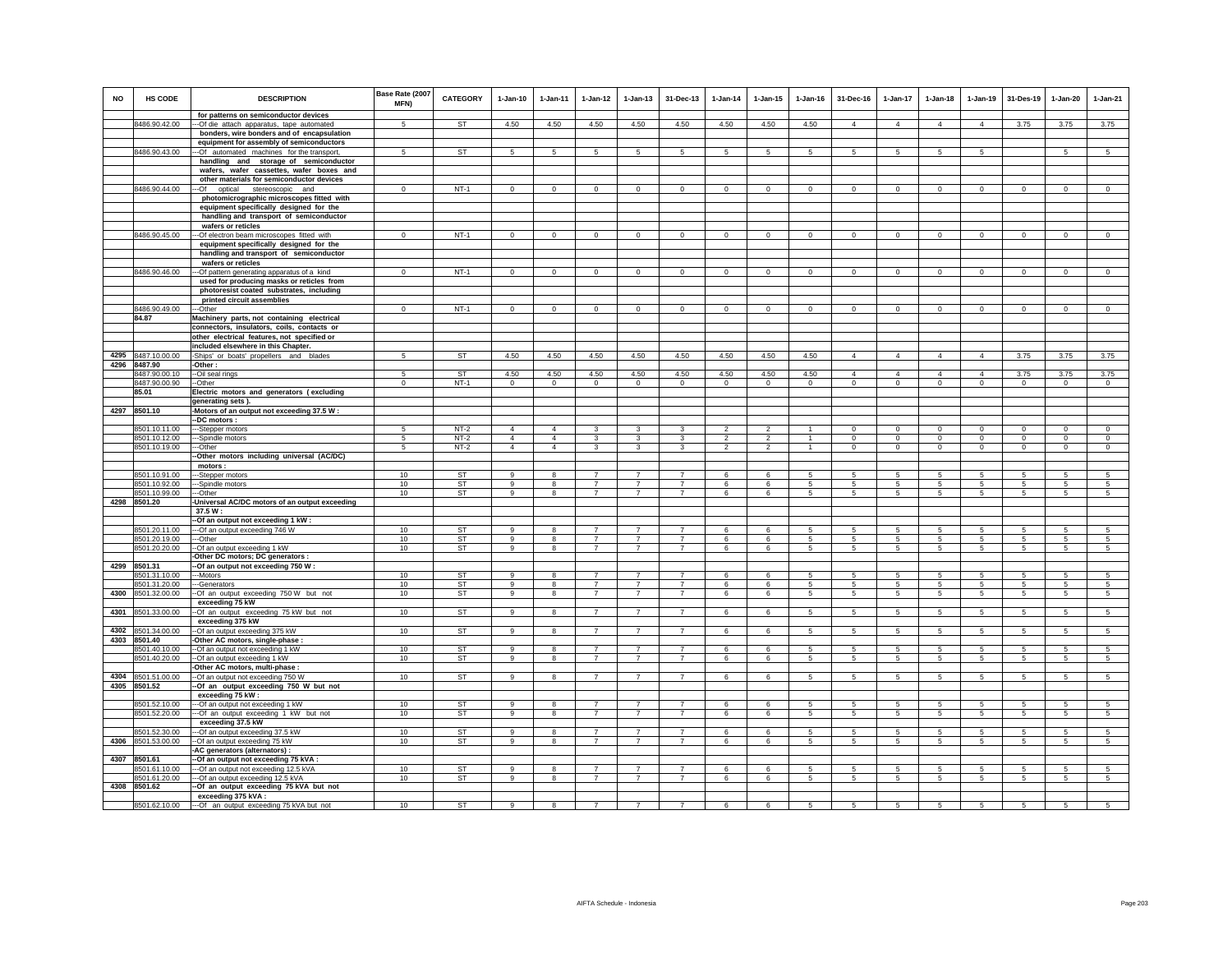| <b>NO</b> | HS CODE                        | <b>DESCRIPTION</b>                                                                           | Base Rate (2007<br><b>MFN)</b> | <b>CATEGORY</b>        | $1-Jan-10$                   | $1-Jan-11$                | 1-Jan-12                         | $1 - Jan-13$                     | 31-Dec-13                        | $1-Jan-14$                   | $1 - Jan-15$                  | $1 - Jan-16$                 | 31-Dec-16                  | 1-Jan-17                           | $1 - Jan-18$              | $1-Jan-19$                    | 31-Des-19                 | $1 - Jan-20$                  | $1-Jan-21$                |
|-----------|--------------------------------|----------------------------------------------------------------------------------------------|--------------------------------|------------------------|------------------------------|---------------------------|----------------------------------|----------------------------------|----------------------------------|------------------------------|-------------------------------|------------------------------|----------------------------|------------------------------------|---------------------------|-------------------------------|---------------------------|-------------------------------|---------------------------|
|           | 8501.62.90.00                  | exceeding 150 kVA<br>-- Of an output exceeding 150 kVA but not                               | 10                             | <b>ST</b>              | 9                            | 8                         | $\overline{7}$                   | $\overline{7}$                   | $\overline{7}$                   | 6                            | 6                             | 5                            | 5                          | 5                                  | 5                         | 5                             | 5                         | 5                             | 5                         |
|           | 4309 8501.63.00.00             | exceeding 375 kVA<br>--Of an output exceeding 375 kVA but not                                | 10                             | ST                     | 9                            | 8                         | $\overline{7}$                   | $\overline{7}$                   | $\overline{7}$                   | 6                            | 6                             | 5                            | 5                          | 5                                  | 5                         | 5                             | 5                         | 5                             | 5                         |
|           |                                | exceeding 750 kVA                                                                            |                                |                        |                              |                           |                                  |                                  |                                  |                              |                               |                              |                            |                                    |                           |                               |                           |                               |                           |
|           | 4310 8501.64.00.00<br>85.02    | -- Of an output exceeding 750 kVA<br>Electric generating sets and rotary                     | 10                             | ST                     | 9                            | 8                         | $\overline{7}$                   | $\overline{7}$                   | $\overline{7}$                   | 6                            | 6                             | 5                            | 5                          | 5                                  | 5                         | 5                             | 5                         | 5                             | 5                         |
|           |                                | converters.                                                                                  |                                |                        |                              |                           |                                  |                                  |                                  |                              |                               |                              |                            |                                    |                           |                               |                           |                               |                           |
|           |                                | -Generating sets with compression-ignition                                                   |                                |                        |                              |                           |                                  |                                  |                                  |                              |                               |                              |                            |                                    |                           |                               |                           |                               |                           |
|           |                                | internal combustion piston engines (diesel<br>or semi-diesel engines) :                      |                                |                        |                              |                           |                                  |                                  |                                  |                              |                               |                              |                            |                                    |                           |                               |                           |                               |                           |
| 4311      | 8502.11.00.00                  | -- Of an output not exceeding 75 kVA                                                         | 10                             | ST                     | $\alpha$                     | 8                         | $\overline{7}$                   | $\overline{7}$                   | $\overline{7}$                   | 6                            | 6                             | 5                            | 5                          | 5                                  | 5                         | 5                             | 5                         | 5                             | 5                         |
|           | 4312 8502.12                   | -Of an output exceeding 75 kVA but not<br>exceeding 375 kVA :                                |                                |                        |                              |                           |                                  |                                  |                                  |                              |                               |                              |                            |                                    |                           |                               |                           |                               |                           |
|           | 8502.12.10.00                  | --- Of an output not exceeding 125 kVA                                                       | 10                             | ST                     | 9                            | 8                         | $\overline{7}$                   | $\overline{7}$                   | $\overline{7}$                   | 6                            | 6                             | 5                            | 5                          | 5                                  | 5                         | 5                             | 5                         | 5                             | -5                        |
| 4313      | 8502.12.90.00<br>8502.13       | --- Of an output exceeding 125 kVA<br>-Of an output exceeding 375 kVA :                      | 10                             | <b>ST</b>              | 9                            | 8                         | $\overline{7}$                   | $\overline{7}$                   | $\overline{7}$                   | 6                            | 6                             | $\sqrt{5}$                   | 5                          | $5\overline{)}$                    | $\sqrt{5}$                | 5                             | $\sqrt{5}$                | 5                             | 5                         |
|           | 8502.13.10.00                  | --Of an output of 12,500 kVA (10,000 kW) or                                                  | $\mathbf 0$                    | $NT-1$                 | $\circ$                      | $\circ$                   | $\circ$                          | $\circ$                          | $\mathbf{0}$                     | $\circ$                      | $\mathbf 0$                   | $\mathbf 0$                  | $\circ$                    | $\mathbf 0$                        | $\circ$                   | $\circ$                       | $\mathbf{0}$              | $\circ$                       | $\circ$                   |
|           | 8502.13.90.00                  | more                                                                                         | $\mathbf{0}$                   | $NT-1$                 | $\circ$                      | $\circ$                   | $\circ$                          | $\mathbf 0$                      | $\mathbf 0$                      | $\circ$                      | $\mathbf 0$                   | $\mathbf 0$                  | $\circ$                    | $\mathbf 0$                        | $\overline{0}$            | $\mathbf 0$                   | $\mathbf 0$               | $\mathsf 0$                   | $\overline{0}$            |
|           | 4314 8502.20                   | --Other<br>-Generating sets with spark-ignition internal                                     |                                |                        |                              |                           |                                  |                                  |                                  |                              |                               |                              |                            |                                    |                           |                               |                           |                               |                           |
|           |                                | combustion piston engines :                                                                  |                                |                        |                              |                           |                                  |                                  |                                  |                              |                               |                              |                            |                                    |                           |                               |                           |                               |                           |
|           | 8502.20.10.00<br>8502.20.20.00 | --Of an output not exceeding 75 kVA<br>-- Of an output exceeding 75 kVA but not              | 10<br>10                       | <b>ST</b><br><b>ST</b> | 9<br>9                       | 8<br>8                    | $\overline{7}$<br>$\overline{7}$ | $\overline{7}$<br>$\overline{7}$ | $\overline{7}$<br>$\overline{7}$ | 6<br>6                       | 6<br>6                        | 5<br>$\sqrt{5}$              | 5<br>5                     | 5<br>$5\phantom{.0}$               | 5<br>$\overline{5}$       | 5<br>$5\phantom{.0}$          | 5<br>$5\phantom{.0}$      | 5<br>$\overline{5}$           | 5<br>5                    |
|           |                                | exceeding 100 kVA                                                                            |                                |                        |                              |                           |                                  |                                  | $\overline{7}$                   |                              |                               |                              |                            |                                    |                           |                               |                           |                               |                           |
|           | 8502.20.30.00                  | -Of an output exceeding 100 kVA but not<br>exceeding 10,000 kVA                              | 10                             | ST                     | 9                            | 8                         | $\overline{7}$                   | $\overline{7}$                   |                                  | 6                            | 6                             | 5                            | 5                          | 5                                  | 5                         | 5                             | 5                         | 5                             | 5                         |
|           | 8502.20.41.00                  | -- Of an output exceeding 10,000 kVA :<br>--- Of an output of 12,500 kVA (10,000 kW) or      | 10                             | <b>ST</b>              | $\overline{9}$               | 8                         | $\overline{7}$                   | $\overline{7}$                   | $\overline{7}$                   | 6                            | 6                             | 5                            | 5                          | $5\overline{)}$                    | 5                         | 5                             | 5                         | $5\overline{5}$               | 5                         |
|           |                                | more                                                                                         |                                |                        |                              |                           |                                  |                                  |                                  |                              |                               |                              |                            |                                    |                           |                               |                           |                               |                           |
|           | 8502.20.49.00                  | ---Other<br>-Other generating sets :                                                         | 10                             | ST                     | 9                            | 8                         | $\overline{7}$                   | $\overline{7}$                   | $\overline{7}$                   | 6                            | 6                             | 5                            | 5                          | 5                                  | 5                         | 5                             | 5                         | 5                             | $\sqrt{5}$                |
|           | 4315 8502.31                   | -Wind-powered:                                                                               |                                | <b>ST</b>              |                              |                           |                                  |                                  |                                  |                              |                               |                              |                            |                                    |                           |                               |                           |                               |                           |
|           | 8502.31.10.00<br>8502.31.90.00 | -Of an output not exceeding 10,000 kVA<br>-Of an output exceeding 10,000 kVA                 | 10<br>10                       | <b>ST</b>              | 9<br>9                       | 8<br>8                    | $\overline{7}$<br>$\overline{7}$ | $\overline{7}$<br>$\overline{7}$ | $\overline{7}$<br>$\overline{7}$ | 6<br>6                       | 6<br>6                        | -5<br>5                      | -5<br>5                    | 5<br>$5\overline{)}$               | 5<br>5                    | 5<br>$\overline{5}$           | 5<br>5                    | 5<br>5                        | 5<br>5                    |
| 4316      | 8502.39                        | -Other:                                                                                      |                                |                        |                              |                           | $\overline{7}$                   | $\overline{7}$                   | $\overline{7}$                   |                              |                               |                              |                            |                                    |                           |                               |                           |                               |                           |
|           | 8502.39.10.00<br>8502.39.20.00 | --- Of an output not exceeding 10 kVA<br>--- Of an output exceeding 10 kVA but not           | 10<br>10                       | <b>ST</b><br><b>ST</b> | 9<br>9                       | 8<br>8                    | $\overline{7}$                   | $\overline{7}$                   | $\overline{7}$                   | 6<br>6                       | 6<br>6                        | 5<br>$\overline{5}$          | 5<br>5                     | $5\phantom{.0}$<br>$5\overline{)}$ | 5<br>5                    | 5<br>5                        | 5<br>5                    | $\overline{5}$<br>5           | 5<br>5                    |
|           |                                | exceeding 10,000 kVA                                                                         |                                |                        |                              |                           |                                  |                                  |                                  |                              |                               |                              |                            |                                    |                           |                               |                           |                               |                           |
|           | 8502.39.31.00                  | --Of an output exceeding 10,000 kVA :<br>---- Of an output of 12,500 kVA (10,000 kW) or      | 10                             | ST                     | 9                            | 8                         | $\overline{7}$                   | $\overline{7}$                   | $\overline{7}$                   | 6                            | 6                             | 5                            | $5\phantom{.0}$            | $5\phantom{.0}$                    | $\overline{5}$            | $\overline{5}$                | $\sqrt{5}$                | $\sqrt{5}$                    | 5                         |
|           | 8502.39.39.00                  | more                                                                                         | 10                             | <b>ST</b>              |                              |                           | $\overline{7}$                   |                                  |                                  |                              |                               |                              |                            |                                    |                           |                               | $\overline{5}$            |                               | $\overline{5}$            |
| 4317      | 8502.40.00.00                  | --Other<br>Electric rotary converters                                                        | 5                              | $NT-2$                 | 9<br>$\overline{4}$          | 8<br>$\overline{4}$       | 3                                | $\overline{7}$<br>$\mathbf{3}$   | $\overline{7}$<br>$\mathsf 3$    | 6<br>$\boldsymbol{2}$        | 6<br>$\overline{\mathbf{c}}$  | 5                            | 5<br>$\mathbf 0$           | 5<br>$\mathbf 0$                   | 5<br>$\mathsf 0$          | 5<br>$\mathbf 0$              | $\mathbf 0$               | 5<br>$\mathbf 0$              | $\mathsf 0$               |
|           | 85.03                          | Parts suitable for use solely or principally<br>with the machines of heading 85.01 or 85.02. |                                |                        |                              |                           |                                  |                                  |                                  |                              |                               |                              |                            |                                    |                           |                               |                           |                               |                           |
|           |                                | -Parts used in the manufacture of electric<br>motors of heading 85.01; parts of generators   |                                |                        |                              |                           |                                  |                                  |                                  |                              |                               |                              |                            |                                    |                           |                               |                           |                               |                           |
|           |                                | of heading 85.01 or 85.02 of an output                                                       |                                |                        |                              |                           |                                  |                                  |                                  |                              |                               |                              |                            |                                    |                           |                               |                           |                               |                           |
|           |                                | 10,000 kW or more :                                                                          |                                |                        |                              |                           |                                  |                                  |                                  |                              |                               |                              |                            |                                    |                           |                               |                           |                               |                           |
| 4318      | 8503.00.11.00<br>8503.00.12.00 | --Stators for ceiling fans<br>--Parts of motors of less than 1.5 kW or more                  | $\mathbf 0$<br>$\overline{0}$  | $NT-1$<br>$NT-1$       | $^{\circ}$<br>$\overline{0}$ | $\circ$<br>$\overline{0}$ | $\mathbf 0$<br>$\overline{0}$    | $\circ$<br>$\overline{0}$        | $\mathbf 0$<br>$\overline{0}$    | $^{\circ}$<br>$\overline{0}$ | $\mathbf 0$<br>$\overline{0}$ | $^{\circ}$<br>$\overline{0}$ | $\Omega$<br>$\overline{0}$ | $\mathbf 0$<br>$\overline{0}$      | $\circ$<br>$\overline{0}$ | $\mathbf 0$<br>$\overline{0}$ | $\circ$<br>$\overline{0}$ | $\mathbf 0$<br>$\overline{0}$ | $\circ$<br>$\overline{0}$ |
|           | 8503.00.13.00                  | than 75 kW<br>--Parts of motors more than 1.5 kW but not                                     | $\mathsf 0$                    | $NT-1$                 | $\mathbf 0$                  | $\mathbf 0$               | $\mathbf 0$                      | $\mathbf 0$                      | $\mathbf 0$                      | $\circ$                      | $\mathbf 0$                   | $\mathbf 0$                  | $\Omega$                   | $\mathbf 0$                        | $\mathbf 0$               | $\mathbf 0$                   | $\mathbf 0$               | $\mathbf 0$                   | $\mathbf 0$               |
|           | 8503.00.19.00                  | more than 75 kW                                                                              | $\mathbf 0$                    | $NT-1$                 | $\circ$                      | $\circ$                   | $\circ$                          | $\mathbf 0$                      | $\circ$                          | $\circ$                      | $\mathbf 0$                   | $\Omega$                     | $\Omega$                   | $\circ$                            | $\Omega$                  | $\mathbf 0$                   | $\mathbf 0$               | $\Omega$                      | $\circ$                   |
|           | 8503.00.90.00                  | --Other<br>-Other                                                                            | $\mathbf{0}$                   | $NT-1$                 | $\mathbf 0$                  | $\circ$                   | $\circ$                          | $\mathbf 0$                      | $\mathbf 0$                      | $\circ$                      | $\mathbf 0$                   | $\mathbf 0$                  | $\mathbf 0$                | $\mathbf 0$                        | $\circ$                   | $\mathbf 0$                   | $\circ$                   | $\mathbf 0$                   | $\circ$                   |
|           | 85.04                          | Electrical transformers, static converters                                                   |                                |                        |                              |                           |                                  |                                  |                                  |                              |                               |                              |                            |                                    |                           |                               |                           |                               |                           |
|           | 4319 8504.10.00.00             | (for example, rectifiers) and inductors.<br>-Ballasts for discharge lamps or tubes           | 10                             | <b>ST</b>              | 9                            | 8                         | $\overline{7}$                   | $\overline{7}$                   | $\overline{7}$                   | 6                            | 6                             | -5                           | 5                          | 5                                  | 5                         | 5                             | -5                        | 5                             | -5                        |
|           |                                | -Liquid dielectric transformers :                                                            |                                |                        |                              |                           |                                  |                                  |                                  |                              |                               |                              |                            |                                    |                           |                               |                           |                               |                           |
|           | 4320 8504.21                   | -Having a power handling capacity not<br>exceeding 650 kVA:                                  |                                |                        |                              |                           |                                  |                                  |                                  |                              |                               |                              |                            |                                    |                           |                               |                           |                               |                           |
|           | 8504.21.10.00                  | --Step-voltage regulators; instrument                                                        | 5                              | $NT-2$                 | $\overline{4}$               | $\overline{4}$            |                                  | 3                                | 3                                |                              |                               |                              | $\mathbf 0$                | $\mathbf 0$                        | $\mathbf 0$               | $\mathbf 0$                   | $\mathbf 0$               | $\mathbf 0$                   | $\mathbf 0$               |
|           |                                | transformers with a power handling capacity<br>not exceeding 5 kVA                           |                                |                        |                              |                           |                                  |                                  |                                  |                              |                               |                              |                            |                                    |                           |                               |                           |                               |                           |
|           | 8504.21.91.00                  | --Other:                                                                                     | 5                              | ST                     | 4.50                         | 4.50                      | 4.50                             | 4.50                             | 4.50                             | 4.50                         | 4.50                          | 4.50                         | $\overline{4}$             | $\overline{4}$                     | $\overline{4}$            | $\overline{4}$                | 3.75                      | 3.75                          | 3.75                      |
|           |                                | ----Having a power handling capacity exceeding<br>10 kVA and of a high side voltage of       |                                |                        |                              |                           |                                  |                                  |                                  |                              |                               |                              |                            |                                    |                           |                               |                           |                               |                           |
|           | 8504.21.99.00                  | 66,000 volts or more<br>--Other                                                              | 5                              | <b>ST</b>              | 4.50                         | 4.50                      | 4.50                             | 4.50                             | 4.50                             | 4.50                         | 4.50                          | 4.50                         | $\overline{4}$             | $\overline{4}$                     | $\overline{4}$            | $\overline{4}$                | 3.75                      | 3.75                          | 3.75                      |
|           | 4321 8504.22                   | -Having a power handling capacity exceeding                                                  |                                |                        |                              |                           |                                  |                                  |                                  |                              |                               |                              |                            |                                    |                           |                               |                           |                               |                           |
|           |                                | 650 kVA but not exceeding 10,000 kVA :<br>-Step-voltage regulators :                         |                                |                        |                              |                           |                                  |                                  |                                  |                              |                               |                              |                            |                                    |                           |                               |                           |                               |                           |
|           | 8504.22.11.00                  | ---- Of a high side voltage of 66,000 volts or                                               | 5                              | $NT-2$                 | $\overline{4}$               | $\overline{4}$            | 3                                | 3                                | $\mathbf{R}$                     | $\mathfrak{p}$               | $\mathfrak{p}$                |                              | $\Omega$                   | $\Omega$                           | $\Omega$                  | $\Omega$                      | $\mathbf 0$               | $\Omega$                      | $\Omega$                  |
|           |                                | more                                                                                         |                                |                        |                              |                           |                                  |                                  |                                  |                              |                               |                              |                            |                                    |                           |                               |                           |                               |                           |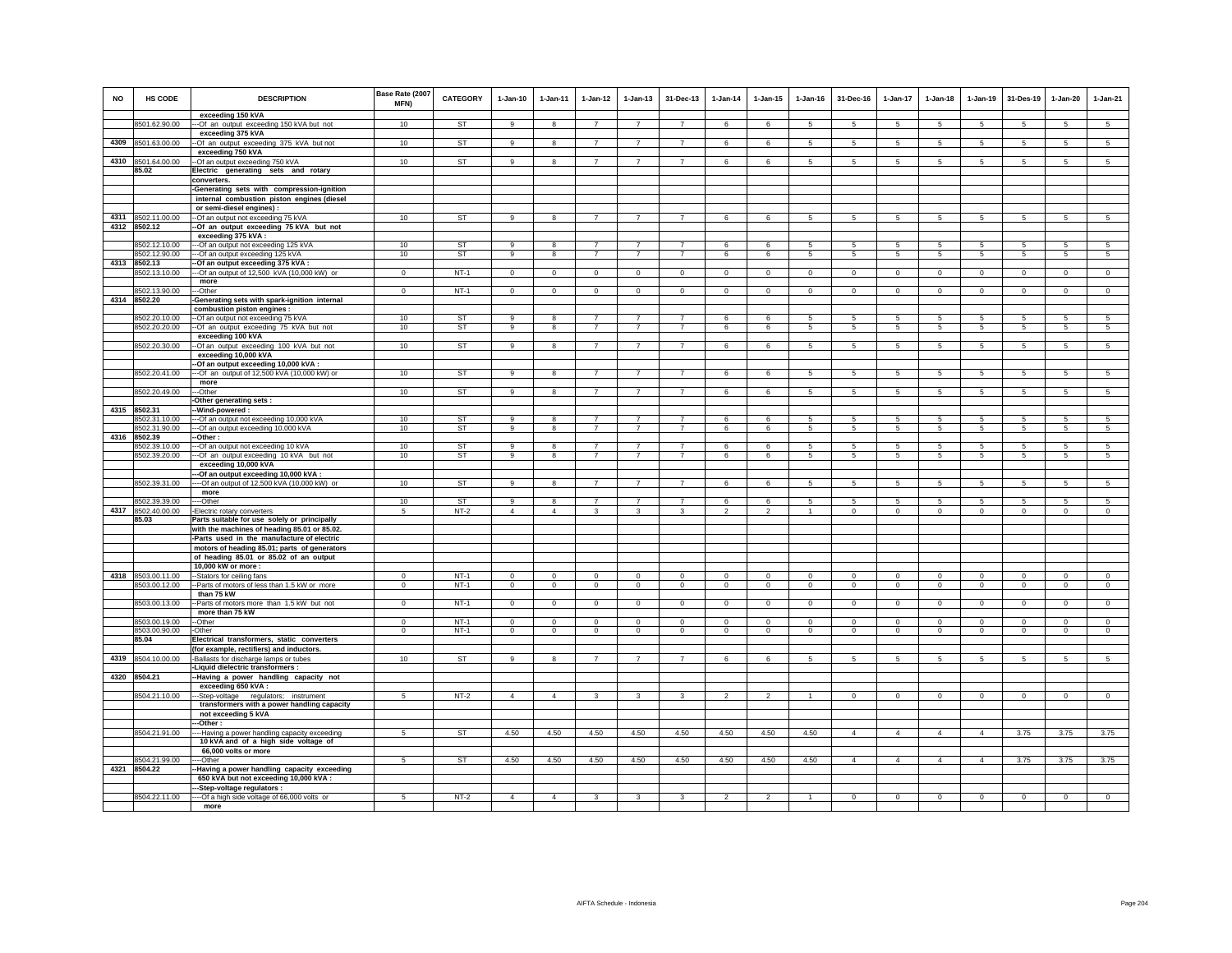| <b>NO</b> | HS CODE                        | <b>DESCRIPTION</b>                                                                     | Base Rate (2007<br>MFN) | <b>CATEGORY</b>        | $1-Jan-10$     | $1 - Jan-11$        | $1 - Jan-12$                     | $1 - Jan-13$                     | 31-Dec-13                        | $1 - Jan-14$   | $1 - Jan-15$        | $1 - Jan-16$   | 31-Dec-16           | $1 - Jan-17$                      | $1 - Jan-18$        | 1-Jan-19            | 31-Des-19              | $1 - Jan-20$    | $1-Jan-21$                        |
|-----------|--------------------------------|----------------------------------------------------------------------------------------|-------------------------|------------------------|----------------|---------------------|----------------------------------|----------------------------------|----------------------------------|----------------|---------------------|----------------|---------------------|-----------------------------------|---------------------|---------------------|------------------------|-----------------|-----------------------------------|
|           | 8504.22.19.00                  | --Other                                                                                | 5                       | <b>ST</b>              | 4.50           | 4.50                | 4.50                             | 4.50                             | 4.50                             | 4.50           | 4.50                | 4.50           | $\overline{4}$      | $\overline{4}$                    | $\overline{4}$      | $\overline{4}$      | 3.75                   | 3.75            | 3.75                              |
|           | 8504.22.91.00                  | -Other:<br>--Of a high side voltage of 66,000 volts or                                 | 5                       | $NT-2$                 | $\overline{4}$ | $\overline{4}$      | $\mathbf{3}$                     | $\mathbf{3}$                     | 3                                | $\overline{2}$ | $\overline{2}$      | $\overline{1}$ | $\mathsf 0$         | $\circ$                           | $\mathbf 0$         | $\mathsf 0$         | $\mathsf 0$            | $\mathsf 0$     | $\circ$                           |
|           |                                | more                                                                                   |                         |                        |                |                     |                                  |                                  |                                  |                |                     |                |                     |                                   |                     |                     |                        |                 |                                   |
|           | 8504.22.99.00                  | --Other                                                                                | 5                       | $NT-2$                 | $\overline{4}$ | $\overline{4}$      | $\mathbf{3}$                     | 3                                | 3                                | $\overline{2}$ | $\overline{2}$      | $\mathbf{1}$   | $\mathbf{0}$        | $\overline{0}$                    | $\circ$             | $\overline{0}$      | $\circ$                | $\overline{0}$  | $\overline{0}$                    |
|           | 4322 8504.23                   | Having a power handling capacity exceeding                                             |                         |                        |                |                     |                                  |                                  |                                  |                |                     |                |                     |                                   |                     |                     |                        |                 |                                   |
|           | 8504.23.10.00                  | 10,000 kVA:<br>-Having a power handling capacity not                                   | 5                       | $NT-2$                 | $\overline{4}$ | $\overline{4}$      | $\mathbf{3}$                     | 3                                | 3                                | $\overline{2}$ | $\mathfrak{p}$      | $\overline{1}$ | $\mathbf 0$         | $\mathbf 0$                       | $\mathsf 0$         | $\mathsf 0$         | $\,$ 0                 | $\mathsf 0$     | $\circ$                           |
|           |                                | exceeding 15,000 kVA                                                                   |                         |                        |                |                     |                                  |                                  |                                  |                |                     |                |                     |                                   |                     |                     |                        |                 |                                   |
|           |                                | -Having a power handling capacity exceeding                                            |                         |                        |                |                     |                                  |                                  |                                  |                |                     |                |                     |                                   |                     |                     |                        |                 |                                   |
|           |                                | 15.000 kVA:                                                                            |                         |                        |                |                     |                                  |                                  |                                  |                |                     |                |                     |                                   |                     |                     |                        |                 |                                   |
|           | 8504.23.21.00                  | --Not exceeding 20,000 kVA                                                             | 5                       | $NT-2$                 | $\overline{4}$ | $\overline{4}$      | 3                                | 3                                | 3                                | $\mathfrak{p}$ | $\overline{2}$      |                | $\mathbf 0$         | $\mathbf 0$                       | $\mathbf 0$         | $\circ$             | $\mathbf 0$            | $\mathbf 0$     | $\circ$                           |
|           | 8504.23.29.00                  | ---Other<br>-Other transformers :                                                      | 5                       | $NT-2$                 | $\overline{4}$ | $\overline{4}$      | $\mathbf{3}$                     | 3                                | 3                                | $\overline{2}$ | $\overline{2}$      | $\overline{1}$ | $\mathbf 0$         | $\mathbf 0$                       | $\mathbf 0$         | $\mathbf 0$         | $\mathbf 0$            | $\mathbf 0$     | $\circ$                           |
|           | 4323 8504.31                   | Having a power handling capacity not                                                   |                         |                        |                |                     |                                  |                                  |                                  |                |                     |                |                     |                                   |                     |                     |                        |                 |                                   |
|           |                                | exceeding 1 kVA:                                                                       |                         |                        |                |                     |                                  |                                  |                                  |                |                     |                |                     |                                   |                     |                     |                        |                 |                                   |
|           | 8504.31.10.00                  | -Instrument potential transformers                                                     | $\mathsf 0$             | $NT-1$                 | $\mathbf 0$    | $\mathbf 0$         | $\mathbf 0$                      | $\mathbf 0$                      | $\mathbf 0$                      | $\mathbf 0$    | $\mathbf 0$         | $\mathbf 0$    | $\mathbf 0$         | $\mathbf 0$                       | $\mathbf 0$         | $\mathsf 0$         | $\mathbf 0$            | $\mathsf 0$     | $\mathsf 0$                       |
|           | 8504.31.20.00<br>8504.31.30.00 | -- Instrument current tranformers<br>---Flyback transformers                           | 10<br>$\Omega$          | ST<br>$NT-1$           | 9<br>$\Omega$  | 8<br>$\overline{0}$ | $\overline{7}$<br>$\overline{0}$ | $\overline{7}$<br>$\overline{0}$ | $\overline{7}$<br>$\overline{0}$ | 6<br>$\Omega$  | 6<br>$\overline{0}$ | 5<br>$\Omega$  | 5<br>$\Omega$       | $5\overline{5}$<br>$\overline{0}$ | 5<br>$\overline{0}$ | 5<br>$\overline{0}$ | 5<br>$\overline{0}$    | 5<br>$\Omega$   | $5\overline{5}$<br>$\overline{0}$ |
|           | 8504.31.40.00                  | -Intermediate frequency transformers                                                   | $\mathbf 0$             | $NT-1$                 | $\circ$        | $\circ$             | $\circ$                          | $\mathbf{0}$                     | $\mathbf{0}$                     | $\mathbf 0$    | $\Omega$            | $\mathbf 0$    | $\mathbf{0}$        | $\circ$                           | $\mathbf{0}$        | $\circ$             | $\mathbf 0$            | $\mathbf{0}$    | $\circ$                           |
|           | 8504.31.50.00                  | --Step up/down transformers, slide                                                     | 10                      | ST                     | 9              | 8                   | $\overline{7}$                   | $\overline{7}$                   | $\overline{7}$                   | 6              | 6                   | 5              | $\sqrt{5}$          | $5\overline{5}$                   | 5                   | 5                   | $\sqrt{5}$             | 5               | $5\phantom{.0}$                   |
|           |                                | regulators, stabilizers                                                                |                         |                        |                |                     |                                  |                                  |                                  |                |                     |                |                     |                                   |                     |                     |                        |                 |                                   |
|           | 8504.31.90.00                  | -Other                                                                                 | 5                       | <b>ST</b>              | 4.50           | 4.50                | 4.50                             | 4.50                             | 4.50                             | 4.50           | 4.50                | 4.50           | $\overline{4}$      | $\overline{4}$                    | $\overline{4}$      | $\overline{4}$      | 3.75                   | 3.75            | 3.75                              |
|           | 4324 8504.32                   | Having a power handling capacity exceeding<br>1 kVA but not exceeding 16 kVA :         |                         |                        |                |                     |                                  |                                  |                                  |                |                     |                |                     |                                   |                     |                     |                        |                 |                                   |
|           |                                | -Instruments transformers, (potential and<br>current) of a power handling capacity not |                         |                        |                |                     |                                  |                                  |                                  |                |                     |                |                     |                                   |                     |                     |                        |                 |                                   |
|           | 8504.32.11.00                  | exceeding 5 kVA:<br>---Matching transformers                                           | 10                      | <b>ST</b>              | 9              | 8                   | $\overline{7}$                   | $\overline{7}$                   | $\overline{7}$                   | 6              | 6                   | 5              | 5                   | 5                                 | 5                   | 5                   | 5                      | 5               | $\overline{5}$                    |
|           | 8504.32.19.00                  | ---Other                                                                               | 10                      | ST                     | 9              | 8                   | $\overline{7}$                   | $\overline{7}$                   | $\overline{7}$                   | 6              | 6                   | 5              | 5                   | 5                                 | 5                   | 5                   | 5                      | 5               | $5\phantom{.0}$                   |
|           | 8504.32.20.00                  | --Of a kind used with toys, scale models                                               | 15                      | HSL C                  | 14.75          | 14.50               | 14                               | 13.75                            | 13.75                            | 13.50          | 13                  | 12.75          | 12.75               | 12.50                             | 12.25               | 12                  | 11.25                  | 11.25           | 11.25                             |
|           |                                | or similar recreational models                                                         |                         |                        |                |                     |                                  |                                  |                                  |                |                     |                |                     |                                   |                     |                     |                        |                 |                                   |
|           | 8504.32.30.00                  | -Other, high frequency<br>-Other, of a power handling capacity not                     | 5                       | $NT-2$                 | $\overline{4}$ | $\overline{4}$      | $\mathbf{3}$                     | $\mathbf{3}$                     | $\mathbf{3}$                     | $\overline{2}$ | $\overline{2}$      | -1             | $\circ$             | $\circ$                           | $\mathbf 0$         | $\overline{0}$      | $\mathbf 0$            | $\mathbf 0$     | $\circ$                           |
|           |                                | exceeding 10 kVA:                                                                      |                         |                        |                |                     |                                  |                                  |                                  |                |                     |                |                     |                                   |                     |                     |                        |                 |                                   |
|           | 8504.32.41.00                  | --Matching transformers                                                                | 10                      | ST                     | 9              | 8                   | $\overline{7}$                   | $\overline{7}$                   | $\overline{7}$                   | 6              | 6                   | 5              | 5                   | $\sqrt{5}$                        | 5                   | 5                   | $\sqrt{5}$             | 5               | $\sqrt{5}$                        |
|           | 8504.32.49.00                  | --Other                                                                                | 10                      | <b>ST</b>              | 9              | 8                   | $\overline{7}$                   | $\overline{7}$                   | $\overline{7}$                   | 6              | 6                   | 5              | 5                   | 5                                 | 5                   | 5                   | $\sqrt{5}$             | 5               | $\overline{5}$                    |
|           |                                | -Other, of a power handling capacity                                                   |                         |                        |                |                     |                                  |                                  |                                  |                |                     |                |                     |                                   |                     |                     |                        |                 |                                   |
|           | 8504.32.51.00                  | exceeding 10 kVA:<br>--Matching transformers                                           | 10                      | <b>ST</b>              | $\mathsf g$    | 8                   | $\overline{7}$                   | $\overline{7}$                   | $\overline{7}$                   | 6              | 6                   | 5              | 5                   | $\overline{5}$                    | 5                   | 5                   | $\sqrt{5}$             | 5               | 5                                 |
|           | 8504.32.59.00                  | --Other                                                                                | 10                      | <b>ST</b>              | 9              | 8                   | $\overline{7}$                   | $\overline{7}$                   | $\overline{7}$                   | 6              | 6                   | 5              | 5                   | 5                                 | 5                   | 5                   | -5                     | 5               | 5                                 |
|           | 4325 8504.33                   | Having a power handling capacity exceeding                                             |                         |                        |                |                     |                                  |                                  |                                  |                |                     |                |                     |                                   |                     |                     |                        |                 |                                   |
|           |                                | 16 kVA but not exceeding 500 kVA :                                                     |                         |                        |                |                     |                                  |                                  |                                  |                |                     |                |                     |                                   |                     |                     |                        |                 |                                   |
|           |                                | -Of high side voltage of 66,000 volts or<br>more:                                      |                         |                        |                |                     |                                  |                                  |                                  |                |                     |                |                     |                                   |                     |                     |                        |                 |                                   |
|           | 8504.33.11.00                  | --Matching transformers                                                                | 10                      | ST                     | 9              | 8                   | $\overline{7}$                   | $\overline{7}$                   | $\overline{7}$                   | 6              | 6                   | 5              | 5                   | 5                                 | 5                   | 5                   | 5                      | 5               | 5                                 |
|           | 8504.33.19.00                  | ---Other                                                                               | 10                      | <b>ST</b>              | 9              | 8                   | $\overline{7}$                   | $\overline{7}$                   | $\overline{7}$                   | 6              | 6                   | $\sqrt{5}$     | $5\phantom{.0}$     | $\overline{5}$                    | $5\overline{)}$     | $\overline{5}$      | $\sqrt{5}$             | $5\overline{)}$ | $5\overline{)}$                   |
|           |                                | -Other                                                                                 |                         |                        |                |                     |                                  |                                  |                                  |                |                     |                |                     |                                   |                     |                     |                        |                 |                                   |
|           | 8504.33.91.00<br>8504.33.99.00 | --Matching transformers<br>--Other                                                     | 10<br>10                | ST<br>ST               | 9<br>9         | 8                   | $\overline{7}$<br>$\overline{7}$ | $\overline{7}$<br>$\overline{7}$ | 7<br>$\overline{7}$              | 6<br>6         | 6<br>6              | 5<br>5         | 5<br>5              | 5<br>5                            | 5<br>5              | 5<br>5              | 5<br>$\sqrt{5}$        | 5<br>5          | 5<br>5                            |
|           | 4326 8504.34                   | Having a power handling capacity exceeding                                             |                         |                        |                |                     |                                  |                                  |                                  |                |                     |                |                     |                                   |                     |                     |                        |                 |                                   |
|           |                                | 500 kVA:                                                                               |                         |                        |                |                     |                                  |                                  |                                  |                |                     |                |                     |                                   |                     |                     |                        |                 |                                   |
|           |                                | -Having a power handling capacity not                                                  |                         |                        |                |                     |                                  |                                  |                                  |                |                     |                |                     |                                   |                     |                     |                        |                 |                                   |
|           |                                | exceeding 15,000 kVA :<br>-Having a power handling capacity                            |                         |                        |                |                     |                                  |                                  |                                  |                |                     |                |                     |                                   |                     |                     |                        |                 |                                   |
|           |                                | exceeding 10,000 kVA, and of a high side                                               |                         |                        |                |                     |                                  |                                  |                                  |                |                     |                |                     |                                   |                     |                     |                        |                 |                                   |
|           |                                | voltage of 66,000 volts or more :                                                      |                         |                        |                |                     |                                  |                                  |                                  |                |                     |                |                     |                                   |                     |                     |                        |                 |                                   |
|           | 8504.34.11.00                  | -Matching transformers                                                                 | 10                      | ST                     | $\overline{9}$ | 8                   | $\overline{7}$                   | $\overline{7}$                   | $\overline{7}$                   | 6              | 6                   | 5              | 5                   | 5                                 | 5                   | 5                   | 5                      | 5               | 5                                 |
|           | 8504.34.12.00                  | --Other                                                                                | 10                      | <b>ST</b>              | 9              | 8                   | $\overline{7}$                   | $\overline{7}$                   | $\overline{7}$                   | 6              | 6                   | 5              | 5                   | 5                                 | 5                   | 5                   | $\sqrt{5}$             | 5               | 5                                 |
|           | 8504.34.13.00                  | -Other:<br>--Matching transformers                                                     | 10                      | <b>ST</b>              | 9              | 8                   | $\overline{7}$                   | $\overline{7}$                   | $\overline{7}$                   | 6              | 6                   | 5              | 5                   | $\sqrt{5}$                        | 5                   | 5                   | $\sqrt{5}$             | 5               | 5                                 |
|           | 8504.34.14.00                  | --Other                                                                                | 10                      | ST                     | 9              | 8                   | $\overline{7}$                   | $\overline{7}$                   | $\overline{7}$                   | 6              | 6                   | 5              | 5                   | 5                                 | 5                   | 5                   | -5                     | 5               | 5                                 |
|           |                                | -Having a power handling capacity exceeding                                            |                         |                        |                |                     |                                  |                                  |                                  |                |                     |                |                     |                                   |                     |                     |                        |                 |                                   |
|           |                                | 15,000 kVA:                                                                            |                         |                        |                |                     |                                  |                                  |                                  |                |                     |                |                     |                                   |                     |                     |                        |                 |                                   |
|           | 8504.34.21.00<br>8504.34.29.00 | --Matching transformers<br>---Other                                                    | 10<br>10                | <b>ST</b><br><b>ST</b> | 9<br>9         | 8<br>8              | $\overline{7}$<br>$\overline{7}$ | $\overline{7}$<br>$\overline{7}$ | $\overline{7}$<br>$\overline{7}$ | 6<br>6         | 6<br>6              | 5<br>5         | 5<br>$\overline{5}$ | 5<br>5 <sup>5</sup>               | 5<br>$\overline{5}$ | 5<br>$\overline{5}$ | 5<br>$\sqrt{5}$        | 5<br>5          | 5<br>$\overline{5}$               |
|           | 4327 8504.40                   | -Static converters :                                                                   |                         |                        |                |                     |                                  |                                  |                                  |                |                     |                |                     |                                   |                     |                     |                        |                 |                                   |
|           |                                | -For automatic data processing machines and                                            |                         |                        |                |                     |                                  |                                  |                                  |                |                     |                |                     |                                   |                     |                     |                        |                 |                                   |
|           |                                | units thereof, and telecommunications                                                  |                         |                        |                |                     |                                  |                                  |                                  |                |                     |                |                     |                                   |                     |                     |                        |                 |                                   |
|           | 8504.40.11.00                  | apparatus :                                                                            | $\Omega$                | $NT-1$                 | $\Omega$       | $\Omega$            | $^{\circ}$                       | $\Omega$                         | $\overline{0}$                   | $^{\circ}$     | $\Omega$            | $\Omega$       | $\Omega$            | $^{\circ}$                        | $\Omega$            | $^{\circ}$          |                        | $\circ$         | $^{\circ}$                        |
|           | 8504.40.19.00                  | --- Uninterrupted power supplies (UPS)<br>--Other                                      | $\Omega$                | $NT-1$                 | $\Omega$       | $\Omega$            | $\circ$                          | $\Omega$                         | $\mathbf{0}$                     | $\Omega$       | $\Omega$            | $\Omega$       | $\Omega$            | $\circ$                           | $\mathbf 0$         | $\circ$             | $\mathbf 0$<br>$\circ$ | $\circ$         | $\circ$                           |
|           | 8504.40.20.00                  | -Battery chargers having a rating exceeding                                            | $\,$ 5 $\,$             | ST                     | 4.50           | 4.50                | 4.50                             | 4.50                             | 4.50                             | 4.50           | 4.50                | 4.50           | $\overline{4}$      | $\overline{4}$                    | $\overline{4}$      | $\overline{4}$      | 3.75                   | 3.75            | 3.75                              |
|           |                                | <b>100 kVA</b>                                                                         |                         |                        |                |                     |                                  |                                  |                                  |                |                     |                |                     |                                   |                     |                     |                        |                 |                                   |
|           | 8504.40.30.00<br>8504.40.40.00 | -- Other rectifiers<br>--Inverters                                                     | 10<br>10                | <b>ST</b><br>ST        | 9<br>9         | 8<br>$\mathbf{R}$   | $\overline{7}$<br>$\overline{7}$ | $\overline{7}$<br>$\overline{7}$ | $\overline{7}$<br>$\overline{7}$ | 6<br>ĥ         | 6<br>6              | 5<br>5         | 5<br>5              | 5<br>5                            | 5<br>5              | 5<br>$\overline{5}$ | 5<br>$\overline{5}$    | 5<br>5          | 5<br>5                            |
|           |                                |                                                                                        |                         |                        |                |                     |                                  |                                  |                                  |                |                     |                |                     |                                   |                     |                     |                        |                 |                                   |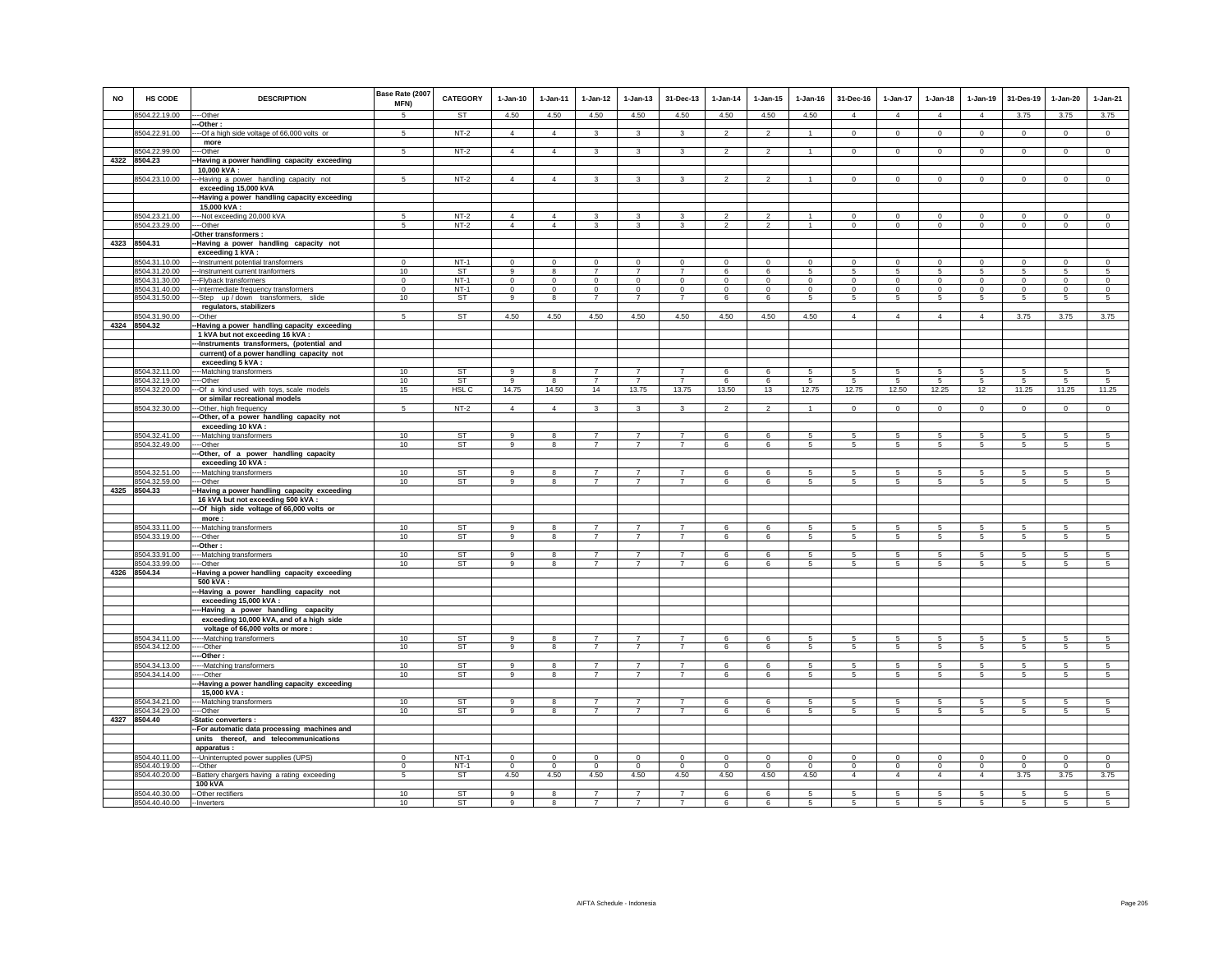| NO           | HS CODE                        | <b>DESCRIPTION</b>                                                                        | Base Rate (2007<br>MFN)  | <b>CATEGORY</b>  | $1-Jan-10$          | $1-Jan-11$              | $1-Jan-12$                       | $1-Jan-13$                       | 31-Dec-13                        | $1-Jan-14$          | $1 - Jan-15$            | $1-Jan-16$          | 31-Dec-16                     | 1-Jan-17                      | $1-Jan-18$                    | $1-Jan-19$                  | 31-Des-19               | 1-Jan-20                       | $1-Jan-21$         |
|--------------|--------------------------------|-------------------------------------------------------------------------------------------|--------------------------|------------------|---------------------|-------------------------|----------------------------------|----------------------------------|----------------------------------|---------------------|-------------------------|---------------------|-------------------------------|-------------------------------|-------------------------------|-----------------------------|-------------------------|--------------------------------|--------------------|
|              | 8504.40.90.00                  | --Other                                                                                   | 10                       | ST               | -9                  | 8                       | $\overline{7}$                   | $\overline{7}$                   | $\overline{7}$                   | 6                   | 6                       | 5                   | 5                             | $5\overline{5}$               | 5                             | -5                          | 5                       | 5                              | $5\overline{5}$    |
| 4328         | 8504.50<br>8504.50.10.00       | -Other inductors :<br>-Inductors for power supplies for automatic                         | $\Omega$                 | $NT-1$           | $\mathbf 0$         | $\Omega$                | $\Omega$                         | $\mathsf 0$                      | $\mathsf 0$                      | $^{\circ}$          | $\mathbf 0$             | $\mathbf 0$         | $\mathbf 0$                   | $\circ$                       | $\mathbf 0$                   | $\circ$                     | $\circ$                 | $\mathbf 0$                    | $\mathbf 0$        |
|              |                                | data processing machines and units thereof,                                               |                          |                  |                     |                         |                                  |                                  |                                  |                     |                         |                     |                               |                               |                               |                             |                         |                                |                    |
|              |                                | and telecommunication apparatus                                                           |                          |                  |                     |                         |                                  |                                  |                                  |                     |                         |                     |                               |                               |                               |                             |                         |                                |                    |
|              | 8504.50.20.00                  | -- Chip type fixed inductors                                                              | $\Omega$                 | $NT-1$           | $\Omega$            | $\Omega$                | $\mathbf{0}$                     | $\Omega$                         | $\overline{0}$                   | $\circ$             | $\Omega$                | $\circ$             | $\Omega$                      | $\overline{0}$                | $\Omega$                      | $\overline{0}$              | $\circ$                 | $\overline{0}$                 | $\overline{0}$     |
|              | 8504.50.91.00                  | -Other:<br>--Having a power handling capacity                                             | $\mathsf 0$              | $NT-1$           | $\mathbf 0$         | $\mathbf 0$             | $\mathbf 0$                      | $\mathbf 0$                      | $\mathsf 0$                      | $\mathbf 0$         | $\mathbf 0$             | $\mathbf 0$         | $\mathbf 0$                   | $\circ$                       | $\mathbf 0$                   | $\mathsf 0$                 | $\mathbf 0$             | $\mathsf 0$                    | $\mathsf 0$        |
|              |                                | exceeding 2,500 kVA but not exceeding                                                     |                          |                  |                     |                         |                                  |                                  |                                  |                     |                         |                     |                               |                               |                               |                             |                         |                                |                    |
|              |                                | 10,000 kVA                                                                                |                          |                  |                     |                         |                                  |                                  |                                  |                     |                         |                     |                               |                               |                               |                             |                         |                                |                    |
|              | 8504.50.92.00                  | ---Having a power handling capacity<br>exceeding 10,000 kVA                               | $\mathbf{0}$             | $NT-1$           | $\circ$             | $\circ$                 | $\mathbf{0}$                     | $\mathbf{0}$                     | $\circ$                          | $\mathbf 0$         | $\mathbf{0}$            | $\circ$             | $\circ$                       | $\circ$                       | $\mathbf{0}$                  | $\circ$                     | $\circ$                 | $\circ$                        | $\circ$            |
|              | 8504.50.93.00                  | --Having a power handling capacity                                                        | 5                        | ST               | $5\phantom{.0}$     | 5                       | 5                                | 5                                | 5                                | $\sqrt{5}$          | 5                       | 5                   | 5                             | 5                             | 5                             | 5                           |                         | 5                              | $\overline{5}$     |
|              |                                | not exceeding 2,500 kVA                                                                   |                          |                  |                     |                         |                                  |                                  |                                  |                     |                         |                     |                               |                               |                               |                             |                         |                                |                    |
|              | 4329 8504.90                   | -Parts :                                                                                  |                          |                  |                     |                         |                                  |                                  |                                  |                     |                         |                     |                               |                               |                               |                             |                         |                                |                    |
|              | 8504.90.10.00<br>8504.90.20.00 | -Of goods of subheading of 8504.10<br>-- Printed circuit assemblies for the goods of      | $\Omega$<br>$\mathbf{0}$ | $NT-1$<br>$NT-1$ | $\Omega$<br>$\circ$ | $\Omega$<br>$\mathbf 0$ | $\Omega$<br>$\mathbf{0}$         | $\Omega$<br>$\mathbf 0$          | $\mathbf{0}$<br>$\mathbf{0}$     | $\Omega$<br>$\circ$ | $\Omega$<br>$\mathbf 0$ | $\Omega$<br>$\circ$ | $\Omega$<br>$\circ$           | $\circ$<br>$\mathbf{0}$       | $\Omega$<br>$\mathbf 0$       | $\mathbf{0}$<br>$\mathbf 0$ | $\Omega$<br>$\mathbf 0$ | $\mathbf{0}$<br>$\overline{0}$ | $\circ$<br>$\circ$ |
|              |                                | subheading 8504.40.11, 8504.40.19 or                                                      |                          |                  |                     |                         |                                  |                                  |                                  |                     |                         |                     |                               |                               |                               |                             |                         |                                |                    |
|              |                                | 8504.50.10                                                                                |                          |                  |                     |                         |                                  |                                  |                                  |                     |                         |                     |                               |                               |                               |                             |                         |                                |                    |
|              |                                | -For electrical transformers of a capacity                                                |                          |                  |                     |                         |                                  |                                  |                                  |                     |                         |                     |                               |                               |                               |                             |                         |                                |                    |
|              | 8504.90.31.00                  | not exceeding 10,000 kVA :<br>--Radiator panels; flat tube radiator                       | $\Omega$                 | $NT-1$           | $\circ$             | $\mathbf 0$             | $\mathbf 0$                      | $\mathbf 0$                      | $\mathbf 0$                      | $\mathbf 0$         | $\mathbf 0$             | $^{\circ}$          | $\mathbf 0$                   | $\circ$                       | $\mathbf 0$                   | $\circ$                     | $\circ$                 | $\mathbf 0$                    | $\circ$            |
|              |                                | assemblies for distribution and                                                           |                          |                  |                     |                         |                                  |                                  |                                  |                     |                         |                     |                               |                               |                               |                             |                         |                                |                    |
|              |                                | power transformers                                                                        |                          |                  |                     |                         |                                  |                                  |                                  |                     |                         |                     |                               |                               |                               |                             |                         |                                |                    |
|              | 8504.90.39.00                  | -Other<br>-For electrical transformers of capacity                                        | $\Omega$                 | $NT-1$           | $\Omega$            | $\Omega$                | $\mathbf{0}$                     | $\Omega$                         | $\mathsf 0$                      | $\mathbf 0$         | $\mathbf 0$             | $\circ$             | $\Omega$                      | $\mathbf{0}$                  | $\Omega$                      | $\circ$                     | $\circ$                 | $\mathbf{0}$                   | $\circ$            |
|              |                                | exceeding 10,000 kVA:                                                                     |                          |                  |                     |                         |                                  |                                  |                                  |                     |                         |                     |                               |                               |                               |                             |                         |                                |                    |
|              | 8504.90.41.00                  | --Radiator panels; flat tube radiator                                                     | $\mathsf 0$              | $NT-1$           | $\mathbf 0$         | $\mathbf 0$             | $\,0\,$                          | $\mathsf 0$                      | $\mathbf 0$                      | $\mathbb O$         | $\mathbf 0$             | $\mathbf 0$         | $\circ$                       | $\mathsf 0$                   | $\mathbf 0$                   | $\mathsf 0$                 | $\mathbf 0$             | $\mathsf 0$                    | $\mathsf 0$        |
|              |                                | assemblies for distribution and                                                           |                          |                  |                     |                         |                                  |                                  |                                  |                     |                         |                     |                               |                               |                               |                             |                         |                                |                    |
|              | 8504.90.49.00                  | power transformers<br>---Other                                                            | $\Omega$                 | $NT-1$           | $\Omega$            | $\Omega$                | $\Omega$                         | $\mathsf 0$                      | $\mathbf 0$                      | $\Omega$            | $\Omega$                | $\Omega$            | $\circ$                       | $\mathsf 0$                   | $\mathsf 0$                   | $\mathsf 0$                 | $\mathbf 0$             | $\Omega$                       | $\mathsf 0$        |
|              | 8504.90.50.00                  | -- Other, for inductors of capacity not                                                   | $\mathbf 0$              | $NT-1$           | $\mathbf 0$         | $\mathbf 0$             | $\circ$                          | $\circ$                          | $\overline{0}$                   | $\circ$             | $\mathbf 0$             | $\mathbf 0$         | $\circ$                       | $\overline{0}$                | $\mathbf 0$                   | $\mathbf 0$                 | $\mathbf 0$             | $\overline{0}$                 | $\circ$            |
|              |                                | exceeding 2,500 kVA                                                                       |                          |                  |                     |                         |                                  |                                  |                                  |                     |                         |                     |                               |                               |                               |                             |                         |                                |                    |
|              | 8504.90.60.00                  | -Other, for inductors of capacity exceeding<br>2,500 kVA                                  | $\mathsf 0$              | $NT-1$           | $\mathbf 0$         | $\mathbf 0$             | $\mathbf 0$                      | $\mathsf 0$                      | $\overline{0}$                   | $\mathbb O$         | $\mathbf 0$             | $\mathsf 0$         | $\mathsf 0$                   | $\circ$                       | $\mathbf 0$                   | $\mathsf 0$                 | $\mathsf 0$             | $\mathbf 0$                    | $\overline{0}$     |
|              | 8504.90.90.00                  | -Other                                                                                    | $\mathbf 0$              | $NT-1$           | $\mathbf 0$         | $\mathbf 0$             | $\circ$                          | $\mathbf 0$                      | $\mathbf 0$                      | $\mathbf 0$         | $\mathbf 0$             | $\Omega$            | $\mathbf 0$                   | $\circ$                       | $\mathbf 0$                   | $\mathbf 0$                 | $\mathbf 0$             | $\mathbf 0$                    | $\circ$            |
|              | 85.05                          | Electro-magnets; permanent magnets and                                                    |                          |                  |                     |                         |                                  |                                  |                                  |                     |                         |                     |                               |                               |                               |                             |                         |                                |                    |
|              |                                | articles intended to become permanent magnets<br>after magnetisation; electro-magnetic or |                          |                  |                     |                         |                                  |                                  |                                  |                     |                         |                     |                               |                               |                               |                             |                         |                                |                    |
|              |                                | permanent magnet chucks, clamps and similar                                               |                          |                  |                     |                         |                                  |                                  |                                  |                     |                         |                     |                               |                               |                               |                             |                         |                                |                    |
|              |                                | holding devices; electro-magnetic couplings,                                              |                          |                  |                     |                         |                                  |                                  |                                  |                     |                         |                     |                               |                               |                               |                             |                         |                                |                    |
|              |                                | clutches and brakes; electro-magnetic lifting                                             |                          |                  |                     |                         |                                  |                                  |                                  |                     |                         |                     |                               |                               |                               |                             |                         |                                |                    |
|              |                                | heads.<br>Permanent magnets and articles intended to                                      |                          |                  |                     |                         |                                  |                                  |                                  |                     |                         |                     |                               |                               |                               |                             |                         |                                |                    |
|              |                                | become permanent magnets after magnetisation:                                             |                          |                  |                     |                         |                                  |                                  |                                  |                     |                         |                     |                               |                               |                               |                             |                         |                                |                    |
| 4330         | 8505.11.00.00                  | -Of metal                                                                                 | $\Omega$                 | $NT-1$           | $\Omega$            | $\Omega$                | $\Omega$                         | $\Omega$                         | $\mathbf{0}$                     | $\Omega$            | $\Omega$                | $\Omega$            | $\Omega$                      | $\mathbf{0}$                  | $\Omega$                      | $\mathbf{0}$                | $\mathbf 0$             | $\Omega$                       | $\circ$            |
| 4331<br>4332 | 8505.19.00.00<br>8505.20.00.00 | -Other<br>Electro-magnetic couplings, clutches and                                        | $\mathbf 0$<br>5         | $NT-1$<br>ST     | $\mathbf 0$<br>4.50 | $\mathbf 0$<br>4.50     | $\mathbf 0$<br>4.50              | $\mathbf 0$<br>4.50              | $\mathbf 0$<br>4.50              | $^{\circ}$<br>4.50  | $\mathbf 0$<br>4.50     | $\mathbf 0$<br>4.50 | $\mathbf 0$<br>$\overline{4}$ | $\mathbf 0$<br>$\overline{4}$ | $\mathbf 0$<br>$\overline{4}$ | $\circ$<br>$\overline{4}$   | $\mathbf 0$<br>3.75     | $\mathbf 0$<br>3.75            | $\circ$<br>3.75    |
|              |                                | brakes                                                                                    |                          |                  |                     |                         |                                  |                                  |                                  |                     |                         |                     |                               |                               |                               |                             |                         |                                |                    |
| 4333         | 8505.90                        | -Other, including parts:                                                                  |                          |                  |                     |                         |                                  |                                  |                                  |                     |                         |                     |                               |                               |                               |                             |                         |                                |                    |
|              | 8505.90.10.00                  | -Electro magnetic or permanent magnet chucks,<br>clamps and similar holding devices       | 5                        | $NT-1$           | $\overline{4}$      | $\mathbf{3}$            | $\overline{2}$                   | $\mathsf 0$                      | $\mathbf{0}$                     | $\circ$             | $\mathsf 0$             | $\mathsf 0$         | $\mathsf 0$                   | $\circ$                       | $\mathbf 0$                   | $\mathsf 0$                 | $\mathbf 0$             | $\mathsf 0$                    | $\circ$            |
|              | 8505.90.20.00                  | -Parts of goods of subheading 8505.20                                                     | 5                        | $NT-1$           | $\overline{4}$      | 3                       | $\overline{2}$                   | $\mathbf{0}$                     | $\overline{0}$                   | $\circ$             | $\mathbf{0}$            | $\mathbf{0}$        | $\circ$                       | $\overline{0}$                | $\mathbf 0$                   | $\circ$                     | $\circ$                 | $\overline{0}$                 | $\mathbf{0}$       |
|              | 8505.90.90.00                  | -Other                                                                                    | 5                        | <b>ST</b>        | 4.50                | 4.50                    | 4.50                             | 4.50                             | 4.50                             | 4.50                | 4.50                    | 4.50                | $\overline{4}$                | $\overline{4}$                | $\overline{4}$                | $\overline{4}$              | 3.75                    | 3.75                           | 3.75               |
| 4334         | 85.06<br>8506.10               | Primary cells and primary batteries.<br>Manganese dioxide :                               |                          |                  |                     |                         |                                  |                                  |                                  |                     |                         |                     |                               |                               |                               |                             |                         |                                |                    |
|              | 8506.10.10.00                  | -Having an external volume not exceeding                                                  | 10                       | <b>ST</b>        | 9                   | 8                       | $\overline{7}$                   | $\overline{7}$                   | $\overline{7}$                   | 6                   | 6                       | 5                   | 5                             | $\overline{5}$                | 5                             | 5                           | $\sqrt{5}$              | 5                              | 5                  |
|              |                                | $300 \text{ cm}^3$                                                                        |                          |                  |                     |                         |                                  |                                  |                                  |                     |                         |                     |                               |                               |                               |                             |                         |                                |                    |
| 4335         | 8506.10.90.00<br>8506.30.00.00 | -Other<br>Mercuric oxide                                                                  | 10<br>10                 | <b>ST</b><br>ST  | $\overline{9}$<br>9 | 8<br>8                  | $\overline{7}$<br>$\overline{7}$ | $\overline{7}$<br>$\overline{7}$ | $\overline{7}$<br>$\overline{7}$ | 6<br>6              | 6<br>6                  | 5<br>5              | 5<br>5                        | 5<br>5                        | 5<br>5                        | 5<br>5                      | 5<br>-5                 | 5<br>5                         | 5<br>$5 -$         |
| 4336         | 8506.40.00.00                  | -Silver oxide                                                                             | 10                       | ST               | 9                   | 8                       | $\overline{7}$                   | $\overline{7}$                   | $\overline{7}$                   | 6                   | 6                       | 5                   | 5                             | $5\phantom{.0}$               | 5                             | 5                           | $\sqrt{5}$              | 5                              | 5                  |
|              | 4337 8506.50.00.00             | -Lithium                                                                                  | 10                       | ST               | 9                   | 8                       | $\overline{7}$                   | $\overline{7}$                   | $\overline{7}$                   | 6                   | 6                       | $\sqrt{5}$          | $\sqrt{5}$                    | 5                             | 5                             | 5                           | $\sqrt{5}$              | 5                              | $5\phantom{.0}$    |
|              | 4338 8506.60.00.00             | -Air-zinc                                                                                 | 10                       | <b>ST</b>        | 9                   | 8                       | $\bar{z}$                        | $\overline{7}$                   | $\overline{7}$                   | 6                   | 6                       | $\sqrt{5}$          | $\sqrt{5}$                    | $5\phantom{.0}$               | 5                             | $\overline{5}$              | 5                       | 5                              | $\overline{5}$     |
| 4339         | 8506.80<br>8506.80.10.00       | Other primary cells and primary batteries :<br>Zinc carbon, having an external volume     | 10                       | <b>ST</b>        | 9                   | 8                       | $\overline{7}$                   | $\overline{7}$                   | $\overline{7}$                   | 6                   | 6                       | 5                   | 5                             | 5                             | 5                             | $5\phantom{.0}$             | 5                       | 5                              | 5                  |
|              |                                | not exceeding 300 cm <sup>3</sup>                                                         |                          |                  |                     |                         |                                  |                                  |                                  |                     |                         |                     |                               |                               |                               |                             |                         |                                |                    |
|              | 8506.80.20.00                  | -Zinc carbon, having an external volume                                                   | 10                       | <b>ST</b>        | 9                   | 8                       | $\overline{7}$                   | $\overline{7}$                   | $\overline{7}$                   | 6                   | 6                       | 5                   | $\sqrt{5}$                    | $5\phantom{.0}$               | 5                             | $\sqrt{5}$                  | $\,$ 5                  | $\overline{5}$                 | $5\overline{)}$    |
|              |                                | exceeding 300 cm <sup>3</sup>                                                             | 10                       | <b>ST</b>        | 9                   | 8                       | $\overline{7}$                   | $\overline{7}$                   | $\overline{7}$                   | 6                   | 6                       | -5                  | 5                             | 5                             | 5                             | 5                           | -5                      | 5                              | $\overline{5}$     |
| 4340         | 8506.80.90.00<br>8506.90.00.00 | -Other<br>-Parts                                                                          | $\mathsf 0$              | $NT-1$           | $\mathbf 0$         | $\mathbf 0$             | $\mathbf 0$                      | $\mathsf 0$                      | $\mathsf 0$                      | $\mathbf 0$         | $\mathsf 0$             | $\mathbf 0$         | $\mathsf 0$                   | $\circ$                       | $\mathsf 0$                   | $\mathsf 0$                 | $\mathbf 0$             | $\mathsf 0$                    | $\mathbf 0$        |
|              | 85.07                          | Electric accumulators, including separators                                               |                          |                  |                     |                         |                                  |                                  |                                  |                     |                         |                     |                               |                               |                               |                             |                         |                                |                    |
|              |                                | therefor, whether or not rectangular                                                      |                          |                  |                     |                         |                                  |                                  |                                  |                     |                         |                     |                               |                               |                               |                             |                         |                                |                    |
|              | 4341 8507.10                   | (including square).<br>-Lead-acid, of a kind used for starting piston                     |                          |                  |                     |                         |                                  |                                  |                                  |                     |                         |                     |                               |                               |                               |                             |                         |                                |                    |
|              |                                | engines :                                                                                 |                          |                  |                     |                         |                                  |                                  |                                  |                     |                         |                     |                               |                               |                               |                             |                         |                                |                    |
|              |                                | 8507.10.10.00 -Of a kind used for aircraft                                                | 10                       | <b>ST</b>        | $\overline{9}$      | 8                       | $\overline{7}$                   | $\overline{7}$                   | $\overline{7}$                   | 6                   | 6                       | 5                   | 5                             | $5\overline{)}$               | 5                             | 5                           | $\overline{5}$          | 5                              | 5                  |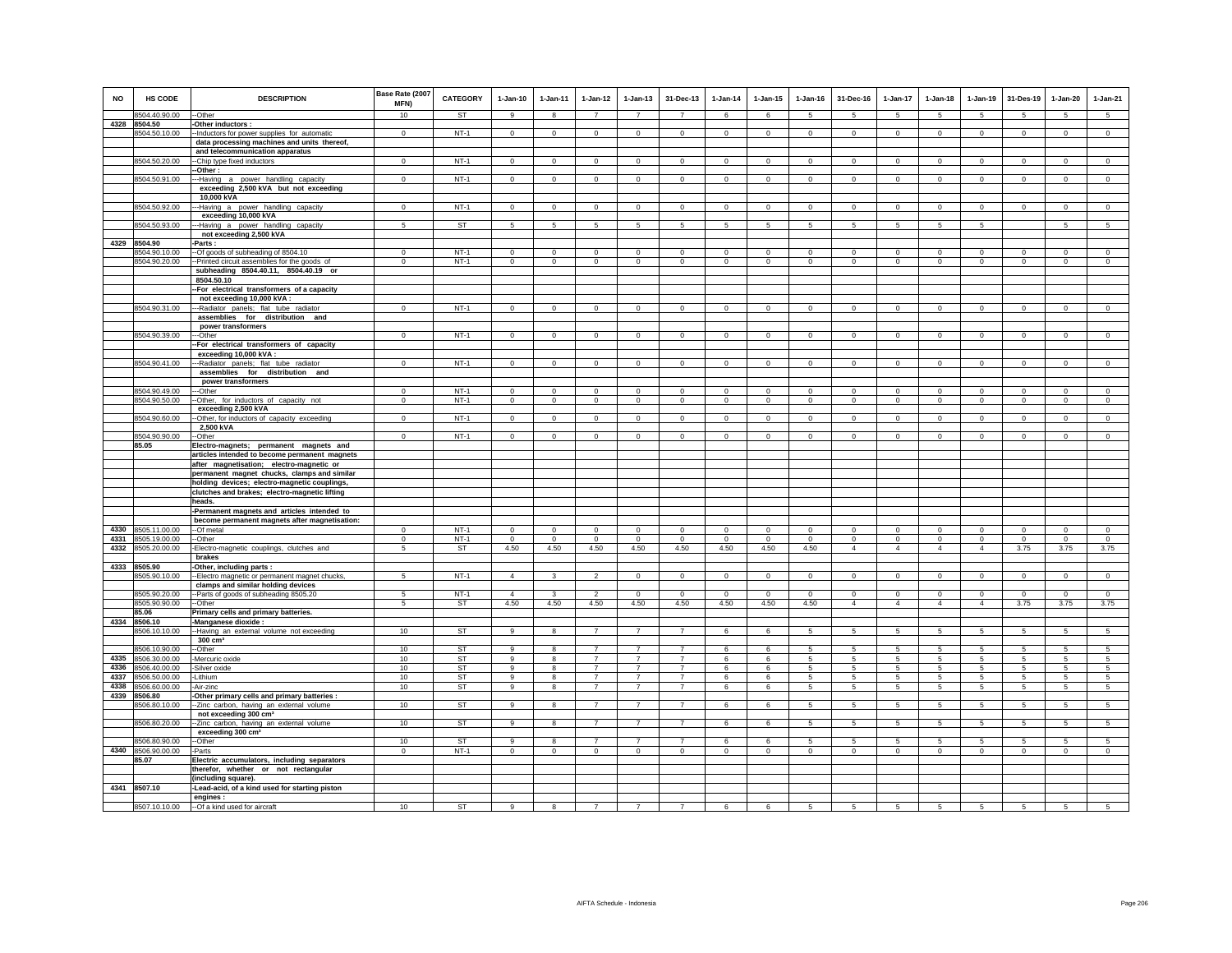| <b>NO</b> | HS CODE                        | <b>DESCRIPTION</b>                                                   | Base Rate (2007<br>MFN) | <b>CATEGORY</b>  | $1-Jan-10$                       | 1-Jan-11                       | $1 - Jan-12$                     | $1-Jan-13$                    | 31-Dec-13                        | $1-Jan-14$                       | $1-Jan-15$                    | $1 - Jan-16$                  | 31-Dec-16                     | $1-Jan-17$                    | $1-Jan-18$                    | $1-Jan-19$                    | 31-Des-19                     | $1-Jan-20$                    | $1-Jan-21$                |
|-----------|--------------------------------|----------------------------------------------------------------------|-------------------------|------------------|----------------------------------|--------------------------------|----------------------------------|-------------------------------|----------------------------------|----------------------------------|-------------------------------|-------------------------------|-------------------------------|-------------------------------|-------------------------------|-------------------------------|-------------------------------|-------------------------------|---------------------------|
|           | 8507.10.90.00                  | --Other                                                              | 15                      | <b>ST</b>        | 14                               | 13                             | 12                               | 11                            | 11                               | 10                               | 8                             | 6                             | -5                            | 5                             | 5                             | -5                            | 5                             | 5                             | 5                         |
| 4342      | 8507.20                        | Other lead-acid accumulators :                                       |                         |                  |                                  |                                |                                  |                               |                                  |                                  |                               |                               |                               |                               |                               |                               |                               |                               |                           |
|           | 8507.20.10.00                  | --Of a kind used for aircraft                                        | 15                      | <b>ST</b>        | 14                               | 13                             | 12                               | 11                            | 11                               | 10                               | 8                             | 6                             | 5                             | 5                             | $5\overline{5}$               | 5                             | 5                             | 5                             | 5                         |
|           | 8507.20.90.00                  | -Other                                                               | 15                      | <b>ST</b>        | 14                               | 13                             | 12                               | 11                            | 11                               | 10                               | 8                             | 6                             | -5                            | 5                             | 5                             | 5                             | 5                             | 5                             | 5                         |
| 4343      | 8507.30.00.00                  | Nickel-cadmium                                                       | 10                      | <b>ST</b>        | 9                                | 8                              | $\overline{7}$                   | $\overline{7}$                | $\overline{7}$                   | 6                                | 6                             | 5                             | 5                             | 5                             | 5                             | 5                             | 5                             | 5                             | 5                         |
| 4344      | 8507.40.00.00                  | Nickel-iron                                                          | 10                      | <b>ST</b>        | 9                                | 8                              | $\overline{7}$                   | $\overline{7}$                | $\overline{7}$                   | 6                                | 6                             | 5                             | 5                             | 5                             | 5                             | 5                             | 5                             | 5                             | 5                         |
|           | 4345 8507.80                   | Other accumulators :                                                 |                         |                  |                                  |                                |                                  |                               |                                  |                                  |                               |                               |                               |                               |                               |                               |                               |                               |                           |
|           | 8507.80.11.00                  | -Lithium ion accumulators<br>--Of a kind used for laptop (including  | 15                      | <b>ST</b>        | 14                               | 13                             | 12                               | 11                            | 11                               | 10                               | 8                             | $\epsilon$                    | -5                            | 5                             | -5                            | 5                             | 5                             | 5                             | 5                         |
|           |                                | notebook and subnotebook) computers                                  |                         |                  |                                  |                                |                                  |                               |                                  |                                  |                               |                               |                               |                               |                               |                               |                               |                               |                           |
|           | 8507.80.19.00                  | --Other                                                              | 15                      | ST               | 14                               | 13                             | 12                               | 11                            | 11                               | 10                               | 8                             | 6                             | 5                             | 5                             | 5                             | 5                             | 5                             | 5                             | 5                         |
|           | 8507.80.20.00                  | --Other, of a kind used for aircraft                                 | 15                      | ST               | 14                               | 13                             | 12                               | 11                            | 11                               | 10                               | 8                             | 6                             | 5                             | 5                             | 5                             | 5                             | 5                             | 5                             | 5                         |
|           | 8507.80.90.00                  | --Other                                                              | 15                      | <b>ST</b>        | 14                               | 13                             | 12                               | 11                            | 11                               | 10                               | 8                             | 6                             | 5                             | 5                             | 5                             | 5                             | $\overline{5}$                | 5                             | 5                         |
| 4346      | 8507.90                        | Parts :                                                              |                         |                  |                                  |                                |                                  |                               |                                  |                                  |                               |                               |                               |                               |                               |                               |                               |                               |                           |
|           |                                | -Plates:                                                             |                         |                  |                                  |                                |                                  |                               |                                  |                                  |                               |                               |                               |                               |                               |                               |                               |                               |                           |
|           | 8507.90.11.00<br>8507.90.12.00 | --Of goods of subheading 8507.10.90<br>--Of a kind used for aircraft | 5<br>5                  | $NT-1$<br>$NT-1$ | $\overline{4}$<br>$\overline{4}$ | $\mathbf{3}$<br>$\overline{3}$ | $\overline{2}$<br>$\overline{2}$ | $\mathsf 0$<br>$\overline{0}$ | $\overline{0}$<br>$\overline{0}$ | $\overline{0}$<br>$\overline{0}$ | $\mathsf 0$<br>$\overline{0}$ | $\mathbf 0$<br>$\overline{0}$ | $\mathsf 0$<br>$\overline{0}$ | $\mathbf 0$<br>$\overline{0}$ | $\mathbf 0$<br>$\overline{0}$ | $\mathbf 0$<br>$\overline{0}$ | $\mathbf 0$<br>$\overline{0}$ | $\mathsf 0$<br>$\overline{0}$ | $\circ$<br>$\overline{0}$ |
|           | 8507.90.19.00                  | --Other                                                              | 15                      | ST               | 14                               | 13                             | 12                               | 11                            | 11                               | 10                               | 8                             | 6                             | 5                             | 5                             | 5                             | 5                             | 5                             | 5                             | 5                         |
|           |                                | -Other:                                                              |                         |                  |                                  |                                |                                  |                               |                                  |                                  |                               |                               |                               |                               |                               |                               |                               |                               |                           |
|           | 8507.90.91.00                  | --Of a kind used for aircraft                                        | 15                      | <b>ST</b>        | 14                               | 13                             | 12                               | 11                            | 11                               | 10                               | 8                             | -6                            | -5                            | 5                             | -5                            | 5                             | 5                             | 5                             | 5                         |
|           | 8507.90.92.00                  | -Battery separators in sheets, rolls or                              | -5                      | ST               | 5                                | 5                              | 5                                | 5                             | 5                                | 5                                | 5                             | 5                             | 5.                            | 5                             | 5                             | 5                             |                               | 5                             | 5                         |
|           |                                | cut to size of materials other than poly                             |                         |                  |                                  |                                |                                  |                               |                                  |                                  |                               |                               |                               |                               |                               |                               |                               |                               |                           |
|           |                                | (vinyl chloride)                                                     |                         |                  |                                  |                                |                                  |                               |                                  |                                  |                               |                               |                               |                               |                               |                               |                               |                               |                           |
|           | 8507.90.93.00                  | ---Other, of goods of subheading 8507.10.90                          | 10                      | <b>ST</b>        | $\alpha$                         | 8                              | $\overline{7}$                   | $\overline{7}$                | $\overline{7}$                   | 6                                | 6                             | 5                             | 5                             | 5                             | 5.                            | 5                             | 5                             | 5                             | $\sqrt{5}$                |
|           | 8507.90.99.00                  | --Other                                                              | 10                      | <b>ST</b>        | 9                                | 8                              | $\overline{7}$                   | $\overline{7}$                | $\overline{7}$                   | 6                                | 6                             | 5                             | 5                             | 5                             | 5                             | 5                             | 5                             | 5                             | $5\overline{5}$           |
|           | 85.08                          | Vacuum cleaners.<br>With self-contained electric motor :             |                         |                  |                                  |                                |                                  |                               |                                  |                                  |                               |                               |                               |                               |                               |                               |                               |                               |                           |
|           | 4347 8508.11.00.00             | -Of a power not exceeding 1,500 W and having                         | 10                      | <b>ST</b>        | 9                                | 8                              | $\overline{7}$                   | $\overline{7}$                | $\overline{7}$                   | 6                                | 6                             | 5                             | $5\phantom{.0}$               | $5^{\circ}$                   | $5\phantom{.0}$               | $5\phantom{.0}$               | $5\phantom{.0}$               | $\sqrt{5}$                    | $5\overline{5}$           |
|           |                                | a dust bag or other receptable capacity not                          |                         |                  |                                  |                                |                                  |                               |                                  |                                  |                               |                               |                               |                               |                               |                               |                               |                               |                           |
|           |                                | exceeding 20 l                                                       |                         |                  |                                  |                                |                                  |                               |                                  |                                  |                               |                               |                               |                               |                               |                               |                               |                               |                           |
| 4348      | 8508.19.00.00                  | -Other                                                               | 10                      | <b>ST</b>        | 9                                | 8                              | $\overline{7}$                   | $\overline{7}$                | $\overline{7}$                   | 6                                | 6                             | 5                             | 5                             | 5                             | 5                             | 5                             | 5                             | 5                             | 5                         |
| 4349      | 8508.60.00.00                  | -Other vacuum cleaners                                               | 10                      | ST               | 9                                | 8                              | $\overline{7}$                   | $\overline{7}$                | $\overline{7}$                   | 6                                | 6                             | 5                             | 5                             | 5                             | 5                             | 5                             | 5                             | 5                             | 5                         |
|           | 4350 8508.70.00                | Parts:                                                               |                         |                  |                                  |                                |                                  |                               |                                  |                                  |                               |                               |                               |                               |                               |                               |                               |                               |                           |
|           | 8508.70.00.10                  | -- For domestic use                                                  | 5                       | $NT-1$           | $\Lambda$                        | $\mathbf{3}$                   | $\overline{2}$                   | $\mathbf 0$                   | $\mathbf 0$                      | $\mathbb O$                      | $\mathbf 0$                   | $\Omega$                      | $\mathbf 0$                   | $\mathbf 0$                   | $\Omega$                      | $\mathbf 0$                   | $\mathbf 0$                   | $\mathbf 0$                   | $\mathbf 0$               |
|           | 8508.70.00.90<br>85.09         | --Other<br>Electro-mechanical domestic appliances with               | $\circ$                 | $NT-1$           | $\circ$                          | $\circ$                        | $\mathbf{0}$                     | $\mathbf{0}$                  | $\Omega$                         | $\mathbf{0}$                     | $\mathbf{0}$                  | $\mathbf 0$                   | $\circ$                       | $\circ$                       | $\mathbf 0$                   | $\mathbf 0$                   | $\Omega$                      | $\mathbf{0}$                  | $\circ$                   |
|           |                                | self-contained electric motor, other than                            |                         |                  |                                  |                                |                                  |                               |                                  |                                  |                               |                               |                               |                               |                               |                               |                               |                               |                           |
|           |                                | vacuum cleaners of heading 85.08.                                    |                         |                  |                                  |                                |                                  |                               |                                  |                                  |                               |                               |                               |                               |                               |                               |                               |                               |                           |
|           | 4351 8509.40.00.00             | -Food grinders and mixers; fruit or vegetable                        | 10                      | <b>ST</b>        | 9                                | 8                              | $\overline{7}$                   | $\overline{7}$                | $\overline{7}$                   | 6                                | 6                             | 5                             | 5                             | $5\phantom{.0}$               | 5                             | 5                             | $5\phantom{.0}$               | $\sqrt{5}$                    | 5                         |
|           |                                | juice extractors                                                     |                         |                  |                                  |                                |                                  |                               |                                  |                                  |                               |                               |                               |                               |                               |                               |                               |                               |                           |
| 4352      | 8509.80                        | -Other appliances :                                                  |                         |                  |                                  |                                |                                  |                               |                                  |                                  |                               |                               |                               |                               |                               |                               |                               |                               |                           |
|           | 8509.80.10.00                  | -Floor polishers                                                     | 10                      | <b>ST</b>        | 9                                | 8                              | $\overline{7}$                   | $\overline{7}$                | $\overline{7}$                   | 6                                | 6                             | 5                             | 5                             | 5                             | 5                             | 5                             | 5                             | 5                             | 5                         |
|           | 8509.80.90.00<br>8509.90       | -Other                                                               | 10                      | <b>ST</b>        | $\alpha$                         | 8                              | $\overline{7}$                   | $\overline{7}$                | $\overline{7}$                   | 6                                | 6                             | 5                             | -5                            | 5                             | 5                             | $\,$ 5 $\,$                   | 5                             | 5                             | 5                         |
| 4353      | 8509.90.10.00                  | -Parts:<br>-Of goods of subheading 8509.80.10                        | 5                       | $NT-1$           | $\overline{4}$                   | $\mathbf{3}$                   | $\overline{2}$                   | $\mathsf 0$                   | $\mathsf 0$                      | $\mathbf 0$                      | $\mathsf 0$                   | $\mathbf 0$                   | $\mathsf 0$                   | $\mathbf 0$                   | $\mathbf 0$                   | $\mathbf 0$                   | $\mathbf 0$                   | $\mathsf 0$                   | $\circ$                   |
|           | 8509.90.20.00                  | --Of goods of subheading 8509.40.00                                  | 5                       | ST               | 4.50                             | 4.50                           | 4.50                             | 4.50                          | 4.50                             | 4.50                             | 4.50                          | 4.50                          | $\overline{4}$                | $\overline{4}$                | $\overline{4}$                | $\overline{4}$                | 3.75                          | 3.75                          | 3.75                      |
|           |                                | or 8509.80.90                                                        |                         |                  |                                  |                                |                                  |                               |                                  |                                  |                               |                               |                               |                               |                               |                               |                               |                               |                           |
|           | 85.10                          | Shavers, hair clippers and hair - removing                           |                         |                  |                                  |                                |                                  |                               |                                  |                                  |                               |                               |                               |                               |                               |                               |                               |                               |                           |
|           |                                | appliances, with self-contained electric motor.                      |                         |                  |                                  |                                |                                  |                               |                                  |                                  |                               |                               |                               |                               |                               |                               |                               |                               |                           |
| 4354      | 8510.10.00.00                  | -Shavers                                                             | 10                      | <b>ST</b>        | 9                                | 8                              | $\overline{7}$                   | $\overline{7}$                | $\overline{7}$                   | 6                                | 6                             | 5                             | 5                             | 5                             | 5                             | 5                             | 5                             | 5                             | 5                         |
| 4355      | 8510.20.00.00                  | -Hair clippers                                                       | 10                      | ST               | 9                                | 8                              | $\overline{7}$                   | $\overline{7}$                | $\overline{7}$                   | 6                                | 6                             | 5                             | 5                             | 5                             | $\,$ 5 $\,$                   | 5                             | $\sqrt{5}$                    | $\,$ 5 $\,$                   | $\overline{5}$            |
| 4356      | 8510.30.00.00                  | -Hair-removing appliances                                            | 5                       | $NT-1$           | $\overline{4}$<br>$\Delta$       | 3                              | $\overline{2}$                   | $\mathbf 0$                   | $\mathbf 0$                      | $\mathbf 0$                      | $\mathbf 0$                   | $\mathbf 0$                   | $\circ$                       | $\mathbf 0$                   | $\circ$                       | $\mathbf 0$                   | $\circ$                       | $\mathbf 0$                   | $\circ$                   |
|           | 4357 8510.90.00.00<br>85.11    | -Parts<br>Electrical ignition or starting equipment of               | 5                       | $NT-1$           |                                  | $\overline{\mathbf{3}}$        | 2                                | $\mathbf 0$                   | $\mathbf 0$                      | $\circ$                          | $\mathbf 0$                   | $\Omega$                      | $\Omega$                      | $\mathbf 0$                   | $\Omega$                      | $\mathbf 0$                   | $\circ$                       | $\circ$                       | $\Omega$                  |
|           |                                | a kind used for spark-ignition or compression-                       |                         |                  |                                  |                                |                                  |                               |                                  |                                  |                               |                               |                               |                               |                               |                               |                               |                               |                           |
|           |                                | ignition internal combustion engines (for                            |                         |                  |                                  |                                |                                  |                               |                                  |                                  |                               |                               |                               |                               |                               |                               |                               |                               |                           |
|           |                                | example, ignition magnetos, magneto-dynamos                          |                         |                  |                                  |                                |                                  |                               |                                  |                                  |                               |                               |                               |                               |                               |                               |                               |                               |                           |
|           |                                | ignition coils, sparking plugs and glow plugs,                       |                         |                  |                                  |                                |                                  |                               |                                  |                                  |                               |                               |                               |                               |                               |                               |                               |                               |                           |
|           |                                | starter motors); generators (for example,                            |                         |                  |                                  |                                |                                  |                               |                                  |                                  |                               |                               |                               |                               |                               |                               |                               |                               |                           |
|           |                                | dynamos, alternators) and cut-outs of a kind                         |                         |                  |                                  |                                |                                  |                               |                                  |                                  |                               |                               |                               |                               |                               |                               |                               |                               |                           |
|           |                                | used in conjunction with such engines.                               |                         |                  |                                  |                                |                                  |                               |                                  |                                  |                               |                               |                               |                               |                               |                               |                               |                               |                           |
| 4358      | 8511.10<br>8511.10.10.00       | -Sparking plugs :<br>-- Of a kind suitable for aircraft engines      | $^{\circ}$              | $NT-1$           | $\mathbf 0$                      | $\mathbf 0$                    | $\mathbf 0$                      | $\mathbf 0$                   | $\mathbf 0$                      | $^{\circ}$                       | $\mathbf 0$                   | $\mathbf 0$                   | $\mathbf 0$                   | $\mathbf 0$                   | $\mathbf 0$                   | $^{\circ}$                    | $\mathbf 0$                   | $\mathbf 0$                   | $\mathbb O$               |
|           | 8511.10.90.00                  | --Other                                                              | 15                      | ST               | 14                               | 13                             | 12                               | 11                            | 11                               | 10                               | $\mathbf{R}$                  | -6                            | 5                             | 5                             | 5                             | -5                            | 5                             | 5                             | 5                         |
| 4359      | 8511.20.00.00                  | -Ignition magnetos; magneto-dynamos; magnetic                        | $5\overline{)}$         | <b>ST</b>        | 4.50                             | 4.50                           | 4.50                             | 4.50                          | 4.50                             | 4.50                             | 4.50                          | 4.50                          | $\overline{4}$                | $\overline{4}$                | $\overline{4}$                | $\overline{4}$                | 3.75                          | 3.75                          | 3.75                      |
|           |                                | flywheels                                                            |                         |                  |                                  |                                |                                  |                               |                                  |                                  |                               |                               |                               |                               |                               |                               |                               |                               |                           |
| 4360      | 8511.30                        | -Distributors; ignition coils :                                      |                         |                  |                                  |                                |                                  |                               |                                  |                                  |                               |                               |                               |                               |                               |                               |                               |                               |                           |
|           | 8511.30.20.00                  | -- Unassembled distributors and unassembled                          | 5                       | $NT-1$           | $\overline{4}$                   | $\mathbf{3}$                   | $\overline{2}$                   | $\mathbf 0$                   | $\mathbf 0$                      | $\mathbf{0}$                     | $\mathbf 0$                   | $\circ$                       | $\circ$                       | $\mathbf 0$                   | $\circ$                       | $\mathbf 0$                   | $\mathbf{0}$                  | $\mathbf 0$                   | $\circ$                   |
|           |                                | ignition coils, excluding those of a kind                            |                         |                  |                                  |                                |                                  |                               |                                  |                                  |                               |                               |                               |                               |                               |                               |                               |                               |                           |
|           |                                | used for aircraft engines                                            |                         |                  |                                  |                                |                                  |                               |                                  |                                  |                               |                               |                               |                               |                               |                               |                               |                               |                           |
|           | 8511.30.90.00                  | -Other                                                               | 5                       | <b>ST</b>        | 4.50                             | 4.50                           | 4.50                             | 4.50                          | 4.50                             | 4.50                             | 4.50                          | 4.50                          | $\overline{4}$                | $\overline{4}$                | $\overline{4}$                | $\overline{4}$                | 3.75                          | 3.75                          | 3.75                      |
|           | 4361 8511.40                   | -Starter motors and dual purpose starter-                            |                         |                  |                                  |                                |                                  |                               |                                  |                                  |                               |                               |                               |                               |                               |                               |                               |                               |                           |
|           | 8511.40.10.00                  | generators :<br>-- Of a kind used for aircraft engines               | 5                       | $NT-1$           | $\overline{4}$                   | $\mathbf{3}$                   | $\overline{\phantom{a}}$         | $\Omega$                      | $\Omega$                         | $\Omega$                         | $\Omega$                      | $\Omega$                      | $\Omega$                      | $\Omega$                      | $\Omega$                      | $\Omega$                      | $\overline{0}$                | $\Omega$                      | $\overline{0}$            |
|           | 8511.40.20.00                  | --Other unassembled starter motors                                   | 5                       | ST               | 5                                | 5                              | 5                                | 5                             | 5                                | 5                                | 5                             | 5                             | 5                             | 5                             | 5                             | 5                             |                               | 5                             | 5                         |
|           |                                | 8511.40.30.00 -Starter motors for vehicles of headings               | 15                      | ST               | 14                               | 13                             | 12                               | 11                            | 11                               | 10                               | 8                             | 6                             | 5                             | 5                             | 5                             | 5                             | 5                             | 5                             | 5                         |
|           |                                |                                                                      |                         |                  |                                  |                                |                                  |                               |                                  |                                  |                               |                               |                               |                               |                               |                               |                               |                               |                           |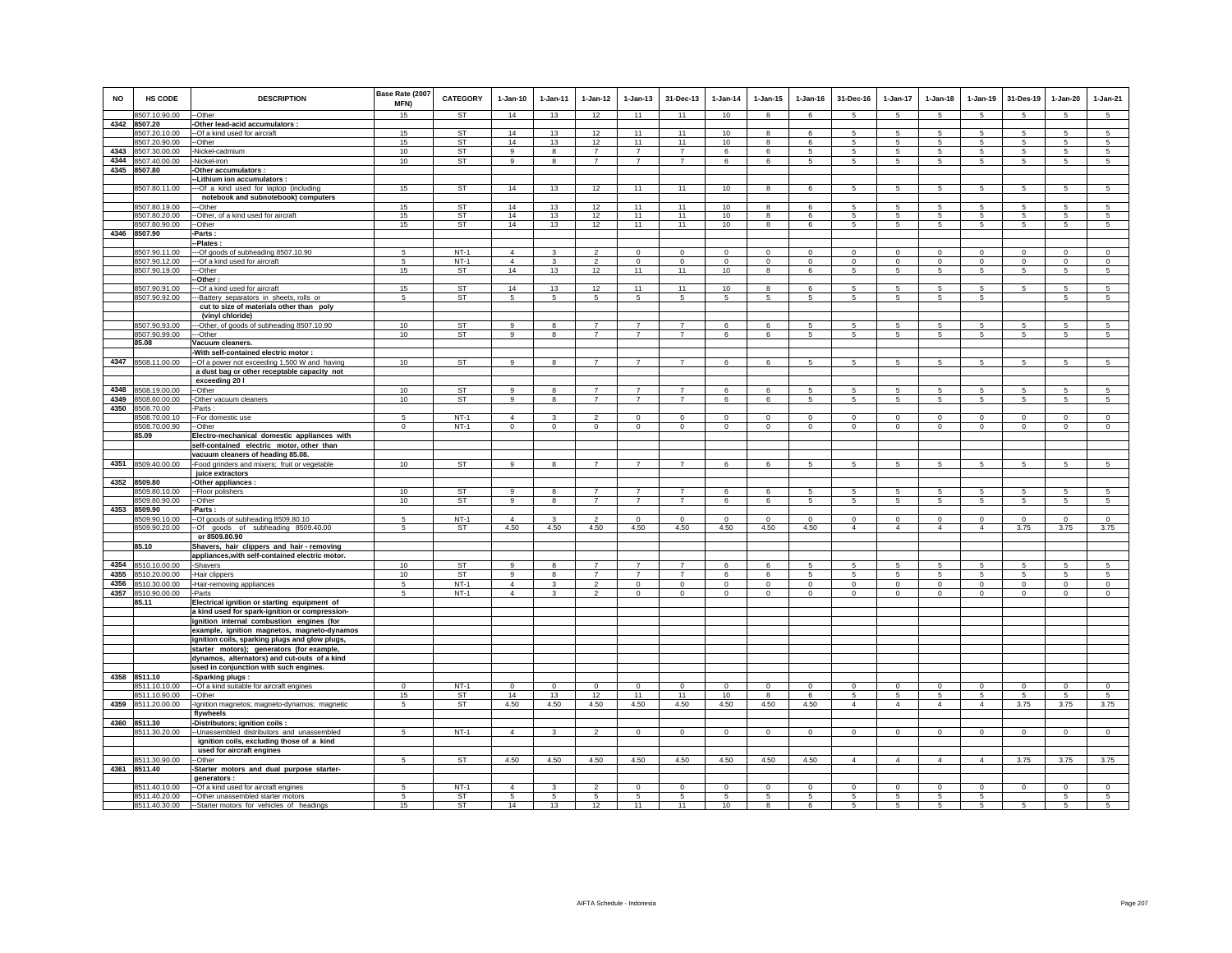| <b>NO</b> | <b>HS CODE</b>                 | <b>DESCRIPTION</b><br>87.01 to 87.05                                                         | Base Rate (2007<br>MFN) | <b>CATEGORY</b>     | $1-Jan-10$                       | $1-Jan-11$           | $1-Jan-12$             | $1-Jan-13$              | 31-Dec-13               | $1-Jan-14$               | $1 - Jan-15$            | $1-Jan-16$       | 31-Dec-16                        | 1-Jan-17                         | $1-Jan-18$                       | $1-Jan-19$                       | 31-Des-19           | $1-Jan-20$              | $1-Jan-21$          |
|-----------|--------------------------------|----------------------------------------------------------------------------------------------|-------------------------|---------------------|----------------------------------|----------------------|------------------------|-------------------------|-------------------------|--------------------------|-------------------------|------------------|----------------------------------|----------------------------------|----------------------------------|----------------------------------|---------------------|-------------------------|---------------------|
|           | 8511.40.90.00                  | $-Other$                                                                                     |                         | <b>ST</b>           | 4.50                             | 4.50                 | 4.50                   | 4.50                    | 4.50                    | 4.50                     | 4.50                    | 4.50             | $\overline{4}$                   | $\overline{4}$                   | $\overline{4}$                   | $\overline{4}$                   | 3.75                | 3.75                    | 3.75                |
|           | 4362 8511.50                   | -Other generators :                                                                          |                         |                     |                                  |                      |                        |                         |                         |                          |                         |                  |                                  |                                  |                                  |                                  |                     |                         |                     |
|           | 8511.50.10.00                  | -- Of a kind used for aircraft engines                                                       | 5<br>-5                 | $NT-1$<br>$NT-1$    | $\overline{4}$<br>$\overline{4}$ | 3                    | $\overline{2}$         | $\mathbf 0$<br>$\Omega$ | $\mathsf 0$<br>$\Omega$ | $^{\circ}$               | $\mathbf 0$<br>$\Omega$ | $\mathbf 0$      | $\mathbf 0$<br>$\Omega$          | $\mathbf 0$                      | $\mathbf 0$<br>$\Omega$          | $\mathbf 0$<br>$\Omega$          | $\overline{0}$      | $\mathbf 0$<br>$\Omega$ | $\mathsf 0$         |
|           | 8511.50.20.00<br>8511.50.30.00 | --Other unassembled alternators<br>-Other alternators for vehicles of headings               | 15                      | ST                  | 14                               | 3<br>13              | $\overline{2}$<br>12   | 11                      | 11                      | $^{\circ}$<br>10         | 8                       | $^{\circ}$<br>6  | 5                                | $\circ$<br>5                     | $5\overline{5}$                  | 5                                | $\mathbf{0}$<br>5   | 5                       | $^{\circ}$<br>5     |
|           |                                | 87.01 to 87.05                                                                               |                         |                     |                                  |                      |                        |                         |                         |                          |                         |                  |                                  |                                  |                                  |                                  |                     |                         |                     |
|           | 8511.50.90.00                  | -Other                                                                                       | 5                       | $NT-2$              | $\overline{4}$                   | $\overline{4}$       | $\mathbf{3}$           | 3                       | 3                       | $\overline{\phantom{a}}$ | $\mathcal{P}$           |                  | $\mathbf 0$                      | $\circ$                          | $\mathbf 0$                      | $\mathbf 0$                      | $\mathbf 0$         | $\mathbf 0$             | $\circ$             |
|           | 4363 8511.80.00.00             | -Other equipment                                                                             | 5                       | ST                  | 4.50                             | 4.50                 | 4.50                   | 4.50                    | 4.50                    | 4.50                     | 4.50                    | 4.50             | $\overline{4}$                   | $\overline{4}$                   | $\overline{4}$                   | $\overline{4}$                   | 3.75                | 3.75                    | 3.75                |
|           | 4364 8511.90<br>8511.90.00.10  | -Parts:<br>--Of goods for aircraft engines                                                   | $\Omega$                | $NT-1$              | $\Omega$                         | $\Omega$             | $\Omega$               | $\mathbf{0}$            | $\overline{0}$          | $\circ$                  | $\mathbf 0$             | $\Omega$         | $\mathbf 0$                      | $\overline{0}$                   | $\circ$                          | $\circ$                          | $\circ$             | $\mathbf 0$             | $\overline{0}$      |
|           |                                | -Other:                                                                                      |                         |                     |                                  |                      |                        |                         |                         |                          |                         |                  |                                  |                                  |                                  |                                  |                     |                         |                     |
|           | 8511.90.00.91                  | --Contact points                                                                             | $\Omega$                | $NT-1$              | $\Omega$                         | $\Omega$             | $\overline{0}$         | $\mathbf 0$             | $\overline{0}$          | $\mathbf 0$              | $\Omega$                | $\,0\,$          | $\mathbf 0$                      | $\mathbf 0$                      | $\mathbf 0$                      | $\mathbf 0$                      | $\circ$             | $\mathbf 0$             | $\mathbf 0$         |
|           | 8511.90.00.99                  | --Other                                                                                      | 5                       | ST                  | 4.50                             | 4.50                 | 4.50                   | 4.50                    | 4.50                    | 4.50                     | 4.50                    | 4.50             | $\overline{4}$                   | $\overline{4}$                   | $\overline{4}$                   | $\overline{4}$                   | 3.75                | 3.75                    | 3.75                |
|           | 85.12                          | Electrical lighting or signalling equipment                                                  |                         |                     |                                  |                      |                        |                         |                         |                          |                         |                  |                                  |                                  |                                  |                                  |                     |                         |                     |
|           |                                | (excluding articles of heading 85.39),                                                       |                         |                     |                                  |                      |                        |                         |                         |                          |                         |                  |                                  |                                  |                                  |                                  |                     |                         |                     |
|           |                                | windscreen wipers, defrosters and demisters,<br>of a kind used for cycles or motor vehicles. |                         |                     |                                  |                      |                        |                         |                         |                          |                         |                  |                                  |                                  |                                  |                                  |                     |                         |                     |
|           | 4365 8512.10.00.00             | -Lighting or visual signalling equipment of a                                                | 5                       | $NT-1$              | $\overline{4}$                   | $\mathbf{3}$         | $\overline{2}$         | $\mathsf 0$             | $\mathbf{0}$            | $\mathbf 0$              | $\mathbf{0}$            | $\circ$          | $\Omega$                         | $\mathbf 0$                      | $\circ$                          | $\mathbf 0$                      | $\mathbf 0$         | $\mathsf 0$             | $\overline{0}$      |
|           |                                | kind used on bicycles                                                                        |                         |                     |                                  |                      |                        |                         |                         |                          |                         |                  |                                  |                                  |                                  |                                  |                     |                         |                     |
|           | 4366 8512.20                   | -Other lighting or visual signalling                                                         |                         |                     |                                  |                      |                        |                         |                         |                          |                         |                  |                                  |                                  |                                  |                                  |                     |                         |                     |
|           |                                | equipment:                                                                                   | 5                       | ST                  |                                  | 4.50                 | 4.50                   |                         |                         | 4.50                     | 4.50                    |                  | $\overline{4}$                   | $\overline{4}$                   | $\overline{4}$                   | $\overline{4}$                   | 3.75                |                         | 3.75                |
|           | 8512.20.10.00<br>8512.20.20.00 | -- For motor cars, assembled<br>-Unassembled lighting or visual signaling                    | 5                       | <b>ST</b>           | 4.50<br>4.50                     | 4.50                 | 4.50                   | 4.50<br>4.50            | 4.50<br>4.50            | 4.50                     | 4.50                    | 4.50<br>4.50     | $\overline{4}$                   | $\overline{4}$                   | $\overline{4}$                   | $\overline{4}$                   | $\mathbf{0}$        | 3.75<br>$\mathbf{0}$    | $\mathbf{0}$        |
|           |                                | equipment                                                                                    |                         |                     |                                  |                      |                        |                         |                         |                          |                         |                  |                                  |                                  |                                  |                                  |                     |                         |                     |
|           | 8512.20.90.00                  | -Other                                                                                       | 5                       | <b>ST</b>           | 4.50                             | 4.50                 | 4.50                   | 4.50                    | 4.50                    | 4.50                     | 4.50                    | 4.50             | $\overline{4}$                   | $\overline{4}$                   | $\overline{4}$                   | $\overline{4}$                   | 3.75                | 3.75                    | 3.75                |
|           | 4367 8512.30                   | Sound signalling equipment :                                                                 |                         |                     |                                  |                      |                        |                         |                         |                          |                         |                  |                                  |                                  |                                  |                                  |                     |                         |                     |
|           | 8512.30.10.00<br>8512.30.20.00 | -Horns and sirens, assembled<br>-Unassembled sound signalling equipment                      | -5<br>5                 | <b>ST</b><br>$NT-1$ | 4.50<br>$\overline{4}$           | 4.50<br>$\mathbf{3}$ | 4.50<br>$\overline{2}$ | 4.50<br>$\mathsf 0$     | 4.50<br>$\mathbf 0$     | 4.50<br>$\Omega$         | 4.50<br>$\Omega$        | 4.50<br>$\Omega$ | 4<br>$\mathbf 0$                 | $\overline{4}$<br>$\mathbf 0$    | $\Delta$<br>$\mathbf 0$          | $\overline{4}$<br>$\mathbf 0$    | 3.75<br>$\mathbf 0$ | 3.75<br>$\mathsf 0$     | 3.75<br>$\mathsf 0$ |
|           | 8512.30.90.00                  | --Other                                                                                      | 5                       | ST                  | 4.50                             | 4.50                 | 4.50                   | 4.50                    | 4.50                    | 4.50                     | 4.50                    | 4.50             | $\overline{4}$                   | $\overline{4}$                   | $\overline{4}$                   | $\overline{4}$                   | 3.75                | 3.75                    | 3.75                |
|           | 4368 8512.40.00.00             | -Windscreen wipers, defrosters and demisters                                                 | 5                       | <b>ST</b>           | 4.50                             | 4.50                 | 4.50                   | 4.50                    | 4.50                    | 4.50                     | 4.50                    | 4.50             | $\overline{4}$                   | $\overline{4}$                   | $\overline{4}$                   | $\overline{4}$                   | 3.75                | 3.75                    | 3.75                |
|           | 4369 8512.90                   | -Parts:                                                                                      |                         |                     |                                  |                      |                        |                         |                         |                          |                         |                  |                                  |                                  |                                  |                                  |                     |                         |                     |
|           | 8512.90.10.00<br>8512.90.20.00 | -Of goods of subheading 8512.10<br>-Of goods of subheadings 8512.20, 8512.30 or              | -5<br>5                 | ST<br>ST            | 4.50<br>4.50                     | 4.50<br>4.50         | 4.50<br>4.50           | 4.50<br>4.50            | 4.50<br>4.50            | 4.50<br>4.50             | 4.50<br>4.50            | 4.50<br>4.50     | $\overline{4}$<br>$\overline{4}$ | $\overline{4}$<br>$\overline{4}$ | $\overline{4}$<br>$\overline{4}$ | $\overline{4}$<br>$\overline{4}$ | 3.75<br>3.75        | 3.75<br>3.75            | 3.75<br>3.75        |
|           |                                | 8512.40                                                                                      |                         |                     |                                  |                      |                        |                         |                         |                          |                         |                  |                                  |                                  |                                  |                                  |                     |                         |                     |
|           | 85.13                          | Portable electric lamps designed to function                                                 |                         |                     |                                  |                      |                        |                         |                         |                          |                         |                  |                                  |                                  |                                  |                                  |                     |                         |                     |
|           |                                | by their own source of energy (for example,                                                  |                         |                     |                                  |                      |                        |                         |                         |                          |                         |                  |                                  |                                  |                                  |                                  |                     |                         |                     |
|           |                                | dry batteries, accumulators, magnetos), other                                                |                         |                     |                                  |                      |                        |                         |                         |                          |                         |                  |                                  |                                  |                                  |                                  |                     |                         |                     |
|           | 4370 8513.10                   | than lighting equipment of heading 85.12.<br>-Lamps:                                         |                         |                     |                                  |                      |                        |                         |                         |                          |                         |                  |                                  |                                  |                                  |                                  |                     |                         |                     |
|           | 8513.10.10.00                  | --Miners' helmet lamps                                                                       | 5                       | $NT-1$              | $\overline{4}$                   | 3                    | $\overline{2}$         | $\circ$                 | $^{\circ}$              | $^{\circ}$               | $\circ$                 | $^{\circ}$       | $\Omega$                         | $\circ$                          | $\Omega$                         | $^{\circ}$                       | $\mathbf{0}$        | $\circ$                 | $^{\circ}$          |
|           | 8513.10.20.00                  | -Quarrymen's lamps                                                                           | -5                      | $NT-1$              | $\overline{4}$                   | 3                    | $\overline{2}$         | $\mathbf{0}$            | $\overline{0}$          | $\mathbf{0}$             | $\circ$                 | $\circ$          | $\Omega$                         | $\circ$                          | $\mathbf{0}$                     | $\mathbf{0}$                     | $\mathbf 0$         | $\Omega$                | $\mathbf{0}$        |
|           | 8513.10.90.00                  | -Other                                                                                       | 10                      | ST                  | 9                                | 8                    | $\overline{7}$         | $\overline{7}$          | $\overline{7}$          | 6                        | 6                       | 5                | 5                                | 5                                | $5\overline{5}$                  | 5                                | 5                   | 5                       | 5                   |
|           | 4371 8513.90<br>8513.90.30.00  | -Parts :<br>--Flashlight reflectors; flashlight switch                                       | 5                       | $NT-1$              | $\overline{4}$                   | 3                    | $\overline{2}$         | $\mathbf 0$             | $\overline{0}$          | $\overline{0}$           | $\mathbf 0$             | $\Omega$         | $\mathbf 0$                      | $\overline{0}$                   | $\mathbf{0}$                     | $\overline{0}$                   | $\overline{0}$      | $\mathbf{0}$            | $\overline{0}$      |
|           |                                | slides of plastics                                                                           |                         |                     |                                  |                      |                        |                         |                         |                          |                         |                  |                                  |                                  |                                  |                                  |                     |                         |                     |
|           | 8513.90.90.00                  | --Other                                                                                      | 5                       | $NT-1$              | $\overline{4}$                   | 3                    | $\mathfrak{p}$         | $\Omega$                | $\Omega$                | $\mathbf 0$              | $\Omega$                | $\Omega$         | $\Omega$                         | $\mathbf 0$                      | $\Omega$                         | $\mathbf 0$                      | $\Omega$            | $\Omega$                | $\Omega$            |
|           | 85.14                          | Industrial or laboratory electric furnaces                                                   |                         |                     |                                  |                      |                        |                         |                         |                          |                         |                  |                                  |                                  |                                  |                                  |                     |                         |                     |
|           |                                | and ovens (including those functioning by                                                    |                         |                     |                                  |                      |                        |                         |                         |                          |                         |                  |                                  |                                  |                                  |                                  |                     |                         |                     |
|           |                                | induction or dielectric loss); other<br>industrial or laboratory equipment for the           |                         |                     |                                  |                      |                        |                         |                         |                          |                         |                  |                                  |                                  |                                  |                                  |                     |                         |                     |
|           |                                | heat treatment of materials by induction or                                                  |                         |                     |                                  |                      |                        |                         |                         |                          |                         |                  |                                  |                                  |                                  |                                  |                     |                         |                     |
|           |                                | dielectric loss.                                                                             |                         |                     |                                  |                      |                        |                         |                         |                          |                         |                  |                                  |                                  |                                  |                                  |                     |                         |                     |
|           | 4372 8514.10.00.00             | -Resistance heated furnaces and ovens                                                        | $\Omega$                | $NT-1$              | $\Omega$                         | $\Omega$             | $\circ$                | $\mathbf 0$             | $\Omega$                | $\mathbf 0$              | $\Omega$                | $\mathbf 0$      | $\Omega$                         | $\mathbf 0$                      | $\mathbf 0$                      | $\mathbf 0$                      | $\circ$             | $\Omega$                | $\Omega$            |
|           | 4373 8514.20                   | -Furnaces and ovens functioning by induction                                                 |                         |                     |                                  |                      |                        |                         |                         |                          |                         |                  |                                  |                                  |                                  |                                  |                     |                         |                     |
|           | 8514.20.20.00                  | or dielectric loss :<br>-- Electric furnaces or ovens for the                                | $\mathbf{0}$            | $NT-1$              | $\Omega$                         | $\mathbf 0$          | $\mathbf{0}$           | $\mathbf{0}$            | $\mathbf{0}$            | $\mathbf 0$              | $\mathbf{0}$            | $\circ$          | $\mathbf{0}$                     | $\mathbf{0}$                     | $\circ$                          | $\mathbf 0$                      | $\mathbf 0$         | $\mathbf{0}$            | $\circ$             |
|           |                                | manufacture of printed circuit board/printed                                                 |                         |                     |                                  |                      |                        |                         |                         |                          |                         |                  |                                  |                                  |                                  |                                  |                     |                         |                     |
|           |                                | wiring boards or printed circuit assemblies                                                  |                         |                     |                                  |                      |                        |                         |                         |                          |                         |                  |                                  |                                  |                                  |                                  |                     |                         |                     |
|           | 8514.20.90.00                  | -Other                                                                                       | $\Omega$                | $NT-1$              | $\circ$                          | $^{\circ}$           | $\circ$                | $\mathbf 0$             | $\mathbf{0}$            | $\circ$                  | $\circ$                 | $\circ$          | $\mathbf 0$                      | $\circ$                          | $\circ$                          | $\mathbf 0$                      | $\mathbf{0}$        | $\mathbf 0$             | $\circ$             |
|           | 4374 8514.30<br>8514.30.20.00  | Other furnaces and ovens:<br>-Electric furnaces or ovens for the                             | $\mathbf{0}$            | $NT-1$              | $\Omega$                         | $\circ$              | $\circ$                | $\mathsf 0$             | $\mathbf{0}$            | $\circ$                  | $\mathbf 0$             | $\Omega$         | $\Omega$                         | $\circ$                          | $\Omega$                         | $\circ$                          | $\circ$             | $\mathbf{0}$            | $\circ$             |
|           |                                | manufacture of printed circuit board/printed                                                 |                         |                     |                                  |                      |                        |                         |                         |                          |                         |                  |                                  |                                  |                                  |                                  |                     |                         |                     |
|           |                                | wiring boards or printed circuit assemblies                                                  |                         |                     |                                  |                      |                        |                         |                         |                          |                         |                  |                                  |                                  |                                  |                                  |                     |                         |                     |
|           | 8514.30.90.00                  | --Other                                                                                      | $\Omega$                | $NT-1$              | $\Omega$                         | $\Omega$             | $\Omega$               | $\Omega$                | $^{\circ}$              | $\Omega$                 | $\Omega$                | $\Omega$         | $\Omega$                         | $\Omega$                         | $\Omega$                         | $\Omega$                         | $\Omega$            | $\Omega$                | $\circ$             |
|           | 4375 8514.40.00.00             | -Other equipment for the heat treatment of                                                   | $\Omega$                | $NT-1$              | $\Omega$                         | $\mathbf 0$          | $\mathbf 0$            | $\overline{0}$          | $\mathbf 0$             | $\mathbf 0$              | $\mathbf 0$             | $\circ$          | $\mathbf 0$                      | $\overline{0}$                   | $\Omega$                         | $\mathbf 0$                      | $\circ$             | $\Omega$                | $\overline{0}$      |
|           | 4376 8514.90                   | materials by induction or dielectric loss<br>-Parts:                                         |                         |                     |                                  |                      |                        |                         |                         |                          |                         |                  |                                  |                                  |                                  |                                  |                     |                         |                     |
|           | 8514.90.20.00                  | -- Parts of industrial or laboratory electric                                                | $\circ$                 | $NT-1$              | $\circ$                          | $\circ$              | $\circ$                | $\circ$                 | $\mathbf{0}$            | $\circ$                  | $\circ$                 | $\mathsf 0$      | $\circ$                          | $\circ$                          | $\circ$                          | $\circ$                          | $\circ$             | $\mathsf 0$             | $\mathsf 0$         |
|           |                                | furnaces or ovens for the manufacture of                                                     |                         |                     |                                  |                      |                        |                         |                         |                          |                         |                  |                                  |                                  |                                  |                                  |                     |                         |                     |
|           |                                | printed circuit board/printed wiring boards or printed                                       |                         |                     |                                  |                      |                        |                         |                         |                          |                         |                  |                                  |                                  |                                  |                                  |                     |                         |                     |
|           |                                | circuit assemblies                                                                           | $\Omega$                | $NT-1$              | $\Omega$                         | $\Omega$             | $\Omega$               | $\Omega$                | $\Omega$                | $\Omega$                 | $\Omega$                | $\Omega$         | $\Omega$                         | $\Omega$                         | $\Omega$                         | $\Omega$                         | $\Omega$            | $\Omega$                | $\circ$             |
|           | 8514.90.90.00<br>85.15         | -Other<br>Electric (including electrically heated gas),                                      |                         |                     |                                  |                      |                        |                         |                         |                          |                         |                  |                                  |                                  |                                  |                                  |                     |                         |                     |
|           |                                | laser or other light or photon beam,                                                         |                         |                     |                                  |                      |                        |                         |                         |                          |                         |                  |                                  |                                  |                                  |                                  |                     |                         |                     |
|           |                                | ultrasonic, electron beam, magnetic pulse or                                                 |                         |                     |                                  |                      |                        |                         |                         |                          |                         |                  |                                  |                                  |                                  |                                  |                     |                         |                     |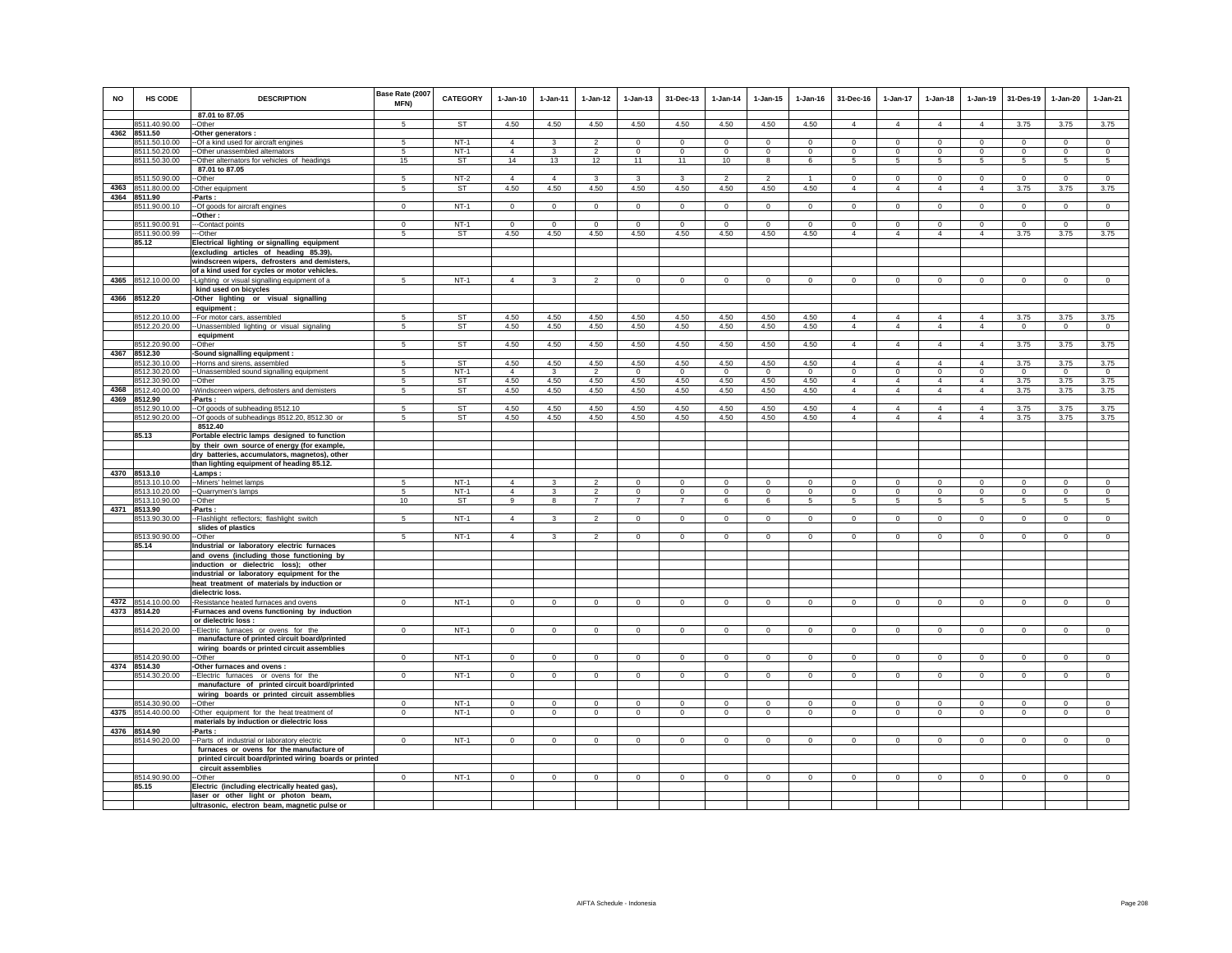| <b>NO</b> | HS CODE                             | <b>DESCRIPTION</b>                                                                       | Base Rate (2007<br><b>MFN)</b> | <b>CATEGORY</b> | $1 - Jan-10$   | $1 - Jan-11$   | $1 - Jan-12$            | $1 - Jan-13$    | 31-Dec-13               | $1 - Jan-14$    | $1 - Jan-15$             | $1 - Jan-16$   | 31-Dec-16           | $1 - Jan-17$                      | $1-Jan-18$                   | $1 - Jan-19$    | 31-Des-19      | $1 - Jan-20$    | $1-Jan-21$      |
|-----------|-------------------------------------|------------------------------------------------------------------------------------------|--------------------------------|-----------------|----------------|----------------|-------------------------|-----------------|-------------------------|-----------------|--------------------------|----------------|---------------------|-----------------------------------|------------------------------|-----------------|----------------|-----------------|-----------------|
|           |                                     | plasma arc soldering, brazing or welding                                                 |                                |                 |                |                |                         |                 |                         |                 |                          |                |                     |                                   |                              |                 |                |                 |                 |
|           |                                     | machines and apparatus, whether or not capable                                           |                                |                 |                |                |                         |                 |                         |                 |                          |                |                     |                                   |                              |                 |                |                 |                 |
|           |                                     | Of cutting; electric machines and apparatus                                              |                                |                 |                |                |                         |                 |                         |                 |                          |                |                     |                                   |                              |                 |                |                 |                 |
|           |                                     | for hot spraying of metals or cermets.                                                   |                                |                 |                |                |                         |                 |                         |                 |                          |                |                     |                                   |                              |                 |                |                 |                 |
|           |                                     | -Brazing or soldering machines and<br>apparatus :                                        |                                |                 |                |                |                         |                 |                         |                 |                          |                |                     |                                   |                              |                 |                |                 |                 |
| 4377      | 8515.11.00.00                       | -Soldering irons and guns                                                                | 5                              | <b>ST</b>       | 4.50           | 4.50           | 4.50                    | 4.50            | 4.50                    | 4.50            | 4.50                     | 4.50           | $\overline{4}$      | $\overline{4}$                    | $\overline{4}$               | $\overline{4}$  | 3.75           | 3.75            | 3.75            |
| 4378      | 8515.19                             | -Other:                                                                                  |                                |                 |                |                |                         |                 |                         |                 |                          |                |                     |                                   |                              |                 |                |                 |                 |
|           | 8515.19.10.00                       | --Machines and apparatus for soldering                                                   | 5                              | $NT-2$          | $\overline{4}$ | $\overline{4}$ | 3                       | 3               | 3                       | $\mathcal{P}$   | $\mathcal{P}$            | $\overline{1}$ | $\mathbf 0$         | $\mathbf 0$                       | $\circ$                      | $\mathbf 0$     | $\circ$        | $\mathbf 0$     | $\circ$         |
|           |                                     | components on printed circuit board/printed                                              |                                |                 |                |                |                         |                 |                         |                 |                          |                |                     |                                   |                              |                 |                |                 |                 |
|           |                                     | wiring boards                                                                            |                                |                 |                |                |                         |                 |                         |                 |                          |                |                     |                                   |                              |                 |                |                 |                 |
|           | 8515.19.90.00                       | ---Other                                                                                 | -5                             | ST              | 4.50           | 4.50           | 4.50                    | 4.50            | 4.50                    | 4.50            | 4.50                     | 4.50           | $\overline{4}$      | $\overline{4}$                    | $\overline{4}$               | $\overline{4}$  | 3.75           | 3.75            | 3.75            |
|           |                                     | -Machines and apparatus for resistance welding                                           |                                |                 |                |                |                         |                 |                         |                 |                          |                |                     |                                   |                              |                 |                |                 |                 |
|           |                                     | of metal :                                                                               |                                |                 |                |                |                         |                 |                         |                 |                          |                |                     |                                   |                              |                 |                |                 |                 |
| 4380      | 4379 8515.21.00.00<br>8515.29.00.00 | -- Fully or partly automatic<br>--Other                                                  | 5                              | ST<br><b>ST</b> | 4.50           | 4.50           | 4.50                    | 4.50            | 4.50                    | 4.50            | 4.50                     | 4.50           | $\overline{4}$<br>5 | $\overline{4}$<br>$5\phantom{.0}$ | $\overline{4}$<br>$\sqrt{5}$ | $\overline{4}$  | 3.75           | 3.75            | 3.75            |
|           |                                     | Machines and apparatus for arc (including                                                | 5                              |                 | 5              | 5              | $\overline{5}$          | $5\phantom{.0}$ | 5                       | 5               | 5                        | $\sqrt{5}$     |                     |                                   |                              | 5               |                | $5\phantom{.0}$ | 5               |
|           |                                     | plasma arc) welding of metals :                                                          |                                |                 |                |                |                         |                 |                         |                 |                          |                |                     |                                   |                              |                 |                |                 |                 |
| 4381      | 8515.31.00.00                       | -- Fully or partly automatic                                                             | 5                              | <b>ST</b>       | 4.50           | 4.50           | 4.50                    | 4.50            | 4.50                    | 4.50            | 4.50                     | 4.50           | $\overline{4}$      | $\overline{4}$                    | $\overline{4}$               | $\overline{4}$  | 3.75           | 3.75            | 3.75            |
|           | 4382 8515.39                        | -Other :                                                                                 |                                |                 |                |                |                         |                 |                         |                 |                          |                |                     |                                   |                              |                 |                |                 |                 |
|           | 8515.39.10.00                       | --- AC arc welders, transformer type                                                     | 5                              | $NT-2$          | $\overline{4}$ | $\overline{4}$ | $\overline{\mathbf{3}}$ | 3               | $\overline{\mathbf{3}}$ | $\overline{2}$  | $\overline{\phantom{a}}$ | $\mathbf{1}$   | $\overline{0}$      | $\overline{0}$                    | $\overline{0}$               | $\overline{0}$  | $\overline{0}$ | $\Omega$        | $\overline{0}$  |
|           | 8515.39.90.00                       | --Other                                                                                  | 5                              | ST              | 4.50           | 4.50           | 4.50                    | 4.50            | 4.50                    | 4.50            | 4.50                     | 4.50           | $\overline{4}$      | $\overline{4}$                    | $\overline{4}$               | $\overline{4}$  | 3.75           | 3.75            | 3.75            |
|           | 4383 8515.80                        | -Other machines and apparatus :                                                          |                                |                 |                |                |                         |                 |                         |                 |                          |                |                     |                                   |                              |                 |                |                 |                 |
|           | 8515.80.10.00                       | -- Electric machines and apparatus for hot                                               | 5                              | $NT-2$          | $\overline{4}$ | $\overline{4}$ | $\mathbf{3}$            | $\mathbf{3}$    | $\mathbf{3}$            | $\overline{2}$  | $\overline{2}$           | $\overline{1}$ | $\mathbf{0}$        | $\mathbf{0}$                      | $\circ$                      | $\overline{0}$  | $\circ$        | $\overline{0}$  | $\overline{0}$  |
|           |                                     | spraying of metals or sintered metal<br>carbides                                         |                                |                 |                |                |                         |                 |                         |                 |                          |                |                     |                                   |                              |                 |                |                 |                 |
|           | 8515.80.90.00                       | -Other                                                                                   | 5                              | <b>ST</b>       | 5              | $\sqrt{5}$     | 5                       | $\sqrt{5}$      | 5                       | 5               | $\sqrt{5}$               | 5              | 5                   | 5                                 | 5                            | $\sqrt{5}$      |                | 5               | $\sqrt{5}$      |
| 4384      | 8515.90                             | Parts:                                                                                   |                                |                 |                |                |                         |                 |                         |                 |                          |                |                     |                                   |                              |                 |                |                 |                 |
|           | 8515.90.10.00                       | --Of AC arc welders, transformer type                                                    | 5                              | <b>ST</b>       | 4.50           | 4.50           | 4.50                    | 4.50            | 4.50                    | 4.50            | 4.50                     | 4.50           | $\Delta$            | $\overline{4}$                    | $\Delta$                     | $\overline{4}$  | 3.75           | 3.75            | 3.75            |
|           | 8515.90.20.00                       | -- Parts of machine apparatus for soldering                                              | 5                              | $NT-2$          | $\overline{4}$ | $\overline{4}$ | 3                       | $\mathbf{3}$    | 3                       | $\overline{2}$  | $\overline{2}$           | $\overline{1}$ | $\mathbf 0$         | $\mathbf 0$                       | $\mathsf 0$                  | $\mathbf 0$     | $\mathbf 0$    | $\mathsf 0$     | $\mathsf 0$     |
|           |                                     | components on printed circuit board/printed                                              |                                |                 |                |                |                         |                 |                         |                 |                          |                |                     |                                   |                              |                 |                |                 |                 |
|           |                                     | wiring boards                                                                            |                                |                 |                |                |                         |                 |                         |                 |                          |                |                     |                                   |                              |                 |                |                 |                 |
|           | 8515.90.90.00                       | --Other                                                                                  | $5\phantom{.0}$                | <b>ST</b>       | -5             | 5              | 5                       | 5               | 5                       | 5               | 5                        | 5              | 5                   | $5^{\circ}$                       | 5                            | $5\phantom{.0}$ |                | $\sqrt{5}$      | 5               |
|           | 85.16                               | Electric instantaneous or storage water<br>heaters and immersion heaters; electric space |                                |                 |                |                |                         |                 |                         |                 |                          |                |                     |                                   |                              |                 |                |                 |                 |
|           |                                     | heating apparatus and soil heating apparatus;                                            |                                |                 |                |                |                         |                 |                         |                 |                          |                |                     |                                   |                              |                 |                |                 |                 |
|           |                                     | electro-thermic hair-dressing apparatus (for                                             |                                |                 |                |                |                         |                 |                         |                 |                          |                |                     |                                   |                              |                 |                |                 |                 |
|           |                                     | example, hair dryers, hair curlers, curling                                              |                                |                 |                |                |                         |                 |                         |                 |                          |                |                     |                                   |                              |                 |                |                 |                 |
|           |                                     | tong heaters) and hand dryers; electric                                                  |                                |                 |                |                |                         |                 |                         |                 |                          |                |                     |                                   |                              |                 |                |                 |                 |
|           |                                     | smoothing irons; other electro-thermic                                                   |                                |                 |                |                |                         |                 |                         |                 |                          |                |                     |                                   |                              |                 |                |                 |                 |
|           |                                     | appliances of a kind used for domestic                                                   |                                |                 |                |                |                         |                 |                         |                 |                          |                |                     |                                   |                              |                 |                |                 |                 |
|           |                                     | purposes; electric heating resistors, other                                              |                                |                 |                |                |                         |                 |                         |                 |                          |                |                     |                                   |                              |                 |                |                 |                 |
|           |                                     | than those of heading 85.45.                                                             |                                |                 |                |                |                         |                 |                         |                 |                          |                |                     |                                   |                              |                 |                |                 |                 |
|           | 4385 8516.10                        | -Electric instantaneous or storage water<br>heaters and immersion heaters :              |                                |                 |                |                |                         |                 |                         |                 |                          |                |                     |                                   |                              |                 |                |                 |                 |
|           | 8516.10.10.00                       | -- Instantaneous or storage water heaters                                                | 15                             | ST              | 14             | 13             | 12                      | 11              | 11                      | 10 <sup>1</sup> | 8                        | 6              | 5.                  | 5                                 | 5                            | -5              | 5              | 5               | 5               |
|           | 8516.10.30.00                       | -- Immersion water heaters                                                               | 15                             | ST              | 14             | 13             | 12                      | 11              | 11                      | 10              | 8                        | 6              | $5\phantom{.0}$     | 5                                 | $\sqrt{5}$                   | $\,$ 5 $\,$     | $\,$ 5 $\,$    | $\mathbf 5$     | 5               |
|           |                                     | Electric space heating apparatus and electric                                            |                                |                 |                |                |                         |                 |                         |                 |                          |                |                     |                                   |                              |                 |                |                 |                 |
|           |                                     | soil heating apparatus :                                                                 |                                |                 |                |                |                         |                 |                         |                 |                          |                |                     |                                   |                              |                 |                |                 |                 |
| 4386      | 8516.21.00.00                       | --Storage heating radiators                                                              | 15                             | <b>ST</b>       | 14             | 13             | 12                      | 11              | 11                      | 10              | $\mathbf{g}$             | 6              | -5                  | 5                                 | 5                            | $\overline{5}$  | 5              | 5               | $\sqrt{5}$      |
| 4387      | 8516.29.00.00                       | --Other                                                                                  | 15                             | <b>ST</b>       | 14             | 13             | 12                      | 11              | 11                      | 10              | 8                        | 6              | 5                   | 5                                 | 5                            | 5               | 5              | 5               | 5               |
|           |                                     | -Electro-thermic hair-dressing or hand-drying                                            |                                |                 |                |                |                         |                 |                         |                 |                          |                |                     |                                   |                              |                 |                |                 |                 |
| 4388      | 8516.31.00.00                       | apparatus:<br>--Hair drvers                                                              | 15                             | ST              | 14             | 13             | 12                      | 11              | 11                      | 10              | 8                        | 6              | $5\overline{5}$     | 5                                 | 5                            | 5               | 5              | 5               | 5               |
| 4389      | 8516.32.00.00                       | --Other hair-dressing apparatus                                                          | 15                             | <b>ST</b>       | 14             | 13             | 12                      | 11              | 11                      | 10              | 8                        | 6              | 5                   | $5\phantom{.0}$                   | $\sqrt{5}$                   | 5               | $\sqrt{5}$     | 5               | 5               |
| 4390      | 8516.33.00.00                       | --Hand-drying apparatus                                                                  | 15                             | <b>ST</b>       | 14             | 13             | 12                      | 11              | 11                      | 10              | 8                        | 6              | $5\phantom{.0}$     | $5\phantom{.0}$                   | $\overline{5}$               | $\overline{5}$  | $\overline{5}$ | $\overline{5}$  | $\sqrt{5}$      |
|           | 4391 8516.40                        | Electric smoothing irons :                                                               |                                |                 |                |                |                         |                 |                         |                 |                          |                |                     |                                   |                              |                 |                |                 |                 |
|           | 8516.40.10.00                       | -Of a kind designed to use steam from                                                    | 15                             | <b>ST</b>       | 14             | 13             | 12                      | 11              | 11                      | 10              | 8                        | 6              | 5                   | 5                                 | 5                            | 5               | 5              | 5               | 5               |
|           |                                     | industrial boilers                                                                       |                                |                 |                |                |                         |                 |                         |                 |                          |                |                     |                                   |                              |                 |                |                 |                 |
|           | 8516.40.90.00                       | --Other                                                                                  | 15                             | <b>ST</b>       | 14             | 13             | 12                      | 11              | 11                      | 10              | 8                        | 6              | 5                   | 5                                 | 5                            | 5               | 5              | $\sqrt{5}$      | 5               |
| 4392      | 8516.50.00.00<br>4393 8516.60       | -Microwave ovens                                                                         | 15                             | ST              | 14             | 13             | 12                      | 11              | 11                      | 10              | 8                        | 6              | 5                   | 5                                 | $5\overline{5}$              | 5               | 5              | 5               | $5\overline{5}$ |
|           |                                     | -Other ovens; cookers, cooking plates, boiling                                           |                                |                 |                |                |                         |                 |                         |                 |                          |                |                     |                                   |                              |                 |                |                 |                 |
|           | 8516.60.10.00                       | rings, grillers and roasters :<br>--Rice cookers                                         | 15                             | <b>ST</b>       | 14             | 13             | 12                      | 11              | 11                      | 10              | 8                        | 6              | 5                   | 5                                 | 5                            | 5               | 5              | $\overline{5}$  | 5               |
|           | 8516.60.90.00                       | --Other                                                                                  | 15                             | ST              | 14             | 13             | 12                      | 11              | 11                      | 10              | 8                        | 6              | 5                   | $5\phantom{.0}$                   | $\overline{5}$               | 5               | 5              | 5               | 5               |
|           |                                     | -Other electro-thermic appliances :                                                      |                                |                 |                |                |                         |                 |                         |                 |                          |                |                     |                                   |                              |                 |                |                 |                 |
| 4394      | 8516.71.00.00                       | --Coffee or tea makers                                                                   | 15                             | ST              | 14             | 13             | 12                      | 11              | 11                      | 10              | 8                        | 6              | 5                   | 5                                 | 5                            | 5               | 5              | 5               | 5               |
| 4395      | 8516.72.00.00                       | -Toasters                                                                                | 15                             | ST              | 14             | 13             | 12                      | 11              | 11                      | 10              | 8                        | 6              | 5                   | 5                                 | 5                            | 5               | 5              | 5               | 5               |
| 4396      | 8516.79                             | -Other:                                                                                  |                                |                 |                |                |                         |                 |                         |                 |                          |                |                     |                                   |                              |                 |                |                 |                 |
|           | 8516.79.10.00                       | ---Kettles                                                                               | 15                             | <b>ST</b>       | 14             | 13             | 12                      | 11              | 11                      | 10              | $\mathbf{R}$             | $\epsilon$     | 5.                  | $5\overline{)}$                   | 5                            | $\overline{5}$  | 5              | $\overline{5}$  | $\overline{5}$  |
|           | 8516.79.90.00                       | ---Other                                                                                 | 15                             | <b>ST</b>       | 14             | 13             | 12                      | 11              | 11                      | 10              | 8                        | 6              | $5\overline{5}$     | 5                                 | 5                            | 5               | 5              | 5               | 5               |
|           | 4397 8516.80<br>8516.80.10.00       | -Electric heating resistors :<br>-- For type-founding or type-setting machines;          | $\sqrt{5}$                     | $NT-1$          | $\Delta$       | $\mathbf{3}$   | $\overline{a}$          | $\Omega$        | $\overline{0}$          | $\mathbf 0$     | $\mathbf 0$              | $\,0\,$        | $\Omega$            | $\mathbf 0$                       | $\mathbf 0$                  | $\mathbf 0$     | $\circ$        | $\mathbf 0$     | $\mathbf 0$     |
|           |                                     | for industrial furnaces                                                                  |                                |                 |                |                |                         |                 |                         |                 |                          |                |                     |                                   |                              |                 |                |                 |                 |
|           | 8516.80.20.00                       | -- Sealed hotplates for domestic appliances                                              | 5                              | $NT-1$          | $\overline{4}$ | 3              | $\overline{2}$          | $\mathbf 0$     | $\mathbf 0$             | $\mathbf 0$     | $\mathbf 0$              | $\mathbf 0$    | $\mathbf 0$         | $\mathbf 0$                       | $\mathbf 0$                  | $\mathbf 0$     | $\mathbf 0$    | $\circ$         | $\circ$         |
|           |                                     | 8516.80.30.00 -Other, for domestic appliances                                            | $\sqrt{5}$                     | $NT-1$          | $\Delta$       | $\mathbf{3}$   | $\mathfrak{p}$          | $\Omega$        | $\Omega$                | $\Omega$        | $\Omega$                 | $\Omega$       | $\Omega$            | $\Omega$                          | $\Omega$                     | $\Omega$        | $\Omega$       | $\Omega$        | $\Omega$        |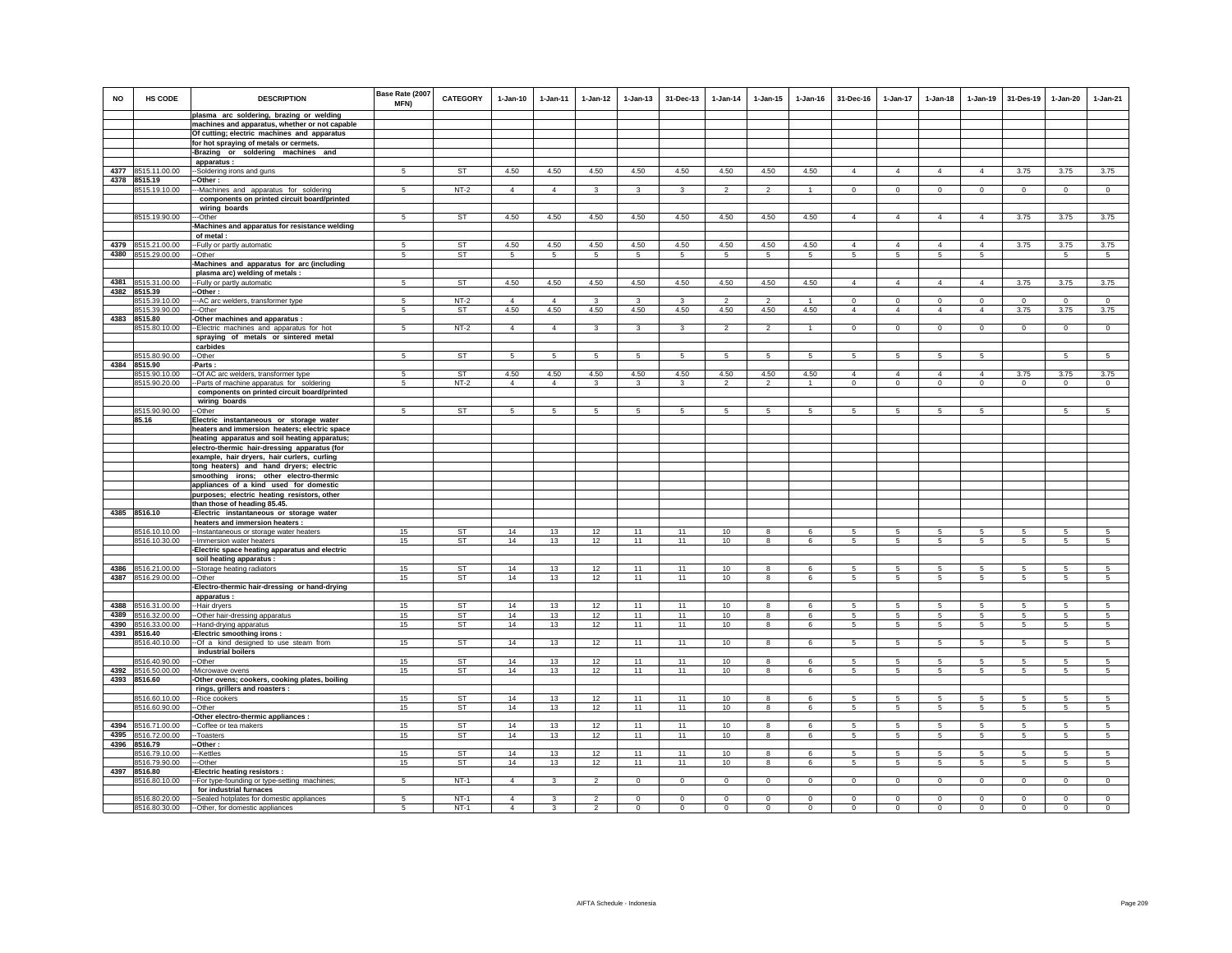| <b>NO</b> | HS CODE                       | <b>DESCRIPTION</b>                                                                   | Base Rate (2007<br>MFN) | CATEGORY  | $1-Jan-10$     | 1-Jan-11       | $1 - Jan-12$             | $1 - Jan-13$   | 31-Dec-13      | $1-Jan-14$     | $1 - Jan-15$   | $1 - Jan-16$   | 31-Dec-16       | 1-Jan-17        | $1 - Jan-18$   | $1-Jan-19$     | 31-Des-19      | $1-Jan-20$     | $1-Jan-21$     |
|-----------|-------------------------------|--------------------------------------------------------------------------------------|-------------------------|-----------|----------------|----------------|--------------------------|----------------|----------------|----------------|----------------|----------------|-----------------|-----------------|----------------|----------------|----------------|----------------|----------------|
|           | 8516.80.90.00                 | --Other                                                                              | $\overline{5}$          | $NT-1$    | $\overline{4}$ | $\mathbf{3}$   | $\overline{2}$           | $\Omega$       | $\Omega$       | $\Omega$       | $\Omega$       | $\Omega$       | $\Omega$        | $\Omega$        | $\Omega$       | $\Omega$       | $\overline{0}$ | $\Omega$       | $\overline{0}$ |
| 4398      | 8516.90                       | -Parts:                                                                              |                         |           |                |                |                          |                |                |                |                |                |                 |                 |                |                |                |                |                |
|           | 8516.90.20.00                 | --Of goods of subheading 8516.33, 8516.50,<br>8516.60, 8516.71 or 8516.79.10         | 5                       | $NT-1$    | $\overline{4}$ | $\mathbf{3}$   | $\overline{2}$           | $\circ$        | $\mathbf 0$    | $\circ$        | $\mathbf 0$    | $\mathbf 0$    | $\circ$         | $\mathbf 0$     | $\circ$        | $\mathbf 0$    | $\circ$        | $\mathbf 0$    | $\circ$        |
|           | 8516.90.30.00                 | --Of goods of subheading 8516.10                                                     | $\sqrt{5}$              | $NT-1$    | $\overline{4}$ | $\mathbf{3}$   | $\overline{\phantom{a}}$ | $\Omega$       | $\overline{0}$ | $\Omega$       | $\Omega$       | $\Omega$       | $\Omega$        | $\Omega$        | $\Omega$       | $\Omega$       | $\overline{0}$ | $\Omega$       | $\overline{0}$ |
|           | 8516.90.90.00                 | --Other                                                                              | 5                       | NT-1      | $\overline{4}$ | 3              | $\overline{2}$           | $\mathbf 0$    | $\mathbf 0$    | $\mathbf 0$    | $\mathbf 0$    | $\mathbf 0$    | $\mathbf 0$     | $\mathbf 0$     | $\mathbf 0$    | $\mathbf 0$    | $^{\circ}$     | $\mathbf 0$    | $\mathbf 0$    |
|           | 85.17                         | Telephone sets, including telephones for                                             |                         |           |                |                |                          |                |                |                |                |                |                 |                 |                |                |                |                |                |
|           |                               | cellular networks or for other wireless                                              |                         |           |                |                |                          |                |                |                |                |                |                 |                 |                |                |                |                |                |
|           |                               | networks; other apparatus for the transmission                                       |                         |           |                |                |                          |                |                |                |                |                |                 |                 |                |                |                |                |                |
|           |                               | or reception of voice, images or other data                                          |                         |           |                |                |                          |                |                |                |                |                |                 |                 |                |                |                |                |                |
|           |                               | including apparatus for communication in                                             |                         |           |                |                |                          |                |                |                |                |                |                 |                 |                |                |                |                |                |
|           |                               | a wired or wireless networks (such as local                                          |                         |           |                |                |                          |                |                |                |                |                |                 |                 |                |                |                |                |                |
|           |                               | or wide area network), other than transmission                                       |                         |           |                |                |                          |                |                |                |                |                |                 |                 |                |                |                |                |                |
|           |                               | or reception apparatus of heading 84.43,                                             |                         |           |                |                |                          |                |                |                |                |                |                 |                 |                |                |                |                |                |
|           |                               | 85.25, 85.27 or 85.28.                                                               |                         |           |                |                |                          |                |                |                |                |                |                 |                 |                |                |                |                |                |
|           |                               | -Telephone sets, including telephones for<br>cellular networks or for other wireless |                         |           |                |                |                          |                |                |                |                |                |                 |                 |                |                |                |                |                |
|           |                               | networks:                                                                            |                         |           |                |                |                          |                |                |                |                |                |                 |                 |                |                |                |                |                |
| 4399      | 8517.11.00.00                 | -- Line telephone sets with cordless handsets                                        | $^{\circ}$              | $NT-1$    | $\Omega$       | $\mathbf 0$    | $\mathbf 0$              | $\mathbf 0$    | $\mathbf 0$    | $\mathbf 0$    | $\mathbf 0$    | $^{\circ}$     | $\Omega$        | $\mathbf 0$     | $\Omega$       | $\mathbf 0$    | $^{\circ}$     | $\mathbf 0$    | $\mathbf 0$    |
| 4400      | 8517.12.00.00                 | -- Telephones for cellular networks or for                                           | $\mathbf{0}$            | $NT-1$    | $\circ$        | $\circ$        | $\circ$                  | $\mathbf 0$    | $\mathbf{0}$   | $\circ$        | $\mathbf 0$    | $\mathbb O$    | $\circ$         | $\mathbf 0$     | $\mathsf 0$    | $\mathbf 0$    | $\mathbf 0$    | $\mathsf 0$    | $\mathsf 0$    |
|           |                               | other wireless networks                                                              |                         |           |                |                |                          |                |                |                |                |                |                 |                 |                |                |                |                |                |
|           | 4401 8517.18.00.00            | -Other                                                                               | $\mathbf{0}$            | $NT-1$    | $\mathsf 0$    | $\circ$        | $\mathbf 0$              | $\mathbf 0$    | $\mathbf{0}$   | $\mathsf 0$    | $\Omega$       | $\Omega$       | $\Omega$        | $\mathbf 0$     | $\circ$        | $\mathbf 0$    | $\mathbf 0$    | $\mathbf 0$    | $\mathbf 0$    |
|           |                               | -Other apparatus for transmission or                                                 |                         |           |                |                |                          |                |                |                |                |                |                 |                 |                |                |                |                |                |
|           |                               | reception of voices, images or other data,                                           |                         |           |                |                |                          |                |                |                |                |                |                 |                 |                |                |                |                |                |
|           |                               | including apparatus for communication in                                             |                         |           |                |                |                          |                |                |                |                |                |                 |                 |                |                |                |                |                |
|           |                               | a wired or wireless network (such as :                                               |                         |           |                |                |                          |                |                |                |                |                |                 |                 |                |                |                |                |                |
|           |                               | local or wide area network)                                                          |                         |           |                |                |                          |                |                |                |                |                |                 |                 |                |                |                |                |                |
|           | 4402 8517.61<br>8517.61.00.10 | -Base stations :<br>--Set top boxes which have a communications                      | $\mathbf 0$             | $NT-1$    | $\circ$        | $\circ$        | $\mathbf 0$              | $\mathbf 0$    | $\mathbf 0$    | $\mathsf 0$    | $\mathbf 0$    | $\mathbb O$    | $\Omega$        | $\Omega$        | $\mathsf 0$    | $\circ$        | $\circ$        | $\mathbf{0}$   | $\mathsf 0$    |
|           |                               | functions                                                                            |                         |           |                |                |                          |                |                |                |                |                |                 |                 |                |                |                |                |                |
|           | 8517.61.00.90                 | --Other                                                                              | $\mathbf 0$             | $NT-1$    | $\mathbf 0$    | $\mathbf 0$    | $\circ$                  | $\mathbf 0$    | $\mathbf 0$    | $\mathbf 0$    | $\mathbf 0$    | $\mathbf 0$    | $\mathbf 0$     | $\mathbf 0$     | $\mathbf 0$    | $\mathbf 0$    | $\mathbf 0$    | $\mathbf 0$    | $\mathbf 0$    |
| 4403      | 8517.62                       | -Machines for the reception, conversion and                                          |                         |           |                |                |                          |                |                |                |                |                |                 |                 |                |                |                |                |                |
|           |                               | transmission or regeneration of voice,                                               |                         |           |                |                |                          |                |                |                |                |                |                 |                 |                |                |                |                |                |
|           |                               | images or other data, including switching                                            |                         |           |                |                |                          |                |                |                |                |                |                 |                 |                |                |                |                |                |
|           |                               | and routing apparatus :                                                              |                         |           |                |                |                          |                |                |                |                |                |                 |                 |                |                |                |                |                |
|           | 8517.62.10.00                 | --- Radio transmitters and radio receivers                                           | 10                      | ST        | 9              | 8              | $\overline{7}$           | $\overline{7}$ | $\overline{7}$ | 6              | 6              | 5              | 5               | 5               | 5              | 5              | 5              | 5              | 5              |
|           |                               | of a kind used for simultaneous                                                      |                         |           |                |                |                          |                |                |                |                |                |                 |                 |                |                |                |                |                |
|           |                               | interpretation at multilingual conferences                                           |                         |           |                |                |                          |                |                |                |                |                |                 |                 |                |                |                |                |                |
|           |                               | -Units of automatic data processing<br>machines other than those of heading          |                         |           |                |                |                          |                |                |                |                |                |                 |                 |                |                |                |                |                |
|           |                               | 84.71 :                                                                              |                         |           |                |                |                          |                |                |                |                |                |                 |                 |                |                |                |                |                |
|           | 8517.62.21.00                 | -Control and adaptor units, including                                                | $\mathbf 0$             | $NT-1$    | $\Omega$       | $\circ$        | $\mathbf 0$              | $\circ$        | $\mathbf{0}$   | $\circ$        | $\mathbf 0$    | $\Omega$       | $\Omega$        | $\Omega$        | $\Omega$       | $\mathbf 0$    | $\mathbf 0$    | $\mathbf 0$    | $\mathsf 0$    |
|           |                               | gateways, bridges and routers                                                        |                         |           |                |                |                          |                |                |                |                |                |                 |                 |                |                |                |                |                |
|           | 8517.62.29.00                 | --Other                                                                              | $\overline{0}$          | $NT-1$    | $\overline{0}$ | $\overline{0}$ | $\overline{0}$           | $\overline{0}$ | $\overline{0}$ | $\overline{0}$ | $\overline{0}$ | $\overline{0}$ | $\overline{0}$  | $\overline{0}$  | $\overline{0}$ | $\overline{0}$ | $\overline{0}$ | $\overline{0}$ | $\overline{0}$ |
|           | 8517.62.30.00                 | -- Telephonic or telegraphic switching                                               | $^{\circ}$              | $NT-1$    | $\mathbf 0$    | $\circ$        | $\mathbf 0$              | $\mathbf 0$    | $\mathbf 0$    | $\mathbf 0$    | $\mathbf 0$    | $\Omega$       | $\Omega$        | $\mathbf 0$     | $\mathbf 0$    | $\mathbf 0$    | $\mathbf 0$    | $\mathbf 0$    | $\Omega$       |
|           |                               | apparatus                                                                            |                         |           |                |                |                          |                |                |                |                |                |                 |                 |                |                |                |                |                |
|           |                               | -- Apparatus for carrier-current line systems                                        |                         |           |                |                |                          |                |                |                |                |                |                 |                 |                |                |                |                |                |
|           | 8517.62.41.00                 | or for digital line systems :<br>-- Modems including cable modems and modem          | $\mathbf 0$             | $NT-1$    | $\mathsf 0$    | $\mathsf 0$    | $\circ$                  | $\mathbf 0$    | $\mathbf{0}$   | $\circ$        | $\mathbf 0$    | $\mathbb O$    | $\mathbf 0$     | $\mathsf 0$     | $\mathsf 0$    | $\circ$        | $\circ$        | $\mathsf 0$    | $\overline{0}$ |
|           |                               | cards                                                                                |                         |           |                |                |                          |                |                |                |                |                |                 |                 |                |                |                |                |                |
|           | 8517.62.42.00                 | -Concentrators or multiplexers                                                       | $\mathbf 0$             | $NT-1$    | $\circ$        | $\circ$        | $\circ$                  | $\circ$        | $\mathbf{0}$   | $\circ$        | $\mathbf 0$    | $\mathbf 0$    | $\mathbf 0$     | $\mathbf 0$     | $\circ$        | $\mathbf 0$    | $\circ$        | $\circ$        | $\mathsf 0$    |
|           | 8517.62.49                    | ---Other:                                                                            |                         |           |                |                |                          |                |                |                |                |                |                 |                 |                |                |                |                |                |
|           | 8517.62.49.10                 | --Set<br>top boxes which have a                                                      | $\mathbf 0$             | $NT-1$    | $\circ$        | $\circ$        | $\mathbf 0$              | $\circ$        | $\mathbf 0$    | $\circ$        | $\mathbf 0$    | $\mathbf 0$    | $\circ$         | $\mathbf 0$     | $\circ$        | $\circ$        | $\circ$        | $\mathbf 0$    | $\circ$        |
|           |                               | communications functions                                                             |                         |           |                |                |                          |                |                |                |                |                |                 |                 |                |                |                |                |                |
|           | 8517.62.49.90                 | ---Other                                                                             | 10                      | <b>ST</b> | 9              | 8              | $\overline{7}$           | $\overline{7}$ | $\overline{7}$ | 6              | 6              | 5              | $5\overline{5}$ | $5\overline{5}$ | 5              | 5              | 5              | 5              | 5              |
|           |                               | -Other transmission apparatus incorporating<br>reception apparatus :                 |                         |           |                |                |                          |                |                |                |                |                |                 |                 |                |                |                |                |                |
|           | 8517.62.51.00                 | --Wireless LANs                                                                      | $\mathsf 0$             | $NT-1$    | $\Omega$       | $\mathbf 0$    | $\mathbf 0$              | $\mathbf 0$    | $\mathbf 0$    | $\mathbf 0$    | $\mathbf 0$    | $^{\circ}$     | $^{\circ}$      | $\mathbf 0$     | $\mathbf 0$    | $\mathbf 0$    | $^{\circ}$     | $\mathbf 0$    | $\mathbf 0$    |
|           | 8517.62.52.00                 | -- Transmission and reception apparatus                                              | $\overline{0}$          | $NT-1$    | $\mathbf{0}$   | $\circ$        | $\overline{0}$           | $\overline{0}$ | $\mathbf{0}$   | $\overline{0}$ | $\mathbf 0$    | $\mathbf 0$    | $\mathbf 0$     | $\overline{0}$  | $\mathbf 0$    | $\overline{0}$ | $\overline{0}$ | $\mathbf 0$    | $\circ$        |
|           |                               | of a kind used for simultaneous                                                      |                         |           |                |                |                          |                |                |                |                |                |                 |                 |                |                |                |                |                |
|           |                               | interpretation at multilingual                                                       |                         |           |                |                |                          |                |                |                |                |                |                 |                 |                |                |                |                |                |
|           |                               | conferences                                                                          |                         |           |                |                |                          |                |                |                |                |                |                 |                 |                |                |                |                |                |
|           | 8517.62.53.00                 | --Other transmission apparatus for radio-                                            | $\Omega$                | $NT-1$    | $\Omega$       | $\mathbf 0$    | $\Omega$                 | $\mathbf 0$    | $\mathbf 0$    | $\Omega$       | $\mathbf 0$    | $\Omega$       | $\Omega$        | $\Omega$        | $\Omega$       | $\mathbf 0$    | $\circ$        | $\mathbf 0$    | $\circ$        |
|           |                               | telephony or radio-telegraphy                                                        |                         |           |                |                |                          |                |                |                |                |                |                 |                 |                |                |                |                |                |
|           | 8517.62.59.00                 | --Other                                                                              | $\mathbf 0$             | $NT-1$    | $\mathbf 0$    | $\circ$        | $\mathbf 0$              | $\mathbf 0$    | $\mathbf{0}$   | $\mathbf 0$    | $\mathbf 0$    | $\,0\,$        | $\mathbf{0}$    | $\mathbf 0$     | $\mathbf 0$    | $\circ$        | $\mathbf 0$    | $\mathbf 0$    | $\,0\,$        |
|           |                               | -Other transmission apparatus :                                                      |                         |           |                |                |                          |                |                |                |                |                |                 |                 |                |                |                |                |                |
|           | 8517.62.61.00                 | ---For radio-telephony or radio-telegraphy<br>--Other:                               | $\overline{0}$          | $NT-1$    | $\overline{0}$ | $\overline{0}$ | $\overline{0}$           | $\overline{0}$ | $\overline{0}$ | $\overline{0}$ | $\overline{0}$ | $\overline{0}$ | $\mathbf 0$     | $\overline{0}$  | $\overline{0}$ | $\overline{0}$ | $\overline{0}$ | $\overline{0}$ | $\overline{0}$ |
|           | 8517.62.69<br>8517.62.69.10   | ---Data compression tools                                                            | 10                      | <b>ST</b> | 9              | 8              | $\overline{7}$           | $\overline{7}$ | $\overline{7}$ | 6              | 6              | $\sqrt{5}$     | -5              | 5               | 5              | 5              | 5              | 5              | 5              |
|           | 8517.62.69.90                 | --Other                                                                              | $\mathbf 0$             | $NT-1$    | $\mathsf 0$    | $\mathsf 0$    | $\mathbf 0$              | $\mathbf 0$    | $\mathsf 0$    | $\mathbf 0$    | $\mathbf 0$    | $\Omega$       | $\mathbf 0$     | $\mathbf 0$     | $\mathbf 0$    | $\mathbf 0$    | $\mathbf 0$    | $\mathbf 0$    | $\mathbf 0$    |
|           | 8517.62.90.00                 | --Other                                                                              | $\mathbf{0}$            | $NT-1$    | $\circ$        | $\circ$        | $\circ$                  | $\circ$        | $\mathbf{0}$   | $\circ$        | $\circ$        | $\mathbf 0$    | $\circ$         | $\mathbf{0}$    | $\circ$        | $\circ$        | $\mathbf{0}$   | $\circ$        | $\circ$        |
|           | 4404 8517.69                  | -Other:                                                                              |                         |           |                |                |                          |                |                |                |                |                |                 |                 |                |                |                |                |                |
|           | 8517.69.10.00                 | -Portable receivers for calling, alerting                                            | $\circ$                 | $NT-1$    | $\circ$        | $\circ$        | $\circ$                  | $\circ$        | $\mathbf{0}$   | $\circ$        | $\circ$        | $\mathbf 0$    | $\circ$         | $\mathbf{0}$    | $\circ$        | $\circ$        | $\circ$        | $\mathsf 0$    | $\circ$        |
|           |                               | or paging and paging alert devices,                                                  |                         |           |                |                |                          |                |                |                |                |                |                 |                 |                |                |                |                |                |
|           |                               | including pagers                                                                     |                         |           |                |                |                          |                |                |                |                |                |                 |                 |                |                |                |                |                |
|           | 8517.69.20.00                 | --- For radio-telephony or radio-telegraphy                                          | $\mathbf 0$             | $NT-1$    | $\mathbf 0$    | $\circ$        | $\circ$                  | $\circ$        | $\mathbf 0$    | $\circ$        | $\mathbf 0$    | $\Omega$       | $\Omega$        | $\mathbf 0$     | $\circ$        | $\mathbf 0$    | $\mathbf 0$    | $\mathbf 0$    | $\mathbf 0$    |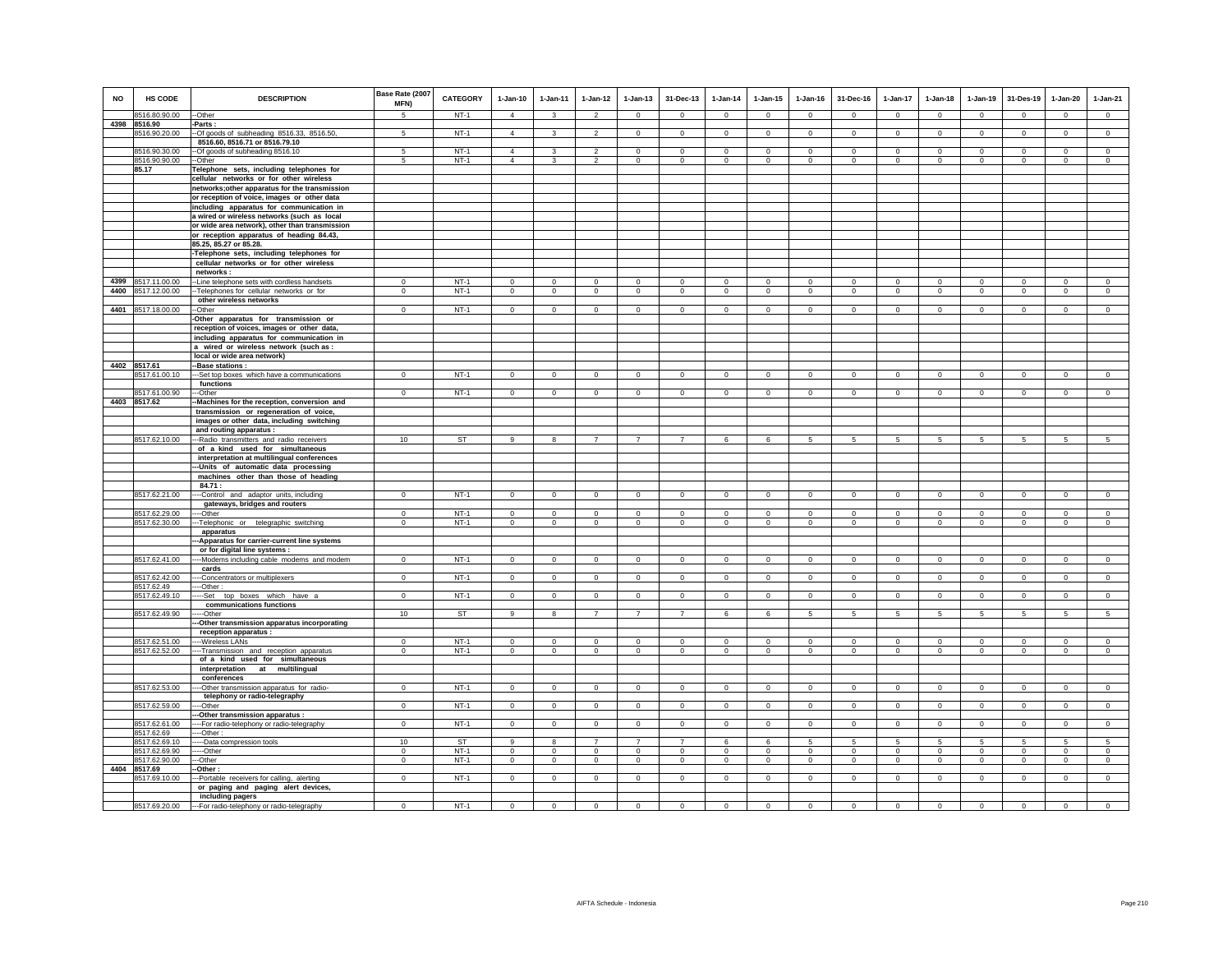| <b>NO</b> | HS CODE                        | <b>DESCRIPTION</b>                                                                      | Base Rate (2007<br>MFN)       | <b>CATEGORY</b>  | $1-Jan-10$                | $1 - Jan-11$              | $1-Jan-12$                     | $1 - Jan-13$                  | 31-Dec-13                    | $1-Jan-14$                 | $1 - Jan-15$               | $1 - Jan-16$               | 31-Dec-16                     | $1-Jan-17$                    | $1-Jan-18$                    | $1-Jan-19$                    | 31-Des-19                     | $1-Jan-20$                    | $1-Jan-21$                |
|-----------|--------------------------------|-----------------------------------------------------------------------------------------|-------------------------------|------------------|---------------------------|---------------------------|--------------------------------|-------------------------------|------------------------------|----------------------------|----------------------------|----------------------------|-------------------------------|-------------------------------|-------------------------------|-------------------------------|-------------------------------|-------------------------------|---------------------------|
|           | 8517.69.90.00                  | ---Other                                                                                | $\Omega$                      | $NT-1$           | $\Omega$                  | $\Omega$                  | $\mathsf 0$                    | $\mathsf 0$                   | $\mathsf 0$                  | $\circ$                    | $\mathsf 0$                | $\mathbb O$                | $\mathsf 0$                   | $\mathbf 0$                   | $\mathsf 0$                   | $\Omega$                      | $\mathbf 0$                   | $\mathsf 0$                   | $\mathsf 0$               |
|           | 4405 8517.70                   | -Parts:                                                                                 |                               | $NT-1$           |                           |                           |                                |                               |                              |                            |                            |                            |                               |                               |                               |                               |                               |                               | $\circ$                   |
|           | 8517.70.10.00                  | -Of control and adaptor units including<br>gateways, bridges and routers                | $\mathbf{0}$                  |                  | $^{\circ}$                | $\mathbf{0}$              | $\circ$                        | $\mathbf 0$                   | $\mathbf 0$                  | $\mathbf{0}$               | 0                          | $^{\circ}$                 | $\mathbf{0}$                  | $\circ$                       | $\mathbf 0$                   | $\circ$                       | $\circ$                       | $\circ$                       |                           |
|           |                                | Of transmission apparatus, other than                                                   |                               |                  |                           |                           |                                |                               |                              |                            |                            |                            |                               |                               |                               |                               |                               |                               |                           |
|           |                                | radio-broadcasting or television                                                        |                               |                  |                           |                           |                                |                               |                              |                            |                            |                            |                               |                               |                               |                               |                               |                               |                           |
|           |                                | transmission apparatus, or of portable                                                  |                               |                  |                           |                           |                                |                               |                              |                            |                            |                            |                               |                               |                               |                               |                               |                               |                           |
|           |                                | receivers for calling, alerting or paging                                               |                               |                  |                           |                           |                                |                               |                              |                            |                            |                            |                               |                               |                               |                               |                               |                               |                           |
|           | 8517.70.21.00                  | and paging alert devices, including pagers :<br>--- Of cellular telephones              | $\Omega$                      | $NT-1$           | $\Omega$                  | $\Omega$                  | $\overline{0}$                 | $\Omega$                      | $\Omega$                     | $\Omega$                   | $\Omega$                   | $\Omega$                   | $\Omega$                      | $\overline{0}$                | $\overline{0}$                | $\overline{0}$                | $\overline{0}$                | $\overline{0}$                | $\overline{0}$            |
|           | 8517.70.29.00                  | ---Other                                                                                | $\mathbf{0}$                  | $NT-1$           | $\circ$                   | $\circ$                   | $\circ$                        | $\mathbf 0$                   | $\mathsf 0$                  | $\circ$                    | $\mathbf 0$                | $\mathsf 0$                | $\mathbf 0$                   | $\overline{0}$                | $\mathbf 0$                   | $\mathsf 0$                   | $\mathsf 0$                   | $\mathbf 0$                   | $\mathbf 0$               |
|           |                                | -Other printed circuit boards, assembled :                                              |                               |                  |                           |                           |                                |                               |                              |                            |                            |                            |                               |                               |                               |                               |                               |                               |                           |
|           | 8517.70.31.00                  | --For line telephony or line telegraphy                                                 | $\mathbf{0}$                  | $NT-1$           | $\Omega$                  | $^{\circ}$                | $\mathbf 0$                    | $\mathbf{0}$                  | $\Omega$                     | $^{\circ}$                 | $\circ$                    | $^{\circ}$                 | $\Omega$                      | $\mathbf 0$                   | $\Omega$                      | $\circ$                       | $\circ$                       | $\circ$                       | $\Omega$                  |
|           | 8517.70.32.00<br>8517.70.39.00 | -- For radio-telephony or radio-telegraphy<br>-Other                                    | $\overline{0}$<br>$\mathbf 0$ | $NT-1$<br>$NT-1$ | $\overline{0}$<br>$\circ$ | $\overline{0}$<br>$\circ$ | $\overline{0}$<br>$\mathbf{0}$ | $\overline{0}$<br>$\mathsf 0$ | $\overline{0}$<br>$^{\circ}$ | $\overline{0}$<br>$\Omega$ | $\mathbf 0$<br>$\Omega$    | $\circ$<br>$\Omega$        | $\overline{0}$<br>$\mathbf 0$ | $\overline{0}$<br>$\mathsf 0$ | $\overline{0}$<br>$\mathsf 0$ | $\overline{0}$<br>$\mathsf 0$ | $\overline{0}$<br>$\mathbf 0$ | $\overline{0}$<br>$\mathbf 0$ | $\overline{0}$<br>$\circ$ |
|           | 8517.70.40.00                  | -- Antennae of a kind used with apparatus                                               | $\mathbf 0$                   | $NT-1$           | $\circ$                   | $\overline{0}$            | $\overline{0}$                 | $\overline{0}$                | $\circ$                      | $\mathsf 0$                | $\overline{0}$             | $\Omega$                   | $\circ$                       | $\overline{0}$                | $\overline{0}$                | $\overline{0}$                | $\mathsf 0$                   | $\circ$                       | $\circ$                   |
|           |                                | for radio-telephony or radio-telegraphy                                                 |                               |                  |                           |                           |                                |                               |                              |                            |                            |                            |                               |                               |                               |                               |                               |                               |                           |
|           |                                | -Other                                                                                  |                               |                  |                           |                           |                                |                               |                              |                            |                            |                            |                               |                               |                               |                               |                               |                               |                           |
|           | 8517.70.91.00                  | --- For line telephony or line telegraphy                                               | $\mathbf 0$                   | $NT-1$           | $\mathbf 0$               | $\mathbf 0$               | $\mathbf 0$                    | $\mathbf 0$                   | $\mathbf 0$                  | $\mathbf 0$                | $\mathbf 0$                | $\mathbf 0$                | $\mathbf 0$                   | $\mathbf 0$                   | $\mathbf 0$                   | $\mathbf 0$                   | $\mathbf 0$                   | $\mathbf 0$                   | $\mathbf 0$               |
|           | 8517.70.92.00<br>8517.70.99.00 | ---For radio-telephony or radio-telegraphy<br>--Other                                   | $\mathbf 0$<br>$^{\circ}$     | $NT-1$<br>$NT-1$ | $\circ$<br>$\mathbf 0$    | $\circ$<br>$^{\circ}$     | $\mathbf 0$<br>$\mathsf 0$     | $\mathbf 0$<br>$\mathbf 0$    | $\mathbf 0$<br>$\mathbf 0$   | $^{\circ}$<br>$\mathbf 0$  | $\mathbf 0$<br>$\mathbf 0$ | $\mathbf 0$<br>$\mathbf 0$ | $\mathbf 0$<br>$\mathbf 0$    | $\mathbf 0$<br>$\mathbf 0$    | $\mathbf 0$<br>$\mathbf 0$    | $\circ$<br>$\mathsf 0$        | $\mathbf 0$<br>$\mathbf 0$    | $\circ$<br>$\mathsf 0$        | $\circ$<br>$\mathbf 0$    |
|           | 85.18                          | Microphones and stands therefor; loudspeakers,                                          |                               |                  |                           |                           |                                |                               |                              |                            |                            |                            |                               |                               |                               |                               |                               |                               |                           |
|           |                                | whether or not mounted in their enclosures;                                             |                               |                  |                           |                           |                                |                               |                              |                            |                            |                            |                               |                               |                               |                               |                               |                               |                           |
|           |                                | headphones and earphones, whether or not                                                |                               |                  |                           |                           |                                |                               |                              |                            |                            |                            |                               |                               |                               |                               |                               |                               |                           |
|           |                                | combined with a microphone, and sets                                                    |                               |                  |                           |                           |                                |                               |                              |                            |                            |                            |                               |                               |                               |                               |                               |                               |                           |
|           |                                | consisting of a microphone and one or<br>more loudspeaker; audio-frequency electric     |                               |                  |                           |                           |                                |                               |                              |                            |                            |                            |                               |                               |                               |                               |                               |                               |                           |
|           |                                | amplifiers; electric sound amplifier sets.                                              |                               |                  |                           |                           |                                |                               |                              |                            |                            |                            |                               |                               |                               |                               |                               |                               |                           |
| 4406      | 8518.10                        | -Microphones and stands therefor :                                                      |                               |                  |                           |                           |                                |                               |                              |                            |                            |                            |                               |                               |                               |                               |                               |                               |                           |
|           |                                | -Microphones:                                                                           |                               |                  |                           |                           |                                |                               |                              |                            |                            |                            |                               |                               |                               |                               |                               |                               |                           |
|           | 8518.10.11.00                  | ---Microphones having a frequency range of<br>300 Hz to 3,400 Hz with a diameter of not | $\mathbf{0}$                  | $NT-1$           | $\circ$                   | $\overline{0}$            | $\circ$                        | $\mathbf 0$                   | $\mathbf 0$                  | $\mathbf{0}$               | $\mathbf 0$                | $\circ$                    | $\overline{0}$                | $\circ$                       | $\mathbf 0$                   | $\circ$                       | $\circ$                       | $\circ$                       | $\circ$                   |
|           |                                | exceeding 10 mm, and height not exceeding                                               |                               |                  |                           |                           |                                |                               |                              |                            |                            |                            |                               |                               |                               |                               |                               |                               |                           |
|           | 8518.10.19.00                  | 3 mm, for telecommunication use<br>-Other microphones, whether or not with              | 10                            | <b>ST</b>        | 9                         | 8                         | $\overline{7}$                 | $\overline{7}$                |                              | 6                          | 6                          |                            | 5                             | 5                             | 5                             | 5                             | 5                             | 5                             | 5                         |
|           |                                | their stands                                                                            |                               |                  |                           |                           |                                |                               |                              |                            |                            |                            |                               |                               |                               |                               |                               |                               |                           |
|           | 8518.10.90.00                  | --Other                                                                                 | 10                            | <b>ST</b>        | $\mathbf{9}$              | $\overline{\mathbf{8}}$   | $\overline{7}$                 | $\overline{7}$                | $\overline{7}$               | 6                          | 6                          | 5                          | 5                             | 5 <sup>5</sup>                | 5                             | 5                             | $\overline{5}$                | 5                             | $5\overline{5}$           |
|           |                                | -Loudspeakers, whether or not mounted in                                                |                               |                  |                           |                           |                                |                               |                              |                            |                            |                            |                               |                               |                               |                               |                               |                               |                           |
|           |                                | their enclosures :                                                                      |                               |                  |                           |                           |                                | $\overline{z}$                | $\overline{7}$               |                            |                            |                            |                               |                               |                               |                               |                               |                               |                           |
|           | 4407 8518.21.00.00             | -Single loudspeakers, mounted in their<br>enclosures                                    | 10                            | ST               | 9                         | 8                         |                                |                               |                              | 6                          | 6                          | 5                          | 5                             | 5                             | 5                             | 5                             | 5                             | 5                             | 5                         |
|           | 4408 8518.22.00.00             | --Multiple loudspeakers, mounted in the same                                            | 10                            | <b>ST</b>        | 9                         | 8                         | $\overline{7}$                 | $\overline{7}$                | $\overline{7}$               | 6                          | 6                          | 5                          | 5                             | $5\overline{5}$               | 5                             | $5\overline{5}$               | 5                             | $5\overline{5}$               | 5                         |
|           |                                | enclosure                                                                               |                               |                  |                           |                           |                                |                               |                              |                            |                            |                            |                               |                               |                               |                               |                               |                               |                           |
|           | 4409 8518.29                   | -Other :                                                                                |                               |                  |                           |                           |                                |                               |                              |                            |                            |                            |                               |                               |                               |                               |                               |                               |                           |
|           | 8518.29.10.00<br>8518.29.20.00 | -Box speaker assemblies<br>-Loudspeakers, without housing, having a                     | 5<br>$\mathbf{0}$             | $NT-2$<br>$NT-1$ | $\overline{4}$<br>$\circ$ | $\overline{4}$<br>$\circ$ | 3<br>$\circ$                   | 3<br>$\mathbf 0$              | $\mathsf 3$<br>$\mathbf 0$   | $\overline{2}$<br>$\circ$  | 2<br>$\mathbf 0$           | $\circ$                    | $\mathbf 0$<br>$\circ$        | $\mathbf 0$<br>$\circ$        | $\mathbf 0$<br>$\mathbf 0$    | $\mathsf 0$<br>$\circ$        | $\mathbf{0}$<br>$\circ$       | $\mathsf 0$<br>$\circ$        | $\mathsf 0$<br>$\circ$    |
|           |                                | frequency range of 300 Hz to 3,400 Hz with                                              |                               |                  |                           |                           |                                |                               |                              |                            |                            |                            |                               |                               |                               |                               |                               |                               |                           |
|           |                                | a diameter of not exceeding 50 mm, for                                                  |                               |                  |                           |                           |                                |                               |                              |                            |                            |                            |                               |                               |                               |                               |                               |                               |                           |
|           |                                | telecommunication use                                                                   |                               |                  |                           |                           |                                |                               |                              |                            |                            |                            |                               |                               |                               |                               |                               |                               |                           |
|           | 8518.29.90.00                  | ---Other                                                                                | 5                             | <b>ST</b>        | 4.50                      | 4.50                      | 4.50                           | 4.50                          | 4.50                         | 4.50                       | 4.50                       | 4.50                       | $\overline{4}$                | $\overline{4}$                | $\overline{4}$                | $\overline{4}$                | 3.75                          | 3.75                          | 3.75                      |
|           | 4410 8518.30                   | -Headphones and earphones, whether or not<br>combined with a microphone, and sets       |                               |                  |                           |                           |                                |                               |                              |                            |                            |                            |                               |                               |                               |                               |                               |                               |                           |
|           |                                | consisting of a microphone and one or more                                              |                               |                  |                           |                           |                                |                               |                              |                            |                            |                            |                               |                               |                               |                               |                               |                               |                           |
|           |                                | loudspeakers:                                                                           |                               |                  |                           |                           |                                |                               |                              |                            |                            |                            |                               |                               |                               |                               |                               |                               |                           |
|           | 8518.30.10.00                  | --Headphones                                                                            | 5                             | $NT-2$           | $\overline{4}$            | $\overline{4}$            | 3                              | 3                             | 3                            | $\mathfrak{p}$             | $\overline{2}$             |                            | $\mathsf 0$                   | $\mathbf 0$                   | $\mathsf 0$                   | $\mathsf 0$                   | $\mathbf 0$                   | $\mathsf 0$                   | $\mathsf 0$               |
|           | 8518.30.20.00                  | --Earphones<br>-- Combined microphone/speaker sets :                                    | 5                             | $NT-2$           | $\overline{4}$            | $\overline{4}$            | $\mathbf{3}$                   | 3                             | 3                            | $\mathfrak{p}$             | $\mathfrak{p}$             |                            | $\mathbf 0$                   | $\mathbf 0$                   | $\mathbf 0$                   | $\mathbf 0$                   | $\mathbf 0$                   | $\circ$                       | $\circ$                   |
|           | 8518.30.31.00                  | ---Handsets for telephonic apparatus                                                    | 5                             | $NT-2$           | $\overline{4}$            | $\overline{4}$            | 3                              | 3                             | 3                            | $\overline{\phantom{a}}$   | $\overline{2}$             | $\overline{1}$             | $\overline{0}$                | $\overline{0}$                | $\overline{0}$                | $\overline{0}$                | $\overline{0}$                | $\overline{0}$                | $\overline{0}$            |
|           | 8518.30.39.00                  | --Other                                                                                 | 5                             | $NT-2$           | $\overline{4}$            | $\overline{4}$            | 3                              | 3                             | 3                            | $\mathfrak{p}$             | $\overline{2}$             |                            | $\mathbf 0$                   | $\mathbf 0$                   | $\mathbf 0$                   | $\Omega$                      | $\Omega$                      | $\mathbf 0$                   | $\circ$                   |
|           | 8518.30.40.00                  | --Line telephone handsets                                                               | $\mathbf 0$                   | $NT-1$           | $\circ$                   | $\circ$                   | $\circ$                        | $\mathbf 0$                   | $\mathbf 0$                  | $\mathbf 0$                | $\mathbf 0$                | $\mathbf 0$                | $\mathbf 0$                   | $\circ$                       | $\mathbf 0$                   | $\mathbf 0$                   | $\mathbf 0$                   | $\circ$                       | $\mathbf 0$               |
| 4411      | 8518.30.90.00<br>8518.40       | -Other                                                                                  | 5                             | $NT-2$           | $\overline{4}$            | $\overline{4}$            | $\mathbf{3}$                   | 3                             | 3                            | $\overline{2}$             | $\overline{2}$             | $\overline{1}$             | $\circ$                       | $\mathbf 0$                   | $\mathbf 0$                   | $\mathbf 0$                   | $\mathbf 0$                   | $\circ$                       | $\circ$                   |
|           | 8518.40.10.00                  | Audio-frequency electric amplifiers :<br>-Having 6 or more input signal lines, with     | 10                            | ST               | 9                         | 8                         | $\overline{7}$                 | $\overline{7}$                | $\overline{7}$               | 6                          | 6                          | 5                          | 5                             | 5                             | 5                             | 5                             | 5                             | 5                             | 5                         |
|           |                                | or without elements for capacity amplifiers                                             |                               |                  |                           |                           |                                |                               |                              |                            |                            |                            |                               |                               |                               |                               |                               |                               |                           |
|           | 8518.40.20.00                  | -- Used as repeaters in line telephony                                                  | 10                            | <b>ST</b>        | 9                         | 8                         | $\overline{7}$                 | $\overline{7}$                | $\overline{7}$               | 6                          | 6                          | -5                         | 5                             | 5                             | 5                             | 5                             | $\sqrt{5}$                    | 5                             | $5\overline{)}$           |
|           | 8518.40.30.00                  | -Used as repeaters in telephony other than                                              | 10                            | ST               | 9                         | 8                         | $\overline{7}$                 | $\overline{7}$                | $\overline{7}$               | 6                          | 6                          | 5                          | 5                             | 5                             | 5                             | 5                             | 5                             | 5                             | 5                         |
|           | 8518.40.90.00                  | line telephony<br>-Other                                                                | 10                            | <b>ST</b>        | 9                         | 8                         | $\overline{7}$                 | $\overline{7}$                | $\overline{7}$               | 6                          | 6                          | 5                          | 5                             | 5                             | 5                             | 5                             | 5                             | 5                             | 5                         |
|           | 4412 8518.50.00.00             | -Electric sound amplifier sets                                                          | 10                            | ST               | 9                         | 8                         | $\overline{7}$                 | $\overline{7}$                | $\overline{7}$               | 6                          | 6                          | 5                          | 5                             | 5                             | 5                             | 5                             | $\sqrt{5}$                    | 5                             | $\sqrt{5}$                |
|           | 4413 8518.90                   | Parts:                                                                                  |                               |                  |                           |                           |                                |                               |                              |                            |                            |                            |                               |                               |                               |                               |                               |                               |                           |
|           | 8518.90.10.00                  | -Of goods of subheading 8518.10.11,                                                     | 5                             | $NT-1$           | $\overline{4}$            | $\mathbf{3}$              | $\overline{2}$                 | $\mathsf 0$                   | $\mathsf 0$                  | $\circ$                    | $\mathbf 0$                | $\circ$                    | $\mathbf 0$                   | $\mathbf 0$                   | $\mathbf 0$                   | $\mathsf 0$                   | $\mathsf 0$                   | $\circ$                       | $\mathbf 0$               |
|           |                                | 8518.29.20, 8518.30.40 or 8518.40.20,                                                   |                               |                  |                           |                           |                                |                               |                              |                            |                            |                            |                               |                               |                               |                               |                               |                               |                           |
|           | 8518.90.20.00                  | including printed circuit assemblies<br>-- Of goods of subheading 8518.40.10            | 5                             | <b>ST</b>        | 4.50                      | 4.50                      | 4.50                           | 4.50                          | 4.50                         | 4.50                       | 4.50                       | 4.50                       | $\Delta$                      | $\Delta$                      | $\Delta$                      | $\Delta$                      | $\mathbf 0$                   | $\mathsf 0$                   | $\mathsf 0$               |
|           | 8518.90.90.00                  | --Other                                                                                 | 5                             | <b>ST</b>        | 4.50                      | 4.50                      | 4.50                           | 4.50                          | 4.50                         | 4.50                       | 4.50                       | 4.50                       | $\overline{4}$                | $\overline{4}$                | $\overline{4}$                | $\overline{4}$                | $\mathbf 0$                   | $\mathsf 0$                   | $\mathbf 0$               |
|           | 85.19                          | Sound recording or reproducing apparatus.                                               |                               |                  |                           |                           |                                |                               |                              |                            |                            |                            |                               |                               |                               |                               |                               |                               |                           |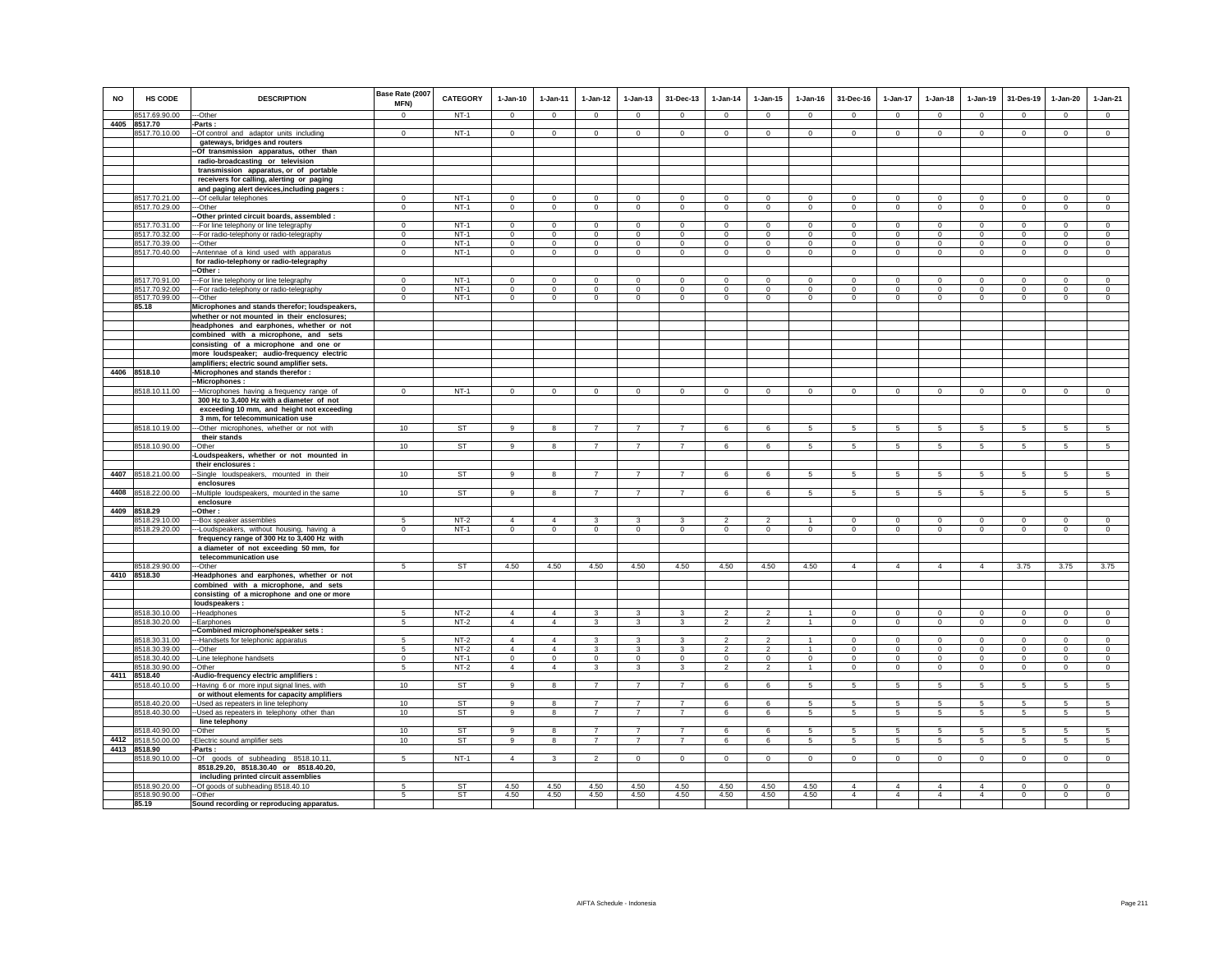| <b>NO</b> | HS CODE                        | <b>DESCRIPTION</b>                                                                       | Base Rate (2007<br>MFN) | <b>CATEGORY</b> | $1-Jan-10$     | 1-Jan-11     | $1 - Jan-12$   | $1 - Jan-13$   | 31-Dec-13      | $1 - Jan-14$   | $1-Jan-15$  | $1 - Jan-16$   | 31-Dec-16       | $1-Jan-17$      | $1-Jan-18$      | $1-Jan-19$     | 31-Des-19       | $1-Jan-20$      | $1-Jan-21$      |
|-----------|--------------------------------|------------------------------------------------------------------------------------------|-------------------------|-----------------|----------------|--------------|----------------|----------------|----------------|----------------|-------------|----------------|-----------------|-----------------|-----------------|----------------|-----------------|-----------------|-----------------|
| 4414      | 8519.20.00.00                  | -Apparatus operated by coins, banknotes, bank                                            | 10                      | <b>ST</b>       | 9              | 8            | $\overline{7}$ | $\overline{7}$ | $\overline{7}$ | 6              | 6           | 5              | 5               | $5\phantom{.0}$ | 5               | 5              | 5               | 5               | $5\overline{)}$ |
|           |                                | cards, tokens or by other means of payment                                               |                         |                 |                |              |                |                |                |                |             |                |                 |                 |                 |                |                 |                 |                 |
| 4415      | 8519.30.00.00                  | Turntables (record-decks)                                                                | 10                      | <b>ST</b>       | 9              | 8            | $\overline{7}$ | $\overline{7}$ | $\overline{7}$ | 6              | 6           | 5              | 5               | 5               | 5               | -5             | 5               | 5               | 5               |
| 4416      | 8519.50.00.00                  | Telephone answering machines                                                             | $\Omega$                | $NT-1$          | $\mathbf 0$    | $\Omega$     | $\mathbf 0$    | $\mathbf 0$    | $\Omega$       | $\mathbf 0$    | $\mathbf 0$ | $\Omega$       | $\Omega$        | 0               | $\mathbf 0$     | $\Omega$       | $\mathbf 0$     | $\mathbf 0$     | $\mathbf 0$     |
|           | 4417 8519.81                   | Other apparatus :                                                                        |                         |                 |                |              |                |                |                |                |             |                |                 |                 |                 |                |                 |                 |                 |
|           | 8519.81.10.00                  | -Using magnetic, optical or semiconductor:<br>-Pocket size cassette recorders, the       | 15                      | <b>ST</b>       | 14             | 13           | 12             | 11             | 11             | 10             | 8           | 6              | -5              | 5               | 5               | 5              | 5               | 5               | 5               |
|           |                                | dimensions of which do not exceed 170 mm x                                               |                         |                 |                |              |                |                |                |                |             |                |                 |                 |                 |                |                 |                 |                 |
|           |                                | 100 mm x 45 mm                                                                           |                         |                 |                |              |                |                |                |                |             |                |                 |                 |                 |                |                 |                 |                 |
|           | 8519.81.20.00                  | -Cassette recorders, with built in amplifiers                                            | 15                      | <b>ST</b>       | 14             | 13           | 12             | 11             | 11             | 10             | 8           | 6              | 5               | 5               | 5               | 5              | 5               | 5               | 5               |
|           |                                | and one or more built in loudspeakers,                                                   |                         |                 |                |              |                |                |                |                |             |                |                 |                 |                 |                |                 |                 |                 |
|           |                                | operating only with an external source of                                                |                         |                 |                |              |                |                |                |                |             |                |                 |                 |                 |                |                 |                 |                 |
|           |                                | power                                                                                    |                         |                 |                |              |                |                |                |                | 8           | 6              | 5               |                 | 5               | -5             | 5               | 5               | 5               |
|           | 8519.81.30.00<br>8519.81.40.00 | --Compact disc players<br>--Transcribing machines                                        | 15<br>15                | <b>ST</b><br>ST | 14<br>14       | 13<br>13     | 12<br>12       | 11<br>11       | 11<br>11       | 10<br>10       | 8           | 6              | 5               | 5<br>5          | 5               | 5              | -5              | 5               | -5              |
|           | 8519.81.50.00                  | -Dictating machines not capable of operating                                             | $\mathbf{0}$            | $NT-1$          | $\mathbf 0$    | $\mathbf{0}$ | $\circ$        | $\mathbf 0$    | $\mathbf{0}$   | $\circ$        | 0           | $\mathbf 0$    | $\Omega$        | $\mathbf 0$     | $\mathbf 0$     | $\mathbf 0$    | $\circ$         | $\mathbf 0$     | $\mathbf 0$     |
|           |                                | without an external source of power                                                      |                         |                 |                |              |                |                |                |                |             |                |                 |                 |                 |                |                 |                 |                 |
|           | 8519.81.60.00                  | -Magnetic tape recorders incorporating sound                                             | 15                      | ST              | 14             | 13           | 12             | 11             | 11             | 10             | 8           | 6              | 5               | 5               | 5               | $\sqrt{5}$     | $\sqrt{5}$      | 5               | 5               |
|           |                                | reproducing apparatus, digital audio type                                                |                         |                 |                |              |                |                |                |                |             |                |                 |                 |                 |                |                 |                 |                 |
|           | 8519.81.70.00                  | -Other sound reproducing apparatus, cassette                                             | 15                      | ST              | 14             | 13           | 12             | 11             | 11             | 10             | 8           | 6              | 5               | $5\overline{)}$ | 5               | $\overline{5}$ | $\sqrt{5}$      | $\sqrt{5}$      | $5\overline{)}$ |
|           | 8519.81.90.00                  | type<br>--Other                                                                          | 15                      | ST              | 14             | 13           | 12             | 11             | 11             | 10             | 8           | 6              | $5\overline{5}$ | 5               | $5\overline{5}$ | 5              | 5               | 5               | 5               |
|           | 4418 8519.89                   | -Other:                                                                                  |                         |                 |                |              |                |                |                |                |             |                |                 |                 |                 |                |                 |                 |                 |
|           |                                | -Cinematographic sound reproducers :                                                     |                         |                 |                |              |                |                |                |                |             |                |                 |                 |                 |                |                 |                 |                 |
|           | 8519.89.11.00                  | ---For film of a width of less than 16 mm                                                | 10 <sup>1</sup>         | <b>ST</b>       | $\mathbf{q}$   | 8            | $\overline{7}$ | $\overline{7}$ | $\overline{7}$ | 6              | 6           | 5              | -5              | 5               | 5               | 5              | 5               | 5               | 5               |
|           | 8519.89.12.00                  | --For film of a width of 16 mm or more                                                   | 10                      | ST              | $\mathsf q$    | 8            | $\overline{7}$ | $\overline{7}$ | $\overline{7}$ | 6.             | 6           | 5              | -5              | 5               | 5               | -5             | 5               | 5               | 5               |
|           | 8519.89.20.00                  | -Record-players with or without loudspeakers                                             | 10                      | ST              | 9              | 8            | $\overline{7}$ | $\overline{7}$ | $\overline{7}$ | 6              | 6           | 5              | 5               | 5               | 5               | 5              | 5               | 5               | 5               |
|           | 8519.89.90.00<br>85.21         | -Other                                                                                   | 15                      | <b>ST</b>       | 14             | 13           | 12             | 11             | 11             | 10             | 8           | $\epsilon$     | -5              | 5               | 5               | 5              | -5              | 5               | 5.              |
|           |                                | Video recording or reproducing apparatus,<br>whether or not incorporating a video tuner. |                         |                 |                |              |                |                |                |                |             |                |                 |                 |                 |                |                 |                 |                 |
| 4419      | 8521.10.00.00                  | -Magnetic tape-type                                                                      | 15                      | ST              | 14             | 13           | 12             | 11             | 11             | 10             | 8           | $\epsilon$     | 5               | 5               | 5               | 5              | 5               | 5               | 5               |
|           | 4420 8521.90                   | -Other:                                                                                  |                         |                 |                |              |                |                |                |                |             |                |                 |                 |                 |                |                 |                 |                 |
|           |                                | -Laser disc players :                                                                    |                         |                 |                |              |                |                |                |                |             |                |                 |                 |                 |                |                 |                 |                 |
|           | 8521.90.11.00                  | -Of a kind used in cinematography,                                                       | 15                      | <b>ST</b>       | 14             | 13           | 12             | 11             | 11             | 10             | 8           | 6              | 5               | $5\overline{5}$ | 5               | 5              | $5\phantom{.0}$ | $5\overline{5}$ | $5\overline{5}$ |
|           |                                | television or broadcasting                                                               |                         |                 |                |              |                |                |                |                |             |                |                 |                 |                 |                |                 |                 |                 |
|           | 8521.90.19.00                  | -Other                                                                                   | 15                      | ST              | 14             | 13           | 12             | 11             | 11             | 10             | 8           | 6              | 5               | 5               | $5\overline{5}$ | 5              | 5               | 5               | 5               |
|           | 8521.90.91.00                  | Other:<br>-Of a kind used in cinematography,                                             | 15                      | <b>ST</b>       | 14             | 13           | 12             | 11             | 11             | 10             | 8           | 6              | 5               | 5               | $5\overline{5}$ | 5              | 5               | 5               | 5               |
|           |                                | television or broadcasting                                                               |                         |                 |                |              |                |                |                |                |             |                |                 |                 |                 |                |                 |                 |                 |
|           | 8521.90.99.00                  | -Other                                                                                   | 15                      | <b>ST</b>       | 14             | 13           | 12             | 11             | 11             | 10             | 8           | 6              | 5               | 5               | 5               | 5              | 5               | 5               | 5               |
|           | 85.22                          | Parts and accessories suitable for use solely                                            |                         |                 |                |              |                |                |                |                |             |                |                 |                 |                 |                |                 |                 |                 |
|           |                                | or principally with the apparatus of headings                                            |                         |                 |                |              |                |                |                |                |             |                |                 |                 |                 |                |                 |                 |                 |
|           | 4421 8522.10                   | 85.19 to 85.21.<br>-Pick-up cartridges :                                                 |                         |                 |                |              |                |                |                |                |             |                |                 |                 |                 |                |                 |                 |                 |
|           | 8522.10.00.10                  | -For special use in cinematographic,                                                     | -5                      | $NT-1$          | $\overline{4}$ | $\mathbf{3}$ | $\mathfrak{p}$ | $\overline{0}$ | $\overline{0}$ | $\overline{0}$ | $\Omega$    | $\overline{0}$ | $\Omega$        | $\overline{0}$  | $\Omega$        | $\overline{0}$ | $\overline{0}$  | $\Omega$        | $\overline{0}$  |
|           |                                | television, broadcasting                                                                 |                         |                 |                |              |                |                |                |                |             |                |                 |                 |                 |                |                 |                 |                 |
|           | 8522.10.00.90                  | -Other                                                                                   | 5                       | $NT-1$          | $\overline{4}$ | 3            | $\mathcal{P}$  | $\mathsf 0$    | $\mathbf 0$    | $\mathsf 0$    | $\mathbf 0$ | $\mathsf 0$    | $\mathbf 0$     | $\mathsf 0$     | $\mathbf 0$     | $\mathbf 0$    | $\,0\,$         | $\mathbf 0$     | $\mathsf 0$     |
| 4422      | 8522.90                        | -Other :                                                                                 |                         |                 |                |              |                |                |                |                |             |                |                 |                 |                 |                |                 |                 |                 |
|           | 8522.90.10.00                  | -Printed circuit boards assemblies for                                                   | 5                       | $NT-1$          | $\overline{4}$ | $\mathbf{3}$ | $\overline{2}$ | $\mathbf 0$    | $\circ$        | $\overline{0}$ | $\mathbf 0$ | $\overline{0}$ | $\mathbf 0$     | $\overline{0}$  | $\overline{0}$  | $\mathbf 0$    | $\overline{0}$  | $\mathsf 0$     | $\overline{0}$  |
|           |                                | television, broadcasting, cinematographic<br>sound recorders and reproducers             |                         |                 |                |              |                |                |                |                |             |                |                 |                 |                 |                |                 |                 |                 |
|           | 8522.90.20.00                  | -- Printed circuit boards assemblies for                                                 | 5                       | $NT-1$          | $\overline{4}$ | 3            | $\overline{2}$ | $\mathbf 0$    | $\mathbf 0$    | $\circ$        | $\mathbf 0$ | $\mathbf 0$    | $\circ$         | $\mathbf 0$     | $\circ$         | $\mathbf 0$    | $\mathbf{0}$    | $\mathbf 0$     | $\circ$         |
|           |                                | telephone answering machines                                                             |                         |                 |                |              |                |                |                |                |             |                |                 |                 |                 |                |                 |                 |                 |
|           | 8522.90.40.00                  | -Audio or video tapedecks and compact disc                                               | $\sqrt{5}$              | $NT-1$          | $\overline{4}$ | $\mathbf{3}$ | $\overline{2}$ | $\mathbf 0$    | $\mathbf 0$    | $\circ$        | $\mathbf 0$ | $\mathbf 0$    | $\circ$         | $\mathbf 0$     | $\mathbf 0$     | $\overline{0}$ | $\mathbf 0$     | $\mathbf 0$     | $\mathsf 0$     |
|           |                                | mechanisms                                                                               |                         |                 |                |              |                |                |                |                |             |                |                 |                 |                 |                |                 |                 |                 |
|           | 8522.90.50.00                  | -Audio or video reproduction heads, magnetic                                             | $\mathbf 0$             | $NT-1$          | $\mathsf 0$    | $\mathsf 0$  | $\mathbf 0$    | $\mathbf 0$    | $\mathbf 0$    | $\mathbf 0$    | $\mathsf 0$ | $\mathsf 0$    | $\mathsf 0$     | $\mathbf 0$     | $\mathsf 0$     | $\mathbf 0$    | $\,0\,$         | $\mathsf 0$     | $\mathsf 0$     |
|           |                                | type; magnetic erasing heads and rods                                                    |                         |                 |                |              |                |                |                |                |             |                |                 |                 |                 |                |                 |                 |                 |
|           | 8522.90.91.00                  | -Other :<br>--Other parts and accessories of                                             | 5                       | $NT-1$          | $\Delta$       | $\mathbf{R}$ | $\mathfrak{D}$ | $\mathbf{0}$   | $\Omega$       | $\Omega$       | $\Omega$    | $\Omega$       | $\Omega$        | $\Omega$        | $\Omega$        | $\Omega$       | $\overline{0}$  | $\mathbf{0}$    | $\overline{0}$  |
|           |                                | cinematographic sound recorders or                                                       |                         |                 |                |              |                |                |                |                |             |                |                 |                 |                 |                |                 |                 |                 |
|           |                                | reproducers                                                                              |                         |                 |                |              |                |                |                |                |             |                |                 |                 |                 |                |                 |                 |                 |
|           | 8522.90.92.00                  | --Other parts of telephone answering machines                                            | 5                       | $NT-1$          | $\Delta$       | 3            | $\mathfrak{p}$ | $\mathbf 0$    | $\mathbf 0$    | $\mathbf 0$    | $^{\circ}$  | $^{\circ}$     | $\circ$         | $\mathbf 0$     | $\mathbf 0$     | $\mathbf 0$    | $\mathbf 0$     | $\circ$         | $\circ$         |
|           | 8522.90.93.00                  | --Other parts and accessories for goods of                                               | 5                       | $NT-1$          | $\overline{4}$ | $\mathbf{3}$ | $\overline{2}$ | $\mathbf 0$    | $\circ$        | $\mathbf 0$    | $\mathbf 0$ | $\mathbf{0}$   | $\circ$         | $\circ$         | $\mathbf 0$     | $\overline{0}$ | $\mathbf 0$     | $\circ$         | $\mathsf 0$     |
|           |                                | subheading 8519.81 or heading 85.21                                                      |                         |                 |                |              | $\mathfrak{p}$ |                |                |                |             |                |                 |                 |                 |                |                 |                 |                 |
|           | 8522.90.99.00<br>85.23         | -Other<br>Discs, tapes, solid-state non-volatile storage                                 | 5                       | $NT-1$          | $\overline{4}$ | 3            |                | $\mathbf 0$    | $\mathbf 0$    | $\mathbf 0$    | $\mathbf 0$ | $\mathbf 0$    | $\circ$         | $\mathbf 0$     | $\mathbf 0$     | $\mathbf 0$    | $^{\circ}$      | $\mathbf 0$     | $\mathsf 0$     |
|           |                                | devices, "smart cards" and other media for the                                           |                         |                 |                |              |                |                |                |                |             |                |                 |                 |                 |                |                 |                 |                 |
|           |                                | recording of sound or of other phenomena,                                                |                         |                 |                |              |                |                |                |                |             |                |                 |                 |                 |                |                 |                 |                 |
|           |                                | whether or not recorded, including matrices                                              |                         |                 |                |              |                |                |                |                |             |                |                 |                 |                 |                |                 |                 |                 |
|           |                                | and masters for the production of discs, but                                             |                         |                 |                |              |                |                |                |                |             |                |                 |                 |                 |                |                 |                 |                 |
|           |                                | excluding products of Chapter 37.                                                        |                         |                 |                |              |                |                |                |                |             |                |                 |                 |                 |                |                 |                 |                 |
|           |                                | -Magnetic media :                                                                        |                         |                 |                |              |                |                |                |                |             |                |                 |                 |                 |                |                 |                 |                 |
|           | 4423 8523.21<br>8523.21.10.00  | -Cards incorporating a magnetic stripe :<br>--Unrecorded                                 | -5                      | ST              | 4.50           | 4.50         | 4.50           | 4.50           | 4.50           | 4.50           | 4.50        | 4.50           | $\Delta$        | $\Delta$        | $\Delta$        | $\Delta$       | 3.75            | 3.75            | 3.75            |
|           | 8523.21.20.00                  | -Recorded                                                                                | 10                      | <b>ST</b>       | $\overline{9}$ | 8            | $\overline{7}$ | $\overline{7}$ | $\overline{7}$ | 6              | 6           | 5              | 5               | 5               | 5               | 5              | 5               | 5               | 5               |
| 4424      | 8523.29                        | -Other:                                                                                  |                         |                 |                |              |                |                |                |                |             |                |                 |                 |                 |                |                 |                 |                 |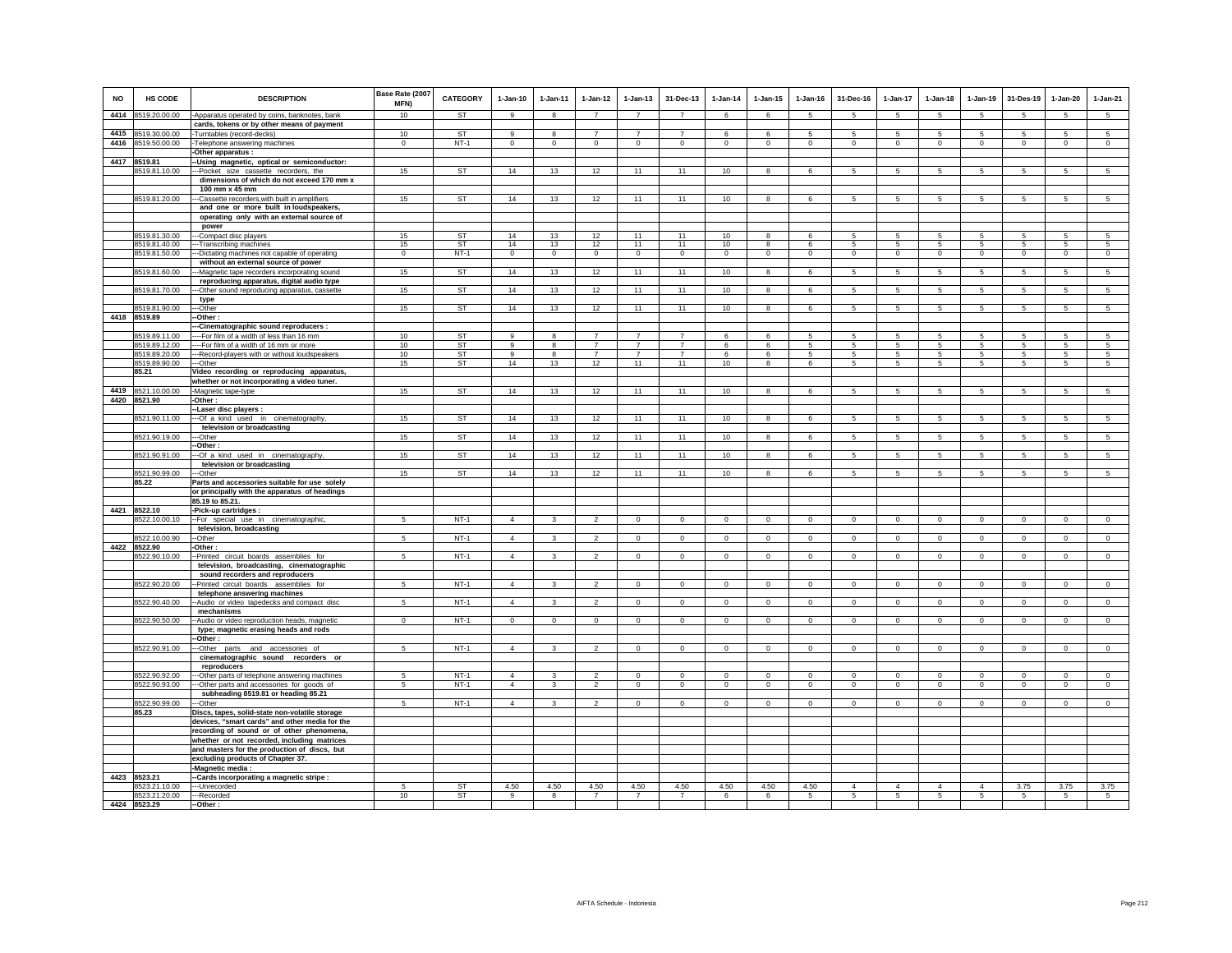| <b>NO</b> | <b>HS CODE</b> | <b>DESCRIPTION</b>                                                        | Base Rate (2007<br>MFN) | CATEGORY  | $1-Jan-10$     | $1 - Jan-11$   | $1-Jan-12$     | $1-Jan-13$     | 31-Dec-13      | $1-Jan-14$     | $1 - Jan-15$   | $1 - Jan-16$   | 31-Dec-16       | $1-Jan-17$      | $1-Jan-18$      | 1-Jan-19       | 31-Des-19      | $1-Jan-20$     | $1-Jan-21$      |
|-----------|----------------|---------------------------------------------------------------------------|-------------------------|-----------|----------------|----------------|----------------|----------------|----------------|----------------|----------------|----------------|-----------------|-----------------|-----------------|----------------|----------------|----------------|-----------------|
|           |                | -Magnetic tapes, of a width not exceeding 4 mm :                          |                         |           |                |                |                |                |                |                |                |                |                 |                 |                 |                |                |                |                 |
|           | 8523.29.11.00  | --Computer tapes, unrecorded                                              | $\Omega$                | $NT-1$    | $\Omega$       | $\Omega$       | $\Omega$       | $\Omega$       | $\Omega$       | $\Omega$       | $\Omega$       | $\Omega$       | $\Omega$        | $\Omega$        | $\Omega$        | $\Omega$       | $\Omega$       | $\Omega$       | $\Omega$        |
|           | 8523.29.12.00  | -- Video tapes, recorded                                                  | 10                      | ST        | 9              | 8              | $\overline{7}$ | $\overline{7}$ | $\overline{7}$ | 6              | 6              | 5              | $5\phantom{.0}$ | $5\phantom{.0}$ | $5\phantom{.0}$ | 5              | $\sqrt{5}$     | $\sqrt{5}$     | $5\phantom{.0}$ |
|           | 8523.29.19     | -Other:                                                                   |                         |           |                |                |                |                |                |                |                |                |                 |                 |                 |                |                |                |                 |
|           | 8523.29.19.10  | --Unrecorded                                                              | $\mathbf 0$             | $NT-1$    | $\mathbf 0$    | $\mathbf 0$    | $\mathbf 0$    | $\mathbf 0$    | $\mathbf 0$    | $\mathbf 0$    | $\mathbf 0$    | $\mathbf 0$    | $\circ$         | $\mathbf 0$     | $\mathbf 0$     | $\mathbf 0$    | $^{\circ}$     | $\mathbf 0$    | $\circ$         |
|           | 8523.29.19.90  | --Recorded                                                                | 10                      | ST        | 9              | 8              | $\overline{7}$ | $\overline{7}$ | $\overline{7}$ | 6              | 6              | 5              | $5\overline{5}$ | $5\overline{5}$ | $5\overline{5}$ | 5              | 5              | 5              | 5               |
|           |                | -Magnetic tapes, of a width exceeding 4 mm                                |                         |           |                |                |                |                |                |                |                |                |                 |                 |                 |                |                |                |                 |
|           |                | but not exceeding 6.5 mm :                                                |                         |           |                |                |                |                |                |                |                |                |                 |                 |                 |                |                |                |                 |
|           | 8523.29.21.00  | --- Video tapes, unrecorded                                               | $\Omega$                | $NT-1$    | $\Omega$       | $\Omega$       | $\mathbf 0$    | $\mathbf 0$    | $\Omega$       | $\Omega$       | $\mathbf 0$    | $\Omega$       | $\Omega$        | $\Omega$        | $\mathbf 0$     | $\mathbf 0$    | $\mathbf 0$    | $\mathbf 0$    | $\circ$         |
|           | 8523.29.22.00  | --- Video tapes, recorded                                                 | 10                      | ST        | 9              | 8              | $\overline{7}$ | $\overline{7}$ | $\overline{7}$ | 6              | 6              | 5              | 5               | $5\phantom{.0}$ | 5               | $\,$ 5 $\,$    | $\sqrt{5}$     | 5              | $\sqrt{5}$      |
|           | 8523.29.29     | --Other:                                                                  |                         |           |                |                |                |                |                |                |                |                |                 |                 |                 |                |                |                |                 |
|           | 8523.29.29.10  | --Unrecorded                                                              | $\overline{0}$          | $NT-1$    | $\overline{0}$ | $\overline{0}$ | $\overline{0}$ | $\overline{0}$ | $\overline{0}$ | $\overline{0}$ | $\overline{0}$ | $\overline{0}$ | $\overline{0}$  | $\overline{0}$  | $\overline{0}$  | $\overline{0}$ | $\overline{0}$ | $\overline{0}$ | $\overline{0}$  |
|           | 8523.29.29.90  | --Recorded                                                                | 10                      | <b>ST</b> | 9              | 8              | $\overline{7}$ | $\overline{7}$ | $\overline{7}$ | 6              | 6              | 5              | 5               | 5               | 5               | 5              | 5              | 5              | 5               |
|           |                | -Magnetic tapes, of a width exceeding                                     |                         |           |                |                |                |                |                |                |                |                |                 |                 |                 |                |                |                |                 |
|           |                | 6.5 mm :                                                                  |                         |           |                |                |                |                |                |                |                |                |                 |                 |                 |                |                |                |                 |
|           | 8523.29.31.00  | -Computer tapes, in pancake or in jumbo                                   | $\mathbf 0$             | $NT-1$    | $\circ$        | $\mathbf 0$    | $\mathbf{0}$   | $\mathbf{0}$   | $\mathbf{0}$   | $\mathbf 0$    | $\mathbf{0}$   | $\mathbf 0$    | $\circ$         | $\mathbf{0}$    | $\mathbf 0$     | $\mathbf 0$    | $\Omega$       | $\mathbf{0}$   | $\circ$         |
|           |                | forms, unrecorded                                                         |                         |           |                |                |                |                |                |                |                |                |                 |                 |                 |                |                |                |                 |
|           | 8523.29.32.00  | --Other computer tapes, unrecorded                                        | $\Omega$                | $NT-1$    | $\Omega$       | $\Omega$       | $\Omega$       | $\Omega$       | $\Omega$       | $\Omega$       | $\Omega$       | $\Omega$       | $\Omega$        | $\Omega$        | $\Omega$        | $\Omega$       | $\Omega$       | $\Omega$       | $\Omega$        |
|           | 8523.29.33.00  | --Other, in pancake or in jumbo forms,                                    | $\mathbf 0$             | $NT-1$    | $\mathbf{0}$   | $\mathbf 0$    | $\overline{0}$ | $\mathbf 0$    | $\mathbf 0$    | $\circ$        | $\mathbf 0$    | $\mathbf 0$    | $\mathbf 0$     | $\mathbf 0$     | $\mathbf 0$     | $\mathbf 0$    | $\mathbf 0$    | $\mathbf 0$    | $\mathbf 0$     |
|           |                | unrecorded                                                                |                         |           |                |                |                |                |                |                |                |                |                 |                 |                 |                |                |                |                 |
|           | 8523.29.39     | -Other:                                                                   |                         |           |                |                |                |                |                |                |                |                |                 |                 |                 |                |                |                |                 |
|           | 8523.29.39.10  | --Unrecorded                                                              | $\Omega$                | $NT-1$    | $\Omega$       | $\mathbf 0$    | $\mathbf 0$    | $\mathbf 0$    | $\mathbf 0$    | $\Omega$       | $\mathbf 0$    | $\mathbf 0$    | $\mathbf 0$     | $\Omega$        | $\mathbf 0$     | $\mathbf 0$    | $\mathbf 0$    | $\Omega$       | $\circ$         |
|           | 8523.29.39.90  | --Recorded                                                                | 10                      | ST        | 9              | 8              | $\overline{7}$ | $\overline{7}$ | $\overline{7}$ | 6              | 6              | -5             | $5 -$           | $\overline{5}$  | 5               | 5              | 5              | 5              | 5               |
|           |                | -Magnetic discs:                                                          |                         |           |                |                |                |                |                |                |                |                |                 |                 |                 |                |                |                |                 |
|           | 8523.29.41.00  | --Of a kind used for reproducing phenomena                                | $\Omega$                | $NT-1$    | $\Omega$       | $\mathbf{0}$   | $\circ$        | $\mathbf 0$    | $\mathbf 0$    | $\circ$        | $\mathbf 0$    | $\Omega$       | $\circ$         | $\overline{0}$  | $\circ$         | $\circ$        | $\circ$        | $\mathbf 0$    | $\circ$         |
|           |                | other than sound or image                                                 |                         |           |                |                |                |                |                |                |                |                |                 |                 |                 |                |                |                |                 |
|           | 8523.29.42.00  | --Of a kind used for reproducing<br>representations of instruction, data, | $\mathbf{0}$            | $NT-1$    | $\mathbf{0}$   | $\mathbf{0}$   | $\circ$        | $\mathbf 0$    | $\mathbf 0$    | $\mathbf{0}$   | $\mathbf 0$    | $\circ$        | $\mathbf{0}$    | $\mathbf{0}$    | $\circ$         | $\circ$        | $\mathbf{0}$   | $\circ$        | $\circ$         |
|           |                | sound and image, recorded in a machine                                    |                         |           |                |                |                |                |                |                |                |                |                 |                 |                 |                |                |                |                 |
|           |                | readeable binary form, and capable of                                     |                         |           |                |                |                |                |                |                |                |                |                 |                 |                 |                |                |                |                 |
|           |                | being manipulated or providing                                            |                         |           |                |                |                |                |                |                |                |                |                 |                 |                 |                |                |                |                 |
|           |                | interactivity to a user, by means of an                                   |                         |           |                |                |                |                |                |                |                |                |                 |                 |                 |                |                |                |                 |
|           |                | automatic data processing machine;                                        |                         |           |                |                |                |                |                |                |                |                |                 |                 |                 |                |                |                |                 |
|           |                | proprietary format storage (recorded)                                     |                         |           |                |                |                |                |                |                |                |                |                 |                 |                 |                |                |                |                 |
|           |                | media                                                                     |                         |           |                |                |                |                |                |                |                |                |                 |                 |                 |                |                |                |                 |
|           | 8523.29.43.00  | -Other, unrecorded                                                        | $\mathbf 0$             | $NT-1$    | $\circ$        | $\circ$        | $\circ$        | $\mathbf{0}$   | $\Omega$       | $\mathbf 0$    | $\mathbf{0}$   | $\mathbf 0$    | $\circ$         | $\Omega$        | $\mathbf 0$     | $\mathbf 0$    | $\Omega$       | $\mathbf{0}$   | $\circ$         |
|           | 8523.29.44.00  | --Other, recorded                                                         | 10                      | ST        | 9              | 8              | $\overline{7}$ | $\overline{7}$ | $\overline{7}$ | 6              | 6              | -5             | $5\overline{5}$ | 5               | 5               | 5              | 5              | 5              | 5               |
|           |                | -Other:                                                                   |                         |           |                |                |                |                |                |                |                |                |                 |                 |                 |                |                |                |                 |
|           | 8523.29.91.00  | --Of a kind suitable for computer use,                                    | $^{\circ}$              | $NT-1$    | $\Omega$       | $^{\circ}$     | $\circ$        | $\mathbf 0$    | $\mathbf{0}$   | $\circ$        | $^{\circ}$     | $\circ$        | $\circ$         | $\circ$         | $\circ$         | $\mathbf 0$    | $\mathbf 0$    | $^{\circ}$     | $\mathbf 0$     |
|           |                | unrecorded                                                                |                         |           |                |                |                |                |                |                |                |                |                 |                 |                 |                |                |                |                 |
|           | 8523.29.92.00  | -Of a kind used for reproducing phenomena                                 | $\mathbf 0$             | $NT-1$    | $\circ$        | $\mathbf 0$    | $\mathsf 0$    | $\mathsf 0$    | $\mathsf 0$    | $\mathsf 0$    | $\mathbf 0$    | $\circ$        | $\circ$         | $\mathbf 0$     | $\mathbf 0$     | $\mathbf 0$    | $\mathbf 0$    | $\mathsf 0$    | $\mathsf 0$     |
|           |                | other than sound or image                                                 |                         |           |                |                |                |                |                |                |                |                |                 |                 |                 |                |                |                |                 |
|           | 8523.29.93.00  | -- Of a kind used for reproducing                                         | $\Omega$                | $NT-1$    | $\Omega$       | $\circ$        | $\circ$        | $\mathbf 0$    | $\Omega$       | $\circ$        | $\Omega$       | $\Omega$       | $\circ$         | $\mathbf 0$     | $\Omega$        | $\mathbf 0$    | $\mathbf 0$    | $\Omega$       | $\circ$         |
|           |                | representations of instruction, data,                                     |                         |           |                |                |                |                |                |                |                |                |                 |                 |                 |                |                |                |                 |
|           |                | sound and image, recorded in machine                                      |                         |           |                |                |                |                |                |                |                |                |                 |                 |                 |                |                |                |                 |
|           |                | readeable binary form, and capable of                                     |                         |           |                |                |                |                |                |                |                |                |                 |                 |                 |                |                |                |                 |
|           |                | being manipulated or providing                                            |                         |           |                |                |                |                |                |                |                |                |                 |                 |                 |                |                |                |                 |
|           |                | interactivity to a user, by means of an                                   |                         |           |                |                |                |                |                |                |                |                |                 |                 |                 |                |                |                |                 |
|           |                | automatic data processing machine;                                        |                         |           |                |                |                |                |                |                |                |                |                 |                 |                 |                |                |                |                 |
|           |                | proprietary format storage (recorded)<br>media                            |                         |           |                |                |                |                |                |                |                |                |                 |                 |                 |                |                |                |                 |
|           | 3523.29.99.00  | --Other                                                                   | $\mathbf{0}$            | $NT-1$    | $\mathsf 0$    | $\circ$        | $\mathbf 0$    | $\mathbf 0$    | $\mathsf 0$    | $\mathsf 0$    | $\mathsf 0$    | $\mathsf 0$    | $\mathbf 0$     | $\mathsf 0$     | $\mathbf 0$     | $\circ$        | $\circ$        | $\mathsf 0$    | $\mathsf 0$     |
|           | 4425 8523.40   | Optical media :                                                           |                         |           |                |                |                |                |                |                |                |                |                 |                 |                 |                |                |                |                 |
|           |                | -Discs for laser reading systems :                                        |                         |           |                |                |                |                |                |                |                |                |                 |                 |                 |                |                |                |                 |
|           | 8523.40.11.00  | ---Of a kind suitable for computer use,                                   | $\Omega$                | $NT-1$    | $\circ$        | $\Omega$       | $\circ$        | $\mathbf{0}$   | $\mathsf 0$    | $\mathsf 0$    | $\mathbf{0}$   | $\mathbf 0$    | $\Omega$        | $\mathbf{0}$    | $\circ$         | $\mathbf 0$    | $\mathbf 0$    | $\mathsf 0$    | $\overline{0}$  |
|           |                | unrecorded                                                                |                         |           |                |                |                |                |                |                |                |                |                 |                 |                 |                |                |                |                 |
|           | 8523.40.12.00  | -Of a kind used for reproducing phenomena                                 | $\circ$                 | $NT-1$    | $\mathbf{0}$   | $\mathbf{0}$   | $\mathbf{0}$   | $\mathbf{0}$   | $\mathbf{0}$   | $\mathbf{0}$   | $\mathbf{0}$   | $\Omega$       | $\Omega$        | $\mathbf{0}$    | $\Omega$        | $\mathbf 0$    | $\mathbf 0$    | $\mathbf{0}$   | $\circ$         |
|           |                | other than sound or image                                                 |                         |           |                |                |                |                |                |                |                |                |                 |                 |                 |                |                |                |                 |
|           | 8523.40.13.00  | -Of a kind used for reproducing sound only                                | 10                      | ST        | 9              | 8              | $\overline{7}$ | $\overline{7}$ | $\overline{7}$ | 6              | 6              | 5              | $\sqrt{5}$      | 5               | 5               | 5              | 5              | 5              | 5               |
|           | 8523.40.14.00  | -Of a kind used for reproducing                                           | $\Omega$                | $NT-1$    | $\circ$        | $\circ$        | $\circ$        | $\Omega$       | $\Omega$       | $\mathbf 0$    | $\mathbf 0$    | $\mathsf 0$    | $\Omega$        | $\mathbf 0$     | $\mathbf 0$     | $\circ$        | $\circ$        | $\Omega$       | $\mathsf 0$     |
|           |                | representations of instruction, data,                                     |                         |           |                |                |                |                |                |                |                |                |                 |                 |                 |                |                |                |                 |
|           |                | sound and image, recorded in machine                                      |                         |           |                |                |                |                |                |                |                |                |                 |                 |                 |                |                |                |                 |
|           |                | readeable binary form, and capable of                                     |                         |           |                |                |                |                |                |                |                |                |                 |                 |                 |                |                |                |                 |
|           |                | manipulated or providing<br>being                                         |                         |           |                |                |                |                |                |                |                |                |                 |                 |                 |                |                |                |                 |
|           |                | interactivity to a user, by means of an                                   |                         |           |                |                |                |                |                |                |                |                |                 |                 |                 |                |                |                |                 |
|           |                | automatic data processing machine                                         |                         |           |                |                |                |                |                |                |                |                |                 |                 |                 |                |                |                |                 |
|           |                | proprietary format storage (recorded)                                     |                         |           |                |                |                |                |                |                |                |                |                 |                 |                 |                |                |                |                 |
|           |                | media                                                                     |                         |           |                |                |                |                |                |                |                |                |                 |                 |                 |                |                |                |                 |
|           | 8523.40.19.00  | --Other                                                                   | 10                      | ST        | 9              | 8              | $\overline{7}$ | $\overline{7}$ | $\overline{7}$ | 6              | 6              | 5              | -5              | 5               | -5              | -5             | 5              | 5              | -5              |
|           | 8523.40.91.00  | -Other :                                                                  |                         | $NT-1$    | $\Omega$       |                |                |                |                |                |                |                | $\Omega$        |                 |                 |                |                |                |                 |
|           |                | -Of a kind suitable for computer use,<br>unrecorded                       | $\overline{0}$          |           |                | $\circ$        | $\circ$        | $\circ$        | $\overline{0}$ | $\overline{0}$ | $\circ$        | $\mathsf 0$    |                 | $\circ$         | $\mathbf 0$     | $\overline{0}$ | $\overline{0}$ | $\overline{0}$ | $\circ$         |
|           | 8523.40.92.00  | -Of a kind used for reproducing phenomena                                 | $^{\circ}$              | $NT-1$    | $\overline{0}$ | $\overline{0}$ | $\overline{0}$ | $\overline{0}$ | $\overline{0}$ | $\overline{0}$ | $\overline{0}$ | $\overline{0}$ | $\overline{0}$  | $\overline{0}$  | $\overline{0}$  | $\overline{0}$ | $\overline{0}$ | $\overline{0}$ | $\overline{0}$  |
|           |                | other than sound or image                                                 |                         |           |                |                |                |                |                |                |                |                |                 |                 |                 |                |                |                |                 |
|           | 8523.40.93.00  | --- Of a kind used for reproducing sound only                             | 10                      | <b>ST</b> | $\mathbf{q}$   | 8              | $\overline{7}$ | $\overline{7}$ | $\overline{7}$ | 6              | 6              | 5              | 5               | 5               | 5               | 5              | 5              | 5              | 5               |
|           | 8523.40.94.00  | --- Of a kind used for reproducing                                        | $\mathbf 0$             | $NT-1$    | $\circ$        | $\circ$        | $\mathbf{0}$   | $\mathbf{0}$   | $\Omega$       | $\mathbf{0}$   | $\mathbf{0}$   | $\circ$        | $\circ$         | $\mathbf{0}$    | $\mathbf 0$     | $\Omega$       | $\Omega$       | $\Omega$       | $\mathbf{0}$    |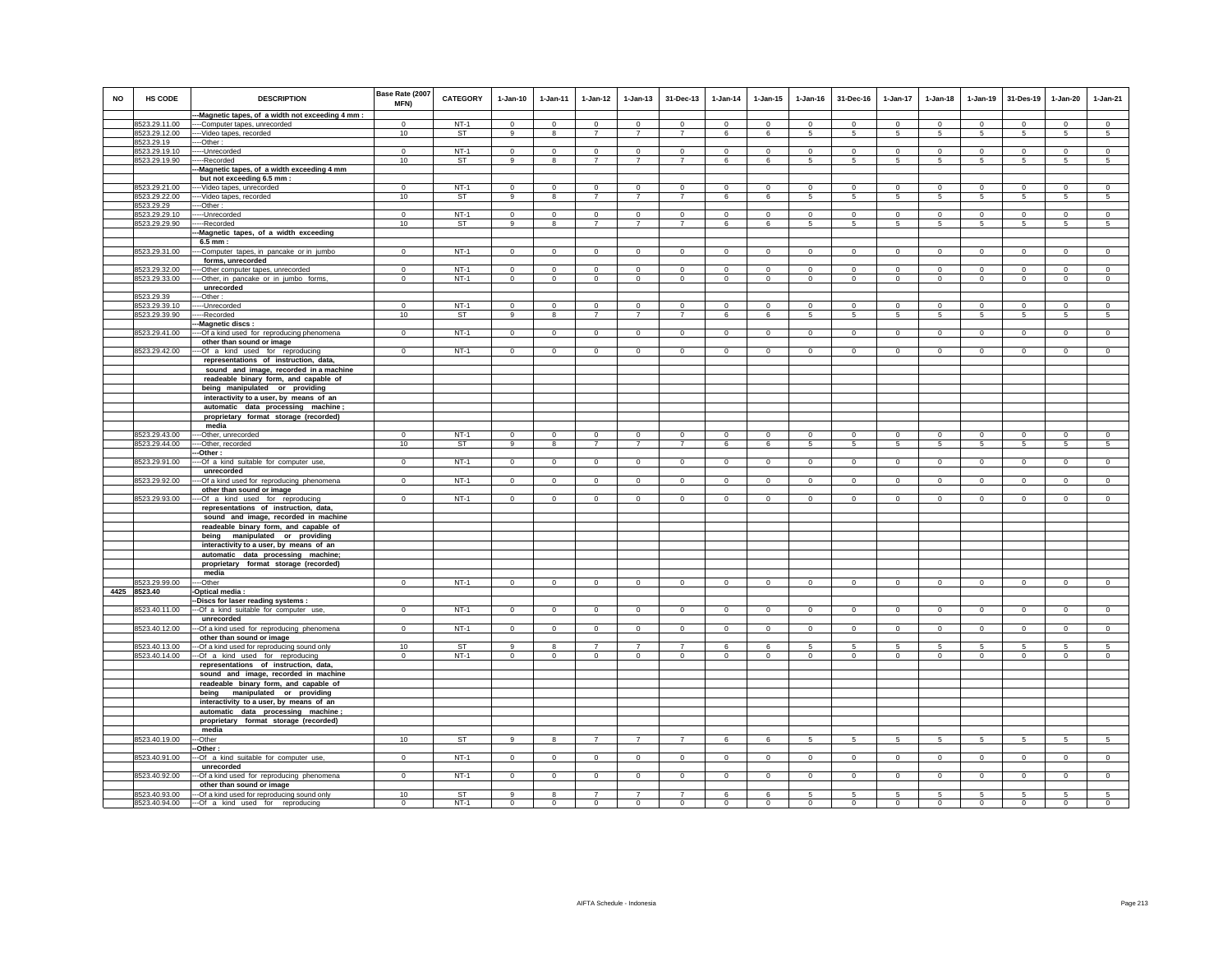| sound and image, recorded in a machine<br>readeable binary form, and capable of<br>being manipulated or providing<br>interactivity to a user, by means of an<br>automatic data processing machine;<br>proprietary format storage (recorded)<br>media<br>8523.40.99<br>--Other:<br>$NT-1$<br>8523.40.99.10<br>----Unrecorded<br>$\Omega$<br>$\mathsf 0$<br>$\Omega$<br>$\Omega$<br>$\Omega$<br>$\Omega$<br>$\mathbf 0$<br>$\Omega$<br>$\Omega$<br>$\mathbf 0$<br>$\Omega$<br>$\Omega$<br>$\Omega$<br>$\Omega$<br>$\Omega$<br>$\Omega$<br>8523.40.99.90<br>10<br><b>ST</b><br>5<br>---Recorded<br>9<br>8<br>$\overline{7}$<br>$\overline{7}$<br>$\overline{7}$<br>6<br>6<br>5<br>$5\overline{5}$<br>5<br>5<br>5<br>5<br>$5\overline{5}$<br>Semiconductor media :<br>4426 8523.51<br>-Solid-state non-volatile storage devices :<br>$NT-1$<br>8523.51.10.00<br>$\circ$<br>$\mathbf{0}$<br>$\circ$<br>$\mathbf{0}$<br>$\circ$<br>$\mathbf 0$<br>$\mathbf{0}$<br>$\circ$<br>$\overline{0}$<br>$\overline{0}$<br>---Of a kind suitable for computer use,<br>$^{\circ}$<br>$^{\circ}$<br>$^{\circ}$<br>$\Omega$<br>$\mathbf{0}$<br>$\mathbf{0}$<br>unrecorded<br>8523.51.20.00<br>-- Of a kind used for reproducing phenomena<br>$\mathbf 0$<br>$NT-1$<br>$\mathsf 0$<br>$\circ$<br>$\mathbf 0$<br>$\mathbf 0$<br>$\mathsf 0$<br>$\mathsf 0$<br>$\mathbf 0$<br>$\mathbf 0$<br>$\mathbf 0$<br>$\mathbf 0$<br>$\mathsf 0$<br>$\mathsf 0$<br>$\circ$<br>$\mathsf 0$<br>$\mathsf 0$<br>other than sound or image<br>8523.51.30.00<br>$NT-1$<br>$\overline{0}$<br>$\overline{0}$<br>$\overline{0}$<br>$\overline{0}$<br>$\overline{0}$<br>$\overline{0}$<br>$\overline{0}$<br>$\overline{0}$<br>$\overline{0}$<br>$\overline{0}$<br>$\overline{0}$<br>$\overline{0}$<br>--- Of a kind used for reproducing<br>$\Omega$<br>$\Omega$<br>$\Omega$<br>$\circ$<br>representations of instruction, data,<br>sound and image, recorded in a machine<br>readeable binary form, and capable of<br>being manipulated or providing<br>interactivity to a user, by means of an<br>automatic data processing machine;<br>proprietary format storage (recorded)<br>media<br>8523.51.90<br>-Other<br>$NT-1$<br>8523.51.90.10<br>$\mathbf 0$<br>$\mathsf 0$<br>$\mathbf 0$<br>$\circ$<br>$\mathbf 0$<br>$\Omega$<br>$\mathbf 0$<br>$\mathbf 0$<br>$\mathbf 0$<br>$\mathbf 0$<br>$\Omega$<br>$\Omega$<br>$\Omega$<br>$\Omega$<br>$\mathbf 0$<br>$\Omega$<br>----Unrecorded<br>8523.51.90.90<br>10<br><b>ST</b><br>9<br>$\overline{\mathbf{8}}$<br>$\overline{7}$<br>$\overline{7}$<br>$\overline{7}$<br>6<br>6<br>5<br>5<br>5<br>5<br>5<br>5<br>5<br>5<br>----Recorded<br>4427<br>8523.52.00.00<br>$NT-1$<br>$\mathbf 0$<br>--"Smart cards"<br>$^{\circ}$<br>$\Omega$<br>$\circ$<br>$\mathbf 0$<br>$\circ$<br>$\mathbf 0$<br>$\circ$<br>$\mathbf 0$<br>$\Omega$<br>$\Omega$<br>$\circ$<br>$\mathbf 0$<br>$\circ$<br>$\mathbf 0$<br>$\circ$<br>4428<br>8523.59<br>-Other:<br>$NT-1$<br>8523.59.10.00<br>--- Proximity cards and tags<br>$\Omega$<br>$\Omega$<br>$\mathbf 0$<br>0<br>$\Omega$<br>$\mathbf 0$<br>$\mathbf 0$<br>$\mathbf 0$<br>$\Omega$<br>$\Omega$<br>$\mathbf 0$<br>$\mathbf 0$<br>$\mathbf 0$<br>$\mathbf 0$<br>$\mathbf 0$<br>$\,0\,$<br>--Other, of a kind suitable for computer use,<br>$NT-1$<br>$\mathbf 0$<br>$\circ$<br>8523.59.20.00<br>$\mathbf 0$<br>$\Omega$<br>$\circ$<br>$\circ$<br>$\circ$<br>$\mathbf 0$<br>$\mathbf 0$<br>$\mathbf 0$<br>$\circ$<br>$\mathbf 0$<br>$\circ$<br>$\mathbf{0}$<br>$\mathbf 0$<br>$\circ$<br>unrecorded<br>8523.59.30.00<br>-Other, of a kind used for reproducing<br>$\mathbf 0$<br>$NT-1$<br>$\mathbf{0}$<br>$\circ$<br>$\mathbf 0$<br>$\mathbf 0$<br>$\mathbf 0$<br>$\mathsf 0$<br>$\mathbf 0$<br>$\mathbf 0$<br>$\mathbf 0$<br>$\mathsf 0$<br>$\circ$<br>$\mathbf 0$<br>$\mathbf 0$<br>$\Omega$<br>$\mathbf 0$<br>phenomena other than sound or image<br>8523.59.40.00<br>$\overline{0}$<br>$NT-1$<br>$\overline{0}$<br>$\overline{0}$<br>$\overline{0}$<br>$\overline{0}$<br>$\overline{0}$<br>$\overline{0}$<br>$\overline{0}$<br>$\overline{0}$<br>$\Omega$<br>$\Omega$<br>$\Omega$<br>$\Omega$<br>$\Omega$<br>$\Omega$<br>$\Omega$<br>--Other, of a kind used for reproducing<br>representations of instruction, data,<br>sound and image, recorded in a machine<br>readeable binary form, and capable of<br>being manipulated or providing<br>interactivity to a user, by means of an<br>automatic data processing machine;<br>proprietary format storage (recorded)<br>media<br>8523.59.90<br>-Other:<br>$NT-1$<br>8523.59.90.10<br>$\circ$<br>$\circ$<br>$\circ$<br>$\circ$<br>$\circ$<br>$\circ$<br>$\circ$<br>$\mathbf 0$<br>$\circ$<br>----Unrecorded<br>$^{\circ}$<br>$^{\circ}$<br>$^{\circ}$<br>$^{\circ}$<br>$^{\circ}$<br>$^{\circ}$<br>$^{\circ}$<br>$\overline{7}$<br>$5\overline{)}$<br>8523.59.90.90<br>----Recorded<br>10<br>ST<br>9<br>8<br>$\overline{7}$<br>$\overline{7}$<br>6<br>6<br>$\overline{5}$<br>5<br>5<br>5<br>5<br>5<br>5<br>4429<br>8523.80<br>-Other:<br>$NT-1$<br>--Of a kind suitable for computer use,<br>8523.80.10.00<br>$\mathbf{0}$<br>$\circ$<br>$\overline{0}$<br>$\overline{0}$<br>$\circ$<br>$\overline{0}$<br>$\overline{0}$<br>$\mathbf 0$<br>$\circ$<br>$\mathbf{0}$<br>$\overline{0}$<br>$\circ$<br>$\overline{0}$<br>$\overline{0}$<br>$\circ$<br>$\circ$<br>unrecorded<br>$NT-1$<br>8523.80.20.00<br>$\mathbf 0$<br>$\circ$<br>$\circ$<br>$\circ$<br>$\circ$<br>$\mathbf 0$<br>$\circ$<br>$\mathsf 0$<br>$\circ$<br>$\circ$<br>-Of a kind used for reproducing phenomena<br>$\circ$<br>$\mathbf{0}$<br>$\circ$<br>$\Omega$<br>$\mathbf{0}$<br>$\mathbf{0}$<br>other than sound or image<br>8523.80.30.00<br>$NT-1$<br>--Of a kind used for reproducing<br>$\mathbf 0$<br>$\mathbf 0$<br>$\circ$<br>$\circ$<br>$\circ$<br>$\mathbf 0$<br>$\mathbf 0$<br>$\mathbf 0$<br>$^{\circ}$<br>$\mathbf 0$<br>$\mathbf 0$<br>$\circ$<br>$\mathbf 0$<br>$\circ$<br>$\mathbf 0$<br>$\Omega$<br>representations of instruction, data,<br>sound and image, recorded in a machine<br>readeable binary form, and capable of<br>being manipulated or providing<br>interactivity to a user, by means of an<br>automatic data processing machine,<br>proprietary format storage (recorded)<br>media<br>10<br><b>ST</b><br>8523.80.40.00<br>-Gramophone records<br>9<br>8<br>$\overline{7}$<br>$\overline{7}$<br>6<br>6<br>5<br>5<br>5<br>5<br>5<br>5<br>5<br>5<br>$\overline{7}$<br>8523.80.90<br>-Other:<br>$NT-1$<br>$\circ$<br>$\circ$<br>$\circ$<br>$\Omega$<br>$\circ$<br>$\circ$<br>8523.80.90.10<br>$\Omega$<br>$\Omega$<br>$\circ$<br>$\Omega$<br>$\Omega$<br>$\Omega$<br>$\Omega$<br>$\Omega$<br>$\Omega$<br>$\Omega$<br>---Unrecorded<br>8523.80.90.90<br>10<br><b>ST</b><br>$\overline{7}$<br>$\overline{7}$<br>6<br>5<br>9<br>8<br>$\overline{7}$<br>6<br>5<br>5<br>5<br>5<br>5<br>5<br>$\sqrt{5}$<br>---Recorded<br>85.25<br>Transmission apparatus for radio-broadcasting<br>or television, whether or not incorporating<br>reception apparatus or sound recording or<br>reproducing apparatus; television cameras,<br>digital cameras and video camera recorders.<br>4430<br>8525.50.00<br>-Transmission apparatus :<br>8525.50.00.10<br>-- For radio-broadcasting<br>10<br>ST<br>8<br>$\overline{7}$<br>$\overline{7}$<br>$\overline{7}$<br>6<br>6<br>5<br>5<br>5<br><b>ST</b><br>$\overline{7}$<br>$\overline{7}$<br>-- For television<br>10<br>8<br>$\overline{7}$<br>6<br>5<br>5<br>5<br>5<br>8525.50.00.20<br>9<br>6<br>-5<br>5<br>5<br>$\sqrt{5}$<br>$NT-1$<br>$\overline{0}$<br>$\overline{0}$<br>8525.50.00.90<br>--Other<br>$\Omega$<br>$\Omega$<br>$\Omega$<br>$\Omega$<br>$\Omega$<br>$\Omega$<br>$\Omega$<br>$\Omega$<br>$\Omega$<br>$\Omega$<br>$\Omega$<br>$\Omega$<br>$\Omega$<br>$\Omega$<br>4431 8525.60.00.00<br>-Transmission<br>$\mathbf 0$<br>$NT-1$<br>$\mathbf{0}$<br>$\circ$<br>$\circ$<br>$\mathbf 0$<br>$\mathbf{0}$<br>$\Omega$<br>$\mathbf 0$<br>$\Omega$<br>$\mathbf{0}$<br>$\mathbf 0$<br>$\mathbf 0$<br>$\mathbf 0$<br>$\mathbf{0}$<br>$\Omega$<br>$\Omega$<br>apparatus incorporating | <b>NO</b> | HS CODE | <b>DESCRIPTION</b>                    | Base Rate (2007<br><b>MFN)</b> | <b>CATEGORY</b> | $1-Jan-10$ | $1 - Jan-11$ | $1-Jan-12$ | $1 - Jan-13$ | 31-Dec-13 | $1-Jan-14$ | $1 - Jan-15$ | $1 - Jan-16$ | 31-Dec-16 | 1-Jan-17 | $1-Jan-18$ | $1 - Jan-19$ | 31-Des-19 | $1 - Jan-20$ | $1-Jan-21$ |
|---------------------------------------------------------------------------------------------------------------------------------------------------------------------------------------------------------------------------------------------------------------------------------------------------------------------------------------------------------------------------------------------------------------------------------------------------------------------------------------------------------------------------------------------------------------------------------------------------------------------------------------------------------------------------------------------------------------------------------------------------------------------------------------------------------------------------------------------------------------------------------------------------------------------------------------------------------------------------------------------------------------------------------------------------------------------------------------------------------------------------------------------------------------------------------------------------------------------------------------------------------------------------------------------------------------------------------------------------------------------------------------------------------------------------------------------------------------------------------------------------------------------------------------------------------------------------------------------------------------------------------------------------------------------------------------------------------------------------------------------------------------------------------------------------------------------------------------------------------------------------------------------------------------------------------------------------------------------------------------------------------------------------------------------------------------------------------------------------------------------------------------------------------------------------------------------------------------------------------------------------------------------------------------------------------------------------------------------------------------------------------------------------------------------------------------------------------------------------------------------------------------------------------------------------------------------------------------------------------------------------------------------------------------------------------------------------------------------------------------------------------------------------------------------------------------------------------------------------------------------------------------------------------------------------------------------------------------------------------------------------------------------------------------------------------------------------------------------------------------------------------------------------------------------------------------------------------------------------------------------------------------------------------------------------------------------------------------------------------------------------------------------------------------------------------------------------------------------------------------------------------------------------------------------------------------------------------------------------------------------------------------------------------------------------------------------------------------------------------------------------------------------------------------------------------------------------------------------------------------------------------------------------------------------------------------------------------------------------------------------------------------------------------------------------------------------------------------------------------------------------------------------------------------------------------------------------------------------------------------------------------------------------------------------------------------------------------------------------------------------------------------------------------------------------------------------------------------------------------------------------------------------------------------------------------------------------------------------------------------------------------------------------------------------------------------------------------------------------------------------------------------------------------------------------------------------------------------------------------------------------------------------------------------------------------------------------------------------------------------------------------------------------------------------------------------------------------------------------------------------------------------------------------------------------------------------------------------------------------------------------------------------------------------------------------------------------------------------------------------------------------------------------------------------------------------------------------------------------------------------------------------------------------------------------------------------------------------------------------------------------------------------------------------------------------------------------------------------------------------------------------------------------------------------------------------------------------------------------------------------------------------------------------------------------------------------------------------------------------------------------------------------------------------------------------------------------------------------------------------------------------------------------------------------------------------------------------------------------------------------------------------------------------------------------------------------------------------------------------------------------------------------------------------------------------------------------------------------------------------------------------------------------------------------------------------------------------------------------------------------------------------------------------------------------------------------------------------------------------------------------------------------------------------------------------------------------------------------------------------------------------------------------------------------------------------------------------------------------------------------------------------------------------------------------------------------------------------------------------------------------------------------------------------------------------------------------------------------------------------------------------------------------------------------------------------------------------------------------------------------------------------------------------------------------------------------------------------------------------------------------------------------------------------------------------------------------------------------------------------------------------------------------------------------------------------------------------------------------------------------------------------------------------------------------------------------------------------------------------------------------------------------------------------------------------------------------------------------------------------------------------------------------------------------------------------------------------------------------------|-----------|---------|---------------------------------------|--------------------------------|-----------------|------------|--------------|------------|--------------|-----------|------------|--------------|--------------|-----------|----------|------------|--------------|-----------|--------------|------------|
|                                                                                                                                                                                                                                                                                                                                                                                                                                                                                                                                                                                                                                                                                                                                                                                                                                                                                                                                                                                                                                                                                                                                                                                                                                                                                                                                                                                                                                                                                                                                                                                                                                                                                                                                                                                                                                                                                                                                                                                                                                                                                                                                                                                                                                                                                                                                                                                                                                                                                                                                                                                                                                                                                                                                                                                                                                                                                                                                                                                                                                                                                                                                                                                                                                                                                                                                                                                                                                                                                                                                                                                                                                                                                                                                                                                                                                                                                                                                                                                                                                                                                                                                                                                                                                                                                                                                                                                                                                                                                                                                                                                                                                                                                                                                                                                                                                                                                                                                                                                                                                                                                                                                                                                                                                                                                                                                                                                                                                                                                                                                                                                                                                                                                                                                                                                                                                                                                                                                                                                                                                                                                                                                                                                                                                                                                                                                                                                                                                                                                                                                                                                                                                                                                                                                                                                                                                                                                                                                                                                                                                                                                                                                                                                                                                                                                                                                                                                                                                                                                                                                                                                                                                                                                                                                                                                                                                                                                                                                                                                                                                                                                                         |           |         | representations of instruction, data, |                                |                 |            |              |            |              |           |            |              |              |           |          |            |              |           |              |            |
|                                                                                                                                                                                                                                                                                                                                                                                                                                                                                                                                                                                                                                                                                                                                                                                                                                                                                                                                                                                                                                                                                                                                                                                                                                                                                                                                                                                                                                                                                                                                                                                                                                                                                                                                                                                                                                                                                                                                                                                                                                                                                                                                                                                                                                                                                                                                                                                                                                                                                                                                                                                                                                                                                                                                                                                                                                                                                                                                                                                                                                                                                                                                                                                                                                                                                                                                                                                                                                                                                                                                                                                                                                                                                                                                                                                                                                                                                                                                                                                                                                                                                                                                                                                                                                                                                                                                                                                                                                                                                                                                                                                                                                                                                                                                                                                                                                                                                                                                                                                                                                                                                                                                                                                                                                                                                                                                                                                                                                                                                                                                                                                                                                                                                                                                                                                                                                                                                                                                                                                                                                                                                                                                                                                                                                                                                                                                                                                                                                                                                                                                                                                                                                                                                                                                                                                                                                                                                                                                                                                                                                                                                                                                                                                                                                                                                                                                                                                                                                                                                                                                                                                                                                                                                                                                                                                                                                                                                                                                                                                                                                                                                                         |           |         |                                       |                                |                 |            |              |            |              |           |            |              |              |           |          |            |              |           |              |            |
|                                                                                                                                                                                                                                                                                                                                                                                                                                                                                                                                                                                                                                                                                                                                                                                                                                                                                                                                                                                                                                                                                                                                                                                                                                                                                                                                                                                                                                                                                                                                                                                                                                                                                                                                                                                                                                                                                                                                                                                                                                                                                                                                                                                                                                                                                                                                                                                                                                                                                                                                                                                                                                                                                                                                                                                                                                                                                                                                                                                                                                                                                                                                                                                                                                                                                                                                                                                                                                                                                                                                                                                                                                                                                                                                                                                                                                                                                                                                                                                                                                                                                                                                                                                                                                                                                                                                                                                                                                                                                                                                                                                                                                                                                                                                                                                                                                                                                                                                                                                                                                                                                                                                                                                                                                                                                                                                                                                                                                                                                                                                                                                                                                                                                                                                                                                                                                                                                                                                                                                                                                                                                                                                                                                                                                                                                                                                                                                                                                                                                                                                                                                                                                                                                                                                                                                                                                                                                                                                                                                                                                                                                                                                                                                                                                                                                                                                                                                                                                                                                                                                                                                                                                                                                                                                                                                                                                                                                                                                                                                                                                                                                                         |           |         |                                       |                                |                 |            |              |            |              |           |            |              |              |           |          |            |              |           |              |            |
|                                                                                                                                                                                                                                                                                                                                                                                                                                                                                                                                                                                                                                                                                                                                                                                                                                                                                                                                                                                                                                                                                                                                                                                                                                                                                                                                                                                                                                                                                                                                                                                                                                                                                                                                                                                                                                                                                                                                                                                                                                                                                                                                                                                                                                                                                                                                                                                                                                                                                                                                                                                                                                                                                                                                                                                                                                                                                                                                                                                                                                                                                                                                                                                                                                                                                                                                                                                                                                                                                                                                                                                                                                                                                                                                                                                                                                                                                                                                                                                                                                                                                                                                                                                                                                                                                                                                                                                                                                                                                                                                                                                                                                                                                                                                                                                                                                                                                                                                                                                                                                                                                                                                                                                                                                                                                                                                                                                                                                                                                                                                                                                                                                                                                                                                                                                                                                                                                                                                                                                                                                                                                                                                                                                                                                                                                                                                                                                                                                                                                                                                                                                                                                                                                                                                                                                                                                                                                                                                                                                                                                                                                                                                                                                                                                                                                                                                                                                                                                                                                                                                                                                                                                                                                                                                                                                                                                                                                                                                                                                                                                                                                                         |           |         |                                       |                                |                 |            |              |            |              |           |            |              |              |           |          |            |              |           |              |            |
|                                                                                                                                                                                                                                                                                                                                                                                                                                                                                                                                                                                                                                                                                                                                                                                                                                                                                                                                                                                                                                                                                                                                                                                                                                                                                                                                                                                                                                                                                                                                                                                                                                                                                                                                                                                                                                                                                                                                                                                                                                                                                                                                                                                                                                                                                                                                                                                                                                                                                                                                                                                                                                                                                                                                                                                                                                                                                                                                                                                                                                                                                                                                                                                                                                                                                                                                                                                                                                                                                                                                                                                                                                                                                                                                                                                                                                                                                                                                                                                                                                                                                                                                                                                                                                                                                                                                                                                                                                                                                                                                                                                                                                                                                                                                                                                                                                                                                                                                                                                                                                                                                                                                                                                                                                                                                                                                                                                                                                                                                                                                                                                                                                                                                                                                                                                                                                                                                                                                                                                                                                                                                                                                                                                                                                                                                                                                                                                                                                                                                                                                                                                                                                                                                                                                                                                                                                                                                                                                                                                                                                                                                                                                                                                                                                                                                                                                                                                                                                                                                                                                                                                                                                                                                                                                                                                                                                                                                                                                                                                                                                                                                                         |           |         |                                       |                                |                 |            |              |            |              |           |            |              |              |           |          |            |              |           |              |            |
|                                                                                                                                                                                                                                                                                                                                                                                                                                                                                                                                                                                                                                                                                                                                                                                                                                                                                                                                                                                                                                                                                                                                                                                                                                                                                                                                                                                                                                                                                                                                                                                                                                                                                                                                                                                                                                                                                                                                                                                                                                                                                                                                                                                                                                                                                                                                                                                                                                                                                                                                                                                                                                                                                                                                                                                                                                                                                                                                                                                                                                                                                                                                                                                                                                                                                                                                                                                                                                                                                                                                                                                                                                                                                                                                                                                                                                                                                                                                                                                                                                                                                                                                                                                                                                                                                                                                                                                                                                                                                                                                                                                                                                                                                                                                                                                                                                                                                                                                                                                                                                                                                                                                                                                                                                                                                                                                                                                                                                                                                                                                                                                                                                                                                                                                                                                                                                                                                                                                                                                                                                                                                                                                                                                                                                                                                                                                                                                                                                                                                                                                                                                                                                                                                                                                                                                                                                                                                                                                                                                                                                                                                                                                                                                                                                                                                                                                                                                                                                                                                                                                                                                                                                                                                                                                                                                                                                                                                                                                                                                                                                                                                                         |           |         |                                       |                                |                 |            |              |            |              |           |            |              |              |           |          |            |              |           |              |            |
|                                                                                                                                                                                                                                                                                                                                                                                                                                                                                                                                                                                                                                                                                                                                                                                                                                                                                                                                                                                                                                                                                                                                                                                                                                                                                                                                                                                                                                                                                                                                                                                                                                                                                                                                                                                                                                                                                                                                                                                                                                                                                                                                                                                                                                                                                                                                                                                                                                                                                                                                                                                                                                                                                                                                                                                                                                                                                                                                                                                                                                                                                                                                                                                                                                                                                                                                                                                                                                                                                                                                                                                                                                                                                                                                                                                                                                                                                                                                                                                                                                                                                                                                                                                                                                                                                                                                                                                                                                                                                                                                                                                                                                                                                                                                                                                                                                                                                                                                                                                                                                                                                                                                                                                                                                                                                                                                                                                                                                                                                                                                                                                                                                                                                                                                                                                                                                                                                                                                                                                                                                                                                                                                                                                                                                                                                                                                                                                                                                                                                                                                                                                                                                                                                                                                                                                                                                                                                                                                                                                                                                                                                                                                                                                                                                                                                                                                                                                                                                                                                                                                                                                                                                                                                                                                                                                                                                                                                                                                                                                                                                                                                                         |           |         |                                       |                                |                 |            |              |            |              |           |            |              |              |           |          |            |              |           |              |            |
|                                                                                                                                                                                                                                                                                                                                                                                                                                                                                                                                                                                                                                                                                                                                                                                                                                                                                                                                                                                                                                                                                                                                                                                                                                                                                                                                                                                                                                                                                                                                                                                                                                                                                                                                                                                                                                                                                                                                                                                                                                                                                                                                                                                                                                                                                                                                                                                                                                                                                                                                                                                                                                                                                                                                                                                                                                                                                                                                                                                                                                                                                                                                                                                                                                                                                                                                                                                                                                                                                                                                                                                                                                                                                                                                                                                                                                                                                                                                                                                                                                                                                                                                                                                                                                                                                                                                                                                                                                                                                                                                                                                                                                                                                                                                                                                                                                                                                                                                                                                                                                                                                                                                                                                                                                                                                                                                                                                                                                                                                                                                                                                                                                                                                                                                                                                                                                                                                                                                                                                                                                                                                                                                                                                                                                                                                                                                                                                                                                                                                                                                                                                                                                                                                                                                                                                                                                                                                                                                                                                                                                                                                                                                                                                                                                                                                                                                                                                                                                                                                                                                                                                                                                                                                                                                                                                                                                                                                                                                                                                                                                                                                                         |           |         |                                       |                                |                 |            |              |            |              |           |            |              |              |           |          |            |              |           |              |            |
|                                                                                                                                                                                                                                                                                                                                                                                                                                                                                                                                                                                                                                                                                                                                                                                                                                                                                                                                                                                                                                                                                                                                                                                                                                                                                                                                                                                                                                                                                                                                                                                                                                                                                                                                                                                                                                                                                                                                                                                                                                                                                                                                                                                                                                                                                                                                                                                                                                                                                                                                                                                                                                                                                                                                                                                                                                                                                                                                                                                                                                                                                                                                                                                                                                                                                                                                                                                                                                                                                                                                                                                                                                                                                                                                                                                                                                                                                                                                                                                                                                                                                                                                                                                                                                                                                                                                                                                                                                                                                                                                                                                                                                                                                                                                                                                                                                                                                                                                                                                                                                                                                                                                                                                                                                                                                                                                                                                                                                                                                                                                                                                                                                                                                                                                                                                                                                                                                                                                                                                                                                                                                                                                                                                                                                                                                                                                                                                                                                                                                                                                                                                                                                                                                                                                                                                                                                                                                                                                                                                                                                                                                                                                                                                                                                                                                                                                                                                                                                                                                                                                                                                                                                                                                                                                                                                                                                                                                                                                                                                                                                                                                                         |           |         |                                       |                                |                 |            |              |            |              |           |            |              |              |           |          |            |              |           |              |            |
|                                                                                                                                                                                                                                                                                                                                                                                                                                                                                                                                                                                                                                                                                                                                                                                                                                                                                                                                                                                                                                                                                                                                                                                                                                                                                                                                                                                                                                                                                                                                                                                                                                                                                                                                                                                                                                                                                                                                                                                                                                                                                                                                                                                                                                                                                                                                                                                                                                                                                                                                                                                                                                                                                                                                                                                                                                                                                                                                                                                                                                                                                                                                                                                                                                                                                                                                                                                                                                                                                                                                                                                                                                                                                                                                                                                                                                                                                                                                                                                                                                                                                                                                                                                                                                                                                                                                                                                                                                                                                                                                                                                                                                                                                                                                                                                                                                                                                                                                                                                                                                                                                                                                                                                                                                                                                                                                                                                                                                                                                                                                                                                                                                                                                                                                                                                                                                                                                                                                                                                                                                                                                                                                                                                                                                                                                                                                                                                                                                                                                                                                                                                                                                                                                                                                                                                                                                                                                                                                                                                                                                                                                                                                                                                                                                                                                                                                                                                                                                                                                                                                                                                                                                                                                                                                                                                                                                                                                                                                                                                                                                                                                                         |           |         |                                       |                                |                 |            |              |            |              |           |            |              |              |           |          |            |              |           |              |            |
|                                                                                                                                                                                                                                                                                                                                                                                                                                                                                                                                                                                                                                                                                                                                                                                                                                                                                                                                                                                                                                                                                                                                                                                                                                                                                                                                                                                                                                                                                                                                                                                                                                                                                                                                                                                                                                                                                                                                                                                                                                                                                                                                                                                                                                                                                                                                                                                                                                                                                                                                                                                                                                                                                                                                                                                                                                                                                                                                                                                                                                                                                                                                                                                                                                                                                                                                                                                                                                                                                                                                                                                                                                                                                                                                                                                                                                                                                                                                                                                                                                                                                                                                                                                                                                                                                                                                                                                                                                                                                                                                                                                                                                                                                                                                                                                                                                                                                                                                                                                                                                                                                                                                                                                                                                                                                                                                                                                                                                                                                                                                                                                                                                                                                                                                                                                                                                                                                                                                                                                                                                                                                                                                                                                                                                                                                                                                                                                                                                                                                                                                                                                                                                                                                                                                                                                                                                                                                                                                                                                                                                                                                                                                                                                                                                                                                                                                                                                                                                                                                                                                                                                                                                                                                                                                                                                                                                                                                                                                                                                                                                                                                                         |           |         |                                       |                                |                 |            |              |            |              |           |            |              |              |           |          |            |              |           |              |            |
|                                                                                                                                                                                                                                                                                                                                                                                                                                                                                                                                                                                                                                                                                                                                                                                                                                                                                                                                                                                                                                                                                                                                                                                                                                                                                                                                                                                                                                                                                                                                                                                                                                                                                                                                                                                                                                                                                                                                                                                                                                                                                                                                                                                                                                                                                                                                                                                                                                                                                                                                                                                                                                                                                                                                                                                                                                                                                                                                                                                                                                                                                                                                                                                                                                                                                                                                                                                                                                                                                                                                                                                                                                                                                                                                                                                                                                                                                                                                                                                                                                                                                                                                                                                                                                                                                                                                                                                                                                                                                                                                                                                                                                                                                                                                                                                                                                                                                                                                                                                                                                                                                                                                                                                                                                                                                                                                                                                                                                                                                                                                                                                                                                                                                                                                                                                                                                                                                                                                                                                                                                                                                                                                                                                                                                                                                                                                                                                                                                                                                                                                                                                                                                                                                                                                                                                                                                                                                                                                                                                                                                                                                                                                                                                                                                                                                                                                                                                                                                                                                                                                                                                                                                                                                                                                                                                                                                                                                                                                                                                                                                                                                                         |           |         |                                       |                                |                 |            |              |            |              |           |            |              |              |           |          |            |              |           |              |            |
|                                                                                                                                                                                                                                                                                                                                                                                                                                                                                                                                                                                                                                                                                                                                                                                                                                                                                                                                                                                                                                                                                                                                                                                                                                                                                                                                                                                                                                                                                                                                                                                                                                                                                                                                                                                                                                                                                                                                                                                                                                                                                                                                                                                                                                                                                                                                                                                                                                                                                                                                                                                                                                                                                                                                                                                                                                                                                                                                                                                                                                                                                                                                                                                                                                                                                                                                                                                                                                                                                                                                                                                                                                                                                                                                                                                                                                                                                                                                                                                                                                                                                                                                                                                                                                                                                                                                                                                                                                                                                                                                                                                                                                                                                                                                                                                                                                                                                                                                                                                                                                                                                                                                                                                                                                                                                                                                                                                                                                                                                                                                                                                                                                                                                                                                                                                                                                                                                                                                                                                                                                                                                                                                                                                                                                                                                                                                                                                                                                                                                                                                                                                                                                                                                                                                                                                                                                                                                                                                                                                                                                                                                                                                                                                                                                                                                                                                                                                                                                                                                                                                                                                                                                                                                                                                                                                                                                                                                                                                                                                                                                                                                                         |           |         |                                       |                                |                 |            |              |            |              |           |            |              |              |           |          |            |              |           |              |            |
|                                                                                                                                                                                                                                                                                                                                                                                                                                                                                                                                                                                                                                                                                                                                                                                                                                                                                                                                                                                                                                                                                                                                                                                                                                                                                                                                                                                                                                                                                                                                                                                                                                                                                                                                                                                                                                                                                                                                                                                                                                                                                                                                                                                                                                                                                                                                                                                                                                                                                                                                                                                                                                                                                                                                                                                                                                                                                                                                                                                                                                                                                                                                                                                                                                                                                                                                                                                                                                                                                                                                                                                                                                                                                                                                                                                                                                                                                                                                                                                                                                                                                                                                                                                                                                                                                                                                                                                                                                                                                                                                                                                                                                                                                                                                                                                                                                                                                                                                                                                                                                                                                                                                                                                                                                                                                                                                                                                                                                                                                                                                                                                                                                                                                                                                                                                                                                                                                                                                                                                                                                                                                                                                                                                                                                                                                                                                                                                                                                                                                                                                                                                                                                                                                                                                                                                                                                                                                                                                                                                                                                                                                                                                                                                                                                                                                                                                                                                                                                                                                                                                                                                                                                                                                                                                                                                                                                                                                                                                                                                                                                                                                                         |           |         |                                       |                                |                 |            |              |            |              |           |            |              |              |           |          |            |              |           |              |            |
|                                                                                                                                                                                                                                                                                                                                                                                                                                                                                                                                                                                                                                                                                                                                                                                                                                                                                                                                                                                                                                                                                                                                                                                                                                                                                                                                                                                                                                                                                                                                                                                                                                                                                                                                                                                                                                                                                                                                                                                                                                                                                                                                                                                                                                                                                                                                                                                                                                                                                                                                                                                                                                                                                                                                                                                                                                                                                                                                                                                                                                                                                                                                                                                                                                                                                                                                                                                                                                                                                                                                                                                                                                                                                                                                                                                                                                                                                                                                                                                                                                                                                                                                                                                                                                                                                                                                                                                                                                                                                                                                                                                                                                                                                                                                                                                                                                                                                                                                                                                                                                                                                                                                                                                                                                                                                                                                                                                                                                                                                                                                                                                                                                                                                                                                                                                                                                                                                                                                                                                                                                                                                                                                                                                                                                                                                                                                                                                                                                                                                                                                                                                                                                                                                                                                                                                                                                                                                                                                                                                                                                                                                                                                                                                                                                                                                                                                                                                                                                                                                                                                                                                                                                                                                                                                                                                                                                                                                                                                                                                                                                                                                                         |           |         |                                       |                                |                 |            |              |            |              |           |            |              |              |           |          |            |              |           |              |            |
|                                                                                                                                                                                                                                                                                                                                                                                                                                                                                                                                                                                                                                                                                                                                                                                                                                                                                                                                                                                                                                                                                                                                                                                                                                                                                                                                                                                                                                                                                                                                                                                                                                                                                                                                                                                                                                                                                                                                                                                                                                                                                                                                                                                                                                                                                                                                                                                                                                                                                                                                                                                                                                                                                                                                                                                                                                                                                                                                                                                                                                                                                                                                                                                                                                                                                                                                                                                                                                                                                                                                                                                                                                                                                                                                                                                                                                                                                                                                                                                                                                                                                                                                                                                                                                                                                                                                                                                                                                                                                                                                                                                                                                                                                                                                                                                                                                                                                                                                                                                                                                                                                                                                                                                                                                                                                                                                                                                                                                                                                                                                                                                                                                                                                                                                                                                                                                                                                                                                                                                                                                                                                                                                                                                                                                                                                                                                                                                                                                                                                                                                                                                                                                                                                                                                                                                                                                                                                                                                                                                                                                                                                                                                                                                                                                                                                                                                                                                                                                                                                                                                                                                                                                                                                                                                                                                                                                                                                                                                                                                                                                                                                                         |           |         |                                       |                                |                 |            |              |            |              |           |            |              |              |           |          |            |              |           |              |            |
|                                                                                                                                                                                                                                                                                                                                                                                                                                                                                                                                                                                                                                                                                                                                                                                                                                                                                                                                                                                                                                                                                                                                                                                                                                                                                                                                                                                                                                                                                                                                                                                                                                                                                                                                                                                                                                                                                                                                                                                                                                                                                                                                                                                                                                                                                                                                                                                                                                                                                                                                                                                                                                                                                                                                                                                                                                                                                                                                                                                                                                                                                                                                                                                                                                                                                                                                                                                                                                                                                                                                                                                                                                                                                                                                                                                                                                                                                                                                                                                                                                                                                                                                                                                                                                                                                                                                                                                                                                                                                                                                                                                                                                                                                                                                                                                                                                                                                                                                                                                                                                                                                                                                                                                                                                                                                                                                                                                                                                                                                                                                                                                                                                                                                                                                                                                                                                                                                                                                                                                                                                                                                                                                                                                                                                                                                                                                                                                                                                                                                                                                                                                                                                                                                                                                                                                                                                                                                                                                                                                                                                                                                                                                                                                                                                                                                                                                                                                                                                                                                                                                                                                                                                                                                                                                                                                                                                                                                                                                                                                                                                                                                                         |           |         |                                       |                                |                 |            |              |            |              |           |            |              |              |           |          |            |              |           |              |            |
|                                                                                                                                                                                                                                                                                                                                                                                                                                                                                                                                                                                                                                                                                                                                                                                                                                                                                                                                                                                                                                                                                                                                                                                                                                                                                                                                                                                                                                                                                                                                                                                                                                                                                                                                                                                                                                                                                                                                                                                                                                                                                                                                                                                                                                                                                                                                                                                                                                                                                                                                                                                                                                                                                                                                                                                                                                                                                                                                                                                                                                                                                                                                                                                                                                                                                                                                                                                                                                                                                                                                                                                                                                                                                                                                                                                                                                                                                                                                                                                                                                                                                                                                                                                                                                                                                                                                                                                                                                                                                                                                                                                                                                                                                                                                                                                                                                                                                                                                                                                                                                                                                                                                                                                                                                                                                                                                                                                                                                                                                                                                                                                                                                                                                                                                                                                                                                                                                                                                                                                                                                                                                                                                                                                                                                                                                                                                                                                                                                                                                                                                                                                                                                                                                                                                                                                                                                                                                                                                                                                                                                                                                                                                                                                                                                                                                                                                                                                                                                                                                                                                                                                                                                                                                                                                                                                                                                                                                                                                                                                                                                                                                                         |           |         |                                       |                                |                 |            |              |            |              |           |            |              |              |           |          |            |              |           |              |            |
|                                                                                                                                                                                                                                                                                                                                                                                                                                                                                                                                                                                                                                                                                                                                                                                                                                                                                                                                                                                                                                                                                                                                                                                                                                                                                                                                                                                                                                                                                                                                                                                                                                                                                                                                                                                                                                                                                                                                                                                                                                                                                                                                                                                                                                                                                                                                                                                                                                                                                                                                                                                                                                                                                                                                                                                                                                                                                                                                                                                                                                                                                                                                                                                                                                                                                                                                                                                                                                                                                                                                                                                                                                                                                                                                                                                                                                                                                                                                                                                                                                                                                                                                                                                                                                                                                                                                                                                                                                                                                                                                                                                                                                                                                                                                                                                                                                                                                                                                                                                                                                                                                                                                                                                                                                                                                                                                                                                                                                                                                                                                                                                                                                                                                                                                                                                                                                                                                                                                                                                                                                                                                                                                                                                                                                                                                                                                                                                                                                                                                                                                                                                                                                                                                                                                                                                                                                                                                                                                                                                                                                                                                                                                                                                                                                                                                                                                                                                                                                                                                                                                                                                                                                                                                                                                                                                                                                                                                                                                                                                                                                                                                                         |           |         |                                       |                                |                 |            |              |            |              |           |            |              |              |           |          |            |              |           |              |            |
|                                                                                                                                                                                                                                                                                                                                                                                                                                                                                                                                                                                                                                                                                                                                                                                                                                                                                                                                                                                                                                                                                                                                                                                                                                                                                                                                                                                                                                                                                                                                                                                                                                                                                                                                                                                                                                                                                                                                                                                                                                                                                                                                                                                                                                                                                                                                                                                                                                                                                                                                                                                                                                                                                                                                                                                                                                                                                                                                                                                                                                                                                                                                                                                                                                                                                                                                                                                                                                                                                                                                                                                                                                                                                                                                                                                                                                                                                                                                                                                                                                                                                                                                                                                                                                                                                                                                                                                                                                                                                                                                                                                                                                                                                                                                                                                                                                                                                                                                                                                                                                                                                                                                                                                                                                                                                                                                                                                                                                                                                                                                                                                                                                                                                                                                                                                                                                                                                                                                                                                                                                                                                                                                                                                                                                                                                                                                                                                                                                                                                                                                                                                                                                                                                                                                                                                                                                                                                                                                                                                                                                                                                                                                                                                                                                                                                                                                                                                                                                                                                                                                                                                                                                                                                                                                                                                                                                                                                                                                                                                                                                                                                                         |           |         |                                       |                                |                 |            |              |            |              |           |            |              |              |           |          |            |              |           |              |            |
|                                                                                                                                                                                                                                                                                                                                                                                                                                                                                                                                                                                                                                                                                                                                                                                                                                                                                                                                                                                                                                                                                                                                                                                                                                                                                                                                                                                                                                                                                                                                                                                                                                                                                                                                                                                                                                                                                                                                                                                                                                                                                                                                                                                                                                                                                                                                                                                                                                                                                                                                                                                                                                                                                                                                                                                                                                                                                                                                                                                                                                                                                                                                                                                                                                                                                                                                                                                                                                                                                                                                                                                                                                                                                                                                                                                                                                                                                                                                                                                                                                                                                                                                                                                                                                                                                                                                                                                                                                                                                                                                                                                                                                                                                                                                                                                                                                                                                                                                                                                                                                                                                                                                                                                                                                                                                                                                                                                                                                                                                                                                                                                                                                                                                                                                                                                                                                                                                                                                                                                                                                                                                                                                                                                                                                                                                                                                                                                                                                                                                                                                                                                                                                                                                                                                                                                                                                                                                                                                                                                                                                                                                                                                                                                                                                                                                                                                                                                                                                                                                                                                                                                                                                                                                                                                                                                                                                                                                                                                                                                                                                                                                                         |           |         |                                       |                                |                 |            |              |            |              |           |            |              |              |           |          |            |              |           |              |            |
|                                                                                                                                                                                                                                                                                                                                                                                                                                                                                                                                                                                                                                                                                                                                                                                                                                                                                                                                                                                                                                                                                                                                                                                                                                                                                                                                                                                                                                                                                                                                                                                                                                                                                                                                                                                                                                                                                                                                                                                                                                                                                                                                                                                                                                                                                                                                                                                                                                                                                                                                                                                                                                                                                                                                                                                                                                                                                                                                                                                                                                                                                                                                                                                                                                                                                                                                                                                                                                                                                                                                                                                                                                                                                                                                                                                                                                                                                                                                                                                                                                                                                                                                                                                                                                                                                                                                                                                                                                                                                                                                                                                                                                                                                                                                                                                                                                                                                                                                                                                                                                                                                                                                                                                                                                                                                                                                                                                                                                                                                                                                                                                                                                                                                                                                                                                                                                                                                                                                                                                                                                                                                                                                                                                                                                                                                                                                                                                                                                                                                                                                                                                                                                                                                                                                                                                                                                                                                                                                                                                                                                                                                                                                                                                                                                                                                                                                                                                                                                                                                                                                                                                                                                                                                                                                                                                                                                                                                                                                                                                                                                                                                                         |           |         |                                       |                                |                 |            |              |            |              |           |            |              |              |           |          |            |              |           |              |            |
|                                                                                                                                                                                                                                                                                                                                                                                                                                                                                                                                                                                                                                                                                                                                                                                                                                                                                                                                                                                                                                                                                                                                                                                                                                                                                                                                                                                                                                                                                                                                                                                                                                                                                                                                                                                                                                                                                                                                                                                                                                                                                                                                                                                                                                                                                                                                                                                                                                                                                                                                                                                                                                                                                                                                                                                                                                                                                                                                                                                                                                                                                                                                                                                                                                                                                                                                                                                                                                                                                                                                                                                                                                                                                                                                                                                                                                                                                                                                                                                                                                                                                                                                                                                                                                                                                                                                                                                                                                                                                                                                                                                                                                                                                                                                                                                                                                                                                                                                                                                                                                                                                                                                                                                                                                                                                                                                                                                                                                                                                                                                                                                                                                                                                                                                                                                                                                                                                                                                                                                                                                                                                                                                                                                                                                                                                                                                                                                                                                                                                                                                                                                                                                                                                                                                                                                                                                                                                                                                                                                                                                                                                                                                                                                                                                                                                                                                                                                                                                                                                                                                                                                                                                                                                                                                                                                                                                                                                                                                                                                                                                                                                                         |           |         |                                       |                                |                 |            |              |            |              |           |            |              |              |           |          |            |              |           |              |            |
|                                                                                                                                                                                                                                                                                                                                                                                                                                                                                                                                                                                                                                                                                                                                                                                                                                                                                                                                                                                                                                                                                                                                                                                                                                                                                                                                                                                                                                                                                                                                                                                                                                                                                                                                                                                                                                                                                                                                                                                                                                                                                                                                                                                                                                                                                                                                                                                                                                                                                                                                                                                                                                                                                                                                                                                                                                                                                                                                                                                                                                                                                                                                                                                                                                                                                                                                                                                                                                                                                                                                                                                                                                                                                                                                                                                                                                                                                                                                                                                                                                                                                                                                                                                                                                                                                                                                                                                                                                                                                                                                                                                                                                                                                                                                                                                                                                                                                                                                                                                                                                                                                                                                                                                                                                                                                                                                                                                                                                                                                                                                                                                                                                                                                                                                                                                                                                                                                                                                                                                                                                                                                                                                                                                                                                                                                                                                                                                                                                                                                                                                                                                                                                                                                                                                                                                                                                                                                                                                                                                                                                                                                                                                                                                                                                                                                                                                                                                                                                                                                                                                                                                                                                                                                                                                                                                                                                                                                                                                                                                                                                                                                                         |           |         |                                       |                                |                 |            |              |            |              |           |            |              |              |           |          |            |              |           |              |            |
|                                                                                                                                                                                                                                                                                                                                                                                                                                                                                                                                                                                                                                                                                                                                                                                                                                                                                                                                                                                                                                                                                                                                                                                                                                                                                                                                                                                                                                                                                                                                                                                                                                                                                                                                                                                                                                                                                                                                                                                                                                                                                                                                                                                                                                                                                                                                                                                                                                                                                                                                                                                                                                                                                                                                                                                                                                                                                                                                                                                                                                                                                                                                                                                                                                                                                                                                                                                                                                                                                                                                                                                                                                                                                                                                                                                                                                                                                                                                                                                                                                                                                                                                                                                                                                                                                                                                                                                                                                                                                                                                                                                                                                                                                                                                                                                                                                                                                                                                                                                                                                                                                                                                                                                                                                                                                                                                                                                                                                                                                                                                                                                                                                                                                                                                                                                                                                                                                                                                                                                                                                                                                                                                                                                                                                                                                                                                                                                                                                                                                                                                                                                                                                                                                                                                                                                                                                                                                                                                                                                                                                                                                                                                                                                                                                                                                                                                                                                                                                                                                                                                                                                                                                                                                                                                                                                                                                                                                                                                                                                                                                                                                                         |           |         |                                       |                                |                 |            |              |            |              |           |            |              |              |           |          |            |              |           |              |            |
|                                                                                                                                                                                                                                                                                                                                                                                                                                                                                                                                                                                                                                                                                                                                                                                                                                                                                                                                                                                                                                                                                                                                                                                                                                                                                                                                                                                                                                                                                                                                                                                                                                                                                                                                                                                                                                                                                                                                                                                                                                                                                                                                                                                                                                                                                                                                                                                                                                                                                                                                                                                                                                                                                                                                                                                                                                                                                                                                                                                                                                                                                                                                                                                                                                                                                                                                                                                                                                                                                                                                                                                                                                                                                                                                                                                                                                                                                                                                                                                                                                                                                                                                                                                                                                                                                                                                                                                                                                                                                                                                                                                                                                                                                                                                                                                                                                                                                                                                                                                                                                                                                                                                                                                                                                                                                                                                                                                                                                                                                                                                                                                                                                                                                                                                                                                                                                                                                                                                                                                                                                                                                                                                                                                                                                                                                                                                                                                                                                                                                                                                                                                                                                                                                                                                                                                                                                                                                                                                                                                                                                                                                                                                                                                                                                                                                                                                                                                                                                                                                                                                                                                                                                                                                                                                                                                                                                                                                                                                                                                                                                                                                                         |           |         |                                       |                                |                 |            |              |            |              |           |            |              |              |           |          |            |              |           |              |            |
|                                                                                                                                                                                                                                                                                                                                                                                                                                                                                                                                                                                                                                                                                                                                                                                                                                                                                                                                                                                                                                                                                                                                                                                                                                                                                                                                                                                                                                                                                                                                                                                                                                                                                                                                                                                                                                                                                                                                                                                                                                                                                                                                                                                                                                                                                                                                                                                                                                                                                                                                                                                                                                                                                                                                                                                                                                                                                                                                                                                                                                                                                                                                                                                                                                                                                                                                                                                                                                                                                                                                                                                                                                                                                                                                                                                                                                                                                                                                                                                                                                                                                                                                                                                                                                                                                                                                                                                                                                                                                                                                                                                                                                                                                                                                                                                                                                                                                                                                                                                                                                                                                                                                                                                                                                                                                                                                                                                                                                                                                                                                                                                                                                                                                                                                                                                                                                                                                                                                                                                                                                                                                                                                                                                                                                                                                                                                                                                                                                                                                                                                                                                                                                                                                                                                                                                                                                                                                                                                                                                                                                                                                                                                                                                                                                                                                                                                                                                                                                                                                                                                                                                                                                                                                                                                                                                                                                                                                                                                                                                                                                                                                                         |           |         |                                       |                                |                 |            |              |            |              |           |            |              |              |           |          |            |              |           |              |            |
|                                                                                                                                                                                                                                                                                                                                                                                                                                                                                                                                                                                                                                                                                                                                                                                                                                                                                                                                                                                                                                                                                                                                                                                                                                                                                                                                                                                                                                                                                                                                                                                                                                                                                                                                                                                                                                                                                                                                                                                                                                                                                                                                                                                                                                                                                                                                                                                                                                                                                                                                                                                                                                                                                                                                                                                                                                                                                                                                                                                                                                                                                                                                                                                                                                                                                                                                                                                                                                                                                                                                                                                                                                                                                                                                                                                                                                                                                                                                                                                                                                                                                                                                                                                                                                                                                                                                                                                                                                                                                                                                                                                                                                                                                                                                                                                                                                                                                                                                                                                                                                                                                                                                                                                                                                                                                                                                                                                                                                                                                                                                                                                                                                                                                                                                                                                                                                                                                                                                                                                                                                                                                                                                                                                                                                                                                                                                                                                                                                                                                                                                                                                                                                                                                                                                                                                                                                                                                                                                                                                                                                                                                                                                                                                                                                                                                                                                                                                                                                                                                                                                                                                                                                                                                                                                                                                                                                                                                                                                                                                                                                                                                                         |           |         |                                       |                                |                 |            |              |            |              |           |            |              |              |           |          |            |              |           |              |            |
|                                                                                                                                                                                                                                                                                                                                                                                                                                                                                                                                                                                                                                                                                                                                                                                                                                                                                                                                                                                                                                                                                                                                                                                                                                                                                                                                                                                                                                                                                                                                                                                                                                                                                                                                                                                                                                                                                                                                                                                                                                                                                                                                                                                                                                                                                                                                                                                                                                                                                                                                                                                                                                                                                                                                                                                                                                                                                                                                                                                                                                                                                                                                                                                                                                                                                                                                                                                                                                                                                                                                                                                                                                                                                                                                                                                                                                                                                                                                                                                                                                                                                                                                                                                                                                                                                                                                                                                                                                                                                                                                                                                                                                                                                                                                                                                                                                                                                                                                                                                                                                                                                                                                                                                                                                                                                                                                                                                                                                                                                                                                                                                                                                                                                                                                                                                                                                                                                                                                                                                                                                                                                                                                                                                                                                                                                                                                                                                                                                                                                                                                                                                                                                                                                                                                                                                                                                                                                                                                                                                                                                                                                                                                                                                                                                                                                                                                                                                                                                                                                                                                                                                                                                                                                                                                                                                                                                                                                                                                                                                                                                                                                                         |           |         |                                       |                                |                 |            |              |            |              |           |            |              |              |           |          |            |              |           |              |            |
|                                                                                                                                                                                                                                                                                                                                                                                                                                                                                                                                                                                                                                                                                                                                                                                                                                                                                                                                                                                                                                                                                                                                                                                                                                                                                                                                                                                                                                                                                                                                                                                                                                                                                                                                                                                                                                                                                                                                                                                                                                                                                                                                                                                                                                                                                                                                                                                                                                                                                                                                                                                                                                                                                                                                                                                                                                                                                                                                                                                                                                                                                                                                                                                                                                                                                                                                                                                                                                                                                                                                                                                                                                                                                                                                                                                                                                                                                                                                                                                                                                                                                                                                                                                                                                                                                                                                                                                                                                                                                                                                                                                                                                                                                                                                                                                                                                                                                                                                                                                                                                                                                                                                                                                                                                                                                                                                                                                                                                                                                                                                                                                                                                                                                                                                                                                                                                                                                                                                                                                                                                                                                                                                                                                                                                                                                                                                                                                                                                                                                                                                                                                                                                                                                                                                                                                                                                                                                                                                                                                                                                                                                                                                                                                                                                                                                                                                                                                                                                                                                                                                                                                                                                                                                                                                                                                                                                                                                                                                                                                                                                                                                                         |           |         |                                       |                                |                 |            |              |            |              |           |            |              |              |           |          |            |              |           |              |            |
|                                                                                                                                                                                                                                                                                                                                                                                                                                                                                                                                                                                                                                                                                                                                                                                                                                                                                                                                                                                                                                                                                                                                                                                                                                                                                                                                                                                                                                                                                                                                                                                                                                                                                                                                                                                                                                                                                                                                                                                                                                                                                                                                                                                                                                                                                                                                                                                                                                                                                                                                                                                                                                                                                                                                                                                                                                                                                                                                                                                                                                                                                                                                                                                                                                                                                                                                                                                                                                                                                                                                                                                                                                                                                                                                                                                                                                                                                                                                                                                                                                                                                                                                                                                                                                                                                                                                                                                                                                                                                                                                                                                                                                                                                                                                                                                                                                                                                                                                                                                                                                                                                                                                                                                                                                                                                                                                                                                                                                                                                                                                                                                                                                                                                                                                                                                                                                                                                                                                                                                                                                                                                                                                                                                                                                                                                                                                                                                                                                                                                                                                                                                                                                                                                                                                                                                                                                                                                                                                                                                                                                                                                                                                                                                                                                                                                                                                                                                                                                                                                                                                                                                                                                                                                                                                                                                                                                                                                                                                                                                                                                                                                                         |           |         |                                       |                                |                 |            |              |            |              |           |            |              |              |           |          |            |              |           |              |            |
|                                                                                                                                                                                                                                                                                                                                                                                                                                                                                                                                                                                                                                                                                                                                                                                                                                                                                                                                                                                                                                                                                                                                                                                                                                                                                                                                                                                                                                                                                                                                                                                                                                                                                                                                                                                                                                                                                                                                                                                                                                                                                                                                                                                                                                                                                                                                                                                                                                                                                                                                                                                                                                                                                                                                                                                                                                                                                                                                                                                                                                                                                                                                                                                                                                                                                                                                                                                                                                                                                                                                                                                                                                                                                                                                                                                                                                                                                                                                                                                                                                                                                                                                                                                                                                                                                                                                                                                                                                                                                                                                                                                                                                                                                                                                                                                                                                                                                                                                                                                                                                                                                                                                                                                                                                                                                                                                                                                                                                                                                                                                                                                                                                                                                                                                                                                                                                                                                                                                                                                                                                                                                                                                                                                                                                                                                                                                                                                                                                                                                                                                                                                                                                                                                                                                                                                                                                                                                                                                                                                                                                                                                                                                                                                                                                                                                                                                                                                                                                                                                                                                                                                                                                                                                                                                                                                                                                                                                                                                                                                                                                                                                                         |           |         |                                       |                                |                 |            |              |            |              |           |            |              |              |           |          |            |              |           |              |            |
|                                                                                                                                                                                                                                                                                                                                                                                                                                                                                                                                                                                                                                                                                                                                                                                                                                                                                                                                                                                                                                                                                                                                                                                                                                                                                                                                                                                                                                                                                                                                                                                                                                                                                                                                                                                                                                                                                                                                                                                                                                                                                                                                                                                                                                                                                                                                                                                                                                                                                                                                                                                                                                                                                                                                                                                                                                                                                                                                                                                                                                                                                                                                                                                                                                                                                                                                                                                                                                                                                                                                                                                                                                                                                                                                                                                                                                                                                                                                                                                                                                                                                                                                                                                                                                                                                                                                                                                                                                                                                                                                                                                                                                                                                                                                                                                                                                                                                                                                                                                                                                                                                                                                                                                                                                                                                                                                                                                                                                                                                                                                                                                                                                                                                                                                                                                                                                                                                                                                                                                                                                                                                                                                                                                                                                                                                                                                                                                                                                                                                                                                                                                                                                                                                                                                                                                                                                                                                                                                                                                                                                                                                                                                                                                                                                                                                                                                                                                                                                                                                                                                                                                                                                                                                                                                                                                                                                                                                                                                                                                                                                                                                                         |           |         |                                       |                                |                 |            |              |            |              |           |            |              |              |           |          |            |              |           |              |            |
|                                                                                                                                                                                                                                                                                                                                                                                                                                                                                                                                                                                                                                                                                                                                                                                                                                                                                                                                                                                                                                                                                                                                                                                                                                                                                                                                                                                                                                                                                                                                                                                                                                                                                                                                                                                                                                                                                                                                                                                                                                                                                                                                                                                                                                                                                                                                                                                                                                                                                                                                                                                                                                                                                                                                                                                                                                                                                                                                                                                                                                                                                                                                                                                                                                                                                                                                                                                                                                                                                                                                                                                                                                                                                                                                                                                                                                                                                                                                                                                                                                                                                                                                                                                                                                                                                                                                                                                                                                                                                                                                                                                                                                                                                                                                                                                                                                                                                                                                                                                                                                                                                                                                                                                                                                                                                                                                                                                                                                                                                                                                                                                                                                                                                                                                                                                                                                                                                                                                                                                                                                                                                                                                                                                                                                                                                                                                                                                                                                                                                                                                                                                                                                                                                                                                                                                                                                                                                                                                                                                                                                                                                                                                                                                                                                                                                                                                                                                                                                                                                                                                                                                                                                                                                                                                                                                                                                                                                                                                                                                                                                                                                                         |           |         |                                       |                                |                 |            |              |            |              |           |            |              |              |           |          |            |              |           |              |            |
|                                                                                                                                                                                                                                                                                                                                                                                                                                                                                                                                                                                                                                                                                                                                                                                                                                                                                                                                                                                                                                                                                                                                                                                                                                                                                                                                                                                                                                                                                                                                                                                                                                                                                                                                                                                                                                                                                                                                                                                                                                                                                                                                                                                                                                                                                                                                                                                                                                                                                                                                                                                                                                                                                                                                                                                                                                                                                                                                                                                                                                                                                                                                                                                                                                                                                                                                                                                                                                                                                                                                                                                                                                                                                                                                                                                                                                                                                                                                                                                                                                                                                                                                                                                                                                                                                                                                                                                                                                                                                                                                                                                                                                                                                                                                                                                                                                                                                                                                                                                                                                                                                                                                                                                                                                                                                                                                                                                                                                                                                                                                                                                                                                                                                                                                                                                                                                                                                                                                                                                                                                                                                                                                                                                                                                                                                                                                                                                                                                                                                                                                                                                                                                                                                                                                                                                                                                                                                                                                                                                                                                                                                                                                                                                                                                                                                                                                                                                                                                                                                                                                                                                                                                                                                                                                                                                                                                                                                                                                                                                                                                                                                                         |           |         |                                       |                                |                 |            |              |            |              |           |            |              |              |           |          |            |              |           |              |            |
|                                                                                                                                                                                                                                                                                                                                                                                                                                                                                                                                                                                                                                                                                                                                                                                                                                                                                                                                                                                                                                                                                                                                                                                                                                                                                                                                                                                                                                                                                                                                                                                                                                                                                                                                                                                                                                                                                                                                                                                                                                                                                                                                                                                                                                                                                                                                                                                                                                                                                                                                                                                                                                                                                                                                                                                                                                                                                                                                                                                                                                                                                                                                                                                                                                                                                                                                                                                                                                                                                                                                                                                                                                                                                                                                                                                                                                                                                                                                                                                                                                                                                                                                                                                                                                                                                                                                                                                                                                                                                                                                                                                                                                                                                                                                                                                                                                                                                                                                                                                                                                                                                                                                                                                                                                                                                                                                                                                                                                                                                                                                                                                                                                                                                                                                                                                                                                                                                                                                                                                                                                                                                                                                                                                                                                                                                                                                                                                                                                                                                                                                                                                                                                                                                                                                                                                                                                                                                                                                                                                                                                                                                                                                                                                                                                                                                                                                                                                                                                                                                                                                                                                                                                                                                                                                                                                                                                                                                                                                                                                                                                                                                                         |           |         |                                       |                                |                 |            |              |            |              |           |            |              |              |           |          |            |              |           |              |            |
|                                                                                                                                                                                                                                                                                                                                                                                                                                                                                                                                                                                                                                                                                                                                                                                                                                                                                                                                                                                                                                                                                                                                                                                                                                                                                                                                                                                                                                                                                                                                                                                                                                                                                                                                                                                                                                                                                                                                                                                                                                                                                                                                                                                                                                                                                                                                                                                                                                                                                                                                                                                                                                                                                                                                                                                                                                                                                                                                                                                                                                                                                                                                                                                                                                                                                                                                                                                                                                                                                                                                                                                                                                                                                                                                                                                                                                                                                                                                                                                                                                                                                                                                                                                                                                                                                                                                                                                                                                                                                                                                                                                                                                                                                                                                                                                                                                                                                                                                                                                                                                                                                                                                                                                                                                                                                                                                                                                                                                                                                                                                                                                                                                                                                                                                                                                                                                                                                                                                                                                                                                                                                                                                                                                                                                                                                                                                                                                                                                                                                                                                                                                                                                                                                                                                                                                                                                                                                                                                                                                                                                                                                                                                                                                                                                                                                                                                                                                                                                                                                                                                                                                                                                                                                                                                                                                                                                                                                                                                                                                                                                                                                                         |           |         |                                       |                                |                 |            |              |            |              |           |            |              |              |           |          |            |              |           |              |            |
|                                                                                                                                                                                                                                                                                                                                                                                                                                                                                                                                                                                                                                                                                                                                                                                                                                                                                                                                                                                                                                                                                                                                                                                                                                                                                                                                                                                                                                                                                                                                                                                                                                                                                                                                                                                                                                                                                                                                                                                                                                                                                                                                                                                                                                                                                                                                                                                                                                                                                                                                                                                                                                                                                                                                                                                                                                                                                                                                                                                                                                                                                                                                                                                                                                                                                                                                                                                                                                                                                                                                                                                                                                                                                                                                                                                                                                                                                                                                                                                                                                                                                                                                                                                                                                                                                                                                                                                                                                                                                                                                                                                                                                                                                                                                                                                                                                                                                                                                                                                                                                                                                                                                                                                                                                                                                                                                                                                                                                                                                                                                                                                                                                                                                                                                                                                                                                                                                                                                                                                                                                                                                                                                                                                                                                                                                                                                                                                                                                                                                                                                                                                                                                                                                                                                                                                                                                                                                                                                                                                                                                                                                                                                                                                                                                                                                                                                                                                                                                                                                                                                                                                                                                                                                                                                                                                                                                                                                                                                                                                                                                                                                                         |           |         |                                       |                                |                 |            |              |            |              |           |            |              |              |           |          |            |              |           |              |            |
|                                                                                                                                                                                                                                                                                                                                                                                                                                                                                                                                                                                                                                                                                                                                                                                                                                                                                                                                                                                                                                                                                                                                                                                                                                                                                                                                                                                                                                                                                                                                                                                                                                                                                                                                                                                                                                                                                                                                                                                                                                                                                                                                                                                                                                                                                                                                                                                                                                                                                                                                                                                                                                                                                                                                                                                                                                                                                                                                                                                                                                                                                                                                                                                                                                                                                                                                                                                                                                                                                                                                                                                                                                                                                                                                                                                                                                                                                                                                                                                                                                                                                                                                                                                                                                                                                                                                                                                                                                                                                                                                                                                                                                                                                                                                                                                                                                                                                                                                                                                                                                                                                                                                                                                                                                                                                                                                                                                                                                                                                                                                                                                                                                                                                                                                                                                                                                                                                                                                                                                                                                                                                                                                                                                                                                                                                                                                                                                                                                                                                                                                                                                                                                                                                                                                                                                                                                                                                                                                                                                                                                                                                                                                                                                                                                                                                                                                                                                                                                                                                                                                                                                                                                                                                                                                                                                                                                                                                                                                                                                                                                                                                                         |           |         |                                       |                                |                 |            |              |            |              |           |            |              |              |           |          |            |              |           |              |            |
|                                                                                                                                                                                                                                                                                                                                                                                                                                                                                                                                                                                                                                                                                                                                                                                                                                                                                                                                                                                                                                                                                                                                                                                                                                                                                                                                                                                                                                                                                                                                                                                                                                                                                                                                                                                                                                                                                                                                                                                                                                                                                                                                                                                                                                                                                                                                                                                                                                                                                                                                                                                                                                                                                                                                                                                                                                                                                                                                                                                                                                                                                                                                                                                                                                                                                                                                                                                                                                                                                                                                                                                                                                                                                                                                                                                                                                                                                                                                                                                                                                                                                                                                                                                                                                                                                                                                                                                                                                                                                                                                                                                                                                                                                                                                                                                                                                                                                                                                                                                                                                                                                                                                                                                                                                                                                                                                                                                                                                                                                                                                                                                                                                                                                                                                                                                                                                                                                                                                                                                                                                                                                                                                                                                                                                                                                                                                                                                                                                                                                                                                                                                                                                                                                                                                                                                                                                                                                                                                                                                                                                                                                                                                                                                                                                                                                                                                                                                                                                                                                                                                                                                                                                                                                                                                                                                                                                                                                                                                                                                                                                                                                                         |           |         |                                       |                                |                 |            |              |            |              |           |            |              |              |           |          |            |              |           |              |            |
|                                                                                                                                                                                                                                                                                                                                                                                                                                                                                                                                                                                                                                                                                                                                                                                                                                                                                                                                                                                                                                                                                                                                                                                                                                                                                                                                                                                                                                                                                                                                                                                                                                                                                                                                                                                                                                                                                                                                                                                                                                                                                                                                                                                                                                                                                                                                                                                                                                                                                                                                                                                                                                                                                                                                                                                                                                                                                                                                                                                                                                                                                                                                                                                                                                                                                                                                                                                                                                                                                                                                                                                                                                                                                                                                                                                                                                                                                                                                                                                                                                                                                                                                                                                                                                                                                                                                                                                                                                                                                                                                                                                                                                                                                                                                                                                                                                                                                                                                                                                                                                                                                                                                                                                                                                                                                                                                                                                                                                                                                                                                                                                                                                                                                                                                                                                                                                                                                                                                                                                                                                                                                                                                                                                                                                                                                                                                                                                                                                                                                                                                                                                                                                                                                                                                                                                                                                                                                                                                                                                                                                                                                                                                                                                                                                                                                                                                                                                                                                                                                                                                                                                                                                                                                                                                                                                                                                                                                                                                                                                                                                                                                                         |           |         |                                       |                                |                 |            |              |            |              |           |            |              |              |           |          |            |              |           |              |            |
|                                                                                                                                                                                                                                                                                                                                                                                                                                                                                                                                                                                                                                                                                                                                                                                                                                                                                                                                                                                                                                                                                                                                                                                                                                                                                                                                                                                                                                                                                                                                                                                                                                                                                                                                                                                                                                                                                                                                                                                                                                                                                                                                                                                                                                                                                                                                                                                                                                                                                                                                                                                                                                                                                                                                                                                                                                                                                                                                                                                                                                                                                                                                                                                                                                                                                                                                                                                                                                                                                                                                                                                                                                                                                                                                                                                                                                                                                                                                                                                                                                                                                                                                                                                                                                                                                                                                                                                                                                                                                                                                                                                                                                                                                                                                                                                                                                                                                                                                                                                                                                                                                                                                                                                                                                                                                                                                                                                                                                                                                                                                                                                                                                                                                                                                                                                                                                                                                                                                                                                                                                                                                                                                                                                                                                                                                                                                                                                                                                                                                                                                                                                                                                                                                                                                                                                                                                                                                                                                                                                                                                                                                                                                                                                                                                                                                                                                                                                                                                                                                                                                                                                                                                                                                                                                                                                                                                                                                                                                                                                                                                                                                                         |           |         |                                       |                                |                 |            |              |            |              |           |            |              |              |           |          |            |              |           |              |            |
|                                                                                                                                                                                                                                                                                                                                                                                                                                                                                                                                                                                                                                                                                                                                                                                                                                                                                                                                                                                                                                                                                                                                                                                                                                                                                                                                                                                                                                                                                                                                                                                                                                                                                                                                                                                                                                                                                                                                                                                                                                                                                                                                                                                                                                                                                                                                                                                                                                                                                                                                                                                                                                                                                                                                                                                                                                                                                                                                                                                                                                                                                                                                                                                                                                                                                                                                                                                                                                                                                                                                                                                                                                                                                                                                                                                                                                                                                                                                                                                                                                                                                                                                                                                                                                                                                                                                                                                                                                                                                                                                                                                                                                                                                                                                                                                                                                                                                                                                                                                                                                                                                                                                                                                                                                                                                                                                                                                                                                                                                                                                                                                                                                                                                                                                                                                                                                                                                                                                                                                                                                                                                                                                                                                                                                                                                                                                                                                                                                                                                                                                                                                                                                                                                                                                                                                                                                                                                                                                                                                                                                                                                                                                                                                                                                                                                                                                                                                                                                                                                                                                                                                                                                                                                                                                                                                                                                                                                                                                                                                                                                                                                                         |           |         |                                       |                                |                 |            |              |            |              |           |            |              |              |           |          |            |              |           |              |            |
|                                                                                                                                                                                                                                                                                                                                                                                                                                                                                                                                                                                                                                                                                                                                                                                                                                                                                                                                                                                                                                                                                                                                                                                                                                                                                                                                                                                                                                                                                                                                                                                                                                                                                                                                                                                                                                                                                                                                                                                                                                                                                                                                                                                                                                                                                                                                                                                                                                                                                                                                                                                                                                                                                                                                                                                                                                                                                                                                                                                                                                                                                                                                                                                                                                                                                                                                                                                                                                                                                                                                                                                                                                                                                                                                                                                                                                                                                                                                                                                                                                                                                                                                                                                                                                                                                                                                                                                                                                                                                                                                                                                                                                                                                                                                                                                                                                                                                                                                                                                                                                                                                                                                                                                                                                                                                                                                                                                                                                                                                                                                                                                                                                                                                                                                                                                                                                                                                                                                                                                                                                                                                                                                                                                                                                                                                                                                                                                                                                                                                                                                                                                                                                                                                                                                                                                                                                                                                                                                                                                                                                                                                                                                                                                                                                                                                                                                                                                                                                                                                                                                                                                                                                                                                                                                                                                                                                                                                                                                                                                                                                                                                                         |           |         |                                       |                                |                 |            |              |            |              |           |            |              |              |           |          |            |              |           |              |            |
|                                                                                                                                                                                                                                                                                                                                                                                                                                                                                                                                                                                                                                                                                                                                                                                                                                                                                                                                                                                                                                                                                                                                                                                                                                                                                                                                                                                                                                                                                                                                                                                                                                                                                                                                                                                                                                                                                                                                                                                                                                                                                                                                                                                                                                                                                                                                                                                                                                                                                                                                                                                                                                                                                                                                                                                                                                                                                                                                                                                                                                                                                                                                                                                                                                                                                                                                                                                                                                                                                                                                                                                                                                                                                                                                                                                                                                                                                                                                                                                                                                                                                                                                                                                                                                                                                                                                                                                                                                                                                                                                                                                                                                                                                                                                                                                                                                                                                                                                                                                                                                                                                                                                                                                                                                                                                                                                                                                                                                                                                                                                                                                                                                                                                                                                                                                                                                                                                                                                                                                                                                                                                                                                                                                                                                                                                                                                                                                                                                                                                                                                                                                                                                                                                                                                                                                                                                                                                                                                                                                                                                                                                                                                                                                                                                                                                                                                                                                                                                                                                                                                                                                                                                                                                                                                                                                                                                                                                                                                                                                                                                                                                                         |           |         |                                       |                                |                 |            |              |            |              |           |            |              |              |           |          |            |              |           |              |            |
|                                                                                                                                                                                                                                                                                                                                                                                                                                                                                                                                                                                                                                                                                                                                                                                                                                                                                                                                                                                                                                                                                                                                                                                                                                                                                                                                                                                                                                                                                                                                                                                                                                                                                                                                                                                                                                                                                                                                                                                                                                                                                                                                                                                                                                                                                                                                                                                                                                                                                                                                                                                                                                                                                                                                                                                                                                                                                                                                                                                                                                                                                                                                                                                                                                                                                                                                                                                                                                                                                                                                                                                                                                                                                                                                                                                                                                                                                                                                                                                                                                                                                                                                                                                                                                                                                                                                                                                                                                                                                                                                                                                                                                                                                                                                                                                                                                                                                                                                                                                                                                                                                                                                                                                                                                                                                                                                                                                                                                                                                                                                                                                                                                                                                                                                                                                                                                                                                                                                                                                                                                                                                                                                                                                                                                                                                                                                                                                                                                                                                                                                                                                                                                                                                                                                                                                                                                                                                                                                                                                                                                                                                                                                                                                                                                                                                                                                                                                                                                                                                                                                                                                                                                                                                                                                                                                                                                                                                                                                                                                                                                                                                                         |           |         |                                       |                                |                 |            |              |            |              |           |            |              |              |           |          |            |              |           |              |            |
|                                                                                                                                                                                                                                                                                                                                                                                                                                                                                                                                                                                                                                                                                                                                                                                                                                                                                                                                                                                                                                                                                                                                                                                                                                                                                                                                                                                                                                                                                                                                                                                                                                                                                                                                                                                                                                                                                                                                                                                                                                                                                                                                                                                                                                                                                                                                                                                                                                                                                                                                                                                                                                                                                                                                                                                                                                                                                                                                                                                                                                                                                                                                                                                                                                                                                                                                                                                                                                                                                                                                                                                                                                                                                                                                                                                                                                                                                                                                                                                                                                                                                                                                                                                                                                                                                                                                                                                                                                                                                                                                                                                                                                                                                                                                                                                                                                                                                                                                                                                                                                                                                                                                                                                                                                                                                                                                                                                                                                                                                                                                                                                                                                                                                                                                                                                                                                                                                                                                                                                                                                                                                                                                                                                                                                                                                                                                                                                                                                                                                                                                                                                                                                                                                                                                                                                                                                                                                                                                                                                                                                                                                                                                                                                                                                                                                                                                                                                                                                                                                                                                                                                                                                                                                                                                                                                                                                                                                                                                                                                                                                                                                                         |           |         |                                       |                                |                 |            |              |            |              |           |            |              |              |           |          |            |              |           |              |            |
|                                                                                                                                                                                                                                                                                                                                                                                                                                                                                                                                                                                                                                                                                                                                                                                                                                                                                                                                                                                                                                                                                                                                                                                                                                                                                                                                                                                                                                                                                                                                                                                                                                                                                                                                                                                                                                                                                                                                                                                                                                                                                                                                                                                                                                                                                                                                                                                                                                                                                                                                                                                                                                                                                                                                                                                                                                                                                                                                                                                                                                                                                                                                                                                                                                                                                                                                                                                                                                                                                                                                                                                                                                                                                                                                                                                                                                                                                                                                                                                                                                                                                                                                                                                                                                                                                                                                                                                                                                                                                                                                                                                                                                                                                                                                                                                                                                                                                                                                                                                                                                                                                                                                                                                                                                                                                                                                                                                                                                                                                                                                                                                                                                                                                                                                                                                                                                                                                                                                                                                                                                                                                                                                                                                                                                                                                                                                                                                                                                                                                                                                                                                                                                                                                                                                                                                                                                                                                                                                                                                                                                                                                                                                                                                                                                                                                                                                                                                                                                                                                                                                                                                                                                                                                                                                                                                                                                                                                                                                                                                                                                                                                                         |           |         |                                       |                                |                 |            |              |            |              |           |            |              |              |           |          |            |              |           |              |            |
|                                                                                                                                                                                                                                                                                                                                                                                                                                                                                                                                                                                                                                                                                                                                                                                                                                                                                                                                                                                                                                                                                                                                                                                                                                                                                                                                                                                                                                                                                                                                                                                                                                                                                                                                                                                                                                                                                                                                                                                                                                                                                                                                                                                                                                                                                                                                                                                                                                                                                                                                                                                                                                                                                                                                                                                                                                                                                                                                                                                                                                                                                                                                                                                                                                                                                                                                                                                                                                                                                                                                                                                                                                                                                                                                                                                                                                                                                                                                                                                                                                                                                                                                                                                                                                                                                                                                                                                                                                                                                                                                                                                                                                                                                                                                                                                                                                                                                                                                                                                                                                                                                                                                                                                                                                                                                                                                                                                                                                                                                                                                                                                                                                                                                                                                                                                                                                                                                                                                                                                                                                                                                                                                                                                                                                                                                                                                                                                                                                                                                                                                                                                                                                                                                                                                                                                                                                                                                                                                                                                                                                                                                                                                                                                                                                                                                                                                                                                                                                                                                                                                                                                                                                                                                                                                                                                                                                                                                                                                                                                                                                                                                                         |           |         |                                       |                                |                 |            |              |            |              |           |            |              |              |           |          |            |              |           |              |            |
|                                                                                                                                                                                                                                                                                                                                                                                                                                                                                                                                                                                                                                                                                                                                                                                                                                                                                                                                                                                                                                                                                                                                                                                                                                                                                                                                                                                                                                                                                                                                                                                                                                                                                                                                                                                                                                                                                                                                                                                                                                                                                                                                                                                                                                                                                                                                                                                                                                                                                                                                                                                                                                                                                                                                                                                                                                                                                                                                                                                                                                                                                                                                                                                                                                                                                                                                                                                                                                                                                                                                                                                                                                                                                                                                                                                                                                                                                                                                                                                                                                                                                                                                                                                                                                                                                                                                                                                                                                                                                                                                                                                                                                                                                                                                                                                                                                                                                                                                                                                                                                                                                                                                                                                                                                                                                                                                                                                                                                                                                                                                                                                                                                                                                                                                                                                                                                                                                                                                                                                                                                                                                                                                                                                                                                                                                                                                                                                                                                                                                                                                                                                                                                                                                                                                                                                                                                                                                                                                                                                                                                                                                                                                                                                                                                                                                                                                                                                                                                                                                                                                                                                                                                                                                                                                                                                                                                                                                                                                                                                                                                                                                                         |           |         |                                       |                                |                 |            |              |            |              |           |            |              |              |           |          |            |              |           |              |            |
|                                                                                                                                                                                                                                                                                                                                                                                                                                                                                                                                                                                                                                                                                                                                                                                                                                                                                                                                                                                                                                                                                                                                                                                                                                                                                                                                                                                                                                                                                                                                                                                                                                                                                                                                                                                                                                                                                                                                                                                                                                                                                                                                                                                                                                                                                                                                                                                                                                                                                                                                                                                                                                                                                                                                                                                                                                                                                                                                                                                                                                                                                                                                                                                                                                                                                                                                                                                                                                                                                                                                                                                                                                                                                                                                                                                                                                                                                                                                                                                                                                                                                                                                                                                                                                                                                                                                                                                                                                                                                                                                                                                                                                                                                                                                                                                                                                                                                                                                                                                                                                                                                                                                                                                                                                                                                                                                                                                                                                                                                                                                                                                                                                                                                                                                                                                                                                                                                                                                                                                                                                                                                                                                                                                                                                                                                                                                                                                                                                                                                                                                                                                                                                                                                                                                                                                                                                                                                                                                                                                                                                                                                                                                                                                                                                                                                                                                                                                                                                                                                                                                                                                                                                                                                                                                                                                                                                                                                                                                                                                                                                                                                                         |           |         |                                       |                                |                 |            |              |            |              |           |            |              |              |           |          |            |              |           |              |            |
|                                                                                                                                                                                                                                                                                                                                                                                                                                                                                                                                                                                                                                                                                                                                                                                                                                                                                                                                                                                                                                                                                                                                                                                                                                                                                                                                                                                                                                                                                                                                                                                                                                                                                                                                                                                                                                                                                                                                                                                                                                                                                                                                                                                                                                                                                                                                                                                                                                                                                                                                                                                                                                                                                                                                                                                                                                                                                                                                                                                                                                                                                                                                                                                                                                                                                                                                                                                                                                                                                                                                                                                                                                                                                                                                                                                                                                                                                                                                                                                                                                                                                                                                                                                                                                                                                                                                                                                                                                                                                                                                                                                                                                                                                                                                                                                                                                                                                                                                                                                                                                                                                                                                                                                                                                                                                                                                                                                                                                                                                                                                                                                                                                                                                                                                                                                                                                                                                                                                                                                                                                                                                                                                                                                                                                                                                                                                                                                                                                                                                                                                                                                                                                                                                                                                                                                                                                                                                                                                                                                                                                                                                                                                                                                                                                                                                                                                                                                                                                                                                                                                                                                                                                                                                                                                                                                                                                                                                                                                                                                                                                                                                                         |           |         |                                       |                                |                 |            |              |            |              |           |            |              |              |           |          |            |              |           |              |            |
|                                                                                                                                                                                                                                                                                                                                                                                                                                                                                                                                                                                                                                                                                                                                                                                                                                                                                                                                                                                                                                                                                                                                                                                                                                                                                                                                                                                                                                                                                                                                                                                                                                                                                                                                                                                                                                                                                                                                                                                                                                                                                                                                                                                                                                                                                                                                                                                                                                                                                                                                                                                                                                                                                                                                                                                                                                                                                                                                                                                                                                                                                                                                                                                                                                                                                                                                                                                                                                                                                                                                                                                                                                                                                                                                                                                                                                                                                                                                                                                                                                                                                                                                                                                                                                                                                                                                                                                                                                                                                                                                                                                                                                                                                                                                                                                                                                                                                                                                                                                                                                                                                                                                                                                                                                                                                                                                                                                                                                                                                                                                                                                                                                                                                                                                                                                                                                                                                                                                                                                                                                                                                                                                                                                                                                                                                                                                                                                                                                                                                                                                                                                                                                                                                                                                                                                                                                                                                                                                                                                                                                                                                                                                                                                                                                                                                                                                                                                                                                                                                                                                                                                                                                                                                                                                                                                                                                                                                                                                                                                                                                                                                                         |           |         |                                       |                                |                 |            |              |            |              |           |            |              |              |           |          |            |              |           |              |            |
|                                                                                                                                                                                                                                                                                                                                                                                                                                                                                                                                                                                                                                                                                                                                                                                                                                                                                                                                                                                                                                                                                                                                                                                                                                                                                                                                                                                                                                                                                                                                                                                                                                                                                                                                                                                                                                                                                                                                                                                                                                                                                                                                                                                                                                                                                                                                                                                                                                                                                                                                                                                                                                                                                                                                                                                                                                                                                                                                                                                                                                                                                                                                                                                                                                                                                                                                                                                                                                                                                                                                                                                                                                                                                                                                                                                                                                                                                                                                                                                                                                                                                                                                                                                                                                                                                                                                                                                                                                                                                                                                                                                                                                                                                                                                                                                                                                                                                                                                                                                                                                                                                                                                                                                                                                                                                                                                                                                                                                                                                                                                                                                                                                                                                                                                                                                                                                                                                                                                                                                                                                                                                                                                                                                                                                                                                                                                                                                                                                                                                                                                                                                                                                                                                                                                                                                                                                                                                                                                                                                                                                                                                                                                                                                                                                                                                                                                                                                                                                                                                                                                                                                                                                                                                                                                                                                                                                                                                                                                                                                                                                                                                                         |           |         |                                       |                                |                 |            |              |            |              |           |            |              |              |           |          |            |              |           |              |            |
|                                                                                                                                                                                                                                                                                                                                                                                                                                                                                                                                                                                                                                                                                                                                                                                                                                                                                                                                                                                                                                                                                                                                                                                                                                                                                                                                                                                                                                                                                                                                                                                                                                                                                                                                                                                                                                                                                                                                                                                                                                                                                                                                                                                                                                                                                                                                                                                                                                                                                                                                                                                                                                                                                                                                                                                                                                                                                                                                                                                                                                                                                                                                                                                                                                                                                                                                                                                                                                                                                                                                                                                                                                                                                                                                                                                                                                                                                                                                                                                                                                                                                                                                                                                                                                                                                                                                                                                                                                                                                                                                                                                                                                                                                                                                                                                                                                                                                                                                                                                                                                                                                                                                                                                                                                                                                                                                                                                                                                                                                                                                                                                                                                                                                                                                                                                                                                                                                                                                                                                                                                                                                                                                                                                                                                                                                                                                                                                                                                                                                                                                                                                                                                                                                                                                                                                                                                                                                                                                                                                                                                                                                                                                                                                                                                                                                                                                                                                                                                                                                                                                                                                                                                                                                                                                                                                                                                                                                                                                                                                                                                                                                                         |           |         |                                       |                                |                 |            |              |            |              |           |            |              |              |           |          |            |              |           |              |            |
|                                                                                                                                                                                                                                                                                                                                                                                                                                                                                                                                                                                                                                                                                                                                                                                                                                                                                                                                                                                                                                                                                                                                                                                                                                                                                                                                                                                                                                                                                                                                                                                                                                                                                                                                                                                                                                                                                                                                                                                                                                                                                                                                                                                                                                                                                                                                                                                                                                                                                                                                                                                                                                                                                                                                                                                                                                                                                                                                                                                                                                                                                                                                                                                                                                                                                                                                                                                                                                                                                                                                                                                                                                                                                                                                                                                                                                                                                                                                                                                                                                                                                                                                                                                                                                                                                                                                                                                                                                                                                                                                                                                                                                                                                                                                                                                                                                                                                                                                                                                                                                                                                                                                                                                                                                                                                                                                                                                                                                                                                                                                                                                                                                                                                                                                                                                                                                                                                                                                                                                                                                                                                                                                                                                                                                                                                                                                                                                                                                                                                                                                                                                                                                                                                                                                                                                                                                                                                                                                                                                                                                                                                                                                                                                                                                                                                                                                                                                                                                                                                                                                                                                                                                                                                                                                                                                                                                                                                                                                                                                                                                                                                                         |           |         |                                       |                                |                 |            |              |            |              |           |            |              |              |           |          |            |              |           |              |            |
|                                                                                                                                                                                                                                                                                                                                                                                                                                                                                                                                                                                                                                                                                                                                                                                                                                                                                                                                                                                                                                                                                                                                                                                                                                                                                                                                                                                                                                                                                                                                                                                                                                                                                                                                                                                                                                                                                                                                                                                                                                                                                                                                                                                                                                                                                                                                                                                                                                                                                                                                                                                                                                                                                                                                                                                                                                                                                                                                                                                                                                                                                                                                                                                                                                                                                                                                                                                                                                                                                                                                                                                                                                                                                                                                                                                                                                                                                                                                                                                                                                                                                                                                                                                                                                                                                                                                                                                                                                                                                                                                                                                                                                                                                                                                                                                                                                                                                                                                                                                                                                                                                                                                                                                                                                                                                                                                                                                                                                                                                                                                                                                                                                                                                                                                                                                                                                                                                                                                                                                                                                                                                                                                                                                                                                                                                                                                                                                                                                                                                                                                                                                                                                                                                                                                                                                                                                                                                                                                                                                                                                                                                                                                                                                                                                                                                                                                                                                                                                                                                                                                                                                                                                                                                                                                                                                                                                                                                                                                                                                                                                                                                                         |           |         |                                       |                                |                 |            |              |            |              |           |            |              |              |           |          |            |              |           |              |            |
|                                                                                                                                                                                                                                                                                                                                                                                                                                                                                                                                                                                                                                                                                                                                                                                                                                                                                                                                                                                                                                                                                                                                                                                                                                                                                                                                                                                                                                                                                                                                                                                                                                                                                                                                                                                                                                                                                                                                                                                                                                                                                                                                                                                                                                                                                                                                                                                                                                                                                                                                                                                                                                                                                                                                                                                                                                                                                                                                                                                                                                                                                                                                                                                                                                                                                                                                                                                                                                                                                                                                                                                                                                                                                                                                                                                                                                                                                                                                                                                                                                                                                                                                                                                                                                                                                                                                                                                                                                                                                                                                                                                                                                                                                                                                                                                                                                                                                                                                                                                                                                                                                                                                                                                                                                                                                                                                                                                                                                                                                                                                                                                                                                                                                                                                                                                                                                                                                                                                                                                                                                                                                                                                                                                                                                                                                                                                                                                                                                                                                                                                                                                                                                                                                                                                                                                                                                                                                                                                                                                                                                                                                                                                                                                                                                                                                                                                                                                                                                                                                                                                                                                                                                                                                                                                                                                                                                                                                                                                                                                                                                                                                                         |           |         |                                       |                                |                 |            |              |            |              |           |            |              |              |           |          |            |              |           |              |            |
|                                                                                                                                                                                                                                                                                                                                                                                                                                                                                                                                                                                                                                                                                                                                                                                                                                                                                                                                                                                                                                                                                                                                                                                                                                                                                                                                                                                                                                                                                                                                                                                                                                                                                                                                                                                                                                                                                                                                                                                                                                                                                                                                                                                                                                                                                                                                                                                                                                                                                                                                                                                                                                                                                                                                                                                                                                                                                                                                                                                                                                                                                                                                                                                                                                                                                                                                                                                                                                                                                                                                                                                                                                                                                                                                                                                                                                                                                                                                                                                                                                                                                                                                                                                                                                                                                                                                                                                                                                                                                                                                                                                                                                                                                                                                                                                                                                                                                                                                                                                                                                                                                                                                                                                                                                                                                                                                                                                                                                                                                                                                                                                                                                                                                                                                                                                                                                                                                                                                                                                                                                                                                                                                                                                                                                                                                                                                                                                                                                                                                                                                                                                                                                                                                                                                                                                                                                                                                                                                                                                                                                                                                                                                                                                                                                                                                                                                                                                                                                                                                                                                                                                                                                                                                                                                                                                                                                                                                                                                                                                                                                                                                                         |           |         |                                       |                                |                 |            |              |            |              |           |            |              |              |           |          |            |              |           |              |            |
|                                                                                                                                                                                                                                                                                                                                                                                                                                                                                                                                                                                                                                                                                                                                                                                                                                                                                                                                                                                                                                                                                                                                                                                                                                                                                                                                                                                                                                                                                                                                                                                                                                                                                                                                                                                                                                                                                                                                                                                                                                                                                                                                                                                                                                                                                                                                                                                                                                                                                                                                                                                                                                                                                                                                                                                                                                                                                                                                                                                                                                                                                                                                                                                                                                                                                                                                                                                                                                                                                                                                                                                                                                                                                                                                                                                                                                                                                                                                                                                                                                                                                                                                                                                                                                                                                                                                                                                                                                                                                                                                                                                                                                                                                                                                                                                                                                                                                                                                                                                                                                                                                                                                                                                                                                                                                                                                                                                                                                                                                                                                                                                                                                                                                                                                                                                                                                                                                                                                                                                                                                                                                                                                                                                                                                                                                                                                                                                                                                                                                                                                                                                                                                                                                                                                                                                                                                                                                                                                                                                                                                                                                                                                                                                                                                                                                                                                                                                                                                                                                                                                                                                                                                                                                                                                                                                                                                                                                                                                                                                                                                                                                                         |           |         |                                       |                                |                 |            |              |            |              |           |            |              |              |           |          |            |              |           |              |            |
|                                                                                                                                                                                                                                                                                                                                                                                                                                                                                                                                                                                                                                                                                                                                                                                                                                                                                                                                                                                                                                                                                                                                                                                                                                                                                                                                                                                                                                                                                                                                                                                                                                                                                                                                                                                                                                                                                                                                                                                                                                                                                                                                                                                                                                                                                                                                                                                                                                                                                                                                                                                                                                                                                                                                                                                                                                                                                                                                                                                                                                                                                                                                                                                                                                                                                                                                                                                                                                                                                                                                                                                                                                                                                                                                                                                                                                                                                                                                                                                                                                                                                                                                                                                                                                                                                                                                                                                                                                                                                                                                                                                                                                                                                                                                                                                                                                                                                                                                                                                                                                                                                                                                                                                                                                                                                                                                                                                                                                                                                                                                                                                                                                                                                                                                                                                                                                                                                                                                                                                                                                                                                                                                                                                                                                                                                                                                                                                                                                                                                                                                                                                                                                                                                                                                                                                                                                                                                                                                                                                                                                                                                                                                                                                                                                                                                                                                                                                                                                                                                                                                                                                                                                                                                                                                                                                                                                                                                                                                                                                                                                                                                                         |           |         |                                       |                                |                 |            |              |            |              |           |            |              |              |           |          |            |              |           |              |            |
|                                                                                                                                                                                                                                                                                                                                                                                                                                                                                                                                                                                                                                                                                                                                                                                                                                                                                                                                                                                                                                                                                                                                                                                                                                                                                                                                                                                                                                                                                                                                                                                                                                                                                                                                                                                                                                                                                                                                                                                                                                                                                                                                                                                                                                                                                                                                                                                                                                                                                                                                                                                                                                                                                                                                                                                                                                                                                                                                                                                                                                                                                                                                                                                                                                                                                                                                                                                                                                                                                                                                                                                                                                                                                                                                                                                                                                                                                                                                                                                                                                                                                                                                                                                                                                                                                                                                                                                                                                                                                                                                                                                                                                                                                                                                                                                                                                                                                                                                                                                                                                                                                                                                                                                                                                                                                                                                                                                                                                                                                                                                                                                                                                                                                                                                                                                                                                                                                                                                                                                                                                                                                                                                                                                                                                                                                                                                                                                                                                                                                                                                                                                                                                                                                                                                                                                                                                                                                                                                                                                                                                                                                                                                                                                                                                                                                                                                                                                                                                                                                                                                                                                                                                                                                                                                                                                                                                                                                                                                                                                                                                                                                                         |           |         |                                       |                                |                 |            |              |            |              |           |            |              |              |           |          |            |              |           |              |            |
|                                                                                                                                                                                                                                                                                                                                                                                                                                                                                                                                                                                                                                                                                                                                                                                                                                                                                                                                                                                                                                                                                                                                                                                                                                                                                                                                                                                                                                                                                                                                                                                                                                                                                                                                                                                                                                                                                                                                                                                                                                                                                                                                                                                                                                                                                                                                                                                                                                                                                                                                                                                                                                                                                                                                                                                                                                                                                                                                                                                                                                                                                                                                                                                                                                                                                                                                                                                                                                                                                                                                                                                                                                                                                                                                                                                                                                                                                                                                                                                                                                                                                                                                                                                                                                                                                                                                                                                                                                                                                                                                                                                                                                                                                                                                                                                                                                                                                                                                                                                                                                                                                                                                                                                                                                                                                                                                                                                                                                                                                                                                                                                                                                                                                                                                                                                                                                                                                                                                                                                                                                                                                                                                                                                                                                                                                                                                                                                                                                                                                                                                                                                                                                                                                                                                                                                                                                                                                                                                                                                                                                                                                                                                                                                                                                                                                                                                                                                                                                                                                                                                                                                                                                                                                                                                                                                                                                                                                                                                                                                                                                                                                                         |           |         |                                       |                                |                 |            |              |            |              |           |            |              |              |           |          |            |              |           |              |            |
|                                                                                                                                                                                                                                                                                                                                                                                                                                                                                                                                                                                                                                                                                                                                                                                                                                                                                                                                                                                                                                                                                                                                                                                                                                                                                                                                                                                                                                                                                                                                                                                                                                                                                                                                                                                                                                                                                                                                                                                                                                                                                                                                                                                                                                                                                                                                                                                                                                                                                                                                                                                                                                                                                                                                                                                                                                                                                                                                                                                                                                                                                                                                                                                                                                                                                                                                                                                                                                                                                                                                                                                                                                                                                                                                                                                                                                                                                                                                                                                                                                                                                                                                                                                                                                                                                                                                                                                                                                                                                                                                                                                                                                                                                                                                                                                                                                                                                                                                                                                                                                                                                                                                                                                                                                                                                                                                                                                                                                                                                                                                                                                                                                                                                                                                                                                                                                                                                                                                                                                                                                                                                                                                                                                                                                                                                                                                                                                                                                                                                                                                                                                                                                                                                                                                                                                                                                                                                                                                                                                                                                                                                                                                                                                                                                                                                                                                                                                                                                                                                                                                                                                                                                                                                                                                                                                                                                                                                                                                                                                                                                                                                                         |           |         |                                       |                                |                 |            |              |            |              |           |            |              |              |           |          |            |              |           |              |            |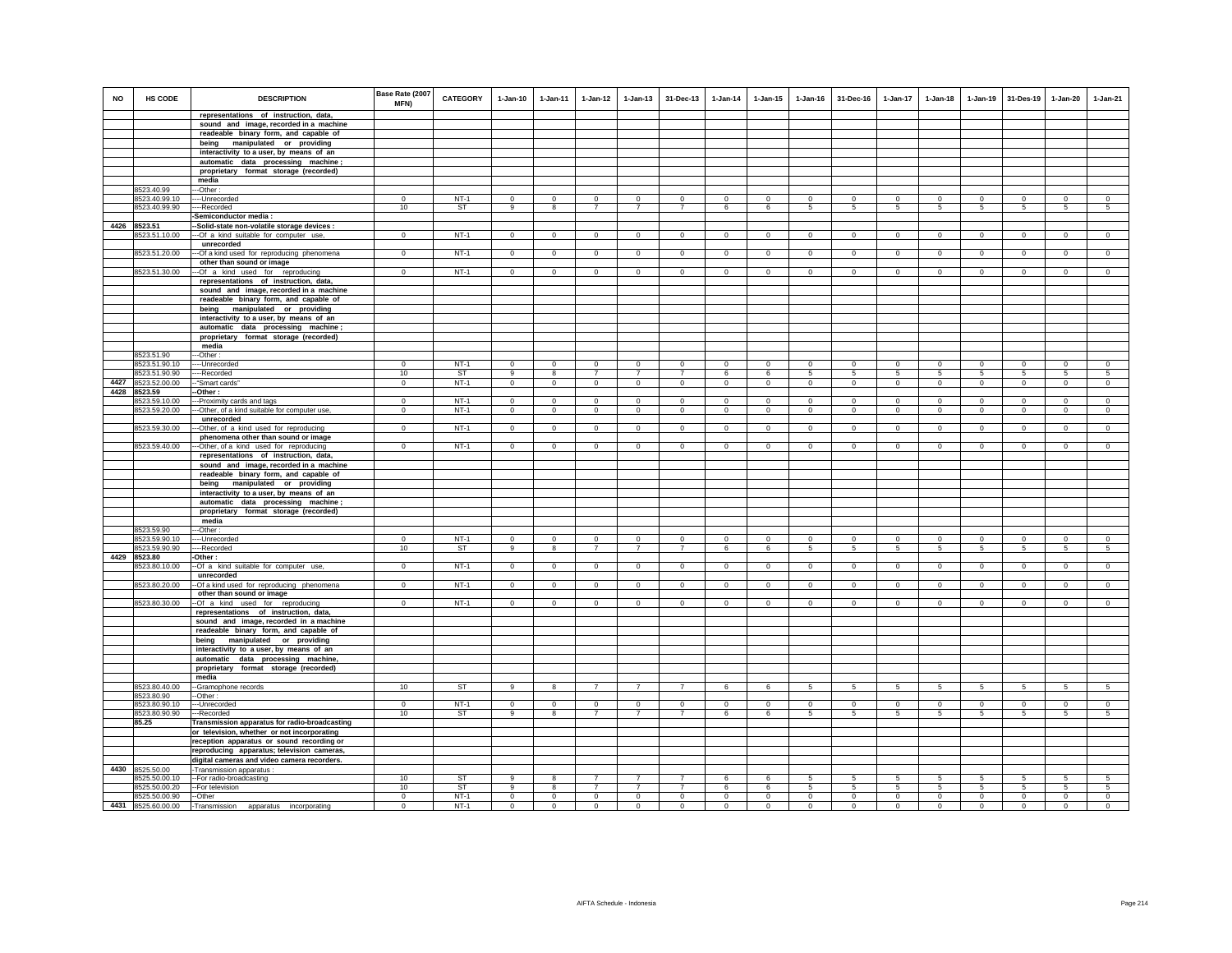| <b>NO</b> | HS CODE                        | <b>DESCRIPTION</b><br>reception apparatus                                                | Base Rate (2007<br><b>MFN)</b> | <b>CATEGORY</b>     | $1 - Jan-10$   | $1 - Jan-11$  | $1-Jan-12$                 | $1-Jan-13$                 | 31-Dec-13                  | $1 - Jan-14$   | $1 - Jan-15$            | $1 - Jan-16$   | 31-Dec-16      | $1 - Jan-17$   | $1 - Jan-18$    | $1 - Jan-19$   | 31-Des-19       | $1-Jan-20$                 | $1-Jan-21$     |
|-----------|--------------------------------|------------------------------------------------------------------------------------------|--------------------------------|---------------------|----------------|---------------|----------------------------|----------------------------|----------------------------|----------------|-------------------------|----------------|----------------|----------------|-----------------|----------------|-----------------|----------------------------|----------------|
|           | 4432 8525.80                   | -Television cameras, digital cameras and video                                           |                                |                     |                |               |                            |                            |                            |                |                         |                |                |                |                 |                |                 |                            |                |
|           |                                | camera recorders :                                                                       |                                |                     |                |               |                            |                            |                            |                |                         |                |                |                |                 |                |                 |                            |                |
|           | 8525.80.10.00                  | -Web cameras                                                                             | -5                             | $NT-1$              | $\Delta$       | $\mathbf{R}$  |                            | $\Omega$                   | $\Omega$                   | $\Omega$       | $\Omega$                | $\circ$        | $\Omega$       | $\Omega$       | $\Omega$        | $\Omega$       | $\Omega$        | $\Omega$                   | $\circ$        |
|           | 8525.80.20                     | -Digital cameras and video camera recorders :                                            |                                |                     |                |               |                            |                            |                            |                |                         |                |                |                |                 |                |                 |                            |                |
|           |                                | --Digital cameras :                                                                      |                                |                     |                |               |                            |                            |                            |                |                         |                |                |                |                 |                |                 |                            |                |
|           | 8525.80.20.11<br>8525.80.20.19 | ----Digital still image video cameras                                                    | $\,0\,$<br>10                  | $NT-1$<br><b>ST</b> | $\Omega$<br>9  | $\Omega$<br>8 | $\Omega$<br>$\overline{7}$ | $\Omega$<br>$\overline{7}$ | $\Omega$<br>$\overline{7}$ | $\Omega$<br>6  | $\Omega$<br>6           | $\Omega$<br>5  | $\Omega$<br>5  | $\Omega$<br>5  | $\Omega$<br>5   | $\Omega$<br>5  | $\Omega$<br>5   | $\Omega$<br>$\overline{5}$ | $\Omega$<br>5  |
|           | 8525.80.20.20                  | ---- Other digital camera<br>--- Video camera recorders                                  | 15                             | ST                  | 14             | 13            | 12                         | 11                         | 11                         | 10             | $\bf{8}$                | 6              | 5              | 5              | 5               | 5              | 5               | 5                          | $\,$ 5 $\,$    |
|           | 8525.80.90.00                  | $-Other$                                                                                 | 5                              | $NT-1$              | $\overline{4}$ | 3             | $\overline{2}$             | $\mathbf 0$                | $\mathbf{0}$               | $\mathbf{0}$   | $\mathbf{0}$            | $\mathbf{0}$   | $\circ$        | $\mathbf 0$    | $\circ$         | $\circ$        | $^{\circ}$      | $^{\circ}$                 | $\mathbf 0$    |
|           | 85.26                          | Radar apparatus, radio navigational aid                                                  |                                |                     |                |               |                            |                            |                            |                |                         |                |                |                |                 |                |                 |                            |                |
|           |                                | apparatus and radio remote control apparatus.                                            |                                |                     |                |               |                            |                            |                            |                |                         |                |                |                |                 |                |                 |                            |                |
|           | 4433 8526.10                   | -Radar apparatus :                                                                       |                                |                     |                |               |                            |                            |                            |                |                         |                |                |                |                 |                |                 |                            |                |
|           | 8526.10.10.00                  | -Radar apparatus, ground base, or of a kind                                              | 5                              | $NT-2$              | $\overline{4}$ | $\Delta$      | $\mathbf{R}$               | $\mathbf{R}$               | $\mathbf{R}$               | $\mathcal{L}$  | $\overline{2}$          | $\overline{1}$ | $\mathbf 0$    | $\mathbf 0$    | $\Omega$        | $\Omega$       | $\Omega$        | $\Omega$                   | $\mathbf 0$    |
|           |                                | for incorporation in civil aircraft, or of                                               |                                |                     |                |               |                            |                            |                            |                |                         |                |                |                |                 |                |                 |                            |                |
|           | 8526.10.90.00                  | a kind use solely on sea-going vessels                                                   | 5                              | ST                  | 4.50           | 4.50          | 4.50                       | 4.50                       | 4.50                       | 4.50           | 4.50                    | 4.50           | $\overline{4}$ | $\overline{4}$ | $\overline{4}$  | $\overline{4}$ | 3.75            | 3.75                       | 3.75           |
|           |                                | --Other<br>-Other:                                                                       |                                |                     |                |               |                            |                            |                            |                |                         |                |                |                |                 |                |                 |                            |                |
|           | 4434 8526.91                   | -Radio navigational aid apparatus :                                                      |                                |                     |                |               |                            |                            |                            |                |                         |                |                |                |                 |                |                 |                            |                |
|           | 8526.91.10.00                  | --Radio navigational aid apparatus, of a kind                                            | 5                              | $NT-1$              | $\overline{4}$ | 3             | $\overline{2}$             | $\overline{0}$             | $\overline{0}$             | $\overline{0}$ | $\overline{0}$          | $\overline{0}$ | $\overline{0}$ | $\overline{0}$ | $\overline{0}$  | $\mathbf 0$    | $\overline{0}$  | $\overline{0}$             | $\overline{0}$ |
|           |                                | for used in civil aircraft, or of a kind                                                 |                                |                     |                |               |                            |                            |                            |                |                         |                |                |                |                 |                |                 |                            |                |
|           |                                | used solely on sea-going vessels                                                         |                                |                     |                |               |                            |                            |                            |                |                         |                |                |                |                 |                |                 |                            |                |
|           | 8526.91.90.00                  | --Other                                                                                  | 5                              | <b>ST</b>           | 4.50           | 4.50          | 4.50                       | 4.50                       | 4.50                       | 4.50           | 4.50                    | 4.50           | $\overline{4}$ | $\Delta$       | $\overline{4}$  | $\overline{4}$ | 3.75            | 3.75                       | 3.75           |
|           | 4435 8526.92.00.00             | -Radio remote control apparatus                                                          | 5                              | ST                  | 4.50           | 4.50          | 4.50                       | 4.50                       | 4.50                       | 4.50           | 4.50                    | 4.50           | $\overline{4}$ | $\overline{4}$ | $\overline{4}$  | $\overline{4}$ | 3.75            | 3.75                       | 3.75           |
|           | 85.27                          | Reception apparatus for radio-broadcasting,                                              |                                |                     |                |               |                            |                            |                            |                |                         |                |                |                |                 |                |                 |                            |                |
|           |                                | whether or not combined, in the same housing,                                            |                                |                     |                |               |                            |                            |                            |                |                         |                |                |                |                 |                |                 |                            |                |
|           |                                | with sound recording or reproducing apparatus<br>or a clock.                             |                                |                     |                |               |                            |                            |                            |                |                         |                |                |                |                 |                |                 |                            |                |
|           |                                | -Radio - broadcast receivers capable of                                                  |                                |                     |                |               |                            |                            |                            |                |                         |                |                |                |                 |                |                 |                            |                |
|           |                                | operating without an external source of                                                  |                                |                     |                |               |                            |                            |                            |                |                         |                |                |                |                 |                |                 |                            |                |
|           |                                | power:                                                                                   |                                |                     |                |               |                            |                            |                            |                |                         |                |                |                |                 |                |                 |                            |                |
|           | 4436 8527.12.00.00             | --Pocket-size radio cassette-players                                                     | 15                             | <b>ST</b>           | 14             | 13            | 12                         | 11                         | 11                         | 10             | $\mathbf{R}$            |                | 5              | 5              |                 |                |                 |                            | 5              |
|           | 4437 8527.13                   | -Other apparatus combined with sound                                                     |                                |                     |                |               |                            |                            |                            |                |                         |                |                |                |                 |                |                 |                            |                |
|           |                                | recording or reproducing apparatus :                                                     |                                |                     |                |               |                            |                            |                            |                |                         |                |                |                |                 |                |                 |                            |                |
|           | 8527.13.10.00                  | --Portable                                                                               | 15                             | ST                  | 14             | 13            | 12                         | 11                         | 11                         | 10             | 8                       | $\epsilon$     | 5              | 5              | 5               | 5              | 5.              | 5                          | 5              |
|           | 8527.13.90.00                  | ---Other                                                                                 | 15                             | ST                  | 14             | 13            | 12                         | 11                         | 11                         | 10             | 8                       | 6              | 5              | 5              | 5               | 5              | 5               |                            | 5              |
|           | 4438 8527.19                   | -Other :                                                                                 |                                |                     |                |               |                            |                            |                            |                |                         |                |                |                |                 |                |                 |                            |                |
|           |                                | -Reception apparatus capable of planning,<br>managing and monitoring the electromagnetic |                                |                     |                |               |                            |                            |                            |                |                         |                |                |                |                 |                |                 |                            |                |
|           |                                | spectrum:                                                                                |                                |                     |                |               |                            |                            |                            |                |                         |                |                |                |                 |                |                 |                            |                |
|           | 8527.19.11.00                  | ---Portable                                                                              | 15                             | <b>ST</b>           | 14             | 13            | 12                         | 11                         | 11                         | 10             | 8                       | 6              | 5              | 5              | 5               | 5              | 5               | 5                          | 5              |
|           | 8527.19.19.00                  | $-$ -Other                                                                               | 15                             | <b>ST</b>           | $14$           | 13            | 12                         | 11                         | 11                         | 10             | $\overline{\mathbf{8}}$ | 6              | $\overline{5}$ | 5              | $5\overline{)}$ | $\overline{5}$ | $5\overline{5}$ | $\overline{5}$             | $\overline{5}$ |
|           |                                | --Other:                                                                                 |                                |                     |                |               |                            |                            |                            |                |                         |                |                |                |                 |                |                 |                            |                |
|           | 8527.19.91.00                  | ---Portable                                                                              | 15                             | ST                  | 14             | 13            | 12                         | 11                         | 11                         | 10             | 8                       | 6              | 5              | 5              | 5               | 5              | 5               |                            | 5              |
|           | 8527.19.99.00                  | ---Other                                                                                 | 15                             | ST                  | 14             | 13            | 12                         | 11                         | 11                         | 10             | 8                       | 6              | 5              | 5              | 5               | $\sqrt{5}$     | $5\phantom{.0}$ | 5                          | 5              |
|           |                                | -Radio-broadcast receivers not capable of<br>operating without an external source of     |                                |                     |                |               |                            |                            |                            |                |                         |                |                |                |                 |                |                 |                            |                |
|           |                                | power, of a kind used in motor vehicles :                                                |                                |                     |                |               |                            |                            |                            |                |                         |                |                |                |                 |                |                 |                            |                |
| 4439      | 8527.21.00.00                  | -Combined with sound recording or reproducing                                            | 15                             | ST                  | 14             | 13            | 12                         | 11                         | 11                         | 10             | $\bf{8}$                | 6              | $\sqrt{5}$     | 5              | 5               | 5              | $\,$ 5 $\,$     | 5                          | $\,$ 5 $\,$    |
|           |                                | apparatus                                                                                |                                |                     |                |               |                            |                            |                            |                |                         |                |                |                |                 |                |                 |                            |                |
|           | 4440 8527.29.00.00             | --Other                                                                                  | 15                             | <b>ST</b>           | 14             | 13            | 12                         | 11                         | 11                         | 10             | $\overline{\mathbf{8}}$ | $\epsilon$     | 5              | 5              | 5               | 5              | 5               | 5.                         | 5              |
|           |                                | -Other:                                                                                  |                                |                     |                |               |                            |                            |                            |                |                         |                |                |                |                 |                |                 |                            |                |
|           | 4441 8527.91                   | -Combined with sound recording or reproducing                                            |                                |                     |                |               |                            |                            |                            |                |                         |                |                |                |                 |                |                 |                            |                |
|           |                                | apparatus :                                                                              |                                |                     |                |               |                            |                            |                            |                |                         |                |                |                |                 |                |                 |                            |                |
|           | 8527.91.10.00                  | ---Portable                                                                              | 15                             | <b>ST</b>           | 14             | 13            | 12                         | 11                         | 11                         | 10             | 8                       | 6              | 5              | 5              | 5               | 5              | 5               | 5                          | 5              |
|           | 8527.91.90.00<br>4442 8527.92  | --Other<br>-Not combined with sound recording or                                         | 15                             | ST                  | 14             | 13            | 12                         | 11                         | 11                         | 10             | 8                       | 6              | 5              | 5              | 5               | 5              | 5               | 5                          | 5              |
|           |                                | reproducing apparatus but combined with a                                                |                                |                     |                |               |                            |                            |                            |                |                         |                |                |                |                 |                |                 |                            |                |
|           |                                | clock:                                                                                   |                                |                     |                |               |                            |                            |                            |                |                         |                |                |                |                 |                |                 |                            |                |
|           | 8527.92.10.00                  | ---Portable                                                                              | 15                             | ST                  | 14             | 13            | 12                         | 11                         | 11                         | 10             | $\mathbf{R}$            | $\epsilon$     | $\overline{5}$ | 5              | 5               | 5              | 5               | 5                          | 5              |
|           | 8527.92.90.00                  | ---Other                                                                                 | 15                             | <b>ST</b>           | 14             | 13            | 12                         | 11                         | 11                         | 10             | 8                       | 6              | 5              | 5              | 5               | 5              | 5               | 5                          | 5              |
|           | 4443 8527.99                   | -Other:                                                                                  |                                |                     |                |               |                            |                            |                            |                |                         |                |                |                |                 |                |                 |                            |                |
|           | 8527.99.10.00                  | --Portable                                                                               | 15                             | ST                  | 14             | 13            | 12                         | 11                         | 11                         | 10             | 8                       | 6              | $\sqrt{5}$     | 5              | 5               | 5              | 5               | 5                          | 5              |
|           | 8527.99.90.00                  | --Other                                                                                  | 15                             | <b>ST</b>           | 14             | 13            | 12                         | 11                         | 11                         | 10             | 8                       | 6              | 5              | 5              | 5               | 5              | 5               | $\sqrt{5}$                 | 5              |
|           | 85.28                          | Monitors and projectors, not incorporating                                               |                                |                     |                |               |                            |                            |                            |                |                         |                |                |                |                 |                |                 |                            |                |
|           |                                | television reception apparatus; reception<br>apparatus for television, whether or not    |                                |                     |                |               |                            |                            |                            |                |                         |                |                |                |                 |                |                 |                            |                |
|           |                                | incorporating radio-broadcast receivers or                                               |                                |                     |                |               |                            |                            |                            |                |                         |                |                |                |                 |                |                 |                            |                |
|           |                                | sound or video recording or reproducing                                                  |                                |                     |                |               |                            |                            |                            |                |                         |                |                |                |                 |                |                 |                            |                |
|           |                                | apparatus.                                                                               |                                |                     |                |               |                            |                            |                            |                |                         |                |                |                |                 |                |                 |                            |                |
|           |                                | -Cathode-ray tube monitors :                                                             |                                |                     |                |               |                            |                            |                            |                |                         |                |                |                |                 |                |                 |                            |                |
|           | 4444 8528.41                   | --Of a kind solely or principally used in an                                             |                                |                     |                |               |                            |                            |                            |                |                         |                |                |                |                 |                |                 |                            |                |
|           |                                | automatic data processing system of heading                                              |                                |                     |                |               |                            |                            |                            |                |                         |                |                |                |                 |                |                 |                            |                |
|           |                                | 84.71:                                                                                   |                                |                     |                |               |                            |                            |                            |                |                         |                |                |                |                 |                |                 |                            |                |
|           | 8528.41.10.00                  | --Colour                                                                                 | $\Omega$                       | $NT-1$              | $\Omega$       | $\Omega$      | $\Omega$                   | $\Omega$                   |                            | $\Omega$       |                         | $\Omega$       | $\Omega$       | $\Omega$       | $\Omega$        | $\Omega$       | $\Omega$        | $\Omega$                   | $\Omega$       |
|           | 8528.41.20.00                  | --- Black and white or other monochrome                                                  | $\mathbf 0$                    | $NT-1$              | $\mathsf 0$    | $\Omega$      |                            |                            |                            |                |                         |                |                | $\Omega$       |                 |                | $\Omega$        |                            |                |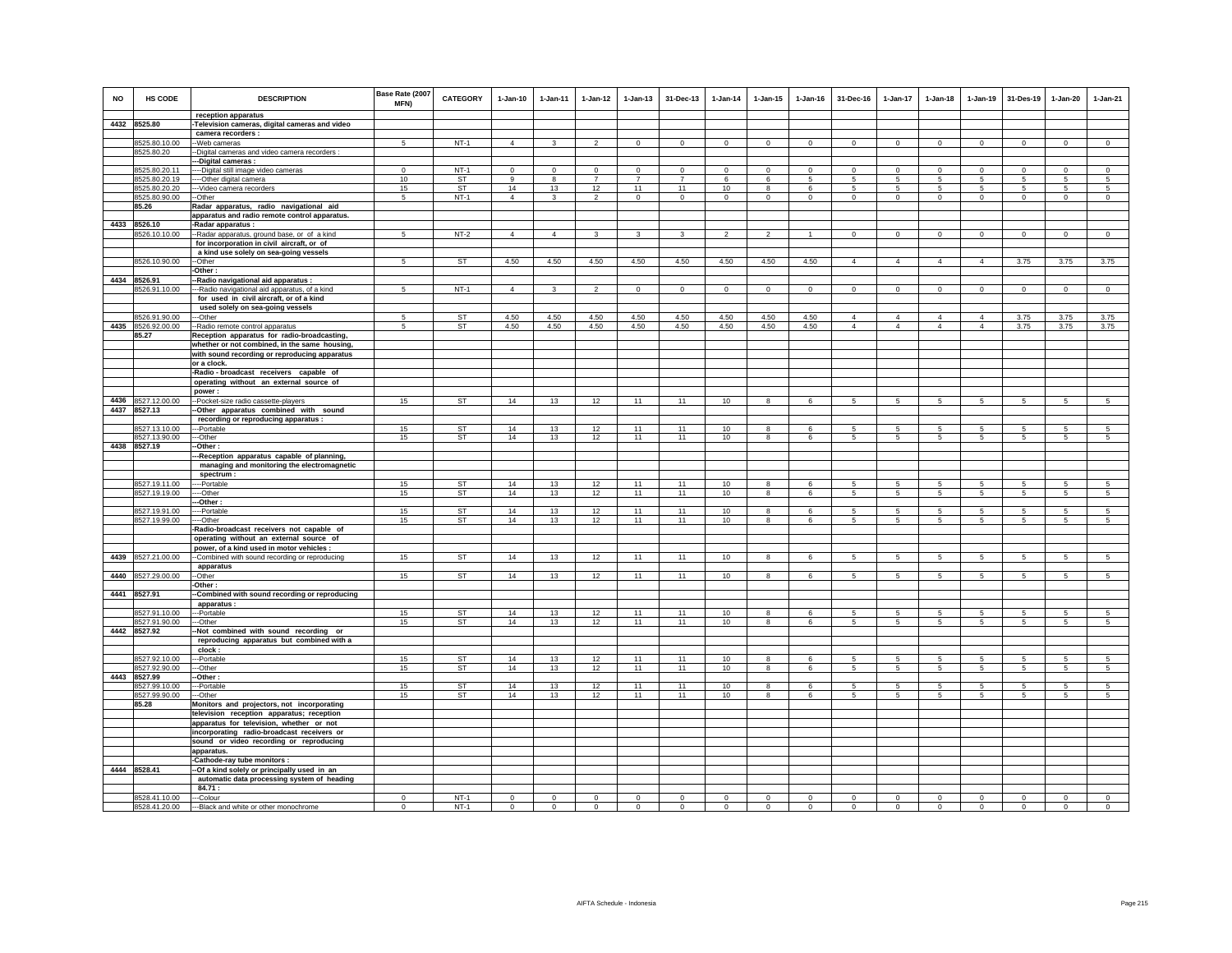| <b>NO</b> | <b>HS CODE</b>                 | <b>DESCRIPTION</b>                                                                     | Base Rate (2007<br><b>MFN)</b> | <b>CATEGORY</b>        | $1-Jan-10$     | $1-Jan-11$     | $1 - Jan-12$   | $1 - Jan-13$   | 31-Dec-13      | $1 - Jan-14$   | $1 - Jan-15$   | $1 - Jan-16$    | 31-Dec-16      | 1-Jan-17        | $1-Jan-18$           | 1-Jan-19        | 31-Des-19       | 1-Jan-20       | $1-Jan-21$      |
|-----------|--------------------------------|----------------------------------------------------------------------------------------|--------------------------------|------------------------|----------------|----------------|----------------|----------------|----------------|----------------|----------------|-----------------|----------------|-----------------|----------------------|-----------------|-----------------|----------------|-----------------|
|           | 4445 8528.49                   | -Other:                                                                                |                                |                        |                |                |                |                |                |                | $\mathbf{R}$   |                 |                |                 |                      |                 |                 |                |                 |
|           | 8528.49.10.00                  | -Colour                                                                                | 15                             | <b>ST</b><br>ST        | 14<br>14       | 13             | 12<br>12       | 11<br>11       | 11<br>11       | 10             | 8              | $\epsilon$<br>6 | 5<br>5         | 5               | 5<br>$5\overline{5}$ | 5<br>5          | 5<br>5          | 5<br>5         | 5               |
|           | 8528.49.20.00                  | --Black and white or other monochrome<br>-Other monitors:                              | 15                             |                        |                | 13             |                |                |                | 10             |                |                 |                | 5               |                      |                 |                 |                | 5               |
|           | 4446 8528.51                   | -Of a kind solely or principally used in an                                            |                                |                        |                |                |                |                |                |                |                |                 |                |                 |                      |                 |                 |                |                 |
|           |                                | automatic data processing system of heading                                            |                                |                        |                |                |                |                |                |                |                |                 |                |                 |                      |                 |                 |                |                 |
|           |                                | 84.71:                                                                                 |                                |                        |                |                |                |                |                |                |                |                 |                |                 |                      |                 |                 |                |                 |
|           | 8528.51.10.00                  | -- Projection type flat panel display units                                            | $\mathbf 0$                    | $NT-1$                 | $\mathbf 0$    | $^{\circ}$     | $\mathbf 0$    | $\mathbf 0$    | $\mathbf 0$    | $^{\circ}$     | $^{\circ}$     | $\mathbf 0$     | $\mathbf 0$    | $\mathbf 0$     | $\mathbf 0$          | $\mathbf 0$     | $\mathbf 0$     | $^{\circ}$     | $\mathbf 0$     |
|           | 8528.51.20.00                  | --Other, colour                                                                        | $\mathbf{0}$                   | $NT-1$                 | $\circ$        | $\mathbf 0$    | $\mathsf 0$    | $\mathsf 0$    | $\mathbf{0}$   | $\mathbf 0$    | $\mathbf 0$    | $\Omega$        | $\mathbf{0}$   | $\mathbf 0$     | $\mathbf 0$          | $\mathbf 0$     | $\circ$         | $\mathbf{0}$   | $\Omega$        |
|           | 8528.51.30.00                  | --Other, black and white or other monochrome                                           | $\mathbf 0$                    | $NT-1$                 | $\circ$        | $\mathbf 0$    | $\circ$        | $\circ$        | $\mathbf 0$    | $\circ$        | $\mathbf{0}$   | $\circ$         | $\mathbf{0}$   | $\circ$         | $\circ$              | $\mathbf 0$     | $\circ$         | $\circ$        | $\circ$         |
|           | 4447 8528.59                   | -- Other:                                                                              |                                |                        |                |                |                |                |                |                |                |                 |                |                 |                      |                 |                 |                |                 |
|           | 8528.59.10.00<br>8528.59.20.00 | ---Colour                                                                              | 15<br>15                       | <b>ST</b><br><b>ST</b> | 14<br>14       | 13             | 12             | 11<br>11       | 11<br>11       | 10             | 8<br>8         | 6<br>6          | 5<br>5         | 5<br>5          | 5<br>5               | -5              | $\sqrt{5}$      | 5<br>5         | 5<br>5          |
|           |                                | --- Black and white or other monochrome<br>-Proiectors:                                |                                |                        |                | 13             | 12             |                |                | 10             |                |                 |                |                 |                      | 5               | $\sqrt{5}$      |                |                 |
|           | 4448 8528.61                   | -Of a kind solely or principally used in an                                            |                                |                        |                |                |                |                |                |                |                |                 |                |                 |                      |                 |                 |                |                 |
|           |                                | automatic data processing system of heading                                            |                                |                        |                |                |                |                |                |                |                |                 |                |                 |                      |                 |                 |                |                 |
|           |                                | 84.71 :                                                                                |                                |                        |                |                |                |                |                |                |                |                 |                |                 |                      |                 |                 |                |                 |
|           | 8528.61.10.00                  | ---Flat panel display types                                                            | $\mathbf{0}$                   | $NT-1$                 | $\Omega$       | $\Omega$       | $\Omega$       | $\Omega$       | $\mathbf 0$    | $\Omega$       | $\Omega$       | $\mathbf 0$     | $\Omega$       | $\circ$         | $\Omega$             | $\Omega$        | $\mathbf 0$     | $\Omega$       | $\mathbf 0$     |
|           | 8528.61.90.00                  | ---Other                                                                               | $\overline{0}$                 | $NT-1$                 | $\overline{0}$ | $\overline{0}$ | $\overline{0}$ | $\overline{0}$ | $\overline{0}$ | $\overline{0}$ | $\overline{0}$ | $\overline{0}$  | $\overline{0}$ | $\overline{0}$  | $\overline{0}$       | $\overline{0}$  | $\overline{0}$  | $\overline{0}$ | $\overline{0}$  |
|           | 4449 8528.69.00.00             | --Other                                                                                | 15                             | ST                     | 14             | 13             | 12             | 11             | 11             | 10             | 8              | 6               | 5              | 5               | 5                    | -5              | 5               | 5              | 5               |
|           |                                | -Reception apparatus for television, whether or                                        |                                |                        |                |                |                |                |                |                |                |                 |                |                 |                      |                 |                 |                |                 |
|           |                                | not incorporating radio-broadcast receivers                                            |                                |                        |                |                |                |                |                |                |                |                 |                |                 |                      |                 |                 |                |                 |
|           |                                | or sound or video recording or reproducing<br>apparatus:                               |                                |                        |                |                |                |                |                |                |                |                 |                |                 |                      |                 |                 |                |                 |
|           | 4450 8528.71                   | Not designed to incorporate a video display :                                          |                                |                        |                |                |                |                |                |                |                |                 |                |                 |                      |                 |                 |                |                 |
|           | 8528.71.10.00                  | -Set top boxes which have a communication                                              | 15                             | ST                     | 14             | 13             | 12             | 11             | 11             | 10             | 8              | 6               | 5              | 5               | 5                    | 5               | 5               | 5              | 5               |
|           |                                | function                                                                               |                                |                        |                |                |                |                |                |                |                |                 |                |                 |                      |                 |                 |                |                 |
|           | 8528.71.90.00                  | --Other                                                                                | 15                             | <b>ST</b>              | 14             | 13             | 12             | 11             | 11             | 10             | 8              | 6               | 5              | 5               | 5                    | $5\phantom{.0}$ | $\overline{5}$  | 5              | $5\overline{)}$ |
| 4451      | 8528.72                        | -Other, colour :                                                                       |                                |                        |                |                |                |                |                |                |                |                 |                |                 |                      |                 |                 |                |                 |
|           | 8528.72.10.00                  | -- Receivers, battery operated                                                         | 15                             | <b>ST</b>              | 14             | 13             | 12             | 11             | 11             | 10             | 8              | 6               | 5              | 5               | 5                    | 5               | 5               | 5              | 5               |
|           | 8528.72.90.00<br>4452 8528.73  | --Other                                                                                | 15                             | ST                     | 14             | 13             | 12             | 11             | 11             | 10             | 8              | 6               | 5              | $5\phantom{.0}$ | $5\overline{5}$      | $\sqrt{5}$      | $5\phantom{.0}$ | 5              | $\sqrt{5}$      |
|           | 8528.73.10.00                  | -Other, black and white or other monochrome :<br>-Receivers, mains operated or battery | 15                             | <b>ST</b>              | 14             | 13             | 12             | 11             | 11             | 10             | 8              | 6               | 5              | 5               | $5\overline{5}$      | 5               | 5               | 5              | 5               |
|           |                                | operated                                                                               |                                |                        |                |                |                |                |                |                |                |                 |                |                 |                      |                 |                 |                |                 |
|           | 8528.73.90.00                  | ---Other                                                                               | 15                             | <b>ST</b>              | 14             | 13             | 12             | 11             | 11             | 10             | 8              | 6               | 5              | 5               | 5                    | 5               | 5               | 5              | 5               |
|           | 85.29                          | Parts suitable for use solely or principally                                           |                                |                        |                |                |                |                |                |                |                |                 |                |                 |                      |                 |                 |                |                 |
|           |                                | with the apparatus of headings 85.25 to 85.28.                                         |                                |                        |                |                |                |                |                |                |                |                 |                |                 |                      |                 |                 |                |                 |
|           | 4453 8529.10                   | -Aerials and aerial reflectors of all kinds;                                           |                                |                        |                |                |                |                |                |                |                |                 |                |                 |                      |                 |                 |                |                 |
|           |                                | parts suitable for use therewith :                                                     |                                |                        |                |                |                |                |                |                |                |                 |                |                 |                      |                 |                 |                |                 |
|           | 8529.10.20.00                  | -- Parabolic aerial reflector dishes for direct                                        | 5                              | $NT-1$                 | $\overline{4}$ | 3              | $\mathfrak{D}$ | $\mathbf{0}$   | $\Omega$       | $\Omega$       | $\Omega$       | $\Omega$        | $\Omega$       | $\mathbf{0}$    | $\circ$              | $\mathbf 0$     | $\circ$         | $\Omega$       | $\mathbf 0$     |
|           |                                | broadcast multi-media systems and parts<br>thereof                                     |                                |                        |                |                |                |                |                |                |                |                 |                |                 |                      |                 |                 |                |                 |
|           | 8529.10.30.00                  | -Telescopic, rabbit and dipole antennae for                                            | 5                              | <b>ST</b>              | 4.50           | 4.50           | 4.50           | 4.50           | 4.50           | 4.50           | 4.50           | 4.50            | $\overline{4}$ | $\overline{4}$  | $\overline{4}$       | $\overline{4}$  | 3.75            | 3.75           | 3.75            |
|           |                                | television or radio receivers                                                          |                                |                        |                |                |                |                |                |                |                |                 |                |                 |                      |                 |                 |                |                 |
|           | 8529.10.40.00                  | -- Aerial filters and separators                                                       |                                | $NT-1$                 | 4              |                |                | 0              | $\mathbf 0$    | $\bf{0}$       | $\Omega$       | $\mathbf 0$     | 0              | 0               | 0                    | $\mathbf 0$     | $\mathbf 0$     | $\bf{0}$       | $\mathbf 0$     |
|           | 8529.10.60.00                  | --Feed horn (wave guide)                                                               | $^{\circ}$                     | $NT-1$                 | $\Omega$       | $\circ$        | $\circ$        | $\mathbf{0}$   | $\mathbf{0}$   | $\mathbf{0}$   | $\circ$        | $\circ$         | $\circ$        | $\circ$         | $\mathbf 0$          | $\circ$         | $\circ$         | $\mathbf{0}$   | $\circ$         |
|           |                                | --Other:                                                                               |                                |                        |                |                |                |                |                |                |                |                 |                |                 |                      |                 |                 |                |                 |
|           | 8529.10.92.00                  | --Of a kind used with transmission apparatus                                           | $\Omega$                       | $NT-1$                 | $\Omega$       | $\Omega$       | $\mathbf 0$    | $\mathbf 0$    | $\mathbf 0$    | $\mathbf 0$    | $\mathbf 0$    | $\circ$         | $\mathbf 0$    | $\overline{0}$  | $\circ$              | $\circ$         | $\circ$         | $\mathbf 0$    | $\circ$         |
|           |                                | for radio-broadcasting or television                                                   |                                |                        |                |                |                |                |                |                |                |                 |                |                 |                      |                 |                 |                |                 |
|           | 8529.10.99.00<br>4454 8529.90  | --Other<br>-Other:                                                                     | $\mathbf 0$                    | $NT-1$                 | $\circ$        | $\circ$        | $\overline{0}$ | $\mathbf 0$    | $\overline{0}$ | $\overline{0}$ | $\mathbf 0$    | $\mathbf 0$     | $\circ$        | $\circ$         | $\circ$              | $\circ$         | $\overline{0}$  | $\circ$        | $\mathbf 0$     |
|           | 8529.90.20.00                  | -Of decoders                                                                           | $\mathbf 0$                    | $NT-1$                 | $\mathbf 0$    | $\mathbf 0$    | $\mathbf 0$    | $\mathsf 0$    | $\mathbf 0$    | $\mathbf 0$    | $\mathsf 0$    | $\circ$         | $\mathbf 0$    | $\mathbf 0$     | $\mathbf 0$          | $\mathbf 0$     | $\mathbf 0$     | $\mathsf 0$    | $\mathsf 0$     |
|           | 8529.90.40.00                  | -Of digital cameras or video camera recorders                                          | $\Omega$                       | $NT-1$                 | $\Omega$       | $\mathbf 0$    | $\Omega$       | $\mathbf 0$    | $^{\circ}$     | $\mathbf 0$    | $\mathbf 0$    | $\mathbf 0$     | $\mathbf 0$    | $\mathbf 0$     | $\mathbf 0$          | $\mathbf 0$     | $^{\circ}$      | $\mathbf 0$    | $\Omega$        |
|           |                                | -Other printed circuit boards, assembled :                                             |                                |                        |                |                |                |                |                |                |                |                 |                |                 |                      |                 |                 |                |                 |
|           | 8529.90.51.00                  | -- For goods of subheading 8525.50 or 8525.60                                          | $\Omega$                       | $NT-1$                 | $\Omega$       | $\Omega$       | $\Omega$       | $\Omega$       | $\Omega$       | $\Omega$       | $\Omega$       | $\Omega$        | $\Omega$       | $\Omega$        | $\Omega$             | $\Omega$        | $\Omega$        | $\Omega$       | $\Omega$        |
|           | 8529.90.52.00                  | --- For goods of subheading 8527.13, 8527.19,                                          | $\mathbf 0$                    | $NT-1$                 | $\circ$        | $\Omega$       | $\Omega$       | $\mathbf 0$    | $\mathbf 0$    | $\mathbf 0$    | $\mathbf 0$    | $\mathbf 0$     | $\mathbf 0$    | $\circ$         | $\Omega$             | $\mathbf 0$     | $\Omega$        | $\mathbf 0$    | $\circ$         |
|           |                                | 8527.21, 8527.29, 8527.91 or 8527.99                                                   |                                |                        |                |                |                |                |                |                |                |                 |                |                 |                      |                 |                 |                |                 |
|           |                                | --For goods of heading 85.28:                                                          | $\Omega$                       | $NT-1$                 | $\Omega$       | $\Omega$       | $^{\circ}$     | $\Omega$       | $^{\circ}$     | $^{\circ}$     | $\Omega$       | $^{\circ}$      | $\Omega$       | $\circ$         | $\Omega$             | $^{\circ}$      | $^{\circ}$      | $\circ$        | $^{\circ}$      |
|           | 8529.90.53.00<br>8529.90.54.00 | --- For flat panel displays<br>--Other, for television receivers                       | $\mathsf 0$                    | $NT-1$                 | $\mathbf 0$    | $\Omega$       | $\Omega$       | $\Omega$       | $\Omega$       | $\Omega$       | $\Omega$       | $\Omega$        | $\mathsf 0$    | $\Omega$        | $\Omega$             | $\mathbf 0$     | $\Omega$        | $\Omega$       | $\Omega$        |
|           | 8529.90.55.00                  | --Other                                                                                | $\mathbf 0$                    | $NT-1$                 | $\circ$        | $\mathbf 0$    | $\mathbf 0$    | $\mathbf 0$    | $^{\circ}$     | $\mathbf 0$    | $^{\circ}$     | $\mathbf 0$     | $\mathbf 0$    | $\mathbf 0$     | $\mathbf 0$          | $\mathbf 0$     | $^{\circ}$      | $\mathbf 0$    | $^{\circ}$      |
|           | 8529.90.59.00                  | --Other                                                                                | $\mathbf 0$                    | $NT-1$                 | $\circ$        | $\mathbf 0$    | $\overline{0}$ | $\mathbf 0$    | $\overline{0}$ | $\mathbf 0$    | $\mathsf 0$    | $\mathsf 0$     | $\mathbf 0$    | $\overline{0}$  | $\mathbf 0$          | $\mathbf 0$     | $\,0\,$         | $\mathbf 0$    | $\mathbf{0}$    |
|           |                                | -Other:                                                                                |                                |                        |                |                |                |                |                |                |                |                 |                |                 |                      |                 |                 |                |                 |
|           | 8529.90.91.00                  | --For television receivers                                                             | $\Omega$                       | $NT-1$                 | $\Omega$       | $\Omega$       | $\Omega$       | $\Omega$       | $\Omega$       | $\Omega$       | $\Omega$       | $\Omega$        | $\mathsf 0$    | $\mathbf 0$     | $\mathbf 0$          | $\Omega$        | $\Omega$        | $\Omega$       | $\Omega$        |
|           | 8529.90.94.00                  | ---For flat panel displays                                                             | $\mathbf 0$                    | $NT-1$                 | $\Omega$       | $\mathbf 0$    | $\mathbf 0$    | $\mathbf 0$    | $\mathbf 0$    | $^{\circ}$     | $\mathbf 0$    | $\,0\,$         | $\mathbf 0$    | $\mathbf 0$     | $\mathbf 0$          | $\mathbf 0$     | $\mathbf 0$     | $\mathbf 0$    | $\mathbf 0$     |
|           | 8529.90.99.00                  | --Other                                                                                | $\Omega$                       | $NT-1$                 | $\Omega$       | $^{\circ}$     | $^{\circ}$     | $\circ$        | $\mathbf 0$    | 0              | 0              | $^{\circ}$      | $\mathbf{0}$   | $\circ$         | $\circ$              | $^{\circ}$      | $\circ$         | $^{\circ}$     | $\circ$         |
|           | 85.30                          | Electrical signalling, safety or traffic<br>control equipment for railways, tramways,  |                                |                        |                |                |                |                |                |                |                |                 |                |                 |                      |                 |                 |                |                 |
|           |                                | roads, inland waterways, parking facilities,                                           |                                |                        |                |                |                |                |                |                |                |                 |                |                 |                      |                 |                 |                |                 |
|           |                                | port installations or airfields (other than                                            |                                |                        |                |                |                |                |                |                |                |                 |                |                 |                      |                 |                 |                |                 |
|           |                                | those of heading 86.08).                                                               |                                |                        |                |                |                |                |                |                |                |                 |                |                 |                      |                 |                 |                |                 |
| 4455      | 8530.10.00.00                  | -Equipment for railways or tramways                                                    | $^{\circ}$                     | $NT-1$                 | $^{\circ}$     | $^{\circ}$     | $\bf{0}$       | $\circ$        | $\mathbf 0$    | $\mathbf 0$    | $\Omega$       | $\Omega$        | $\mathsf 0$    | $\mathbf 0$     | $\mathbf 0$          | $\Omega$        | $\mathbf 0$     | $\mathbf 0$    | $\mathbf{0}$    |
|           | 4456 8530.80.00.00             | -Other equipment                                                                       | 5                              | ST                     | 4.50           | 4.50           | 4.50           | 4.50           | 4.50           | 4.50           | 4.50           | 4.50            | $\Delta$       | $\Delta$        | $\Delta$             | $\Delta$        | $\mathbf 0$     | $\Omega$       | $\Omega$        |
|           | 4457 8530.90.00.00             | -Parts                                                                                 | $5\phantom{.0}$                | ST                     | 4.50           | 4.50           | 4.50           | 4.50           | 4.50           | 4.50           | 4.50           | 4.50            | $\overline{4}$ | $\overline{4}$  | $\overline{4}$       | $\overline{4}$  | $\Omega$        | $\Omega$       | $\Omega$        |
|           | 85.31                          | Electric sound or visual signalling apparatus                                          |                                |                        |                |                |                |                |                |                |                |                 |                |                 |                      |                 |                 |                |                 |
|           |                                | (for example, bells, sirens, indicator panels                                          |                                |                        |                |                |                |                |                |                |                |                 |                |                 |                      |                 |                 |                |                 |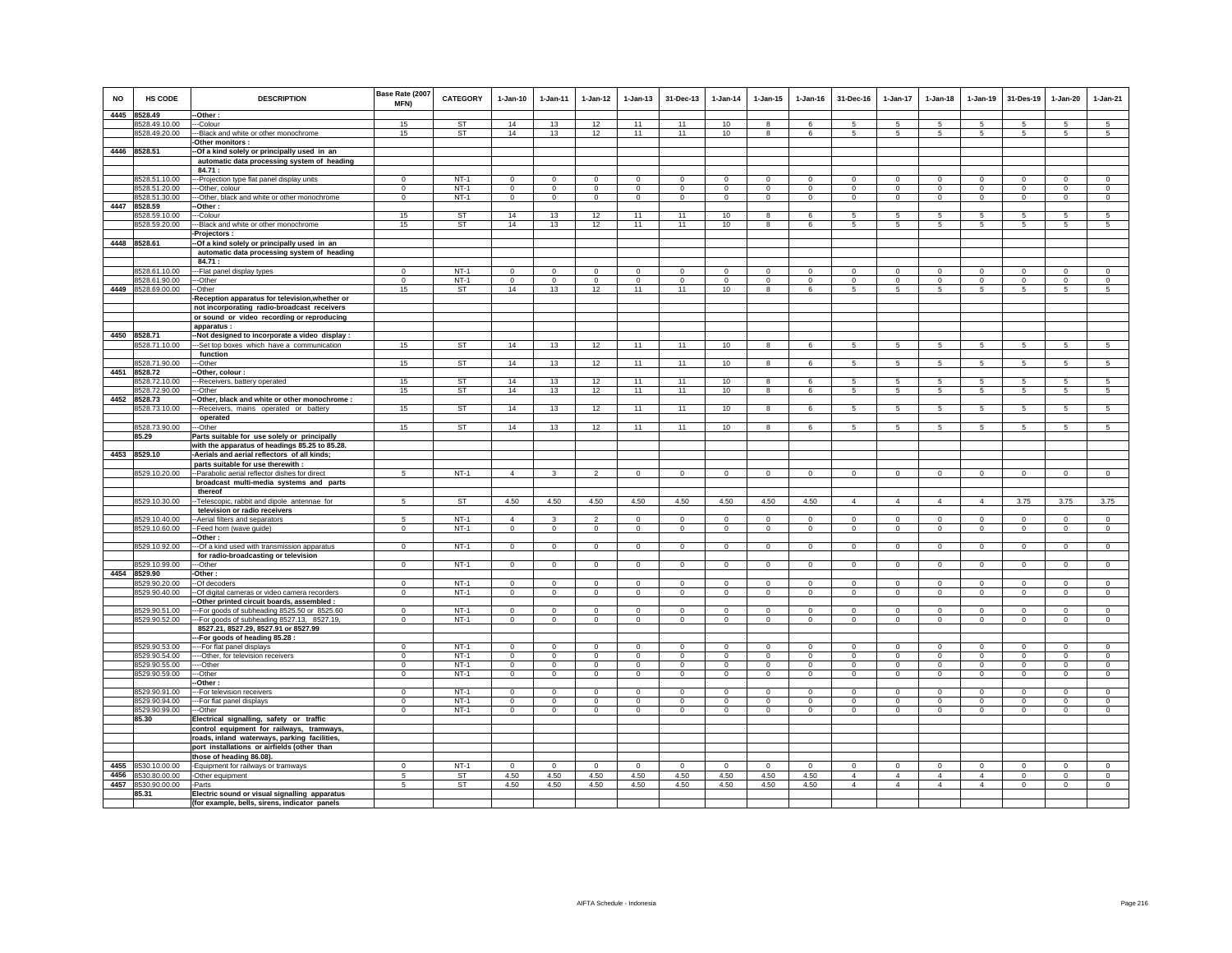| NO           | HS CODE                        | <b>DESCRIPTION</b>                                                        | Base Rate (2007<br>MFN)    | <b>CATEGORY</b>  | $1-Jan-10$                  | $1-Jan-11$                   | $1-Jan-12$           | $1-Jan-13$                 | 31-Dec-13                  | $1-Jan-14$              | $1 - Jan-15$               | $1 - Jan-16$         | 31-Dec-16               | 1-Jan-17                   | $1-Jan-18$              | $1-Jan-19$              | 31-Des-19               | $1-Jan-20$                 | $1-Jan-21$             |
|--------------|--------------------------------|---------------------------------------------------------------------------|----------------------------|------------------|-----------------------------|------------------------------|----------------------|----------------------------|----------------------------|-------------------------|----------------------------|----------------------|-------------------------|----------------------------|-------------------------|-------------------------|-------------------------|----------------------------|------------------------|
|              |                                | burglar or fire alarms), other than those of                              |                            |                  |                             |                              |                      |                            |                            |                         |                            |                      |                         |                            |                         |                         |                         |                            |                        |
|              |                                | heading 85.12 or 85.30.                                                   |                            |                  |                             |                              |                      |                            |                            |                         |                            |                      |                         |                            |                         |                         |                         |                            |                        |
|              | 4458 8531.10                   | -Burglar or fire alarms and similar apparatus:                            |                            |                  | $\overline{4}$              |                              | $\mathfrak{p}$       |                            |                            | $\Omega$                |                            | $\Omega$             |                         |                            | $\Omega$                | $\Omega$                | $\Omega$                |                            |                        |
|              | 8531.10.10.00<br>8531.10.20.00 | --Burglar alarms<br>-- Fire alarms                                        | 5<br>5                     | $NT-1$<br>$NT-1$ | $\overline{4}$              | $\mathbf{3}$<br>$\mathbf{3}$ | $\overline{2}$       | $\mathbf 0$<br>$\circ$     | $\mathbf 0$<br>$\mathbf 0$ | $\circ$                 | $\mathbf 0$<br>$\mathbf 0$ | $\mathbf 0$          | $\Omega$<br>$\circ$     | $\mathbf 0$<br>$\mathbf 0$ | $\circ$                 | $\mathbf 0$             | $\circ$                 | $\mathsf 0$<br>$\mathbf 0$ | $\mathsf 0$<br>$\circ$ |
|              | 8531.10.30.00                  | --Smoke alarms; portable personal alarms                                  | 5                          | $NT-1$           | $\overline{4}$              | 3                            | $\overline{2}$       | $^{\circ}$                 | $\mathbf{0}$               | $^{\circ}$              | $^{\circ}$                 | $^{\circ}$           | $\Omega$                | $\circ$                    | $^{\circ}$              | $\mathbf{0}$            | $\mathbf{0}$            | $^{\circ}$                 | $\circ$                |
|              |                                | (shrill alarms)                                                           |                            |                  |                             |                              |                      |                            |                            |                         |                            |                      |                         |                            |                         |                         |                         |                            |                        |
|              | 8531.10.90.00                  | --Other                                                                   | 5                          | <b>ST</b>        | 4.50                        | 4.50                         | 4.50                 | 4.50                       | 4.50                       | 4.50                    | 4.50                       | 4.50                 | $\overline{4}$          | $\overline{4}$             | $\overline{4}$          | $\overline{4}$          | 3.75                    | 3.75                       | 3.75                   |
| 4459         | 8531.20.00.00                  | -Indicator panels incorporating liquid crystal                            | $\mathsf 0$                | $NT-1$           | $\mathsf 0$                 | $\mathsf 0$                  | $\mathbf 0$          | $\mathbf 0$                | $\mathbf 0$                | $\mathbf 0$             | $\mathbf 0$                | $\mathbf 0$          | $\mathbf 0$             | $\mathbf 0$                | $\mathbf 0$             | $\mathbf 0$             | $\mathbf 0$             | $\circ$                    | $\mathsf 0$            |
|              |                                | devices (LCD) or light emitting diodes (LED)                              |                            |                  |                             |                              |                      |                            |                            |                         |                            |                      |                         |                            |                         |                         |                         |                            |                        |
|              | 4460 8531.80                   | -Other apparatus :                                                        |                            |                  |                             |                              |                      |                            |                            |                         |                            |                      |                         |                            |                         |                         |                         |                            |                        |
|              |                                | --Electronic bells and other sound signalling                             |                            |                  |                             |                              |                      |                            |                            |                         |                            |                      |                         |                            |                         |                         |                         |                            |                        |
|              |                                | apparatus :                                                               |                            |                  |                             |                              |                      |                            |                            |                         |                            |                      |                         |                            |                         |                         |                         |                            |                        |
|              | 8531.80.11.00                  | --- Door bells and other door sound signalling                            | 5                          | $NT-1$           | $\overline{4}$              | $\mathbf{3}$                 | $\overline{2}$       | $\Omega$                   | $\mathbf{0}$               | $\circ$                 | $\Omega$                   | $\Omega$             | $\Omega$                | $\circ$                    | $\circ$                 | $\mathbf 0$             | $\circ$                 | $\mathbf{0}$               | $\mathsf 0$            |
|              |                                | apparatus                                                                 |                            |                  |                             |                              |                      |                            |                            |                         |                            |                      |                         |                            |                         |                         |                         |                            |                        |
|              | 8531.80.19.00                  | ---Other                                                                  | 5                          | <b>ST</b>        | 4.50                        | 4.50                         | 4.50                 | 4.50                       | 4.50                       | 4.50                    | 4.50                       | 4.50                 | $\overline{4}$          | $\overline{4}$             | $\overline{4}$          | $\overline{4}$          | 3.75                    | 3.75                       | 3.75                   |
|              | 8531.80.20.00                  | -- Flat panel displays (including electro                                 | 5                          | $NT-1$           | $\overline{4}$              | $\mathbf{3}$                 | $\overline{2}$       | $\circ$                    | $\mathbf{0}$               | $\circ$                 | $\circ$                    | $\mathbf 0$          | $\circ$                 | $\mathbf 0$                | $\circ$                 | $\circ$                 | $\mathbf{0}$            | $\circ$                    | $\circ$                |
|              |                                | luminescence, plasma and other technologies)                              |                            |                  |                             |                              |                      |                            |                            |                         |                            |                      |                         |                            |                         |                         |                         |                            |                        |
|              | 8531.80.90                     | -Other:                                                                   |                            |                  |                             |                              |                      |                            |                            |                         |                            |                      |                         |                            |                         |                         |                         |                            |                        |
|              | 8531.80.90.10                  | --- Telegraphic apparatus for ship's engine                               | $\overline{0}$             | $NT-1$           | $\overline{0}$              | $\overline{0}$               | $\overline{0}$       | $\overline{0}$             | $\overline{0}$             | $\overline{0}$          | $\overline{0}$             | $\,0\,$              | $\overline{0}$          | $\overline{0}$             | $\overline{0}$          | $\overline{0}$          | $\overline{0}$          | $\overline{0}$             | $\overline{0}$         |
|              |                                | rooms                                                                     |                            |                  |                             |                              |                      |                            |                            |                         |                            |                      |                         |                            |                         |                         |                         |                            |                        |
| 4461         | 8531.80.90.90<br>8531.90       | -Other<br>-Parts :                                                        | 5                          | <b>ST</b>        | 4.50                        | 4.50                         | 4.50                 | 4.50                       | 4.50                       | 4.50                    | 4.50                       | 4.50                 | $\overline{4}$          | $\overline{4}$             | $\overline{4}$          | $\overline{4}$          | 3.75                    | 3.75                       | 3.75                   |
|              | 8531.90.10.00                  | -- Parts including printed circuit assemblies                             | $\Omega$                   | $NT-1$           | $\circ$                     | $\circ$                      | $\circ$              | $\mathbf 0$                | $\circ$                    | $\circ$                 | $\mathbf 0$                | $\mathbf 0$          | $\mathbf 0$             | $\mathbf{0}$               | $\circ$                 | $\mathbf 0$             | $\circ$                 | $\mathbf{0}$               | $\circ$                |
|              |                                | of subheading 8531.20 or 8531.80.20                                       |                            |                  |                             |                              |                      |                            |                            |                         |                            |                      |                         |                            |                         |                         |                         |                            |                        |
|              | 8531.90.20.00                  | -- Of door bells or other door sound signalling                           | $\Omega$                   | $NT-1$           | $\Omega$                    | $\Omega$                     | $\Omega$             | $\Omega$                   | $\mathbf 0$                | $\Omega$                | $\Omega$                   | $\Omega$             | $\Omega$                | $\Omega$                   | $\Omega$                | $\Omega$                | $\Omega$                | $\Omega$                   | $\Omega$               |
|              |                                | apparatus                                                                 |                            |                  |                             |                              |                      |                            |                            |                         |                            |                      |                         |                            |                         |                         |                         |                            |                        |
|              | 8531.90.90.00                  | --Other                                                                   | $\Omega$                   | $NT-1$           | $\Omega$                    | $\circ$                      | $\circ$              | $\circ$                    | $\mathbf{0}$               | $\circ$                 | $\mathbf 0$                | $\mathbf 0$          | $\Omega$                | $\circ$                    | $\circ$                 | $\circ$                 | $\mathbf 0$             | $\circ$                    | $\mathsf 0$            |
|              | 85.32                          | Electrical capacitors, fixed, variable or                                 |                            |                  |                             |                              |                      |                            |                            |                         |                            |                      |                         |                            |                         |                         |                         |                            |                        |
|              |                                | adjustable (pre-set).                                                     |                            |                  |                             |                              |                      |                            |                            |                         |                            |                      |                         |                            |                         |                         |                         |                            |                        |
| 4462         | 8532.10.00.00                  | -Fixed capacitors designed for use in 50/60 Hz                            | $\mathsf 0$                | $NT-1$           | $\mathsf 0$                 | $\mathsf 0$                  | $\mathsf 0$          | $\mathbf 0$                | $\mathbf 0$                | $\mathsf 0$             | $\mathbf 0$                | $\mathbb O$          | $\mathbf 0$             | $\mathbf 0$                | $\mathbf 0$             | $\mathbf 0$             | $\mathbf 0$             | $\circ$                    | $\mathsf 0$            |
|              |                                | circuits and having a reactive power handling                             |                            |                  |                             |                              |                      |                            |                            |                         |                            |                      |                         |                            |                         |                         |                         |                            |                        |
|              |                                | capacity of not less than 0.5 kvar (power                                 |                            |                  |                             |                              |                      |                            |                            |                         |                            |                      |                         |                            |                         |                         |                         |                            |                        |
|              |                                | capacitors)                                                               |                            |                  |                             |                              |                      |                            |                            |                         |                            |                      |                         |                            |                         |                         |                         |                            |                        |
|              |                                | -Other fixed capacitors :                                                 |                            |                  |                             |                              |                      |                            |                            |                         |                            |                      |                         |                            |                         |                         |                         |                            |                        |
| 4463         | 8532.21.00.00                  | --Tantalum                                                                | $^{\circ}$                 | $NT-1$           | $\Omega$                    | $^{\circ}$                   | $\Omega$             | $\Omega$                   | $^{\circ}$                 | $\Omega$                | $\Omega$                   | $\Omega$             | $\Omega$                | $\Omega$                   | $\Omega$                | $^{\circ}$              | $^{\circ}$              | $\Omega$                   | $\mathbf 0$            |
| 4464         | 8532.22.00.00                  | --Aluminium electrolytic                                                  | $\Omega$                   | $NT-1$           | $\Omega$                    | $\Omega$                     | $\Omega$             | $\Omega$                   | $\Omega$                   | $\Omega$                | $\Omega$                   | $\Omega$             | $\Omega$                | $\Omega$                   | $\Omega$                | $\Omega$                | $\Omega$                | $\Omega$                   | $\Omega$               |
| 4465         | 8532.23.00.00                  | --Ceramic dielectric, single layer                                        | $\Omega$                   | $NT-1$           | $\Omega$                    | $\Omega$                     | $\Omega$<br>$\Omega$ | $\Omega$                   | $\Omega$                   | $\Omega$                | $\Omega$                   | $\Omega$<br>$\Omega$ | $\Omega$                | $\Omega$<br>$\Omega$       | $\Omega$                | $\Omega$                | $\Omega$                | $\Omega$                   | $\Omega$               |
| 4466<br>4467 | 8532.24.00.00<br>8532.25.00.00 | --Ceramic dielectric, multilayer                                          | $\mathbf 0$<br>$\mathsf 0$ | $NT-1$<br>$NT-1$ | $\mathbf{0}$<br>$\mathsf 0$ | $\Omega$<br>$\mathsf 0$      | $\mathbf 0$          | $\mathbf 0$<br>$\mathbf 0$ | $\Omega$<br>$\mathbf 0$    | $\Omega$<br>$\mathbf 0$ | $\mathbf 0$<br>$\mathbf 0$ | $\Omega$             | $\Omega$<br>$\mathbf 0$ | $\mathbf 0$                | $\Omega$<br>$\mathbf 0$ | $\Omega$<br>$\mathbf 0$ | $\Omega$<br>$\mathbf 0$ | $\Omega$<br>$\mathsf 0$    | $\Omega$<br>$\Omega$   |
| 4468         | 8532.29.00.00                  | -- Dielectric of paper or plastics<br>--Other                             | $\mathbf 0$                | $NT-1$           | $\mathbf 0$                 | $\circ$                      | $\mathbf 0$          | $\mathbf 0$                | $\mathbf 0$                | $\mathbf 0$             | $\mathbf 0$                | $\Omega$             | $\Omega$                | $\mathbf 0$                | $\Omega$                | $\mathbf 0$             | $^{\circ}$              | $\mathbf 0$                | $\circ$                |
| 4469         | 8532.30.00.00                  | -Variable or adjustable (pre-set) capacitors                              | $\mathsf 0$                | $NT-1$           | $\mathbf{0}$                | $\mathsf 0$                  | $\mathbf 0$          | $\mathbf 0$                | $\mathbf 0$                | $\mathbf 0$             | $\mathbf 0$                | $^{\circ}$           | $\mathbf 0$             | $\mathbf 0$                | $\mathbf 0$             | $\mathbf 0$             | $\overline{0}$          | $\mathbf 0$                | $\circ$                |
| 4470         | 8532.90.00.00                  | -Parts                                                                    | $\mathbf 0$                | $NT-1$           | $\circ$                     | $\circ$                      | $\circ$              | $\circ$                    | $\mathbf{0}$               | $^{\circ}$              | $\mathbf 0$                | $^{\circ}$           | $\circ$                 | $\mathbf 0$                | $\circ$                 | $\mathbf 0$             | $\circ$                 | $\mathbf 0$                | $\circ$                |
|              | 85.33                          | Electrical resistors (including rheostats and                             |                            |                  |                             |                              |                      |                            |                            |                         |                            |                      |                         |                            |                         |                         |                         |                            |                        |
|              |                                | potentiometers), other than heating resistors.                            |                            |                  |                             |                              |                      |                            |                            |                         |                            |                      |                         |                            |                         |                         |                         |                            |                        |
|              | 4471 8533.10                   | -Fixed carbon resistors, composition or film                              |                            |                  |                             |                              |                      |                            |                            |                         |                            |                      |                         |                            |                         |                         |                         |                            |                        |
|              |                                | types :                                                                   |                            |                  |                             |                              |                      |                            |                            |                         |                            |                      |                         |                            |                         |                         |                         |                            |                        |
|              | 8533.10.10.00                  | --Surface mounted                                                         | $\Omega$                   | $NT-1$           | $\Omega$                    | $\mathbf 0$                  | $\mathbf 0$          | $\mathbf 0$                | $\mathbf 0$                | $\mathbf 0$             | $\mathbf 0$                | $\Omega$             | $^{\circ}$              | $\mathbf 0$                | $\mathbf 0$             | $\mathbf 0$             | $^{\circ}$              | $\mathbf 0$                | $\Omega$               |
|              | 8533.10.90.00                  | --Other                                                                   | $\mathsf 0$                | $NT-1$           | $\mathsf 0$                 | $\mathsf 0$                  | $\mathbf 0$          | $\mathbf 0$                | $\mathbf 0$                | $\mathbf 0$             | $\mathbf 0$                | $\mathbf 0$          | $\mathbf 0$             | $\mathbf 0$                | $\mathbf 0$             | $\mathbf 0$             | $\mathbf 0$             | $\mathbf 0$                | $\mathbb O$            |
|              |                                | -Other fixed resistors :                                                  |                            |                  |                             |                              |                      |                            |                            |                         |                            |                      |                         |                            |                         |                         |                         |                            |                        |
| 4472         | 8533.21.00.00                  | -- For a power handling capacity not exceeding                            | $\,0\,$                    | $NT-1$           | $\mathsf 0$                 | $\mathbf 0$                  | $\mathsf 0$          | $\mathbf 0$                | $\mathbf 0$                | $\mathbf 0$             | $\mathbf 0$                | $\mathbf 0$          | $\mathbf 0$             | $\mathbf 0$                | $\mathsf 0$             | $\mathbf 0$             | $\,0\,$                 | $\mathsf 0$                | $\mathsf 0$            |
|              |                                | 20 W                                                                      |                            |                  |                             |                              |                      |                            |                            |                         |                            |                      |                         |                            |                         |                         |                         |                            |                        |
|              | 4473 8533.29.00.00             | --Other                                                                   | $\Omega$                   | $NT-1$           | $\Omega$                    | $\Omega$                     | $\Omega$             | $\Omega$                   | $\Omega$                   | $\Omega$                | $\Omega$                   | $\Omega$             | $\Omega$                | $\Omega$                   | $\Omega$                | $\Omega$                | $\Omega$                | $\Omega$                   | $\circ$                |
|              |                                | Wirewound variable resistors, including<br>rheostats and potentiometers : |                            |                  |                             |                              |                      |                            |                            |                         |                            |                      |                         |                            |                         |                         |                         |                            |                        |
| 4474         | 8533.31.00.00                  |                                                                           | $^{\circ}$                 | $NT-1$           | $\Omega$                    | $\Omega$                     | $\mathbf 0$          | $\mathbf 0$                | $\mathbf 0$                | $\mathbf 0$             | $\mathbf 0$                | $\Omega$             | $\Omega$                | $\Omega$                   | $\Omega$                | $\mathbf 0$             | $\Omega$                | $\mathbf 0$                | $\Omega$               |
|              |                                | -- For a power handling capacity not exceeding<br>20 W                    |                            |                  |                             |                              |                      |                            |                            |                         |                            |                      |                         |                            |                         |                         |                         |                            |                        |
| 4475         | 8533.39.00.00                  | --Other                                                                   | $\mathbf 0$                | $NT-1$           | $^{\circ}$                  | $\circ$                      | $\circ$              | $\circ$                    | $\mathbf 0$                | $^{\circ}$              | $\mathbf 0$                | $^{\circ}$           | $\mathbf 0$             | $\mathbf 0$                | $\circ$                 | $\mathbf 0$             | $\mathbf 0$             | $\mathbf 0$                | $\circ$                |
| 4476         | 8533.40.00.00                  | -Other variable resistors, including                                      | $\mathbf 0$                | $NT-1$           | $\circ$                     | $\circ$                      | $\circ$              | $\circ$                    | $\mathbf 0$                | $\circ$                 | $\mathbf 0$                | $\mathbf 0$          | $\circ$                 | $\circ$                    | $\circ$                 | $\mathbf 0$             | $\circ$                 | $\circ$                    | $\circ$                |
|              |                                | rheostats and potentiometers                                              |                            |                  |                             |                              |                      |                            |                            |                         |                            |                      |                         |                            |                         |                         |                         |                            |                        |
| 4477         | 8533.90.00.00                  | -Parts                                                                    | $\mathbf 0$                | $NT-1$           | $\circ$                     | $\circ$                      | $\mathbf 0$          | $\circ$                    | $\mathbf 0$                | $\mathbf 0$             | $\mathbf 0$                | $\,0\,$              | $^{\circ}$              | $\mathbf 0$                | $\circ$                 | $\circ$                 | $\mathbf{0}$            | $\mathbf 0$                | $\mathsf 0$            |
|              | 85.34                          | <b>Printed circuits.</b>                                                  |                            |                  |                             |                              |                      |                            |                            |                         |                            |                      |                         |                            |                         |                         |                         |                            |                        |
| 4478         | 8534.00.10.00                  | -Single-sided                                                             | $\Omega$                   | $NT-1$           | $\Omega$                    | $\Omega$                     | $\Omega$             | $\Omega$                   | $\Omega$                   | $\Omega$                | $\Omega$                   | $\Omega$             | $\Omega$                | $\Omega$                   | $\Omega$                | $\Omega$                | $\Omega$                | $\Omega$                   | $\Omega$               |
|              | 8534.00.20.00                  | -Double-sided                                                             | $\,0\,$                    | $NT-1$           | $\Omega$                    | $\mathbf 0$                  | 0                    | $\mathbf 0$                | $\mathbf 0$                | 0                       | $\mathbf 0$                | $\Omega$             | $\mathbf 0$             | $\mathbf 0$                | $\Omega$                | $\mathbf 0$             | $\mathbf 0$             | $\mathbf 0$                | $\Omega$               |
|              | 8534.00.30.00                  | -Multi-layer                                                              | $\mathbf 0$                | $NT-1$           | $\Omega$                    | $\circ$                      | $\mathbf 0$          | $^{\circ}$                 | $\Omega$                   | $\circ$                 | $\Omega$                   | $^{\circ}$           | $\Omega$                | $\mathbf 0$                | $\Omega$                | $^{\circ}$              | $\circ$                 | $\Omega$                   | $\Omega$               |
|              | 8534.00.90.00                  | -Other                                                                    | $\mathbf 0$                | $NT-1$           | $\circ$                     | $\circ$                      | $\mathsf 0$          | $\mathbf 0$                | $\mathbf 0$                | $\mathbf 0$             | $\mathbf 0$                | $\mathbf 0$          | $\Omega$                | $\mathbf 0$                | $\mathbf 0$             | $^{\circ}$              | $\mathbf 0$             | $\mathbf 0$                | $\Omega$               |
|              | 85.35                          | Electrical apparatus for switching or                                     |                            |                  |                             |                              |                      |                            |                            |                         |                            |                      |                         |                            |                         |                         |                         |                            |                        |
|              |                                | protecting electrical circuits, or for making                             |                            |                  |                             |                              |                      |                            |                            |                         |                            |                      |                         |                            |                         |                         |                         |                            |                        |
|              |                                | connections to or in electrical circuits                                  |                            |                  |                             |                              |                      |                            |                            |                         |                            |                      |                         |                            |                         |                         |                         |                            |                        |
|              |                                | (for example, switches, fuses, lightning                                  |                            |                  |                             |                              |                      |                            |                            |                         |                            |                      |                         |                            |                         |                         |                         |                            |                        |
|              |                                | arresters, voltage limiters, surge suppressors,                           |                            |                  |                             |                              |                      |                            |                            |                         |                            |                      |                         |                            |                         |                         |                         |                            |                        |
|              |                                | plugs and other connectors, junction boxes),                              |                            |                  |                             |                              |                      |                            |                            |                         |                            |                      |                         |                            |                         |                         |                         |                            |                        |
| 4479         |                                | for a voltage exceeding 1,000 volts.                                      |                            |                  |                             |                              |                      |                            |                            |                         |                            |                      |                         |                            |                         |                         |                         |                            |                        |
|              | 8535.10.00.00                  | -Fuses<br>-Automatic circuit breakers :                                   | 5                          | ST               | 4.50                        | 4.50                         | 4.50                 | 4.50                       | 4.50                       | 4.50                    | 4.50                       | 4.50                 | $\overline{4}$          | $\overline{4}$             | $\overline{4}$          | $\overline{4}$          | 3.75                    | 3.75                       | 3.75                   |
|              |                                |                                                                           |                            |                  |                             |                              |                      |                            |                            |                         |                            |                      |                         |                            |                         |                         |                         |                            |                        |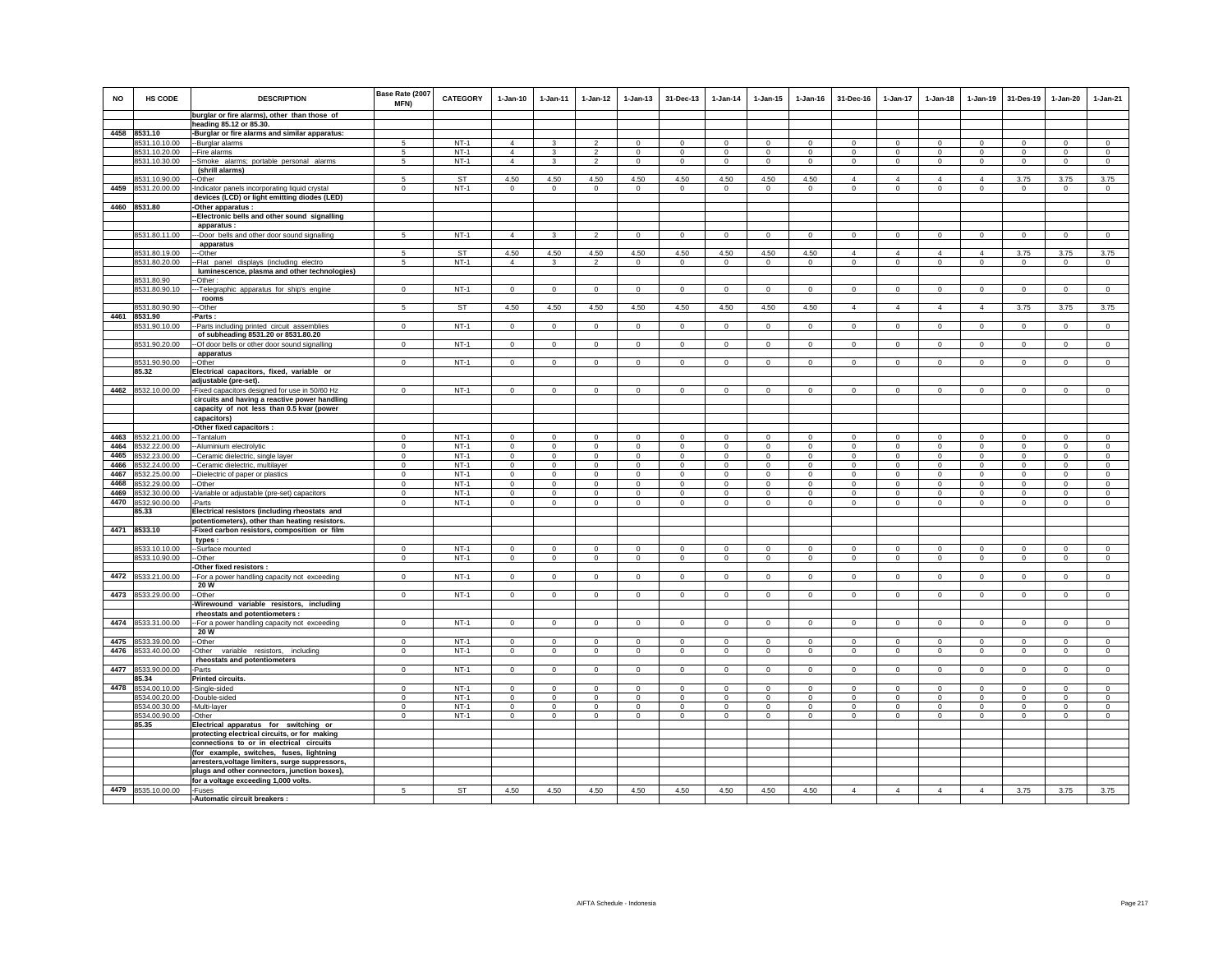| <b>NO</b> | HS CODE                        | <b>DESCRIPTION</b>                                                                          | Base Rate (2007<br><b>MFN)</b> | <b>CATEGORY</b> | $1-Jan-10$     | $1 - Jan-11$   | $1-Jan-12$              | $1 - Jan-13$            | 31-Dec-13               | $1-Jan-14$               | $1 - Jan-15$   | $1 - Jan-16$   | 31-Dec-16                        | $1 - Jan-17$                     | $1-Jan-18$                       | $1-Jan-19$                       | 31-Des-19      | $1-Jan-20$     | $1-Jan-21$     |
|-----------|--------------------------------|---------------------------------------------------------------------------------------------|--------------------------------|-----------------|----------------|----------------|-------------------------|-------------------------|-------------------------|--------------------------|----------------|----------------|----------------------------------|----------------------------------|----------------------------------|----------------------------------|----------------|----------------|----------------|
| 4480      | 8535.21                        | -For a voltage of less than 72.5 kV :                                                       |                                |                 |                |                |                         |                         |                         |                          |                |                |                                  |                                  |                                  |                                  |                |                |                |
|           | 8535.21.10.00                  | ---Moulded case type                                                                        | 5                              | ST<br>ST        | 4.50<br>4.50   | 4.50           | 4.50                    | 4.50                    | 4.50                    | 4.50                     | 4.50           | 4.50           | $\overline{4}$<br>$\overline{4}$ | $\overline{4}$<br>$\overline{4}$ | $\overline{4}$<br>$\overline{4}$ | $\overline{4}$<br>$\overline{4}$ | 3.75           | 3.75           | 3.75           |
| 4481      | 8535.21.90.00<br>8535.29.00.00 | --Other<br>-Other                                                                           | 5                              | <b>ST</b>       | 4.50           | 4.50<br>4.50   | 4.50<br>4.50            | 4.50<br>4.50            | 4.50<br>4.50            | 4.50<br>4.50             | 4.50<br>4.50   | 4.50<br>4.50   | $\overline{4}$                   | $\overline{4}$                   | $\overline{4}$                   | $\overline{4}$                   | 3.75<br>3.75   | 3.75<br>3.75   | 3.75<br>3.75   |
| 4482      | 8535.30                        | Isolating switches and make-and-break                                                       |                                |                 |                |                |                         |                         |                         |                          |                |                |                                  |                                  |                                  |                                  |                |                |                |
|           |                                | switches:                                                                                   |                                |                 |                |                |                         |                         |                         |                          |                |                |                                  |                                  |                                  |                                  |                |                |                |
|           | 8535.30.10.00                  | -Suitable for a voltage exceeding 1 kV but                                                  | $5\overline{)}$                | ST              | 4.50           | 4.50           | 4.50                    | 4.50                    | 4.50                    | 4.50                     | 4.50           | 4.50           | $\overline{4}$                   | $\overline{4}$                   | $\overline{4}$                   | $\overline{4}$                   | 3.75           | 3.75           | 3.75           |
|           |                                | but not exceeding 40 kV                                                                     |                                |                 |                |                |                         |                         |                         |                          |                |                |                                  |                                  |                                  |                                  |                |                |                |
|           | 8535.30.20.00                  | For a voltage of 66 kV or more                                                              | -5                             | $NT-2$          | $\overline{4}$ | $\overline{4}$ | $\overline{\mathbf{3}}$ | 3                       | $\overline{\mathbf{3}}$ | $\overline{\phantom{a}}$ | $\overline{2}$ | $\mathbf{1}$   | $\Omega$                         | $\overline{0}$                   | $\overline{0}$                   | $\overline{0}$                   | $\overline{0}$ | $\overline{0}$ | $\overline{0}$ |
|           | 8535.30.90.00                  | -Other                                                                                      | 5                              | ST              | 4.50           | 4.50           | 4.50                    | 4.50                    | 4.50                    | 4.50                     | 4.50           | 4.50           | $\overline{4}$                   | $\overline{4}$                   | $\overline{4}$                   | $\overline{4}$                   | 3.75           | 3.75           | 3.75           |
| 4483      | 8535.40.00.00                  | -Lightning arresters, voltage limiters and                                                  | 5                              | $NT-2$          | $\overline{4}$ | $\overline{4}$ | $\mathbf{3}$            | 3                       | $\mathbf{3}$            | $\overline{2}$           | $\overline{2}$ | $\overline{1}$ | $\circ$                          | $\mathbf 0$                      | $\circ$                          | $\mathbf 0$                      | $\mathbf{0}$   | $\mathbf{0}$   | $\circ$        |
|           |                                | surge suppressors                                                                           |                                |                 |                |                |                         |                         |                         |                          |                |                |                                  |                                  |                                  |                                  |                |                |                |
| 4484      | 8535.90                        | -Other:                                                                                     |                                |                 |                |                |                         |                         |                         |                          |                |                |                                  |                                  |                                  |                                  |                |                |                |
|           | 8535.90.10.00                  | -Bushing assemblies and tap changer                                                         | -5                             | <b>ST</b>       | 4.50           | 4.50           | 4.50                    | 4.50                    | 4.50                    | 4.50                     | 4.50           | 4.50           | $\overline{4}$                   | 4                                | $\overline{4}$                   | $\overline{4}$                   | 3.75           | 3.75           | 3.75           |
|           |                                | assemblies for electricity distribution                                                     |                                |                 |                |                |                         |                         |                         |                          |                |                |                                  |                                  |                                  |                                  |                |                |                |
|           |                                | or power transformers                                                                       |                                |                 |                |                |                         |                         |                         |                          |                |                |                                  |                                  |                                  |                                  |                |                |                |
|           | 8535.90.90.00<br>85.36         | --Other                                                                                     | $\sqrt{5}$                     | <b>ST</b>       | 4.50           | 4.50           | 4.50                    | 4.50                    | 4.50                    | 4.50                     | 4.50           | 4.50           | $\overline{4}$                   | $\overline{4}$                   | $\overline{4}$                   | $\overline{4}$                   | 3.75           | 3.75           | 3.75           |
|           |                                | Electrical apparatus for switching or<br>protecting electrical circuits, or for making      |                                |                 |                |                |                         |                         |                         |                          |                |                |                                  |                                  |                                  |                                  |                |                |                |
|           |                                | connections to or in electrical circuits                                                    |                                |                 |                |                |                         |                         |                         |                          |                |                |                                  |                                  |                                  |                                  |                |                |                |
|           |                                | (for example, switches, relays, fuses, surge                                                |                                |                 |                |                |                         |                         |                         |                          |                |                |                                  |                                  |                                  |                                  |                |                |                |
|           |                                | suppressors, plugs, sockets, lamp-holders                                                   |                                |                 |                |                |                         |                         |                         |                          |                |                |                                  |                                  |                                  |                                  |                |                |                |
|           |                                | and other connectors, junction boxes), for a                                                |                                |                 |                |                |                         |                         |                         |                          |                |                |                                  |                                  |                                  |                                  |                |                |                |
|           |                                | voltage not exceeding 1,000 volts; connectors                                               |                                |                 |                |                |                         |                         |                         |                          |                |                |                                  |                                  |                                  |                                  |                |                |                |
|           |                                | for optical fibres, optical fibre bundles or                                                |                                |                 |                |                |                         |                         |                         |                          |                |                |                                  |                                  |                                  |                                  |                |                |                |
|           |                                | cables.                                                                                     |                                |                 |                |                |                         |                         |                         |                          |                |                |                                  |                                  |                                  |                                  |                |                |                |
|           | 4485 8536.10                   | -Fuses :                                                                                    |                                |                 |                |                |                         |                         |                         |                          |                |                |                                  |                                  |                                  |                                  |                |                |                |
|           | 8536.10.10.00                  | --Thermal fuses; glass type fuses                                                           | 5                              | $NT-2$          | $\Delta$       | $\overline{4}$ | $\mathbf{3}$            | 3                       | $\mathbf{3}$            | $\overline{2}$           | $\overline{2}$ | $\mathbf{1}$   | $\circ$                          | $\mathbf 0$                      | $\Omega$                         | $\Omega$                         | $\mathbf 0$    | $\Omega$       | $\circ$        |
| 4486      | 8536.10.90.00<br>8536.20       | --Other<br>-Automatic circuit breakers :                                                    | 5                              | $NT-2$          | $\overline{4}$ | $\overline{4}$ | $\overline{\mathbf{3}}$ | $\overline{\mathbf{3}}$ | 3                       | $\overline{2}$           | $\overline{2}$ | $\overline{1}$ | $\overline{0}$                   | $\overline{0}$                   | $\overline{0}$                   | $\overline{0}$                   | $\overline{0}$ | $\overline{0}$ | $\overline{0}$ |
|           | 8536.20.10.00                  | --Moulded case type                                                                         | 5                              | <b>ST</b>       | 4.50           | 4.50           | 4.50                    | 4.50                    | 4.50                    | 4.50                     | 4.50           | 4.50           | $\overline{4}$                   | $\overline{4}$                   | $\overline{4}$                   | $\overline{4}$                   | 3.75           | 3.75           | 3.75           |
|           | 8536.20.20.00                  | -Of a kind incorporation into electro-thermic                                               | 5                              | $NT-2$          | $\overline{4}$ | $\overline{4}$ | $\mathbf{3}$            | $\mathbf{3}$            | $\mathbf{3}$            | $\overline{2}$           | $\overline{2}$ | $\overline{1}$ | $\Omega$                         | $\mathbf 0$                      | $\mathbf 0$                      | $\overline{0}$                   | $\circ$        | $\circ$        | $\overline{0}$ |
|           |                                | domestic appliances of heading 85.16                                                        |                                |                 |                |                |                         |                         |                         |                          |                |                |                                  |                                  |                                  |                                  |                |                |                |
|           | 8536.20.90.00                  | -Other                                                                                      | 5                              | <b>ST</b>       | 4.50           | 4.50           | 4.50                    | 4.50                    | 4.50                    | 4.50                     | 4.50           | 4.50           | $\overline{4}$                   | $\overline{4}$                   | $\overline{4}$                   | $\overline{4}$                   | 3.75           | 3.75           | 3.75           |
|           | 4487 8536.30.00.00             | -Other apparatus for protecting electrical                                                  | 5                              | ST              | 4.50           | 4.50           | 4.50                    | 4.50                    | 4.50                    | 4.50                     | 4.50           | 4.50           | $\overline{4}$                   | $\overline{4}$                   | $\overline{4}$                   | $\overline{4}$                   | 3.75           | 3.75           | 3.75           |
|           |                                | circuits                                                                                    |                                |                 |                |                |                         |                         |                         |                          |                |                |                                  |                                  |                                  |                                  |                |                |                |
|           |                                | Relays:                                                                                     |                                |                 |                |                |                         |                         |                         |                          |                |                |                                  |                                  |                                  |                                  |                |                |                |
| 4488      | 8536.41.00.00                  | -For a voltage not exceeding 60 V                                                           | $\Omega$                       | $NT-1$          | $\Omega$       | $\Omega$       | $\circ$                 | $\Omega$                | $\Omega$                | $\Omega$                 | $\Omega$       | $\Omega$       | $\Omega$                         | $\Omega$                         | $\Omega$                         | $\Omega$                         | $\mathbf{0}$   | $\Omega$       | $\Omega$       |
| 4489      | 8536.49.00.00                  | --Other                                                                                     | 5 <sup>5</sup>                 | ST              | 4.50           | 4.50           | 4.50                    | 4.50                    | 4.50                    | 4.50                     | 4.50           | 4.50           | $\overline{4}$                   | $\overline{4}$                   | $\overline{4}$                   | $\overline{4}$                   | 3.75           | 3.75           | 3.75           |
| 4490      | 8536.50<br>8536.50.20.00       | -Other switches :<br>-Over current and residual current automatic                           | 5                              | $NT-2$          | $\overline{4}$ | $\overline{4}$ | $\mathbf{3}$            | 3                       | 3                       | $\overline{2}$           | $\overline{2}$ | $\mathbf{1}$   | $\circ$                          | $\mathbf 0$                      | $\circ$                          | $\mathbf 0$                      | $\mathbf{0}$   | $\mathbf 0$    | $\circ$        |
|           |                                | switches                                                                                    |                                |                 |                |                |                         |                         |                         |                          |                |                |                                  |                                  |                                  |                                  |                |                |                |
|           |                                | -High inrush switches and commutators for                                                   |                                |                 |                |                |                         |                         |                         |                          |                |                |                                  |                                  |                                  |                                  |                |                |                |
|           |                                | stoves and ranges; microphone switches;                                                     |                                |                 |                |                |                         |                         |                         |                          |                |                |                                  |                                  |                                  |                                  |                |                |                |
|           |                                | power switches for television or radio                                                      |                                |                 |                |                |                         |                         |                         |                          |                |                |                                  |                                  |                                  |                                  |                |                |                |
|           |                                | receivers; switches for electric fans;                                                      |                                |                 |                |                |                         |                         |                         |                          |                |                |                                  |                                  |                                  |                                  |                |                |                |
|           |                                | rotary, slide, see-saw and magnetic                                                         |                                |                 |                |                |                         |                         |                         |                          |                |                |                                  |                                  |                                  |                                  |                |                |                |
|           |                                | switches for air-conditioning machines :                                                    |                                |                 |                |                |                         |                         |                         |                          |                |                |                                  |                                  |                                  |                                  |                |                |                |
|           | 8536.50.31.00                  | --- Of a kind suitable for domestic use, having<br>a rated current capacity of less than 16 | 5                              | <b>ST</b>       | 4.50           | 4.50           | 4.50                    | 4.50                    | 4.50                    | 4.50                     | 4.50           | 4.50           | $\overline{4}$                   | $\overline{4}$                   | $\overline{4}$                   | $\overline{4}$                   | 3.75           | 3.75           | 3.75           |
|           |                                | amps; of a kind suitable for use in electric                                                |                                |                 |                |                |                         |                         |                         |                          |                |                |                                  |                                  |                                  |                                  |                |                |                |
|           |                                | fans or in radio equipment                                                                  |                                |                 |                |                |                         |                         |                         |                          |                |                |                                  |                                  |                                  |                                  |                |                |                |
|           | 8536.50.39.00                  | --Other                                                                                     | 5                              | <b>ST</b>       | 4.50           | 4.50           | 4.50                    | 4.50                    | 4.50                    | 4.50                     | 4.50           | 4.50           | $\overline{4}$                   | $\overline{4}$                   | $\overline{4}$                   | $\overline{4}$                   | 3.75           | 3.75           | 3.75           |
|           | 8536.50.40.00                  | -Miniature switches for rice cookers or oven                                                | -5                             | $NT-1$          | $\overline{4}$ | 3              | $\overline{2}$          | $\circ$                 | $\mathbf{0}$            | $\circ$                  | $\circ$        | $\circ$        | $\circ$                          | $\circ$                          | $\circ$                          | $\circ$                          | $\circ$        | $\mathbf{0}$   | $\circ$        |
|           |                                | toasters                                                                                    |                                |                 |                |                |                         |                         |                         |                          |                |                |                                  |                                  |                                  |                                  |                |                |                |
|           | 8536.50.50.00                  | -Electronic AC switches consisting of                                                       | $\mathbf{0}$                   | $NT-1$          | $\mathbf{0}$   | $\overline{0}$ | $\overline{0}$          | $\overline{0}$          | $\mathbf{0}$            | $\overline{0}$           | $\mathbf 0$    | $\mathbf 0$    | $\circ$                          | $\mathbf 0$                      | $\mathbf{0}$                     | $\mathbf 0$                      | $\overline{0}$ | $\mathbf 0$    | $\overline{0}$ |
|           |                                | optically coupled input and output circuits<br>(insulated thyristor AC switches);           |                                |                 |                |                |                         |                         |                         |                          |                |                |                                  |                                  |                                  |                                  |                |                |                |
|           |                                | electronic switches, including                                                              |                                |                 |                |                |                         |                         |                         |                          |                |                |                                  |                                  |                                  |                                  |                |                |                |
|           |                                | temperature protected electronic switches.                                                  |                                |                 |                |                |                         |                         |                         |                          |                |                |                                  |                                  |                                  |                                  |                |                |                |
|           |                                | consisting of a transistor and a logic chip                                                 |                                |                 |                |                |                         |                         |                         |                          |                |                |                                  |                                  |                                  |                                  |                |                |                |
|           |                                | (chip-on-chip technology) for a voltage                                                     |                                |                 |                |                |                         |                         |                         |                          |                |                |                                  |                                  |                                  |                                  |                |                |                |
|           |                                | $exceeding$ $1,000$ V;<br>not                                                               |                                |                 |                |                |                         |                         |                         |                          |                |                |                                  |                                  |                                  |                                  |                |                |                |
|           |                                | electromechanical snap-action switches for                                                  |                                |                 |                |                |                         |                         |                         |                          |                |                |                                  |                                  |                                  |                                  |                |                |                |
|           |                                | acurrent not exceeding 11 amps                                                              |                                |                 |                |                |                         |                         |                         |                          |                |                |                                  |                                  |                                  |                                  |                |                |                |
|           |                                | -Make and break switches of a kind used in                                                  |                                |                 |                |                |                         |                         |                         |                          |                |                |                                  |                                  |                                  |                                  |                |                |                |
|           |                                | domestic electrical wiring not exceeding                                                    |                                |                 |                |                |                         |                         |                         |                          |                |                |                                  |                                  |                                  |                                  |                |                |                |
|           |                                | 500 V and having a rated current                                                            |                                |                 |                |                |                         |                         |                         |                          |                |                |                                  |                                  |                                  |                                  |                |                |                |
|           | 8536.50.61.00                  | carrying capacity not exceeding 20 amps<br>-- Of a kind suitable for domestic use, having   | 5                              | <b>ST</b>       | 4.50           | 4.50           | 4.50                    | 4.50                    | 4.50                    | 4.50                     | 4.50           | 4.50           | $\overline{4}$                   | $\overline{4}$                   | $\overline{4}$                   | $\overline{4}$                   | 3.75           | 3.75           | 3.75           |
|           |                                | a rated current carrying capacity of less                                                   |                                |                 |                |                |                         |                         |                         |                          |                |                |                                  |                                  |                                  |                                  |                |                |                |
|           |                                | than 16 amps                                                                                |                                |                 |                |                |                         |                         |                         |                          |                |                |                                  |                                  |                                  |                                  |                |                |                |
|           | 8536.50.69.00                  | -Other                                                                                      | 5                              | ST              | 4.50           | 4.50           | 4.50                    | 4.50                    | 4.50                    | 4.50                     | 4.50           | 4.50           | $\overline{4}$                   | $\overline{4}$                   | $\overline{4}$                   | $\overline{4}$                   | 3.75           | 3.75           | 3.75           |
|           |                                | -Other:                                                                                     |                                |                 |                |                |                         |                         |                         |                          |                |                |                                  |                                  |                                  |                                  |                |                |                |
|           | 8536.50.91.00                  | -Starters for electric motors or fuses                                                      | 5                              | ST              | 4.50           | 4.50           | 4.50                    | 4.50                    | 4.50                    | 4.50                     | 4.50           | 4.50           | $\overline{4}$                   | 4                                | $\overline{4}$                   | $\overline{4}$                   | 3.75           | 3.75           | 3.75           |
|           |                                | switches and switch fuses of a kind                                                         |                                |                 |                |                |                         |                         |                         |                          |                |                |                                  |                                  |                                  |                                  |                |                |                |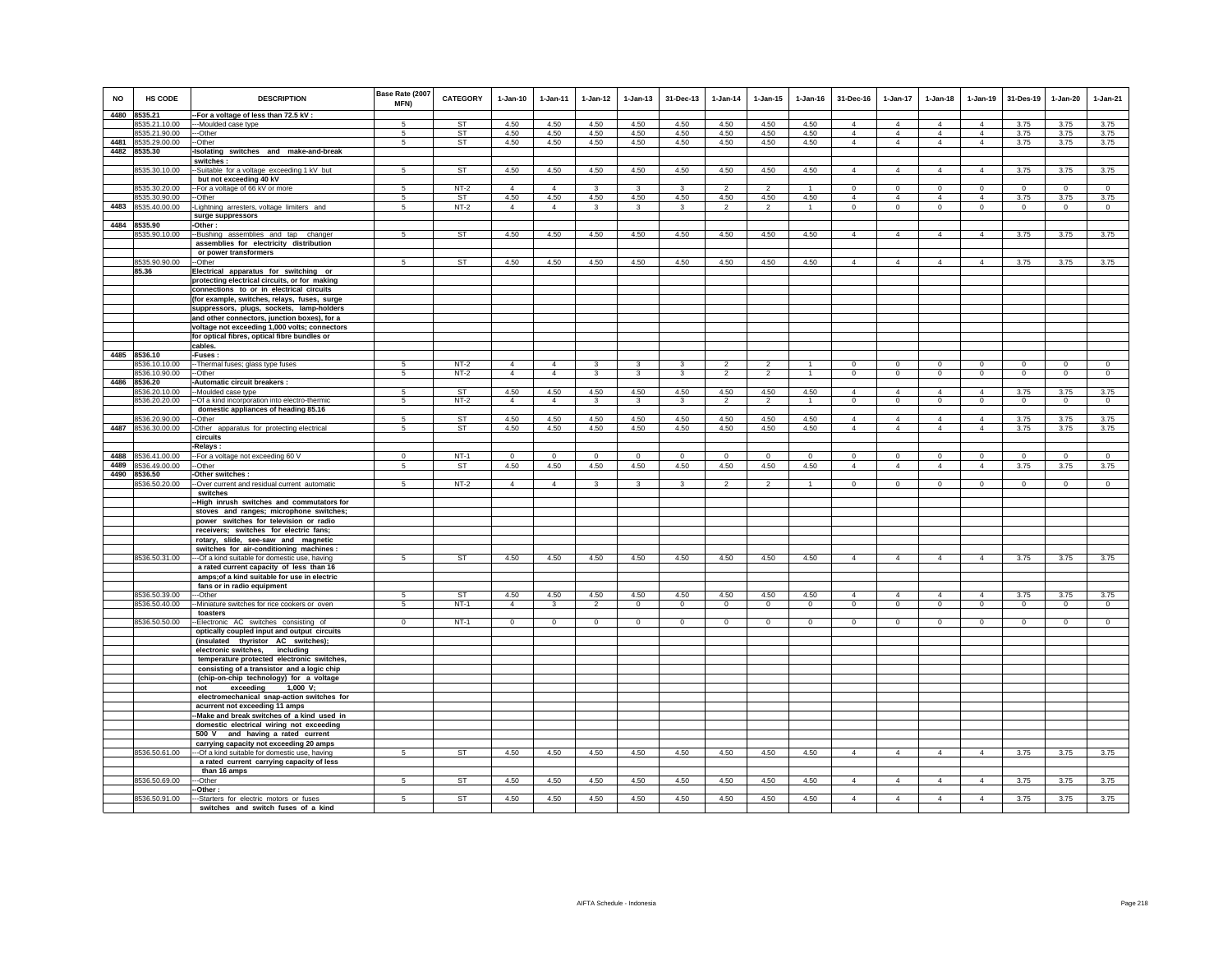| <b>NO</b> | HS CODE                       | <b>DESCRIPTION</b>                                                                   | Base Rate (2007<br>MFN) | <b>CATEGORY</b>  | $1-Jan-10$     | $1-Jan-11$     | $1-Jan-12$     | $1-Jan-13$     | 31-Dec-13      | $1-Jan-14$               | $1-Jan-15$    | $1 - Jan-16$   | 31-Dec-16       | $1-Jan-17$      | $1-Jan-18$      | $1-Jan-19$      | 31-Des-19       | $1-Jan-20$     | $1-Jan-21$      |
|-----------|-------------------------------|--------------------------------------------------------------------------------------|-------------------------|------------------|----------------|----------------|----------------|----------------|----------------|--------------------------|---------------|----------------|-----------------|-----------------|-----------------|-----------------|-----------------|----------------|-----------------|
|           |                               | suitable for use in electric fans                                                    |                         |                  |                |                |                |                |                |                          |               |                |                 |                 |                 |                 |                 |                |                 |
|           | 8536.50.99                    | -Other:                                                                              |                         |                  |                |                |                |                |                |                          |               |                |                 |                 |                 |                 |                 |                |                 |
|           | 8536.50.99.10                 | --Smoke switches                                                                     | 5                       | $NT-2$           | $\Delta$       | $\Delta$       | 3              | 3              | 3              | $\overline{\phantom{a}}$ | $\mathcal{P}$ |                | $\circ$         | $\mathbf 0$     | $\circ$         | $\mathbf 0$     | $\circ$         | $\Omega$       | $\circ$         |
|           | 8536.50.99.90                 | --Other                                                                              | 5                       | <b>ST</b>        | 4.50           | 4.50           | 4.50           | 4.50           | 4.50           | 4.50                     | 4.50          | 4.50           | $\overline{4}$  | 4               | $\overline{4}$  | $\overline{4}$  | 3.75            | 3.75           | 3.75            |
|           |                               | Lamp-holders, plugs and sockets:                                                     |                         |                  |                |                |                |                |                |                          |               |                |                 |                 |                 |                 |                 |                |                 |
|           | 4491 8536.61<br>8536.61.10.00 | -Lamp-holders:<br>-Of a kind used for compact lamps or halogen                       | 10                      | <b>ST</b>        | 9              | 8              | $\overline{7}$ | $\overline{7}$ | $\overline{7}$ | 6                        | 6             | 5              | 5               | 5               | 5               | 5               | 5               | 5              | 5               |
|           |                               | lamps                                                                                |                         |                  |                |                |                |                |                |                          |               |                |                 |                 |                 |                 |                 |                |                 |
|           | 8536.61.90.00                 | --Other                                                                              | 10                      | <b>ST</b>        | 9              | 8              | $\overline{7}$ | $\overline{7}$ | $\overline{7}$ | 6                        | 6             | 5              | 5               | $5\overline{5}$ | 5               | 5               | 5               | 5              | 5               |
|           | 4492 8536.69                  | -Other:                                                                              |                         |                  |                |                |                |                |                |                          |               |                |                 |                 |                 |                 |                 |                |                 |
|           |                               | -Telephone plugs:                                                                    |                         |                  |                |                |                |                |                |                          |               |                |                 |                 |                 |                 |                 |                |                 |
|           | 8536.69.11.00                 | --Of a kind suitable for domestic use,                                               | 10                      | <b>ST</b>        | 9              | 8              | $\overline{7}$ | $\overline{7}$ | $\overline{7}$ | 6                        | 6             | -5             | 5               | $5\overline{5}$ | 5               | $5\overline{5}$ | $5\overline{5}$ | -5             | $5\overline{5}$ |
|           |                               | having a rated current carrying capacity                                             |                         |                  |                |                |                |                |                |                          |               |                |                 |                 |                 |                 |                 |                |                 |
|           | 8536.69.19.00                 | of less than 16 amps                                                                 | 10                      | <b>ST</b>        | 9              |                | $\overline{7}$ | $\overline{7}$ | $\overline{7}$ | 6                        | 6             | 5              |                 | 5               | 5               |                 | $\overline{5}$  | 5              |                 |
|           |                               | --Other<br>-Audio / video sockets and cathode ray tube                               |                         |                  |                | 8              |                |                |                |                          |               |                | 5               |                 |                 | 5               |                 |                | 5               |
|           |                               | sockets for television or radio receivers                                            |                         |                  |                |                |                |                |                |                          |               |                |                 |                 |                 |                 |                 |                |                 |
|           | 8536.69.21.00                 | --Of a kind suitable for domestic use,                                               | 10                      | <b>ST</b>        | $\overline{9}$ | $\overline{8}$ | $\overline{7}$ | $\overline{7}$ | $\overline{7}$ | 6                        | 6             | $\overline{5}$ | 5               | $5\overline{5}$ | 5               | $\overline{5}$  | $\overline{5}$  | $\overline{5}$ | $\overline{5}$  |
|           |                               | having a rated current carrying capacity                                             |                         |                  |                |                |                |                |                |                          |               |                |                 |                 |                 |                 |                 |                |                 |
|           |                               | of less than 16 amps; of a kind suitable                                             |                         |                  |                |                |                |                |                |                          |               |                |                 |                 |                 |                 |                 |                |                 |
|           |                               | for use in radio equipment                                                           |                         |                  |                |                |                |                |                |                          |               |                |                 |                 |                 |                 |                 |                |                 |
|           | 8536.69.29.00                 | --Other                                                                              | 10                      | <b>ST</b>        | 9              | 8              | $\overline{7}$ | $\overline{7}$ | $\overline{7}$ | 6                        | 6             | -5             | -5              | 5               | -5              | 5               | 5               | 5              | -5              |
|           |                               | -Sockets and plugs for co-axial cables<br>and printed circuits :                     |                         |                  |                |                |                |                |                |                          |               |                |                 |                 |                 |                 |                 |                |                 |
|           | 8536.69.31.00                 | -Of a kind suitable for domestic use,                                                | $\mathbf 0$             | $NT-1$           | $\Omega$       | $\mathbf 0$    | $\mathbf 0$    | $\mathsf 0$    | $\Omega$       | $\mathbb O$              | $\mathbf 0$   | $\mathsf 0$    | $\circ$         | $\mathbf 0$     | $\mathbf 0$     | $\mathbf 0$     | $\mathbf 0$     | $\mathbf 0$    | $\circ$         |
|           |                               | having a rated current carrying capacity                                             |                         |                  |                |                |                |                |                |                          |               |                |                 |                 |                 |                 |                 |                |                 |
|           |                               | of less than 16 amps; of a kind suitable                                             |                         |                  |                |                |                |                |                |                          |               |                |                 |                 |                 |                 |                 |                |                 |
|           |                               | for use in radio equipment                                                           |                         |                  |                |                |                |                |                |                          |               |                |                 |                 |                 |                 |                 |                |                 |
|           | 8536.69.39.00                 | --Other                                                                              | $\Omega$                | $NT-1$           | $\Omega$       | $\Omega$       | $\circ$        | $\mathbf 0$    | $\mathbf 0$    | $\circ$                  | $\mathbf 0$   | $\Omega$       | $\mathbf{0}$    | $\mathbf{0}$    | $\circ$         | $\circ$         | $\circ$         | $\mathbf 0$    | $\overline{0}$  |
|           |                               | --Other                                                                              |                         | <b>ST</b>        | 9              |                |                | $\overline{7}$ | $\overline{7}$ |                          |               |                |                 |                 |                 |                 |                 |                |                 |
|           | 8536.69.91.00                 | --- Of a kind suitable for domestic use,<br>having a rated current carrying capacity | 10                      |                  |                | 8              | 7              |                |                | 6                        | 6             | 5              | $5\overline{5}$ | $5\overline{5}$ | $5\overline{5}$ | 5               | $5\overline{5}$ | 5              | 5               |
|           |                               | of less than 16 amps; of a kind suitable                                             |                         |                  |                |                |                |                |                |                          |               |                |                 |                 |                 |                 |                 |                |                 |
|           |                               | for use in radio equipment                                                           |                         |                  |                |                |                |                |                |                          |               |                |                 |                 |                 |                 |                 |                |                 |
|           | 8536.69.99.00                 | ---Other                                                                             | 10                      | ST               | $\mathsf g$    | 8              | $\overline{7}$ | $\overline{7}$ | $\overline{7}$ | 6                        | 6             | 5              | 5               | 5               | 5               | 5               | 5               | 5              | $\overline{5}$  |
| 4493      | 8536.70.00.00                 | Connectors for optical fibres, optical fibres                                        | 10 <sub>1</sub>         | HSL <sub>C</sub> | 9.75           | 9.50           | 9.25           | 9              | 9              | 8.75                     | 8.50          | 8.25           | 8.25            | $\bf{8}$        | 7.85            | 7.75            | 7.50            | 7.50           | 7.50            |
|           |                               | bundles or cables                                                                    |                         |                  |                |                |                |                |                |                          |               |                |                 |                 |                 |                 |                 |                |                 |
|           | 4494 8536.90                  | -Other apparatus :<br>-Connection and contact elements for wires                     |                         |                  |                |                |                |                |                |                          |               |                |                 |                 |                 |                 |                 |                |                 |
|           |                               | and cables; wafer probers                                                            |                         |                  |                |                |                |                |                |                          |               |                |                 |                 |                 |                 |                 |                |                 |
|           | 8536.90.11.00                 | --Of a kind suitable for domestic use,                                               | 5                       | <b>ST</b>        | 4.50           | 4.50           | 4.50           | 4.50           | 4.50           | 4.50                     | 4.50          | 4.50           | $\overline{4}$  | $\overline{4}$  | $\overline{4}$  | $\overline{4}$  | 3.75            | 3.75           | 3.75            |
|           |                               | having a rated current carrying capacity                                             |                         |                  |                |                |                |                |                |                          |               |                |                 |                 |                 |                 |                 |                |                 |
|           |                               | of less than 16 amps; of a kind suitable                                             |                         |                  |                |                |                |                |                |                          |               |                |                 |                 |                 |                 |                 |                |                 |
|           |                               | for use in electric fans or in radio                                                 |                         |                  |                |                |                |                |                |                          |               |                |                 |                 |                 |                 |                 |                |                 |
|           |                               | equipment                                                                            |                         |                  |                |                |                |                |                |                          |               |                |                 |                 |                 |                 |                 |                |                 |
|           | 8536.90.19.00                 | --Other<br>-Junction boxes:                                                          | 5                       | <b>ST</b>        | 4.50           | 4.50           | 4.50           | 4.50           | 4.50           | 4.50                     | 4.50          | 4.50           | $\overline{4}$  | $\overline{4}$  | $\overline{4}$  | $\overline{4}$  | 3.75            | 3.75           | 3.75            |
|           | 8536.90.21.00                 | --Of a kind suitable for domestic use,                                               | 15                      | ST               | 14             | 13             | 12             | 11             | 11             | 10                       | 8             | 6              | 5               | $5\overline{5}$ | 5               | 5               | 5               | 5              | 5               |
|           |                               | having a rated current carrying capacity                                             |                         |                  |                |                |                |                |                |                          |               |                |                 |                 |                 |                 |                 |                |                 |
|           |                               | of less than 16 amps; of a kind suitable                                             |                         |                  |                |                |                |                |                |                          |               |                |                 |                 |                 |                 |                 |                |                 |
|           |                               | for use in electric fans or in radio                                                 |                         |                  |                |                |                |                |                |                          |               |                |                 |                 |                 |                 |                 |                |                 |
|           | 8536.90.29.00                 | equipment                                                                            |                         | <b>ST</b>        |                | 13             |                |                |                |                          |               |                |                 |                 |                 |                 |                 |                |                 |
|           |                               | -Other<br>Cable connectors consisting of a jack plug,                                | 15                      |                  | 14             |                | 12             | 11             | 11             | 10                       | 8             | 6              | $5 -$           | 5               | 5               | 5               | 5               | 5              | 5               |
|           |                               | terminal with or without pin, connector and                                          |                         |                  |                |                |                |                |                |                          |               |                |                 |                 |                 |                 |                 |                |                 |
|           |                               | adaptor for coaxial cable; commutator :                                              |                         |                  |                |                |                |                |                |                          |               |                |                 |                 |                 |                 |                 |                |                 |
|           | 8536.90.31.00                 | --Of a kind suitable for domestic use,                                               | 5                       | ST               | 4.50           | 4.50           | 4.50           | 4.50           | 4.50           | 4.50                     | 4.50          | 4.50           | $\overline{4}$  | $\overline{4}$  | $\Delta$        | $\mathbf{A}$    | 3.75            | 3.75           | 3.75            |
|           |                               | having a rated current carrying capacity                                             |                         |                  |                |                |                |                |                |                          |               |                |                 |                 |                 |                 |                 |                |                 |
|           |                               | of less than 16 amps; of a kind suitable                                             |                         |                  |                |                |                |                |                |                          |               |                |                 |                 |                 |                 |                 |                |                 |
|           |                               | for use in electric fans or in radio                                                 |                         |                  |                |                |                |                |                |                          |               |                |                 |                 |                 |                 |                 |                |                 |
|           | 8536.90.39.00                 | equipment<br>-Other                                                                  | -5                      | <b>ST</b>        | 4.50           | 4.50           | 4.50           | 4.50           | 4.50           | 4.50                     | 4.50          | 4.50           | $\overline{4}$  | $\overline{4}$  | $\overline{4}$  | $\overline{4}$  | 3.75            | 3.75           | 3.75            |
|           |                               | Other:                                                                               |                         |                  |                |                |                |                |                |                          |               |                |                 |                 |                 |                 |                 |                |                 |
|           | 8536.90.91.00                 | --Of a kind suitable for domestic use,                                               | 5                       | $NT-1$           | $\overline{4}$ | 3              | $\overline{2}$ | $\overline{0}$ | $\overline{0}$ | $\overline{0}$           | $\mathbf 0$   | $\mathbf 0$    | $\overline{0}$  | $\overline{0}$  | $\overline{0}$  | $\overline{0}$  | $\overline{0}$  | $\overline{0}$ | $\overline{0}$  |
|           |                               | having a rated current carrying capacity                                             |                         |                  |                |                |                |                |                |                          |               |                |                 |                 |                 |                 |                 |                |                 |
|           |                               | of less than 16 amps; of a kind suitable                                             |                         |                  |                |                |                |                |                |                          |               |                |                 |                 |                 |                 |                 |                |                 |
|           |                               | for use in electric fans or in radio                                                 |                         |                  |                |                |                |                |                |                          |               |                |                 |                 |                 |                 |                 |                |                 |
|           |                               | equipment                                                                            |                         |                  |                |                |                |                |                |                          |               |                |                 |                 |                 |                 |                 |                |                 |
|           | 8536.90.99<br>8536.90.99.10   | --Other:<br>--Connector and socket cable for IC and                                  | $\mathbf{0}$            | $NT-1$           | $\mathbf{0}$   | $\mathbf{0}$   | $\circ$        | $\mathbf 0$    | $\mathbf{0}$   | $\circ$                  | $\mathbf 0$   | $\circ$        | $\Omega$        | $\mathbf{0}$    | $\mathbf{0}$    | $\circ$         | $\mathbf{0}$    | $\mathbf{0}$   | $\circ$         |
|           |                               | printed circuit                                                                      |                         |                  |                |                |                |                |                |                          |               |                |                 |                 |                 |                 |                 |                |                 |
|           | 8536.90.99.90                 | --Other                                                                              | $5\phantom{.0}$         | <b>ST</b>        | 4.50           | 4.50           | 4.50           | 4.50           | 4.50           | 4.50                     | 4.50          | 4.50           | $\overline{4}$  | $\overline{4}$  | $\overline{4}$  | $\overline{4}$  | 3.75            | 3.75           | 3.75            |
|           | 85.37                         | Boards, panels, consoles, desks, cabinets and                                        |                         |                  |                |                |                |                |                |                          |               |                |                 |                 |                 |                 |                 |                |                 |
|           |                               | other bases, equipped with two or more                                               |                         |                  |                |                |                |                |                |                          |               |                |                 |                 |                 |                 |                 |                |                 |
|           |                               | apparatus of heading 85.35 or 85.36, for                                             |                         |                  |                |                |                |                |                |                          |               |                |                 |                 |                 |                 |                 |                |                 |
|           |                               | electric control or the distribution of                                              |                         |                  |                |                |                |                |                |                          |               |                |                 |                 |                 |                 |                 |                |                 |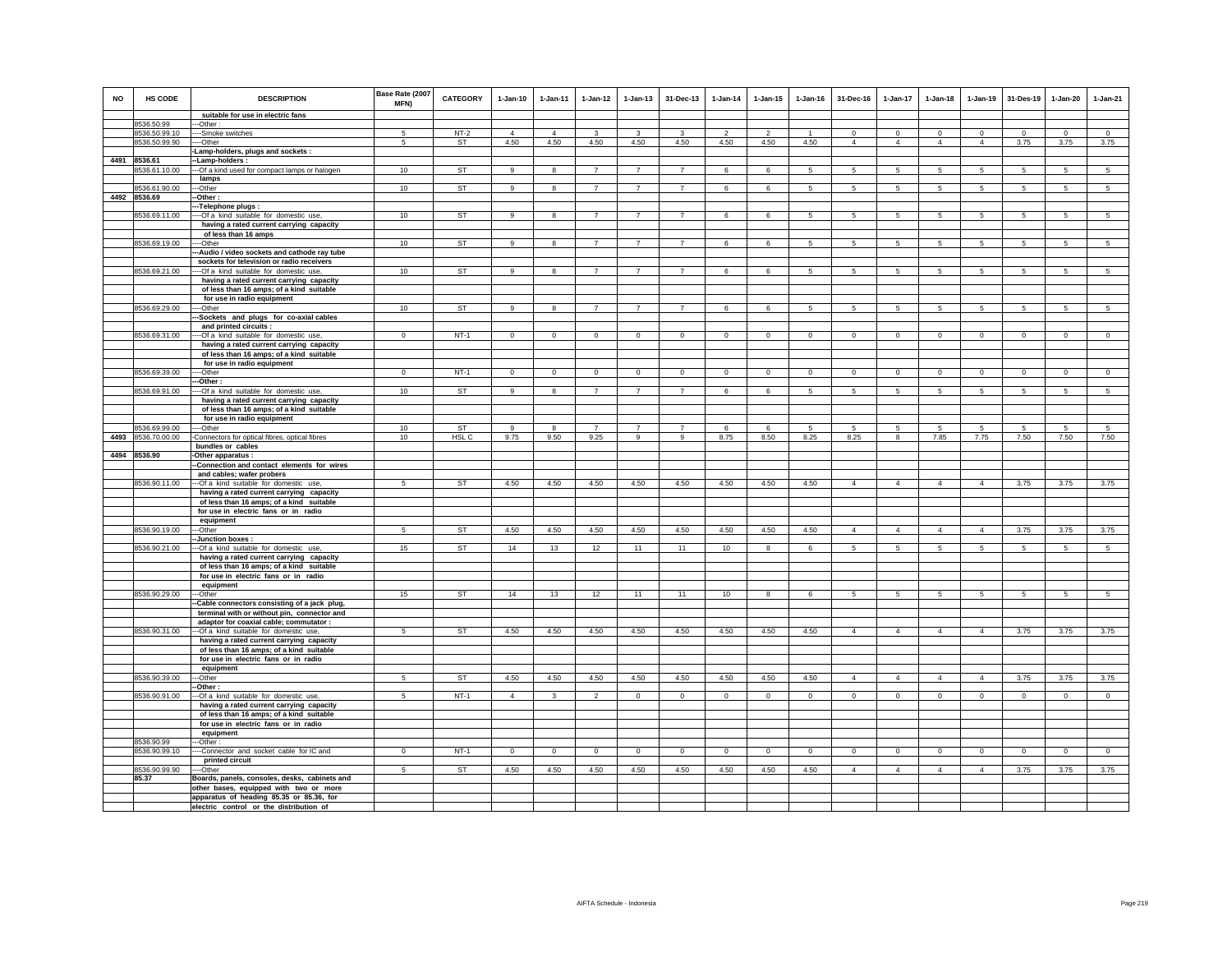| <b>NO</b> | HS CODE                        | <b>DESCRIPTION</b>                                                                            | Base Rate (2007<br><b>MFN)</b> | <b>CATEGORY</b> | $1 - Jan-10$   | $1-Jan-11$     | $1-Jan-12$     | $1 - Jan-13$   | 31-Dec-13      | $1 - Jan-14$             | $1 - Jan-15$   | $1 - Jan-16$   | 31-Dec-16                        | $1-Jan-17$                       | $1 - Jan-18$                     | $1 - Jan-19$               | 31-Des-19      | $1-Jan-20$     | $1-Jan-21$     |
|-----------|--------------------------------|-----------------------------------------------------------------------------------------------|--------------------------------|-----------------|----------------|----------------|----------------|----------------|----------------|--------------------------|----------------|----------------|----------------------------------|----------------------------------|----------------------------------|----------------------------|----------------|----------------|----------------|
|           |                                | electricity, including those incorporating<br>instruments or apparatus of Chapter 90, and     |                                |                 |                |                |                |                |                |                          |                |                |                                  |                                  |                                  |                            |                |                |                |
|           |                                | numerical control apparatus, other than                                                       |                                |                 |                |                |                |                |                |                          |                |                |                                  |                                  |                                  |                            |                |                |                |
|           |                                | switching apparatus of heading 85.17.                                                         |                                |                 |                |                |                |                |                |                          |                |                |                                  |                                  |                                  |                            |                |                |                |
|           | 4495 8537.10                   | -For a voltage not exceeding 1,000 volts :                                                    |                                |                 |                |                |                |                |                |                          |                |                |                                  |                                  |                                  |                            |                |                |                |
|           | 8537.10.10.00                  | -Switchboards and control panels                                                              | -5                             | <b>ST</b>       | 4.50           | 4.50           | 4.50           | 4.50           | 4.50           | 4.50                     | 4.50           | 4.50           | $\overline{4}$                   | $\overline{4}$                   | $\overline{4}$                   | $\overline{4}$             | 3.75           | 3.75           | 3.75           |
|           | 8537.10.20.00                  | -Distribution boards (including back panel                                                    | 5                              | $NT-2$          | $\overline{4}$ | $\overline{4}$ | $\mathbf{3}$   | 3              | 3              | $\mathcal{P}$            | $\mathfrak{p}$ | $\mathbf{1}$   | $\mathbf 0$                      | $\mathsf 0$                      | $\mathsf 0$                      | $\mathsf 0$                | $\mathbf 0$    | $\mathbf 0$    | $\mathbf 0$    |
|           |                                | and back planes) for use solely or<br>principally with goods of headings 84.71,               |                                |                 |                |                |                |                |                |                          |                |                |                                  |                                  |                                  |                            |                |                |                |
|           |                                | 85.17 or 85.25                                                                                |                                |                 |                |                |                |                |                |                          |                |                |                                  |                                  |                                  |                            |                |                |                |
|           | 8537.10.30.00                  | -- Programmable logic controllers for automated                                               | 5                              | $NT-2$          | $\overline{4}$ | $\overline{4}$ | 3              | 3              | 3              | $\overline{\phantom{a}}$ | $\overline{2}$ |                | $\overline{0}$                   | $\overline{0}$                   | $\overline{0}$                   | $\overline{0}$             | $\overline{0}$ | $\overline{0}$ | $\overline{0}$ |
|           |                                | machines for transport, handling and storage                                                  |                                |                 |                |                |                |                |                |                          |                |                |                                  |                                  |                                  |                            |                |                |                |
|           |                                | of dies for semiconductor devices                                                             |                                |                 |                |                |                |                |                |                          |                |                |                                  |                                  |                                  |                            |                |                |                |
|           | 8537.10.90.00                  | -Other                                                                                        | 5                              | <b>ST</b>       | 4.50           | 4.50           | 4.50           | 4.50           | 4.50           | 4.50                     | 4.50           | 4.50           | $\overline{4}$                   | $\overline{4}$                   | $\overline{4}$                   | $\overline{4}$             | 3.75           | 3.75           | 3.75           |
|           | 4496 8537.20                   | -For a voltage exceeding 1,000 volts :<br>Switchboards:                                       |                                |                 |                |                |                |                |                |                          |                |                |                                  |                                  |                                  |                            |                |                |                |
|           | 8537.20.11.00                  | -Incorporating electrical instrument for                                                      | 5                              | <b>ST</b>       | 4.50           | 4.50           | 4.50           | 4.50           | 4.50           | 4.50                     | 4.50           | 4.50           | $\overline{4}$                   | $\overline{4}$                   | $\overline{4}$                   | $\overline{4}$             | 3.75           | 3.75           | 3.75           |
|           |                                | breaking, connecting or protecting                                                            |                                |                 |                |                |                |                |                |                          |                |                |                                  |                                  |                                  |                            |                |                |                |
|           |                                | electrical circuits for a voltage of 66,000                                                   |                                |                 |                |                |                |                |                |                          |                |                |                                  |                                  |                                  |                            |                |                |                |
|           |                                | volts or more                                                                                 |                                |                 |                |                |                |                |                |                          |                |                |                                  |                                  |                                  |                            |                |                |                |
|           | 8537.20.19.00                  | -Other                                                                                        | 5                              | <b>ST</b>       | 4.50           | 4.50           | 4.50           | 4.50           | 4.50           | 4.50                     | 4.50           | 4.50           | $\overline{4}$                   | $\overline{4}$                   | $\overline{4}$                   | $\overline{4}$             | 3.75           | 3.75           | 3.75           |
|           | 8537.20.21.00                  | -Control panels :<br>--Incorporating electrical instrument for                                | 5                              | ST              | 4.50           | 4.50           | 4.50           | 4.50           | 4.50           | 4.50                     | 4.50           | 4.50           | $\overline{4}$                   | $\overline{4}$                   | $\overline{4}$                   | $\overline{4}$             | 3.75           | 3.75           | 3.75           |
|           |                                | breaking, connecting or protecting                                                            |                                |                 |                |                |                |                |                |                          |                |                |                                  |                                  |                                  |                            |                |                |                |
|           |                                | electrical circuits for a voltage of 66,000                                                   |                                |                 |                |                |                |                |                |                          |                |                |                                  |                                  |                                  |                            |                |                |                |
|           |                                | volts or more                                                                                 |                                |                 |                |                |                |                |                |                          |                |                |                                  |                                  |                                  |                            |                |                |                |
|           | 8537.20.29.00                  | -Other                                                                                        | 5                              | ST              | 4.50           | 4.50           | 4.50           | 4.50           | 4.50           | 4.50                     | 4.50           | 4.50           | $\overline{4}$                   | $\overline{4}$                   | $\overline{4}$                   | $\overline{4}$             | 3.75           | 3.75           | 3.75           |
|           | 8537.20.90.00<br>85.38         | --Other                                                                                       | 5                              | ST              | 4.50           | 4.50           | 4.50           | 4.50           | 4.50           | 4.50                     | 4.50           | 4.50           | $\overline{4}$                   | $\overline{4}$                   | $\overline{4}$                   | $\overline{4}$             | 3.75           | 3.75           | 3.75           |
|           |                                | Parts suitable for use solely or principally<br>with the apparatus of heading 85.35, 85.36 or |                                |                 |                |                |                |                |                |                          |                |                |                                  |                                  |                                  |                            |                |                |                |
|           |                                | 85.37.                                                                                        |                                |                 |                |                |                |                |                |                          |                |                |                                  |                                  |                                  |                            |                |                |                |
|           | 4497 8538.10                   | -Boards, panels, consoles, desks, cabinets                                                    |                                |                 |                |                |                |                |                |                          |                |                |                                  |                                  |                                  |                            |                |                |                |
|           |                                | and other bases for the goods of heading                                                      |                                |                 |                |                |                |                |                |                          |                |                |                                  |                                  |                                  |                            |                |                |                |
|           |                                | 85.37, not equipped with their apparatus :                                                    |                                |                 |                |                |                |                |                |                          |                |                |                                  |                                  |                                  |                            |                |                |                |
|           | 8538.10.11.00                  | -For voltage not exceeding 1,000 volts :                                                      | 5                              | $NT-2$          | $\overline{4}$ | $\overline{4}$ | $\mathbf{3}$   | 3              | 3              | $\overline{2}$           | $\overline{2}$ | $\overline{1}$ | $\mathbf{0}$                     | $\circ$                          | $\mathbf 0$                      | $\circ$                    | $\circ$        | $\circ$        | $\mathbf 0$    |
|           |                                | -- Parts of programmable logic controllers for<br>automated machines for transport, handling  |                                |                 |                |                |                |                |                |                          |                |                |                                  |                                  |                                  |                            |                |                |                |
|           |                                | and storage of dies for semiconductor                                                         |                                |                 |                |                |                |                |                |                          |                |                |                                  |                                  |                                  |                            |                |                |                |
|           |                                | devices                                                                                       |                                |                 |                |                |                |                |                |                          |                |                |                                  |                                  |                                  |                            |                |                |                |
|           | 8538.10.12.00                  | --Of a kind used in radio equipment                                                           | $\sqrt{2}$                     | <b>ST</b>       | 4.50           | 4.50           | 4.50           | 4.50           | 4.50           | 4.50                     | 4.50           | 4.50           | $\Delta$                         | $\Delta$                         | $\Delta$                         | $\Delta$                   | 3.75           | 3.75           | 3.75           |
|           | 8538.10.19.00                  | --Other<br>-For voltage exceeding 1,000 volts :                                               | 5                              | ST              | 4.50           | 4.50           | 4.50           | 4.50           | 4.50           | 4.50                     | 4.50           | 4.50           | $\overline{4}$                   | $\overline{4}$                   | $\overline{4}$                   | $\overline{4}$             | 3.75           | 3.75           | 3.75           |
|           | 8538.10.21.00                  | --Parts of programmable logic controllers for                                                 | 5                              | $NT-2$          | $\overline{4}$ | $\overline{4}$ | $\mathbf{3}$   | 3              | 3              | $\overline{2}$           | $\overline{2}$ | $\overline{1}$ | $\mathbf 0$                      | $\circ$                          | $\mathbf 0$                      | $\circ$                    | $\circ$        | $\circ$        | $\circ$        |
|           |                                | automated machines for transport, handling                                                    |                                |                 |                |                |                |                |                |                          |                |                |                                  |                                  |                                  |                            |                |                |                |
|           |                                | and storage of dies for semiconductor                                                         |                                |                 |                |                |                |                |                |                          |                |                |                                  |                                  |                                  |                            |                |                |                |
|           |                                | devices                                                                                       |                                |                 |                |                |                |                |                |                          |                |                |                                  |                                  |                                  |                            |                |                |                |
|           | 8538.10.22.00<br>8538.10.29.00 | -Of a kind used in radio equipment<br>--Other                                                 | 5                              | <b>ST</b><br>ST | 4.50<br>4.50   | 4.50<br>4.50   | 4.50<br>4.50   | 4.50<br>4.50   | 4.50<br>4.50   | 4.50<br>4.50             | 4.50<br>4.50   | 4.50<br>4.50   | $\overline{4}$<br>$\overline{4}$ | $\overline{4}$<br>$\overline{4}$ | $\overline{4}$<br>$\overline{4}$ | $\overline{4}$<br>$\Delta$ | 3.75<br>3.75   | 3.75<br>3.75   | 3.75<br>3.75   |
|           | 4498 8538.90                   | -Other:                                                                                       |                                |                 |                |                |                |                |                |                          |                |                |                                  |                                  |                                  |                            |                |                |                |
|           |                                | -For a voltage not exceeding 1,000 volts :                                                    |                                |                 |                |                |                |                |                |                          |                |                |                                  |                                  |                                  |                            |                |                |                |
|           | 8538.90.11.00                  | --Parts including printed circuit assemblies                                                  | 5                              | $NT-2$          | $\overline{4}$ | $\overline{4}$ | 3              | $\mathbf{3}$   | 3              | $\overline{2}$           | $\mathfrak{p}$ | $\mathbf{1}$   | $\Omega$                         | $\Omega$                         | $\Omega$                         | $\Omega$                   | $\Omega$       | $\Omega$       | $\Omega$       |
|           |                                | of telephone plugs; connection and                                                            |                                |                 |                |                |                |                |                |                          |                |                |                                  |                                  |                                  |                            |                |                |                |
|           |                                | contact elements for wires and cables;<br>wafer probers                                       |                                |                 |                |                |                |                |                |                          |                |                |                                  |                                  |                                  |                            |                |                |                |
|           | 8538.90.12.00                  | -Parts of goods of subheading 8536.50.50,                                                     | 5                              | <b>ST</b>       | 4.50           | 4.50           | 4.50           | 4.50           | 4.50           | 4.50                     | 4.50           | 4.50           | $\overline{4}$                   | $\overline{4}$                   | $\overline{4}$                   | $\overline{4}$             | 3.75           | 3.75           | 3.75           |
|           |                                | 8536.69.31, 8536.69.39, 8536.90.11 or 8536.90.19                                              |                                |                 |                |                |                |                |                |                          |                |                |                                  |                                  |                                  |                            |                |                |                |
|           | 8538.90.13.00                  | --Parts of goods of subheading 8537.10.20                                                     | 5                              | $NT-2$          | $\overline{4}$ | $\overline{4}$ | $\mathbf{3}$   | $\mathbf{3}$   | 3              | $\overline{2}$           | $\mathcal{L}$  |                | $\circ$                          | $\mathsf 0$                      | $\mathsf 0$                      | $\mathsf 0$                | $\mathbf 0$    | $\mathbf 0$    | $\mathsf 0$    |
|           | 8538.90.19.00                  | --Other                                                                                       | 5                              | ST              | 4.50           | 4.50           | 4.50           | 4.50           | 4.50           | 4.50                     | 4.50           | 4.50           | $\overline{4}$                   | $\overline{4}$                   | $\overline{4}$                   | $\Delta$                   | 3.75           | 3.75           | 3.75           |
|           | 8538.90.21.00                  | -For a voltage exceeding 1,000 volts :<br>---Parts including printed circuit assemblies       | 5                              | <b>ST</b>       | 4.50           | 4.50           | 4.50           | 4.50           | 4.50           | 4.50                     | 4.50           | 4.50           | $\overline{4}$                   | $\overline{4}$                   | $\overline{4}$                   | $\overline{4}$             | 3.75           | 3.75           | 3.75           |
|           |                                | of telephone plugs; connection and                                                            |                                |                 |                |                |                |                |                |                          |                |                |                                  |                                  |                                  |                            |                |                |                |
|           |                                | contact elements for wires and cables;                                                        |                                |                 |                |                |                |                |                |                          |                |                |                                  |                                  |                                  |                            |                |                |                |
|           |                                | wafer probers                                                                                 |                                |                 |                |                |                |                |                |                          |                |                |                                  |                                  |                                  |                            |                |                |                |
|           | 8538.90.29.00                  | -Other                                                                                        | -5                             | ST              | 4.50           | 4.50           | 4.50           | 4.50           | 4.50           | 4.50                     | 4.50           | 4.50           | $\overline{4}$                   | $\overline{4}$                   | $\overline{4}$                   | $\overline{4}$             | 3.75           | 3.75           | 3.75           |
|           | 85.39                          | Electric filament or discharge lamps,                                                         |                                |                 |                |                |                |                |                |                          |                |                |                                  |                                  |                                  |                            |                |                |                |
|           |                                | including sealed beam lamp units and ultra-<br>violet or infra-red lamps; arc-lamps.          |                                |                 |                |                |                |                |                |                          |                |                |                                  |                                  |                                  |                            |                |                |                |
| 4499      | 8539.10                        | -Sealed beam lamp units :                                                                     |                                |                 |                |                |                |                |                |                          |                |                |                                  |                                  |                                  |                            |                |                |                |
|           | 8539.10.10.00                  | -- For motor vehicles of Chapter 87                                                           | -5                             | <b>ST</b>       | 4.50           | 4.50           | 4.50           | 4.50           | 4.50           | 4.50                     | 4.50           | 4.50           | $\overline{4}$                   | $\overline{4}$                   | $\overline{4}$                   | $\overline{4}$             | 3.75           | 3.75           | 3.75           |
|           | 8539.10.90.00                  | --Other                                                                                       | 10                             | ST              | 9              | 8              | $\overline{7}$ | $\overline{7}$ | $\overline{7}$ | 6                        | 6              | 5              | 5                                | 5                                | 5                                | 5                          | $\sqrt{5}$     | 5              | 5              |
|           |                                | -Other filament lamps, excluding ultra-violet                                                 |                                |                 |                |                |                |                |                |                          |                |                |                                  |                                  |                                  |                            |                |                |                |
|           | 4500 8539.21                   | or infra-red lamps :                                                                          |                                |                 |                |                |                |                |                |                          |                |                |                                  |                                  |                                  |                            |                |                |                |
|           | 8539.21.20.00                  | -Tungsten halogen:<br>--- Of a kind used in medical equipment                                 | 10                             | ST              | 9              | 8              | 7              | $\overline{7}$ | $\overline{7}$ | 6                        | 6              | 5              | 5                                | 5                                | 5                                | 5                          | 5              | 5              | 5              |
|           | 8539.21.30.00                  | --- Of a kind used for motor vehicles                                                         | 10                             | ST              | 9              | 8              | $\overline{7}$ | $\overline{7}$ | $\overline{7}$ | 6                        | 6              | 5              | 5                                | 5                                | 5                                | 5                          | $\sqrt{5}$     | $\mathbf 5$    | 5              |
|           | 8539.21.40.00                  | --- Other reflector lamp bulbs                                                                | 10                             | <b>ST</b>       | $\alpha$       | 8              | $\overline{7}$ | $\overline{7}$ | $\overline{7}$ | 6                        | 6              | 5              | 5                                | 5                                | 5                                | 5                          | -5             | 5              | -5             |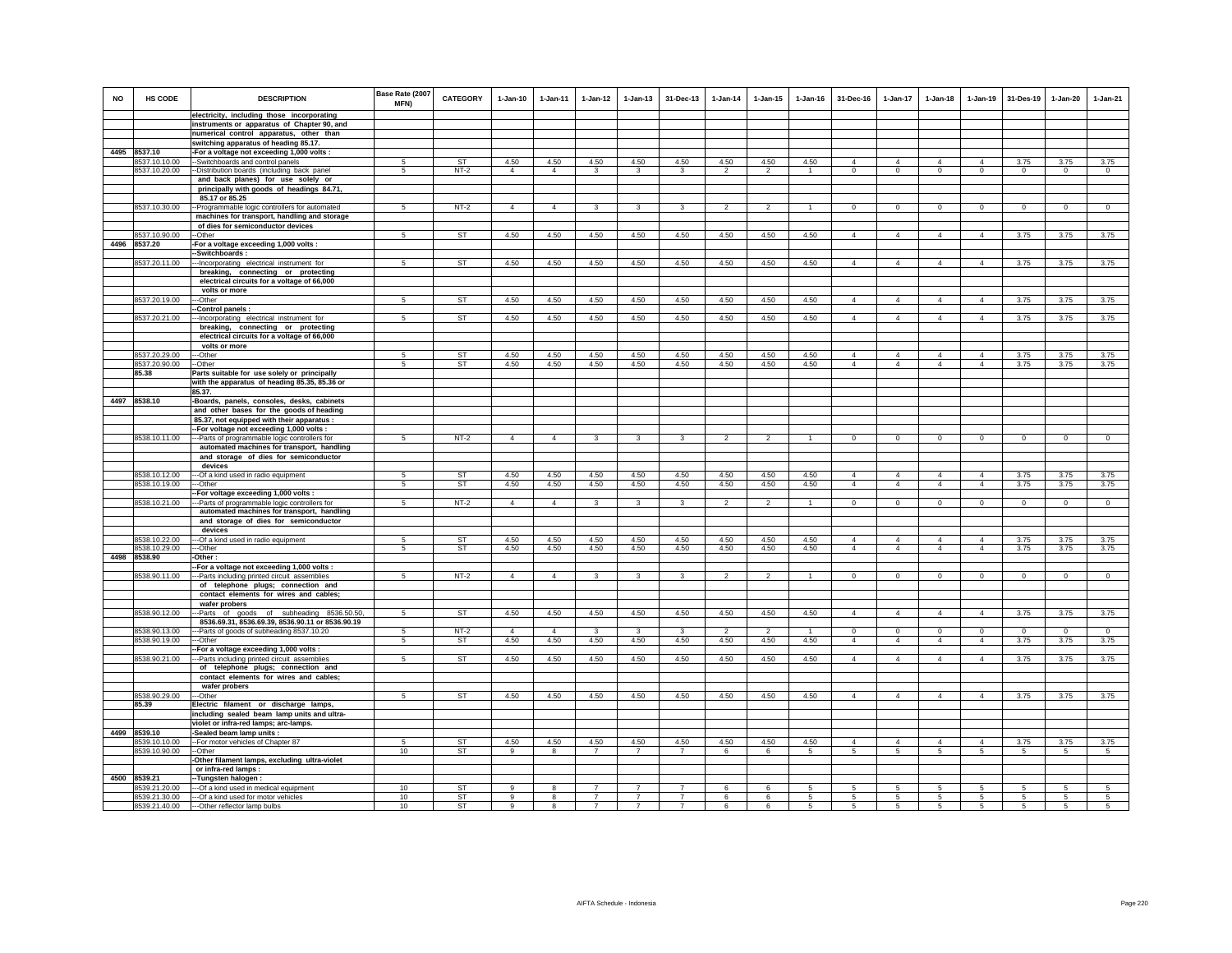| <b>NO</b> | <b>HS CODE</b><br>8539.21.90.00          | <b>DESCRIPTION</b><br>---Other                                                                 | Base Rate (2007<br>MFN)<br>10 | <b>CATEGORY</b><br><b>ST</b> | $1-Jan-10$<br>9      | $1 - Jan-11$<br>8       | $1 - Jan-12$<br>$\overline{7}$   | $1 - Jan-13$<br>$\overline{7}$   | 31-Dec-13<br>$\overline{7}$      | $1 - Jan-14$<br>6        | $1 - Jan-15$<br>6          | $1 - Jan-16$<br>$\sqrt{5}$ | 31-Dec-16<br>-5            | $1-Jan-17$<br>5            | $1 - Jan-18$<br>$\overline{5}$ | 1-Jan-19<br>$\sqrt{5}$     | 31-Des-19<br>-5            | $1 - Jan-20$<br>$\overline{5}$ | $1-Jan-21$<br>$\overline{5}$ |
|-----------|------------------------------------------|------------------------------------------------------------------------------------------------|-------------------------------|------------------------------|----------------------|-------------------------|----------------------------------|----------------------------------|----------------------------------|--------------------------|----------------------------|----------------------------|----------------------------|----------------------------|--------------------------------|----------------------------|----------------------------|--------------------------------|------------------------------|
|           | 4501 8539.22                             | -Other, of a power not exceeding 200 W and                                                     |                               |                              |                      |                         |                                  |                                  |                                  |                          |                            |                            |                            |                            |                                |                            |                            |                                |                              |
|           |                                          | for a voltage exceeding 100 V :                                                                |                               |                              |                      |                         |                                  |                                  |                                  |                          |                            |                            |                            |                            |                                |                            |                            |                                |                              |
|           | 8539.22.20.00                            | --Of a kind used in medical equipment                                                          | 10                            | ST                           | 9                    | 8                       | $\overline{7}$                   | $\overline{7}$                   | $\overline{7}$                   | 6                        | 6                          | 5                          | 5                          | 5                          | 5                              | 5                          | $\sqrt{5}$                 | 5                              | 5                            |
|           | 8539.22.30.00<br>8539.22.90.00           | -- Other reflector lamp bulbs<br>-Other                                                        | 10<br>10                      | <b>ST</b><br><b>ST</b>       | $\overline{9}$<br>9  | 8<br>$\mathbf{a}$       | $\overline{7}$<br>$\overline{7}$ | $\overline{7}$<br>$\overline{7}$ | $\overline{7}$<br>$\overline{7}$ | 6<br>6                   | 6<br>6                     | -5<br>5                    | 5<br>5                     | 5<br>$\overline{5}$        | 5<br>5                         | 5<br>5                     | -5<br>$\sqrt{5}$           | 5<br>5                         | -5<br>5                      |
| 4502      | 8539.29                                  | -Other:                                                                                        |                               |                              |                      |                         |                                  |                                  |                                  |                          |                            |                            |                            |                            |                                |                            |                            |                                |                              |
|           | 8539.29.10.00                            | ---Of a kind used in medical equipment                                                         | 10                            | <b>ST</b>                    | $\mathbf{Q}$         | $\mathbf{R}$            | $\overline{7}$                   | $\overline{7}$                   | $\overline{7}$                   | 6                        | 6                          | 5                          | 5                          | 5                          | $\overline{5}$                 | 5 <sup>5</sup>             | 5                          | 5                              | $\overline{5}$               |
|           | 8539.29.20.00                            | --- Of a kind used for motor vehicles                                                          | 10                            | <b>ST</b>                    | 9                    | 8                       | $\overline{7}$                   | $\overline{7}$                   | $\overline{7}$                   | 6                        | 6                          | 5                          | 5                          | 5                          | 5                              | 5                          | 5                          | 5                              | 5                            |
|           | 8539.29.30.00                            | --- Other reflector lamp bulbs                                                                 | 10                            | ST                           | 9                    |                         | $\overline{7}$                   | $\overline{7}$                   | $\overline{7}$                   | 6                        | 6                          | 5                          | 5                          | 5                          | 5                              | 5                          | $\sqrt{5}$                 | 5                              | -5                           |
|           | 8539.29.40.00                            | --Flashlight bulbs; miniature indicator<br>bulbs, rated up to 2.25 V                           | 10                            | ST                           | 9                    | 8                       | $\overline{7}$                   | $\overline{7}$                   | $\overline{7}$                   | 6                        | 6                          | $5\phantom{.0}$            | $5^{\circ}$                | $5\overline{5}$            | $5^{\circ}$                    | $5\overline{5}$            | 5                          | 5                              | 5                            |
|           | 8539.29.50.00                            | -Other, having capacity exceeding 200 W but                                                    | 10                            | <b>ST</b>                    | 9                    | 8                       | $\overline{7}$                   | $\overline{7}$                   | $\overline{7}$                   | 6                        | 6                          | 5                          | 5                          | 5                          | 5                              | 5                          | 5                          | 5                              | 5                            |
|           |                                          | not exceeding 300 W and a voltage exceeding                                                    |                               |                              |                      |                         |                                  |                                  |                                  |                          |                            |                            |                            |                            |                                |                            |                            |                                |                              |
|           |                                          | 100 V                                                                                          |                               |                              |                      |                         |                                  |                                  |                                  |                          |                            |                            |                            |                            |                                |                            |                            |                                |                              |
|           | 8539.29.60.00                            | -- Other, having capacity not exceeding 200 W                                                  | 10                            | ST                           | 9                    | 8                       | $\overline{7}$                   | $\overline{7}$                   | $\overline{7}$                   | $\,6\,$                  | 6                          | 5                          | 5                          | $\overline{5}$             | 5                              | 5                          | $\overline{5}$             | 5                              | $\overline{5}$               |
|           | 8539.29.90.00                            | and a voltage not exceeding 100 V                                                              | 10                            | ST                           | 9                    | 8                       | $\overline{7}$                   | $\overline{7}$                   | $\overline{7}$                   | 6                        | 6                          |                            | 5                          | 5                          |                                |                            | -5                         |                                |                              |
|           |                                          | --Other<br>-Discharge lamps, other than ultra-violet                                           |                               |                              |                      |                         |                                  |                                  |                                  |                          |                            | 5                          |                            |                            | 5                              | 5                          |                            | 5                              | $5\overline{5}$              |
|           |                                          | lamps:                                                                                         |                               |                              |                      |                         |                                  |                                  |                                  |                          |                            |                            |                            |                            |                                |                            |                            |                                |                              |
|           | 4503 8539.31                             | -Fluorescent, hot cathode :                                                                    |                               |                              |                      |                         |                                  |                                  |                                  |                          |                            |                            |                            |                            |                                |                            |                            |                                |                              |
|           | 8539.31.10.00                            | -- Tubes for compact fluorescent lamps                                                         | 5                             | $NT-1$                       | $\Delta$             |                         | $\mathcal{P}$                    | $\Omega$                         | $\mathbf 0$                      | $\Omega$                 | $\Omega$                   | $\Omega$                   | $\Omega$                   | $\mathsf 0$                | $\Omega$                       | $\mathsf 0$                | $\mathbf 0$                | $\mathsf 0$                    | $\circ$                      |
|           | 8539.31.90                               | -Other:                                                                                        |                               |                              |                      |                         |                                  |                                  |                                  |                          |                            |                            |                            |                            |                                |                            |                            |                                |                              |
|           | 8539.31.90.10<br>8539.31.90.20           | ---Tube lamps<br>---Compact fluorescent lamps                                                  | 5<br>15                       | $NT-1$<br><b>ST</b>          | $\overline{4}$<br>14 | 3<br>13                 | $\overline{2}$<br>12             | $^{\circ}$<br>11                 | $\overline{0}$<br>11             | $\mathbf 0$<br>10        | $\mathbf 0$<br>8           | $\Omega$<br>6              | $\circ$<br>5               | $\mathbf 0$<br>5           | $\mathbf 0$<br>5               | $\circ$<br>5               | $\mathbf 0$<br>-5          | $\mathsf 0$<br>5               | $^{\circ}$<br>5              |
|           | 8539.31.90.90                            | ---Other                                                                                       | 15                            | <b>ST</b>                    | 14                   | 13                      | 12                               | 11                               | 11                               | 10                       | 8                          | 6                          | 5                          | $5\phantom{.0}$            | 5                              | 5                          | $\sqrt{5}$                 | 5                              | 5                            |
| 4504      | 8539.32.00.00                            | -Mercury or sodium vapour lamps; metal halide                                                  | 5                             | $NT-1$                       | $\overline{4}$       | 3                       | $\overline{2}$                   | 0                                | $\,0\,$                          | $\Omega$                 | $\mathbf 0$                | $\Omega$                   | $\Omega$                   | $\Omega$                   | $\mathbf 0$                    | $\mathsf 0$                | $\Omega$                   | $\mathbf 0$                    | $\Omega$                     |
|           |                                          | lamps                                                                                          |                               |                              |                      |                         |                                  |                                  |                                  |                          |                            |                            |                            |                            |                                |                            |                            |                                |                              |
|           | 4505 8539.39<br>8539.39.10.00            | -Other:<br>-Tubes for compact fluorescent lamps                                                | -5                            | $NT-1$                       | $\overline{4}$       | 3                       | $\overline{2}$                   | $\Omega$                         | $\overline{0}$                   | $\Omega$                 | $\Omega$                   | $\Omega$                   | $\Omega$                   | $\Omega$                   | $\Omega$                       | $\Omega$                   | $\Omega$                   | $\Omega$                       | $\Omega$                     |
|           | 8539.39.20.00                            | -Discharge lamps for decorative and                                                            | 10                            | <b>ST</b>                    | 9                    | 8                       | $\overline{7}$                   | $\overline{7}$                   | $\overline{7}$                   | 6                        | 6                          | 5                          | 5                          | $5\overline{)}$            | 5                              | $\overline{5}$             | $\sqrt{5}$                 | 5                              | 5                            |
|           |                                          | publicity purposes                                                                             |                               |                              |                      |                         |                                  |                                  |                                  |                          |                            |                            |                            |                            |                                |                            |                            |                                |                              |
|           | 8539.39.30.00                            | --Other fluorescent cold cathode types                                                         | 5                             | <b>ST</b>                    | 4.50                 | 4.50                    | 4.50                             | 4.50                             | 4.50                             | 4.50                     | 4.50                       | 4.50                       | $\overline{4}$             | $\Delta$                   | $\overline{4}$                 | $\Delta$                   | 3.75                       | 3.75                           | 3.75                         |
|           | 8539.39.40.00                            | --- Lamps for motor vehicles or cycles                                                         | $5\overline{5}$               | $NT-1$                       | $\overline{4}$       | 3                       | $\overline{2}$                   | $\overline{0}$                   | $\overline{0}$                   | $\overline{0}$           | $\overline{0}$             | $\overline{0}$             | $\overline{0}$             | $\overline{0}$             | $\overline{0}$                 | $\overline{0}$             | $\overline{0}$             | $\overline{0}$                 | $\overline{0}$               |
|           | 8539.39.90.00                            | ---Other<br>-Ultra-violet or infra-red lamps; arc-lamps :                                      | 5                             | $NT-1$                       | $\overline{4}$       | 3                       | $\overline{2}$                   | $\mathbf 0$                      | $\mathbf{0}$                     | $\mathbf 0$              | $\mathbf 0$                | $\Omega$                   | $\Omega$                   | $\circ$                    | $\mathbf 0$                    | $\circ$                    | $\mathbf 0$                | $\circ$                        | $\circ$                      |
|           | 4506 8539.41.00.00                       | -Arc-lamps                                                                                     | -5                            | $NT-1$                       | $\overline{4}$       | 3                       | $\overline{2}$                   | 0                                | $\,0\,$                          | $\mathbf 0$              | 0                          | $\mathbf 0$                | $\Omega$                   | $\mathbf 0$                | $\mathbf 0$                    | $\mathbf 0$                | $\mathbf 0$                | $\mathsf 0$                    | $\mathbf 0$                  |
| 4507      | 8539.49.00.00                            | -Other                                                                                         | 5                             | $NT-1$                       | $\overline{4}$       | 3                       | $\overline{2}$                   | 0                                | $\mathbf{0}$                     | $\mathbf{0}$             | 0                          | 0                          | 0                          | $\mathbf 0$                | 0                              | $\mathbf 0$                | $\mathbf 0$                | $\mathbf 0$                    | $\mathbf 0$                  |
|           | 4508 8539.90                             | -Parts:                                                                                        |                               |                              |                      |                         |                                  |                                  |                                  |                          |                            |                            |                            |                            |                                |                            |                            |                                |                              |
|           | 8539.90.10.00                            | -- Aluminium end caps for fluorescent lamps;                                                   | 5                             | ST                           | 4.50                 | 4.50                    | 4.50                             | 4.50                             | 4.50                             | 4.50                     | 4.50                       | 4.50                       | $\overline{4}$             | $\overline{4}$             | $\overline{4}$                 | $\overline{4}$             | 3.75                       | 3.75                           | 3.75                         |
|           | 8539.90.20.00                            | aluminium screw caps for incandescent lamps                                                    | 5                             | ST                           |                      | 4.50                    | 4.50                             | 4.50                             | 4.50                             | 4.50                     |                            |                            | $\overline{4}$             | $\overline{4}$             | $\overline{4}$                 | $\Delta$                   | 3.75                       | 3.75                           | 3.75                         |
|           |                                          | -Other, suitable for lamps of vehicles of all<br>kinds                                         |                               |                              | 4.50                 |                         |                                  |                                  |                                  |                          | 4.50                       | 4.50                       |                            |                            |                                |                            |                            |                                |                              |
|           | 8539.90.90.00                            | -Other                                                                                         | 5                             | <b>ST</b>                    | 4.50                 | 4.50                    | 4.50                             | 4.50                             | 4.50                             | 4.50                     | 4.50                       | 4.50                       | $\overline{4}$             | $\overline{4}$             | $\overline{4}$                 | $\overline{4}$             | 3.75                       | 3.75                           | 3.75                         |
|           | 85.40                                    | Thermionic, cold cathode or photo-cathode                                                      |                               |                              |                      |                         |                                  |                                  |                                  |                          |                            |                            |                            |                            |                                |                            |                            |                                |                              |
|           |                                          | valves and tubes (for example, vacuum or                                                       |                               |                              |                      |                         |                                  |                                  |                                  |                          |                            |                            |                            |                            |                                |                            |                            |                                |                              |
|           |                                          | vapour or gas-filled valves and tubes, mercury<br>arc rectifying valves and tubes, cathode-ray |                               |                              |                      |                         |                                  |                                  |                                  |                          |                            |                            |                            |                            |                                |                            |                            |                                |                              |
|           |                                          | tubes, television camera tubes).                                                               |                               |                              |                      |                         |                                  |                                  |                                  |                          |                            |                            |                            |                            |                                |                            |                            |                                |                              |
|           |                                          | -Cathode-ray television picture tubes,                                                         |                               |                              |                      |                         |                                  |                                  |                                  |                          |                            |                            |                            |                            |                                |                            |                            |                                |                              |
|           |                                          | including video monitor cathode-ray tubes :                                                    |                               |                              |                      |                         |                                  |                                  |                                  |                          |                            |                            |                            |                            |                                |                            |                            |                                |                              |
|           | 4509 8540.11.00.00                       | --Colour                                                                                       | $\mathbf 0$                   | $NT-1$                       | $\mathsf 0$          | $\mathsf 0$             | $\mathsf 0$                      | $\mathbf 0$                      | $\mathsf 0$                      | $\mathbf 0$              | $\mathbf 0$                | $\mathbf 0$                | $\mathbf 0$                | $\mathbf 0$                | $\mathsf 0$                    | $\mathsf 0$                | $\mathbf 0$                | $\mathbf 0$                    | $\mathsf 0$                  |
|           | 4510 8540.12.00.00<br>4511 8540.20.00.00 | -Black and white or other monochrome                                                           | $\mathbf{0}$<br>$\Omega$      | $NT-1$<br>$NT-1$             | $\circ$<br>$\circ$   | $\circ$<br>$\Omega$     | $\circ$<br>$\circ$               | $\mathbf 0$<br>$\mathsf{O}$      | $\mathbf 0$<br>$\mathsf 0$       | $\circ$<br>$\mathsf 0$   | $\mathbf 0$<br>$\mathbf 0$ | $\mathbf 0$<br>$\Omega$    | $\mathbf 0$<br>$\mathbf 0$ | $\circ$<br>$\mathbf 0$     | $\mathsf 0$<br>$\mathsf 0$     | $\mathsf 0$<br>$\Omega$    | $\mathbf 0$<br>$\mathbf 0$ | $\circ$<br>$\mathbf 0$         | $\mathsf 0$<br>$\mathbf{0}$  |
|           |                                          | -Television camera tubes; image converters and<br>intensifiers; other photo-cathode tubes      |                               |                              |                      |                         |                                  |                                  |                                  |                          |                            |                            |                            |                            |                                |                            |                            |                                |                              |
|           | 4512 8540.40                             | -Data/graphic display tubes, colour, with                                                      |                               |                              |                      |                         |                                  |                                  |                                  |                          |                            |                            |                            |                            |                                |                            |                            |                                |                              |
|           |                                          | a phosphor dot screen pitch smaller than                                                       |                               |                              |                      |                         |                                  |                                  |                                  |                          |                            |                            |                            |                            |                                |                            |                            |                                |                              |
|           |                                          | $0.4$ mm:                                                                                      |                               |                              |                      |                         |                                  |                                  |                                  |                          |                            |                            |                            |                            |                                |                            |                            |                                |                              |
|           | 8540.40.10.00<br>8540.40.90.00           | -- For use with articles of heading 85.25<br>-Other                                            | $\Omega$<br>$\Omega$          | $NT-1$<br>$NT-1$             | $\Omega$<br>$\Omega$ | $\Omega$<br>$\mathbf 0$ | $\Omega$<br>$\mathbf{0}$         | $^{\circ}$<br>$^{\circ}$         | $^{\circ}$<br>$\,0\,$            | $^{\circ}$<br>$^{\circ}$ | $^{\circ}$                 | $\Omega$<br>$^{\circ}$     | $\Omega$<br>$^{\circ}$     | $\mathbf{0}$               | $\Omega$<br>$\mathbf 0$        | $^{\circ}$                 | $^{\circ}$<br>$\mathbf 0$  | $\circ$<br>$\mathbf 0$         | $^{\circ}$<br>$\mathbf{0}$   |
|           | 4513 8540.50.00.00                       | -Data/graphic display tubes, black and                                                         | $\mathbf 0$                   | $NT-1$                       | $\mathsf 0$          | $\mathsf 0$             | $\circ$                          | $\mathbf 0$                      | $\circ$                          | $\Omega$                 | 0<br>$\mathbf 0$           | $\mathbf 0$                | $\circ$                    | $\mathbf 0$<br>$\mathsf 0$ | $\mathsf 0$                    | $\mathbf 0$<br>$\mathsf 0$ | $\mathbf 0$                | $\mathbf 0$                    | $\circ$                      |
|           |                                          | white or other monochrome                                                                      |                               |                              |                      |                         |                                  |                                  |                                  |                          |                            |                            |                            |                            |                                |                            |                            |                                |                              |
|           | 4514 8540.60.00.00                       | -Other cathode-ray tubes                                                                       | $\mathbf 0$                   | $NT-1$                       | $\mathbf 0$          | $\mathbf 0$             | $\mathsf 0$                      | $\mathbf 0$                      | $\mathbf 0$                      | $\mathbf 0$              | $\Omega$                   | $\mathbf 0$                | $\Omega$                   | $\mathsf 0$                | $\mathbf 0$                    | $\mathsf 0$                | $\mathbf 0$                | $\mathbf 0$                    | $\mathsf 0$                  |
|           |                                          | -Microwave tubes (for example, magnetrons,                                                     |                               |                              |                      |                         |                                  |                                  |                                  |                          |                            |                            |                            |                            |                                |                            |                            |                                |                              |
|           |                                          | klystrons, travelling wave tubes, carcino-                                                     |                               |                              |                      |                         |                                  |                                  |                                  |                          |                            |                            |                            |                            |                                |                            |                            |                                |                              |
|           | 4515 8540.71.00.00                       | trons), excluding grid-controlled tubes :                                                      | $\Omega$                      | $NT-1$                       | $\Omega$             | $\Omega$                | $\Omega$                         | $\Omega$                         | $\Omega$                         | $\Omega$                 | $\Omega$                   | $\Omega$                   | $\Omega$                   | $\Omega$                   | $\Omega$                       | $\Omega$                   | $\Omega$                   | $\Omega$                       | $\Omega$                     |
|           | 4516 8540.72.00.00                       | --Magnetrons<br>-- Klystrons                                                                   | $\mathbf{0}$                  | $NT-1$                       | $\mathbf{0}$         | $\mathbf{0}$            | $\circ$                          | $\Omega$                         | $\mathbf 0$                      | $\mathbf 0$              | $\Omega$                   | $\mathbf 0$                | $\Omega$                   | $\mathbf{0}$               | $\mathbf{0}$                   | $\circ$                    | $\mathbf 0$                | $\Omega$                       | $\circ$                      |
|           | 4517 8540.79.00.00                       | --Other                                                                                        | $\mathbf{0}$                  | $NT-1$                       | $\mathbf 0$          | $\circ$                 | $\circ$                          | $\circ$                          | $\mathbf{0}$                     | $\circ$                  | $\circ$                    | $\mathbf 0$                | $\circ$                    | $\mathbf{0}$               | $\mathbf 0$                    | $\circ$                    | $\mathbf 0$                | $\circ$                        | $\circ$                      |
|           |                                          | -Other valves and tubes :                                                                      |                               |                              |                      |                         |                                  |                                  |                                  |                          |                            |                            |                            |                            |                                |                            |                            |                                |                              |
|           | 4518 8540.81.00.00                       | -Receiver or amplifier valves and tubes                                                        | $\mathbf 0$                   | $NT-1$                       | $\mathbf 0$          | $\mathbf 0$             | $\circ$                          | $\mathbf 0$                      | $\mathbf 0$                      | $\mathbf 0$              | $\mathbf 0$                | $\mathbf 0$                | $\mathbf 0$                | $\mathbf 0$                | $\mathbf 0$                    | $\mathbf 0$                | $\mathbf 0$                | $\mathbf 0$                    | $\circ$                      |
| 4519      | 8540.89.00.00                            | $-Other$<br>Parts:                                                                             | $^{\circ}$                    | $NT-1$                       | $^{\circ}$           | $^{\circ}$              | $\mathbf{0}$                     | 0                                | $\mathbf{0}$                     | $\mathbf{0}$             | 0                          | 0                          | $\mathbf 0$                | $\mathbf 0$                | 0                              | $\mathbf{0}$               | $\overline{0}$             | $\mathbf{0}$                   | $\mathbf{0}$                 |
|           | 4520 8540.91.00.00                       | -Of cathode-ray tubes                                                                          | $\circ$                       | $NT-1$                       | $\mathsf 0$          | $\mathbf{0}$            | $\circ$                          | $\mathbf 0$                      | $\mathbf 0$                      | $\Omega$                 | $\mathbf 0$                | $\mathbf 0$                | $\mathbf 0$                | $\mathsf 0$                | $\mathbf 0$                    | $\mathsf 0$                | $\mathbf 0$                | $\mathsf 0$                    | $\mathsf 0$                  |
|           | 4521 8540.99                             | -Other :                                                                                       |                               |                              |                      |                         |                                  |                                  |                                  |                          |                            |                            |                            |                            |                                |                            |                            |                                |                              |
|           | 8540.99.10.00                            | --- Of microwave tubes                                                                         | $\mathbf 0$                   | $NT-1$                       | $\mathbf 0$          | $\mathbf 0$             | $\circ$                          | $\mathbf 0$                      | $\mathbf 0$                      | $\mathbf 0$              | $\Omega$                   | $\Omega$                   | $\mathbf 0$                | $\mathbf 0$                | $\mathbf 0$                    | $\circ$                    | $\mathbf 0$                | $\circ$                        | $\circ$                      |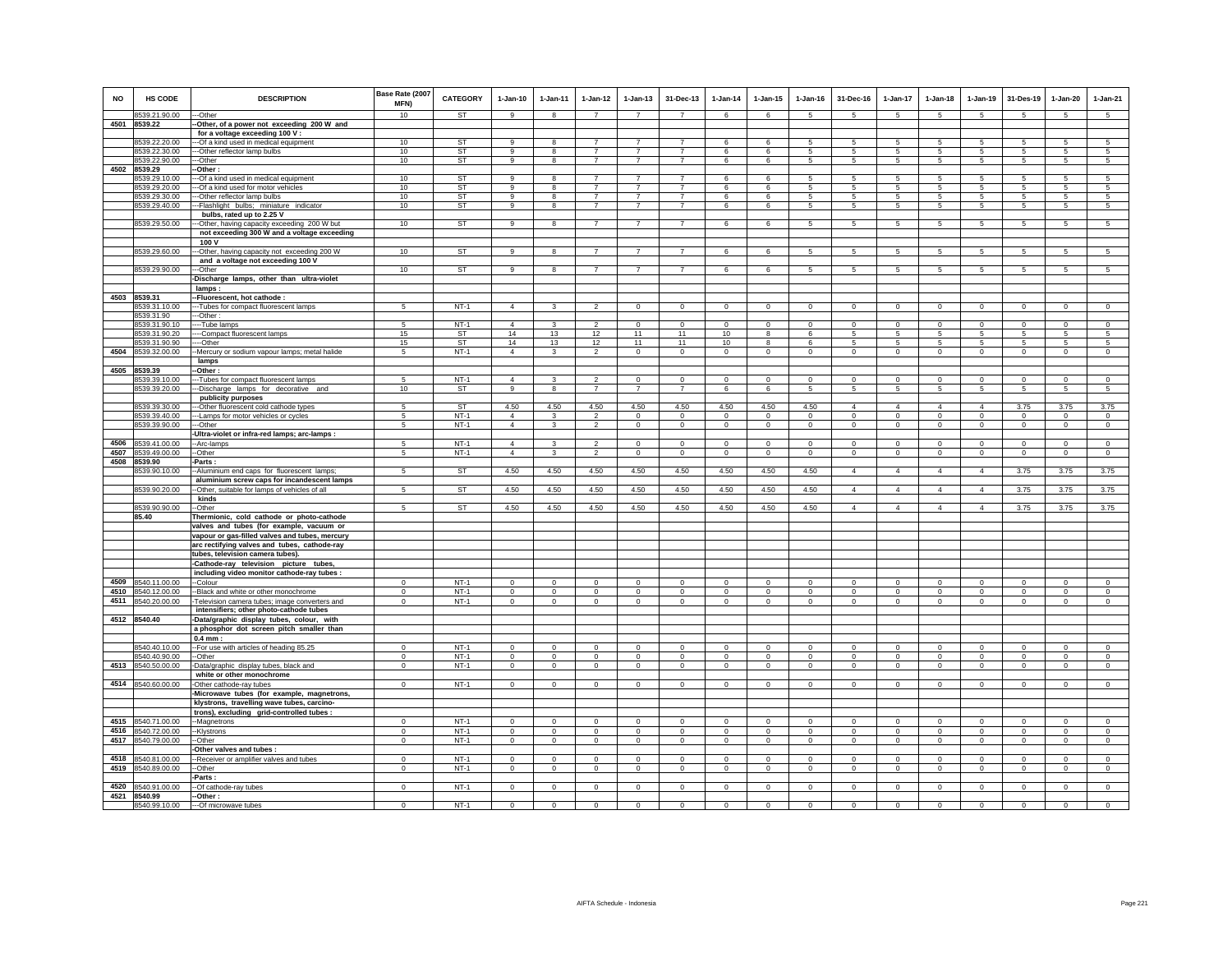| NO           | HS CODE                        | <b>DESCRIPTION</b>                                                                                 | Base Rate (2007<br><b>MFN)</b> | <b>CATEGORY</b>        | $1-Jan-10$              | 1-Jan-11                | $1 - Jan-12$                | $1 - Jan-13$                | 31-Dec-13               | $1-Jan-14$           | $1 - Jan-15$                | $1 - Jan-16$         | 31-Dec-16                 | $1-Jan-17$                        | $1-Jan-18$                        | $1-Jan-19$                    | 31-Des-19               | $1-Jan-20$              | $1-Jan-21$           |
|--------------|--------------------------------|----------------------------------------------------------------------------------------------------|--------------------------------|------------------------|-------------------------|-------------------------|-----------------------------|-----------------------------|-------------------------|----------------------|-----------------------------|----------------------|---------------------------|-----------------------------------|-----------------------------------|-------------------------------|-------------------------|-------------------------|----------------------|
|              | 8540.99.90.00                  | --Other                                                                                            | $\Omega$                       | $NT-1$                 | $\circ$                 | $\Omega$                | $\circ$                     | $\Omega$                    | $\Omega$                | $\circ$              | $\Omega$                    | $\Omega$             | $\Omega$                  | $\circ$                           | $\circ$                           | $\Omega$                      | $\circ$                 | $\Omega$                | $\circ$              |
|              | 85.41                          | Diodes, transistors and similar semiconductor<br>devices; photosensitive semiconductor             |                                |                        |                         |                         |                             |                             |                         |                      |                             |                      |                           |                                   |                                   |                               |                         |                         |                      |
|              |                                | devices, including photovoltaic cells whether                                                      |                                |                        |                         |                         |                             |                             |                         |                      |                             |                      |                           |                                   |                                   |                               |                         |                         |                      |
|              |                                | or not assembled in modules or made up into                                                        |                                |                        |                         |                         |                             |                             |                         |                      |                             |                      |                           |                                   |                                   |                               |                         |                         |                      |
|              |                                | panels; light emitting diodes; mounted piezo-                                                      |                                |                        |                         |                         |                             |                             |                         |                      |                             |                      |                           |                                   |                                   |                               |                         |                         |                      |
|              |                                | electric crystals.                                                                                 |                                |                        |                         |                         |                             |                             |                         |                      |                             |                      |                           |                                   |                                   |                               |                         |                         |                      |
| 4522         | 8541.10.00.00                  | Diodes, other than photosensitive or light                                                         | $^{\circ}$                     | $NT-1$                 | $\mathsf 0$             | $\mathsf 0$             | $\mathbf 0$                 | $\mathsf 0$                 | $\mathbf 0$             | $\mathsf 0$          | $\mathsf 0$                 | $\circ$              | $\mathbf 0$               | $\mathbf 0$                       | $\mathbf 0$                       | $\mathbf 0$                   | $\mathsf 0$             | $\mathsf 0$             | $\circ$              |
|              |                                | emitting diodes                                                                                    |                                |                        |                         |                         |                             |                             |                         |                      |                             |                      |                           |                                   |                                   |                               |                         |                         |                      |
|              |                                | -Transistor, other than photosensitive<br>transistors:                                             |                                |                        |                         |                         |                             |                             |                         |                      |                             |                      |                           |                                   |                                   |                               |                         |                         |                      |
| 4523         | 8541.21.00.00                  | -With a dissipation rate of less than 1 W                                                          | $\Omega$                       | $NT-1$                 | $\Omega$                | $\Omega$                | $\Omega$                    | $\Omega$                    | $\Omega$                | $\Omega$             | $\Omega$                    | $\Omega$             | $\Omega$                  | $\Omega$                          | $\Omega$                          | $\Omega$                      | $\Omega$                | $\Omega$                | $\Omega$             |
| 4524         | 8541.29.00.00                  | -Other                                                                                             | $\Omega$                       | $NT-1$                 | $\Omega$                | $\Omega$                | $\circ$                     | $\mathbf{0}$                | $\Omega$                | $\Omega$             | $\Omega$                    | $\Omega$             | $\Omega$                  | $\mathbf 0$                       | $\Omega$                          | $\Omega$                      | $\Omega$                | $\Omega$                | $\circ$              |
| 4525         | 8541.30.00.00                  | Thyristors, diacs and triacs, other than                                                           | $\mathbf 0$                    | $NT-1$                 | $\Omega$                | $\mathsf 0$             | $\mathsf 0$                 | $\mathsf 0$                 | $\mathbf 0$             | $\mathsf 0$          | $\mathsf 0$                 | $\Omega$             | $\mathbf 0$               | $\mathbf 0$                       | $\mathbf 0$                       | $\Omega$                      | $\mathbf 0$             | $\Omega$                | $\Omega$             |
|              |                                | photosensitive devices                                                                             |                                |                        |                         |                         |                             |                             |                         |                      |                             |                      |                           |                                   |                                   |                               |                         |                         |                      |
|              | 4526 8541.40                   | -Photosensitive semiconductor devices,<br>including photovoltaic cells whether or not              |                                |                        |                         |                         |                             |                             |                         |                      |                             |                      |                           |                                   |                                   |                               |                         |                         |                      |
|              |                                | assembled in modules or made up into panels;                                                       |                                |                        |                         |                         |                             |                             |                         |                      |                             |                      |                           |                                   |                                   |                               |                         |                         |                      |
|              |                                | light emitting diodes :                                                                            |                                |                        |                         |                         |                             |                             |                         |                      |                             |                      |                           |                                   |                                   |                               |                         |                         |                      |
|              | 8541.40.10.00                  | -Light emitting diodes                                                                             | $^{\circ}$                     | $NT-1$                 | $\mathbf 0$             | $\mathbf 0$             | $\mathbf 0$                 | $\mathbf 0$                 | $\mathbf 0$             | $\mathbf 0$          | $\mathbf 0$                 | $\mathbf 0$          | $\mathbf 0$               | 0                                 | $\mathbf 0$                       | $\circ$                       | $^{\circ}$              | $\circ$                 | $\circ$              |
|              | 8541.40.20.00                  | --Photocells, including photodiodes and photo-                                                     | $\Omega$                       | $NT-1$                 | $\overline{0}$          | $\overline{0}$          | $\overline{0}$              | $\overline{0}$              | $\overline{0}$          | $\overline{0}$       | $\overline{0}$              | $\overline{0}$       | $\overline{0}$            | $\overline{0}$                    | $\overline{0}$                    | $\overline{0}$                | $\overline{0}$          | $\overline{0}$          | $\overline{0}$       |
|              | 8541.40.90.00                  | transistors<br>-Other                                                                              | $\Omega$                       | $NT-1$                 | $\Omega$                | $\Omega$                | $\Omega$                    | $\Omega$                    | $\Omega$                | $\Omega$             | $\Omega$                    | $\Omega$             | $\Omega$                  | $\Omega$                          | $\Omega$                          | $\Omega$                      | $\Omega$                | $\Omega$                | $\Omega$             |
|              | 4527 8541.50.00.00             | -Other semiconductor devices                                                                       | $\mathbf 0$                    | $NT-1$                 | $\mathbf 0$             | $\mathbf 0$             | $\mathbf 0$                 | $\mathbf 0$                 | $\mathbf 0$             | $\mathbf 0$          | $\mathbf 0$                 | $\mathbf 0$          | $\mathbf 0$               | $\mathbf 0$                       | $\mathbf 0$                       | $\mathbf 0$                   | $^{\circ}$              | $\mathbf 0$             | $\mathbf 0$          |
|              | 4528 8541.60.00.00             | -Mounted piezo-electric crystals                                                                   | $\mathbf 0$                    | $NT-1$                 | $\circ$                 | $\circ$                 | $\circ$                     | $\mathbf 0$                 | $\mathbf 0$             | $\mathbf 0$          | $\mathbf 0$                 | $\circ$              | $\circ$                   | $\circ$                           | $\circ$                           | $\circ$                       | $\circ$                 | $\mathbf 0$             | $\circ$              |
| 4529         | 8541.90.00.00                  | -Parts                                                                                             | $^{\circ}$                     | $NT-1$                 | $\mathbf{0}$            | $\mathbf 0$             | $\circ$                     | $\mathbf 0$                 | $\mathbf 0$             | $\mathbf 0$          | $\mathbf 0$                 | $\mathbf 0$          | $\mathbf 0$               | $\mathbf 0$                       | $\mathbf 0$                       | $\mathbf 0$                   | $\mathbf 0$             | $\mathbf 0$             | $\mathbf 0$          |
|              | 85.42                          | Electronic integrated circuits.<br>Electronic integrated circuits:                                 |                                |                        |                         |                         |                             |                             |                         |                      |                             |                      |                           |                                   |                                   |                               |                         |                         |                      |
| 4530         | 8542.31.00.00                  | Processors and controllers, whether or not                                                         | $\mathbf 0$                    | $NT-1$                 | $\Omega$                | $\mathbf 0$             | $\mathsf 0$                 | $\mathsf 0$                 | $\mathbf 0$             | $\circ$              | $\mathsf 0$                 | $\circ$              | $\mathsf 0$               | $\mathbf 0$                       | $\mathbf 0$                       | $\mathbf 0$                   | $\mathbf 0$             | $\circ$                 | $\circ$              |
|              |                                | combined with memories, converters, logic                                                          |                                |                        |                         |                         |                             |                             |                         |                      |                             |                      |                           |                                   |                                   |                               |                         |                         |                      |
|              |                                | circuits, amplifiers, clock and timing                                                             |                                |                        |                         |                         |                             |                             |                         |                      |                             |                      |                           |                                   |                                   |                               |                         |                         |                      |
|              |                                | circuits, or other circuits                                                                        |                                |                        |                         |                         |                             |                             |                         |                      |                             |                      |                           |                                   |                                   |                               |                         |                         |                      |
| 4531         | 8542.32.00.00                  | -Memories                                                                                          | $\Omega$                       | $NT-1$                 | $\Omega$                | $\Omega$                | $\Omega$                    | $\Omega$                    | $\Omega$                | $\Omega$             | $\Omega$                    | $\Omega$             | $\Omega$                  | $\Omega$                          | $\Omega$                          | $\Omega$                      | $\Omega$                | $\Omega$                | $\Omega$             |
| 4532<br>4533 | 8542.33.00.00<br>8542.39.00.00 | --Amplifiers<br>-Other                                                                             | $\mathbf 0$<br>$\mathbf 0$     | $NT-1$<br>$NT-1$       | $\Omega$<br>$\circ$     | $\Omega$<br>$\circ$     | $\mathbf{0}$<br>$\mathbf 0$ | $\mathbf{0}$<br>$\mathbf 0$ | $\Omega$<br>$\mathbf 0$ | $\Omega$<br>$\Omega$ | $\mathbf{0}$<br>$\mathbf 0$ | $\Omega$<br>$\Omega$ | $\Omega$<br>$\circ$       | $\mathbf{0}$<br>$\mathbf 0$       | $\Omega$<br>$\mathbf 0$           | $\Omega$<br>$\mathbf 0$       | $\Omega$<br>$\mathbf 0$ | $\Omega$<br>$\mathbf 0$ | $\circ$<br>$\circ$   |
|              | 4534 8542.90.00.00             | -Parts                                                                                             | $^{\circ}$                     | $NT-1$                 | $\circ$                 | $\mathbf 0$             | $\circ$                     | $\mathbf 0$                 | $\mathsf 0$             | $\circ$              | $\mathsf 0$                 | $\mathbf{0}$         | $\mathbf 0$               | $\mathbf 0$                       | $\mathbf{0}$                      | $\mathbf 0$                   | $\overline{0}$          | $\mathbf 0$             | $\circ$              |
|              | 85.43                          | Electrical machines and apparatus, having                                                          |                                |                        |                         |                         |                             |                             |                         |                      |                             |                      |                           |                                   |                                   |                               |                         |                         |                      |
|              |                                | individual functions, not specified or                                                             |                                |                        |                         |                         |                             |                             |                         |                      |                             |                      |                           |                                   |                                   |                               |                         |                         |                      |
|              |                                | included elsewhere in this Chapter.                                                                |                                |                        |                         |                         |                             |                             |                         |                      |                             |                      |                           |                                   |                                   |                               |                         |                         |                      |
| 4535<br>4536 | 8543.10.00.00<br>8543.20.00.00 | Particle accelerators<br>-Signal generators                                                        | $\mathbf 0$<br>5               | $NT-1$<br>ST           | $\circ$<br>4.50         | $\Omega$<br>4.50        | $\circ$<br>4.50             | $\mathbf{0}$<br>4.50        | $\mathbf{0}$<br>4.50    | $\mathbf 0$<br>4.50  | $\mathbf{0}$<br>4.50        | $\Omega$<br>4.50     | $\circ$<br>$\overline{4}$ | $\mathbf{0}$<br>$\overline{4}$    | $\mathbf 0$<br>$\overline{4}$     | $\mathbf 0$<br>$\overline{4}$ | $\Omega$<br>$^{\circ}$  | $\Omega$<br>$\mathbf 0$ | $\Omega$<br>$\Omega$ |
|              | 4537 8543.30                   | -Machines and apparatus for electroplating,                                                        |                                |                        |                         |                         |                             |                             |                         |                      |                             |                      |                           |                                   |                                   |                               |                         |                         |                      |
|              |                                | electrolysis or electrophoresis:                                                                   |                                |                        |                         |                         |                             |                             |                         |                      |                             |                      |                           |                                   |                                   |                               |                         |                         |                      |
|              | 8543.30.20.00                  | -Wet processing equipment for the application                                                      | 5                              | <b>ST</b>              | 4.50                    | 4.50                    | 4.50                        | 4.50                        | 4.50                    | 4.50                 | 4.50                        | 4.50                 | $\overline{4}$            | $\overline{4}$                    | $\overline{4}$                    | $\overline{4}$                | $\Omega$                | $\Omega$                | $\circ$              |
|              |                                | by immersion of chemical or electrochemical<br>solutions, whether or not for the purpose of        |                                |                        |                         |                         |                             |                             |                         |                      |                             |                      |                           |                                   |                                   |                               |                         |                         |                      |
|              |                                | removing material on printed circuit boards /                                                      |                                |                        |                         |                         |                             |                             |                         |                      |                             |                      |                           |                                   |                                   |                               |                         |                         |                      |
|              |                                | printed wiring boards substrates                                                                   |                                |                        |                         |                         |                             |                             |                         |                      |                             |                      |                           |                                   |                                   |                               |                         |                         |                      |
|              | 8543.30.90.00                  | -Other                                                                                             | -5                             | ST                     | 4.50                    | 4.50                    | 4.50                        | 4.50                        | 4.50                    | 4.50                 | 4.50                        | 4.50                 | $\overline{4}$            | $\overline{4}$                    | $\overline{4}$                    | $\overline{4}$                | $\overline{0}$          | $\Omega$                | $\overline{0}$       |
| 4538         | 8543.70                        | Other machines and apparatus :                                                                     |                                |                        |                         |                         |                             |                             |                         |                      |                             |                      |                           |                                   |                                   |                               |                         |                         |                      |
|              | 6543.70.10.00<br>8543.70.20.00 | -Electric fence energisers<br>-Remote control apparatus, other than                                | $\sqrt{5}$                     | <b>ST</b><br><b>ST</b> | 4.50<br>$5\overline{5}$ | 4.50<br>$5\overline{5}$ | 4.50<br>$5\phantom{.0}$     | 4.50<br>5                   | 4.50<br>-5              | 4.50<br>5            | 4.50<br>5                   | 4.50<br>-5           | $\overline{4}$<br>$5 -$   | $\overline{4}$<br>$5\phantom{.0}$ | $\overline{4}$<br>$5\overline{5}$ | $\overline{4}$<br>5           | $\mathbf 0$             | $\circ$<br>5            | $\mathbf 0$<br>5     |
|              |                                | radio remote control apparatus                                                                     |                                |                        |                         |                         |                             |                             |                         |                      |                             |                      |                           |                                   |                                   |                               |                         |                         |                      |
|              | 8543.70.30.00                  | -Electrical machines with translation                                                              | $\mathbf 0$                    | $NT-1$                 | $\mathbf 0$             | $\mathbf 0$             | $\mathbf{0}$                | $\mathbf{0}$                | $\mathbf 0$             | $\mathbf 0$          | $\mathbf 0$                 | $\mathbf 0$          | $\mathbf 0$               | $\mathbf 0$                       | $\mathbf 0$                       | $\mathbf{0}$                  | $\mathbf{0}$            | $\mathbf 0$             | $\mathbf 0$          |
|              |                                | or dictionary functions                                                                            |                                |                        |                         |                         |                             |                             |                         |                      |                             |                      |                           |                                   |                                   |                               |                         |                         |                      |
|              | 8543.70.40.00                  | Equipment for the removal of dust particles or<br>the elimination of ectrostatic charge during the | -5                             | ST                     | 4.50                    | 4.50                    | 4.50                        | 4.50                        | 4.50                    | 4.50                 | 4.50                        | 4.50                 | $\overline{4}$            | $\overline{4}$                    | $\overline{4}$                    | $\overline{4}$                | $\circ$                 | $\circ$                 | $^{\circ}$           |
|              |                                | manufacture of printed circuit boards/printed wiring                                               |                                |                        |                         |                         |                             |                             |                         |                      |                             |                      |                           |                                   |                                   |                               |                         |                         |                      |
|              |                                | boards or printed circuit assemblies; Machines for                                                 |                                |                        |                         |                         |                             |                             |                         |                      |                             |                      |                           |                                   |                                   |                               |                         |                         |                      |
|              |                                | curing material by ultra-violet light for the                                                      |                                |                        |                         |                         |                             |                             |                         |                      |                             |                      |                           |                                   |                                   |                               |                         |                         |                      |
|              |                                | manufacture of printed circuit boards/printed wiring                                               |                                |                        |                         |                         |                             |                             |                         |                      |                             |                      |                           |                                   |                                   |                               |                         |                         |                      |
|              | 8543.70.50.00                  | boards or printed circuit assemblies<br>-Integrated receivers / decoders (IRD)                     | 5                              | <b>ST</b>              | 4.50                    | 4.50                    | 4.50                        | 4.50                        | 4.50                    | 4.50                 | 4.50                        | 4.50                 | $\overline{4}$            | $\overline{4}$                    | $\overline{4}$                    | $\overline{4}$                | $\mathbf 0$             | $\mathsf 0$             | $\mathsf 0$          |
|              |                                | for direct broadcast multimedia systems                                                            |                                |                        |                         |                         |                             |                             |                         |                      |                             |                      |                           |                                   |                                   |                               |                         |                         |                      |
|              | 8543.70.90                     | -Other:                                                                                            |                                |                        |                         |                         |                             |                             |                         |                      |                             |                      |                           |                                   |                                   |                               |                         |                         |                      |
|              | 8543.70.90.10                  | -Electrical mine detonators                                                                        | $\Omega$                       | $NT-1$                 | $\Omega$                | $\Omega$                | $\circ$                     | $^{\circ}$                  | $\Omega$                | $\Omega$             | $\Omega$                    | $\Omega$             | $\Omega$                  | $\mathbf 0$                       | $\Omega$                          | $\Omega$                      | $\Omega$                | $^{\circ}$              | $\Omega$             |
| 4539         | 8543.70.90.90<br>8543.90       | -Other                                                                                             | -5                             | ST                     | 4.50                    | 4.50                    | 4.50                        | 4.50                        | 4.50                    | 4.50                 | 4.50                        | 4.50                 | $\overline{4}$            | $\overline{4}$                    | 4                                 | $\overline{4}$                | $\mathbf 0$             | $\mathbf 0$             | $\circ$              |
|              | 8543.90.10.00                  | Parts:<br>-Of goods of subheading 8543.10 or                                                       | $\mathbf 0$                    | $NT-1$                 | $\circ$                 | $\circ$                 | $\mathbf 0$                 | $\mathbf 0$                 | $\,0\,$                 | $\mathbf 0$          | $\mathbf 0$                 | $\mathbf 0$          | $\circ$                   | $\overline{0}$                    | $\mathbf 0$                       | $\,0\,$                       | $\,0\,$                 | $\mathbf 0$             | $\mathsf 0$          |
|              |                                | 8543.20                                                                                            |                                |                        |                         |                         |                             |                             |                         |                      |                             |                      |                           |                                   |                                   |                               |                         |                         |                      |
|              | 8543.90.20.00                  | -Of goods of subheading 8543.30.20                                                                 | 5                              | ST                     | 4.50                    | 4.50                    | 4.50                        | 4.50                        | 4.50                    | 4.50                 | 4.50                        | 4.50                 | $\overline{4}$            | $\overline{4}$                    | 4                                 | $\overline{4}$                | $\Omega$                | $\Omega$                | $\Omega$             |
|              | 8543.90.30.00                  | -Of goods of subheading 8543.70.30                                                                 | $\mathbf 0$                    | <b>NT-1</b>            | $\mathbf 0$             | $\mathbf 0$             | $\mathbf 0$                 | $\mathbf 0$                 | $\mathbf 0$             | $\circ$              | $\mathbf 0$                 | $\mathbf 0$          | $^{\circ}$                | 0                                 | $\mathbf{0}$                      | $\mathbf 0$                   | $\circ$                 | $\mathbf 0$             | $\mathbf 0$          |
|              | 8543.90.40.00<br>8543.90.50.00 | -Of goods of subheading 8543.70.40<br>-Of goods of subheading 8543.70.50                           | 5<br>5                         | ST<br>ST               | 5<br>4.50               | 5<br>4.50               | 5<br>4.50                   | 5<br>4.50                   | 5<br>4.50               | 5<br>4.50            | 5<br>4.50                   | 5<br>4.50            | 5<br>$\overline{4}$       | 5<br>4                            | 5<br>$\overline{4}$               | 5<br>$\overline{4}$           | $\circ$                 | 5<br>$\circ$            | 5<br>$\circ$         |
|              | 8543.90.90.00                  | -Other                                                                                             | 5                              | <b>ST</b>              | 4.50                    | 4.50                    | 4.50                        | 4.50                        | 4.50                    | 4.50                 | 4.50                        | 4.50                 | $\overline{4}$            | $\overline{4}$                    | 4                                 | $\overline{4}$                | 3.75                    | 3.75                    | 3.75                 |
|              | 85.44                          | Insulated (including enamelled or anodised)                                                        |                                |                        |                         |                         |                             |                             |                         |                      |                             |                      |                           |                                   |                                   |                               |                         |                         |                      |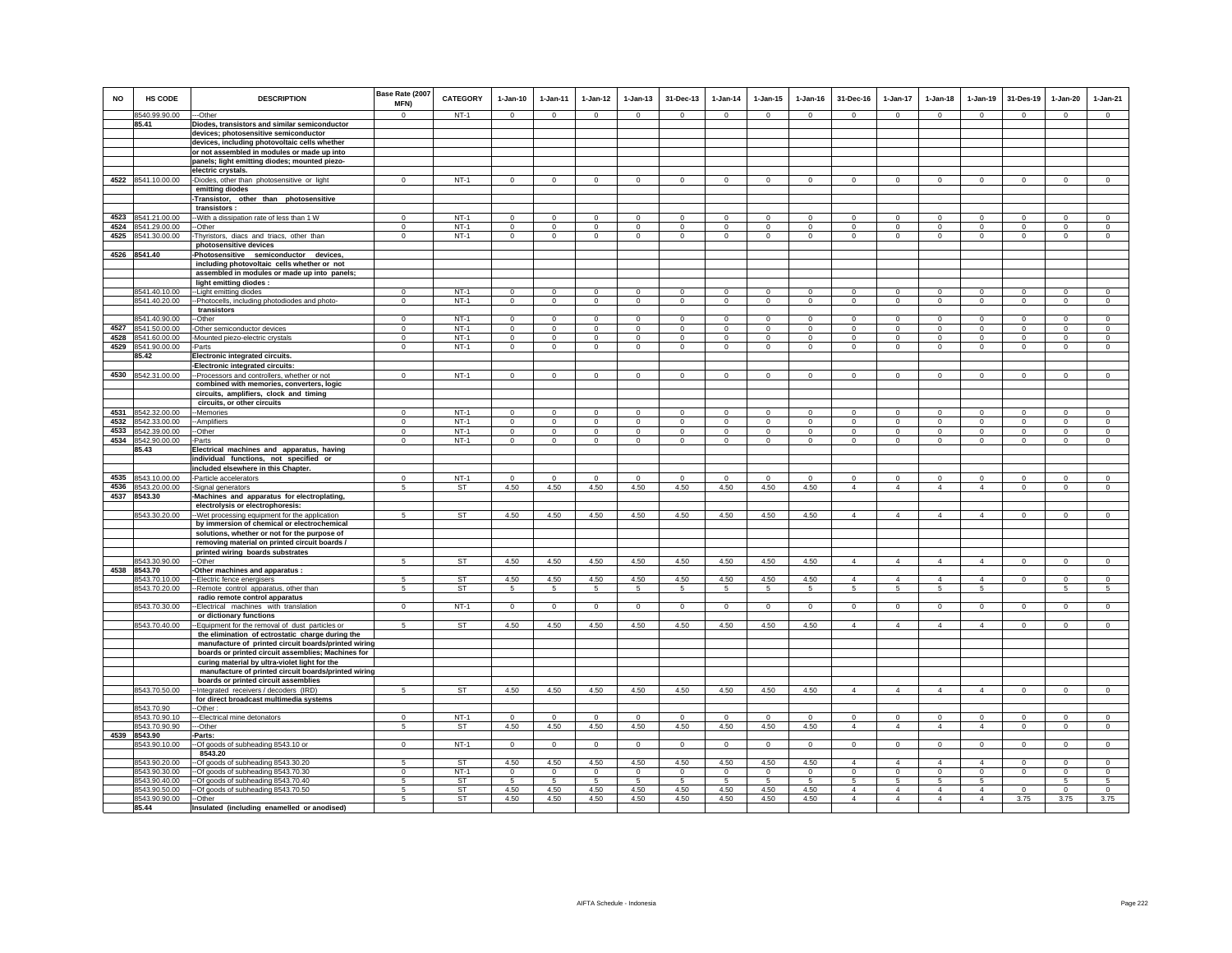| <b>NO</b> | HS CODE                        | <b>DESCRIPTION</b><br>wire, cable (including co-axial cable) and                           | Base Rate (2007<br><b>MFN)</b> | <b>CATEGORY</b>        | $1 - Jan-10$   | $1 - Jan-11$            | $1 - Jan-12$               | $1 - Jan-13$            | 31-Dec-13                        | $1-Jan-14$          | $1 - Jan-15$            | $1 - Jan-16$            | 31-Dec-16               | $1-Jan-17$                | $1-Jan-18$              | $1 - Jan-19$                  | 31-Des-19               | $1-Jan-20$                       | $1-Jan-21$                |
|-----------|--------------------------------|--------------------------------------------------------------------------------------------|--------------------------------|------------------------|----------------|-------------------------|----------------------------|-------------------------|----------------------------------|---------------------|-------------------------|-------------------------|-------------------------|---------------------------|-------------------------|-------------------------------|-------------------------|----------------------------------|---------------------------|
|           |                                | other insulated electric conductors, whether                                               |                                |                        |                |                         |                            |                         |                                  |                     |                         |                         |                         |                           |                         |                               |                         |                                  |                           |
|           |                                | or not fitted with connectors; optical fibre                                               |                                |                        |                |                         |                            |                         |                                  |                     |                         |                         |                         |                           |                         |                               |                         |                                  |                           |
|           |                                | cables, made up of individually sheathed                                                   |                                |                        |                |                         |                            |                         |                                  |                     |                         |                         |                         |                           |                         |                               |                         |                                  |                           |
|           |                                | fibres, whether or not assembled with electric                                             |                                |                        |                |                         |                            |                         |                                  |                     |                         |                         |                         |                           |                         |                               |                         |                                  |                           |
|           |                                | conductors or fitted with connectors.                                                      |                                |                        |                |                         |                            |                         |                                  |                     |                         |                         |                         |                           |                         |                               |                         |                                  |                           |
|           |                                | Winding wire:                                                                              |                                |                        |                |                         |                            |                         |                                  |                     |                         |                         |                         |                           |                         |                               |                         |                                  |                           |
| 4540      | 8544.11.00                     | -Of copper:                                                                                |                                |                        |                |                         |                            |                         |                                  |                     |                         |                         |                         |                           |                         |                               |                         |                                  |                           |
|           | 3544.11.00.10                  | --Laquered or enamelled                                                                    | 10<br>15                       | ST<br><b>ST</b>        | 9<br>14        | 13                      | $\overline{7}$<br>12       | $\overline{7}$<br>11    | 7<br>11                          | 6<br>10             | 6<br>8                  | 6                       | -5                      | 5<br>$5\phantom{.0}$      | -5                      | -5                            | 5<br>-5                 | 5<br>-5                          | 5<br>-5                   |
|           | 8544.11.00.20<br>8544.11.00.30 | --Covered with paper, textile material or PVC<br>-- Laquered or enamelled and covered with | 10                             | ST                     | $\overline{9}$ | $\overline{\mathbf{8}}$ | $\overline{7}$             | $\overline{7}$          | $\overline{7}$                   | 6                   | 6                       | 5                       | 5                       | $5\overline{)}$           | $5\overline{5}$         | 5                             | 5                       | 5                                | $5\overline{5}$           |
|           |                                | paper, textile material or PVC                                                             |                                |                        |                |                         |                            |                         |                                  |                     |                         |                         |                         |                           |                         |                               |                         |                                  |                           |
|           | 8544.11.00.40                  | --Other, rectangular cross-section and                                                     | 10                             | <b>ST</b>              | 9              | 8                       | $\overline{7}$             | $\overline{7}$          | $\overline{7}$                   | 6                   | 6                       | 5                       | 5                       | $5\phantom{.0}$           | 5                       | 5                             | $\sqrt{5}$              | 5                                | 5                         |
|           |                                | without connectors                                                                         |                                |                        |                |                         |                            |                         |                                  |                     |                         |                         |                         |                           |                         |                               |                         |                                  |                           |
|           | 8544.11.00.90                  | -Other                                                                                     | 15                             | <b>ST</b>              | 14             | 13                      | 12                         | 11                      | 11                               | 10                  | 8                       | 6                       | $5\phantom{.0}$         | $5\phantom{.0}$           | $5\phantom{.0}$         | $\overline{5}$                | $\sqrt{5}$              | $\overline{5}$                   | $5\overline{)}$           |
| 4541      | 8544.19                        | -Other:                                                                                    |                                |                        |                |                         |                            |                         |                                  |                     |                         |                         |                         |                           |                         |                               |                         |                                  |                           |
|           | 8544.19.10.00                  | -Lacquered or enamelled                                                                    | 10                             | <b>ST</b><br><b>ST</b> | 9<br>4.50      | 8<br>4.50               | $\overline{7}$<br>4.50     | $\overline{7}$<br>4.50  | $\overline{7}$<br>4.50           | 6                   | 6<br>4.50               | 5<br>4.50               | 5                       | 5<br>$\overline{4}$       | 5<br>$\overline{4}$     | 5<br>$\overline{4}$           | 5                       | 5                                | 5<br>$\mathbf{0}$         |
|           | 8544.19.20.00<br>8544.19.90.00 | -Manganese resistance wire<br>--Other                                                      | 5<br>10                        | ST                     | 9              | 8                       | $\overline{7}$             | $\overline{7}$          | $\overline{7}$                   | 4.50<br>6           | 6                       | 5                       | $\overline{4}$<br>5     | $5\phantom{.0}$           | 5                       | 5                             | $\,$ 0<br>5             | $\mathbf 0$<br>5                 | 5                         |
|           | 4542 8544.20                   | -Co-axial cable and other co-axial electric                                                |                                |                        |                |                         |                            |                         |                                  |                     |                         |                         |                         |                           |                         |                               |                         |                                  |                           |
|           |                                | conductors:                                                                                |                                |                        |                |                         |                            |                         |                                  |                     |                         |                         |                         |                           |                         |                               |                         |                                  |                           |
|           | 8544.20.10.00                  | -Insulated cables fitted with connectors, for                                              | 10                             | ST                     | 9              | 8                       | $\overline{7}$             | 7                       | $\overline{7}$                   | 6                   | 6                       | 5                       | 5                       | 5                         | 5                       | 5                             | 5                       | 5                                | 5                         |
|           |                                | a voltage not exceeding 66,000 volts                                                       |                                |                        |                |                         |                            |                         |                                  |                     |                         |                         |                         |                           |                         |                               |                         |                                  |                           |
|           | 8544.20.20.00                  | -Insulated cables not fitted with connectors,                                              | 15                             | <b>ST</b>              | 14             | 13                      | 12                         | 11                      | 11                               | 10                  | 8                       | 6                       | 5                       | $5\phantom{.0}$           | 5                       | $5\phantom{.0}$               | 5                       | 5                                | 5                         |
|           |                                | for a voltage not exceeding 66,000 volts                                                   | 10                             | <b>ST</b>              |                |                         |                            | $\overline{7}$          | $\overline{7}$                   |                     | 6                       |                         | 5                       |                           |                         |                               | $\sqrt{5}$              |                                  | $5\phantom{.0}$           |
|           | 8544.20.30.00                  | -Insulated cables fitted with connectors, for<br>a voltage exceeding 66,000 volts          |                                |                        | 9              | 8                       | $\overline{7}$             |                         |                                  | 6                   |                         | 5                       |                         | 5                         | 5                       | 5                             |                         | 5                                |                           |
|           | 8544.20.40.00                  | -Insulated cables not fitted with connectors                                               | 15                             | <b>ST</b>              | 14             | 13                      | 12                         | 11                      | 11                               | 10                  | $\mathbf{R}$            | $\epsilon$              | 5                       | 5                         | 5                       | 5                             | 5                       | 5                                | $\overline{5}$            |
|           |                                | for a voltage exceeding 66,000 volts                                                       |                                |                        |                |                         |                            |                         |                                  |                     |                         |                         |                         |                           |                         |                               |                         |                                  |                           |
|           | 4543 8544.30                   | -Ignition wiring sets and other wiring sets                                                |                                |                        |                |                         |                            |                         |                                  |                     |                         |                         |                         |                           |                         |                               |                         |                                  |                           |
|           |                                | of a kind used in vehicles, aircraft                                                       |                                |                        |                |                         |                            |                         |                                  |                     |                         |                         |                         |                           |                         |                               |                         |                                  |                           |
|           |                                | or ships:                                                                                  |                                |                        |                |                         |                            |                         |                                  |                     |                         |                         |                         |                           |                         |                               |                         |                                  |                           |
|           | 8544.30.10.00<br>8544.30.90.00 | -- Wiring harnesses for motor vehicles                                                     | 10<br>10                       | <b>ST</b><br><b>ST</b> | 9              | -8                      | $\overline{7}$             | $\overline{7}$          | $\overline{7}$<br>$\overline{7}$ | 6                   | 6                       | 5                       | 5                       | 5                         | 5                       | 5                             | 5<br>$\overline{5}$     | 5                                | 5<br>$5\overline{)}$      |
|           |                                | -Other<br>Other electric conductors, for a voltage                                         |                                |                        | 9              | 8                       | $\overline{7}$             | $\overline{7}$          |                                  | 6                   | 6                       | 5                       | 5                       | $5\phantom{.0}$           | 5                       | 5                             |                         | $5\phantom{.0}$                  |                           |
|           |                                | not exceeding 1,000 V:                                                                     |                                |                        |                |                         |                            |                         |                                  |                     |                         |                         |                         |                           |                         |                               |                         |                                  |                           |
|           | 4544 8544.42                   | -Fitted with connectors :                                                                  |                                |                        |                |                         |                            |                         |                                  |                     |                         |                         |                         |                           |                         |                               |                         |                                  |                           |
|           |                                | --Of a kind used for telecommunications, for                                               |                                |                        |                |                         |                            |                         |                                  |                     |                         |                         |                         |                           |                         |                               |                         |                                  |                           |
|           |                                | a voltage not exceeding 80 V:                                                              |                                |                        |                |                         |                            |                         |                                  |                     |                         |                         |                         |                           |                         |                               |                         |                                  |                           |
|           | 8544.42.11.00                  | --- Telephone, telegraph and radio relay                                                   | $\Omega$                       | $NT-1$                 | $\Omega$       | $\Omega$                | $\Omega$                   | $\Omega$                | $\mathbf{0}$                     | $\Omega$            | $\Omega$                | $\Omega$                | $\Omega$                | $\Omega$                  | $\mathbf{0}$            | $\mathbf{0}$                  | $\mathbf 0$             | $\mathbf{0}$                     | $\circ$                   |
|           | 8544.42.19.00                  | cables, submarine                                                                          | $\mathbf 0$                    | $NT-1$                 | $\mathbf{0}$   | $\mathbf 0$             |                            |                         |                                  |                     | $\mathbf 0$             |                         |                         |                           |                         |                               |                         |                                  |                           |
|           | 8544.42.20.00                  | --Other<br>-Of a kind used for telecommunications, for                                     | $\Omega$                       | $NT-1$                 | $\Omega$       | $\Omega$                | $\overline{0}$<br>$\Omega$ | $\mathbf 0$<br>$\Omega$ | $\overline{0}$<br>$\overline{0}$ | $\,0\,$<br>$\Omega$ | $\Omega$                | $\mathbf 0$<br>$\Omega$ | $\mathbf 0$<br>$\Omega$ | $\circ$<br>$\overline{0}$ | $\mathbf 0$<br>$\Omega$ | $\mathbf 0$<br>$\overline{0}$ | $\mathbf 0$<br>$\Omega$ | $\overline{0}$<br>$\overline{0}$ | $\circ$<br>$\overline{0}$ |
|           |                                | a voltage exceeding 80 V but not exceeding                                                 |                                |                        |                |                         |                            |                         |                                  |                     |                         |                         |                         |                           |                         |                               |                         |                                  |                           |
|           |                                | 1,000 V                                                                                    |                                |                        |                |                         |                            |                         |                                  |                     |                         |                         |                         |                           |                         |                               |                         |                                  |                           |
|           | 8544.42.30.00                  | --Battery cables                                                                           | $^{\circ}$                     | $NT-1$                 | $\mathbf 0$    | $^{\circ}$              | $\mathbf 0$                | 0                       | $\mathbf 0$                      | $\mathbf 0$         | $\Omega$                | $\Omega$                | $^{\circ}$              | $\circ$                   | $\mathbf 0$             | $\circ$                       | $\mathbf 0$             | $\mathbf 0$                      | $\mathsf 0$               |
|           | 8544.42.90.00                  | ---Other                                                                                   | $\Omega$                       | $NT-1$                 | $\Omega$       | $\circ$                 | $\circ$                    | $\mathsf 0$             | $\mathbf 0$                      | $\mathbf 0$         | $\circ$                 | $\Omega$                | $\mathbf{0}$            | $\circ$                   | $\mathsf 0$             | $\circ$                       | $\mathbf 0$             | $\circ$                          | $\circ$                   |
|           | 4545 8544.49                   | -Other:<br>--Of a kind used for telecommunications, for                                    |                                |                        |                |                         |                            |                         |                                  |                     |                         |                         |                         |                           |                         |                               |                         |                                  |                           |
|           |                                | a voltage not exceeding 80 V:                                                              |                                |                        |                |                         |                            |                         |                                  |                     |                         |                         |                         |                           |                         |                               |                         |                                  |                           |
|           | 8544.49.11.00                  | --- Telephone, telegraph and radio                                                         | $\mathbf{0}$                   | $NT-1$                 | $\mathbf{0}$   | $\circ$                 | $\overline{0}$             | $\mathbf 0$             | $\overline{0}$                   | $\circ$             | $\mathbf 0$             | $\mathbf 0$             | $\circ$                 | $\overline{0}$            | $\mathbf 0$             | $\circ$                       | $\circ$                 | $\overline{0}$                   | $\circ$                   |
|           |                                | relay cables, submarine                                                                    |                                |                        |                |                         |                            |                         |                                  |                     |                         |                         |                         |                           |                         |                               |                         |                                  |                           |
|           | 8544.49.19.00                  | --Other                                                                                    | $\circ$                        | $NT-1$                 | $\Omega$       | $\mathbf{0}$            | $\circ$                    | $\mathsf 0$             | $\mathbf{0}$                     | $\circ$             | $\mathbf 0$             | $\circ$                 | $\mathbf{0}$            | $\circ$                   | $\mathbf 0$             | $\circ$                       | $\circ$                 | $\circ$                          | $\circ$                   |
|           |                                | -Of a kind not used for telecommunications,                                                |                                |                        |                |                         |                            |                         |                                  |                     |                         |                         |                         |                           |                         |                               |                         |                                  |                           |
|           | 8544.49.21.00                  | for a voltage not exceeding 80 V:                                                          | 15                             | ST                     | 14             | 13                      | 12                         | 11                      | 11                               | 10                  | 8                       | 6                       | 5                       | $5\overline{)}$           | 5                       | 5                             | $\overline{5}$          | 5                                | $5\overline{)}$           |
|           |                                | --Shielded wire of a kind used in the<br>manufacture of automotive wiring harnesses        |                                |                        |                |                         |                            |                         |                                  |                     |                         |                         |                         |                           |                         |                               |                         |                                  |                           |
|           | 8544.49.29.00                  | -Other                                                                                     | 15                             | <b>ST</b>              | 14             | 13                      | 12                         | 11                      | 11                               | 10                  | $\overline{\mathbf{R}}$ | 6                       | 5                       | 5                         | 5                       | $\overline{5}$                | 5                       | 5                                | $\overline{5}$            |
|           |                                | -Of a kind used for telecommunications,                                                    |                                |                        |                |                         |                            |                         |                                  |                     |                         |                         |                         |                           |                         |                               |                         |                                  |                           |
|           |                                | for a voltage exceeding 80 V but                                                           |                                |                        |                |                         |                            |                         |                                  |                     |                         |                         |                         |                           |                         |                               |                         |                                  |                           |
|           |                                | not exceeding 1,000 V:                                                                     |                                |                        |                |                         |                            |                         |                                  |                     |                         |                         |                         |                           |                         |                               |                         |                                  |                           |
|           | 8544.49.31.00                  | -- Telephone, telegraph and radio                                                          | 15                             | <b>ST</b>              | 14             | 13                      | 12                         | 11                      | 11                               | 10                  | 8                       | 6                       | 5                       | 5                         | 5                       | -5                            | -5                      | 5                                | -5                        |
|           | 8544.49.39.00                  | relay cables, submarine                                                                    | 15                             | ST                     | 14             | 13                      | 12                         | 11                      | 11                               | 10                  | 8                       | 6                       | 5                       | 5                         | 5                       | 5                             | 5                       | 5                                | 5                         |
|           | 8544.49.40.00                  | --Other<br>-Of a kind not used for telecommunications,                                     | 15                             | <b>ST</b>              | 14             | 13                      | 12                         | 11                      | 11                               | 10                  | 8                       | 6                       | 5                       | 5                         | 5                       | -5                            | -5                      | 5                                | 5                         |
|           |                                | for a voltage exceeding 80 V but not                                                       |                                |                        |                |                         |                            |                         |                                  |                     |                         |                         |                         |                           |                         |                               |                         |                                  |                           |
|           |                                | exceeding 1,000 V                                                                          |                                |                        |                |                         |                            |                         |                                  |                     |                         |                         |                         |                           |                         |                               |                         |                                  |                           |
|           | 4546 8544.60                   | -Other electric conductors, for a voltage                                                  |                                |                        |                |                         |                            |                         |                                  |                     |                         |                         |                         |                           |                         |                               |                         |                                  |                           |
|           |                                | exceeding 1,000 V:                                                                         |                                |                        |                |                         |                            |                         |                                  |                     |                         |                         |                         |                           |                         |                               |                         |                                  |                           |
|           | 8544.60.10.00                  | -- For a voltage exceeding 1 kV but not                                                    | 10                             | <b>ST</b>              | 9              | 8                       | $\overline{7}$             | $\overline{7}$          | $\overline{7}$                   | 6                   | 6                       | 5                       | $5\phantom{.0}$         | $5\phantom{.0}$           | 5                       | 5                             | 5                       | $5\phantom{.0}$                  | 5                         |
|           |                                | exceeding 36 kV                                                                            |                                |                        |                |                         |                            |                         |                                  |                     |                         |                         |                         |                           |                         |                               |                         |                                  |                           |
|           |                                | -For a voltage exceeding 36 kV but not<br>exceeding 66 kV:                                 |                                |                        |                |                         |                            |                         |                                  |                     |                         |                         |                         |                           |                         |                               |                         |                                  |                           |
|           | 8544.60.21.00                  | --Plastic insulated electric cables having                                                 | 10                             | ST                     | $\mathsf g$    | 8                       | $\overline{7}$             | $\overline{7}$          | $\overline{7}$                   | 6                   | 6                       | 5                       | 5                       | 5                         | 5                       | 5                             | $\sqrt{5}$              | 5                                | 5                         |
|           |                                | a cross section not exceeding 400 mm2                                                      |                                |                        |                |                         |                            |                         |                                  |                     |                         |                         |                         |                           |                         |                               |                         |                                  |                           |
|           | 8544.60.29.00                  | ---Other                                                                                   | 10                             | <b>ST</b>              | 9              | 8                       | $\overline{7}$             | $\overline{z}$          | $\overline{7}$                   | 6                   | 6                       | 5                       | 5                       | 5                         | 5                       | 5                             | $\sqrt{5}$              | 5                                | 5                         |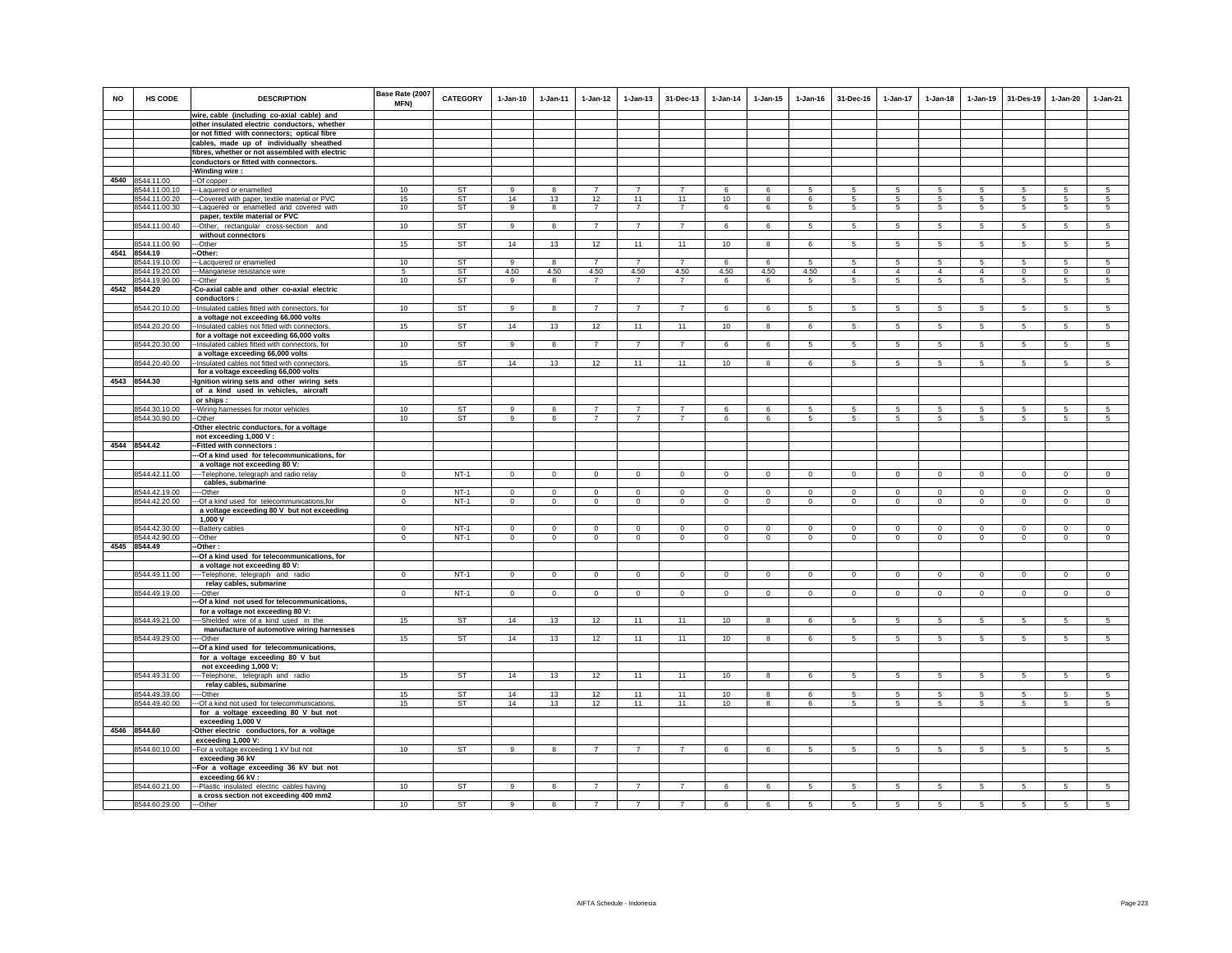| <b>NO</b> | HS CODE                        | <b>DESCRIPTION</b>                                                                          | Base Rate (2007<br>MFN) | <b>CATEGORY</b> | $1-Jan-10$      | 1-Jan-11         | $1 - Jan-12$         | $1 - Jan-13$         | 31-Dec-13            | $1-Jan-14$      | $1 - Jan-15$     | $1 - Jan-16$     | 31-Dec-16                  | $1-Jan-17$                     | $1-Jan-18$                | $1 - Jan-19$                  | 31-Des-19       | $1-Jan-20$           | $1-Jan-21$      |
|-----------|--------------------------------|---------------------------------------------------------------------------------------------|-------------------------|-----------------|-----------------|------------------|----------------------|----------------------|----------------------|-----------------|------------------|------------------|----------------------------|--------------------------------|---------------------------|-------------------------------|-----------------|----------------------|-----------------|
|           | 8544.60.30.00                  | --For a voltage exceeding 66 kV                                                             | 10                      | <b>ST</b>       | $\alpha$        | $\mathbf{R}$     | $\overline{7}$       | $\overline{7}$       | $\overline{7}$       | 6               | $\epsilon$       | 5                | 5.                         | 5                              | -5                        | -5                            | 5               | 5                    | 5               |
|           | 4547 8544.70                   | Optical fibre cables:                                                                       |                         |                 |                 |                  |                      |                      |                      |                 |                  |                  |                            |                                |                           |                               |                 |                      |                 |
|           | 8544.70.10.00                  | -- Telephone, telegraph and radio relay<br>cables, submarine                                | $\Omega$                | $NT-1$          | $\Omega$        | $\Omega$         | $\Omega$             | $\mathbf 0$          | $\mathbf{0}$         | $\Omega$        | $\mathbf 0$      | $\Omega$         | $\Omega$                   | $\Omega$                       | $\circ$                   | $\Omega$                      | $\mathbf 0$     | $\mathsf 0$          | $\mathsf 0$     |
|           | 8544.70.90.00                  | -Other                                                                                      | $^{\circ}$              | $NT-1$          | $^{\circ}$      | $\circ$          | $^{\circ}$           | $\mathbf{0}$         | $^{\circ}$           | $^{\circ}$      | $^{\circ}$       | $^{\circ}$       | $^{\circ}$                 | $^{\circ}$                     | $^{\circ}$                | $^{\circ}$                    | $\mathbf{0}$    | $\circ$              | $^{\circ}$      |
|           | 85.45                          | Carbon electrodes, carbon brushes, lamp                                                     |                         |                 |                 |                  |                      |                      |                      |                 |                  |                  |                            |                                |                           |                               |                 |                      |                 |
|           |                                | carbons, battery carbons and other articles of                                              |                         |                 |                 |                  |                      |                      |                      |                 |                  |                  |                            |                                |                           |                               |                 |                      |                 |
|           |                                | graphite or other carbon, with or without                                                   |                         |                 |                 |                  |                      |                      |                      |                 |                  |                  |                            |                                |                           |                               |                 |                      |                 |
|           |                                | metal, a kind used for electrical purposes.                                                 |                         |                 |                 |                  |                      |                      |                      |                 |                  |                  |                            |                                |                           |                               |                 |                      |                 |
| 4548      | 8545.11.00.00                  | Electrodes:<br>--Of a kind used for furnaces                                                | $\mathbf 0$             | $NT-1$          | $\mathbf 0$     | $\mathbf 0$      | $\circ$              | $\mathbf 0$          | $\mathbf 0$          | $\circ$         | $\mathbf 0$      | $\mathbf 0$      | $\circ$                    | $\mathbf 0$                    | $\circ$                   | $\mathbf 0$                   | $\circ$         | $\mathbf 0$          | $\circ$         |
| 4549      | 8545.19.00.00                  | -Other                                                                                      | 5                       | <b>ST</b>       | 4.50            | 4.50             | 4.50                 | 4.50                 | 4.50                 | 4.50            | 4.50             | 4.50             | $\overline{4}$             | $\overline{4}$                 | $\overline{4}$            | $\overline{4}$                | $\mathbf 0$     | $\Omega$             | $\Omega$        |
| 4550      | 8545.20.00.00                  | -Brushes                                                                                    | 5                       | <b>ST</b>       | 4.50            | 4.50             | 4.50                 | 4.50                 | 4.50                 | 4.50            | 4.50             | 4.50             | $\overline{4}$             | $\overline{4}$                 | $\overline{4}$            | $\overline{4}$                | 3.75            | 3.75                 | 3.75            |
| 4551      | 8545.90.00                     | Other:                                                                                      |                         |                 |                 |                  |                      |                      |                      |                 |                  |                  |                            |                                |                           |                               |                 |                      |                 |
|           | 8545.90.00.10<br>8545.90.00.90 | -Battery carbons<br>-Other                                                                  | $\Omega$<br>-5          | $NT-1$<br>ST    | $\circ$<br>4.50 | $\Omega$<br>4.50 | $\mathbf{0}$<br>4.50 | $\mathbf{0}$<br>4.50 | $\mathbf{0}$<br>4.50 | $\circ$<br>4.50 | $\Omega$<br>4.50 | $\Omega$<br>4.50 | $\Omega$<br>$\overline{4}$ | $\mathbf{0}$<br>$\overline{4}$ | $\circ$<br>$\overline{4}$ | $\mathbf 0$<br>$\overline{4}$ | $\circ$<br>3.75 | $\mathbf{0}$<br>3.75 | $\circ$<br>3.75 |
|           | 85.46                          | Electrical insulators of any material.                                                      |                         |                 |                 |                  |                      |                      |                      |                 |                  |                  |                            |                                |                           |                               |                 |                      |                 |
|           | 4552 8546.10.00.00             | -Of glass                                                                                   | 10                      | <b>ST</b>       | 9               | 8                | 7                    | $\overline{7}$       | 7                    | 6               | 6                | 5                | $5\overline{5}$            | $5\overline{5}$                | $5\overline{5}$           | $5\overline{5}$               | $5\overline{5}$ | $5\overline{5}$      | $5\overline{5}$ |
| 4553      | 8546.20.00                     | Of ceramics:                                                                                |                         |                 |                 |                  |                      |                      |                      |                 |                  |                  |                            |                                |                           |                               |                 |                      |                 |
|           | 8546.20.00.10                  | Bushing with or without passebar for<br>transformator                                       | $^{\circ}$              | $NT-1$          | $\overline{0}$  | $\overline{0}$   | $\overline{0}$       | $\overline{0}$       | $\overline{0}$       | $\overline{0}$  | $\circ$          | $\overline{0}$   | $\overline{0}$             | $\overline{0}$                 | $\overline{0}$            | $\overline{0}$                | $\overline{0}$  | $\overline{0}$       | $\overline{0}$  |
|           | 8546.20.00.90                  | -Other                                                                                      | 5                       | <b>ST</b>       | 4.50            | 4.50             | 4.50                 | 4.50                 | 4.50                 | 4.50            | 4.50             | 4.50             | $\overline{4}$             | $\overline{4}$                 | $\overline{4}$            | $\overline{4}$                | 3.75            | 3.75                 | 3.75            |
|           | 4554 8546.90.00.00             | -Other                                                                                      | 5                       | ST              | 4.50            | 4.50             | 4.50                 | 4.50                 | 4.50                 | 4.50            | 4.50             | 4.50             | $\overline{4}$             | $\overline{4}$                 | $\overline{4}$            | $\overline{4}$                | 3.75            | 3.75                 | 3.75            |
|           | 85.47                          | Insulating fittings for electrical machines,                                                |                         |                 |                 |                  |                      |                      |                      |                 |                  |                  |                            |                                |                           |                               |                 |                      |                 |
|           |                                | appliances or equipment, being fittings wholly                                              |                         |                 |                 |                  |                      |                      |                      |                 |                  |                  |                            |                                |                           |                               |                 |                      |                 |
|           |                                | of insulating material apart from any minor<br>components of metal (for example, threaded   |                         |                 |                 |                  |                      |                      |                      |                 |                  |                  |                            |                                |                           |                               |                 |                      |                 |
|           |                                | sockets) incorporated during moulding                                                       |                         |                 |                 |                  |                      |                      |                      |                 |                  |                  |                            |                                |                           |                               |                 |                      |                 |
|           |                                | solely for purposes of assembly, other than                                                 |                         |                 |                 |                  |                      |                      |                      |                 |                  |                  |                            |                                |                           |                               |                 |                      |                 |
|           |                                | insulators of heading 85.46; electrical                                                     |                         |                 |                 |                  |                      |                      |                      |                 |                  |                  |                            |                                |                           |                               |                 |                      |                 |
|           |                                | conduit tubing and joints therefor, of base<br>metal lined with insulating material.        |                         |                 |                 |                  |                      |                      |                      |                 |                  |                  |                            |                                |                           |                               |                 |                      |                 |
|           | 4555 8547.10.00.00             | Insulating fittings of ceramics                                                             | -5                      | ST              | 4.50            | 4.50             | 4.50                 | 4.50                 | 4.50                 | 4.50            | 4.50             | 4.50             | $\overline{4}$             | $\overline{4}$                 | $\overline{4}$            | $\overline{4}$                | $\mathbf 0$     | $\mathbf 0$          | $\mathbf 0$     |
|           | 4556 8547.20.00.00             | Insulating fittings of plastics                                                             | 5                       | ST              | 4.50            | 4.50             | 4.50                 | 4.50                 | 4.50                 | 4.50            | 4.50             | 4.50             | $\overline{4}$             | $\overline{4}$                 | $\overline{4}$            | $\overline{4}$                | 3.75            | 3.75                 | 3.75            |
|           | 4557 8547.90                   | -Other:                                                                                     |                         |                 |                 |                  |                      |                      |                      |                 |                  |                  |                            |                                |                           |                               |                 |                      |                 |
|           | 8547.90.10.00                  | -Electric conduit and joints therefor, of<br>base metal lined with insulating materials     | 10                      | ST              | 9               | 8                | $\overline{7}$       | $\overline{7}$       | $\overline{7}$       | 6               | 6                | 5                | 5                          | 5                              | 5                         | 5                             | 5               | 5                    | $\sqrt{5}$      |
|           | 8547.90.90.00                  | --Other                                                                                     | 5                       | ST              | 4.50            | 4.50             | 4.50                 | 4.50                 | 4.50                 | 4.50            | 4.50             | 4.50             | $\overline{4}$             | $\overline{4}$                 | $\overline{4}$            | $\overline{4}$                | 3.75            | 3.75                 | 3.75            |
|           | 85.48                          | Waste and scrap of primary cells, primary                                                   |                         |                 |                 |                  |                      |                      |                      |                 |                  |                  |                            |                                |                           |                               |                 |                      |                 |
|           |                                | batteries and electric accumulators; spent                                                  |                         |                 |                 |                  |                      |                      |                      |                 |                  |                  |                            |                                |                           |                               |                 |                      |                 |
|           |                                | primary cells, spent primary batteries and<br>spent electric accumulators; electrical parts |                         |                 |                 |                  |                      |                      |                      |                 |                  |                  |                            |                                |                           |                               |                 |                      |                 |
|           |                                | of machinery or apparatus, not specified or                                                 |                         |                 |                 |                  |                      |                      |                      |                 |                  |                  |                            |                                |                           |                               |                 |                      |                 |
|           |                                | included elsewhere in this Chapter.                                                         |                         |                 |                 |                  |                      |                      |                      |                 |                  |                  |                            |                                |                           |                               |                 |                      |                 |
|           | 4558 8548.10                   | -Waste and scrap of primary cells, primary                                                  |                         |                 |                 |                  |                      |                      |                      |                 |                  |                  |                            |                                |                           |                               |                 |                      |                 |
|           |                                | batteries and electric accumulators; spent                                                  |                         |                 |                 |                  |                      |                      |                      |                 |                  |                  |                            |                                |                           |                               |                 |                      |                 |
|           |                                | primary cells, spent primary batteries and<br>spent electric accumulators :                 |                         |                 |                 |                  |                      |                      |                      |                 |                  |                  |                            |                                |                           |                               |                 |                      |                 |
|           |                                | -Lead acid scrap storage batteries, drained or                                              |                         |                 |                 |                  |                      |                      |                      |                 |                  |                  |                            |                                |                           |                               |                 |                      |                 |
|           |                                | undrained:                                                                                  |                         |                 |                 |                  |                      |                      |                      |                 |                  |                  |                            |                                |                           |                               |                 |                      |                 |
|           | 8548.10.11.00                  | -Primary cells and primary batteries or                                                     | $\Omega$                | $NT-1$          | $\Omega$        | $\mathbf 0$      | $\mathsf 0$          | $\mathbf 0$          | $\Omega$             | $\mathbb O$     | $\Omega$         | $\mathbf 0$      | $\Omega$                   | $\Omega$                       | $\mathbf 0$               | $\mathbf 0$                   | $^{\circ}$      | $\Omega$             | $\Omega$        |
|           |                                | electric accumulators of a kind used in<br>aircraft                                         |                         |                 |                 |                  |                      |                      |                      |                 |                  |                  |                            |                                |                           |                               |                 |                      |                 |
|           | 8548.10.19.00                  | --Other                                                                                     | $\circ$                 | $NT-1$          | $\Omega$        | $\circ$          | $\overline{0}$       | $\overline{0}$       | $\mathbf{0}$         | $\overline{0}$  | $\mathbf{0}$     | $\Omega$         | $\circ$                    | $\mathbf{0}$                   | $\Omega$                  | $\mathbf 0$                   | $\overline{0}$  | $\mathbf{0}$         | $\overline{0}$  |
|           |                                | -Waste and scrap containing mainly iron :                                                   |                         |                 |                 |                  |                      |                      |                      |                 |                  |                  |                            |                                |                           |                               |                 |                      |                 |
|           | 8548.10.21.00                  | -Primary cells and primary batteries or<br>electric accumulators of a kind used in          | $\Omega$                | $NT-1$          | $\Omega$        | $\Omega$         | $\mathbf{0}$         | $\mathbf{0}$         | $\Omega$             | $\mathbf{0}$    | $\mathbf{0}$     | $\Omega$         | $\circ$                    | $\Omega$                       | $\circ$                   | $\Omega$                      | $\mathbf 0$     | $\Omega$             | $\Omega$        |
|           |                                | aircraft                                                                                    |                         |                 |                 |                  |                      |                      |                      |                 |                  |                  |                            |                                |                           |                               |                 |                      |                 |
|           | 8548.10.29.00                  | -Other                                                                                      | $^{\circ}$              | $NT-1$          | $^{\circ}$      | $^{\circ}$       | $\mathbf{0}$         | $\mathbf{0}$         | $^{\circ}$           | $\mathbf{0}$    | $^{\circ}$       | $^{\circ}$       | $\circ$                    | $^{\circ}$                     | $^{\circ}$                | $\mathbf{0}$                  | $\circ$         | $^{\circ}$           | $\mathbf{0}$    |
|           |                                | Waste and scrap containing mainly copper:                                                   |                         |                 |                 |                  |                      |                      |                      |                 |                  |                  |                            |                                |                           |                               |                 |                      |                 |
|           | 8548.10.31.00                  | -Primary cells and primary batteries or<br>electric accumulators of a kind used in          | $\mathbf 0$             | $NT-1$          | $\mathsf 0$     | $\mathsf 0$      | $\overline{0}$       | $\overline{0}$       | $\mathsf 0$          | $\circ$         | $\mathsf 0$      | $\circ$          | $\mathbf 0$                | $\overline{0}$                 | $\overline{0}$            | $\overline{0}$                | $\overline{0}$  | $\mathsf 0$          | $\overline{0}$  |
|           |                                | aircraft                                                                                    |                         |                 |                 |                  |                      |                      |                      |                 |                  |                  |                            |                                |                           |                               |                 |                      |                 |
|           | 8548.10.39.00                  | -Other                                                                                      | $\mathbf 0$             | $NT-1$          | $\Omega$        | $\mathbf 0$      | $\mathbf 0$          | $\mathbf 0$          | $\mathbf 0$          | $\mathbf 0$     | $\mathbf 0$      | $\mathbf 0$      | $\circ$                    | $\mathbf 0$                    | $\mathbf 0$               | $\mathbf 0$                   | $\circ$         | $\mathbf 0$          | $\Omega$        |
|           | 8548.10.90.00                  | --Other                                                                                     | $\mathbf 0$             | $NT-1$          | $\mathsf 0$     | $\mathsf 0$      | $\overline{0}$       | $\overline{0}$       | $\circ$              | $\overline{0}$  | $\mathbf 0$      | $\circ$          | $\circ$                    | $\overline{0}$                 | $\mathbf 0$               | $\mathbf 0$                   | $\overline{0}$  | $\mathsf 0$          | $\overline{0}$  |
| 4559      | 8548.90<br>8548.90.10.00       | -Other:<br>-Image sensors of the contact type comprising                                    | $5\overline{)}$         | <b>ST</b>       | 4.50            | 4.50             | 4.50                 | 4.50                 | 4.50                 | 4.50            | 4.50             | 4.50             | $\overline{4}$             | $\overline{4}$                 | $\overline{4}$            | $\overline{4}$                | $\circ$         | $\mathbf{0}$         | $\overline{0}$  |
|           |                                | a photo-conductive sensor element, an                                                       |                         |                 |                 |                  |                      |                      |                      |                 |                  |                  |                            |                                |                           |                               |                 |                      |                 |
|           |                                | electric charge storage condenser, a light                                                  |                         |                 |                 |                  |                      |                      |                      |                 |                  |                  |                            |                                |                           |                               |                 |                      |                 |
|           |                                | source of light emitting diodes                                                             |                         |                 |                 |                  |                      |                      |                      |                 |                  |                  |                            |                                |                           |                               |                 |                      |                 |
|           |                                | thin-film transistor matrix and a                                                           |                         |                 |                 |                  |                      |                      |                      |                 |                  |                  |                            |                                |                           |                               |                 |                      |                 |
|           |                                | scanning condenser, capable of scanning<br>text                                             |                         |                 |                 |                  |                      |                      |                      |                 |                  |                  |                            |                                |                           |                               |                 |                      |                 |
|           | 8548.90.20.00                  | -- Printed circuit assemblies including such                                                |                         | ST              | 4.50            | 4.50             | 4.50                 | 4.50                 | 4.50                 | 4.50            | 4.50             | 4.50             | 4                          | $\overline{4}$                 | 4                         | $\overline{4}$                | $\Omega$        |                      |                 |
|           |                                | assemblies for external connections                                                         |                         |                 |                 |                  |                      |                      |                      |                 |                  |                  |                            |                                |                           |                               |                 |                      |                 |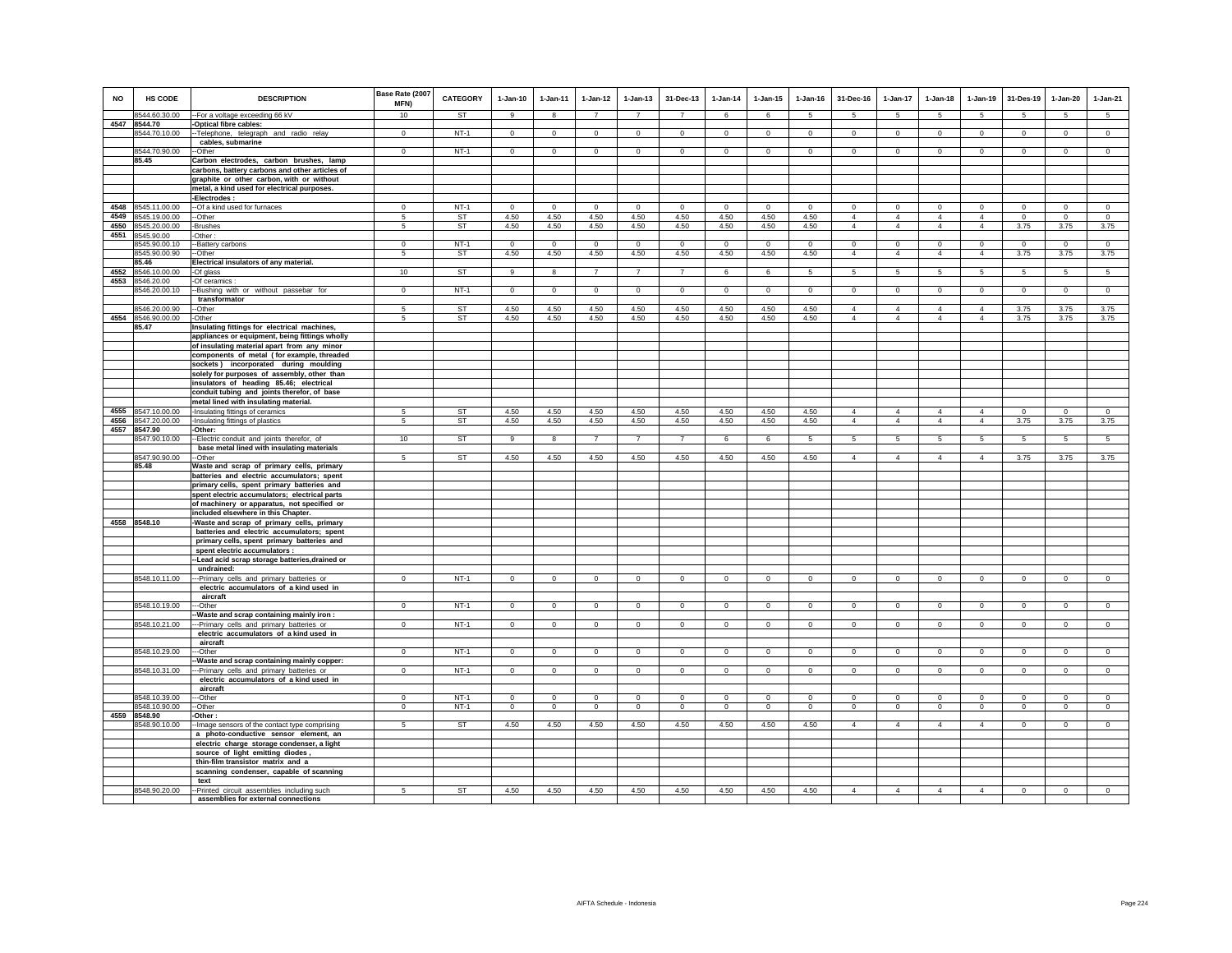| <b>NO</b> | <b>HS CODE</b>                 | <b>DESCRIPTION</b>                                                                                              | Base Rate (2007<br>MFN)       | CATEGORY              | $1 - Jan-10$       | 1-Jan-11           | $1 - Jan-12$           | $1 - Jan-13$               | 31-Dec-13                  | $1-Jan-14$         | $1 - Jan-15$            | $1 - Jan-16$        | 31-Dec-16           | 1-Jan-17               | $1 - Jan-18$   | $1-Jan-19$              | 31-Des-19           | $1-Jan-20$          | $1-Jan-21$             |
|-----------|--------------------------------|-----------------------------------------------------------------------------------------------------------------|-------------------------------|-----------------------|--------------------|--------------------|------------------------|----------------------------|----------------------------|--------------------|-------------------------|---------------------|---------------------|------------------------|----------------|-------------------------|---------------------|---------------------|------------------------|
|           | 8548.90.90.00                  | --Other                                                                                                         | 5                             | <b>ST</b>             | 4.50               | 4.50               | 4.50                   | 4.50                       | 4.50                       | 4.50               | 4.50                    | 4.50                | $\overline{4}$      | $\overline{4}$         | $\overline{4}$ | $\overline{4}$          | $\Omega$            | $\Omega$            | $\overline{0}$         |
|           |                                | 86.01 Rail locomotives powered from an external                                                                 |                               |                       |                    |                    |                        |                            |                            |                    |                         |                     |                     |                        |                |                         |                     |                     |                        |
|           |                                | source of electricity or by electric                                                                            |                               |                       |                    |                    |                        |                            |                            |                    |                         |                     |                     |                        |                |                         |                     |                     |                        |
|           |                                | accumulators.                                                                                                   |                               | $NT-1$                |                    |                    |                        |                            |                            |                    |                         |                     |                     |                        |                |                         |                     |                     |                        |
|           | 4560 8601.10.00.00             | -Powered from an external source of                                                                             | $\mathbf 0$                   |                       | $\circ$            | $\circ$            | $\circ$                | $\circ$                    | $\mathbf{0}$               | $\circ$            | $\circ$                 | $\mathbf 0$         | $\circ$             | $\mathbf 0$            | $\circ$        | $\mathbf 0$             | $\mathbf{0}$        | $\mathbf{0}$        | $\circ$                |
|           |                                | electricity                                                                                                     |                               | $NT-1$                |                    |                    |                        |                            |                            |                    |                         |                     |                     |                        |                |                         |                     |                     |                        |
| 4561      | 8601.20.00.00                  | -Powered by electric accumulators                                                                               | $\mathbf 0$                   |                       | $\circ$            | $\circ$            | $\circ$                | $\circ$                    | $\overline{0}$             | $\circ$            | $\mathbf 0$             | $\,0\,$             | $^{\circ}$          | $\circ$                | $\circ$        | $\overline{0}$          | $\circ$             | $\circ$             | $\mathsf 0$            |
|           | 86.02                          | Other rail locomotives; locomotive tenders.                                                                     |                               |                       |                    |                    |                        |                            |                            |                    |                         |                     |                     |                        |                |                         |                     |                     |                        |
| 4562      | 8602.10.00.00                  | -Diesel-electric locomotives                                                                                    | $\mathbf 0$                   | $NT-1$                | $\mathbf{0}$       | $\Omega$           | $\Omega$               | $\mathbf 0$                | $\mathbf{0}$               | $\Omega$           | $\mathbf 0$             | $\mathbf 0$         | $\Omega$            | $\mathbf{0}$           | $\Omega$       | $\mathbf 0$             | $\mathbf 0$         | $\mathbf{0}$        | $\mathbf{0}$           |
| 4563      | 8602.90.00.00                  | -Other                                                                                                          | $\mathbf 0$                   | $NT-1$                | $\mathbf 0$        | $\circ$            | $\mathbf 0$            | $\mathbf 0$                | $\mathbf 0$                | $\mathbf 0$        | $\mathbf 0$             | $\mathbf 0$         | $\mathbf 0$         | $\mathbf 0$            | $\mathbf 0$    | $\mathbf 0$             | $\mathbf 0$         | $\mathbf 0$         | $\mathbf 0$            |
|           | 86.03                          | Self-propelled railway or tramway coaches,                                                                      |                               |                       |                    |                    |                        |                            |                            |                    |                         |                     |                     |                        |                |                         |                     |                     |                        |
|           |                                | vans and trucks, other than those of heading                                                                    |                               |                       |                    |                    |                        |                            |                            |                    |                         |                     |                     |                        |                |                         |                     |                     |                        |
|           |                                | 86.04.                                                                                                          |                               |                       |                    |                    |                        |                            |                            |                    |                         |                     |                     |                        |                |                         |                     |                     |                        |
| 4564      | 8603.10.00.00                  | -Powered from an external source of                                                                             | $\mathbf 0$                   | $NT-1$                | $\mathsf 0$        | $\mathsf 0$        | $\mathbf 0$            | $\mathbf 0$                | $\mathsf 0$                | $\mathsf 0$        | $\mathbf 0$             | $\mathbf 0$         | $\mathbf 0$         | $\mathbf 0$            | $\mathsf 0$    | $\,0\,$                 | $\,0\,$             | $\mathsf 0$         | $\mathsf 0$            |
|           |                                | electricity                                                                                                     |                               |                       |                    |                    |                        |                            |                            |                    |                         |                     |                     |                        |                |                         |                     |                     |                        |
| 4565      | 8603.90.00.00                  | -Other                                                                                                          | 5                             | $NT-1$                | $\Delta$           | $\mathbf{3}$       | $\mathfrak{D}$         | $\mathbf 0$                | $\mathbf{0}$               | $\Omega$           | $\mathbf 0$             | $\Omega$            | $\Omega$            | $\Omega$               | $\mathbf 0$    | $\Omega$                | $\mathbf 0$         | $\Omega$            | $\circ$                |
| 4566      | 8604.00.00.00                  | Railway or tramway maintenance or service                                                                       | $\mathbf 0$                   | $NT-1$                | $\mathbf 0$        | $\circ$            | $\circ$                | $\circ$                    | $\mathbf 0$                | $\circ$            | $\mathbf 0$             | $\mathbf 0$         | $\circ$             | $\mathbf 0$            | $\circ$        | $\mathbf 0$             | $\mathbf{0}$        | $\mathbf 0$         | $\circ$                |
|           |                                | vehicles, whether or not self-propelled (for                                                                    |                               |                       |                    |                    |                        |                            |                            |                    |                         |                     |                     |                        |                |                         |                     |                     |                        |
|           |                                | example, workshops, cranes, ballast tampers,<br>trackliners, testing coaches and track<br>inspection vehicles). |                               |                       |                    |                    |                        |                            |                            |                    |                         |                     |                     |                        |                |                         |                     |                     |                        |
|           | 4567 8605.00.00.00             | Railway or tramway passenger coaches, not self-                                                                 | $\Omega$                      | $NT-1$                | $\mathsf 0$        | $\Omega$           | $\mathbf 0$            | $\mathbf 0$                | $\mathbf 0$                | $\mathsf 0$        | $\mathbf 0$             | $\mathbb O$         | $\Omega$            | $\mathbf 0$            | $\mathsf 0$    | $\mathbf 0$             | $\mathbf 0$         | $\Omega$            | $\mathsf 0$            |
|           |                                | propelled; luggage vans, post office coaches                                                                    |                               |                       |                    |                    |                        |                            |                            |                    |                         |                     |                     |                        |                |                         |                     |                     |                        |
|           |                                | and other special purpose railway or tramway                                                                    |                               |                       |                    |                    |                        |                            |                            |                    |                         |                     |                     |                        |                |                         |                     |                     |                        |
|           |                                | coaches, not self-propelled (excluding those                                                                    |                               |                       |                    |                    |                        |                            |                            |                    |                         |                     |                     |                        |                |                         |                     |                     |                        |
|           |                                | of heading 86.04).                                                                                              |                               |                       |                    |                    |                        |                            |                            |                    |                         |                     |                     |                        |                |                         |                     |                     |                        |
|           | 86.06                          | Railway or tramway goods vans and wagons, not                                                                   |                               |                       |                    |                    |                        |                            |                            |                    |                         |                     |                     |                        |                |                         |                     |                     |                        |
|           |                                | self-propelled.                                                                                                 |                               |                       |                    |                    |                        |                            |                            |                    |                         |                     |                     |                        |                |                         |                     |                     |                        |
| 4568      | 8606.10.00.00                  | -Tank wagons and the like                                                                                       | $\Omega$                      | $NT-1$                | $\Omega$           | $\Omega$           | $\Omega$               | $\Omega$                   | $\Omega$                   | $\Omega$           | $\Omega$                | $\Omega$            | $\Omega$            | $\Omega$               | $\Omega$       | $\Omega$                | $\Omega$            | $\Omega$            | $\circ$                |
| 4569      | 8606.30.00.00                  | -Self-discharging vans and wagons, other than                                                                   | $\mathbf 0$                   | $NT-1$                | $\mathbf{0}$       | $\circ$            | $\circ$                | $\mathbf 0$                | $\mathbf{0}$               | $\circ$            | $\mathbf 0$             | $\Omega$            | $\circ$             | $\mathbf{0}$           | $\mathbf 0$    | $\mathbf 0$             | $\mathbf 0$         | $\mathbf{0}$        | $\circ$                |
|           |                                | those of subheading 8606.10                                                                                     |                               |                       |                    |                    |                        |                            |                            |                    |                         |                     |                     |                        |                |                         |                     |                     |                        |
|           |                                | -Other:                                                                                                         |                               |                       |                    |                    |                        |                            |                            |                    |                         |                     |                     |                        |                |                         |                     |                     |                        |
| 4570      | 8606.91.00.00                  | --Covered and closed                                                                                            | $\mathbf 0$                   | $NT-1$                | $\mathbf 0$        | $\mathbf 0$        | $\circ$                | $\mathbf 0$                | $\mathbf 0$                | $\mathbf 0$        | $\mathbf 0$             | $^{\circ}$          | $\mathbf 0$         | $\mathbf 0$            | $\mathbf 0$    | $\mathbf 0$             | $\mathbf 0$         | $\mathbf 0$         | $\circ$                |
| 4571      | 8606.92.00.00                  | -Open, with non-removable sides of a height                                                                     | $\mathbf 0$                   | $NT-1$                | $\circ$            | $\circ$            | $\circ$                | $\mathbf 0$                | $\mathbf{0}$               | $\mathbf 0$        | $\mathbf 0$             | $\,0\,$             | $\mathbf 0$         | $\mathbf 0$            | $\mathbf 0$    | $\mathbf 0$             | $\,0\,$             | $\mathbf 0$         | $\mathbf 0$            |
|           |                                | exceeding 60 cm                                                                                                 |                               |                       |                    |                    |                        |                            |                            |                    |                         |                     |                     |                        |                |                         |                     |                     |                        |
| 4572      | 8606.99.00.00                  | -Other                                                                                                          | $\mathbf 0$                   | $NT-1$                | $\circ$            | $\circ$            | $\circ$                | $\circ$                    | $\mathbf 0$                | $\circ$            | $\mathbf 0$             | $\mathbf 0$         | $\circ$             | $\circ$                | $\circ$        | $\mathbf{0}$            | $\mathsf 0$         | $\mathbf 0$         | $\mathsf 0$            |
|           | 86.07                          | Part of railway or tramway locomotives or                                                                       |                               |                       |                    |                    |                        |                            |                            |                    |                         |                     |                     |                        |                |                         |                     |                     |                        |
|           |                                | rolling-stock.                                                                                                  |                               |                       |                    |                    |                        |                            |                            |                    |                         |                     |                     |                        |                |                         |                     |                     |                        |
|           |                                | -Bogies, bissel-bogies, axles and wheels, and                                                                   |                               |                       |                    |                    |                        |                            |                            |                    |                         |                     |                     |                        |                |                         |                     |                     |                        |
|           |                                | parts thereof :                                                                                                 |                               |                       |                    |                    |                        |                            |                            |                    |                         |                     |                     |                        |                |                         |                     |                     |                        |
| 4573      | 8607.11.00.00                  | -- Driving bogies and bissel-bogies                                                                             | $\mathsf 0$                   | $NT-1$                | $\mathsf 0$        | $\,$ 0             | $\mathbf 0$            | $\mathbf 0$                | $\mathbf 0$                | $\circ$            | $\mathbf 0$             | $\Omega$            | $\mathbf 0$         | $\mathsf 0$            | $\mathbf 0$    | $\mathbf 0$             | $\mathbf 0$         | $\circ$             | $\mathsf 0$            |
| 4574      | 8607.12.00.00                  | -- Other bogies and bissel-bogies                                                                               | $\mathsf 0$                   | $NT-1$                | $\circ$            | $\circ$            | $\Omega$               | $\Omega$                   | $\mathbf{0}$               | $\Omega$           | $\Omega$                | $\Omega$            | $\Omega$            | $\mathbf{0}$           | $\Omega$       | $\Omega$                | $\mathbf{0}$        | $\Omega$            | $\Omega$               |
| 4575      | 8607.19.00.00                  | -- Other, including parts                                                                                       | $\mathbf 0$                   | $NT-1$                | $\circ$            | $\circ$            | $\circ$                | $\circ$                    | $\mathbf{0}$               | $\circ$            | $\mathbf 0$             | $\Omega$            | $\circ$             | $\mathbf 0$            | $\circ$        | $\circ$                 | $\circ$             | $\Omega$            | $\circ$                |
|           |                                | -Brakes and parts thereof                                                                                       |                               |                       |                    |                    |                        |                            |                            |                    |                         |                     |                     |                        |                |                         |                     |                     |                        |
| 4576      | 8607.21.00.00                  | -- Air brakes and parts thereof                                                                                 | $\Omega$                      | $NT-1$                | $\Omega$           | $\Omega$           | $\mathbf 0$            | $\mathbf 0$                | $\mathbf 0$                | $\Omega$           | $\mathbf 0$             | $\Omega$            | $\Omega$            | $\mathbf 0$            | $\Omega$       | $\mathbf 0$             | $\mathbf 0$         | $\mathbf 0$         | $\Omega$               |
| 4577      | 8607.29.00.00                  | --Other                                                                                                         | $\mathsf 0$                   | $NT-1$                | $\mathsf 0$        | $\mathbf 0$        | $\mathsf 0$            | $\mathbf 0$                | $\mathbf 0$                | $\mathbf 0$        | $\mathbf 0$             | $^{\circ}$          | $\mathbf 0$         | $\mathbf 0$            | $\mathsf 0$    | $\mathbf 0$             | $\mathbf 0$         | $\mathsf 0$         | $\mathsf 0$            |
| 4578      | 8607.30.00.00                  | -Hooks and other coupling devices, buffers,                                                                     | $\mathbf 0$                   | $NT-1$                | $\circ$            | $\circ$            | $\circ$                | $\circ$                    | $\mathbf{0}$               | $\circ$            | $\circ$                 | $\mathbf 0$         | $\circ$             | $\circ$                | $\circ$        | $\circ$                 | $\mathbf{0}$        | $\circ$             | $\circ$                |
|           |                                | and parts thereof                                                                                               |                               |                       |                    |                    |                        |                            |                            |                    |                         |                     |                     |                        |                |                         |                     |                     |                        |
|           |                                | -Other parts :                                                                                                  |                               |                       |                    |                    |                        |                            |                            |                    |                         |                     |                     |                        |                |                         |                     |                     |                        |
| 4579      | 8607.91.00.00                  | --Of locomotives                                                                                                | $\Omega$                      | $NT-1$                | $\Omega$           | $\Omega$           | $\Omega$               | $\Omega$                   | $\Omega$                   | $\Omega$           | $\Omega$                | $\Omega$            | $\Omega$            | $\Omega$               | $\Omega$       | $\Omega$                | $\circ$             | $\Omega$            | $\mathbf 0$            |
| 4580      | 8607.99.00.00                  | --Other                                                                                                         | $\mathbf 0$                   | $NT-1$                | $\mathsf 0$        | $\mathsf 0$        | $\mathbf 0$            | $\mathbf 0$                | $\mathbf 0$                | $\mathbf 0$        | $\mathbf 0$             | $\mathbf 0$         | $\mathbf 0$         | $\mathbf 0$            | $\mathbf 0$    | $\mathbf 0$             | $\mathbf 0$         | $\mathsf 0$         | $\Omega$               |
|           | 86.08                          | Railway or tramway track fixtures and                                                                           |                               |                       |                    |                    |                        |                            |                            |                    |                         |                     |                     |                        |                |                         |                     |                     |                        |
|           |                                | fittings; mechanical (including electro-                                                                        |                               |                       |                    |                    |                        |                            |                            |                    |                         |                     |                     |                        |                |                         |                     |                     |                        |
|           |                                | mechanical) signalling, safety or traffic                                                                       |                               |                       |                    |                    |                        |                            |                            |                    |                         |                     |                     |                        |                |                         |                     |                     |                        |
|           |                                | control equipment for railways, tramways,                                                                       |                               |                       |                    |                    |                        |                            |                            |                    |                         |                     |                     |                        |                |                         |                     |                     |                        |
|           |                                | roads, inland waterways, parking facilities,                                                                    |                               |                       |                    |                    |                        |                            |                            |                    |                         |                     |                     |                        |                |                         |                     |                     |                        |
|           |                                | port installations or airfields; parts of                                                                       |                               |                       |                    |                    |                        |                            |                            |                    |                         |                     |                     |                        |                |                         |                     |                     |                        |
|           |                                | the foregoing.                                                                                                  |                               |                       |                    |                    |                        |                            |                            |                    |                         |                     |                     |                        |                |                         |                     |                     |                        |
|           | 4581 8608.00.20.00             |                                                                                                                 | 5                             | $NT-1$                | $\overline{4}$     | $\mathbf{3}$       | $\mathfrak{p}$         | $\Omega$                   | $\mathbf 0$                | $\Omega$           | $\Omega$                | $\Omega$            | $\Omega$            | $\Omega$               | $\Omega$       | $\Omega$                | $\mathbf 0$         | $\Omega$            | $\Omega$               |
|           | 8608.00.90.00                  | -Electro-mechanical equipment<br>-Other                                                                         | $\mathbf 0$                   | $NT-1$                | $\mathbf 0$        | $\circ$            | $\circ$                | $\mathbf 0$                | $\mathbf 0$                | $\circ$            | $\mathbf 0$             | $\,0\,$             | $\mathbf 0$         | $\mathbf 0$            | $\mathbf 0$    | $\mathbf 0$             | $\mathbf 0$         | $\mathbf 0$         | $\mathbf 0$            |
|           | 86.09                          | Containers (including containers for transport                                                                  |                               |                       |                    |                    |                        |                            |                            |                    |                         |                     |                     |                        |                |                         |                     |                     |                        |
|           |                                | of fluids) specially designed and equipped for                                                                  |                               |                       |                    |                    |                        |                            |                            |                    |                         |                     |                     |                        |                |                         |                     |                     |                        |
|           |                                | carriage by one or more modes of transport.                                                                     |                               |                       |                    |                    |                        |                            |                            |                    |                         |                     |                     |                        |                |                         |                     |                     |                        |
| 4582      | 8609.00.10.00                  |                                                                                                                 | $^{\circ}$                    | $NT-1$                | $\Omega$           | $\mathbf 0$        | $\mathbf 0$            | $\mathbf 0$                | $\mathbf 0$                | $\Omega$           |                         | $\Omega$            | $\Omega$            | $\Omega$               | $\Omega$       |                         | $^{\circ}$          | $\mathbf 0$         |                        |
|           |                                | -Of metal                                                                                                       |                               |                       |                    |                    |                        |                            |                            |                    | $\mathbf 0$             |                     |                     |                        | $\mathbf{0}$   | $\mathbf 0$             |                     |                     | $\mathbf 0$<br>$\circ$ |
|           | 8609.00.20.00<br>8609.00.90.00 | -Of wood                                                                                                        | $\overline{0}$<br>$\mathbf 0$ | <b>NT-1</b><br>$NT-1$ | $\circ$<br>$\circ$ | $\circ$<br>$\circ$ | $\circ$<br>$\mathbf 0$ | $\mathbf 0$<br>$\mathbf 0$ | $\overline{0}$<br>$\Omega$ | $\circ$<br>$\circ$ | $\mathbf 0$<br>$\Omega$ | $\,0\,$<br>$\Omega$ | $\circ$<br>$\Omega$ | $\mathbf 0$<br>$\circ$ | $\mathbf 0$    | $\mathbf 0$<br>$\Omega$ | $\circ$<br>$\Omega$ | $\circ$<br>$\Omega$ | $\circ$                |
|           | 87.01                          | -Other<br>Tractors (other than tractors of heading                                                              |                               |                       |                    |                    |                        |                            |                            |                    |                         |                     |                     |                        |                |                         |                     |                     |                        |
|           |                                | 87.09 )                                                                                                         |                               |                       |                    |                    |                        |                            |                            |                    |                         |                     |                     |                        |                |                         |                     |                     |                        |
|           | 4583 8701.10                   | -Pedestrian controlled tractors :                                                                               |                               |                       |                    |                    |                        |                            |                            |                    |                         |                     |                     |                        |                |                         |                     |                     |                        |
|           |                                | -- Of a power not exceeding 22.5 kW :                                                                           |                               |                       |                    |                    |                        |                            |                            |                    |                         |                     |                     |                        |                |                         |                     |                     |                        |
|           | 8701.10.11.00                  | --- For agricultural use                                                                                        | 15                            | HSL C                 | 14.75              | 14.50              | 14                     | 13.75                      | 13.75                      | 13.50              | 13                      | 12.75               | 12.75               | 12.50                  | 12.25          | 12                      | 11.25               | 11.25               | 11.25                  |
|           | 8701.10.19.00                  | ---Other                                                                                                        | 10                            | <b>ST</b>             | 9                  | 8                  | $\overline{7}$         | $\overline{7}$             | $\overline{7}$             | 6                  | 6                       | 5                   | 5                   | $5^{\circ}$            | 5              | 5                       | $\sqrt{5}$          | $5\overline{)}$     | $5\overline{)}$        |
|           |                                | -Of a power exceeding 22.5 kW:                                                                                  |                               |                       |                    |                    |                        |                            |                            |                    |                         |                     |                     |                        |                |                         |                     |                     |                        |
|           | 8701.10.21.00                  | --- For agricultural use                                                                                        | 15                            | HSL C                 | 14.75              | 14.50              | 14                     | 13.75                      | 13.75                      | 13.50              | 13                      | 12.75               | 12.75               | 12.50                  | 12.25          | 12                      | 11.25               | 11.25               | 11.25                  |
|           | 8701.10.29.00                  | ---Other                                                                                                        | 10                            | <b>ST</b>             | $\alpha$           | $\mathbf{R}$       | $\overline{7}$         | $\overline{7}$             | $\overline{7}$             | 6                  | 6                       | 5                   | $5^{\circ}$         | $5^{\circ}$            | $5^{\circ}$    | $\overline{5}$          | 5                   | 5                   | 5 <sup>5</sup>         |
|           |                                |                                                                                                                 |                               |                       |                    |                    |                        |                            |                            |                    |                         |                     |                     |                        |                |                         |                     |                     |                        |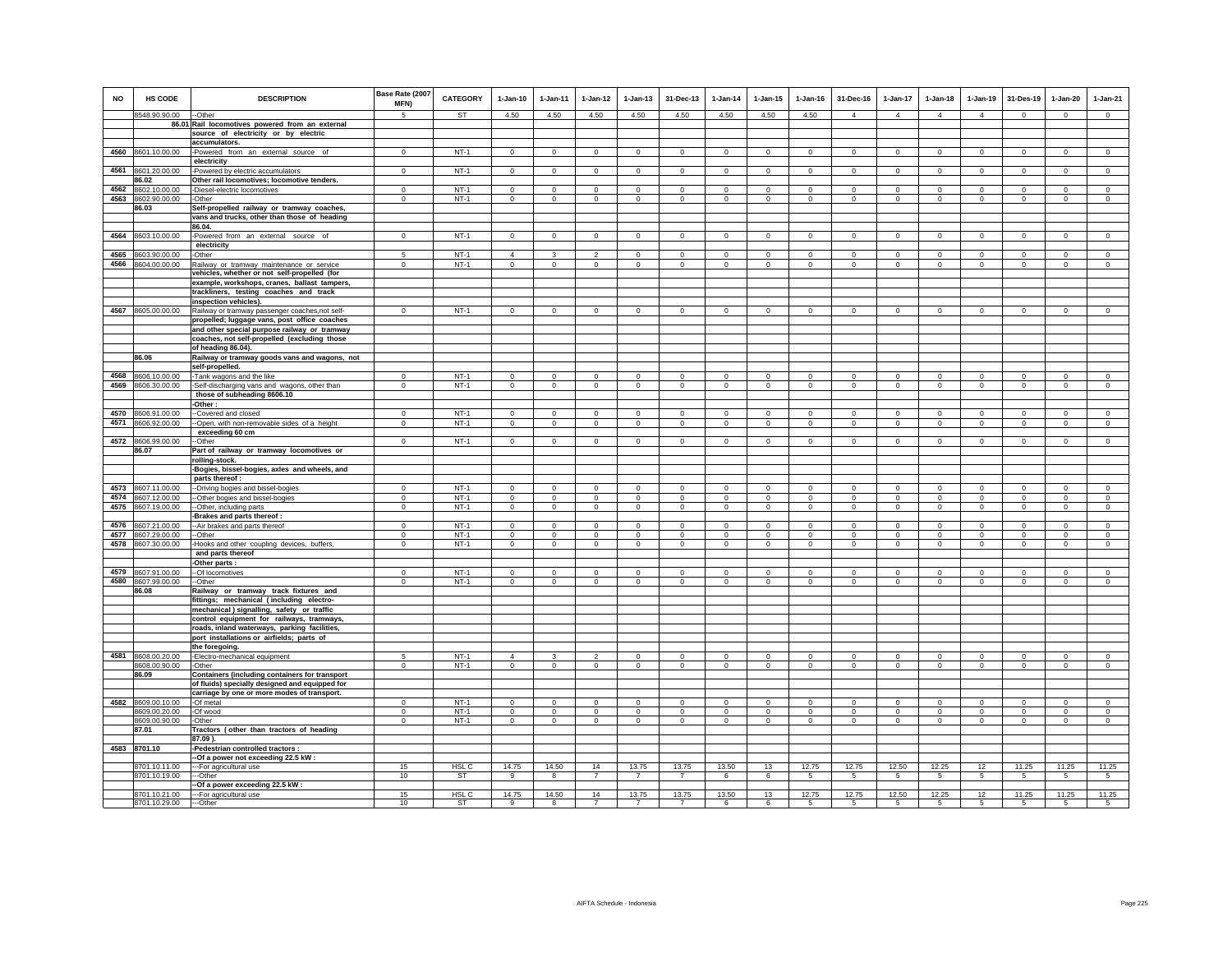| NO   | <b>HS CODE</b>              | <b>DESCRIPTION</b>                                                                         | Base Rate (2007<br>MFN) | <b>CATEGORY</b> | $1-Jan-10$      | 1-Jan-11       | $1-Jan-12$              | $1-Jan-13$     | 31-Dec-13      | $1-Jan-14$  | $1 - Jan-15$            | $1-Jan-16$     | 31-Dec-16       | $1-Jan-17$      | $1-Jan-18$     | $1-Jan-19$      | 31-Des-19       | 1-Jan-20        | $1-Jan-21$      |
|------|-----------------------------|--------------------------------------------------------------------------------------------|-------------------------|-----------------|-----------------|----------------|-------------------------|----------------|----------------|-------------|-------------------------|----------------|-----------------|-----------------|----------------|-----------------|-----------------|-----------------|-----------------|
| 4584 | 8701.20                     | -Road tractors for semi-trailers :                                                         |                         |                 |                 |                |                         |                |                |             |                         |                |                 |                 |                |                 |                 |                 |                 |
|      | 8701.20.10.00               | --CKD                                                                                      | 5                       | $NT-1$          | $\overline{4}$  | 3              | $\overline{\mathbf{c}}$ | $\mathbf 0$    | 0              | $\mathbf 0$ | $^{\circ}$              | $\Omega$       | $\Omega$        | $\mathbf 0$     | $\Omega$       | $^{\circ}$      | $\mathbf 0$     | 0               | $\mathsf 0$     |
|      | 8701.20.90.00               | --Other                                                                                    | 5                       | $NT-1$          | $\overline{4}$  | $\overline{3}$ | $\overline{2}$          | $\mathbf 0$    | $\mathbf 0$    | $\circ$     | $\mathbf 0$             | $\mathbb O$    | $\mathbf 0$     | $\mathbf 0$     | $\mathsf 0$    | $\mathbf 0$     | $\circ$         | $\mathbf 0$     | $\overline{0}$  |
| 4585 | 8701.30                     | Track-laying tractors:                                                                     |                         |                 |                 |                |                         |                |                |             |                         |                |                 |                 |                |                 |                 |                 |                 |
|      | 8701.30.10.00               | -- Of a cylinder capacity not exceeding                                                    | 5                       | <b>ST</b>       | 4.50            | 4.50           | 4.50                    | 4.50           | 4.50           | 4.50        | 4.50                    | 4.50           | $\overline{4}$  | $\overline{4}$  | $\overline{4}$ | $\overline{4}$  | $\mathbf{0}$    | $\mathbf{0}$    | $\overline{0}$  |
|      |                             | 1,100 cc                                                                                   |                         |                 |                 |                |                         |                |                |             |                         |                |                 |                 |                |                 |                 |                 |                 |
|      | 8701.30.20.00               | -- Of a cylinder capacity exceeding 1,100 cc                                               | 5                       | ST              | 4.50            | 4.50           | 4.50                    | 4.50           | 4.50           | 4.50        | 4.50                    | 4.50           | $\overline{4}$  | $\overline{4}$  | $\overline{4}$ | $\overline{4}$  | $\circ$         | $\circ$         | $\mathsf 0$     |
| 4586 | 8701.90                     | Other:                                                                                     |                         |                 |                 |                |                         |                |                |             |                         |                |                 |                 |                |                 |                 |                 |                 |
|      |                             | -Agricultural tractors :                                                                   |                         |                 |                 |                |                         |                |                |             |                         |                |                 |                 |                |                 |                 |                 |                 |
|      | 8701.90.11.00               | --- Of a cylinder capacity not exceeding                                                   | 15                      | <b>ST</b>       | 14              | 13             | 12                      | 11             | 11             | 10          | 8                       | 6              | $5\phantom{.0}$ | $5\phantom{.0}$ | $\sqrt{5}$     | $\sqrt{5}$      | $\sqrt{5}$      | $\sqrt{5}$      | $5\overline{)}$ |
|      | 8701.90.19.00               | 1.100 cc                                                                                   | 15                      | <b>ST</b>       | 14              | 13             | 12                      | 11             | 11             | 10          | $\overline{\mathbf{8}}$ | 6              | 5               | 5               | 5              | 5               | 5               | 5               | 5               |
|      |                             | --- Of a cylinder capacity exceeding 1,100 cc<br>-Other:                                   |                         |                 |                 |                |                         |                |                |             |                         |                |                 |                 |                |                 |                 |                 |                 |
|      | 8701.90.91.00               | --- Of a cylinder capacity not exceeding                                                   | 15                      | <b>ST</b>       | 14              | 13             | 12                      | 11             | 11             | 10          | 8                       | 6              | $5\overline{5}$ | $5^{\circ}$     | 5              | $5\phantom{.0}$ | 5               | 5               | 5               |
|      |                             | 1,100 cc                                                                                   |                         |                 |                 |                |                         |                |                |             |                         |                |                 |                 |                |                 |                 |                 |                 |
|      | 8701.90.99.00<br>87.02      | -- Of a cylinder capacity exceeding 1,100 cc<br>Motor vehicles for the transport of ten or | 15                      | <b>ST</b>       | 14              | 13             | 12                      | 11             | 11             | 10          | 8                       | 6              | 5               | $5\overline{5}$ | 5              | $5\phantom{.0}$ | $5\overline{5}$ | 5               | 5               |
|      |                             | more persons, including the driver.                                                        |                         |                 |                 |                |                         |                |                |             |                         |                |                 |                 |                |                 |                 |                 |                 |
| 4587 | 8702.10                     | -With compression-ignition internal combustion                                             |                         |                 |                 |                |                         |                |                |             |                         |                |                 |                 |                |                 |                 |                 |                 |
|      |                             | piston engine (diesel or semi diesel) :                                                    |                         |                 |                 |                |                         |                |                |             |                         |                |                 |                 |                |                 |                 |                 |                 |
|      |                             | $-CKD:$                                                                                    |                         |                 |                 |                |                         |                |                |             |                         |                |                 |                 |                |                 |                 |                 |                 |
|      | 8702.10.11.00               | --- Of a gross vehicle weight of less than 6 t                                             | 20                      | <b>ST</b>       | 18              | 15             | 13                      | 12             | 12             | 10          | $\overline{8}$          | 6              | 5               | 5               | 5              | 5               | 5               | 5               | 5               |
|      | 8702.10.12.00               | -- Of a gross vehicle weight of at least 6 t                                               | 20                      | ST              | 18              | 15             | 13                      | 12             | 12             | 10          | 8                       | 6              | 5               | 5               | 5              | 5               | 5               | 5               | 5               |
|      |                             | but not exceeding 18t                                                                      |                         |                 |                 |                |                         |                |                |             |                         |                |                 |                 |                |                 |                 |                 |                 |
|      | 8702.10.13.00               | --Of a gross vehicle weight exceeding 18 t<br>but not exceeding 24 t                       | 20                      | <b>ST</b>       | 18              | 15             | 13                      | 12             | 12             | 10          | 8                       | 6              | 5               | 5               | 5              | $5\overline{5}$ | $5\phantom{.0}$ | $5\overline{5}$ | $5\overline{5}$ |
|      | 8702.10.14.00               | -- Of a gross vehicle weight exceeding 24 t                                                | 5                       | $NT-1$          | $\overline{4}$  | 3              | $\overline{a}$          | $\circ$        | $\mathbf 0$    | $\circ$     | $\mathbf 0$             | $\mathbf 0$    | $\Omega$        | $\mathbf 0$     | $\mathsf 0$    | $\mathsf 0$     | $\circ$         | $\mathbf 0$     | $\mathsf 0$     |
|      |                             | Other:                                                                                     |                         |                 |                 |                |                         |                |                |             |                         |                |                 |                 |                |                 |                 |                 |                 |
|      | 8702.10.21.00               | --Of a gross vehicle weight of less than 6 t                                               | 40                      | ST              | 30              | 26             | 23                      | 20             | 20             | 16          | 13                      | 9              | 5               | 5               | 5              | 5               | 5               | 5               | 5               |
|      | 8702.10.22.00               | --Of a gross vehicle weight of at least 6 t                                                | 40                      | <b>ST</b>       | 30              | 26             | 23                      | $20\,$         | 20             | 16          | $13\,$                  | 9              | 5               | $5\overline{)}$ | 5              | $\sqrt{5}$      | $\sqrt{5}$      | 5               | $\overline{5}$  |
|      |                             | but not exceeding 18 t                                                                     |                         | <b>ST</b>       |                 |                | 23                      |                |                |             |                         | 9              | 5               |                 |                |                 |                 |                 |                 |
|      | 8702.10.23.00               | -- Of a gross vehicle weight exceeding 18 t<br>but not exceeding 24 t                      | 40                      |                 | 30              | 26             |                         | 20             | 20             | 16          | 13                      |                |                 | 5               | 5              | 5               | 5               | 5               | 5               |
|      | 8702.10.24.00               | --Of a gross vehicle weight exceeding 24 t                                                 | 10                      | <b>ST</b>       | 9               | 8              | $\overline{7}$          | $\overline{7}$ | $\overline{7}$ | 6           | 6                       | 5              | 5               | $5\overline{5}$ | 5              | $5\overline{5}$ | $5\overline{5}$ | $5\overline{5}$ | $5\overline{5}$ |
|      | 4588 8702.90                | -Other:                                                                                    |                         |                 |                 |                |                         |                |                |             |                         |                |                 |                 |                |                 |                 |                 |                 |
|      |                             | -For the transport of 30 persons or more and                                               |                         |                 |                 |                |                         |                |                |             |                         |                |                 |                 |                |                 |                 |                 |                 |
|      |                             | designed specially for use in airports:                                                    |                         |                 |                 |                |                         |                |                |             |                         |                |                 |                 |                |                 |                 |                 |                 |
|      | 8702.90.11                  | --CKD :                                                                                    |                         |                 |                 |                |                         |                |                |             |                         |                |                 |                 |                |                 |                 |                 |                 |
|      | 8702.90.11.10               | --- Of a gross vehicle weight exceeding                                                    | 20                      | <b>ST</b>       | 18              | 15             | 13                      | 12             | 12             | 10          | 8                       | 6              | 5               | 5               | 5              | $\,$ 5 $\,$     | $\sqrt{5}$      | $\sqrt{5}$      | $\sqrt{5}$      |
|      |                             | 5 t but not exceeding 24 t                                                                 |                         |                 |                 |                |                         |                |                |             |                         |                |                 |                 |                |                 |                 |                 |                 |
|      | 8702.90.11.90               | --Other                                                                                    | 5                       | <b>ST</b>       | 4.50            | 4.50           | 4.50                    | 4.50           | 4.50           | 4.50        | 4.50                    | 4.50           | $\overline{4}$  | $\overline{4}$  | $\overline{4}$ | $\overline{4}$  | 3.75            | 3.75            | 3.75            |
|      | 8702.90.19                  | -Other:                                                                                    |                         |                 |                 |                |                         |                |                |             |                         |                |                 |                 |                |                 |                 |                 |                 |
|      | 8702.90.19.10               | --Of a gross vehicle weight exceeding                                                      | 40                      | <b>ST</b>       | 30              | 26             | 23                      | 20             | 20             | 16          | 13                      | 9              | 5               | 5               | 5              | 5               | 5               | 5               | 5               |
|      |                             | 5 t but not exceeding 24 t                                                                 |                         |                 |                 |                |                         |                |                |             |                         |                |                 |                 |                |                 |                 |                 |                 |
|      | 8702.90.19.90               | --Other                                                                                    | 10                      | $NT-1$          | 7.5             | 5              | 5                       | 2.5            | $\mathsf 0$    | $\mathbf 0$ | $\mathbf 0$             | $\mathbf 0$    | $\mathbf 0$     | $\mathsf 0$     | $\mathsf 0$    | $\mathbf 0$     | $\mathbf 0$     | $\mathsf 0$     | $\mathsf 0$     |
|      | 8702.90.91                  | -Other<br>--CKD:                                                                           |                         |                 |                 |                |                         |                |                |             |                         |                |                 |                 |                |                 |                 |                 |                 |
|      | 8702.90.91.10               | ---- Of a gross vehicle weight not exceeding                                               | 20                      | <b>ST</b>       | 18              | 15             | 13                      | 12             | 12             | 10          | $\overline{8}$          | 6              | $\sqrt{5}$      | $5\overline{)}$ | $\overline{5}$ | 5               | 5               | $\overline{5}$  | $5\overline{)}$ |
|      |                             | 5 t                                                                                        |                         |                 |                 |                |                         |                |                |             |                         |                |                 |                 |                |                 |                 |                 |                 |
|      | 8702.90.91.20               | --Of a gross vehicle weight exceeding                                                      | 20                      | <b>ST</b>       | 18              | 15             | 13                      | 12             | 12             | 10          | 8                       | 6              | 5               | $5\phantom{.0}$ | 5              | $\sqrt{5}$      | $5\phantom{.0}$ | 5               | $\sqrt{5}$      |
|      |                             | 5 t but not exceeding 24 t                                                                 |                         |                 |                 |                |                         |                |                |             |                         |                |                 |                 |                |                 |                 |                 |                 |
|      | 8702.90.91.90               | --Other                                                                                    | 5                       | $NT-1$          | $\overline{4}$  | $\mathbf{3}$   | $\overline{2}$          | $\mathbf{0}$   | $\mathbf{0}$   | $\circ$     | 0                       | $\mathbf 0$    | $^{\circ}$      | $\circ$         | $\mathbf 0$    | $\circ$         | $\circ$         | $\mathbf 0$     | $\mathbf 0$     |
|      | 8702.90.99                  | --Other                                                                                    |                         |                 |                 |                |                         |                |                |             |                         |                |                 |                 |                |                 |                 |                 |                 |
|      | 8702.90.99.10               | --- Of a gross vehicle weight not exceeding                                                | 40                      | <b>ST</b>       | 30              | 26             | 23                      | 20             | 20             | 16          | 13                      | 9              | 5               | 5               | 5              | 5               | 5               | 5               | 5               |
|      |                             | 5 t                                                                                        |                         |                 |                 |                |                         |                |                |             |                         |                |                 |                 |                |                 |                 |                 |                 |
|      | 8702.90.99.20               | --Of a gross vehicle weight exceeding                                                      | 40                      | <b>ST</b>       | 30 <sup>°</sup> | 26             | 23                      | 20             | 20             | 16          | 13                      | $\alpha$       | 5.              | $\overline{5}$  | $\mathbf{5}$   | 5               | 5               | $\overline{5}$  | 5 <sup>7</sup>  |
|      | 8702.90.99.90               | 5 t but not exceeding 24 t<br>--Other                                                      | 10                      | ST              | 9               | 8              | $\overline{7}$          | $\overline{7}$ | $\overline{7}$ | 6           | 6                       | 5              | 5               | 5               | 5              | 5               | 5               | 5               | 5               |
|      | 87.03                       | Motor cars and other motor vehicles                                                        |                         |                 |                 |                |                         |                |                |             |                         |                |                 |                 |                |                 |                 |                 |                 |
|      |                             | principally designed for the transport of                                                  |                         |                 |                 |                |                         |                |                |             |                         |                |                 |                 |                |                 |                 |                 |                 |
|      |                             | persons (other than those of heading 87.02),                                               |                         |                 |                 |                |                         |                |                |             |                         |                |                 |                 |                |                 |                 |                 |                 |
|      |                             | including station wagons and racing cars.                                                  |                         |                 |                 |                |                         |                |                |             |                         |                |                 |                 |                |                 |                 |                 |                 |
| 4589 | 8703.10                     | Vehicles specially designed for travelling                                                 |                         |                 |                 |                |                         |                |                |             |                         |                |                 |                 |                |                 |                 |                 |                 |
|      |                             | on snow; golf cars and similar vehicles:                                                   |                         |                 |                 |                |                         |                |                |             |                         |                |                 |                 |                |                 |                 |                 |                 |
|      | 8703.10.10.00               | -- Golf cars, including golf buggies                                                       | 60                      | HSL C           | 58.50           | 57             | 56                      | 54.50          | 54.50          | 53          | 51.50                   | 50             | 50              | 49              | 47.50          | 46              | 45              | 45              | 45              |
|      | 8703.10.90.00               | --Other                                                                                    | 60                      | HSL C           | 58.50           | 57             | 56                      | 54.50          | 54.50          | 53          | 51.50                   | 50             | 50              | 49              | 47.50          | 46              | 45              | 45              | 45              |
|      |                             | -Other vehicles, with spark-ignition internal                                              |                         |                 |                 |                |                         |                |                |             |                         |                |                 |                 |                |                 |                 |                 |                 |
|      |                             | combustion reciprocating piston engine:                                                    |                         |                 |                 |                |                         |                |                |             |                         |                |                 |                 |                |                 |                 |                 |                 |
|      | 4590 8703.21                | -Of a cylinder capacity not exceeding                                                      |                         |                 |                 |                |                         |                |                |             |                         |                |                 |                 |                |                 |                 |                 |                 |
|      |                             | $1,000$ cc:                                                                                |                         |                 |                 |                |                         |                |                |             |                         |                |                 |                 |                |                 |                 |                 |                 |
|      | 8703.21.10.00               | ---Go-karts                                                                                | 60                      | HSL C           | 58.50           | 57             | 56                      | 54.50          | 54.50          | 53          | 51.50                   | 50             | 50              | 49              | 47.50          | 46              | 45              | 45              | 45              |
|      |                             | --Motor cars (including station wagons, SUVs                                               |                         |                 |                 |                |                         |                |                |             |                         |                |                 |                 |                |                 |                 |                 |                 |
|      |                             | and sports cars, but not including vans) :                                                 |                         |                 |                 |                |                         |                |                |             |                         |                |                 |                 |                |                 |                 |                 |                 |
|      | 8703.21.21<br>8703.21.21.10 | $---CKD$ :<br>-----Sedan / station wagons                                                  | 25                      | <b>ST</b>       | 20              | 18             | 16                      | 14             | 14             | 12          | 10                      | $\overline{7}$ | 5               | 5               | 5              | 5               | 5               | 5               | 5               |
|      | 8703.21.21.90 ----- Other   |                                                                                            | 20                      | <b>ST</b>       | 18              | 15             | 13                      | 12             | 12             | 10          | 8                       | 6              | 5               | $\overline{5}$  | 5              | 5               | 5               | $\overline{5}$  | 5 <sup>5</sup>  |
|      |                             |                                                                                            |                         |                 |                 |                |                         |                |                |             |                         |                |                 |                 |                |                 |                 |                 |                 |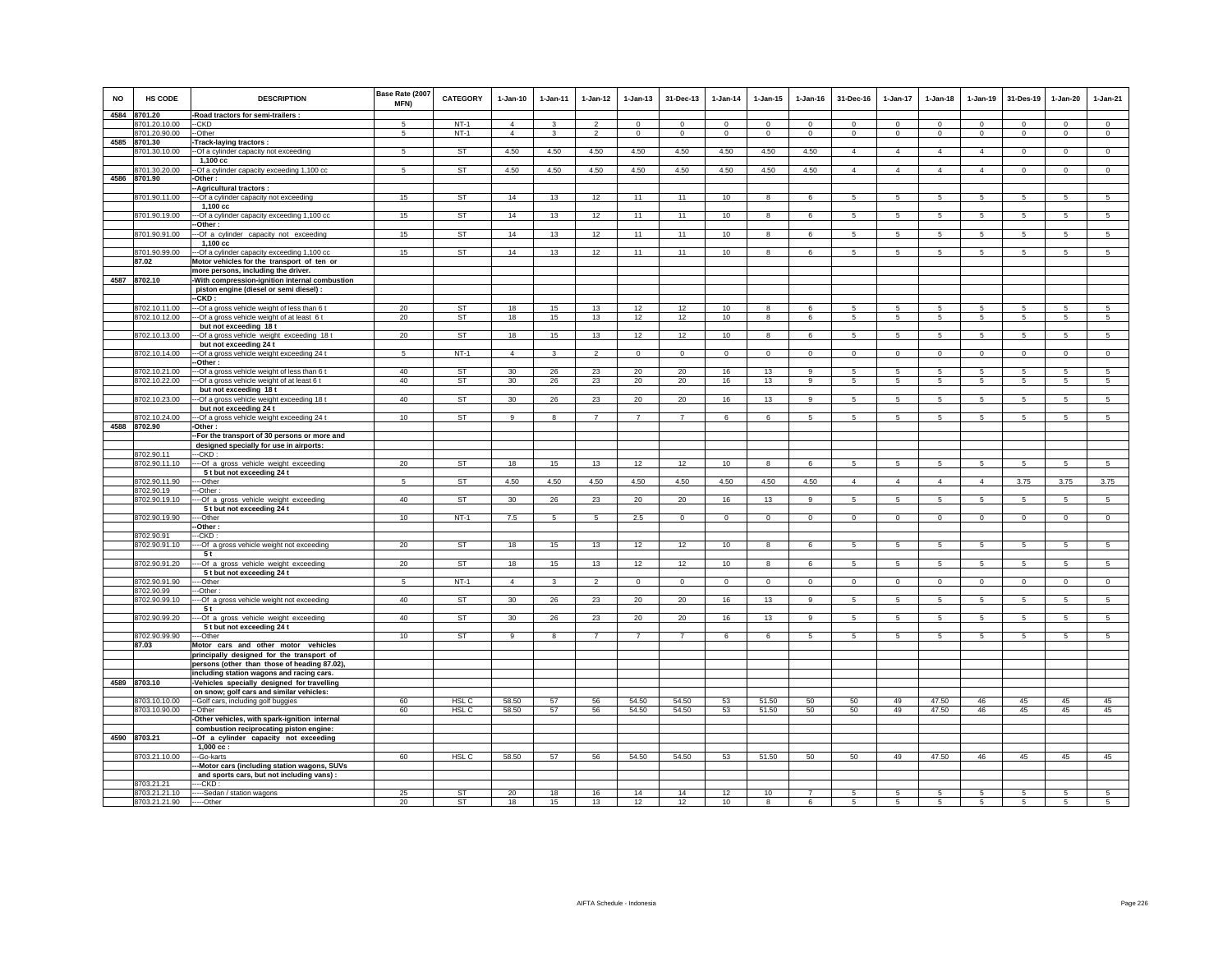| <b>NO</b> | <b>HS CODE</b><br>8703.21.29   | <b>DESCRIPTION</b><br>---Other:                                                          | Base Rate (2007<br>MFN) | <b>CATEGORY</b>  | $1-Jan-10$ | $1-Jan-11$ | $1 - Jan-12$ | $1 - Jan-13$ | 31-Dec-13 | $1-Jan-14$ | $1 - Jan-15$            | $1 - Jan-16$   | 31-Dec-16      | $1-Jan-17$      | $1-Jan-18$      | 1-Jan-19        | 31-Des-19      | 1-Jan-20       | 1-Jan-21        |
|-----------|--------------------------------|------------------------------------------------------------------------------------------|-------------------------|------------------|------------|------------|--------------|--------------|-----------|------------|-------------------------|----------------|----------------|-----------------|-----------------|-----------------|----------------|----------------|-----------------|
|           | 8703.21.29.10                  | ----Sedan / station wagons                                                               | 55                      | HSL C            | 54         | 53         | 51           | 50           | 50        | 49         | 48                      | 47             | 46             | 45              | 44              | 43              | 41.25          | 41.25          | 41.25           |
|           | 8703.21.29.90                  | ----Other                                                                                | 45                      | ST               | 30         | 26         | 23           | 20           | 20        | 16         | 13                      | 9              | 5              | 5               | 5               | 5               | 5              | 5              | 5               |
|           | 8703.21.30.00                  | --Other vehicles, CKD                                                                    | 20                      | <b>ST</b>        | 18         | 15         | 13           | 12           | 12        | 10         | 8                       | 6              | 5              | -5              | 5               | 5               | 5              | 5              | $\overline{5}$  |
|           | 8703.21.90.00                  | -Other                                                                                   | 45                      | ST               | 30         | 26         | 23           | 20           | 20        | 16         | 13                      | 9              | 5              | 5               | 5               | 5               | 5              | 5              |                 |
|           | 4591 8703.22                   | -Of a cylinder capacity exceeding 1,000 cc                                               |                         |                  |            |            |              |              |           |            |                         |                |                |                 |                 |                 |                |                |                 |
|           |                                | but not exceeding 1,500 cc:                                                              |                         |                  |            |            |              |              |           |            |                         |                |                |                 |                 |                 |                |                |                 |
|           |                                | -Motor cars (including station wagons, SUVs<br>and sports cars, but not including vans): |                         |                  |            |            |              |              |           |            |                         |                |                |                 |                 |                 |                |                |                 |
|           | 8703.22.11                     | ---CKD :                                                                                 |                         |                  |            |            |              |              |           |            |                         |                |                |                 |                 |                 |                |                |                 |
|           | 8703.22.11.10                  | ---Sedan / station wagons                                                                | 25                      | ST               | 20         | 18         | 16           | 14           | 14        | 12         | 10                      | $\overline{7}$ | 5              | 5               | 5               | 5               | 5              | 5              | 5               |
|           | 8703.22.11.90                  | ---Other                                                                                 | 20                      | <b>ST</b>        | 18         | 15         | 13           | 12           | 12        | 10         | 8                       | 6              | 5              | 5               | $\mathbf 5$     | 5               | $\,$ 5 $\,$    | $\,$ 5 $\,$    | $\,$ 5 $\,$     |
|           | 8703.22.19                     | ---Other                                                                                 |                         |                  |            |            |              |              |           |            |                         |                |                |                 |                 |                 |                |                |                 |
|           | 8703.22.19.10                  | ----Sedan / station wagons                                                               | 55                      | HSL <sub>C</sub> | 54         | 53         | 51           | 50           | 50        | 49         | 48                      | 47             | 46             | 45              | 44              | 43              | 41.25          | 41.25          | 41.25           |
|           | 8703.22.19.90                  | ----Other                                                                                | 45                      | <b>ST</b>        | 30         | 26         | 23           | 20           | 20        | 16         | 13                      | $\mathbf{9}$   | 5              | 5               | 5               | 5               | 5              | 5              | $\sqrt{5}$      |
|           | 8703.22.20.00                  | --Other vehicles, CKD                                                                    | 20                      | <b>ST</b>        | 18         | 15         | 13           | 12           | 12        | 10         | $\mathbf{g}$            | 6              | 5              | 5               | 5               | 5               | 5              | 5              | 5               |
|           | 8703.22.90.00                  | ---Other                                                                                 | 45                      | ST               | 30         | 26         | 23           | 20           | 20        | 16         | 13                      | 9              | $\sqrt{5}$     | $\sqrt{5}$      | -5              | 5               | 5              | 5              | 5               |
|           | 4592 8703.23                   | -Of a cylinder capacity exceeding 1,500 cc<br>but not exceeding 3,000 cc:                |                         |                  |            |            |              |              |           |            |                         |                |                |                 |                 |                 |                |                |                 |
|           | 8703.23.10.00                  | -Ambulances                                                                              | 45                      | <b>ST</b>        | 30         | 26         | 23           | 20           | 20        | 16         | 13                      | $\overline{9}$ | 5              | 5               | 5               | 5               | 5              | 5              | 5               |
|           | 8703.23.20.00                  | --Hearses                                                                                | 45                      | ST               | 30         | 26         | 23           | 20           | 20        | 16         | 13                      |                | 5              | 5               | 5               | 5               | 5              | 5              | 5               |
|           | 8703.23.30.00                  | --Prison vans                                                                            | 45                      | ST               | 30         | 26         | 23           | 20           | 20        | 16         | 13                      | 9              | 5              | $5\overline{5}$ | $5\overline{5}$ | $5\phantom{.0}$ | 5              | 5              | 5               |
|           |                                | -Motor cars (including station wagons, SUVs                                              |                         |                  |            |            |              |              |           |            |                         |                |                |                 |                 |                 |                |                |                 |
|           |                                | and sports cars, but not including vans),                                                |                         |                  |            |            |              |              |           |            |                         |                |                |                 |                 |                 |                |                |                 |
|           |                                | CKD:                                                                                     |                         |                  |            |            |              |              |           |            |                         |                |                |                 |                 |                 |                |                |                 |
|           | 8703.23.41                     | --- Of a cylinder capacity not exceeding                                                 |                         |                  |            |            |              |              |           |            |                         |                |                |                 |                 |                 |                |                |                 |
|           |                                | $1,800$ cc:                                                                              |                         |                  |            |            |              |              |           |            |                         |                |                |                 |                 |                 |                |                |                 |
|           | 8703.23.41.10                  | -----Sedan / station wagons                                                              | 30                      | <b>ST</b>        | 27         | 24         | 21           | 18           | 18        | 15         | 12                      | 8              | 5              | 5               | 5               | 5               | 5              | 5              | $\overline{5}$  |
|           | 8703.23.41.90                  | --Other                                                                                  | 20                      | ST               | 18         | 15         | 13           | 12           | 12        | 10         | 8                       | 6              | 5              | 5               | 5               | 5               | 5              | 5              | 5               |
|           | 8703.23.42                     | --- Of a cylinder capacity exceeding 1,800 cc                                            |                         |                  |            |            |              |              |           |            |                         |                |                |                 |                 |                 |                |                |                 |
|           |                                | but not exceeding 2,000 cc                                                               |                         |                  |            |            |              |              |           |            |                         |                |                |                 |                 |                 |                |                |                 |
|           | 8703.23.42.10                  | -Sedan / station wagons                                                                  | 30                      | <b>ST</b>        | 27         | 24         | 21           | 18           | 18        | 15         | 12                      | $\mathbf{R}$   | 5              | 5               | 5               | 5               | 5              | 5              | 5               |
|           | 8703.23.42.90                  | ----Other                                                                                | 20                      | ST               | 18         | 15         | 13           | 12           | 12        | 10         | 8                       | 6              | 5              | $5\phantom{.0}$ | 5               | 5               | 5              | 5              | 5               |
|           | 8703.23.43                     | -Of a cylinder capacity exceeding 2,000 cc                                               |                         |                  |            |            |              |              |           |            |                         |                |                |                 |                 |                 |                |                |                 |
|           |                                | but not exceeding 2,500 cc                                                               |                         |                  |            |            |              |              |           |            |                         |                |                |                 |                 |                 |                |                |                 |
|           | 8703.23.43.10                  | -Sedan / station wagons                                                                  | 30                      | <b>ST</b>        | 27         | 24         | 21           | 18           | 18        | 15         | 12                      | 8              | 5              | $\overline{5}$  | 5               | 5               | 5              | 5              | 5               |
|           | 8703.23.43.90                  | --Other                                                                                  | 20                      | ST               | 18         | 15         | 13           | 12           | 12        | 10         | 8                       | 6              | 5              | 5               | 5               | 5               | 5              | 5              | 5               |
|           | 8703.23.44                     | --- Of a cylinder capacity exceeding 2,500 cc :                                          |                         |                  |            |            |              |              |           |            |                         |                |                |                 |                 |                 |                |                |                 |
|           | 8703.23.44.10                  | ----Sedan / station wagons                                                               | 30                      | <b>ST</b>        | 27         | 24         | 21           | 18           | 18        | 15         | 12                      | 8              | 5              | $\overline{5}$  | 5               | 5               | 5              | 5              | 5               |
|           | 8703.23.44.90                  | ----Other                                                                                | 20                      | ST               | 18         | 15         | 13           | 12           | 12        | 10         | 8                       | 6              | 5              | 5               | 5               | 5               | 5              | 5              | 5               |
|           |                                | -Motor cars (including station wagons, SUVs                                              |                         |                  |            |            |              |              |           |            |                         |                |                |                 |                 |                 |                |                |                 |
|           |                                | and sports cars, but not including vans),<br>other:                                      |                         |                  |            |            |              |              |           |            |                         |                |                |                 |                 |                 |                |                |                 |
|           | 8703.23.51                     | -Of a cylinder capacity not exceeding                                                    |                         |                  |            |            |              |              |           |            |                         |                |                |                 |                 |                 |                |                |                 |
|           |                                | 1,800 cc                                                                                 |                         |                  |            |            |              |              |           |            |                         |                |                |                 |                 |                 |                |                |                 |
|           | 8703.23.51.10                  | --- Sedan / station wagons                                                               | 55                      | HSL C            | 54         | 53         | 51           | 50           | 50        | 49         | 48                      | 47             | 46             | 45              | 44              | 43              | 41.25          | 41.25          | 41.25           |
|           | 8703.23.51.90                  | -----Other                                                                               | 45                      | HSL <sub>C</sub> | 44,25      | 43,50      | 42,50        | 41,50        | 41,50     | 40,25      | 39,50                   | 38,25          | 38,25          | 37,50           | 36,25           | 35,50           | 33,75          | 33,75          | 33,75           |
|           | 8703.23.52                     | --Of a cylinder capacity exceeding 1,800 cc                                              |                         |                  |            |            |              |              |           |            |                         |                |                |                 |                 |                 |                |                |                 |
|           |                                | but not exceeding 2,000 cc :                                                             |                         |                  |            |            |              |              |           |            |                         |                |                |                 |                 |                 |                |                |                 |
|           | 8703.23.52.10                  | --Sedan / station wagons                                                                 | 55                      | HSL <sub>C</sub> | 54         | 53         | 51           | 50           | 50        | 49         | 48                      | 47             | 46             | 45              | 44              | 43              | 41.25          | 41.25          | 41.25           |
|           |                                | -Other:                                                                                  |                         |                  |            |            |              |              |           |            |                         |                |                |                 |                 |                 |                |                |                 |
|           | 8703.23.52.91                  | ---Two wheel drive (4x2) system                                                          | 45                      | HSL <sub>C</sub> | 44,25      | 43,50      | 42,50        | 41,50        | 41,50     | 40,25      | 39,50                   | 38,25          | 38,25          | 37,50           | 36,25           | 35,50           | 33,75          | 33,75          | 33,75           |
|           | 8703.23.52.92                  | ----Four wheel drive (4x4) system                                                        | 45                      | HSL C            | 44,25      | 43,50      | 42,50        | 41,50        | 41,50     | 40,25      | 39,50                   | 38,25          | 38,25          | 37,50           | 36,25           | 35,50           | 33,75          | 33,75          | 33,75           |
|           | 8703.23.53                     | -- Of a cylinder capacity exceeding 2,000 cc                                             |                         |                  |            |            |              |              |           |            |                         |                |                |                 |                 |                 |                |                |                 |
|           |                                | but not exceeding 2,500 cc :                                                             |                         |                  |            |            |              |              |           |            |                         |                |                |                 |                 |                 |                |                |                 |
|           | 8703.23.53.10                  | ----Sedan / station wagons                                                               | 55                      | HSL C            | 54         | 53         | 51           | 50           | 50        | 49         | 48                      | 47             | 46             | 45              | 44              | 43              | 41.25          | 41.25          | 41.25           |
|           |                                | -Other:                                                                                  |                         |                  |            |            |              |              |           |            |                         |                |                |                 |                 |                 |                |                |                 |
|           | 8703.23.53.91                  | ----Two wheel drive (4x2) system                                                         | 45                      | HSL <sub>C</sub> | 44,25      | 43,50      | 42,50        | 41,50        | 41,50     | 40,25      | 39,50                   | 38,25          | 38,25          | 37,50           | 36,25           | 35,50           | 33,75          | 33,75          | 33,75           |
|           | 8703.23.53.92                  | -Four wheel drive (4x4) system                                                           | 45                      | HSL C            | 44,25      | 43,50      | 42,50        | 41,50        | 41,50     | 40,25      | 39,50                   | 38,25          | 38,25          | 37,50           | 36,25           | 35,50           | 33,75          | 33,75          | 33,75           |
|           | 8703.23.54                     | --- Of a cylinder capacity exceeding 2,500 cc :                                          |                         |                  |            |            |              |              |           |            |                         |                |                |                 | 44              |                 |                |                |                 |
|           | 8703.23.54.10                  | ----Sedan / station wagons<br>-Other:                                                    | 55                      | HSL <sub>C</sub> | 54         | 53         | 51           | 50           | 50        | 49         | 48                      | 47             | 46             | 45              |                 | 43              | 41.25          | 41.25          | 41.25           |
|           |                                | -Two wheel drive (4x2) system                                                            | 45                      | HSL <sub>C</sub> | 44,25      | 43,50      | 42,50        | 41,50        | 41,50     | 40,25      | 39,50                   | 38,25          | 38,25          | 37,50           | 36,25           | 35,50           | 33,75          | 33,75          | 33,75           |
|           | 8703.23.54.91<br>8703.23.54.92 | ---Four wheel drive (4x4) system                                                         | 45                      | HSL C            | 44,25      | 43,50      | 42,50        | 41,50        | 41,50     | 40,25      | 39,50                   | 38,25          | 38,25          | 37,50           | 36,25           | 35,50           | 33,75          | 33,75          | 33,75           |
|           |                                | -Other vehicles, CKD:                                                                    |                         |                  |            |            |              |              |           |            |                         |                |                |                 |                 |                 |                |                |                 |
|           | 8703.23.61.00                  | -- Of a cylinder capacity not exceeding                                                  | 20                      | ST               | 18         | 15         | 13           | 12           | 12        | 10         | 8                       | 6              | 5              | $5\overline{5}$ | 5               | 5               | 5              | 5              | $5\phantom{.0}$ |
|           |                                | 1,800 cc                                                                                 |                         |                  |            |            |              |              |           |            |                         |                |                |                 |                 |                 |                |                |                 |
|           | 8703.23.62.00                  | --Of a cylinder capacity exceeding 1,800 cc                                              | 20                      | <b>ST</b>        | 18         | 15         | 13           | 12           | 12        | 10         | 8                       | 6              | $\sqrt{5}$     | $5\overline{)}$ | $\sqrt{5}$      | 5               | 5              | $\sqrt{5}$     | $\overline{5}$  |
|           | 8703.23.63.00                  | but not exceeding 2,000 cc<br>-- Of a cylinder capacity exceeding 2,000 cc               | 20                      | <b>ST</b>        | 18         | 15         | 13           | 12           | 12        | 10         | $\overline{\mathbf{8}}$ | 6              | $\overline{5}$ | $5\overline{)}$ | 5               | $5\overline{)}$ | $\overline{5}$ | $\overline{5}$ | $5\overline{)}$ |
|           |                                | but not exceeding 2,500 cc                                                               |                         |                  |            |            |              |              |           |            |                         |                |                |                 |                 |                 |                |                |                 |
|           | 8703.23.64.00                  | --Of a cylinder capacity exceeding 2,500 cc                                              | 20                      | ST               | 18         | 15         | 13           | 12           | 12        | 10         | 8                       | 6              | 5              | 5               | 5               | $\sqrt{5}$      | 5              | 5              | 5               |
|           | 8703.23.91.00                  | -Other:<br>-- Of a cylinder capacity not exceeding                                       | 45                      | HSL <sub>C</sub> | 44,25      | 43,50      | 42,50        | 41,50        | 41,50     | 40,25      | 39,50                   | 38,25          | 38,25          | 37,50           | 36,25           | 35,50           | 33,75          | 33,75          | 33,75           |
|           |                                | 1,800 cc                                                                                 |                         |                  |            |            |              |              |           |            |                         |                |                |                 |                 |                 |                |                |                 |
|           | 8703.23.92                     | --- Of a cylinder capacity exceeding 1,800 cc                                            |                         |                  |            |            |              |              |           |            |                         |                |                |                 |                 |                 |                |                |                 |
|           |                                | but not exceeding 2,000 cc :                                                             |                         |                  |            |            |              |              |           |            |                         |                |                |                 |                 |                 |                |                |                 |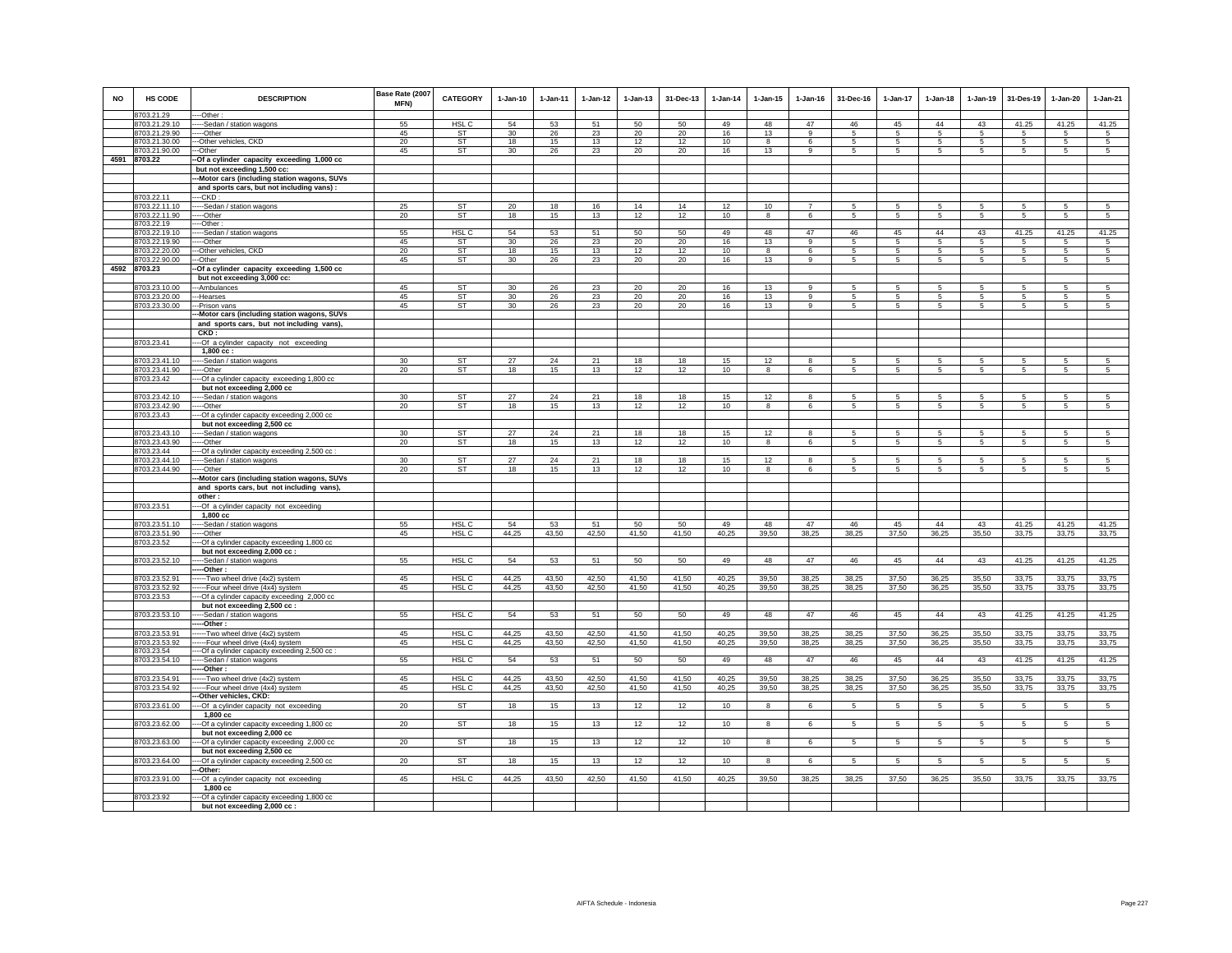| NO   | <b>HS CODE</b>                 | <b>DESCRIPTION</b>                                                                       | Base Rate (2007<br>MFN) | <b>CATEGORY</b>  | $1-Jan-10$      | $1-Jan-11$ | $1 - Jan-12$ | $1-Jan-13$ | 31-Dec-13    | $1 - Jan-14$ | $1-Jan-15$ | $1 - Jan-16$   | 31-Dec-16       | $1-Jan-17$               | $1-Jan-18$           | $1-Jan-19$          | 31-Des-19       | $1-Jan-20$          | 1-Jan-21        |
|------|--------------------------------|------------------------------------------------------------------------------------------|-------------------------|------------------|-----------------|------------|--------------|------------|--------------|--------------|------------|----------------|-----------------|--------------------------|----------------------|---------------------|-----------------|---------------------|-----------------|
|      | 8703.23.92.10                  | --Two wheel drive (4x2) system                                                           | 45                      | HSL C            | 44,25           | 43,50      | 42,50        | 41,50      | 41,50        | 40,25        | 39,50      | 38,25          | 38,25           | 37,50                    | 36,25                | 35,50               | 33,75           | 33,75               | 33,75           |
|      | 8703.23.92.20                  | --Four wheel drive (4x4) system                                                          | 45                      | ST               | 30              | 26         | 23           | 20         | 20           | 16           | 13         | 9              | $5\overline{5}$ | $5\phantom{.0}$          | 5                    | 5                   | $5\phantom{.0}$ | $5\phantom{.0}$     | $5\phantom{.0}$ |
|      | 8703.23.93                     | -- Of a cylinder capacity exceeding 2,000 cc                                             |                         |                  |                 |            |              |            |              |              |            |                |                 |                          |                      |                     |                 |                     |                 |
|      | 8703.23.93.10                  | but not exceeding 2,500 cc :<br>-- Two wheel drive (4x2) system                          | 45                      | HSL C            | 44,25           | 43,50      | 42,50        | 41,50      | 41.50        | 40,25        | 39,50      | 38,25          | 38,25           | 37,50                    | 36,25                | 35,50               | 33,75           | 33,75               | 33,75           |
|      | 8703.23.93.20                  | --Four wheel drive (4x4) system                                                          | 45                      | HSL C            | 44,25           | 43,50      | 42,50        | 41,50      | 41,50        | 40,25        | 39,50      | 38,25          | 38,25           | 37,50                    | 36,25                | 35,50               | 33,75           | 33,75               | 33,75           |
|      | 8703.23.94                     | -- Of a cylinder capacity exceeding 2,500 cc:                                            |                         |                  |                 |            |              |            |              |              |            |                |                 |                          |                      |                     |                 |                     |                 |
|      | 8703.23.94.10                  | --Two wheel drive (4x2) system                                                           | 45                      | <b>ST</b>        | 30              | 26         | 23           | 20         | 20           | 16           | 13         | $\alpha$       | 5.              | 5                        | 5                    | -5                  | 5               | 5                   | 5               |
|      | 8703.23.94.20                  | ---Four wheel drive (4x4) system                                                         | 45                      | ST               | 30 <sup>°</sup> | 26         | 23           | 20         | 20           | 16           | 13         | 9              | 5               | 5                        | 5                    | $\,$ 5 $\,$         | $\sqrt{5}$      | $\sqrt{5}$          | 5               |
| 4593 | 8703.24<br>8703.24.10.00       | -Of a cylinder capacity exceeding 3,000 cc :<br>-Ambulances                              | 45                      | <b>ST</b>        | 30              | 26         | 23           | 20         | 20           | 16           | 13         |                |                 | 5                        |                      | -5                  | 5               | 5                   |                 |
|      | 8703.24.20.00                  | -Hearses                                                                                 | 45                      | <b>ST</b>        | 30              | 26         | 23           | 20         | 20           | 16           | 13         | 9<br>9         | -5<br>5         | 5                        | -5<br>5              | 5                   | 5               | 5                   | 5<br>5          |
|      | 8703.24.30.00                  | -Prison vans                                                                             | 45                      | ST               | 30              | 26         | 23           | 20         | 20           | 16           | 13         | 9              | 5               | $5\phantom{.0}$          | 5                    | $\,$ 5 $\,$         | $\sqrt{5}$      | $\sqrt{5}$          | $\sqrt{5}$      |
|      | 8703.24.40                     | -Motor cars (including station wagons, SUVs                                              |                         |                  |                 |            |              |            |              |              |            |                |                 |                          |                      |                     |                 |                     |                 |
|      |                                | and sports cars, but not including vans),                                                |                         |                  |                 |            |              |            |              |              |            |                |                 |                          |                      |                     |                 |                     |                 |
|      |                                | CKD:                                                                                     |                         |                  |                 |            |              |            |              |              |            |                |                 |                          |                      |                     |                 |                     |                 |
|      | 8703.24.40.10<br>8703.24.40.90 | --Sedan / station wagons<br>-Other                                                       | 40<br>20                | HSL C            | 39.5<br>18      | 39         | 38           | 37         | 36           | 36<br>10     | 35         | 34             | 34<br>$5 -$     | 33                       | 32                   | 31                  | 30              | 30<br>5             | 30              |
|      | 8703.24.50                     | -Motor cars (including station wagons, SUVs                                              |                         | ST               |                 | 15         | 13           | 12         | 12           |              | 8          | 6              |                 | 5                        | $5\overline{5}$      | 5                   | 5               |                     | 5               |
|      |                                | and sports cars, but not including vans),                                                |                         |                  |                 |            |              |            |              |              |            |                |                 |                          |                      |                     |                 |                     |                 |
|      |                                | other:                                                                                   |                         |                  |                 |            |              |            |              |              |            |                |                 |                          |                      |                     |                 |                     |                 |
|      | 8703.24.50.10                  | --Sedan / station wagons                                                                 | 55                      | HSL C            | 54              | 53         | 51           | 50         | 50           | 49           | 48         | 47             | 46              | 45                       | 44                   | 43                  | 41.25           | 41.25               | 41.25           |
|      |                                | -Other:                                                                                  |                         |                  |                 |            |              |            |              |              |            |                |                 |                          |                      |                     |                 |                     |                 |
|      | 8703.24.50.91                  | -- Two wheel drive (4x2) system                                                          | 45                      | <b>ST</b>        | 30              | 26         | 23           | 20         | 20           | 16           | 13         | $\circ$        | 5.              | 5                        | -5                   | -5                  | 5               | 5                   | 5               |
|      | 8703.24.50.92<br>8703.24.60.00 | ---Four wheel drive (4x4) system<br>-Other vehicles, CKD                                 | 45<br>20                | <b>ST</b><br>ST  | 30<br>18        | 26<br>15   | 23<br>13     | 20<br>12   | $20\,$<br>12 | 16<br>10     | 13<br>8    | 9<br>6         | -5<br>5         | 5<br>5                   | 5<br>5               | 5<br>5              | 5<br>5          | 5<br>5              | 5<br>5          |
|      | 8703.24.90.00                  | -Other                                                                                   | 45                      | ST               | 30              | 26         | 23           | 20         | 20           | 16           | 13         | 9              | 5               | $5\phantom{.0}$          | 5                    | 5                   | -5              | 5                   | 5               |
|      |                                | Other vehicles, with compression-ignition                                                |                         |                  |                 |            |              |            |              |              |            |                |                 |                          |                      |                     |                 |                     |                 |
|      |                                | internal combustion piston engine (diesel or                                             |                         |                  |                 |            |              |            |              |              |            |                |                 |                          |                      |                     |                 |                     |                 |
|      |                                | semi-diesel) :                                                                           |                         |                  |                 |            |              |            |              |              |            |                |                 |                          |                      |                     |                 |                     |                 |
|      | 4594 8703.31                   | -Of a cylinder capacity not exceeding                                                    |                         |                  |                 |            |              |            |              |              |            |                |                 |                          |                      |                     |                 |                     |                 |
|      | 8703.31.10                     | $1,500$ cc:<br>-Motor cars (including station wagons, SUVs                               |                         |                  |                 |            |              |            |              |              |            |                |                 |                          |                      |                     |                 |                     |                 |
|      |                                | and sports cars, but not including vans),                                                |                         |                  |                 |            |              |            |              |              |            |                |                 |                          |                      |                     |                 |                     |                 |
|      |                                | CKD:                                                                                     |                         |                  |                 |            |              |            |              |              |            |                |                 |                          |                      |                     |                 |                     |                 |
|      | 8703.31.10.10                  | --Sedan / Station Wagon                                                                  | 25                      | ST               | 20              | 18         | 16           | 14         | 14           | 12           | 10         | $\overline{7}$ | 5               | 5                        | 5                    | 5                   | 5               | 5                   | 5               |
|      | 8703.31.10.90                  | --Other                                                                                  | 20                      | <b>ST</b>        | 18              | 15         | 13           | 12         | 12           | 10           | 8          | 6              | -5              | $5\phantom{.0}$<br>37.50 | 5                    | 5                   | -5              | 5                   | 5               |
|      | 8703.31.20.00                  | -Motor cars (including station wagons, SUVs<br>and sports cars, but not including vans), | 45                      | HSL C            | 44,25           | 43.50      | 42.50        | 41,50      | 41,50        | 40,25        | 39,50      | 38.25          | 38,25           |                          | 36,25                | 35,50               | 33.75           | 33,75               | 33,75           |
|      |                                | other                                                                                    |                         |                  |                 |            |              |            |              |              |            |                |                 |                          |                      |                     |                 |                     |                 |
|      | 8703.31.30.00                  | -Other vehicles, CKD                                                                     | 20                      | <b>ST</b>        | 18              | 15         | 13           | 12         | 12           | 10           | 8          | 6              | 5               | 5                        | 5                    | 5                   | $\sqrt{5}$      | $\sqrt{5}$          | 5               |
|      | 3703.31.90.00                  | -Other                                                                                   | 45                      | ST               | 30              | 26         | 23           | 20         | 20           | 16           | 13         | 9              | 5               | 5                        | 5                    | 5                   | 5               | 5                   | 5               |
| 4595 | 8703.32                        | -Of a cylinder capacity exceeding 1,500 cc                                               |                         |                  |                 |            |              |            |              |              |            |                |                 |                          |                      |                     |                 |                     |                 |
|      | 8703.32.10.00                  | but not exceeding 2,500 cc :                                                             | 45                      | <b>ST</b>        | 30              | 26         | 23           | 20         | 20           | 16           | 13         | $\circ$        | 5               | $\sqrt{2}$               | 5.                   | 5                   | -5              | $\overline{5}$      | 5 <sup>5</sup>  |
|      | 3703.32.20.00                  | ---Ambulances<br>--Hearses                                                               | 45                      | ST               | 30              | 26         | 23           | 20         | 20           | 16           | 13         | 9              | $5\overline{5}$ | 5                        | 5                    | -5                  | 5               | 5                   | 5               |
|      | 8703.32.30.00                  | -Prison vans                                                                             | 45                      | ST               | 30 <sup>°</sup> | 26         | 23           | 20         | 20           | 16           | 13         | 9              | 5               | 5                        | 5                    | 5                   | 5               | 5                   | 5               |
|      |                                | -Motor cars (including station wagons, SUVs                                              |                         |                  |                 |            |              |            |              |              |            |                |                 |                          |                      |                     |                 |                     |                 |
|      |                                | and sports cars, but not including vans),                                                |                         |                  |                 |            |              |            |              |              |            |                |                 |                          |                      |                     |                 |                     |                 |
|      | 8703.32.41                     | CKD:                                                                                     |                         |                  |                 |            |              |            |              |              |            |                |                 |                          |                      |                     |                 |                     |                 |
|      |                                | -- Of a cylinder capacity not exceeding<br>$2.000 \text{ cc}$ :                          |                         |                  |                 |            |              |            |              |              |            |                |                 |                          |                      |                     |                 |                     |                 |
|      | 8703.32.41.10                  | --Sedan / Station Wagon                                                                  | 30                      | <b>ST</b>        | 27              | 24         | 21           | 18         | 18           | 15           | 12         | 8              | -5              | $5^{\circ}$              | -5                   | -5                  | -5              | 5                   | 5               |
|      | 8703.32.41.90                  | --Other                                                                                  | 20                      | ST               | 18              | 15         | 13           | 12         | 12           | 10           | 8          | 6              | 5               | 5                        | 5                    | 5                   | 5               | 5                   | 5               |
|      | 8703.32.49                     | -Other:                                                                                  |                         |                  |                 |            |              |            |              |              |            |                |                 |                          |                      |                     |                 |                     |                 |
|      | 8703.32.49.10<br>8703.32.49.90 | --Sedan / Station Wagon<br>--Other                                                       | 30 <sup>2</sup><br>20   | ST<br><b>ST</b>  | 27<br>18        | 24<br>15   | 21<br>13     | 18<br>12   | 18<br>12     | 15<br>10     | 12<br>8    | 8<br>6         | -5<br>5         | 5<br>5                   | -5<br>5              | -5<br>5             | 5<br>5          | 5<br>5              | $\sqrt{5}$<br>5 |
|      |                                | -Motor cars (including station wagons, SUVs                                              |                         |                  |                 |            |              |            |              |              |            |                |                 |                          |                      |                     |                 |                     |                 |
|      |                                | and sports cars, but not including vans),                                                |                         |                  |                 |            |              |            |              |              |            |                |                 |                          |                      |                     |                 |                     |                 |
|      |                                | other:                                                                                   |                         |                  |                 |            |              |            |              |              |            |                |                 |                          |                      |                     |                 |                     |                 |
|      | 8703.32.51.00                  | -- Of a cylinder capacity not exceeding                                                  | 45                      | HSL <sub>C</sub> | 44,25           | 43,50      | 42,50        | 41,50      | 41,50        | 40,25        | 39,50      | 38,25          | 38,25           | 37,50                    | 36,25                | 35,50               | 33,75           | 33,75               | 33,75           |
|      | 8703.32.59.00                  | 2,000 cc<br>--Other                                                                      | 60                      | HSL C            | 58.50           | 57         | 56           | 54.50      | 54.50        | 53           | 51.50      | 50             | 50              | 49                       | 47.50                | 46                  | 45              | 45                  | 45              |
|      |                                | -Other vehicles, CKD :                                                                   |                         |                  |                 |            |              |            |              |              |            |                |                 |                          |                      |                     |                 |                     |                 |
|      | 8703.32.61.00                  | -Of a cylinder capacity not exceeding                                                    | 20                      | <b>ST</b>        | 18              | 15         | 13           | 12         | 12           | 10           | 8          | 6              | 5               | 5                        | $5\phantom{.0}$      | $5\phantom{.0}$     | $5\phantom{.0}$ | 5                   | $5\phantom{.0}$ |
|      |                                | 2,000 cc                                                                                 |                         |                  |                 |            |              |            |              |              |            |                |                 |                          |                      |                     |                 |                     |                 |
|      | 8703.32.69.00                  | --Other                                                                                  | 20                      | <b>ST</b>        | 18              | 15         | 13           | 12         | 12           | 10           | 8          | 6              | $5 -$           | $5\overline{)}$          | $\overline{5}$       | $5\overline{)}$     | $\overline{5}$  | $\overline{5}$      | $\overline{5}$  |
|      | 8703.32.91.00                  | -Other :<br>-- Of a cylinder capacity not exceeding                                      | 45                      | <b>ST</b>        | 30              | 26         | 23           | 20         | 20           | 16           | 13         | 9              | 5               | 5                        | 5                    | 5                   | 5               | 5                   | $5\phantom{.0}$ |
|      |                                | 2.000 cc                                                                                 |                         |                  |                 |            |              |            |              |              |            |                |                 |                          |                      |                     |                 |                     |                 |
|      | 8703.32.99.00                  | --Other                                                                                  | 45                      | ST               | 30              | 26         | 23           | 20         | 20           | 16           | 13         | 9              | 5               | $5\phantom{.0}$          | $5\phantom{.0}$      | $5\phantom{.0}$     | $5\phantom{.0}$ | $5\phantom{.0}$     | $5\phantom{.0}$ |
| 4596 | 8703.33                        | -Of a cylinder capacity exceeding 2,500 cc:                                              |                         |                  |                 |            |              |            |              |              |            |                |                 |                          |                      |                     |                 |                     |                 |
|      | 8703.33.10.00                  | -Ambulances                                                                              | 45                      | <b>ST</b>        | 30              | 26         | 23           | 20         | 20           | 16           | 13         | 9              | 5               | 5                        | 5                    | 5                   | 5               | 5                   | 5               |
|      | 8703.33.20.00<br>8703.33.30.00 | -Hearses<br>--Prison vans                                                                | 45<br>45                | ST<br><b>ST</b>  | 30<br>30        | 26<br>26   | 23<br>23     | 20<br>20   | 20<br>20     | 16<br>16     | 13<br>13   | 9<br>9         | 5<br>5          | 5<br>$5\overline{)}$     | 5<br>$5\overline{5}$ | 5<br>$\overline{5}$ | 5<br>$\sqrt{5}$ | 5<br>$\overline{5}$ | 5<br>5          |
|      |                                | -Motor cars (including station wagons, SUVs                                              |                         |                  |                 |            |              |            |              |              |            |                |                 |                          |                      |                     |                 |                     |                 |
|      |                                | and sports cars, but not including vans),                                                |                         |                  |                 |            |              |            |              |              |            |                |                 |                          |                      |                     |                 |                     |                 |
|      |                                |                                                                                          |                         |                  |                 |            |              |            |              |              |            |                |                 |                          |                      |                     |                 |                     |                 |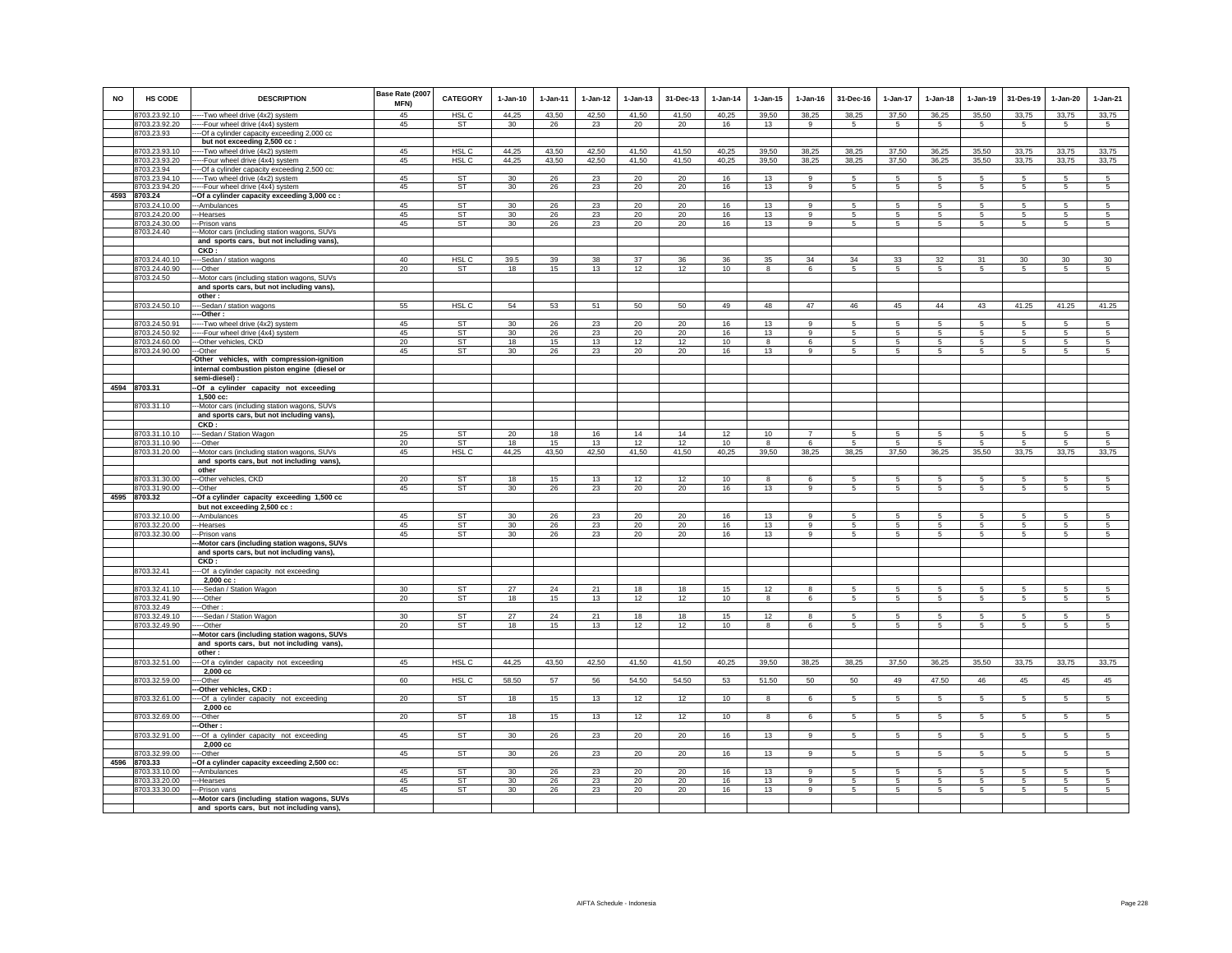| <b>NO</b> | <b>HS CODE</b>                 | <b>DESCRIPTION</b><br>CKD:                                                                 | Base Rate (2007<br>MFN) | <b>CATEGORY</b>        | $1-Jan-10$                       | $1 - Jan-11$ | $1 - Jan-12$                     | $1-Jan-13$                | 31-Dec-13                 | 1-Jan-14                | $1 - Jan-15$              | $1 - Jan-16$              | 31-Dec-16               | 1-Jan-17            | $1-Jan-18$              | $1-Jan-19$              | 31-Des-19              | $1-Jan-20$                | 1-Jan-21                   |
|-----------|--------------------------------|--------------------------------------------------------------------------------------------|-------------------------|------------------------|----------------------------------|--------------|----------------------------------|---------------------------|---------------------------|-------------------------|---------------------------|---------------------------|-------------------------|---------------------|-------------------------|-------------------------|------------------------|---------------------------|----------------------------|
|           | 8703.33.41                     | -- Of a cylinder capacity exceeding 2,500 cc                                               |                         |                        |                                  |              |                                  |                           |                           |                         |                           |                           |                         |                     |                         |                         |                        |                           |                            |
|           |                                | but not exceeding 3,000 cc :                                                               |                         |                        |                                  |              |                                  |                           |                           |                         |                           |                           |                         |                     |                         |                         |                        |                           |                            |
|           | 8703.33.41.10                  | --Sedan / Station Wagon                                                                    | 40                      | HSL C                  | 39.5                             | 39           | 38                               | 37                        | 36                        | 36                      | 35                        | 34                        | 34                      | 33                  | 32                      | 31                      | 30                     | 30                        | 30                         |
|           | 8703.33.41.90<br>8703.33.42    | --Other                                                                                    | 20                      | <b>ST</b>              | 18                               | 15           | 13                               | 12                        | 12                        | 10                      | 8                         | 6                         | 5                       | 5                   | 5                       | -5                      | -5                     | 5                         | 5                          |
|           | 8703.33.42.10                  | -Of a cylinder capacity exceeding 3,000 cc<br>--Sedan / Station Wagon                      | 40                      | HSL <sub>C</sub>       | 39.5                             | 39           | 38                               | 37                        | 36                        | 36                      | 35                        | 34                        | 34                      | 33                  | 32                      | 31                      | 30                     | 30                        | 30                         |
|           | 8703.33.42.90                  | ----Other                                                                                  | 20                      | <b>ST</b>              | 18                               | 15           | 13                               | 12                        | 12                        | 10                      | 8                         | 6                         | $5\overline{5}$         | $5\overline{)}$     | 5                       | 5                       | 5                      | 5                         | 5                          |
|           |                                | -Motor cars (including station wagons, SUVs                                                |                         |                        |                                  |              |                                  |                           |                           |                         |                           |                           |                         |                     |                         |                         |                        |                           |                            |
|           |                                | and sports cars, but not including vans),                                                  |                         |                        |                                  |              |                                  |                           |                           |                         |                           |                           |                         |                     |                         |                         |                        |                           |                            |
|           |                                | other:                                                                                     |                         |                        |                                  |              |                                  |                           |                           |                         |                           |                           |                         |                     |                         |                         |                        |                           |                            |
|           | 8703.33.51.00                  | -- Of a cylinder capacity exceeding 2,500 cc<br>but not exceeding 3,000 cc:                | 60                      | HSL <sub>C</sub>       | 58.50                            | 57           | 56                               | 54.50                     | 54.50                     | 53                      | 51.50                     | 50                        | 50                      | 49                  | 47.50                   | 46                      | 45                     | 45                        | 45                         |
|           | 8703.33.52.00                  | --- Of a cylinder capacity exceeding 3,000 cc                                              | 60                      | HSL C                  | 58.50                            | 57           | 56                               | 54.50                     | 54.50                     | 53                      | 51.50                     | 50                        | 50                      | 49                  | 47.50                   | 46                      | 45                     | 45                        | 45                         |
|           | 8703.33.60.00                  | ---Other vehicles, CKD                                                                     | 20                      | <b>ST</b>              | 18                               | 15           | 13                               | 12                        | 12                        | 10                      | $\mathbf{8}$              | 6                         | $\overline{5}$          | $5\overline{)}$     | 5                       | -5                      | $\overline{5}$         | $\overline{5}$            | $\overline{5}$             |
|           | 8703.33.90.00                  | ---Other                                                                                   | 45                      | ST                     | 30                               | 26           | 23                               | 20                        | 20                        | 16                      | 13                        | $\overline{9}$            | 5                       | 5                   | 5                       | 5                       | 5                      | 5                         | 5                          |
|           | 4597 8703.90                   | Other:                                                                                     |                         |                        | 54                               |              | 51                               |                           |                           | 49                      |                           | 47                        |                         | 45                  | 44                      | 43                      |                        |                           |                            |
|           | 8703.90.10.00<br>8703.90.20.00 | -Ambulances<br>-Hearses                                                                    | 55<br>55                | HSL C<br>HSL C         | 54                               | 53<br>53     | 51                               | 50<br>50                  | 50<br>50                  | 49                      | 48<br>48                  | 47                        | 46<br>46                | 45                  | 44                      | 43                      | 41.25<br>41.25         | 41.25<br>41.25            | 41.25<br>41.25             |
|           | 8703.90.30.00                  | -Prison vans                                                                               | 55                      | HSL C                  | 54                               | 53           | 51                               | 50                        | 50                        | 49                      | 48                        | 47                        | 46                      | 45                  | 44                      | 43                      | 41.25                  | 41.25                     | 41.25                      |
|           |                                | Motor cars (including station wagons, SUVs                                                 |                         |                        |                                  |              |                                  |                           |                           |                         |                           |                           |                         |                     |                         |                         |                        |                           |                            |
|           |                                | and sports cars, but not including vans),                                                  |                         |                        |                                  |              |                                  |                           |                           |                         |                           |                           |                         |                     |                         |                         |                        |                           |                            |
|           |                                | CKD:                                                                                       |                         |                        |                                  |              |                                  |                           |                           |                         |                           |                           |                         |                     |                         |                         |                        |                           |                            |
|           | 8703.90.41.00                  | --- Of a cylinder capacity not exceeding<br>1,800 cc                                       | 40                      | HSL C                  | 39.5                             | 39           | 38                               | 37                        | 36                        | 36                      | 35                        | $34\,$                    | 34                      | 33                  | 32                      | 31                      | $30\,$                 | $30\,$                    | 30                         |
|           | 8703.90.42.00                  | -- Of a cylinder capacity exceeding 1,800 cc                                               | 40                      | HSL <sub>C</sub>       | 39.5                             | 39           | 38                               | 37                        | 36                        | 36                      | 35                        | 34                        | 34                      | 33                  | 32                      | 31                      | 30                     | 30                        | 30 <sup>°</sup>            |
|           |                                | but not exceeding 2,000 cc                                                                 |                         |                        |                                  |              |                                  |                           |                           |                         |                           |                           |                         |                     |                         |                         |                        |                           |                            |
|           | 8703.90.43.00                  | --Of a cylinder capacity exceeding 2,000 cc                                                | 40                      | HSL C                  | 39.5                             | 39           | 38                               | 37                        | 36                        | 36                      | 35                        | 34                        | 34                      | 33                  | 32                      | 31                      | $30\,$                 | $30\,$                    | 30                         |
|           |                                | but not exceeding 2,500 cc                                                                 |                         |                        |                                  |              |                                  |                           |                           |                         |                           |                           |                         |                     |                         |                         |                        |                           |                            |
|           | 8703.90.44.00                  | -- Of a cylinder capacity exceeding 2,500 cc<br>Motor cars (including station wagons, SUVs | 40                      | HSL C                  | 39.5                             | 39           | 38                               | 37                        | 36                        | 36                      | 35                        | 34                        | 34                      | 33                  | 32                      | 31                      | 30                     | 30                        | 30                         |
|           |                                | and sports cars, but not including vans),                                                  |                         |                        |                                  |              |                                  |                           |                           |                         |                           |                           |                         |                     |                         |                         |                        |                           |                            |
|           |                                | other:                                                                                     |                         |                        |                                  |              |                                  |                           |                           |                         |                           |                           |                         |                     |                         |                         |                        |                           |                            |
|           | 8703.90.51.00                  | -- Of a cylinder capacity not exceeding                                                    | 55                      | HSL C                  | 54                               | 53           | 51                               | 50                        | 50                        | 49                      | 48                        | 47                        | 46                      | 45                  | 44                      | 43                      | 41.25                  | 41.25                     | 41.25                      |
|           |                                | 1,800 cc                                                                                   |                         |                        |                                  |              |                                  |                           |                           |                         |                           |                           |                         |                     |                         |                         |                        |                           |                            |
|           | 8703.90.52.00<br>8703.90.53.00 | -Of a cylinder capacity exceeding 1,800 cc<br>but not exceeding 2,000 cc                   | 55<br>55                | HSL C<br>HSL C         | 54<br>54                         | 53<br>53     | 51<br>51                         | 50<br>50                  | 50<br>50                  | 49<br>49                | 48<br>48                  | 47<br>47                  | 46<br>46                | 45<br>45            | 44<br>44                | 43<br>43                | 41.25<br>41.25         | 41.25<br>41.25            | 41.25<br>41.25             |
|           |                                | -- Of a cylinder capacity exceeding 2,000 cc<br>but not exceeding 2,500 cc                 |                         |                        |                                  |              |                                  |                           |                           |                         |                           |                           |                         |                     |                         |                         |                        |                           |                            |
|           | 8703.90.54.00                  | --- Of a cylinder capacity exceeding 2,500 cc                                              | 55                      | HSL C                  | 54                               | 53           | 51                               | 50                        | 50                        | 49                      | 48                        | 47                        | 46                      | 45                  | 44                      | 43                      | 41.25                  | 41.25                     | 41.25                      |
|           | 8703.90.60.00                  | --Other vehicles, CKD                                                                      | 40                      | HSL C                  | 39.5                             | 39           | 38                               | 37                        | $36\,$                    | 36                      | 35                        | 34                        | 34                      | 33                  | 32                      | 31                      | 30                     | 30                        | 30                         |
|           | 8703.90.90.00                  | --Other                                                                                    | 55                      | HSL C                  | 54                               | 53           | 51                               | 50                        | 50                        | 49                      | 48                        | 47                        | 46                      | 45                  | 44                      | 43                      | 41.25                  | 41.25                     | 41.25                      |
|           | 87.04<br>4598 8704.10          | Motor vehicles for the transport of goods.                                                 |                         |                        |                                  |              |                                  |                           |                           |                         |                           |                           |                         |                     |                         |                         |                        |                           |                            |
|           |                                | -Dumpers designed for off-highway use:<br>-G.v.w. not exceeding 24 t:                      |                         |                        |                                  |              |                                  |                           |                           |                         |                           |                           |                         |                     |                         |                         |                        |                           |                            |
|           | 8704.10.11.00                  | ---CKD                                                                                     | 30                      | ST                     | 27                               | 24           | 21                               | 18                        | 18                        | 15                      | 12                        |                           | 5                       | 5                   | 5                       | 5                       | 5                      | 5                         | 5                          |
|           | 8704.10.12.00                  | ---Other                                                                                   | 40                      | ST                     | 30                               | 26           | 23                               | 20                        | 20                        | 16                      | 13                        | 9                         | 5                       | $5\phantom{.0}$     | $5\overline{5}$         | 5                       | 5                      | $\sqrt{5}$                | $5^{\circ}$                |
|           |                                | -G.v.w. exceeding 24 t:                                                                    |                         |                        |                                  |              |                                  |                           |                           |                         |                           |                           |                         |                     |                         |                         |                        |                           |                            |
|           | 8704.10.21.00<br>8704.10.22.00 | --CKD<br>--Other                                                                           | -5<br>5                 | $NT-1$<br>$NT-1$       | $\overline{4}$<br>$\overline{4}$ | 3            | $\overline{2}$<br>$\overline{2}$ | $^{\circ}$<br>$\mathbf 0$ | $^{\circ}$<br>$\mathbf 0$ | $\Omega$<br>$\mathbf 0$ | $^{\circ}$<br>$\mathbf 0$ | $^{\circ}$<br>$\mathbf 0$ | $\Omega$<br>$\mathbf 0$ | 0<br>$\mathsf 0$    | $\Omega$<br>$\mathbf 0$ | $\Omega$<br>$\mathbf 0$ | $\Omega$<br>$^{\circ}$ | $^{\circ}$<br>$\mathbf 0$ | $\mathbf 0$<br>$\mathbf 0$ |
|           |                                | -Other, with compression-ignition internal                                                 |                         |                        |                                  |              |                                  |                           |                           |                         |                           |                           |                         |                     |                         |                         |                        |                           |                            |
|           |                                | combustion piston engine (diesel or semi-                                                  |                         |                        |                                  |              |                                  |                           |                           |                         |                           |                           |                         |                     |                         |                         |                        |                           |                            |
|           |                                | diesel):                                                                                   |                         |                        |                                  |              |                                  |                           |                           |                         |                           |                           |                         |                     |                         |                         |                        |                           |                            |
|           | 4599 8704.21                   | -G.v.w. not exceeding 5 t:                                                                 |                         |                        |                                  |              |                                  |                           |                           |                         |                           |                           |                         |                     |                         |                         |                        |                           |                            |
|           |                                | --CKD:                                                                                     | 20                      | <b>ST</b>              | 18                               |              | 13                               |                           |                           | 10                      | 8                         | 6                         | 5                       | 5                   | -5                      | 5                       |                        | 5                         | 5                          |
|           | 8704.21.11.00<br>8704.21.19.00 | ---Refrigerated vans<br>---Other                                                           | 20                      | <b>ST</b>              | 18                               | 15<br>15     | 13                               | 12<br>12                  | 12<br>12                  | 10                      | 8                         | 6                         | 5                       | 5                   | 5                       | $\sqrt{5}$              | 5<br>$\,$ 5 $\,$       | $\mathbf 5$               | 5                          |
|           |                                | -Other:                                                                                    |                         |                        |                                  |              |                                  |                           |                           |                         |                           |                           |                         |                     |                         |                         |                        |                           |                            |
|           | 8704.21.21.00                  | ---Refrigerated vans                                                                       | 45                      | <b>ST</b>              | 30                               | 26           | 23                               | 20                        | 20                        | 16                      | 13                        | 9                         | 5                       | $5 -$               | 5                       | -5                      | $\sqrt{5}$             | 5                         | 5                          |
|           | 8704.21.22.00                  | --- Refuse collection vehicles having a                                                    | 45                      | <b>ST</b>              | 30                               | 26           | 23                               | 20                        | 20                        | 16                      | 13                        | $\overline{9}$            | 5                       | $5\overline{)}$     | $5\overline{5}$         | 5                       | 5                      | 5                         | 5                          |
|           |                                | refuse compressing device                                                                  |                         | <b>ST</b>              |                                  |              |                                  |                           |                           |                         |                           | 9                         | 5                       |                     |                         |                         |                        |                           |                            |
|           | 8704.21.23.00<br>8704.21.29.00 | ----Tanker vehicles<br>---Other                                                            | 45<br>45                | ST                     | 30<br>30                         | 26<br>26     | 23<br>23                         | 20<br>20                  | 20<br>20                  | 16<br>16                | 13<br>13                  | 9                         | 5                       | 5<br>$\overline{5}$ | 5<br>5                  | 5<br>5                  | 5<br>-5                | 5<br>5                    | 5<br>$\sqrt{5}$            |
|           | 4600 8704.22                   | -G.v.w. exceeding 5 t but not exceeding                                                    |                         |                        |                                  |              |                                  |                           |                           |                         |                           |                           |                         |                     |                         |                         |                        |                           |                            |
|           |                                | 20t:                                                                                       |                         |                        |                                  |              |                                  |                           |                           |                         |                           |                           |                         |                     |                         |                         |                        |                           |                            |
|           |                                | --G.v.w. not exceeding 6 t:                                                                |                         |                        |                                  |              |                                  |                           |                           |                         |                           |                           |                         |                     |                         |                         |                        |                           |                            |
|           |                                | ---CKD:                                                                                    |                         |                        |                                  |              |                                  |                           |                           |                         |                           |                           |                         |                     |                         |                         |                        |                           |                            |
|           | 8704.22.11.00                  | -----Refrigerated vans                                                                     | 20                      | <b>ST</b><br><b>ST</b> | 18                               | 15           | 13<br>13                         | 12                        | 12                        | 10                      | 8                         | $\epsilon$                | 5                       | 5                   | 5                       | -5                      | 5                      | 5                         | 5                          |
|           | 8704.22.19.00                  | ----Other<br>--Other:                                                                      | 20                      |                        | 18                               | 15           |                                  | 12                        | 12                        | 10                      | 8                         | 6                         | 5                       | 5                   | $5\overline{5}$         | 5                       | 5                      | 5                         | $5\overline{5}$            |
|           | 8704.22.21.00                  | ---Refrigerated vans                                                                       | 40                      | <b>ST</b>              | 30                               | 26           | 23                               | 20                        | 20                        | 16                      | 13                        | 9                         | 5                       | 5                   | 5                       | 5                       | 5                      | $\sqrt{5}$                | 5                          |
|           | 8704.22.22.00                  | -Refuse collection vehicles having a                                                       | 40                      | ST                     | 30                               | 26           | 23                               | 20                        | 20                        | 16                      | 13                        | 9                         | 5                       | 5                   | 5                       | 5                       | 5                      | 5                         | 5                          |
|           |                                | refuse compressing device                                                                  |                         |                        |                                  |              |                                  |                           |                           |                         |                           |                           |                         |                     |                         |                         |                        |                           |                            |
|           | 8704.22.23.00<br>8704.22.29.00 | --Tanker vehicles<br>--Other                                                               | 40<br>40                | <b>ST</b><br>ST        | 30<br>30                         | 26<br>26     | 23<br>23                         | 20<br>20                  | 20<br>20                  | 16<br>16                | 13<br>13                  | $\alpha$<br>9             | 5<br>5                  | 5<br>5              | 5<br>5                  | 5<br>5                  | 5<br>5                 | 5<br>5                    | 5<br>5                     |
|           |                                | --G.v.w. exceeding 6 t but not exceeding                                                   |                         |                        |                                  |              |                                  |                           |                           |                         |                           |                           |                         |                     |                         |                         |                        |                           |                            |
|           |                                | $10$ t:                                                                                    |                         |                        |                                  |              |                                  |                           |                           |                         |                           |                           |                         |                     |                         |                         |                        |                           |                            |
|           |                                |                                                                                            |                         |                        |                                  |              |                                  |                           |                           |                         |                           |                           |                         |                     |                         |                         |                        |                           |                            |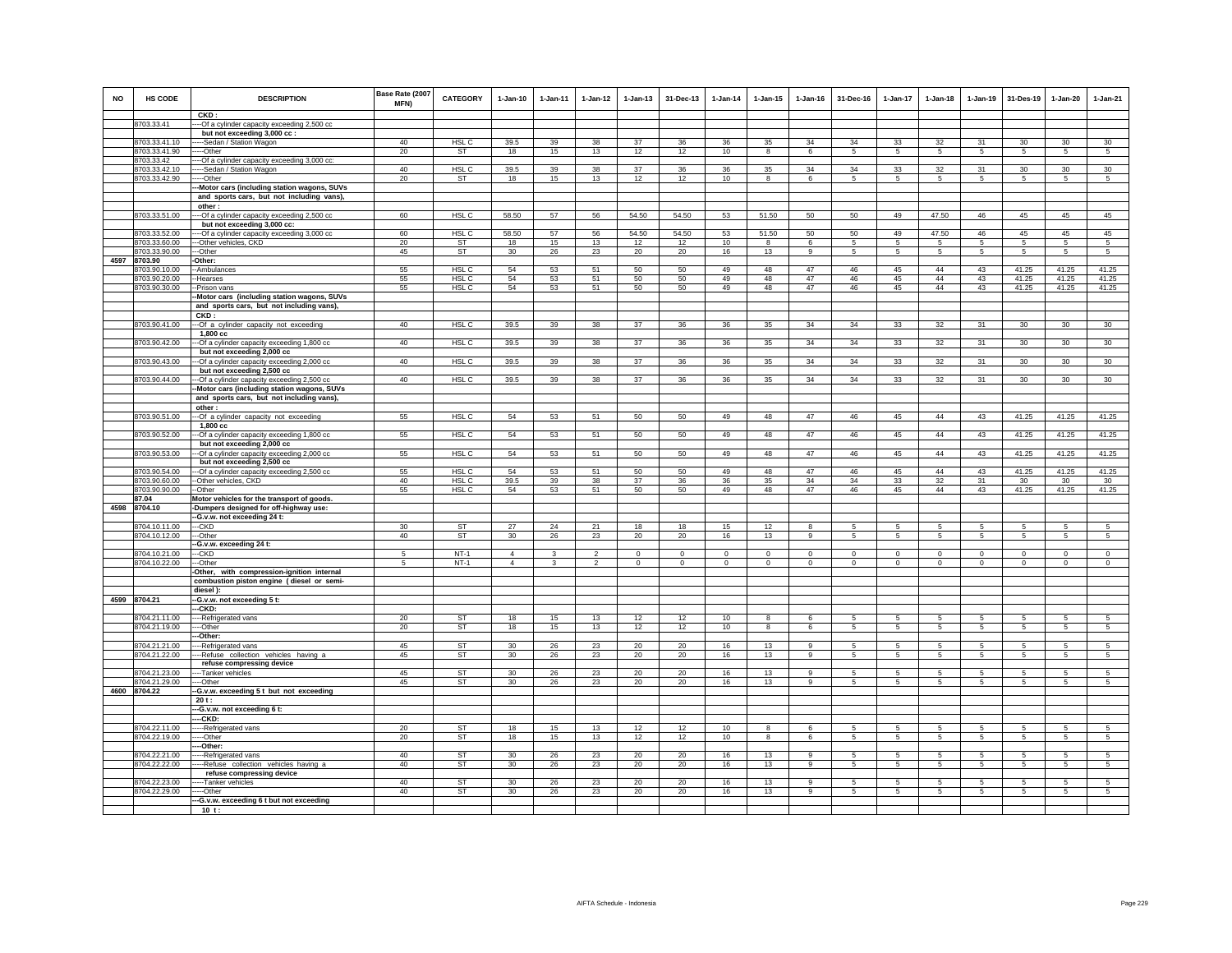| <b>NO</b> | <b>HS CODE</b>                 | <b>DESCRIPTION</b>                                                    | Base Rate (2007<br>MFN) | <b>CATEGORY</b>        | $1-Jan-10$            | $1-Jan-11$   | $1 - Jan-12$   | $1 - Jan-13$   | 31-Dec-13      | 1-Jan-14    | $1 - Jan-15$            | $1 - Jan-16$        | 31-Dec-16       | $1-Jan-17$          | $1-Jan-18$           | $1 - Jan-19$        | 31-Des-19           | $1 - Jan-20$        | $1-Jan-21$          |
|-----------|--------------------------------|-----------------------------------------------------------------------|-------------------------|------------------------|-----------------------|--------------|----------------|----------------|----------------|-------------|-------------------------|---------------------|-----------------|---------------------|----------------------|---------------------|---------------------|---------------------|---------------------|
|           | 8704.22.29.11                  | --CKD                                                                 | 20                      | <b>ST</b>              | 18                    | 15           | 13             | 12             | 12             | 10          | $\mathbf{a}$            | $\mathbf{f}$        | 5               | 5                   | 5                    | 5                   | 5                   | 5                   | 5                   |
|           | 8704.22.29.19                  | ---Others<br>--G.v.w. exceeding 6t but not exceeding                  | 40                      | ST                     | 30                    | 26           | 23             | 20             | 20             | 16          | 13                      | 9                   | 5               | 5                   | 5                    | $\,$ 5 $\,$         | $\sqrt{5}$          | 5                   | $5\phantom{.0}$     |
|           |                                | $20t$ :                                                               |                         |                        |                       |              |                |                |                |             |                         |                     |                 |                     |                      |                     |                     |                     |                     |
|           |                                | --CKD:                                                                |                         |                        |                       |              |                |                |                |             |                         |                     |                 |                     |                      |                     |                     |                     |                     |
|           | 8704.22.31.00                  | ----Refrigerated vans                                                 | 20                      | <b>ST</b>              | 18                    | 15           | 13             | 12             | 12             | 10          | $\overline{\mathbf{8}}$ | 6                   | 5               | 5                   | 5                    | $\sqrt{5}$          | 5                   | 5                   | $\sqrt{5}$          |
|           | 8704.22.39.00                  | --Other                                                               | 20                      | <b>ST</b>              | 18                    | 15           | 13             | 12             | 12             | 10          | $\bf8$                  | 6                   | $5\phantom{.0}$ | $5\phantom{.0}$     | $5\phantom{.0}$      | $\sqrt{5}$          | $\sqrt{5}$          | 5                   | $\sqrt{5}$          |
|           | 8704.22.41.00                  | --Other:<br>--Refrigerated vans                                       | 40                      | <b>ST</b>              | 30                    | 26           | 23             | 20             | 20             | 16          | 13                      | $\overline{9}$      | 5               | 5                   | 5                    | 5                   | 5                   | 5                   | 5                   |
|           | 8704.22.42.00                  | ---- Refuse collection vehicles having a                              | 40                      | ST                     | 30                    | 26           | 23             | 20             | 20             | 16          | 13                      | 9                   | 5               | $5\overline{5}$     | $5\phantom{.0}$      | $\sqrt{5}$          | 5                   | $\overline{5}$      | $5^{\circ}$         |
|           |                                | refuse compressing device                                             |                         |                        |                       |              |                |                |                |             |                         |                     |                 |                     |                      |                     |                     |                     |                     |
|           | 8704.22.43.00                  | ----Tanker vehicles                                                   | 40                      | <b>ST</b>              | 30                    | 26           | 23             | 20             | 20             | 16          | 13                      | 9                   | 5               | 5                   | 5                    | 5                   | 5                   | 5                   | 5                   |
|           | 8704.22.49.00                  | ---Other                                                              | 40                      | ST                     | 30                    | 26           | 23             | 20             | 20             | 16          | 13                      | $\mathsf g$         | 5               | 5                   | $5\phantom{.0}$      | $\,$ 5 $\,$         | $\sqrt{5}$          | $\sqrt{5}$          | $\sqrt{5}$          |
|           | 4601 8704.23                   | -- G.v.w. exceeding 20 t:                                             |                         |                        |                       |              |                |                |                |             |                         |                     |                 |                     |                      |                     |                     |                     |                     |
|           |                                | --- G.v.w. not exceeding 24 t:<br>---CKD:                             |                         |                        |                       |              |                |                |                |             |                         |                     |                 |                     |                      |                     |                     |                     |                     |
|           | 8704.23.11.00                  | -----Refrigerated vans                                                | 20                      | <b>ST</b>              | 18                    | 15           | 13             | 12             | 12             | 10          | 8                       | 6                   | 5               | 5                   | 5                    | 5                   | 5                   | 5                   | $\overline{5}$      |
|           | 8704.23.19.00                  | ----Other                                                             | 20                      | ST                     | 18                    | 15           | 13             | 12             | 12             | 10          | 8                       | 6                   | $5\overline{5}$ | $5\overline{5}$     | $5\overline{5}$      | $\sqrt{5}$          | 5                   | 5                   | $\overline{5}$      |
|           |                                | --Other:                                                              |                         |                        |                       |              |                |                |                |             |                         |                     |                 |                     |                      |                     |                     |                     |                     |
|           | 8704.23.21.00                  | --Refrigerated vans                                                   | 40                      | <b>ST</b>              | 30                    | 26           | 23             | 20             | 20             | 16          | 13                      | 9                   | 5               | 5                   | 5                    | $5\overline{5}$     | 5                   | 5                   | $\overline{5}$      |
|           | 8704.23.22.00                  | -- Refuse collection vehicles having a                                | 40                      | ST                     | 30                    | 26           | 23             | 20             | 20             | 16          | 13                      | 9                   | 5               | 5                   | 5                    | $\,$ 5 $\,$         | 5                   | 5                   | 5                   |
|           | 8704.23.23.00                  | refuse compressing device<br>----Tanker vehicles                      | 40                      | <b>ST</b>              | 30                    | 26           | 23             | 20             | 20             | 16          | 13                      | $\mathbf{q}$        | 5               | $\overline{5}$      | $\sqrt{5}$           | -5                  | -5                  | $\overline{5}$      | $\overline{5}$      |
|           | 8704.23.29.00                  | ----Other                                                             | 40                      | ST                     | 30                    | 26           | 23             | 20             | 20             | 16          | 13                      | 9                   | $\overline{5}$  | $5\phantom{.0}$     | 5                    | $\overline{5}$      | 5                   | $\sqrt{5}$          | $5\overline{5}$     |
|           |                                | --G.v.w. exceeding 24 t:                                              |                         |                        |                       |              |                |                |                |             |                         |                     |                 |                     |                      |                     |                     |                     |                     |
|           |                                | --CKD:                                                                |                         |                        |                       |              |                |                |                |             |                         |                     |                 |                     |                      |                     |                     |                     |                     |
|           | 8704.23.31.00                  | ---Refrigerated vans                                                  | 5                       | $NT-1$                 | $\overline{4}$        | 3            | $\overline{2}$ | $\mathbf 0$    | $\mathbf{0}$   | $\mathbf 0$ | $\mathbf{0}$            | $\mathsf 0$         | $\mathbf{0}$    | $\mathbf 0$         | $\mathbf{0}$         | $\mathbf{0}$        | $\mathbf 0$         | $\mathbf{0}$        | $\mathsf 0$         |
|           | 8704.23.39.00                  | --Other<br>--Other:                                                   | 5                       | $NT-1$                 | $\overline{4}$        | $\mathbf{3}$ | $\overline{2}$ | $\mathsf 0$    | $\mathbf{0}$   | $\circ$     | $\mathsf 0$             | $\mathsf 0$         | $\circ$         | $\circ$             | $\mathbf 0$          | $\mathbf 0$         | $\mathbf 0$         | $\mathsf 0$         | $\mathsf 0$         |
|           | 8704.23.41.00                  | ---Refrigerated vans                                                  | 10                      | <b>ST</b>              | 9                     | 8            | $\overline{7}$ | $\overline{7}$ | $\overline{7}$ | -6          | 6                       | -5                  | 5               | 5                   | 5                    | 5                   | 5                   | 5                   | 5                   |
|           | 8704.23.42.00                  | --Refuse collection vehicles having a                                 | 10                      | <b>ST</b>              | 9                     | 8            | $\overline{7}$ | $\overline{7}$ | $\overline{7}$ | 6           | 6                       | 5                   | 5               | $5\overline{)}$     | 5                    | $\overline{5}$      | 5                   | 5                   | 5                   |
|           |                                | refuse compressing device                                             |                         |                        |                       |              |                |                |                |             |                         |                     |                 |                     |                      |                     |                     |                     |                     |
|           | 8704.23.43.00                  | ---Tanker vehicles                                                    | 10                      | <b>ST</b>              | 9                     | 8            | $\overline{7}$ | $\overline{7}$ | $\overline{7}$ | 6           | 6                       | 5                   | 5               | $5\phantom{.0}$     | 5                    | $\sqrt{5}$          | $\sqrt{5}$          | $\sqrt{5}$          | $\sqrt{5}$          |
|           | 8704.23.49.00                  | ---Other                                                              | 10                      | <b>ST</b>              | $\overline{9}$        | 8            | $\overline{7}$ | $\overline{7}$ | $\overline{7}$ | 6           | 6                       | 5                   | 5               | 5                   | 5                    | 5                   | 5                   | 5                   | 5                   |
|           |                                | -Other, with spark-ignition internal<br>combustion piston engine :    |                         |                        |                       |              |                |                |                |             |                         |                     |                 |                     |                      |                     |                     |                     |                     |
|           | 4602 8704.31                   | --G.v.w. not exceeding 5 t:                                           |                         |                        |                       |              |                |                |                |             |                         |                     |                 |                     |                      |                     |                     |                     |                     |
|           |                                | --CKD:                                                                |                         |                        |                       |              |                |                |                |             |                         |                     |                 |                     |                      |                     |                     |                     |                     |
|           | 8704.31.11.00                  | ---Refrigerated vans                                                  | 20                      | <b>ST</b>              | 18                    | 15           | 13             | 12             | 12             | 10          | $\mathbf{a}$            | 6                   | 5               | 5                   | 5                    | 5                   | 5                   | 5                   | 5                   |
|           | 8704.31.19.00                  | ---Other                                                              | 20                      | ST                     | 18                    | 15           | 13             | 12             | 12             | 10          | 8                       | 6                   | 5               | 5                   | 5                    | $\,$ 5 $\,$         | $\sqrt{5}$          | $\sqrt{5}$          | $\sqrt{5}$          |
|           | 8704.31.21.00                  | -Other:                                                               | 45                      | <b>ST</b>              |                       |              |                |                |                |             |                         | $\alpha$            |                 |                     |                      |                     |                     |                     |                     |
|           | 8704.31.22.00                  | ---Refrigerated vans<br>--Refuse collection vehicles having a         | 45                      | ST                     | 30<br>30              | 26<br>26     | 23<br>23       | 20<br>20       | 20<br>20       | 16<br>16    | 13<br>13                | 9                   | 5<br>5          | 5<br>5              | -5<br>5              | 5<br>5              | 5<br>5              | 5<br>5              | 5<br>5              |
|           |                                | refuse compressing device                                             |                         |                        |                       |              |                |                |                |             |                         |                     |                 |                     |                      |                     |                     |                     |                     |
|           | 8704.31.23.00                  | ----Tanker vehicles                                                   | 45                      | <b>ST</b>              | 30                    | 26           | 23             | 20             | $20\,$         | 16          | 13                      | $\alpha$            | 5               | $\overline{5}$      | $\mathbf{5}$         | 5                   | $\sqrt{5}$          | $\overline{5}$      | $\overline{5}$      |
|           | 8704.31.29.00                  | ---Other                                                              | 45                      | <b>ST</b>              | 30                    | 26           | 23             | 20             | 20             | 16          | 13                      | 9                   | 5               | 5                   | 5                    | 5                   | 5                   | 5                   | 5                   |
|           | 4603 8704.32                   | -G.v.w. exceeding 5 t:                                                |                         |                        |                       |              |                |                |                |             |                         |                     |                 |                     |                      |                     |                     |                     |                     |
|           |                                | ---G.v.w. not exceeding 6 t:<br>---CKD:                               |                         |                        |                       |              |                |                |                |             |                         |                     |                 |                     |                      |                     |                     |                     |                     |
|           | 8704.32.11.00                  | ----Refrigerated vans                                                 | 20                      | ST                     | 18                    | 15           | 13             | 12             | 12             | 10          | 8                       | 6                   | 5               | 5                   | 5                    | 5                   | 5                   | 5                   | $\sqrt{5}$          |
|           | 8704.32.19.00                  | --Other                                                               | 20                      | ST                     | 18                    | 15           | 13             | 12             | 12             | 10          | 8                       | 6                   | 5               | $5\phantom{.0}$     | $5\phantom{.0}$      | $5\phantom{.0}$     | $\sqrt{5}$          | $\sqrt{5}$          | $\sqrt{5}$          |
|           |                                | --Other:                                                              |                         |                        |                       |              |                |                |                |             |                         |                     |                 |                     |                      |                     |                     |                     |                     |
|           | 8704.32.21.00                  | --Refrigerated vans                                                   | 40                      | <b>ST</b>              | 30                    | 26           | 23             | 20             | 20             | 16          | 13                      | -9                  | 5               | $5\phantom{.0}$     | 5                    | 5                   | 5                   | 5                   | $\sqrt{5}$          |
|           | 8704.32.22.00                  | ---- Refuse collection vehicles having a<br>refuse compressing device | 40                      | <b>ST</b>              | 30                    | 26           | 23             | 20             | 20             | 16          | 13                      | 9                   | $5\overline{)}$ | 5                   | 5                    | $5\phantom{.0}$     | 5                   | $5\overline{)}$     | $5\overline{)}$     |
|           | 8704.32.23.00                  | ---Tanker vehicles                                                    | 40                      | <b>ST</b>              | 30                    | 26           | 23             | 20             | 20             | 16          | 13                      | -9                  | 5               | 5                   | 5                    | 5                   | $5\phantom{.0}$     | 5                   | 5                   |
|           | 8704.32.29.00                  | ---Other                                                              | 40                      | <b>ST</b>              | 30                    | 26           | 23             | 20             | 20             | 16          | 13                      | $\overline{9}$      | 5 <sup>5</sup>  | 5                   | $5\overline{5}$      | $\overline{5}$      | $\overline{5}$      | $\overline{5}$      | $\overline{5}$      |
|           |                                | -G.v.w. exceeding 6 t but not exceeding                               |                         |                        |                       |              |                |                |                |             |                         |                     |                 |                     |                      |                     |                     |                     |                     |
|           |                                | 20t:                                                                  |                         |                        |                       |              |                |                |                |             |                         |                     |                 |                     |                      |                     |                     |                     |                     |
|           |                                | --CKD:                                                                |                         | <b>ST</b>              |                       |              |                |                |                |             | $\overline{8}$          | 6                   | $\overline{5}$  |                     |                      |                     |                     |                     |                     |
|           | 8704.32.31.00<br>8704.32.39.00 | --Refrigerated vans<br>--Other                                        | 20<br>20                | <b>ST</b>              | 18<br>18              | 15<br>15     | 13<br>13       | 12<br>12       | 12<br>12       | 10<br>10    | 8                       | 6                   | 5               | 5<br>5 <sup>5</sup> | $5\overline{5}$<br>5 | $\overline{5}$<br>5 | $\overline{5}$<br>5 | $\overline{5}$<br>5 | $\overline{5}$<br>5 |
|           |                                | --Other:                                                              |                         |                        |                       |              |                |                |                |             |                         |                     |                 |                     |                      |                     |                     |                     |                     |
|           | 8704.32.41.00                  | --Refrigerated vans                                                   | 40                      | <b>ST</b>              | 30                    | 26           | 23             | 20             | 20             | 16          | 13                      | 9                   | 5               | 5                   | 5                    | 5                   | 5                   | 5                   | 5                   |
|           | 8704.32.42.00                  | --Refuse collection vehicles having a                                 | 40                      | ST                     | 30                    | 26           | 23             | 20             | 20             | 16          | 13                      | 9                   | 5               | 5                   | 5                    | $\overline{5}$      | 5                   | 5                   | 5                   |
|           |                                | refuse compressing device                                             |                         |                        |                       |              |                |                |                |             |                         |                     |                 |                     |                      |                     |                     |                     |                     |
|           | 8704.32.43.00<br>8704.32.49.00 | ---Tanker vehicles<br>---Other                                        | 40<br>40                | <b>ST</b><br><b>ST</b> | 30<br>30 <sup>2</sup> | 26<br>26     | 23<br>23       | 20<br>20       | 20<br>20       | 16<br>16    | 13<br>13                | 9<br>$\overline{9}$ | 5<br>5          | 5<br>$\overline{5}$ | 5<br>$\overline{5}$  | 5<br>$\overline{5}$ | 5<br>5              | 5<br>5              | 5<br>$\overline{5}$ |
|           |                                | --G.v.w. exceeding 20 t but not exceeding                             |                         |                        |                       |              |                |                |                |             |                         |                     |                 |                     |                      |                     |                     |                     |                     |
|           |                                | 24t:                                                                  |                         |                        |                       |              |                |                |                |             |                         |                     |                 |                     |                      |                     |                     |                     |                     |
|           |                                | --CKD:                                                                |                         |                        |                       |              |                |                |                |             |                         |                     |                 |                     |                      |                     |                     |                     |                     |
|           | 8704.32.51.00                  | ---Refrigerated vans                                                  | 20                      | <b>ST</b>              | 18                    | 15           | 13             | 12             | $12\,$         | 10          | 8                       | 6                   | 5               | 5                   | 5                    | 5                   | $\sqrt{5}$          | 5                   | 5                   |
|           | 8704.32.59.00                  | ---Other                                                              | 20                      | <b>ST</b>              | 18                    | 15           | 13             | 12             | 12             | 10          | 8                       | 6                   | 5               | 5                   | 5                    | 5                   | 5                   | 5                   | 5                   |
|           |                                | -Other:                                                               | 40                      | <b>ST</b>              | 30                    |              | 23             | 20             | 20             |             | 13                      | $\mathbf{q}$        | 5               | 5                   | 5                    | 5                   | $\overline{5}$      | 5                   | $\overline{5}$      |
|           | 8704.32.61.00<br>8704.32.62.00 | --Refrigerated vans<br>-----Refuse collection vehicles having a       | 40                      | <b>ST</b>              | 30 <sup>2</sup>       | 26<br>26     | 23             | 20             | 20             | 16<br>16    | 13                      | $\overline{9}$      | 5               | 5                   | 5                    | 5                   | -5                  | 5                   | 5                   |
|           |                                | refuse compressing device                                             |                         |                        |                       |              |                |                |                |             |                         |                     |                 |                     |                      |                     |                     |                     |                     |
|           |                                |                                                                       |                         |                        |                       |              |                |                |                |             |                         |                     |                 |                     |                      |                     |                     |                     |                     |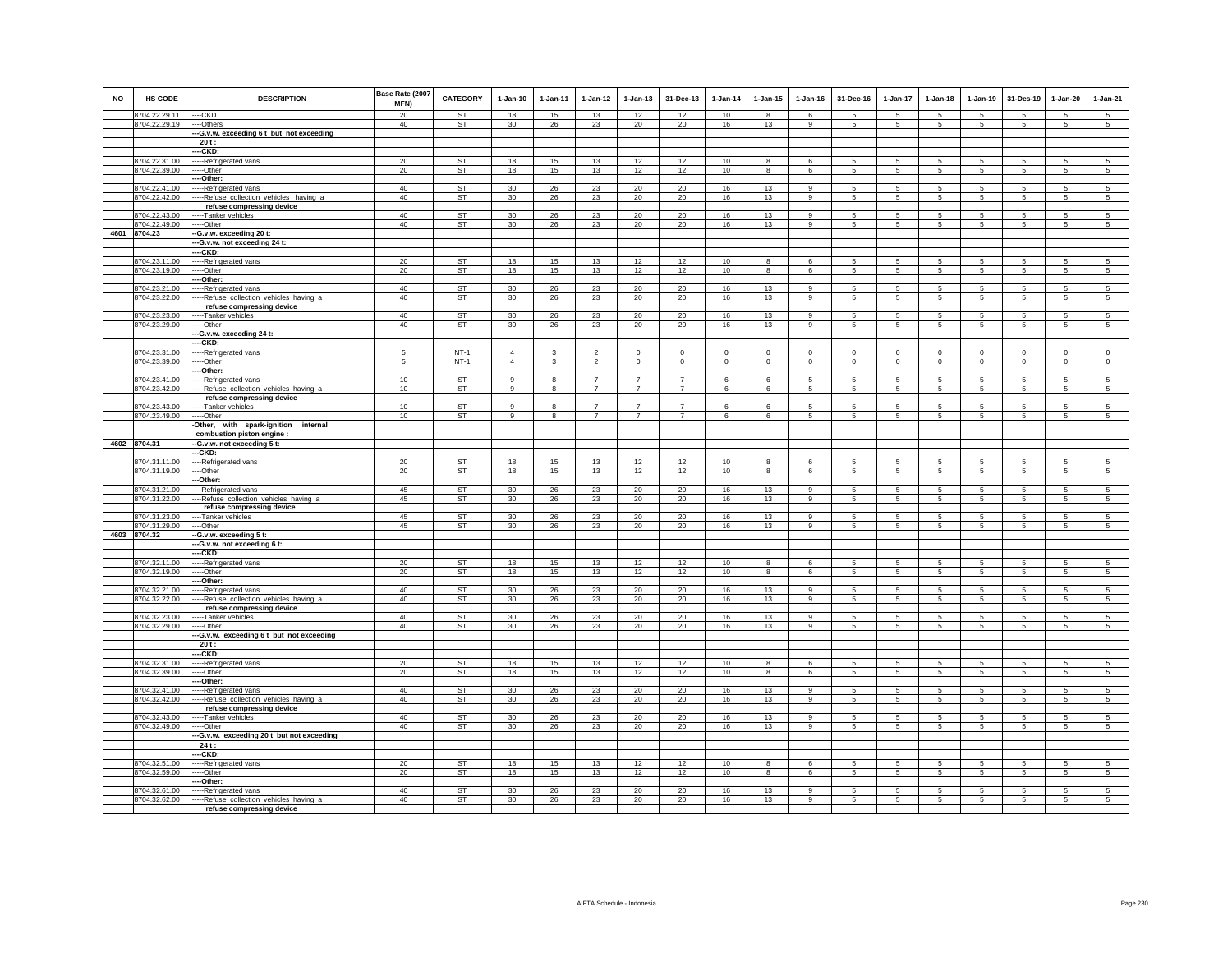| <b>NO</b>    | <b>HS CODE</b>                 | <b>DESCRIPTION</b>                                                                  | Base Rate (2007<br>MFN) | <b>CATEGORY</b> | $1-Jan-10$      | $1-Jan-11$     | $1 - Jan-12$   | $1 - Jan-13$   | 31-Dec-13                 | $1-Jan-14$     | $1 - Jan-15$   | $1 - Jan-16$      | 31-Dec-16            | 1-Jan-17              | $1 - Jan-18$                  | 1-Jan-19             | 31-Des-19      | $1-Jan-20$      | $1-Jan-21$           |
|--------------|--------------------------------|-------------------------------------------------------------------------------------|-------------------------|-----------------|-----------------|----------------|----------------|----------------|---------------------------|----------------|----------------|-------------------|----------------------|-----------------------|-------------------------------|----------------------|----------------|-----------------|----------------------|
|              | 8704.32.63.00<br>8704.32.69.00 | ---Tanker vehicles<br>---Other                                                      | 40<br>40                | <b>ST</b><br>ST | 30<br>30        | 26<br>26       | 23<br>23       | 20<br>20       | 20<br>20                  | 16<br>16       | 13<br>13       | $\mathbf{q}$<br>9 | 5<br>$5\overline{5}$ | -5<br>$5\overline{5}$ | $\sqrt{5}$<br>$5\overline{5}$ | 5<br>$5\overline{5}$ | -5<br>-5       | -5<br>5         | 5<br>$5\phantom{.0}$ |
|              |                                | --G.v.w. exceeding 24 t:                                                            |                         |                 |                 |                |                |                |                           |                |                |                   |                      |                       |                               |                      |                |                 |                      |
|              |                                | --CKD:                                                                              |                         |                 |                 |                |                |                |                           |                |                |                   |                      |                       |                               |                      |                |                 |                      |
|              | 8704.32.71.00                  | --Refrigerated vans                                                                 | -5                      | $NT-1$          | $\overline{4}$  | 3              | $\overline{2}$ | $\Omega$       | $\overline{0}$            | $\Omega$       | $\Omega$       | $\Omega$          | $\Omega$             | $\Omega$              | $\Omega$                      | $\Omega$             | $\Omega$       | $\Omega$        | $\overline{0}$       |
|              | 8704.32.79.00                  | --Other                                                                             | 5                       | $NT-1$          | $\overline{4}$  | $\mathbf{3}$   | $\mathfrak{p}$ | $\mathsf 0$    | $\mathbf 0$               | $\mathbf 0$    | $\Omega$       | $\mathbf 0$       | $\Omega$             | $\mathbf 0$           | $\Omega$                      | $\mathbf 0$          | $\mathbf 0$    | $\mathbf 0$     | $\mathbf 0$          |
|              |                                | -Other:                                                                             |                         | <b>ST</b>       | 9               | 8              | $\overline{7}$ | $\overline{7}$ | $\overline{7}$            | 6              | 6              | 5                 | 5                    | 5                     | 5                             | 5                    | 5              |                 | 5                    |
|              | 8704.32.81.00<br>8704.32.82.00 | --Refrigerated vans<br>--Refuse collection vehicles having a                        | 10<br>10                | <b>ST</b>       | $\overline{9}$  | 8              | $\overline{7}$ | $\overline{7}$ | $\overline{7}$            | 6              | 6              | 5                 | 5                    | $5\overline{5}$       | 5                             | 5                    | -5             | $\sqrt{5}$<br>5 | $5\overline{5}$      |
|              |                                | refuse compressing device                                                           |                         |                 |                 |                |                |                |                           |                |                |                   |                      |                       |                               |                      |                |                 |                      |
|              | 8704.32.83.00                  | ---Tanker vehicles                                                                  | 10                      | ST              | 9               | 8              | $\overline{7}$ | $\overline{7}$ | $\overline{7}$            | 6              | 6              | 5                 | 5                    | 5                     | 5                             | 5                    | 5              | 5               | 5                    |
|              | 8704.32.89.00                  | ----Other                                                                           | 10                      | ST              | 9               | 8              | $\overline{7}$ | $\overline{7}$ | $\overline{7}$            | 6              | 6              | 5                 | 5                    | 5                     | 5                             | $5\phantom{.0}$      | 5              | $\sqrt{5}$      | 5                    |
|              | 4604 8704.90<br>8704.90.10.00  | -Other:<br>-CKD                                                                     | 20                      | <b>ST</b>       | 18              | 15             | 13             | 12             | 12                        | 10             | 8              | 6                 | 5                    | 5                     | 5                             | 5                    | 5              | 5               | 5                    |
|              | 8704.90.90.00                  | --Other                                                                             | 40                      | <b>ST</b>       | 30 <sup>°</sup> | 26             | 23             | 20             | 20                        | 16             | 13             | $\mathsf g$       | 5                    | $5\phantom{.0}$       | 5                             | 5                    | 5              | 5               | 5                    |
|              | 87.05                          | Special purpose motor vehicles, other than                                          |                         |                 |                 |                |                |                |                           |                |                |                   |                      |                       |                               |                      |                |                 |                      |
|              |                                | those principally designed for the transport                                        |                         |                 |                 |                |                |                |                           |                |                |                   |                      |                       |                               |                      |                |                 |                      |
|              |                                | of persons or goods (for example, breakdown                                         |                         |                 |                 |                |                |                |                           |                |                |                   |                      |                       |                               |                      |                |                 |                      |
|              |                                | lorries, crane lorries, fire fighting                                               |                         |                 |                 |                |                |                |                           |                |                |                   |                      |                       |                               |                      |                |                 |                      |
|              |                                | vehicles, concrete-mixer lorries, road<br>sweeper lorries, spraying lorries, mobile |                         |                 |                 |                |                |                |                           |                |                |                   |                      |                       |                               |                      |                |                 |                      |
|              |                                | work-shops, mobile radiological units).                                             |                         |                 |                 |                |                |                |                           |                |                |                   |                      |                       |                               |                      |                |                 |                      |
| 4605         | 8705.10.00.00                  | -Crane lorries                                                                      | 5                       | $NT-1$          | $\overline{4}$  | 3              | $\overline{2}$ | $\mathbf 0$    | $\mathbf 0$               | $\mathbf 0$    | $\mathbf 0$    | $\mathbf 0$       | $\mathbf 0$          | $\mathbf 0$           | $\mathbf 0$                   | $\circ$              | $\mathbf 0$    | $\circ$         | $\circ$              |
| 4606         | 8705.20.00.00                  | -Mobile drilling derricks                                                           | 5                       | $NT-1$          | $\overline{4}$  | 3              | $\overline{2}$ | $\mathbf 0$    | $\mathbf 0$               | $\mathbf 0$    | 0              | $\mathbf 0$       | $\,0\,$              | $\mathbf 0$           | $\mathbf 0$                   | $\mathbf 0$          | $\,0\,$        | $\mathbf 0$     | $\,0\,$              |
| 4607         | 8705.30.00.00                  | -Fire fighting vehicles                                                             | 5                       | $NT-1$          | $\Delta$        | 3              | $\overline{2}$ | $\circ$        | $\circ$                   | $\mathbf 0$    | $\circ$        | $\Omega$          | $\Omega$             | $\mathbf 0$           | $\Omega$                      | $\mathbf 0$          | $\Omega$       | $\mathbf 0$     | $\circ$              |
| 4608<br>4609 | 8705.40.00.00<br>8705.90       | -Concrete-mixer lorries<br>Other:                                                   | 5                       | $NT-1$          | $\overline{4}$  | 3              | $\overline{2}$ | $\mathsf 0$    | $\circ$                   | $\mathbf 0$    | $\circ$        | $\circ$           | $\circ$              | $\circ$               | $\circ$                       | $\mathbf 0$          | $\mathbf 0$    | $\circ$         | $\circ$              |
|              | 8705.90.50.00                  | -Street cleaning vehicles, including cesspit                                        | 5                       | $NT-1$          | $\overline{4}$  | 3              | $\overline{2}$ | $\mathbf 0$    | $\mathbf 0$               | $\mathbf 0$    | $\mathbf 0$    | $\mathbf 0$       | $\mathbf 0$          | $\circ$               | $\mathbf 0$                   | $\circ$              | $\mathbf 0$    | $\circ$         | $\mathbf 0$          |
|              |                                | emptiers; mobile clinics; spraying lorries                                          |                         |                 |                 |                |                |                |                           |                |                |                   |                      |                       |                               |                      |                |                 |                      |
|              |                                | of all kinds                                                                        |                         |                 |                 |                |                |                |                           |                |                |                   |                      |                       |                               |                      |                |                 |                      |
|              | 8705.90.90.00                  | --Other                                                                             | $\overline{5}$          | $NT-1$          | $\overline{4}$  | 3              | $\overline{2}$ | $\Omega$       | $\overline{0}$            | $\Omega$       | $\Omega$       | $\Omega$          | $\Omega$             | $\overline{0}$        | $\Omega$                      | $\overline{0}$       | $\Omega$       | $\overline{0}$  | $\overline{0}$       |
|              | 87.06                          | Chassis fitted with engines, for the motor<br>vehicles of headings 87.01 to 87.05.  |                         |                 |                 |                |                |                |                           |                |                |                   |                      |                       |                               |                      |                |                 |                      |
|              |                                | -For vehicles of heading 87.01:                                                     |                         |                 |                 |                |                |                |                           |                |                |                   |                      |                       |                               |                      |                |                 |                      |
|              | 4610 8706.00.11.00             | -- For agricultural tractors of subheading                                          | $(*)$                   | ST              | $(*)$           | $(*)$          | $(*)$          | $(*)$          | $(*)$                     | $(*)$          | $(*)$          | $(*)$             | $(*)$                | $(*)$                 | $(*)$                         | $(*)$                | $(*)$          | $(*)$           | $(*)$                |
|              |                                | 8701.10 or 8701.90                                                                  |                         |                 |                 |                |                |                |                           |                |                |                   |                      |                       |                               |                      |                |                 |                      |
|              | 8706.00.19.00                  | --Other                                                                             | $(*)$                   | <b>ST</b>       | $(*)$           | $(*)$          | $(*)$          | $(*)$          | $(*)$                     | $(*)$          | $(*)$          | $(*)$             | $(*)$                | $(*)$                 | $(*)$                         | $(*)$                | $(*)$          | $(*)$           | $(*)$                |
|              | 8706.00.20.00<br>8706.00.30.00 | -For vehicles of heading 87.02<br>-For vehicles of heading 87.03                    | $(*)$<br>$(*)$          | <b>ST</b><br>ST | $(*)$<br>$(*)$  | $(*)$<br>$(*)$ | $(*)$<br>$(*)$ | $(*)$<br>$(*)$ | $(*)$<br>$(*)$            | $(*)$<br>$(*)$ | $(*)$<br>$(*)$ | $(*)$<br>$(*)$    | $(*)$<br>$(*)$       | $(*)$<br>$(*)$        | $(*)$<br>$(*)$                | $(*)$<br>$(*)$       | $(*)$<br>$(*)$ | $(*)$<br>$(*)$  | $(*)$<br>$(*)$       |
|              | 8706.00.40.00                  | -For vehicles of heading 87.04                                                      | $(*)$                   | <b>ST</b>       | $(*)$           | $(*)$          | $(*)$          | $(*)$          | $(*)$                     | $(*)$          | $(*)$          | $(*)$             | $(*)$                | $(*)$                 | $(*)$                         | $(*)$                | $(*)$          | $(*)$           | $(*)$                |
|              | 8706.00.50.00                  | -For vehicles of heading 87.05                                                      | $(*)$                   | <b>ST</b>       | $(*)$           | $(*)$          | $(*)$          | $(*)$          | $(*)$                     | $(*)$          | $(*)$          | $(*)$             | $(*)$                | $(*)$                 | $(*)$                         | $(*)$                | $(*)$          | $(*)$           | $(*)$                |
|              | 87.07                          | Bodies (including cabs), for the motor                                              |                         |                 |                 |                |                |                |                           |                |                |                   |                      |                       |                               |                      |                |                 |                      |
|              |                                | vehicles of headings 87.01 to 87.05.                                                |                         | <b>ST</b>       |                 |                |                |                |                           |                |                |                   |                      |                       |                               |                      |                |                 | $(*)$                |
| 4612         | 4611 8707.10.00.00<br>8707.90  | -For the vehicles of heading 87.03<br>-Other:                                       | $(*)$                   |                 | $(*)$           | $(*)$          | $(*)$          | $(*)$          | $(*)$                     | $(*)$          | $(*)$          | $(*)$             | $(*)$                | $(*)$                 | $(*)$                         | $(*)$                | $(*)$          | $(*)$           |                      |
|              | 8707.90.10.00                  | -For vehicles of heading 87.01                                                      | $(*)$                   | ST              | $(*)$           | $(*)$          | $(*)$          | $(*)$          | $(*)$                     | $(*)$          | $(*)$          | $(*)$             | $(*)$                | $(*)$                 | $(*)$                         | $(*)$                | $(*)$          | $(*)$           | $(*)$                |
|              | 8707.90.30.00                  | -- For vehicles of heading 87.05                                                    | $(*)$                   | <b>ST</b>       | $(*)$           | $(*)$          | $(*)$          | $(*)$          | $(*)$                     | $(*)$          | $(*)$          | $(*)$             | $(*)$                | $(*)$                 | $(*)$                         | $(*)$                | $(*)$          | $(*)$           | $(*)$                |
|              | 8707.90.90.00                  | --Other                                                                             | $(*)$                   | <b>ST</b>       | $(*)$           | $(*)$          | $(*)$          | $(*)$          | $^{\left( \star \right)}$ | $(*)$          | $(*)$          | $(*)$             | $(*)$                | $(*)$                 | $(*)$                         | $^{\circ}$           | $^{\circ}$     | $^{\circ}$      | $(*)$                |
|              | 87.08                          | Parts and accessories of the motor vehicles<br>of headings 87.01 to 87.05.          |                         |                 |                 |                |                |                |                           |                |                |                   |                      |                       |                               |                      |                |                 |                      |
| 4613         | 8708.10                        | -Bumpers and parts thereof:                                                         |                         |                 |                 |                |                |                |                           |                |                |                   |                      |                       |                               |                      |                |                 |                      |
|              | 8708.10.10.00                  | -- For vehicles of heading 87.01                                                    | 15                      | <b>ST</b>       | 14              | 13             | 12             | 11             | 11                        | 10             | 8              | 6                 | 5                    | 5                     | 5                             | 5                    | 5              | 5               | 5                    |
|              | 8708.10.90.00                  | $-Other$                                                                            | 15                      | <b>ST</b>       | 14              | 13             | 12             | 11             | 11                        | 10             | 8              | 6                 | $5\overline{5}$      | 5                     | $5\phantom{.0}$               | $5\overline{5}$      | $\sqrt{5}$     | 5               | 5                    |
|              |                                | -Other parts and accessories of bodies<br>(including cabs):                         |                         |                 |                 |                |                |                |                           |                |                |                   |                      |                       |                               |                      |                |                 |                      |
|              | 4614 8708.21                   | -Safety seat belts:                                                                 |                         |                 |                 |                |                |                |                           |                |                |                   |                      |                       |                               |                      |                |                 |                      |
|              | 8708.21.10.00                  | --For vehicles of heading 87.01                                                     | 15                      | <b>ST</b>       | 14              | 13             | 12             | 11             | 11                        | 10             | 8              | 6                 | 5                    | $\overline{5}$        | 5                             | 5                    | 5              | $\sqrt{5}$      | 5                    |
|              | 8708.21.90.00                  | --Other                                                                             | 15                      | <b>ST</b>       | 14              | 13             | 12             | 11             | 11                        | 10             | 8              | $\epsilon$        | 5                    | 5 <sup>5</sup>        | 5                             | 5                    | 5              | 5               | 5                    |
|              | 4615 8708.29                   | -Other:                                                                             |                         |                 |                 |                |                |                |                           |                |                |                   |                      |                       |                               |                      |                |                 |                      |
|              | 8708.29.11.00                  | -Components of door trim assemblies:<br>----For vehicles of heading 87.01           | 15                      | <b>ST</b>       | 14              | 13             | 12             | 11             | 11                        | 10             | 8              | 6                 | 5                    | 5                     | 5                             | 5                    | 5              | 5               | 5                    |
|              | 8708.29.12.00                  | --For vehicles of heading 87.03                                                     | 15                      | ST              | 14              | 13             | 12             | 11             | 11                        | 10             | 8              | 6                 | 5                    | $5\overline{5}$       | 5                             | $5\overline{5}$      | 5              | 5               | 5                    |
|              | 8708.29.13.00                  | -- For vehicles of subheading 8704.10 or                                            | 15                      | ST              | 14              | 13             | 12             | 11             | 11                        | 10             | 8              | 6                 | 5                    | 5                     | 5                             | $5\phantom{.0}$      | 5              | $5\phantom{.0}$ | 5                    |
|              |                                | heading 87.05                                                                       |                         |                 |                 |                |                |                |                           |                |                |                   |                      |                       |                               |                      |                |                 |                      |
|              | 8708.29.19.00                  | --Other                                                                             | 15                      | <b>ST</b>       | 14              | 13             | 12             | 11             | 11                        | 10             | 8              | 6                 | 5                    | 5                     | 5                             | 5                    | 5              | 5               | 5                    |
|              | 8708.29.20.00                  | -- Parts of safety seat belts<br>-Other:                                            | 15                      | <b>ST</b>       | 14              | 13             | 12             | 11             | 11                        | 10             | $\bf8$         | 6                 | $5\phantom{.0}$      | $5\overline{)}$       | $\overline{5}$                | $\overline{5}$       | 5              | $\sqrt{5}$      | $\sqrt{5}$           |
|              | 8708.29.91.00                  | --- For agricultural tractors of subheading                                         | 15                      | <b>ST</b>       | 14              | 13             | 12             | 11             | 11                        | 10             | 8              | 6                 | 5                    | 5                     | $5\overline{)}$               | $5\overline{5}$      | 5              | $5\overline{)}$ | $5\overline{)}$      |
|              |                                | 8701.10 or 8701.90                                                                  |                         |                 |                 |                |                |                |                           |                |                |                   |                      |                       |                               |                      |                |                 |                      |
|              | 8708.29.92.00                  | --- For other vehicles of heading 87.01                                             | 15                      | ST              | 14              | 13             | 12             | 11             | 11                        | 10             | 8              | 6                 | 5                    | $5\overline{5}$       | 5                             | 5                    | 5              | 5               | 5                    |
|              | 8708.29.93.00                  | -- For vehicles of heading 87.03                                                    | 15                      | <b>ST</b>       | 14              | 13             | 12             | 11             | 11                        | 10             | 8              | 6                 | 5                    | 5                     | 5                             | 5                    | -5             | $\sqrt{5}$      | 5                    |
| 4616         | 8708.29.99.00<br>8708.30       | --Other<br>Brakes and servo-brakes; parts thereof :                                 | 15                      | ST              | 14              | 13             | 12             | 11             | 11                        | 10             | 8              | 6                 | 5                    | 5                     | 5                             | 5                    | 5              | 5               | 5                    |
|              | 8708.30.10.00                  | -- For vehicles of heading 87.01                                                    | 15                      | <b>ST</b>       | 14              | 13             | 12             | 11             | 11                        | 10             | 8              | 6                 | 5                    | 5                     | 5                             | 5                    | 5              | 5               | 5                    |
|              | 8708.30.20.00                  | -- For vehicles of heading 87.03                                                    | 15                      | <b>ST</b>       | 14              | 13             | 12             | 11             | 11                        | 10             | $\mathbf{8}$   | 6                 | 5                    | 5                     | 5                             | 5                    | 5              | 5               | 5                    |
|              | 8708.30.90.00                  | $-Other$                                                                            | 15                      | ST              | 14              | 13             | 12             | 11             | 11                        | 10             | 8              | 6                 | 5                    | 5                     | 5                             | $5\overline{5}$      | -5             | 5               | 5                    |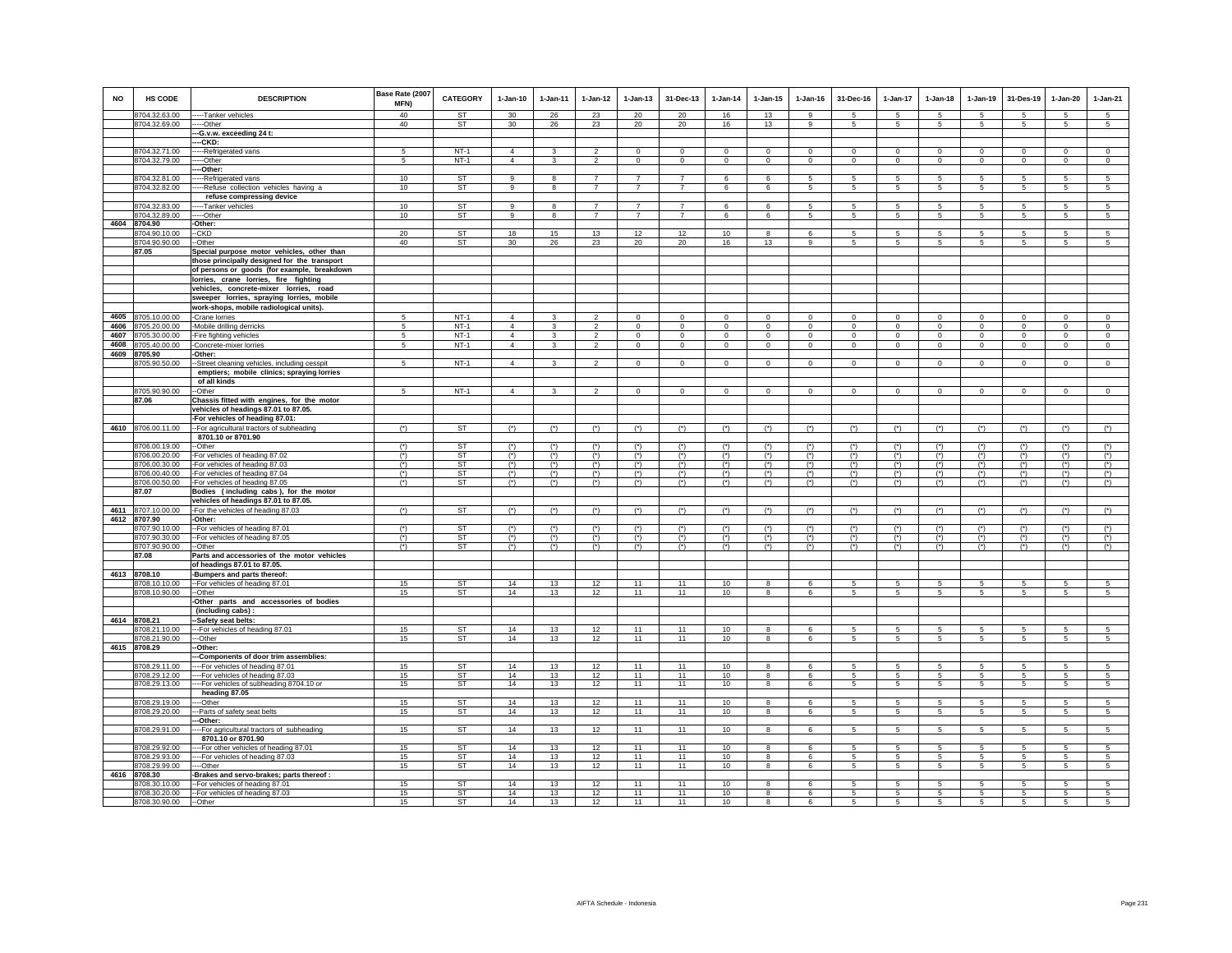| <b>NO</b> | <b>HS CODE</b>                 | <b>DESCRIPTION</b>                                                          | Base Rate (2007<br>MFN) | <b>CATEGORY</b>        | $1-Jan-10$ | $1-Jan-11$ | $1-Jan-12$ | $1 - Jan-13$ | 31-Dec-13 | $1-Jan-14$ | $1 - Jan-15$            | $1-Jan-16$ | 31-Dec-16            | 1-Jan-17        | $1-Jan-18$           | $1-Jan-19$      | 31-Des-19       | $1-Jan-20$     | $1-Jan-21$      |
|-----------|--------------------------------|-----------------------------------------------------------------------------|-------------------------|------------------------|------------|------------|------------|--------------|-----------|------------|-------------------------|------------|----------------------|-----------------|----------------------|-----------------|-----------------|----------------|-----------------|
|           | 4617 8708.40                   | -Gear boxes and parts thereof:                                              |                         |                        |            |            |            |              |           |            |                         |            |                      |                 |                      |                 |                 |                |                 |
|           |                                | --Gear boxes, unassembled:                                                  |                         |                        |            |            |            |              |           |            |                         |            |                      |                 |                      |                 |                 |                |                 |
|           | 3708.40.11.00                  | -- For vehicles of heading 87.03                                            | 15                      | ST                     | 14         | 13         | 12         | 11           | 11        | 10         | 8                       | $\epsilon$ | 5                    | 5               | 5                    | 5               | 5               | 5              | 5               |
|           | 8708.40.12.00                  | --For vehicles of subheading 8704.10                                        | 15                      | ST                     | 14         | 13         | 12         | 11           | 11        | 10         | 8                       | 6          | $5\overline{5}$      | $5\phantom{.0}$ | $5\overline{5}$      | 5               | $5\phantom{.0}$ | $\sqrt{5}$     | $5\overline{5}$ |
|           |                                | or heading 87.05                                                            |                         |                        |            |            |            |              |           |            |                         |            |                      |                 |                      |                 |                 |                |                 |
|           | 8708.40.19.00                  | -Other                                                                      | 15                      | ST                     | 14         | 13         | 12         | 11           | 11        | 10         | 8                       | 6          | $5 -$                | 5               | $5\phantom{.0}$      | $5\overline{)}$ | $\sqrt{5}$      | 5              | $\sqrt{5}$      |
|           |                                | Gear boxes, assembled:                                                      |                         |                        |            |            |            |              |           |            |                         |            |                      |                 |                      |                 |                 |                |                 |
|           | 8708.40.21.00                  | -For agricultural tractors of subheading                                    | 15                      | ST                     | 14         | 13         | 12         | 11           | 11        | 10         | $\bf8$                  | 6          | 5                    | 5               | 5                    | 5               | 5               | 5              | $5\overline{)}$ |
|           |                                | 8701.10 or 8701.90                                                          |                         |                        |            |            |            |              |           |            |                         |            |                      |                 |                      |                 |                 | 5              |                 |
|           | 8708.40.22.00<br>8708.40.23.00 | -- For other vehicles of heading 87.01<br>--- For vehicles of heading 87.03 | 15<br>15                | <b>ST</b><br><b>ST</b> | 14<br>14   | 13<br>13   | 12<br>12   | 11<br>11     | 11<br>11  | 10<br>10   | 8<br>8                  | 6<br>6     | -5<br>5              | 5<br>5          | 5<br>5               | 5<br>5          | 5<br>5          | 5              | 5<br>5          |
|           | 8708.40.24.00                  | --For vehicles of subheading 8704.10                                        | 15                      | ST                     | 14         | 13         | 12         | 11           | 11        | 10         | 8                       | 6          | $5\phantom{.0}$      | $5\phantom{.0}$ | $5\phantom{.0}$      | 5               | 5               | $\sqrt{5}$     | 5               |
|           |                                | or heading 87.05                                                            |                         |                        |            |            |            |              |           |            |                         |            |                      |                 |                      |                 |                 |                |                 |
|           | 8708.40.29.00                  | -Other                                                                      | 15                      | <b>ST</b>              | 14         | 13         | 12         | 11           | 11        | 10         | 8                       | 6          | 5                    | 5               | 5                    | 5               | 5               | 5              | $\overline{5}$  |
|           | 8708.40.90.00                  | -Parts                                                                      | 15                      | <b>ST</b>              | 14         | 13         | 12         | 11           | 11        | 10         | 8                       | 6          | $5\phantom{.0}$      | $5\phantom{.0}$ | $5\phantom{.0}$      | 5               | 5               | 5              | 5               |
|           | 4618 8708.50                   | -Drive-axles with differential, whether or not                              |                         |                        |            |            |            |              |           |            |                         |            |                      |                 |                      |                 |                 |                |                 |
|           |                                | provided with other transmission components,                                |                         |                        |            |            |            |              |           |            |                         |            |                      |                 |                      |                 |                 |                |                 |
|           |                                | and non-driving axles; parts thereof:                                       |                         |                        |            |            |            |              |           |            |                         |            |                      |                 |                      |                 |                 |                |                 |
|           |                                | -Unassembled:                                                               |                         |                        |            |            |            |              |           |            |                         |            |                      |                 |                      |                 |                 |                |                 |
|           | 8708.50.11.00                  | --For vehicles of heading 87.03                                             | 15                      | <b>ST</b>              | 14         | 13         | 12         | 11           | 11        | 10         | 8                       | 6          | 5                    | 5               | 5                    | 5               | 5               | 5              | -5              |
|           | 8708.50.12.00                  | -For vehicles of subheading 8704.10 or                                      | 15                      | ST                     | 14         | 13         | 12         | 11           | 11        | 10         | 8                       | 6          | $5\phantom{.0}$      | $5\phantom{.0}$ | $5\phantom{.0}$      | $\sqrt{5}$      | $\overline{5}$  | $\sqrt{5}$     | $\sqrt{5}$      |
|           |                                | heading 87.05                                                               |                         |                        |            |            |            |              |           |            |                         |            |                      |                 |                      |                 |                 |                |                 |
|           | 8708.50.19.00                  | -Other                                                                      | 15                      | ST                     | 14         | 13         | 12         | 11           | 11        | 10         | 8                       | 6          | 5                    | 5               | $5\overline{5}$      | 5               | 5               | 5              | 5               |
|           |                                | -Assembled:                                                                 |                         |                        |            |            |            |              |           |            |                         |            |                      |                 |                      |                 |                 |                |                 |
|           | 8708.50.21.00                  | -- For agricultural tractors of subheading                                  | 15                      | <b>ST</b>              | 14         | 13         | 12         | 11           | 11        | 10         | $\overline{\mathbf{8}}$ | 6          | 5                    | 5               | 5                    | $\overline{5}$  | $\overline{5}$  | $\overline{5}$ | $\overline{5}$  |
|           |                                | 8701.10 or 8701.90                                                          |                         |                        |            |            |            |              |           |            |                         |            |                      |                 |                      |                 |                 |                |                 |
|           | 8708.50.22.00                  | -- For other vehicles of heading 87.01                                      | 15                      | ST                     | 14         | 13         | 12         | 11           | 11        | 10         | 8                       | 6          | 5                    | 5               | 5                    | 5               | 5               | 5              | 5               |
|           | 8708.50.23.00<br>8708.50.24.00 | --For vehicles of heading 87.03<br>-For vehicles of subheading 8704.10 or   | 15<br>15                | ST<br>ST               | 14<br>14   | 13<br>13   | 12<br>12   | 11<br>11     | 11<br>11  | 10<br>10   | 8<br>8                  | 6<br>6     | 5<br>$5\overline{5}$ | 5<br>5          | 5<br>$5\phantom{.0}$ | 5<br>5          | 5<br>$\sqrt{5}$ | 5<br>5         | 5<br>5          |
|           |                                | heading 87.05                                                               |                         |                        |            |            |            |              |           |            |                         |            |                      |                 |                      |                 |                 |                |                 |
|           | 8708.50.29.00                  | -Other                                                                      | 15                      | <b>ST</b>              | 14         | 13         | 12         | 11           | 11        | 10         | 8                       | 6          | 5                    | 5               | 5                    | 5               | 5               | 5              | 5               |
|           | 8708.50.90.00                  | -Parts                                                                      | 15                      | ST                     | 14         | 13         | 12         | 11           | 11        | 10         | 8                       | $\epsilon$ | 5                    | 5               | 5                    | 5               | 5               | 5              | 5               |
|           | 4619 8708.70                   | Road wheels and parts and accessories                                       |                         |                        |            |            |            |              |           |            |                         |            |                      |                 |                      |                 |                 |                |                 |
|           |                                | thereof:                                                                    |                         |                        |            |            |            |              |           |            |                         |            |                      |                 |                      |                 |                 |                |                 |
|           |                                | -Wheel centre discs and caps:                                               |                         |                        |            |            |            |              |           |            |                         |            |                      |                 |                      |                 |                 |                |                 |
|           | 8708.70.11.00                  | -- For agricultural tractors of subheading                                  | 15                      | <b>ST</b>              | 14         | 13         | 12         | 11           | 11        | 10         | 8                       | 6          | $5\phantom{.0}$      | $5\phantom{.0}$ | $5\phantom{.0}$      | 5               | $\sqrt{5}$      | $\sqrt{5}$     | $\sqrt{5}$      |
|           |                                | 8701.10 or 8701.90                                                          |                         |                        |            |            |            |              |           |            |                         |            |                      |                 |                      |                 |                 |                |                 |
|           | 3708.70.12.00                  | -For other vehicles of heading 87.01                                        | 15                      | <b>ST</b>              | 14         | 13         | 12         | 11           | 11        | 10         | 8                       | 6          | 5                    | 5               | 5                    | 5               | 5               | 5              | 5               |
|           | 8708.70.13.00                  | -- For vehicles of heading 87.03                                            | 15                      | ST                     | 14         | 13         | 12         | 11           | 11        | $10$       | 8                       |            | 5                    | 5               | 5                    | 5               | 5               | 5              | 5               |
|           | 8708.70.14.00                  | --For vehicles of subheading 8704.10 or                                     | 15                      | <b>ST</b>              | 14         | 13         | 12         | 11           | 11        | $10$       | $\overline{\mathbf{8}}$ | 6          | 5                    | $\overline{5}$  | 5                    | $5\overline{)}$ | 5               | $\overline{5}$ | 5               |
|           |                                | heading 87.05                                                               |                         |                        |            |            |            |              |           |            |                         |            |                      |                 |                      |                 |                 |                |                 |
|           | 8708.70.19.00                  | --Other                                                                     | 15                      | <b>ST</b>              | 14         | 13         | 12         | 11           | 11        | 10         | 8                       | 6          | 5                    | 5               | 5                    | 5               | 5               | 5              | 5               |
|           | 8708.70.91.00                  | -Other:<br>-- For agricultural tractors of subheading                       | 15                      | <b>ST</b>              | 14         | 13         | 12         | 11           | 11        | 10         |                         |            | 5                    | $5\phantom{.0}$ | 5                    | 5               | 5               | $\sqrt{5}$     | 5               |
|           |                                | 8701.10 or 8701.90                                                          |                         |                        |            |            |            |              |           |            | 8                       | 6          |                      |                 |                      |                 |                 |                |                 |
|           | 8708.70.92.00                  | -- For other vehicles of heading 87.01                                      | 15                      | <b>ST</b>              | 14         | 13         | 12         | 11           | 11        | $10$       | 8                       | 6          | 5                    | 5               | 5                    | 5               | 5               | 5              | 5               |
|           | 8708.70.93.00                  | --For vehicles of heading 87.03                                             | 15                      | <b>ST</b>              | 14         | 13         | 12         | 11           | 11        | 10         | 8                       | 6          | $5\overline{5}$      | 5               | $5\overline{5}$      | 5               | 5               | 5              | 5               |
|           | 8708.70.94.00                  | -- For vehicles of subheading 8704.10 or                                    | 15                      | <b>ST</b>              | 14         | 13         | 12         | 11           | 11        | 10         | $\overline{8}$          | -6         | 5 <sub>1</sub>       | 5               | 5                    | 5               | 5               | 5              | $\sqrt{5}$      |
|           |                                | heading 87.05                                                               |                         |                        |            |            |            |              |           |            |                         |            |                      |                 |                      |                 |                 |                |                 |
|           | 8708.70.99.00                  | -Other                                                                      | 15                      | ST                     | 14         | 13         | 12         | 11           | 11        | 10         | 8                       | 6          | 5                    | 5               | $5\overline{5}$      | 5               | 5               | 5              | 5               |
|           | 4620 8708.80                   | Suspension systems and parts thereof                                        |                         |                        |            |            |            |              |           |            |                         |            |                      |                 |                      |                 |                 |                |                 |
|           |                                | (including shock-absorbers):                                                |                         |                        |            |            |            |              |           |            |                         |            |                      |                 |                      |                 |                 |                |                 |
|           |                                | -Suspension systems:                                                        |                         |                        |            |            |            |              |           |            |                         |            |                      |                 |                      |                 |                 |                |                 |
|           | 8708.80.11.00                  | -- For agricultural tractors of subheading                                  | 15                      | <b>ST</b>              | 14         | 13         | 12         | 11           | 11        | 10         | 8                       | 6          | 5                    | 5               | 5                    | 5               | 5               | $\mathbf 5$    | $\sqrt{5}$      |
|           |                                | 8701.10 or 8701.90                                                          |                         | <b>ST</b>              | 14         | 13         |            | 11           | 11        | 10         | 8                       | 6          | 5.                   | 5               | $5^{\circ}$          | 5               | 5               | 5              | 5               |
|           | 8708.80.12.00<br>8708.80.13.00 | --For other vehicles of heading 87.01<br>--For vehicles of heading 87.03    | 15<br>15                | <b>ST</b>              | 14         | 13         | 12<br>12   | 11           | 11        | 10         | 8                       | 6          | 5                    | 5               | 5                    | 5               | 5               | 5              | 5               |
|           | 8708.80.14.00                  | --For vehicles of subheading 8704.10 or                                     | 15                      | ST                     | 14         | 13         | 12         | 11           | 11        | 10         | 8                       | 6          | 5                    | 5               | 5                    | $\,$ 5 $\,$     | 5               | 5              | 5               |
|           |                                | heading 87.05                                                               |                         |                        |            |            |            |              |           |            |                         |            |                      |                 |                      |                 |                 |                |                 |
|           | 8708.80.19.00                  | -Other                                                                      | 15                      | <b>ST</b>              | 14         | 13         | 12         | 11           | 11        | 10         | 8                       | 6          | $5 -$                | 5               | 5                    | 5               | 5               | 5              | 5               |
|           | 8708.80.90.00                  | Parts                                                                       | 15                      | ST                     | 14         | 13         | 12         | 11           | 11        | 10         | 8                       | 6          | 5                    | 5               | 5                    | 5               | 5               | 5              | 5               |
|           |                                | Other parts and accessories:                                                |                         |                        |            |            |            |              |           |            |                         |            |                      |                 |                      |                 |                 |                |                 |
|           | 4621 8708.91                   | -Radiators and parts thereof:                                               |                         |                        |            |            |            |              |           |            |                         |            |                      |                 |                      |                 |                 |                |                 |
|           |                                | --Radiators:                                                                |                         |                        |            |            |            |              |           |            |                         |            |                      |                 |                      |                 |                 |                |                 |
|           | 8708.91.11.00                  | -- For agricultural tractors of subheading                                  | 15                      | <b>ST</b>              | 14         | 13         | 12         | 11           | 11        | 10         | 8                       | $\epsilon$ | 5                    | 5               | 5                    | 5               | 5               | 5              | 5               |
|           |                                | 8701.10 or 8701.90                                                          |                         |                        |            |            |            |              |           |            |                         |            |                      |                 |                      |                 |                 |                |                 |
|           | 8708.91.12.00                  | -- For other vehicles of heading 87.01                                      | 15                      | ST                     | 14         | 13         | 12         | 11           | 11        | 10         | 8                       | 6          | 5                    | 5               | $5\phantom{.0}$      | 5               | 5               | $\sqrt{5}$     | 5               |
|           | 8708.91.13.00                  | --For vehicles of heading 87.03                                             | 15                      | ST                     | 14         | 13         | 12         | 11           | 11        | 10         | 8                       | 6          | -5                   | 5               | 5                    | 5               | 5               | 5              | $\sqrt{5}$      |
|           | 8708.91.14.00                  | -- For vehicles of subheading 8704.10 or                                    | 15                      | ST                     | 14         | 13         | 12         | 11           | 11        | 10         | 8                       | 6          | 5                    | 5               | 5                    | 5               | 5               | 5              | 5               |
|           |                                | heading 87.05                                                               |                         |                        |            |            |            |              |           |            |                         |            |                      |                 |                      |                 |                 |                |                 |
|           | 8708.91.19.00                  | --Other                                                                     | 15                      | <b>ST</b>              | 14         | 13         | 12         | 11           | 11        | 10         | 8                       | -6         | 5                    | $5\overline{5}$ | 5                    | 5               | 5               | $\overline{5}$ | $\overline{5}$  |
|           | 8708.91.90.00                  | -Parts                                                                      | 15                      | <b>ST</b>              | 14         | 13         | 12         | 11           | 11        | 10         | $\overline{8}$          | 6          | 5                    | 5               | $\overline{5}$       | $\overline{5}$  | 5               | 5              | $\overline{5}$  |
| 4622      | 8708.92.00                     | Silencers (mufflers) and exhaust pipes;                                     |                         |                        |            |            |            |              |           |            |                         |            |                      |                 |                      |                 |                 |                |                 |
|           | 8708.92.10.00                  | parts thereof:                                                              | 15                      | <b>ST</b>              | 14         | 13         | 12         | 11           | 11        | 10         | 8                       | 6          | 5                    | 5               | 5                    | 5               | 5               | 5              | 5               |
|           | 8708.92.20.00                  | ---For vehicles of heading 87.01<br>---For vehicles of heading 87.03        | 15                      | <b>ST</b>              | 14         | 13         | 12         | 11           | 11        | 10         | 8                       | 6          | 5                    | 5               | 5                    | 5               | 5               | 5              | 5               |
|           |                                | 8708.92.30.00 --- For vehicles of subheading 8704.10 or                     | 15                      | <b>ST</b>              | 14         | 13         | 12         | 11           | 11        | 10         | 8                       | 6          | 5                    | 5               | 5                    | 5               | 5               | 5              |                 |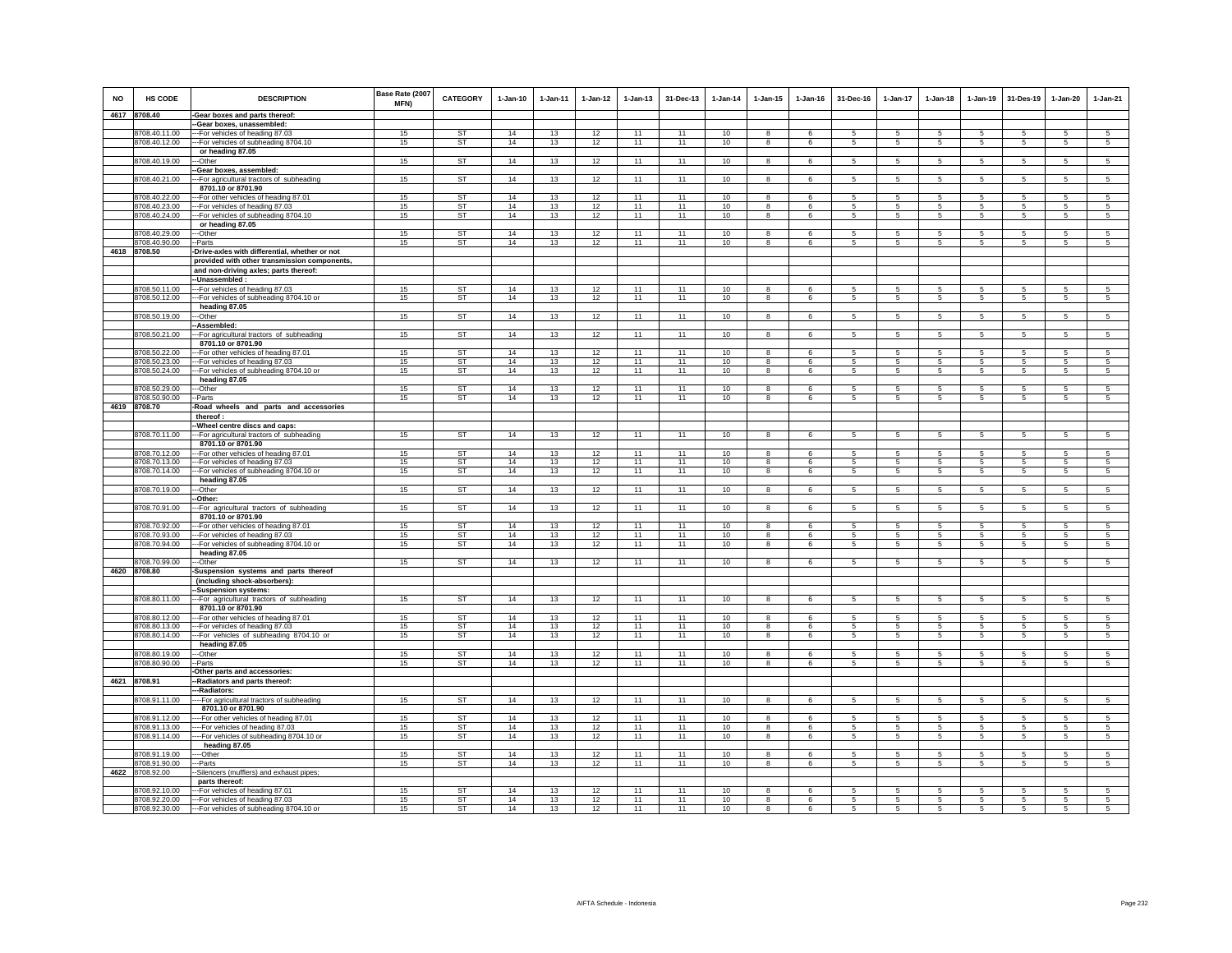| <b>NO</b> | HS CODE                             | <b>DESCRIPTION</b><br>heading 87.05                                             | Base Rate (2007<br>MFN) | CATEGORY               | $1-Jan-10$  | 1-Jan-11     | $1 - Jan-12$ | $1 - Jan-13$ | 31-Dec-13   | $1-Jan-14$ | $1 - Jan-15$                 | $1 - Jan-16$    | 31-Dec-16       | $1-Jan-17$                        | $1-Jan-18$           | $1-Jan-19$          | 31-Des-19           | $1-Jan-20$          | $1-Jan-21$      |
|-----------|-------------------------------------|---------------------------------------------------------------------------------|-------------------------|------------------------|-------------|--------------|--------------|--------------|-------------|------------|------------------------------|-----------------|-----------------|-----------------------------------|----------------------|---------------------|---------------------|---------------------|-----------------|
|           | 8708.92.90.00                       | -Other                                                                          | 15                      | <b>ST</b>              | 14          | 13           | 12           | 11           | 11          | 10         | 8                            | 6               | 5               | 5                                 | 5                    | 5                   | 5                   | 5                   | 5               |
| 4623      | 8708.93                             | -Clutches and parts thereof:                                                    |                         |                        |             |              |              |              |             |            |                              |                 |                 |                                   |                      |                     |                     |                     |                 |
|           | 8708.93.10.00                       | -- For agricultural tractors of subheading                                      | 15                      | ST                     | 14          | 13           | 12           | 11           | 11          | 10         | 8                            | 6               | $5\phantom{.0}$ | $5^{\circ}$                       | $5\phantom{.0}$      | 5                   | $5\phantom{.0}$     | $\sqrt{5}$          | 5               |
|           |                                     | 8701.10 or 8701.90                                                              |                         |                        |             |              |              |              |             |            |                              |                 |                 |                                   |                      |                     |                     |                     |                 |
|           | 8708.93.20.00<br>8708.93.30.00      | -For other vehicles of heading 87.01<br>-For vehicles of heading 87.03          | 15<br>15                | <b>ST</b><br><b>ST</b> | 14<br>14    | 13<br>13     | 12<br>12     | 11<br>11     | 11<br>11    | 10<br>10   | 8<br>8                       | 6<br>6          | 5<br>5          | 5<br>5                            | 5<br>5               | 5<br>5              | 5<br>5              | 5<br>5              | 5<br>5          |
|           | 8708.93.40.00                       | -For vehicles of subheading 8704.10 or                                          | 15                      | <b>ST</b>              | 14          | 13           | 12           | 11           | 11          | 10         | $\overline{\mathbf{8}}$      | 6               | 5               | $\overline{5}$                    | $5\overline{5}$      | $\overline{5}$      | $\overline{5}$      | $\overline{5}$      | $5\overline{5}$ |
|           |                                     | heading 87.05                                                                   |                         |                        |             |              |              |              |             |            |                              |                 |                 |                                   |                      |                     |                     |                     |                 |
|           | 8708.93.90.00                       | -Other                                                                          | 15                      | ST                     | 14          | 13           | 12           | 11           | 11          | 10         | 8                            | 6               | $5\overline{5}$ | 5 <sup>5</sup>                    | $5\overline{5}$      | $\overline{5}$      | $\overline{5}$      | 5                   | 5               |
| 4624      | 8708.94                             | -Steering wheels, steering columns and                                          |                         |                        |             |              |              |              |             |            |                              |                 |                 |                                   |                      |                     |                     |                     |                 |
|           | 8708.94.10.00                       | steering boxes; parts thereof :<br>--Steering wheels with airbag assemblies     | 15                      | <b>ST</b>              | 14          | 13           | 12           | 11           | 11          | 10         | 8                            | 6               | $5\phantom{.0}$ | $5^{\circ}$                       | $5\phantom{.0}$      | 5                   | $\sqrt{5}$          | $5\phantom{.0}$     | 5               |
|           |                                     | -Other:                                                                         |                         |                        |             |              |              |              |             |            |                              |                 |                 |                                   |                      |                     |                     |                     |                 |
|           | 8708.94.91.00                       | -- For agricultural tractors of subheading                                      | 15                      | <b>ST</b>              | 14          | 13           | 12           | 11           | 11          | 10         | 8                            | 6               | 5               | 5                                 | 5                    | $5\overline{5}$     | $\overline{5}$      | $\overline{5}$      | $5\overline{)}$ |
|           |                                     | 8701.10 or 8701.90                                                              |                         |                        |             |              |              |              |             |            |                              |                 |                 |                                   |                      |                     |                     |                     |                 |
|           | 8708.94.92.00<br>8708.94.93.00      | -- For other vehicles of heading 87.01                                          | 15<br>15                | ST<br><b>ST</b>        | 14<br>14    | 13<br>13     | 12<br>12     | 11<br>11     | 11<br>11    | 10<br>10   | 8<br>8                       | 6<br>$\epsilon$ | -5<br>5         | 5<br>5                            | -5<br>5              | 5<br>5              | 5<br>5              | 5<br>5              | $\sqrt{5}$<br>5 |
|           | 8708.94.99.00                       | -- For vehicles of heading 87.03<br>--Other                                     | 15                      | ST                     | 14          | 13           | 12           | 11           | 11          | 10         | 8                            | 6               | $5\overline{5}$ | 5                                 | $5\overline{5}$      | 5                   | 5                   | 5                   | 5               |
|           | 4625 8708.95                        | Safety airbags with inflater system; parts                                      |                         |                        |             |              |              |              |             |            |                              |                 |                 |                                   |                      |                     |                     |                     |                 |
|           |                                     | thereof:                                                                        |                         |                        |             |              |              |              |             |            |                              |                 |                 |                                   |                      |                     |                     |                     |                 |
|           | 8708.95.10.00                       | -Safety airbags with inflater system                                            | 15                      | ST                     | 14          | 13           | 12           | 11           | 11          | 10         | 8                            | 6               | 5               | 5                                 | 5                    | 5                   | 5                   | 5                   | 5               |
| 4626      | 3708.95.90.00<br>8708.99            | -Parts<br>-Other:                                                               | 15                      | ST                     | 14          | 13           | 12           | 11           | 11          | 10         | 8                            | 6               | -5              | 5                                 | 5                    | 5                   | 5                   | 5                   | 5               |
|           |                                     | -Unassembled fuel tanks; engine brackets:                                       |                         |                        |             |              |              |              |             |            |                              |                 |                 |                                   |                      |                     |                     |                     |                 |
|           | 8708.99.11.00                       | --For vehicles of heading 87.01                                                 | 15                      | <b>ST</b>              | 14          | 13           | 12           | 11           | 11          | 10         | 8                            | 6               | 5.              | 5                                 | 5.                   | 5                   | 5                   | 5                   | 5 <sup>1</sup>  |
|           | 8708.99.12.00                       | --- For vehicles of heading 87.03                                               | 15                      | <b>ST</b>              | 14          | 13           | 12           | 11           | 11          | 10         | 8                            | 6               | $\sqrt{5}$      | 5                                 | $\sqrt{5}$           | 5                   | 5                   | 5                   | $\sqrt{5}$      |
|           | 8708.99.19.00                       | ---Other<br>-Other:                                                             | 15                      | ST                     | 14          | 13           | 12           | 11           | 11          | 10         | 8                            | 6               | 5               | $5\phantom{.0}$                   | 5                    | 5                   | 5                   | $5\phantom{.0}$     | 5               |
|           | 8708.99.91.00                       | -- For agricultural tractors of subheading                                      | 15                      | ST                     | 14          | 13           | 12           | 11           | 11          | 10         | 8                            | 6               | 5               | $5\overline{5}$                   | $5\phantom{.0}$      | $5\phantom{.0}$     | $\overline{5}$      | $\overline{5}$      | $5\phantom{.0}$ |
|           |                                     | 8701.10 or 8701.90                                                              |                         |                        |             |              |              |              |             |            |                              |                 |                 |                                   |                      |                     |                     |                     |                 |
|           | 8708.99.92.00                       | -For other vehicles of heading 87.01                                            | 15                      | <b>ST</b>              | 14          | 13           | 12           | 11           | 11          | 10         | 8                            | 6               | 5               | 5                                 | 5                    | 5                   | 5                   | 5                   | 5               |
|           | 8708.99.93.00                       | --For vehicles of heading 87.03                                                 | 15<br>15                | ST<br>ST               | 14<br>14    | 13<br>13     | 12           | 11<br>11     | 11<br>11    | 10<br>10   | 8<br>$\overline{\mathbf{8}}$ | 6<br>6          | 5<br>5          | $5\overline{5}$<br>$\overline{5}$ | 5<br>$5\overline{)}$ | 5<br>$\overline{5}$ | 5<br>$\overline{5}$ | 5<br>$\overline{5}$ | 5<br>-5         |
|           | 8708.99.99.00<br>87.09              | ----Other<br>Work trucks, self-propelled, not fitted with                       |                         |                        |             |              | 12           |              |             |            |                              |                 |                 |                                   |                      |                     |                     |                     |                 |
|           |                                     | lifting or handling equipment, of the type                                      |                         |                        |             |              |              |              |             |            |                              |                 |                 |                                   |                      |                     |                     |                     |                 |
|           |                                     | used in factories, warehouses, dock areas or                                    |                         |                        |             |              |              |              |             |            |                              |                 |                 |                                   |                      |                     |                     |                     |                 |
|           |                                     | airports for short distance transport of                                        |                         |                        |             |              |              |              |             |            |                              |                 |                 |                                   |                      |                     |                     |                     |                 |
|           |                                     | goods; tractors of the type used on railway                                     |                         |                        |             |              |              |              |             |            |                              |                 |                 |                                   |                      |                     |                     |                     |                 |
|           |                                     | station platforms; parts of the foregoing<br>vehicles.                          |                         |                        |             |              |              |              |             |            |                              |                 |                 |                                   |                      |                     |                     |                     |                 |
|           |                                     | Vehicles:                                                                       |                         |                        |             |              |              |              |             |            |                              |                 |                 |                                   |                      |                     |                     |                     |                 |
| 4627      | 8709.11.00.00                       | -Electrical                                                                     | 15                      | ST                     | 14          | 13           | 12           | 11           | 11          | 10         | 8                            | 6               | 5               | 5                                 | 5                    | 5                   | 5                   | 5                   | 5               |
| 4628      | 8709.19.00.00                       | -Other                                                                          | 15                      | ST                     | 14          | 13           | 12           | 11           | 11          | $10$       | 8                            | 6               | 5               | 5                                 | 5                    | 5                   | 5                   | $\mathbf 5$         | $\mathbf 5$     |
| 4629      | 8709.90.00.00<br>4630 8710.00.00.00 | -Parts<br>Tanks and other armoured fighting vehicles,                           | $\mathbf 0$<br>$\,0\,$  | $NT-1$<br>EL           | $\circ$     | $\mathbf{0}$ | $\circ$      | $\mathbf 0$  | $\mathbf 0$ | $\circ$    | $\mathbf 0$                  | $\circ$         | $\circ$         | $\mathbf 0$                       | $\circ$              | $\mathbf 0$         | $\circ$             | $\circ$             | $\circ$         |
|           |                                     | motorised, whether or not fitted with weapons,                                  |                         |                        |             |              |              |              |             |            |                              |                 |                 |                                   |                      |                     |                     |                     |                 |
|           |                                     | and parts of such vehicles.                                                     |                         |                        |             |              |              |              |             |            |                              |                 |                 |                                   |                      |                     |                     |                     |                 |
|           | 87.11                               | Motorcycles (including mopeds) and cycles                                       |                         |                        |             |              |              |              |             |            |                              |                 |                 |                                   |                      |                     |                     |                     |                 |
|           |                                     | fitted with an auxiliary motor, with or                                         |                         |                        |             |              |              |              |             |            |                              |                 |                 |                                   |                      |                     |                     |                     |                 |
|           | 4631 8711.10                        | without side-cars; side-cars.<br>-With reciprocating internal combustion piston |                         |                        |             |              |              |              |             |            |                              |                 |                 |                                   |                      |                     |                     |                     |                 |
|           |                                     | engine of a cylinder capacity not exceeding                                     |                         |                        |             |              |              |              |             |            |                              |                 |                 |                                   |                      |                     |                     |                     |                 |
|           |                                     | 50 cc:                                                                          |                         |                        |             |              |              |              |             |            |                              |                 |                 |                                   |                      |                     |                     |                     |                 |
|           |                                     | -CKD:                                                                           |                         |                        |             |              |              |              |             |            |                              |                 |                 |                                   |                      |                     |                     |                     |                 |
|           | 8711.10.11.00                       | -Motorcycles, including mopeds and motor<br>scooters                            | 20                      | <b>ST</b>              | 18          | 15           | 13           | 12           | 12          | 10         | 8                            | 6               | 5               | 5                                 | 5                    | 5                   | 5                   | 5                   | 5               |
|           | 8711.10.19.00                       | -Other                                                                          | 20                      | <b>ST</b>              | 18          | 15           | 13           | 12           | 12          | 10         | 8                            | 6               | $\sqrt{5}$      | 5                                 | 5                    | $5\overline{5}$     | $\overline{5}$      | $\overline{5}$      | $\overline{5}$  |
|           |                                     | -Other:                                                                         |                         |                        |             |              |              |              |             |            |                              |                 |                 |                                   |                      |                     |                     |                     |                 |
|           | 8711.10.91.00                       | -- Motorcycles, including mopeds and motor                                      | 30                      | <b>ST</b>              | 27          | 24           | 21           | 18           | 18          | 15         | 12                           | $\mathbf{R}$    | 5               | 5                                 | 5                    | 5                   | 5                   | 5                   | 5               |
|           |                                     | scooters                                                                        |                         | <b>ST</b>              |             |              |              |              |             |            |                              |                 |                 |                                   |                      |                     |                     |                     |                 |
|           | 8711.10.99.00<br>4632 8711.20       | --Other<br>With reciprocating internal combustion piston                        | 30                      |                        | 27          | 24           | 21           | 18           | 18          | 15         | 12                           | 8               | $5\overline{5}$ | $5\overline{5}$                   | $5\overline{5}$      | 5                   | 5                   | 5                   | 5               |
|           |                                     | engine of a cylinder capacity exceeding 50 cc                                   |                         |                        |             |              |              |              |             |            |                              |                 |                 |                                   |                      |                     |                     |                     |                 |
|           |                                     | but not exceeding 250 cc :                                                      |                         |                        |             |              |              |              |             |            |                              |                 |                 |                                   |                      |                     |                     |                     |                 |
|           | 8711.20.10                          | -Motocross motorcycles :                                                        |                         |                        |             |              |              |              |             |            |                              |                 |                 |                                   |                      |                     |                     |                     |                 |
|           | 8711.20.10.10<br>8711.20.10.90      | --CKD<br>--Other                                                                | 20<br>30 <sup>°</sup>   | <b>ST</b><br>HSL B     | 18<br>28.75 | 15<br>27.25  | 13<br>26     | 12<br>24.50  | 12<br>24.50 | 10<br>23   | 8<br>21.75                   | 6<br>20.50      | 5<br>20.50      | 5<br>19                           | 5<br>17.75           | 5<br>16.25          | 5<br>15             | 5<br>15             | 5<br>15         |
|           |                                     | -Other, CKD:                                                                    |                         |                        |             |              |              |              |             |            |                              |                 |                 |                                   |                      |                     |                     |                     |                 |
|           |                                     | -Motorcycles (with or without side-cars),                                       |                         |                        |             |              |              |              |             |            |                              |                 |                 |                                   |                      |                     |                     |                     |                 |
|           |                                     | including motor scooters:                                                       |                         |                        |             |              |              |              |             |            |                              |                 |                 |                                   |                      |                     |                     |                     |                 |
|           | 8711.20.21.00                       | --Of a cylinder capacity not exceeding                                          | 20                      | <b>ST</b>              | 18          | 15           | 13           | 12           | 12          | 10         | 8                            | 6               | -5              | $5\overline{5}$                   | 5                    | $5\overline{5}$     | $5\overline{5}$     | $5\overline{5}$     | $5\overline{5}$ |
|           | 8711.20.22.00                       | 125 cc<br>-- Of a cylinder capacity exceeding 125 cc                            | 20                      | <b>ST</b>              | 18          | 15           | 13           | 12           | 12          | 10         | 8                            | 6               | $5\overline{5}$ | 5                                 | $5\overline{5}$      | 5                   | 5                   | 5                   | 5               |
|           |                                     | but not exceeding 150 cc                                                        |                         |                        |             |              |              |              |             |            |                              |                 |                 |                                   |                      |                     |                     |                     |                 |
|           |                                     | 8711.20.23.00 ---- Of a cylinder capacity exceeding 150 cc                      | 20                      | <b>ST</b>              | 18          | 15           | 13           | 12           | 12          | 10         | 8                            | 6               | $5 -$           | $5\overline{5}$                   | 5                    | -5                  | $\overline{5}$      | 5                   | 5               |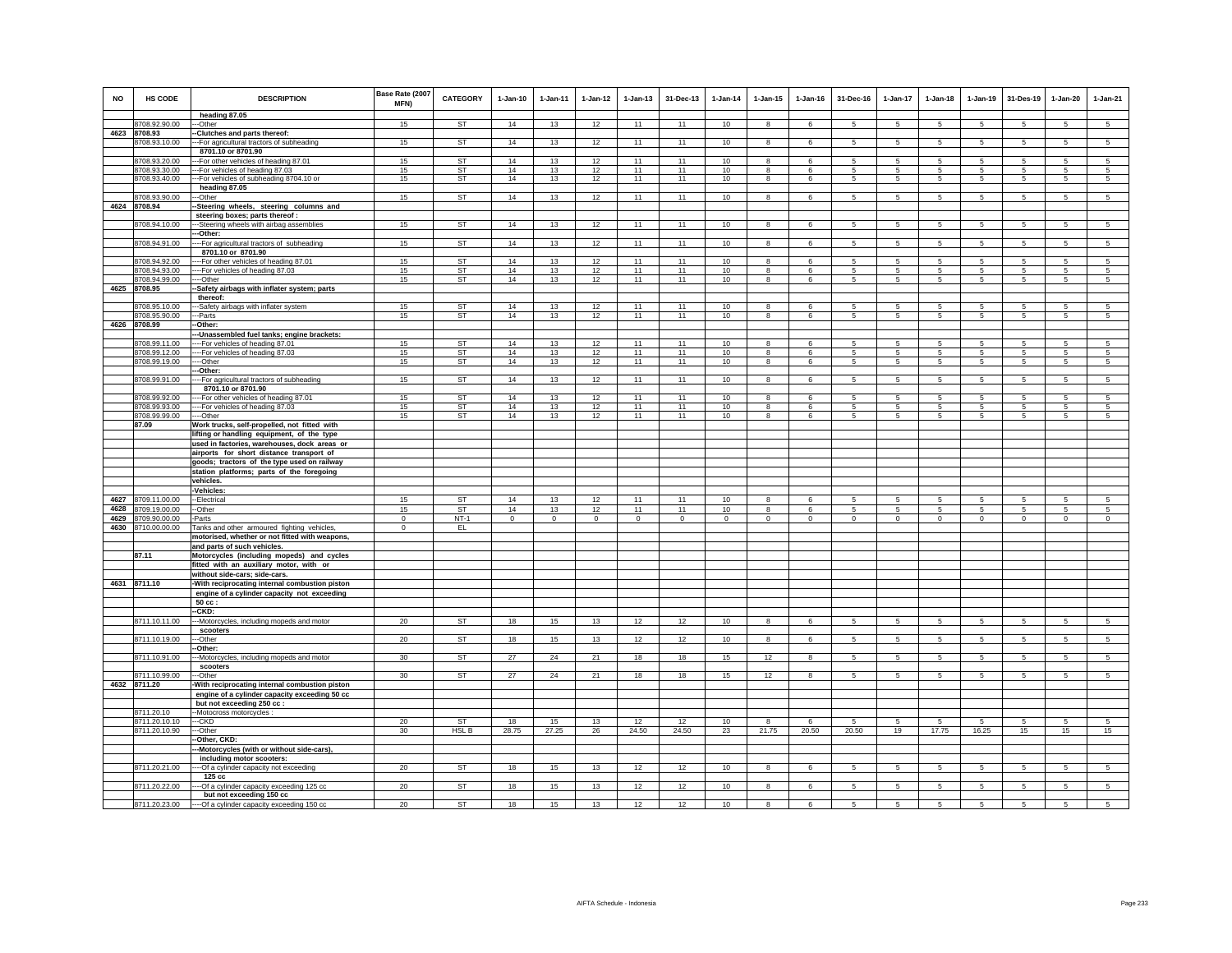| <b>NO</b> | HS CODE                        | <b>DESCRIPTION</b><br>but not exceeding 200 cc                                         | Base Rate (2007<br>MFN) | <b>CATEGORY</b>               | $1-Jan-10$ | $1-Jan-11$   | $1-Jan-12$     | $1-Jan-13$     | 31-Dec-13            | $1-Jan-14$ | $1-Jan-15$              | $1 - Jan-16$ | 31-Dec-16      | $1-Jan-17$           | $1-Jan-18$      | $1-Jan-19$      | 31-Des-19                | $1-Jan-20$      | $1-Jan-21$      |
|-----------|--------------------------------|----------------------------------------------------------------------------------------|-------------------------|-------------------------------|------------|--------------|----------------|----------------|----------------------|------------|-------------------------|--------------|----------------|----------------------|-----------------|-----------------|--------------------------|-----------------|-----------------|
|           | 8711.20.24.00                  | --Of a cylinder capacity exceeding 200 cc                                              | 20                      | ST                            | 18         | 15           | 13             | 12             | 12                   | 10         | 8                       | 6            | 5              | 5                    | 5               | 5               | -5                       | 5               | -5              |
|           | 8711.20.30.00                  | but not exceeding 250 cc<br>-Other                                                     | 20                      | <b>ST</b>                     | 18         | 15           | 13             | 12             | 12                   | 10         | 8                       | 6            | 5              | 5                    | 5               | 5               | $\sqrt{5}$               | 5               | $\overline{5}$  |
|           |                                | -Other:                                                                                |                         |                               |            |              |                |                |                      |            |                         |              |                |                      |                 |                 |                          |                 |                 |
|           |                                | -Motorcycles (with or without side-cars),                                              |                         |                               |            |              |                |                |                      |            |                         |              |                |                      |                 |                 |                          |                 |                 |
|           | 8711.20.41.00                  | including motor scooters:                                                              | 30                      | <b>HSLB</b>                   | 28.75      | 27.25        | 26             | 24.50          | 24.50                | 23         | 21.75                   | 20.50        | 20.50          | 19                   | 17.75           | 16.25           | 15                       | 15              | 15              |
|           |                                | -- Of a cylinder capacity not exceeding<br>125 cc                                      |                         |                               |            |              |                |                |                      |            |                         |              |                |                      |                 |                 |                          |                 |                 |
|           | 8711.20.42.00                  | -- Of a cylinder capacity exceeding 125 cc                                             | 30                      | HSL B                         | 28.75      | 27.25        | 26             | 24.50          | 24.50                | 23         | 21.75                   | 20.50        | 20.50          | 19                   | 17.75           | 16.25           | 15                       | 15              | 15              |
|           |                                | but not exceeding 150 cc                                                               |                         |                               |            |              |                |                |                      |            |                         |              |                |                      |                 |                 |                          |                 |                 |
|           | 8711.20.43.00                  | -- Of a cylinder capacity exceeding 150 cc<br>but not exceeding 200 cc                 | 30 <sup>°</sup>         | HSL B                         | 28.75      | 27.25        | 26             | 24.50          | 24.50                | 23         | 21.75                   | 20.50        | 20.50          | 19                   | 17.75           | 16.25           | 15                       | 15              | 15              |
|           | 8711.20.44.00                  | -- Of a cylinder capacity exceeding 200 cc                                             | 30 <sup>2</sup>         | HSL B                         | 28.75      | 27.25        | 26             | 24.50          | 24.50                | 23         | 21.75                   | 20.50        | 20.50          | 19                   | 17.75           | 16.25           | 15                       | 15              | 15              |
|           |                                | but not exceeding 250 cc                                                               |                         |                               |            |              |                |                |                      |            |                         |              |                |                      |                 |                 |                          |                 |                 |
|           | 8711.20.90.00<br>4633 8711.30  | -Other<br>With reciprocating internal combustion piston                                | 30                      | <b>HSLB</b>                   | 28.75      | 27.25        | 26             | 24.50          | 24.50                | 23         | 21.75                   | 20.50        | 20.50          | 19                   | 17.75           | 16.25           | 15                       | 15              | 15              |
|           |                                | engine of a cylinder capacity exceeding                                                |                         |                               |            |              |                |                |                      |            |                         |              |                |                      |                 |                 |                          |                 |                 |
|           |                                | 250 cc but not exceeding 500 cc :                                                      |                         |                               |            |              |                |                |                      |            |                         |              |                |                      |                 |                 |                          |                 |                 |
|           | 8711.30.10                     | -Motorcross motorcycles :                                                              | 20                      |                               |            |              |                |                |                      |            | 8                       | 6            | 5              | 5                    | 5               | 5               | -5                       | 5               |                 |
|           | 8711.30.10.10<br>8711.30.10.90 | --CKD<br>--Other                                                                       | 50                      | <b>ST</b><br>HSL C            | 18<br>49   | 15<br>48     | 13<br>47       | 12<br>45       | 12<br>45             | 10<br>44   | 43                      | 42           | 42             | 41                   | 40              | 39              | 37.5                     | 37.5            | 5<br>37.5       |
|           | 8711.30.20                     | -Three-wheeled light vehicles of a cylinder                                            |                         |                               |            |              |                |                |                      |            |                         |              |                |                      |                 |                 |                          |                 |                 |
|           |                                | capacity not exceeding 356 cc and a payload                                            |                         |                               |            |              |                |                |                      |            |                         |              |                |                      |                 |                 |                          |                 |                 |
|           | 8711.30.20.10                  | capacity not exceeding 350 kg:<br>-CKD                                                 | 20                      | ST                            | 18         | 15           | 13             | 12             | 12                   | 10         |                         |              | 5              | 5                    |                 |                 | 5                        | 5               | 5               |
|           | 8711.30.20.90                  | --Other                                                                                | 50                      | HSL C                         | 49         | 48           | 47             | 45             | 45                   | 44         | 43                      | 42           | 42             | 41                   | 40              | 39              | 37.5                     | 37.5            | 37.5            |
|           | 8711.30.30.00                  | --Other, CKD                                                                           | 20                      | <b>ST</b>                     | 18         | 15           | 13             | 12             | 12                   | 10         | 8                       | 6            | 5              | 5                    | 5               | 5               | -5                       | 5               | 5               |
|           | 8711.30.90.00<br>4634 8711.40  | --Other<br>With reciprocating internal combustion piston                               | 50                      | HSL C                         | 49         | 48           | 47             | 45             | 45                   | 44         | 43                      | 42           | 42             | 41                   | 40              | 39              | 37.5                     | 37.5            | 37.5            |
|           |                                | engine of a cylinder capacity exceeding                                                |                         |                               |            |              |                |                |                      |            |                         |              |                |                      |                 |                 |                          |                 |                 |
|           |                                | 500 cc but not exceeding 800 cc :                                                      |                         |                               |            |              |                |                |                      |            |                         |              |                |                      |                 |                 |                          |                 |                 |
|           | 8711.40.10<br>8711.40.10.10    | Motorcross motorcycles :<br>--CKD                                                      | 20                      | ST                            | 18         | 15           | 13             | 12             | 12                   | 10         | 8                       | 6            | 5              | 5                    | 5               | 5               | 5                        | 5               | 5               |
|           | 8711.40.10.90                  | --Other                                                                                | 50                      | HSL <sub>C</sub>              | 49         | 48           | 47             | 45             | 45                   | 44         | 43                      | 42           | 42             | 41                   | 40              | 39              | 37.5                     | 37.5            | 37.5            |
|           | 8711.40.20.00                  | -- Other, CKD                                                                          | 20                      | <b>ST</b>                     | 18         | 15           | 13             | 12             | 12                   | 10         | $\overline{\mathbf{8}}$ | $\epsilon$   | 5              | $5\overline{)}$      | $5\overline{)}$ | $5\overline{)}$ | 5                        | $5\overline{)}$ | 5               |
|           | 8711.40.90.00<br>4635 8711.50  | -Other<br>With reciprocating internal combustion piston                                | 50                      | HSL <sub>C</sub>              | 49         | 48           | 47             | 45             | 45                   | 44         | 43                      | 42           | 42             | 41                   | 40              | 39              | 37.5                     | 37.5            | 37.5            |
|           |                                | engine of a cylinder capacity exceeding                                                |                         |                               |            |              |                |                |                      |            |                         |              |                |                      |                 |                 |                          |                 |                 |
|           |                                | 800 cc:                                                                                |                         |                               |            |              |                |                |                      |            |                         |              |                |                      |                 |                 |                          |                 |                 |
|           | 8711.50.20.00<br>8711.50.90.00 | -CKD<br>-Other                                                                         | 20<br>50                | <b>ST</b><br>HSL <sub>C</sub> | 18<br>49   | 15<br>48     | 13<br>47       | 12<br>45       | 12<br>45             | 10<br>44   | 8<br>43                 | 6<br>42      | 5<br>42        | 5<br>41              | 5<br>40         | 5<br>39         | 5<br>37.5                | 5<br>37.5       | 5<br>37.5       |
| 4636      | 8711.90                        | Other:                                                                                 |                         |                               |            |              |                |                |                      |            |                         |              |                |                      |                 |                 |                          |                 |                 |
|           | 8711.90.40.00                  | -Side-cars                                                                             | 50                      | HSL C                         | 49         | 48           | 47             | 45             | 45                   | 44         | 43                      | 42           | 42             | 41                   | 40              | 39              | 37.5                     | 37.5            | 37.5            |
|           | 8711.90.50.00<br>8711.90.90.00 | --Other, CKD<br>--Other                                                                | 40<br>50                | HSL <sub>C</sub><br>HSL C     | 39.5<br>49 | 39<br>48     | 38<br>47       | 37<br>45       | 36<br>45             | 36<br>44   | 35<br>43                | 34<br>42     | 34<br>42       | 33<br>41             | 32<br>40        | 31<br>39        | 30<br>37.5               | 30<br>37.5      | 30<br>37.5      |
|           | 87.12                          | Bicyles and other cycles (including delivery                                           |                         |                               |            |              |                |                |                      |            |                         |              |                |                      |                 |                 |                          |                 |                 |
|           |                                | tricycles), not motorised.                                                             |                         |                               |            |              |                |                |                      |            |                         |              |                |                      |                 |                 |                          |                 |                 |
|           | 4637 8712.00.10.00             | -Racing bicycles                                                                       | 10                      | <b>ST</b>                     | 9<br>14    | 8            | $\overline{7}$ | $\overline{7}$ | $\overline{7}$<br>11 | 6          | 6                       | 5            | 5              | 5                    | 5               | 5               | $\sqrt{5}$               | 5               | 5               |
|           | 8712.00.20.00<br>8712.00.30.00 | -Bicycles designed to be ridden by children<br>Other bicycles                          | 15<br>15                | <b>ST</b><br>ST               | 14         | 13<br>13     | 12<br>12       | 11<br>11       | 11                   | 10<br>10   | 8<br>8                  | 6<br>6       | 5<br>5         | $5\overline{5}$<br>5 | 5<br>5          | 5<br>5          | $\sqrt{5}$<br>$\sqrt{5}$ | 5<br>5          | 5<br>5          |
|           | 8712.00.90.00                  | -Other                                                                                 | 15                      | ST                            | 14         | 13           | 12             | 11             | 11                   | 10         | 8                       | 6            | 5              | 5                    | 5               | 5               | 5                        | 5               | 5               |
|           | 87.13                          | Carriages for disabled persons, whether or not                                         |                         |                               |            |              |                |                |                      |            |                         |              |                |                      |                 |                 |                          |                 |                 |
|           | 4638 8713.10.00.00             | motorised or otherwise mechanically propelled.<br>-Not mechanically propelled          | $\overline{0}$          | $NT-1$                        | $\Omega$   | $\Omega$     | $\overline{0}$ | $\Omega$       | $\overline{0}$       | $\Omega$   | $\Omega$                | $\Omega$     | $\Omega$       | $\overline{0}$       | $\Omega$        | $\overline{0}$  | $\overline{0}$           | $\overline{0}$  | $\overline{0}$  |
|           | 4639 8713.90.00.00             | -Other                                                                                 | $\mathbf 0$             | $NT-1$                        | $\circ$    | $\circ$      | $\mathbf{0}$   | $\mathbf{0}$   | $\circ$              | $\Omega$   | $\mathbf{0}$            | $\mathbf 0$  | $\mathbf{0}$   | $\circ$              | $\mathbf{0}$    | $\circ$         | $\mathbf 0$              | $\circ$         | $\circ$         |
|           | 87.14                          | Parts and accessories of vehicles of headings                                          |                         |                               |            |              |                |                |                      |            |                         |              |                |                      |                 |                 |                          |                 |                 |
|           |                                | 87.11 to 87.13.<br>-Of motorcycles (including mopeds):                                 |                         |                               |            |              |                |                |                      |            |                         |              |                |                      |                 |                 |                          |                 |                 |
|           | 4640 8714.11.00.00             | -Saddles                                                                               | 15                      | <b>ST</b>                     | 14         | 13           | 12             | 11             | 11                   | 10         | 8                       | 6            | $\sqrt{5}$     | 5                    | 5               | 5               | $\sqrt{5}$               | $\overline{5}$  | $\overline{5}$  |
| 4641      | 8714.19.00                     | -Other:                                                                                |                         |                               |            |              |                |                |                      |            |                         |              |                |                      |                 |                 |                          |                 |                 |
|           | 8714.19.00.10<br>8714.19.00.20 | -Clutch assembly<br>-Gear assembly                                                     | -5<br>5                 | <b>ST</b><br>ST               | -5<br>5    | -5<br>5      | 5<br>5         | 5<br>5         | 5<br>5               | 5<br>5     | 5<br>5                  | 5<br>5       | 5<br>5         | 5<br>5               | 5<br>5          | 5<br>5          |                          | 5<br>5          | 5<br>5          |
|           | 8714.19.00.30                  | -Spokes or nipples                                                                     | 15                      | ST                            | 14         | 13           | 12             | 11             | 11                   | 10         | 8                       | 6            | $\sqrt{5}$     | 5                    | 5               | 5               | 5                        | 5               | 5               |
|           | 8714.19.00.38                  | --Other, for motorcycles of subheadings                                                | 5                       | <b>ST</b>                     | 4.50       | 4.50         | 4.50           | 4.50           | 4.50                 | 4.50       | 4.50                    | 4.50         | $\overline{4}$ | $\overline{4}$       | $\overline{4}$  | $\overline{4}$  | $\mathbf 0$              | $\mathsf 0$     | $\circ$         |
|           | 8714.19.00.90                  | 8711.10, 8711.20 or 8711.90                                                            | 15                      | <b>ST</b>                     | 14         | 13           | 12             | 11             | 11                   | 10         | 8                       | 6            | 5              | 5                    | 5               | 5               | 5                        | 5               | 5               |
|           |                                | --Other, for motorcycles of subheadings<br>8711.30, 8711.40 or 8711.50                 |                         |                               |            |              |                |                |                      |            |                         |              |                |                      |                 |                 |                          |                 |                 |
|           | 4642 8714.20                   | -Of carriages for disabled persons:                                                    |                         |                               |            |              |                |                |                      |            |                         |              |                |                      |                 |                 |                          |                 |                 |
|           |                                | -Castors:                                                                              |                         |                               |            |              |                |                |                      |            |                         |              |                |                      |                 |                 |                          |                 |                 |
|           | 8714.20.11.00                  | -Of a diameter (including tyres) exceeding<br>75 mm but not exceeding 100 mm, provided | 10                      | <b>ST</b>                     | 9          | 8            | $\overline{7}$ | $\overline{7}$ | $\overline{7}$       | 6          | 6                       | 5            | 5              | $5\overline{5}$      | 5               | 5               | 5                        | 5               | $5\overline{)}$ |
|           |                                | that the width of any wheel or tyre fitted                                             |                         |                               |            |              |                |                |                      |            |                         |              |                |                      |                 |                 |                          |                 |                 |
|           |                                | thereto is not less than 30 mm                                                         |                         |                               |            |              |                |                |                      |            |                         |              |                |                      |                 |                 |                          |                 |                 |
|           | 8714.20.12.00                  | -- Of a diameter (including tyres) exceeding                                           | 10                      | <b>ST</b>                     | $\alpha$   | $\mathbf{R}$ | $\overline{7}$ | $\overline{ }$ |                      | 6          | 6                       | 5            | 5              | 5                    | 5               | 5               | 5                        | 5               |                 |
|           |                                | 100 mm but not exceeding 250 mm, provided                                              |                         |                               |            |              |                |                |                      |            |                         |              |                |                      |                 |                 |                          |                 |                 |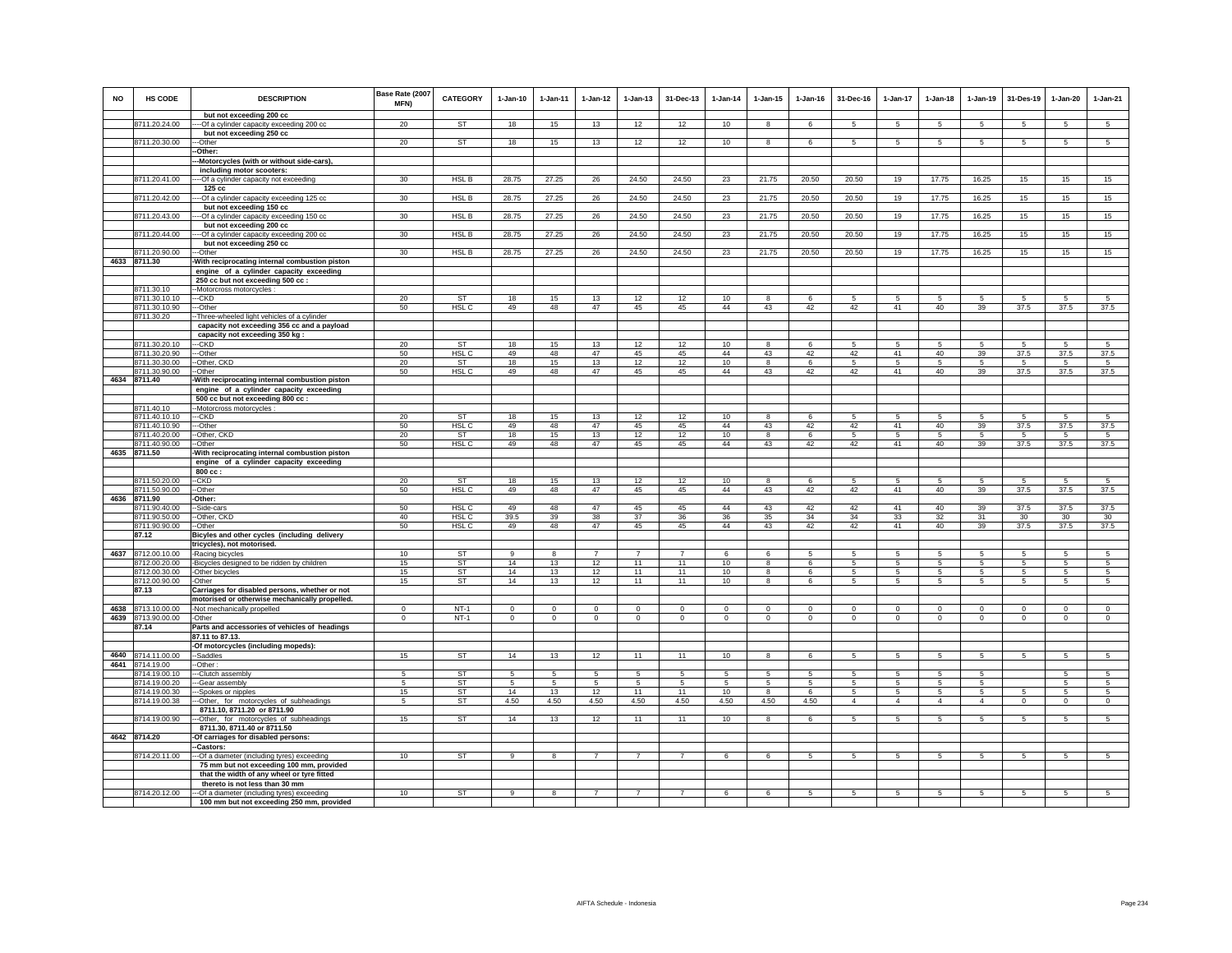| <b>NO</b> | <b>HS CODE</b>                      | <b>DESCRIPTION</b>                                                                    | Base Rate (2007<br><b>MFN)</b> | <b>CATEGORY</b>  | $1-Jan-10$             | 1-Jan-11               | $1-Jan-12$                       | $1 - Jan-13$                     | 31-Dec-13                        | $1-Jan-14$  | $1 - Jan-15$           | $1 - Jan-16$   | 31-Dec-16              | $1-Jan-17$      | $1-Jan-18$             | $1-Jan-19$     | 31-Des-19                 | $1-Jan-20$             | $1-Jan-21$      |
|-----------|-------------------------------------|---------------------------------------------------------------------------------------|--------------------------------|------------------|------------------------|------------------------|----------------------------------|----------------------------------|----------------------------------|-------------|------------------------|----------------|------------------------|-----------------|------------------------|----------------|---------------------------|------------------------|-----------------|
|           |                                     | that the width of any wheel or tyre fitted                                            |                                |                  |                        |                        |                                  |                                  |                                  |             |                        |                |                        |                 |                        |                |                           |                        |                 |
|           |                                     | thereto is not less than 30 mm                                                        |                                |                  |                        |                        |                                  |                                  |                                  |             |                        |                |                        |                 |                        |                |                           |                        |                 |
|           | 8714.20.19.00                       | --Other<br>-Other                                                                     | 10<br>10                       | ST<br><b>ST</b>  | 9<br>9                 | 8                      | $\overline{7}$<br>$\overline{7}$ | $\overline{7}$<br>$\overline{7}$ | $\overline{7}$<br>$\overline{7}$ | 6           | 6                      | 5              | 5                      | 5               | 5                      | 5              | -5                        | 5<br>5                 | 5               |
|           | 8714.20.90.00                       | Other:                                                                                |                                |                  |                        |                        |                                  |                                  |                                  | 6           | 6                      | 5              | 5                      | $\overline{5}$  | 5                      | 5              | $\sqrt{5}$                |                        | $\sqrt{5}$      |
|           | 4643 8714.91                        | -Frames and forks, and parts thereof:                                                 |                                |                  |                        |                        |                                  |                                  |                                  |             |                        |                |                        |                 |                        |                |                           |                        |                 |
|           | 8714.91.10.00                       | --For bicycles of subheading 8712.00.20                                               | 10                             | <b>ST</b>        | 9                      | 8                      | $\overline{7}$                   | $\overline{7}$                   | $\overline{7}$                   | 6           | 6                      | 5              | 5                      | 5               | 5                      | 5              | 5                         | 5                      | 5               |
|           | 8714.91.90.00                       | --Other                                                                               | 10                             | ST               | $\overline{9}$         | 8                      | $\overline{7}$                   | $\overline{7}$                   | $\overline{7}$                   | 6           | 6                      | 5              | 5                      | $\overline{5}$  | $\overline{5}$         | $\,$ 5 $\,$    | $\sqrt{5}$                | 5                      | 5               |
|           | 4644 8714.92                        | -Wheel rims and spokes:                                                               |                                |                  |                        |                        |                                  |                                  |                                  |             |                        |                |                        |                 |                        |                |                           |                        |                 |
|           | 8714.92.10.00                       | -- For bicycles of subheading 8712.00.20                                              | 10                             | ST               | 9                      |                        | $\overline{7}$                   | $\overline{7}$                   | $\overline{7}$                   | 6           | 6                      | 5              | 5                      | 5               | 5                      | -5             | 5                         | 5                      | 5               |
|           | 8714.92.90.00                       | --Other                                                                               | 10                             | <b>ST</b>        | 9                      | 8                      | $\overline{7}$                   | $\overline{7}$                   | $\overline{7}$                   | 6           | 6                      | $\sqrt{5}$     | 5                      | 5               | 5                      | 5              | $\sqrt{5}$                | 5                      | $\sqrt{5}$      |
|           | 4645 8714.93                        | -Hubs, other than coaster braking hubs and                                            |                                |                  |                        |                        |                                  |                                  |                                  |             |                        |                |                        |                 |                        |                |                           |                        |                 |
|           |                                     | hub brakes, and free-wheel sprocket-wheels :                                          |                                |                  |                        |                        |                                  |                                  |                                  |             |                        |                |                        |                 |                        |                |                           |                        |                 |
|           | 8714.93.10.00                       | -- For bicycles of subheading 8712.00.20                                              | 10                             | <b>ST</b>        | 9                      | 8                      | $\overline{7}$                   | $\overline{7}$                   | $\overline{7}$                   | 6           | 6                      | 5              | 5                      | 5.              | 5                      | -5             | -5                        | 5                      | 5               |
|           | 8714.93.90.00                       | --Other                                                                               | 10                             | ST               | 9                      | 8                      | $\overline{7}$                   | $\overline{7}$                   | $\overline{7}$                   | 6           | 6                      | 5              | 5                      | $5\overline{5}$ | $5\overline{5}$        | 5              | 5                         | 5                      | 5               |
|           | 4646 8714.94                        | -Brakes, including coaster braking hubs and                                           |                                |                  |                        |                        |                                  |                                  |                                  |             |                        |                |                        |                 |                        |                |                           |                        |                 |
|           |                                     | hub brakes, and parts thereof :                                                       |                                |                  |                        |                        |                                  |                                  |                                  |             |                        |                |                        |                 |                        |                |                           |                        |                 |
|           | 8714.94.10.00                       | --For bicycles of subheading 8712.00.20                                               | 10                             | <b>ST</b>        | $\overline{9}$         | 8                      | $\overline{7}$<br>$\overline{7}$ | $\overline{7}$                   |                                  | ĥ           | 6                      | 5              | 5                      | 5               | 5                      | 5              | 5                         | 5                      | 5               |
|           | 8714.94.90.00                       | ---Other<br>-Saddles:                                                                 | 10                             | ST               | 9                      | 8                      |                                  |                                  | $\overline{7}$                   | 6           | 6                      | 5              | 5                      | 5               | 5                      | 5              | 5                         | 5                      | 5               |
|           | 4647 8714.95<br>8714.95.10.00       | -- For bicycles of subheading 8712.00.20                                              | 10                             | <b>ST</b>        | $\alpha$               | $\mathbf{R}$           | $\overline{7}$                   | $\overline{7}$                   | $\overline{7}$                   | 6           | 6                      | -5             | 5                      | $5\phantom{.0}$ | 5                      | $\sqrt{5}$     | $\sqrt{5}$                | 5                      | $\sqrt{5}$      |
|           | 8714.95.90.00                       | -Other                                                                                | 10                             | ST               | $\overline{9}$         | 8                      | $\overline{7}$                   | $\overline{7}$                   | $\overline{7}$                   | 6           | 6                      | 5              | 5                      | 5               | $5\overline{5}$        | 5              | -5                        | 5                      | 5               |
|           | 4648 8714.96                        | -Pedals and crank-gear, and parts thereof:                                            |                                |                  |                        |                        |                                  |                                  |                                  |             |                        |                |                        |                 |                        |                |                           |                        |                 |
|           | 8714.96.10.00                       | -For bicycles of subheading 8712.00.20                                                | 10                             | <b>ST</b>        | 9                      | $\mathbf{R}$           | $\overline{7}$                   | $\overline{z}$                   | $\overline{7}$                   | 6           | 6                      | 5              | 5                      | 5               | 5                      | 5              | 5                         | 5                      | 5               |
|           | 8714.96.90.00                       | --Other                                                                               | 10                             | <b>ST</b>        | $\overline{9}$         | $\mathbf{g}$           | $\overline{7}$                   | $\overline{7}$                   | $\overline{7}$                   | 6           | $6\overline{6}$        | $\overline{5}$ | 5                      | $\sqrt{5}$      | $5\overline{5}$        | $\overline{5}$ | $\overline{5}$            | 5                      | $\overline{5}$  |
|           | 4649 8714.99                        | -Other:                                                                               |                                |                  |                        |                        |                                  |                                  |                                  |             |                        |                |                        |                 |                        |                |                           |                        |                 |
|           | 8714.99.10.00                       | --- For bicycles of subheading 8712.00.20                                             | 10                             | ST               | 9                      |                        | $\overline{7}$                   |                                  | $\overline{7}$                   | 6           | 6                      |                | 5                      | 5               | 5                      | 5              | 5                         | 5                      | 5               |
|           | 8714.99.90.00                       | ---Other                                                                              | 10                             | ST               | 9                      | 8                      | $\overline{7}$                   | $\overline{7}$                   | $\overline{7}$                   | 6           | 6                      | 5              | 5                      | $5\phantom{.0}$ | 5                      | $\sqrt{5}$     | $\sqrt{5}$                | $\sqrt{5}$             | $\sqrt{5}$      |
|           | 4650 8715.00.00.00                  | Baby carriages and parts thereof.                                                     | 15                             | <b>ST</b>        | 14                     | 13                     | 12                               | 11                               | 11                               | 10          | 8                      | 6              | 5                      | $5\phantom{.0}$ | $5\overline{5}$        | $\sqrt{5}$     | 5                         | 5                      | $\sqrt{5}$      |
|           | 87.16                               | Trailers and semi-trailers; other vehicles,                                           |                                |                  |                        |                        |                                  |                                  |                                  |             |                        |                |                        |                 |                        |                |                           |                        |                 |
|           |                                     | not mechanically propelled; parts thereof.                                            |                                |                  |                        |                        |                                  |                                  |                                  |             |                        |                |                        |                 |                        |                |                           |                        |                 |
| 4651      | 8716.10.00.00                       | -Trailers and semi-trailers of the caravan<br>type, for housing or camping            | 40                             | HSL C            | 39.5                   | 39                     | 38                               | 37                               | 36                               | 36          | 35                     | 34             | 34                     | 33              | 32                     | 31             | 30                        | 30                     | 30              |
|           | 4652 8716.20.00.00                  | -Self-loading or self-unloading trailers and                                          | 15                             | <b>ST</b>        | 14                     | 13                     | 12                               | 11                               | 11                               | 10          | 8                      | 6              | 5                      | $5\overline{5}$ | $5\overline{5}$        | 5              | 5                         | 5                      | 5               |
|           |                                     | semi-trailers for agricultural purposes                                               |                                |                  |                        |                        |                                  |                                  |                                  |             |                        |                |                        |                 |                        |                |                           |                        |                 |
|           |                                     | -Other trailers and semi-trailers for the                                             |                                |                  |                        |                        |                                  |                                  |                                  |             |                        |                |                        |                 |                        |                |                           |                        |                 |
|           |                                     | transport of goods:                                                                   |                                |                  |                        |                        |                                  |                                  |                                  |             |                        |                |                        |                 |                        |                |                           |                        |                 |
|           | 4653 8716.31.00.00                  | -- Tanker trailers and tanker semi-trailers                                           | 15                             | <b>ST</b>        | 14                     | 13                     | 12                               | 11                               | 11                               | 10          | 8                      | 6              | 5                      | 5               | 5                      | 5              | 5                         | 5                      | 5               |
|           | 4654 8716.39                        | -Other :                                                                              |                                |                  |                        |                        |                                  |                                  |                                  |             |                        |                |                        |                 |                        |                |                           |                        |                 |
|           | 8716.39.40.00                       | --- Agricultural trailers and semi-trailers                                           | 15                             | <b>ST</b>        | 14                     | 13                     | 12                               | 11                               | 11                               | 10          | 8                      | 6              | 5                      | 5               | 5                      | 5              | $\sqrt{5}$                | 5                      | $\sqrt{5}$      |
|           | 8716.39.90.00                       | --Other                                                                               | 15                             | <b>ST</b>        | 14                     | 13                     | 12                               | 11                               | 11                               | 10          | 8                      | 6              | 5                      | $\overline{5}$  | $\overline{5}$         | $\overline{5}$ | $\sqrt{5}$                | 5                      | $\overline{5}$  |
|           | 4655 8716.40.00.00                  | -Other trailers and semi-trailers                                                     | 15                             | ST               | 14                     | 13                     | 12                               | 11                               | 11                               | 10          | 8                      | 6              | 5                      | $5\phantom{.0}$ | $5\phantom{.0}$        | $\sqrt{5}$     | $\sqrt{5}$                | 5                      | 5               |
|           | 4656 8716.80                        | Other vehicles:                                                                       |                                |                  |                        |                        |                                  |                                  |                                  |             |                        |                |                        |                 |                        |                |                           |                        |                 |
|           | 8716.80.10.00                       | -Carts and wagons, sack trucks, hand trolleys                                         | 20                             | <b>ST</b>        | 18                     | 15                     | 13                               | 12                               | 12                               | 10          | 8                      | 6              | 5                      | $5\overline{5}$ | $5\overline{5}$        | 5              | 5                         | 5                      | $5\phantom{.0}$ |
|           |                                     | and similar hand-propelled vehicles of a<br>kind used in factory or workshops (except |                                |                  |                        |                        |                                  |                                  |                                  |             |                        |                |                        |                 |                        |                |                           |                        |                 |
|           |                                     | wheelbarrows)                                                                         |                                |                  |                        |                        |                                  |                                  |                                  |             |                        |                |                        |                 |                        |                |                           |                        |                 |
|           | 8716.80.20.00                       | --Wheelbarrows                                                                        | 20                             | <b>ST</b>        | 18                     | 15                     | 13                               | 12                               | 12                               | 10          | 8                      | 6              | 5                      | 5               | 5                      | 5              | 5                         | 5                      | 5               |
|           | 8716.80.90.00                       | --Other                                                                               | 20                             | ST               | 18                     | 15                     | 13                               | 12                               | 12                               | 10          | 8                      | 6              | 5                      | $5\overline{5}$ | $5\overline{5}$        | 5              | 5                         | 5                      | 5               |
|           | 4657 8716.90                        | -Parts:                                                                               |                                |                  |                        |                        |                                  |                                  |                                  |             |                        |                |                        |                 |                        |                |                           |                        |                 |
|           |                                     | -For trailers and semi-trailers:                                                      |                                |                  |                        |                        |                                  |                                  |                                  |             |                        |                |                        |                 |                        |                |                           |                        |                 |
|           | 8716.90.11.00                       | --Wheels                                                                              | $\mathbf 0$                    | $NT-1$           | $\mathbf 0$            | $\mathbf 0$            | $\mathbf 0$                      | $\mathbf 0$                      | $\mathbf 0$                      | $\mathbf 0$ | $\mathbf 0$            | $\mathbf 0$    | $\mathbf 0$            | $\mathbf 0$     | $\mathbf 0$            | $\mathbf 0$    | $\mathbf 0$               | $\mathbf 0$            | $\circ$         |
|           | 8716.90.13.00                       | ---Other, for goods of subheading 8716.20                                             | $^{\circ}$                     | $NT-1$           | $^{\circ}$             | $^{\circ}$             | $\mathbf 0$                      | $\mathbf 0$                      | $\mathbf 0$                      | $\mathbf 0$ | $\bf{0}$               | $\mathbf 0$    | $\mathbf 0$            | $\mathbf 0$     | 0                      | $\mathbf 0$    | $\mathbf 0$               | $\bf{0}$               | $\mathbf 0$     |
|           | 8716.90.19.00                       | --Other                                                                               | $\mathbf 0$                    | $NT-1$           | $\Omega$               | $\circ$                | $\circ$                          | $\circ$                          | $\mathbf{0}$                     | $\circ$     | $\circ$                | $\Omega$       | $\circ$                | $\mathbf 0$     | $\circ$                | $\mathbf 0$    | $\circ$                   | $^{\circ}$             | $\Omega$        |
|           |                                     | -For other vehicles:                                                                  |                                |                  |                        |                        |                                  |                                  |                                  |             |                        |                |                        |                 |                        |                |                           |                        |                 |
|           | 8716.90.91.00                       | --- For goods of subheading 8716.80.10 or                                             | $\Omega$                       | $NT-1$           | $\Omega$               | $\Omega$               | $\Omega$                         | $\Omega$                         | $\mathbf{0}$                     | $\Omega$    | $\Omega$               | $\Omega$       | $\Omega$               | $\mathbf{0}$    | $\Omega$               | $\Omega$       | $\Omega$                  | $\Omega$               | $\Omega$        |
|           |                                     | 8716.80.20                                                                            |                                |                  |                        |                        |                                  |                                  |                                  |             |                        |                |                        |                 |                        |                |                           |                        |                 |
|           | 8716.90.99.00<br>4658 8801.00.00.00 | --Other                                                                               | $\Omega$<br>$^{\circ}$         | $NT-1$<br>$NT-1$ | $\Omega$<br>$^{\circ}$ | $\Omega$<br>$^{\circ}$ | $\mathbf 0$                      | $\Omega$<br>$^{\circ}$           | $\mathbf 0$                      | $\mathbf 0$ | $\Omega$<br>$^{\circ}$ | $\,0\,$        | $\Omega$<br>$^{\circ}$ | $\Omega$<br>0   | $\Omega$<br>$^{\circ}$ | $\Omega$       | $\mathbf 0$<br>$^{\circ}$ | $\Omega$<br>$^{\circ}$ | $\mathbf 0$     |
|           |                                     | Balloons and dirigibles; gliders, hang gliders<br>and other non-powered aircraft.     |                                |                  |                        |                        | 0                                |                                  | 0                                | 0           |                        | $\mathbf 0$    |                        |                 |                        | 0              |                           |                        | 0               |
|           |                                     | 88.02 Other aircraft (for example, helicopters,                                       |                                |                  |                        |                        |                                  |                                  |                                  |             |                        |                |                        |                 |                        |                |                           |                        |                 |
|           |                                     | aeroplanes); spacecraft (including satellites)                                        |                                |                  |                        |                        |                                  |                                  |                                  |             |                        |                |                        |                 |                        |                |                           |                        |                 |
|           |                                     | and suborbital and spacecraft launch vehicles.                                        |                                |                  |                        |                        |                                  |                                  |                                  |             |                        |                |                        |                 |                        |                |                           |                        |                 |
|           |                                     | -Helicopters :                                                                        |                                |                  |                        |                        |                                  |                                  |                                  |             |                        |                |                        |                 |                        |                |                           |                        |                 |
|           | 4659 8802.11.00.00                  | -- Of an unladen weight not exceeding 2,000 kg                                        | $\Omega$                       | $NT-1$           | $^{\circ}$             | $^{\circ}$             | $^{\circ}$                       | $\mathsf 0$                      | $\bf{0}$                         | $^{\circ}$  | $\mathbf 0$            | $\mathbf 0$    | $\mathbf 0$            | $\mathsf 0$     | $\mathbf 0$            | $\mathbf 0$    | $\mathbf 0$               | $\mathbf 0$            | $\mathbf 0$     |
|           | 4660 8802.12.00.00                  | -Of an unladen weight exceeding 2,000 kg                                              | $\Omega$                       | $NT-1$           | $\Omega$               | $\circ$                | $\Omega$                         | $\circ$                          | $\Omega$                         | $\Omega$    | $\mathbf{0}$           | $\Omega$       | $\Omega$               | $\circ$         | $\Omega$               | $\Omega$       | $\Omega$                  | $\Omega$               | $\Omega$        |
|           | 4661 8802.20                        | -Aeroplanes and other aircraft, of an unladen                                         |                                |                  |                        |                        |                                  |                                  |                                  |             |                        |                |                        |                 |                        |                |                           |                        |                 |
|           |                                     | weight not exceeding 2,000 kg :                                                       |                                |                  |                        |                        |                                  |                                  |                                  |             |                        |                |                        |                 |                        |                |                           |                        |                 |
|           | 8802.20.10.00                       | --Aeroplanes                                                                          | $^{\circ}$                     | $NT-1$           | $\mathbf 0$            | $^{\circ}$             | $^{\circ}$                       | $\circ$                          | $^{\circ}$                       | $^{\circ}$  | $^{\circ}$             | $^{\circ}$     | $\mathbf 0$            | $\mathbf 0$     | $\mathbf 0$            | $^{\circ}$     | $\mathbf 0$               | $^{\circ}$             | $^{\circ}$      |
|           | 8802.20.90.00                       | -Other                                                                                | $\mathbf{0}$                   | $NT-1$           | $\mathbf{0}$           | $^{\circ}$             | $\mathbf 0$                      | $\mathbf 0$                      | $\mathbf 0$                      | $\mathbf 0$ | 0                      | $\mathbf 0$    | $\mathbf 0$            | $\mathbf 0$     | $\mathbf 0$            | $\,0\,$        | $\mathbf 0$               | $\mathbf 0$            | $\mathbf 0$     |
|           | 4662 8802.30                        | Aeroplanes and other aircraft, of an unladen                                          |                                |                  |                        |                        |                                  |                                  |                                  |             |                        |                |                        |                 |                        |                |                           |                        |                 |
|           |                                     | weight exceeding 2,000 kg but not exceeding                                           |                                |                  |                        |                        |                                  |                                  |                                  |             |                        |                |                        |                 |                        |                |                           |                        |                 |
|           | 8802.30.10.00                       | 15,000 kg<br>--Aeroplanes                                                             | $\mathbf 0$                    | $NT-1$           | $\mathbf 0$            | $\Omega$               | $\mathbf 0$                      | $\Omega$                         | $\mathbf 0$                      | $\mathbf 0$ | $\mathbf 0$            | $\Omega$       | $\mathbf 0$            | $\Omega$        | $\mathbf 0$            | $^{\circ}$     | $^{\circ}$                | $\mathbf 0$            | $\Omega$        |
|           | 8802.30.90.00                       | --Other                                                                               | $\mathbf 0$                    | $NT-1$           | $\mathbb O$            | $\mathbf 0$            | $\mathbf 0$                      | $\mathsf 0$                      | $\mathbf 0$                      | $\circ$     | $\Omega$               | $\Omega$       | $\mathsf 0$            | $\overline{0}$  | $\Omega$               | $\mathbf 0$    | $\mathbf 0$               | $\mathsf 0$            | $\overline{0}$  |
|           | 4663 8802.40                        | -Aeroplanes and other aircraft, of an unladen                                         |                                |                  |                        |                        |                                  |                                  |                                  |             |                        |                |                        |                 |                        |                |                           |                        |                 |
|           |                                     |                                                                                       |                                |                  |                        |                        |                                  |                                  |                                  |             |                        |                |                        |                 |                        |                |                           |                        |                 |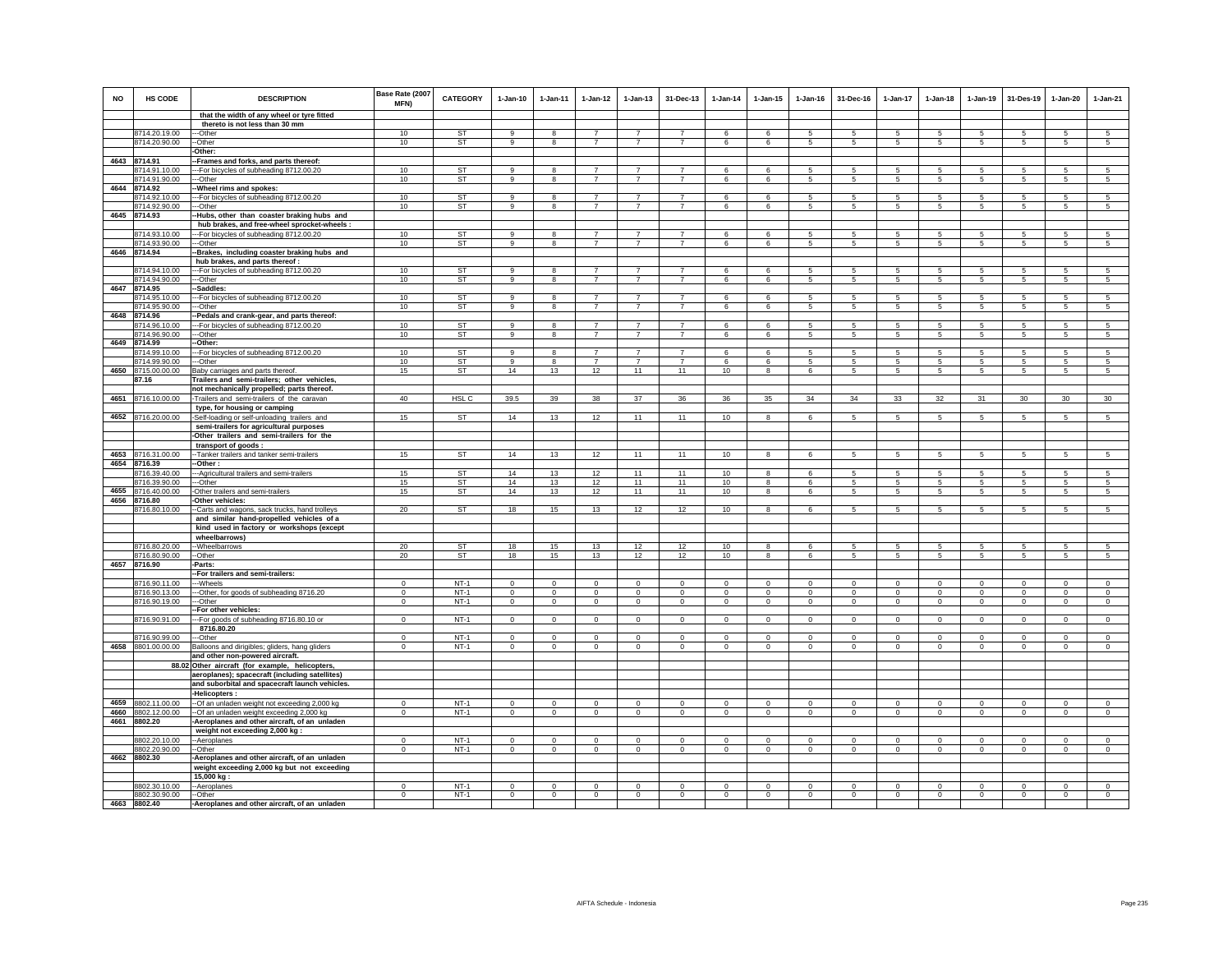| <b>NO</b> | HS CODE                       | <b>DESCRIPTION</b>                                                                           | Base Rate (2007<br>MFN)    | <b>CATEGORY</b> | $1-Jan-10$              | 1-Jan-11                   | $1 - Jan-12$   | $1 - Jan-13$               | 31-Dec-13                  | $1-Jan-14$                 | $1 - Jan-15$               | $1 - Jan-16$               | 31-Dec-16              | $1-Jan-17$                 | $1-Jan-18$                 | 1-Jan-19                   | 31-Des-19      | 1-Jan-20                   | $1-Jan-21$                 |
|-----------|-------------------------------|----------------------------------------------------------------------------------------------|----------------------------|-----------------|-------------------------|----------------------------|----------------|----------------------------|----------------------------|----------------------------|----------------------------|----------------------------|------------------------|----------------------------|----------------------------|----------------------------|----------------|----------------------------|----------------------------|
|           |                               | weight exceeding 15,000 kg:                                                                  |                            |                 |                         |                            |                |                            |                            |                            |                            |                            |                        |                            |                            |                            |                |                            |                            |
|           | 8802.40.10.00                 | -Aeroplanes                                                                                  | $\Omega$                   | $NT-1$          | $\Omega$                | $\Omega$                   | $\Omega$       | $\mathsf 0$                | $\Omega$                   | $\Omega$                   | $\mathsf 0$                | $\Omega$                   | $\Omega$               | $\Omega$                   | $\Omega$                   | $\Omega$                   | $\Omega$       | $\Omega$                   | $\mathsf 0$                |
|           | 8802.40.90.00                 | -Other                                                                                       | $\mathbf 0$                | $NT-1$          | $\circ$                 | $\circ$                    | $\mathbf 0$    | $\mathbf 0$                | $\mathbf 0$                | $^{\circ}$                 | $\mathbf 0$                | $^{\circ}$                 | $\circ$                | $\mathbf 0$                | $\circ$                    | $\mathbf 0$                | $\mathbf 0$    | $\mathbf 0$                | $\mathbf 0$                |
|           | 4664 8802.60.00.00            | -Spacecraft (including satellites) and                                                       | $\mathbf 0$                | $NT-1$          | $\circ$                 | $\circ$                    | $\overline{0}$ | $\mathbf 0$                | $\overline{0}$             | $\overline{0}$             | $\mathbf 0$                | $\mathbf 0$                | $\circ$                | $\circ$                    | $\mathbf 0$                | $\overline{0}$             | $\mathbf 0$    | $\circ$                    | $\mathbf 0$                |
|           |                               | suborbital and spacecraft launch vehicles                                                    |                            |                 |                         |                            |                |                            |                            |                            |                            |                            |                        |                            |                            |                            |                |                            |                            |
| 4665      | 88.03<br>8803.10.00.00        | Parts of goods of heading 88.01 or 88.02.                                                    |                            | $NT-1$          |                         |                            | $\mathbf 0$    |                            |                            |                            |                            |                            |                        |                            |                            |                            | $\mathbf 0$    |                            |                            |
| 4666      | 8803.20.00.00                 | Propellers and rotors and parts thereof<br>Under-carriages and parts thereof                 | $\mathbf 0$<br>$\mathbf 0$ | $NT-1$          | $\mathsf 0$<br>$\Omega$ | $\mathsf 0$<br>$\mathbf 0$ | $\mathsf 0$    | $\mathsf 0$<br>$\mathbf 0$ | $\mathsf 0$<br>$\mathbf 0$ | $\mathsf 0$<br>$\mathbf 0$ | $\mathsf 0$<br>$\mathbf 0$ | $\mathsf 0$<br>$\mathbf 0$ | $\mathsf 0$<br>$\circ$ | $\mathbf 0$<br>$\mathbf 0$ | $\mathbf 0$<br>$\mathbf 0$ | $\mathbf 0$<br>$\mathbf 0$ | $^{\circ}$     | $\mathsf 0$<br>$\mathbf 0$ | $\mathsf 0$<br>$\mathbf 0$ |
| 4667      | 8803.30.00.00                 | Other parts of aeroplanes or helicopters                                                     | $\mathbf 0$                | $NT-1$          | $\mathsf 0$             | $\mathbf 0$                | $\mathbf 0$    | $\mathsf 0$                | $\mathbf 0$                | $\mathsf 0$                | $\mathsf 0$                | $\mathsf 0$                | $\mathbf 0$            | $\mathsf 0$                | $\mathsf 0$                | $\mathbf 0$                | $\,0\,$        | $\mathsf 0$                | $\mathsf 0$                |
| 4668      | 8803.90                       | -Other :                                                                                     |                            |                 |                         |                            |                |                            |                            |                            |                            |                            |                        |                            |                            |                            |                |                            |                            |
|           | 8803.90.10.00                 | -- Of telecommunication satellites                                                           | $\Omega$                   | $NT-1$          | $\Omega$                | $\Omega$                   | $\overline{0}$ | $\Omega$                   | $\overline{0}$             | $\overline{0}$             | $\Omega$                   | $\Omega$                   | $\Omega$               | $\overline{0}$             | $\Omega$                   | $\Omega$                   | $\overline{0}$ | $\Omega$                   | $\overline{0}$             |
|           | 8803.90.20.00                 | -Of balloons, gliders or kites                                                               | $\mathbf 0$                | $NT-1$          | $\mathsf 0$             | $\mathsf 0$                | $\mathbf 0$    | $\mathsf 0$                | $\mathbf 0$                | $\Omega$                   | $\mathsf 0$                | $\Omega$                   | $\mathsf 0$            | $\mathbf 0$                | $\mathbf 0$                | $\mathbf 0$                | $\mathbf 0$    | $\circ$                    | $\mathsf 0$                |
|           | 8803.90.90.00                 | --Other                                                                                      | $\mathbf{0}$               | $NT-1$          | $\circ$                 | $\circ$                    | $\circ$        | $\mathbf 0$                | $\mathbf 0$                | $\circ$                    | $\mathbf 0$                | $\circ$                    | $\circ$                | $\mathbf 0$                | $\circ$                    | $\mathbf 0$                | $\circ$        | $\mathbf 0$                | $\circ$                    |
|           | 4669 8804.00.00.00            | Parachutes (including dirigible parachutes<br>and paragliders) and rotochutes; parts thereof | $^{\circ}$                 | $NT-1$          | $\circ$                 | $\circ$                    | $\circ$        | $^{\circ}$                 | $^{\circ}$                 | $\circ$                    | $\mathbf{0}$               | $^{\circ}$                 | $^{\circ}$             | $^{\circ}$                 | $\mathbf{0}$               | $^{\circ}$                 | $\mathbf{0}$   | $\circ$                    | $^{\circ}$                 |
|           |                               | and accessories thereto.                                                                     |                            |                 |                         |                            |                |                            |                            |                            |                            |                            |                        |                            |                            |                            |                |                            |                            |
|           | 88.05                         | Aircraft launching gear; deck-arrestor or                                                    |                            |                 |                         |                            |                |                            |                            |                            |                            |                            |                        |                            |                            |                            |                |                            |                            |
|           |                               | similar gear; ground flying trainers; parts of                                               |                            |                 |                         |                            |                |                            |                            |                            |                            |                            |                        |                            |                            |                            |                |                            |                            |
|           |                               | the foregoing articles.                                                                      |                            |                 |                         |                            |                |                            |                            |                            |                            |                            |                        |                            |                            |                            |                |                            |                            |
|           | 4670 8805.10.00.00            | -Aircraft launching gear and parts thereof;<br>deck-arrestor or similar gear and parts       | $\mathbf 0$                | $NT-1$          | $\mathsf 0$             | $\mathbf 0$                | $\overline{0}$ | $\mathsf 0$                | $\mathsf 0$                | $\overline{0}$             | $\mathsf 0$                | $\mathbf 0$                | $\circ$                | $\mathbf 0$                | $\mathbf 0$                | $\mathbf 0$                | $\overline{0}$ | $\mathbf 0$                | $\overline{0}$             |
|           |                               | thereof<br>-Ground flying trainers and parts thereof :                                       |                            |                 |                         |                            |                |                            |                            |                            |                            |                            |                        |                            |                            |                            |                |                            |                            |
|           | 4671 8805.21.00.00            | -Air combat simulators and parts thereof                                                     | $\Omega$                   | $NT-1$          | $\Omega$                | $\Omega$                   | $\Omega$       | $\Omega$                   | $\Omega$                   | $\Omega$                   | $\Omega$                   | $\Omega$                   | $\Omega$               | $\Omega$                   | $\Omega$                   | $\Omega$                   | $\Omega$       | $\Omega$                   | $\Omega$                   |
|           | 4672 8805.29                  | -Other :                                                                                     |                            |                 |                         |                            |                |                            |                            |                            |                            |                            |                        |                            |                            |                            |                |                            |                            |
|           | 8805.29.10.00                 | --Ground flying trainers                                                                     | $\Omega$                   | $NT-1$          | $\Omega$                | $^{\circ}$                 | $^{\circ}$     | $\Omega$                   | $\Omega$                   | $^{\circ}$                 | $\Omega$                   | $\Omega$                   | $\Omega$               | $\Omega$                   | $\Omega$                   | $^{\circ}$                 | $\overline{0}$ | $\Omega$                   | $^{\circ}$                 |
|           | 8805.29.90.00                 | -Other                                                                                       | $\Omega$                   | $NT-1$          | $\Omega$                | $\Omega$                   | $\mathbf{0}$   | $\mathbf 0$                | $\Omega$                   | $\Omega$                   | $^{\circ}$                 | $\Omega$                   | $\Omega$               | $\mathbf 0$                | $\Omega$                   | $\Omega$                   | $\mathbf 0$    | $\Omega$                   | $\circ$                    |
|           | 89.01                         | Cruise ships, excursion boats, ferry boats,<br>cargo ships, barges and similar vessels for   |                            |                 |                         |                            |                |                            |                            |                            |                            |                            |                        |                            |                            |                            |                |                            |                            |
|           |                               | the transport of persons or goods.                                                           |                            |                 |                         |                            |                |                            |                            |                            |                            |                            |                        |                            |                            |                            |                |                            |                            |
|           | 4673 8901.10                  | -Cruise ships, excursion boats and similar                                                   |                            |                 |                         |                            |                |                            |                            |                            |                            |                            |                        |                            |                            |                            |                |                            |                            |
|           |                               | vessels principally designed for the                                                         |                            |                 |                         |                            |                |                            |                            |                            |                            |                            |                        |                            |                            |                            |                |                            |                            |
|           |                               | transport of persons; ferry-boats of all                                                     |                            |                 |                         |                            |                |                            |                            |                            |                            |                            |                        |                            |                            |                            |                |                            |                            |
|           | 8901.10.10.00                 | kinds:<br>--Of gross tonnage not exceeding 26                                                | $\mathbf 0$                | $NT-1$          | $^{\circ}$              | $\circ$                    | $\circ$        | $\mathbf 0$                | $\mathbf 0$                | $^{\circ}$                 | $\mathbf 0$                | $^{\circ}$                 | $\circ$                | $\mathbf 0$                | $\circ$                    | $\mathbf 0$                | $\circ$        | $\circ$                    | $^{\circ}$                 |
|           | 8901.10.20.00                 | --Of a gross tonnage exceeding 26 but not                                                    | $^{\circ}$                 | $NT-1$          | $\mathbf{0}$            | $\circ$                    | $\circ$        | $\overline{0}$             | $\overline{0}$             | $\overline{0}$             | $\mathbf 0$                | $\mathbf{0}$               | $\circ$                | $\mathbf{0}$               | $\mathbf 0$                | $\overline{0}$             | $\overline{0}$ | $\circ$                    | $\overline{0}$             |
|           |                               | exceeding 500                                                                                |                            |                 |                         |                            |                |                            |                            |                            |                            |                            |                        |                            |                            |                            |                |                            |                            |
|           | 8901.10.30.00                 | -Of a gross tonnage exceeding 500 but not                                                    | $\mathbf 0$                | $NT-1$          | $\mathsf 0$             | $\mathsf 0$                | $\circ$        | $\mathbf 0$                | $\mathbf 0$                | $\mathsf 0$                | $\mathsf 0$                | $\mathsf 0$                | $\mathsf 0$            | $\mathbf 0$                | $\mathbf 0$                | $\mathbf 0$                | $\circ$        | $\mathbf 0$                | $\mathsf 0$                |
|           |                               | exceeding 4,000                                                                              |                            |                 |                         |                            |                |                            |                            |                            |                            |                            |                        |                            |                            |                            |                |                            |                            |
|           | 8901.10.50.00                 | -Of gross tonnage exceeding 4,000 but not<br>exceeding 5,000                                 | $\mathbf{0}$               | $NT-1$          | $\Omega$                | $\circ$                    | $\circ$        | $\mathbf 0$                | $\circ$                    | $\circ$                    | $\mathbf 0$                | $\circ$                    | $\circ$                | $\circ$                    | $\mathbf 0$                | $\mathbf 0$                | $\circ$        | $\circ$                    | $\overline{0}$             |
|           | 8901.10.60.00                 | -Of gross tonnage exceeding 5,000                                                            | $\circ$                    | $NT-1$          | $\circ$                 | $\circ$                    | $\mathbf{0}$   | $\mathbf{0}$               | $\mathbf{0}$               | $\circ$                    | $\mathbf{0}$               | $\Omega$                   | $\circ$                | $\mathbf{0}$               | $\circ$                    | $\mathbf 0$                | $\mathbf 0$    | $\mathbf{0}$               | $\circ$                    |
|           | 4674 8901.20                  | Tankers :                                                                                    |                            |                 |                         |                            |                |                            |                            |                            |                            |                            |                        |                            |                            |                            |                |                            |                            |
|           | 8901.20.50.00                 | -Of a gross tonnage not exceeding 5,000                                                      | $^{\circ}$                 | $NT-1$          | $\mathbf{0}$            | $\mathbf 0$                | $\circ$        | $\mathbf 0$                | $\mathbf 0$                | $\mathbf 0$                | $\mathbf 0$                | $\mathbf{0}$               | $\mathbf 0$            | 0                          | $\mathbf{0}$               | $\mathbf 0$                | $\mathbf 0$    | $\mathbf 0$                | $\mathbf 0$                |
|           | 8901.20.60.00<br>4675 8901.30 | -Of gross tonnage exceeding 5,000<br>Refrigerated vessels, other than those of               | $\Omega$                   | $NT-1$          | $\Omega$                | $\circ$                    | $\mathsf 0$    | $\mathbf 0$                | $\mathbf 0$                | $\mathbf 0$                | $\mathbf 0$                | $\circ$                    | $\Omega$               | $\mathbf 0$                | $\circ$                    | $\mathbf 0$                | $\mathbf 0$    | $\Omega$                   | $\mathsf 0$                |
|           |                               | subheading 8901.20:                                                                          |                            |                 |                         |                            |                |                            |                            |                            |                            |                            |                        |                            |                            |                            |                |                            |                            |
|           | 8901.30.50.00                 | --Of a gross tonnage not exceeding 5,000                                                     | $\mathbf 0$                | $NT-1$          | $^{\circ}$              | $\mathbf 0$                | $\mathbf 0$    | $\mathbf 0$                | $^{\circ}$                 | $\mathbf 0$                | $^{\circ}$                 | $^{\circ}$                 | $^{\circ}$             | $\mathbf 0$                | 0                          | $^{\circ}$                 | $\mathbf 0$    | $^{\circ}$                 | $\mathbf 0$                |
|           | 8901.30.60.00                 | --Of a gross tonnage exceeding 5,000                                                         | $\mathbf{0}$               | $NT-1$          | $\mathsf 0$             | $\mathsf 0$                | $\overline{0}$ | $\mathbf 0$                | $\mathsf 0$                | $\circ$                    | $\mathsf 0$                | $\mathsf 0$                | $\circ$                | $\mathbf 0$                | $\mathbf 0$                | $\mathbf 0$                | $\mathbf 0$    | $\mathsf 0$                | $\overline{0}$             |
|           | 4676 8901.90                  | -Other vessels for the transport of goods and                                                |                            |                 |                         |                            |                |                            |                            |                            |                            |                            |                        |                            |                            |                            |                |                            |                            |
|           |                               | other vessels for the transport of both<br>persons and goods :                               |                            |                 |                         |                            |                |                            |                            |                            |                            |                            |                        |                            |                            |                            |                |                            |                            |
|           |                               | -Not motorised :                                                                             |                            |                 |                         |                            |                |                            |                            |                            |                            |                            |                        |                            |                            |                            |                |                            |                            |
|           | 8901.90.11.00                 | --- Of gross tonnage not exceeding 26                                                        | $\Omega$                   | $NT-1$          | $\Omega$                | $\circ$                    | $\mathbf{0}$   | $\mathbf{0}$               | $\mathbf{0}$               | $\circ$                    | $\Omega$                   | $\mathbf{0}$               | $^{\circ}$             | $\Omega$                   | $\Omega$                   | $\mathbf{0}$               | $\overline{0}$ | $\Omega$                   | $\circ$                    |
|           | 8901.90.12.00                 | -Of a gross tonnage exceeding 26 but not                                                     | $\mathbf 0$                | $NT-1$          | $\circ$                 | $\circ$                    | $\circ$        | $\mathbf 0$                | $\mathsf 0$                | $\circ$                    | $\mathsf 0$                | $\circ$                    | $\circ$                | $\mathbf 0$                | $\circ$                    | $\circ$                    | $\circ$        | $\mathsf 0$                | $\circ$                    |
|           |                               | exceeding 500                                                                                |                            | $NT-1$          |                         |                            |                | $\mathbf 0$                |                            |                            |                            |                            |                        |                            | $\mathbf{0}$               |                            |                |                            |                            |
|           | 8901.90.14.00                 | -Of gross tonnage exceeding 500<br>-Motorised:                                               | $\mathbf 0$                |                 | $\mathbf 0$             | $\mathbf 0$                | $\mathbf 0$    |                            | $\mathbf 0$                | $\mathsf 0$                | $\mathbf 0$                | $\mathbf 0$                | $\mathbf 0$            | $\mathbf 0$                |                            | $\mathbf 0$                | $\,0\,$        | $\mathbf 0$                | $\mathsf 0$                |
|           | 8901.90.21.00                 | -Of gross tonnage not exceeding 26                                                           | $\overline{0}$             | $NT-1$          | $\overline{0}$          | $\overline{0}$             | $\overline{0}$ | $\overline{0}$             | $\overline{0}$             | $\overline{0}$             | $\overline{0}$             | $\overline{0}$             | $\overline{0}$         | $\overline{0}$             | $\overline{0}$             | $\overline{0}$             | $\overline{0}$ | $\overline{0}$             | $\overline{0}$             |
|           | 8901.90.22.00                 | -Of gross tonnage exceeding 26 but not                                                       | $\mathbf{0}$               | $NT-1$          | $\Omega$                | $\circ$                    | $\circ$        | $\mathbf 0$                | $\mathbf 0$                | $\mathbf{0}$               | $\mathbf 0$                | $\Omega$                   | $\Omega$               | $\circ$                    | $\Omega$                   | $\mathbf 0$                | $\circ$        | $\mathbf 0$                | $\mathsf 0$                |
|           |                               | exceeding 250                                                                                |                            |                 |                         |                            |                |                            |                            |                            |                            |                            |                        |                            |                            |                            |                |                            |                            |
|           | 8901.90.23.00                 | -Of gross tonnage exceeding 250 but not<br>exceeding 500                                     | $\mathbf{0}$               | $NT-1$          | $\mathsf 0$             | $\mathbf 0$                | $\mathbf 0$    | $\mathbf 0$                | $\,0\,$                    | $\mathsf 0$                | $\mathbf 0$                | $\mathsf 0$                | $\circ$                | $\mathsf 0$                | $\mathbf 0$                | $\mathbf 0$                | $\mathbf 0$    | $\circ$                    | $\overline{0}$             |
|           | 8901.90.24.00                 | -Of gross tonnage exceeding 500 but not                                                      | $\mathbf 0$                | $NT-1$          | $\mathsf 0$             | $\mathbf 0$                | $\circ$        | $\mathsf 0$                | $\mathsf 0$                | $\mathsf 0$                | $\mathsf 0$                | $\mathsf 0$                | $\mathsf 0$            | $\mathbf 0$                | $\mathbf 0$                | $\mathbf 0$                | $\mathbf 0$    | $\mathsf 0$                | $\mathsf 0$                |
|           |                               | exceeding 4,000                                                                              |                            |                 |                         |                            |                |                            |                            |                            |                            |                            |                        |                            |                            |                            |                |                            |                            |
|           | 8901.90.25.00                 | -Of gross tonnage exceeding 4,000 but not                                                    | $\mathbf 0$                | $NT-1$          | $\circ$                 | $\mathsf 0$                | $\overline{0}$ | $\mathbf{0}$               | $\circ$                    | $\circ$                    | $\mathbf{0}$               | $\circ$                    | $\Omega$               | $\mathbf 0$                | $\circ$                    | $\mathbf 0$                | $\mathbf 0$    | $\circ$                    | $\overline{0}$             |
|           | 8901.90.26.00                 | exceeding 5,000<br>-Of gross tonnage exceeding 5,000                                         | $\Omega$                   | $NT-1$          | $\Omega$                | $\Omega$                   | $\Omega$       | $\mathbf 0$                | $\Omega$                   | $\Omega$                   | $\Omega$                   | $\Omega$                   | $\Omega$               | $\Omega$                   | $\Omega$                   | $\Omega$                   | $\Omega$       | $\Omega$                   | $\Omega$                   |
|           | 89.02                         | Fishing vessels; factory ships and other                                                     |                            |                 |                         |                            |                |                            |                            |                            |                            |                            |                        |                            |                            |                            |                |                            |                            |
|           |                               | vessels for processing or preserving fishery                                                 |                            |                 |                         |                            |                |                            |                            |                            |                            |                            |                        |                            |                            |                            |                |                            |                            |
|           |                               | products.                                                                                    |                            |                 |                         |                            |                |                            |                            |                            |                            |                            |                        |                            |                            |                            |                |                            |                            |
|           | 4677 8902.00.11.00            | -Fishing vessels:<br>-Of a gross tonnage not exceeding 26                                    | $\Omega$                   | $NT-1$          | $\Omega$                | $\Omega$                   | $\mathbf{0}$   | $\mathbf{0}$               | $\mathbf{0}$               | $\circ$                    | $\Omega$                   | $\circ$                    | $\Omega$               | $\mathbf{0}$               | $\Omega$                   | $\Omega$                   | $\mathbf 0$    | $\Omega$                   | $\circ$                    |
|           | 8902.00.12.00                 | -- Of a gross tonnage exceeding 26 but less                                                  | $\mathbf 0$                | $NT-1$          | $\mathbf 0$             | $\circ$                    | $\circ$        | $\mathbf 0$                | $\mathbf 0$                | $\mathbf 0$                | $\mathbf 0$                | $\mathbf 0$                | $\circ$                | $\mathbf 0$                | $\mathbf 0$                | $\mathbf 0$                | $\circ$        | $\mathbf 0$                | $\circ$                    |
|           |                               | than 40                                                                                      |                            |                 |                         |                            |                |                            |                            |                            |                            |                            |                        |                            |                            |                            |                |                            |                            |
|           | 8902.00.13.00                 | --Of a gross tonnage of 40 or more but less                                                  | $\mathbf 0$                | $NT-1$          | $\Omega$                | $\mathbf 0$                | $\mathbf{0}$   | $\Omega$                   | $\Omega$                   | $\Omega$                   | $\Omega$                   | $\Omega$                   | $\Omega$               | $\Omega$                   | $\Omega$                   | $\Omega$                   | $\Omega$       | $\Omega$                   | $\Omega$                   |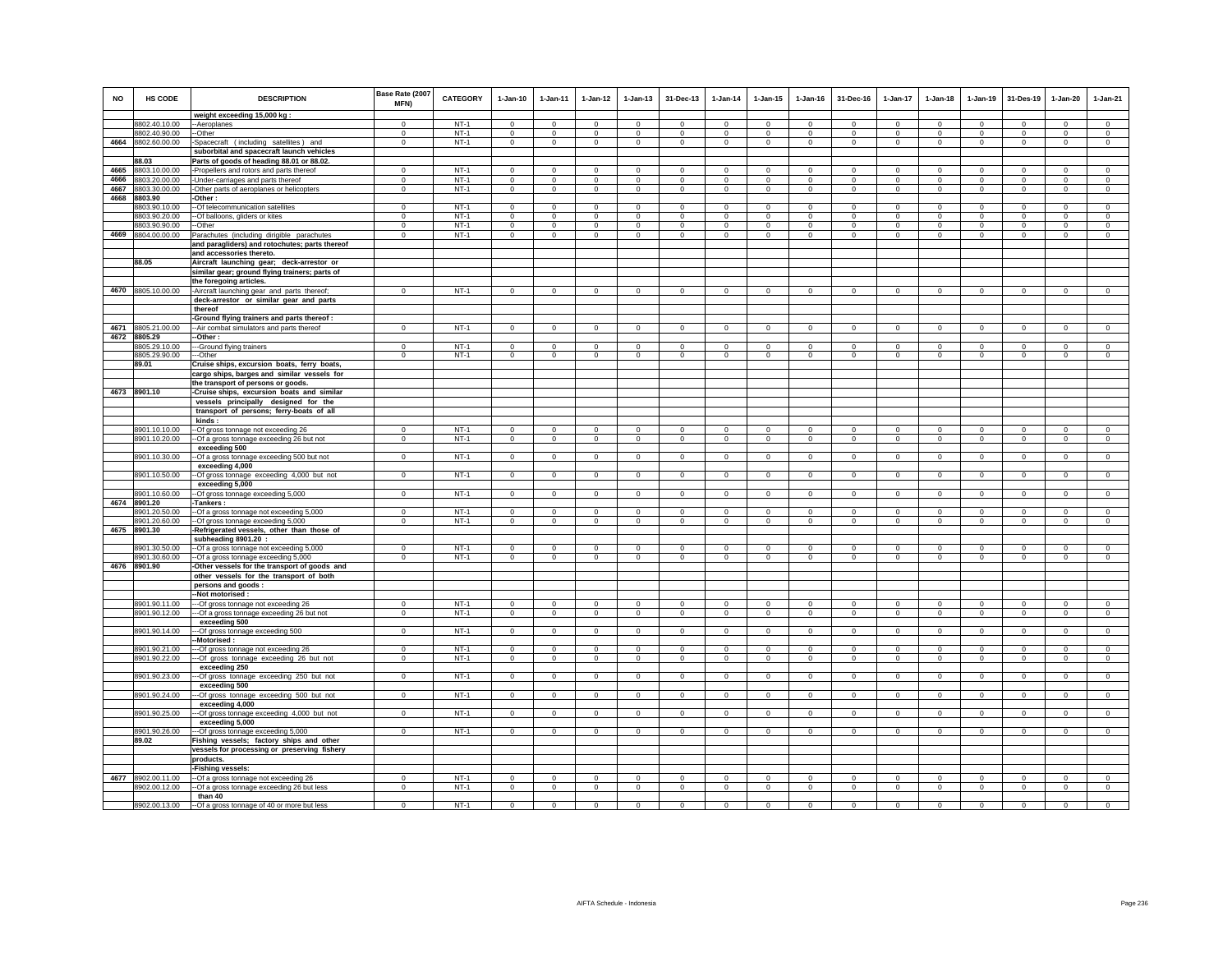| <b>NO</b> | <b>HS CODE</b>                           | <b>DESCRIPTION</b><br>than 100                                                                 | Base Rate (2007<br><b>MFN)</b> | <b>CATEGORY</b>     | $1-Jan-10$              | $1 - Jan-11$            | $1 - Jan-12$                 | $1 - Jan-13$            | 31-Dec-13                 | $1 - Jan-14$                   | $1 - Jan-15$            | $1 - Jan-16$            | 31-Dec-16                     | 1-Jan-17                      | $1-Jan-18$                    | 1-Jan-19                  | 31-Des-19                   | 1-Jan-20                   | $1-Jan-21$                  |
|-----------|------------------------------------------|------------------------------------------------------------------------------------------------|--------------------------------|---------------------|-------------------------|-------------------------|------------------------------|-------------------------|---------------------------|--------------------------------|-------------------------|-------------------------|-------------------------------|-------------------------------|-------------------------------|---------------------------|-----------------------------|----------------------------|-----------------------------|
|           | 8902.00.14.00                            | -- Of a gross tonnage of 100 or more but not                                                   | $\Omega$                       | $NT-1$              | $\mathbf 0$             | $\mathbf 0$             | $\Omega$                     | $\mathsf 0$             | $\mathbf 0$               | $\mathbf 0$                    | $\mathsf 0$             | $\mathsf 0$             | $\mathsf 0$                   | $\mathbf 0$                   | $\mathbf 0$                   | $\mathbf 0$               | $\mathbf 0$                 | $\mathsf 0$                | $\mathsf 0$                 |
|           | 8902.00.15.00                            | exceeding 250<br>-Of a gross tonnage exceeding 250 but not                                     | $\mathbf 0$                    | $NT-1$              | $^{\circ}$              | $^{\circ}$              | $\circ$                      | $\mathbf 0$             | $\mathbf{0}$              | $\mathbf{0}$                   | 0                       | $\mathbf{0}$            | $^{\circ}$                    | $\circ$                       | $\circ$                       | $\circ$                   | $\mathbf{0}$                | $\circ$                    | $\mathbf 0$                 |
|           |                                          | exceeding 4,000                                                                                |                                |                     |                         |                         |                              |                         |                           |                                |                         |                         |                               |                               |                               |                           |                             |                            |                             |
|           | 8902.00.16.00                            | -Of a gross tonnage exceeding 4,000<br>Other:                                                  | $\mathbf 0$                    | $NT-1$              | $\mathbf 0$             | $\mathbf 0$             | $\mathbf 0$                  | $\overline{0}$          | $\mathbf 0$               | $\mathbf 0$                    | $\mathbf 0$             | $\mathbf 0$             | $\mathbf 0$                   | $\overline{0}$                | $\mathbf 0$                   | $\overline{0}$            | $^{\circ}$                  | $\mathbf 0$                | $\mathbf 0$                 |
|           | 8902.00.91.00                            | -- Of a gross tonnage not exceeding 26                                                         | $\mathbf{0}$                   | $NT-1$              | $\mathbf 0$             | $\mathbf 0$             | $\mathbf 0$                  | $\mathbf 0$             | $^{\circ}$                | $\overline{0}$                 | $\mathbf 0$             | $\Omega$                | $\mathbf 0$                   | $\circ$                       | $\Omega$                      | $\mathbf 0$               | $\overline{0}$              | $\mathbf 0$                | $\Omega$                    |
|           | 8902.00.92.00                            | -Of a gross tonnage exceeding 26 but less<br>than 40                                           | $\mathbf 0$                    | $NT-1$              | $\circ$                 | $\circ$                 | $\circ$                      | $\mathbf{0}$            | $\mathbf{0}$              | $\circ$                        | $\mathbf{0}$            | $\circ$                 | $\mathbf{0}$                  | $\circ$                       | $\circ$                       | $\mathbf 0$               | $\circ$                     | $\mathbf{0}$               | $\circ$                     |
|           | 8902.00.93.00                            | --Of a gross tonnage of 40 or more but less                                                    | $\overline{0}$                 | $NT-1$              | $\mathbf{0}$            | $\overline{0}$          | $\overline{0}$               | $\circ$                 | $\overline{0}$            | $\overline{0}$                 | $\circ$                 | $\mathbf 0$             | $\overline{0}$                | $\overline{0}$                | $\mathbf{0}$                  | $\circ$                   | $\overline{0}$              | $\circ$                    | $\mathbf 0$                 |
|           |                                          | than 100                                                                                       |                                |                     |                         |                         |                              |                         |                           |                                |                         |                         |                               |                               |                               |                           |                             |                            |                             |
|           | 8902.00.94.00                            | -Of a gross tonnage of 100 or more but not<br>exceeding 250                                    | $\mathbf{0}$                   | $NT-1$              | $\Omega$                | $\mathbf{0}$            | $\circ$                      | $\mathbf 0$             | $\mathbf{0}$              | $\mathsf 0$                    | $\mathbf 0$             | $\circ$                 | $\mathbf 0$                   | $\circ$                       | $\mathbf 0$                   | $\circ$                   | $\circ$                     | $\mathbf 0$                | $\mathsf 0$                 |
|           | 8902.00.95.00                            | --Of a gross tonnage exceeding 250 but not                                                     | $\mathbf 0$                    | $NT-1$              | $\circ$                 | $\mathbf 0$             | $\circ$                      | $\mathbf 0$             | $\mathbf{0}$              | $\mathbf 0$                    | $\mathbf 0$             | $\mathbf 0$             | $\mathbf 0$                   | $\circ$                       | $\circ$                       | $\mathbf 0$               | $\circ$                     | $\mathbf 0$                | $\mathsf 0$                 |
|           | 8902.00.96.00                            | exceeding 4,000<br>--Of a gross tonnage exceeding 4,000                                        | $\overline{0}$                 | $NT-1$              | $\overline{0}$          | $\overline{0}$          | $\overline{0}$               | $\overline{0}$          | $\overline{0}$            | $\overline{0}$                 | $\overline{0}$          | $\overline{0}$          | $\overline{0}$                | $\overline{0}$                | $\overline{0}$                | $\overline{0}$            | $\overline{0}$              | $\overline{0}$             | $\overline{0}$              |
|           | 89.03                                    | Yachts and other vessels for pleasure or                                                       |                                |                     |                         |                         |                              |                         |                           |                                |                         |                         |                               |                               |                               |                           |                             |                            |                             |
|           |                                          | sports; rowing boats and canoes.                                                               |                                |                     |                         |                         |                              |                         |                           |                                |                         |                         |                               |                               |                               |                           |                             |                            |                             |
|           | 4678 8903.10.00.00                       | -Inflatable<br>Other:                                                                          | 5                              | $NT-1$              | $\overline{4}$          | 3                       | $\overline{2}$               | $\mathbf 0$             | $\overline{0}$            | $\mathbf 0$                    | $\mathbf 0$             | $\mathbf 0$             | $\circ$                       | $\mathbf 0$                   | $\mathbf{0}$                  | $\mathbf 0$               | $\circ$                     | $\mathbf 0$                | $\mathbf 0$                 |
|           | 4679 8903.91.00.00                       | -Sailboats, with or without auxiliary motor                                                    | 5                              | $NT-1$              | $\overline{4}$          | 3                       | $\mathcal{P}$                | $\Omega$                | $\mathbf{0}$              | $\mathbf 0$                    | $\Omega$                | $\circ$                 | $\Omega$                      | $\circ$                       | $\Omega$                      | $\mathbb O$               | $\mathbf 0$                 | $\Omega$                   | $\circ$                     |
|           | 4680 8903.92.00.00                       | -Motorboats, other than outboard motor                                                         | 5                              | $NT-1$              | $\overline{4}$          | $\mathbf{3}$            | $\overline{2}$               | $\mathsf 0$             | $\circ$                   | $\mathsf 0$                    | $\mathsf 0$             | $\mathsf 0$             | $\circ$                       | $\circ$                       | $\mathbf 0$                   | $\mathbb O$               | $\mathbf 0$                 | $\mathsf 0$                | $\mathsf 0$                 |
| 4681      | 8903.99.00.00                            | boats<br>-Other                                                                                | 5                              | $NT-1$              | $\overline{4}$          | 3                       | $\overline{2}$               | $\mathbf 0$             | $\mathbf 0$               | $\mathbf 0$                    | $\mathbf 0$             | $\mathbf 0$             | $\mathbf 0$                   | $\mathbf 0$                   | $\mathbf 0$                   | $\mathbf 0$               | $\mathbf 0$                 | $\mathbf 0$                | $\circ$                     |
|           | 89.04                                    | Tugs and pusher craft.                                                                         |                                |                     |                         |                         |                              |                         |                           |                                |                         |                         |                               |                               |                               |                           |                             |                            |                             |
|           |                                          | -Tugs :                                                                                        |                                |                     |                         |                         |                              |                         |                           |                                |                         |                         |                               |                               |                               |                           |                             |                            |                             |
| 4682      | 8904.00.11.00<br>8904.00.19.00           | -- Of a gross tonnage not exceeding 26<br>-- Of gross tonnage exceeding 26                     | $\Omega$<br>$\mathsf 0$        | $NT-1$<br>$NT-1$    | $\Omega$<br>$\mathbf 0$ | $\Omega$<br>$\mathbf 0$ | $\Omega$<br>$\mathbf 0$      | $\Omega$<br>$\mathsf 0$ | $\Omega$<br>$\mathbf 0$   | $\Omega$<br>$\circ$            | $\Omega$<br>$\mathsf 0$ | $\Omega$<br>$\mathsf 0$ | $\Omega$<br>$\mathbf 0$       | $\circ$<br>$\mathbf 0$        | $\Omega$<br>$\mathbf 0$       | $\Omega$<br>$\mathbf 0$   | $\mathbf 0$<br>$\mathbf 0$  | $\Omega$<br>$\mathsf 0$    | $\circ$<br>$\mathsf 0$      |
|           |                                          | -Pusher craft:                                                                                 |                                |                     |                         |                         |                              |                         |                           |                                |                         |                         |                               |                               |                               |                           |                             |                            |                             |
|           | 8904.00.21.00<br>8904.00.29.00           | -- Of a gross tonnage not exceeding 26                                                         | $\Omega$<br>$\mathbf{0}$       | $NT-1$<br>$NT-1$    | $\Omega$<br>$\Omega$    | $\Omega$<br>$^{\circ}$  | $\mathbf{0}$<br>$\mathbf{0}$ | $\circ$<br>$\mathbf 0$  | $^{\circ}$<br>$\mathbf 0$ | $\overline{0}$<br>$\mathbf{0}$ | $\circ$                 | $^{\circ}$<br>$\circ$   | $\Omega$<br>$\mathbf 0$       | $\circ$<br>$\circ$            | $\Omega$<br>$\mathbf{0}$      | $\Omega$<br>$\mathbf{0}$  | $\mathbf{0}$<br>$\mathbf 0$ | $^{\circ}$<br>$\mathbf{0}$ | $^{\circ}$<br>$\mathbf{0}$  |
|           | 89.05                                    | -- Of a gross tonnage exceeding 26<br>Light - vessels, fire - floats, dredgers,                |                                |                     |                         |                         |                              |                         |                           |                                | $\circ$                 |                         |                               |                               |                               |                           |                             |                            |                             |
|           |                                          | floating cranes, and other vessels the                                                         |                                |                     |                         |                         |                              |                         |                           |                                |                         |                         |                               |                               |                               |                           |                             |                            |                             |
|           |                                          | navigability of which is subsidiary to their<br>main function; floating docks; floating or     |                                |                     |                         |                         |                              |                         |                           |                                |                         |                         |                               |                               |                               |                           |                             |                            |                             |
|           |                                          | submersible drilling or production platforms.                                                  |                                |                     |                         |                         |                              |                         |                           |                                |                         |                         |                               |                               |                               |                           |                             |                            |                             |
|           | 4683 8905.10.00.00                       | -Dredgers                                                                                      | $\Omega$                       | $NT-1$              | $\Omega$                | $\Omega$                | $\Omega$                     | $\Omega$                | $\Omega$                  | $\Omega$                       | $\Omega$                | $\Omega$                | $\Omega$                      | $\Omega$                      | $\Omega$                      | $\Omega$                  | $\Omega$                    | $\Omega$                   | $\mathbf{0}$                |
|           | 4684 8905.20.00.00                       | -Floating or submersible drilling or<br>production platforms                                   | 15                             | ST                  | 14                      | 13                      | 12                           | 11                      | 11                        | 10                             | 8                       | 6                       | 5                             | 5                             | 5                             | 5                         | 5                           | 5                          | 5                           |
|           | 4685 8905.90                             | -Other:                                                                                        |                                |                     |                         |                         |                              |                         |                           |                                |                         |                         |                               |                               |                               |                           |                             |                            |                             |
|           | 8905.90.10.00                            | -Floating docks                                                                                | $\Omega$<br>$\Omega$           | $NT-1$              | $\Omega$                | $\Omega$                | $\Omega$                     | $\Omega$                | $\Omega$                  | $\Omega$                       | $\Omega$                | $\Omega$                | $\Omega$                      | $\Omega$                      | $\Omega$                      | $\Omega$                  | $\Omega$                    | $\Omega$                   | $\Omega$                    |
|           | 8905.90.90.00<br>89.06                   | -Other<br>Other vessels, including warships and                                                |                                | $NT-1$              | $\mathbf 0$             | $\mathbf 0$             | $\mathbf 0$                  | $\mathbf 0$             | $\mathbf 0$               | $\mathbf 0$                    | $\mathbf 0$             | $\mathbf 0$             | $\mathbf 0$                   | $\circ$                       | $\mathbf 0$                   | $\mathbf 0$               | $^{\circ}$                  | $\mathbf 0$                | $\mathbf 0$                 |
|           |                                          | lifeboats other than rowing boats.                                                             |                                |                     |                         |                         |                              |                         |                           |                                |                         |                         |                               |                               |                               |                           |                             |                            |                             |
| 4687      | 4686 8906.10.00.00<br>8906.90            | -Warships                                                                                      | $\mathbf 0$                    | $NT-1$              | $\Omega$                | $\mathbf 0$             | $\mathbf 0$                  | $\mathsf 0$             | $\mathbf 0$               | $\mathbf 0$                    | $\Omega$                | $\mathbf 0$             | $\circ$                       | $\mathbf 0$                   | $\mathbf 0$                   | $\mathbb O$               | $\mathbf 0$                 | $\circ$                    | $\circ$                     |
|           | 8906.90.10.00                            | -Other:<br>-Of a displacement not exceeding 30 t                                               | $\Omega$                       | $NT-1$              | $\Omega$                | $\Omega$                | $\Omega$                     | $\mathsf 0$             | $\Omega$                  | $\Omega$                       | $\Omega$                | $\Omega$                | $\mathsf 0$                   | $\Omega$                      | $\mathbf 0$                   | $\mathbf 0$               | $\Omega$                    | $\Omega$                   | $\mathsf 0$                 |
|           | 8906.90.90.00                            | --Other                                                                                        | $\mathbf 0$                    | $NT-1$              | $\circ$                 | $\circ$                 | $\circ$                      | $\mathbf 0$             | $\mathbf{0}$              | $\circ$                        | $\mathbf 0$             | $\mathbf 0$             | $\mathbf 0$                   | $\circ$                       | $\circ$                       | $\mathbf 0$               | $\circ$                     | $\mathbf 0$                | $\mathbf 0$                 |
|           | 89.07                                    | Other floating structures (for example,<br>rafts, tanks, coffer-dams, landing-stages,          |                                |                     |                         |                         |                              |                         |                           |                                |                         |                         |                               |                               |                               |                           |                             |                            |                             |
|           |                                          | buoys and beacons).                                                                            |                                |                     |                         |                         |                              |                         |                           |                                |                         |                         |                               |                               |                               |                           |                             |                            |                             |
| 4688      | 8907.10.00.00                            | -Inflatable rafts                                                                              | 5                              | $NT-1$              | $\overline{4}$          | $\mathbf{3}$            | $\overline{2}$               | $\mathsf 0$             | $\overline{0}$            | $\circ$                        | $\mathsf 0$             | $\mathsf 0$             | $\circ$                       | $\circ$                       | $\mathbf 0$                   | $\circ$                   | $\mathbf 0$                 | $\mathsf 0$                | $\mathsf 0$                 |
|           | 4689 8907.90<br>8907.90.10.00            | -Other:<br>-Buoys                                                                              | $\Omega$                       | $NT-1$              | $\Omega$                | $^{\circ}$              | $^{\circ}$                   | $\Omega$                | $\mathbf 0$               | $\Omega$                       | $\Omega$                | $\Omega$                | $\Omega$                      | $\circ$                       | $\Omega$                      | $\mathbf 0$               | $\mathbf 0$                 | $\Omega$                   | $\Omega$                    |
|           | 8907.90.90.00                            | -Other                                                                                         | $\Omega$                       | $NT-1$              | $\Omega$                | $\Omega$                | $\overline{0}$               | $\overline{0}$          | $\Omega$                  | $\overline{0}$                 | $\Omega$                | $\Omega$                | $\Omega$                      | $\overline{0}$                | $\overline{0}$                | $\Omega$                  | $\overline{0}$              | $\Omega$                   | $\overline{0}$              |
|           | 4690 8908.00.00.00                       | Vessels and other floating structures for<br>breaking up.                                      | $\mathsf 0$                    | $NT-1$              | $\mathbf 0$             | $\mathbf 0$             | $\mathbf 0$                  | $\mathsf 0$             | $\mathsf 0$               | $\Omega$                       | $\mathsf 0$             | $\mathbb O$             | $\mathbf 0$                   | $\mathbf 0$                   | $\mathbf 0$                   | $\Omega$                  | $\Omega$                    | $\Omega$                   | $\mathsf 0$                 |
|           | 90.01                                    | Optical fibres and optical fibre bundles;                                                      |                                |                     |                         |                         |                              |                         |                           |                                |                         |                         |                               |                               |                               |                           |                             |                            |                             |
|           |                                          | optical fibre cable other than those of                                                        |                                |                     |                         |                         |                              |                         |                           |                                |                         |                         |                               |                               |                               |                           |                             |                            |                             |
|           |                                          | heading 85.44; sheets and plates of polarising<br>material; lenses (including contact lenses), |                                |                     |                         |                         |                              |                         |                           |                                |                         |                         |                               |                               |                               |                           |                             |                            |                             |
|           |                                          | prisms, mirrors and other optical elements,                                                    |                                |                     |                         |                         |                              |                         |                           |                                |                         |                         |                               |                               |                               |                           |                             |                            |                             |
|           |                                          | of any material, unmounted, other than such                                                    |                                |                     |                         |                         |                              |                         |                           |                                |                         |                         |                               |                               |                               |                           |                             |                            |                             |
|           | 4691 9001.10                             | elements of glass not optically worked.<br>-Optical fibres, optical fibre bundles and          |                                |                     |                         |                         |                              |                         |                           |                                |                         |                         |                               |                               |                               |                           |                             |                            |                             |
|           |                                          | cables:                                                                                        |                                |                     |                         |                         |                              |                         |                           |                                |                         |                         |                               |                               |                               |                           |                             |                            |                             |
|           | 9001.10.10.00                            | -- For telecommunications and other electrical<br>Uses                                         | 5                              | $NT-1$              | $\overline{4}$          | $\mathbf{3}$            | $\overline{2}$               | $\overline{0}$          | $\mathbf 0$               | $\circ$                        | $\mathsf 0$             | $\mathsf 0$             | $\mathbf 0$                   | $\overline{0}$                | $\mathbf 0$                   | $\mathbf 0$               | $\mathbf 0$                 | $\mathsf 0$                | $\overline{0}$              |
|           | 9001.10.90.00                            | -Other                                                                                         | -5                             | <b>ST</b>           | 4.50                    | 4.50                    | 4.50                         | 4.50                    | 4.50                      | 4.50                           | 4.50                    | 4.50                    | $\overline{4}$                | $\overline{4}$                | $\overline{4}$                | $\overline{4}$            | 3.75                        | 3.75                       | 3.75                        |
|           | 4692 9001.20.00.00<br>4693 9001.30.00.00 | -Sheets and plates of polarising material<br>-Contact lenses                                   | 5<br>5                         | <b>ST</b><br>$NT-1$ | 4.50<br>$\overline{4}$  | 4.50<br>$\mathbf{3}$    | 4.50<br>$\overline{2}$       | 4.50<br>$\mathsf 0$     | 4.50<br>$\circ$           | 4.50<br>$\circ$                | 4.50<br>$\circ$         | 4.50<br>$\circ$         | $\overline{4}$<br>$\mathbf 0$ | $\overline{4}$<br>$\mathbf 0$ | $\overline{4}$<br>$\mathbf 0$ | $\overline{4}$<br>$\circ$ | $\mathbf 0$<br>$\circ$      | $\mathbf{0}$<br>$\circ$    | $\mathbf{0}$<br>$\mathsf 0$ |
|           | 4694 9001.40.00.00                       | -Spectacle lenses of glass                                                                     | 5                              | ST                  | 4.50                    | 4.50                    | 4.50                         | 4.50                    | 4.50                      | 4.50                           | 4.50                    | 4.50                    | $\overline{4}$                | $\overline{4}$                | $\overline{4}$                | $\overline{4}$            | 3.75                        | 3.75                       | 3.75                        |
|           | 4695 9001.50.00.00                       | -Spectacle lenses of other materials                                                           | 5                              | ST                  | 4.50                    | 4.50                    | 4.50                         | 4.50                    | 4.50                      | 4.50                           | 4.50                    | 4.50                    | $\overline{4}$                | $\overline{4}$                | $\overline{4}$                | $\overline{4}$            | 3.75                        | 3.75                       | 3.75                        |
|           | 4696 9001.90<br>9001.90.10.00            | -Other:<br>-- For photographic or cinematographic cameras                                      | 5                              | $NT-1$              | $\Delta$                | $\mathbf{R}$            | $\mathcal{P}$                | $\Omega$                | $\mathbf 0$               | $\mathbf 0$                    | $\Omega$                | $\mathbf 0$             | $\Omega$                      | $\circ$                       | $\Omega$                      | $\mathbf 0$               | $\Omega$                    | $\Omega$                   | $\Omega$                    |
|           |                                          |                                                                                                |                                |                     |                         |                         |                              |                         |                           |                                |                         |                         |                               |                               |                               |                           |                             |                            |                             |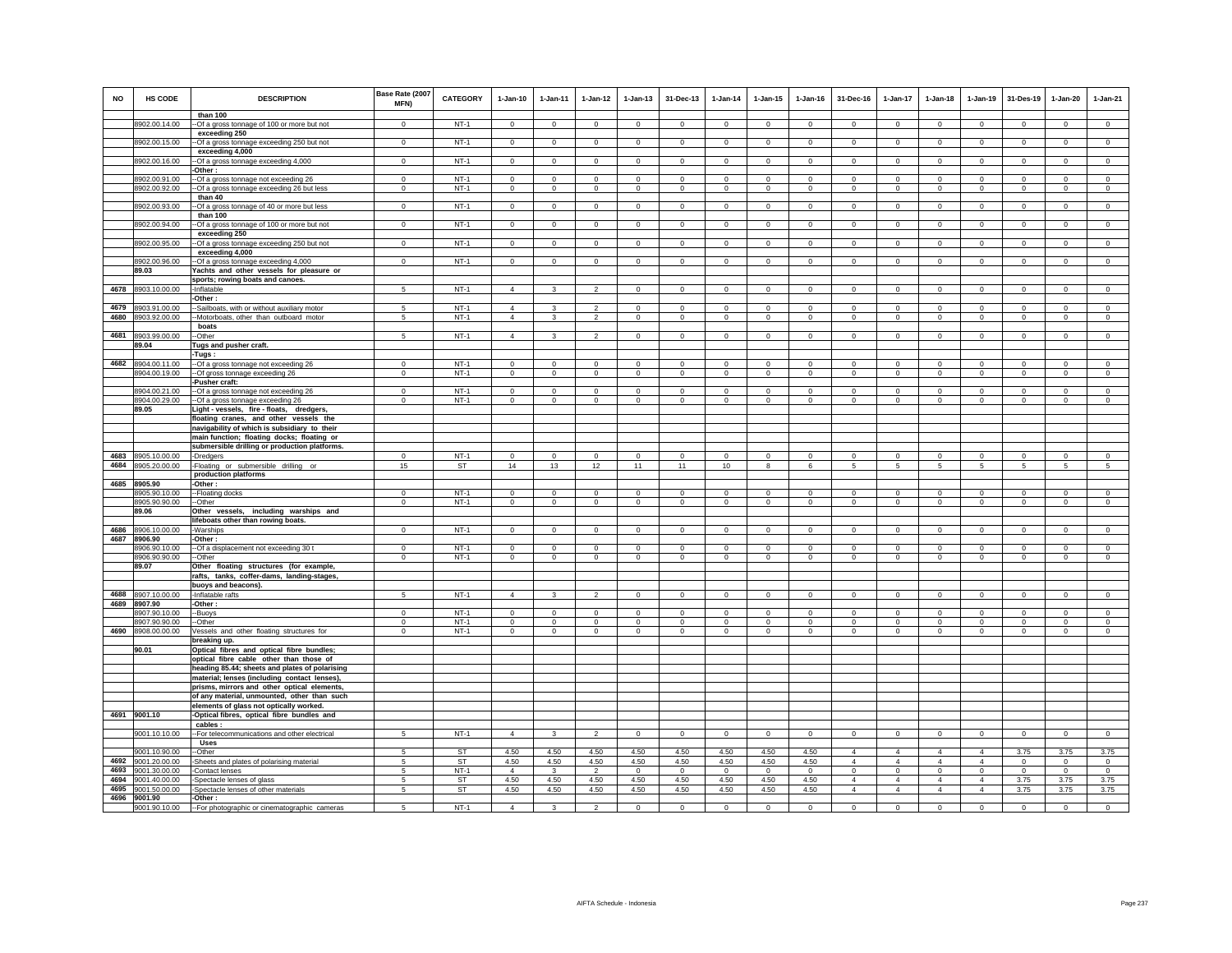| <b>NO</b> | <b>HS CODE</b>                           | <b>DESCRIPTION</b>                                                                                        | Base Rate (2007<br><b>MFN)</b> | <b>CATEGORY</b>     | $1-Jan-10$                     | $1 - Jan-11$      | $1 - Jan-12$                     | $1 - Jan-13$                     | 31-Dec-13                        | $1-Jan-14$       | $1 - Jan-15$                    | $1 - Jan-16$        | 31-Dec-16                       | $1-Jan-17$            | $1-Jan-18$          | $1-Jan-19$       | 31-Des-19                 | $1-Jan-20$        | $1-Jan-21$                       |
|-----------|------------------------------------------|-----------------------------------------------------------------------------------------------------------|--------------------------------|---------------------|--------------------------------|-------------------|----------------------------------|----------------------------------|----------------------------------|------------------|---------------------------------|---------------------|---------------------------------|-----------------------|---------------------|------------------|---------------------------|-------------------|----------------------------------|
|           |                                          | or projectors                                                                                             |                                |                     |                                |                   |                                  |                                  |                                  |                  |                                 |                     |                                 |                       |                     |                  |                           |                   |                                  |
|           | 9001.90.90                               | -Other:                                                                                                   |                                | $NT-1$              |                                |                   |                                  |                                  |                                  |                  |                                 |                     |                                 |                       |                     |                  |                           |                   |                                  |
|           | 9001.90.90.10                            | --- Lenses and prisms for lighthouses or<br>beacons                                                       | $\Omega$                       |                     | $^{\circ}$                     | $\Omega$          | $^{\circ}$                       | $\circ$                          | $\mathbf 0$                      | 0                | $\circ$                         | $\circ$             | $^{\circ}$                      | $\circ$               | $\mathbf 0$         | $\mathbf 0$      | $\circ$                   | $\circ$           | $\circ$                          |
|           | 9001.90.90.90                            | --Other                                                                                                   | 5                              | <b>ST</b>           | 4.50                           | 4.50              | 4.50                             | 4.50                             | 4.50                             | 4.50             | 4.50                            | 4.50                | $\overline{4}$                  | 4                     | $\overline{4}$      | $\overline{4}$   | 3.75                      | 3.75              | 3.75                             |
|           | 90.02                                    | Lenses, prisms, mirrors and other optical                                                                 |                                |                     |                                |                   |                                  |                                  |                                  |                  |                                 |                     |                                 |                       |                     |                  |                           |                   |                                  |
|           |                                          | elements, of any material, mounted, being                                                                 |                                |                     |                                |                   |                                  |                                  |                                  |                  |                                 |                     |                                 |                       |                     |                  |                           |                   |                                  |
|           |                                          | parts of or fittings for instruments or                                                                   |                                |                     |                                |                   |                                  |                                  |                                  |                  |                                 |                     |                                 |                       |                     |                  |                           |                   |                                  |
|           |                                          | apparatus, other than such elements of glass                                                              |                                |                     |                                |                   |                                  |                                  |                                  |                  |                                 |                     |                                 |                       |                     |                  |                           |                   |                                  |
|           |                                          | not optically worked.                                                                                     |                                |                     |                                |                   |                                  |                                  |                                  |                  |                                 |                     |                                 |                       |                     |                  |                           |                   |                                  |
|           | 4697 9002.11                             | -Objective lenses :                                                                                       |                                |                     |                                |                   |                                  |                                  |                                  |                  |                                 |                     |                                 |                       |                     |                  |                           |                   |                                  |
|           |                                          | -- For cameras, projectors or photographic<br>enlarges or reducers :                                      |                                |                     |                                |                   |                                  |                                  |                                  |                  |                                 |                     |                                 |                       |                     |                  |                           |                   |                                  |
|           | 9002.11.10.00                            | -- Cinematographic projector                                                                              | 5                              | $NT-1$              | $\Delta$                       | 3                 | $\overline{2}$                   | $\mathbf{0}$                     | $\mathbf{0}$                     | $\mathbf{0}$     | $^{\circ}$                      | $\circ$             | $\Omega$                        | $\circ$               | $\Omega$            | $\mathbf{0}$     | $\circ$                   | $\Omega$          | $\mathbf{0}$                     |
|           | 9002.11.90.00                            | --Other                                                                                                   | 5                              | ST                  | 4.50                           | 4.50              | 4.50                             | 4.50                             | 4.50                             | 4.50             | 4.50                            | 4.50                | $\overline{4}$                  | 4                     | $\overline{4}$      | $\overline{4}$   | 3.75                      | 3.75              | 3.75                             |
|           | 4698 9002.19.00.00                       | -Other                                                                                                    | $\mathbf 0$                    | $NT-1$              | $\mathbf 0$                    | $\mathbf 0$       | $\mathbf 0$                      | $\mathsf 0$                      | $\mathbf 0$                      | $\mathbf 0$      | $\mathsf 0$                     | $\circ$             | $\mathsf 0$                     | $\mathbf 0$           | $\mathbf 0$         | $\mathbf 0$      | $\mathbf 0$               | $\mathsf 0$       | $\mathsf 0$                      |
|           | 4699 9002.20                             | -Filters:                                                                                                 |                                |                     |                                |                   |                                  |                                  |                                  |                  |                                 |                     |                                 |                       |                     |                  |                           |                   |                                  |
|           | 9002.20.10.00                            | -- For cinematographic projectors                                                                         | -5                             | $NT-1$              | $\overline{4}$                 | 3                 | $\overline{2}$                   | $\Omega$                         | $\overline{0}$                   | $\Omega$         | $\Omega$                        | $\Omega$            | $\Omega$                        | $\overline{0}$        | $\Omega$            | $\Omega$         | $\overline{0}$            | $\Omega$          | $\overline{0}$                   |
|           | 9002.20.20.00                            | -- For cinematographic cameras, photographic                                                              | 5                              | $NT-1$              | $\overline{4}$                 | $\mathbf{3}$      | $\overline{2}$                   | $\mathsf 0$                      | $\mathsf 0$                      | $\circ$          | $\mathsf 0$                     | $\circ$             | $\mathbf 0$                     | $\mathbf 0$           | $\mathbf 0$         | $\mathbf 0$      | $\mathbf 0$               | $\mathsf 0$       | $\mathsf 0$                      |
|           | 9002.20.30.00                            | cameras and other projectors                                                                              | -5                             | $NT-1$              | $\overline{4}$                 | 3                 | $\overline{2}$                   | $\Omega$                         | $\Omega$                         | $\overline{0}$   | $\Omega$                        | $^{\circ}$          | $^{\circ}$                      | $\circ$               | $\Omega$            | $\mathbf 0$      | $\circ$                   | $\Omega$          | $^{\circ}$                       |
|           | 9002.20.90.00                            | -For telescopes or microscopes<br>-Other                                                                  | 5                              | <b>ST</b>           | 4.50                           | 4.50              | 4.50                             | 4.50                             | 4.50                             | 4.50             | 4.50                            | 4.50                | $\overline{4}$                  | 4                     | $\overline{4}$      | $\overline{4}$   | 3.75                      | 3.75              | 3.75                             |
|           | 4700 9002.90                             | Other:                                                                                                    |                                |                     |                                |                   |                                  |                                  |                                  |                  |                                 |                     |                                 |                       |                     |                  |                           |                   |                                  |
|           | 9002.90.10.00                            | -Lenses and prisms for lighthouses or beacons                                                             | $\Omega$                       | $NT-1$              | $\mathbf 0$                    | $\Omega$          | $\mathbf 0$                      | $\Omega$                         | $\mathbf 0$                      | $\Omega$         | $\Omega$                        | $\Omega$            | $\Omega$                        | $\Omega$              | $\Omega$            | $\mathbf 0$      | $^{\circ}$                | $\mathbf 0$       | $\Omega$                         |
|           | 9002.90.20.00                            | -For cinematographic projectors                                                                           | 5                              | $NT-1$              | $\overline{4}$                 | 3                 | $\overline{2}$                   | $\mathsf 0$                      | $\mathbf 0$                      | $\Omega$         | $\mathsf 0$                     | $\Omega$            | $\mathbf 0$                     | $\overline{0}$        | $\Omega$            | $\Omega$         | $\mathbf 0$               | $\Omega$          | $\Omega$                         |
|           | 9002.90.30.00                            | -For cinematographic cameras, photographic                                                                | 5                              | $NT-1$              | $\overline{4}$                 | $\mathbf{3}$      | $\overline{2}$                   | $\mathbf{0}$                     | $\circ$                          | $\circ$          | $\mathbf{0}$                    | $\circ$             | $\mathbf{0}$                    | $\circ$               | $\circ$             | $\mathbf 0$      | $\circ$                   | $\mathbf{0}$      | $\circ$                          |
|           | 9002.90.40.00                            | cameras and other projectors<br>-For medical and surgical instruments                                     | 5                              | $NT-1$              | $\overline{4}$                 | 3                 | $\overline{2}$                   | $\mathbf 0$                      | $\mathbf 0$                      | $\mathbf 0$      | $\mathbf 0$                     | $\,0\,$             | $\mathbf 0$                     | 0                     | $\mathbf{0}$        | $\,0\,$          | $\mathbf 0$               | $\mathbf 0$       | $\mathbf 0$                      |
|           | 9002.90.90.00                            | -Other                                                                                                    | 5                              | ST                  | 4.50                           | 4.50              | 4.50                             | 4.50                             | 4.50                             | 4.50             | 4.50                            | 4.50                | $\overline{4}$                  | $\overline{4}$        | $\overline{4}$      | $\overline{4}$   | 3.75                      | 3.75              | 3.75                             |
|           | 90.03                                    | Frames and mountings for spectacles, goggles                                                              |                                |                     |                                |                   |                                  |                                  |                                  |                  |                                 |                     |                                 |                       |                     |                  |                           |                   |                                  |
|           |                                          | and the like, and parts thereof.                                                                          |                                |                     |                                |                   |                                  |                                  |                                  |                  |                                 |                     |                                 |                       |                     |                  |                           |                   |                                  |
|           |                                          | -Frames and mountings :                                                                                   |                                |                     |                                |                   |                                  |                                  |                                  |                  |                                 |                     |                                 |                       |                     |                  |                           |                   |                                  |
|           | 4701 9003.11.00.00                       | -- Of plastics                                                                                            | 10                             | <b>ST</b>           | $\mathbf{q}$<br>$\overline{9}$ | 8<br>$\mathbf{R}$ | $\overline{7}$<br>$\overline{7}$ | $\overline{7}$<br>$\overline{7}$ | $\overline{7}$<br>$\overline{7}$ | 6                | 6                               | $\overline{5}$<br>5 | 5                               | 5                     | $\overline{5}$<br>5 | 5                | $\overline{5}$            | 5                 | $\overline{5}$<br>5 <sup>1</sup> |
|           | 4702 9003.19.00.00<br>4703 9003.90.00.00 | -- Of other materials<br>-Parts                                                                           | 10<br>5                        | <b>ST</b><br>$NT-1$ | $\overline{4}$                 | $\mathbf{3}$      | $\overline{2}$                   | $\mathbf{0}$                     | $\mathbf 0$                      | 6<br>$\mathbf 0$ | $6\overline{6}$<br>$\mathbf{0}$ | $\circ$             | $5\overline{)}$<br>$\mathbf{0}$ | $\sqrt{5}$<br>$\circ$ | $\circ$             | 5<br>$\mathbf 0$ | $\sqrt{5}$<br>$\mathbf 0$ | 5<br>$\mathbf{0}$ | $\circ$                          |
|           | 90.04                                    | Spectacles, goggles and the like, corrective,                                                             |                                |                     |                                |                   |                                  |                                  |                                  |                  |                                 |                     |                                 |                       |                     |                  |                           |                   |                                  |
|           |                                          | protective or other.                                                                                      |                                |                     |                                |                   |                                  |                                  |                                  |                  |                                 |                     |                                 |                       |                     |                  |                           |                   |                                  |
|           | 4704 9004.10.00.00                       | -Sunglasses                                                                                               | 10                             | ST                  | 9                              | 8                 |                                  |                                  | $\overline{7}$                   | 6                | 6                               | 5                   | 5                               | 5                     | 5                   | 5                | 5                         | 5                 | 5                                |
|           | 4705 9004.90                             | -Other :                                                                                                  |                                |                     |                                |                   |                                  |                                  |                                  |                  |                                 |                     |                                 |                       |                     |                  |                           |                   |                                  |
|           | 9004.90.10.00                            | -Corrective spectacles                                                                                    | 10 <sup>1</sup>                | <b>ST</b>           | $\alpha$                       | $\mathbf{R}$      | $\overline{7}$                   | $\overline{7}$                   | $\overline{7}$                   | 6                | 6                               | 5                   | 5                               | 5.                    | -5                  | -5               | 5                         | 5                 | -5                               |
|           | 9004.90.20.00<br>9004.90.50.00           | -Corrective goggles                                                                                       | 10<br>10                       | ST<br><b>ST</b>     | 9<br>9                         | 8<br>8            | $\overline{7}$<br>$\overline{7}$ | $\overline{7}$<br>$\overline{7}$ | $\overline{7}$<br>$\overline{7}$ | 6<br>6           | 6<br>6                          | 5<br>5              | 5<br>5                          | 5<br>$5\phantom{.0}$  | 5<br>5              | 5<br>5           | 5<br>$\sqrt{5}$           | 5<br>5            | 5<br>5                           |
|           | 9004.90.90.00                            | -- Protective goggles<br>--Other                                                                          | 10                             | <b>ST</b>           | $\alpha$                       | $\mathbf{R}$      | $\overline{7}$                   | $\overline{7}$                   | $\overline{7}$                   | $\kappa$         | 6                               | 5 <sup>5</sup>      | 5                               | 5                     | 5 <sup>7</sup>      | 5                | -5                        | $\overline{5}$    | $\mathbf{5}$                     |
|           | 90.05                                    | Binoculars, monoculars, other optical                                                                     |                                |                     |                                |                   |                                  |                                  |                                  |                  |                                 |                     |                                 |                       |                     |                  |                           |                   |                                  |
|           |                                          | telescopes, and mountings therefor; other                                                                 |                                |                     |                                |                   |                                  |                                  |                                  |                  |                                 |                     |                                 |                       |                     |                  |                           |                   |                                  |
|           |                                          | astronomical instruments and mountings<br>therefor, but not including instruments for<br>radio-astronomy. |                                |                     |                                |                   |                                  |                                  |                                  |                  |                                 |                     |                                 |                       |                     |                  |                           |                   |                                  |
|           | 4706 9005.10.00.00                       | -Binoculars                                                                                               | 5                              | <b>ST</b>           | 4.50                           | 4.50              | 4.50                             | 4.50                             | 4.50                             | 4.50             | 4.50                            | 4.50                | $\overline{4}$                  | $\overline{4}$        | $\overline{4}$      | $\overline{4}$   | $\mathbf 0$               | $\mathbf 0$       | $\mathsf 0$                      |
|           | 4707 9005.80                             | -Other instruments :                                                                                      |                                |                     |                                |                   |                                  |                                  |                                  |                  |                                 |                     |                                 |                       |                     |                  |                           |                   |                                  |
|           | 9005.80.10.00                            | -Astronomical instrumens,<br>excluding                                                                    | $\mathsf 0$                    | $NT-1$              | $\mathbf 0$                    | $\mathbf 0$       | $\mathsf 0$                      | $\mathsf 0$                      | $\mathsf 0$                      | $\mathbf 0$      | $\mathsf 0$                     | $\mathsf 0$         | $\mathsf 0$                     | $\mathsf 0$           | $\mathsf 0$         | $\mathbf 0$      | $\,0\,$                   | $\mathsf 0$       | $\mathsf 0$                      |
|           |                                          | instruments for radio-astronomy                                                                           |                                |                     |                                |                   |                                  |                                  |                                  |                  |                                 |                     |                                 |                       |                     |                  |                           |                   |                                  |
|           | 9005.80.90.00                            | --Other                                                                                                   | -5                             | <b>ST</b>           | 4.50                           | 4.50              | 4.50                             | 4.50                             | 4.50                             | 4.50             | 4.50                            | 4.50                | $\overline{4}$                  | $\overline{4}$        | $\overline{4}$      | $\overline{4}$   | $\overline{0}$            | $\mathbf{0}$      | $\overline{0}$                   |
|           | 4708 9005.90<br>9005.90.10.00            | -Parts and accessories (including mountings) :<br>-- For astronomical instruments, excluding              | $\Omega$                       | $NT-1$              | $\Omega$                       | $\Omega$          | $\Omega$                         | $\Omega$                         | $\Omega$                         | $\Omega$         | $\Omega$                        | $\Omega$            | $\Omega$                        | $\Omega$              | $\Omega$            | $\Omega$         | $\Omega$                  | $\Omega$          | $\Omega$                         |
|           |                                          | instruments for radio-astronomy                                                                           |                                |                     |                                |                   |                                  |                                  |                                  |                  |                                 |                     |                                 |                       |                     |                  |                           |                   |                                  |
|           | 9005.90.90.00                            | -Other                                                                                                    | 5                              | <b>ST</b>           | 4.50                           | 4.50              | 4.50                             | 4.50                             | 4.50                             | 4.50             | 4.50                            | 4.50                | $\overline{4}$                  | $\overline{4}$        | $\overline{4}$      | $\overline{4}$   | $\mathbf 0$               | $\mathbf{0}$      | $\mathbf 0$                      |
|           | 90.06                                    | Photographic (other than cinematographic)                                                                 |                                |                     |                                |                   |                                  |                                  |                                  |                  |                                 |                     |                                 |                       |                     |                  |                           |                   |                                  |
|           |                                          | cameras; photographic flashlight apparatus                                                                |                                |                     |                                |                   |                                  |                                  |                                  |                  |                                 |                     |                                 |                       |                     |                  |                           |                   |                                  |
|           |                                          | and flashbulbs other than discharge lamps                                                                 |                                |                     |                                |                   |                                  |                                  |                                  |                  |                                 |                     |                                 |                       |                     |                  |                           |                   |                                  |
|           | 4709 9006.10                             | of heading 85.39.<br>-Cameras of a kind used for preparing printing                                       |                                |                     |                                |                   |                                  |                                  |                                  |                  |                                 |                     |                                 |                       |                     |                  |                           |                   |                                  |
|           |                                          | plates or cylinders :                                                                                     |                                |                     |                                |                   |                                  |                                  |                                  |                  |                                 |                     |                                 |                       |                     |                  |                           |                   |                                  |
|           | 9006.10.10.00                            | --Laser photo plotters                                                                                    | 5                              | $NT-1$              | $\overline{4}$                 |                   |                                  | $\Omega$                         | $\Omega$                         | $\Omega$         | $\Omega$                        | $\Omega$            | $\Omega$                        | $\Omega$              | $\Omega$            | $\Omega$         | $\Omega$                  | $\Omega$          | $\Omega$                         |
|           | 9006.10.90.00                            | --Other                                                                                                   | 5                              | $NT-1$              | $\overline{4}$                 | 3                 | $\overline{2}$                   | $\mathbf 0$                      | $^{\circ}$                       | $^{\circ}$       | $\mathbf 0$                     | $\mathbf 0$         | $\mathsf 0$                     | $\mathbf 0$           | $\mathbf 0$         | $\mathbf 0$      | $\mathbf 0$               | $\mathbf 0$       | $\mathbf{0}$                     |
|           | 4710 9006.30.00.00                       | -Cameras specially design for under water use,                                                            | 5                              | $NT-1$              | $\overline{4}$                 | 3                 | $\overline{2}$                   | $\mathbf 0$                      | $\mathbf 0$                      | $\mathbf 0$      | $\mathbf 0$                     | $\mathbf 0$         | $\mathbf 0$                     | $\mathbf 0$           | $\mathbf 0$         | $\,0\,$          | $\mathbf 0$               | $\mathbf 0$       | $\mathbf 0$                      |
|           |                                          | for aerial survey or for medical or surgical                                                              |                                |                     |                                |                   |                                  |                                  |                                  |                  |                                 |                     |                                 |                       |                     |                  |                           |                   |                                  |
|           |                                          | examination of internal organs; comparison<br>cameras for forensic or criminological                      |                                |                     |                                |                   |                                  |                                  |                                  |                  |                                 |                     |                                 |                       |                     |                  |                           |                   |                                  |
|           |                                          | purposes                                                                                                  |                                |                     |                                |                   |                                  |                                  |                                  |                  |                                 |                     |                                 |                       |                     |                  |                           |                   |                                  |
|           | 4711 9006.40.00.00                       | -Instant print cameras                                                                                    | 5                              | $NT-1$              | $\overline{4}$                 | $\mathbf{R}$      | $\mathcal{P}$                    | $\mathbf 0$                      | $\mathbf 0$                      | $\mathbf 0$      | $\mathbf 0$                     | $\mathbb O$         | $\mathsf 0$                     | $\mathsf 0$           | $\mathbf 0$         | $\mathbf 0$      | $\mathbf 0$               | $\mathbf 0$       | $\mathsf 0$                      |
|           |                                          | -Other cameras :                                                                                          |                                |                     |                                |                   |                                  |                                  |                                  |                  |                                 |                     |                                 |                       |                     |                  |                           |                   |                                  |
|           | 4712 9006.51.00.00                       | -With a through-the-lens viewfinder (single                                                               | 10                             | ST                  | $\alpha$                       |                   | $\overline{7}$                   | $\overline{7}$                   | $\overline{7}$                   | $\mathbf{6}$     | $\mathbf{6}$                    | $\overline{5}$      | $\overline{5}$                  | 5                     | 5                   | 5                | 5                         | $\overline{5}$    | $\overline{5}$                   |
|           |                                          | lens reflex (SLR)), for roll film of a width                                                              |                                |                     |                                |                   |                                  |                                  |                                  |                  |                                 |                     |                                 |                       |                     |                  |                           |                   |                                  |
|           |                                          | not exceeding 35 mm                                                                                       |                                |                     |                                |                   |                                  |                                  |                                  |                  |                                 |                     |                                 |                       |                     |                  |                           |                   |                                  |
|           | 4713 9006.52.00                          | --Other, for roll film of a width less than                                                               |                                |                     |                                |                   |                                  |                                  |                                  |                  |                                 |                     |                                 |                       |                     |                  |                           |                   |                                  |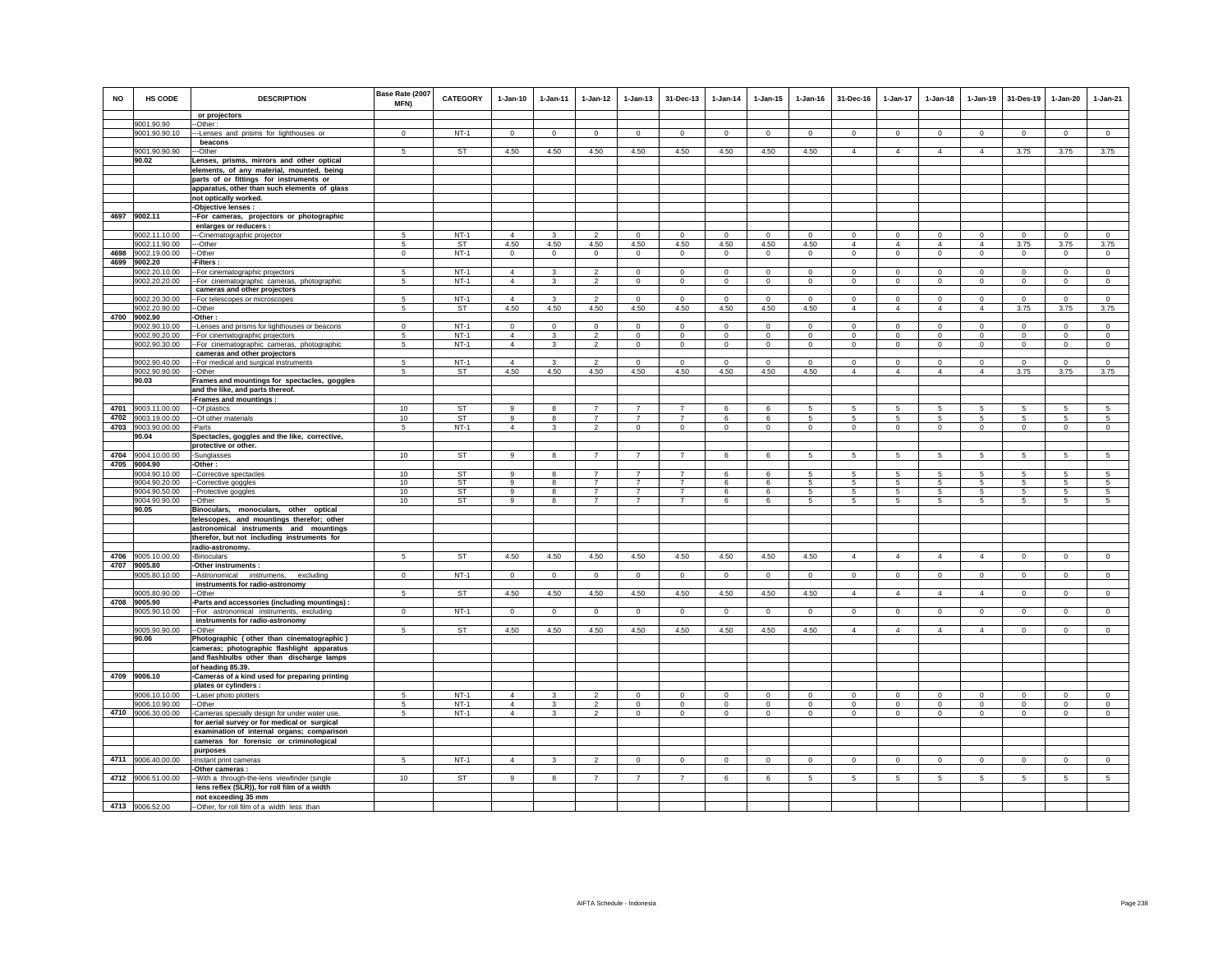| <b>NO</b> | <b>HS CODE</b>                     | <b>DESCRIPTION</b>                                                                                         | Base Rate (2007<br><b>MFN)</b> | <b>CATEGORY</b> | $1-Jan-10$     | $1 - Jan-11$ | $1 - Jan-12$             | $1 - Jan-13$   | 31-Dec-13      | $1 - Jan-14$   | $1 - Jan-15$   | 1-Jan-16       | 31-Dec-16       | $1 - Jan-17$    | $1-Jan-18$      | 1-Jan-19       | 31-Des-19      | 1-Jan-20       | $1-Jan-21$     |
|-----------|------------------------------------|------------------------------------------------------------------------------------------------------------|--------------------------------|-----------------|----------------|--------------|--------------------------|----------------|----------------|----------------|----------------|----------------|-----------------|-----------------|-----------------|----------------|----------------|----------------|----------------|
|           | 9006.52.00.10                      | $35 \text{ mm}$ :<br>--Cameras of a kind used for recording<br>documents on microfilm, microfiche or other | 5                              | $NT-1$          | $\overline{4}$ | 3            | $\overline{2}$           | $\mathsf 0$    | $\mathsf 0$    | $\mathbf 0$    | $\mathsf 0$    | $\circ$        | $\mathbf 0$     | $\mathbf 0$     | $\mathbf 0$     | $\mathbf 0$    | $\mathbf 0$    | $\mathsf 0$    | $\mathsf 0$    |
|           |                                    | microforms                                                                                                 |                                |                 |                |              |                          |                |                |                |                |                |                 |                 |                 |                |                |                |                |
|           | 9006.52.00.90<br>4714 9006.53.00   | --Other<br>-Other, for roll film of a width of 35 mm :                                                     | 5                              | <b>ST</b>       | 4.50           | 4.50         | 4.50                     | 4.50           | 4.50           | 4.50           | 4.50           | 4.50           | $\overline{4}$  | $\overline{4}$  | $\overline{4}$  | $\overline{4}$ | $\,0\,$        | $\mathbf{0}$   | $\mathbf 0$    |
|           | 9006.53.00.10                      | -Cameras of a kind used for recording                                                                      | 5                              | $NT-1$          | $\overline{4}$ | 3            | $\overline{2}$           | $\overline{0}$ | $\overline{0}$ | $\overline{0}$ | $\overline{0}$ | $\overline{0}$ | $\overline{0}$  | $\overline{0}$  | $\overline{0}$  | $\overline{0}$ | $\overline{0}$ | $\overline{0}$ | $\overline{0}$ |
|           |                                    | documents on microfilm, microfiche or other                                                                |                                |                 |                |              |                          |                |                |                |                |                |                 |                 |                 |                |                |                |                |
|           |                                    | microforms                                                                                                 |                                |                 |                |              |                          |                |                |                |                |                |                 |                 |                 |                |                |                |                |
|           | 9006.53.00.90                      | ---Other                                                                                                   | $\sqrt{5}$                     | <b>ST</b>       | 4.50           | 4.50         | 4.50                     | 4.50           | 4.50           | 4.50           | 4.50           | 4.50           | $\overline{4}$  | $\overline{4}$  | $\overline{4}$  | $\overline{4}$ | $\overline{0}$ | $\Omega$       | $\overline{0}$ |
|           | 4715 9006.59<br>9006.59.10.00      | --Other:<br>--Lasers photo plotters or image setters with                                                  | 5                              | $NT-1$          | $\overline{4}$ | 3            | $\overline{2}$           | $\mathbf{0}$   | $\mathbf{0}$   | $\mathbf{0}$   | $\mathbf 0$    | $\circ$        | $\mathbf 0$     | $\circ$         | $\circ$         | $\circ$        | $\mathbf{0}$   | $\mathbf 0$    | $\circ$        |
|           | 9006.59.90                         | raster image processor<br>-Other:                                                                          |                                |                 |                |              |                          |                |                |                |                |                |                 |                 |                 |                |                |                |                |
|           | 9006.59.90.10                      | --Cameras of a kind used for recording                                                                     |                                | $NT-1$          | $\overline{4}$ | 3            | $\mathfrak{p}$           | $\mathbf 0$    | $\mathbf 0$    | $\mathbf 0$    | $\mathbf 0$    | $\mathbf 0$    | $\mathbf 0$     | $\mathbf 0$     | $\mathbf 0$     | $\mathbf 0$    | $^{\circ}$     | $\mathbf 0$    | $\Omega$       |
|           |                                    | documents on microfilm, microfiche or other<br>microforms                                                  |                                |                 |                |              |                          |                |                |                |                |                |                 |                 |                 |                |                |                |                |
|           | 9006.59.90.90                      | --Other                                                                                                    | 5                              | ST              | 4.50           | 4.50         | 4.50                     | 4.50           | 4.50           | 4.50           | 4.50           | 4.50           | $\overline{4}$  | $\overline{4}$  | $\overline{4}$  | $\overline{4}$ | $\Omega$       | $\Omega$       | $\circ$        |
|           |                                    | -Photographic flashlight apparatus and<br>flashbulbs:                                                      |                                |                 |                |              |                          |                |                |                |                |                |                 |                 |                 |                |                |                |                |
|           | 4716 9006.61.00.00                 | --Discharge lamp ("electronic") flashlight                                                                 | 10                             | ST              | 9              | 8            | $\overline{7}$           | $\overline{7}$ | $\overline{7}$ | 6              | 6              | -5             | 5               | $5\overline{5}$ | $5\overline{5}$ | 5              | 5              | 5              | 5              |
|           |                                    | apparatus                                                                                                  |                                |                 |                |              |                          |                |                |                |                |                |                 |                 |                 |                |                |                |                |
|           | 4717 9006.69.00.00                 | --Other                                                                                                    | 10                             | <b>ST</b>       | 9              | 8            | $\overline{7}$           | $\overline{7}$ | $\overline{7}$ | 6              | 6              | 5              | $5\overline{5}$ | $\overline{5}$  | $5\overline{5}$ | $\overline{5}$ | $\overline{5}$ | $\overline{5}$ | $\overline{5}$ |
| 4718      | 9006.91                            | -Parts and accessories :<br>-For cameras:                                                                  |                                |                 |                |              |                          |                |                |                |                |                |                 |                 |                 |                |                |                |                |
|           | 9006.91.10.00                      | --For laser photo plotters of subheadings                                                                  | 5                              | $NT-1$          | $\overline{4}$ | 3            | $\overline{2}$           | $\mathbf 0$    | $\mathbf 0$    | $\mathbf 0$    | $\mathbf 0$    | $\mathbf 0$    | $\mathbf 0$     | $\circ$         | $\mathbf 0$     | $\mathbf 0$    | $\circ$        | $\mathbf 0$    | $\overline{0}$ |
|           |                                    | 9006.10.10                                                                                                 |                                |                 |                |              |                          |                |                |                |                |                |                 |                 |                 |                |                |                |                |
|           | 9006.91.30.00                      | ---Other, for cameras of subheadings                                                                       | 5                              | $NT-1$          | $\overline{4}$ | 3            | $\overline{\phantom{a}}$ | $\overline{0}$ | $\overline{0}$ | $\overline{0}$ | $\Omega$       | $\Omega$       | $\Omega$        | $\overline{0}$  | $\overline{0}$  | $\overline{0}$ | $\overline{0}$ | $\mathsf 0$    | $\overline{0}$ |
|           | 9006.91.90.00                      | 9006.40 to 9006.53<br>--Other                                                                              | 5                              | $NT-1$          | $\overline{4}$ | $\mathbf{3}$ | $\overline{2}$           | $\mathbf{0}$   | $\mathbf{0}$   | $\mathbf{0}$   | $\mathbf 0$    | $\circ$        | $\mathbf 0$     | $\circ$         | $\circ$         | $\circ$        | $\mathbf{0}$   | $\circ$        |                |
|           | 4719 9006.99                       | -Other:                                                                                                    |                                |                 |                |              |                          |                |                |                |                |                |                 |                 |                 |                |                |                | $\mathbf 0$    |
|           | 9006.99.10.00                      | --For photographic flashlight apparatus                                                                    | 5                              | $NT-1$          | $\overline{4}$ | -3           | $\overline{\mathbf{2}}$  | $^{\circ}$     | $^{\circ}$     | $^{\circ}$     | $^{\circ}$     | $^{\circ}$     | $^{\circ}$      | $^{\circ}$      | $^{\circ}$      | $^{\circ}$     | $\mathbf{0}$   | $^{\circ}$     | $^{\circ}$     |
|           | 9006.99.90.00                      | --other                                                                                                    | 10                             | <b>ST</b>       | 9              | 8            | $\overline{7}$           | $\overline{7}$ | $\overline{7}$ | 6              | 6              | 5              | 5               | 5               | 5               | 5              | 5              | 5              | 5              |
|           | 90.07                              | Cinematographic cameras and projectors,<br>whether or not incorporating sound recording                    |                                |                 |                |              |                          |                |                |                |                |                |                 |                 |                 |                |                |                |                |
|           |                                    | or reproducing apparatus.                                                                                  |                                |                 |                |              |                          |                |                |                |                |                |                 |                 |                 |                |                |                |                |
|           |                                    | -Cameras:                                                                                                  |                                |                 |                |              |                          |                |                |                |                |                |                 |                 |                 |                |                |                |                |
|           | 4720 9007.11.00.00                 | -- For film of less than 16 mm width or for                                                                | 10                             | ST              | $\overline{9}$ | $\mathbf{R}$ | $\overline{7}$           | $\overline{7}$ | $\overline{7}$ | 6              | 6              | $\overline{5}$ | 5               | 5               | 5               | 5              | 5              | 5              | 5              |
|           |                                    | double-8 mm film<br>-Other                                                                                 | 5                              | $NT-1$          | $\overline{4}$ | $\mathbf{3}$ | $\overline{2}$           | $\circ$        |                | $\circ$        | $\mathsf 0$    | $\mathsf 0$    | $\circ$         | $\circ$         | $\circ$         |                | $\circ$        |                |                |
|           | 4721 9007.19.00.00<br>4722 9007.20 | -Projectors:                                                                                               |                                |                 |                |              |                          |                | $\overline{0}$ |                |                |                |                 |                 |                 | $\mathbf 0$    |                | $\mathbf 0$    | $\mathsf 0$    |
|           | 9007.20.10.00                      | -- For film of less than 16 mm in width                                                                    | 10                             | <b>ST</b>       | 9              | -8           | $\overline{7}$           | $\overline{7}$ | $\overline{7}$ | 6              | 6              | -5             | 5               | 5               | 5               | 5              | 5              | 5              | $\sqrt{5}$     |
|           | 9007.20.90.00                      | -Other                                                                                                     | 5                              | $NT-1$          | $\overline{4}$ | $\mathbf{3}$ | $\overline{2}$           | $\mathsf 0$    | $\mathbf{0}$   | $\mathbf 0$    | $\mathsf 0$    | $\mathsf 0$    | $\mathsf 0$     | $\mathbf 0$     | $\mathbf 0$     | $\mathbb O$    | $\mathbf 0$    | $\mathsf 0$    | $\mathsf 0$    |
|           | 4723 9007.91.00.00                 | Parts and accessories :<br>-- For cameras                                                                  | 10                             | <b>ST</b>       | $\mathbf{q}$   | $\mathbf{g}$ | $\overline{7}$           | $\overline{7}$ | $\overline{7}$ | 6              | 6              | 5              | 5               | 5               | 5               | 5              | 5              | 5              | $\overline{5}$ |
|           | 4724 9007.92.00.00                 | -For projectors                                                                                            | 10                             | ST              | $\overline{9}$ | 8            | $\overline{7}$           | $\overline{7}$ | $\overline{7}$ | 6              | 6              | 5              | 5               | $\,$ 5 $\,$     | $\,$ 5 $\,$     | $\overline{5}$ | -5             | 5              | 5              |
|           | 90.08                              | Image projectors, other than cinematographic;                                                              |                                |                 |                |              |                          |                |                |                |                |                |                 |                 |                 |                |                |                |                |
|           |                                    | photographic (other than cinematographic)                                                                  |                                |                 |                |              |                          |                |                |                |                |                |                 |                 |                 |                |                |                |                |
|           | 4725 9008.10.00.00                 | enlargers and reducers.                                                                                    | 10                             | ST              | 9              | 8            | $\overline{7}$           | $\overline{7}$ |                | 6              | 6              | 5              | 5               | 5               | 5               | -5             | 5              | 5              | 5              |
|           | 4726 9008.20.00.00                 | -Slide projectors<br>-Microfilm, microfiche or other microform                                             | 10                             | ST              | 9              | 8            | $\overline{7}$           | $\overline{7}$ | $\overline{7}$ | $\,6\,$        | 6              | 5              | $5\phantom{.0}$ | $5\phantom{.0}$ | 5               | $\overline{5}$ | $\sqrt{5}$     | 5              | 5              |
|           |                                    | readers, whether or not capable of producing                                                               |                                |                 |                |              |                          |                |                |                |                |                |                 |                 |                 |                |                |                |                |
|           |                                    | copies                                                                                                     |                                |                 |                |              |                          |                |                |                |                |                |                 |                 |                 |                |                |                |                |
|           | 4727 9008.30.00.00<br>4728 9008.40 | -Other image projectors<br>-Photographic (other than cinematographic)                                      | 10                             | ST              | 9              | 8            | $\overline{7}$           | $\overline{7}$ | $\overline{7}$ | 6              | 6              | $\overline{5}$ | 5               | 5               | 5               | 5              | 5              | 5              | 5              |
|           |                                    | enlargers and reducers :                                                                                   |                                |                 |                |              |                          |                |                |                |                |                |                 |                 |                 |                |                |                |                |
|           | 9008.40.10.00                      | --Specialised equipment for use in the                                                                     | 5                              | $NT-1$          | $\overline{4}$ | $\mathbf{R}$ | $\overline{2}$           | $\overline{0}$ | $\overline{0}$ | $\overline{0}$ | $\mathsf 0$    | $\Omega$       | $\mathsf 0$     | $\overline{0}$  | $\mathbf 0$     | $\mathbf 0$    | $\overline{0}$ | $\mathsf 0$    | $\overline{0}$ |
|           |                                    | printing industry                                                                                          |                                |                 |                |              |                          |                |                |                |                |                |                 |                 |                 |                |                |                |                |
|           | 9008.40.90.00<br>4729 9008.90      | --Other<br>-Parts and accessories :                                                                        | 10                             | <b>ST</b>       | 9              | 8            |                          | $\overline{7}$ | $\overline{7}$ | 6              | 6              | 5              | 5               | 5               | 5               | -5             | 5              | 5              | 5              |
|           | 9008.90.10.00                      | --Of goods of subheading 9008.20                                                                           | 10                             | ST              | 9              | $\mathbf{R}$ | $\overline{7}$           | $\overline{7}$ | $\overline{7}$ | 6              | 6              | 5              | 5               | 5               | 5               | 5              | 5              | 5              | 5              |
|           | 9008.90.90.00                      | -Other                                                                                                     | 10 <sup>1</sup>                | ST              | 9              | -8           | $\overline{7}$           | 7              |                | 6              | 6              | -5             | 5               | 5               | 5               | 5              | 5              | 5              | 5              |
|           | 90.10                              | Apparatus and equipment for photographic<br>(including cinematographic) laboratories,                      |                                |                 |                |              |                          |                |                |                |                |                |                 |                 |                 |                |                |                |                |
|           |                                    | not specified or included elsewhere                                                                        |                                |                 |                |              |                          |                |                |                |                |                |                 |                 |                 |                |                |                |                |
|           |                                    | in this Chapter; negatoscopes; projection                                                                  |                                |                 |                |              |                          |                |                |                |                |                |                 |                 |                 |                |                |                |                |
|           | 4730 9010.10.00.00                 | screens.<br>-Apparatus and equipment for automatically                                                     | 5                              | $NT-1$          | $\overline{4}$ | 3            | $\overline{2}$           | $\mathsf 0$    | $\mathbf 0$    | $\mathsf 0$    | $\mathsf 0$    | $\mathsf 0$    | $\circ$         | $\circ$         | $\mathbf 0$     | $\mathbf 0$    | $\mathbf 0$    | $\mathsf 0$    | $\mathsf 0$    |
|           |                                    | developing photographic (including                                                                         |                                |                 |                |              |                          |                |                |                |                |                |                 |                 |                 |                |                |                |                |
|           |                                    | cinematographic) film or paper in rolls or                                                                 |                                |                 |                |              |                          |                |                |                |                |                |                 |                 |                 |                |                |                |                |
|           |                                    | for automatically exposing developed film                                                                  |                                |                 |                |              |                          |                |                |                |                |                |                 |                 |                 |                |                |                |                |
|           | 4731 9010.50                       | to rolls of photographic paper<br>-Other apparatus and equipment for                                       |                                |                 |                |              |                          |                |                |                |                |                |                 |                 |                 |                |                |                |                |
|           |                                    | photographic (including cinematographic)                                                                   |                                |                 |                |              |                          |                |                |                |                |                |                 |                 |                 |                |                |                |                |
|           |                                    | laboratories; negatoscopes :                                                                               |                                |                 |                |              |                          |                |                |                |                |                |                 |                 |                 |                |                |                |                |
|           |                                    | 9010.50.10.00 -Apparatus for the projection or drawing of                                                  | 5                              | $NT-1$          | $\overline{4}$ | 3            | $\overline{\phantom{a}}$ | $\Omega$       | $^{\circ}$     | $\overline{0}$ | $\mathbf 0$    | $\circ$        | $\overline{0}$  | $\overline{0}$  | $\overline{0}$  | $\overline{0}$ | $\overline{0}$ | $\overline{0}$ | $\overline{0}$ |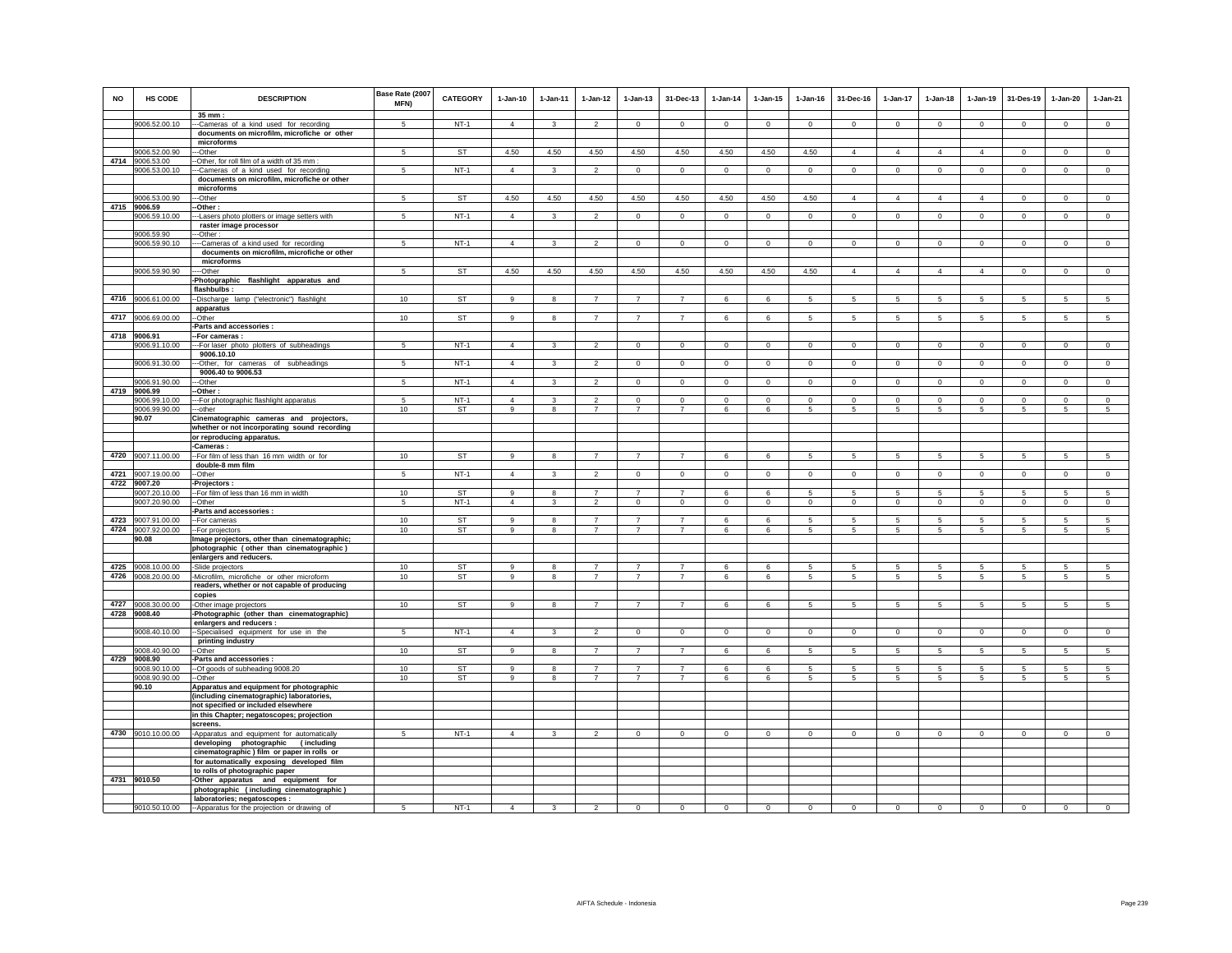| NO   | <b>HS CODE</b>                 | <b>DESCRIPTION</b>                                                                     | Base Rate (2007<br>MFN) | CATEGORY  | $1-Jan-10$     | 1-Jan-11     | $1 - Jan-12$   | $1 - Jan-13$   | 31-Dec-13      | $1-Jan-14$     | $1 - Jan-15$ | $1 - Jan-16$ | 31-Dec-16      | $1-Jan-17$      | $1-Jan-18$      | $1-Jan-19$      | 31-Des-19                               | $1-Jan-20$      | $1-Jan-21$     |
|------|--------------------------------|----------------------------------------------------------------------------------------|-------------------------|-----------|----------------|--------------|----------------|----------------|----------------|----------------|--------------|--------------|----------------|-----------------|-----------------|-----------------|-----------------------------------------|-----------------|----------------|
|      |                                | circuit patterns on sensitized substrates                                              |                         |           |                |              |                |                |                |                |              |              |                |                 |                 |                 |                                         |                 |                |
|      |                                | for the manufacture of printed circuit board/                                          |                         |           |                |              |                |                |                |                |              |              |                |                 |                 |                 |                                         |                 |                |
|      | 9010.50.90.00                  | printed wiring boards<br>--Other                                                       | 5                       | $NT-1$    | $\overline{4}$ | $\mathbf{3}$ | $\mathfrak{p}$ | $\mathsf 0$    | $\Omega$       | $\Omega$       | $\mathsf 0$  | $\Omega$     | $\Omega$       | $\Omega$        | $\Omega$        | $\Omega$        | $\Omega$                                | $\Omega$        | $\Omega$       |
| 4732 | 9010.60.00.00                  | -Projection screens                                                                    | 5                       | $NT-1$    | $\overline{4}$ | 3            | $\overline{2}$ | $\mathbf 0$    | $\mathbf 0$    | $\circ$        | $\mathbf 0$  | $\mathbf 0$  | $\circ$        | $\mathbf 0$     | $\mathbf 0$     | $\mathbf 0$     | $\circ$                                 | $\mathbf 0$     | $\circ$        |
|      | 4733 9010.90                   | -Parts and accessories :                                                               |                         |           |                |              |                |                |                |                |              |              |                |                 |                 |                 |                                         |                 |                |
|      | 9010.90.10.00                  | -For projection screens, or for articels of                                            | 10                      | <b>ST</b> | 9              | 8            | $\overline{7}$ | $\overline{7}$ | $\overline{7}$ | 6              | 6            | -5           | 5              | $5\overline{5}$ | 5               | $5\overline{5}$ | $5\phantom{.0}$                         | $5\phantom{.0}$ | 5              |
|      |                                | subheading 9010.10                                                                     |                         |           |                |              |                |                |                |                |              |              |                |                 |                 |                 |                                         |                 |                |
|      | 9010.90.30.00                  | -Parts and accesories of apparatus for the                                             | 10                      | <b>ST</b> | 9              | 8            | $\overline{7}$ | $\overline{7}$ | $\overline{7}$ | 6              | 6            | 5            | 5              | 5               | $5\overline{5}$ | $5\overline{5}$ | 5                                       | 5               | 5              |
|      |                                | projection or drawing of circuit patterns                                              |                         |           |                |              |                |                |                |                |              |              |                |                 |                 |                 |                                         |                 |                |
|      |                                | on sensitized subtrates for the manufacture                                            |                         |           |                |              |                |                |                |                |              |              |                |                 |                 |                 |                                         |                 |                |
|      |                                | of printed circuit board/printed wiring boards                                         |                         |           |                |              |                |                |                |                |              |              |                |                 |                 |                 |                                         |                 |                |
|      | 9010.90.90.00                  | --Other                                                                                | 10                      | <b>ST</b> | $\alpha$       | 8            | $\overline{7}$ | $\overline{7}$ | $\overline{7}$ | 6              | 6            | 5            | -5             | 5               | 5               | 5               | 5                                       | 5               | $\overline{5}$ |
|      | 90.11                          | Compound optical microscopes, including those                                          |                         |           |                |              |                |                |                |                |              |              |                |                 |                 |                 |                                         |                 |                |
|      |                                | for photomicrography, cinephotomicrography or<br>microprojection.                      |                         |           |                |              |                |                |                |                |              |              |                |                 |                 |                 |                                         |                 |                |
| 4734 | 9011.10.00.00                  | -Stereoscopic microscopes                                                              | $\Omega$                | $NT-1$    | $\Omega$       | $\Omega$     | $\Omega$       | $\mathbf 0$    | $\Omega$       | $\Omega$       | $\Omega$     | $\Omega$     | $\Omega$       | $\Omega$        | $\Omega$        | $\Omega$        | $\Omega$                                | $\Omega$        | $\Omega$       |
|      | 4735 9011.20.00.00             | -Other microscopes, for photomicrography.                                              | $\mathbf 0$             | $NT-1$    | $\circ$        | $\circ$      | $\circ$        | $\mathbf 0$    | $\mathsf 0$    | $\circ$        | $\mathbf 0$  | $\circ$      | $\Omega$       | $\mathbf 0$     | $\circ$         | $\mathbf 0$     | $\mathbf{0}$                            | $\circ$         | $\mathsf 0$    |
|      |                                | cinephotomicrography or microprojection                                                |                         |           |                |              |                |                |                |                |              |              |                |                 |                 |                 |                                         |                 |                |
| 4736 | 9011.80.00.00                  | -Other microscopes                                                                     | 5                       | ST        | 4.50           | 4.50         | 4.50           | 4.50           | 4.50           | 4.50           | 4.50         | 4.50         | $\overline{4}$ | $\overline{4}$  | $\overline{4}$  | $\overline{4}$  | 3.75                                    | 3.75            | 3.75           |
|      | 4737 9011.90.00.00             | -Parts and accessories                                                                 | $^{\circ}$              | $NT-1$    | $\circ$        | 0            | 0              | 0              | $\mathbf 0$    | $\mathbf{0}$   | 0            | $\mathbf{0}$ | $\circ$        | 0               | 0               | $\circ$         | $\circ$                                 | $\circ$         | $\mathbf{0}$   |
|      | 90.12                          | Microscopes other than optical microscopes;                                            |                         |           |                |              |                |                |                |                |              |              |                |                 |                 |                 |                                         |                 |                |
|      |                                | diffraction apparatus.                                                                 |                         |           |                |              |                |                |                |                |              |              |                |                 |                 |                 |                                         |                 |                |
| 4738 | 9012.10.00.00                  | -Microscopes other than optical microscopes;                                           | $\mathbf 0$             | $NT-1$    | $\Omega$       | $\Omega$     | $\mathbf{0}$   | $\mathbf 0$    | $\mathbf 0$    | $\circ$        | $\mathbf 0$  | $\circ$      | $\Omega$       | $\mathbf 0$     | $\mathbf 0$     | $\mathbf 0$     | $\Omega$                                | $\mathbf 0$     | $\circ$        |
|      |                                | diffraction apparatus                                                                  |                         |           |                |              |                |                |                |                |              |              |                |                 |                 |                 |                                         |                 |                |
|      | 4739 9012.90.00.00             | Parts and accessories                                                                  | $\mathbf 0$             | $NT-1$    | $\Omega$       | $\Omega$     | $\circ$        | $\Omega$       | $\Omega$       | $\Omega$       | $\Omega$     | $\Omega$     | $\Omega$       | $\mathbf 0$     | $\Omega$        | $\mathbf 0$     | $\mathbf 0$                             | $\Omega$        | $\circ$        |
|      | 90.13                          | Liquid crystal devices not constituting                                                |                         |           |                |              |                |                |                |                |              |              |                |                 |                 |                 |                                         |                 |                |
|      |                                | articles provided for more specifically in                                             |                         |           |                |              |                |                |                |                |              |              |                |                 |                 |                 |                                         |                 |                |
|      |                                | other headings; lasers, other than laser                                               |                         |           |                |              |                |                |                |                |              |              |                |                 |                 |                 |                                         |                 |                |
|      |                                | diodes; other optical appliances and<br>instruments not specified or included          |                         |           |                |              |                |                |                |                |              |              |                |                 |                 |                 |                                         |                 |                |
|      |                                | elsewhere in this Chapter.                                                             |                         |           |                |              |                |                |                |                |              |              |                |                 |                 |                 |                                         |                 |                |
|      | 4740 9013.10.00.00             | -Telescopic sights for fitting to arms;                                                | 5                       | $NT-1$    | $\overline{4}$ | $\mathbf{3}$ | $\mathfrak{p}$ | $\mathsf 0$    | $\mathbf 0$    | $\circ$        | $\circ$      | $\Omega$     | $\mathsf 0$    | $\mathbf 0$     | $\mathbf 0$     | $\Omega$        | $\mathbf 0$                             | $\circ$         | $\mathsf 0$    |
|      |                                | periscopes; telescopes designed to form                                                |                         |           |                |              |                |                |                |                |              |              |                |                 |                 |                 |                                         |                 |                |
|      |                                | parts of machines, appliances, instruments or                                          |                         |           |                |              |                |                |                |                |              |              |                |                 |                 |                 |                                         |                 |                |
|      |                                | apparatus of this Chapter or Section XVI                                               |                         |           |                |              |                |                |                |                |              |              |                |                 |                 |                 |                                         |                 |                |
|      | 4741 9013.20.00.00             | Lasers, other than laser diodes                                                        | 5                       | $NT-1$    | $\overline{4}$ | 3            | $\mathfrak{p}$ | $\mathbf 0$    | $\mathbf 0$    | $\,0\,$        | $\mathbf 0$  | $\mathbf 0$  | $\mathbf 0$    | 0               | $\mathbf 0$     | $\mathbf 0$     | $\mathbf 0$                             | $\mathbf 0$     | $\mathbf 0$    |
|      | 4742 9013.80                   | -Other devices, appliances and instruments :                                           |                         |           |                |              |                |                |                |                |              |              |                |                 |                 |                 |                                         |                 |                |
|      | 9013.80.10.00                  | -Optical error verifications and repair                                                | 5                       | $NT-1$    | $\overline{4}$ | $\mathbf{3}$ | $\mathfrak{p}$ | $\mathbf{0}$   | $\mathbf{0}$   | $\circ$        | $\mathbf{0}$ | $\circ$      | $\circ$        | $\circ$         | $\circ$         | $\circ$         | $\circ$                                 | $\mathbf{0}$    | $\circ$        |
|      |                                | apparatus for printed circuit board/printed                                            |                         |           |                |              |                |                |                |                |              |              |                |                 |                 |                 |                                         |                 |                |
|      |                                | wiring boards and printed circuit assemblies                                           | 5                       | $NT-1$    | $\overline{4}$ | 3            | $\overline{2}$ | $^{\circ}$     | 0              | $^{\circ}$     | $^{\circ}$   | 0            | $^{\circ}$     | 0               | $^{\circ}$      |                 |                                         | $^{\circ}$      | $^{\circ}$     |
|      | 9013.80.20.00<br>9013.80.90.00 | --Liquid crystal devices<br>--Other                                                    | -5                      | $NT-1$    | $\Delta$       | $\mathbf{3}$ | $\overline{2}$ | $\mathbf{0}$   | $\Omega$       | $\circ$        | $\Omega$     | $\Omega$     | $\Omega$       | $\circ$         | $\Omega$        | 0<br>$\Omega$   | $\overline{\phantom{0}}$<br>$\mathbf 0$ | $\Omega$        | $\Omega$       |
| 4743 | 9013.90                        | -Parts and accessories                                                                 |                         |           |                |              |                |                |                |                |              |              |                |                 |                 |                 |                                         |                 |                |
|      | 9013.90.10.00                  | -Parts and accessories of goods of                                                     | $\sqrt{5}$              | $NT-1$    | $\overline{4}$ | $\mathbf{3}$ | $\overline{2}$ | $\mathbf 0$    | $\mathbf 0$    | $\Omega$       | $\mathbf 0$  | $\Omega$     | $\Omega$       | $\mathbf 0$     | $\Omega$        | $\Omega$        | $\Omega$                                | $\Omega$        | $\Omega$       |
|      |                                | subheading 9013.20                                                                     |                         |           |                |              |                |                |                |                |              |              |                |                 |                 |                 |                                         |                 |                |
|      | 9013.90.30.00                  | -Other, of goods of subheading 9013.10                                                 | 5                       | $NT-1$    | $\overline{4}$ | 3            | $\overline{2}$ | $\mathbf 0$    | $\overline{0}$ | $\overline{0}$ | 0            | $\mathbf{0}$ | $\circ$        | $\mathbf{0}$    | $\mathbf{0}$    | $\overline{0}$  | $\overline{0}$                          | $\mathbf{0}$    | $\mathbf{0}$   |
|      |                                | or 9013.80                                                                             |                         |           |                |              |                |                |                |                |              |              |                |                 |                 |                 |                                         |                 |                |
|      | 9013.90.40.00                  | Parts and accessories of optical error                                                 | -5                      | $NT-1$    | $\overline{4}$ | 3            | $\mathfrak{p}$ | $\mathbf 0$    | $\mathbf 0$    | $\mathbf{0}$   | $\Omega$     | $\Omega$     | $\Omega$       | $\mathbf 0$     | $\Omega$        | $\Omega$        | $\circ$                                 | $\mathbf 0$     | $\mathbf{0}$   |
|      |                                | verification and repair apparatus for                                                  |                         |           |                |              |                |                |                |                |              |              |                |                 |                 |                 |                                         |                 |                |
|      |                                | printed circuit board/printed wiring boards                                            |                         |           |                |              |                |                |                |                |              |              |                |                 |                 |                 |                                         |                 |                |
|      | 9013.90.90.00                  | and printed circuit assemblies                                                         | 5                       | $NT-1$    | $\overline{4}$ | $\mathbf{3}$ | $\overline{2}$ | $\mathsf 0$    | $\mathbf 0$    | $\mathsf 0$    | $\Omega$     | $\mathbf 0$  | $\circ$        | $\mathbf 0$     | $\mathbf 0$     | $^{\circ}$      | $\mathbf 0$                             | $\Omega$        | $\circ$        |
|      | 90.14                          | -Other<br>Direction finding compasses; other                                           |                         |           |                |              |                |                |                |                |              |              |                |                 |                 |                 |                                         |                 |                |
|      |                                | navigational instruments and appliances.                                               |                         |           |                |              |                |                |                |                |              |              |                |                 |                 |                 |                                         |                 |                |
|      | 4744 9014.10.00.00             | -Direction finding compasses                                                           | 5                       | <b>ST</b> | 4.50           | 4.50         | 4.50           | 4.50           | 4.50           | 4.50           | 4.50         | 4.50         | $\overline{4}$ | $\overline{4}$  | $\Delta$        | $\Delta$        | $\Omega$                                | $\Omega$        | $\circ$        |
|      | 4745 9014.20.00.00             | Instruments and appliances for aeronautical                                            | $\sqrt{5}$              | $NT-1$    | $\overline{4}$ | $\mathbf{3}$ | $\mathfrak{D}$ | $\mathbf 0$    | $\mathbf 0$    | $\Omega$       | $\Omega$     | $\Omega$     | $\circ$        | $\mathbf 0$     | $\circ$         | $\mathbf 0$     | $\Omega$                                | $\mathbf 0$     | $\Omega$       |
|      |                                | or space navigation (other than compasses)                                             |                         |           |                |              |                |                |                |                |              |              |                |                 |                 |                 |                                         |                 |                |
|      | 4746 9014.80                   | -Other instruments and appliances :                                                    |                         |           |                |              |                |                |                |                |              |              |                |                 |                 |                 |                                         |                 |                |
|      | 9014.80.10.00                  | -Of a kind used on ships, incorporating or                                             | 5                       | ST        | 4.50           | 4.50         | 4.50           | 4.50           | 4.50           | 4.50           | 4.50         | 4.50         | $\overline{4}$ | $\overline{4}$  | $\overline{4}$  | $\overline{4}$  | $\mathbf{0}$                            | $\mathbf 0$     | $\circ$        |
|      |                                | working in conjuction with an automatic data                                           |                         |           |                |              |                |                |                |                |              |              |                |                 |                 |                 |                                         |                 |                |
|      |                                | processing machine                                                                     |                         |           |                |              |                |                |                |                |              |              |                |                 |                 |                 |                                         |                 |                |
|      | 9014.80.90.00                  | -Other                                                                                 | 5                       | ST        | 4.50           | 4.50         | 4.50           | 4.50           | 4.50           | 4.50           | 4.50         | 4.50         | $\overline{4}$ | $\overline{4}$  | $\overline{4}$  | $\overline{4}$  | $\mathbf 0$                             | $\mathsf 0$     | $\mathsf 0$    |
| 4747 | 9014.90                        | Parts and accessories :                                                                | 5                       | <b>ST</b> |                |              |                |                |                |                |              |              | $\overline{4}$ | $\overline{4}$  | $\overline{4}$  | $\overline{4}$  |                                         |                 | $\overline{0}$ |
|      | 9014.90.10.00                  | -Of instruments and apparatus incorporating                                            |                         |           | 4.50           | 4.50         | 4.50           | 4.50           | 4.50           | 4.50           | 4.50         | 4.50         |                |                 |                 |                 | $\mathbf 0$                             | $\mathbf 0$     |                |
|      |                                | or working in conjunction with an automatic<br>data processing of a kind used on ships |                         |           |                |              |                |                |                |                |              |              |                |                 |                 |                 |                                         |                 |                |
|      | 9014.90.90.00                  | --Other                                                                                | 5                       | ST        | 4.50           | 4.50         | 4.50           | 4.50           | 4.50           | 4.50           | 4.50         | 4.50         | $\overline{4}$ | $\overline{4}$  | $\overline{4}$  | $\Delta$        | $\mathbf 0$                             | $\Omega$        | $\circ$        |
|      | 90.15                          | Surveying<br>(including photogrammetrical                                              |                         |           |                |              |                |                |                |                |              |              |                |                 |                 |                 |                                         |                 |                |
|      |                                | surveying), hydrographic, oceanographic,                                               |                         |           |                |              |                |                |                |                |              |              |                |                 |                 |                 |                                         |                 |                |
|      |                                | hydrological, meteorological or geophysical                                            |                         |           |                |              |                |                |                |                |              |              |                |                 |                 |                 |                                         |                 |                |
|      |                                | instruments and appliances, excluding                                                  |                         |           |                |              |                |                |                |                |              |              |                |                 |                 |                 |                                         |                 |                |
|      |                                | compasses; rangefinders.                                                               |                         |           |                |              |                |                |                |                |              |              |                |                 |                 |                 |                                         |                 |                |
|      | 4748 9015.10                   | -Rangefinders :                                                                        |                         |           |                |              |                |                |                |                |              |              |                |                 |                 |                 |                                         |                 |                |
|      | 9015.10.10.00                  | --Of a kind used in photography and                                                    | 5                       | <b>ST</b> | 4.50           | 4.50         | 4.50           | 4.50           | 4.50           | 4.50           | 4.50         | 4.50         | $\overline{4}$ | $\overline{4}$  | $\overline{4}$  | $\overline{4}$  | $\mathbf 0$                             | $\Omega$        | $\Omega$       |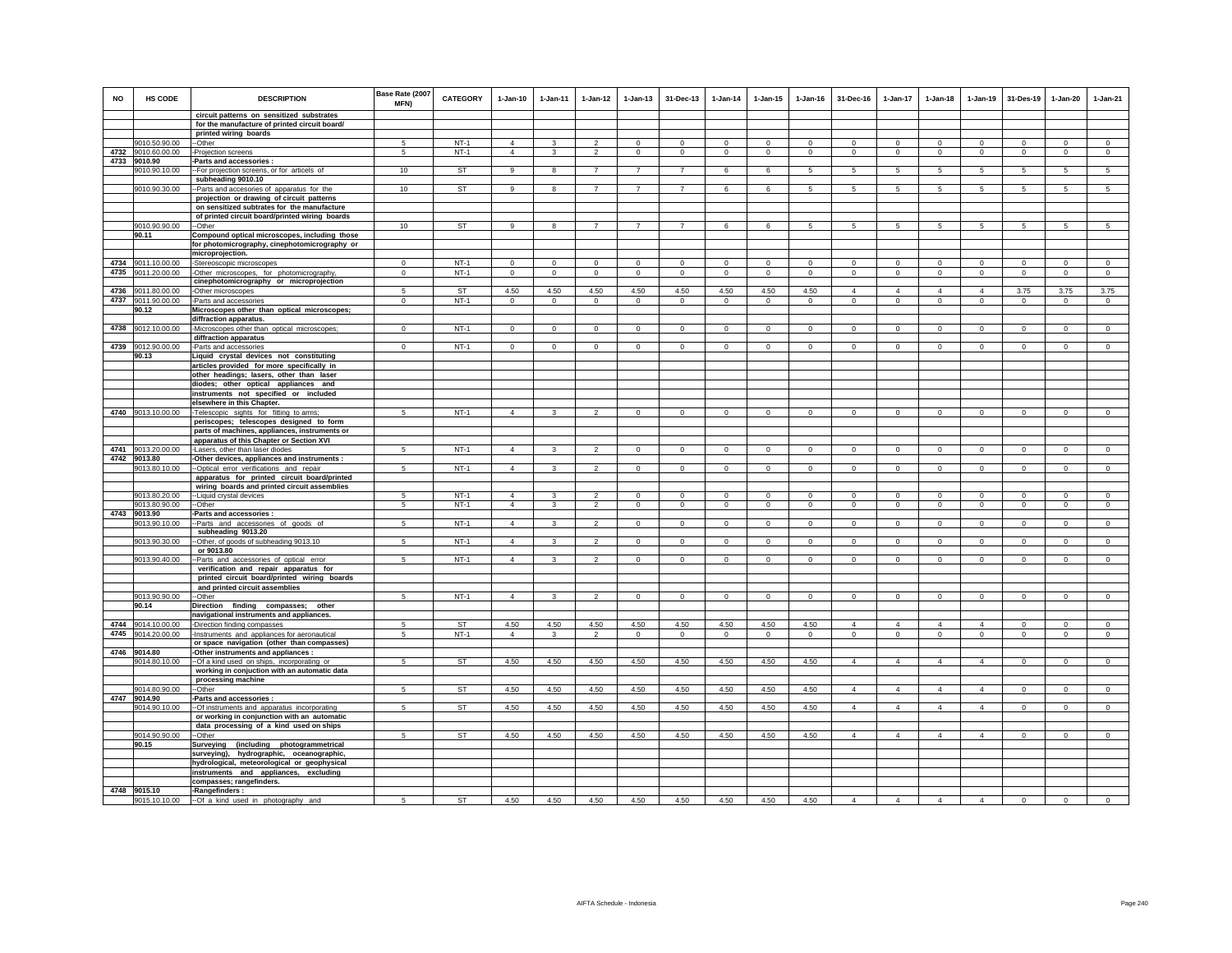| <b>NO</b> | HS CODE                             | <b>DESCRIPTION</b>                                                                            | Base Rate (2007<br>MFN) | <b>CATEGORY</b>        | $1-Jan-10$               | $1-Jan-11$              | $1 - Jan-12$                     | $1 - Jan-13$                     | 31-Dec-13                        | $1 - Jan-14$      | $1 - Jan-15$    | $1 - Jan-16$     | 31-Dec-16                  | $1-Jan-17$                       | $1-Jan-18$                       | $1-Jan-19$                       | 31-Des-19               | 1-Jan-20                | $1-Jan-21$             |
|-----------|-------------------------------------|-----------------------------------------------------------------------------------------------|-------------------------|------------------------|--------------------------|-------------------------|----------------------------------|----------------------------------|----------------------------------|-------------------|-----------------|------------------|----------------------------|----------------------------------|----------------------------------|----------------------------------|-------------------------|-------------------------|------------------------|
|           |                                     | cinematography                                                                                |                         |                        |                          |                         |                                  |                                  |                                  |                   |                 |                  |                            |                                  |                                  |                                  |                         |                         |                        |
|           | 9015.10.90.00                       | -Other                                                                                        | 5                       | ST                     | 4.50                     | 4.50                    | 4.50                             | 4.50                             | 4.50                             | 4.50              | 4.50            | 4.50             | $\overline{4}$             | $\overline{4}$                   | $\overline{4}$                   | $\overline{4}$                   | $\Omega$                | $\Omega$                | $\mathsf 0$            |
| 4750      | 4749 9015.20.00.00                  | -Theodolites and tachymeters (tacheometers)<br>Levels                                         | -5<br>5                 | $NT-1$                 | $\overline{4}$<br>4.50   | $\mathbf{3}$<br>4.50    | $\mathfrak{p}$<br>4.50           | $\Omega$                         | $\Omega$<br>4.50                 | $\Omega$<br>4.50  | $\Omega$        | $\Omega$<br>4.50 | $\Omega$<br>$\overline{4}$ | $\Omega$<br>$\overline{4}$       | $\Omega$<br>$\overline{4}$       | $\mathbf 0$<br>$\overline{4}$    | $\Omega$<br>$\mathbf 0$ | $\Omega$<br>$\mathbf 0$ | $\Omega$<br>$\circ$    |
|           | 9015.30.00.00<br>4751 9015.40.00.00 | Photogrammetrical surveying instruments and<br>appliances                                     | 5                       | ST<br>ST               | 4.50                     | 4.50                    | 4.50                             | 4.50<br>4.50                     | 4.50                             | 4.50              | 4.50<br>4.50    | 4.50             | $\overline{4}$             | $\overline{4}$                   | $\overline{4}$                   | $\overline{4}$                   | $\mathbf 0$             | $\mathbf 0$             | $\circ$                |
| 4752      | 9015.80                             | -Other instruments and appliances :                                                           |                         |                        |                          |                         |                                  |                                  |                                  |                   |                 |                  |                            |                                  |                                  |                                  |                         |                         |                        |
|           | 9015.80.10.00                       | -Radio sonde and radio wind apparatus                                                         | 5                       | <b>ST</b>              | 4.50                     | 4.50                    | 4.50                             | 4.50                             | 4.50                             | 4.50              | 4.50            | 4.50             | $\overline{4}$             | $\overline{4}$                   | $\overline{4}$                   | $\overline{4}$                   | $\mathbf 0$             | $\circ$                 | $\mathbf 0$            |
|           | 9015.80.90.00                       | --Other                                                                                       | $\overline{5}$          | <b>ST</b>              | 4.50                     | 4.50                    | 4.50                             | 4.50                             | 4.50                             | 4.50              | 4.50            | 4.50             | $\Delta$                   | $\overline{4}$                   | $\Delta$                         | $\Delta$                         | 3.75                    | 3.75                    | 3.75                   |
| 4753      | 9015.90.00.00                       | Parts and accessories                                                                         | 5                       | <b>ST</b>              | 4.50                     | 4.50                    | 4.50                             | 4.50                             | 4.50                             | 4.50              | 4.50            | 4.50             | $\overline{4}$             | $\overline{4}$                   | $\overline{4}$                   | $\overline{4}$                   | 3.75                    | 3.75                    | 3.75                   |
|           | 90.16                               | Balances of a sensitivity of 5 cg or better,                                                  |                         |                        |                          |                         |                                  |                                  |                                  |                   |                 |                  |                            |                                  |                                  |                                  |                         |                         |                        |
|           |                                     | with or without their weights.                                                                |                         |                        |                          |                         |                                  |                                  |                                  |                   |                 |                  |                            |                                  |                                  |                                  |                         |                         |                        |
|           | 4754 9016.00.10.00                  | -Electronic                                                                                   | 5                       | $NT-1$                 | $\Delta$                 | 3                       | $\overline{2}$                   | $\circ$                          | $\Omega$                         | $\overline{0}$    | $\mathbf 0$     | $\mathbf 0$      | $^{\circ}$                 | $\circ$                          | $\mathbf 0$                      | $\mathbf{0}$                     | $\mathbf 0$             | $\mathbf 0$             | $\circ$                |
|           | 9016.00.90.00                       | -Other                                                                                        | 5                       | <b>ST</b>              | 4.50                     | 4.50                    | 4.50                             | 4.50                             | 4.50                             | 4.50              | 4.50            | 4.50             | $\overline{4}$             | $\overline{4}$                   | $\overline{4}$                   | $\overline{4}$                   | $\circ$                 | $^{\circ}$              | $^{\circ}$             |
|           | 90.17                               | marking-out or mathematical<br>Drawing,<br>calculating instruments (for example,              |                         |                        |                          |                         |                                  |                                  |                                  |                   |                 |                  |                            |                                  |                                  |                                  |                         |                         |                        |
|           |                                     | drafting machines, pantographs, protractors,                                                  |                         |                        |                          |                         |                                  |                                  |                                  |                   |                 |                  |                            |                                  |                                  |                                  |                         |                         |                        |
|           |                                     | drawing sets, slide rules, disc calculators);<br>instruments for measuring length, for use    |                         |                        |                          |                         |                                  |                                  |                                  |                   |                 |                  |                            |                                  |                                  |                                  |                         |                         |                        |
|           |                                     | in the hand (for example, measuring rods and                                                  |                         |                        |                          |                         |                                  |                                  |                                  |                   |                 |                  |                            |                                  |                                  |                                  |                         |                         |                        |
|           |                                     | tapes, micrometers, callipers), not specified                                                 |                         |                        |                          |                         |                                  |                                  |                                  |                   |                 |                  |                            |                                  |                                  |                                  |                         |                         |                        |
|           |                                     | or included elsewhere in this Chapter.                                                        |                         |                        |                          |                         |                                  |                                  |                                  |                   |                 |                  |                            |                                  |                                  |                                  |                         |                         |                        |
|           | 4755 9017.10                        | -Drafting tables and machines, whether or not<br>automatic:                                   |                         |                        |                          |                         |                                  |                                  |                                  |                   |                 |                  |                            |                                  |                                  |                                  |                         |                         |                        |
|           | 9017.10.10.00                       | -Plotters                                                                                     | -5                      | $NT-1$                 | $\Delta$                 | $\mathbf{3}$            | $\mathcal{P}$                    | $\Omega$                         | $\Omega$                         | $\Omega$          | $\Omega$        | $\Omega$         | $\Omega$                   | $\Omega$                         | $\Omega$                         | $\mathbf 0$                      | $\Omega$                | $\Omega$                | $\mathbf 0$            |
|           | 9017.10.90.00                       | -Other                                                                                        | 5                       | ST                     | 4.50                     | 4.50                    | 4.50                             | 4.50                             | 4.50                             | 4.50              | 4.50            | 4.50             | $\overline{4}$             | $\overline{4}$                   | $\overline{4}$                   | $\overline{4}$                   | $\mathbf 0$             | $\mathbf 0$             | $\circ$                |
| 4756      | 9017.20                             | Other drawing, marking-out or mathematical                                                    |                         |                        |                          |                         |                                  |                                  |                                  |                   |                 |                  |                            |                                  |                                  |                                  |                         |                         |                        |
|           |                                     | calculating instruments :                                                                     |                         |                        |                          |                         |                                  |                                  |                                  |                   |                 |                  |                            |                                  |                                  |                                  |                         |                         |                        |
|           | 9017.20.10.00<br>9017.20.30.00      | -Rulers<br>-Apparatus for the projection or drawing of                                        | 10<br>10                | <b>ST</b><br>ST        | $\Omega$<br>$\mathbf{q}$ | $\mathbf{R}$<br>8       | $\overline{7}$<br>$\overline{7}$ | $\overline{7}$<br>$\overline{7}$ | $\overline{7}$<br>$\overline{7}$ | $\mathbf{6}$<br>6 | $\epsilon$<br>6 | -5<br>$\sqrt{5}$ | 5<br>$\sqrt{5}$            | 5.<br>5                          | 5<br>5                           | 5<br>5                           | 5<br>5                  | 5<br>5                  | 5<br>$5\phantom{.0}$   |
|           |                                     | circuit patterns on sensitized substrates                                                     |                         |                        |                          |                         |                                  |                                  |                                  |                   |                 |                  |                            |                                  |                                  |                                  |                         |                         |                        |
|           |                                     | for the manufacture of printed circuit board/                                                 |                         |                        |                          |                         |                                  |                                  |                                  |                   |                 |                  |                            |                                  |                                  |                                  |                         |                         |                        |
|           |                                     | printed wiring board                                                                          |                         |                        |                          |                         |                                  |                                  |                                  |                   |                 |                  |                            |                                  |                                  |                                  |                         |                         |                        |
|           | 9017.20.40.00                       | -Photo plotters for the manufacture of                                                        | 10                      | <b>ST</b>              | 9                        | $\overline{\mathbf{8}}$ | $\overline{7}$                   | $\overline{7}$                   | $\overline{7}$                   | 6                 | 6               | $5\overline{5}$  | 5                          | 5                                | 5                                | $5\overline{)}$                  | 5                       | 5                       | $5\overline{5}$        |
|           |                                     | printed circuit board/printed wiring board                                                    |                         |                        |                          |                         |                                  |                                  |                                  |                   |                 |                  |                            |                                  |                                  |                                  |                         |                         |                        |
|           | 9017.20.50.00                       | -Other plotters                                                                               | 10                      | <b>ST</b>              | $\Omega$<br>9            | 8                       | $\overline{z}$<br>$\overline{7}$ | $\overline{7}$<br>$\overline{7}$ | $\overline{7}$<br>$\overline{7}$ | 6<br>6            | 6<br>6          | 5<br>5           |                            | 5<br>5                           | -5                               | 5                                | 5<br>$\overline{5}$     | 5<br>-5                 | 5<br>$\overline{5}$    |
| 4757      | 9017.20.90.00<br>9017.30.00.00      | --Other<br>-Micrometers, callipers and gauges                                                 | 10<br>5                 | <b>ST</b><br><b>ST</b> | 4.50                     | 8<br>4.50               | 4.50                             | 4.50                             | 4.50                             | 4.50              | 4.50            | 4.50             | -5<br>$\overline{4}$       | $\overline{4}$                   | 5<br>$\overline{4}$              | $\sqrt{5}$<br>$\overline{4}$     | 3.75                    | 3.75                    | 3.75                   |
| 4758      | 9017.80.00.00                       | -Other instruments                                                                            | -5                      | <b>ST</b>              | 4.50                     | 4.50                    | 4.50                             | 4.50                             | 4.50                             | 4.50              | 4.50            | 4.50             | $\overline{4}$             | $\overline{4}$                   | $\overline{4}$                   | $\overline{4}$                   | 3.75                    | 3.75                    | 3.75                   |
|           | 4759 9017.90                        | Parts and accessories                                                                         |                         |                        |                          |                         |                                  |                                  |                                  |                   |                 |                  |                            |                                  |                                  |                                  |                         |                         |                        |
|           | 9017.90.20.00                       | -Parts and accessories of apparatus for the                                                   | -5                      | <b>ST</b>              | 4.50                     | 4.50                    | 4.50                             | 4.50                             | 4.50                             | 4.50              | 4.50            | 4.50             | $\overline{4}$             | $\overline{4}$                   | $\overline{4}$                   | $\overline{4}$                   | $\circ$                 | $\circ$                 | $\circ$                |
|           |                                     | projection or drawing of circuit patterns                                                     |                         |                        |                          |                         |                                  |                                  |                                  |                   |                 |                  |                            |                                  |                                  |                                  |                         |                         |                        |
|           |                                     | on sensitized substrates for the manufacture                                                  |                         |                        |                          |                         |                                  |                                  |                                  |                   |                 |                  |                            |                                  |                                  |                                  |                         |                         |                        |
|           | 9017.90.30.00                       | of printed circuit board/printed wiring board<br>-parts and accessories of photo plotters for | -5                      | <b>ST</b>              | 4.50                     | 4.50                    | 4.50                             | 4.50                             | 4.50                             | 4.50              | 4.50            | 4.50             | $\overline{4}$             | $\overline{4}$                   | $\overline{4}$                   | $\overline{4}$                   | $\mathbf 0$             | $\Omega$                | $\circ$                |
|           |                                     | the manufacture of printed circuit board/printed                                              |                         |                        |                          |                         |                                  |                                  |                                  |                   |                 |                  |                            |                                  |                                  |                                  |                         |                         |                        |
|           | 9017.90.40.00                       | wiring board<br>-Parts and accessories including printed                                      | $\Omega$                | $NT-1$                 | $\Omega$                 | $\Omega$                | $\Omega$                         | $\circ$                          | $\mathbf 0$                      | $\Omega$          | $\Omega$        | $\Omega$         | $\Omega$                   | $\circ$                          | $\circ$                          | $\mathbf{0}$                     | $\mathbf 0$             | $\Omega$                | $\Omega$               |
|           |                                     | circuit assemblies of plotters                                                                |                         |                        |                          |                         |                                  |                                  |                                  |                   |                 |                  |                            |                                  |                                  |                                  |                         |                         |                        |
|           | 9017.90.90.00                       | -Other                                                                                        | 5                       | ST                     | 4.50                     | 4.50                    | 4.50                             | 4.50                             | 4.50                             | 4.50              | 4.50            | 4.50             | $\overline{4}$             | $\overline{4}$                   | $\overline{4}$                   | $\overline{4}$                   | $\circ$                 | $\mathbf 0$             | $\overline{0}$         |
|           | 90.18                               | Instruments and appliances used in medical,                                                   |                         |                        |                          |                         |                                  |                                  |                                  |                   |                 |                  |                            |                                  |                                  |                                  |                         |                         |                        |
|           |                                     | surgical, dental or veterinary science,                                                       |                         |                        |                          |                         |                                  |                                  |                                  |                   |                 |                  |                            |                                  |                                  |                                  |                         |                         |                        |
|           |                                     | including scintigraphic apparatus, other                                                      |                         |                        |                          |                         |                                  |                                  |                                  |                   |                 |                  |                            |                                  |                                  |                                  |                         |                         |                        |
|           |                                     | electro-medical apparatus and sight-testing<br>instruments.                                   |                         |                        |                          |                         |                                  |                                  |                                  |                   |                 |                  |                            |                                  |                                  |                                  |                         |                         |                        |
|           |                                     | -Electro-diagnostic apparatus (including                                                      |                         |                        |                          |                         |                                  |                                  |                                  |                   |                 |                  |                            |                                  |                                  |                                  |                         |                         |                        |
|           |                                     | apparatus for functional exploratory                                                          |                         |                        |                          |                         |                                  |                                  |                                  |                   |                 |                  |                            |                                  |                                  |                                  |                         |                         |                        |
|           |                                     | examination or for checking physiological                                                     |                         |                        |                          |                         |                                  |                                  |                                  |                   |                 |                  |                            |                                  |                                  |                                  |                         |                         |                        |
|           |                                     | parameters):                                                                                  |                         |                        |                          |                         |                                  |                                  |                                  |                   |                 |                  |                            |                                  |                                  |                                  |                         |                         |                        |
| 4761      | 4760 9018.11.00.00                  | -- Electro-cardiographs                                                                       | -5                      | <b>ST</b>              | 4.50                     | 4.50                    | 4.50                             | 4.50                             | 4.50                             | 4.50              | 4.50            | 4.50             | $\Delta$<br>$\overline{4}$ | $\overline{4}$                   | $\overline{4}$                   | $\overline{4}$                   | $\Omega$                | $\Omega$                | $\Omega$               |
| 4762      | 9018.12.00.00<br>9018.13.00.00      | -Ultrasonic scanning apparatus<br>-Magnetic resonance imaging apparatus                       | 5<br>5                  | ST<br>ST               | 4.50<br>4.50             | 4.50<br>4.50            | 4.50<br>4.50                     | 4.50<br>4.50                     | 4.50<br>4.50                     | 4.50<br>4.50      | 4.50<br>4.50    | 4.50<br>4.50     | $\overline{4}$             | $\overline{4}$<br>$\overline{4}$ | $\overline{4}$<br>$\overline{4}$ | $\overline{4}$<br>$\overline{4}$ | $\circ$<br>$\mathbf 0$  | $\circ$<br>$\mathbf 0$  | $\circ$<br>$\mathbf 0$ |
|           | 4763 9018.14.00.00                  | -Scintigraphic apparatus                                                                      | -5                      | ST                     | 4.50                     | 4.50                    | 4.50                             | 4.50                             | 4.50                             | 4.50              | 4.50            | 4.50             | $\Delta$                   | $\mathbf{A}$                     | $\Delta$                         | $\mathbf{A}$                     | $\Omega$                | $\Omega$                | $\Omega$               |
| 4764      | 9018.19.00.00                       | -Other                                                                                        | -5                      | ST                     | 4.50                     | 4.50                    | 4.50                             | 4.50                             | 4.50                             | 4.50              | 4.50            | 4.50             | $\overline{4}$             | $\overline{4}$                   | $\overline{4}$                   | $\overline{4}$                   | 3.75                    | 3.75                    | 3.75                   |
| 4765      | 9018.20.00.00                       | Ultra-violet or infra-red ray apparatus                                                       | 5                       | ST                     | 4.50                     | 4.50                    | 4.50                             | 4.50                             | 4.50                             | 4.50              | 4.50            | 4.50             | $\overline{4}$             | $\overline{4}$                   | $\overline{4}$                   | $\overline{4}$                   | $\mathsf 0$             | $\mathsf 0$             | $\circ$                |
|           |                                     | Syringes, needles, catheters, cannulae and<br>the like:                                       |                         |                        |                          |                         |                                  |                                  |                                  |                   |                 |                  |                            |                                  |                                  |                                  |                         |                         |                        |
|           | 4766 9018.31                        | -Syringes, with or without needles :                                                          |                         |                        |                          |                         |                                  |                                  |                                  |                   |                 |                  |                            |                                  |                                  |                                  |                         |                         |                        |
|           | 9018.31.10.00                       | --Disposable syringes                                                                         | 5                       | ST                     | 4.50                     | 4.50                    | 4.50                             | 4.50                             | 4.50                             | 4.50              | 4.50            | 4.50             | $\Delta$                   | $\overline{4}$                   | $\Delta$                         | $\overline{4}$                   | 3.75                    | 3.75                    | 3.75                   |
|           | 9018.31.90.00                       | --Other                                                                                       | 5                       | ST                     | 4.50                     | 4.50                    | 4.50                             | 4.50                             | 4.50                             | 4.50              | 4.50            | 4.50             | $\overline{4}$             | $\overline{4}$                   | $\overline{4}$                   | $\overline{4}$                   | 3.75                    | 3.75                    | 3.75                   |
|           | 4767 9018.32.00.00                  | -Tubular metal needles and needles for                                                        | $\mathbf{0}$            | $NT-1$                 | $\circ$                  | $\mathbf{0}$            | $\circ$                          | $\circ$                          | $\overline{0}$                   | $\circ$           | $\circ$         | $\overline{0}$   | $\circ$                    | $\mathbf{0}$                     | $\mathbf{0}$                     | $\overline{0}$                   | $\overline{0}$          | $\circ$                 | $\overline{0}$         |
|           | 4768 9018.39                        | sutures<br>Other:                                                                             |                         |                        |                          |                         |                                  |                                  |                                  |                   |                 |                  |                            |                                  |                                  |                                  |                         |                         |                        |
|           | 9018.39.10.00                       | -Catheters                                                                                    | 5                       | <b>ST</b>              | 4.50                     | 4.50                    | 4.50                             | 4.50                             | 4.50                             | 4.50              | 4.50            | 4.50             | $\overline{4}$             | $\overline{4}$                   | $\overline{4}$                   | $\overline{4}$                   | 3.75                    | 3.75                    | 3.75                   |
|           | 9018.39.20.00                       | -Disposable tubes for intravenous fluids                                                      | 5                       | $NT-2$                 | $\overline{4}$           | $\overline{4}$          | 3                                | 3                                | 3                                | $\mathcal{P}$     | $\mathcal{P}$   | $\overline{1}$   | $\mathbf 0$                | $\mathbf 0$                      | $\mathbf 0$                      | $\mathbf 0$                      | $\circ$                 | $\mathbf{0}$            | $\circ$                |
|           | 9018.39.90.00                       | --Other                                                                                       | 5                       | <b>ST</b>              | 4.50                     | 4.50                    | 4.50                             | 4.50                             | 4.50                             | 4.50              | 4.50            | 4.50             | $\overline{4}$             | $\overline{4}$                   | $\overline{4}$                   | $\overline{4}$                   | 3.75                    | 3.75                    | 3.75                   |
|           |                                     |                                                                                               |                         |                        |                          |                         |                                  |                                  |                                  |                   |                 |                  |                            |                                  |                                  |                                  |                         |                         |                        |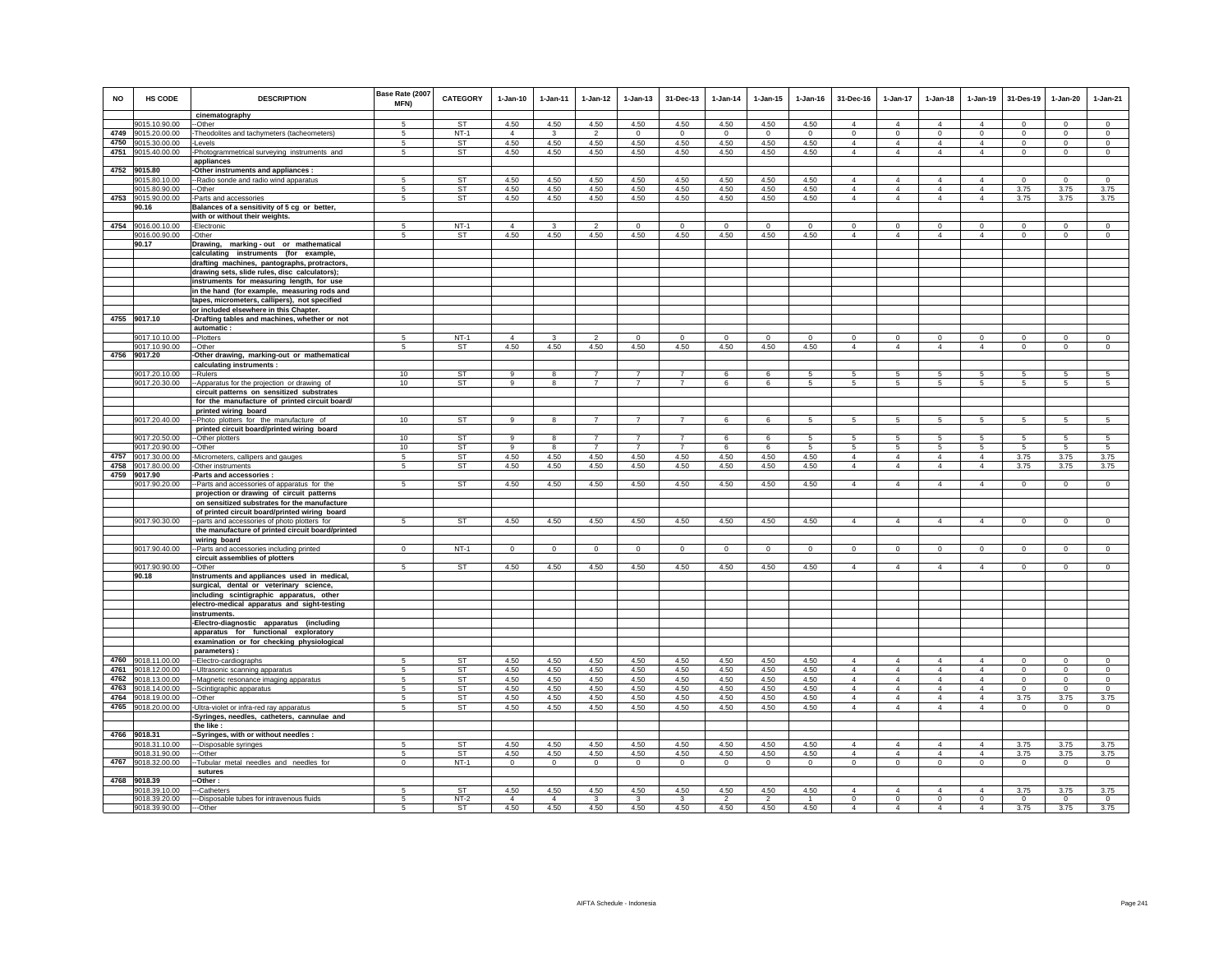| NO   | HS CODE            | <b>DESCRIPTION</b>                                                                    | Base Rate (2007<br>MFN) | <b>CATEGORY</b> | $1 - Jan-10$   | $1 - Jan-11$   | $1 - Jan-12$   | $1 - Jan-13$   | 31-Dec-13      | $1 - Jan-14$   | $1 - Jan-15$   | $1 - Jan-16$   | 31-Dec-16      | $1 - Jan-17$   | $1 - Jan-18$   | $1-Jan-19$     | 31-Des-19      | $1-Jan-20$   | $1-Jan-21$     |
|------|--------------------|---------------------------------------------------------------------------------------|-------------------------|-----------------|----------------|----------------|----------------|----------------|----------------|----------------|----------------|----------------|----------------|----------------|----------------|----------------|----------------|--------------|----------------|
|      |                    | -Other instruments and appliances, used in                                            |                         |                 |                |                |                |                |                |                |                |                |                |                |                |                |                |              |                |
|      |                    | dental sciences :                                                                     |                         |                 |                |                |                |                |                |                |                |                |                |                |                |                |                |              |                |
|      | 4769 9018.41.00.00 | --Dental drill engines, whether or not                                                | $5^{\circ}$             | $NT-2$          | $\overline{4}$ | $\overline{4}$ | 3              | $\mathbf{3}$   | 3              | $\overline{2}$ | $\overline{2}$ |                | $\mathbf 0$    | $\mathbf 0$    | $\mathsf 0$    | $\mathbf 0$    | $\mathbf 0$    | $\mathsf 0$  | $\mathsf 0$    |
|      |                    | combined on a single base with other                                                  |                         |                 |                |                |                |                |                |                |                |                |                |                |                |                |                |              |                |
|      | 4770 9018.49.00.00 | dental equipment<br>-Other                                                            | 5                       | $NT-2$          | $\Delta$       | $\overline{4}$ | 3              | $\mathbf{3}$   | 3              | $\mathcal{P}$  | $\mathfrak{p}$ | $\overline{1}$ | $\Omega$       | $\mathbf 0$    | $\circ$        | $\circ$        | $\circ$        | $\Omega$     | $\circ$        |
|      | 4771 9018.50.00.00 | -Other ophthalmic instruments and appliances                                          | 5                       | ST              | 4.50           | 4.50           | 4.50           | 4.50           | 4.50           | 4.50           | 4.50           | 4.50           | $\overline{4}$ | $\overline{4}$ | $\overline{4}$ | $\overline{4}$ | 3.75           | 3.75         | 3.75           |
| 4772 | 9018.90            | Other instruments and appliances :                                                    |                         |                 |                |                |                |                |                |                |                |                |                |                |                |                |                |              |                |
|      | 9018.90.20.00      | -- Intravenous administration sets                                                    | 5                       | $NT-2$          | $\Delta$       | 4              | 3              | 3              | 3              | $\mathfrak{p}$ | $\overline{2}$ |                | $\Omega$       | $\Omega$       | $\Omega$       | $\Omega$       | $\Omega$       | $\Omega$     | $\Omega$       |
|      | 9018.90.30.00      | -- Electronic instruments and appliances                                              | 5                       | $NT-2$          | $\overline{4}$ | $\overline{4}$ | 3              | 3              | 3              |                |                |                | $\mathbf 0$    | $\mathbf 0$    | $\mathbf 0$    | $\mathbf 0$    | $^{\circ}$     | $\theta$     | $\mathbf 0$    |
|      | 9018.90.90.00      | --Other                                                                               | 5                       | <b>ST</b>       | 4.50           | 4.50           | 4.50           | 4.50           | 4.50           | 4.50           | 4.50           | 4.50           | $\overline{4}$ | $\overline{4}$ | $\overline{4}$ | $\overline{4}$ | 3.75           | 3.75         | 3.75           |
|      | 90.19              | Mechano-therapy appliances; massage apparatus;                                        |                         |                 |                |                |                |                |                |                |                |                |                |                |                |                |                |              |                |
|      |                    | psychological aptitude - testing apparatus;                                           |                         |                 |                |                |                |                |                |                |                |                |                |                |                |                |                |              |                |
|      |                    | ozone therapy, oxygen therapy, aerosol                                                |                         |                 |                |                |                |                |                |                |                |                |                |                |                |                |                |              |                |
|      |                    | therapy, artificial respiration or other                                              |                         |                 |                |                |                |                |                |                |                |                |                |                |                |                |                |              |                |
|      |                    | therapeutic respiration apparatus.                                                    |                         |                 |                |                |                |                |                |                |                |                |                |                |                |                |                |              |                |
|      | 4773 9019.10       | -Mechano-therapy appliances; massage                                                  |                         |                 |                |                |                |                |                |                |                |                |                |                |                |                |                |              |                |
|      |                    | apparatus; psychological aptitude-testing                                             |                         |                 |                |                |                |                |                |                |                |                |                |                |                |                |                |              |                |
|      | 9019.10.10.00      | apparatus :<br>--Electronic                                                           | 5                       | ST              | 4.50           | 4.50           | 4.50           | 4.50           | 4.50           | 4.50           | 4.50           | 4.50           | $\overline{4}$ | $\overline{4}$ | $\overline{4}$ | $\overline{4}$ | 3.75           | 3.75         | 3.75           |
|      | 9019.10.90.00      | --Other                                                                               | $\sqrt{5}$              | $NT-2$          | $\overline{4}$ | $\overline{4}$ | $\mathbf{3}$   | 3              | 3              | $\overline{2}$ | $\overline{2}$ | $\overline{1}$ | $\mathbf 0$    | $\mathbf 0$    | $\mathbf 0$    | $\mathbf 0$    | $\mathbf 0$    | $\mathbf 0$  | $\circ$        |
|      | 4774 9019.20.00.00 | -Ozone therapy, oxygen therapy, aerosol                                               | 5                       | $NT-2$          | $\overline{4}$ | $\overline{4}$ | $\mathbf{3}$   | $\mathbf{3}$   | $\mathbf{3}$   | $\overline{2}$ | $\overline{2}$ | $\overline{1}$ | $\circ$        | $\mathbf 0$    | $\circ$        | $\mathbf 0$    | $\circ$        | $\circ$      | $\circ$        |
|      |                    | therapy, artificial respiration or other                                              |                         |                 |                |                |                |                |                |                |                |                |                |                |                |                |                |              |                |
|      |                    | therapeutic respiration apparatus                                                     |                         |                 |                |                |                |                |                |                |                |                |                |                |                |                |                |              |                |
|      | 4775 9020.00.00.00 | Other breathing appliances and gas masks                                              | 5                       | <b>ST</b>       | 4.50           | 4.50           | 4.50           | 4.50           | 4.50           | 4.50           | 4.50           | 4.50           | $\overline{4}$ | $\overline{4}$ | $\overline{4}$ | $\overline{4}$ | 3.75           | 3.75         | 3.75           |
|      |                    | excluding protective masks having neither                                             |                         |                 |                |                |                |                |                |                |                |                |                |                |                |                |                |              |                |
|      |                    | mechanical part nor replaceable filters.                                              |                         |                 |                |                |                |                |                |                |                |                |                |                |                |                |                |              |                |
|      | 90.21              | Orthopaedic appliances, including crutches,                                           |                         |                 |                |                |                |                |                |                |                |                |                |                |                |                |                |              |                |
|      |                    | surgical belts and trusses; splints and other                                         |                         |                 |                |                |                |                |                |                |                |                |                |                |                |                |                |              |                |
|      |                    | fracture appliances; artificial parts of the                                          |                         |                 |                |                |                |                |                |                |                |                |                |                |                |                |                |              |                |
|      |                    | body; hearing aids and other appliances which                                         |                         |                 |                |                |                |                |                |                |                |                |                |                |                |                |                |              |                |
|      |                    | are worn or carried, or implanted in the body,                                        |                         |                 |                |                |                |                |                |                |                |                |                |                |                |                |                |              |                |
|      |                    | to compensate for a defect or disability.                                             |                         |                 |                |                |                |                |                |                |                |                |                |                |                |                |                |              |                |
| 4776 | 9021.10.00.00      | -Orthopaedic or fracture appliances<br>Artificial teeth and dental fittings:          | 5                       | <b>ST</b>       | 4.50           | 4.50           | 4.50           | 4.50           | 4.50           | 4.50           | 4.50           | 4.50           | $\overline{4}$ | $\overline{4}$ | $\overline{4}$ | $\overline{4}$ | 3.75           | 3.75         | 3.75           |
| 4777 | 9021.21.00.00      |                                                                                       | 5                       | $NT-2$          | $\overline{4}$ | $\overline{4}$ | 3              | 3              | 3              | $\mathcal{P}$  | $\mathcal{P}$  |                | $^{\circ}$     | $\mathbf 0$    | $\mathbf 0$    | $\mathbf 0$    | $\mathbf 0$    | $\circ$      | $\mathbb O$    |
| 4778 | 9021.29.00.00      | --Artificial teeth<br>--Other                                                         | 5                       | ST              | 4.50           | 4.50           | 4.50           | 4.50           | 4.50           | 4.50           | 4.50           | 4.50           | $\overline{4}$ | $\overline{4}$ | $\overline{4}$ | $\overline{4}$ | $\circ$        | $\mathbf 0$  | $\circ$        |
|      |                    | -Other artificial parts of the body:                                                  |                         |                 |                |                |                |                |                |                |                |                |                |                |                |                |                |              |                |
| 4779 | 9021.31.00.00      | -- Artificial joints                                                                  | 5                       | <b>ST</b>       | 4.50           | 4.50           | 4.50           | 4.50           | 4.50           | 4.50           | 4.50           | 4.50           | $\Delta$       | $\overline{4}$ | $\Delta$       | $\overline{4}$ | $\overline{0}$ | $\Omega$     | $\overline{0}$ |
| 4780 | 9021.39.00.00      | --Other                                                                               | 5                       | <b>ST</b>       | 4.50           | 4.50           | 4.50           | 4.50           | 4.50           | 4.50           | 4.50           | 4.50           | $\overline{4}$ | $\overline{4}$ | $\overline{4}$ | $\overline{4}$ | $\Omega$       | $\Omega$     | $\circ$        |
| 4781 | 9021.40.00.00      | -Hearing aids, excluding parts and accessories                                        | 5                       | ST              | 4.50           | 4.50           | 4.50           | 4.50           | 4.50           | 4.50           | 4.50           | 4.50           | $\overline{4}$ | $\overline{4}$ | $\overline{4}$ | $\overline{4}$ | $\mathbf 0$    | $\mathsf 0$  | $\mathsf 0$    |
| 4782 | 9021.50.00.00      | -Pacemakers for stimulating heart muscles.                                            | 5                       | $NT-2$          | $\overline{4}$ | $\overline{4}$ | 3              | $\mathbf{3}$   | $\mathbf{3}$   | $\overline{2}$ | $\overline{2}$ | $\overline{1}$ | $\circ$        | $\mathbf 0$    | $\circ$        | $\mathbf 0$    | $\mathbf{0}$   | $\mathbf 0$  | $\circ$        |
|      |                    | excluding parts and accessories                                                       |                         |                 |                |                |                |                |                |                |                |                |                |                |                |                |                |              |                |
|      | 4783 9021.90.00.00 | -Other                                                                                | $5\overline{5}$         | $NT-2$          | $\overline{4}$ | $\overline{4}$ | $\mathbf{3}$   | $\mathbf{3}$   | $\mathbf{3}$   | $\overline{2}$ | $\overline{2}$ | $\mathbf{1}$   | $\mathbf{0}$   | $\mathbf{0}$   | $\mathbf{0}$   | $\circ$        | $\mathbf{0}$   | $\mathbf{0}$ | $\circ$        |
|      | 90.22              | Apparatus based on the use of X-rays or of                                            |                         |                 |                |                |                |                |                |                |                |                |                |                |                |                |                |              |                |
|      |                    | alpha, beta or gamma radiations, whether or                                           |                         |                 |                |                |                |                |                |                |                |                |                |                |                |                |                |              |                |
|      |                    | not for medical, surgical, dental or                                                  |                         |                 |                |                |                |                |                |                |                |                |                |                |                |                |                |              |                |
|      |                    | veterinary uses, including radiography or                                             |                         |                 |                |                |                |                |                |                |                |                |                |                |                |                |                |              |                |
|      |                    | radiotherapy apparatus, X-ray tubes and                                               |                         |                 |                |                |                |                |                |                |                |                |                |                |                |                |                |              |                |
|      |                    | other X-ray generator, high tension                                                   |                         |                 |                |                |                |                |                |                |                |                |                |                |                |                |                |              |                |
|      |                    | generators, control panels and desks,<br>screens, examination or treatment tables,    |                         |                 |                |                |                |                |                |                |                |                |                |                |                |                |                |              |                |
|      |                    | chairs and the like.                                                                  |                         |                 |                |                |                |                |                |                |                |                |                |                |                |                |                |              |                |
|      |                    | -Apparatus based on the use of X-rays, whether                                        |                         |                 |                |                |                |                |                |                |                |                |                |                |                |                |                |              |                |
|      |                    | or not for medical, surgical, dental or                                               |                         |                 |                |                |                |                |                |                |                |                |                |                |                |                |                |              |                |
|      |                    | veterinary uses, including radiography or                                             |                         |                 |                |                |                |                |                |                |                |                |                |                |                |                |                |              |                |
|      |                    | radiotherapy apparatus :                                                              |                         |                 |                |                |                |                |                |                |                |                |                |                |                |                |                |              |                |
|      | 4784 9022.12.00.00 | --Computed tomography apparatus                                                       | $^{\circ}$              | $NT-1$          | $^{\circ}$     | $\mathbf 0$    | $\mathbf 0$    | $\mathbf 0$    | $\mathbf 0$    | $\mathbf 0$    | $\mathbf 0$    | $^{\circ}$     | $^{\circ}$     | $^{\circ}$     | $^{\circ}$     | $^{\circ}$     | $^{\circ}$     | $\mathbf 0$  | $\circ$        |
| 4785 | 9022.13.00.00      | --Other, for dental use                                                               | $\mathbf{0}$            | $NT-1$          | $\mathbf 0$    | $\circ$        | $\mathbf 0$    | $\mathbf 0$    | $\overline{0}$ | $\circ$        | $\mathbf 0$    | $\,0\,$        | $\mathbf{0}$   | $\mathbf 0$    | $\mathbf 0$    | $\mathbf 0$    | $\mathbf 0$    | $\mathbf 0$  | $\mathbf 0$    |
| 4786 | 9022.14.00.00      | --Other, for medical, surgical or veterinary                                          | $^{\circ}$              | $NT-1$          | $\circ$        | $\mathbf{0}$   | $\circ$        | $\mathbf 0$    | $\mathbf{0}$   | $\circ$        | $\mathbf{0}$   | $\,0\,$        | $\circ$        | $\circ$        | $\mathbf 0$    | $\circ$        | $\circ$        | $\circ$      | $\mathbf 0$    |
|      |                    | uses                                                                                  |                         |                 |                |                |                |                |                |                |                |                |                |                |                |                |                |              |                |
| 4787 | 9022.19            | -For other uses:                                                                      |                         |                 |                |                |                |                |                |                |                |                |                |                |                |                |                |              |                |
|      | 9022.19.10.00      | --X-ray apparatus for the physical inspection                                         | $\overline{0}$          | $NT-1$          | $\mathbf 0$    | $\overline{0}$ | $\overline{0}$ | $\overline{0}$ | $\overline{0}$ | $\overline{0}$ | $\mathbf 0$    | $\mathbf 0$    | $\mathbf 0$    | $\overline{0}$ | $\overline{0}$ | $\mathbf 0$    | $\overline{0}$ | $\mathbf 0$  | $\overline{0}$ |
|      |                    | of solder joints on printed circuit board / printed                                   |                         |                 |                |                |                |                |                |                |                |                |                |                |                |                |                |              |                |
|      |                    | wiring board assemblies                                                               |                         |                 |                |                |                |                |                |                |                |                |                |                |                |                |                |              |                |
|      | 9022.19.90.00      | ---Other                                                                              | $\circ$                 | $NT-1$          | $\Omega$       | $\Omega$       | $\Omega$       | $\Omega$       | $\Omega$       | $\Omega$       | $\Omega$       | $\Omega$       | $\Omega$       | $\Omega$       | $\Omega$       | $\Omega$       | $\Omega$       | $\Omega$     | $\Omega$       |
|      |                    | -Apparatus based on the use of alpha, beta or                                         |                         |                 |                |                |                |                |                |                |                |                |                |                |                |                |                |              |                |
|      |                    | gamma radiations, whether or not for medical,<br>surgical, dental or veterinary uses, |                         |                 |                |                |                |                |                |                |                |                |                |                |                |                |                |              |                |
|      |                    | including radiography or radiotherapy                                                 |                         |                 |                |                |                |                |                |                |                |                |                |                |                |                |                |              |                |
|      |                    | apparatus :                                                                           |                         |                 |                |                |                |                |                |                |                |                |                |                |                |                |                |              |                |
| 4788 | 9022.21.00.00      | -- For medical, surgical, dental or veterinary                                        | $\mathbf 0$             | $NT-1$          | $\mathbf{0}$   | $\circ$        | $\mathbf 0$    | $\mathbf 0$    | $\mathbf 0$    | $\mathbf 0$    | $\mathbf 0$    | $\,0\,$        | $\mathbf{0}$   | $\mathbf 0$    | $\mathbf 0$    | $\circ$        | $\circ$        | $\mathbf 0$  | $\mathbf 0$    |
|      |                    | uses                                                                                  |                         |                 |                |                |                |                |                |                |                |                |                |                |                |                |                |              |                |
| 4789 | 9022.29.00.00      | -- For other uses                                                                     | $\Omega$                | $NT-1$          | $\Omega$       | $\Omega$       | 0              | $\Omega$       | $^{\circ}$     | $\mathbf 0$    | $\Omega$       | $\Omega$       | $\Omega$       | $\circ$        | $\Omega$       | $\Omega$       | $\Omega$       | $\circ$      | $\Omega$       |
|      | 4790 9022,30,00,00 | -X-ray tubes                                                                          | $\Omega$                | $NT-1$          | $\Omega$       | $\Omega$       | $\Omega$       | $\Omega$       | $\Omega$       | $\Omega$       | $\Omega$       | $\Omega$       | $\Omega$       | $\Omega$       | $\Omega$       | $\Omega$       | $\Omega$       | $\Omega$     | $\Omega$       |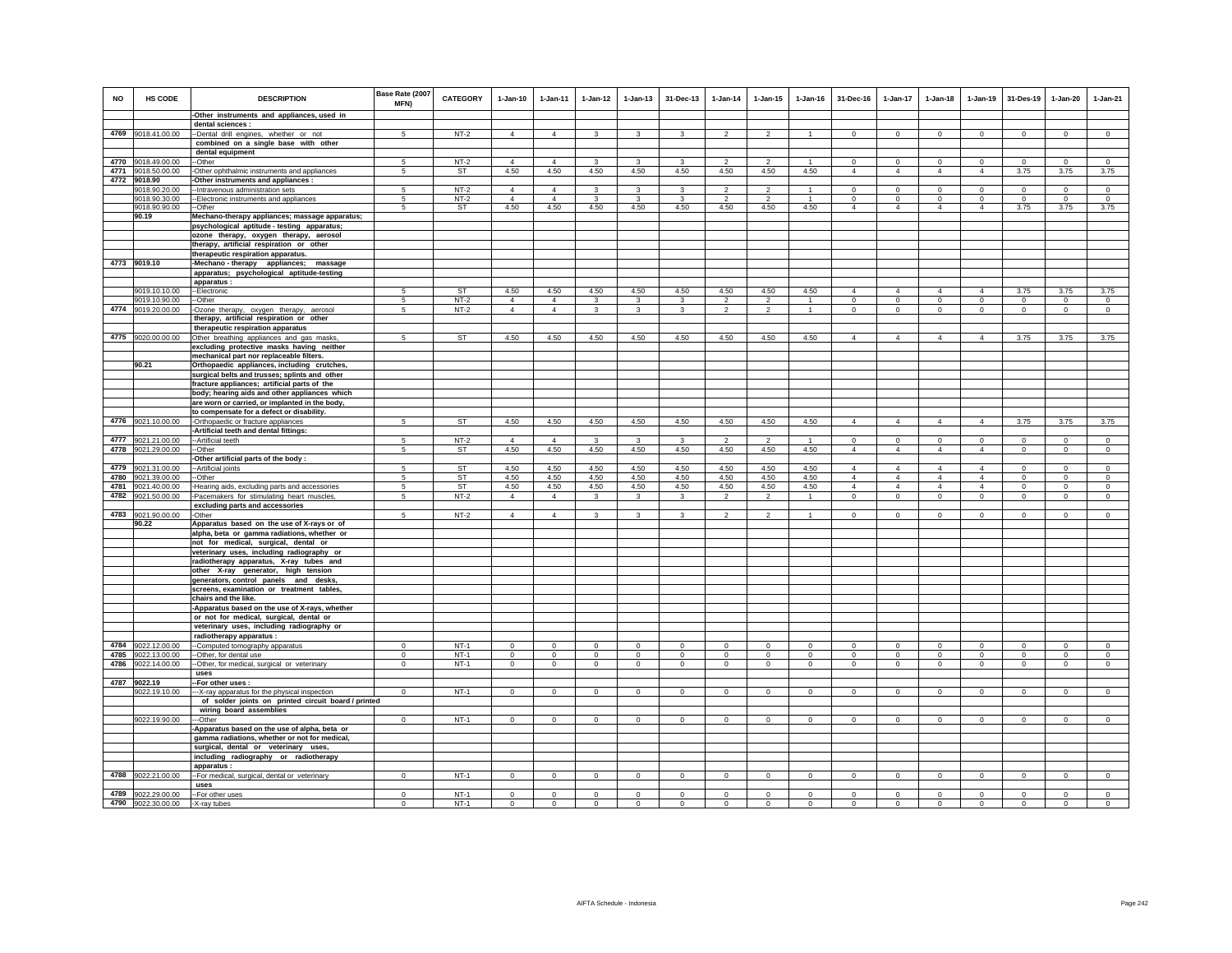| <b>NO</b> | HS CODE                        | <b>DESCRIPTION</b>                                                                          | Base Rate (2007<br>MFN) | CATEGORY  | $1-Jan-10$     | 1-Jan-11       | $1 - Jan-12$   | $1 - Jan-13$   | 31-Dec-13    | $1 - Jan-14$             | $1 - Jan-15$   | 1-Jan-16       | 31-Dec-16                        | $1-Jan-17$                       | $1 - Jan-18$                     | $1 - Jan-19$                     | 31-Des-19      | 1-Jan-20       | $1-Jan-21$     |
|-----------|--------------------------------|---------------------------------------------------------------------------------------------|-------------------------|-----------|----------------|----------------|----------------|----------------|--------------|--------------------------|----------------|----------------|----------------------------------|----------------------------------|----------------------------------|----------------------------------|----------------|----------------|----------------|
|           | 4791 9022.90                   | -Other, including parts and accessories :                                                   |                         |           |                |                |                |                |              |                          |                |                |                                  |                                  |                                  |                                  |                |                |                |
|           | 9022.90.10.00                  | -Parts and accesories of x-ray apparatus for<br>the physical inspection of solder joints on | $\Omega$                | $NT-1$    | $\mathsf 0$    | $\mathbf 0$    | $\mathsf 0$    | $\mathsf 0$    | $\mathbf 0$  | $\mathbb O$              | $\mathsf 0$    | $\Omega$       | $\mathsf 0$                      | $\mathbf 0$                      | $\mathbf 0$                      | $\Omega$                         | $\mathbf 0$    | $\Omega$       | $\mathsf 0$    |
|           |                                | printed circuit assembliess                                                                 |                         |           |                |                |                |                |              |                          |                |                |                                  |                                  |                                  |                                  |                |                |                |
|           | 9022.90.90.00                  | --Other                                                                                     | $^{\circ}$              | $NT-1$    | $^{\circ}$     | $^{\circ}$     | 0              | $^{\circ}$     | $^{\circ}$   | $\mathbf 0$              | $\Omega$       | $^{\circ}$     | $^{\circ}$                       | $^{\circ}$                       | $^{\circ}$                       | $^{\circ}$                       | $^{\circ}$     | $\Omega$       | $^{\circ}$     |
|           | 4792 9023.00.00.00             | Instruments, apparatus and models, designed                                                 | 5                       | ST        | 4.50           | 4.50           | 4.50           | 4.50           | 4.50         | 4.50                     | 4.50           | 4.50           | $\overline{4}$                   | $\overline{4}$                   | $\overline{4}$                   | $\overline{4}$                   | 3.75           | 3.75           | 3.75           |
|           |                                | For demonstrational purposes (for example, in                                               |                         |           |                |                |                |                |              |                          |                |                |                                  |                                  |                                  |                                  |                |                |                |
|           |                                | education or exhibitions), unsuitable for                                                   |                         |           |                |                |                |                |              |                          |                |                |                                  |                                  |                                  |                                  |                |                |                |
|           | 90.24                          | other uses.<br>Machines and appliances for testing the                                      |                         |           |                |                |                |                |              |                          |                |                |                                  |                                  |                                  |                                  |                |                |                |
|           |                                | strength,<br>hardness,<br>compressibility,                                                  |                         |           |                |                |                |                |              |                          |                |                |                                  |                                  |                                  |                                  |                |                |                |
|           |                                | elasticity or other mechanical properties of                                                |                         |           |                |                |                |                |              |                          |                |                |                                  |                                  |                                  |                                  |                |                |                |
|           |                                | materials (for example, metals, wood,                                                       |                         |           |                |                |                |                |              |                          |                |                |                                  |                                  |                                  |                                  |                |                |                |
|           | 4793 9024.10                   | textiles, paper, plastics).                                                                 |                         |           |                |                |                |                |              |                          |                |                |                                  |                                  |                                  |                                  |                |                |                |
|           | 9024.10.10.00                  | -Machines and appliances for testing metals :<br>--Electrically operated                    | 5                       | <b>ST</b> | 4.50           | 4.50           | 4.50           | 4.50           | 4.50         | 4.50                     | 4.50           | 4.50           | $\overline{4}$                   | $\overline{4}$                   | $\overline{4}$                   | $\overline{4}$                   | 3.75           | 3.75           | 3.75           |
|           | 9024.10.90.00                  | -Other                                                                                      | -5                      | ST        | 4.50           | 4.50           | 4.50           | 4.50           | 4.50         | 4.50                     | 4.50           | 4.50           | $\overline{4}$                   | $\overline{4}$                   | $\overline{4}$                   | $\overline{4}$                   | 3.75           | 3.75           | 3.75           |
| 4794      | 9024.80                        | -Other machines and appliances :                                                            |                         |           |                |                |                |                |              |                          |                |                |                                  |                                  |                                  |                                  |                |                |                |
|           | 9024.80.10.00                  | --Electrically operated                                                                     | 5                       | <b>ST</b> | 4.50           | 4.50           | 4.50           | 4.50           | 4.50         | 4.50                     | 4.50           | 4.50           | $\overline{4}$                   | $\overline{4}$                   | $\overline{4}$                   | $\overline{4}$                   | 3.75           | 3.75           | 3.75           |
| 4795      | 9024.80.90.00<br>9024.90       | --Other<br>Parts and accessories :                                                          | -5                      | <b>ST</b> | 4.50           | 4.50           | 4.50           | 4.50           | 4.50         | 4.50                     | 4.50           | 4.50           | $\overline{4}$                   | $\overline{4}$                   | $\overline{4}$                   | $\overline{4}$                   | 3.75           | 3.75           | 3.75           |
|           | 9024.90.10.00                  | -- For electrically operated machines and                                                   |                         | $NT-2$    | $\overline{4}$ | $\overline{4}$ | 3              | 3              | 3            | $\overline{2}$           | $\mathcal{P}$  |                | $\Omega$                         | $\Omega$                         | $\Omega$                         | $\mathbf 0$                      | $\mathbf 0$    | $\mathbf 0$    | $\mathbf 0$    |
|           |                                | appliances                                                                                  |                         |           |                |                |                |                |              |                          |                |                |                                  |                                  |                                  |                                  |                |                |                |
|           | 9024.90.20.00                  | -For non-electrically operated machines and                                                 | 5                       | <b>ST</b> | 4.50           | 4.50           | 4.50           | 4.50           | 4.50         | 4.50                     | 4.50           | 4.50           | $\overline{4}$                   | $\overline{4}$                   | $\overline{4}$                   | $\overline{4}$                   | 3.75           | 3.75           | 3.75           |
|           | 90.25                          | appliances<br>Hydrometers and similar floating instruments,                                 |                         |           |                |                |                |                |              |                          |                |                |                                  |                                  |                                  |                                  |                |                |                |
|           |                                | thermometers, pyrometers, barometers,                                                       |                         |           |                |                |                |                |              |                          |                |                |                                  |                                  |                                  |                                  |                |                |                |
|           |                                | hygrometers and psychrometers, recording or                                                 |                         |           |                |                |                |                |              |                          |                |                |                                  |                                  |                                  |                                  |                |                |                |
|           |                                | not, and any combination of these instruments.                                              |                         |           |                |                |                |                |              |                          |                |                |                                  |                                  |                                  |                                  |                |                |                |
|           |                                | -Thermometers and pyrometers not combined                                                   |                         |           |                |                |                |                |              |                          |                |                |                                  |                                  |                                  |                                  |                |                |                |
| 4796      | 9025.11.00.00                  | with other instruments<br>--Liquid filled, for direct reading                               | 5                       | $NT-2$    | $\overline{4}$ | $\overline{4}$ | $\mathbf{3}$   | 3              | 3            | $\overline{2}$           | $\overline{2}$ | $\overline{1}$ | $\circ$                          | $\circ$                          | $\circ$                          | $\mathbf 0$                      | $\mathbf{0}$   | $\mathbf 0$    | $\circ$        |
|           | 4797 9025.19                   | -Other:                                                                                     |                         |           |                |                |                |                |              |                          |                |                |                                  |                                  |                                  |                                  |                |                |                |
|           | 9025.19.10.00                  | -Electrically operated                                                                      | 5                       | <b>ST</b> | 4.50           | 4.50           | 4.50           | 4.50           | 4.50         | 4.50                     | 4.50           | 4.50           | $\overline{4}$                   | $\overline{4}$                   | $\overline{4}$                   | $\overline{4}$                   | 3.75           | 3.75           | 3.75           |
|           | 9025.19.20.00                  | --Not electrically operated                                                                 | 5                       | $NT-2$    | $\overline{4}$ | $\overline{4}$ | $\mathbf{3}$   | $\mathbf{3}$   | 3            | $\overline{2}$           | $\overline{a}$ | $\overline{1}$ | $\Omega$                         | $\mathbf 0$                      | $\mathbf 0$                      | $\circ$                          | $\mathbf 0$    | $\overline{0}$ | $\mathbf 0$    |
| 4798      | 9025.80<br>9025.80.10.00       | Other instruments:<br>-Temperature gauges for motor vehicles                                | 5                       | $NT-2$    | $\overline{4}$ | $\overline{4}$ | $\mathbf{3}$   | 3              | 3            | $\overline{\phantom{a}}$ | $\mathcal{P}$  |                | $\circ$                          | $\mathbf 0$                      | $\mathbf 0$                      | $\mathbf 0$                      | $\mathbf 0$    | $\circ$        | $\circ$        |
|           | 9025.80.20.00                  | -Other, electrically operated                                                               | 5                       | ST        | 4.50           | 4.50           | 4.50           | 4.50           | 4.50         | 4.50                     | 4.50           | 4.50           | $\overline{4}$                   | $\overline{4}$                   | $\overline{4}$                   | $\overline{4}$                   | 3.75           | 3.75           | 3.75           |
|           | 9025.80.30.00                  | -Other, Not electrically operated                                                           | 5                       | ST        | 4.50           | 4.50           | 4.50           | 4.50           | 4.50         | 4.50                     | 4.50           | 4.50           | $\overline{4}$                   | $\overline{4}$                   | $\overline{4}$                   | $\overline{4}$                   | 3.75           | 3.75           | 3.75           |
| 4799      | 9025.90                        | Parts and accessories :                                                                     |                         |           |                |                |                |                |              |                          |                |                |                                  |                                  |                                  |                                  |                |                |                |
|           | 9025.90.10.00<br>9025.90.20.00 | -- For electrically operated instruments<br>-For non-electrically operated instruments      | 5<br>5                  | ST<br>ST  | 4.50<br>4.50   | 4.50<br>4.50   | 4.50<br>4.50   | 4.50<br>4.50   | 4.50<br>4.50 | 4.50<br>4.50             | 4.50<br>4.50   | 4.50<br>4.50   | $\overline{4}$<br>$\overline{4}$ | $\overline{4}$<br>$\overline{4}$ | $\overline{4}$<br>$\overline{4}$ | $\overline{4}$<br>$\overline{4}$ | 3.75<br>3.75   | 3.75<br>3.75   | 3.75<br>3.75   |
|           | 90.26                          | Instruments and apparatus for measuring or                                                  |                         |           |                |                |                |                |              |                          |                |                |                                  |                                  |                                  |                                  |                |                |                |
|           |                                | checking the flow, level, pressure or other                                                 |                         |           |                |                |                |                |              |                          |                |                |                                  |                                  |                                  |                                  |                |                |                |
|           |                                | variables of liquids or gases (for example,                                                 |                         |           |                |                |                |                |              |                          |                |                |                                  |                                  |                                  |                                  |                |                |                |
|           |                                | flow meters, level gauges, manometers, heat<br>meters), excluding instruments and apparatus |                         |           |                |                |                |                |              |                          |                |                |                                  |                                  |                                  |                                  |                |                |                |
|           |                                | of heading 90.14, 90.15, 90.28 or 90.32.                                                    |                         |           |                |                |                |                |              |                          |                |                |                                  |                                  |                                  |                                  |                |                |                |
| 4800      | 9026.10                        | -For measuring or checking the flow or level                                                |                         |           |                |                |                |                |              |                          |                |                |                                  |                                  |                                  |                                  |                |                |                |
|           |                                | of liquids :                                                                                |                         |           |                |                |                |                |              |                          |                |                |                                  |                                  |                                  |                                  |                |                |                |
|           | 9026.10.10.00                  | --Level gauges for motor vehicles,                                                          | $\mathbf{0}$            | NT-1      | $\mathbf{0}$   | $\circ$        | $\circ$        | $\mathbf 0$    | $\mathbf 0$  | $\mathbf{0}$             | $\mathbf 0$    | $\circ$        | $\mathbf{0}$                     | $\mathbf{0}$                     | $\mathbf{0}$                     | $\circ$                          | $\mathbf{0}$   | $\mathbf 0$    | $\circ$        |
|           | 9026.10.20.00                  | electrically operated<br>-Level gauges for motor vehicles, not                              | $\Omega$                | $NT-1$    | $\Omega$       | $\mathbf{0}$   | $\overline{0}$ | $\mathbf 0$    | $\mathbf 0$  | $\circ$                  | $^{\circ}$     | $\circ$        | $^{\circ}$                       | $\mathbf{0}$                     | $\circ$                          | $\mathbf{0}$                     | $\overline{0}$ | $\mathbf{0}$   | $\overline{0}$ |
|           |                                | electrically operated                                                                       |                         |           |                |                |                |                |              |                          |                |                |                                  |                                  |                                  |                                  |                |                |                |
|           | 9026.10.30.00                  | -Other, electrically operated                                                               | $^{\circ}$              | $NT-1$    | $\mathbf 0$    | $\mathbf 0$    | $\mathbf 0$    | $\mathbf 0$    | $\bf{0}$     | $\mathbf 0$              | $\mathbf 0$    | $\mathbf 0$    | $\mathbf 0$                      | $\mathbf 0$                      | $\mathbf 0$                      | $\mathbf 0$                      | $\mathbf 0$    | $\circ$        | $\mathbf 0$    |
|           | 9026.10.90.00<br>4801 9026.20  | --Other, not electrically operated                                                          | $\mathbf 0$             | $NT-1$    | $\mathsf 0$    | $\circ$        | $\mathbf 0$    | $\overline{0}$ | $\circ$      | $\circ$                  | $\mathsf 0$    | $\mathbf 0$    | $\circ$                          | $\mathsf 0$                      | $\mathbf 0$                      | $\mathbf 0$                      | $\mathbf 0$    | $\mathsf 0$    | $\overline{0}$ |
|           | 9026.20.10.00                  | For measuring or checking pressure<br>--Presure gauges for motor vehicles                   | $\mathbf 0$             | NT-1      | $\mathbf 0$    | $\mathbf 0$    | $\mathbf 0$    | $\mathbf 0$    | $\mathbf 0$  | $\mathbf 0$              | $\mathbf 0$    | $\mathbf 0$    | $\mathbf 0$                      | $\mathbf 0$                      | $\mathbf 0$                      | $^{\circ}$                       | $\mathbf{0}$   | $\mathbf 0$    | $\circ$        |
|           |                                | electrically operated                                                                       |                         |           |                |                |                |                |              |                          |                |                |                                  |                                  |                                  |                                  |                |                |                |
|           | 9026.20.20.00                  | -Presure gauges for motor vehicles, not                                                     | $\mathbf{0}$            | $NT-1$    | $\circ$        | $\mathbf{0}$   | $\overline{0}$ | $\mathbf{0}$   | $\mathbf{0}$ | $\overline{0}$           | $\mathbf 0$    | $\mathbf{0}$   | $^{\circ}$                       | $\mathbf{0}$                     | $^{\circ}$                       | $\overline{0}$                   | $\overline{0}$ | $\mathbf{0}$   | $\mathbf{0}$   |
|           | 9026.20.30.00                  | electrically operated                                                                       | $\mathbf 0$             | $NT-1$    | $\mathbf 0$    | $\mathbf 0$    | $\mathbf 0$    | $\mathbf 0$    | $\mathbf 0$  | $\mathbf 0$              | $\mathbf 0$    | $\mathbf 0$    | $\circ$                          | $\mathbf 0$                      | $\mathbf 0$                      | $\mathbf 0$                      | $^{\circ}$     | $\mathbf 0$    | $\mathbf 0$    |
|           | 9026.20.40.00                  | -Other, electrically operated<br>-Other, not electrically operated                          | $\mathbf 0$             | $NT-1$    | $\mathsf 0$    | $\mathsf 0$    | $\mathsf 0$    | $\mathsf 0$    | $\mathbf 0$  | $\mathsf 0$              | $\mathsf 0$    | $\circ$        | $\mathsf 0$                      | $\mathbf 0$                      | $\mathbf 0$                      | $\mathbf 0$                      | $\mathbf 0$    | $\mathbf 0$    | $\mathbb O$    |
| 4802      | 9026.80                        | -Other instruments or apparatus :                                                           |                         |           |                |                |                |                |              |                          |                |                |                                  |                                  |                                  |                                  |                |                |                |
|           | 9026.80.10.00                  | --Electrically operated                                                                     | $\Omega$                | $NT-1$    | $\Omega$       | $\Omega$       | $\mathbf{0}$   | $\Omega$       | $\Omega$     | $\Omega$                 | $\Omega$       | $\Omega$       | $\Omega$                         | $\mathbf{0}$                     | $\Omega$                         | $\Omega$                         | $\mathbf 0$    | $\Omega$       | $\circ$        |
|           | 9026.80.20.00<br>4803 9026.90  | -- Not electrically operated                                                                | $\mathbf 0$             | NT-1      | $\mathbf{0}$   | $\mathbf 0$    | $\circ$        | $\mathbf 0$    | $\mathbf 0$  | $\mathbf 0$              | $\mathbf 0$    | $\mathbf 0$    | $\circ$                          | 0                                | $\mathbf{0}$                     | $\mathbf 0$                      | $\mathbf 0$    | $\mathbf 0$    | $\mathbf 0$    |
|           | 9026.90.10.00                  | -Parts and accessories :<br>-- For electrically operated instruments and                    | $^{\circ}$              | NT-1      | $^{\circ}$     | $\circ$        | $\mathbf{0}$   | 0              | $\mathbf 0$  | $\mathbf 0$              | 0              | $\overline{0}$ | $^{\circ}$                       | 0                                | $^{\circ}$                       | 0                                | $\mathbf{0}$   | 0              | $^{\circ}$     |
|           |                                | apparatus                                                                                   |                         |           |                |                |                |                |              |                          |                |                |                                  |                                  |                                  |                                  |                |                |                |
|           | 9026.90.20.00                  | -- For not electrically operated instruments                                                | $\Omega$                | $NT-1$    | $\Omega$       | $\mathbf 0$    | $\mathbf 0$    | $\mathbf 0$    | $\Omega$     | $\Omega$                 | $\mathbf 0$    | $\mathbf 0$    | $\circ$                          | $\Omega$                         | $\Omega$                         | $\mathbf 0$                      | $\mathbf 0$    | $\mathbf 0$    | $\Omega$       |
|           |                                | and apparatus                                                                               |                         |           |                |                |                |                |              |                          |                |                |                                  |                                  |                                  |                                  |                |                |                |
|           | 90.27                          | Instruments and apparatus for physical or<br>chemical analysis (for example, polarimeters   |                         |           |                |                |                |                |              |                          |                |                |                                  |                                  |                                  |                                  |                |                |                |
|           |                                | refractometers, spectrometers, gas or smoke                                                 |                         |           |                |                |                |                |              |                          |                |                |                                  |                                  |                                  |                                  |                |                |                |
|           |                                | analysis apparatus); instruments and apparatus                                              |                         |           |                |                |                |                |              |                          |                |                |                                  |                                  |                                  |                                  |                |                |                |
|           |                                | for measuring or checking viscosity, porosity,                                              |                         |           |                |                |                |                |              |                          |                |                |                                  |                                  |                                  |                                  |                |                |                |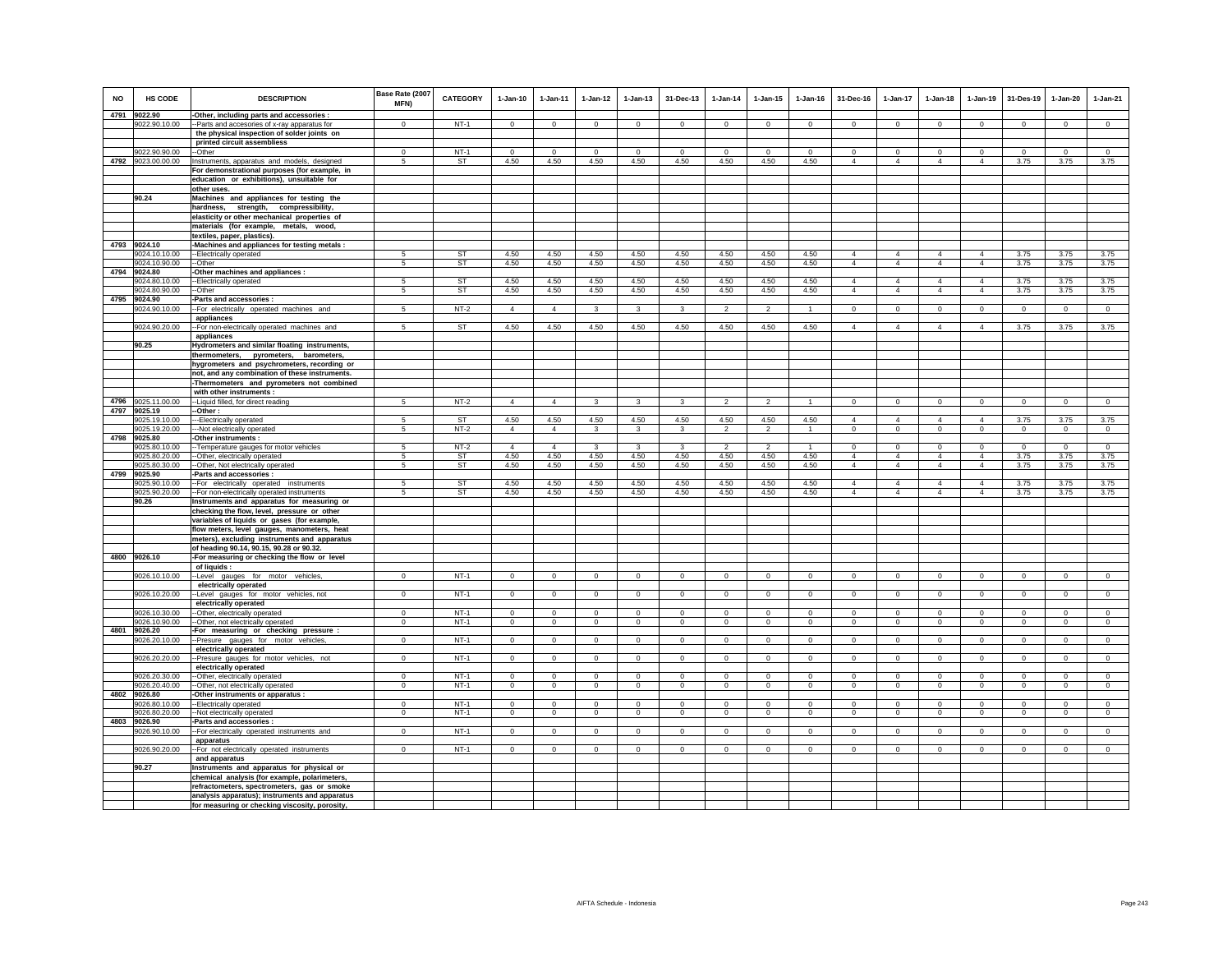| <b>NO</b> | HS CODE                        | <b>DESCRIPTION</b>                                                                          | Base Rate (2007<br>MFN)    | <b>CATEGORY</b>  | $1-Jan-10$                | 1-Jan-11                   | $1 - Jan-12$                  | $1 - Jan-13$               | 31-Dec-13               | $1-Jan-14$                    | $1 - Jan-15$               | $1 - Jan-16$              | 31-Dec-16                        | $1-Jan-17$                    | $1-Jan-18$                       | $1 - Jan-19$           | 31-Des-19                    | $1-Jan-20$                 | $1-Jan-21$                    |
|-----------|--------------------------------|---------------------------------------------------------------------------------------------|----------------------------|------------------|---------------------------|----------------------------|-------------------------------|----------------------------|-------------------------|-------------------------------|----------------------------|---------------------------|----------------------------------|-------------------------------|----------------------------------|------------------------|------------------------------|----------------------------|-------------------------------|
|           |                                | expansion, surface tension or the like;                                                     |                            |                  |                           |                            |                               |                            |                         |                               |                            |                           |                                  |                               |                                  |                        |                              |                            |                               |
|           |                                | instruments and apparatus for measuring or<br>checking quantities of heat, sound or light   |                            |                  |                           |                            |                               |                            |                         |                               |                            |                           |                                  |                               |                                  |                        |                              |                            |                               |
|           |                                | (including exposure meters); microtomes.                                                    |                            |                  |                           |                            |                               |                            |                         |                               |                            |                           |                                  |                               |                                  |                        |                              |                            |                               |
|           | 4804 9027.10                   | Gas or smoke analysis apparatus :                                                           |                            |                  |                           |                            |                               |                            |                         |                               |                            |                           |                                  |                               |                                  |                        |                              |                            |                               |
|           | 9027.10.10.00                  | -Electrically operated                                                                      | 5                          | ST               | 4.50                      | 4.50                       | 4.50                          | 4.50                       | 4.50                    | 4.50                          | 4.50                       | 4.50                      | $\overline{4}$                   | $\overline{4}$                | $\overline{4}$                   | $\overline{4}$         | 3.75                         | 3.75                       | 3.75                          |
|           | 9027.10.20.00                  | -Not electrically operated                                                                  | -5                         | ST               | 4.50                      | 4.50                       | 4.50                          | 4.50                       | 4.50                    | 4.50                          | 4.50                       | 4.50                      | $\overline{4}$                   | $\overline{4}$                | $\overline{4}$                   | $\overline{4}$         | $\mathbf{0}$                 | $^{\circ}$                 | $\circ$                       |
| 4805      | 9027.20                        | Chromatographs<br>and elektrophoresis                                                       |                            |                  |                           |                            |                               |                            |                         |                               |                            |                           |                                  |                               |                                  |                        |                              |                            |                               |
|           |                                | instruments :                                                                               |                            |                  |                           |                            |                               |                            |                         |                               |                            |                           |                                  |                               |                                  |                        |                              |                            |                               |
|           | 9027.20.10.00                  | -Electrically operated                                                                      | $^{\circ}$                 | $NT-1$<br>$NT-1$ | $\Omega$<br>$\Omega$      | $\mathbf 0$                | $\mathbf 0$<br>$\circ$        | $\mathbf 0$                | $\mathbf 0$<br>$\Omega$ | $\mathbf 0$<br>$\Omega$       | $\mathbf 0$<br>$\Omega$    | $\mathbf 0$<br>$\Omega$   | $\mathbf 0$<br>$\Omega$          | $\mathbf 0$                   | $\Omega$<br>$\Omega$             | $^{\circ}$<br>$\Omega$ | $\mathbf 0$<br>$\Omega$      | $\mathbf 0$<br>$\Omega$    | $\Omega$<br>$\circ$           |
|           | 9027.20.20.00<br>4806 9027.30  | -Not electrically operated<br>Spectrometers, spectrophotometers and                         | $\Omega$                   |                  |                           | $\circ$                    |                               | $\mathsf 0$                |                         |                               |                            |                           |                                  | $\mathbf 0$                   |                                  |                        |                              |                            |                               |
|           |                                | spectrographs using optical radiations (UV,                                                 |                            |                  |                           |                            |                               |                            |                         |                               |                            |                           |                                  |                               |                                  |                        |                              |                            |                               |
|           |                                | visible, IR) :                                                                              |                            |                  |                           |                            |                               |                            |                         |                               |                            |                           |                                  |                               |                                  |                        |                              |                            |                               |
|           | 9027.30.10.00                  | --Electrically operated                                                                     | $\mathbf{0}$               | $NT-1$           | $\mathbf{0}$              | $\mathbf 0$                | $\circ$                       | $\mathbf 0$                | $\mathbf 0$             | $\mathbf 0$                   | $\mathbf 0$                | $\mathbf{0}$              | $\circ$                          | 0                             | $\mathbf{0}$                     | $\mathbf 0$            | $\circ$                      | $\mathbf 0$                | $\mathbf 0$                   |
|           | 9027.30.20.00                  | --Not electrically operated                                                                 | $\Omega$                   | $NT-1$           | $\Omega$                  | $\Omega$                   | $\overline{0}$                | $\mathbf 0$                | $\overline{0}$          | $\circ$                       | $\Omega$                   | $\Omega$                  | $\Omega$                         | $\overline{0}$                | $\Omega$                         | $\overline{0}$         | $\overline{0}$               | $\Omega$                   | $\Omega$                      |
|           | 4807 9027.50                   | -Other instruments and apparatus using optical                                              |                            |                  |                           |                            |                               |                            |                         |                               |                            |                           |                                  |                               |                                  |                        |                              |                            |                               |
|           |                                | radiations (UV, visible, IR) :                                                              |                            |                  |                           |                            |                               |                            |                         |                               |                            |                           |                                  |                               |                                  |                        |                              |                            |                               |
|           | 9027.50.10.00<br>9027.50.20.00 | -Electrically operated<br>-- Not electrically operated                                      | $\mathbf 0$<br>$\mathbf 0$ | $NT-1$<br>$NT-1$ | $^{\circ}$<br>$\mathsf 0$ | $\mathbf 0$<br>$\mathsf 0$ | $\mathbf 0$<br>$\overline{0}$ | $\mathbf 0$<br>$\mathbf 0$ | $\mathbf 0$<br>$\,0\,$  | $\mathbf 0$<br>$\overline{0}$ | $\mathbf 0$<br>$\mathsf 0$ | $^{\circ}$<br>$\mathsf 0$ | $^{\circ}$<br>$\mathsf 0$        | $\mathbf 0$<br>$\overline{0}$ | $\mathbf 0$<br>$\mathbf 0$       | $^{\circ}$<br>$\,0\,$  | $^{\circ}$<br>$\overline{0}$ | $\mathbf 0$<br>$\mathsf 0$ | $\mathbf 0$<br>$\overline{0}$ |
|           | 4808 9027.80                   | -Other instruments and apparatus :                                                          |                            |                  |                           |                            |                               |                            |                         |                               |                            |                           |                                  |                               |                                  |                        |                              |                            |                               |
|           | 9027.80.10.00                  | -- Exposure meters                                                                          | 5                          | <b>ST</b>        | 4.50                      | 4.50                       | 4.50                          | 4.50                       | 4.50                    | 4.50                          | 4.50                       | 4.50                      | $\overline{4}$                   | 4                             | $\overline{4}$                   | $\overline{4}$         | $\circ$                      | $\mathbf 0$                | $\mathbf 0$                   |
|           | 9027.80.20.00                  | -Coagulometers                                                                              | $\mathbf 0$                | $NT-1$           | $\circ$                   | $\circ$                    | $\circ$                       | $\mathbf 0$                | $\mathbf 0$             | $^{\circ}$                    | $\mathbf 0$                | $\circ$                   | $\circ$                          | $\mathbf 0$                   | $\mathbf 0$                      | $\mathbf 0$            | $\mathbf 0$                  | $\mathbf 0$                | $\circ$                       |
|           | 9027.80.30.00                  | -Other, electrically operated                                                               | $\Omega$                   | $NT-1$           | $\mathbf 0$               | $^{\circ}$                 | $\mathsf 0$                   | $\mathbf 0$                | $\mathbf{0}$            | $\mathbf 0$                   | $\mathbf 0$                | $\mathbf{0}$              | $\Omega$                         | $\mathbf 0$                   | $^{\circ}$                       | $\circ$                | $\mathbf 0$                  | $\mathbf 0$                | $\circ$                       |
|           | 9027.80.40.00                  | -Other, not electrically operated                                                           | $\mathbf 0$                | $NT-1$           | $\circ$                   | $\Omega$                   | $\mathbf{0}$                  | $\mathsf 0$                | $\overline{0}$          | $\Omega$                      | $\mathbf 0$                | $\circ$                   | $\circ$                          | $\mathbf 0$                   | $\Omega$                         | $\mathbf 0$            | $\mathbf 0$                  | $\Omega$                   | $\Omega$                      |
| 4809      | 9027.90<br>9027.90.10.00       | Microtomes; parts and accessories :<br>-Parts and accessories including printed             | $\Omega$                   | $NT-1$           | $\Omega$                  | $\Omega$                   | $\circ$                       | $\Omega$                   | $\Omega$                | $\Omega$                      | $\Omega$                   | $\Omega$                  | $\Omega$                         | $\mathbf 0$                   | $\Omega$                         | $\Omega$               | $\Omega$                     | $\Omega$                   | $\circ$                       |
|           |                                | circuit assemblies for product of heading                                                   |                            |                  |                           |                            |                               |                            |                         |                               |                            |                           |                                  |                               |                                  |                        |                              |                            |                               |
|           |                                | 90.27, other than for gas or smoke analysis                                                 |                            |                  |                           |                            |                               |                            |                         |                               |                            |                           |                                  |                               |                                  |                        |                              |                            |                               |
|           |                                | apparatus and microtomes                                                                    |                            |                  |                           |                            |                               |                            |                         |                               |                            |                           |                                  |                               |                                  |                        |                              |                            |                               |
|           |                                | -Other:                                                                                     |                            |                  |                           |                            |                               |                            |                         |                               |                            |                           |                                  |                               |                                  |                        |                              |                            |                               |
|           | 9027.90.91.00                  | ---Electrically operated                                                                    | $\mathbf 0$                | $NT-1$           | $\circ$                   | $\mathbf 0$                | $\circ$                       | $\mathbf 0$                | $\mathbf 0$             | $\mathbf 0$                   | $\mathbf 0$                | $^{\circ}$                | $\circ$                          | $\mathbf 0$                   | $\circ$                          | $\mathbf 0$            | $\circ$                      | $\mathbf 0$                | $\circ$                       |
|           | 9027.90.99.00<br>90.28         | --Other<br>Gas, liquid or electricity supply or                                             | $^{\circ}$                 | $NT-1$           | $^{\circ}$                | $\circ$                    | $\mathbf{0}$                  | $\mathbf 0$                | $^{\circ}$              | $\mathbf{0}$                  | 0                          | $^{\circ}$                | $\circ$                          | $\mathbf{0}$                  | $^{\circ}$                       | $\mathbf{0}$           | $\,0\,$                      | $\circ$                    | $^{\circ}$                    |
|           |                                | production meters, including calibrating                                                    |                            |                  |                           |                            |                               |                            |                         |                               |                            |                           |                                  |                               |                                  |                        |                              |                            |                               |
|           |                                | meters therefor.                                                                            |                            |                  |                           |                            |                               |                            |                         |                               |                            |                           |                                  |                               |                                  |                        |                              |                            |                               |
|           | 4810 9028.10                   | -Gas meters :                                                                               |                            |                  |                           |                            |                               |                            |                         |                               |                            |                           |                                  |                               |                                  |                        |                              |                            |                               |
|           | 9028.10.10.00                  | -Gas meters of a kind mounted in gas                                                        | 5                          | $NT-2$           | $\overline{4}$            | $\overline{4}$             | $\mathbf{3}$                  | 3                          | $\mathbf{3}$            | $\overline{2}$                | $\overline{2}$             | $\mathbf{1}$              | $\mathbf{0}$                     | $\mathsf 0$                   | $\mathbf{0}$                     | $\mathbf 0$            | $\,0\,$                      | $\mathbf{0}$               | $\mathsf 0$                   |
|           | 9028.10.90.00                  | containers<br>-Other                                                                        | 5                          | $NT-2$           | $\overline{4}$            | $\overline{4}$             | 3                             | 3                          | 3                       | $\overline{2}$                | $\overline{2}$             |                           | $\overline{0}$                   | $\overline{0}$                | $\overline{0}$                   | $\overline{0}$         | $\overline{0}$               | $\overline{0}$             | $\overline{0}$                |
| 4811      | 9028.20                        | Liquid meters:                                                                              |                            |                  |                           |                            |                               |                            |                         |                               |                            |                           |                                  |                               |                                  |                        |                              |                            |                               |
|           | 9028.20.10.00                  | -Totalizing water meters                                                                    | 5                          | $NT-2$           | $\overline{4}$            | $\overline{4}$             | 3                             | 3                          | 3                       | $\overline{\phantom{a}}$      | $\mathcal{P}$              |                           | $\circ$                          | $\mathbf 0$                   | $\circ$                          | $\mathbf 0$            | $\circ$                      | $\mathbf 0$                | $\circ$                       |
|           | 9028.20.90.00                  | -Other                                                                                      | 5                          | ST               | 4.50                      | 4.50                       | 4.50                          | 4.50                       | 4.50                    | 4.50                          | 4.50                       | 4.50                      | $\overline{4}$                   | $\overline{4}$                | $\overline{4}$                   | $\overline{4}$         | 3.75                         | 3.75                       | 3.75                          |
| 4812      | 9028.30                        | Electricity meters :                                                                        |                            |                  |                           |                            |                               |                            |                         |                               |                            |                           |                                  |                               |                                  |                        |                              |                            |                               |
|           | 9028.30.10.00                  | -Kilowatt hour meters                                                                       | 5                          | <b>ST</b><br>ST  | 4.50                      | 4.50                       | 4.50                          | 4.50                       | 4.50                    | 4.50                          | 4.50                       | 4.50                      | $\overline{4}$<br>$\overline{4}$ | 4<br>$\overline{4}$           | $\overline{4}$<br>$\overline{4}$ | $\overline{4}$         | 3.75                         | 3.75                       | 3.75                          |
| 4813      | 9028.30.90.00<br>9028.90       | -Other<br>-Parts and accessories :                                                          | 5                          |                  | 4.50                      | 4.50                       | 4.50                          | 4.50                       | 4.50                    | 4.50                          | 4.50                       | 4.50                      |                                  |                               |                                  | $\overline{4}$         | 3.75                         | 3.75                       | 3.75                          |
|           | 9028.90.10.00                  | -Water meter housings or bodies                                                             | 5                          | $NT-2$           | $\Delta$                  | $\Delta$                   | $\mathbf{3}$                  | 3                          | 3                       | $\mathfrak{p}$                | $\overline{2}$             | $\mathbf{1}$              | $\Omega$                         | $\mathbf{0}$                  | $\mathbf 0$                      | $\mathbf 0$            | $\Omega$                     | $\mathbf{0}$               | $\circ$                       |
|           | 9028.90.90.00                  | --Other                                                                                     | 5                          | $NT-2$           | $\overline{4}$            | $\overline{4}$             | 3                             | 3                          | 3                       | $\mathfrak{p}$                | $\overline{2}$             |                           | $\Omega$                         | $\mathbf 0$                   | $\Omega$                         | $\mathbf 0$            | $\mathbf 0$                  | $\mathbf 0$                | $\circ$                       |
|           | 90.29                          | Revolution counters, production counters,                                                   |                            |                  |                           |                            |                               |                            |                         |                               |                            |                           |                                  |                               |                                  |                        |                              |                            |                               |
|           |                                | taximeters, mileometers, pedometers and the                                                 |                            |                  |                           |                            |                               |                            |                         |                               |                            |                           |                                  |                               |                                  |                        |                              |                            |                               |
|           |                                | like; speed indicators and tachometers, other<br>than those of heading 90.14 or 90.15;      |                            |                  |                           |                            |                               |                            |                         |                               |                            |                           |                                  |                               |                                  |                        |                              |                            |                               |
|           |                                | stroboscopes.                                                                               |                            |                  |                           |                            |                               |                            |                         |                               |                            |                           |                                  |                               |                                  |                        |                              |                            |                               |
|           | 4814 9029.10                   | -Revolution counters, production counters,                                                  |                            |                  |                           |                            |                               |                            |                         |                               |                            |                           |                                  |                               |                                  |                        |                              |                            |                               |
|           |                                | taximeters, mileometers, pedometers and the                                                 |                            |                  |                           |                            |                               |                            |                         |                               |                            |                           |                                  |                               |                                  |                        |                              |                            |                               |
|           |                                | like:                                                                                       |                            |                  |                           |                            |                               |                            |                         |                               |                            |                           |                                  |                               |                                  |                        |                              |                            |                               |
|           | 9029.10.20.00                  | --Taximeters                                                                                | 5                          | $NT-2$           | $\Delta$                  | $\overline{4}$             | $\mathbf{3}$                  | 3                          | 3                       | $\overline{2}$                | $\overline{c}$             | $\mathbf{1}$              | $\Omega$                         | $\mathbf 0$                   | $\Omega$                         | $^{\circ}$             | $\mathbf 0$                  | $^{\circ}$                 | $\mathbf 0$                   |
|           | 9029.10.90.00                  | -Other                                                                                      | 5                          | $NT-2$           | $\overline{4}$            | $\overline{4}$             | $\mathbf{3}$                  | $\mathbf{3}$               | $\mathbf{3}$            | $\overline{2}$                | $\overline{2}$             | $\overline{1}$            | $\mathbf 0$                      | $\circ$                       | $\mathbf 0$                      | $\mathbf 0$            | $\mathbf 0$                  | $\mathsf 0$                | $\mathsf 0$                   |
|           | 4815 9029.20                   | Speed indicators and tachometers;<br>stroboscopes :                                         |                            |                  |                           |                            |                               |                            |                         |                               |                            |                           |                                  |                               |                                  |                        |                              |                            |                               |
|           | 9029.20.10.00                  | -Speedometer for motor vehicles                                                             | 5                          | $NT-2$           | $\overline{4}$            | $\overline{4}$             | 3                             | 3                          | 3                       | $\overline{\phantom{a}}$      | $\overline{2}$             | $\mathbf{1}$              | $\circ$                          | $\mathbf 0$                   | $\circ$                          | $\mathbf 0$            | $\circ$                      | $\circ$                    | $\circ$                       |
|           | 9029.20.20.00                  | -Tachometers for motor vehicles                                                             | -5                         | ST               | 4.50                      | 4.50                       | 4.50                          | 4.50                       | 4.50                    | 4.50                          | 4.50                       | 4.50                      | $\overline{4}$                   | 4                             | $\overline{4}$                   | $\overline{4}$         | 3.75                         | 3.75                       | 3.75                          |
|           | 9029.20.90.00                  | -Other                                                                                      | 5                          | ST               | 4.50                      | 4.50                       | 4.50                          | 4.50                       | 4.50                    | 4.50                          | 4.50                       | 4.50                      | $\overline{4}$                   | $\overline{4}$                | $\overline{4}$                   | $\overline{4}$         | 3.75                         | 3.75                       | 3.75                          |
| 4816      | 9029.90                        | Parts and accessories :                                                                     |                            |                  |                           |                            |                               |                            |                         |                               |                            |                           |                                  |                               |                                  |                        |                              |                            |                               |
|           | 9029.90.10.00                  | -Of goods of subheading 9029.10 or of                                                       | 5                          | $NT-2$           | $\overline{4}$            | $\overline{4}$             | $\mathbf{3}$                  | 3                          | 3                       | $\overline{2}$                | $\overline{2}$             | $\mathbf{1}$              | $\mathbf 0$                      | $\mathsf 0$                   | $\mathbf{0}$                     | $\mathbf 0$            | $\mathbf 0$                  | $\mathbf 0$                | $\mathsf 0$                   |
|           | 9029.90.20.00                  | stroboscopes of subheading 9029.20<br>-Of other goods of subheading 9029.20                 | $5^{\circ}$                | $NT-2$           | $\overline{4}$            | $\overline{4}$             | $\mathbf{3}$                  | 3                          | 3                       | $\overline{2}$                | $\overline{2}$             | $\mathbf{1}$              | $\mathbf 0$                      | $\mathbf 0$                   | $\mathbf 0$                      | $\mathbf 0$            | $\mathbf 0$                  | $\mathsf 0$                | $\mathsf 0$                   |
|           | 90.30                          | Oscilloscopes, spectrum analysers and other                                                 |                            |                  |                           |                            |                               |                            |                         |                               |                            |                           |                                  |                               |                                  |                        |                              |                            |                               |
|           |                                | instruments and apparatus for measuring or                                                  |                            |                  |                           |                            |                               |                            |                         |                               |                            |                           |                                  |                               |                                  |                        |                              |                            |                               |
|           |                                | checking electrical quantities, excluding                                                   |                            |                  |                           |                            |                               |                            |                         |                               |                            |                           |                                  |                               |                                  |                        |                              |                            |                               |
|           |                                | meters of heading 90.28; instruments and                                                    |                            |                  |                           |                            |                               |                            |                         |                               |                            |                           |                                  |                               |                                  |                        |                              |                            |                               |
|           |                                | apparatus for measuring or detecting alpha,<br>beta, gamma, X-ray, cosmic or other ionising |                            |                  |                           |                            |                               |                            |                         |                               |                            |                           |                                  |                               |                                  |                        |                              |                            |                               |
|           |                                | radiations.                                                                                 |                            |                  |                           |                            |                               |                            |                         |                               |                            |                           |                                  |                               |                                  |                        |                              |                            |                               |
|           | 4817 9030.10.00.00             | -Instruments and apparatus for measuring or                                                 |                            | $NT-2$           | $\overline{4}$            | $\overline{4}$             | 3                             | 3                          | 3                       | $\overline{c}$                | $\overline{2}$             |                           | $\mathsf 0$                      | $\mathbf 0$                   | $\mathbf 0$                      | $\mathbf 0$            | $\mathbf 0$                  | $\mathbf 0$                | $\mathbf 0$                   |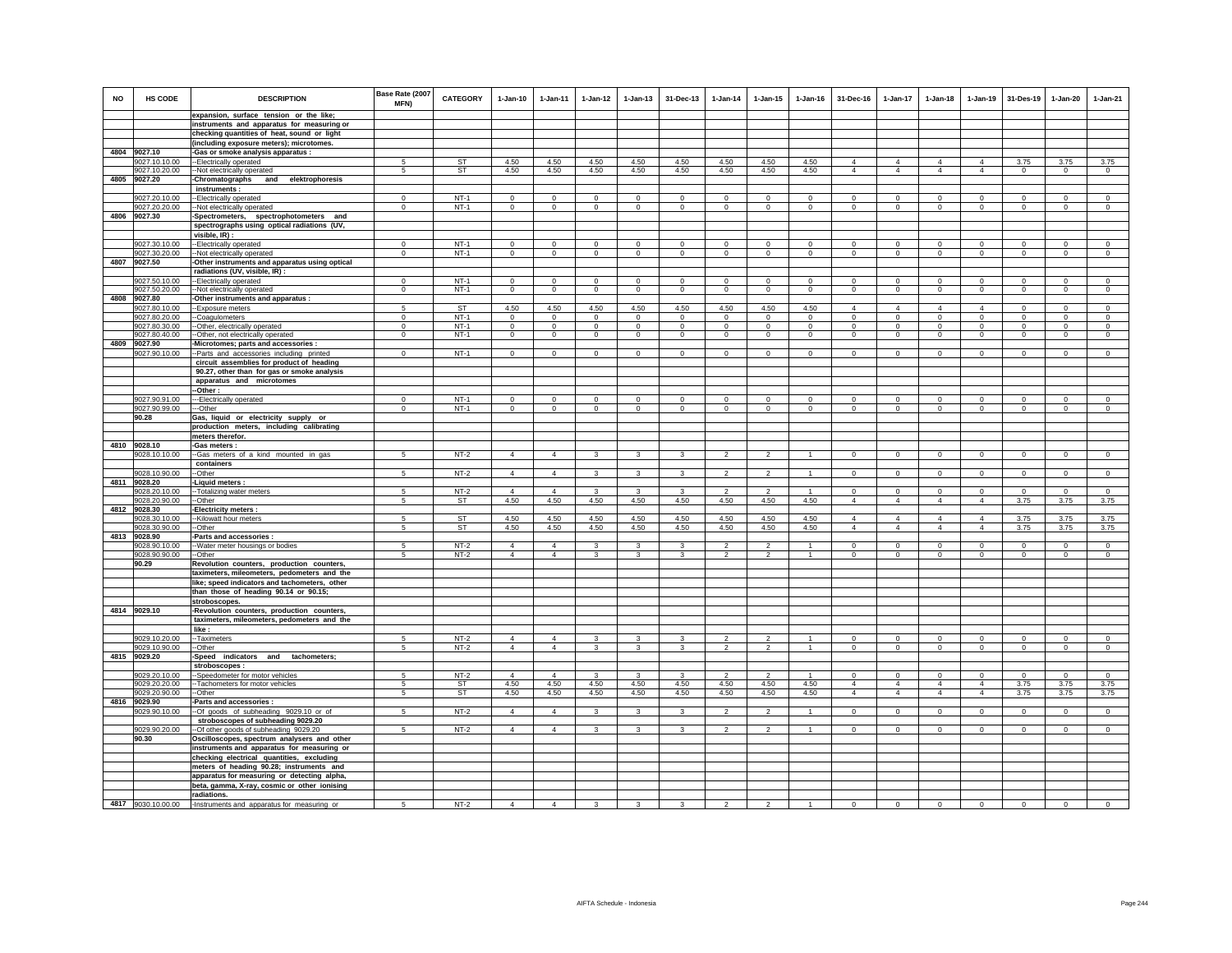| NO   | HS CODE                        | <b>DESCRIPTION</b>                                                                 | Base Rate (2007<br>MFN) | CATEGORY  | $1-Jan-10$     | 1-Jan-11       | $1 - Jan-12$   | $1 - Jan-13$        | 31-Dec-13      | $1 - Jan-14$   | $1 - Jan-15$   | $1 - Jan-16$   | 31-Dec-16      | $1-Jan-17$     | $1-Jan-18$     | $1-Jan-19$     | 31-Des-19       | $1-Jan-20$          | $1-Jan-21$     |
|------|--------------------------------|------------------------------------------------------------------------------------|-------------------------|-----------|----------------|----------------|----------------|---------------------|----------------|----------------|----------------|----------------|----------------|----------------|----------------|----------------|-----------------|---------------------|----------------|
|      | 4818 9030.20.00.00             | detecting ionising radiations<br>-Oscilloscopes and oscillographs                  | 5                       | <b>ST</b> | 4.50           | 4.50           | 4.50           | 4.50                | 4.50           | 4.50           | 4.50           | 4.50           | $\overline{4}$ | $\overline{4}$ | $\overline{4}$ | $\overline{4}$ | 3.75            | 3.75                | 3.75           |
|      |                                | -Other instruments and apparatus, for                                              |                         |           |                |                |                |                     |                |                |                |                |                |                |                |                |                 |                     |                |
|      |                                | measuring or checking voltage, current,                                            |                         |           |                |                |                |                     |                |                |                |                |                |                |                |                |                 |                     |                |
|      |                                | resistance or power:                                                               |                         |           |                |                |                |                     |                |                |                |                |                |                |                |                |                 |                     |                |
| 4819 | 9030.31.00.00                  | -Multimeters without a recording device                                            | 5                       | $NT-2$    | $\overline{4}$ | $\overline{4}$ | 3              | 3                   | 3              | $\overline{2}$ | $\overline{2}$ |                | $\mathbf 0$    | $\mathbf 0$    | $\mathbf 0$    | $\mathbf 0$    | $^{\circ}$      | $\mathbf 0$         | $\circ$        |
|      | 4820 9030.32.00.00             | -Multimeters with a recording device                                               | 5                       | $NT-1$    | $\overline{4}$ | 3              | $\overline{2}$ | $\mathbf 0$         | $\mathbf 0$    | $\circ$        | $\mathbf 0$    | $\mathbf 0$    | $\circ$        | $\mathbf 0$    | $\circ$        | $\mathbf 0$    | $\mathbf{0}$    | $\mathbf 0$         | $\circ$        |
|      | 4821 9030.33<br>9030.33.10.00  | -Other, without a recording device:<br>-Instruments and apparatus for measuring    | -5                      | $NT-1$    | $\Delta$       | 3              | $\mathfrak{p}$ | $\Omega$            | $\mathbf 0$    | $\circ$        | $^{\circ}$     | $\circ$        | $\Omega$       | $\Omega$       | $\Omega$       | $\circ$        | $\Omega$        | $\Omega$            | $\circ$        |
|      |                                | or checking voltage, current, resistance                                           |                         |           |                |                |                |                     |                |                |                |                |                |                |                |                |                 |                     |                |
|      |                                | or power on printed circuit board / printed wiring                                 |                         |           |                |                |                |                     |                |                |                |                |                |                |                |                |                 |                     |                |
|      |                                | boards or printed circuit assemblies, without                                      |                         |           |                |                |                |                     |                |                |                |                |                |                |                |                |                 |                     |                |
|      |                                | recording device                                                                   |                         |           |                |                |                |                     |                |                |                |                |                |                |                |                |                 |                     |                |
|      | 9030.33.20.00                  | -Impedance-measuring instruments and<br>apparatus designed to provide visual       | -5                      | <b>ST</b> | 4.50           | 4.50           | 4.50           | 4.50                | 4.50           | 4.50           | 4.50           | 4.50           | $\overline{4}$ | $\overline{4}$ | $\overline{4}$ | $\overline{4}$ | 3.75            | 3.75                | 3.75           |
|      |                                | and/or audible warning of electrostatic                                            |                         |           |                |                |                |                     |                |                |                |                |                |                |                |                |                 |                     |                |
|      |                                | discharge conditions that can damage                                               |                         |           |                |                |                |                     |                |                |                |                |                |                |                |                |                 |                     |                |
|      |                                | electronic circuits; apparatus for testing                                         |                         |           |                |                |                |                     |                |                |                |                |                |                |                |                |                 |                     |                |
|      |                                | electrostatic control equipment and                                                |                         |           |                |                |                |                     |                |                |                |                |                |                |                |                |                 |                     |                |
|      |                                | electrostatic grounding devices/fixtures                                           |                         |           |                |                |                |                     |                |                |                |                |                |                |                |                |                 |                     |                |
|      | 9030.33.30.00                  | -Ammeters and voltmeters for motor                                                 | 5                       | ST        | 4.50           | 4.50           | 4.50           | 4.50                | 4.50           | 4.50           | 4.50           | 4.50           | $\overline{4}$ | $\overline{4}$ | $\overline{4}$ | $\overline{4}$ | $\overline{0}$  | $\mathbf{0}$        | $\overline{0}$ |
|      | 9030.33.90.00                  | vehicles<br>--Other                                                                | -5                      | ST        | 4.50           | 4.50           | 4.50           | 4.50                | 4.50           | 4.50           | 4.50           | 4.50           | $\overline{4}$ | $\overline{4}$ | $\overline{4}$ | $\overline{4}$ | 3.75            | 3.75                | 3.75           |
| 4822 | 9030.39.00.00                  | -Other, with a recording device                                                    | 5                       | $NT-1$    | $\overline{4}$ | 3              | $\mathfrak{p}$ | $\Omega$            | $\Omega$       | $\Omega$       | $\Omega$       | $\Omega$       | $\circ$        | $\mathbf{0}$   | $\circ$        | $\mathbf 0$    | $\circ$         | $\Omega$            | $\circ$        |
| 4823 | 9030.40.00.00                  | -Other instruments and apparatus, specially                                        | $\mathbf 0$             | $NT-1$    | $\mathsf 0$    | $\mathsf 0$    | $\mathbf 0$    | $\mathsf{O}\xspace$ | $\mathbf 0$    | $\mathsf 0$    | $\mathsf 0$    | $\mathsf 0$    | $\mathsf 0$    | $\mathbf{0}$   | $\mathbf 0$    | $\mathbf 0$    | $\circ$         | $\mathsf 0$         | $\mathsf 0$    |
|      |                                | designed for telecommunications (for example,                                      |                         |           |                |                |                |                     |                |                |                |                |                |                |                |                |                 |                     |                |
|      |                                | cross-talk meters, gain measuring                                                  |                         |           |                |                |                |                     |                |                |                |                |                |                |                |                |                 |                     |                |
|      |                                | instruments, distortion factor meters,                                             |                         |           |                |                |                |                     |                |                |                |                |                |                |                |                |                 |                     |                |
|      |                                | psophometers)<br>-Other instruments and apparatus :                                |                         |           |                |                |                |                     |                |                |                |                |                |                |                |                |                 |                     |                |
|      | 4824 9030.82                   | -For measuring or checking semiconductor                                           |                         |           |                |                |                |                     |                |                |                |                |                |                |                |                |                 |                     |                |
|      |                                | wafers or devices :                                                                |                         |           |                |                |                |                     |                |                |                |                |                |                |                |                |                 |                     |                |
|      | 9030.82.10.00                  | --Wafer probers                                                                    | $^{\circ}$              | $NT-1$    | $\mathbf 0$    | $\mathbf 0$    | $\mathbf 0$    | $\mathbf 0$         | $\mathbf 0$    | $\mathbf 0$    | $\mathbf 0$    | $\mathbf 0$    | $\mathbf 0$    | $\mathbf 0$    | $\mathbf 0$    | $^{\circ}$     | $^{\circ}$      | $\mathbf 0$         | $\circ$        |
|      | 9030.82.90.00                  | --Other                                                                            | $^{\circ}$              | $NT-1$    | $\mathbf 0$    | $\mathbf{0}$   | $\mathbf{0}$   | $\mathbf 0$         | $\mathbf{0}$   | $\overline{0}$ | $\mathbf 0$    | $\mathbf{0}$   | $\circ$        | $\mathbf{0}$   | $\mathbf{0}$   | $\overline{0}$ | $\mathbf{0}$    | $\mathbf{0}$        | $\overline{0}$ |
|      | 4825 9030.84<br>9030.84.10.00  | -Other, with a recording device:<br>-Instruments and apparatus, with a recording   | -5                      | $NT-1$    | $\overline{4}$ | 3              | $\mathfrak{p}$ | $\mathbf 0$         | $\Omega$       | $\Omega$       | $^{\circ}$     | $\circ$        | $\Omega$       | $\circ$        | $\circ$        | $\circ$        | $\circ$         | $\Omega$            | $\circ$        |
|      |                                | device, for measuring or checking electrical                                       |                         |           |                |                |                |                     |                |                |                |                |                |                |                |                |                 |                     |                |
|      |                                | quantities on printed circuit board / printed                                      |                         |           |                |                |                |                     |                |                |                |                |                |                |                |                |                 |                     |                |
|      |                                | wiring boards and printed circuit assemblies                                       |                         |           |                |                |                |                     |                |                |                |                |                |                |                |                |                 |                     |                |
|      | 9030.84.90.00                  | -Other                                                                             | $5\overline{5}$         | $NT-1$    | $\overline{4}$ | $\overline{3}$ | $\overline{2}$ | $\mathbf 0$         | $\mathbf{0}$   | $\circ$        | $^{\circ}$     | $\circ$        | $^{\circ}$     | $\mathbf{0}$   | $\circ$        | $\circ$        | $\circ$         | $^{\circ}$          | $\overline{0}$ |
|      | 4826 9030.89<br>9030.89.10.00  | --Other:<br>-Instruments and apparatus, without a                                  | $5\overline{5}$         | $NT-1$    | $\overline{4}$ | 3              | $\overline{2}$ | $\overline{0}$      | $\overline{0}$ | $\overline{0}$ | $\overline{0}$ | $\overline{0}$ | $\overline{0}$ | $\overline{0}$ | $\overline{0}$ | $\overline{0}$ | $\overline{0}$  | $\overline{0}$      | $\overline{0}$ |
|      |                                | recording device, for measuring or checking                                        |                         |           |                |                |                |                     |                |                |                |                |                |                |                |                |                 |                     |                |
|      |                                | electrical quantities on printed circuit board / printed                           |                         |           |                |                |                |                     |                |                |                |                |                |                |                |                |                 |                     |                |
|      |                                | wiring boards and printed circuit assemblies,                                      |                         |           |                |                |                |                     |                |                |                |                |                |                |                |                |                 |                     |                |
|      |                                | other than those covered within subheading<br>9030.39                              |                         |           |                |                |                |                     |                |                |                |                |                |                |                |                |                 |                     |                |
|      | 9030.89.90.00                  | --Other                                                                            | -5                      | <b>ST</b> | 4.50           | 4.50           | 4.50           | 4.50                | 4.50           | 4.50           | 4.50           | 4.50           | $\overline{4}$ | $\overline{4}$ | $\overline{4}$ | $\overline{4}$ | 3.75            | 3.75                | 3.75           |
| 4827 | 9030.90                        | Parts and accessories :                                                            |                         |           |                |                |                |                     |                |                |                |                |                |                |                |                |                 |                     |                |
|      | 9030.90.10.00                  | -Parts and accessories including printed                                           | $\mathbf 0$             | $NT-1$    | $\mathbf 0$    | $\mathsf 0$    | $\mathsf 0$    | $\mathsf 0$         | $\mathbf 0$    | $\mathsf 0$    | $\mathbf 0$    | $\mathbf 0$    | $\mathsf 0$    | $\mathbf 0$    | $\mathbf 0$    | $\mathbf 0$    | $\mathbf 0$     | $\mathsf 0$         | $\mathsf 0$    |
|      |                                | circuit assemblies of goods of subheadings                                         |                         |           |                |                |                |                     |                |                |                |                |                |                |                |                |                 |                     |                |
|      | 9030.90.20.00                  | 9030.40 and 9030.82                                                                | $\circ$                 | $NT-1$    | $\Omega$       | $\mathbf{0}$   | $\circ$        | $\mathbf{0}$        | $\Omega$       | $\circ$        | $\Omega$       | $\Omega$       | $\Omega$       | $\circ$        | $\Omega$       | $\Omega$       | $\circ$         | $\Omega$            | $\Omega$       |
|      |                                | -Parts and accessories of instruments and<br>apparatus for measuring or checking   |                         |           |                |                |                |                     |                |                |                |                |                |                |                |                |                 |                     |                |
|      |                                | electrical quantities on printed circuit board / printed                           |                         |           |                |                |                |                     |                |                |                |                |                |                |                |                |                 |                     |                |
|      |                                | wiring boards and printed circuit assemblies                                       |                         |           |                |                |                |                     |                |                |                |                |                |                |                |                |                 |                     |                |
|      | 9030.90.30.00                  | -Parts and accessories of optical instruments                                      | $\mathbf{0}$            | NT-1      | $^{\circ}$     | $\circ$        | $^{\circ}$     | $\mathbf 0$         | $\mathbf{0}$   | $\mathbf{0}$   | $^{\circ}$     | $^{\circ}$     | $\circ$        | $^{\circ}$     | $\circ$        | $^{\circ}$     | $\mathbf{0}$    | $\Omega$            | $\Omega$       |
|      |                                | and appliances for measuring or checking                                           |                         |           |                |                |                |                     |                |                |                |                |                |                |                |                |                 |                     |                |
|      |                                | printed circuit board/printed wiring boards and<br>printed circuit assemblies      |                         |           |                |                |                |                     |                |                |                |                |                |                |                |                |                 |                     |                |
|      | 9030.90.90.00                  | -Other                                                                             | 5                       | $NT-1$    | $\overline{4}$ | $\mathbf{3}$   | $\overline{2}$ | $\mathsf 0$         | $\mathsf 0$    | $\circ$        | $\mathsf 0$    | $\mathsf 0$    | $\mathsf 0$    | $\mathbf 0$    | $\mathbf 0$    | $\mathbf 0$    | $\mathbf 0$     | $\mathsf 0$         | $\mathsf 0$    |
|      | 90.31                          | Measuring or checking instruments, appliances                                      |                         |           |                |                |                |                     |                |                |                |                |                |                |                |                |                 |                     |                |
|      |                                | and machines, not specified or included                                            |                         |           |                |                |                |                     |                |                |                |                |                |                |                |                |                 |                     |                |
|      |                                | elsewhere in this Chapter; profile projectors.                                     |                         |           |                |                |                |                     |                |                |                |                |                |                |                |                |                 |                     |                |
|      | 4828 9031.10                   | -Machines for balancing mechanical parts :                                         | -5                      | ST        | 4.50           | 4.50           | 4.50           | 4.50                | 4.50           | 4.50           | 4.50           | 4.50           | $\Delta$       | $\overline{4}$ | $\Delta$       | $\Delta$       |                 |                     | 3.75           |
|      | 9031.10.10.00<br>9031.10.20.00 | --Electrically operated<br>-Not electrically operated                              | 5                       | $NT-2$    | $\overline{4}$ | $\overline{4}$ | $\mathbf{3}$   | $\mathbf{3}$        | $\mathbf{3}$   | $\overline{a}$ | $\overline{a}$ | $\mathbf{1}$   | $\mathbf 0$    | $\mathbf{0}$   | $\mathbf 0$    | $\mathbf 0$    | 3.75<br>$\circ$ | 3.75<br>$\mathsf 0$ | $\mathsf 0$    |
|      | 4829 9031.20                   | Test benches:                                                                      |                         |           |                |                |                |                     |                |                |                |                |                |                |                |                |                 |                     |                |
|      | 9031.20.10.00                  | --Electrically operated                                                            | 5                       | ST        | 4.50           | 4.50           | 4.50           | 4.50                | 4.50           | 4.50           | 4.50           | 4.50           | $\Delta$       | $\Delta$       | $\Delta$       | $\Delta$       | 3.75            | 3.75                | 3.75           |
|      | 9031.20.20.00                  | --Not electrically operated                                                        | 5                       | $NT-2$    | $\overline{4}$ | $\overline{4}$ | $\mathbf{3}$   | $\mathbf{3}$        | 3              | $\overline{2}$ | $\overline{a}$ | $\overline{1}$ | $\circ$        | $\circ$        | $\circ$        | $\overline{0}$ | $\circ$         | $\circ$             | $\mathbf{0}$   |
|      | 4830 9031.41.00.00             | Other optical instruments and appliances :                                         | $\mathbf 0$             | $NT-1$    | $\circ$        | $\circ$        | $\circ$        | $\mathbf 0$         |                | $\mathsf 0$    |                |                | $\Omega$       | $\mathbf 0$    | $\mathbf 0$    |                | $\circ$         |                     | $\mathsf 0$    |
|      |                                | -For inspecting semiconductor wafers or<br>devices or for inspecting photomasks or |                         |           |                |                |                |                     | $\mathbf 0$    |                | $\mathbf 0$    | $\circ$        |                |                |                | $\mathbf 0$    |                 | $\circ$             |                |
|      |                                | reticles used in manufacturing semi-                                               |                         |           |                |                |                |                     |                |                |                |                |                |                |                |                |                 |                     |                |
|      |                                | conductor devices                                                                  |                         |           |                |                |                |                     |                |                |                |                |                |                |                |                |                 |                     |                |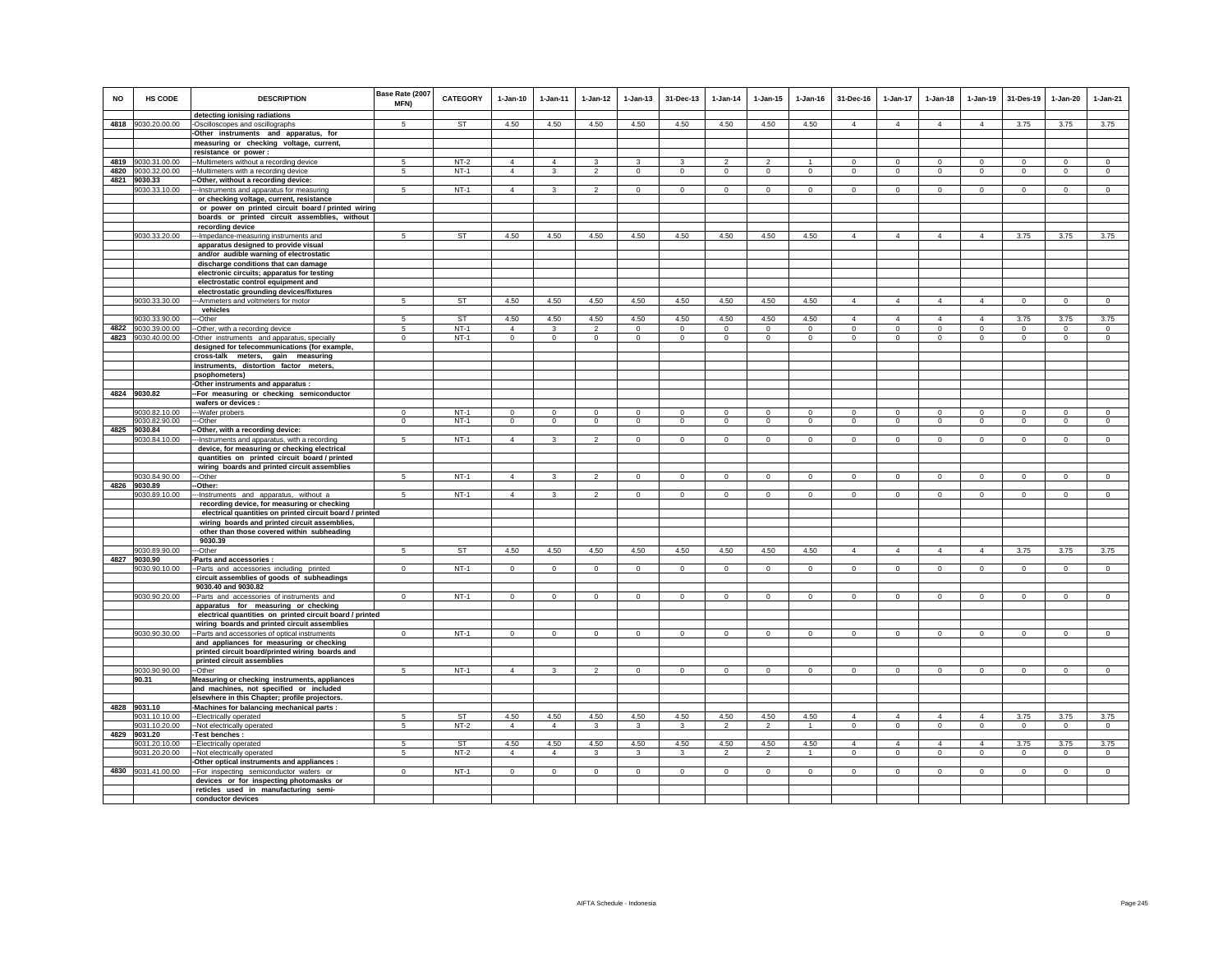| <b>NO</b> | HS CODE                        | <b>DESCRIPTION</b>                                                                             | Base Rate (2007<br><b>MFN)</b>   | <b>CATEGORY</b>        | $1-Jan-10$   | $1 - Jan-11$ | $1 - Jan-12$ | $1 - Jan-13$ | 31-Dec-13    | $1 - Jan-14$ | $1 - Jan-15$ | $1 - Jan-16$ | 31-Dec-16                        | $1-Jan-17$                       | $1-Jan-18$                       | 1-Jan-19                         | 31-Des-19               | $1 - Jan-20$            | $1-Jan-21$              |
|-----------|--------------------------------|------------------------------------------------------------------------------------------------|----------------------------------|------------------------|--------------|--------------|--------------|--------------|--------------|--------------|--------------|--------------|----------------------------------|----------------------------------|----------------------------------|----------------------------------|-------------------------|-------------------------|-------------------------|
|           | 4831 9031.49                   | -Other:                                                                                        |                                  |                        |              |              |              |              |              |              |              |              |                                  |                                  |                                  |                                  |                         |                         |                         |
|           | 9031.49.10.00                  | -Optical instruments and appliances for                                                        | $\Omega$                         | $NT-1$                 | $\Omega$     | $\Omega$     | $\Omega$     | $\Omega$     | $\Omega$     | $\Omega$     | $\Omega$     | $\mathbf 0$  | $\Omega$                         | $\Omega$                         | $\Omega$                         | $\Omega$                         | $\Omega$                | $\Omega$                | $\mathsf 0$             |
|           |                                | measuring surface particulate contamination<br>on semiconductor wafers                         |                                  |                        |              |              |              |              |              |              |              |              |                                  |                                  |                                  |                                  |                         |                         |                         |
|           | 9031.49.20.00                  | -Optical error verification and repair                                                         | -5                               | <b>ST</b>              | 4.50         | 4.50         | 4.50         | 4.50         | 4.50         | 4.50         | 4.50         | 4.50         | $\overline{4}$                   | $\overline{4}$                   | $\overline{4}$                   | $\overline{4}$                   | $\circ$                 | $\circ$                 | $\Omega$                |
|           |                                | apparatus for printed circuit board / printed                                                  |                                  |                        |              |              |              |              |              |              |              |              |                                  |                                  |                                  |                                  |                         |                         |                         |
|           |                                | wiring boards and printed circuit assemblies                                                   |                                  |                        |              |              |              |              |              |              |              |              |                                  |                                  |                                  |                                  |                         |                         |                         |
|           | 9031.49.30.00                  | -Optical instruments and appliances for<br>measuring or checking printed circuit board/printed | 5                                | <b>ST</b>              | 4.50         | 4.50         | 4.50         | 4.50         | 4.50         | 4.50         | 4.50         | 4.50         | $\overline{4}$                   | $\overline{4}$                   | $\overline{4}$                   | $\overline{4}$                   | $\mathbf 0$             | $\mathbf 0$             | $\circ$                 |
|           |                                | wiring boards and printed circuit assemblies                                                   |                                  |                        |              |              |              |              |              |              |              |              |                                  |                                  |                                  |                                  |                         |                         |                         |
|           | 9031.49.90.00                  | --Other                                                                                        | 5                                | ST                     | 4.50         | 4.50         | 4.50         | 4.50         | 4.50         | 4.50         | 4.50         | 4.50         | $\overline{4}$                   | $\overline{4}$                   | $\overline{4}$                   | $\overline{4}$                   | $\mathbf 0$             | $\Omega$                | $\circ$                 |
|           | 4832 9031.80                   | -Other instruments, appliances and machines :                                                  |                                  |                        |              |              |              |              |              |              |              |              |                                  |                                  |                                  |                                  |                         |                         |                         |
|           | 9031.80.11.00                  | -Cable test equipment :<br>--Electrically operated                                             | 5                                | <b>ST</b>              | 4.50         | 4.50         | 4.50         | 4.50         | 4.50         | 4.50         | 4.50         | 4.50         | $\overline{4}$                   | $\overline{4}$                   | $\overline{4}$                   | $\overline{4}$                   | $^{\circ}$              | $^{\circ}$              | $^{\circ}$              |
|           | 9031.80.19.00                  | --Not electrically operated                                                                    | -5                               | <b>ST</b>              | 4.50         | 4.50         | 4.50         | 4.50         | 4.50         | 4.50         | 4.50         | 4.50         | $\overline{4}$                   | $\overline{4}$                   | $\overline{4}$                   | $\overline{4}$                   | $\overline{0}$          | $\overline{0}$          | $\overline{0}$          |
|           |                                | Other:                                                                                         |                                  |                        |              |              |              |              |              |              |              |              |                                  |                                  |                                  |                                  |                         |                         |                         |
|           | 9031.80.92.00<br>9031.80.99.00 | --Other, electrically operated<br>--Not electrically operated                                  | 5<br>$\sqrt{2}$                  | ST<br><b>ST</b>        | 4.50<br>4.50 | 4.50<br>4.50 | 4.50<br>4.50 | 4.50<br>4.50 | 4.50<br>4.50 | 4.50<br>4.50 | 4.50<br>4.50 | 4.50<br>4.50 | $\overline{4}$<br>$\Delta$       | $\overline{4}$<br>$\overline{4}$ | $\overline{4}$<br>$\Delta$       | $\overline{4}$<br>$\Delta$       | 3.75<br>3.75            | 3.75<br>3.75            | 3.75<br>3.75            |
|           | 4833 9031.90                   | Parts and accessories :                                                                        |                                  |                        |              |              |              |              |              |              |              |              |                                  |                                  |                                  |                                  |                         |                         |                         |
|           |                                | -For electrically operated equipment :                                                         |                                  |                        |              |              |              |              |              |              |              |              |                                  |                                  |                                  |                                  |                         |                         |                         |
|           | 9031.90.11.00                  | --Parts and accessories including printed                                                      | $\Omega$                         | $NT-1$                 | $^{\circ}$   | $\Omega$     | $^{\circ}$   | $\Omega$     | $\mathbf 0$  | $^{\circ}$   | 0            | $^{\circ}$   | $\Omega$                         | $\mathbf 0$                      | $\mathbf 0$                      | $\mathbf 0$                      | $\mathbf 0$             | $\mathbf 0$             | $\circ$                 |
|           |                                | circuit assemblies of optical instruments<br>and appliances for inspecting                     |                                  |                        |              |              |              |              |              |              |              |              |                                  |                                  |                                  |                                  |                         |                         |                         |
|           |                                | semiconductor wafers or devices or for                                                         |                                  |                        |              |              |              |              |              |              |              |              |                                  |                                  |                                  |                                  |                         |                         |                         |
|           |                                | inspecting masks, photomasks or reticles                                                       |                                  |                        |              |              |              |              |              |              |              |              |                                  |                                  |                                  |                                  |                         |                         |                         |
|           |                                | used in manufacturing semiconductor<br>devices; measuring surface particulate                  |                                  |                        |              |              |              |              |              |              |              |              |                                  |                                  |                                  |                                  |                         |                         |                         |
|           |                                | contamination on semiconductor wafers                                                          |                                  |                        |              |              |              |              |              |              |              |              |                                  |                                  |                                  |                                  |                         |                         |                         |
|           | 9031.90.12.00                  | --Of optical error verification and repair                                                     | 5                                | <b>ST</b>              | 4.50         | 4.50         | 4.50         | 4.50         | 4.50         | 4.50         | 4.50         | 4.50         | $\Delta$                         | $\Delta$                         | $\Delta$                         | $\Delta$                         | $\Omega$                | $\Omega$                | $\Omega$                |
|           |                                | apparatus for printed circuit board/printed                                                    |                                  |                        |              |              |              |              |              |              |              |              |                                  |                                  |                                  |                                  |                         |                         |                         |
|           | 9031.90.13.00                  | wiring boards and printed circuit assemblies<br>--- Of optical instruments and appliances for  | 5                                | ST                     | 4.50         | 4.50         | 4.50         | 4.50         | 4.50         | 4.50         | 4.50         | 4.50         | $\overline{4}$                   | $\overline{4}$                   | $\overline{4}$                   | $\overline{4}$                   | $\circ$                 | $\circ$                 | $\circ$                 |
|           |                                | measuring or checking printed circuit board/printed                                            |                                  |                        |              |              |              |              |              |              |              |              |                                  |                                  |                                  |                                  |                         |                         |                         |
|           |                                | wiring boards and printed circuit assemblies                                                   |                                  |                        |              |              |              |              |              |              |              |              |                                  |                                  |                                  |                                  |                         |                         |                         |
|           | 9031.90.19.00<br>9031.90.20.00 | --Other<br>-- For non-electrically operated equipment                                          | 5<br>5                           | <b>ST</b><br>ST        | 4.50<br>4.50 | 4.50<br>4.50 | 4.50<br>4.50 | 4.50<br>4.50 | 4.50<br>4.50 | 4.50<br>4.50 | 4.50<br>4.50 | 4.50<br>4.50 | 4<br>$\overline{4}$              | $\overline{4}$<br>$\overline{4}$ | 4<br>$\overline{4}$              | $\overline{4}$<br>$\Delta$       | $\Omega$<br>$\mathsf 0$ | $\Omega$<br>$\mathsf 0$ | $\Omega$<br>$\mathbf 0$ |
|           | 90.32                          | Automatic regulating or controlling                                                            |                                  |                        |              |              |              |              |              |              |              |              |                                  |                                  |                                  |                                  |                         |                         |                         |
|           |                                | instruments and apparatus.                                                                     |                                  |                        |              |              |              |              |              |              |              |              |                                  |                                  |                                  |                                  |                         |                         |                         |
|           | 4834 9032.10<br>9032.10.10.00  | -Thermostats:<br>-Electrically operated                                                        | 5                                | ST                     | 4.50         | 4.50         | 4.50         | 4.50         | 4.50         | 4.50         | 4.50         | 4.50         | $\overline{\mathbf{4}}$          | $\overline{4}$                   | $\overline{4}$                   | $\overline{4}$                   | 3.75                    | 3.75                    | 3.75                    |
|           | 9032.10.20.00                  | -Not electrically operated                                                                     | 5                                | ST                     | 4.50         | 4.50         | 4.50         | 4.50         | 4.50         | 4.50         | 4.50         | 4.50         | $\overline{4}$                   | $\overline{4}$                   | $\overline{4}$                   | $\overline{4}$                   | $\mathbf{0}$            | $\circ$                 | $\mathbf{0}$            |
|           | 4835 9032.20                   | -Manostats:                                                                                    |                                  |                        |              |              |              |              |              |              |              |              |                                  |                                  |                                  |                                  |                         |                         |                         |
|           | 9032.20.10.00<br>9032.20.20.00 | -Electrically operated<br>Not electrically operated                                            | $\overline{5}$<br>5              | <b>ST</b><br><b>ST</b> | 4.50<br>4.50 | 4.50<br>4.50 | 4.50<br>4.50 | 4.50<br>4.50 | 4.50<br>4.50 | 4.50<br>4.50 | 4.50<br>4.50 | 4.50<br>4.50 | $\overline{4}$<br>$\overline{4}$ | $\overline{4}$<br>$\overline{4}$ | $\overline{4}$<br>$\overline{4}$ | $\overline{4}$<br>$\overline{4}$ | $\Omega$<br>$\mathbf 0$ | $\Omega$<br>$\mathbf 0$ | $\Omega$<br>$\circ$     |
|           |                                | Other instruments and apparatus:                                                               |                                  |                        |              |              |              |              |              |              |              |              |                                  |                                  |                                  |                                  |                         |                         |                         |
|           | 4836 9032.81.00.00             | -Hydraulic or pneumatic                                                                        | 5                                | <b>ST</b>              | 4.50         | 4.50         | 4.50         | 4.50         | 4.50         | 4.50         | 4.50         | 4.50         | $\overline{4}$                   | $\overline{4}$                   | $\overline{4}$                   | $\overline{4}$                   | 3.75                    | 3.75                    | 3.75                    |
|           | 4837 9032.89                   | -Other:                                                                                        |                                  |                        | 4.50         | 4.50         | 4.50         | 4.50         |              | 4.50         | 4.50         | 4.50         |                                  | $\overline{4}$                   | $\overline{4}$                   |                                  |                         |                         | $\overline{0}$          |
|           | 9032.89.10.00                  | -- Instruments and apparatus incorporating or<br>working in conjunction with an automatic      | $\overline{5}$                   | <b>ST</b>              |              |              |              |              | 4.50         |              |              |              | $\overline{4}$                   |                                  |                                  | $\overline{4}$                   | $\Omega$                | $\Omega$                |                         |
|           |                                | data processing machine, for automatically                                                     |                                  |                        |              |              |              |              |              |              |              |              |                                  |                                  |                                  |                                  |                         |                         |                         |
|           |                                | regulating or controlling the propulsion,                                                      |                                  |                        |              |              |              |              |              |              |              |              |                                  |                                  |                                  |                                  |                         |                         |                         |
|           | 9032.89.20.00                  | ballast or cargo handling systems of ships<br>--Automatic instruments and apparatus for        | -5                               | ST                     | 4.50         | 4.50         | 4.50         | 4.50         | 4.50         | 4.50         | 4.50         | 4.50         | $\overline{4}$                   | $\overline{4}$                   | $\overline{4}$                   | $\overline{4}$                   | $\Omega$                | $\circ$                 | $\circ$                 |
|           |                                | regulating or controlling chemical or                                                          |                                  |                        |              |              |              |              |              |              |              |              |                                  |                                  |                                  |                                  |                         |                         |                         |
|           |                                | electrochemical solutions in the                                                               |                                  |                        |              |              |              |              |              |              |              |              |                                  |                                  |                                  |                                  |                         |                         |                         |
|           |                                | manufacture of printed circuit assemblies /<br>printed wiring boards                           |                                  |                        |              |              |              |              |              |              |              |              |                                  |                                  |                                  |                                  |                         |                         |                         |
|           |                                | --Other, electrically operated:                                                                |                                  |                        |              |              |              |              |              |              |              |              |                                  |                                  |                                  |                                  |                         |                         |                         |
|           | 9032.89.31.00                  | --Automatic regulating voltage units                                                           | $\overline{5}$                   | <b>ST</b>              | 4.50         | 4.50         | 4.50         | 4.50         | 4.50         | 4.50         | 4.50         | 4.50         | $\overline{4}$                   | $\overline{4}$                   | $\overline{4}$                   | $\overline{4}$                   | $\overline{0}$          | $\overline{0}$          | $\overline{0}$          |
|           | 9032.89.39.00                  | (stabilizers)<br>--Other                                                                       | -5                               | ST                     | 4.50         | 4.50         | 4.50         | 4.50         | 4.50         | 4.50         | 4.50         | 4.50         | $\overline{4}$                   | $\overline{4}$                   | $\overline{4}$                   | $\overline{4}$                   | $\mathbf 0$             | $^{\circ}$              | $\circ$                 |
|           | 9032.89.90.00                  | -Other                                                                                         | 5                                | ST                     | 4.50         | 4.50         | 4.50         | 4.50         | 4.50         | 4.50         | 4.50         | 4.50         | $\overline{4}$                   | $\overline{4}$                   | $\overline{4}$                   | $\overline{4}$                   | 3.75                    | 3.75                    | 3.75                    |
| 4838      | 9032.90                        | Parts and accessories:                                                                         |                                  |                        |              |              |              |              |              |              |              |              |                                  |                                  |                                  |                                  |                         |                         |                         |
|           | 9032.90.10.00                  | --Of goods of subheading 9032.89.10                                                            |                                  | ST                     | 4.50         | 4.50         | 4.50         | 4.50         | 4.50         | 4.50         | 4.50         | 4.50         | $\overline{4}$                   | $\overline{4}$                   | $\overline{4}$                   | $\overline{4}$                   | $\Omega$                | $\mathbf 0$             | $\mathsf 0$             |
|           | 9032.90.20.00<br>9032.90.30.00 | --Of goods of subheading 9032.89.20<br>-- Of other electrically operated goods                 | $\overline{5}$<br>$\overline{5}$ | ST<br><b>ST</b>        | 4.50<br>4.50 | 4.50<br>4.50 | 4.50<br>4.50 | 4.50<br>4.50 | 4.50<br>4.50 | 4.50<br>4.50 | 4.50<br>4.50 | 4.50<br>4.50 | $\overline{4}$<br>$\overline{4}$ | $\mathbf{A}$<br>$\overline{4}$   | $\Delta$<br>$\overline{4}$       | $\Delta$<br>$\overline{4}$       | $\mathbf 0$<br>$\Omega$ | $\mathbf 0$<br>$\Omega$ | $\Omega$<br>$\Omega$    |
|           | 9032.90.90.00                  | --Other                                                                                        | 5                                | ST                     | 4.50         | 4.50         | 4.50         | 4.50         | 4.50         | 4.50         | 4.50         | 4.50         | $\overline{4}$                   | $\overline{4}$                   | $\overline{4}$                   | $\overline{4}$                   | 3.75                    | 3.75                    | 3.75                    |
|           | 90.33                          | Parts and accessories (not specified or                                                        |                                  |                        |              |              |              |              |              |              |              |              |                                  |                                  |                                  |                                  |                         |                         |                         |
|           |                                | included elsewhere in this Chapter) for<br>machines, appliances, instruments or                |                                  |                        |              |              |              |              |              |              |              |              |                                  |                                  |                                  |                                  |                         |                         |                         |
|           |                                | apparatus of Chapter 90.                                                                       |                                  |                        |              |              |              |              |              |              |              |              |                                  |                                  |                                  |                                  |                         |                         |                         |
|           | 4839 9033.00.10.00             | -For electrically operated equipment                                                           | -5                               | ST                     | 4.50         | 4.50         | 4.50         | 4.50         | 4.50         | 4.50         | 4.50         | 4.50         | $\overline{a}$                   | 4                                | $\overline{4}$                   | $\overline{4}$                   | 3.75                    | 3.75                    | 3.75                    |
|           | 9033.00.20.00                  | -For non-electrically operated equipment                                                       | 5                                | ST                     | 4.50         | 4.50         | 4.50         | 4.50         | 4.50         | 4.50         | 4.50         | 4.50         | $\overline{4}$                   | $\overline{4}$                   | $\Delta$                         | $\Delta$                         | 3.75                    | 3.75                    | 3.75                    |
|           |                                | 91.01 Wrist-watches, pocket-watches and other<br>watches, including stop-watches, with case of |                                  |                        |              |              |              |              |              |              |              |              |                                  |                                  |                                  |                                  |                         |                         |                         |
|           |                                | precious metal or of metal clad with precious                                                  |                                  |                        |              |              |              |              |              |              |              |              |                                  |                                  |                                  |                                  |                         |                         |                         |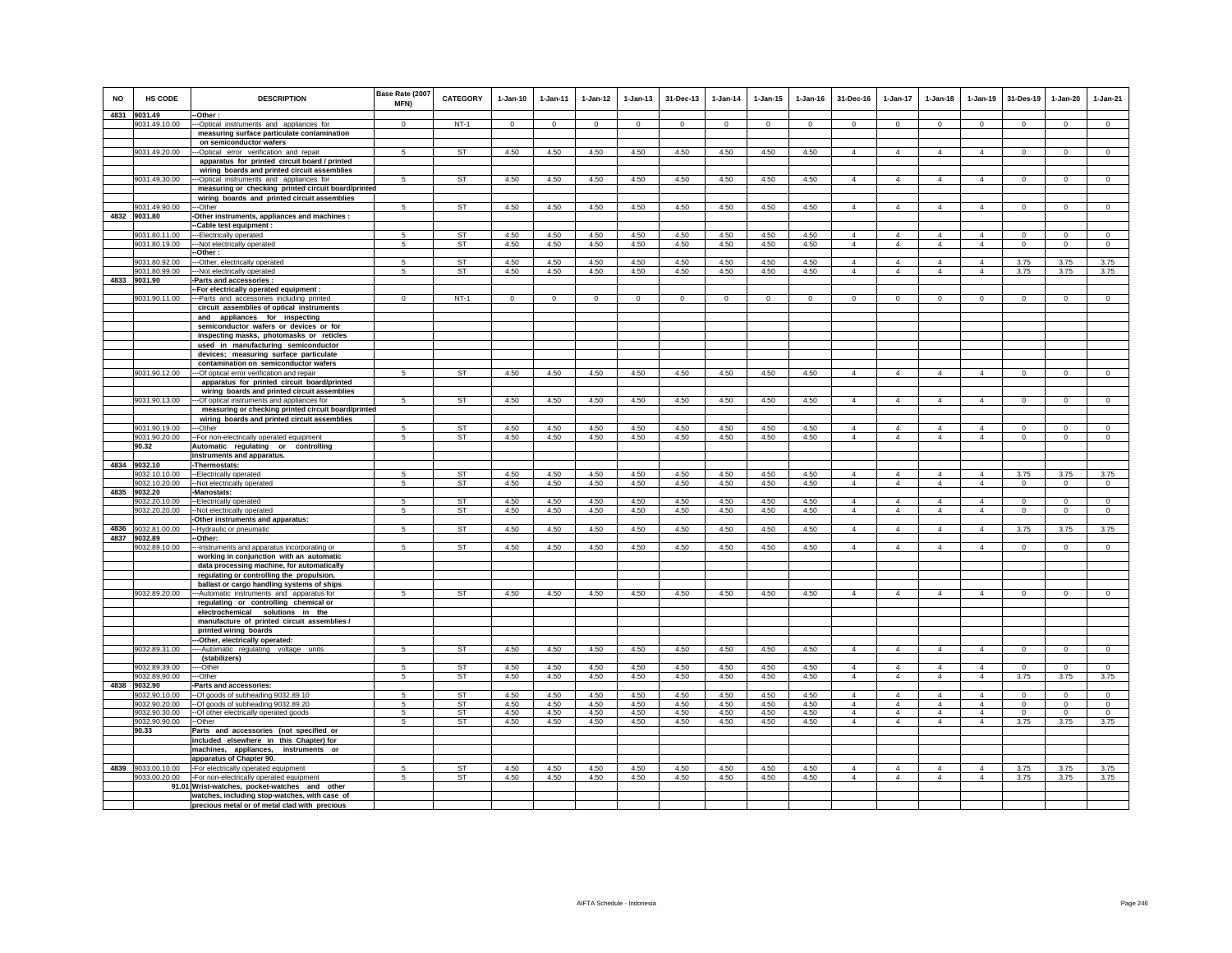| <b>NO</b> | HS CODE                             | <b>DESCRIPTION</b><br>metal.                                                                 | Base Rate (2007<br>MFN) | <b>CATEGORY</b>  | 1-Jan-10                   | 1-Jan-11            | $1 - Jan-12$            | $1 - Jan-13$                | 31-Dec-13               | $1 - Jan-14$                                       | $1 - Jan-15$                                       | $1 - Jan-16$       | 31-Dec-16               | $1-Jan-17$                 | $1-Jan-18$              | $1 - Jan-19$            | 31-Des-19               | 1-Jan-20                   | 1-Jan-21                |
|-----------|-------------------------------------|----------------------------------------------------------------------------------------------|-------------------------|------------------|----------------------------|---------------------|-------------------------|-----------------------------|-------------------------|----------------------------------------------------|----------------------------------------------------|--------------------|-------------------------|----------------------------|-------------------------|-------------------------|-------------------------|----------------------------|-------------------------|
|           |                                     | Wrist-watches, electrically operated,                                                        |                         |                  |                            |                     |                         |                             |                         |                                                    |                                                    |                    |                         |                            |                         |                         |                         |                            |                         |
|           |                                     | whether or not incorporating a stop-watch                                                    |                         |                  |                            |                     |                         |                             |                         |                                                    |                                                    |                    |                         |                            |                         |                         |                         |                            |                         |
|           |                                     | facility:                                                                                    |                         |                  |                            |                     |                         |                             |                         |                                                    |                                                    |                    |                         |                            |                         |                         |                         |                            |                         |
|           | 4840 9101.11.00.00                  | -With mechanical display only                                                                | 10                      | <b>ST</b>        | 9                          | 8                   | $\overline{7}$          | $\overline{7}$              | $\overline{7}$          | 6                                                  | 6                                                  | 5                  | 5                       | 5                          | 5                       | 5                       | 5                       | 5                          | 5                       |
|           | 4841 9101.19.00.00                  | -Other                                                                                       | 10                      | ST               | 9                          | 8                   | $\overline{7}$          | $\overline{7}$              | $\overline{7}$          | 6                                                  | 6                                                  | 5                  | $5\overline{5}$         | $5\overline{5}$            | $5\overline{5}$         | 5                       | 5                       | 5                          | 5                       |
|           |                                     | Other wrist-watches, whether or not                                                          |                         |                  |                            |                     |                         |                             |                         |                                                    |                                                    |                    |                         |                            |                         |                         |                         |                            |                         |
|           | 4842 9101.21.00.00                  | incorporating a stop-watch facility:<br>-With automatic winding                              | 10                      | ST               | 9                          | 8                   | $\overline{7}$          | $\overline{7}$              | $\overline{7}$          | 6                                                  | 6                                                  | 5                  | -5                      | 5                          | 5                       | 5                       | 5                       | 5                          | 5                       |
|           | 4843 9101.29.00.00                  | -Other                                                                                       | 10                      | ST               | 9                          | 8                   | $\overline{7}$          | $\overline{7}$              | $\overline{7}$          | 6                                                  | 6                                                  | 5                  | 5                       | 5                          | 5                       | 5                       | 5                       | 5                          | 5                       |
|           |                                     | Other:                                                                                       |                         |                  |                            |                     |                         |                             |                         |                                                    |                                                    |                    |                         |                            |                         |                         |                         |                            |                         |
|           | 4844 9101.91.00.00                  | -Electrically operated                                                                       | 10                      | ST               | $\mathsf g$                | 8                   | $\overline{7}$          | $\overline{7}$              | $\overline{7}$          | 6                                                  | 6                                                  | 5                  | 5                       | 5                          | 5                       | 5                       | 5                       | 5                          | $\overline{5}$          |
|           | 4845 9101.99.00.00                  | -Other                                                                                       | 10                      | ST               | 9                          | 8                   | $\overline{7}$          | $\overline{7}$              | $\overline{7}$          | 6                                                  | 6                                                  | 5                  | 5                       | 5                          | 5                       | 5                       | 5                       | 5                          | 5                       |
|           | 91.02                               | Wrist-watches, pocket-watches and other                                                      |                         |                  |                            |                     |                         |                             |                         |                                                    |                                                    |                    |                         |                            |                         |                         |                         |                            |                         |
|           |                                     | watches, including stop-watches, other than                                                  |                         |                  |                            |                     |                         |                             |                         |                                                    |                                                    |                    |                         |                            |                         |                         |                         |                            |                         |
|           |                                     | those of heading 91.01.                                                                      |                         |                  |                            |                     |                         |                             |                         |                                                    |                                                    |                    |                         |                            |                         |                         |                         |                            |                         |
|           |                                     | Wrist-watches, electrically operated,<br>whether or not incorporating a stop-watch facility: |                         |                  |                            |                     |                         |                             |                         |                                                    |                                                    |                    |                         |                            |                         |                         |                         |                            |                         |
|           |                                     | facility:                                                                                    |                         |                  |                            |                     |                         |                             |                         |                                                    |                                                    |                    |                         |                            |                         |                         |                         |                            |                         |
|           | 4846 9102.11.00.00                  | -With mechanical display only                                                                | 10                      | ST               | 9                          | 8                   | $\overline{7}$          | $\overline{7}$              | $\overline{7}$          | 6                                                  | 6                                                  | 5                  | 5                       | 5                          | 5                       | 5                       | 5                       | 5                          | 5                       |
|           | 4847 9102.12.00.00                  | -With opto-electronic display only                                                           | 10                      | <b>ST</b>        | 9                          | 8                   | $\overline{7}$          | $\overline{7}$              | $\overline{7}$          | 6                                                  | 6                                                  | 5                  | 5                       | $5\phantom{.0}$            | $5\phantom{.0}$         | 5                       | $\sqrt{5}$              | $\sqrt{5}$                 | $\sqrt{5}$              |
| 4848      | 9102.19.00.00                       | -Other                                                                                       | 10                      | <b>ST</b>        | 9                          | 8                   | $\overline{7}$          | $\overline{7}$              | $\overline{7}$          | 6                                                  | 6                                                  | 5                  | $5\overline{5}$         | $5\phantom{.0}$            | $5\overline{5}$         | 5                       | $\sqrt{5}$              | 5                          | 5                       |
|           |                                     | -Other wrist-watches, whether or not                                                         |                         |                  |                            |                     |                         |                             |                         |                                                    |                                                    |                    |                         |                            |                         |                         |                         |                            |                         |
|           | 4849 9102.21.00.00                  | incorporating a stop-watch facility:<br>With automatic winding                               | 10                      | <b>ST</b>        | 9                          | 8                   | $\overline{7}$          | $\overline{7}$              | $\overline{7}$          | 6                                                  | 6                                                  | 5                  | 5                       | 5                          | 5                       | 5                       | 5                       | 5                          | 5                       |
| 4850      | 9102.29.00.00                       | -Other                                                                                       | 10                      | ST               | 9                          | 8                   | $\overline{7}$          | $\overline{7}$              | $\overline{7}$          | 6                                                  | 6                                                  | 5                  | 5                       | 5                          | 5                       | 5                       | 5                       | 5                          | 5                       |
|           |                                     | Other:                                                                                       |                         |                  |                            |                     |                         |                             |                         |                                                    |                                                    |                    |                         |                            |                         |                         |                         |                            |                         |
|           | 4851 9102.91                        | -Electrically operated:                                                                      |                         |                  |                            |                     |                         |                             |                         |                                                    |                                                    |                    |                         |                            |                         |                         |                         |                            |                         |
|           | 9102.91.10.00                       | --Stop-watches                                                                               | 10                      | <b>ST</b>        | $\alpha$                   | 8                   | $\overline{7}$          | $\overline{7}$              | $\overline{7}$          | 6                                                  | 6                                                  | 5                  | -5                      | 5                          | 5                       | 5                       | 5                       | 5                          | $\sqrt{5}$              |
|           | 9102.91.90.00                       | --Other                                                                                      | 10                      | ST               | 9                          | 8                   | $\overline{7}$          | $\overline{7}$              | $\overline{7}$          | 6                                                  | 6                                                  | 5                  | 5                       | 5                          | 5                       | 5                       | 5                       | 5                          | 5                       |
| 4852      | 9102.99.00.00                       | -Other                                                                                       | 10                      | ST               | 9                          | 8                   | $\overline{7}$          | $\overline{7}$              | $\overline{7}$          | 6                                                  | 6                                                  | 5                  | $5\overline{5}$         | 5                          | 5                       | 5                       | 5                       | 5                          | 5                       |
|           | 91.03                               | Clocks with watch movements, excluding clocks<br>of heading 91.04.                           |                         | $NT-2$           | $\overline{4}$             | $\overline{4}$      |                         |                             |                         |                                                    |                                                    |                    | $\mathbf 0$             |                            | $\mathbf 0$             | $\mathbf 0$             |                         |                            |                         |
| 4854      | 4853 9103.10.00.00<br>9103.90.00.00 | Electrically operated<br>Other                                                               | $\sqrt{5}$<br>5         | $NT-2$           | $\Delta$                   | $\overline{4}$      | 3<br>3                  | 3<br>3                      | 3<br>3                  | $\overline{\mathbf{c}}$<br>$\overline{\mathbf{c}}$ | $\overline{\mathbf{2}}$<br>$\overline{\mathbf{c}}$ | -1<br>$\mathbf{1}$ | $\circ$                 | 0<br>$\mathbf 0$           | $\circ$                 | $\circ$                 | $\mathbf 0$<br>$\circ$  | $\mathbf 0$<br>$\mathbf 0$ | $\,0\,$<br>$\circ$      |
|           | 91.04                               | Instrument panel clocks and clocks of                                                        |                         |                  |                            |                     |                         |                             |                         |                                                    |                                                    |                    |                         |                            |                         |                         |                         |                            |                         |
|           |                                     | a similar type for vehicles, aircraft,                                                       |                         |                  |                            |                     |                         |                             |                         |                                                    |                                                    |                    |                         |                            |                         |                         |                         |                            |                         |
|           |                                     | spacecraft or vessels.                                                                       |                         |                  |                            |                     |                         |                             |                         |                                                    |                                                    |                    |                         |                            |                         |                         |                         |                            |                         |
|           | 4855 9104.00.10.00                  | -For vehicles                                                                                | 5                       | $NT-2$<br>$NT-1$ | $\overline{4}$<br>$\Omega$ | $\overline{4}$      | $\mathbf{3}$<br>$\circ$ | $\mathbf{3}$<br>$\mathsf 0$ | 3                       | $\mathcal{L}$<br>$\circ$                           | $\mathfrak{D}$<br>$\mathbf{0}$                     | $\Omega$           | $\mathsf 0$<br>$\Omega$ | $\mathbf 0$<br>$\mathbf 0$ | $\mathbf 0$<br>$\Omega$ | $\mathbf 0$             | $\mathbf 0$             | $\circ$<br>$\Omega$        | $\mathsf 0$<br>$\Omega$ |
|           | 9104.00.20.00<br>9104.00.30.00      | -For aircraft<br>-For vessels                                                                | $\mathbf 0$<br>$\Omega$ | $NT-1$           | $\Omega$                   | $\circ$<br>$\Omega$ | $\overline{0}$          | $\Omega$                    | $\mathbf 0$<br>$\Omega$ | $\Omega$                                           | $\Omega$                                           | $\Omega$           | $\Omega$                | $\overline{0}$             | $\Omega$                | $\mathbf 0$<br>$\Omega$ | $\mathbf 0$<br>$\Omega$ | $\Omega$                   | $\Omega$                |
|           | 9104.00.90.00                       | -Other                                                                                       | -5                      | $NT-2$           | $\overline{4}$             | $\overline{4}$      | 3                       | 3                           | 3                       | $\mathfrak{p}$                                     | $\overline{2}$                                     | $\mathbf{1}$       | $\circ$                 | $\mathbf 0$                | $\mathbf 0$             | $\mathbf 0$             | $\mathbf 0$             | $\mathbf 0$                | $\mathbf 0$             |
|           | 91.05                               | Other clocks                                                                                 |                         |                  |                            |                     |                         |                             |                         |                                                    |                                                    |                    |                         |                            |                         |                         |                         |                            |                         |
|           |                                     | -Alarm clocks:                                                                               |                         |                  |                            |                     |                         |                             |                         |                                                    |                                                    |                    |                         |                            |                         |                         |                         |                            |                         |
|           | 4856 9105.11.00.00                  | -Electrically operated                                                                       | 5                       | $NT-2$           | $\overline{4}$             | $\overline{4}$      | 3                       | 3                           | $\mathbf{3}$            | $\overline{2}$                                     | $\overline{2}$                                     | $\mathbf{1}$       | $\circ$                 | $^{\circ}$                 | $^{\circ}$              | 0                       | $\mathbf 0$             | $\circ$                    | $\mathbf{0}$            |
| 4857      | 9105.19.00.00                       | -Other<br>Wall clocks:                                                                       | 5                       | $NT-2$           | $\overline{4}$             | $\overline{4}$      | $\overline{\mathbf{3}}$ | $\mathbf{3}$                | $\mathbf{3}$            | $\overline{2}$                                     | $\overline{a}$                                     | $\overline{1}$     | $\circ$                 | $\circ$                    | $\circ$                 | $\circ$                 | $\circ$                 | $\circ$                    | $\mathsf 0$             |
| 4858      | 9105.21.00.00                       | -Electrically operated                                                                       | 5                       | <b>ST</b>        | 4.50                       | 4.50                | 4.50                    | 4.50                        | 4.50                    | 4.50                                               | 4.50                                               | 4.50               | $\overline{4}$          | $\overline{4}$             | $\overline{4}$          | $\overline{4}$          | 3.75                    | 3.75                       | 3.75                    |
| 4859      | 9105.29.00.00                       | -Other                                                                                       | 5                       | $NT-2$           | $\overline{4}$             | $\overline{4}$      | $\mathbf{3}$            | 3                           | 3                       | $\overline{2}$                                     | $\overline{2}$                                     | $\mathbf{1}$       | $\mathsf 0$             | $\mathbf 0$                | $\circ$                 | $\mathbf 0$             | $\mathbf 0$             | $\mathsf 0$                | $\mathsf 0$             |
|           |                                     | Other:                                                                                       |                         |                  |                            |                     |                         |                             |                         |                                                    |                                                    |                    |                         |                            |                         |                         |                         |                            |                         |
|           | 4860 9105.91.00                     | -Electrically operated :                                                                     |                         |                  |                            |                     |                         |                             |                         |                                                    |                                                    |                    |                         |                            |                         |                         |                         |                            |                         |
|           | 9105.91.00.10                       | --Marine and similar chronometers (other than                                                | $\mathbf{0}$            | $NT-1$           | $\overline{0}$             | $\overline{0}$      | $\overline{0}$          | $\overline{0}$              | $\overline{0}$          | $\overline{0}$                                     | $\overline{0}$                                     | $\overline{0}$     | $\Omega$                | $\overline{0}$             | $\overline{0}$          | $\overline{0}$          | $\overline{0}$          | $\overline{0}$             | $\overline{0}$          |
|           | 9105.91.00.20                       | clocks of heading 91.04)<br>--Public clocks for building; clocks for                         | 5                       | $NT-2$           | $\overline{4}$             | $\overline{4}$      | $\mathbf{3}$            | 3                           | 3                       | $\overline{2}$                                     | $\overline{2}$                                     |                    | $\Omega$                | $\mathbf 0$                | $\mathbf 0$             | $\mathbf 0$             | $\circ$                 | $\mathsf 0$                | $\mathsf 0$             |
|           |                                     | centralised electric clock systems                                                           |                         |                  |                            |                     |                         |                             |                         |                                                    |                                                    |                    |                         |                            |                         |                         |                         |                            |                         |
|           | 9105.91.00.90                       | -Other                                                                                       | 5                       | $NT-2$           | $\overline{4}$             | $\overline{4}$      | $\mathbf{3}$            | 3                           | $\mathbf{3}$            | $\overline{2}$                                     | $\overline{2}$                                     | $\overline{1}$     | $^{\circ}$              | $\circ$                    | $^{\circ}$              | $\overline{0}$          | $\overline{0}$          | $\mathbf{0}$               | $\mathsf 0$             |
|           | 4861 9105.99.00                     | -Other:                                                                                      |                         |                  |                            |                     |                         |                             |                         |                                                    |                                                    |                    |                         |                            |                         |                         |                         |                            |                         |
|           | 9105.99.00.10                       | -Marine and similar chronometers (other than                                                 | $\mathbf{0}$            | $NT-1$           | $\circ$                    | $\mathbf{0}$        | $\overline{0}$          | $\mathbf 0$                 | $\mathbf 0$             | $\circ$                                            | $\mathbf 0$                                        | $\circ$            | $\circ$                 | $\circ$                    | $\circ$                 | $\circ$                 | $\mathbf{0}$            | $\circ$                    | $\overline{0}$          |
|           | 9105.99.00.20                       | clocks of heading 91.04)<br>-Public clocks for building; clocks for                          | 5                       | $NT-2$           | $\overline{4}$             | $\overline{4}$      | $\mathbf{3}$            | 3                           | 3                       | $\overline{\phantom{a}}$                           | $\mathfrak{p}$                                     | $\mathbf{1}$       | $\circ$                 | $\mathbf 0$                | $\circ$                 | $\mathbf 0$             | $\circ$                 | $\mathbf 0$                | $\circ$                 |
|           |                                     | centralised electric clock systems                                                           |                         |                  |                            |                     |                         |                             |                         |                                                    |                                                    |                    |                         |                            |                         |                         |                         |                            |                         |
|           | 9105.99.00.90                       | -Other                                                                                       | 5                       | ST               | 4.50                       | 4.50                | 4.50                    | 4.50                        | 4.50                    | 4.50                                               | 4.50                                               | 4.50               | $\overline{4}$          | $\overline{4}$             | $\overline{4}$          | $\overline{4}$          | 3.75                    | 3.75                       | 3.75                    |
|           | 91.06                               | Time of day recording apparatus and apparatus                                                |                         |                  |                            |                     |                         |                             |                         |                                                    |                                                    |                    |                         |                            |                         |                         |                         |                            |                         |
|           |                                     | for measuring, recording or otherwise                                                        |                         |                  |                            |                     |                         |                             |                         |                                                    |                                                    |                    |                         |                            |                         |                         |                         |                            |                         |
|           |                                     | indicating intervals of time, with clock or                                                  |                         |                  |                            |                     |                         |                             |                         |                                                    |                                                    |                    |                         |                            |                         |                         |                         |                            |                         |
|           |                                     | watch movement or with synchronous motor (for                                                |                         |                  |                            |                     |                         |                             |                         |                                                    |                                                    |                    |                         |                            |                         |                         |                         |                            |                         |
|           | 4862 9106.10.00.00                  | example, time-registers, time-recorders).<br>-Time-registers; time-recorders                 | 5                       | $NT-2$           | $\Delta$                   | $\overline{4}$      | 3                       | 3                           | 3                       | $\overline{2}$                                     | $\overline{2}$                                     | $\mathbf{1}$       | $\Omega$                | 0                          | $\Omega$                | $\Omega$                | $\overline{0}$          | $\Omega$                   | $^{\circ}$              |
|           | 4863 9106.90.00.00                  | -Other                                                                                       | 5                       | $NT-2$           | $\overline{4}$             | $\overline{4}$      | $\mathbf{3}$            | 3                           | 3                       | $\overline{2}$                                     | $\overline{2}$                                     | -1                 | $\Omega$                | $\mathbf 0$                | $^{\circ}$              | $\circ$                 | $\mathbf{0}$            | $\Omega$                   | $\circ$                 |
| 4864      | 9107.00.00.00                       | Time switches with clock or watch movement or                                                | 5                       | <b>ST</b>        | 4.50                       | 4.50                | 4.50                    | 4.50                        | 4.50                    | 4.50                                               | 4.50                                               | 4.50               | $\overline{4}$          | $\overline{4}$             | $\overline{4}$          | $\overline{4}$          | 3.75                    | 3.75                       | 3.75                    |
|           |                                     | with synchronous motor.                                                                      |                         |                  |                            |                     |                         |                             |                         |                                                    |                                                    |                    |                         |                            |                         |                         |                         |                            |                         |
|           | 91.08                               | Watch movements, complete and assembled.                                                     |                         |                  |                            |                     |                         |                             |                         |                                                    |                                                    |                    |                         |                            |                         |                         |                         |                            |                         |
|           | 4865 9108.11.00.00                  | -Electrically operated:                                                                      | $\mathbf 0$             | $NT-1$           | $\mathbf{0}$               | $\mathbf 0$         | $\mathsf 0$             | $\Omega$                    | $\Omega$                | $\mathsf 0$                                        | $\mathbf 0$                                        | $\mathbf 0$        | $\Omega$                | $\mathbf 0$                | $\Omega$                | $^{\circ}$              | $\mathbf 0$             | $\mathbf 0$                | $\Omega$                |
|           |                                     | -- With mechanical display only or with a<br>device to which a mechanical display can be     |                         |                  |                            |                     |                         |                             |                         |                                                    |                                                    |                    |                         |                            |                         |                         |                         |                            |                         |
|           |                                     |                                                                                              |                         |                  |                            |                     |                         |                             |                         |                                                    |                                                    |                    |                         |                            |                         |                         |                         |                            |                         |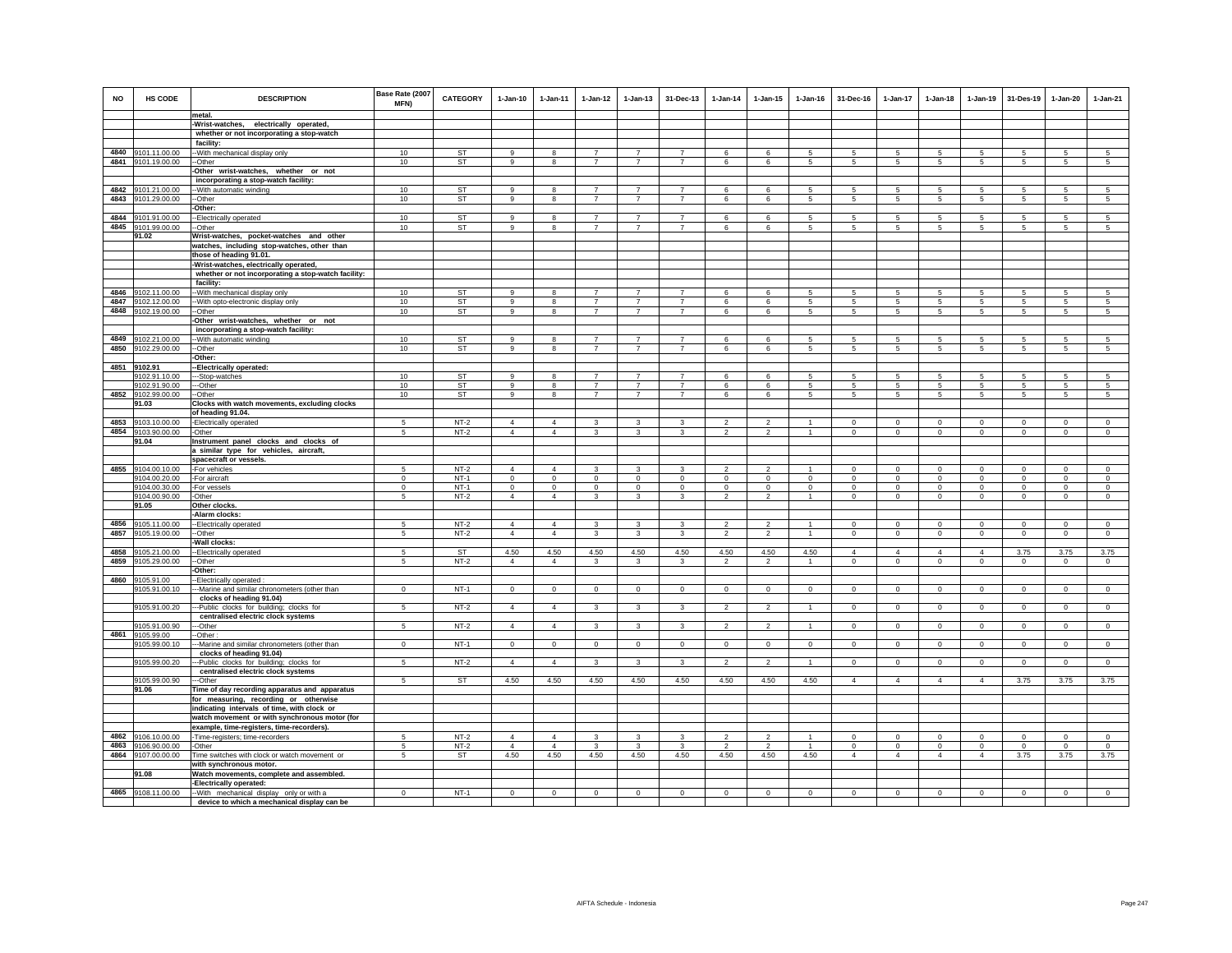| <b>NO</b> | <b>HS CODE</b>     | <b>DESCRIPTION</b><br>incorporated                 | Base Rate (2007<br><b>MFN)</b> | <b>CATEGORY</b> | $1-Jan-10$     | $1 - Jan-11$   | $1 - Jan-12$            | $1 - Jan-13$   | 31-Dec-13               | $1-Jan-14$     | $1 - Jan-15$            | $1 - Jan-16$            | 31-Dec-16               | $1-Jan-17$                 | $1-Jan-18$      | $1-Jan-19$      | 31-Des-19      | $1-Jan-20$     | $1-Jan-21$              |
|-----------|--------------------|----------------------------------------------------|--------------------------------|-----------------|----------------|----------------|-------------------------|----------------|-------------------------|----------------|-------------------------|-------------------------|-------------------------|----------------------------|-----------------|-----------------|----------------|----------------|-------------------------|
|           | 4866 9108.12.00.00 | -- With opto-electronic display only               | $\Omega$                       | $NT-1$          | $\Omega$       | $\Omega$       | $\Omega$                | $\Omega$       | $\Omega$                | $\Omega$       | $\Omega$                | $\Omega$                | $\Omega$                | $\Omega$                   | $\Omega$        | $\Omega$        | $\Omega$       | $\Omega$       | $\Omega$                |
|           | 4867 9108.19.00.00 | --Other                                            | $\mathbf 0$                    | $NT-1$          | $\circ$        | $\mathbf 0$    | $\mathbf 0$             | $\mathbf 0$    | $\mathbf 0$             | $\mathbf 0$    | $\mathbf 0$             | $\circ$                 | $\mathbf 0$             | $\mathbf 0$                | $\circ$         | $\mathbf 0$     | $\circ$        | $\mathbf 0$    | $\circ$                 |
|           | 4868 9108.20.00.00 | -With automatic winding                            | $\mathbf{0}$                   | $NT-1$          | $\mathbf{0}$   | $\mathbf{0}$   | $\mathbf{0}$            | $\mathbf{0}$   | $\mathbf{0}$            | $\mathbf 0$    | $\mathbf 0$             | $\mathbf 0$             | $\mathbf{0}$            | $\circ$                    | $\mathbf{0}$    | $\mathbf 0$     | $\circ$        | $\mathbf{0}$   | $\mathbf 0$             |
|           | 4869 9108.90.00.00 | -Other                                             | $\mathbf 0$                    | $NT-1$          | $\circ$        | $\circ$        | $\mathbf{0}$            | $\mathbf 0$    | $\mathbf{0}$            | $\circ$        | 0                       | $\circ$                 | $\circ$                 | $\circ$                    | $\circ$         | $\mathbf 0$     | $\circ$        | $^{\circ}$     | $\circ$                 |
|           | 91.09              | Clock movements, complete and assembled.           |                                |                 |                |                |                         |                |                         |                |                         |                         |                         |                            |                 |                 |                |                |                         |
|           |                    | -Electrically operated:                            |                                |                 |                |                |                         |                |                         |                |                         |                         |                         |                            |                 |                 |                |                |                         |
|           | 4870 9109.11.00.00 | -Of alarm clocks                                   | 5                              | $NT-1$          | $\overline{4}$ | 3              | $\mathfrak{p}$          | $\mathbf 0$    | $\mathbf 0$             | $\circ$        | $\mathbf 0$             | $\mathbf 0$             | $\mathbf 0$             | $\mathbf 0$                | $\mathbf 0$     | $\mathbf 0$     | $^{\circ}$     | $\mathbf 0$    | $\circ$                 |
|           | 4871 9109.19.00.00 | -Other                                             | 5                              | $NT-1$          | $\overline{4}$ |                | $\overline{2}$          | $\circ$        | $\mathbf 0$             | 0              | $\mathbf 0$             | $\mathbf 0$             | $\mathbf 0$             | $\mathsf 0$                | 0               | $\mathbf 0$     | $^{\circ}$     | $\theta$       | $\mathbf 0$             |
|           | 4872 9109.90.00.00 | -Other                                             | 5                              | <b>ST</b>       | 4.50           | 4.50           | 4.50                    | 4.50           | 4.50                    | 4.50           | 4.50                    | 4.50                    | $\overline{4}$          | $\overline{4}$             | $\overline{4}$  | $\overline{4}$  | 3.75           | 3.75           | 3.75                    |
|           | 91.10              | Complete watch or clock movements, unassembled     |                                |                 |                |                |                         |                |                         |                |                         |                         |                         |                            |                 |                 |                |                |                         |
|           |                    | or partly assembled (movement sets);               |                                |                 |                |                |                         |                |                         |                |                         |                         |                         |                            |                 |                 |                |                |                         |
|           |                    | incomplete watch or clock movements,               |                                |                 |                |                |                         |                |                         |                |                         |                         |                         |                            |                 |                 |                |                |                         |
|           |                    | assembled; rough watch or clock                    |                                |                 |                |                |                         |                |                         |                |                         |                         |                         |                            |                 |                 |                |                |                         |
|           |                    | movements.                                         |                                |                 |                |                |                         |                |                         |                |                         |                         |                         |                            |                 |                 |                |                |                         |
|           |                    | -Of watches:                                       |                                |                 |                |                |                         |                |                         |                |                         |                         |                         |                            |                 |                 |                |                |                         |
|           | 4873 9110.11.00.00 | --Complete movements, unassembled or partly        | $\mathbf{0}$                   | $NT-1$          | $\mathbf{0}$   | $\overline{0}$ | $\overline{0}$          | $\circ$        | $\overline{0}$          | $\overline{0}$ | $\mathbf 0$             | $\mathbf 0$             | $\mathbf{0}$            | $\circ$                    | $\mathbf{0}$    | $\circ$         | $\overline{0}$ | $\circ$        | $\circ$                 |
|           |                    | assembled (movement sets)                          |                                |                 |                |                |                         |                |                         |                |                         |                         |                         |                            |                 |                 |                |                |                         |
|           | 4874 9110.12.00.00 | -Incomplete movements, assembled                   | $\mathbf{0}$                   | $NT-1$          | $\Omega$       | $\Omega$       | $\circ$                 | $\mathbf 0$    | $\mathbf{0}$            | $^{\circ}$     | $\Omega$                | $^{\circ}$              | $\Omega$                | $\circ$                    | $\Omega$        | $\circ$         | $\circ$        | $\Omega$       | $\mathsf 0$             |
|           | 4875 9110.19.00.00 |                                                    | $\mathbf 0$                    | $NT-1$          | $\mathbf 0$    | $\mathbf 0$    | $\mathbf 0$             | $\mathsf 0$    | $\mathbf{0}$            | $\mathsf 0$    | $\mathsf 0$             | $\mathsf 0$             | $\mathbf 0$             | $\mathbf 0$                | $\mathbf 0$     | $\circ$         | $\mathbf 0$    | $\mathsf 0$    | $\mathsf 0$             |
|           |                    | -Rough movements                                   |                                |                 |                |                |                         |                |                         |                |                         |                         |                         |                            |                 |                 |                |                |                         |
|           | 4876 9110.90.00.00 | -Other                                             | $\mathsf 0$                    | $NT-1$          | $\circ$        | $\mathbf 0$    | $\mathbf 0$             | $\mathsf 0$    | $\mathbf 0$             | $\mathbf 0$    | $\mathbf 0$             | $\mathbf 0$             | $\mathbf 0$             | $\mathbf 0$                | $\mathbf 0$     | $\mathbf 0$     | $\mathbf 0$    | $\mathbf 0$    | $\mathbf 0$             |
|           | 91.11              | Watch cases and parts thereof.                     |                                | $NT-1$          | $\overline{4}$ | 3              | $\overline{2}$          |                |                         |                |                         |                         |                         | $\mathbf 0$                |                 |                 |                |                | $\mathsf 0$             |
|           | 4877 9111.10.00.00 | -Cases of precious metal or of metal clad          | 5                              |                 |                |                |                         | $\mathbf 0$    | $\mathbf 0$             | $\mathbf 0$    | $\mathbf 0$             | $\mathbf 0$             | $\mathbf 0$             |                            | $\circ$         | $\mathbf 0$     | $\circ$        | $\mathbf 0$    |                         |
|           |                    | with precious metal                                | 5                              | $NT-1$          | $\overline{4}$ | 3              | $\overline{2}$          | $\overline{0}$ | $\overline{0}$          | $\overline{0}$ | $\overline{0}$          | $\overline{0}$          |                         | $\overline{0}$             | $\overline{0}$  | $\overline{0}$  | $\overline{0}$ |                | $\overline{0}$          |
|           | 4878 9111.20.00.00 | -Cases of base metal, whether or not gold- or      |                                |                 |                |                |                         |                |                         |                |                         |                         | $\mathbf 0$             |                            |                 |                 |                | $\mathsf 0$    |                         |
|           | 4879 9111.80.00.00 | silver-plated                                      |                                | $NT-1$          | $\overline{4}$ | 3              | $\mathfrak{D}$          | $\Omega$       |                         | $\Omega$       |                         |                         |                         |                            | $\Omega$        | $\Omega$        | $\mathbf 0$    | $\mathbf 0$    |                         |
|           | 4880 9111.90.00.00 | -Other cases                                       | 5<br>$5 -$                     | $NT-1$          | $\overline{4}$ | 3              | $\mathfrak{D}$          | $\Omega$       | $\mathsf 0$<br>$\Omega$ | $\Omega$       | $\mathsf 0$<br>$\Omega$ | $\mathsf 0$<br>$\Omega$ | $\mathsf 0$<br>$\Omega$ | $\mathbf 0$<br>$\mathbf 0$ | $\Omega$        | $\Omega$        | $\Omega$       | $\Omega$       | $\mathsf 0$<br>$\Omega$ |
|           |                    | -Parts                                             |                                |                 |                |                |                         |                |                         |                |                         |                         |                         |                            |                 |                 |                |                |                         |
|           | 91.12              | Clock cases and cases of a similar type for        |                                |                 |                |                |                         |                |                         |                |                         |                         |                         |                            |                 |                 |                |                |                         |
|           |                    | other goods of this Chapter, and parts<br>thereof. |                                |                 |                |                |                         |                |                         |                |                         |                         |                         |                            |                 |                 |                |                |                         |
|           | 4881 9112.20.00.00 | -Cases                                             | 5                              | $NT-1$          | $\overline{4}$ | 3              | $\overline{2}$          | $\Omega$       | $\mathsf 0$             | $^{\circ}$     | $\Omega$                | $\mathsf 0$             | $\Omega$                | $\mathbf 0$                | $\Omega$        | $\mathbf 0$     | $\mathbf 0$    | $\Omega$       | $\mathsf 0$             |
|           | 4882 9112.90.00.00 | -Parts                                             | 5                              | $NT-1$          | $\overline{4}$ | $\mathbf{3}$   | $\mathfrak{p}$          | $\mathsf 0$    | $\mathbf{0}$            | $\mathsf 0$    | $\mathsf 0$             | $\mathsf 0$             | $\circ$                 | $\circ$                    | $\mathbf 0$     | $\mathbb O$     | $\circ$        | $\mathsf 0$    | $\mathsf 0$             |
|           | 91.13              | Watch straps, watch bands and watch bracelets,     |                                |                 |                |                |                         |                |                         |                |                         |                         |                         |                            |                 |                 |                |                |                         |
|           |                    | and parts thereof.                                 |                                |                 |                |                |                         |                |                         |                |                         |                         |                         |                            |                 |                 |                |                |                         |
|           | 4883 9113.10.00.00 | -Of precious metal or of metal clad with           | 10                             | <b>ST</b>       | 9              | 8              | $\overline{7}$          | $\overline{7}$ | $\overline{7}$          | 6              | 6                       | 5                       | 5                       | 5                          | 5               | 5               | 5              | 5              | 5                       |
|           |                    | precious metal                                     |                                |                 |                |                |                         |                |                         |                |                         |                         |                         |                            |                 |                 |                |                |                         |
|           | 4884 9113.20.00.00 | -Of base metal, whether or not gold- or            | 10                             | <b>ST</b>       | $\mathbf{9}$   | 8              | $\overline{7}$          | $\overline{7}$ | $\overline{7}$          | 6              | $6\overline{6}$         | 5                       | $5\phantom{.0}$         | $5\overline{)}$            | $5\overline{5}$ | $5\overline{)}$ | $\overline{5}$ | $\overline{5}$ | $\overline{5}$          |
|           |                    | silver-plated                                      |                                |                 |                |                |                         |                |                         |                |                         |                         |                         |                            |                 |                 |                |                |                         |
|           | 4885 9113.90.00.00 | -Other                                             | 10                             | <b>ST</b>       | 9              | 8              | $\overline{7}$          | $\overline{7}$ | $\overline{7}$          | 6              | 6                       | 5                       | 5                       | $5\overline{)}$            | 5               | $5\phantom{.0}$ | 5              | 5              | 5                       |
|           | 91.14              | Other clock or watch parts.                        |                                |                 |                |                |                         |                |                         |                |                         |                         |                         |                            |                 |                 |                |                |                         |
|           | 4886 9114.10.00.00 | -Springs, including hair-springs                   | 5                              | $NT-1$          | $\overline{4}$ | 3              | $\overline{2}$          | $\mathbf 0$    | $\mathbf 0$             | $\mathbf 0$    | $\mathbf 0$             | $\circ$                 | $\mathbf 0$             | $\mathbf 0$                | $\circ$         | $\mathbf 0$     | $\circ$        | $\mathbf 0$    | $\circ$                 |
| 4887      | 9114.20.00.00      | -Jewels                                            | 5                              | $NT-1$          | $\overline{4}$ | 3              | $\overline{2}$          | $\mathbf 0$    | $\mathbf 0$             | $\mathbf 0$    | $\mathbf 0$             | $\mathbf 0$             | $\mathbf 0$             | $\mathbf 0$                | $\mathbf{0}$    | $\,0\,$         | $\mathbf 0$    | $\mathbf 0$    | $\mathbf 0$             |
|           | 4888 9114.30.00.00 | -Dials                                             | 5                              | $NT-1$          | $\overline{4}$ | 3              | $\overline{2}$          | $\mathbf 0$    | $\mathbf{0}$            | 0              | $\circ$                 | $^{\circ}$              | $\mathbf 0$             | $\circ$                    | $\circ$         | $\mathbf 0$     | $\mathbf 0$    | $\circ$        | $\circ$                 |
|           | 4889 9114.40.00.00 | -Plates and bridges                                | 5                              | $NT-1$          | $\overline{4}$ | 3              | $\overline{\mathbf{2}}$ | $\mathsf 0$    | $\mathbf{0}$            | $^{\circ}$     | $\circ$                 | $\mathsf 0$             | $\mathsf 0$             | $\mathbf 0$                | $\mathbf 0$     | $\mathbb O$     | $\mathbf 0$    | $\mathsf 0$    | $\mathsf 0$             |
|           | 4890 9114.90.00.00 | -Other                                             | 5                              | $NT-1$          | $\overline{4}$ | $\mathbf{3}$   | $\overline{2}$          | $\mathsf 0$    | $\mathbf{0}$            | $\mathsf 0$    | $\mathsf 0$             | $\mathsf 0$             | $\mathbf 0$             | $\mathbf 0$                | $\mathbf 0$     | $\mathbb O$     | $\circ$        | $\mathsf 0$    | $\mathsf 0$             |
|           | 92.01              | Pianos, including automatic<br>pianos;             |                                |                 |                |                |                         |                |                         |                |                         |                         |                         |                            |                 |                 |                |                |                         |
|           |                    | harpsichords and other keyboard stringed           |                                |                 |                |                |                         |                |                         |                |                         |                         |                         |                            |                 |                 |                |                |                         |
|           |                    | instruments.                                       |                                |                 |                |                |                         |                |                         |                |                         |                         |                         |                            |                 |                 |                |                |                         |
|           | 4891 9201.10.00.00 | -Upright pianos                                    | 10                             | <b>ST</b>       | 9              | 8              | $\overline{7}$          | $\overline{7}$ | $\overline{7}$          | 6              | 6                       | $\sqrt{5}$              | 5                       | 5                          | 5               | 5               | 5              | 5              | 5                       |
|           | 4892 9201.20.00.00 | -Grand pianos                                      | 15                             | <b>ST</b>       | 14             | 13             | 12                      | 11             | 11                      | 10             | $\overline{\mathbf{8}}$ | 6                       | 5                       | $5\overline{)}$            | $5\overline{5}$ | $\,$ 5 $\,$     | $\sqrt{5}$     | $\overline{5}$ | 5                       |
|           | 4893 9201.90.00.00 | -Other                                             | 10                             | <b>ST</b>       | 9              | 8              | $\overline{7}$          | $\overline{7}$ | $\overline{7}$          | 6              | 6                       | 5                       | 5                       | $5\phantom{.0}$            | 5               | 5               | 5              | 5              | 5                       |
|           | 92.02              | Other string musical instruments (for example,     |                                |                 |                |                |                         |                |                         |                |                         |                         |                         |                            |                 |                 |                |                |                         |
|           |                    | guitars, violins, harps).                          |                                |                 |                |                |                         |                |                         |                |                         |                         |                         |                            |                 |                 |                |                |                         |
|           | 4894 9202.10.00.00 | -Played with a bow                                 | 10                             | <b>ST</b>       | 9              | 8              | $\overline{7}$          | $\overline{7}$ | $\overline{7}$          | 6              | 6                       | 5                       | 5                       | 5                          | 5               | 5               | 5              | 5              | 5                       |
|           | 4895 9202.90.00.00 | -Other                                             | 10                             | <b>ST</b>       | $\mathsf g$    | 8              | $\overline{7}$          | $\overline{7}$ | $\overline{7}$          | 6              | 6                       | 5                       | 5                       | $5\phantom{.0}$            | $5\phantom{.0}$ | $\sqrt{5}$      | 5              | $\sqrt{5}$     | $\sqrt{5}$              |
|           | 92.05              | Other wind musical instruments (for example,       |                                |                 |                |                |                         |                |                         |                |                         |                         |                         |                            |                 |                 |                |                |                         |
|           |                    | clarinets, trumpets, bagpipes).                    |                                |                 |                |                |                         |                |                         |                |                         |                         |                         |                            |                 |                 |                |                |                         |
|           | 4896 9205.10.00.00 | -Brass-wind instruments                            | 10                             | <b>ST</b>       | 9              | 8              | $\overline{7}$          | $\overline{7}$ | $\overline{7}$          | 6              | 6                       | 5                       | 5                       | 5                          | 5               | $\overline{5}$  | 5              | 5              | 5                       |
| 4897      | 9205.90            | Other:                                             |                                |                 |                |                |                         |                |                         |                |                         |                         |                         |                            |                 |                 |                |                |                         |
|           | 9205.90.10.00      | -Keyboard pipe organs; harmoniums and similar      | 10                             | <b>ST</b>       | 9              | 8              | $\overline{7}$          | $\overline{7}$ | $\overline{7}$          | 6              | 6                       | $\overline{5}$          | 5                       | 5                          | 5               | 5               | 5              | 5              | 5                       |
|           |                    | keyboard instruments with free metal reeds         |                                |                 |                |                |                         |                |                         |                |                         |                         |                         |                            |                 |                 |                |                |                         |
|           | 9205.90.90.00      | --Other                                            | 10                             | <b>ST</b>       | $\overline{9}$ | $\mathbf{R}$   | $\overline{7}$          | $\overline{7}$ | $\overline{7}$          | 6              | 6                       | -5                      | 5                       | 5                          | 5               | $\overline{5}$  | 5              | 5              | $\overline{5}$          |
|           | 4898 9206.00.00.00 | Percussion musical instruments (for example,       | 10                             | ST              | 9              | $\mathbf{R}$   | $\overline{7}$          | $\overline{7}$ | $\overline{7}$          | 6              | 6                       | $\overline{5}$          | 5                       | 5                          | 5               | 5               | 5              | 5              | 5                       |
|           |                    | drums, xylophones, cymbals, castanets,             |                                |                 |                |                |                         |                |                         |                |                         |                         |                         |                            |                 |                 |                |                |                         |
|           |                    | maracas).                                          |                                |                 |                |                |                         |                |                         |                |                         |                         |                         |                            |                 |                 |                |                |                         |
|           | 92.07              | Musical instruments, the sound of which is         |                                |                 |                |                |                         |                |                         |                |                         |                         |                         |                            |                 |                 |                |                |                         |
|           |                    | produced, or must be amplified, electrically       |                                |                 |                |                |                         |                |                         |                |                         |                         |                         |                            |                 |                 |                |                |                         |
|           |                    | (for example, organs, guitars, accordions).        |                                |                 |                |                |                         |                |                         |                |                         |                         |                         |                            |                 |                 |                |                |                         |
|           | 4899 9207.10.00.00 | -Keyboard instruments, other than accordions       | 10                             | ST              | 9              | 8              | $\overline{7}$          | $\overline{7}$ | $\overline{7}$          | 6              | 6                       | 5                       | 5                       | 5                          | 5               | -5              | 5              | 5              | 5                       |
|           | 4900 9207.90.00.00 | -Other                                             | 10                             | ST              | 9              | 8              | $\overline{7}$          | $\overline{7}$ | $\overline{7}$          | 6              | 6                       | 5                       | 5                       | 5                          | 5               | 5               | 5              | 5              | 5                       |
|           | 92.08              | Musical boxes, fairground organs, mechanical       |                                |                 |                |                |                         |                |                         |                |                         |                         |                         |                            |                 |                 |                |                |                         |
|           |                    | street organs, mechanical singing birds,           |                                |                 |                |                |                         |                |                         |                |                         |                         |                         |                            |                 |                 |                |                |                         |
|           |                    | musical saws and other musical instruments         |                                |                 |                |                |                         |                |                         |                |                         |                         |                         |                            |                 |                 |                |                |                         |
|           |                    | not falling within any other heading of            |                                |                 |                |                |                         |                |                         |                |                         |                         |                         |                            |                 |                 |                |                |                         |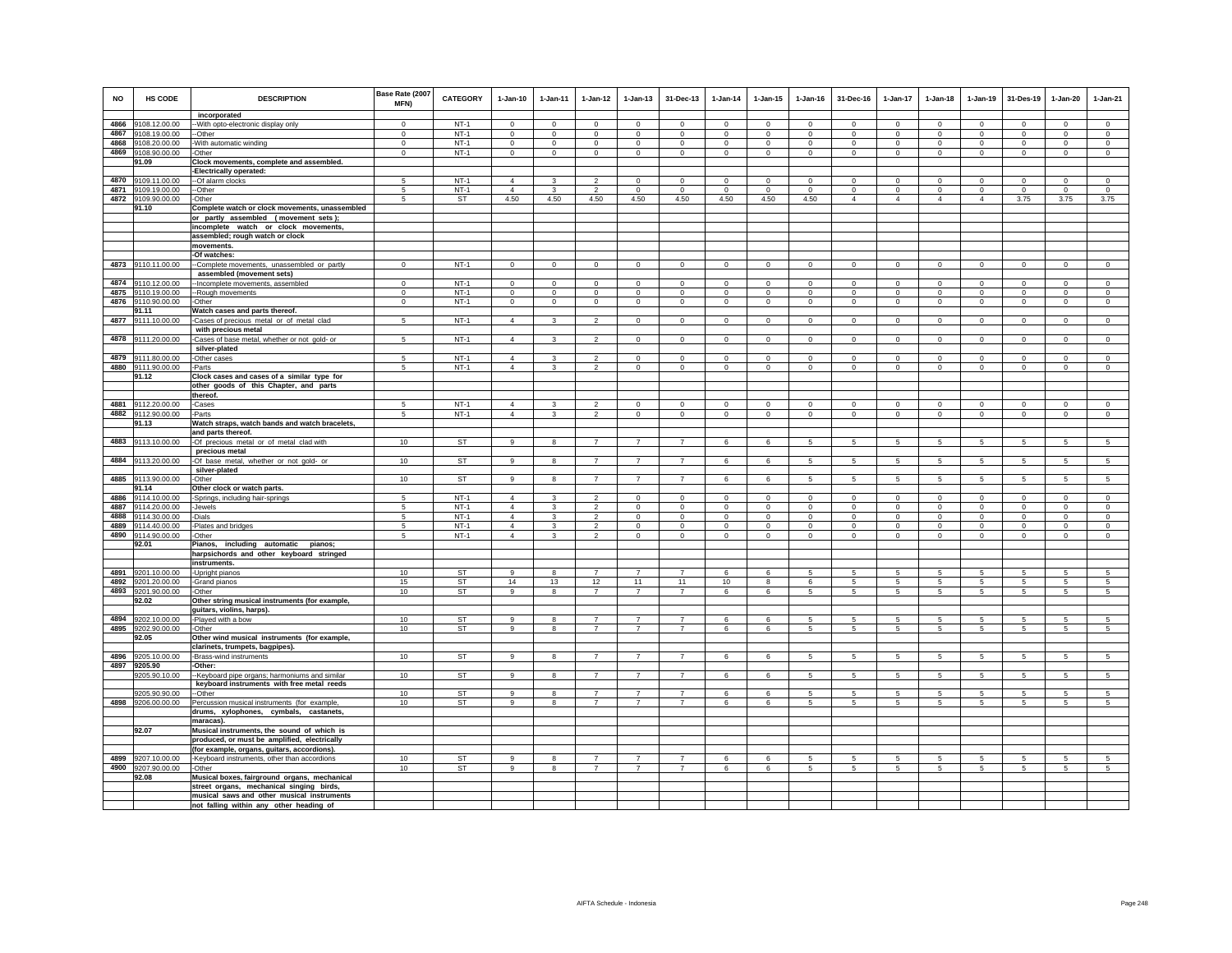| NO   | HS CODE                            | <b>DESCRIPTION</b>                                                                            | Base Rate (2007<br>MFN)    | <b>CATEGORY</b>  | $1-Jan-10$              | $1 - Jan-11$   | $1 - Jan-12$   | $1 - Jan-13$   | 31-Dec-13                    | $1 - Jan-14$   | $1 - Jan-15$ | $1 - Jan-16$ | 31-Dec-16               | $1 - Jan-17$          | $1-Jan-18$                 | $1 - Jan-19$ | 31-Des-19          | 1-Jan-20       | $1-Jan-21$   |
|------|------------------------------------|-----------------------------------------------------------------------------------------------|----------------------------|------------------|-------------------------|----------------|----------------|----------------|------------------------------|----------------|--------------|--------------|-------------------------|-----------------------|----------------------------|--------------|--------------------|----------------|--------------|
|      |                                    | this Chapter; decoy calls of all kinds;                                                       |                            |                  |                         |                |                |                |                              |                |              |              |                         |                       |                            |              |                    |                |              |
|      |                                    | whistles, call horns and other mouth-blown<br>sound signalling instruments.                   |                            |                  |                         |                |                |                |                              |                |              |              |                         |                       |                            |              |                    |                |              |
|      | 4901 9208.10.00.00                 | -Musical boxes                                                                                | 10                         | ST               | 9                       | 8              | $\overline{7}$ | $\overline{7}$ | $\overline{7}$               | 6              | 6            | 5            | 5                       | 5                     | 5                          | 5            | 5                  | 5              | 5            |
|      | 4902 9208.90                       | -Other:                                                                                       |                            |                  |                         |                |                |                |                              |                |              |              |                         |                       |                            |              |                    |                |              |
|      | 9208.90.10.00                      | -Decoy calls, call horns and other mouth-                                                     | 10                         | <b>ST</b>        | 9                       | 8              | $\overline{7}$ | $\overline{7}$ | $\overline{7}$               | 6              | 6            | 5            | 5                       | $5\overline{5}$       | $5\overline{5}$            | 5            | 5                  | 5              | 5            |
|      |                                    | blown sound signalling                                                                        |                            |                  |                         |                |                |                |                              |                |              |              |                         |                       |                            |              |                    |                |              |
|      |                                    | instruments                                                                                   |                            |                  |                         |                |                |                |                              |                |              |              |                         |                       |                            |              |                    |                |              |
|      | 9208.90.90.00                      | -Other                                                                                        | 10                         | <b>ST</b>        | 9                       | 8              | $\overline{7}$ | $\overline{7}$ | $\overline{7}$               | 6              | 6            | 5            | 5                       | 5                     | 5                          | 5            | 5                  | 5              | 5            |
|      | 92.09                              | Parts (for example, mechanisms for musical                                                    |                            |                  |                         |                |                |                |                              |                |              |              |                         |                       |                            |              |                    |                |              |
|      |                                    | boxes) and accessories (for example, cards,                                                   |                            |                  |                         |                |                |                |                              |                |              |              |                         |                       |                            |              |                    |                |              |
|      |                                    | discs and rolls for mechanical intruments) of                                                 |                            |                  |                         |                |                |                |                              |                |              |              |                         |                       |                            |              |                    |                |              |
|      |                                    | musical instruments; metronomes, tuning forks                                                 |                            |                  |                         |                |                |                |                              |                |              |              |                         |                       |                            |              |                    |                |              |
|      |                                    | and pitch pipes of all kinds.                                                                 |                            |                  |                         |                |                |                |                              |                |              |              |                         |                       |                            |              |                    |                |              |
| 4903 | 9209.30.00.00                      | -Musical instrument strings                                                                   | 5                          | $NT-1$           | $\overline{4}$          | $\mathbf{3}$   | $\overline{2}$ | $\mathsf 0$    | $\mathbf 0$                  | $\mathbf 0$    | $\mathbf{0}$ | $\circ$      | $\mathbf 0$             | $\mathbf 0$           | $\mathbf 0$                | $\mathbf 0$  | $\mathbf 0$        | $\mathbf{0}$   | $\circ$      |
|      |                                    | -Other:                                                                                       |                            |                  |                         |                |                |                |                              |                |              |              |                         |                       |                            |              |                    |                |              |
|      | 4904 9209.91                       | -- Parts and accessories for pianos:                                                          |                            |                  |                         |                |                |                |                              |                |              |              |                         |                       |                            |              |                    |                |              |
|      | 9209.91.10.00                      | ---Strung backs, keyboards and metal frames                                                   | 5                          | $NT-1$           | $\overline{4}$          | $\mathbf{3}$   | $\overline{2}$ | $\circ$        | $\overline{0}$               | $\overline{0}$ | $\circ$      | $\circ$      | $\circ$                 | $\circ$               | $\mathbf{0}$               | $\circ$      | $\overline{0}$     | $\circ$        | $\mathbf 0$  |
|      | 9209.91.90.00                      | for upright pianos<br>--Other                                                                 | 5                          | $NT-1$           | $\overline{4}$          | 3              | $\overline{2}$ | $\mathbf{0}$   | $\overline{0}$               | $\Omega$       | $\circ$      | $\circ$      | $\mathbf{0}$            | $\circ$               | $\mathbf{0}$               | $\circ$      | $\Omega$           | $\mathbf{0}$   | $\mathbf{0}$ |
|      | 4905 9209.92.00.00                 | -Parts and accessories for the musical                                                        | 5                          | $NT-1$           | $\overline{4}$          | $\mathbf{3}$   | $\overline{2}$ | $\mathsf 0$    | $\circ$                      | $\circ$        | $\mathsf 0$  | $\circ$      | $\mathbf{0}$            | $\mathbf 0$           | $\circ$                    | $\mathbf 0$  | $\circ$            | $\mathsf 0$    | $\circ$      |
|      |                                    | instruments of heading 92.02                                                                  |                            |                  |                         |                |                |                |                              |                |              |              |                         |                       |                            |              |                    |                |              |
|      | 4906 9209.94.00.00                 | -Parts and accessories for the musical                                                        | 5                          | $NT-1$           | $\overline{4}$          |                | $\mathcal{P}$  | $\Omega$       | $\mathsf 0$                  | $\mathbf 0$    | $\mathbf 0$  | $\Omega$     | $\Omega$                | $\mathbf 0$           | $\Omega$                   | $\mathbf 0$  | $\mathbf 0$        | $\mathbf 0$    | $\Omega$     |
|      |                                    | instruments of heading 92.07                                                                  |                            |                  |                         |                |                |                |                              |                |              |              |                         |                       |                            |              |                    |                |              |
|      | 4907 9209.99.00.00                 | -Other                                                                                        | 5                          | $NT-1$           | $\Delta$                | $\mathbf{R}$   | 2              | $\mathsf 0$    | $\mathbf 0$                  | $\mathbf 0$    | $\Omega$     | $\Omega$     | $\mathbf 0$             | $\overline{0}$        | $\mathsf 0$                | $\mathbf 0$  | $\,0\,$            | $\overline{0}$ | $\circ$      |
|      |                                    | 93.01 Military weapons, other than revolvers,                                                 |                            |                  |                         |                |                |                |                              |                |              |              |                         |                       |                            |              |                    |                |              |
|      |                                    | pistols and the arms of heading 93.07.                                                        |                            |                  |                         |                |                |                |                              |                |              |              |                         |                       |                            |              |                    |                |              |
|      |                                    | -Artillery weapons (for example, guns,                                                        |                            |                  |                         |                |                |                |                              |                |              |              |                         |                       |                            |              |                    |                |              |
|      |                                    | howitzers and mortars):                                                                       |                            |                  |                         |                |                |                |                              |                |              |              |                         |                       |                            |              |                    |                |              |
|      | 4908 9301.11.00.00                 | -Self-propelled                                                                               | $\Omega$                   | $NT-1$           | $\Omega$                | $\Omega$       | $\Omega$       | $\Omega$       | $\Omega$                     | $\Omega$       | $\Omega$     | $\Omega$     | $\Omega$                | $\Omega$              | $\Omega$                   | $\Omega$     | $\Omega$           | $\Omega$       | $\Omega$     |
|      | 4909 9301.19.00.00                 | --Other                                                                                       | $\mathbf 0$                | $NT-1$           | $\mathbf 0$             | $\mathbf 0$    | $\circ$        | $\mathsf 0$    | $\mathbf 0$                  | $\mathbf 0$    | $\mathsf 0$  | $\mathsf 0$  | $\mathbf 0$             | $\mathbf 0$           | $\mathbf 0$                | $\mathbb O$  | $\,0\,$            | $\mathsf 0$    | $\mathbf 0$  |
|      | 4910 9301.20.00.00                 | -Rocket launcers; flame-throwers; grenade<br>launcers; torpedo tubes and similar              | $\mathbf 0$                | $NT-1$           | $\circ$                 | $\circ$        | $\mathbf{0}$   | $\mathbf 0$    | $\mathbf{0}$                 | $\mathbf{0}$   | $\mathbf 0$  | $\circ$      | $\circ$                 | $\circ$               | $\circ$                    | $\mathbf 0$  | $\mathbf{0}$       | $\circ$        | $\circ$      |
|      |                                    | projectors                                                                                    |                            |                  |                         |                |                |                |                              |                |              |              |                         |                       |                            |              |                    |                |              |
|      | 4911 9301.90.00.00                 | -Other                                                                                        | $\Omega$                   | $NT-1$           | $\Omega$                | $\Omega$       | $\Omega$       | $\Omega$       | $^{\circ}$                   | $\Omega$       | $^{\circ}$   | $^{\circ}$   | $\Omega$                | $\Omega$              | $\Omega$                   | $\Omega$     | $^{\circ}$         | $\Omega$       | $\mathbf 0$  |
|      | 4912 9302.00.00.00                 | Revolvers and pistols, other than those of                                                    | $\mathbf{0}$               | $NT-1$           | $\mathbf 0$             | $\mathbf 0$    | $\circ$        | $\mathsf 0$    | $\mathsf 0$                  | $\Omega$       | $\mathbf 0$  | $\circ$      | $\mathbf{0}$            | $\mathbf 0$           | $\mathbf 0$                | $\mathbf 0$  | $\circ$            | $\mathbf 0$    | $\Omega$     |
|      |                                    | heading 93.03 or 93.04.                                                                       |                            |                  |                         |                |                |                |                              |                |              |              |                         |                       |                            |              |                    |                |              |
|      | 93.03                              | Other firearms and similar devices which                                                      |                            |                  |                         |                |                |                |                              |                |              |              |                         |                       |                            |              |                    |                |              |
|      |                                    | operate by the firing of an explosive charge                                                  |                            |                  |                         |                |                |                |                              |                |              |              |                         |                       |                            |              |                    |                |              |
|      |                                    | (for example, sporting shotguns and rifles,                                                   |                            |                  |                         |                |                |                |                              |                |              |              |                         |                       |                            |              |                    |                |              |
|      |                                    | muzzle-loading firearms, Very pistols and                                                     |                            |                  |                         |                |                |                |                              |                |              |              |                         |                       |                            |              |                    |                |              |
|      |                                    | other devices designed to project only                                                        |                            |                  |                         |                |                |                |                              |                |              |              |                         |                       |                            |              |                    |                |              |
|      |                                    | signal flares, pistols and revolvers for                                                      |                            |                  |                         |                |                |                |                              |                |              |              |                         |                       |                            |              |                    |                |              |
|      |                                    | firing blank ammunition, captive-bolt                                                         |                            |                  |                         |                |                |                |                              |                |              |              |                         |                       |                            |              |                    |                |              |
|      |                                    | humane killers, line-throwing guns).                                                          |                            | $NT-1$           |                         |                |                |                |                              |                |              |              |                         |                       |                            |              |                    |                |              |
|      | 4913 9303.10.00.00<br>4914 9303.20 | -Muzzle-loading firearms                                                                      | $\mathbf 0$                |                  | $\circ$                 | $\mathbf 0$    | $\circ$        | $\circ$        | $\mathbf{0}$                 | $\circ$        | $\mathsf 0$  | $\mathsf 0$  | $\circ$                 | $\circ$               | $\mathbf 0$                | $\mathbb O$  | $\circ$            | $\mathsf 0$    | $\mathsf 0$  |
|      |                                    | -Other sporting, hunting or target-shooting<br>shotguns, including combination shotgun-       |                            |                  |                         |                |                |                |                              |                |              |              |                         |                       |                            |              |                    |                |              |
|      |                                    | rifles:                                                                                       |                            |                  |                         |                |                |                |                              |                |              |              |                         |                       |                            |              |                    |                |              |
|      | 9303.20.10.00                      | -Hunting shotguns                                                                             | $\mathbf 0$                | $NT-1$           | $\mathbf 0$             | $\Omega$       | $\mathbf 0$    | $\mathbf 0$    | $\mathbf 0$                  | $\circ$        | $\mathbf 0$  | $\mathbf 0$  | $\mathbf 0$             | $\mathbf 0$           | $\mathbf 0$                | $\mathbf 0$  | $^{\circ}$         | $\mathbf 0$    | $\mathbf 0$  |
|      | 9303.20.90.00                      | -Other                                                                                        | $\mathbf 0$                | $NT-1$           | $\mathbf 0$             | $\mathbf 0$    | $\mathbf 0$    | $\mathbf 0$    | $^{\circ}$                   | $\circ$        | $\mathbf 0$  | $\mathbf 0$  | $\mathbf 0$             | $\mathbf 0$           | $\mathbf 0$                | $\mathbf 0$  | $\mathbf 0$        | $\mathbf 0$    | $\Omega$     |
|      | 4915 9303.30                       | Other sporting, hunting or target-shooting                                                    |                            |                  |                         |                |                |                |                              |                |              |              |                         |                       |                            |              |                    |                |              |
|      |                                    | rifles:                                                                                       |                            |                  |                         |                |                |                |                              |                |              |              |                         |                       |                            |              |                    |                |              |
|      | 9303.30.10.00                      | -Hunting rifles                                                                               | $\Omega$                   | $NT-1$           | $\Omega$                | $\Omega$       | $\Omega$       | $\Omega$       | $\Omega$                     | $\Omega$       | $\Omega$     | $\Omega$     | $\Omega$                | $\Omega$              | $\Omega$                   | $\Omega$     | $\Omega$           | $\Omega$       | $\Omega$     |
|      | 9303.30.90.00                      | --Other                                                                                       | $\mathsf 0$                | $NT-1$           | $\mathbf{0}$            | $^{\circ}$     | $^{\circ}$     | $\mathsf 0$    | $\mathbf 0$                  | $\mathbf 0$    | $\mathbf 0$  | $\circ$      | $\mathbf{0}$            | 0                     | $^{\circ}$                 | $^{\circ}$   | $\overline{0}$     | $\mathbf 0$    | $\mathbf 0$  |
|      | 4916 9303.90.00.00<br>93.04        | -Other                                                                                        | $\mathbf 0$                | $NT-1$           | $\mathbf{0}$            | $\circ$        | $\mathbf{0}$   | $\mathbf{0}$   | $\mathbf{0}$                 | $\mathbf 0$    | $\mathbf 0$  | $\circ$      | $\mathbf{0}$            | $\circ$               | $\circ$                    | $\mathbf 0$  | $\circ$            | $\mathbf 0$    | $\circ$      |
|      |                                    | Other arms (for example, spring, air or gas<br>guns and pistols, truncheons), excluding those |                            |                  |                         |                |                |                |                              |                |              |              |                         |                       |                            |              |                    |                |              |
|      |                                    | of heading 93.07.                                                                             |                            |                  |                         |                |                |                |                              |                |              |              |                         |                       |                            |              |                    |                |              |
|      | 4917 9304.00.10.00                 | -Air guns, operating at a pressure of less                                                    | 20                         | HSL C            | 19.50                   | 19             | 18.50          | 18             | 18                           | 17.50          | 17           | 16.50        | 16.50                   | 16                    | 15.75                      | 15.50        | 15                 | 15             | 15           |
|      |                                    | than 7 kgf/cm <sup>2</sup>                                                                    |                            |                  |                         |                |                |                |                              |                |              |              |                         |                       |                            |              |                    |                |              |
|      | 9304.00.90.00                      | -Other                                                                                        | 20                         | HSL <sub>C</sub> | 19.50                   | 19             | 18.50          | 18             | 18                           | 17.50          | 17           | 16.50        | 16.50                   | 16                    | 15.75                      | 15.50        | 15                 | 15             | 15           |
|      | 93.05                              | Parts and accessories of articles of headings                                                 |                            |                  |                         |                |                |                |                              |                |              |              |                         |                       |                            |              |                    |                |              |
|      |                                    | 93.01 to 93.04.                                                                               |                            |                  |                         |                |                |                |                              |                |              |              |                         |                       |                            |              |                    |                |              |
|      | 4918 9305.10.00.00                 | -Of revolvers or pistols                                                                      | $\mathbf 0$                | $NT-1$           | $\mathbf 0$             | $\mathbf 0$    | $\mathbf 0$    | $\mathsf 0$    | $\mathbf 0$                  | $\mathsf 0$    | $\mathsf 0$  | $\circ$      | $\mathbf 0$             | $\mathbf 0$           | $\mathbf 0$                | $\mathbf 0$  | $\mathbf 0$        | $\mathbf{0}$   | $\circ$      |
|      |                                    | -Of shotguns or rifles of heading 93.03 :                                                     |                            |                  |                         |                |                |                |                              |                |              |              |                         |                       |                            |              |                    |                |              |
|      | 4919 9305.21                       | -Shotgun barrels:                                                                             |                            |                  |                         |                |                |                |                              |                |              |              |                         |                       |                            |              |                    |                |              |
|      | 9305.21.10.00<br>9305.21.90.00     | --- Of hunting shotguns                                                                       | $\mathsf 0$<br>$\mathbf 0$ | $NT-1$<br>$NT-1$ | $\mathbf{0}$<br>$\circ$ | $^{\circ}$     | $^{\circ}$     | $\mathbf 0$    | $^{\circ}$<br>$\overline{0}$ | $\overline{0}$ | $\mathbf 0$  | $\mathbf 0$  | $\mathbf{0}$<br>$\circ$ | $^{\circ}$<br>$\circ$ | $\mathbf{0}$<br>$^{\circ}$ | $^{\circ}$   | $\circ$<br>$\circ$ | $\mathbf 0$    | $\mathbf{0}$ |
|      | 4920 9305.29                       | --Other<br>-Other:                                                                            |                            |                  |                         | $\overline{0}$ | $\overline{0}$ | $\mathbf{0}$   |                              | $\mathbf{0}$   | 0            | $\mathbf{0}$ |                         |                       |                            | $\mathbf{0}$ |                    | $\mathbf 0$    | $\mathbf 0$  |
|      | 9305.29.10.00                      | -Of hunting shotguns                                                                          | $\Omega$                   | $NT-1$           | $\Omega$                | $\Omega$       | $\Omega$       | $\Omega$       | $\Omega$                     | $\Omega$       | $\Omega$     | $\Omega$     | $\Omega$                | $\Omega$              | $\Omega$                   | $\Omega$     | $\Omega$           | $\Omega$       | $\Omega$     |
|      | 9305.29.90.00                      | --Other                                                                                       | $\mathbf 0$                | $NT-1$           | $\mathbf 0$             | $\mathbf 0$    | $\mathbf 0$    | $\mathsf 0$    | $\mathbf 0$                  | $\mathbf 0$    | $\mathbf 0$  | $\mathbf 0$  | $\mathsf 0$             | $\mathbf 0$           | $\mathbf 0$                | $\mathbf 0$  | $\mathbf 0$        | $\mathbf 0$    | $\mathbf 0$  |
|      |                                    | -Other:                                                                                       |                            |                  |                         |                |                |                |                              |                |              |              |                         |                       |                            |              |                    |                |              |
|      | 4921 9305.91.00.00                 | -Of military weapons of heading 93.01                                                         | $\Omega$                   | $NT-1$           | $\mathbf 0$             | $\Omega$       | $\Omega$       | $\Omega$       | $\Omega$                     | $\Omega$       | $\Omega$     | $\Omega$     | $\Omega$                | $\mathbf 0$           | $\Omega$                   | $\Omega$     | $\Omega$           | $\Omega$       | $\Omega$     |
|      | 4922 9305.99                       | -Other:                                                                                       |                            |                  |                         |                |                |                |                              |                |              |              |                         |                       |                            |              |                    |                |              |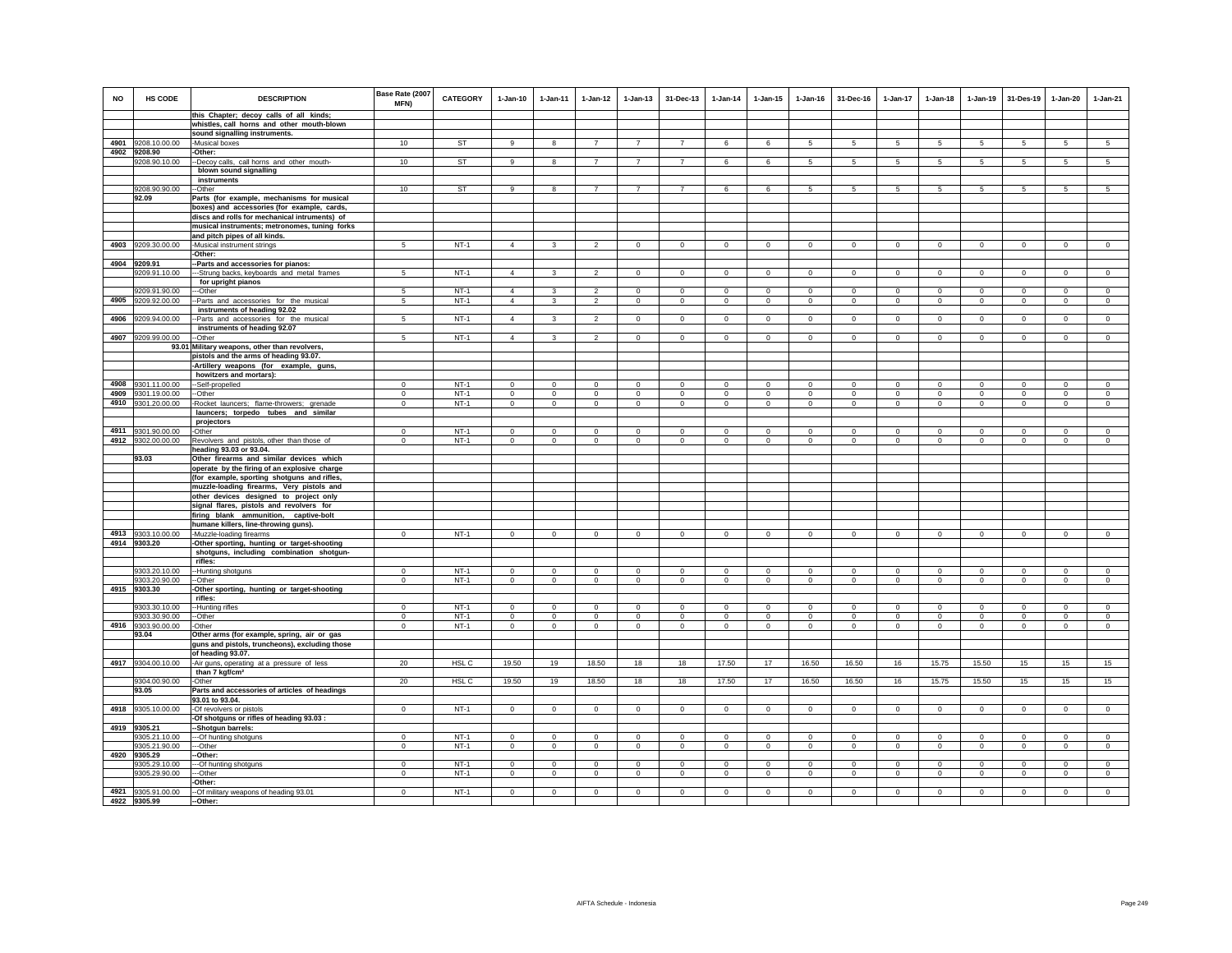| <b>NO</b> | HS CODE<br>9305.99.10.00                 | <b>DESCRIPTION</b>                                                                         | Base Rate (2007<br><b>MFN)</b><br>$\overline{0}$ | <b>CATEGORY</b><br>$NT-1$ | $1-Jan-10$<br>$\Omega$  | $1 - Jan-11$<br>$\Omega$   | $1 - Jan-12$<br>$\Omega$   | $1 - Jan-13$<br>$\Omega$      | 31-Dec-13<br>$\Omega$         | $1 - Jan-14$<br>$\Omega$  | $1 - Jan-15$<br>$\Omega$   | $1 - Jan-16$<br>$\Omega$ | 31-Dec-16<br>$\Omega$      | 1-Jan-17<br>$\Omega$          | $1-Jan-18$<br>$\Omega$ | $1-Jan-19$<br>$\Omega$     | 31-Des-19<br>$\overline{0}$ | $1-Jan-20$<br>$\Omega$ | $1-Jan-21$<br>$\overline{0}$ |
|-----------|------------------------------------------|--------------------------------------------------------------------------------------------|--------------------------------------------------|---------------------------|-------------------------|----------------------------|----------------------------|-------------------------------|-------------------------------|---------------------------|----------------------------|--------------------------|----------------------------|-------------------------------|------------------------|----------------------------|-----------------------------|------------------------|------------------------------|
|           | 9305.99.90.00                            | --- Of goods of subheading 9304.00.90<br>---Other                                          | $^{\circ}$                                       | $NT-1$                    | $\mathbf{0}$            | $\mathbf 0$                | $\mathbf 0$                | $\mathbf 0$                   | $^{\circ}$                    | $\overline{0}$            | $\mathbf 0$                | $\circ$                  | $\mathbf{0}$               | $\mathbf 0$                   | $\mathbf 0$            | $\mathbf 0$                | $\circ$                     | $\mathbf 0$            | $\mathsf 0$                  |
|           | 93.06                                    | Bombs, grenades, torpedoes, mines, missiles,                                               |                                                  |                           |                         |                            |                            |                               |                               |                           |                            |                          |                            |                               |                        |                            |                             |                        |                              |
|           |                                          | and similar munitions of war and parts                                                     |                                                  |                           |                         |                            |                            |                               |                               |                           |                            |                          |                            |                               |                        |                            |                             |                        |                              |
|           |                                          | thereof; cartridges and other ammunitions and                                              |                                                  |                           |                         |                            |                            |                               |                               |                           |                            |                          |                            |                               |                        |                            |                             |                        |                              |
|           |                                          | projectiles and parts thereof, including shot                                              |                                                  |                           |                         |                            |                            |                               |                               |                           |                            |                          |                            |                               |                        |                            |                             |                        |                              |
|           |                                          | and cartridge wads.                                                                        |                                                  |                           |                         |                            |                            |                               |                               |                           |                            |                          |                            |                               |                        |                            |                             |                        |                              |
|           |                                          | -Shotgun cartridges and parts thereof; air                                                 |                                                  |                           |                         |                            |                            |                               |                               |                           |                            |                          |                            |                               |                        |                            |                             |                        |                              |
|           |                                          | gun pellets:                                                                               | $\Omega$                                         | $NT-1$                    |                         |                            |                            |                               |                               |                           | $\Omega$                   | $\Omega$                 |                            | $\overline{0}$                |                        |                            | $\overline{0}$              | $\Omega$               | $\overline{0}$               |
|           | 4923 9306.21.00.00<br>4924 9306.29.00.00 | --Cartridges<br>--Other                                                                    | $\mathbf 0$                                      | $NT-1$                    | $\mathbf 0$<br>$\circ$  | $\mathbf 0$<br>$\mathbf 0$ | $\mathbf 0$<br>$\mathsf 0$ | $\mathsf 0$<br>$\overline{0}$ | $\mathsf 0$<br>$\mathbf 0$    | $\mathbf 0$<br>$\circ$    | $\mathbf{0}$               | $\circ$                  | $\mathsf 0$<br>$\mathbf 0$ | $\overline{0}$                | $\mathbf 0$<br>$\circ$ | $\mathbf 0$<br>$\mathbf 0$ | $\,0\,$                     | $\circ$                | $\overline{0}$               |
|           | 4925 9306.30                             | -Other cartridges and parts thereof:                                                       |                                                  |                           |                         |                            |                            |                               |                               |                           |                            |                          |                            |                               |                        |                            |                             |                        |                              |
|           | 9306.30.10.00                            | -- For revolvers and pistols of heading                                                    | $\overline{0}$                                   | $NT-1$                    | $\mathbf{0}$            | $\mathbf{0}$               | $\mathbf{0}$               | $\overline{0}$                | $\overline{0}$                | $\overline{0}$            | $\mathbf 0$                | $\circ$                  | $\overline{0}$             | $\overline{0}$                | $\overline{0}$         | $\overline{0}$             | $\overline{0}$              | $\mathbf 0$            | $\mathbf{0}$                 |
|           |                                          | 93.02                                                                                      |                                                  |                           |                         |                            |                            |                               |                               |                           |                            |                          |                            |                               |                        |                            |                             |                        |                              |
|           | 9306.30.20.00                            | -Cartridges for riveting or similar tools                                                  | $\Omega$                                         | $NT-1$                    | $\Omega$                | $^{\circ}$                 | $\mathbf{0}$               | $\mathbf 0$                   | $\mathbf 0$                   | $\circ$                   | $\circ$                    | $^{\circ}$               | $\mathbf 0$                | $\circ$                       | $\circ$                | $\circ$                    | $\mathbf{0}$                | $\circ$                | $\circ$                      |
|           |                                          | or for captive-bolt humane killers and                                                     |                                                  |                           |                         |                            |                            |                               |                               |                           |                            |                          |                            |                               |                        |                            |                             |                        |                              |
|           |                                          | parts thereof                                                                              |                                                  |                           |                         |                            |                            |                               |                               |                           |                            |                          |                            |                               |                        |                            |                             |                        |                              |
|           | 9306.30.90.00<br>4926 9306.90.00.00      | --Other                                                                                    | $\mathbf 0$<br>$\mathbf 0$                       | $NT-1$<br>$NT-1$          | $\mathbf 0$             | $\mathbf 0$<br>$\mathbf 0$ | $\mathbf 0$<br>$\mathbf 0$ | $\mathbf 0$<br>$\mathsf 0$    | $\mathbf 0$<br>$\overline{0}$ | $^{\circ}$<br>$\mathbf 0$ | $\mathbf 0$<br>$\mathbf 0$ | $\mathbf 0$              | $\mathbf 0$                | $\mathbf 0$<br>$\overline{0}$ | $\mathbf 0$            | $\mathbf 0$                | $^{\circ}$<br>$\,0\,$       | $\mathbf 0$            | $\mathbf 0$<br>$\mathsf 0$   |
|           | 4927 9307.00.00.00                       | -Other<br>Swords, cutlasses, bayonets, lances and                                          | 20                                               | HSL <sub>C</sub>          | $\overline{0}$<br>19.50 | 19                         | 18.50                      | 18                            | 18                            | 17.50                     | 17                         | $\mathbf 0$<br>16.50     | $\overline{0}$<br>16.50    | 16                            | $\mathbf 0$<br>15.75   | $\,0\,$<br>15.50           | 15                          | $\mathbf 0$<br>15      | 15                           |
|           |                                          | similar arms and parts thereof and scabbards                                               |                                                  |                           |                         |                            |                            |                               |                               |                           |                            |                          |                            |                               |                        |                            |                             |                        |                              |
|           |                                          | and sheaths therefor.                                                                      |                                                  |                           |                         |                            |                            |                               |                               |                           |                            |                          |                            |                               |                        |                            |                             |                        |                              |
|           | 94.01                                    | Seats (other than those of heading 94.02),                                                 |                                                  |                           |                         |                            |                            |                               |                               |                           |                            |                          |                            |                               |                        |                            |                             |                        |                              |
|           |                                          | whether or not convertible into beds, and                                                  |                                                  |                           |                         |                            |                            |                               |                               |                           |                            |                          |                            |                               |                        |                            |                             |                        |                              |
|           |                                          | parts thereof.                                                                             |                                                  |                           |                         |                            |                            |                               |                               |                           |                            |                          |                            |                               |                        |                            |                             |                        |                              |
|           | 4928 9401.10.00.00                       | -Seats of a kind used for aircraft                                                         | 15                                               | <b>ST</b>                 | 14                      | 13                         | 12                         | 11                            | 11                            | 10                        | 8                          | 6                        | -5                         | 5                             | 5                      | 5                          | $\sqrt{5}$                  | 5                      | 5                            |
| 4929      | 9401.20.00.00<br>4930 9401.30.00.00      | -Seats of a kind used for motor vehicles                                                   | 15<br>15                                         | <b>ST</b><br><b>ST</b>    | 14<br>14                | 13<br>13                   | 12<br>12                   | 11<br>11                      | 11<br>11                      | 10<br>10                  | 8<br>8                     | 6<br>6                   | 5<br>5                     | $5\phantom{.0}$<br>5          | 5<br>5                 | $\sqrt{5}$<br>5            | $\sqrt{5}$<br>5             | 5<br>5                 | $\sqrt{5}$<br>5              |
|           | 4931 9401.40.00.00                       | -Swivel seats with variable height adjustment<br>-Seats other than garden seats or camping | 15                                               | ST                        | 14                      | 13                         | 12                         | 11                            | 11                            | 10                        | 8                          | 6                        | 5                          | 5                             | 5                      | -5                         | 5                           | 5                      | 5                            |
|           |                                          | equipment, convertible into beds                                                           |                                                  |                           |                         |                            |                            |                               |                               |                           |                            |                          |                            |                               |                        |                            |                             |                        |                              |
|           |                                          | -Seats of cane, osier, bamboo or similar                                                   |                                                  |                           |                         |                            |                            |                               |                               |                           |                            |                          |                            |                               |                        |                            |                             |                        |                              |
|           |                                          | materials:                                                                                 |                                                  |                           |                         |                            |                            |                               |                               |                           |                            |                          |                            |                               |                        |                            |                             |                        |                              |
|           | 4932 9401.51.00                          | -- Of bamboo or rattan:                                                                    |                                                  |                           |                         |                            |                            |                               |                               |                           |                            |                          |                            |                               |                        |                            |                             |                        |                              |
|           | 9401.51.00.10                            | --- Of rattan                                                                              | 10                                               | <b>ST</b>                 | 9                       | 8                          |                            | $\overline{7}$                |                               | 6                         | 6                          | 5                        | 5                          | 5                             | 5                      | -5                         | 5                           | 5                      | 5                            |
|           | 9401.51.00.90                            | ---Other                                                                                   | 15                                               | ST                        | 14                      | 13                         | 12                         | 11                            | 11                            | 10                        | 8                          | 6                        | $5\overline{5}$            | $5\overline{5}$               | $5\overline{5}$        | 5                          | 5                           | 5                      | 5                            |
|           | 4933 9401.59.00.00                       | --Other<br>-Other seats, with wooden frames:                                               | 15                                               | ST                        | 14                      | 13                         | 12                         | 11                            | 11                            | 10                        | 8                          | 6                        | 5                          | $5\phantom{.0}$               | $5\phantom{.0}$        | $\sqrt{5}$                 | 5                           | $\sqrt{5}$             | $\sqrt{5}$                   |
|           | 4934 9401.61.00.00                       | -Upholstered                                                                               | 10                                               | <b>ST</b>                 | 9                       | 8                          | $\overline{7}$             | $\overline{7}$                | $\overline{7}$                | 6                         | 6                          | 5                        | 5                          | 5                             | 5                      | 5                          | -5                          | 5                      | $\overline{5}$               |
|           | 4935 9401.69.00.00                       | -Other                                                                                     | 10                                               | ST                        | $\mathsf g$             | 8                          | $\overline{7}$             | $\overline{7}$                | $\overline{7}$                | 6                         | 6                          | 5                        | 5                          | 5                             | 5                      | $\overline{5}$             | 5                           | 5                      | 5                            |
|           |                                          | -Other seats, with metal frames:                                                           |                                                  |                           |                         |                            |                            |                               |                               |                           |                            |                          |                            |                               |                        |                            |                             |                        |                              |
|           | 4936 9401.71.00.00                       | -Upholstered                                                                               | 10                                               | <b>ST</b>                 | 9                       | 8                          | $\overline{7}$             | $\overline{7}$                | $\overline{7}$                | 6                         | 6                          | 5                        | 5                          | 5                             | 5                      | 5                          | 5                           | 5                      | 5                            |
|           | 4937 9401.79.00.00                       | -Other                                                                                     | 10                                               | ST                        | $\overline{9}$          | 8                          | $\overline{7}$             | $\overline{7}$                | $\overline{7}$                | 6                         | 6                          | 5                        | 5                          | $\overline{5}$                | 5                      | $\,$ 5 $\,$                | $\sqrt{5}$                  | $\,$ 5 $\,$            | 5                            |
|           | 4938 9401.80                             | -Other seats:                                                                              |                                                  | <b>ST</b>                 |                         | 13                         | 12                         |                               | 11                            |                           | 8                          | 6                        |                            |                               |                        |                            |                             |                        |                              |
|           | 9401.80.10.00<br>9401.80.90.00           | -Baby walkers<br>-Other                                                                    | 15<br>10                                         | ST                        | 14<br>9                 | 8                          | $\overline{7}$             | 11<br>$\overline{7}$          | $\overline{7}$                | 10<br>6                   | 6                          | 5                        | 5<br>5                     | 5<br>5                        | 5<br>5                 | 5<br>5                     | 5<br>5                      | 5<br>5                 | 5<br>5                       |
|           | 4939 9401.90                             | -Parts:                                                                                    |                                                  |                           |                         |                            |                            |                               |                               |                           |                            |                          |                            |                               |                        |                            |                             |                        |                              |
|           | 9401.90.10                               | -Of aircraft seats :                                                                       |                                                  |                           |                         |                            |                            |                               |                               |                           |                            |                          |                            |                               |                        |                            |                             |                        |                              |
|           | 9401.90.10.10                            | --Of plastics                                                                              | 15                                               | ST                        | 14                      | 13                         | 12                         | 11                            | 11                            | 10                        | 8                          | 6                        | 5                          | 5                             | 5                      | 5                          | 5                           | 5                      | 5                            |
|           | 9401.90.10.90                            | --Other                                                                                    | 10                                               | ST                        | 9                       | 8                          | $\overline{7}$             | $\overline{7}$                | $\overline{7}$                | 6                         | 6                          | 5                        | 5                          | $5\overline{5}$               | 5                      | 5                          | 5                           | 5                      | 5                            |
|           | 9401.90.20.00                            | -- Of baby walkers<br>-Other:                                                              | 10                                               | <b>ST</b>                 | $\overline{9}$          | $\mathbf{a}$               | $\overline{7}$             | $\overline{7}$                | $\overline{7}$                | 6                         | 6                          | $\overline{5}$           | $\overline{5}$             | 5                             | 5                      | $\overline{5}$             | $\overline{5}$              | $\overline{5}$         | $\overline{5}$               |
|           | 9401.90.91.00                            | --Of goods of subheading 9401.20 or                                                        | 10                                               | <b>ST</b>                 | 9                       | 8                          | $\overline{7}$             | $\overline{7}$                | $\overline{7}$                | 6                         | 6                          | 5                        | 5                          | 5                             | 5                      | $\,$ 5 $\,$                | 5                           | 5                      | $\sqrt{5}$                   |
|           |                                          | 9401.30                                                                                    |                                                  |                           |                         |                            |                            |                               |                               |                           |                            |                          |                            |                               |                        |                            |                             |                        |                              |
|           | 9401.90.99                               | --Other:                                                                                   |                                                  |                           |                         |                            |                            |                               |                               |                           |                            |                          |                            |                               |                        |                            |                             |                        |                              |
|           | 9401.90.99.10                            | --- Other, of plastics                                                                     | 15                                               | <b>ST</b>                 | 14                      | 13                         | 12                         | 11                            | 11                            | 10                        | 8                          | 6                        | 5                          | 5                             | 5                      | 5                          | 5                           | 5                      | 5                            |
|           | 9401.90.99.90                            | ----Other                                                                                  | 10                                               | <b>ST</b>                 | 9                       | 8                          | $\overline{7}$             | $\overline{7}$                | $\overline{7}$                | 6                         | 6                          | 5                        | 5                          | $5\overline{5}$               | 5                      | 5                          | 5                           | 5                      | 5                            |
|           | 94.02                                    | Medical, surgical, dental or veterinary<br>furniture (for example, operating tables,       |                                                  |                           |                         |                            |                            |                               |                               |                           |                            |                          |                            |                               |                        |                            |                             |                        |                              |
|           |                                          | examination tables, hospital beds with                                                     |                                                  |                           |                         |                            |                            |                               |                               |                           |                            |                          |                            |                               |                        |                            |                             |                        |                              |
|           |                                          | mechanical fittings, dentists' chairs);                                                    |                                                  |                           |                         |                            |                            |                               |                               |                           |                            |                          |                            |                               |                        |                            |                             |                        |                              |
|           |                                          | barbers' chairs and similar chairs, having                                                 |                                                  |                           |                         |                            |                            |                               |                               |                           |                            |                          |                            |                               |                        |                            |                             |                        |                              |
|           |                                          | rotating as well as both reclining and                                                     |                                                  |                           |                         |                            |                            |                               |                               |                           |                            |                          |                            |                               |                        |                            |                             |                        |                              |
|           |                                          | elevating movements; parts of the foregoing                                                |                                                  |                           |                         |                            |                            |                               |                               |                           |                            |                          |                            |                               |                        |                            |                             |                        |                              |
|           |                                          | articles.                                                                                  |                                                  |                           |                         |                            |                            |                               |                               |                           |                            |                          |                            |                               |                        |                            |                             |                        |                              |
|           | 4940 9402.10                             | -Dentists', barbers' or similar chairs and                                                 |                                                  |                           |                         |                            |                            |                               |                               |                           |                            |                          |                            |                               |                        |                            |                             |                        |                              |
|           | 9402.10.10.00                            | parts thereof :<br>-Dentists' chairs and parts thereof                                     |                                                  | $NT-2$                    | $\overline{4}$          | $\overline{4}$             | 3                          |                               |                               |                           |                            |                          | $\mathbf 0$                | $\mathbf 0$                   | $\mathbf 0$            | $^{\circ}$                 | $\mathbf 0$                 | $\mathbf 0$            | $\mathbf 0$                  |
|           | 9402.10.30.00                            | -Barbers' chairs and parts thereof                                                         | 5                                                | $NT-2$                    | $\Delta$                | $\Delta$                   | $\mathbf{3}$               | $\overline{\mathbf{3}}$       | 3                             | $\hat{z}$                 | $\mathcal{P}$              | $\overline{1}$           | $\Omega$                   | $\circ$                       | $\Omega$               | $\Omega$                   | $\Omega$                    | $\Omega$               | $\Omega$                     |
|           | 9402.10.90.00                            | --Other                                                                                    | 5                                                | $NT-2$                    | $\overline{4}$          | $\overline{4}$             | $\overline{\mathbf{3}}$    | $\overline{3}$                | 3                             | $\overline{2}$            | $\overline{2}$             | $\overline{1}$           | $\overline{0}$             | $\overline{0}$                | $\overline{0}$         | $\overline{0}$             | $\overline{0}$              | $\overline{0}$         | $\overline{0}$               |
|           | 4941 9402.90                             | -Other:                                                                                    |                                                  |                           |                         |                            |                            |                               |                               |                           |                            |                          |                            |                               |                        |                            |                             |                        |                              |
|           | 9402.90.10.00                            | -Furniture specially designed for medical,                                                 | $5\overline{5}$                                  | $NT-2$                    | $\overline{4}$          | 4                          | $\mathbf{3}$               | $\mathbf{3}$                  | $\mathbf{3}$                  | $\overline{2}$            | $\overline{2}$             | $\overline{1}$           | $\overline{0}$             | $\circ$                       | $\mathbf{0}$           | $\circ$                    | $\mathbf{0}$                | $\circ$                | $\circ$                      |
|           |                                          | surgical or veterinary purposes and                                                        |                                                  |                           |                         |                            |                            |                               |                               |                           |                            |                          |                            |                               |                        |                            |                             |                        |                              |
|           | 9402.90.90.00                            | parts thereof                                                                              |                                                  | $NT-2$                    |                         | $\overline{4}$             | $\mathbf{3}$               | 3                             | $\mathbf{3}$                  | $\overline{2}$            | $\overline{a}$             | $\mathbf{1}$             | $\mathbf 0$                | $\mathbf 0$                   |                        | $\circ$                    | $\circ$                     | $\circ$                | $\mathsf 0$                  |
|           | 94.03                                    | --Other<br>Other furniture and parts thereof.                                              | 5                                                |                           | $\overline{4}$          |                            |                            |                               |                               |                           |                            |                          |                            |                               | $\circ$                |                            |                             |                        |                              |
|           | 4942 9403.10.00.00                       | -Metal furniture of a kind used in offices                                                 | 10                                               | <b>ST</b>                 | 9                       | 8                          | $\overline{7}$             | $\overline{7}$                | $\overline{7}$                | 6                         | 6                          | 5                        | 5                          | $5\overline{5}$               | 5                      | -5                         | $\overline{5}$              | 5                      | 5                            |
|           |                                          |                                                                                            |                                                  |                           |                         |                            |                            |                               |                               |                           |                            |                          |                            |                               |                        |                            |                             |                        |                              |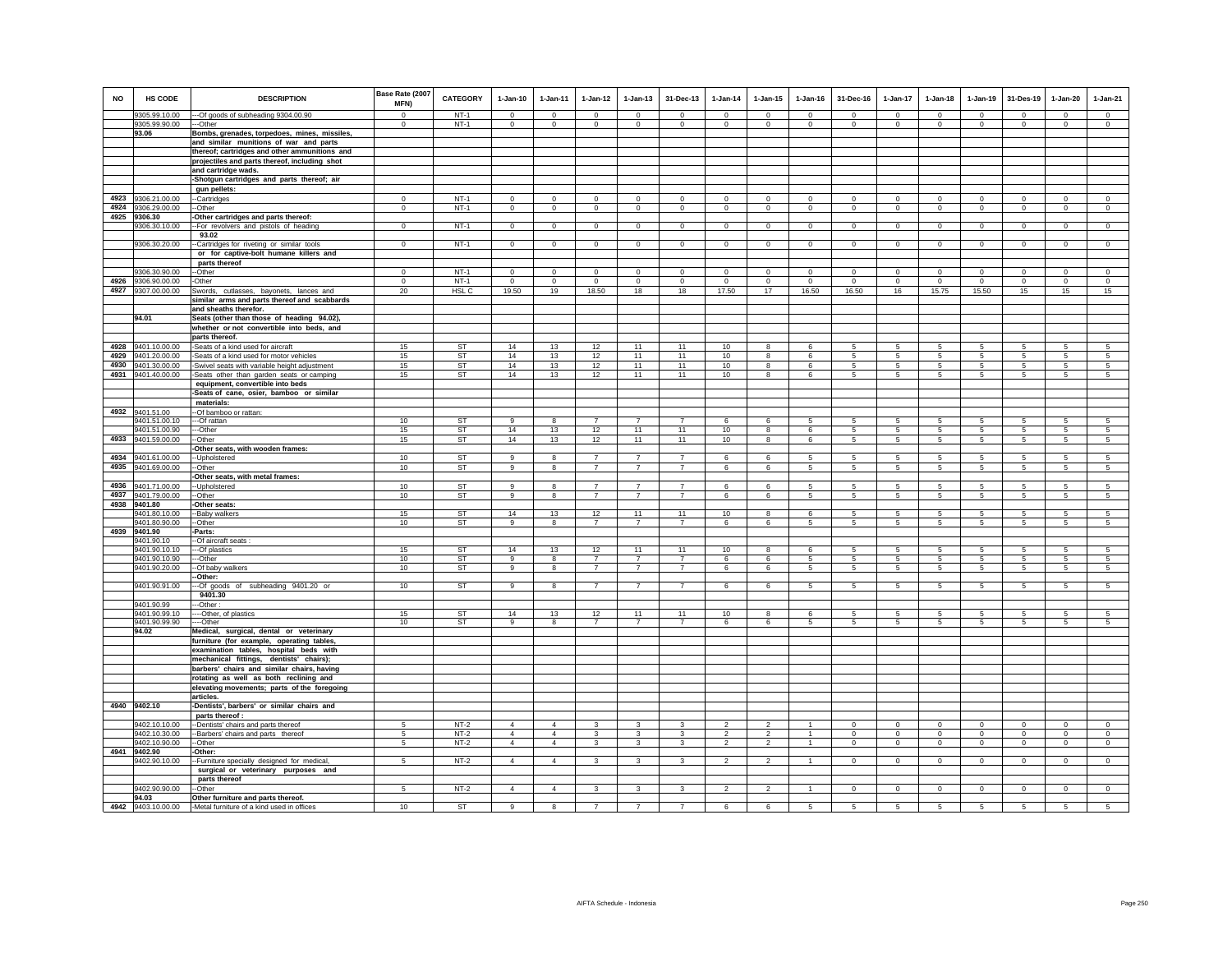| <b>NO</b> | HS CODE                        | <b>DESCRIPTION</b>                                   | Base Rate (2007<br><b>MFN)</b> | <b>CATEGORY</b>     | $1-Jan-10$     | $1-Jan-11$        | 1-Jan-12                         | $1 - Jan-13$                     | 31-Dec-13                        | $1 - Jan-14$ | $1 - Jan-15$    | $1 - Jan-16$   | 31-Dec-16      | 1-Jan-17             | $1-Jan-18$           | 1-Jan-19        | 31-Des-19       | 1-Jan-20         | $1-Jan-21$                 |
|-----------|--------------------------------|------------------------------------------------------|--------------------------------|---------------------|----------------|-------------------|----------------------------------|----------------------------------|----------------------------------|--------------|-----------------|----------------|----------------|----------------------|----------------------|-----------------|-----------------|------------------|----------------------------|
| 4943      | 9403.20.00.00                  | -Other metal furniture                               | 10                             | <b>ST</b>           | 9              | 8                 | $\overline{7}$                   | $\overline{7}$                   | $\overline{7}$                   | 6            | 6               | -5             | 5              | 5                    | 5                    | 5               | 5               | -5               | 5                          |
| 4944      | 9403.30.00.00                  | Wooden furniture of a kind used in offices           | 5                              | $NT-1$              | $\overline{4}$ | $\mathbf{3}$      | $\overline{2}$                   | $\mathbf 0$                      | $\mathbf 0$                      | $\circ$      | $\mathsf 0$     | $\mathsf 0$    | $\mathbf 0$    | $\mathbf 0$          | $\mathbf 0$          | $\mathsf 0$     | $\mathbf 0$     | $\mathsf 0$      | $\mathbf 0$                |
| 4945      | 9403.40.00.00                  | Wooden furniture of a kind used in the               | 10                             | ST                  | 9              | 8                 | $\overline{7}$                   | $\overline{7}$                   | $\overline{7}$                   | 6            | 6               | 5              | 5              | 5                    | 5                    | 5               | $\sqrt{5}$      | 5                | 5                          |
| 4946      | 9403.50.00.00                  | kitchen                                              | 10                             | <b>ST</b>           | 9              | 8                 | $\overline{7}$                   | $\overline{7}$                   | $\overline{7}$                   | 6            | 6               | 5              | 5              | $5\overline{5}$      | $5\phantom{.0}$      | 5               | 5               | 5                | $\overline{5}$             |
|           |                                | Wooden furniture of a kind used in the<br>bedroom    |                                |                     |                |                   |                                  |                                  |                                  |              |                 |                |                |                      |                      |                 |                 |                  |                            |
| 4947      | 9403.60.00.00                  | -Other wooden furniture                              | 10                             | <b>ST</b>           | 9              | 8                 | $\overline{7}$                   | $\overline{7}$                   | $\overline{7}$                   | 6            | 6               | 5              | 5              | 5                    | -5                   | 5               | 5               | 5                | 5                          |
| 4948      | 9403.70.00.00                  | Furniture of plastics                                | 10                             | <b>ST</b>           | 9              | 8                 | $\overline{7}$                   | $\overline{7}$                   | $\overline{7}$                   | 6            | 6               | 5              | 5              | $5\overline{5}$      | 5                    | 5               | $\sqrt{5}$      | 5                | $\overline{5}$             |
|           |                                | Furniture of other materials, including              |                                |                     |                |                   |                                  |                                  |                                  |              |                 |                |                |                      |                      |                 |                 |                  |                            |
|           |                                | cane, osier, bamboo or similar materials:            |                                |                     |                |                   |                                  |                                  |                                  |              |                 |                |                |                      |                      |                 |                 |                  |                            |
| 4949      | 9403.81.00                     | --Of bamboo or rattan :                              |                                |                     |                |                   |                                  |                                  |                                  |              |                 |                |                |                      |                      |                 |                 |                  |                            |
|           | 9403.81.00.10                  | --Bedroom, dining room or living room sets of        | 10                             | <b>ST</b>           | $\alpha$       | $\mathbf{R}$      | $\overline{7}$                   | $\overline{7}$                   | $\overline{7}$                   | 6            | $\mathbf{f}$    | 5              | 5              | 5                    | 5                    | 5               | $\sqrt{5}$      | 5                | $5\overline{)}$            |
|           |                                | rattan                                               |                                |                     |                |                   |                                  |                                  |                                  |              |                 |                |                |                      |                      |                 |                 |                  |                            |
|           | 9403.81.00.20                  | --Bedroom, dining room or living room sets of        | 15                             | ST                  | 14             | 13                | 12                               | 11                               | 11                               | 10           | 8               | 6              | 5              | $5\overline{5}$      | $5\phantom{.0}$      | $\overline{5}$  | $\overline{5}$  | $\overline{5}$   | $\overline{5}$             |
|           |                                | other materials                                      |                                |                     |                |                   |                                  |                                  |                                  |              |                 |                |                |                      |                      |                 |                 |                  |                            |
|           | 9403.81.00.30                  | -Of a kind used in parks, gardens or                 | 10                             | <b>ST</b>           | $\overline{9}$ | 8                 | $\overline{7}$                   | $\overline{7}$                   | $\overline{7}$                   | 6            | 6               | 5              | 5              | $5\overline{)}$      | 5 <sub>5</sub>       | $5\overline{5}$ | $5\overline{5}$ | $5\overline{5}$  | $5\overline{5}$            |
|           |                                | vestibules                                           |                                |                     |                |                   |                                  |                                  |                                  |              |                 |                |                |                      |                      |                 |                 |                  |                            |
|           | 9403.81.00.40                  | --Fume cupboards for use in medical                  | 15                             | <b>ST</b>           | 14             | 13                | 12                               | 11                               | 11                               | 10           | 8               | 6              | 5              | 5                    | 5                    | $\sqrt{5}$      | $\,$ 5          | 5                | $\sqrt{5}$                 |
|           |                                | laboratories                                         |                                |                     |                |                   |                                  |                                  |                                  |              |                 |                |                |                      |                      |                 |                 |                  |                            |
|           | 9403.81.00.90                  | --Other                                              | 10                             | <b>ST</b>           | $\overline{9}$ | 8                 | $\overline{7}$                   | $\overline{7}$                   | $\overline{7}$                   | 6            | $6\overline{6}$ | 5              | 5              | $5\overline{)}$      | $5\overline{5}$      | $5\overline{)}$ | $\overline{5}$  | $5\overline{)}$  | $5\overline{)}$            |
| 4950      | 9403.89.00                     | -Other:                                              |                                |                     |                |                   |                                  |                                  |                                  |              |                 |                |                |                      |                      |                 |                 |                  |                            |
|           | 9403.89.00.10                  | --Bedroom, dining room or living room sets of        | 15                             | <b>ST</b>           | 14             | 13                | 12                               | 11                               | 11                               | 10           | 8               | 6              | 5              | $5\overline{5}$      | $5\overline{5}$      | 5               | 5               | 5                | $5\phantom{.0}$            |
|           |                                | other materials                                      | 10                             | <b>ST</b>           | 9              |                   | $\overline{7}$                   | $\overline{7}$                   | $\overline{7}$                   |              |                 | -5             |                |                      |                      |                 |                 | $\overline{5}$   | $\overline{5}$             |
|           | 9403.89.00.20                  | -- Of a kind used in parks, gardens or<br>vestibules |                                |                     |                | 8                 |                                  |                                  |                                  | 6            | 6               |                | 5              | $\overline{5}$       | $5\phantom{.0}$      | $\overline{5}$  | $\sqrt{5}$      |                  |                            |
|           | 9403.89.00.30                  | --Fume cupboards for use in medical                  | 15                             | <b>ST</b>           | 14             | 13                | 12                               | 11                               | 11                               | 10           | 8               | 6              | 5              | $5\phantom{.0}$      | $\sqrt{5}$           | $\sqrt{5}$      | $\,$ 5          | $\sqrt{5}$       | $\overline{5}$             |
|           |                                | laboratories                                         |                                |                     |                |                   |                                  |                                  |                                  |              |                 |                |                |                      |                      |                 |                 |                  |                            |
|           | 9403.89.00.90                  | --Other                                              | 10                             | <b>ST</b>           | 9              | 8                 | $\overline{7}$                   | $\overline{7}$                   | $\overline{7}$                   | 6            | 6               | -5             | 5              | 5                    | $5 -$                | 5               | -5              | 5                | 5                          |
| 4951      | 9403.90.00.00                  | -Parts                                               | 5                              | $NT-1$              | $\overline{4}$ | $\mathbf{3}$      | $\overline{2}$                   | $\mathbf 0$                      | $\mathbf 0$                      | $\mathbf 0$  | $\mathsf 0$     | $\mathsf 0$    | $\mathbf 0$    | $\mathbf 0$          | $\mathbf 0$          | $\mathsf 0$     | $\mathbf 0$     | $\mathsf 0$      | $\mathbf 0$                |
|           | 94.04                          | Mattress supports; articles of bedding and           |                                |                     |                |                   |                                  |                                  |                                  |              |                 |                |                |                      |                      |                 |                 |                  |                            |
|           |                                | similar furnishing (for example, mattresses,         |                                |                     |                |                   |                                  |                                  |                                  |              |                 |                |                |                      |                      |                 |                 |                  |                            |
|           |                                | quilts, eider-downs, cushions, pouffes and           |                                |                     |                |                   |                                  |                                  |                                  |              |                 |                |                |                      |                      |                 |                 |                  |                            |
|           |                                | pillows) fitted with springs or stuffed or           |                                |                     |                |                   |                                  |                                  |                                  |              |                 |                |                |                      |                      |                 |                 |                  |                            |
|           |                                | internally fitted with any material or of            |                                |                     |                |                   |                                  |                                  |                                  |              |                 |                |                |                      |                      |                 |                 |                  |                            |
|           |                                | cellular rubber or plastics, whether or not          |                                |                     |                |                   |                                  |                                  |                                  |              |                 |                |                |                      |                      |                 |                 |                  |                            |
|           |                                | covered.                                             |                                |                     |                |                   |                                  |                                  |                                  |              |                 |                |                |                      |                      |                 |                 |                  |                            |
| 4952      | 9404.10.00.00                  | -Mattress supports                                   | 10                             | <b>ST</b>           | 9              | 8                 | $\overline{7}$                   | $\overline{7}$                   | $\overline{7}$                   | 6            | 6               | 5              | 5              | $5\phantom{.0}$      | 5                    | $\sqrt{5}$      | $\sqrt{5}$      | 5                | 5                          |
|           |                                | Mattresses:                                          |                                |                     |                |                   |                                  |                                  |                                  |              |                 |                |                |                      |                      |                 |                 |                  |                            |
| 4953      | 9404.21.00.00                  | -- Of cellular rubber or plastics, whether or        | 10                             | ST                  | $\alpha$       | 8                 | $\overline{7}$                   | $\overline{7}$                   | $\overline{7}$                   | 6            | 6               | 5              | 5              | $5\overline{)}$      | $5\overline{5}$      | $5\overline{)}$ | $\sqrt{5}$      | $\overline{5}$   | $5\overline{)}$            |
|           |                                | not covered                                          |                                |                     |                |                   |                                  |                                  |                                  |              |                 |                |                |                      |                      |                 |                 |                  |                            |
| 4954      | 9404.29                        | -Of other materials:                                 |                                |                     |                |                   | $\overline{7}$                   | $\overline{7}$                   | $\overline{7}$                   |              |                 |                |                |                      |                      |                 |                 |                  |                            |
|           | 9404.29.10.00                  | --Mattress springs                                   | 10<br>10                       | ST<br>ST            | -9             | 8                 | $\overline{7}$                   | $\overline{7}$                   | $\overline{7}$                   |              | 6               | -5             | 5              | 5                    | 5<br>5               | -5              | 5<br>-5         | 5<br>5           | 5<br>5                     |
|           | 9404.29.20.00<br>9404.29.90.00 | --Other, hyperthermia / hypothermia type<br>--Other  | 10                             | <b>ST</b>           | 9              | 8<br>8            | $\overline{7}$                   | $\overline{7}$                   | $\overline{7}$                   | 6<br>6       | 6<br>6          | -5             | 5              | 5<br>5               | $\sqrt{5}$           | 5               | 5               | $\sqrt{5}$       | $\sqrt{5}$                 |
| 4955      | 9404.30.00.00                  | -Sleeping bags                                       | 10                             | ST                  | 9              | 8                 | $\overline{7}$                   | $\overline{7}$                   | $\overline{7}$                   | 6            | 6               | 5              | 5              | 5                    | $\sqrt{5}$           | $\sqrt{5}$      | $\sqrt{5}$      | 5                | $\sqrt{5}$                 |
| 4956      | 9404.90                        | Other:                                               |                                |                     |                |                   |                                  |                                  |                                  |              |                 |                |                |                      |                      |                 |                 |                  |                            |
|           | 9404.90.10.00                  | -- Quilts, bedspreads and mattress-protectors        | 10                             | <b>ST</b>           | $\alpha$       | 8                 | $\overline{7}$                   | $\overline{7}$                   | $\overline{7}$                   | 6            | 6               | 5              | 5              | 5                    | -5                   | -5              | $\sqrt{5}$      | 5                | $\overline{5}$             |
|           | 9404.90.90.00                  | --Other                                              | 10                             | <b>ST</b>           | 9              | 8                 | $\overline{7}$                   | $\overline{7}$                   | $\overline{7}$                   | 6            | 6               | 5              | 5              | 5                    | 5                    | 5               | $\sqrt{5}$      | 5                | 5                          |
|           | 94.05                          | Lamps and lighting fittings including                |                                |                     |                |                   |                                  |                                  |                                  |              |                 |                |                |                      |                      |                 |                 |                  |                            |
|           |                                | searchlights and spotlights and parts                |                                |                     |                |                   |                                  |                                  |                                  |              |                 |                |                |                      |                      |                 |                 |                  |                            |
|           |                                | thereof, not elsewhere specified or included;        |                                |                     |                |                   |                                  |                                  |                                  |              |                 |                |                |                      |                      |                 |                 |                  |                            |
|           |                                | illuminated signs, illuminated name-plates and       |                                |                     |                |                   |                                  |                                  |                                  |              |                 |                |                |                      |                      |                 |                 |                  |                            |
|           |                                | the like, having a permanently fixed light           |                                |                     |                |                   |                                  |                                  |                                  |              |                 |                |                |                      |                      |                 |                 |                  |                            |
|           |                                | source, and parts thereof not elsewhere              |                                |                     |                |                   |                                  |                                  |                                  |              |                 |                |                |                      |                      |                 |                 |                  |                            |
|           |                                | specified or included.                               |                                |                     |                |                   |                                  |                                  |                                  |              |                 |                |                |                      |                      |                 |                 |                  |                            |
|           | 4957 9405.10                   | -Chandeliers and other electric ceiling or           |                                |                     |                |                   |                                  |                                  |                                  |              |                 |                |                |                      |                      |                 |                 |                  |                            |
|           |                                | wall lighting fittings, excluding those of a         |                                |                     |                |                   |                                  |                                  |                                  |              |                 |                |                |                      |                      |                 |                 |                  |                            |
|           |                                | kind used for lighting public open spaces or         |                                |                     |                |                   |                                  |                                  |                                  |              |                 |                |                |                      |                      |                 |                 |                  |                            |
|           | 9405.10.20.00                  | thoroughfares:                                       | 15                             | ST                  | 14             | 13                | 12                               | 11                               | 11                               | 10           | 8               | 6              | 5              | 5                    | 5                    | 5               | 5               | 5                | 5                          |
|           | 9405.10.30.00                  | -Surgical lamps<br>-Spotlights                       | 15                             | ST                  | 14             | 13                | 12                               | 11                               | 11                               | 10           | 8               | 6              | 5              | $5\phantom{.0}$      | $5\overline{5}$      | 5               | 5               | $\overline{5}$   | 5                          |
|           | 9405.10.90.00                  | --Other                                              | 5                              | $NT-1$              | $\overline{4}$ | $\mathbf{3}$      | $\overline{2}$                   | $\overline{0}$                   | $\overline{0}$                   | $\mathbf{0}$ | $\overline{0}$  | $\overline{0}$ | $\overline{0}$ | $\overline{0}$       | $\overline{0}$       | $\overline{0}$  | $\overline{0}$  | $\overline{0}$   | $\overline{0}$             |
| 4958      | 9405.20                        | Electric table, desk, bedside or floor-              |                                |                     |                |                   |                                  |                                  |                                  |              |                 |                |                |                      |                      |                 |                 |                  |                            |
|           |                                | standing lamps:                                      |                                |                     |                |                   |                                  |                                  |                                  |              |                 |                |                |                      |                      |                 |                 |                  |                            |
|           | 9405.20.10.00                  | -Surgical lamps                                      | 15                             | ST                  | 14             | 13                | 12                               | 11                               | 11                               | 10           | 8               | 6              | 5              | 5                    | 5                    | 5               | $\sqrt{5}$      | 5                | $\overline{5}$             |
|           | 9405.20.90                     | --Other :                                            |                                |                     |                |                   |                                  |                                  |                                  |              |                 |                |                |                      |                      |                 |                 |                  |                            |
|           | 9405.20.90.10                  | --Spotlight                                          | 15                             | <b>ST</b>           | 14             | 13                | 12                               | 11                               | 11                               | 10           | 8               | 6              | 5              | 5                    | 5                    | 5               | 5               | 5                | 5                          |
|           | 9405.20.90.90                  | --Other                                              | $\sqrt{5}$                     | ST                  | 4.50           | 4.50              | 4.50                             | 4.50                             | 4.50                             | 4.50         | 4.50            | 4.50           | $\overline{4}$ | $\overline{4}$       | $\overline{4}$       | $\overline{4}$  | 3.75            | 3.75             | 3.75                       |
| 4959      | 9405.30.00.00                  | Lighting sets of a kind used for Christmas           | 10                             | ST                  | 9              | 8                 | $\overline{7}$                   | $\overline{7}$                   | $\overline{7}$                   | 6            | 6               | 5              | 5              | 5                    | $5\phantom{.0}$      | 5               | 5               | 5                | 5                          |
|           |                                | trees                                                |                                |                     |                |                   |                                  |                                  |                                  |              |                 |                |                |                      |                      |                 |                 |                  |                            |
| 4960      | 9405.40                        | -Other electric lamps and lighting fittings:         |                                |                     |                |                   |                                  |                                  |                                  |              |                 |                |                |                      |                      |                 |                 |                  |                            |
|           | 9405.40.10.00                  | -Surgical lamps                                      | 10                             | <b>ST</b>           | $\mathbf{q}$   | 8                 | $\overline{7}$                   | $\overline{7}$                   | $\overline{7}$                   | 6            | 6               | 5              | 5              | 5                    | 5                    | 5               | $\sqrt{5}$      | 5                | $\sqrt{5}$                 |
|           | 9405.40.20.00                  | -Searchlights                                        | 10                             | <b>ST</b>           | 9<br>9         | 8<br>$\mathbf{8}$ | $\overline{7}$<br>$\overline{7}$ | $\overline{7}$<br>$\overline{7}$ | $\overline{7}$<br>$\overline{7}$ | 6<br>6       | 6<br>6          | 5<br>-5        | 5<br>$5 -$     | $5\overline{5}$<br>5 | $5\overline{5}$<br>5 | 5<br>5          | 5<br>-5         | 5                | $5\overline{5}$            |
|           | 9405.40.40.00                  | --Spotlights<br>--Of a kind used for lighting public | 10<br>$\Omega$                 | <b>ST</b><br>$NT-1$ | $\Omega$       | $\Omega$          | $\circ$                          | $\Omega$                         | $\mathbf{0}$                     |              |                 | $\Omega$       | $\Omega$       |                      | $\Omega$             | $\Omega$        | $\mathbf 0$     | 5<br>$\mathbf 0$ | $5\overline{)}$<br>$\circ$ |
|           | 9405.40.50.00                  | open spaces or thoroughfares                         |                                |                     |                |                   |                                  |                                  |                                  | $\mathbf 0$  | $\mathbf 0$     |                |                | $\mathbf 0$          |                      |                 |                 |                  |                            |
|           |                                |                                                      |                                |                     |                |                   |                                  |                                  |                                  |              |                 |                |                |                      |                      |                 |                 |                  |                            |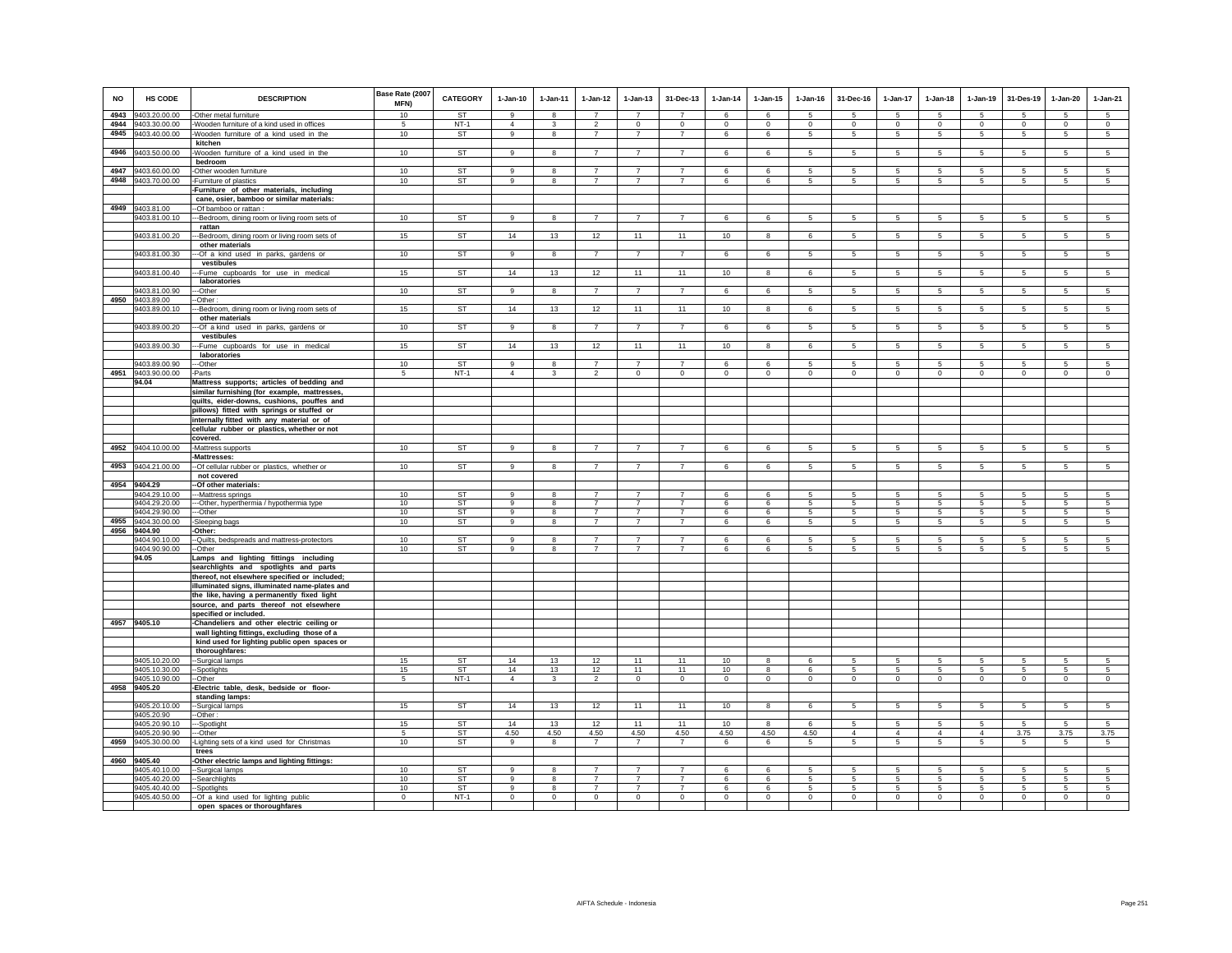| <b>NO</b> | HS CODE                        | <b>DESCRIPTION</b>                                                             | Base Rate (2007<br>MFN) | <b>CATEGORY</b> | $1-Jan-10$     | $1-Jan-11$              | $1 - Jan-12$   | $1-Jan-13$        | 31-Dec-13         | $1-Jan-14$     | $1 - Jan-15$                  | $1-Jan-16$       | 31-Dec-16                      | 1-Jan-17                      | $1-Jan-18$       | 1-Jan-19         | 31-Des-19        | 1-Jan-20         | $1-Jan-21$                |
|-----------|--------------------------------|--------------------------------------------------------------------------------|-------------------------|-----------------|----------------|-------------------------|----------------|-------------------|-------------------|----------------|-------------------------------|------------------|--------------------------------|-------------------------------|------------------|------------------|------------------|------------------|---------------------------|
|           | 9405.40.60.00                  | -- Other exterior lighting                                                     | 0                       | $NT-1$          | $\Omega$       | $^{\circ}$              | $^{\circ}$     | $^{\circ}$        | $^{\circ}$        | $^{\circ}$     | $^{\circ}$                    | $\Omega$         | $^{\circ}$                     | $^{\circ}$                    | $^{\circ}$       | $^{\circ}$       | $^{\circ}$       | $^{\circ}$       | $\circ$                   |
|           | 9405.40.70.00                  | --Non-flashing aerodrome beacons; lamps for                                    | $\mathbf 0$             | $NT-1$          | $\mathsf 0$    | $\circ$                 | $\circ$        | $\mathbf 0$       | $\mathsf 0$       | $\mathsf 0$    | $\mathsf 0$                   | $\mathsf 0$      | $\mathbf 0$                    | $\circ$                       | $\mathbf 0$      | $\mathsf 0$      | $\mathbf 0$      | $\circ$          | $\circ$                   |
|           |                                | railway rolling stock, locomotives,                                            |                         |                 |                |                         |                |                   |                   |                |                               |                  |                                |                               |                  |                  |                  |                  |                           |
|           |                                | aircraft, ships, or lighthouses, of base<br>metal                              |                         |                 |                |                         |                |                   |                   |                |                               |                  |                                |                               |                  |                  |                  |                  |                           |
|           | 9405.40.80.00                  | -Pilot lamp assemblies for electro-thermic                                     | 10                      | <b>ST</b>       | 9              | -8                      | $\overline{7}$ | $\overline{7}$    | $\overline{7}$    | 6              | 6                             | 5                | 5                              | 5                             | 5                | 5                | -5               | 5                | $5\overline{)}$           |
|           |                                | domestic appliances of heading 85.16                                           |                         |                 |                |                         |                |                   |                   |                |                               |                  |                                |                               |                  |                  |                  |                  |                           |
|           | 9405.40.90                     | -Other:                                                                        |                         |                 |                |                         |                |                   |                   |                |                               |                  |                                |                               |                  |                  |                  |                  |                           |
|           | 9405.40.90.10                  | --- Fibreoptic operation headlights                                            | 10                      | <b>ST</b>       | $\alpha$       | $\mathbf{R}$            | $\overline{7}$ | $\overline{7}$    | $\overline{7}$    | $\epsilon$     | 6                             | 5                | 5                              | 5                             | 5                | $\overline{5}$   | 5                | 5                | 5                         |
|           | 9405.40.90.90                  | ---Other                                                                       | 5                       | $NT-1$          | $\overline{4}$ | $\mathbf{3}$            | $\overline{2}$ | $\mathbf 0$       | $\mathbf 0$       | $\circ$        | $\mathbf 0$                   | $\circ$          | $\mathbf 0$                    | $\mathbf 0$                   | $\mathbf 0$      | $\circ$          | $\circ$          | $\overline{0}$   | $\circ$                   |
| 4961      | 9405.50                        | -Non-electrical lamps and lighting fittings:                                   |                         |                 |                |                         |                |                   |                   |                |                               |                  |                                |                               |                  |                  |                  |                  |                           |
|           |                                | -Of oil-burning type:                                                          |                         |                 |                |                         |                |                   |                   |                |                               |                  |                                |                               |                  |                  |                  |                  |                           |
|           | 9405.50.11.00                  | --- Of brass of a kind used for religious                                      | 10                      | <b>ST</b>       | 9              | 8                       | $\overline{7}$ | $\overline{7}$    | $\overline{7}$    | 6              | 6                             | 5                | 5                              | 5                             | 5                | 5                | 5                | 5                | $\sqrt{5}$                |
|           | 9405.50.19.00                  | rites<br>--Other                                                               | 10                      | <b>ST</b>       | 9              | $\bf8$                  | $\overline{7}$ | $\overline{7}$    | $\overline{7}$    | 6              | 6                             | 5                | $\mathbf 5$                    | 5                             | 5                | 5                | $\,$ 5           | 5                | $\sqrt{5}$                |
|           | 9405.50.40                     | --Hurricane lamps:                                                             |                         |                 |                |                         |                |                   |                   |                |                               |                  |                                |                               |                  |                  |                  |                  |                           |
|           | 9405.50.40.10                  | --- Of base metal                                                              | 10 <sup>10</sup>        | <b>ST</b>       | $\mathbf{9}$   | $\mathbf{a}$            | $\overline{7}$ | $\overline{7}$    | $\overline{7}$    | 6              | 6                             | 5                | 5                              | 5 <sup>5</sup>                | 5                | -5               | 5                | 5                | $\overline{5}$            |
|           | 9405.50.40.90                  | ---Other                                                                       | 15                      | ST              | 14             | 13                      | 12             | 11                | 11                | 10             | 8                             | 6                | $\overline{5}$                 | 5                             | 5                | 5                | $\sqrt{5}$       | 5                | $\overline{5}$            |
|           | 9405.50.90                     | -Other:                                                                        |                         |                 |                |                         |                |                   |                   |                |                               |                  |                                |                               |                  |                  |                  |                  |                           |
|           |                                | --Oil lamps:                                                                   |                         |                 |                |                         |                |                   |                   |                |                               |                  |                                |                               |                  |                  |                  |                  |                           |
|           | 9405.50.90.11                  | --- Of brass, used for religious rites                                         | 10                      | ST              | 9              | 8                       |                | $\overline{7}$    | $\overline{7}$    | 6              | 6                             | 5                | 5                              | 5                             | 5                | 5                | 5                | 5                | 5                         |
|           | 9405.50.90.12                  | --- Of other base metal, or of wood                                            | $\mathbf 0$<br>15       | ST<br><b>ST</b> | $\circ$<br>14  | $\mathbf 0$             | $\circ$<br>12  | $\mathbf 0$<br>11 | $\mathbf 0$<br>11 | $\mathbf 0$    | $\mathbf 0$<br>$\overline{8}$ | $\mathbf 0$<br>6 | $\mathbf 0$<br>$5\overline{)}$ | $\mathbf 0$<br>$\overline{5}$ | $\mathbf 0$<br>5 | $\mathbf 0$<br>5 | $\mathbf 0$<br>5 | $\mathbf 0$<br>5 | $\circ$<br>$\overline{5}$ |
|           | 9405.50.90.13<br>9405.50.90.19 | ---- Of plastics, stone, ceramics, glass<br>----Other                          | 5                       | ST              | 4.50           | 13<br>4.50              | 4.50           | 4.50              | 4.50              | 10<br>4.50     | 4.50                          | 4.50             | $\overline{4}$                 | $\overline{4}$                | $\overline{4}$   | $\overline{4}$   | $\mathbf 0$      | $\circ$          | $\mathbf 0$               |
|           | 9405.50.90.20                  | ---Miner's lamps and quarrymen's lamps                                         | $\mathbf 0$             | ST              | $\mathbf 0$    | $\mathbf 0$             | $^{\circ}$     | $\mathbf 0$       | $\mathbf 0$       | $\overline{0}$ | $^{\circ}$                    | $^{\circ}$       | $\mathbf 0$                    | $\circ$                       | $\mathbf 0$      | $\circ$          | $\mathbf 0$      | $\mathbf 0$      | $\circ$                   |
|           | 9405.50.90.90                  | --Other                                                                        | 5                       | <b>ST</b>       | 4.50           | 4.50                    | 4.50           | 4.50              | 4.50              | 4.50           | 4.50                          | 4.50             | $\overline{4}$                 | $\overline{4}$                | $\overline{4}$   | $\overline{4}$   | 3.75             | 3.75             | 3.75                      |
|           | 4962 9405.60                   | -Illuminated signs, illuminated name-plates                                    |                         |                 |                |                         |                |                   |                   |                |                               |                  |                                |                               |                  |                  |                  |                  |                           |
|           |                                | and the like:                                                                  |                         |                 |                |                         |                |                   |                   |                |                               |                  |                                |                               |                  |                  |                  |                  |                           |
|           | 9405.60.10.00                  | -- Property protection warning signs, street                                   | 10                      | <b>ST</b>       | 9              | 8                       | $\overline{7}$ | $\overline{7}$    | $\overline{7}$    | 6              | 6                             | 5                | 5                              | 5                             | 5                | 5                | $\sqrt{5}$       | 5                | 5                         |
|           |                                | name signs, road and traffic signs                                             |                         |                 |                |                         |                |                   |                   |                |                               |                  |                                |                               |                  |                  |                  |                  |                           |
|           | 9405.60.90<br>9405.60.90.10    | --Other:                                                                       | 15                      | <b>ST</b>       | 14             | 13                      | 12             | 11                | 11                | 10             | $\mathbf{8}$                  | 6                | 5                              | 5                             | 5                | 5                | 5                | 5                | 5                         |
|           | 9405.60.90.90                  | --- Of stone or ceramic<br>---Other                                            | 10                      | ST              | 9              | 8                       | $\overline{7}$ | $\overline{7}$    | $\overline{7}$    | 6              | 6                             | 5                | 5                              | 5                             | 5                | 5                | $\sqrt{5}$       | 5                | $5\phantom{.0}$           |
|           |                                | -Parts:                                                                        |                         |                 |                |                         |                |                   |                   |                |                               |                  |                                |                               |                  |                  |                  |                  |                           |
|           | 4963 9405.91                   | -Of glass:                                                                     |                         |                 |                |                         |                |                   |                   |                |                               |                  |                                |                               |                  |                  |                  |                  |                           |
|           | 9405.91.10.00                  | --- For surgical lamps                                                         | 5                       | $NT-1$          | $\overline{4}$ | 3                       |                | 0                 | $\mathbf 0$       | 0              | $\mathbf 0$                   | $^{\circ}$       | $^{\circ}$                     | $\mathbf 0$                   | $^{\circ}$       | $\mathbf 0$      | $\mathbf 0$      | $\mathbf 0$      | $^{\circ}$                |
|           | 9405.91.20.00                  | ---For spotlights                                                              | 5                       | $NT-1$          | $\overline{4}$ | 3                       | $\mathfrak{D}$ | $\mathbf 0$       | $\mathbf 0$       | $\mathbf 0$    | $\mathbf 0$                   | $\mathbf 0$      | $\mathbf 0$                    | $\circ$                       | $\mathbf 0$      | $\circ$          | $\mathbf 0$      | $\circ$          | $\circ$                   |
|           | 9405.91.40.00                  | ---Glass globes and chimneys for other lamps                                   | 5                       | $NT-1$          | $\overline{4}$ | $\overline{3}$          | $\overline{2}$ | $\overline{0}$    | $\overline{0}$    | $\overline{0}$ | $\overline{0}$                | $\overline{0}$   | $\overline{0}$                 | $\overline{0}$                | $\overline{0}$   | $\overline{0}$   | $\overline{0}$   | $\overline{0}$   | $\overline{0}$            |
|           | 9405.91.90.00                  | or lanterns<br>---Other                                                        | 5                       | $NT-1$          | $\overline{4}$ | 3                       | $\overline{2}$ | $\mathbf 0$       | $\mathbf 0$       | $\mathbf 0$    | $\mathbf 0$                   | $\mathbf 0$      | $\mathbf 0$                    | $\mathbf 0$                   | $\mathbf 0$      | $\circ$          | $\mathbf 0$      | $\mathbf 0$      | $\circ$                   |
|           | 4964 9405.92                   | --Of plastics:                                                                 |                         |                 |                |                         |                |                   |                   |                |                               |                  |                                |                               |                  |                  |                  |                  |                           |
|           | 9405.92.10.00                  | --- For surgical lamps                                                         | 5                       | $NT-1$          | $\overline{4}$ | 3                       | $\overline{2}$ | $\mathbf{0}$      | $\mathbf{0}$      | $\mathbf{0}$   | $^{\circ}$                    | $\circ$          | $\circ$                        | $\mathbf{0}$                  | $\mathbf{0}$     | $\mathbf{0}$     | $\mathbf{0}$     | $\mathbf{0}$     | $\mathbf{0}$              |
|           | 9405.92.20.00                  | ---For spotlights                                                              | 5                       | $NT-1$          | $\overline{4}$ | $\mathbf{3}$            | $\overline{2}$ | $\mathbf 0$       | $\mathbf 0$       | $\mathbf 0$    | $\mathbf 0$                   | $\mathbf 0$      | $\mathbf 0$                    | $\circ$                       | $\mathbf 0$      | $\mathsf 0$      | $\mathbf 0$      | $\circ$          | $\mathsf 0$               |
|           | 9405.92.90.00                  | --Other                                                                        | 5                       | ST              | 4.50           | 4.50                    | 4.50           | 4.50              | 4.50              | 4.50           | 4.50                          | 4.50             | $\overline{4}$                 | $\overline{4}$                | $\overline{4}$   | $\overline{4}$   | 3.75             | 3.75             | 3.75                      |
| 4965      | 9405.99                        | --Other:                                                                       |                         |                 |                |                         |                |                   |                   |                |                               |                  |                                |                               |                  |                  |                  |                  |                           |
|           | 9405.99.10.00                  | --Lampshades of textile materials                                              | 5                       | $NT-1$          | $\overline{4}$ | $\mathbf{3}$            | $\overline{2}$ | $\mathbf{0}$      | $\mathsf 0$       | $\mathbf 0$    | $\mathbf{0}$                  | $\circ$          | $\mathbf{0}$                   | $\circ$                       | $\mathbf{0}$     | $\circ$          | $\mathbf 0$      | $\mathsf 0$      | $\circ$                   |
|           | 9405.99.90<br>9405.99.90.10    | ---Other:<br>----Frames for miner's or quarrymen's lamps                       | $^{\circ}$              | $NT-1$          | $\circ$        | $\mathbf 0$             | $\circ$        | $\mathbf 0$       | $\mathbf 0$       | $\mathbf 0$    | $\Omega$                      | $\mathbf 0$      | $\mathbf 0$                    | $\circ$                       | $\mathbf 0$      | $\mathbf 0$      | $\mathbf{0}$     | $\mathbf 0$      | $\mathbf{0}$              |
|           | 9405.99.90.90                  | --Other, for the miner's lamps, surgical                                       | -5                      | ST              | 4.50           | 4.50                    | 4.50           | 4.50              | 4.50              | 4.50           | 4.50                          | 4.50             | $\overline{4}$                 | $\overline{4}$                | $\overline{4}$   | $\overline{4}$   | 3.75             | 3.75             | 3.75                      |
|           |                                | lamps                                                                          |                         |                 |                |                         |                |                   |                   |                |                               |                  |                                |                               |                  |                  |                  |                  |                           |
|           | 94.06                          | Prefabricated buildings.                                                       |                         |                 |                |                         |                |                   |                   |                |                               |                  |                                |                               |                  |                  |                  |                  |                           |
| 4966      | 9406.00.10.00                  | -Greenhouses fitted with mechanical or thermal                                 | 15                      | HSL C           | 14.75          | 14.50                   | 14             | 13.75             | 13.75             | 13.50          | 13                            | 12.75            | 12.75                          | 12.50                         | 12.25            | 12               | 11.25            | 11.25            | 11.25                     |
|           |                                | equipment                                                                      |                         |                 |                |                         |                |                   |                   |                |                               |                  |                                |                               |                  |                  |                  |                  |                           |
|           | 9406.00.92.00                  | -Other prefabricated buildings:                                                |                         | <b>ST</b>       |                |                         |                |                   |                   |                | 8                             | 6                | 5                              |                               | 5                | 5                | -5               | 5                |                           |
|           | 9406.00.94.00                  | --Of wood<br>-- Of iron or steel                                               | 15<br>15                | ST              | 14<br>14       | 13<br>13                | 12<br>12       | 11<br>11          | 11<br>11          | 10<br>10       | 8                             | 6                | 5                              | 5<br>5                        | 5                | 5                | 5                | 5                | 5<br>$5\overline{5}$      |
|           | 9406.00.99.00                  | --Other                                                                        | 15                      | <b>ST</b>       | 14             | 13                      | 12             | 11                | 11                | 10             | 8                             | 6                | 5                              | 5                             | 5                | 5                | $\,$ 5           | 5                | 5                         |
|           |                                | 95.03 Tricycles, scooters, pedal cars and                                      |                         |                 |                |                         |                |                   |                   |                |                               |                  |                                |                               |                  |                  |                  |                  |                           |
|           |                                | similar wheeled toys; dolls' carriages; dolls;                                 |                         |                 |                |                         |                |                   |                   |                |                               |                  |                                |                               |                  |                  |                  |                  |                           |
|           |                                | other toys; reduced-size ("scale") models                                      |                         |                 |                |                         |                |                   |                   |                |                               |                  |                                |                               |                  |                  |                  |                  |                           |
|           |                                | similar recreational models, working or not;                                   |                         |                 |                |                         |                |                   |                   |                |                               |                  |                                |                               |                  |                  |                  |                  |                           |
|           |                                | and puzzles of all kinds.                                                      |                         |                 |                |                         |                |                   |                   |                |                               |                  |                                |                               |                  |                  |                  |                  |                           |
|           | 4967 9503.00.10.00             | -Tricycles, scooters, pedal cars and                                           | 15                      | <b>ST</b>       | 14             | 13                      | 12             | 11                | 11                | 10             | 8                             | 6                | 5                              | 5                             | 5                | 5                | $\overline{5}$   | 5                | $\overline{5}$            |
|           |                                | similar wheeled toys; doll's carriages<br>-Dolls:                              |                         |                 |                |                         |                |                   |                   |                |                               |                  |                                |                               |                  |                  |                  |                  |                           |
|           | 9503.00.21.00                  | -- Dolls, whether or not dressed                                               | 15                      | <b>ST</b>       | 14             | 13                      | 12             | 11                | 11                | 10             | 8                             | 6                | 5                              | $5\phantom{.0}$               | 5                | 5                | 5                | 5                | 5                         |
|           |                                | --Parts and accessories:                                                       |                         |                 |                |                         |                |                   |                   |                |                               |                  |                                |                               |                  |                  |                  |                  |                           |
|           | 9503.00.22.00                  | --Garments and garments accessories;                                           | 10                      | <b>ST</b>       | 9              | 8                       | $\overline{7}$ | $\overline{7}$    | $\overline{7}$    | 6              | 6                             | 5                | 5                              | 5                             | 5                | 5                | $\sqrt{5}$       | 5                | 5                         |
|           |                                | footwear and headgear                                                          |                         |                 |                |                         |                |                   |                   |                |                               |                  |                                |                               |                  |                  |                  |                  |                           |
|           | 9503.00.29.00                  | --Other                                                                        | 10                      | <b>ST</b>       | 9              | 8                       | $\overline{7}$ | $\overline{7}$    | $\overline{7}$    | 6              | 6                             | 5                | 5                              | 5                             | 5                | 5                | $\sqrt{5}$       | 5                | 5                         |
|           | 9503.00.30.00                  | -Electric trains, including tracks                                             | 15                      | <b>ST</b>       | 14             | 13                      | 12             | 11                | 11                | 10             | 8                             | -6               | 5                              | $5\overline{)}$               | 5                | 5                | -5               | 5                | $\overline{5}$            |
|           |                                | signals and other accessories therefor                                         |                         |                 |                |                         |                |                   |                   |                |                               |                  |                                |                               |                  |                  |                  |                  |                           |
|           |                                | -Reduced size ("scale") models and                                             |                         |                 |                |                         |                |                   |                   |                |                               |                  |                                |                               |                  |                  |                  |                  |                           |
|           | 9503.00.41.00                  | similar recreational models, working or not:<br>--Model aircraft assembly kits | 10                      | ST              | 9              | 8                       | $\overline{7}$ | $\overline{7}$    | $\overline{7}$    | 6              | 6                             | -5               | -5                             | 5                             | 5                | 5                | $\sqrt{5}$       | 5                | 5                         |
|           | 9503.00.49.00 -- Other         |                                                                                | 10                      | <b>ST</b>       | 9              | $\overline{\mathbf{8}}$ | $\overline{7}$ | $\overline{7}$    | $\overline{7}$    | 6              | $6\overline{6}$               | 5                | $5\overline{5}$                | 5                             | 5                | 5                | 5                | 5                | 5                         |
|           | 9503.00.50.00                  | -Other construction sets and constructional                                    | 10                      | <b>ST</b>       | -9             | 8                       | $\overline{7}$ | $\overline{7}$    | $\overline{7}$    | 6              | 6                             | 5                | 5                              | 5                             | 5                | 5                | 5                | 5                | 5                         |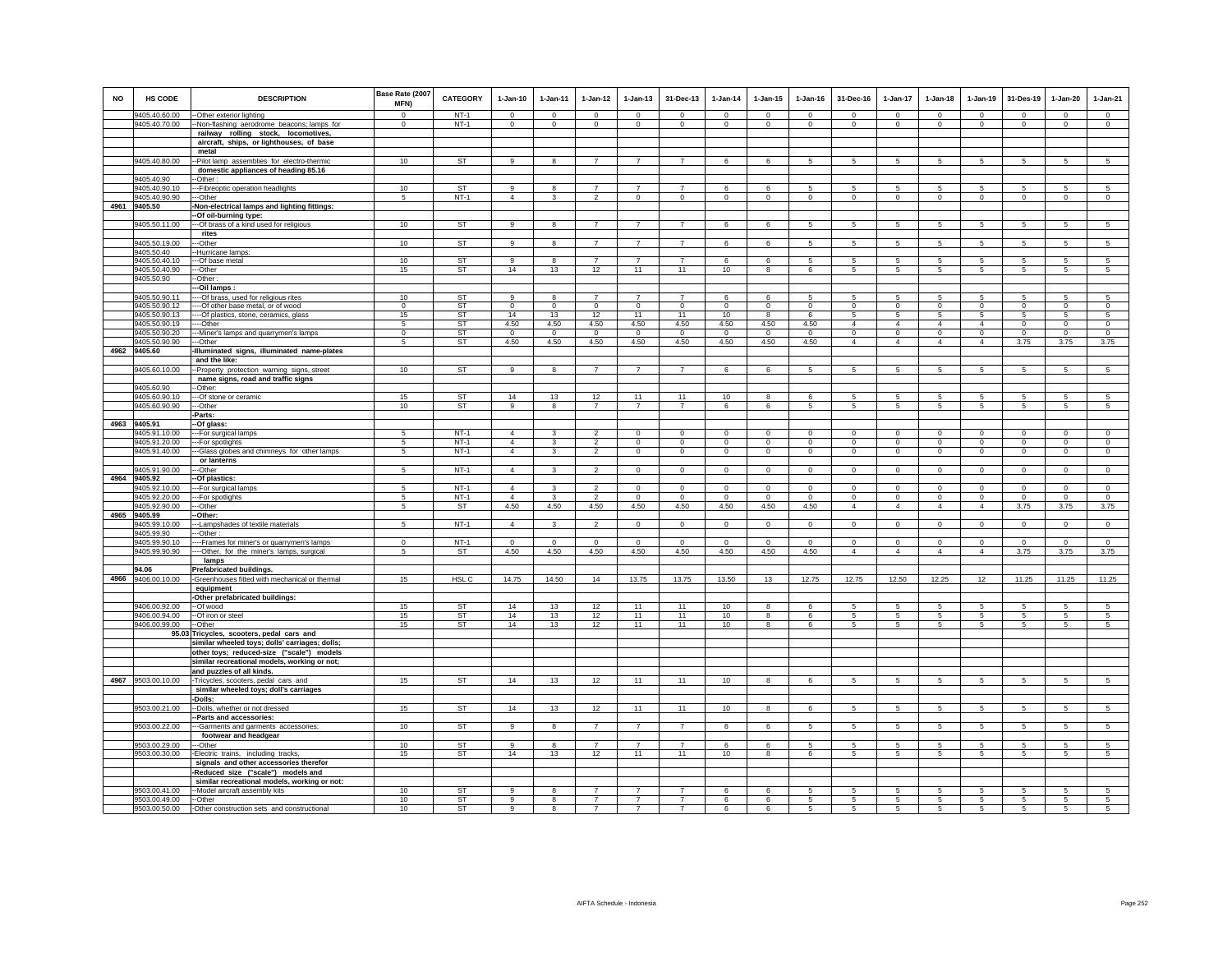| <b>NO</b>    | <b>HS CODE</b>                           | <b>DESCRIPTION</b>                                                                                                                              | Base Rate (2007<br>MFN) | CATEGORY        | $1-Jan-10$ | $1-Jan-11$ | $1-Jan-12$ | $1-Jan-13$ | 31-Dec-13 | $1-Jan-14$ | $1 - Jan-15$            | $1-Jan-16$      | 31-Dec-16       | 1-Jan-17        | $1-Jan-18$                         | $1-Jan-19$      | 31-Des-19      | $1-Jan-20$     | $1-Jan-21$                       |
|--------------|------------------------------------------|-------------------------------------------------------------------------------------------------------------------------------------------------|-------------------------|-----------------|------------|------------|------------|------------|-----------|------------|-------------------------|-----------------|-----------------|-----------------|------------------------------------|-----------------|----------------|----------------|----------------------------------|
|              | 9503.00.60.00                            | toys, of materials other than plastics                                                                                                          | 15                      | <b>ST</b>       | 14         | 13         | 12         | 11         | 11        | 10         | 8                       | -6              | 5               | $5\phantom{.0}$ | 5                                  | 5               | 5              | 5              | 5                                |
|              |                                          | -Stuffed toys representing animals or<br>non-human creatures                                                                                    |                         |                 |            |            |            |            |           |            |                         |                 |                 |                 |                                    |                 |                |                |                                  |
|              |                                          | -Puzzles of all kinds:                                                                                                                          |                         |                 |            |            |            |            |           |            |                         |                 |                 |                 |                                    |                 |                |                |                                  |
|              | 9503.00.71.00                            | -- Jigsaw or picture puzzles                                                                                                                    | 15                      | <b>ST</b>       | 14         | 13         | 12         | 11         | 11        | 10         | 8                       | 6               | 5               | 5               | 5                                  | 5               | 5              | 5              | 5                                |
|              | 9503.00.79.00                            | --Other                                                                                                                                         | 15                      | <b>ST</b>       | 14         | 13         | 12         | 11         | 11        | 10         | 8                       | 6               | 5               | 5               | 5                                  | 5               | 5              | 5              | 5                                |
|              |                                          | -Other:                                                                                                                                         |                         |                 |            |            |            |            |           |            |                         |                 |                 |                 |                                    |                 |                |                |                                  |
|              | 9503.00.91.00                            | -Numerical, alphabetical or animal blocks                                                                                                       | 15                      | <b>ST</b>       | 14         | 13         | 12         | 11         | 11        | 10         | 8                       | 6               | 5               | 5               | 5                                  | 5               | 5              | 5              | 5                                |
|              |                                          | or cut-outs; word builder sets; word making                                                                                                     |                         |                 |            |            |            |            |           |            |                         |                 |                 |                 |                                    |                 |                |                |                                  |
|              |                                          | and talking sets; toy printing sets; toy                                                                                                        |                         |                 |            |            |            |            |           |            |                         |                 |                 |                 |                                    |                 |                |                |                                  |
|              |                                          | counting frames (abaci); toy sewing                                                                                                             |                         |                 |            |            |            |            |           |            |                         |                 |                 |                 |                                    |                 |                |                |                                  |
|              | 9503.00.92.00                            | machines; toy typewriters<br>--Skipping ropes                                                                                                   | 15                      | <b>ST</b>       | 14         | 13         | 12         | 11         | 11        | 10         | 8                       | $\epsilon$      | 5               | 5               | 5                                  | 5               | 5              | 5              | 5                                |
|              | 9503.00.93.00                            | --Marbles                                                                                                                                       | 15                      | <b>ST</b>       | 14         | 13         | 12         | 11         | 11        | 10         | 8                       | 6               | 5               | 5               | 5                                  | -5              | 5              | 5              | $\sqrt{5}$                       |
|              | 9503.00.99.00                            | --Other                                                                                                                                         | 15                      | ST              | 14         | 13         | 12         | 11         | 11        | 10         | 8                       | 6               | $5\overline{5}$ | $5\overline{5}$ | $5\overline{5}$                    | 5               | 5              | 5              | 5                                |
|              | 95.04                                    | Articles for funfair, table or parlour games,<br>including pintables, billiards, special tables<br>for casino games and automatic bowling alley |                         |                 |            |            |            |            |           |            |                         |                 |                 |                 |                                    |                 |                |                |                                  |
|              |                                          | equipment.                                                                                                                                      |                         |                 |            |            |            |            |           |            |                         |                 |                 |                 |                                    |                 |                |                |                                  |
| 4968         | 9504.10.00.00                            | -Video games of a kind used with a television                                                                                                   | 15                      | ST              | 14         | 13         | 12         | 11         | 11        | 10         | 8                       | 6               | 5               | 5               | 5                                  | 5               | 5              | 5              | 5                                |
|              |                                          | receiver                                                                                                                                        |                         |                 |            |            |            |            |           |            |                         |                 |                 |                 |                                    |                 |                |                |                                  |
|              | 4969 9504.20                             | -Articles and accessories for billards of all                                                                                                   |                         |                 |            |            |            |            |           |            |                         |                 |                 |                 |                                    |                 |                |                |                                  |
|              |                                          | kinds:                                                                                                                                          |                         |                 |            |            |            |            |           |            |                         |                 |                 |                 |                                    |                 |                |                |                                  |
|              | 9504.20.20.00                            | -- Tables for billiards of all kinds                                                                                                            | 15                      | <b>ST</b>       | 14         | 13         | 12         | 11         | 11        | 10         | $\mathbf{a}$            | 6               | 5               | 5               | 5                                  | 5               | 5              | 5              | $\overline{5}$                   |
|              | 9504.20.90.00                            | --Other                                                                                                                                         | 15<br>15                | <b>ST</b><br>ST | 14<br>14   | 13         | 12         | 11<br>11   | 11<br>11  | 10         | 8<br>8                  | 6<br>6          | 5<br>5          | 5<br>5          | $5\overline{5}$<br>$5\overline{5}$ | 5<br>5          | 5<br>5         | 5<br>5         | 5<br>5                           |
|              | 4970 9504.30.00.00                       | -Other games, operated by coins, banknotes<br>bank cards, tokens or by other means                                                              |                         |                 |            | 13         | 12         |            |           | 10         |                         |                 |                 |                 |                                    |                 |                |                |                                  |
|              |                                          | of payment, other than bowling alley                                                                                                            |                         |                 |            |            |            |            |           |            |                         |                 |                 |                 |                                    |                 |                |                |                                  |
|              |                                          | equipment                                                                                                                                       |                         |                 |            |            |            |            |           |            |                         |                 |                 |                 |                                    |                 |                |                |                                  |
|              | 4971 9504.40.00.00                       | -Playing cards                                                                                                                                  | 15                      | ST              | 14         | 13         | 12         | 11         | 11        | 10         | 8                       | 6               | 5               | 5               | $5\overline{5}$                    | 5               | 5              | 5              | 5                                |
|              | 4972 9504.90                             | -Other:                                                                                                                                         |                         |                 |            |            |            |            |           |            |                         |                 |                 |                 |                                    |                 |                |                |                                  |
|              | 9504.90.10.00                            | -Bowling requisites of all kinds                                                                                                                | 15                      | ST              | 14         | 13         | 12         | 11         | 11        | 10         | 8                       | 6               | 5               | 5               | 5                                  | 5               | 5              | 5              | 5                                |
|              | 9504.90.20.00                            | -Darts and parts and accessories of darts                                                                                                       | 15                      | ST              | 14         | 13         | 12         | 11         | 11        | 10         | $\bf8$                  | 6               | 5               | $5\phantom{.0}$ | 5                                  | $\sqrt{5}$      | $\sqrt{5}$     | $\sqrt{5}$     | $\sqrt{5}$                       |
|              | 9504.90.31.00                            | -Gambling equipment and paraphernalia:                                                                                                          | 15                      | <b>ST</b>       | 14         | 13         | 12         | 11         | 11        | 10         | $\mathbf{g}$            | -6              | 5               | $5^{\circ}$     | 5 <sup>1</sup>                     | -5              | -5             | $\overline{5}$ | 5 <sup>1</sup>                   |
|              | 9504.90.39.00                            | --- Tables designed for use with casino games<br>---Other                                                                                       | 15                      | ST              | 14         | 13         | 12         | 11         | 11        | 10         | 8                       | 6               | 5               | 5               | -5                                 | 5               | 5              | 5              | 5                                |
|              |                                          | -Other:                                                                                                                                         |                         |                 |            |            |            |            |           |            |                         |                 |                 |                 |                                    |                 |                |                |                                  |
|              | 9504.90.91.00                            | -Tables designed for games                                                                                                                      | 15                      | <b>ST</b>       | 14         | 13         | 12         | 11         | 11        | 10         | 8                       | -6              | 5               | 5               | 5                                  | 5               | 5              | 5              | 5                                |
|              | 9504.90.99.00                            | --Other                                                                                                                                         | 15                      | <b>ST</b>       | 14         | 13         | 12         | 11         | 11        | 10         | 8                       | 6               | 5               | 5               | 5                                  | 5               | $\overline{5}$ | 5              | 5                                |
|              | 95.05                                    | Festive, carnival or other entertainment                                                                                                        |                         |                 |            |            |            |            |           |            |                         |                 |                 |                 |                                    |                 |                |                |                                  |
|              |                                          | articles, including conjuring tricks and                                                                                                        |                         |                 |            |            |            |            |           |            |                         |                 |                 |                 |                                    |                 |                |                |                                  |
|              | 4973 9505.10.00.00                       | novelty jokes.                                                                                                                                  | 15                      | ST              | 14         | 13         | 12         | 11         | 11        |            | 8                       | 6               | 5               | 5               | 5                                  |                 | 5              | 5              | 5                                |
|              | 4974 9505.90.00.00                       | -Articles for Christmas festivities<br>-Other                                                                                                   | 15                      | <b>ST</b>       | 14         | 13         | 12         | 11         | 11        | 10<br>10   | $\bf8$                  | $\epsilon$      | 5               | $\mathbf 5$     | 5                                  | 5<br>5          | 5              | 5              | $\overline{5}$                   |
|              | 95.06                                    | Articles and equipment for general physical                                                                                                     |                         |                 |            |            |            |            |           |            |                         |                 |                 |                 |                                    |                 |                |                |                                  |
|              |                                          | exercise, gymnastics, athletics, other sports                                                                                                   |                         |                 |            |            |            |            |           |            |                         |                 |                 |                 |                                    |                 |                |                |                                  |
|              |                                          | (including table-tennis) or outdoor games, not                                                                                                  |                         |                 |            |            |            |            |           |            |                         |                 |                 |                 |                                    |                 |                |                |                                  |
|              |                                          | specified or included elsewhere in this                                                                                                         |                         |                 |            |            |            |            |           |            |                         |                 |                 |                 |                                    |                 |                |                |                                  |
|              |                                          | Chapter; swimming pools and paddling pools.                                                                                                     |                         |                 |            |            |            |            |           |            |                         |                 |                 |                 |                                    |                 |                |                |                                  |
|              |                                          | -Snow-skis and other snow-ski equipment:                                                                                                        |                         | ST              |            |            |            |            |           |            |                         |                 |                 |                 |                                    |                 |                |                |                                  |
|              | 4975 9506.11.00.00<br>4976 9506.12.00.00 | -Skis                                                                                                                                           | 15                      | ST              | 14<br>14   | 13         | 12         | 11<br>11   | 11<br>11  | 10         | 8<br>8                  | 6               | 5               | 5               | 5                                  | 5               | 5              | 5              | 5                                |
|              | 4977 9506.19.00.00                       | -Ski-fastenings (ski-bindings)<br>-Other                                                                                                        | 15<br>15                | ST              | 14         | 13<br>13   | 12<br>12   | 11         | 11        | 10<br>10   | 8                       | 6<br>6          | 5<br>5          | 5<br>5          | 5<br>5                             | 5<br>5          | 5<br>5         | 5<br>5         | 5<br>5                           |
|              |                                          | Water-skis, surf-boards, sailboards and other                                                                                                   |                         |                 |            |            |            |            |           |            |                         |                 |                 |                 |                                    |                 |                |                |                                  |
|              |                                          | water-sport equipment:                                                                                                                          |                         |                 |            |            |            |            |           |            |                         |                 |                 |                 |                                    |                 |                |                |                                  |
| 4978         | 9506.21.00.00                            | -Sailboards                                                                                                                                     | 15                      | ST              | 14         | 13         | 12         | 11         | 11        | 10         | 8                       | 6               | 5               | 5               | 5                                  | 5               | 5              | 5              | 5                                |
| 4979         | 9506.29.00.00                            | -Other                                                                                                                                          | 15                      | ST              | 14         | 13         | 12         | 11         | 11        | 10         | $\bf8$                  | 6               | 5               | 5               | 5                                  | 5               | 5              | 5              | 5                                |
|              |                                          | Golf clubs and other golf equipment:                                                                                                            |                         |                 |            |            |            |            |           |            |                         |                 |                 |                 |                                    |                 |                |                |                                  |
| 4980<br>4981 | 9506.31.00.00                            | -Clubs, complete                                                                                                                                | 15<br>15                | <b>ST</b><br>ST | 14<br>14   | 13<br>13   | 12         | 11<br>11   | 11<br>11  | 10<br>10   | 8<br>$\mathbf{R}$       | 6<br>$\epsilon$ | 5<br>5          | 5<br>5          | 5<br>5                             | 5<br>5.         | 5<br>5         | 5<br>5         | $\overline{5}$<br>$\overline{5}$ |
| 4982         | 9506.32.00.00<br>9506.39.00.00           | -Balls<br>-Other                                                                                                                                | 15                      | ST              | 14         | 13         | 12<br>12   | 11         | 11        | 10         | 8                       | 6               | 5               | 5               | 5                                  | $5\overline{5}$ | -5             | $\sqrt{5}$     | $5\overline{5}$                  |
|              | 4983 9506.40                             | -Articles and equipment for table-tennis :                                                                                                      |                         |                 |            |            |            |            |           |            |                         |                 |                 |                 |                                    |                 |                |                |                                  |
|              | 9506.40.10.00                            | --Tables                                                                                                                                        | 15                      | <b>ST</b>       | 14         | 13         | 12         | 11         | 11        | 10         | 8                       | 6               | 5               | 5               | 5                                  | 5               | 5              | 5              | 5                                |
|              | 9506.40.90.00                            | --Other                                                                                                                                         | 15                      | ST              | 14         | 13         | 12         | 11         | 11        | 10         | 8                       | 6               | 5               | 5               | 5                                  | 5               | 5              | 5              | 5                                |
|              |                                          | Tennis, badminton or similar rackets, whether                                                                                                   |                         |                 |            |            |            |            |           |            |                         |                 |                 |                 |                                    |                 |                |                |                                  |
|              |                                          | or not strung :                                                                                                                                 |                         |                 |            |            |            |            |           |            |                         |                 |                 |                 |                                    |                 |                |                |                                  |
|              | 4984 9506.51.00.00                       | -Lawn-tennis rackets, whether or not strung                                                                                                     | 15                      | ST              | 14         | 13         | 12         | 11         | 11        | 10         | 8                       | 6               | 5               | 5               | 5                                  | 5               | 5              | 5              | 5                                |
|              | 4985 9506.59.00.00                       | -Other                                                                                                                                          | 15                      | ST              | 14         | 13         | 12         | 11         | 11        | 10         | 8                       | 6               | 5               | 5               | 5                                  | 5               | 5              | 5              | 5                                |
|              |                                          | -Balls, other than golf balls and table-tennis                                                                                                  |                         |                 |            |            |            |            |           |            |                         |                 |                 |                 |                                    |                 |                |                |                                  |
| 4986         | 9506.61.00.00                            | balls:                                                                                                                                          | 15                      | <b>ST</b>       | 14         | 13         | 12         | 11         | 11        | 10         | 8                       | 6               | 5               | 5               | 5                                  | -5              | 5              | 5              | 5                                |
| 4987         | 9506.62.00.00                            | --Lawn-tennis balls<br>-Inflatable                                                                                                              | 15                      | <b>ST</b>       | 14         | 13         | 12         | 11         | 11        | 10         | $\overline{\mathbf{8}}$ | 6               | 5               | $5\overline{)}$ | $5\overline{5}$                    | 5               | $\sqrt{5}$     | 5              | 5                                |
| 4988         | 9506.69.00.00                            | -Other                                                                                                                                          | 15                      | <b>ST</b>       | 14         | 13         | 12         | 11         | 11        | 10         | 8                       | -6              | 5               | 5               | 5                                  | 5               | 5              | 5              | 5                                |
| 4989         | 9506.70.00.00                            | -Ice skates and roller skates, including                                                                                                        | 15                      | <b>ST</b>       | 14         | 13         | 12         | 11         | 11        | 10         | 8                       | 6               | 5               | 5               | 5                                  | 5               | 5              | 5              | 5                                |
|              |                                          | skating boots with skates attached                                                                                                              |                         |                 |            |            |            |            |           |            |                         |                 |                 |                 |                                    |                 |                |                |                                  |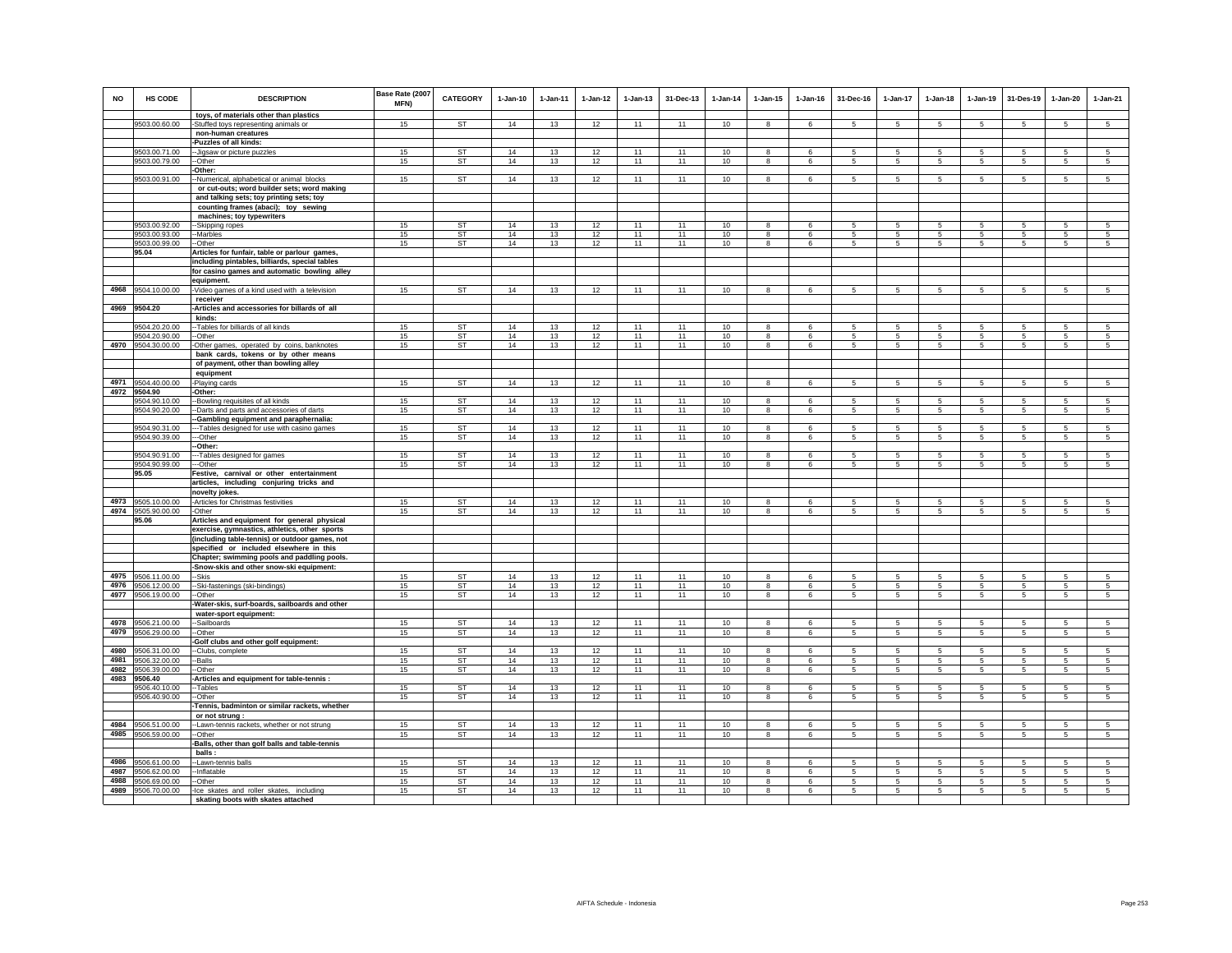| NO           | HS CODE                             | <b>DESCRIPTION</b><br>-Other:                                                               | Base Rate (2007<br>MFN) | CATEGORY        | $1-Jan-10$     | 1-Jan-11                | $1 - Jan-12$                     | $1 - Jan-13$                     | 31-Dec-13                        | $1-Jan-14$     | $1 - Jan-15$   | $1 - Jan-16$ | 31-Dec-16            | $1-Jan-17$                         | $1-Jan-18$           | $1 - Jan-19$    | 31-Des-19       | $1-Jan-20$     | $1-Jan-21$      |
|--------------|-------------------------------------|---------------------------------------------------------------------------------------------|-------------------------|-----------------|----------------|-------------------------|----------------------------------|----------------------------------|----------------------------------|----------------|----------------|--------------|----------------------|------------------------------------|----------------------|-----------------|-----------------|----------------|-----------------|
| 4990         | 9506.91.00.00                       | -- Articles and equipment for general physical                                              | 15                      | ST              | 14             | 13                      | 12                               | 11                               | 11                               | 10             | 8              | 6            | $5 -$                | 5                                  | 5                    | 5               | 5               | 5              | 5               |
|              |                                     | exercise, gymnastics or athletics                                                           |                         |                 |                |                         |                                  |                                  |                                  |                |                |              |                      |                                    |                      |                 |                 |                |                 |
|              | 4991 9506.99                        | Other:                                                                                      |                         |                 |                |                         |                                  |                                  |                                  |                |                |              |                      |                                    |                      |                 |                 |                |                 |
|              | 9506.99.20.00                       | -- Bows and arrows for archery; crossbows                                                   |                         | $NT-1$          | $\overline{4}$ |                         |                                  | $\mathbf 0$                      | $\mathbf 0$                      | $\mathbf 0$    | $\mathbf 0$    | $\mathbf 0$  | $\mathbf 0$          | 0                                  | $\mathbf 0$          | $^{\circ}$      | $\mathbf 0$     | $\mathbf 0$    | $\mathbf 0$     |
|              | 9506.99.30.00<br>9506.99.50         | --Nets, cricket pads and shin guards<br>-Other articles and equipment for football,         | 10                      | ST              | 9              | 8                       | $\overline{7}$                   | $\overline{7}$                   | $\overline{7}$                   | 6              | 6              | -5           | 5                    | $5\phantom{.0}$                    | $5\overline{5}$      | $5\overline{5}$ | 5               | 5              | 5               |
|              |                                     | field hockey, tennis, badminton, deck                                                       |                         |                 |                |                         |                                  |                                  |                                  |                |                |              |                      |                                    |                      |                 |                 |                |                 |
|              |                                     | tennis, volleyball, basketball or cricket :                                                 |                         |                 |                |                         |                                  |                                  |                                  |                |                |              |                      |                                    |                      |                 |                 |                |                 |
|              | 9506.99.50.10                       | --Shuttlecocks                                                                              | 15                      | <b>ST</b>       | 14             | 13                      | 12                               | 11                               | 11                               | 10             | 8              | 6            | -5                   | 5                                  | 5                    | 5               | 5               | 5              | 5               |
|              | 9506.99.50.90                       | ---Other                                                                                    | $\overline{5}$          | $NT-1$          | $\overline{4}$ | $\overline{\mathbf{3}}$ | $\overline{2}$                   | $\overline{0}$                   | $\overline{0}$                   | $\overline{0}$ | $\overline{0}$ | $\Omega$     | $\Omega$             | $\overline{0}$                     | $\overline{0}$       | $\Omega$        | $\overline{0}$  | $\Omega$       | $\overline{0}$  |
|              | 9506.99.90.00                       | ---Other                                                                                    | $\sqrt{5}$              | $NT-1$          | $\overline{4}$ | 3                       | $\mathfrak{D}$                   | $\mathbf 0$                      | $\Omega$                         | $\circ$        | $\mathbf 0$    | $\Omega$     | $\Omega$             | $\mathbf 0$                        | $\Omega$             | $\Omega$        | $\Omega$        | $\mathbf 0$    | $\overline{0}$  |
|              | 95.07                               | Fishing rods, fish-hooks and other line<br>fishing tackle; fish landing nets, butterfly     |                         |                 |                |                         |                                  |                                  |                                  |                |                |              |                      |                                    |                      |                 |                 |                |                 |
|              |                                     | nets and similar nets; decoy "birds" (other                                                 |                         |                 |                |                         |                                  |                                  |                                  |                |                |              |                      |                                    |                      |                 |                 |                |                 |
|              |                                     | than those of heading 92.08 or 97.05) and                                                   |                         |                 |                |                         |                                  |                                  |                                  |                |                |              |                      |                                    |                      |                 |                 |                |                 |
|              |                                     | similar hunting or shooting requisites.                                                     |                         |                 |                |                         |                                  |                                  |                                  |                |                |              |                      |                                    |                      |                 |                 |                |                 |
| 4992         | 9507.10.00.00                       | Fishing rods                                                                                | 15                      | <b>ST</b>       | 14             | 13                      | 12                               | 11                               | 11                               | 10             | 8              | 6            | $5 -$                | 5                                  | 5                    | 5               | 5               | 5              | $\sqrt{5}$      |
| 4993<br>4994 | 9507.20.00.00<br>9507.30.00.00      | Fish-hooks, whether or not snelled<br>Fishing reels                                         | 15<br>15                | ST<br>ST        | 14<br>14       | 13<br>13                | 12<br>12                         | 11<br>11                         | 11<br>11                         | 10<br>10       | 8<br>8         | 6<br>6       | 5<br>-5              | 5<br>5                             | 5<br>5               | 5<br>5          | 5<br>5          | 5<br>5         | 5<br>5          |
| 4995         | 9507.90.00.00                       | -Other                                                                                      | 10                      | <b>ST</b>       | 9              | 8                       | $\overline{7}$                   | $\overline{7}$                   | $\overline{7}$                   | 6              | 6              | 5            | 5                    | 5                                  | 5                    | 5               | 5               | 5              | 5               |
|              | 95.08                               | Roundabouts, swings, shooting galleries and                                                 |                         |                 |                |                         |                                  |                                  |                                  |                |                |              |                      |                                    |                      |                 |                 |                |                 |
|              |                                     | other fairground amusements; travelling                                                     |                         |                 |                |                         |                                  |                                  |                                  |                |                |              |                      |                                    |                      |                 |                 |                |                 |
|              |                                     | circuses and travelling menageries; travelling                                              |                         |                 |                |                         |                                  |                                  |                                  |                |                |              |                      |                                    |                      |                 |                 |                |                 |
|              |                                     | theatres.                                                                                   |                         |                 |                |                         |                                  |                                  |                                  |                |                |              |                      |                                    |                      |                 |                 |                |                 |
| 4996         | 9508.10.00.00<br>4997 9508.90.00.00 | Travelling circuses and travelling menageries<br>-Other                                     | 15<br>15                | <b>ST</b><br>ST | 14<br>14       | 13<br>13                | 12<br>12                         | 11<br>11                         | 11<br>11                         | 10<br>10       | 8<br>8         | 6<br>6       | 5<br>$5\overline{5}$ | 5<br>5                             | 5<br>$5\overline{5}$ | 5<br>-5         | 5<br>5          | 5<br>5         | 5<br>$\sqrt{5}$ |
|              | 96.01                               | Worked ivory, bone, tortoise-shell, horn,                                                   |                         |                 |                |                         |                                  |                                  |                                  |                |                |              |                      |                                    |                      |                 |                 |                |                 |
|              |                                     | antlers, coral, mother-of-pearl and other                                                   |                         |                 |                |                         |                                  |                                  |                                  |                |                |              |                      |                                    |                      |                 |                 |                |                 |
|              |                                     | animal carving material, and articles of                                                    |                         |                 |                |                         |                                  |                                  |                                  |                |                |              |                      |                                    |                      |                 |                 |                |                 |
|              |                                     | these materials (including articles obtained                                                |                         |                 |                |                         |                                  |                                  |                                  |                |                |              |                      |                                    |                      |                 |                 |                |                 |
|              | 4998 9601.10.00.00                  | by moulding).<br>Worked ivory and articles of ivory                                         | 15                      | ST              | 14             | 13                      | 12                               | 11                               | 11                               | 10             | 8              | 6            | 5                    | $5\phantom{.0}$                    | 5                    | 5               | 5               | 5              | 5               |
| 4999         | 9601.90                             | -Other:                                                                                     |                         |                 |                |                         |                                  |                                  |                                  |                |                |              |                      |                                    |                      |                 |                 |                |                 |
|              | 9601.90.10.00                       | -Worked mother-of-pearl or tortoise-shell and                                               | 15                      | ST              | 14             | 13                      | 12                               | 11                               | 11                               | 10             | 8              | 6            | -5                   | 5                                  | 5                    | 5               | 5               | 5              | 5               |
|              |                                     | articles of the foregoing                                                                   |                         |                 |                |                         |                                  |                                  |                                  |                |                |              |                      |                                    |                      |                 |                 |                |                 |
|              | 9601.90.90.00                       | --Other                                                                                     | 15                      | <b>ST</b>       | 14             | 13                      | 12                               | 11                               | 11                               | 10             | 8              | $\epsilon$   | 5                    | 5                                  | 5                    | 5               | $\overline{5}$  | $\overline{5}$ | 5 <sup>7</sup>  |
|              | 96.02                               | Worked vegetable or mineral carving material<br>and articles of these materials; moulded or |                         |                 |                |                         |                                  |                                  |                                  |                |                |              |                      |                                    |                      |                 |                 |                |                 |
|              |                                     | carved articles of wax, of stearin, of                                                      |                         |                 |                |                         |                                  |                                  |                                  |                |                |              |                      |                                    |                      |                 |                 |                |                 |
|              |                                     | natural gums or natural resins or of modelling                                              |                         |                 |                |                         |                                  |                                  |                                  |                |                |              |                      |                                    |                      |                 |                 |                |                 |
|              |                                     | pastes, and other moulded or carved articles,                                               |                         |                 |                |                         |                                  |                                  |                                  |                |                |              |                      |                                    |                      |                 |                 |                |                 |
|              |                                     | not elsewhere specified or included; worked,                                                |                         |                 |                |                         |                                  |                                  |                                  |                |                |              |                      |                                    |                      |                 |                 |                |                 |
|              |                                     | unhardened gelatin (except gelatin of heading<br>35.03) and articles of unhardened gelatin. |                         |                 |                |                         |                                  |                                  |                                  |                |                |              |                      |                                    |                      |                 |                 |                |                 |
| 5000         | 9602.00.10.00                       | -Gelatin capsules for pharmaceutical products                                               | -5                      | <b>ST</b>       | 4.50           | 4.50                    | 4.50                             | 4.50                             | 4.50                             | 4.50           | 4.50           | 4.50         | $\overline{4}$       | $\overline{4}$                     | $\overline{4}$       | $\overline{4}$  | 3.75            | 3.75           | 3.75            |
|              | 9602.00.20.00                       | Cigar or cigarette cases, tobacco jars and                                                  | 10                      | ST              | $\overline{9}$ | 8                       | $\overline{7}$                   | $\overline{7}$                   | $\overline{7}$                   | 6              | 6              | 5            | 5                    | 5 <sup>5</sup>                     | 5 <sup>5</sup>       | 5               | 5               | $\sqrt{5}$     | $\sqrt{5}$      |
|              |                                     | household ornamental articles                                                               |                         |                 |                |                         |                                  |                                  |                                  |                |                |              |                      |                                    |                      |                 |                 |                |                 |
|              | 9602.00.90.00<br>96.03              | -Other<br>Brooms, brushes (including brushes                                                | 10                      | <b>ST</b>       | 9              | 8                       | $\overline{7}$                   | $\overline{7}$                   | $\overline{7}$                   | 6              | 6              | 5            | 5 <sub>1</sub>       | 5 <sup>5</sup>                     | 5                    | $\overline{5}$  | $\overline{5}$  | 5              | $\overline{5}$  |
|              |                                     | constituting parts of machines, appliances                                                  |                         |                 |                |                         |                                  |                                  |                                  |                |                |              |                      |                                    |                      |                 |                 |                |                 |
|              |                                     | or vehicles), hand-operated mechanical floor                                                |                         |                 |                |                         |                                  |                                  |                                  |                |                |              |                      |                                    |                      |                 |                 |                |                 |
|              |                                     | sweepers, not motorised, mops and feather                                                   |                         |                 |                |                         |                                  |                                  |                                  |                |                |              |                      |                                    |                      |                 |                 |                |                 |
|              |                                     | dusters; prepared knots and tufts for broom                                                 |                         |                 |                |                         |                                  |                                  |                                  |                |                |              |                      |                                    |                      |                 |                 |                |                 |
|              |                                     | or brush making; paint pads and rollers;                                                    |                         |                 |                |                         |                                  |                                  |                                  |                |                |              |                      |                                    |                      |                 |                 |                |                 |
|              | 5001 9603.10                        | squeegees (other than roller squeegees).<br>-Brooms and brushes, consisting of twigs or     |                         |                 |                |                         |                                  |                                  |                                  |                |                |              |                      |                                    |                      |                 |                 |                |                 |
|              |                                     | other vegetable materials bound together,                                                   |                         |                 |                |                         |                                  |                                  |                                  |                |                |              |                      |                                    |                      |                 |                 |                |                 |
|              |                                     | with or without handles:                                                                    |                         |                 |                |                         |                                  |                                  |                                  |                |                |              |                      |                                    |                      |                 |                 |                |                 |
|              | 9603.10.10.00                       | -Brushes                                                                                    | 10                      | <b>ST</b>       | 9              | 8                       | $\overline{7}$                   | $\overline{7}$                   |                                  | 6              | 6              | 5            | 5                    | 5                                  | 5                    | 5               | 5               | 5              | 5               |
|              | 9603.10.20.00                       | -Brooms<br>Tooth brushes, shaving brushes, hair brushes,                                    | 10                      | <b>ST</b>       | 9              | 8                       | $\overline{7}$                   | $\overline{7}$                   | $\overline{7}$                   | 6              | 6              | 5            | $5\overline{5}$      | $5\overline{5}$                    | $5\overline{5}$      | 5               | 5               | 5              | 5               |
|              |                                     | nail brushes, eyelash brushes and other                                                     |                         |                 |                |                         |                                  |                                  |                                  |                |                |              |                      |                                    |                      |                 |                 |                |                 |
|              |                                     | toilet brushes for use on the person,                                                       |                         |                 |                |                         |                                  |                                  |                                  |                |                |              |                      |                                    |                      |                 |                 |                |                 |
|              |                                     | including such brushes constituting parts of                                                |                         |                 |                |                         |                                  |                                  |                                  |                |                |              |                      |                                    |                      |                 |                 |                |                 |
|              |                                     | appliances:                                                                                 |                         |                 |                |                         |                                  |                                  |                                  |                |                |              |                      |                                    |                      |                 |                 |                |                 |
| 5002         | 9603.21.00.00                       | -- Tooth brushes, including dental-plate brushes                                            | 10                      | ST              | 9              | 8                       | $\overline{7}$                   | $\overline{7}$                   | $\overline{7}$                   | 6              | 6              | 5            | 5                    | 5                                  | 5                    | 5               | 5               | 5              | 5               |
| 5003<br>5004 | 9603.29.00.00<br>9603.30.00.00      | --Other<br>-Artists' brushes, writing brushes and similar                                   | 10<br>10                | ST<br>ST        | 9<br>9         | 8<br>8                  | $\overline{7}$<br>$\overline{7}$ | $\overline{7}$<br>$\overline{7}$ | $\overline{7}$<br>$\overline{7}$ | 6<br>6         | 6<br>6         | 5<br>5       | 5<br>$5\overline{5}$ | $5\phantom{.0}$<br>$5\overline{5}$ | 5<br>$5\overline{5}$ | $\sqrt{5}$<br>5 | $\sqrt{5}$<br>5 | 5<br>5         | 5<br>5          |
|              |                                     | brushes for the application of cosmetics                                                    |                         |                 |                |                         |                                  |                                  |                                  |                |                |              |                      |                                    |                      |                 |                 |                |                 |
| 5005         | 9603.40.00.00                       | Paint, distemper, varnish or similar brushes                                                | 10                      | ST              | 9              | 8                       | $\overline{7}$                   | $\overline{7}$                   | $\overline{7}$                   | 6              | 6              | 5            | 5                    | 5                                  | $5\phantom{.0}$      | 5               | 5               | 5              | 5               |
|              |                                     | (other than brushes of subheading 9603.30);                                                 |                         |                 |                |                         |                                  |                                  |                                  |                |                |              |                      |                                    |                      |                 |                 |                |                 |
|              |                                     | paint pads and rollers                                                                      |                         |                 |                |                         |                                  |                                  |                                  |                |                |              |                      |                                    |                      |                 |                 |                | 5               |
| 5006         | 9603.50.00.00                       | -Other brushes constituting parts of<br>machines, appliances or vehicles                    | 10                      | ST              | 9              | 8                       | $\overline{7}$                   | $\overline{7}$                   |                                  | 6              | 6              | 5            | 5                    | 5                                  | 5                    | 5               | 5               | 5              |                 |
|              |                                     |                                                                                             |                         |                 |                |                         |                                  |                                  |                                  |                |                |              |                      |                                    |                      |                 |                 |                |                 |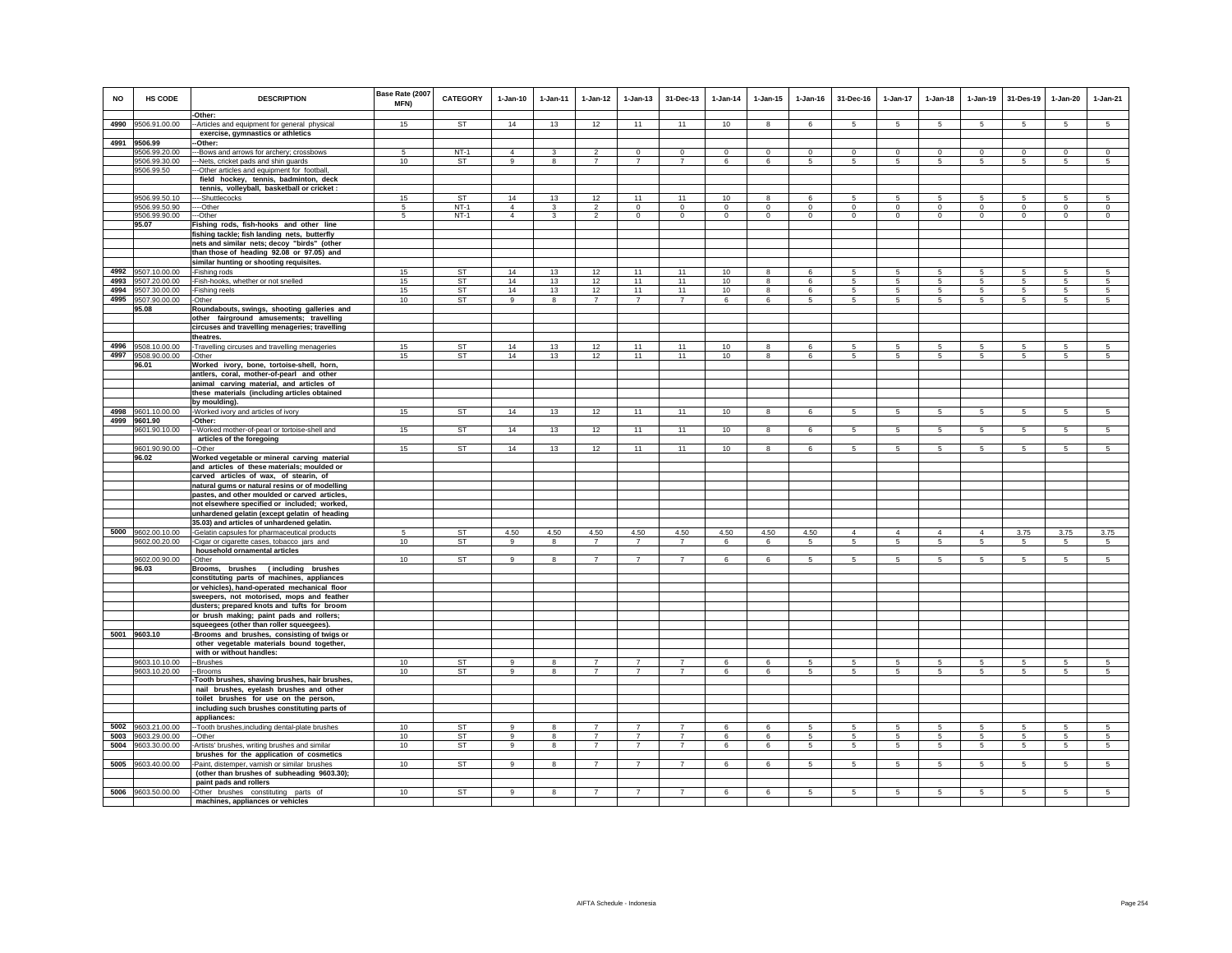| NO           | <b>HS CODE</b>                      | <b>DESCRIPTION</b>                                                                    | Base Rate (2007<br>MFN) | <b>CATEGORY</b>        | $1-Jan-10$         | $1-Jan-11$              | $1-Jan-12$                       | $1 - Jan-13$                     | 31-Dec-13                        | $1-Jan-14$     | $1 - Jan-15$   | $1 - Jan-16$ | 31-Dec-16             | $1-Jan-17$                        | $1-Jan-18$            | $1-Jan-19$                    | 31-Des-19       | $1-Jan-20$     | $1-Jan-21$          |
|--------------|-------------------------------------|---------------------------------------------------------------------------------------|-------------------------|------------------------|--------------------|-------------------------|----------------------------------|----------------------------------|----------------------------------|----------------|----------------|--------------|-----------------------|-----------------------------------|-----------------------|-------------------------------|-----------------|----------------|---------------------|
|              | 5007 9603.90<br>9603.90.10.00       | -Other:<br>-- Prepared knots and tufts for broom or brush                             | 10                      | <b>ST</b>              | $\mathbf{q}$       | 8                       | $\overline{7}$                   | $\overline{7}$                   | $\overline{7}$                   | 6              | 6              | -5           | 5                     | 5                                 | 5                     | 5                             | 5               | 5              | $\overline{5}$      |
|              |                                     | making                                                                                |                         |                        |                    |                         |                                  |                                  |                                  |                |                |              |                       |                                   |                       |                               |                 |                |                     |
|              | 9603.90.20.00                       | -Hand-operated mechanical floor sweepers, not                                         | 10                      | ST                     | 9                  | 8                       | $\overline{7}$                   | $\overline{7}$                   | $\overline{7}$                   | 6              | 6              | 5            | -5                    | 5                                 | 5                     | 5                             | $\sqrt{5}$      | $\sqrt{5}$     | $\sqrt{5}$          |
|              |                                     | motorised                                                                             |                         | ST                     |                    |                         |                                  |                                  |                                  |                |                |              |                       |                                   |                       |                               |                 |                |                     |
|              | 9603.90.40.00                       | -Other brushes<br>-Other:                                                             | 10                      |                        | 9                  | 8                       | $\overline{7}$                   | $\overline{7}$                   | $\overline{7}$                   | 6              | 6              | 5            | 5                     | 5                                 | 5                     | 5                             | $5\phantom{.0}$ | 5              | $5\overline{5}$     |
|              | 9603.90.92.00                       | -Parts for goods of subheading 9603.90.20                                             | 10                      | ST                     | 9                  | 8                       | $\overline{7}$                   | $\overline{7}$                   | $\overline{7}$                   | 6              | 6              | 5            | -5                    | 5                                 | 5                     | -5                            | 5               | 5              | 5                   |
|              | 9603.90.99.00                       | -Other                                                                                | 10                      | ST                     | 9                  | $\bf8$                  | $\overline{7}$                   | $\overline{7}$                   | $\overline{7}$                   | 6              | 6              | 5            | $\sqrt{5}$            | 5                                 | $5\phantom{.0}$       | $\,$ 5 $\,$                   | $\sqrt{5}$      | $\mathbf 5$    | $\sqrt{5}$          |
|              | 96.04                               | Hand sieves and hand riddles.                                                         |                         |                        |                    |                         | $\overline{7}$                   |                                  | $\overline{7}$                   |                |                |              |                       |                                   |                       |                               |                 |                |                     |
| 5008         | 9604.00.10.00<br>9604.00.90.00      | -Of metal<br>-Other                                                                   | 10<br>10                | <b>ST</b><br><b>ST</b> | $\alpha$<br>$_{9}$ | 8<br>8                  | $\overline{7}$                   | $\overline{7}$<br>$\overline{7}$ | $\overline{7}$                   | 6<br>6         | 6<br>6         | -5<br>-5     | -5<br>$5\overline{5}$ | $\overline{5}$<br>$5\overline{)}$ | 5<br>5                | $\,$ 5 $\,$<br>5              | $\sqrt{5}$<br>5 | 5<br>5         | 5<br>5              |
|              | 96.05                               | Travel sets for personal toilet, sewing or                                            |                         |                        |                    |                         |                                  |                                  |                                  |                |                |              |                       |                                   |                       |                               |                 |                |                     |
|              |                                     | shoe or clothes cleaning.                                                             |                         |                        |                    |                         |                                  |                                  |                                  |                |                |              |                       |                                   |                       |                               |                 |                |                     |
| 5009         | 9605.00.10.00                       | -Personal toilet sets                                                                 | 10                      | <b>ST</b>              | $\mathbf{q}$       | 8                       | $\overline{7}$                   | $\overline{7}$                   | $\overline{7}$                   | 6              | 6              | 5            | -5                    | 5                                 | -5                    | -5                            | 5               | 5              | 5                   |
|              | 9605.00.90.00<br>96.06              | -Other<br>Buttons, press-fasteners, snap-fasteners and                                | 10                      | ST                     | 9                  | $\bf8$                  | $\overline{7}$                   | $\overline{7}$                   | $\overline{7}$                   | 6              | 6              | 5            | 5                     | $5\phantom{.0}$                   | 5                     | $\sqrt{5}$                    | $\sqrt{5}$      | 5              | 5                   |
|              |                                     | press-studs, button moulds and other parts of                                         |                         |                        |                    |                         |                                  |                                  |                                  |                |                |              |                       |                                   |                       |                               |                 |                |                     |
|              |                                     | these articles; button blanks.                                                        |                         |                        |                    |                         |                                  |                                  |                                  |                |                |              |                       |                                   |                       |                               |                 |                |                     |
| 5010         | 9606.10.00.00                       | Press-fasteners, snap-fasteners and press-                                            | 10                      | ST                     | 9                  | 8                       | $\overline{7}$                   | $\overline{7}$                   | $\overline{7}$                   | 6              | 6              | 5            | 5                     | 5 <sub>5</sub>                    | $5\overline{5}$       | $\overline{5}$                | $\overline{5}$  | 5              | 5                   |
|              |                                     | studs and parts therefor<br>Buttons:                                                  |                         |                        |                    |                         |                                  |                                  |                                  |                |                |              |                       |                                   |                       |                               |                 |                |                     |
| 5011         | 9606.21.00.00                       | -Of plastics, not covered with textile                                                | 10                      | ST                     | $\mathbf{g}$       | 8                       | $\overline{7}$                   | $\overline{7}$                   | $\overline{7}$                   | 6              | 6              | 5            | 5                     | 5                                 | 5                     | 5                             | $\overline{5}$  | 5              | 5                   |
|              |                                     | material                                                                              |                         |                        |                    |                         |                                  |                                  |                                  |                |                |              |                       |                                   |                       |                               |                 |                |                     |
| 5012         | 9606.22.00.00                       | -Of base metal, not covered with textile                                              | 10                      | <b>ST</b>              | 9                  | 8                       | $\overline{7}$                   | $\overline{7}$                   | $\overline{7}$                   | 6              | 6              | 5            | 5                     | 5                                 | 5                     | 5                             | 5               | 5              | $\overline{5}$      |
|              |                                     | material                                                                              |                         |                        | $\mathbf{Q}$       |                         | $\overline{7}$                   | $\overline{7}$                   | $\overline{7}$                   |                |                |              |                       |                                   |                       |                               |                 |                |                     |
| 5013<br>5014 | 9606.29.00.00<br>9606.30.00.00      | -Other<br>Button moulds and other parts of buttons;                                   | 10<br>10                | ST<br>ST               | 9                  | 8<br>8                  | $\overline{7}$                   | $\overline{7}$                   | $\overline{7}$                   | 6<br>6         | 6<br>6         | 5<br>5       | 5<br>5                | 5<br>5                            | 5<br>5                | $\,$ 5 $\,$<br>5              | 5<br>5          | 5<br>5         | $\overline{5}$<br>5 |
|              |                                     | button blanks                                                                         |                         |                        |                    |                         |                                  |                                  |                                  |                |                |              |                       |                                   |                       |                               |                 |                |                     |
|              | 96.07                               | Slide fasteners and parts thereof.                                                    |                         |                        |                    |                         |                                  |                                  |                                  |                |                |              |                       |                                   |                       |                               |                 |                |                     |
|              |                                     | -Slide fasteners:                                                                     |                         |                        |                    |                         |                                  |                                  |                                  |                |                |              |                       |                                   |                       |                               |                 |                |                     |
| 5015         | 9607.11.00.00<br>5016 9607.19.00.00 | -Fitted with chain scoops of base metal<br>-Other                                     | 15<br>15                | ST<br><b>ST</b>        | 14<br>14           | 13<br>13                | 12<br>12                         | 11<br>11                         | 11<br>11                         | 10<br>10       | 8<br>8         | 6<br>6       | 5<br>-5               | 5<br>5                            | 5<br>$5\overline{5}$  | 5<br>5                        | 5<br>5          | 5<br>5         | 5<br>5              |
|              | 5017 9607.20.00.00                  | -Parts                                                                                | 5                       | ST                     | 4.50               | 4.50                    | 4.50                             | 4.50                             | 4.50                             | 4.50           | 4.50           | 4.50         | $\overline{4}$        | $\overline{4}$                    | $\overline{4}$        | $\overline{4}$                | 3.75            | 3.75           | 3.75                |
|              | 96.08                               | Ball point pens; felt tipped and other                                                |                         |                        |                    |                         |                                  |                                  |                                  |                |                |              |                       |                                   |                       |                               |                 |                |                     |
|              |                                     | porous-tipped pens and markers; fountain pens,                                        |                         |                        |                    |                         |                                  |                                  |                                  |                |                |              |                       |                                   |                       |                               |                 |                |                     |
|              |                                     | stylograph pens and other pens; duplicating<br>stylos; propelling or sliding pencils; |                         |                        |                    |                         |                                  |                                  |                                  |                |                |              |                       |                                   |                       |                               |                 |                |                     |
|              |                                     | penholders, pencil-holders and similar holders                                        |                         |                        |                    |                         |                                  |                                  |                                  |                |                |              |                       |                                   |                       |                               |                 |                |                     |
|              |                                     | parts (including caps and clips) of the                                               |                         |                        |                    |                         |                                  |                                  |                                  |                |                |              |                       |                                   |                       |                               |                 |                |                     |
|              |                                     | foregoing articles, other than those                                                  |                         |                        |                    |                         |                                  |                                  |                                  |                |                |              |                       |                                   |                       |                               |                 |                |                     |
| 5018         | 9608.10                             | of heading 96.09.<br>-Ball point pens:                                                |                         |                        |                    |                         |                                  |                                  |                                  |                |                |              |                       |                                   |                       |                               |                 |                |                     |
|              | 9608.10.10.00                       | --Of plastics                                                                         | 10                      | <b>ST</b>              | $\alpha$           | 8                       | $\overline{7}$                   | $\overline{7}$                   | $\overline{7}$                   | 6              | 6              | 5            | -5                    | 5                                 | -5                    | -5                            | 5               | 5              | 5                   |
|              | 9608.10.90.00                       | $-Other$                                                                              | 10                      | <b>ST</b>              | $_{9}$             | $\overline{\mathbf{8}}$ | $\overline{7}$                   | $\overline{7}$                   | $\overline{7}$                   | 6              | 6              | 5            | 5                     | 5                                 | 5                     | 5                             | -5              | 5              | 5                   |
| 5019         | 9608.20.00.00                       | -Felt tipped and other porous-tipped pens and                                         | 10                      | ST                     | 9                  | 8                       | $\overline{7}$                   | $\overline{7}$                   | $\overline{7}$                   | 6              | 6              | 5            | $5\overline{5}$       | 5                                 | $5\overline{5}$       | 5                             | 5               | 5              | 5                   |
|              |                                     | markers<br>-Fountain pens, stylograph pens and other                                  |                         |                        |                    |                         |                                  |                                  |                                  |                |                |              |                       |                                   |                       |                               |                 |                |                     |
|              |                                     | pens:                                                                                 |                         |                        |                    |                         |                                  |                                  |                                  |                |                |              |                       |                                   |                       |                               |                 |                |                     |
|              | 5020 9608.31.00.00                  | --Indian ink drawing pens                                                             | 10                      | <b>ST</b>              | 9                  | 8                       | $\overline{7}$                   | $\overline{7}$                   | $\overline{7}$                   | 6              | 6              | 5            | $5\phantom{.0}$       | $5^{\circ}$                       | $5\phantom{.0}$       | 5                             | $5\phantom{.0}$ | $\overline{5}$ | 5                   |
|              | 5021 9608.39                        | -Other:                                                                               |                         |                        |                    |                         |                                  |                                  |                                  |                |                |              |                       |                                   |                       |                               |                 |                |                     |
|              | 9608.39.10.00<br>9608.39.90.00      | -Fountain pens<br>-Other                                                              | 10<br>10                | <b>ST</b><br>ST        | $\alpha$<br>9      | $\mathbf{R}$<br>8       | $\overline{7}$<br>$\overline{7}$ | $\overline{7}$<br>$\overline{7}$ | $\overline{7}$<br>$\overline{7}$ | -6<br>6        | 6<br>6         | -5<br>5      | -5<br>5               | 5<br>5                            | -5<br>$5\overline{5}$ | 5<br>5                        | 5<br>5          | 5<br>5         | $\sqrt{5}$<br>5     |
| 5022         | 9608.40.00.00                       | Propelling or sliding pencils                                                         | 10                      | ST                     | 9                  | 8                       | $\overline{7}$                   | $\overline{7}$                   | $\overline{7}$                   | 6              | 6              | 5            | 5                     | 5                                 | 5                     | 5                             | 5               | 5              | 5                   |
| 5023         | 9608.50.00.00                       | Sets of articles from two or more of the                                              | 10                      | ST                     | 9                  | 8                       | $\overline{7}$                   | $\overline{7}$                   | $\overline{7}$                   | 6              | 6              | 5            | $\sqrt{5}$            | 5                                 | $5\phantom{.0}$       | 5                             | 5               | 5              | 5                   |
|              |                                     | foregoing subheadings                                                                 |                         |                        |                    |                         |                                  |                                  |                                  |                |                |              |                       |                                   |                       |                               |                 |                |                     |
|              | 5024 9608.60                        | -Refills for ball point pens, comprising the<br>ball point and ink-reservoir:         |                         |                        |                    |                         |                                  |                                  |                                  |                |                |              |                       |                                   |                       |                               |                 |                |                     |
|              | 9608.60.10.00                       | -- Of plastics                                                                        | 5                       | <b>ST</b>              | 4.50               | 4.50                    | 4.50                             | 4.50                             | 4.50                             | 4.50           | 4.50           | 4.50         | $\overline{4}$        | $\overline{4}$                    | $\overline{4}$        | $\overline{4}$                | 3.75            | 3.75           | 3.75                |
|              | 9608.60.90.00                       | --Other                                                                               | 5                       | ST                     | 4.50               | 4.50                    | 4.50                             | 4.50                             | 4.50                             | 4.50           | 4.50           | 4.50         | $\overline{4}$        | $\overline{4}$                    | $\overline{4}$        | $\overline{4}$                | 3.75            | 3.75           | 3.75                |
|              |                                     | -Other:                                                                               |                         |                        |                    |                         |                                  |                                  |                                  |                |                |              |                       |                                   |                       |                               |                 |                |                     |
|              | 5025 9608.91<br>9608.91.10.00       | Pen nibs and nib points:<br>-- Of gold or gold-plated                                 | 5                       | $NT-2$                 | $\overline{4}$     | $\overline{4}$          | 3                                | 3                                | 3                                | $\overline{2}$ | $\overline{2}$ | $\mathbf{1}$ | $\Omega$              | $\mathbf 0$                       | $\Omega$              | $\circ$                       | $\circ$         | $^{\circ}$     | $\circ$             |
|              | 9608.91.90.00                       | --Other                                                                               | 5                       | <b>ST</b>              | 4.50               | 4.50                    | 4.50                             | 4.50                             | 4.50                             | 4.50           | 4.50           | 4.50         | $\overline{4}$        | $\overline{4}$                    | $\overline{4}$        | $\overline{4}$                | 3.75            | 3.75           | 3.75                |
| 5026         | 9608.99                             | Other:                                                                                |                         |                        |                    |                         |                                  |                                  |                                  |                |                |              |                       |                                   |                       |                               |                 |                |                     |
|              | 9608.99.10.00                       | -Duplicating stylos                                                                   | 10<br>5                 | ST<br><b>ST</b>        | 9                  | 8<br>4.50               | $\overline{7}$<br>4.50           | $\overline{7}$                   | $\overline{7}$                   | 6              | 6              | 5            | 5<br>$\overline{4}$   | 5<br>$\overline{4}$               | 5<br>$\overline{4}$   | $\,$ 5 $\,$<br>$\overline{4}$ | 5               | 5              | $\sqrt{5}$<br>3.75  |
|              | 9608.99.90.00<br>96.09              | -Other<br>Pencils (other than pencils of heading 96.08)                               |                         |                        | 4.50               |                         |                                  | 4.50                             | 4.50                             | 4.50           | 4.50           | 4.50         |                       |                                   |                       |                               | 3.75            | 3.75           |                     |
|              |                                     | crayons, pencil leads, pastels, drawing                                               |                         |                        |                    |                         |                                  |                                  |                                  |                |                |              |                       |                                   |                       |                               |                 |                |                     |
|              |                                     | charcoals, writing or drawing chalks and                                              |                         |                        |                    |                         |                                  |                                  |                                  |                |                |              |                       |                                   |                       |                               |                 |                |                     |
|              |                                     | tailors' chalks.                                                                      |                         |                        |                    |                         |                                  |                                  |                                  |                |                |              |                       |                                   |                       |                               |                 |                |                     |
| 5027         | 9609.10                             | -Pencils and crayons, with lead encased in a<br>rigid sheath:                         |                         |                        |                    |                         |                                  |                                  |                                  |                |                |              |                       |                                   |                       |                               |                 |                |                     |
|              | 9609.10.10.00                       | --Black pencils                                                                       | 10                      | ST                     | 9                  | 8                       | $\overline{7}$                   | $\overline{7}$                   | $\overline{7}$                   | 6              | 6              | 5            | 5                     | 5                                 | 5                     | 5                             | 5               | 5              | -5                  |
|              | 9609.10.90.00                       | --Other                                                                               | 5                       | <b>ST</b>              | 4.50               | 4.50                    | 4.50                             | 4.50                             | 4.50                             | 4.50           | 4.50           | 4.50         | $\overline{4}$        | $\overline{4}$                    | $\overline{4}$        | $\overline{4}$                | 3.75            | 3.75           | 3.75                |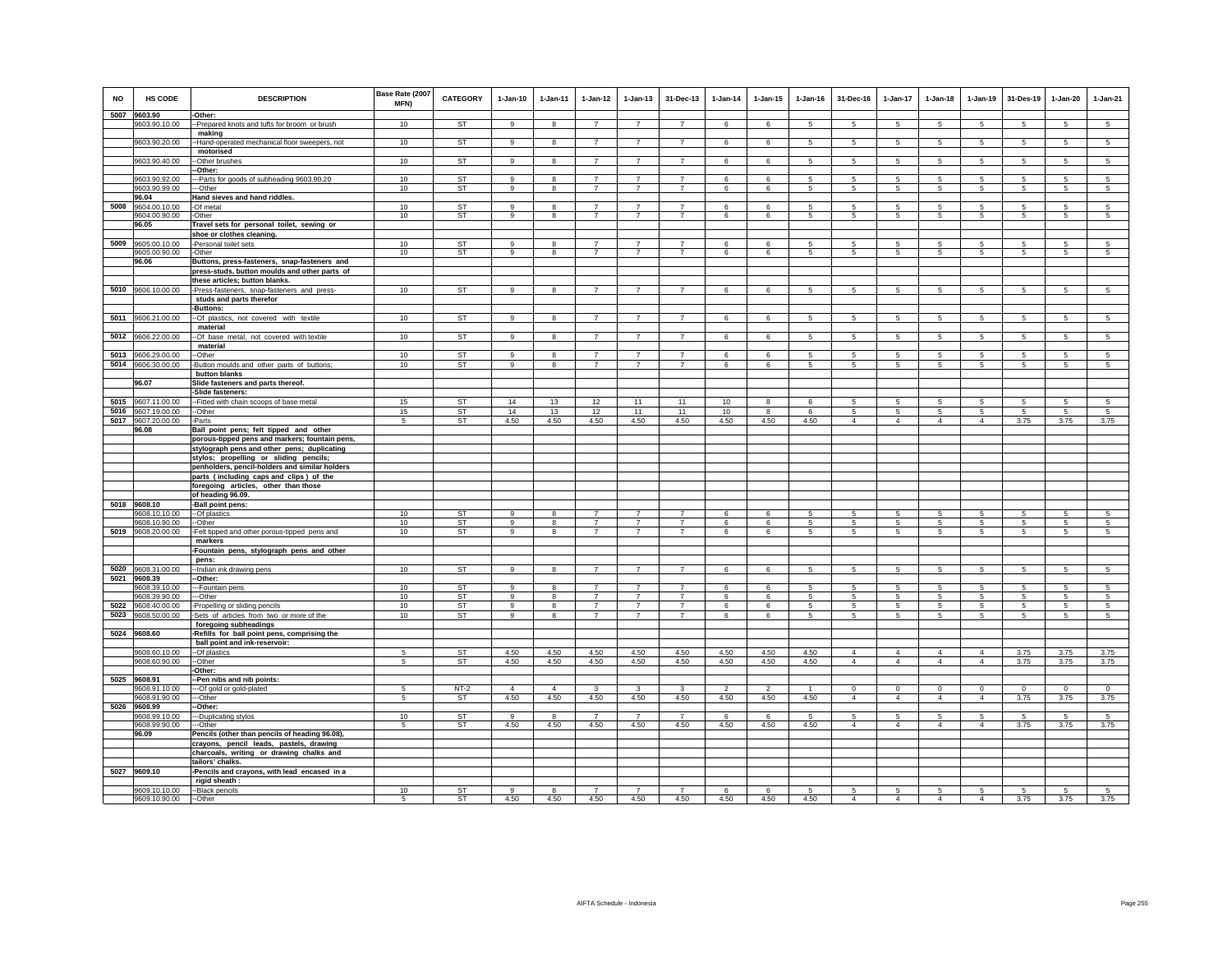| <b>NO</b> | HS CODE                        | <b>DESCRIPTION</b>                                                                         | Base Rate (2007<br>MFN) | <b>CATEGORY</b>     | $1-Jan-10$                       | $1-Jan-11$                              | $1 - Jan-12$                               | $1-Jan-13$                       | 31-Dec-13                        | $1-Jan-14$              | $1-Jan-15$              | $1-Jan-16$              | 31-Dec-16                  | 1-Jan-17                      | $1-Jan-18$              | $1-Jan-19$                    | 31-Des-19                     | $1-Jan-20$              | $1-Jan-21$                |
|-----------|--------------------------------|--------------------------------------------------------------------------------------------|-------------------------|---------------------|----------------------------------|-----------------------------------------|--------------------------------------------|----------------------------------|----------------------------------|-------------------------|-------------------------|-------------------------|----------------------------|-------------------------------|-------------------------|-------------------------------|-------------------------------|-------------------------|---------------------------|
| 5028      | 9609.20.00.00                  | -Pencil leads, black or coloured                                                           | $\mathbf{0}$            | $NT-1$              | $\Omega$                         | $^{\circ}$                              | $\circ$                                    | $\mathbf{0}$                     | $^{\circ}$                       | $\circ$                 | $^{\circ}$              | $\Omega$                | $^{\circ}$                 | $\circ$                       | $\Omega$                | $^{\circ}$                    | $\mathbf{0}$                  | $^{\circ}$              | $\circ$                   |
| 5029      | 9609.90                        | -Other:                                                                                    |                         |                     |                                  |                                         |                                            |                                  |                                  |                         |                         |                         |                            |                               |                         |                               |                               |                         |                           |
|           | 9609.90.10.00                  | Slate pencils for school slates                                                            | -5                      | $NT-1$              | $\overline{4}$                   | 3                                       | $\mathfrak{p}$                             | $\Omega$                         | $\Omega$                         | $\Omega$                | $\Omega$                | $\Omega$                | $\Omega$                   | $\Omega$                      | $\Omega$                | $\Omega$                      | $\Omega$                      | $\Omega$                | $\circ$                   |
|           | 9609.90.30.00                  | -- Pencils and crayons other than those of<br>subheading 9609.10                           | 5                       | $NT-1$              | $\overline{4}$                   | $\mathbf{3}$                            | $\overline{2}$                             | $\mathbf 0$                      | $\mathbf 0$                      | $\mathsf 0$             | $\mathsf 0$             | $\mathbf 0$             | $\circ$                    | $\mathbf 0$                   | $\mathsf 0$             | $\mathbf 0$                   | $\,0\,$                       | $\mathsf 0$             | $\mathsf 0$               |
|           | 9609.90.90.00                  | -Other                                                                                     | 5                       | <b>ST</b>           | 4.50                             | 4.50                                    | 4.50                                       | 4.50                             | 4.50                             | 4.50                    | 4.50                    | 4.50                    | $\overline{4}$             | $\overline{4}$                | $\overline{4}$          | $\overline{4}$                | 3.75                          | 3.75                    | 3.75                      |
|           | 96.10                          | Slates and boards, with writing or drawing                                                 |                         |                     |                                  |                                         |                                            |                                  |                                  |                         |                         |                         |                            |                               |                         |                               |                               |                         |                           |
|           |                                | surfaces, whether or not framed.                                                           |                         |                     |                                  |                                         |                                            |                                  |                                  |                         |                         |                         |                            |                               |                         |                               |                               |                         |                           |
| 5030      | 9610.00.10.00                  | School slates                                                                              | 5                       | $NT-2$              | $\overline{4}$                   | $\overline{4}$                          | 3                                          | 3                                | 3                                | $\mathfrak{p}$          | $\mathfrak{p}$          |                         | $\mathsf 0$                | $\mathbf 0$                   | $\mathbf 0$             | $\mathbf 0$                   | $\mathbf 0$                   | $\circ$                 | $\mathbb O$               |
| 5031      | 9610.00.90.00<br>9611.00.00.00 | -Other                                                                                     | 5<br>5                  | <b>ST</b><br>$NT-1$ | 4.50<br>$\Delta$                 | 4.50<br>3                               | 4.50<br>$\overline{2}$                     | 4.50<br>$\mathbf 0$              | 4.50<br>$^{\circ}$               | 4.50<br>$\circ$         | 4.50<br>$\Omega$        | 4.50<br>$\Omega$        | $\overline{4}$<br>$\Omega$ | $\overline{4}$<br>$\mathbf 0$ | $\Delta$<br>$\circ$     | $\overline{4}$<br>$\mathbf 0$ | 3.75<br>$\circ$               | 3.75<br>$^{\circ}$      | 3.75<br>$\circ$           |
|           |                                | Date, sealing or numbering stamps, and the<br>like (including devices for printing or      |                         |                     |                                  |                                         |                                            |                                  |                                  |                         |                         |                         |                            |                               |                         |                               |                               |                         |                           |
|           |                                | embossing labels), designed for operating in                                               |                         |                     |                                  |                                         |                                            |                                  |                                  |                         |                         |                         |                            |                               |                         |                               |                               |                         |                           |
|           |                                | the hand; hand-operated composing sticks and                                               |                         |                     |                                  |                                         |                                            |                                  |                                  |                         |                         |                         |                            |                               |                         |                               |                               |                         |                           |
|           |                                | hand printing sets incorporating such                                                      |                         |                     |                                  |                                         |                                            |                                  |                                  |                         |                         |                         |                            |                               |                         |                               |                               |                         |                           |
|           | 96.12                          | composing sticks.                                                                          |                         |                     |                                  |                                         |                                            |                                  |                                  |                         |                         |                         |                            |                               |                         |                               |                               |                         |                           |
|           |                                | Typewriter or similar ribbons, inked or<br>otherwise prepared for giving impressions,      |                         |                     |                                  |                                         |                                            |                                  |                                  |                         |                         |                         |                            |                               |                         |                               |                               |                         |                           |
|           |                                | whether or not on spools or in cartridges;                                                 |                         |                     |                                  |                                         |                                            |                                  |                                  |                         |                         |                         |                            |                               |                         |                               |                               |                         |                           |
|           |                                | ink-pads, whether or not inked, with or without                                            |                         |                     |                                  |                                         |                                            |                                  |                                  |                         |                         |                         |                            |                               |                         |                               |                               |                         |                           |
|           |                                | boxes.                                                                                     |                         |                     |                                  |                                         |                                            |                                  |                                  |                         |                         |                         |                            |                               |                         |                               |                               |                         |                           |
|           | 5032 9612.10                   | -Ribbons:                                                                                  |                         |                     |                                  |                                         |                                            |                                  |                                  |                         |                         |                         |                            |                               |                         |                               |                               |                         |                           |
|           | 9612.10.10.00<br>9612.10.90.00 | -- Of textile fabric<br>-Other                                                             | -5<br>5                 | $NT-1$<br>$NT-1$    | $\overline{4}$<br>$\overline{4}$ | $\mathbf{3}$<br>$\overline{\mathbf{3}}$ | $\overline{\phantom{a}}$<br>$\overline{2}$ | $\mathsf 0$<br>$\mathbf 0$       | $\Omega$<br>$\mathbf 0$          | $\Omega$<br>$\mathbf 0$ | $\Omega$<br>$\mathbf 0$ | $\Omega$<br>$\mathbf 0$ | $\Omega$<br>$\circ$        | $\Omega$<br>$\mathbf 0$       | $\Omega$<br>$\mathbf 0$ | $\Omega$<br>$\mathbf 0$       | $\overline{0}$<br>$\mathbf 0$ | $\Omega$<br>$\mathbf 0$ | $\overline{0}$<br>$\circ$ |
| 5033      | 9612.20.00.00                  | -Ink-pads                                                                                  | 5                       | $NT-1$              | $\overline{4}$                   | $\mathbf{3}$                            | $\overline{2}$                             | $\mathbf 0$                      | $\mathbf 0$                      | $\mathsf 0$             | $\mathbf 0$             | $\mathsf 0$             | $\mathbf 0$                | $\circ$                       | $\mathbf 0$             | $\mathbf 0$                   | $\circ$                       | $\mathbf 0$             | $\circ$                   |
|           | 96.13                          | Cigarette lighters and other lighters, whether                                             |                         |                     |                                  |                                         |                                            |                                  |                                  |                         |                         |                         |                            |                               |                         |                               |                               |                         |                           |
|           |                                | or not mechanical or electrical, and parts                                                 |                         |                     |                                  |                                         |                                            |                                  |                                  |                         |                         |                         |                            |                               |                         |                               |                               |                         |                           |
|           |                                | thereof other than flints and wicks.                                                       |                         |                     |                                  |                                         |                                            |                                  |                                  |                         |                         |                         |                            |                               |                         |                               |                               |                         |                           |
|           | 5034 9613.10<br>9613.10.10.00  | Pocket lighters, gas fuelled, non-refillable:<br>-Of plastics                              | 15                      |                     | 14                               | 13                                      |                                            | 11                               | 11                               | 10                      | 8                       | 6                       | 5                          | 5                             | 5                       | 5                             | 5                             | 5                       | 5                         |
|           | 9613.10.90.00                  | -Other                                                                                     | 15                      | ST<br>ST            | 14                               | 13                                      | $\frac{12}{12}$                            | 11                               | 11                               | 10                      | 8                       | 6                       | 5                          | $5\phantom{.0}$               | $5\phantom{.0}$         | $5\phantom{.0}$               | $\sqrt{5}$                    | $\sqrt{5}$              | $5\phantom{.0}$           |
|           | 5035 9613.20                   | -Pocket lighters, gas fuelled, refillable:                                                 |                         |                     |                                  |                                         |                                            |                                  |                                  |                         |                         |                         |                            |                               |                         |                               |                               |                         |                           |
|           | 9613.20.10.00                  | -- Of plastics                                                                             | 10                      | <b>ST</b>           | $\overline{9}$                   | $\overline{\mathbf{g}}$                 | $\overline{7}$                             | $\overline{7}$                   | $\overline{7}$                   | 6                       | 6                       | 5                       | 5                          | 5                             | 5                       | 5                             | 5                             | 5                       | 5                         |
|           | 9613.20.90.00<br>5036 9613.80  | --Other<br>-Other lighters:                                                                | 10                      | ST                  | $\mathbf{q}$                     | 8                                       | $\overline{7}$                             | $\overline{7}$                   | $\overline{7}$                   | 6                       | 6                       | 5                       | -5                         | 5                             | 5                       | 5                             | 5                             | 5                       | 5                         |
|           | 9613.80.10.00                  | -Piezo-electric lighters for stoves and                                                    | 10                      | <b>ST</b>           | 9                                | 8                                       | $\overline{7}$                             | $\overline{7}$                   | $\overline{7}$                   | 6                       | 6                       | 5                       | $5\phantom{.0}$            | $5\phantom{.0}$               | $5\phantom{.0}$         | $\sqrt{5}$                    | $\overline{5}$                | $\sqrt{5}$              | 5                         |
|           |                                | ranges                                                                                     |                         |                     |                                  |                                         |                                            |                                  |                                  |                         |                         |                         |                            |                               |                         |                               |                               |                         |                           |
|           | 9613.80.20.00                  | -Cigarette lighters or table lighters of                                                   | 10                      | <b>ST</b>           | 9                                | 8                                       | $\overline{7}$                             | $\overline{7}$                   | $\overline{7}$                   | 6                       | 6                       | 5                       | 5                          | 5                             | 5                       | 5                             | 5                             | 5                       | 5                         |
|           |                                | plastics                                                                                   |                         |                     |                                  |                                         |                                            | $\overline{7}$                   | $\overline{7}$                   |                         |                         |                         |                            |                               |                         |                               |                               |                         |                           |
|           | 9613.80.30.00                  | -Cigarette lighters or table lighters, other<br>than of plastics                           | 10                      | <b>ST</b>           | 9                                | 8                                       | $\overline{7}$                             |                                  |                                  | 6                       | 6                       | 5                       | 5                          | $5\phantom{.0}$               | 5                       | 5                             | $\sqrt{5}$                    | 5                       | 5                         |
|           | 9613.80.90.00                  | -Other                                                                                     | 10                      | ST                  | 9                                | 8                                       | $\overline{7}$                             | $\overline{7}$                   | $\overline{7}$                   | 6                       | 6                       | 5                       | 5                          | 5                             | 5                       | 5                             | 5                             | 5                       | 5                         |
|           | 5037 9613.90                   | -Parts:                                                                                    |                         |                     |                                  |                                         |                                            |                                  |                                  |                         |                         |                         |                            |                               |                         |                               |                               |                         |                           |
|           | 9613.90.10.00                  | -Refilled cartridge or other receptacles                                                   | 5                       | $NT-1$              | $\overline{4}$                   | 3                                       | $\overline{2}$                             | $\mathbf 0$                      | $\mathbf 0$                      | $\mathbf 0$             | $\mathbf 0$             | $\mathbf{0}$            | $\circ$                    | $\mathbf{0}$                  | $\mathbf{0}$            | $\mathbf 0$                   | $\circ$                       | $\circ$                 | $\mathbf 0$               |
|           |                                | which constitute parts of mechanichal                                                      |                         |                     |                                  |                                         |                                            |                                  |                                  |                         |                         |                         |                            |                               |                         |                               |                               |                         |                           |
|           | 9613.90.90.00                  | lighters, containing liquid fuel<br>-Other                                                 | 5                       | $NT-1$              | $\overline{4}$                   | $\mathbf{3}$                            | $\mathfrak{p}$                             | $\mathsf 0$                      | $\mathbf 0$                      | $\circ$                 | $\mathbf 0$             | $\circ$                 | $\mathsf 0$                | $\mathbf 0$                   | $\mathbf 0$             | $\mathbf 0$                   | $\mathbf 0$                   | $\mathsf 0$             | $\circ$                   |
|           | 96.14                          | Smoking pipes (including pipe bowls) and cigar                                             |                         |                     |                                  |                                         |                                            |                                  |                                  |                         |                         |                         |                            |                               |                         |                               |                               |                         |                           |
|           |                                | or cigarette holders, and parts thereof.                                                   |                         |                     |                                  |                                         |                                            |                                  |                                  |                         |                         |                         |                            |                               |                         |                               |                               |                         |                           |
|           | 5038 9614.00.10.00             | -- Roughly shaped blocks of wood or root for                                               | 10                      | <b>ST</b>           | $\alpha$                         | 8                                       | $\overline{7}$                             | $\overline{7}$                   | $\overline{7}$                   | 6                       | 6                       | 5                       | $5 -$                      | 5                             | 5                       | 5                             | 5                             | 5                       | $\overline{5}$            |
|           | 9614.00.90.00                  | the manufacture of pipes<br>-Other                                                         | 10                      | <b>ST</b>           | 9                                | 8                                       | $\overline{7}$                             | $\overline{7}$                   | $\overline{7}$                   | 6.                      | 6                       | 5                       | 5.                         | 5                             | 5                       | -5                            | $\sqrt{5}$                    | 5                       | 5                         |
|           | 96.15                          | Combs, hair-slides and the like; hair pins,                                                |                         |                     |                                  |                                         |                                            |                                  |                                  |                         |                         |                         |                            |                               |                         |                               |                               |                         |                           |
|           |                                | curling pins, curling grips, hair-curlers                                                  |                         |                     |                                  |                                         |                                            |                                  |                                  |                         |                         |                         |                            |                               |                         |                               |                               |                         |                           |
|           |                                | and the like, other than those of heading                                                  |                         |                     |                                  |                                         |                                            |                                  |                                  |                         |                         |                         |                            |                               |                         |                               |                               |                         |                           |
|           |                                | 85.16, and parts thereof.                                                                  |                         |                     |                                  |                                         |                                            |                                  |                                  |                         |                         |                         |                            |                               |                         |                               |                               |                         |                           |
|           | 5039 9615.11                   | Combs, hair-slides and the like:<br>-Of hard rubber or plastics:                           |                         |                     |                                  |                                         |                                            |                                  |                                  |                         |                         |                         |                            |                               |                         |                               |                               |                         |                           |
|           | 9615.11.10.00                  | --Hair slides and the like                                                                 | 15                      | ST                  | 14                               | 13                                      | 12                                         | 11                               | 11                               | 10                      | 8                       |                         | 5                          | 5                             | 5.                      | 5                             | 5                             | 5                       | 5                         |
|           | 9615.11.90.00                  | --Other                                                                                    | 15                      | ST                  | 14                               | 13                                      | 12                                         | 11                               | 11                               | 10                      | $\overline{8}$          | 6                       | 5 <sup>1</sup>             | $\sqrt{5}$                    | 5                       | $\overline{5}$                | 5                             | $\overline{5}$          | 5 <sup>7</sup>            |
| 5040      | 9615.19                        | -Other:                                                                                    |                         |                     |                                  |                                         |                                            |                                  |                                  |                         |                         |                         |                            |                               |                         |                               |                               |                         |                           |
|           | 9615.19.10.00<br>9615.19.90.00 | ---Hair slides and the like<br>--Other                                                     | 15<br>15                | ST<br>ST            | 14<br>14                         | 13<br>13                                | 12<br>12                                   | 11<br>11                         | 11<br>11                         | 10<br>10                | 8<br>8                  | 6<br>6                  | 5<br>$5\overline{5}$       | 5<br>5                        | 5<br>$5\overline{5}$    | 5<br>5                        | 5<br>5                        | 5<br>5                  | 5<br>5                    |
|           | 5041 9615.90                   | -Other:                                                                                    |                         |                     |                                  |                                         |                                            |                                  |                                  |                         |                         |                         |                            |                               |                         |                               |                               |                         |                           |
|           |                                | Decorative hair pins:                                                                      |                         |                     |                                  |                                         |                                            |                                  |                                  |                         |                         |                         |                            |                               |                         |                               |                               |                         |                           |
|           | 9615.90.11.00                  | -Of aluminium                                                                              | $\sqrt{5}$              | ST                  | 4.50                             | 4.50                                    | 4.50                                       | 4.50                             | 4.50                             | 4.50                    | 4.50                    | 4.50                    | $\overline{4}$             | 4                             | 4                       | $\overline{4}$                | $^{\circ}$                    | $\mathbf 0$             | $\circ$                   |
|           | 9615.90.12.00                  | --Of iron or steel                                                                         | 10                      | <b>ST</b>           | 9                                | 8                                       | $\overline{7}$<br>$\overline{7}$           | $\overline{7}$<br>$\overline{7}$ | $\overline{7}$<br>$\overline{7}$ | 6                       | 6                       | 5                       | 5                          | 5                             | 5                       | 5                             | 5                             | 5                       | 5                         |
|           | 9615.90.19.00<br>9615.90.20.00 | --Other<br>-Parts                                                                          | 10<br>10                | ST<br>ST            | $\alpha$<br>9                    | 8<br>8                                  | $\overline{7}$                             | $\overline{7}$                   | $\overline{7}$                   | 6<br>6                  | 6<br>6                  | 5<br>5                  | $5 -$<br>$5\overline{5}$   | 5<br>5                        | 5<br>$5\overline{5}$    | -5<br>5                       | 5<br>5                        | 5<br>5                  | $\sqrt{5}$<br>5           |
|           |                                | -Other:                                                                                    |                         |                     |                                  |                                         |                                            |                                  |                                  |                         |                         |                         |                            |                               |                         |                               |                               |                         |                           |
|           | 9615.90.91.00                  | --Of aluminium                                                                             | 5                       | <b>ST</b>           | 4.50                             | 4.50                                    | 4.50                                       | 4.50                             | 4.50                             | 4.50                    | 4.50                    | 4.50                    | $\overline{4}$             | $\overline{4}$                | $\overline{4}$          | $\overline{4}$                | $\mathbf{0}$                  | $\mathbf 0$             | $\circ$                   |
|           | 9615.90.92.00                  | --Of iron or steel                                                                         | 10 <sup>1</sup>         | <b>ST</b>           | 9                                | 8                                       | $\overline{7}$                             | $\overline{7}$                   | $\overline{7}$                   | 6                       | 6                       | 5                       | -5                         | 5                             | 5                       | 5                             | 5                             | 5                       | 5                         |
|           | 9615.90.99.00<br>96.16         | -Other                                                                                     | 10                      | ST                  | 9                                | 8                                       | $\overline{7}$                             | $\overline{7}$                   | $\overline{7}$                   | 6                       | 6                       | 5                       | -5                         | 5                             | 5                       | 5                             | 5                             | 5                       | 5                         |
|           |                                | Scent sprays and similar toilet sprays, and<br>mounts and heads therefor; powder-puffs and |                         |                     |                                  |                                         |                                            |                                  |                                  |                         |                         |                         |                            |                               |                         |                               |                               |                         |                           |
|           |                                | pads for the application of cosmetic or toilet                                             |                         |                     |                                  |                                         |                                            |                                  |                                  |                         |                         |                         |                            |                               |                         |                               |                               |                         |                           |